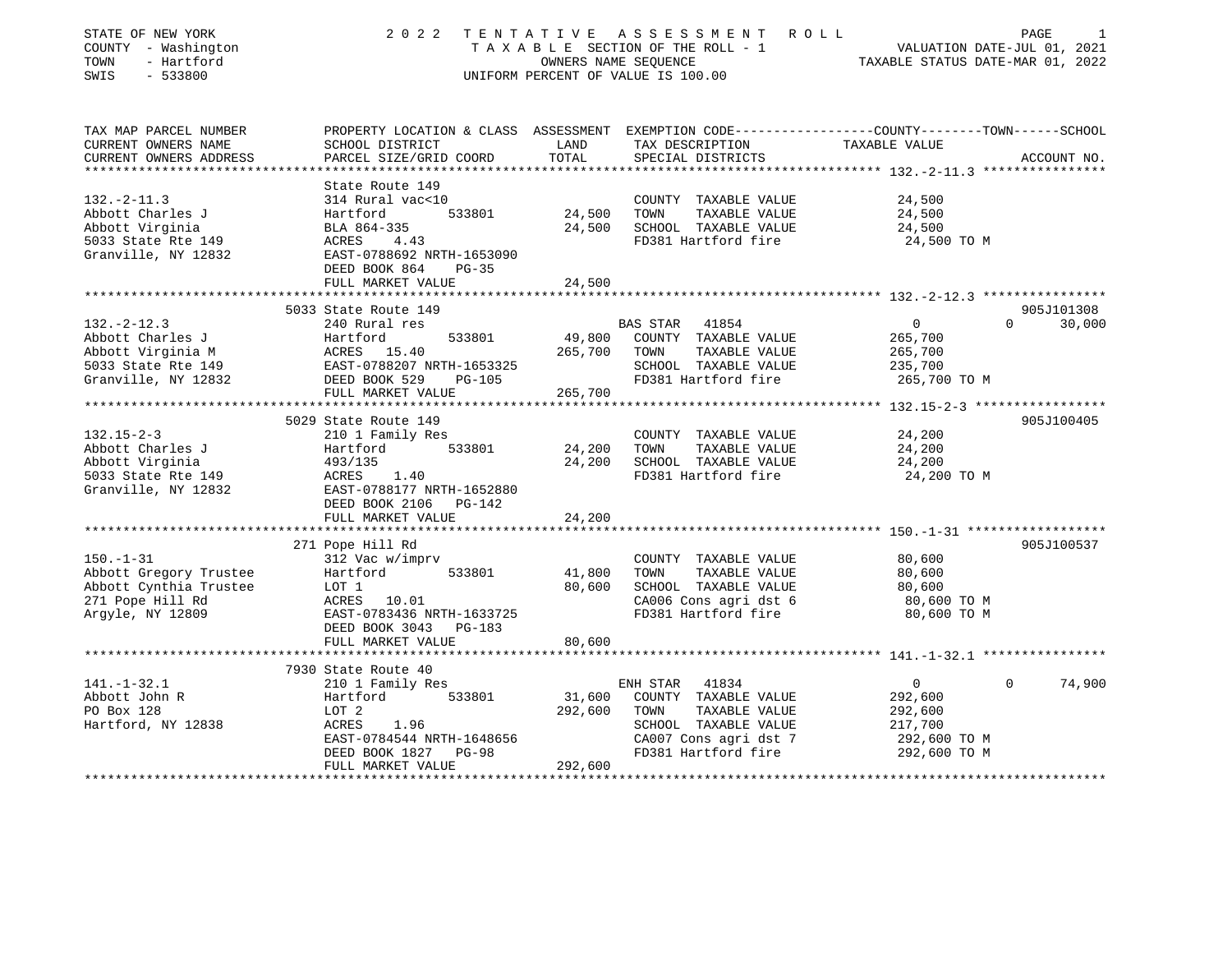| STATE OF NEW YORK<br>COUNTY - Washington<br>TOWN<br>- Hartford<br>SWIS<br>$-533800$                | 2 0 2 2                                                                                                                           |                            | TENTATIVE ASSESSMENT ROLL<br>TAXABLE SECTION OF THE ROLL - 1<br>OWNERS NAME SEQUENCE - 1<br>OWNERS NAME STATUS DATE-JUL 01, 2021<br>TAXABLE STATUS DATE-MAR 01, 2022<br>UNIFORM PERCENT OF VALUE IS 100.00 |                                                                                | PAGE<br>2            |
|----------------------------------------------------------------------------------------------------|-----------------------------------------------------------------------------------------------------------------------------------|----------------------------|------------------------------------------------------------------------------------------------------------------------------------------------------------------------------------------------------------|--------------------------------------------------------------------------------|----------------------|
| TAX MAP PARCEL NUMBER<br>CURRENT OWNERS NAME                                                       | PROPERTY LOCATION & CLASS ASSESSMENT EXEMPTION CODE---------------COUNTY-------TOWN-----SCHOOL<br>SCHOOL DISTRICT                 | LAND                       | TAX DESCRIPTION                                                                                                                                                                                            | TAXABLE VALUE                                                                  |                      |
| CURRENT OWNERS ADDRESS                                                                             | PARCEL SIZE/GRID COORD                                                                                                            | TOTAL                      | SPECIAL DISTRICTS                                                                                                                                                                                          |                                                                                | ACCOUNT NO.          |
|                                                                                                    |                                                                                                                                   |                            |                                                                                                                                                                                                            |                                                                                |                      |
| $142. - 1 - 20$<br>Abbott Stephen A<br>Duval Angelia L<br>199 Blood St<br>Granville, NY 12832      | Blood St<br>311 Res vac land<br>Hartford<br>FRNT 235.00 DPTH 196.00<br>EAST-0792886 NRTH-1645514<br>DEED BOOK 2448 PG-113         | 533801 1,000<br>1,000      | COUNTY TAXABLE VALUE<br>TOWN<br>TAXABLE VALUE<br>SCHOOL TAXABLE VALUE<br>FD381 Hartford fire                                                                                                               | 1,000<br>1,000<br>1,000<br>1,000 TO M                                          | 905J100010           |
|                                                                                                    | FULL MARKET VALUE                                                                                                                 | 1,000                      |                                                                                                                                                                                                            |                                                                                |                      |
|                                                                                                    | 199 Blood St                                                                                                                      |                            |                                                                                                                                                                                                            |                                                                                | 905J100334           |
| $142. - 1 - 21$<br>Abbott Stephen A<br>Duval Angelia L<br>199 Blood St<br>Granville, NY 12832      | 210 1 Family Res<br>Hartford<br>533801<br>2.08 BANK<br>ACRES<br>999 — 1<br>EAST-0792694 NRTH-1645407<br>DEED BOOK 2448 PG-113     | 26,200<br>220,800          | BAS STAR 41854<br>COUNTY TAXABLE VALUE<br>TAXABLE VALUE<br>TOWN<br>SCHOOL TAXABLE VALUE<br>FD381 Hartford fire                                                                                             | 0<br>220,800<br>220,800<br>190,800<br>220,800 TO M                             | $\Omega$<br>30,000   |
|                                                                                                    | FULL MARKET VALUE                                                                                                                 | 220,800                    |                                                                                                                                                                                                            |                                                                                |                      |
|                                                                                                    | 52 Baker Rd                                                                                                                       |                            |                                                                                                                                                                                                            |                                                                                | 905J101050           |
| $132. -2 - 19.3$<br>Abolafia Andrew<br>52 Baker Rd<br>Granville, NY 12832                          | 210 1 Family Res<br>Hartford<br>533801<br>ACRES 1.60 BANK<br>EAST-0791802 NRTH-1653391<br>DEED BOOK 821<br>PG-119                 | 24,800<br>999 179,000 TOWN | ENH STAR 41834<br>COUNTY TAXABLE VALUE<br>TAXABLE VALUE<br>SCHOOL TAXABLE VALUE<br>FD381 Hartford fire                                                                                                     | $\overline{0}$<br>$\Omega$<br>179,000<br>179,000<br>104,100<br>179,000 TO M    | 74,900               |
|                                                                                                    | FULL MARKET VALUE                                                                                                                 | 179,000                    |                                                                                                                                                                                                            |                                                                                |                      |
|                                                                                                    |                                                                                                                                   |                            |                                                                                                                                                                                                            |                                                                                |                      |
| $141. - 3 - 8$<br>Adams Robert L<br>Higgins Betty A<br>48 Gilchrist Hill Ext<br>Hartford, NY 12838 | 48 Gilchrist Hill Ext<br>210 1 Family Res<br>Hartford<br>2.44 BANK<br>ACRES<br>EAST-0784538 NRTH-1644146<br>DEED BOOK 3112 PG-309 | 998 226,000 TOWN           | BAS STAR 41854<br>533801 28,500 COUNTY TAXABLE VALUE<br>TAXABLE VALUE<br>SCHOOL TAXABLE VALUE<br>FD381 Hartford fire                                                                                       | $\Omega$<br>$0 \qquad \qquad$<br>226,000<br>226,000<br>196,000<br>226,000 TO M | 905J100547<br>30,000 |
|                                                                                                    | FULL MARKET VALUE                                                                                                                 | 226,000                    |                                                                                                                                                                                                            |                                                                                |                      |
|                                                                                                    | 39 Country Ln                                                                                                                     |                            |                                                                                                                                                                                                            |                                                                                | 905J101126           |
| $122. - 1 - 42$<br>Aquero Victor<br>Aquero Maria<br>2633 County Rte 17<br>Granville, NY 12832      | 322 Rural vac>10<br>Hartford<br>533801<br>ACRES 15.20<br>EAST-0770062 NRTH-1658307<br>DEED BOOK 3717 PG-24<br>FULL MARKET VALUE   | 45,700<br>45,700<br>45.700 | COUNTY TAXABLE VALUE<br>TAXABLE VALUE<br>TOWN<br>SCHOOL TAXABLE VALUE<br>CA007 Cons agri dst 7<br>FD381 Hartford fire                                                                                      | 45,700<br>45,700<br>45,700<br>45,700 TO M<br>45,700 TO M                       |                      |

FULL MARKET VALUE 45,700 \*\*\*\*\*\*\*\*\*\*\*\*\*\*\*\*\*\*\*\*\*\*\*\*\*\*\*\*\*\*\*\*\*\*\*\*\*\*\*\*\*\*\*\*\*\*\*\*\*\*\*\*\*\*\*\*\*\*\*\*\*\*\*\*\*\*\*\*\*\*\*\*\*\*\*\*\*\*\*\*\*\*\*\*\*\*\*\*\*\*\*\*\*\*\*\*\*\*\*\*\*\*\*\*\*\*\*\*\*\*\*\*\*\*\*\*\*\*\*\*\*\*\*\*\*\*\*\*\*\*\*\*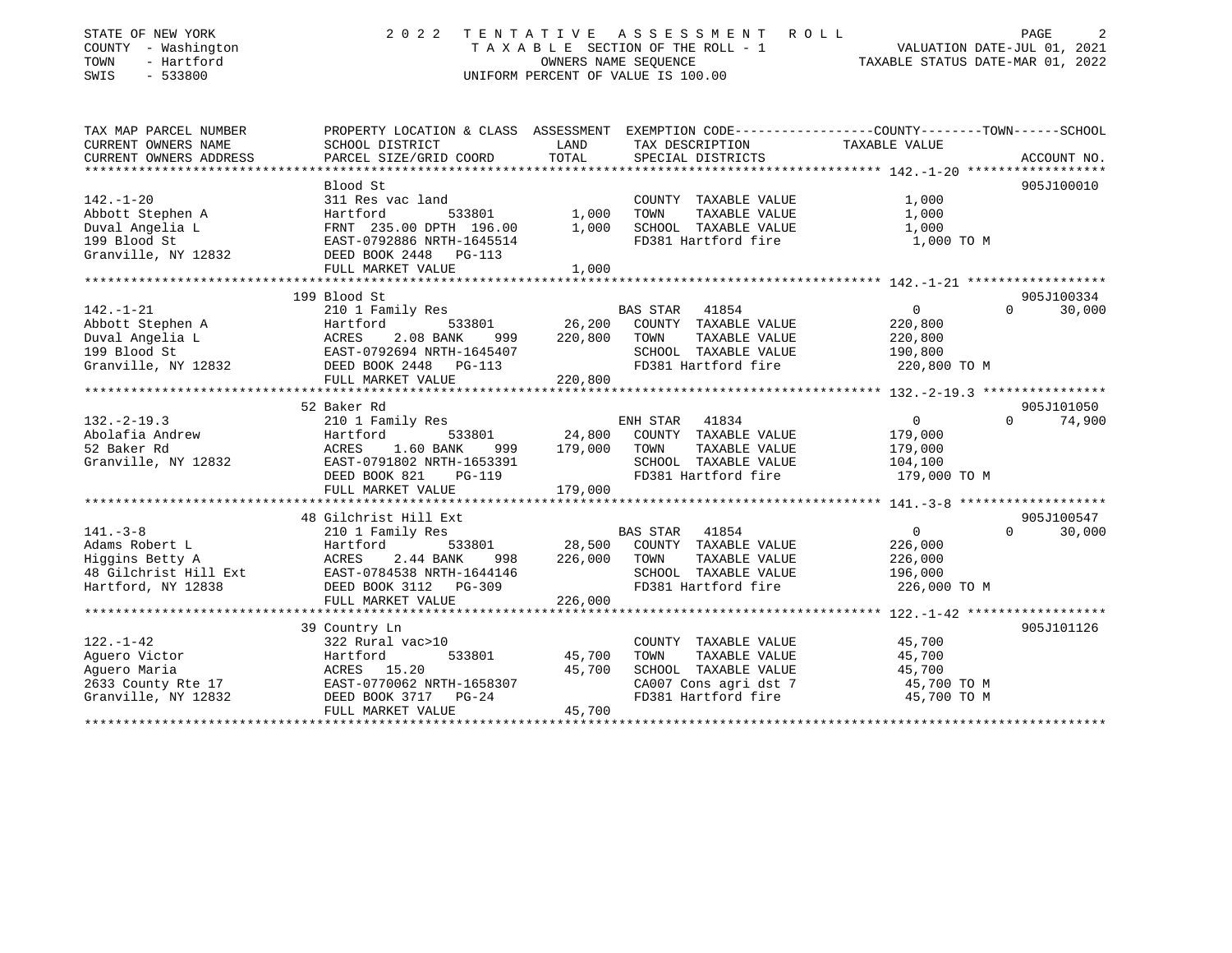| STATE OF NEW YORK<br>COUNTY - Washington<br>- Hartford<br>TOWN<br>SWIS<br>$-533800$                                                                                                                                                                                                                                                   | 2 0 2 2                                                                                                                                                                             |                    | TENTATIVE ASSESSMENT ROLL<br>TAXABLE SECTION OF THE ROLL - 1<br>TAXABLE SECTION OF THE ROLL - 1<br>OWNERS NAME SEQUENCE TAXABLE STATUS DATE-MAR 01, 2022<br>UNIFORM PERCENT OF VALUE IS 100.00 |                                         |          | PAGE<br>3   |
|---------------------------------------------------------------------------------------------------------------------------------------------------------------------------------------------------------------------------------------------------------------------------------------------------------------------------------------|-------------------------------------------------------------------------------------------------------------------------------------------------------------------------------------|--------------------|------------------------------------------------------------------------------------------------------------------------------------------------------------------------------------------------|-----------------------------------------|----------|-------------|
| TAX MAP PARCEL NUMBER THE PROPERTY LOCATION & CLASS ASSESSMENT EXEMPTION CODE--------------COUNTY-------TOWN------SCHOOL<br>CURRENT OWNERS NAME                                                                                                                                                                                       | SCHOOL DISTRICT LAND                                                                                                                                                                |                    | TAX DESCRIPTION                                                                                                                                                                                | TAXABLE VALUE                           |          |             |
| CURRENT OWNERS ADDRESS                                                                                                                                                                                                                                                                                                                | PARCEL SIZE/GRID COORD                                                                                                                                                              | TOTAL              | SPECIAL DISTRICTS                                                                                                                                                                              |                                         |          | ACCOUNT NO. |
|                                                                                                                                                                                                                                                                                                                                       | 41 Lily Pond Rd                                                                                                                                                                     |                    |                                                                                                                                                                                                |                                         |          |             |
| $150. - 1 - 8.2$<br>Allen John<br>Allen Rebecca                                                                                                                                                                                                                                                                                       | 210 1 Family Res                                                                                                                                                                    | 27,500<br>200,100  | 41700<br>AG BUILD<br>COUNTY TAXABLE VALUE<br>TOWN<br>TAXABLE VALUE                                                                                                                             | 5,800<br>194,300<br>194,300             | 5,800    | 5,800       |
| 41 Lily Pond Rd<br>Granville, NY 12832                                                                                                                                                                                                                                                                                                | Hartford 533801<br>Sub Div Lot 2<br>ACRES 7.93<br>EAST-0792100 NRTH-1641838<br>DEED BOOK 2801 PG-309<br>DEED BOOK 2801 PG-309<br>DEED BOOK 2801 PG-309<br>FULL MARKET VALUE 200,100 |                    | SCHOOL TAXABLE VALUE<br>CA008 Cons agri dst 8<br>FD381 Hartford fire                                                                                                                           | 194,300<br>200,100 ТО М<br>200,100 TO M |          |             |
| MAY BE SUBJECT TO PAYMENT<br>UNDER RPTL483 UNTIL 2026                                                                                                                                                                                                                                                                                 |                                                                                                                                                                                     |                    |                                                                                                                                                                                                |                                         |          |             |
|                                                                                                                                                                                                                                                                                                                                       |                                                                                                                                                                                     |                    |                                                                                                                                                                                                |                                         |          |             |
|                                                                                                                                                                                                                                                                                                                                       | 263 Wright Rd                                                                                                                                                                       |                    |                                                                                                                                                                                                |                                         |          | 905J100048  |
| $122. - 1 - 14$                                                                                                                                                                                                                                                                                                                       | 210 1 Family Res                                                                                                                                                                    | 17,900             | COUNTY TAXABLE VALUE<br>TOWN<br>TAXABLE VALUE                                                                                                                                                  | 103,000<br>103,000                      |          |             |
| Allen Thomas P<br>263 Wright Rd<br>Granville, NY 12832                                                                                                                                                                                                                                                                                | Hartford 533801<br>ACRES 0.55<br>EAST-0781467 NRTH-1656938<br>DEED BOOK 20191 PG-30456                                                                                              | 103,000            | SCHOOL TAXABLE VALUE                                                                                                                                                                           | 103,000                                 |          |             |
|                                                                                                                                                                                                                                                                                                                                       |                                                                                                                                                                                     |                    | CA007 Cons agri dst 7                                                                                                                                                                          | 103,000 TO M                            |          |             |
|                                                                                                                                                                                                                                                                                                                                       | DEED BOOK 20191 PG-30456                                                                                                                                                            |                    | FD381 Hartford fire                                                                                                                                                                            | 103,000 TO M                            |          |             |
|                                                                                                                                                                                                                                                                                                                                       | FULL MARKET VALUE                                                                                                                                                                   | G-30456<br>103,000 |                                                                                                                                                                                                |                                         |          |             |
|                                                                                                                                                                                                                                                                                                                                       |                                                                                                                                                                                     |                    |                                                                                                                                                                                                |                                         |          |             |
|                                                                                                                                                                                                                                                                                                                                       | 46 Townsend Rd                                                                                                                                                                      |                    |                                                                                                                                                                                                |                                         |          |             |
| $141. - 1 - 1.6$                                                                                                                                                                                                                                                                                                                      | 210 1 Family Res                                                                                                                                                                    |                    | COUNTY TAXABLE VALUE                                                                                                                                                                           | 137,900                                 |          |             |
|                                                                                                                                                                                                                                                                                                                                       |                                                                                                                                                                                     | 34,900             | TAXABLE VALUE<br>TOWN                                                                                                                                                                          | 137,900                                 |          |             |
|                                                                                                                                                                                                                                                                                                                                       |                                                                                                                                                                                     | 137,900            | SCHOOL TAXABLE VALUE                                                                                                                                                                           | 137,900                                 |          |             |
|                                                                                                                                                                                                                                                                                                                                       |                                                                                                                                                                                     |                    | CA007 Cons agri dst 7                                                                                                                                                                          | 137,900 TO M                            |          |             |
| 141.-1-1.6<br>Almy Shelby S<br>Boyea Mark J<br>46 Townsend Rd<br>Hartford, NY 12838<br>$\frac{10 \text{ L} \text{ ramity}}{265}$<br>$\frac{10 \text{ L} \text{ ramity}}{4.97}$<br>$\frac{10 \text{ L}}{33801}$<br>$\frac{10 \text{ L}}{322}$<br>$\frac{10 \text{ L}}{322}$<br>$\frac{10 \text{ L}}{322}$<br>$\frac{10 \text{ L}}{221$ |                                                                                                                                                                                     |                    | FD381 Hartford fire                                                                                                                                                                            | 137,900 TO M                            |          |             |
|                                                                                                                                                                                                                                                                                                                                       | FULL MARKET VALUE                                                                                                                                                                   | 137,900            |                                                                                                                                                                                                |                                         |          |             |
|                                                                                                                                                                                                                                                                                                                                       | 1400 Baldwin Corners Rd                                                                                                                                                             |                    |                                                                                                                                                                                                |                                         |          |             |
| $121. - 4 - 7.1$                                                                                                                                                                                                                                                                                                                      | 323 Vacant rural                                                                                                                                                                    |                    | 41720<br>AG DIST                                                                                                                                                                               | 33,264                                  | 33,264   | 33,264      |
| Amato Giulio                                                                                                                                                                                                                                                                                                                          | 533801                                                                                                                                                                              | 81,900             | COUNTY TAXABLE VALUE                                                                                                                                                                           | 48,636                                  |          |             |
| Amato Loretta                                                                                                                                                                                                                                                                                                                         | Hartford<br>121.-1-7.1                                                                                                                                                              | 81,900             | TOWN<br>TAXABLE VALUE                                                                                                                                                                          | 48,636                                  |          |             |
|                                                                                                                                                                                                                                                                                                                                       |                                                                                                                                                                                     |                    | SCHOOL TAXABLE VALUE                                                                                                                                                                           | 48,636                                  |          |             |
| 1374 Baldwin Corners Rd<br>Fort Ann, NY 12827<br>MAY BE SUBJECT TO PAYMENT<br>MAY BE SUBJECT TO PAYMENT<br>FULL MARKET VALUE                                                                                                                                                                                                          |                                                                                                                                                                                     |                    | CA007 Cons agri dst 7<br>33,264 EX                                                                                                                                                             | 48,636 TO M                             |          |             |
| UNDER AGDIST LAW TIL 2026                                                                                                                                                                                                                                                                                                             |                                                                                                                                                                                     |                    | 81,900 FD381 Hartford fire                                                                                                                                                                     | 81,900 TO M                             |          |             |
|                                                                                                                                                                                                                                                                                                                                       |                                                                                                                                                                                     |                    |                                                                                                                                                                                                |                                         |          |             |
|                                                                                                                                                                                                                                                                                                                                       | 1374 Baldwin Corners Rd                                                                                                                                                             |                    |                                                                                                                                                                                                |                                         |          |             |
| $121. -4 - 7.2$                                                                                                                                                                                                                                                                                                                       | 210 1 Family Res                                                                                                                                                                    |                    | BAS STAR<br>41854                                                                                                                                                                              | $\overline{0}$                          | $\Omega$ | 30,000      |
| Amato Giulio                                                                                                                                                                                                                                                                                                                          | 533801<br>Hartford                                                                                                                                                                  | 29,100             | COUNTY TAXABLE VALUE                                                                                                                                                                           | 253,000                                 |          |             |
| Amato Loretta                                                                                                                                                                                                                                                                                                                         | 28A-130                                                                                                                                                                             | 253,000            | TOWN<br>TAXABLE VALUE                                                                                                                                                                          | 253,000                                 |          |             |
| 1374 Baldwin Corners Rd                                                                                                                                                                                                                                                                                                               | -<br>ACRES 3.04<br>EAST-0768122 NRTH-1662129                                                                                                                                        |                    | SCHOOL TAXABLE VALUE<br>CA007 Cons agri dst 7                                                                                                                                                  | 223,000                                 |          |             |
| Fort Ann, NY 12827                                                                                                                                                                                                                                                                                                                    | DEED BOOK 940<br>PG-163<br>FULL MARKET VALUE                                                                                                                                        | 253,000            | FD381 Hartford fire                                                                                                                                                                            | 253,000 ТО М<br>253,000 TO M            |          |             |
|                                                                                                                                                                                                                                                                                                                                       |                                                                                                                                                                                     |                    |                                                                                                                                                                                                |                                         |          |             |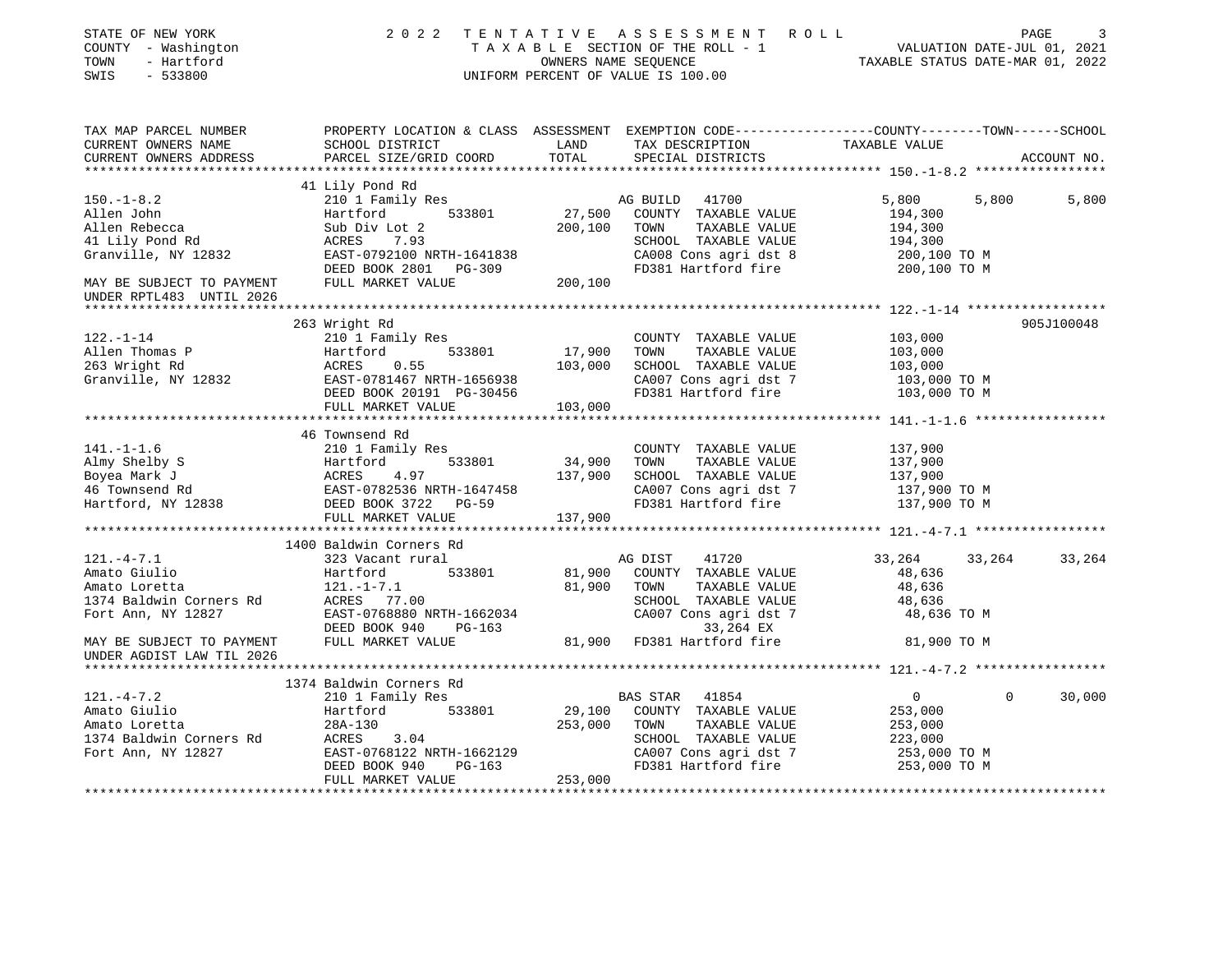| STATE OF NEW YORK<br>COUNTY - Washington<br>- Hartford<br>TOWN<br>$-533800$<br>SWIS | 2 0 2 2                                           | TENTATIVE ASSESSMENT<br>ROLL<br>TAXABLE SECTION OF THE ROLL - 1<br>OWNERS NAME SEQUENCE<br>UNIFORM PERCENT OF VALUE IS 100.00 | PAGE<br>4<br>VALUATION DATE-JUL 01, 2021<br>TAXABLE STATUS DATE-MAR 01, 2022 |
|-------------------------------------------------------------------------------------|---------------------------------------------------|-------------------------------------------------------------------------------------------------------------------------------|------------------------------------------------------------------------------|
| TAX MAP PARCEL NUMBER                                                               |                                                   | PROPERTY LOCATION & CLASS ASSESSMENT EXEMPTION CODE---------------COUNTY-------TOWN------SCHOOL                               |                                                                              |
| CURRENT OWNERS NAME<br>CURRENT OWNERS ADDRESS                                       | SCHOOL DISTRICT<br>PARCEL SIZE/GRID COORD         | LAND<br>TAX DESCRIPTION<br>TOTAL<br>SPECIAL DISTRICTS                                                                         | TAXABLE VALUE<br>ACCOUNT NO.                                                 |
|                                                                                     |                                                   |                                                                                                                               |                                                                              |
|                                                                                     | 171 Gilchrist Hill Rd                             |                                                                                                                               | 905J100674                                                                   |
| $141. - 3 - 19$                                                                     | 210 1 Family Res                                  | BAS STAR<br>41854                                                                                                             | $\overline{0}$<br>$\Omega$<br>30,000                                         |
| Andersen Bruce                                                                      | 533801<br>Hartford                                | 33,200<br>COUNTY TAXABLE VALUE                                                                                                | 107,000                                                                      |
| Andersen April                                                                      | LOT H                                             | 107,000<br>TOWN<br>TAXABLE VALUE                                                                                              | 107,000                                                                      |
| 171 Gilchrist Hill Rd                                                               | 6.80<br>ACRES                                     | SCHOOL TAXABLE VALUE                                                                                                          | 77,000                                                                       |
| Hartford, NY 12838                                                                  | EAST-0784795 NRTH-1643114                         | FD381 Hartford fire                                                                                                           | 107,000 TO M                                                                 |
|                                                                                     | DEED BOOK 496<br>PG-302<br>FULL MARKET VALUE      | 107,000                                                                                                                       |                                                                              |
|                                                                                     |                                                   |                                                                                                                               |                                                                              |
|                                                                                     | 176 Baker Rd                                      |                                                                                                                               |                                                                              |
| $132 - 4 - 4.5$                                                                     | 210 1 Family Res                                  | ENH STAR<br>41834                                                                                                             | 74,900<br>$\mathbf{0}$<br>$\Omega$                                           |
| Anderson Charles E                                                                  | Hartford<br>533801                                | COUNTY TAXABLE VALUE<br>25,900                                                                                                | 152,000                                                                      |
| Anderson Lorraine                                                                   | ACRES<br>1.95                                     | TAXABLE VALUE<br>152,000<br>TOWN                                                                                              | 152,000                                                                      |
| 176 Baker Rd                                                                        | EAST-0794494 NRTH-1654282                         | SCHOOL TAXABLE VALUE                                                                                                          | 77,100                                                                       |
| Granville, NY 12832                                                                 | DEED BOOK 2330 PG-22                              | FD381 Hartford fire                                                                                                           | 152,000 TO M                                                                 |
|                                                                                     | FULL MARKET VALUE<br>**************************** | 152,000                                                                                                                       |                                                                              |
|                                                                                     | Warren Rd                                         |                                                                                                                               |                                                                              |
| $123. - 1 - 11.9$                                                                   | 260 Seasonal res                                  | COUNTY TAXABLE VALUE                                                                                                          | 39,000                                                                       |
| Andrews Daniel L                                                                    | 533801<br>Hartford                                | 15,600<br>TOWN<br>TAXABLE VALUE                                                                                               | 39,000                                                                       |
| 427 Hasting Rd                                                                      | ACRES<br>5.00                                     | 39,000<br>SCHOOL TAXABLE VALUE                                                                                                | 39,000                                                                       |
| Granville, NY 12832                                                                 | EAST-0792303 NRTH-1664006                         | CA007 Cons agri dst 7                                                                                                         | 39,000 TO M                                                                  |
|                                                                                     | DEED BOOK 3004<br>$PG-20$                         | FD381 Hartford fire                                                                                                           | 39,000 TO M                                                                  |
|                                                                                     | FULL MARKET VALUE                                 | 39,000                                                                                                                        |                                                                              |
|                                                                                     | 46 Hastings Rd                                    |                                                                                                                               | 905J100006                                                                   |
| $132. - 1 - 11.1$                                                                   | 210 1 Family Res                                  | 41834<br>ENH STAR                                                                                                             | $\overline{0}$<br>$\Omega$<br>74,900                                         |
| Andrews George M Sr                                                                 | 533801<br>Hartford                                | 25,300<br>COUNTY TAXABLE VALUE                                                                                                | 160,700                                                                      |
| 46 Hastings Rd                                                                      | BLA 764/233                                       | 160,700<br>TAXABLE VALUE<br>TOWN                                                                                              | 160,700                                                                      |
| Granville, NY 12832                                                                 | ACRES<br>8.30                                     | SCHOOL TAXABLE VALUE                                                                                                          | 85,800                                                                       |
|                                                                                     | EAST-0787585 NRTH-1656818                         | CA007 Cons agri dst 7                                                                                                         | 160,700 TO M                                                                 |
|                                                                                     | DEED BOOK 401<br>$PG-224$                         | FD381 Hartford fire                                                                                                           | 160,700 TO M                                                                 |
|                                                                                     | FULL MARKET VALUE                                 | 160,700                                                                                                                       |                                                                              |
|                                                                                     |                                                   |                                                                                                                               | 905J100007                                                                   |
| $132. - 1 - 8$                                                                      | 95 Hastings Rd<br>210 1 Family Res                | 41834<br>ENH STAR                                                                                                             | $\mathbf{0}$<br>$\Omega$<br>56,300                                           |
| Andrews Robert F                                                                    | 533801<br>Hartford                                | 21,200<br>COUNTY TAXABLE VALUE                                                                                                | 56,300                                                                       |
| 95 Hastings Rd                                                                      | FRNT 116.00 DPTH 300.00                           | 56,300<br>TOWN<br>TAXABLE VALUE                                                                                               | 56,300                                                                       |
| Granville, NY 12832                                                                 | EAST-0786485 NRTH-1657274                         | SCHOOL TAXABLE VALUE                                                                                                          | $\mathbf 0$                                                                  |
|                                                                                     | DEED BOOK 423<br>PG-751                           | CA007 Cons agri dst 7                                                                                                         | 56,300 TO M                                                                  |
|                                                                                     | FULL MARKET VALUE                                 | 56,300<br>FD381 Hartford fire                                                                                                 | 56,300 TO M                                                                  |
|                                                                                     |                                                   | ***********************                                                                                                       |                                                                              |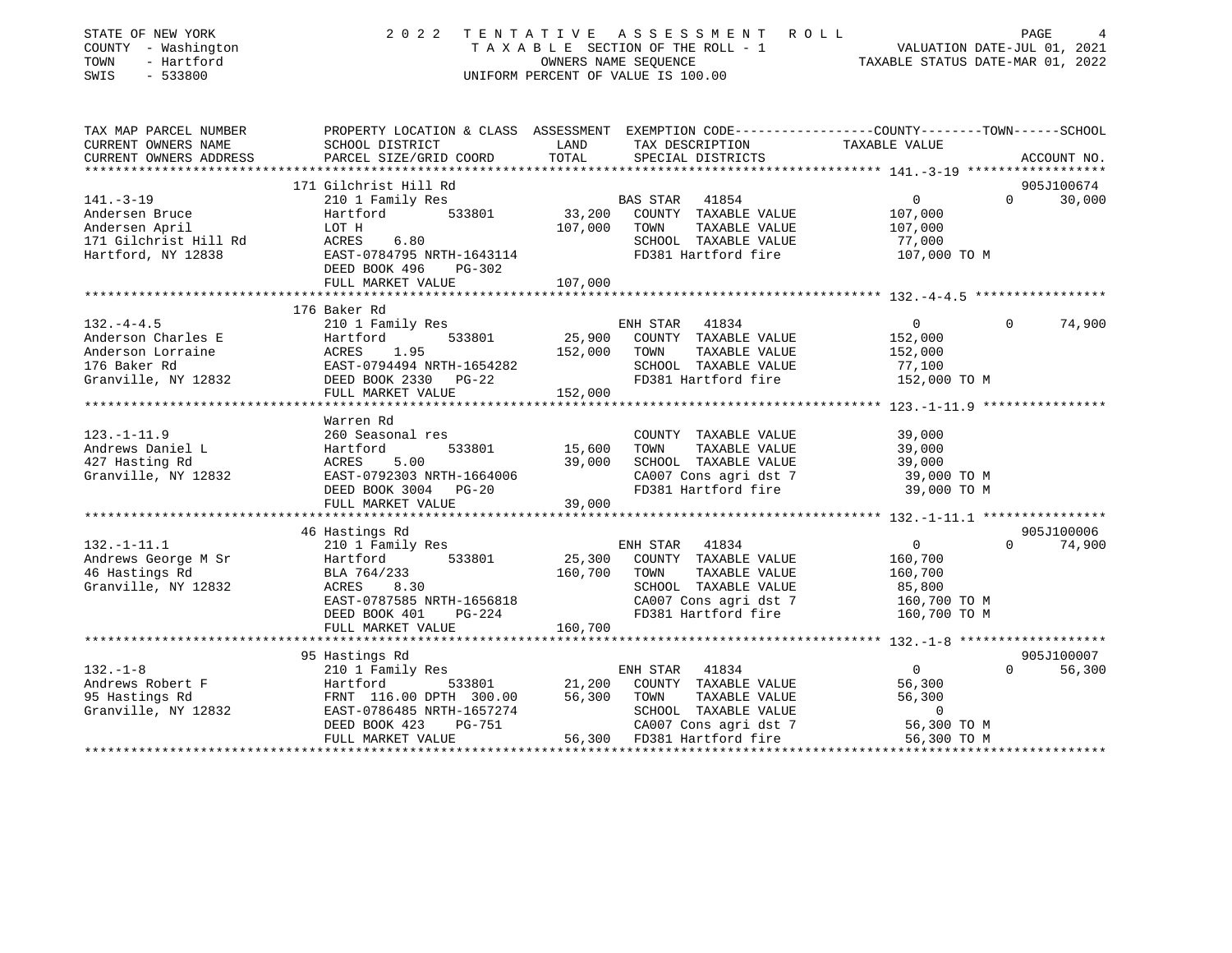| STATE OF NEW YORK<br>COUNTY - Washington<br>- Hartford<br>TOWN<br>SWIS<br>$-533800$                          | 2 0 2 2                                                                                                                                                                                 | A S S E S S M E N T<br>TENTATIVE<br>R O L L<br>TAXABLE SECTION OF THE ROLL - 1<br>OWNERS NAME SEOUENCE<br>UNIFORM PERCENT OF VALUE IS 100.00             | PAGE<br>.5<br>VALUATION DATE-JUL 01, 2021<br>TAXABLE STATUS DATE-MAR 01, 2022                                                   |
|--------------------------------------------------------------------------------------------------------------|-----------------------------------------------------------------------------------------------------------------------------------------------------------------------------------------|----------------------------------------------------------------------------------------------------------------------------------------------------------|---------------------------------------------------------------------------------------------------------------------------------|
| TAX MAP PARCEL NUMBER<br>CURRENT OWNERS NAME<br>CURRENT OWNERS ADDRESS                                       | SCHOOL DISTRICT<br>PARCEL SIZE/GRID COORD                                                                                                                                               | LAND<br>TAX DESCRIPTION<br>TOTAL<br>SPECIAL DISTRICTS                                                                                                    | PROPERTY LOCATION & CLASS ASSESSMENT EXEMPTION CODE---------------COUNTY-------TOWN------SCHOOL<br>TAXABLE VALUE<br>ACCOUNT NO. |
|                                                                                                              |                                                                                                                                                                                         |                                                                                                                                                          |                                                                                                                                 |
| $132. - 1 - 18.3$<br>Appling William<br>8291 State Route 40<br>Granville, NY 12832                           | 8291 State Route 40<br>210 1 Family Res<br>533801<br>Hartford<br>3.97<br>ACRES<br>EAST-0789463 NRTH-1656596<br>DEED BOOK 858<br>PG-308<br>FULL MARKET VALUE                             | COUNTY TAXABLE VALUE<br>31,900<br>TOWN<br>TAXABLE VALUE<br>200,200<br>SCHOOL TAXABLE VALUE<br>CA007 Cons agri dst 7<br>FD381 Hartford fire<br>200,200    | 905J101231<br>200,200<br>200,200<br>200,200<br>200,200 TO M<br>200,200 TO M                                                     |
|                                                                                                              |                                                                                                                                                                                         |                                                                                                                                                          |                                                                                                                                 |
| $141. - 3 - 24.1$<br>Arberger Shawn<br>177 Marlboro Country Rd<br>Hartford, NY 12838                         | 177 Marlboro Country Rd<br>210 1 Family Res<br>Hartford<br>533801<br>2567/321<br>ACRES<br>$0.47$ BANK<br>999<br>EAST-0785144 NRTH-1643279<br>DEED BOOK 3027 PG-174<br>FULL MARKET VALUE | <b>BAS STAR</b><br>41854<br>COUNTY TAXABLE VALUE<br>16,600<br>107,800<br>TOWN<br>TAXABLE VALUE<br>SCHOOL TAXABLE VALUE<br>FD381 Hartford fire<br>107,800 | 905J100102<br>$\overline{0}$<br>30,000<br>$\Omega$<br>107,800<br>107,800<br>77,800<br>107,800 TO M                              |
|                                                                                                              |                                                                                                                                                                                         |                                                                                                                                                          |                                                                                                                                 |
|                                                                                                              | 416 Gilchrist Hill Rd                                                                                                                                                                   |                                                                                                                                                          | 905J101243                                                                                                                      |
| $150. - 1 - 48$<br>Archambault Michael B<br>Archambault Nancy<br>416 Gilchrist Hill Rd<br>Hartford, NY 12838 | 210 1 Family Res<br>Hartford<br>533801<br>ACRES<br>6.84<br>EAST-0783139 NRTH-1639291<br>DEED BOOK 507<br>PG-752                                                                         | CW 10 VET/ 41151<br>41834<br>33,800 ENH STAR<br>144,700<br>COUNTY TAXABLE VALUE<br>TOWN<br>TAXABLE VALUE<br>SCHOOL TAXABLE VALUE                         | 8,000<br>8,000<br>$\Omega$<br>74,900<br>$\overline{0}$<br>136,700<br>136,700<br>69,800                                          |
|                                                                                                              | FULL MARKET VALUE<br>**************************************                                                                                                                             | 144,700 FD381 Hartford fire                                                                                                                              | 144,700 TO M<br>***************** 141.-1-20.1 *****************                                                                 |
| $141. - 1 - 20.1$<br>Arlen Darwin J<br>Arlen Rebecca<br>54 Gilchrist Hill Rd<br>Hartford, NY 12838           | State Route 40<br>323 Vacant rural<br>Hartford<br>533801<br>ACRES 38.90<br>EAST-0782539 NRTH-1644799<br>DEED BOOK 786<br><b>PG-119</b><br>FULL MARKET VALUE                             | COUNTY TAXABLE VALUE<br>56,400<br>TOWN<br>TAXABLE VALUE<br>56,400<br>SCHOOL TAXABLE VALUE<br>FD381 Hartford fire<br>56,400                               | 905J100254<br>56,400<br>56,400<br>56,400<br>56,400 TO M                                                                         |
| **********************                                                                                       |                                                                                                                                                                                         |                                                                                                                                                          |                                                                                                                                 |
| $141. - 1 - 20.2$<br>Arlen Darwin J<br>Arlen A. Rebecca<br>54 Gilchrist Hill Rd<br>Hartford, NY 12838        | 54 Gilchrist Hill Rd<br>210 1 Family Res<br>Hartford<br>533801<br>510/265<br>ACRES<br>3.40<br>EAST-0783349 NRTH-1644949<br>DEED BOOK 462<br>PG-126<br>FULL MARKET VALUE                 | ENH STAR 41834<br>30,200<br>COUNTY TAXABLE VALUE<br>170,300<br>TOWN<br>TAXABLE VALUE<br>SCHOOL TAXABLE VALUE<br>FD381 Hartford fire<br>170,300           | 905J101077<br>$\circ$<br>$\Omega$<br>74,900<br>170,300<br>170,300<br>95,400<br>170,300 TO M                                     |
|                                                                                                              |                                                                                                                                                                                         |                                                                                                                                                          |                                                                                                                                 |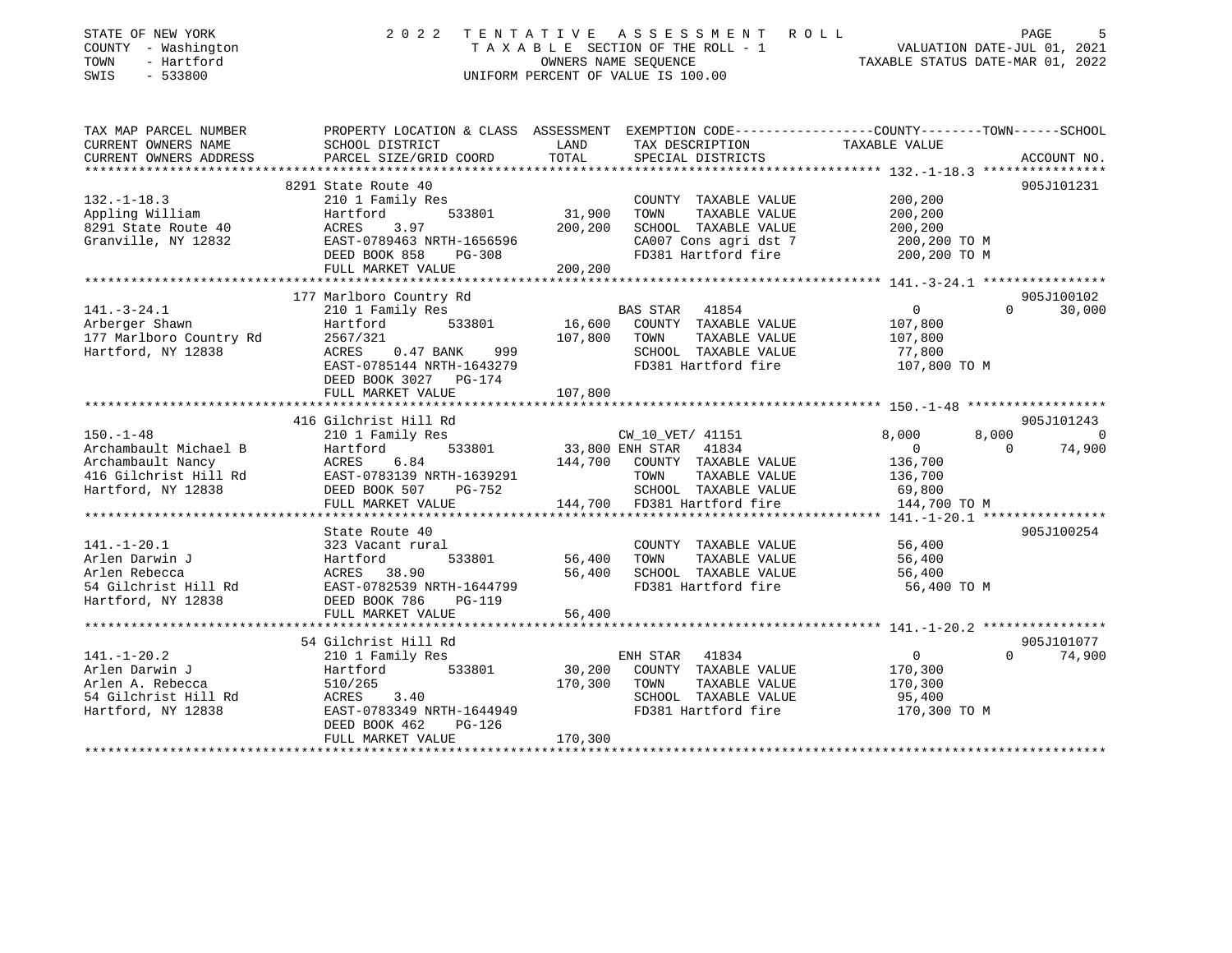| STATE OF NEW YORK<br>COUNTY - Washington<br>- Hartford<br>TOWN<br>SWIS<br>$-533800$         | 2 0 2 2                                                                                                            |         | TENTATIVE ASSESSMENT ROLL<br>T A X A B L E SECTION OF THE ROLL - 1 VALUATION DATE-JUL 01, 2021<br>OWNERS NAME SEQUENCE TAXABLE STATUS DATE-MAR 01, 2022<br>UNIFORM PERCENT OF VALUE IS 100.00 |                                                  |                     | PAGE                   |
|---------------------------------------------------------------------------------------------|--------------------------------------------------------------------------------------------------------------------|---------|-----------------------------------------------------------------------------------------------------------------------------------------------------------------------------------------------|--------------------------------------------------|---------------------|------------------------|
| TAX MAP PARCEL NUMBER<br>CURRENT OWNERS NAME                                                | PROPERTY LOCATION & CLASS ASSESSMENT EXEMPTION CODE---------------COUNTY-------TOWN------SCHOOL<br>SCHOOL DISTRICT | LAND    | TAX DESCRIPTION                                                                                                                                                                               | TAXABLE VALUE                                    |                     |                        |
| CURRENT OWNERS ADDRESS                                                                      | PARCEL SIZE/GRID COORD                                                                                             | TOTAL   | SPECIAL DISTRICTS                                                                                                                                                                             |                                                  |                     | ACCOUNT NO.            |
|                                                                                             | 29 Gibson Rd                                                                                                       |         |                                                                                                                                                                                               | ****************** 141.-1-20.5 ***************** |                     |                        |
| $141. - 1 - 20.5$                                                                           | 714 Lite Ind Man                                                                                                   |         | COUNTY TAXABLE VALUE                                                                                                                                                                          | 136,600                                          |                     |                        |
| Arlen Darwin J                                                                              | 533801<br>Hartford                                                                                                 | 28,000  | TOWN<br>TAXABLE VALUE                                                                                                                                                                         | 136,600                                          |                     |                        |
| Arlen Rebecca                                                                               | 3090/292                                                                                                           | 136,600 | SCHOOL TAXABLE VALUE                                                                                                                                                                          | 136,600                                          |                     |                        |
| 54 Gilchrist Hill Rd                                                                        | ACRES 3.00                                                                                                         |         | FD381 Hartford fire                                                                                                                                                                           | 136,600 TO M                                     |                     |                        |
| Hartford, NY 12838                                                                          | EAST-0783120 NRTH-1645902<br>DEED BOOK 841<br>PG-185                                                               |         |                                                                                                                                                                                               |                                                  |                     |                        |
|                                                                                             | FULL MARKET VALUE                                                                                                  | 136,600 |                                                                                                                                                                                               |                                                  |                     |                        |
|                                                                                             |                                                                                                                    |         |                                                                                                                                                                                               |                                                  |                     |                        |
|                                                                                             | 10 Hinck Ln                                                                                                        |         |                                                                                                                                                                                               |                                                  |                     |                        |
| $149. - 1 - 24.8$                                                                           | 210 1 Family Res                                                                                                   |         | BAS STAR<br>41854                                                                                                                                                                             | $\overline{0}$                                   | $\Omega$            | 30,000                 |
| Arlen Jesse                                                                                 | Hartford<br>533801                                                                                                 | 39,200  | COUNTY TAXABLE VALUE                                                                                                                                                                          | 189,900                                          |                     |                        |
| 10 Hinck Ln                                                                                 | ACRES<br>6.40                                                                                                      | 189,900 | TOWN<br>TAXABLE VALUE                                                                                                                                                                         | 189,900                                          |                     |                        |
| Argyle, NY 12809                                                                            |                                                                                                                    |         | SCHOOL TAXABLE VALUE                                                                                                                                                                          | 159,900                                          |                     |                        |
|                                                                                             | DEED BOOK 841<br>FULL MARKET VALUE                                                                                 | 189,900 | FD381 Hartford fire                                                                                                                                                                           | 189,900 TO M                                     |                     |                        |
|                                                                                             |                                                                                                                    |         |                                                                                                                                                                                               |                                                  |                     |                        |
|                                                                                             | 8774 State Route 40                                                                                                |         |                                                                                                                                                                                               |                                                  |                     | 905J100092             |
| $114. - 1 - 11$                                                                             | 210 1 Family Res                                                                                                   |         | BAS STAR 41854                                                                                                                                                                                | $\overline{0}$                                   | $\Omega$            | 30,000                 |
| Armenio Matthew W                                                                           | 533801<br>Hartford                                                                                                 | 41,500  | COUNTY TAXABLE VALUE                                                                                                                                                                          | 183,100                                          |                     |                        |
| 8774 State Route 40                                                                         | ACRES<br>7.16 BANK<br>999                                                                                          | 183,100 | TOWN<br>TAXABLE VALUE                                                                                                                                                                         | 183,100                                          |                     |                        |
| Fort Ann, NY 12827                                                                          | EAST-0792355 NRTH-1666962                                                                                          |         | SCHOOL TAXABLE VALUE                                                                                                                                                                          | 153,100                                          |                     |                        |
|                                                                                             | DEED BOOK 2743 PG-103                                                                                              |         | CA007 Cons agri dst 7                                                                                                                                                                         | 183,100 TO M                                     |                     |                        |
|                                                                                             | FULL MARKET VALUE                                                                                                  |         | 183,100 FD381 Hartford fire                                                                                                                                                                   | 183,100 TO M                                     |                     |                        |
|                                                                                             |                                                                                                                    |         |                                                                                                                                                                                               |                                                  |                     |                        |
| $132.15 - 2 - 39$                                                                           | 92 Hartford Main St                                                                                                |         | VET COM CT 41131                                                                                                                                                                              | 28,050                                           |                     | 905J100402<br>28,050 0 |
| Armstrong Donald H                                                                          | 210 1 Family Res<br>533801<br>Hartford                                                                             |         | 20,900 ENH STAR 41834                                                                                                                                                                         | $\overline{0}$                                   | $\bigcap$           | 74,900                 |
| Armstrong Sharon L                                                                          | FRNT 150.00 DPTH 225.00                                                                                            |         | 112,200 COUNTY TAXABLE VALUE                                                                                                                                                                  | 84,150                                           |                     |                        |
| PO Box 117                                                                                  |                                                                                                                    |         | TOWN<br>TAXABLE VALUE                                                                                                                                                                         | 84,150                                           |                     |                        |
| Hartford, NY 12838                                                                          | DEED BOOK 464<br>PG-311                                                                                            |         | SCHOOL TAXABLE VALUE                                                                                                                                                                          | 37,300                                           |                     |                        |
|                                                                                             | FULL MARKET VALUE                                                                                                  |         | 112,200 CA007 Cons agri dst 7                                                                                                                                                                 | 112,200 TO M                                     |                     |                        |
|                                                                                             |                                                                                                                    |         | FD381 Hartford fire                                                                                                                                                                           | 112,200 TO M                                     |                     |                        |
|                                                                                             |                                                                                                                    |         |                                                                                                                                                                                               |                                                  |                     |                        |
|                                                                                             | 143 Wright Rd                                                                                                      |         |                                                                                                                                                                                               |                                                  |                     | 905J100012             |
| $132. - 1 - 31$                                                                             | 112 Dairy farm                                                                                                     |         | AG DIST<br>41720                                                                                                                                                                              | 187,517<br>$\overline{0}$                        | 187,517<br>$\Omega$ | 187,517                |
| Armstrong Family Irrevoc Trust Hartford<br>Pruiksma, Trustee Trudy Life Estate to house & 1 | 533801 349,200 ENH STAR<br>te to house & 1 532,600 COUNTY                                                          |         | 41834<br>COUNTY TAXABLE VALUE                                                                                                                                                                 | 345,083                                          |                     | 74,900                 |
| Care of: Richard L Armstrong 440/719 470/915                                                |                                                                                                                    |         | TOWN<br>TAXABLE VALUE                                                                                                                                                                         | 345,083                                          |                     |                        |
| 143 Wright Rd                                                                               | ACRES 318.60                                                                                                       |         | SCHOOL TAXABLE VALUE                                                                                                                                                                          | 270,183                                          |                     |                        |
| Granville, NY 12832                                                                         | EAST-0782125 NRTH-1655051                                                                                          |         | CA007 Cons agri dst 7                                                                                                                                                                         | 345,083 TO M                                     |                     |                        |
|                                                                                             | DEED BOOK 3198 PG-173                                                                                              |         | 187,517 EX                                                                                                                                                                                    |                                                  |                     |                        |
| MAY BE SUBJECT TO PAYMENT                                                                   | FULL MARKET VALUE                                                                                                  | 532,600 | FD381 Hartford fire                                                                                                                                                                           | 532,600 TO M                                     |                     |                        |
| UNDER AGDIST LAW TIL 2026<br>***************************                                    |                                                                                                                    |         |                                                                                                                                                                                               |                                                  |                     |                        |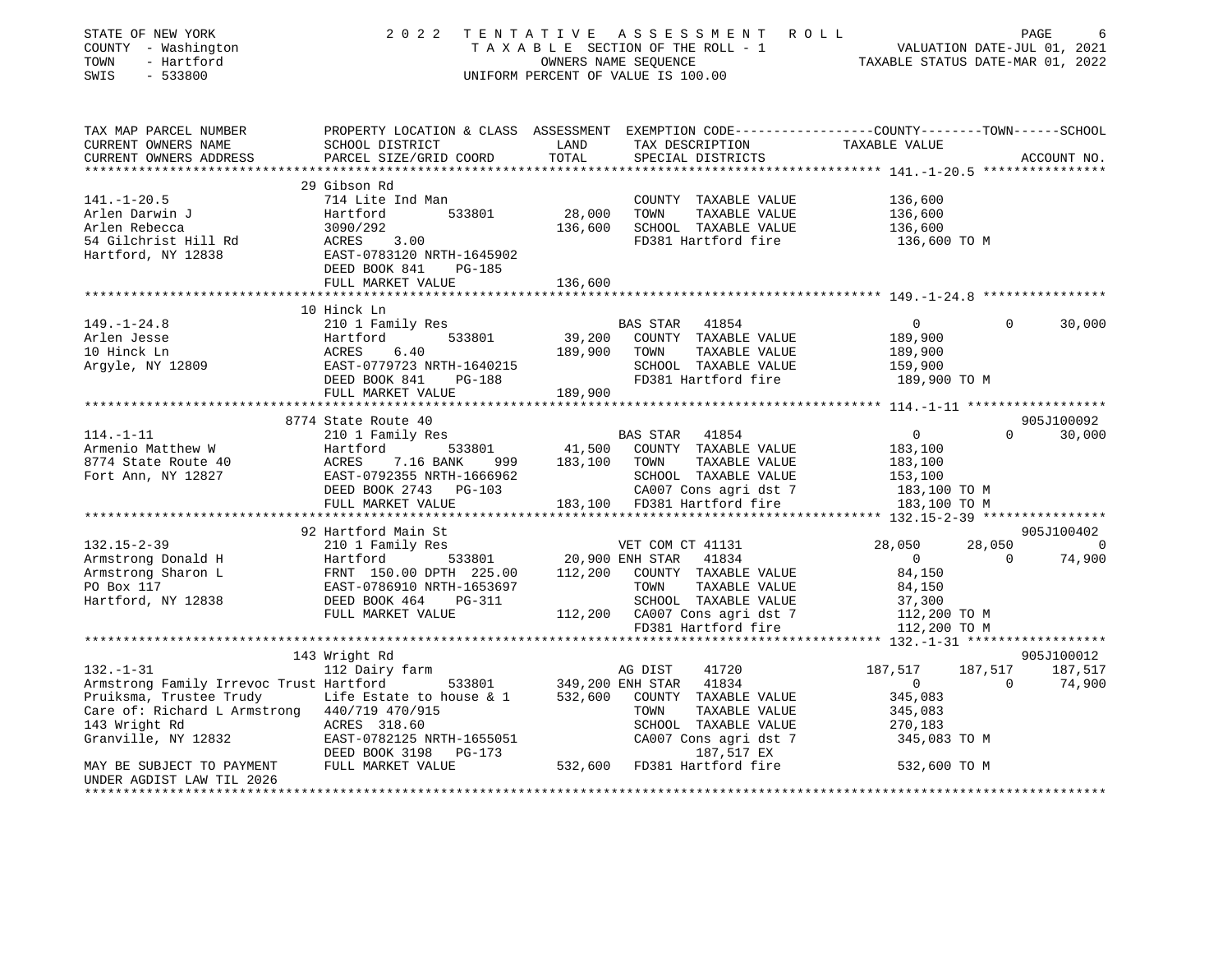| STATE OF NEW YORK<br>COUNTY - Washington<br>TOWN<br>- Hartford<br>$-533800$<br>SWIS | 2 0 2 2                                                  |         | TENTATIVE ASSESSMENT ROLL<br>OWNERS NAME SEQUENCE<br>UNIFORM PERCENT OF VALUE IS 100.00 | TAXABLE SECTION OF THE ROLL - 1 VALUATION DATE-JUL 01, 2021<br>TAXABLE STATUS DATE-MAR 01, 2022                  | PAGE     |             |
|-------------------------------------------------------------------------------------|----------------------------------------------------------|---------|-----------------------------------------------------------------------------------------|------------------------------------------------------------------------------------------------------------------|----------|-------------|
| TAX MAP PARCEL NUMBER<br>CURRENT OWNERS NAME                                        | SCHOOL DISTRICT                                          | LAND    | TAX DESCRIPTION                                                                         | PROPERTY LOCATION & CLASS ASSESSMENT EXEMPTION CODE---------------COUNTY-------TOWN------SCHOOL<br>TAXABLE VALUE |          |             |
| CURRENT OWNERS ADDRESS<br>***********************                                   | PARCEL SIZE/GRID COORD                                   | TOTAL   | SPECIAL DISTRICTS                                                                       |                                                                                                                  |          | ACCOUNT NO. |
|                                                                                     | 98 Hartford Main St                                      |         |                                                                                         |                                                                                                                  |          | 905J100304  |
| $132.15 - 2 - 41$                                                                   | 210 1 Family Res                                         |         | BAS STAR 41854                                                                          | $\overline{0}$                                                                                                   | $\Omega$ | 30,000      |
| Armstrong Kevin D                                                                   | 533801<br>Hartford                                       | 21,000  | COUNTY TAXABLE VALUE                                                                    | 75,100                                                                                                           |          |             |
| PO Box 72                                                                           | Survey12595                                              | 75,100  | TAXABLE VALUE<br>TOWN                                                                   | 75,100                                                                                                           |          |             |
| Hartford, NY 12838                                                                  | FRNT 147.00 DPTH                                         |         | SCHOOL TAXABLE VALUE                                                                    | 45,100                                                                                                           |          |             |
|                                                                                     | ACRES 0.78 BANK<br>40                                    |         | CA007 Cons agri dst 7                                                                   | 75,100 TO M                                                                                                      |          |             |
|                                                                                     | EAST-0786974 NRTH-1653891                                |         | FD381 Hartford fire                                                                     | 75,100 TO M                                                                                                      |          |             |
|                                                                                     | DEED BOOK 3414 PG-54<br>FULL MARKET VALUE                | 75,100  |                                                                                         |                                                                                                                  |          |             |
|                                                                                     | ***********************                                  |         |                                                                                         |                                                                                                                  |          |             |
|                                                                                     | 69 Rowe Hill Rd                                          |         |                                                                                         |                                                                                                                  |          | 905J100627  |
| $141. - 1 - 37$                                                                     | 210 1 Family Res                                         |         | BAS STAR 41854                                                                          | $\mathbf{0}$                                                                                                     | $\Omega$ | 30,000      |
| Armstrong Kyle                                                                      | 533801<br>Hartford                                       | 24,400  | COUNTY TAXABLE VALUE                                                                    | 187,000                                                                                                          |          |             |
| 69 Rowe Hill Rd                                                                     | ACRES<br>1.48 BANK<br>998                                | 187,000 | TOWN<br>TAXABLE VALUE                                                                   | 187,000                                                                                                          |          |             |
| Hartford, NY 12838                                                                  | EAST-0786011 NRTH-1649767                                |         | SCHOOL TAXABLE VALUE                                                                    | 157,000                                                                                                          |          |             |
|                                                                                     | DEED BOOK 2439 PG-348                                    |         | CA007 Cons agri dst 7                                                                   | 187,000 TO M                                                                                                     |          |             |
|                                                                                     | FULL MARKET VALUE                                        |         | 187,000 FD381 Hartford fire                                                             | 187,000 TO M                                                                                                     |          |             |
|                                                                                     | **********************                                   |         |                                                                                         | ** 140.-2-35 *******************                                                                                 |          |             |
| $140. - 2 - 35$                                                                     | 7711 State Route 40                                      |         |                                                                                         |                                                                                                                  |          | 905J100038  |
| Armstrong Pamela J                                                                  | 230 3 Family Res<br>Hartford<br>533801                   | 10,600  | COUNTY TAXABLE VALUE<br>TOWN<br>TAXABLE VALUE                                           | 133,600<br>133,600                                                                                               |          |             |
| 51 Rowe Hill Rd                                                                     | ACRES<br>0.23                                            | 133,600 | SCHOOL TAXABLE VALUE                                                                    | 133,600                                                                                                          |          |             |
| Hartford, NY 12838                                                                  | EAST-0781537 NRTH-1644595                                |         | FD381 Hartford fire                                                                     | 133,600 TO M                                                                                                     |          |             |
|                                                                                     | DEED BOOK 20220 PG-771                                   |         |                                                                                         |                                                                                                                  |          |             |
| PRIOR OWNER ON 3/01/2022                                                            | FULL MARKET VALUE                                        | 133,600 |                                                                                         |                                                                                                                  |          |             |
| Armstrong Pamela J                                                                  |                                                          |         |                                                                                         |                                                                                                                  |          |             |
|                                                                                     |                                                          |         |                                                                                         |                                                                                                                  |          |             |
|                                                                                     | 3470 State Route 196                                     |         |                                                                                         |                                                                                                                  |          | 905J100694  |
| $140. - 1 - 39$                                                                     | 210 1 Family Res                                         |         | BAS STAR 41854                                                                          | $\Omega$                                                                                                         | $\Omega$ | 30,000      |
| Ashe Kenneth                                                                        | Hartford<br>533801                                       | 11,500  | COUNTY TAXABLE VALUE                                                                    | 159,000                                                                                                          |          |             |
| Martens Deborah<br>3470 State Route 196                                             | ACRES<br>$0.25$ BANK<br>998<br>EAST-0770198 NRTH-1643883 | 159,000 | TOWN<br>TAXABLE VALUE<br>SCHOOL TAXABLE VALUE                                           | 159,000<br>129,000                                                                                               |          |             |
| Fort Ann, NY 12827                                                                  | DEED BOOK 2032<br>PG-111                                 |         | FD381 Hartford fire                                                                     | 159,000 TO M                                                                                                     |          |             |
|                                                                                     | FULL MARKET VALUE                                        | 159,000 |                                                                                         |                                                                                                                  |          |             |
|                                                                                     |                                                          |         |                                                                                         |                                                                                                                  |          |             |
|                                                                                     | 3466 State Route 196                                     |         |                                                                                         |                                                                                                                  |          | 905J101342  |
| $140.-1-41.1$                                                                       | 210 1 Family Res                                         |         | 41834<br>ENH STAR                                                                       | $\overline{0}$                                                                                                   | $\Omega$ | 74,900      |
| Ashe Michael K                                                                      | 533801<br>Hartford                                       | 35,000  | COUNTY TAXABLE VALUE                                                                    | 148,400                                                                                                          |          |             |
| 3466 State Route 196                                                                | ACRES<br>5.01 BANK<br>998                                | 148,400 | TOWN<br>TAXABLE VALUE                                                                   | 148,400                                                                                                          |          |             |
| Fort Ann, NY 12827                                                                  | EAST-0770439 NRTH-1643764                                |         | SCHOOL TAXABLE VALUE                                                                    | 73,500                                                                                                           |          |             |
|                                                                                     | DEED BOOK 2179<br>PG-46                                  |         | FD381 Hartford fire                                                                     | 148,400 TO M                                                                                                     |          |             |
|                                                                                     | FULL MARKET VALUE                                        | 148,400 |                                                                                         |                                                                                                                  |          |             |
|                                                                                     |                                                          |         |                                                                                         |                                                                                                                  |          |             |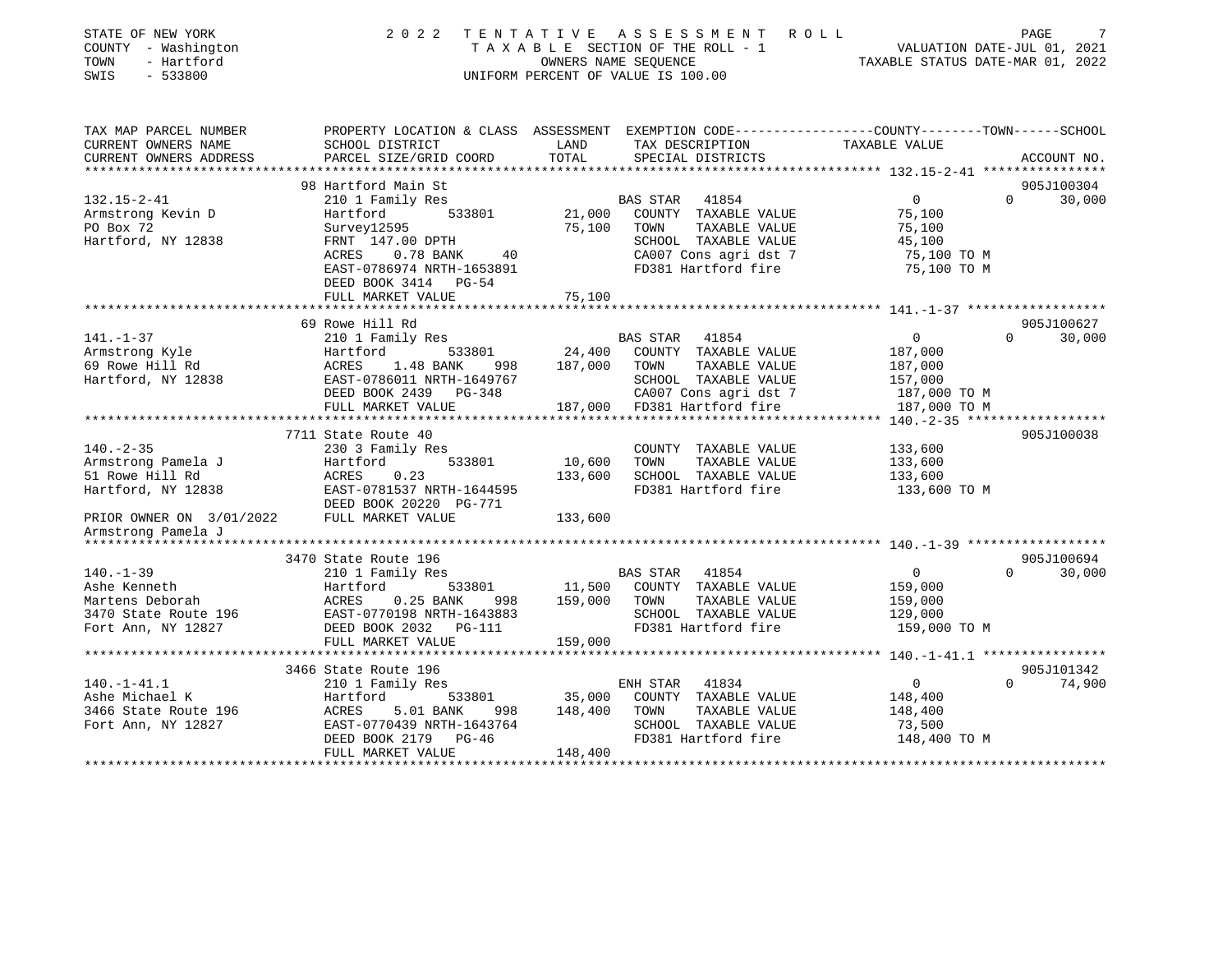| STATE OF NEW YORK<br>COUNTY - Washington<br>- Hartford<br>TOWN<br>SWIS<br>$-533800$                                                                                                   | 2 0 2 2                                                                                                 |                    | TENTATIVE ASSESSMENT ROLL<br>TAXABLE SECTION OF THE ROLL - 1<br>TAXABLE SECTION OF THE ROLL - 1<br>OWNERS NAME SEQUENCE TAXABLE STATUS DATE-MAR 01, 2022<br>UNIFORM PERCENT OF VALUE IS 100.00     |                                                                                           | PAGE                         |
|---------------------------------------------------------------------------------------------------------------------------------------------------------------------------------------|---------------------------------------------------------------------------------------------------------|--------------------|----------------------------------------------------------------------------------------------------------------------------------------------------------------------------------------------------|-------------------------------------------------------------------------------------------|------------------------------|
| TAX MAP PARCEL NUMBER PROPERTY LOCATION & CLASS ASSESSMENT EXEMPTION CODE---------------COUNTY-------TOWN------SCHOOL<br>CURRENT OWNERS NAME<br>CURRENT OWNERS ADDRESS                | SCHOOL DISTRICT LAND<br>PARCEL SIZE/GRID COORD                                                          | TOTAL              | TAX DESCRIPTION TAXABLE VALUE<br>SPECIAL DISTRICTS FILLER                                                                                                                                          |                                                                                           | ACCOUNT NO.                  |
| 142.-1-30.1 210 1 Family Res<br>Ashe Philip Hartford 533801 28,500<br>Petteys Kimberly A LOT 1 134,900<br>23 Blood St ACRES 2.45 BANK 997<br>Granville, NY 12832 DEED BOOK 3903 PG-17 | 23 Blood St<br>FULL MARKET VALUE                                                                        | 134,900            | VET WAR CT 41121<br>28,500 COUNTY TAXABLE VALUE<br>TOWN TAXABLE VALUE<br>SCHOOL TAXABLE VALUE 134,900<br>CA008 Cons agri dst 8 134,900 TO M<br>FD381 Hartford fire 134,900 TO M                    | 20,235<br>114,665<br>114,665                                                              | 20,235                       |
|                                                                                                                                                                                       |                                                                                                         |                    |                                                                                                                                                                                                    |                                                                                           |                              |
| $141. - 3 - 29.4$<br>Aubrey Andrew Mark<br>5625 County Route 30 LOT 3<br>Granville, NY 12832                                                                                          | 5625 County Route 30<br>240 Rural res<br>533801<br>EAST-0787486 NRTH-1643420<br>DEED BOOK 20210 PG-6562 | 36,000<br>166,000  | COUNTY TAXABLE VALUE<br>TOWN<br>TAXABLE VALUE<br>SCHOOL TAXABLE VALUE<br>CA008 Cons agri dst 8 166,000 TO M<br>FD381 Hartford fire 166,000 TO M                                                    | 166,000<br>166,000<br>166,000                                                             |                              |
|                                                                                                                                                                                       | FULL MARKET VALUE                                                                                       | 166,000            |                                                                                                                                                                                                    |                                                                                           |                              |
|                                                                                                                                                                                       |                                                                                                         |                    |                                                                                                                                                                                                    |                                                                                           |                              |
|                                                                                                                                                                                       | 3245 State Route 196                                                                                    |                    |                                                                                                                                                                                                    |                                                                                           | 905J100024                   |
| $149. - 1 - 2$                                                                                                                                                                        | 280 Res Multiple                                                                                        |                    | AGRI-D IND 41730                                                                                                                                                                                   | 75,397                                                                                    | 75,397 75,397                |
| Greenfield Center, NY 12833 EAST-0768405 NRTH-1638830                                                                                                                                 | DEED BOOK 318 PG-578                                                                                    | 181,300<br>417,100 | COUNTY TAXABLE VALUE<br>TOWN TAXABLE VALUE<br>SCHOOL TAXABLE VALUE<br>FD381 Hartford fire                                                                                                          | 341,703<br>341,703<br>341,703<br>417,100 TO M                                             |                              |
| MAY BE SUBJECT TO PAYMENT<br>UNDER AGDIST LAW TIL 2029                                                                                                                                | FULL MARKET VALUE                                                                                       | 417,100            |                                                                                                                                                                                                    |                                                                                           |                              |
|                                                                                                                                                                                       | 141 Baker Rd                                                                                            |                    | 90 PCT OF VALUE USED FOR EXEMPTION PURPOSES                                                                                                                                                        |                                                                                           | 905J100595                   |
| $132. -4-1$                                                                                                                                                                           | 240 Rural res                                                                                           |                    | AGED-CO/TN 41801                                                                                                                                                                                   | 116,235                                                                                   | 116,235 0                    |
| Aubrey Jean<br>PO Box 57<br>Hartford, NY 12838<br>Hartford, NY 12838<br>Hartford, NY 12838<br>PO BOX 140<br>PO MALL PO BOX 140<br>PO BOX 140<br>PO BOX 140<br>PO BOX 151              | DEED BOOK 449 PG-761<br>FULL MARKET VALUE                                                               |                    | AGED-CO/TN 41801<br>45,300 AGED-SCH 41804<br>- 1000 ENULOUR 41834<br>258,300 ENH STAR 41834<br>COUNTY TAXABLE VALUE<br>TOWN<br>TAXABLE VALUE<br>TUWN TAXABLE VALUE<br>258,300 SCHOOL TAXABLE VALUE | $\begin{matrix}0&0\\0&0\end{matrix}$<br>$0 \qquad \qquad$<br>142,065<br>142,065<br>90,412 | 92,988<br>74,900<br>$\Omega$ |
|                                                                                                                                                                                       |                                                                                                         |                    |                                                                                                                                                                                                    |                                                                                           |                              |
|                                                                                                                                                                                       |                                                                                                         |                    |                                                                                                                                                                                                    |                                                                                           |                              |
|                                                                                                                                                                                       |                                                                                                         | 118,100            | COUNTY TAXABLE VALUE 118,100                                                                                                                                                                       | 118,100<br>118,100<br>118,100 TO M                                                        |                              |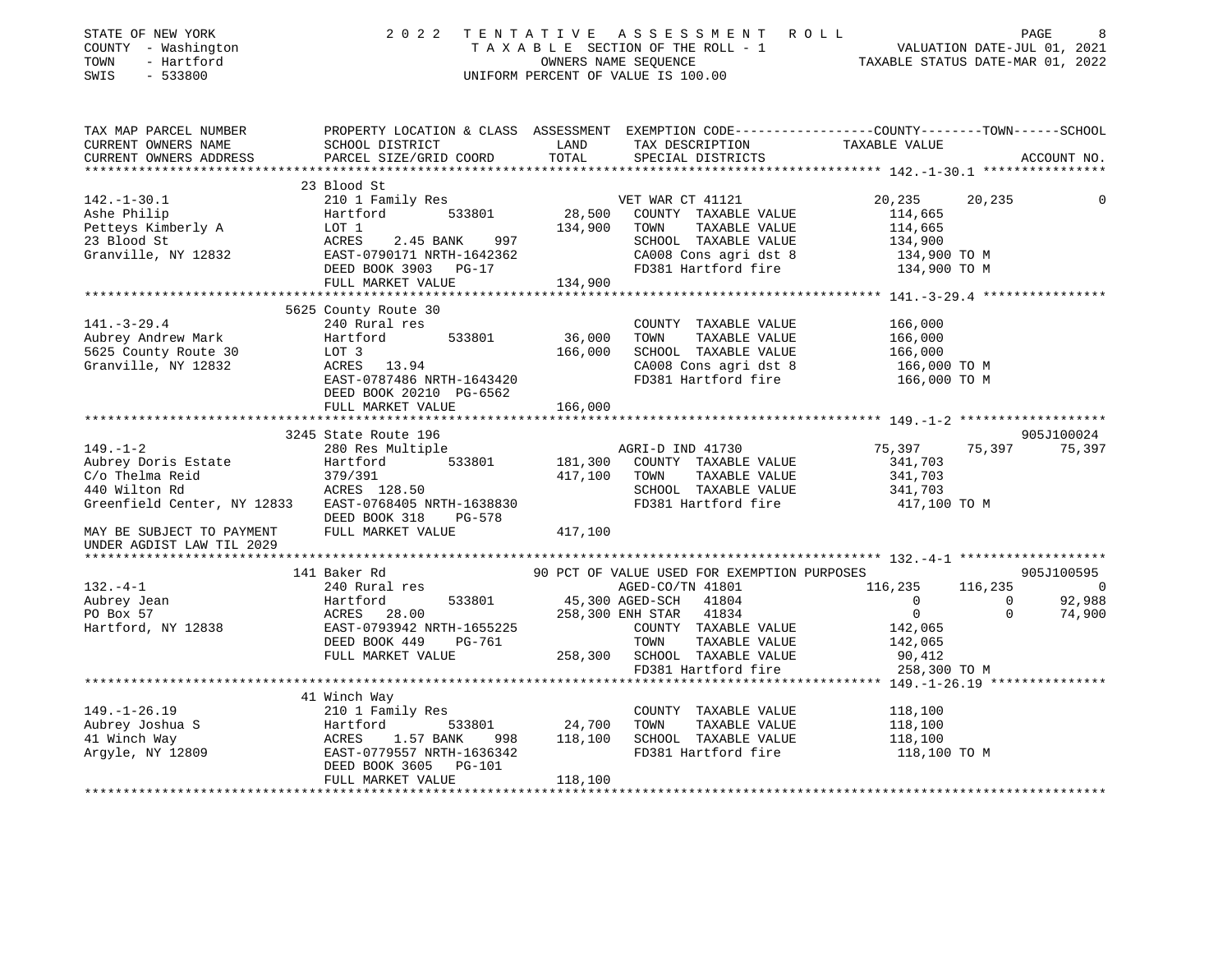| STATE OF NEW YORK<br>COUNTY - Washington<br>- Hartford<br>TOWN<br>$-533800$<br>SWIS | 2 0 2 2                                   | TENTATIVE<br>OWNERS NAME SEQUENCE | A S S E S S M E N T<br>ROLL<br>TAXABLE SECTION OF THE ROLL - 1<br>UNIFORM PERCENT OF VALUE IS 100.00 | VALUATION DATE-JUL 01, 2021<br>TAXABLE STATUS DATE-MAR 01, 2022 | PAGE<br>9                |
|-------------------------------------------------------------------------------------|-------------------------------------------|-----------------------------------|------------------------------------------------------------------------------------------------------|-----------------------------------------------------------------|--------------------------|
| TAX MAP PARCEL NUMBER                                                               |                                           |                                   | PROPERTY LOCATION & CLASS ASSESSMENT EXEMPTION CODE---------------COUNTY-------TOWN-----SCHOOL       |                                                                 |                          |
| CURRENT OWNERS NAME<br>CURRENT OWNERS ADDRESS                                       | SCHOOL DISTRICT<br>PARCEL SIZE/GRID COORD | LAND<br>TOTAL                     | TAX DESCRIPTION<br>SPECIAL DISTRICTS                                                                 | TAXABLE VALUE                                                   | ACCOUNT NO.              |
| *****************************                                                       |                                           |                                   |                                                                                                      |                                                                 |                          |
|                                                                                     | Hall Rd                                   |                                   |                                                                                                      |                                                                 |                          |
| $122. - 1 - 27.3$                                                                   | 314 Rural vac<10                          |                                   | COUNTY TAXABLE VALUE                                                                                 | 20,000                                                          |                          |
| Aubrey Nathan H                                                                     | Hartford<br>533801                        | 20,000                            | TAXABLE VALUE<br>TOWN                                                                                | 20,000                                                          |                          |
| Aubrey Amy L                                                                        | LOT 3                                     | 20,000                            | SCHOOL TAXABLE VALUE                                                                                 | 20,000                                                          |                          |
| 295 Hall Rd                                                                         | ACRES<br>3.17                             |                                   | CA007 Cons agri dst 7                                                                                | 20,000 TO M                                                     |                          |
| Fort Ann, NY 12827                                                                  | EAST-0772925 NRTH-1661894                 |                                   | FD381 Hartford fire                                                                                  | 20,000 TO M                                                     |                          |
|                                                                                     | DEED BOOK 935<br>PG-213                   |                                   |                                                                                                      |                                                                 |                          |
|                                                                                     | FULL MARKET VALUE                         | 20,000                            |                                                                                                      |                                                                 |                          |
|                                                                                     |                                           |                                   |                                                                                                      |                                                                 |                          |
| $122. - 1 - 27.4$                                                                   | 295 Hall Rd<br>210 1 Family Res           |                                   | BAS STAR 41854                                                                                       | 0                                                               | $\Omega$<br>30,000       |
| Aubrey Nathan H                                                                     | 533801<br>Hartford                        | 34,200                            | COUNTY TAXABLE VALUE                                                                                 | 255,600                                                         |                          |
| Aubrey Amy L                                                                        | LOT 3                                     | 255,600                           | TOWN<br>TAXABLE VALUE                                                                                | 255,600                                                         |                          |
| 295 Hall Rd                                                                         | ACRES<br>4.73                             |                                   | SCHOOL TAXABLE VALUE                                                                                 | 225,600                                                         |                          |
| Fort Ann, NY 12827                                                                  | EAST-0772649 NRTH-1661913                 |                                   | CA007 Cons agri dst 7                                                                                | 255,600 TO M                                                    |                          |
|                                                                                     | DEED BOOK 935<br>PG-213                   |                                   | FD381 Hartford fire                                                                                  | 255,600 TO M                                                    |                          |
|                                                                                     | FULL MARKET VALUE                         | 255,600                           |                                                                                                      |                                                                 |                          |
|                                                                                     |                                           |                                   |                                                                                                      |                                                                 |                          |
|                                                                                     | 3236 County Route 43                      |                                   |                                                                                                      |                                                                 | 905J100020               |
| $148. - 1 - 5.1$                                                                    | 240 Rural res                             |                                   | ENH STAR<br>41834                                                                                    | 0                                                               | $\Omega$<br>74,900       |
| Aubrey Richard J                                                                    | Hartford<br>533801                        | 106,200                           | COUNTY TAXABLE VALUE                                                                                 | 250,300                                                         |                          |
| Aubrey Betty Ann                                                                    | ACRES 65.00                               | 250,300                           | TOWN<br>TAXABLE VALUE                                                                                | 250,300                                                         |                          |
| 3236 County Route 43                                                                | EAST-0766163 NRTH-1640451                 |                                   | SCHOOL TAXABLE VALUE                                                                                 | 175,400                                                         |                          |
| Fort Ann, NY 12827                                                                  | DEED BOOK 341<br>PG-482                   |                                   | CA007 Cons agri dst 7                                                                                | 250,300 TO M                                                    |                          |
|                                                                                     | FULL MARKET VALUE                         |                                   | 250,300 FD381 Hartford fire                                                                          | 250,300 TO M                                                    |                          |
|                                                                                     | 13 Rowe Hill Rd                           |                                   |                                                                                                      |                                                                 | 905J100396               |
| 141.-1-42                                                                           | 210 1 Family Res                          |                                   | ENH STAR<br>41834                                                                                    | 0                                                               | $\Omega$<br>74,900       |
| Aubrey Robert J                                                                     | Hartford<br>533801                        | 18,200                            | COUNTY TAXABLE VALUE                                                                                 | 171,000                                                         |                          |
| Aubrey Lynne I                                                                      | ACRES<br>0.57                             | 171,000                           | TOWN<br>TAXABLE VALUE                                                                                | 171,000                                                         |                          |
| 13 Rowe Hill Rd                                                                     | EAST-0785985 NRTH-1648184                 |                                   | SCHOOL TAXABLE VALUE                                                                                 | 96,100                                                          |                          |
| Granville, NY 12832                                                                 | DEED BOOK 815<br>$PG-106$                 |                                   | CA007 Cons agri dst 7                                                                                | 171,000 TO M                                                    |                          |
|                                                                                     | FULL MARKET VALUE                         | 171,000                           | FD381 Hartford fire                                                                                  | 171,000 TO M                                                    |                          |
|                                                                                     |                                           |                                   |                                                                                                      |                                                                 |                          |
|                                                                                     | Rowe Hill Rd                              |                                   |                                                                                                      |                                                                 |                          |
| $141. - 1 - 70.3$                                                                   | 312 Vac w/imprv                           |                                   | COUNTY TAXABLE VALUE                                                                                 | 15,500                                                          |                          |
| Aubrey Robert J                                                                     | Hartford<br>533801                        | 13,500                            | TOWN<br>TAXABLE VALUE                                                                                | 15,500                                                          |                          |
| Aubrey Lynne E                                                                      | ACRES<br>2.80                             | 15,500                            | SCHOOL TAXABLE VALUE                                                                                 | 15,500                                                          |                          |
| 13 Rowe Hill Rd                                                                     | EAST-0786314 NRTH-1648162                 |                                   | CA007 Cons agri dst 7                                                                                | 15,500 TO M                                                     |                          |
| Granville, NY 12832                                                                 | DEED BOOK 824<br>$PG-42$                  |                                   | FD381 Hartford fire                                                                                  | 15,500 TO M                                                     |                          |
| ************                                                                        | FULL MARKET VALUE                         | 15,500                            |                                                                                                      |                                                                 | ************************ |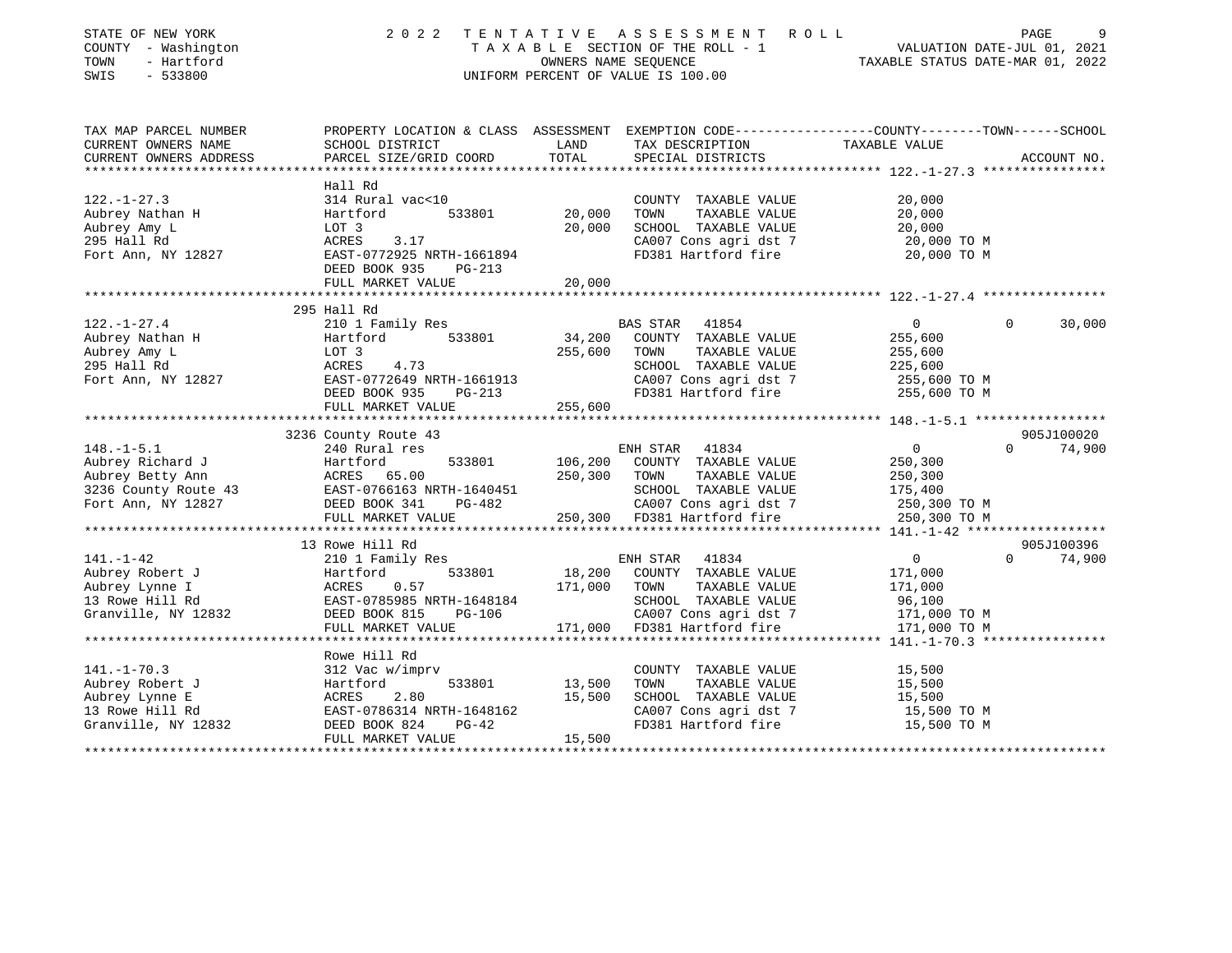|      | STATE OF NEW YORK   | 2022 TENTATIVE ASSESSMENT ROLL     | 10<br>PAGE                       |
|------|---------------------|------------------------------------|----------------------------------|
|      | COUNTY - Washington | TAXABLE SECTION OF THE ROLL - 1    | VALUATION DATE-JUL 01, 2021      |
| TOWN | - Hartford          | OWNERS NAME SEOUENCE               | TAXABLE STATUS DATE-MAR 01, 2022 |
|      | SWIS - 533800       | UNIFORM PERCENT OF VALUE IS 100.00 |                                  |

|                     | TAX MAP PARCEL NUMBER PROPERTY LOCATION & CLASS ASSESSMENT EXEMPTION CODE---------------COUNTY-------TOWN------SCHOOL                                                                                                                                                                                                                                                                                                                                                  |            |
|---------------------|------------------------------------------------------------------------------------------------------------------------------------------------------------------------------------------------------------------------------------------------------------------------------------------------------------------------------------------------------------------------------------------------------------------------------------------------------------------------|------------|
|                     |                                                                                                                                                                                                                                                                                                                                                                                                                                                                        |            |
|                     |                                                                                                                                                                                                                                                                                                                                                                                                                                                                        |            |
|                     | $[141. -3-49 \underbrace{\qquad \qquad }_{\mbox{Auney Bombi M1}} \underbrace{\qquad \qquad }_{\mbox{B6 Gilchrist Hill Rd}} \underbrace{\qquad \qquad }_{\mbox{B2 G, B75}} \underbrace{\qquad \qquad }_{\mbox{B2 G, B75}} \underbrace{\qquad \qquad }_{\mbox{B2 G, B75}} \underbrace{\qquad \qquad }_{\mbox{B2 G, B75}} \underbrace{\qquad \qquad }_{\mbox{B2 G, B75}} \underbrace{\qquad \qquad }_{\mbox{B2 G, B75}} \underbrace{\qquad \qquad }_{\mbox{B2 G, B75}} \$ |            |
|                     |                                                                                                                                                                                                                                                                                                                                                                                                                                                                        |            |
|                     |                                                                                                                                                                                                                                                                                                                                                                                                                                                                        |            |
|                     |                                                                                                                                                                                                                                                                                                                                                                                                                                                                        |            |
|                     |                                                                                                                                                                                                                                                                                                                                                                                                                                                                        |            |
|                     |                                                                                                                                                                                                                                                                                                                                                                                                                                                                        |            |
|                     |                                                                                                                                                                                                                                                                                                                                                                                                                                                                        |            |
|                     |                                                                                                                                                                                                                                                                                                                                                                                                                                                                        |            |
|                     |                                                                                                                                                                                                                                                                                                                                                                                                                                                                        |            |
|                     |                                                                                                                                                                                                                                                                                                                                                                                                                                                                        |            |
|                     |                                                                                                                                                                                                                                                                                                                                                                                                                                                                        |            |
| 93 Dick Hill Rd     |                                                                                                                                                                                                                                                                                                                                                                                                                                                                        | 905J100025 |
|                     |                                                                                                                                                                                                                                                                                                                                                                                                                                                                        |            |
|                     |                                                                                                                                                                                                                                                                                                                                                                                                                                                                        |            |
|                     |                                                                                                                                                                                                                                                                                                                                                                                                                                                                        |            |
|                     |                                                                                                                                                                                                                                                                                                                                                                                                                                                                        |            |
|                     |                                                                                                                                                                                                                                                                                                                                                                                                                                                                        |            |
|                     |                                                                                                                                                                                                                                                                                                                                                                                                                                                                        |            |
|                     |                                                                                                                                                                                                                                                                                                                                                                                                                                                                        |            |
| 7859 State Route 40 |                                                                                                                                                                                                                                                                                                                                                                                                                                                                        | 905J100027 |
|                     |                                                                                                                                                                                                                                                                                                                                                                                                                                                                        |            |
|                     |                                                                                                                                                                                                                                                                                                                                                                                                                                                                        |            |
|                     |                                                                                                                                                                                                                                                                                                                                                                                                                                                                        |            |
|                     |                                                                                                                                                                                                                                                                                                                                                                                                                                                                        |            |
|                     |                                                                                                                                                                                                                                                                                                                                                                                                                                                                        |            |
|                     | 141.-1-9<br>$37,800$<br>$7,800$<br>$7,800$<br>$7,800$<br>$7,800$<br>$7,800$<br>$7,800$<br>$7,800$<br>$7,800$<br>$7,800$<br>$7,800$<br>$7,800$<br>$7,800$<br>$7,800$<br>$7,800$<br>$7,800$<br>$7,800$<br>$7,800$<br>$7,800$<br>$7,800$<br>$7,800$<br>$7,800$<br>$7,800$<br>$7,$                                                                                                                                                                                         |            |
|                     |                                                                                                                                                                                                                                                                                                                                                                                                                                                                        |            |
|                     | 311 Res vac 1 and<br>Backus Curtis (141.-1-10.1 and 2000 mm 7AXABLE VALUE<br>311 Res vac 1 and 2000 mm 7AXABLE VALUE<br>311 Res vac 1 and 2000 mm 7AXABLE VALUE<br>311 Res vac 1 and 2000 mm 7AXABLE VALUE<br>300 mm 7AXABLE VALUE<br>500                                                                                                                                                                                                                              |            |
|                     |                                                                                                                                                                                                                                                                                                                                                                                                                                                                        |            |
|                     |                                                                                                                                                                                                                                                                                                                                                                                                                                                                        |            |
|                     |                                                                                                                                                                                                                                                                                                                                                                                                                                                                        |            |
|                     |                                                                                                                                                                                                                                                                                                                                                                                                                                                                        |            |
|                     |                                                                                                                                                                                                                                                                                                                                                                                                                                                                        |            |
|                     |                                                                                                                                                                                                                                                                                                                                                                                                                                                                        |            |
|                     |                                                                                                                                                                                                                                                                                                                                                                                                                                                                        |            |
|                     |                                                                                                                                                                                                                                                                                                                                                                                                                                                                        |            |
|                     |                                                                                                                                                                                                                                                                                                                                                                                                                                                                        |            |
|                     |                                                                                                                                                                                                                                                                                                                                                                                                                                                                        |            |
|                     |                                                                                                                                                                                                                                                                                                                                                                                                                                                                        |            |
|                     |                                                                                                                                                                                                                                                                                                                                                                                                                                                                        |            |
|                     |                                                                                                                                                                                                                                                                                                                                                                                                                                                                        |            |
|                     | $[141. -1-11$ 38 Auto body<br>38 PCT OF VALUE USED CO/TN 41801<br>38 PCT OF VALUE USED CO/TN 41801<br>38 PCT OF VALUE USED CO/TN 41801<br>43,282<br>43,282<br>43,282<br>43,282<br>43,282<br>43,282<br>43,282<br>43,282<br>43,282<br>43,282<br>43,282<br>43,2                                                                                                                                                                                                           |            |
|                     |                                                                                                                                                                                                                                                                                                                                                                                                                                                                        |            |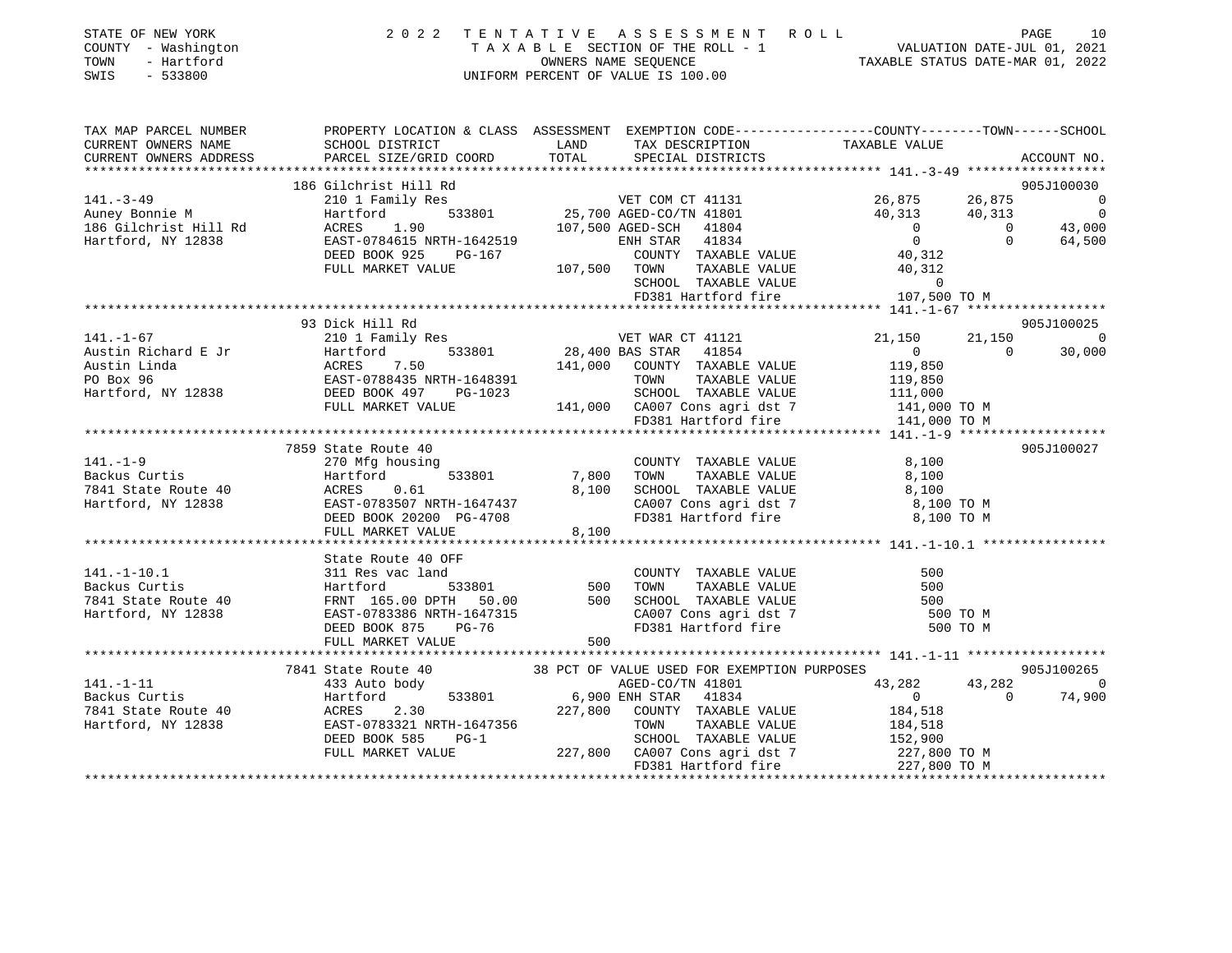| STATE OF NEW YORK<br>COUNTY - Washington<br>TOWN<br>- Hartford<br>SWIS<br>$-533800$ | 2 0 2 2                                           |                 | TENTATIVE ASSESSMENT ROLL<br>T A X A B L E SECTION OF THE ROLL - 1 VALUATION DATE-JUL 01, 2021<br>OWNERS NAME SEQUENCE TAXABLE STATUS DATE-MAR 01. 2022<br>UNIFORM PERCENT OF VALUE IS 100.00 |                                   | PAGE<br>11                           |
|-------------------------------------------------------------------------------------|---------------------------------------------------|-----------------|-----------------------------------------------------------------------------------------------------------------------------------------------------------------------------------------------|-----------------------------------|--------------------------------------|
| TAX MAP PARCEL NUMBER                                                               |                                                   |                 | PROPERTY LOCATION & CLASS ASSESSMENT EXEMPTION CODE----------------COUNTY-------TOWN------SCHOOL                                                                                              |                                   |                                      |
| CURRENT OWNERS NAME                                                                 | SCHOOL DISTRICT                                   | LAND            | TAX DESCRIPTION                                                                                                                                                                               | TAXABLE VALUE                     |                                      |
| CURRENT OWNERS ADDRESS                                                              | PARCEL SIZE/GRID COORD                            | TOTAL           | SPECIAL DISTRICTS                                                                                                                                                                             |                                   | ACCOUNT NO.                          |
|                                                                                     | 11 Hartford Main St                               |                 |                                                                                                                                                                                               |                                   |                                      |
| $132. - 1 - 27.6$                                                                   | 210 1 Family Res                                  |                 | BAS STAR 41854                                                                                                                                                                                | $\mathbf{0}$                      | $\Omega$<br>30,000                   |
| Backus Maryanne C                                                                   | 533801<br>Hartford                                | 27,200          | COUNTY TAXABLE VALUE                                                                                                                                                                          | 199,000                           |                                      |
| 11 Hartford Main St                                                                 | 861/10                                            | 199,000         | TOWN<br>TAXABLE VALUE                                                                                                                                                                         | 199,000                           |                                      |
| Hartford, NY 12838                                                                  | ACRES<br>2.00                                     |                 | SCHOOL TAXABLE VALUE                                                                                                                                                                          | 169,000                           |                                      |
|                                                                                     | EAST-0785908 NRTH-1651975                         |                 | CA007 Cons agri dst 7                                                                                                                                                                         | 199,000 TO M                      |                                      |
|                                                                                     | DEED BOOK 3242 PG-214                             |                 | FD381 Hartford fire                                                                                                                                                                           | 199,000 TO M                      |                                      |
|                                                                                     | FULL MARKET VALUE                                 | 199,000         |                                                                                                                                                                                               |                                   |                                      |
|                                                                                     |                                                   |                 |                                                                                                                                                                                               |                                   |                                      |
|                                                                                     | 7823 State Route 40                               |                 |                                                                                                                                                                                               |                                   | 905J101041                           |
| $141. - 1 - 2.3$                                                                    | 210 1 Family Res                                  |                 | VET WAR CT 41121                                                                                                                                                                              | 20,805                            | 20,805<br>$\overline{0}$<br>$\Omega$ |
| Backus Mazella L                                                                    | 533801<br>Hartford<br>ACRES<br>2.20               | 26,600 BAS STAR | 41854                                                                                                                                                                                         | $0 \qquad \qquad$<br>117,895      | 30,000                               |
| 7823 State Route 40                                                                 |                                                   | 138,700         | COUNTY TAXABLE VALUE<br>TAXABLE VALUE                                                                                                                                                         |                                   |                                      |
| Hartford, NY 12838                                                                  | EAST-0783285 NRTH-1646950<br>DEED BOOK 1734 PG-3  |                 | TOWN                                                                                                                                                                                          | 117,895                           |                                      |
|                                                                                     | FULL MARKET VALUE                                 | 138,700         | SCHOOL TAXABLE VALUE<br>FD381 Hartford fire                                                                                                                                                   | 108,700<br>138,700 TO M           |                                      |
|                                                                                     | ***********************                           |                 |                                                                                                                                                                                               | *** 122.-1-33.2 ***************** |                                      |
|                                                                                     | Baldwin Corners Rd                                |                 |                                                                                                                                                                                               |                                   | 905J101359                           |
| $122. - 1 - 33.2$                                                                   | 323 Vacant rural                                  |                 | COUNTY TAXABLE VALUE                                                                                                                                                                          | 55,000                            |                                      |
| Bacon Newell                                                                        | Hartford<br>533801                                | 55,000          | TOWN<br>TAXABLE VALUE                                                                                                                                                                         | 55,000                            |                                      |
| Bacon Nancy                                                                         | ACRES 54.45                                       | 55,000          | SCHOOL TAXABLE VALUE                                                                                                                                                                          | 55,000                            |                                      |
| 1546 County Route 42 Rd                                                             | EAST-0770350 NRTH-1662044                         |                 | CA007 Cons agri dst 7                                                                                                                                                                         | 55,000 TO M                       |                                      |
| Fort Edward, NY 12828                                                               | DEED BOOK 2873 PG-136                             |                 | FD381 Hartford fire                                                                                                                                                                           | 55,000 TO M                       |                                      |
|                                                                                     | FULL MARKET VALUE                                 | 55,000          |                                                                                                                                                                                               |                                   |                                      |
|                                                                                     |                                                   |                 |                                                                                                                                                                                               |                                   |                                      |
|                                                                                     | Baldwin Corners Rd                                |                 |                                                                                                                                                                                               |                                   |                                      |
| $122. - 1 - 33.7$                                                                   | 311 Res vac land                                  |                 | COUNTY TAXABLE VALUE                                                                                                                                                                          | 1,500                             |                                      |
| Bacon Newell                                                                        | Hartford<br>533801                                | 1,500           | TOWN<br>TAXABLE VALUE                                                                                                                                                                         | 1,500                             |                                      |
| Bacon Nancy                                                                         | 2041/166 2873/136                                 | 1,500           | SCHOOL TAXABLE VALUE                                                                                                                                                                          | 1,500                             |                                      |
| 1546 County Route 42 Rd                                                             | FRNT 37.00 DPTH 583.00                            |                 | CA007 Cons agri dst 7                                                                                                                                                                         | 1,500 TO M                        |                                      |
| Fort Edward, NY 12828                                                               | EAST-0770899 NRTH-1663290                         |                 | FD381 Hartford fire                                                                                                                                                                           | 1,500 TO M                        |                                      |
|                                                                                     | DEED BOOK 2873<br>PG-136                          |                 |                                                                                                                                                                                               |                                   |                                      |
|                                                                                     | FULL MARKET VALUE<br>**************************** | 1,500           |                                                                                                                                                                                               |                                   |                                      |
|                                                                                     |                                                   |                 |                                                                                                                                                                                               |                                   |                                      |
|                                                                                     | 260 Blood St                                      |                 |                                                                                                                                                                                               |                                   | 905J100609                           |
| $142. - 1 - 14$                                                                     | 270 Mfg housing<br>Hartford                       |                 | AGED-ALL<br>41800<br>17,900 ENH STAR 41834                                                                                                                                                    | 18,000<br>18,000<br>$\mathbf{0}$  | 18,000<br>18,000<br>$\Omega$         |
| Bailey James M LE<br>St. Louis-Dudley Zenova                                        | 533801<br>FRNT 165.00 DPTH 230.00                 | 36,000          | COUNTY TAXABLE VALUE                                                                                                                                                                          | 18,000                            |                                      |
| PO Box 73                                                                           | EAST-0793709 NRTH-1646501                         |                 | TOWN<br>TAXABLE VALUE                                                                                                                                                                         | 18,000                            |                                      |
| Hartford, NY 12838                                                                  | DEED BOOK 20191 PG-29169                          |                 | SCHOOL TAXABLE VALUE                                                                                                                                                                          | $\mathbf 0$                       |                                      |
|                                                                                     | FULL MARKET VALUE                                 |                 | 36,000 FD381 Hartford fire                                                                                                                                                                    | 36,000 TO M                       |                                      |
|                                                                                     |                                                   |                 |                                                                                                                                                                                               |                                   |                                      |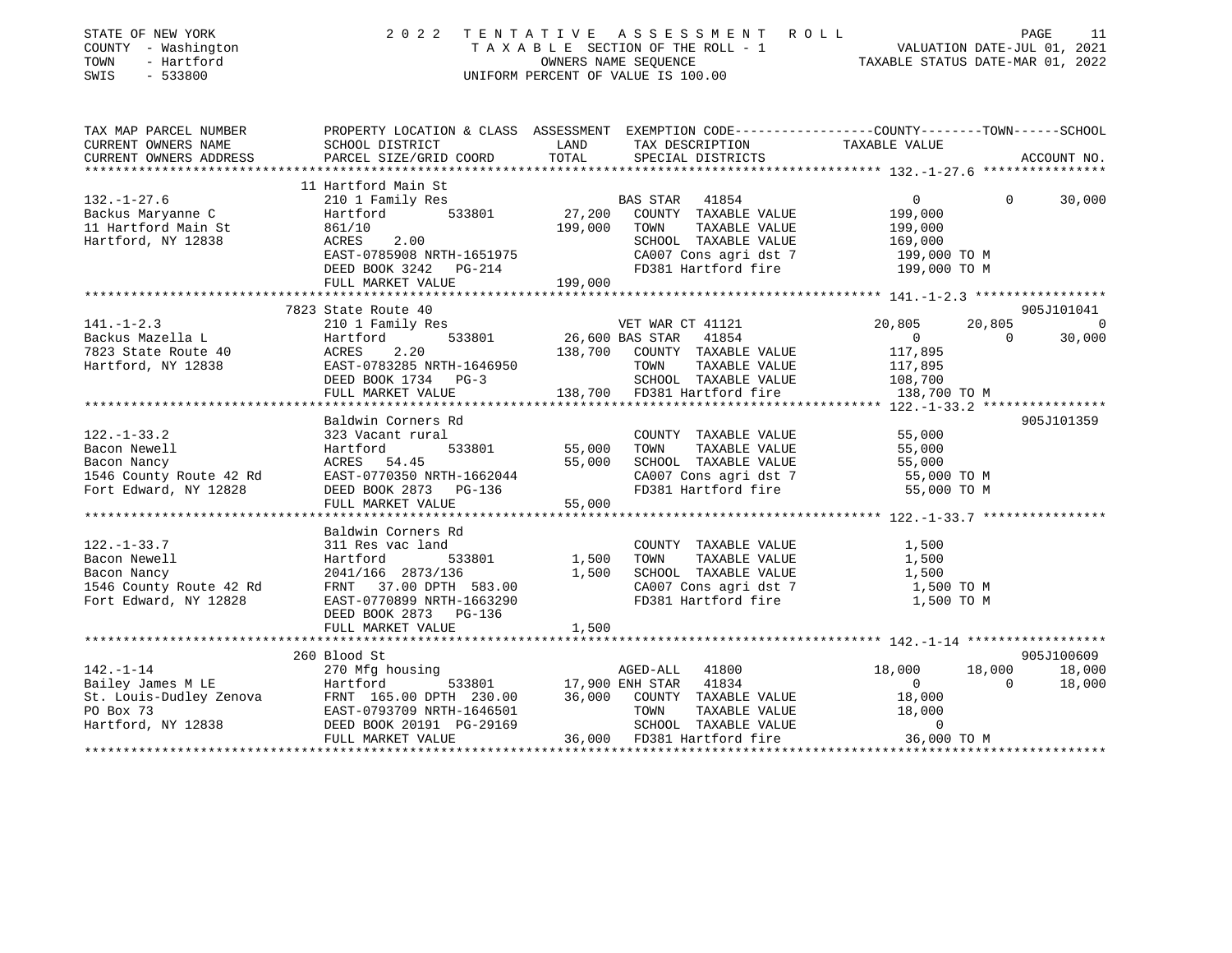| STATE OF NEW YORK<br>COUNTY - Washington<br>TOWN<br>- Hartford<br>SWIS<br>$-533800$ | 2 0 2 2<br>TENTATIVE                                                                                                                                                                                                           |               | UNIFORM PERCENT OF VALUE IS 100.00                                   | TENTATIVE ASSESSMENT ROLL PAGE 12<br>TAXABLE SECTION OF THE ROLL - 1 VALUATION DATE-JUL 01, 2021<br>OWNERS NAME SEQUENCE TAXABLE STATUS DATE-MAR 01, 2022 |
|-------------------------------------------------------------------------------------|--------------------------------------------------------------------------------------------------------------------------------------------------------------------------------------------------------------------------------|---------------|----------------------------------------------------------------------|-----------------------------------------------------------------------------------------------------------------------------------------------------------|
| CURRENT OWNERS NAME<br>CURRENT OWNERS ADDRESS                                       | SCHOOL DISTRICT<br>PARCEL SIZE/GRID COORD                                                                                                                                                                                      | LAND<br>TOTAL | TAX DESCRIPTION<br>SPECIAL DISTRICTS                                 | TAX MAP PARCEL NUMBER THE PROPERTY LOCATION & CLASS ASSESSMENT EXEMPTION CODE--------------COUNTY-------TOWN------SCHOOL<br>TAXABLE VALUE<br>ACCOUNT NO.  |
|                                                                                     | 258 Blood St                                                                                                                                                                                                                   |               |                                                                      | 905J101258                                                                                                                                                |
| $142. - 1 - 16.1$                                                                   | 311 Res vac land                                                                                                                                                                                                               |               | COUNTY TAXABLE VALUE                                                 | 2,100                                                                                                                                                     |
|                                                                                     | 533801                                                                                                                                                                                                                         | 2,100         | TOWN<br>TAXABLE VALUE                                                | 2,100                                                                                                                                                     |
|                                                                                     |                                                                                                                                                                                                                                | 2,100         | SCHOOL TAXABLE VALUE                                                 | 2,100                                                                                                                                                     |
|                                                                                     | Bailey James M LE<br>Bailey James M LE<br>SIL Res vac land<br>St.Louis-Dudley Zenova<br>PO Box 73<br>Hartford, NY 12838<br>PEED BOOK 20191 PG-29170<br>FINTL MARKET VALUE<br>PO BOX 20191 PG-29170<br>PEED BOOK 20191 PG-29170 |               | FD381 Hartford fire                                                  | 2,100 TO M                                                                                                                                                |
|                                                                                     | FULL MARKET VALUE                                                                                                                                                                                                              | 2,100         |                                                                      |                                                                                                                                                           |
|                                                                                     |                                                                                                                                                                                                                                |               |                                                                      |                                                                                                                                                           |
|                                                                                     | 8185 State Route 40                                                                                                                                                                                                            |               |                                                                      | 905J100319                                                                                                                                                |
| $132. - 1 - 25.1$                                                                   | 210 1 Family Res                                                                                                                                                                                                               |               | COUNTY TAXABLE VALUE                                                 | 219,400                                                                                                                                                   |
| Baker Amanda M                                                                      |                                                                                                                                                                                                                                | 999 219,400   | TOWN<br>TAXABLE VALUE<br>SCHOOL TAXABLE VALUE                        | 219,400                                                                                                                                                   |
| 8185 State Route 40<br>Granville, NY 12832                                          | Hartford 533801 43,100<br>ACRES 7.71 BANK 999 219,400<br>EAST-0787949 NRTH-1654311<br>PEED BOOK 3446 PG-72                                                                                                                     |               |                                                                      | 219,400                                                                                                                                                   |
|                                                                                     |                                                                                                                                                                                                                                |               | FD381 Hartford fire                                                  | CA007 Cons agri dst 7 219,400 TO M<br>219,400 TO M                                                                                                        |
|                                                                                     | FULL MARKET VALUE 219,400                                                                                                                                                                                                      |               |                                                                      |                                                                                                                                                           |
|                                                                                     |                                                                                                                                                                                                                                |               |                                                                      |                                                                                                                                                           |
|                                                                                     | 129 Baker Rd                                                                                                                                                                                                                   |               | 75 PCT OF VALUE USED FOR EXEMPTION PURPOSES                          | 905J100028                                                                                                                                                |
| $132 - 2 - 4$                                                                       | 240 Rural res                                                                                                                                                                                                                  |               | AGED-ALL 41800                                                       | 43,988<br>43,988<br>43,988                                                                                                                                |
| Baker Dennis J<br>129 Baker Rd                                                      |                                                                                                                                                                                                                                |               | 51,500 ENH STAR 41834                                                | $\overline{0}$<br>$\overline{0}$<br>73,312                                                                                                                |
|                                                                                     |                                                                                                                                                                                                                                |               | 117,300 COUNTY TAXABLE VALUE                                         | 73,312                                                                                                                                                    |
| Granville, NY 12832                                                                 | Hartford 533801<br>ACRES 33.90<br>EAST-0793312 NRTH-1655207                                                                                                                                                                    |               | TOWN<br>TAXABLE VALUE                                                | 73,312                                                                                                                                                    |
|                                                                                     | DEED BOOK 507<br>$PG-43$                                                                                                                                                                                                       |               | SCHOOL TAXABLE VALUE 0<br>117,300 CA007 Cons agri dst 7 117,300 TO M |                                                                                                                                                           |
|                                                                                     | FULL MARKET VALUE                                                                                                                                                                                                              |               |                                                                      |                                                                                                                                                           |
|                                                                                     |                                                                                                                                                                                                                                |               | FD381 Hartford fire                                                  | 117,300 TO M                                                                                                                                              |
|                                                                                     |                                                                                                                                                                                                                                |               |                                                                      |                                                                                                                                                           |
|                                                                                     | 7797 State Route 40                                                                                                                                                                                                            |               |                                                                      | 905J100040                                                                                                                                                |
|                                                                                     |                                                                                                                                                                                                                                |               | COUNTY TAXABLE VALUE                                                 | 3,000                                                                                                                                                     |
|                                                                                     | 533801                                                                                                                                                                                                                         | 3,000         | TOWN TAXABLE VALUE                                                   | 3,000                                                                                                                                                     |
|                                                                                     |                                                                                                                                                                                                                                | 3,000         | SCHOOL TAXABLE VALUE                                                 | 3,000                                                                                                                                                     |
|                                                                                     | DEED BOOK 815<br>PG-306                                                                                                                                                                                                        |               | FD381 Hartford fire                                                  | 3,000 TO M                                                                                                                                                |
|                                                                                     | FULL MARKET VALUE                                                                                                                                                                                                              | 3,000         |                                                                      |                                                                                                                                                           |
|                                                                                     |                                                                                                                                                                                                                                |               |                                                                      |                                                                                                                                                           |
|                                                                                     | Gilchrist Hill Rd                                                                                                                                                                                                              |               |                                                                      | 905J100234                                                                                                                                                |
| $141. - 3 - 45$                                                                     | 323 Vacant rural                                                                                                                                                                                                               |               | COUNTY TAXABLE VALUE                                                 | 40,600                                                                                                                                                    |
|                                                                                     |                                                                                                                                                                                                                                | 533801 40,600 | TOWN<br>TAXABLE VALUE                                                | 40,600                                                                                                                                                    |
|                                                                                     |                                                                                                                                                                                                                                | 40,600        | SCHOOL TAXABLE VALUE                                                 | 40,600                                                                                                                                                    |
|                                                                                     | Baker Richard C<br>360 Rock City Rd<br>360 Rock City Rd<br>43.40 Hudson Falls, NY 12839 EAST-0784497 NRTH-1641651                                                                                                              |               | FD381 Hartford fire                                                  | 40,600 TO M                                                                                                                                               |
|                                                                                     | DEED BOOK 2184   PG-311                                                                                                                                                                                                        |               |                                                                      |                                                                                                                                                           |
|                                                                                     | FULL MARKET VALUE                                                                                                                                                                                                              | 40,600        |                                                                      |                                                                                                                                                           |
|                                                                                     |                                                                                                                                                                                                                                |               |                                                                      |                                                                                                                                                           |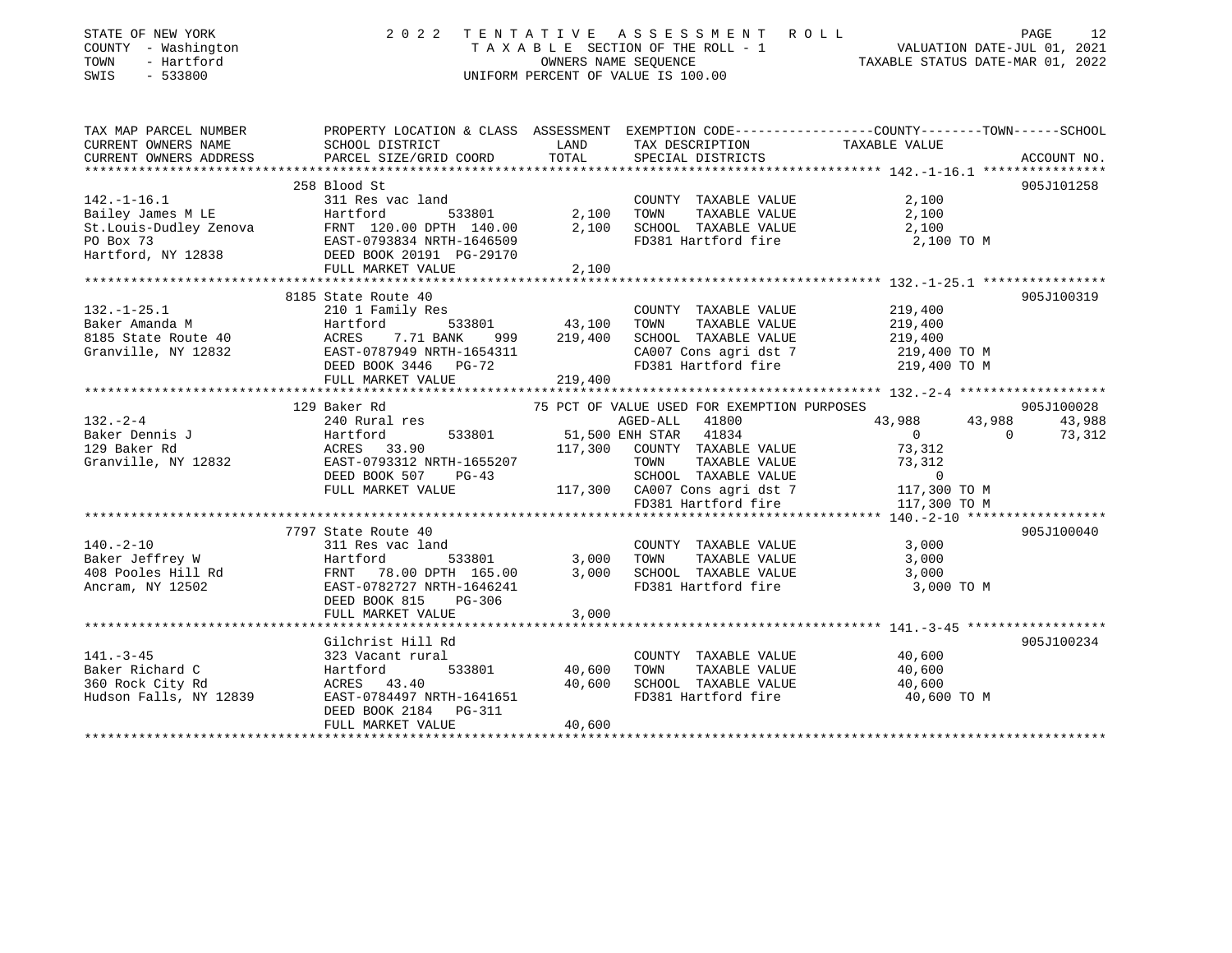| STATE OF NEW YORK<br>COUNTY - Washington<br>TOWN<br>- Hartford<br>$-533800$<br>SWIS                       | 2 0 2 2                                                                                                                                                                                            | TENTATIVE<br>OWNERS NAME SEQUENCE | ASSESSMENT ROLL<br>TAXABLE SECTION OF THE ROLL - 1<br>UNIFORM PERCENT OF VALUE IS 100.00                                                          | VALUATION DATE-JUL 01, 2021<br>TAXABLE STATUS DATE-MAR 01, 2022            | PAGE     | 13                   |
|-----------------------------------------------------------------------------------------------------------|----------------------------------------------------------------------------------------------------------------------------------------------------------------------------------------------------|-----------------------------------|---------------------------------------------------------------------------------------------------------------------------------------------------|----------------------------------------------------------------------------|----------|----------------------|
| TAX MAP PARCEL NUMBER<br>CURRENT OWNERS NAME<br>CURRENT OWNERS ADDRESS                                    | PROPERTY LOCATION & CLASS ASSESSMENT EXEMPTION CODE---------------COUNTY-------TOWN------SCHOOL<br>SCHOOL DISTRICT<br>PARCEL SIZE/GRID COORD                                                       | LAND<br>TOTAL                     | TAX DESCRIPTION<br>SPECIAL DISTRICTS                                                                                                              | TAXABLE VALUE                                                              |          | ACCOUNT NO.          |
|                                                                                                           | ***************************                                                                                                                                                                        |                                   |                                                                                                                                                   | ***************** 158. -2-9 ********************                           |          |                      |
| $158. - 2 - 9$<br>Baker Richard P<br>9400 Woodington Dr<br>Potomac, MD 20850                              | 501 Halls Pond Rd<br>323 Vacant rural<br>Hartford<br>533801<br>$891/193 + 196 + 198$<br>$158. - 1 - 9$<br>ACRES 50.90<br>EAST-0789445 NRTH-1632303<br>DEED BOOK 891<br>PG-198<br>FULL MARKET VALUE | 48,400<br>48,400<br>48,400        | COUNTY TAXABLE VALUE<br>TOWN<br>TAXABLE VALUE<br>SCHOOL TAXABLE VALUE<br>CA008 Cons agri dst 8<br>FD381 Hartford fire                             | 48,400<br>48,400<br>48,400<br>48,400 TO M<br>48,400 TO M                   |          | 905J100649           |
|                                                                                                           |                                                                                                                                                                                                    |                                   |                                                                                                                                                   |                                                                            |          |                      |
| $141. - 3 - 53.1$<br>Baker Walter L<br>Baker Marilyn J<br>122 Gilchrist Hill Rd<br>Hartford, NY 12838     | 122 Gilchrist Hill Rd<br>210 1 Family Res<br>Hartford<br>533801<br>Lot A<br>ACRES<br>1.27 BANK<br>998<br>EAST-0783574 NRTH-1643334<br>DEED BOOK 3139 PG-147                                        | 23,800<br>79,400                  | ENH STAR 41834<br>COUNTY TAXABLE VALUE<br>TOWN<br>TAXABLE VALUE<br>SCHOOL TAXABLE VALUE<br>FD381 Hartford fire                                    | $\overline{0}$<br>79,400<br>79,400<br>4,500<br>79,400 TO M                 | $\Omega$ | 74,900               |
|                                                                                                           | FULL MARKET VALUE                                                                                                                                                                                  | 79,400                            |                                                                                                                                                   |                                                                            |          |                      |
|                                                                                                           |                                                                                                                                                                                                    |                                   |                                                                                                                                                   |                                                                            |          |                      |
| $141. - 3 - 11$<br>Baldwin Karen<br>79 Gilchrist Hill Ext<br>Hartford, NY 12838                           | 79 Gilchrist Hill Ext<br>210 1 Family Res<br>533801<br>Hartford<br>ACRES<br>1.89<br>EAST-0785020 NRTH-1644850<br>DEED BOOK 2878<br>PG-144<br>FULL MARKET VALUE                                     | 26,800<br>163,300<br>163,300      | <b>BAS STAR</b><br>41854<br>COUNTY TAXABLE VALUE<br>TOWN<br>TAXABLE VALUE<br>SCHOOL TAXABLE VALUE<br>FD381 Hartford fire                          | $\overline{0}$<br>163,300<br>163,300<br>133,300<br>163,300 TO M            | $\Omega$ | 905J100171<br>30,000 |
|                                                                                                           | ****************                                                                                                                                                                                   |                                   |                                                                                                                                                   | ************* 151. -2-14.3 *****************                               |          |                      |
| $151. - 2 - 14.3$<br>Bardin Louise<br>172 Washburn Hill Rd<br>Granville, NY 12832                         | 172 Washburn Hill Rd<br>210 1 Family Res<br>533801<br>Hartford<br>$151. - 1 - 14.3$<br>ACRES<br>1.48<br>EAST-0793317 NRTH-1637620<br>DEED BOOK 658<br>PG-293                                       | 24,400<br>84,000                  | <b>BAS STAR</b><br>41854<br>COUNTY TAXABLE VALUE<br>TOWN<br>TAXABLE VALUE<br>SCHOOL TAXABLE VALUE<br>CA008 Cons agri dst 8<br>FD381 Hartford fire | $\overline{0}$<br>84,000<br>84,000<br>54,000<br>84,000 TO M<br>84,000 TO M | $\Omega$ | 30,000               |
|                                                                                                           | FULL MARKET VALUE<br>*********************                                                                                                                                                         | 84,000                            |                                                                                                                                                   |                                                                            |          |                      |
| $122. - 1 - 33.1$<br>Bardin Michael R<br>Bardin Janice L<br>1427 Baldwin Corners Rd<br>Fort Ann, NY 12827 | 1427 Baldwin Corners Rd<br>210 1 Family Res<br>Hartford<br>533801<br>ACRES<br>2.00<br>EAST-0769557 NRTH-1663478<br>DEED BOOK 3489<br>$PG-308$<br>FULL MARKET VALUE                                 | 23,500<br>138,500<br>138,500      | COUNTY TAXABLE VALUE<br>TOWN<br>TAXABLE VALUE<br>SCHOOL TAXABLE VALUE<br>FD381 Hartford fire                                                      | 138,500<br>138,500<br>138,500<br>138,500 TO M                              |          | 905J101320           |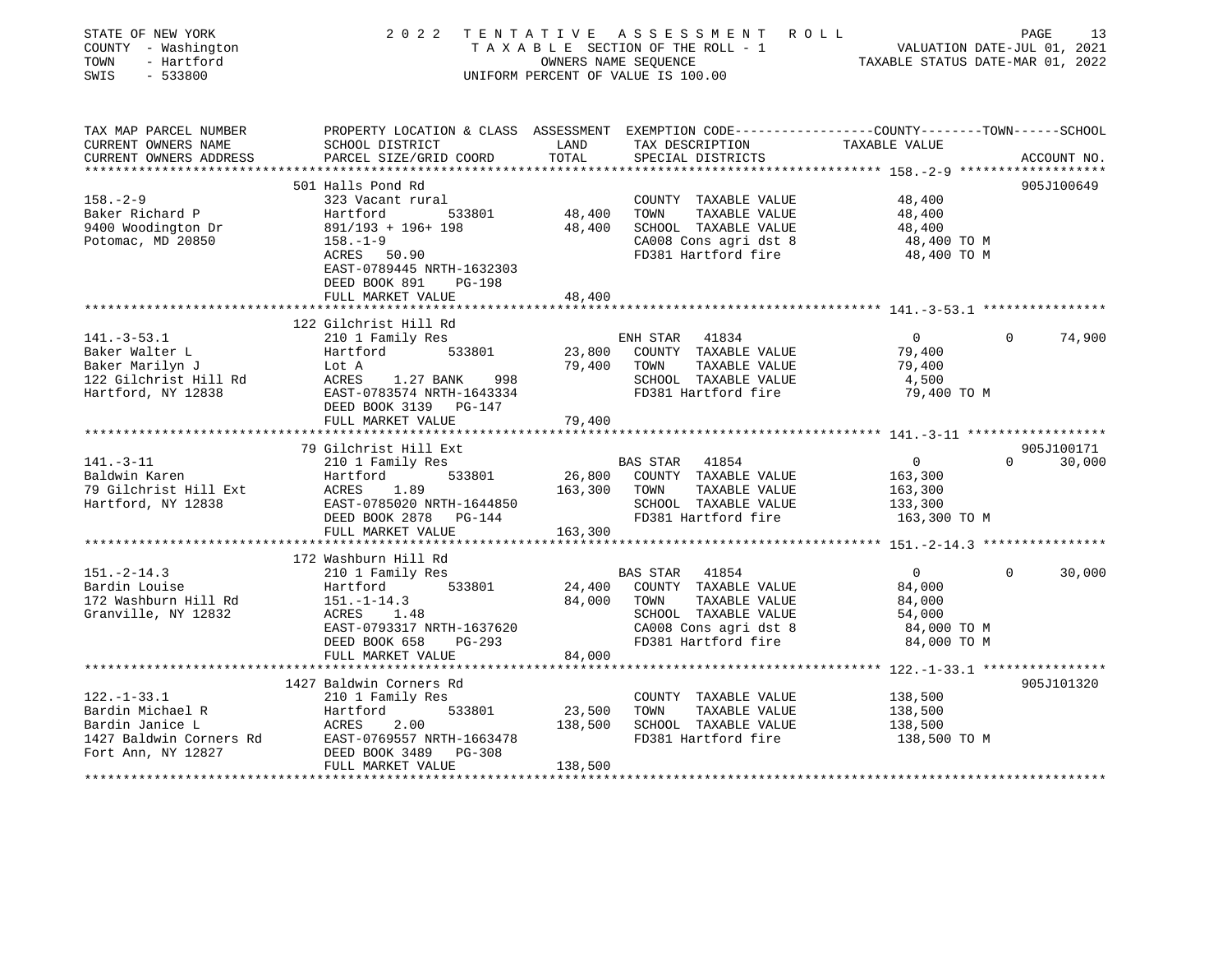| STATE OF NEW YORK<br>COUNTY - Washington               | 2 0 2 2                                              | TENTATIVE                 | A S S E S S M E N T<br>R O L L<br>TAXABLE SECTION OF THE ROLL - 1                               |                                  |          | 14<br>PAGE<br>VALUATION DATE-JUL 01, 2021 |
|--------------------------------------------------------|------------------------------------------------------|---------------------------|-------------------------------------------------------------------------------------------------|----------------------------------|----------|-------------------------------------------|
| TOWN<br>- Hartford<br>SWIS<br>$-533800$                |                                                      |                           | OWNERS NAME SEQUENCE<br>UNIFORM PERCENT OF VALUE IS 100.00                                      | TAXABLE STATUS DATE-MAR 01, 2022 |          |                                           |
| TAX MAP PARCEL NUMBER                                  |                                                      |                           | PROPERTY LOCATION & CLASS ASSESSMENT EXEMPTION CODE---------------COUNTY-------TOWN------SCHOOL |                                  |          |                                           |
| CURRENT OWNERS NAME                                    | SCHOOL DISTRICT                                      | LAND                      | TAX DESCRIPTION                                                                                 | TAXABLE VALUE                    |          |                                           |
| CURRENT OWNERS ADDRESS                                 | PARCEL SIZE/GRID COORD                               | TOTAL                     | SPECIAL DISTRICTS                                                                               |                                  |          | ACCOUNT NO.                               |
| ***********************                                |                                                      |                           |                                                                                                 |                                  |          |                                           |
|                                                        | Washburn Hill Rd                                     |                           |                                                                                                 |                                  |          | 905J100273                                |
| $151. - 2 - 13$                                        | 323 Vacant rural                                     |                           | AG DIST<br>41720                                                                                | 66,405                           | 66,405   | 66,405                                    |
| Bardin Raymond A                                       | Hartford<br>533801                                   | 116,500                   | COUNTY TAXABLE VALUE                                                                            | 50,095                           |          |                                           |
| Gibson Jane                                            | $151. - 1 - 13$                                      | 116,500                   | TOWN<br>TAXABLE VALUE                                                                           | 50,095                           |          |                                           |
| 702 Halls Pond Rd                                      | ACRES<br>86.35                                       |                           | SCHOOL TAXABLE VALUE                                                                            | 50,095                           |          |                                           |
| Granville, NY 12832                                    | EAST-0793037 NRTH-1636812                            |                           | CA008 Cons agri dst 8                                                                           | 50,095 TO M                      |          |                                           |
|                                                        | DEED BOOK 658<br>PG-299                              |                           | 66,405 EX                                                                                       |                                  |          |                                           |
| MAY BE SUBJECT TO PAYMENT                              | FULL MARKET VALUE                                    | 116,500                   | FD381 Hartford fire                                                                             | 116,500 TO M                     |          |                                           |
| UNDER AGDIST LAW TIL 2026<br>*******************       |                                                      |                           |                                                                                                 |                                  |          |                                           |
|                                                        |                                                      |                           |                                                                                                 |                                  |          |                                           |
| $151. - 2 - 14.1$                                      | 702 Halls Pond Rd                                    |                           | <b>BAS STAR</b><br>41854                                                                        | $\overline{0}$                   | $\Omega$ | 905J101398<br>30,000                      |
| Bardin Raymond A                                       | 210 1 Family Res<br>Hartford<br>533801               | 38,200                    | COUNTY TAXABLE VALUE                                                                            | 152,000                          |          |                                           |
| Bardin Elizabeth A                                     | $151. - 1 - 14.1$                                    | 152,000                   | TAXABLE VALUE<br>TOWN                                                                           | 152,000                          |          |                                           |
| 702 Halls Pond Rd                                      | ACRES<br>2.23                                        |                           | SCHOOL TAXABLE VALUE                                                                            | 122,000                          |          |                                           |
| Granville, NY 12832                                    | EAST-0791929 NRTH-1636298                            |                           | CA008 Cons agri dst 8                                                                           | 152,000 TO M                     |          |                                           |
|                                                        | DEED BOOK 595<br>$PG-229$                            |                           | FD381 Hartford fire                                                                             | 152,000 TO M                     |          |                                           |
|                                                        | FULL MARKET VALUE                                    | 152,000                   |                                                                                                 |                                  |          |                                           |
|                                                        | ***********************                              | * * * * * * * * * * * * * |                                                                                                 |                                  |          |                                           |
|                                                        | 748 Halls Pond Rd                                    |                           |                                                                                                 |                                  |          |                                           |
| $151. - 2 - 14.2$                                      | 210 1 Family Res                                     |                           | COUNTY TAXABLE VALUE                                                                            | 52,000                           |          |                                           |
| Bardin Raymond A                                       | 533801<br>Hartford                                   | 17,000                    | TOWN<br>TAXABLE VALUE                                                                           | 52,000                           |          |                                           |
| Bardin Elizabeth                                       | $151. - 1 - 14.2$                                    | 52,000                    | SCHOOL TAXABLE VALUE                                                                            | 52,000                           |          |                                           |
| 702 Halls Pond Rd                                      | ACRES<br>0.49                                        |                           | CA008 Cons agri dst 8                                                                           | 52,000 TO M                      |          |                                           |
| Granville, NY 12832                                    | EAST-0791526 NRTH-1637320                            |                           | FD381 Hartford fire                                                                             | 52,000 TO M                      |          |                                           |
|                                                        | DEED BOOK 658<br><b>PG-290</b>                       |                           |                                                                                                 |                                  |          |                                           |
|                                                        | FULL MARKET VALUE                                    | 52,000                    |                                                                                                 |                                  |          |                                           |
|                                                        | *******************                                  |                           |                                                                                                 |                                  |          |                                           |
|                                                        | Washburn Hill Rd                                     |                           |                                                                                                 |                                  |          | 905J100033                                |
| $151. - 2 - 14$                                        | 120 Field crops                                      |                           | AG DIST<br>41720                                                                                | 135,535                          | 135,535  | 135,535                                   |
| Bardin Raymond etal                                    | 533801<br>Hartford                                   | 269,000                   | COUNTY TAXABLE VALUE                                                                            | 143,465                          |          |                                           |
| Bardin Louise                                          | $151. - 1 - 14$                                      | 279,000                   | TOWN<br>TAXABLE VALUE                                                                           | 143,465                          |          |                                           |
| 702 Halls Pond Rd                                      | ACRES 248.00                                         |                           | SCHOOL TAXABLE VALUE                                                                            | 143,465                          |          |                                           |
| Granville, NY 12832                                    | EAST-0793207 NRTH-1638376<br>DEED BOOK 658<br>PG-302 |                           | CA008 Cons agri dst 8<br>135,535 EX                                                             | 143,465 TO M                     |          |                                           |
| MAY BE SUBJECT TO PAYMENT<br>UNDER AGDIST LAW TIL 2026 | FULL MARKET VALUE                                    | 279,000                   | FD381 Hartford fire                                                                             | 279,000 TO M                     |          |                                           |
|                                                        |                                                      |                           |                                                                                                 |                                  |          |                                           |
|                                                        | 1624 Burch Rd                                        |                           |                                                                                                 |                                  |          | 905J100036                                |
| $151. - 2 - 5$                                         | 210 1 Family Res                                     |                           | VET WAR CT 41121                                                                                | 18,390                           | 18,390   | 0                                         |
| Bardwell Lewis G                                       | 533801<br>Hartford                                   |                           | 31,600 ENH STAR<br>41834                                                                        | $\mathbf{0}$                     | $\Omega$ | 74,900                                    |
| Bardwell Carol A                                       | $151. - 1 - 5$                                       | 122,600                   | COUNTY TAXABLE VALUE                                                                            | 104,210                          |          |                                           |
| 1624 Burch Rd                                          | ACRES<br>3.86                                        |                           | TOWN<br>TAXABLE VALUE                                                                           | 104,210                          |          |                                           |
| Granville, NY 12832                                    | EAST-0795981 NRTH-1639524                            |                           | SCHOOL TAXABLE VALUE                                                                            | 47,700                           |          |                                           |
|                                                        | $PG-86$<br>DEED BOOK 950                             |                           | CA008 Cons agri dst 8                                                                           | 122,600 TO M                     |          |                                           |
|                                                        | FULL MARKET VALUE                                    | 122,600                   | FD381 Hartford fire                                                                             | 122,600 TO M                     |          |                                           |
|                                                        |                                                      |                           |                                                                                                 | **************                   |          | ****************                          |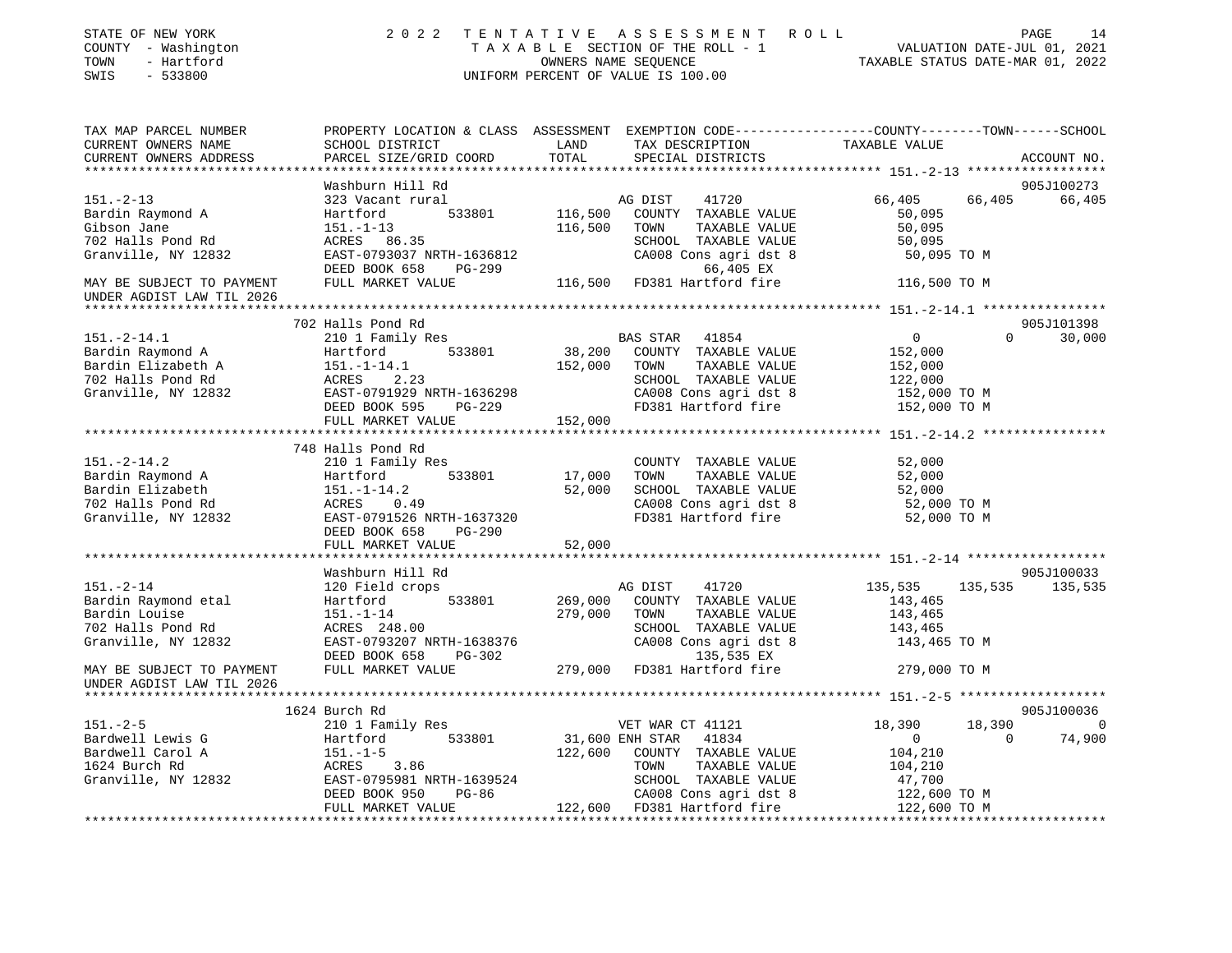| STATE OF NEW YORK<br>COUNTY - Washington<br>TOWN<br>- Hartford<br>$-533800$<br>SWIS |                                                                                                                                                                                                                                   |             |                                                                                                                                                                                                                                       | 2022 TENTATIVE ASSESSMENT ROLL PAGE 15<br>TAXABLE SECTION OF THE ROLL - 1 VALUATION DATE-JUL 01, 2021<br>OWNERS NAME SEQUENCE TAXABLE STATUS DATE-MAR 01, 2022<br>UNIFORM PERCENT OF VALUE IS 100.00 |               |
|-------------------------------------------------------------------------------------|-----------------------------------------------------------------------------------------------------------------------------------------------------------------------------------------------------------------------------------|-------------|---------------------------------------------------------------------------------------------------------------------------------------------------------------------------------------------------------------------------------------|------------------------------------------------------------------------------------------------------------------------------------------------------------------------------------------------------|---------------|
|                                                                                     |                                                                                                                                                                                                                                   |             |                                                                                                                                                                                                                                       |                                                                                                                                                                                                      |               |
| TAX MAP PARCEL NUMBER                                                               |                                                                                                                                                                                                                                   |             |                                                                                                                                                                                                                                       | PROPERTY LOCATION & CLASS ASSESSMENT EXEMPTION CODE---------------COUNTY-------TOWN-----SCHOOL                                                                                                       |               |
| CURRENT OWNERS NAME                                                                 |                                                                                                                                                                                                                                   |             |                                                                                                                                                                                                                                       |                                                                                                                                                                                                      |               |
| CURRENT OWNERS ADDRESS                                                              |                                                                                                                                                                                                                                   |             |                                                                                                                                                                                                                                       |                                                                                                                                                                                                      | ACCOUNT NO.   |
|                                                                                     |                                                                                                                                                                                                                                   |             |                                                                                                                                                                                                                                       |                                                                                                                                                                                                      |               |
|                                                                                     | 153 Gulf Ln                                                                                                                                                                                                                       |             |                                                                                                                                                                                                                                       |                                                                                                                                                                                                      | 905J100037    |
| $139. -4 - 6$                                                                       | 280 Res Multiple                                                                                                                                                                                                                  |             | NH STAR 41834 0<br>COUNTY TAXABLE VALUE 86,800<br>TOWN TAXABLE VALUE 86,800<br>SCHOOL TAXABLE VALUE 11,900<br>CA007 Cons agri dst 7 86,800 TO M<br>FD381 Hartford fire 86,800 TO M<br>ENH STAR 41834<br>$29,600$ COUNTY TAXABLE VALUE |                                                                                                                                                                                                      | $0 \t 74,900$ |
| Barker C.Dale LE                                                                    | Hartford                                                                                                                                                                                                                          |             |                                                                                                                                                                                                                                       |                                                                                                                                                                                                      |               |
|                                                                                     |                                                                                                                                                                                                                                   | 86,800 TOWN |                                                                                                                                                                                                                                       |                                                                                                                                                                                                      |               |
|                                                                                     | Barker C.Dare LE<br>Barker Elaine G LE<br>153 Gulf Ln<br>Fort Ann, NY 12827<br>139.-1-6<br>200                                                                                                                                    |             |                                                                                                                                                                                                                                       |                                                                                                                                                                                                      |               |
|                                                                                     | 3.20<br>ACRES                                                                                                                                                                                                                     |             |                                                                                                                                                                                                                                       |                                                                                                                                                                                                      |               |
|                                                                                     | EAST-0764733 NRTH-1643722                                                                                                                                                                                                         |             |                                                                                                                                                                                                                                       |                                                                                                                                                                                                      |               |
|                                                                                     | DEED BOOK 3624 PG-246                                                                                                                                                                                                             |             |                                                                                                                                                                                                                                       |                                                                                                                                                                                                      |               |
|                                                                                     | FULL MARKET VALUE                                                                                                                                                                                                                 | 86,800      |                                                                                                                                                                                                                                       |                                                                                                                                                                                                      |               |
|                                                                                     |                                                                                                                                                                                                                                   |             |                                                                                                                                                                                                                                       |                                                                                                                                                                                                      |               |
|                                                                                     | State Route 196                                                                                                                                                                                                                   |             |                                                                                                                                                                                                                                       |                                                                                                                                                                                                      | 905J100039    |
| $140. - 2 - 5$                                                                      | 311 Res vac land                                                                                                                                                                                                                  |             | COUNTY TAXABLE VALUE                                                                                                                                                                                                                  | 300                                                                                                                                                                                                  |               |
| Barker Lloyd D<br>Barker Lloyd D                                                    |                                                                                                                                                                                                                                   |             | 300 TOWN                                                                                                                                                                                                                              | 300                                                                                                                                                                                                  |               |
|                                                                                     |                                                                                                                                                                                                                                   |             |                                                                                                                                                                                                                                       | 300                                                                                                                                                                                                  |               |
|                                                                                     |                                                                                                                                                                                                                                   |             | 300 TOWN TAXABLE VALUE<br>300 SCHOOL TAXABLE VALUE<br>CA007 Cons agri dst 7                                                                                                                                                           | 300 TO M                                                                                                                                                                                             |               |
|                                                                                     | 140.-2-5<br>Barker Lloyd D<br>656 State Route 149<br>Granville, NY 12832<br>Cranville, NY 12832<br>CRES 0.72<br>EAST-0781575 NRTH-1645661<br>DEED BOOK 20210 PG-3120<br>DEED BOOK 20210 PG-3120                                   |             | FD381 Hartford fire                                                                                                                                                                                                                   | 300 TO M                                                                                                                                                                                             |               |
|                                                                                     | FULL MARKET VALUE                                                                                                                                                                                                                 | 300         |                                                                                                                                                                                                                                       |                                                                                                                                                                                                      |               |
|                                                                                     |                                                                                                                                                                                                                                   |             |                                                                                                                                                                                                                                       |                                                                                                                                                                                                      |               |
|                                                                                     |                                                                                                                                                                                                                                   |             |                                                                                                                                                                                                                                       |                                                                                                                                                                                                      | 905J100041    |
|                                                                                     |                                                                                                                                                                                                                                   |             |                                                                                                                                                                                                                                       | 10,650                                                                                                                                                                                               | $\sim$ 0      |
|                                                                                     |                                                                                                                                                                                                                                   |             |                                                                                                                                                                                                                                       | $\sim$ 0<br>$\overline{0}$                                                                                                                                                                           | 71,000        |
|                                                                                     |                                                                                                                                                                                                                                   |             | 71,000 COUNTY TAXABLE VALUE 60,350<br>TOWN TAXABLE VALUE 60,350                                                                                                                                                                       |                                                                                                                                                                                                      |               |
|                                                                                     |                                                                                                                                                                                                                                   |             |                                                                                                                                                                                                                                       |                                                                                                                                                                                                      |               |
|                                                                                     |                                                                                                                                                                                                                                   |             |                                                                                                                                                                                                                                       |                                                                                                                                                                                                      |               |
|                                                                                     |                                                                                                                                                                                                                                   |             | SCHOOL TAXABLE VALUE 0<br>71,000 CA008 Cons agri dst 8 71,000 TO M<br>FD381 Hartford fire 71,000 TO M                                                                                                                                 |                                                                                                                                                                                                      |               |
|                                                                                     |                                                                                                                                                                                                                                   |             |                                                                                                                                                                                                                                       |                                                                                                                                                                                                      |               |
|                                                                                     | Country Ln                                                                                                                                                                                                                        |             |                                                                                                                                                                                                                                       |                                                                                                                                                                                                      |               |
| $122. - 1 - 46.3$                                                                   |                                                                                                                                                                                                                                   |             | COUNTY TAXABLE VALUE 15,000                                                                                                                                                                                                           |                                                                                                                                                                                                      |               |
|                                                                                     |                                                                                                                                                                                                                                   |             |                                                                                                                                                                                                                                       |                                                                                                                                                                                                      |               |
|                                                                                     |                                                                                                                                                                                                                                   |             |                                                                                                                                                                                                                                       |                                                                                                                                                                                                      |               |
|                                                                                     |                                                                                                                                                                                                                                   |             |                                                                                                                                                                                                                                       |                                                                                                                                                                                                      |               |
|                                                                                     | 122.-1-46.3<br>Barrachina Michael Hartford 533801<br>Barrachina Deborah ACRES 1.65<br>15,000 TOWN TAXABLE VALUE 15,000 ISON 15,000 ISON 15,000 EXABLE VALUE 15,000 ISON 15,000 EXABLE VALUE 15,000<br>125 Country Ln EAST-0769118 |             |                                                                                                                                                                                                                                       |                                                                                                                                                                                                      |               |
|                                                                                     |                                                                                                                                                                                                                                   |             |                                                                                                                                                                                                                                       |                                                                                                                                                                                                      |               |
|                                                                                     |                                                                                                                                                                                                                                   |             |                                                                                                                                                                                                                                       |                                                                                                                                                                                                      |               |
|                                                                                     | 125 Country Ln                                                                                                                                                                                                                    |             |                                                                                                                                                                                                                                       |                                                                                                                                                                                                      |               |
| $122. - 1 - 46.2$                                                                   | 210 1 Family Res                                                                                                                                                                                                                  |             | BAS STAR 41854                                                                                                                                                                                                                        | $0 \qquad \qquad$<br>$\Omega$                                                                                                                                                                        | 30,000        |
|                                                                                     |                                                                                                                                                                                                                                   | 25,000      | COUNTY TAXABLE VALUE                                                                                                                                                                                                                  | 163,000                                                                                                                                                                                              |               |
|                                                                                     |                                                                                                                                                                                                                                   |             | 163,000 TOWN<br>TAXABLE VALUE                                                                                                                                                                                                         | 163,000                                                                                                                                                                                              |               |
|                                                                                     |                                                                                                                                                                                                                                   |             |                                                                                                                                                                                                                                       |                                                                                                                                                                                                      |               |
|                                                                                     |                                                                                                                                                                                                                                   |             | TOWN TAXABLE VALUE<br>SCHOOL TAXABLE VALUE 133,000<br>CA007 Cons agri dst 7 163,000 TO M<br>CA007 Cons agri dst 7<br>FD381 Hartford fire                                                                                              |                                                                                                                                                                                                      |               |
|                                                                                     |                                                                                                                                                                                                                                   |             |                                                                                                                                                                                                                                       | 163,000 TO M                                                                                                                                                                                         |               |
|                                                                                     | FULL MARKET VALUE                                                                                                                                                                                                                 | 163,000     |                                                                                                                                                                                                                                       |                                                                                                                                                                                                      |               |
|                                                                                     |                                                                                                                                                                                                                                   |             |                                                                                                                                                                                                                                       |                                                                                                                                                                                                      |               |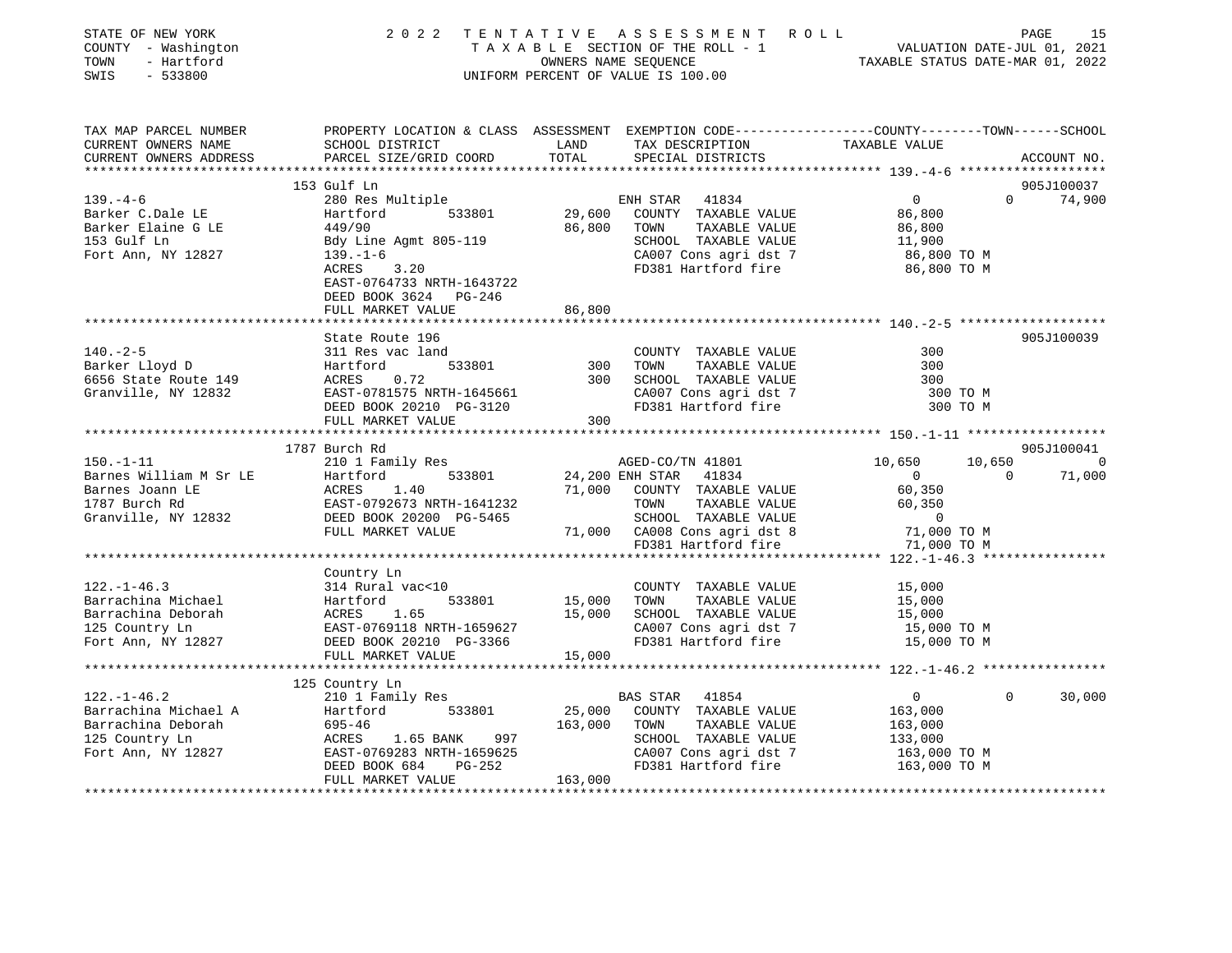| STATE OF NEW YORK<br>COUNTY - Washington<br>- Hartford<br>TOWN<br>SWIS<br>$-533800$                                                                                      |                                                                                                                                                                                    |                 | 2022 TENTATIVE ASSESSMENT ROLL<br>TAXABLE SECTION OF THE ROLL - 1<br>OWNERS NAME SEQUENCE<br>OWNERS NAME SEQUENCE<br>TAXABLE STATUS DATE-MAR 01, 2022<br>UNIFORM PERCENT OF VALUE IS 100.00 |                                                                               | PAGE<br>16                             |
|--------------------------------------------------------------------------------------------------------------------------------------------------------------------------|------------------------------------------------------------------------------------------------------------------------------------------------------------------------------------|-----------------|---------------------------------------------------------------------------------------------------------------------------------------------------------------------------------------------|-------------------------------------------------------------------------------|----------------------------------------|
| TAX MAP PARCEL NUMBER<br>CURRENT OWNERS NAME                                                                                                                             | PROPERTY LOCATION & CLASS ASSESSMENT EXEMPTION CODE----------------COUNTY-------TOWN------SCHOOL<br>SCHOOL DISTRICT                                                                | LAND            | TAX DESCRIPTION TAXABLE VALUE                                                                                                                                                               |                                                                               |                                        |
| CURRENT OWNERS ADDRESS<br>**********************                                                                                                                         | PARCEL SIZE/GRID COORD                                                                                                                                                             | TOTAL           | SPECIAL DISTRICTS                                                                                                                                                                           |                                                                               | ACCOUNT NO.                            |
| $122. - 1 - 46$<br>Barrachina Michael A Jr<br>12117 Sunnyview Dr                                                                                                         | 8 Cedar Ridge Way<br>210 1 Family Res<br>533801<br>Hartford<br>3467/329                                                                                                            | 27,400          | COUNTY TAXABLE VALUE<br>TOWN<br>TAXABLE VALUE<br>128,600 SCHOOL TAXABLE VALUE                                                                                                               | 128,600<br>128,600<br>128,600                                                 | 905J101127                             |
| Germantown, MD 20876                                                                                                                                                     | ACRES 2.47<br>EAST-0769582 NRTH-1659454<br>DEED BOOK 20220 PG-750<br>FULL MARKET VALUE                                                                                             | 128,600         | CA007 Cons agri dst 7<br>FD381 Hartford fire                                                                                                                                                | 128,600 TO M<br>128,600 TO M                                                  |                                        |
|                                                                                                                                                                          |                                                                                                                                                                                    |                 |                                                                                                                                                                                             |                                                                               |                                        |
| $122. - 1 - 46.4$<br>Barrachina Michael A Jr<br>Barrachina Daniel L<br>12117 Sunnyview Dr<br>CEAST-0769507 NRTH-1659653<br>Germantown, MD 20876<br>DEED BOOK 3818 PG-240 | 123 Country Ln<br>210 1 Family Res<br>Hartford<br>533801                                                                                                                           | 24,500 TOWN     | COUNTY TAXABLE VALUE<br>TAXABLE VALUE<br>181,700 SCHOOL TAXABLE VALUE<br>CA007 Cons agri dst 7<br>FD381 Hartford fire                                                                       | 181,700<br>181,700<br>181,700<br>181,700 TO M<br>181,700 TO M                 |                                        |
|                                                                                                                                                                          | FULL MARKET VALUE                                                                                                                                                                  | 181,700         |                                                                                                                                                                                             |                                                                               |                                        |
|                                                                                                                                                                          | 3696 State Route 149                                                                                                                                                               |                 | 98 PCT OF VALUE USED FOR EXEMPTION PURPOSES                                                                                                                                                 |                                                                               | 905J100109                             |
| $130. - 1 - 10$                                                                                                                                                          | 240 Rural res                                                                                                                                                                      |                 | VET WAR CT 41121                                                                                                                                                                            | 33,000                                                                        | 27,000<br>0                            |
| Barrett Shawn M<br>Barrett Virginia D<br>3696 State Route 149<br>Fort Ann, NY 12827                                                                                      | 534401<br>Hudson Falls<br>Hudson Falls<br>ACRES 119.50<br>EAST-0764960 NRTH-1649942<br>DEED BOOK 2985 PG-41                                                                        | 159,400 AG DIST | 41720<br>447,000 COUNTY TAXABLE VALUE<br>TOWN<br>TAXABLE VALUE<br>SCHOOL TAXABLE VALUE                                                                                                      | 75,333<br>338,667<br>344,667<br>371,667<br>371,667 TO M                       | 75,333<br>75,333                       |
| MAY BE SUBJECT TO PAYMENT<br>UNDER AGDIST LAW TIL 2026                                                                                                                   | FULL MARKET VALUE                                                                                                                                                                  |                 | 447,000 CA007 Cons agri dst 7<br>75,333 EX<br>FD381 Hartford fire                                                                                                                           | 447,000 TO M                                                                  |                                        |
|                                                                                                                                                                          |                                                                                                                                                                                    |                 |                                                                                                                                                                                             |                                                                               |                                        |
| $122. - 1 - 33.10$<br>Bassett Lisa M<br>Woodward Randy S<br>1461 Baldwin Corners Rd<br>Fort Ann, NY 12827                                                                | 1433 Baldwin Corners Rd<br>323 Vacant rural<br>Hartford<br>533801<br>Survey13073<br>Surey13107<br>ACRES 41.43<br>ACRES 41.43<br>EAST-0770039 NRTH-1664459<br>DEED BOOK 3914 PG-201 | 36,100 TOWN     | COUNTY TAXABLE VALUE<br>TAXABLE VALUE<br>36,100 SCHOOL TAXABLE VALUE<br>FD381 Hartford fire                                                                                                 | 36,100<br>36,100<br>36,100<br>36,100 TO M                                     |                                        |
|                                                                                                                                                                          | FULL MARKET VALUE                                                                                                                                                                  | 36,100          |                                                                                                                                                                                             |                                                                               |                                        |
|                                                                                                                                                                          | 256 Blood St                                                                                                                                                                       |                 |                                                                                                                                                                                             |                                                                               | 905L100541                             |
| $142. - 1 - 16$<br>Bassett Vaughn M<br>256 Plood St<br>256 Blood St<br>Granville, NY 12832                                                                               | 270 Mfg housing<br>533801<br>Hartford<br>ACRES 4.80<br>EAST-0793625 NRTH-1646157<br>DEED BOOK 718<br>$PG-19$<br>FULL MARKET VALUE                                                  | 27,400 ENH STAR | 41800<br>AGED-ALL<br>41834<br>39,100 COUNTY TAXABLE VALUE<br>TOWN<br>TAXABLE VALUE<br>SCHOOL TAXABLE VALUE<br>39,100 FD381 Hartford fire                                                    | 19,550<br>$\overline{0}$<br>19,550<br>19,550<br>$\overline{0}$<br>39,100 TO M | 19,550<br>19,550<br>$\Omega$<br>19,550 |
|                                                                                                                                                                          |                                                                                                                                                                                    |                 |                                                                                                                                                                                             |                                                                               |                                        |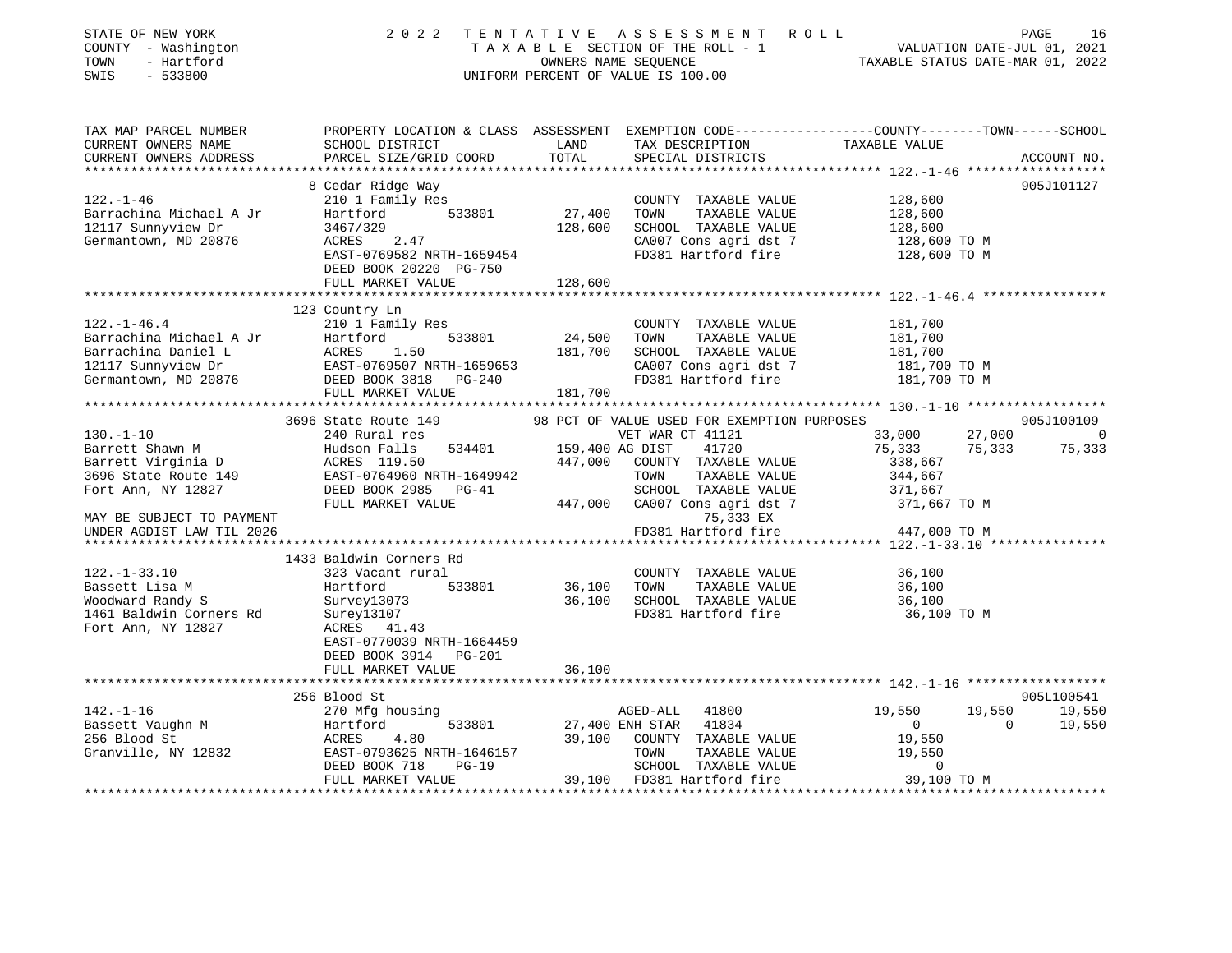| STATE OF NEW YORK<br>COUNTY - Washington<br>- Hartford<br>TOWN<br>$-533800$<br>SWIS                                                        |                                                                                                                                                           |                            | 2022 TENTATIVE ASSESSMENT ROLL<br>TAXABLE SECTION OF THE ROLL - 1<br>OWNERS NAME SEQUENCE<br>TAXABLE STATUS DATE-MAR 01, 2022<br>UNIFORM PERCENT OF VALUE IS 100.00                |                                                                 | PAGE<br>17                       |
|--------------------------------------------------------------------------------------------------------------------------------------------|-----------------------------------------------------------------------------------------------------------------------------------------------------------|----------------------------|------------------------------------------------------------------------------------------------------------------------------------------------------------------------------------|-----------------------------------------------------------------|----------------------------------|
| TAX MAP PARCEL NUMBER<br>CURRENT OWNERS NAME<br>CURRENT OWNERS ADDRESS                                                                     | SCHOOL DISTRICT<br>PARCEL SIZE/GRID COORD                                                                                                                 | LAND<br>TOTAL              | PROPERTY LOCATION & CLASS ASSESSMENT EXEMPTION CODE---------------COUNTY-------TOWN-----SCHOOL<br>TAX DESCRIPTION<br>SPECIAL DISTRICTS                                             | TAXABLE VALUE                                                   |                                  |
|                                                                                                                                            |                                                                                                                                                           |                            |                                                                                                                                                                                    |                                                                 | ACCOUNT NO.                      |
|                                                                                                                                            | 1508 Baldwin Corners Rd                                                                                                                                   |                            |                                                                                                                                                                                    |                                                                 | 905J101319                       |
| $122. - 1 - 31.3$<br>Batchelder Kenneth W<br>Batchelder Janette<br>1508 Baldwin Corners Rd EAST-0771317 NRTH-1663345<br>Fort Ann, NY 12827 | 210 1 Family Res<br>Hartford<br>ACRES<br>4.70<br>DEED BOOK 579<br>$PG-83$<br>FULL MARKET VALUE                                                            |                            | BAS STAR 41854<br>533801 34,100 COUNTY TAXABLE VALUE<br>254,500 TOWN<br>TAXABLE VALUE<br>SCHOOL TAXABLE VALUE<br>CA007 Cons agri dst 7 354,500 TO M<br>254,500 FD381 Hartford fire | $\overline{0}$<br>254,500<br>254,500<br>224,500<br>254,500 TO M | $\Omega$<br>30,000               |
|                                                                                                                                            |                                                                                                                                                           |                            |                                                                                                                                                                                    |                                                                 |                                  |
|                                                                                                                                            | 103 Gilchrist Hill Rd                                                                                                                                     |                            |                                                                                                                                                                                    |                                                                 | 905J100561                       |
| $141. - 3 - 2$<br>Bates Janet R<br>103 Gilchrist Hill Rd<br>Hartford, NY 12838                                                             | 210 1 Family Res<br>533801<br>Hartford<br>ACRES<br>6.00<br>EAST-0783992 NRTH-1644115<br>DEED BOOK 851 PG-197<br>FULL MARKET VALUE                         | 136,500 TOWN<br>136,500    | BAS STAR 41854<br>1801 - 33,300 COUNTY TAXABLE VALUE<br>TAXABLE VALUE<br>SCHOOL TAXABLE VALUE<br>FD381 Hartford fire                                                               | $\overline{0}$<br>136,500<br>136,500<br>106,500<br>136,500 TO M | $\Omega$<br>30,000               |
|                                                                                                                                            |                                                                                                                                                           |                            |                                                                                                                                                                                    |                                                                 |                                  |
| $149. - 1 - 30.6$<br>Bates Stephanie A<br>Bates James M<br>114 Swamp Ln<br>Argyle, NY 12809                                                | 114 Swamp Ln<br>210 1 Family Res<br>Hartford<br>LOT 6<br>ACRES<br>6.94 BANK 998<br>EAST-0775838 NRTH-1634596<br>DEED BOOK 2156 PG-76<br>FULL MARKET VALUE | 194,000 TOWN<br>194,000    | BAS STAR 41854<br>533801 40,800 COUNTY TAXABLE VALUE<br>TAXABLE VALUE<br>SCHOOL TAXABLE VALUE<br>CA006 Cons agri dst 6 194,000 TO M<br>FD381 Hartford fire 194,000 TO M            | $\overline{0}$<br>194,000<br>194,000<br>164,000                 | 905J101265<br>$\Omega$<br>30,000 |
|                                                                                                                                            |                                                                                                                                                           |                            |                                                                                                                                                                                    |                                                                 |                                  |
| $149. - 1 - 30.7$<br>Bates Stephanie A<br>Bates James M<br>114 Swamp Ln<br>Argyle, NY 12809                                                | Swamp Ln<br>314 Rural vac<10<br>533801<br>Hartford<br>LOT 7<br>ACRES<br>6.29<br>EAST-0775956 NRTH-1634437<br>DEED BOOK 3011 PG-117<br>FULL MARKET VALUE   | 27,500<br>27,500<br>27,500 | SCHOOL TAXABLE VALUE 27,500<br>CA006 Cons agri dst 6 27,500 TO M<br>FD381 Hartford fire                                                                                            | 27,500 TO M                                                     | 905J101266                       |

\*\*\*\*\*\*\*\*\*\*\*\*\*\*\*\*\*\*\*\*\*\*\*\*\*\*\*\*\*\*\*\*\*\*\*\*\*\*\*\*\*\*\*\*\*\*\*\*\*\*\*\*\*\*\*\*\*\*\*\*\*\*\*\*\*\*\*\*\*\*\*\*\*\*\*\*\*\*\*\*\*\*\*\*\*\*\*\*\*\*\*\*\*\*\*\*\*\*\*\*\*\*\* 132.-2-39 \*\*\*\*\*\*\*\*\*\*\*\*\*\*\*\*\*\*8098 State Route 40 905J100045 132.-2-39 240 Rural res AG DIST 41720 79,066 79,066 79,066 Battease Richard J Hartford 533801 144,000 COUNTY TAXABLE VALUE 167,434 PO Box 103 **771/181** 246,500 TOWN TAXABLE VALUE 167,434 Hartford, NY 12838 SUBJ TO EASEMENT 2417/216 SCHOOL TAXABLE VALUE 167,434 ACRES 94.90 CA007 Cons agri dst 7 167,434 TO M MAY BE SUBJECT TO PAYMENT EAST-0787927 NRTH-1650975 79,066 EX UNDER AGDIST LAW TIL 2026 DEED BOOK 20191 PG-27225 FD381 Hartford fire 246,500 TO M FULL MARKET VALUE 246,500 \*\*\*\*\*\*\*\*\*\*\*\*\*\*\*\*\*\*\*\*\*\*\*\*\*\*\*\*\*\*\*\*\*\*\*\*\*\*\*\*\*\*\*\*\*\*\*\*\*\*\*\*\*\*\*\*\*\*\*\*\*\*\*\*\*\*\*\*\*\*\*\*\*\*\*\*\*\*\*\*\*\*\*\*\*\*\*\*\*\*\*\*\*\*\*\*\*\*\*\*\*\*\*\*\*\*\*\*\*\*\*\*\*\*\*\*\*\*\*\*\*\*\*\*\*\*\*\*\*\*\*\*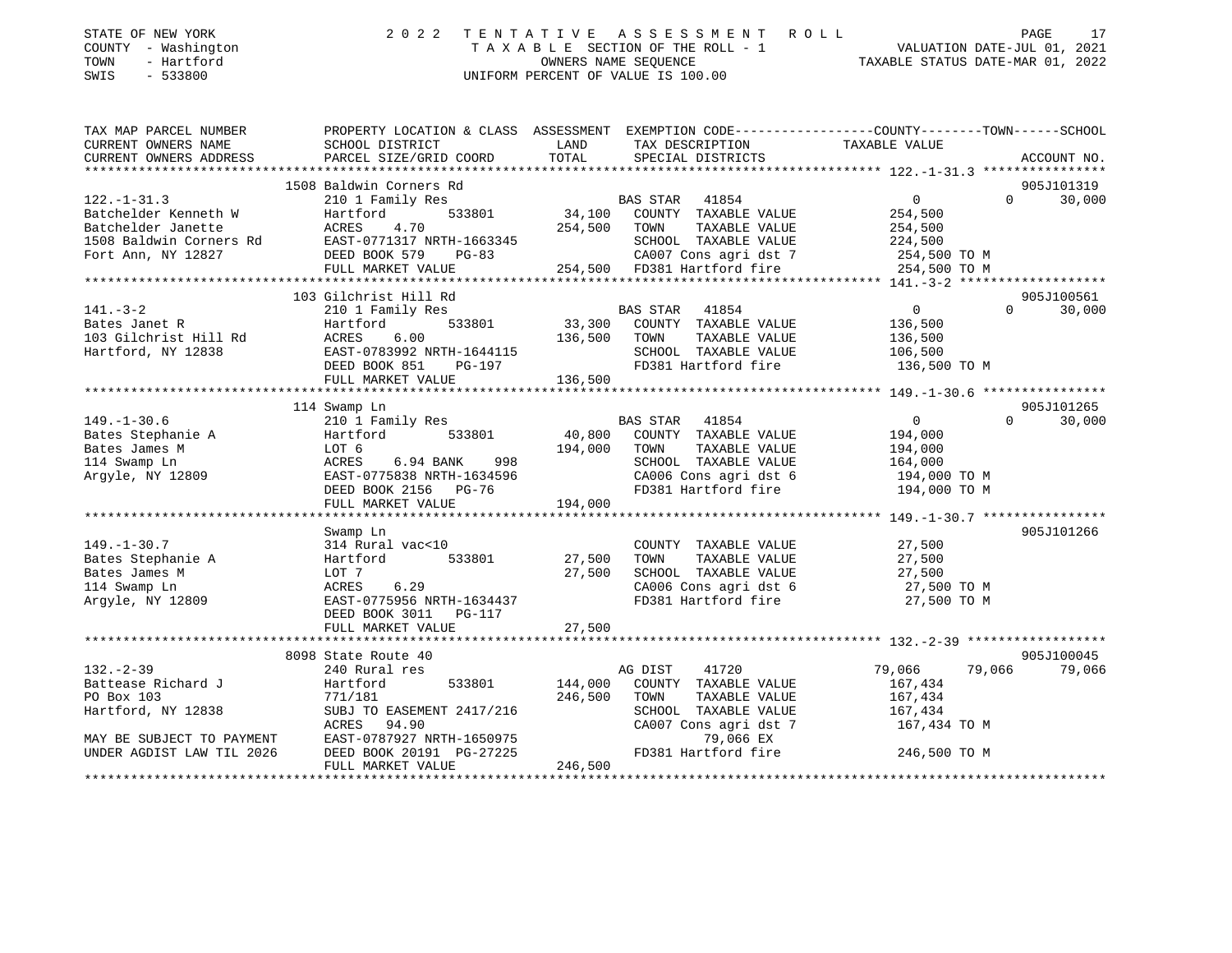| COUNTY - Washington<br>TOWN<br>- Hartford<br>SWIS<br>$-533800$ |                                                                                | UNIFORM PERCENT OF VALUE IS 100.00                                                                                                                                                                                                                                                                                                                                                                                                |                                                                                                                                     |
|----------------------------------------------------------------|--------------------------------------------------------------------------------|-----------------------------------------------------------------------------------------------------------------------------------------------------------------------------------------------------------------------------------------------------------------------------------------------------------------------------------------------------------------------------------------------------------------------------------|-------------------------------------------------------------------------------------------------------------------------------------|
| CURRENT OWNERS NAME                                            | CURRENT OWNERS ADDRESS PARCEL SIZE/GRID COORD TOTAL                            |                                                                                                                                                                                                                                                                                                                                                                                                                                   | TAX MAP PARCEL NUMBER PROPERTY LOCATION & CLASS ASSESSMENT EXEMPTION CODE--------------COUNTY-------TOWN------SCHOOL<br>ACCOUNT NO. |
|                                                                |                                                                                |                                                                                                                                                                                                                                                                                                                                                                                                                                   |                                                                                                                                     |
|                                                                | 3890 State Route 196                                                           |                                                                                                                                                                                                                                                                                                                                                                                                                                   |                                                                                                                                     |
|                                                                |                                                                                | 3890 State Route 196 3890 State Route 196 3890 State Route 196 3890 State Route 196 3890 State Route 196 3890 State Route 196 3890 State Route 196 3890 State Route 196 3890 State Route 196 3890 State Route 196 3890 State R                                                                                                                                                                                                    | 8,940                                                                                                                               |
|                                                                |                                                                                |                                                                                                                                                                                                                                                                                                                                                                                                                                   |                                                                                                                                     |
|                                                                |                                                                                |                                                                                                                                                                                                                                                                                                                                                                                                                                   |                                                                                                                                     |
|                                                                | 7188 State Route 40                                                            | 71 PCT OF VALUE USED FOR EXEMPTION PURPOSES                                                                                                                                                                                                                                                                                                                                                                                       | $\overline{0}$<br>$\overline{0}$<br>32,305<br>74,900                                                                                |
|                                                                |                                                                                |                                                                                                                                                                                                                                                                                                                                                                                                                                   |                                                                                                                                     |
|                                                                |                                                                                |                                                                                                                                                                                                                                                                                                                                                                                                                                   |                                                                                                                                     |
|                                                                | 124 Rowe Hill Rd                                                               |                                                                                                                                                                                                                                                                                                                                                                                                                                   | 905J100049<br>$\overline{0}$                                                                                                        |
|                                                                |                                                                                | ${\small \begin{tabular}{lcccc} \texttt{141.-1-48} & \texttt{1424 KOWe H11 KQ} & \texttt{1434} & \texttt{0} \\ \texttt{Bebo} \texttt{Particle} & \texttt{315,500} & \texttt{141.500} & \texttt{533801} & \texttt{32,300} & \texttt{COUNTY} \texttt{TXABLE VALUE} & \texttt{131,500} \\ \texttt{Buko Barticia J LE} & \texttt{Hartford} & \texttt{533801} & \texttt{32,300} & \texttt{COUNTY} \texttt{TAXABLE VALUE} & \texttt{13$ | $0 \t 74,900$                                                                                                                       |
|                                                                |                                                                                |                                                                                                                                                                                                                                                                                                                                                                                                                                   |                                                                                                                                     |
|                                                                |                                                                                | $\begin{array}{cccc} \text{3939 State Route 196} & \text{3939 State Route 196} & \text{VET WAR CT 41121} \\ \text{Bedford John} & \text{Hartford} & \text{533801} & \text{24,000 VET DIS CT 41141} \\ \text{3939 State Route 196} & \text{ACRES} & \text{1.34 BANK} & \text{999} & \text{137,800 AGED-CO} & \text{41802} \\ \text{Fort Ann, NY 12827} & \text{EAST-0780868 NRTH-1645889} & \text{ENH STAR} & \text{4$             | $\overline{0}$<br>$\begin{matrix}0\\0\end{matrix}$<br>74,900                                                                        |
|                                                                |                                                                                |                                                                                                                                                                                                                                                                                                                                                                                                                                   |                                                                                                                                     |
| $150. - 1 - 30.1$                                              | 221 Pope Hill Rd<br>240 Rural res<br>DEED BOOK 554 PG-215<br>FULL MARKET VALUE | BAS STAR 41854<br>COUNTY TAXABLE VALUE<br>TOWN TAXABLE VALUE 269,000<br>SCHOOL TAXABLE VALUE 269,000<br>FD381 Hartford fire 269,000 TO M<br>Example 26 and the control of the Martford and V<br>Beebe Crystal D<br>26 Crystal D<br>26 Crystal D<br>26 Crystal D<br>26 Crystal D<br>26 Crystal D<br>26 Crystal D<br>26 Crystal D<br>269,000 TOWN TAXABLE VALUE<br>269,000 TOWN TAXABLE VALUE<br>2<br>269,000                       | 905J101333<br>$\overline{0}$<br>$0 \t 30,000$                                                                                       |

STATE OF NEW YORK 2022 TENTATIVE ASSESSMENT ROLL PAGE 18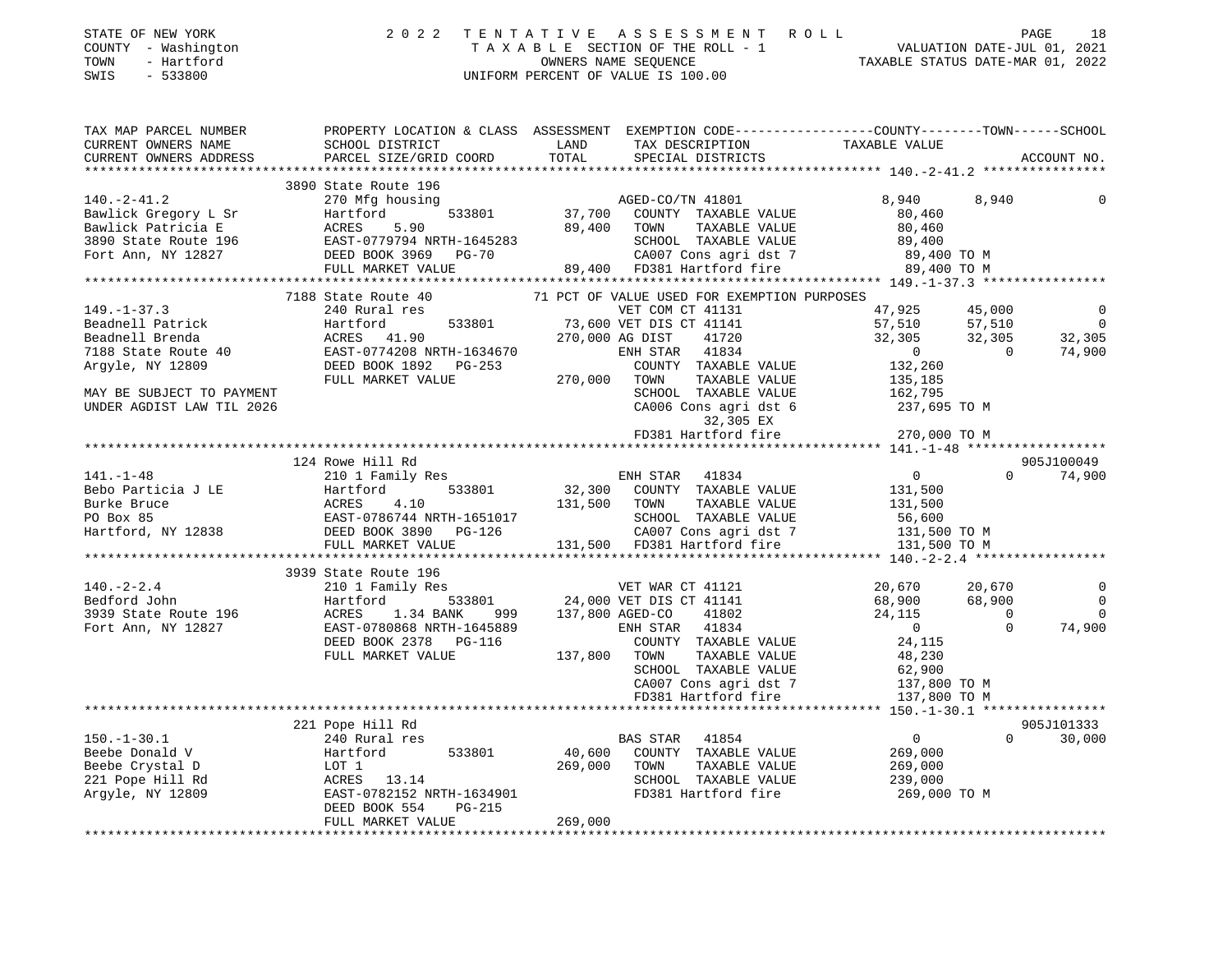| STATE OF NEW YORK<br>COUNTY - Washington<br>- Hartford<br>TOWN<br>SWIS<br>$-533800$ | 2 0 2 2                                                                                                                                       | TENTATIVE        | ASSESSMENT ROLL<br>UNIFORM PERCENT OF VALUE IS 100.00 | TAXABLE STATUS DATE-MAR 01, 2022                 | VALUATION DATE-JUL 01, 2021 | 19<br>PAGE  |
|-------------------------------------------------------------------------------------|-----------------------------------------------------------------------------------------------------------------------------------------------|------------------|-------------------------------------------------------|--------------------------------------------------|-----------------------------|-------------|
| TAX MAP PARCEL NUMBER<br>CURRENT OWNERS NAME<br>CURRENT OWNERS ADDRESS              | PROPERTY LOCATION & CLASS ASSESSMENT EXEMPTION CODE----------------COUNTY-------TOWN------SCHOOL<br>SCHOOL DISTRICT<br>PARCEL SIZE/GRID COORD | LAND<br>TOTAL    | TAX DESCRIPTION<br>SPECIAL DISTRICTS                  | TAXABLE VALUE                                    |                             | ACCOUNT NO. |
|                                                                                     | Swamp Ln                                                                                                                                      |                  |                                                       |                                                  |                             | 905J101278  |
| $149. - 1 - 30.20$                                                                  | 210 1 Family Res                                                                                                                              |                  | COUNTY TAXABLE VALUE                                  | 297,400                                          |                             |             |
| Beebe Thomas J Sr                                                                   | Hartford 533801                                                                                                                               | 39,000           | TOWN<br>TAXABLE VALUE                                 | 297,400                                          |                             |             |
| Beebe Barbara A                                                                     | LOT 20                                                                                                                                        | 297,400          | SCHOOL TAXABLE VALUE                                  | 297,400                                          |                             |             |
| 85 Swamp Ln                                                                         | ACRES<br>6.32                                                                                                                                 |                  | CA006 Cons agri dst 6                                 | 297,400 TO M                                     |                             |             |
| Argyle, NY 12809                                                                    | EAST-0776319 NRTH-1635566                                                                                                                     |                  | FD381 Hartford fire                                   | 297,400 TO M                                     |                             |             |
|                                                                                     | DEED BOOK 20200 PG-4436                                                                                                                       |                  |                                                       |                                                  |                             |             |
|                                                                                     | FULL MARKET VALUE                                                                                                                             | 297,400          |                                                       |                                                  |                             |             |
|                                                                                     |                                                                                                                                               |                  |                                                       |                                                  |                             |             |
|                                                                                     | Swamp Ln                                                                                                                                      |                  |                                                       |                                                  |                             | 905J101279  |
| $149. - 1 - 30.21$                                                                  | 314 Rural vac<10                                                                                                                              |                  | COUNTY TAXABLE VALUE                                  | 26,500                                           |                             |             |
| Beebe Thomas J Sr<br>Beebe Barbara A                                                | Hartford<br>533801                                                                                                                            | 26,500<br>26,500 | TOWN<br>TAXABLE VALUE                                 | 26,500                                           |                             |             |
| 85 Swamp Ln                                                                         | LOT 21<br>ACRES<br>5.23                                                                                                                       |                  | SCHOOL TAXABLE VALUE<br>CA006 Cons agri dst 6         | 26,500                                           |                             |             |
| Argyle, NY 12809                                                                    | EAST-0776480 NRTH-1635411                                                                                                                     |                  | FD381 Hartford fire                                   | 26,500 TO M<br>26,500 TO M                       |                             |             |
|                                                                                     | DEED BOOK 20200 PG-4436                                                                                                                       |                  |                                                       |                                                  |                             |             |
|                                                                                     | FULL MARKET VALUE                                                                                                                             | 26,500           |                                                       |                                                  |                             |             |
|                                                                                     |                                                                                                                                               | **********       |                                                       | ******************** 123.-1-8.1 **************** |                             |             |
|                                                                                     | 390 Gibbs Rd                                                                                                                                  |                  |                                                       |                                                  |                             |             |
| $123. - 1 - 8.1$                                                                    | 210 1 Family Res                                                                                                                              |                  | BAS STAR 41854                                        | $\overline{0}$                                   | $\mathbf 0$                 | 30,000      |
| Beecher Bridget                                                                     | 533801<br>Hartford                                                                                                                            | 25,300           | COUNTY TAXABLE VALUE                                  | 159,300                                          |                             |             |
| 390 Gibbs Rd                                                                        | ACRES<br>2.95                                                                                                                                 | 159,300          | TOWN<br>TAXABLE VALUE                                 | 159,300                                          |                             |             |
| Fort Ann, NY 12827                                                                  | EAST-0788554 NRTH-1663730                                                                                                                     |                  | SCHOOL TAXABLE VALUE                                  | 129,300                                          |                             |             |
|                                                                                     | DEED BOOK 2758 PG-80                                                                                                                          |                  | CA007 Cons agri dst 7                                 | 159,300 TO M                                     |                             |             |
|                                                                                     | FULL MARKET VALUE                                                                                                                             |                  | 159,300 FD381 Hartford fire                           | 159,300 TO M                                     |                             |             |
|                                                                                     |                                                                                                                                               |                  |                                                       |                                                  |                             |             |
|                                                                                     | 590 Warren Rd                                                                                                                                 |                  | 57 PCT OF VALUE USED FOR EXEMPTION PURPOSES           |                                                  |                             | 905J100565  |
| $123. - 1 - 8$                                                                      | 112 Dairy farm                                                                                                                                |                  | VET COM CT 41131                                      | 55,000                                           | 45,000                      | $\sim$ 0    |
| Beecher Lawrence W                                                                  | Hartford<br>533801                                                                                                                            |                  | 159,500 AG BUILD 41700                                | 42,000                                           | 42,000                      | 42,000      |
| Beecher Barbara S                                                                   | $440 - 489$                                                                                                                                   |                  | 439,500 AG DIST<br>41720                              | 75,721                                           | 75,721                      | 75,721      |
| 590 Warren Rd                                                                       | ACRES 96.80                                                                                                                                   |                  | ENH STAR 41834                                        | $\overline{0}$                                   | $\overline{0}$              | 74,900      |
| Fort Ann, NY 12827                                                                  | EAST-0790039 NRTH-1663456                                                                                                                     |                  | COUNTY TAXABLE VALUE                                  | 266,779                                          |                             |             |
|                                                                                     | DEED BOOK 589<br>PG-225                                                                                                                       |                  | TOWN<br>TAXABLE VALUE<br>SCHOOL TAXABLE VALUE         | 276,779                                          |                             |             |
| MAY BE SUBJECT TO PAYMENT<br>UNDER AGDIST LAW TIL 2031                              | FULL MARKET VALUE                                                                                                                             | 439,500          | CA007 Cons agri dst 7                                 | 246,879<br>363,779 TO M                          |                             |             |
|                                                                                     |                                                                                                                                               |                  | 75,721 EX                                             |                                                  |                             |             |
|                                                                                     |                                                                                                                                               |                  | FD381 Hartford fire                                   | 439,500 TO M                                     |                             |             |
|                                                                                     |                                                                                                                                               |                  |                                                       |                                                  |                             |             |
|                                                                                     | 68 Blood St                                                                                                                                   |                  |                                                       |                                                  |                             | 905J100055  |
| $142. - 1 - 28$                                                                     | 280 Res Multiple                                                                                                                              |                  | COUNTY TAXABLE VALUE                                  | 90,000                                           |                             |             |
| Belden Dorothy Estate                                                               | 533801<br>Hartford                                                                                                                            | 43,500           | TOWN<br>TAXABLE VALUE                                 | 90,000                                           |                             |             |
| Belden Estate Foster Jr                                                             | Prior Owner-Dorothy Belde                                                                                                                     | 90,000           | SCHOOL TAXABLE VALUE                                  | 90,000                                           |                             |             |
| 70 Blood St                                                                         | ACRES<br>24.30                                                                                                                                |                  | CA008 Cons agri dst 8                                 | 90,000 TO M                                      |                             |             |
| Granville, NY 12832                                                                 | EAST-0791003 NRTH-1642333                                                                                                                     |                  | FD381 Hartford fire                                   | 90,000 TO M                                      |                             |             |
|                                                                                     | DEED BOOK 3505<br>PG-84                                                                                                                       |                  |                                                       |                                                  |                             |             |
|                                                                                     | FULL MARKET VALUE                                                                                                                             | 90,000           |                                                       |                                                  |                             |             |
|                                                                                     |                                                                                                                                               |                  |                                                       |                                                  |                             |             |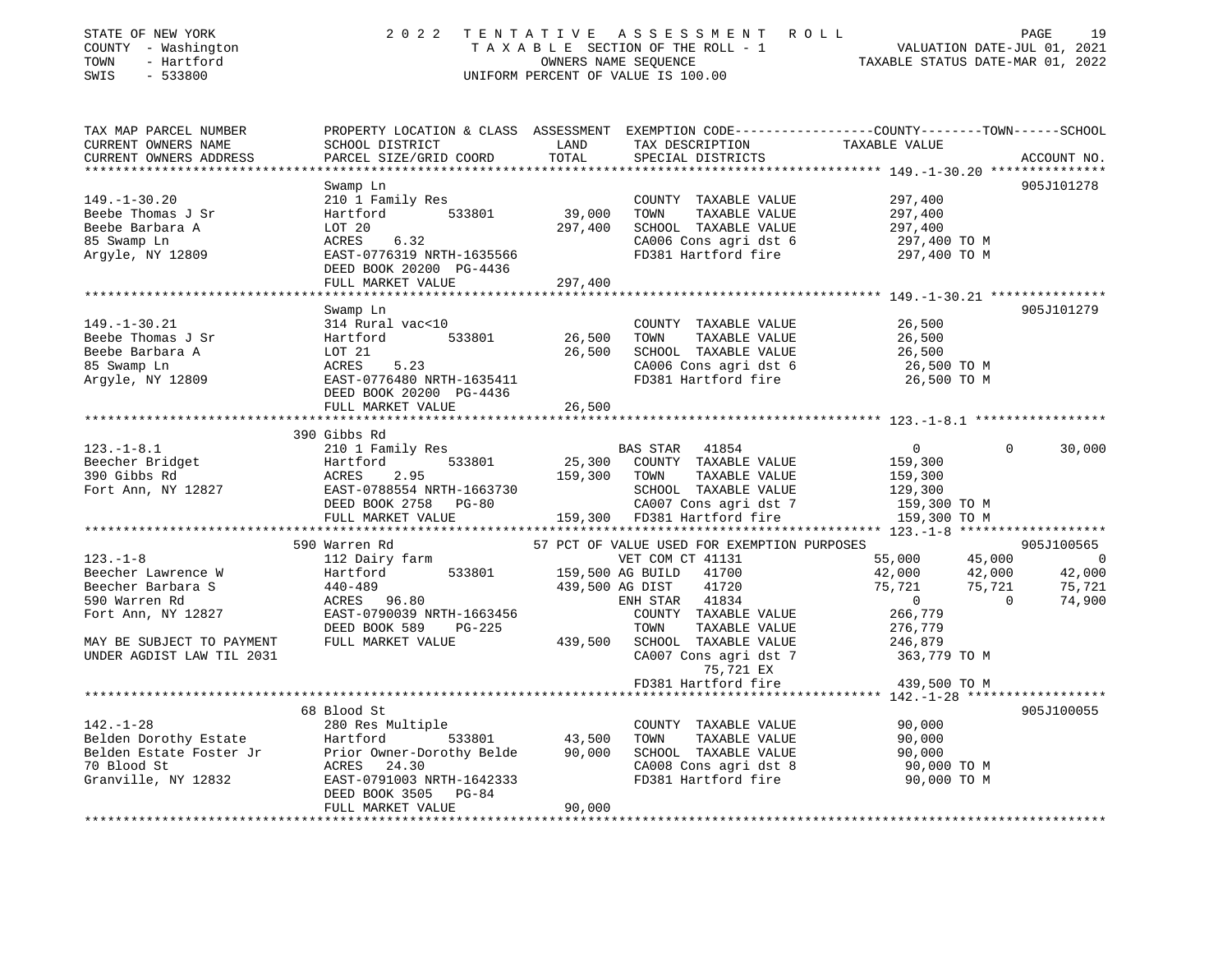| STATE OF NEW YORK |              |
|-------------------|--------------|
| <b>COUNTY</b>     | - Washington |
| TOWN              | - Hartford   |

## STATE OF NEW YORK 2 0 2 2 T E N T A T I V E A S S E S S M E N T R O L L PAGE 20COUNTY - Washington T A X A B L E SECTION OF THE ROLL - 1 VALUATION DATE-JUL 01, 2021 SWIS - 533800 UNIFORM PERCENT OF VALUE IS 100.00

 $20$ 

TAXABLE STATUS DATE-MAR 01, 2022

| TAX MAP PARCEL NUMBER<br>CURRENT OWNERS NAME<br>CURRENT OWNERS ADDRESS | PROPERTY LOCATION & CLASS ASSESSMENT<br>SCHOOL DISTRICT<br>PARCEL SIZE/GRID COORD | LAND<br>TOTAL          | TAX DESCRIPTION TAXABLE VALUE<br>SPECIAL DISTRICTS                     | EXEMPTION CODE----------------COUNTY-------TOWN------SCHOOL | ACCOUNT NO.                              |
|------------------------------------------------------------------------|-----------------------------------------------------------------------------------|------------------------|------------------------------------------------------------------------|-------------------------------------------------------------|------------------------------------------|
|                                                                        | 51 Skyview Meadows Ln                                                             |                        |                                                                        |                                                             | 905J101016                               |
| $141. - 1 - 53$<br>Benincasa Michael K<br>Skyview Meadow               | 210 1 Family Res<br>533801<br>Hartford<br>1.90<br>ACRES                           | 155,700                | VET COM CT 41131<br>31,500 ENH STAR<br>41834<br>COUNTY TAXABLE VALUE   | 38,925<br>$\circ$<br>116,775                                | 38,925<br>$\Omega$<br>74,900<br>$\Omega$ |
| PO Box 123<br>Hartford, NY 12838                                       | EAST-0787312 NRTH-1648897<br>DEED BOOK 775<br>PG-27<br>FULL MARKET VALUE          | 155,700                | TOWN<br>TAXABLE VALUE<br>SCHOOL TAXABLE VALUE<br>CA007 Cons agri dst 7 | 116,775<br>80,800<br>155,700 TO M                           |                                          |
|                                                                        |                                                                                   |                        | FD381 Hartford fire                                                    | 155,700 TO M                                                |                                          |
|                                                                        |                                                                                   |                        |                                                                        |                                                             |                                          |
|                                                                        | 276 Eldridge Ln                                                                   |                        | 95 PCT OF VALUE USED FOR EXEMPTION PURPOSES                            |                                                             | 905J100483                               |
| $140. - 1 - 1.1$                                                       | 210 1 Family Res                                                                  |                        | VET WAR CT 41121                                                       | 27,346                                                      | 27,000<br>$\overline{0}$                 |
| Bennett Ann S LE                                                       | Hartford                                                                          |                        | 533801 36,200 VET DIS CT 41141                                         | 9,115                                                       | 9,115<br>$\overline{0}$                  |
| White Randy                                                            | 9.68<br>ACRES                                                                     |                        | 191,900 AGRI-D IND 41730                                               | 6,950                                                       | 6,950<br>6,950                           |
| 276 Eldridge Ln                                                        | EAST-0770738 NRTH-1650212                                                         |                        | 41834<br>ENH STAR                                                      | $\overline{0}$                                              | 74,900<br>$\Omega$                       |
| Fort Ann, NY 12827                                                     | DEED BOOK 20191 PG-26106                                                          |                        | COUNTY TAXABLE VALUE                                                   | 148,489                                                     |                                          |
|                                                                        | FULL MARKET VALUE                                                                 | 191,900                | TOWN<br>TAXABLE VALUE                                                  | 148,835                                                     |                                          |
| MAY BE SUBJECT TO PAYMENT                                              |                                                                                   |                        | SCHOOL TAXABLE VALUE                                                   | 110,050                                                     |                                          |
| UNDER AGDIST LAW TIL 2029                                              |                                                                                   |                        | FD381 Hartford fire                                                    | 191,900 TO M                                                |                                          |
|                                                                        |                                                                                   |                        |                                                                        |                                                             |                                          |
|                                                                        | 8 Marlboro Country Rd                                                             |                        |                                                                        |                                                             | 905J100624                               |
| $141. - 3 - 44.1$                                                      | 210 1 Family Res                                                                  |                        | VET COM CT 41131                                                       | 32,750                                                      | 32,750<br>$\overline{0}$                 |
| Benson Dennis F                                                        | Hartford                                                                          | 533801 30,200 ENH STAR | 41834                                                                  | $\overline{0}$                                              | 74,900<br>$\Omega$                       |
| Benson Shirley                                                         | ACRES<br>3.39 BANK<br>999                                                         | 131,000                | COUNTY TAXABLE VALUE                                                   | 98,250                                                      |                                          |
| 8 Marlboro Country Rd                                                  | EAST-0785542 NRTH-1641355                                                         |                        | TOWN<br>TAXABLE VALUE                                                  | 98,250                                                      |                                          |
| Hartford, NY 12838                                                     |                                                                                   |                        | SCHOOL TAXABLE VALUE                                                   |                                                             |                                          |
|                                                                        | DEED BOOK 466<br>PG-631                                                           |                        |                                                                        | 56,100                                                      |                                          |
|                                                                        | FULL MARKET VALUE                                                                 |                        | 131,000 FD381 Hartford fire                                            | 131,000 TO M                                                |                                          |
|                                                                        |                                                                                   |                        |                                                                        |                                                             |                                          |
|                                                                        | 5584 County Route 30                                                              |                        |                                                                        |                                                             | 905J100612                               |
| $141. - 3 - 31$                                                        | 210 1 Family Res                                                                  |                        | <b>BAS STAR</b><br>41854                                               | $\overline{0}$                                              | $\Omega$<br>30,000                       |
| Benson Jacob A                                                         | Hartford<br>533801                                                                | 33,100                 | COUNTY TAXABLE VALUE                                                   | 155,000                                                     |                                          |
| 5584 County Route 30                                                   | ACRES<br>3.98 BANK<br>999                                                         | 155,000                | TOWN<br>TAXABLE VALUE                                                  | 155,000                                                     |                                          |
| Granville, NY 12832                                                    | EAST-0788694 NRTH-1643126                                                         |                        | SCHOOL TAXABLE VALUE                                                   | 125,000                                                     |                                          |
|                                                                        | DEED BOOK 3262 PG-180                                                             |                        | CA008 Cons agri dst 8                                                  | 155,000 TO M                                                |                                          |
|                                                                        | FULL MARKET VALUE                                                                 | 155,000                | FD381 Hartford fire                                                    | 155,000 TO M                                                |                                          |
|                                                                        |                                                                                   |                        |                                                                        |                                                             |                                          |
|                                                                        | 57 Cedar Ridge Way                                                                |                        |                                                                        |                                                             | 905J101154                               |
| $122. - 1 - 53$                                                        | 210 1 Family Res                                                                  |                        | COUNTY TAXABLE VALUE                                                   | 223,900                                                     |                                          |
| Bessette Joshua J                                                      | 533801<br>Hartford                                                                | 28,600                 | TOWN<br>TAXABLE VALUE                                                  | 223,900                                                     |                                          |
| Bessette Amber D                                                       | ACRES<br>9.56                                                                     | 223,900                | SCHOOL TAXABLE VALUE                                                   | 223,900                                                     |                                          |
| 112 Whippoorwill Way                                                   | EAST-0768803 NRTH-1658141                                                         |                        | CA007 Cons agri dst 7                                                  | 223,900 TO M                                                |                                          |
| Comstock, NY 12821                                                     | DEED BOOK 20191 PG-25467                                                          |                        | FD381 Hartford fire                                                    | 223,900 TO M                                                |                                          |
|                                                                        | FULL MARKET VALUE                                                                 | 223,900                |                                                                        |                                                             |                                          |
|                                                                        |                                                                                   |                        |                                                                        |                                                             |                                          |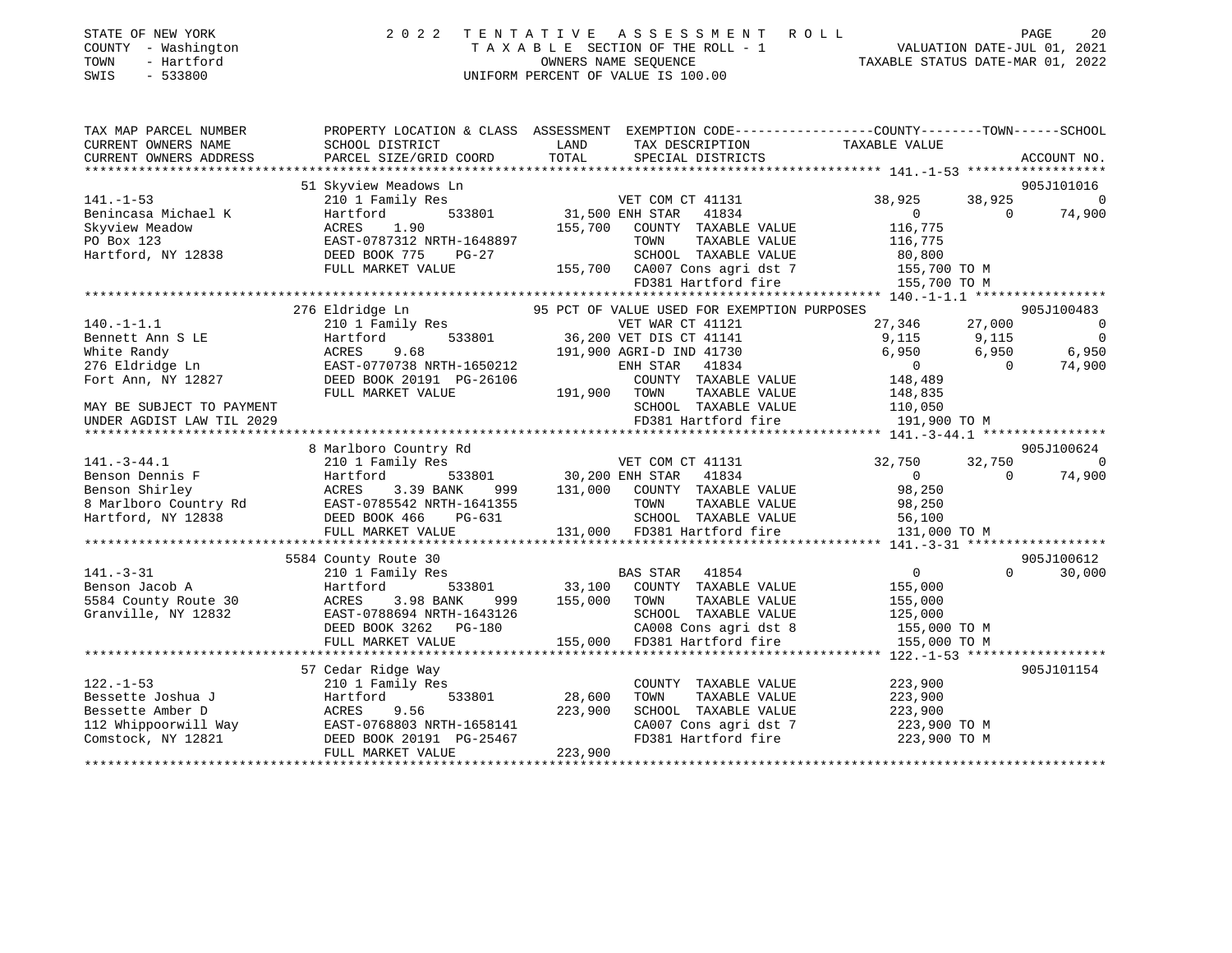| STATE OF NEW YORK<br>COUNTY - Washington<br>TOWN<br>- Hartford<br>SWIS<br>$-533800$ |                                                                                                           |                       | 2022 TENTATIVE ASSESSMENT ROLL<br>TAXABLE SECTION OF THE ROLL - 1<br>OWNERS NAME SEQUENCE<br>TAXABLE STATUS DATE-MAR 01, 2022<br>UNIFORM PERCENT OF VALUE IS 100.00 |                 |          | 21<br>PAGE                   |
|-------------------------------------------------------------------------------------|-----------------------------------------------------------------------------------------------------------|-----------------------|---------------------------------------------------------------------------------------------------------------------------------------------------------------------|-----------------|----------|------------------------------|
| TAX MAP PARCEL NUMBER                                                               | PROPERTY LOCATION & CLASS ASSESSMENT EXEMPTION CODE----------------COUNTY--------TOWN------SCHOOL         |                       |                                                                                                                                                                     |                 |          |                              |
| CURRENT OWNERS NAME<br>CURRENT OWNERS ADDRESS                                       | SCHOOL DISTRICT<br>PARCEL SIZE/GRID COORD                                                                 | LAND<br>TOTAL         | TAX DESCRIPTION<br>SPECIAL DISTRICTS                                                                                                                                | TAXABLE VALUE   |          | ACCOUNT NO.                  |
|                                                                                     |                                                                                                           |                       |                                                                                                                                                                     |                 |          |                              |
| $140. - 1 - 6.1$                                                                    | 3701 State Route 196<br>210 1 Family Res                                                                  |                       | COUNTY TAXABLE VALUE                                                                                                                                                | 59,400          |          | 905J101367                   |
| Bishop Tina                                                                         | 533801<br>Hartford                                                                                        | 26,000                | TOWN<br>TAXABLE VALUE                                                                                                                                               | 59,400          |          |                              |
| 3701 State Route 196                                                                | 2.00<br>ACRES                                                                                             | 59,400                | SCHOOL TAXABLE VALUE                                                                                                                                                | 59,400          |          |                              |
| Fort Ann, NY 12827                                                                  | EAST-0775231 NRTH-1646616                                                                                 |                       | CA007 Cons agri dst 7                                                                                                                                               | 59,400 TO M     |          |                              |
|                                                                                     | DEED BOOK 20200 PG-3139                                                                                   |                       | FD381 Hartford fire                                                                                                                                                 | 59,400 TO M     |          |                              |
|                                                                                     | FULL MARKET VALUE                                                                                         | 59,400                |                                                                                                                                                                     |                 |          |                              |
|                                                                                     |                                                                                                           |                       |                                                                                                                                                                     |                 |          |                              |
|                                                                                     | 58 Hastings Rd                                                                                            |                       |                                                                                                                                                                     |                 |          | 905J101046                   |
| $132. - 1 - 11.2$                                                                   | 281 Multiple res                                                                                          |                       | B STAR ADD 41864                                                                                                                                                    | $\overline{0}$  | $\Omega$ | 28,000                       |
| Blackstone Cindy M                                                                  | Hartford 533801<br>BLA 764/233<br>2 Star exemptions                                                       | 13,400                | COUNTY TAXABLE VALUE                                                                                                                                                | 112,700         |          |                              |
| Dewey Milton M LE                                                                   |                                                                                                           | 112,700               | TOWN<br>TAXABLE VALUE                                                                                                                                               | 112,700         |          |                              |
| PO Box 4                                                                            |                                                                                                           |                       | SCHOOL TAXABLE VALUE                                                                                                                                                | 84,700          |          |                              |
| Hartford, NY 12838                                                                  | <b>ACRES</b><br>2.00                                                                                      |                       | CA007 Cons agri dst 7                                                                                                                                               | 112,700 TO M    |          |                              |
|                                                                                     | EAST-0787358 NRTH-1656868<br>DEED BOOK 3561 PG-48                                                         |                       | FD381 Hartford fire                                                                                                                                                 | 112,700 TO M    |          |                              |
|                                                                                     | FULL MARKET VALUE<br>************************                                                             | 112,700               |                                                                                                                                                                     |                 |          |                              |
|                                                                                     |                                                                                                           |                       |                                                                                                                                                                     |                 |          |                              |
| $132.15 - 2 - 1$                                                                    | 90 Hartford Main St<br>210 1 Family Res                                                                   |                       | VET COM CT 41131                                                                                                                                                    | 44,029          | 44,029   | 905J100281<br>$\overline{0}$ |
| Blaise Thomas R                                                                     |                                                                                                           |                       | 32,600 VET DIS CT 41141                                                                                                                                             |                 | 44,029   | 0                            |
| Blaise Rebecca M                                                                    |                                                                                                           | 185,000 AG DIST       | 41720                                                                                                                                                               | 44,029<br>8,886 | 8,886    | 8,886                        |
| 90 Hartford Main St                                                                 |                                                                                                           |                       | COUNTY TAXABLE VALUE                                                                                                                                                | 88,056          |          |                              |
| Hartford, NY 12838                                                                  | Hartford 533801<br>ACRES 9.70<br>EAST-0787222 NRTH-1653348<br>DEED BOOK 20220 PG-328<br>FULL MARKET VALUE |                       | TOWN<br>TAXABLE VALUE                                                                                                                                               | 88,056          |          |                              |
|                                                                                     |                                                                                                           |                       | 185,000 SCHOOL TAXABLE VALUE                                                                                                                                        | 176,114         |          |                              |
| PRIOR OWNER ON 3/01/2022                                                            |                                                                                                           |                       | CA007 Cons agri dst 7                                                                                                                                               | 176,114 TO M    |          |                              |
| Blaise Thomas R                                                                     |                                                                                                           |                       | 8,886 EX                                                                                                                                                            |                 |          |                              |
|                                                                                     |                                                                                                           |                       | FD381 Hartford fire                                                                                                                                                 | 185,000 TO M    |          |                              |
| MAY BE SUBJECT TO PAYMENT<br>UNDER AGDIST LAW TIL 2026                              |                                                                                                           |                       |                                                                                                                                                                     |                 |          |                              |
|                                                                                     |                                                                                                           |                       |                                                                                                                                                                     |                 |          |                              |
|                                                                                     | 59 Townsend Rd                                                                                            |                       |                                                                                                                                                                     |                 |          |                              |
| $140. - 2 - 2.2$                                                                    | 210 1 Family Res                                                                                          |                       | VET COM CT 41131                                                                                                                                                    | 33,950          | 33,950   | $\mathbf 0$                  |
| Blanchette Edmund N                                                                 | Hartford 533801                                                                                           |                       | 23,700 COUNTY TAXABLE VALUE                                                                                                                                         | 101,850         |          |                              |
| 59 Townsend Rd                                                                      | ACRES 1.24                                                                                                | 135,800 TOWN          | TAXABLE VALUE                                                                                                                                                       | 101,850         |          |                              |
| Hartford, NY 12838                                                                  | EAST-0782030 NRTH-1647347<br>DEED BOOK 20200 PG-4210                                                      |                       | SCHOOL TAXABLE VALUE                                                                                                                                                | 135,800         |          |                              |
|                                                                                     |                                                                                                           |                       | CA007 Cons agri dst 7                                                                                                                                               | 135,800 TO M    |          |                              |
|                                                                                     | FULL MARKET VALUE                                                                                         |                       | 135,800 FD381 Hartford fire                                                                                                                                         | 135,800 TO M    |          |                              |
|                                                                                     |                                                                                                           |                       |                                                                                                                                                                     |                 |          |                              |
| $121. - 4 - 12$                                                                     | 1215 Baldwin Corners Rd<br>210 1 Family Res                                                               |                       | ENH STAR<br>41834                                                                                                                                                   | $\overline{0}$  | $\Omega$ | 905J101065<br>74,900         |
| Blanford Sharon                                                                     | Fort Ann 532802                                                                                           | 34,100                | COUNTY TAXABLE VALUE                                                                                                                                                | 132,500         |          |                              |
| Cotton Melissa G                                                                    | $121. - 1 - 12$                                                                                           | 132,500               | TOWN<br>TAXABLE VALUE                                                                                                                                               | 132,500         |          |                              |
| 1215 Baldwin Corners Rd                                                             | --.<br>ACRES 4.71<br>E3SE-0764696.1                                                                       |                       | SCHOOL TAXABLE VALUE                                                                                                                                                | 57,600          |          |                              |
| Fort Ann, NY 12827                                                                  | EAST-0764696 NRTH-1661636                                                                                 |                       | FD381 Hartford fire                                                                                                                                                 | 132,500 TO M    |          |                              |
|                                                                                     | DEED BOOK 20210 PG-7436<br>FULL MARKET VALUE                                                              | 132,500               |                                                                                                                                                                     |                 |          |                              |
|                                                                                     |                                                                                                           | * * * * * * * * * * * |                                                                                                                                                                     |                 |          |                              |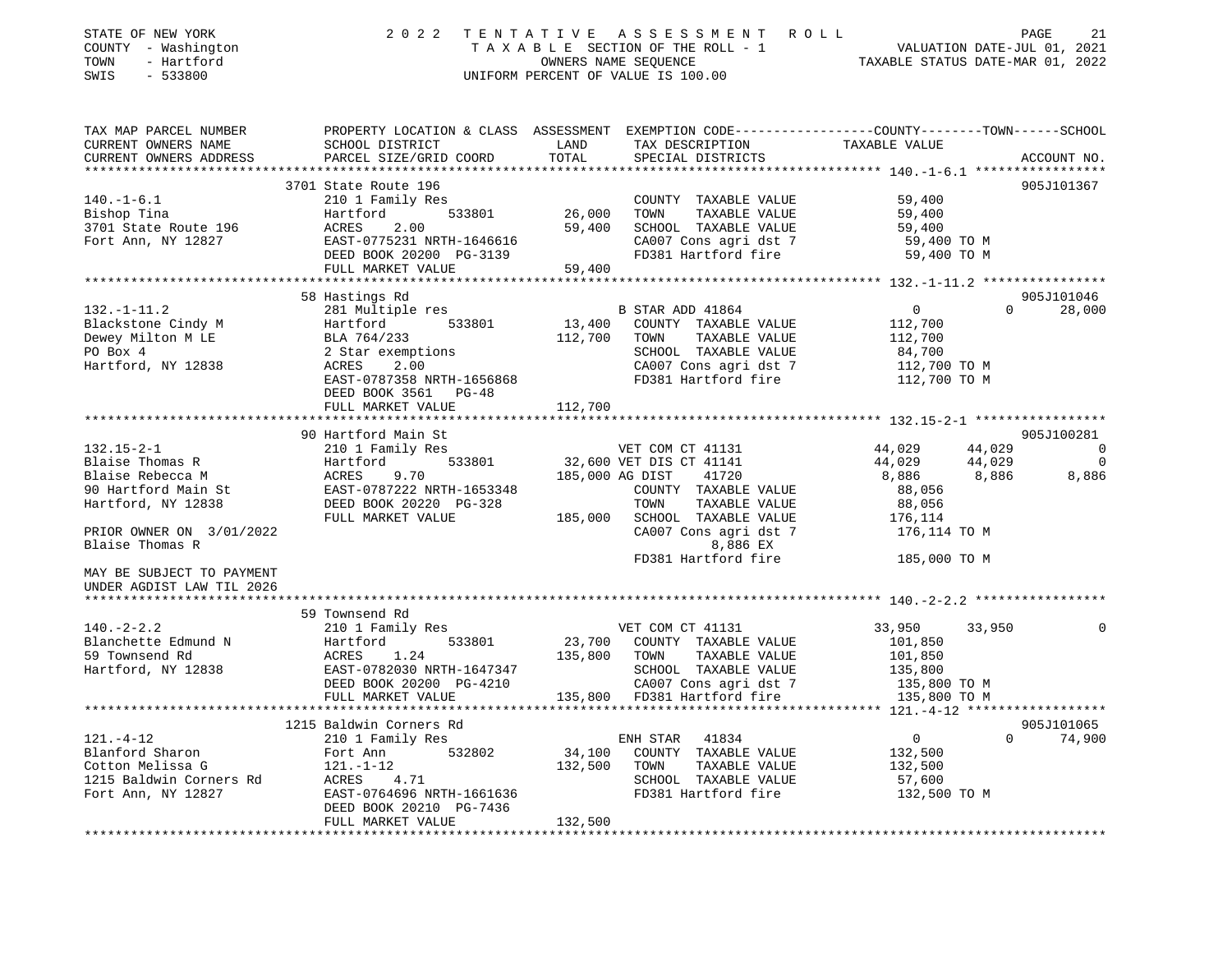| STATE OF NEW YORK<br>COUNTY - Washington<br>- Hartford<br>TOWN<br>SWIS<br>$-533800$ | 2022                                                                                           | TENTATIVE | A S S E S S M E N T<br>TAXABLE SECTION OF THE ROLL - 1<br>OWNERS NAME SEQUENCE<br>UNIFORM PERCENT OF VALUE IS 100.00 | R O L L<br>VALUATION DATE-JUL 01, 2021<br>TAXABLE STATUS DATE-MAR 01, 2022 |                | PAGE<br>22     |
|-------------------------------------------------------------------------------------|------------------------------------------------------------------------------------------------|-----------|----------------------------------------------------------------------------------------------------------------------|----------------------------------------------------------------------------|----------------|----------------|
|                                                                                     |                                                                                                |           |                                                                                                                      |                                                                            |                |                |
| TAX MAP PARCEL NUMBER                                                               | PROPERTY LOCATION & CLASS ASSESSMENT EXEMPTION CODE---------------COUNTY-------TOWN-----SCHOOL |           |                                                                                                                      |                                                                            |                |                |
| CURRENT OWNERS NAME                                                                 | SCHOOL DISTRICT                                                                                | LAND      | TAX DESCRIPTION                                                                                                      | TAXABLE VALUE                                                              |                |                |
| CURRENT OWNERS ADDRESS                                                              | PARCEL SIZE/GRID COORD                                                                         | TOTAL     | SPECIAL DISTRICTS                                                                                                    |                                                                            |                | ACCOUNT NO.    |
| **********************                                                              |                                                                                                |           |                                                                                                                      |                                                                            |                |                |
|                                                                                     | 61 Winch Way                                                                                   |           |                                                                                                                      |                                                                            |                | 905J100259     |
| $149. - 1 - 26.17$<br>Bleau Shirley A                                               | 240 Rural res<br>533801<br>Hartford                                                            |           | BAS STAR<br>41854<br>27,000 COUNTY TAXABLE VALUE                                                                     | $\overline{0}$<br>77,100                                                   | $\Omega$       | 30,000         |
| 61 Winch Way                                                                        | ACRES 10.14 BANK 997                                                                           |           | TAXABLE VALUE<br>77,100 TOWN                                                                                         | 77,100                                                                     |                |                |
| Argyle, NY 12809                                                                    | EAST-0780424 NRTH-1636975                                                                      |           | SCHOOL TAXABLE VALUE                                                                                                 | 47,100                                                                     |                |                |
|                                                                                     | DEED BOOK 892<br>PG-162                                                                        |           | FD381 Hartford fire                                                                                                  | 77,100 TO M                                                                |                |                |
|                                                                                     | FULL MARKET VALUE                                                                              | 77,100    |                                                                                                                      |                                                                            |                |                |
|                                                                                     |                                                                                                |           |                                                                                                                      |                                                                            |                |                |
|                                                                                     | 2064 County Route 43                                                                           |           |                                                                                                                      |                                                                            |                |                |
| $148. - 1 - 25.2$                                                                   | 270 Mfg housing                                                                                |           | ENH STAR<br>41834                                                                                                    | $\overline{0}$                                                             | $\Omega$       | 70,000         |
| Bogardus Harry F                                                                    | 533801<br>Hartford                                                                             | 28,600    | COUNTY TAXABLE VALUE                                                                                                 | 70,000                                                                     |                |                |
| Bogardus Peggy A                                                                    |                                                                                                | 70,000    | TOWN<br>TAXABLE VALUE                                                                                                | 70,000                                                                     |                |                |
| 2064 County Route 43                                                                |                                                                                                |           | SCHOOL TAXABLE VALUE                                                                                                 | $\sim$ 0                                                                   |                |                |
| Fort Edward, NY 12828                                                               | EAST-0765727 NRTH-1635313                                                                      |           | CA006 Cons agri dst 6                                                                                                | 70,000 TO M                                                                |                |                |
|                                                                                     | DEED BOOK 726<br>PG-347                                                                        |           | FD381 Hartford fire                                                                                                  | 70,000 TO M                                                                |                |                |
|                                                                                     | FULL MARKET VALUE<br>***********************                                                   | 70,000    |                                                                                                                      |                                                                            |                |                |
|                                                                                     |                                                                                                |           |                                                                                                                      |                                                                            |                |                |
| $149. - 1 - 26.18$                                                                  | 3092 Coach Rd                                                                                  |           |                                                                                                                      |                                                                            |                | 905J101435     |
| Bolduc Schuyler                                                                     | 210 1 Family Res<br>Hartford<br>533801                                                         | 23,900    | COUNTY TAXABLE VALUE<br>TAXABLE VALUE<br>TOWN                                                                        | 110,000<br>110,000                                                         |                |                |
| 3092 Coach Rd                                                                       | 1.57<br>ACRES                                                                                  | 110,000   | SCHOOL TAXABLE VALUE                                                                                                 | 110,000                                                                    |                |                |
| Argyle, NY 12809                                                                    | EAST-0779303 NRTH-1636308                                                                      |           | FD381 Hartford fire                                                                                                  | 110,000 TO M                                                               |                |                |
|                                                                                     | DEED BOOK 3842 PG-250                                                                          |           |                                                                                                                      |                                                                            |                |                |
|                                                                                     | FULL MARKET VALUE                                                                              | 110,000   |                                                                                                                      |                                                                            |                |                |
|                                                                                     |                                                                                                |           |                                                                                                                      |                                                                            |                |                |
|                                                                                     | 7849 State Route 40                                                                            |           |                                                                                                                      |                                                                            |                | 905J100266     |
| $141. - 1 - 10$                                                                     | 270 Mfg housing                                                                                |           | VET WAR CT 41121                                                                                                     | 6,000                                                                      | 6,000          | $\sim$ 0       |
| Bonner Violet E                                                                     | 533801<br>Hartford                                                                             |           | 16,600 AGED-CO/TN 41801                                                                                              | 17,000                                                                     | 17,000         | $\overline{0}$ |
| 7849 State Route 40                                                                 | FRNT 165.00 DPTH 125.00<br>EAST-0783463 NRTH-1647288                                           |           | 40,000 ENH STAR 41834                                                                                                | $\overline{0}$                                                             | $\overline{0}$ | 40,000         |
| Hartford, NY 12838                                                                  |                                                                                                |           | COUNTY TAXABLE VALUE                                                                                                 | 17,000                                                                     |                |                |
|                                                                                     | DEED BOOK 606<br>PG-213                                                                        |           | TAXABLE VALUE<br>TOWN                                                                                                | 17,000                                                                     |                |                |
|                                                                                     | FULL MARKET VALUE                                                                              |           | 40,000 SCHOOL TAXABLE VALUE                                                                                          | $\overline{0}$                                                             |                |                |
|                                                                                     |                                                                                                |           | CA007 Cons agri dst 7                                                                                                | 40,000 TO M                                                                |                |                |
|                                                                                     |                                                                                                |           | FD381 Hartford fire                                                                                                  | 40,000 TO M                                                                |                |                |
|                                                                                     |                                                                                                |           |                                                                                                                      |                                                                            |                | 905J100070     |
| $142. - 1 - 13$                                                                     | 275 Blood St                                                                                   |           | 90 PCT OF VALUE USED FOR EXEMPTION PURPOSES<br>AGED-CO/TN 41801                                                      | 13,140                                                                     | 13,140         | $\sim$ 0       |
| Borden Phyllis                                                                      | 240 Rural res<br>533801<br>Hartford                                                            |           | 39,300 ENH STAR<br>41834                                                                                             | $\overline{0}$                                                             | $\Omega$       | 73,000         |
| 275 Blood St                                                                        |                                                                                                | 73,000    | COUNTY TAXABLE VALUE                                                                                                 | 59,860                                                                     |                |                |
| Granville, NY 12832                                                                 | ACRES 16.60<br>EAST-0793307 NRTH-1646778                                                       |           | TOWN<br>TAXABLE VALUE                                                                                                | 59,860                                                                     |                |                |
|                                                                                     | DEED BOOK 913<br>$PG-51$                                                                       |           | SCHOOL TAXABLE VALUE                                                                                                 | $\Omega$                                                                   |                |                |
|                                                                                     | FULL MARKET VALUE                                                                              |           | 73,000 FD381 Hartford fire                                                                                           | 73,000 TO M                                                                |                |                |
|                                                                                     |                                                                                                |           |                                                                                                                      |                                                                            |                |                |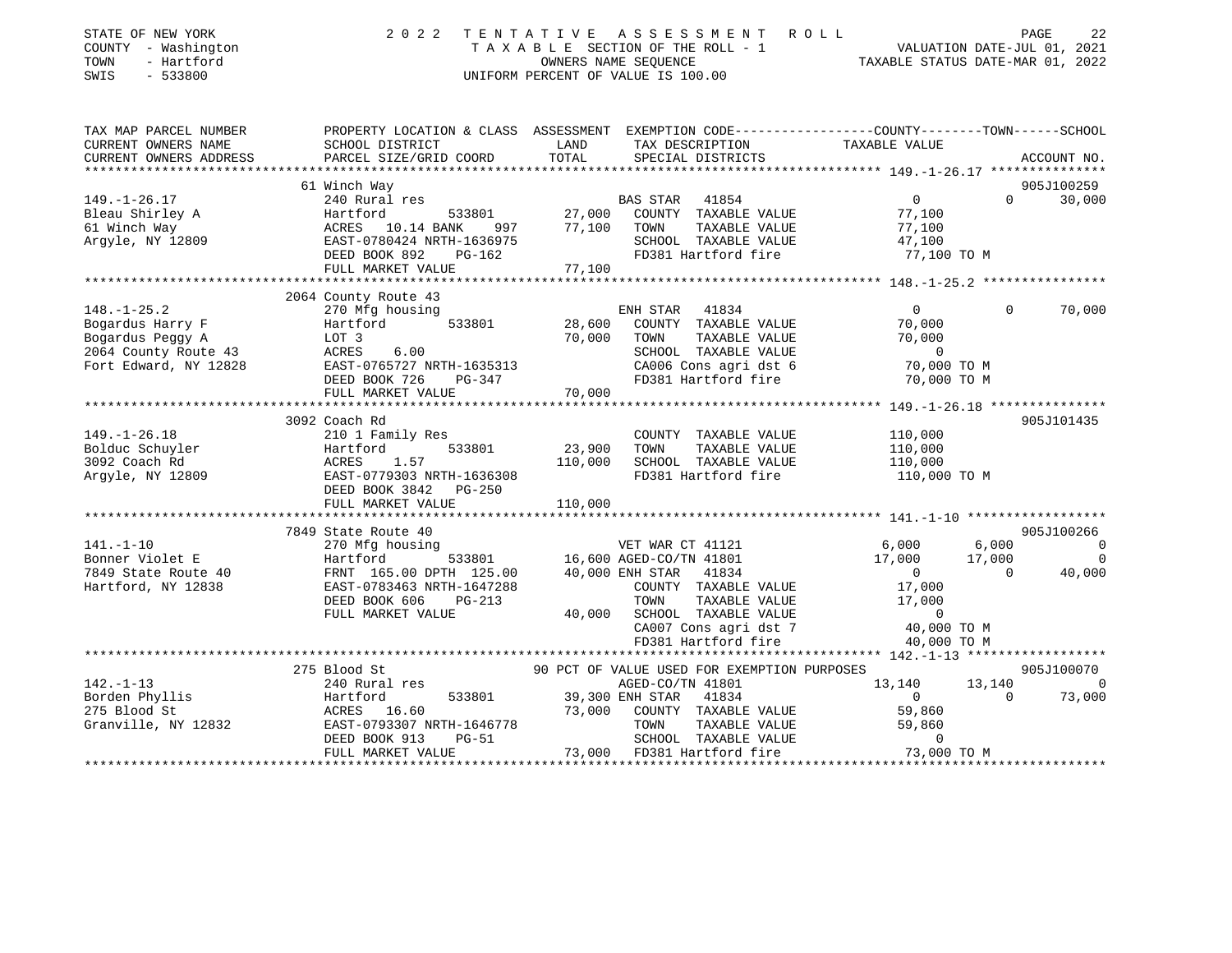| STATE OF NEW YORK<br>ASSESSMENT ROLL<br>2 0 2 2<br>TENTATIVE<br>VALUATION DATE-JUL 01, 2021<br>COUNTY - Washington<br>TAXABLE SECTION OF THE ROLL - 1<br>- Hartford<br>OWNERS NAME SEQUENCE<br>TAXABLE STATUS DATE-MAR 01, 2022<br>TOWN<br>SWIS<br>$-533800$<br>UNIFORM PERCENT OF VALUE IS 100.00 | PAGE<br>23             |
|----------------------------------------------------------------------------------------------------------------------------------------------------------------------------------------------------------------------------------------------------------------------------------------------------|------------------------|
| PROPERTY LOCATION & CLASS ASSESSMENT EXEMPTION CODE----------------COUNTY-------TOWN-----SCHOOL<br>TAX MAP PARCEL NUMBER                                                                                                                                                                           |                        |
| CURRENT OWNERS NAME<br>SCHOOL DISTRICT<br>LAND<br>TAX DESCRIPTION<br>TAXABLE VALUE<br>CURRENT OWNERS ADDRESS<br>PARCEL SIZE/GRID COORD<br>TOTAL<br>SPECIAL DISTRICTS                                                                                                                               | ACCOUNT NO.            |
| *********** 140.-2-12 *******************                                                                                                                                                                                                                                                          |                        |
| 7787&7789 State Route 40                                                                                                                                                                                                                                                                           | 905J100280             |
| $140. -2 - 12$<br>280 Res Multiple<br>COUNTY TAXABLE VALUE<br>151,800                                                                                                                                                                                                                              |                        |
| Boucher Brian D<br>Hartford<br>23,000<br>TOWN<br>TAXABLE VALUE<br>533801<br>151,800                                                                                                                                                                                                                |                        |
| 7785 State Route 40<br>1 Bldg comml w/apt<br>151,800<br>SCHOOL TAXABLE VALUE<br>151,800<br>Hartford, NY 12838<br>2nd bldg 2 family<br>FD381 Hartford fire<br>151,800 TO M                                                                                                                          |                        |
| ACRES<br>0.50                                                                                                                                                                                                                                                                                      |                        |
| EAST-0782632 NRTH-1646114                                                                                                                                                                                                                                                                          |                        |
| DEED BOOK 561<br>PG-135                                                                                                                                                                                                                                                                            |                        |
| FULL MARKET VALUE<br>151,800                                                                                                                                                                                                                                                                       |                        |
|                                                                                                                                                                                                                                                                                                    |                        |
| 7785 State Route 40                                                                                                                                                                                                                                                                                | 905J100248<br>$\Omega$ |
| $140. - 2 - 13$<br>210 1 Family Res<br>BAS STAR 41854<br>$\overline{0}$<br>533801<br>12,000<br>Boucher Brian D<br>Hartford<br>COUNTY TAXABLE VALUE<br>114,100                                                                                                                                      | 30,000                 |
| 7785 State Route 40<br>ACRES<br>0.27<br>114,100<br>TOWN<br>TAXABLE VALUE<br>114,100                                                                                                                                                                                                                |                        |
| Hartford, NY 12838<br>SCHOOL TAXABLE VALUE<br>EAST-0782587 NRTH-1646027<br>84,100                                                                                                                                                                                                                  |                        |
| FD381 Hartford fire<br>DEED BOOK 529<br>PG-15<br>114,100 TO M                                                                                                                                                                                                                                      |                        |
| FULL MARKET VALUE<br>114,100                                                                                                                                                                                                                                                                       |                        |
|                                                                                                                                                                                                                                                                                                    |                        |
| 208 Hartford Main St                                                                                                                                                                                                                                                                               | 905J100408             |
| $132. - 1 - 20$<br>ENH STAR 41834<br>$\overline{0}$<br>270 Mfg housing<br>Boucher Douglas<br>533801<br>14,000<br>COUNTY TAXABLE VALUE<br>85,000<br>Hartford                                                                                                                                        | $0 \t 74,900$          |
| 85,000<br>Boucher Zoeann<br>685/176<br>TOWN<br>TAXABLE VALUE<br>85,000                                                                                                                                                                                                                             |                        |
| 208 Hartford Main St<br>FRNT 126.00 DPTH 126.00<br>SCHOOL TAXABLE VALUE<br>10,100                                                                                                                                                                                                                  |                        |
| CA007 Cons agri dst 7<br>Granville, NY 12832<br>BANK<br>997<br>85,000 TO M                                                                                                                                                                                                                         |                        |
| EAST-0788676 NRTH-1655743<br>FD381 Hartford fire<br>85,000 TO M                                                                                                                                                                                                                                    |                        |
| DEED BOOK 3226 PG-343                                                                                                                                                                                                                                                                              |                        |
| FULL MARKET VALUE<br>85,000                                                                                                                                                                                                                                                                        |                        |
| 27 East St                                                                                                                                                                                                                                                                                         | 905J100074             |
| $132.15 - 2 - 6$<br>210 1 Family Res<br>BAS STAR<br>41854<br>$\overline{0}$                                                                                                                                                                                                                        | 30,000<br>$\Omega$     |
| Boucher Janet E<br>533801<br>27,200<br>COUNTY TAXABLE VALUE<br>Hartford<br>149,900                                                                                                                                                                                                                 |                        |
| 27 East St<br>ACRES<br>2.40 BANK 999<br>149,900<br>TOWN<br>TAXABLE VALUE<br>149,900                                                                                                                                                                                                                |                        |
| Hartford, NY 12838<br>EAST-0787070 NRTH-1652470<br>SCHOOL TAXABLE VALUE<br>119,900                                                                                                                                                                                                                 |                        |
| $PG-80$<br>CA007 Cons agri dst 7<br>DEED BOOK 931<br>149,900 TO M                                                                                                                                                                                                                                  |                        |
| FULL MARKET VALUE<br>149,900<br>FD381 Hartford fire<br>149,900 TO M                                                                                                                                                                                                                                |                        |
| ****** 141.-1-7 *******************                                                                                                                                                                                                                                                                | 905J100075             |
| 7941 State Route 40<br>$141. - 1 - 7$<br>COUNTY TAXABLE VALUE<br>200,000<br>210 1 Family Res                                                                                                                                                                                                       |                        |
| Boucher Scott<br>533801<br>26,600<br>TOWN<br>TAXABLE VALUE<br>Hartford<br>200,000                                                                                                                                                                                                                  |                        |
| 7941 State Route 40<br>626/57<br>200,000<br>SCHOOL TAXABLE VALUE<br>200,000                                                                                                                                                                                                                        |                        |
| Hartford, NY 12838<br>ACRES<br>1.80<br>CA007 Cons agri dst 7<br>200,000 TO M                                                                                                                                                                                                                       |                        |
| FD381 Hartford fire<br>EAST-0784643 NRTH-1649376<br>200,000 TO M                                                                                                                                                                                                                                   |                        |
| DEED BOOK 2745<br>PG-215                                                                                                                                                                                                                                                                           |                        |
| 200,000<br>FULL MARKET VALUE                                                                                                                                                                                                                                                                       |                        |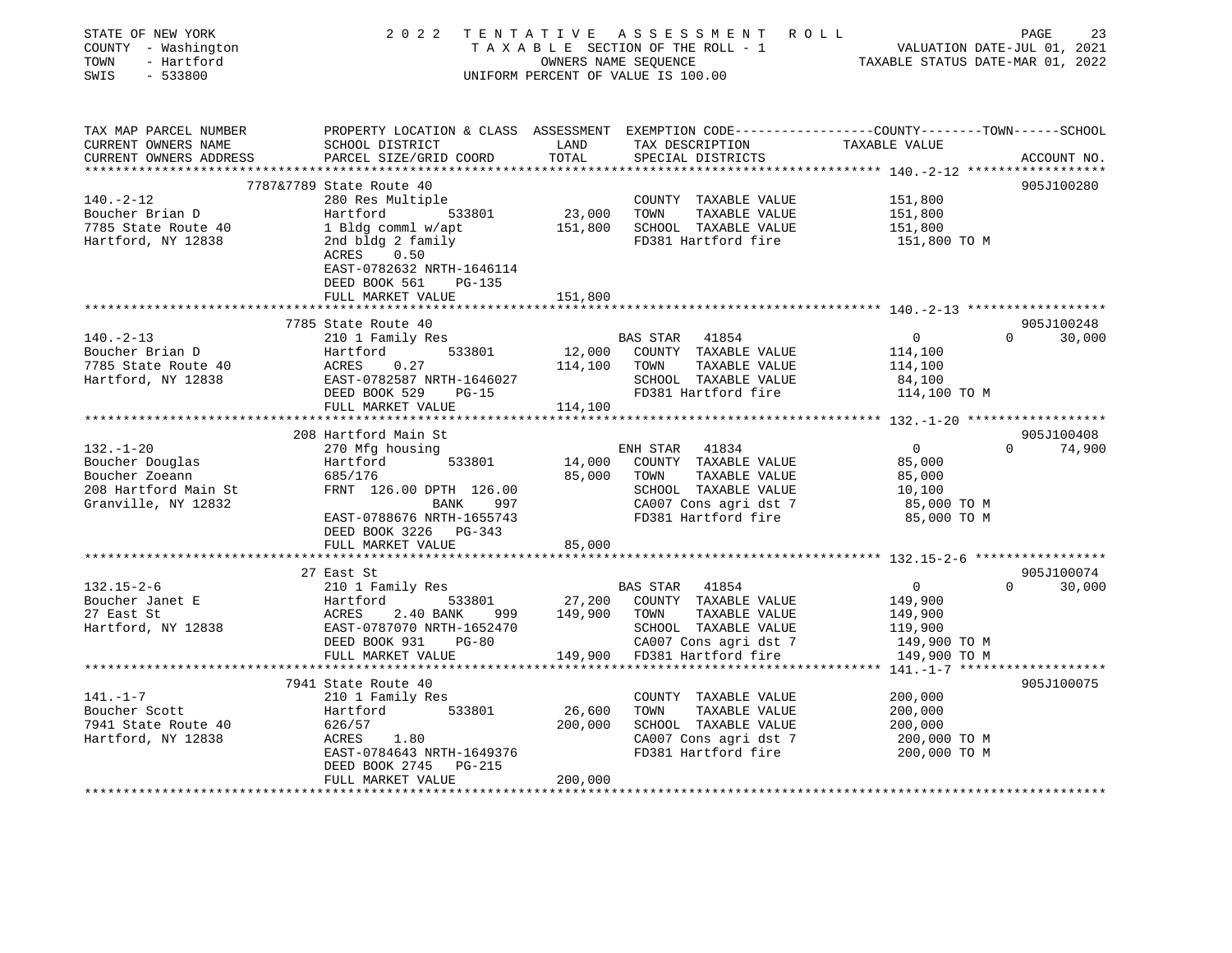| STATE OF NEW YORK<br>COUNTY - Washington<br>TOWN - Hartford<br>Errore                                                                                                                                                                   |                                                                                                                                                                                                                                            |         | T E N T A T I V E A S S E S S M E N T R O L L<br>T A X A B L E SECTION OF THE ROLL - 1 VALUATION DATE-JUL 01, 2021<br>OWNERS NAME SEQUENCE<br>INIFORM PEPCENT OF VALUE IS 100.00<br>2022 TENTATIVE ASSESSMENT ROLL<br>UNIFORM PERCENT OF VALUE IS 100.00 |                         |             |
|-----------------------------------------------------------------------------------------------------------------------------------------------------------------------------------------------------------------------------------------|--------------------------------------------------------------------------------------------------------------------------------------------------------------------------------------------------------------------------------------------|---------|----------------------------------------------------------------------------------------------------------------------------------------------------------------------------------------------------------------------------------------------------------|-------------------------|-------------|
| TAX MAP PARCEL NUMBER<br>CURRENT OWNERS NAME<br>CURRENT OWNERS ADDRESS                                                                                                                                                                  | PROPERTY LOCATION & CLASS ASSESSMENT EXEMPTION CODE----------------COUNTY-------TOWN-----SCHOOL                                                                                                                                            |         | TAX DESCRIPTION TAXABLE VALUE<br>SPECIAL DISTRICTS                                                                                                                                                                                                       |                         | ACCOUNT NO. |
|                                                                                                                                                                                                                                         |                                                                                                                                                                                                                                            |         |                                                                                                                                                                                                                                                          |                         |             |
| 141.-1-8.1<br>311 Res vac land<br>311 Res vac land<br>33801 1,000 TOWN TAXABLE VALUE 1,000<br>7941 State Route 40 FRNT 54.00 DPTH 300.00 1,000 SCHOOL TAXABLE VALUE 1,000<br>Hartford, NY 12838 EAST-0784540 NRTH-1649251 CA007 Cons ag |                                                                                                                                                                                                                                            |         |                                                                                                                                                                                                                                                          |                         | 905J101389  |
|                                                                                                                                                                                                                                         |                                                                                                                                                                                                                                            |         |                                                                                                                                                                                                                                                          |                         |             |
|                                                                                                                                                                                                                                         |                                                                                                                                                                                                                                            |         |                                                                                                                                                                                                                                                          |                         |             |
|                                                                                                                                                                                                                                         |                                                                                                                                                                                                                                            |         |                                                                                                                                                                                                                                                          |                         |             |
|                                                                                                                                                                                                                                         |                                                                                                                                                                                                                                            |         |                                                                                                                                                                                                                                                          |                         |             |
|                                                                                                                                                                                                                                         | FULL MARKET VALUE 1,000                                                                                                                                                                                                                    |         |                                                                                                                                                                                                                                                          |                         |             |
|                                                                                                                                                                                                                                         |                                                                                                                                                                                                                                            |         |                                                                                                                                                                                                                                                          |                         |             |
|                                                                                                                                                                                                                                         | 1418 Burch Rd                                                                                                                                                                                                                              |         |                                                                                                                                                                                                                                                          |                         |             |
| 151.-2-8.3<br>Boucher Shellie and Hartford 533801 26,900 TOWN TAXABLE VALUE<br>1418 Burch Rd Sub div 12272 lot 2 89,000 SCHOOL TAXABLE VALUE<br>Granville, NY 12832 985/240 289,000 SCHOOL TAXABLE VALUE<br>1418 Burch Rd Sub div 1227  |                                                                                                                                                                                                                                            |         |                                                                                                                                                                                                                                                          | 89,000                  |             |
|                                                                                                                                                                                                                                         |                                                                                                                                                                                                                                            |         |                                                                                                                                                                                                                                                          | 89,000                  |             |
|                                                                                                                                                                                                                                         |                                                                                                                                                                                                                                            |         |                                                                                                                                                                                                                                                          | 89,000                  |             |
|                                                                                                                                                                                                                                         |                                                                                                                                                                                                                                            |         |                                                                                                                                                                                                                                                          |                         |             |
|                                                                                                                                                                                                                                         | 5.15 BANK 998                                                                                                                                                                                                                              |         | CA008 Cons agri dst 8                          89,000 TO M<br>FD381 Hartford fire                        89,000 TO M                                                                                                                                     |                         |             |
|                                                                                                                                                                                                                                         | EAST-0796847 NRTH-1634775                                                                                                                                                                                                                  |         |                                                                                                                                                                                                                                                          |                         |             |
|                                                                                                                                                                                                                                         | DEED BOOK 3427 PG-4                                                                                                                                                                                                                        |         |                                                                                                                                                                                                                                                          |                         |             |
|                                                                                                                                                                                                                                         | FULL MARKET VALUE                                                                                                                                                                                                                          | 89,000  |                                                                                                                                                                                                                                                          |                         |             |
|                                                                                                                                                                                                                                         |                                                                                                                                                                                                                                            |         |                                                                                                                                                                                                                                                          |                         |             |
|                                                                                                                                                                                                                                         | 190 Hartford Main St                                                                                                                                                                                                                       |         |                                                                                                                                                                                                                                                          |                         | 905L100303  |
|                                                                                                                                                                                                                                         |                                                                                                                                                                                                                                            |         |                                                                                                                                                                                                                                                          |                         |             |
|                                                                                                                                                                                                                                         |                                                                                                                                                                                                                                            |         |                                                                                                                                                                                                                                                          |                         |             |
|                                                                                                                                                                                                                                         |                                                                                                                                                                                                                                            |         |                                                                                                                                                                                                                                                          |                         |             |
|                                                                                                                                                                                                                                         |                                                                                                                                                                                                                                            |         |                                                                                                                                                                                                                                                          |                         |             |
|                                                                                                                                                                                                                                         |                                                                                                                                                                                                                                            |         |                                                                                                                                                                                                                                                          |                         |             |
|                                                                                                                                                                                                                                         |                                                                                                                                                                                                                                            |         |                                                                                                                                                                                                                                                          |                         |             |
|                                                                                                                                                                                                                                         |                                                                                                                                                                                                                                            |         |                                                                                                                                                                                                                                                          |                         |             |
|                                                                                                                                                                                                                                         | ACRES 1.29 BANK 997 COUNTY TAXABLE VALUE 13,860<br>EAST-0788347 NRTH-1655449 TOWN TAXABLE VALUE 27,720<br>DEED BOOK 1887 PG-171 SCHOOL TAXABLE VALUE 17,500<br>FULL MARKET VALUE 92,400 CA007 Cons agri dst 7 92,400 TO M                  |         | 92,400 CA007 Cons agri dst 7<br>FD381 Hartford fire                                                                                                                                                                                                      |                         |             |
|                                                                                                                                                                                                                                         |                                                                                                                                                                                                                                            |         |                                                                                                                                                                                                                                                          | 92,400 TO M             |             |
|                                                                                                                                                                                                                                         |                                                                                                                                                                                                                                            |         |                                                                                                                                                                                                                                                          |                         |             |
|                                                                                                                                                                                                                                         | 3388 State Route 196                                                                                                                                                                                                                       |         |                                                                                                                                                                                                                                                          |                         | 905J100532  |
| $140. - 1 - 44$                                                                                                                                                                                                                         |                                                                                                                                                                                                                                            |         |                                                                                                                                                                                                                                                          | 165,500                 |             |
| 140.-1-44<br>Boule Aaron<br>3388 State Route 196                                                                                                                                                                                        | 220 2 Family Res<br>Hartford 533801 24,800 TOWN TAXABLE VALUE<br>ACRES 1.60 165,500 SCHOOL TAXABLE VALUE<br>EAST-0769967 NRTH-1641941 FD381 Hartford fire<br>DEED BOOK 20210 PG-3977<br>THE RESENTENCE CONTROL PRESSED BOOK 20210<br>THE R |         |                                                                                                                                                                                                                                                          | 165,500<br>165,500      |             |
|                                                                                                                                                                                                                                         |                                                                                                                                                                                                                                            |         |                                                                                                                                                                                                                                                          |                         |             |
| Fort Ann, NY 12827                                                                                                                                                                                                                      |                                                                                                                                                                                                                                            |         | FD381 Hartford fire                                                                                                                                                                                                                                      | 165,500 TO M            |             |
|                                                                                                                                                                                                                                         |                                                                                                                                                                                                                                            |         |                                                                                                                                                                                                                                                          |                         |             |
|                                                                                                                                                                                                                                         | FULL MARKET VALUE                                                                                                                                                                                                                          | 165,500 |                                                                                                                                                                                                                                                          |                         |             |
|                                                                                                                                                                                                                                         | 7800 State Route 40                                                                                                                                                                                                                        |         |                                                                                                                                                                                                                                                          |                         | 905J100300  |
| 141.-1-14 210 1 Family Res<br>Bounds Scott A Hartford 533801 11,000 TOWN<br>7800 State Route 40 399/619 123,600 SCHOOL<br>Hartford, NY 12838 FRNT 64.00 DPTH 160.00 FD381 Ha                                                            |                                                                                                                                                                                                                                            |         | COUNTY TAXABLE VALUE 123,600                                                                                                                                                                                                                             |                         |             |
|                                                                                                                                                                                                                                         |                                                                                                                                                                                                                                            |         | TAXABLE VALUE                                                                                                                                                                                                                                            | 123,600                 |             |
|                                                                                                                                                                                                                                         |                                                                                                                                                                                                                                            |         | 123,600 SCHOOL TAXABLE VALUE                                                                                                                                                                                                                             |                         |             |
|                                                                                                                                                                                                                                         |                                                                                                                                                                                                                                            |         | FD381 Hartford fire                                                                                                                                                                                                                                      | 123,600<br>123,600 TO M |             |
|                                                                                                                                                                                                                                         | EAST-0782928 NRTH-1646122                                                                                                                                                                                                                  |         |                                                                                                                                                                                                                                                          |                         |             |
|                                                                                                                                                                                                                                         | DEED BOOK 20191 PG-28646                                                                                                                                                                                                                   |         |                                                                                                                                                                                                                                                          |                         |             |
|                                                                                                                                                                                                                                         | FULL MARKET VALUE                                                                                                                                                                                                                          | 123,600 |                                                                                                                                                                                                                                                          |                         |             |
|                                                                                                                                                                                                                                         |                                                                                                                                                                                                                                            |         |                                                                                                                                                                                                                                                          |                         |             |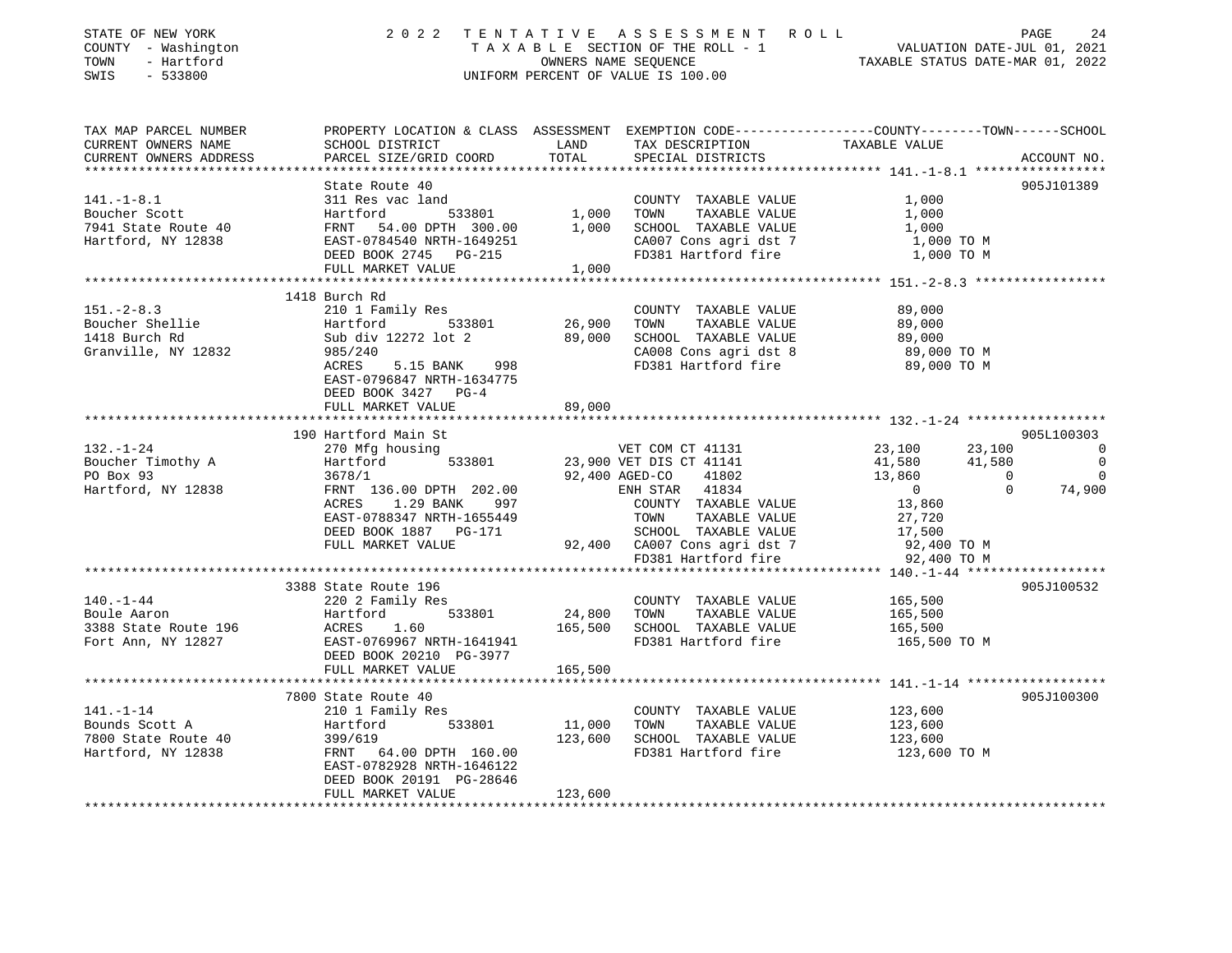| STATE OF NEW YORK<br>COUNTY - Washington<br>- Hartford<br>TOWN<br>$-533800$<br>SWIS | 2 0 2 2                                               | TENTATIVE<br>OWNERS NAME SEOUENCE | A S S E S S M E N T<br>ROLL<br>TAXABLE SECTION OF THE ROLL - 1<br>UNIFORM PERCENT OF VALUE IS 100.00 | VALUATION DATE-JUL 01, 2021<br>TAXABLE STATUS DATE-MAR 01, 2022                                                   | PAGE<br>25  |
|-------------------------------------------------------------------------------------|-------------------------------------------------------|-----------------------------------|------------------------------------------------------------------------------------------------------|-------------------------------------------------------------------------------------------------------------------|-------------|
| TAX MAP PARCEL NUMBER<br>CURRENT OWNERS NAME                                        | SCHOOL DISTRICT                                       | LAND                              | TAX DESCRIPTION                                                                                      | PROPERTY LOCATION & CLASS ASSESSMENT EXEMPTION CODE----------------COUNTY-------TOWN------SCHOOL<br>TAXABLE VALUE |             |
| CURRENT OWNERS ADDRESS                                                              | PARCEL SIZE/GRID COORD                                | TOTAL                             | SPECIAL DISTRICTS                                                                                    |                                                                                                                   | ACCOUNT NO. |
|                                                                                     |                                                       |                                   |                                                                                                      |                                                                                                                   |             |
|                                                                                     | Camp A Way                                            |                                   |                                                                                                      |                                                                                                                   | 905J100236  |
| $142. - 1 - 38$                                                                     | 322 Rural vac>10                                      |                                   | COUNTY TAXABLE VALUE                                                                                 | 14,900                                                                                                            |             |
| Boyer Lisa R                                                                        | Hartford<br>533801                                    | 14,900                            | TAXABLE VALUE<br>TOWN                                                                                | 14,900                                                                                                            |             |
| 2326 Burgoyne Ave                                                                   | ACRES 12.36                                           | 14,900                            | SCHOOL TAXABLE VALUE                                                                                 | 14,900                                                                                                            |             |
| Hudson Falls, NY 12839                                                              | EAST-0790537 NRTH-1645601<br>DEED BOOK 20191 PG-29517 |                                   | FD381 Hartford fire                                                                                  | 14,900 TO M                                                                                                       |             |
|                                                                                     | FULL MARKET VALUE                                     | 14,900                            |                                                                                                      |                                                                                                                   |             |
|                                                                                     |                                                       |                                   |                                                                                                      |                                                                                                                   |             |
|                                                                                     | 107 Camp A Way                                        |                                   |                                                                                                      |                                                                                                                   | 905J100707  |
| $142. - 1 - 40$<br>Boyer Lisa R                                                     | 314 Rural vac<10<br>533801<br>Hartford                | 2,000                             | COUNTY TAXABLE VALUE<br>TAXABLE VALUE<br>TOWN                                                        | 2,000<br>2,000                                                                                                    |             |
| 2326 Burgoyne Ave                                                                   | 3.30<br>ACRES                                         | 2,000                             | SCHOOL TAXABLE VALUE                                                                                 | 2,000                                                                                                             |             |
| Hudson Falls, NY 12839                                                              | EAST-0789752 NRTH-1646254                             |                                   | FD381 Hartford fire                                                                                  | 2,000 TO M                                                                                                        |             |
|                                                                                     | DEED BOOK 20191 PG-29517                              |                                   |                                                                                                      |                                                                                                                   |             |
|                                                                                     | FULL MARKET VALUE                                     | 2,000                             |                                                                                                      |                                                                                                                   |             |
|                                                                                     |                                                       |                                   |                                                                                                      |                                                                                                                   |             |
|                                                                                     | 107 Camp A Way                                        |                                   |                                                                                                      |                                                                                                                   |             |
| $142. - 1 - 40.1$                                                                   | 260 Seasonal res                                      |                                   | COUNTY TAXABLE VALUE                                                                                 | 44,400                                                                                                            |             |
| Boyer Lisa R                                                                        | Hartford<br>533801                                    | 14,500                            | TAXABLE VALUE<br>TOWN                                                                                | 44,400                                                                                                            |             |
| 2326 Burgoyne Ave                                                                   | ACRES<br>3.28                                         | 44,400                            | SCHOOL TAXABLE VALUE                                                                                 | 44,400                                                                                                            |             |
| Hudson Falls, NY 12839                                                              | EAST-0790132 NRTH-1646243                             |                                   | FD381 Hartford fire                                                                                  | 44,400 TO M                                                                                                       |             |
|                                                                                     | DEED BOOK 20191 PG-29517                              |                                   |                                                                                                      |                                                                                                                   |             |
|                                                                                     | FULL MARKET VALUE                                     | 44,400                            |                                                                                                      |                                                                                                                   |             |
|                                                                                     |                                                       |                                   |                                                                                                      |                                                                                                                   |             |
|                                                                                     | 115 Camp A Way                                        |                                   |                                                                                                      |                                                                                                                   | 905J100708  |
| $142. - 1 - 41$                                                                     | 314 Rural vac<10                                      |                                   | COUNTY TAXABLE VALUE                                                                                 | 11,200                                                                                                            |             |
| Boyer Lisa R<br>2326 Burgoyne Ave                                                   | Hartford<br>533801<br>8.14<br>ACRES                   | 11,200<br>11,200                  | TAXABLE VALUE<br>TOWN<br>SCHOOL TAXABLE VALUE                                                        | 11,200<br>11,200                                                                                                  |             |
| Hudson Falls, NY 12839                                                              | EAST-0790002 NRTH-1646646                             |                                   | FD381 Hartford fire                                                                                  | 11,200 TO M                                                                                                       |             |
|                                                                                     | DEED BOOK 20191 PG-29517                              |                                   |                                                                                                      |                                                                                                                   |             |
|                                                                                     | FULL MARKET VALUE                                     | 11,200                            |                                                                                                      |                                                                                                                   |             |
|                                                                                     |                                                       |                                   |                                                                                                      |                                                                                                                   |             |
|                                                                                     | 13 Guilder Hollow Rd                                  |                                   |                                                                                                      |                                                                                                                   | 905J100459  |
| $123. - 1 - 11$                                                                     | 240 Rural res                                         |                                   | AG DIST<br>41720                                                                                     | 67,329<br>67,329                                                                                                  | 67,329      |
| Brand Jessica L                                                                     | Hartford<br>533801                                    | 229,900                           | COUNTY TAXABLE VALUE                                                                                 | 418,171                                                                                                           |             |
| Brand Robert S                                                                      | map12923 dec ftge 1/17                                | 485,500                           | TOWN<br>TAXABLE VALUE                                                                                | 418,171                                                                                                           |             |
| 10923 Valley Forge Circle                                                           | ACRES 236.90                                          |                                   | SCHOOL TAXABLE VALUE                                                                                 | 418,171                                                                                                           |             |
| Carmel, IN 46032                                                                    | EAST-0792615 NRTH-1660490                             |                                   | CA007 Cons agri dst 7                                                                                | 418,171 TO M                                                                                                      |             |
|                                                                                     | DEED BOOK 3570 PG-189                                 |                                   | 67,329 EX                                                                                            |                                                                                                                   |             |
| MAY BE SUBJECT TO PAYMENT                                                           | FULL MARKET VALUE                                     |                                   | 485,500 FD381 Hartford fire                                                                          | 485,500 TO M                                                                                                      |             |
| UNDER AGDIST LAW TIL 2026<br>********************                                   |                                                       |                                   |                                                                                                      |                                                                                                                   |             |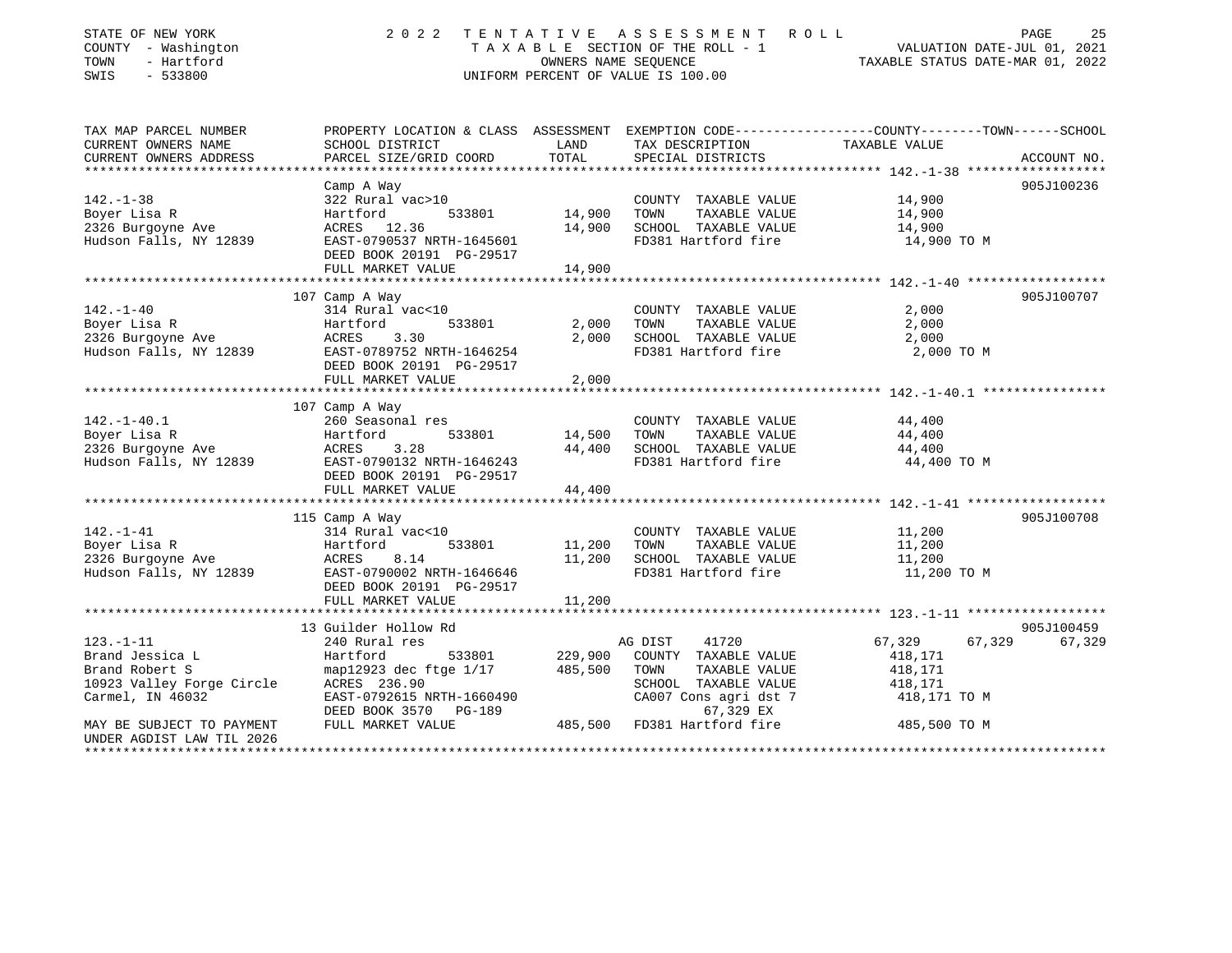| STATE OF NEW YORK<br>COUNTY - Washington<br>- Hartford<br>TOWN<br>$-533800$<br>SWIS |                                                                                                                   | OWNERS NAME SEQUENCE | 2022 TENTATIVE ASSESSMENT ROLL<br>T A X A B L E SECTION OF THE ROLL - 1<br>UNIFORM PERCENT OF VALUE IS 100.00 | PAGE 26<br>VALUATION DATE-JUL 01, 2021<br>TAXABLE STATIS DATE 11- |                    |
|-------------------------------------------------------------------------------------|-------------------------------------------------------------------------------------------------------------------|----------------------|---------------------------------------------------------------------------------------------------------------|-------------------------------------------------------------------|--------------------|
| TAX MAP PARCEL NUMBER<br>CURRENT OWNERS NAME                                        | PROPERTY LOCATION & CLASS ASSESSMENT EXEMPTION CODE---------------COUNTY-------TOWN-----SCHOOL<br>SCHOOL DISTRICT | LAND                 | TAX DESCRIPTION                                                                                               | TAXABLE VALUE                                                     |                    |
| CURRENT OWNERS ADDRESS                                                              | PARCEL SIZE/GRID COORD                                                                                            | TOTAL                | SPECIAL DISTRICTS                                                                                             |                                                                   | ACCOUNT NO.        |
|                                                                                     | 4221 State Route 149                                                                                              |                      |                                                                                                               |                                                                   | 905J101362         |
| $131. - 1 - 8.2$                                                                    | 210 1 Family Res                                                                                                  |                      | BAS STAR 41854                                                                                                | $0 \qquad \qquad$                                                 | $\Omega$<br>30,000 |
| Braundsdorf Wayne R                                                                 | 533801<br>Hartford                                                                                                |                      | 19,000 COUNTY TAXABLE VALUE                                                                                   | 161,100                                                           |                    |
| Braundsdorf Shirley                                                                 | 3.73<br>ACRES                                                                                                     | 161,100 TOWN         | TAXABLE VALUE                                                                                                 | 161,100                                                           |                    |
| PO Box 131                                                                          | EAST-0776101 NRTH-1653718                                                                                         |                      | SCHOOL TAXABLE VALUE                                                                                          | 131,100                                                           |                    |
| Hartford, NY 12838                                                                  | DEED BOOK 579<br>PG-117                                                                                           |                      | CA007 Cons agri dst 7 161,100 TO M                                                                            |                                                                   |                    |
|                                                                                     | FULL MARKET VALUE                                                                                                 |                      | 161,100 FD381 Hartford fire 161,100 TO M                                                                      |                                                                   |                    |
|                                                                                     |                                                                                                                   |                      |                                                                                                               |                                                                   |                    |
|                                                                                     | State Route 196                                                                                                   |                      |                                                                                                               |                                                                   | 905J101394         |
| $148. - 1 - 27$                                                                     | 314 Rural vac<10                                                                                                  |                      | COUNTY TAXABLE VALUE                                                                                          | 3,300                                                             |                    |
| Brayman Mickey                                                                      | 533801<br>Hartford                                                                                                | 3,300                | TAXABLE VALUE<br>TOWN                                                                                         | 3,300                                                             |                    |
| Griffin Mary S                                                                      | 688/240                                                                                                           | 3,300                | SCHOOL TAXABLE VALUE                                                                                          | 3,300                                                             |                    |
| 3151 State Route 196                                                                | 688/127 Thru 130                                                                                                  |                      | FD381 Hartford fire                                                                                           | 3,300 TO M                                                        |                    |
| Fort Ann, NY 12827                                                                  | ACRES<br>1.10                                                                                                     |                      |                                                                                                               |                                                                   |                    |
|                                                                                     | EAST-0766978 NRTH-1637659<br><b>PG-112</b>                                                                        |                      |                                                                                                               |                                                                   |                    |
|                                                                                     | DEED BOOK 407<br>FULL MARKET VALUE                                                                                | 3,300                |                                                                                                               |                                                                   |                    |
|                                                                                     |                                                                                                                   |                      |                                                                                                               |                                                                   |                    |
|                                                                                     | 3151 State Route 196                                                                                              |                      |                                                                                                               |                                                                   | 905J100703         |
| $148. - 1 - 8$                                                                      | 240 Rural res                                                                                                     |                      | SOL/WINDSY 49500                                                                                              | 18,300 18,300                                                     | 18,300             |
| Brayman Mickey D                                                                    | Hartford                                                                                                          |                      | 533801 101,700 COUNTY TAXABLE VALUE                                                                           | 312,900                                                           |                    |
| Brayman Nancy                                                                       | ACRES 53.65                                                                                                       | 331,200              | TAXABLE VALUE<br>TOWN                                                                                         | 312,900                                                           |                    |
| 3151 State Route 196                                                                | EAST-0766241 NRTH-1638162                                                                                         |                      | SCHOOL TAXABLE VALUE                                                                                          | 312,900                                                           |                    |
| Fort Ann, NY 12827                                                                  | DEED BOOK 20200 PG-1033                                                                                           |                      | FD381 Hartford fire                                                                                           | 331,200 TO M                                                      |                    |
|                                                                                     | FULL MARKET VALUE                                                                                                 | 331,200              |                                                                                                               |                                                                   |                    |
|                                                                                     |                                                                                                                   |                      |                                                                                                               |                                                                   |                    |
|                                                                                     | 3739 State Route 196                                                                                              |                      |                                                                                                               |                                                                   | 905J101136         |
| $140 - 2 - 1$ 3                                                                     | 210 1 Family Res                                                                                                  |                      | COUNTY TAXARLE VALUE                                                                                          | 99 000                                                            |                    |

|                      | $0.113$ and $0.015$ and $0.011$ |        |                         |             | 20 JU TU T JU |
|----------------------|---------------------------------|--------|-------------------------|-------------|---------------|
| 140. – 2–1.3         | 210 1 Family Res                |        | COUNTY<br>TAXABLE VALUE | 99,000      |               |
| Brayman Nicholas I   | Hartford<br>533801              | 16,800 | TAXABLE VALUE<br>TOWN   | 99,000      |               |
| Bush Joan F LE       | 0.48<br>ACRES                   | 99,000 | SCHOOL<br>TAXABLE VALUE | 99,000      |               |
| 215 Gore St          | EAST-0776231 NRTH-1646566       |        | CA007 Cons agri dst 7   | 99,000 TO M |               |
| Nelson, B.C., Canada | DEED BOOK 3438 PG-94            |        | FD381 Hartford fire     | 99,000 TO M |               |
| VIL5B6               | FULL MARKET VALUE               | 99,000 |                         |             |               |
|                      |                                 |        |                         |             |               |
|                      | Baker Rd                        |        |                         |             | 905J100689    |
| $132 - 4 - 3.1$      | 314 Rural vac<10                |        | COUNTY<br>TAXABLE VALUE | 13,000      |               |
| Breault Dale L       | 533801<br>Hartford              | 13,000 | TAXABLE VALUE<br>TOWN   | 13,000      |               |
| 163 Baker Rd         | 1.00<br>ACRES                   | 13,000 | SCHOOL<br>TAXABLE VALUE | 13,000      |               |
| Granville, NY 12832  | EAST-0794449 NRTH-1654574       |        | FD381 Hartford fire     | 13,000 TO M |               |
|                      | DEED BOOK 819<br>$PG-143$       |        |                         |             |               |
|                      | FULL MARKET VALUE               | 13,000 |                         |             |               |
|                      |                                 |        |                         |             |               |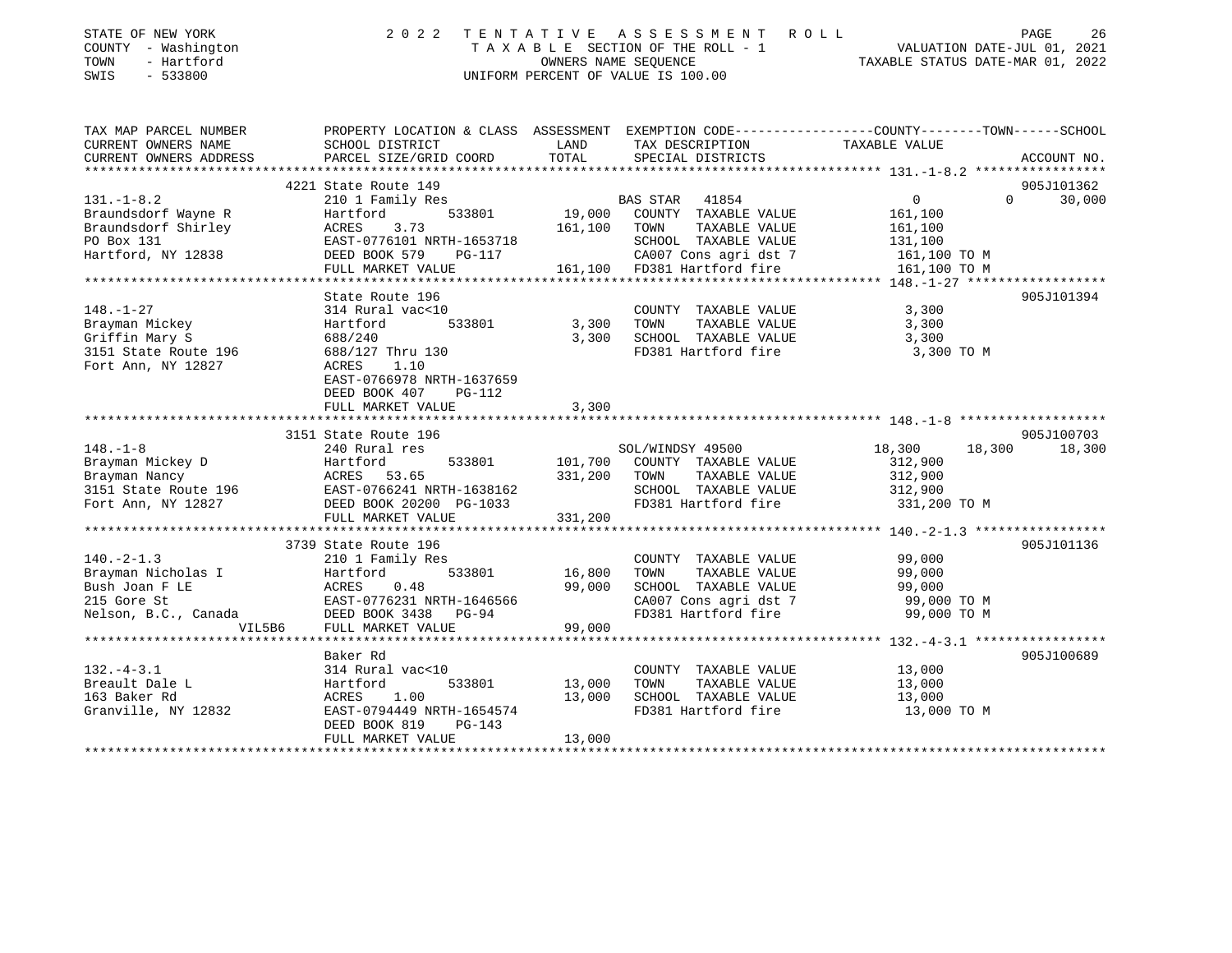| STATE OF NEW YORK   | 2022 TENTATIVE ASSESSMENT ROLL     |                                  | PAGE |  |
|---------------------|------------------------------------|----------------------------------|------|--|
| COUNTY - Washington | TAXABLE SECTION OF THE ROLL - 1    | VALUATION DATE-JUL 01, 2021      |      |  |
| TOWN<br>- Hartford  | OWNERS NAME SEOUENCE               | TAXABLE STATUS DATE-MAR 01, 2022 |      |  |
| SWIS - 533800       | UNIFORM PERCENT OF VALUE IS 100.00 |                                  |      |  |
|                     |                                    |                                  |      |  |

| TAX MAP PARCEL NUMBER                           | PROPERTY LOCATION & CLASS ASSESSMENT EXEMPTION CODE---------------COUNTY-------TOWN-----SCHOOL                                                                                                                                                                   |                    |                                                                                                                 |                                                    |               |                |
|-------------------------------------------------|------------------------------------------------------------------------------------------------------------------------------------------------------------------------------------------------------------------------------------------------------------------|--------------------|-----------------------------------------------------------------------------------------------------------------|----------------------------------------------------|---------------|----------------|
| CURRENT OWNERS NAME                             | SCHOOL DISTRICT                                                                                                                                                                                                                                                  | <b>LAND</b>        | TAX DESCRIPTION                                                                                                 | TAXABLE VALUE                                      |               |                |
| CURRENT OWNERS ADDRESS                          |                                                                                                                                                                                                                                                                  |                    |                                                                                                                 |                                                    |               |                |
|                                                 |                                                                                                                                                                                                                                                                  |                    |                                                                                                                 |                                                    |               |                |
| $***.$<br>132.-4-3.2<br>$\therefore$ ilt Dale L | 163 Baker Rd                                                                                                                                                                                                                                                     |                    |                                                                                                                 |                                                    |               | 905J101133     |
|                                                 | 210 1 Family Res<br>210 1 Family Res<br>Hartford 533801 23,000 ENH STAR 41834                                                                                                                                                                                    |                    |                                                                                                                 | 18,255                                             | $18,255$<br>0 | $\overline{0}$ |
|                                                 |                                                                                                                                                                                                                                                                  |                    |                                                                                                                 | $\begin{array}{ccc} & & 0 & \quad & 0 \end{array}$ |               | 74,900         |
|                                                 | 1.00<br>ACRES                                                                                                                                                                                                                                                    |                    | 121,700 COUNTY TAXABLE VALUE 103,445                                                                            |                                                    |               |                |
| Granville, NY 12832                             | EAST-0794296 NRTH-1654592                                                                                                                                                                                                                                        |                    |                                                                                                                 |                                                    |               |                |
|                                                 | DEED BOOK 819 PG-143                                                                                                                                                                                                                                             |                    |                                                                                                                 |                                                    |               |                |
|                                                 | FULL MARKET VALUE                                                                                                                                                                                                                                                |                    | 54592 TOWN TAXABLE VALUE 103,445<br>143 SCHOOL TAXABLE VALUE 46,800<br>121,700 FD381 Hartford fire 121,700 TO M |                                                    |               |                |
|                                                 |                                                                                                                                                                                                                                                                  |                    |                                                                                                                 |                                                    |               |                |
|                                                 | Baker Rd                                                                                                                                                                                                                                                         |                    |                                                                                                                 |                                                    |               | 905J101218     |
| $132. -4 - 4.1$                                 | 314 Rural vac<10                                                                                                                                                                                                                                                 |                    | COUNTY TAXABLE VALUE 15,400                                                                                     |                                                    |               |                |
| Breault Dale L                                  | Hartford 533801<br>ACRES 4.70<br>EAST-0794402 NRTH-1654921                                                                                                                                                                                                       | 533801 15,400 TOWN | TAXABLE VALUE 15,400                                                                                            |                                                    |               |                |
| Breault Linda                                   |                                                                                                                                                                                                                                                                  |                    | 15,400 SCHOOL TAXABLE VALUE 15,400<br>FD381 Hartford fire 15,400 TO M                                           |                                                    |               |                |
| 163 Baker Rd                                    |                                                                                                                                                                                                                                                                  |                    |                                                                                                                 |                                                    |               |                |
|                                                 | Granville, NY 12832 DEED BOOK 2483 PG-1                                                                                                                                                                                                                          |                    |                                                                                                                 |                                                    |               |                |
|                                                 |                                                                                                                                                                                                                                                                  |                    |                                                                                                                 |                                                    |               |                |
|                                                 |                                                                                                                                                                                                                                                                  |                    |                                                                                                                 |                                                    |               |                |
|                                                 | 32 Cedar Ridge Way                                                                                                                                                                                                                                               |                    |                                                                                                                 |                                                    |               | 905J101382     |
|                                                 |                                                                                                                                                                                                                                                                  |                    |                                                                                                                 |                                                    | $\Omega$      | 30,000         |
|                                                 |                                                                                                                                                                                                                                                                  |                    |                                                                                                                 |                                                    |               |                |
|                                                 |                                                                                                                                                                                                                                                                  |                    |                                                                                                                 |                                                    |               |                |
|                                                 |                                                                                                                                                                                                                                                                  |                    |                                                                                                                 |                                                    |               |                |
|                                                 |                                                                                                                                                                                                                                                                  |                    |                                                                                                                 |                                                    |               |                |
|                                                 |                                                                                                                                                                                                                                                                  |                    |                                                                                                                 |                                                    |               |                |
|                                                 |                                                                                                                                                                                                                                                                  |                    |                                                                                                                 |                                                    |               |                |
|                                                 | 8329 State Route 40                                                                                                                                                                                                                                              |                    |                                                                                                                 |                                                    |               |                |
| $123. - 1 - 15.3$                               | 210 1 Family Res                                                                                                                                                                                                                                                 |                    | BAS STAR 41854                                                                                                  | $\overline{0}$                                     | $\Omega$      | 30,000         |
| Britton David B                                 | 533801<br>Hartford                                                                                                                                                                                                                                               |                    | 26,600 COUNTY TAXABLE VALUE                                                                                     | 152,700                                            |               |                |
| Britton Diana M                                 | Lot 2                                                                                                                                                                                                                                                            |                    | TAXABLE VALUE<br>152,700 TOWN                                                                                   | 152,700                                            |               |                |
| 8329 State Route 40                             |                                                                                                                                                                                                                                                                  |                    | SCHOOL TAXABLE VALUE                                                                                            | 122,700                                            |               |                |
| Granville, NY 12832                             | ACRES 2.20 BANK 999<br>EAST-0789957 NRTH-1657569<br>DEED BOOK 2554 PG-225                                                                                                                                                                                        |                    | CA007 Cons agri dst 7<br>FD381 Hartford fire                                                                    | 152,700 TO M                                       |               |                |
|                                                 |                                                                                                                                                                                                                                                                  |                    |                                                                                                                 | 152,700 TO M                                       |               |                |
|                                                 | FULL MARKET VALUE                                                                                                                                                                                                                                                | 152,700            |                                                                                                                 |                                                    |               |                |
|                                                 |                                                                                                                                                                                                                                                                  |                    |                                                                                                                 |                                                    |               |                |
|                                                 | 24 North Rd                                                                                                                                                                                                                                                      |                    |                                                                                                                 |                                                    |               | 905J100521     |
| $149. - 1 - 12$                                 | 210 1 Family Res                                                                                                                                                                                                                                                 |                    | COUNTY TAXABLE VALUE 132,700                                                                                    |                                                    |               |                |
|                                                 | Erooking Gary<br>Brooking Kelly<br>29,000<br>24 North Rd<br>24 North Rd<br>24 North Rd<br>26 North Rd<br>26 North Rd<br>26 North Rd<br>26 North Rd<br>26 North Rd<br>26 North Rd<br>26 North Rd<br>26 North Rd<br>26 North Rd<br>26 North Rd<br>26 North Rd<br>2 |                    |                                                                                                                 |                                                    |               |                |
|                                                 |                                                                                                                                                                                                                                                                  |                    |                                                                                                                 |                                                    |               |                |
|                                                 |                                                                                                                                                                                                                                                                  |                    | FD381 Hartford fire 132,700 TO M                                                                                |                                                    |               |                |
|                                                 |                                                                                                                                                                                                                                                                  |                    |                                                                                                                 |                                                    |               |                |
|                                                 | FULL MARKET VALUE                                                                                                                                                                                                                                                | 132,700            |                                                                                                                 |                                                    |               |                |
|                                                 |                                                                                                                                                                                                                                                                  |                    |                                                                                                                 |                                                    |               |                |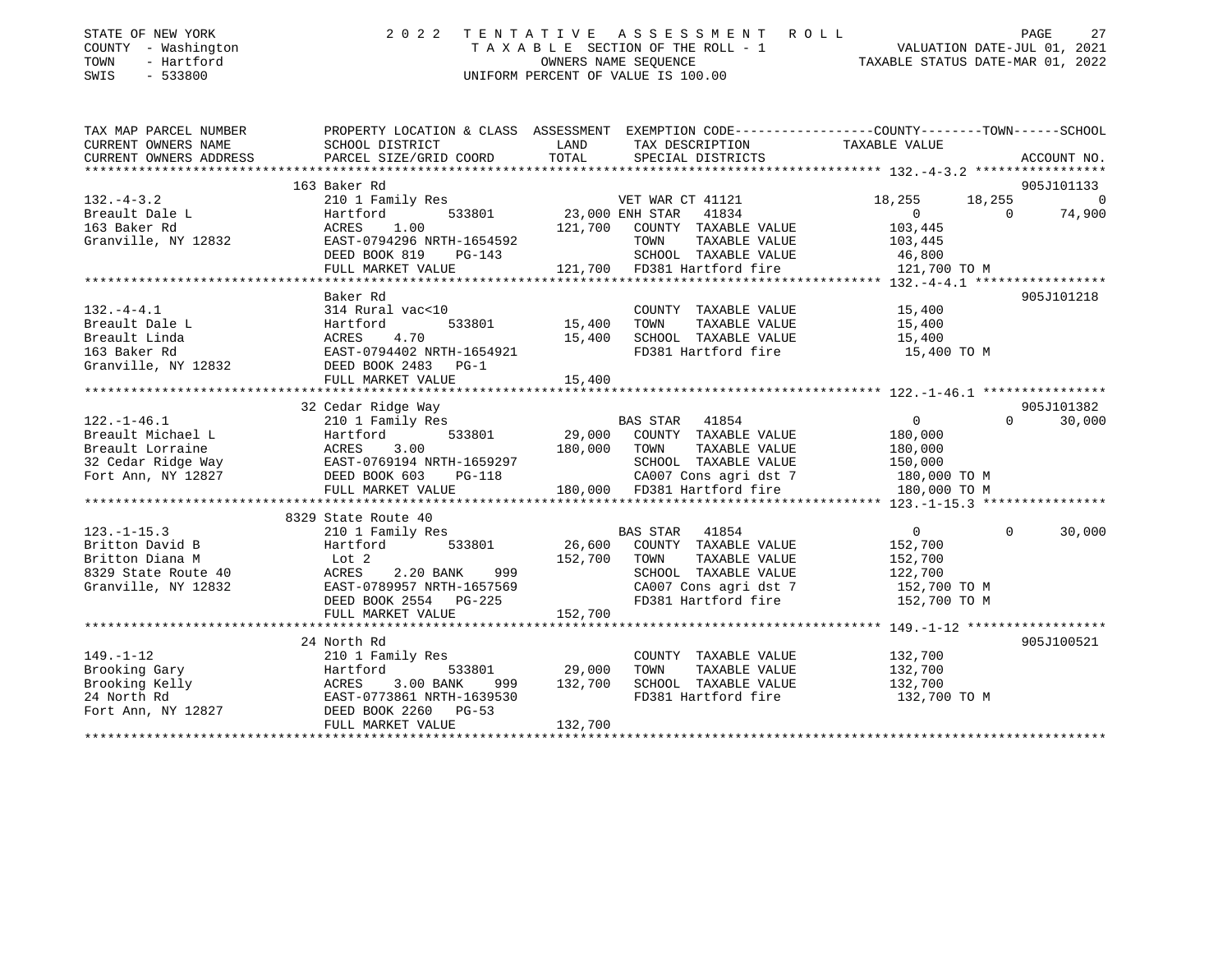| STATE OF NEW YORK | COUNTY - Washington    | 2 0 2 2                                                                                         | TENTATIVE            | A S S E S S M E N T<br>R O L L<br>T A X A B L E SECTION OF THE ROLL - 1 |                                  | 28<br>PAGE<br>VALUATION DATE-JUL 01, 2021 |
|-------------------|------------------------|-------------------------------------------------------------------------------------------------|----------------------|-------------------------------------------------------------------------|----------------------------------|-------------------------------------------|
| TOWN              | - Hartford             |                                                                                                 | OWNERS NAME SEOUENCE |                                                                         | TAXABLE STATUS DATE-MAR 01, 2022 |                                           |
| SWIS              | $-533800$              |                                                                                                 |                      | UNIFORM PERCENT OF VALUE IS 100.00                                      |                                  |                                           |
|                   | TAX MAP PARCEL NUMBER  | PROPERTY LOCATION & CLASS ASSESSMENT EXEMPTION CODE---------------COUNTY-------TOWN------SCHOOL |                      |                                                                         |                                  |                                           |
|                   | CURRENT OWNERS NAME    | SCHOOL DISTRICT                                                                                 | LAND                 | TAX DESCRIPTION                                                         | TAXABLE VALUE                    |                                           |
|                   | CURRENT OWNERS ADDRESS | PARCEL SIZE/GRID COORD                                                                          | TOTAL                | SPECIAL DISTRICTS                                                       |                                  | ACCOUNT NO.                               |
|                   |                        | 37 Shadow Mt Way                                                                                |                      |                                                                         |                                  | 905J100400                                |
| $158. - 2 - 5$    |                        | 240 Rural res                                                                                   |                      | <b>BAS STAR</b><br>41854                                                | $\mathbf 0$                      | $\Omega$<br>30,000                        |
| Brophy Thomas     |                        | 533801<br>Hartford                                                                              | 37,800               | COUNTY TAXABLE VALUE                                                    | 139,000                          |                                           |
| 37 Shadow Mt Way  |                        | ROW 609/102                                                                                     | 139,000              | TOWN<br>TAXABLE VALUE                                                   | 139,000                          |                                           |
|                   | Granville, NY 12832    | $158. - 1 - 5$<br>ACRES 10.09 BANK<br>998<br>EAST-0787646 NRTH-1633541                          |                      | SCHOOL TAXABLE VALUE<br>FD381 Hartford fire                             | 109,000<br>139,000 TO M          |                                           |
|                   |                        | DEED BOOK 3445 PG-169                                                                           |                      |                                                                         |                                  |                                           |
|                   |                        | FULL MARKET VALUE                                                                               | 139,000              |                                                                         |                                  |                                           |
|                   |                        | 212 West Starbuck Ln                                                                            |                      |                                                                         |                                  | 905J101054                                |
| $112. - 2 - 4$    |                        | 210 1 Family Res                                                                                |                      | BAS STAR<br>41854                                                       | $\mathbf{0}$                     | 30,000<br>$\Omega$                        |
| Brown Douglas     |                        | 532802<br>Fort Ann                                                                              | 21,500               | COUNTY TAXABLE VALUE                                                    | 131,800                          |                                           |
|                   | 212 West Starbuck Ln   | $112. - 1 - 4$                                                                                  | 131,800              | TOWN<br>TAXABLE VALUE                                                   | 131,800                          |                                           |
|                   | Fort Ann, NY 12827     | ACRES<br>$0.84$ BANK<br>999                                                                     |                      | SCHOOL TAXABLE VALUE                                                    | 101,800                          |                                           |
|                   |                        | EAST-0768168 NRTH-1668338<br>DEED BOOK 664<br>PG-217                                            |                      | FD381 Hartford fire                                                     | 131,800 TO M                     |                                           |
|                   |                        | FULL MARKET VALUE<br>************************                                                   | 131,800              |                                                                         |                                  |                                           |
|                   |                        | Brayton Rd                                                                                      |                      |                                                                         |                                  | 905J100477                                |
| $113. - 2 - 3$    |                        | 311 Res vac land                                                                                |                      | COUNTY TAXABLE VALUE                                                    | 2,400                            |                                           |
| Brown Gregory F   |                        | 533801<br>Hartford                                                                              | 2,400                | TOWN<br>TAXABLE VALUE                                                   | 2,400                            |                                           |
| Brown Susan M     |                        | 373/364                                                                                         | 2,400                | SCHOOL TAXABLE VALUE                                                    | 2,400                            |                                           |
| 39 Brayton Rd     |                        | Ex & Res $563/194$                                                                              |                      | CA007 Cons agri dst 7                                                   | 2,400 TO M                       |                                           |
|                   | Fort Ann, NY 12827     | $113. - 1 - 3$                                                                                  |                      | FD381 Hartford fire                                                     | 2,400 TO M                       |                                           |
|                   |                        | FRNT 160.00 DPTH 219.00<br>ACRES<br>0.80                                                        |                      |                                                                         |                                  |                                           |
|                   |                        | EAST-0779799 NRTH-1668179                                                                       |                      |                                                                         |                                  |                                           |
|                   |                        | DEED BOOK 3848<br>PG-54<br>FULL MARKET VALUE                                                    |                      |                                                                         |                                  |                                           |
|                   |                        |                                                                                                 | 2,400                |                                                                         |                                  |                                           |
|                   |                        | 39 Brayton Rd                                                                                   |                      |                                                                         |                                  | 905J101227                                |
| $113.-2-3.1$      |                        | 210 1 Family Res                                                                                |                      | ENH STAR<br>41834                                                       | $\mathbf 0$                      | $\Omega$<br>74,900                        |
| Brown Gregory F   |                        | 533801<br>Hartford                                                                              | 22,400               | COUNTY TAXABLE VALUE                                                    | 141,000                          |                                           |
| Brown Susan       |                        | $113.-1-3.1$                                                                                    | 141,000              | TOWN<br>TAXABLE VALUE                                                   | 141,000                          |                                           |
| 39 Brayton Rd     |                        | 0.93<br>ACRES                                                                                   |                      | SCHOOL TAXABLE VALUE                                                    | 66,100                           |                                           |
|                   | Fort Ann, NY 12827     | EAST-0779805 NRTH-1668357                                                                       |                      | CA007 Cons agri dst 7                                                   | 141,000 TO M                     |                                           |
|                   |                        | DEED BOOK 501<br>PG-140<br>FULL MARKET VALUE                                                    | 141,000              | FD381 Hartford fire                                                     | 141,000 TO M                     |                                           |
|                   |                        |                                                                                                 |                      |                                                                         |                                  |                                           |
|                   |                        | 160 West Starbuck Ln                                                                            |                      |                                                                         |                                  |                                           |
| $112. - 2 - 5.2$  |                        | 210 1 Family Res                                                                                |                      | COUNTY TAXABLE VALUE                                                    | 147,400                          |                                           |
| Brown Jeremiah    |                        | Fort Ann<br>532802                                                                              | 26,200               | TOWN<br>TAXABLE VALUE                                                   | 147,400                          |                                           |
|                   | 160 West Starbuck Ln   | LOT 2                                                                                           | 147,400              | SCHOOL TAXABLE VALUE                                                    | 147,400                          |                                           |
|                   | Fort Ann, NY 12827     | $112.-1-5.2$                                                                                    |                      | FD381 Hartford fire                                                     | 147,400 TO M                     |                                           |
|                   |                        | ACRES<br>2.08                                                                                   |                      |                                                                         |                                  |                                           |
|                   |                        | EAST-0766864 NRTH-1667986                                                                       |                      |                                                                         |                                  |                                           |
|                   |                        | DEED BOOK 3572<br>PG-70                                                                         |                      |                                                                         |                                  |                                           |
|                   |                        | FULL MARKET VALUE                                                                               | 147,400              |                                                                         |                                  |                                           |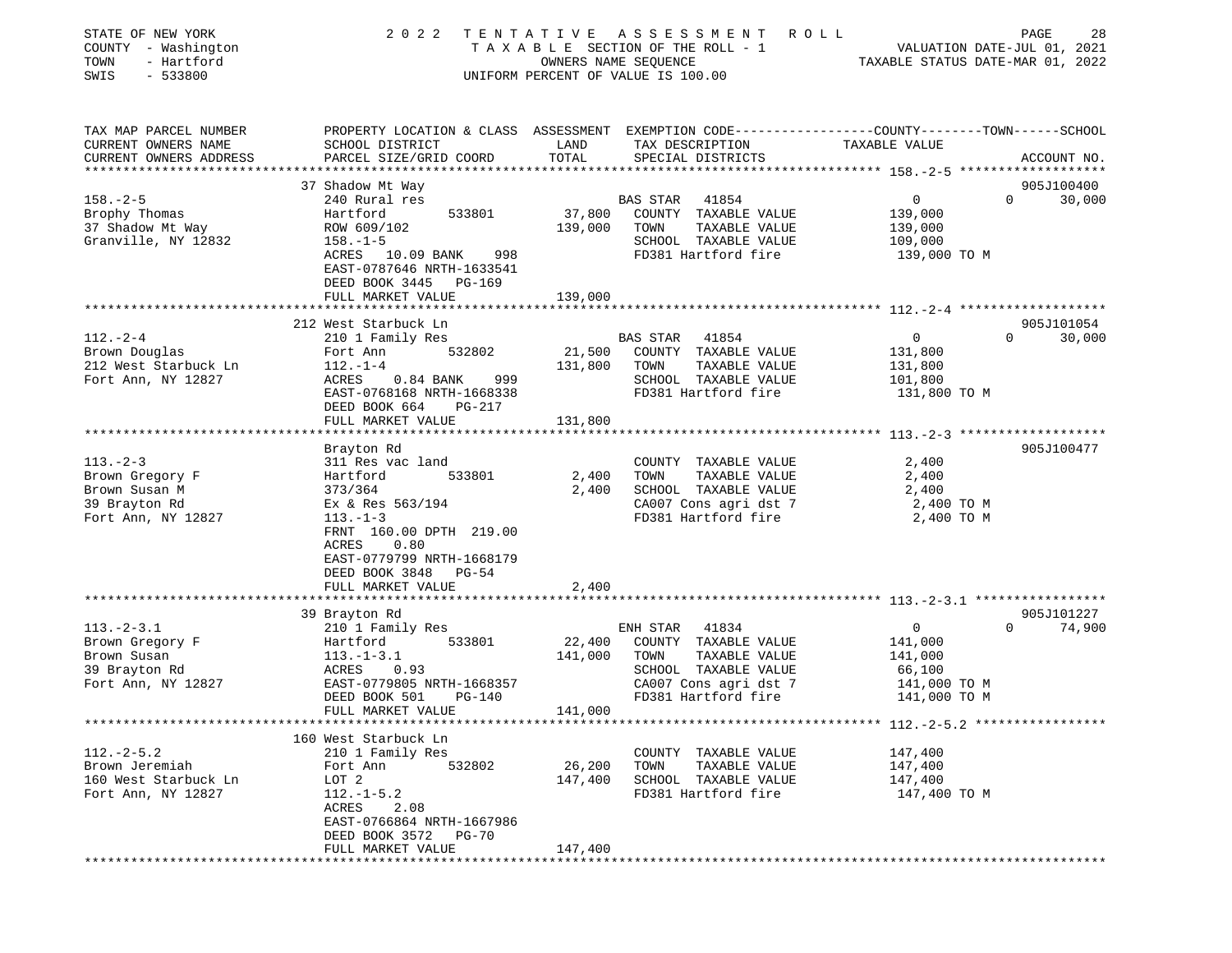| STATE OF NEW YORK<br>COUNTY - Washington<br>TOWN<br>- Hartford<br>$-533800$<br>SWIS | 2 0 2 2                                             |                   | TENTATIVE ASSESSMENT ROLL<br>TAXABLE SECTION OF THE ROLL - 1<br>OWNERS NAME SEQUENCE<br>UNIFORM PERCENT OF VALUE IS 100.00 | PAGE<br>VALUATION DATE-JUL 01, 2021<br>TAXABLE STATUS DATE-MAR 01, 2022                         | 29          |
|-------------------------------------------------------------------------------------|-----------------------------------------------------|-------------------|----------------------------------------------------------------------------------------------------------------------------|-------------------------------------------------------------------------------------------------|-------------|
| TAX MAP PARCEL NUMBER                                                               |                                                     |                   |                                                                                                                            | PROPERTY LOCATION & CLASS ASSESSMENT EXEMPTION CODE---------------COUNTY-------TOWN------SCHOOL |             |
| CURRENT OWNERS NAME                                                                 | SCHOOL DISTRICT                                     | LAND              | TAX DESCRIPTION                                                                                                            | TAXABLE VALUE                                                                                   |             |
| CURRENT OWNERS ADDRESS                                                              | PARCEL SIZE/GRID COORD                              | TOTAL             | SPECIAL DISTRICTS                                                                                                          |                                                                                                 | ACCOUNT NO. |
|                                                                                     | 77 Country Ln                                       |                   |                                                                                                                            |                                                                                                 | 905J101177  |
| $122. - 1 - 44$                                                                     | 210 1 Family Res                                    |                   | COUNTY TAXABLE VALUE                                                                                                       | 98,000                                                                                          |             |
| Brown Travis B                                                                      | Hartford<br>533801                                  | 35,000            | TOWN<br>TAXABLE VALUE                                                                                                      | 98,000                                                                                          |             |
| Brown Natalie G                                                                     | 5.00 BANK<br>ACRES<br>999                           | 98,000            | SCHOOL TAXABLE VALUE                                                                                                       | 98,000                                                                                          |             |
| 77 Country Ln                                                                       | EAST-0770126 NRTH-1658943                           |                   | CA007 Cons agri dst 7                                                                                                      | 98,000 TO M                                                                                     |             |
| Fort Ann, NY 12827                                                                  | DEED BOOK 3509 PG-231                               |                   | FD381 Hartford fire                                                                                                        | 98,000 TO M                                                                                     |             |
|                                                                                     | FULL MARKET VALUE                                   | 98,000            |                                                                                                                            |                                                                                                 |             |
|                                                                                     |                                                     |                   |                                                                                                                            |                                                                                                 |             |
|                                                                                     | Christian Hill Rd                                   |                   |                                                                                                                            |                                                                                                 | 905J101415  |
| $132. - 1 - 27.2$                                                                   | 311 Res vac land                                    |                   | COUNTY TAXABLE VALUE                                                                                                       | 500                                                                                             |             |
| Brucculeri Michele                                                                  | 533801<br>Hartford                                  | 500               | TOWN<br>TAXABLE VALUE                                                                                                      | 500                                                                                             |             |
| Donovan Breanna<br>PO Box 71                                                        | FRNT 30.00 DPTH 143.00<br>EAST-0785583 NRTH-1652234 | 500               | SCHOOL TAXABLE VALUE                                                                                                       | 500<br>500 TO M                                                                                 |             |
| Hartford, NY 12838                                                                  | DEED BOOK 3691 PG-288                               |                   | CA007 Cons agri dst 7<br>The Martford fire                                                                                 | 500 TO M                                                                                        |             |
|                                                                                     | FULL MARKET VALUE                                   | 500               |                                                                                                                            |                                                                                                 |             |
|                                                                                     |                                                     |                   |                                                                                                                            |                                                                                                 |             |
|                                                                                     | 62 Christian Hill Rd                                |                   |                                                                                                                            |                                                                                                 | 905J100123  |
| $132.15 - 1 - 24$                                                                   | 210 1 Family Res                                    |                   | COUNTY TAXABLE VALUE                                                                                                       | 106,800                                                                                         |             |
| Brucculeri Michele                                                                  | Hartford<br>533801                                  | 22,300            | TAXABLE VALUE<br>TOWN                                                                                                      | 106,800                                                                                         |             |
| Donovan Breanna C                                                                   | ACRES<br>$0.54$ BANK<br>999                         | 106,800           | SCHOOL TAXABLE VALUE                                                                                                       | 106,800                                                                                         |             |
| PO Box 71                                                                           | EAST-0785645 NRTH-1652223                           |                   | CA007 Cons agri dst 7                                                                                                      | 106,800 TO M                                                                                    |             |
| Hartford, NY 12838                                                                  | DEED BOOK 3691 PG-288                               |                   | FD381 Hartford fire                                                                                                        | 106,800 TO M                                                                                    |             |
|                                                                                     | FULL MARKET VALUE                                   | 106,800           |                                                                                                                            |                                                                                                 |             |
|                                                                                     |                                                     |                   |                                                                                                                            |                                                                                                 |             |
|                                                                                     | 23 Country Ln                                       |                   |                                                                                                                            | $\Omega$                                                                                        |             |
| $122. - 1 - 41.1$                                                                   | 240 Rural res<br>Hartford<br>533801                 |                   | BAS STAR 41854<br>COUNTY TAXABLE VALUE                                                                                     | $\overline{0}$                                                                                  | 30,000      |
| Brummaqyn Bo<br>23 Country Ln                                                       | ACRES 15.88                                         | 31,000<br>235,300 | TAXABLE VALUE<br>TOWN                                                                                                      | 235,300<br>235,300                                                                              |             |
| Fort Ann, NY 12827                                                                  | EAST-0770157 NRTH-1658015                           |                   | SCHOOL TAXABLE VALUE                                                                                                       | 205,300                                                                                         |             |
|                                                                                     | DEED BOOK 2744 PG-99                                |                   | CA007 Cons agri dst 7                                                                                                      | 235,300 TO M                                                                                    |             |
|                                                                                     | FULL MARKET VALUE                                   |                   | 235,300 FD381 Hartford fire                                                                                                | 235,300 TO M                                                                                    |             |
|                                                                                     |                                                     |                   |                                                                                                                            |                                                                                                 |             |
|                                                                                     | 77 Christian Hill Rd                                |                   |                                                                                                                            |                                                                                                 | 905J100482  |
| $132.15 - 1 - 30$                                                                   | $425$ Bar                                           |                   | COUNTY TAXABLE VALUE                                                                                                       | 132,000                                                                                         |             |
| Brummagyn LLC                                                                       | 533801<br>Hartford                                  | 75,000            | TOWN<br>TAXABLE VALUE                                                                                                      | 132,000                                                                                         |             |
| 19 Country Ln                                                                       | 0.55<br>ACRES                                       | 132,000           | SCHOOL TAXABLE VALUE                                                                                                       | 132,000                                                                                         |             |
| Fort Ann, NY 12827                                                                  | EAST-0786041 NRTH-1652524                           |                   | CA007 Cons agri dst 7                                                                                                      | 132,000 TO M                                                                                    |             |
|                                                                                     | DEED BOOK 3118<br>$PG-174$                          |                   | FD381 Hartford fire                                                                                                        | 132,000 TO M                                                                                    |             |

FULL MARKET VALUE 132,000 \*\*\*\*\*\*\*\*\*\*\*\*\*\*\*\*\*\*\*\*\*\*\*\*\*\*\*\*\*\*\*\*\*\*\*\*\*\*\*\*\*\*\*\*\*\*\*\*\*\*\*\*\*\*\*\*\*\*\*\*\*\*\*\*\*\*\*\*\*\*\*\*\*\*\*\*\*\*\*\*\*\*\*\*\*\*\*\*\*\*\*\*\*\*\*\*\*\*\*\*\*\*\*\*\*\*\*\*\*\*\*\*\*\*\*\*\*\*\*\*\*\*\*\*\*\*\*\*\*\*\*\*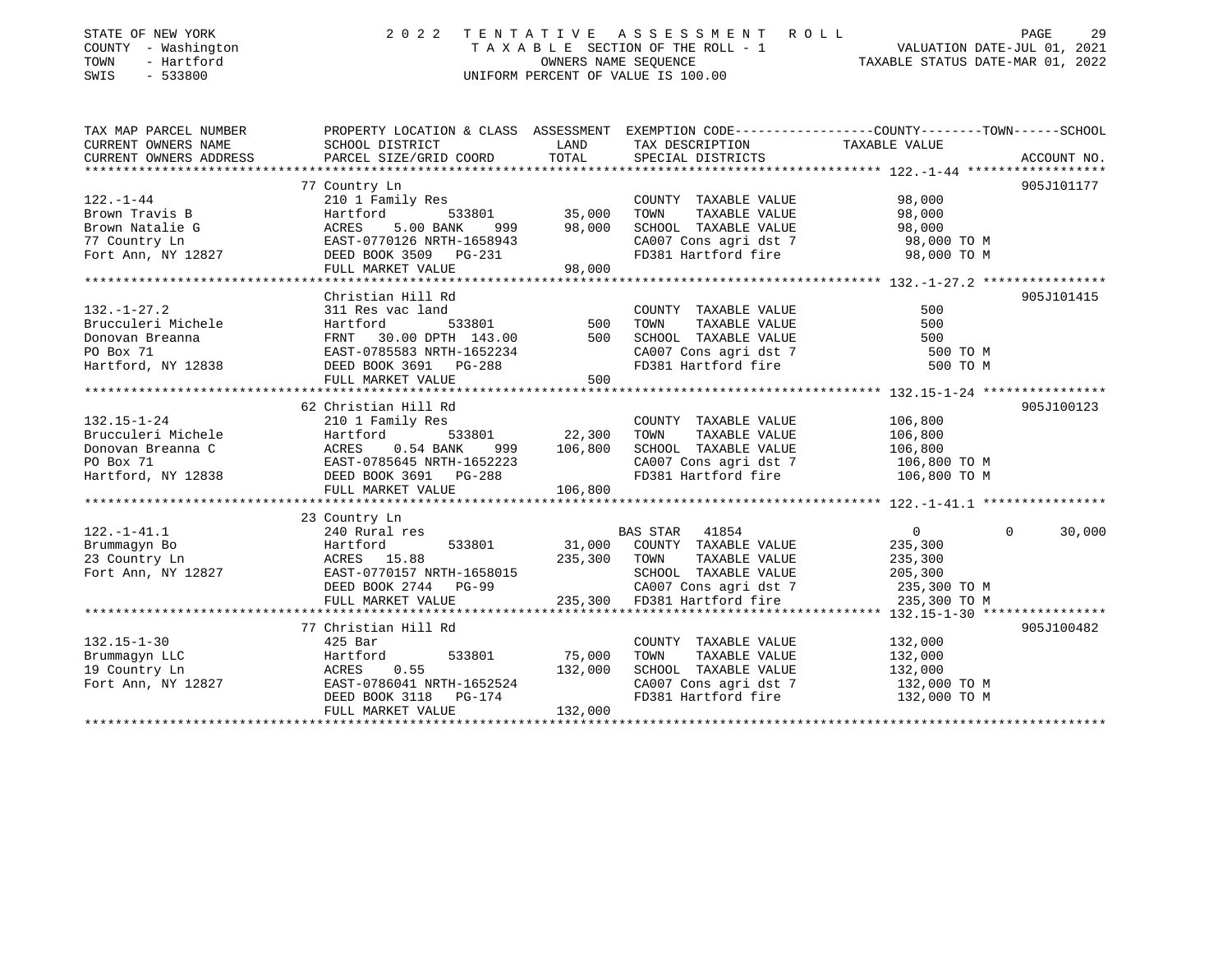| STATE OF NEW YORK |     |            |
|-------------------|-----|------------|
| COUNTY            | $-$ | Washington |
| TOWN              |     | - Hartford |

## STATE OF NEW YORK 2 0 2 2 T E N T A T I V E A S S E S S M E N T R O L L PAGE 30 COUNTY - Washington T A X A B L E SECTION OF THE ROLL - 1 VALUATION DATE-JUL 01, 2021 TOWN - Hartford OWNERS NAME SEQUENCE TAXABLE STATUS DATE-MAR 01, 2022 SWIS - 533800 UNIFORM PERCENT OF VALUE IS 100.00

| TAX MAP PARCEL NUMBER<br>CURRENT OWNERS NAME                                                                                                                                                                                                                                              | PROPERTY LOCATION & CLASS ASSESSMENT EXEMPTION CODE---------------COUNTY-------TOWN-----SCHOOL<br>SCHOOL DISTRICT | LAND             | TAX DESCRIPTION TAXABLE VALUE                                                                                              |                |                             |
|-------------------------------------------------------------------------------------------------------------------------------------------------------------------------------------------------------------------------------------------------------------------------------------------|-------------------------------------------------------------------------------------------------------------------|------------------|----------------------------------------------------------------------------------------------------------------------------|----------------|-----------------------------|
| CURRENT OWNERS ADDRESS                                                                                                                                                                                                                                                                    | PARCEL SIZE/GRID COORD                                                                                            | TOTAL            | SPECIAL DISTRICTS                                                                                                          |                | ACCOUNT NO.                 |
|                                                                                                                                                                                                                                                                                           | 19 Country Ln                                                                                                     |                  |                                                                                                                            |                | 905J101195                  |
| $122. - 1 - 40$                                                                                                                                                                                                                                                                           | 240 Rural res                                                                                                     |                  | <b>BAS STAR</b><br>41854                                                                                                   | $\overline{0}$ | $\Omega$<br>30,000          |
| Brummagyn Paul F                                                                                                                                                                                                                                                                          | 533801<br>Hartford                                                                                                | 31,400           | COUNTY TAXABLE VALUE                                                                                                       | 247,200        |                             |
| Brummagyn Cecilia S                                                                                                                                                                                                                                                                       | 519/3,860/237                                                                                                     | 247,200          | TOWN<br>TAXABLE VALUE                                                                                                      | 247,200        |                             |
| 19 Country Ln                                                                                                                                                                                                                                                                             | ACRES 16.30                                                                                                       |                  | SCHOOL TAXABLE VALUE                                                                                                       | 217,200        |                             |
| Fort Ann, NY 12827                                                                                                                                                                                                                                                                        | EAST-0770229 NRTH-1657724                                                                                         |                  | SCHOOL TAXABLE VALUE 217,200<br>CA007 Cons agri dst 7 1247,200 TO M                                                        |                |                             |
|                                                                                                                                                                                                                                                                                           | DEED BOOK 519<br>$PG-3$                                                                                           |                  | FD381 Hartford fire 247,200 TO M                                                                                           |                |                             |
|                                                                                                                                                                                                                                                                                           | FULL MARKET VALUE                                                                                                 | 247,200          |                                                                                                                            |                |                             |
|                                                                                                                                                                                                                                                                                           |                                                                                                                   |                  |                                                                                                                            |                |                             |
|                                                                                                                                                                                                                                                                                           | 137 Townsend Rd                                                                                                   |                  |                                                                                                                            |                | 905J101369                  |
| $141. - 1 - 1.2$                                                                                                                                                                                                                                                                          | 210 1 Family Res                                                                                                  |                  | ENH STAR<br>41834                                                                                                          | $\Omega$       | $0 \qquad \qquad$<br>74,900 |
| Bryer Arthur E                                                                                                                                                                                                                                                                            | 533801<br>Hartford                                                                                                | 27,800           | COUNTY TAXABLE VALUE                                                                                                       | 130,200        |                             |
| Bryer Susan K                                                                                                                                                                                                                                                                             | ACRES<br>2.61                                                                                                     | 130,200          | TAXABLE VALUE<br>TOWN                                                                                                      | 130,200        |                             |
| 137 Townsend Rd                                                                                                                                                                                                                                                                           | EAST-0780806 NRTH-1648910                                                                                         |                  | SCHOOL TAXABLE VALUE                                                                                                       | 55,300         |                             |
| Hartford, NY 12838                                                                                                                                                                                                                                                                        | DEED BOOK 569<br>PG-280                                                                                           |                  |                                                                                                                            | 130,200 TO M   |                             |
|                                                                                                                                                                                                                                                                                           | FULL MARKET VALUE                                                                                                 |                  | CA007 Cons agri dst 7<br>130,200 FD381 Hartford fire                                                                       | 130,200 TO M   |                             |
|                                                                                                                                                                                                                                                                                           |                                                                                                                   |                  |                                                                                                                            |                |                             |
|                                                                                                                                                                                                                                                                                           |                                                                                                                   |                  |                                                                                                                            |                | 905J100495                  |
|                                                                                                                                                                                                                                                                                           |                                                                                                                   |                  | COUNTY TAXABLE VALUE                                                                                                       | 119,000        |                             |
|                                                                                                                                                                                                                                                                                           |                                                                                                                   | 22,500           | TOWN<br>TAXABLE VALUE                                                                                                      | 119,000        |                             |
|                                                                                                                                                                                                                                                                                           |                                                                                                                   | 119,000          | SCHOOL TAXABLE VALUE                                                                                                       | 119,000        |                             |
|                                                                                                                                                                                                                                                                                           |                                                                                                                   |                  | FD381 Hartford fire 119,000 TO M                                                                                           |                |                             |
|                                                                                                                                                                                                                                                                                           |                                                                                                                   |                  |                                                                                                                            |                |                             |
|                                                                                                                                                                                                                                                                                           |                                                                                                                   |                  |                                                                                                                            |                |                             |
| A<br>$\frac{141. -1-23}{12838}$<br>Brynes Keith R<br>Brynes Marlene L<br>$\frac{543/223}{12838}$<br>$\frac{543/223}{12838}$<br>$\frac{543/223}{12838}$<br>$\frac{543/223}{12834}$<br>$\frac{543/223}{12834}$<br>$\frac{543/223}{12834}$<br>$\frac{543/223}{12834}$<br>$\frac{543/223}{12$ |                                                                                                                   | 119,000          |                                                                                                                            |                |                             |
|                                                                                                                                                                                                                                                                                           |                                                                                                                   |                  |                                                                                                                            |                |                             |
|                                                                                                                                                                                                                                                                                           | 13 Old Mill Ln                                                                                                    |                  |                                                                                                                            |                | 905J100436                  |
| $141. - 1 - 25$                                                                                                                                                                                                                                                                           | 210 1 Family Res                                                                                                  |                  | BAS STAR 41854                                                                                                             | $\overline{0}$ | 30,000<br>$\Omega$          |
| Brynes Keith R                                                                                                                                                                                                                                                                            |                                                                                                                   |                  | ${\tt 533801} \hspace{20pt} {\tt 37,800} \hspace{20pt} {\tt COUNTY} \hspace{20pt} {\tt TAXABLE} \hspace{20pt} {\tt VALUE}$ | 200,900        |                             |
| Brynes Marlene                                                                                                                                                                                                                                                                            |                                                                                                                   | 999 200,900 TOWN | TAXABLE VALUE                                                                                                              | 200,900        |                             |
| PO Box 26                                                                                                                                                                                                                                                                                 |                                                                                                                   |                  | SCHOOL TAXABLE VALUE 170,900                                                                                               |                |                             |
| Hartford, NY 12838                                                                                                                                                                                                                                                                        | DEED BOOK 764<br>PG-219                                                                                           |                  | FD381 Hartford fire 200,900 TO M                                                                                           |                |                             |
|                                                                                                                                                                                                                                                                                           | FULL MARKET VALUE                                                                                                 | 200,900          |                                                                                                                            |                |                             |
|                                                                                                                                                                                                                                                                                           |                                                                                                                   |                  |                                                                                                                            |                |                             |
|                                                                                                                                                                                                                                                                                           | Old Mill Ln OFF                                                                                                   |                  |                                                                                                                            |                | 905J101310                  |
| $141. - 1 - 25.1$                                                                                                                                                                                                                                                                         | 311 Res vac land                                                                                                  |                  | COUNTY TAXABLE VALUE                                                                                                       | 500            |                             |
| Brynes Keith R                                                                                                                                                                                                                                                                            | Hartford<br>533801                                                                                                | 500              | TAXABLE VALUE<br>TOWN                                                                                                      | 500            |                             |
| Brynes Marlene L                                                                                                                                                                                                                                                                          | 570/113-133                                                                                                       | 500              | SCHOOL TAXABLE VALUE                                                                                                       | 500            |                             |
| PO Box 26                                                                                                                                                                                                                                                                                 | FRNT 37.00 DPTH 69.00                                                                                             |                  | FD381 Hartford fire                                                                                                        | 500 TO M       |                             |
| Hartford, NY 12838                                                                                                                                                                                                                                                                        | EAST-0783534 NRTH-1646362                                                                                         |                  |                                                                                                                            |                |                             |
|                                                                                                                                                                                                                                                                                           | DEED BOOK 3350 PG-59                                                                                              |                  |                                                                                                                            |                |                             |
|                                                                                                                                                                                                                                                                                           | FULL MARKET VALUE                                                                                                 | 500              |                                                                                                                            |                |                             |
|                                                                                                                                                                                                                                                                                           |                                                                                                                   |                  |                                                                                                                            |                |                             |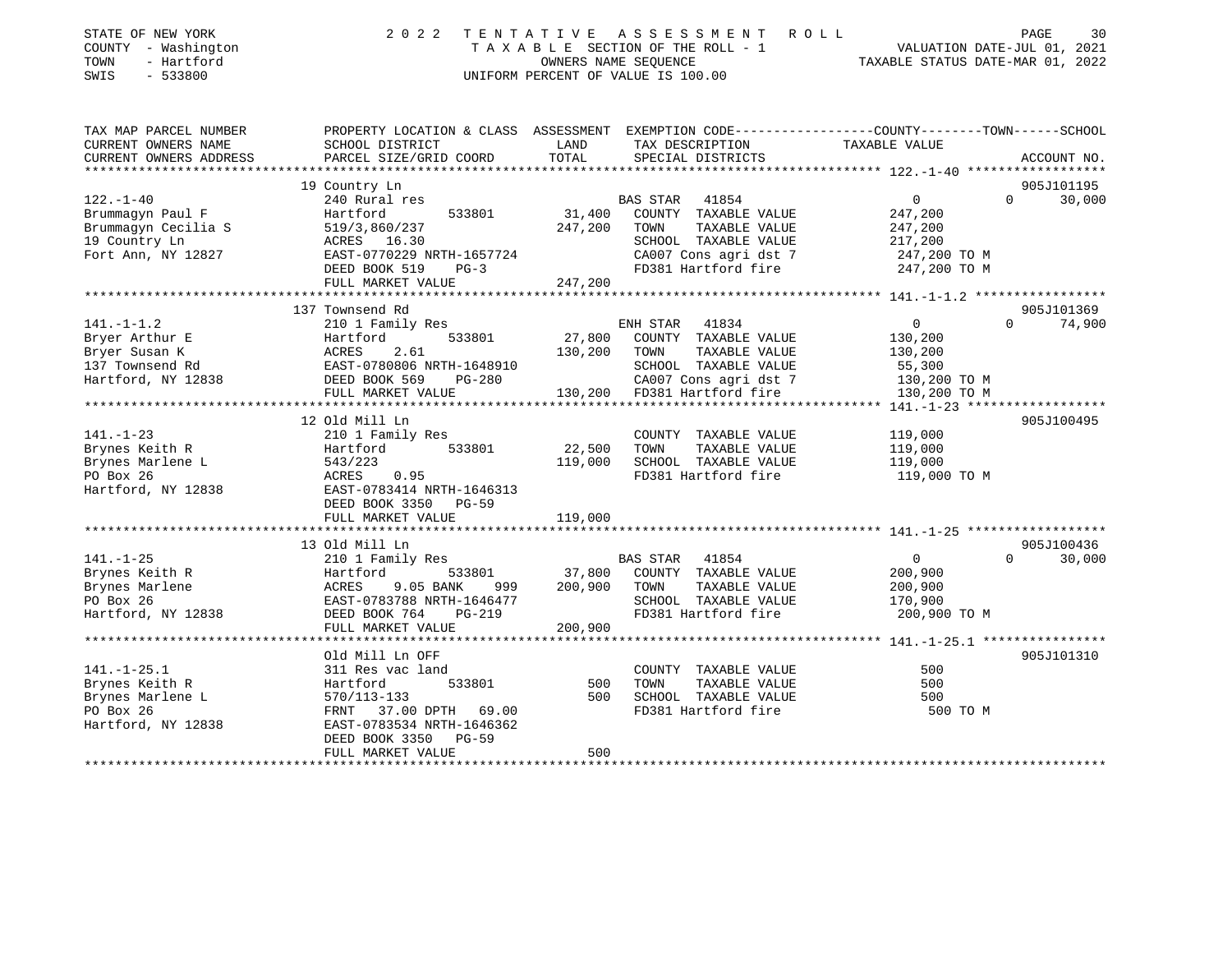| STATE OF NEW YORK   | 2022 TENTATIVE ASSESSMENT ROLL     | 31<br>PAGE                       |
|---------------------|------------------------------------|----------------------------------|
| COUNTY - Washington | TAXABLE SECTION OF THE ROLL - 1    | VALUATION DATE-JUL 01, 2021      |
| TOWN<br>- Hartford  | OWNERS NAME SEOUENCE               | TAXABLE STATUS DATE-MAR 01, 2022 |
| - 533800<br>SWIS    | UNIFORM PERCENT OF VALUE IS 100.00 |                                  |

| TAXABLE VALUE<br>CURRENT OWNERS NAME<br>SCHOOL DISTRICT<br>LAND<br>TAX DESCRIPTION<br>CURRENT OWNERS ADDRESS<br>TOTAL<br>ACCOUNT NO.<br>PARCEL SIZE/GRID COORD<br>SPECIAL DISTRICTS<br>Burch Rd<br>$151. - 2 - 4.10$<br>21,513 21,513<br>21,513<br>Burch Benjamin C<br>11,987<br>1466 Burch Rd<br>Sub div Lot 2<br>33,500 TOWN<br>TAXABLE VALUE<br>11,987<br>11,987<br>ACRES 29.59<br>SCHOOL TAXABLE VALUE<br>Granville, NY 12832<br>CA008 Cons agri dst 8 11,987 TO M<br>RORES 27.37<br>EAST-0796237 NRTH-1637977<br>2008 2008 2618 PG-163<br>MAY BE SUBJECT TO PAYMENT<br>21,513 EX<br>33,500 FD381 Hartford fire 33,500 TO M<br>UNDER AGDIST LAW TIL 2026<br>FULL MARKET VALUE<br>183 Pope Hill Rd<br>905J100222<br>210 1 Family Res<br>Argyle 532001 27,200 COUNTY TAXABLE VALUE<br>$\begin{array}{c} 0 \\ 181,000 \end{array}$<br>$\Omega$<br>30,000<br>$150. - 1 - 28$<br>150.-1-28 --<br>Burch Brian S<br>Burch Linda ACRES 2.00 BANK 999 181,000 TOWN TAXABLE VALUE<br>183 Pope Hill Rd EAST-0781123 NRTH-1633887 SCHOOL TAXABLE VALUE 151,000<br>181,000 TO M CA006 Cons agri dst 6 181,000 TO M<br>FULL MARKET<br>Pope Hill Rd<br>$150. - 1 - 29.11$<br>314 Rural vac<10<br>COUNTY TAXABLE VALUE<br>30,000<br>TAXABLE VALUE<br>TOWN<br>30,000<br>Burch Brian S<br>Argyle<br>ACRES 2.36<br>183 Pope Hill Rd<br>30,000<br>SCHOOL TAXABLE VALUE 30,000<br>CA006 Cons agri dst 6 30,000 TO M<br>EAST-0781287 NRTH-1634023<br>Argyle, NY 12809<br>EAST-0781287 NRTH-1634023<br>DEED BOOK 1976 PG-142<br>FD381 Hartford fire 30,000 TO M<br>30,000<br>FULL MARKET VALUE<br>905J100105<br>Burch Rd OFF<br>314 Rural vac<10<br>COUNTY TAXABLE VALUE<br>5,800<br>$151 - 2 - 9$<br>533801<br>Burch Brian S<br>5,800<br>TOWN<br>TAXABLE VALUE<br>5,800<br>Hartford<br>5,800<br>SCHOOL TAXABLE VALUE 5,800<br>CA008 Cons agri dst 8 5,800 TO M<br>King David J<br>$151.-1-9$<br>ACRES 9.50<br>183 Pope Hill Rd<br>EAST-0794791 NRTH-1634249<br>FD381 Hartford fire 5,800 TO M<br>Argyle, NY 12809<br>DEED BOOK 2190 PG-338<br>5,800<br>FULL MARKET VALUE<br>905J100062<br>Burch Rd OFF<br>$151. - 2 - 10$<br>7,400<br>322 Rural vac>10<br>COUNTY TAXABLE VALUE<br>TAXABLE VALUE<br>TAXABLE VALUE<br>533801<br>7,400<br>7,400<br>Burch Brian S<br>Hartford<br>TOWN<br>7,400<br>King David J<br>SCHOOL TAXABLE VALUE<br>7,400<br>151.-1-10<br>183 Pope Hill Rd<br>ACRES 12.00<br>CA008 Cons agri dst 8<br>FD381 Hartford fire<br>7,400 TO M<br>7,400 TO M<br>EAST-0794932 NRTH-1634572<br>Argyle, NY 12809<br>DEED BOOK 2190 PG-338<br>7,400<br>FULL MARKET VALUE | TAX MAP PARCEL NUMBER | PROPERTY LOCATION & CLASS ASSESSMENT EXEMPTION CODE---------------COUNTY-------TOWN------SCHOOL |  |  |
|---------------------------------------------------------------------------------------------------------------------------------------------------------------------------------------------------------------------------------------------------------------------------------------------------------------------------------------------------------------------------------------------------------------------------------------------------------------------------------------------------------------------------------------------------------------------------------------------------------------------------------------------------------------------------------------------------------------------------------------------------------------------------------------------------------------------------------------------------------------------------------------------------------------------------------------------------------------------------------------------------------------------------------------------------------------------------------------------------------------------------------------------------------------------------------------------------------------------------------------------------------------------------------------------------------------------------------------------------------------------------------------------------------------------------------------------------------------------------------------------------------------------------------------------------------------------------------------------------------------------------------------------------------------------------------------------------------------------------------------------------------------------------------------------------------------------------------------------------------------------------------------------------------------------------------------------------------------------------------------------------------------------------------------------------------------------------------------------------------------------------------------------------------------------------------------------------------------------------------------------------------------------------------------------------------------------------------------------------------------------------------------------------------------------------------------------------------------------------------------------------------------------------------------------------------------|-----------------------|-------------------------------------------------------------------------------------------------|--|--|
|                                                                                                                                                                                                                                                                                                                                                                                                                                                                                                                                                                                                                                                                                                                                                                                                                                                                                                                                                                                                                                                                                                                                                                                                                                                                                                                                                                                                                                                                                                                                                                                                                                                                                                                                                                                                                                                                                                                                                                                                                                                                                                                                                                                                                                                                                                                                                                                                                                                                                                                                                               |                       |                                                                                                 |  |  |
|                                                                                                                                                                                                                                                                                                                                                                                                                                                                                                                                                                                                                                                                                                                                                                                                                                                                                                                                                                                                                                                                                                                                                                                                                                                                                                                                                                                                                                                                                                                                                                                                                                                                                                                                                                                                                                                                                                                                                                                                                                                                                                                                                                                                                                                                                                                                                                                                                                                                                                                                                               |                       |                                                                                                 |  |  |
|                                                                                                                                                                                                                                                                                                                                                                                                                                                                                                                                                                                                                                                                                                                                                                                                                                                                                                                                                                                                                                                                                                                                                                                                                                                                                                                                                                                                                                                                                                                                                                                                                                                                                                                                                                                                                                                                                                                                                                                                                                                                                                                                                                                                                                                                                                                                                                                                                                                                                                                                                               |                       |                                                                                                 |  |  |
|                                                                                                                                                                                                                                                                                                                                                                                                                                                                                                                                                                                                                                                                                                                                                                                                                                                                                                                                                                                                                                                                                                                                                                                                                                                                                                                                                                                                                                                                                                                                                                                                                                                                                                                                                                                                                                                                                                                                                                                                                                                                                                                                                                                                                                                                                                                                                                                                                                                                                                                                                               |                       |                                                                                                 |  |  |
|                                                                                                                                                                                                                                                                                                                                                                                                                                                                                                                                                                                                                                                                                                                                                                                                                                                                                                                                                                                                                                                                                                                                                                                                                                                                                                                                                                                                                                                                                                                                                                                                                                                                                                                                                                                                                                                                                                                                                                                                                                                                                                                                                                                                                                                                                                                                                                                                                                                                                                                                                               |                       |                                                                                                 |  |  |
|                                                                                                                                                                                                                                                                                                                                                                                                                                                                                                                                                                                                                                                                                                                                                                                                                                                                                                                                                                                                                                                                                                                                                                                                                                                                                                                                                                                                                                                                                                                                                                                                                                                                                                                                                                                                                                                                                                                                                                                                                                                                                                                                                                                                                                                                                                                                                                                                                                                                                                                                                               |                       |                                                                                                 |  |  |
|                                                                                                                                                                                                                                                                                                                                                                                                                                                                                                                                                                                                                                                                                                                                                                                                                                                                                                                                                                                                                                                                                                                                                                                                                                                                                                                                                                                                                                                                                                                                                                                                                                                                                                                                                                                                                                                                                                                                                                                                                                                                                                                                                                                                                                                                                                                                                                                                                                                                                                                                                               |                       |                                                                                                 |  |  |
|                                                                                                                                                                                                                                                                                                                                                                                                                                                                                                                                                                                                                                                                                                                                                                                                                                                                                                                                                                                                                                                                                                                                                                                                                                                                                                                                                                                                                                                                                                                                                                                                                                                                                                                                                                                                                                                                                                                                                                                                                                                                                                                                                                                                                                                                                                                                                                                                                                                                                                                                                               |                       |                                                                                                 |  |  |
|                                                                                                                                                                                                                                                                                                                                                                                                                                                                                                                                                                                                                                                                                                                                                                                                                                                                                                                                                                                                                                                                                                                                                                                                                                                                                                                                                                                                                                                                                                                                                                                                                                                                                                                                                                                                                                                                                                                                                                                                                                                                                                                                                                                                                                                                                                                                                                                                                                                                                                                                                               |                       |                                                                                                 |  |  |
|                                                                                                                                                                                                                                                                                                                                                                                                                                                                                                                                                                                                                                                                                                                                                                                                                                                                                                                                                                                                                                                                                                                                                                                                                                                                                                                                                                                                                                                                                                                                                                                                                                                                                                                                                                                                                                                                                                                                                                                                                                                                                                                                                                                                                                                                                                                                                                                                                                                                                                                                                               |                       |                                                                                                 |  |  |
|                                                                                                                                                                                                                                                                                                                                                                                                                                                                                                                                                                                                                                                                                                                                                                                                                                                                                                                                                                                                                                                                                                                                                                                                                                                                                                                                                                                                                                                                                                                                                                                                                                                                                                                                                                                                                                                                                                                                                                                                                                                                                                                                                                                                                                                                                                                                                                                                                                                                                                                                                               |                       |                                                                                                 |  |  |
|                                                                                                                                                                                                                                                                                                                                                                                                                                                                                                                                                                                                                                                                                                                                                                                                                                                                                                                                                                                                                                                                                                                                                                                                                                                                                                                                                                                                                                                                                                                                                                                                                                                                                                                                                                                                                                                                                                                                                                                                                                                                                                                                                                                                                                                                                                                                                                                                                                                                                                                                                               |                       |                                                                                                 |  |  |
|                                                                                                                                                                                                                                                                                                                                                                                                                                                                                                                                                                                                                                                                                                                                                                                                                                                                                                                                                                                                                                                                                                                                                                                                                                                                                                                                                                                                                                                                                                                                                                                                                                                                                                                                                                                                                                                                                                                                                                                                                                                                                                                                                                                                                                                                                                                                                                                                                                                                                                                                                               |                       |                                                                                                 |  |  |
|                                                                                                                                                                                                                                                                                                                                                                                                                                                                                                                                                                                                                                                                                                                                                                                                                                                                                                                                                                                                                                                                                                                                                                                                                                                                                                                                                                                                                                                                                                                                                                                                                                                                                                                                                                                                                                                                                                                                                                                                                                                                                                                                                                                                                                                                                                                                                                                                                                                                                                                                                               |                       |                                                                                                 |  |  |
|                                                                                                                                                                                                                                                                                                                                                                                                                                                                                                                                                                                                                                                                                                                                                                                                                                                                                                                                                                                                                                                                                                                                                                                                                                                                                                                                                                                                                                                                                                                                                                                                                                                                                                                                                                                                                                                                                                                                                                                                                                                                                                                                                                                                                                                                                                                                                                                                                                                                                                                                                               |                       |                                                                                                 |  |  |
|                                                                                                                                                                                                                                                                                                                                                                                                                                                                                                                                                                                                                                                                                                                                                                                                                                                                                                                                                                                                                                                                                                                                                                                                                                                                                                                                                                                                                                                                                                                                                                                                                                                                                                                                                                                                                                                                                                                                                                                                                                                                                                                                                                                                                                                                                                                                                                                                                                                                                                                                                               |                       |                                                                                                 |  |  |
|                                                                                                                                                                                                                                                                                                                                                                                                                                                                                                                                                                                                                                                                                                                                                                                                                                                                                                                                                                                                                                                                                                                                                                                                                                                                                                                                                                                                                                                                                                                                                                                                                                                                                                                                                                                                                                                                                                                                                                                                                                                                                                                                                                                                                                                                                                                                                                                                                                                                                                                                                               |                       |                                                                                                 |  |  |
|                                                                                                                                                                                                                                                                                                                                                                                                                                                                                                                                                                                                                                                                                                                                                                                                                                                                                                                                                                                                                                                                                                                                                                                                                                                                                                                                                                                                                                                                                                                                                                                                                                                                                                                                                                                                                                                                                                                                                                                                                                                                                                                                                                                                                                                                                                                                                                                                                                                                                                                                                               |                       |                                                                                                 |  |  |
|                                                                                                                                                                                                                                                                                                                                                                                                                                                                                                                                                                                                                                                                                                                                                                                                                                                                                                                                                                                                                                                                                                                                                                                                                                                                                                                                                                                                                                                                                                                                                                                                                                                                                                                                                                                                                                                                                                                                                                                                                                                                                                                                                                                                                                                                                                                                                                                                                                                                                                                                                               |                       |                                                                                                 |  |  |
|                                                                                                                                                                                                                                                                                                                                                                                                                                                                                                                                                                                                                                                                                                                                                                                                                                                                                                                                                                                                                                                                                                                                                                                                                                                                                                                                                                                                                                                                                                                                                                                                                                                                                                                                                                                                                                                                                                                                                                                                                                                                                                                                                                                                                                                                                                                                                                                                                                                                                                                                                               |                       |                                                                                                 |  |  |
|                                                                                                                                                                                                                                                                                                                                                                                                                                                                                                                                                                                                                                                                                                                                                                                                                                                                                                                                                                                                                                                                                                                                                                                                                                                                                                                                                                                                                                                                                                                                                                                                                                                                                                                                                                                                                                                                                                                                                                                                                                                                                                                                                                                                                                                                                                                                                                                                                                                                                                                                                               |                       |                                                                                                 |  |  |
|                                                                                                                                                                                                                                                                                                                                                                                                                                                                                                                                                                                                                                                                                                                                                                                                                                                                                                                                                                                                                                                                                                                                                                                                                                                                                                                                                                                                                                                                                                                                                                                                                                                                                                                                                                                                                                                                                                                                                                                                                                                                                                                                                                                                                                                                                                                                                                                                                                                                                                                                                               |                       |                                                                                                 |  |  |
|                                                                                                                                                                                                                                                                                                                                                                                                                                                                                                                                                                                                                                                                                                                                                                                                                                                                                                                                                                                                                                                                                                                                                                                                                                                                                                                                                                                                                                                                                                                                                                                                                                                                                                                                                                                                                                                                                                                                                                                                                                                                                                                                                                                                                                                                                                                                                                                                                                                                                                                                                               |                       |                                                                                                 |  |  |
|                                                                                                                                                                                                                                                                                                                                                                                                                                                                                                                                                                                                                                                                                                                                                                                                                                                                                                                                                                                                                                                                                                                                                                                                                                                                                                                                                                                                                                                                                                                                                                                                                                                                                                                                                                                                                                                                                                                                                                                                                                                                                                                                                                                                                                                                                                                                                                                                                                                                                                                                                               |                       |                                                                                                 |  |  |
|                                                                                                                                                                                                                                                                                                                                                                                                                                                                                                                                                                                                                                                                                                                                                                                                                                                                                                                                                                                                                                                                                                                                                                                                                                                                                                                                                                                                                                                                                                                                                                                                                                                                                                                                                                                                                                                                                                                                                                                                                                                                                                                                                                                                                                                                                                                                                                                                                                                                                                                                                               |                       |                                                                                                 |  |  |
|                                                                                                                                                                                                                                                                                                                                                                                                                                                                                                                                                                                                                                                                                                                                                                                                                                                                                                                                                                                                                                                                                                                                                                                                                                                                                                                                                                                                                                                                                                                                                                                                                                                                                                                                                                                                                                                                                                                                                                                                                                                                                                                                                                                                                                                                                                                                                                                                                                                                                                                                                               |                       |                                                                                                 |  |  |
|                                                                                                                                                                                                                                                                                                                                                                                                                                                                                                                                                                                                                                                                                                                                                                                                                                                                                                                                                                                                                                                                                                                                                                                                                                                                                                                                                                                                                                                                                                                                                                                                                                                                                                                                                                                                                                                                                                                                                                                                                                                                                                                                                                                                                                                                                                                                                                                                                                                                                                                                                               |                       |                                                                                                 |  |  |
|                                                                                                                                                                                                                                                                                                                                                                                                                                                                                                                                                                                                                                                                                                                                                                                                                                                                                                                                                                                                                                                                                                                                                                                                                                                                                                                                                                                                                                                                                                                                                                                                                                                                                                                                                                                                                                                                                                                                                                                                                                                                                                                                                                                                                                                                                                                                                                                                                                                                                                                                                               |                       |                                                                                                 |  |  |
|                                                                                                                                                                                                                                                                                                                                                                                                                                                                                                                                                                                                                                                                                                                                                                                                                                                                                                                                                                                                                                                                                                                                                                                                                                                                                                                                                                                                                                                                                                                                                                                                                                                                                                                                                                                                                                                                                                                                                                                                                                                                                                                                                                                                                                                                                                                                                                                                                                                                                                                                                               |                       |                                                                                                 |  |  |
|                                                                                                                                                                                                                                                                                                                                                                                                                                                                                                                                                                                                                                                                                                                                                                                                                                                                                                                                                                                                                                                                                                                                                                                                                                                                                                                                                                                                                                                                                                                                                                                                                                                                                                                                                                                                                                                                                                                                                                                                                                                                                                                                                                                                                                                                                                                                                                                                                                                                                                                                                               |                       |                                                                                                 |  |  |
|                                                                                                                                                                                                                                                                                                                                                                                                                                                                                                                                                                                                                                                                                                                                                                                                                                                                                                                                                                                                                                                                                                                                                                                                                                                                                                                                                                                                                                                                                                                                                                                                                                                                                                                                                                                                                                                                                                                                                                                                                                                                                                                                                                                                                                                                                                                                                                                                                                                                                                                                                               |                       |                                                                                                 |  |  |
|                                                                                                                                                                                                                                                                                                                                                                                                                                                                                                                                                                                                                                                                                                                                                                                                                                                                                                                                                                                                                                                                                                                                                                                                                                                                                                                                                                                                                                                                                                                                                                                                                                                                                                                                                                                                                                                                                                                                                                                                                                                                                                                                                                                                                                                                                                                                                                                                                                                                                                                                                               |                       |                                                                                                 |  |  |
|                                                                                                                                                                                                                                                                                                                                                                                                                                                                                                                                                                                                                                                                                                                                                                                                                                                                                                                                                                                                                                                                                                                                                                                                                                                                                                                                                                                                                                                                                                                                                                                                                                                                                                                                                                                                                                                                                                                                                                                                                                                                                                                                                                                                                                                                                                                                                                                                                                                                                                                                                               |                       |                                                                                                 |  |  |
|                                                                                                                                                                                                                                                                                                                                                                                                                                                                                                                                                                                                                                                                                                                                                                                                                                                                                                                                                                                                                                                                                                                                                                                                                                                                                                                                                                                                                                                                                                                                                                                                                                                                                                                                                                                                                                                                                                                                                                                                                                                                                                                                                                                                                                                                                                                                                                                                                                                                                                                                                               |                       |                                                                                                 |  |  |
|                                                                                                                                                                                                                                                                                                                                                                                                                                                                                                                                                                                                                                                                                                                                                                                                                                                                                                                                                                                                                                                                                                                                                                                                                                                                                                                                                                                                                                                                                                                                                                                                                                                                                                                                                                                                                                                                                                                                                                                                                                                                                                                                                                                                                                                                                                                                                                                                                                                                                                                                                               |                       |                                                                                                 |  |  |
|                                                                                                                                                                                                                                                                                                                                                                                                                                                                                                                                                                                                                                                                                                                                                                                                                                                                                                                                                                                                                                                                                                                                                                                                                                                                                                                                                                                                                                                                                                                                                                                                                                                                                                                                                                                                                                                                                                                                                                                                                                                                                                                                                                                                                                                                                                                                                                                                                                                                                                                                                               |                       |                                                                                                 |  |  |
|                                                                                                                                                                                                                                                                                                                                                                                                                                                                                                                                                                                                                                                                                                                                                                                                                                                                                                                                                                                                                                                                                                                                                                                                                                                                                                                                                                                                                                                                                                                                                                                                                                                                                                                                                                                                                                                                                                                                                                                                                                                                                                                                                                                                                                                                                                                                                                                                                                                                                                                                                               |                       |                                                                                                 |  |  |
|                                                                                                                                                                                                                                                                                                                                                                                                                                                                                                                                                                                                                                                                                                                                                                                                                                                                                                                                                                                                                                                                                                                                                                                                                                                                                                                                                                                                                                                                                                                                                                                                                                                                                                                                                                                                                                                                                                                                                                                                                                                                                                                                                                                                                                                                                                                                                                                                                                                                                                                                                               |                       |                                                                                                 |  |  |
|                                                                                                                                                                                                                                                                                                                                                                                                                                                                                                                                                                                                                                                                                                                                                                                                                                                                                                                                                                                                                                                                                                                                                                                                                                                                                                                                                                                                                                                                                                                                                                                                                                                                                                                                                                                                                                                                                                                                                                                                                                                                                                                                                                                                                                                                                                                                                                                                                                                                                                                                                               |                       |                                                                                                 |  |  |
|                                                                                                                                                                                                                                                                                                                                                                                                                                                                                                                                                                                                                                                                                                                                                                                                                                                                                                                                                                                                                                                                                                                                                                                                                                                                                                                                                                                                                                                                                                                                                                                                                                                                                                                                                                                                                                                                                                                                                                                                                                                                                                                                                                                                                                                                                                                                                                                                                                                                                                                                                               |                       |                                                                                                 |  |  |
|                                                                                                                                                                                                                                                                                                                                                                                                                                                                                                                                                                                                                                                                                                                                                                                                                                                                                                                                                                                                                                                                                                                                                                                                                                                                                                                                                                                                                                                                                                                                                                                                                                                                                                                                                                                                                                                                                                                                                                                                                                                                                                                                                                                                                                                                                                                                                                                                                                                                                                                                                               |                       |                                                                                                 |  |  |
|                                                                                                                                                                                                                                                                                                                                                                                                                                                                                                                                                                                                                                                                                                                                                                                                                                                                                                                                                                                                                                                                                                                                                                                                                                                                                                                                                                                                                                                                                                                                                                                                                                                                                                                                                                                                                                                                                                                                                                                                                                                                                                                                                                                                                                                                                                                                                                                                                                                                                                                                                               |                       |                                                                                                 |  |  |
|                                                                                                                                                                                                                                                                                                                                                                                                                                                                                                                                                                                                                                                                                                                                                                                                                                                                                                                                                                                                                                                                                                                                                                                                                                                                                                                                                                                                                                                                                                                                                                                                                                                                                                                                                                                                                                                                                                                                                                                                                                                                                                                                                                                                                                                                                                                                                                                                                                                                                                                                                               |                       |                                                                                                 |  |  |
|                                                                                                                                                                                                                                                                                                                                                                                                                                                                                                                                                                                                                                                                                                                                                                                                                                                                                                                                                                                                                                                                                                                                                                                                                                                                                                                                                                                                                                                                                                                                                                                                                                                                                                                                                                                                                                                                                                                                                                                                                                                                                                                                                                                                                                                                                                                                                                                                                                                                                                                                                               |                       |                                                                                                 |  |  |
|                                                                                                                                                                                                                                                                                                                                                                                                                                                                                                                                                                                                                                                                                                                                                                                                                                                                                                                                                                                                                                                                                                                                                                                                                                                                                                                                                                                                                                                                                                                                                                                                                                                                                                                                                                                                                                                                                                                                                                                                                                                                                                                                                                                                                                                                                                                                                                                                                                                                                                                                                               |                       |                                                                                                 |  |  |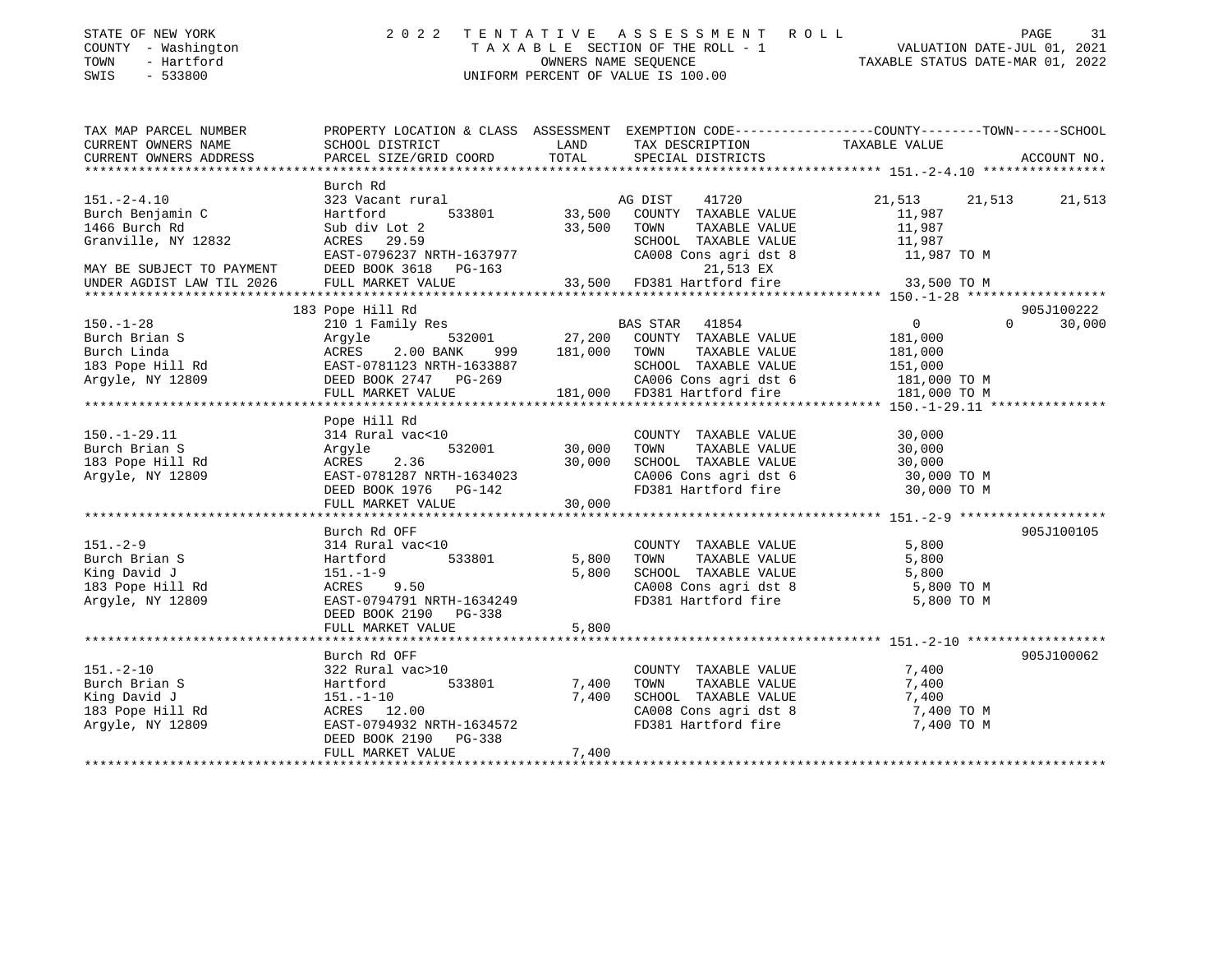| STATE OF NEW YORK<br>COUNTY - Washington<br>- Hartford<br>TOWN                                                                    | 2 0 2 2                                                | TENTATIVE | ASSESSMENT ROLL<br>TAXABLE SECTION OF THE ROLL - 1<br>OWNERS NAME SEQUENCE<br>OWNERS NAME SEQUENCE<br>TAXABLE STATUS DATE-MAR 01, 2022 |                   | PAGE<br>32         |
|-----------------------------------------------------------------------------------------------------------------------------------|--------------------------------------------------------|-----------|----------------------------------------------------------------------------------------------------------------------------------------|-------------------|--------------------|
| SWIS<br>$-533800$                                                                                                                 |                                                        |           | UNIFORM PERCENT OF VALUE IS 100.00                                                                                                     |                   |                    |
| TAX MAP PARCEL NUMBER            PROPERTY LOCATION & CLASS ASSESSMENT EXEMPTION CODE---------------COUNTY--------TOWN------SCHOOL |                                                        |           |                                                                                                                                        |                   |                    |
| CURRENT OWNERS NAME                                                                                                               | SCHOOL DISTRICT                                        | LAND      | TAX DESCRIPTION                                                                                                                        | TAXABLE VALUE     |                    |
| CURRENT OWNERS ADDRESS                                                                                                            | PARCEL SIZE/GRID COORD                                 | TOTAL     | SPECIAL DISTRICTS                                                                                                                      |                   | ACCOUNT NO.        |
|                                                                                                                                   |                                                        |           |                                                                                                                                        |                   |                    |
|                                                                                                                                   | 5059 State Route 149                                   |           |                                                                                                                                        |                   | 905J101210         |
| $132. -2 - 11.1$                                                                                                                  | 230 3 Family Res                                       |           | COUNTY TAXABLE VALUE                                                                                                                   | 194,500           |                    |
| Burch Bruce                                                                                                                       | Hartford 533801                                        | 34,300    | TOWN<br>TAXABLE VALUE                                                                                                                  | 194,500           |                    |
| Burch Carolyn                                                                                                                     | 2806/125,2806/128                                      | 194,500   | SCHOOL TAXABLE VALUE                                                                                                                   | 194,500           |                    |
| 5059 State Route 149                                                                                                              | ACRES 4.77                                             |           | FD381 Hartford fire                                                                                                                    | 194,500 TO M      |                    |
| Granville, NY 12832                                                                                                               | ACRES      4.77<br>EAST-0789004 NRTH-1653173           |           |                                                                                                                                        |                   |                    |
|                                                                                                                                   | DEED BOOK 3183 PG-67                                   |           |                                                                                                                                        |                   |                    |
|                                                                                                                                   | FULL MARKET VALUE                                      | 194,500   |                                                                                                                                        |                   |                    |
|                                                                                                                                   |                                                        |           |                                                                                                                                        |                   |                    |
|                                                                                                                                   | 4388 State Route 149                                   |           |                                                                                                                                        |                   | 905J101067         |
|                                                                                                                                   |                                                        |           |                                                                                                                                        | $\overline{0}$    | $\Omega$<br>30,000 |
|                                                                                                                                   |                                                        |           |                                                                                                                                        | 111,900           |                    |
|                                                                                                                                   |                                                        |           |                                                                                                                                        | 111,900           |                    |
|                                                                                                                                   |                                                        |           |                                                                                                                                        | 81,900            |                    |
|                                                                                                                                   |                                                        |           |                                                                                                                                        | 111,900 TO M      |                    |
|                                                                                                                                   |                                                        |           |                                                                                                                                        | 111,900 TO M      |                    |
|                                                                                                                                   |                                                        |           |                                                                                                                                        |                   |                    |
|                                                                                                                                   |                                                        |           |                                                                                                                                        |                   | 905J101089         |
| 151.-2-4.2<br>Burch Duane L                                                                                                       |                                                        |           |                                                                                                                                        | $\overline{0}$    | $0 \t 74,900$      |
|                                                                                                                                   |                                                        | 25,000    | COUNTY TAXABLE VALUE<br>TAXABLE VALUE                                                                                                  | 127,600           |                    |
| Burch Stephanie<br>1455 Burch Rd                                                                                                  |                                                        | 127,600   | TOWN<br>SCHOOL TAXABLE VALUE                                                                                                           | 127,600<br>52,700 |                    |
| Granville, NY 12832                                                                                                               | Hartford 533801<br>1747/60<br>151.-1-4.2<br>ACRES 1.65 |           | CA008 Cons agri dst 8                                                                                                                  | 127,600 TO M      |                    |
|                                                                                                                                   | EAST-0796229 NRTH-1635848                              |           | FD381 Hartford fire                                                                                                                    | 127,600 TO M      |                    |
|                                                                                                                                   | DEED BOOK 466<br>$PG-305$                              |           |                                                                                                                                        |                   |                    |
|                                                                                                                                   | FULL MARKET VALUE                                      | 127,600   |                                                                                                                                        |                   |                    |
|                                                                                                                                   |                                                        |           |                                                                                                                                        |                   |                    |
|                                                                                                                                   | 1471 Burch Rd                                          |           |                                                                                                                                        |                   | 905J100094         |
| $151. - 2 - 8$                                                                                                                    | 117 Horse farm                                         |           | 41720<br>AG DIST                                                                                                                       | 33,883            | 33,883<br>33,883   |
| Burch Duane L                                                                                                                     | 533801<br>Hartford                                     |           | 101,300 TEMP GRHSE 42120                                                                                                               | 55,000            | 55,000<br>55,000   |
| Burch Duane L<br>Burch Stephanie M                                                                                                | 895/240                                                | 156,300   | COUNTY TAXABLE VALUE                                                                                                                   | 67,417            |                    |
| 1466 Burch Rd                                                                                                                     | $151.-1-8$                                             |           | TAXABLE VALUE<br>TOWN                                                                                                                  | 67,417            |                    |
| Granville, NY 12832 $CRES$ 111.40                                                                                                 |                                                        |           | SCHOOL TAXABLE VALUE                                                                                                                   | 67,417            |                    |
|                                                                                                                                   | EAST-0795490 NRTH-1635278                              |           | CA008 Cons agri dst 8                                                                                                                  | 67,417 TO M       |                    |
| MAY BE SUBJECT TO PAYMENT DEED BOOK 3618 PG-107 UNDER AGDIST LAW TIL 2026 FULL MARKET VALUE                                       |                                                        |           | 88,883 EX                                                                                                                              |                   |                    |
|                                                                                                                                   |                                                        |           | 156,300 FD381 Hartford fire                                                                                                            | 101,300 TO M      |                    |
|                                                                                                                                   |                                                        |           | 55,000 EX                                                                                                                              |                   |                    |
|                                                                                                                                   |                                                        |           |                                                                                                                                        |                   |                    |
|                                                                                                                                   | James Rd OFF                                           |           |                                                                                                                                        |                   | 905J100628         |
| $151. - 2 - 12$                                                                                                                   | 322 Rural vac>10                                       |           | AG DIST 41720                                                                                                                          | 2,080             | 2,080 2,080        |
| Burch Duane L                                                                                                                     | 533801<br>Hartford                                     | 6,500     | COUNTY TAXABLE VALUE                                                                                                                   | 4,420             |                    |
| Burch Stephanie M                                                                                                                 | $151. - 1 - 12$                                        | 6,500     | TOWN<br>TAXABLE VALUE                                                                                                                  | 4,420             |                    |
| 1466 Burch Rd                                                                                                                     | ACRES 10.00                                            |           | SCHOOL TAXABLE VALUE                                                                                                                   | 4,420             |                    |
| Granville, NY 12832                                                                                                               | EAST-0793565 NRTH-1635281                              |           | CA008 Cons agri dst 8                                                                                                                  | 4,420 TO M        |                    |
|                                                                                                                                   | DEED BOOK 1747<br>PG-60                                |           | 2,080 EX                                                                                                                               |                   |                    |
| MAY BE SUBJECT TO PAYMENT                                                                                                         | FULL MARKET VALUE                                      | 6,500     | FD381 Hartford fire                                                                                                                    | 6,500 TO M        |                    |
| UNDER AGDIST LAW TIL 2026                                                                                                         |                                                        |           |                                                                                                                                        |                   |                    |
|                                                                                                                                   |                                                        |           |                                                                                                                                        |                   |                    |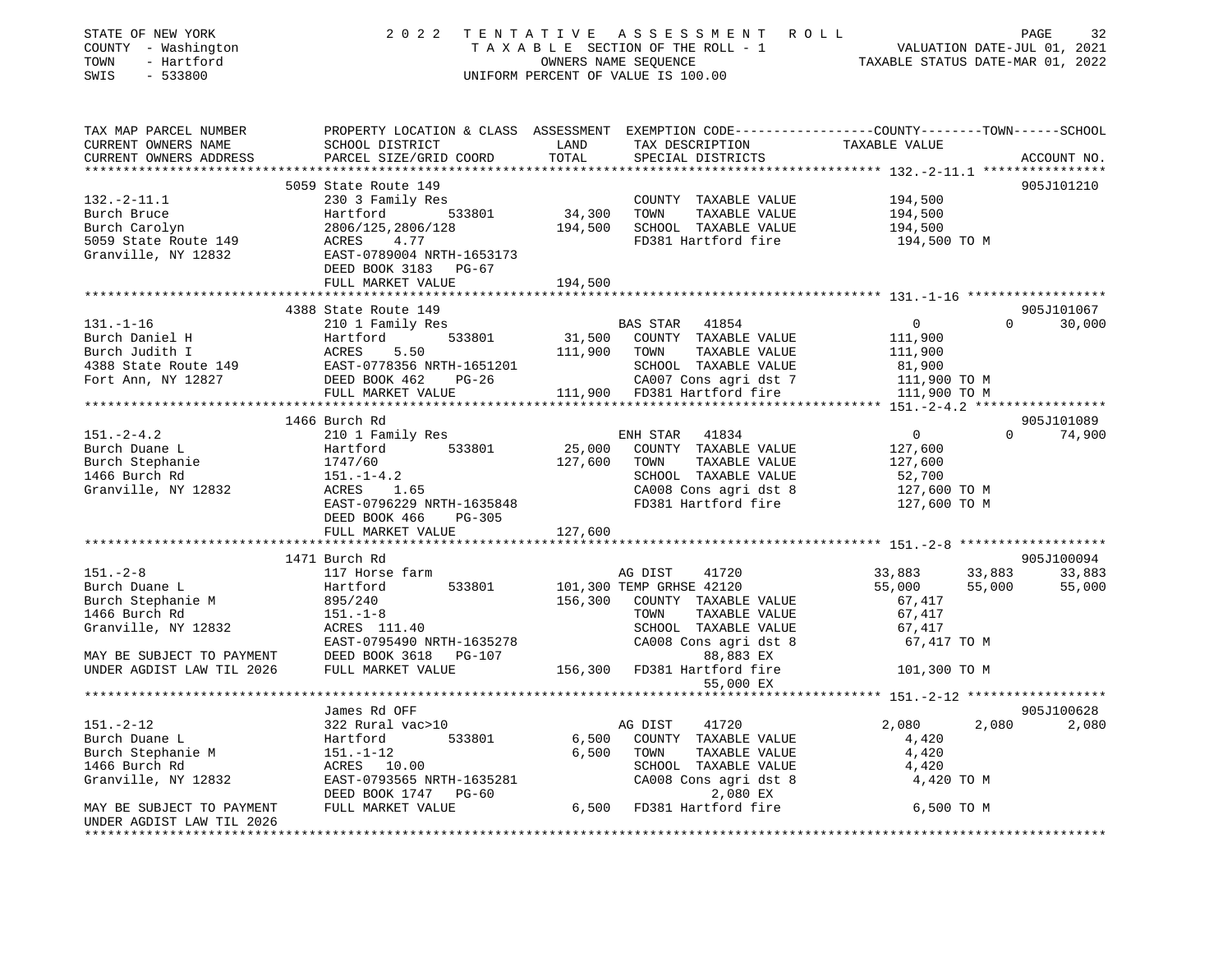| STATE OF NEW YORK<br>COUNTY - Washington<br>TOWN<br>SWIS | - Hartford<br>$-533800$ |                        |                        |       | 2022 TENTATIVE ASSESSMENT ROLL<br>TAXABLE SECTION OF THE ROLL - 1<br>OWNERS NAME SEOUENCE<br>UNIFORM PERCENT OF VALUE IS 100.00 | VALUATION DATE-JUL 01, 2021<br>TAXABLE STATUS DATE-MAR 01, 2022 | PAGE |             | 33 |
|----------------------------------------------------------|-------------------------|------------------------|------------------------|-------|---------------------------------------------------------------------------------------------------------------------------------|-----------------------------------------------------------------|------|-------------|----|
| TAX MAP PARCEL NUMBER                                    |                         |                        |                        |       | PROPERTY LOCATION & CLASS ASSESSMENT EXEMPTION CODE---------------COUNTY-------TOWN-----SCHOOL                                  |                                                                 |      |             |    |
| CURRENT OWNERS NAME                                      |                         |                        | SCHOOL DISTRICT        | LAND  | TAX DESCRIPTION                                                                                                                 | TAXABLE VALUE                                                   |      |             |    |
|                                                          |                         | CURRENT OWNERS ADDRESS | PARCEL SIZE/GRID COORD | TOTAL | SPECIAL DISTRICTS                                                                                                               |                                                                 |      | ACCOUNT NO. |    |

\*\*\*\*\*\*\*\*\*\*\*\*\*\*\*\*\*\*\*\*\*\*\*\*\*\*\*\*\*\*\*\*\*\*\*\*\*\*\*\*\*\*\*\*\*\*\*\*\*\*\*\*\*\*\*\*\*\*\*\*\*\*\*\*\*\*\*\*\*\*\*\*\*\*\*\*\*\*\*\*\*\*\*\*\*\*\*\*\*\*\*\*\*\*\*\*\*\*\*\*\*\*\* 151.-2-4.3 \*\*\*\*\*\*\*\*\*\*\*\*\*\*\*\*\*

|                                                                                                                                                                                                                          | 1678 Burch Rd                                                                                                                                       |                                                                                                                                                                                                                          | 905J101137                                                                                                                           |
|--------------------------------------------------------------------------------------------------------------------------------------------------------------------------------------------------------------------------|-----------------------------------------------------------------------------------------------------------------------------------------------------|--------------------------------------------------------------------------------------------------------------------------------------------------------------------------------------------------------------------------|--------------------------------------------------------------------------------------------------------------------------------------|
| $151. - 2 - 4.3$<br>Burch Gary E<br>1678 Burch Rd<br>Granville, NY 12832                                                                                                                                                 | 210 1 Family Res<br>Hartford<br>$151. - 1 - 4.3$<br>ACRES 1.31<br>EAST-0795167 NRTH-1640778<br>DEED BOOK 471<br>PG-615<br>FULL MARKET VALUE         | VET WAR CT 41121<br>533801 23,900 ENH STAR<br>41834<br>145,100 COUNTY TAXABLE VALUE<br>TAXABLE VALUE<br>TOWN<br>SCHOOL TAXABLE VALUE<br>CA008 Cons agri dst 8<br>2 CACCO COMB agir dst of<br>145,100 FD381 Hartford fire | 21,765<br>21,765<br>$\Omega$<br>74,900<br>$\overline{0}$<br>$\Omega$<br>123,335<br>123,335<br>70,200<br>145,100 TO M<br>145,100 TO M |
|                                                                                                                                                                                                                          |                                                                                                                                                     |                                                                                                                                                                                                                          |                                                                                                                                      |
| $151. - 2 - 4.4$<br>Burch Gary E<br>Burch Donna<br>1678 Burch Rd<br>Granville, NY 12832<br>EAST-0795946 MAY BE SUBJECT TO PAYMENT<br>MAY BE SUBJECT TO PAYMENT DEED BOOK 776<br>UNDER RPTL480A UNTIL 2031 FULL MARKET VA | Burch Rd<br>323 Vacant rural<br>533801<br>Hartford<br>forestTax $3494/101$<br>$151. - 1 - 4.4$<br>ACRES 29.00<br>EAST-0795946 NRTH-1641090<br>PG-65 | FOR 480A 47460<br>18,900<br>COUNTY TAXABLE VALUE<br>18,900<br>TAXABLE VALUE<br>TOWN<br>SCHOOL TAXABLE VALUE<br>CA008 Cons agri dst 8<br>FD381 Hartford fire                                                              | 15,100<br>15,100<br>15,100<br>3,800<br>3,800<br>3,800<br>18,900 TO M<br>18,900 TO M                                                  |
|                                                                                                                                                                                                                          | FULL MARKET VALUE                                                                                                                                   | 18,900                                                                                                                                                                                                                   |                                                                                                                                      |
|                                                                                                                                                                                                                          | 1395 Burch Rd                                                                                                                                       |                                                                                                                                                                                                                          |                                                                                                                                      |
| 151.-2-8.2<br>Burch Gary E Jr<br>Burch Keri A<br>$151.-1-8.2$<br>1395 Burch Rd<br>Granville, NY 12832                                                                                                                    | 270 Mfg housing<br>533801<br>Hartford<br>ACRES 4.79<br>EAST-0796800 NRTH-1633964<br>DEED BOOK 2708<br>PG-303<br>FULL MARKET VALUE                   | BAS STAR 41854<br>27,300<br>COUNTY TAXABLE VALUE<br>68,500<br>TOWN<br>TAXABLE VALUE<br>SCHOOL TAXABLE VALUE<br>CA008 Cons agri dst 8<br>FD381 Hartford fire<br>68,500                                                    | $\overline{0}$<br>30,000<br>$\Omega$<br>68,500<br>68,500<br>38,500<br>68,500 TO M<br>68,500 TO M                                     |
|                                                                                                                                                                                                                          | 4437 State Route 149                                                                                                                                |                                                                                                                                                                                                                          | 905J100296                                                                                                                           |
| $131. - 1 - 6$<br>Burch Heide<br>4437 State Route 149 ACRES<br>Fort Ann, NY 12827                                                                                                                                        | 210 1 Family Res<br>533801<br>Hartford<br>2.38<br>EAST-0779353 NRTH-1651555<br>DEED BOOK 2965 PG-191<br>FULL MARKET VALUE                           | BAS STAR 41854<br>27,100 COUNTY TAXABLE VALUE<br>95,700<br>TAXABLE VALUE<br>TOWN<br>SCHOOL TAXABLE VALUE<br>CA007 Cons agri dst 7<br>95,700 FD381 Hartford fire                                                          | $\overline{0}$<br>$\Omega$<br>30,000<br>95,700<br>95,700<br>65,700<br>95,700 TO M<br>95,700 TO M                                     |
|                                                                                                                                                                                                                          | 12 Mcdougal Rd                                                                                                                                      |                                                                                                                                                                                                                          | 905J100660                                                                                                                           |
| $148. - 1 - 13$<br>Burch James A<br>12 Mcdougal Rd<br>Fort Ann, NY 12827 EAST-0766673 NRTH-1636923                                                                                                                       | 210 1 Family Res<br>533801<br>Hartford<br>ACRES<br>0.38<br>DEED BOOK 521<br>PG-251<br>FULL MARKET VALUE<br>***************************              | VET WAR CT 41121<br>10,900 ENH STAR<br>41834<br>COUNTY TAXABLE VALUE<br>108,100<br>TOWN<br>TAXABLE VALUE<br>SCHOOL TAXABLE VALUE<br>108,100 FD381 Hartford fire                                                          | 16,215<br>16,215<br>74,900<br>$\overline{0}$<br>$\Omega$<br>91,885<br>91,885<br>33,200<br>108,100 TO M                               |
|                                                                                                                                                                                                                          |                                                                                                                                                     |                                                                                                                                                                                                                          |                                                                                                                                      |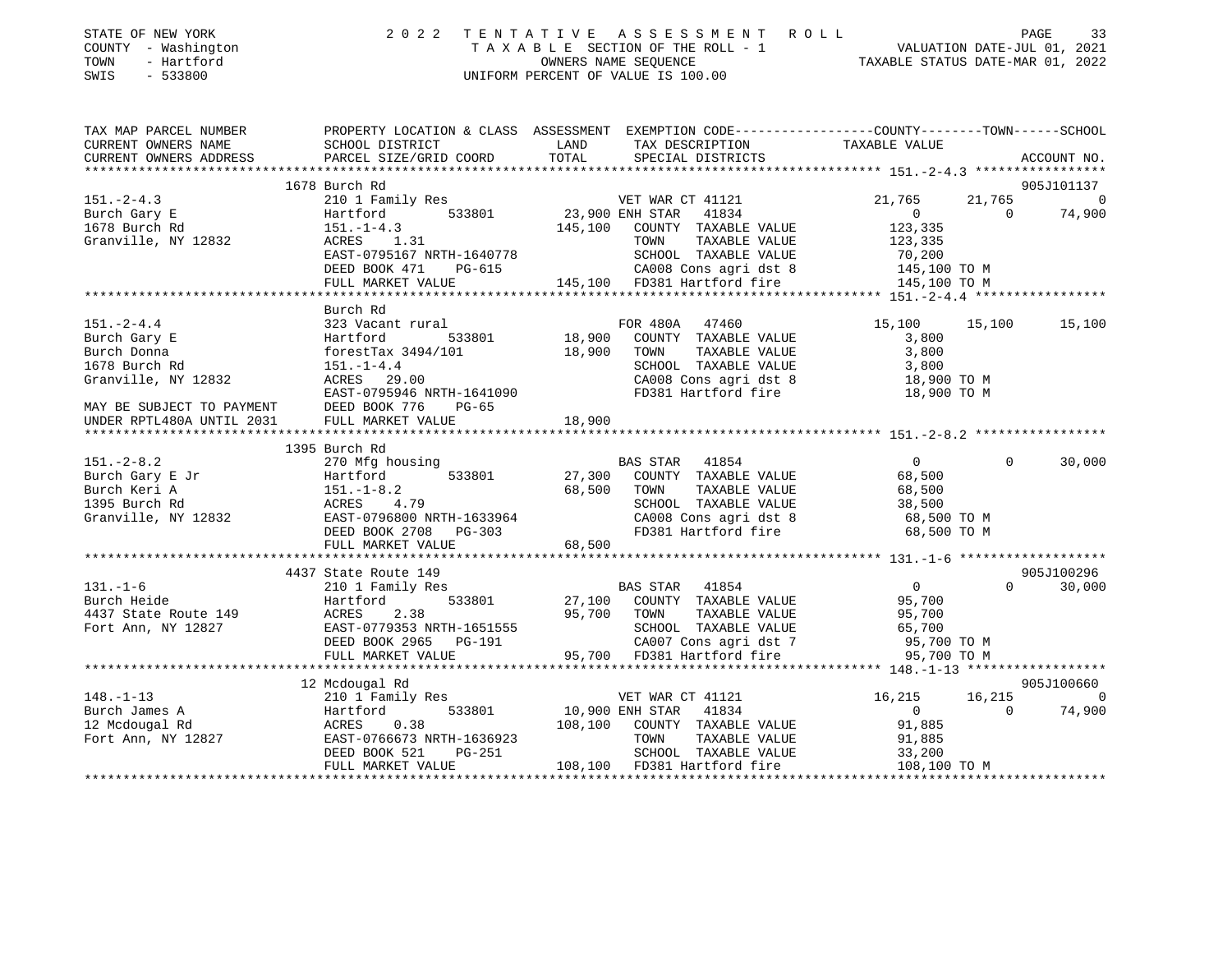| STATE OF NEW YORK<br>COUNTY - Washington<br>- Hartford<br>TOWN<br>SWIS<br>$-533800$ |                                                        |                                       | 2022 TENTATIVE ASSESSMENT ROLL<br>UNIFORM PERCENT OF VALUE IS 100.00 | TAXABLE SECTION OF THE ROLL - 1<br>OWNERS NAME SEQUENCE THE ROLL - 1<br>OWNERS NAME SEQUENCE TAXABLE STATUS DATE-MAR 01, 2022 | PAGE<br>34         |
|-------------------------------------------------------------------------------------|--------------------------------------------------------|---------------------------------------|----------------------------------------------------------------------|-------------------------------------------------------------------------------------------------------------------------------|--------------------|
| TAX MAP PARCEL NUMBER<br>CURRENT OWNERS NAME                                        | SCHOOL DISTRICT                                        | LAND                                  | TAX DESCRIPTION                                                      | PROPERTY LOCATION & CLASS ASSESSMENT EXEMPTION CODE---------------COUNTY-------TOWN-----SCHOOL<br>TAXABLE VALUE               |                    |
| CURRENT OWNERS ADDRESS                                                              | PARCEL SIZE/GRID COORD                                 | TOTAL                                 | SPECIAL DISTRICTS                                                    |                                                                                                                               | ACCOUNT NO.        |
|                                                                                     |                                                        |                                       |                                                                      |                                                                                                                               |                    |
|                                                                                     | 8137 State Route 40                                    |                                       |                                                                      |                                                                                                                               | 905J100002         |
| $132 - 2 - 12.2$                                                                    | 210 1 Family Res                                       |                                       | BAS STAR 41854                                                       | $\overline{0}$                                                                                                                | $\Omega$<br>30,000 |
| Burch Justin Patrick                                                                | Hartford<br>533801                                     |                                       | 25,100 COUNTY TAXABLE VALUE                                          | 163,100                                                                                                                       |                    |
| Carroll Heather Ann                                                                 | ACRES 1.70                                             |                                       | 163,100 TOWN<br>TAXABLE VALUE                                        | 163,100                                                                                                                       |                    |
| 8137 State Route 40                                                                 | EAST-0787502 NRTH-1653280                              |                                       | SCHOOL TAXABLE VALUE                                                 | 133,100<br>163,100 TO M                                                                                                       |                    |
| Granville, NY 12832                                                                 | DEED BOOK 3442 PG-102                                  |                                       | CA007 Cons agri dst 7                                                |                                                                                                                               |                    |
|                                                                                     | FULL MARKET VALUE                                      |                                       | 163,100 FD381 Hartford fire                                          | 163,100 TO M                                                                                                                  |                    |
|                                                                                     |                                                        |                                       |                                                                      |                                                                                                                               |                    |
|                                                                                     | 82 Camp A Way                                          |                                       |                                                                      |                                                                                                                               | 905J101113         |
| $142. - 1 - 46$                                                                     | 260 Seasonal res                                       |                                       | COUNTY TAXABLE VALUE                                                 | 63,200                                                                                                                        |                    |
| Burch Ronald F                                                                      | Hartford<br>533801                                     | 13,700 TOWN                           | TAXABLE VALUE                                                        | 63,200                                                                                                                        |                    |
| Burch Patricia                                                                      | LOT K                                                  |                                       | 63,200 SCHOOL TAXABLE VALUE                                          | 63,200                                                                                                                        |                    |
| 36 Burch Rd                                                                         | ACRES 10.06                                            |                                       | FD381 Hartford fire                                                  | 63,200 TO M                                                                                                                   |                    |
| Queensbury, NY 12804                                                                | EAST-0791147 NRTH-1646997                              |                                       |                                                                      |                                                                                                                               |                    |
|                                                                                     | DEED BOOK 539<br>$PG-1$                                |                                       |                                                                      |                                                                                                                               |                    |
|                                                                                     | FULL MARKET VALUE<br>********************************* | 63,200<br>* * * * * * * * * * * * * * |                                                                      |                                                                                                                               |                    |
|                                                                                     |                                                        |                                       |                                                                      |                                                                                                                               |                    |
| $148. - 1 - 25.8$                                                                   | 40 Mcdougal Rd<br>314 Rural vac<10                     |                                       | COUNTY TAXABLE VALUE                                                 | 26,000                                                                                                                        |                    |
| Burch Steve A II                                                                    | 533801                                                 |                                       | 26,000 TOWN<br>TAXABLE VALUE                                         | 26,000                                                                                                                        |                    |
|                                                                                     |                                                        |                                       | 26,000 SCHOOL TAXABLE VALUE                                          |                                                                                                                               |                    |
|                                                                                     |                                                        |                                       | CA006 Cons agri dst 6                                                |                                                                                                                               |                    |
| Queensbury, NY 12804                                                                | DEED BOOK 20200 PG-4227                                |                                       | FD381 Hartford fire                                                  | 26,000 TO M<br>26,000 TO M<br>26,000 TO M                                                                                     |                    |
|                                                                                     | FULL MARKET VALUE                                      | 26,000                                |                                                                      |                                                                                                                               |                    |
|                                                                                     |                                                        |                                       |                                                                      |                                                                                                                               |                    |
|                                                                                     | 255 Wright Rd                                          |                                       |                                                                      |                                                                                                                               | 905J100664         |
| $122. - 1 - 15$                                                                     | 112 Dairy farm                                         |                                       | 41720<br>AG DIST                                                     | 44,120<br>44,120                                                                                                              | 44,120             |
| Burch Thomas E                                                                      | 533801<br>Hartford                                     |                                       | 170,500 BAS STAR 41854                                               | $\overline{0}$<br>$\mathbf 0$                                                                                                 | 30,000             |
| PO Box 183                                                                          | 958/315                                                |                                       | 324,000 COUNTY TAXABLE VALUE                                         | 279,880                                                                                                                       |                    |
| Hartford, NY 12838                                                                  | ACRES 113.10                                           |                                       | TOWN<br>TAXABLE VALUE                                                | 279,880                                                                                                                       |                    |
|                                                                                     | EAST-0780686 NRTH-1657090                              |                                       | SCHOOL TAXABLE VALUE                                                 | 249,880                                                                                                                       |                    |
| MAY BE SUBJECT TO PAYMENT DEED BOOK 753                                             | PG-112                                                 |                                       | CA007 Cons agri dst 7                                                | 279,880 TO M                                                                                                                  |                    |
|                                                                                     |                                                        |                                       | 324,000<br>44,120 EX                                                 |                                                                                                                               |                    |
|                                                                                     |                                                        |                                       | FD381 Hartford fire                                                  | 324,000 TO M                                                                                                                  |                    |
|                                                                                     |                                                        |                                       |                                                                      |                                                                                                                               |                    |
|                                                                                     | 3841 State Route 196                                   |                                       |                                                                      |                                                                                                                               |                    |
| $140. - 2 - 2.6$                                                                    | 105 Vac farmland                                       |                                       | AG DIST<br>41720                                                     | 118,570<br>118,570                                                                                                            | 118,570            |
| Burch Thomas E                                                                      | Hartford<br>533801                                     |                                       | 331,600 FOR 480A 47460                                               | 45,760<br>45,760                                                                                                              | 45,760             |
| Burch Holly M                                                                       | Forest Tax 3223/219                                    |                                       | 331,600 COUNTY TAXABLE VALUE                                         | 167,270                                                                                                                       |                    |
| PO Box 183                                                                          | ACRES 304.00                                           |                                       | TOWN<br>TAXABLE VALUE                                                | 167,270                                                                                                                       |                    |
| Hartford, NY 12838                                                                  | EAST-0779305 NRTH-1647855                              |                                       | SCHOOL TAXABLE VALUE                                                 | 167,270                                                                                                                       |                    |
|                                                                                     | DEED BOOK 1874    PG-91                                |                                       | CA007 Cons agri dst 7                                                | 213,030 TO M                                                                                                                  |                    |
| MAY BE SUBJECT TO PAYMENT                                                           | FULL MARKET VALUE                                      | 331,600                               | 118,570 EX                                                           |                                                                                                                               |                    |
| 1001 זדידותו ה400 זידים סתרותו                                                      |                                                        |                                       | $F1201$ Usytford fire                                                | 221 600 TO M                                                                                                                  |                    |

UNDER RPTL480A UNTIL 2031 FD381 Hartford fire 331,600 TO M \*\*\*\*\*\*\*\*\*\*\*\*\*\*\*\*\*\*\*\*\*\*\*\*\*\*\*\*\*\*\*\*\*\*\*\*\*\*\*\*\*\*\*\*\*\*\*\*\*\*\*\*\*\*\*\*\*\*\*\*\*\*\*\*\*\*\*\*\*\*\*\*\*\*\*\*\*\*\*\*\*\*\*\*\*\*\*\*\*\*\*\*\*\*\*\*\*\*\*\*\*\*\*\*\*\*\*\*\*\*\*\*\*\*\*\*\*\*\*\*\*\*\*\*\*\*\*\*\*\*\*\*

# STATE OF NEW YORK 2022 TENTATIVE ASSESSMENT ROLL PAGE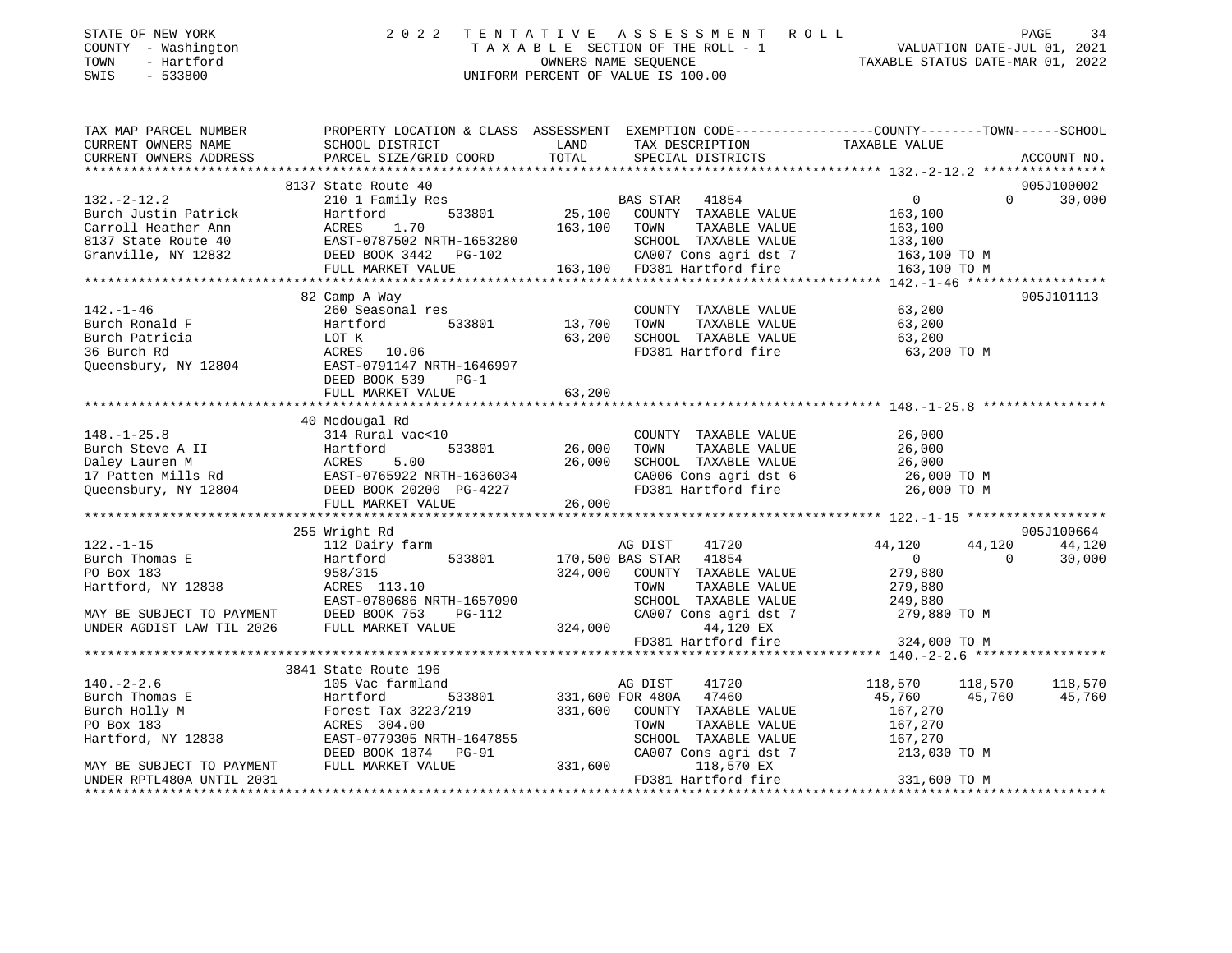| STATE OF NEW YORK<br>COUNTY - Washington<br>- Hartford<br>TOWN<br>SWIS<br>$-533800$                                                                                                                                                                  |                                                                                                                     |                        | 2022 TENTATIVE ASSESSMENT ROLL<br>UNIFORM PERCENT OF VALUE IS 100.00                                                                                                   | T E N T A T I V E A S S E S S M E N T R O L L<br>T A X A B L E SECTION OF THE ROLL - 1 VALUATION DATE-JUL 01, 2021<br>OWNERS NAME SEQUENCE<br>INIEORM PERCENT OF VALUE IS 100.00 |                |
|------------------------------------------------------------------------------------------------------------------------------------------------------------------------------------------------------------------------------------------------------|---------------------------------------------------------------------------------------------------------------------|------------------------|------------------------------------------------------------------------------------------------------------------------------------------------------------------------|----------------------------------------------------------------------------------------------------------------------------------------------------------------------------------|----------------|
|                                                                                                                                                                                                                                                      |                                                                                                                     |                        |                                                                                                                                                                        |                                                                                                                                                                                  |                |
| TAX MAP PARCEL NUMBER                                                                                                                                                                                                                                | PROPERTY LOCATION & CLASS ASSESSMENT EXEMPTION CODE---------------COUNTY-------TOWN-----SCHOOL                      |                        |                                                                                                                                                                        |                                                                                                                                                                                  |                |
| CURRENT OWNERS NAME<br>CURRENT OWNERS ADDRESS                                                                                                                                                                                                        | SCHOOL DISTRICT<br>PARCEL SIZE/GRID COORD                                                                           | LAND<br>TOTAL          | TAX DESCRIPTION TAXABLE VALUE<br>SPECIAL DISTRICTS                                                                                                                     |                                                                                                                                                                                  | ACCOUNT NO.    |
|                                                                                                                                                                                                                                                      |                                                                                                                     |                        |                                                                                                                                                                        |                                                                                                                                                                                  |                |
|                                                                                                                                                                                                                                                      | 34 Deer Run Way                                                                                                     |                        |                                                                                                                                                                        |                                                                                                                                                                                  | 905J101350     |
| $141. - 3 - 59$                                                                                                                                                                                                                                      | 210 1 Family Res                                                                                                    |                        | COUNTY TAXABLE VALUE                                                                                                                                                   | 222,700                                                                                                                                                                          |                |
| Burns Daniel                                                                                                                                                                                                                                         | 533801<br>Hartford                                                                                                  | 32,400                 |                                                                                                                                                                        | 222,700<br>222,700                                                                                                                                                               |                |
|                                                                                                                                                                                                                                                      |                                                                                                                     |                        | TAXABLE VALUE<br>222,700 SCHOOL TAXABLE VALUE<br>PD381 Ward Control Taxable VALUE                                                                                      |                                                                                                                                                                                  |                |
| Burns Kendra<br>34 Deer Run Way<br>Hartford, NY 12838<br>Hartford, NY 12838<br>$\begin{array}{r} \text{EAST}-0783337 \text{ NRFH}-1642556 \end{array}$                                                                                               |                                                                                                                     |                        | FD381 Hartford fire                                                                                                                                                    | 222,700 TO M                                                                                                                                                                     |                |
|                                                                                                                                                                                                                                                      | DEED BOOK 3522 PG-294                                                                                               |                        |                                                                                                                                                                        |                                                                                                                                                                                  |                |
|                                                                                                                                                                                                                                                      | FULL MARKET VALUE                                                                                                   | 222,700                |                                                                                                                                                                        |                                                                                                                                                                                  |                |
|                                                                                                                                                                                                                                                      |                                                                                                                     |                        |                                                                                                                                                                        |                                                                                                                                                                                  |                |
|                                                                                                                                                                                                                                                      | 9 East St                                                                                                           |                        |                                                                                                                                                                        |                                                                                                                                                                                  | 905J100429     |
| $132.15 - 2 - 10$                                                                                                                                                                                                                                    | 210 1 Family Res                                                                                                    |                        | COUNTY TAXABLE VALUE                                                                                                                                                   | 105,400                                                                                                                                                                          |                |
|                                                                                                                                                                                                                                                      |                                                                                                                     |                        |                                                                                                                                                                        | $\frac{105}{105}$ , 400                                                                                                                                                          |                |
|                                                                                                                                                                                                                                                      |                                                                                                                     |                        |                                                                                                                                                                        |                                                                                                                                                                                  |                |
|                                                                                                                                                                                                                                                      |                                                                                                                     |                        | CA007 Cons agri dst 7                                                                                                                                                  | 105,400 TO M<br>105,400 TO M                                                                                                                                                     |                |
| Burns James<br>Burns James<br>Burns Charlene<br>Burns Charlene<br>Burns Charlene<br>Burns Charlene<br>ERST-0786597 NRTH-1652463<br>CA007 Cons agri dst 7<br>CA007 Cons agri dst 7<br>CA007 Cons agri dst 7<br>CA007 Cons agri dst 7<br>CA007 Cons ag |                                                                                                                     |                        | FD381 Hartford fire                                                                                                                                                    |                                                                                                                                                                                  |                |
|                                                                                                                                                                                                                                                      | FULL MARKET VALUE                                                                                                   | 105,400                |                                                                                                                                                                        |                                                                                                                                                                                  |                |
|                                                                                                                                                                                                                                                      | 3776 State Route 149                                                                                                |                        |                                                                                                                                                                        |                                                                                                                                                                                  | 905J101130     |
| $130. - 1 - 9.2$                                                                                                                                                                                                                                     | 210 1 Family Res                                                                                                    |                        | <b>BAS STAR</b> 41854                                                                                                                                                  | $\overline{0}$                                                                                                                                                                   | $0 \t 30,000$  |
|                                                                                                                                                                                                                                                      | Hartford                                                                                                            |                        |                                                                                                                                                                        |                                                                                                                                                                                  |                |
|                                                                                                                                                                                                                                                      | 1.80 BANK                                                                                                           |                        | $\begin{array}{ccccccccc} 533801 && 20,800 && \text{COUNTY} & \text{TAXABLE VALUE} \\ \text{NNK} && 999 && 104,200 && \text{TOWN} && \text{TAXABLE VALUE} \end{array}$ | 104,200<br>104,200                                                                                                                                                               |                |
|                                                                                                                                                                                                                                                      | EAST-0766813 NRTH-1651432                                                                                           |                        | SCHOOL TAXABLE VALUE                                                                                                                                                   | 74,200                                                                                                                                                                           |                |
| Paush Christine Hartford<br>Bush Leonard L ACRES<br>3776 State Route 149 EAST-C<br>Fort Ann, NY 12827 DEED E                                                                                                                                         | DEED BOOK 677<br>$PG-105$                                                                                           |                        | CA007 Cons agri dst 7                                                                                                                                                  |                                                                                                                                                                                  |                |
|                                                                                                                                                                                                                                                      | FULL MARKET VALUE                                                                                                   |                        | CA007 Cons agri dst 7 104,200 TO M<br>104,200 FD381 Hartford fire 104,200 TO M                                                                                         |                                                                                                                                                                                  |                |
|                                                                                                                                                                                                                                                      |                                                                                                                     |                        |                                                                                                                                                                        |                                                                                                                                                                                  |                |
|                                                                                                                                                                                                                                                      | 3814 State Route 196                                                                                                |                        |                                                                                                                                                                        |                                                                                                                                                                                  | 905J100244     |
| $140. -2 - 42$                                                                                                                                                                                                                                       | 112 Dairy farm                                                                                                      |                        | AG BUILD 41700                                                                                                                                                         | 30,000 30,000 30,000<br>108,252 108,252 108,252                                                                                                                                  |                |
| Bush Jeffrey L                                                                                                                                                                                                                                       | Hartford                                                                                                            | 533801 218,000 AG DIST | 41720                                                                                                                                                                  |                                                                                                                                                                                  |                |
| 3814 State Route 196                                                                                                                                                                                                                                 | $ACRES$ 175.10<br>$ACRES$ 175.10                                                                                    |                        | 382,000 BAS STAR 41854                                                                                                                                                 | $\begin{array}{c} 0 \\ 243,748 \end{array}$<br>$\overline{0}$                                                                                                                    | 30,000         |
| Fort Ann, NY 12827                                                                                                                                                                                                                                   |                                                                                                                     |                        | COUNTY TAXABLE VALUE                                                                                                                                                   |                                                                                                                                                                                  |                |
|                                                                                                                                                                                                                                                      | EAST-0777229 NRTH-1645299                                                                                           |                        | TOWN<br>TAXABLE VALUE                                                                                                                                                  | 243,748                                                                                                                                                                          |                |
| MAY BE SUBJECT TO PAYMENT                                                                                                                                                                                                                            | DEED BOOK 3410 PG-49<br>FULL MARKET VALUE                                                                           |                        | SCHOOL TAXABLE VALUE                                                                                                                                                   |                                                                                                                                                                                  |                |
| UNDER AGDIST LAW TIL 2031                                                                                                                                                                                                                            | FULL MARKET VALUE                                                                                                   |                        | 382,000 CA007 Cons agri dst 7<br>108,252 EX                                                                                                                            | 213,748<br>273,748 TO M                                                                                                                                                          |                |
|                                                                                                                                                                                                                                                      |                                                                                                                     |                        | FD381 Hartford fire                                                                                                                                                    | 382,000 TO M                                                                                                                                                                     |                |
|                                                                                                                                                                                                                                                      |                                                                                                                     |                        |                                                                                                                                                                        |                                                                                                                                                                                  |                |
|                                                                                                                                                                                                                                                      | 17 Miller Rdg                                                                                                       |                        |                                                                                                                                                                        |                                                                                                                                                                                  | 905J101140     |
|                                                                                                                                                                                                                                                      |                                                                                                                     |                        | AGED-CO/TN 41801                                                                                                                                                       | 42,000<br>42,000                                                                                                                                                                 | $\overline{0}$ |
| Example 1 1 2003<br>Bush Joan F<br>17 Miller Ridge Way<br>Hartford, NY 12838<br>Hartford, NY 12838<br>Prices 1.35<br>Prices 1.35                                                                                                                     | 533801                                                                                                              |                        | AGED-CO/TN 41801<br>33,100 ENH STAR 41834                                                                                                                              | $\overline{0}$<br>$\Omega$                                                                                                                                                       | 74,900         |
|                                                                                                                                                                                                                                                      |                                                                                                                     |                        | 84,000 COUNTY TAXABLE VALUE                                                                                                                                            | $\frac{42,000}{42,000}$                                                                                                                                                          |                |
|                                                                                                                                                                                                                                                      |                                                                                                                     |                        | TOWN<br>TAXABLE VALUE                                                                                                                                                  |                                                                                                                                                                                  |                |
|                                                                                                                                                                                                                                                      |                                                                                                                     |                        | SCHOOL TAXABLE VALUE                                                                                                                                                   | 9,100                                                                                                                                                                            |                |
|                                                                                                                                                                                                                                                      | ACRES 4.35<br>EAST-0786119 NRTH-1641652<br>DEED BOOK 3572 PG-18<br>FULL MARKET VALUE                         84,000 |                        | FD381 Hartford fire                                                                                                                                                    | 84,000 TO M                                                                                                                                                                      |                |
|                                                                                                                                                                                                                                                      |                                                                                                                     | 84,000                 |                                                                                                                                                                        |                                                                                                                                                                                  |                |
|                                                                                                                                                                                                                                                      |                                                                                                                     |                        |                                                                                                                                                                        |                                                                                                                                                                                  |                |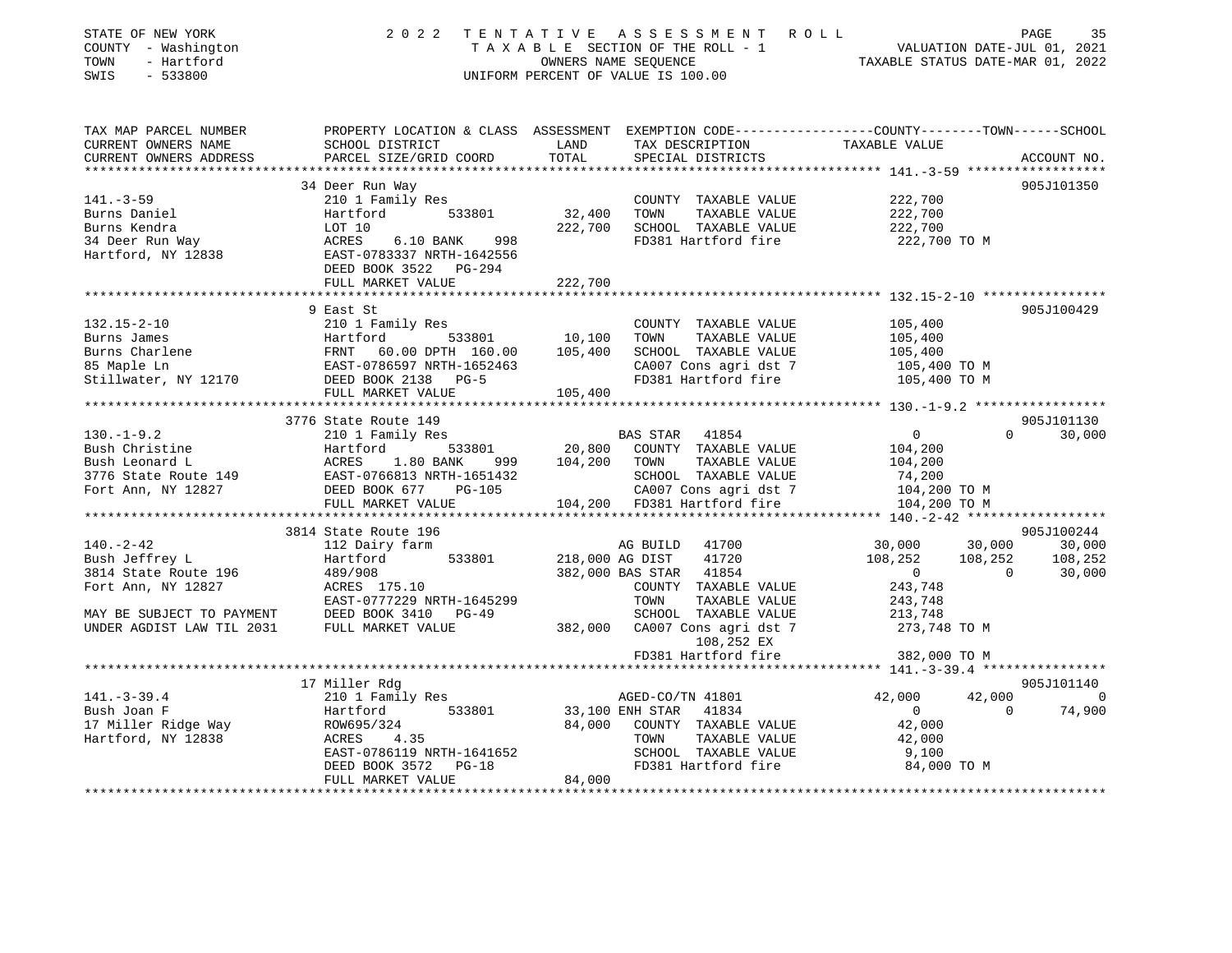| STATE OF NEW YORK<br>COUNTY - Washington<br>TOWN<br>- Hartford<br>SWIS<br>$-533800$ | 2 0 2 2                                                 | TENTATIVE<br>OWNERS NAME SEOUENCE | ASSESSMENT ROLL<br>TAXABLE SECTION OF THE ROLL - 1<br>UNIFORM PERCENT OF VALUE IS 100.00 | PAGE<br>36<br>VALUATION DATE-JUL 01, 2021<br>TAXABLE STATUS DATE-MAR 01, 2022                                     |
|-------------------------------------------------------------------------------------|---------------------------------------------------------|-----------------------------------|------------------------------------------------------------------------------------------|-------------------------------------------------------------------------------------------------------------------|
| TAX MAP PARCEL NUMBER<br>CURRENT OWNERS NAME                                        | SCHOOL DISTRICT                                         | LAND                              | TAX DESCRIPTION                                                                          | PROPERTY LOCATION & CLASS ASSESSMENT EXEMPTION CODE----------------COUNTY-------TOWN------SCHOOL<br>TAXABLE VALUE |
| CURRENT OWNERS ADDRESS                                                              | PARCEL SIZE/GRID COORD                                  | TOTAL                             | SPECIAL DISTRICTS                                                                        | ACCOUNT NO.                                                                                                       |
|                                                                                     |                                                         |                                   |                                                                                          |                                                                                                                   |
|                                                                                     | 26 Hastings Rd                                          |                                   |                                                                                          | 905J100638                                                                                                        |
| $132. - 1 - 13$                                                                     | 210 1 Family Res                                        |                                   | COUNTY TAXABLE VALUE                                                                     | 234,200                                                                                                           |
| Bush Thomas D Jr                                                                    | 533801<br>Hartford                                      | 38,300                            | TOWN<br>TAXABLE VALUE                                                                    | 234,200                                                                                                           |
| Bush Tara                                                                           | 417/686                                                 | 234,200                           | SCHOOL TAXABLE VALUE                                                                     | 234,200                                                                                                           |
| 26 Hastings Rd                                                                      | ACRES<br>6.10                                           |                                   | CA007 Cons agri dst 7                                                                    | 234,200 TO M                                                                                                      |
| Granville, NC 12832                                                                 | EAST-0787713 NRTH-1656061<br>DEED BOOK 3717 PG-16       |                                   | FD381 Hartford fire                                                                      | 234,200 TO M                                                                                                      |
|                                                                                     | FULL MARKET VALUE                                       | 234,200                           |                                                                                          |                                                                                                                   |
|                                                                                     |                                                         |                                   |                                                                                          |                                                                                                                   |
|                                                                                     | 27 Old Town Way                                         |                                   |                                                                                          |                                                                                                                   |
| $150. - 1 - 34.6$                                                                   | 240 Rural res                                           |                                   | COUNTY TAXABLE VALUE                                                                     | 315,000                                                                                                           |
| Butler Adam R                                                                       | Hartford<br>533801                                      | 48,600                            | TOWN<br>TAXABLE VALUE                                                                    | 315,000                                                                                                           |
| Butler Wendy A B                                                                    | ACRES 27.00                                             | 315,000                           | SCHOOL TAXABLE VALUE                                                                     | 315,000                                                                                                           |
| 27 Old Town Way                                                                     | EAST-0784722 NRTH-1633632<br>DEED BOOK 20200 PG-6098    |                                   | FD381 Hartford fire                                                                      | 315,000 TO M                                                                                                      |
| Granville, NY 12832                                                                 |                                                         |                                   |                                                                                          |                                                                                                                   |
|                                                                                     | FULL MARKET VALUE<br>********************************** | 315,000                           |                                                                                          |                                                                                                                   |
|                                                                                     |                                                         |                                   |                                                                                          |                                                                                                                   |
| $132. -4 - 8.5$                                                                     | Blood St<br>322 Rural vac>10                            |                                   | COUNTY TAXABLE VALUE                                                                     | 19,800                                                                                                            |
| Buxton Kevin P                                                                      | Hartford<br>533801                                      | 19,800                            | TOWN<br>TAXABLE VALUE                                                                    | 19,800                                                                                                            |
| Buxton Deborah                                                                      |                                                         | 19,800                            | SCHOOL TAXABLE VALUE                                                                     | 19,800                                                                                                            |
| 266 Main St                                                                         | ACRES 11.45<br>EAST-0794736 NRTH-1652325                |                                   | FD381 Hartford fire                                                                      | 19,800 TO M                                                                                                       |
| Salem, NY 12865                                                                     | DEED BOOK 3562 PG-24                                    |                                   |                                                                                          |                                                                                                                   |
|                                                                                     | FULL MARKET VALUE                                       | 19,800                            |                                                                                          |                                                                                                                   |
|                                                                                     |                                                         |                                   |                                                                                          |                                                                                                                   |
|                                                                                     | 284 Hall Rd                                             |                                   |                                                                                          |                                                                                                                   |
| $122. - 1 - 16.3$                                                                   | 210 1 Family Res                                        |                                   | COUNTY TAXABLE VALUE                                                                     | 244,700                                                                                                           |
| Cameron Pamela                                                                      | 533801<br>Hartford                                      | 34,300                            | TOWN<br>TAXABLE VALUE                                                                    | 244,700                                                                                                           |
| 284 Hall Rd                                                                         | LOT A                                                   | 244,700                           | SCHOOL TAXABLE VALUE                                                                     | 244,700                                                                                                           |
| Fort Ann, NY 12827                                                                  | ACRES<br>4.76 BANK<br>999                               |                                   | CA007 Cons agri dst 7                                                                    | 244,700 TO M                                                                                                      |
|                                                                                     | EAST-0773584 NRTH-1661450                               |                                   | FD381 Hartford fire                                                                      | 244,700 TO M                                                                                                      |
|                                                                                     | DEED BOOK 3624 PG-13                                    |                                   |                                                                                          |                                                                                                                   |
|                                                                                     | FULL MARKET VALUE                                       | 244,700                           |                                                                                          | ***************************** 149.-1-29.3 ***********                                                             |
|                                                                                     | Pope Hill Rd                                            |                                   |                                                                                          | 905J101090                                                                                                        |
| $149. - 1 - 29.3$                                                                   | 314 Rural vac<10                                        |                                   | COUNTY TAXABLE VALUE                                                                     | 27,500                                                                                                            |
| Camidge Wayne P                                                                     | 533801<br>Hartford                                      | 27,500                            | TOWN<br>TAXABLE VALUE                                                                    | 27,500                                                                                                            |
| 2885 State Route 22                                                                 | ROW 797-278 Dusty Hy Way                                | 27,500                            | SCHOOL TAXABLE VALUE                                                                     | 27,500                                                                                                            |
| Cambridge, NY 12816                                                                 | ACRES<br>6.40                                           |                                   | CA006 Cons agri dst 6                                                                    | 27,500 TO M                                                                                                       |
|                                                                                     | EAST-0778102 NRTH-1632642                               |                                   | FD381 Hartford fire                                                                      | 27,500 TO M                                                                                                       |
|                                                                                     | DEED BOOK 20210 PG-2903                                 |                                   |                                                                                          |                                                                                                                   |
| ****************************                                                        | FULL MARKET VALUE                                       | 27,500                            |                                                                                          |                                                                                                                   |
|                                                                                     |                                                         |                                   |                                                                                          |                                                                                                                   |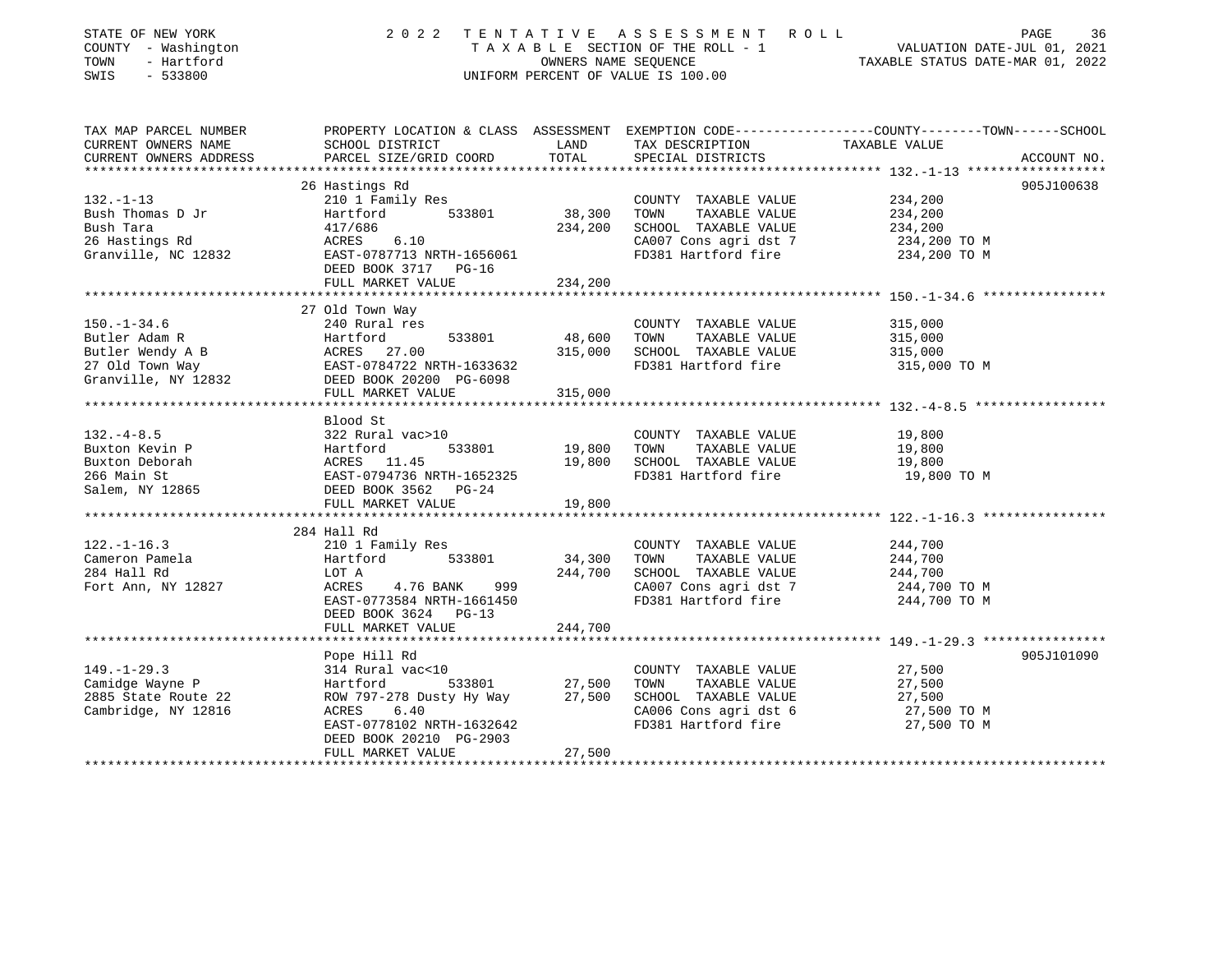| STATE OF NEW YORK<br>COUNTY - Washington<br>- Hartford<br>TOWN<br>SWIS<br>$-533800$ | 2 0 2 2                                                                                                             |              | TENTATIVE ASSESSMENT ROLL<br>$\begin{tabular}{lllllllll} T\ & A\ & X\ & B\ & L\ & E\ & SECTION\ & OF\ & THE\ & ROLL\ & $\text{--}\ & 1$ \\\ & \text{OWNERS\ & NAME}\ & SEQUENCE\ & \text{---} & \\\end{tabular} \label{tab:2}$<br>UNIFORM PERCENT OF VALUE IS 100.00 | TAXABLE STATUS DATE-MAR 01, 2022                           |                    | 37<br>PAGE<br>VALUATION DATE-JUL 01, 2021 |
|-------------------------------------------------------------------------------------|---------------------------------------------------------------------------------------------------------------------|--------------|----------------------------------------------------------------------------------------------------------------------------------------------------------------------------------------------------------------------------------------------------------------------|------------------------------------------------------------|--------------------|-------------------------------------------|
| TAX MAP PARCEL NUMBER<br>CURRENT OWNERS NAME                                        | PROPERTY LOCATION & CLASS ASSESSMENT EXEMPTION CODE----------------COUNTY-------TOWN------SCHOOL<br>SCHOOL DISTRICT | LAND         | TAX DESCRIPTION                                                                                                                                                                                                                                                      | TAXABLE VALUE                                              |                    |                                           |
| CURRENT OWNERS ADDRESS                                                              | PARCEL SIZE/GRID COORD                                                                                              | TOTAL        | SPECIAL DISTRICTS                                                                                                                                                                                                                                                    |                                                            |                    | ACCOUNT NO.                               |
|                                                                                     |                                                                                                                     |              |                                                                                                                                                                                                                                                                      |                                                            |                    |                                           |
|                                                                                     | 35 Shadow Mt Way                                                                                                    |              |                                                                                                                                                                                                                                                                      |                                                            |                    | 905J101100                                |
| $158. - 2 - 6.6$                                                                    | 210 1 Family Res                                                                                                    |              | BAS STAR<br>41854                                                                                                                                                                                                                                                    | $\Omega$                                                   | $\Omega$           | 30,000                                    |
| Campbell James                                                                      | Hartford 533801                                                                                                     |              | 38,000 COUNTY TAXABLE VALUE                                                                                                                                                                                                                                          | 130,000                                                    |                    |                                           |
| Campbell Kelly                                                                      | ROW 834/247                                                                                                         | 130,000 TOWN | TAXABLE VALUE                                                                                                                                                                                                                                                        | 130,000                                                    |                    |                                           |
| 35 Shadow Mt Way                                                                    | $158. - 1 - 6.6$                                                                                                    |              | SCHOOL TAXABLE VALUE                                                                                                                                                                                                                                                 | 100,000                                                    |                    |                                           |
| Granville, NY 12832                                                                 | ACRES 6.00 BANK 999<br>EAST-0786853 NRTH-1632943<br>DEED BOOK 942<br>PG-232                                         |              | FD381 Hartford fire                                                                                                                                                                                                                                                  | 130,000 TO M                                               |                    |                                           |
|                                                                                     | FULL MARKET VALUE                                                                                                   | 130,000      |                                                                                                                                                                                                                                                                      | **************************** 149.-1-32.6 ***************** |                    |                                           |
|                                                                                     | 336 County Route 19                                                                                                 |              |                                                                                                                                                                                                                                                                      |                                                            |                    | 905J101379                                |
| $149. - 1 - 32.6$                                                                   | 210 1 Family Res                                                                                                    |              | COUNTY TAXABLE VALUE                                                                                                                                                                                                                                                 | 88,000                                                     |                    |                                           |
| Campbell Kelsey D                                                                   | 533801<br>Hartford                                                                                                  | 35,400       | TOWN<br>TAXABLE VALUE                                                                                                                                                                                                                                                | 88,000                                                     |                    |                                           |
| 336 County Route 19                                                                 | LOT 3                                                                                                               | 88,000       | SCHOOL TAXABLE VALUE                                                                                                                                                                                                                                                 | 88,000                                                     |                    |                                           |
| Fort Ann, NY 12827                                                                  | ACRES<br>5.41 BANK<br>999                                                                                           |              | CA006 Cons agri dst 6                                                                                                                                                                                                                                                | 88,000 TO M                                                |                    |                                           |
|                                                                                     | EAST-0774769 NRTH-1637956<br>DEED BOOK 3957 PG-152                                                                  |              | FD381 Hartford fire                                                                                                                                                                                                                                                  | 88,000 TO M                                                |                    |                                           |
|                                                                                     | FULL MARKET VALUE                                                                                                   | 88,000       |                                                                                                                                                                                                                                                                      |                                                            |                    |                                           |
|                                                                                     |                                                                                                                     |              |                                                                                                                                                                                                                                                                      |                                                            |                    |                                           |
|                                                                                     | 451 Gilchrist Hill Rd                                                                                               |              |                                                                                                                                                                                                                                                                      |                                                            |                    | 905J100017                                |
| $150. - 1 - 43$<br>Capone Gerry J                                                   | 210 1 Family Res<br>533801                                                                                          |              | AGED-CO/TN 41801                                                                                                                                                                                                                                                     | 52,200<br>$\overline{0}$                                   | 52,200<br>$\Omega$ | $\Omega$<br>74,900                        |
|                                                                                     | ---<br>Hartford<br>ACRES 2.20                                                                                       |              | 26,600 ENH STAR 41834<br>104,400 COUNTY TAXABLE VALUE                                                                                                                                                                                                                | 52,200                                                     |                    |                                           |
| 451 Gilchrist Hill Rd<br>Hartford, NY 12838                                         | EAST-0782029 NRTH-1639068                                                                                           |              | TAXABLE VALUE<br>TOWN                                                                                                                                                                                                                                                | 52,200                                                     |                    |                                           |
|                                                                                     | DEED BOOK 2852 PG-84                                                                                                |              | SCHOOL TAXABLE VALUE                                                                                                                                                                                                                                                 | 29,500                                                     |                    |                                           |
|                                                                                     | FULL MARKET VALUE                                                                                                   |              | 104,400 FD381 Hartford fire                                                                                                                                                                                                                                          | 104,400 TO M                                               |                    |                                           |
|                                                                                     | **********************                                                                                              |              |                                                                                                                                                                                                                                                                      |                                                            |                    |                                           |
|                                                                                     | 339 Pope Hill Rd                                                                                                    |              |                                                                                                                                                                                                                                                                      |                                                            |                    | 905J100072                                |
| $150. - 1 - 32$                                                                     | 210 1 Family Res                                                                                                    |              | VET WAR CT 41121                                                                                                                                                                                                                                                     | 19,740                                                     | 19,740             | $\Omega$                                  |
| Carabeau Vernon                                                                     | Hartford<br>Hartford<br>ACRES 7.58<br>Hartford<br>533801                                                            |              | 26,800 ENH STAR<br>41834                                                                                                                                                                                                                                             | $\overline{0}$                                             | $\Omega$           | 74,900                                    |
| Carabeau Mildred                                                                    |                                                                                                                     | 131,600      | COUNTY TAXABLE VALUE                                                                                                                                                                                                                                                 | 111,860                                                    |                    |                                           |
| 339 Pope Hill Rd                                                                    | EAST-0784599 NRTH-1632867<br>DEED BOOK 3288 PG-46                                                                   |              | TOWN<br>TAXABLE VALUE                                                                                                                                                                                                                                                | 111,860                                                    |                    |                                           |
| Granville, NY 12832                                                                 |                                                                                                                     |              | SCHOOL TAXABLE VALUE                                                                                                                                                                                                                                                 | 56,700                                                     |                    |                                           |
|                                                                                     | FULL MARKET VALUE                                                                                                   |              | 131,600 FD381 Hartford fire                                                                                                                                                                                                                                          | 131,600 TO M                                               |                    |                                           |
|                                                                                     | **********************                                                                                              |              |                                                                                                                                                                                                                                                                      |                                                            |                    |                                           |
|                                                                                     | 211 Dick Hill Rd                                                                                                    |              |                                                                                                                                                                                                                                                                      |                                                            |                    | 905J101432                                |
| $142. - 1 - 1.1$                                                                    | 210 1 Family Res                                                                                                    |              | AGED-ALL<br>41800                                                                                                                                                                                                                                                    | 25,650                                                     | 25,650             | 25,650                                    |
| Carlton George E                                                                    | 533801<br>Hartford                                                                                                  |              | 24,200 ENH STAR<br>41834                                                                                                                                                                                                                                             | $0 \qquad \qquad$                                          | $\Omega$           | 25,650                                    |
| PO Box 32                                                                           | ACRES<br>2.90                                                                                                       |              | 51,300 COUNTY TAXABLE VALUE                                                                                                                                                                                                                                          | 25,650                                                     |                    |                                           |
| Hartford, NY 12838                                                                  | EAST-0789891 NRTH-1650400                                                                                           |              | TOWN<br>TAXABLE VALUE                                                                                                                                                                                                                                                | 25,650                                                     |                    |                                           |
|                                                                                     | DEED BOOK 633<br>PG-122                                                                                             |              | SCHOOL TAXABLE VALUE                                                                                                                                                                                                                                                 | $\mathbf 0$                                                |                    |                                           |
|                                                                                     | FULL MARKET VALUE                                                                                                   |              | 51,300 CA007 Cons agri dst 7                                                                                                                                                                                                                                         | 51,300 TO M                                                |                    |                                           |
|                                                                                     |                                                                                                                     |              | FD381 Hartford fire<br>************************                                                                                                                                                                                                                      | 51,300 TO M                                                |                    |                                           |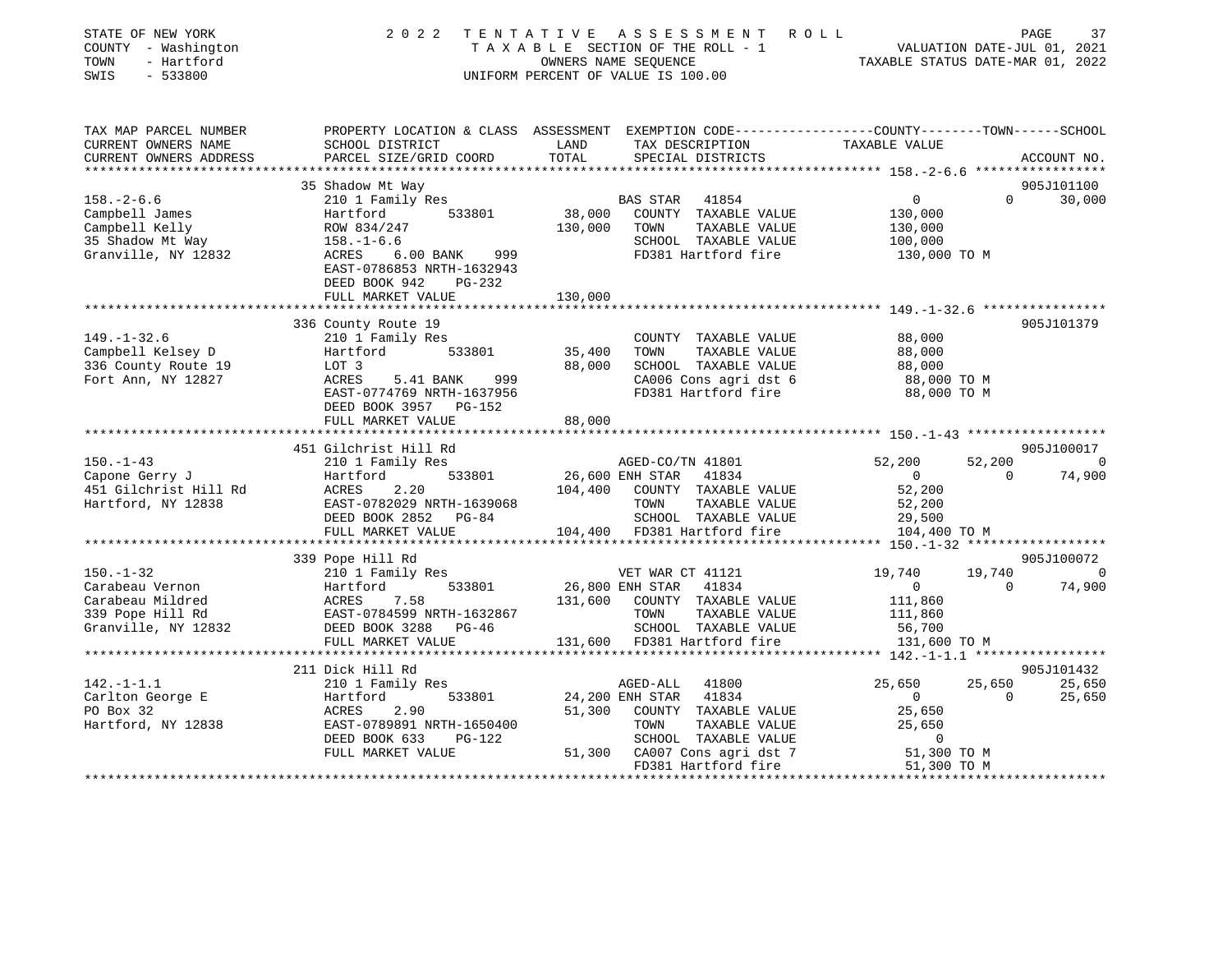| STATE OF NEW YORK<br>COUNTY - Washington<br>TOWN<br>- Hartford<br>SWIS<br>$-533800$ | 2 0 2 2                                              |                      | TENTATIVE ASSESSMENT ROLL<br>T A X A B L E SECTION OF THE ROLL - 1<br>OWNERS NAME SEQUENCE<br>UNIFORM PERCENT OF VALUE IS 100.00 | PAGE<br>VALUATION DATE-JUL 01, 2021<br>TAXABLE STATUS DATE-MAR 01, 2022                                          | 38     |
|-------------------------------------------------------------------------------------|------------------------------------------------------|----------------------|----------------------------------------------------------------------------------------------------------------------------------|------------------------------------------------------------------------------------------------------------------|--------|
| TAX MAP PARCEL NUMBER<br>CURRENT OWNERS NAME                                        | SCHOOL DISTRICT                                      | LAND                 | TAX DESCRIPTION                                                                                                                  | PROPERTY LOCATION & CLASS ASSESSMENT EXEMPTION CODE---------------COUNTY-------TOWN------SCHOOL<br>TAXABLE VALUE |        |
| CURRENT OWNERS ADDRESS                                                              | PARCEL SIZE/GRID COORD                               | TOTAL                | SPECIAL DISTRICTS                                                                                                                | ACCOUNT NO.                                                                                                      |        |
|                                                                                     |                                                      |                      |                                                                                                                                  |                                                                                                                  |        |
|                                                                                     | 391 Gilchrist Hill Rd                                |                      |                                                                                                                                  | 905J101397                                                                                                       |        |
| $150. - 1 - 57.1$                                                                   | 210 1 Family Res                                     |                      | BAS STAR<br>41854                                                                                                                | 0<br>$\Omega$                                                                                                    | 30,000 |
| Carpenter Loren E                                                                   | Hartford<br>533801                                   | 27,500               | COUNTY TAXABLE VALUE                                                                                                             | 134,800                                                                                                          |        |
| Carpenter Sharon L                                                                  | LOT 1                                                | 134,800              | TOWN<br>TAXABLE VALUE                                                                                                            | 134,800                                                                                                          |        |
| 391 Gilchrist Hill Rd                                                               | 2.50 BANK<br>999<br>ACRES                            |                      | SCHOOL TAXABLE VALUE                                                                                                             | 104,800                                                                                                          |        |
| Hartford, NY 12838                                                                  | EAST-0783665 NRTH-1639104<br>DEED BOOK 939<br>PG-118 |                      | FD381 Hartford fire                                                                                                              | 134,800 TO M                                                                                                     |        |
|                                                                                     | FULL MARKET VALUE                                    | 134,800              |                                                                                                                                  |                                                                                                                  |        |
|                                                                                     | **************************                           |                      |                                                                                                                                  |                                                                                                                  |        |
|                                                                                     | 54 Pope Hill Rd                                      |                      |                                                                                                                                  | 905J100669                                                                                                       |        |
| $149. - 1 - 28.1$                                                                   | 210 1 Family Res                                     |                      | COUNTY TAXABLE VALUE                                                                                                             | 140,000                                                                                                          |        |
| Carpenter Matthew                                                                   | 533801<br>Hartford                                   | 26,800               | TOWN<br>TAXABLE VALUE                                                                                                            | 140,000                                                                                                          |        |
| 54 Pope Hill Rd                                                                     | Sub Div Lot 1                                        | 140,000              | SCHOOL TAXABLE VALUE                                                                                                             | 140,000                                                                                                          |        |
| Argyle, NY 12809                                                                    | 2.25<br>ACRES                                        |                      | FD381 Hartford fire                                                                                                              | 140,000 TO M                                                                                                     |        |
|                                                                                     | EAST-0778506 NRTH-1632679<br>DEED BOOK 2692 PG-196   |                      |                                                                                                                                  |                                                                                                                  |        |
|                                                                                     | FULL MARKET VALUE<br>********************            | 140,000<br>********* |                                                                                                                                  | ****************************** 140.-1-41.7 ***************                                                       |        |
|                                                                                     | 59 Slate Way                                         |                      |                                                                                                                                  |                                                                                                                  |        |
| $140. - 1 - 41.7$                                                                   | 210 1 Family Res                                     |                      | BAS STAR<br>41854                                                                                                                | $\overline{0}$<br>$\Omega$                                                                                       | 30,000 |
| Carroll Robert                                                                      | 533801<br>Hartford                                   | 40,700               | COUNTY TAXABLE VALUE                                                                                                             | 86,400                                                                                                           |        |
| Carroll Helen                                                                       | LOT 1                                                | 86,400               | TOWN<br>TAXABLE VALUE                                                                                                            | 86,400                                                                                                           |        |
| 59 Slate Way                                                                        | 6.91<br>ACRES                                        |                      | SCHOOL TAXABLE VALUE                                                                                                             | 56,400                                                                                                           |        |
| Fort Ann, NY 12827                                                                  | EAST-0770525 NRTH-1641806                            |                      | FD381 Hartford fire                                                                                                              | 86,400 TO M                                                                                                      |        |
|                                                                                     | DEED BOOK 715<br>PG-325                              |                      |                                                                                                                                  |                                                                                                                  |        |
|                                                                                     | FULL MARKET VALUE                                    | 86,400               |                                                                                                                                  |                                                                                                                  |        |
|                                                                                     | ************************                             | *************        |                                                                                                                                  |                                                                                                                  |        |
|                                                                                     | 7935 State Route 40                                  |                      |                                                                                                                                  | 905J101390                                                                                                       |        |
| $141. - 1 - 8.2$                                                                    | 210 1 Family Res                                     |                      | COUNTY TAXABLE VALUE<br>TOWN                                                                                                     | 151,300                                                                                                          |        |
| Case Bridget<br>7935 State Route 40                                                 | 533801<br>Hartford<br>ROW released @2826/99          | 24,100<br>151,300    | TAXABLE VALUE<br>SCHOOL TAXABLE VALUE                                                                                            | 151,300<br>151,300                                                                                               |        |
| Hartford, NY 12838                                                                  | ACRES 1.74 BANK<br>999                               |                      | CA007 Cons agri dst 7                                                                                                            | 151,300 TO M                                                                                                     |        |
|                                                                                     | EAST-0784340 NRTH-1648989                            |                      | FD381 Hartford fire                                                                                                              | 151,300 TO M                                                                                                     |        |
|                                                                                     | DEED BOOK 2733 PG-27                                 |                      |                                                                                                                                  |                                                                                                                  |        |
|                                                                                     | FULL MARKET VALUE                                    | 151,300              |                                                                                                                                  |                                                                                                                  |        |
|                                                                                     | *******************                                  |                      |                                                                                                                                  | ** $149. - 1 - 22.6$ ******                                                                                      |        |
|                                                                                     | 7395 State Route 40                                  |                      |                                                                                                                                  |                                                                                                                  |        |
| $149. - 1 - 22.6$                                                                   | 210 1 Family Res                                     |                      | COUNTY TAXABLE VALUE                                                                                                             | 115,000                                                                                                          |        |
| Case Paul E                                                                         | Hartford<br>533801                                   | 22,600               | TOWN<br>TAXABLE VALUE                                                                                                            | 115,000                                                                                                          |        |
| 7395 State Route 40                                                                 | ACRES<br>0.96                                        | 115,000              | SCHOOL TAXABLE VALUE                                                                                                             | 115,000                                                                                                          |        |
| Fort Ann, NY 12827                                                                  | EAST-0775956 NRTH-1639215                            |                      | FD381 Hartford fire                                                                                                              | 115,000 TO M                                                                                                     |        |
|                                                                                     | DEED BOOK 3049<br><b>PG-125</b><br>FULL MARKET VALUE | 115,000              |                                                                                                                                  |                                                                                                                  |        |
|                                                                                     |                                                      |                      |                                                                                                                                  |                                                                                                                  |        |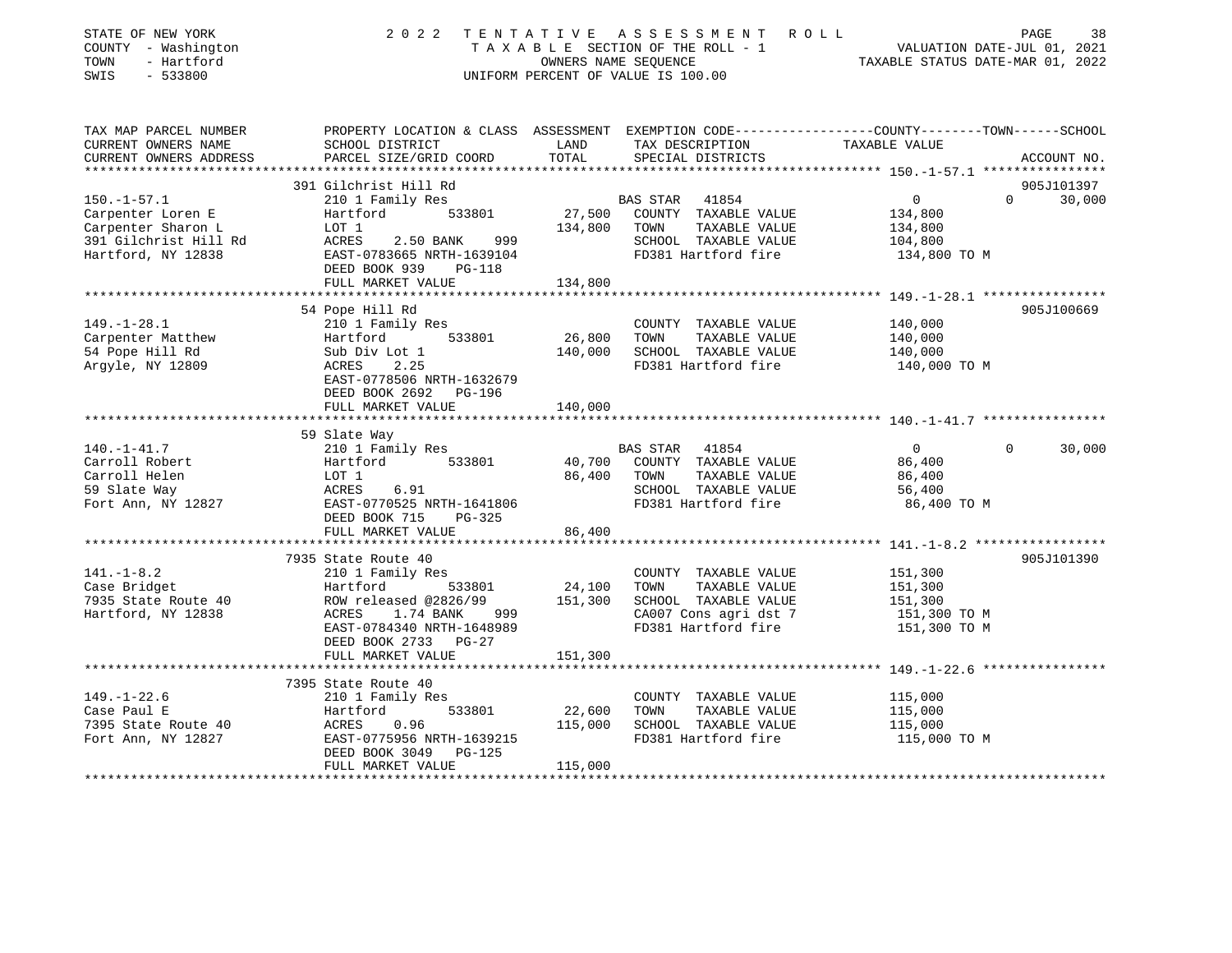| STATE OF NEW YORK<br>COUNTY - Washington<br>TOWN<br>- Hartford<br>$-533800$<br>SWIS               | 2 0 2 2<br>TENTATIVE                               |               | ASSESSMENT ROLL<br>TAXABLE SECTION OF THE ROLL - 1<br>TAXABLE SECTION OF THE ROLL - 1<br>OWNERS NAME SEQUENCE TAXABLE STATUS DATE-MAR 01, 2022<br>UNIFORM PERCENT OF VALUE IS 100.00 |                    | PAGE               | 39 |
|---------------------------------------------------------------------------------------------------|----------------------------------------------------|---------------|--------------------------------------------------------------------------------------------------------------------------------------------------------------------------------------|--------------------|--------------------|----|
| TAX MAP PARCEL NUMBER<br>CURRENT OWNERS NAME<br>CURRENT OWNERS ADDRESS<br>*********************** | SCHOOL DISTRICT<br>PARCEL SIZE/GRID COORD          | LAND<br>TOTAL | PROPERTY LOCATION & CLASS ASSESSMENT EXEMPTION CODE---------------COUNTY-------TOWN------SCHOOL<br>TAX DESCRIPTION<br>SPECIAL DISTRICTS                                              | TAXABLE VALUE      | ACCOUNT NO.        |    |
|                                                                                                   | 22 Skyview Meadows Ln                              |               |                                                                                                                                                                                      |                    |                    |    |
| $141. - 1 - 66.5$                                                                                 | 210 1 Family Res                                   |               | VET COM CT 41131                                                                                                                                                                     | 55,000             | 45,000             | 0  |
| Casey Timothy P                                                                                   | 533801<br>Hartford                                 |               | 24,600 BAS STAR 41854                                                                                                                                                                | $\overline{0}$     | 30,000<br>$\Omega$ |    |
| Casey Colleen E                                                                                   | ACRES<br>1.52                                      | 273,000       | COUNTY TAXABLE VALUE                                                                                                                                                                 | 218,000            |                    |    |
| 22 Skyview Meadows<br>Granville, NY 12832                                                         | EAST-0787448 NRTH-1648201<br>DEED BOOK 2570 PG-200 |               | TOWN<br>TAXABLE VALUE<br>SCHOOL TAXABLE VALUE                                                                                                                                        | 228,000<br>243,000 |                    |    |
|                                                                                                   | FULL MARKET VALUE                                  |               | 273,000 CA007 Cons agri dst 7                                                                                                                                                        | 273,000 TO M       |                    |    |
|                                                                                                   |                                                    |               | FD381 Hartford fire                                                                                                                                                                  | 273,000 TO M       |                    |    |
|                                                                                                   |                                                    |               |                                                                                                                                                                                      |                    |                    |    |
|                                                                                                   | 34 Toad Ln                                         |               |                                                                                                                                                                                      |                    | 905J100126         |    |
| $141. - 3 - 23$                                                                                   | 210 1 Family Res                                   |               | BAS STAR<br>41854                                                                                                                                                                    | $\overline{0}$     | 30,000<br>$\Omega$ |    |
| Cassant Lawrence                                                                                  | Hartford<br>533801                                 | 26,000        | COUNTY TAXABLE VALUE                                                                                                                                                                 | 140,000            |                    |    |
| Cassant Vicki                                                                                     | ACRES<br>2.00                                      | 140,000       | TOWN<br>TAXABLE VALUE                                                                                                                                                                | 140,000            |                    |    |
| 34 Toad Ln                                                                                        | EAST-0785501 NRTH-1644167                          |               | SCHOOL TAXABLE VALUE                                                                                                                                                                 | 110,000            |                    |    |
| Hartford, NY 12838                                                                                | DEED BOOK 444<br>PG-1093                           |               | FD381 Hartford fire                                                                                                                                                                  | 140,000 TO M       |                    |    |
|                                                                                                   | FULL MARKET VALUE                                  | 140,000       |                                                                                                                                                                                      |                    |                    |    |
|                                                                                                   |                                                    |               |                                                                                                                                                                                      |                    |                    |    |
|                                                                                                   | Gilchrist Hill Rd OFF                              |               |                                                                                                                                                                                      |                    | 905J101199         |    |
| $141. - 3 - 24.6$                                                                                 | 322 Rural vac>10                                   |               | COUNTY TAXABLE VALUE                                                                                                                                                                 | 34,500             |                    |    |
| Catone Anthony                                                                                    | Hartford<br>533801                                 | 34,500        | TAXABLE VALUE<br>TOWN                                                                                                                                                                | 34,500             |                    |    |
| 5 Marlboro Country Rd                                                                             | ACRES 24.00                                        | 34,500        | SCHOOL TAXABLE VALUE                                                                                                                                                                 | 34,500             |                    |    |
| Hartford, NY 12838                                                                                | EAST-0785672 NRTH-1643041                          |               | FD381 Hartford fire                                                                                                                                                                  | 34,500 TO M        |                    |    |
|                                                                                                   | DEED BOOK 2834 PG-332<br>FULL MARKET VALUE         | 34,500        |                                                                                                                                                                                      |                    |                    |    |
|                                                                                                   |                                                    |               |                                                                                                                                                                                      |                    |                    |    |
|                                                                                                   | 5 Marlboro Country Rd                              |               |                                                                                                                                                                                      |                    | 905J100388         |    |
| $141. - 3 - 43$                                                                                   | 210 1 Family Res                                   |               | BAS STAR<br>41854                                                                                                                                                                    | $\overline{0}$     | $\Omega$<br>30,000 |    |
| Catone Anthony                                                                                    | 533801<br>Hartford                                 |               | 44,100 COUNTY TAXABLE VALUE                                                                                                                                                          | 181,200            |                    |    |
| 5 Marlboro Country Rd                                                                             | ACRES<br>6.10                                      | 181,200       | TAXABLE VALUE<br>TOWN                                                                                                                                                                | 181,200            |                    |    |
| Hartford, NY 12838                                                                                | EAST-0785539 NRTH-1642305                          |               | SCHOOL TAXABLE VALUE                                                                                                                                                                 | 151,200            |                    |    |
|                                                                                                   | DEED BOOK 2834 PG-332                              |               | FD381 Hartford fire                                                                                                                                                                  | 181,200 TO M       |                    |    |
|                                                                                                   | FULL MARKET VALUE                                  | 181,200       |                                                                                                                                                                                      |                    |                    |    |
|                                                                                                   |                                                    |               |                                                                                                                                                                                      |                    |                    |    |
|                                                                                                   | 1 Kittie Mae Way                                   |               |                                                                                                                                                                                      |                    | 905J101235         |    |
| $132. - 1 - 21.1$                                                                                 | 210 1 Family Res                                   |               | BAS STAR<br>41854                                                                                                                                                                    | $\overline{0}$     | $\Omega$<br>30,000 |    |
| Catone Karin E                                                                                    | Hartford<br>533801                                 | 25,300        | COUNTY TAXABLE VALUE                                                                                                                                                                 | 189,900            |                    |    |
| 1 Kittie Mae Way                                                                                  | ACRES<br>1.76 BANK<br>999                          | 189,900       | TAXABLE VALUE<br>TOWN                                                                                                                                                                | 189,900            |                    |    |
| Granville, NY 12832                                                                               | EAST-0788431 NRTH-1654571                          |               | SCHOOL TAXABLE VALUE                                                                                                                                                                 | 159,900            |                    |    |
|                                                                                                   | DEED BOOK 3098 PG-325                              |               | CA007 Cons agri dst 7                                                                                                                                                                | 189,900 TO M       |                    |    |
|                                                                                                   | FULL MARKET VALUE                                  |               | 189,900 FD381 Hartford fire                                                                                                                                                          | 189,900 TO M       |                    |    |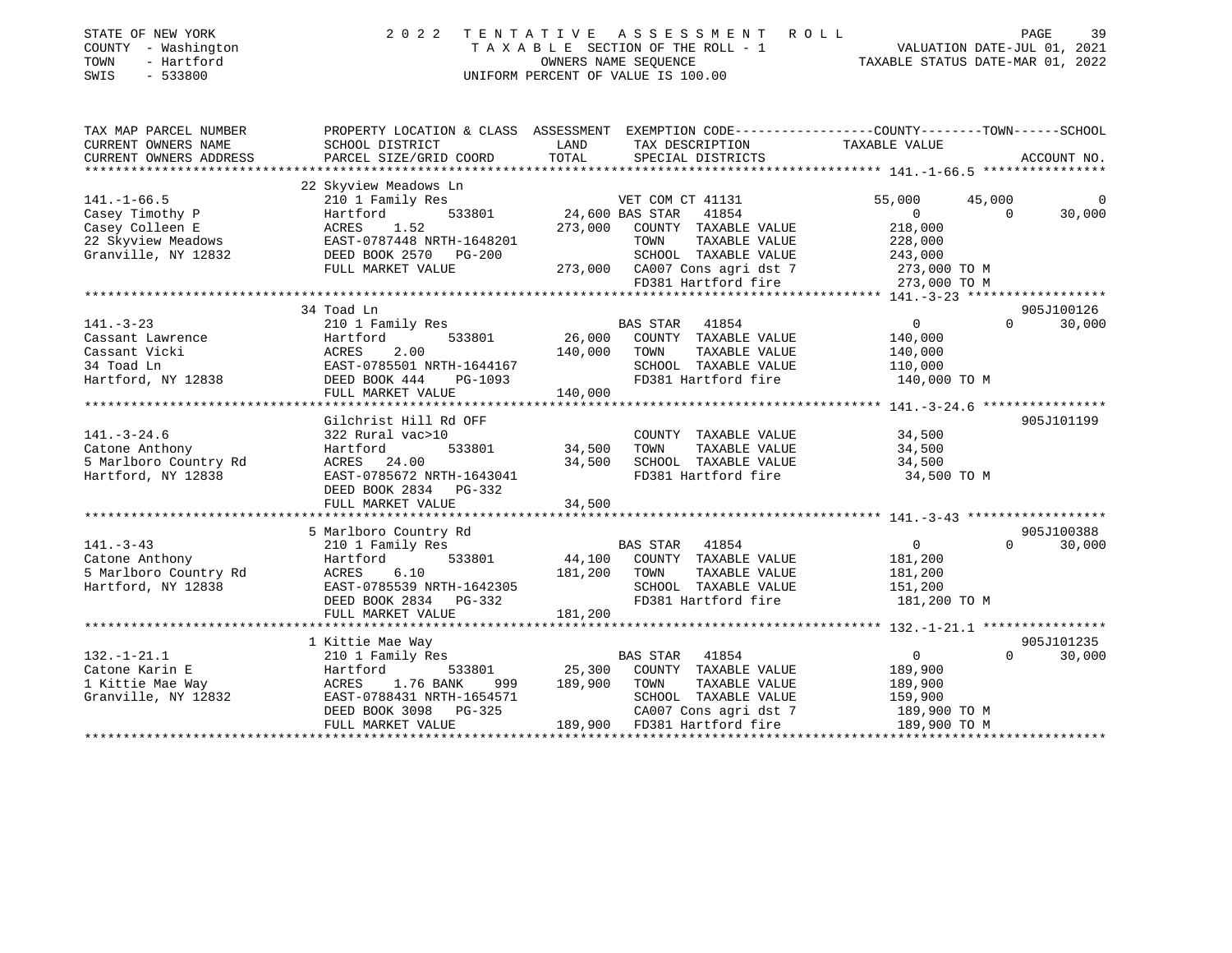| STATE OF NEW YORK<br>COUNTY - Washington<br>TOWN<br>- Hartford<br>SWIS<br>$-533800$ | 2 0 2 2                                                                                         | TENTATIVE | ASSESSMENT ROLL<br>T A X A B L E SECTION OF THE ROLL - 1<br>OWNERS NAME SEQUENCE TAXA<br>OWNERS NAME SEOUENCE<br>UNIFORM PERCENT OF VALUE IS 100.00 | TAXABLE STATUS DATE-MAR 01, 2022 | PAGE<br>40<br>VALUATION DATE-JUL 01, 2021 |
|-------------------------------------------------------------------------------------|-------------------------------------------------------------------------------------------------|-----------|-----------------------------------------------------------------------------------------------------------------------------------------------------|----------------------------------|-------------------------------------------|
| TAX MAP PARCEL NUMBER                                                               | PROPERTY LOCATION & CLASS ASSESSMENT EXEMPTION CODE---------------COUNTY-------TOWN------SCHOOL |           |                                                                                                                                                     |                                  |                                           |
| CURRENT OWNERS NAME                                                                 | SCHOOL DISTRICT                                                                                 | LAND      | TAX DESCRIPTION                                                                                                                                     | TAXABLE VALUE                    |                                           |
| CURRENT OWNERS ADDRESS                                                              | PARCEL SIZE/GRID COORD<br>*************************                                             | TOTAL     | SPECIAL DISTRICTS                                                                                                                                   |                                  | ACCOUNT NO.                               |
|                                                                                     |                                                                                                 |           |                                                                                                                                                     |                                  |                                           |
| $150. - 1 - 29.5$                                                                   | 264 Pope Hill Rd<br>314 Rural vac<10                                                            |           | COUNTY TAXABLE VALUE                                                                                                                                | 25,200                           |                                           |
| Cavanaugh Robert Jr                                                                 | 533801<br>Hartford                                                                              | 25,200    | TOWN<br>TAXABLE VALUE                                                                                                                               | 25,200                           |                                           |
| Mello Tracy                                                                         | 5.08<br>ACRES                                                                                   | 25,200    | SCHOOL TAXABLE VALUE                                                                                                                                | 25,200                           |                                           |
| 232 Pope Hill Rd                                                                    | EAST-0782917 NRTH-1633125                                                                       |           | CA006 Cons agri dst 6                                                                                                                               | 25,200 TO M                      |                                           |
| Argyle, NY 12809                                                                    | DEED BOOK 825<br>PG-53                                                                          |           | FD381 Hartford fire                                                                                                                                 | 25,200 TO M                      |                                           |
|                                                                                     | FULL MARKET VALUE                                                                               | 25,200    |                                                                                                                                                     |                                  |                                           |
|                                                                                     |                                                                                                 |           |                                                                                                                                                     |                                  |                                           |
|                                                                                     | 232 Pope Hill Rd                                                                                |           |                                                                                                                                                     |                                  |                                           |
| $150. - 1 - 29.13$                                                                  | 210 1 Family Res                                                                                |           | BAS STAR 41854                                                                                                                                      | $\overline{0}$                   | $\Omega$<br>30,000                        |
| Cavanaugh Robert Jr                                                                 | 532001<br>Argyle                                                                                | 37,100    | COUNTY TAXABLE VALUE                                                                                                                                | 190,000                          |                                           |
| 232 Pope Hill Rd                                                                    | ACRES<br>5.32                                                                                   | 190,000   | TOWN<br>TAXABLE VALUE                                                                                                                               | 190,000                          |                                           |
| Argyle, NY 12809                                                                    | EAST-0782543 NRTH-1633468                                                                       |           | SCHOOL TAXABLE VALUE                                                                                                                                | 160,000                          |                                           |
|                                                                                     | DEED BOOK 737<br>PG-341                                                                         |           | CA006 Cons agri dst 6                                                                                                                               | 190,000 TO M                     |                                           |
|                                                                                     | FULL MARKET VALUE                                                                               |           | 190,000 FD381 Hartford fire                                                                                                                         | 190,000 TO M                     |                                           |
|                                                                                     | 200 Townsend Rd                                                                                 |           |                                                                                                                                                     |                                  | 905J100470                                |
| $141. - 1 - 74$                                                                     | 210 1 Family Res                                                                                |           | COUNTY TAXABLE VALUE                                                                                                                                | 167,900                          |                                           |
| Chadwick Joshua T                                                                   | 533801<br>Hartford                                                                              | 25,600    | TOWN<br>TAXABLE VALUE                                                                                                                               | 167,900                          |                                           |
| 200 Townsend Rd                                                                     | ACRES<br>1.69 BANK<br>999 —                                                                     | 167,900   | SCHOOL TAXABLE VALUE                                                                                                                                | 167,900                          |                                           |
| Hartford, NY 12838                                                                  | EAST-0779591 NRTH-1649523                                                                       |           | CA007 Cons agri dst 7                                                                                                                               | 167,900 TO M                     |                                           |
|                                                                                     | DEED BOOK 3845 PG-51                                                                            |           | FD381 Hartford fire                                                                                                                                 | 167,900 TO M                     |                                           |
|                                                                                     | FULL MARKET VALUE                                                                               | 167,900   |                                                                                                                                                     |                                  |                                           |
|                                                                                     |                                                                                                 |           |                                                                                                                                                     |                                  |                                           |
|                                                                                     | 3562 State Route 196                                                                            |           |                                                                                                                                                     |                                  | 905J100695                                |
| $140. - 1 - 25$                                                                     | 210 1 Family Res                                                                                |           | BAS STAR 41854                                                                                                                                      | $\overline{0}$                   | $\Omega$<br>30,000                        |
| Chadwick Laura B                                                                    | 533801<br>Hartford                                                                              | 30,500    | COUNTY TAXABLE VALUE                                                                                                                                | 169,000                          |                                           |
| Chadwick Rock E                                                                     | 3422/114                                                                                        | 169,000   | TOWN<br>TAXABLE VALUE                                                                                                                               | 169,000                          |                                           |
| 3562 State Route 196                                                                | ACRES<br>3.50                                                                                   |           | SCHOOL TAXABLE VALUE                                                                                                                                | 139,000                          |                                           |
| Fort Ann, NY 12827                                                                  | EAST-0772373 NRTH-1644503                                                                       |           | FD381 Hartford fire                                                                                                                                 | 169,000 TO M                     |                                           |
|                                                                                     | DEED BOOK 574<br>PG-116<br>FULL MARKET VALUE                                                    | 169,000   |                                                                                                                                                     |                                  |                                           |
|                                                                                     |                                                                                                 |           |                                                                                                                                                     |                                  |                                           |
|                                                                                     | 7799 State Route 40                                                                             |           |                                                                                                                                                     |                                  | 905J100127                                |
| $140. - 2 - 9$                                                                      | 210 1 Family Res                                                                                |           | ENH STAR 41834                                                                                                                                      | $\overline{0}$                   | 74,900<br>$\Omega$                        |
| Chadwick Richard                                                                    | 533801<br>Hartford                                                                              | 12,700    | COUNTY TAXABLE VALUE                                                                                                                                | 107,600                          |                                           |
| Chadwick Janice                                                                     | ACRES<br>0.30                                                                                   | 107,600   | TOWN<br>TAXABLE VALUE                                                                                                                               | 107,600                          |                                           |
| 7799 State Route 40                                                                 |                                                                                                 |           | SCHOOL TAXABLE VALUE                                                                                                                                | 32,700                           |                                           |
| Hartford, NY 12838                                                                  | EAST-0782774 NRTH-1646303<br>DEED BOOK 447 PG-72                                                |           | FD381 Hartford fire                                                                                                                                 | 107,600 TO M                     |                                           |
|                                                                                     | FULL MARKET VALUE                                                                               | 107,600   |                                                                                                                                                     |                                  |                                           |
|                                                                                     |                                                                                                 |           |                                                                                                                                                     |                                  |                                           |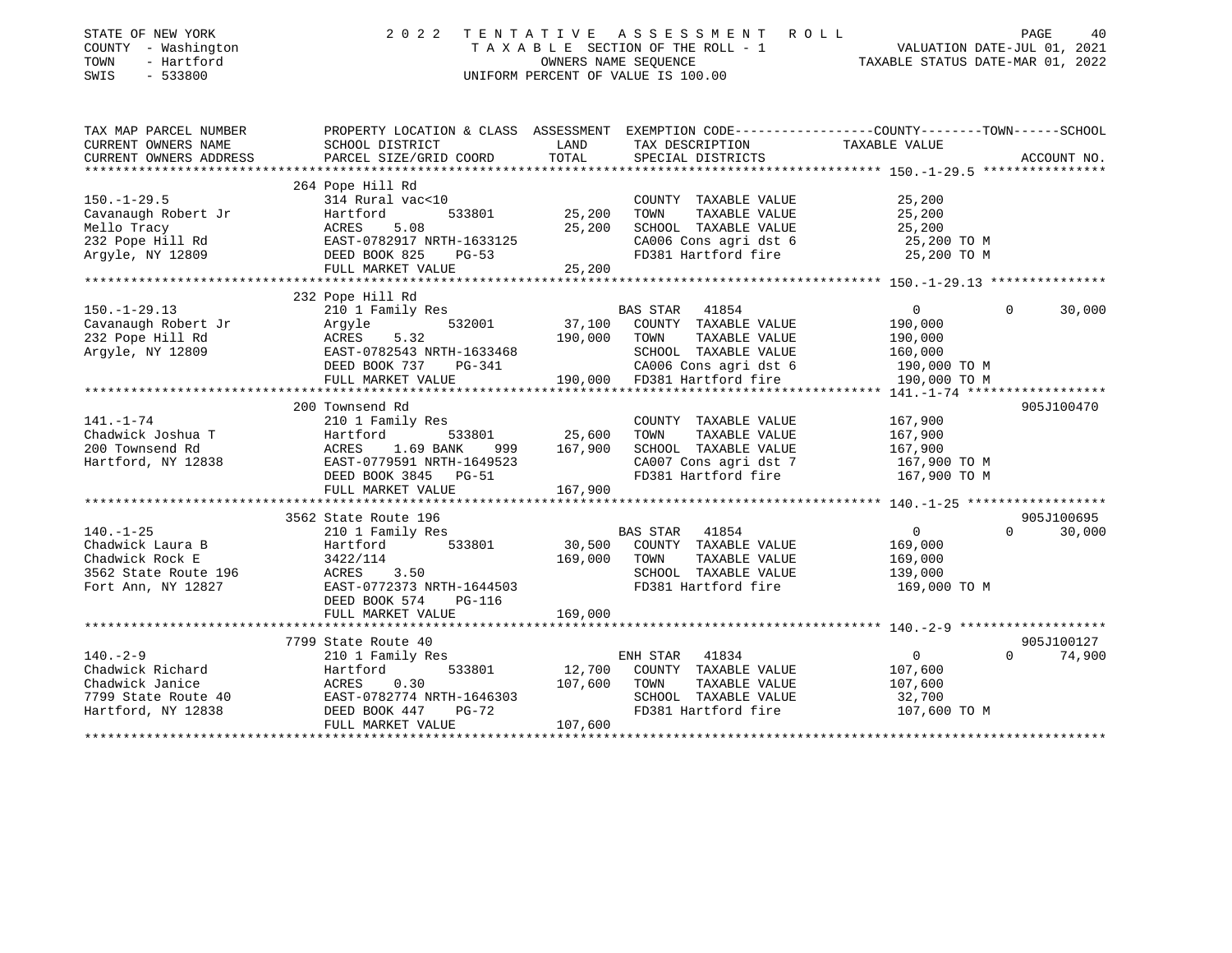| STATE OF NEW YORK<br>COUNTY - Washington<br>- Hartford<br>TOWN<br>SWIS<br>- 533800 | 2022 TENTATIVE ASSESSMENT ROLL<br>VALUATION DATE-JUL 01, 2021<br>TAXABLE SECTION OF THE ROLL - 1<br>TAXABLE STATUS DATE-MAR 01, 2022<br>OWNERS NAME SEOUENCE<br>UNIFORM PERCENT OF VALUE IS 100.00 | PAGE | 41 |
|------------------------------------------------------------------------------------|----------------------------------------------------------------------------------------------------------------------------------------------------------------------------------------------------|------|----|
|                                                                                    |                                                                                                                                                                                                    |      |    |

| TAX MAP PARCEL NUMBER  | PROPERTY LOCATION & CLASS ASSESSMENT EXEMPTION CODE---------------COUNTY-------TOWN-----SCHOOL                                                                                                                                                         |                                            |                                                                                                     |                |          |               |
|------------------------|--------------------------------------------------------------------------------------------------------------------------------------------------------------------------------------------------------------------------------------------------------|--------------------------------------------|-----------------------------------------------------------------------------------------------------|----------------|----------|---------------|
| CURRENT OWNERS NAME    | SCHOOL DISTRICT                                                                                                                                                                                                                                        | <b>EXAMPLE THE STATE OF STATE OF STATE</b> | TAX DESCRIPTION                                                                                     | TAXABLE VALUE  |          |               |
| CURRENT OWNERS ADDRESS |                                                                                                                                                                                                                                                        |                                            |                                                                                                     |                |          |               |
|                        | 66 Christian Hill Rd                                                                                                                                                                                                                                   |                                            |                                                                                                     |                |          | 905J100130    |
| $132.15 - 1 - 25$      |                                                                                                                                                                                                                                                        |                                            |                                                                                                     | $\overline{0}$ |          | $0 \t 74,900$ |
| Chadwick Robert C LE   |                                                                                                                                                                                                                                                        |                                            |                                                                                                     | 81,500         |          |               |
|                        |                                                                                                                                                                                                                                                        |                                            |                                                                                                     |                |          |               |
|                        |                                                                                                                                                                                                                                                        |                                            |                                                                                                     |                |          |               |
|                        |                                                                                                                                                                                                                                                        |                                            |                                                                                                     |                |          |               |
|                        |                                                                                                                                                                                                                                                        |                                            |                                                                                                     |                |          |               |
|                        | Chadwick Robert C LE (Chadwick Leona M LE ACRES 0.25<br>PO Box 53<br>Hartford, NY 12838 DEED BOOK 3155 PG-150 (CA007 Cons agri dst 7 81,500 TO M<br>FULL MARKET VALUE 81,500 FD381 Hartford fire 81,500 TO M<br>FULL MARKET VALUE 81,5                 |                                            |                                                                                                     |                |          |               |
|                        | 132.15-1-26<br>210 1 Family Res<br>Chadwick Robert E<br>Chadwick Christine FRNT 60.00 DPTH 110.00<br>PO Box 125<br>Hartford, NY 12838<br>EAST 0.50<br>Hartford, NY 12838<br>EAST 0.50<br>FRNT 60.00 DPTH 110.00<br>210 114,900<br>210 114,900<br>22007 |                                            |                                                                                                     |                |          | 905J100326    |
|                        |                                                                                                                                                                                                                                                        |                                            |                                                                                                     |                |          |               |
|                        |                                                                                                                                                                                                                                                        |                                            |                                                                                                     |                |          |               |
|                        |                                                                                                                                                                                                                                                        |                                            |                                                                                                     |                |          |               |
|                        |                                                                                                                                                                                                                                                        |                                            |                                                                                                     |                |          |               |
|                        |                                                                                                                                                                                                                                                        |                                            | CA007 Cons agri dst 7 $114,900$ TO M<br>FD381 Hartford fire $114,900$ TO M                          |                |          |               |
|                        |                                                                                                                                                                                                                                                        |                                            |                                                                                                     |                |          |               |
|                        | FULL MARKET VALUE                                                                                                                                                                                                                                      | 114,900                                    |                                                                                                     |                |          |               |
|                        |                                                                                                                                                                                                                                                        |                                            |                                                                                                     |                |          |               |
|                        | Blood St                                                                                                                                                                                                                                               |                                            |                                                                                                     |                |          | 905J100128    |
| $132 - 4 - 8$          | 314 Rural vac<10                                                                                                                                                                                                                                       |                                            | COUNTY TAXABLE VALUE 18,900                                                                         |                |          |               |
|                        |                                                                                                                                                                                                                                                        |                                            |                                                                                                     |                |          |               |
|                        |                                                                                                                                                                                                                                                        |                                            |                                                                                                     |                |          |               |
|                        |                                                                                                                                                                                                                                                        |                                            |                                                                                                     |                |          |               |
|                        |                                                                                                                                                                                                                                                        |                                            |                                                                                                     |                |          |               |
|                        |                                                                                                                                                                                                                                                        |                                            |                                                                                                     |                |          |               |
|                        |                                                                                                                                                                                                                                                        |                                            |                                                                                                     |                |          |               |
|                        | 462 Blood St                                                                                                                                                                                                                                           |                                            |                                                                                                     |                |          | 905J101366    |
|                        | 132.-4-8.1            210 1 Family Res             BAS STAR   41854              0<br>Chadwick Royal C         Hartford     533801      32,600  COUNTY TAXABLE VALUE        203,500                                                                    |                                            |                                                                                                     | $\overline{0}$ | $\Omega$ | 30,000        |
|                        |                                                                                                                                                                                                                                                        |                                            |                                                                                                     |                |          |               |
|                        |                                                                                                                                                                                                                                                        |                                            | TAXABLE VALUE 203,500                                                                               |                |          |               |
|                        |                                                                                                                                                                                                                                                        |                                            | SCHOOL TAXABLE VALUE                                                                                | 173,500        |          |               |
|                        |                                                                                                                                                                                                                                                        |                                            | FD381 Hartford fire 303,500 TO M                                                                    |                |          |               |
|                        | DEED BOOK 604<br>$PG-220$                                                                                                                                                                                                                              |                                            |                                                                                                     |                |          |               |
|                        | FULL MARKET VALUE                                                                                                                                                                                                                                      | 203,500                                    |                                                                                                     |                |          |               |
|                        |                                                                                                                                                                                                                                                        |                                            |                                                                                                     |                |          |               |
|                        | State Route 40                                                                                                                                                                                                                                         |                                            |                                                                                                     |                |          | 905J101254    |
| $123. - 1 - 13.5$      | 314 Rural vac<10                                                                                                                                                                                                                                       |                                            | COUNTY TAXABLE VALUE 24,700                                                                         |                |          |               |
|                        |                                                                                                                                                                                                                                                        | 533801 24,700                              | TOWN TAXABLE VALUE $24,700$<br>SCHOOL TAXABLE VALUE $24,700$<br>CA007 Cons agri dst 7 $24,700$ TO M |                |          |               |
|                        |                                                                                                                                                                                                                                                        |                                            |                                                                                                     |                |          |               |
|                        |                                                                                                                                                                                                                                                        |                                            |                                                                                                     |                |          |               |
|                        |                                                                                                                                                                                                                                                        |                                            |                                                                                                     |                |          |               |
|                        |                                                                                                                                                                                                                                                        |                                            |                                                                                                     |                |          |               |
|                        |                                                                                                                                                                                                                                                        |                                            |                                                                                                     |                |          |               |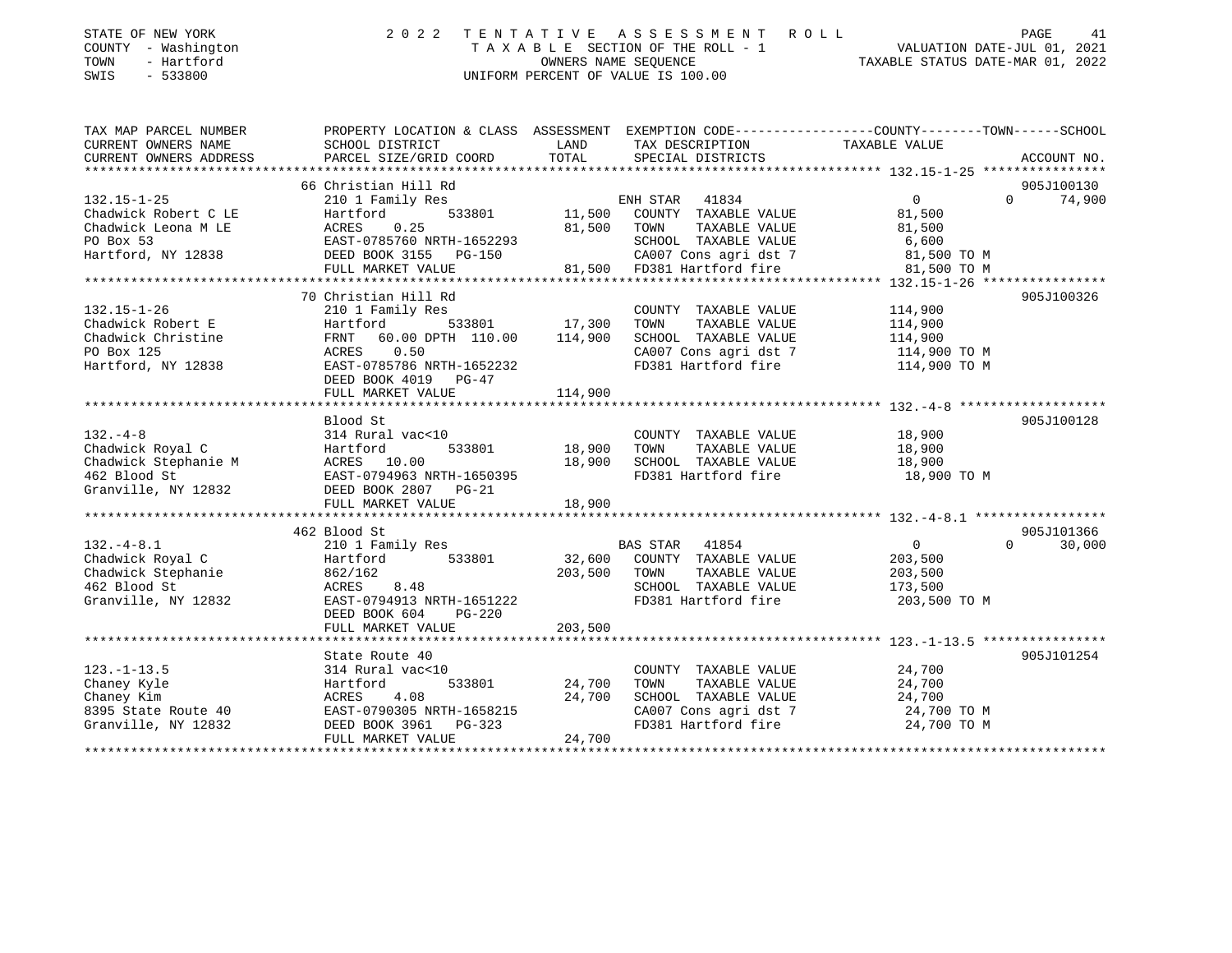| STATE OF NEW YORK<br>COUNTY - Washington<br>TOWN<br>- Hartford<br>SWIS<br>$-533800$                     | 2 0 2 2                                                                                                                                                                                                                                    |                   | TENTATIVE ASSESSMENT ROLL PAGE 42<br>TAXABLE SECTION OF THE ROLL - 1 VALUATION DATE-JUL 01, 2021<br>OWNERS NAME SEQUENCE TAXABLE STATUS DATE-MAR 01, 2022<br>UNIFORM PERCENT OF VALUE IS 100.00 |                            |                          |
|---------------------------------------------------------------------------------------------------------|--------------------------------------------------------------------------------------------------------------------------------------------------------------------------------------------------------------------------------------------|-------------------|-------------------------------------------------------------------------------------------------------------------------------------------------------------------------------------------------|----------------------------|--------------------------|
| TAX MAP PARCEL NUMBER<br>CURRENT OWNERS NAME<br>CURRENT OWNERS ADDRESS                                  | PROPERTY LOCATION & CLASS ASSESSMENT EXEMPTION CODE---------------COUNTY-------TOWN-----SCHOOL<br>SCHOOL DISTRICT<br>PARCEL SIZE/GRID COORD                                                                                                | LAND<br>TOTAL     | TAX DESCRIPTION TAXABLE VALUE<br>SPECIAL DISTRICTS                                                                                                                                              |                            | ACCOUNT NO.              |
|                                                                                                         |                                                                                                                                                                                                                                            |                   |                                                                                                                                                                                                 |                            |                          |
|                                                                                                         | 8395 State Route 40                                                                                                                                                                                                                        |                   |                                                                                                                                                                                                 |                            |                          |
| 123.-1-13.6<br>Chaney Warren M<br>8395 State Route 40<br>111e. NY 12832                                 | 240 Rural res                                                                                                                                                                                                                              |                   | COUNTY TAXABLE VALUE<br>TOWN                                                                                                                                                                    | 199,000                    |                          |
|                                                                                                         | 533801<br>Hartford                                                                                                                                                                                                                         | 69,800<br>199,000 | TAXABLE VALUE<br>SCHOOL TAXABLE VALUE                                                                                                                                                           | 199,000                    |                          |
|                                                                                                         | ACRES 57.10                                                                                                                                                                                                                                |                   | CA007 Cons agri dst 7                                                                                                                                                                           | 199,000<br>199,000 TO M    |                          |
|                                                                                                         |                                                                                                                                                                                                                                            |                   | FD381 Hartford fire                                                                                                                                                                             | 199,000 TO M               |                          |
|                                                                                                         |                                                                                                                                                                                                                                            |                   |                                                                                                                                                                                                 |                            |                          |
|                                                                                                         |                                                                                                                                                                                                                                            |                   |                                                                                                                                                                                                 |                            |                          |
|                                                                                                         | Brayton Rd                                                                                                                                                                                                                                 |                   |                                                                                                                                                                                                 |                            | 905J100083               |
| $114. - 1 - 1$                                                                                          | 120 Field crops                                                                                                                                                                                                                            |                   | AG DIST<br>41720                                                                                                                                                                                | 68,742                     | 68,742 68,742            |
| Chapin Raymond Trustee                                                                                  | 533801<br>Hartford                                                                                                                                                                                                                         | 138,300           | COUNTY TAXABLE VALUE                                                                                                                                                                            | 83,758                     |                          |
| Chapin Sharon Trustee                                                                                   | 572/243                                                                                                                                                                                                                                    | 152,500           | TAXABLE VALUE<br>TOWN                                                                                                                                                                           | 83,758                     |                          |
| 18 Chapin Farm Ln                                                                                       | ACRES 103.90                                                                                                                                                                                                                               |                   | SCHOOL TAXABLE VALUE                                                                                                                                                                            | 83,758                     |                          |
| Fort Ann, NY 12827                                                                                      | EAST-0781137 NRTH-1669672                                                                                                                                                                                                                  |                   | CA007 Cons agri dst 7 83,758 TO M                                                                                                                                                               |                            |                          |
|                                                                                                         |                                                                                                                                                                                                                                            |                   |                                                                                                                                                                                                 |                            |                          |
| MAY BE SUBJECT TO PAYMENT<br>UNDER AGDIST LAW TIL 2026                                                  | $\begin{array}{lllllll} \texttt{EAS1}-\texttt{v/01137} & \texttt{m111} \\ \texttt{DEED BOOK 3087} & \texttt{PG-296} & & & & & & & & \\ \texttt{m111} & \texttt{MARKET VALUE} & & & & & 152,500 & \texttt{FD381 Hartford fire} \end{array}$ |                   |                                                                                                                                                                                                 | 152,500 TO M               |                          |
|                                                                                                         |                                                                                                                                                                                                                                            |                   |                                                                                                                                                                                                 |                            |                          |
|                                                                                                         | 18 Chapin Farm Ln                                                                                                                                                                                                                          |                   | 34 PCT OF VALUE USED FOR EXEMPTION PURPOSES                                                                                                                                                     |                            | 905J100133               |
| $114. - 1 - 2$                                                                                          | 112 Dairy farm                                                                                                                                                                                                                             |                   | AG DIST 41720<br>252,300 AGED-CO/TN 41801                                                                                                                                                       | 117,958 117,958            | 117,958                  |
| Chapin Raymond Trustee                                                                                  | Hartford 533801                                                                                                                                                                                                                            |                   |                                                                                                                                                                                                 | 48,374 48,374              | $\sim$ 0                 |
| Chapin Sharon Trustee                                                                                   | 442/1071<br>ACRES 211.59                                                                                                                                                                                                                   |                   | 406,500 ENH STAR 41834                                                                                                                                                                          | $\sim$ 0                   | $\overline{0}$<br>74,900 |
| 18 Chapin Farm Ln                                                                                       |                                                                                                                                                                                                                                            |                   | COUNTY TAXABLE VALUE                                                                                                                                                                            | 240,168                    |                          |
| Fort Ann, NY 12827                                                                                      | EAST-0781932 NRTH-1667450                                                                                                                                                                                                                  |                   | TOWN<br>TAXABLE VALUE                                                                                                                                                                           | 240,168                    |                          |
|                                                                                                         | DEED BOOK 3087 PG-291                                                                                                                                                                                                                      |                   |                                                                                                                                                                                                 |                            |                          |
| MAY BE SUBJECT TO PAYMENT                                                                               | FULL MARKET VALUE                                                                                                                                                                                                                          |                   | SCHOOL TAXABLE VALUE 213,642<br>406,500 CA007 Cons agri dst 7 288,542 TO M                                                                                                                      |                            |                          |
| UNDER AGDIST LAW TIL 2026                                                                               |                                                                                                                                                                                                                                            |                   | 117,958 EX                                                                                                                                                                                      |                            |                          |
|                                                                                                         |                                                                                                                                                                                                                                            |                   | FD381 Hartford fire                                                                                                                                                                             | 406,500 TO M               |                          |
|                                                                                                         |                                                                                                                                                                                                                                            |                   |                                                                                                                                                                                                 |                            |                          |
|                                                                                                         | 8327 State Route 40                                                                                                                                                                                                                        |                   |                                                                                                                                                                                                 |                            |                          |
| $123. - 1 - 15.2$                                                                                       | 314 Rural vac<10                                                                                                                                                                                                                           |                   | COUNTY TAXABLE VALUE                                                                                                                                                                            | 13,500                     |                          |
| Chapman Carlene C                                                                                       | 533801<br>Hartford                                                                                                                                                                                                                         | 13,500            | TOWN<br>TAXABLE VALUE                                                                                                                                                                           | 13,500                     |                          |
| 25 Hillview Ave                                                                                         | LOT 1                                                                                                                                                                                                                                      | 13,500            | SCHOOL TAXABLE VALUE                                                                                                                                                                            | 13,500                     |                          |
| Fort Edward, NY 12828                                                                                   | ACRES 1.28<br>EAST-0789851 NRTH-1657378                                                                                                                                                                                                    |                   | CA007 Cons agri dst 7<br>FD381 Hartford fire                                                                                                                                                    | 13,500 TO M<br>13,500 TO M |                          |
|                                                                                                         | DEED BOOK 2066 PG-14                                                                                                                                                                                                                       |                   |                                                                                                                                                                                                 |                            |                          |
|                                                                                                         | FULL MARKET VALUE                                                                                                                                                                                                                          | 13,500            |                                                                                                                                                                                                 |                            |                          |
|                                                                                                         |                                                                                                                                                                                                                                            |                   |                                                                                                                                                                                                 |                            |                          |
|                                                                                                         | State Route 40                                                                                                                                                                                                                             |                   |                                                                                                                                                                                                 |                            |                          |
|                                                                                                         | 311 Res vac land                                                                                                                                                                                                                           |                   | COUNTY TAXABLE VALUE                                                                                                                                                                            | 11,500                     |                          |
| Chapman Carlene C<br>Chapman Carlene C<br>25 Hillview Ave FRNT 33<br>Fort Edward, NY 12828<br>EAST-0789 | 533801                                                                                                                                                                                                                                     | 11,500            | TOWN<br>TAXABLE VALUE                                                                                                                                                                           | 11,500                     |                          |
|                                                                                                         | FRNT 33.00 DPTH 387.00 11,500                                                                                                                                                                                                              |                   | SCHOOL TAXABLE VALUE                                                                                                                                                                            | 11,500                     |                          |
|                                                                                                         | EAST-0789797 NRTH-1657267                                                                                                                                                                                                                  |                   | CA007 Cons agri dst 7                                                                                                                                                                           | 11,500 TO M                |                          |
|                                                                                                         | DEED BOOK 2268 PG-245                                                                                                                                                                                                                      |                   | FD381 Hartford fire                                                                                                                                                                             | 11,500 TO M                |                          |
|                                                                                                         | FULL MARKET VALUE                                                                                                                                                                                                                          | 11,500            |                                                                                                                                                                                                 |                            |                          |
|                                                                                                         |                                                                                                                                                                                                                                            |                   |                                                                                                                                                                                                 |                            |                          |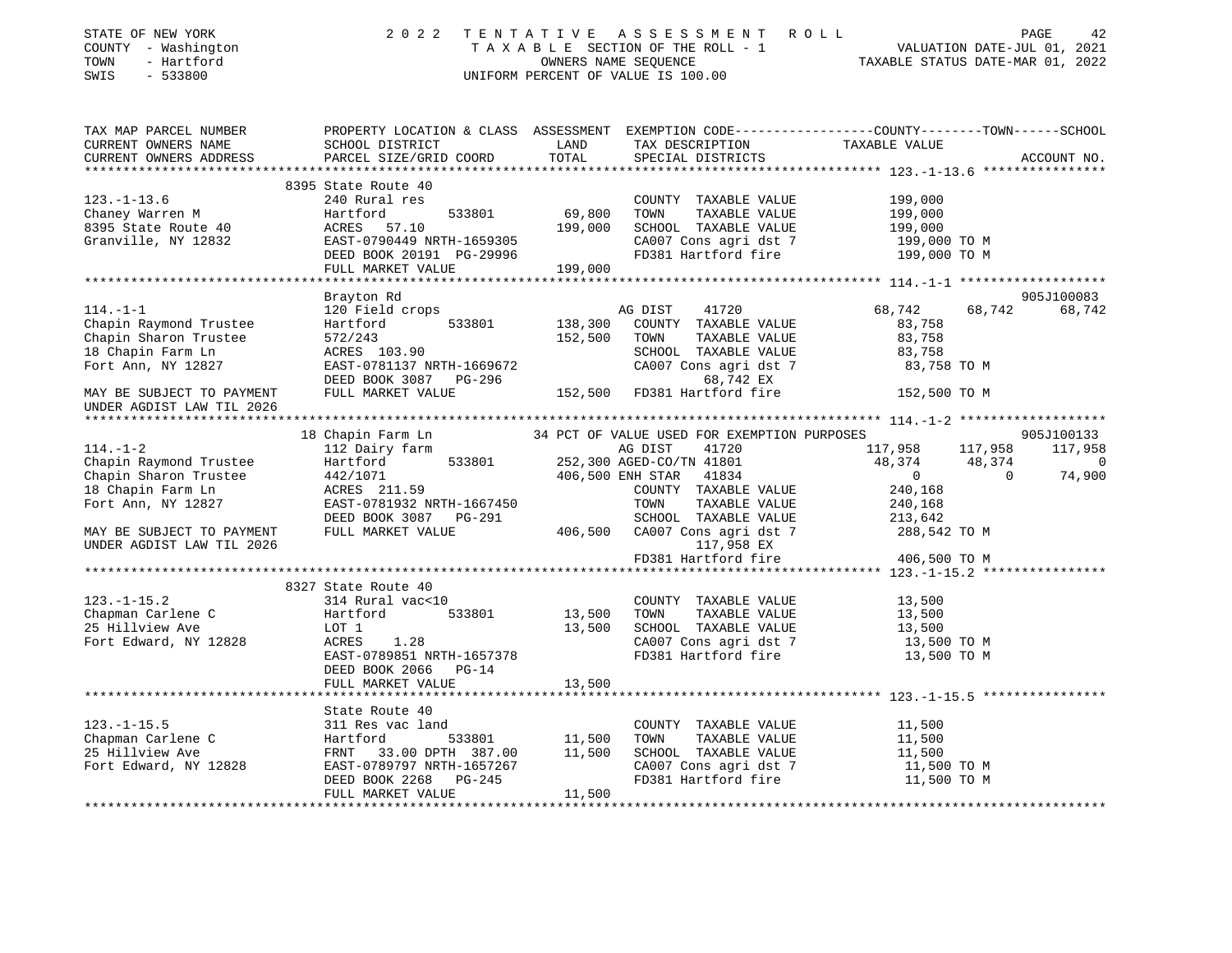| STATE OF NEW YORK<br>COUNTY - Washington<br>- Hartford<br>TOWN<br>$-533800$<br>SWIS | 2 0 2 2                                                |                           | TENTATIVE ASSESSMENT ROLL<br>TAXABLE SECTION OF THE ROLL - 1<br>OWNERS NAME SEQUENCE<br>UNIFORM PERCENT OF VALUE IS 100.00 | VALUATION DATE-JUL 01, 2021<br>TAXABLE STATUS DATE-MAR 01, 2022                                 | PAGE<br>43  |
|-------------------------------------------------------------------------------------|--------------------------------------------------------|---------------------------|----------------------------------------------------------------------------------------------------------------------------|-------------------------------------------------------------------------------------------------|-------------|
| TAX MAP PARCEL NUMBER                                                               |                                                        |                           |                                                                                                                            | PROPERTY LOCATION & CLASS ASSESSMENT EXEMPTION CODE----------------COUNTY-------TOWN-----SCHOOL |             |
| CURRENT OWNERS NAME                                                                 | SCHOOL DISTRICT                                        | LAND                      | TAX DESCRIPTION                                                                                                            | TAXABLE VALUE                                                                                   |             |
| CURRENT OWNERS ADDRESS                                                              | PARCEL SIZE/GRID COORD                                 | TOTAL                     | SPECIAL DISTRICTS                                                                                                          |                                                                                                 | ACCOUNT NO. |
| ***********************                                                             |                                                        |                           |                                                                                                                            |                                                                                                 |             |
| $142. - 1 - 42$                                                                     | Camp A Way<br>314 Rural vac<10                         |                           | COUNTY TAXABLE VALUE                                                                                                       | 8,300                                                                                           | 905J100516  |
| Chapman John P                                                                      | 533801<br>Hartford                                     | 8,300                     | TAXABLE VALUE<br>TOWN                                                                                                      | 8,300                                                                                           |             |
| Brooks Robert                                                                       | ACRES<br>2.30                                          | 8,300                     | SCHOOL TAXABLE VALUE                                                                                                       | 8,300                                                                                           |             |
| C/O Loran Chapman                                                                   | EAST-0790488 NRTH-1646238                              |                           | FD381 Hartford fire                                                                                                        | 8,300 TO M                                                                                      |             |
| 73 Perkins Dr                                                                       | DEED BOOK 545<br>PG-168                                |                           |                                                                                                                            |                                                                                                 |             |
| Hudson Falls, NY 12839                                                              | FULL MARKET VALUE                                      | 8,300                     |                                                                                                                            |                                                                                                 |             |
|                                                                                     |                                                        | * * * * * * * * * * * * * |                                                                                                                            | ************************************* 142.-1-43 *******************                             |             |
|                                                                                     | 96 Camp A Way                                          |                           |                                                                                                                            |                                                                                                 | 905J100386  |
| $142. - 1 - 43$                                                                     | 260 Seasonal res                                       |                           | COUNTY TAXABLE VALUE                                                                                                       | 33,000                                                                                          |             |
| Chapman John P ETAL                                                                 | 533801<br>Hartford                                     | 8,400                     | TOWN<br>TAXABLE VALUE                                                                                                      | 33,000                                                                                          |             |
| Flores Frank D<br>C/O Loran Chapman                                                 | ACRES<br>2.31<br>EAST-0790760 NRTH-1646254             | 33,000                    | SCHOOL TAXABLE VALUE<br>FD381 Hartford fire                                                                                | 33,000<br>33,000 TO M                                                                           |             |
| 73 Perkins Dr                                                                       | DEED BOOK 545<br>PG-164                                |                           |                                                                                                                            |                                                                                                 |             |
| Hudson Falls, NY 12839                                                              | FULL MARKET VALUE                                      | 33,000                    |                                                                                                                            |                                                                                                 |             |
| ********************                                                                |                                                        |                           |                                                                                                                            |                                                                                                 |             |
|                                                                                     | 7180 State Route 40                                    |                           |                                                                                                                            |                                                                                                 | 905J101351  |
| $149. - 1 - 38.1$                                                                   | 210 1 Family Res                                       |                           | COUNTY TAXABLE VALUE                                                                                                       | 48,000                                                                                          |             |
| Chapman Marcus M                                                                    | 533801<br>Hartford                                     | 25,300                    | TOWN<br>TAXABLE VALUE                                                                                                      | 48,000                                                                                          |             |
| 7180 State Route 40                                                                 | 890/238                                                | 48,000                    | SCHOOL TAXABLE VALUE                                                                                                       | 48,000                                                                                          |             |
| Argyle, NY 12809                                                                    | Survey13419<br>ACRES<br>1.59                           |                           | CA006 Cons agri dst 6<br>FD381 Hartford fire                                                                               | 48,000 TO M<br>48,000 TO M                                                                      |             |
|                                                                                     | EAST-0772808 NRTH-1634756                              |                           |                                                                                                                            |                                                                                                 |             |
|                                                                                     | DEED BOOK 2538 PG-188                                  |                           |                                                                                                                            |                                                                                                 |             |
|                                                                                     | FULL MARKET VALUE                                      | 48,000                    |                                                                                                                            |                                                                                                 |             |
|                                                                                     |                                                        |                           |                                                                                                                            |                                                                                                 |             |
|                                                                                     | 7166 State Route 40                                    |                           |                                                                                                                            |                                                                                                 | 905J100134  |
| $149. - 1 - 38$                                                                     | 210 1 Family Res                                       |                           | COUNTY TAXABLE VALUE                                                                                                       | 140,000                                                                                         |             |
| Chapman Webster L                                                                   | Hartford<br>533801                                     | 24,500                    | TAXABLE VALUE<br>TOWN                                                                                                      | 140,000                                                                                         |             |
| 7166 State Route 40                                                                 | ACRES<br>1.50 BANK<br>999<br>EAST-0772637 NRTH-1634571 | 140,000                   | SCHOOL TAXABLE VALUE<br>CA006 Cons agri dst 6                                                                              | 140,000<br>140,000 TO M                                                                         |             |
| Argyle, NY 12809                                                                    | DEED BOOK 592<br>PG-87                                 |                           | FD381 Hartford fire                                                                                                        | 140,000 TO M                                                                                    |             |
|                                                                                     | FULL MARKET VALUE                                      | 140,000                   |                                                                                                                            |                                                                                                 |             |
|                                                                                     |                                                        |                           |                                                                                                                            |                                                                                                 |             |
|                                                                                     | 3665 State Route 196                                   |                           |                                                                                                                            |                                                                                                 |             |
| $140. - 1 - 4.1$                                                                    | 323 Vacant rural                                       |                           | AG DIST<br>41720                                                                                                           | 21,604<br>21,604                                                                                | 21,604      |
| Charles Michaela L                                                                  | Hartford<br>533801                                     | 49,300                    | COUNTY TAXABLE VALUE                                                                                                       | 27,696                                                                                          |             |
| Charles Kaitlyn N                                                                   | ACRES 47.00                                            | 49,300                    | TOWN<br>TAXABLE VALUE                                                                                                      | 27,696                                                                                          |             |
| 3814 State Route 196                                                                | EAST-0774227 NRTH-1648121                              |                           | SCHOOL TAXABLE VALUE                                                                                                       | 27,696                                                                                          |             |
| Fort Ann, NY 12827                                                                  | DEED BOOK 3537 PG-161<br>FULL MARKET VALUE             | 49,300                    | CA007 Cons agri dst 7<br>21,604 EX                                                                                         | 27,696 TO M                                                                                     |             |
| MAY BE SUBJECT TO PAYMENT                                                           |                                                        |                           | FD381 Hartford fire                                                                                                        | 49,300 TO M                                                                                     |             |
| UNDER AGDIST LAW TIL 2026                                                           |                                                        |                           |                                                                                                                            |                                                                                                 |             |
| *****************************                                                       |                                                        |                           |                                                                                                                            |                                                                                                 |             |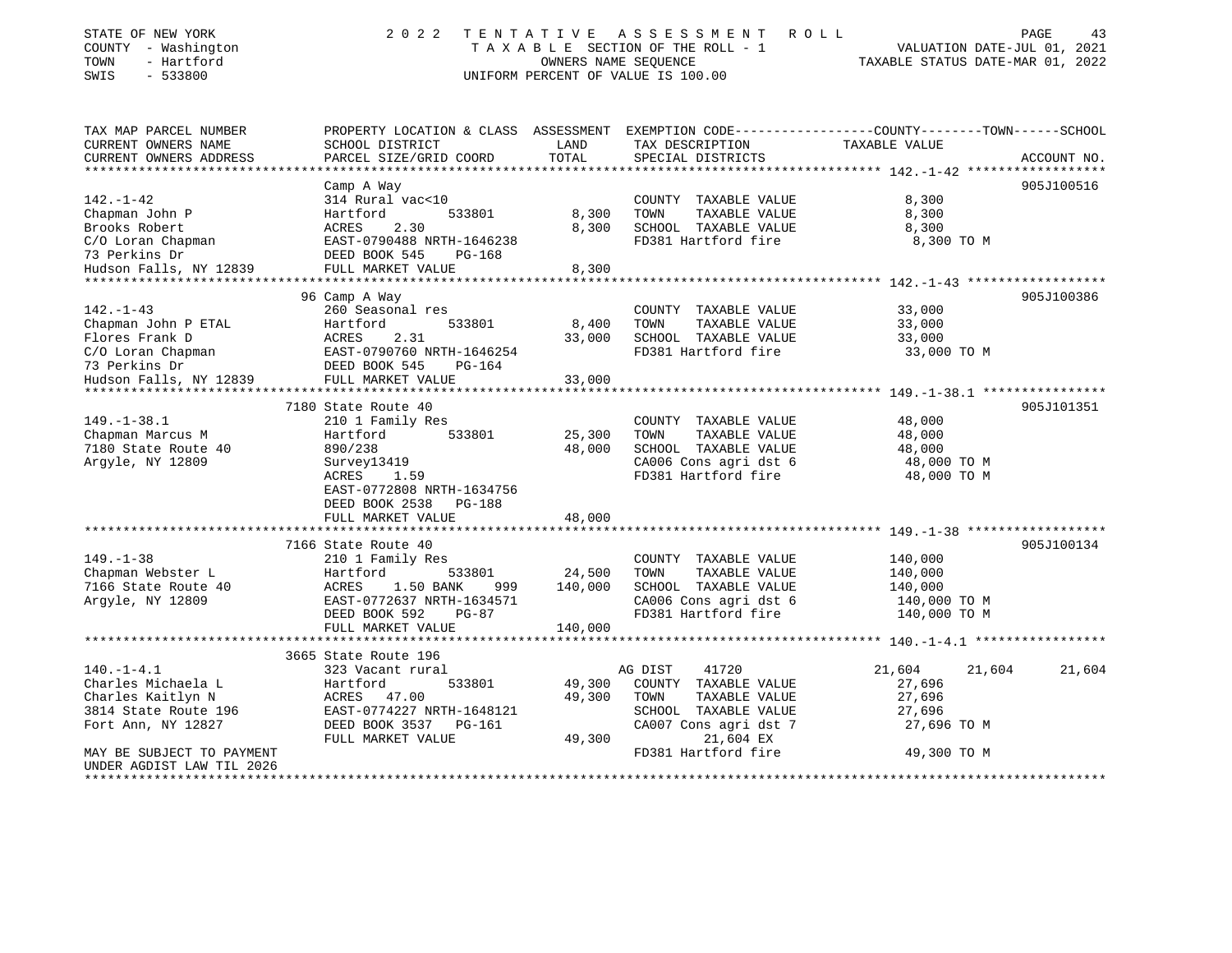| PROPERTY LOCATION & CLASS ASSESSMENT EXEMPTION CODE---------------COUNTY-------TOWN-----SCHOOL<br>LAND<br>SCHOOL DISTRICT<br>TAX DESCRIPTION<br>TAXABLE VALUE<br>TOTAL<br>SPECIAL DISTRICTS<br>PARCEL SIZE/GRID COORD<br>ACCOUNT NO.<br>State Route 196<br>905J101042<br>AG DIST<br>41720<br>5,397<br>5,397<br>5,397<br>314 Rural vac<10<br>533801<br>9,700<br>COUNTY TAXABLE VALUE<br>Hartford<br>4,303<br>9,700<br>TOWN<br>4,303<br>ACRES<br>8.00<br>TAXABLE VALUE<br>EAST-0774090 NRTH-1646393<br>SCHOOL TAXABLE VALUE<br>4,303<br>CA007 Cons agri dst 7<br>DEED BOOK 3537 PG-161<br>4,303 TO M<br>9,700<br>5,397 EX<br>FULL MARKET VALUE<br>FD381 Hartford fire<br>9,700 TO M<br>State Route 196 OFF<br>905J101309<br>323 Vacant rural<br>AG DIST<br>41720<br>17,026<br>17,026<br>17,026<br>533801<br>45,300<br>COUNTY TAXABLE VALUE<br>Hartford<br>28,274<br>ACRES 46.50<br>45,300<br>28,274<br>TOWN<br>TAXABLE VALUE<br>EAST-0775206 NRTH-1649321<br>SCHOOL TAXABLE VALUE<br>28,274<br>DEED BOOK 3537 PG-161<br>CA007 Cons agri dst 7<br>28,274 TO M<br>45,300<br>17,026 EX<br>FULL MARKET VALUE<br>FD381 Hartford fire<br>45,300 TO M<br>7791 State Route 40<br>905J100579<br>$140. -2 - 11$<br>COUNTY TAXABLE VALUE<br>74,000<br>210 1 Family Res<br>Charon Ryan A<br>9,200<br>TOWN<br>TAXABLE VALUE<br>Hartford<br>533801<br>74,000<br>Charon Bailey E<br>ACRES<br>0.20<br>74,000<br>SCHOOL TAXABLE VALUE<br>74,000<br>7791 State Route 40<br>EAST-0782688 NRTH-1646189<br>FD381 Hartford fire<br>74,000 TO M<br>Hartford, NY 12838<br>DEED BOOK 20210 PG-1055<br>FULL MARKET VALUE<br>74,000<br>************<br>*********************** 112._2_1 ********************<br>905J100138<br>LOT 1 Provincial Pat<br>35,241<br>312 Vac w/imprv<br>AG DIST<br>41720<br>35,241<br>35,241<br>COUNTY TAXABLE VALUE<br>72,759<br>Fort Ann<br>532802<br>80,900<br>108,000<br>72,759<br>100 Ad<br>TOWN<br>TAXABLE VALUE<br>72,759<br>Concord, NH 03301<br>$112. - 1 - 1$<br>SCHOOL TAXABLE VALUE<br>FD381 Hartford fire<br>108,000 TO M<br>ACRES 89.80<br>MAY BE SUBJECT TO PAYMENT<br>EAST-0763626 NRTH-1666348<br>DEED BOOK 3574 PG-67<br>108,000<br>FULL MARKET VALUE<br>905J100646<br>West Starbuck Ln OFF<br>8,665<br>$112. - 2 - 3$<br>8,665<br>314 Rural vac<10<br>AG DIST<br>41720<br>8,665<br>Cheney Revocable Trust<br>532802<br>12,500<br>COUNTY TAXABLE VALUE<br>3,835<br>Fort Ann<br>12,500<br>3,835<br>$112.-1-3$<br>TOWN<br>TAXABLE VALUE<br>6.60<br>ACRES<br>SCHOOL TAXABLE VALUE<br>3,835<br>EAST-0764620 NRTH-1667643<br>CA007 Cons agri dst 7<br>3,835 TO M<br>8,665 EX<br>DEED BOOK 3570 PG-179<br>FD381 Hartford fire<br>FULL MARKET VALUE<br>12,500<br>12,500 TO M | STATE OF NEW YORK<br>COUNTY - Washington<br>- Hartford<br>TOWN<br>$-533800$<br>SWIS                      | 2 0 2 2 | OWNERS NAME SEQUENCE | TENTATIVE ASSESSMENT ROLL<br>T A X A B L E SECTION OF THE ROLL - 1<br>UNIFORM PERCENT OF VALUE IS 100.00 | TAXABLE STATUS DATE-MAR 01, 2022 | PAGE<br>44<br>VALUATION DATE-JUL 01, 2021 |
|---------------------------------------------------------------------------------------------------------------------------------------------------------------------------------------------------------------------------------------------------------------------------------------------------------------------------------------------------------------------------------------------------------------------------------------------------------------------------------------------------------------------------------------------------------------------------------------------------------------------------------------------------------------------------------------------------------------------------------------------------------------------------------------------------------------------------------------------------------------------------------------------------------------------------------------------------------------------------------------------------------------------------------------------------------------------------------------------------------------------------------------------------------------------------------------------------------------------------------------------------------------------------------------------------------------------------------------------------------------------------------------------------------------------------------------------------------------------------------------------------------------------------------------------------------------------------------------------------------------------------------------------------------------------------------------------------------------------------------------------------------------------------------------------------------------------------------------------------------------------------------------------------------------------------------------------------------------------------------------------------------------------------------------------------------------------------------------------------------------------------------------------------------------------------------------------------------------------------------------------------------------------------------------------------------------------------------------------------------------------------------------------------------------------------------------------------------------------------------------------------------------------------------------------------------------------------------------------------------------------------------------------------------------------------------------|----------------------------------------------------------------------------------------------------------|---------|----------------------|----------------------------------------------------------------------------------------------------------|----------------------------------|-------------------------------------------|
|                                                                                                                                                                                                                                                                                                                                                                                                                                                                                                                                                                                                                                                                                                                                                                                                                                                                                                                                                                                                                                                                                                                                                                                                                                                                                                                                                                                                                                                                                                                                                                                                                                                                                                                                                                                                                                                                                                                                                                                                                                                                                                                                                                                                                                                                                                                                                                                                                                                                                                                                                                                                                                                                                       | TAX MAP PARCEL NUMBER<br>CURRENT OWNERS NAME<br>CURRENT OWNERS ADDRESS<br>****************************** |         |                      |                                                                                                          |                                  |                                           |
|                                                                                                                                                                                                                                                                                                                                                                                                                                                                                                                                                                                                                                                                                                                                                                                                                                                                                                                                                                                                                                                                                                                                                                                                                                                                                                                                                                                                                                                                                                                                                                                                                                                                                                                                                                                                                                                                                                                                                                                                                                                                                                                                                                                                                                                                                                                                                                                                                                                                                                                                                                                                                                                                                       |                                                                                                          |         |                      |                                                                                                          |                                  |                                           |
|                                                                                                                                                                                                                                                                                                                                                                                                                                                                                                                                                                                                                                                                                                                                                                                                                                                                                                                                                                                                                                                                                                                                                                                                                                                                                                                                                                                                                                                                                                                                                                                                                                                                                                                                                                                                                                                                                                                                                                                                                                                                                                                                                                                                                                                                                                                                                                                                                                                                                                                                                                                                                                                                                       | $140. - 1 - 7$<br>Charles Michaela L<br>Charles Kaitlyn N<br>3814 State Route 196<br>Fort Ann, NY 12827  |         |                      |                                                                                                          |                                  |                                           |
|                                                                                                                                                                                                                                                                                                                                                                                                                                                                                                                                                                                                                                                                                                                                                                                                                                                                                                                                                                                                                                                                                                                                                                                                                                                                                                                                                                                                                                                                                                                                                                                                                                                                                                                                                                                                                                                                                                                                                                                                                                                                                                                                                                                                                                                                                                                                                                                                                                                                                                                                                                                                                                                                                       | MAY BE SUBJECT TO PAYMENT<br>UNDER AGDIST LAW TIL 2026                                                   |         |                      |                                                                                                          |                                  |                                           |
|                                                                                                                                                                                                                                                                                                                                                                                                                                                                                                                                                                                                                                                                                                                                                                                                                                                                                                                                                                                                                                                                                                                                                                                                                                                                                                                                                                                                                                                                                                                                                                                                                                                                                                                                                                                                                                                                                                                                                                                                                                                                                                                                                                                                                                                                                                                                                                                                                                                                                                                                                                                                                                                                                       |                                                                                                          |         |                      |                                                                                                          |                                  |                                           |
|                                                                                                                                                                                                                                                                                                                                                                                                                                                                                                                                                                                                                                                                                                                                                                                                                                                                                                                                                                                                                                                                                                                                                                                                                                                                                                                                                                                                                                                                                                                                                                                                                                                                                                                                                                                                                                                                                                                                                                                                                                                                                                                                                                                                                                                                                                                                                                                                                                                                                                                                                                                                                                                                                       | $140. -2 - 1.4$<br>Charles Michaela L                                                                    |         |                      |                                                                                                          |                                  |                                           |
|                                                                                                                                                                                                                                                                                                                                                                                                                                                                                                                                                                                                                                                                                                                                                                                                                                                                                                                                                                                                                                                                                                                                                                                                                                                                                                                                                                                                                                                                                                                                                                                                                                                                                                                                                                                                                                                                                                                                                                                                                                                                                                                                                                                                                                                                                                                                                                                                                                                                                                                                                                                                                                                                                       | Charles Kaitlyn N<br>3814 State Route 196<br>Fort Ann, NY 12827                                          |         |                      |                                                                                                          |                                  |                                           |
|                                                                                                                                                                                                                                                                                                                                                                                                                                                                                                                                                                                                                                                                                                                                                                                                                                                                                                                                                                                                                                                                                                                                                                                                                                                                                                                                                                                                                                                                                                                                                                                                                                                                                                                                                                                                                                                                                                                                                                                                                                                                                                                                                                                                                                                                                                                                                                                                                                                                                                                                                                                                                                                                                       | MAY BE SUBJECT TO PAYMENT<br>UNDER AGDIST LAW TIL 2026                                                   |         |                      |                                                                                                          |                                  |                                           |
|                                                                                                                                                                                                                                                                                                                                                                                                                                                                                                                                                                                                                                                                                                                                                                                                                                                                                                                                                                                                                                                                                                                                                                                                                                                                                                                                                                                                                                                                                                                                                                                                                                                                                                                                                                                                                                                                                                                                                                                                                                                                                                                                                                                                                                                                                                                                                                                                                                                                                                                                                                                                                                                                                       |                                                                                                          |         |                      |                                                                                                          |                                  |                                           |
|                                                                                                                                                                                                                                                                                                                                                                                                                                                                                                                                                                                                                                                                                                                                                                                                                                                                                                                                                                                                                                                                                                                                                                                                                                                                                                                                                                                                                                                                                                                                                                                                                                                                                                                                                                                                                                                                                                                                                                                                                                                                                                                                                                                                                                                                                                                                                                                                                                                                                                                                                                                                                                                                                       |                                                                                                          |         |                      |                                                                                                          |                                  |                                           |
|                                                                                                                                                                                                                                                                                                                                                                                                                                                                                                                                                                                                                                                                                                                                                                                                                                                                                                                                                                                                                                                                                                                                                                                                                                                                                                                                                                                                                                                                                                                                                                                                                                                                                                                                                                                                                                                                                                                                                                                                                                                                                                                                                                                                                                                                                                                                                                                                                                                                                                                                                                                                                                                                                       |                                                                                                          |         |                      |                                                                                                          |                                  |                                           |
|                                                                                                                                                                                                                                                                                                                                                                                                                                                                                                                                                                                                                                                                                                                                                                                                                                                                                                                                                                                                                                                                                                                                                                                                                                                                                                                                                                                                                                                                                                                                                                                                                                                                                                                                                                                                                                                                                                                                                                                                                                                                                                                                                                                                                                                                                                                                                                                                                                                                                                                                                                                                                                                                                       |                                                                                                          |         |                      |                                                                                                          |                                  |                                           |
|                                                                                                                                                                                                                                                                                                                                                                                                                                                                                                                                                                                                                                                                                                                                                                                                                                                                                                                                                                                                                                                                                                                                                                                                                                                                                                                                                                                                                                                                                                                                                                                                                                                                                                                                                                                                                                                                                                                                                                                                                                                                                                                                                                                                                                                                                                                                                                                                                                                                                                                                                                                                                                                                                       |                                                                                                          |         |                      |                                                                                                          |                                  |                                           |
|                                                                                                                                                                                                                                                                                                                                                                                                                                                                                                                                                                                                                                                                                                                                                                                                                                                                                                                                                                                                                                                                                                                                                                                                                                                                                                                                                                                                                                                                                                                                                                                                                                                                                                                                                                                                                                                                                                                                                                                                                                                                                                                                                                                                                                                                                                                                                                                                                                                                                                                                                                                                                                                                                       |                                                                                                          |         |                      |                                                                                                          |                                  |                                           |
|                                                                                                                                                                                                                                                                                                                                                                                                                                                                                                                                                                                                                                                                                                                                                                                                                                                                                                                                                                                                                                                                                                                                                                                                                                                                                                                                                                                                                                                                                                                                                                                                                                                                                                                                                                                                                                                                                                                                                                                                                                                                                                                                                                                                                                                                                                                                                                                                                                                                                                                                                                                                                                                                                       |                                                                                                          |         |                      |                                                                                                          |                                  |                                           |
|                                                                                                                                                                                                                                                                                                                                                                                                                                                                                                                                                                                                                                                                                                                                                                                                                                                                                                                                                                                                                                                                                                                                                                                                                                                                                                                                                                                                                                                                                                                                                                                                                                                                                                                                                                                                                                                                                                                                                                                                                                                                                                                                                                                                                                                                                                                                                                                                                                                                                                                                                                                                                                                                                       |                                                                                                          |         |                      |                                                                                                          |                                  |                                           |
|                                                                                                                                                                                                                                                                                                                                                                                                                                                                                                                                                                                                                                                                                                                                                                                                                                                                                                                                                                                                                                                                                                                                                                                                                                                                                                                                                                                                                                                                                                                                                                                                                                                                                                                                                                                                                                                                                                                                                                                                                                                                                                                                                                                                                                                                                                                                                                                                                                                                                                                                                                                                                                                                                       |                                                                                                          |         |                      |                                                                                                          |                                  |                                           |
|                                                                                                                                                                                                                                                                                                                                                                                                                                                                                                                                                                                                                                                                                                                                                                                                                                                                                                                                                                                                                                                                                                                                                                                                                                                                                                                                                                                                                                                                                                                                                                                                                                                                                                                                                                                                                                                                                                                                                                                                                                                                                                                                                                                                                                                                                                                                                                                                                                                                                                                                                                                                                                                                                       | $112. - 2 - 1$                                                                                           |         |                      |                                                                                                          |                                  |                                           |
|                                                                                                                                                                                                                                                                                                                                                                                                                                                                                                                                                                                                                                                                                                                                                                                                                                                                                                                                                                                                                                                                                                                                                                                                                                                                                                                                                                                                                                                                                                                                                                                                                                                                                                                                                                                                                                                                                                                                                                                                                                                                                                                                                                                                                                                                                                                                                                                                                                                                                                                                                                                                                                                                                       | Cheney Family Trust                                                                                      |         |                      |                                                                                                          |                                  |                                           |
|                                                                                                                                                                                                                                                                                                                                                                                                                                                                                                                                                                                                                                                                                                                                                                                                                                                                                                                                                                                                                                                                                                                                                                                                                                                                                                                                                                                                                                                                                                                                                                                                                                                                                                                                                                                                                                                                                                                                                                                                                                                                                                                                                                                                                                                                                                                                                                                                                                                                                                                                                                                                                                                                                       | 3 Ormond St                                                                                              |         |                      |                                                                                                          |                                  |                                           |
|                                                                                                                                                                                                                                                                                                                                                                                                                                                                                                                                                                                                                                                                                                                                                                                                                                                                                                                                                                                                                                                                                                                                                                                                                                                                                                                                                                                                                                                                                                                                                                                                                                                                                                                                                                                                                                                                                                                                                                                                                                                                                                                                                                                                                                                                                                                                                                                                                                                                                                                                                                                                                                                                                       |                                                                                                          |         |                      |                                                                                                          |                                  |                                           |
|                                                                                                                                                                                                                                                                                                                                                                                                                                                                                                                                                                                                                                                                                                                                                                                                                                                                                                                                                                                                                                                                                                                                                                                                                                                                                                                                                                                                                                                                                                                                                                                                                                                                                                                                                                                                                                                                                                                                                                                                                                                                                                                                                                                                                                                                                                                                                                                                                                                                                                                                                                                                                                                                                       |                                                                                                          |         |                      |                                                                                                          |                                  |                                           |
|                                                                                                                                                                                                                                                                                                                                                                                                                                                                                                                                                                                                                                                                                                                                                                                                                                                                                                                                                                                                                                                                                                                                                                                                                                                                                                                                                                                                                                                                                                                                                                                                                                                                                                                                                                                                                                                                                                                                                                                                                                                                                                                                                                                                                                                                                                                                                                                                                                                                                                                                                                                                                                                                                       | UNDER AGDIST LAW TIL 2026                                                                                |         |                      |                                                                                                          |                                  |                                           |
|                                                                                                                                                                                                                                                                                                                                                                                                                                                                                                                                                                                                                                                                                                                                                                                                                                                                                                                                                                                                                                                                                                                                                                                                                                                                                                                                                                                                                                                                                                                                                                                                                                                                                                                                                                                                                                                                                                                                                                                                                                                                                                                                                                                                                                                                                                                                                                                                                                                                                                                                                                                                                                                                                       |                                                                                                          |         |                      |                                                                                                          |                                  |                                           |
|                                                                                                                                                                                                                                                                                                                                                                                                                                                                                                                                                                                                                                                                                                                                                                                                                                                                                                                                                                                                                                                                                                                                                                                                                                                                                                                                                                                                                                                                                                                                                                                                                                                                                                                                                                                                                                                                                                                                                                                                                                                                                                                                                                                                                                                                                                                                                                                                                                                                                                                                                                                                                                                                                       |                                                                                                          |         |                      |                                                                                                          |                                  |                                           |
|                                                                                                                                                                                                                                                                                                                                                                                                                                                                                                                                                                                                                                                                                                                                                                                                                                                                                                                                                                                                                                                                                                                                                                                                                                                                                                                                                                                                                                                                                                                                                                                                                                                                                                                                                                                                                                                                                                                                                                                                                                                                                                                                                                                                                                                                                                                                                                                                                                                                                                                                                                                                                                                                                       |                                                                                                          |         |                      |                                                                                                          |                                  |                                           |
|                                                                                                                                                                                                                                                                                                                                                                                                                                                                                                                                                                                                                                                                                                                                                                                                                                                                                                                                                                                                                                                                                                                                                                                                                                                                                                                                                                                                                                                                                                                                                                                                                                                                                                                                                                                                                                                                                                                                                                                                                                                                                                                                                                                                                                                                                                                                                                                                                                                                                                                                                                                                                                                                                       |                                                                                                          |         |                      |                                                                                                          |                                  |                                           |
|                                                                                                                                                                                                                                                                                                                                                                                                                                                                                                                                                                                                                                                                                                                                                                                                                                                                                                                                                                                                                                                                                                                                                                                                                                                                                                                                                                                                                                                                                                                                                                                                                                                                                                                                                                                                                                                                                                                                                                                                                                                                                                                                                                                                                                                                                                                                                                                                                                                                                                                                                                                                                                                                                       | Cheney Arthur F Trus; Es                                                                                 |         |                      |                                                                                                          |                                  |                                           |
|                                                                                                                                                                                                                                                                                                                                                                                                                                                                                                                                                                                                                                                                                                                                                                                                                                                                                                                                                                                                                                                                                                                                                                                                                                                                                                                                                                                                                                                                                                                                                                                                                                                                                                                                                                                                                                                                                                                                                                                                                                                                                                                                                                                                                                                                                                                                                                                                                                                                                                                                                                                                                                                                                       | 3 Ormond St                                                                                              |         |                      |                                                                                                          |                                  |                                           |
|                                                                                                                                                                                                                                                                                                                                                                                                                                                                                                                                                                                                                                                                                                                                                                                                                                                                                                                                                                                                                                                                                                                                                                                                                                                                                                                                                                                                                                                                                                                                                                                                                                                                                                                                                                                                                                                                                                                                                                                                                                                                                                                                                                                                                                                                                                                                                                                                                                                                                                                                                                                                                                                                                       | Concord, NH 03301                                                                                        |         |                      |                                                                                                          |                                  |                                           |
|                                                                                                                                                                                                                                                                                                                                                                                                                                                                                                                                                                                                                                                                                                                                                                                                                                                                                                                                                                                                                                                                                                                                                                                                                                                                                                                                                                                                                                                                                                                                                                                                                                                                                                                                                                                                                                                                                                                                                                                                                                                                                                                                                                                                                                                                                                                                                                                                                                                                                                                                                                                                                                                                                       | MAY BE SUBJECT TO PAYMENT<br>UNDER AGDIST LAW TIL 2026                                                   |         |                      |                                                                                                          |                                  |                                           |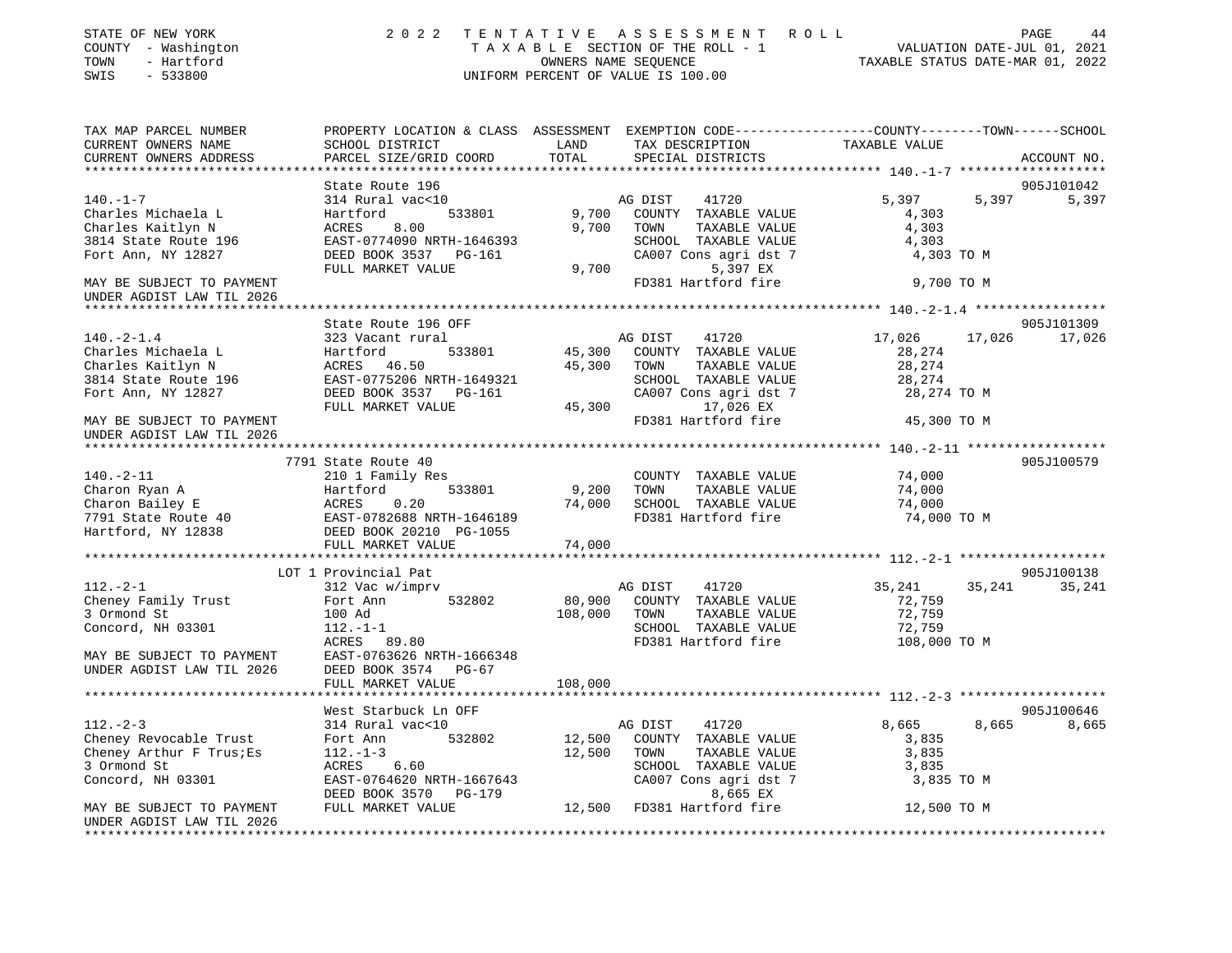| STATE OF NEW YORK<br>SIAIL OF NEW TORK<br>COUNTY - Washington<br>TOWN - Hartford<br>SWIS - 533800                                                                                                                                                                                                    |                                                                                                            |                                     |                                                                                              |                                                                                                                                                    |
|------------------------------------------------------------------------------------------------------------------------------------------------------------------------------------------------------------------------------------------------------------------------------------------------------|------------------------------------------------------------------------------------------------------------|-------------------------------------|----------------------------------------------------------------------------------------------|----------------------------------------------------------------------------------------------------------------------------------------------------|
| TAX MAP PARCEL NUMBER<br>CURRENT OWNERS NAME                                                                                                                                                                                                                                                         | SCHOOL DISTRICT<br><b>LAND</b><br>PARCEL SIZE/GRID COORD                                                   |                                     | TAX DESCRIPTION TAXABLE VALUE<br>SPECIAL DISTRICTS<br>SPECIAL DISTRICTS                      | PROPERTY LOCATION & CLASS ASSESSMENT EXEMPTION CODE----------------COUNTY--------TOWN-----SCHOOL                                                   |
| CURRENT OWNERS ADDRESS                                                                                                                                                                                                                                                                               |                                                                                                            | TOTAL                               |                                                                                              | ACCOUNT NO.                                                                                                                                        |
|                                                                                                                                                                                                                                                                                                      | 125 Hartford Main St                                                                                       |                                     |                                                                                              | 905J100139                                                                                                                                         |
| $132. - 1 - 4$<br>Churchill Glen H Jr -LE-<br>Mard Glen H<br>Mard Glen H<br>Mard Glen H<br>Mard Glen H<br>March Main St<br>ERST-0786999 NRTH-1654688<br>DEED BOOK 1678 PG-136<br>FULL MARKET VALUE<br>FULL MARKET VALUE<br>TOWN TAXABLE VALUE<br>TOWN TAXABLE VALUE<br>TOWN TAXABLE VALUE<br>TOWN TA | 210 1 Family Res<br>Hartford                                                                               |                                     |                                                                                              | 27,500 VET WAR CT 41834<br>F33801 27,500 VET WAR CT 41121 18,810 18,810 18,810<br>125 400 COUNTY TAXABLE VALUE 106,590<br>74,900<br>$\overline{0}$ |
|                                                                                                                                                                                                                                                                                                      |                                                                                                            |                                     |                                                                                              |                                                                                                                                                    |
|                                                                                                                                                                                                                                                                                                      | 65 Baker Rd                                                                                                |                                     |                                                                                              | 905J100448                                                                                                                                         |
|                                                                                                                                                                                                                                                                                                      | FULL MARKET VALUE                                                                                          | 192,700                             |                                                                                              |                                                                                                                                                    |
|                                                                                                                                                                                                                                                                                                      |                                                                                                            |                                     |                                                                                              |                                                                                                                                                    |
| 311 Res vac land<br>Cirino Richard P<br>Cirino Margot ACRES 1.24 13,900 TOWN TAXABLE VALUE 13,900<br>65 Baker Rd EAST-0791198 NRTH-1653583 FD381 Hartford fire 13,900 TOWN 13,900<br>Granville, NY 12832 DEED BOOK 662 PG-102<br>FITIT.                                                              | Baker Rd                                                                                                   |                                     |                                                                                              |                                                                                                                                                    |
|                                                                                                                                                                                                                                                                                                      |                                                                                                            |                                     |                                                                                              |                                                                                                                                                    |
|                                                                                                                                                                                                                                                                                                      |                                                                                                            |                                     |                                                                                              |                                                                                                                                                    |
| 30 Mariboro Country Rd<br>Cirino William P<br>Cirino Debra<br>240 Rural res<br>240 Rural res<br>240 Rural res<br>240 Rural res<br>240 Rural res<br>240 Rural res<br>240 Rural res<br>2533801<br>26,500 COUNTY TAXABLE VALUE<br>263-292<br>28 Mariboro Co                                             | EAST-0787443 NRTH-1641971 FD381 Hartford fire 182,300 TO M                                                 |                                     |                                                                                              | 905J101116<br>$\begin{array}{c} 0 \\ 182,300 \end{array}$<br>$\Omega$<br>30,000<br>182,300<br>152,300                                              |
|                                                                                                                                                                                                                                                                                                      |                                                                                                            |                                     |                                                                                              |                                                                                                                                                    |
|                                                                                                                                                                                                                                                                                                      | Marlboro Country Rd                                                                                        |                                     |                                                                                              | 905J101431                                                                                                                                         |
| $141. - 3 - 39.6$<br>Cirino William P<br>38 Marlboro Country Rd<br>Hartford, NY 12838                                                                                                                                                                                                                | Mariboro country Ru<br>311 Res vac land<br>Hartford<br>FRNT 284.00 DPTH 73.00<br>EAST-0786031 NRTH-1642021 | -<br>533801 1,000<br>TH 73.00 1,000 | COUNTY TAXABLE VALUE<br>TOWN<br>TAXABLE VALUE<br>SCHOOL TAXABLE VALUE<br>FD381 Hartford fire | 1,000<br>1,000<br>1,000<br>1,000 TO M                                                                                                              |

\*\*\*\*\*\*\*\*\*\*\*\*\*\*\*\*\*\*\*\*\*\*\*\*\*\*\*\*\*\*\*\*\*\*\*\*\*\*\*\*\*\*\*\*\*\*\*\*\*\*\*\*\*\*\*\*\*\*\*\*\*\*\*\*\*\*\*\*\*\*\*\*\*\*\*\*\*\*\*\*\*\*\*\*\*\*\*\*\*\*\*\*\*\*\*\*\*\*\*\*\*\*\*\*\*\*\*\*\*\*\*\*\*\*\*\*\*\*\*\*\*\*\*\*\*\*\*\*\*\*\*\*

DEED BOOK 635 PG-213

FULL MARKET VALUE 1,000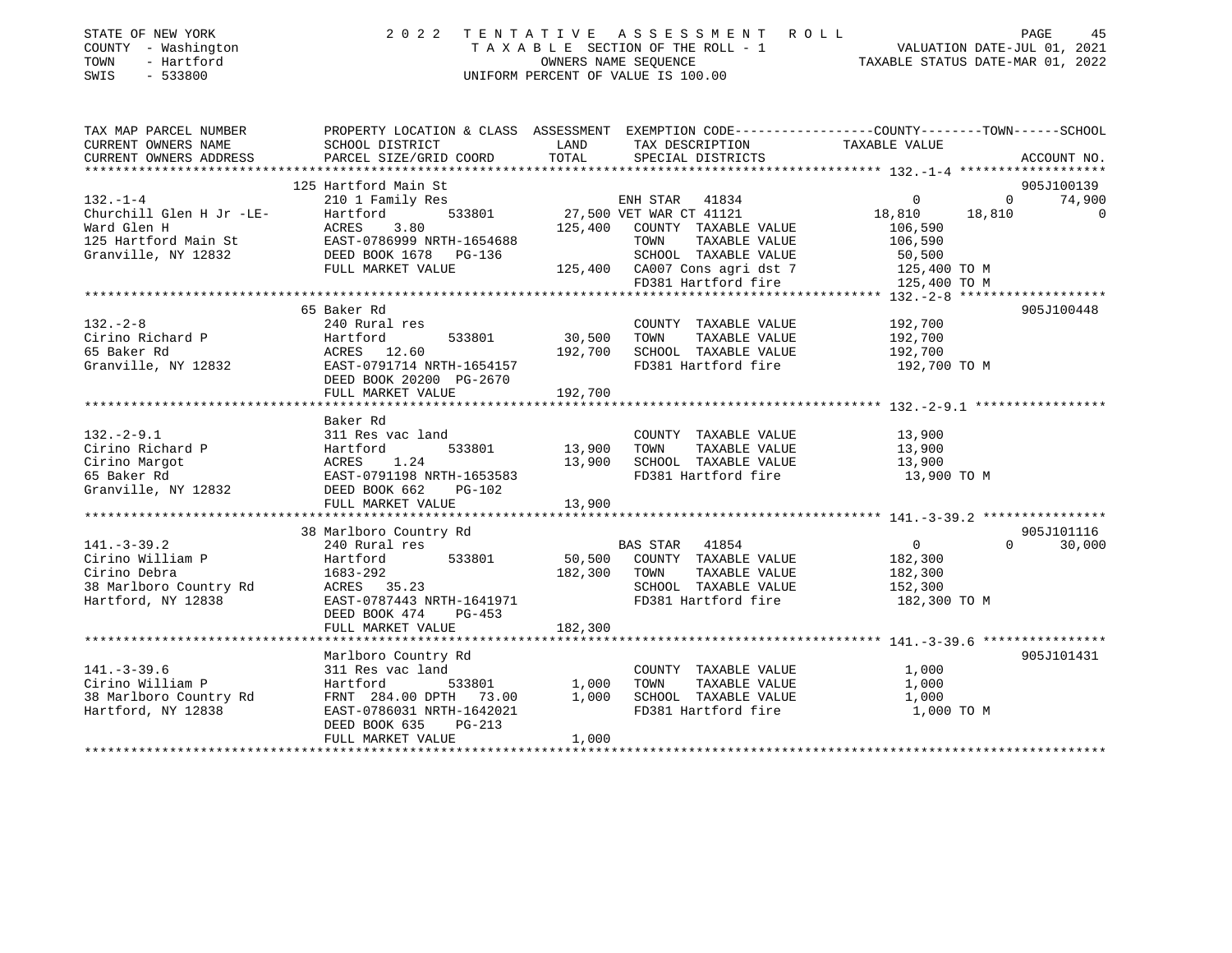| STATE OF NEW YORK<br>COUNTY - Washington<br>TOWN<br>- Hartford<br>SWIS<br>$-533800$ | 2 0 2 2                                                      |               | TENTATIVE ASSESSMENT ROLL<br>TAXABLE SECTION OF THE ROLL - 1<br>OWNERS NAME SEQUENCE<br>UNIFORM PERCENT OF VALUE IS 100.00 | VALUATION DATE-JUL 01, 2021<br>TAXABLE STATUS DATE-MAR 01, 2022 | PAGE<br>46           |
|-------------------------------------------------------------------------------------|--------------------------------------------------------------|---------------|----------------------------------------------------------------------------------------------------------------------------|-----------------------------------------------------------------|----------------------|
| TAX MAP PARCEL NUMBER                                                               |                                                              |               | PROPERTY LOCATION & CLASS ASSESSMENT EXEMPTION CODE----------------COUNTY-------TOWN-----SCHOOL                            |                                                                 |                      |
| CURRENT OWNERS NAME<br>CURRENT OWNERS ADDRESS                                       | SCHOOL DISTRICT<br>PARCEL SIZE/GRID COORD                    | LAND<br>TOTAL | TAX DESCRIPTION<br>SPECIAL DISTRICTS                                                                                       | TAXABLE VALUE                                                   | ACCOUNT NO.          |
| **********************                                                              |                                                              |               |                                                                                                                            |                                                                 |                      |
|                                                                                     | 8 Miller Rdg                                                 |               |                                                                                                                            |                                                                 |                      |
| $141. - 3 - 39.7$                                                                   | 210 1 Family Res                                             |               | ENH STAR<br>41834                                                                                                          | $\overline{0}$<br>$\Omega$                                      | 74,900               |
| Clairmont Forrest                                                                   | Hartford<br>533801                                           | 28,200        | COUNTY TAXABLE VALUE                                                                                                       | 136,600                                                         |                      |
| Croff Helena                                                                        | ACRES<br>2.74                                                | 136,600       | TOWN<br>TAXABLE VALUE                                                                                                      | 136,600                                                         |                      |
| 8 Miller Ridge Way                                                                  | EAST-0785767 NRTH-1641628<br>EAST-0785767 N<br>DEED BOOK 778 |               | SCHOOL TAXABLE VALUE                                                                                                       | 61,700                                                          |                      |
| Hartford, NY 12838                                                                  | $PG-85$                                                      |               | FD381 Hartford fire                                                                                                        | 136,600 TO M                                                    |                      |
|                                                                                     | FULL MARKET VALUE                                            | 136,600       |                                                                                                                            |                                                                 |                      |
|                                                                                     |                                                              |               |                                                                                                                            |                                                                 |                      |
|                                                                                     | 3054 Coach Rd                                                |               |                                                                                                                            |                                                                 | 905J101222           |
| $149. - 1 - 26.15$                                                                  | 240 Rural res                                                |               | BAS STAR 41854                                                                                                             | $\overline{0}$<br>$\Omega$                                      | 30,000               |
| Clark Beth<br>Clark Kent Estate                                                     | 533801<br>Hartford<br>495/331                                | 50,100        | COUNTY TAXABLE VALUE<br>TAXABLE VALUE                                                                                      | 165,000                                                         |                      |
| 3054 Coach Rd                                                                       | ACRES 10.04                                                  | 165,000       | TOWN<br>SCHOOL TAXABLE VALUE                                                                                               | 165,000<br>135,000                                              |                      |
| Argyle, NY 12809                                                                    | EAST-0779208 NRTH-1635416                                    |               | FD381 Hartford fire                                                                                                        | 165,000 TO M                                                    |                      |
|                                                                                     | DEED BOOK 495<br>$PG-329$                                    |               |                                                                                                                            |                                                                 |                      |
|                                                                                     | FULL MARKET VALUE                                            | 165,000       |                                                                                                                            |                                                                 |                      |
|                                                                                     |                                                              |               |                                                                                                                            |                                                                 |                      |
|                                                                                     | 45 Rowe Hill Rd                                              |               |                                                                                                                            |                                                                 | 905J100258           |
| $141. - 1 - 40$                                                                     | 210 1 Family Res                                             |               | COUNTY TAXABLE VALUE                                                                                                       | 222,600                                                         |                      |
| Clark Christine                                                                     | 533801<br>Hartford                                           | 24,500        | TAXABLE VALUE<br>TOWN                                                                                                      | 222,600                                                         |                      |
| Clark James M                                                                       | Trans exempt repay 2022                                      | 222,600       | SCHOOL TAXABLE VALUE                                                                                                       | 222,600                                                         |                      |
| 100 McChesney Ave                                                                   | ACRES<br>1.50                                                |               | CA007 Cons agri dst 7                                                                                                      | 222,600 TO M                                                    |                      |
| Troy, NY 12180                                                                      | EAST-0785716 NRTH-1649121                                    |               | FD381 Hartford fire                                                                                                        | 222,600 TO M                                                    |                      |
| PRIOR OWNER ON 3/01/2022<br>Clark Christine                                         | DEED BOOK 20220 PG-981<br>FULL MARKET VALUE                  | 222,600       | TE533 Trans exempt flg                                                                                                     | $.00$ MT                                                        |                      |
|                                                                                     | ******************                                           |               |                                                                                                                            |                                                                 |                      |
|                                                                                     | 125 Swamp Ln                                                 |               |                                                                                                                            |                                                                 | 905J101281           |
| $149. - 1 - 30.23$                                                                  | 270 Mfg housing                                              |               | 41854<br>BAS STAR                                                                                                          | $\Omega$<br>$\Omega$                                            | 30,000               |
| Clark Cynthia M                                                                     | Hartford<br>533801                                           | 26,900        | COUNTY TAXABLE VALUE                                                                                                       | 46,400                                                          |                      |
| 125 Swamp Ln                                                                        | LOT 23                                                       | 46,400        | TOWN<br>TAXABLE VALUE                                                                                                      | 46,400                                                          |                      |
| Argyle, NY 12809                                                                    | ACRES<br>6.14                                                |               | SCHOOL TAXABLE VALUE                                                                                                       | 16,400                                                          |                      |
|                                                                                     | EAST-0776848 NRTH-1635219                                    |               | CA006 Cons agri dst 6                                                                                                      | 46,400 TO M                                                     |                      |
|                                                                                     | DEED BOOK 810<br>PG-248                                      |               | FD381 Hartford fire                                                                                                        | 46,400 TO M                                                     |                      |
|                                                                                     | FULL MARKET VALUE<br>**********************                  | 46,400        |                                                                                                                            |                                                                 |                      |
|                                                                                     |                                                              |               |                                                                                                                            |                                                                 |                      |
| $132. - 1 - 15.2$                                                                   | 176 Hartford Main St<br>210 1 Family Res                     |               | BAS STAR<br>41854                                                                                                          | $\overline{0}$<br>$\Omega$                                      | 905J100008<br>30,000 |
| Clark Joshua J                                                                      | Hartford<br>533801                                           | 22,600        | COUNTY TAXABLE VALUE                                                                                                       | 108,200                                                         |                      |
| 176 Hartford Main St                                                                | Sub Div Lot 1                                                | 108,200       | TOWN<br>TAXABLE VALUE                                                                                                      | 108,200                                                         |                      |
| Granville, NY 12832                                                                 | ACRES<br>2.01 BANK<br>997                                    |               | SCHOOL TAXABLE VALUE                                                                                                       | 78,200                                                          |                      |
|                                                                                     | EAST-0788117 NRTH-1655202                                    |               | CA007 Cons agri dst 7                                                                                                      | 108,200 TO M                                                    |                      |
|                                                                                     | DEED BOOK 2917<br>PG-252                                     |               | FD381 Hartford fire                                                                                                        | 108,200 TO M                                                    |                      |
|                                                                                     | FULL MARKET VALUE                                            | 108,200       |                                                                                                                            |                                                                 |                      |
|                                                                                     |                                                              |               |                                                                                                                            |                                                                 |                      |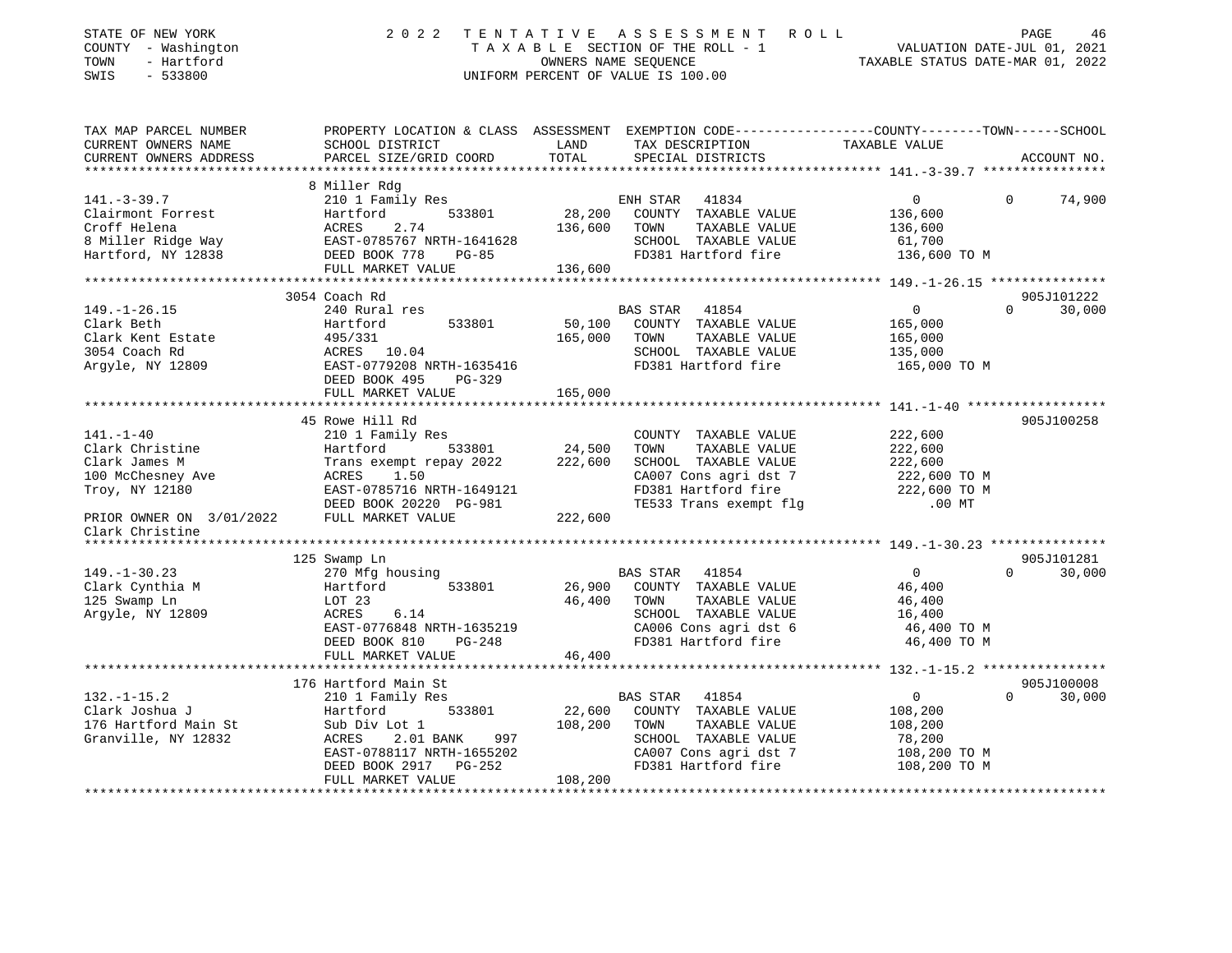| STATE OF NEW YORK   | 2022 TENTATIVE ASSESSMENT ROLL     | PAGE                             |
|---------------------|------------------------------------|----------------------------------|
| COUNTY - Washington | TAXABLE SECTION OF THE ROLL - 1    | VALUATION DATE-JUL 01, 2021      |
| - Hartford<br>TOWN  | OWNERS NAME SEOUENCE               | TAXABLE STATUS DATE-MAR 01, 2022 |
| $-533800$<br>SWIS   | UNIFORM PERCENT OF VALUE IS 100.00 |                                  |
|                     |                                    |                                  |

| TAX MAP PARCEL NUMBER                                                                                                              | PROPERTY LOCATION & CLASS ASSESSMENT EXEMPTION CODE---------------COUNTY-------TOWN-----SCHOOL |                                                                                         |                                                                                                  |                  |          |                          |
|------------------------------------------------------------------------------------------------------------------------------------|------------------------------------------------------------------------------------------------|-----------------------------------------------------------------------------------------|--------------------------------------------------------------------------------------------------|------------------|----------|--------------------------|
| CURRENT OWNERS NAME                                                                                                                | SCHOOL DISTRICT                                                                                | <b>EXAMPLE THE STATE OF STATE OF STATE OF STATE OF STATE OF STATE OF STATE OF STATE</b> | TAX DESCRIPTION                                                                                  | TAXABLE VALUE    |          |                          |
| CURRENT OWNERS ADDRESS                                                                                                             |                                                                                                |                                                                                         |                                                                                                  |                  |          |                          |
|                                                                                                                                    |                                                                                                |                                                                                         |                                                                                                  |                  |          |                          |
|                                                                                                                                    | 8186 State Route 40                                                                            |                                                                                         | s<br>VET WAR CT 41121<br>533801 27,700 AGED-CO/TN 41801                                          |                  |          | 905J100090               |
| $132. - 2 - 11$                                                                                                                    | 210 1 Family Res                                                                               |                                                                                         |                                                                                                  | 24, 585 24, 585  |          | $\overline{0}$           |
| Clark Kenneth Est                                                                                                                  | Hartford                                                                                       |                                                                                         |                                                                                                  | 6,966 6,966      |          | $\overline{\phantom{0}}$ |
| Clark Audrey<br>8186 State Route 40<br>Granville, NY 12832                                                                         | 8.20<br>ACRES                                                                                  |                                                                                         | 163,900 ENH STAR 41834                                                                           | $\overline{0}$   | $\cap$   | 74,900                   |
|                                                                                                                                    | EAST-0788614 NRTH-1653819                                                                      |                                                                                         | COUNTY TAXABLE VALUE<br>TOWN     TAXABLE VALUE                                                   | 132,349          |          |                          |
|                                                                                                                                    | DEED BOOK 20210 PG-6519<br>FIILI MADVER ::-                                                    |                                                                                         |                                                                                                  | 132,349          |          |                          |
|                                                                                                                                    | FULL MARKET VALUE                                                                              |                                                                                         | 163,900 SCHOOL TAXABLE VALUE 89,000                                                              |                  |          |                          |
|                                                                                                                                    |                                                                                                |                                                                                         | FD381 Hartford fire 163,900 TO M                                                                 |                  |          |                          |
|                                                                                                                                    |                                                                                                |                                                                                         |                                                                                                  |                  |          |                          |
|                                                                                                                                    | Halls Pond Rd OFF                                                                              |                                                                                         |                                                                                                  |                  |          | 905J100685               |
| $158. - 2 - 8.1$                                                                                                                   |                                                                                                |                                                                                         | COUNTY TAXABLE VALUE                                                                             | 7,700            |          |                          |
| Clark Pamela J                                                                                                                     | E LUIN ROUP!<br>322 Rural vac>10<br>Hartfr:                                                    |                                                                                         | TAXABLE VALUE<br>TOWN                                                                            | 7,700            |          |                          |
| Theodore & Diane Yarish Irr Tr 158.-1-8.1                                                                                          |                                                                                                | 7,700                                                                                   |                                                                                                  |                  |          |                          |
| 50 Wolfe Ln                                                                                                                        | ACRES 11.90                                                                                    |                                                                                         | SCHOOL TAXABLE VALUE 7,700<br>CA008 Cons agri dst 8 7,700 TO M<br>FD381 Hartford fire 7,700 TO M |                  |          |                          |
| Salem, NY 12865 EAST-0789114 NRTH-1631571                                                                                          |                                                                                                |                                                                                         |                                                                                                  |                  |          |                          |
|                                                                                                                                    | DEED BOOK 20210 PG-6429                                                                        |                                                                                         |                                                                                                  |                  |          |                          |
|                                                                                                                                    |                                                                                                |                                                                                         |                                                                                                  |                  |          |                          |
|                                                                                                                                    |                                                                                                |                                                                                         |                                                                                                  |                  |          |                          |
|                                                                                                                                    | 5052 State Route 149                                                                           |                                                                                         |                                                                                                  |                  |          | 905J101224               |
| $132. - 2 - 38.2$                                                                                                                  | 210 1 Family Res                                                                               |                                                                                         | <b>BAS STAR</b> 41854                                                                            | $\overline{0}$   | $\Omega$ | 30,000                   |
| Clark Russell A                                                                                                                    | Hartford                                                                                       |                                                                                         | 533801 27,600 COUNTY TAXABLE VALUE                                                               | 156,700          |          |                          |
| Clark Lori A                                                                                                                       | Survey13518                                                                                    | 156,700 TOWN                                                                            | TAXABLE VALUE                                                                                    | 156,700          |          |                          |
| 5052 State Route 149                                                                                                               | 999<br>ACRES 8.00 BANK                                                                         |                                                                                         | SCHOOL TAXABLE VALUE 126,700                                                                     |                  |          |                          |
| Granville, NY 12832                                                                                                                | EAST-0788873 NRTH-1652398                                                                      |                                                                                         | FD381 Hartford fire 156,700 TO M                                                                 |                  |          |                          |
|                                                                                                                                    | DEED BOOK 3481 PG-82                                                                           |                                                                                         |                                                                                                  |                  |          |                          |
|                                                                                                                                    | FULL MARKET VALUE                                                                              | 156,700                                                                                 |                                                                                                  |                  |          |                          |
|                                                                                                                                    |                                                                                                |                                                                                         |                                                                                                  |                  |          |                          |
|                                                                                                                                    | State Route 149                                                                                |                                                                                         |                                                                                                  |                  |          |                          |
|                                                                                                                                    | 311 Res vac land                                                                               |                                                                                         | COUNTY TAXABLE VALUE                                                                             |                  |          |                          |
|                                                                                                                                    | 533801 16,000                                                                                  |                                                                                         | TAXABLE VALUE<br>TOWN                                                                            | 16,000<br>16,000 |          |                          |
|                                                                                                                                    |                                                                                                | 16,000                                                                                  | SCHOOL TAXABLE VALUE 16,000                                                                      |                  |          |                          |
|                                                                                                                                    |                                                                                                |                                                                                         | FD381 Hartford fire 16,000 TO M                                                                  |                  |          |                          |
|                                                                                                                                    | FULL MARKET VALUE                                                                              | 16,000                                                                                  |                                                                                                  |                  |          |                          |
|                                                                                                                                    |                                                                                                |                                                                                         |                                                                                                  |                  |          |                          |
| A<br>Lark Lori A<br>Hartford<br>5052 State Route 149<br>Hartford, NY 12838<br>TULL MARKER<br>ACRES<br>2.00<br>TULL MARKER<br>ACRES | 49 Hartford Main St                                                                            |                                                                                         |                                                                                                  |                  |          | 9079900721               |
| $132.15 - 1 - 12$                                                                                                                  | 210 1 Family Res                                                                               |                                                                                         | COUNTY TAXABLE VALUE 116,300                                                                     |                  |          |                          |
|                                                                                                                                    |                                                                                                |                                                                                         | TOWN<br>TAXABLE VALUE                                                                            |                  |          |                          |
|                                                                                                                                    | Hartford 533801 13,300<br>FRNT 76.00 DPTH 187.00 116,300                                       |                                                                                         |                                                                                                  | 116,300          |          |                          |
|                                                                                                                                    |                                                                                                |                                                                                         | SCHOOL TAXABLE VALUE 116,300<br>CA007 Cons agri dst 7 116,300 TO M                               |                  |          |                          |
|                                                                                                                                    |                                                                                                |                                                                                         |                                                                                                  |                  |          |                          |
| Hartford, NY 12838                                                                                                                 | DEED BOOK 20191 PG-28522<br>FULL MARKET VALUE                                                  | 116,300                                                                                 | FD381 Hartford fire 116,300 TO M                                                                 |                  |          |                          |
|                                                                                                                                    |                                                                                                |                                                                                         |                                                                                                  |                  |          |                          |
|                                                                                                                                    |                                                                                                |                                                                                         |                                                                                                  |                  |          |                          |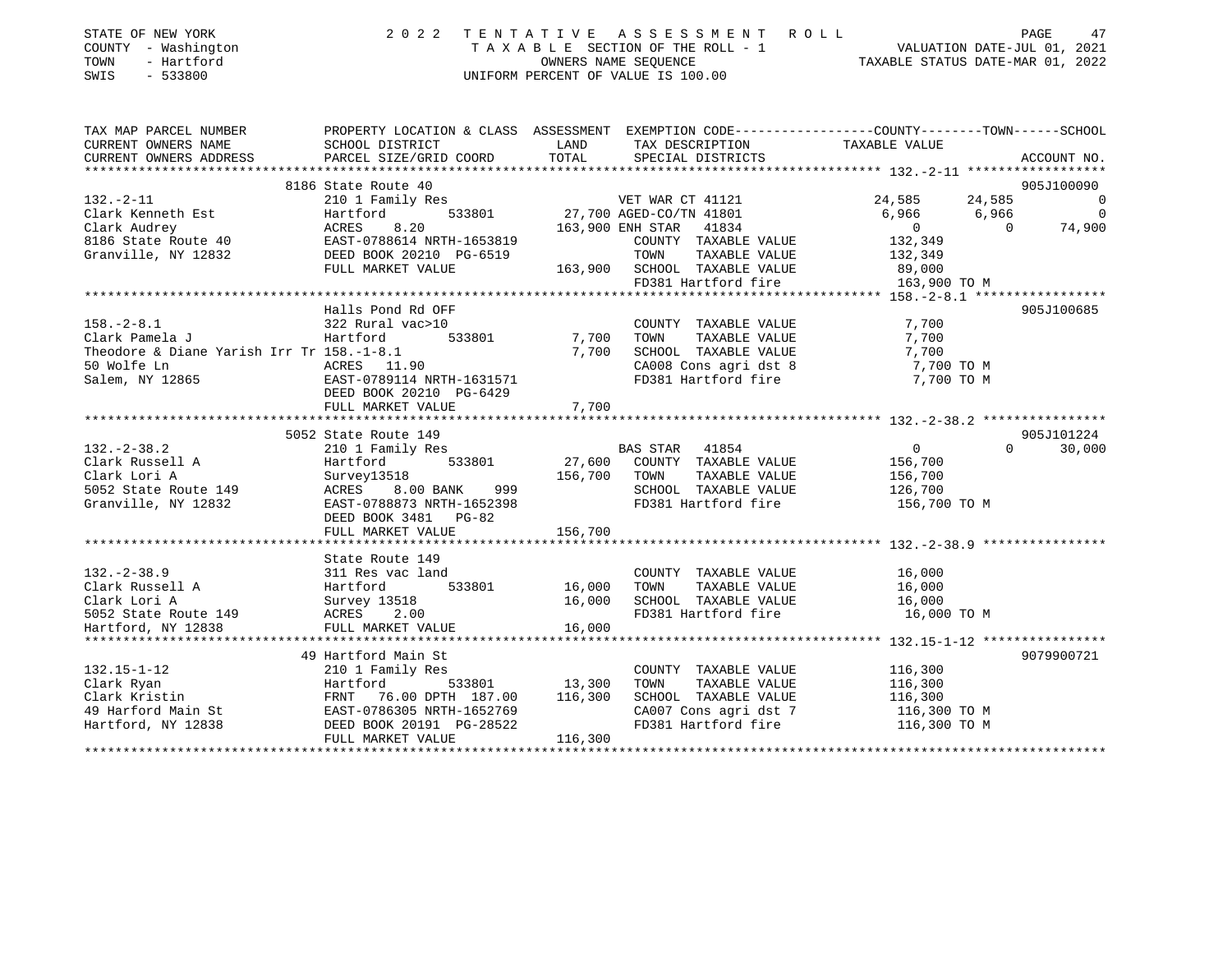| STATE OF NEW YORK<br>COUNTY - Washington<br>TOWN<br>- Hartford<br>$-533800$<br>SWIS | 2 0 2 2                                    |         | TENTATIVE ASSESSMENT ROLL<br>TAXABLE SECTION OF THE ROLL - 1<br>OWNERS NAME SEOUENCE<br>UNIFORM PERCENT OF VALUE IS 100.00 | PAGE 48<br>VALUATION DATE-JUL 01, 2021<br>TAXABLE STATIC DATE ::-                                                |
|-------------------------------------------------------------------------------------|--------------------------------------------|---------|----------------------------------------------------------------------------------------------------------------------------|------------------------------------------------------------------------------------------------------------------|
| TAX MAP PARCEL NUMBER<br>CURRENT OWNERS NAME                                        | SCHOOL DISTRICT                            | LAND    | TAX DESCRIPTION                                                                                                            | PROPERTY LOCATION & CLASS ASSESSMENT EXEMPTION CODE---------------COUNTY-------TOWN------SCHOOL<br>TAXABLE VALUE |
| CURRENT OWNERS ADDRESS                                                              | PARCEL SIZE/GRID COORD                     | TOTAL   | SPECIAL DISTRICTS                                                                                                          | ACCOUNT NO.                                                                                                      |
|                                                                                     | 432 Gilchrist Hill Rd                      |         |                                                                                                                            | 905J101242                                                                                                       |
| $150. - 1 - 43.1$                                                                   | 210 1 Family Res                           |         | ENH STAR 41834                                                                                                             | $\overline{0}$<br>$\Omega$<br>74,900                                                                             |
| Clark Steven                                                                        | Hartford<br>533801                         | 37,400  | COUNTY TAXABLE VALUE                                                                                                       | 208,000                                                                                                          |
| Clark Linda                                                                         | ACRES<br>5.80                              | 208,000 | TAXABLE VALUE<br>TOWN                                                                                                      | 208,000                                                                                                          |
| 432 Gilchrist Hill Rd                                                               | EAST-0782533 NRTH-1639331                  |         | SCHOOL TAXABLE VALUE                                                                                                       | 133,100                                                                                                          |
| Hartford, NY 12838                                                                  | DEED BOOK 2224 PG-350                      |         | FD381 Hartford fire                                                                                                        | 208,000 TO M                                                                                                     |
|                                                                                     | FULL MARKET VALUE                          | 208,000 |                                                                                                                            |                                                                                                                  |
|                                                                                     |                                            |         |                                                                                                                            |                                                                                                                  |
|                                                                                     | LOT 1 Provincial Pat                       |         |                                                                                                                            | 905J101147                                                                                                       |
| $112. - 2 - 6$                                                                      | 322 Rural vac>10                           |         | COUNTY TAXABLE VALUE                                                                                                       | 16,200                                                                                                           |
| Clay Hill Estates LLC                                                               | 532802<br>Fort Ann                         | 16,200  | TOWN<br>TAXABLE VALUE                                                                                                      | 16,200                                                                                                           |
| 7 Mary Ann Ln<br>Wallingford, CT 06492-4914                                         | $112.-1-6$<br>ACRES 11.60                  | 16,200  | SCHOOL TAXABLE VALUE<br>FD381 Hartford fire                                                                                | 16,200<br>16,200 TO M                                                                                            |
|                                                                                     | EAST-0762628 NRTH-1667117                  |         |                                                                                                                            |                                                                                                                  |
|                                                                                     | DEED BOOK 2696 PG-55                       |         |                                                                                                                            |                                                                                                                  |
|                                                                                     | FULL MARKET VALUE                          | 16,200  |                                                                                                                            |                                                                                                                  |
|                                                                                     |                                            |         |                                                                                                                            |                                                                                                                  |
|                                                                                     | LOT 1 Provincial Pat                       |         |                                                                                                                            | 905J101148                                                                                                       |
| $112. - 2 - 7$                                                                      | 314 Rural vac<10                           |         | COUNTY TAXABLE VALUE                                                                                                       | 3,800                                                                                                            |
| Clay Hill Estates LLC                                                               | Fort Ann<br>532802                         | 3,800   | TAXABLE VALUE<br>TOWN                                                                                                      | 3,800                                                                                                            |
| 7 Mary Ann Ln                                                                       | $112. - 1 - 7$                             | 3,800   | SCHOOL TAXABLE VALUE                                                                                                       | 3,800                                                                                                            |
| Wallingford, CT 06492-4914                                                          | ACRES<br>5.80<br>EAST-0763069 NRTH-1667266 |         | FD381 Hartford fire                                                                                                        | 3,800 TO M                                                                                                       |
|                                                                                     | DEED BOOK 2696 PG-55                       |         |                                                                                                                            |                                                                                                                  |
|                                                                                     | FULL MARKET VALUE                          | 3,800   |                                                                                                                            |                                                                                                                  |
|                                                                                     |                                            |         |                                                                                                                            |                                                                                                                  |
|                                                                                     | 7115 State Route 40                        |         |                                                                                                                            | 905J100210                                                                                                       |
| $149. - 1 - 43.1$                                                                   | 210 1 Family Res                           |         | COUNTY TAXABLE VALUE                                                                                                       | 158,000                                                                                                          |
| Collins Garth E                                                                     | Hartford<br>533801                         | 32,900  | TAXABLE VALUE<br>TOWN                                                                                                      | 158,000                                                                                                          |
| 7115 State Route 40                                                                 | Lot 1                                      | 158,000 | SCHOOL TAXABLE VALUE                                                                                                       | 158,000                                                                                                          |
| Argyle, NY 12809                                                                    | ACRES<br>8.01 BANK<br>999                  |         | CA006 Cons agri dst 6                                                                                                      | 158,000 TO M                                                                                                     |
|                                                                                     | EAST-0771528 NRTH-1633650                  |         | FD381 Hartford fire                                                                                                        | 158,000 TO M                                                                                                     |
|                                                                                     | DEED BOOK 3289 PG-220                      |         |                                                                                                                            |                                                                                                                  |
|                                                                                     | FULL MARKET VALUE                          | 158,000 |                                                                                                                            |                                                                                                                  |
|                                                                                     | 3164 County Route 43                       |         |                                                                                                                            | 905J101421                                                                                                       |
| $148. - 1 - 8.3$                                                                    | 210 1 Family Res                           |         | BAS STAR 41854                                                                                                             | $\Omega$<br>30,000<br>$\overline{0}$                                                                             |
| Collins Thomas E                                                                    | 533801<br>Hartford                         | 32,700  | COUNTY TAXABLE VALUE                                                                                                       | 219,000                                                                                                          |
| Collins Dawn M                                                                      | ACRES<br>3.84                              | 219,000 | TOWN<br>TAXABLE VALUE                                                                                                      | 219,000                                                                                                          |
| 3164 County Route 43                                                                | EAST-0765511 NRTH-1637993                  |         | SCHOOL TAXABLE VALUE                                                                                                       | 189,000                                                                                                          |
| Fort Ann, NY 12827                                                                  | DEED BOOK 627<br>PG-276                    |         | FD381 Hartford fire                                                                                                        | 219,000 TO M                                                                                                     |
|                                                                                     | FULL MARKET VALUE                          | 219,000 |                                                                                                                            |                                                                                                                  |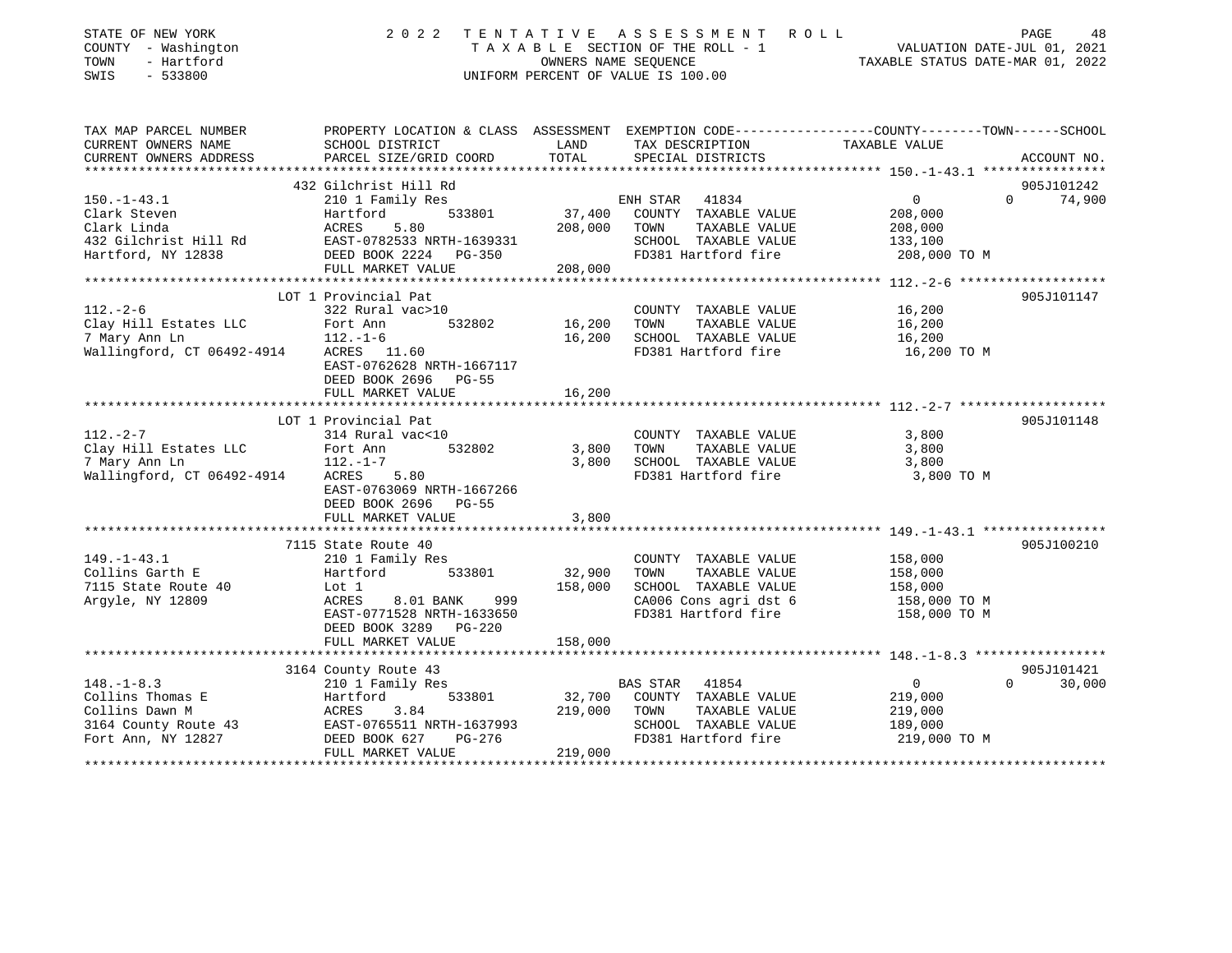| STATE OF NEW YORK<br>COUNTY - Washington<br>- Hartford<br>TOWN<br>SWIS<br>$-533800$          | 2 0 2 2<br>TENTATIVE<br>TAXABLE SECTION OF THE ROLL - 1<br>UNIFORM PERCENT OF VALUE IS 100.00                                                                                  | R O L L<br>PAGE<br>49<br>29 PAGE<br>VALUATION DATE-JUL 01, 2021<br>TAXABLE STATIIS DATE MARICALLE                                                                            |                                                                                                                                |  |
|----------------------------------------------------------------------------------------------|--------------------------------------------------------------------------------------------------------------------------------------------------------------------------------|------------------------------------------------------------------------------------------------------------------------------------------------------------------------------|--------------------------------------------------------------------------------------------------------------------------------|--|
| TAX MAP PARCEL NUMBER<br>CURRENT OWNERS NAME<br>CURRENT OWNERS ADDRESS                       | SCHOOL DISTRICT<br>PARCEL SIZE/GRID COORD                                                                                                                                      | PROPERTY LOCATION & CLASS ASSESSMENT EXEMPTION CODE---------------COUNTY-------TOWN-----SCHOOL<br>LAND<br>TAX DESCRIPTION<br>TOTAL<br>SPECIAL DISTRICTS                      | TAXABLE VALUE<br>ACCOUNT NO.                                                                                                   |  |
| $149. - 1 - 33$<br>Colton Brian<br>Colton Grace<br>7312 State Route 40<br>Fort Ann, NY 12827 | 7312 State Route 40<br>210 1 Family Res<br>533801<br>Hartford<br>ACRES<br>5.00<br>EAST-0775199 NRTH-1637214<br>DEED BOOK 20210 PG-5934<br>FULL MARKET VALUE                    | COUNTY TAXABLE VALUE<br>35,000<br>TAXABLE VALUE<br>TOWN<br>171,400<br>SCHOOL TAXABLE VALUE<br>CA006 Cons agri dst 6<br>FD381 Hartford fire<br>171,400                        | 905J100337<br>171,400<br>171,400<br>171,400<br>171,400 TO M<br>171,400 TO M                                                    |  |
| $122. - 1 - 31.1$<br>Columbetti Wendy<br>1488 Baldwin Corners Rd<br>Fort Ann, NY 12827       | 1488 Baldwin Corners Rd<br>270 Mfg housing<br>Hartford<br>533801<br>ACRES<br>2.46<br>EAST-0771025 NRTH-1663200<br>DEED BOOK 939<br>PG-294<br>FULL MARKET VALUE                 | <b>BAS STAR</b><br>41854<br>COUNTY TAXABLE VALUE<br>27,400<br>88,900<br>TOWN<br>TAXABLE VALUE<br>SCHOOL TAXABLE VALUE<br>CA007 Cons agri dst 7<br>88,900 FD381 Hartford fire | 905J100115<br>$\overline{0}$<br>30,000<br>$\Omega$<br>88,900<br>88,900<br>58,900<br>88,900 TO M<br>88,900 TO M                 |  |
| $132. - 2 - 38.4$<br>Colvin Joan M LE<br>St Louis Brenda<br>PO Box 134<br>Hartford, NY 12838 | 5068 State Route 149<br>210 1 Family Res<br>533801<br>Hartford<br>612/23<br>1.40<br>ACRES<br>EAST-0789259 NRTH-1652734<br>DEED BOOK 3365 PG-66<br>FULL MARKET VALUE            | AGED-CO/TN 41801<br>24,500 ENH STAR<br>41834<br>82,400<br>COUNTY TAXABLE VALUE<br>TAXABLE VALUE<br>TOWN<br>SCHOOL TAXABLE VALUE<br>FD381 Hartford fire<br>82,400             | 905J101237<br>41,200<br>41,200<br>$\overline{0}$<br>$\Omega$<br>$\Omega$<br>74,900<br>41,200<br>41,200<br>7,500<br>82,400 TO M |  |
| $141. - 1 - 15$<br>Congdon Rodney H<br>419 Goggins Rd<br>Lake George, NY 12845               | 7798 State Route 40<br>280 Res Multiple<br>Hartford<br>533801<br>4Apts/1Family<br>0.25<br>ACRES<br>EAST-0782891 NRTH-1646044<br>DEED BOOK 3540<br>$PG-40$<br>FULL MARKET VALUE | COUNTY TAXABLE VALUE<br>TAXABLE VALUE<br>11,500<br>TOWN<br>205,300<br>SCHOOL TAXABLE VALUE<br>FD381 Hartford fire<br>205,300                                                 | 905J100605<br>205,300<br>205,300<br>205,300<br>205,300 TO M                                                                    |  |
| $141. - 1 - 16$<br>Congdon Rodney H<br>419 Goggins Rd<br>Lake George, NY 12845               | 7792 State Route 40<br>312 Vac w/imprv<br>Hartford<br>533801<br>FRNT 46.00 DPTH 84.00<br>EAST-0782823 NRTH-1646028<br>DEED BOOK 3540<br>$PG-36$<br>FULL MARKET VALUE           | COUNTY TAXABLE VALUE<br>1,200<br>TAXABLE VALUE<br>TOWN<br>5,300<br>SCHOOL TAXABLE VALUE<br>FD381 Hartford fire<br>5,300                                                      | 905J100292<br>5,300<br>5,300<br>5,300<br>5,300 TO M                                                                            |  |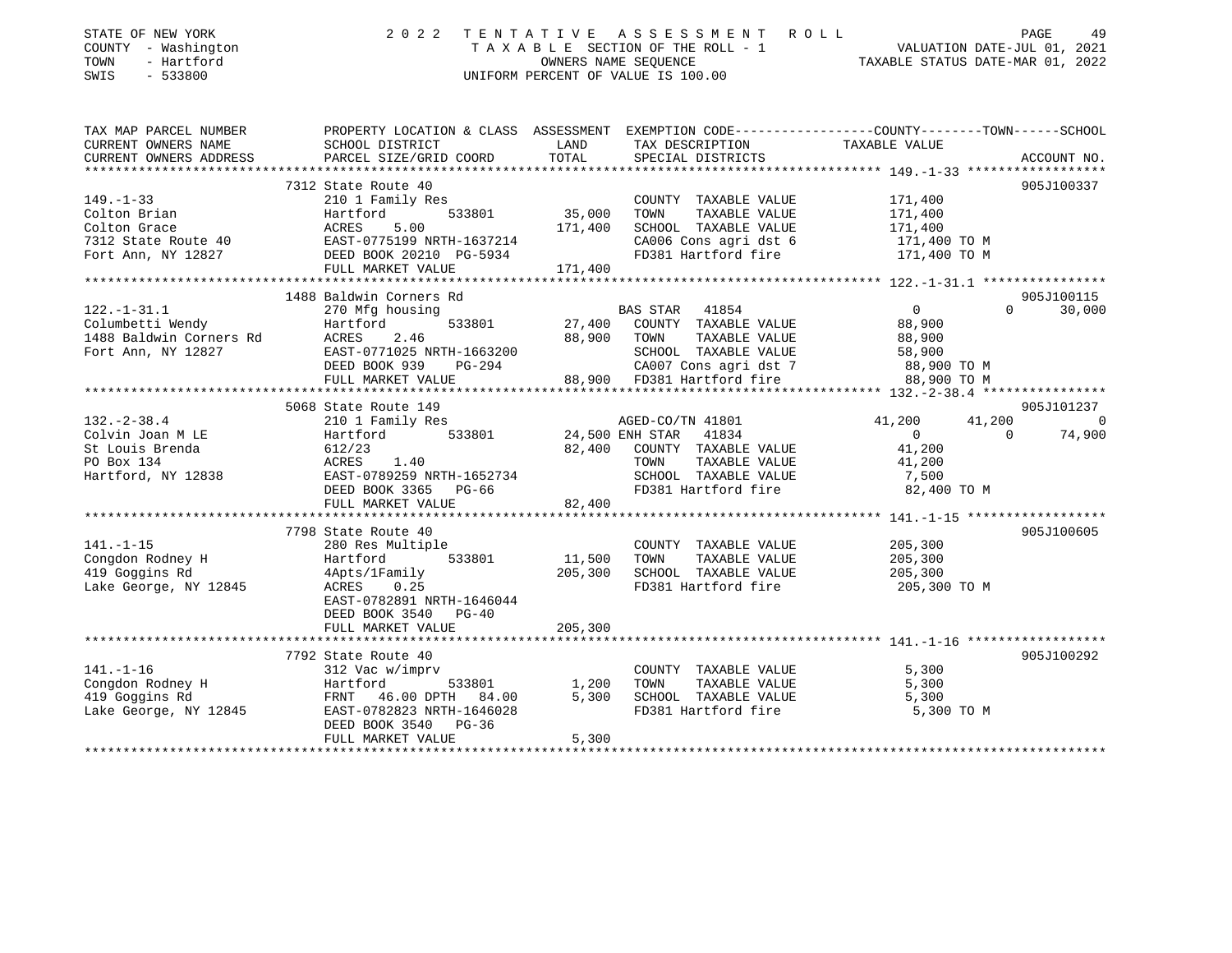| STATE OF NEW YORK<br>COUNTY - Washington<br>- Hartford<br>TOWN<br>SWIS<br>$-533800$ |                                                                                                                                                     |               | 2022 TENTATIVE ASSESSMENT ROLL<br>TAXABLE SECTION OF THE ROLL - 1<br>OWNERS NAME SEQUENCE<br>UNIFORM PERCENT OF VALUE IS 100.00 | VALUATION DATE-JUL 01, 2021<br>TAXABLE STATUS DATE-MAR 01, 2022 |                | 50<br>PAGE     |
|-------------------------------------------------------------------------------------|-----------------------------------------------------------------------------------------------------------------------------------------------------|---------------|---------------------------------------------------------------------------------------------------------------------------------|-----------------------------------------------------------------|----------------|----------------|
| TAX MAP PARCEL NUMBER<br>CURRENT OWNERS NAME<br>CURRENT OWNERS ADDRESS              | PROPERTY LOCATION & CLASS ASSESSMENT EXEMPTION CODE----------------COUNTY-------TOWN------SCHOOL<br>SCHOOL DISTRICT<br>PARCEL SIZE/GRID COORD TOTAL | LAND          | TAX DESCRIPTION TAXABLE VALUE<br>SPECIAL DISTRICTS                                                                              |                                                                 |                | ACCOUNT NO.    |
|                                                                                     | 8958 State Route 40                                                                                                                                 |               |                                                                                                                                 |                                                                 |                | 905J100159     |
| $114. -1 - 5$                                                                       | 210 1 Family Res                                                                                                                                    |               | AGED-CO/TN 41801                                                                                                                |                                                                 | 49,750 49,750  | $\overline{0}$ |
| Conklin Richard E                                                                   | Hartford                                                                                                                                            |               | 533801 28,600 AGED-SCH 41804                                                                                                    | $\overline{0}$                                                  | $\overline{0}$ | 44,775         |
| Conklin Carol                                                                       | ACRES 2.88 99,500 ENH STAR 41834                                                                                                                    |               |                                                                                                                                 |                                                                 |                | 54,725         |
| 8958 State Route 40                                                                 | EAST-0791985 NRTH-1670729                                                                                                                           |               | COUNTY TAXABLE VALUE                                                                                                            |                                                                 | 49,750         |                |
| Fort Ann, NY 12827                                                                  | DEED BOOK 466<br>$PG-155$                                                                                                                           |               | TOWN                                                                                                                            | TAXABLE VALUE                                                   | 49,750         |                |
|                                                                                     | FULL MARKET VALUE                                                                                                                                   |               | 99,500 SCHOOL TAXABLE VALUE                                                                                                     |                                                                 | $\overline{0}$ |                |
|                                                                                     |                                                                                                                                                     |               | CA007 Cons agri dst 7 99,500 TO M                                                                                               |                                                                 |                |                |
|                                                                                     |                                                                                                                                                     |               | FD381 Hartford fire 99,500 TO M                                                                                                 |                                                                 |                |                |
|                                                                                     |                                                                                                                                                     |               |                                                                                                                                 |                                                                 |                |                |
|                                                                                     | Gilchrist Hill Rd. Ext                                                                                                                              |               |                                                                                                                                 |                                                                 |                |                |
| $141. - 3 - 9.1$                                                                    | 311 Res vac land                                                                                                                                    |               | COUNTY TAXABLE VALUE 13,400                                                                                                     |                                                                 |                |                |
| Conley Georgia                                                                      | Hartford                                                                                                                                            | 533801 13,400 | TOWN<br>TAXABLE VALUE                                                                                                           | 13,400                                                          |                |                |
| 585 Oscawama Lake Rd                                                                | ACRES 1.14                                                                                                                                          |               | TAXABLE VALUE<br>13,400 SCHOOL                                                                                                  | 13,400                                                          |                |                |
| Putnam Valley, NY 10579                                                             | DEED BOOK 2021 PG-2523                                                                                                                              |               |                                                                                                                                 |                                                                 |                |                |
|                                                                                     | FULL MARKET VALUE                                                                                                                                   | 13,400        |                                                                                                                                 |                                                                 |                |                |
|                                                                                     |                                                                                                                                                     |               |                                                                                                                                 |                                                                 |                |                |

| $141. - 1 - 60$<br>Connor Mark D<br>Connor Renee J<br>54 Skyview Meadows Ln<br>Granville, NY 12832                                                          | 54 Skyview Meadows Ln<br>210 1 Family Res<br>533801 23,000<br>Hartford<br>LOT 13<br>ACRES<br>1.00<br>EAST-0787725 NRTH-1648753<br>DEED BOOK 3609 PG-126<br>FULL MARKET VALUE | COUNTY TAXABLE VALUE<br>TOWN<br>TAXABLE VALUE<br>191,400<br>SCHOOL TAXABLE VALUE<br>CA007 Cons agri dst 7<br>FD381 Hartford fire<br>191,400                                                                     | 905J101022<br>191,400<br>191,400<br>191,400<br>191,400 TO M<br>191,400 TO M                                                              |
|-------------------------------------------------------------------------------------------------------------------------------------------------------------|------------------------------------------------------------------------------------------------------------------------------------------------------------------------------|-----------------------------------------------------------------------------------------------------------------------------------------------------------------------------------------------------------------|------------------------------------------------------------------------------------------------------------------------------------------|
|                                                                                                                                                             |                                                                                                                                                                              |                                                                                                                                                                                                                 |                                                                                                                                          |
| $158. - 2 - 2$<br>Conte Darryl Jr<br>Perez Jennifer M<br>533 Scott Hill Rd<br>Granville, NY 12832<br>MAY BE SUBJECT TO PAYMENT<br>UNDER AGDIST LAW TIL 2026 | 533 Scott Hill Rd<br>240 Rural res<br>Hartford<br>ACRES 75.47<br>EAST-0783376 NRTH-1631133<br>DEED BOOK 3242 PG-318<br>FULL MARKET VALUE                                     | AG DIST 41720<br>533801 82,100 BAS STAR<br>41854<br>234,700 COUNTY<br>TAXABLE VALUE<br>TOWN<br>TAXABLE VALUE<br>TAXABLE VALUE<br>SCHOOL<br>234,700<br>CA008 Cons agri dst 8<br>16,588 EX<br>FD381 Hartford fire | 905J100676<br>16,588 16,588<br>16,588<br>30,000<br>$\Omega$<br>$\Omega$<br>218,112<br>218,112<br>188,112<br>218,112 TO M<br>234,700 TO M |
|                                                                                                                                                             |                                                                                                                                                                              |                                                                                                                                                                                                                 |                                                                                                                                          |
|                                                                                                                                                             | 34 Skyview Meadows Ln                                                                                                                                                        |                                                                                                                                                                                                                 | 905J101063                                                                                                                               |
| $141. - 1 - 66.2$<br>Cook Andrew<br>Cook Elizabeth<br>Granville, NY 12832                                                                                   | 210 1 Family Res<br>Hartford<br>ACRES 2.21 BANK 999<br>34 Skyview Meadows Ln BAST-0787511 NRTH-1648381<br>DEED BOOK 3283 PG-259<br>FULL MARKET VALUE                         | BAS STAR 41854<br>533801 26,600 COUNTY<br>TAXABLE VALUE<br>247,200<br>TOWN<br>TAXABLE VALUE<br>TAXABLE VALUE<br>SCHOOL<br>CA007 Cons agri dst 7<br>247,200<br>FD381 Hartford fire                               | $\Omega$<br>$\Omega$<br>30,000<br>247,200<br>247,200<br>217,200<br>247,200 TO M<br>247,200 TO M                                          |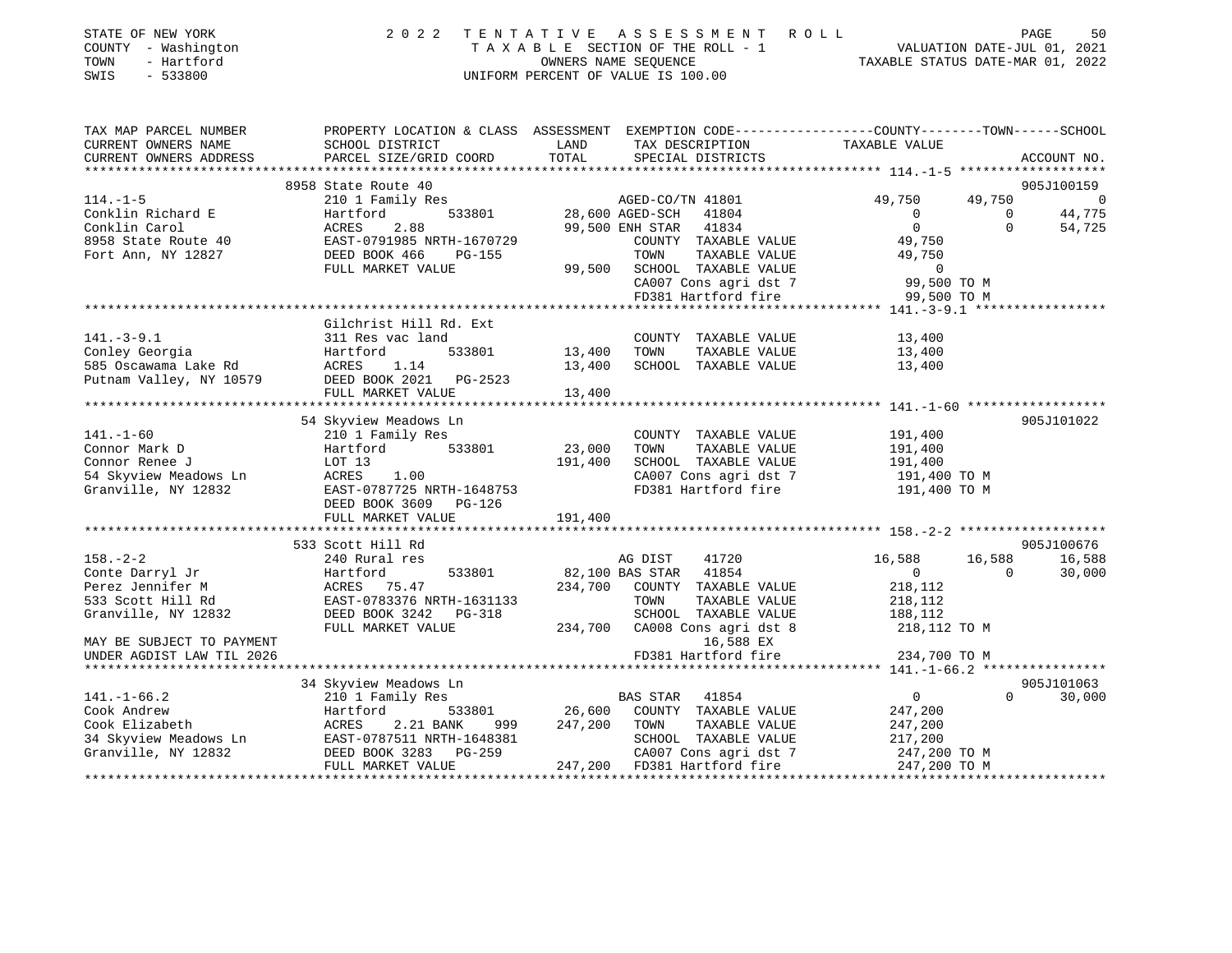| STATE OF NEW YORK<br>COUNTY - Washington<br>TOWN<br>- Hartford<br>SWIS<br>$-533800$                       | 2 0 2 2                                                                                                                                                             | TENTATIVE                  | ASSESSMENT ROLL<br>UNIFORM PERCENT OF VALUE IS 100.00                                                                 | PAGE<br>51<br>TAXABLE SECTION OF THE ROLL - 1<br>TAXABLE SECTION OF THE ROLL - 1<br>OWNERS NAME SEQUENCE<br>TAXABLE STATUS DATE-MAR 01, 2022                                          |
|-----------------------------------------------------------------------------------------------------------|---------------------------------------------------------------------------------------------------------------------------------------------------------------------|----------------------------|-----------------------------------------------------------------------------------------------------------------------|---------------------------------------------------------------------------------------------------------------------------------------------------------------------------------------|
| TAX MAP PARCEL NUMBER<br>CURRENT OWNERS NAME<br>CURRENT OWNERS ADDRESS<br>**********************          | SCHOOL DISTRICT<br>PARCEL SIZE/GRID COORD                                                                                                                           | LAND<br>TOTAL              | TAX DESCRIPTION<br>SPECIAL DISTRICTS                                                                                  | PROPERTY LOCATION & CLASS ASSESSMENT EXEMPTION CODE---------------COUNTY-------TOWN-----SCHOOL<br>TAXABLE VALUE<br>ACCOUNT NO.<br>********************* 149.-1-32.5 ***************** |
| $149. - 1 - 32.5$<br>Cook Craig M<br>9 Woodcrest Dr<br>Hudson, NH 03051                                   | County Route 19<br>314 Rural vac<10<br>533801<br>Hartford<br>$P/O$ LOT 2<br>ACRES 2.80<br>EAST-0774433 NRTH-1637941<br>DEED BOOK 860<br>$PG-3$<br>FULL MARKET VALUE | 15,500<br>15,500<br>15,500 | COUNTY TAXABLE VALUE<br>TOWN<br>TAXABLE VALUE<br>SCHOOL TAXABLE VALUE<br>CA006 Cons agri dst 6<br>FD381 Hartford fire | 905J101372<br>15,500<br>15,500<br>15,500<br>15,500 TO M<br>15,500 TO M                                                                                                                |
|                                                                                                           |                                                                                                                                                                     |                            |                                                                                                                       |                                                                                                                                                                                       |
| $141. - 3 - 40$<br>Cook Robert N<br>Cook Carol A<br>44 Marlboro Country Rd<br>Hartford, NY 12838          | 44 Marlboro Country Rd<br>210 1 Family Res<br>533801<br>Hartford<br>812/217<br>ACRES<br>3.20<br>EAST-0786266 NRTH-1642075<br>DEED BOOK 3776 PG-180                  | 29,600<br>220,000          | COUNTY TAXABLE VALUE<br>TOWN<br>TAXABLE VALUE<br>SCHOOL TAXABLE VALUE<br>FD381 Hartford fire                          | 905J100206<br>220,000<br>220,000<br>220,000<br>220,000 TO M                                                                                                                           |
|                                                                                                           | FULL MARKET VALUE                                                                                                                                                   | 220,000                    |                                                                                                                       |                                                                                                                                                                                       |
|                                                                                                           |                                                                                                                                                                     |                            |                                                                                                                       |                                                                                                                                                                                       |
|                                                                                                           | 318 County Route 19                                                                                                                                                 |                            |                                                                                                                       | 905J101371                                                                                                                                                                            |
| $149. - 1 - 32.4$                                                                                         | 210 1 Family Res                                                                                                                                                    |                            | SOL/WINDSY 49500                                                                                                      | 4,500<br>4,500<br>4,500                                                                                                                                                               |
| Coppens Thomas B<br>Coppens Elizabeth M<br>318 County Route 19<br>Fort Ann, NY 12827                      | 533801<br>Hartford<br>LOT 1<br>5.50<br>ACRES<br>EAST-0774258 NRTH-1638213<br>DEED BOOK 645<br>PG-65                                                                 | 37,700<br>257,600          | COUNTY TAXABLE VALUE<br>TAXABLE VALUE<br>TOWN<br>SCHOOL TAXABLE VALUE<br>CA006 Cons agri dst 6<br>FD381 Hartford fire | 253,100<br>253,100<br>253,100<br>257,600 TO M<br>257,600 TO M                                                                                                                         |
|                                                                                                           | FULL MARKET VALUE                                                                                                                                                   | 257,600                    |                                                                                                                       |                                                                                                                                                                                       |
|                                                                                                           | *********************<br>County Route 19                                                                                                                            |                            |                                                                                                                       | 905J101395                                                                                                                                                                            |
| $149. - 1 - 32.8$<br>Coppens Thomas B<br>Coppens Elizabeth M<br>318 County Route 19<br>Fort Ann, NY 12827 | 314 Rural vac<10<br>533801<br>Hartford<br>$P/O$ LOT $2B$<br>ACRES 1.57<br>EAST-0774568 NRTH-1638165<br>DEED BOOK 866<br>PG-136                                      | 14,700<br>14,700           | COUNTY TAXABLE VALUE<br>TOWN<br>TAXABLE VALUE<br>SCHOOL TAXABLE VALUE<br>CA006 Cons agri dst 6<br>FD381 Hartford fire | 14,700<br>14,700<br>14,700<br>14,700 TO M<br>14,700 TO M                                                                                                                              |
|                                                                                                           | FULL MARKET VALUE                                                                                                                                                   | 14,700                     |                                                                                                                       |                                                                                                                                                                                       |
|                                                                                                           |                                                                                                                                                                     |                            |                                                                                                                       |                                                                                                                                                                                       |
| $149. - 1 - 32.15$<br>Coppens Thomas B<br>Coppens Elizabeth<br>318 County Route 19<br>Fort Ann, NY 12827  | County Route 19<br>311 Res vac land<br>533801<br>Hartford<br>778/253 876/194<br>8.96<br>ACRES<br>EAST-0773476 NRTH-1637797<br>DEED BOOK 3763 PG-85                  | 11,700<br>11,700           | COUNTY TAXABLE VALUE<br>TOWN<br>TAXABLE VALUE<br>SCHOOL TAXABLE VALUE<br>CA006 Cons agri dst 6<br>FD381 Hartford fire | 11,700<br>11,700<br>11,700<br>11,700 TO M<br>11,700 TO M                                                                                                                              |
|                                                                                                           | FULL MARKET VALUE                                                                                                                                                   | 11,700                     |                                                                                                                       |                                                                                                                                                                                       |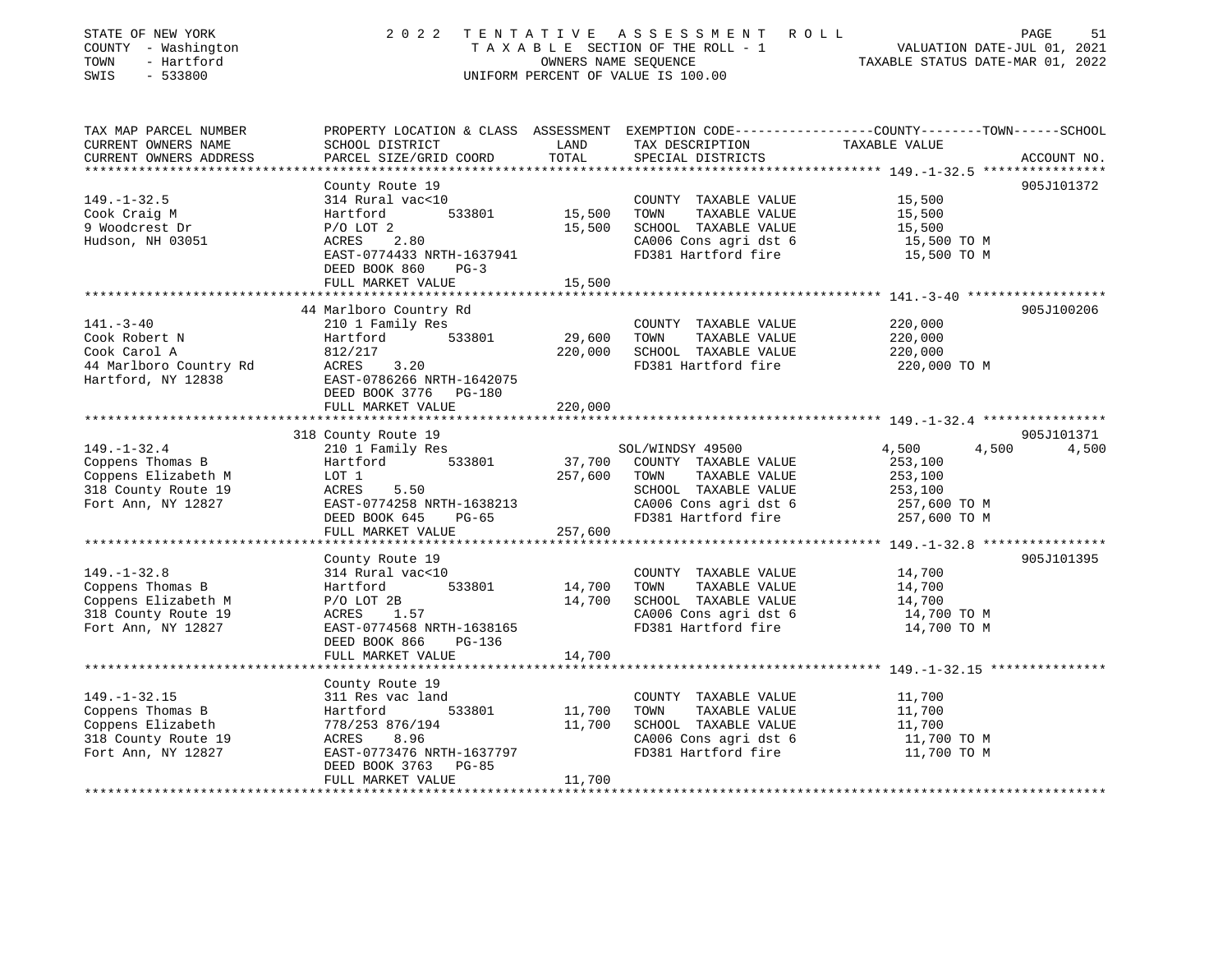| STATE OF NEW YORK<br>COUNTY - Washington<br>TOWN<br>- Hartford<br>SWIS<br>$-533800$                       |                                                                                                                                                                       | OWNERS NAME SEQUENCE         | 2022 TENTATIVE ASSESSMENT ROLL<br>TAXABLE SECTION OF THE ROLL - 1<br>UNIFORM PERCENT OF VALUE IS 100.00                                 | VALUATION DATE-JUL 01, 2021<br>TAXABLE STATUS DATE-MAR 01, 2022             | PAGE<br>52           |
|-----------------------------------------------------------------------------------------------------------|-----------------------------------------------------------------------------------------------------------------------------------------------------------------------|------------------------------|-----------------------------------------------------------------------------------------------------------------------------------------|-----------------------------------------------------------------------------|----------------------|
| TAX MAP PARCEL NUMBER<br>CURRENT OWNERS NAME<br>CURRENT OWNERS ADDRESS                                    | SCHOOL DISTRICT<br>PARCEL SIZE/GRID COORD                                                                                                                             | LAND<br>TOTAL                | PROPERTY LOCATION & CLASS ASSESSMENT EXEMPTION CODE----------------COUNTY-------TOWN-----SCHOOL<br>TAX DESCRIPTION<br>SPECIAL DISTRICTS | TAXABLE VALUE                                                               | ACCOUNT NO.          |
| $149. - 1 - 52.1$<br>Coppens Thomas B<br>Coppens Elizabeth M<br>318 County Route 19<br>Fort Ann, NY 12827 | County Route 19/OFF<br>311 Res vac land<br>533801<br>Hartford<br>ACRES<br>8.70<br>EAST-0773073 NRTH-1637248<br>DEED BOOK 3292 PG-173<br>FULL MARKET VALUE             | 10,900<br>10,900<br>10,900   | COUNTY TAXABLE VALUE<br>TOWN<br>TAXABLE VALUE<br>SCHOOL TAXABLE VALUE<br>CA006 Cons agri dst 6<br>FD381 Hartford fire                   | 10,900<br>10,900<br>10,900<br>10,900 TO M<br>10,900 TO M                    |                      |
| $149. - 1 - 53.8$<br>Coppens Thomas B<br>Coppens Elizabeth<br>318 County Route 19<br>Fort Ann, NY 12827   | County Route 19<br>314 Rural vac<10<br>533801<br>Hartford<br>LOT 1<br>876-70<br>ACRES<br>8.10<br>EAST-0773885 NRTH-1638361<br>DEED BOOK 2723 PG-133                   | 17,600<br>17,600             | COUNTY TAXABLE VALUE<br>TAXABLE VALUE<br>TOWN<br>SCHOOL TAXABLE VALUE<br>CA006 Cons agri dst 6<br>FD381 Hartford fire                   | 17,600<br>17,600<br>17,600<br>17,600 TO M<br>17,600 TO M                    |                      |
|                                                                                                           | FULL MARKET VALUE                                                                                                                                                     | 17,600                       |                                                                                                                                         |                                                                             |                      |
| $132 - 2 - 12.1$<br>Corey Donna R<br>8149 State Route 40<br>Granville, NY 12832                           | 8149 State Route 40<br>210 1 Family Res<br>533801<br>Hartford<br>650/126-130<br>ACRES 3.00<br>EAST-0787639 NRTH-1653621<br>DEED BOOK 3508 PG-275<br>FULL MARKET VALUE | 29,000<br>172,900<br>172,900 | COUNTY TAXABLE VALUE<br>TAXABLE VALUE<br>TOWN<br>SCHOOL TAXABLE VALUE<br>CA007 Cons agri dst 7<br>FD381 Hartford fire                   | 172,900<br>172,900<br>172,900<br>172,900 TO M<br>172,900 TO M               | 905J100260           |
|                                                                                                           | State Route 196                                                                                                                                                       |                              |                                                                                                                                         |                                                                             |                      |
| $148. - 1 - 6.4$<br>Cornell Carol<br>Cornell Jeffrey J<br>3341 State Route 196<br>Fort Ann, NY 12827      | 314 Rural vac<10<br>533801<br>Hartford<br>LOT 4<br>ACRES<br>5.10<br>EAST-0768648 NRTH-1640162<br>DEED BOOK 815<br>$PG-8$                                              | 15,100<br>15,100             | COUNTY TAXABLE VALUE<br>TOWN<br>TAXABLE VALUE<br>SCHOOL TAXABLE VALUE<br>FD381 Hartford fire                                            | 15,100<br>15,100<br>15,100<br>15,100 TO M                                   |                      |
|                                                                                                           | FULL MARKET VALUE                                                                                                                                                     | 15,100<br>* * * * * * * * *  |                                                                                                                                         |                                                                             |                      |
| $148. - 1 - 7$<br>Cornell Donald J LE<br>Cornell Carol A LE<br>3341 State Route 196<br>Fort Ann, NY 12827 | 3341 State Route 196<br>210 1 Family Res<br>533801<br>Hartford<br>3293/213<br>ACRES 9.00<br>EAST-0768897 NRTH-1640653<br>DEED BOOK 3345 PG-131<br>FULL MARKET VALUE   | 39,000<br>201,000<br>201,000 | BAS STAR<br>41854<br>COUNTY TAXABLE VALUE<br>TOWN<br>TAXABLE VALUE<br>SCHOOL TAXABLE VALUE<br>FD381 Hartford fire                       | $\overline{0}$<br>$\Omega$<br>201,000<br>201,000<br>171,000<br>201,000 TO M | 905J100150<br>30,000 |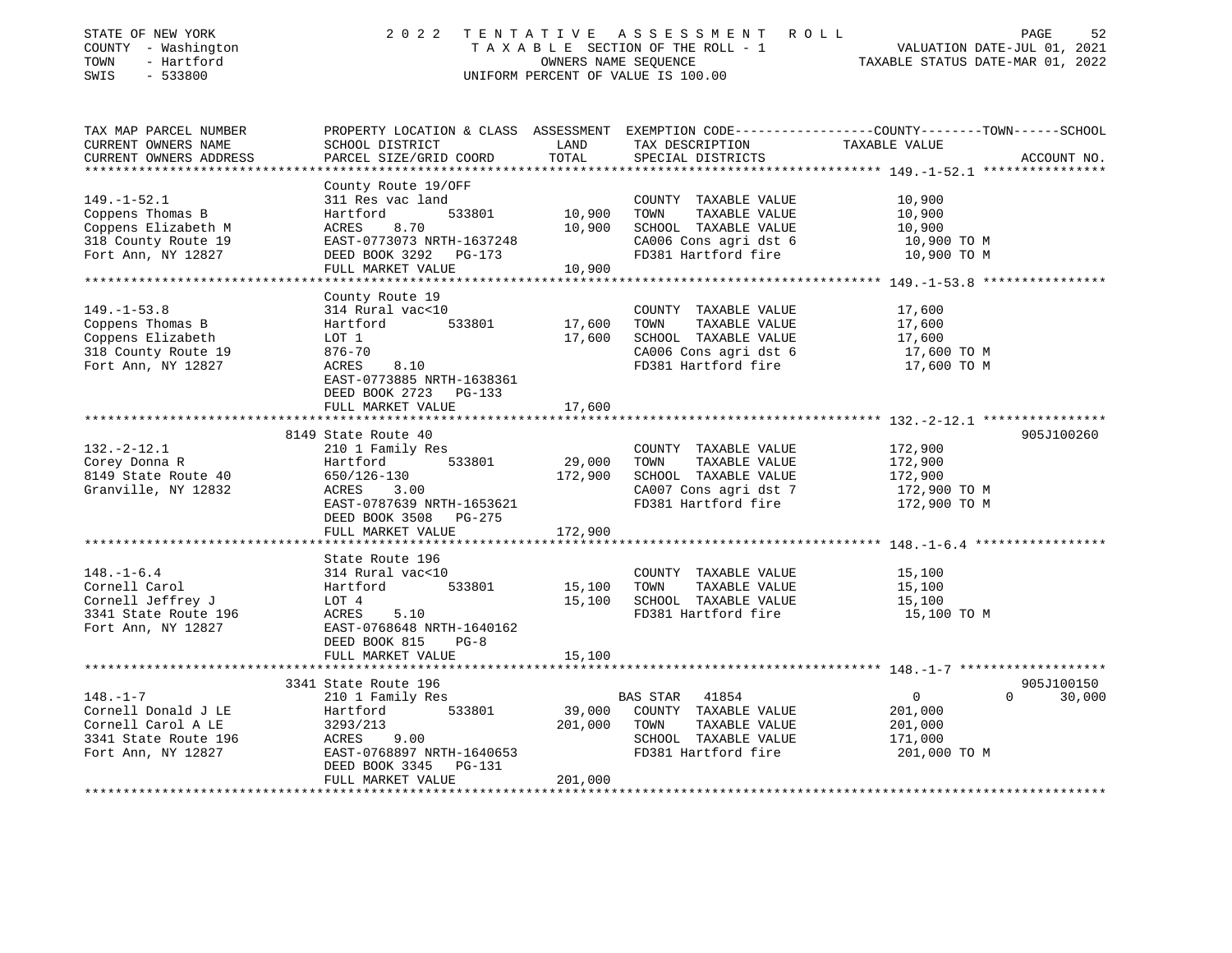| STATE OF NEW YORK<br>COUNTY - Washington<br>TOWN<br>- Hartford<br>SWIS<br>$-533800$ | 2 0 2 2                                                                                                                                      | TENTATIVE     | A S S E S S M E N T<br>TAXABLE SECTION OF THE ROLL - 1<br>OWNERS NAME SEQUENCE<br>UNIFORM PERCENT OF VALUE IS 100.00 | ROLL<br>VALUATION DATE-JUL 01, 2021<br>TAXABLE STATUS DATE-MAR 01, 2022 | PAGE<br>53         |
|-------------------------------------------------------------------------------------|----------------------------------------------------------------------------------------------------------------------------------------------|---------------|----------------------------------------------------------------------------------------------------------------------|-------------------------------------------------------------------------|--------------------|
| TAX MAP PARCEL NUMBER<br>CURRENT OWNERS NAME<br>CURRENT OWNERS ADDRESS              | PROPERTY LOCATION & CLASS ASSESSMENT EXEMPTION CODE----------------COUNTY-------TOWN-----SCHOOL<br>SCHOOL DISTRICT<br>PARCEL SIZE/GRID COORD | LAND<br>TOTAL | TAX DESCRIPTION<br>SPECIAL DISTRICTS                                                                                 | TAXABLE VALUE                                                           | ACCOUNT NO.        |
| **********************                                                              |                                                                                                                                              |               |                                                                                                                      | ********************************* 150.-1-29.6 ****************          |                    |
|                                                                                     | 194 Pope Hill Rd                                                                                                                             |               |                                                                                                                      |                                                                         |                    |
| $150. - 1 - 29.6$                                                                   | 210 1 Family Res                                                                                                                             |               | COUNTY TAXABLE VALUE                                                                                                 | 312,000                                                                 |                    |
| Cornell Glenn S                                                                     | 532001<br>Argyle                                                                                                                             | 50,300        | TOWN<br>TAXABLE VALUE                                                                                                | 312,000                                                                 |                    |
| Cornell Karen M                                                                     | 654/211-214                                                                                                                                  | 312,000       | SCHOOL TAXABLE VALUE                                                                                                 | 312,000                                                                 |                    |
| 194 Pope Hill Rd                                                                    | 6.26<br>ACRES                                                                                                                                |               | CA006 Cons agri dst 6                                                                                                | 312,000 TO M                                                            |                    |
| Argyle, NY 12809                                                                    | EAST-0781509 NRTH-1633362                                                                                                                    |               | FD381 Hartford fire                                                                                                  | 312,000 TO M                                                            |                    |
|                                                                                     | DEED BOOK 3787<br>PG-319                                                                                                                     |               |                                                                                                                      |                                                                         |                    |
|                                                                                     | FULL MARKET VALUE                                                                                                                            | 312,000       |                                                                                                                      |                                                                         |                    |
|                                                                                     | 3188 County Route 43                                                                                                                         |               |                                                                                                                      |                                                                         | 905J101422         |
| $148. - 1 - 8.1$                                                                    | 240 Rural res                                                                                                                                |               | <b>BAS STAR</b><br>41854                                                                                             | $\circ$                                                                 | 30,000<br>$\Omega$ |
| Cornell Jeffrey J                                                                   | Hartford<br>533801                                                                                                                           | 49,600        | COUNTY TAXABLE VALUE                                                                                                 | 200,000                                                                 |                    |
| Cornell Lisa                                                                        | 621/261                                                                                                                                      | 200,000       | TOWN<br>TAXABLE VALUE                                                                                                | 200,000                                                                 |                    |
| 3188 County Route 43                                                                | ACRES<br>20.73                                                                                                                               |               | SCHOOL TAXABLE VALUE                                                                                                 | 170,000                                                                 |                    |
| Fort Ann, NY 12827                                                                  | EAST-0765538 NRTH-1638891                                                                                                                    |               | FD381 Hartford fire                                                                                                  | 200,000 TO M                                                            |                    |
|                                                                                     | DEED BOOK 621<br>$PG-263$                                                                                                                    |               |                                                                                                                      |                                                                         |                    |
|                                                                                     | FULL MARKET VALUE                                                                                                                            | 200,000       |                                                                                                                      |                                                                         |                    |
|                                                                                     |                                                                                                                                              |               |                                                                                                                      | ***************** 149.-1-30.22 ****************                         |                    |
|                                                                                     | Swamp Ln                                                                                                                                     |               |                                                                                                                      |                                                                         | 905J101280         |
| $149. - 1 - 30.22$                                                                  | 314 Rural vac<10                                                                                                                             |               | COUNTY TAXABLE VALUE                                                                                                 | 26,500                                                                  |                    |
| Cornell Jeffrey J                                                                   | Hartford<br>533801                                                                                                                           | 26,500        | TOWN<br>TAXABLE VALUE                                                                                                | 26,500                                                                  |                    |
| Cornell Lisa                                                                        | LOT 22                                                                                                                                       | 26,500        | SCHOOL TAXABLE VALUE                                                                                                 | 26,500                                                                  |                    |
| 3188 County Route 43                                                                | ACRES<br>5.13                                                                                                                                |               | CA006 Cons agri dst 6                                                                                                | 26,500 TO M                                                             |                    |
| Fort Ann, NY 12827                                                                  | EAST-0776658 NRTH-1635314                                                                                                                    |               | FD381 Hartford fire                                                                                                  | 26,500 TO M                                                             |                    |
|                                                                                     | DEED BOOK 531<br>PG-267                                                                                                                      |               |                                                                                                                      |                                                                         |                    |
|                                                                                     | FULL MARKET VALUE                                                                                                                            | 26,500        |                                                                                                                      |                                                                         |                    |
|                                                                                     | ****************************                                                                                                                 |               |                                                                                                                      |                                                                         |                    |
|                                                                                     | 3391 State Route 196                                                                                                                         |               |                                                                                                                      |                                                                         | 905J101166         |
| $139. -4 - 4.2$                                                                     | 240 Rural res                                                                                                                                |               | COUNTY TAXABLE VALUE                                                                                                 | 51,800                                                                  |                    |
| Cosey Marquerite M                                                                  | 533801<br>Hartford                                                                                                                           | 26,400        | TOWN<br>TAXABLE VALUE                                                                                                | 51,800                                                                  |                    |
| Bannon Leslie M                                                                     | $139. - 1 - 4.2$                                                                                                                             | 51,800        | SCHOOL TAXABLE VALUE                                                                                                 | 51,800                                                                  |                    |
| 10501 State Route 22                                                                | ACRES 13.80                                                                                                                                  |               | FD381 Hartford fire                                                                                                  | 51,800 TO M                                                             |                    |
| Granville, NY 12832                                                                 | EAST-0767508 NRTH-1642280<br>DEED BOOK 2155                                                                                                  |               |                                                                                                                      |                                                                         |                    |
|                                                                                     | PG-321<br>FULL MARKET VALUE                                                                                                                  | 51,800        |                                                                                                                      |                                                                         |                    |
|                                                                                     |                                                                                                                                              |               |                                                                                                                      |                                                                         |                    |
|                                                                                     | State Route 196                                                                                                                              |               |                                                                                                                      |                                                                         |                    |
| $139. -4 - 4.6$                                                                     | 692 Road/str/hwy                                                                                                                             |               | RPTL1138<br>29700                                                                                                    | 1,200<br>1,200                                                          | 1,200              |
| Cosey Marguerite M                                                                  | Hartford<br>533801                                                                                                                           | 1,200         | COUNTY TAXABLE VALUE                                                                                                 | $\mathbf 0$                                                             |                    |
| Bannon Leslie E                                                                     | Roadway                                                                                                                                      | 1,200         | TOWN<br>TAXABLE VALUE                                                                                                | $\Omega$                                                                |                    |
| 10501 State Route 22                                                                | $139. - 1 - 4.6$                                                                                                                             |               | SCHOOL TAXABLE VALUE                                                                                                 | $\Omega$                                                                |                    |
| Granville, NY 12832                                                                 | ACRES<br>2.67                                                                                                                                |               | FD381 Hartford fire                                                                                                  | 0 TO M                                                                  |                    |
|                                                                                     | EAST-0768994 NRTH-1642270                                                                                                                    |               | 1,200 EX                                                                                                             |                                                                         |                    |
|                                                                                     | DEED BOOK 847<br>$PG-117$                                                                                                                    |               |                                                                                                                      |                                                                         |                    |
|                                                                                     | FULL MARKET VALUE                                                                                                                            | 1,200         |                                                                                                                      |                                                                         |                    |
| *********************                                                               |                                                                                                                                              |               |                                                                                                                      |                                                                         |                    |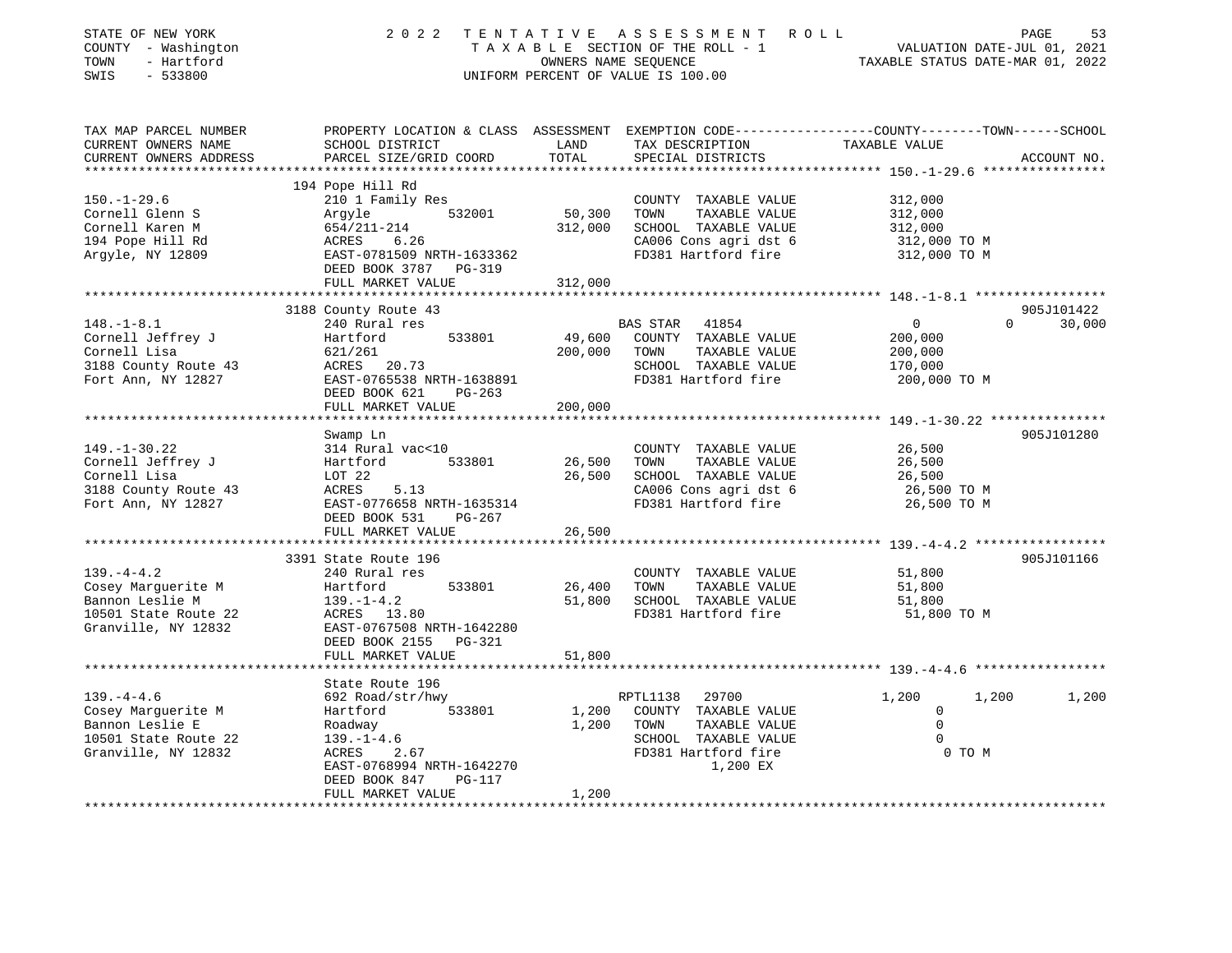| PROPERTY LOCATION & CLASS ASSESSMENT EXEMPTION CODE---------------COUNTY-------TOWN------SCHOOL<br>CURRENT OWNERS NAME<br>SCHOOL DISTRICT<br>LAND<br>TAX DESCRIPTION<br>TAXABLE VALUE<br>TOTAL<br>PARCEL SIZE/GRID COORD<br>CURRENT OWNERS ADDRESS<br>SPECIAL DISTRICTS<br>ACCOUNT NO.<br>***********************<br>Mcdougal Rd OFF<br>905J100437<br>314 Rural vac<10<br>COUNTY TAXABLE VALUE<br>2,800<br>TAXABLE VALUE<br>533801<br>2,800<br>TOWN<br>2,800<br>Hartford<br>5.50<br>2,800<br>SCHOOL TAXABLE VALUE<br>15 Hall Rd<br>ACRES<br>2,800<br>CA006 Cons agri dst 6<br>Queensbury, NY 12804<br>EAST-0766293 NRTH-1632365<br>2,800 TO M<br>FD381 Hartford fire<br>2,800 TO M<br>DEED BOOK 4004 PG-287<br>2,800<br>FULL MARKET VALUE<br>83 Camp A Way<br>905J100531<br>$142. - 1 - 36$<br>12,510<br>240 Rural res<br>VET WAR CT 41121<br>12,510<br>$\Omega$<br>Courville Mark ETAL<br>533801<br>14,800 AGED-CO/TN 41801<br>35,445<br>35,445<br>Hartford<br>$\overline{\phantom{0}}$<br>83,400 AGED-SCH 41804<br>$\Omega$<br>29,190<br>ACRES 11.75<br>$\Omega$<br>EAST-0791613 NRTH-1646377<br>BAS STAR 41854<br>$\overline{0}$<br>$\Omega$<br>30,000<br>DEED BOOK 2635 PG-195<br>COUNTY TAXABLE VALUE<br>35,445<br>FULL MARKET VALUE<br>TOWN<br>83,400<br>TAXABLE VALUE<br>35,445<br>SCHOOL TAXABLE VALUE<br>24,210<br>FD381 Hartford fire<br>83,400 TO M<br>172 Gilchrist Hill Rd<br>905J100137<br>BAS STAR 41854<br>30,000<br>$141. - 3 - 50$<br>210 1 Family Res<br>$\overline{0}$<br>$\Omega$<br>Crawford Wayne M<br>533801<br>26,800<br>COUNTY TAXABLE VALUE<br>Hartford<br>117,700<br>172 Gilchrist Hill Rd<br>LOT 1<br>117,700<br>TOWN<br>TAXABLE VALUE<br>117,700<br>Hartford, NY 12838<br>2.25<br>SCHOOL TAXABLE VALUE<br>ACRES<br>87,700<br>FD381 Hartford fire<br>EAST-0784535 NRTH-1642766<br>117,700 TO M<br>DEED BOOK 738<br>PG-211<br>FULL MARKET VALUE<br>117,700<br>8136 State Route 40<br>905J100425<br>$132.15 - 2 - 4$<br>442 MiniWhseSelf<br>COUNTY TAXABLE VALUE<br>233,400<br>CRN Self Storage, LLC<br>Hartford<br>533801<br>125,000<br>TOWN<br>TAXABLE VALUE<br>233,400<br>PO Box 42<br>2.69<br>233,400<br>SCHOOL TAXABLE VALUE<br>ACRES<br>233,400<br>Argyle, NY 12809<br>EAST-0787801 NRTH-1652888<br>CA007 Cons agri dst 7<br>233,400 TO M<br>DEED BOOK 3464 PG-208<br>FD381 Hartford fire<br>233,400 TO M<br>FULL MARKET VALUE<br>233,400<br>236 Dick Hill Rd<br>905J100496<br>$132 - 2 - 32$<br>323 Vacant rural<br>COUNTY TAXABLE VALUE<br>34,700<br>Hartford<br>533801<br>34,700<br>TOWN<br>TAXABLE VALUE<br>34,700<br>34,700<br>SCHOOL TAXABLE VALUE<br>ACRES 34.40<br>34,700<br>EAST-0791257 NRTH-1651043<br>FD381 Hartford fire<br>34,700 TO M<br>DEED BOOK 20191 PG-27034 | STATE OF NEW YORK<br>COUNTY - Washington<br>- Hartford<br>TOWN<br>$-533800$<br>SWIS | 2 0 2 2           | TENTATIVE<br>OWNERS NAME SEQUENCE | ASSESSMENT ROLL<br>TAXABLE SECTION OF THE ROLL - 1<br>UNIFORM PERCENT OF VALUE IS 100.00 | PAGE<br>54<br>VALUATION DATE-JUL 01, 2021<br>TAXABLE STATUS DATE-MAR 01, 2022 |
|-------------------------------------------------------------------------------------------------------------------------------------------------------------------------------------------------------------------------------------------------------------------------------------------------------------------------------------------------------------------------------------------------------------------------------------------------------------------------------------------------------------------------------------------------------------------------------------------------------------------------------------------------------------------------------------------------------------------------------------------------------------------------------------------------------------------------------------------------------------------------------------------------------------------------------------------------------------------------------------------------------------------------------------------------------------------------------------------------------------------------------------------------------------------------------------------------------------------------------------------------------------------------------------------------------------------------------------------------------------------------------------------------------------------------------------------------------------------------------------------------------------------------------------------------------------------------------------------------------------------------------------------------------------------------------------------------------------------------------------------------------------------------------------------------------------------------------------------------------------------------------------------------------------------------------------------------------------------------------------------------------------------------------------------------------------------------------------------------------------------------------------------------------------------------------------------------------------------------------------------------------------------------------------------------------------------------------------------------------------------------------------------------------------------------------------------------------------------------------------------------------------------------------------------------------------------------------------------------------------------------------------------------------------------------------------------------------------------|-------------------------------------------------------------------------------------|-------------------|-----------------------------------|------------------------------------------------------------------------------------------|-------------------------------------------------------------------------------|
|                                                                                                                                                                                                                                                                                                                                                                                                                                                                                                                                                                                                                                                                                                                                                                                                                                                                                                                                                                                                                                                                                                                                                                                                                                                                                                                                                                                                                                                                                                                                                                                                                                                                                                                                                                                                                                                                                                                                                                                                                                                                                                                                                                                                                                                                                                                                                                                                                                                                                                                                                                                                                                                                                                                   | TAX MAP PARCEL NUMBER                                                               |                   |                                   |                                                                                          |                                                                               |
|                                                                                                                                                                                                                                                                                                                                                                                                                                                                                                                                                                                                                                                                                                                                                                                                                                                                                                                                                                                                                                                                                                                                                                                                                                                                                                                                                                                                                                                                                                                                                                                                                                                                                                                                                                                                                                                                                                                                                                                                                                                                                                                                                                                                                                                                                                                                                                                                                                                                                                                                                                                                                                                                                                                   |                                                                                     |                   |                                   |                                                                                          |                                                                               |
|                                                                                                                                                                                                                                                                                                                                                                                                                                                                                                                                                                                                                                                                                                                                                                                                                                                                                                                                                                                                                                                                                                                                                                                                                                                                                                                                                                                                                                                                                                                                                                                                                                                                                                                                                                                                                                                                                                                                                                                                                                                                                                                                                                                                                                                                                                                                                                                                                                                                                                                                                                                                                                                                                                                   |                                                                                     |                   |                                   |                                                                                          |                                                                               |
|                                                                                                                                                                                                                                                                                                                                                                                                                                                                                                                                                                                                                                                                                                                                                                                                                                                                                                                                                                                                                                                                                                                                                                                                                                                                                                                                                                                                                                                                                                                                                                                                                                                                                                                                                                                                                                                                                                                                                                                                                                                                                                                                                                                                                                                                                                                                                                                                                                                                                                                                                                                                                                                                                                                   |                                                                                     |                   |                                   |                                                                                          |                                                                               |
|                                                                                                                                                                                                                                                                                                                                                                                                                                                                                                                                                                                                                                                                                                                                                                                                                                                                                                                                                                                                                                                                                                                                                                                                                                                                                                                                                                                                                                                                                                                                                                                                                                                                                                                                                                                                                                                                                                                                                                                                                                                                                                                                                                                                                                                                                                                                                                                                                                                                                                                                                                                                                                                                                                                   | $148. - 1 - 20$                                                                     |                   |                                   |                                                                                          |                                                                               |
|                                                                                                                                                                                                                                                                                                                                                                                                                                                                                                                                                                                                                                                                                                                                                                                                                                                                                                                                                                                                                                                                                                                                                                                                                                                                                                                                                                                                                                                                                                                                                                                                                                                                                                                                                                                                                                                                                                                                                                                                                                                                                                                                                                                                                                                                                                                                                                                                                                                                                                                                                                                                                                                                                                                   | County Rt 43 Compost LLC                                                            |                   |                                   |                                                                                          |                                                                               |
|                                                                                                                                                                                                                                                                                                                                                                                                                                                                                                                                                                                                                                                                                                                                                                                                                                                                                                                                                                                                                                                                                                                                                                                                                                                                                                                                                                                                                                                                                                                                                                                                                                                                                                                                                                                                                                                                                                                                                                                                                                                                                                                                                                                                                                                                                                                                                                                                                                                                                                                                                                                                                                                                                                                   |                                                                                     |                   |                                   |                                                                                          |                                                                               |
|                                                                                                                                                                                                                                                                                                                                                                                                                                                                                                                                                                                                                                                                                                                                                                                                                                                                                                                                                                                                                                                                                                                                                                                                                                                                                                                                                                                                                                                                                                                                                                                                                                                                                                                                                                                                                                                                                                                                                                                                                                                                                                                                                                                                                                                                                                                                                                                                                                                                                                                                                                                                                                                                                                                   |                                                                                     |                   |                                   |                                                                                          |                                                                               |
|                                                                                                                                                                                                                                                                                                                                                                                                                                                                                                                                                                                                                                                                                                                                                                                                                                                                                                                                                                                                                                                                                                                                                                                                                                                                                                                                                                                                                                                                                                                                                                                                                                                                                                                                                                                                                                                                                                                                                                                                                                                                                                                                                                                                                                                                                                                                                                                                                                                                                                                                                                                                                                                                                                                   |                                                                                     |                   |                                   |                                                                                          |                                                                               |
|                                                                                                                                                                                                                                                                                                                                                                                                                                                                                                                                                                                                                                                                                                                                                                                                                                                                                                                                                                                                                                                                                                                                                                                                                                                                                                                                                                                                                                                                                                                                                                                                                                                                                                                                                                                                                                                                                                                                                                                                                                                                                                                                                                                                                                                                                                                                                                                                                                                                                                                                                                                                                                                                                                                   |                                                                                     |                   |                                   |                                                                                          |                                                                               |
|                                                                                                                                                                                                                                                                                                                                                                                                                                                                                                                                                                                                                                                                                                                                                                                                                                                                                                                                                                                                                                                                                                                                                                                                                                                                                                                                                                                                                                                                                                                                                                                                                                                                                                                                                                                                                                                                                                                                                                                                                                                                                                                                                                                                                                                                                                                                                                                                                                                                                                                                                                                                                                                                                                                   |                                                                                     |                   |                                   |                                                                                          |                                                                               |
|                                                                                                                                                                                                                                                                                                                                                                                                                                                                                                                                                                                                                                                                                                                                                                                                                                                                                                                                                                                                                                                                                                                                                                                                                                                                                                                                                                                                                                                                                                                                                                                                                                                                                                                                                                                                                                                                                                                                                                                                                                                                                                                                                                                                                                                                                                                                                                                                                                                                                                                                                                                                                                                                                                                   |                                                                                     |                   |                                   |                                                                                          |                                                                               |
|                                                                                                                                                                                                                                                                                                                                                                                                                                                                                                                                                                                                                                                                                                                                                                                                                                                                                                                                                                                                                                                                                                                                                                                                                                                                                                                                                                                                                                                                                                                                                                                                                                                                                                                                                                                                                                                                                                                                                                                                                                                                                                                                                                                                                                                                                                                                                                                                                                                                                                                                                                                                                                                                                                                   |                                                                                     |                   |                                   |                                                                                          |                                                                               |
|                                                                                                                                                                                                                                                                                                                                                                                                                                                                                                                                                                                                                                                                                                                                                                                                                                                                                                                                                                                                                                                                                                                                                                                                                                                                                                                                                                                                                                                                                                                                                                                                                                                                                                                                                                                                                                                                                                                                                                                                                                                                                                                                                                                                                                                                                                                                                                                                                                                                                                                                                                                                                                                                                                                   | McIntosh Andrew J ETAL                                                              |                   |                                   |                                                                                          |                                                                               |
|                                                                                                                                                                                                                                                                                                                                                                                                                                                                                                                                                                                                                                                                                                                                                                                                                                                                                                                                                                                                                                                                                                                                                                                                                                                                                                                                                                                                                                                                                                                                                                                                                                                                                                                                                                                                                                                                                                                                                                                                                                                                                                                                                                                                                                                                                                                                                                                                                                                                                                                                                                                                                                                                                                                   | PO Box 205                                                                          |                   |                                   |                                                                                          |                                                                               |
|                                                                                                                                                                                                                                                                                                                                                                                                                                                                                                                                                                                                                                                                                                                                                                                                                                                                                                                                                                                                                                                                                                                                                                                                                                                                                                                                                                                                                                                                                                                                                                                                                                                                                                                                                                                                                                                                                                                                                                                                                                                                                                                                                                                                                                                                                                                                                                                                                                                                                                                                                                                                                                                                                                                   | Hartford, NY 12838                                                                  |                   |                                   |                                                                                          |                                                                               |
|                                                                                                                                                                                                                                                                                                                                                                                                                                                                                                                                                                                                                                                                                                                                                                                                                                                                                                                                                                                                                                                                                                                                                                                                                                                                                                                                                                                                                                                                                                                                                                                                                                                                                                                                                                                                                                                                                                                                                                                                                                                                                                                                                                                                                                                                                                                                                                                                                                                                                                                                                                                                                                                                                                                   |                                                                                     |                   |                                   |                                                                                          |                                                                               |
|                                                                                                                                                                                                                                                                                                                                                                                                                                                                                                                                                                                                                                                                                                                                                                                                                                                                                                                                                                                                                                                                                                                                                                                                                                                                                                                                                                                                                                                                                                                                                                                                                                                                                                                                                                                                                                                                                                                                                                                                                                                                                                                                                                                                                                                                                                                                                                                                                                                                                                                                                                                                                                                                                                                   |                                                                                     |                   |                                   |                                                                                          |                                                                               |
|                                                                                                                                                                                                                                                                                                                                                                                                                                                                                                                                                                                                                                                                                                                                                                                                                                                                                                                                                                                                                                                                                                                                                                                                                                                                                                                                                                                                                                                                                                                                                                                                                                                                                                                                                                                                                                                                                                                                                                                                                                                                                                                                                                                                                                                                                                                                                                                                                                                                                                                                                                                                                                                                                                                   |                                                                                     |                   |                                   |                                                                                          |                                                                               |
|                                                                                                                                                                                                                                                                                                                                                                                                                                                                                                                                                                                                                                                                                                                                                                                                                                                                                                                                                                                                                                                                                                                                                                                                                                                                                                                                                                                                                                                                                                                                                                                                                                                                                                                                                                                                                                                                                                                                                                                                                                                                                                                                                                                                                                                                                                                                                                                                                                                                                                                                                                                                                                                                                                                   |                                                                                     |                   |                                   |                                                                                          |                                                                               |
|                                                                                                                                                                                                                                                                                                                                                                                                                                                                                                                                                                                                                                                                                                                                                                                                                                                                                                                                                                                                                                                                                                                                                                                                                                                                                                                                                                                                                                                                                                                                                                                                                                                                                                                                                                                                                                                                                                                                                                                                                                                                                                                                                                                                                                                                                                                                                                                                                                                                                                                                                                                                                                                                                                                   |                                                                                     |                   |                                   |                                                                                          |                                                                               |
|                                                                                                                                                                                                                                                                                                                                                                                                                                                                                                                                                                                                                                                                                                                                                                                                                                                                                                                                                                                                                                                                                                                                                                                                                                                                                                                                                                                                                                                                                                                                                                                                                                                                                                                                                                                                                                                                                                                                                                                                                                                                                                                                                                                                                                                                                                                                                                                                                                                                                                                                                                                                                                                                                                                   |                                                                                     |                   |                                   |                                                                                          |                                                                               |
|                                                                                                                                                                                                                                                                                                                                                                                                                                                                                                                                                                                                                                                                                                                                                                                                                                                                                                                                                                                                                                                                                                                                                                                                                                                                                                                                                                                                                                                                                                                                                                                                                                                                                                                                                                                                                                                                                                                                                                                                                                                                                                                                                                                                                                                                                                                                                                                                                                                                                                                                                                                                                                                                                                                   |                                                                                     |                   |                                   |                                                                                          |                                                                               |
|                                                                                                                                                                                                                                                                                                                                                                                                                                                                                                                                                                                                                                                                                                                                                                                                                                                                                                                                                                                                                                                                                                                                                                                                                                                                                                                                                                                                                                                                                                                                                                                                                                                                                                                                                                                                                                                                                                                                                                                                                                                                                                                                                                                                                                                                                                                                                                                                                                                                                                                                                                                                                                                                                                                   |                                                                                     |                   |                                   |                                                                                          |                                                                               |
|                                                                                                                                                                                                                                                                                                                                                                                                                                                                                                                                                                                                                                                                                                                                                                                                                                                                                                                                                                                                                                                                                                                                                                                                                                                                                                                                                                                                                                                                                                                                                                                                                                                                                                                                                                                                                                                                                                                                                                                                                                                                                                                                                                                                                                                                                                                                                                                                                                                                                                                                                                                                                                                                                                                   |                                                                                     |                   |                                   |                                                                                          |                                                                               |
|                                                                                                                                                                                                                                                                                                                                                                                                                                                                                                                                                                                                                                                                                                                                                                                                                                                                                                                                                                                                                                                                                                                                                                                                                                                                                                                                                                                                                                                                                                                                                                                                                                                                                                                                                                                                                                                                                                                                                                                                                                                                                                                                                                                                                                                                                                                                                                                                                                                                                                                                                                                                                                                                                                                   |                                                                                     |                   |                                   |                                                                                          |                                                                               |
|                                                                                                                                                                                                                                                                                                                                                                                                                                                                                                                                                                                                                                                                                                                                                                                                                                                                                                                                                                                                                                                                                                                                                                                                                                                                                                                                                                                                                                                                                                                                                                                                                                                                                                                                                                                                                                                                                                                                                                                                                                                                                                                                                                                                                                                                                                                                                                                                                                                                                                                                                                                                                                                                                                                   |                                                                                     |                   |                                   |                                                                                          |                                                                               |
|                                                                                                                                                                                                                                                                                                                                                                                                                                                                                                                                                                                                                                                                                                                                                                                                                                                                                                                                                                                                                                                                                                                                                                                                                                                                                                                                                                                                                                                                                                                                                                                                                                                                                                                                                                                                                                                                                                                                                                                                                                                                                                                                                                                                                                                                                                                                                                                                                                                                                                                                                                                                                                                                                                                   |                                                                                     |                   |                                   |                                                                                          |                                                                               |
|                                                                                                                                                                                                                                                                                                                                                                                                                                                                                                                                                                                                                                                                                                                                                                                                                                                                                                                                                                                                                                                                                                                                                                                                                                                                                                                                                                                                                                                                                                                                                                                                                                                                                                                                                                                                                                                                                                                                                                                                                                                                                                                                                                                                                                                                                                                                                                                                                                                                                                                                                                                                                                                                                                                   |                                                                                     |                   |                                   |                                                                                          |                                                                               |
|                                                                                                                                                                                                                                                                                                                                                                                                                                                                                                                                                                                                                                                                                                                                                                                                                                                                                                                                                                                                                                                                                                                                                                                                                                                                                                                                                                                                                                                                                                                                                                                                                                                                                                                                                                                                                                                                                                                                                                                                                                                                                                                                                                                                                                                                                                                                                                                                                                                                                                                                                                                                                                                                                                                   |                                                                                     |                   |                                   |                                                                                          |                                                                               |
|                                                                                                                                                                                                                                                                                                                                                                                                                                                                                                                                                                                                                                                                                                                                                                                                                                                                                                                                                                                                                                                                                                                                                                                                                                                                                                                                                                                                                                                                                                                                                                                                                                                                                                                                                                                                                                                                                                                                                                                                                                                                                                                                                                                                                                                                                                                                                                                                                                                                                                                                                                                                                                                                                                                   |                                                                                     |                   |                                   |                                                                                          |                                                                               |
|                                                                                                                                                                                                                                                                                                                                                                                                                                                                                                                                                                                                                                                                                                                                                                                                                                                                                                                                                                                                                                                                                                                                                                                                                                                                                                                                                                                                                                                                                                                                                                                                                                                                                                                                                                                                                                                                                                                                                                                                                                                                                                                                                                                                                                                                                                                                                                                                                                                                                                                                                                                                                                                                                                                   |                                                                                     |                   |                                   |                                                                                          |                                                                               |
|                                                                                                                                                                                                                                                                                                                                                                                                                                                                                                                                                                                                                                                                                                                                                                                                                                                                                                                                                                                                                                                                                                                                                                                                                                                                                                                                                                                                                                                                                                                                                                                                                                                                                                                                                                                                                                                                                                                                                                                                                                                                                                                                                                                                                                                                                                                                                                                                                                                                                                                                                                                                                                                                                                                   |                                                                                     |                   |                                   |                                                                                          |                                                                               |
|                                                                                                                                                                                                                                                                                                                                                                                                                                                                                                                                                                                                                                                                                                                                                                                                                                                                                                                                                                                                                                                                                                                                                                                                                                                                                                                                                                                                                                                                                                                                                                                                                                                                                                                                                                                                                                                                                                                                                                                                                                                                                                                                                                                                                                                                                                                                                                                                                                                                                                                                                                                                                                                                                                                   |                                                                                     |                   |                                   |                                                                                          |                                                                               |
|                                                                                                                                                                                                                                                                                                                                                                                                                                                                                                                                                                                                                                                                                                                                                                                                                                                                                                                                                                                                                                                                                                                                                                                                                                                                                                                                                                                                                                                                                                                                                                                                                                                                                                                                                                                                                                                                                                                                                                                                                                                                                                                                                                                                                                                                                                                                                                                                                                                                                                                                                                                                                                                                                                                   |                                                                                     |                   |                                   |                                                                                          |                                                                               |
|                                                                                                                                                                                                                                                                                                                                                                                                                                                                                                                                                                                                                                                                                                                                                                                                                                                                                                                                                                                                                                                                                                                                                                                                                                                                                                                                                                                                                                                                                                                                                                                                                                                                                                                                                                                                                                                                                                                                                                                                                                                                                                                                                                                                                                                                                                                                                                                                                                                                                                                                                                                                                                                                                                                   |                                                                                     |                   |                                   |                                                                                          |                                                                               |
|                                                                                                                                                                                                                                                                                                                                                                                                                                                                                                                                                                                                                                                                                                                                                                                                                                                                                                                                                                                                                                                                                                                                                                                                                                                                                                                                                                                                                                                                                                                                                                                                                                                                                                                                                                                                                                                                                                                                                                                                                                                                                                                                                                                                                                                                                                                                                                                                                                                                                                                                                                                                                                                                                                                   |                                                                                     |                   |                                   |                                                                                          |                                                                               |
|                                                                                                                                                                                                                                                                                                                                                                                                                                                                                                                                                                                                                                                                                                                                                                                                                                                                                                                                                                                                                                                                                                                                                                                                                                                                                                                                                                                                                                                                                                                                                                                                                                                                                                                                                                                                                                                                                                                                                                                                                                                                                                                                                                                                                                                                                                                                                                                                                                                                                                                                                                                                                                                                                                                   | Crossman John F                                                                     |                   |                                   |                                                                                          |                                                                               |
|                                                                                                                                                                                                                                                                                                                                                                                                                                                                                                                                                                                                                                                                                                                                                                                                                                                                                                                                                                                                                                                                                                                                                                                                                                                                                                                                                                                                                                                                                                                                                                                                                                                                                                                                                                                                                                                                                                                                                                                                                                                                                                                                                                                                                                                                                                                                                                                                                                                                                                                                                                                                                                                                                                                   | 20 John St                                                                          |                   |                                   |                                                                                          |                                                                               |
|                                                                                                                                                                                                                                                                                                                                                                                                                                                                                                                                                                                                                                                                                                                                                                                                                                                                                                                                                                                                                                                                                                                                                                                                                                                                                                                                                                                                                                                                                                                                                                                                                                                                                                                                                                                                                                                                                                                                                                                                                                                                                                                                                                                                                                                                                                                                                                                                                                                                                                                                                                                                                                                                                                                   | Cohoes, NY 12047                                                                    |                   |                                   |                                                                                          |                                                                               |
|                                                                                                                                                                                                                                                                                                                                                                                                                                                                                                                                                                                                                                                                                                                                                                                                                                                                                                                                                                                                                                                                                                                                                                                                                                                                                                                                                                                                                                                                                                                                                                                                                                                                                                                                                                                                                                                                                                                                                                                                                                                                                                                                                                                                                                                                                                                                                                                                                                                                                                                                                                                                                                                                                                                   |                                                                                     |                   |                                   |                                                                                          |                                                                               |
|                                                                                                                                                                                                                                                                                                                                                                                                                                                                                                                                                                                                                                                                                                                                                                                                                                                                                                                                                                                                                                                                                                                                                                                                                                                                                                                                                                                                                                                                                                                                                                                                                                                                                                                                                                                                                                                                                                                                                                                                                                                                                                                                                                                                                                                                                                                                                                                                                                                                                                                                                                                                                                                                                                                   |                                                                                     | FULL MARKET VALUE | 34,700                            |                                                                                          |                                                                               |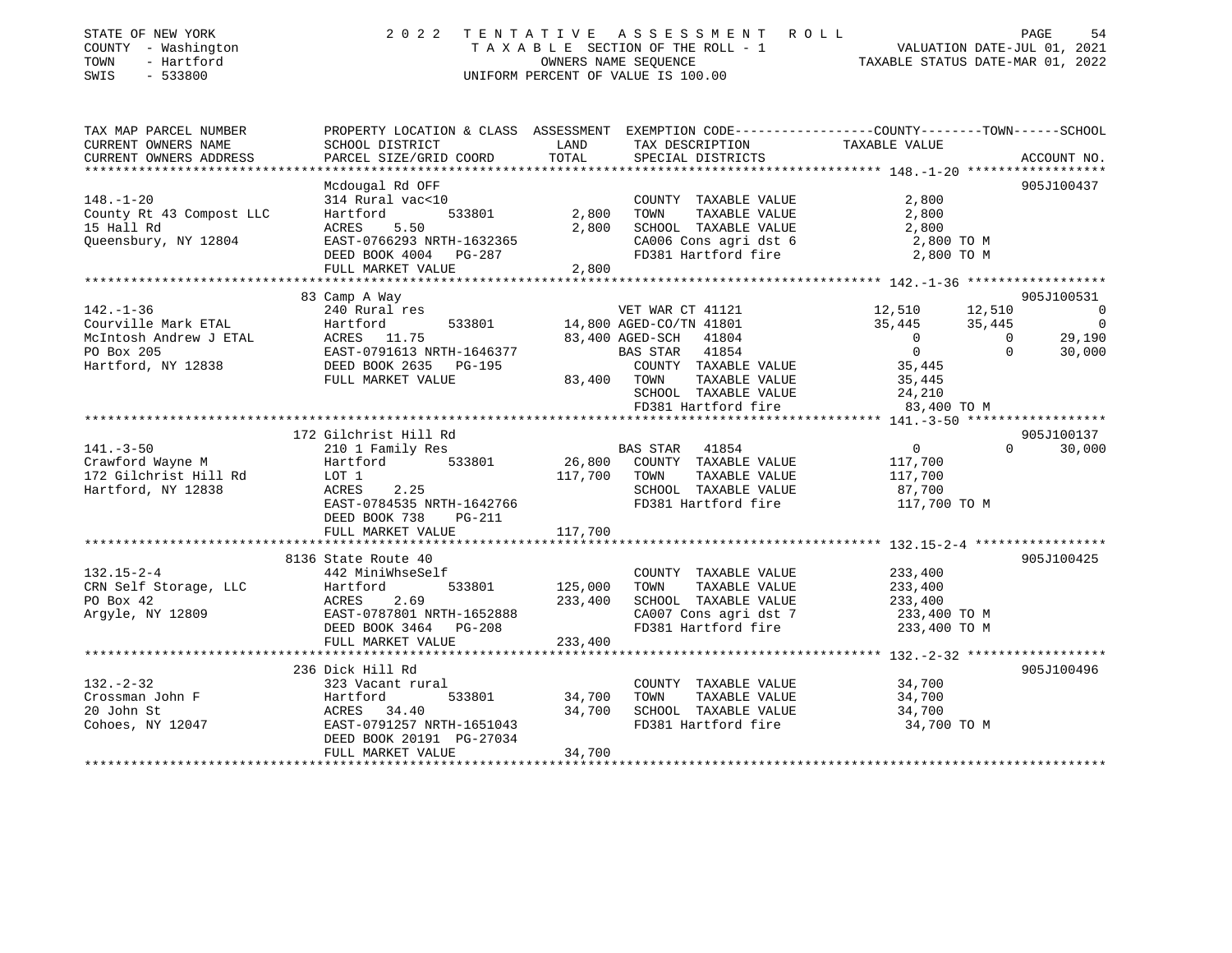| STATE OF NEW YORK              | 2 0 2 2                                          |         | TENTATIVE ASSESSMENT ROLL                          | PAGE<br>55                       |
|--------------------------------|--------------------------------------------------|---------|----------------------------------------------------|----------------------------------|
| COUNTY - Washington            |                                                  |         | TAXABLE SECTION OF THE ROLL - 1                    | VALUATION DATE-JUL 01, 2021      |
| TOWN<br>- Hartford             |                                                  |         | OWNERS NAME SEQUENCE                               | TAXABLE STATUS DATE-MAR 01, 2022 |
| SWIS<br>$-533800$              |                                                  |         | UNIFORM PERCENT OF VALUE IS 100.00                 |                                  |
| TAX MAP PARCEL NUMBER          |                                                  |         |                                                    |                                  |
| CURRENT OWNERS NAME            |                                                  |         |                                                    |                                  |
| CURRENT OWNERS ADDRESS         | PARCEL SIZE/GRID COORD                           | TOTAL   | SPECIAL DISTRICTS                                  | ACCOUNT NO.                      |
| **********************         |                                                  |         |                                                    |                                  |
|                                | Dick Hill Rd OFF                                 |         |                                                    |                                  |
| $132 - 2 - 32.1$               | 322 Rural vac>10                                 |         | COUNTY TAXABLE VALUE                               | 8,400                            |
| Crossman John F                | Hartford<br>533801                               |         | 8,400 TOWN<br>TAXABLE VALUE                        | 8,400                            |
| 20 John St                     | ACRES 14.32                                      |         | 8,400 SCHOOL TAXABLE VALUE                         | 8,400                            |
| Cohoes, NY 12047               | EAST-0792731 NRTH-1651300                        |         | FD381 Hartford fire                                | 8,400 TO M                       |
|                                | DEED BOOK 20191 PG-27034                         |         |                                                    |                                  |
|                                | FULL MARKET VALUE                                | 8,400   |                                                    |                                  |
|                                |                                                  |         |                                                    |                                  |
| $132 - 2 - 32.2$               | 244 Dick Hill Rd<br>322 Rural vac>10             |         | COUNTY TAXABLE VALUE                               | 11,100                           |
| Crossman John F                | Hartford<br>533801                               | 11,100  | TOWN TAXABLE VALUE                                 | 11,100                           |
|                                |                                                  |         |                                                    |                                  |
| 20 John St<br>Cohoes, NY 12047 | ACRES 17.00<br>EAST-0792245 NRTH-1651289         |         | 11,100 SCHOOL TAXABLE VALUE<br>FD381 Hartford fire | 11,100<br>11,100 TO M            |
|                                | DEED BOOK 20191 PG-27034                         |         |                                                    |                                  |
|                                | FULL MARKET VALUE                                | 11,100  |                                                    |                                  |
|                                |                                                  |         |                                                    |                                  |
|                                | 242 Dick Hill Rd                                 |         |                                                    |                                  |
| $132. - 2 - 32.3$              | 311 Res vac land                                 |         | COUNTY TAXABLE VALUE                               | 300                              |
| Crossman John F                | 533801<br>Hartford                               |         | 300 TOWN<br>TAXABLE VALUE                          | 300                              |
| 20 John St                     | FRNT 105.00 DPTH 170.00 300 SCHOOL TAXABLE VALUE |         |                                                    | 300                              |
| Cohoes, NY 12047               | EAST-0790917 NRTH-1650735                        |         | FD381 Hartford fire                                | 300 TO M                         |
|                                | DEED BOOK 20191 PG-27034                         |         |                                                    |                                  |
|                                | FULL MARKET VALUE                                | 300     |                                                    |                                  |
|                                |                                                  |         |                                                    |                                  |
|                                | Dick Hill Rd                                     |         |                                                    |                                  |
| $132. - 2 - 32.5$              | 311 Res vac land                                 |         | COUNTY TAXABLE VALUE                               | 10,800                           |
| Crossman John F                | 533801<br>Hartford                               | 10,800  | TOWN<br>TAXABLE VALUE                              | 10,800                           |
| 20 John St                     | Survey12962                                      |         | 10,800 SCHOOL TAXABLE VALUE                        | 10,800                           |
| Cohoes, NY 12047               | FRNT 208.00 DPTH 208.00                          |         | FD381 Hartford fire                                | 10,800 TO M                      |
|                                | ACRES 0.83                                       |         |                                                    |                                  |
|                                | EAST-0790968 NRTH-1651632                        |         |                                                    |                                  |
|                                | DEED BOOK 20191 PG-27034                         |         |                                                    |                                  |
|                                | FULL MARKET VALUE                                | 10,800  |                                                    |                                  |
|                                | 477 Blood St                                     |         |                                                    | 905J100354                       |
| $132. - 4 - 11.1$              | 240 Rural res                                    |         | BAS STAR 41854                                     | $0 \t 30,000$<br>$\overline{0}$  |
| Crumley Timothy S              | 533801                                           |         | 80,500 COUNTY TAXABLE VALUE                        | 210,500                          |
| Crumley Hannah R               | Hartford<br>BLA 802/21-23                        |         | 210,500 TOWN<br>TAXABLE VALUE                      | 210,500                          |
| 477 Blood St                   | ACRES 74.80                                      |         | SCHOOL TAXABLE VALUE                               | 180,500                          |
| Granville, NY 12832            | EAST-0793679 NRTH-1650980                        |         | FD381 Hartford fire                                | 210,500 TO M                     |
|                                | DEED BOOK 882<br>PG-144                          |         |                                                    |                                  |
|                                | FULL MARKET VALUE                                | 210,500 |                                                    |                                  |
|                                |                                                  |         |                                                    |                                  |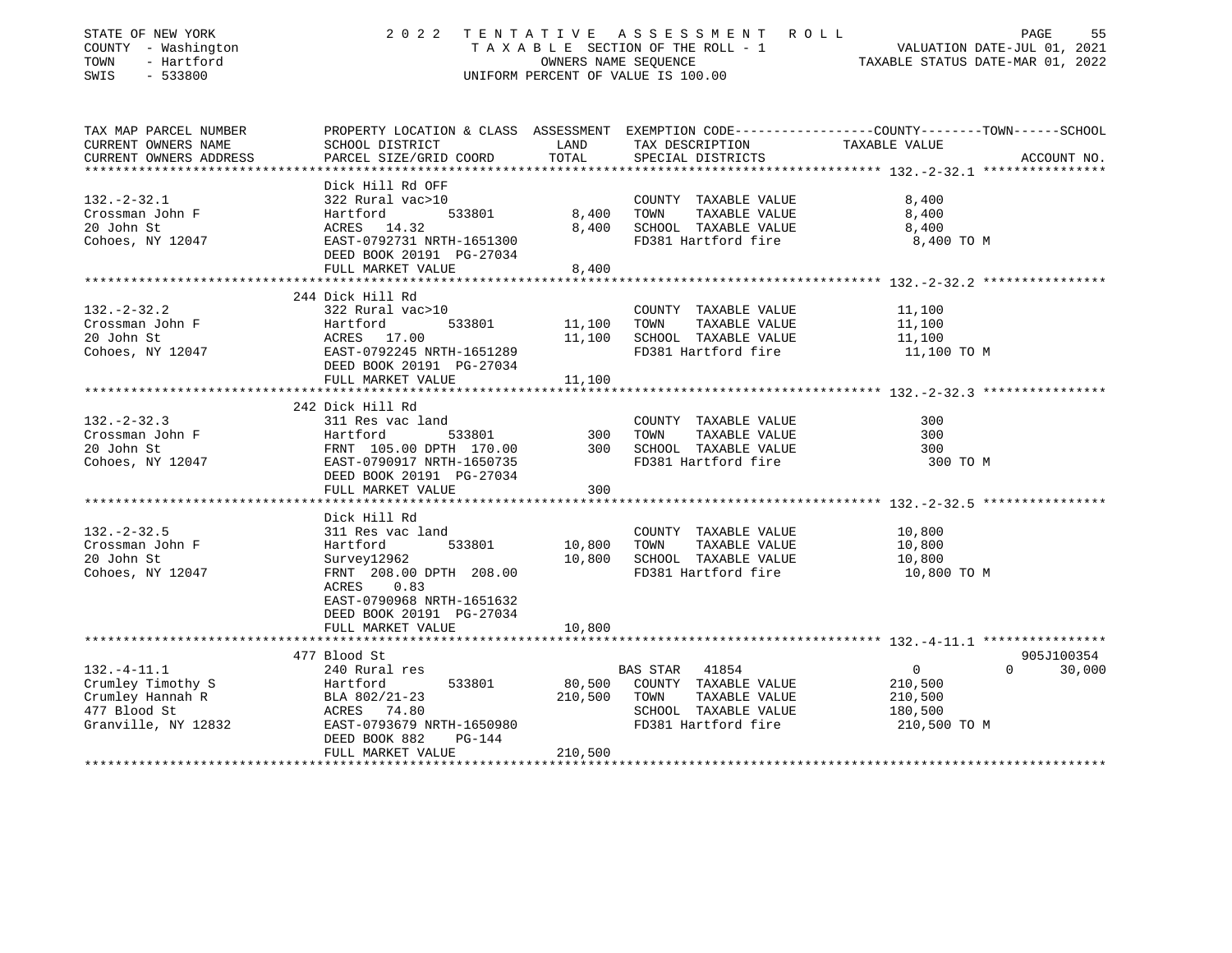| STATE OF NEW YORK<br>COUNTY - Washington<br>- Hartford<br>TOWN<br>SWIS<br>$-533800$           | 2 0 2 2                                                                                                                                                                                        | OWNERS NAME SEQUENCE         | TENTATIVE ASSESSMENT ROLL<br>TAXABLE SECTION OF THE ROLL - 1<br>UNIFORM PERCENT OF VALUE IS 100.00                                      | VALUATION DATE-JUL 01, 2021<br>TAXABLE STATUS DATE-MAR 01, 2022                | PAGE<br>56  |
|-----------------------------------------------------------------------------------------------|------------------------------------------------------------------------------------------------------------------------------------------------------------------------------------------------|------------------------------|-----------------------------------------------------------------------------------------------------------------------------------------|--------------------------------------------------------------------------------|-------------|
| TAX MAP PARCEL NUMBER<br>CURRENT OWNERS NAME<br>CURRENT OWNERS ADDRESS                        | PROPERTY LOCATION & CLASS ASSESSMENT EXEMPTION CODE---------------COUNTY-------TOWN------SCHOOL<br>SCHOOL DISTRICT<br>PARCEL SIZE/GRID COORD                                                   | LAND<br>TOTAL                | TAX DESCRIPTION<br>SPECIAL DISTRICTS                                                                                                    | TAXABLE VALUE                                                                  | ACCOUNT NO. |
| $151. - 2 - 4.8$<br>Cuddy William<br>Cuddy Mary<br>1660 Burch Rd<br>Granville, NY 12832       | 1660 Burch Rd<br>240 Rural res<br>533801<br>Hartford<br>Subdiv 12357 Lot 3<br>ACRES 10.01<br>EAST-0795595 NRTH-1640527<br>DEED BOOK 3718 PG-215<br>FULL MARKET VALUE                           | 33,800<br>242,000<br>242,000 | COUNTY TAXABLE VALUE<br>TAXABLE VALUE<br>TOWN<br>SCHOOL TAXABLE VALUE<br>CA008 Cons agri dst 8<br>FD381 Hartford fire                   | 242,000<br>242,000<br>242,000<br>242,000 TO M<br>242,000 TO M                  |             |
|                                                                                               |                                                                                                                                                                                                |                              |                                                                                                                                         |                                                                                |             |
| $150. - 1 - 8.1$<br>Cummings Joshua<br>Oswald Emily H<br>1886 Burch Rd<br>Granville, NY 12832 | 1886 Burch Rd<br>240 Rural res<br>Hartford<br>533801<br>Rel Of Option 775/119<br>2535/194<br>ACRES 25.93<br>EAST-0790871 NRTH-1641526<br>DEED BOOK 2752 PG-75<br>FULL MARKET VALUE             | 46,700<br>113,000<br>113,000 | BAS STAR 41854<br>COUNTY TAXABLE VALUE<br>TAXABLE VALUE<br>TOWN<br>SCHOOL TAXABLE VALUE<br>CA008 Cons agri dst 8<br>FD381 Hartford fire | $\overline{0}$<br>113,000<br>113,000<br>83,000<br>113,000 TO M<br>113,000 TO M | 0<br>30,000 |
|                                                                                               |                                                                                                                                                                                                |                              |                                                                                                                                         |                                                                                |             |
| $150. - 1 - 8.3$<br>Cummings Joshua<br>Oswald Emily H<br>1886 Burch Rd<br>Granville, NY 12832 | Burch Rd<br>323 Vacant rural<br>533801<br>Hartford<br>Sub Div Lot 3<br>to be combined in 2011 w/<br>ACRES 46.36<br>EAST-0791647 NRTH-1640631<br>DEED BOOK 2752 PG-75<br>FULL MARKET VALUE      | 42,500<br>42,500<br>42,500   | COUNTY TAXABLE VALUE<br>TAXABLE VALUE<br>TOWN<br>SCHOOL TAXABLE VALUE<br>CA008 Cons agri dst 8<br>FD381 Hartford fire                   | 42,500<br>42,500<br>42,500<br>42,500 TO M<br>42,500 TO M                       |             |
|                                                                                               |                                                                                                                                                                                                |                              |                                                                                                                                         |                                                                                |             |
| $132.11 - 3 - 3$<br>Cummings Scott J<br>108 Hartford Main St<br>Granville, NY 12832           | 114 Hartford Main St<br>312 Vac w/imprv<br>533801<br>Hartford<br>BLA 876/190<br>$132 - 3 - 3$<br>ACRES<br>0.47<br>EAST-0787061 NRTH-1654232<br>DEED BOOK 20200 PG-3776<br>FULL MARKET VALUE    | 6,400<br>6,400<br>6,400      | COUNTY TAXABLE VALUE<br>TAXABLE VALUE<br>TOWN<br>SCHOOL TAXABLE VALUE<br>CA007 Cons agri dst 7<br>FD381 Hartford fire                   | 6,400<br>6,400<br>6,400<br>6,400 TO M<br>6,400 TO M                            | 905J100700  |
|                                                                                               |                                                                                                                                                                                                |                              |                                                                                                                                         |                                                                                |             |
| $132.11 - 3 - 4.1$<br>Cummings Scott J<br>108 Hartford Main St<br>Granville, NY 12832         | Hartford Main St<br>311 Res vac land<br>Hartford<br>533801<br>BLA 876/186+190<br>$132 - 3 - 4.1$<br>ACRES<br>0.02<br>EAST-0787058 NRTH-1654159<br>DEED BOOK 20200 PG-3776<br>FULL MARKET VALUE | 100<br>100<br>100            | COUNTY TAXABLE VALUE<br>TOWN<br>TAXABLE VALUE<br>SCHOOL TAXABLE VALUE<br>CA007 Cons agri dst 7<br>FD381 Hartford fire                   | 100<br>100<br>100<br>100 TO M<br>100 TO M                                      |             |
|                                                                                               |                                                                                                                                                                                                |                              |                                                                                                                                         |                                                                                |             |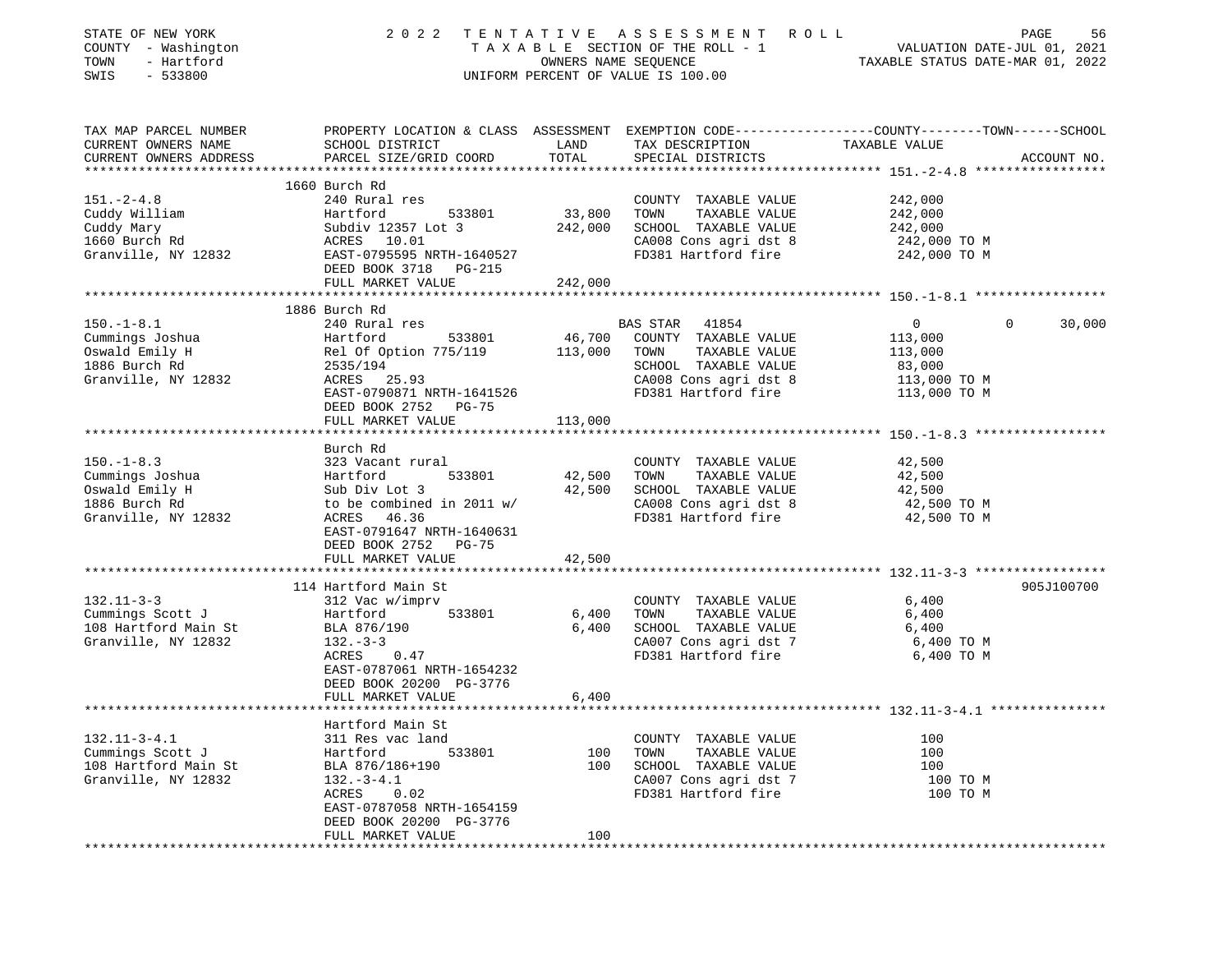| STATE OF NEW YORK<br>COUNTY - Washington<br>TOWN<br>- Hartford<br>SWIS<br>$-533800$ | 2 0 2 2                                    | OWNERS NAME SEQUENCE | TENTATIVE ASSESSMENT ROLL<br>T A X A B L E SECTION OF THE ROLL - 1<br>UNIFORM PERCENT OF VALUE IS 100.00 | PAGE<br>57<br>VALUATION DATE-JUL 01, 2021<br>TAXABLE STATUS DATE-MAR 01, 2022                   |
|-------------------------------------------------------------------------------------|--------------------------------------------|----------------------|----------------------------------------------------------------------------------------------------------|-------------------------------------------------------------------------------------------------|
| TAX MAP PARCEL NUMBER                                                               |                                            |                      |                                                                                                          | PROPERTY LOCATION & CLASS ASSESSMENT EXEMPTION CODE---------------COUNTY-------TOWN------SCHOOL |
| CURRENT OWNERS NAME<br>CURRENT OWNERS ADDRESS                                       | SCHOOL DISTRICT<br>PARCEL SIZE/GRID COORD  | LAND<br>TOTAL        | TAX DESCRIPTION<br>SPECIAL DISTRICTS                                                                     | TAXABLE VALUE<br>ACCOUNT NO.                                                                    |
|                                                                                     |                                            |                      |                                                                                                          |                                                                                                 |
|                                                                                     | 83 Rojcewicz Ln                            |                      |                                                                                                          | 905J100550                                                                                      |
| $140. - 1 - 11$                                                                     | 270 Mfg housing                            |                      | COUNTY TAXABLE VALUE                                                                                     | 55,000                                                                                          |
| Cuomo Properties                                                                    | Hartford<br>533801                         | 23,000               | TOWN<br>TAXABLE VALUE                                                                                    | 55,000                                                                                          |
| C/O Frank McFarren                                                                  | Ex & Res 466/115                           | 55,000               | SCHOOL TAXABLE VALUE                                                                                     | 55,000                                                                                          |
| 83 Rojcewicz Ln                                                                     | ACRES<br>1.00<br>EAST-0775448 NRTH-1644198 |                      | CA007 Cons agri dst 7<br>FD381 Hartford fire                                                             | 55,000 TO M<br>55,000 TO M                                                                      |
| Fort Ann, NY 12827                                                                  | DEED BOOK 2724 PG-288                      |                      |                                                                                                          |                                                                                                 |
|                                                                                     | FULL MARKET VALUE                          | 55,000               |                                                                                                          |                                                                                                 |
|                                                                                     |                                            |                      |                                                                                                          |                                                                                                 |
|                                                                                     | 1776 Burch Rd                              |                      |                                                                                                          | 905J100194                                                                                      |
| $142. - 1 - 26$                                                                     | 210 1 Family Res                           |                      | COUNTY TAXABLE VALUE                                                                                     | 133,900                                                                                         |
| Cuomo Sophia                                                                        | 533801<br>Hartford                         | 25,500               | TOWN<br>TAXABLE VALUE                                                                                    | 133,900                                                                                         |
| Ehntholt Peter                                                                      | Survey13084                                | 133,900              | SCHOOL TAXABLE VALUE                                                                                     | 133,900                                                                                         |
| 1776 Burch Rd                                                                       | Lot 2                                      |                      | CA008 Cons agri dst 8                                                                                    | 133,900 TO M                                                                                    |
| Granville, NY 12832                                                                 | ACRES<br>1.84                              |                      | FD381 Hartford fire                                                                                      | 133,900 TO M                                                                                    |
|                                                                                     | EAST-0793069 NRTH-1641479                  |                      |                                                                                                          |                                                                                                 |
| MAY BE SUBJECT TO PAYMENT                                                           | DEED BOOK 20200 PG-4696                    |                      |                                                                                                          |                                                                                                 |
| UNDER RPTL480A UNTIL 2027                                                           | FULL MARKET VALUE                          | 133,900              |                                                                                                          |                                                                                                 |
|                                                                                     |                                            |                      |                                                                                                          |                                                                                                 |
|                                                                                     | Burch Rd                                   |                      |                                                                                                          |                                                                                                 |
| $142. - 1 - 26.1$                                                                   | 311 Res vac land                           |                      | COUNTY TAXABLE VALUE                                                                                     | 15,900                                                                                          |
| Cuomo Sophia                                                                        | 533801<br>Hartford                         | 15,900               | TOWN<br>TAXABLE VALUE                                                                                    | 15,900                                                                                          |
| Ehntholt Peter                                                                      | 13084                                      | 15,900               | SCHOOL TAXABLE VALUE                                                                                     | 15,900                                                                                          |
| 1776 Burch Rd                                                                       | Lot 1                                      |                      | CA008 Cons agri dst 8                                                                                    | 15,900 TO M                                                                                     |
| Granville, NY 12832                                                                 | ACRES<br>1.96                              |                      | FD381 Hartford fire                                                                                      | 15,900 TO M                                                                                     |
|                                                                                     | EAST-0792750 NRTH-1641556                  |                      |                                                                                                          |                                                                                                 |
|                                                                                     | DEED BOOK 20200 PG-4696                    |                      |                                                                                                          |                                                                                                 |
|                                                                                     | FULL MARKET VALUE                          | 15,900               |                                                                                                          |                                                                                                 |
|                                                                                     |                                            |                      |                                                                                                          |                                                                                                 |
| $142. - 1 - 26.2$                                                                   | Burch Rd<br>323 Vacant rural               |                      | COUNTY TAXABLE VALUE                                                                                     | 74,300                                                                                          |
| Cuomo Sophia                                                                        | 533801<br>Hartford                         | 74,300               | TOWN<br>TAXABLE VALUE                                                                                    | 74,300                                                                                          |
| Ehntholt Peter                                                                      | 13084                                      | 74,300               | SCHOOL TAXABLE VALUE                                                                                     | 74,300                                                                                          |
| 1776 Burch Rd                                                                       | Lot 3                                      |                      | CA008 Cons agri dst 8                                                                                    | 74,300 TO M                                                                                     |
| Granville, NY 12832                                                                 | ACRES<br>99.20                             |                      | FD381 Hartford fire                                                                                      | 74,300 TO M                                                                                     |
|                                                                                     | EAST-0794652 NRTH-1642077                  |                      |                                                                                                          |                                                                                                 |
| MAY BE SUBJECT TO PAYMENT                                                           | DEED BOOK 20200 PG-4696                    |                      |                                                                                                          |                                                                                                 |
| UNDER RPTL480A UNTIL 2030                                                           | FULL MARKET VALUE                          | 74,300               |                                                                                                          |                                                                                                 |
|                                                                                     |                                            |                      |                                                                                                          |                                                                                                 |
|                                                                                     | 289 Hall Rd                                |                      |                                                                                                          |                                                                                                 |
| $122. - 1 - 27.2$                                                                   | 210 1 Family Res                           |                      | COUNTY TAXABLE VALUE                                                                                     | 264,900                                                                                         |
| Curlis Karen I                                                                      | Hartford<br>533801                         | 29,900               | TOWN<br>TAXABLE VALUE                                                                                    | 264,900                                                                                         |
| 289 Hall Rd                                                                         | LOT 1                                      | 264,900              | SCHOOL TAXABLE VALUE                                                                                     | 264,900                                                                                         |
| Fort Ann, NY 12827                                                                  | ACRES<br>4.45                              |                      | CA007 Cons agri dst 7                                                                                    | 264,900 TO M                                                                                    |
|                                                                                     | EAST-0772849 NRTH-1661684                  |                      | FD381 Hartford fire                                                                                      | 264,900 TO M                                                                                    |
|                                                                                     | DEED BOOK 3594<br>PG-46                    |                      |                                                                                                          |                                                                                                 |
|                                                                                     | FULL MARKET VALUE                          | 264,900              |                                                                                                          |                                                                                                 |
| *************************                                                           |                                            |                      |                                                                                                          |                                                                                                 |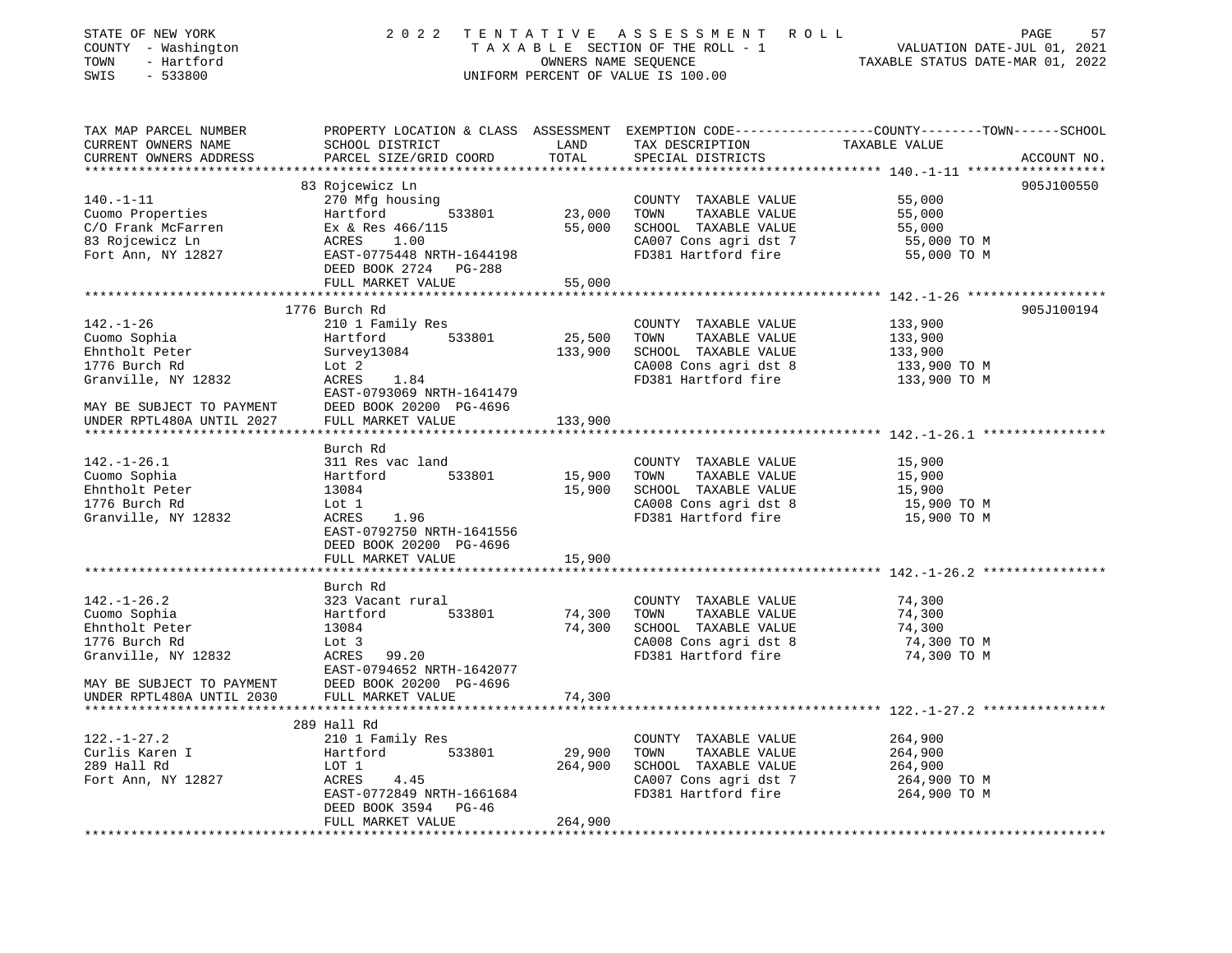| STATE OF NEW YORK<br>COUNTY - Washington<br>- Hartford<br>TOWN | 2 0 2 2                                | TENTATIVE<br>A S S E S S M E N T<br>ROLL<br>T A X A B L E SECTION OF THE ROLL - 1<br>OWNERS NAME SEQUENCE | VALUATION DATE-JUL 01, 2021<br>TAXABLE STATUS DATE-MAR 01, 2022 | PAGE<br>58            |
|----------------------------------------------------------------|----------------------------------------|-----------------------------------------------------------------------------------------------------------|-----------------------------------------------------------------|-----------------------|
| SWIS<br>$-533800$                                              |                                        | UNIFORM PERCENT OF VALUE IS 100.00                                                                        |                                                                 |                       |
| TAX MAP PARCEL NUMBER                                          |                                        | PROPERTY LOCATION & CLASS ASSESSMENT EXEMPTION CODE---------------COUNTY-------TOWN------SCHOOL           |                                                                 |                       |
| CURRENT OWNERS NAME                                            | SCHOOL DISTRICT                        | LAND<br>TAX DESCRIPTION                                                                                   | TAXABLE VALUE                                                   |                       |
| CURRENT OWNERS ADDRESS                                         | PARCEL SIZE/GRID COORD                 | TOTAL<br>SPECIAL DISTRICTS                                                                                |                                                                 | ACCOUNT NO.           |
|                                                                | 1+2+54 Wooddell Ln                     |                                                                                                           |                                                                 | 905J100163            |
| $114. - 1 - 4$                                                 | 113 Cattle farm                        | AG DIST<br>41720                                                                                          | 116,896<br>116,896                                              | 116,896               |
| Curtis Lloyd D                                                 | 533801<br>Hartford                     | 41854<br>329,000 BAS STAR                                                                                 | $\Omega$                                                        | $\Omega$<br>30,000    |
| Curtis Cynthia                                                 | ACRES 326.80                           | 405,500<br>COUNTY TAXABLE VALUE                                                                           | 288,604                                                         |                       |
| 1 Woodell Ln                                                   | EAST-0787656 NRTH-1669195              | TAXABLE VALUE<br>TOWN                                                                                     | 288,604                                                         |                       |
| Fort Ann, NY 12827                                             | DEED BOOK 662<br>$PG-331$              | SCHOOL TAXABLE VALUE                                                                                      | 258,604                                                         |                       |
|                                                                | FULL MARKET VALUE                      | 405,500<br>CA007 Cons agri dst 7                                                                          | 288,604 TO M                                                    |                       |
| MAY BE SUBJECT TO PAYMENT                                      |                                        | 116,896 EX                                                                                                |                                                                 |                       |
| UNDER AGDIST LAW TIL 2026                                      |                                        | FD381 Hartford fire                                                                                       | 405,500 TO M                                                    |                       |
|                                                                |                                        |                                                                                                           |                                                                 |                       |
|                                                                | 56 North Rd                            |                                                                                                           |                                                                 |                       |
| $149. - 1 - 9.2$                                               | 210 1 Family Res                       | 41834<br>ENH STAR                                                                                         | $\circ$                                                         | $\Omega$<br>74,900    |
| Cushine Jon                                                    | 533801<br>Hartford                     | 26,100<br>COUNTY TAXABLE VALUE                                                                            | 221,000                                                         |                       |
| Cushine Melinda                                                | 28A-127                                | 221,000<br>TOWN<br>TAXABLE VALUE                                                                          | 221,000                                                         |                       |
| 56 North Rd                                                    | ACRES<br>2.03 BANK<br>998              | SCHOOL TAXABLE VALUE                                                                                      | 146,100                                                         |                       |
| Fort Ann, NY 12827                                             | EAST-0773748 NRTH-1640175              | FD381 Hartford fire                                                                                       | 221,000 TO M                                                    |                       |
|                                                                | DEED BOOK 2636 PG-342                  |                                                                                                           |                                                                 |                       |
|                                                                | FULL MARKET VALUE                      | 221,000                                                                                                   |                                                                 |                       |
|                                                                |                                        |                                                                                                           |                                                                 |                       |
|                                                                | 57 Country Ln                          | 86 PCT OF VALUE USED FOR EXEMPTION PURPOSES                                                               |                                                                 | 905J101095            |
| $122. - 1 - 43$                                                | 240 Rural res                          | AGED-CO/TN 41801                                                                                          | 65,016                                                          | 65,016<br>$\Omega$    |
| Cushing Kathleen                                               | Hartford<br>533801<br>ACRES 16.41 BANK | 32,200 ENH STAR<br>41834<br>COUNTY TAXABLE VALUE                                                          | $\mathbf{0}$                                                    | 74,900<br>$\Omega$    |
| 57 Country Ln<br>Fort Ann, NY 12827                            | 997<br>EAST-0769912 NRTH-1658607       | 151,200<br>TAXABLE VALUE<br>TOWN                                                                          | 86,184<br>86,184                                                |                       |
|                                                                | DEED BOOK 584<br>PG-333                | SCHOOL TAXABLE VALUE                                                                                      | 76,300                                                          |                       |
|                                                                | FULL MARKET VALUE                      | CA007 Cons agri dst 7<br>151,200                                                                          | 151,200 TO M                                                    |                       |
|                                                                |                                        | FD381 Hartford fire                                                                                       | 151,200 TO M                                                    |                       |
|                                                                |                                        |                                                                                                           |                                                                 |                       |
|                                                                | 3180 Coach Rd                          |                                                                                                           |                                                                 | 905J100167            |
| $149. - 1 - 25$                                                | 210 1 Family Res                       | VET WAR CT 41121                                                                                          | 28,290                                                          | 27,000<br>$\Omega$    |
| Cuthbert Robert G LE                                           | 533801<br>Hartford                     | 40,300 ENH STAR<br>41834                                                                                  | $\Omega$                                                        | 74,900<br>$\Omega$    |
| Cuthbert Helene L LE                                           | $957 - 334$                            | 188,600<br>COUNTY TAXABLE VALUE                                                                           | 160,310                                                         |                       |
| 3180 Coach Rd                                                  | ACRES<br>6.77                          | TAXABLE VALUE<br>TOWN                                                                                     | 161,600                                                         |                       |
| Argyle, NY 12809                                               | EAST-0779622 NRTH-1638267              | SCHOOL TAXABLE VALUE                                                                                      | 113,700                                                         |                       |
|                                                                | DEED BOOK 3663 PG-170                  | FD381 Hartford fire                                                                                       | 188,600 TO M                                                    |                       |
|                                                                | FULL MARKET VALUE                      | 188,600                                                                                                   |                                                                 |                       |
|                                                                |                                        |                                                                                                           |                                                                 |                       |
|                                                                | 4083 State Route 149                   |                                                                                                           |                                                                 |                       |
| $131. - 1 - 2.1$                                               | 210 1 Family Res                       | AGED-CO/TN 41801                                                                                          | 84,200                                                          | $\mathbf 0$<br>84,200 |

| 131.-1-2.1         | 210 1 Family Res          |         | AGED-CO/TN 41801 |                       | 84,200       | 84,200 |        |
|--------------------|---------------------------|---------|------------------|-----------------------|--------------|--------|--------|
| Cutler Barbara     | Hartford                  | 533801  | 23,900 AGED-SCH  | 41804                 |              |        | 75,780 |
| PO Box 141         | 1.30<br>ACRES             |         | 168,400 ENH STAR | 41834                 |              |        | 74,900 |
| Hartford, NY 12838 | EAST-0772694 NRTH-1654990 |         | COUNTY           | TAXABLE VALUE         | 84,200       |        |        |
|                    | DEED BOOK W776            | PG-254  | TOWN             | TAXABLE VALUE         | 84,200       |        |        |
|                    | FULL MARKET VALUE         | 168,400 | SCHOOL           | TAXABLE VALUE         | 17,720       |        |        |
|                    |                           |         |                  | CA007 Cons agri dst 7 | 168,400 TO M |        |        |
|                    |                           |         |                  | FD381 Hartford fire   | 168,400 TO M |        |        |
|                    |                           |         |                  |                       |              |        |        |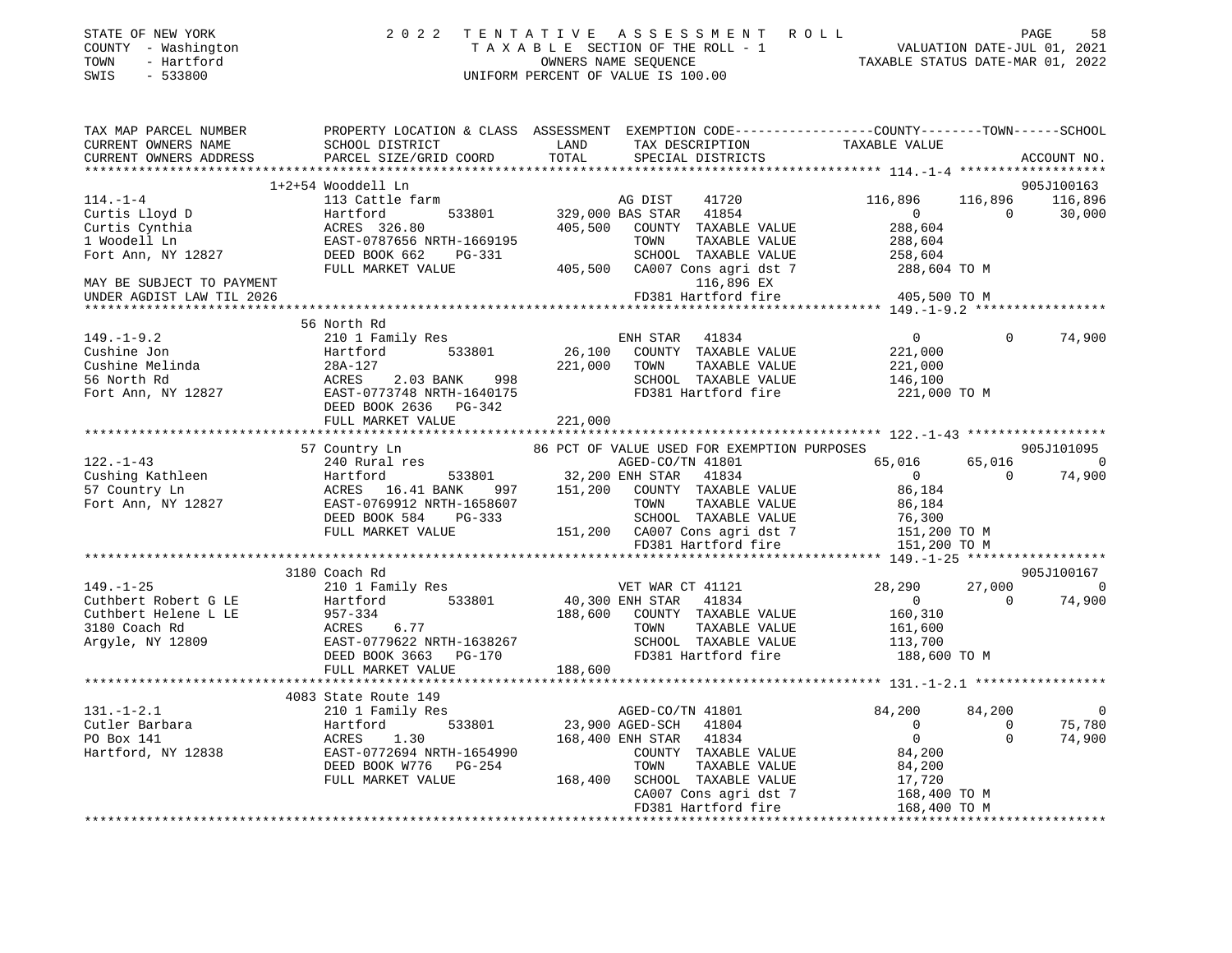| TAX MAP PARCEL NUMBER<br>CURRENT OWNERS NAME<br>CURRENT OWNERS ADDRESS                                                                                                                                                                                             | SCHOOL DISTRICT<br>PARCEL SIZE/GRID COORD<br>46 Hartford Main St<br>483 Converted Re                                            | LAND<br>TOTAL<br>*************** | TAX DESCRIPTION<br>SPECIAL DISTRICTS                                                                                                                                            | PROPERTY LOCATION & CLASS ASSESSMENT EXEMPTION CODE---------------COUNTY-------TOWN-----SCHOOL<br>TAXABLE VALUE                    |                                                                      |
|--------------------------------------------------------------------------------------------------------------------------------------------------------------------------------------------------------------------------------------------------------------------|---------------------------------------------------------------------------------------------------------------------------------|----------------------------------|---------------------------------------------------------------------------------------------------------------------------------------------------------------------------------|------------------------------------------------------------------------------------------------------------------------------------|----------------------------------------------------------------------|
|                                                                                                                                                                                                                                                                    |                                                                                                                                 |                                  |                                                                                                                                                                                 |                                                                                                                                    | ACCOUNT NO.                                                          |
|                                                                                                                                                                                                                                                                    |                                                                                                                                 |                                  |                                                                                                                                                                                 |                                                                                                                                    | 905J100329                                                           |
| $132.15 - 2 - 28$<br>Daigle Dwayne<br>Daigle Elaine<br>90 Honey Hill Ln<br>Daigle Dwayne<br>Daigle Elaine<br>90 Honey Hill Ln<br>Granville, NY 12832<br>EAST-0786454 NRTH-1652561<br>Daigle District Post O.37<br>Granville, NY 12832<br>EAST-0786454 NRTH-1652561 | DEED BOOK 493<br>PG-587                                                                                                         | 10,200<br>138,700                | COUNTY TAXABLE VALUE<br>TOWN<br>TAXABLE VALUE<br>SCHOOL TAXABLE VALUE<br>CA007 Cons agri dst 7<br>FD381 Hartford fire                                                           | 138,700<br>138,700<br>138,700<br>138,700 TO M<br>138,700 TO M                                                                      |                                                                      |
|                                                                                                                                                                                                                                                                    | FULL MARKET VALUE                                                                                                               | 138,700                          |                                                                                                                                                                                 |                                                                                                                                    |                                                                      |
|                                                                                                                                                                                                                                                                    |                                                                                                                                 |                                  |                                                                                                                                                                                 |                                                                                                                                    |                                                                      |
| $141. -3 - 17$<br>Darrow Brothers Construction Hartford<br>538 Gansevoort Rd<br>Fort Edward, NY 12828                                                                                                                                                              | Gilchrist Hill Ext<br>314 Rural vac<10<br>533801<br>1917/37<br>ACRES 1.21<br>EAST-0784791 NRTH-1643815<br>DEED BOOK 2059 PG-284 | 13,500<br>13,500                 | COUNTY TAXABLE VALUE<br>TOWN<br>TAXABLE VALUE<br>SCHOOL TAXABLE VALUE<br>FD381 Hartford fire                                                                                    | 13,500<br>13,500<br>13,500<br>13,500 TO M                                                                                          |                                                                      |
|                                                                                                                                                                                                                                                                    | FULL MARKET VALUE                                                                                                               | 13,500                           |                                                                                                                                                                                 |                                                                                                                                    |                                                                      |
|                                                                                                                                                                                                                                                                    | **************************                                                                                                      |                                  |                                                                                                                                                                                 |                                                                                                                                    |                                                                      |
|                                                                                                                                                                                                                                                                    | 24 Winch Way                                                                                                                    |                                  | 78 PCT OF VALUE USED FOR EXEMPTION PURPOSES                                                                                                                                     |                                                                                                                                    | 905J101174                                                           |
| $149. - 1 - 26.2$<br>DeCota Helen LE<br>DeCota Michael S<br>24 Winch Way<br>Argyle, NY 12809                                                                                                                                                                       | 240 Rural res<br>Hartford 533801<br>ACRES 22.40<br>EAST-0780167 NRTH-1635614<br>DEED BOOK 3101 PG-304<br>FULL MARKET VALUE      | 142,900 TOWN                     | VET WAR CT 41121<br>34,600 AGED-CO/TN 41801<br>142,900 AGED-SCH 41804<br>ENH STAR 41834<br>COUNTY TAXABLE VALUE<br>TAXABLE VALUE<br>SCHOOL TAXABLE VALUE<br>FD381 Hartford fire | 16,719<br>16,719<br>47,372<br>47,372<br>$\sim$ 0<br>$\overline{0}$<br>$\overline{0}$<br>78,809<br>78,809<br>28,988<br>142,900 TO M | $\overline{\phantom{0}}$<br>$\sim$ 0<br>39,012<br>74,900<br>$\Omega$ |
|                                                                                                                                                                                                                                                                    |                                                                                                                                 |                                  |                                                                                                                                                                                 |                                                                                                                                    |                                                                      |
| $140. - 1 - 10$<br>Hartford<br>Delacruz Jesse Jr<br>Scuderi-Delacruz Alicia Ann 1730/268 Hwy App<br>110 Roicewicz Ln 10 ACRES 11.90<br>110 Rojcewicz Ln<br>Fort Ann, NY 12827                                                                                      | State Route 196<br>322 Rural vac>10<br>533801<br>ACRES 11.90<br>EAST-0775271 NRTH-1645742<br>DEED BOOK 3423 PG-89               | 20,100<br>20,100                 | COUNTY TAXABLE VALUE<br>TOWN<br>TAXABLE VALUE<br>SCHOOL TAXABLE VALUE<br>CA007 Cons agri dst 7<br>FD381 Hartford fire                                                           | 20,100<br>20,100<br>20,100<br>20,100 TO M<br>20,100 TO M                                                                           | 905J101109                                                           |
|                                                                                                                                                                                                                                                                    | FULL MARKET VALUE                                                                                                               | 20,100                           |                                                                                                                                                                                 |                                                                                                                                    |                                                                      |
|                                                                                                                                                                                                                                                                    |                                                                                                                                 |                                  |                                                                                                                                                                                 |                                                                                                                                    |                                                                      |
|                                                                                                                                                                                                                                                                    | 110 Rojcewicz Ln                                                                                                                |                                  |                                                                                                                                                                                 |                                                                                                                                    | 905J101437                                                           |
| $140. - 1 - 12.1$<br>---<br>Hartford<br>Delacruz Jesse Jr<br>Scuderi-Delacruz Alicia Ann ACRES 1.11<br>110 Rojcewicz Ln<br>Fort Ann, NY 12827<br>EED BOOK 2544 PG-53                                                                                               | 210 1 Family Res<br>533801<br>FULL MARKET VALUE                                                                                 | 185,900                          | VET COM CT 41131<br>23,300 VET DIS CT 41141<br>COUNTY TAXABLE VALUE<br>TOWN<br>TAXABLE VALUE<br>SCHOOL TAXABLE VALUE<br>185,900 CA007 Cons agri dst 7<br>FD381 Hartford fire    | 45,000<br>46,475<br>55,770<br>55,770<br>83,655<br>85,130<br>185,900<br>185,900 TO M<br>185,900 TO M                                | $\overline{0}$<br>0                                                  |

\*\*\*\*\*\*\*\*\*\*\*\*\*\*\*\*\*\*\*\*\*\*\*\*\*\*\*\*\*\*\*\*\*\*\*\*\*\*\*\*\*\*\*\*\*\*\*\*\*\*\*\*\*\*\*\*\*\*\*\*\*\*\*\*\*\*\*\*\*\*\*\*\*\*\*\*\*\*\*\*\*\*\*\*\*\*\*\*\*\*\*\*\*\*\*\*\*\*\*\*\*\*\*\*\*\*\*\*\*\*\*\*\*\*\*\*\*\*\*\*\*\*\*\*\*\*\*\*\*\*\*\*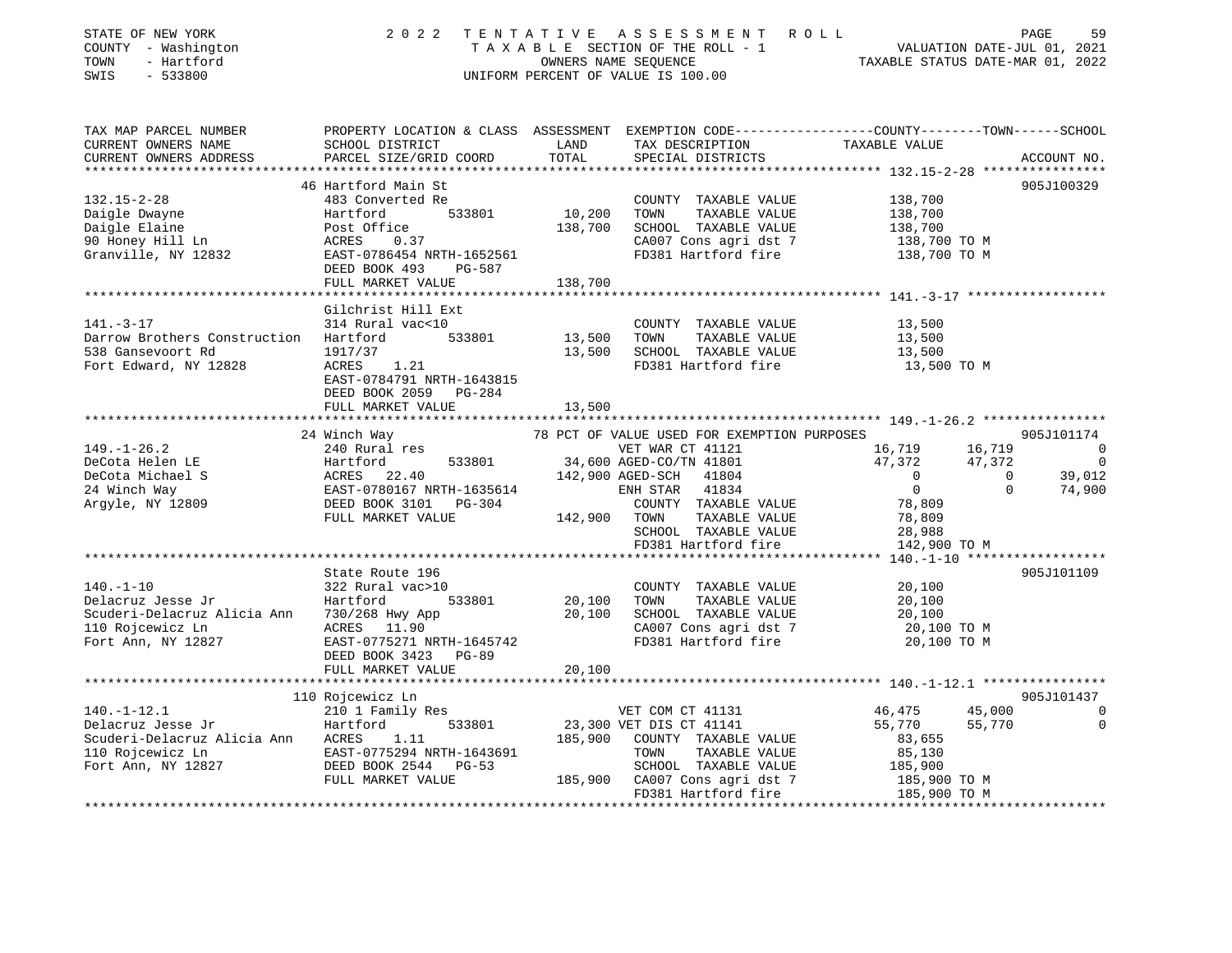| STATE OF NEW YORK<br>COUNTY - Washington<br>- Hartford<br>TOWN<br>SWIS<br>$-533800$ | 2 0 2 2                                                | TENTATIVE               | ASSESSMENT ROLL<br>TAXABLE SECTION OF THE ROLL - 1<br>OWNERS NAME SEQUENCE<br>UNIFORM PERCENT OF VALUE IS 100.00 | PAGE<br>60<br>VALUATION DATE-JUL 01, 2021<br>TAXABLE STATUS DATE-MAR 01, 2022                                     |
|-------------------------------------------------------------------------------------|--------------------------------------------------------|-------------------------|------------------------------------------------------------------------------------------------------------------|-------------------------------------------------------------------------------------------------------------------|
| TAX MAP PARCEL NUMBER<br>CURRENT OWNERS NAME                                        | SCHOOL DISTRICT                                        | LAND                    | TAX DESCRIPTION                                                                                                  | PROPERTY LOCATION & CLASS ASSESSMENT EXEMPTION CODE----------------COUNTY-------TOWN------SCHOOL<br>TAXABLE VALUE |
| CURRENT OWNERS ADDRESS                                                              | PARCEL SIZE/GRID COORD                                 | TOTAL                   | SPECIAL DISTRICTS                                                                                                | ACCOUNT NO.                                                                                                       |
|                                                                                     | 30 Mcdougal Rd                                         |                         |                                                                                                                  |                                                                                                                   |
| $148. - 1 - 25.1$                                                                   | 210 1 Family Res                                       |                         | <b>BAS STAR</b><br>41854                                                                                         | 0<br>30,000<br>$\Omega$                                                                                           |
| Delisle Anthony J II                                                                | 533801<br>Hartford                                     | 25,700                  | COUNTY TAXABLE VALUE                                                                                             | 367,200                                                                                                           |
| Delisle Verna L                                                                     | LOT 2                                                  | 367,200                 | TOWN<br>TAXABLE VALUE                                                                                            | 367,200                                                                                                           |
| 30 McDougal Rd                                                                      | 897/249                                                |                         | SCHOOL TAXABLE VALUE                                                                                             | 337,200                                                                                                           |
| Fort Ann, NY 12827                                                                  | 1.90 BANK 999<br>ACRES                                 |                         | CA006 Cons agri dst 6                                                                                            | 367,200 TO M                                                                                                      |
|                                                                                     | EAST-0766490 NRTH-1636481                              |                         | FD381 Hartford fire                                                                                              | 367,200 TO M                                                                                                      |
|                                                                                     | DEED BOOK 3378 PG-131                                  |                         |                                                                                                                  |                                                                                                                   |
|                                                                                     | FULL MARKET VALUE                                      | 367,200                 |                                                                                                                  |                                                                                                                   |
|                                                                                     |                                                        |                         |                                                                                                                  |                                                                                                                   |
|                                                                                     | Mcdougal Rd                                            |                         |                                                                                                                  |                                                                                                                   |
| $148. - 1 - 25.9$                                                                   | 311 Res vac land                                       |                         | COUNTY TAXABLE VALUE                                                                                             | 500                                                                                                               |
| Delisle Anthony J II                                                                | Hartford<br>533801                                     | 500                     | TAXABLE VALUE<br>TOWN                                                                                            | 500                                                                                                               |
| Delisle Verna L                                                                     | LOT 3                                                  | 500                     | SCHOOL TAXABLE VALUE                                                                                             | 500                                                                                                               |
| 30 McDougal Rd                                                                      | FRNT 36.00 DPTH 221.00                                 |                         | CA006 Cons agri dst 6                                                                                            | 500 TO M                                                                                                          |
| Fort Ann, NY 12827                                                                  | EAST-0766551 NRTH-1636619                              |                         | FD381 Hartford fire                                                                                              | 500 TO M                                                                                                          |
|                                                                                     | DEED BOOK 3935 PG-228<br>FULL MARKET VALUE             | 500                     |                                                                                                                  |                                                                                                                   |
|                                                                                     |                                                        |                         |                                                                                                                  |                                                                                                                   |
|                                                                                     | 7201 State Route 40                                    |                         |                                                                                                                  | 905J101114                                                                                                        |
| $149. - 1 - 37.2$                                                                   | 240 Rural res                                          |                         | BAS STAR<br>41854                                                                                                | $\mathbf{0}$<br>30,000<br>$\Omega$                                                                                |
| Deluca Lucy                                                                         | 533801<br>Hartford                                     | 64,000                  | COUNTY TAXABLE VALUE                                                                                             | 170,000                                                                                                           |
| Cavallari Vito                                                                      | ACRES 59.30                                            | 170,000                 | TOWN<br>TAXABLE VALUE                                                                                            | 170,000                                                                                                           |
| 7201 State Route 40                                                                 | EAST-0772648 NRTH-1636179                              |                         | SCHOOL TAXABLE VALUE                                                                                             | 140,000                                                                                                           |
| Argyle, NY 12809                                                                    | DEED BOOK 473<br>PG-177                                |                         | CA006 Cons agri dst 6                                                                                            | 170,000 TO M                                                                                                      |
|                                                                                     | FULL MARKET VALUE                                      | 170,000                 | FD381 Hartford fire                                                                                              | 170,000 TO M                                                                                                      |
|                                                                                     |                                                        |                         |                                                                                                                  | ** 141.-3-55 ******                                                                                               |
|                                                                                     | 66 Deer Run Way                                        |                         |                                                                                                                  | 905J101347                                                                                                        |
| $141. - 3 - 55$                                                                     | 210 1 Family Res                                       |                         | COUNTY TAXABLE VALUE                                                                                             | 208,300                                                                                                           |
| Demarsh Tina M                                                                      | Hartford<br>533801                                     | 50,000                  | TOWN<br>TAXABLE VALUE                                                                                            | 208,300                                                                                                           |
| 81 Old West Rd                                                                      | LOT 6                                                  | 208,300                 | SCHOOL TAXABLE VALUE                                                                                             | 208,300                                                                                                           |
| Gansevoort, NY 12831                                                                | 999<br>ACRES<br>8.11 BANK<br>EAST-0783056 NRTH-1643152 |                         | FD381 Hartford fire                                                                                              | 208,300 TO M                                                                                                      |
|                                                                                     | DEED BOOK 2643 PG-16                                   |                         |                                                                                                                  |                                                                                                                   |
|                                                                                     | FULL MARKET VALUE                                      | 208,300                 |                                                                                                                  |                                                                                                                   |
|                                                                                     | *************************                              | * * * * * * * * * * * * |                                                                                                                  |                                                                                                                   |
|                                                                                     | 43 Cedar Ridge Way                                     |                         |                                                                                                                  | 905J101178                                                                                                        |
| $122. - 1 - 51$                                                                     | 210 1 Family Res                                       |                         | COUNTY TAXABLE VALUE                                                                                             | 101,800                                                                                                           |
| Desourdy Desiree                                                                    | Hartford<br>533801                                     | 32,000                  | TOWN<br>TAXABLE VALUE                                                                                            | 101,800                                                                                                           |
| Desourdy Joshua Michael                                                             | 4.00 BANK<br>ACRES<br>999                              | 101,800                 | SCHOOL TAXABLE VALUE                                                                                             | 101,800                                                                                                           |
| 43 Cedar Ridge Way                                                                  | EAST-0769374 NRTH-1659055                              |                         | CA007 Cons agri dst 7                                                                                            | 101,800 TO M                                                                                                      |
| Fort Ann, NY 12827                                                                  | DEED BOOK 3865<br>PG-218                               |                         | FD381 Hartford fire                                                                                              | 101,800 TO M                                                                                                      |
|                                                                                     | FULL MARKET VALUE                                      | 101,800                 |                                                                                                                  |                                                                                                                   |
|                                                                                     |                                                        |                         |                                                                                                                  |                                                                                                                   |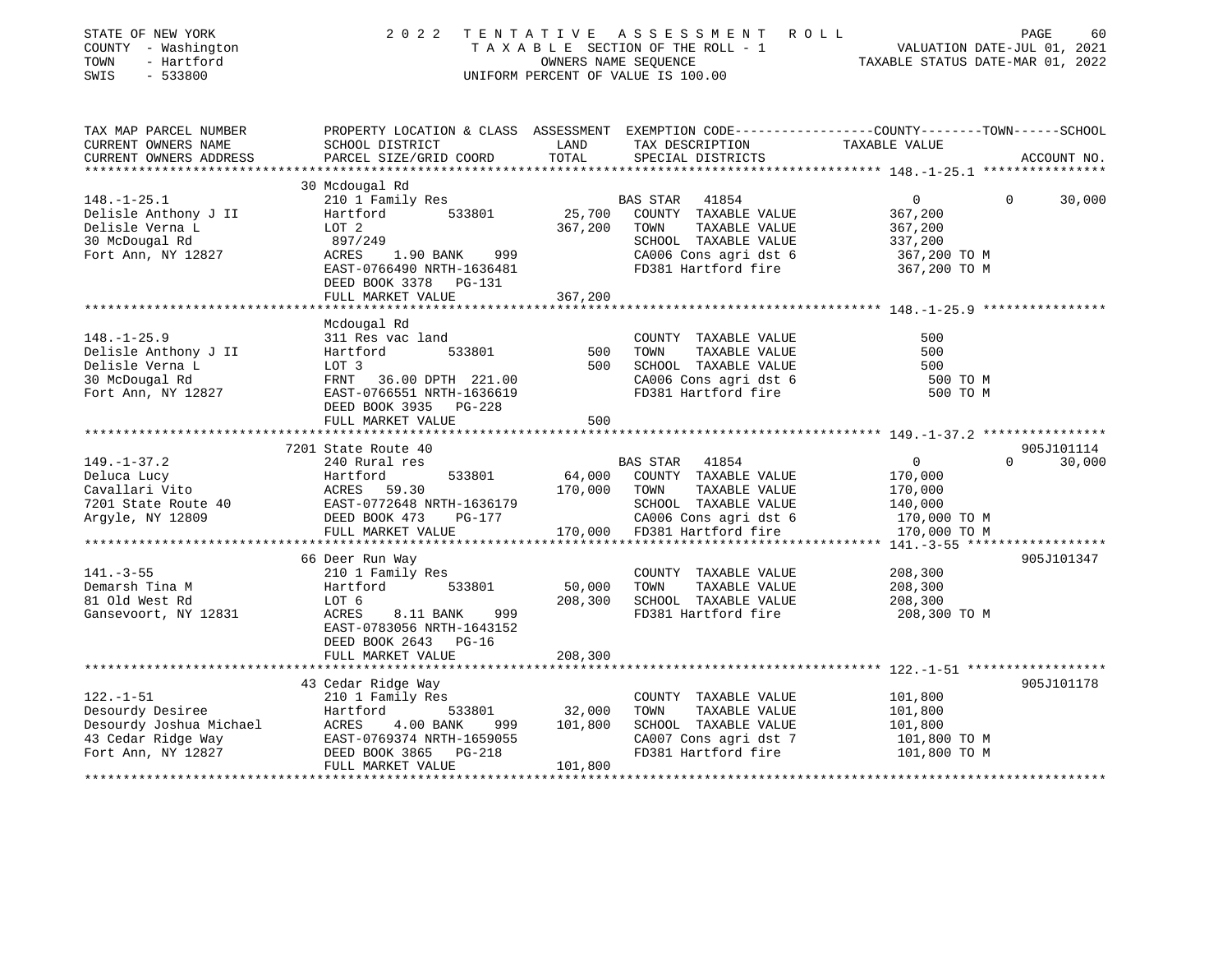| STATE OF NEW YORK   | 2022 TENTATIVE ASSESSMENT ROLL     |                                  | PAGE | -61 |
|---------------------|------------------------------------|----------------------------------|------|-----|
| COUNTY - Washington | TAXABLE SECTION OF THE ROLL - 1    | VALUATION DATE-JUL 01, 2021      |      |     |
| TOWN<br>- Hartford  | OWNERS NAME SEOUENCE               | TAXABLE STATUS DATE-MAR 01, 2022 |      |     |
| $-533800$<br>SWIS   | UNIFORM PERCENT OF VALUE IS 100.00 |                                  |      |     |
|                     |                                    |                                  |      |     |

| TAX MAP PARCEL NUMBER                   | PROPERTY LOCATION & CLASS ASSESSMENT EXEMPTION CODE---------------COUNTY-------TOWN-----SCHOOL                                           |                  |                                                                    |                         |                    |
|-----------------------------------------|------------------------------------------------------------------------------------------------------------------------------------------|------------------|--------------------------------------------------------------------|-------------------------|--------------------|
| CURRENT OWNERS NAME                     | SCHOOL DISTRICT                                                                                                                          | LAND             | TAX DESCRIPTION                                                    | TAXABLE VALUE           |                    |
| CURRENT OWNERS ADDRESS                  | PARCEL SIZE/GRID COORD                                                                                                                   | TOTAL            | SPECIAL DISTRICTS                                                  |                         | ACCOUNT NO.        |
|                                         |                                                                                                                                          |                  |                                                                    |                         |                    |
|                                         | 59 Dick Hill Rd                                                                                                                          |                  |                                                                    |                         | 905J100375         |
| $141. - 1 - 66.1$                       | 210 1 Family Res                                                                                                                         |                  | BAS STAR 41854                                                     | $\overline{0}$          | $\Omega$<br>30,000 |
| Dessaint Jeffrey W                      | 533801<br>Hartford                                                                                                                       | 41,900           | COUNTY TAXABLE VALUE                                               | 234,400                 |                    |
| 59 Dick Hill Rd                         | 7.30<br>ACRES                                                                                                                            | 234,400          | TAXABLE VALUE<br>TOWN                                              | 234,400                 |                    |
|                                         |                                                                                                                                          |                  |                                                                    |                         |                    |
| Granville, NY 12832                     | --<br>EAST-0787862 NRTH-1648144<br>DEED BOOK 489 PG-807                                                                                  |                  | SCHOOL TAXABLE VALUE 204,400<br>CA007 Cons agri dst 7 234,400 TO M |                         |                    |
|                                         |                                                                                                                                          |                  |                                                                    |                         |                    |
|                                         | FULL MARKET VALUE 234,400 FD381 Hartford fire                                                                                            |                  |                                                                    | 234,400 TO M            |                    |
|                                         |                                                                                                                                          |                  |                                                                    |                         |                    |
|                                         | 5 Skyview Meadows Ln                                                                                                                     |                  |                                                                    |                         | 905J101081         |
| $141. - 1 - 70.2$                       | 210 1 Family Res                                                                                                                         |                  | ENH STAR 41834                                                     | $\overline{0}$          | $\Omega$<br>74,900 |
| Dessaint Raymond G                      | 533801<br>Hartford                                                                                                                       |                  | 33,700 COUNTY TAXABLE VALUE                                        | 168,700                 |                    |
|                                         |                                                                                                                                          | 999 168,700 TOWN | TAXABLE VALUE                                                      | 168,700                 |                    |
|                                         |                                                                                                                                          |                  | SCHOOL TAXABLE VALUE                                               | 93,800                  |                    |
|                                         | Pessaint Linda J<br>Bessaint Linda J<br>S Skyview Meadows Ln<br>EAST-0786734 NRTH-1647982<br>Granville, NY 12832<br>DEED BOOK 892 PG-297 |                  | CA007 Cons agri dst 7                                              | 168,700 TO M            |                    |
|                                         | FULL MARKET VALUE                                                                                                                        |                  |                                                                    | 168,700 TO M            |                    |
|                                         |                                                                                                                                          |                  |                                                                    |                         |                    |
|                                         | 7 Winch Way                                                                                                                              |                  |                                                                    |                         | 905J101221         |
| $149. - 1 - 26.13$                      | 314 Rural vac<10                                                                                                                         |                  | COUNTY TAXABLE VALUE                                               | 14,500                  |                    |
|                                         |                                                                                                                                          | 14,500           | TOWN<br>TAXABLE VALUE                                              | 14,500                  |                    |
|                                         |                                                                                                                                          | 14,500           | SCHOOL TAXABLE VALUE                                               | 14,500                  |                    |
|                                         |                                                                                                                                          |                  | FD381 Hartford fire                                                | 14,500 TO M             |                    |
|                                         | Deuel Finn<br>Davis Luppy Marion R<br>5 Winch Way<br>Argyle, NY 12809<br>DEED BOOK 20210 PG-381<br>DEED BOOK 20210 PG-381                |                  |                                                                    |                         |                    |
|                                         |                                                                                                                                          |                  |                                                                    |                         |                    |
|                                         | FULL MARKET VALUE                                                                                                                        | 14,500           |                                                                    |                         |                    |
|                                         |                                                                                                                                          |                  |                                                                    |                         |                    |
|                                         | 7 Winch Way                                                                                                                              |                  |                                                                    |                         |                    |
| $149. - 1 - 26.20$                      | 210 1 Family Res                                                                                                                         |                  | COUNTY TAXABLE VALUE                                               | 111,000                 |                    |
| Deuel Finn                              | 533801<br>Hartford                                                                                                                       | 22,400           | TAXABLE VALUE<br>TOWN                                              | 111,000                 |                    |
| Davis Luppy Marion R ACRES              | 1.56                                                                                                                                     | 111,000          | SCHOOL TAXABLE VALUE                                               | 111,000                 |                    |
| 5 Winch Way                             | EAST-0779132 NRTH-1635825                                                                                                                |                  | FD381 Hartford fire                                                | 111,000 TO M            |                    |
| Argyle, NY 12809 DEED BOOK 20210 PG-381 |                                                                                                                                          |                  |                                                                    |                         |                    |
|                                         | FULL MARKET VALUE                                                                                                                        | 111,000          |                                                                    |                         |                    |
|                                         |                                                                                                                                          | ***********      |                                                                    |                         |                    |
|                                         | 5521 County Route 30                                                                                                                     |                  |                                                                    |                         | 905J100172         |
| $150. - 1 - 4$                          | 210 1 Family Res                                                                                                                         |                  | COUNTY TAXABLE VALUE                                               | 115,300                 |                    |
| Dewey Michael A                         | 533801<br>Hartford                                                                                                                       | 18,600           | TOWN<br>TAXABLE VALUE                                              | 115,300                 |                    |
| 5521 State Route 40                     | 0.60<br>ACRES                                                                                                                            | 115,300          | SCHOOL TAXABLE VALUE                                               | 115,300                 |                    |
| Argyle, NY 12809                        | EAST-0789058 NRTH-1641711                                                                                                                |                  | CA008 Cons agri dst 8                                              | 115,300<br>115,300 TO M |                    |
|                                         | DEED BOOK 538<br>PG-132                                                                                                                  |                  | FD381 Hartford fire                                                | 115,300 TO M            |                    |
|                                         | FULL MARKET VALUE                                                                                                                        | 115,300          |                                                                    |                         |                    |
|                                         |                                                                                                                                          |                  |                                                                    |                         |                    |
|                                         | County Route 30                                                                                                                          |                  |                                                                    |                         | 905J100699         |
| $150. - 1 - 5$                          | 312 Vac w/imprv                                                                                                                          |                  | COUNTY TAXABLE VALUE                                               | 5,900                   |                    |
|                                         |                                                                                                                                          | 4,300            | TOWN                                                               | 5,900                   |                    |
| Dewey Michael A                         | Hartford<br>533801                                                                                                                       |                  | TAXABLE VALUE                                                      |                         |                    |
| 5521 State Route 40                     | FRNT 71.00 DPTH 201.00                                                                                                                   | 5,900            | SCHOOL TAXABLE VALUE                                               | 5,900                   |                    |
| Argyle, NY 12809                        | EAST-0788991 NRTH-1641792                                                                                                                |                  | CA008 Cons agri dst 8                                              | 5,900 TO M              |                    |
|                                         | DEED BOOK 1754 PG-105                                                                                                                    |                  | FD381 Hartford fire                                                | 5,900 TO M              |                    |
|                                         | FULL MARKET VALUE                                                                                                                        | 5,900            |                                                                    |                         |                    |
|                                         |                                                                                                                                          |                  |                                                                    |                         |                    |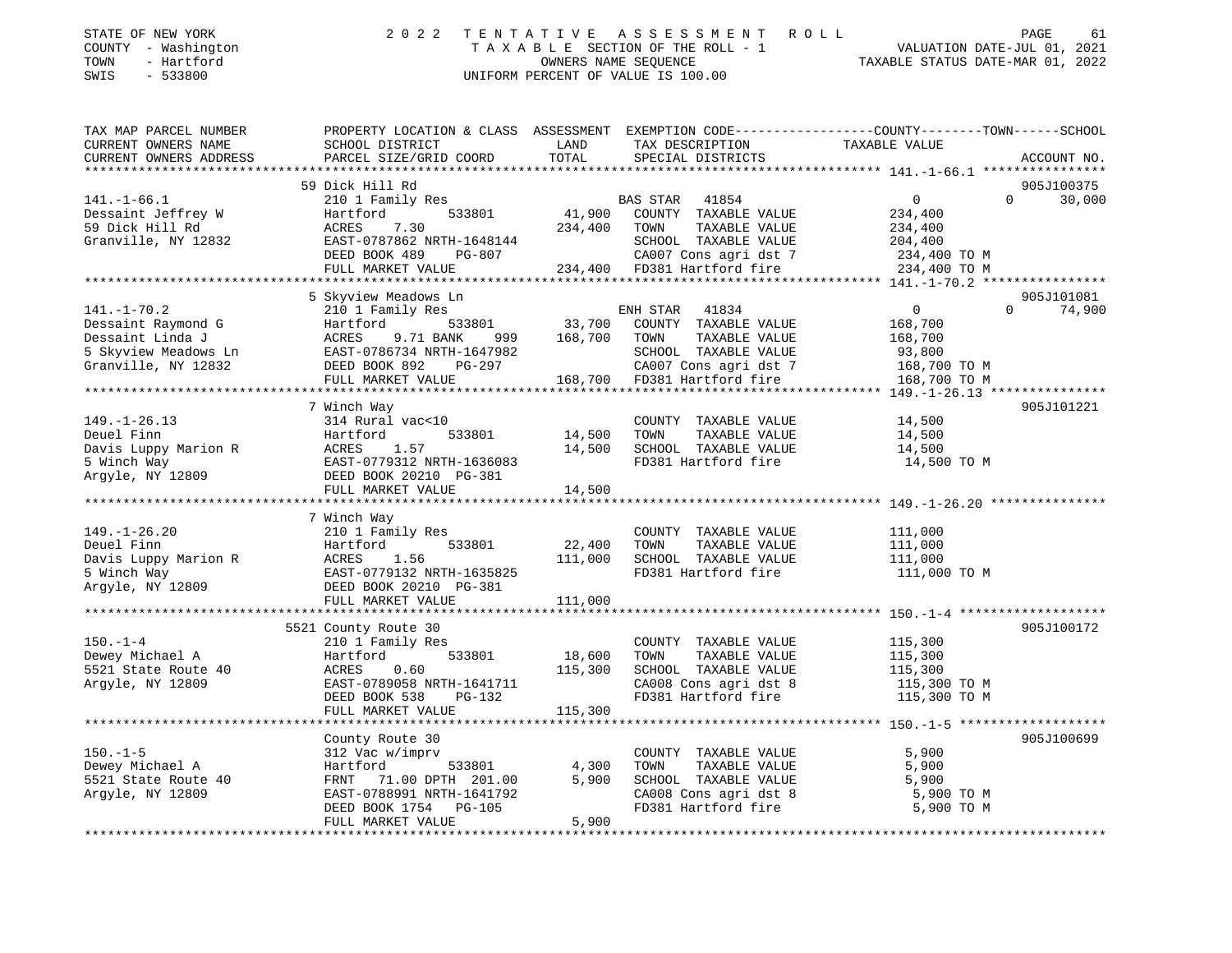| STATE OF NEW YORK<br>COUNTY - Washington<br>- Hartford<br>TOWN<br>SWIS<br>$-533800$             | 2 0 2 2<br>TENTATIVE                                                                                                                                                  | OWNERS NAME SEOUENCE         | ASSESSMENT ROLL<br>T A X A B L E SECTION OF THE ROLL - 1<br>OWNERS NAME SECUENCE<br>UNIFORM PERCENT OF VALUE IS 100.00                    | PAGE<br>62<br>VALUATION DATE-JUL 01, 2021<br>TAXABLE STATUS DATE-MAR 01, 2022                                                    |
|-------------------------------------------------------------------------------------------------|-----------------------------------------------------------------------------------------------------------------------------------------------------------------------|------------------------------|-------------------------------------------------------------------------------------------------------------------------------------------|----------------------------------------------------------------------------------------------------------------------------------|
| TAX MAP PARCEL NUMBER<br>CURRENT OWNERS NAME<br>CURRENT OWNERS ADDRESS<br>******************    | SCHOOL DISTRICT<br>PARCEL SIZE/GRID COORD                                                                                                                             | LAND<br>TOTAL                | TAX DESCRIPTION<br>SPECIAL DISTRICTS                                                                                                      | PROPERTY LOCATION & CLASS ASSESSMENT EXEMPTION CODE----------------COUNTY-------TOWN------SCHOOL<br>TAXABLE VALUE<br>ACCOUNT NO. |
|                                                                                                 | 340 Pope Hill Rd                                                                                                                                                      |                              |                                                                                                                                           |                                                                                                                                  |
| $150. - 1 - 23.3$<br>Dewey Scott H<br>Dewey Arlene B<br>340 Pope Hill Rd<br>Granville, NY 12832 | 210 1 Family Res<br>533801<br>Hartford<br>LOT 3<br>ACRES<br>5.02<br>EAST-0784559 NRTH-1632120<br>DEED BOOK 763<br>PG-142                                              | 35,100<br>116,000            | COUNTY TAXABLE VALUE<br>TOWN<br>TAXABLE VALUE<br>SCHOOL TAXABLE VALUE<br>FD381 Hartford fire                                              | 116,000<br>116,000<br>116,000<br>116,000 TO M                                                                                    |
|                                                                                                 | FULL MARKET VALUE                                                                                                                                                     | 116,000                      |                                                                                                                                           |                                                                                                                                  |
|                                                                                                 |                                                                                                                                                                       | **************               |                                                                                                                                           | ********************************** 150.-1-23.4 ********                                                                          |
| $150. - 1 - 23.4$<br>Dewey Scott H<br>Dewey Arlene B<br>340 Pope Hill Rd<br>Granville, NY 12832 | Pope Hill Rd<br>314 Rural vac<10<br>533801<br>Hartford<br>LOT 2B<br>ACRES<br>3.14<br>EAST-0784207 NRTH-1632055<br>DEED BOOK 2564 PG-6                                 | 19,400<br>19,400             | COUNTY TAXABLE VALUE<br>TOWN<br>TAXABLE VALUE<br>SCHOOL TAXABLE VALUE<br>FD381 Hartford fire                                              | 19,400<br>19,400<br>19,400<br>19,400 TO M                                                                                        |
|                                                                                                 | FULL MARKET VALUE                                                                                                                                                     | 19,400                       |                                                                                                                                           |                                                                                                                                  |
|                                                                                                 | ******************************                                                                                                                                        |                              |                                                                                                                                           |                                                                                                                                  |
|                                                                                                 | 12 Rowe Hill Rd                                                                                                                                                       |                              |                                                                                                                                           | 905J101327                                                                                                                       |
| $141. - 1 - 43.1$<br>Deyoe Michael J<br>Deyoe Joanne L<br>12 Rowe Hill Rd<br>Hartford, NY 12838 | 210 1 Family Res<br>533801<br>Hartford<br>ACRES<br>4.47<br>EAST-0786420 NRTH-1648498<br>DEED BOOK 923<br>PG-92<br>FULL MARKET VALUE                                   | 32,400<br>315,000 TOWN       | BAS STAR 41854<br>COUNTY TAXABLE VALUE<br>TAXABLE VALUE<br>SCHOOL TAXABLE VALUE<br>CA007 Cons agri dst 7<br>$315,000$ FD381 Hartford fire | $\overline{0}$<br>$\Omega$<br>30,000<br>315,000<br>315,000<br>285,000<br>315,000 TO M<br>315,000 TO M                            |
|                                                                                                 |                                                                                                                                                                       |                              |                                                                                                                                           |                                                                                                                                  |
| $141. - 3 - 29$<br>Dibble Daniel W<br>5641 County Route 30<br>Granville, NY 12832               | 5641 County Route 30<br>210 1 Family Res<br>533801<br>Hartford<br>LOT 1<br>ACRES<br>5.13<br>EAST-0787468 NRTH-1644245<br>DEED BOOK 858<br>PG-272<br>FULL MARKET VALUE | 35,400<br>170,900<br>170,900 | BAS STAR 41854<br>COUNTY TAXABLE VALUE<br>TAXABLE VALUE<br>TOWN<br>SCHOOL TAXABLE VALUE<br>CA008 Cons agri dst 8<br>FD381 Hartford fire   | 905J100576<br>$\overline{0}$<br>$\Omega$<br>30,000<br>170,900<br>170,900<br>140,900<br>170,900 TO M<br>170,900 TO M              |
|                                                                                                 |                                                                                                                                                                       |                              |                                                                                                                                           |                                                                                                                                  |
| $141. - 3 - 29.3$<br>Dibble Daniel W<br>5641 County Route 30<br>Granville, NY 12832             | County Route 30<br>314 Rural vac<10<br>533801<br>Hartford<br>LOT 2<br>7.73<br>ACRES<br>EAST-0787324 NRTH-1643795<br>DEED BOOK 2402<br>PG-312<br>FULL MARKET VALUE     | 29,000<br>29,000<br>29,000   | COUNTY TAXABLE VALUE<br>TOWN<br>TAXABLE VALUE<br>SCHOOL TAXABLE VALUE<br>CA008 Cons agri dst 8<br>FD381 Hartford fire                     | 29,000<br>29,000<br>29,000<br>29,000 TO M<br>29,000 TO M                                                                         |
|                                                                                                 |                                                                                                                                                                       |                              |                                                                                                                                           |                                                                                                                                  |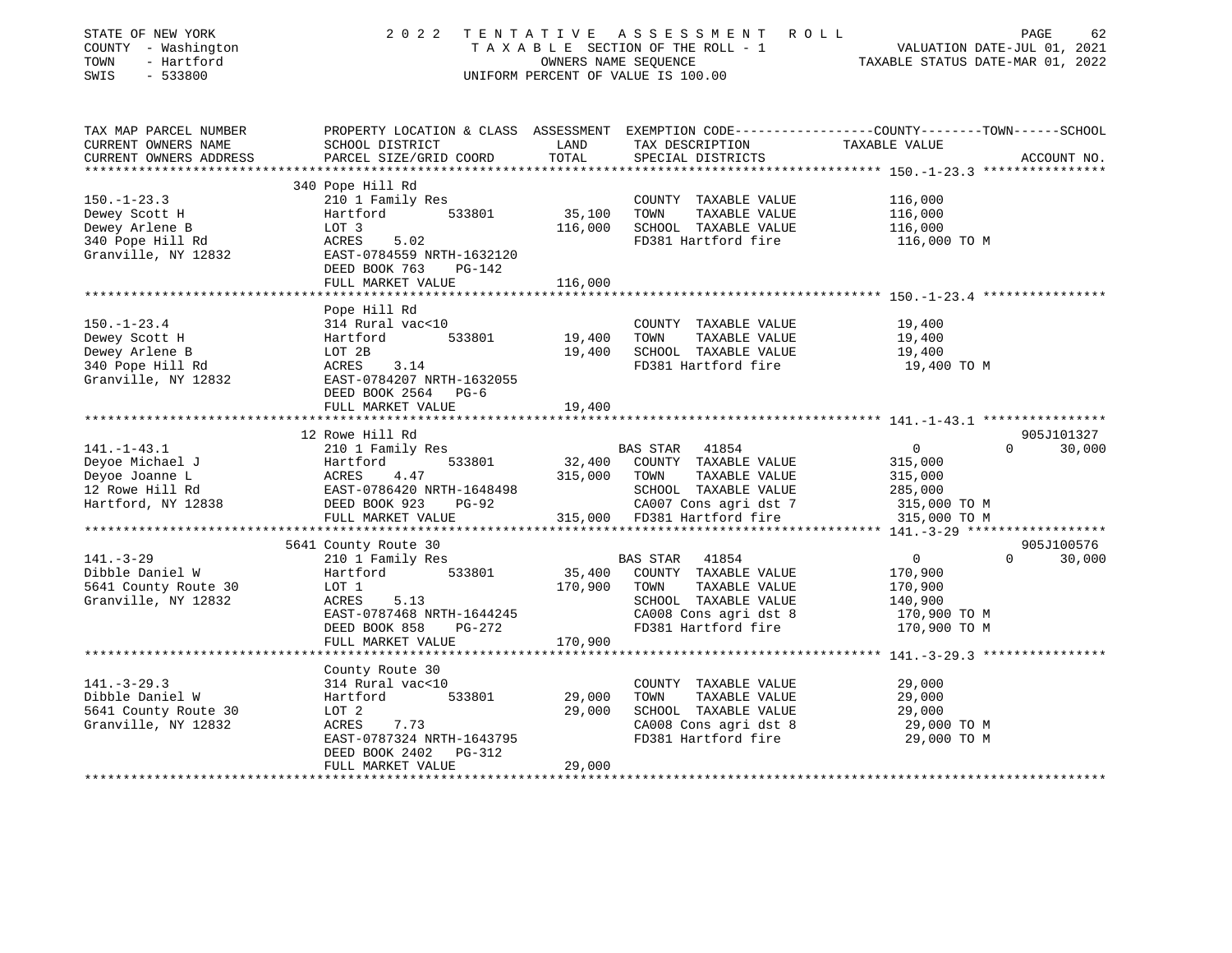| COUNTY - Washington<br>TOWN<br>- Hartford<br>SWIS<br>$-533800$                                                | T A X A B L E SECTION OF THE ROLL - 1<br>UNIFORM PERCENT OF VALUE IS 100.00                                                                                                                           | VALUATION DATE-JUL 01, 2021<br>TAXABLE STATUS DATE-MAR 01, 2022                                                                                                                     |                                                                                                                                |
|---------------------------------------------------------------------------------------------------------------|-------------------------------------------------------------------------------------------------------------------------------------------------------------------------------------------------------|-------------------------------------------------------------------------------------------------------------------------------------------------------------------------------------|--------------------------------------------------------------------------------------------------------------------------------|
| TAX MAP PARCEL NUMBER<br>CURRENT OWNERS NAME<br>CURRENT OWNERS ADDRESS<br>*************************           | SCHOOL DISTRICT<br>PARCEL SIZE/GRID COORD                                                                                                                                                             | LAND<br>TAX DESCRIPTION<br>TOTAL<br>SPECIAL DISTRICTS                                                                                                                               | PROPERTY LOCATION & CLASS ASSESSMENT EXEMPTION CODE---------------COUNTY-------TOWN-----SCHOOL<br>TAXABLE VALUE<br>ACCOUNT NO. |
| $122. - 1 - 33.6$<br>Dickinson Linda A<br>Dickinson Dennis C<br>1486 Baldwin Corners Rd<br>Fort Ann, NY 12827 | 1486 Baldwin Corners Rd<br>210 1 Family Res<br>Hartford<br>533801<br>9.87<br>ACRES<br>EAST-0770869 NRTH-1662478<br>DEED BOOK 2070 PG-261<br>FULL MARKET VALUE                                         | AGED-ALL 41800<br>37,900 ENH STAR 41834<br>175,600<br>COUNTY TAXABLE VALUE<br>TOWN<br>TAXABLE VALUE<br>SCHOOL TAXABLE VALUE<br>175,600 CA007 Cons agri dst 7<br>FD381 Hartford fire | 87,800<br>87,800<br>87,800<br>$\Omega$<br>$\Omega$<br>74,900<br>87,800<br>87,800<br>12,900<br>175,600 TO M<br>175,600 TO M     |
| $141. - 3 - 24.5$<br>Didas Margaret A<br>71 Marlboro Country Rd<br>Hartford, NY 12838                         | 71 Marlboro Country Rd<br>210 1 Family Res<br>533801<br>Hartford<br>5.51<br>ACRES<br>EAST-0786404 NRTH-1643106<br>DEED BOOK 468 PG-244<br>FULL MARKET VALUE                                           | ENH STAR 41834<br>37,700<br>COUNTY TAXABLE VALUE<br>189,600<br>TAXABLE VALUE<br>TOWN<br>SCHOOL TAXABLE VALUE<br>FD381 Hartford fire<br>189,600                                      | 905J101091<br>$\Omega$<br>$\Omega$<br>74,900<br>189,600<br>189,600<br>114,700<br>189,600 TO M                                  |
| 132.15-2-14<br>Dillon Michelle L<br>22 East St<br>Hartford, NY 12838                                          | 22 East St<br>210 1 Family Res<br>533801<br>Hartford<br>0.56<br>ACRES<br>EAST-0786787 NRTH-1652155<br>DEED BOOK 20191 PG-27012<br>FULL MARKET VALUE                                                   | COUNTY TAXABLE VALUE<br>18,100<br>TOWN<br>TAXABLE VALUE<br>127,800<br>SCHOOL TAXABLE VALUE<br>CA007 Cons agri dst 7<br>FD381 Hartford fire<br>127,800                               | 905J100559<br>127,800<br>127,800<br>127,800<br>127,800 TO M<br>127,800 TO M                                                    |
| $150. - 1 - 40$<br>Dillon Robert E<br>PO Box 5<br>Hartford, NY 12838                                          | 23 Acorn Hill Way<br>210 1 Family Res<br>Hartford<br>533801<br>LOT 1<br>8.21<br>ACRES<br>EAST-0782651 NRTH-1639874<br>DEED BOOK 518<br>PG-330                                                         | BAS STAR<br>41854<br>45,800<br>COUNTY TAXABLE VALUE<br>171,400<br>TOWN<br>TAXABLE VALUE<br>SCHOOL TAXABLE VALUE<br>FD381 Hartford fire                                              | 905J100144<br>$\overline{0}$<br>$\Omega$<br>30,000<br>171,400<br>171,400<br>141,400<br>171,400 TO M                            |
| $132. -4 - 4.2$<br>DKC Holding, Inc.<br>6 Holden Ave<br>Queensbury, NY 12804                                  | FULL MARKET VALUE<br>11 Blood St Ext<br>210 1 Family Res<br>533801<br>Hartford<br>FRNT 137.00 DPTH 296.00<br>ACRES<br>0.93<br>EAST-0794513 NRTH-1653989<br>DEED BOOK 3931 PG-206<br>FULL MARKET VALUE | 171,400<br>COUNTY TAXABLE VALUE<br>22,400<br>TOWN<br>TAXABLE VALUE<br>121,600<br>SCHOOL TAXABLE VALUE<br>FD381 Hartford fire<br>121,600                                             | 121,600<br>121,600<br>121,600<br>121,600 TO M                                                                                  |

STATE OF NEW YORK 2022 TENTATIVE ASSESSMENT ROLL PAGE

63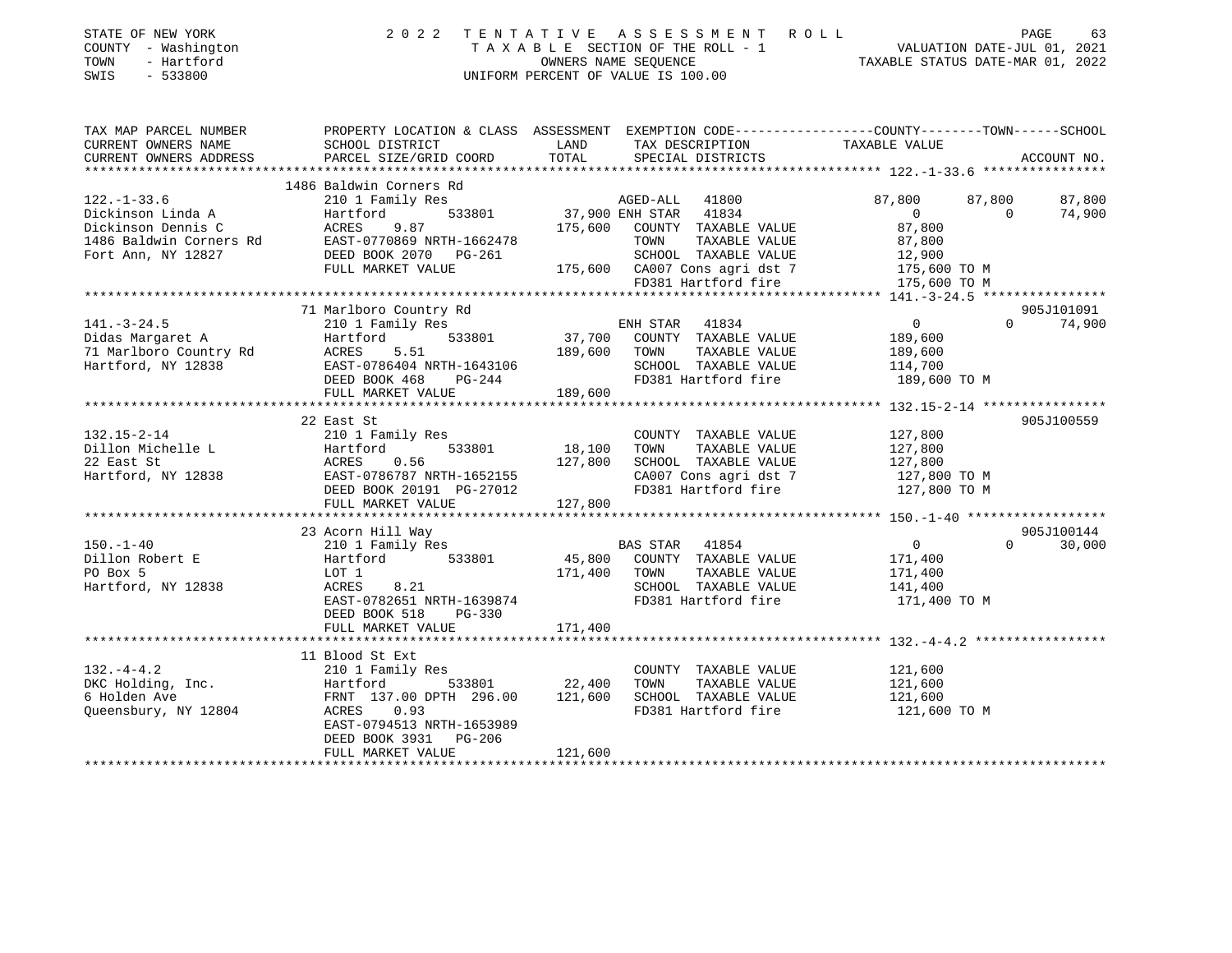| STATE OF NEW YORK<br>COUNTY - Washington<br>TOWN<br>- Hartford<br>SWIS<br>$-533800$ | 2 0 2 2                                                                       |                  | TENTATIVE ASSESSMENT ROLL<br>UNIFORM PERCENT OF VALUE IS 100.00 | TAXABLE SECTION OF THE ROLL - 1<br>VALUATION DATE-JUL 01, 2021<br>TAXABLE STATUS DATE-MAR 01, 2022               | PAGE<br>64         |
|-------------------------------------------------------------------------------------|-------------------------------------------------------------------------------|------------------|-----------------------------------------------------------------|------------------------------------------------------------------------------------------------------------------|--------------------|
| TAX MAP PARCEL NUMBER<br>CURRENT OWNERS NAME                                        | SCHOOL DISTRICT                                                               | LAND             | TAX DESCRIPTION                                                 | PROPERTY LOCATION & CLASS ASSESSMENT EXEMPTION CODE----------------COUNTY-------TOWN-----SCHOOL<br>TAXABLE VALUE |                    |
| CURRENT OWNERS ADDRESS                                                              | PARCEL SIZE/GRID COORD                                                        | TOTAL            | SPECIAL DISTRICTS                                               |                                                                                                                  | ACCOUNT NO.        |
|                                                                                     |                                                                               |                  |                                                                 |                                                                                                                  |                    |
|                                                                                     | 5 Smith Ln                                                                    |                  |                                                                 |                                                                                                                  | 905J100175         |
| $148. - 1 - 16$                                                                     | 240 Rural res                                                                 |                  | COUNTY TAXABLE VALUE                                            | 112,600                                                                                                          |                    |
| Doetsch Jason                                                                       | Hartford<br>ACRES 6<br>533801                                                 | 82,900           | TAXABLE VALUE<br>TOWN                                           | 112,600                                                                                                          |                    |
| 5 Smith Ln<br>Argyle, NY 12809                                                      | ACRES 63.20<br>EAST-0768858 NRTH-1635181                                      | 112,600          | SCHOOL TAXABLE VALUE<br>CA006 Cons agri dst 6                   | 112,600                                                                                                          |                    |
|                                                                                     | LASI-0/08858 NKTH-1635181<br>DEED BOOK 3820 PG-259                            |                  | FD381 Hartford fire                                             | 112,600 TO M<br>112,600 TO M                                                                                     |                    |
|                                                                                     | FULL MARKET VALUE                                                             | 112,600          |                                                                 |                                                                                                                  |                    |
|                                                                                     |                                                                               |                  |                                                                 |                                                                                                                  |                    |
|                                                                                     | 360 Gilchrist Hill Rd                                                         |                  |                                                                 |                                                                                                                  | 905J101233         |
| $150. - 1 - 47$                                                                     | 240 Rural res                                                                 |                  | COUNTY TAXABLE VALUE                                            | 184,600                                                                                                          |                    |
| Dolderer Theodore                                                                   | Hartford<br>533801                                                            | 54,000           | TOWN<br>TAXABLE VALUE                                           | 184,600                                                                                                          |                    |
| Dolderer Nancy                                                                      | 528/200 531/174 533/149                                                       | 184,600          | SCHOOL TAXABLE VALUE                                            | 184,600                                                                                                          |                    |
| 360 Gilchrist Hill Rd                                                               | 572/125 866/64                                                                |                  | FD381 Hartford fire                                             | 184,600 TO M                                                                                                     |                    |
| Hartford, NY 12838                                                                  | ACRES 17.20 BANK<br>998<br>EAST-0783599 NRTH-1640478<br>DEED BOOK 3024 PG-126 |                  |                                                                 |                                                                                                                  |                    |
|                                                                                     | FULL MARKET VALUE                                                             | 184,600          |                                                                 |                                                                                                                  |                    |
|                                                                                     |                                                                               |                  |                                                                 |                                                                                                                  |                    |
| $149. - 1 - 1.4$                                                                    | State Route 196<br>323 Vacant rural                                           |                  | COUNTY TAXABLE VALUE                                            | 49,900                                                                                                           |                    |
| Donaldson Paul P                                                                    | 533801<br>Hartford                                                            |                  | TAXABLE VALUE<br>TOWN                                           | 49,900                                                                                                           |                    |
| 275 Church St                                                                       | Survey13237 Lot1                                                              | 49,900<br>49,900 | SCHOOL TAXABLE VALUE                                            | 49,900                                                                                                           |                    |
| Poultney, VT 05764                                                                  | ACRES 16.77                                                                   |                  | FD381 Hartford fire                                             | 49,900 TO M                                                                                                      |                    |
|                                                                                     | FULL MARKET VALUE                                                             | 49,900           |                                                                 |                                                                                                                  |                    |
|                                                                                     |                                                                               |                  |                                                                 |                                                                                                                  |                    |
|                                                                                     | 3302 State Route 196                                                          |                  |                                                                 |                                                                                                                  |                    |
| $149. - 1 - 1.1$                                                                    | 240 Rural res                                                                 |                  | BAS STAR 41854                                                  | $\overline{0}$<br>$\Omega$                                                                                       | 30,000             |
| Donaldson William R                                                                 | Hartford<br>533801                                                            |                  | 49,100 COUNTY TAXABLE VALUE                                     | 215,600                                                                                                          |                    |
| 3302 State Route 196                                                                | ACRES 18.80 BANK 999 215,600 TOWN TAXABLE VALUE                               |                  |                                                                 | 215,600                                                                                                          |                    |
| Fort Ann, NY 12827                                                                  | EAST-0769319 NRTH-1639840                                                     |                  | SCHOOL TAXABLE VALUE                                            | 185,600                                                                                                          |                    |
|                                                                                     | DEED BOOK 2496    PG-219                                                      |                  | FD381 Hartford fire                                             | 215,600 TO M                                                                                                     |                    |
|                                                                                     | FULL MARKET VALUE                                                             | 215,600          |                                                                 |                                                                                                                  |                    |
|                                                                                     |                                                                               |                  |                                                                 |                                                                                                                  |                    |
|                                                                                     | 7405 State Route 40<br>280 Res Multiple                                       |                  | 42 PCT OF VALUE USED FOR EXEMPTION PURPOSES                     |                                                                                                                  | 905J100177         |
| $140. - 2 - 39$<br>Doniguian Michel                                                 | 533801<br>Hartford                                                            |                  | AG DIST 41720<br>308,900 AGED-CO/TN 41801                       | 92,253<br>92,253<br>34,077<br>34,077                                                                             | 92,253<br>$\sim$ 0 |
| 7405 State Route 40                                                                 | 440/286                                                                       |                  | 540,900 ENH STAR<br>41834                                       | $\overline{0}$<br>$\overline{0}$                                                                                 | 74,900             |
| Fort Ann, NY 12827                                                                  | ACRES 319.60                                                                  |                  | COUNTY TAXABLE VALUE                                            | 414,570                                                                                                          |                    |
|                                                                                     | EAST-0776876 NRTH-1641181                                                     |                  | TOWN<br>TAXABLE VALUE                                           | 414,570                                                                                                          |                    |
| MAY BE SUBJECT TO PAYMENT                                                           | DEED BOOK 3040 PG-112                                                         |                  | SCHOOL TAXABLE VALUE                                            |                                                                                                                  |                    |
| UNDER AGDIST LAW TIL 2026                                                           | FULL MARKET VALUE                                                             |                  | 540,900 CA007 Cons agri dst 7<br>92,253 EX                      | 373,747<br>448,647 TO M                                                                                          |                    |
|                                                                                     |                                                                               |                  | FD381 Hartford fire                                             | 540,900 TO M                                                                                                     |                    |
|                                                                                     |                                                                               |                  |                                                                 |                                                                                                                  |                    |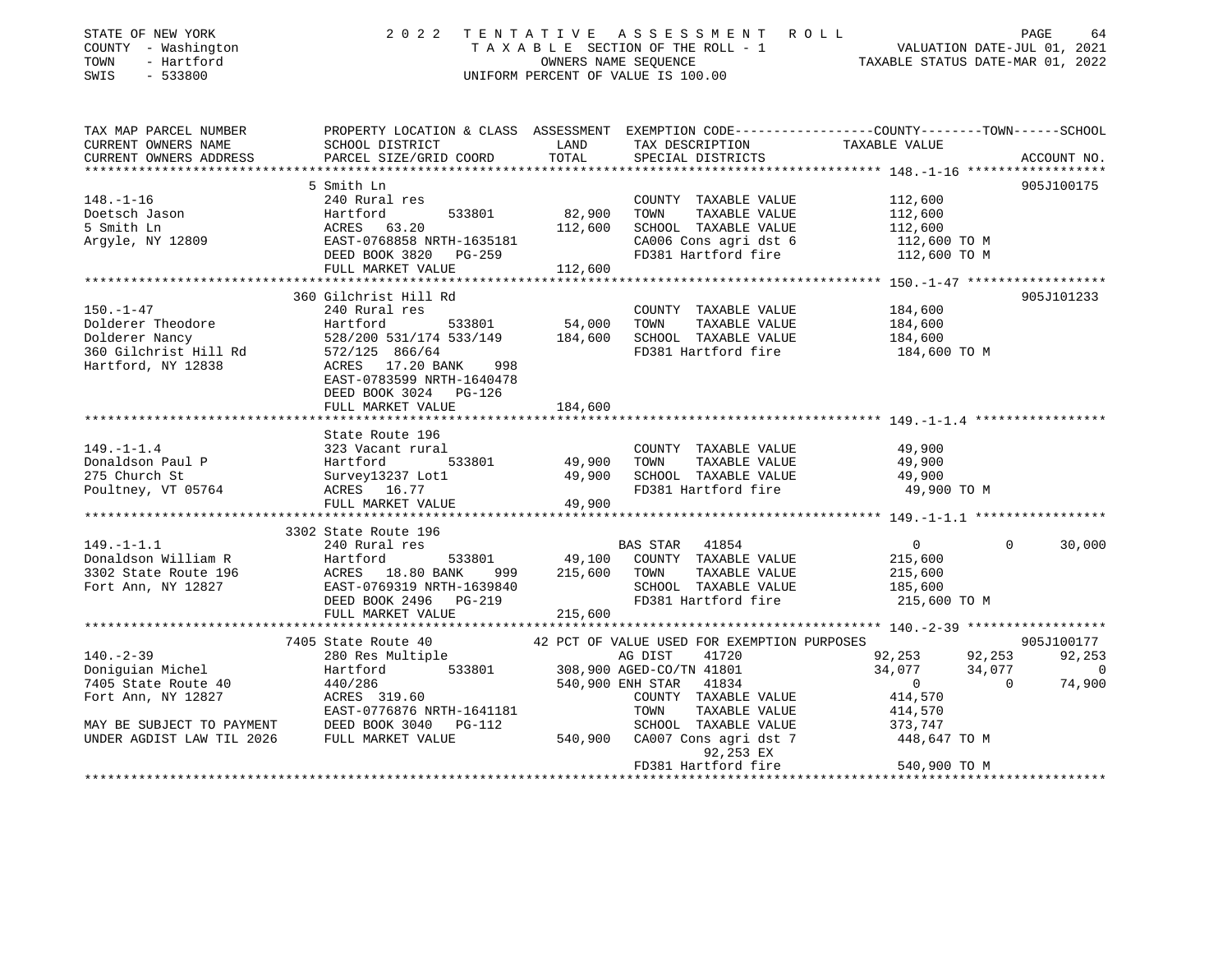| STATE OF NEW YORK<br>COUNTY - Washington<br>TOWN<br>- Hartford<br>SWIS - 533800 | 2022 TENTATIVE ASSESSMENT ROLL<br>TAXABLE SECTION OF THE ROLL - 1<br>OWNERS NAME SEOUENCE<br>UNIFORM PERCENT OF VALUE IS 100.00 | 65<br>PAGE<br>VALUATION DATE-JUL 01, 2021<br>TAXABLE STATUS DATE-MAR 01, 2022 |
|---------------------------------------------------------------------------------|---------------------------------------------------------------------------------------------------------------------------------|-------------------------------------------------------------------------------|
|                                                                                 |                                                                                                                                 |                                                                               |

| TAX MAP PARCEL NUMBER                                                                                                                                                                                                                          |                                                                                                                                                         |                                                                                                                         | PROPERTY LOCATION & CLASS ASSESSMENT EXEMPTION CODE---------------COUNTY-------TOWN-----SCHOOL |                          |
|------------------------------------------------------------------------------------------------------------------------------------------------------------------------------------------------------------------------------------------------|---------------------------------------------------------------------------------------------------------------------------------------------------------|-------------------------------------------------------------------------------------------------------------------------|------------------------------------------------------------------------------------------------|--------------------------|
| CURRENT OWNERS NAME                                                                                                                                                                                                                            | SCHOOL DISTRICT                                                                                                                                         | <b>Example 12</b> LAND                                                                                                  | TAX DESCRIPTION TAXABLE VALUE                                                                  |                          |
|                                                                                                                                                                                                                                                | .CURRENT OWNERS ADDRESS PARCEL SIZE/GRID COORD TOTAL SPECIAL DISTRICTS ACCOUNT NO ACCOUNT NO ACCOUNT NO ARCEL SIZE/GRID COORD TOTAL SEECIAL DISTRICTS   |                                                                                                                         |                                                                                                |                          |
|                                                                                                                                                                                                                                                |                                                                                                                                                         |                                                                                                                         |                                                                                                |                          |
|                                                                                                                                                                                                                                                | 3445 State Route 196 75 PCT OF VALUE USED FOR EXEMPTION PURPOSES                                                                                        |                                                                                                                         |                                                                                                | 905J101399               |
| $140. - 1 - 47.1$                                                                                                                                                                                                                              |                                                                                                                                                         | 280 Res Multiple 533801 VET WAR CT 41121<br>Hartford 533801 50,400 VET DIS CT 41141                                     | 21,881 21,881<br>72,938 72,938                                                                 | $\overline{\phantom{0}}$ |
| Donovan Charles P                                                                                                                                                                                                                              | Hartford                                                                                                                                                |                                                                                                                         |                                                                                                | $\overline{\phantom{0}}$ |
| 3445 State Route 196                                                                                                                                                                                                                           |                                                                                                                                                         | 775/218 Hwy Appr 194,500 ENH STAR 41834<br>ACRES 2.96 BANK 997 COUNTY TAXABLE<br>EAST-0769838 NRTH-1643356 TOWN TAXABLE | $\overline{0}$                                                                                 | $\overline{0}$<br>74,900 |
| Fort Ann, NY 12827                                                                                                                                                                                                                             |                                                                                                                                                         | COUNTY TAXABLE VALUE<br>TOWN     TAXABLE VALUE                                                                          | 99,681                                                                                         |                          |
|                                                                                                                                                                                                                                                |                                                                                                                                                         | TOWN<br>TOWN                                                                                                            | 99,681                                                                                         |                          |
|                                                                                                                                                                                                                                                |                                                                                                                                                         |                                                                                                                         |                                                                                                |                          |
|                                                                                                                                                                                                                                                |                                                                                                                                                         |                                                                                                                         |                                                                                                |                          |
| $132.-4-12$<br>Downing Brian D<br>$12832$<br>Blood St<br>The Management Control of Table 1<br>The Management Control of Table 1<br>The Management Control of Table 1<br>The Management Control of Table 1<br>The Management Control of Table 1 |                                                                                                                                                         |                                                                                                                         |                                                                                                |                          |
|                                                                                                                                                                                                                                                | 503 Blood St                                                                                                                                            |                                                                                                                         |                                                                                                | 905J100086               |
|                                                                                                                                                                                                                                                | 210 1 Family Res                                                                                                                                        | ENH STAR 41834                                                                                                          | $\overline{0}$                                                                                 | $\Omega$<br>74,900       |
|                                                                                                                                                                                                                                                | Hartford                                                                                                                                                | $\overline{5}$ 33801 33,100 COUNTY TAXABLE VALUE $\overline{1}$ 134,600                                                 |                                                                                                |                          |
|                                                                                                                                                                                                                                                | ACRES 6.70                                                                                                                                              | 134,600 TOWN<br>TAXABLE VALUE                                                                                           | 134,600                                                                                        |                          |
|                                                                                                                                                                                                                                                | EAST-0793764 NRTH-1652034                                                                                                                               |                                                                                                                         | 59,700                                                                                         |                          |
|                                                                                                                                                                                                                                                | DEED BOOK 632                                                                                                                                           |                                                                                                                         |                                                                                                |                          |
|                                                                                                                                                                                                                                                | FULL MARKET VALUE                                                                                                                                       | 134,600                                                                                                                 |                                                                                                |                          |
|                                                                                                                                                                                                                                                |                                                                                                                                                         |                                                                                                                         |                                                                                                |                          |
|                                                                                                                                                                                                                                                | Camp A Way                                                                                                                                              |                                                                                                                         |                                                                                                | 905J100567               |
| $142. - 1 - 48$                                                                                                                                                                                                                                | 322 Rural vac>10                                                                                                                                        |                                                                                                                         | COUNTY TAXABLE VALUE 13,400<br>TOWN TAXABLE VALUE 13,400                                       |                          |
| Downing Brian D                                                                                                                                                                                                                                | Hartford 533801 13,400 TOWN                                                                                                                             |                                                                                                                         |                                                                                                |                          |
| 503 Blood St                                                                                                                                                                                                                                   | ACRES 10.08                                                                                                                                             | 13,400 SCHOOL TAXABLE VALUE 13,400<br>RTH-1647663 FD381 Hartford fire 13,400                                            |                                                                                                |                          |
| Granville, NY 12832                                                                                                                                                                                                                            | EAST-0792161 NRTH-1647663                                                                                                                               |                                                                                                                         | 13,400 TO M                                                                                    |                          |
|                                                                                                                                                                                                                                                | DEED BOOK 632 PG-19                                                                                                                                     |                                                                                                                         |                                                                                                |                          |
|                                                                                                                                                                                                                                                |                                                                                                                                                         |                                                                                                                         |                                                                                                |                          |
|                                                                                                                                                                                                                                                |                                                                                                                                                         |                                                                                                                         |                                                                                                |                          |
|                                                                                                                                                                                                                                                | 148.-1-25.6<br>210 1 Family Res<br>210 1 Family Res<br>29,400 ENH STAR 41834<br>29,400 ENH STAR 41834<br>29,400 ENH STAR 41834<br>29,400 ENH STAR 41834 |                                                                                                                         |                                                                                                |                          |
|                                                                                                                                                                                                                                                |                                                                                                                                                         |                                                                                                                         | 16,800 16,800                                                                                  |                          |
|                                                                                                                                                                                                                                                |                                                                                                                                                         |                                                                                                                         | $\overline{0}$                                                                                 | 74,900<br>$\overline{0}$ |
|                                                                                                                                                                                                                                                |                                                                                                                                                         | 112,000 COUNTY TAXABLE VALUE 95,200                                                                                     |                                                                                                |                          |
| Fort Ann, NY 12827                                                                                                                                                                                                                             | ACRES 7.50                                                                                                                                              |                                                                                                                         | TOWN TAXABLE VALUE 95,200<br>SCHOOL TAXABLE VALUE 37,100<br>CA006 Cons agri dst 6 112,000 TO M |                          |
|                                                                                                                                                                                                                                                | EAST-0766383 NRTH-1635085<br>DEED BOOK 2241 PG-93                                                                                                       |                                                                                                                         |                                                                                                |                          |
|                                                                                                                                                                                                                                                |                                                                                                                                                         |                                                                                                                         |                                                                                                |                          |
|                                                                                                                                                                                                                                                | FULL MARKET VALUE                                                                                                                                       | 112,000 FD381 Hartford fire                                                                                             | 112,000 TO M                                                                                   |                          |
|                                                                                                                                                                                                                                                |                                                                                                                                                         |                                                                                                                         |                                                                                                |                          |
|                                                                                                                                                                                                                                                | 7369 State Route 40                                                                                                                                     |                                                                                                                         |                                                                                                | 905J100004               |
| $149. - 1 - 17$                                                                                                                                                                                                                                | 210 1 Family Res                                                                                                                                        | COUNTY TAXABLE VALUE                                                                                                    | 260,800                                                                                        |                          |
|                                                                                                                                                                                                                                                | $533801$ 39,000                                                                                                                                         | TOWN<br>TAXABLE VALUE                                                                                                   | 260,800                                                                                        |                          |
|                                                                                                                                                                                                                                                |                                                                                                                                                         |                                                                                                                         | SCHOOL TAXABLE VALUE 260,800                                                                   |                          |
|                                                                                                                                                                                                                                                | ACRES 9.10 260,800<br>EAST-0775395 NRTH-1638719                                                                                                         | FD381 Hartford fire                                                                                                     | 260,800 TO M                                                                                   |                          |
|                                                                                                                                                                                                                                                |                                                                                                                                                         |                                                                                                                         |                                                                                                |                          |
|                                                                                                                                                                                                                                                | FULL MARKET VALUE                                                                                                                                       | 260,800                                                                                                                 |                                                                                                |                          |
|                                                                                                                                                                                                                                                |                                                                                                                                                         |                                                                                                                         |                                                                                                |                          |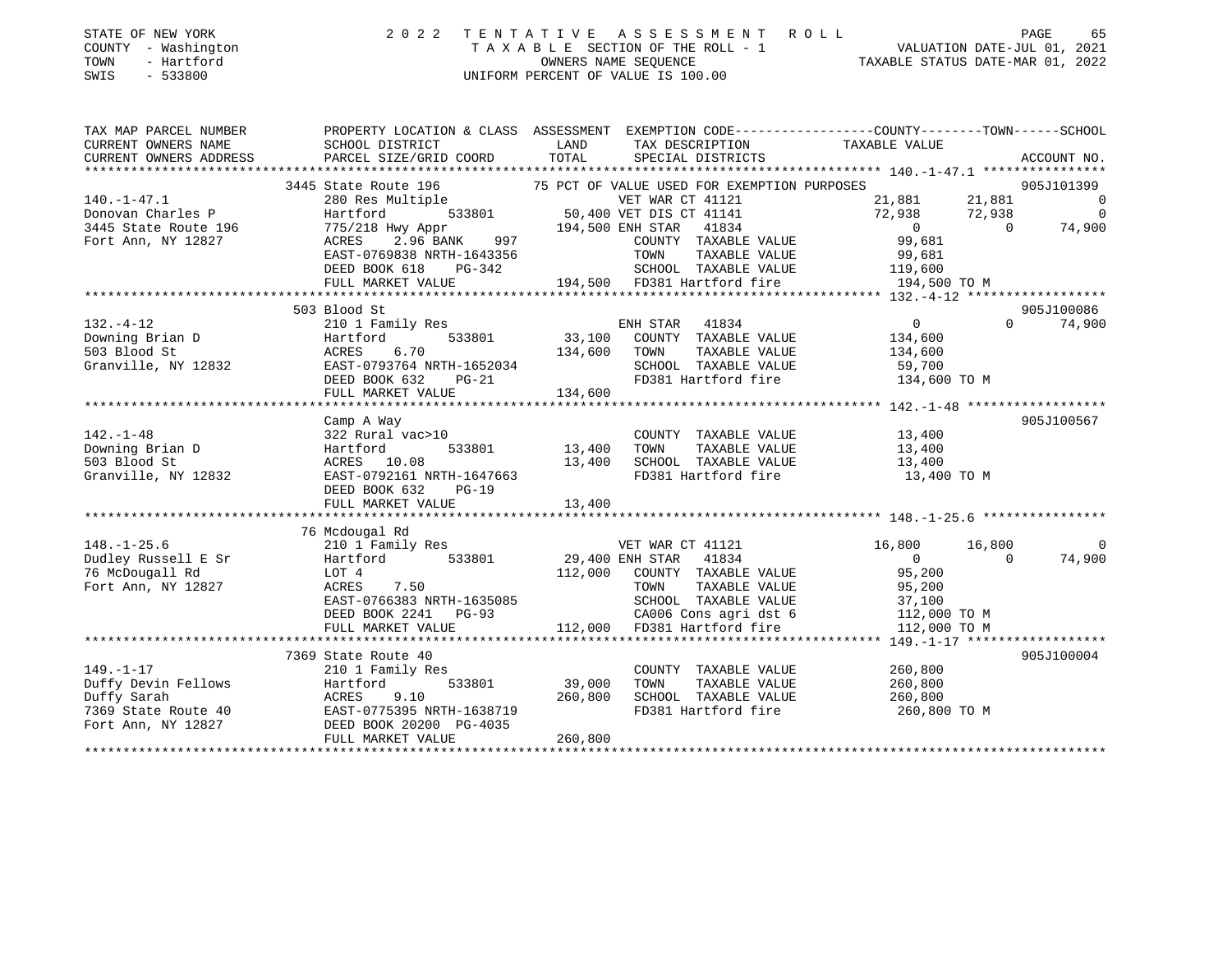| STATE OF NEW YORK<br>COUNTY - Washington<br>- Hartford<br>TOWN<br>SWIS<br>$-533800$ | 2 0 2 2                                                        | ASSESSMENT<br>TENTATIVE<br>ROLL<br>T A X A B L E SECTION OF THE ROLL - 1<br>OWNERS NAME SEOUENCE<br>UNIFORM PERCENT OF VALUE IS 100.00 | PAGE<br>66<br>VALUATION DATE-JUL 01, 2021<br>TAXABLE STATUS DATE-MAR 01, 2022 |
|-------------------------------------------------------------------------------------|----------------------------------------------------------------|----------------------------------------------------------------------------------------------------------------------------------------|-------------------------------------------------------------------------------|
| TAX MAP PARCEL NUMBER                                                               |                                                                | PROPERTY LOCATION & CLASS ASSESSMENT EXEMPTION CODE----------------COUNTY-------TOWN------SCHOOL                                       |                                                                               |
| CURRENT OWNERS NAME                                                                 | SCHOOL DISTRICT                                                | LAND<br>TAX DESCRIPTION                                                                                                                | TAXABLE VALUE                                                                 |
| CURRENT OWNERS ADDRESS                                                              | PARCEL SIZE/GRID COORD                                         | TOTAL<br>SPECIAL DISTRICTS                                                                                                             | ACCOUNT NO.                                                                   |
|                                                                                     | 58 Brayton Rd                                                  |                                                                                                                                        |                                                                               |
| $114. - 1 - 1.3$                                                                    | 210 1 Family Res                                               | BAS STAR<br>41854                                                                                                                      | 0<br>30,000<br>$\Omega$                                                       |
| DuFore Thomas                                                                       | Hartford<br>533801                                             | 30,200<br>COUNTY TAXABLE VALUE                                                                                                         | 244,200                                                                       |
| DuFore Tanya                                                                        | ACRES<br>3.41 BANK<br>998                                      | 244,200<br>TOWN<br>TAXABLE VALUE                                                                                                       | 244,200                                                                       |
| 58 Brayton Rd                                                                       | EAST-0780011 NRTH-1669074                                      | SCHOOL TAXABLE VALUE                                                                                                                   | 214,200                                                                       |
| Ft Ann, NY 12827                                                                    | DEED BOOK 3267<br>PG-113                                       | CA007 Cons agri dst 7                                                                                                                  | 244,200 TO M                                                                  |
|                                                                                     | FULL MARKET VALUE                                              | 244,200<br>FD381 Hartford fire                                                                                                         | 244,200 TO M                                                                  |
|                                                                                     | ************************                                       |                                                                                                                                        |                                                                               |
|                                                                                     | 280 Pope Hill Rd                                               |                                                                                                                                        | 905J100666                                                                    |
| $150. - 1 - 24$                                                                     | 312 Vac w/imprv                                                | COUNTY TAXABLE VALUE                                                                                                                   | 30,300                                                                        |
| Dufour Donald A                                                                     | Hartford<br>533801                                             | 27,100<br>TOWN<br>TAXABLE VALUE                                                                                                        | 30,300                                                                        |
| 359 Frazier Hill Rd                                                                 | 36 Ad<br>28.50                                                 | 30,300<br>SCHOOL TAXABLE VALUE<br>FD381 Hartford fire                                                                                  | 30,300                                                                        |
| Benson, VT 05743                                                                    | ACRES<br>EAST-0783012 NRTH-1632472<br>DEED BOOK 20191 PG-26207 |                                                                                                                                        | 30,300 TO M                                                                   |
|                                                                                     | FULL MARKET VALUE                                              | 30,300<br>* * * * * * * *                                                                                                              | ********************* 150. -1-30.2 *****************                          |
|                                                                                     | 241 Pope Hill Rd                                               |                                                                                                                                        | 905J101334                                                                    |
| $150. - 1 - 30.2$                                                                   | 240 Rural res                                                  | ENH STAR<br>41834                                                                                                                      | $\overline{0}$<br>74,900<br>$\Omega$                                          |
| Dufour Michael                                                                      | 533801<br>Hartford                                             | 42,500<br>COUNTY TAXABLE VALUE                                                                                                         | 219,200                                                                       |
| Dufour Sherry                                                                       | LOT 2                                                          | 219,200<br>TAXABLE VALUE<br>TOWN                                                                                                       | 219,200                                                                       |
| 241 Pope Hill Rd                                                                    | ACRES<br>13.78 BANK<br>999                                     | SCHOOL TAXABLE VALUE                                                                                                                   | 144,300                                                                       |
| Argyle, NY 12809                                                                    | EAST-0782425 NRTH-1634873                                      | FD381 Hartford fire                                                                                                                    | 219,200 TO M                                                                  |
|                                                                                     | DEED BOOK 706<br>$PG-54$                                       |                                                                                                                                        |                                                                               |
|                                                                                     | FULL MARKET VALUE                                              | 219,200                                                                                                                                |                                                                               |
|                                                                                     |                                                                |                                                                                                                                        |                                                                               |
|                                                                                     | 501 Blood St                                                   |                                                                                                                                        | 905J101203                                                                    |
| $132. -4 - 11.3$                                                                    | 210 1 Family Res                                               | 41834<br>ENH STAR                                                                                                                      | $\mathbf 0$<br>74,900<br>$\Omega$                                             |
| Dunster Richard                                                                     | 533801<br>Hartford                                             | 28,100<br>COUNTY TAXABLE VALUE                                                                                                         | 166,400                                                                       |
| Dunster Marsha                                                                      | ACRES<br>2.70                                                  | 166,400<br>TOWN<br>TAXABLE VALUE                                                                                                       | 166,400                                                                       |
| 501 Blood St                                                                        | EAST-0794219 NRTH-1651831                                      | SCHOOL TAXABLE VALUE                                                                                                                   | 91,500                                                                        |
| Granville, NY 12832                                                                 | DEED BOOK 488<br>$PG-695$                                      | FD381 Hartford fire                                                                                                                    | 166,400 TO M                                                                  |
|                                                                                     | FULL MARKET VALUE                                              | 166,400                                                                                                                                |                                                                               |
|                                                                                     | *****************************                                  |                                                                                                                                        |                                                                               |
|                                                                                     | 198 County Route 17                                            |                                                                                                                                        | 905J100620                                                                    |
| $122. - 1 - 18$                                                                     | 210 1 Family Res                                               | 41854<br><b>BAS STAR</b>                                                                                                               | 30,000<br>$\mathbf{0}$<br>$\Omega$                                            |
| Durkee Dale R                                                                       | Hartford<br>533801                                             | COUNTY TAXABLE VALUE<br>25,700                                                                                                         | 184,300                                                                       |
| Durkee Sonia R                                                                      | ACRES<br>1.89 BANK<br>998                                      | 184,300<br>TAXABLE VALUE<br>TOWN                                                                                                       | 184,300                                                                       |
| 198 County Route 17                                                                 | EAST-0773348 NRTH-1658413                                      | SCHOOL TAXABLE VALUE                                                                                                                   | 154,300                                                                       |
| Fort Ann, NY 12827                                                                  | DEED BOOK 3438<br>$PG-45$                                      | CA007 Cons agri dst 7                                                                                                                  | 184,300 TO M                                                                  |
|                                                                                     | FULL MARKET VALUE                                              | 184,300<br>FD381 Hartford fire                                                                                                         | 184,300 TO M                                                                  |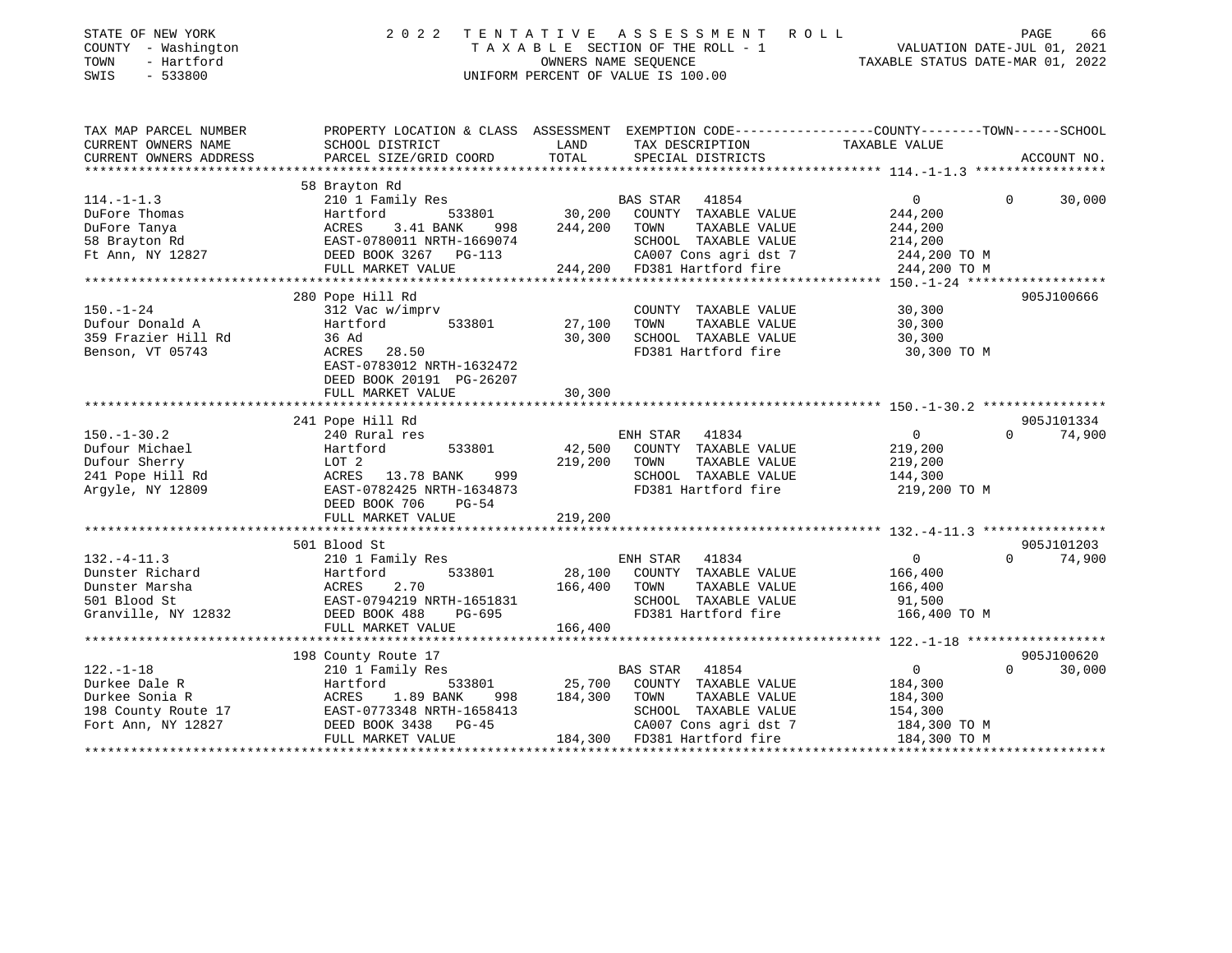| STATE OF NEW YORK<br>COUNTY - Washington<br>- Hartford<br>TOWN<br>SWIS<br>$-533800$ | 2 0 2 2                                   | TENTATIVE              | ASSESSMENT ROLL<br>T A X A B L E SECTION OF THE ROLL - 1<br>OWNERS NAME SEQUENCE<br>UNIFORM PERCENT OF VALUE IS 100.00 | VALUATION DATE-JUL 01, 2021<br>TAXABLE STATUS DATE-MAR 01, 2022                                                 | PAGE<br>67  |
|-------------------------------------------------------------------------------------|-------------------------------------------|------------------------|------------------------------------------------------------------------------------------------------------------------|-----------------------------------------------------------------------------------------------------------------|-------------|
| TAX MAP PARCEL NUMBER<br>CURRENT OWNERS NAME<br>CURRENT OWNERS ADDRESS              | SCHOOL DISTRICT<br>PARCEL SIZE/GRID COORD | LAND<br>TOTAL          | TAX DESCRIPTION<br>SPECIAL DISTRICTS                                                                                   | PROPERTY LOCATION & CLASS ASSESSMENT EXEMPTION CODE---------------COUNTY-------TOWN-----SCHOOL<br>TAXABLE VALUE | ACCOUNT NO. |
|                                                                                     | 188 & 231 County Route 17                 |                        |                                                                                                                        |                                                                                                                 | 905J100189  |
| $122. - 1 - 17$                                                                     | 112 Dairy farm                            |                        | 41700<br>AG BUILD                                                                                                      | 54,000<br>54,000                                                                                                | 54,000      |
| Durkee Donald M                                                                     | Hartford                                  | 533801 434,800 AG DIST | 41720                                                                                                                  | 174,305<br>174,305                                                                                              | 174,305     |
| Durkee Amy B                                                                        | 449/1049 424/105-408/245                  |                        | 835,400 TEMP GRHSE 42120                                                                                               | 50,000<br>50,000                                                                                                | 50,000      |
| 231 County Route 17                                                                 | LC3541/105                                |                        | COUNTY TAXABLE VALUE                                                                                                   | 557,095                                                                                                         |             |
| Fort Ann, NY 12827                                                                  | ACRES 383.40                              |                        | TOWN<br>TAXABLE VALUE                                                                                                  | 557,095                                                                                                         |             |
|                                                                                     | EAST-0773790 NRTH-1658697                 |                        | SCHOOL TAXABLE VALUE                                                                                                   | 557,095                                                                                                         |             |
| MAY BE SUBJECT TO PAYMENT                                                           | DEED BOOK 20191 PG-27751                  |                        | CA007 Cons agri dst 7                                                                                                  | 611,095 TO M                                                                                                    |             |
| UNDER AGDIST LAW TIL 2026                                                           | FULL MARKET VALUE                         | 835,400                | 224,305 EX                                                                                                             | 785,400 TO M                                                                                                    |             |
|                                                                                     |                                           |                        | FD381 Hartford fire<br>50,000 EX                                                                                       |                                                                                                                 |             |
|                                                                                     |                                           |                        |                                                                                                                        |                                                                                                                 |             |
|                                                                                     | 143 County Route 17                       |                        |                                                                                                                        |                                                                                                                 |             |
| $122. - 1 - 17.1$                                                                   | 210 1 Family Res                          |                        | BAS STAR 41854                                                                                                         | $\overline{0}$<br>$\Omega$                                                                                      | 30,000      |
| Durkee Douglas W                                                                    | Hartford<br>533801                        | 32,600                 | COUNTY TAXABLE VALUE                                                                                                   | 219,000                                                                                                         |             |
| Durkee Sandra L                                                                     | ACRES<br>3.83                             | 219,000                | TOWN<br>TAXABLE VALUE                                                                                                  | 219,000                                                                                                         |             |
| 143 County Route 17                                                                 | EAST-0772101 NRTH-1658178                 |                        | SCHOOL TAXABLE VALUE                                                                                                   | 189,000                                                                                                         |             |
| Fort Ann, NY 12827                                                                  | DEED BOOK 722<br>$PG-82$                  |                        | CA007 Cons agri dst 7                                                                                                  | 219,000 TO M                                                                                                    |             |
|                                                                                     | FULL MARKET VALUE                         | 219,000                | FD381 Hartford fire                                                                                                    | 219,000 TO M                                                                                                    |             |
|                                                                                     |                                           |                        |                                                                                                                        |                                                                                                                 |             |
|                                                                                     | Hartford Main St                          |                        |                                                                                                                        |                                                                                                                 | 905J101099  |
| $132. - 1 - 18.2$                                                                   | 323 Vacant rural                          |                        | COUNTY TAXABLE VALUE                                                                                                   | 75,700                                                                                                          |             |
| Durkee Gordon                                                                       | Hartford<br>533801                        | 75,700                 | TOWN<br>TAXABLE VALUE                                                                                                  | 75,700                                                                                                          |             |
| Durkee Mary Lou                                                                     | 507/453                                   | 75,700                 | SCHOOL TAXABLE VALUE                                                                                                   | 75,700                                                                                                          |             |
| PO Box 44                                                                           | ACRES 55.10                               |                        | CA007 Cons agri dst 7                                                                                                  | 75,700 TO M                                                                                                     |             |
| Fort Ann, NY 12827                                                                  | EAST-0788482 NRTH-1657504                 |                        | FD381 Hartford fire                                                                                                    | 75,700 TO M                                                                                                     |             |
|                                                                                     | DEED BOOK 502<br>PG-248                   |                        |                                                                                                                        |                                                                                                                 |             |
|                                                                                     | FULL MARKET VALUE                         | 75,700                 |                                                                                                                        |                                                                                                                 |             |
|                                                                                     | 300 Wright Rd                             |                        |                                                                                                                        |                                                                                                                 | 905J101228  |
| $122. - 1 - 15.1$                                                                   | 312 Vac w/imprv                           |                        | COUNTY TAXABLE VALUE                                                                                                   | 25,300                                                                                                          |             |
| Durkee Kathy                                                                        | 533801<br>Hartford                        | 25,300                 | TOWN<br>TAXABLE VALUE                                                                                                  | 25,300                                                                                                          |             |
| 102 Feeder Dam Rd                                                                   | LOT 1                                     | 25,300                 | SCHOOL TAXABLE VALUE                                                                                                   | 25,300                                                                                                          |             |
| South Glens Falls, NY 12803                                                         | ACRES<br>1.77                             |                        | CA007 Cons agri dst 7                                                                                                  | 25,300 TO M                                                                                                     |             |
|                                                                                     | EAST-0781447 NRTH-1657887                 |                        | FD381 Hartford fire                                                                                                    | 25,300 TO M                                                                                                     |             |
|                                                                                     | DEED BOOK 20191 PG-30335                  |                        |                                                                                                                        |                                                                                                                 |             |
|                                                                                     | FULL MARKET VALUE                         | 25,300                 |                                                                                                                        |                                                                                                                 |             |
|                                                                                     |                                           |                        |                                                                                                                        |                                                                                                                 |             |
|                                                                                     | County Route 17                           |                        |                                                                                                                        |                                                                                                                 | 905J100339  |
| $122. - 1 - 26$                                                                     | 314 Rural vac<10                          |                        | COUNTY TAXABLE VALUE                                                                                                   | 15,500                                                                                                          |             |
| Durkee Sandra L                                                                     | 533801<br>Hartford                        | 15,500                 | TOWN<br>TAXABLE VALUE                                                                                                  | 15,500                                                                                                          |             |
| Durkee Douglas W                                                                    | 870/72                                    | 15,500                 | SCHOOL TAXABLE VALUE                                                                                                   | 15,500                                                                                                          |             |
| 143 County Route 17                                                                 | ACRES<br>4.00                             |                        | CA007 Cons agri dst 7                                                                                                  | 15,500 TO M                                                                                                     |             |
| Fort Ann, NY 12827                                                                  | EAST-0771824 NRTH-1658138                 |                        | FD381 Hartford fire                                                                                                    | 15,500 TO M                                                                                                     |             |
|                                                                                     | DEED BOOK 3741 PG-289                     |                        |                                                                                                                        |                                                                                                                 |             |
|                                                                                     | FULL MARKET VALUE                         | 15,500                 |                                                                                                                        |                                                                                                                 |             |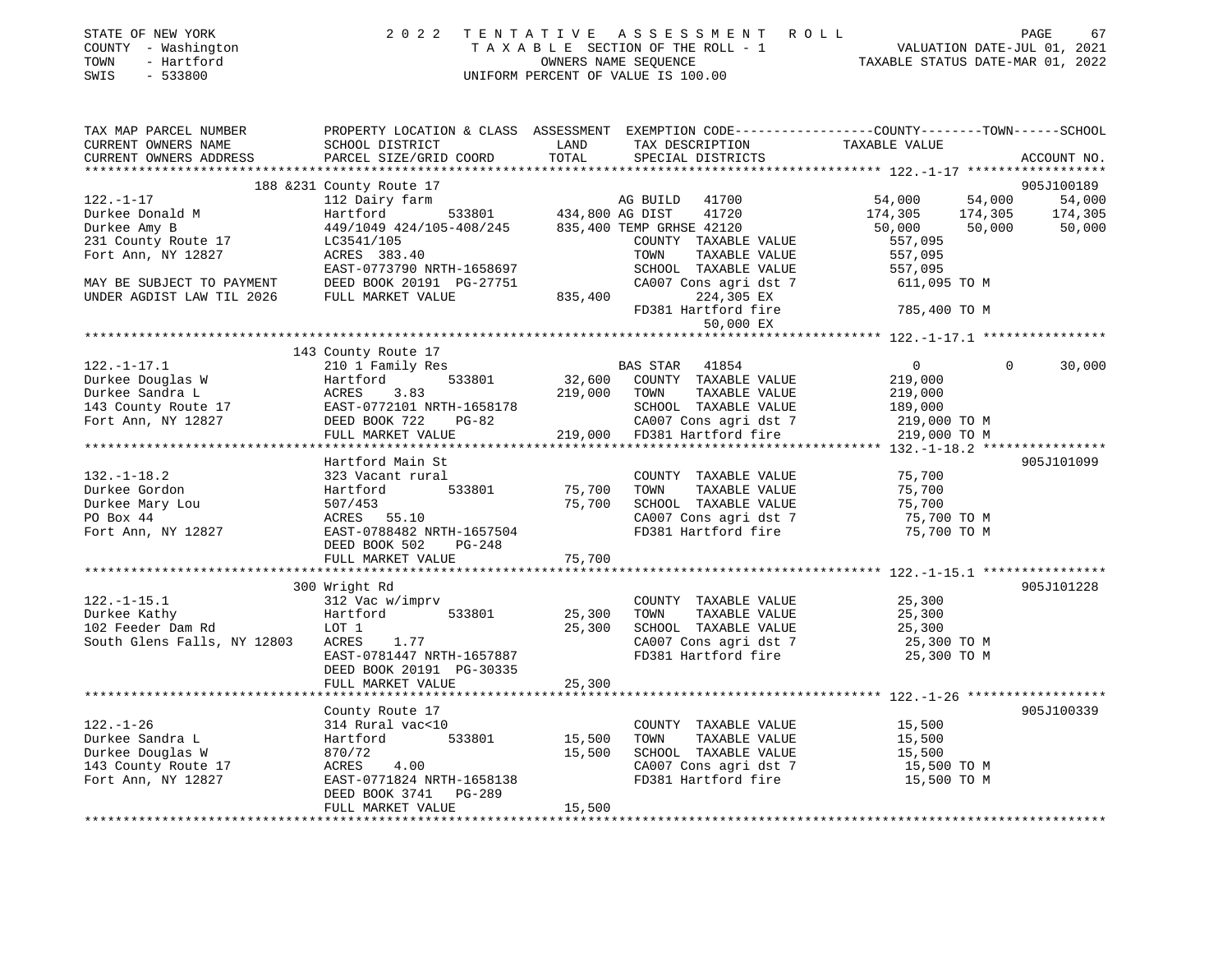| STATE OF NEW YORK<br>COUNTY - Washington<br>- Hartford<br>TOWN<br>SWIS<br>- 533800 | 2022 TENTATIVE ASSESSMENT ROLL<br>TAXABLE SECTION OF THE ROLL - 1<br>OWNERS NAME SEOUENCE<br>UNIFORM PERCENT OF VALUE IS 100.00 | VALUATION DATE-JUL 01, 2021<br>TAXABLE STATUS DATE-MAR 01, 2022 | PAGE | 68 |
|------------------------------------------------------------------------------------|---------------------------------------------------------------------------------------------------------------------------------|-----------------------------------------------------------------|------|----|
|                                                                                    |                                                                                                                                 |                                                                 |      |    |

| TAX MAP PARCEL NUMBER     | PROPERTY LOCATION & CLASS ASSESSMENT EXEMPTION CODE----------------COUNTY-------TOWN------SCHOOL                                                                                                                                                             |               |                                                                  |                         |                    |
|---------------------------|--------------------------------------------------------------------------------------------------------------------------------------------------------------------------------------------------------------------------------------------------------------|---------------|------------------------------------------------------------------|-------------------------|--------------------|
| CURRENT OWNERS NAME       | SCHOOL DISTRICT                                                                                                                                                                                                                                              | LAND          | TAX DESCRIPTION                                                  | TAXABLE VALUE           |                    |
| CURRENT OWNERS ADDRESS    | PARCEL SIZE/GRID COORD                                                                                                                                                                                                                                       | TOTAL         | SPECIAL DISTRICTS                                                |                         | ACCOUNT NO.        |
|                           |                                                                                                                                                                                                                                                              |               |                                                                  |                         |                    |
|                           | 143 Hall Rd                                                                                                                                                                                                                                                  |               |                                                                  |                         | 905J100275         |
| $122. - 1 - 19$           | 210 1 Family Res                                                                                                                                                                                                                                             |               | <b>BAS STAR 41854</b>                                            | $0 \qquad \qquad$       | $\Omega$<br>30,000 |
|                           |                                                                                                                                                                                                                                                              |               | 533801 23,600 COUNTY TAXABLE VALUE                               | 146,700                 |                    |
|                           | Durkee Willard L<br>Durkee Beverly A<br>143 Hall Rd<br>143 Hall Rd<br>143 Hall Rd<br>143 Hall Rd<br>143 Hall Rd<br>143 Hall Rd<br>143 Hall Rd<br>143 Hall Rd<br>143 Hall Rd<br>143 Hall Rd<br>143 Hall Rd<br>143 Hall Rd<br>148 DEED BOOK 529<br>145 Hall Rd | 146,700 TOWN  | TAXABLE VALUE                                                    | 146,700                 |                    |
|                           |                                                                                                                                                                                                                                                              |               | SCHOOL TAXABLE VALUE 116,700                                     |                         |                    |
|                           |                                                                                                                                                                                                                                                              |               |                                                                  | 146,700 TO M            |                    |
|                           | FULL MARKET VALUE                                                                                                                                                                                                                                            |               | CA007 Cons agri dst 7<br>146,700 FD381 Hartford fire             | 146,700 TO M            |                    |
|                           |                                                                                                                                                                                                                                                              |               |                                                                  |                         |                    |
|                           | Pope Hill Rd                                                                                                                                                                                                                                                 |               |                                                                  |                         |                    |
| $150. - 1 - 31.2$         | 322 Rural vac>10                                                                                                                                                                                                                                             |               | COUNTY TAXABLE VALUE                                             | 22,000                  |                    |
| Durling Paul A            | Hartford                                                                                                                                                                                                                                                     | 533801 22,000 | TAXABLE VALUE<br>TOWN                                            | 22,000                  |                    |
| Durling Marjorie M        | LOT 3                                                                                                                                                                                                                                                        | 22,000        |                                                                  |                         |                    |
| 37 Old Town Way           | 945/286                                                                                                                                                                                                                                                      |               | SCHOOL TAXABLE VALUE 22,000<br>CA006 Cons agri dst 6 22,000 TO M |                         |                    |
| Granville, NY 12832       | ACRES 10.28                                                                                                                                                                                                                                                  |               | FD381 Hartford fire 22,000 TO M                                  |                         |                    |
|                           | EAST-0783935 NRTH-1633358                                                                                                                                                                                                                                    |               |                                                                  |                         |                    |
|                           | DEED BOOK 3779 PG-346                                                                                                                                                                                                                                        |               |                                                                  |                         |                    |
|                           |                                                                                                                                                                                                                                                              | 22,000        |                                                                  |                         |                    |
|                           |                                                                                                                                                                                                                                                              |               |                                                                  |                         |                    |
|                           | 37 Old Town Way                                                                                                                                                                                                                                              |               |                                                                  |                         | 905J101401         |
| $150. - 1 - 34.5$         | 240 Rural res                                                                                                                                                                                                                                                |               | ENH STAR 41834                                                   | $\overline{0}$          | $\Omega$<br>74,900 |
| Durling Paul A            | Hartford<br>533801                                                                                                                                                                                                                                           |               | 41,200 COUNTY TAXABLE VALUE                                      | 190,600                 |                    |
| Durling Marjorie M        |                                                                                                                                                                                                                                                              | 190,600 TOWN  | TAXABLE VALUE                                                    | 190,600                 |                    |
| 37 Old Town Way           | 940/292<br>ACRES 18.00                                                                                                                                                                                                                                       |               | SCHOOL TAXABLE VALUE                                             | 115,700                 |                    |
| Granville, NY 12832       | EAST-0784764 NRTH-1634419                                                                                                                                                                                                                                    |               | FD381 Hartford fire 190,600 TO M                                 |                         |                    |
|                           | DEED BOOK 3780 PG-1                                                                                                                                                                                                                                          |               |                                                                  |                         |                    |
| MAY BE SUBJECT TO PAYMENT | FULL MARKET VALUE                                                                                                                                                                                                                                            | 190,600       |                                                                  |                         |                    |
| UNDER AGDIST LAW TIL 2026 |                                                                                                                                                                                                                                                              |               |                                                                  |                         |                    |
|                           |                                                                                                                                                                                                                                                              |               |                                                                  |                         |                    |
|                           | 201 Blood St                                                                                                                                                                                                                                                 |               |                                                                  |                         | 905J101311         |
| $142. - 1 - 21.1$         | 210 1 Family Res                                                                                                                                                                                                                                             |               | BAS STAR 41854                                                   | $\overline{0}$          | $\Omega$<br>30,000 |
| Duval Andre E II          |                                                                                                                                                                                                                                                              |               | 30,500 COUNTY TAXABLE VALUE                                      | 145,000                 |                    |
| Duval Linda               |                                                                                                                                                                                                                                                              | 145,000 TOWN  | TAXABLE VALUE                                                    | 145,000                 |                    |
| 201 Blood St              |                                                                                                                                                                                                                                                              |               |                                                                  |                         |                    |
| Granville, NY 12832       |                                                                                                                                                                                                                                                              |               | SCHOOL TAXABLE VALUE<br>FD381 Hartford fire                      | 115,000<br>145,000 TO M |                    |
|                           |                                                                                                                                                                                                                                                              |               |                                                                  |                         |                    |
|                           |                                                                                                                                                                                                                                                              | 145,000       |                                                                  |                         |                    |
|                           | Hartton.<br>ROW 551/180<br>ACRES 3.50<br>EAST-0792624 NRTH-1645784<br>DEED BOOK 551 PG-179<br>WART VALUE                                                                                                                                                     |               |                                                                  |                         |                    |
|                           | 322 Blood St                                                                                                                                                                                                                                                 |               |                                                                  |                         | 905J101200         |
| $142. - 1 - 9$            | 210 1 Family Res                                                                                                                                                                                                                                             |               |                                                                  | $\overline{0}$          | $\Omega$<br>30,000 |
| Duval Pauline             | 533801<br>Hartford                                                                                                                                                                                                                                           |               | BAS STAR 41854<br>37,100 COUNTY TAXABLE VALUE                    | 84,000                  |                    |
|                           |                                                                                                                                                                                                                                                              | 84,000 TOWN   | TAXABLE VALUE                                                    | 84,000                  |                    |
|                           | 5.70 BANK 999                                                                                                                                                                                                                                                |               | SCHOOL TAXABLE VALUE                                             | 54,000                  |                    |
| Granville, NY 12832       | EAST-0794934 NRTH-1647854                                                                                                                                                                                                                                    |               | FD381 Hartford fire                                              | 84,000 TO M             |                    |
|                           | DEED BOOK 488<br>PG-620                                                                                                                                                                                                                                      |               |                                                                  |                         |                    |
|                           | FULL MARKET VALUE                                                                                                                                                                                                                                            | 84,000        |                                                                  |                         |                    |
|                           |                                                                                                                                                                                                                                                              |               |                                                                  |                         |                    |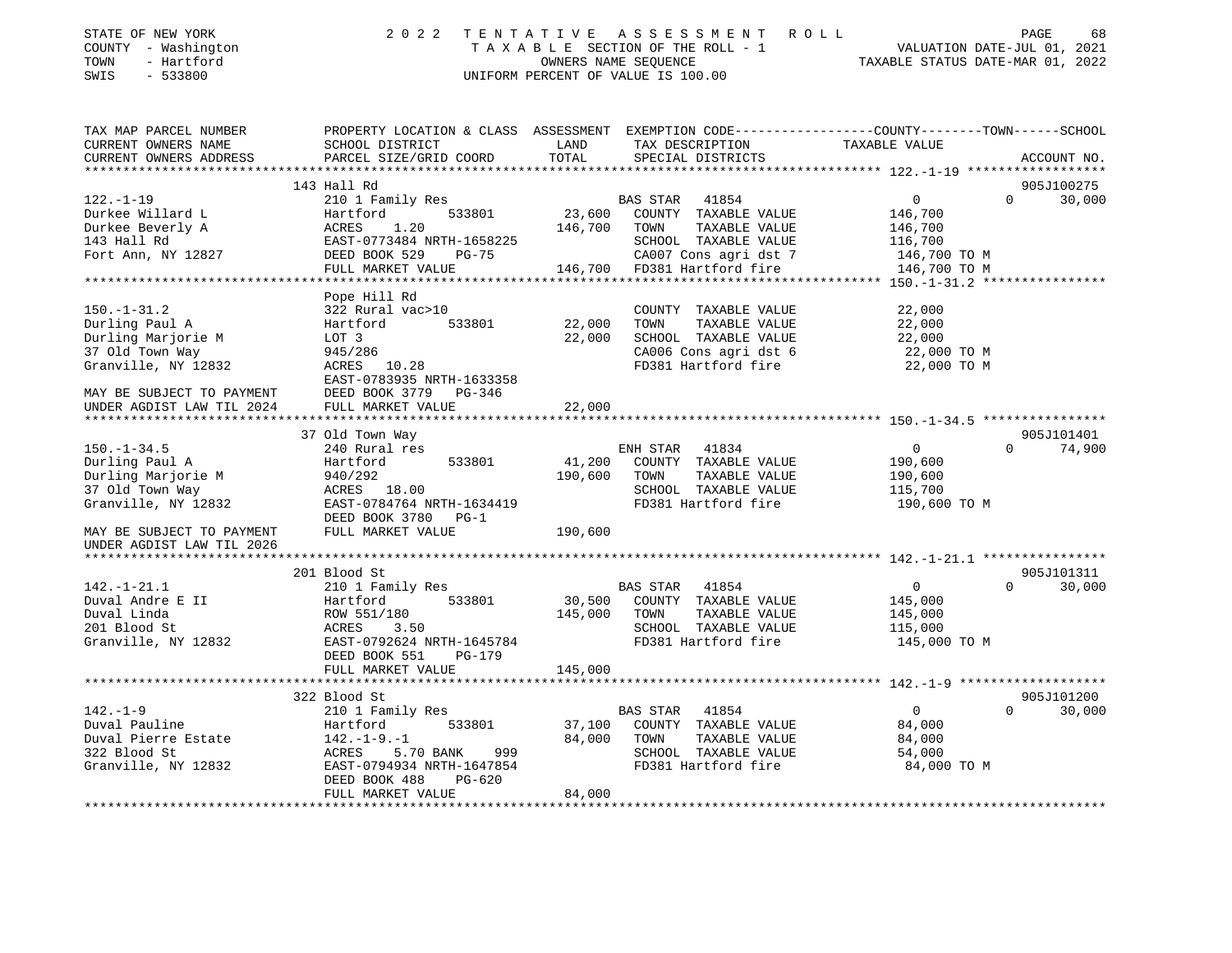| STATE OF NEW YORK<br>COUNTY - Washington<br>- Hartford<br>TOWN<br>SWIS<br>$-533800$ |                                                                                                                                                                                      | 2022 TENTATIVE ASSESSMENT ROLL<br>UNIFORM PERCENT OF VALUE IS 100.00                                                                                                                                                      | 69<br>PAGE<br>TAXABLE SECTION OF THE ROLL - 1 VALUATION DATE-JUL 01, 2021<br>OWNERS NAME SEQUENCE TAXABLE STATUS DATE-MAR 01, 2022            |
|-------------------------------------------------------------------------------------|--------------------------------------------------------------------------------------------------------------------------------------------------------------------------------------|---------------------------------------------------------------------------------------------------------------------------------------------------------------------------------------------------------------------------|-----------------------------------------------------------------------------------------------------------------------------------------------|
| TAX MAP PARCEL NUMBER<br>CURRENT OWNERS NAME<br>CURRENT OWNERS ADDRESS              | SCHOOL DISTRICT                                                                                                                                                                      | <b>Example 12</b><br>TAX DESCRIPTION TAXABLE VALUE                                                                                                                                                                        | PROPERTY LOCATION & CLASS ASSESSMENT EXEMPTION CODE----------------COUNTY-------TOWN-----SCHOOL                                               |
| 131.-1-8<br>Dyer Christy A<br>4229 State Route 149<br>Fort Ann, NY 12827            | 4229 State Route 149<br>Hartford<br>ACRES 6.55<br>EAST-0776085 NRTH-1653418<br>DEED BOOK 916<br>$PG-246$<br>FULL MARKET VALUE                                                        | 210 1 Family Res AGED-CO/TN 41801<br>533801 39,700 ENH STAR 41834<br>161,600 COUNTY TAXABLE VALUE<br>1653418 TOWN TAXABLE VALUE 80,800<br>G-246 SCHOOL TAXABLE VALUE 86,700<br>161,600 CA007 Cons agri dst 7 161,600 TO M | 905J100124<br>80,800<br>80,800<br>$\overline{0}$<br>$\overline{0}$ and $\overline{0}$<br>74,900<br>80,800<br>FD381 Hartford fire 161,600 TO M |
| $122. - 1 - 3$<br>Eagles Nest LLC<br>648 Truesdale Hill Rd<br>Lake George, NY 12845 | Baldwin Corners Rd<br>720 Mining<br>Hartford 533801 140,700 TOWN<br>815/212 140,700<br>ACRES 49.00 140,700<br>EAST-0771632 NRTH-1664543<br>DEED BOOK 794 PG-315<br>FULL MARKET VALUE | TAXABLE VALUE<br>SCHOOL TAXABLE VALUE<br>140,700                                                                                                                                                                          | 905J100345<br>COUNTY TAXABLE VALUE 140,700<br>140,700<br>140,700<br>CA007 Cons agri dst 7 140,700 TO M<br>FD381 Hartford fire 140,700 TO M    |
| $141. - 3 - 39.3$<br>Efficacy Holdings LLC<br>8216 Revels Rd<br>Riverview, FL 33569 | Miller Rdg<br>311 Res vac land<br>Hartford<br>FRNT 97.00 DPTH 66.00<br>EAST-0785866 NRTH-1641408                                                                                     | COUNTY TAXABLE VALUE<br>TAXABLE VALUE<br>500<br>SCHOOL TAXABLE VALUE<br>FD381 Hartford fire                                                                                                                               | 905J101143<br>500<br>500<br>500<br>500 TO M                                                                                                   |

FULL MARKET VALUE 600 \*\*\*\*\*\*\*\*\*\*\*\*\*\*\*\*\*\*\*\*\*\*\*\*\*\*\*\*\*\*\*\*\*\*\*\*\*\*\*\*\*\*\*\*\*\*\*\*\*\*\*\*\*\*\*\*\*\*\*\*\*\*\*\*\*\*\*\*\*\*\*\*\*\*\*\*\*\*\*\*\*\*\*\*\*\*\*\*\*\*\*\*\*\*\*\*\*\*\*\*\*\*\* 141.-3-10.2 \*\*\*\*\*\*\*\*\*\*\*\*\*\*\*\*905J100228 71 Gilchrist Hill Ext 905J100228 $0 \t 74,900$ 141.-3-10.2 210 1 Family Res ENH STAR 41834 0 0 74,900 Elizabeth M Ward Rev Trust Hartford 533801 33,000 COUNTY TAXABLE VALUE 189,900 71 Gilchrist Hill Ext ACRES 3.96 189,900 TOWN TAXABLE VALUE 189,900 Hartford, NY 12838 EAST-0784843 NRTH-1644609 SCHOOL TAXABLE VALUE 115,000 DEED BOOK 20210 PG-2223 FD381 Hartford fire 189,900 TO M FULL MARKET VALUE 189,900 \*\*\*\*\*\*\*\*\*\*\*\*\*\*\*\*\*\*\*\*\*\*\*\*\*\*\*\*\*\*\*\*\*\*\*\*\*\*\*\*\*\*\*\*\*\*\*\*\*\*\*\*\*\*\*\*\*\*\*\*\*\*\*\*\*\*\*\*\*\*\*\*\*\*\*\*\*\*\*\*\*\*\*\*\*\*\*\*\*\*\*\*\*\*\*\*\*\*\*\*\*\*\* 149.-1-30.19 \*\*\*\*\*\*\*\*\*\*\*\*\*\*\* Swamp Ln 905J101277 149.-1-30.19 314 Rural vac<10 COUNTY TAXABLE VALUE 28,500<br>
149.-1-30.19 314 Rural vac<10 28,500 TOWN TAXABLE VALUE 28,500<br>
169.500 Elliott Marlena N LOT 19 28,500 28,500 SCHOOL TAXABLE VALUE 28,500 Elliott David A Jr Hartford 533801 28,500 TOWN TAXABLE VALUE 28,500 Elliott Marlena N LOT 19 28,500 SCHOOL TAXABLE VALUE 28,500 74 Jenkinsville Rd ACRES 7.02 CA006 Cons agri dst 6 28,500 TO M Queensbury, NY 12804 EAST-0776164 NRTH-1635776 FD381 Hartford fire 28,500 TO M

\*\*\*\*\*\*\*\*\*\*\*\*\*\*\*\*\*\*\*\*\*\*\*\*\*\*\*\*\*\*\*\*\*\*\*\*\*\*\*\*\*\*\*\*\*\*\*\*\*\*\*\*\*\*\*\*\*\*\*\*\*\*\*\*\*\*\*\*\*\*\*\*\*\*\*\*\*\*\*\*\*\*\*\*\*\*\*\*\*\*\*\*\*\*\*\*\*\*\*\*\*\*\*\*\*\*\*\*\*\*\*\*\*\*\*\*\*\*\*\*\*\*\*\*\*\*\*\*\*\*\*\*

DEED BOOK 3020 PG-317

DEED BOOK 20200 PG-3344

FULL MARKET VALUE 28,500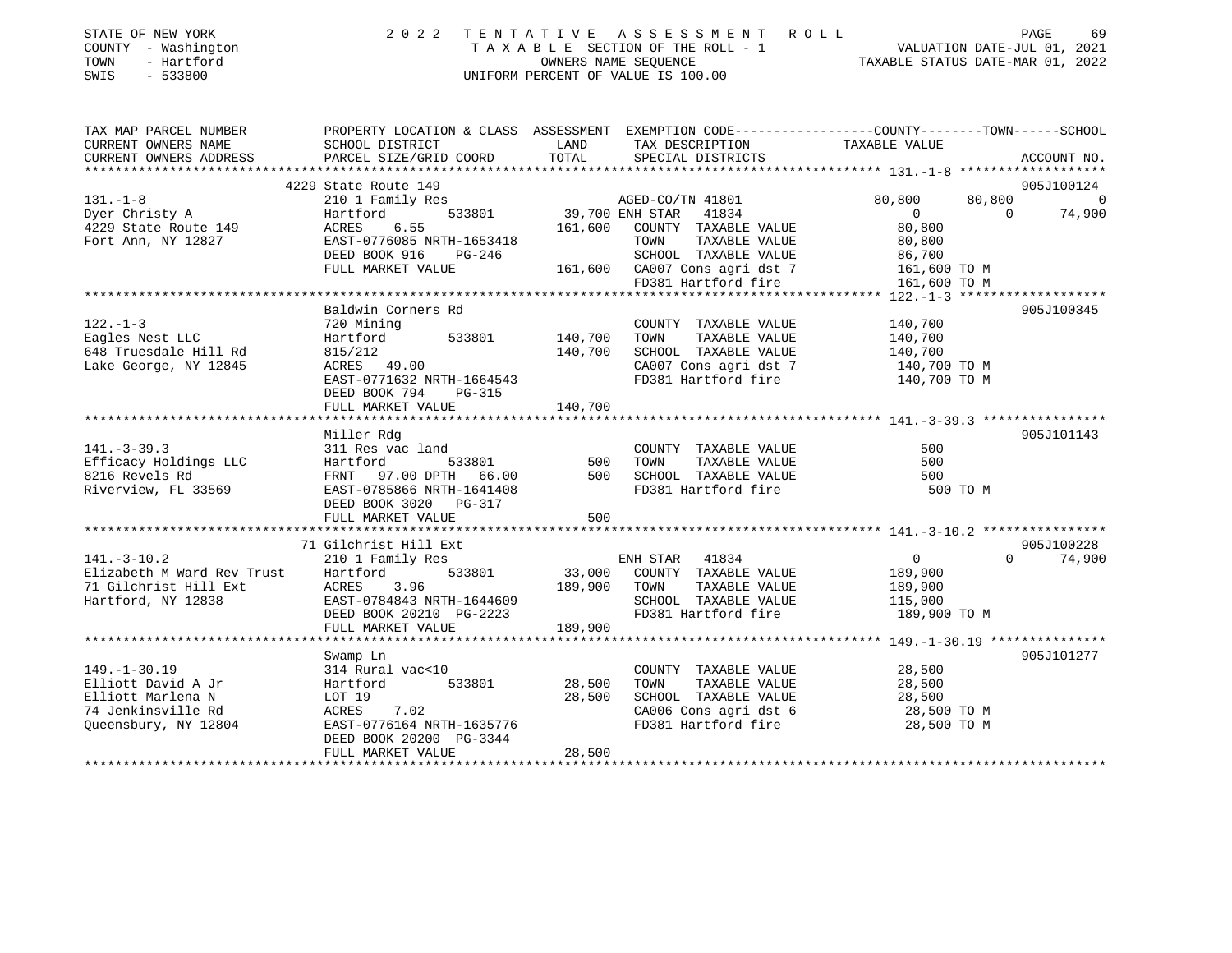|      | STATE OF NEW YORK   | 2022 TENTATIVE ASSESSMENT ROLL     | 70<br>PAGE                       |
|------|---------------------|------------------------------------|----------------------------------|
|      | COUNTY - Washington | TAXABLE SECTION OF THE ROLL - 1    | VALUATION DATE-JUL 01, 2021      |
| TOWN | - Hartford          | OWNERS NAME SEOUENCE               | TAXABLE STATUS DATE-MAR 01, 2022 |
| SWIS | - 533800            | UNIFORM PERCENT OF VALUE IS 100.00 |                                  |

| TAX MAP PARCEL NUMBER                             |                                           | PROPERTY LOCATION & CLASS ASSESSMENT EXEMPTION CODE---------------COUNTY-------TOWN-----SCHOOL                                                          |                  |                        |
|---------------------------------------------------|-------------------------------------------|---------------------------------------------------------------------------------------------------------------------------------------------------------|------------------|------------------------|
| CURRENT OWNERS NAME                               | SCHOOL DISTRICT                           | LAND<br>TAX DESCRIPTION                                                                                                                                 | TAXABLE VALUE    |                        |
|                                                   |                                           |                                                                                                                                                         |                  |                        |
|                                                   | 1944 Burch Rd                             |                                                                                                                                                         |                  |                        |
| $150. - 1 - 6$                                    |                                           |                                                                                                                                                         |                  | 905L100427<br>28,250 0 |
|                                                   |                                           |                                                                                                                                                         | $\Omega$         | 30,000                 |
|                                                   |                                           |                                                                                                                                                         |                  |                        |
|                                                   |                                           | TAXABLE VALUE                                                                                                                                           |                  |                        |
|                                                   |                                           | 641799 TOWN TAXABLE VALUE 84,750<br>3-131 SCHOOL TAXABLE VALUE 83,000<br>113,000 CA008 Cons agri dst 8 113,000 TO M<br>50381 Hartford fire 113,000 TO M |                  |                        |
|                                                   | FULL MARKET VALUE                         |                                                                                                                                                         |                  |                        |
|                                                   |                                           |                                                                                                                                                         |                  |                        |
|                                                   |                                           |                                                                                                                                                         |                  |                        |
|                                                   | 7748 State Route 40                       |                                                                                                                                                         |                  | 905J100286             |
| $140. - 2 - 26$                                   | 210 1 Family Res                          | 3<br>533801 19,700 BAS STAR 41854 9,840<br>533801 19,700 BAS STAR 41854 0                                                                               | 9,840            | $\overline{0}$         |
|                                                   |                                           |                                                                                                                                                         | $\Omega$         | 30,000                 |
|                                                   |                                           |                                                                                                                                                         | 55,760           |                        |
|                                                   |                                           |                                                                                                                                                         |                  |                        |
|                                                   |                                           |                                                                                                                                                         | 55,760<br>35,600 |                        |
|                                                   |                                           |                                                                                                                                                         | 65,600 TO M      |                        |
|                                                   |                                           |                                                                                                                                                         |                  |                        |
|                                                   | County Route 30                           |                                                                                                                                                         |                  | 905J101009             |
| $141. - 3 - 37$                                   | 322 Rural vac>10                          | COUNTY TAXABLE VALUE 31,500                                                                                                                             |                  |                        |
| Elms Kevin                                        | Hartford                                  | 533801 31,500 TOWN                                                                                                                                      |                  |                        |
| 380 Reynolds Rd                                   | LOT 2                                     | 31,500 TOWN TAXABLE VALUE 31,500<br>31,500 SCHOOL TAXABLE VALUE 31,500<br>CA008 Cons agri dst 8 31,500 TO M                                             |                  |                        |
| Fort Edward, NY 12828                             | 3145<br>3032/165                          |                                                                                                                                                         |                  |                        |
|                                                   | ACRES 10.20                               | FD381 Hartford fire                                                                                                                                     | 31,500 TO M      |                        |
|                                                   | EAST-0787672 NRTH-1642677                 |                                                                                                                                                         |                  |                        |
|                                                   | DEED BOOK 3944 PG-103                     |                                                                                                                                                         |                  |                        |
|                                                   | FULL MARKET VALUE                         | 31,500                                                                                                                                                  |                  |                        |
|                                                   |                                           |                                                                                                                                                         |                  |                        |
|                                                   | County Route 30 OFF                       |                                                                                                                                                         |                  | 905J100208             |
| $158. - 2 - 1$                                    | 322 Rural vac>10<br>Hartford 533801       | COUNTY<br>6,500 TOWN<br>COUNTY TAXABLE VALUE<br>TOWN      TAXABLE VALUE                                                                                 | 6,500<br>6,500   |                        |
|                                                   |                                           |                                                                                                                                                         |                  |                        |
| Ely Joseph L<br>4304 County Route 30<br>*** 12832 | 158.-1-1<br>ACRES 10.00                   | $6,500 \qquad \text{SCHOOL} \qquad \text{TAXABLE VALUE} \qquad \qquad 6,500$                                                                            |                  |                        |
| Granville, NY 12832                               |                                           | FD381 Hartford fire                                                                                                                                     | 6,500 TO M       |                        |
|                                                   | EAST-0782374 NRTH-1631886                 |                                                                                                                                                         |                  |                        |
|                                                   | DEED BOOK 2137 PG-67<br>FULL MARKET VALUE | 6,500                                                                                                                                                   |                  |                        |
|                                                   |                                           |                                                                                                                                                         |                  |                        |
|                                                   | Wright Rd                                 |                                                                                                                                                         |                  | 905J101111             |
|                                                   | 105 Vac farmland                          |                                                                                                                                                         | 16,980 16,980    | 16,980                 |
| 122.-1-13.2<br>EMB Land Holdings LLC              | Hartford                                  |                                                                                                                                                         | 2,920            |                        |
| 331 Warren Rd                                     | ACRES 8.10 BANK                           | TOWN                                                                                                                                                    |                  |                        |
| Fort Ann, NY 12827                                | EAST-0781013 NRTH-1661013                 | $997$ 19,900                                                                                                                                            |                  |                        |
|                                                   | DEED BOOK 3974 PG-342                     | TOWN TAXABLE VALUE<br>SCHOOL TAXABLE VALUE 2,920<br>CA007 Cons agri dst 7 2,920 TO M                                                                    |                  |                        |
| MAY BE SUBJECT TO PAYMENT                         | FULL MARKET VALUE                         | 1661013 SCHOOL<br>3-342 CA007 C<br>16,980 EX                                                                                                            |                  |                        |
| UNDER AGDIST LAW TIL 2026                         |                                           | FD381 Hartford fire                                                                                                                                     | 19,900 TO M      |                        |
|                                                   |                                           |                                                                                                                                                         |                  |                        |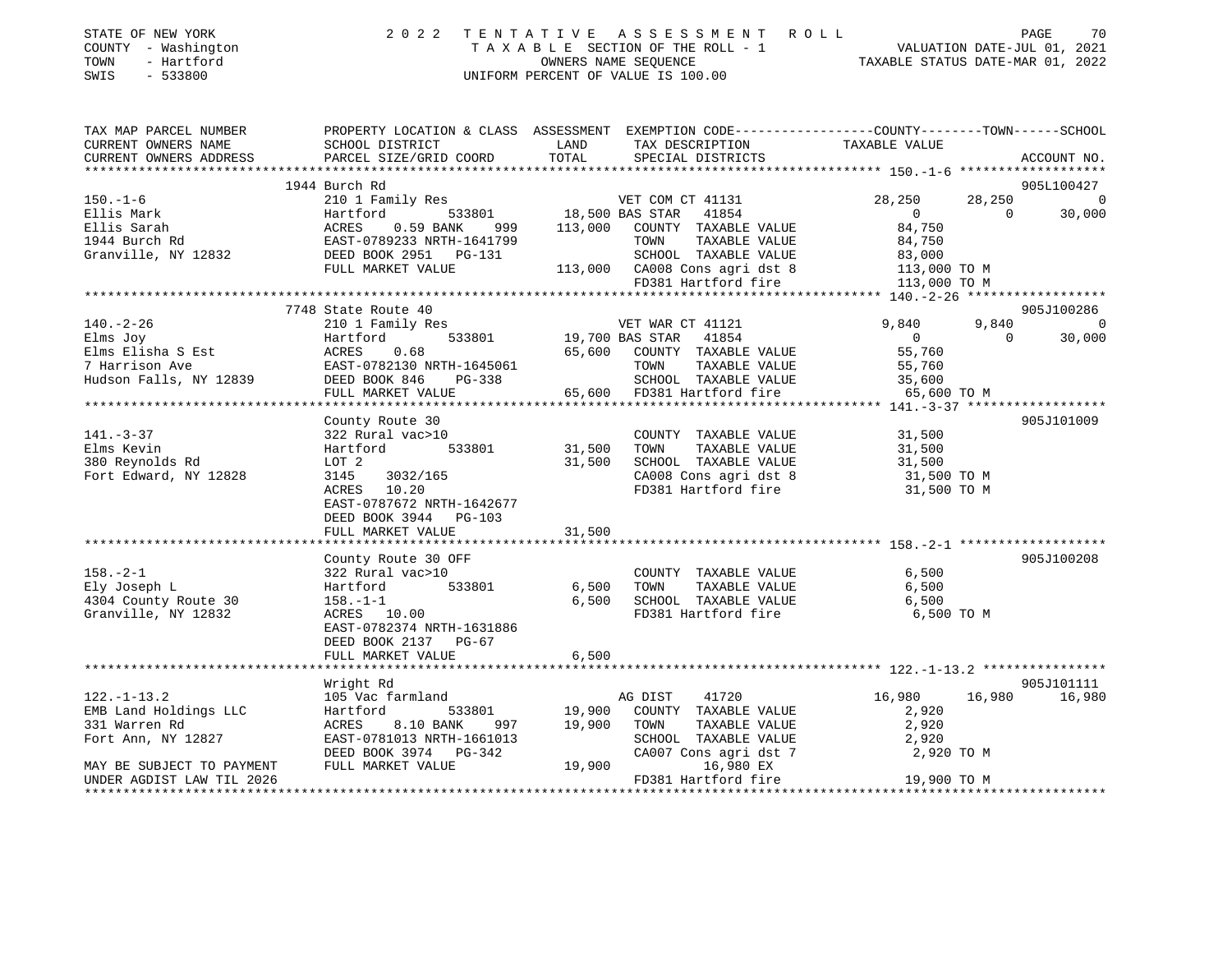| STATE OF NEW YORK<br>COUNTY - Washington<br>TOWN<br>- Hartford<br>SWIS<br>$-533800$                   |                                                                                                                                                                  |                 | T E N T A T I V E A S S E S S M E N T R O L L<br>T A X A B L E SECTION OF THE ROLL - 1 VALUATION DATE-JUL 01, 2021<br>OWNERS NAME SEQUENCE<br>UNIFORM PERCENT OF VALUE TS 100.00<br>2022 TENTATIVE ASSESSMENT ROLL<br>UNIFORM PERCENT OF VALUE IS 100.00 |                                |                                    |                          |
|-------------------------------------------------------------------------------------------------------|------------------------------------------------------------------------------------------------------------------------------------------------------------------|-----------------|----------------------------------------------------------------------------------------------------------------------------------------------------------------------------------------------------------------------------------------------------------|--------------------------------|------------------------------------|--------------------------|
| TAX MAP PARCEL NUMBER<br>CURRENT OWNERS NAME<br>CURRENT OWNERS ADDRESS                                | PROPERTY LOCATION & CLASS ASSESSMENT EXEMPTION CODE---------------COUNTY-------TOWN-----SCHOOL<br><b>Example 12</b><br>SCHOOL DISTRICT<br>PARCEL SIZE/GRID COORD | TOTAL           | TAX DESCRIPTION TAXABLE VALUE                                                                                                                                                                                                                            |                                | ACCOUNT NO.                        |                          |
|                                                                                                       |                                                                                                                                                                  |                 |                                                                                                                                                                                                                                                          |                                |                                    |                          |
| $123. - 1 - 19.1$                                                                                     | 331 Warren Rd<br>240 Rural res                                                                                                                                   |                 | AG DIST<br>41720                                                                                                                                                                                                                                         | 27,614                         | 27,614<br>27,614                   |                          |
| EMB Land Holdings LLC                                                                                 | Hartford                                                                                                                                                         |                 |                                                                                                                                                                                                                                                          | $\sim$ 0                       | $\overline{0}$<br>30,000           |                          |
| 331 Warren Rd                                                                                         | ACRES 25.74 BANK 997                                                                                                                                             |                 | 152,000 COUNTY TAXABLE VALUE                                                                                                                                                                                                                             | 124,386                        |                                    |                          |
| Fort Ann, NY 12827                                                                                    |                                                                                                                                                                  |                 | TOWN<br>TAXABLE VALUE                                                                                                                                                                                                                                    |                                |                                    |                          |
|                                                                                                       | EAST-0785314 NRTH-1662827<br>DEED BOOK 3974 PG-334                                                                                                               |                 | SCHOOL TAXABLE VALUE                                                                                                                                                                                                                                     | 124,386<br>94,386              |                                    |                          |
| MAY BE SUBJECT TO PAYMENT<br>UNDER AGDIST LAW TIL 2026                                                | FULL MARKET VALUE                                                                                                                                                |                 | 152,000 CA007 Cons agri dst 7<br>27,614 EX                                                                                                                                                                                                               | 124,386 TO M                   |                                    |                          |
|                                                                                                       |                                                                                                                                                                  |                 | FD381 Hartford fire                                                                                                                                                                                                                                      | 152,000 TO M                   |                                    |                          |
|                                                                                                       |                                                                                                                                                                  |                 |                                                                                                                                                                                                                                                          |                                |                                    |                          |
| $123. - 1 - 26$                                                                                       | 188 Warren Rd<br>112 Dairy farm                                                                                                                                  |                 | AG DIST                                                                                                                                                                                                                                                  | 137,138                        | 905J100650<br>137, 138 137, 138    |                          |
| EMB Land Holdings LLC                                                                                 | 533801<br>Hartford                                                                                                                                               | 308,600         | 41720<br>COUNTY TAXABLE VALUE                                                                                                                                                                                                                            | 628,662                        |                                    |                          |
| 331 Warren Rd                                                                                         | ACRES 249.15 BANK 997 765,800 TOWN                                                                                                                               |                 | TAXABLE VALUE                                                                                                                                                                                                                                            | 628,662                        |                                    |                          |
|                                                                                                       | Fort Ann, NY 12827 EAST-0782819 NRTH-1661653                                                                                                                     |                 | SCHOOL TAXABLE VALUE                                                                                                                                                                                                                                     |                                |                                    |                          |
|                                                                                                       | DEED BOOK 3974 PG-338<br>FULL MARKET VALUE                                                                                                                       |                 | CA007 Cons agri dst 7                                                                                                                                                                                                                                    | 628,662<br>628,662 TO M        |                                    |                          |
| MAY BE SUBJECT TO PAYMENT                                                                             | FULL MARKET VALUE                                                                                                                                                |                 | 765,800 137,138 EX                                                                                                                                                                                                                                       |                                |                                    |                          |
| UNDER AGDIST LAW TIL 2026                                                                             |                                                                                                                                                                  |                 | FD381 Hartford fire                                                                                                                                                                                                                                      | 765,800 TO M                   |                                    |                          |
|                                                                                                       |                                                                                                                                                                  |                 |                                                                                                                                                                                                                                                          |                                |                                    |                          |
|                                                                                                       | 1269 James Rd                                                                                                                                                    |                 | 57 PCT OF VALUE USED FOR EXEMPTION PURPOSES                                                                                                                                                                                                              |                                | 905J100528                         |                          |
| $151. - 2 - 11$                                                                                       | 240 Rural res                                                                                                                                                    |                 | VET COM CT 41131                                                                                                                                                                                                                                         | 42,380 42,380<br>52,737 52,737 |                                    | $\overline{\phantom{0}}$ |
| Eppley-Hill Suzanne M<br>1269 James Ln                                                                | 533801<br>Hartford                                                                                                                                               | 162,300 AG DIST | 41720<br>297,400 ENH STAR 41834                                                                                                                                                                                                                          | $\overline{0}$                 | 52,737<br>$\overline{0}$<br>74,900 |                          |
| Salem, NY 12865                                                                                       | 151.-1-11<br>ACRES 162.50                                                                                                                                        |                 | COUNTY TAXABLE VALUE                                                                                                                                                                                                                                     | 202,283                        |                                    |                          |
|                                                                                                       |                                                                                                                                                                  |                 | TOWN<br>TAXABLE VALUE                                                                                                                                                                                                                                    | 202,283                        |                                    |                          |
| MAY BE SUBJECT TO PAYMENT DEED BOOK 789                                                               | EAST-0793178 NRTH-1633536<br>DEED BOOK 789 PG-5<br>$PG-5$                                                                                                        |                 | SCHOOL TAXABLE VALUE                                                                                                                                                                                                                                     | 169,763                        |                                    |                          |
| UNDER AGDIST LAW TIL 2026                                                                             | FULL MARKET VALUE                                                                                                                                                |                 | 297,400 CA008 Cons agri dst 8                                                                                                                                                                                                                            | 244,663 TO M                   |                                    |                          |
|                                                                                                       |                                                                                                                                                                  |                 | 52,737 EX                                                                                                                                                                                                                                                |                                |                                    |                          |
|                                                                                                       |                                                                                                                                                                  |                 | FD381 Hartford fire                                                                                                                                                                                                                                      | 297,400 TO M                   |                                    |                          |
|                                                                                                       |                                                                                                                                                                  |                 |                                                                                                                                                                                                                                                          |                                |                                    |                          |
| $149. - 1 - 44$                                                                                       | 32 Russell Ln<br>210 1 Family Res                                                                                                                                |                 | ENH STAR 41834                                                                                                                                                                                                                                           | $\overline{0}$                 | 905J100209<br>$0 \t 74,900$        |                          |
| 149.-1-44<br>Evans Carl                                                                               |                                                                                                                                                                  |                 | 24,000 COUNTY TAXABLE VALUE                                                                                                                                                                                                                              | 75,000                         |                                    |                          |
|                                                                                                       |                                                                                                                                                                  |                 | 75,000 TOWN<br>TAXABLE VALUE                                                                                                                                                                                                                             | 75,000                         |                                    |                          |
| Evans Catherine<br>32 Russell Ln<br>Argyle, NY 12809                                                  | ACRES<br>2.90                                                                                                                                                    |                 |                                                                                                                                                                                                                                                          | 100                            |                                    |                          |
|                                                                                                       | $\frac{1}{2}$ EAST-0771976 NRTH-1635390                                                                                                                          |                 | SCHOOL TAXABLE VALUE<br>CA006 Cons agri dst 6<br>FD381 Hartford fire                                                                                                                                                                                     | 75,000 TO M                    |                                    |                          |
|                                                                                                       | FULL MARKET VALUE                                                                                                                                                | 75,000          |                                                                                                                                                                                                                                                          | 75,000 TO M                    |                                    |                          |
|                                                                                                       |                                                                                                                                                                  |                 |                                                                                                                                                                                                                                                          |                                |                                    |                          |
|                                                                                                       | 3107 State Route 196                                                                                                                                             |                 |                                                                                                                                                                                                                                                          |                                | 905J100268                         |                          |
|                                                                                                       | 210 1 Family Res<br>533801                                                                                                                                       |                 | COUNTY TAXABLE VALUE<br>TOWN                                                                                                                                                                                                                             | 71,400                         |                                    |                          |
| 148.-1-10<br>Evens Family Trust<br>ATT:Jared L Evens Trustee<br>3107 State Route 196<br>ATT: NV 12827 | Hartford<br>869-308                                                                                                                                              | 28,400          | TAXABLE VALUE<br>71,400 SCHOOL TAXABLE VALUE                                                                                                                                                                                                             | 71,400<br>71,400               |                                    |                          |
|                                                                                                       | 2.80<br>ACRES                                                                                                                                                    |                 | FD381 Hartford fire                                                                                                                                                                                                                                      | 71,400 TO M                    |                                    |                          |
|                                                                                                       | EAST-0765592 NRTH-1636880                                                                                                                                        |                 |                                                                                                                                                                                                                                                          |                                |                                    |                          |
|                                                                                                       | $PG-161$<br>DEED BOOK 835                                                                                                                                        |                 |                                                                                                                                                                                                                                                          |                                |                                    |                          |
|                                                                                                       | FULL MARKET VALUE                                                                                                                                                | 71,400          |                                                                                                                                                                                                                                                          |                                |                                    |                          |
|                                                                                                       |                                                                                                                                                                  |                 |                                                                                                                                                                                                                                                          |                                |                                    |                          |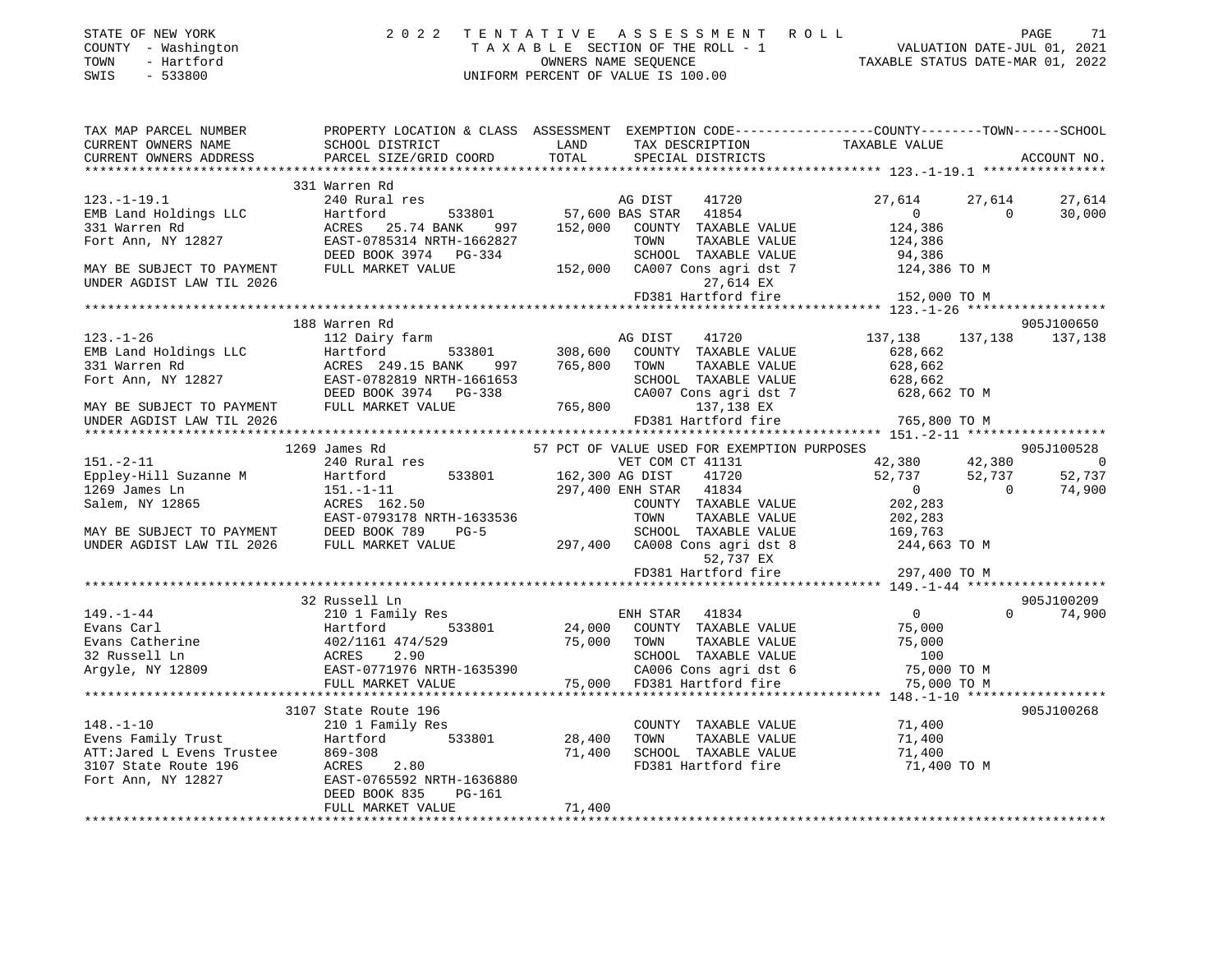| STATE OF NEW YORK<br>COUNTY - Washington<br>TOWN - Hartford<br>SWIS - 533800 |                                                                                                                                                                                                                                                |                          | 2022 TENTATIVE ASSESSMENT ROLL<br>TAXABLE SECTION OF THE ROLL - 1<br>OWNERS NAME SEQUENCE TAXABLE STATUS DATE-JUL 01, 2021<br>OWNERS NAME SEQUENCE TAXABLE STATUS DATE-MAR 01, 2022<br>UNIFORM PERCENT OF VALUE IS 100.00 |                  | PAGE                          | 72     |
|------------------------------------------------------------------------------|------------------------------------------------------------------------------------------------------------------------------------------------------------------------------------------------------------------------------------------------|--------------------------|---------------------------------------------------------------------------------------------------------------------------------------------------------------------------------------------------------------------------|------------------|-------------------------------|--------|
| TAX MAP PARCEL NUMBER<br>CURRENT OWNERS NAME                                 | SCHOOL DISTRICT                                                                                                                                                                                                                                | TOTAL                    | PROPERTY LOCATION & CLASS ASSESSMENT EXEMPTION CODE---------------COUNTY-------TOWN------SCHOOL<br>LAND TAX DESCRIPTION TAXABLE VALUE                                                                                     |                  |                               |        |
| CURRENT OWNERS ADDRESS                                                       | PARCEL SIZE/GRID COORD                                                                                                                                                                                                                         |                          | SPECIAL DISTRICTS                                                                                                                                                                                                         |                  | ACCOUNT NO.                   |        |
|                                                                              | State Route 196                                                                                                                                                                                                                                |                          |                                                                                                                                                                                                                           |                  | 905J100053                    |        |
|                                                                              |                                                                                                                                                                                                                                                |                          |                                                                                                                                                                                                                           |                  |                               |        |
|                                                                              |                                                                                                                                                                                                                                                |                          |                                                                                                                                                                                                                           |                  |                               |        |
|                                                                              |                                                                                                                                                                                                                                                |                          |                                                                                                                                                                                                                           |                  |                               |        |
|                                                                              | 140.-1-5<br>Faille Holdings LLC 330 Vacant comm<br>Faille Holdings LLC 330 Vacant comm<br>924 County Route 17<br>Fort Ann, NY 12827 (EAST-0775140 NRTH-1647602<br>EAST-0775140 NRTH-1647602<br>FORES 43.95<br>EAST-0775140 NRTH-1647602<br>FOR |                          |                                                                                                                                                                                                                           | 47,200 TO M      |                               |        |
|                                                                              |                                                                                                                                                                                                                                                |                          |                                                                                                                                                                                                                           | 47,200 TO M      |                               |        |
|                                                                              | DEED BOOK 20200 PG-4522                                                                                                                                                                                                                        |                          |                                                                                                                                                                                                                           |                  |                               |        |
|                                                                              | FULL MARKET VALUE                                                                                                                                                                                                                              | 47,200                   |                                                                                                                                                                                                                           |                  |                               |        |
|                                                                              | 3737 State Route 196                                                                                                                                                                                                                           |                          |                                                                                                                                                                                                                           |                  | 905J100552                    |        |
| $140.-2-1.1$                                                                 | 552 Golf course                                                                                                                                                                                                                                |                          | COUNTY TAXABLE VALUE                                                                                                                                                                                                      | 582,500          |                               |        |
|                                                                              | Hartford                                                                                                                                                                                                                                       | 533801 270,200 TOWN      | TAXABLE VALUE                                                                                                                                                                                                             | 582,500          |                               |        |
|                                                                              |                                                                                                                                                                                                                                                |                          |                                                                                                                                                                                                                           |                  |                               |        |
| Faille Holdings LLC<br>924 County Route 17<br>Fort Ann, NY 12827             | ACRES 165.90<br>EAST-0776582 NRTH-1648251 582,500 SCHOOL TAXABLE VALUE 582,500<br>DEED BOOK 20200 PG-4521 E2014 Empire Zone-Site 14 582,500 TO M<br>FULL MARKET VALUE<br>FULL MARKET VALUE<br>FULL MARKET VALUE<br>FULL MARKET VALUE<br>FULL   |                          |                                                                                                                                                                                                                           |                  |                               |        |
|                                                                              |                                                                                                                                                                                                                                                |                          |                                                                                                                                                                                                                           |                  |                               |        |
|                                                                              |                                                                                                                                                                                                                                                |                          |                                                                                                                                                                                                                           |                  |                               |        |
|                                                                              |                                                                                                                                                                                                                                                |                          |                                                                                                                                                                                                                           |                  |                               |        |
| $113 - 2 - 3.3$                                                              | 91 Brayton Rd                                                                                                                                                                                                                                  |                          |                                                                                                                                                                                                                           | 89,582           | 89,582                        |        |
| Faille Mark                                                                  | 105 Vac farmland<br>Hartford 533801                                                                                                                                                                                                            |                          | AG DIST<br>41720<br>182,900 COUNTY TAXABLE VALUE                                                                                                                                                                          | 93,318           |                               | 89,582 |
| 1932U Highway 206                                                            | Survjey 13169                                                                                                                                                                                                                                  | 182,900 TOWN             | TAXABLE VALUE                                                                                                                                                                                                             | 93,318           |                               |        |
|                                                                              |                                                                                                                                                                                                                                                |                          | SCHOOL TAXABLE VALUE                                                                                                                                                                                                      | 93,318           |                               |        |
|                                                                              |                                                                                                                                                                                                                                                |                          | CA007 Cons agri dst 7                                                                                                                                                                                                     | 93,318 TO M      |                               |        |
|                                                                              |                                                                                                                                                                                                                                                |                          |                                                                                                                                                                                                                           |                  |                               |        |
|                                                                              | Skillman, NJ 08558<br>MAY BE SUBJECT TO PAYMENT<br>MAY BE SUBJECT TO PAYMENT<br>MAY BE SUBJECT TO PAYMENT<br>MAY BE SUBJECT TO PAYMENT<br>EAST-0777761 NRTH-1669012<br>DEED BOOK 20191 PG-27890<br>PER AGDIST LAW TIL 2026<br>DEED BOOK 20191  |                          |                                                                                                                                                                                                                           | 182,900 TO M     |                               |        |
|                                                                              | FULL MARKET VALUE                                                                                                                                                                                                                              | 182,900                  |                                                                                                                                                                                                                           |                  |                               |        |
|                                                                              |                                                                                                                                                                                                                                                |                          |                                                                                                                                                                                                                           |                  |                               |        |
| $114. - 1 - 3$                                                               | 924 County Route 17<br>113 Cattle farm                                                                                                                                                                                                         |                          | AG DIST<br>41720                                                                                                                                                                                                          | 124,187          | 905J100352<br>124,187 124,187 |        |
| Faille Mark L                                                                | Hartford                                                                                                                                                                                                                                       |                          | 533801 246,300 COUNTY TAXABLE VALUE                                                                                                                                                                                       | 464, 313         |                               |        |
| 1932 US Highway 206                                                          |                                                                                                                                                                                                                                                |                          | 588,500 TOWN<br>TAXABLE VALUE                                                                                                                                                                                             | 464,313          |                               |        |
| Skillman, NJ 08558                                                           | 3939/41 Con Eas<br>Survey13125<br>ACRES 204.42                                                                                                                                                                                                 |                          | SCHOOL TAXABLE VALUE                                                                                                                                                                                                      | 464,313          |                               |        |
|                                                                              |                                                                                                                                                                                                                                                | SCHOOL<br>CA007<br>FD381 | CA007 Cons agri dst 7                                                                                                                                                                                                     | 464,313 TO M     |                               |        |
|                                                                              | MAY BE SUBJECT TO PAYMENT EAST-0784207 NRTH-1669287                                                                                                                                                                                            |                          | 124,187 EX                                                                                                                                                                                                                |                  |                               |        |
| UNDER AGDIST LAW TIL 2026                                                    | DEED BOOK 2830 PG-1                                                                                                                                                                                                                            |                          | FD381 Hartford fire                                                                                                                                                                                                       | 588,500 TO M     |                               |        |
|                                                                              | FULL MARKET VALUE                                                                                                                                                                                                                              | 588,500                  |                                                                                                                                                                                                                           |                  |                               |        |
|                                                                              |                                                                                                                                                                                                                                                |                          |                                                                                                                                                                                                                           |                  |                               |        |
|                                                                              | County Route 17 OFF                                                                                                                                                                                                                            |                          |                                                                                                                                                                                                                           |                  |                               |        |
| $114.-1-20.3$<br>Faille Mark L                                               | 105 Vac farmland<br>533801<br>Hartford                                                                                                                                                                                                         |                          | AG DIST<br>41720<br>90,600 COUNTY TAXABLE VALUE                                                                                                                                                                           | 48,080<br>42,520 | 48,080                        | 48,080 |
|                                                                              | 3939/41 Cons Eas                                                                                                                                                                                                                               | 90,600 TOWN              | TAXABLE VALUE                                                                                                                                                                                                             | 42,520           |                               |        |
| 1932 US Highway 206<br>Skillman, NJ 08558<br>Skillman, NJ 08558              | ACRES 78.17                                                                                                                                                                                                                                    |                          | SCHOOL TAXABLE VALUE                                                                                                                                                                                                      | 42,520           |                               |        |
|                                                                              |                                                                                                                                                                                                                                                |                          |                                                                                                                                                                                                                           |                  |                               |        |
|                                                                              | Skillman, NJ 08558 ACRES 78.17<br>EAST-0785441 NRTH-1668543 CA007 Cons agri dst 7 42,520 TO M<br>MAY BE SUBJECT TO PAYMENT DEED BOOK 2830 PG-1 48,080 EX<br>UNDER AGDIST LAW TIL 2026 FULL MARKET VALUE 90,600 FD381 Hartford fire 9           |                          |                                                                                                                                                                                                                           |                  |                               |        |
|                                                                              |                                                                                                                                                                                                                                                |                          |                                                                                                                                                                                                                           |                  |                               |        |
|                                                                              |                                                                                                                                                                                                                                                |                          |                                                                                                                                                                                                                           |                  |                               |        |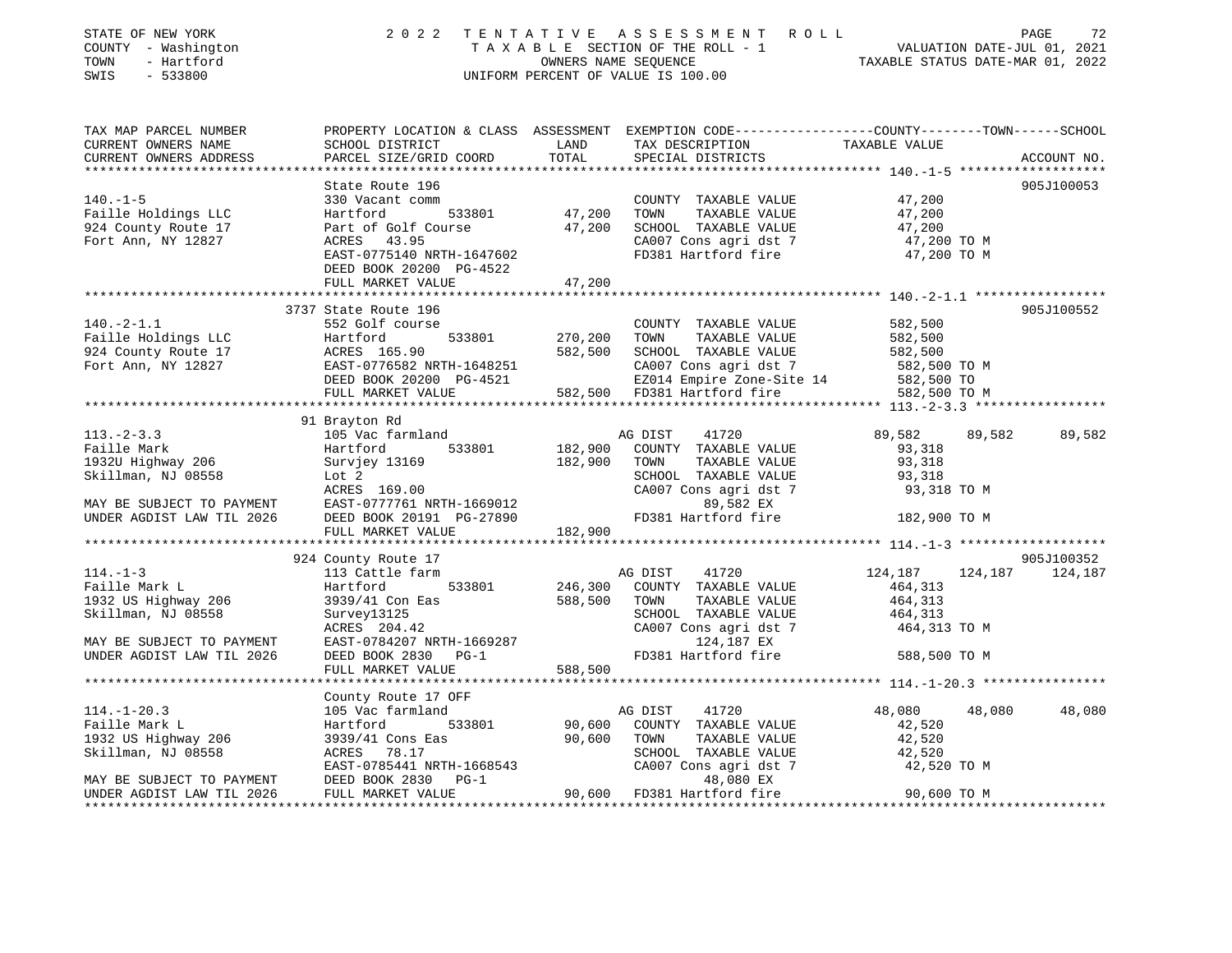| COUNTY - Washington<br>TOWN<br>- Hartford<br>$-533800$<br>SWIS                                                                                                                                                                                   |                                                                                                                                                                                                                                        |              | T A X A B L E SECTION OF THE ROLL - 1<br>OWNERS NAME SEQUENCE<br>TAXABLE STATUS DATE-JUL 01, 2021<br>TAXABLE STATUS DATE-MAR 01, 2022<br>UNIFORM PERCENT OF VALUE IS 100.00                                                                                                                                                                                                                                                                                      |                                                                                                                                                                                       |                                    |
|--------------------------------------------------------------------------------------------------------------------------------------------------------------------------------------------------------------------------------------------------|----------------------------------------------------------------------------------------------------------------------------------------------------------------------------------------------------------------------------------------|--------------|------------------------------------------------------------------------------------------------------------------------------------------------------------------------------------------------------------------------------------------------------------------------------------------------------------------------------------------------------------------------------------------------------------------------------------------------------------------|---------------------------------------------------------------------------------------------------------------------------------------------------------------------------------------|------------------------------------|
| TAX MAP PARCEL NUMBER<br>CURRENT OWNERS NAME                                                                                                                                                                                                     | PROPERTY LOCATION & CLASS ASSESSMENT EXEMPTION CODE----------------COUNTY--------TOWN------SCHOOL<br>SCHOOL DISTRICT                                                                                                                   | <b>LAND</b>  | TAX DESCRIPTION                                                                                                                                                                                                                                                                                                                                                                                                                                                  | TAXABLE VALUE                                                                                                                                                                         |                                    |
| CURRENT OWNERS ADDRESS                                                                                                                                                                                                                           | PARCEL SIZE/GRID COORD                                                                                                                                                                                                                 | TOTAL        | SPECIAL DISTRICTS                                                                                                                                                                                                                                                                                                                                                                                                                                                |                                                                                                                                                                                       | ACCOUNT NO.                        |
|                                                                                                                                                                                                                                                  |                                                                                                                                                                                                                                        |              |                                                                                                                                                                                                                                                                                                                                                                                                                                                                  |                                                                                                                                                                                       |                                    |
|                                                                                                                                                                                                                                                  | 501 County Route 17                                                                                                                                                                                                                    |              |                                                                                                                                                                                                                                                                                                                                                                                                                                                                  |                                                                                                                                                                                       | 905J100066                         |
| $122. - 1 - 9$<br>Faille Mark L                                                                                                                                                                                                                  | 113 Cattle farm                                                                                                                                                                                                                        |              |                                                                                                                                                                                                                                                                                                                                                                                                                                                                  | 134,147                                                                                                                                                                               | 134, 147 134, 147                  |
|                                                                                                                                                                                                                                                  | Hartford                                                                                                                                                                                                                               |              | $\begin{array}{ccccccccc} \texttt{A}\texttt{G} & \texttt{D}\texttt{I}\texttt{S}\texttt{T} & \texttt{H}\texttt{I}\texttt{A}\texttt{C} \\ \texttt{farm} & & & & \texttt{A}\texttt{G} & \texttt{D}\texttt{I}\texttt{S}\texttt{T} & \texttt{H}\texttt{A}\texttt{A}\texttt{A}\texttt{D}\texttt{I}\texttt{E} \\ & & & & \texttt{A}\texttt{G}\texttt{I}\texttt{I}\texttt{I}\texttt{I}\texttt{I}\texttt{A}\texttt{A}\texttt{A}\texttt{A}\texttt{B}\texttt{I}\texttt{I}\$ |                                                                                                                                                                                       |                                    |
|                                                                                                                                                                                                                                                  |                                                                                                                                                                                                                                        |              | SCHOOL TAXABLE VALUE                                                                                                                                                                                                                                                                                                                                                                                                                                             |                                                                                                                                                                                       |                                    |
| 1932 US Highway 206 $ACRES$ 258.52<br>Skillman, NJ 08558<br>EAST-0778723 NRTH-1663911<br>DEED BOOK 3805 PG-321 CA007 Cons agri dst 7<br>MAY BE SUBJECT TO PAYMENT FULL MARKET VALUE 371,600 134,147 EX                                           |                                                                                                                                                                                                                                        |              | CA007 Cons agri dst 7                                                                                                                                                                                                                                                                                                                                                                                                                                            | $237,453$<br>$237,453$<br>$237,453$<br>$237,453$ TO M                                                                                                                                 |                                    |
|                                                                                                                                                                                                                                                  |                                                                                                                                                                                                                                        |              |                                                                                                                                                                                                                                                                                                                                                                                                                                                                  |                                                                                                                                                                                       |                                    |
| UNDER AGDIST LAW TIL 2026                                                                                                                                                                                                                        |                                                                                                                                                                                                                                        |              | FD381 Hartford fire 371,600 TO M                                                                                                                                                                                                                                                                                                                                                                                                                                 |                                                                                                                                                                                       |                                    |
|                                                                                                                                                                                                                                                  |                                                                                                                                                                                                                                        |              |                                                                                                                                                                                                                                                                                                                                                                                                                                                                  |                                                                                                                                                                                       |                                    |
|                                                                                                                                                                                                                                                  | 65 Gibbs Rd                                                                                                                                                                                                                            |              |                                                                                                                                                                                                                                                                                                                                                                                                                                                                  |                                                                                                                                                                                       | 905J100491                         |
| $123. - 1 - 23$                                                                                                                                                                                                                                  | 113 Cattle farm                                                                                                                                                                                                                        |              | AG DIST 41720<br>195,800 COUNTY TAXABLE VALUE                                                                                                                                                                                                                                                                                                                                                                                                                    |                                                                                                                                                                                       | 41720 103,804 103,804 103,804      |
| Faille Mark L                                                                                                                                                                                                                                    | Hartford<br>533801                                                                                                                                                                                                                     |              |                                                                                                                                                                                                                                                                                                                                                                                                                                                                  | 463,996                                                                                                                                                                               |                                    |
| $1932$ U.S. highway 206<br>Skillman, NJ 08558                                                                                                                                                                                                    |                                                                                                                                                                                                                                        | 567,800 TOWN |                                                                                                                                                                                                                                                                                                                                                                                                                                                                  |                                                                                                                                                                                       |                                    |
|                                                                                                                                                                                                                                                  | $\frac{1}{5}$<br>Survey13123<br>3929/16<br>survey13123<br>3939/1Cons easmt (ASA)<br>ACRES 138 96                                                                                                                                       |              | SCHOOL TAXABLE VALUE 463,996<br>SCHOOL TAXABLE VALUE 463,996<br>CA007 Cons agri dst 7<br>CA007 Cons agri dst 7                                                                                                                                                                                                                                                                                                                                                   | 463,996 TO M                                                                                                                                                                          |                                    |
|                                                                                                                                                                                                                                                  | ACRES 138.96                                                                                                                                                                                                                           |              | 103,804 EX                                                                                                                                                                                                                                                                                                                                                                                                                                                       |                                                                                                                                                                                       |                                    |
| MAY BE SUBJECT TO PAYMENT<br>UNDER AGDIST LAW TIL 2026<br>UNDER AGDIST LAW TIL 2026                                                                                                                                                              | EAST-0784961 NRTH-1657212<br>FD381 Hartford fire 567,800 TO M                                                                                                                                                                          |              |                                                                                                                                                                                                                                                                                                                                                                                                                                                                  |                                                                                                                                                                                       |                                    |
|                                                                                                                                                                                                                                                  | DEED BOOK 3622 PG-225                                                                                                                                                                                                                  |              |                                                                                                                                                                                                                                                                                                                                                                                                                                                                  |                                                                                                                                                                                       |                                    |
|                                                                                                                                                                                                                                                  | FULL MARKET VALUE                                                                                                                                                                                                                      | 567,800      |                                                                                                                                                                                                                                                                                                                                                                                                                                                                  |                                                                                                                                                                                       |                                    |
|                                                                                                                                                                                                                                                  |                                                                                                                                                                                                                                        |              |                                                                                                                                                                                                                                                                                                                                                                                                                                                                  |                                                                                                                                                                                       |                                    |
|                                                                                                                                                                                                                                                  | 21 Kittie Mae Way                                                                                                                                                                                                                      |              |                                                                                                                                                                                                                                                                                                                                                                                                                                                                  |                                                                                                                                                                                       |                                    |
|                                                                                                                                                                                                                                                  |                                                                                                                                                                                                                                        |              |                                                                                                                                                                                                                                                                                                                                                                                                                                                                  |                                                                                                                                                                                       | 30,000<br>$\Omega$                 |
|                                                                                                                                                                                                                                                  |                                                                                                                                                                                                                                        |              |                                                                                                                                                                                                                                                                                                                                                                                                                                                                  |                                                                                                                                                                                       |                                    |
|                                                                                                                                                                                                                                                  |                                                                                                                                                                                                                                        |              |                                                                                                                                                                                                                                                                                                                                                                                                                                                                  |                                                                                                                                                                                       |                                    |
| 132.-1-21.4<br>Falk Kathy K 21 Kittle Mae Way<br>21 Kittle Mae Way<br>21 Kittle Mae Way<br>21 Kittle Mae Way<br>2.68 2.68 110,000 TOWN TAXABLE VALUE<br>30,500 COUNTY TAXABLE VALUE<br>21 Kittle Mae Way<br>21 Kittle Mae Way<br>21 Kittle Mae W |                                                                                                                                                                                                                                        |              |                                                                                                                                                                                                                                                                                                                                                                                                                                                                  |                                                                                                                                                                                       |                                    |
|                                                                                                                                                                                                                                                  |                                                                                                                                                                                                                                        |              |                                                                                                                                                                                                                                                                                                                                                                                                                                                                  |                                                                                                                                                                                       |                                    |
|                                                                                                                                                                                                                                                  |                                                                                                                                                                                                                                        |              |                                                                                                                                                                                                                                                                                                                                                                                                                                                                  |                                                                                                                                                                                       |                                    |
| 149.-1-26.12<br>Farley Sean M (10 1 Family Res BAS STAR 41854<br>Farley Jenifer M (1,900 COUNTY TAXABLE VALUE<br>Farley Jenifer M (1,900 COUNTY TAXABLE VALUE<br>3114 Coach Rd (1,900 ERED BOOK 786 PG-86 (2,900 FOWN TAXABLE VALUE)<br>         | 3114 Coach Rd                                                                                                                                                                                                                          |              |                                                                                                                                                                                                                                                                                                                                                                                                                                                                  |                                                                                                                                                                                       | 905J101220                         |
|                                                                                                                                                                                                                                                  |                                                                                                                                                                                                                                        |              |                                                                                                                                                                                                                                                                                                                                                                                                                                                                  | $\begin{array}{ccccc} \text{VALUE} & & & & 0 \\ \text{VALUE} & & & 237,000 \\ \text{VALUE} & & & 237,000 \\ \text{VALUE} & & & 207,000 \\ \text{Sitter} & & & 207,000 \\ \end{array}$ | $0 \t 30,000$                      |
|                                                                                                                                                                                                                                                  |                                                                                                                                                                                                                                        |              |                                                                                                                                                                                                                                                                                                                                                                                                                                                                  |                                                                                                                                                                                       |                                    |
|                                                                                                                                                                                                                                                  |                                                                                                                                                                                                                                        |              |                                                                                                                                                                                                                                                                                                                                                                                                                                                                  |                                                                                                                                                                                       |                                    |
|                                                                                                                                                                                                                                                  |                                                                                                                                                                                                                                        |              | FD381 Hartford fire                                                                                                                                                                                                                                                                                                                                                                                                                                              | 237,000 TO M                                                                                                                                                                          |                                    |
|                                                                                                                                                                                                                                                  | FULL MARKET VALUE 237,000                                                                                                                                                                                                              |              |                                                                                                                                                                                                                                                                                                                                                                                                                                                                  |                                                                                                                                                                                       |                                    |
|                                                                                                                                                                                                                                                  |                                                                                                                                                                                                                                        |              |                                                                                                                                                                                                                                                                                                                                                                                                                                                                  |                                                                                                                                                                                       |                                    |
|                                                                                                                                                                                                                                                  | 264 Gilchrist Hill Rd                                                                                                                                                                                                                  |              |                                                                                                                                                                                                                                                                                                                                                                                                                                                                  |                                                                                                                                                                                       | 905J101292                         |
|                                                                                                                                                                                                                                                  | community Res<br>210 1 Family Res<br>Hartford                                                                                                                                                                                          |              | VET COM CT 41131<br>35,600 BAS STAR 41854                                                                                                                                                                                                                                                                                                                                                                                                                        | 28,325                                                                                                                                                                                | $28,325$<br>0 30<br>$\overline{0}$ |
| 150.-1-55<br>Fassler Joan M                                                                                                                                                                                                                      | Hartford 533801                                                                                                                                                                                                                        |              |                                                                                                                                                                                                                                                                                                                                                                                                                                                                  | $\overline{0}$                                                                                                                                                                        | 30,000                             |
| 264 Gilchrist Hill Rd<br>Hartford, NY 12838                                                                                                                                                                                                      | LOT 8<br>ACRES 5.20 BANK 999<br>EAST-0784951 NRTH-1640820<br>DEED BOOK 3483 PG-246<br>PEAST PORT PRESS PRESS PRESS PRESS PRESS PRESS PRESS PRESS PRESS PRESS PRESS PRESS PRESS PRESS PRESS PRESS PRESS PRESS PRESS PRESS PRESS PRESS P |              |                                                                                                                                                                                                                                                                                                                                                                                                                                                                  | 84,975                                                                                                                                                                                |                                    |
|                                                                                                                                                                                                                                                  |                                                                                                                                                                                                                                        |              |                                                                                                                                                                                                                                                                                                                                                                                                                                                                  |                                                                                                                                                                                       |                                    |
|                                                                                                                                                                                                                                                  |                                                                                                                                                                                                                                        |              | COUNTI TAAABLE VALUE<br>TOWN TAXABLE VALUE 84,975<br>SCHOOL TAXABLE VALUE 83,300<br>FD381 Hartford fire 113,300 TO M                                                                                                                                                                                                                                                                                                                                             |                                                                                                                                                                                       |                                    |
|                                                                                                                                                                                                                                                  | DEED BOOK 3483 PG-246<br>FULL MARKET VALUE                                                                                                                                                                                             | 113,300      |                                                                                                                                                                                                                                                                                                                                                                                                                                                                  |                                                                                                                                                                                       |                                    |
|                                                                                                                                                                                                                                                  |                                                                                                                                                                                                                                        |              |                                                                                                                                                                                                                                                                                                                                                                                                                                                                  |                                                                                                                                                                                       |                                    |

STATE OF NEW YORK 2022 TENTATIVE ASSESSMENT ROLL PAGE 73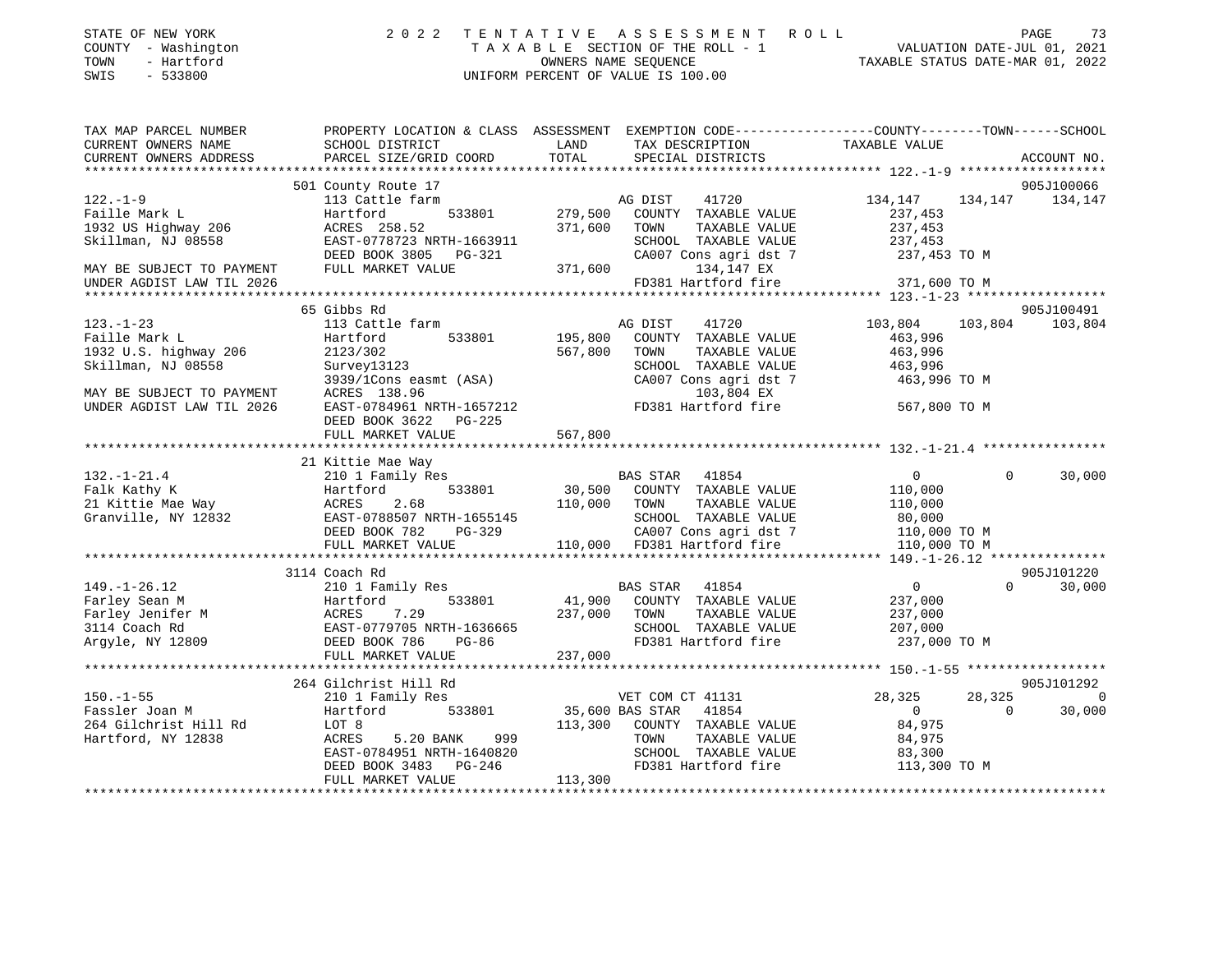| STATE OF NEW YORK                                                                                                                 | 2022                                                                                            |                                    |              | TENTATIVE ASSESSMENT ROLL                     |                                                                                                                                                                                           |                |                             |
|-----------------------------------------------------------------------------------------------------------------------------------|-------------------------------------------------------------------------------------------------|------------------------------------|--------------|-----------------------------------------------|-------------------------------------------------------------------------------------------------------------------------------------------------------------------------------------------|----------------|-----------------------------|
| COUNTY - Washington                                                                                                               |                                                                                                 |                                    |              |                                               | FENTATIVE ASSESSMENT ROLL PAGE 74<br>TAXABLE SECTION OF THE ROLL - 1 VALUATION DATE-JUL 01, 2021<br>OWNERS NAME SEQUENCE STATUS DATE-MAR 01, 2022<br>NIFORM DEPENTE OF VALUATIE TO 100.00 |                |                             |
| - Hartford<br>TOWN                                                                                                                |                                                                                                 |                                    |              |                                               |                                                                                                                                                                                           |                |                             |
| $-533800$<br>SWIS                                                                                                                 |                                                                                                 | UNIFORM PERCENT OF VALUE IS 100.00 |              |                                               |                                                                                                                                                                                           |                |                             |
|                                                                                                                                   |                                                                                                 |                                    |              |                                               |                                                                                                                                                                                           |                |                             |
|                                                                                                                                   |                                                                                                 |                                    |              |                                               |                                                                                                                                                                                           |                |                             |
|                                                                                                                                   |                                                                                                 |                                    |              |                                               |                                                                                                                                                                                           |                |                             |
| TAX MAP PARCEL NUMBER                                                                                                             | PROPERTY LOCATION & CLASS ASSESSMENT EXEMPTION CODE----------------COUNTY-------TOWN-----SCHOOL |                                    |              |                                               |                                                                                                                                                                                           |                |                             |
| CURRENT OWNERS NAME                                                                                                               | SCHOOL DISTRICT                                                                                 |                                    |              |                                               | LAND TAX DESCRIPTION TAXABLE VALUE                                                                                                                                                        |                |                             |
| CURRENT OWNERS ADDRESS                                                                                                            | PARCEL SIZE/GRID COORD                                                                          | TOTAL                              |              | SPECIAL DISTRICTS                             |                                                                                                                                                                                           |                | ACCOUNT NO.                 |
|                                                                                                                                   |                                                                                                 |                                    |              |                                               |                                                                                                                                                                                           |                |                             |
|                                                                                                                                   | 3817 State Route 149                                                                            |                                    |              |                                               |                                                                                                                                                                                           |                | 905J101072                  |
| $130. - 1 - 6$                                                                                                                    | 210 1 Family Res                                                                                |                                    |              | BAS STAR 41854<br>20,000 COUNTY TAXABLE VALUE | $0 \qquad \qquad$                                                                                                                                                                         |                | $0 \qquad \qquad$<br>30,000 |
| Fawcett Natalee R                                                                                                                 | Hudson Falls 534401                                                                             |                                    |              |                                               | 141,000                                                                                                                                                                                   |                |                             |
| Fawcett Gavan C<br>Fawcett Gavan C<br>3817 State Route 149<br>Fort Ann, NY 12827<br>Fort Ann, NY 12827<br>DEED BOOK 20200 PG-3011 | 1.54                                                                                            |                                    | 141,000 TOWN | TAXABLE VALUE                                 | 141,000                                                                                                                                                                                   |                |                             |
|                                                                                                                                   |                                                                                                 |                                    |              |                                               | 111,000                                                                                                                                                                                   |                |                             |
|                                                                                                                                   |                                                                                                 |                                    |              | SCHOOL TAXABLE VALUE<br>CA007 Cons agri dst 7 |                                                                                                                                                                                           |                |                             |
|                                                                                                                                   |                                                                                                 |                                    |              | CA007 Cons agri dst 7                         | 141,000 TO M                                                                                                                                                                              |                |                             |
|                                                                                                                                   | FULL MARKET VALUE                                                                               |                                    |              | 141,000 FD381 Hartford fire                   | 141,000 TO M                                                                                                                                                                              |                |                             |
|                                                                                                                                   |                                                                                                 |                                    |              |                                               |                                                                                                                                                                                           |                |                             |
|                                                                                                                                   | 7378 State Route 40                                                                             |                                    |              |                                               |                                                                                                                                                                                           |                | 905J101330                  |
| $149. - 1 - 22.5$                                                                                                                 | 210 1 Family Res                                                                                |                                    |              | COUNTY TAXABLE VALUE                          | 225,000                                                                                                                                                                                   |                |                             |
| Fields Michael C                                                                                                                  | Hartford<br>533801                                                                              | 30,800                             | TOWN         | TAXABLE VALUE                                 | 225,000                                                                                                                                                                                   |                |                             |
| 7378 State Route 40                                                                                                               | BLA 772/5                                                                                       |                                    |              | 225,000 SCHOOL TAXABLE VALUE                  | 225,000                                                                                                                                                                                   |                |                             |
| Fort Ann, NY 12827                                                                                                                | ACRES 3.60                                                                                      |                                    |              |                                               | FD381 Hartford fire 225,000 TO M                                                                                                                                                          |                |                             |
|                                                                                                                                   | EAST-0776223 NRTH-1638644                                                                       |                                    |              |                                               |                                                                                                                                                                                           |                |                             |
|                                                                                                                                   | DEED BOOK 20210 PG-7996                                                                         |                                    |              |                                               |                                                                                                                                                                                           |                |                             |
|                                                                                                                                   | FULL MARKET VALUE                                                                               | 225,000                            |              |                                               |                                                                                                                                                                                           |                |                             |
|                                                                                                                                   |                                                                                                 |                                    |              |                                               |                                                                                                                                                                                           |                |                             |
|                                                                                                                                   | 3812 State Route 149                                                                            |                                    |              |                                               |                                                                                                                                                                                           |                | 905J100220                  |
| $130. -1 - 7.1$                                                                                                                   | 112 Dairy farm                                                                                  |                                    | AG DIST      | 41720                                         | 76,179                                                                                                                                                                                    | 76,179         | 76,179                      |
| Fioretti Edward J                                                                                                                 |                                                                                                 |                                    |              |                                               | $\overline{0}$                                                                                                                                                                            | $\overline{0}$ |                             |
|                                                                                                                                   | Hudson Falls 534401 137,100 BAS STAR 41854                                                      |                                    |              |                                               |                                                                                                                                                                                           |                | 30,000                      |
| Fioretti Lora Lin Est                                                                                                             | ACRES 85.40                                                                                     |                                    |              | 371,700 COUNTY TAXABLE VALUE                  | 295,521                                                                                                                                                                                   |                |                             |
| 3812 State Route 149                                                                                                              | EAST-0768102 NRTH-1652107                                                                       |                                    | TOWN         | TAXABLE VALUE                                 | 295,521                                                                                                                                                                                   |                |                             |
| Fort Ann, NY 12827 DEED BOOK 1789 PG-334                                                                                          |                                                                                                 |                                    |              | SCHOOL TAXABLE VALUE                          | 265,521                                                                                                                                                                                   |                |                             |
|                                                                                                                                   | FULL MARKET VALUE 371,700 CA007 Cons agri dst 7                                                 |                                    |              |                                               | 295,521 TO M                                                                                                                                                                              |                |                             |
| MAY BE SUBJECT TO PAYMENT                                                                                                         |                                                                                                 |                                    |              | 76,179 EX                                     |                                                                                                                                                                                           |                |                             |
| UNDER AGDIST LAW TIL 2026                                                                                                         |                                                                                                 |                                    |              | FD381 Hartford fire                           | 371,700 TO M                                                                                                                                                                              |                |                             |
|                                                                                                                                   |                                                                                                 |                                    |              |                                               |                                                                                                                                                                                           |                |                             |
|                                                                                                                                   | LOT 59 Provincial Pat                                                                           |                                    |              |                                               |                                                                                                                                                                                           |                | 905J100218                  |
| $130. -1 - 8$                                                                                                                     | 105 Vac farmland                                                                                |                                    | AG DIST      | 41720                                         | 26,909                                                                                                                                                                                    | 26,909         | 26,909                      |
| Fioretti Edward J                                                                                                                 |                                                                                                 |                                    |              | 533801 50,500 COUNTY TAXABLE VALUE            | 23,591                                                                                                                                                                                    |                |                             |
| Fioretti Lora Lin                                                                                                                 | Harttoru<br>ACRES 43.00<br>-- 2768434 N                                                         |                                    | 50,500 TOWN  | TAXABLE VALUE                                 | 23,591                                                                                                                                                                                    |                |                             |
| Fioretti Lora Lin<br>3812 State Route 149<br>Fort Ann. NY 12827<br>Fort Ann. NY 12827<br>DEED BOOK 1789 PG-334                    |                                                                                                 |                                    |              | SCHOOL TAXABLE VALUE                          | 23,591                                                                                                                                                                                    |                |                             |
|                                                                                                                                   |                                                                                                 |                                    |              |                                               |                                                                                                                                                                                           |                |                             |
|                                                                                                                                   |                                                                                                 |                                    |              | CA007 Cons agri dst 7                         | 23,591 TO M                                                                                                                                                                               |                |                             |
|                                                                                                                                   | FULL MARKET VALUE                                                                               |                                    | 50,500       | 26,909 EX                                     |                                                                                                                                                                                           |                |                             |
| MAY BE SUBJECT TO PAYMENT                                                                                                         |                                                                                                 |                                    |              | FD381 Hartford fire                           | 50,500 TO M                                                                                                                                                                               |                |                             |
| UNDER AGDIST LAW TIL 2026                                                                                                         |                                                                                                 |                                    |              |                                               |                                                                                                                                                                                           |                |                             |
|                                                                                                                                   |                                                                                                 |                                    |              |                                               |                                                                                                                                                                                           |                |                             |
|                                                                                                                                   | 3758 State Route 149                                                                            |                                    |              |                                               |                                                                                                                                                                                           |                | 905J100110                  |
| $130. - 1 - 9.1$                                                                                                                  | 113 Cattle farm                                                                                 |                                    | AG DIST      | 41720                                         | 59,034                                                                                                                                                                                    | 59,034         | 59,034                      |
| Fioretti Edward J                                                                                                                 | 533801<br>Hartford                                                                              |                                    |              | 105,700 COUNTY TAXABLE VALUE                  | 101,966                                                                                                                                                                                   |                |                             |
| Fioretti Lora Lin                                                                                                                 | Field Survey 12839                                                                              | 161,000 TOWN                       |              | TAXABLE VALUE                                 | 101,966                                                                                                                                                                                   |                |                             |
| 3812 State Route 149                                                                                                              | ACRES 72.60                                                                                     |                                    |              | SCHOOL TAXABLE VALUE                          | 101.966                                                                                                                                                                                   |                |                             |

Fort Ann, NY 12827 EAST-0767212 NRTH-1650433 CA007 Cons agri dst 7 101,966 TO M<br>DEED BOOK 1789 PG-330 59,034 EX DEED BOOK 1789 PG-330 MAY BE SUBJECT TO PAYMENT FULL MARKET VALUE 161,000 FD381 Hartford fire 161,000 TO M UNDER AGDIST LAW TIL 2026\*\*\*\*\*\*\*\*\*\*\*\*\*\*\*\*\*\*\*\*\*\*\*\*\*\*\*\*\*\*\*\*\*\*\*\*\*\*\*\*\*\*\*\*\*\*\*\*\*\*\*\*\*\*\*\*\*\*\*\*\*\*\*\*\*\*\*\*\*\*\*\*\*\*\*\*\*\*\*\*\*\*\*\*\*\*\*\*\*\*\*\*\*\*\*\*\*\*\*\*\*\*\*\*\*\*\*\*\*\*\*\*\*\*\*\*\*\*\*\*\*\*\*\*\*\*\*\*\*\*\*\*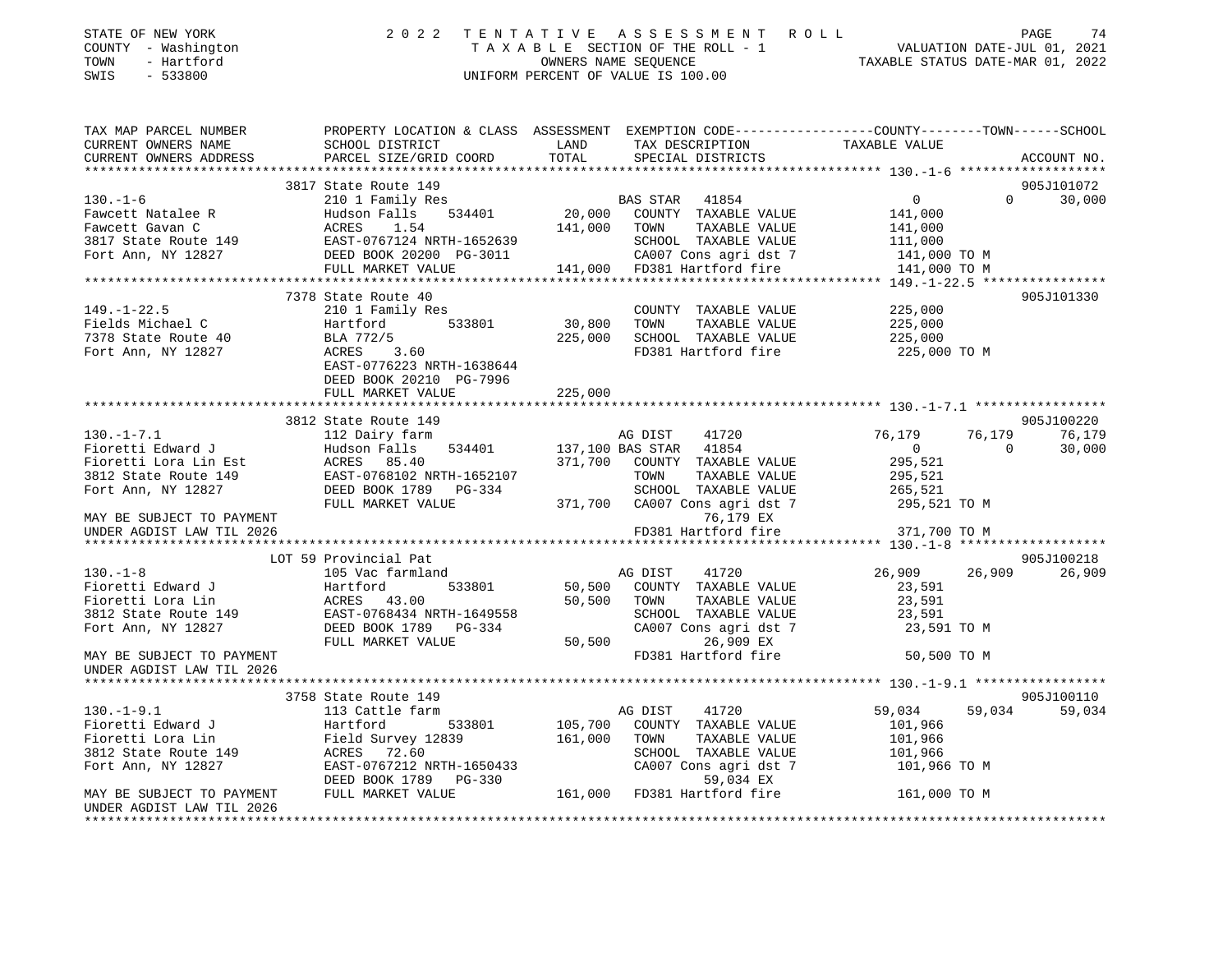| STATE OF NEW YORK<br>COUNTY - Washington<br>------ - Hartford                                                                                                                                                                                                             |                                                                                                                                                                                                        |         | 2022 TENTATIVE ASSESSMENT ROLL<br>TAXABLE SECTION OF THE ROLL - 1<br>OWNERS NAME SEQUENCE<br>TAXABLE STATUS DATE-JUL 01, 2021<br>OWNERS NAME SEQUENCE<br>TAXABLE STATUS DATE-MAR 01, 2022<br>UNIFORM PERCENT OF VALUE IS 100.00 |                                                               | PAGE<br>75                                     |
|---------------------------------------------------------------------------------------------------------------------------------------------------------------------------------------------------------------------------------------------------------------------------|--------------------------------------------------------------------------------------------------------------------------------------------------------------------------------------------------------|---------|---------------------------------------------------------------------------------------------------------------------------------------------------------------------------------------------------------------------------------|---------------------------------------------------------------|------------------------------------------------|
| TAX MAP PARCEL NUMBER             PROPERTY LOCATION & CLASS ASSESSMENT EXEMPTION CODE--------------COUNTY--------TOWN------SCHOOL<br>CURRENT OWNERS NAME<br>CURRENT OWNERS ADDRESS                                                                                        | SCHOOL DISTRICT LAND<br>PARCEL SIZE/GRID COORD TOTAL                                                                                                                                                   |         | TAX DESCRIPTION TAXABLE VALUE SPECIAL DISTRICTS                                                                                                                                                                                 |                                                               | ACCOUNT NO.                                    |
| ***********************                                                                                                                                                                                                                                                   |                                                                                                                                                                                                        |         |                                                                                                                                                                                                                                 |                                                               |                                                |
| 130.-1-9.8<br>Fioretti Edward J<br>Fioretti Edward J<br>Fioretti Lora Lin Field Survey 12839 22,500 TOWN TAXABLE VALUE<br>Fioretti Lora Lin Field Survey 12839 256,000 SCHOOL TAXABLE VALUE<br>3812 State Route 149 ACRES 4.16 CA007 Cons agri dst 7<br>Fort Ann, NY 1282 | 3784 State Route 149<br>210 1 Family Res                                                                                                                                                               |         | COUNTY TAXABLE VALUE<br>CA007 Cons agri dst 7                                                                                                                                                                                   | 256,000<br>256,000<br>256,000<br>256,000 ТО М<br>256,000 ТО М |                                                |
|                                                                                                                                                                                                                                                                           | DEED BOOK 20191 PG-29231<br>FULL MARKET VALUE                                                                                                                                                          | 256,000 |                                                                                                                                                                                                                                 |                                                               |                                                |
|                                                                                                                                                                                                                                                                           | 7336 State Route 40                                                                                                                                                                                    |         |                                                                                                                                                                                                                                 |                                                               | 905J101189                                     |
| $149. - 1 - 32.3$<br>Fischer Andrew<br>7336 State Route 40                                                                                                                                                                                                                | 210 1 Family Res<br>Hartford 533801 66,900 VET DIS CT 41131<br>ACRES 7.95 255,000 COUNTY TAXABLE VALUE<br>EAST-0775459 NRTH-1637745 TOWN TAXABLE VALUE<br>DEED BOOK 20200 PG-1242 SCHOOL TAXABLE VALUE |         |                                                                                                                                                                                                                                 | 55,000<br>110,000                                             | 45,000 0<br>90,000<br>$\overline{\phantom{0}}$ |
| Fort Ann, NY 12827                                                                                                                                                                                                                                                        | FULL MARKET VALUE                                                                                                                                                                                      |         |                                                                                                                                                                                                                                 | 90,000<br>120,000                                             |                                                |
|                                                                                                                                                                                                                                                                           |                                                                                                                                                                                                        |         |                                                                                                                                                                                                                                 |                                                               |                                                |
|                                                                                                                                                                                                                                                                           | 7236 State Route 40                                                                                                                                                                                    |         |                                                                                                                                                                                                                                 |                                                               | 905J100016                                     |
| $149. - 1 - 36$                                                                                                                                                                                                                                                           | 210 1 Family Res                                                                                                                                                                                       |         | ENH STAR 41834                                                                                                                                                                                                                  | $\overline{0}$                                                | $0 \t 74,900$                                  |
|                                                                                                                                                                                                                                                                           |                                                                                                                                                                                                        |         |                                                                                                                                                                                                                                 |                                                               |                                                |
|                                                                                                                                                                                                                                                                           |                                                                                                                                                                                                        |         |                                                                                                                                                                                                                                 |                                                               |                                                |
|                                                                                                                                                                                                                                                                           |                                                                                                                                                                                                        |         |                                                                                                                                                                                                                                 |                                                               |                                                |
| Fish Owen Jr<br>Fish Owen Jr<br>Fish Juanita ACRES 1.80<br>TaxABLE VALUE 94,700<br>TONN TAXABLE VALUE 94,700<br>TONN TAXABLE VALUE 94,700<br>SCHOOL TAXABLE VALUE 94,700<br>SCHOOL TAXABLE VALUE 19,800<br>Argyle, NY 12809<br>PULL MARKET VALUE                          |                                                                                                                                                                                                        |         |                                                                                                                                                                                                                                 |                                                               |                                                |
|                                                                                                                                                                                                                                                                           | Gilchrist Hill Rd OFF                                                                                                                                                                                  |         |                                                                                                                                                                                                                                 |                                                               | 905J101295                                     |
| $150. - 1 - 59$<br>Fisher John L<br>421 Gilchrist Hill Rd LOT 12                                                                                                                                                                                                          | 322 Rural vac>10<br>Hartford 533801                                                                                                                                                                    |         | COUNTY TAXABLE VALUE 6,800<br>6,800 TOWN TAXABLE VALUE<br>6,800 SCHOOL TAXABLE VALUE 6,800                                                                                                                                      | 6,800                                                         |                                                |
| Hartford, NY 12838                                                                                                                                                                                                                                                        | ACRES 10.53<br>EAST-0783783 NRTH-1638480<br>DEED BOOK 3960 PG-154<br>FULL MARKET VALUE                                                                                                                 | 6,800   | FD381 Hartford fire                                                                                                                                                                                                             | 6,800 TO M                                                    |                                                |
| ******************************                                                                                                                                                                                                                                            |                                                                                                                                                                                                        |         |                                                                                                                                                                                                                                 |                                                               |                                                |
| 150.-1-60<br>Fisher John L<br>421 Gilchrist Hill Rd<br>Hartford, NY 12838                                                                                                                                                                                                 | Gilchrist Hill Rd OFF<br>312 Vac w/imprv<br>Hartford 533801 24,100 TOWN TAXABLE VALUE<br>LOT 13 533801 50,700 SCHOOL TAXABLE VALUE<br>ACRES 3.91<br>EAST-0783867 NRTH-1638099<br>DEED BOOK 3960 PG-154 |         | COUNTY TAXABLE VALUE<br>50,700 SCHOOL TAXABLE VALUE<br>FD381 Hartford fire 50,700 TO M                                                                                                                                          | 50,700<br>50,700<br>50,700                                    | 905J101296                                     |
|                                                                                                                                                                                                                                                                           | FULL MARKET VALUE                                                                                                                                                                                      | 50,700  |                                                                                                                                                                                                                                 |                                                               |                                                |
|                                                                                                                                                                                                                                                                           |                                                                                                                                                                                                        |         |                                                                                                                                                                                                                                 |                                                               |                                                |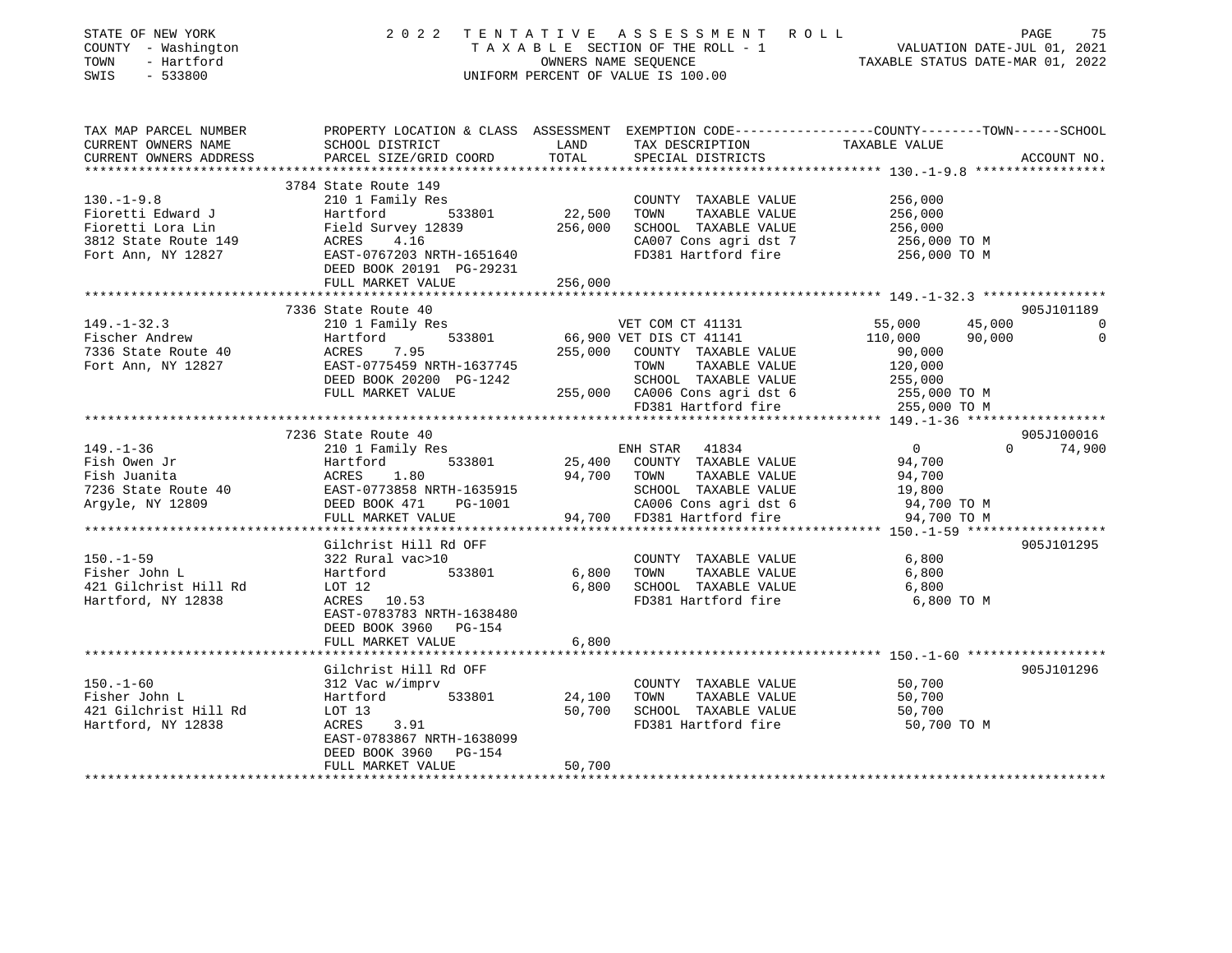| STATE OF NEW YORK<br>COUNTY - Washington<br>- Hartford<br>TOWN<br>SWIS<br>$-533800$ | 2 0 2 2                                                                                         |                 | TENTATIVE ASSESSMENT ROLL<br>UNIFORM PERCENT OF VALUE IS 100.00 | T A X A B L E SECTION OF THE ROLL - 1 VALUATION DATE-JUL 01, 2021<br>OWNERS NAME SEQUENCE TAXABLE STATUS DATE-MAR 01, 2022 |           | PAGE<br>76  |
|-------------------------------------------------------------------------------------|-------------------------------------------------------------------------------------------------|-----------------|-----------------------------------------------------------------|----------------------------------------------------------------------------------------------------------------------------|-----------|-------------|
| TAX MAP PARCEL NUMBER                                                               | PROPERTY LOCATION & CLASS ASSESSMENT EXEMPTION CODE---------------COUNTY-------TOWN------SCHOOL |                 |                                                                 |                                                                                                                            |           |             |
| CURRENT OWNERS NAME<br>CURRENT OWNERS ADDRESS                                       | SCHOOL DISTRICT<br>PARCEL SIZE/GRID COORD                                                       | LAND<br>TOTAL   | TAX DESCRIPTION<br>SPECIAL DISTRICTS                            | TAXABLE VALUE                                                                                                              |           | ACCOUNT NO. |
| *****************                                                                   | ***********************                                                                         |                 |                                                                 | ******************* 150.-1-62 *******************                                                                          |           |             |
| $150. - 1 - 62$                                                                     | Gilchrist Hill Rd OFF<br>322 Rural vac>10                                                       |                 |                                                                 |                                                                                                                            |           | 905J101297  |
| Fisher John L                                                                       | Hartford<br>533801                                                                              | 21,400          | COUNTY TAXABLE VALUE<br>TOWN<br>TAXABLE VALUE                   | 21,400<br>21,400                                                                                                           |           |             |
|                                                                                     |                                                                                                 |                 |                                                                 |                                                                                                                            |           |             |
| 421 Gilchrist Hill Rd                                                               | LOTS 14 & 15<br>517/212 622/340                                                                 |                 | 21,400 SCHOOL TAXABLE VALUE<br>FD381 Hartford fire              | 21,400                                                                                                                     |           |             |
| Hartford, NY 12838                                                                  | ACRES 22.87                                                                                     |                 |                                                                 | 21,400 TO M                                                                                                                |           |             |
|                                                                                     | EAST-0783927 NRTH-1637540                                                                       |                 |                                                                 |                                                                                                                            |           |             |
|                                                                                     | DEED BOOK 3960 PG-154                                                                           |                 |                                                                 |                                                                                                                            |           |             |
|                                                                                     | FULL MARKET VALUE<br>*********************                                                      | 21,400          |                                                                 |                                                                                                                            |           |             |
|                                                                                     |                                                                                                 |                 |                                                                 |                                                                                                                            |           |             |
|                                                                                     | 421 Gilchrist Hill Rd                                                                           |                 |                                                                 |                                                                                                                            |           | 905J101295  |
| $150. - 1 - 64$                                                                     | 240 Rural res                                                                                   |                 | COUNTY TAXABLE VALUE                                            | 273,300                                                                                                                    |           |             |
| Fisher John L                                                                       | Hartford<br>533801                                                                              | 39,400          | TOWN<br>TAXABLE VALUE                                           | 273,300                                                                                                                    |           |             |
| 421 Gilchrist Hill Rd                                                               | P/O LOT 11 & LOTS 16, 17                                                                        | 273,300         | SCHOOL TAXABLE VALUE                                            | 273,300                                                                                                                    |           |             |
| Hartford, NY 2838                                                                   | ACRES 15.70<br>EAST-0783360 NRTH-1637861<br>DEED BOOK 3960 PG-154                               |                 | FD381 Hartford fire                                             | 273,300 TO M                                                                                                               |           |             |
|                                                                                     | FULL MARKET VALUE                                                                               | 273,300         |                                                                 |                                                                                                                            |           |             |
|                                                                                     |                                                                                                 |                 |                                                                 |                                                                                                                            |           |             |
|                                                                                     | 70 Townsend Rd                                                                                  |                 |                                                                 |                                                                                                                            |           |             |
| $141. - 1 - 1.8$                                                                    | 240 Rural res                                                                                   |                 | 41854<br>BAS STAR                                               | $\overline{0}$                                                                                                             | $\Omega$  | 30,000      |
| Fiske Nathan                                                                        | 533801<br>Hartford                                                                              | 38,300          | COUNTY TAXABLE VALUE                                            | 297,200                                                                                                                    |           |             |
| Fiske Hillary                                                                       | 2048-54, 1996/239, 2726/47                                                                      | 297,200         | TAXABLE VALUE<br>TOWN                                           | 297,200                                                                                                                    |           |             |
| 70 Townsend Rd                                                                      | ACRES 10.00                                                                                     |                 | SCHOOL TAXABLE VALUE                                            | 267,200                                                                                                                    |           |             |
| Hartford, NY 12838                                                                  | EAST-0782433 NRTH-1647888                                                                       |                 | CA007 Cons agri dst 7                                           | 297,200 TO M                                                                                                               |           |             |
|                                                                                     | DEED BOOK 1996 PG-239                                                                           |                 | FD381 Hartford fire                                             | 297,200 TO M                                                                                                               |           |             |
|                                                                                     | FULL MARKET VALUE                                                                               | 297,200         |                                                                 |                                                                                                                            |           |             |
|                                                                                     |                                                                                                 |                 |                                                                 |                                                                                                                            |           |             |
|                                                                                     | 169 North Rd                                                                                    |                 |                                                                 |                                                                                                                            |           | 905J100221  |
| 140.-1-19                                                                           | 210 1 Family Res                                                                                |                 | VET WAR CT 41121                                                | 18,255                                                                                                                     | 18,255    | 0           |
| Fleming Denzel B                                                                    | 533801<br>Hartford                                                                              | 31,000 ENH STAR | 41834                                                           | $\overline{0}$                                                                                                             | $\bigcap$ | 74,900      |
| Fleming Cynthia                                                                     | 537-109                                                                                         |                 | 121,700 COUNTY TAXABLE VALUE                                    | 103,445                                                                                                                    |           |             |
| 169 North Rd                                                                        | ACRES 7.80                                                                                      |                 | TAXABLE VALUE<br>TOWN                                           | 103,445                                                                                                                    |           |             |
| Fort Ann, NY 12827                                                                  | EAST-0772067 NRTH-1642577                                                                       |                 | SCHOOL TAXABLE VALUE                                            | 46,800                                                                                                                     |           |             |
|                                                                                     | DEED BOOK 424<br>PG-224                                                                         |                 | FD381 Hartford fire                                             | 121,700 TO M                                                                                                               |           |             |
|                                                                                     | FULL MARKET VALUE                                                                               | 121,700         |                                                                 |                                                                                                                            |           |             |
|                                                                                     |                                                                                                 |                 |                                                                 |                                                                                                                            |           |             |
|                                                                                     | 123 County Route 17                                                                             |                 |                                                                 |                                                                                                                            |           | 905J100398  |
| $122. - 1 - 25$                                                                     | 270 Mfg housing                                                                                 |                 | COUNTY TAXABLE VALUE                                            | 62,600                                                                                                                     |           |             |
| Fleming Dwayne                                                                      | 533801<br>Hartford                                                                              | 27,200          | TOWN<br>TAXABLE VALUE                                           | 62,600                                                                                                                     |           |             |
| Fleming Deborah Ann                                                                 | nar ere<br>2.40                                                                                 | 62,600          | SCHOOL TAXABLE VALUE                                            | 62,600                                                                                                                     |           |             |
| 123 County Route 17                                                                 | EAST-0771566 NRTH-1658052                                                                       |                 | CA007 Cons agri dst 7                                           | 62,600 TO M                                                                                                                |           |             |
| Fort Ann, NY 12827                                                                  | DEED BOOK 20210 PG-7856<br>FULL MARKET VALUE                                                    | 62,600          | FD381 Hartford fire                                             | 62,600 TO M                                                                                                                |           |             |
| ********************                                                                |                                                                                                 |                 |                                                                 |                                                                                                                            |           |             |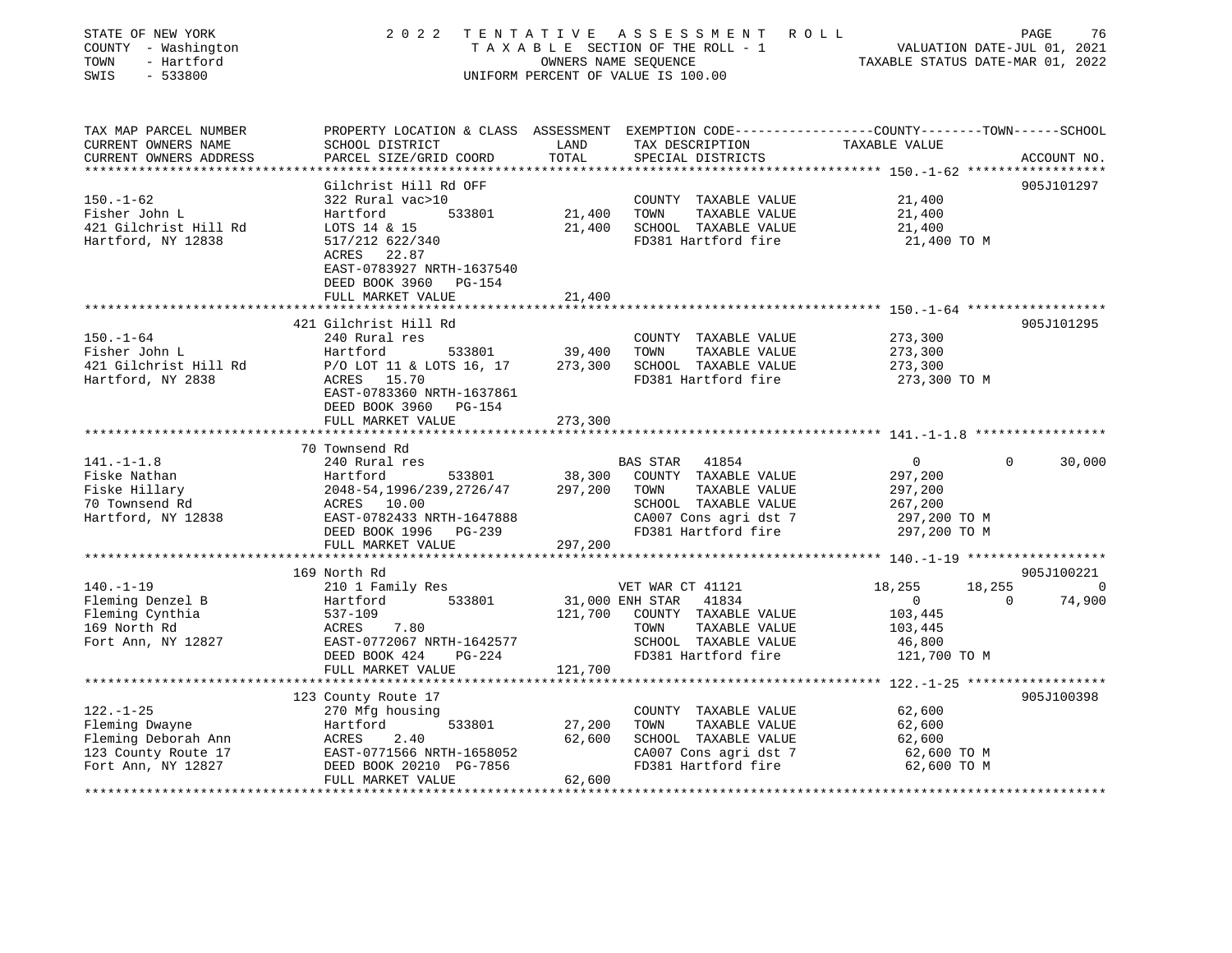| STATE OF NEW YORK                                      | 2022                                                                                            |                      | TENTATIVE ASSESSMENT ROLL                     |                                  | 77<br>PAGE                  |
|--------------------------------------------------------|-------------------------------------------------------------------------------------------------|----------------------|-----------------------------------------------|----------------------------------|-----------------------------|
| COUNTY - Washington                                    |                                                                                                 |                      | TAXABLE SECTION OF THE ROLL - 1               |                                  | VALUATION DATE-JUL 01, 2021 |
| TOWN<br>- Hartford                                     |                                                                                                 | OWNERS NAME SEQUENCE |                                               | TAXABLE STATUS DATE-MAR 01, 2022 |                             |
| $-533800$<br>SWIS                                      |                                                                                                 |                      | UNIFORM PERCENT OF VALUE IS 100.00            |                                  |                             |
| TAX MAP PARCEL NUMBER                                  | PROPERTY LOCATION & CLASS ASSESSMENT EXEMPTION CODE---------------COUNTY-------TOWN------SCHOOL |                      |                                               |                                  |                             |
| CURRENT OWNERS NAME                                    | SCHOOL DISTRICT                                                                                 | LAND                 | TAX DESCRIPTION                               | TAXABLE VALUE                    |                             |
| CURRENT OWNERS ADDRESS                                 | PARCEL SIZE/GRID COORD                                                                          | TOTAL                | SPECIAL DISTRICTS                             |                                  | ACCOUNT NO.                 |
|                                                        |                                                                                                 |                      |                                               |                                  |                             |
| $122. - 1 - 25.1$                                      | 121 County Route 17                                                                             |                      |                                               |                                  |                             |
|                                                        | 210 1 Family Res<br>533801<br>Hartford                                                          | 23,000               | COUNTY TAXABLE VALUE<br>TAXABLE VALUE<br>TOWN | 219,800<br>219,800               |                             |
| Fleming Dwayne<br>Fleming Deborah Ann                  |                                                                                                 | 219,800              | SCHOOL TAXABLE VALUE                          |                                  |                             |
|                                                        | Survey13126<br>ACRES 1.01                                                                       |                      |                                               | 219,800                          |                             |
| 19 Maple Ave<br>Hudson Falls, NY 12839                 | EAST-0771573 NRTH-1657810                                                                       |                      | CA007 Cons agri dst 7<br>FD381 Hartford fire  | 219,800 TO M<br>219,800 TO M     |                             |
|                                                        | DEED BOOK 3942 PG-169                                                                           |                      |                                               |                                  |                             |
|                                                        | FULL MARKET VALUE                                                                               | 219,800              |                                               |                                  |                             |
|                                                        |                                                                                                 |                      |                                               |                                  |                             |
|                                                        | State Route 149                                                                                 |                      |                                               |                                  | 905J101307                  |
| $131. - 1 - 19$                                        | 311 Res vac land                                                                                |                      | COUNTY TAXABLE VALUE                          | 100                              |                             |
| Florian Lori F                                         | Hartford<br>533801                                                                              | 100                  | TAXABLE VALUE<br>TOWN                         | 100                              |                             |
| 92 Tee Hill Rd                                         | Roadway                                                                                         | 100                  | SCHOOL TAXABLE VALUE                          | 100                              |                             |
| Queensbury, NY 12804                                   | FRNT 17.00 DPTH 900.00                                                                          |                      | CA007 Cons agri dst 7                         | 100 TO M                         |                             |
|                                                        | EAST-0776312 NRTH-1651221                                                                       |                      | FD381 Hartford fire                           | 100 TO M                         |                             |
|                                                        | DEED BOOK 679 PG-343                                                                            |                      |                                               |                                  |                             |
|                                                        | FULL MARKET VALUE                                                                               | 100                  |                                               |                                  |                             |
|                                                        |                                                                                                 |                      |                                               |                                  |                             |
|                                                        | State Route 196                                                                                 |                      |                                               |                                  | 905J101105                  |
| $140. - 1 - 4$                                         | 323 Vacant rural                                                                                |                      | COUNTY TAXABLE VALUE                          | 111,100                          |                             |
| Florian Lori F                                         | 533801<br>Hartford                                                                              | 111,100              | TAXABLE VALUE<br>TOWN                         | 111,100                          |                             |
| 92 Tee Hill Rd                                         | Green Mountain Explosives 111,100                                                               |                      | SCHOOL TAXABLE VALUE                          | 111,100                          |                             |
| Queensbury, NY 12804                                   | ACRES 40.20                                                                                     |                      | CA007 Cons agri dst 7                         | 111,100 TO M                     |                             |
|                                                        | EAST-0773581 NRTH-1647654                                                                       |                      | FD381 Hartford fire                           | 111,100 TO M                     |                             |
|                                                        | DEED BOOK 2468 PG-259<br>FULL MARKET VALUE                                                      | 111,100              |                                               |                                  |                             |
|                                                        |                                                                                                 |                      |                                               |                                  |                             |
|                                                        | 7772 State Route 40                                                                             |                      |                                               |                                  |                             |
| $140.-2-18.1$                                          | 312 Vac w/imprv                                                                                 |                      | COUNTY TAXABLE VALUE                          | 40,000                           |                             |
| Foley Sandra                                           | Hartford<br>533801                                                                              | 13,600               | TOWN<br>TAXABLE VALUE                         | 40,000                           |                             |
| 31 Black Point Rd                                      | 1.21<br>ACRES                                                                                   | 40,000               | SCHOOL TAXABLE VALUE                          | 40,000                           |                             |
| Ticonderoga, NY 12883                                  | DEED BOOK 2021 PG-5968                                                                          |                      | FD381 Hartford fire                           | 40,000 TO M                      |                             |
|                                                        | FULL MARKET VALUE                                                                               | 40,000               |                                               |                                  |                             |
|                                                        |                                                                                                 |                      |                                               |                                  |                             |
|                                                        | Townsend Rd                                                                                     |                      |                                               |                                  | 905J100640                  |
| 141.-1-1                                               | 105 Vac farmland                                                                                |                      | 41720<br>AG DIST                              | 50,064                           | 50,064<br>50,064            |
| Foot-Hill Farm LLC                                     | 533801<br>Hartford                                                                              | 93,200               | COUNTY TAXABLE VALUE                          | 43,136                           |                             |
| 7969 State Route 40                                    | ACRES 80.70                                                                                     | 93,200               | TOWN<br>TAXABLE VALUE                         | 43,136                           |                             |
| Hartford, NY 12838                                     | EAST-0780527 NRTH-1648665                                                                       |                      | SCHOOL TAXABLE VALUE                          | 43,136                           |                             |
|                                                        | DEED BOOK 920<br>PG-250                                                                         |                      | CA007 Cons agri dst 7                         | 43,136 TO M                      |                             |
|                                                        |                                                                                                 |                      |                                               |                                  |                             |
| MAY BE SUBJECT TO PAYMENT<br>UNDER AGDIST LAW TIL 2026 | FULL MARKET VALUE                                                                               | 93,200               | 50,064 EX<br>FD381 Hartford fire              | 93,200 TO M                      |                             |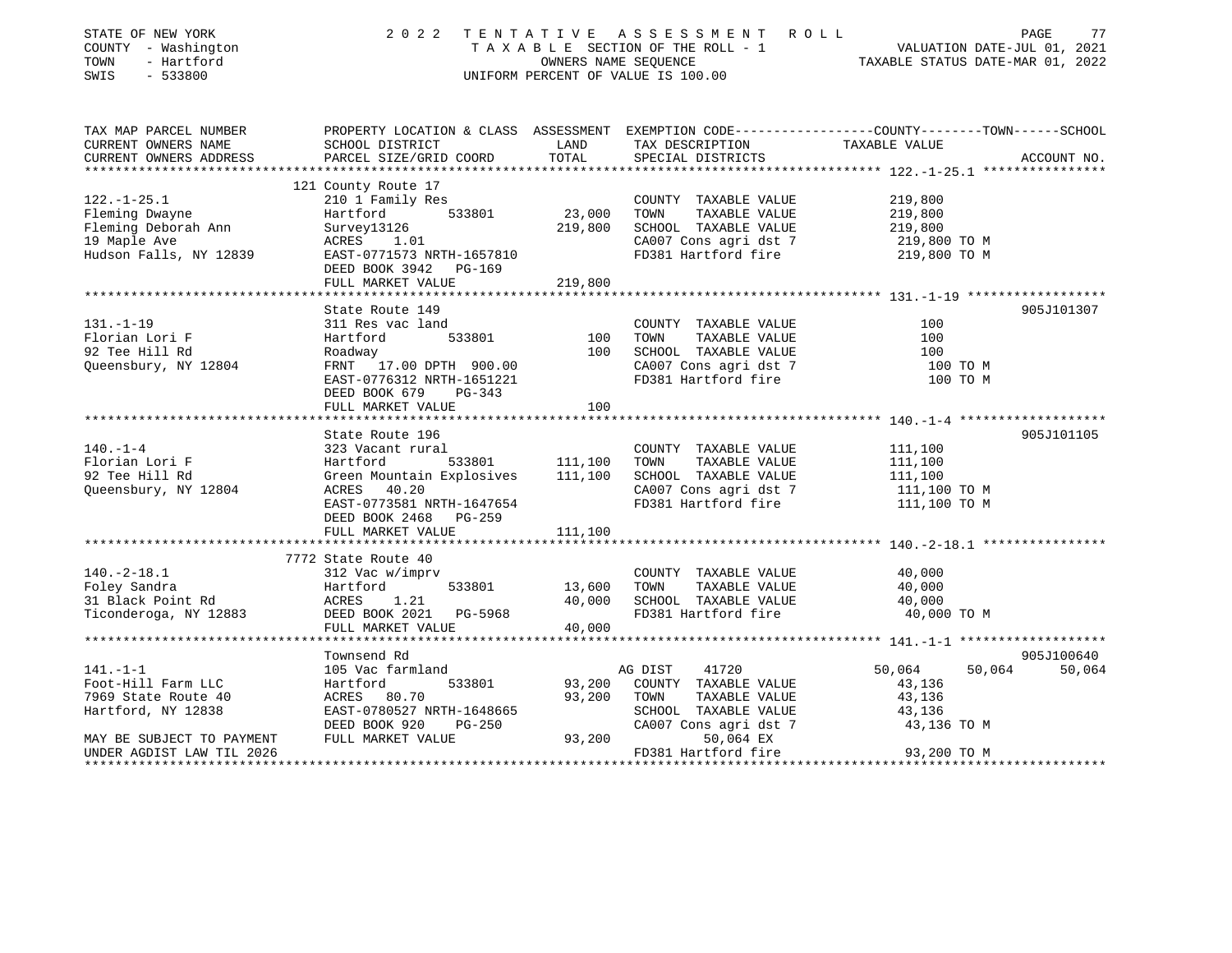|      | STATE OF NEW YORK   | 2022 TENTATIVE ASSESSMENT ROLL        |                                  | PAGE | 78 |
|------|---------------------|---------------------------------------|----------------------------------|------|----|
|      | COUNTY - Washington | T A X A B L E SECTION OF THE ROLL - 1 | VALUATION DATE-JUL 01, 2021      |      |    |
| TOWN | - Hartford          | OWNERS NAME SEOUENCE                  | TAXABLE STATUS DATE-MAR 01, 2022 |      |    |
| SWIS | - 533800            | UNIFORM PERCENT OF VALUE IS 100.00    |                                  |      |    |
|      |                     |                                       |                                  |      |    |

| TAX MAP PARCEL NUMBER                                                                                                                                                             |                           | PROPERTY LOCATION & CLASS ASSESSMENT EXEMPTION CODE---------------COUNTY-------TOWN-----SCHOOL                                                                                                                                         |                                                                                                                                                    |
|-----------------------------------------------------------------------------------------------------------------------------------------------------------------------------------|---------------------------|----------------------------------------------------------------------------------------------------------------------------------------------------------------------------------------------------------------------------------------|----------------------------------------------------------------------------------------------------------------------------------------------------|
| CURRENT OWNERS NAME                                                                                                                                                               | SCHOOL DISTRICT           | LAND TAX DESCRIPTION TAXABLE VALUE                                                                                                                                                                                                     |                                                                                                                                                    |
| CURRENT OWNERS ADDRESS                                                                                                                                                            |                           |                                                                                                                                                                                                                                        |                                                                                                                                                    |
|                                                                                                                                                                                   |                           |                                                                                                                                                                                                                                        |                                                                                                                                                    |
|                                                                                                                                                                                   | 7969 State Route 40       |                                                                                                                                                                                                                                        | 905J100196                                                                                                                                         |
| $141. -1 - 2.1$                                                                                                                                                                   | 112 Dairy farm            | Farm MG DIST 41720<br>533801 311,100 BAS STAR 41854                                                                                                                                                                                    | 145,605 145,605 145,605                                                                                                                            |
|                                                                                                                                                                                   |                           |                                                                                                                                                                                                                                        | $0$ 0 30,000<br>364,195                                                                                                                            |
|                                                                                                                                                                                   |                           | 509,800 COUNTY TAXABLE VALUE                                                                                                                                                                                                           |                                                                                                                                                    |
|                                                                                                                                                                                   | EAST-0783582 NRTH-1650070 |                                                                                                                                                                                                                                        |                                                                                                                                                    |
|                                                                                                                                                                                   |                           | Hartford, NY 12838<br>Hartford, NY 12838<br>DEED BOOK 920 PG-250<br>NAY BE SUBJECT TO PAYMENT<br>FULL MARKET VALUE<br>FULL MARKET VALUE<br>PULL MARKET VALUE<br>SO9,800 CA007 Cons agri dst 7<br>145,665 EY<br>TARBLE VALUE<br>364,195 |                                                                                                                                                    |
|                                                                                                                                                                                   |                           |                                                                                                                                                                                                                                        | 364,195 TO M                                                                                                                                       |
| UNDER AGDIST LAW TIL 2026                                                                                                                                                         |                           | 145,605 EX                                                                                                                                                                                                                             |                                                                                                                                                    |
|                                                                                                                                                                                   |                           | FD381 Hartford fire                                                                                                                                                                                                                    | 509,800 TO M                                                                                                                                       |
|                                                                                                                                                                                   | State Route 40            |                                                                                                                                                                                                                                        | 905J100099                                                                                                                                         |
| $141. - 1 - 8$                                                                                                                                                                    | 105 Vac farmland          |                                                                                                                                                                                                                                        | 8,484 8,484<br>8,484                                                                                                                               |
|                                                                                                                                                                                   |                           | rmland<br>533801 16,800 COUNTY TAXABLE VALUE                                                                                                                                                                                           | 8,316                                                                                                                                              |
|                                                                                                                                                                                   |                           | TAXABLE VALUE                                                                                                                                                                                                                          | 8,316                                                                                                                                              |
|                                                                                                                                                                                   |                           | SCHOOL TAXABLE VALUE 8,316                                                                                                                                                                                                             |                                                                                                                                                    |
| Foot-Hill Farm LLC<br>Foot-Hill Farm LLC<br>7969 State Route 40 (ACRES 12.00 (2000)<br>Hartford, NY 12838 (EAST-0783838 NRTH-1648219 (2000)<br>Finally Compared CALL CHOOL (2007) | DEED BOOK 920             | $PG-250$<br>CA007 Cons agri dst 7 8,316 TO M                                                                                                                                                                                           |                                                                                                                                                    |
| MAY BE SUBJECT TO PAYMENT FULL MARKET VALUE $16,800$                                                                                                                              |                           | 8,484 EX                                                                                                                                                                                                                               |                                                                                                                                                    |
| UNDER AGDIST LAW TIL 2026                                                                                                                                                         |                           |                                                                                                                                                                                                                                        |                                                                                                                                                    |
|                                                                                                                                                                                   |                           | אמא מש דטד, טיס שטאר טי, דטד שמ ער פון דאר (האבלט יינער דאר האט די האט די האט די האט די האט די האט די האט די ה<br>16,800 TO M FD381 Hartford fire 16,800 TO M FD381 FD381 For the state of the 16,800 TO M FD381 FD381 Hartford        |                                                                                                                                                    |
|                                                                                                                                                                                   | 7635 State Route 40       |                                                                                                                                                                                                                                        | 905J100363                                                                                                                                         |
|                                                                                                                                                                                   |                           |                                                                                                                                                                                                                                        |                                                                                                                                                    |
|                                                                                                                                                                                   |                           |                                                                                                                                                                                                                                        |                                                                                                                                                    |
| Foote Elizabeth (1854)<br>7635 State Route 40 (2007) ACRES (2008) ACRES (2008) 26.41<br>Hartford, NY 12838 (2008T-0779309 NRTH-1643203 (2008) TOWN TAXABLE                        |                           |                                                                                                                                                                                                                                        | $\begin{array}{ccc} & & & 0 & \quad & 0 \\ \multicolumn{2}{c}{} & 0 & \quad & 0 \\ \multicolumn{2}{c}{} & 196,173 & \quad & \end{array}$<br>30,000 |
|                                                                                                                                                                                   |                           | COUNTY TAXABLE VALUE                                                                                                                                                                                                                   |                                                                                                                                                    |
|                                                                                                                                                                                   |                           |                                                                                                                                                                                                                                        | TAXABLE VALUE 196,173                                                                                                                              |
|                                                                                                                                                                                   | DEED BOOK 623 PG-313      | SCHOOL TAXABLE VALUE 166,173                                                                                                                                                                                                           |                                                                                                                                                    |
| MAY BE SUBJECT TO PAYMENT                                                                                                                                                         |                           | FULL MARKET VALUE 353,300 CA007 Cons agri dst 7 396,173 TO M                                                                                                                                                                           |                                                                                                                                                    |
| UNDER AGDIST LAW TIL 2026                                                                                                                                                         |                           | 57,127 EX                                                                                                                                                                                                                              |                                                                                                                                                    |
|                                                                                                                                                                                   |                           | FD381 Hartford fire 353,300 TO M                                                                                                                                                                                                       |                                                                                                                                                    |
|                                                                                                                                                                                   |                           |                                                                                                                                                                                                                                        |                                                                                                                                                    |
|                                                                                                                                                                                   | James Rd OFF              |                                                                                                                                                                                                                                        | 905J100442                                                                                                                                         |
| $151. - 2 - 7.1$                                                                                                                                                                  |                           | 322 Rural vac>10 TOR 480A 47460                                                                                                                                                                                                        | 9,300<br>9,300<br>9,300                                                                                                                            |
|                                                                                                                                                                                   |                           | Foran Richard P Estate Martford 533801 14,200 COUNTY TAXABLE VALUE 4,900                                                                                                                                                               |                                                                                                                                                    |
| PO Box 456<br>Forest Tax 3219/160<br>14,200 TOWN<br>Fort Ann, NY 12827<br>151.-1-7.1<br>SCHOOL                                                                                    |                           | TOWN TAXABLE VALUE 4,900<br>SCHOOL TAXABLE VALUE 4,900                                                                                                                                                                                 |                                                                                                                                                    |
|                                                                                                                                                                                   | ACRES 21.90               | CA008 Cons agri dst 8 14,200 TO M                                                                                                                                                                                                      |                                                                                                                                                    |
|                                                                                                                                                                                   | EAST-0793944 NRTH-1632624 |                                                                                                                                                                                                                                        |                                                                                                                                                    |
| MAY BE SUBJECT TO PAYMENT<br>UNDER RPTL480A UNTIL 2031                                                                                                                            | DEED BOOK 675 PG-154      | FD381 Hartford fire 14,200 TO M                                                                                                                                                                                                        |                                                                                                                                                    |
|                                                                                                                                                                                   | FULL MARKET VALUE         | 14,200                                                                                                                                                                                                                                 |                                                                                                                                                    |
|                                                                                                                                                                                   |                           |                                                                                                                                                                                                                                        |                                                                                                                                                    |
|                                                                                                                                                                                   |                           |                                                                                                                                                                                                                                        |                                                                                                                                                    |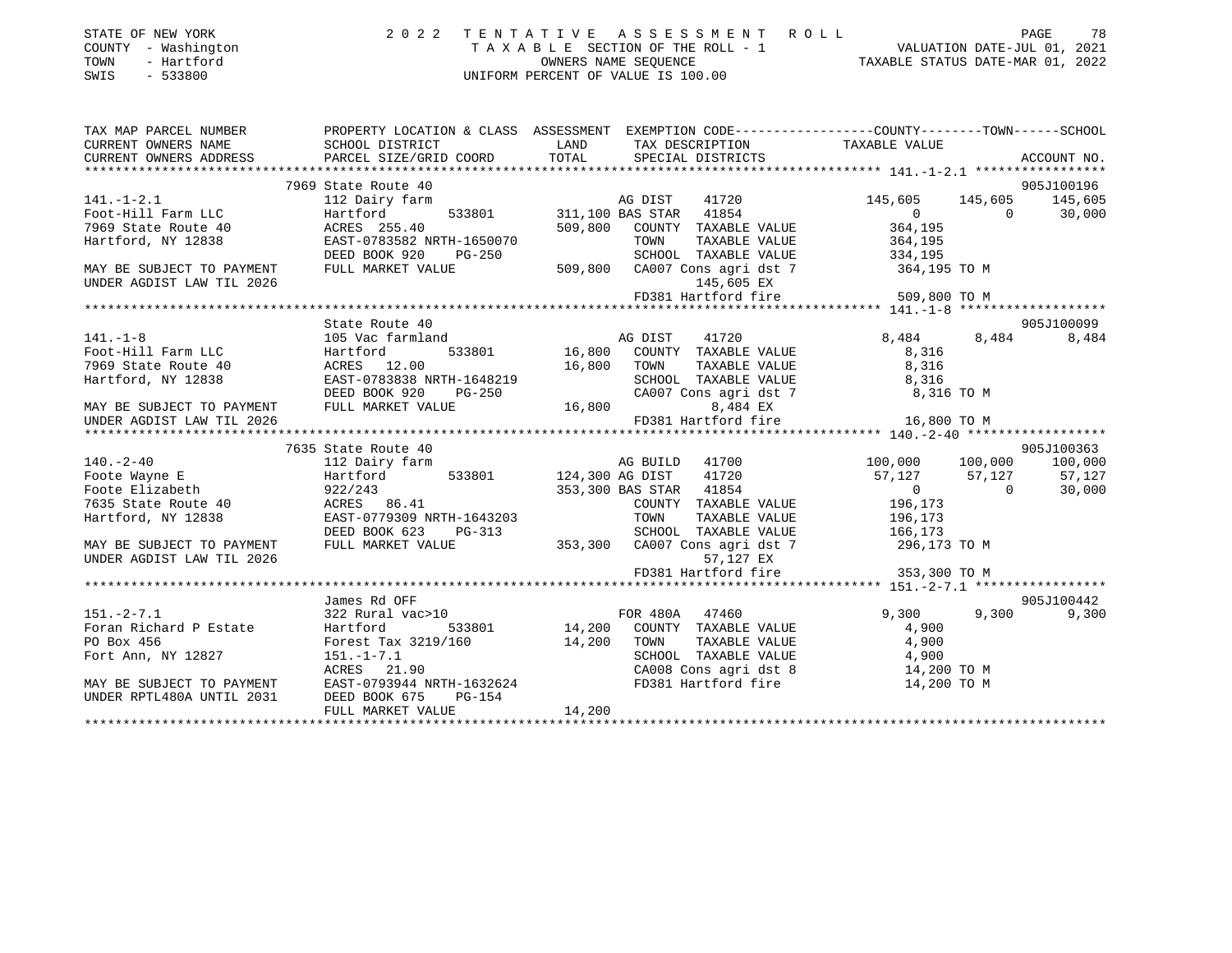| STATE OF NEW YORK<br>COUNTY - Washington<br>TOWN<br>- Hartford<br>SWIS<br>$-533800$ |                                                       |                    | 2022 TENTATIVE ASSESSMENT ROLL<br>UNIFORM PERCENT OF VALUE IS 100.00 | FENTATIVE ASSESSMENT ROLL PAGE 79<br>TAXABLE SECTION OF THE ROLL - 1 VALUATION DATE-JUL 01, 2021<br>OWNERS NAME SEQUENCE TAXABLE STATUS DATE-MAR 01, 2022 |               |
|-------------------------------------------------------------------------------------|-------------------------------------------------------|--------------------|----------------------------------------------------------------------|-----------------------------------------------------------------------------------------------------------------------------------------------------------|---------------|
| TAX MAP PARCEL NUMBER<br>CURRENT OWNERS NAME                                        | SCHOOL DISTRICT                                       | LAND               | TAX DESCRIPTION                                                      | PROPERTY LOCATION & CLASS ASSESSMENT EXEMPTION CODE---------------COUNTY-------TOWN------SCHOOL<br>TAXABLE VALUE                                          |               |
| CURRENT OWNERS ADDRESS                                                              | PARCEL SIZE/GRID COORD                                | TOTAL              | SPECIAL DISTRICTS                                                    |                                                                                                                                                           | ACCOUNT NO.   |
|                                                                                     |                                                       |                    |                                                                      |                                                                                                                                                           |               |
|                                                                                     | Burch Rd OFF                                          |                    |                                                                      |                                                                                                                                                           | 905J101062    |
| $151 - 2 - 7.2$<br>Foran Richard P Estate                                           | 314 Rural vac<10<br>Hartford 533801                   |                    | FOR 480A 47460<br>3,000 COUNTY TAXABLE VALUE                         | 2,400<br>2,400<br>600                                                                                                                                     | 2,400         |
| PO Box 456                                                                          | Forest Tax 3219/160                                   |                    | 3,000 TOWN<br>TAXABLE VALUE                                          | 600                                                                                                                                                       |               |
| Fort Ann, NY 12827                                                                  | $151. - 1 - 7.2$                                      |                    |                                                                      | 600                                                                                                                                                       |               |
|                                                                                     | $ACRES$ 4.60                                          |                    | SCHOOL TAXABLE VALUE<br>CA008 Cons agri dst 8                        | $3,000$ TO M                                                                                                                                              |               |
| MAY BE SUBJECT TO PAYMENT                                                           | EAST-0795652 NRTH-1633053                             |                    | FD381 Hartford fire 3,000 TO M                                       |                                                                                                                                                           |               |
| UNDER RPTL480A UNTIL 2031                                                           | DEED BOOK 886<br>PG-128                               |                    |                                                                      |                                                                                                                                                           |               |
|                                                                                     | FULL MARKET VALUE                                     | 3,000              |                                                                      |                                                                                                                                                           |               |
|                                                                                     | James Rd OFF                                          |                    |                                                                      |                                                                                                                                                           | 905J101070    |
| $151 - 2 - 7.3$                                                                     | 323 Vacant rural                                      |                    | FOR 480A 47460                                                       | 14,480                                                                                                                                                    | 14,480 14,480 |
| Foran Richard P Estate                                                              | Hartford 533801                                       |                    | 18,100 COUNTY TAXABLE VALUE                                          | 3,620                                                                                                                                                     |               |
| PO Box 456                                                                          | Forest Tax 3219/60                                    | 18,100 TOWN        | TAXABLE VALUE                                                        | 3,620                                                                                                                                                     |               |
| Fort Ann, NY 12827                                                                  | $151. - 1 - 7.3$                                      |                    | SCHOOL TAXABLE VALUE                                                 | 3,620                                                                                                                                                     |               |
|                                                                                     | ACRES 27.80                                           |                    | CA008 Cons agri dst 8                                                | 18,100 TO M                                                                                                                                               |               |
| MAY BE SUBJECT TO PAYMENT                                                           | EAST-0795025 NRTH-1632962                             |                    | FD381 Hartford fire                                                  | 18,100 TO M                                                                                                                                               |               |
| UNDER RPTL480A UNTIL 2031                                                           | DEED BOOK 524<br>PG-86<br>FULL MARKET VALUE           | 18,100             |                                                                      |                                                                                                                                                           |               |
|                                                                                     |                                                       |                    |                                                                      |                                                                                                                                                           |               |
|                                                                                     | 65 Deer Run Way                                       |                    |                                                                      |                                                                                                                                                           | 905J101328    |
| $141. - 3 - 56$                                                                     | 322 Rural vac>10                                      |                    | COUNTY TAXABLE VALUE 19,500                                          |                                                                                                                                                           |               |
| Ford Paul                                                                           | Hartford 533801                                       | 19,500             | TOWN<br>TAXABLE VALUE                                                | 19,500                                                                                                                                                    |               |
|                                                                                     |                                                       |                    | 19,500 SCHOOL TAXABLE VALUE                                          | 19,500                                                                                                                                                    |               |
|                                                                                     |                                                       |                    | FD381 Hartford fire                                                  | 19,500 TO M                                                                                                                                               |               |
| Palm Harbor, FL 34685                                                               | EAST-0782616 NRTH-1642344<br>DEED BOOK 562<br>$PG-38$ |                    |                                                                      |                                                                                                                                                           |               |
|                                                                                     | FULL MARKET VALUE                                     | 19,500             |                                                                      |                                                                                                                                                           |               |
|                                                                                     |                                                       |                    |                                                                      |                                                                                                                                                           |               |
|                                                                                     | 82 Hartford Main St                                   |                    |                                                                      |                                                                                                                                                           | 905J100023    |
| $132.15 - 2 - 37$                                                                   | 210 1 Family Res                                      |                    | COUNTY TAXABLE VALUE                                                 | 110,200                                                                                                                                                   |               |
|                                                                                     |                                                       | 533801 21,100 TOWN | TAXABLE VALUE                                                        | 110,200<br>110,200                                                                                                                                        |               |
|                                                                                     | 999                                                   | 110,200            | SCHOOL TAXABLE VALUE                                                 |                                                                                                                                                           |               |
|                                                                                     | EAST-0786812 NRTH-1653381                             |                    | CA007 Cons agri dst 7                                                | 110,200 TO M<br>FD381 Hartford fire 110,200 TO M                                                                                                          |               |
|                                                                                     | DEED BOOK 3706 PG-30<br>FULL MARKET VALUE             | 110,200            |                                                                      |                                                                                                                                                           |               |
|                                                                                     |                                                       |                    |                                                                      |                                                                                                                                                           |               |
|                                                                                     | 14 Russell Ln                                         |                    |                                                                      |                                                                                                                                                           |               |
| $149. - 1 - 37.4$                                                                   | 714 Lite Ind Man                                      |                    | COUNTY TAXABLE VALUE                                                 | 103,100                                                                                                                                                   |               |
| Fort Edward Supply Inc Hartford<br>PO Box 60 ACRES<br>Hartford, NY 12838 EAST-0772  | 533801                                                | 69,500             | TOWN<br>TAXABLE VALUE                                                | 103,100                                                                                                                                                   |               |
|                                                                                     | 9.07                                                  | 103,100            | SCHOOL TAXABLE VALUE                                                 | 103,100                                                                                                                                                   |               |
|                                                                                     | EAST-0772462 NRTH-1635097                             |                    | CA006 Cons agri dst 6                                                | 103,100 TO M                                                                                                                                              |               |
|                                                                                     | DEED BOOK 2100 PG-283<br>FULL MARKET VALUE            | 103,100            | FD381 Hartford fire                                                  | 103,100 TO M                                                                                                                                              |               |

\*\*\*\*\*\*\*\*\*\*\*\*\*\*\*\*\*\*\*\*\*\*\*\*\*\*\*\*\*\*\*\*\*\*\*\*\*\*\*\*\*\*\*\*\*\*\*\*\*\*\*\*\*\*\*\*\*\*\*\*\*\*\*\*\*\*\*\*\*\*\*\*\*\*\*\*\*\*\*\*\*\*\*\*\*\*\*\*\*\*\*\*\*\*\*\*\*\*\*\*\*\*\*\*\*\*\*\*\*\*\*\*\*\*\*\*\*\*\*\*\*\*\*\*\*\*\*\*\*\*\*\*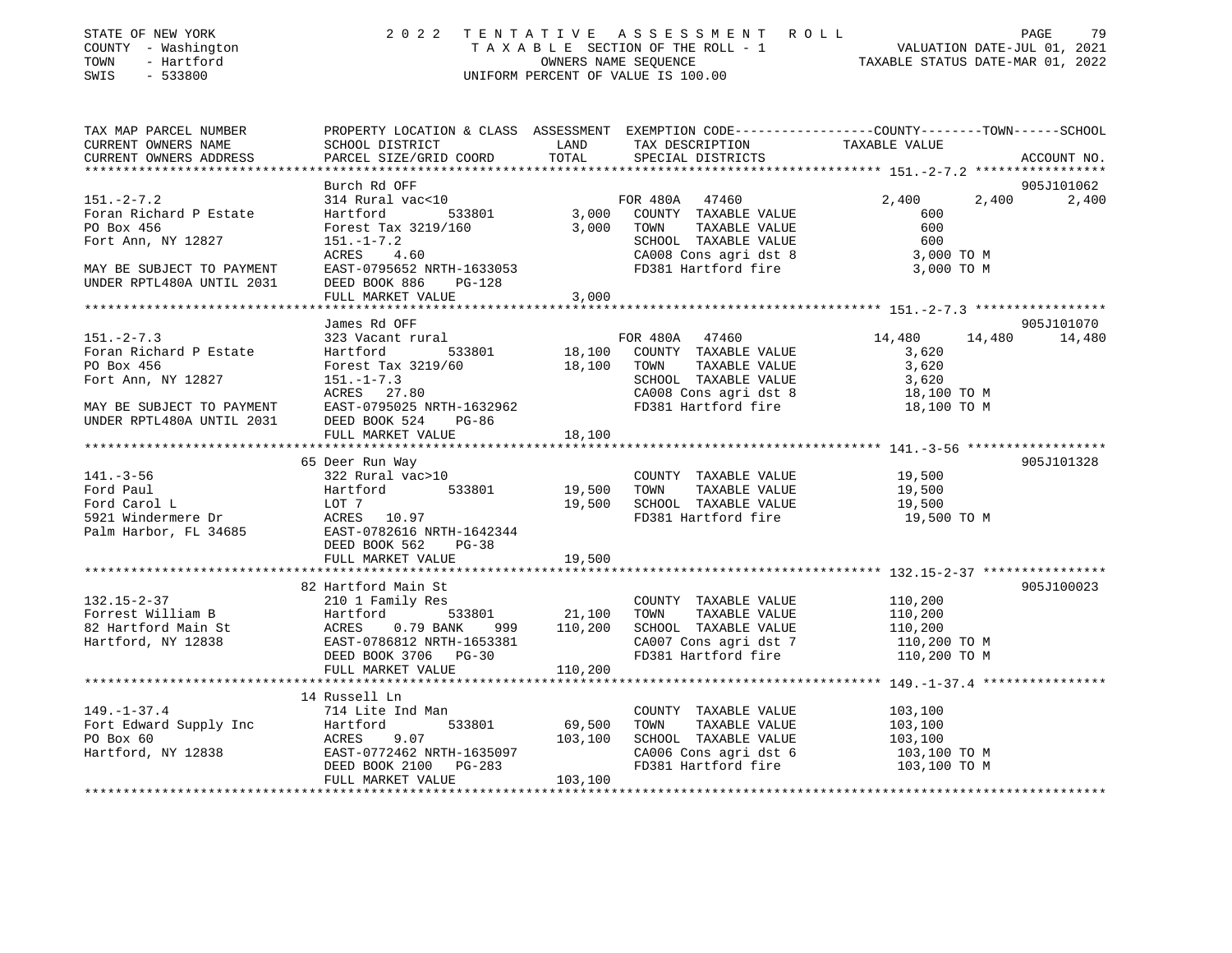| STATE OF NEW YORK<br>COUNTY - Washington<br>TOWN<br>- Hartford<br>SWIS<br>$-533800$                  | 2 0 2 2                                                                                                                                             |                   | TENTATIVE ASSESSMENT ROLL<br>TAXABLE SECTION OF THE ROLL - 1<br>OWNERS NAME SEQUENCE<br>UNIFORM PERCENT OF VALUE IS 100.00                   | VALUATION DATE-JUL 01, 2021<br>TAXABLE STATUS DATE-MAR 01, 2022     |                     | PAGE<br>80                      |
|------------------------------------------------------------------------------------------------------|-----------------------------------------------------------------------------------------------------------------------------------------------------|-------------------|----------------------------------------------------------------------------------------------------------------------------------------------|---------------------------------------------------------------------|---------------------|---------------------------------|
| TAX MAP PARCEL NUMBER<br>CURRENT OWNERS NAME<br>CURRENT OWNERS ADDRESS                               | PROPERTY LOCATION & CLASS ASSESSMENT EXEMPTION CODE---------------COUNTY-------TOWN------SCHOOL<br>SCHOOL DISTRICT<br>PARCEL SIZE/GRID COORD        | LAND<br>TOTAL     | TAX DESCRIPTION<br>SPECIAL DISTRICTS                                                                                                         | TAXABLE VALUE                                                       |                     | ACCOUNT NO.                     |
|                                                                                                      | 3220 Coach Rd                                                                                                                                       |                   |                                                                                                                                              |                                                                     |                     | 905J101332                      |
| $149. - 1 - 24.6$<br>Foster Jessica F<br>Foster Kevin Michael<br>3220 Coach Rd<br>Argyle, NY 12809   | 240 Rural res<br>Hartford<br>533801<br>ACRES 10.00<br>EAST-0779984 NRTH-1639208<br>DEED BOOK 20191 PG-29326                                         | 34,700<br>200,000 | COUNTY TAXABLE VALUE<br>TAXABLE VALUE<br>TOWN<br>SCHOOL TAXABLE VALUE<br>FD381 Hartford fire                                                 | 200,000<br>200,000<br>200,000<br>200,000 TO M                       |                     |                                 |
|                                                                                                      | FULL MARKET VALUE                                                                                                                                   | 200,000           |                                                                                                                                              |                                                                     |                     |                                 |
| $131. - 1 - 21$<br>Fountaine Craig M<br>60 County Route 17<br>Fort Ann, NY 12827                     | 60 County Route 17<br>210 1 Family Res<br>533801<br>Hartford<br>870/80<br>1.80<br>ACRES                                                             | 26,600<br>167,200 | <b>BAS STAR</b><br>41854<br>COUNTY TAXABLE VALUE<br>TAXABLE VALUE<br>TOWN<br>SCHOOL TAXABLE VALUE                                            | $\overline{0}$<br>167,200<br>167,200<br>137,200                     | $\Omega$            | 905J100224<br>30,000            |
|                                                                                                      | EAST-0771338 NRTH-1656138<br>DEED BOOK 3481<br>PG-260<br>FULL MARKET VALUE                                                                          | 167,200           | CA007 Cons agri dst 7<br>FD381 Hartford fire                                                                                                 | 167,200 TO M<br>167,200 TO M                                        |                     |                                 |
| $132.15 - 2 - 11$<br>Fowler Jessica<br>31 Woodcrest Dr<br>South Glens Falls, NY 12803                | East St<br>312 Vac w/imprv<br>533801<br>Hartford<br>FRNT 41.00 DPTH 52.00<br>EAST-0786585 NRTH-1652302<br>DEED BOOK 875<br>$PG-29$                  | 200<br>2,000      | COUNTY TAXABLE VALUE<br>TOWN<br>TAXABLE VALUE<br>SCHOOL TAXABLE VALUE<br>CA007 Cons agri dst 7<br>FD381 Hartford fire                        | 2,000<br>2,000<br>2,000<br>2,000 TO M<br>2,000 TO M                 |                     | 905J100428                      |
|                                                                                                      | FULL MARKET VALUE                                                                                                                                   | 2,000             |                                                                                                                                              |                                                                     |                     |                                 |
|                                                                                                      |                                                                                                                                                     |                   |                                                                                                                                              |                                                                     |                     |                                 |
| $131. - 1 - 5.2$<br>Fox John F<br>Fox Mary E<br>4352 State Route 149<br>Fort Ann, NY 12827           | 4352 State Route 149<br>240 Rural res<br>Hartford<br>533801<br>LOT 4<br>ACRES 10.00<br>EAST-0777234 NRTH-1650785<br>DEED BOOK 20210 PG-2207         | 329,400           | AGED-ALL 41800<br>50,000 ENH STAR<br>41834<br>COUNTY TAXABLE VALUE<br>TOWN<br>TAXABLE VALUE<br>SCHOOL TAXABLE VALUE<br>CA007 Cons agri dst 7 | 164,700<br>$\Omega$<br>164,700<br>164,700<br>89,800<br>329,400 TO M | 164,700<br>$\Omega$ | 905J101410<br>164,700<br>74,900 |
|                                                                                                      | FULL MARKET VALUE                                                                                                                                   | 329,400           | FD381 Hartford fire                                                                                                                          | 329,400 TO M                                                        |                     |                                 |
|                                                                                                      |                                                                                                                                                     |                   |                                                                                                                                              |                                                                     |                     |                                 |
| $114. - 1 - 9.4$<br>Franck Ruth R<br>Whitney Kendrick B<br>8802 State Route 40<br>Fort Ann, NY 12827 | 8802 State Route 40<br>210 1 Family Res<br>Hartford<br>533801<br>1.36 BANK<br>ACRES<br>999<br>EAST-0791696 NRTH-1667434<br>DEED BOOK 2039<br>PG-141 | 24,100<br>175,000 | 41854<br><b>BAS STAR</b><br>COUNTY TAXABLE VALUE<br>TAXABLE VALUE<br>TOWN<br>SCHOOL TAXABLE VALUE<br>CA007 Cons agri dst 7                   | $\overline{0}$<br>175,000<br>175,000<br>145,000<br>175,000 TO M     | $\Omega$            | 30,000                          |
|                                                                                                      | FULL MARKET VALUE                                                                                                                                   | 175,000           | FD381 Hartford fire                                                                                                                          | 175,000 TO M                                                        |                     |                                 |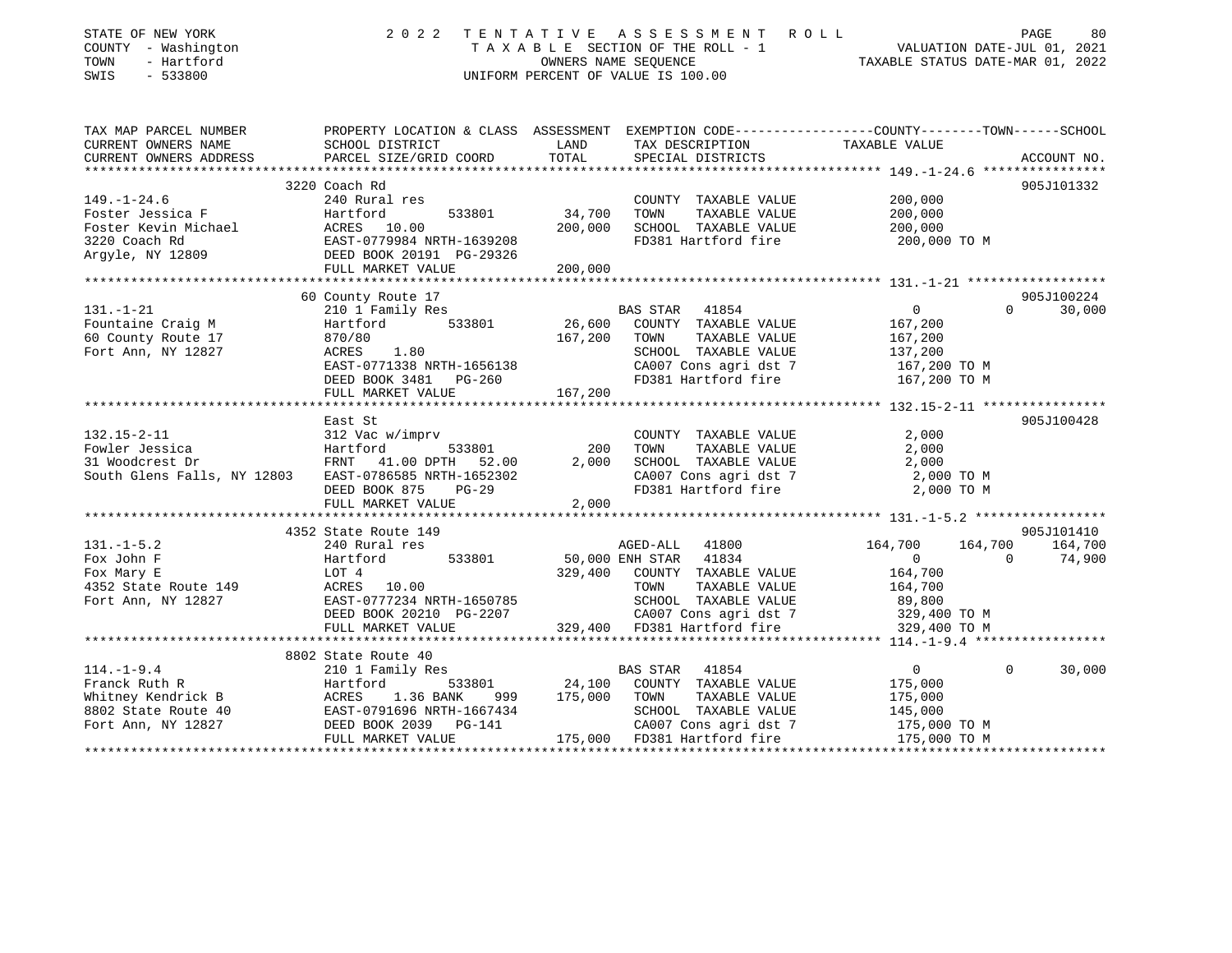| STATE OF NEW YORK<br>- Washington<br>COUNTY<br>- Hartford<br>TOWN<br>SWIS<br>$-533800$ |                                                                        |                             | 2022 TENTATIVE ASSESSMENT ROLL<br>TAXABLE SECTION OF THE ROLL - 1<br>OWNERS NAME SEOUENCE<br>UNIFORM PERCENT OF VALUE IS 100.00 |                                                                               | 81<br>PAGE<br>VALUATION DATE-JUL 01, 2021<br>TAXABLE STATUS DATE-MAR 01, 2022 |
|----------------------------------------------------------------------------------------|------------------------------------------------------------------------|-----------------------------|---------------------------------------------------------------------------------------------------------------------------------|-------------------------------------------------------------------------------|-------------------------------------------------------------------------------|
| TAX MAP PARCEL NUMBER<br>CURRENT OWNERS NAME<br>CURRENT OWNERS ADDRESS                 | PROPERTY LOCATION & CLASS<br>SCHOOL DISTRICT<br>PARCEL SIZE/GRID COORD | ASSESSMENT<br>LAND<br>TOTAL | TAX DESCRIPTION<br>SPECIAL DISTRICTS                                                                                            | EXEMPTION CODE-----------------COUNTY-------TOWN------SCHOOL<br>TAXABLE VALUE | ACCOUNT NO.                                                                   |

|                          |                             |                                             | $\pm 50.7 - \pm 70$                  |
|--------------------------|-----------------------------|---------------------------------------------|--------------------------------------|
|                          | 291 & 294 Gilchrist Hill Rd | 79 PCT OF VALUE USED FOR EXEMPTION PURPOSES | 905J101207                           |
| $150. - 1 - 46$          | 240 Rural res               | VET COM CT 41131                            | 45,000<br>53,918<br>$\overline{0}$   |
| Franck Stephanie R       | 533801<br>Hartford          | 98,300 VET DIS CT 41141                     | 107,835<br>90,000<br>$\Omega$        |
| Franck William Scott Est | 3304/249                    | 273,000 ENH STAR 41834                      | $\overline{0}$<br>$\Omega$<br>74,900 |
| 294 Gilchrist Hill Rd    | ACRES 61.95 BANK<br>999     | COUNTY TAXABLE VALUE                        | 111,247                              |
| Hartford, NY 12838       | EAST-0785059 NRTH-1639356   | TOWN<br>TAXABLE VALUE                       | 138,000                              |
|                          | DEED BOOK 2700<br>PG-294    | SCHOOL TAXABLE VALUE                        | 198,100                              |
|                          | FULL MARKET VALUE           | 273,000 FD381 Hartford fire                 | 273,000 TO M                         |
|                          |                             |                                             |                                      |
|                          | 18 Miller Rdg               |                                             | 905J101160                           |
| $141. - 3 - 44.2$        | 210 1 Family Res            | COUNTY TAXABLE VALUE                        | 53,300                               |
| Franck William           | Hartford<br>533801          | 23,000<br>TAXABLE VALUE<br>TOWN             | 53,300                               |
| 294 Gilchrist Hill Rd    | 3420/36                     | 53,300<br>SCHOOL TAXABLE VALUE              | 53,300                               |
| Hartford, NY 12838       | 1.00<br>ACRES               | FD381 Hartford fire                         | 53,300 TO M                          |
|                          | EAST-0785732 NRTH-1641344   |                                             |                                      |
|                          | DEED BOOK 20191 PG-29489    |                                             |                                      |
|                          | FULL MARKET VALUE           | 53,300                                      |                                      |
|                          |                             |                                             |                                      |
|                          | 97 Gilchrist Hill Ext       |                                             | 905J100103                           |
| $141. - 3 - 10.1$        | 210 1 Family Res            | COUNTY TAXABLE VALUE                        | 98,200                               |
| Frawley Donna C          | Hartford<br>533801          | TAXABLE VALUE<br>27,200<br>TOWN             | 98,200                               |
| 95 Gilchrist Hill Ext    | ACRES<br>2.40               | SCHOOL TAXABLE VALUE<br>98,200              | 98,200                               |
| Hartford, NY 12838       | EAST-0785257 NRTH-1645260   | FD381 Hartford fire                         | 98,200 TO M                          |
|                          | DEED BOOK 698<br>$PG-76$    |                                             |                                      |
|                          | FULL MARKET VALUE           | 98,200                                      |                                      |
|                          |                             |                                             |                                      |
|                          | 95 Gilchrist Hill Ext       |                                             | 905J100229                           |
| $141. - 3 - 12$          | 210 1 Family Res            | ENH STAR 41834                              | $\mathbf{0}$<br>$\Omega$<br>74,900   |
| Frawley Donna C          | Hartford<br>533801          | 26,100<br>COUNTY TAXABLE VALUE              | 202,600                              |
| 95 Gilchrist Hill Ext    | 1.65<br><b>ACRES</b>        | 202,600<br>TOWN<br>TAXABLE VALUE            | 202,600                              |
| Hartford, NY 12838       | EAST-0785123 NRTH-1645029   | SCHOOL TAXABLE VALUE                        | 127,700                              |
|                          | DEED BOOK 567<br>PG-252     | FD381 Hartford fire                         | 202,600 TO M                         |
|                          | FULL MARKET VALUE           | 202,600                                     |                                      |
|                          |                             |                                             |                                      |
|                          | Marlboro Country Rd         |                                             | 905J101074                           |
| $141. - 3 - 24.4$        | 323 Vacant rural            | COUNTY TAXABLE VALUE                        | 83,000                               |
| Frawley Donna C          | Hartford<br>533801          | 83,000<br>TOWN<br>TAXABLE VALUE             | 83,000                               |
| 95 Gilchrist Hill Ext    | ACRES 62.30                 | 83,000<br>SCHOOL TAXABLE VALUE              | 83,000                               |
| Hartford, NY 12838       | EAST-0786302 NRTH-1644606   | FD381 Hartford fire                         | 83,000 TO M                          |
|                          | DEED BOOK 567<br>$PG-254$   |                                             |                                      |
|                          | FULL MARKET VALUE           | 83,000                                      |                                      |
|                          |                             |                                             |                                      |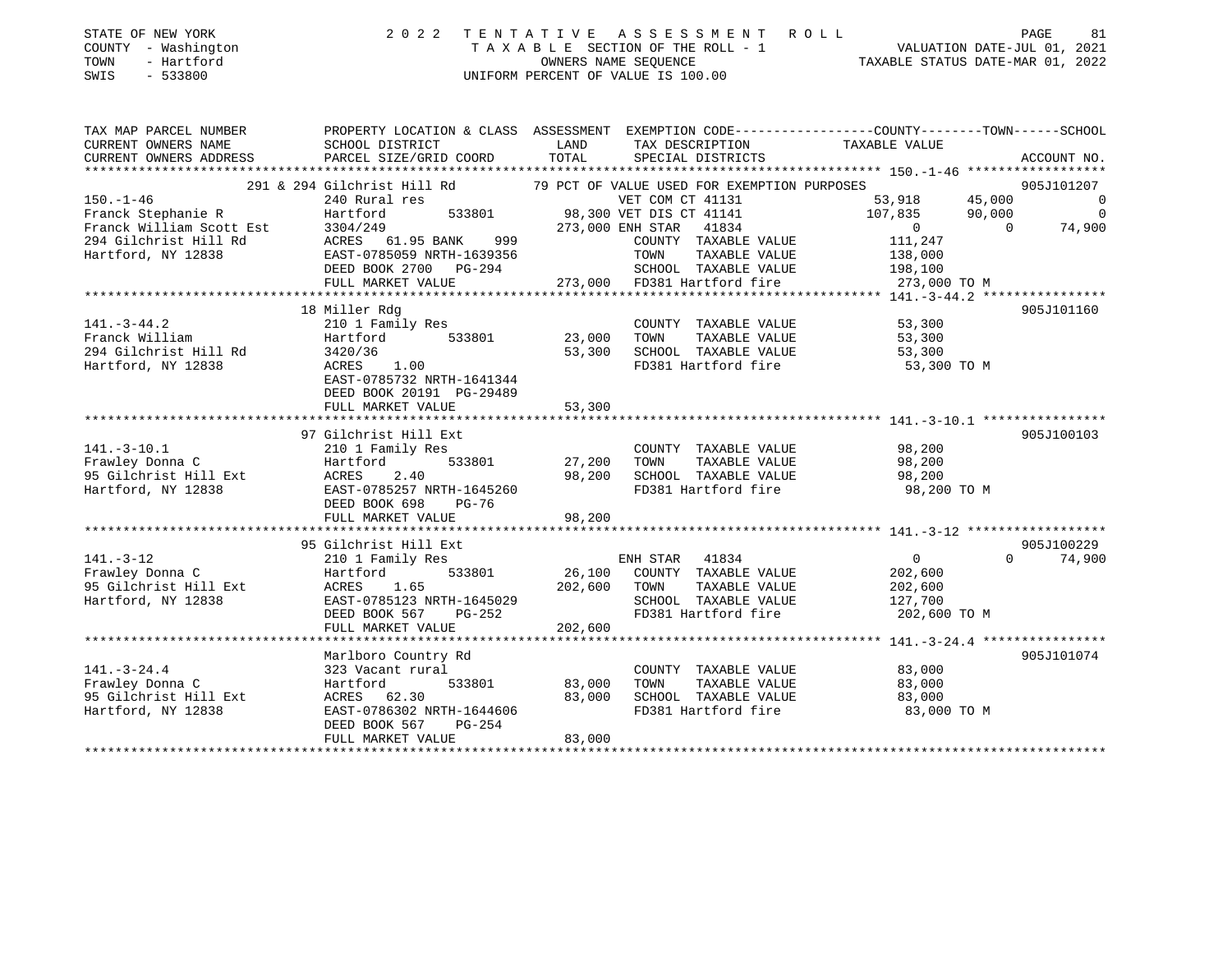| STATE OF NEW YORK<br>STATE OF NEW YORR<br>COUNTY - Washington<br>TOWN - Hartford<br>SWIS<br>$-533800$ |                                                                                                                                                                                                                                               |               | UNIFORM PERCENT OF VALUE IS 100.00                                 |                            |               |
|-------------------------------------------------------------------------------------------------------|-----------------------------------------------------------------------------------------------------------------------------------------------------------------------------------------------------------------------------------------------|---------------|--------------------------------------------------------------------|----------------------------|---------------|
| TAX MAP PARCEL NUMBER                                                                                 | PROPERTY LOCATION & CLASS ASSESSMENT EXEMPTION CODE---------------COUNTY-------TOWN-----SCHOOL                                                                                                                                                |               |                                                                    |                            |               |
| CURRENT OWNERS NAME<br>CURRENT OWNERS ADDRESS                                                         | SCHOOL DISTRICT<br>PARCEL SIZE/GRID COORD                                                                                                                                                                                                     | LAND<br>TOTAL | TAX DESCRIPTION TAXABLE VALUE<br>SPECIAL DISTRICTS                 |                            | ACCOUNT NO.   |
|                                                                                                       |                                                                                                                                                                                                                                               |               |                                                                    |                            |               |
|                                                                                                       | 255 Pope Hill Rd                                                                                                                                                                                                                              |               |                                                                    |                            |               |
| $150. - 1 - 30.5$                                                                                     | 323 Vacant rural                                                                                                                                                                                                                              |               | COUNTY TAXABLE VALUE                                               | 81,100                     |               |
| Fredette Daniel                                                                                       | Hartford 533801<br>FRNT 296.00 DPTH<br>ACRES 51.34                                                                                                                                                                                            |               | 81,100 TOWN TAXABLE VALUE                                          | 81,100                     |               |
| 9015 State Route 4                                                                                    |                                                                                                                                                                                                                                               |               | 81,100 SCHOOL TAXABLE VALUE                                        | 81,100                     |               |
| Whitehall, NY 12887                                                                                   | EAST-0783352 NRTH-1634969                                                                                                                                                                                                                     |               | FD381 Hartford fire                                                | 81,100 TO M                |               |
|                                                                                                       | DEED BOOK 20200 PG-5573                                                                                                                                                                                                                       |               |                                                                    |                            |               |
|                                                                                                       | FULL MARKET VALUE                                                                                                                                                                                                                             | 81,100        |                                                                    |                            |               |
|                                                                                                       |                                                                                                                                                                                                                                               |               |                                                                    |                            |               |
|                                                                                                       | 7212 State Route 40                                                                                                                                                                                                                           |               |                                                                    |                            | 905J100365    |
| $149. - 1 - 37.1$                                                                                     | 312 Vac w/imprv                                                                                                                                                                                                                               |               | AG DIST 41720                                                      | 8,720                      | 8,720 8,720   |
|                                                                                                       |                                                                                                                                                                                                                                               |               | 55,000 COUNTY TAXABLE VALUE                                        | 66,980                     |               |
|                                                                                                       |                                                                                                                                                                                                                                               |               | TAXABLE VALUE                                                      | 66,980                     |               |
|                                                                                                       | 149.-1-37.1<br>Friedman Charles E<br>54 North St<br>Hudson Falls, NY 12839 EAST-0774140 NRTH-1635460 SCHOOL TAXABLE VALUE<br>DEED BOOK 2841 PG-150 CA006 Cons agri dst 6<br>THIT MARKET VALUE<br>THIT MARKET VALUE<br>THIT MARKET VALUE<br>FD |               | SCHOOL TAXABLE VALUE                                               | 66,980                     |               |
|                                                                                                       |                                                                                                                                                                                                                                               |               | CA006 Cons agri dst 6                                              | 66,980 TO M                |               |
|                                                                                                       |                                                                                                                                                                                                                                               |               | FD381 Hartford fire                                                | 75,700 TO M                |               |
|                                                                                                       |                                                                                                                                                                                                                                               |               |                                                                    |                            |               |
|                                                                                                       | 5 Wright Rd                                                                                                                                                                                                                                   |               |                                                                    |                            | 905J100349    |
| $132.11 - 3 - 1$                                                                                      | 210 1 Family Res                                                                                                                                                                                                                              |               | <b>BAS STAR 41854</b>                                              | $\overline{0}$<br>$\Omega$ | 30,000        |
| Fronhofer Leonard V                                                                                   | Hartford 533801                                                                                                                                                                                                                               |               | 28,000 COUNTY TAXABLE VALUE                                        | 131,000                    |               |
| PO Box 23                                                                                             | 3312/305                                                                                                                                                                                                                                      | 131,000 TOWN  | TAXABLE VALUE                                                      | 131,000                    |               |
| Hartford, NY 12838                                                                                    | survey 12420 lot 2                                                                                                                                                                                                                            |               |                                                                    | 101,000                    |               |
|                                                                                                       | 132.-3-1<br>ACRES 5.20<br>$132.-3-1$                                                                                                                                                                                                          |               | SCHOOL TAXABLE WALLER CAOOT Cons agri dst 7<br>FD381 Hartford fire | 131,000 TO M               |               |
|                                                                                                       |                                                                                                                                                                                                                                               |               |                                                                    | 131,000 TO M               |               |
|                                                                                                       | EAST-0786691 NRTH-1654155                                                                                                                                                                                                                     |               |                                                                    |                            |               |
|                                                                                                       | DEED BOOK 766 PG-298                                                                                                                                                                                                                          |               |                                                                    |                            |               |
|                                                                                                       | FULL MARKET VALUE                                                                                                                                                                                                                             | 131,000       |                                                                    |                            |               |
|                                                                                                       | 3152 County Route 43                                                                                                                                                                                                                          |               |                                                                    |                            |               |
| $148. - 1 - 8.5$                                                                                      | 210 1 Family Res                                                                                                                                                                                                                              |               | COUNTY TAXABLE VALUE                                               | 157,600                    |               |
| Fuller Daniel Sr, Est                                                                                 |                                                                                                                                                                                                                                               | 31,000 TOWN   | TAXABLE VALUE                                                      | 157,600                    |               |
| 3152 County Route 43                                                                                  | Hartford 533801<br>ACRES 3.66<br>EAST-0765495_NRTH-1637688                                                                                                                                                                                    |               | 157,600 SCHOOL TAXABLE VALUE                                       | 157,600                    |               |
| Fort Ann, NY 12827                                                                                    |                                                                                                                                                                                                                                               |               | FD381 Hartford fire                                                | 157,600 TO M               |               |
|                                                                                                       | DEED BOOK 677 PG-102                                                                                                                                                                                                                          |               |                                                                    |                            |               |
|                                                                                                       | FULL MARKET VALUE                                                                                                                                                                                                                             | 157,600       |                                                                    |                            |               |
|                                                                                                       |                                                                                                                                                                                                                                               |               |                                                                    |                            |               |
|                                                                                                       | 7389 State Route 40                                                                                                                                                                                                                           |               |                                                                    |                            | 905J100267    |
| $149. - 1 - 20$                                                                                       | 210 1 Family Res                                                                                                                                                                                                                              |               | ENH STAR 41834                                                     | $\overline{0}$             | $0 \t 74,900$ |
|                                                                                                       |                                                                                                                                                                                                                                               |               | 25,400 COUNTY TAXABLE VALUE                                        | 99,400                     |               |
|                                                                                                       |                                                                                                                                                                                                                                               |               | 99,400 TOWN TAXABLE VALUE                                          | 99,400                     |               |
|                                                                                                       |                                                                                                                                                                                                                                               |               | SCHOOL TAXABLE VALUE                                               | 24,500                     |               |
|                                                                                                       | EAST-0775834 NRTH-1639094<br>DEED BOOK 740<br>PG-148                                                                                                                                                                                          |               | FD381 Hartford fire                                                | 99,400 TO M                |               |
|                                                                                                       | FULL MARKET VALUE                                                                                                                                                                                                                             | 99,400        |                                                                    |                            |               |
|                                                                                                       |                                                                                                                                                                                                                                               |               |                                                                    |                            |               |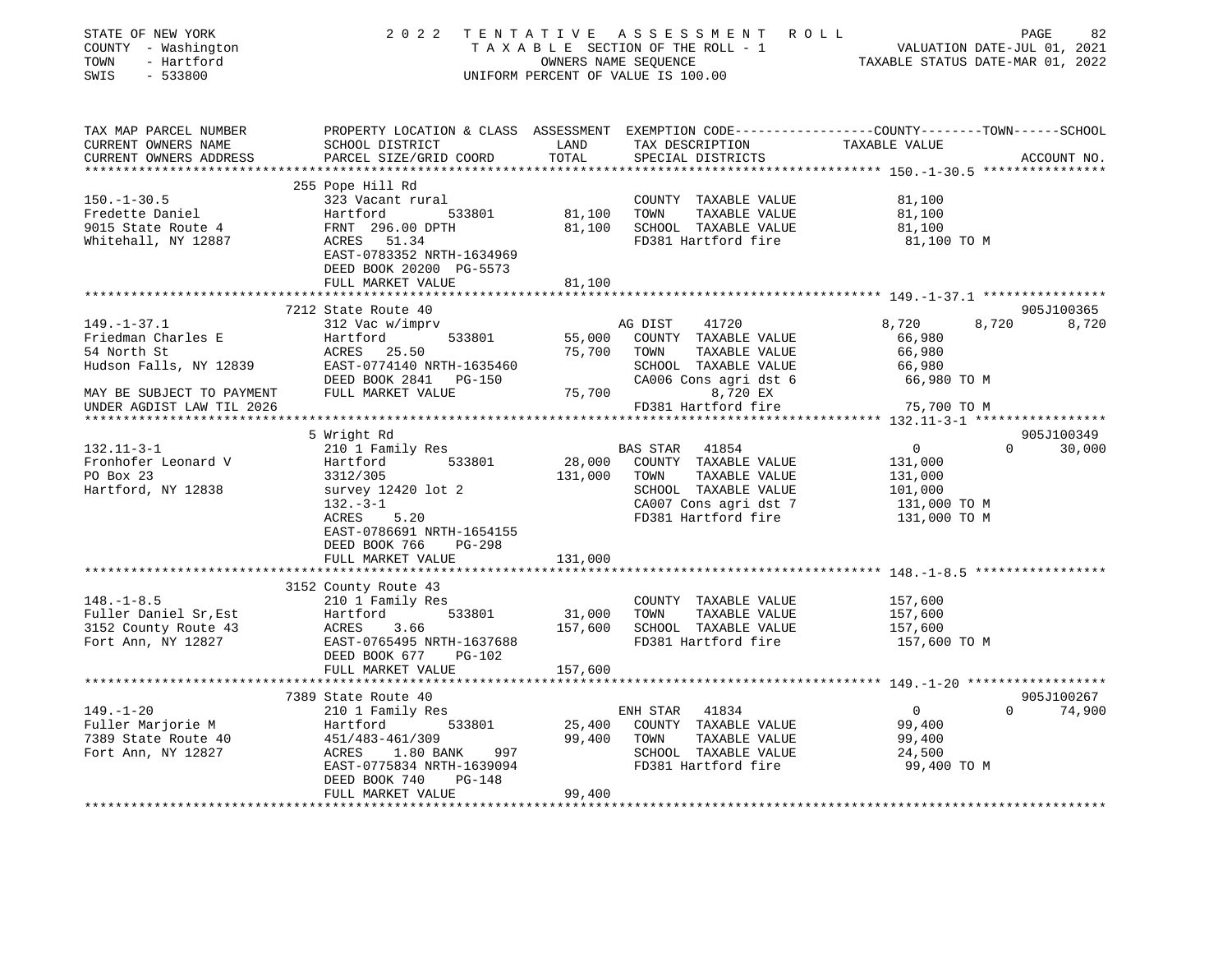| STATE OF NEW YORK<br>COUNTY - Washington<br>- Hartford<br>TOWN<br>SWIS<br>$-533800$                                                           | 2022 TENTATIVE                                                                                                                                           | OWNERS NAME SEQUENCE      | A S S E S S M E N T<br>R O L L<br>TAXABLE SECTION OF THE ROLL - 1<br>UNIFORM PERCENT OF VALUE IS 100.00          | VALUATION DATE-JUL 01, 2021<br>TAXABLE STATUS DATE-MAR 01, 2022 | PAGE<br>83                    |
|-----------------------------------------------------------------------------------------------------------------------------------------------|----------------------------------------------------------------------------------------------------------------------------------------------------------|---------------------------|------------------------------------------------------------------------------------------------------------------|-----------------------------------------------------------------|-------------------------------|
| TAX MAP PARCEL NUMBER<br>CURRENT OWNERS NAME<br>CURRENT OWNERS ADDRESS<br>***************                                                     | PROPERTY LOCATION & CLASS ASSESSMENT EXEMPTION CODE---------------COUNTY-------TOWN------SCHOOL<br>SCHOOL DISTRICT<br>PARCEL SIZE/GRID COORD             | LAND<br>TOTAL             | TAX DESCRIPTION<br>SPECIAL DISTRICTS                                                                             | TAXABLE VALUE                                                   | ACCOUNT NO.                   |
|                                                                                                                                               |                                                                                                                                                          |                           |                                                                                                                  |                                                                 |                               |
| $140. - 1 - 1$<br>Fullerton Farms, LLC<br>382 County Route 44                                                                                 | Eldridge Ln<br>105 Vac farmland<br>Hartford<br>Filed Survey:3038 & 3042                                                                                  | 533801 268,700<br>268,700 | AGRI-D IND 41730<br>COUNTY TAXABLE VALUE<br>TOWN<br>TAXABLE VALUE                                                | 137,625<br>131,075<br>131,075                                   | 905J100202<br>137,625 137,625 |
| Argyle, NY 12809                                                                                                                              | 662/73 663/272<br>ACRES 241.40                                                                                                                           |                           | SCHOOL TAXABLE VALUE<br>FD381 Hartford fire                                                                      | 131,075<br>268,700 TO M                                         |                               |
| MAY BE SUBJECT TO PAYMENT<br>UNDER AGDIST LAW TIL 2029                                                                                        | EAST-0770455 NRTH-1649233<br>DEED BOOK 3766 PG-166<br>FULL MARKET VALUE                                                                                  | 268,700                   |                                                                                                                  |                                                                 |                               |
|                                                                                                                                               |                                                                                                                                                          |                           |                                                                                                                  |                                                                 |                               |
| $140. - 1 - 1.2$<br>Fullerton Farms, LLC                                                                                                      | Eldridge Ln<br>105 Vac farmland<br>533801<br>Hartford                                                                                                    | 200                       | COUNTY TAXABLE VALUE<br>TOWN<br>TAXABLE VALUE                                                                    | 200<br>200                                                      |                               |
| 382 County Route 44<br>Argyle, NY 12809                                                                                                       | Ts #14715<br>FRNT 335.00 DPTH 40.00<br>EAST-0772285 NRTH-1648828<br>DEED BOOK 3766 PG-166                                                                | 200                       | SCHOOL TAXABLE VALUE<br>FD381 Hartford fire                                                                      | 200<br>200 TO M                                                 |                               |
|                                                                                                                                               | FULL MARKET VALUE                                                                                                                                        | 200                       |                                                                                                                  |                                                                 |                               |
| $140. - 1 - 1.4$<br>Fullerton Farms, LLC<br>382 County Route 44<br>Argyle, NY 12809                                                           | Eldridge Ln<br>311 Res vac land<br>533801 12,200<br>Hartford<br>FRNT 249.00 DPTH 165.00<br>EAST-0772083 NRTH-1644791<br>DEED BOOK 3766 PG-166            | 12,200                    | COUNTY TAXABLE VALUE<br>TOWN<br>TAXABLE VALUE<br>SCHOOL TAXABLE VALUE<br>FD381 Hartford fire                     | 12,200<br>12,200<br>12,200<br>12,200 TO M                       |                               |
|                                                                                                                                               | FULL MARKET VALUE                                                                                                                                        | 12,200                    |                                                                                                                  |                                                                 |                               |
|                                                                                                                                               |                                                                                                                                                          |                           |                                                                                                                  |                                                                 |                               |
| $140. - 1 - 1.6$<br>Fullerton Farms, LLC<br>382 County Route 44<br>Argyle, NY 12809<br>MAY BE SUBJECT TO PAYMENT                              | Eldridge Ln<br>105 Vac farmland<br>Hartford<br>Filed Survey 3039&3042<br>ACRES 114.50<br>EAST-0771261 NRTH-1646702<br>DEED BOOK 3766 PG-166              | 533801 121,700<br>121,700 | AGRI-D IND 41730<br>COUNTY TAXABLE VALUE<br>TOWN<br>TAXABLE VALUE<br>SCHOOL TAXABLE VALUE<br>FD381 Hartford fire | 61,054<br>61,054<br>60,646<br>60,646<br>60,646<br>121,700 TO M  | 61,054                        |
| UNDER AGDIST LAW TIL 2029                                                                                                                     | FULL MARKET VALUE                                                                                                                                        | 121,700                   |                                                                                                                  |                                                                 |                               |
|                                                                                                                                               |                                                                                                                                                          |                           |                                                                                                                  |                                                                 |                               |
| $140. - 1 - 1.7$<br>Fullerton Farms, LLC<br>382 County Route 44<br>Argyle, NY 12809<br>MAY BE SUBJECT TO PAYMENT<br>UNDER AGDIST LAW TIL 2029 | Eldridge Ln<br>105 Vac farmland<br>Hartford<br>533801<br>field Survey3041;3042;124<br>ACRES 129.38<br>EAST-0769062 NRTH-1645655<br>DEED BOOK 3766 PG-166 | 139,100<br>139,100        | AGRI-D IND 41730<br>COUNTY TAXABLE VALUE<br>TOWN<br>TAXABLE VALUE<br>SCHOOL TAXABLE VALUE<br>FD381 Hartford fire | 68,181<br>68,181<br>70,919<br>70,919<br>70,919<br>139,100 TO M  | 68,181                        |
|                                                                                                                                               | FULL MARKET VALUE                                                                                                                                        | 139,100                   |                                                                                                                  |                                                                 |                               |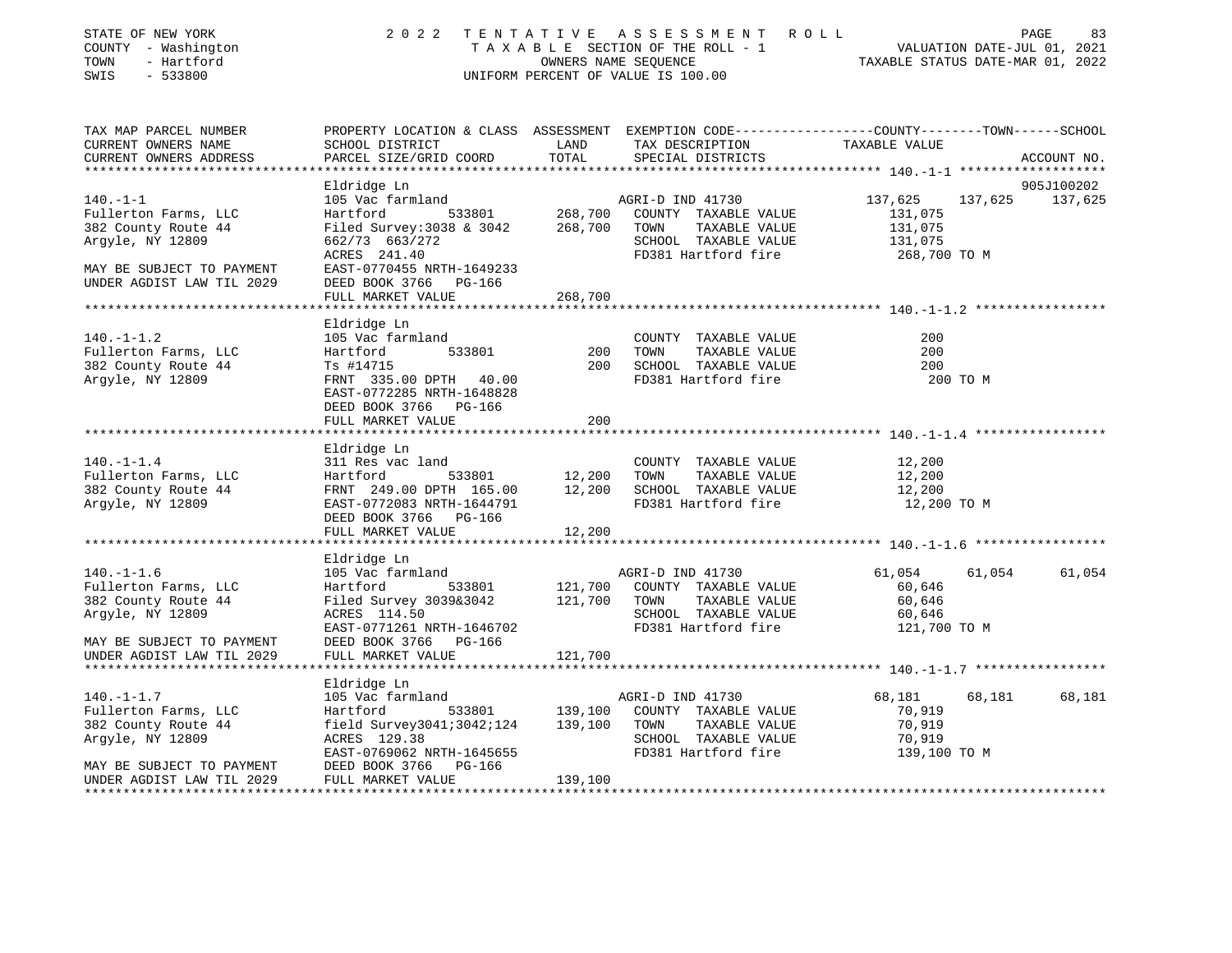| STATE OF NEW YORK<br>COUNTY - Washington<br>TOWN<br>- Hartford<br>SWIS<br>$-533800$ | 2 0 2 2                                                                                         |                  | TENTATIVE ASSESSMENT ROLL<br>TAXABLE SECTION OF THE ROLL - 1<br>OWNERS NAME SEQUENCE<br>UNIFORM PERCENT OF VALUE IS 100.00 | VALUATION DATE-JUL 01, 2021<br>TAXABLE STATUS DATE-MAR 01, 2022 | PAGE<br>84                       |
|-------------------------------------------------------------------------------------|-------------------------------------------------------------------------------------------------|------------------|----------------------------------------------------------------------------------------------------------------------------|-----------------------------------------------------------------|----------------------------------|
| TAX MAP PARCEL NUMBER                                                               | PROPERTY LOCATION & CLASS ASSESSMENT EXEMPTION CODE----------------COUNTY-------TOWN-----SCHOOL |                  |                                                                                                                            |                                                                 |                                  |
| CURRENT OWNERS NAME<br>CURRENT OWNERS ADDRESS                                       | SCHOOL DISTRICT<br>PARCEL SIZE/GRID COORD                                                       | LAND<br>TOTAL    | TAX DESCRIPTION TAXABLE VALUE<br>SPECIAL DISTRICTS                                                                         |                                                                 | ACCOUNT NO.                      |
|                                                                                     | 5549 County Route 30                                                                            |                  |                                                                                                                            |                                                                 |                                  |
| $141. - 3 - 34.1$                                                                   | 210 1 Family Res                                                                                |                  | BAS STAR<br>41854                                                                                                          | $\Omega$                                                        | $\Omega$<br>30,000               |
| Gage Richard                                                                        | Hartford<br>533801                                                                              | 25,100           | COUNTY TAXABLE VALUE                                                                                                       | 102,000                                                         |                                  |
| Gage Kathy J                                                                        | LOT A                                                                                           | 102,000          | TOWN<br>TAXABLE VALUE                                                                                                      | 102,000                                                         |                                  |
| 5549 County Route 30                                                                | 937/305                                                                                         |                  | SCHOOL TAXABLE VALUE                                                                                                       | 72,000                                                          |                                  |
| Granville, NY 12832                                                                 | ACRES 1.71<br>EAST-0788452 NRTH-1642062                                                         |                  | FD381 Hartford fire                                                                                                        | 102,000 TO M                                                    |                                  |
|                                                                                     | DEED BOOK 937<br>PG-307                                                                         | 102,000          |                                                                                                                            |                                                                 |                                  |
|                                                                                     | FULL MARKET VALUE                                                                               |                  |                                                                                                                            |                                                                 |                                  |
|                                                                                     | County Route 30                                                                                 |                  |                                                                                                                            |                                                                 |                                  |
| $141. - 3 - 34.3$                                                                   | 311 Res vac land                                                                                |                  | COUNTY TAXABLE VALUE                                                                                                       | 500                                                             |                                  |
| Gage Richard                                                                        | 533801<br>Hartford                                                                              | 500              | TOWN<br>TAXABLE VALUE                                                                                                      | 500                                                             |                                  |
| Gage Kathy                                                                          | FRNT 31.00 DPTH 235.00                                                                          | 500              | SCHOOL TAXABLE VALUE                                                                                                       | 500                                                             |                                  |
| 5549 County Route 30                                                                | EAST-0788594 NRTH-1642222                                                                       |                  | FD381 Hartford fire                                                                                                        | 500 TO M                                                        |                                  |
| Granville, NY 12832                                                                 | DEED BOOK 1686 PG-247                                                                           |                  |                                                                                                                            |                                                                 |                                  |
|                                                                                     | FULL MARKET VALUE                                                                               | 500              |                                                                                                                            |                                                                 |                                  |
|                                                                                     |                                                                                                 |                  |                                                                                                                            |                                                                 |                                  |
|                                                                                     | Halls Pond Rd                                                                                   |                  |                                                                                                                            |                                                                 | 905J100710                       |
| $158. - 2 - 10$                                                                     | 322 Rural vac>10                                                                                |                  | COUNTY TAXABLE VALUE                                                                                                       | 21,800                                                          |                                  |
| Gallagher James M                                                                   | 533801<br>Hartford                                                                              | 21,800<br>21,800 | TAXABLE VALUE<br>TOWN<br>SCHOOL TAXABLE VALUE                                                                              | 21,800                                                          |                                  |
| Leary Margaret J<br>461 Halls Pond Rd                                               | $158. - 1 - 10$<br>ACRES 11.10 BANK<br>999                                                      |                  | CA008 Cons agri dst 8                                                                                                      | 21,800                                                          |                                  |
| Salem, NY 12865                                                                     | EAST-0791203 NRTH-1631965                                                                       |                  | FD381 Hartford fire                                                                                                        | 21,800 TO M<br>21,800 TO M                                      |                                  |
|                                                                                     | DEED BOOK 3631 PG-148                                                                           |                  |                                                                                                                            |                                                                 |                                  |
|                                                                                     | FULL MARKET VALUE                                                                               | 21,800           |                                                                                                                            |                                                                 |                                  |
|                                                                                     |                                                                                                 |                  |                                                                                                                            |                                                                 |                                  |
|                                                                                     | 175 Blood St                                                                                    |                  |                                                                                                                            |                                                                 | 905J100314                       |
| $142. - 1 - 34$                                                                     | 240 Rural res                                                                                   |                  | ENH STAR 41834                                                                                                             | $\overline{0}$                                                  | $\Omega$<br>74,900               |
| Gallinari Theresa L                                                                 | Hartford<br>ACRES :<br>533801                                                                   | 57,800           | COUNTY TAXABLE VALUE                                                                                                       | 171,200                                                         |                                  |
| PO Box 56                                                                           | ACRES 16.80                                                                                     | 171,200          | TOWN<br>TAXABLE VALUE                                                                                                      | 171,200                                                         |                                  |
| Hartford, NY 12838                                                                  | EAST-0792350 NRTH-1645819                                                                       |                  | SCHOOL TAXABLE VALUE                                                                                                       | 96,300                                                          |                                  |
|                                                                                     | DEED BOOK 449<br>PG-956                                                                         |                  | FD381 Hartford fire                                                                                                        | 171,200 TO M                                                    |                                  |
|                                                                                     | FULL MARKET VALUE                                                                               | 171,200          |                                                                                                                            |                                                                 |                                  |
|                                                                                     | ***********************                                                                         |                  |                                                                                                                            |                                                                 |                                  |
|                                                                                     | 3228 Coach Rd                                                                                   |                  |                                                                                                                            |                                                                 | 905J101080                       |
| $149. - 1 - 24.2$                                                                   | 210 1 Family Res                                                                                |                  | CW 10 VET/ 41151                                                                                                           | 8,000<br>8,000                                                  | $\overline{0}$<br>$\overline{0}$ |
| Galusha Dennis                                                                      | 533801<br>Hartford                                                                              |                  | 30,900 CW_DISBLD_ 41171                                                                                                    | 40,000<br>40,000                                                |                                  |
| Galusha Colleen                                                                     | AGRES 1.70<br>ACRES 1.70<br>EAST-0779794 NRTH-1639727<br>DEED BOOK 920 PG-33                    |                  | 241,600 BAS STAR 41854                                                                                                     | $\overline{0}$                                                  | $\overline{0}$<br>30,000         |
| 3228 Coach Rd<br>3228 Coach Rd<br>Argyle, NY 12809                                  |                                                                                                 |                  | COUNTY TAXABLE VALUE<br>TOWN<br>TAXABLE VALUE                                                                              | 193,600<br>193,600                                              |                                  |
|                                                                                     | FULL MARKET VALUE                                                                               |                  | 241,600 SCHOOL TAXABLE VALUE                                                                                               | 211,600                                                         |                                  |
|                                                                                     |                                                                                                 |                  | FD381 Hartford fire                                                                                                        | 241,600 TO M                                                    |                                  |
|                                                                                     |                                                                                                 |                  |                                                                                                                            |                                                                 |                                  |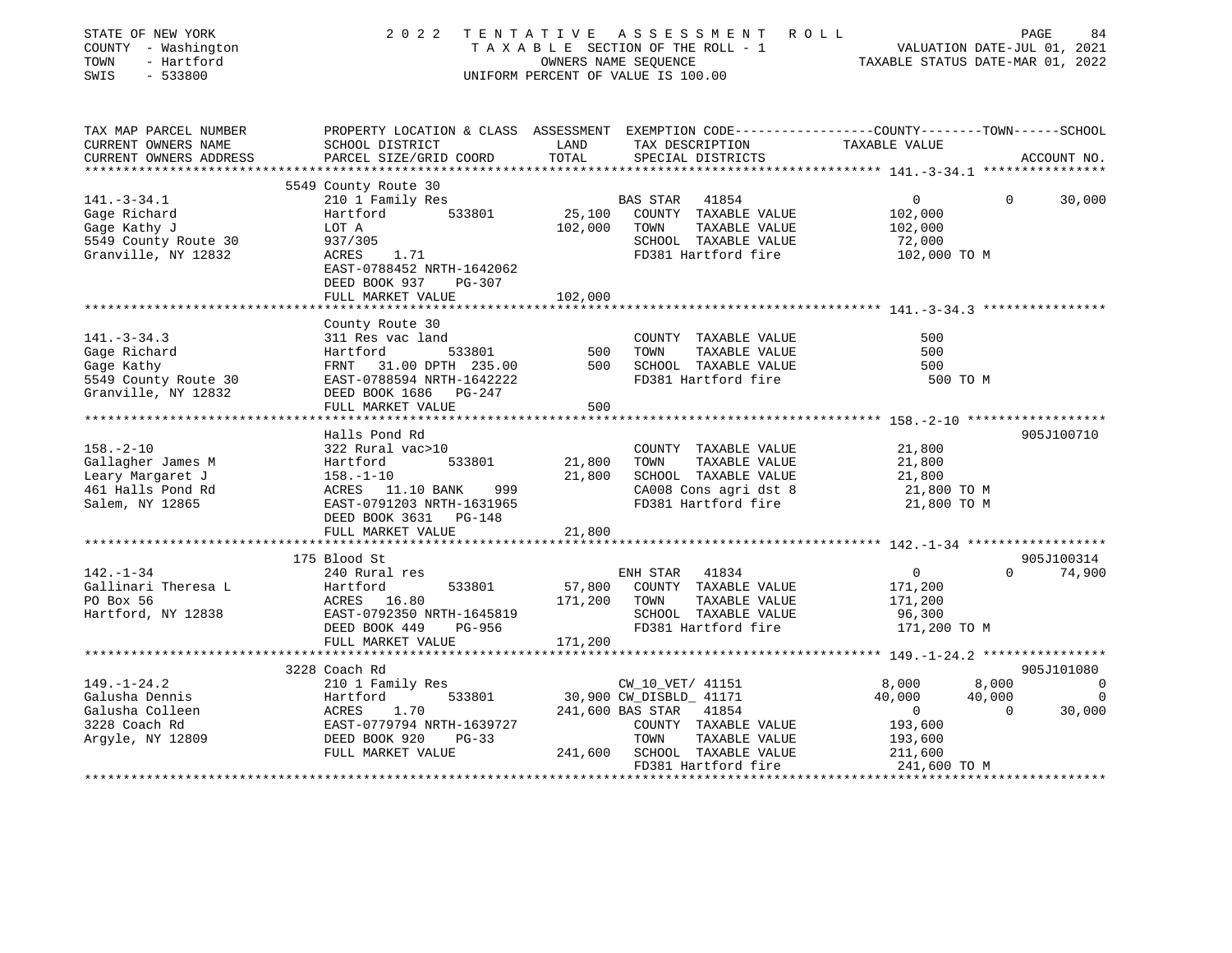| STATE OF NEW YORK<br>COUNTY - Washington<br>- Hartford<br>TOWN<br>$-533800$<br>SWIS                | 2 0 2 2                                                                                                                                                                                                                                            |                            | FENTATIVE ASSESSMENT ROLL PAGE 85<br>TAXABLE SECTION OF THE ROLL - 1 VALUATION DATE-JUL 01, 2021<br>OWNERS NAME SEQUENCE TAXABLE STATUS DATE-MAR 01, 2022<br>TENTATIVE ASSESSMENT ROLL<br>UNIFORM PERCENT OF VALUE IS 100.00 |                                                                                          |                         |                 |
|----------------------------------------------------------------------------------------------------|----------------------------------------------------------------------------------------------------------------------------------------------------------------------------------------------------------------------------------------------------|----------------------------|------------------------------------------------------------------------------------------------------------------------------------------------------------------------------------------------------------------------------|------------------------------------------------------------------------------------------|-------------------------|-----------------|
| TAX MAP PARCEL NUMBER<br>CURRENT OWNERS NAME<br>CURRENT OWNERS ADDRESS                             | PROPERTY LOCATION & CLASS ASSESSMENT EXEMPTION CODE----------------COUNTY-------TOWN-----SCHOOL<br>SCHOOL DISTRICT<br>PARCEL SIZE/GRID COORD                                                                                                       | LAND<br>TOTAL              | TAX DESCRIPTION TAXABLE VALUE<br>SPECIAL DISTRICTS                                                                                                                                                                           |                                                                                          |                         | ACCOUNT NO.     |
| $150. - 1 - 29.16$<br>Gann Julie P<br>163 Pope Hill Rd<br>Argyle, NY 12809                         | 163 Pope Hill Rd<br>210 1 Family Res<br>210 1 Family Res<br>532001 36,200 SOL/WINDSY 49500<br>36,200 SOL/WINDSY 49500<br>ACRES<br>5.03<br>EAST-0780738 NRTH-1633738<br>DEED BOOK 20191 PG-26791<br>FULL MARKET VALUE 400,000 CA006 Cons agri dst 6 |                            | 400,000 COUNTY TAXABLE VALUE<br>TOWN<br>TAXABLE VALUE<br>SCHOOL TAXABLE VALUE<br>FD381 Hartford fire                                                                                                                         | $\overline{0}$<br>7,900<br>392,100<br>392,100<br>362,100<br>400,000 TO M<br>400,000 TO M | $\overline{0}$<br>7,900 | 30,000<br>7,900 |
|                                                                                                    |                                                                                                                                                                                                                                                    |                            |                                                                                                                                                                                                                              |                                                                                          |                         |                 |
| $150. - 1 - 3.3$<br>Garcia Joseph<br>Garcia Jared<br>89 S Zoranne Dr<br>Farmingdale, NY 11735      | Burch Rd<br>311 Res vac land<br>Hartford 533801<br>Filed Survey: 12845<br>ACRES 8.13<br>EAST-0789637 NRTH-1641964                                                                                                                                  | 21,400<br>21,400           | AG DIST 41720<br>COUNTY TAXABLE VALUE<br>TOWN<br>TAXABLE VALUE<br>SCHOOL TAXABLE VALUE<br>CA008 Cons agri dst 8                                                                                                              | 4,790<br>16,610<br>16,610<br>16,610<br>16,610 TO M                                       | 4,790                   | 4,790           |
| MAY BE SUBJECT TO PAYMENT<br>UNDER AGDIST LAW TIL 2026                                             | DEED BOOK 3679 PG-44<br>FULL MARKET VALUE                                                                                                                                                                                                          |                            | 4,790 EX<br>$21,400$ FD381 Hartford fire                                                                                                                                                                                     | 21,400 TO M                                                                              |                         |                 |
| $149. - 1 - 30.5$<br>Gates et al Ronald A<br>Gates Susan M<br>PO Box 3519                          | 100 Swamp Ln<br>312 Vac w/imprv<br>Hartford<br>533801<br>LOT 5<br>ACRES<br>6.71<br>DEED BOOK 20210 PG-4160<br>FULL MARKET VALUE                                                                                                                    | 24,500<br>24,600<br>24,600 | COUNTY TAXABLE VALUE<br>TOWN<br>TAXABLE VALUE<br>SCHOOL TAXABLE VALUE<br>CA006 Cons agri dst 6<br>FD381 Hartford fire                                                                                                        | 24,600<br>24,600<br>24,600<br>24,600 TO M<br>24,600 TO M                                 |                         | 905J101264      |
|                                                                                                    | 60 Dick Hill Rd                                                                                                                                                                                                                                    |                            |                                                                                                                                                                                                                              |                                                                                          |                         | 905J100235      |
| $141. - 1 - 69$<br>Gauthier Charlotte<br>60 Dick Hill Rd<br>Granville, NY 12832                    | 210 1 Family Res<br>Hartford<br>533801<br>LOT 1<br>ACRES<br>2.40 BANK<br>999 —<br>EAST-0787786 NRTH-1647677<br>DEED BOOK 2564 PG-87                                                                                                                | 32,100<br>148,300          | ENH STAR<br>41834<br>COUNTY TAXABLE VALUE<br>TAXABLE VALUE<br>TOWN<br>SCHOOL TAXABLE VALUE<br>CA007 Cons agri dst 7<br>FD381 Hartford fire                                                                                   | $\overline{0}$<br>148,300<br>148,300<br>73,400<br>148,300 TO M<br>148,300 TO M           | $\Omega$                | 74,900          |
|                                                                                                    | FULL MARKET VALUE                                                                                                                                                                                                                                  | 148,300                    |                                                                                                                                                                                                                              |                                                                                          |                         |                 |
| $141. - 1 - 69.3$<br>Gauthier Charlotte<br>Dessaint Tina<br>60 Dick Hill Rd<br>Granville, NY 12832 | Dick Hill Rd<br>314 Rural vac<10<br>Hartford<br>533801<br>LOT 4<br>ACRES<br>1.22<br>EAST-0788446 NRTH-1647984<br>DEED BOOK 652<br>PG-301<br>FULL MARKET VALUE                                                                                      | 10,000<br>10,000<br>10,000 | COUNTY TAXABLE VALUE<br>TOWN<br>TAXABLE VALUE<br>SCHOOL TAXABLE VALUE<br>CA007 Cons agri dst 7<br>FD381 Hartford fire<br>FD381 Hartford fire                                                                                 | 10,000<br>10,000<br>10,000<br>10,000 TO M<br>10,000 TO M                                 |                         |                 |

\*\*\*\*\*\*\*\*\*\*\*\*\*\*\*\*\*\*\*\*\*\*\*\*\*\*\*\*\*\*\*\*\*\*\*\*\*\*\*\*\*\*\*\*\*\*\*\*\*\*\*\*\*\*\*\*\*\*\*\*\*\*\*\*\*\*\*\*\*\*\*\*\*\*\*\*\*\*\*\*\*\*\*\*\*\*\*\*\*\*\*\*\*\*\*\*\*\*\*\*\*\*\*\*\*\*\*\*\*\*\*\*\*\*\*\*\*\*\*\*\*\*\*\*\*\*\*\*\*\*\*\*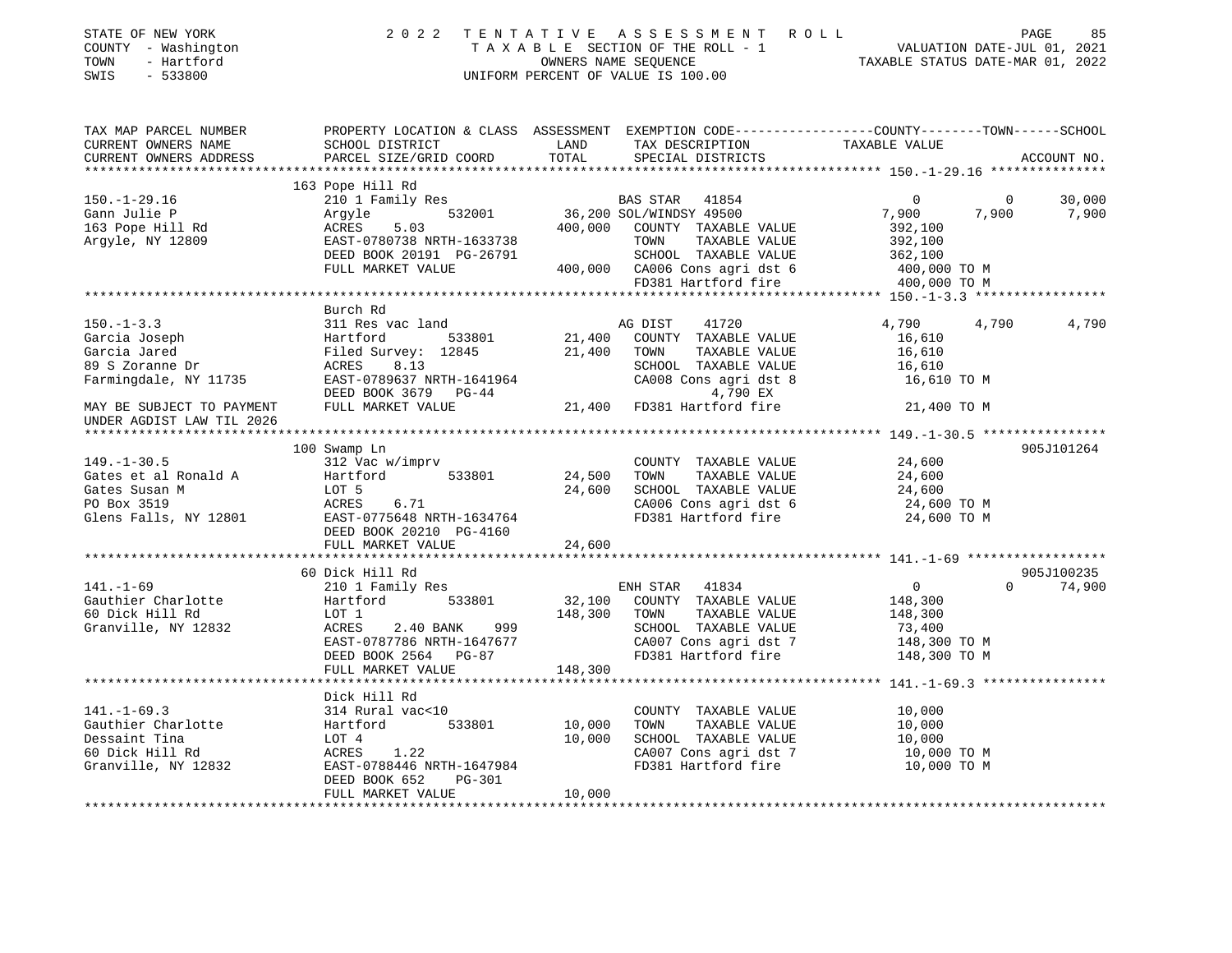| STATE OF NEW YORK<br>COUNTY - Washington<br>TOWN<br>- Hartford<br>$-533800$<br>SWIS                |                                                                                                                                                                                 | OWNERS NAME SEQUENCE | 2022 TENTATIVE ASSESSMENT ROLL<br>T A X A B L E SECTION OF THE ROLL - 1 VALUATION DATE-JUL 01, 2021<br>UNIFORM PERCENT OF VALUE IS 100.00           | TAXABLE STATUS DATE-MAR 01, 2022                                                   | PAGE<br>86         |
|----------------------------------------------------------------------------------------------------|---------------------------------------------------------------------------------------------------------------------------------------------------------------------------------|----------------------|-----------------------------------------------------------------------------------------------------------------------------------------------------|------------------------------------------------------------------------------------|--------------------|
| TAX MAP PARCEL NUMBER<br>CURRENT OWNERS NAME<br>CURRENT OWNERS ADDRESS                             | PROPERTY LOCATION & CLASS ASSESSMENT EXEMPTION CODE---------------COUNTY-------TOWN------SCHOOL<br>SCHOOL DISTRICT<br>PARCEL SIZE/GRID COORD                                    | LAND<br>TOTAL        | TAX DESCRIPTION TAXABLE VALUE<br>SPECIAL DISTRICTS                                                                                                  |                                                                                    | ACCOUNT NO.        |
|                                                                                                    |                                                                                                                                                                                 |                      |                                                                                                                                                     |                                                                                    |                    |
| $141. - 1 - 69.4$<br>Gauthier Charlotte<br>Dessaint Tina<br>60 Dick Hill Rd<br>Granville, NY 12832 | Dick Hill Rd<br>314 Rural vac<10<br>533801<br>Hartford<br>LOT 5<br>ACRES 5.39<br>EAST-0788631 NRTH-1647788<br>DEED BOOK 908 PG-231                                              | 20,500<br>20,500     | COUNTY TAXABLE VALUE<br>TOWN<br>TAXABLE VALUE<br>SCHOOL TAXABLE VALUE<br>CA007 Cons agri dst 7<br>FD381 Hartford fire                               | 20,500<br>20,500<br>20,500<br>20,500 TO M<br>20,500 TO M                           |                    |
|                                                                                                    | FULL MARKET VALUE                                                                                                                                                               | 20,500               |                                                                                                                                                     |                                                                                    |                    |
|                                                                                                    |                                                                                                                                                                                 |                      |                                                                                                                                                     |                                                                                    |                    |
| $141. - 1 - 69.1$<br>Gauthier Roger G Jr<br>72 Dick Hill Rd<br>Granville, NY 12832                 | 72 Dick Hill Rd<br>210 1 Family Res<br>533801<br>Hartford<br>Ease 665/34<br>LOT 2<br>1.20<br>ACRES<br>EAST-0788045 NRTH-1647717<br>DEED BOOK 773<br>PG-119<br>FULL MARKET VALUE | 23,600<br>80,500     | BAS STAR 41854<br>COUNTY TAXABLE VALUE<br>80,500 TOWN<br>TAXABLE VALUE<br>SCHOOL TAXABLE VALUE<br>CA007 Cons agri dst 7<br>FD381 Hartford fire      | $\overline{0}$<br>80,500<br>80,500<br>50,500<br>80,500 TO M<br>80,500 TO M         | $\Omega$<br>30,000 |
|                                                                                                    |                                                                                                                                                                                 |                      |                                                                                                                                                     |                                                                                    |                    |
| 141. –1–69.2<br>Gauthier Roger G Jr<br>72 Dick Hill Rd<br>Granville, NY 12832                      | Dick Hill Rd<br>314 Rural vac<10<br>Hartford 533801<br>LOT 3<br>ACRES 1.10<br>EAST-0788188 NRTH-1647780<br>DEED BOOK 878<br>PG-248                                              | 13,000 TOWN          | COUNTY TAXABLE VALUE<br>TAXABLE VALUE<br>13,000 SCHOOL TAXABLE VALUE<br>CA007 Cons agri dst 7<br>FD381 Hartford fire                                | 13,000<br>13,000<br>13,000<br>13,000 TO M<br>13,000 TO M                           |                    |
|                                                                                                    | FULL MARKET VALUE                                                                                                                                                               | 13,000               |                                                                                                                                                     |                                                                                    |                    |
|                                                                                                    |                                                                                                                                                                                 |                      |                                                                                                                                                     |                                                                                    |                    |
| $141. - 1 - 70.6$<br>Gauthier Tina<br>Kurjiaka Charles<br>44 Dick Hill Rd<br>Granville, NY 12832   | 44 Dick Hill Rd<br>210 1 Family Res<br>Hartford 533801<br>LOT 3<br>ACRES 7.19<br>EAST-0787340 NRTH-1647359<br>DEED BOOK 2032 PG-192<br>FULL MARKET VALUE                        | 148,000              | BAS STAR 41854<br>33,700 COUNTY TAXABLE VALUE<br>148,000 TOWN TAXABLE VALUE<br>SCHOOL TAXABLE VALUE<br>CA007 Cons agri dst 7<br>FD381 Hartford fire | $0 \qquad \qquad$<br>148,000<br>148,000<br>118,000<br>148,000 TO M<br>148,000 TO M | $\Omega$<br>30,000 |
|                                                                                                    |                                                                                                                                                                                 |                      |                                                                                                                                                     |                                                                                    |                    |
| $141. - 1 - 69.5$<br>Gauthier-Berry Charlotte Hartford<br>60 Dick Hill Rd<br>Granville, NY 12832   | 108 Dick Hill Rd<br>270 Mfg housing<br>533801<br>LOT 6<br>ACRES<br>5.39<br>EAST-0788937 NRTH-1648091<br>DEED BOOK 3936 PG-136                                                   |                      | COUNTY TAXABLE VALUE<br>26,800 TOWN<br>TAXABLE VALUE<br>63,300 SCHOOL TAXABLE VALUE<br>CA007 Cons agri dst 7<br>FD381 Hartford fire                 | 63,300<br>63,300<br>63,300<br>63,300 TO M<br>63,300 TO M                           |                    |
|                                                                                                    | FULL MARKET VALUE                                                                                                                                                               | 63,300               |                                                                                                                                                     |                                                                                    |                    |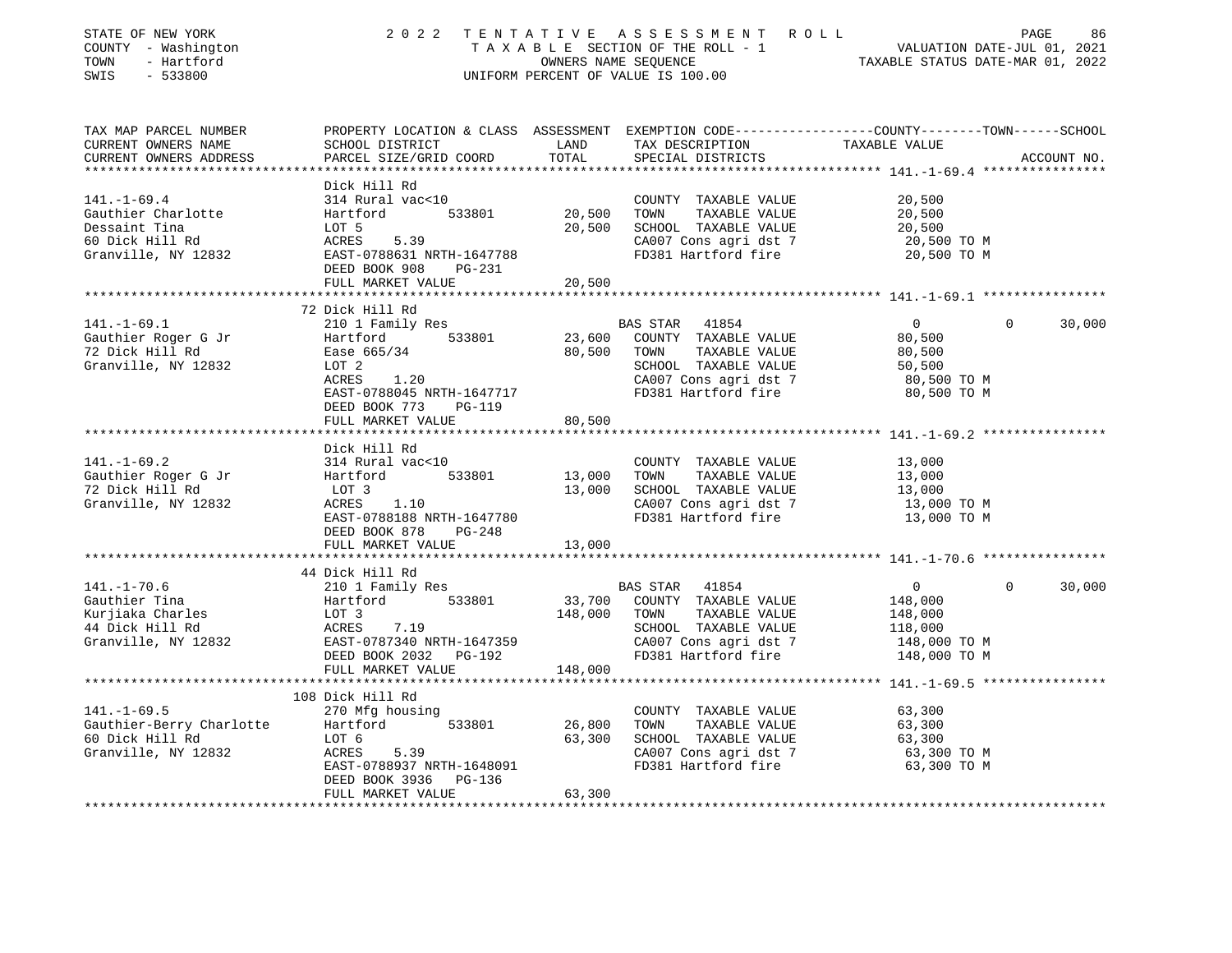| - Washington<br>COUNTY<br>TOWN<br>- Hartford<br>SWIS<br>$-533800$                                |                                                                                                                                               |                              | TAXABLE SECTION OF THE ROLL - 1<br>OWNERS NAME SEOUENCE<br>UNIFORM PERCENT OF VALUE IS 100.00                                                     | VALUATION DATE-JUL 01, 2021<br>TAXABLE STATUS DATE-MAR 01, 2022   |                    |
|--------------------------------------------------------------------------------------------------|-----------------------------------------------------------------------------------------------------------------------------------------------|------------------------------|---------------------------------------------------------------------------------------------------------------------------------------------------|-------------------------------------------------------------------|--------------------|
| TAX MAP PARCEL NUMBER<br>CURRENT OWNERS NAME<br>CURRENT OWNERS ADDRESS                           | PROPERTY LOCATION & CLASS ASSESSMENT EXEMPTION CODE---------------COUNTY-------TOWN------SCHOOL<br>SCHOOL DISTRICT<br>PARCEL SIZE/GRID COORD  | LAND<br>TOTAL                | TAX DESCRIPTION<br>SPECIAL DISTRICTS                                                                                                              | TAXABLE VALUE                                                     | ACCOUNT NO.        |
|                                                                                                  |                                                                                                                                               |                              |                                                                                                                                                   |                                                                   |                    |
| $131. -1 - 5.9$<br>Gebo Michael<br>Vannamee Jaclyn<br>PO Box 113                                 | 269 Townsend Rd<br>210 1 Family Res<br>Hartford<br>533801<br>9.16<br>ACRES<br>EAST-0779266 NRTH-1650762                                       | 48,600<br>342,300 TOWN       | BAS STAR<br>41854<br>COUNTY TAXABLE VALUE<br>TAXABLE VALUE<br>SCHOOL TAXABLE VALUE                                                                | $\circ$<br>342,300<br>342,300<br>312,300                          | $\Omega$<br>30,000 |
| Hartford, NY 12838                                                                               | DEED BOOK 2112 PG-194<br>FULL MARKET VALUE                                                                                                    |                              | CA007 Cons agri dst 7<br>342,300 FD381 Hartford fire                                                                                              | 342,300 TO M<br>342,300 TO M                                      |                    |
|                                                                                                  | 1730 Burch Rd                                                                                                                                 |                              |                                                                                                                                                   |                                                                   | 905J100644         |
| $142. - 1 - 27$<br>Gee Lawrence<br>Gee Sheryl<br>1730 Burch Rd                                   | 210 1 Family Res<br>533801<br>Hartford<br>ACRES<br>2.81 BANK<br>997<br>EAST-0794311 NRTH-1641568                                              | 28,400<br>146,900            | <b>BAS STAR</b><br>41854<br>COUNTY TAXABLE VALUE<br>TOWN<br>TAXABLE VALUE<br>SCHOOL TAXABLE VALUE                                                 | $\overline{0}$<br>146,900<br>146,900<br>116,900                   | $\Omega$<br>30,000 |
| Granville, NY 12832                                                                              | DEED BOOK 2854 PG-285<br>FULL MARKET VALUE                                                                                                    |                              | CA008 Cons agri dst 8<br>146,900 FD381 Hartford fire                                                                                              | 146,900 TO M<br>146,900 TO M                                      |                    |
|                                                                                                  | 86 Hartford Main St                                                                                                                           |                              |                                                                                                                                                   |                                                                   | 905J100672         |
| $132.15 - 2 - 38$<br>Gentry-Zeno Amber R<br>86 Hartford Main St<br>Hartford, NY 12838            | 210 1 Family Res<br>Hartford<br>533801<br>FRNT 100.00 DPTH 230.00<br><b>BANK</b><br>999<br>EAST-0786853 NRTH-1653499<br>DEED BOOK 3154 PG-150 | 17,700<br>118,400            | <b>BAS STAR</b><br>41854<br>COUNTY TAXABLE VALUE<br>TOWN<br>TAXABLE VALUE<br>SCHOOL TAXABLE VALUE<br>CA007 Cons agri dst 7<br>FD381 Hartford fire | 0<br>118,400<br>118,400<br>88,400<br>118,400 TO M<br>118,400 TO M | 30,000<br>$\Omega$ |
|                                                                                                  | FULL MARKET VALUE                                                                                                                             | 118,400                      |                                                                                                                                                   |                                                                   |                    |
| $149. - 1 - 30.17$<br>George Paul<br>620 Main St 2<br>Hampstead, NH 03841                        | Swamp Ln<br>314 Rural vac<10<br>533801<br>Hartford<br>LOT 17<br>7.31<br>ACRES<br>EAST-0777080 NRTH-1634203<br>DEED BOOK 2622<br>PG-96         | 28,500<br>28,500             | COUNTY TAXABLE VALUE<br>TAXABLE VALUE<br>TOWN<br>SCHOOL TAXABLE VALUE<br>CA006 Cons agri dst 6<br>FD381 Hartford fire                             | 28,500<br>28,500<br>28,500<br>28,500 TO M<br>28,500 TO M          | 905J101275         |
|                                                                                                  | FULL MARKET VALUE                                                                                                                             | 28,500                       |                                                                                                                                                   |                                                                   |                    |
|                                                                                                  | **************************<br>142 Baker Rd                                                                                                    | * * * * * * * * * * *        |                                                                                                                                                   | ******************* 132.-2-21.3 *****************                 | 905J101069         |
| $132 - 2 - 21.3$<br>Geraghty Brian C<br>Wilson Samantha L<br>142 Baker Rd<br>Granville, NY 12832 | 210 1 Family Res<br>533801<br>Hartford<br>ACRES<br>4.03 BANK<br>997<br>EAST-0793666 NRTH-1654121<br>DEED BOOK 3854 PG-93<br>FULL MARKET VALUE | 34,500<br>156,100<br>156,100 | COUNTY TAXABLE VALUE<br>TAXABLE VALUE<br>TOWN<br>SCHOOL TAXABLE VALUE<br>FD381 Hartford fire                                                      | 156,100<br>156,100<br>156,100<br>156,100 TO M                     |                    |
|                                                                                                  |                                                                                                                                               |                              |                                                                                                                                                   |                                                                   |                    |

STATE OF NEW YORK 2022 TENTATIVE ASSESSMENT ROLL PAGE

87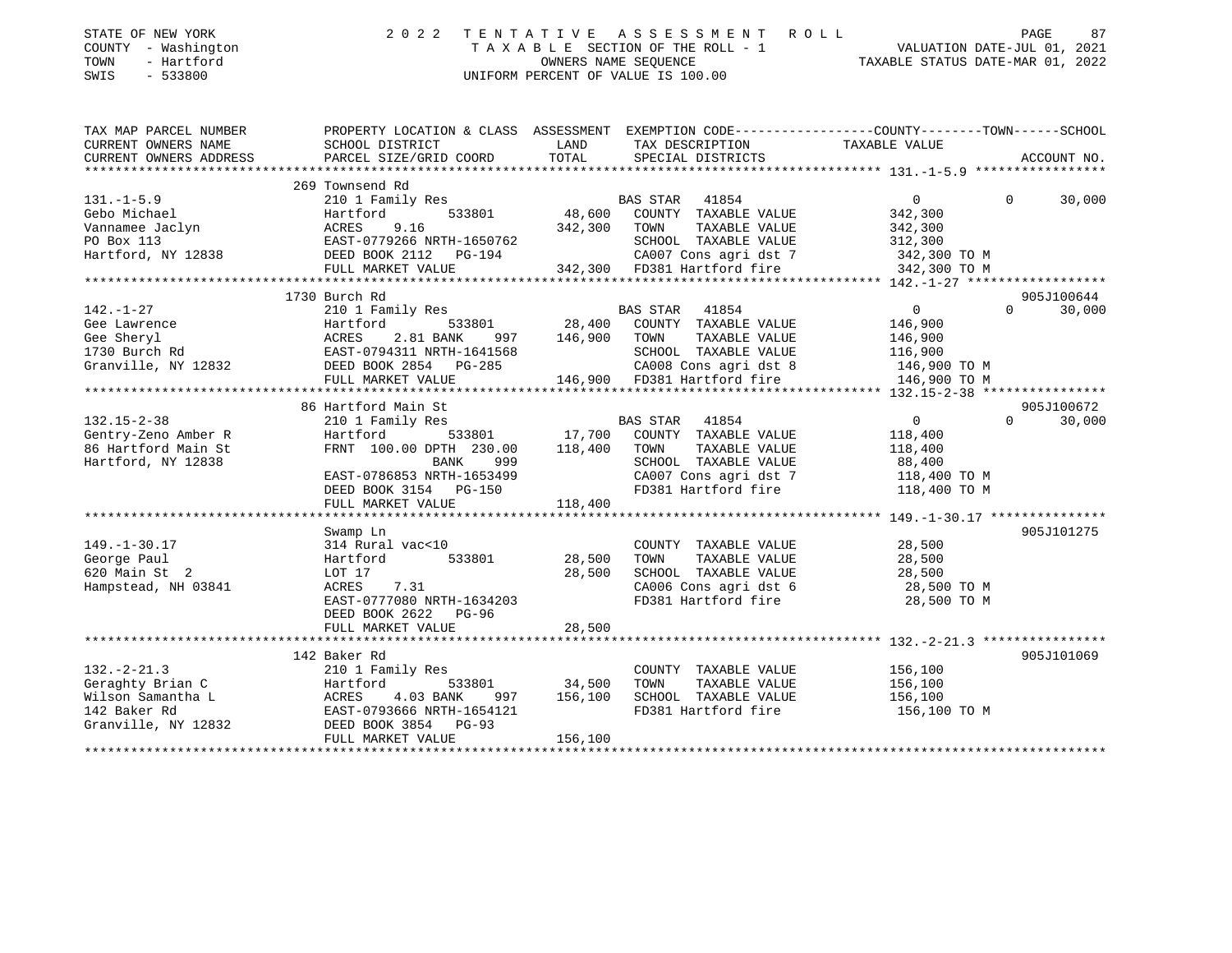| STATE OF NEW YORK<br>COUNTY - Washington<br>- Hartford<br>TOWN<br>$-533800$<br>SWIS | 2 0 2 2                                                                                          | TENTATIVE | ASSESSMENT ROLL<br>TAXABLE SECTION OF THE ROLL - 1<br>OWNERS NAME SEQUENCE<br>UNIFORM PERCENT OF VALUE IS 100.00 | TAXABLE STATUS DATE-MAR 01, 2022 |          | PAGE<br>88<br>VALUATION DATE-JUL 01, 2021 |
|-------------------------------------------------------------------------------------|--------------------------------------------------------------------------------------------------|-----------|------------------------------------------------------------------------------------------------------------------|----------------------------------|----------|-------------------------------------------|
| TAX MAP PARCEL NUMBER                                                               | PROPERTY LOCATION & CLASS ASSESSMENT EXEMPTION CODE----------------COUNTY-------TOWN------SCHOOL |           |                                                                                                                  |                                  |          |                                           |
| CURRENT OWNERS NAME                                                                 | SCHOOL DISTRICT                                                                                  | LAND      | TAX DESCRIPTION                                                                                                  | TAXABLE VALUE                    |          |                                           |
| CURRENT OWNERS ADDRESS<br>**********************                                    | PARCEL SIZE/GRID COORD                                                                           | TOTAL     | SPECIAL DISTRICTS                                                                                                |                                  |          | ACCOUNT NO.                               |
|                                                                                     | 126 Country Ln                                                                                   |           |                                                                                                                  |                                  |          | 905J101125                                |
| $122. - 1 - 49$                                                                     | 323 Vacant rural                                                                                 |           | COUNTY TAXABLE VALUE                                                                                             | 44,500                           |          |                                           |
| Gereg Matthew                                                                       | 533801<br>Hartford                                                                               | 44,500    | TAXABLE VALUE<br>TOWN                                                                                            | 44,500                           |          |                                           |
| 159 Sawpit Hill Rd                                                                  | 723-111 Easement & ROW                                                                           | 44,500    | SCHOOL TAXABLE VALUE                                                                                             | 44,500                           |          |                                           |
| Woodbury, CT 86798                                                                  | 50.03<br>ACRES                                                                                   |           | CA007 Cons agri dst 7                                                                                            | 44,500 TO M                      |          |                                           |
|                                                                                     | EAST-0768743 NRTH-1660318                                                                        |           | FD381 Hartford fire                                                                                              | 44,500 TO M                      |          |                                           |
|                                                                                     | DEED BOOK 20210 PG-3838                                                                          |           |                                                                                                                  |                                  |          |                                           |
|                                                                                     | FULL MARKET VALUE                                                                                | 44,500    |                                                                                                                  |                                  |          |                                           |
|                                                                                     |                                                                                                  |           |                                                                                                                  |                                  |          |                                           |
|                                                                                     | 27 Hartford Main St                                                                              |           |                                                                                                                  |                                  |          | 905J100243                                |
| $132.15 - 1 - 20$                                                                   | 220 2 Family Res                                                                                 |           | BAS STAR<br>41854                                                                                                | $\mathbf{0}$                     | $\Omega$ | 30,000                                    |
| Gibbs David A                                                                       | 533801<br>Hartford                                                                               | 12,400    | COUNTY TAXABLE VALUE                                                                                             | 131,000                          |          |                                           |
| St John Linda                                                                       | ACRES<br>0.29 BANK<br>999                                                                        | 131,000   | TOWN<br>TAXABLE VALUE                                                                                            | 131,000                          |          |                                           |
| 27 Hartford Main St                                                                 | EAST-0786083 NRTH-1652266                                                                        |           | SCHOOL TAXABLE VALUE                                                                                             | 101,000                          |          |                                           |
| Hartford, NY 12838                                                                  | DEED BOOK 1787 PG-333<br>FULL MARKET VALUE                                                       |           | CA007 Cons agri dst 7<br>131,000 FD381 Hartford fire                                                             | 131,000 TO M<br>131,000 TO M     |          |                                           |
|                                                                                     | ***************************                                                                      |           |                                                                                                                  |                                  |          |                                           |
|                                                                                     | 30 Hartford Main St                                                                              |           |                                                                                                                  |                                  |          | 905J100290                                |
| $132.15 - 2 - 22$                                                                   | 480 Mult-use bld                                                                                 |           | COUNTY TAXABLE VALUE                                                                                             | 83,000                           |          |                                           |
| Gibson Dale                                                                         | Hartford<br>533801                                                                               | 5,000     | TOWN<br>TAXABLE VALUE                                                                                            | 83,000                           |          |                                           |
| 241 Washburn Hill Rd                                                                | ACRES<br>0.10                                                                                    | 83,000    | SCHOOL TAXABLE VALUE                                                                                             | 83,000                           |          |                                           |
| Granville, NY 12832                                                                 | EAST-0786331 NRTH-1652175                                                                        |           | CA007 Cons agri dst 7                                                                                            | 83,000 TO M                      |          |                                           |
|                                                                                     | DEED BOOK 3780 PG-296                                                                            |           | FD381 Hartford fire                                                                                              | 83,000 TO M                      |          |                                           |
|                                                                                     | FULL MARKET VALUE                                                                                | 83,000    |                                                                                                                  |                                  |          |                                           |
|                                                                                     |                                                                                                  |           |                                                                                                                  |                                  |          |                                           |
|                                                                                     | 7745 State Route 40                                                                              |           |                                                                                                                  |                                  |          | 905J100247                                |
| $140. - 2 - 30$                                                                     | 210 1 Family Res                                                                                 |           | AGED-ALL 41800                                                                                                   | 80,150                           | 80,150   | 80,150                                    |
| Gibson Family Irrv Trust                                                            | 533801<br>Hartford                                                                               |           | 20,300 ENH STAR 41834                                                                                            | $\Omega$                         | $\Omega$ | 74,900                                    |
| Hren Mary C Trustee                                                                 | ACRES<br>0.72                                                                                    | 160,300   | COUNTY TAXABLE VALUE                                                                                             | 80,150                           |          |                                           |
| 7745 State Route 40                                                                 | EAST-0782022 NRTH-1645282                                                                        |           | TOWN<br>TAXABLE VALUE                                                                                            | 80,150                           |          |                                           |
| Hartford, NY 12838                                                                  | DEED BOOK 3672 PG-10                                                                             |           | SCHOOL TAXABLE VALUE                                                                                             | 5,250                            |          |                                           |
|                                                                                     | FULL MARKET VALUE                                                                                |           | 160,300 FD381 Hartford fire                                                                                      | 160,300 TO M                     |          |                                           |
|                                                                                     | 3938 & 3942 State Route 196                                                                      |           |                                                                                                                  |                                  |          | 905J100245                                |
| $140. - 2 - 36$                                                                     | 240 Rural res                                                                                    |           | 41720<br>AG DIST                                                                                                 | 26,400                           | 26,400   | 26,400                                    |
| Gibson Family Irrv Trust                                                            | Hartford<br>533801                                                                               | 79,600    | COUNTY TAXABLE VALUE                                                                                             | 158,300                          |          |                                           |
| Hren Mary C Trustee                                                                 | ACRES<br>52.10 BANK<br>997                                                                       | 184,700   | TOWN<br>TAXABLE VALUE                                                                                            | 158,300                          |          |                                           |
| 7745 State Route 40                                                                 | EAST-0780917 NRTH-1644921                                                                        |           | SCHOOL TAXABLE VALUE                                                                                             | 158,300                          |          |                                           |
| Hartford, NY 12838                                                                  | DEED BOOK 3672<br>$PG-1$                                                                         |           | CA007 Cons agri dst 7                                                                                            | 158,300 TO M                     |          |                                           |
|                                                                                     | FULL MARKET VALUE                                                                                | 184,700   | 26,400 EX                                                                                                        |                                  |          |                                           |
| MAY BE SUBJECT TO PAYMENT                                                           |                                                                                                  |           | FD381 Hartford fire                                                                                              | 184,700 TO M                     |          |                                           |
| UNDER AGDIST LAW TIL 2026                                                           |                                                                                                  |           |                                                                                                                  |                                  |          |                                           |
| ****************************                                                        |                                                                                                  |           |                                                                                                                  |                                  |          |                                           |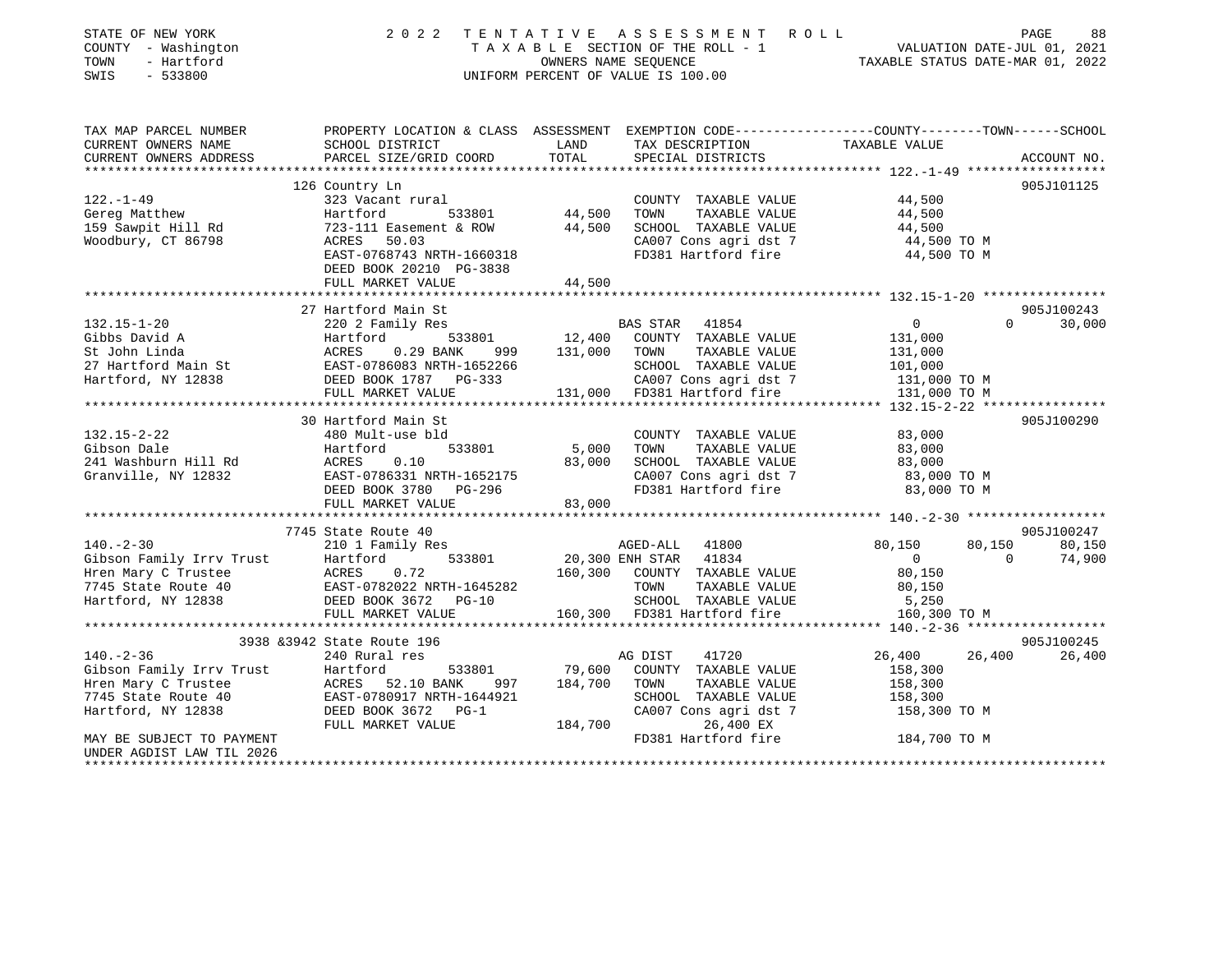| STATE OF NEW YORK<br>COUNTY - Washington<br>TOWN<br>- Hartford<br>SWIS<br>$-533800$ | 2 0 2 2                                               | TENTATIVE<br>OWNERS NAME SEQUENCE | ASSESSMENT ROLL<br>TAXABLE SECTION OF THE ROLL - 1<br>UNIFORM PERCENT OF VALUE IS 100.00 | PAGE<br>89<br>VALUATION DATE-JUL 01, 2021<br>TAXABLE STATUS DATE-MAR 01, 2022                                    |
|-------------------------------------------------------------------------------------|-------------------------------------------------------|-----------------------------------|------------------------------------------------------------------------------------------|------------------------------------------------------------------------------------------------------------------|
| TAX MAP PARCEL NUMBER<br>CURRENT OWNERS NAME                                        | SCHOOL DISTRICT                                       | LAND                              | TAX DESCRIPTION                                                                          | PROPERTY LOCATION & CLASS ASSESSMENT EXEMPTION CODE----------------COUNTY-------TOWN-----SCHOOL<br>TAXABLE VALUE |
| CURRENT OWNERS ADDRESS                                                              | PARCEL SIZE/GRID COORD                                | TOTAL                             | SPECIAL DISTRICTS                                                                        | ACCOUNT NO.                                                                                                      |
| *************************                                                           |                                                       |                                   |                                                                                          |                                                                                                                  |
| $132.15 - 2 - 25$                                                                   | 36 Hartford Main St<br>210 1 Family Res               |                                   | COUNTY TAXABLE VALUE                                                                     | 905J100328<br>74,400                                                                                             |
| Gibson Jane                                                                         | 533801<br>Hartford                                    | 11,500                            | TOWN<br>TAXABLE VALUE                                                                    | 74,400                                                                                                           |
| 28 Hartford Main St                                                                 | $640 - 250$                                           | 74,400                            | SCHOOL TAXABLE VALUE                                                                     | 74,400                                                                                                           |
| Hartford, NY 12838                                                                  | ACRES<br>0.25                                         |                                   | CA007 Cons agri dst 7                                                                    | 74,400 TO M                                                                                                      |
|                                                                                     | EAST-0786421 NRTH-1652267                             |                                   | FD381 Hartford fire                                                                      | 74,400 TO M                                                                                                      |
|                                                                                     | DEED BOOK 3837 PG-46                                  |                                   |                                                                                          |                                                                                                                  |
|                                                                                     | FULL MARKET VALUE                                     | 74,400                            |                                                                                          |                                                                                                                  |
|                                                                                     |                                                       |                                   |                                                                                          |                                                                                                                  |
|                                                                                     | 41 Hartford Main St                                   |                                   |                                                                                          | 905J100250                                                                                                       |
| $132.15 - 1 - 16$                                                                   | 331 Com vac w/im                                      |                                   | COUNTY TAXABLE VALUE                                                                     | 6,000                                                                                                            |
| Gibson Jane P                                                                       | Hartford<br>533801                                    | 1,900                             | TAXABLE VALUE<br>TOWN                                                                    | 6,000                                                                                                            |
| Gibson Kenneth                                                                      | ACRES<br>0.08                                         | 6,000                             | SCHOOL TAXABLE VALUE                                                                     | 6,000                                                                                                            |
| 28 Hartford Main St<br>Hartford, NY 12838                                           | EAST-0786258 NRTH-1652478<br>DEED BOOK 424<br>PG-1055 |                                   | CA007 Cons agri dst 7<br>FD381 Hartford fire                                             | 6,000 TO M<br>6,000 TO M                                                                                         |
|                                                                                     | FULL MARKET VALUE                                     | 6,000                             |                                                                                          |                                                                                                                  |
|                                                                                     |                                                       |                                   |                                                                                          |                                                                                                                  |
|                                                                                     | 25 Hartford Main St                                   |                                   |                                                                                          | 905J100302                                                                                                       |
| $132.15 - 1 - 21$                                                                   | 210 1 Family Res                                      |                                   | COUNTY TAXABLE VALUE                                                                     | 121,300                                                                                                          |
| Gibson Jane P                                                                       | 533801<br>Hartford                                    | 12,700                            | TOWN<br>TAXABLE VALUE                                                                    | 121,300                                                                                                          |
| 28 Hartford Main St                                                                 | 0.30<br>ACRES                                         | 121,300                           | SCHOOL TAXABLE VALUE                                                                     | 121,300                                                                                                          |
| Hartford, NY 12838                                                                  | EAST-0786087 NRTH-1652215                             |                                   | CA007 Cons agri dst 7                                                                    | 121,300 TO M                                                                                                     |
|                                                                                     | DEED BOOK 950<br>PG-117                               |                                   | FD381 Hartford fire                                                                      | 121,300 TO M                                                                                                     |
|                                                                                     | FULL MARKET VALUE                                     | 121,300                           |                                                                                          |                                                                                                                  |
|                                                                                     |                                                       |                                   |                                                                                          |                                                                                                                  |
| $132.15 - 2 - 15$                                                                   | 26 Hartford Main St<br>312 Vac w/imprv                |                                   | COUNTY TAXABLE VALUE                                                                     | 905J101058                                                                                                       |
| Gibson Jane P                                                                       | 533801<br>Hartford                                    | 8,200                             | TOWN<br>TAXABLE VALUE                                                                    | 19,100<br>19,100                                                                                                 |
| Gibson Kenneth M                                                                    | 459/33 465/397 476/187                                | 19,100                            | SCHOOL TAXABLE VALUE                                                                     | 19,100                                                                                                           |
| 28 Hartford Main St                                                                 | ACRES<br>2.10                                         |                                   | CA007 Cons agri dst 7                                                                    | 19,100 TO M                                                                                                      |
| Hartford, NY 12838                                                                  | EAST-0786553 NRTH-1651973                             |                                   | FD381 Hartford fire                                                                      | 19,100 TO M                                                                                                      |
|                                                                                     | FULL MARKET VALUE                                     | 19,100                            |                                                                                          |                                                                                                                  |
|                                                                                     | **********************                                | **********                        |                                                                                          |                                                                                                                  |
|                                                                                     | 24 Hartford Main St                                   |                                   |                                                                                          | 905J100291                                                                                                       |
| $132.15 - 2 - 20$                                                                   | 210 1 Family Res                                      |                                   | COUNTY TAXABLE VALUE                                                                     | 110,300                                                                                                          |
| Gibson Jane P                                                                       | 533801<br>Hartford                                    | 17,300                            | TOWN<br>TAXABLE VALUE                                                                    | 110,300                                                                                                          |
| 28 Hartford Main St                                                                 | ACRES<br>0.50                                         | 110,300                           | SCHOOL TAXABLE VALUE                                                                     | 110,300                                                                                                          |
| Hartford, NY 12838                                                                  | EAST-0786282 NRTH-1652045                             |                                   | CA007 Cons agri dst 7                                                                    | 110,300 TO M                                                                                                     |
|                                                                                     | DEED BOOK 846<br>PG-195                               |                                   | FD381 Hartford fire                                                                      | 110,300 TO M                                                                                                     |
|                                                                                     | FULL MARKET VALUE                                     | 110,300                           |                                                                                          |                                                                                                                  |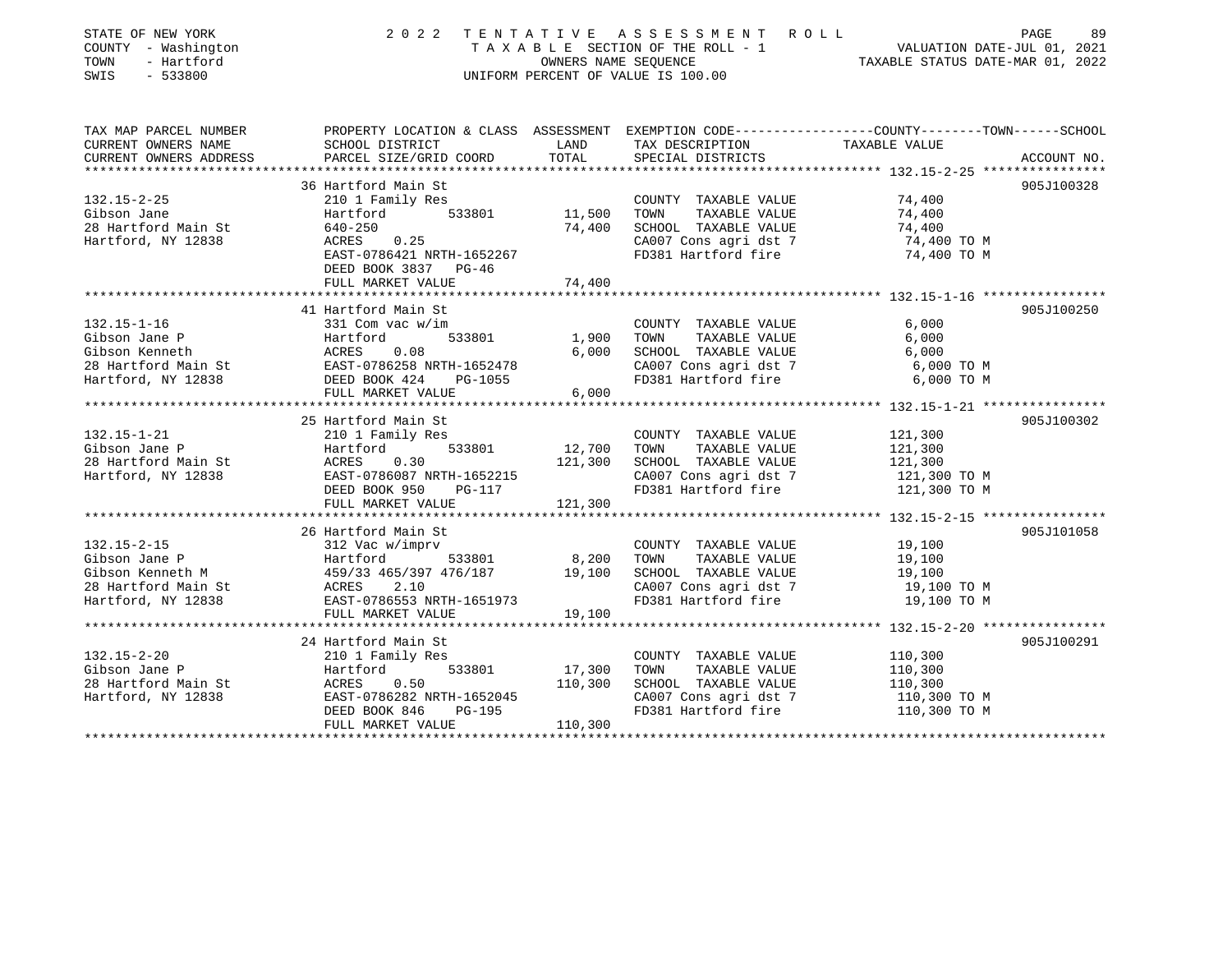| STATE OF NEW YORK<br>COUNTY - Washington<br>- Hartford<br>TOWN<br>SWIS<br>$-533800$ | 2 0 2 2                                                                                                                                                                                                              | ASSESSMENT ROLL<br>TENTATIVE<br>T A X A B L E SECTION OF THE ROLL - 1 VALUATION DATE-JUL 01, 2021<br>OWNERS NAME SEQUENCE TAXABLE STATUS DATE-MAR 01, 2022<br>UNIFORM PERCENT OF VALUE IS 100.00 | PAGE<br>90                                                                                                                                                  |
|-------------------------------------------------------------------------------------|----------------------------------------------------------------------------------------------------------------------------------------------------------------------------------------------------------------------|--------------------------------------------------------------------------------------------------------------------------------------------------------------------------------------------------|-------------------------------------------------------------------------------------------------------------------------------------------------------------|
| TAX MAP PARCEL NUMBER<br>CURRENT OWNERS NAME<br>CURRENT OWNERS ADDRESS              | SCHOOL DISTRICT<br>PARCEL SIZE/GRID COORD                                                                                                                                                                            | PROPERTY LOCATION & CLASS ASSESSMENT EXEMPTION CODE---------------COUNTY-------TOWN-----SCHOOL<br>LAND<br>TAX DESCRIPTION<br>TOTAL<br>SPECIAL DISTRICTS                                          | TAXABLE VALUE<br>ACCOUNT NO.                                                                                                                                |
| $132.15 - 2 - 21$<br>Gibson Jane P<br>Gibson Kenneth M<br>Hartford, NY 12838        | 28 Hartford Main St<br>210 1 Family Res<br>Hartford<br>0.28<br>ACRES<br>28 Hartford Main St EAST-0786324 NRTH-1652118<br>DEED BOOK 434 PG-241<br>FULL MARKET VALUE                                                   | BAS STAR 41854<br>533801 12,200 COUNTY TAXABLE VALUE<br>152,600 TOWN<br>TAXABLE VALUE<br>SCHOOL TAXABLE VALUE<br>CA007 Cons agri dst 7<br>152,600 FD381 Hartford fire                            | 905J100251<br>0<br>$\Omega$<br>30,000<br>152,600<br>152,600<br>122,600<br>152,600 TO M<br>152,600 TO M                                                      |
| 132.15-2-26<br>Gibson Jane P<br>Hartford, NY 12838                                  | 38 Hartford Main St<br>A49 Other Storag<br>Hartford<br>533801<br>DEED BOOK 562<br>$PG-63$<br>FULL MARKET VALUE                                                                                                       | COUNTY TAXABLE VALUE<br>13,100 TOWN<br>TAXABLE VALUE<br>124,100 SCHOOL TAXABLE VALUE<br>CA007 Cons agri dst 7<br>FD381 Hartford fire<br>124,100                                                  | 905J100264<br>124,100<br>124,100<br>124,100<br>124,100 TO M<br>124,100 TO M                                                                                 |
| $151 - 2 - 15$<br>Gibson Jane P<br>28 Hartford Main St<br>Hartford, NY 12838        | 235 Washburn Hill Rd<br>210 1 Family Res<br>533801<br>Hartford<br>3078/224<br>$151.-1-15$<br>FRNT 270.00 DPTH 169.00<br>2.08<br>ACRES<br>EAST-0794543 NRTH-1638803<br>DEED BOOK 808<br>$PG-326$<br>FULL MARKET VALUE | COUNTY TAXABLE VALUE<br>26,200 TOWN<br>TAXABLE VALUE<br>254,000 SCHOOL TAXABLE VALUE<br>CA008 Cons agri dst 8<br>FD381 Hartford fire<br>254,000                                                  | 905J101088<br>254,000<br>254,000<br>254,000<br>254,000 TO M<br>254,000 TO M                                                                                 |
| $122. - 1 - 54$<br>Gilmore Harold Estate<br>Bomoseen, VT 05732                      | County Route 17<br>692 Road/str/hwy<br>Hartford 533801<br>Road<br>5.80<br>ACRES<br>EAST-0768634 NRTH-1658696<br>DEED BOOK 657 PG-327<br>FULL MARKET VALUE<br>***************************                             | RPTL1138 29700<br>1,500<br>COUNTY TAXABLE VALUE<br>1,500<br>TOWN<br>TAXABLE VALUE<br>SCHOOL TAXABLE VALUE<br>CA007 Cons agri dst 7<br>1,500 EX<br>1,500 FD381 Hartford fire<br>1,500 EX          | 905J100278<br>1,500<br>1,500<br>1,500<br>$\circ$<br>$\mathbf 0$<br>$\Omega$<br>0 TO M<br>0 TO M<br>******************************* 122.-1-54.1 ************ |

|                       | County Route 17 OFF       |     |                         |     |        |     |
|-----------------------|---------------------------|-----|-------------------------|-----|--------|-----|
| $122. - 1 - 54.1$     | 692 Road/str/hwy          |     | 29700<br>RPTL1138       | 100 | 100    | 100 |
| Gilmore Harold Estate | Hartford<br>533801        | 100 | TAXABLE VALUE<br>COUNTY |     |        |     |
| Bomoseen, VT 05732    | Road                      | 100 | TAXABLE VALUE<br>TOWN   |     |        |     |
|                       | 50.00 DPTH 349.00<br>FRNT |     | TAXABLE VALUE<br>SCHOOL |     |        |     |
|                       | EAST-0769643 NRTH-1659999 |     | CA007 Cons agri dst 7   |     | 0 TO M |     |
|                       | DEED BOOK 456<br>PG-261   |     | 100 EX                  |     |        |     |
|                       | FULL MARKET VALUE         | 100 | FD381 Hartford fire     |     | 0 TO M |     |
|                       |                           |     | 100 EX                  |     |        |     |
|                       |                           |     |                         |     |        |     |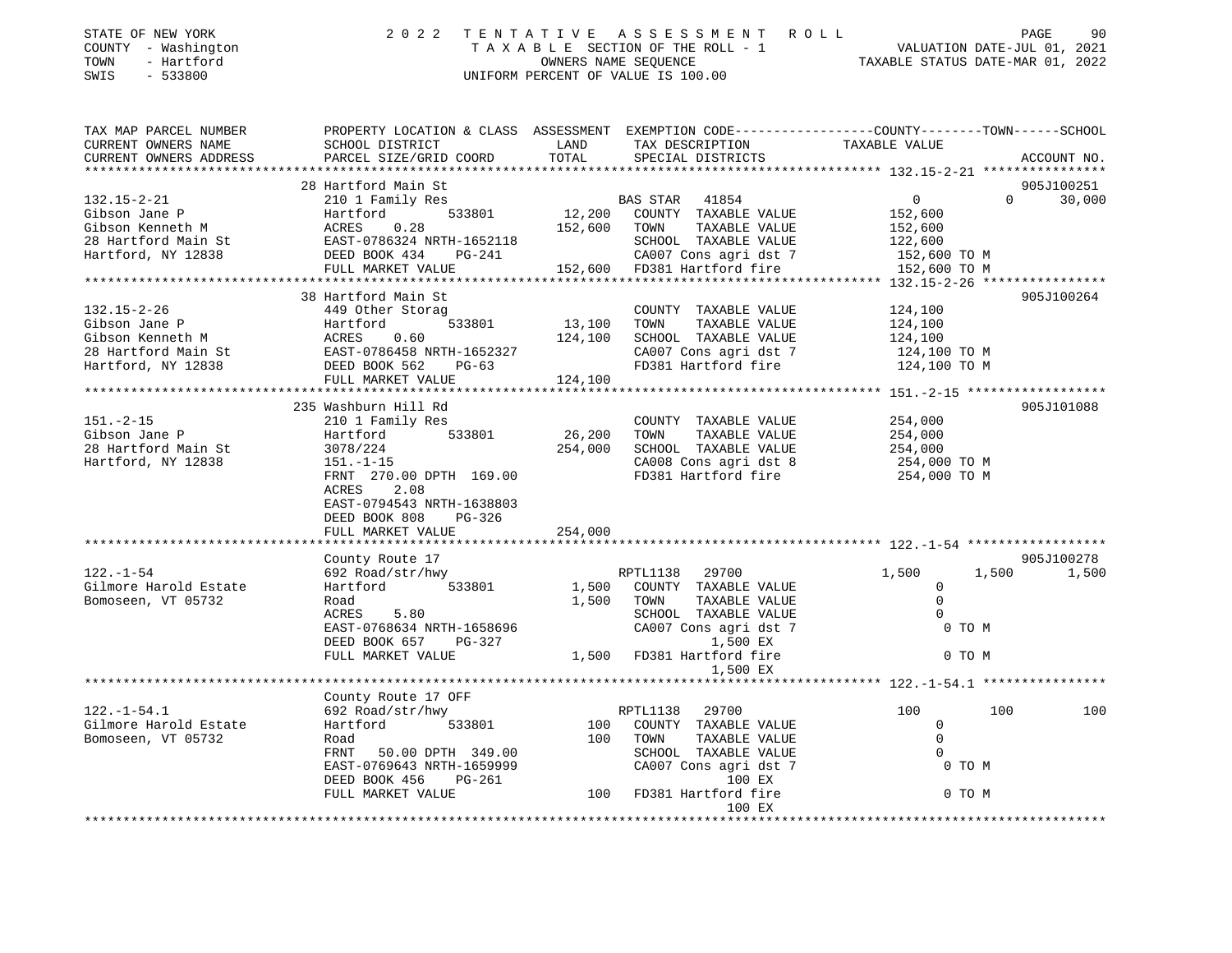| STATE OF NEW YORK<br>COUNTY - Washington<br>- Hartford<br>TOWN<br>SWIS<br>$-533800$ | 2 0 2 2                                                                                        |                   | TENTATIVE ASSESSMENT ROLL<br>TAXABLE SECTION OF THE ROLL - 1<br>OWNERS NAME SEQUENCE<br>UNIFORM PERCENT OF VALUE IS 100.00 |                                          | PAGE<br>91<br>VALUATION DATE-JUL 01, 2021<br>TAXABLE STATUS DATE-MAR 01, 2022 |
|-------------------------------------------------------------------------------------|------------------------------------------------------------------------------------------------|-------------------|----------------------------------------------------------------------------------------------------------------------------|------------------------------------------|-------------------------------------------------------------------------------|
| TAX MAP PARCEL NUMBER                                                               | PROPERTY LOCATION & CLASS ASSESSMENT EXEMPTION CODE---------------COUNTY-------TOWN-----SCHOOL |                   |                                                                                                                            |                                          |                                                                               |
| CURRENT OWNERS NAME<br>CURRENT OWNERS ADDRESS                                       | SCHOOL DISTRICT<br>PARCEL SIZE/GRID COORD                                                      | LAND<br>TOTAL     | TAX DESCRIPTION<br>SPECIAL DISTRICTS                                                                                       | TAXABLE VALUE                            | ACCOUNT NO.                                                                   |
|                                                                                     |                                                                                                |                   |                                                                                                                            |                                          |                                                                               |
|                                                                                     | County Route 17 OFF                                                                            |                   |                                                                                                                            |                                          |                                                                               |
| $122. - 1 - 54.2$                                                                   | 692 Road/str/hwy                                                                               |                   | RPTL1138<br>29700                                                                                                          | 400                                      | 400<br>400                                                                    |
| Gilmore Harold Estate                                                               | 533801<br>Hartford                                                                             | 400               | COUNTY TAXABLE VALUE                                                                                                       | $\Omega$                                 |                                                                               |
| Bomoseen, VT 05732                                                                  | Road                                                                                           | 400               | TOWN<br>TAXABLE VALUE                                                                                                      | $\Omega$                                 |                                                                               |
|                                                                                     | ACRES<br>1.90                                                                                  |                   | SCHOOL TAXABLE VALUE                                                                                                       | $\Omega$                                 |                                                                               |
|                                                                                     | EAST-0770840 NRTH-1660703                                                                      |                   | CA007 Cons agri dst 7                                                                                                      | 0 TO M                                   |                                                                               |
|                                                                                     | DEED BOOK 456<br>PG-261                                                                        |                   | 400 EX                                                                                                                     |                                          |                                                                               |
|                                                                                     | FULL MARKET VALUE                                                                              | 400               | FD381 Hartford fire                                                                                                        | 0 TO M                                   |                                                                               |
|                                                                                     |                                                                                                |                   | 400 EX                                                                                                                     | **************** 131.-1-12 ************* |                                                                               |
|                                                                                     | 3950 State Route 149                                                                           |                   |                                                                                                                            |                                          | 905J101057                                                                    |
| $131. - 1 - 12$                                                                     | 210 1 Family Res                                                                               |                   | COUNTY TAXABLE VALUE                                                                                                       | 177,000                                  |                                                                               |
| Giorgianni Geon                                                                     | 533801<br>Hartford                                                                             | 43,500            | TOWN<br>TAXABLE VALUE                                                                                                      | 177,000                                  |                                                                               |
| Marusic Heather E                                                                   | ACRES<br>6.40 BANK<br>999                                                                      | 177,000           | SCHOOL TAXABLE VALUE                                                                                                       | 177,000                                  |                                                                               |
| 3950 State Route 149                                                                | EAST-0769224 NRTH-1654316                                                                      |                   | CA007 Cons agri dst 7                                                                                                      | 177,000 TO M                             |                                                                               |
| Fort Ann, NY 12827                                                                  | DEED BOOK 3582 PG-295                                                                          |                   | FD381 Hartford fire                                                                                                        | 177,000 TO M                             |                                                                               |
|                                                                                     | FULL MARKET VALUE                                                                              | 177,000           |                                                                                                                            |                                          |                                                                               |
|                                                                                     |                                                                                                |                   |                                                                                                                            |                                          |                                                                               |
|                                                                                     | 20 Mcdougal Rd                                                                                 |                   |                                                                                                                            |                                          | 905J100237                                                                    |
| $148. - 1 - 12$                                                                     | 210 1 Family Res                                                                               |                   | BAS STAR 41854                                                                                                             | $\overline{0}$                           | $\Omega$<br>30,000                                                            |
| Girard Peter J<br>Girard Martha                                                     | Hartford<br>533801<br>887/168                                                                  | 42,500<br>156,300 | COUNTY TAXABLE VALUE<br>TOWN<br>TAXABLE VALUE                                                                              | 156,300                                  |                                                                               |
| 20 McDougal Rd                                                                      | ACRES<br>7.10                                                                                  |                   | SCHOOL TAXABLE VALUE                                                                                                       | 156,300<br>126,300                       |                                                                               |
| Fort Ann, NY 12827                                                                  | EAST-0766148 NRTH-1636899                                                                      |                   | FD381 Hartford fire                                                                                                        | 156,300 ТО М                             |                                                                               |
|                                                                                     | DEED BOOK 433<br>PG-1031                                                                       |                   |                                                                                                                            |                                          |                                                                               |
|                                                                                     | FULL MARKET VALUE                                                                              | 156,300           |                                                                                                                            |                                          |                                                                               |
|                                                                                     |                                                                                                |                   |                                                                                                                            |                                          |                                                                               |
|                                                                                     | 23 Big Burch Hill Rd                                                                           |                   |                                                                                                                            |                                          |                                                                               |
| $151. - 2 - 4.9$                                                                    | 113 Cattle farm                                                                                |                   | 41720<br>AG DIST                                                                                                           | 9,121                                    | 9,121<br>9,121                                                                |
| Glens Falls Lawn Care LLC                                                           | Hartford<br>533801                                                                             | 41,500            | COUNTY TAXABLE VALUE                                                                                                       | 76,079                                   |                                                                               |
| 183 Pope Hill Rd                                                                    | Subdiv12367 Lot 2                                                                              | 85,200            | TAXABLE VALUE<br>TOWN                                                                                                      | 76,079                                   |                                                                               |
| Argyle, NY 12809                                                                    | ACRES 36.37                                                                                    |                   | SCHOOL TAXABLE VALUE                                                                                                       | 76,079                                   |                                                                               |
| MAY BE SUBJECT TO PAYMENT                                                           | EAST-0796249 NRTH-1639587<br>DEED BOOK 3242 PG-135                                             |                   | CA008 Cons agri dst 8<br>9,121 EX                                                                                          | 76,079 TO M                              |                                                                               |
| UNDER AGDIST LAW TIL 2026                                                           | FULL MARKET VALUE                                                                              | 85,200            | FD381 Hartford fire                                                                                                        | 85,200 TO M                              |                                                                               |
|                                                                                     |                                                                                                |                   |                                                                                                                            |                                          |                                                                               |
|                                                                                     | 7134 State Route 40                                                                            |                   |                                                                                                                            |                                          | 905J100560                                                                    |
| 149. – 1–42                                                                         | 210 1 Family Res                                                                               |                   | <b>BAS STAR</b><br>41854                                                                                                   | 0                                        | $\Omega$<br>30,000                                                            |
| Golden Kirstin P                                                                    | Hartford<br>533801                                                                             | 31,600            | COUNTY TAXABLE VALUE                                                                                                       | 151,300                                  |                                                                               |
| 7134 State Route 40                                                                 | 3.88 BANK<br>ACRES<br>998                                                                      | 151,300           | TAXABLE VALUE<br>TOWN                                                                                                      | 151,300                                  |                                                                               |
| Argyle, NY 12809                                                                    | EAST-0772249 NRTH-1634023                                                                      |                   | SCHOOL TAXABLE VALUE                                                                                                       | 121,300                                  |                                                                               |
|                                                                                     | DEED BOOK 3502<br>$PG-84$                                                                      |                   | CA006 Cons agri dst 6                                                                                                      | 151,300 TO M                             |                                                                               |
|                                                                                     | FULL MARKET VALUE                                                                              |                   | 151,300 FD381 Hartford fire<br>**************************                                                                  | 151,300 TO M                             |                                                                               |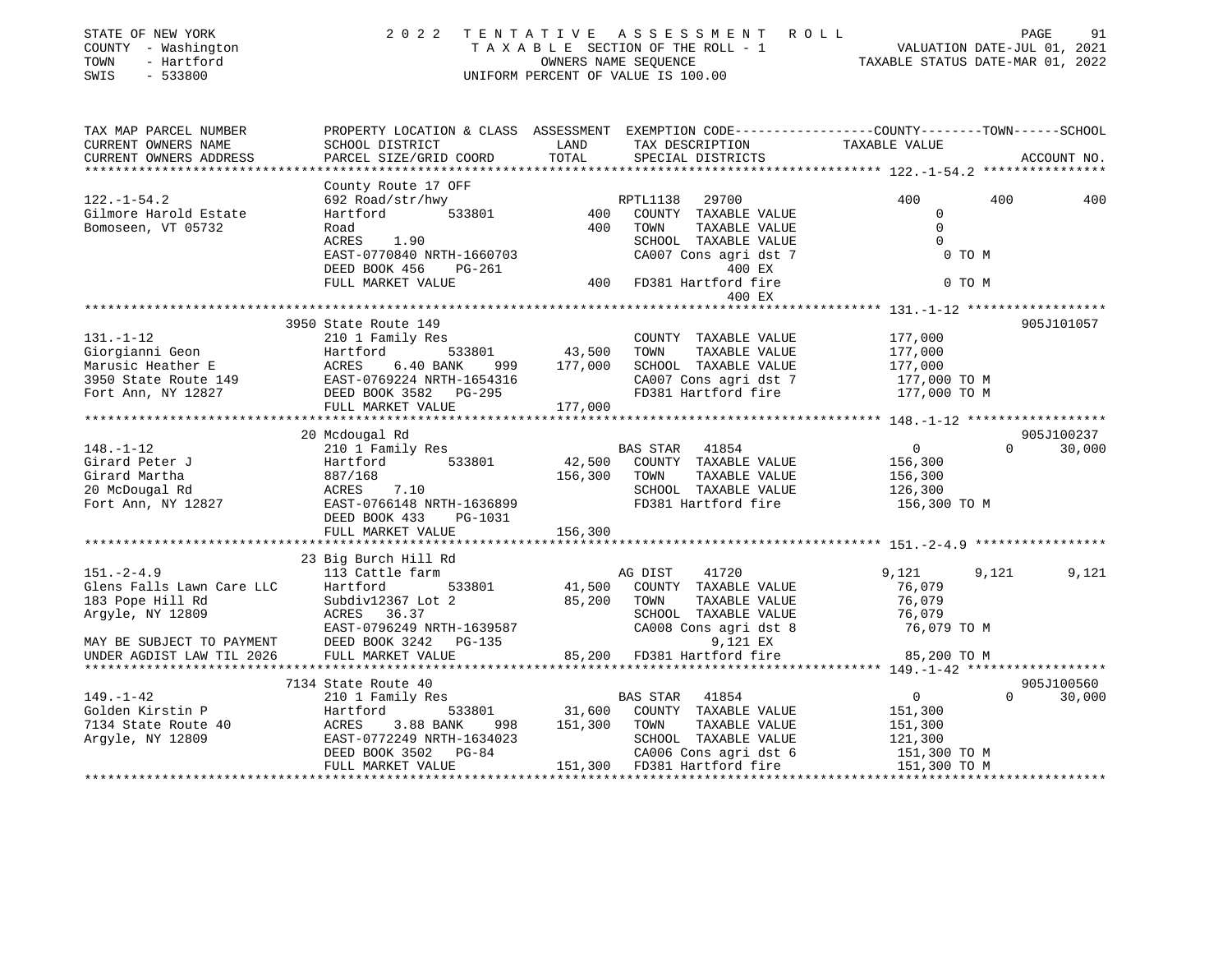| STATE OF NEW YORK<br>COUNTY - Washington<br>TOWN<br>- Hartford<br>$-533800$<br>SWIS | 2 0 2 2                                                                 |                  | TENTATIVE ASSESSMENT ROLL<br>UNIFORM PERCENT OF VALUE IS 100.00 | PAGE<br>TAXABLE SECTION OF THE ROLL - 1<br>OWNERS NAME SEQUENCE THE ROLL - 1<br>OWNERS NAME SEQUENCE TAXABLE STATUS DATE-MAR 01, 2022 | 92          |
|-------------------------------------------------------------------------------------|-------------------------------------------------------------------------|------------------|-----------------------------------------------------------------|---------------------------------------------------------------------------------------------------------------------------------------|-------------|
| TAX MAP PARCEL NUMBER<br>CURRENT OWNERS NAME                                        | SCHOOL DISTRICT                                                         | LAND             | TAX DESCRIPTION                                                 | PROPERTY LOCATION & CLASS ASSESSMENT EXEMPTION CODE----------------COUNTY-------TOWN------SCHOOL<br>TAXABLE VALUE                     |             |
| CURRENT OWNERS ADDRESS                                                              | PARCEL SIZE/GRID COORD                                                  | TOTAL            | SPECIAL DISTRICTS                                               |                                                                                                                                       | ACCOUNT NO. |
|                                                                                     |                                                                         |                  |                                                                 |                                                                                                                                       |             |
|                                                                                     | LOT 22 Provincial Pat                                                   |                  |                                                                 |                                                                                                                                       | 905J100344  |
| $121. - 4 - 10$                                                                     | 322 Rural vac>10                                                        |                  | COUNTY TAXABLE VALUE                                            | 5,000                                                                                                                                 |             |
| Goldfarb Rona                                                                       | 533801<br>Hartford                                                      | 5,000            | TAXABLE VALUE<br>TOWN                                           | 5,000                                                                                                                                 |             |
| 60 Warren Rd                                                                        | 121.-1-10                                                               | 5,000            | SCHOOL TAXABLE VALUE                                            | 5,000                                                                                                                                 |             |
| West Orange, NJ 07052                                                               | ACRES 10.90<br>EAST-0767476 NRTH-1660359                                |                  | CA007 Cons agri dst 7<br>FD381 Hartford fire                    | 5,000 TO M<br>5,000 TO M                                                                                                              |             |
|                                                                                     | DEED BOOK 810<br>PG-144                                                 |                  |                                                                 |                                                                                                                                       |             |
|                                                                                     | FULL MARKET VALUE                                                       | 5,000            |                                                                 |                                                                                                                                       |             |
|                                                                                     | ******************************                                          | ************     |                                                                 |                                                                                                                                       |             |
|                                                                                     | 1678 Baldwin Corners Rd                                                 |                  |                                                                 |                                                                                                                                       | 905J100346  |
| $122. - 1 - 8$                                                                      | 240 Rural res                                                           |                  | AG DIST<br>41720                                                | 69,165<br>69,165                                                                                                                      | 69,165      |
| Goldfarb Rona                                                                       | Hartford<br>533801                                                      | 243,300          | COUNTY TAXABLE VALUE                                            | 495,735                                                                                                                               |             |
| 60 Warren Rd                                                                        | ACRES 194.40                                                            | 564,900          | TOWN<br>TAXABLE VALUE                                           | 495,735                                                                                                                               |             |
| West Orange, NJ 07052                                                               | EAST-0775594 NRTH-1665443                                               |                  | SCHOOL TAXABLE VALUE                                            | 495,735                                                                                                                               |             |
| MAY BE SUBJECT TO PAYMENT                                                           | DEED BOOK 810<br>$PG-144$<br>FULL MARKET VALUE                          | 564,900          | CA007 Cons agri dst 7<br>69,165 EX                              | 495,735 TO M                                                                                                                          |             |
| UNDER AGDIST LAW TIL 2026                                                           |                                                                         |                  | FD381 Hartford fire                                             | 564,900 TO M                                                                                                                          |             |
|                                                                                     |                                                                         |                  |                                                                 |                                                                                                                                       |             |
|                                                                                     | 46 Pope Hill Rd                                                         |                  |                                                                 |                                                                                                                                       | 905J101232  |
| $149. - 1 - 29.4$                                                                   | 210 1 Family Res                                                        |                  | COUNTY TAXABLE VALUE                                            | 92,700                                                                                                                                |             |
| Goncalves Anthony Jose                                                              | 533801                                                                  | 22,300           | TOWN<br>TAXABLE VALUE                                           | 92,700                                                                                                                                |             |
| 46 Pope Hill Rd                                                                     | Hartford 533801<br>FRNT 100.00 DPTH 400.00<br>EAST-0778180 NRTH-1632997 | 92,700           | SCHOOL TAXABLE VALUE                                            | 92,700                                                                                                                                |             |
| Argyle, NY 12809                                                                    |                                                                         |                  | CA006 Cons agri dst 6                                           | 92,700 TO M                                                                                                                           |             |
|                                                                                     | DEED BOOK 20210 PG-4927                                                 |                  | FD381 Hartford fire                                             | 92,700 TO M                                                                                                                           |             |
|                                                                                     | FULL MARKET VALUE                                                       | 92,700           |                                                                 |                                                                                                                                       |             |
|                                                                                     | 4711 State Route 149                                                    |                  |                                                                 |                                                                                                                                       | 905J100200  |
| $132.15 - 2 - 16$                                                                   | 210 1 Family Res                                                        |                  | COUNTY TAXABLE VALUE                                            | 139,700                                                                                                                               |             |
| Gonyea Erica                                                                        | 533801<br>Hartford                                                      | 30,400           | TOWN<br>TAXABLE VALUE                                           | 139,700                                                                                                                               |             |
| 45 2nd St                                                                           | ACRES<br>3.45                                                           | 139,700          | SCHOOL TAXABLE VALUE                                            | 139,700                                                                                                                               |             |
| Glens Falls, NY 12801                                                               | EAST-0786356 NRTH-1651641<br>DEED BOOK 3498 PG-235                      |                  | CA007 Cons agri dst 7                                           | 139,700 TO M                                                                                                                          |             |
|                                                                                     | DEED BOOK 3498 PG-235                                                   |                  | FD381 Hartford fire                                             | 139,700 TO M                                                                                                                          |             |
|                                                                                     | FULL MARKET VALUE                                                       | 139,700          |                                                                 |                                                                                                                                       |             |
|                                                                                     | **************************                                              |                  |                                                                 |                                                                                                                                       |             |
|                                                                                     | Dick Hill Rd                                                            |                  |                                                                 |                                                                                                                                       | 905J101365  |
| $132 - 2 - 38.6$                                                                    | 322 Rural vac>10                                                        |                  | COUNTY TAXABLE VALUE                                            | 61,400                                                                                                                                |             |
| Goodrow Ronald R<br>Goodrow Linda                                                   | Hartford<br>533801<br>CelloLease 3522/136                               | 61,400<br>61,400 | TOWN<br>TAXABLE VALUE<br>SCHOOL TAXABLE VALUE                   | 61,400<br>61,400                                                                                                                      |             |
| 12997 Plowden Mill Rd                                                               | ACRES 18.50                                                             |                  | FD381 Hartford fire                                             | 61,400 TO M                                                                                                                           |             |
| Alcolu, SC 29001                                                                    | EAST-0789136 NRTH-1651007                                               |                  |                                                                 |                                                                                                                                       |             |
|                                                                                     | DEED BOOK 586<br>PG-332                                                 |                  |                                                                 |                                                                                                                                       |             |
|                                                                                     | FULL MARKET VALUE                                                       | 61,400           |                                                                 |                                                                                                                                       |             |
|                                                                                     |                                                                         |                  |                                                                 |                                                                                                                                       |             |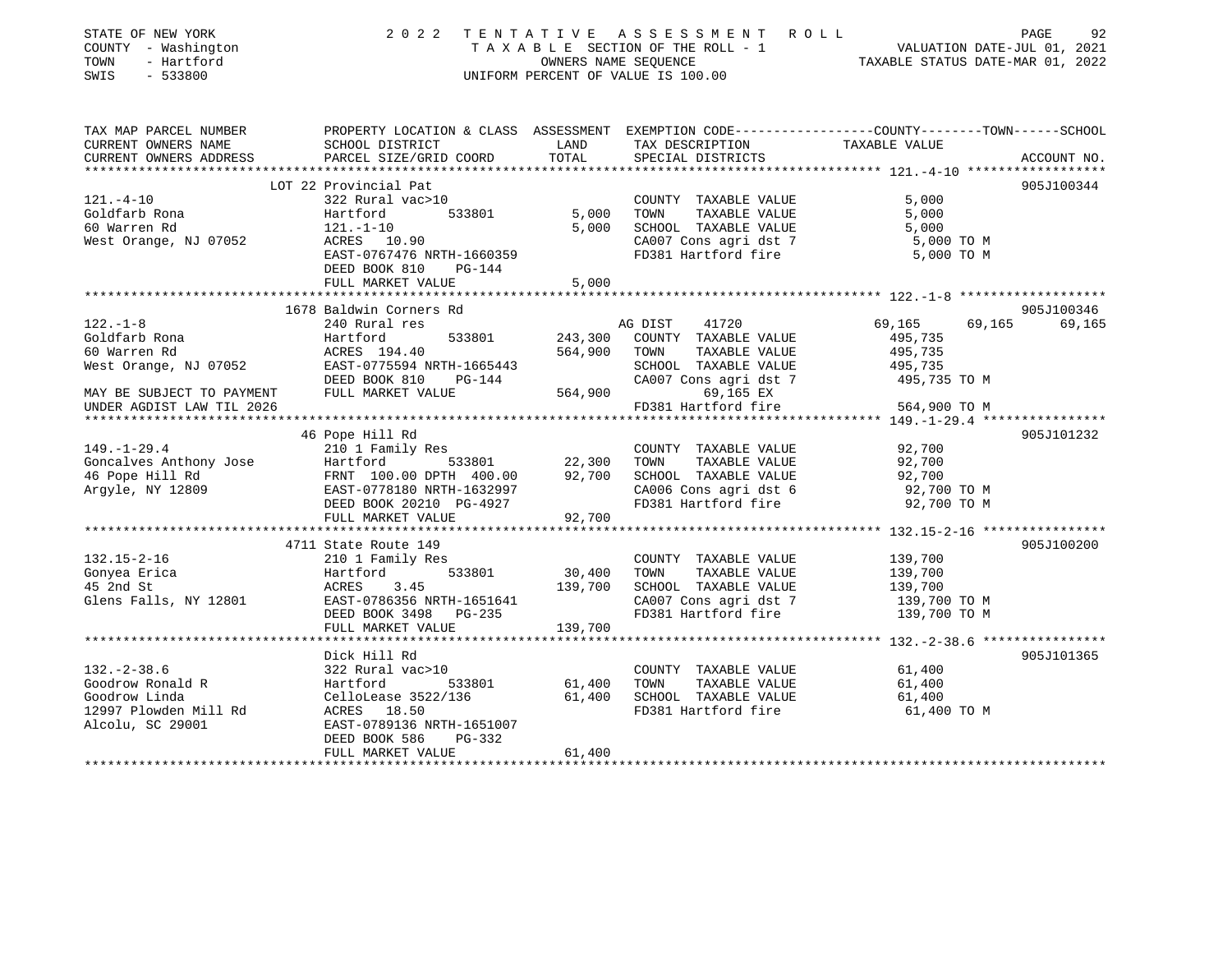| STATE OF NEW YORK<br>COUNTY - Washington<br>- Hartford<br>TOWN<br>SWIS<br>$-533800$            | 2022                                                                                                                                                             | OWNERS NAME SEQUENCE | TENTATIVE ASSESSMENT ROLL<br>TAXABLE SECTION OF THE ROLL - 1<br>UNIFORM PERCENT OF VALUE IS 100.00                                                                                                      | 93<br>VALUATION DATE-JUL 01, 2021<br>TAXABLE STATIIS DATE MARICE               |                                     |
|------------------------------------------------------------------------------------------------|------------------------------------------------------------------------------------------------------------------------------------------------------------------|----------------------|---------------------------------------------------------------------------------------------------------------------------------------------------------------------------------------------------------|--------------------------------------------------------------------------------|-------------------------------------|
| TAX MAP PARCEL NUMBER<br>CURRENT OWNERS NAME<br>CURRENT OWNERS ADDRESS                         | PROPERTY LOCATION & CLASS ASSESSMENT EXEMPTION CODE----------------COUNTY-------TOWN------SCHOOL<br>SCHOOL DISTRICT<br>PARCEL SIZE/GRID COORD                    | LAND<br>TOTAL        | TAX DESCRIPTION<br>SPECIAL DISTRICTS                                                                                                                                                                    | TAXABLE VALUE                                                                  | ACCOUNT NO.                         |
|                                                                                                |                                                                                                                                                                  |                      |                                                                                                                                                                                                         |                                                                                |                                     |
| $150. - 1 - 54$<br>Goodsell Ronald F<br>328 Gilchrist Hill Rd<br>Hartford, NY 12838            | 328 Gilchrist Hill Rd<br>210 1 Family Res<br>533801<br>Hartford<br>LOT 7<br>ACRES<br>5.32 BANK<br>998<br>EAST-0784614 NRTH-1640560<br>DEED BOOK 2244 PG-98       |                      | BAS STAR<br>41854<br>36,000 COUNTY TAXABLE VALUE<br>87,500 TOWN<br>TAXABLE VALUE<br>SCHOOL TAXABLE VALUE<br>FD381 Hartford fire                                                                         | $\overline{0}$<br>87,500<br>87,500<br>57,500<br>87,500 TO M                    | 905J101291<br>$\Omega$<br>30,000    |
|                                                                                                | FULL MARKET VALUE                                                                                                                                                | 87,500               |                                                                                                                                                                                                         |                                                                                |                                     |
|                                                                                                |                                                                                                                                                                  |                      |                                                                                                                                                                                                         |                                                                                |                                     |
| $122. - 1 - 28.4$<br>Goodson Jason B<br>1578 Baldwin Corners Rd<br>Fort Ann, NY 12827          | 1578 Baldwin Corners Rd<br>270 Mfg housing<br>Hartford<br>Hartfor<br>ACRES<br>3.81 BANK<br>EAST-0773057 NRTH-1663663<br>DEED BOOK 830 PG-84<br>FULL MARKET VALUE |                      | BAS STAR 41854<br>533801 31,400 COUNTY TAXABLE VALUE<br>NK 999 60,200 TOWN TAXABLE VALUE<br>60,200 TOWN<br>TAXABLE VALUE<br>SCHOOL TAXABLE VALUE<br>CA007 Cons agri dst 7<br>60,200 FD381 Hartford fire | $\Omega$<br>60,200<br>60,200<br>30,200<br>30,200<br>60,200 TO M<br>60,200 TO M | $\Omega$<br>30,000                  |
|                                                                                                |                                                                                                                                                                  |                      |                                                                                                                                                                                                         |                                                                                |                                     |
|                                                                                                | 312 Blood St                                                                                                                                                     |                      |                                                                                                                                                                                                         |                                                                                |                                     |
| $142. - 1 - 13.1$<br>Gordon Nathan A<br>Gordon Loni<br>312 Blood St<br>Granville, NY 12832     | 240 Rural res<br>533801<br>Hartford<br>ACRES 14.40<br>EAST-0795038 NRTH-1647462<br>DEED BOOK 949 PG-148<br>DEED BOOK 949 PG-148                                  |                      | BAS STAR 41854<br>36,200 COUNTY TAXABLE VALUE<br>300,000 TOWN<br>TAXABLE VALUE<br>SCHOOL TAXABLE VALUE<br>FD381 Hartford fire                                                                           | $\overline{0}$<br>300,000<br>300,000<br>270,000<br>300,000 TO M                | 30,000<br>$\Omega$                  |
|                                                                                                | FULL MARKET VALUE                                                                                                                                                | 300,000              |                                                                                                                                                                                                         |                                                                                |                                     |
| $150. - 1 - 56$<br>Goulet Michael J<br>Goulet Tracey M<br>68 Mountain Ave<br>Winsted, CT 06098 | Gilchrist Hill Rd<br>314 Rural vac<10<br>533801<br>Hartford<br>LOT 9<br>ACRES 6.25<br>EAST-0784798 NRTH-1639931<br>DEED BOOK 2392 PG-323                         | 34,000<br>34,000     | COUNTY TAXABLE VALUE<br>TOWN<br>TAXABLE VALUE<br>SCHOOL TAXABLE VALUE<br>FD381 Hartford fire                                                                                                            | 34,000<br>34,000<br>34,000<br>34,000 TO M                                      | 905J101293                          |
|                                                                                                | FULL MARKET VALUE                                                                                                                                                | 34,000               |                                                                                                                                                                                                         |                                                                                |                                     |
|                                                                                                | 122 Rowe Hill Rd                                                                                                                                                 |                      |                                                                                                                                                                                                         |                                                                                | 905J100042                          |
| 141.-1-47<br>Graham Jeffrey A<br>Graham Alison<br>122 Rowe Hill Rd<br>Hartford, NY 12838       | 210 1 Family Res<br>533801<br>Hartford<br>ACRES 1.46<br>EAST-0786583 NRTH-1650569<br>DEED BOOK 3858 PG-40<br>FULL MARKET VALUE                                   |                      | VET WAR CT 41121<br>24,400 VET DIS CT 41141<br>130,400 COUNTY TAXABLE VALUE<br>TOWN<br>TAXABLE VALUE<br>SCHOOL TAXABLE VALUE<br>130,400 CA007 Cons agri dst 7<br>FD381 Hartford fire                    | 19,560<br>6,520<br>104,320<br>104,320<br>130,400<br>130,400 TO M               | 19,560<br>0<br>6,520<br>$\mathbf 0$ |
|                                                                                                |                                                                                                                                                                  |                      |                                                                                                                                                                                                         |                                                                                |                                     |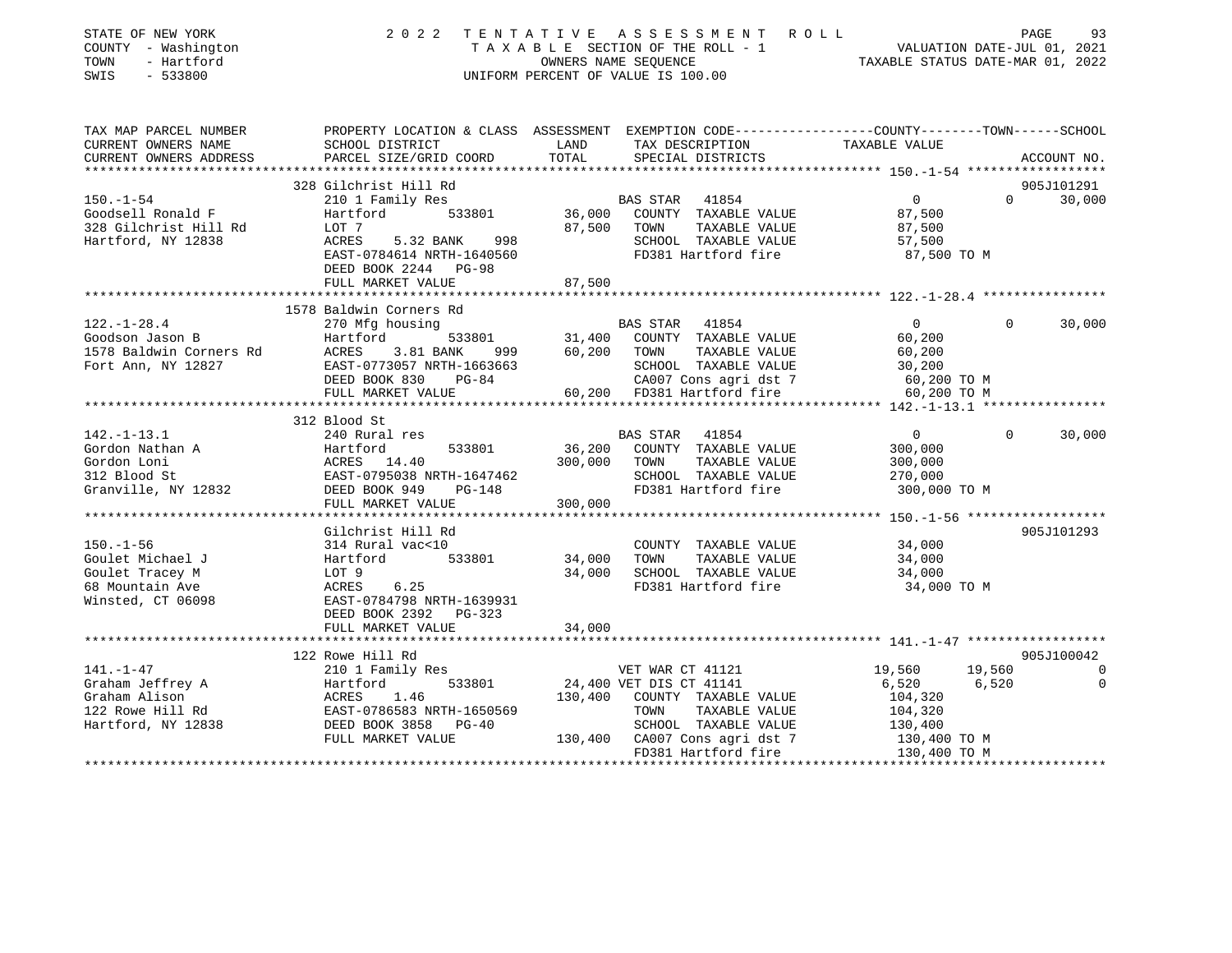| STATE OF NEW YORK<br>COUNTY - Washington<br>TOWN<br>- Hartford<br>SWIS<br>$-533800$ | 2 0 2 2                                                                                         | OWNERS NAME SEQUENCE | TENTATIVE ASSESSMENT ROLL<br>TAXABLE SECTION OF THE ROLL - 1<br>UNIFORM PERCENT OF VALUE IS 100.00 | VALUATION DATE-JUL 01, 2021<br>TAXABLE STATUS DATE-MAR 01, 2022 | PAGE               | 94                           |
|-------------------------------------------------------------------------------------|-------------------------------------------------------------------------------------------------|----------------------|----------------------------------------------------------------------------------------------------|-----------------------------------------------------------------|--------------------|------------------------------|
| TAX MAP PARCEL NUMBER<br>CURRENT OWNERS NAME                                        | PROPERTY LOCATION & CLASS ASSESSMENT EXEMPTION CODE---------------COUNTY-------TOWN------SCHOOL | LAND                 |                                                                                                    | TAXABLE VALUE                                                   |                    |                              |
| CURRENT OWNERS ADDRESS                                                              | SCHOOL DISTRICT<br>PARCEL SIZE/GRID COORD                                                       | TOTAL                | TAX DESCRIPTION<br>SPECIAL DISTRICTS                                                               |                                                                 |                    | ACCOUNT NO.                  |
|                                                                                     |                                                                                                 |                      |                                                                                                    |                                                                 |                    |                              |
|                                                                                     | Rowe Hill Rd/off                                                                                |                      |                                                                                                    |                                                                 |                    | 905J100659                   |
| $141. - 1 - 49$                                                                     | 323 Vacant rural                                                                                |                      | COUNTY TAXABLE VALUE                                                                               | 28,400                                                          |                    |                              |
| Graham Jeffrey A                                                                    | 533801<br>Hartford                                                                              | 28,400               | TAXABLE VALUE<br>TOWN                                                                              | 28,400                                                          |                    |                              |
| Graham Alison                                                                       | 3792/230                                                                                        | 28,400               | SCHOOL TAXABLE VALUE                                                                               | 28,400                                                          |                    |                              |
| 122 Rowe Hill Rd                                                                    | ACRES 43.69                                                                                     |                      | CA007 Cons agri dst 7                                                                              | 28,400 TO M                                                     |                    |                              |
| Hartford, NY 12838                                                                  | EAST-0787042 NRTH-1649747                                                                       |                      | FD381 Hartford fire                                                                                | 28,400 TO M                                                     |                    |                              |
|                                                                                     | DEED BOOK 3858 PG-40                                                                            |                      |                                                                                                    |                                                                 |                    |                              |
|                                                                                     | FULL MARKET VALUE                                                                               | 28,400               |                                                                                                    |                                                                 |                    |                              |
|                                                                                     |                                                                                                 |                      |                                                                                                    |                                                                 |                    |                              |
|                                                                                     | 1465 Baldwin Corners Rd                                                                         |                      |                                                                                                    |                                                                 |                    | 905J101360<br>$\overline{0}$ |
| $122. - 1 - 33.3$<br>Grant Marsha A                                                 | 210 1 Family Res<br>533801                                                                      |                      | AGED-CO/TN 41801<br>28,300 ENH STAR<br>41834                                                       | 48,000<br>$\overline{0}$                                        | 48,000<br>$\Omega$ | 74,900                       |
| 1465 Baldwin Corners Rd                                                             | Hartford<br>635/264                                                                             | 96,000               | COUNTY TAXABLE VALUE                                                                               | 48,000                                                          |                    |                              |
| Fort Ann, NY 12827                                                                  | 997<br>ACRES<br>5.39 BANK                                                                       |                      | TAXABLE VALUE<br>TOWN                                                                              | 48,000                                                          |                    |                              |
|                                                                                     | EAST-0770490 NRTH-1663896                                                                       |                      | SCHOOL TAXABLE VALUE                                                                               | 21,100                                                          |                    |                              |
|                                                                                     | DEED BOOK 575<br><b>PG-145</b>                                                                  |                      | FD381 Hartford fire                                                                                | 96,000 TO M                                                     |                    |                              |
|                                                                                     | FULL MARKET VALUE                                                                               | 96,000               |                                                                                                    |                                                                 |                    |                              |
|                                                                                     |                                                                                                 |                      |                                                                                                    |                                                                 |                    |                              |
|                                                                                     | 12 Country Ln Ext                                                                               |                      |                                                                                                    |                                                                 |                    |                              |
| $122. - 1 - 35.2$                                                                   | 270 Mfg housing                                                                                 |                      | COUNTY TAXABLE VALUE                                                                               | 44,600                                                          |                    |                              |
| Graves Steven                                                                       | 533801<br>Hartford                                                                              | 23,300               | TOWN<br>TAXABLE VALUE                                                                              | 44,600                                                          |                    |                              |
| Graves Amy                                                                          | 2159/302                                                                                        | 44,600               | SCHOOL TAXABLE VALUE                                                                               | 44,600                                                          |                    |                              |
| 10203 Regency Park N                                                                | 1.09<br>ACRES                                                                                   |                      | CA007 Cons agri dst 7                                                                              | 44,600 TO M                                                     |                    |                              |
| Queensbury, NY 12804                                                                | EAST-0770348 NRTH-1659636                                                                       |                      | FD381 Hartford fire                                                                                | 44,600 TO M                                                     |                    |                              |
|                                                                                     | DEED BOOK 832<br>PG-36<br>FULL MARKET VALUE                                                     | 44,600               |                                                                                                    |                                                                 |                    |                              |
|                                                                                     |                                                                                                 |                      |                                                                                                    |                                                                 |                    |                              |
|                                                                                     | 7840 State Route 40                                                                             |                      |                                                                                                    |                                                                 |                    | 905J100432                   |
| $141. - 1 - 26$                                                                     | 210 1 Family Res                                                                                |                      | BAS STAR<br>41854                                                                                  | $\overline{0}$                                                  | $\Omega$           | 30,000                       |
| Gray Michael                                                                        | 533801<br>Hartford                                                                              | 22,400               | COUNTY TAXABLE VALUE                                                                               | 60,400                                                          |                    |                              |
| 7840 State Route 40                                                                 | 0.94<br>ACRES                                                                                   | 60,400               | TOWN<br>TAXABLE VALUE                                                                              | 60,400                                                          |                    |                              |
| Hartford, NY 12838                                                                  | EAST-0783504 NRTH-1646852                                                                       |                      | SCHOOL TAXABLE VALUE                                                                               | 30,400                                                          |                    |                              |
|                                                                                     | DEED BOOK 2965 PG-236                                                                           |                      | FD381 Hartford fire                                                                                | 60,400 TO M                                                     |                    |                              |
|                                                                                     | FULL MARKET VALUE                                                                               | 60,400               |                                                                                                    |                                                                 |                    |                              |
|                                                                                     |                                                                                                 |                      |                                                                                                    |                                                                 |                    |                              |
|                                                                                     | 7755 State Route 40                                                                             |                      |                                                                                                    |                                                                 |                    | 905J100298                   |
| $140. -2 - 29$                                                                      | 210 1 Family Res                                                                                |                      | <b>BAS STAR</b><br>41854                                                                           | $\mathbf{0}$                                                    | $\Omega$           | 30,000                       |
| Greco Michael L                                                                     | Hartford<br>533801                                                                              | 24,200               | COUNTY TAXABLE VALUE                                                                               | 216,500                                                         |                    |                              |
| Greco Deborah L                                                                     | ACRES<br>1.40 BANK<br>997                                                                       | 216,500              | TOWN<br>TAXABLE VALUE                                                                              | 216,500                                                         |                    |                              |
| 7755 State Route 40<br>Hartford, NY 12838                                           | EAST-0782145 NRTH-1645457<br>DEED BOOK 1997 PG-197                                              |                      | SCHOOL TAXABLE VALUE<br>FD381 Hartford fire                                                        | 186,500<br>216,500 TO M                                         |                    |                              |
|                                                                                     | FULL MARKET VALUE                                                                               | 216,500              |                                                                                                    |                                                                 |                    |                              |
|                                                                                     |                                                                                                 |                      |                                                                                                    |                                                                 |                    |                              |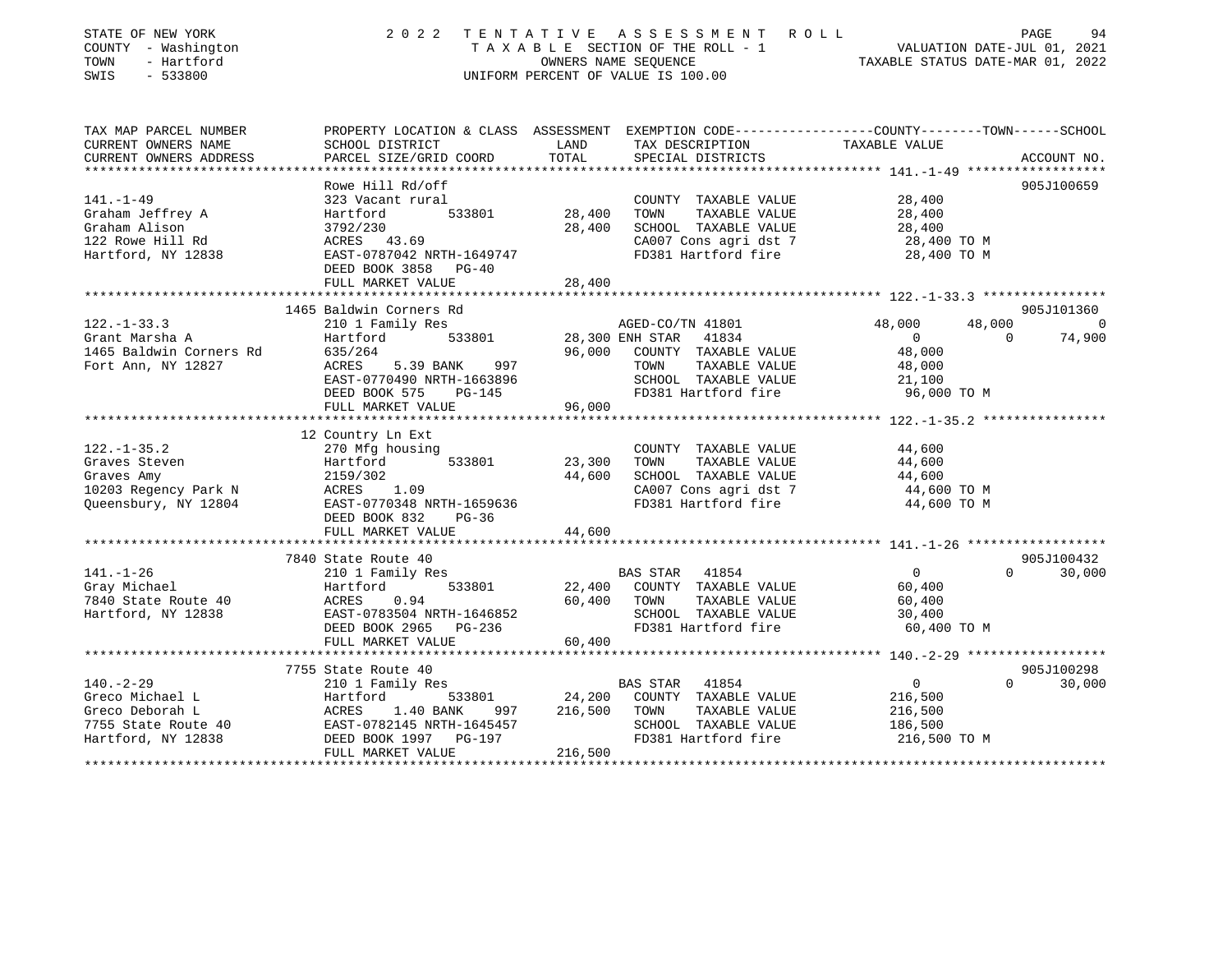| STATE OF NEW YORK<br>COUNTY - Washington<br>TOWN<br>- Hartford<br>SWIS<br>$-533800$ | ASSESSMENT<br>2 0 2 2<br>TENTATIVE<br>ROLL<br>TAXABLE SECTION OF THE ROLL - 1<br>OWNERS NAME SEQUENCE<br>UNIFORM PERCENT OF VALUE IS 100.00                               |                              |                                                                                                                       | PAGE<br>95<br>VALUATION DATE-JUL 01, 2021<br>TAXABLE STATUS DATE-MAR 01, 2022                                                    |  |
|-------------------------------------------------------------------------------------|---------------------------------------------------------------------------------------------------------------------------------------------------------------------------|------------------------------|-----------------------------------------------------------------------------------------------------------------------|----------------------------------------------------------------------------------------------------------------------------------|--|
| TAX MAP PARCEL NUMBER<br>CURRENT OWNERS NAME<br>CURRENT OWNERS ADDRESS              | SCHOOL DISTRICT<br>PARCEL SIZE/GRID COORD                                                                                                                                 | LAND<br>TOTAL                | TAX DESCRIPTION<br>SPECIAL DISTRICTS                                                                                  | PROPERTY LOCATION & CLASS ASSESSMENT EXEMPTION CODE----------------COUNTY-------TOWN------SCHOOL<br>TAXABLE VALUE<br>ACCOUNT NO. |  |
|                                                                                     |                                                                                                                                                                           |                              |                                                                                                                       |                                                                                                                                  |  |
| $114.-1-5.1$<br>Greenery One LLC The<br>8982 State Route 40<br>Fort Ann, NY 12827   | 8982 State Route 40<br>240 Rural res<br>Hartford<br>533801<br>130.495 Deeded<br>ACRES 120.20<br>EAST-0790517 NRTH-1671126<br>DEED BOOK 2323<br>$PG-1$                     | 180,400<br>232,900           | COUNTY TAXABLE VALUE<br>TOWN<br>TAXABLE VALUE<br>SCHOOL TAXABLE VALUE<br>CA007 Cons agri dst 7<br>FD381 Hartford fire | 232,900<br>232,900<br>232,900<br>232,900 TO M<br>232,900 TO M                                                                    |  |
|                                                                                     | FULL MARKET VALUE                                                                                                                                                         | 232,900                      |                                                                                                                       |                                                                                                                                  |  |
| $149. - 1 - 4.1$<br>Greenwood Builders LLC<br>PO Box 4737<br>Queensbury, NY 12804   | ****************<br>County Route 19<br>314 Rural vac<10<br>Hartford<br>533801<br>ACRES<br>1.30<br>EAST-0770547 NRTH-1638348<br>DEED BOOK 20191 PG-28358                   | ********<br>14,100<br>14,100 | COUNTY TAXABLE VALUE<br>TAXABLE VALUE<br>TOWN<br>SCHOOL TAXABLE VALUE<br>FD381 Hartford fire                          | ****************** 149. -1-4.1 ******************<br>905J100668<br>14,100<br>14,100<br>14,100<br>14,100 TO M                     |  |
|                                                                                     | FULL MARKET VALUE<br>********************                                                                                                                                 | 14,100                       |                                                                                                                       |                                                                                                                                  |  |
| $149. - 1 - 4.2$<br>Greenwood Builders LLC<br>PO Box 4737<br>Queensbury, NY 12804   | County Route 19<br>314 Rural vac<10<br>Hartford<br>533801<br>1.21<br>ACRES<br>EAST-0770350 NRTH-1638325<br>DEED BOOK 20191 PG-28358                                       | 13,800<br>13,800             | COUNTY TAXABLE VALUE<br>TAXABLE VALUE<br>TOWN<br>SCHOOL TAXABLE VALUE<br>FD381 Hartford fire                          | 905J101073<br>13,800<br>13,800<br>13,800<br>13,800 TO M                                                                          |  |
|                                                                                     | FULL MARKET VALUE<br>*********************                                                                                                                                | 13,800<br>*********          |                                                                                                                       |                                                                                                                                  |  |
| $149. - 1 - 4.4$<br>Greenwood Builders LLC<br>PO Box 4737<br>Queensbury, NY 12804   | County Route 19<br>314 Rural vac<10<br>533801<br>Hartford<br>Sub DIv Lot 3<br>ACRES<br>2.85<br>EAST-0770448 NRTH-1638730<br>DEED BOOK 20191 PG-28358<br>FULL MARKET VALUE | 20,000<br>20,000<br>20,000   | COUNTY TAXABLE VALUE<br>TOWN<br>TAXABLE VALUE<br>SCHOOL TAXABLE VALUE<br>FD381 Hartford fire                          | ************************************ 149.-1-4.4 ******************<br>20,000<br>20,000<br>20,000<br>20,000 TO M                  |  |
|                                                                                     | ******************                                                                                                                                                        | * * * * * * * * * * * *      |                                                                                                                       |                                                                                                                                  |  |
| $149. - 1 - 4.5$<br>Greenwood Builders LLC<br>PO Box 4737<br>Queensbury, NY 12804   | County Route 19<br>314 Rural vac<10<br>Hartford<br>533801<br>Sub Div Lot 4<br>2.92<br>ACRES<br>EAST-0770217 NRTH-1638661<br>DEED BOOK 20191 PG-28358<br>FULL MARKET VALUE | 20,300<br>20,300<br>20,300   | COUNTY TAXABLE VALUE<br>TOWN<br>TAXABLE VALUE<br>SCHOOL TAXABLE VALUE<br>FD381 Hartford fire                          | 20,300<br>20,300<br>20,300<br>20,300 TO M                                                                                        |  |
| * * * * * * * * * * * * * * * * * * *                                               |                                                                                                                                                                           |                              |                                                                                                                       |                                                                                                                                  |  |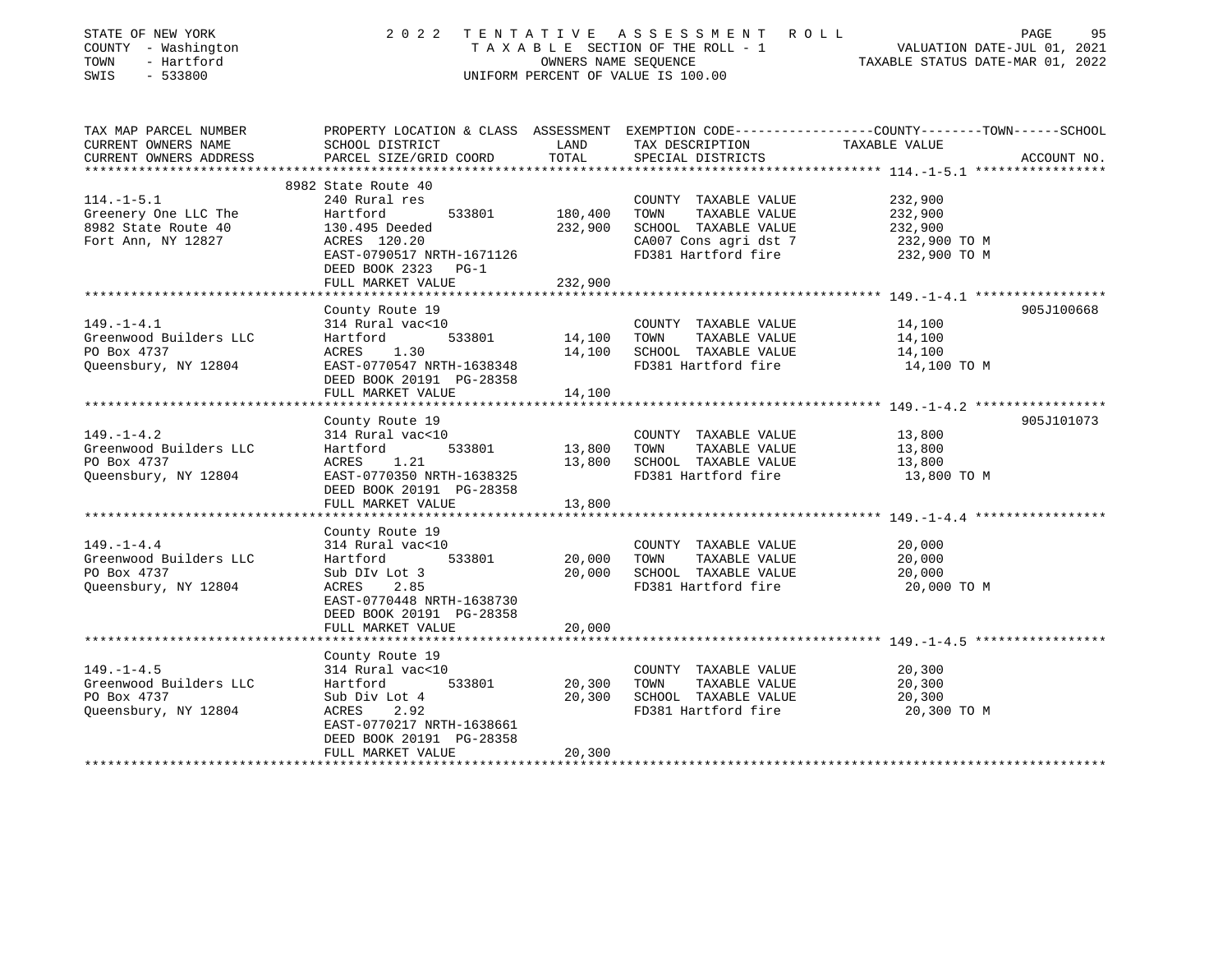| STATE OF NEW YORK<br>COUNTY - Washington<br>TOWN<br>- Hartford<br>SWIS<br>$-533800$                 | 2 0 2 2                                                                                                                                                           | TENTATIVE<br>OWNERS NAME SEQUENCE | A S S E S S M E N T<br>R O L L<br>TAXABLE SECTION OF THE ROLL - 1<br>UNIFORM PERCENT OF VALUE IS 100.00                                   | PAGE<br>96<br>VALUATION DATE-JUL 01, 2021<br>TAXABLE STATUS DATE-MAR 01, 2022                                                   |
|-----------------------------------------------------------------------------------------------------|-------------------------------------------------------------------------------------------------------------------------------------------------------------------|-----------------------------------|-------------------------------------------------------------------------------------------------------------------------------------------|---------------------------------------------------------------------------------------------------------------------------------|
| TAX MAP PARCEL NUMBER<br>CURRENT OWNERS NAME<br>CURRENT OWNERS ADDRESS<br>***********************   | SCHOOL DISTRICT<br>PARCEL SIZE/GRID COORD                                                                                                                         | LAND<br>TOTAL                     | TAX DESCRIPTION<br>SPECIAL DISTRICTS                                                                                                      | PROPERTY LOCATION & CLASS ASSESSMENT EXEMPTION CODE---------------COUNTY-------TOWN------SCHOOL<br>TAXABLE VALUE<br>ACCOUNT NO. |
| $149. - 1 - 4.6$<br>Greenwood Builders LLC<br>PO Box 4737<br>Queensbury, NY 12804                   | County Route 19<br>311 Res vac land<br>533801<br>Hartford<br>FRNT 10.00 DPTH 400.00<br>EAST-0770289 NRTH-1638250<br>DEED BOOK 20191 PG-28358<br>FULL MARKET VALUE | 300<br>300<br>300                 | COUNTY TAXABLE VALUE<br>TOWN<br>TAXABLE VALUE<br>SCHOOL TAXABLE VALUE<br>FD381 Hartford fire                                              | 300<br>300<br>300<br>300 TO M                                                                                                   |
|                                                                                                     |                                                                                                                                                                   |                                   |                                                                                                                                           |                                                                                                                                 |
| $123. - 1 - 11.2$<br>Gregory John B<br>Gregory Lori J<br>8552 State Route 40<br>Granville, NY 12832 | 8552 State Route 40<br>210 1 Family Res<br>Hartford<br>533801<br>1.01<br>ACRES<br>EAST-0793069 NRTH-1661381<br>DEED BOOK 775<br>$PG-293$                          | 24,200<br>130,000                 | BAS STAR 41854<br>COUNTY TAXABLE VALUE<br>TAXABLE VALUE<br>TOWN<br>SCHOOL TAXABLE VALUE<br>CA007 Cons agri dst 7                          | 905J101322<br>30,000<br>$\circ$<br>$\Omega$<br>130,000<br>130,000<br>100,000<br>130,000 TO M                                    |
|                                                                                                     | FULL MARKET VALUE                                                                                                                                                 |                                   | 130,000 FD381 Hartford fire                                                                                                               | 130,000 TO M                                                                                                                    |
| $140. - 1 - 41.4$<br>Gregory Russell R Jr<br>3430 State Route 196<br>Fort Ann, NY 12827             | 3430 State Route 196<br>210 1 Family Res<br>533801<br>Hartford<br>ACRES<br>8.12<br>EAST-0770495 NRTH-1642780<br>DEED BOOK 669<br>PG-114<br>FULL MARKET VALUE      | 149,500<br>149,500                | AGED-CO/TN 41801<br>39,400 ENH STAR 41834<br>COUNTY TAXABLE VALUE<br>TOWN<br>TAXABLE VALUE<br>SCHOOL TAXABLE VALUE<br>FD381 Hartford fire | 37,375<br>37,375<br>0<br>74,900<br>$\mathbf 0$<br>$\Omega$<br>112,125<br>112,125<br>74,600<br>149,500 TO M                      |
|                                                                                                     | 289 Gilchrist Hill Rd                                                                                                                                             |                                   |                                                                                                                                           | 905J101301                                                                                                                      |
| $150. - 1 - 67$<br>Grgecic Christy Ouatannens<br>9 Kent Cornwall Rd<br>Kent, CT 06757               | 240 Rural res<br>Hartford<br>533801<br>LOT 20<br>ACRES<br>10.15<br>EAST-0785049 NRTH-1638473<br>DEED BOOK 20200 PG-5186<br>FULL MARKET VALUE                      | 28,900<br>62,000<br>62,000        | COUNTY TAXABLE VALUE<br>TAXABLE VALUE<br>TOWN<br>SCHOOL TAXABLE VALUE<br>FD381 Hartford fire                                              | 62,000<br>62,000<br>62,000<br>62,000 TO M                                                                                       |
|                                                                                                     |                                                                                                                                                                   |                                   |                                                                                                                                           |                                                                                                                                 |
| $132. -4 - 5.1$<br>Grinnell Stephen<br>559 Blood St<br>Granville, NY 12832                          | Blood St<br>311 Res vac land<br>533801<br>Hartford<br>$P/O$ Lot 3<br>ACRES<br>0.46<br>EAST-0794765 NRTH-1653302<br>DEED BOOK 20191 PG-30561<br>FULL MARKET VALUE  | 1,000<br>1,000<br>1,000           | COUNTY TAXABLE VALUE<br>TOWN<br>TAXABLE VALUE<br>SCHOOL TAXABLE VALUE<br>FD381 Hartford fire                                              | 1,000<br>1,000<br>1,000<br>1,000 TO M                                                                                           |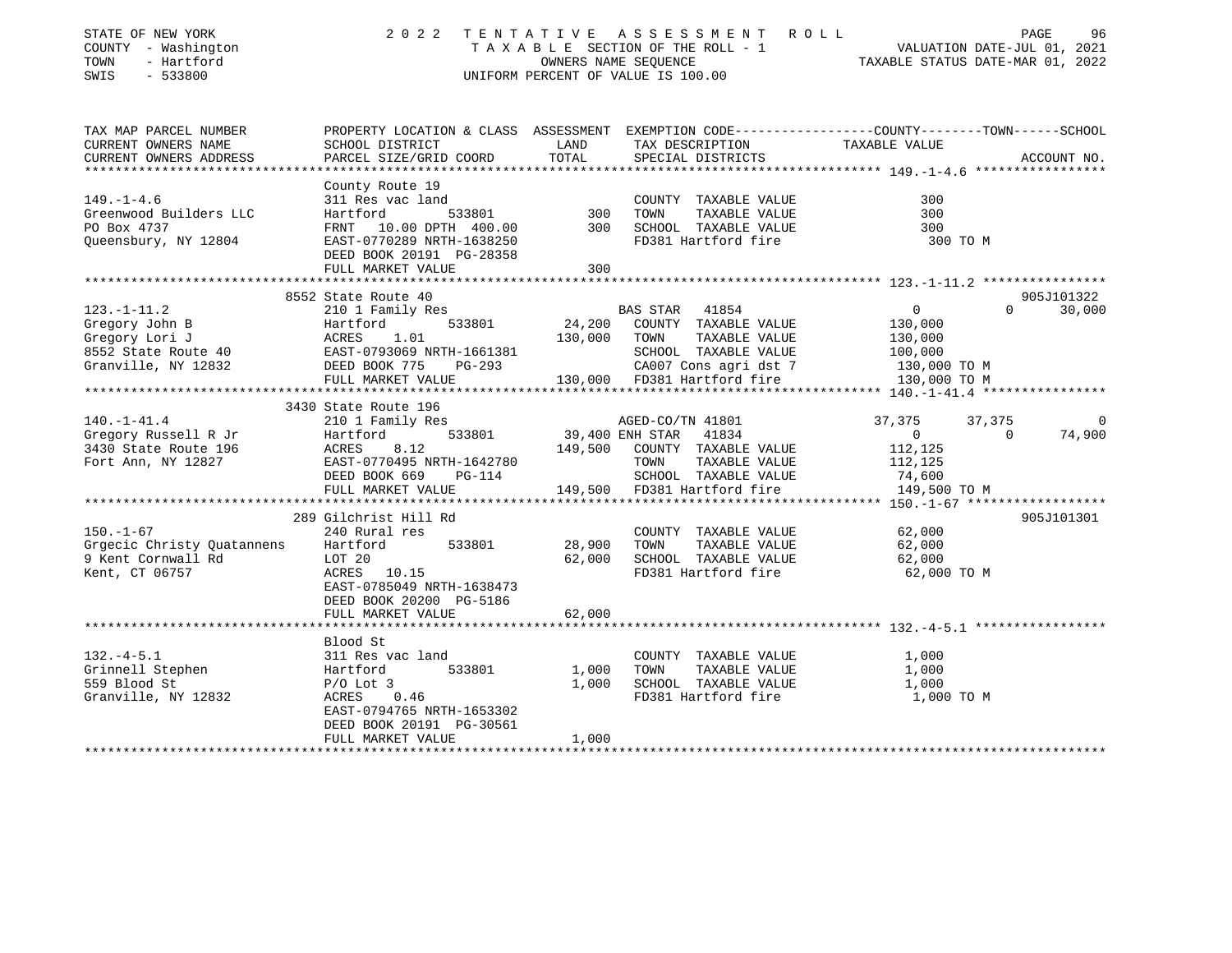| STATE OF NEW YORK<br>COUNTY - Washington<br>- Hartford<br>TOWN<br>SWIS<br>$-533800$ | 2 0 2 2                                                                                        | OWNERS NAME SEQUENCE | TENTATIVE ASSESSMENT ROLL<br>TAXABLE SECTION OF THE ROLL - 1<br>UNIFORM PERCENT OF VALUE IS 100.00         | 1 VALUATION DATE-JUL 01, 2021<br>TAXABLE STATUS DATE-MAR 01, 2022 | 97<br>PAGE         |
|-------------------------------------------------------------------------------------|------------------------------------------------------------------------------------------------|----------------------|------------------------------------------------------------------------------------------------------------|-------------------------------------------------------------------|--------------------|
| TAX MAP PARCEL NUMBER                                                               | PROPERTY LOCATION & CLASS ASSESSMENT EXEMPTION CODE---------------COUNTY-------TOWN-----SCHOOL |                      |                                                                                                            |                                                                   |                    |
| CURRENT OWNERS NAME<br>CURRENT OWNERS ADDRESS                                       | SCHOOL DISTRICT<br>PARCEL SIZE/GRID COORD                                                      | LAND<br>TOTAL        | TAX DESCRIPTION TAXABLE VALUE<br>SPECIAL DISTRICTS                                                         |                                                                   | ACCOUNT NO.        |
|                                                                                     |                                                                                                |                      |                                                                                                            |                                                                   |                    |
|                                                                                     | Blood St                                                                                       |                      |                                                                                                            |                                                                   | 905J100564         |
| $132 - 4 - 5$                                                                       | 311 Res vac land                                                                               |                      | COUNTY TAXABLE VALUE                                                                                       | 1,000                                                             |                    |
| Grinnell Stephen W                                                                  | Hartford<br>533801<br>$P/O$ Lot 5                                                              | 1,000 TOWN           | TAXABLE VALUE                                                                                              | 1,000                                                             |                    |
| Benson Joshua P<br>559 Blood St                                                     | FRNT 256.00 DPTH 22.00                                                                         |                      | 1,000 SCHOOL TAXABLE VALUE<br>FD381 Hartford fire                                                          | 1,000<br>1,000 TO M                                               |                    |
| Granville, NY 12832                                                                 | EAST-0794742 NRTH-1653560<br>DEED BOOK 3822 PG-276                                             |                      |                                                                                                            |                                                                   |                    |
|                                                                                     | FULL MARKET VALUE                                                                              | 1,000                |                                                                                                            |                                                                   |                    |
|                                                                                     |                                                                                                |                      |                                                                                                            |                                                                   |                    |
|                                                                                     | 559 Blood St                                                                                   |                      |                                                                                                            |                                                                   | 905J100112         |
| $132. - 4 - 14$                                                                     | 210 1 Family Res                                                                               |                      | 9 11,100 BAS STAR 41854<br>1933801 31,100 COUNTY TAXABLE VALUE 94,300<br>494,300 TOWN TAXABLE VALUE 94,300 |                                                                   | $\Omega$<br>30,000 |
| Grinnell Stephen W Hartford Hartford Blood St                                       | Hartford<br>3.70 BANK                                                                          |                      |                                                                                                            |                                                                   |                    |
| Granville, NY 12832                                                                 | EAST-0794494 NRTH-1653421                                                                      |                      | SCHOOL TAXABLE VALUE                                                                                       | 64,300                                                            |                    |
|                                                                                     | DEED BOOK 931 PG-325                                                                           |                      | FD381 Hartford fire                                                                                        | 94,300 TO M                                                       |                    |
|                                                                                     | FULL MARKET VALUE                                                                              | 94,300               |                                                                                                            |                                                                   |                    |
|                                                                                     |                                                                                                |                      |                                                                                                            |                                                                   |                    |
|                                                                                     | 379 Gilchrist Hill Rd                                                                          |                      |                                                                                                            |                                                                   | 905J101294         |
| 150.-1-57 210 1 Family Res<br>Guarino Mark A Hartford 53                            |                                                                                                |                      | ENH STAR 41834                                                                                             | $\overline{0}$                                                    | $\Omega$<br>74,900 |
|                                                                                     |                                                                                                |                      | $\frac{1}{28,700}$ COUNTY TAXABLE VALUE 200                                                                |                                                                   |                    |
| Brodeen Melody A LOT 2<br>379 Gilchrist Hill Rd ACRES                               |                                                                                                | 117,200 TOWN         | TAXABLE VALUE                                                                                              | $117,200$<br>$42,300$                                             |                    |
|                                                                                     | 2.89<br>EAST-0783841 NRTH-1639289                                                              |                      | SCHOOL TAXABLE VALUE                                                                                       |                                                                   |                    |
| Hartford, NY 12838                                                                  | DEED BOOK 786 PG-233                                                                           |                      | FD381 Hartford fire 117,200 TO M                                                                           |                                                                   |                    |
|                                                                                     | FULL MARKET VALUE                                                                              | 117,200              |                                                                                                            |                                                                   |                    |
|                                                                                     |                                                                                                |                      |                                                                                                            |                                                                   |                    |
|                                                                                     | 3967 State Route 149                                                                           |                      |                                                                                                            |                                                                   | 905J101325         |
| $131. - 1 - 13.4$                                                                   | 240 Rural res                                                                                  |                      | BAS STAR 41854                                                                                             | $\overline{0}$                                                    | 30,000<br>$\Omega$ |
|                                                                                     |                                                                                                |                      | 533801 35,000 COUNTY TAXABLE VALUE                                                                         | 201,400                                                           |                    |
|                                                                                     | 998                                                                                            | 201,400 TOWN         | TAXABLE VALUE                                                                                              | 201,400                                                           |                    |
|                                                                                     |                                                                                                |                      | SCHOOL TAXABLE VALUE<br>CA007 Cons agri dst 7                                                              | 171,400                                                           |                    |
|                                                                                     |                                                                                                |                      |                                                                                                            | 201,400 TO M                                                      |                    |
|                                                                                     | FULL MARKET VALUE                                                                              |                      | 201,400 FD381 Hartford fire                                                                                | 201,400 TO M                                                      |                    |
|                                                                                     | 7315 State Route 40                                                                            |                      |                                                                                                            |                                                                   | 905J101119         |
| $149. - 1 - 32.2$                                                                   | state Route 40<br>240 Rural res                                                                |                      | BAS STAR 41854                                                                                             | $\overline{0}$                                                    | $\Omega$<br>30,000 |
| Haff Dana Edgar                                                                     | 533801<br>Hartford                                                                             |                      | 39,600 COUNTY TAXABLE VALUE                                                                                | 198,800                                                           |                    |

|                      | FULL MARKET VALUE         | 117,200                           |              |            |
|----------------------|---------------------------|-----------------------------------|--------------|------------|
|                      |                           |                                   |              |            |
|                      | 3967 State Route 149      |                                   |              | 905J101325 |
| 131.-1-13.4          | 240 Rural res             | 41854<br>BAS STAR                 | $\Omega$     | 30,000     |
| Hafele David R       | Hartford<br>533801        | 35,000<br>COUNTY<br>TAXABLE VALUE | 201,400      |            |
| Hafele Cathy A       | ACRES 12.83 BANK<br>998   | 201,400<br>TOWN<br>TAXABLE VALUE  | 201,400      |            |
| 3967 State Route 149 | EAST-0769706 NRTH-1655105 | SCHOOL<br>TAXABLE VALUE           | 171,400      |            |
| Fort Ann, NY 12827   | DEED BOOK 548<br>$PG-17$  | CA007 Cons agri dst 7             | 201,400 TO M |            |
|                      | FULL MARKET VALUE         | 201,400<br>FD381 Hartford fire    | 201,400 TO M |            |
|                      |                           |                                   |              |            |
|                      | 7315 State Route 40       |                                   |              | 905J101119 |
| 149.–1–32.2          | 240 Rural res             | 41854<br>BAS STAR                 |              | 30,000     |
| Haff Dana Edgar      | 533801<br>Hartford        | 39,600<br>COUNTY<br>TAXABLE VALUE | 198,800      |            |
| 7315 State Route 40  | 876/194 and 778/253       | 198,800<br>TOWN<br>TAXABLE VALUE  | 198,800      |            |
| Fort Ann, NY 12827   | ACRES 12.00               | SCHOOL<br>TAXABLE VALUE           | 168,800      |            |
|                      | EAST-0773960 NRTH-1637480 | CA006 Cons agri dst 6             | 198,800 TO M |            |
|                      | DEED BOOK 20191 PG-28319  | FD381 Hartford fire               | 198,800 TO M |            |
|                      | FULL MARKET VALUE         | 198,800                           |              |            |
|                      |                           |                                   |              |            |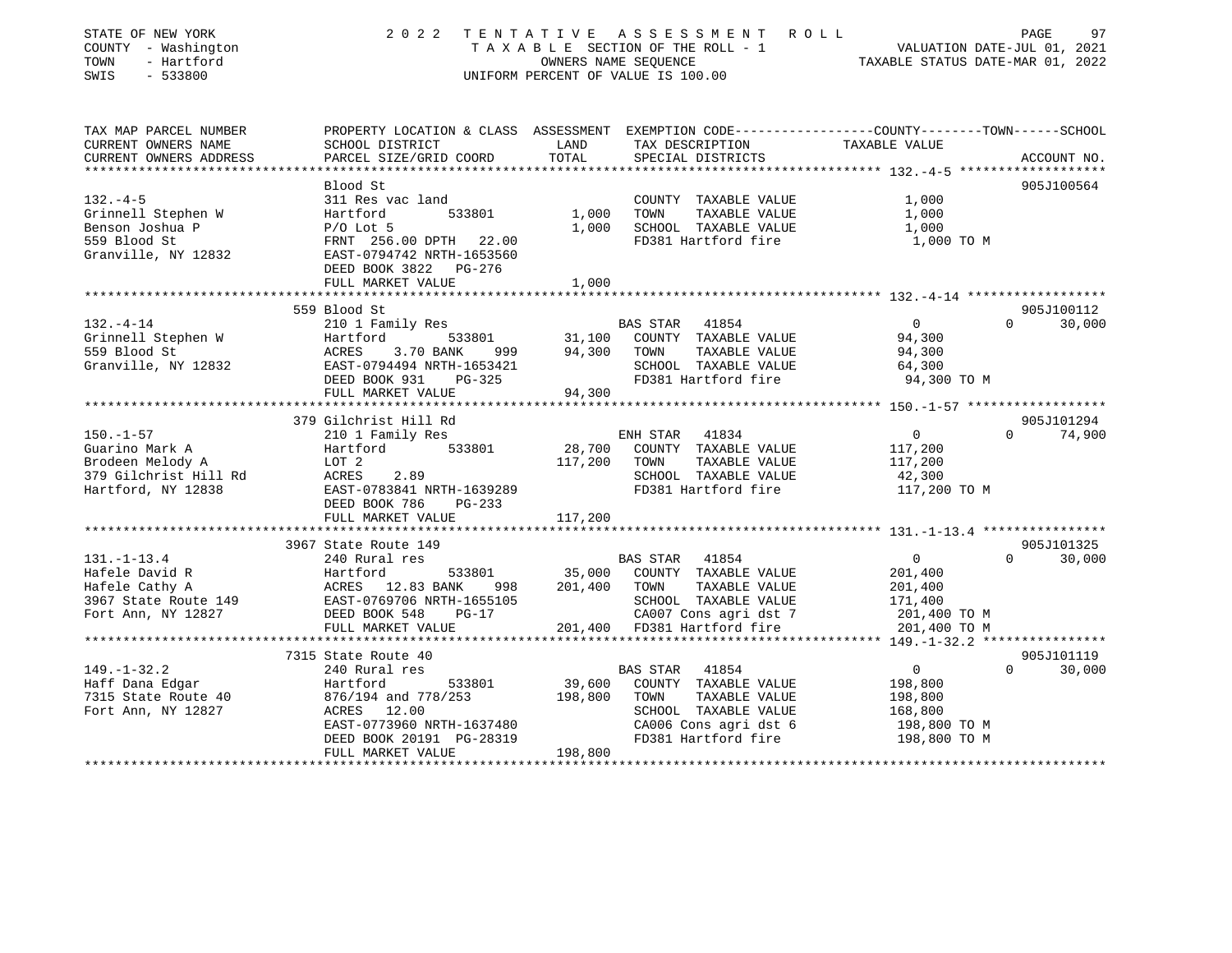| STATE OF NEW YORK<br>COUNTY - Washington<br>TOWN<br>- Hartford<br>SWIS<br>$-533800$                                         |                                                                                                                                                                                          |                              | 2022 TENTATIVE ASSESSMENT ROLL<br>T A X A B L E SECTION OF THE ROLL - 1<br>OWNERS NAME SEQUENCE<br>TAXABLE STATUS DATE-MAR 01, 2022<br>UNIFORM PERCENT OF VALUE IS 100.00 |                                                                   | 98<br>PAGE                                      |
|-----------------------------------------------------------------------------------------------------------------------------|------------------------------------------------------------------------------------------------------------------------------------------------------------------------------------------|------------------------------|---------------------------------------------------------------------------------------------------------------------------------------------------------------------------|-------------------------------------------------------------------|-------------------------------------------------|
| TAX MAP PARCEL NUMBER<br>CURRENT OWNERS NAME<br>CURRENT OWNERS ADDRESS<br>***********************                           | PROPERTY LOCATION & CLASS ASSESSMENT EXEMPTION CODE----------------COUNTY-------TOWN------SCHOOL<br>SCHOOL DISTRICT<br>PARCEL SIZE/GRID COORD                                            | LAND<br>TOTAL                | TAX DESCRIPTION<br>SPECIAL DISTRICTS                                                                                                                                      | TAXABLE VALUE                                                     | ACCOUNT NO.                                     |
| $149. - 1 - 32.10$<br>Haff Dana Edgar<br>7315 State Route 40<br>Fort Ann, NY 12827                                          | State Route 40<br>322 Rural vac>10<br>,<br>533801<br>Hartford<br>ACRES 11.15<br>EAST-0774384 NRTH-1637177<br>DEED BOOK 20191 PG-28319<br>FULL MARKET VALUE                               | 23,800<br>23,800<br>23,800   | COUNTY TAXABLE VALUE<br>TAXABLE VALUE<br>TOWN<br>SCHOOL TAXABLE VALUE<br>CA006 Cons agri dst 6<br>FD381 Hartford fire                                                     | 23,800<br>23,800<br>23,800<br>23,800 TO M<br>23,800 TO M          |                                                 |
| $141. - 3 - 28$<br>Hafner Erik G<br>Hafner Lynda M<br>5675 County Route 30<br>Granville, NY 12832<br>********************** | 5675 County Route 30<br>240 Rural res<br>533801<br>Hartford<br>Hartford 533801<br>ACRES 16.59 BANK 997<br>EAST-0787118 NRTH-1645225<br>997<br>DEED BOOK 3482 PG-123<br>FULL MARKET VALUE | 255,400 TOWN<br>255,400      | BAS STAR 41854<br>36,900 COUNTY TAXABLE VALUE<br>TAXABLE VALUE<br>SCHOOL TAXABLE VALUE<br>FD381 Hartford fire                                                             | $\overline{0}$<br>255,400<br>255,400<br>225,400<br>255,400 TO M   | 905J100364<br>$\Omega$<br>30,000                |
| $141. - 3 - 9$<br>Hahn Scott D<br>Meyers Cheryl A<br>45 Gilchrist Hill Ext<br>Hartford, NY                                  | 45 Gilchrist Hill Ext<br>210 1 Family Res<br>Hartford<br>2.72<br>ACRES<br>EAST-0784698 NRTH-1644327<br>DEED BOOK 20210 PG-1796<br>FULL MARKET VALUE                                      | 260,100                      | VET COM CT 41131<br>533801 29,300 VET DIS CT 41141<br>260,100 COUNTY TAXABLE VALUE<br>TOWN<br>TAXABLE VALUE<br>SCHOOL TAXABLE VALUE<br>FD381 Hartford fire                | 55,000<br>65,025<br>140,075<br>150,075<br>260,100<br>260,100 TO M | 905J100230<br>45,000<br>$\Omega$<br>65,025<br>0 |
| $132. - 2 - 2.5$<br>Hahn She Renee<br>25 Hillcrest Way<br>Granville, NY 12832                                               | 25 Hillcrest Way<br>210 1 Family Res<br>Hartford<br>533801<br>ACRES 1.12<br>EAST-0790507 NRTH-1656706<br>DEED BOOK 20191 PG-27620<br>FULL MARKET VALUE                                   | 23,400<br>101,300<br>101,300 | COUNTY TAXABLE VALUE<br>TOWN<br>TAXABLE VALUE<br>SCHOOL TAXABLE VALUE<br>FD381 Hartford fire                                                                              | 101,300<br>101,300<br>101,300<br>101,300 TO M                     | 905J101150                                      |
| $113. - 2 - 6$<br>Hallview Farm, LLC<br>Hall Ryan<br>68 Hall Rd<br>Fort Ann, NY 12827                                       | LOT 5 Provincial Pat<br>322 Rural vac>10<br>533801<br>Hartford<br>113.-1-6<br>ACRES 18.00<br>EAST-0773537 NRTH-1666172<br>DEED BOOK 20210 PG-6878<br>FULL MARKET VALUE                   | 11,700<br>11,700<br>11,700   | COUNTY TAXABLE VALUE<br>TOWN<br>TAXABLE VALUE<br>SCHOOL TAXABLE VALUE<br>CA007 Cons agri dst 7<br>FD381 Hartford fire                                                     | 11,700<br>11,700<br>11,700<br>11,700 TO M<br>11,700 TO M          | 905J100282                                      |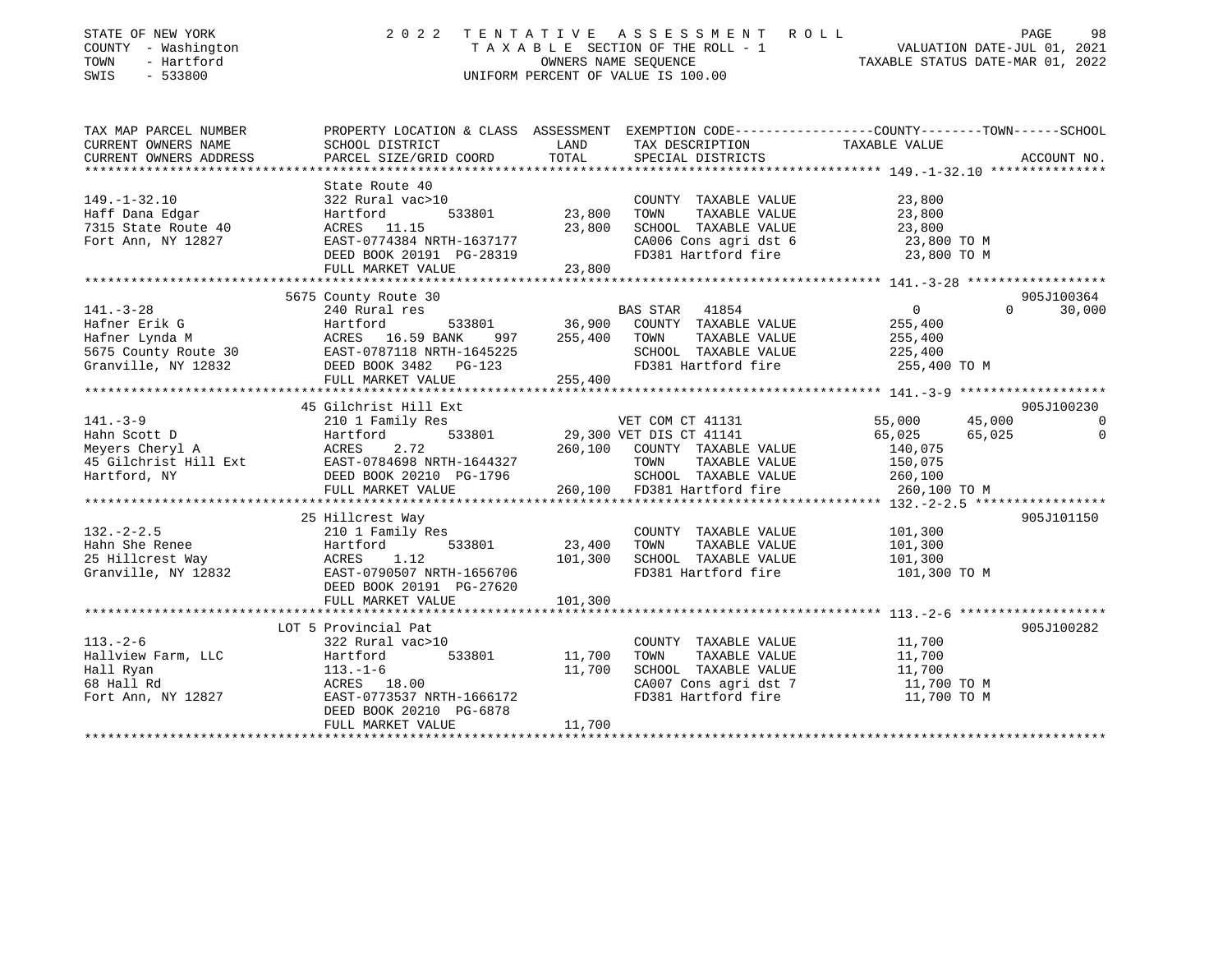| STATE OF NEW YORK<br>COUNTY - Washington<br>TOWN<br>- Hartford<br>SWIS<br>$-533800$ | PAGE 99<br>TAXABLE SECTION OF THE ROLL - 1<br>OWNERS NAME SEQUENCE TAXABLE STATUS DATE-MAR 01, 2022<br>UNIFORM PERCENT OF VALUE IS 100.00<br>2022 TENTATIVE |                   |                                                  |                         |                 |  |
|-------------------------------------------------------------------------------------|-------------------------------------------------------------------------------------------------------------------------------------------------------------|-------------------|--------------------------------------------------|-------------------------|-----------------|--|
| TAX MAP PARCEL NUMBER                                                               | PROPERTY LOCATION & CLASS ASSESSMENT EXEMPTION CODE---------------COUNTY-------TOWN-----SCHOOL                                                              |                   |                                                  |                         |                 |  |
| CURRENT OWNERS NAME                                                                 | SCHOOL DISTRICT                                                                                                                                             | LAND              | TAX DESCRIPTION                                  | TAXABLE VALUE           |                 |  |
| CURRENT OWNERS ADDRESS                                                              | PARCEL SIZE/GRID COORD                                                                                                                                      | TOTAL             | SPECIAL DISTRICTS                                |                         | ACCOUNT NO.     |  |
|                                                                                     | County Route 17                                                                                                                                             |                   |                                                  |                         | 905J100068      |  |
| $122. - 1 - 10.1$                                                                   | 323 Vacant rural<br>Hartford 533801 51,600 COUNTY TAXABLE VALUE                                                                                             |                   | 41720                                            | 41,042                  | 41,042 41,042   |  |
| Hallview Farm, LLC                                                                  |                                                                                                                                                             |                   |                                                  | 10,558                  |                 |  |
| Hall Ryan                                                                           | 1774/262                                                                                                                                                    | 51,600            | TOWN<br>TAXABLE VALUE                            | 10,558                  |                 |  |
| 68 Hall Rd                                                                          | ACRES 33.10                                                                                                                                                 |                   | SCHOOL TAXABLE VALUE                             | 10,558                  |                 |  |
| Fort Ann, NY 12827                                                                  | EAST-0779114 NRTH-1662886                                                                                                                                   |                   | CA007 Cons agri dst 7 10,558 TO M                |                         |                 |  |
|                                                                                     | DEED BOOK 20210 PG-6878                                                                                                                                     |                   | 41,042 EX                                        |                         |                 |  |
| MAY BE SUBJECT TO PAYMENT                                                           | FULL MARKET VALUE                                                                                                                                           |                   | 5.5<br>51,600 FD381 Hartford fire                | 51,600 TO M             |                 |  |
| UNDER AGDIST LAW TIL 2026                                                           |                                                                                                                                                             |                   |                                                  |                         |                 |  |
|                                                                                     | $612 + 619$ County Route 17                                                                                                                                 |                   |                                                  |                         | 905J101214      |  |
| $122. - 1 - 10.3$                                                                   | 240 Rural res                                                                                                                                               |                   | AG DIST<br>41720                                 | 91,352<br>91,352        | 91,352          |  |
|                                                                                     | 533801<br>Hartford                                                                                                                                          | 180,200           | COUNTY TAXABLE VALUE                             | 213,848                 |                 |  |
|                                                                                     | ACRES 127.00                                                                                                                                                | 305,200           | TOWN<br>TAXABLE VALUE                            | 213,848                 |                 |  |
|                                                                                     | EAST-0779356 NRTH-1665798                                                                                                                                   |                   | SCHOOL TAXABLE VALUE                             | 213,848                 |                 |  |
| 122.-1-10.3<br>Hallview Farm, LLC<br>Hall Ryan<br>68 Hall Rd<br>Fort Ann, NY 12827  | DEED BOOK 20210 PG-6878                                                                                                                                     |                   | CA007 Cons agri dst 7 213,848 TO M               |                         |                 |  |
|                                                                                     | FULL MARKET VALUE                                                                                                                                           | $305,200$ FD381 H | 91,352 EX                                        |                         |                 |  |
| MAY BE SUBJECT TO PAYMENT<br>UNDER AGDIST LAW TIL 2026                              |                                                                                                                                                             |                   | FD381 Hartford fire 305,200 TO M                 |                         |                 |  |
|                                                                                     |                                                                                                                                                             |                   |                                                  |                         |                 |  |
|                                                                                     | State Route 149                                                                                                                                             |                   |                                                  |                         | 905J100277      |  |
| $131. - 1 - 2$<br>Hallview Farm, LLC                                                | 120 Field crops<br>533801<br>Hartford                                                                                                                       |                   | AG DIST<br>41720<br>215,800 COUNTY TAXABLE VALUE | 104,732<br>131,968      | 104,732 104,732 |  |
| Hall Ryan                                                                           | ACRES 173.20                                                                                                                                                | 236,700           | TOWN<br>TAXABLE VALUE                            | 131,968                 |                 |  |
| 68 Hall Rd                                                                          | EAST-0772474 NRTH-1654078                                                                                                                                   |                   | SCHOOL TAXABLE VALUE                             | 131,968                 |                 |  |
| Fort Ann, NY 12827                                                                  |                                                                                                                                                             |                   | CA007 Cons agri dst 7                            | 131,968 TO M            |                 |  |
|                                                                                     | EASI-0772171 ------<br>DEED BOOK 20210 PG-6878 (CAU<br>FIILE 236,700 PRE                                                                                    |                   | 104,732 EX                                       |                         |                 |  |
| MAY BE SUBJECT TO PAYMENT<br>UNDER AGDIST LAW TIL 2026                              |                                                                                                                                                             |                   | FD381 Hartford fire                              | 236,700 TO M            |                 |  |
|                                                                                     |                                                                                                                                                             |                   |                                                  |                         |                 |  |
|                                                                                     | 68 Hall Rd                                                                                                                                                  |                   |                                                  |                         | 905J100283      |  |
| $131. -1-3$                                                                         | 112 Dairy farm                                                                                                                                              |                   | 41720<br>AG DIST                                 | 149,134 149,134 149,134 |                 |  |
|                                                                                     |                                                                                                                                                             | 285,400           | COUNTY TAXABLE VALUE                             | 515,966                 |                 |  |
|                                                                                     |                                                                                                                                                             | 665,100           | TOWN<br>TAXABLE VALUE                            | 515,966<br>515,966      |                 |  |
|                                                                                     |                                                                                                                                                             |                   | SCHOOL TAXABLE VALUE<br>CA007 Cons agri dst 7    | 515,966 TO M            |                 |  |
|                                                                                     |                                                                                                                                                             |                   | 665,100 149,134 EX                               |                         |                 |  |
| MAY BE SUBJECT TO PAYMENT                                                           |                                                                                                                                                             |                   | FD381 Hartford fire 665,100 TO M                 |                         |                 |  |
| UNDER AGDIST LAW TIL 2026                                                           |                                                                                                                                                             |                   |                                                  |                         |                 |  |
|                                                                                     |                                                                                                                                                             |                   |                                                  |                         |                 |  |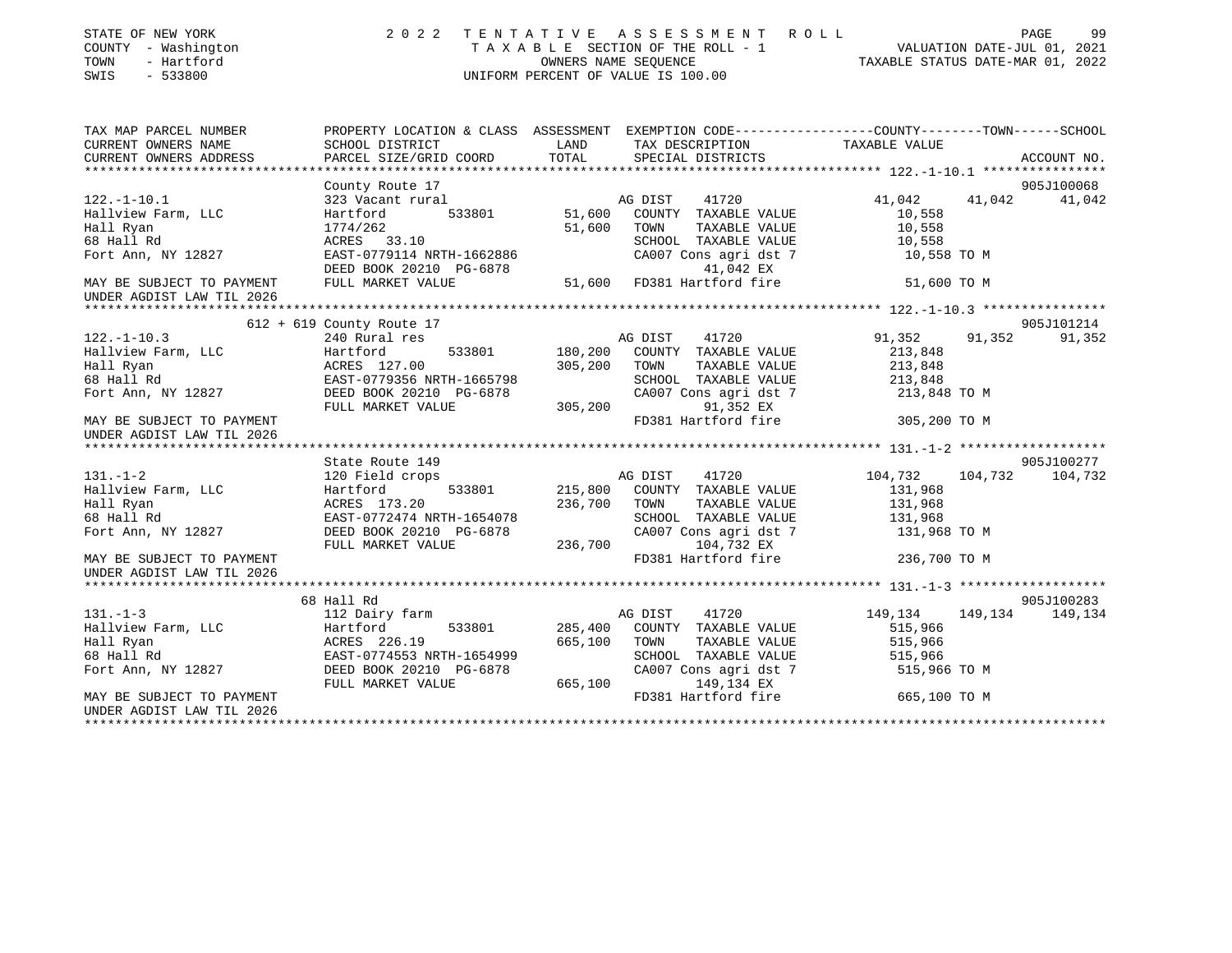| STATE OF NEW YORK<br>COUNTY - Washington<br>TOWN<br>- Hartford<br>SWIS<br>$-533800$ | 2 0 2 2                                                                                         | TENTATIVE<br>OWNERS NAME SEOUENCE | ASSESSMENT ROLL<br>TAXABLE SECTION OF THE ROLL - 1<br>UNIFORM PERCENT OF VALUE IS 100.00 | VALUATION DATE-JUL 01, 2021<br>TAXABLE STATUS DATE-MAR 01, 2022 | PAGE<br>100        |
|-------------------------------------------------------------------------------------|-------------------------------------------------------------------------------------------------|-----------------------------------|------------------------------------------------------------------------------------------|-----------------------------------------------------------------|--------------------|
| TAX MAP PARCEL NUMBER                                                               | PROPERTY LOCATION & CLASS ASSESSMENT EXEMPTION CODE---------------COUNTY-------TOWN------SCHOOL |                                   |                                                                                          |                                                                 |                    |
| CURRENT OWNERS NAME                                                                 | SCHOOL DISTRICT                                                                                 | LAND                              | TAX DESCRIPTION                                                                          | TAXABLE VALUE                                                   |                    |
| CURRENT OWNERS ADDRESS                                                              | PARCEL SIZE/GRID COORD                                                                          | TOTAL                             | SPECIAL DISTRICTS                                                                        |                                                                 | ACCOUNT NO.        |
|                                                                                     | 178 Townsend Rd                                                                                 |                                   |                                                                                          |                                                                 | 905J101226         |
| $141. - 1 - 1.1$                                                                    | 210 1 Family Res                                                                                |                                   | BAS STAR 41854                                                                           | $\mathbf 0$                                                     | $\Omega$<br>30,000 |
| Haltermann Daniel J                                                                 | 533801<br>Hartford                                                                              | 22,300                            | COUNTY TAXABLE VALUE                                                                     | 101,300                                                         |                    |
| 178 Townsend Rd N                                                                   | ACRES<br>0.92                                                                                   | 101,300                           | TOWN<br>TAXABLE VALUE                                                                    | 101,300                                                         |                    |
| Hartford, NY 12838                                                                  | EAST-0779971 NRTH-1649395                                                                       |                                   | SCHOOL TAXABLE VALUE                                                                     | 71,300                                                          |                    |
|                                                                                     | DEED BOOK 2212 PG-305                                                                           |                                   | CA007 Cons agri dst 7                                                                    | 101,300 TO M                                                    |                    |
|                                                                                     | FULL MARKET VALUE                                                                               |                                   | 101,300 FD381 Hartford fire                                                              | 101,300 TO M                                                    |                    |
|                                                                                     | 5069 State Route 149                                                                            |                                   |                                                                                          |                                                                 |                    |
| $132. - 2 - 11.2$                                                                   | 210 1 Family Res                                                                                |                                   | COUNTY TAXABLE VALUE                                                                     | 231,300                                                         | 905J101236         |
| Hamilton Scott M                                                                    | Hartford<br>533801                                                                              | 35,600                            | TAXABLE VALUE<br>TOWN                                                                    | 231,300                                                         |                    |
| 8455 State Route 40                                                                 | 1833/209 3207/326                                                                               | 231,300                           | SCHOOL TAXABLE VALUE                                                                     | 231,300                                                         |                    |
| Granville, NY 12832                                                                 | 6.81<br>ACRES                                                                                   |                                   | FD381 Hartford fire                                                                      | 231,300 TO M                                                    |                    |
|                                                                                     | EAST-0788988 NRTH-1653810<br>DEED BOOK 20200 PG-4270<br>FULL MARKET VALUE                       | 231,300                           |                                                                                          |                                                                 |                    |
|                                                                                     | *********************                                                                           | *********                         |                                                                                          | ************************ 132.-1-26.2 *****************          |                    |
|                                                                                     | 51 Christian Hill Rd                                                                            |                                   |                                                                                          |                                                                 | 905J100262         |
| $132. - 1 - 26.2$                                                                   | 210 1 Family Res                                                                                |                                   | BAS STAR 41854                                                                           | $\overline{0}$                                                  | $\Omega$<br>30,000 |
| Hamilton Shawn                                                                      | Hartford<br>533801                                                                              | 23,000                            | COUNTY TAXABLE VALUE                                                                     | 107,200                                                         |                    |
| Lemaire Veronica                                                                    | ACRES<br>1.00                                                                                   | 107,200                           | TOWN<br>TAXABLE VALUE                                                                    | 107,200                                                         |                    |
| PO Box 54                                                                           | EAST-0785347 NRTH-1652427                                                                       |                                   | SCHOOL TAXABLE VALUE                                                                     | 77,200                                                          |                    |
| Hartford, NY 12838                                                                  | DEED BOOK 1984 PG-149                                                                           |                                   | CA007 Cons agri dst 7                                                                    | 107,200 TO M                                                    |                    |
|                                                                                     | FULL MARKET VALUE                                                                               |                                   | 107,200 FD381 Hartford fire                                                              | 107,200 TO M                                                    |                    |
|                                                                                     | 8455+8457 State Route 40                                                                        |                                   |                                                                                          |                                                                 | 905J101201         |
| $123. - 1 - 12.1$                                                                   | 280 Res Multiple                                                                                |                                   | ENH STAR 41834                                                                           | $\overline{0}$                                                  | 74,900<br>$\Omega$ |
| Hamilton Steven P                                                                   | 533801<br>Hartford                                                                              | 29,300                            | COUNTY TAXABLE VALUE                                                                     | 198,900                                                         |                    |
| Hamilton Kendra J                                                                   | ACRES<br>7.00                                                                                   | 198,900                           | TOWN<br>TAXABLE VALUE                                                                    | 198,900                                                         |                    |
| 8455 State Route 40                                                                 | EAST-0792023 NRTH-1659648                                                                       |                                   | SCHOOL TAXABLE VALUE                                                                     | 124,000                                                         |                    |
| Granville, NY 12832                                                                 | DEED BOOK 569<br>PG-333                                                                         |                                   | CA007 Cons agri dst 7                                                                    | 198,900 TO M                                                    |                    |
|                                                                                     | FULL MARKET VALUE                                                                               |                                   | 198,900 FD381 Hartford fire                                                              | 198,900 TO M                                                    |                    |
|                                                                                     | *************************                                                                       |                                   |                                                                                          |                                                                 |                    |
|                                                                                     | 75 Cedar Ridge Way                                                                              |                                   |                                                                                          |                                                                 | 905J101120         |
| $121. - 4 - 18$                                                                     | 270 Mfg housing                                                                                 |                                   | BAS STAR 41854                                                                           | $\overline{0}$                                                  | $\Omega$<br>30,000 |
| Hammond Steven D                                                                    | 533801<br>Hartford                                                                              | 26,000                            | COUNTY TAXABLE VALUE                                                                     | 52,400                                                          |                    |
| Hammond Nicolette G                                                                 | 121.-1-18                                                                                       | 52,400                            | TOWN<br>TAXABLE VALUE                                                                    | 52,400                                                          |                    |
| 75 Cedar Ridge Way<br>Fort Ann, NY 12827                                            | ACRES<br>2.01<br>EAST-0768244 NRTH-1659033                                                      |                                   | SCHOOL TAXABLE VALUE<br>CA007 Cons agri dst 7                                            | 22,400<br>52,400 TO M                                           |                    |
|                                                                                     | DEED BOOK 2233<br>$PG-154$                                                                      |                                   | FD381 Hartford fire                                                                      | 52,400 TO M                                                     |                    |
|                                                                                     | FULL MARKET VALUE                                                                               | 52,400                            |                                                                                          |                                                                 |                    |
|                                                                                     |                                                                                                 | ***********************           |                                                                                          |                                                                 |                    |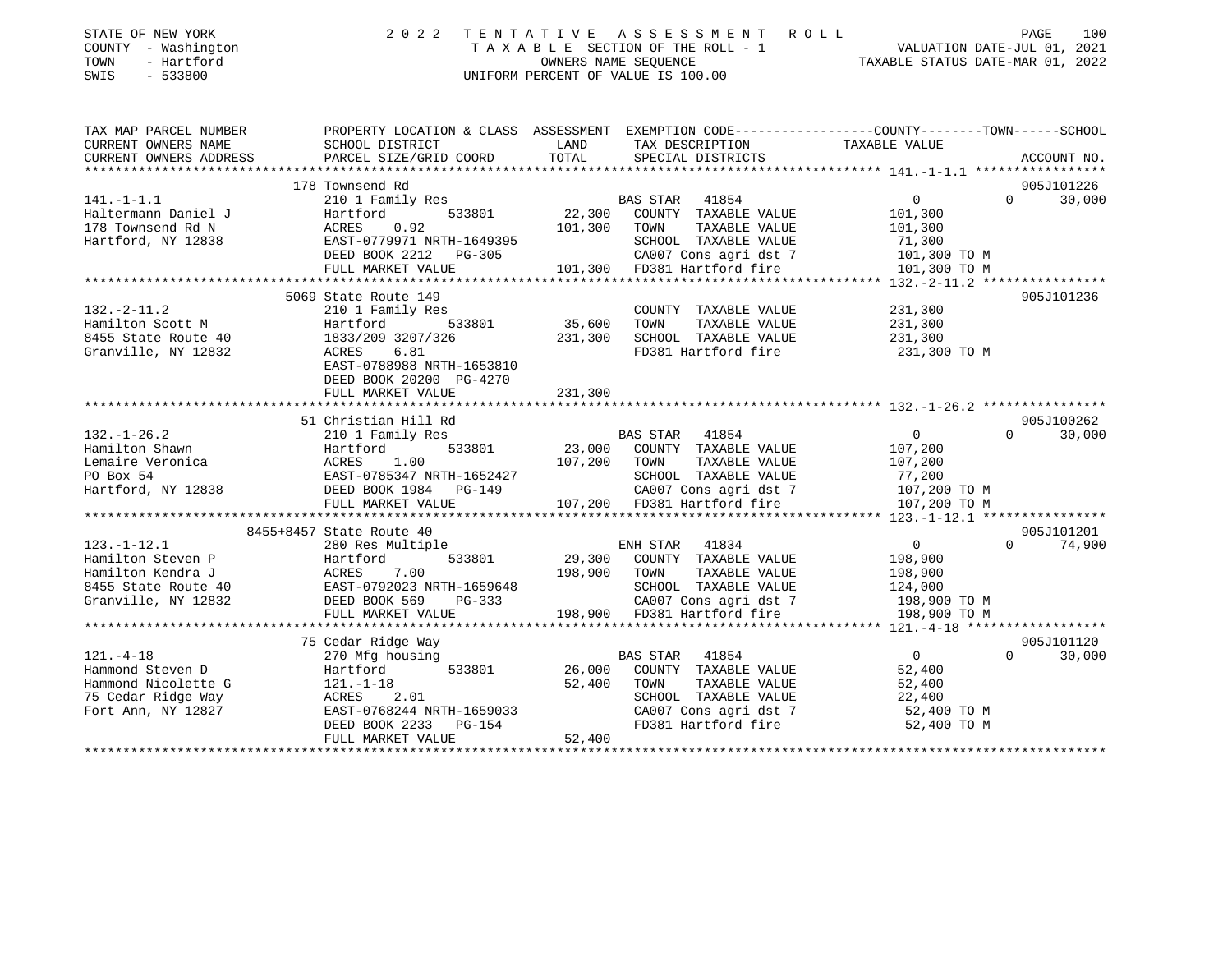| STATE OF NEW YORK<br>COUNTY - Washington<br>- Hartford<br>TOWN<br>SWIS<br>$-533800$ |                                                                              | 2022 TENTATIVE ASSESSMENT ROLL<br>TAXABLE SECTION OF THE ROLL - 1<br>OWNERS NAME SEOUENCE<br>UNIFORM PERCENT OF VALUE IS 100.00 | 101<br>PAGE<br>VALUATION DATE-JUL 01, 2021<br>TAXABLE STATUS DATE-MAR 01, 2022               |
|-------------------------------------------------------------------------------------|------------------------------------------------------------------------------|---------------------------------------------------------------------------------------------------------------------------------|----------------------------------------------------------------------------------------------|
| TAX MAP PARCEL NUMBER<br>CURRENT OWNERS NAME<br>CURRENT OWNERS ADDRESS              | PROPERTY LOCATION & CLASS<br>SCHOOL DISTRICT<br>PARCEL SIZE/GRID COORD TOTAL | ASSESSMENT<br>TAX DESCRIPTION<br>LAND<br>SPECIAL DISTRICTS                                                                      | EXEMPTION CODE-----------------COUNTY-------TOWN------SCHOOL<br>TAXABLE VALUE<br>ACCOUNT NO. |
| 141.–1–43<br>Handley Albert J                                                       | 30 Rowe Hill Rd<br>210 1 Family Res<br>533801<br>Hartford                    | 41834<br>ENH STAR<br>28,300<br>COUNTY TAXABLE VALUE                                                                             | 905J100060<br>74,900<br>$\Omega$<br>$\Omega$<br>180,200                                      |

| Handley Nancy M           | ACRES<br>2.76                                                                         | 180,200 | TAXABLE VALUE<br>TOWN        | 180,200                    |            |
|---------------------------|---------------------------------------------------------------------------------------|---------|------------------------------|----------------------------|------------|
| 30 Rowe Hill Rd           | EAST-0786287 NRTH-1648718                                                             |         | SCHOOL TAXABLE VALUE         | 105,300                    |            |
| Hartford, NY 12838        | $PG-231$<br>DEED BOOK 787                                                             |         | CA007 Cons agri dst 7        | 180,200 TO M               |            |
|                           | FULL MARKET VALUE                                                                     |         | 180,200 FD381 Hartford fire  | 180,200 TO M               |            |
|                           |                                                                                       |         |                              |                            |            |
|                           | 7780 State Route 40                                                                   |         |                              |                            | 905J100287 |
| $140. - 2 - 18$           | 210 1 Family Res                                                                      |         | AGED-ALL 41800               | 63,500<br>63,500           | 63,500     |
| Hanna Dana                | Hartford                                                                              |         | 533801 23,100 ENH STAR 41834 | $\overline{0}$<br>$\Omega$ | 63,500     |
| 7780 State Route 40       | 395-1017, 418-1153, 836-278                                                           | 127,000 | COUNTY TAXABLE VALUE         | 63,500                     |            |
| Hartford, NY 12838        | $434 - 538$                                                                           |         | TOWN<br>TAXABLE VALUE        | 63,500                     |            |
|                           | 1.03<br>ACRES                                                                         |         | SCHOOL TAXABLE VALUE         | $\Omega$                   |            |
|                           | EAST-0782679 NRTH-1645582                                                             |         | FD381 Hartford fire          | 127,000 TO M               |            |
|                           | DEED BOOK 20210 PG-5969                                                               |         |                              |                            |            |
|                           | FULL MARKET VALUE                                                                     | 127,000 |                              |                            |            |
|                           |                                                                                       |         |                              |                            |            |
|                           | 419 Lily Pond Rd                                                                      |         |                              |                            | 905J101053 |
| $142. - 1 - 23$           | 322 Rural vac>10                                                                      |         | COUNTY TAXABLE VALUE         | 11,400                     |            |
| Hannon Peter J            | 533801 11,400<br>Hartford                                                             |         | TOWN<br>TAXABLE VALUE        | 11,400                     |            |
| Hannon Natalie R          | ACRES 17.50                                                                           | 11,400  | SCHOOL TAXABLE VALUE         | 11,400                     |            |
| 600 West End Ave Apt 4F   |                                                                                       |         | FD381 Hartford fire          | 11,400 TO M                |            |
| New York, NY 10024        | AURES 1773<br>EAST-0795055 NRTH-1645166<br>DEED BOOK 8977 PG-348<br>FULL MARKET VALUE | 11,400  |                              |                            |            |
|                           |                                                                                       |         |                              |                            |            |
|                           | Lily Pond Rd OFF                                                                      |         |                              |                            | 905J100562 |
| $142. - 1 - 24$           | 322 Rural vac>10                                                                      |         | COUNTY TAXABLE VALUE         | 11,800                     |            |
| Hannon Peter J            | Hartford<br>533801                                                                    | 11,800  | TOWN<br>TAXABLE VALUE        | 11,800                     |            |
| Hannon Natalie            | ACRES 18.13                                                                           | 11,800  | SCHOOL TAXABLE VALUE         | 11,800                     |            |
| 600 West End Ave Apt 4F   | EAST-0795627 NRTH-1645362                                                             |         | FD381 Hartford fire          | 11,800 TO M                |            |
| New York, NY 10024        | DEED BOOK 604<br>$PG-49$                                                              |         |                              |                            |            |
|                           | FULL MARKET VALUE                                                                     | 11,800  |                              |                            |            |
|                           |                                                                                       |         |                              |                            |            |
|                           | 7 Gibbs Rd                                                                            |         |                              |                            | 905J101155 |
| $132. - 1 - 32.2$         | 240 Rural res                                                                         |         | AG BUILD 41700               | 30,000<br>30,000           | 30,000     |
| Happy Joseph D            | 533801<br>Hartford                                                                    |         | 93,900 AG DIST<br>41720      | 47,372<br>47,372           | 47,372     |
| Happy Patricia A          | 949/137                                                                               |         | 328,200 ENH STAR 41834       | $\overline{0}$<br>$\Omega$ | 74,900     |
| 7 Gibbs Rd                | 998<br>ACRES<br>52.70 BANK                                                            |         | COUNTY TAXABLE VALUE         | 250,828                    |            |
| Granville, NY 12832       | EAST-0783432 NRTH-1656808                                                             |         | TOWN<br>TAXABLE VALUE        | 250,828                    |            |
|                           | DEED BOOK 957<br><b>PG-194</b>                                                        |         | SCHOOL<br>TAXABLE VALUE      | 175,928                    |            |
| MAY BE SUBJECT TO PAYMENT | FULL MARKET VALUE                                                                     | 328,200 | CA007 Cons agri dst 7        | 280,828 TO M               |            |
| UNDER AGDIST LAW TIL 2026 |                                                                                       |         | 47,372 EX                    |                            |            |
|                           |                                                                                       |         | FD381 Hartford fire          | 328,200 TO M               |            |
|                           |                                                                                       |         |                              |                            |            |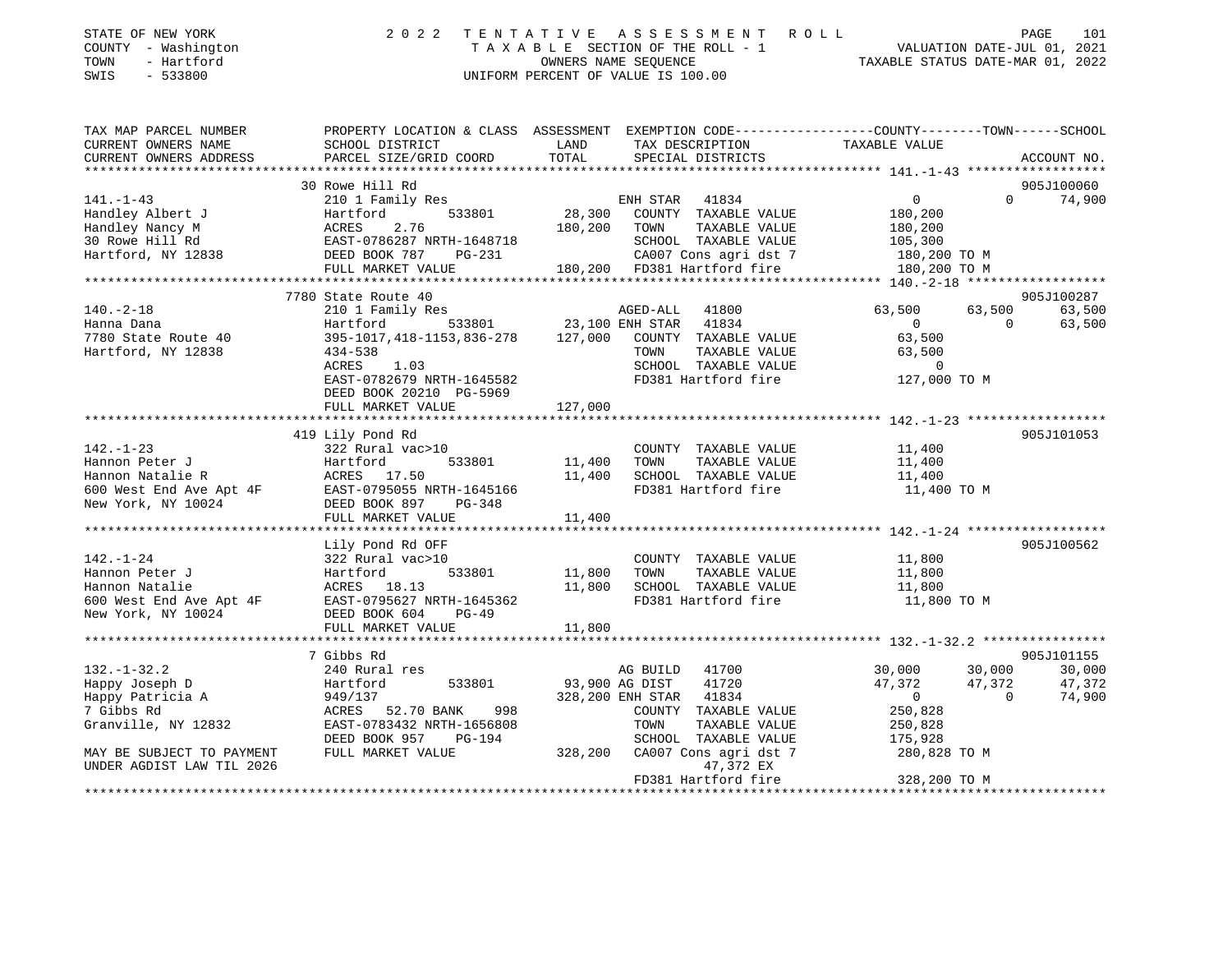| STATE OF NEW YORK<br>COUNTY - Washington<br>TOWN<br>- Hartford<br>SWIS<br>$-533800$ | 2 0 2 2                                                                          | TENTATIVE     | ASSESSMENT ROLL<br>UNIFORM PERCENT OF VALUE IS 100.00 | T A X A B L E SECTION OF THE ROLL - 1 VALUATION DATE-JUL 01, 2021 OWNERS NAME SEQUENCE TAXABLE STATUS DATE-MAR 01, 2022 | PAGE<br>102              |
|-------------------------------------------------------------------------------------|----------------------------------------------------------------------------------|---------------|-------------------------------------------------------|-------------------------------------------------------------------------------------------------------------------------|--------------------------|
| TAX MAP PARCEL NUMBER<br>CURRENT OWNERS NAME<br>CURRENT OWNERS ADDRESS              | SCHOOL DISTRICT<br>PARCEL SIZE/GRID COORD                                        | LAND<br>TOTAL | TAX DESCRIPTION<br>SPECIAL DISTRICTS                  | PROPERTY LOCATION & CLASS ASSESSMENT EXEMPTION CODE----------------COUNTY-------TOWN------SCHOOL<br>TAXABLE VALUE       | ACCOUNT NO.              |
| *****************                                                                   |                                                                                  |               |                                                       |                                                                                                                         |                          |
|                                                                                     | Halls Pond Rd                                                                    |               |                                                       |                                                                                                                         |                          |
| $150. - 1 - 18.1$                                                                   | 105 Vac farmland                                                                 |               | AG DIST<br>41720                                      | 72,052<br>72,052                                                                                                        | 72,052                   |
| Happy Joseph D                                                                      | Hartford<br>533801                                                               | 102,600       | COUNTY TAXABLE VALUE                                  | 30,548                                                                                                                  |                          |
| Happy Patricia A                                                                    | Filey Survey 12511                                                               | 102,600       | TAXABLE VALUE<br>TOWN                                 | 30,548                                                                                                                  |                          |
| 7 Gibbs Rd                                                                          | Sub Div Lot 1<br>ACRES 65.00                                                     |               | SCHOOL TAXABLE VALUE                                  | 30,548                                                                                                                  |                          |
| Granville, NY 12832                                                                 | EAST-0790740 NRTH-1636500                                                        |               | CA008 Cons agri dst 8<br>72,052 EX                    | 30,548 TO M                                                                                                             |                          |
| MAY BE SUBJECT TO PAYMENT                                                           | DEED BOOK 3369<br>PG-161                                                         |               | FD381 Hartford fire                                   | 102,600 ТО М                                                                                                            |                          |
| UNDER AGDIST LAW TIL 2026                                                           | FULL MARKET VALUE                                                                | 102,600       |                                                       |                                                                                                                         |                          |
|                                                                                     |                                                                                  |               |                                                       |                                                                                                                         |                          |
|                                                                                     | 719 Halls Pond Rd                                                                |               |                                                       |                                                                                                                         |                          |
| $150. - 1 - 18.2$                                                                   | 210 1 Family Res                                                                 |               | COUNTY TAXABLE VALUE                                  | 289,400                                                                                                                 |                          |
| Happy Joseph M                                                                      | 533801<br>Hartford                                                               | 28,600        | TOWN<br>TAXABLE VALUE                                 | 289,400                                                                                                                 |                          |
| Happy Ashley E                                                                      |                                                                                  | 289,400       | SCHOOL TAXABLE VALUE                                  | 289,400                                                                                                                 |                          |
| 719 Halls Pond Rd                                                                   |                                                                                  |               | CA008 Cons agri dst 8                                 | 289,400 TO M                                                                                                            |                          |
| Granville, NY 12832                                                                 | Hartford 533801<br>Filed Survey 12965<br>ACRES 2.85<br>EAST-0791057 NRTH-1636072 |               | FD381 Hartford fire                                   | 289,400 TO M                                                                                                            |                          |
|                                                                                     | DEED BOOK 3784<br>PG-291                                                         |               |                                                       |                                                                                                                         |                          |
|                                                                                     | FULL MARKET VALUE                                                                | 289,400       |                                                       |                                                                                                                         |                          |
|                                                                                     |                                                                                  |               |                                                       |                                                                                                                         |                          |
|                                                                                     | 74 Hartford Main St                                                              |               |                                                       |                                                                                                                         | 905J100493               |
| $132.15 - 2 - 36$                                                                   | 210 1 Family Res                                                                 |               | VET WAR CT 41121                                      | 12,810<br>12,810                                                                                                        | $\sim$ 0                 |
| Harrington Armand N                                                                 | Hartford<br>533801                                                               |               | 23,300 ENH STAR 41834                                 | $\overline{0}$<br>$\mathbf 0$                                                                                           | 74,900                   |
| Harrington Karen M                                                                  | ACRES<br>1.03                                                                    | 85,400        | COUNTY TAXABLE VALUE                                  | 72,590                                                                                                                  |                          |
| 74 Hartford Main St                                                                 | EAST-0786849 NRTH-1653242<br>EAST-0786849 NRTH-1653242<br>DEED BOOK 953 PG-296   |               | TAXABLE VALUE<br>TOWN                                 | 72,590                                                                                                                  |                          |
| Hartford, NY 12838                                                                  | FULL MARKET VALUE                                                                |               | SCHOOL TAXABLE VALUE                                  | 10,500                                                                                                                  |                          |
|                                                                                     |                                                                                  |               | 85,400 CA007 Cons agri dst 7<br>FD381 Hartford fire   | 85,400 TO M<br>85,400 TO M                                                                                              |                          |
|                                                                                     |                                                                                  |               |                                                       |                                                                                                                         |                          |
|                                                                                     | 96 Blood St                                                                      |               |                                                       |                                                                                                                         | 905J101329               |
| $142. - 1 - 31.1$                                                                   | 210 1 Family Res                                                                 |               | BAS STAR<br>41854                                     | 0<br>$\Omega$                                                                                                           | 30,000                   |
| Harrington David T                                                                  | 533801<br>Hartford                                                               | 23,300        | COUNTY TAXABLE VALUE                                  | 124,800                                                                                                                 |                          |
| Harrington Jody L                                                                   |                                                                                  | 124,800       | TOWN<br>TAXABLE VALUE                                 | 124,800                                                                                                                 |                          |
| 96 Blood St                                                                         | ACRES 1.10<br>EAST-0791457 NRTH-1643020<br>DEED BOOK 763 PG-190                  |               | SCHOOL TAXABLE VALUE                                  | 94,800                                                                                                                  |                          |
| Granville, NY 12832                                                                 |                                                                                  |               | CA008 Cons agri dst 8                                 | 124,800 TO M                                                                                                            |                          |
|                                                                                     | FULL MARKET VALUE                                                                |               | 124,800 FD381 Hartford fire                           | 124,800 TO M                                                                                                            |                          |
|                                                                                     | **************************************                                           |               |                                                       |                                                                                                                         |                          |
|                                                                                     | 133 Swamp Ln                                                                     |               | 91 PCT OF VALUE USED FOR EXEMPTION PURPOSES           |                                                                                                                         | 905J101282               |
| $149. - 1 - 30.24$                                                                  | 240 Rural res                                                                    |               | VET WAR CT 41121                                      | 27,983<br>27,000                                                                                                        | $\overline{\phantom{0}}$ |
| Harrington Gary LE                                                                  | 533801<br>Hartford                                                               |               | 24,600 ENH STAR<br>41834                              | $\overline{0}$<br>$\Omega$                                                                                              | 74,900                   |
| Harrington Theresa LE                                                               | LOT 24                                                                           | 205,000       | COUNTY TAXABLE VALUE                                  | 177,017                                                                                                                 |                          |
| 133 Swamp Ln                                                                        | ACRES 25.22                                                                      |               | TOWN<br>TAXABLE VALUE                                 | 178,000                                                                                                                 |                          |
| Argyle, NY 12809                                                                    | EAST-0777474 NRTH-1635644                                                        |               | SCHOOL TAXABLE VALUE                                  | 130,100                                                                                                                 |                          |
|                                                                                     | DEED BOOK 20210 PG-511                                                           |               | CA006 Cons agri dst 6<br>205,000 FD381 Hartford fire  | 205,000 TO M                                                                                                            |                          |
|                                                                                     | FULL MARKET VALUE                                                                |               |                                                       | 205,000 TO M                                                                                                            |                          |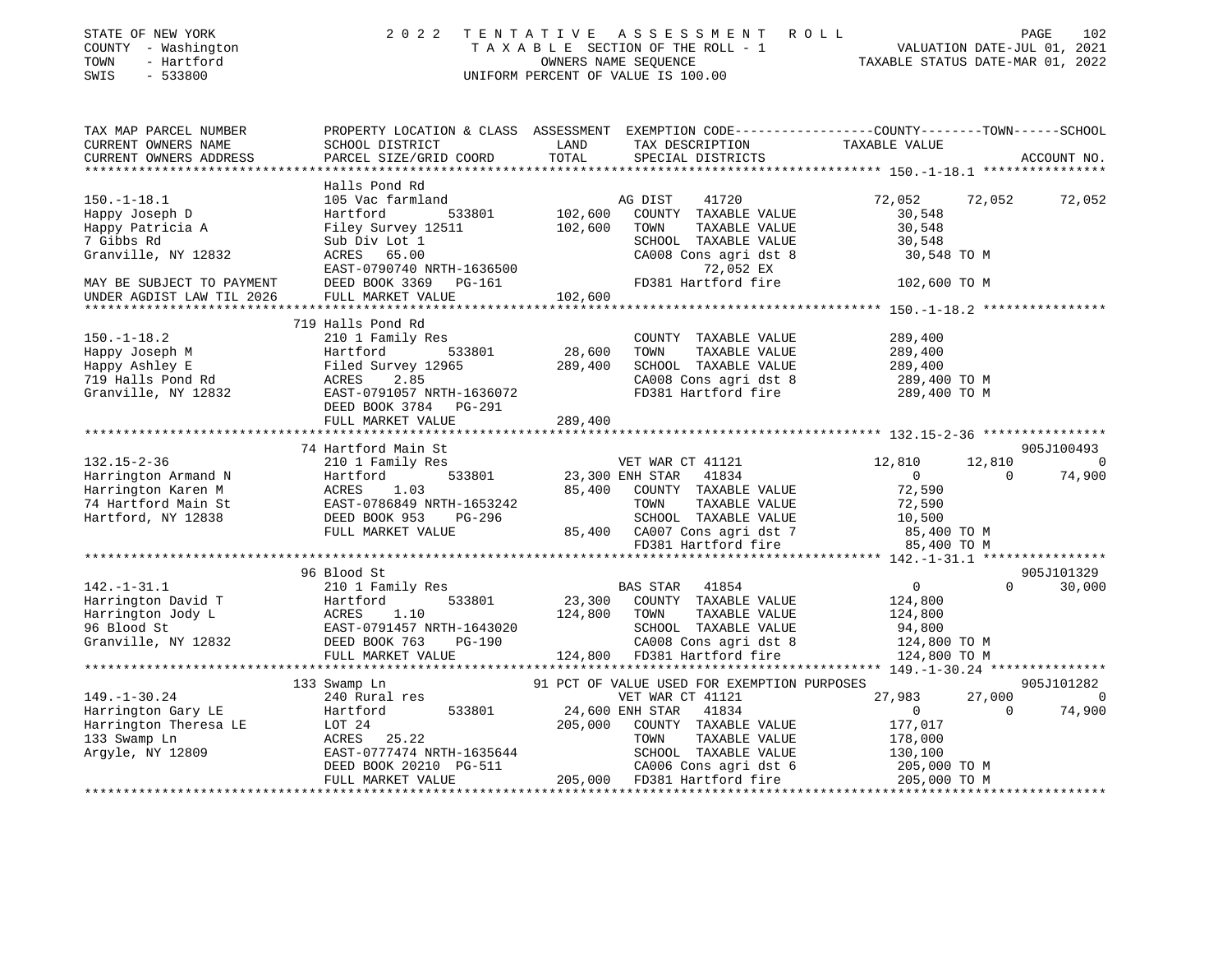| STATE OF NEW YORK   | 2022 TENTATIVE ASSESSMENT ROLL     | 103<br>PAGE                      |
|---------------------|------------------------------------|----------------------------------|
| COUNTY - Washington | TAXABLE SECTION OF THE ROLL - 1    | VALUATION DATE-JUL 01, 2021      |
| TOWN<br>- Hartford  | OWNERS NAME SEOUENCE               | TAXABLE STATUS DATE-MAR 01, 2022 |
| $-533800$<br>SWIS   | UNIFORM PERCENT OF VALUE IS 100.00 |                                  |

| TAX MAP PARCEL NUMBER<br>CURRENT OWNERS NAME                   | SCHOOL DISTRICT                     | PROPERTY LOCATION & CLASS ASSESSMENT EXEMPTION CODE---------------COUNTY-------TOWN-----SCHOOL<br>LAND<br>TAX DESCRIPTION                                         | TAXABLE VALUE                        |
|----------------------------------------------------------------|-------------------------------------|-------------------------------------------------------------------------------------------------------------------------------------------------------------------|--------------------------------------|
| CURRENT OWNERS ADDRESS                                         | PARCEL SIZE/GRID COORD              | TOTAL<br>SPECIAL DISTRICTS                                                                                                                                        | ACCOUNT NO.                          |
|                                                                |                                     |                                                                                                                                                                   | 905J100231                           |
| $149. - 1 - 29.1$                                              | 28 Pope Hill Rd<br>210 1 Family Res |                                                                                                                                                                   | $\overline{0}$<br>30,000<br>$\Omega$ |
| Harrington Jason C                                             | 533801<br>Hartford                  | BAS STAR 41854<br>33801 28,200 COUNTY TAXABLE VALUE                                                                                                               | 195,000                              |
|                                                                |                                     | 195,000 TOWN<br>TAXABLE VALUE                                                                                                                                     | 195,000                              |
|                                                                |                                     |                                                                                                                                                                   |                                      |
|                                                                |                                     | SCHOOL TAXABLE VALUE 165,000<br>CA006 Cons agri dst 6 195,000 TO M                                                                                                |                                      |
|                                                                |                                     | FULL MARKET VALUE 195,000 FD381 Hartford fire                                                                                                                     | 195,000 TO M                         |
|                                                                |                                     |                                                                                                                                                                   |                                      |
|                                                                | 55 Skyview Meadows Ln               |                                                                                                                                                                   | 905J101015                           |
| $141. - 1 - 52$                                                | 210 1 Family Res                    | BAS STAR 41854                                                                                                                                                    | $\overline{0}$<br>$\Omega$<br>30,000 |
| Harrington Keith A                                             | Hartford                            | $\frac{21}{21,100}$ COUNTY TAXABLE VALUE                                                                                                                          | 172,000                              |
|                                                                |                                     | TAXABLE VALUE<br>997 172,000 TOWN                                                                                                                                 | 172,000                              |
|                                                                |                                     | SCHOOL TAXABLE VALUE                                                                                                                                              | 142,000                              |
|                                                                |                                     | CA007 Cons agri dst 7                                                                                                                                             | 172,000 TO M                         |
|                                                                | FULL MARKET VALUE                   | 172,000 FD381 Hartford fire                                                                                                                                       | 172,000 TO M                         |
|                                                                |                                     |                                                                                                                                                                   |                                      |
|                                                                | 236 Eldridge Ln                     |                                                                                                                                                                   | 905J101196                           |
| $131. - 1 - 1.2$                                               | 312 Vac w/imprv                     | COUNTY TAXABLE VALUE                                                                                                                                              | 15,500                               |
|                                                                | Hartford                            | 533801 13,000<br>TAXABLE VALUE<br>TOWN                                                                                                                            |                                      |
|                                                                |                                     |                                                                                                                                                                   | 15,500<br>15,500                     |
| Harsha Barbara J<br>3344 County Route 43<br>Fort Ann, NY 12827 |                                     | CA007 Cons agri dst 7 15,500 TO M                                                                                                                                 |                                      |
|                                                                |                                     | FD381 Hartford fire                                                                                                                                               | 15,500 TO M                          |
|                                                                |                                     | ACRES 1.00 15,500 SCHOOL TAXABLE VALUE<br>EAST-0771573 NRTH-1650354 CA007 Cons agri dst 7<br>DEED BOOK 488 PG-649 FD381 Hartford fire<br>FULL MARKET VALUE 15,500 |                                      |
|                                                                |                                     |                                                                                                                                                                   |                                      |
|                                                                | 220 Gulf Ln                         |                                                                                                                                                                   | 905J100390                           |
| $139. -4 -1$                                                   | 241 Rural res&ag                    | AG DIST<br>41720                                                                                                                                                  | 151,190<br>151,190<br>151,190        |
| Harsha Farmlands LLC                                           | Hartford<br>533801                  | 422,600 FOR 480A 47460<br>435,600 COUNTY TAXABLE VALUE                                                                                                            | 67,000<br>67,000<br>67,000           |
| 3466 County route 43                                           | foresttx3768/244                    |                                                                                                                                                                   | 217,410                              |
| Fort Ann, NY 12827                                             | $139. - 1 - 1$                      | TOWN<br>TAXABLE VALUE                                                                                                                                             | 217,410                              |
|                                                                | ACRES 436.20                        | SCHOOL TAXABLE VALUE                                                                                                                                              | 217,410                              |
| MAY BE SUBJECT TO PAYMENT                                      |                                     | EAST-0766200 NRTH-1647256<br>DEED BOOK 3743 PG-136<br>DEED BOOK 3743 PG-136<br>151.190 FX                                                                         |                                      |
| UNDER RPTL480A UNTIL 2031                                      |                                     |                                                                                                                                                                   |                                      |
|                                                                | FULL MARKET VALUE                   | 435,600 FD381 Hartford fire 435,600 TO M                                                                                                                          |                                      |
|                                                                |                                     |                                                                                                                                                                   |                                      |
|                                                                | Gulf Ln                             |                                                                                                                                                                   | 905J100619                           |
| $139. -4 - 5$                                                  | 105 Vac farmland                    | AG DIST<br>41720                                                                                                                                                  | 56,159<br>56,159<br>56,159           |
| Harsha Farmlands LLC                                           | Hartford<br>533801                  | 96,200<br>COUNTY TAXABLE VALUE                                                                                                                                    | 40,041                               |
| 3466 County Rte 43                                             | $139. - 1 - 5$                      | 96,200<br>TOWN<br>TAXABLE VALUE                                                                                                                                   | 40,041                               |
| Fort Ann, NY 12827                                             | ACRES 70.30                         |                                                                                                                                                                   | 40,041                               |
|                                                                | EAST-0765317 NRTH-1642710           | SCHOOL TAXABLE VALUE<br>CA007 Cons agri dst 7<br>ES 150 EY                                                                                                        | 40,041 TO M                          |
| MAY BE SUBJECT TO PAYMENT                                      | DEED BOOK 3882<br>PG-215            | 56,159 EX<br>96,200 FD381 Hartford fire                                                                                                                           |                                      |
| UNDER AGDIST LAW TIL 2026                                      | FULL MARKET VALUE                   |                                                                                                                                                                   | 96,200 TO M                          |
|                                                                |                                     |                                                                                                                                                                   |                                      |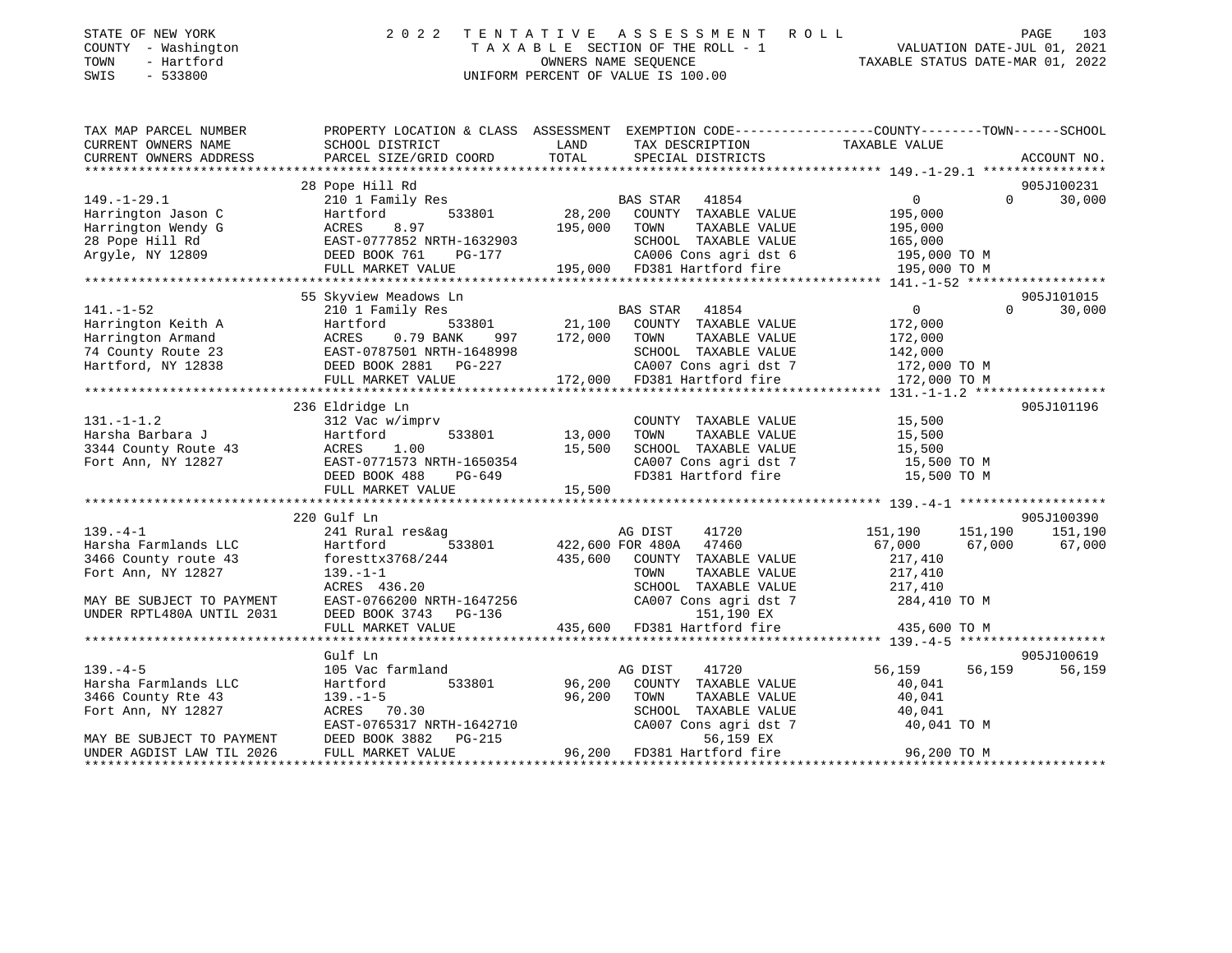| STATE OF NEW YORK<br>COUNTY - Washington<br>TOWN<br>- Hartford<br>$-533800$<br>SWIS | 2 0 2 2                                   |                  | TENTATIVE ASSESSMENT ROLL<br>TAXABLE SECTION OF THE ROLL - 1<br>OWNERS NAME SEQUENCE<br>UNIFORM PERCENT OF VALUE IS 100.00 | VALUATION DATE-JUL 01, 2021<br>TAXABLE STATUS DATE-MAR 01, 2022 | PAGE<br>104 |
|-------------------------------------------------------------------------------------|-------------------------------------------|------------------|----------------------------------------------------------------------------------------------------------------------------|-----------------------------------------------------------------|-------------|
| TAX MAP PARCEL NUMBER                                                               |                                           |                  | PROPERTY LOCATION & CLASS ASSESSMENT EXEMPTION CODE---------------COUNTY-------TOWN------SCHOOL                            |                                                                 |             |
| CURRENT OWNERS NAME<br>CURRENT OWNERS ADDRESS                                       | SCHOOL DISTRICT<br>PARCEL SIZE/GRID COORD | LAND<br>TOTAL    | TAX DESCRIPTION<br>SPECIAL DISTRICTS                                                                                       | TAXABLE VALUE                                                   | ACCOUNT NO. |
|                                                                                     |                                           |                  |                                                                                                                            |                                                                 |             |
|                                                                                     | County Route 43                           |                  |                                                                                                                            |                                                                 |             |
| $148. - 1 - 3.1$                                                                    | 105 Vac farmland                          |                  | AG DIST<br>41720                                                                                                           | 10,518<br>10,518                                                | 10,518      |
| Harsha Farmlands LLC                                                                | Hartford<br>533801                        | 16,800           | COUNTY TAXABLE VALUE                                                                                                       | 6,282                                                           |             |
| 3466 County Route 43                                                                | ACRES 13.30                               | 16,800           | TOWN<br>TAXABLE VALUE                                                                                                      | 6,282                                                           |             |
| Fort Ann, NY 12827                                                                  | EAST-0765586 NRTH-1641441                 |                  | SCHOOL TAXABLE VALUE                                                                                                       | 6,282                                                           |             |
|                                                                                     | DEED BOOK 3882 PG-211                     |                  | CA007 Cons agri dst 7                                                                                                      | 6,282 TO M                                                      |             |
| MAY BE SUBJECT TO PAYMENT                                                           | FULL MARKET VALUE                         | 16,800           | 10,518 EX                                                                                                                  |                                                                 |             |
| UNDER AGDIST LAW TIL 2026                                                           |                                           |                  | FD381 Hartford fire                                                                                                        | 16,800 TO M                                                     |             |
|                                                                                     |                                           |                  |                                                                                                                            |                                                                 |             |
|                                                                                     | 3260 County Route 43                      |                  |                                                                                                                            |                                                                 | 905J101007  |
| $148. - 1 - 4$                                                                      | 220 2 Family Res                          |                  | 41720<br>AG DIST                                                                                                           | 11,478<br>11,478                                                | 11,478      |
| Harsha Farmlands LLC                                                                | 533801<br>Hartford                        | 47,700           | COUNTY TAXABLE VALUE                                                                                                       | 193,522                                                         |             |
| 3466 County Rte 43                                                                  | 499/101                                   | 205,000          | TOWN<br>TAXABLE VALUE                                                                                                      | 193,522                                                         |             |
| Fort Ann, NY 12827                                                                  | ACRES 20.08<br>EAST-0765470 NRTH-1640725  |                  | SCHOOL TAXABLE VALUE                                                                                                       | 193,522                                                         |             |
| MAY BE SUBJECT TO PAYMENT                                                           | DEED BOOK 3882 PG-215                     |                  | CA007 Cons agri dst 7<br>11,478 EX                                                                                         | 193,522 TO M                                                    |             |
| UNDER AGDIST LAW TIL 2026                                                           | FULL MARKET VALUE                         | 205,000          | FD381 Hartford fire                                                                                                        | 205,000 TO M                                                    |             |
|                                                                                     |                                           |                  |                                                                                                                            |                                                                 |             |
|                                                                                     | County Route 43 OFF                       |                  |                                                                                                                            |                                                                 | 905J101079  |
| $148. - 1 - 5.2$                                                                    | 314 Rural vac<10                          |                  | COUNTY TAXABLE VALUE                                                                                                       | 2,000                                                           |             |
| Harsha Farmlands LLC                                                                | Hartford<br>533801                        | 2,000            | TAXABLE VALUE<br>TOWN                                                                                                      | 2,000                                                           |             |
| 3466 County Rte 43                                                                  | 1.75<br>ACRES                             | 2,000            | SCHOOL TAXABLE VALUE                                                                                                       | 2,000                                                           |             |
| Fort Ann, NY 12827                                                                  | EAST-0766213 NRTH-1639611                 |                  | FD381 Hartford fire                                                                                                        | 2,000 TO M                                                      |             |
|                                                                                     | DEED BOOK 3882 PG-215                     |                  |                                                                                                                            |                                                                 |             |
|                                                                                     | FULL MARKET VALUE                         | 2,000            |                                                                                                                            |                                                                 |             |
|                                                                                     |                                           |                  |                                                                                                                            |                                                                 |             |
|                                                                                     | County Route 43 OFF                       |                  |                                                                                                                            |                                                                 | 905J101078  |
| $148. - 1 - 5.3$                                                                    | 314 Rural vac<10                          |                  | COUNTY TAXABLE VALUE                                                                                                       | 2,000                                                           |             |
| Harsha Farmlands LLC                                                                | 533801<br>Hartford                        | 2,000            | TAXABLE VALUE<br>TOWN                                                                                                      | 2,000                                                           |             |
| 3466 County Rte 43                                                                  | ACRES 1.75                                | 2,000            | SCHOOL TAXABLE VALUE                                                                                                       | 2,000                                                           |             |
| Fort Ann, NY 12827                                                                  | EAST-0765957 NRTH-1639580                 |                  | FD381 Hartford fire                                                                                                        | 2,000 TO M                                                      |             |
|                                                                                     | DEED BOOK 3882 PG-215                     |                  |                                                                                                                            |                                                                 |             |
|                                                                                     | FULL MARKET VALUE                         | 2,000            |                                                                                                                            |                                                                 |             |
|                                                                                     |                                           |                  |                                                                                                                            |                                                                 |             |
|                                                                                     | Eldridge Ln OFF                           |                  |                                                                                                                            |                                                                 | 905J101408  |
| $131. -1 -1.3$                                                                      | 314 Rural vac<10                          |                  | COUNTY TAXABLE VALUE<br>TOWN                                                                                               | 16,500                                                          |             |
| Harsha Myron R<br>Harsha Barbara J                                                  | Hartford<br>533801<br>2.02<br>ACRES       | 16,500<br>16,500 | TAXABLE VALUE<br>SCHOOL TAXABLE VALUE                                                                                      | 16,500<br>16,500                                                |             |
| 3344 County Route 43                                                                | EAST-0771689 NRTH-1650433                 |                  | CA007 Cons agri dst 7                                                                                                      | 16,500 TO M                                                     |             |
| Fort Ann, NY 12827                                                                  | DEED BOOK 623<br>PG-202                   |                  | FD381 Hartford fire                                                                                                        | 16,500 TO M                                                     |             |
|                                                                                     | FULL MARKET VALUE                         | 16,500           |                                                                                                                            |                                                                 |             |
|                                                                                     |                                           |                  |                                                                                                                            |                                                                 |             |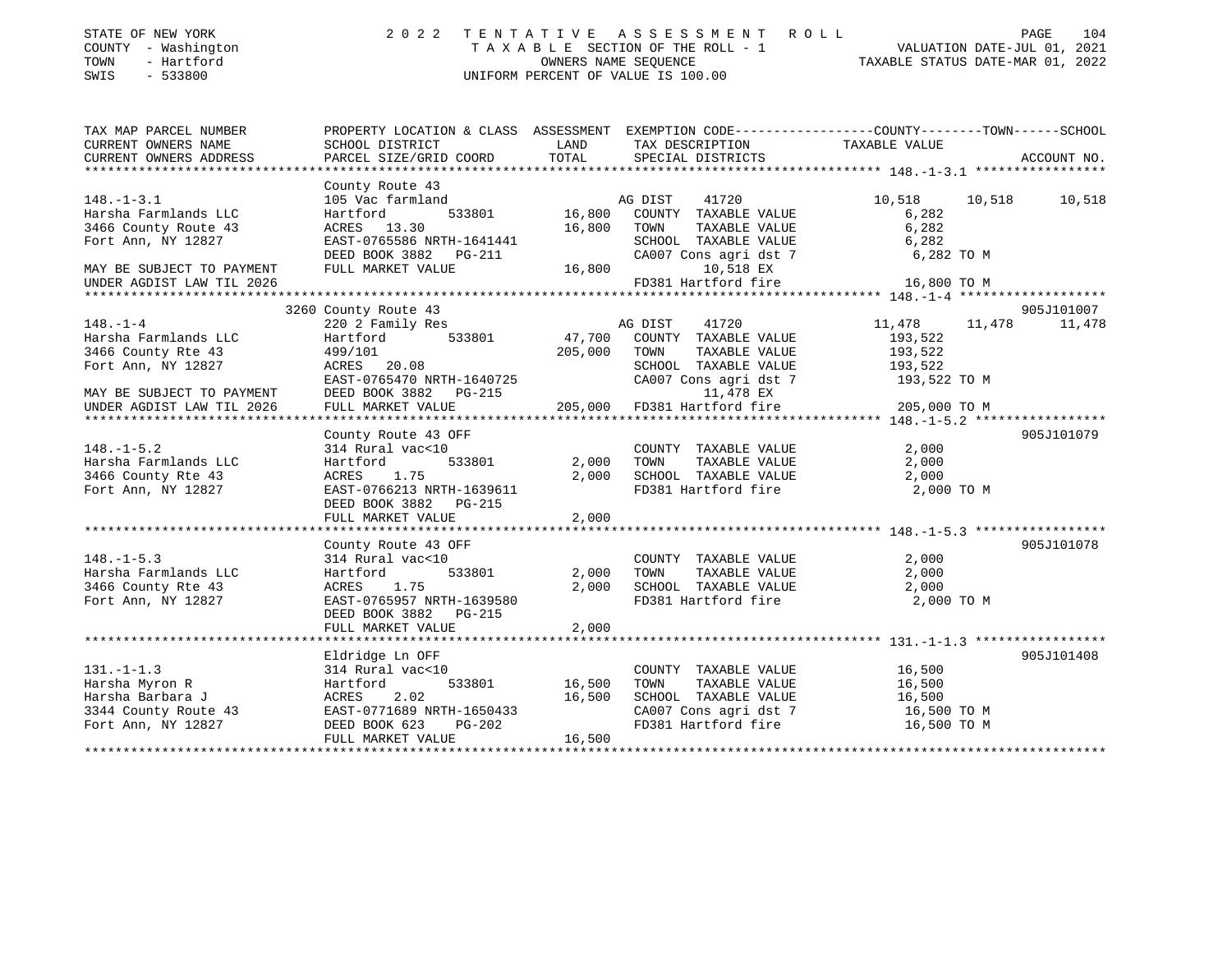| STATE OF NEW YORK<br>COUNTY - Washington<br>TOWN<br>- Hartford<br>SWIS<br>$-533800$ |                                              | OWNERS NAME SEQUENCE | 2022 TENTATIVE ASSESSMENT ROLL<br>TAXABLE SECTION OF THE ROLL - 1<br>UNIFORM PERCENT OF VALUE IS 100.00 | PAGE<br>VALUATION DATE-JUL 01, 2021<br>TAXABLE STATUS DATE-MAR 01, 2022                         | 105 |
|-------------------------------------------------------------------------------------|----------------------------------------------|----------------------|---------------------------------------------------------------------------------------------------------|-------------------------------------------------------------------------------------------------|-----|
| TAX MAP PARCEL NUMBER                                                               |                                              |                      |                                                                                                         | PROPERTY LOCATION & CLASS ASSESSMENT EXEMPTION CODE----------------COUNTY-------TOWN-----SCHOOL |     |
| CURRENT OWNERS NAME                                                                 | SCHOOL DISTRICT                              | LAND                 | TAX DESCRIPTION                                                                                         | TAXABLE VALUE                                                                                   |     |
| CURRENT OWNERS ADDRESS<br>***********************                                   | PARCEL SIZE/GRID COORD                       | TOTAL                | SPECIAL DISTRICTS                                                                                       | ACCOUNT NO.                                                                                     |     |
|                                                                                     | 3913 State Route 196                         |                      |                                                                                                         | 905J100216                                                                                      |     |
| $140. - 2 - 4$                                                                      | 682 Rec facility                             |                      | COUNTY TAXABLE VALUE                                                                                    | 75,200                                                                                          |     |
| Hartford Fish and Game Club In Hartford                                             | 533801                                       | 34,800               | TAXABLE VALUE<br>TOWN                                                                                   | 75,200                                                                                          |     |
| PO Box 182                                                                          | 329/87 743/195                               | 75,200               | SCHOOL TAXABLE VALUE                                                                                    | 75,200                                                                                          |     |
| Hartford, NY 12838                                                                  | ACRES<br>4.36                                |                      | CA007 Cons agri dst 7                                                                                   | 75,200 TO M                                                                                     |     |
|                                                                                     | EAST-0780277 NRTH-1645653                    |                      | FD381 Hartford fire                                                                                     | 75,200 TO M                                                                                     |     |
|                                                                                     | DEED BOOK 274 PG-324                         |                      |                                                                                                         |                                                                                                 |     |
|                                                                                     | FULL MARKET VALUE                            | 75,200               |                                                                                                         |                                                                                                 |     |
|                                                                                     | ************************                     |                      |                                                                                                         |                                                                                                 |     |
|                                                                                     | 1319 Baldwin Corners Rd                      |                      |                                                                                                         | 905J100373                                                                                      |     |
| $121. -4 - 5.1$<br>Hartung Robert S                                                 | 240 Rural res<br>532802<br>Fort Ann          | 32,100               | COUNTY TAXABLE VALUE<br>TAXABLE VALUE<br>TOWN                                                           | 167,500<br>167,500                                                                              |     |
| Hartung Janet                                                                       | $121.-1-5.1$                                 | 167,500              | SCHOOL TAXABLE VALUE                                                                                    | 167,500                                                                                         |     |
| 1500 Cenith Dr D401 ACRES 15.02 BANK                                                | 999                                          |                      | FD381 Hartford fire                                                                                     | 167,500 TO M                                                                                    |     |
| North Myrtle Beach, SC 29582 EAST-0766975 NRTH-1662883                              |                                              |                      |                                                                                                         |                                                                                                 |     |
|                                                                                     | DEED BOOK 748 PG-54                          |                      |                                                                                                         |                                                                                                 |     |
|                                                                                     | FULL MARKET VALUE                            | 167,500              |                                                                                                         |                                                                                                 |     |
|                                                                                     |                                              |                      |                                                                                                         |                                                                                                 |     |
|                                                                                     | State Route 196                              |                      |                                                                                                         |                                                                                                 |     |
| $148. - 1 - 6.1$                                                                    | 314 Rural vac<10                             |                      | COUNTY TAXABLE VALUE                                                                                    | 17,600                                                                                          |     |
| Hartung Scott                                                                       | 533801<br>Hartford                           | 17,600               | TAXABLE VALUE<br>TOWN                                                                                   | 17,600                                                                                          |     |
| Hartung Margaret<br>22 Eighth Ave                                                   | LOT 1<br>ACRES<br>8.07                       | 17,600               | SCHOOL TAXABLE VALUE<br>FD381 Hartford fire                                                             | 17,600<br>17,600 TO M                                                                           |     |
| Hudson Falls, NY 12839                                                              | EAST-0767574 NRTH-1639863                    |                      |                                                                                                         |                                                                                                 |     |
|                                                                                     | DEED BOOK 20191 PG-28891                     |                      |                                                                                                         |                                                                                                 |     |
|                                                                                     | FULL MARKET VALUE                            | 17,600               |                                                                                                         |                                                                                                 |     |
|                                                                                     |                                              |                      |                                                                                                         |                                                                                                 |     |
|                                                                                     | State Route 196                              |                      |                                                                                                         |                                                                                                 |     |
| $148. - 1 - 6.2$                                                                    | 314 Rural vac<10                             |                      | COUNTY TAXABLE VALUE                                                                                    | 15,400                                                                                          |     |
| Hartung Scott                                                                       | Hartford<br>533801                           | 15,400               | TOWN<br>TAXABLE VALUE                                                                                   | 15,400                                                                                          |     |
| Hartung Margaret                                                                    | LOT 2                                        | 15,400               | SCHOOL TAXABLE VALUE                                                                                    | 15,400                                                                                          |     |
| 22 Eighth Ave                                                                       | ACRES<br>4.62                                |                      | FD381 Hartford fire                                                                                     | 15,400 TO M                                                                                     |     |
| Hudson Falls, NY 12839                                                              | EAST-0767522 NRTH-1640120                    |                      |                                                                                                         |                                                                                                 |     |
|                                                                                     | DEED BOOK 20210 PG-8033<br>FULL MARKET VALUE |                      |                                                                                                         |                                                                                                 |     |
|                                                                                     | *********************                        | 15,400               |                                                                                                         |                                                                                                 |     |
|                                                                                     | State Route 196                              |                      |                                                                                                         |                                                                                                 |     |
| $148. - 1 - 6.3$                                                                    | 314 Rural vac<10                             |                      | COUNTY TAXABLE VALUE                                                                                    | 16,600                                                                                          |     |
| Hartung Scott                                                                       | Hartford<br>533801                           | 16,600               | TOWN<br>TAXABLE VALUE                                                                                   | 16,600                                                                                          |     |
| Hartung Margaret                                                                    | LOT 3                                        | 16,600               | SCHOOL TAXABLE VALUE                                                                                    | 16,600                                                                                          |     |
| 22 Eighth Ave                                                                       | ACRES<br>5.25                                |                      | FD381 Hartford fire                                                                                     | 16,600 TO M                                                                                     |     |
| Hudson Falls, NY 12839                                                              | EAST-0768190 NRTH-1640065                    |                      |                                                                                                         |                                                                                                 |     |
|                                                                                     | DEED BOOK 20210 PG-8034                      |                      |                                                                                                         |                                                                                                 |     |
|                                                                                     | FULL MARKET VALUE                            | 16,600               |                                                                                                         |                                                                                                 |     |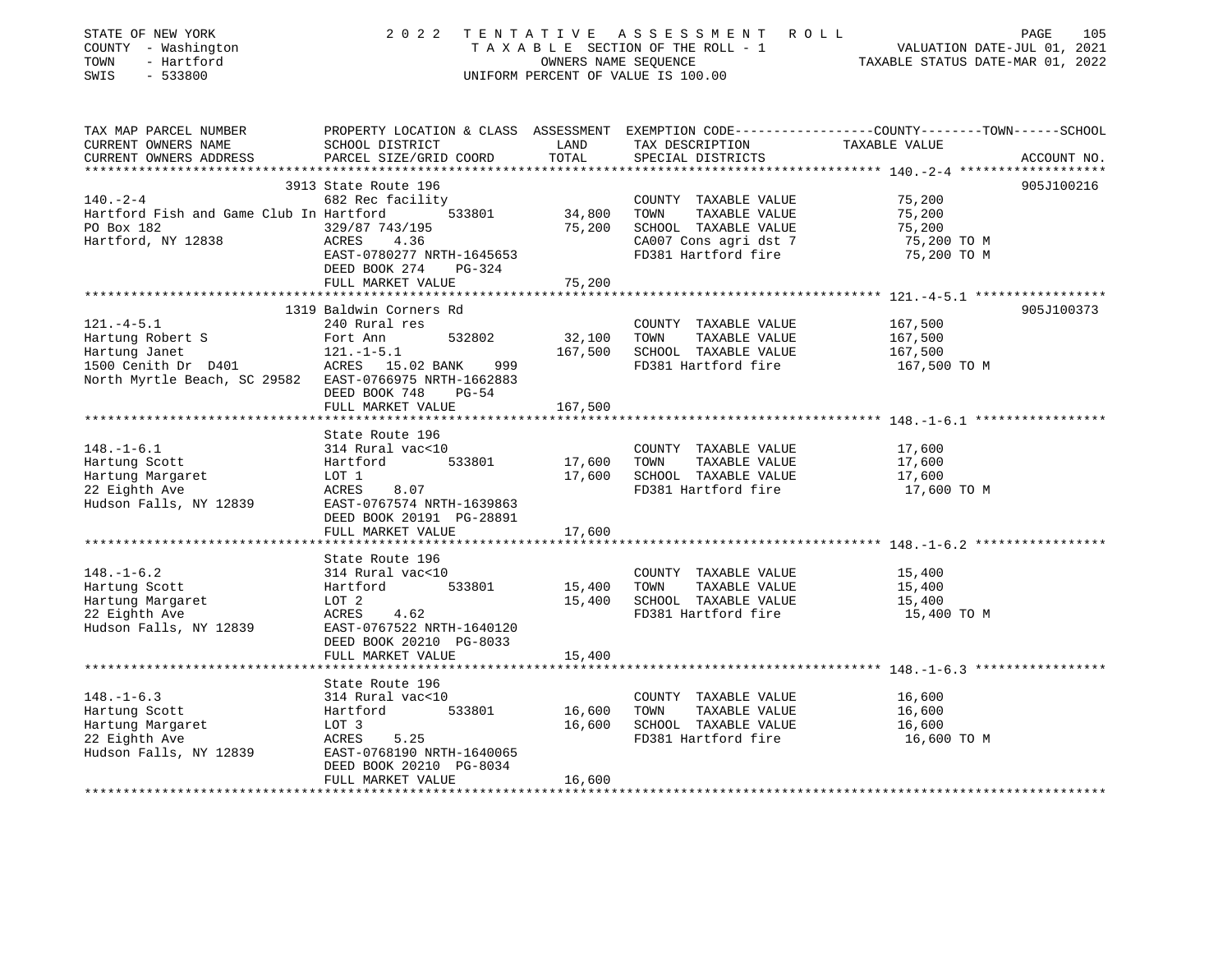| STATE OF NEW YORK<br>COUNTY - Washington<br>- Hartford<br>TOWN<br>SWIS<br>$-533800$                                                                                                                                              |                                                                                                                    |         | 2022 TENTATIVE ASSESSMENT ROLL<br>TAXABLE SECTION OF THE ROLL - 1<br>OWNERS NAME SEQUENCE<br>TAXABLE STATUS DATE-JUL 01, 2021<br>TAXABLE STATUS DATE-MAR 01, 2022<br>UNIFORM PERCENT OF VALUE IS 100.00 |                              |                | PAGE<br>106                                                                                                                                                                                                                                                                                                                        |
|----------------------------------------------------------------------------------------------------------------------------------------------------------------------------------------------------------------------------------|--------------------------------------------------------------------------------------------------------------------|---------|---------------------------------------------------------------------------------------------------------------------------------------------------------------------------------------------------------|------------------------------|----------------|------------------------------------------------------------------------------------------------------------------------------------------------------------------------------------------------------------------------------------------------------------------------------------------------------------------------------------|
| TAX MAP PARCEL NUMBER<br>CURRENT OWNERS NAME                                                                                                                                                                                     | PROPERTY LOCATION & CLASS ASSESSMENT EXEMPTION CODE----------------COUNTY-------TOWN-----SCHOOL<br>SCHOOL DISTRICT | LAND    | TAX DESCRIPTION                                                                                                                                                                                         | TAXABLE VALUE                |                |                                                                                                                                                                                                                                                                                                                                    |
| CURRENT OWNERS ADDRESS                                                                                                                                                                                                           | PARCEL SIZE/GRID COORD                                                                                             | TOTAL   | SPECIAL DISTRICTS                                                                                                                                                                                       |                              |                | ACCOUNT NO.                                                                                                                                                                                                                                                                                                                        |
|                                                                                                                                                                                                                                  | 287 Gilchrist Hill Rd                                                                                              |         |                                                                                                                                                                                                         |                              |                | 905J100309                                                                                                                                                                                                                                                                                                                         |
| $150. - 1 - 2$                                                                                                                                                                                                                   | 240 Rural res                                                                                                      |         | FOR 480A 47460                                                                                                                                                                                          | 38,480                       | 38,480         | 38,480                                                                                                                                                                                                                                                                                                                             |
| Harwood F Douglas                                                                                                                                                                                                                | 533801<br>Hartford                                                                                                 |         | 90,300 COUNTY TAXABLE VALUE                                                                                                                                                                             | 120,020                      |                |                                                                                                                                                                                                                                                                                                                                    |
| Harwood Joanne M                                                                                                                                                                                                                 | 682/127 2801/314                                                                                                   | 158,500 | TOWN<br>TAXABLE VALUE                                                                                                                                                                                   | 120,020                      |                |                                                                                                                                                                                                                                                                                                                                    |
|                                                                                                                                                                                                                                  | 682/127 2801/314<br>Forest Tax 3230/160                                                                            |         | SCHOOL TAXABLE VALUE                                                                                                                                                                                    | 120,020                      |                |                                                                                                                                                                                                                                                                                                                                    |
| Harwood Joanne<br>287 Gilchrist Hill Rd                                                                                                                                                                                          | ACRES 96.60                                                                                                        |         | CA008 Cons agri dst 8                                                                                                                                                                                   | 158,500 TO M<br>158,500 TO M |                |                                                                                                                                                                                                                                                                                                                                    |
|                                                                                                                                                                                                                                  | EAST-0786427 NRTH-1639735                                                                                          |         | FD381 Hartford fire                                                                                                                                                                                     |                              |                |                                                                                                                                                                                                                                                                                                                                    |
| EAST-0786427 NRTH-<br>MAY BE SUBJECT TO PAYMENT DEED BOOK 682 I<br>UNDER RPTL480A UNTIL 2031 FULL MARKET VALUE                                                                                                                   | PG-129                                                                                                             |         |                                                                                                                                                                                                         |                              |                |                                                                                                                                                                                                                                                                                                                                    |
|                                                                                                                                                                                                                                  |                                                                                                                    | 158,500 |                                                                                                                                                                                                         |                              |                |                                                                                                                                                                                                                                                                                                                                    |
|                                                                                                                                                                                                                                  | 1 Townsend Rd                                                                                                      |         |                                                                                                                                                                                                         |                              |                | 905J100577                                                                                                                                                                                                                                                                                                                         |
| $140. -2 - 7$                                                                                                                                                                                                                    | 411 Apartment                                                                                                      |         | COUNTY TAXABLE VALUE                                                                                                                                                                                    | 290,200                      |                |                                                                                                                                                                                                                                                                                                                                    |
| Harwood Mark                                                                                                                                                                                                                     | 533801<br>Hartford                                                                                                 | 125,000 | TAXABLE VALUE<br>TOWN                                                                                                                                                                                   | 290,200                      |                |                                                                                                                                                                                                                                                                                                                                    |
| PO Box 91                                                                                                                                                                                                                        |                                                                                                                    | 290,200 | SCHOOL TAXABLE VALUE                                                                                                                                                                                    | 290,200                      |                |                                                                                                                                                                                                                                                                                                                                    |
| Cossayuna, NY 12823                                                                                                                                                                                                              | ACRES 1.50 290,20<br>EAST-0782819 NRTH-1646607                                                                     |         | FD381 Hartford fire                                                                                                                                                                                     | 290,200 TO M                 |                |                                                                                                                                                                                                                                                                                                                                    |
|                                                                                                                                                                                                                                  | DEED BOOK 681<br>PG-272                                                                                            |         |                                                                                                                                                                                                         |                              |                |                                                                                                                                                                                                                                                                                                                                    |
|                                                                                                                                                                                                                                  | FULL MARKET VALUE                                                                                                  | 290,200 |                                                                                                                                                                                                         |                              |                |                                                                                                                                                                                                                                                                                                                                    |
|                                                                                                                                                                                                                                  | 5232 State Route 149                                                                                               |         |                                                                                                                                                                                                         |                              |                | 905J101229                                                                                                                                                                                                                                                                                                                         |
| $132 - 2 - 27.2$                                                                                                                                                                                                                 | 210 1 Family Res                                                                                                   |         | BAS STAR 41854                                                                                                                                                                                          | $\overline{0}$               | $\Omega$       | 30,000                                                                                                                                                                                                                                                                                                                             |
|                                                                                                                                                                                                                                  |                                                                                                                    |         | 533801 30,600 COUNTY TAXABLE VALUE                                                                                                                                                                      |                              |                |                                                                                                                                                                                                                                                                                                                                    |
|                                                                                                                                                                                                                                  | 999                                                                                                                |         | 140,500 TOWN<br>TAXABLE VALUE                                                                                                                                                                           | 140,500<br>140,500           |                |                                                                                                                                                                                                                                                                                                                                    |
|                                                                                                                                                                                                                                  | EAST-0793118 NRTH-1652710                                                                                          |         | SCHOOL TAXABLE VALUE                                                                                                                                                                                    | 110,500                      |                |                                                                                                                                                                                                                                                                                                                                    |
| 132.-2-27.2<br>Haxstun Jason L<br>5232 State Route 149 Rd<br>67232 State Route 149 Rd<br>67232 EAST-0793118 NRTH-1652710<br>EAST-0793118 NRTH-1652710<br>DEED BOOK 1977 PG-94<br>PULLE PULLE PULLE<br>PULLE PULLE<br>PULLE PULLE |                                                                                                                    |         | FD381 Hartford fire 140,500 TO M                                                                                                                                                                        |                              |                |                                                                                                                                                                                                                                                                                                                                    |
|                                                                                                                                                                                                                                  | FULL MARKET VALUE                                                                                                  | 140,500 |                                                                                                                                                                                                         |                              |                |                                                                                                                                                                                                                                                                                                                                    |
|                                                                                                                                                                                                                                  | 5197 State Route 149                                                                                               |         |                                                                                                                                                                                                         |                              |                | 905J100449                                                                                                                                                                                                                                                                                                                         |
|                                                                                                                                                                                                                                  | 210 1 Family Res                                                                                                   |         | VET WAR CT 41121                                                                                                                                                                                        | 20,190                       | 20,190         | $\overline{a}$ and $\overline{a}$ and $\overline{a}$ and $\overline{a}$ and $\overline{a}$ and $\overline{a}$ and $\overline{a}$ and $\overline{a}$ and $\overline{a}$ and $\overline{a}$ and $\overline{a}$ and $\overline{a}$ and $\overline{a}$ and $\overline{a}$ and $\overline{a}$ and $\overline{a}$ and $\overline{a}$ and |
|                                                                                                                                                                                                                                  | 533801                                                                                                             |         | 35,300 ENH STAR 41834                                                                                                                                                                                   | $\overline{0}$               | $\overline{0}$ | 74,900                                                                                                                                                                                                                                                                                                                             |
|                                                                                                                                                                                                                                  |                                                                                                                    |         | 134,600 COUNTY TAXABLE VALUE                                                                                                                                                                            | 114,410                      |                |                                                                                                                                                                                                                                                                                                                                    |
|                                                                                                                                                                                                                                  |                                                                                                                    |         | TOWN<br>TAXABLE VALUE                                                                                                                                                                                   |                              |                |                                                                                                                                                                                                                                                                                                                                    |
|                                                                                                                                                                                                                                  | EAST-0792476 NRTH-1653421<br>DEED BOOK 683 PG-39                                                                   |         | SCHOOL TAXABLE VALUE                                                                                                                                                                                    | 114,410<br>59,700            |                |                                                                                                                                                                                                                                                                                                                                    |
| 132.-2-23<br>Hayes James A Hartford<br>Hayes Lettie A ACRES 5.09<br>5197 State Route 149 EAST-0792476 N<br>Granville, NY 12832 DEED BOOK 683<br>FULL MARKET VAN                                                                  | FULL MARKET VALUE<br>**************************                                                                    |         | 134,600 FD381 Hartford fire                                                                                                                                                                             | 134,600 TO M                 |                |                                                                                                                                                                                                                                                                                                                                    |
|                                                                                                                                                                                                                                  | 3874 State Route 149                                                                                               |         |                                                                                                                                                                                                         |                              |                |                                                                                                                                                                                                                                                                                                                                    |
| $130. - 1 - 7.3$                                                                                                                                                                                                                 | 210 1 Family Res                                                                                                   |         | VET WAR CT 41121                                                                                                                                                                                        | 20,850                       | 20,850         | $\overline{0}$                                                                                                                                                                                                                                                                                                                     |
|                                                                                                                                                                                                                                  |                                                                                                                    |         | 534401 20,100 BAS STAR 41854                                                                                                                                                                            | $\overline{0}$               | $\Omega$       | 30,000                                                                                                                                                                                                                                                                                                                             |
| 130.-1-7.3<br>Hayes Justin Hudson Falls 534401<br>3874 State Route 149 ACRES 1.57 BANK 40<br>Fort Ann, NY 12827 EAST-0767980 NRTH-1653716<br>ROTT ANN, NY 12827 EAST-0767980 NRTH-1653716                                        |                                                                                                                    |         | 139,000 COUNTY TAXABLE VALUE                                                                                                                                                                            | 118,150                      |                |                                                                                                                                                                                                                                                                                                                                    |
|                                                                                                                                                                                                                                  |                                                                                                                    |         |                                                                                                                                                                                                         |                              |                |                                                                                                                                                                                                                                                                                                                                    |
|                                                                                                                                                                                                                                  | DEED BOOK 3388 PG-102                                                                                              |         |                                                                                                                                                                                                         |                              |                |                                                                                                                                                                                                                                                                                                                                    |
|                                                                                                                                                                                                                                  | FULL MARKET VALUE                                                                                                  |         | TOWN TAXABLE VALUE 118,150<br>SCHOOL TAXABLE VALUE 109,000<br>CA007 Cons agri dst 7 139,000 TO M<br>FD381 Hartford fire 139,000 TO M<br>139,000 CA007 Cons agri dst 7                                   |                              |                |                                                                                                                                                                                                                                                                                                                                    |
|                                                                                                                                                                                                                                  |                                                                                                                    |         |                                                                                                                                                                                                         |                              |                |                                                                                                                                                                                                                                                                                                                                    |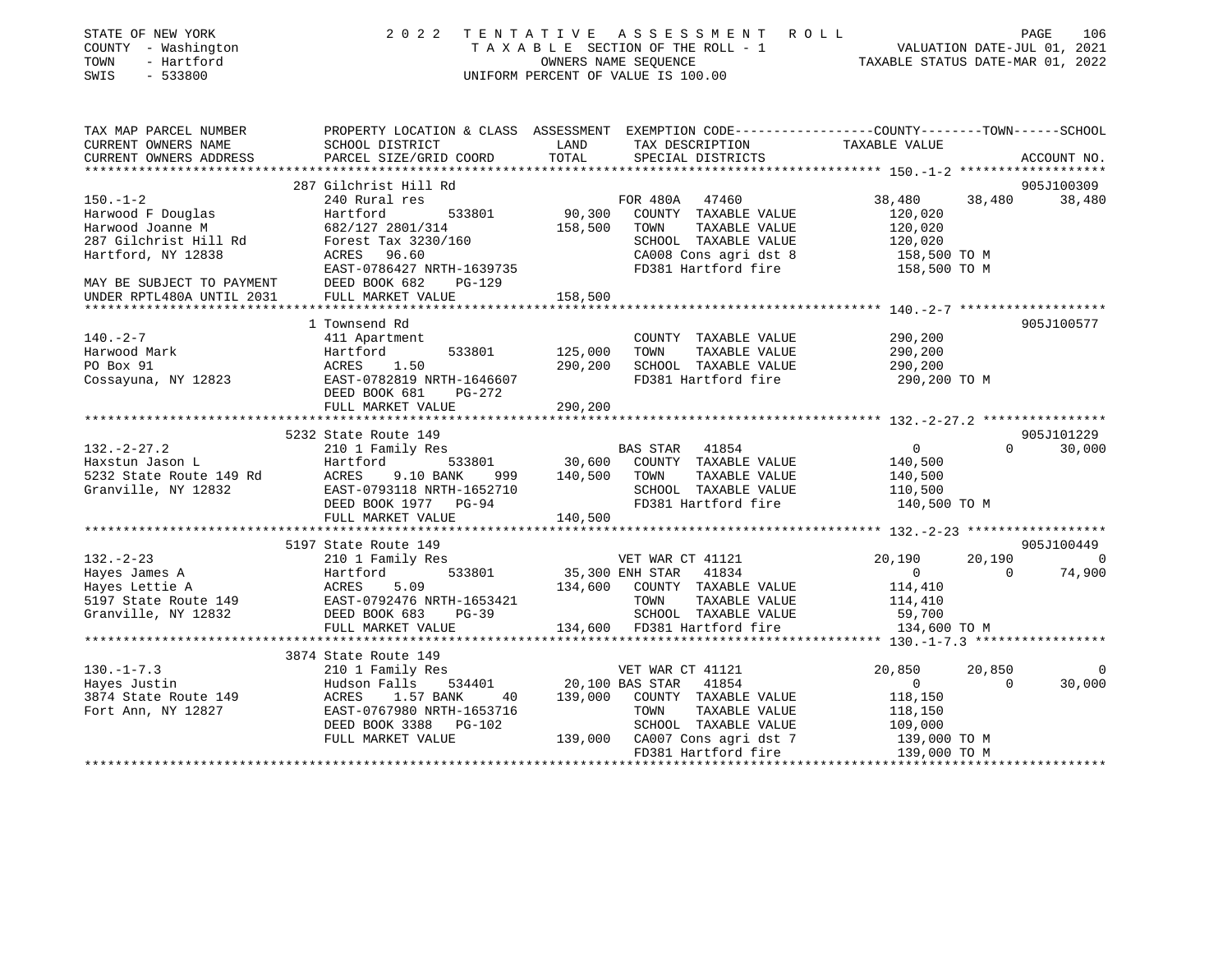| STATE OF NEW YORK      | 2022                      |         | TENTATIVE ASSESSMENT ROLL          | 107<br>PAGE                                                                                    |
|------------------------|---------------------------|---------|------------------------------------|------------------------------------------------------------------------------------------------|
| COUNTY - Washington    |                           |         | TAXABLE SECTION OF THE ROLL - 1    | VALUATION DATE-JUL 01, 2021                                                                    |
| TOWN<br>- Hartford     |                           |         | OWNERS NAME SEQUENCE               | TAXABLE STATUS DATE-MAR 01, 2022                                                               |
| SWIS<br>$-533800$      |                           |         | UNIFORM PERCENT OF VALUE IS 100.00 |                                                                                                |
|                        |                           |         |                                    |                                                                                                |
| TAX MAP PARCEL NUMBER  |                           |         |                                    | PROPERTY LOCATION & CLASS ASSESSMENT EXEMPTION CODE---------------COUNTY-------TOWN-----SCHOOL |
| CURRENT OWNERS NAME    | SCHOOL DISTRICT           | LAND    | TAX DESCRIPTION                    | TAXABLE VALUE                                                                                  |
| CURRENT OWNERS ADDRESS | PARCEL SIZE/GRID COORD    | TOTAL   | SPECIAL DISTRICTS                  | ACCOUNT NO.                                                                                    |
|                        | 63 Hartford Main St       |         |                                    | 905J100406                                                                                     |
| $132.15 - 1 - 7$       | 312 Vac w/imprv           |         | COUNTY TAXABLE VALUE               | 4,900                                                                                          |
| Hayes Raymond A        | Hartford<br>533801        | 4,600   | TAXABLE VALUE<br>TOWN              | 4,900                                                                                          |
| Hayes Rebecca M        | 3062/255                  | 4,900   | SCHOOL TAXABLE VALUE               | 4,900                                                                                          |
| 386 County Route 12    | FRNT 42.00 DPTH 104.00    |         | CA007 Cons agri dst 7              | 4,900 TO M                                                                                     |
| Whitehall, NY 12887    | EAST-0786482 NRTH-1653105 |         | FD381 Hartford fire                | 4,900 TO M                                                                                     |
|                        | DEED BOOK 3364<br>PG-267  |         |                                    |                                                                                                |
|                        | FULL MARKET VALUE         | 4,900   |                                    |                                                                                                |
|                        |                           |         |                                    |                                                                                                |
|                        | 35 Christian Hill Rd      |         |                                    |                                                                                                |
| $132. - 1 - 29.2$      | 210 1 Family Res          |         | COUNTY TAXABLE VALUE               | 171,600                                                                                        |
| Hayes Sean             | 533801<br>Hartford        | 20,100  | TAXABLE VALUE<br>TOWN              | 171,600                                                                                        |
| Hayes Stephanie        | Survey 12722              | 171,600 | SCHOOL TAXABLE VALUE               | 171,600                                                                                        |
| PO Box 172             | ACRES<br>0.64             |         | CA007 Cons agri dst 7              | 171,600 TO M                                                                                   |
| Hartford, NY 12838     | EAST-0784916 NRTH-1652360 |         | FD381 Hartford fire                | 171,600 TO M                                                                                   |
|                        | DEED BOOK 20200 PG-5560   |         |                                    |                                                                                                |
|                        | FULL MARKET VALUE         | 171,600 |                                    |                                                                                                |
|                        |                           |         |                                    |                                                                                                |
|                        | 355 County Route 19       |         |                                    | 905J101035                                                                                     |
| $149. - 1 - 22.2$      | 210 1 Family Res          |         | BAS STAR 41854                     | $\overline{0}$<br>$\Omega$<br>30,000                                                           |
| Hayes Shawn C          | Hartford<br>533801        | 26,000  | COUNTY TAXABLE VALUE               | 162,300                                                                                        |
| 355 County Route 19    | 2.00 BANK<br>ACRES<br>999 | 162,300 | TOWN<br>TAXABLE VALUE              | 162,300                                                                                        |
| Fort Ann, NY 12827     | EAST-0775372 NRTH-1638335 |         | SCHOOL TAXABLE VALUE               | 132,300                                                                                        |
|                        | DEED BOOK 3278 PG-62      |         | FD381 Hartford fire                | 162,300 TO M                                                                                   |
|                        | FULL MARKET VALUE         | 162,300 |                                    |                                                                                                |
|                        |                           |         |                                    | ************** 123.-1-11.6 *****************                                                   |
|                        | 8555 State Route 40       |         |                                    | 905J101383                                                                                     |
| $123. - 1 - 11.6$      | 210 1 Family Res          |         | COUNTY TAXABLE VALUE               | 200,600                                                                                        |
| Healy Edward B II      | 533801<br>Hartford        | 26,900  | TOWN<br>TAXABLE VALUE              | 200,600                                                                                        |
| Healy Kimberly L       | 1993/219                  | 200,600 | SCHOOL TAXABLE VALUE               | 200,600                                                                                        |
| 8555 State Route 40    | ACRES<br>7.00             |         | CA007 Cons agri dst 7              | 200,600 TO M                                                                                   |
| Hartford, NY 12832     | EAST-0792399 NRTH-1661836 |         | FD381 Hartford fire                | 200,600 TO M                                                                                   |
|                        | DEED BOOK 20200 PG-3165   |         |                                    |                                                                                                |
|                        | FULL MARKET VALUE         | 200,600 |                                    |                                                                                                |
|                        | *******************       |         |                                    | ****************** 123.-1-11.7 *****************                                               |
|                        | State Route 40            |         |                                    | 905J101407                                                                                     |
| $123. - 1 - 11.7$      |                           |         |                                    |                                                                                                |
|                        | 314 Rural vac<10          |         | COUNTY TAXABLE VALUE               | 13,500                                                                                         |
| Healy Edward B II      | 533801<br>Hartford        | 13,500  | TOWN<br>TAXABLE VALUE              | 13,500                                                                                         |
| Healy Kimberly L       | 5.50<br>ACRES             | 13,500  | SCHOOL TAXABLE VALUE               | 13,500                                                                                         |
| 8555 State Route 40    | EAST-0792409 NRTH-1662055 |         | CA007 Cons agri dst 7              | 13,500 TO M                                                                                    |
| Hartford, NY 12832     | DEED BOOK 20200 PG-3165   |         | FD381 Hartford fire                | 13,500 TO M                                                                                    |
|                        | FULL MARKET VALUE         | 13,500  |                                    |                                                                                                |
|                        |                           |         |                                    |                                                                                                |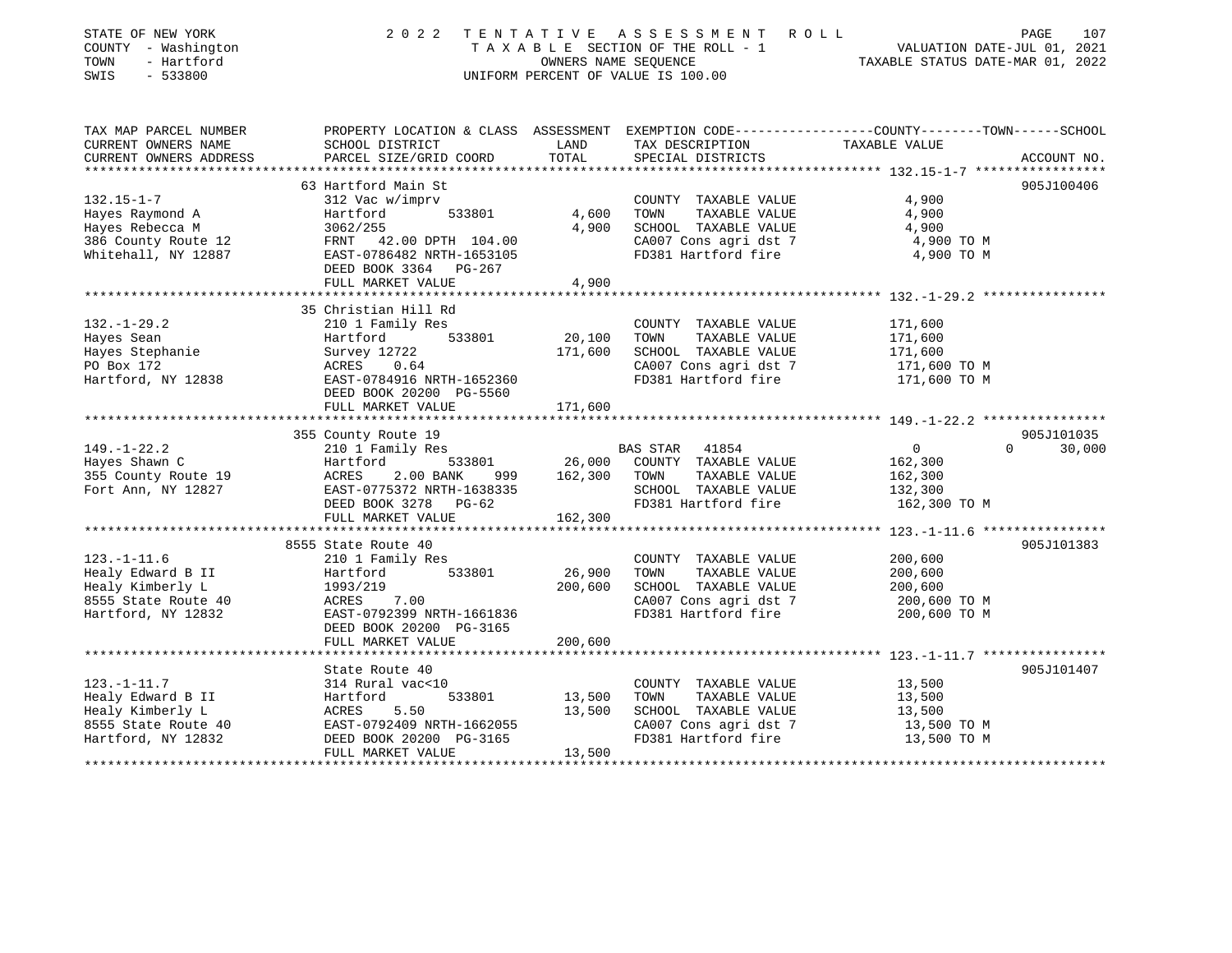| STATE OF NEW YORK<br>COUNTY - Washington<br>TOWN<br>- Hartford<br>SWIS<br>$-533800$ | 2022                                          | OWNERS NAME SEQUENCE | TENTATIVE ASSESSMENT ROLL<br>TAXABLE SECTION OF THE ROLL - 1<br>UNIFORM PERCENT OF VALUE IS 100.00 | PAGE<br>108<br>VALUATION DATE-JUL 01, 2021<br>TAXABLE STATUS DATE-MAR 01, 2022                                   |
|-------------------------------------------------------------------------------------|-----------------------------------------------|----------------------|----------------------------------------------------------------------------------------------------|------------------------------------------------------------------------------------------------------------------|
| TAX MAP PARCEL NUMBER<br>CURRENT OWNERS NAME                                        | SCHOOL DISTRICT                               | LAND                 | TAX DESCRIPTION                                                                                    | PROPERTY LOCATION & CLASS ASSESSMENT EXEMPTION CODE----------------COUNTY-------TOWN-----SCHOOL<br>TAXABLE VALUE |
| CURRENT OWNERS ADDRESS                                                              | PARCEL SIZE/GRID COORD                        | TOTAL                | SPECIAL DISTRICTS                                                                                  | ACCOUNT NO.                                                                                                      |
|                                                                                     |                                               |                      |                                                                                                    |                                                                                                                  |
| $150. - 1 - 50$                                                                     | Gilchrist Hill Rd<br>314 Rural vac<10         |                      | COUNTY TAXABLE VALUE                                                                               | 905J101287<br>16,300                                                                                             |
| Heath Russell W                                                                     | Hartford<br>533801                            | 16,300               | TOWN<br>TAXABLE VALUE                                                                              | 16,300                                                                                                           |
| Heath Jody                                                                          | LOT 3                                         | 16,300               | SCHOOL TAXABLE VALUE                                                                               | 16,300                                                                                                           |
| 366 Gilchrist Hill Rd                                                               | ACRES<br>6.60                                 |                      | FD381 Hartford fire                                                                                | 16,300 TO M                                                                                                      |
| Hartford, NY 12838                                                                  | EAST-0783247 NRTH-1639642                     |                      |                                                                                                    |                                                                                                                  |
|                                                                                     | DEED BOOK 3799<br>PG-106                      |                      |                                                                                                    |                                                                                                                  |
|                                                                                     | FULL MARKET VALUE                             | 16,300               |                                                                                                    |                                                                                                                  |
|                                                                                     | 366 Gilchrist Hill Rd                         |                      |                                                                                                    | 905J101288                                                                                                       |
| $150. - 1 - 51$                                                                     | 210 1 Family Res                              |                      | COUNTY TAXABLE VALUE                                                                               | 159,700                                                                                                          |
| Heath Russell W                                                                     | Hartford<br>533801                            | 26,000               | TOWN<br>TAXABLE VALUE                                                                              | 159,700                                                                                                          |
| Heath Jody A                                                                        | $P/O$ LOT 4                                   | 159,700              | SCHOOL TAXABLE VALUE                                                                               | 159,700                                                                                                          |
| 366 Gilchrist Hill Rd                                                               | ACRES<br>5.56 BANK<br>997                     |                      | FD381 Hartford fire                                                                                | 159,700 TO M                                                                                                     |
| Hartford, NY 12838                                                                  | EAST-0783479 NRTH-1639936                     |                      |                                                                                                    |                                                                                                                  |
|                                                                                     | DEED BOOK 3176 PG-102                         |                      |                                                                                                    |                                                                                                                  |
|                                                                                     | FULL MARKET VALUE<br>************************ | 159,700              |                                                                                                    | ************************************* 140.-2-8.1 ******************                                              |
|                                                                                     | 7803 State Route 40                           |                      |                                                                                                    | 905J100395                                                                                                       |
| $140. -2 - 8.1$                                                                     | 210 1 Family Res                              |                      | COUNTY TAXABLE VALUE                                                                               | 148,700                                                                                                          |
| Hecht Anna                                                                          | Hartford<br>533801                            | 28,200               | TOWN<br>TAXABLE VALUE                                                                              | 148,700                                                                                                          |
| 7803 State Route 40                                                                 | ACRES<br>4.30                                 | 148,700              | SCHOOL TAXABLE VALUE                                                                               | 148,700                                                                                                          |
| Hartford, NY 12838                                                                  | EAST-0782577 NRTH-1646359                     |                      | FD381 Hartford fire                                                                                | 148,700 TO M                                                                                                     |
|                                                                                     | DEED BOOK 3620<br>$PG-38$                     |                      |                                                                                                    |                                                                                                                  |
|                                                                                     | FULL MARKET VALUE                             | 148,700              |                                                                                                    |                                                                                                                  |
|                                                                                     | Coach Rd                                      |                      |                                                                                                    | 905J100315                                                                                                       |
| 149. – 1–27                                                                         | 323 Vacant rural                              |                      | COUNTY TAXABLE VALUE                                                                               | 50,400                                                                                                           |
| Held Milton                                                                         | 533801<br>Hartford                            | 50,400               | TAXABLE VALUE<br>TOWN                                                                              | 50,400                                                                                                           |
| Held Kalman M                                                                       | W 644/140                                     | 50,400               | SCHOOL TAXABLE VALUE                                                                               | 50,400                                                                                                           |
| Attn: Linda Held, Co-Administr ACRES 75.80                                          |                                               |                      | FD381 Hartford fire                                                                                | 50,400 TO M                                                                                                      |
| 801 Rensens Ln                                                                      | EAST-0778587 NRTH-1636782                     |                      |                                                                                                    |                                                                                                                  |
| Oyster Bay, NY 11771                                                                | DEED BOOK 419<br>PG-1141<br>FULL MARKET VALUE | 50,400               |                                                                                                    |                                                                                                                  |
|                                                                                     | **********************                        |                      |                                                                                                    | ****************************** 150.-1-29.21 ***************                                                      |
|                                                                                     | Pope Hill Rd                                  |                      |                                                                                                    |                                                                                                                  |
| $150. - 1 - 29.21$                                                                  | 314 Rural vac<10                              |                      | COUNTY TAXABLE VALUE                                                                               | 2,700                                                                                                            |
| Hemsing Robert C                                                                    | 532001<br>Argyle                              | 2,700                | TOWN<br>TAXABLE VALUE                                                                              | 2,700                                                                                                            |
| Hemsing Melissa J                                                                   | 1.00<br>ACRES                                 | 2,700                | SCHOOL TAXABLE VALUE                                                                               | 2,700                                                                                                            |
| 70 Pope Hill Rd                                                                     | EAST-0778778 NRTH-1632606                     |                      | CA006 Cons agri dst 6                                                                              | 2,700 TO M                                                                                                       |
| Argyle, NY 12809                                                                    | DEED BOOK 843<br>PG-257<br>FULL MARKET VALUE  | 2,700                | FD381 Hartford fire                                                                                | 2,700 TO M                                                                                                       |
|                                                                                     |                                               |                      |                                                                                                    |                                                                                                                  |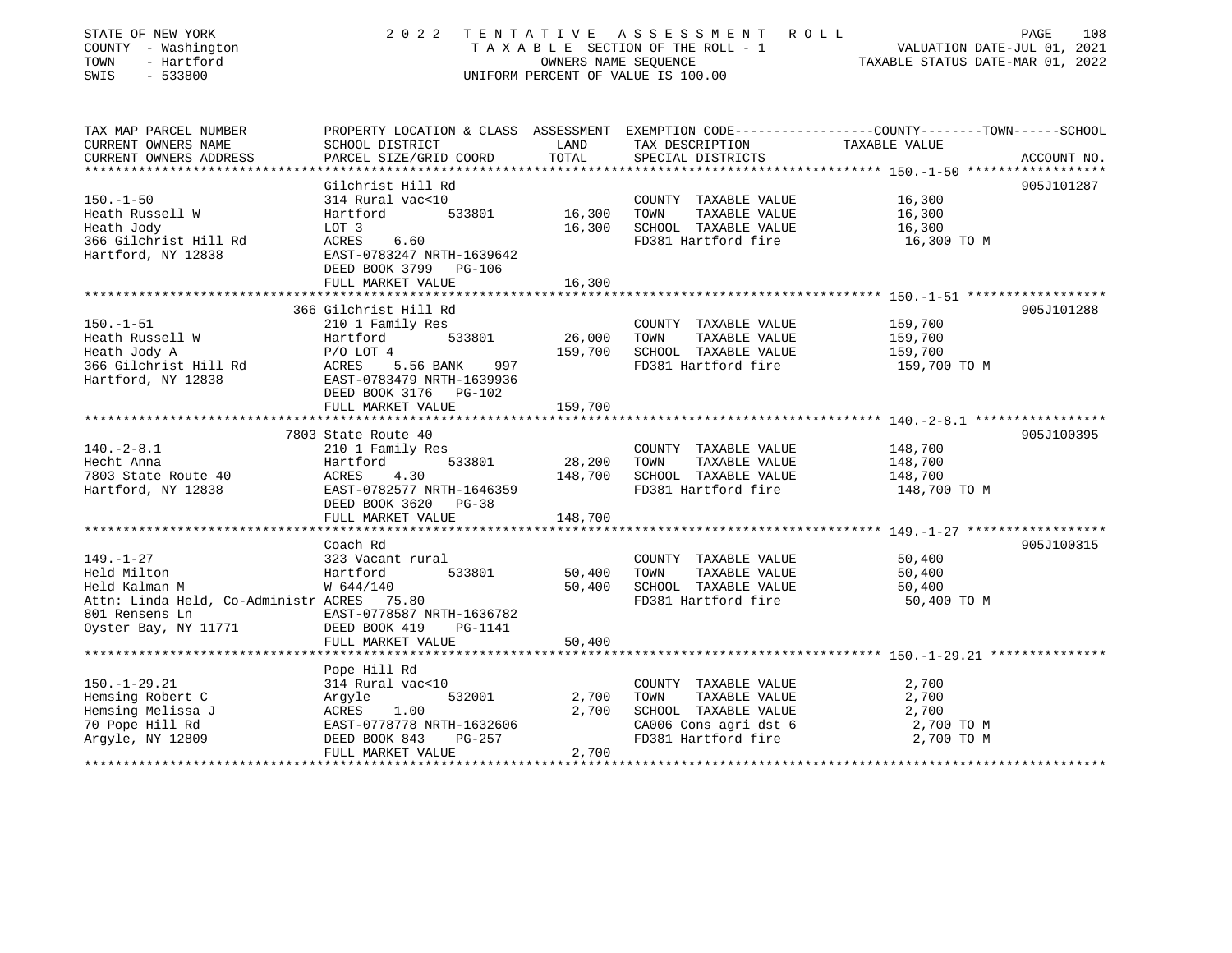| DIAID OF NOW IONN<br>COUNTY - Washington<br>TOWN<br>- Hartford<br>SWIS<br>$-533800$ | TAXABLE SECTION OF THE ROLL - 1<br>TAXABLE STATUS DATE-JUL 01, 2021<br>NALUATION DATE-JUL 01, 2021<br>TAXABLE STATUS DATE-MAR 01, 2022<br>UNIFORM PERCENT OF VALUE IS 100.00                                                        |         |                                                                  |                               |        |             |
|-------------------------------------------------------------------------------------|-------------------------------------------------------------------------------------------------------------------------------------------------------------------------------------------------------------------------------------|---------|------------------------------------------------------------------|-------------------------------|--------|-------------|
|                                                                                     |                                                                                                                                                                                                                                     |         |                                                                  |                               |        |             |
| TAX MAP PARCEL NUMBER                                                               | PROPERTY LOCATION & CLASS ASSESSMENT EXEMPTION CODE----------------COUNTY-------TOWN------SCHOOL                                                                                                                                    |         |                                                                  |                               |        |             |
| CURRENT OWNERS NAME                                                                 | SCHOOL DISTRICT LAND                                                                                                                                                                                                                |         | TAX DESCRIPTION TAXABLE VALUE                                    |                               |        |             |
| CURRENT OWNERS ADDRESS                                                              | PARCEL SIZE/GRID COORD                                                                                                                                                                                                              | TOTAL   | SPECIAL DISTRICTS                                                |                               |        | ACCOUNT NO. |
|                                                                                     |                                                                                                                                                                                                                                     |         |                                                                  |                               |        |             |
|                                                                                     | 1355 Baldwin Corners Rd 81 PCT OF VALUE USED FOR EXEMPTION PURPOSES                                                                                                                                                                 |         |                                                                  |                               |        |             |
|                                                                                     |                                                                                                                                                                                                                                     |         |                                                                  |                               |        |             |
|                                                                                     |                                                                                                                                                                                                                                     |         |                                                                  |                               |        |             |
|                                                                                     | 121.-4-5.6 240 Rural res<br>Hennessy Kevin Fort Ann 532802 131,100 AGRI-D IND 41730 18,611 18,611 18,611 18,611<br>Hennessy Nancy 928/225 458,300 FOR 480A 47460 52,000 52,000 52,000<br>1355 Baldwin Corners Rd Forest Tax 2305/13 |         |                                                                  |                               |        |             |
| Fort Ann, NY 12827                                                                  | 20210/6747 Forest Tax                                                                                                                                                                                                               |         | TOWN<br>TAXABLE VALUE                                            | 379,689                       |        |             |
|                                                                                     | ACRES 145.87                                                                                                                                                                                                                        |         |                                                                  |                               |        |             |
|                                                                                     | MAY BE SUBJECT TO PAYMENT EAST-0766141 NRTH-1663234                                                                                                                                                                                 |         | FD381 Hartford fire                                              |                               |        |             |
| UNDER RPTL480A UNTIL 2031                                                           | DEED BOOK 20210 PG-2002<br>FULL MARKET VALUE                                                                                                                                                                                        |         |                                                                  |                               |        |             |
|                                                                                     | FULL MARKET VALUE                                                                                                                                                                                                                   | 458,300 |                                                                  |                               |        |             |
|                                                                                     |                                                                                                                                                                                                                                     |         |                                                                  |                               |        |             |
|                                                                                     | 1490 Burch Rd                                                                                                                                                                                                                       |         |                                                                  |                               |        | 905J100106  |
| $151. - 2 - 4.1$                                                                    | 113 Cattle farm                                                                                                                                                                                                                     |         | TEMP GRHSE 42120                                                 | 60,000                        | 60,000 | 60,000      |
|                                                                                     |                                                                                                                                                                                                                                     |         |                                                                  | 102,500                       |        |             |
|                                                                                     |                                                                                                                                                                                                                                     |         | TAXABLE VALUE                                                    | 102,500<br>102,500            |        |             |
| Troy, NY 12182                                                                      |                                                                                                                                                                                                                                     |         |                                                                  |                               |        |             |
|                                                                                     | ACRES 78.60                                                                                                                                                                                                                         |         | CA008 Cons agri dst 8 102,500 TO M                               |                               |        |             |
|                                                                                     | EAST-0796700 NRTH-1636457<br>DEED BOOK 3431 PG-326 FD381 Hartford fire                                                                                                                                                              |         |                                                                  |                               |        |             |
|                                                                                     | FULL MARKET VALUE 162,500                                                                                                                                                                                                           |         |                                                                  | 102,500 TO M                  |        |             |
|                                                                                     |                                                                                                                                                                                                                                     |         | 60,000 EX                                                        |                               |        |             |
|                                                                                     | Big Burch Hill Rd                                                                                                                                                                                                                   |         |                                                                  |                               |        | 905J101005  |
|                                                                                     |                                                                                                                                                                                                                                     |         | COUNTY TAXABLE VALUE 2,300                                       |                               |        |             |
|                                                                                     |                                                                                                                                                                                                                                     |         | 2,300 TOWN<br>TAXABLE VALUE                                      | 2,300                         |        |             |
|                                                                                     | Hensel Jeffrey J<br>105 Vac farmland<br>10 Duncan Dr<br>Trov NY 12192                                                                                                                                                               |         | 2,300 SCHOOL TAXABLE VALUE                                       | 2,300                         |        |             |
| Troy, NY 12182                                                                      |                                                                                                                                                                                                                                     |         | CA008 Cons agri dst 8                                            | $2,300$ TO M                  |        |             |
|                                                                                     | $ACRES$ 4.60                                                                                                                                                                                                                        |         | FD381 Hartford fire                                              | 2,300 TO M                    |        |             |
|                                                                                     | EAST-0796695 NRTH-1639407                                                                                                                                                                                                           |         |                                                                  |                               |        |             |
|                                                                                     | DEED BOOK 3400 PG-114                                                                                                                                                                                                               |         |                                                                  |                               |        |             |
|                                                                                     | FULL MARKET VALUE                                                                                                                                                                                                                   | 2,300   |                                                                  |                               |        |             |
|                                                                                     |                                                                                                                                                                                                                                     |         |                                                                  |                               |        |             |
|                                                                                     | 24 Old Town Way                                                                                                                                                                                                                     |         |                                                                  |                               |        | 905J101230  |
| $150. - 1 - 34.3$                                                                   | 210 1 Family Res                                                                                                                                                                                                                    |         | COUNTY TAXABLE VALUE                                             |                               |        |             |
|                                                                                     | 533801 38,300 TOWN                                                                                                                                                                                                                  |         | TAXABLE VALUE                                                    | 100,100<br>100,100<br>100,100 |        |             |
|                                                                                     |                                                                                                                                                                                                                                     |         | 100,100 SCHOOL TAXABLE VALUE<br>FD381 Hartford fire 100,100 TO M | 100,100                       |        |             |
|                                                                                     |                                                                                                                                                                                                                                     |         |                                                                  |                               |        |             |
|                                                                                     | DEED BOOK 915 PG-205<br>FULL MARKET VALUE                                                                                                                                                                                           | 100,100 |                                                                  |                               |        |             |
|                                                                                     |                                                                                                                                                                                                                                     |         |                                                                  |                               |        |             |
|                                                                                     | 105 Marlboro Country Rd                                                                                                                                                                                                             |         |                                                                  |                               |        | 905J100191  |
| $141. - 3 - 25$                                                                     |                                                                                                                                                                                                                                     |         |                                                                  |                               |        |             |
|                                                                                     |                                                                                                                                                                                                                                     |         | COUNTY TAXABLE VALUE 179,900<br>TOWN TAXABLE VALUE 179,900       |                               |        |             |
| Hernandez Ulices<br>768 Brady Ave Apt 104<br>Bronx, NY 10462                        | ACRES 2.13                                                                                                                                                                                                                          | 179,900 | SCHOOL TAXABLE VALUE                                             | 179,900                       |        |             |
|                                                                                     | EAST-0786440 NRTH-1643569                                                                                                                                                                                                           |         | FD381 Hartford fire                                              | 179,900 TO M                  |        |             |

DEED BOOK 20200 PG-6047

FULL MARKET VALUE 179,900

STATE OF NEW YORK 2 0 2 2 T E N T A T I V E A S S E S S M E N T R O L L PAGE 109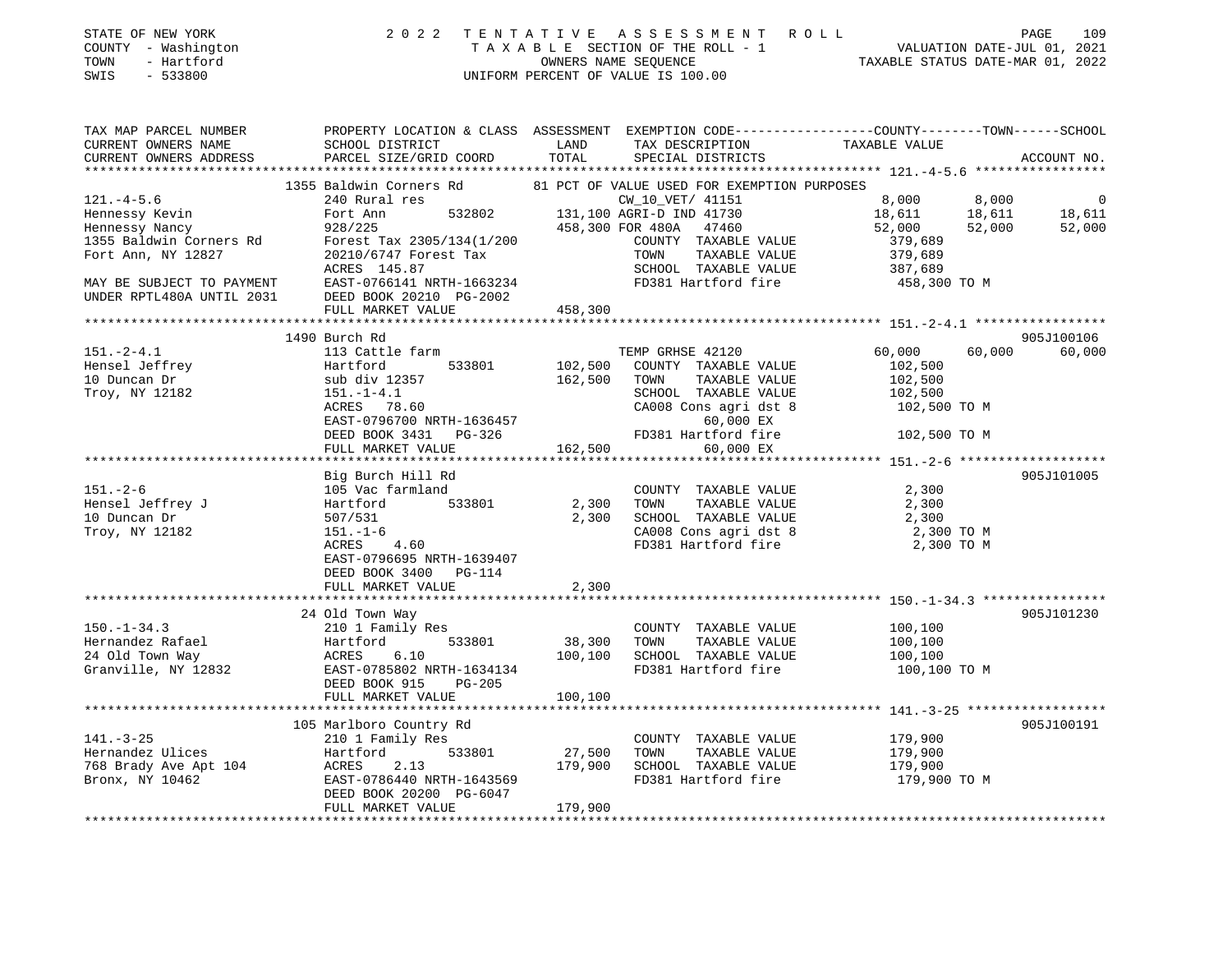| STATE OF NEW YORK<br>COUNTY - Washington<br>- Hartford<br>TOWN<br>$-533800$<br>SWIS                                | 2 0 2 2                                                                                                                                                                                |                            | TENTATIVE ASSESSMENT ROLL<br>TAXABLE SECTION OF THE ROLL - 1<br>OWNERS NAME SEQUENCE<br>UNIFORM PERCENT OF VALUE IS 100.00                                            | VALUATION DATE-JUL 01, 2021<br>TAXABLE STATUS DATE-MAR 01, 2022                                              | 110<br>PAGE           |
|--------------------------------------------------------------------------------------------------------------------|----------------------------------------------------------------------------------------------------------------------------------------------------------------------------------------|----------------------------|-----------------------------------------------------------------------------------------------------------------------------------------------------------------------|--------------------------------------------------------------------------------------------------------------|-----------------------|
| TAX MAP PARCEL NUMBER<br>CURRENT OWNERS NAME<br>CURRENT OWNERS ADDRESS<br>***********************                  | PROPERTY LOCATION & CLASS ASSESSMENT EXEMPTION CODE---------------COUNTY-------TOWN-----SCHOOL<br>SCHOOL DISTRICT<br>PARCEL SIZE/GRID COORD                                            | LAND<br>TOTAL              | TAX DESCRIPTION<br>SPECIAL DISTRICTS                                                                                                                                  | TAXABLE VALUE                                                                                                | ACCOUNT NO.           |
| $121. -4 - 5.11$<br>Herringshaw Joshua M<br>1288 Baldwin Corners Rd<br>Fort Ann, NY 12827                          | Baldwin Corners Rd<br>314 Rural vac<10<br>532802<br>Fort Ann<br>LOT 2<br>$121. - 1 - 5.11$<br>ACRES<br>1.83<br>EAST-0766391 NRTH-1661547<br>DEED BOOK 3507 PG-186<br>FULL MARKET VALUE | 15,500<br>15,500<br>15,500 | COUNTY TAXABLE VALUE<br>TOWN<br>TAXABLE VALUE<br>SCHOOL TAXABLE VALUE<br>CA007 Cons agri dst 7<br>FD381 Hartford fire                                                 | 15,500<br>15,500<br>15,500<br>15,500 TO M<br>15,500 TO M                                                     |                       |
|                                                                                                                    |                                                                                                                                                                                        |                            |                                                                                                                                                                       |                                                                                                              |                       |
| $121. - 4 - 3$<br>Herringshaw Melton H Jr<br>Herringshaw Shonah M<br>1187 Baldwin Corners Rd<br>Fort Ann, NY 12827 | 1187 Baldwin Corners Rd<br>240 Rural res<br>532802<br>Fort Ann<br>$121. - 1 - 3$<br>ACRES 173.80<br>EAST-0764082 NRTH-1662703<br>DEED BOOK 3667 PG-200                                 | 218,000<br>392,800         | AG DIST<br>41720<br>COUNTY TAXABLE VALUE<br>TAXABLE VALUE<br>TOWN<br>SCHOOL TAXABLE VALUE<br>FD381 Hartford fire                                                      | 103,161<br>103,161<br>289,639<br>289,639<br>289,639<br>392,800 TO M                                          | 905J100462<br>103,161 |
| MAY BE SUBJECT TO PAYMENT<br>UNDER AGDIST LAW TIL 2026                                                             | FULL MARKET VALUE                                                                                                                                                                      | 392,800                    |                                                                                                                                                                       |                                                                                                              |                       |
|                                                                                                                    | 1288 Baldwin Corners Rd                                                                                                                                                                |                            |                                                                                                                                                                       |                                                                                                              |                       |
| $121. -4 - 5.10$<br>Herringshaw Sharon LE<br>Schneideler Bonnie S<br>273 Ridge St<br>Glens Falls, NY 12801         | 210 1 Family Res<br>Fort Ann<br>532802<br>LOT 1<br>$121. - 1 - 5.10$<br>ACRES<br>1.66<br>EAST-0766202 NRTH-1661496<br>DEED BOOK 3565 PG-232<br>FULL MARKET VALUE                       | 106,000<br>106,000         | VET WAR CT 41121<br>25,000 ENH STAR<br>41834<br>COUNTY TAXABLE VALUE<br>TAXABLE VALUE<br>TOWN<br>SCHOOL TAXABLE VALUE<br>CA007 Cons agri dst 7<br>FD381 Hartford fire | 15,900<br>15,900<br>$\overline{0}$<br>$\Omega$<br>90,100<br>90,100<br>31,100<br>106,000 TO M<br>106,000 TO M | 74,900                |
|                                                                                                                    |                                                                                                                                                                                        |                            |                                                                                                                                                                       |                                                                                                              |                       |
| $132.15 - 2 - 24.1$<br>Hershel Lodge No. 508<br>ATT:David Townsend<br>11 Spring St<br>Hudson Falls, NY 12839       | 34 Hartford Main St<br>311 Res vac land<br>Hartford<br>533801<br>1711/343<br>FRNT 58.00 DPTH 245.00<br>EAST-0786425 NRTH-1652202                                                       | 3,500<br>3,500             | COUNTY TAXABLE VALUE<br>TOWN<br>TAXABLE VALUE<br>SCHOOL TAXABLE VALUE<br>CA007 Cons agri dst 7<br>FD381 Hartford fire                                                 | 3,500<br>3,500<br>3,500<br>3,500 TO M<br>3,500 TO M                                                          |                       |
|                                                                                                                    | DEED BOOK 1871 PG-179<br>FULL MARKET VALUE                                                                                                                                             | 3,500                      |                                                                                                                                                                       |                                                                                                              |                       |
| $141. - 1 - 43.2$<br>Heuser Jennifer<br>C/O Albert Handley<br>30 Rowe Hill Rd<br>Hartford, NY 12838                | Rowe Hill Rd<br>314 Rural vac<10<br>533801<br>Hartford<br>2573/67<br>2.57<br>ACRES<br>EAST-0786224 NRTH-1648923<br>DEED BOOK 3435<br>PG-302<br>FULL MARKET VALUE                       | 19,000<br>19,000<br>19,000 | COUNTY TAXABLE VALUE<br>TOWN<br>TAXABLE VALUE<br>SCHOOL TAXABLE VALUE<br>CA007 Cons agri dst 7<br>FD381 Hartford fire                                                 | 19,000<br>19,000<br>19,000<br>19,000 TO M<br>19,000 TO M                                                     |                       |
|                                                                                                                    |                                                                                                                                                                                        |                            |                                                                                                                                                                       |                                                                                                              |                       |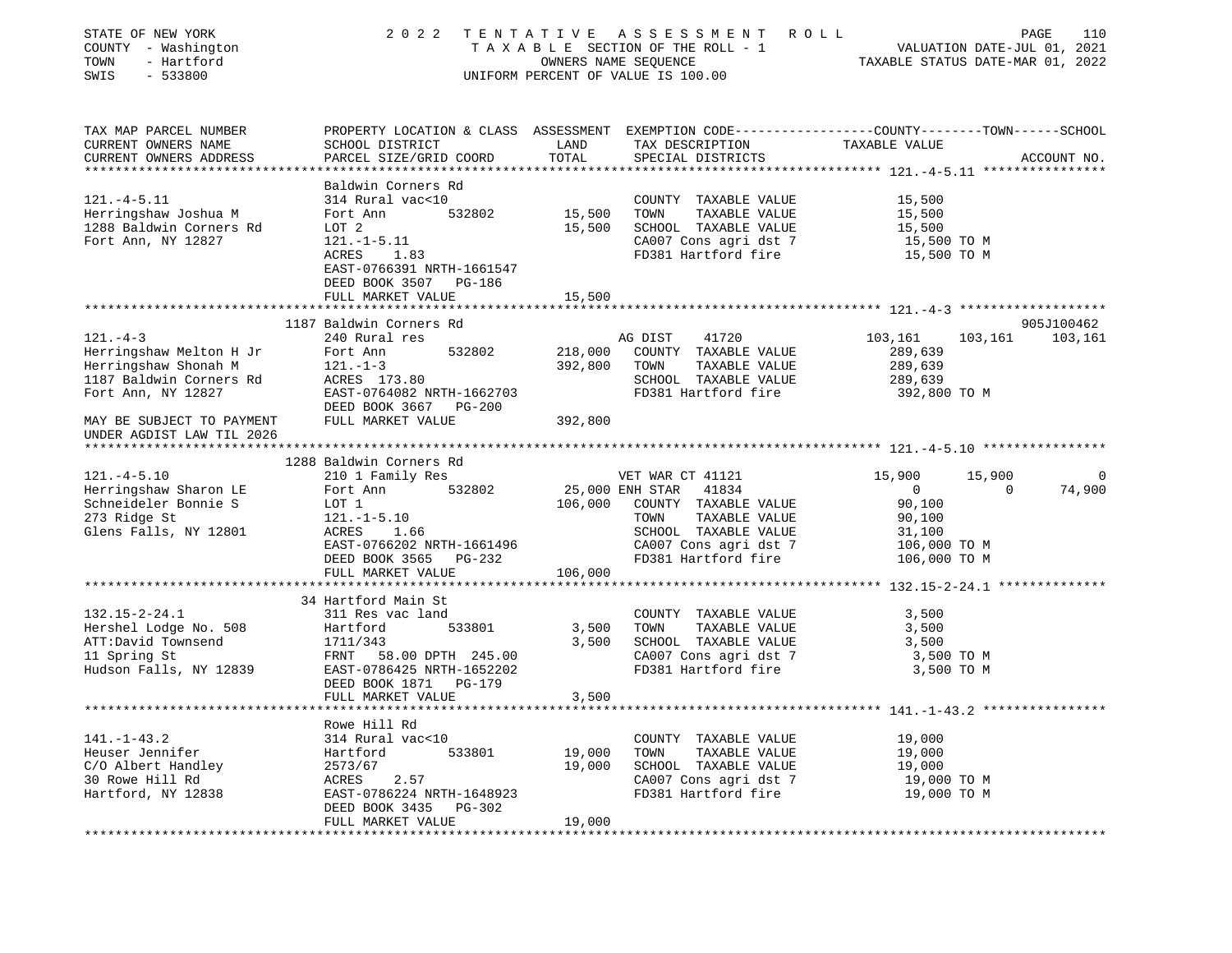| STATE OF NEW YORK   | 2022 TENTATIVE ASSESSMENT ROLL     | 111<br>PAGE                      |
|---------------------|------------------------------------|----------------------------------|
| COUNTY - Washington | TAXABLE SECTION OF THE ROLL - 1    | VALUATION DATE-JUL 01, 2021      |
| TOWN<br>- Hartford  | OWNERS NAME SEOUENCE               | TAXABLE STATUS DATE-MAR 01, 2022 |
| SWIS - 533800       | UNIFORM PERCENT OF VALUE IS 100.00 |                                  |
|                     |                                    |                                  |

| TAX MAP PARCEL NUMBER                                                                                                                                                                                                                                                                                                                                                                                                                                                                                  | PROPERTY LOCATION & CLASS ASSESSMENT EXEMPTION CODE---------------COUNTY-------TOWN-----SCHOOL |                                                |                                                    |                                                                                                    |                |             |
|--------------------------------------------------------------------------------------------------------------------------------------------------------------------------------------------------------------------------------------------------------------------------------------------------------------------------------------------------------------------------------------------------------------------------------------------------------------------------------------------------------|------------------------------------------------------------------------------------------------|------------------------------------------------|----------------------------------------------------|----------------------------------------------------------------------------------------------------|----------------|-------------|
| CURRENT OWNERS NAME                                                                                                                                                                                                                                                                                                                                                                                                                                                                                    | SCHOOL DISTRICT                                                                                | LAND                                           | TAX DESCRIPTION                                    | TAXABLE VALUE                                                                                      |                |             |
| CURRENT OWNERS ADDRESS . PARCEL SIZE/GRID COORD TOTAL SPECIAL DISTRICTS                                                                                                                                                                                                                                                                                                                                                                                                                                |                                                                                                |                                                |                                                    |                                                                                                    |                | ACCOUNT NO. |
|                                                                                                                                                                                                                                                                                                                                                                                                                                                                                                        |                                                                                                |                                                |                                                    |                                                                                                    |                |             |
|                                                                                                                                                                                                                                                                                                                                                                                                                                                                                                        | 8422 State Route 40                                                                            |                                                |                                                    |                                                                                                    |                | 905J100285  |
| $123. - 1 - 12$                                                                                                                                                                                                                                                                                                                                                                                                                                                                                        | 230 3 Family Res                                                                               | MG DIST 41720<br>533801 117,800 BAS STAR 41854 | 41720                                              | 10,901                                                                                             | 10,901         | 10,901      |
| Hicks Davis A                                                                                                                                                                                                                                                                                                                                                                                                                                                                                          | Hartford                                                                                       |                                                |                                                    | $\overline{0}$                                                                                     | $\overline{0}$ | 30,000      |
| PO Box 90                                                                                                                                                                                                                                                                                                                                                                                                                                                                                              | ACRES 137.10 BANK 997 285,600 FOR 480A 47460                                                   |                                                |                                                    | 58,880                                                                                             | 58,880         | 58,880      |
| Granville, NY 12832                                                                                                                                                                                                                                                                                                                                                                                                                                                                                    | EAST-0792537 NRTH-1656882                                                                      |                                                | COUNTY TAXABLE VALUE                               | 215,819                                                                                            |                |             |
|                                                                                                                                                                                                                                                                                                                                                                                                                                                                                                        | DEED BOOK 605 PG-181                                                                           |                                                |                                                    | COUNTY TAXABLE VALUE 215,819<br>TOWN TAXABLE VALUE 215,819<br>285,600 SCHOOL TAXABLE VALUE 185,819 |                |             |
| MAY BE SUBJECT TO PAYMENT                                                                                                                                                                                                                                                                                                                                                                                                                                                                              | FULL MARKET VALUE                                                                              |                                                |                                                    |                                                                                                    |                |             |
| UNDER RPTL480A UNTIL 2031                                                                                                                                                                                                                                                                                                                                                                                                                                                                              |                                                                                                |                                                |                                                    | CA007 Cons agri dst 7 274,699 TO M                                                                 |                |             |
|                                                                                                                                                                                                                                                                                                                                                                                                                                                                                                        |                                                                                                |                                                | 10,901 EX                                          |                                                                                                    |                |             |
|                                                                                                                                                                                                                                                                                                                                                                                                                                                                                                        |                                                                                                |                                                | FD381 Hartford fire                                | 285,600 TO M                                                                                       |                |             |
|                                                                                                                                                                                                                                                                                                                                                                                                                                                                                                        |                                                                                                |                                                |                                                    |                                                                                                    |                |             |
|                                                                                                                                                                                                                                                                                                                                                                                                                                                                                                        | LOT 50 Provincial Pat                                                                          |                                                |                                                    |                                                                                                    |                | 905J101033  |
| $132. - 2 - 2.2$                                                                                                                                                                                                                                                                                                                                                                                                                                                                                       | FOR 480A 47460<br>533801 22,800 COUNTY TAXABLE VALUE<br>323 Vacant rural                       |                                                |                                                    | 18,200 18,200                                                                                      |                | 18,200      |
| 132.-2<br>Hicks Davis A                                                                                                                                                                                                                                                                                                                                                                                                                                                                                | Hartford                                                                                       |                                                |                                                    |                                                                                                    |                |             |
|                                                                                                                                                                                                                                                                                                                                                                                                                                                                                                        |                                                                                                |                                                |                                                    | 4,600<br>4,600                                                                                     |                |             |
|                                                                                                                                                                                                                                                                                                                                                                                                                                                                                                        |                                                                                                |                                                |                                                    |                                                                                                    |                |             |
|                                                                                                                                                                                                                                                                                                                                                                                                                                                                                                        |                                                                                                |                                                |                                                    |                                                                                                    |                |             |
| PO Box 90<br>Granville, NY 12832 EAST-0791611 NRTH-1655863<br>MAY BE SUBJECT TO PAYMENT FULL MARKET VALUE PULL MARKET VALUE<br>FULL MARKET VALUE 22,800<br>TAY BE SUBJECT TO PAYMENT<br>FULL MARKET VALUE 22,800<br>TO PAYMENT 2021<br>FULL                                                                                                                                                                                                                                                            |                                                                                                |                                                |                                                    |                                                                                                    |                |             |
| UNDER RPTL480A UNTIL 2031                                                                                                                                                                                                                                                                                                                                                                                                                                                                              |                                                                                                |                                                |                                                    |                                                                                                    |                |             |
|                                                                                                                                                                                                                                                                                                                                                                                                                                                                                                        |                                                                                                |                                                |                                                    |                                                                                                    |                |             |
|                                                                                                                                                                                                                                                                                                                                                                                                                                                                                                        | 54 Marlboro Country Rd                                                                         |                                                |                                                    |                                                                                                    |                | 905J100434  |
| 141.-3-38.1 210 1 Family Ru 210 1 Family Res<br>Hier Jared W Hartford 533801 43,100 TOWN TAXABLE VALUE<br>54 Marlboro Country Rd ACRES 7.70 BANK 999 236,000 SCHOOL TAXABLE VALUE<br>Hartford, NY 12838 EAST-0786630 NRTH-1642558 FD                                                                                                                                                                                                                                                                   |                                                                                                |                                                |                                                    |                                                                                                    |                |             |
|                                                                                                                                                                                                                                                                                                                                                                                                                                                                                                        |                                                                                                |                                                |                                                    | COUNTY TAXABLE VALUE 236,000<br>236,000                                                            |                |             |
|                                                                                                                                                                                                                                                                                                                                                                                                                                                                                                        |                                                                                                |                                                |                                                    |                                                                                                    |                |             |
|                                                                                                                                                                                                                                                                                                                                                                                                                                                                                                        |                                                                                                |                                                |                                                    | $\frac{36}{999}$ 236,000 SCHOOL TAXABLE VALUE 236,000<br>642558 FD381 Hartford fire 236,000 TO M   |                |             |
|                                                                                                                                                                                                                                                                                                                                                                                                                                                                                                        |                                                                                                |                                                |                                                    |                                                                                                    |                |             |
|                                                                                                                                                                                                                                                                                                                                                                                                                                                                                                        |                                                                                                |                                                |                                                    |                                                                                                    |                |             |
|                                                                                                                                                                                                                                                                                                                                                                                                                                                                                                        | FULL MARKET VALUE                                                                              | 236,000                                        |                                                    |                                                                                                    |                |             |
|                                                                                                                                                                                                                                                                                                                                                                                                                                                                                                        |                                                                                                |                                                |                                                    |                                                                                                    |                |             |
|                                                                                                                                                                                                                                                                                                                                                                                                                                                                                                        | 5202 State Route 149                                                                           |                                                |                                                    |                                                                                                    |                | 905J100330  |
|                                                                                                                                                                                                                                                                                                                                                                                                                                                                                                        | 220 2 Family Res                                                                               |                                                | COUNTY TAXABLE VALUE<br>32,900 TOWN TAXABLE VALUE  |                                                                                                    |                |             |
|                                                                                                                                                                                                                                                                                                                                                                                                                                                                                                        |                                                                                                |                                                |                                                    |                                                                                                    |                |             |
|                                                                                                                                                                                                                                                                                                                                                                                                                                                                                                        |                                                                                                |                                                |                                                    |                                                                                                    |                |             |
| $\begin{array}{lllllllllllllllllllllll} \end{array} & \begin{array}{lllllllllllllllllllll} \end{array} & \begin{array}{lllllllllllllllllllll} \end{array} & \begin{array}{lllllllllllllllllllll} \end{array} & \begin{array}{lllllllllllllllllllllll} \end{array} & \begin{array}{lllllllllllllllllllllllllllllll} \end{array} & \begin{array}{lllllllllllllllllllllllllllllll} \end{array} & \begin{array}{lllllllllllllllllllllllllllllll} \end{array} & \begin{array}{llllllllllllllllllllllllllll$ |                                                                                                |                                                |                                                    | 208,800 TO M                                                                                       |                |             |
|                                                                                                                                                                                                                                                                                                                                                                                                                                                                                                        |                                                                                                |                                                |                                                    |                                                                                                    |                |             |
|                                                                                                                                                                                                                                                                                                                                                                                                                                                                                                        | DEED BOOK 20191 PG-30473                                                                       |                                                |                                                    |                                                                                                    |                |             |
|                                                                                                                                                                                                                                                                                                                                                                                                                                                                                                        | FULL MARKET VALUE                                                                              | 208,800                                        |                                                    |                                                                                                    |                |             |
|                                                                                                                                                                                                                                                                                                                                                                                                                                                                                                        |                                                                                                |                                                |                                                    |                                                                                                    |                |             |
|                                                                                                                                                                                                                                                                                                                                                                                                                                                                                                        | State Route 149                                                                                |                                                |                                                    |                                                                                                    |                | 905J100377  |
| $132 - 2 - 27.1$                                                                                                                                                                                                                                                                                                                                                                                                                                                                                       |                                                                                                |                                                | COUNTY TAXABLE VALUE                               | 25,500                                                                                             |                |             |
| Hiersche Steven C                                                                                                                                                                                                                                                                                                                                                                                                                                                                                      |                                                                                                |                                                |                                                    | TAXABLE VALUE 25,500                                                                               |                |             |
| Hiersche Tamara L                                                                                                                                                                                                                                                                                                                                                                                                                                                                                      | 503/4                                                                                          |                                                | 25,500 SCHOOL TAXABLE VALUE<br>FD381 Hartford fire | 25,500                                                                                             |                |             |
| 5202 State Route 149                                                                                                                                                                                                                                                                                                                                                                                                                                                                                   | ACRES 15.90                                                                                    |                                                |                                                    | 25,500 TO M                                                                                        |                |             |
| Granville, OR 12832                                                                                                                                                                                                                                                                                                                                                                                                                                                                                    | EAST-0792638 NRTH-1652501                                                                      |                                                |                                                    |                                                                                                    |                |             |
|                                                                                                                                                                                                                                                                                                                                                                                                                                                                                                        | DEED BOOK 20191 PG-30473                                                                       |                                                |                                                    |                                                                                                    |                |             |
|                                                                                                                                                                                                                                                                                                                                                                                                                                                                                                        | FULL MARKET VALUE                                                                              | 25,500                                         |                                                    |                                                                                                    |                |             |
|                                                                                                                                                                                                                                                                                                                                                                                                                                                                                                        |                                                                                                |                                                |                                                    |                                                                                                    |                |             |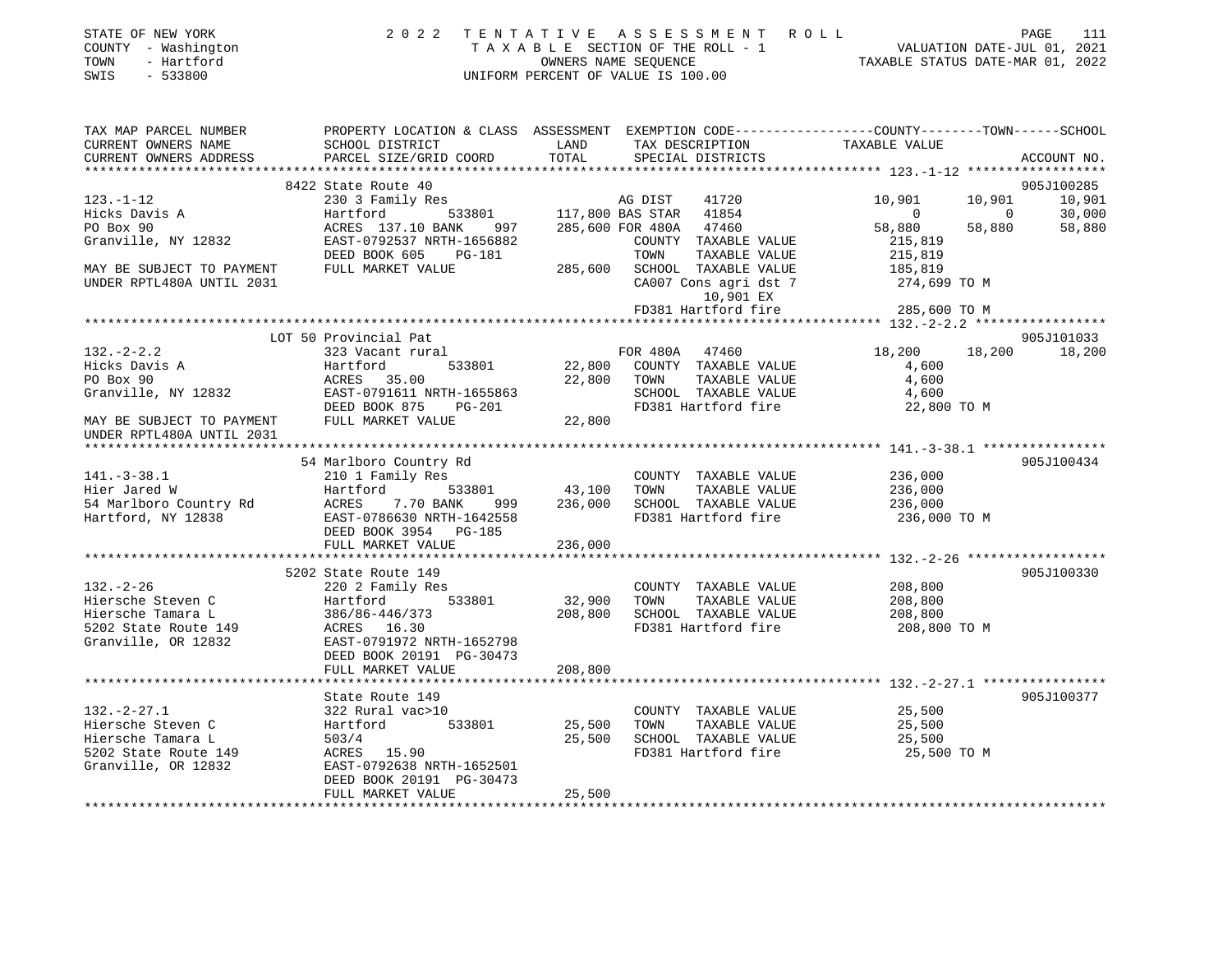| STATE OF NEW YORK<br>COUNTY - Washington<br>- Hartford<br>TOWN<br>SWIS<br>$-533800$ | 2 0 2 2                                                                                                             | TENTATIVE        | ASSESSMENT ROLL<br>TAXABLE SECTION OF THE ROLL - 1<br>OWNERS NAME SEQUENCE<br>UNIFORM PERCENT OF VALUE IS 100.00 | PAGE 112<br>VALUATION DATE-JUL 01, 2021<br>TAXABLE STATUS DATE WARE 2021 |                      |
|-------------------------------------------------------------------------------------|---------------------------------------------------------------------------------------------------------------------|------------------|------------------------------------------------------------------------------------------------------------------|--------------------------------------------------------------------------|----------------------|
| TAX MAP PARCEL NUMBER<br>CURRENT OWNERS NAME                                        | PROPERTY LOCATION & CLASS ASSESSMENT EXEMPTION CODE----------------COUNTY-------TOWN------SCHOOL<br>SCHOOL DISTRICT | LAND             | TAX DESCRIPTION                                                                                                  | TAXABLE VALUE                                                            |                      |
| CURRENT OWNERS ADDRESS                                                              | PARCEL SIZE/GRID COORD                                                                                              | TOTAL            | SPECIAL DISTRICTS                                                                                                |                                                                          | ACCOUNT NO.          |
|                                                                                     |                                                                                                                     |                  |                                                                                                                  |                                                                          |                      |
|                                                                                     | 3759 State Route 149                                                                                                |                  |                                                                                                                  |                                                                          |                      |
| $130. - 1 - 9.61$                                                                   | 240 Rural res                                                                                                       |                  | COUNTY TAXABLE VALUE                                                                                             | 471,500                                                                  |                      |
| Higby Clifford                                                                      | Hartford<br>533801                                                                                                  | 81,800           | TOWN<br>TAXABLE VALUE                                                                                            | 471,500                                                                  |                      |
| Ochoa Cristina<br>29186 Hydrangea St                                                | Trans exempt repay 2022<br>59.10<br>ACRES                                                                           | 471,500          | SCHOOL TAXABLE VALUE<br>CA007 Cons agri dst 7                                                                    | 471,500                                                                  |                      |
| Murrieta, CA 92563                                                                  | EAST-0766089 NRTH-1651947                                                                                           |                  | FD381 Hartford fire                                                                                              | 471,500 TO M<br>471,500 TO M                                             |                      |
|                                                                                     | DEED BOOK 20210 PG-3205                                                                                             |                  | TE533 Trans exempt flg                                                                                           | $.00$ MT                                                                 |                      |
|                                                                                     | FULL MARKET VALUE                                                                                                   | 471,500          |                                                                                                                  |                                                                          |                      |
|                                                                                     |                                                                                                                     |                  |                                                                                                                  |                                                                          |                      |
|                                                                                     | State Route 149                                                                                                     |                  |                                                                                                                  |                                                                          |                      |
| $130. - 1 - 10.2$                                                                   | 314 Rural vac<10                                                                                                    |                  | COUNTY TAXABLE VALUE                                                                                             | 19,400                                                                   |                      |
| Higby Clifford                                                                      | Hudson Falls<br>534401                                                                                              | 19,400           | TOWN<br>TAXABLE VALUE                                                                                            | 19,400                                                                   |                      |
| Ochoa Cristina                                                                      | 8.50<br>ACRES                                                                                                       | 19,400           | SCHOOL TAXABLE VALUE                                                                                             | 19,400                                                                   |                      |
| 29186 Hydrangea St                                                                  | EAST-0765153 NRTH-1651427                                                                                           |                  | CA007 Cons agri dst 7                                                                                            | 19,400 TO M                                                              |                      |
| Murrieta, CA 92563                                                                  | DEED BOOK 20210 PG-3205                                                                                             |                  | FD381 Hartford fire                                                                                              | 19,400 TO M                                                              |                      |
|                                                                                     | FULL MARKET VALUE<br>************************                                                                       | 19,400           |                                                                                                                  |                                                                          |                      |
|                                                                                     |                                                                                                                     |                  |                                                                                                                  |                                                                          |                      |
| $132.15 - 2 - 27$                                                                   | 1 East St                                                                                                           |                  | AGED-ALL<br>41800                                                                                                | 32,200<br>32,200                                                         | 905J100327<br>32,200 |
| Higgins Bradley D                                                                   | 210 1 Family Res<br>533801                                                                                          |                  | 19,300 ENH STAR 41834                                                                                            | $\circ$<br>$\Omega$                                                      | 32,200               |
| PO Box 191                                                                          | Hartford<br>0.65<br>ACRES                                                                                           | 64,400           | COUNTY TAXABLE VALUE                                                                                             | 32,200                                                                   |                      |
| Hartford, NY 12838                                                                  | EAST-0786515 NRTH-1652492                                                                                           |                  | TOWN<br>TAXABLE VALUE                                                                                            | 32,200                                                                   |                      |
|                                                                                     | DEED BOOK 512<br>PG-135                                                                                             |                  | SCHOOL TAXABLE VALUE                                                                                             | $\mathbf 0$                                                              |                      |
|                                                                                     | FULL MARKET VALUE                                                                                                   | 64,400           | CA007 Cons agri dst 7                                                                                            | 64,400 TO M                                                              |                      |
|                                                                                     |                                                                                                                     |                  | FD381 Hartford fire                                                                                              | 64,400 TO M                                                              |                      |
|                                                                                     |                                                                                                                     |                  |                                                                                                                  |                                                                          |                      |
|                                                                                     | 77 Hartford Main St                                                                                                 |                  |                                                                                                                  |                                                                          | 905J100084           |
| $132.15 - 1 - 5$                                                                    | 210 1 Family Res                                                                                                    |                  | COUNTY TAXABLE VALUE                                                                                             | 112,100                                                                  |                      |
| Hilder Floyd R                                                                      | Hartford<br>533801                                                                                                  | 29,600           | TAXABLE VALUE<br>TOWN                                                                                            | 112,100                                                                  |                      |
| 77 Hartford Main St                                                                 | ACRES<br>3.20                                                                                                       | 112,100          | SCHOOL TAXABLE VALUE                                                                                             | 112,100                                                                  |                      |
| Hartford, NY 12838                                                                  | EAST-0786397 NRTH-1653419                                                                                           |                  | CA007 Cons agri dst 7                                                                                            | 112,100 TO M                                                             |                      |
|                                                                                     | DEED BOOK 20200 PG-4533                                                                                             |                  | FD381 Hartford fire                                                                                              | 112,100 TO M                                                             |                      |
|                                                                                     | FULL MARKET VALUE                                                                                                   | 112,100          |                                                                                                                  |                                                                          |                      |
|                                                                                     |                                                                                                                     |                  |                                                                                                                  |                                                                          |                      |
|                                                                                     | 29 Gilchrist Hill Ext                                                                                               |                  |                                                                                                                  |                                                                          | 905J100321           |
| $141. - 3 - 6$                                                                      | 210 1 Family Res                                                                                                    |                  | ENH STAR<br>41834                                                                                                | 0<br>$\Omega$                                                            | 74,900               |
| Hinchliffe James T LE<br>Greco Deborha L                                            | Hartford<br>533801<br>ACRES<br>2.54                                                                                 | 28,800<br>95,800 | COUNTY TAXABLE VALUE<br>TAXABLE VALUE<br>TOWN                                                                    | 95,800<br>95,800                                                         |                      |
| 29 Gilchrist Hill Rd Ext                                                            | EAST-0784330 NRTH-1643789                                                                                           |                  | SCHOOL TAXABLE VALUE                                                                                             | 20,900                                                                   |                      |
| Hartford, NY 12838                                                                  | DEED BOOK 20210 PG-4237                                                                                             |                  | FD381 Hartford fire                                                                                              | 95,800 TO M                                                              |                      |
|                                                                                     | FULL MARKET VALUE                                                                                                   | 95,800           |                                                                                                                  |                                                                          |                      |
|                                                                                     |                                                                                                                     |                  |                                                                                                                  |                                                                          |                      |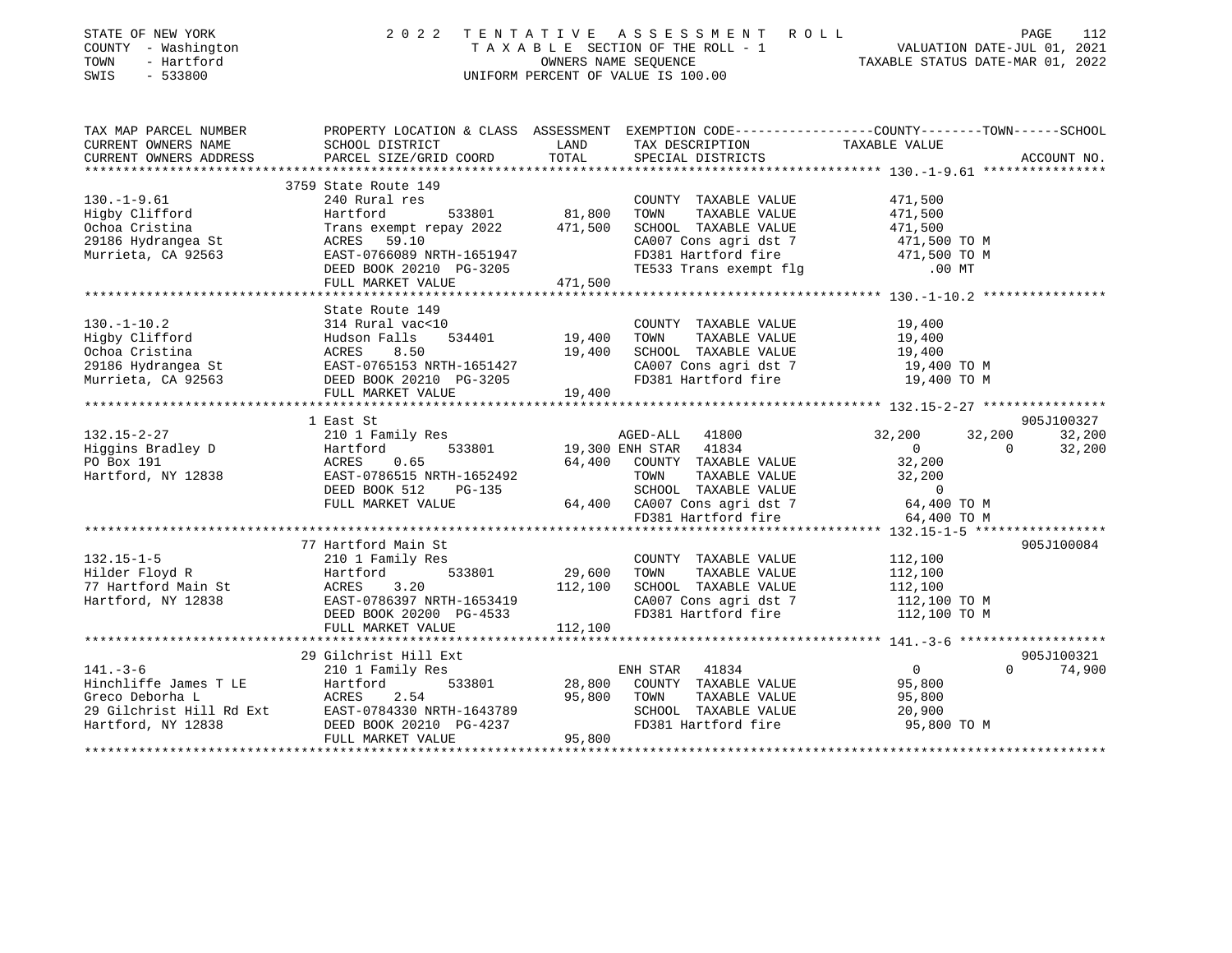| STATE OF NEW YORK<br>COUNTY - Washington<br>- Hartford<br>TOWN<br>SWIS<br>$-533800$ | 2 0 2 2<br>TENTATIVE<br>UNIFORM PERCENT OF VALUE IS 100.00                                   | ASSESSMENT ROLL<br>PAGE<br>T A X A B L E SECTION OF THE ROLL - 1 VALUATION DATE-JUL 01, 2021 OWNERS NAME SEQUENCE TAXABLE STATUS DATE-MAR 01, 2022<br>TAXABLE STATUS DATE-MAR 01, 2022 | 113                                           |                                                                                                  |             |
|-------------------------------------------------------------------------------------|----------------------------------------------------------------------------------------------|----------------------------------------------------------------------------------------------------------------------------------------------------------------------------------------|-----------------------------------------------|--------------------------------------------------------------------------------------------------|-------------|
| TAX MAP PARCEL NUMBER                                                               |                                                                                              |                                                                                                                                                                                        |                                               | PROPERTY LOCATION & CLASS ASSESSMENT EXEMPTION CODE----------------COUNTY-------TOWN------SCHOOL |             |
| CURRENT OWNERS NAME                                                                 | SCHOOL DISTRICT                                                                              | LAND                                                                                                                                                                                   | TAX DESCRIPTION                               | TAXABLE VALUE                                                                                    |             |
| CURRENT OWNERS ADDRESS<br>***********************                                   | PARCEL SIZE/GRID COORD                                                                       | TOTAL                                                                                                                                                                                  | SPECIAL DISTRICTS                             |                                                                                                  | ACCOUNT NO. |
|                                                                                     | 12 Dick Hill Rd                                                                              |                                                                                                                                                                                        |                                               |                                                                                                  |             |
| $141. - 1 - 70.5$                                                                   | 210 1 Family Res                                                                             |                                                                                                                                                                                        | BAS STAR<br>41854                             | $\overline{0}$<br>$\mathbf{0}$                                                                   | 30,000      |
| Hitchcock Lisa K                                                                    | 533801<br>Hartford                                                                           | 30,000                                                                                                                                                                                 | COUNTY TAXABLE VALUE                          | 113,500                                                                                          |             |
| 12 Dick Hill Rd                                                                     |                                                                                              | 113,500                                                                                                                                                                                | TOWN<br>TAXABLE VALUE                         | 113,500                                                                                          |             |
| Granville, NY 12832                                                                 | ACRES 2.96 BANK 998<br>EAST-0786987 NRTH-1647504                                             |                                                                                                                                                                                        | SCHOOL TAXABLE VALUE                          | 83,500                                                                                           |             |
|                                                                                     | DEED BOOK 2858 PG-106                                                                        |                                                                                                                                                                                        | CA007 Cons agri dst 7                         | 113,500 TO M                                                                                     |             |
|                                                                                     | FULL MARKET VALUE                                                                            |                                                                                                                                                                                        | 113,500 FD381 Hartford fire                   | 113,500 TO M                                                                                     |             |
|                                                                                     |                                                                                              |                                                                                                                                                                                        |                                               |                                                                                                  |             |
|                                                                                     | 1842 Burch Rd                                                                                |                                                                                                                                                                                        |                                               |                                                                                                  | 905J100320  |
| $150. - 1 - 8$                                                                      | 210 1 Family Res                                                                             |                                                                                                                                                                                        | COUNTY TAXABLE VALUE                          | 145,400                                                                                          |             |
| Hladik David                                                                        |                                                                                              | 31,200                                                                                                                                                                                 | TAXABLE VALUE<br>TOWN                         | 145,400                                                                                          |             |
| Tracy Renee                                                                         | Hartford 533801<br>ACRES 8.43 BANK 997<br>EAST-0791501 NRTH-1641264<br>DEED BOOK 3885 PG-317 | 145,400                                                                                                                                                                                | SCHOOL TAXABLE VALUE                          | 145,400                                                                                          |             |
| 1842 Burch Rd                                                                       |                                                                                              |                                                                                                                                                                                        | CA008 Cons agri dst 8                         | 145,400 TO M                                                                                     |             |
| Granville, NY 12832                                                                 |                                                                                              |                                                                                                                                                                                        | FD381 Hartford fire                           | 145,400 TO M                                                                                     |             |
|                                                                                     | FULL MARKET VALUE                                                                            | 145,400                                                                                                                                                                                |                                               |                                                                                                  |             |
|                                                                                     |                                                                                              |                                                                                                                                                                                        |                                               |                                                                                                  |             |
|                                                                                     | 3149 State Route 196                                                                         |                                                                                                                                                                                        |                                               |                                                                                                  |             |
| $148. - 1 - 8.6$<br>Hoag James R                                                    | 210 1 Family Res<br>533801<br>Hartford                                                       | 30,600                                                                                                                                                                                 | COUNTY TAXABLE VALUE<br>TOWN<br>TAXABLE VALUE | 354,400<br>354,400                                                                               |             |
| Brayman Brittany M                                                                  | 13374                                                                                        | 354,400                                                                                                                                                                                | SCHOOL TAXABLE VALUE                          | 354,400                                                                                          |             |
| 3149 State Route 196                                                                | Lot 1                                                                                        |                                                                                                                                                                                        | FD381 Hartford fire                           | 354,400 TO M                                                                                     |             |
| Fort Ann, NY 12827                                                                  | ACRES<br>3.53                                                                                |                                                                                                                                                                                        |                                               |                                                                                                  |             |
|                                                                                     | DEED BOOK 20200 PG-1031                                                                      |                                                                                                                                                                                        |                                               |                                                                                                  |             |
|                                                                                     | FULL MARKET VALUE                                                                            | 354,400                                                                                                                                                                                |                                               |                                                                                                  |             |
|                                                                                     |                                                                                              |                                                                                                                                                                                        |                                               |                                                                                                  |             |
|                                                                                     | 51 Cedar Ridge Way                                                                           |                                                                                                                                                                                        |                                               |                                                                                                  | 905J101068  |
| $122. - 1 - 52$                                                                     | 210 1 Family Res                                                                             |                                                                                                                                                                                        | COUNTY TAXABLE VALUE                          | 50,000                                                                                           |             |
| Hoag Rolland G                                                                      | Hartford<br>533801                                                                           | 25,600                                                                                                                                                                                 | TOWN<br>TAXABLE VALUE                         | 50,000                                                                                           |             |
| C/O Compassionate Funeral Care ACRES                                                | 5.00                                                                                         | 50,000                                                                                                                                                                                 | SCHOOL TAXABLE VALUE                          | 50,000                                                                                           |             |
| 402 Maple Ave                                                                       | EAST-0769304 NRTH-1658822                                                                    |                                                                                                                                                                                        | CA007 Cons agri dst 7                         | 50,000 TO M                                                                                      |             |
| Saratoga Springs, NY 12866                                                          | DEED BOOK 2631<br><b>PG-100</b>                                                              |                                                                                                                                                                                        | FD381 Hartford fire                           | 50,000 TO M                                                                                      |             |
|                                                                                     | FULL MARKET VALUE                                                                            | 50,000                                                                                                                                                                                 |                                               |                                                                                                  |             |
|                                                                                     |                                                                                              |                                                                                                                                                                                        |                                               |                                                                                                  |             |
|                                                                                     | 176 Blood St                                                                                 |                                                                                                                                                                                        |                                               |                                                                                                  | 905J100652  |
| $142. - 1 - 22$                                                                     | 240 Rural res                                                                                | 53,400                                                                                                                                                                                 | COUNTY TAXABLE VALUE<br>TOWN<br>TAXABLE VALUE | 162,000<br>162,000                                                                               |             |
| Hoard Raymond K<br>Hoard Kelly J                                                    |                                                                                              | 162,000                                                                                                                                                                                | SCHOOL TAXABLE VALUE                          | 162,000                                                                                          |             |
| 176 Blood St                                                                        |                                                                                              |                                                                                                                                                                                        | FD381 Hartford fire                           | 162,000 TO M                                                                                     |             |
| Granville, NY 12832                                                                 | Hartford 533801<br>ACRES 47.70<br>EAST-0793622 NRTH-1644965<br>DEED BOOK 3098 PG-24          |                                                                                                                                                                                        |                                               |                                                                                                  |             |
|                                                                                     | FULL MARKET VALUE                                                                            | 162,000                                                                                                                                                                                |                                               |                                                                                                  |             |
|                                                                                     |                                                                                              |                                                                                                                                                                                        |                                               |                                                                                                  |             |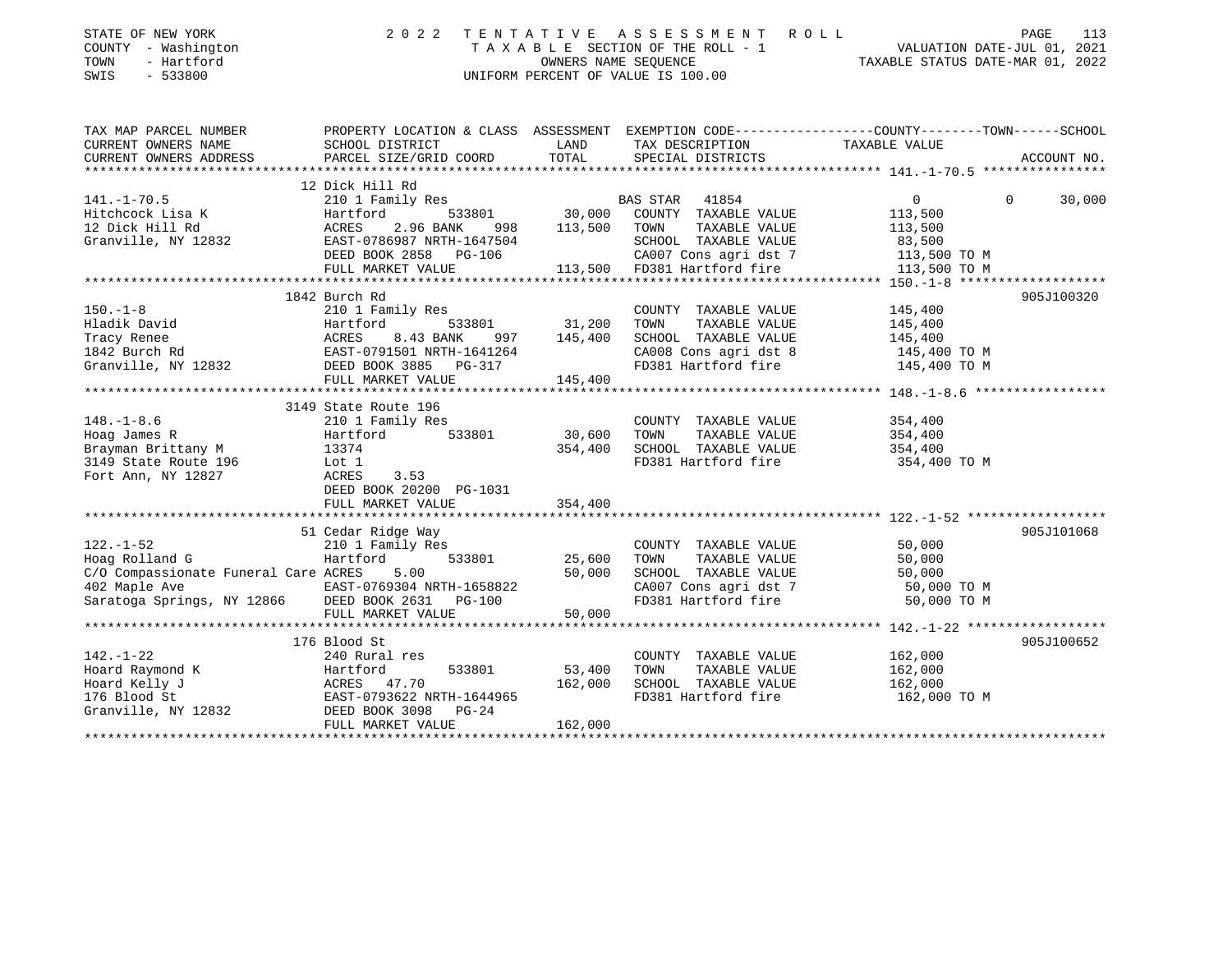| STATE OF NEW YORK<br>COUNTY - Washington<br>TOWN<br>- Hartford<br>$-533800$<br>SWIS | 2 0 2 2                                   | TENTATIVE ASSESSMENT<br>TAXABLE SECTION OF THE ROLL - 1<br>OWNERS NAME SEQUENCE<br>UNIFORM PERCENT OF VALUE IS 100.00 | ROLL<br>PAGE<br>114<br>VALUATION DATE-JUL 01, 2021<br>TAXABLE STATUS DATE-MAR 01, 2022          |
|-------------------------------------------------------------------------------------|-------------------------------------------|-----------------------------------------------------------------------------------------------------------------------|-------------------------------------------------------------------------------------------------|
| TAX MAP PARCEL NUMBER                                                               |                                           |                                                                                                                       | PROPERTY LOCATION & CLASS ASSESSMENT EXEMPTION CODE---------------COUNTY-------TOWN------SCHOOL |
| CURRENT OWNERS NAME<br>CURRENT OWNERS ADDRESS                                       | SCHOOL DISTRICT<br>PARCEL SIZE/GRID COORD | LAND<br>TAX DESCRIPTION<br>TOTAL<br>SPECIAL DISTRICTS                                                                 | TAXABLE VALUE<br>ACCOUNT NO.                                                                    |
|                                                                                     |                                           |                                                                                                                       |                                                                                                 |
|                                                                                     | 4377 State Route 149                      |                                                                                                                       |                                                                                                 |
| $131. -1 - 5.5$                                                                     | 240 Rural res                             | AG DIST<br>41720                                                                                                      | 50,220<br>50,220<br>50,220                                                                      |
| Hodge Philip W                                                                      | 533801<br>Hartford                        | 107,600 ENH STAR 41834                                                                                                | $\Omega$<br>$\Omega$<br>74,900                                                                  |
| Hodge Carolyn C                                                                     | ACRES 67.90                               | 390,000<br>COUNTY TAXABLE VALUE                                                                                       | 339,780                                                                                         |
| 4377 State Route 149                                                                | EAST-0778460 NRTH-1652178                 | TOWN<br>TAXABLE VALUE                                                                                                 | 339,780                                                                                         |
| Fort Ann, NY 12827                                                                  | DEED BOOK 956<br>PG-289                   | SCHOOL TAXABLE VALUE                                                                                                  | 264,880                                                                                         |
|                                                                                     | FULL MARKET VALUE                         | CA007 Cons agri dst 7<br>390,000                                                                                      | 339,780 TO M                                                                                    |
| MAY BE SUBJECT TO PAYMENT                                                           |                                           | 50,220 EX                                                                                                             |                                                                                                 |
| UNDER AGDIST LAW TIL 2026                                                           |                                           | FD381 Hartford fire                                                                                                   | 390,000 TO M                                                                                    |
|                                                                                     |                                           |                                                                                                                       |                                                                                                 |
|                                                                                     | 86 Wright Rd                              |                                                                                                                       | 905J100323                                                                                      |
| $132. - 1 - 2$                                                                      | 210 1 Family Res                          | VET COM CT 41131                                                                                                      | 37,375<br>37,375<br>$\Omega$                                                                    |
| Hoffer Rodney K LE                                                                  | Hartford<br>533801                        | 23,600 VET DIS CT 41141                                                                                               | 74,750<br>74,750<br>$\overline{0}$                                                              |
| Hoffer Joanne K LE                                                                  | ACRES<br>1.20                             | 149,500 ENH STAR 41834                                                                                                | $\Omega$<br>74,900<br>$\Omega$                                                                  |
| 27 East St                                                                          | EAST-0785020 NRTH-1655134                 | COUNTY TAXABLE VALUE                                                                                                  | 37,375                                                                                          |
| Hartford, NY 12838                                                                  | DEED BOOK 3058 PG-112                     | TAXABLE VALUE<br>TOWN                                                                                                 | 37,375                                                                                          |
|                                                                                     | FULL MARKET VALUE                         | 149,500 SCHOOL TAXABLE VALUE                                                                                          | 74,600                                                                                          |
|                                                                                     |                                           | CA007 Cons agri dst 7                                                                                                 | 149,500 TO M                                                                                    |
|                                                                                     |                                           | FD381 Hartford fire                                                                                                   | 149,500 TO M                                                                                    |
|                                                                                     |                                           |                                                                                                                       |                                                                                                 |
|                                                                                     | 8922 State Route 40                       |                                                                                                                       | 905J101305                                                                                      |
| $114. - 1 - 6.1$                                                                    | 322 Rural vac>10                          | COUNTY TAXABLE VALUE                                                                                                  | 38,000                                                                                          |
| Hogan Patrick T                                                                     | Hartford<br>533801                        | 38,000<br>TOWN<br>TAXABLE VALUE                                                                                       | 38,000                                                                                          |
| Hogan Karen                                                                         | ACRES 10.90                               | 38,000<br>SCHOOL TAXABLE VALUE                                                                                        | 38,000                                                                                          |
| 136 County Rte 41                                                                   | EAST-0792004 NRTH-1670011                 | CA007 Cons agri dst 7                                                                                                 | 38,000 TO M                                                                                     |
| Hudson Falls, NY 12839                                                              | DEED BOOK 647<br>$PG-69$                  | FD381 Hartford fire                                                                                                   | 38,000 TO M                                                                                     |
|                                                                                     | FULL MARKET VALUE                         | 38,000                                                                                                                |                                                                                                 |
|                                                                                     |                                           |                                                                                                                       |                                                                                                 |
|                                                                                     | 3459 State Route 196                      |                                                                                                                       | 905J100677                                                                                      |
| $140. - 1 - 48$                                                                     | 270 Mfg housing                           | BAS STAR 41854                                                                                                        | 28,000<br>$\overline{0}$<br>$\Omega$                                                            |
| Holcomb Wanda                                                                       | Hartford<br>533801                        | 15,200<br>COUNTY TAXABLE VALUE                                                                                        | 28,000                                                                                          |
| 3459 State Route 196                                                                | ACRES<br>0.41                             | TAXABLE VALUE<br>28,000<br>TOWN                                                                                       | 28,000                                                                                          |
| Fort Ann, NY 12827                                                                  | EAST-0769960 NRTH-1643719                 | SCHOOL TAXABLE VALUE                                                                                                  | $\overline{0}$                                                                                  |
|                                                                                     | DEED BOOK 2692 PG-20                      | FD381 Hartford fire                                                                                                   | 28,000 TO M                                                                                     |
|                                                                                     | FULL MARKET VALUE                         | 28,000                                                                                                                |                                                                                                 |
|                                                                                     |                                           |                                                                                                                       |                                                                                                 |
|                                                                                     | 170 Dick Hill Rd                          |                                                                                                                       | 905J101393                                                                                      |
| $142. - 1 - 2.1$                                                                    | 210 1 Family Res                          | COUNTY TAXABLE VALUE                                                                                                  | 163,600                                                                                         |
| Hollister Miles                                                                     | 533801<br>Hartford                        | 24.500<br>TAXABLE VALUE<br>TOWN                                                                                       | 163.600                                                                                         |

|                     | 170 Dick Hill Rd          |         |                         | 905J101393   |  |
|---------------------|---------------------------|---------|-------------------------|--------------|--|
| 142.-1-2.1          | 210 1 Family Res          |         | TAXABLE VALUE<br>COUNTY | 163,600      |  |
| Hollister Miles     | Hartford<br>533801        | 24,500  | TAXABLE VALUE<br>TOWN   | 163,600      |  |
| Cleaver Mary        | 596/94                    | 163,600 | TAXABLE VALUE<br>SCHOOL | 163,600      |  |
| 170 Dick Hill Rd    | 997<br>1.10 BANK<br>ACRES |         | CA007 Cons agri dst 7   | 163,600 TO M |  |
| Granville, NY 12832 | EAST-0790026 NRTH-1649881 |         | FD381 Hartford fire     | 163,600 TO M |  |
|                     | DEED BOOK 3170 PG-217     |         |                         |              |  |
|                     | FULL MARKET VALUE         | 163,600 |                         |              |  |
|                     |                           |         |                         |              |  |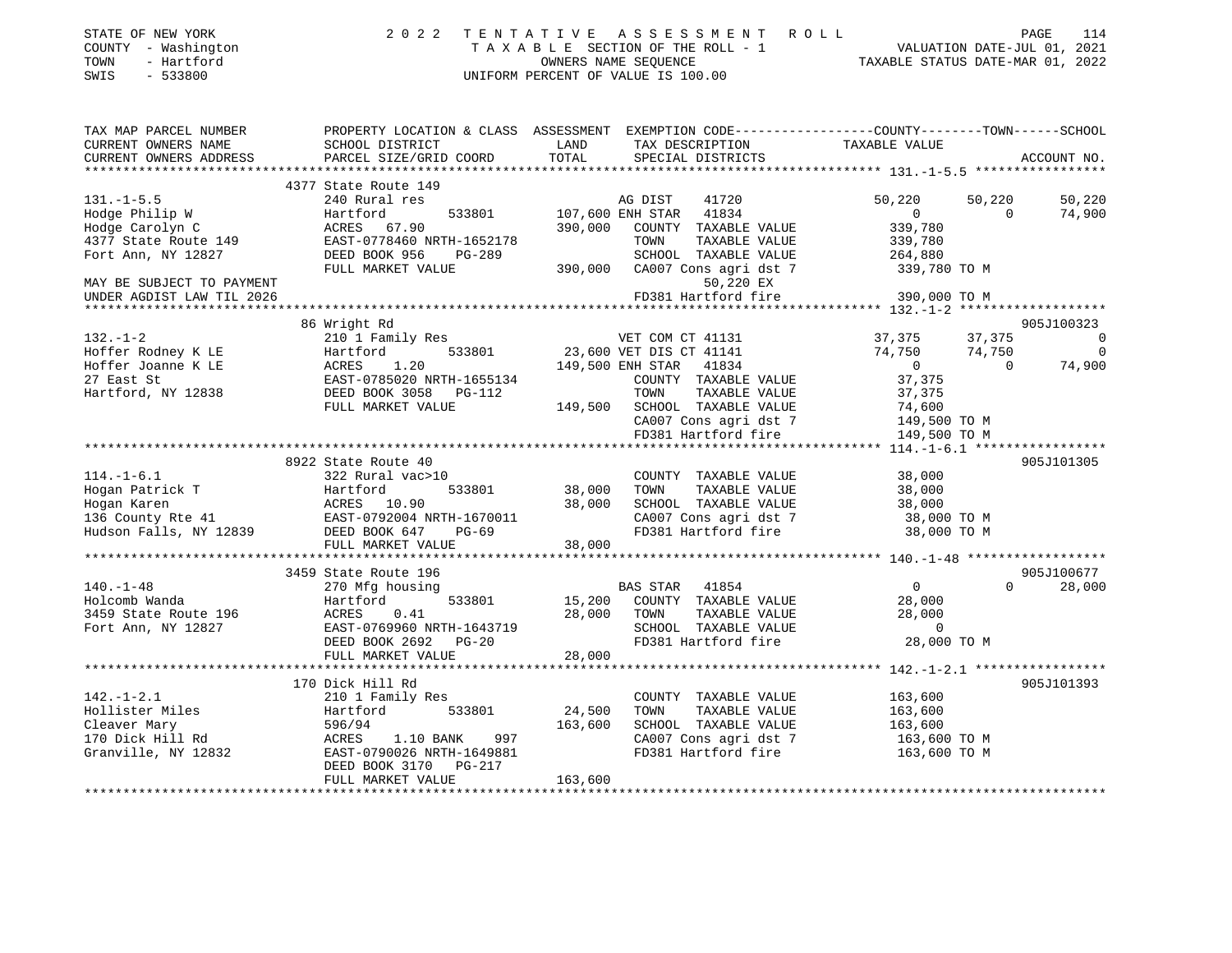| STATE OF NEW YORK<br>COUNTY - Washington | 2022                                                                                               |         | TENTATIVE ASSESSMENT ROLL<br>TAXABLE SECTION OF THE ROLL - 1 |                    | PAGE<br>115<br>VALUATION DATE-JUL 01, 2021 |
|------------------------------------------|----------------------------------------------------------------------------------------------------|---------|--------------------------------------------------------------|--------------------|--------------------------------------------|
| TOWN<br>- Hartford                       |                                                                                                    |         | OWNERS NAME SEQUENCE                                         |                    | TAXABLE STATUS DATE-MAR 01, 2022           |
| SWIS<br>$-533800$                        |                                                                                                    |         | UNIFORM PERCENT OF VALUE IS 100.00                           |                    |                                            |
|                                          |                                                                                                    |         |                                                              |                    |                                            |
| TAX MAP PARCEL NUMBER                    | PROPERTY LOCATION & CLASS ASSESSMENT EXEMPTION CODE-----------------COUNTY--------TOWN------SCHOOL |         |                                                              |                    |                                            |
| CURRENT OWNERS NAME                      | SCHOOL DISTRICT                                                                                    | LAND    | TAX DESCRIPTION                                              | TAXABLE VALUE      |                                            |
| CURRENT OWNERS ADDRESS                   | PARCEL SIZE/GRID COORD                                                                             | TOTAL   | SPECIAL DISTRICTS                                            |                    | ACCOUNT NO.                                |
|                                          | 136 Dick Hill Rd                                                                                   |         |                                                              |                    | 905J100120                                 |
| $142. - 1 - 2$                           | 210 1 Family Res                                                                                   |         | COUNTY TAXABLE VALUE                                         | 68,900             |                                            |
| Hollister Miles A                        | Hartford 533801                                                                                    | 22,900  | TOWN<br>TAXABLE VALUE                                        | 68,900             |                                            |
|                                          |                                                                                                    | 68,900  | SCHOOL TAXABLE VALUE                                         | 68,900             |                                            |
| Cleaver Mary R<br>170 Dick Hill Rd       | filed subdiv #12290<br>FRNT 460.00 DPTH 134.00<br>EAST-0789235 NRTH-1648534                        |         | CA007 Cons agri dst 7                                        | 68,900 TO M        |                                            |
| Granville, NY 12832                      |                                                                                                    |         | FD381 Hartford fire                                          | 68,900 TO M        |                                            |
|                                          | DEED BOOK 20191 PG-27061                                                                           |         |                                                              |                    |                                            |
|                                          | FULL MARKET VALUE                                                                                  | 68,900  |                                                              |                    |                                            |
|                                          |                                                                                                    |         |                                                              |                    |                                            |
|                                          | 166 Dick Hill Rd                                                                                   |         |                                                              |                    |                                            |
| $142. - 1 - 2.2$                         | 120 Field crops                                                                                    |         | AG BUILD<br>41700                                            | 50,000             | 50,000<br>50,000                           |
| Hollister Miles A                        | Hartford<br>533801                                                                                 |         | 41720<br>171,800 AG DIST                                     | 64,912             | 64,912<br>64,912                           |
| Cleaver Mary R<br>170 Dick Hill Rd       | ACRES 197.30<br>EAST-0790594 NRTH-1648728                                                          | 228,300 | COUNTY TAXABLE VALUE<br>TOWN<br>TAXABLE VALUE                | 113,388<br>113,388 |                                            |
| Granville, NY 12832                      | DEED BOOK 3223 PG-213                                                                              |         | SCHOOL TAXABLE VALUE                                         | 113,388            |                                            |
|                                          | FULL MARKET VALUE                                                                                  | 228,300 | CA007 Cons agri dst 7                                        | 163,388 TO M       |                                            |
| MAY BE SUBJECT TO PAYMENT                |                                                                                                    |         | 64,912 EX                                                    |                    |                                            |
| UNDER AGDIST LAW TIL 2026                |                                                                                                    |         | FD381 Hartford fire                                          | 228,300 TO M       |                                            |
|                                          |                                                                                                    |         |                                                              |                    |                                            |
|                                          | 163 Dick Hill Rd                                                                                   |         |                                                              |                    | 905J101206                                 |
| 142.-1-1                                 | 240 Rural res                                                                                      |         | COUNTY TAXABLE VALUE                                         | 47,300             |                                            |
| Hollister Miles Ashley                   | Hartford<br>533801                                                                                 | 37,500  | TOWN<br>TAXABLE VALUE                                        | 47,300             |                                            |
| Cleaver Mary R<br>$\mathbf d$            | Ex & Res 489/817                                                                                   | 47,300  | SCHOOL TAXABLE VALUE                                         | 47,300             |                                            |
| 170 Dick Hill Rd                         | ACRES 23.10                                                                                        |         | CA007 Cons agri dst 7                                        | 47,300 TO M        |                                            |
|                                          | Granville, NY 12832 EAST-0789304 NRTH-1649939                                                      |         | FD381 Hartford fire                                          | 47,300 TO M        |                                            |
|                                          | DEED BOOK 20210 PG-7489<br>FULL MARKET VALUE                                                       | 47,300  |                                                              |                    |                                            |
|                                          |                                                                                                    |         |                                                              |                    |                                            |
|                                          | 83 Hinck Ln                                                                                        |         |                                                              |                    | 905J100322                                 |
| $150. - 1 - 1$                           | 240 Rural res                                                                                      |         | AG BUILD 41700                                               | 29,000             | 29,000<br>29,000                           |
| Holmes John U                            | 533801<br>Hartford                                                                                 |         | 178,300 AG DIST<br>41720                                     | 20,447             | 20,447<br>20,447                           |
| Holmes Linda P                           | ACRES 226.50                                                                                       |         | 362,500 ENH STAR<br>41834                                    | $\overline{0}$     | $\overline{0}$<br>74,900                   |
| PO Box 114                               | EAST-0781686 NRTH-1641778                                                                          |         | 47460<br>FOR 480A                                            | 88,160             | 88,160<br>88,160                           |
| Hartford, NY 12838                       | DEED BOOK 913<br>PG-206                                                                            |         | COUNTY TAXABLE VALUE                                         | 224,893            |                                            |
|                                          | FULL MARKET VALUE                                                                                  | 362,500 | TOWN<br>TAXABLE VALUE                                        | 224,893            |                                            |
| MAY BE SUBJECT TO PAYMENT                |                                                                                                    |         | SCHOOL TAXABLE VALUE                                         | 149,993            |                                            |
| UNDER RPTL480A UNTIL 2031                |                                                                                                    |         | CA007 Cons agri dst 7                                        | 342,053 TO M       |                                            |
|                                          |                                                                                                    |         | 20,447 EX                                                    |                    |                                            |
|                                          |                                                                                                    |         | FD381 Hartford fire                                          | 362,500 TO M       |                                            |
|                                          |                                                                                                    |         |                                                              |                    | 905J100611                                 |
| $149. - 1 - 35$                          | 42 Swamp Ln<br>240 Rural res                                                                       |         | COUNTY TAXABLE VALUE                                         | 384,700            |                                            |
| Holmes Robert M                          | Hartford<br>533801                                                                                 | 43,500  | TOWN<br>TAXABLE VALUE                                        | 384,700            |                                            |
| Holmes Debra L                           |                                                                                                    | 384,700 | SCHOOL TAXABLE VALUE                                         | 384,700            |                                            |
| 42 Swamp Ln                              | ACRES 16.26<br>EAST-0774698 N<br>EAST-0774698 NRTH-1636028                                         |         | CA006 Cons agri dst 6                                        | 384,700 TO M       |                                            |
| Argyle, NY 12809                         | DEED BOOK 3152 PG-330                                                                              |         | FD381 Hartford fire                                          | 384,700 TO M       |                                            |
|                                          | FULL MARKET VALUE                                                                                  | 384,700 |                                                              |                    |                                            |
|                                          |                                                                                                    |         |                                                              |                    |                                            |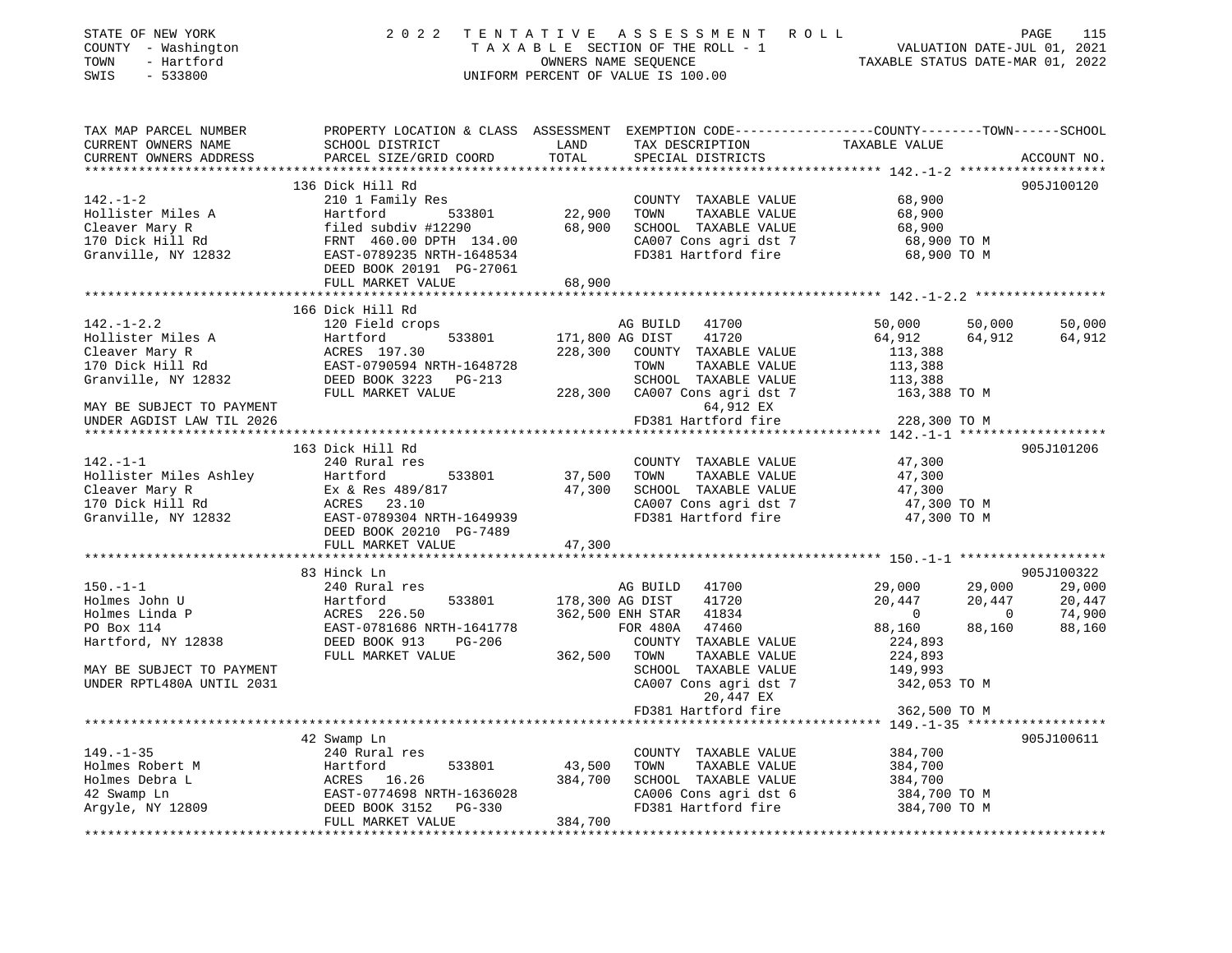| STATE OF NEW YORK |  |                         |  |
|-------------------|--|-------------------------|--|
| COUNTY            |  | - Washington            |  |
| <b>THOLIDIT</b>   |  | $T = r + f \cdot r - d$ |  |

## STATE OF NEW YORK 2 0 2 2 T E N T A T I V E A S S E S S M E N T R O L L PAGE 116 COUNTY - Washington T A X A B L E SECTION OF THE ROLL - 1 VALUATION DATE-JUL 01, 2021 TOWN - Hartford OWNERS NAME SEQUENCE TAXABLE STATUS DATE-MAR 01, 2022 SWIS - 533800 UNIFORM PERCENT OF VALUE IS 100.00

TAX MAP PARCEL NUMBER PROPERTY LOCATION & CLASS ASSESSMENT EXEMPTION CODE------------------COUNTY--------TOWN------SCHOOL

CURRENT OWNERS NAME SCHOOL DISTRICT LAND TAX DESCRIPTION TAXABLE VALUE CURRENT OWNERS ADDRESS PARCEL SIZE/GRID COORD TOTAL SPECIAL DISTRICTS ACCOUNT NO. \*\*\*\*\*\*\*\*\*\*\*\*\*\*\*\*\*\*\*\*\*\*\*\*\*\*\*\*\*\*\*\*\*\*\*\*\*\*\*\*\*\*\*\*\*\*\*\*\*\*\*\*\*\*\*\*\*\*\*\*\*\*\*\*\*\*\*\*\*\*\*\*\*\*\*\*\*\*\*\*\*\*\*\*\*\*\*\*\*\*\*\*\*\*\*\*\*\*\*\*\*\*\* 150.-1-1.1 \*\*\*\*\*\*\*\*\*\*\*\*\*\*\*\*\* 45 Hinck Ln 150.-1-1.1 210 1 Family Res BAS STAR 41854 0 0 30,000 Holmes Robert U II Hartford 533801 26,000 COUNTY TAXABLE VALUE 218,600 Holmes Catherine Nichol ACRES 2.00 218,600 TOWN TAXABLE VALUE 218,600 45 Hinck Ln EAST-0780520 NRTH-1640896 SCHOOL TAXABLE VALUE 188,600 Argyle, NY 12809 DEED BOOK 20191 PG-25345 CA007 Cons agri dst 7 218,600 TO M FULL MARKET VALUE 218,600 FD381 Hartford fire 218,600 TO M \*\*\*\*\*\*\*\*\*\*\*\*\*\*\*\*\*\*\*\*\*\*\*\*\*\*\*\*\*\*\*\*\*\*\*\*\*\*\*\*\*\*\*\*\*\*\*\*\*\*\*\*\*\*\*\*\*\*\*\*\*\*\*\*\*\*\*\*\*\*\*\*\*\*\*\*\*\*\*\*\*\*\*\*\*\*\*\*\*\*\*\*\*\*\*\*\*\*\*\*\*\*\* 140.-1-9.1 \*\*\*\*\*\*\*\*\*\*\*\*\*\*\*\*\* 4 Rojcewicz Ln 140.-1-9.1 210 1 Family Res BAS STAR 41854 0 0 30,000 Houle Michael Hartford 533801 26,200 COUNTY TAXABLE VALUE 185,500 4 Rojcewicz Ln ACRES 2.06 BANK 999 185,500 TOWN TAXABLE VALUE 185,500 Fort Ann, NY 12827 EAST-0774678 NRTH-1646044 SCHOOL TAXABLE VALUE 155,500 DEED BOOK 825 PG-93 CA007 Cons agri dst 7 185,500 TO M FULL MARKET VALUE 185,500 FD381 Hartford fire 185,500 TO M \*\*\*\*\*\*\*\*\*\*\*\*\*\*\*\*\*\*\*\*\*\*\*\*\*\*\*\*\*\*\*\*\*\*\*\*\*\*\*\*\*\*\*\*\*\*\*\*\*\*\*\*\*\*\*\*\*\*\*\*\*\*\*\*\*\*\*\*\*\*\*\*\*\*\*\*\*\*\*\*\*\*\*\*\*\*\*\*\*\*\*\*\*\*\*\*\*\*\*\*\*\*\* 140.-1-9 \*\*\*\*\*\*\*\*\*\*\*\*\*\*\*\*\*\*\* 3668 State Route 196 905J101134140.-1-9 240 Rural res ENH STAR 41834 0 0 74,900 Houle Richard LE Hartford 533801 45,200 COUNTY TAXABLE VALUE 133,300 Houle Michelle ACRES 28.40 BANK 999 133,300 TOWN TAXABLE VALUE 133,300 3668 State Route 196 EAST-0774642 NRTH-1645140 SCHOOL TAXABLE VALUE 58,400 Fort Ann, NY 12827 DEED BOOK 2948 PG-261 CA007 Cons agri dst 7 133,300 TO M FULL MARKET VALUE 133,300 FD381 Hartford fire 133,300 TO M \*\*\*\*\*\*\*\*\*\*\*\*\*\*\*\*\*\*\*\*\*\*\*\*\*\*\*\*\*\*\*\*\*\*\*\*\*\*\*\*\*\*\*\*\*\*\*\*\*\*\*\*\*\*\*\*\*\*\*\*\*\*\*\*\*\*\*\*\*\*\*\*\*\*\*\*\*\*\*\*\*\*\*\*\*\*\*\*\*\*\*\*\*\*\*\*\*\*\*\*\*\*\* 149.-1-16 \*\*\*\*\*\*\*\*\*\*\*\*\*\*\*\*\*\*905J100317 7370 State Route 40 905J100317 $0 \t 30.000$ 149.-1-16 210 1 Family Res BAS STAR 41854 0 0 30,000 Howard Melissa Hartford 533801 25,800 COUNTY TAXABLE VALUE 163,300 7370 State Route 40 BLA 772/5 163,300 TOWN TAXABLE VALUE 163,300 Fort Ann, NY 12827 ACRES 1.92 BANK 997 SCHOOL TAXABLE VALUE 133,300 EAST-0776005 NRTH-1638413 FD381 Hartford fire 163,300 TO M DEED BOOK 3048 PG-294FULL MARKET VALUE 163,300 \*\*\*\*\*\*\*\*\*\*\*\*\*\*\*\*\*\*\*\*\*\*\*\*\*\*\*\*\*\*\*\*\*\*\*\*\*\*\*\*\*\*\*\*\*\*\*\*\*\*\*\*\*\*\*\*\*\*\*\*\*\*\*\*\*\*\*\*\*\*\*\*\*\*\*\*\*\*\*\*\*\*\*\*\*\*\*\*\*\*\*\*\*\*\*\*\*\*\*\*\*\*\* 122.-1-15.4 \*\*\*\*\*\*\*\*\*\*\*\*\*\*\*\* 343 Wright Rd 122.-1-15.4 312 Vac w/imprv COUNTY TAXABLE VALUE 150,000 Howard Scott Hartford 533801 81,200 TOWN TAXABLE VALUE 150,000 343 Wright Rd Lot 1- Subject to Debt to 150,000 SCHOOL TAXABLE VALUE 150,000 Granville, NY 12832 Nature Cnsrvtn Cntract 95 CA007 Cons agri dst 7 150,000 TO M ACRES 103.73 BANK 997 FD381 Hartford fire 150,000 TO M EAST-0779241 NRTH-1657936DEED BOOK 2455 PG-170

\*\*\*\*\*\*\*\*\*\*\*\*\*\*\*\*\*\*\*\*\*\*\*\*\*\*\*\*\*\*\*\*\*\*\*\*\*\*\*\*\*\*\*\*\*\*\*\*\*\*\*\*\*\*\*\*\*\*\*\*\*\*\*\*\*\*\*\*\*\*\*\*\*\*\*\*\*\*\*\*\*\*\*\*\*\*\*\*\*\*\*\*\*\*\*\*\*\*\*\*\*\*\*\*\*\*\*\*\*\*\*\*\*\*\*\*\*\*\*\*\*\*\*\*\*\*\*\*\*\*\*\*

FULL MARKET VALUE 150,000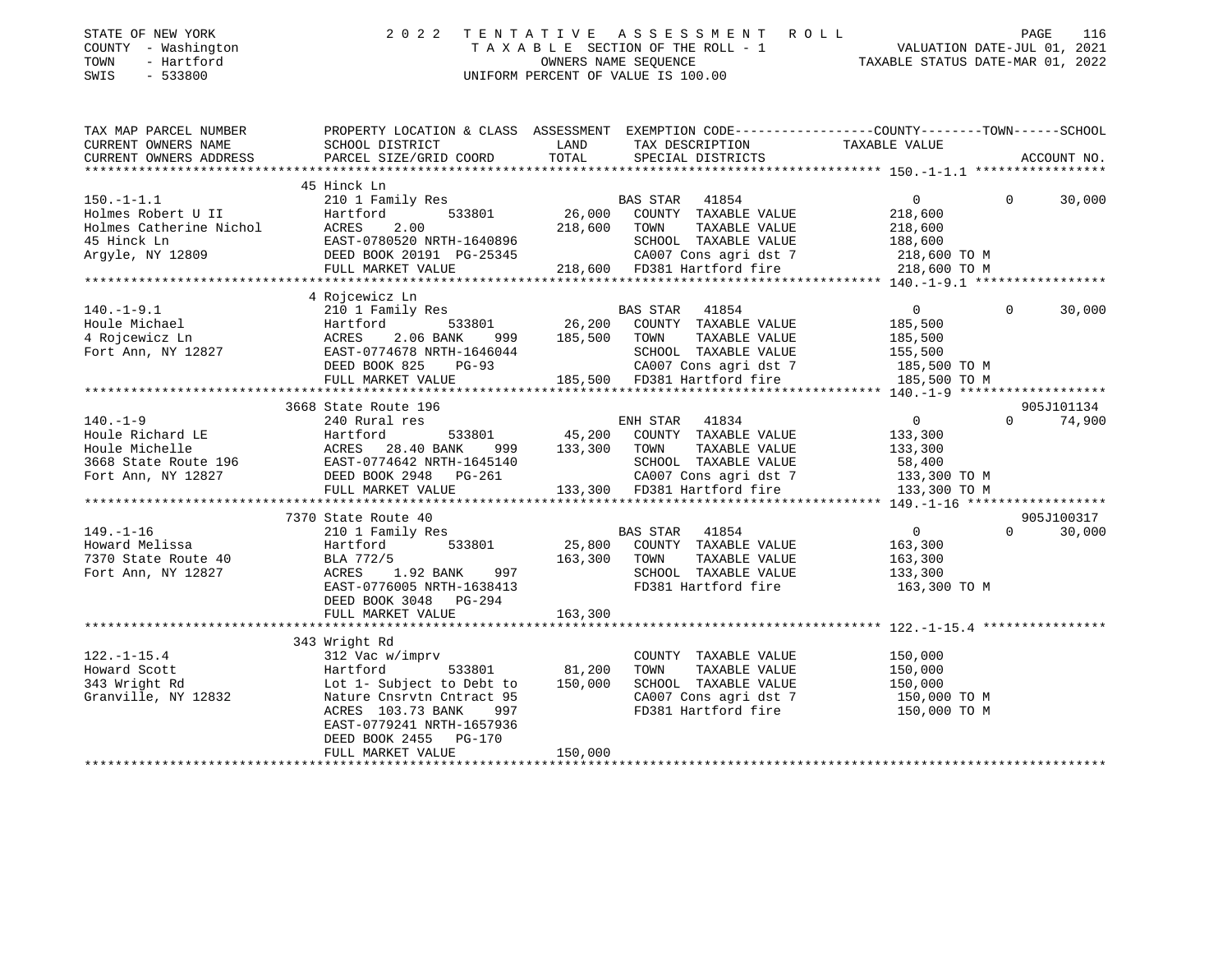| STATE OF NEW YORK         | 2 0 2 2                   | TENTATIVE | A S S E S S M E N T A O L L        | PAGE                                                                                           | 117          |
|---------------------------|---------------------------|-----------|------------------------------------|------------------------------------------------------------------------------------------------|--------------|
| COUNTY - Washington       |                           |           | TAXABLE SECTION OF THE ROLL - 1    | VALUATION DATE-JUL 01, 2021                                                                    |              |
| TOWN<br>- Hartford        |                           |           | OWNERS NAME SEQUENCE               | TAXABLE STATUS DATE-MAR 01, 2022                                                               |              |
| SWIS<br>$-533800$         |                           |           | UNIFORM PERCENT OF VALUE IS 100.00 |                                                                                                |              |
|                           |                           |           |                                    |                                                                                                |              |
| TAX MAP PARCEL NUMBER     |                           |           |                                    | PROPERTY LOCATION & CLASS ASSESSMENT EXEMPTION CODE---------------COUNTY-------TOWN-----SCHOOL |              |
| CURRENT OWNERS NAME       | SCHOOL DISTRICT           | LAND      | TAX DESCRIPTION                    | TAXABLE VALUE                                                                                  |              |
| CURRENT OWNERS ADDRESS    | PARCEL SIZE/GRID COORD    | TOTAL     | SPECIAL DISTRICTS                  |                                                                                                | ACCOUNT NO.  |
|                           |                           |           |                                    |                                                                                                |              |
|                           | 3962 State Route 149      |           |                                    |                                                                                                | 905J101363   |
| $131. - 1 - 13.5$         | 240 Rural res             |           | COUNTY TAXABLE VALUE               | 328,000                                                                                        |              |
| Howe Adam                 | Hartford<br>533801        | 29,500    | TOWN<br>TAXABLE VALUE              | 328,000                                                                                        |              |
| Howe Shannon              | ACRES 10.96               | 328,000   | SCHOOL TAXABLE VALUE               | 328,000                                                                                        |              |
| 3962 State Route 149 Rd   | EAST-0769433 NRTH-1653924 |           | CA007 Cons agri dst 7              | 328,000 TO M                                                                                   |              |
| Fort Ann, NY 12827        | DEED BOOK 3572 PG-23      |           | FD381 Hartford fire                | 328,000 TO M                                                                                   |              |
|                           | FULL MARKET VALUE         | 328,000   |                                    |                                                                                                |              |
|                           |                           |           |                                    |                                                                                                |              |
|                           | 228 County Route 19       |           |                                    |                                                                                                |              |
| $149. - 1 - 53.5$         | 210 1 Family Res          |           | BAS STAR 41854                     | $\overline{0}$<br>$\Omega$                                                                     | 30,000       |
| Howe Keith                | 533801<br>Hartford        | 29,200    | COUNTY TAXABLE VALUE               | 188,700                                                                                        |              |
| 228 County Route 19       | 3.07<br>ACRES             | 188,700   | TOWN<br>TAXABLE VALUE              | 188,700                                                                                        |              |
| Fort Ann, NY 12827        | EAST-0772424 NRTH-1638954 |           | SCHOOL TAXABLE VALUE               | 158,700                                                                                        |              |
|                           | DEED BOOK 732<br>PG-255   |           | CA006 Cons agri dst 6              | 188,700 TO M                                                                                   |              |
|                           | FULL MARKET VALUE         |           | 188,700 FD381 Hartford fire        | 188,700 TO M                                                                                   |              |
|                           |                           |           |                                    |                                                                                                |              |
|                           | 2 Townsend Rd             |           |                                    |                                                                                                | 905J100569   |
| 141.-1-12                 | 210 1 Family Res          |           | COUNTY TAXABLE VALUE               | 150,600                                                                                        |              |
|                           | 533801                    | 29,300    | TOWN<br>TAXABLE VALUE              | 150,600                                                                                        |              |
|                           |                           | 150,600   | SCHOOL TAXABLE VALUE               | 150,600                                                                                        |              |
|                           | EAST-0783074 NRTH-1646924 |           | FD381 Hartford fire                | 150,600 TO M                                                                                   |              |
|                           |                           |           |                                    |                                                                                                |              |
|                           | FULL MARKET VALUE         | 150,600   |                                    |                                                                                                |              |
|                           |                           |           |                                    |                                                                                                |              |
|                           | 298 Warren Rd             |           |                                    |                                                                                                | 905J100631   |
| $123. - 1 - 19$           | 113 Cattle farm           |           | AG DIST<br>41720                   | 17,556<br>17,556                                                                               | 17,556       |
| Hoyt W Jason              | 533801<br>Hartford        |           | 54,100 TEMP GRHSE 42120            | 1<br>1                                                                                         | $\mathbf{1}$ |
| Hoyt Lori                 | <b>ACRES</b><br>38.80     | 142,500   | COUNTY TAXABLE VALUE               | 124,943                                                                                        |              |
| 304 Warren Rd             | EAST-0786132 NRTH-1661839 |           | TOWN<br>TAXABLE VALUE              | 124,943                                                                                        |              |
| Fort Ann, NY 12827        | DEED BOOK 792<br>PG-108   |           | SCHOOL TAXABLE VALUE               | 124,943                                                                                        |              |
|                           | FULL MARKET VALUE         | 142,500   | CA007 Cons agri dst 7              | 124,943 TO M                                                                                   |              |
| MAY BE SUBJECT TO PAYMENT |                           |           | 17,557 EX                          |                                                                                                |              |
| UNDER AGDIST LAW TIL 2026 |                           |           | FD381 Hartford fire                | 142,499 TO M                                                                                   |              |
|                           |                           |           | 1 EX                               |                                                                                                |              |
|                           |                           |           |                                    |                                                                                                |              |
|                           | 5051 County Route 30      |           |                                    |                                                                                                | 905J100145   |
| $150. - 1 - 23$           | 210 1 Family Res          |           | COUNTY TAXABLE VALUE               | 155,300                                                                                        |              |
| HSBC Bank USA             | 533801<br>Hartford        | 23,500    | TOWN<br>TAXABLE VALUE              | 155,300                                                                                        |              |
| Renaissance Home Eq Ln Tr | LOT 4                     | 155,300   | SCHOOL TAXABLE VALUE               | 155,300                                                                                        |              |
| 900 Merchants Concourse   | ACRES 1.16                |           | FD381 Hartford fire                | 155,300 TO M                                                                                   |              |
| Westbury, NY 11590        | EAST-0784659 NRTH-1631949 |           |                                    |                                                                                                |              |
|                           | DEED BOOK 20210 PG-6817   |           |                                    |                                                                                                |              |
|                           | FULL MARKET VALUE         | 155,300   |                                    |                                                                                                |              |
|                           |                           |           |                                    |                                                                                                |              |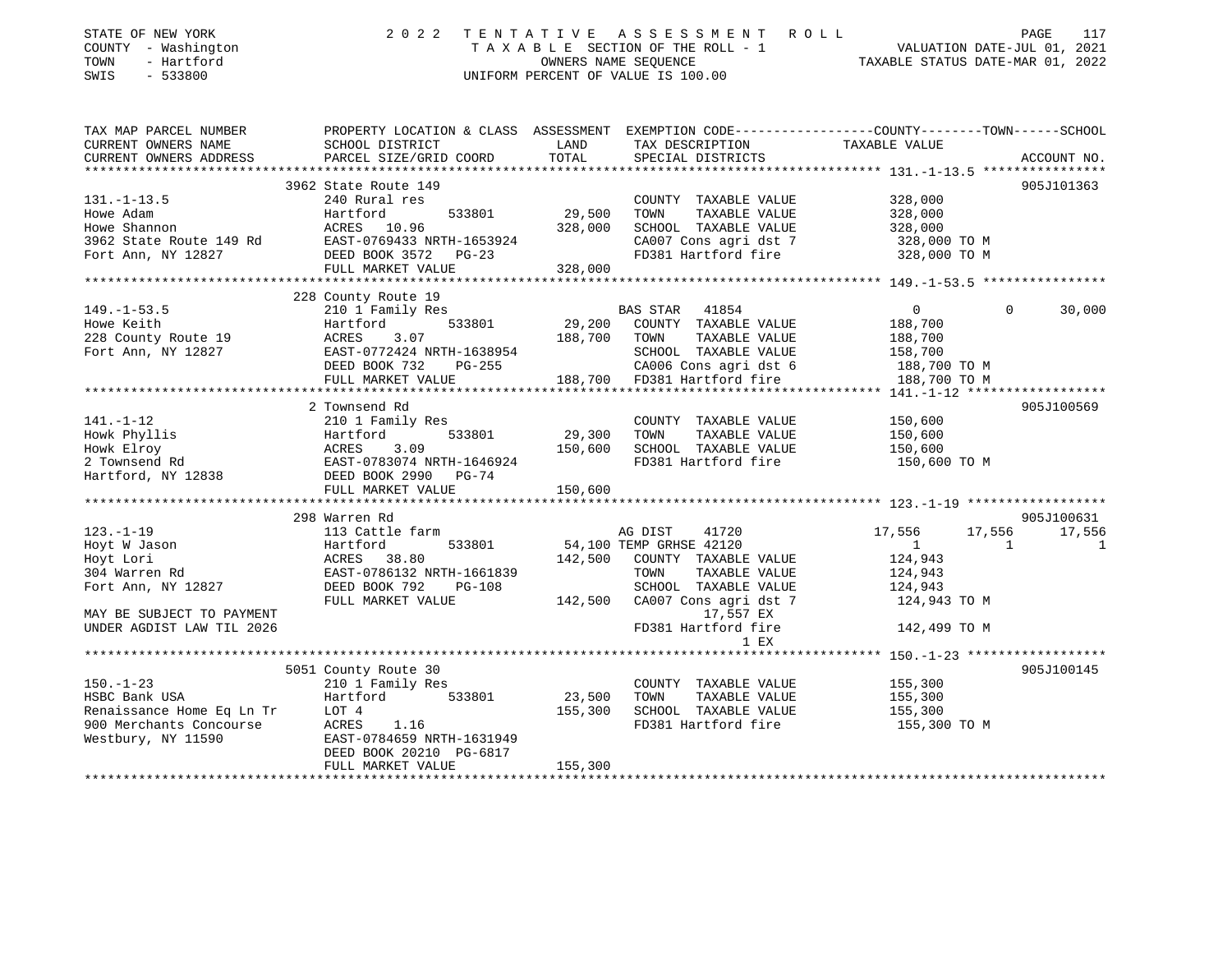| COUNTY - Washington<br>TOWN<br>- Hartford<br>SWIS<br>$-533800$ | TAXABLE SECTION OF THE ROLL - 1<br>OWNERS NAME SEQUENCE<br>UNIFORM PERCENT OF VALUE IS 100.00 |                   |                                               | VALUATION DATE-JUL 01, 2021<br>TAXABLE STATUS DATE-MAR 01, 2022                                 |
|----------------------------------------------------------------|-----------------------------------------------------------------------------------------------|-------------------|-----------------------------------------------|-------------------------------------------------------------------------------------------------|
| TAX MAP PARCEL NUMBER                                          |                                                                                               |                   |                                               | PROPERTY LOCATION & CLASS ASSESSMENT EXEMPTION CODE---------------COUNTY-------TOWN------SCHOOL |
| CURRENT OWNERS NAME<br>CURRENT OWNERS ADDRESS                  | SCHOOL DISTRICT<br>PARCEL SIZE/GRID COORD                                                     | LAND<br>TOTAL     | TAX DESCRIPTION<br>SPECIAL DISTRICTS          | TAXABLE VALUE<br>ACCOUNT NO.                                                                    |
|                                                                |                                                                                               |                   |                                               | ***************** 149.-1-32.4-8801 ***********                                                  |
|                                                                | 318 County Route 19                                                                           |                   |                                               |                                                                                                 |
| $149. - 1 - 32.4 - 8801$                                       | 837 Cell Tower                                                                                |                   | COUNTY TAXABLE VALUE                          | 15,000                                                                                          |
| Hudson Valley Wireless                                         | Hartford<br>533801                                                                            | 0                 | TOWN<br>TAXABLE VALUE                         | 15,000                                                                                          |
| PO Box 9                                                       | ACRES<br>0.05                                                                                 | 15,000            | SCHOOL TAXABLE VALUE                          | 15,000                                                                                          |
| Colliersville, NY 13747<br>*********************               | FULL MARKET VALUE<br>****************************                                             | 15,000            |                                               |                                                                                                 |
|                                                                |                                                                                               |                   |                                               | 905J101261                                                                                      |
| $149. - 1 - 30.2$                                              | Swamp Ln<br>314 Rural vac<10                                                                  |                   | COUNTY TAXABLE VALUE                          | 27,000                                                                                          |
| Hufnagel John S                                                | 533801<br>Hartford                                                                            | 27,000            | TOWN<br>TAXABLE VALUE                         | 27,000                                                                                          |
| Hufnagel Barbara A                                             | LOT 2                                                                                         | 27,000            | SCHOOL TAXABLE VALUE                          | 27,000                                                                                          |
| 352 Warburton Ave                                              | ACRES<br>5.71                                                                                 |                   | CA006 Cons agri dst 6                         | 27,000 TO M                                                                                     |
| Hastings On Hudson, NY 10706                                   | EAST-0775259 NRTH-1635498                                                                     |                   | FD381 Hartford fire                           | 27,000 TO M                                                                                     |
|                                                                | DEED BOOK 525<br>PG-224                                                                       |                   |                                               |                                                                                                 |
|                                                                | FULL MARKET VALUE                                                                             | 27,000            |                                               |                                                                                                 |
|                                                                | ************************                                                                      | ****************  |                                               |                                                                                                 |
| $150. - 1 - 25$                                                | 228 Pope Hill Rd                                                                              |                   | COUNTY TAXABLE VALUE                          | 905J101001<br>283,400                                                                           |
| Hughes Katherine                                               | 240 Rural res<br>533801<br>Hartford                                                           | 53,000            | TOWN<br>TAXABLE VALUE                         | 283,400                                                                                         |
| 29 Sage St                                                     | ACRES 15.00                                                                                   | 283,400           | SCHOOL TAXABLE VALUE                          | 283,400                                                                                         |
| North Bennington, VT 05257 EAST-0782114 NRTH-1632640           |                                                                                               |                   | FD381 Hartford fire                           | 283,400 TO M                                                                                    |
|                                                                | DEED BOOK 20210 PG-6789                                                                       |                   |                                               |                                                                                                 |
|                                                                | FULL MARKET VALUE                                                                             | 283,400           |                                               |                                                                                                 |
|                                                                |                                                                                               |                   |                                               |                                                                                                 |
|                                                                | 19 East St                                                                                    |                   |                                               | 905J100342                                                                                      |
| $132.15 - 2 - 8$                                               | 281 Multiple res<br>Hartford                                                                  | 32,400            | BAS STAR<br>41854<br>COUNTY TAXABLE VALUE     | $\overline{0}$<br>$\Omega$<br>30,000                                                            |
| Huguley Joanne<br>21 East St                                   | 533801<br>FRNT<br>68.00 DPTH 365.00                                                           | 163,200           | TOWN<br>TAXABLE VALUE                         | 163,200<br>163,200                                                                              |
| Hartford, NY 12838                                             | ACRES<br>$0.61$ BANK<br>999                                                                   |                   | SCHOOL TAXABLE VALUE                          | 133,200                                                                                         |
|                                                                | EAST-0786841 NRTH-1652470                                                                     |                   | CA007 Cons agri dst 7                         | 163,200 ТО М                                                                                    |
|                                                                | DEED BOOK W1780 PG-266                                                                        |                   | FD381 Hartford fire                           | 163,200 TO M                                                                                    |
|                                                                | FULL MARKET VALUE                                                                             | 163,200           |                                               |                                                                                                 |
|                                                                | ******************                                                                            |                   |                                               |                                                                                                 |
|                                                                | 614 Warren Rd                                                                                 |                   |                                               | 905J101426                                                                                      |
| $123. - 1 - 11.8$                                              | 260 Seasonal res<br>533801                                                                    |                   | COUNTY TAXABLE VALUE                          | 123,300                                                                                         |
| Hurley John C<br>Hurley Susan R                                | Hartford<br>ACRES 10.00                                                                       | 38,300<br>123,300 | TOWN<br>TAXABLE VALUE<br>SCHOOL TAXABLE VALUE | 123,300<br>123,300                                                                              |
| 6 Potter Ave                                                   | EAST-0791763 NRTH-1663910                                                                     |                   | CA007 Cons agri dst 7                         | 123,300 TO M                                                                                    |
| Granville, NY 12832                                            | DEED BOOK 4006 PG-46                                                                          |                   | FD381 Hartford fire                           | 123,300 TO M                                                                                    |
|                                                                | FULL MARKET VALUE                                                                             | 123,300           |                                               |                                                                                                 |
|                                                                | ***************************                                                                   |                   | *****************************                 | ************ 132.-1-19.1 ****************                                                       |
|                                                                | 216 Hartford Main St                                                                          |                   |                                               | 905J101404                                                                                      |
| $132. - 1 - 19.1$                                              | 220 2 Family Res                                                                              |                   | COUNTY TAXABLE VALUE                          | 244,000                                                                                         |
| Ignea Remo                                                     | Hartford<br>533801                                                                            | 17,900            | TOWN<br>TAXABLE VALUE                         | 244,000                                                                                         |
| Gardner Mallery<br>216 Hartford Main St                        | ACRES<br>$0.55$ BANK<br>999<br>EAST-0788795 NRTH-1655823                                      | 244,000           | SCHOOL TAXABLE VALUE<br>CA007 Cons agri dst 7 | 244,000<br>244,000 TO M                                                                         |
| Granville, NY 12832                                            | DEED BOOK 3841<br>$PG-305$                                                                    |                   | FD381 Hartford fire                           | 244,000 TO M                                                                                    |
|                                                                | FULL MARKET VALUE                                                                             | 244,000           |                                               |                                                                                                 |

STATE OF NEW YORK 2022 TENTATIVE ASSESSMENT ROLL PAGE

118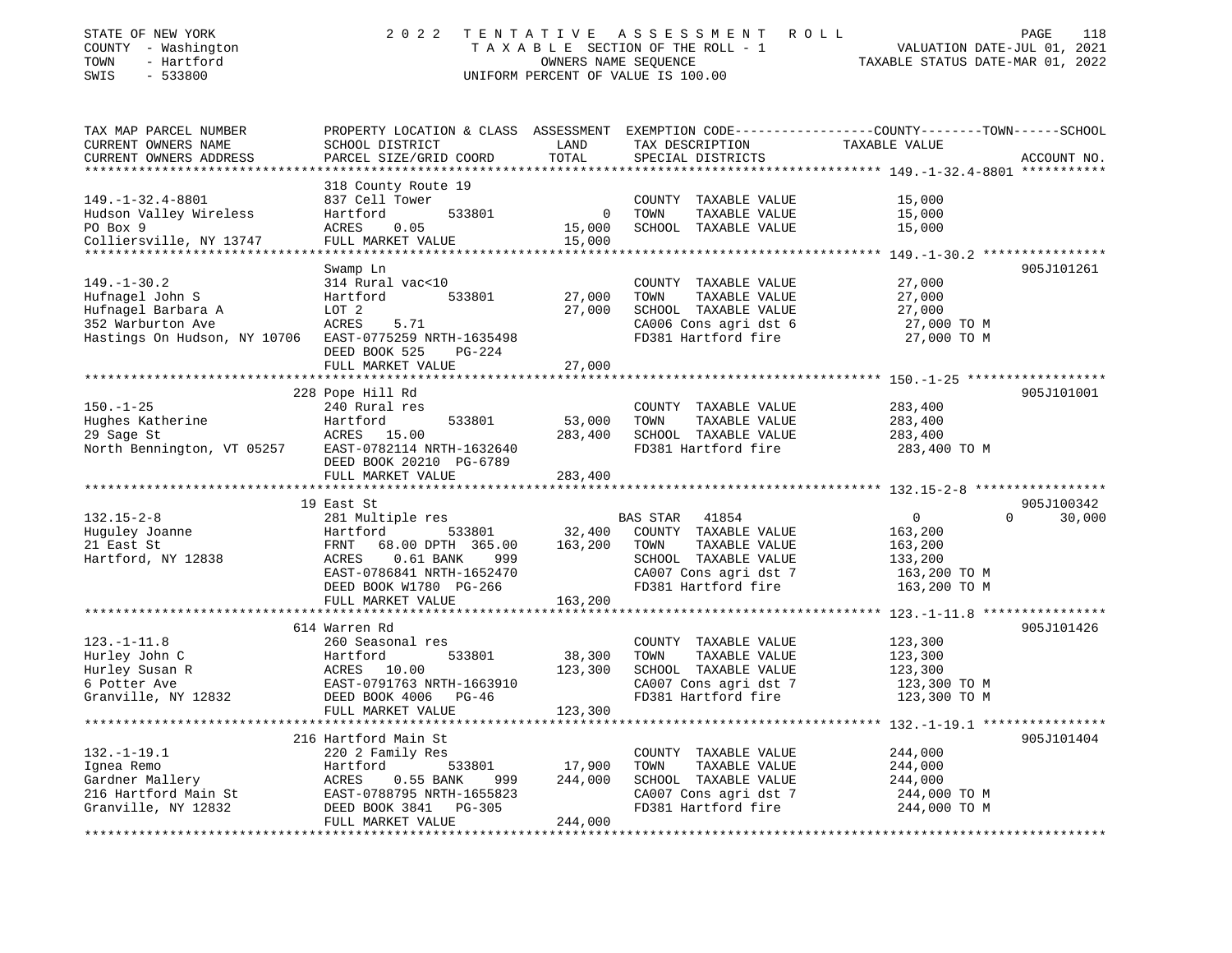| STATE OF NEW YORK<br>- Washington<br>COUNTY<br>- Hartford<br>TOWN<br>SWIS<br>$-533800$ | 2 0 2 2                   | A S S E S S M E N T<br>ROLL<br>TENTATIVE<br>TAXABLE SECTION OF THE ROLL - 1<br>OWNERS NAME SEQUENCE<br>UNIFORM PERCENT OF VALUE IS 100.00 | 119<br>PAGE<br>VALUATION DATE-JUL 01, 2021<br>TAXABLE STATUS DATE-MAR 01,<br>2022 |
|----------------------------------------------------------------------------------------|---------------------------|-------------------------------------------------------------------------------------------------------------------------------------------|-----------------------------------------------------------------------------------|
| TAX MAP PARCEL NUMBER                                                                  | PROPERTY LOCATION & CLASS | ASSESSMENT                                                                                                                                | EXEMPTION CODE-----------------COUNTY--------TOWN------SCHOOL                     |
| CURRENT OWNERS NAME                                                                    | SCHOOL DISTRICT           | LAND<br>TAX DESCRIPTION                                                                                                                   | TAXABLE VALUE                                                                     |
| CURRENT OWNERS ADDRESS                                                                 | PARCEL SIZE/GRID COORD    | SPECIAL DISTRICTS<br>TOTAL                                                                                                                | ACCOUNT NO.                                                                       |
|                                                                                        |                           |                                                                                                                                           |                                                                                   |
|                                                                                        | 64 Hartford Main St       |                                                                                                                                           | 905J100057                                                                        |
| $132.15 - 2 - 32$                                                                      | 210 1 Family Res          | 41834<br>ENH STAR                                                                                                                         | $\overline{0}$<br>74,900<br>$\mathbf 0$                                           |
| Ingersoll Arlene -LE-                                                                  | Hartford<br>533801        | 24,400<br>COUNTY<br>TAXABLE VALUE                                                                                                         | 127,700                                                                           |
| Brynes Marlene Ingers                                                                  | 1.45<br>ACRES             | 127,700<br>TOWN<br>TAXABLE VALUE                                                                                                          | 127,700                                                                           |
| 64 Hartford Main St                                                                    | EAST-0786921 NRTH-1653028 | TAXABLE VALUE<br>SCHOOL                                                                                                                   | 52,800                                                                            |
| Hartford, NY 12838                                                                     | DEED BOOK 2291<br>PG-137  | CA007 Cons agri dst 7 127,700 TO M                                                                                                        |                                                                                   |
|                                                                                        | FULL MARKET VALUE         | FD381 Hartford fire<br>127,700                                                                                                            | 127,700 TO M                                                                      |
|                                                                                        |                           |                                                                                                                                           |                                                                                   |
|                                                                                        | 20 Old Mill Ln            |                                                                                                                                           | 905J100141                                                                        |
| $141. - 1 - 24$                                                                        | 210 1 Family Res          | BAS STAR<br>41854                                                                                                                         | $\overline{0}$<br>30,000<br>$\Omega$                                              |
| Ingraham Scott                                                                         | Hartford<br>533801        | COUNTY<br>23,000<br>TAXABLE VALUE                                                                                                         | 52,000                                                                            |
| Currie-Ingraham Correna                                                                | 764/297                   | 52,000<br>TOWN<br>TAXABLE VALUE                                                                                                           | 52,000                                                                            |
| PO Box 194                                                                             | 1.00<br>ACRES             | TAXABLE VALUE<br>SCHOOL                                                                                                                   | 22,000                                                                            |
| Hartford, NY 12838                                                                     | EAST-0783671 NRTH-1646400 | FD381 Hartford fire                                                                                                                       | 52,000 TO M                                                                       |

DEED BOOK 2904 PG-13

|                         | FULL MARKET VALUE         | 52,000      |                      |          |  |
|-------------------------|---------------------------|-------------|----------------------|----------|--|
|                         |                           |             |                      |          |  |
|                         | Old Mill Ln OFF           |             |                      |          |  |
| $141. - 1 - 25.2$       | 311 Res vac land          |             | COUNTY TAXABLE VALUE | 100      |  |
| Ingraham Scott          | 533801<br>Hartford        | 100<br>TOWN | TAXABLE VALUE        | 100      |  |
| Currie-Ingraham Correna | FRNT 15.00 DPTH 69.00     | 100         | SCHOOL TAXABLE VALUE | 100      |  |
| PO Box 194              | EAST-0783541 NRTH-1646382 |             | FD381 Hartford fire  | 100 TO M |  |

| Hartford, NY 12838  | DEED BOOK 2904<br>$PG-13$ |                                    |                                |
|---------------------|---------------------------|------------------------------------|--------------------------------|
|                     | FULL MARKET VALUE         | 100                                |                                |
|                     |                           |                                    |                                |
|                     | 89 Hastings Rd            |                                    | 905J100479                     |
| $132. - 1 - 7$      | 210 1 Family Res          | ENH STAR<br>41834                  | 74,900<br>$\Omega$<br>$\Omega$ |
| Introne James J     | Hartford<br>533801        | 29,000<br>COUNTY<br>TAXABLE VALUE  | 136,200                        |
| Introne Holly M     | 3.00<br>ACRES             | 136,200<br>TOWN<br>TAXABLE VALUE   | 136,200                        |
| 89 Hastings Rd      | EAST-0786608 NRTH-1656980 | SCHOOL<br>TAXABLE VALUE            | 61,300                         |
| Granville, NY 12832 | DEED BOOK 513<br>PG-286   | CA007 Cons agri dst 7              | 136,200 TO M                   |
|                     | FULL MARKET VALUE         | 136,200 FD381 Hartford fire        | 136,200 TO M                   |
|                     | ******************        |                                    |                                |
|                     | 7251 State Route 40       |                                    | 905J100272                     |
| 149.-1-52           | 240 Rural res             | 41854<br>BAS STAR                  | $\Omega$<br>$\Omega$<br>30,000 |
| Irion John V        | Hartford<br>533801        | 42,500<br>COUNTY<br>TAXABLE VALUE  | 196,500                        |
| Irion Patricia A    | ACRES 16.51 BANK<br>999   | 196,500<br>TOWN<br>TAXABLE VALUE   | 196,500                        |
| 7251 State Route 40 | EAST-0773650 NRTH-1636730 | SCHOOL<br>TAXABLE VALUE            | 166,500                        |
| Argyle, NY 12809    | DEED BOOK 3253 PG-152     | CA006 Cons agri dst 6              | 196,500 TO M                   |
|                     | FULL MARKET VALUE         | 196,500 FD381 Hartford fire        | 196,500 TO M                   |
|                     |                           |                                    |                                |
|                     | 61 Pope Hill Rd           |                                    | 905J100669                     |
| 149. – 1–28         | 240 Rural res             | TAXABLE VALUE<br>COUNTY            | 460,000                        |
| Irwin Brandon M     | 533801<br>Hartford        | 53,600<br>TAXABLE VALUE<br>TOWN    | 460,000                        |
| King Rebecca M      | Sub Div Lot 5             | 460,000<br>SCHOOL<br>TAXABLE VALUE | 460,000                        |
| 61 Pope Hill Rd     | ACRES 48.00               | FD381 Hartford fire                | 460,000 TO M                   |
| Argyle, NY 12809    | EAST-0779309 NRTH-1634306 |                                    |                                |
|                     | DEED BOOK 20210 PG-2711   |                                    |                                |
|                     | FULL MARKET VALUE         | 460,000                            |                                |

\*\*\*\*\*\*\*\*\*\*\*\*\*\*\*\*\*\*\*\*\*\*\*\*\*\*\*\*\*\*\*\*\*\*\*\*\*\*\*\*\*\*\*\*\*\*\*\*\*\*\*\*\*\*\*\*\*\*\*\*\*\*\*\*\*\*\*\*\*\*\*\*\*\*\*\*\*\*\*\*\*\*\*\*\*\*\*\*\*\*\*\*\*\*\*\*\*\*\*\*\*\*\*\*\*\*\*\*\*\*\*\*\*\*\*\*\*\*\*\*\*\*\*\*\*\*\*\*\*\*\*\*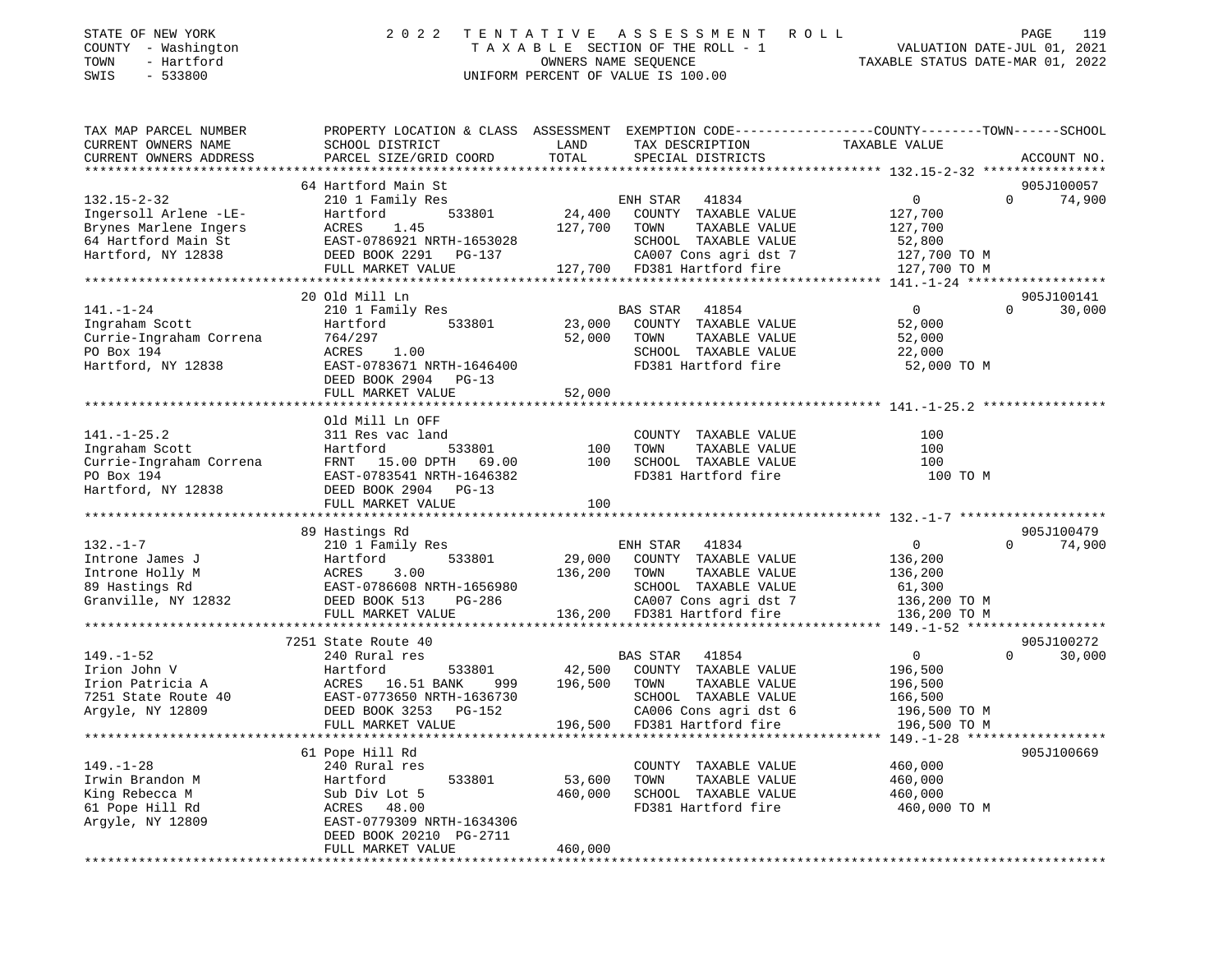| STATE OF NEW YORK<br>COUNTY - Washington<br>TOWN<br>- Hartford<br>SWIS<br>$-533800$ |                           |              | 2022 TENTATIVE ASSESSMENT ROLL<br>T A X A B L E SECTION OF THE ROLL - 1 VALUATION DATE-JUL 01, 2021 OWNERS NAME SEQUENCE TAXABLE STATUS DATE-MAR 01, 2022<br>UNIFORM PERCENT OF VALUE IS 100.00 |                                        | 120<br>PAGE |
|-------------------------------------------------------------------------------------|---------------------------|--------------|-------------------------------------------------------------------------------------------------------------------------------------------------------------------------------------------------|----------------------------------------|-------------|
| TAX MAP PARCEL NUMBER                                                               |                           |              | PROPERTY LOCATION & CLASS ASSESSMENT EXEMPTION CODE----------------COUNTY-------TOWN------SCHOOL                                                                                                |                                        |             |
| CURRENT OWNERS NAME                                                                 | SCHOOL DISTRICT           | LAND         | TAX DESCRIPTION TAXABLE VALUE                                                                                                                                                                   |                                        |             |
| CURRENT OWNERS ADDRESS                                                              | PARCEL SIZE/GRID COORD    | TOTAL        | SPECIAL DISTRICTS                                                                                                                                                                               |                                        | ACCOUNT NO. |
|                                                                                     | 74 County Route 17        |              |                                                                                                                                                                                                 |                                        | 905J100225  |
| $131. - 1 - 20$                                                                     | 120 Field crops           |              | 41720<br>AG DIST                                                                                                                                                                                | 95,159 95,159                          | 95,159      |
| Irwin Joyce I LE                                                                    | Hartford                  |              | 533801 175,900 COUNTY TAXABLE VALUE                                                                                                                                                             | 87,741                                 |             |
| Fountaine Craig M                                                                   | 870/83                    | 182,900      | TAXABLE VALUE 87,741<br>TOWN                                                                                                                                                                    |                                        |             |
| 60 County Route 17                                                                  | $122. - 1 - 23$           |              | SCHOOL TAXABLE VALUE 87,741                                                                                                                                                                     |                                        |             |
| Fort Ann, NY 12827                                                                  | ACRES 131.00              |              | CA007 Cons agri dst 7 87,741 TO M                                                                                                                                                               |                                        |             |
|                                                                                     | EAST-0770396 NRTH-1656632 |              | 95,159 EX                                                                                                                                                                                       |                                        |             |
| MAY BE SUBJECT TO PAYMENT DEED BOOK 3481 PG-256                                     |                           |              | FD381 Hartford fire 182,900 TO M                                                                                                                                                                |                                        |             |
| UNDER AGDIST LAW TIL 2026                                                           | FULL MARKET VALUE         | 182,900      |                                                                                                                                                                                                 |                                        |             |
|                                                                                     | 48 County Route 17        |              |                                                                                                                                                                                                 |                                        | 905J100340  |
| $131. - 1 - 22$                                                                     | 210 1 Family Res          |              | ENH STAR 41834                                                                                                                                                                                  | $\Omega$<br>$\overline{0}$             | 74,900      |
| Irwin Joyce LE                                                                      | Hartford                  |              | 533801 25,400 COUNTY TAXABLE VALUE 129,400                                                                                                                                                      |                                        |             |
| Fountaine Michelle C                                                                | $122. - 1 - 22$           | 129,400 TOWN | TAXABLE VALUE 129,400                                                                                                                                                                           |                                        |             |
| 48 County Route 17                                                                  | ACRES 1.40                |              | SCHOOL TAXABLE VALUE                                                                                                                                                                            | 54,500                                 |             |
| Fort Ann, NY 12827                                                                  | EAST-0771248 NRTH-1655892 |              | CA007 Cons agri dst 7 129,400 TO M                                                                                                                                                              |                                        |             |
|                                                                                     | DEED BOOK 3481 PG-268     |              | FD381 Hartford fire                                                                                                                                                                             | 129,400 TO M                           |             |
|                                                                                     | FULL MARKET VALUE         | 129,400      |                                                                                                                                                                                                 |                                        |             |
|                                                                                     | 59 Russell Ln             |              |                                                                                                                                                                                                 |                                        | 905J100341  |
| $149. - 1 - 46$                                                                     | 210 1 Family Res          |              | <b>BAS STAR</b><br>41854                                                                                                                                                                        | $\Omega$<br>$\Omega$                   | 30,000      |
| Irwin Michael E                                                                     | 533801<br>Hartford        |              | 45,900 COUNTY TAXABLE VALUE                                                                                                                                                                     | 190,500                                |             |
| IIwin Michael John<br>59 Russell Ln<br>39 Russell Ln<br>3 roule NV 12809            | ACRES<br>6.70             | 190,500      | TOWN                                                                                                                                                                                            | 190,500                                |             |
|                                                                                     | EAST-0771370 NRTH-1635631 |              | TAXABLE VALUE<br>TAXABLE VALUE<br>SCHOOL TAXABLE VALUE                                                                                                                                          |                                        |             |
| Argyle, NY 12809                                                                    | DEED BOOK 20210 PG-7898   |              | CA006 Cons agri dst 6                                                                                                                                                                           |                                        |             |
|                                                                                     | FULL MARKET VALUE         |              | 190,500 FD381 Hartford fire                                                                                                                                                                     | 160,500<br>190,500 TO M<br>CO 500 TO M |             |

|                     | 640 Warren Rd             |         |                         |              |        |
|---------------------|---------------------------|---------|-------------------------|--------------|--------|
| $123. - 1 - 11.10$  | 270 Mfg housing           |         | 41854<br>BAS STAR       | $\Omega$     | 30,000 |
| Irwin Russell C     | 533801<br>Hartford        | 28,000  | COUNTY<br>TAXABLE VALUE | 75,200       |        |
| 640 Warren Rd       | ACRES 5.00                | 75,200  | TOWN<br>TAXABLE VALUE   | 75,200       |        |
| Fort Ann, NY 12827  | EAST-0792523 NRTH-1664032 |         | SCHOOL TAXABLE VALUE    | 45,200       |        |
|                     | DEED BOOK 782 PG-308      |         | CA007 Cons agri dst 7   | 75,200 TO M  |        |
|                     | FULL MARKET VALUE         | 75,200  | FD381 Hartford fire     | 75,200 TO M  |        |
|                     |                           |         |                         |              |        |
|                     | 7143 State Route 40       |         |                         |              |        |
| $149. - 1 - 43.2$   | 210 1 Family Res          |         | COUNTY<br>TAXABLE VALUE | 122,000      |        |
| Iuliucci John James | Hartford<br>533801        | 25,800  | TOWN<br>TAXABLE VALUE   | 122,000      |        |
| 7143 State Route 40 | Lot 2                     | 122,000 | SCHOOL TAXABLE VALUE    | 122,000      |        |
| Argyle, NY 12809    | 3.00<br>ACRES             |         | CA006 Cons agri dst 6   | 122,000 TO M |        |
|                     | EAST-0771932 NRTH-1634251 |         | FD381 Hartford fire     | 122,000 TO M |        |
|                     | DEED BOOK 3325 PG-327     |         |                         |              |        |
|                     | FULL MARKET VALUE         | 122,000 |                         |              |        |
|                     |                           |         |                         |              |        |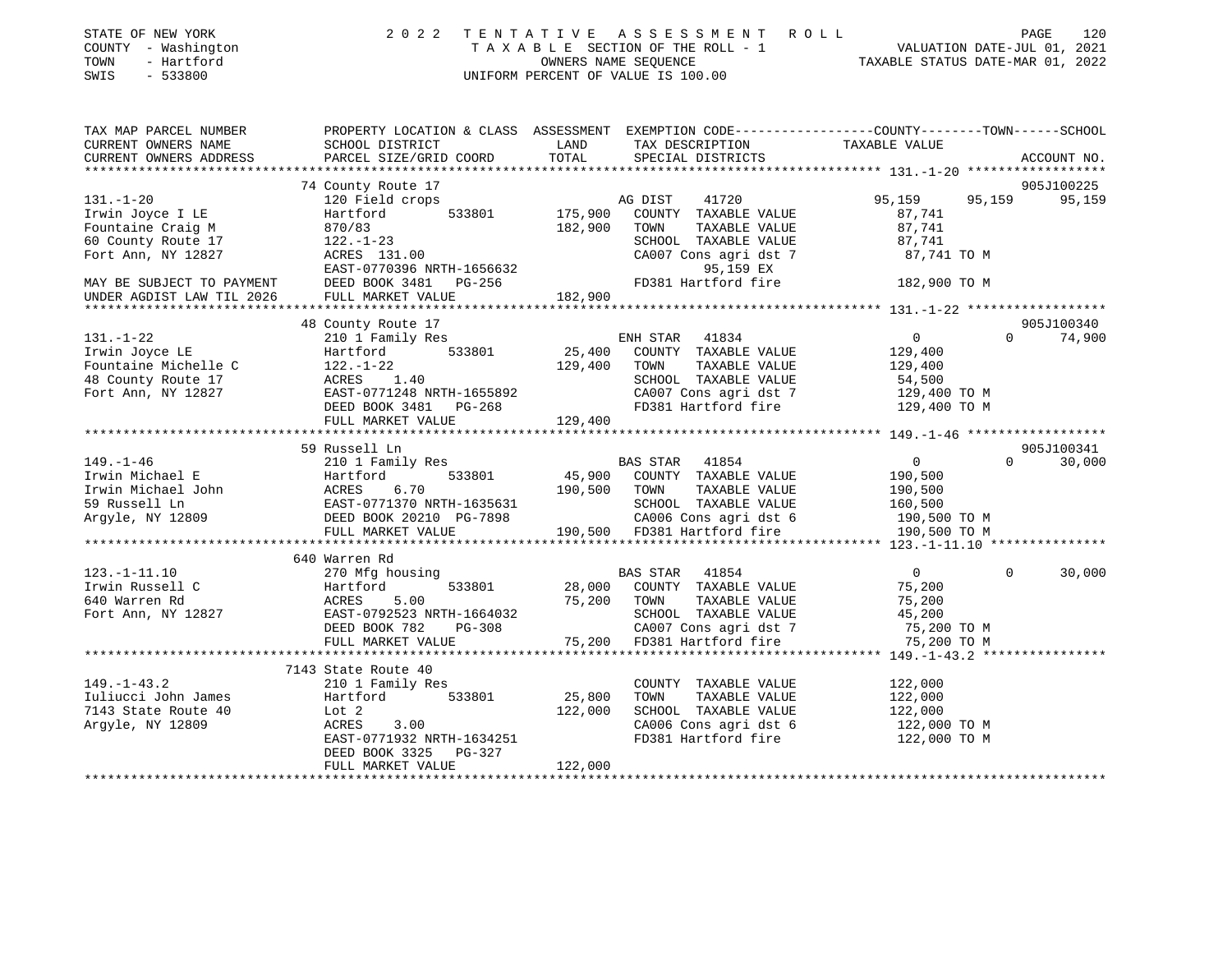| STATE OF NEW YORK<br>COUNTY - Washington<br>TOWN<br>- Hartford<br>$-533800$<br>SWIS | 2 0 2 2                                                                                                                                                                                                                                                                        |              | TENTATIVE ASSESSMENT ROLL<br>TAXABLE SECTION OF THE ROLL - 1 VALUATION DATE-JUL 01, 2021<br>OWNERS NAME SEQUENCE TAXABLE STATUS DATE-MAR 01, 2022<br>UNIFORM PERCENT OF VALUE IS 100.00 |                                                             | PAGE<br>121                      |
|-------------------------------------------------------------------------------------|--------------------------------------------------------------------------------------------------------------------------------------------------------------------------------------------------------------------------------------------------------------------------------|--------------|-----------------------------------------------------------------------------------------------------------------------------------------------------------------------------------------|-------------------------------------------------------------|----------------------------------|
| TAX MAP PARCEL NUMBER                                                               | PROPERTY LOCATION & CLASS ASSESSMENT EXEMPTION CODE----------------COUNTY-------TOWN------SCHOOL                                                                                                                                                                               |              |                                                                                                                                                                                         |                                                             |                                  |
| CURRENT OWNERS NAME                                                                 | SCHOOL DISTRICT                                                                                                                                                                                                                                                                | LAND         | TAX DESCRIPTION TAXABLE VALUE                                                                                                                                                           |                                                             |                                  |
| CURRENT OWNERS ADDRESS                                                              | PARCEL SIZE/GRID COORD                                                                                                                                                                                                                                                         | TOTAL        | SPECIAL DISTRICTS                                                                                                                                                                       | ******************** 149.-1-43.4 *****************          | ACCOUNT NO.                      |
|                                                                                     | 7143 State Route 40                                                                                                                                                                                                                                                            |              |                                                                                                                                                                                         |                                                             |                                  |
| $149. - 1 - 43.4$                                                                   | 311 Res vac land                                                                                                                                                                                                                                                               |              | COUNTY TAXABLE VALUE                                                                                                                                                                    | 7,000                                                       |                                  |
| Iuliucci John James                                                                 | Hartford<br>533801                                                                                                                                                                                                                                                             | 7,000 TOWN   | TAXABLE VALUE                                                                                                                                                                           | 7,000                                                       |                                  |
| 7143 State Route 40                                                                 | Lot 2B                                                                                                                                                                                                                                                                         |              | 7,000 SCHOOL TAXABLE VALUE                                                                                                                                                              | 7,000                                                       |                                  |
| Argyle, NY 12809                                                                    | Filed Survey: 12395                                                                                                                                                                                                                                                            |              | CA006 Cons agri dst 6<br>FD381 Hartford fire                                                                                                                                            | 7,000 TO M                                                  |                                  |
|                                                                                     | ACRES<br>5.01                                                                                                                                                                                                                                                                  |              |                                                                                                                                                                                         | 7,000 TO M                                                  |                                  |
|                                                                                     | EAST-0772112 NRTH-1634615                                                                                                                                                                                                                                                      |              |                                                                                                                                                                                         |                                                             |                                  |
|                                                                                     | DEED BOOK 3325 PG-331                                                                                                                                                                                                                                                          |              |                                                                                                                                                                                         |                                                             |                                  |
|                                                                                     | FULL MARKET VALUE                                                                                                                                                                                                                                                              | 7,000        |                                                                                                                                                                                         |                                                             |                                  |
|                                                                                     | East St                                                                                                                                                                                                                                                                        |              |                                                                                                                                                                                         |                                                             | 905J100078                       |
| $132.15 - 2 - 12$                                                                   | 311 Res vac land                                                                                                                                                                                                                                                               |              | COUNTY TAXABLE VALUE                                                                                                                                                                    | 1,000                                                       |                                  |
|                                                                                     |                                                                                                                                                                                                                                                                                |              |                                                                                                                                                                                         | 1,000                                                       |                                  |
|                                                                                     |                                                                                                                                                                                                                                                                                |              |                                                                                                                                                                                         | 1,000                                                       |                                  |
|                                                                                     |                                                                                                                                                                                                                                                                                |              |                                                                                                                                                                                         | 1,000 TO M                                                  |                                  |
| Hartford, NY 12838 DEED BOOK 494 PG-703                                             |                                                                                                                                                                                                                                                                                |              | CA007 Cons agri dst 7<br>FD381 Hartford fire                                                                                                                                            | 1,000 TO M                                                  |                                  |
|                                                                                     | FULL MARKET VALUE                                                                                                                                                                                                                                                              | 1,000        |                                                                                                                                                                                         |                                                             |                                  |
|                                                                                     |                                                                                                                                                                                                                                                                                |              |                                                                                                                                                                                         |                                                             |                                  |
|                                                                                     | 18 East St<br>132.15-2-13<br>Jabot Deborah Hartford Hartford 533801 13,100 VET DIS CT 41141<br>Jabot Arthur D Est FRNT 88.00 DPTH 158.00 108,800 ENH STAR 41834<br>PO Box 74 ACRES 0.32 BANK 999 COUNTY TAXABLE VALUE<br>Hartford, NY 12838 EAST-078                           |              |                                                                                                                                                                                         |                                                             | 905J100343                       |
|                                                                                     |                                                                                                                                                                                                                                                                                |              |                                                                                                                                                                                         | 16,320 16,320                                               | $\overline{a}$<br>$\overline{0}$ |
|                                                                                     |                                                                                                                                                                                                                                                                                |              |                                                                                                                                                                                         | 5,440<br>5,440<br>$\overline{\mathbf{0}}$<br>$\overline{0}$ | 74,900                           |
|                                                                                     |                                                                                                                                                                                                                                                                                |              |                                                                                                                                                                                         | 87,040                                                      |                                  |
|                                                                                     |                                                                                                                                                                                                                                                                                |              | COUNTY TAXABLE VALUE<br>TOWN TAXABLE VALUE<br>SCHOOL TAXABLE VALUE                                                                                                                      | 87,040                                                      |                                  |
|                                                                                     | DEED BOOK 448<br>PG-79                                                                                                                                                                                                                                                         |              | SCHOOL TAXABLE VALUE<br>SCHOOL TAXABLE VALUE 33,900                                                                                                                                     |                                                             |                                  |
|                                                                                     | FULL MARKET VALUE                                                                                                                                                                                                                                                              |              | 108,800 CA007 Cons agri dst 7                                                                                                                                                           | 108,800 TO M                                                |                                  |
|                                                                                     |                                                                                                                                                                                                                                                                                |              | FD381 Hartford fire                                                                                                                                                                     | 108,800 TO M                                                |                                  |
|                                                                                     |                                                                                                                                                                                                                                                                                |              |                                                                                                                                                                                         |                                                             |                                  |
|                                                                                     | 4211 State Route 149                                                                                                                                                                                                                                                           |              |                                                                                                                                                                                         |                                                             | 905J101324                       |
| $131. - 1 - 8.1$                                                                    | 210 1 Family Res                                                                                                                                                                                                                                                               |              | COUNTY TAXABLE VALUE                                                                                                                                                                    | 184,000                                                     |                                  |
|                                                                                     |                                                                                                                                                                                                                                                                                |              | TAXABLE VALUE                                                                                                                                                                           | 184,000                                                     |                                  |
|                                                                                     | 31.-1-6.1<br>Jackson Kenneth Hartford 533801 23,600 TOWN<br>Jackson Vicky ACRES 1.20 BANK 997 184,000 SCHOOL<br>4211 State Route 149 EAST-0775698 NRTH-1654084 CA007 CA007 CA007                                                                                               |              | 184,000 SCHOOL TAXABLE VALUE                                                                                                                                                            | 184,000                                                     |                                  |
| Fort Ann, NY 12827                                                                  | DEED BOOK 2040 PG-105                                                                                                                                                                                                                                                          |              | CA007 Cons agri dst 7<br>FD381 Hartford fire                                                                                                                                            | 184,000 TO M<br>184,000 TO M                                |                                  |
|                                                                                     | FULL MARKET VALUE                                                                                                                                                                                                                                                              | 184,000      |                                                                                                                                                                                         |                                                             |                                  |
|                                                                                     |                                                                                                                                                                                                                                                                                |              |                                                                                                                                                                                         |                                                             |                                  |
|                                                                                     | 74 Gilchrist Hill Ext                                                                                                                                                                                                                                                          |              |                                                                                                                                                                                         |                                                             | 905J100091                       |
|                                                                                     | 141.-3-14<br>141.-3-14<br>141.-3-14<br>14201 Family Res<br>16201 Family Res<br>1633801<br>14338<br>16201 ACRES<br>2101 Family Res<br>1633801<br>533801<br>533801<br>2026 ACRES<br>2.40<br>2.40<br>2.40<br>2.40<br>2.40<br>2.40<br>2.40<br>2.40<br>2.40<br>2.40<br>2.40<br>2.40 |              | BAS STAR 41854                                                                                                                                                                          | 0                                                           | $\Omega$<br>30,000               |
|                                                                                     |                                                                                                                                                                                                                                                                                | 30,200       | COUNTY TAXABLE VALUE                                                                                                                                                                    | 149,400                                                     |                                  |
|                                                                                     |                                                                                                                                                                                                                                                                                | 149,400 TOWN | TAXABLE VALUE                                                                                                                                                                           | 149,400                                                     |                                  |
|                                                                                     |                                                                                                                                                                                                                                                                                |              | SCHOOL TAXABLE VALUE                                                                                                                                                                    | 119,400                                                     |                                  |
|                                                                                     |                                                                                                                                                                                                                                                                                |              | FD381 Hartford fire                                                                                                                                                                     | 149,400 TO M                                                |                                  |
|                                                                                     | FULL MARKET VALUE                                                                                                                                                                                                                                                              | 149,400      |                                                                                                                                                                                         |                                                             |                                  |
|                                                                                     |                                                                                                                                                                                                                                                                                |              |                                                                                                                                                                                         |                                                             |                                  |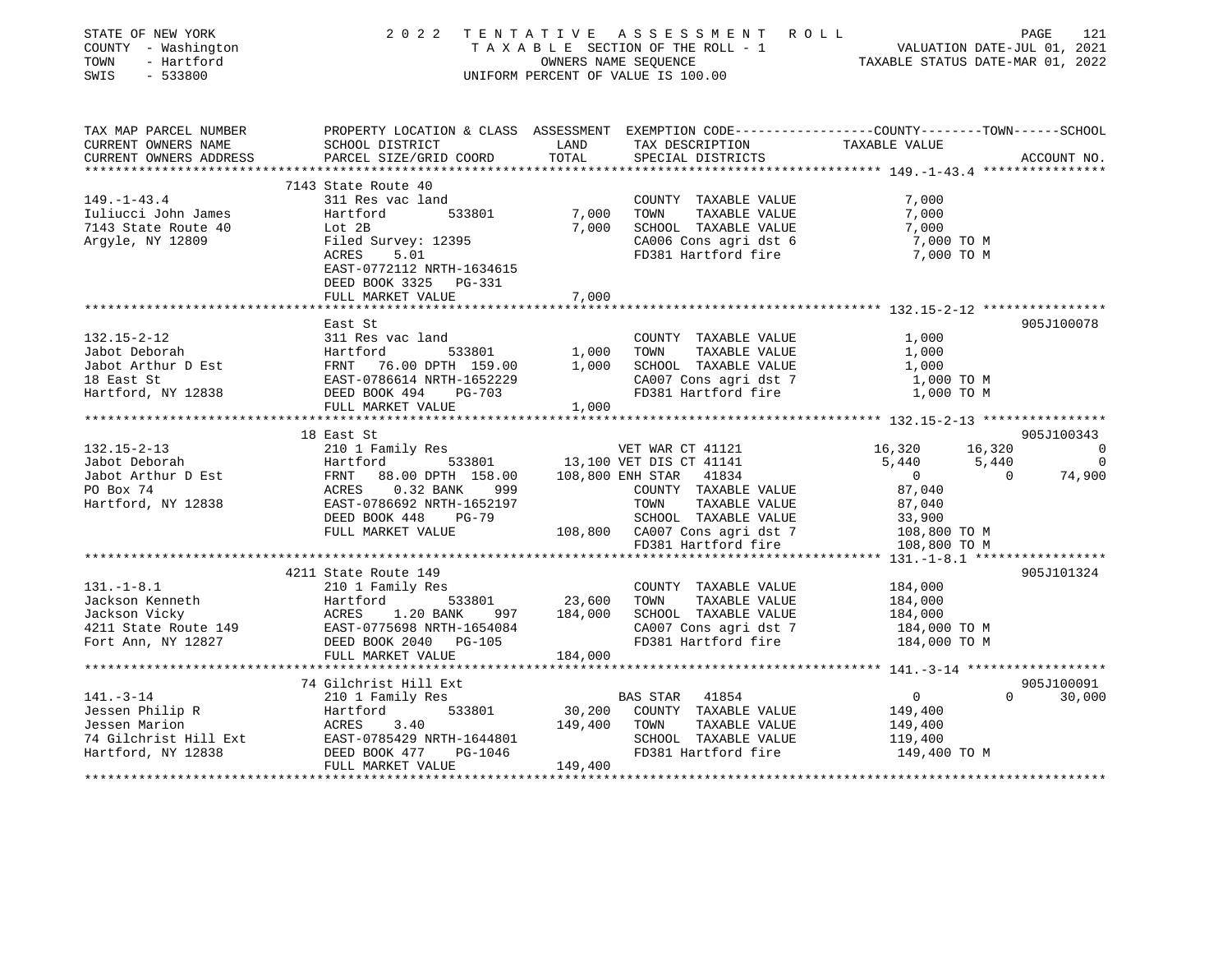| STATE OF NEW YORK<br>COUNTY - Washington<br>- Hartford<br>TOWN<br>$-533800$<br>SWIS                                                                                                                                                                                                                             |                                                                                                                                                                                                                                                                       |                       | 2022 TENTATIVE ASSESSMENT ROLL<br>TAXABLE SECTION OF THE ROLL - 1<br>OWNERS NAME SEQUENCE CONNERS ARE CONNERS AND TAXABLE STATUS DATE-JUL 01, 2021<br>UNIFORM PERCENT OF VALUE IS 100.00 |                                                                                                             | PAGE<br>122                                                                                       |
|-----------------------------------------------------------------------------------------------------------------------------------------------------------------------------------------------------------------------------------------------------------------------------------------------------------------|-----------------------------------------------------------------------------------------------------------------------------------------------------------------------------------------------------------------------------------------------------------------------|-----------------------|------------------------------------------------------------------------------------------------------------------------------------------------------------------------------------------|-------------------------------------------------------------------------------------------------------------|---------------------------------------------------------------------------------------------------|
| TAX MAP PARCEL NUMBER<br>CURRENT OWNERS NAME<br>CURRENT OWNERS ADDRESS                                                                                                                                                                                                                                          | PROPERTY LOCATION & CLASS ASSESSMENT EXEMPTION CODE---------------COUNTY-------TOWN-----SCHOOL<br>SCHOOL DISTRICT<br>PARCEL SIZE/GRID COORD                                                                                                                           | LAND<br>TOTAL         | TAX DESCRIPTION<br>TAX DESCRIPTION TAXABLE VALUE<br>SPECIAL DISTRICTS                                                                                                                    |                                                                                                             | ACCOUNT NO.                                                                                       |
|                                                                                                                                                                                                                                                                                                                 |                                                                                                                                                                                                                                                                       |                       |                                                                                                                                                                                          |                                                                                                             |                                                                                                   |
| $141. - 1 - 44.1$<br>Jett Donald<br>Jett Heather N<br>68 Rowe Hill Rd<br>Hartford, NY 12838                                                                                                                                                                                                                     | 68 Rowe Hill Rd<br>210 1 Family Res<br>Hartford 533801<br>628-115,636-33<br>ACRES 4.81<br>EAST-0786176 NRT<br>EAST-0786176 NRT<br>$628 - 115, 636 - 33$<br>ACRES 4 81<br>ACRES 4.81<br>EAST-0786176 NRTH-1649326<br>DEED BOOK 3998 PG-247                             | $34,400$<br>$208,000$ | COUNTY TAXABLE VALUE<br>TOWN<br>TAXABLE VALUE<br>SCHOOL TAXABLE VALUE<br>CA007 Cons agri dst 7                                                                                           | 208,000<br>208,000<br>208,000<br>208,000 TO M<br>FD381 Hartford fire 208,000 TO M                           | 905J101392                                                                                        |
|                                                                                                                                                                                                                                                                                                                 | FULL MARKET VALUE                                                                                                                                                                                                                                                     | 208,000               |                                                                                                                                                                                          |                                                                                                             |                                                                                                   |
| $130. -1 - 7.2$                                                                                                                                                                                                                                                                                                 | 3803 State Route 149                                                                                                                                                                                                                                                  |                       |                                                                                                                                                                                          |                                                                                                             | 905J101094<br>25,914 0                                                                            |
|                                                                                                                                                                                                                                                                                                                 | State Route 149<br>210 1 Family Res<br>Hudson Falls 534401<br>24,700 VET DIS CT 41141<br>24,700 VET DIS CT 41141<br>24,700 VET DIS CT 41141<br>24,700 VET DIS CT 41141<br>24,700 VET DIS CT 41141<br>26,100 ENH STAR 41834<br>2010 SOL/WINDSY 49<br>FULL MARKET VALUE | 188,100 TOWN          | COUNTY TAXABLE VALUE<br>TAXABLE VALUE<br>SCHOOL TAXABLE VALUE<br>CA007 Cons agri dst 7<br>FD381 Hartford fire                                                                            | 25,914<br>34,552<br>0<br>34,552<br>15,340<br>112,294<br>112,294<br>97,860<br>188,100 TO M<br>188,100 TO M   | $\overline{\phantom{0}}$<br>$\begin{array}{cccc} & 0 & & 74,900 \\ 15,340 & & 15,340 \end{array}$ |
|                                                                                                                                                                                                                                                                                                                 |                                                                                                                                                                                                                                                                       |                       |                                                                                                                                                                                          |                                                                                                             |                                                                                                   |
|                                                                                                                                                                                                                                                                                                                 | 276 County Route 19                                                                                                                                                                                                                                                   |                       |                                                                                                                                                                                          |                                                                                                             | 905J100043                                                                                        |
| $149. - 1 - 53$                                                                                                                                                                                                                                                                                                 | 240 Rural res                                                                                                                                                                                                                                                         |                       | AG DIST<br>41720                                                                                                                                                                         | 42,471                                                                                                      | 42,471 42,471                                                                                     |
| Johnson Karen<br>JOHNSON NATIONAL 276 County Route 19<br>Fort Ann, NY 12827<br>Fort Ann, NY 12827<br>EAST-0772776 NRTH-1638071<br>DEED BOOK 20200 PG-3948<br>MAY BE SUBJECT TO PAYMENT<br>FULL MARKET VALUE                                                                                                     | DEED BOOK 20200 PG-3948<br>FULL MARKET VALUE 3948<br>FULL MARKET VALUE 330,000                                                                                                                                                                                        | 533801 79,900         | COUNTY TAXABLE VALUE<br>TOWN<br>TAXABLE VALUE<br>SCHOOL TAXABLE VALUE<br>CA006 Cons agri dst 6<br>330,000 42,471 EX                                                                      | 287,529<br>287,529<br>287,529<br>287,529 TO M                                                               |                                                                                                   |
| UNDER AGDIST LAW TIL 2026                                                                                                                                                                                                                                                                                       |                                                                                                                                                                                                                                                                       |                       | FD381 Hartford fire                                                                                                                                                                      | 330,000 TO M                                                                                                |                                                                                                   |
|                                                                                                                                                                                                                                                                                                                 |                                                                                                                                                                                                                                                                       |                       |                                                                                                                                                                                          |                                                                                                             |                                                                                                   |
| $122. - 1 - 11$<br>210 12827<br>210 12827 26,000 COUNTY TAXABLE VALUE<br>Fort Ann, NY 12827 2625 200 BANK<br>26,000 COUNTY TAXABLE VALUE<br>26,000 COUNTY TAXABLE VALUE<br>26,000 COUNTY TAXABLE VALUE<br>26,000 COUNTY TAXABLE VALUE<br>26,000 COUNTY TAXABLE                                                  | 41 Warren Rd<br>210 1 Family Res                                                                                                                                                                                                                                      |                       | BAS STAR 41854<br>SCHOOL TAXABLE VALUE                                                                                                                                                   | $\overline{0}$<br>183,600<br>183,600<br>153,600<br>CA001 IAAADLE VALUE<br>CA007 Cons agridst 7 183,600 TO M | 905J100064<br>$0 \t 30,000$                                                                       |
|                                                                                                                                                                                                                                                                                                                 | FULL MARKET VALUE                                                                                                                                                                                                                                                     |                       | 183,600 FD381 Hartford fire                                                                                                                                                              | 183,600 TO M                                                                                                |                                                                                                   |
|                                                                                                                                                                                                                                                                                                                 | 3128 State Route 196                                                                                                                                                                                                                                                  |                       |                                                                                                                                                                                          |                                                                                                             |                                                                                                   |
| $148. - 1 - 25.10$<br>Johnson Thomas J<br>Johnson Thomas J<br>$\begin{tabular}{lllllllllll} \textsc{Johnson} & \textsc{Thomas J} & \textsc{Hartfc} \\ \textsc{3128} & \textsc{State Route} & \textsc{196} & \textsc{LOT} & \textsc{1} \\ \textsc{Fort Ann, NY} & \textsc{12827} & \textsc{ACRES} \end{tabular}$ | 270 Mfg housing<br>Hartford 533801<br>3.11<br>EAST-0766117 NRTH-1636376                                                                                                                                                                                               | 29,300<br>89,600      | COUNTY TAXABLE VALUE<br>TAXABLE VALUE<br>TOWN<br>SCHOOL TAXABLE VALUE<br>CA006 Cons agri dst 6<br>FD381 Hartford fire                                                                    | 89,600<br>89,600<br>89,600<br>89,600 TO M<br>89,600 TO M                                                    |                                                                                                   |
|                                                                                                                                                                                                                                                                                                                 | DEED BOOK 3575 PG-85<br>FULL MARKET VALUE                                                                                                                                                                                                                             | 89,600                |                                                                                                                                                                                          |                                                                                                             |                                                                                                   |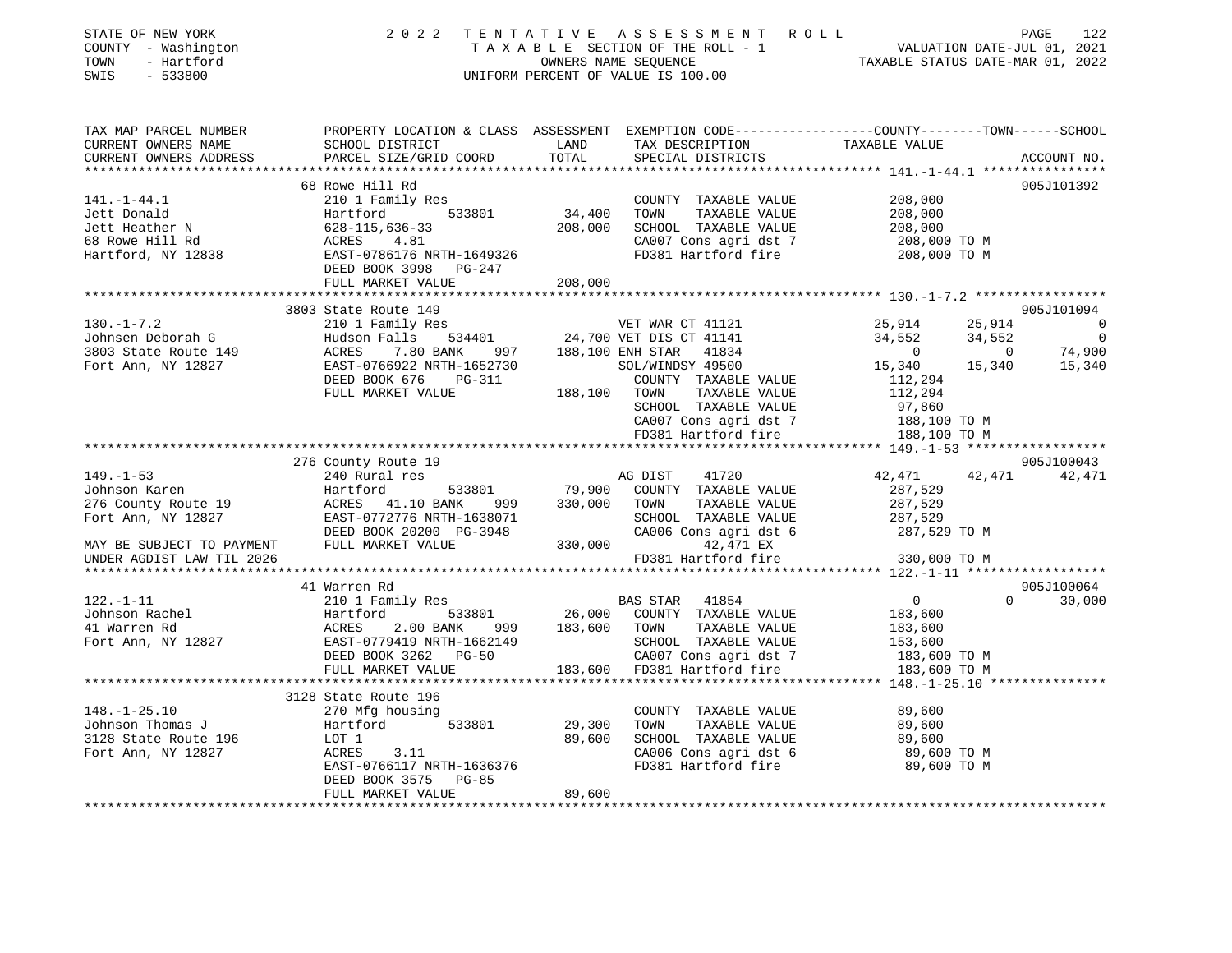| STATE OF NEW YORK<br>COUNTY - Washington<br>- Hartford<br>TOWN<br>SWIS<br>$-533800$ |                                                                                                                                                                                |                         | 2022 TENTATIVE ASSESSMENT ROLL<br>TAXABLE SECTION OF THE ROLL - 1<br>OWNERS NAME SEQUENCE THE ROLL - 1<br>OWNERS NAME SEQUENCE TAXABLE STATUS DATE-MAR 01, 2022<br>UNIFORM PERCENT OF VALUE IS 100.00 |                                                               | PAGE<br>123 |
|-------------------------------------------------------------------------------------|--------------------------------------------------------------------------------------------------------------------------------------------------------------------------------|-------------------------|-------------------------------------------------------------------------------------------------------------------------------------------------------------------------------------------------------|---------------------------------------------------------------|-------------|
| TAX MAP PARCEL NUMBER<br>CURRENT OWNERS NAME<br>CURRENT OWNERS ADDRESS              | PROPERTY LOCATION & CLASS ASSESSMENT EXEMPTION CODE---------------COUNTY-------TOWN-----SCHOOL<br>SCHOOL DISTRICT<br>PARCEL SIZE/GRID COORD                                    | LAND<br>TOTAL           | TAX DESCRIPTION TAXABLE VALUE<br>SPECIAL DISTRICTS                                                                                                                                                    |                                                               | ACCOUNT NO. |
|                                                                                     |                                                                                                                                                                                |                         |                                                                                                                                                                                                       |                                                               |             |
| $121. -4-5.2$<br>Jointa Galusha LLC                                                 | Baldwin Corners Rd OFF<br>340 Vacant indus<br>532802<br>Fort Ann                                                                                                               | 4,000                   | COUNTY TAXABLE VALUE<br>TOWN<br>TAXABLE VALUE                                                                                                                                                         | 4,000<br>4,000                                                | 905J101161  |
| 269 Ballard Rd<br>Wilton, NY 12831                                                  | $121.-1-5.2$<br>ACRES 10.00<br>EAST-0765829 NRTH-1660708<br>DEED BOOK 899<br>PG-94                                                                                             | 4,000                   | SCHOOL TAXABLE VALUE<br>CA007 Cons agri dst 7<br>FD381 Hartford fire                                                                                                                                  | 4,000<br>4,000 TO M<br>4,000 TO M                             |             |
|                                                                                     | FULL MARKET VALUE                                                                                                                                                              | 4,000                   |                                                                                                                                                                                                       |                                                               |             |
|                                                                                     |                                                                                                                                                                                |                         |                                                                                                                                                                                                       |                                                               |             |
| $121. - 4 - 11$<br>Jointa Galusha LLC<br>269 Ballard Rd<br>Wilton, NY 12831         | 1168 Baldwin Corners Rd<br>$341$ Ind vac w/im<br>532802<br>Fort Ann<br>506/68<br>488/210<br>$121. - 1 - 11$<br>ACRES 288.70                                                    | 350,100<br>521,889      | COUNTY TAXABLE VALUE<br>TAXABLE VALUE<br>TOWN<br>SCHOOL TAXABLE VALUE<br>CA007 Cons agri dst 7<br>FD381 Hartford fire                                                                                 | 521,889<br>521,889<br>521,889<br>521,889 TO M<br>521,889 TO M | 905J100663  |
|                                                                                     | EAST-0763982 NRTH-1659511<br>DEED BOOK 891<br><b>PG-78</b><br>FULL MARKET VALUE                                                                                                | 521,889                 |                                                                                                                                                                                                       |                                                               |             |
|                                                                                     | 1154 Baldwin Corners Rd                                                                                                                                                        |                         |                                                                                                                                                                                                       |                                                               | 905J101340  |
| $121. - 4 - 11.1$<br>Jointa Galusha LLC<br>269 Ballard Rd<br>Wilton, NY 12831       | 341 Ind vac w/im<br>532802<br>Fort Ann<br>121.-1-11.1<br>121.-1-11.1<br>ACRES 1.30<br>EAST-0763164 NRTH-1660957<br>DEED BOOK 891<br>PG-78                                      | 50,200<br>112,200       | COUNTY TAXABLE VALUE<br>TAXABLE VALUE<br>TOWN<br>SCHOOL TAXABLE VALUE<br>CA007 Cons agri dst 7<br>FD381 Hartford fire                                                                                 | 112,200<br>112,200<br>112,200<br>112,200 TO M<br>112,200 TO M |             |
|                                                                                     | FULL MARKET VALUE                                                                                                                                                              | 112,200                 |                                                                                                                                                                                                       |                                                               |             |
| $121. - 4 - 15$<br>Jointa Galusha LLC<br>269 Ballard Rd<br>Wilton, NY 12831         | Baldwin Corners Rd OFF<br>340 Vacant indus<br>532802<br>Fort Ann<br>$121. - 1 - 15$<br>ACRES 3.08<br>EAST-0766571 NRTH-1660203<br>DEED BOOK 894<br>PG-335                      | 1,200<br>1,200          | COUNTY TAXABLE VALUE<br>TAXABLE VALUE<br>TOWN<br>SCHOOL TAXABLE VALUE<br>CA007 Cons agri dst 7<br>FD381 Hartford fire                                                                                 | 1,200<br>1,200<br>1,200<br>1,200 TO M<br>1,200 TO M           | 905J1010317 |
|                                                                                     | FULL MARKET VALUE                                                                                                                                                              | 1,200                   |                                                                                                                                                                                                       |                                                               |             |
|                                                                                     | ******************************                                                                                                                                                 |                         |                                                                                                                                                                                                       |                                                               |             |
| $121. - 4 - 16$<br>Jointa Galusha LLC<br>269 Ballard Rd<br>Wilton, NY 12831         | LOT 22 Provincial Pat<br>340 Vacant indus<br>533801<br>Hartford<br>$121. - 1 - 16$<br>ACRES 5.74<br>EAST-0766919 NRTH-1660315<br>DEED BOOK 2211<br>PG-180<br>FULL MARKET VALUE | 2,300<br>2,300<br>2,300 | COUNTY TAXABLE VALUE<br>TAXABLE VALUE<br>TOWN<br>SCHOOL TAXABLE VALUE<br>CA007 Cons agri dst 7<br>FD381 Hartford fire                                                                                 | 2,300<br>2,300<br>2,300<br>2,300 TO M<br>2,300 TO M           | 905J101216  |
|                                                                                     |                                                                                                                                                                                |                         |                                                                                                                                                                                                       |                                                               |             |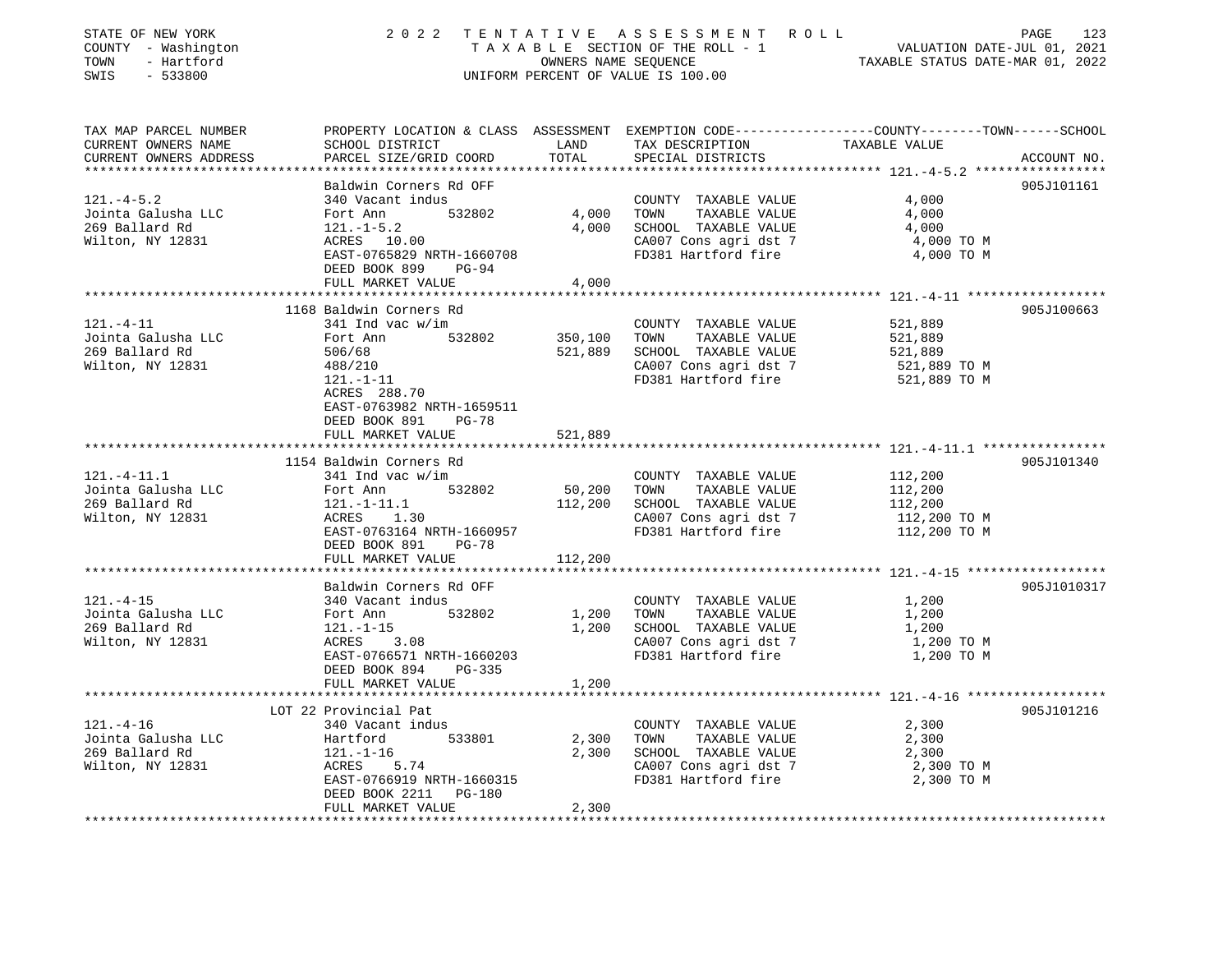| STATE OF NEW YORK<br>COUNTY - Washington<br>TOWN<br>- Hartford<br>SWIS<br>$-533800$ |                                                                          |               | UNIFORM PERCENT OF VALUE IS 100.00                 | $\begin{tabular}{ccccc} 2 & 0 & 2 & 2 & T E & N T & A & T & I & V & E & A & S & S & E & S & M & E & N T & R & O & L & \\\hline & T & A & X & A & B & L & E & SECTION OF THE ROLL-1 & & & & & & \text{VALUATION DATE-JUL 01, 2021}\\ & & & & & & & & & & \text{VALUATION DATE–JUL 01, 2022} & & & & & & \\\hline \end{tabular}$ |             |
|-------------------------------------------------------------------------------------|--------------------------------------------------------------------------|---------------|----------------------------------------------------|--------------------------------------------------------------------------------------------------------------------------------------------------------------------------------------------------------------------------------------------------------------------------------------------------------------------------------|-------------|
| TAX MAP PARCEL NUMBER<br>CURRENT OWNERS NAME<br>CURRENT OWNERS ADDRESS              | SCHOOL DISTRICT<br>PARCEL SIZE/GRID COORD                                | LAND<br>TOTAL | TAX DESCRIPTION TAXABLE VALUE<br>SPECIAL DISTRICTS | PROPERTY LOCATION & CLASS ASSESSMENT EXEMPTION CODE---------------COUNTY-------TOWN------SCHOOL                                                                                                                                                                                                                                | ACCOUNT NO. |
|                                                                                     |                                                                          |               |                                                    |                                                                                                                                                                                                                                                                                                                                | 905J101121  |
| $121. -4-19$                                                                        | LOT Provincial Pat<br>340 Vacant indus                                   |               | COUNTY TAXABLE VALUE                               | 11,300                                                                                                                                                                                                                                                                                                                         |             |
| Jointa Galusha LLC                                                                  | 533801<br>Hartford                                                       | 11,300        | TOWN TAXABLE VALUE                                 | 11,300                                                                                                                                                                                                                                                                                                                         |             |
| 269 Ballard Rd                                                                      |                                                                          | 11,300        | SCHOOL TAXABLE VALUE                               | 11,300                                                                                                                                                                                                                                                                                                                         |             |
| Wilton, NY 12831                                                                    | $ACRES$ 18.81<br>EAST-0768397 NRTH-1657968<br>DEED BOOK 1864 PG-191      |               | CA007 Cons agri dst 7<br>FD381 Hartford fire       | 11,300 TO M<br>11,300 TO M                                                                                                                                                                                                                                                                                                     |             |
|                                                                                     | FULL MARKET VALUE                                                        | 11,300        |                                                    |                                                                                                                                                                                                                                                                                                                                |             |
|                                                                                     | LOT 22 Provincial Pat                                                    |               |                                                    |                                                                                                                                                                                                                                                                                                                                | 905J101122  |
| $121. - 4 - 20$                                                                     | 340 Vacant indus                                                         |               | COUNTY TAXABLE VALUE                               | 6,100                                                                                                                                                                                                                                                                                                                          |             |
| Jointa Galusha LLC                                                                  | Hartford 533801                                                          | 6,100         | TOWN<br>TAXABLE VALUE                              | 6,100                                                                                                                                                                                                                                                                                                                          |             |
| 269 Ballard Rd                                                                      | 594/286                                                                  | 6,100         | SCHOOL TAXABLE VALUE                               | 6,100                                                                                                                                                                                                                                                                                                                          |             |
| Wilton, NY 12831                                                                    | $121. - 1 - 20$                                                          |               | CA007 Cons agri dst 7                              | 6,100 TO M                                                                                                                                                                                                                                                                                                                     |             |
|                                                                                     | ACRES 10.10<br>EAST-0767916 NRTH-1657797<br>DEED BOOK 848<br>PG-208      |               | FD381 Hartford fire                                | 6,100 TO M                                                                                                                                                                                                                                                                                                                     |             |
|                                                                                     | FULL MARKET VALUE                                                        | 6,100         |                                                    |                                                                                                                                                                                                                                                                                                                                |             |
|                                                                                     | 95 Kelly Way                                                             |               |                                                    |                                                                                                                                                                                                                                                                                                                                | 905J101138  |
| $121. - 4 - 21$                                                                     | 340 Vacant indus                                                         |               | COUNTY TAXABLE VALUE                               | 15,600                                                                                                                                                                                                                                                                                                                         |             |
| Jointa Galusha LLC                                                                  |                                                                          | 15,600        | TOWN<br>TAXABLE VALUE                              | 15,600                                                                                                                                                                                                                                                                                                                         |             |
| 269 Ballard Rd                                                                      |                                                                          | 15,600        | SCHOOL TAXABLE VALUE                               | 15,600                                                                                                                                                                                                                                                                                                                         |             |
| Wilton, NY 12831                                                                    | Hartford 533801<br>121.-1-21<br>ACRES 31.45                              |               |                                                    | CA007 Cons agri dst 7 15,600 TO M<br>FD381 Hartford fire 15,600 TO M                                                                                                                                                                                                                                                           |             |
|                                                                                     | EAST-0766780 NRTH-1657582                                                |               |                                                    |                                                                                                                                                                                                                                                                                                                                |             |
|                                                                                     | DEED BOOK 860<br>PG-336                                                  |               |                                                    |                                                                                                                                                                                                                                                                                                                                |             |
|                                                                                     | FULL MARKET VALUE                                                        | 15,600        |                                                    |                                                                                                                                                                                                                                                                                                                                |             |
|                                                                                     | LOT 22 Provincial Pat                                                    |               |                                                    |                                                                                                                                                                                                                                                                                                                                | 905J101124  |
| $121. - 4 - 22$                                                                     | 340 Vacant indus                                                         |               | COUNTY TAXABLE VALUE                               | 6,000                                                                                                                                                                                                                                                                                                                          |             |
| Jointa Galusha LLC                                                                  | Hartford 533801<br>121.-1-22<br>ACRES 10.01                              | 6,000         | TAXABLE VALUE<br>TOWN                              | 6,000                                                                                                                                                                                                                                                                                                                          |             |
| 269 Ballard Rd                                                                      |                                                                          | 6,000         | SCHOOL TAXABLE VALUE                               | 6,000                                                                                                                                                                                                                                                                                                                          |             |
| Wilton, NY 12831                                                                    |                                                                          |               | CA007 Cons agri dst 7<br>FD381 Hartford fire       | 6,000 TO M                                                                                                                                                                                                                                                                                                                     |             |
|                                                                                     | EAST-0767539 NRTH-1657772                                                |               |                                                    | 6,000 TO M                                                                                                                                                                                                                                                                                                                     |             |
|                                                                                     | DEED BOOK 844 PG-194                                                     |               |                                                    |                                                                                                                                                                                                                                                                                                                                |             |
|                                                                                     | FULL MARKET VALUE                                                        | 6,000         |                                                    |                                                                                                                                                                                                                                                                                                                                |             |
|                                                                                     | LOT 22 Provincial Pat                                                    |               |                                                    |                                                                                                                                                                                                                                                                                                                                | 905J101123  |
| $121. - 4 - 23$                                                                     | 340 Vacant indus                                                         |               | COUNTY TAXABLE VALUE                               | 22,600                                                                                                                                                                                                                                                                                                                         |             |
| Jointa Galusha LLC<br>269 Ballard Rd                                                | Hartford 533801<br>121.-1-23<br>ACRES 37.71                              | 22,600        | TAXABLE VALUE<br>TOWN                              | 22,600                                                                                                                                                                                                                                                                                                                         |             |
|                                                                                     |                                                                          | 22,600        | SCHOOL TAXABLE VALUE                               | 22,600                                                                                                                                                                                                                                                                                                                         |             |
| Wilton, NY 12831                                                                    |                                                                          |               | CA007 Cons agri dst 7                              | 22,600 TO M                                                                                                                                                                                                                                                                                                                    |             |
|                                                                                     | EAST-0766844 NRTH-1658698<br>DEED BOOK 843<br>PG-69<br>FULL MARKET VALUE | 22,600        | FD381 Hartford fire                                | 22,600 TO M                                                                                                                                                                                                                                                                                                                    |             |
|                                                                                     |                                                                          |               |                                                    |                                                                                                                                                                                                                                                                                                                                |             |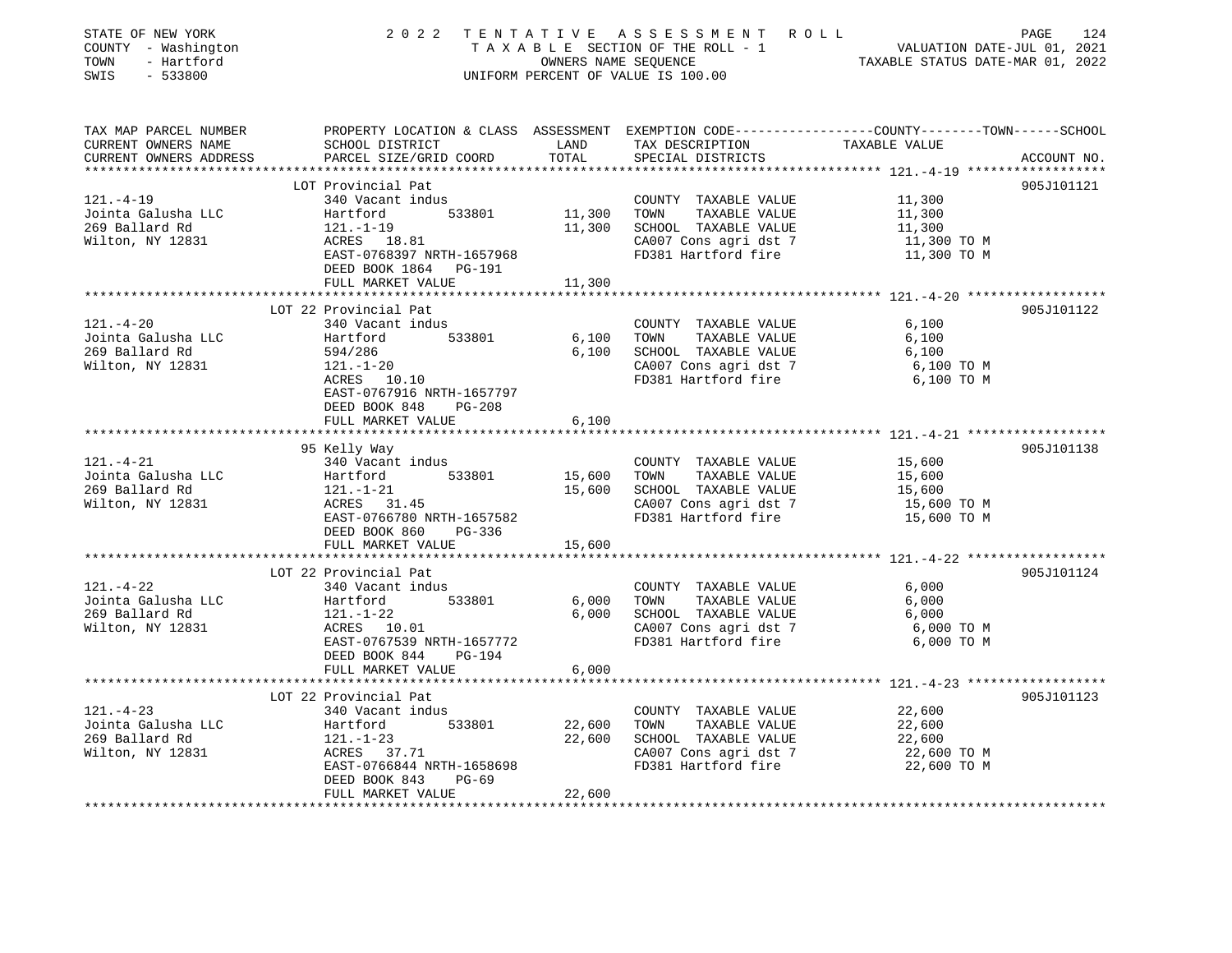| STATE OF NEW YORK<br>COUNTY - Washington<br>- Hartford<br>TOWN<br>SWIS<br>$-533800$ | 2022 TENTATIVE                                                                                                          |                           | ASSESSMENT ROLL<br>UNIFORM PERCENT OF VALUE IS 100.00                  | PAGE<br>TAXABLE SECTION OF THE ROLL - 1<br>TAXABLE SECTION OF THE ROLL - 1<br>OWNERS NAME SEQUENCE TAXABLE STATUS DATE-MAR 01, 2022 | 125         |
|-------------------------------------------------------------------------------------|-------------------------------------------------------------------------------------------------------------------------|---------------------------|------------------------------------------------------------------------|-------------------------------------------------------------------------------------------------------------------------------------|-------------|
|                                                                                     | TAX MAP PARCEL NUMBER THE PROPERTY LOCATION & CLASS ASSESSMENT EXEMPTION CODE--------------COUNTY-------TOWN-----SCHOOL |                           |                                                                        |                                                                                                                                     |             |
| CURRENT OWNERS NAME                                                                 | SCHOOL DISTRICT                                                                                                         | LAND                      | TAX DESCRIPTION                                                        | TAXABLE VALUE                                                                                                                       |             |
| CURRENT OWNERS ADDRESS                                                              | PARCEL SIZE/GRID COORD                                                                                                  | TOTAL                     | SPECIAL DISTRICTS                                                      |                                                                                                                                     | ACCOUNT NO. |
|                                                                                     | 116 Country Ln                                                                                                          |                           |                                                                        |                                                                                                                                     | 905J101129  |
| 122.-1-47                                                                           | 340 Vacant indus                                                                                                        |                           | COUNTY TAXABLE VALUE                                                   | 6,000                                                                                                                               |             |
| Jointa Galusha LLC                                                                  | 340 vacant indus<br>Hartford 533801<br>ACRES 10.03<br>EAST-0769809 NRTH-1660263                                         | 6,000                     | TOWN<br>TAXABLE VALUE                                                  | 6,000                                                                                                                               |             |
| 269 Ballard Rd                                                                      |                                                                                                                         | 6,000                     | SCHOOL TAXABLE VALUE                                                   | 6,000                                                                                                                               |             |
| Wilton, NY 12831                                                                    |                                                                                                                         |                           | $C A 007$ Cons agri dst 7<br>$F D 291$ Tauth                           | 6,000 TO M                                                                                                                          |             |
|                                                                                     | DEED BOOK 1997 PG-56                                                                                                    |                           | FD381 Hartford fire                                                    | 6,000 TO M                                                                                                                          |             |
|                                                                                     | FULL MARKET VALUE                                                                                                       | 6,000                     |                                                                        |                                                                                                                                     |             |
|                                                                                     |                                                                                                                         |                           |                                                                        |                                                                                                                                     |             |
|                                                                                     | LOT 21 Provincial Pat                                                                                                   |                           |                                                                        |                                                                                                                                     | 905J100501  |
| $130. - 1 - 1$                                                                      | 340 Vacant indus                                                                                                        |                           | COUNTY TAXABLE VALUE<br>TOWN                                           | 354,800                                                                                                                             |             |
|                                                                                     |                                                                                                                         | 532802 354,800<br>354,800 | TAXABLE VALUE<br>SCHOOL TAXABLE VALUE                                  | 354,800<br>354,800                                                                                                                  |             |
|                                                                                     |                                                                                                                         |                           |                                                                        |                                                                                                                                     |             |
|                                                                                     |                                                                                                                         |                           | CA007 Cons agri dst 7 354,800 TO M<br>FD381 Hartford fire 354,800 TO M |                                                                                                                                     |             |
|                                                                                     | FULL MARKET VALUE                                                                                                       | 354,800                   |                                                                        |                                                                                                                                     |             |
|                                                                                     |                                                                                                                         |                           |                                                                        |                                                                                                                                     |             |
|                                                                                     | Reynolds Ln                                                                                                             |                           |                                                                        |                                                                                                                                     | 905J100219  |
| $130. - 1 - 2$                                                                      | 484 1 use sm bld                                                                                                        |                           | COUNTY TAXABLE VALUE                                                   | 317,300                                                                                                                             |             |
| Jointa Galusha LLC                                                                  | Hudson Falls 534401<br>12/16 lease to DA Collins<br>534401                                                              | 92,800                    | TOWN<br>TAXABLE VALUE                                                  | 317,300                                                                                                                             |             |
| 269 Ballard Rd                                                                      |                                                                                                                         | 317,300                   | SCHOOL TAXABLE VALUE                                                   | 317,300                                                                                                                             |             |
| Wilton, NY 12831                                                                    | ACRES 122.00                                                                                                            |                           | CA007 Cons agri dst 7 317,300 TO M<br>FD381 Hartford fire 317,300 TO M |                                                                                                                                     |             |
|                                                                                     | EAST-0766368 NRTH-1655591                                                                                               |                           |                                                                        |                                                                                                                                     |             |
|                                                                                     | DEED BOOK 839<br>$PG-104$<br>FULL MARKET VALUE                                                                          | 317,300                   |                                                                        |                                                                                                                                     |             |
|                                                                                     |                                                                                                                         |                           |                                                                        |                                                                                                                                     |             |
|                                                                                     | Reynolds Ln OFF                                                                                                         |                           |                                                                        |                                                                                                                                     | 905J100122  |
| $130. - 1 - 3$                                                                      | 340 Vacant indus                                                                                                        |                           | COUNTY TAXABLE VALUE                                                   | 1,700                                                                                                                               |             |
| Jointa Galusha LLC                                                                  | 533801<br>Hartford                                                                                                      | 1,700                     | TOWN TAXABLE VALUE                                                     | 1,700                                                                                                                               |             |
| 269 Ballard Rd                                                                      | ACRES<br>2.80                                                                                                           | 1,700                     | SCHOOL TAXABLE VALUE                                                   | 1,700                                                                                                                               |             |
| Wilton, NY 12831                                                                    | EAST-0766256 NRTH-1654122                                                                                               |                           | CA007 Cons agri dst 7                                                  | 1,700 TO M                                                                                                                          |             |
|                                                                                     | DEED BOOK 845<br>$PG-53$                                                                                                |                           | FD381 Hartford fire                                                    | 1,700 TO M                                                                                                                          |             |
|                                                                                     | FULL MARKET VALUE                                                                                                       | 1,700                     |                                                                        |                                                                                                                                     |             |
|                                                                                     |                                                                                                                         |                           |                                                                        |                                                                                                                                     |             |
|                                                                                     | 3847 State Route 149                                                                                                    |                           |                                                                        |                                                                                                                                     | 905L100572  |
| $130. - 1 - 4$                                                                      | 340 Vacant indus<br>533801                                                                                              |                           | COUNTY TAXABLE VALUE                                                   | 600                                                                                                                                 |             |
| Jointa Galusha LLC<br>269 Ballard Rd                                                | Hartford<br>ACRES<br>1.00                                                                                               | 600<br>600                | TOWN<br>TAXABLE VALUE<br>SCHOOL TAXABLE VALUE                          | 600<br>600                                                                                                                          |             |
|                                                                                     | Wilton, NY 12831 EAST-0767241 NRTH-1653119                                                                              |                           | CA007 Cons agri dst 7                                                  | 600 TO M                                                                                                                            |             |
|                                                                                     | DEED BOOK 1997 PG-66                                                                                                    |                           | FD381 Hartford fire                                                    | 600 TO M                                                                                                                            |             |
|                                                                                     | FULL MARKET VALUE                                                                                                       | 600                       |                                                                        |                                                                                                                                     |             |
|                                                                                     |                                                                                                                         |                           |                                                                        |                                                                                                                                     |             |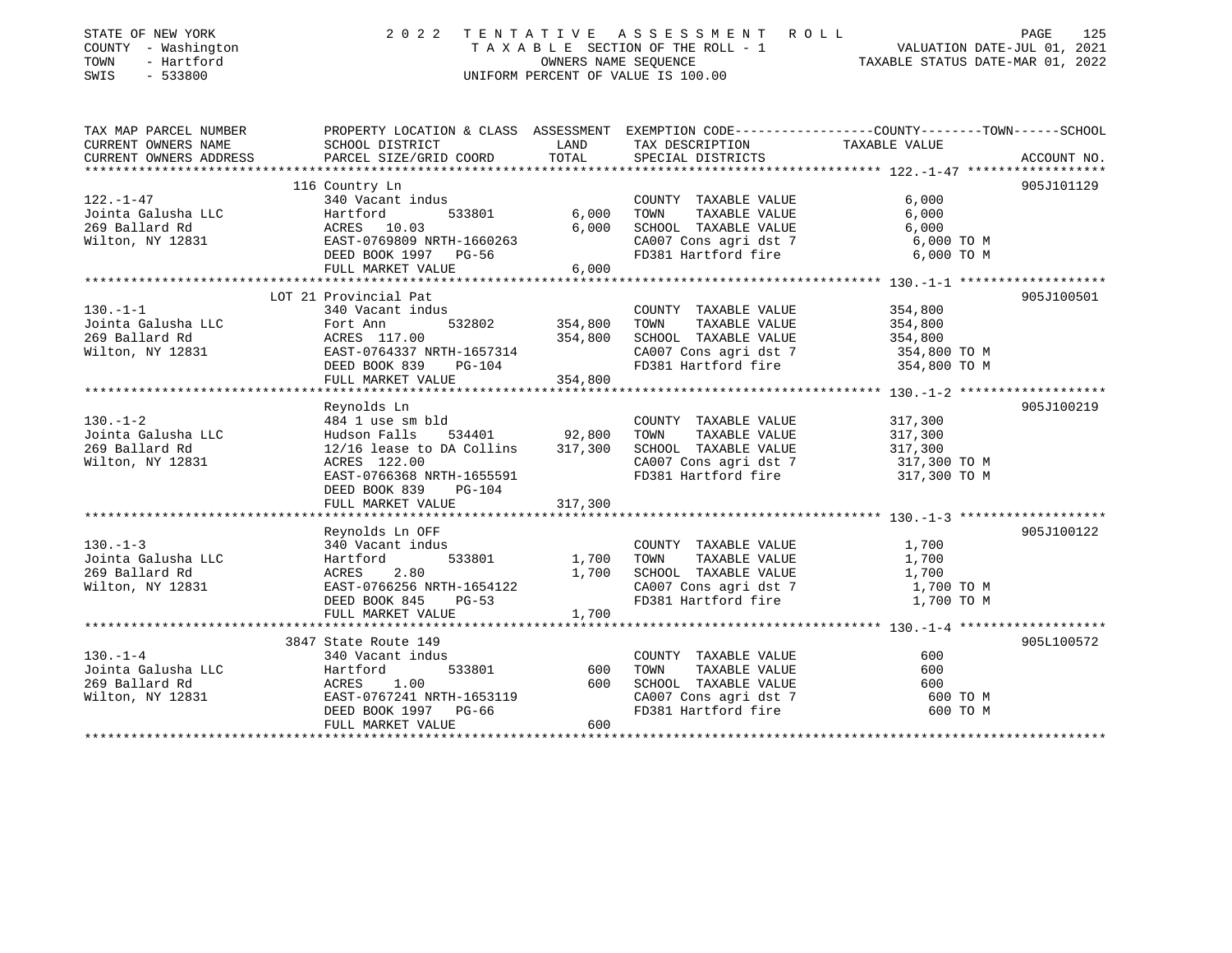| STATE OF NEW YORK<br>COUNTY - Washington<br>TOWN<br>- Hartford<br>SWIS<br>$-533800$                | 2 0 2 2                                                                                                                                                                                                |                                |                                                                                                                                            | TENTATIVE ASSESSMENT ROLL PAGE 126<br>TAXABLE SECTION OF THE ROLL - 1 VALUATION DATE-JUL 01, 2021<br>OWNERS NAME SEQUENCE TAXABLE STATUS DATE-MAR 01, 2022<br>UNIFORM PERCENT OF VALUE IS 100.00 |
|----------------------------------------------------------------------------------------------------|--------------------------------------------------------------------------------------------------------------------------------------------------------------------------------------------------------|--------------------------------|--------------------------------------------------------------------------------------------------------------------------------------------|--------------------------------------------------------------------------------------------------------------------------------------------------------------------------------------------------|
| TAX MAP PARCEL NUMBER<br>CURRENT OWNERS NAME<br>CURRENT OWNERS ADDRESS<br>************************ |                                                                                                                                                                                                        |                                |                                                                                                                                            |                                                                                                                                                                                                  |
| $130. -1 - 5$<br>Jointa Galusha LLC<br>269 Ballard Rd<br>Wilton, NY 12831                          | 3837 State Route 149<br>340 Vacant indus<br>Hartford<br>ACRES<br>1.10<br>EAST-0767187 NRTH-1652912<br>DEED BOOK 844 PG-239<br>FULL MARKET VALUE                                                        | 533801 700<br>700              | COUNTY TAXABLE VALUE<br>TOWN<br>TAXABLE VALUE<br>SCHOOL TAXABLE VALUE<br>CA007 Cons agri dst 7<br>FD381 Hartford fire                      | 905J100485<br>700<br>700<br>700<br>700 TO M<br>700 TO M                                                                                                                                          |
| $130. -1 - 9.3$<br>Jointa Galusha LLC<br>269 Ballard Rd<br>Wilton, NY 12831                        | Reynolds Ln<br>340 Vacant indus<br>$533801$ 20,400<br>Hartford<br>ACRES 33.30<br>EAST-0767021 NRTH-1654040<br>DREP POOK 842 PG-247<br>DEED BOOK 842 PG-247<br>FULL MARKET VALUE                        | 20,400<br>20,400               | COUNTY TAXABLE VALUE<br>TOWN TAXABLE VALUE<br>SCHOOL TAXABLE VALUE<br>CA007 Cons agri dst 7 20,400 TO M<br>FD381 Hartford fire 20,400 TO M | 905J101131<br>20,400<br>20,400<br>20,400                                                                                                                                                         |
| $130. -1 - 9.4$                                                                                    | State Route 149<br>DEED BOOK 842 PG-250<br>FULL MARKET VALUE                                                                                                                                           | 3,300<br>3,300<br>3,300        | COUNTY TAXABLE VALUE<br>TOWN TAXABLE VALUE<br>SCHOOL TAXABLE VALUE<br>CA007 Cons agri dst 7<br>FD381 Hartford fire                         | 905J101180<br>3,300<br>3,300<br>3,300<br>3,300 TO M<br>3,300 TO M                                                                                                                                |
| $130. - 1 - 9.5$<br>Jointa Galusha LLC<br>269 Ballard Rd<br>Wilton, NY 12831                       | 3863 State Route 149<br>210 1 Family Res<br>533801<br>Hartford<br>ACRES<br>5.00<br>EAST-0767547 NRTH-1654033<br>DEED BOOK 843 PG-62<br>DEED BOOK 843 PG-62<br>FULL MARKET VALUE                        | 51,600<br>107,800<br>107,800   | COUNTY TAXABLE VALUE<br>TOWN TAXABLE VALUE<br>SCHOOL TAXABLE VALUE<br>CA007 Cons agri dst 7<br>FD381 Hartford fire                         | 107,800<br>107,800<br>107,800<br>107,800 TO M<br>107,800 TO M                                                                                                                                    |
| $130. - 1 - 9.6$<br>Jointa Galusha LLC<br>269 Ballard Rd<br>Wilton, NY 12831                       | State Route 149 N/off<br>340 Vacant indus<br>Le Route 14:<br>340 Vacant indu<br>Hartford<br>ACRES 6.10<br>EAST-07<br>533801<br>EAST-0765600 NRTH-1652640<br>DEED BOOK 1793 PG-331<br>FULL MARKET VALUE | 3,700<br>3,700<br>3,700        | COUNTY TAXABLE VALUE<br>TOWN TAXABLE VALUE<br>SCHOOL TAXABLE VALUE<br>CA007 Cons agri dst 7<br>FD381 Hartford fire                         | 3,700<br>3,700<br>3,700<br>3,700 TO M<br>3,700 TO M                                                                                                                                              |
| $130. - 1 - 9.7$<br>Jointa Galusha LLC<br>269 Ballard Rd<br>Wilton, NY 12831                       | State Route 149 N/off<br>340 Vacant indus<br>Hartford<br>FRNT 100.00 DPTH 840.00<br>EAST-0765395 NRTH-1652393<br>DEED BOOK 1793 PG-331<br>FULL MARKET VALUE                                            | 533801 1,200<br>1,200<br>1,200 | COUNTY TAXABLE VALUE<br>TAXABLE VALUE<br>TOWN<br>SCHOOL TAXABLE VALUE<br>CA007 Cons agri dst 7<br>FD381 Hartford fire                      | 1,200<br>1,200<br>1,200<br>1,200 TO M<br>1,200 TO M                                                                                                                                              |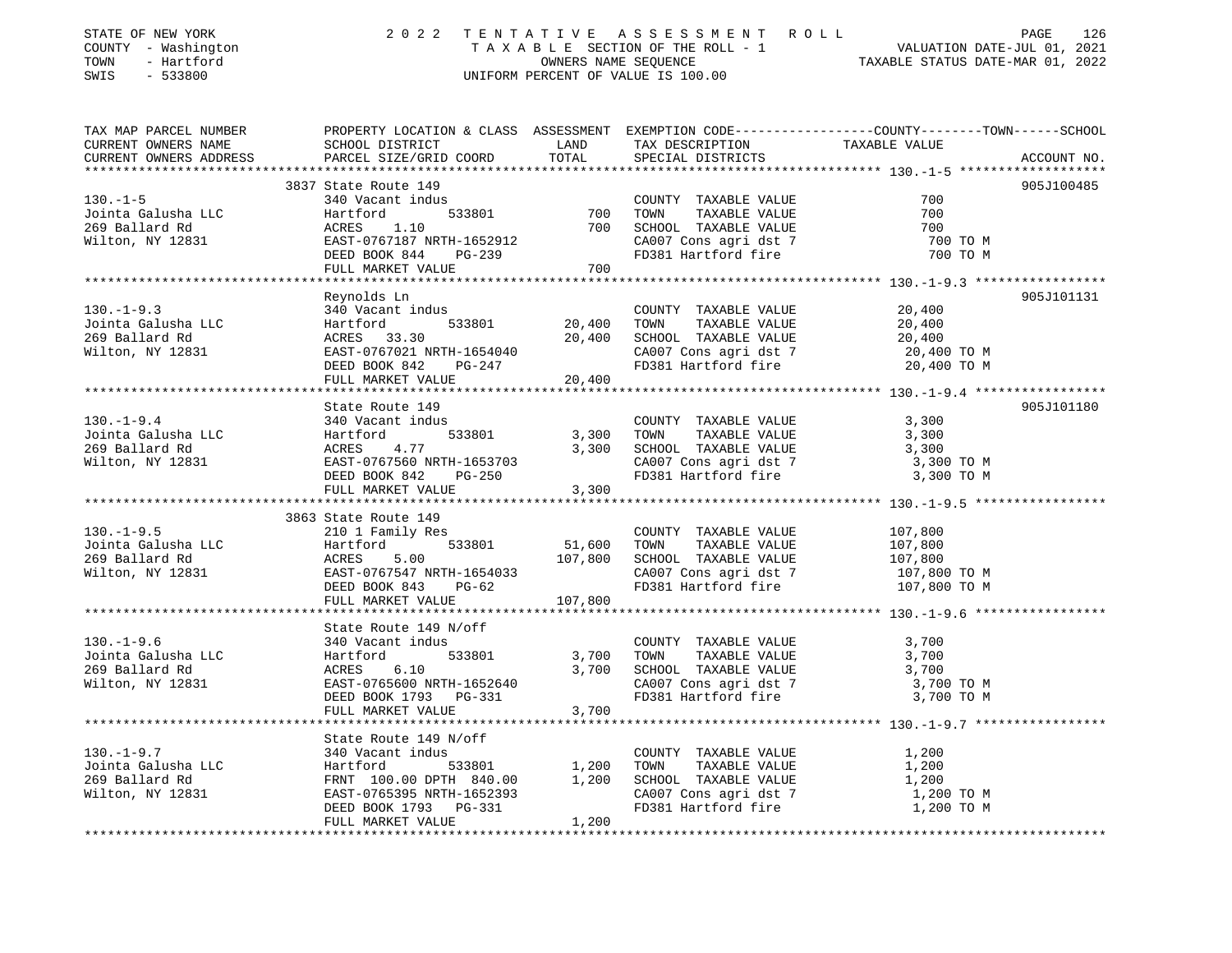| STATE OF NEW YORK<br>COUNTY - Washington<br>TOWN<br>- Hartford<br>SWIS<br>$-533800$ | 2 0 2 2                                                                                                       |         | TENTATIVE ASSESSMENT ROLL<br>UNIFORM PERCENT OF VALUE IS 100.00     | TAXABLE SECTION OF THE ROLL - 1<br>OWNERS NAME SECTION OF THE ROLL - 1<br>TAXABLE STATUS DATE-JUL 01, 2021<br>TAXABLE STATUS DATE-MAR 01, 2022                                                                        | 127<br>PAGE |
|-------------------------------------------------------------------------------------|---------------------------------------------------------------------------------------------------------------|---------|---------------------------------------------------------------------|-----------------------------------------------------------------------------------------------------------------------------------------------------------------------------------------------------------------------|-------------|
| TAX MAP PARCEL NUMBER<br>CURRENT OWNERS NAME<br>CURRENT OWNERS ADDRESS              | PARCEL SIZE/GRID COORD                                                                                        | TOTAL   | SPECIAL DISTRICTS                                                   | PROPERTY LOCATION & CLASS ASSESSMENT EXEMPTION CODE-----------------COUNTY-------TOWN------SCHOOL<br>SCHOOL DISTRICT LAND TAX DESCRIPTION TAXABLE VALUE<br>PARCEL SIZE/GRID COORD TOTAL SPECIAL DISTRICTS ACCOUNT NO. | ACCOUNT NO. |
| **************************                                                          | State Route 149 N/off                                                                                         |         |                                                                     |                                                                                                                                                                                                                       |             |
| $130. - 1 - 10.1$                                                                   | 340 Vacant indus                                                                                              |         | COUNTY TAXABLE VALUE                                                | 28,500                                                                                                                                                                                                                |             |
| Jointa Galusha LLC                                                                  | 534401<br>Hudson Falls                                                                                        | 28,500  | TOWN<br>TAXABLE VALUE                                               | 28,500                                                                                                                                                                                                                |             |
| 269 Ballard Rd                                                                      |                                                                                                               | 28,500  | SCHOOL TAXABLE VALUE                                                | 28,500                                                                                                                                                                                                                |             |
| Wilton, NY 12831                                                                    | ACRES 71.30<br>EAST-0764388 N<br>EAST-0764388 NRTH-1651845                                                    |         | CA007 Cons agri dst 7                                               | 28,500 TO M                                                                                                                                                                                                           |             |
|                                                                                     | DEED BOOK 1793 PG-331                                                                                         |         | FD381 Hartford fire                                                 | 28,500 TO M                                                                                                                                                                                                           |             |
|                                                                                     | FULL MARKET VALUE                                                                                             | 28,500  |                                                                     |                                                                                                                                                                                                                       |             |
|                                                                                     |                                                                                                               |         |                                                                     |                                                                                                                                                                                                                       |             |
| $130. - 1 - 11$                                                                     | 119 Reynolds Ln<br>340 Vacant indus                                                                           |         |                                                                     |                                                                                                                                                                                                                       | 905J100162  |
| Jointa Galusha LLC                                                                  |                                                                                                               | 14,800  | COUNTY TAXABLE VALUE<br>TOWN<br>TAXABLE VALUE                       | 14,800<br>14,800                                                                                                                                                                                                      |             |
| 269 Ballard Rd                                                                      |                                                                                                               | 14,800  | SCHOOL TAXABLE VALUE                                                | 14,800                                                                                                                                                                                                                |             |
| Wilton, NY 12831                                                                    |                                                                                                               |         |                                                                     |                                                                                                                                                                                                                       |             |
|                                                                                     | Hudson Falls 534401 14,800<br>ACRES 24.70 14,800<br>EAST-0765856 NRTH-1653407 14,800<br>DEED BOOK 1875 PG-109 |         | FD381 Hartford fire $14,800$ TO M<br>$14,800$ TO M<br>$14,800$ TO M |                                                                                                                                                                                                                       |             |
|                                                                                     | FULL MARKET VALUE                                                                                             | 14,800  |                                                                     |                                                                                                                                                                                                                       |             |
|                                                                                     |                                                                                                               |         |                                                                     |                                                                                                                                                                                                                       |             |
|                                                                                     | 3865 State Route 149                                                                                          |         |                                                                     |                                                                                                                                                                                                                       | 905J100502  |
| 130.-1-14<br>Jointa Galusha LLC<br>Pred Rd                                          | 340 Vacant indus                                                                                              |         | COUNTY TAXABLE VALUE                                                | 692,300                                                                                                                                                                                                               |             |
|                                                                                     | Hudson Falls<br>ACRES 240.80<br>534401                                                                        | 692,300 | TOWN<br>TAXABLE VALUE                                               | 692,300                                                                                                                                                                                                               |             |
|                                                                                     |                                                                                                               | 692,300 | SCHOOL TAXABLE VALUE<br>CA007 Cons agri dst 7                       | 692,300                                                                                                                                                                                                               |             |
| Wilton, NY 12831<br>Wilton, NY 12831<br>DEED BOOK 839 PG-104                        | DEED BOOK 839                                                                                                 |         | FD381 Hartford fire                                                 | 692,300 ТО М<br>692,300 TO M                                                                                                                                                                                          |             |
|                                                                                     | FULL MARKET VALUE                                                                                             | 692,300 |                                                                     |                                                                                                                                                                                                                       |             |
|                                                                                     |                                                                                                               |         |                                                                     |                                                                                                                                                                                                                       |             |
|                                                                                     | State Route 149                                                                                               |         |                                                                     |                                                                                                                                                                                                                       | 905J100509  |
| $131. -1 - 13.1$                                                                    | 340 Vacant indus                                                                                              |         | COUNTY TAXABLE VALUE                                                | 83,700                                                                                                                                                                                                                |             |
| Jointa Galusha LLC<br>269 Ballard Rd                                                |                                                                                                               | 83,700  | TAXABLE VALUE<br>TOWN                                               | 83,700                                                                                                                                                                                                                |             |
|                                                                                     |                                                                                                               | 83,700  | SCHOOL TAXABLE VALUE                                                | 83,700                                                                                                                                                                                                                |             |
| Wilton, NY 12831                                                                    |                                                                                                               |         | CA007 Cons agri dst 7                                               | 83,700 TO M                                                                                                                                                                                                           |             |
|                                                                                     | DEED BOOK 885<br>PG-166                                                                                       |         | FD381 Hartford fire                                                 | 83,700 TO M                                                                                                                                                                                                           |             |
|                                                                                     | FULL MARKET VALUE                                                                                             | 83,700  |                                                                     |                                                                                                                                                                                                                       |             |
|                                                                                     | 24 Reynolds Ln                                                                                                |         |                                                                     |                                                                                                                                                                                                                       | 905J100207  |
| $131. - 1 - 14$                                                                     | 340 Vacant indus                                                                                              |         | COUNTY TAXABLE VALUE                                                | 400                                                                                                                                                                                                                   |             |
| Jointa Galusha LLC                                                                  | Hartford<br>533801                                                                                            | 400     | TOWN<br>TAXABLE VALUE                                               | 400                                                                                                                                                                                                                   |             |
| 269 Ballard Rd                                                                      |                                                                                                               | 400     | SCHOOL TAXABLE VALUE                                                | 400                                                                                                                                                                                                                   |             |
| Wilton, NY 12831                                                                    | FRNT 200.00 DPTH 150.00<br>EAST-0767940 NRTH-1654685                                                          |         | SCHOOL IAAADDD CAOOT CONS agridst 7<br>CAOOT Cons agridst 7         | 400 TO M                                                                                                                                                                                                              |             |
|                                                                                     | DEED BOOK 843<br>PG-64                                                                                        |         |                                                                     | 400 TO M                                                                                                                                                                                                              |             |
|                                                                                     | FULL MARKET VALUE                                                                                             | 400     |                                                                     |                                                                                                                                                                                                                       |             |
|                                                                                     |                                                                                                               |         |                                                                     |                                                                                                                                                                                                                       |             |
| $131. - 1 - 15$                                                                     | 34 Reynolds Ln<br>681 Culture bldg                                                                            |         |                                                                     | 108,600                                                                                                                                                                                                               | 905J100535  |
| Jointa Galusha LLC                                                                  | Hartford<br>533801                                                                                            | 23,600  | COUNTY TAXABLE VALUE<br>TOWN<br>TAXABLE VALUE                       | 108,600                                                                                                                                                                                                               |             |
| 269 Ballard Rd                                                                      | 2.00                                                                                                          | 108,600 | SCHOOL TAXABLE VALUE                                                | 108,600                                                                                                                                                                                                               |             |
| Wilton, NY 12831                                                                    | EAST-0767801 NRTH-1655050                                                                                     |         | CA007 Cons agri dst 7                                               | 108,600 TO M                                                                                                                                                                                                          |             |
| Hartf<br>ACRES<br>EAST                                                              | PG-106<br>DEED BOOK 844                                                                                       |         | FD381 Hartford fire                                                 | 108,600 TO M                                                                                                                                                                                                          |             |
|                                                                                     | FULL MARKET VALUE                                                                                             | 108,600 |                                                                     |                                                                                                                                                                                                                       |             |
|                                                                                     |                                                                                                               |         |                                                                     |                                                                                                                                                                                                                       |             |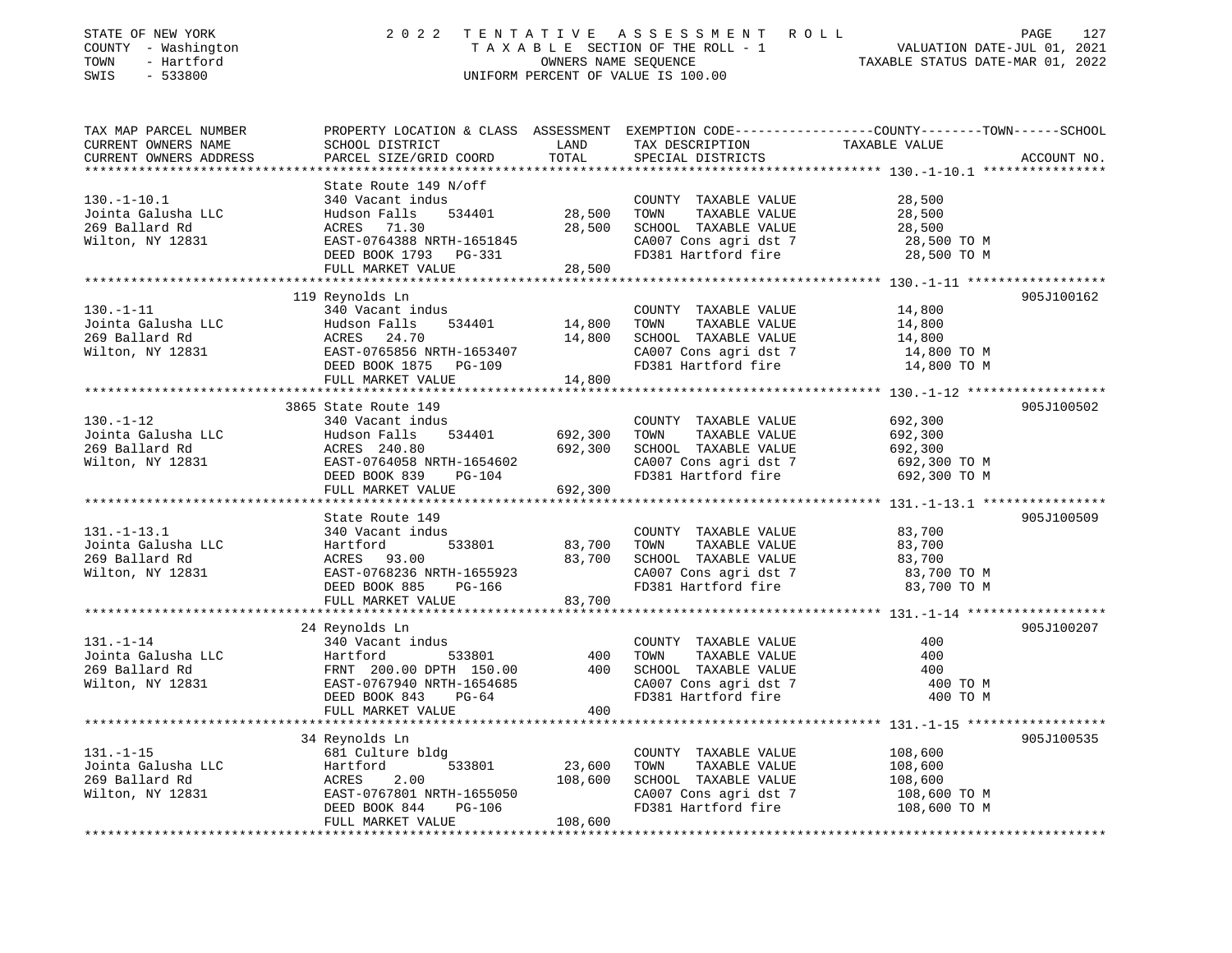| STATE OF NEW YORK   | 2022 TENTATIVE ASSESSMENT ROLL     | 128<br>PAGE                      |  |
|---------------------|------------------------------------|----------------------------------|--|
| COUNTY - Washington | TAXABLE SECTION OF THE ROLL - 1    | VALUATION DATE-JUL 01, 2021      |  |
| - Hartford<br>TOWN  | OWNERS NAME SEOUENCE               | TAXABLE STATUS DATE-MAR 01, 2022 |  |
| SWIS - 533800       | UNIFORM PERCENT OF VALUE IS 100.00 |                                  |  |
|                     |                                    |                                  |  |

| TAX MAP PARCEL NUMBER                                                                                                                                                                                          | PROPERTY LOCATION & CLASS ASSESSMENT EXEMPTION CODE---------------COUNTY-------TOWN-----SCHOOL |              |                                                                                         |                       |                                  |                    |
|----------------------------------------------------------------------------------------------------------------------------------------------------------------------------------------------------------------|------------------------------------------------------------------------------------------------|--------------|-----------------------------------------------------------------------------------------|-----------------------|----------------------------------|--------------------|
| CURRENT OWNERS NAME                                                                                                                                                                                            | SCHOOL DISTRICT                                                                                | LAND         | TAX DESCRIPTION                                                                         | TAXABLE VALUE         |                                  |                    |
| CURRENT OWNERS ADDRESS                                                                                                                                                                                         | PARCEL SIZE/GRID COORD                                                                         | TOTAL        | SPECIAL DISTRICTS                                                                       |                       |                                  | ACCOUNT NO.        |
| ***********************                                                                                                                                                                                        |                                                                                                |              |                                                                                         |                       |                                  |                    |
|                                                                                                                                                                                                                | 95 Country Ln                                                                                  |              | 63 PCT OF VALUE USED FOR EXEMPTION PURPOSES                                             |                       |                                  | 905J101176         |
| 122.-1-45<br>Jones Anthony InterVivos Trust Hartford 533801 47,500 AGED-CO/TN 41801<br>Jones Anthony InterVivos Trust Hartford 533801 47,500 AGED-SCH 41804<br>Jones Anthony ACRES 4.06 151,000 ENH STAR 41834 |                                                                                                |              |                                                                                         | 47,565 47,565 0       |                                  |                    |
|                                                                                                                                                                                                                |                                                                                                |              |                                                                                         | $\overline{0}$        | $\begin{matrix}0\\0\end{matrix}$ | 33,296             |
|                                                                                                                                                                                                                |                                                                                                |              |                                                                                         | $\overline{0}$        |                                  | 74,900             |
| Jones Anthony<br>5 Cedar Ridge Way<br>Fort Ann, NY 12827<br>Fort Ann, NY 12827<br>DEED BOOK 2344<br>PG-105                                                                                                     |                                                                                                |              | COUNTY TAXABLE VALUE                                                                    | 103,435<br>103,435    |                                  |                    |
|                                                                                                                                                                                                                |                                                                                                |              | TAXABLE VALUE<br>TOWN                                                                   |                       |                                  |                    |
|                                                                                                                                                                                                                | FULL MARKET VALUE                                                                              |              | 151,000 SCHOOL TAXABLE VALUE 42,804<br>CA007 Cons agri dst 7 151,000 TO M               |                       |                                  |                    |
|                                                                                                                                                                                                                |                                                                                                |              |                                                                                         |                       |                                  |                    |
|                                                                                                                                                                                                                |                                                                                                |              | FD381 Hartford fire                                                                     | 151,000 TO M          |                                  |                    |
|                                                                                                                                                                                                                |                                                                                                |              |                                                                                         |                       |                                  |                    |
|                                                                                                                                                                                                                | 5841 County Route 30                                                                           |              |                                                                                         |                       |                                  | 905J100533         |
| $141. - 1 - 29$                                                                                                                                                                                                | 210 1 Family Res                                                                               |              | ENH STAR 41834<br>27,200 COUNTY TAXABLE VALUE                                           | $\overline{0}$        | $\Omega$                         | 74,900             |
| Jones Brian F                                                                                                                                                                                                  | 533801<br>Hartford                                                                             |              |                                                                                         | 201,000               |                                  |                    |
| 5841 County Route 30 ACRES<br>Granville, NY 12832 EAST-0                                                                                                                                                       | 2.00                                                                                           | 201,000 TOWN | TAXABLE VALUE                                                                           | 201,000               |                                  |                    |
|                                                                                                                                                                                                                | EAST-0785210 NRTH-1647745<br>DEED BOOK 460 PG-668                                              |              | SCHOOL TAXABLE VALUE                                                                    | 126,100               |                                  |                    |
|                                                                                                                                                                                                                |                                                                                                |              | FD381 Hartford fire                                                                     | 201,000 TO M          |                                  |                    |
|                                                                                                                                                                                                                | FULL MARKET VALUE                                                                              | 201,000      |                                                                                         |                       |                                  |                    |
|                                                                                                                                                                                                                |                                                                                                |              |                                                                                         |                       |                                  |                    |
|                                                                                                                                                                                                                | 5871 County Route 30                                                                           |              |                                                                                         |                       |                                  | 905J100359         |
| $141. - 1 - 28$                                                                                                                                                                                                | 210 1 Family Res                                                                               |              | COUNTY TAXABLE VALUE 162,700                                                            |                       |                                  |                    |
| Jones Daniel                                                                                                                                                                                                   | Hartford 533801<br>ACRES 2.59<br>EAST-0784674 NRTH-1647509<br>DEED BOOK 20210 PG-4099          | 27,800       | TAXABLE VALUE<br>TOWN                                                                   | 162,700               |                                  |                    |
| Jones Laura E                                                                                                                                                                                                  |                                                                                                |              |                                                                                         | 162,700               |                                  |                    |
| Jones Laura E<br>PO Box 101<br>Hartford, NY 12838                                                                                                                                                              |                                                                                                |              | 162,700 SCHOOL TAXABLE VALUE<br>FD381 Hartford fire<br>FD381 Hartford fire 162,700 TO M |                       |                                  |                    |
|                                                                                                                                                                                                                |                                                                                                |              |                                                                                         |                       |                                  |                    |
|                                                                                                                                                                                                                | FULL MARKET VALUE                                                                              | 162,700      |                                                                                         |                       |                                  |                    |
|                                                                                                                                                                                                                |                                                                                                |              |                                                                                         |                       |                                  |                    |
|                                                                                                                                                                                                                | 1735 Burch Rd                                                                                  |              |                                                                                         |                       |                                  | 905J100578         |
| $151 - 2 - 3$                                                                                                                                                                                                  | 240 Rural res                                                                                  |              | BAS STAR 41854                                                                          | $\overline{0}$        |                                  | 30,000<br>$\Omega$ |
| Jones Daniel                                                                                                                                                                                                   | Hartford 533801                                                                                |              | 40,300 COUNTY TAXABLE VALUE                                                             | 108,000               |                                  |                    |
| Jones Laura E                                                                                                                                                                                                  | $151. - 1 - 3$                                                                                 | 108,000 TOWN |                                                                                         | TAXABLE VALUE 108,000 |                                  |                    |
| PO Box 101                                                                                                                                                                                                     | ACRES 10.38                                                                                    |              | SCHOOL TAXABLE VALUE<br>$CAO08$ Cons agri dst 8 108,000 TO M                            | 78,000                |                                  |                    |
| Hartford, NY 12838                                                                                                                                                                                             | EAST-0794018 NRTH-1641167                                                                      |              |                                                                                         |                       |                                  |                    |
|                                                                                                                                                                                                                | DEED BOOK 624<br>PG-245                                                                        |              | FD381 Hartford fire 108,000 TO M                                                        |                       |                                  |                    |
|                                                                                                                                                                                                                | FULL MARKET VALUE                                                                              | 108,000      |                                                                                         |                       |                                  |                    |
|                                                                                                                                                                                                                |                                                                                                |              |                                                                                         |                       |                                  |                    |
|                                                                                                                                                                                                                | 45 Camp A Way                                                                                  |              |                                                                                         |                       |                                  | 905J100174         |
| $142. - 1 - 3$                                                                                                                                                                                                 | 260 Seasonal res                                                                               |              | COUNTY TAXABLE VALUE                                                                    | 98,000                |                                  |                    |
| Jones Danny S                                                                                                                                                                                                  | Hartford<br>533801                                                                             | 26,900       | TOWN<br>TAXABLE VALUE                                                                   | 98,000                |                                  |                    |
| 99 Grove St                                                                                                                                                                                                    | $142. - 1 - 3. - 1$                                                                            | 98,000       | SCHOOL TAXABLE VALUE                                                                    | 98,000                |                                  |                    |
| Poultney, VT 05764                                                                                                                                                                                             | ACRES 30.37                                                                                    |              | FD381 Hartford fire                                                                     | 98,000 TO M           |                                  |                    |
|                                                                                                                                                                                                                | EAST-0792540 NRTH-1649886                                                                      |              |                                                                                         |                       |                                  |                    |
|                                                                                                                                                                                                                | DEED BOOK 2478 PG-225                                                                          |              |                                                                                         |                       |                                  |                    |
|                                                                                                                                                                                                                | FULL MARKET VALUE                                                                              | 98,000       |                                                                                         |                       |                                  |                    |
|                                                                                                                                                                                                                |                                                                                                |              |                                                                                         |                       |                                  |                    |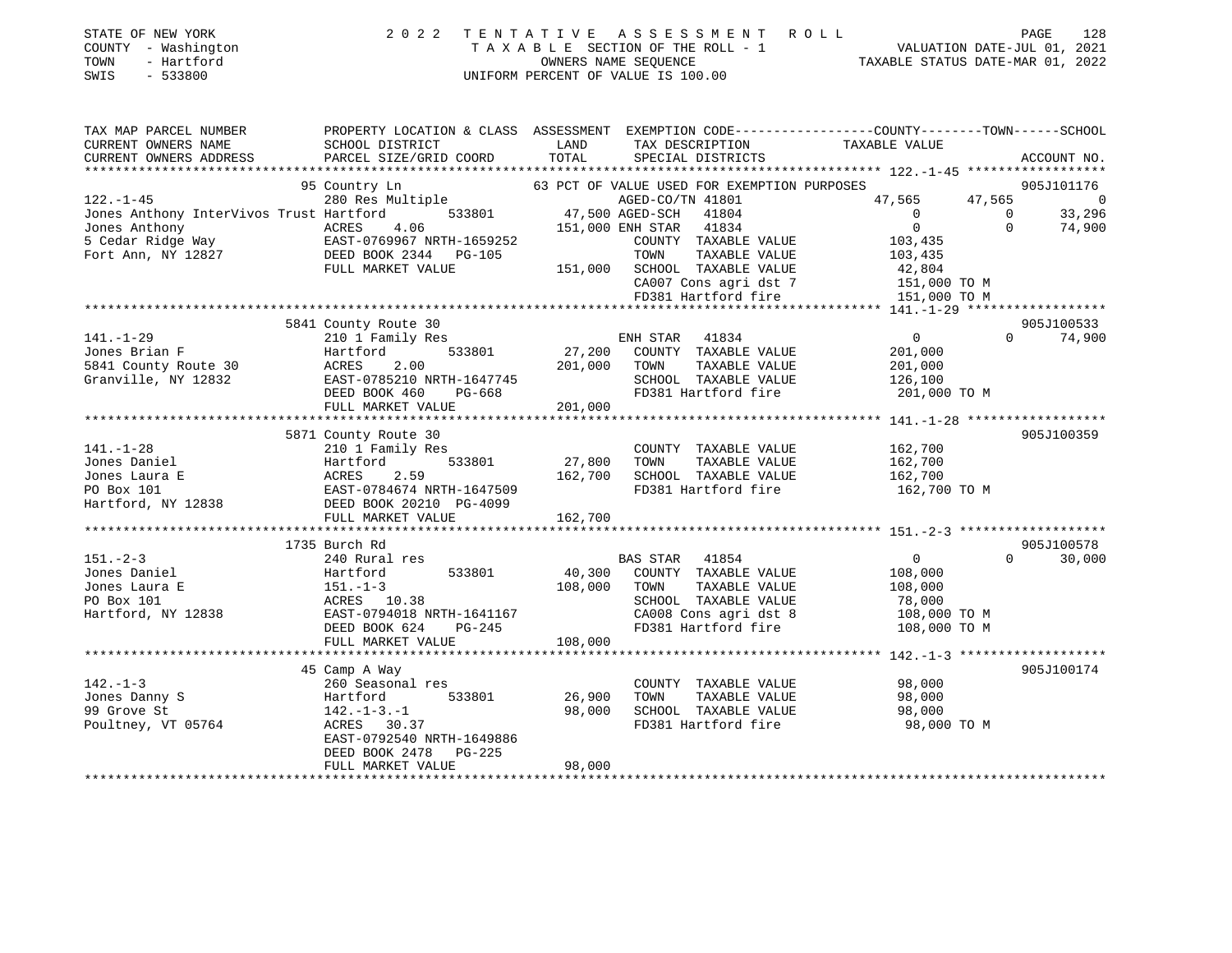| STATE OF NEW YORK<br>COUNTY - Washington<br>- Hartford<br>TOWN<br>$-533800$<br>SWIS | 2 0 2 2                                                                                                            |                  | TENTATIVE ASSESSMENT ROLL<br>T A X A B L E SECTION OF THE ROLL - 1<br>OWNERS NAME SEQUENCE TAXABLE STATUS DATE-MAR 01, 2022<br>UNIFORM PERCENT OF VALUE IS 100.00 |                                       | PAGE         | 129            |
|-------------------------------------------------------------------------------------|--------------------------------------------------------------------------------------------------------------------|------------------|-------------------------------------------------------------------------------------------------------------------------------------------------------------------|---------------------------------------|--------------|----------------|
| TAX MAP PARCEL NUMBER<br>CURRENT OWNERS NAME                                        | PROPERTY LOCATION & CLASS ASSESSMENT EXEMPTION CODE---------------COUNTY-------TOWN------SCHOOL<br>SCHOOL DISTRICT | LAND             | TAX DESCRIPTION                                                                                                                                                   | TAXABLE VALUE                         |              |                |
| CURRENT OWNERS ADDRESS                                                              | PARCEL SIZE/GRID COORD                                                                                             | TOTAL            | SPECIAL DISTRICTS                                                                                                                                                 |                                       |              | ACCOUNT NO.    |
|                                                                                     |                                                                                                                    |                  |                                                                                                                                                                   |                                       |              |                |
|                                                                                     | Camp A Way                                                                                                         |                  |                                                                                                                                                                   |                                       |              | 905J100648     |
| $142. - 1 - 4$                                                                      | 322 Rural vac>10<br>Hartford<br>533801                                                                             |                  | COUNTY TAXABLE VALUE<br>TOWN                                                                                                                                      | 13,700                                |              |                |
| Jones Danny S<br>99 Grove St                                                        | ACRES 10.63                                                                                                        | 13,700<br>13,700 | TAXABLE VALUE<br>SCHOOL TAXABLE VALUE                                                                                                                             | 13,700<br>13,700                      |              |                |
| Poultney, VT 05764                                                                  | EAST-0792335 NRTH-1649037                                                                                          |                  | FD381 Hartford fire                                                                                                                                               | 13,700 TO M                           |              |                |
|                                                                                     | DEED BOOK 2478 PG-225                                                                                              |                  |                                                                                                                                                                   |                                       |              |                |
|                                                                                     | FULL MARKET VALUE                                                                                                  | 13,700           |                                                                                                                                                                   |                                       |              |                |
|                                                                                     |                                                                                                                    |                  |                                                                                                                                                                   |                                       |              |                |
|                                                                                     | Camp A Way                                                                                                         |                  |                                                                                                                                                                   |                                       |              | 905J100450     |
| $142. - 1 - 7$                                                                      | 323 Vacant rural                                                                                                   |                  | COUNTY TAXABLE VALUE                                                                                                                                              | 26,400                                |              |                |
| Jones Danny S                                                                       | 533801<br>Hartford                                                                                                 | 26,400           | TOWN<br>TAXABLE VALUE                                                                                                                                             | 26,400                                |              |                |
| Mahoney John<br>99 Grove St                                                         | $142. - 1 - 7. - 1$<br>ACRES 30.10                                                                                 | 26,400           | SCHOOL TAXABLE VALUE<br>FD381 Hartford fire                                                                                                                       | 26,400<br>26,400 TO M                 |              |                |
| Poultney, VT 05764                                                                  | EAST-0793486 NRTH-1648480                                                                                          |                  |                                                                                                                                                                   |                                       |              |                |
|                                                                                     | DEED BOOK 3386 PG-186                                                                                              |                  |                                                                                                                                                                   |                                       |              |                |
|                                                                                     | FULL MARKET VALUE                                                                                                  | 26,400           |                                                                                                                                                                   |                                       |              |                |
|                                                                                     |                                                                                                                    |                  |                                                                                                                                                                   |                                       |              |                |
|                                                                                     | 1227 Baldwin Corners Rd                                                                                            |                  |                                                                                                                                                                   |                                       |              | 905J100598     |
| $121. - 4 - 4$                                                                      | 210 1 Family Res                                                                                                   |                  | COUNTY TAXABLE VALUE                                                                                                                                              | 64,000                                |              |                |
| Jones Gary                                                                          | 532802<br>Fort Ann                                                                                                 | 32,300           | TAXABLE VALUE<br>TOWN                                                                                                                                             | 64,000                                |              |                |
| Jones Jacqueline M<br>1227 Baldwin Corners Rd                                       | $121. - 1 - 4$<br>ACRES 4.10                                                                                       | 64,000           | SCHOOL TAXABLE VALUE<br>FD381 Hartford fire                                                                                                                       | 64,000<br>64,000 TO M                 |              |                |
| Fort Ann, NY 12827                                                                  | EAST-0765032 NRTH-1661968                                                                                          |                  |                                                                                                                                                                   |                                       |              |                |
|                                                                                     | DEED BOOK 3903 PG-255                                                                                              |                  |                                                                                                                                                                   |                                       |              |                |
|                                                                                     | FULL MARKET VALUE                                                                                                  | 64,000           |                                                                                                                                                                   |                                       |              |                |
|                                                                                     |                                                                                                                    |                  |                                                                                                                                                                   |                                       |              |                |
|                                                                                     | 212 Hartford Main St                                                                                               |                  |                                                                                                                                                                   |                                       |              |                |
| $132. - 1 - 20.1$                                                                   | 210 1 Family Res                                                                                                   |                  | BAS STAR 41854                                                                                                                                                    | $\overline{0}$                        | $\Omega$     | 30,000         |
| Jones James M                                                                       | 533801<br>Hartford 533801<br>FRNT 110.00 DPTH 161.00                                                               | 15,200           | COUNTY TAXABLE VALUE                                                                                                                                              | 122,200                               |              |                |
| Jones Jodie L                                                                       | EAST-0788757 NRTH-1655696                                                                                          | 122,200          | TOWN<br>TAXABLE VALUE<br>SCHOOL TAXABLE VALUE                                                                                                                     | 122,200<br>92,200                     |              |                |
| 212 Hartford Main St<br>Granville, NY 12832                                         | DEED BOOK 752<br><b>PG-178</b>                                                                                     |                  | CA007 Cons agri dst 7                                                                                                                                             | 122,200 TO M                          |              |                |
|                                                                                     | FULL MARKET VALUE                                                                                                  |                  | 122,200 FD381 Hartford fire                                                                                                                                       | 122,200 TO M                          |              |                |
|                                                                                     | ***********************                                                                                            |                  |                                                                                                                                                                   | ********* 132.-1-3.1 **************** |              |                |
|                                                                                     | 48 Wright Rd                                                                                                       |                  |                                                                                                                                                                   |                                       |              |                |
| $132. - 1 - 3.1$                                                                    | 210 1 Family Res                                                                                                   |                  | BAS STAR<br>41854                                                                                                                                                 | $\mathbf{0}$                          | $\mathbf{0}$ | 30,000         |
| Jones Lynne M                                                                       | Hartford<br>533801                                                                                                 |                  | 25,000 SOL-CO/TWN 49501                                                                                                                                           | 11,100                                | 11,100       | $\overline{0}$ |
| Jones Gary W                                                                        | ACRES<br>1.66 BANK<br>999                                                                                          |                  | 207,200 COUNTY TAXABLE VALUE                                                                                                                                      | 196,100                               |              |                |
| 48 Wright Rd                                                                        |                                                                                                                    |                  | TOWN<br>TAXABLE VALUE                                                                                                                                             | 196,100                               |              |                |
| Granville, NY 12832                                                                 |                                                                                                                    |                  | SCHOOL TAXABLE VALUE                                                                                                                                              | 177,200                               |              |                |
|                                                                                     | FULL MARKET VALUE                                                                                                  |                  | 207,200 CA007 Cons agri dst 7<br>FD381 Hartford fire                                                                                                              | 207,200 TO M<br>207.200 TO M          |              |                |
|                                                                                     |                                                                                                                    |                  |                                                                                                                                                                   |                                       |              |                |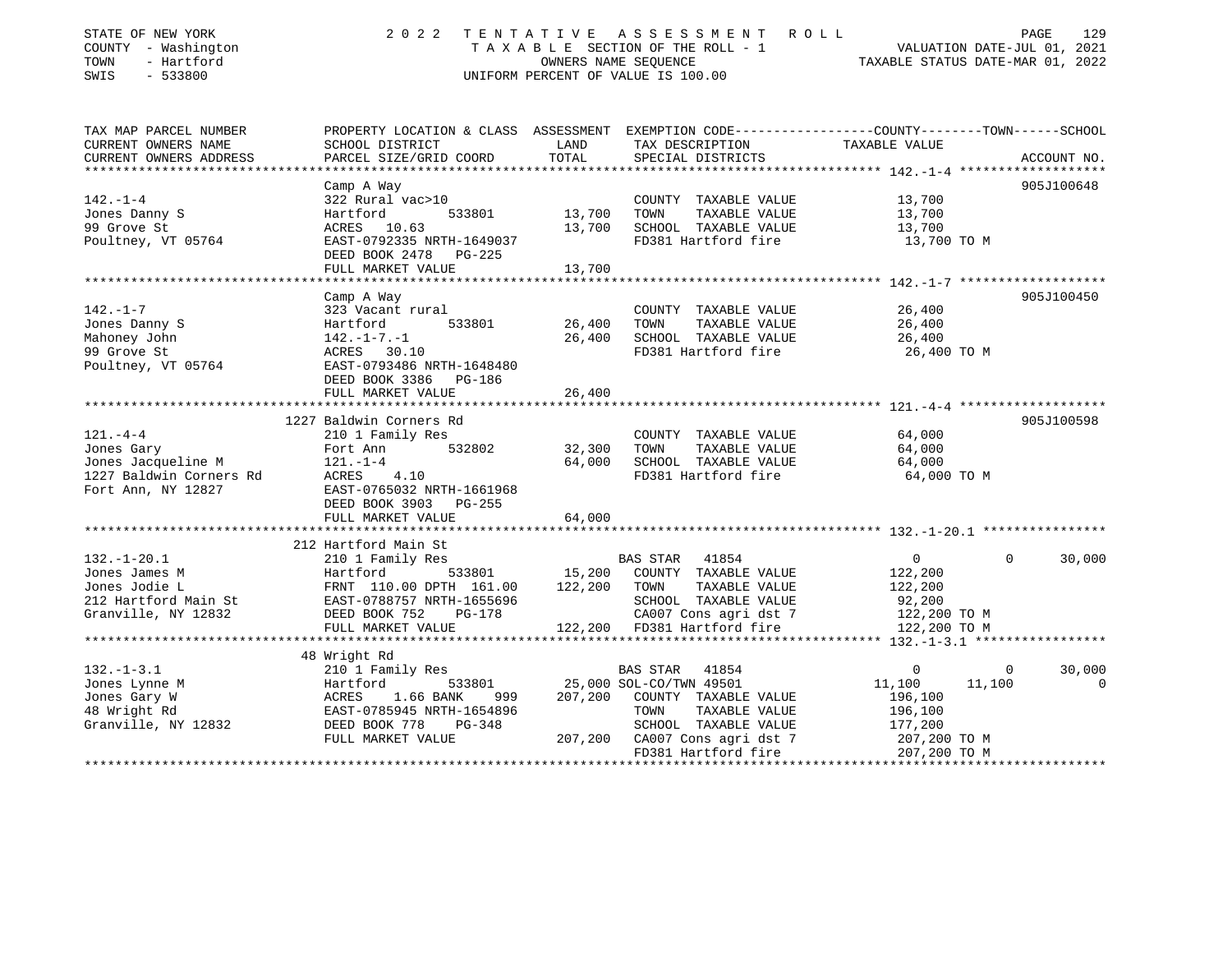| STATE OF NEW YORK<br>COUNTY - Washington<br>TOWN<br>- Hartford<br>SWIS<br>$-533800$                                                                                   | 2 0 2 2                                                                                                           |         | TENTATIVE ASSESSMENT ROLL<br>TAXABLE SECTION OF THE ROLL - 1<br>OWNERS NAME SEQUENCE<br>TAXABLE STATUS DATE-MAR 01, 2022<br>UNIFORM PERCENT OF VALUE IS 100.00 | TAXABLE STATUS DATE-MAR 01, 2022 | PAGE<br>130                  |
|-----------------------------------------------------------------------------------------------------------------------------------------------------------------------|-------------------------------------------------------------------------------------------------------------------|---------|----------------------------------------------------------------------------------------------------------------------------------------------------------------|----------------------------------|------------------------------|
| TAX MAP PARCEL NUMBER<br>CURRENT OWNERS NAME                                                                                                                          | PROPERTY LOCATION & CLASS ASSESSMENT EXEMPTION CODE---------------COUNTY-------TOWN-----SCHOOL<br>SCHOOL DISTRICT | LAND    | TAX DESCRIPTION                                                                                                                                                | TAXABLE VALUE                    |                              |
| CURRENT OWNERS ADDRESS                                                                                                                                                | PARCEL SIZE/GRID COORD                                                                                            | TOTAL   | SPECIAL DISTRICTS                                                                                                                                              |                                  | ACCOUNT NO.                  |
|                                                                                                                                                                       | 519 Blood St                                                                                                      |         |                                                                                                                                                                |                                  |                              |
| $132. - 4 - 13.1$                                                                                                                                                     | 210 1 Family Res                                                                                                  |         | COUNTY TAXABLE VALUE                                                                                                                                           | 202,500                          |                              |
|                                                                                                                                                                       | 533801                                                                                                            | 29,100  | TOWN<br>TAXABLE VALUE                                                                                                                                          | 202,500                          |                              |
|                                                                                                                                                                       |                                                                                                                   | 202,500 | SCHOOL TAXABLE VALUE                                                                                                                                           | 202,500                          |                              |
| 132.-4-13.1<br>Jones Maureen A Hartford 533801<br>Jones Christopher J ACRES 3.02<br>519 Blood St EAST-0794245 NRTH-165258<br>Granville. NY 12832 DEED BOOK 829 PG-156 | EAST-0794245 NRTH-1652582                                                                                         |         | FD381 Hartford fire                                                                                                                                            | 202,500 TO M                     |                              |
|                                                                                                                                                                       |                                                                                                                   |         |                                                                                                                                                                |                                  |                              |
|                                                                                                                                                                       | FULL MARKET VALUE                                                                                                 | 202,500 |                                                                                                                                                                |                                  |                              |
|                                                                                                                                                                       |                                                                                                                   |         |                                                                                                                                                                |                                  |                              |
| $140. - 1 - 6$                                                                                                                                                        | 3685 State Route 196<br>210 1 Family Res                                                                          |         | EFVET CL/T 41003                                                                                                                                               | 75,900<br>$\mathbf{0}$           | 905J101103<br>$\overline{0}$ |
| Jones Theresa V                                                                                                                                                       | 。<br>533801<br>Hartford                                                                                           |         | 32,900 ELG FVT/CO 41102                                                                                                                                        | 5,000                            | $\overline{0}$<br>$\Omega$   |
| 3685 State Route 196                                                                                                                                                  | ACRES<br>4.30                                                                                                     |         | 75,900 AGED-CO/TN 41801                                                                                                                                        | 24,815                           | $\overline{0}$<br>$\Omega$   |
| Fort Ann, NY 12827                                                                                                                                                    | EAST-0774895 NRTH-1646548                                                                                         |         | ENH STAR 41834                                                                                                                                                 | $\overline{0}$                   | 74,900<br>$\Omega$           |
|                                                                                                                                                                       | DEED BOOK 470<br>PG-607                                                                                           |         | COUNTY TAXABLE VALUE                                                                                                                                           | 46,085                           |                              |
|                                                                                                                                                                       | FULL MARKET VALUE                                                                                                 | 75,900  | TAXABLE VALUE<br>TOWN                                                                                                                                          | $\Omega$                         |                              |
|                                                                                                                                                                       |                                                                                                                   |         | SCHOOL TAXABLE VALUE                                                                                                                                           | 1,000                            |                              |
|                                                                                                                                                                       |                                                                                                                   |         | CA007 Cons agri dst 7                                                                                                                                          | 75,900 TO M                      |                              |
|                                                                                                                                                                       |                                                                                                                   |         | FD381 Hartford fire                                                                                                                                            | 75,900 TO M                      |                              |
|                                                                                                                                                                       |                                                                                                                   |         |                                                                                                                                                                |                                  |                              |
| $121. - 4 - 6$                                                                                                                                                        | 1350 Baldwin Corners Rd                                                                                           |         |                                                                                                                                                                | $\overline{0}$                   | 905J100599<br>$\Omega$       |
| 121.-4-6<br>Jordan Amy M                                                                                                                                              | 210 1 Family Res<br>532802<br>Fort Ann                                                                            |         | BAS STAR 41854<br>24,600 COUNTY TAXABLE VALUE                                                                                                                  | 95,600                           | 30,000                       |
| 1350 Baldwin Corners Rd                                                                                                                                               | $121. - 1 - 6$                                                                                                    |         | 95,600 TOWN<br>TAXABLE VALUE                                                                                                                                   | 95,600                           |                              |
| Fort Ann, NY 12827                                                                                                                                                    | 998<br>ACRES<br>1.52 BANK                                                                                         |         | SCHOOL TAXABLE VALUE                                                                                                                                           | 65,600                           |                              |
|                                                                                                                                                                       | EAST-0767739 NRTH-1662746                                                                                         |         | CA007 Cons agri dst 7                                                                                                                                          | 95,600 TO M                      |                              |
|                                                                                                                                                                       | DEED BOOK 2876 PG-159                                                                                             |         | FD381 Hartford fire                                                                                                                                            | 95,600 TO M                      |                              |
|                                                                                                                                                                       | FULL MARKET VALUE                                                                                                 | 95,600  |                                                                                                                                                                |                                  |                              |
|                                                                                                                                                                       | ****************************                                                                                      |         |                                                                                                                                                                |                                  |                              |
|                                                                                                                                                                       | 177 Hartford Main St                                                                                              |         |                                                                                                                                                                |                                  | 905J100009                   |
| $132. - 1 - 15.1$                                                                                                                                                     | 270 Mfg housing                                                                                                   |         | ENH STAR 41834                                                                                                                                                 | $\overline{0}$                   | $0 \t 74,900$                |
| Jordan Craig<br>Jordan Cherry                                                                                                                                         | Hartford 533801 23,000<br>ACRES 1.00 101,600<br>EAST-0787892 NRTH-1655469 101,600                                 |         | 23,000 COUNTY TAXABLE VALUE<br>101,600 TOWN<br>TAXABLE VALUE                                                                                                   | 101,600<br>101,600               |                              |
| 177 Hartford Main St                                                                                                                                                  |                                                                                                                   |         | SCHOOL TAXABLE VALUE                                                                                                                                           | 26,700                           |                              |
| Granville, NY 12832                                                                                                                                                   |                                                                                                                   |         | CA007 Cons agri dst 7                                                                                                                                          | 101,600 TO M                     |                              |
|                                                                                                                                                                       | FULL MARKET VALUE                                                                                                 |         | 101,600 FD381 Hartford fire                                                                                                                                    | 101,600 TO M                     |                              |
|                                                                                                                                                                       |                                                                                                                   |         |                                                                                                                                                                |                                  |                              |
|                                                                                                                                                                       | 3868 State Route 196                                                                                              |         |                                                                                                                                                                |                                  | 905J100054                   |
| $140. - 2 - 41$                                                                                                                                                       | 240 Rural res                                                                                                     |         | BAS STAR 41854                                                                                                                                                 | $\overline{0}$                   | $\Omega$<br>30,000           |
| Joy Edward S                                                                                                                                                          | 533801<br>Hartford                                                                                                |         | 66,300 COUNTY TAXABLE VALUE                                                                                                                                    | 146,800                          |                              |
| 3868 State Route 196<br>The Rose of ACRES 33.30<br>Fort Ann, NY 12827 EAST-0779171 1                                                                                  |                                                                                                                   | 146,800 | TOWN<br>TAXABLE VALUE                                                                                                                                          | 146,800                          |                              |
|                                                                                                                                                                       | EAST-0779171 NRTH-1644596                                                                                         |         | SCHOOL TAXABLE VALUE                                                                                                                                           | 116,800                          |                              |
|                                                                                                                                                                       | DEED BOOK 882<br>PG-176<br>FULL MARKET VALUE                                                                      |         | CA007 Cons agri dst 7<br>146,800 FD381 Hartford fire                                                                                                           | 146,800 TO M<br>146,800 TO M     |                              |
|                                                                                                                                                                       |                                                                                                                   |         |                                                                                                                                                                |                                  |                              |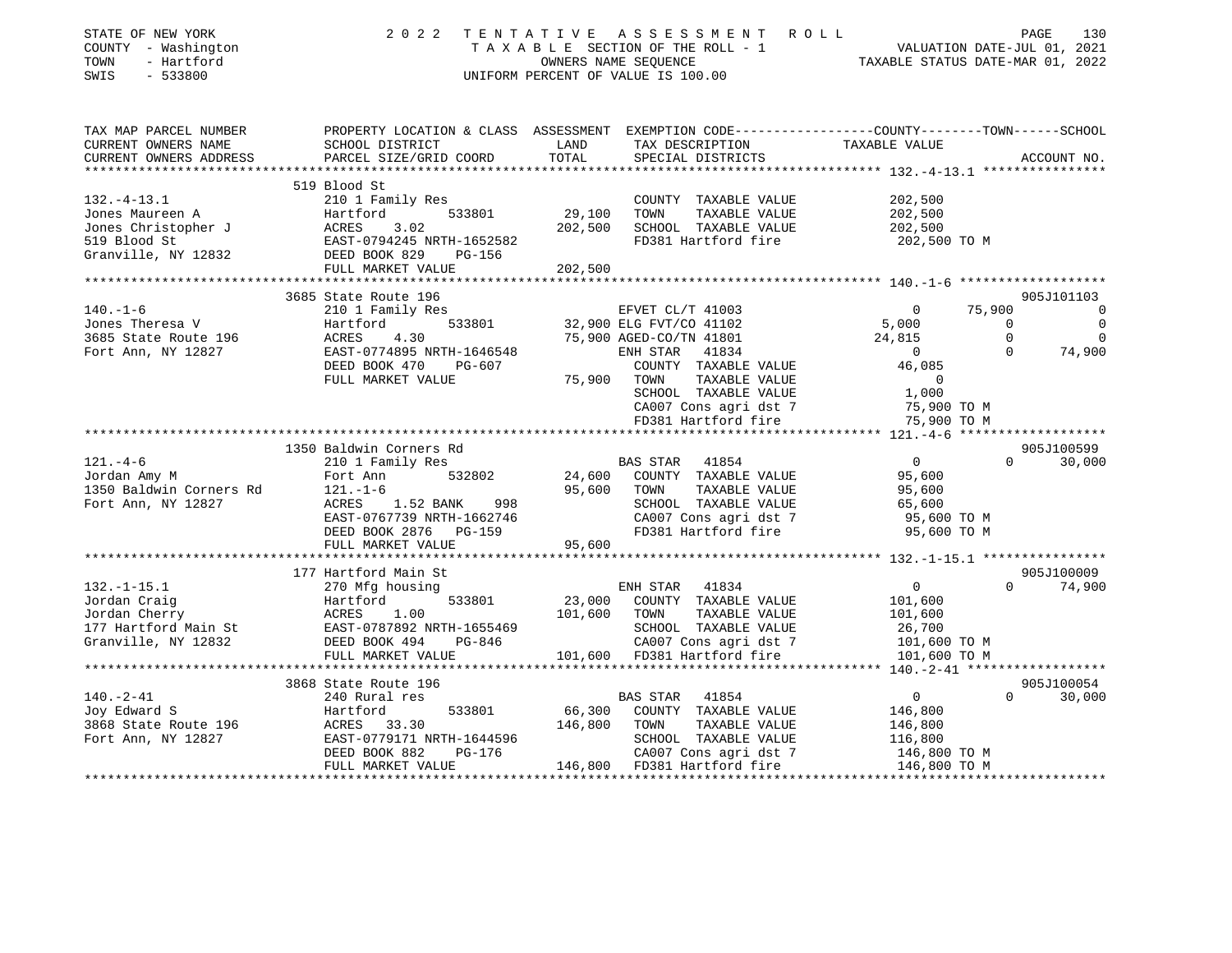| STATE OF NEW YORK<br>COUNTY - Washington<br>TOWN<br>- Hartford<br>SWIS<br>$-533800$ | 2 0 2 2                                   | TENTATIVE     | ASSESSMENT ROLL<br>TAXABLE SECTION OF THE ROLL - 1<br>OWNERS NAME SEQUENCE<br>UNIFORM PERCENT OF VALUE IS 100.00 | PAGE 131<br>VALUATION DATE-JUL 01, 2021<br>TAXABLE STATIS DATE 11-                                               |                  |
|-------------------------------------------------------------------------------------|-------------------------------------------|---------------|------------------------------------------------------------------------------------------------------------------|------------------------------------------------------------------------------------------------------------------|------------------|
| TAX MAP PARCEL NUMBER<br>CURRENT OWNERS NAME<br>CURRENT OWNERS ADDRESS              | SCHOOL DISTRICT<br>PARCEL SIZE/GRID COORD | LAND<br>TOTAL | TAX DESCRIPTION<br>SPECIAL DISTRICTS                                                                             | PROPERTY LOCATION & CLASS ASSESSMENT EXEMPTION CODE----------------COUNTY-------TOWN-----SCHOOL<br>TAXABLE VALUE | ACCOUNT NO.      |
| *************************                                                           |                                           |               |                                                                                                                  |                                                                                                                  |                  |
|                                                                                     | State Route 196                           |               |                                                                                                                  |                                                                                                                  |                  |
| $140. -2 - 41.5$<br>Joy Seth L                                                      | 311 Res vac land<br>533801<br>Hartford    | 13,000        | COUNTY TAXABLE VALUE<br>TOWN<br>TAXABLE VALUE                                                                    | 13,000<br>13,000                                                                                                 |                  |
| Hooper Angela                                                                       | ACRES<br>1.01                             | 13,000        | SCHOOL TAXABLE VALUE                                                                                             | 13,000                                                                                                           |                  |
| 3868 State Route 196                                                                | EAST-0778899 NRTH-1645347                 |               | CA007 Cons agri dst 7                                                                                            | 13,000 TO M                                                                                                      |                  |
| Fort Ann, NY 12827                                                                  | DEED BOOK 3364 PG-170                     |               | FD381 Hartford fire                                                                                              | 13,000 TO M                                                                                                      |                  |
|                                                                                     | FULL MARKET VALUE                         | 13,000        |                                                                                                                  |                                                                                                                  |                  |
|                                                                                     |                                           |               |                                                                                                                  |                                                                                                                  |                  |
|                                                                                     | Pope Hill Rd                              |               |                                                                                                                  |                                                                                                                  | 905J100669       |
| $149. - 1 - 28.3$<br>Kameda Tetsuo                                                  | 322 Rural vac>10<br>Hartford<br>533801    | 21,900        | COUNTY TAXABLE VALUE<br>TAXABLE VALUE<br>TOWN                                                                    | 21,900<br>21,900                                                                                                 |                  |
| Kameda Helen P                                                                      | Sub Div Lot 3                             | 21,900        | SCHOOL TAXABLE VALUE                                                                                             | 21,900                                                                                                           |                  |
| 3026 Coach Rd                                                                       | 3561/236                                  |               | FD381 Hartford fire                                                                                              | 21,900 TO M                                                                                                      |                  |
| Argyle, NY 12809                                                                    | ACRES 14.87                               |               |                                                                                                                  |                                                                                                                  |                  |
|                                                                                     | EAST-0778288 NRTH-1634158                 |               |                                                                                                                  |                                                                                                                  |                  |
|                                                                                     | DEED BOOK 3561 PG-236                     |               |                                                                                                                  |                                                                                                                  |                  |
|                                                                                     | FULL MARKET VALUE                         | 21,900        |                                                                                                                  |                                                                                                                  |                  |
|                                                                                     | ***********************                   |               |                                                                                                                  |                                                                                                                  | 905J100669       |
| $149. - 1 - 28.4$                                                                   | 3026 Coach Rd<br>240 Rural res            |               | ENH STAR 41834                                                                                                   | $\Omega$<br>$\overline{0}$                                                                                       | 74,900           |
| Kameda Tetsuo                                                                       | Hartford<br>533801                        | 28,800        | COUNTY TAXABLE VALUE                                                                                             | 185,000                                                                                                          |                  |
| Kameda Helen                                                                        | Sub Div Lot 4                             | 185,000       | TAXABLE VALUE<br>TOWN                                                                                            | 185,000                                                                                                          |                  |
| 3026 Coach Rd                                                                       | ACRES 10.57                               |               | SCHOOL TAXABLE VALUE                                                                                             | 110,100                                                                                                          |                  |
| Argyle, NY 12809                                                                    | EAST-0778486 NRTH-1634785                 |               | FD381 Hartford fire                                                                                              | 185,000 TO M                                                                                                     |                  |
|                                                                                     | DEED BOOK 2432 PG-230                     |               |                                                                                                                  |                                                                                                                  |                  |
|                                                                                     | FULL MARKET VALUE                         | 185,000       |                                                                                                                  |                                                                                                                  |                  |
|                                                                                     |                                           |               |                                                                                                                  |                                                                                                                  |                  |
| $132.15 - 2 - 18$                                                                   | 16 Hartford Main St<br>210 1 Family Res   |               | CW_10_VET/ 41151                                                                                                 | 8,000<br>8,000                                                                                                   | 905J100679       |
| Keeler John J Jr                                                                    | Hartford<br>533801                        | 14,300        | COUNTY TAXABLE VALUE                                                                                             | 77,700                                                                                                           |                  |
| 16 Hartford Main St                                                                 | ACRES<br>0.37                             | 85,700        | TOWN<br>TAXABLE VALUE                                                                                            | 77,700                                                                                                           |                  |
| Hartford, NY 12838                                                                  | EAST-0786207 NRTH-1651872                 |               | SCHOOL TAXABLE VALUE                                                                                             | 85,700                                                                                                           |                  |
|                                                                                     | DEED BOOK 20191 PG-26364                  |               | CA007 Cons agri dst 7                                                                                            | 85,700 TO M                                                                                                      |                  |
|                                                                                     | FULL MARKET VALUE                         |               | 85,700 FD381 Hartford fire                                                                                       | 85,700 TO M                                                                                                      |                  |
|                                                                                     | ********************                      |               | *************************************                                                                            | ****** $114. - 1 - 20$ *******************                                                                       |                  |
|                                                                                     | 56 Durkee Ln                              |               | 17 PCT OF VALUE USED FOR EXEMPTION PURPOSES                                                                      |                                                                                                                  | 905J100186       |
| $114. - 1 - 20$<br>Kelly Durkee Revocable Trust Hartford                            | 112 Dairy farm<br>533801                  |               | AG DIST<br>41720<br>41800<br>123,800 AGED-ALL                                                                    | 49,927<br>49,927<br>17,468<br>17,468                                                                             | 49,927<br>17,468 |
| Durkee Kelly Trustee                                                                | 2628/181Covenants&Restric                 |               | 41834<br>205,500 ENH STAR                                                                                        | $\overline{0}$<br>$\Omega$                                                                                       | 74,900           |
| 56 Durkee Ln                                                                        | 1955/39WRP eastment 2865/                 |               | COUNTY TAXABLE VALUE                                                                                             | 138,105                                                                                                          |                  |
| Fort Ann, NY 12827                                                                  | ACRES 85.86                               |               | TOWN<br>TAXABLE VALUE                                                                                            | 138,105                                                                                                          |                  |
|                                                                                     | EAST-0785053 NRTH-1665808                 |               | SCHOOL TAXABLE VALUE                                                                                             | 63,205                                                                                                           |                  |
| MAY BE SUBJECT TO PAYMENT                                                           | DEED BOOK 20210 PG-7913                   |               | CA007 Cons agri dst 7                                                                                            | 155,573 TO M                                                                                                     |                  |
| UNDER AGDIST LAW TIL 2026                                                           | FULL MARKET VALUE                         | 205,500       | 49,927 EX                                                                                                        |                                                                                                                  |                  |
|                                                                                     |                                           |               | FD381 Hartford fire                                                                                              | 205,500 TO M                                                                                                     |                  |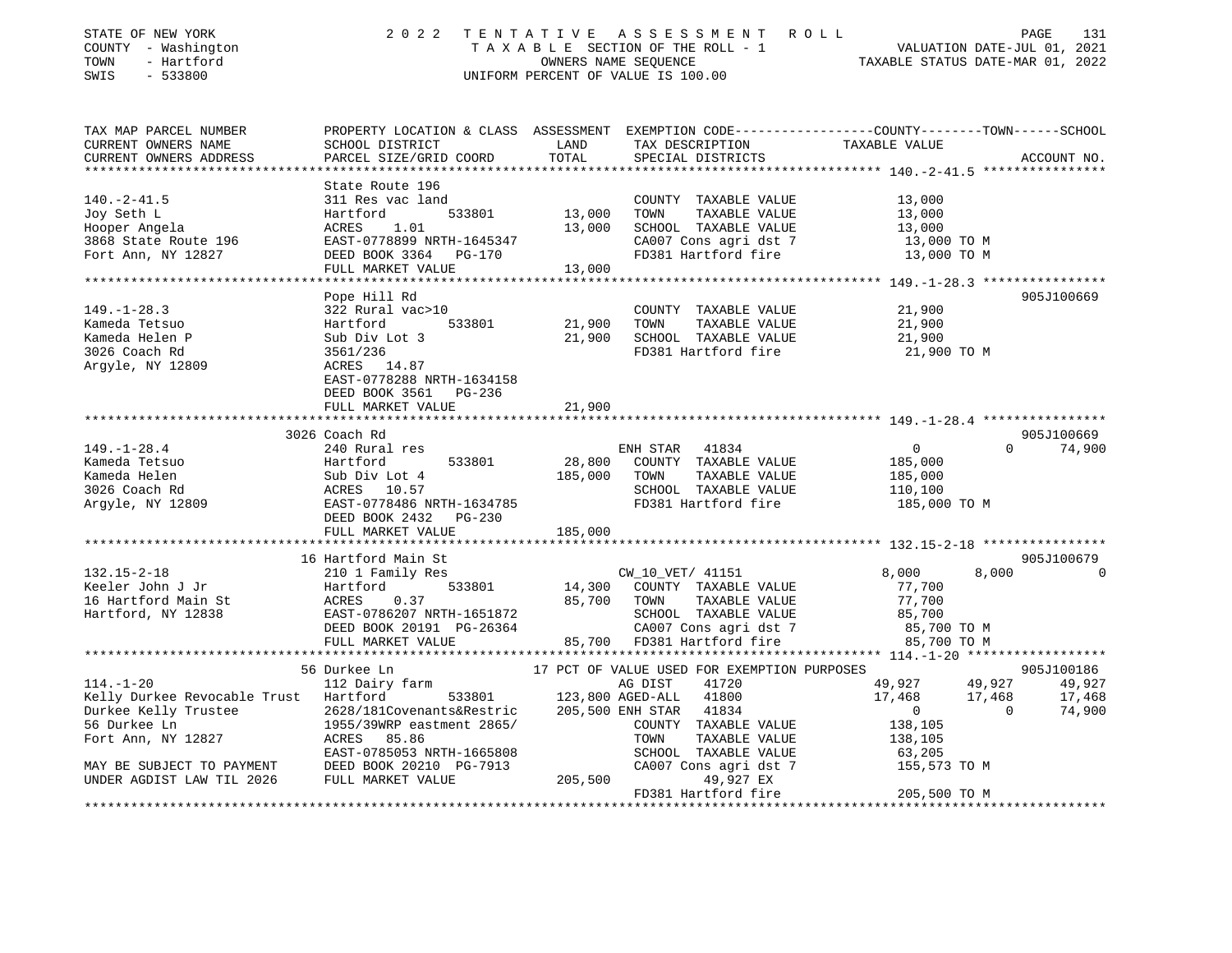| STATE OF NEW YORK<br>COUNTY - Washington<br>TOWN<br>- Hartford | 2022 TENTATIVE ASSESSMENT ROLL<br>T A X A B L E SECTION OF THE ROLL - 1<br>OWNERS NAME SEOUENCE | 132<br>PAGE<br>VALUATION DATE-JUL 01, 2021<br>TAXABLE STATUS DATE-MAR 01, 2022 |
|----------------------------------------------------------------|-------------------------------------------------------------------------------------------------|--------------------------------------------------------------------------------|
| SWIS - 533800                                                  | UNIFORM PERCENT OF VALUE IS 100.00                                                              |                                                                                |

| TAX MAP PARCEL NUMBER                                     | PROPERTY LOCATION & CLASS ASSESSMENT EXEMPTION CODE---------------COUNTY-------TOWN-----SCHOOL |                               |                                                                 |                       |                |                          |
|-----------------------------------------------------------|------------------------------------------------------------------------------------------------|-------------------------------|-----------------------------------------------------------------|-----------------------|----------------|--------------------------|
| CURRENT OWNERS NAME                                       | SCHOOL DISTRICT                                                                                | LAND                          | TAX DESCRIPTION                                                 | TAXABLE VALUE         |                |                          |
| CURRENT OWNERS ADDRESS                                    | PARCEL SIZE/GRID COORD                                                                         | TOTAL                         | SPECIAL DISTRICTS                                               |                       |                | ACCOUNT NO.              |
|                                                           | 7778 State Route 40                                                                            |                               |                                                                 |                       |                | 905J100451               |
| $140. - 2 - 19$                                           |                                                                                                |                               |                                                                 | 25,000                |                | 25,000<br>$\overline{0}$ |
| Kenneally Kay Marie                                       |                                                                                                |                               |                                                                 | $\overline{0}$        | $\overline{0}$ | 74,900                   |
|                                                           | Trans exempt repay 2022 125,000 COUNTY TAXABLE VALUE                                           |                               |                                                                 | 100,000               |                |                          |
| 7778 State Route 40<br>Hartford, NY 12838                 | FRNT 66.00 DPTH 186.00                                                                         |                               | TOWN TAXABLE VALUE                                              | 100,000               |                |                          |
|                                                           | EAST-0782659 NRTH-1645694                                                                      |                               |                                                                 |                       |                |                          |
|                                                           | DEED BOOK 20210 PG-6374                                                                        |                               | SCHOOL TAXABLE VALUE 50,100<br>FD381 Hartford fire 125,000 TO M |                       |                |                          |
|                                                           | FULL MARKET VALUE                                                                              |                               | $125,000$ TE533 Trans exempt flg $\qquad \qquad 00 \text{ MT}$  |                       |                |                          |
|                                                           |                                                                                                |                               |                                                                 |                       |                |                          |
|                                                           | 51 Rowe Hill Rd                                                                                |                               |                                                                 |                       |                | 905J100422               |
| $141. - 1 - 39$                                           | 210 1 Family Res                                                                               |                               | COUNTY TAXABLE VALUE 165,000                                    |                       |                |                          |
| Kerr Irrevocable Trust June M Hartford 533801 22,100 TOWN |                                                                                                |                               | TAXABLE VALUE 165,000                                           |                       |                |                          |
| 51 Rowe Hill Rd                                           | ACRES 0.90                                                                                     | 165,000                       | SCHOOL TAXABLE VALUE                                            | 165,000               |                |                          |
| Hartford, NY 12838 EAST-0785791 NRTH-1649260              |                                                                                                |                               | CA007 Cons agri dst 7 165,000 TO M                              |                       |                |                          |
|                                                           | DEED BOOK 3969 PG-147                                                                          |                               | FD381 Hartford fire                                             | 165,000 TO M          |                |                          |
|                                                           | FULL MARKET VALUE                                                                              | 165,000                       |                                                                 |                       |                |                          |
|                                                           |                                                                                                |                               |                                                                 |                       |                |                          |
| $158. - 2 - 6.8$                                          | Shadow Mt Way<br>314 Rural vac<10                                                              |                               |                                                                 |                       |                |                          |
| Keys David                                                | Hartford                                                                                       | 0 COUNT<br>533801 23,800 TOWN | COUNTY TAXABLE VALUE<br>TOWN TAXABLE VALUE 23,800               |                       |                |                          |
| 1080 Lundy Rd                                             |                                                                                                |                               |                                                                 |                       |                |                          |
| Granville, NY 12832                                       | $ACRES$ 17.61<br>$FART$ $-1$                                                                   |                               | 23,800    SCHOOL   TAXABLE VALUE<br>FD381 Hartford fire         |                       |                |                          |
|                                                           | EAST-0787346 NRTH-1632261                                                                      |                               |                                                                 | 23,800<br>23,800 TO M |                |                          |
|                                                           | DEED BOOK 3716 PG-328                                                                          |                               |                                                                 |                       |                |                          |
|                                                           | FULL MARKET VALUE 23,800                                                                       |                               |                                                                 |                       |                |                          |
|                                                           |                                                                                                |                               |                                                                 |                       |                |                          |
|                                                           | Lundy Rd                                                                                       |                               |                                                                 |                       |                |                          |
| $158. - 2 - 6.9$                                          | 311 Res vac land                                                                               |                               | AGRI-D IND 41730                                                | 8,090                 | 8,090          | 8,090                    |
| Keys David                                                | Hartford                                                                                       |                               | 533801 13,200 COUNTY TAXABLE VALUE                              | 5,110<br>5,110        |                |                          |
| 1080 Lundy Rd                                             | 8.71<br>ACRES                                                                                  | 13,200 TOWN                   | TAXABLE VALUE                                                   |                       |                |                          |
| Granville, NY 12832                                       |                                                                                                |                               | SCHOOL TAXABLE VALUE 5,110<br>FD381 Hartford fire 13,200 TO M   |                       |                |                          |
|                                                           | EAST-0786043 NRTH-1632569<br>DEED BOOK 3716 PG-328<br>FULL MARKET VALUE 13,200                 |                               |                                                                 |                       |                |                          |
| MAY BE SUBJECT TO PAYMENT                                 |                                                                                                |                               |                                                                 |                       |                |                          |
| UNDER AGDIST LAW TIL 2029                                 |                                                                                                |                               |                                                                 |                       |                |                          |
|                                                           |                                                                                                |                               |                                                                 |                       |                | 905J100361               |
| $158. - 2 - 7$                                            | 1080 Lundy Rd<br>240 Rural res                                                                 |                               | BAS STAR 41854                                                  | 0                     |                | $\Omega$<br>30,000       |
| Keys David                                                | 533801<br>Hartford                                                                             |                               | 31,300 COUNTY TAXABLE VALUE                                     | 185,700               |                |                          |
| 1080 Lundy Rd                                             |                                                                                                | 185,700 TOWN                  | TAXABLE VALUE                                                   |                       |                |                          |
| Granville, NY 12832                                       |                                                                                                |                               | SCHOOL TAXABLE VALUE                                            | 185,700<br>155,700    |                |                          |
|                                                           |                                                                                                |                               | FD381 Hartford fire 185,700 TO M                                |                       |                |                          |
|                                                           | Survey 12890<br>564/243<br>158.-1-7<br>ACRES 10.34                                             |                               |                                                                 |                       |                |                          |
|                                                           | EAST-0786631 NRTH-1632040                                                                      |                               |                                                                 |                       |                |                          |
|                                                           | DEED BOOK 3988 PG-147                                                                          |                               |                                                                 |                       |                |                          |
|                                                           | FULL MARKET VALUE                                                                              | 185,700                       |                                                                 |                       |                |                          |
|                                                           |                                                                                                |                               |                                                                 |                       |                |                          |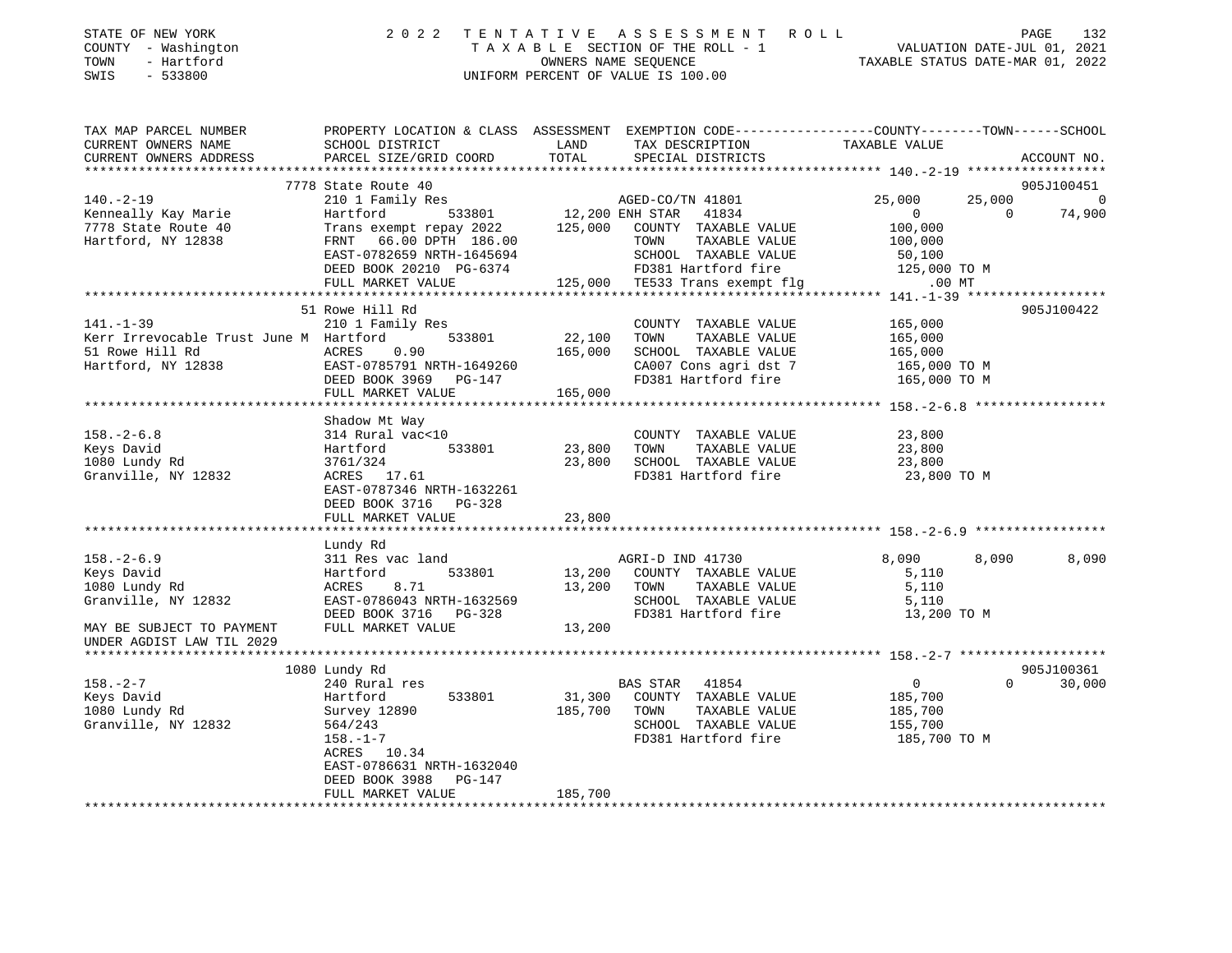| STATE OF NEW YORK<br>- Washington<br>COUNTY<br>- Hartford<br>TOWN<br>SWIS<br>$-533800$ | 2022                                 | TENTATIVE<br>OWNERS NAME SEOUENCE | ASSESSMENT ROLL<br>TAXABLE SECTION OF THE ROLL - 1<br>UNIFORM PERCENT OF VALUE IS 100.00 | VALUATION DATE-JUL 01, 2021<br>TAXABLE STATUS DATE-MAR 01, 2022 | 133<br>PAGE            |
|----------------------------------------------------------------------------------------|--------------------------------------|-----------------------------------|------------------------------------------------------------------------------------------|-----------------------------------------------------------------|------------------------|
| TAX MAP PARCEL NUMBER                                                                  | PROPERTY LOCATION & CLASS ASSESSMENT |                                   |                                                                                          | EXEMPTION CODE-----------------COUNTY-------TOWN------SCHOOL    |                        |
| CURRENT OWNERS NAME                                                                    | SCHOOL DISTRICT                      | LAND                              | TAX DESCRIPTION                                                                          | TAXABLE VALUE                                                   |                        |
| CURRENT OWNERS ADDRESS                                                                 | PARCEL SIZE/GRID COORD               | TOTAL                             | SPECIAL DISTRICTS                                                                        |                                                                 | ACCOUNT NO.            |
|                                                                                        |                                      |                                   |                                                                                          |                                                                 |                        |
|                                                                                        | 7779 State Route 40                  |                                   |                                                                                          |                                                                 | 905J101115             |
| 140.-2-16                                                                              | 210 1 Family Res                     |                                   | AGED-CO/TN 41801                                                                         | 57,600<br>57,600                                                |                        |
|                                                                                        | 533801                               | 19,500 ENH STAR                   | 41834                                                                                    |                                                                 | 74,900<br>$\Omega$     |
| 7779 State Route 40                                                                    | ACRES 0.66                           | 115,200                           | COUNTY<br>TAXABLE VALUE                                                                  | 57,600                                                          |                        |
| Hartford, NY 12838                                                                     | EAST-0782472 NRTH-1645883            |                                   | TOWN<br>TAXABLE VALUE                                                                    | 57,600                                                          |                        |
|                                                                                        | DEED BOOK 502<br>PG-918              |                                   | TAXABLE VALUE<br>SCHOOL                                                                  | 40,300                                                          |                        |
|                                                                                        | FULL MARKET VALUE                    | 115,200                           | FD381 Hartford fire                                                                      | 115,200 TO M                                                    |                        |
|                                                                                        |                                      |                                   |                                                                                          |                                                                 |                        |
|                                                                                        | 351 Gilchrist Hill Rd                |                                   |                                                                                          |                                                                 | 905J101425             |
| $150. - 1 - 57.2$                                                                      | 210 1 Family Res                     | <b>EXAMPLE STAR</b>               | 41854                                                                                    | $\mathbf 0$                                                     | 30,000<br>$\mathbf{0}$ |

Kibling Glenn Hartford 533801 30,700 COUNTY TAXABLE VALUE 138,800

| Kibling Kimberly                                             | LOT 5                     | 138,800 | TAXABLE VALUE<br>TOWN | 138,800      |
|--------------------------------------------------------------|---------------------------|---------|-----------------------|--------------|
|                                                              |                           |         | SCHOOL TAXABLE VALUE  | 108,800      |
| Hartford, NY 12838                                           | EAST-0784363 NRTH-1639807 |         | FD381 Hartford fire   | 138,800 TO M |
|                                                              | DEED BOOK 910<br>$PG-12$  |         |                       |              |
|                                                              | FULL MARKET VALUE 138,800 |         |                       |              |
|                                                              |                           |         |                       |              |
|                                                              | North Rd                  |         |                       | 905J100178   |
| $140. - 1 - 17$                                              | 322 Rural vac>10          |         | COUNTY TAXABLE VALUE  | 35,500       |
| Kilcoyne Patrick                                             | Hartford 533801 35,500    |         | TAXABLE VALUE<br>TOWN | 35,500       |
| Kilcoyne Sheila                                              |                           | 35,500  | SCHOOL TAXABLE VALUE  | 35,500       |
| 135 North Rd                                                 |                           |         | FD381 Hartford fire   | 35,500 TO M  |
| Fort Ann, NY 12827         DEED BOOK 20210 PG-6744           |                           |         |                       |              |
|                                                              |                           |         |                       |              |
|                                                              |                           |         |                       |              |
|                                                              | 135 North Rd              |         |                       |              |
| $140.-1-16.1$                                                | 210 1 Family Res          |         | COUNTY TAXABLE VALUE  | 177,000      |
|                                                              |                           |         | TAXABLE VALUE<br>TOWN | 177,000      |
|                                                              |                           | 177,000 | SCHOOL TAXABLE VALUE  | 177,000      |
|                                                              |                           |         |                       |              |
| 135 North Rd<br>Fort Ann, NY 12827 EAST-0772380 NRTH-1642042 | ACRES 9.19                |         | FD381 Hartford fire   | 177,000 TO M |
|                                                              |                           |         |                       |              |
|                                                              | DEED BOOK 3785 PG-55      |         |                       |              |
|                                                              | FULL MARKET VALUE         | 177,000 |                       |              |
|                                                              |                           |         |                       |              |
|                                                              | Christian Hill Rd         |         |                       | 9079900733   |
| 132.15-1-17                                                  | 330 Vacant comm           |         | COUNTY TAXABLE VALUE  | 1,000        |
| King Burch LLC                                               | 533801 1,000<br>Hartford  |         | TAXABLE VALUE<br>TOWN | 1,000        |
| Attn: Brian Burch                                            | FRNT 75.00 DPTH 151.00    | 1,000   | SCHOOL TAXABLE VALUE  | 1,000        |
| 183 Pope Hill Rd                                             | EAST-0786132 NRTH-1652513 |         | CA007 Cons agri dst 7 | 1,000 TO M   |
| Arqyle, NY 12809                                             | DEED BOOK 2017 PG-62      |         | FD381 Hartford fire   | 1,000 TO M   |
|                                                              | FULL MARKET VALUE         | 1,000   |                       |              |
|                                                              |                           |         |                       |              |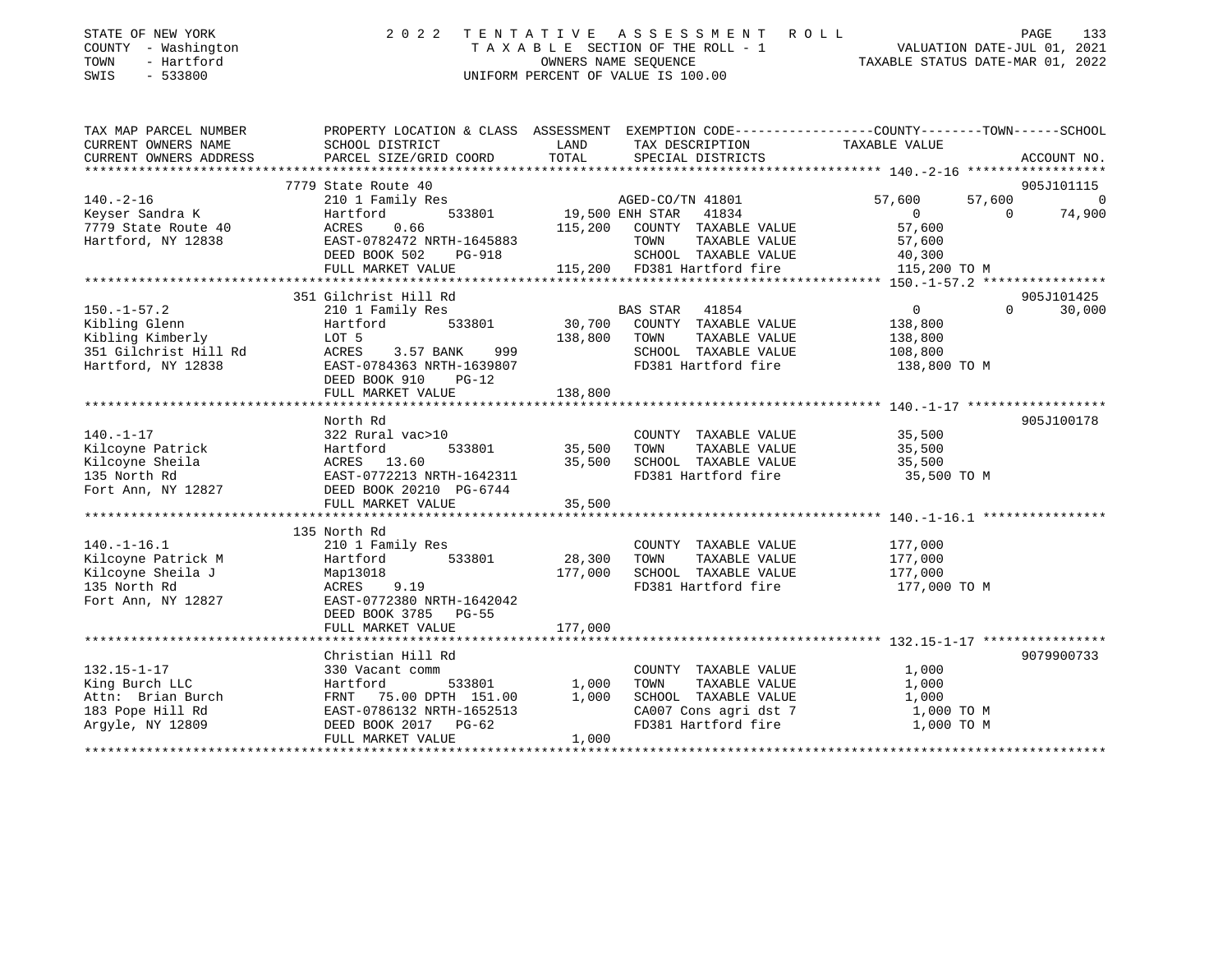| STATE OF NEW YORK<br>COUNTY - Washington<br>- Hartford<br>TOWN<br>$-533800$<br>SWIS             | 2 U 2 Z                                                                                                                                                                       | TENTATIVE ASSESSMENT ROLL<br>TAXABLE SECTION OF THE ROLL - 1<br>OWNERS NAME SEOUENCE<br>UNIFORM PERCENT OF VALUE IS 100.00 |                                                                                                                       |                                                               |             |  |
|-------------------------------------------------------------------------------------------------|-------------------------------------------------------------------------------------------------------------------------------------------------------------------------------|----------------------------------------------------------------------------------------------------------------------------|-----------------------------------------------------------------------------------------------------------------------|---------------------------------------------------------------|-------------|--|
| TAX MAP PARCEL NUMBER<br>CURRENT OWNERS NAME<br>CURRENT OWNERS ADDRESS                          | PROPERTY LOCATION & CLASS ASSESSMENT EXEMPTION CODE---------------COUNTY-------TOWN-----SCHOOL<br>SCHOOL DISTRICT<br>PARCEL SIZE/GRID COORD                                   | LAND<br>TOTAL                                                                                                              | TAX DESCRIPTION<br>SPECIAL DISTRICTS                                                                                  | TAXABLE VALUE                                                 | ACCOUNT NO. |  |
| $132.15 - 1 - 18$                                                                               | 85 Christian Hill Rd<br>449 Other Storag                                                                                                                                      |                                                                                                                            | COUNTY TAXABLE VALUE                                                                                                  | 75,100                                                        | 9079900727  |  |
| King Burch LLC<br>Attn: Brian Burch<br>183 Pope Hill Rd<br>Argyle, NY 12809                     | 533801<br>Hartford<br>FRNT 49.00 DPTH 71.00<br>EAST-0786194 NRTH-1652485<br>DEED BOOK 2017 PG-62                                                                              | 3,500<br>75,100                                                                                                            | TAXABLE VALUE<br>TOWN<br>SCHOOL TAXABLE VALUE<br>CA007 Cons agri dst 7<br>FD381 Hartford fire                         | 75,100<br>75,100<br>75,100 TO M<br>75,100 TO M                |             |  |
|                                                                                                 | FULL MARKET VALUE                                                                                                                                                             | 75,100                                                                                                                     |                                                                                                                       |                                                               |             |  |
| $132. - 1 - 17$<br>King David J<br>Burch Brian S<br>218 Hartford Main St<br>Granville, NY 12832 | Hartford Main St<br>312 Vac w/imprv<br>Hartford<br>533801<br>ACRES 18.70<br>EAST-0788356 NRTH-1656416<br>DEED BOOK 924<br>PG-254<br>FULL MARKET VALUE<br>******************** | 38,600<br>43,700<br>43,700<br>**********                                                                                   | COUNTY TAXABLE VALUE<br>TOWN<br>TAXABLE VALUE<br>SCHOOL TAXABLE VALUE<br>CA007 Cons agri dst 7<br>FD381 Hartford fire | 43,700<br>43,700<br>43,700<br>43,700 TO M<br>43,700 TO M      | 905J100430  |  |
| $132. - 1 - 19$<br>King David J<br>218 Hartford Main St<br>Granville, NY 12832                  | Hartford Main OFF St<br>311 Res vac land<br>Hartford<br>533801<br>FRNT 260.00 DPTH 150.00<br>EAST-0788872 NRTH-1655652<br>DEED BOOK 2375 PG-184<br>FULL MARKET VALUE          | 3,000<br>3,000<br>3,000                                                                                                    | COUNTY TAXABLE VALUE<br>TOWN<br>TAXABLE VALUE<br>SCHOOL TAXABLE VALUE<br>CA007 Cons agri dst 7<br>FD381 Hartford fire | 3,000<br>3,000<br>3,000<br>3,000 TO M<br>3,000 TO M           | 905J100073  |  |
|                                                                                                 | 218 Hartford Main St                                                                                                                                                          |                                                                                                                            |                                                                                                                       |                                                               | 905J100081  |  |
| $132. - 1 - 21$<br>King David J<br>218 Hartford Main St<br>Granville, NY 12832                  | 210 1 Family Res<br>533801<br>Hartford<br>ACRES<br>4.50<br>EAST-0789003 NRTH-1655802<br>DEED BOOK 2375 PG-184                                                                 | 39,300<br>163,000                                                                                                          | COUNTY TAXABLE VALUE<br>TOWN<br>TAXABLE VALUE<br>SCHOOL TAXABLE VALUE<br>CA007 Cons agri dst 7<br>FD381 Hartford fire | 163,000<br>163,000<br>163,000<br>163,000 TO M<br>163,000 TO M |             |  |
|                                                                                                 | FULL MARKET VALUE                                                                                                                                                             | 163,000                                                                                                                    |                                                                                                                       |                                                               |             |  |
| $132. - 1 - 21.6$                                                                               | Kittie Mae Way<br>311 Res vac land                                                                                                                                            |                                                                                                                            | COUNTY TAXABLE VALUE                                                                                                  | 6,500                                                         |             |  |
| King Donna G<br>3 Kittie Mae Way<br>Granville, NY 12832                                         | Hartford<br>533801<br>FRNT 22.00 DPTH 366.00<br>EAST-0788388 NRTH-1654743<br>DEED BOOK 862<br>$PG-72$<br>FULL MARKET VALUE                                                    | 6,500<br>6,500<br>6,500                                                                                                    | TOWN<br>TAXABLE VALUE<br>SCHOOL TAXABLE VALUE<br>CA007 Cons agri dst 7<br>FD381 Hartford fire                         | 6,500<br>6,500<br>6,500 TO M<br>6,500 TO M                    |             |  |

## STATE OF NEW YORK 2 0 2 2 T E N T A T I V E A S S E S S M E N T R O L L PAGE 134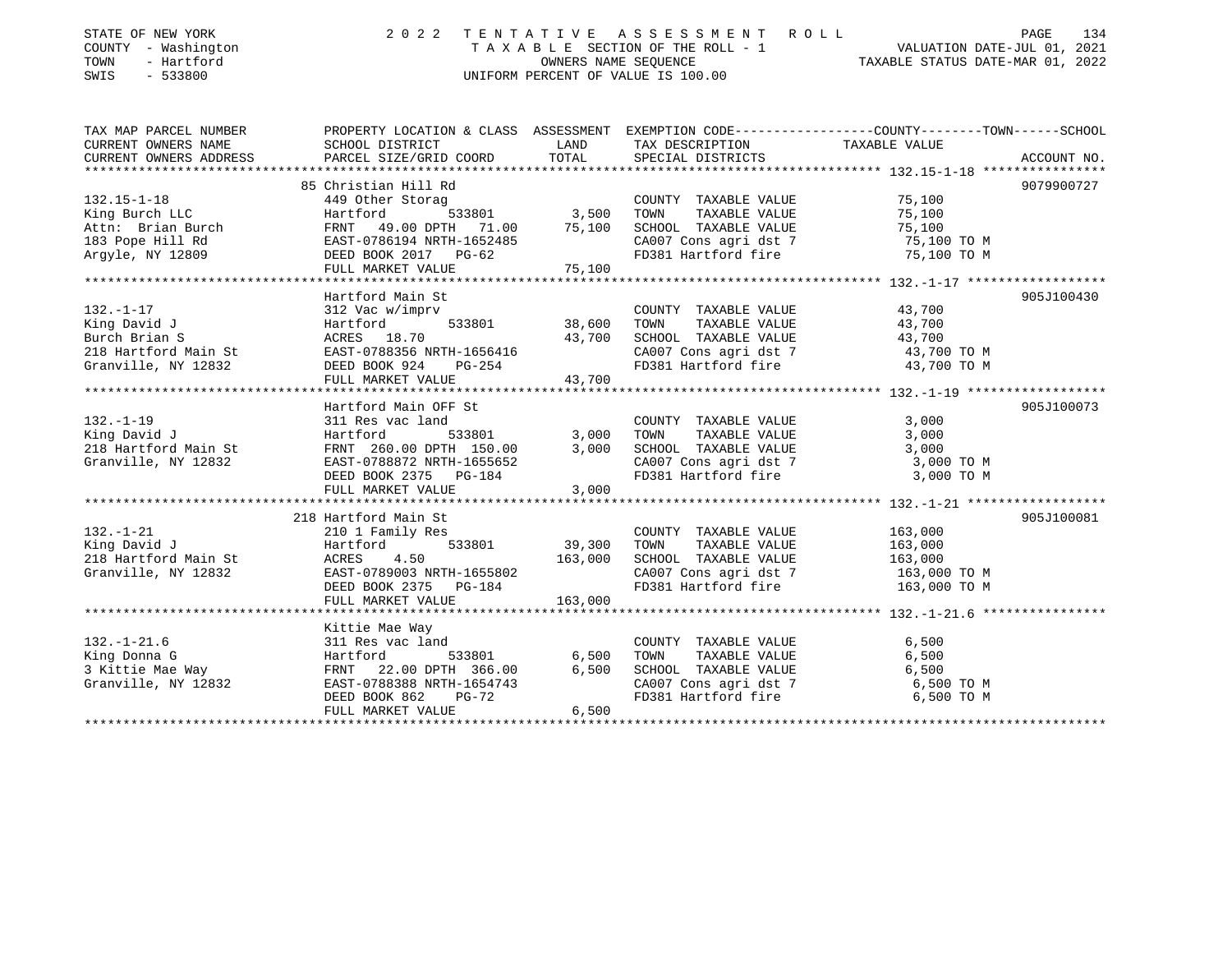| STATE OF NEW YORK<br>COUNTY - Washington<br>- Hartford<br>TOWN<br>SWIS<br>$-533800$ | 2 0 2 2                                                | TENTATIVE<br>OWNERS NAME SEQUENCE | A S S E S S M E N T<br>ROLL<br>T A X A B L E SECTION OF THE ROLL - 1<br>UNIFORM PERCENT OF VALUE IS 100.00 | PAGE<br>135<br>VALUATION DATE-JUL 01, 2021<br>TAXABLE STATUS DATE-MAR 01, 2022                                  |
|-------------------------------------------------------------------------------------|--------------------------------------------------------|-----------------------------------|------------------------------------------------------------------------------------------------------------|-----------------------------------------------------------------------------------------------------------------|
| TAX MAP PARCEL NUMBER<br>CURRENT OWNERS NAME                                        | SCHOOL DISTRICT                                        | LAND                              | TAX DESCRIPTION                                                                                            | PROPERTY LOCATION & CLASS ASSESSMENT EXEMPTION CODE---------------COUNTY-------TOWN-----SCHOOL<br>TAXABLE VALUE |
| CURRENT OWNERS ADDRESS<br>***********************                                   | PARCEL SIZE/GRID COORD<br>**************************** | TOTAL                             | SPECIAL DISTRICTS                                                                                          | ACCOUNT NO.                                                                                                     |
|                                                                                     | 3 Kittie Mae Way                                       |                                   |                                                                                                            |                                                                                                                 |
| $132. - 1 - 21.7$                                                                   | 210 1 Family Res                                       |                                   | BAS STAR<br>41854                                                                                          | $\mathbf{0}$<br>$\Omega$<br>30,000                                                                              |
| King Donna G                                                                        | Hartford<br>533801                                     | 18,500                            | COUNTY TAXABLE VALUE                                                                                       | 91,800                                                                                                          |
| 3 Kittie Mae Way                                                                    | FRNT 148.00 DPTH 157.00                                | 91,800                            | TOWN<br>TAXABLE VALUE                                                                                      | 91,800                                                                                                          |
| Granville, NY 12832                                                                 | 0.53<br>ACRES                                          |                                   | SCHOOL TAXABLE VALUE                                                                                       | 61,800                                                                                                          |
|                                                                                     | EAST-0788332 NRTH-1654875                              |                                   | CA007 Cons agri dst 7                                                                                      | 91,800 TO M                                                                                                     |
|                                                                                     | DEED BOOK 862<br><b>PG-78</b>                          |                                   | FD381 Hartford fire                                                                                        | 91,800 TO M                                                                                                     |
|                                                                                     | FULL MARKET VALUE                                      | 91,800                            |                                                                                                            |                                                                                                                 |
|                                                                                     |                                                        |                                   |                                                                                                            |                                                                                                                 |
| $132. - 1 - 21.2$                                                                   | 5 Kittie Mae Way<br>210 1 Family Res                   |                                   | BAS STAR 41854                                                                                             | 905J101413<br>30,000<br>$\overline{0}$<br>$\Omega$                                                              |
| King Lisa E                                                                         | 533801<br>Hartford                                     | 18,700                            | COUNTY TAXABLE VALUE                                                                                       | 180,200                                                                                                         |
| 5 Kittie Mae Wa                                                                     | ACRES<br>$0.54$ BANK<br>999                            | 180,200                           | TOWN<br>TAXABLE VALUE                                                                                      | 180,200                                                                                                         |
| Granville, NY 12832                                                                 | EAST-0788378 NRTH-1654942                              |                                   | SCHOOL TAXABLE VALUE                                                                                       | 150,200                                                                                                         |
|                                                                                     | DEED BOOK 2111 PG-25                                   |                                   | CA007 Cons agri dst 7                                                                                      | 180,200 TO M                                                                                                    |
|                                                                                     | FULL MARKET VALUE                                      | 180,200                           | FD381 Hartford fire                                                                                        | 180,200 TO M                                                                                                    |
|                                                                                     |                                                        |                                   |                                                                                                            | **** 132.-2-3 *******<br>***********                                                                            |
|                                                                                     | LOT 49 Provincial Pat                                  |                                   |                                                                                                            | 905J100082                                                                                                      |
| $132 - 2 - 3$                                                                       | 314 Rural vac<10                                       |                                   | COUNTY TAXABLE VALUE                                                                                       | 5,600                                                                                                           |
| King Raymond E                                                                      | Hartford<br>533801                                     | 5,600                             | TAXABLE VALUE<br>TOWN                                                                                      | 5,600                                                                                                           |
| 210 County Route 23                                                                 | 2.75 Ad                                                | 5,600                             | SCHOOL TAXABLE VALUE                                                                                       | 5,600                                                                                                           |
| Granville, NY 12832                                                                 | ACRES<br>8.60                                          |                                   | FD381 Hartford fire                                                                                        | 5,600 TO M                                                                                                      |
|                                                                                     | EAST-0791066 NRTH-1655291                              |                                   |                                                                                                            |                                                                                                                 |
|                                                                                     | DEED BOOK 899<br><b>PG-232</b>                         |                                   |                                                                                                            |                                                                                                                 |
|                                                                                     | FULL MARKET VALUE                                      | 5,600                             |                                                                                                            |                                                                                                                 |
|                                                                                     | ************************                               |                                   |                                                                                                            |                                                                                                                 |
|                                                                                     | 128 Blood St                                           |                                   |                                                                                                            | 905J100088                                                                                                      |
| $142. - 1 - 33$                                                                     | 312 Vac w/imprv                                        |                                   | COUNTY TAXABLE VALUE                                                                                       | 27,600                                                                                                          |
| King Scott                                                                          | Hartford<br>533801                                     | 21,900                            | TAXABLE VALUE<br>TOWN                                                                                      | 27,600                                                                                                          |
| PO Box 131                                                                          | ACRES 14.74                                            | 27,600                            | SCHOOL TAXABLE VALUE                                                                                       | 27,600                                                                                                          |
| Hudson Falls, NY 12939                                                              | EAST-0792500 NRTH-1644106                              |                                   | FD381 Hartford fire                                                                                        | 27,600 TO M                                                                                                     |
|                                                                                     | DEED BOOK 1797<br><b>PG-271</b>                        |                                   |                                                                                                            |                                                                                                                 |
|                                                                                     | FULL MARKET VALUE<br>**********************            | 27,600<br>************            |                                                                                                            |                                                                                                                 |
|                                                                                     |                                                        |                                   |                                                                                                            | ******************** 132.-1-21.5 *****************                                                              |
| $132. - 1 - 21.5$                                                                   | Kittie Mae Way<br>314 Rural vac<10                     |                                   | COUNTY TAXABLE VALUE                                                                                       | 20,000                                                                                                          |
| King Thomas E                                                                       | Hartford<br>533801                                     | 20,000                            | TOWN<br>TAXABLE VALUE                                                                                      | 20,000                                                                                                          |
| 15 Berry Dr                                                                         | ACRES<br>3.16                                          | 20,000                            | SCHOOL TAXABLE VALUE                                                                                       | 20,000                                                                                                          |
| Queensbury, NY 12804                                                                | EAST-0788674 NRTH-1655343                              |                                   | CA007 Cons agri dst 7                                                                                      | 20,000 TO M                                                                                                     |
|                                                                                     | DEED BOOK 782<br>PG-326                                |                                   | FD381 Hartford fire                                                                                        | 20,000 TO M                                                                                                     |
|                                                                                     | FULL MARKET VALUE                                      | 20,000                            |                                                                                                            |                                                                                                                 |
| *******************                                                                 |                                                        | ***************                   |                                                                                                            |                                                                                                                 |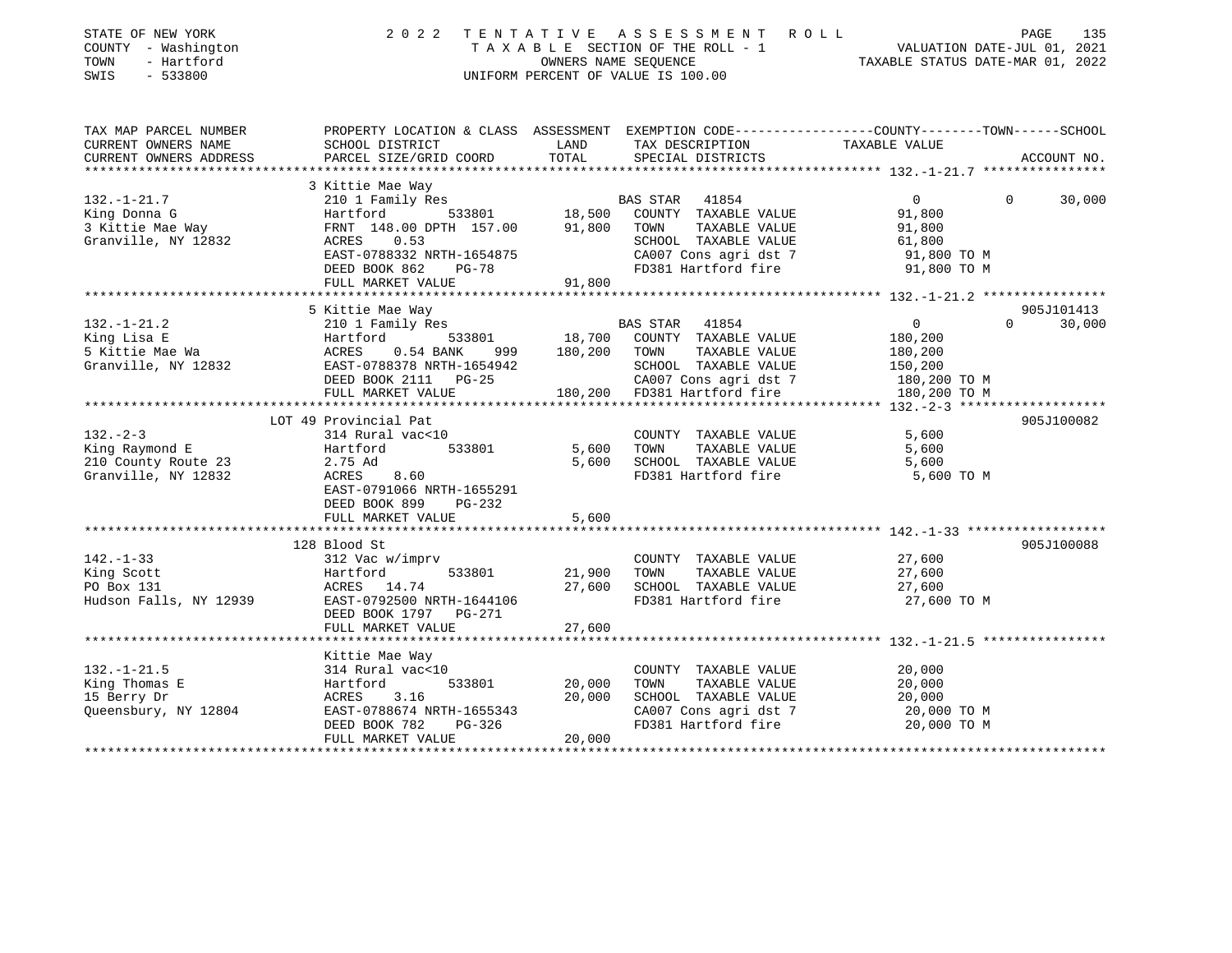| STATE OF NEW YORK<br>COUNTY - Washington<br>TOWN<br>- Hartford<br>SWIS<br>$-533800$                                                                                                                                                                            |                                                                                                                                                    |               | 2022 TENTATIVE ASSESSMENT ROLL PAGE 136<br>TAXABLE SECTION OF THE ROLL - 1 VALUATION DATE-JUL 01, 2021<br>OWNERS NAME SEQUENCE TAXABLE STATUS DATE-MAR 01, 2022<br>UNIFORM PERCENT OF VALUE IS 100.00 |                                                                        |                       |
|----------------------------------------------------------------------------------------------------------------------------------------------------------------------------------------------------------------------------------------------------------------|----------------------------------------------------------------------------------------------------------------------------------------------------|---------------|-------------------------------------------------------------------------------------------------------------------------------------------------------------------------------------------------------|------------------------------------------------------------------------|-----------------------|
| TAX MAP PARCEL NUMBER<br>CURRENT OWNERS NAME<br>CURRENT OWNERS ADDRESS                                                                                                                                                                                         | PROPERTY LOCATION & CLASS ASSESSMENT EXEMPTION CODE----------------COUNTY-------TOWN-----SCHOOL<br>SCHOOL DISTRICT<br>PARCEL SIZE/GRID COORD       | LAND<br>TOTAL | TAX DESCRIPTION<br>SPECILL PISTRICTS<br>SPECIAL DISTRICTS                                                                                                                                             | TAXABLE VALUE                                                          | ACCOUNT NO.           |
|                                                                                                                                                                                                                                                                | 209 Gilchrist Hill Rd                                                                                                                              |               |                                                                                                                                                                                                       |                                                                        | 905J100297            |
| $141. - 3 - 48$                                                                                                                                                                                                                                                |                                                                                                                                                    |               | CW_10_VET/ 41151                                                                                                                                                                                      | 8,000                                                                  |                       |
| Klaiber Peter J                                                                                                                                                                                                                                                | 210 1 Family Res<br>Hartford 533801 26,400 ENH STAR 41834                                                                                          |               |                                                                                                                                                                                                       | $\overline{0}$                                                         | $8,000$ 0<br>0 74,900 |
| 209 Gilchrist Hill Rd                                                                                                                                                                                                                                          | $3368/250$ ; $3368/246$<br>$130,000$ COUNTY TAXABLE VALUE                                                                                          |               |                                                                                                                                                                                                       | 122,000                                                                |                       |
| Hartford, NY 12838                                                                                                                                                                                                                                             | ACRES<br>2.14                                                                                                                                      |               | TAXABLE VALUE<br>TOWN                                                                                                                                                                                 | 122,000                                                                |                       |
|                                                                                                                                                                                                                                                                | ACRES 2.14<br>EAST-0784945 NRTH-1642340<br>DEED BOOK 830 PG-12                                                                                     |               | SCHOOL TAXABLE VALUE                                                                                                                                                                                  | 55,100                                                                 |                       |
|                                                                                                                                                                                                                                                                | DEED BOOK 830 PG-12                                                                                                                                |               | FD381 Hartford fire                                                                                                                                                                                   | 130,000 TO M                                                           |                       |
|                                                                                                                                                                                                                                                                | FULL MARKET VALUE                                                                                                                                  | 130,000       |                                                                                                                                                                                                       |                                                                        |                       |
|                                                                                                                                                                                                                                                                |                                                                                                                                                    |               |                                                                                                                                                                                                       |                                                                        |                       |
|                                                                                                                                                                                                                                                                | 293 County Route 19                                                                                                                                |               |                                                                                                                                                                                                       |                                                                        | 905J101373            |
| $149. - 1 - 53.1$                                                                                                                                                                                                                                              | 210 1 Family Res                                                                                                                                   |               | COUNTY TAXABLE VALUE                                                                                                                                                                                  |                                                                        |                       |
| Klick Anthony                                                                                                                                                                                                                                                  | Hartford 533801                                                                                                                                    | 30,600        | TOWN<br>TAXABLE VALUE                                                                                                                                                                                 | 224,000<br>224,000                                                     |                       |
| Klick Melissa                                                                                                                                                                                                                                                  |                                                                                                                                                    | 224,000       | SCHOOL TAXABLE VALUE                                                                                                                                                                                  | 224,000                                                                |                       |
| 293 County Route 19                                                                                                                                                                                                                                            | 700/293. 2707/111                                                                                                                                  |               |                                                                                                                                                                                                       |                                                                        |                       |
| Hartfc<br>LOT 1<br>700/29<br>ACRES<br>Fort Ann, NY 12827                                                                                                                                                                                                       | 224,00<br>3.00 BANK 999                                                                                                                            |               |                                                                                                                                                                                                       | CA007 Cons agri dst 7 224,000 TO M<br>FD381 Hartford fire 224,000 TO M |                       |
|                                                                                                                                                                                                                                                                | EAST-0774002 NRTH-1638938                                                                                                                          |               |                                                                                                                                                                                                       |                                                                        |                       |
|                                                                                                                                                                                                                                                                | DEED BOOK 3718 PG-288                                                                                                                              |               |                                                                                                                                                                                                       |                                                                        |                       |
|                                                                                                                                                                                                                                                                | FULL MARKET VALUE                                                                                                                                  | 224,000       |                                                                                                                                                                                                       |                                                                        |                       |
|                                                                                                                                                                                                                                                                |                                                                                                                                                    |               |                                                                                                                                                                                                       |                                                                        |                       |
|                                                                                                                                                                                                                                                                | 8880 State Route 40                                                                                                                                |               |                                                                                                                                                                                                       |                                                                        | 905J100370            |
| $114.-1-9.1$                                                                                                                                                                                                                                                   | 240 Rural res                                                                                                                                      |               | 41720<br>AG DIST                                                                                                                                                                                      | 44,264                                                                 | 44,264 44,264         |
| Knapp Barry                                                                                                                                                                                                                                                    | Hartford<br>533801                                                                                                                                 | 109,800       | COUNTY TAXABLE VALUE                                                                                                                                                                                  | 200,636                                                                |                       |
| Lamoureux Jacqueline K                                                                                                                                                                                                                                         | 263/591 485/113                                                                                                                                    | 244,900       | TOWN<br>TAXABLE VALUE                                                                                                                                                                                 | 200,636                                                                |                       |
| 8850 State Route 40                                                                                                                                                                                                                                            | Trans exempt repay 2022<br>ACRES 75.60 CA007 Cons agri dst 7<br>EAST-0790789 NRTH-1668895 44,264 EX<br>DEED BOOK 20210 PG-1925 FD381 Hartford fire |               |                                                                                                                                                                                                       | 200,636                                                                |                       |
| Fort Ann, NY 12827                                                                                                                                                                                                                                             |                                                                                                                                                    |               |                                                                                                                                                                                                       | CA007 Cons agri dst 7 200,636 TO M                                     |                       |
|                                                                                                                                                                                                                                                                |                                                                                                                                                    |               |                                                                                                                                                                                                       |                                                                        |                       |
| MAY BE SUBJECT TO PAYMENT                                                                                                                                                                                                                                      |                                                                                                                                                    |               |                                                                                                                                                                                                       | 244,900 TO M                                                           |                       |
| UNDER AGDIST LAW TIL 2026                                                                                                                                                                                                                                      | FULL MARKET VALUE                                                                                                                                  |               | FD381 Hartford fire 244,900 TO<br>244,900 TE533 Trans exempt flg .00 MT                                                                                                                               |                                                                        |                       |
|                                                                                                                                                                                                                                                                |                                                                                                                                                    |               |                                                                                                                                                                                                       |                                                                        |                       |
|                                                                                                                                                                                                                                                                | State Route 40                                                                                                                                     |               |                                                                                                                                                                                                       |                                                                        | 905J100371            |
| $114. - 1 - 9.2$                                                                                                                                                                                                                                               | 323 Vacant rural                                                                                                                                   |               | AG DIST<br>41720                                                                                                                                                                                      | 16,930<br>16,930                                                       | 16,930                |
| Knapp Barry                                                                                                                                                                                                                                                    | 533801<br>Hartford                                                                                                                                 |               | 28,800 COUNTY TAXABLE VALUE                                                                                                                                                                           | 11,870                                                                 |                       |
| Lamoureux Jacqueline K                                                                                                                                                                                                                                         | ACRES 27.20                                                                                                                                        | 28,800        | TOWN<br>TAXABLE VALUE                                                                                                                                                                                 | 11,870                                                                 |                       |
| 8880 State Route 40                                                                                                                                                                                                                                            | EAST-0792169 NRTH-1667856                                                                                                                          |               | SCHOOL TAXABLE VALUE                                                                                                                                                                                  | 11,870                                                                 |                       |
| Fort Ann, NY 12827                                                                                                                                                                                                                                             | DEED BOOK 20210 PG-1925                                                                                                                            |               | CA007 Cons agri dst 7                                                                                                                                                                                 | 11,870 TO M                                                            |                       |
|                                                                                                                                                                                                                                                                | FULL MARKET VALUE                                                                                                                                  | 28,800        | 16,930 EX                                                                                                                                                                                             |                                                                        |                       |
| MAY BE SUBJECT TO PAYMENT                                                                                                                                                                                                                                      |                                                                                                                                                    |               | FD381 Hartford fire                                                                                                                                                                                   | 28,800 TO M                                                            |                       |
| UNDER AGDIST LAW TIL 2026                                                                                                                                                                                                                                      |                                                                                                                                                    |               |                                                                                                                                                                                                       |                                                                        |                       |
|                                                                                                                                                                                                                                                                |                                                                                                                                                    |               |                                                                                                                                                                                                       |                                                                        |                       |
|                                                                                                                                                                                                                                                                | 8850 State Route 40                                                                                                                                |               |                                                                                                                                                                                                       |                                                                        |                       |
| $114. - 1 - 9.5$                                                                                                                                                                                                                                               | 210 1 Family Res                                                                                                                                   |               | ENH STAR 41834                                                                                                                                                                                        | $\overline{0}$                                                         | $\Omega$<br>74,900    |
|                                                                                                                                                                                                                                                                | Hartford 533801 41,900                                                                                                                             |               | COUNTY TAXABLE VALUE                                                                                                                                                                                  | 265,800                                                                |                       |
|                                                                                                                                                                                                                                                                |                                                                                                                                                    | 265,800       | TAXABLE VALUE<br>TOWN                                                                                                                                                                                 | 265,800                                                                |                       |
|                                                                                                                                                                                                                                                                |                                                                                                                                                    |               | SCHOOL TAXABLE VALUE                                                                                                                                                                                  | 190,900                                                                |                       |
|                                                                                                                                                                                                                                                                |                                                                                                                                                    |               |                                                                                                                                                                                                       |                                                                        |                       |
| 114.-1-9.5<br>Xnapp Barry<br>Xnapp Cheryl<br>Xnapp Cheryl<br>Xnapp Cheryl<br>Xnapp Cheryl<br>Xnapp Cheryl<br>Xnapp Cheryl<br>Xnapp Cheryl<br>Xnapp Cheryl<br>Xnapp Cheryl<br>Xnapp Cheryl<br>Xnapp Cheryl<br>Xnapp Cheryl<br>Xnapp Cheryl<br>Xnapp Cheryl<br>X |                                                                                                                                                    |               | CA007 Cons agri dst 7 265,800 TO M<br>265,800 FD381 Hartford fire 265,800 TO M                                                                                                                        |                                                                        |                       |
|                                                                                                                                                                                                                                                                |                                                                                                                                                    |               |                                                                                                                                                                                                       |                                                                        |                       |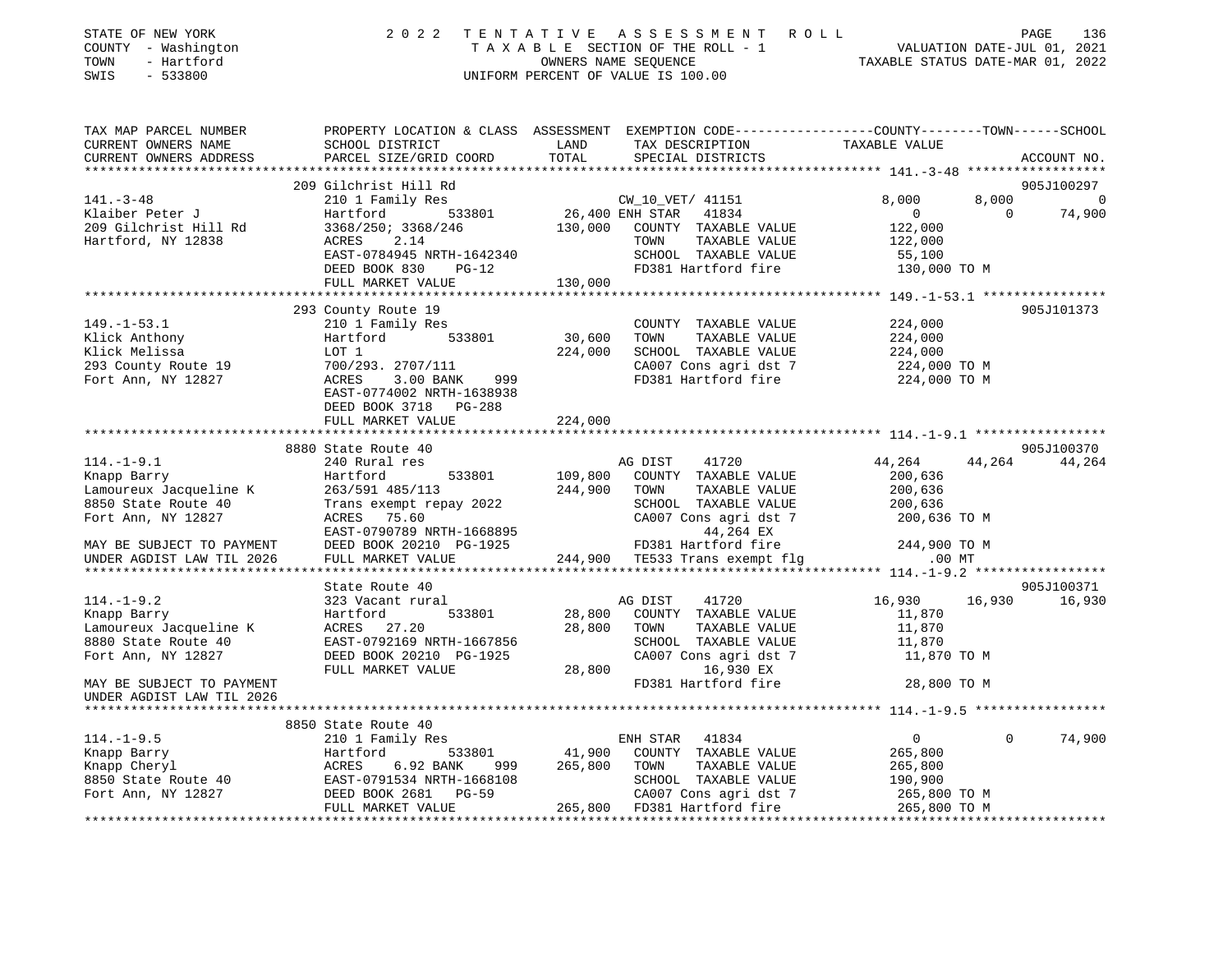| PROPERTY LOCATION & CLASS ASSESSMENT EXEMPTION CODE---------------COUNTY-------TOWN------SCHOOL<br>CURRENT OWNERS NAME<br>SCHOOL DISTRICT<br>LAND<br>TAXABLE VALUE<br>TAX DESCRIPTION<br>TOTAL<br>PARCEL SIZE/GRID COORD<br>SPECIAL DISTRICTS<br>ACCOUNT NO.<br>*******************<br>State Route 40<br>$114. - 1 - 9.6$<br>3,000<br>311 Res vac land<br>COUNTY TAXABLE VALUE<br>533801<br>3,000<br>TOWN<br>TAXABLE VALUE<br>3,000<br>Knapp Barry<br>Hartford<br>SCHOOL TAXABLE VALUE<br>Lamoureux Jacqueline K<br>FRNT 219.00 DPTH 180.00<br>3,000<br>3,000<br>CA007 Cons agri dst 7<br>8880 State Route 40<br>EAST-0791428 NRTH-1667717<br>3,000 TO M<br>FD381 Hartford fire<br>Fort Ann, NY 12827<br>DEED BOOK 20210 PG-1925<br>3,000 TO M<br>FULL MARKET VALUE<br>3,000<br>22 Country Ln Ext<br>905J101159<br>314 Rural vac<10<br>17,400<br>COUNTY TAXABLE VALUE<br>533801<br>TOWN<br>TAXABLE VALUE<br>17,400<br>Hartford<br>17,400<br>17,400<br>SCHOOL TAXABLE VALUE<br>ACRES<br>7.74<br>17,400<br>EAST-0770820 NRTH-1659787<br>CA007 Cons agri dst 7<br>17,400 TO M<br>FD381 Hartford fire<br>DEED BOOK 20191 PG-26551<br>17,400 TO M<br>17,400<br>FULL MARKET VALUE<br>6 Country Ln Ext<br>$122. - 1 - 35.1$<br>270 Mfg housing<br>COUNTY TAXABLE VALUE<br>51,000<br>Knapp William F<br>533801<br>23,200<br>TOWN<br>TAXABLE VALUE<br>51,000<br>Hartford<br>Knapp Gail<br>51,000<br>SCHOOL TAXABLE VALUE<br>51,000<br>2159/307<br>PO Box 16<br>FRNT 198.00 DPTH 186.00<br>CA007 Cons agri dst 7<br>51,000 TO M<br>FD381 Hartford fire<br>Comstock, NY 12821<br>1.02<br>51,000 TO M<br>ACRES<br>EAST-0770282 NRTH-1659574<br>DEED BOOK 811<br>PG-254<br>51,000<br>FULL MARKET VALUE<br>407 Gilchrist Hill Rd<br>905J100205<br>$\overline{0}$<br>210 1 Family Res<br>BAS STAR<br>41854<br>$\Omega$<br>30,000<br>Knowlton Michael<br>Hartford<br>533801<br>28,500<br>COUNTY TAXABLE VALUE<br>70,000<br>70,000<br>Smith Terri<br>ACRES<br>5.17<br>TOWN<br>TAXABLE VALUE<br>70,000<br>407 Gilchrist Hill Rd<br>SCHOOL TAXABLE VALUE<br>EAST-0783424 NRTH-1638838<br>40,000<br>Hartford, NY 12838<br>DEED BOOK 913<br>FD381 Hartford fire<br>70,000 TO M<br>PG-154<br>70,000<br>FULL MARKET VALUE<br>8115 State Route 40<br>$132.15 - 2 - 4.1$<br>ENH STAR<br>41834<br>$\mathbf 0$<br>74,900<br>210 1 Family Res<br>$\Omega$<br>Korn Frederick B<br>Hartford<br>533801<br>29,000<br>COUNTY TAXABLE VALUE<br>227,700<br>PO Box 190<br>227,700<br>ACRES<br>2.62<br>TOWN<br>TAXABLE VALUE<br>227,700<br>EAST-0787205 NRTH-1652744<br>Hartford, NY 12838<br>SCHOOL TAXABLE VALUE<br>152,800<br>DEED BOOK 1737<br><b>PG-124</b><br>CA007 Cons agri dst 7<br>227,700 TO M<br>227,700<br>FULL MARKET VALUE<br>FD381 Hartford fire<br>227,700 TO M | STATE OF NEW YORK<br>COUNTY - Washington<br>TOWN<br>- Hartford<br>SWIS<br>$-533800$ | 2 0 2 2 | OWNERS NAME SEQUENCE | TENTATIVE ASSESSMENT<br>R O L L<br>TAXABLE SECTION OF THE ROLL - 1<br>UNIFORM PERCENT OF VALUE IS 100.00 | VALUATION DATE-JUL 01, 2021<br>TAXABLE STATUS DATE-MAR 01, 2022 | PAGE | 137 |
|---------------------------------------------------------------------------------------------------------------------------------------------------------------------------------------------------------------------------------------------------------------------------------------------------------------------------------------------------------------------------------------------------------------------------------------------------------------------------------------------------------------------------------------------------------------------------------------------------------------------------------------------------------------------------------------------------------------------------------------------------------------------------------------------------------------------------------------------------------------------------------------------------------------------------------------------------------------------------------------------------------------------------------------------------------------------------------------------------------------------------------------------------------------------------------------------------------------------------------------------------------------------------------------------------------------------------------------------------------------------------------------------------------------------------------------------------------------------------------------------------------------------------------------------------------------------------------------------------------------------------------------------------------------------------------------------------------------------------------------------------------------------------------------------------------------------------------------------------------------------------------------------------------------------------------------------------------------------------------------------------------------------------------------------------------------------------------------------------------------------------------------------------------------------------------------------------------------------------------------------------------------------------------------------------------------------------------------------------------------------------------------------------------------------------------------------------------------------------------------------------------------------------------------------------------------------------------------------------------------------------------------------------------------------------------------------------------------------------------------------|-------------------------------------------------------------------------------------|---------|----------------------|----------------------------------------------------------------------------------------------------------|-----------------------------------------------------------------|------|-----|
|                                                                                                                                                                                                                                                                                                                                                                                                                                                                                                                                                                                                                                                                                                                                                                                                                                                                                                                                                                                                                                                                                                                                                                                                                                                                                                                                                                                                                                                                                                                                                                                                                                                                                                                                                                                                                                                                                                                                                                                                                                                                                                                                                                                                                                                                                                                                                                                                                                                                                                                                                                                                                                                                                                                                             | TAX MAP PARCEL NUMBER                                                               |         |                      |                                                                                                          |                                                                 |      |     |
|                                                                                                                                                                                                                                                                                                                                                                                                                                                                                                                                                                                                                                                                                                                                                                                                                                                                                                                                                                                                                                                                                                                                                                                                                                                                                                                                                                                                                                                                                                                                                                                                                                                                                                                                                                                                                                                                                                                                                                                                                                                                                                                                                                                                                                                                                                                                                                                                                                                                                                                                                                                                                                                                                                                                             | CURRENT OWNERS ADDRESS                                                              |         |                      |                                                                                                          |                                                                 |      |     |
|                                                                                                                                                                                                                                                                                                                                                                                                                                                                                                                                                                                                                                                                                                                                                                                                                                                                                                                                                                                                                                                                                                                                                                                                                                                                                                                                                                                                                                                                                                                                                                                                                                                                                                                                                                                                                                                                                                                                                                                                                                                                                                                                                                                                                                                                                                                                                                                                                                                                                                                                                                                                                                                                                                                                             |                                                                                     |         |                      |                                                                                                          |                                                                 |      |     |
|                                                                                                                                                                                                                                                                                                                                                                                                                                                                                                                                                                                                                                                                                                                                                                                                                                                                                                                                                                                                                                                                                                                                                                                                                                                                                                                                                                                                                                                                                                                                                                                                                                                                                                                                                                                                                                                                                                                                                                                                                                                                                                                                                                                                                                                                                                                                                                                                                                                                                                                                                                                                                                                                                                                                             |                                                                                     |         |                      |                                                                                                          |                                                                 |      |     |
|                                                                                                                                                                                                                                                                                                                                                                                                                                                                                                                                                                                                                                                                                                                                                                                                                                                                                                                                                                                                                                                                                                                                                                                                                                                                                                                                                                                                                                                                                                                                                                                                                                                                                                                                                                                                                                                                                                                                                                                                                                                                                                                                                                                                                                                                                                                                                                                                                                                                                                                                                                                                                                                                                                                                             |                                                                                     |         |                      |                                                                                                          |                                                                 |      |     |
|                                                                                                                                                                                                                                                                                                                                                                                                                                                                                                                                                                                                                                                                                                                                                                                                                                                                                                                                                                                                                                                                                                                                                                                                                                                                                                                                                                                                                                                                                                                                                                                                                                                                                                                                                                                                                                                                                                                                                                                                                                                                                                                                                                                                                                                                                                                                                                                                                                                                                                                                                                                                                                                                                                                                             |                                                                                     |         |                      |                                                                                                          |                                                                 |      |     |
|                                                                                                                                                                                                                                                                                                                                                                                                                                                                                                                                                                                                                                                                                                                                                                                                                                                                                                                                                                                                                                                                                                                                                                                                                                                                                                                                                                                                                                                                                                                                                                                                                                                                                                                                                                                                                                                                                                                                                                                                                                                                                                                                                                                                                                                                                                                                                                                                                                                                                                                                                                                                                                                                                                                                             |                                                                                     |         |                      |                                                                                                          |                                                                 |      |     |
|                                                                                                                                                                                                                                                                                                                                                                                                                                                                                                                                                                                                                                                                                                                                                                                                                                                                                                                                                                                                                                                                                                                                                                                                                                                                                                                                                                                                                                                                                                                                                                                                                                                                                                                                                                                                                                                                                                                                                                                                                                                                                                                                                                                                                                                                                                                                                                                                                                                                                                                                                                                                                                                                                                                                             |                                                                                     |         |                      |                                                                                                          |                                                                 |      |     |
|                                                                                                                                                                                                                                                                                                                                                                                                                                                                                                                                                                                                                                                                                                                                                                                                                                                                                                                                                                                                                                                                                                                                                                                                                                                                                                                                                                                                                                                                                                                                                                                                                                                                                                                                                                                                                                                                                                                                                                                                                                                                                                                                                                                                                                                                                                                                                                                                                                                                                                                                                                                                                                                                                                                                             |                                                                                     |         |                      |                                                                                                          |                                                                 |      |     |
|                                                                                                                                                                                                                                                                                                                                                                                                                                                                                                                                                                                                                                                                                                                                                                                                                                                                                                                                                                                                                                                                                                                                                                                                                                                                                                                                                                                                                                                                                                                                                                                                                                                                                                                                                                                                                                                                                                                                                                                                                                                                                                                                                                                                                                                                                                                                                                                                                                                                                                                                                                                                                                                                                                                                             |                                                                                     |         |                      |                                                                                                          |                                                                 |      |     |
|                                                                                                                                                                                                                                                                                                                                                                                                                                                                                                                                                                                                                                                                                                                                                                                                                                                                                                                                                                                                                                                                                                                                                                                                                                                                                                                                                                                                                                                                                                                                                                                                                                                                                                                                                                                                                                                                                                                                                                                                                                                                                                                                                                                                                                                                                                                                                                                                                                                                                                                                                                                                                                                                                                                                             |                                                                                     |         |                      |                                                                                                          |                                                                 |      |     |
|                                                                                                                                                                                                                                                                                                                                                                                                                                                                                                                                                                                                                                                                                                                                                                                                                                                                                                                                                                                                                                                                                                                                                                                                                                                                                                                                                                                                                                                                                                                                                                                                                                                                                                                                                                                                                                                                                                                                                                                                                                                                                                                                                                                                                                                                                                                                                                                                                                                                                                                                                                                                                                                                                                                                             | $122. - 1 - 35$                                                                     |         |                      |                                                                                                          |                                                                 |      |     |
|                                                                                                                                                                                                                                                                                                                                                                                                                                                                                                                                                                                                                                                                                                                                                                                                                                                                                                                                                                                                                                                                                                                                                                                                                                                                                                                                                                                                                                                                                                                                                                                                                                                                                                                                                                                                                                                                                                                                                                                                                                                                                                                                                                                                                                                                                                                                                                                                                                                                                                                                                                                                                                                                                                                                             | Knapp Gary                                                                          |         |                      |                                                                                                          |                                                                 |      |     |
|                                                                                                                                                                                                                                                                                                                                                                                                                                                                                                                                                                                                                                                                                                                                                                                                                                                                                                                                                                                                                                                                                                                                                                                                                                                                                                                                                                                                                                                                                                                                                                                                                                                                                                                                                                                                                                                                                                                                                                                                                                                                                                                                                                                                                                                                                                                                                                                                                                                                                                                                                                                                                                                                                                                                             | 1272B Tripoli Rd                                                                    |         |                      |                                                                                                          |                                                                 |      |     |
|                                                                                                                                                                                                                                                                                                                                                                                                                                                                                                                                                                                                                                                                                                                                                                                                                                                                                                                                                                                                                                                                                                                                                                                                                                                                                                                                                                                                                                                                                                                                                                                                                                                                                                                                                                                                                                                                                                                                                                                                                                                                                                                                                                                                                                                                                                                                                                                                                                                                                                                                                                                                                                                                                                                                             | Fort Ann, NY 12827                                                                  |         |                      |                                                                                                          |                                                                 |      |     |
|                                                                                                                                                                                                                                                                                                                                                                                                                                                                                                                                                                                                                                                                                                                                                                                                                                                                                                                                                                                                                                                                                                                                                                                                                                                                                                                                                                                                                                                                                                                                                                                                                                                                                                                                                                                                                                                                                                                                                                                                                                                                                                                                                                                                                                                                                                                                                                                                                                                                                                                                                                                                                                                                                                                                             |                                                                                     |         |                      |                                                                                                          |                                                                 |      |     |
|                                                                                                                                                                                                                                                                                                                                                                                                                                                                                                                                                                                                                                                                                                                                                                                                                                                                                                                                                                                                                                                                                                                                                                                                                                                                                                                                                                                                                                                                                                                                                                                                                                                                                                                                                                                                                                                                                                                                                                                                                                                                                                                                                                                                                                                                                                                                                                                                                                                                                                                                                                                                                                                                                                                                             |                                                                                     |         |                      |                                                                                                          |                                                                 |      |     |
|                                                                                                                                                                                                                                                                                                                                                                                                                                                                                                                                                                                                                                                                                                                                                                                                                                                                                                                                                                                                                                                                                                                                                                                                                                                                                                                                                                                                                                                                                                                                                                                                                                                                                                                                                                                                                                                                                                                                                                                                                                                                                                                                                                                                                                                                                                                                                                                                                                                                                                                                                                                                                                                                                                                                             |                                                                                     |         |                      |                                                                                                          |                                                                 |      |     |
|                                                                                                                                                                                                                                                                                                                                                                                                                                                                                                                                                                                                                                                                                                                                                                                                                                                                                                                                                                                                                                                                                                                                                                                                                                                                                                                                                                                                                                                                                                                                                                                                                                                                                                                                                                                                                                                                                                                                                                                                                                                                                                                                                                                                                                                                                                                                                                                                                                                                                                                                                                                                                                                                                                                                             |                                                                                     |         |                      |                                                                                                          |                                                                 |      |     |
|                                                                                                                                                                                                                                                                                                                                                                                                                                                                                                                                                                                                                                                                                                                                                                                                                                                                                                                                                                                                                                                                                                                                                                                                                                                                                                                                                                                                                                                                                                                                                                                                                                                                                                                                                                                                                                                                                                                                                                                                                                                                                                                                                                                                                                                                                                                                                                                                                                                                                                                                                                                                                                                                                                                                             |                                                                                     |         |                      |                                                                                                          |                                                                 |      |     |
|                                                                                                                                                                                                                                                                                                                                                                                                                                                                                                                                                                                                                                                                                                                                                                                                                                                                                                                                                                                                                                                                                                                                                                                                                                                                                                                                                                                                                                                                                                                                                                                                                                                                                                                                                                                                                                                                                                                                                                                                                                                                                                                                                                                                                                                                                                                                                                                                                                                                                                                                                                                                                                                                                                                                             |                                                                                     |         |                      |                                                                                                          |                                                                 |      |     |
|                                                                                                                                                                                                                                                                                                                                                                                                                                                                                                                                                                                                                                                                                                                                                                                                                                                                                                                                                                                                                                                                                                                                                                                                                                                                                                                                                                                                                                                                                                                                                                                                                                                                                                                                                                                                                                                                                                                                                                                                                                                                                                                                                                                                                                                                                                                                                                                                                                                                                                                                                                                                                                                                                                                                             |                                                                                     |         |                      |                                                                                                          |                                                                 |      |     |
|                                                                                                                                                                                                                                                                                                                                                                                                                                                                                                                                                                                                                                                                                                                                                                                                                                                                                                                                                                                                                                                                                                                                                                                                                                                                                                                                                                                                                                                                                                                                                                                                                                                                                                                                                                                                                                                                                                                                                                                                                                                                                                                                                                                                                                                                                                                                                                                                                                                                                                                                                                                                                                                                                                                                             |                                                                                     |         |                      |                                                                                                          |                                                                 |      |     |
|                                                                                                                                                                                                                                                                                                                                                                                                                                                                                                                                                                                                                                                                                                                                                                                                                                                                                                                                                                                                                                                                                                                                                                                                                                                                                                                                                                                                                                                                                                                                                                                                                                                                                                                                                                                                                                                                                                                                                                                                                                                                                                                                                                                                                                                                                                                                                                                                                                                                                                                                                                                                                                                                                                                                             |                                                                                     |         |                      |                                                                                                          |                                                                 |      |     |
|                                                                                                                                                                                                                                                                                                                                                                                                                                                                                                                                                                                                                                                                                                                                                                                                                                                                                                                                                                                                                                                                                                                                                                                                                                                                                                                                                                                                                                                                                                                                                                                                                                                                                                                                                                                                                                                                                                                                                                                                                                                                                                                                                                                                                                                                                                                                                                                                                                                                                                                                                                                                                                                                                                                                             |                                                                                     |         |                      |                                                                                                          |                                                                 |      |     |
|                                                                                                                                                                                                                                                                                                                                                                                                                                                                                                                                                                                                                                                                                                                                                                                                                                                                                                                                                                                                                                                                                                                                                                                                                                                                                                                                                                                                                                                                                                                                                                                                                                                                                                                                                                                                                                                                                                                                                                                                                                                                                                                                                                                                                                                                                                                                                                                                                                                                                                                                                                                                                                                                                                                                             |                                                                                     |         |                      |                                                                                                          |                                                                 |      |     |
|                                                                                                                                                                                                                                                                                                                                                                                                                                                                                                                                                                                                                                                                                                                                                                                                                                                                                                                                                                                                                                                                                                                                                                                                                                                                                                                                                                                                                                                                                                                                                                                                                                                                                                                                                                                                                                                                                                                                                                                                                                                                                                                                                                                                                                                                                                                                                                                                                                                                                                                                                                                                                                                                                                                                             |                                                                                     |         |                      |                                                                                                          |                                                                 |      |     |
|                                                                                                                                                                                                                                                                                                                                                                                                                                                                                                                                                                                                                                                                                                                                                                                                                                                                                                                                                                                                                                                                                                                                                                                                                                                                                                                                                                                                                                                                                                                                                                                                                                                                                                                                                                                                                                                                                                                                                                                                                                                                                                                                                                                                                                                                                                                                                                                                                                                                                                                                                                                                                                                                                                                                             |                                                                                     |         |                      |                                                                                                          |                                                                 |      |     |
|                                                                                                                                                                                                                                                                                                                                                                                                                                                                                                                                                                                                                                                                                                                                                                                                                                                                                                                                                                                                                                                                                                                                                                                                                                                                                                                                                                                                                                                                                                                                                                                                                                                                                                                                                                                                                                                                                                                                                                                                                                                                                                                                                                                                                                                                                                                                                                                                                                                                                                                                                                                                                                                                                                                                             | $150. - 1 - 41$                                                                     |         |                      |                                                                                                          |                                                                 |      |     |
|                                                                                                                                                                                                                                                                                                                                                                                                                                                                                                                                                                                                                                                                                                                                                                                                                                                                                                                                                                                                                                                                                                                                                                                                                                                                                                                                                                                                                                                                                                                                                                                                                                                                                                                                                                                                                                                                                                                                                                                                                                                                                                                                                                                                                                                                                                                                                                                                                                                                                                                                                                                                                                                                                                                                             |                                                                                     |         |                      |                                                                                                          |                                                                 |      |     |
|                                                                                                                                                                                                                                                                                                                                                                                                                                                                                                                                                                                                                                                                                                                                                                                                                                                                                                                                                                                                                                                                                                                                                                                                                                                                                                                                                                                                                                                                                                                                                                                                                                                                                                                                                                                                                                                                                                                                                                                                                                                                                                                                                                                                                                                                                                                                                                                                                                                                                                                                                                                                                                                                                                                                             |                                                                                     |         |                      |                                                                                                          |                                                                 |      |     |
|                                                                                                                                                                                                                                                                                                                                                                                                                                                                                                                                                                                                                                                                                                                                                                                                                                                                                                                                                                                                                                                                                                                                                                                                                                                                                                                                                                                                                                                                                                                                                                                                                                                                                                                                                                                                                                                                                                                                                                                                                                                                                                                                                                                                                                                                                                                                                                                                                                                                                                                                                                                                                                                                                                                                             |                                                                                     |         |                      |                                                                                                          |                                                                 |      |     |
|                                                                                                                                                                                                                                                                                                                                                                                                                                                                                                                                                                                                                                                                                                                                                                                                                                                                                                                                                                                                                                                                                                                                                                                                                                                                                                                                                                                                                                                                                                                                                                                                                                                                                                                                                                                                                                                                                                                                                                                                                                                                                                                                                                                                                                                                                                                                                                                                                                                                                                                                                                                                                                                                                                                                             |                                                                                     |         |                      |                                                                                                          |                                                                 |      |     |
|                                                                                                                                                                                                                                                                                                                                                                                                                                                                                                                                                                                                                                                                                                                                                                                                                                                                                                                                                                                                                                                                                                                                                                                                                                                                                                                                                                                                                                                                                                                                                                                                                                                                                                                                                                                                                                                                                                                                                                                                                                                                                                                                                                                                                                                                                                                                                                                                                                                                                                                                                                                                                                                                                                                                             |                                                                                     |         |                      |                                                                                                          |                                                                 |      |     |
|                                                                                                                                                                                                                                                                                                                                                                                                                                                                                                                                                                                                                                                                                                                                                                                                                                                                                                                                                                                                                                                                                                                                                                                                                                                                                                                                                                                                                                                                                                                                                                                                                                                                                                                                                                                                                                                                                                                                                                                                                                                                                                                                                                                                                                                                                                                                                                                                                                                                                                                                                                                                                                                                                                                                             |                                                                                     |         |                      |                                                                                                          |                                                                 |      |     |
|                                                                                                                                                                                                                                                                                                                                                                                                                                                                                                                                                                                                                                                                                                                                                                                                                                                                                                                                                                                                                                                                                                                                                                                                                                                                                                                                                                                                                                                                                                                                                                                                                                                                                                                                                                                                                                                                                                                                                                                                                                                                                                                                                                                                                                                                                                                                                                                                                                                                                                                                                                                                                                                                                                                                             |                                                                                     |         |                      |                                                                                                          |                                                                 |      |     |
|                                                                                                                                                                                                                                                                                                                                                                                                                                                                                                                                                                                                                                                                                                                                                                                                                                                                                                                                                                                                                                                                                                                                                                                                                                                                                                                                                                                                                                                                                                                                                                                                                                                                                                                                                                                                                                                                                                                                                                                                                                                                                                                                                                                                                                                                                                                                                                                                                                                                                                                                                                                                                                                                                                                                             |                                                                                     |         |                      |                                                                                                          |                                                                 |      |     |
|                                                                                                                                                                                                                                                                                                                                                                                                                                                                                                                                                                                                                                                                                                                                                                                                                                                                                                                                                                                                                                                                                                                                                                                                                                                                                                                                                                                                                                                                                                                                                                                                                                                                                                                                                                                                                                                                                                                                                                                                                                                                                                                                                                                                                                                                                                                                                                                                                                                                                                                                                                                                                                                                                                                                             |                                                                                     |         |                      |                                                                                                          |                                                                 |      |     |
|                                                                                                                                                                                                                                                                                                                                                                                                                                                                                                                                                                                                                                                                                                                                                                                                                                                                                                                                                                                                                                                                                                                                                                                                                                                                                                                                                                                                                                                                                                                                                                                                                                                                                                                                                                                                                                                                                                                                                                                                                                                                                                                                                                                                                                                                                                                                                                                                                                                                                                                                                                                                                                                                                                                                             |                                                                                     |         |                      |                                                                                                          |                                                                 |      |     |
|                                                                                                                                                                                                                                                                                                                                                                                                                                                                                                                                                                                                                                                                                                                                                                                                                                                                                                                                                                                                                                                                                                                                                                                                                                                                                                                                                                                                                                                                                                                                                                                                                                                                                                                                                                                                                                                                                                                                                                                                                                                                                                                                                                                                                                                                                                                                                                                                                                                                                                                                                                                                                                                                                                                                             |                                                                                     |         |                      |                                                                                                          |                                                                 |      |     |
|                                                                                                                                                                                                                                                                                                                                                                                                                                                                                                                                                                                                                                                                                                                                                                                                                                                                                                                                                                                                                                                                                                                                                                                                                                                                                                                                                                                                                                                                                                                                                                                                                                                                                                                                                                                                                                                                                                                                                                                                                                                                                                                                                                                                                                                                                                                                                                                                                                                                                                                                                                                                                                                                                                                                             |                                                                                     |         |                      |                                                                                                          |                                                                 |      |     |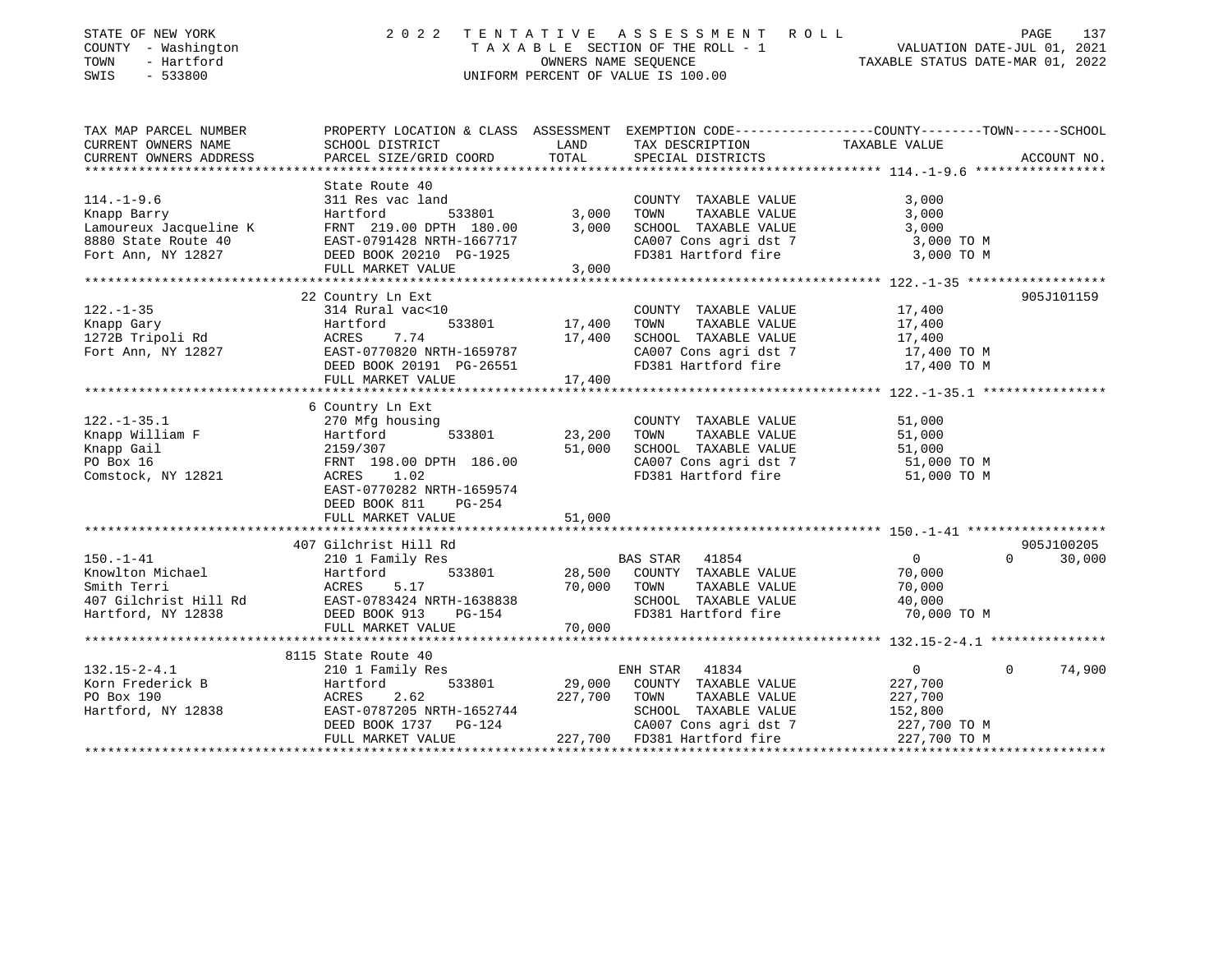| STATE OF NEW YORK<br>COUNTY - Washington<br>TOWN<br>- Hartford<br>SWIS<br>$-533800$ | 2 0 2 2                                                                                           |               | TENTATIVE ASSESSMENT ROLL<br>T A X A B L E SECTION OF THE ROLL - 1<br>OWNERS NAME SEQUENCE<br>OWNERS NAME SEQUENCE<br>TAXABLE STATUS DATE-MAR 01, 2022<br>UNIFORM PERCENT OF VALUE IS 100.00 |                | PAGE<br>138        |
|-------------------------------------------------------------------------------------|---------------------------------------------------------------------------------------------------|---------------|----------------------------------------------------------------------------------------------------------------------------------------------------------------------------------------------|----------------|--------------------|
| TAX MAP PARCEL NUMBER                                                               | PROPERTY LOCATION & CLASS ASSESSMENT EXEMPTION CODE-----------------COUNTY-------TOWN------SCHOOL |               |                                                                                                                                                                                              |                |                    |
| CURRENT OWNERS NAME<br>CURRENT OWNERS ADDRESS                                       | SCHOOL DISTRICT<br>PARCEL SIZE/GRID COORD                                                         | LAND<br>TOTAL | TAX DESCRIPTION<br>SPECIAL DISTRICTS                                                                                                                                                         | TAXABLE VALUE  | ACCOUNT NO.        |
|                                                                                     | 3378 State Route 196                                                                              |               |                                                                                                                                                                                              |                | 905J100692         |
| $140. - 1 - 43$                                                                     | 714 Lite Ind Man                                                                                  |               | COUNTY TAXABLE VALUE                                                                                                                                                                         | 119,900        |                    |
| Kresgies Holdings LLC                                                               | 533801<br>Hartford                                                                                | 18,900        | TAXABLE VALUE<br>TOWN                                                                                                                                                                        | 119,900        |                    |
| 1546 State Route 196                                                                | ACRES 0.68                                                                                        | 119,900       | SCHOOL TAXABLE VALUE                                                                                                                                                                         | 119,900        |                    |
| Fort Edward, NY 12828                                                               | EAST-0769828 NRTH-1641683                                                                         |               | FD381 Hartford fire                                                                                                                                                                          | 119,900 TO M   |                    |
|                                                                                     | DEED BOOK 3431 PG-222                                                                             |               |                                                                                                                                                                                              |                |                    |
|                                                                                     | FULL MARKET VALUE                                                                                 | 119,900       |                                                                                                                                                                                              |                |                    |
|                                                                                     |                                                                                                   |               |                                                                                                                                                                                              |                |                    |
|                                                                                     | 3244 Coach Rd                                                                                     |               |                                                                                                                                                                                              |                | 905J100453         |
| $149. - 1 - 23$                                                                     | 210 1 Family Res                                                                                  |               | BAS STAR 41854                                                                                                                                                                               | $\overline{0}$ | $0 \t 30,000$      |
| Kroosz Jeffrey M                                                                    |                                                                                                   | 29,700        | COUNTY TAXABLE VALUE                                                                                                                                                                         | 115,400        |                    |
| 3244 Coach Rd                                                                       |                                                                                                   | 115,400       | TOWN<br>TAXABLE VALUE                                                                                                                                                                        | 115,400        |                    |
| Argyle, NY 12809                                                                    | Hartford 533801<br>ACRES 1.30<br>EAST-0779602 NRTH-1639842                                        |               | SCHOOL TAXABLE VALUE                                                                                                                                                                         | 85,400         |                    |
|                                                                                     | DEED BOOK 2387 PG-207                                                                             |               | FD381 Hartford fire                                                                                                                                                                          | 115,400 TO M   |                    |
|                                                                                     | FULL MARKET VALUE                                                                                 | 115,400       |                                                                                                                                                                                              |                |                    |
|                                                                                     |                                                                                                   |               |                                                                                                                                                                                              |                |                    |
|                                                                                     | 210 Gulf Ln                                                                                       |               |                                                                                                                                                                                              |                | 905J100019         |
| $139. -4 -7$                                                                        | 240 Rural res                                                                                     |               | BAS STAR 41854                                                                                                                                                                               | $\overline{0}$ | $\Omega$<br>30,000 |
| Labarge Patrick M                                                                   | 533801<br>Hartford<br>Hartro<br>LOT 1                                                             |               | 43,200 COUNTY TAXABLE VALUE                                                                                                                                                                  | 114,100        |                    |
| Labarge Lorraine C                                                                  |                                                                                                   | 114,100 TOWN  | TAXABLE VALUE                                                                                                                                                                                | 114,100        |                    |
| 210 Gulf Ln                                                                         | 139.–1–7<br>ACRES 15.56                                                                           |               | SCHOOL TAXABLE VALUE                                                                                                                                                                         | 84,100         |                    |
| Fort Ann, NY 12827                                                                  |                                                                                                   |               | CA007 Cons agri dst 7                                                                                                                                                                        | 114,100 TO M   |                    |
|                                                                                     | EAST-0766038 NRTH-1645193                                                                         |               | FD381 Hartford fire                                                                                                                                                                          | 114,100 TO M   |                    |
|                                                                                     | DEED BOOK 1925 PG-27<br>FULL MARKET VALUE                                                         | 114,100       |                                                                                                                                                                                              |                |                    |
|                                                                                     |                                                                                                   |               |                                                                                                                                                                                              |                |                    |
|                                                                                     | 221 Dick Hill Rd                                                                                  |               |                                                                                                                                                                                              |                |                    |
| $132. - 2 - 32.4$                                                                   | 240 Rural res                                                                                     |               | COUNTY TAXABLE VALUE                                                                                                                                                                         | 290,400        |                    |
| LaCross Misty                                                                       | 533801                                                                                            | 58,800        | TOWN<br>TAXABLE VALUE                                                                                                                                                                        | 290,400        |                    |
| DeCaro Michael                                                                      | Hartford<br>ACRES 32.76                                                                           | 290,400       | SCHOOL TAXABLE VALUE                                                                                                                                                                         | 290,400        |                    |
|                                                                                     | EAST-0790111 NRTH-1651498                                                                         |               | FD381 Hartford fire                                                                                                                                                                          | 290,400 TO M   |                    |
| 221 Dick Hill Rd<br>Granville, NY 12832                                             | DEED BOOK 3857 PG-24                                                                              |               |                                                                                                                                                                                              |                |                    |
|                                                                                     | FULL MARKET VALUE                                                                                 | 290,400       |                                                                                                                                                                                              |                |                    |
|                                                                                     |                                                                                                   |               |                                                                                                                                                                                              |                |                    |
|                                                                                     | Dick Hill Rd OFF                                                                                  |               |                                                                                                                                                                                              |                | 905J101211         |
| $132. - 2 - 38.3$                                                                   | 314 Rural vac<10                                                                                  |               | COUNTY TAXABLE VALUE                                                                                                                                                                         | 4,800          |                    |
| LaCross Misty                                                                       | 533801<br>Hartford<br>Across                                                                      | 4,800         | TOWN<br>TAXABLE VALUE                                                                                                                                                                        | 4,800          |                    |
| DeCaro Michael                                                                      | ACRES<br>7.43                                                                                     | 4,800         | SCHOOL TAXABLE VALUE                                                                                                                                                                         | 4,800          |                    |
| 221 Dick Hill Rd                                                                    | EAST-0789913 NRTH-1651228                                                                         |               | FD381 Hartford fire                                                                                                                                                                          | 4,800 TO M     |                    |
| Granville, NY 12832                                                                 | DEED BOOK 3857 PG-24                                                                              |               |                                                                                                                                                                                              |                |                    |
|                                                                                     | FULL MARKET VALUE                                                                                 | 4,800         |                                                                                                                                                                                              |                |                    |
|                                                                                     |                                                                                                   |               |                                                                                                                                                                                              |                |                    |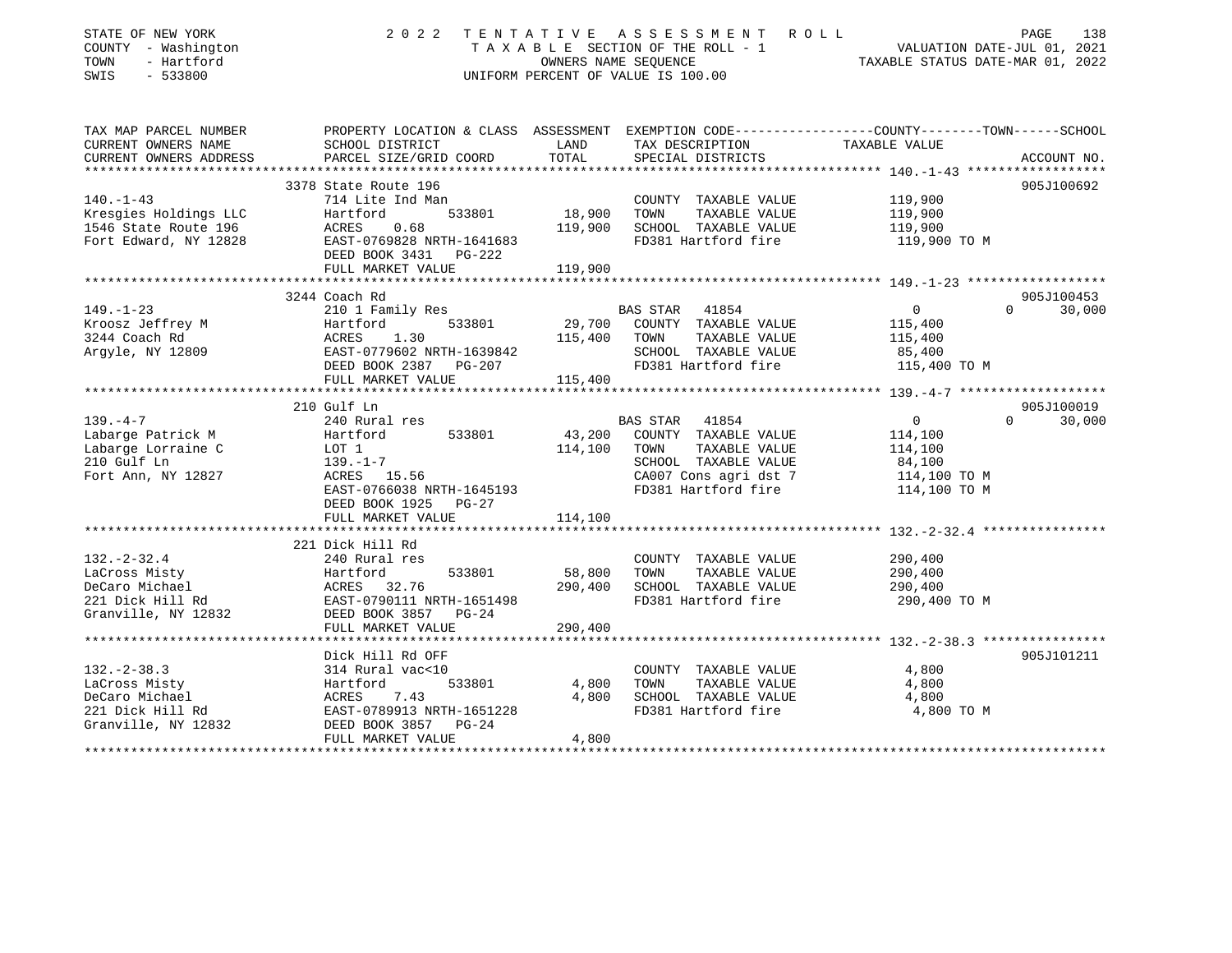| STATE OF NEW YORK<br>COUNTY - Washington<br>- Hartford<br>TOWN<br>SWIS<br>$-533800$ | 2 0 2 2                                         | TENTATIVE                         | ASSESSMENT<br>R O L L<br>TAXABLE SECTION OF THE ROLL - 1<br>OWNERS NAME SEQUENCE<br>UNIFORM PERCENT OF VALUE IS 100.00 | PAGE<br>139<br>VALUATION DATE-JUL 01, 2021<br>TAXABLE STATUS DATE-MAR 01, 2022                  |
|-------------------------------------------------------------------------------------|-------------------------------------------------|-----------------------------------|------------------------------------------------------------------------------------------------------------------------|-------------------------------------------------------------------------------------------------|
| TAX MAP PARCEL NUMBER                                                               |                                                 |                                   |                                                                                                                        | PROPERTY LOCATION & CLASS ASSESSMENT EXEMPTION CODE---------------COUNTY-------TOWN------SCHOOL |
| CURRENT OWNERS NAME                                                                 | SCHOOL DISTRICT                                 | LAND                              | TAX DESCRIPTION                                                                                                        | TAXABLE VALUE                                                                                   |
| CURRENT OWNERS ADDRESS                                                              | PARCEL SIZE/GRID COORD                          | TOTAL                             | SPECIAL DISTRICTS                                                                                                      | ACCOUNT NO.                                                                                     |
|                                                                                     |                                                 |                                   |                                                                                                                        |                                                                                                 |
|                                                                                     | State Route 149 OFF                             |                                   |                                                                                                                        | 915J101387                                                                                      |
| $132. - 2 - 38.8$                                                                   | 314 Rural vac<10                                |                                   | COUNTY TAXABLE VALUE                                                                                                   | 1,900                                                                                           |
| LaCross Misty<br>DeCaro Michael                                                     | Hartford<br>533801<br>ACRES<br>2.91             | 1,900<br>1,900                    | TOWN<br>TAXABLE VALUE<br>SCHOOL TAXABLE VALUE                                                                          | 1,900                                                                                           |
| 221 Dick Hill Rd                                                                    | EAST-0789365 NRTH-1651867                       |                                   | FD381 Hartford fire                                                                                                    | 1,900<br>1,900 TO M                                                                             |
| Granville, NY 12832                                                                 | DEED BOOK 3857<br>PG-24<br>FULL MARKET VALUE    | 1,900                             |                                                                                                                        |                                                                                                 |
|                                                                                     | *********************************               |                                   |                                                                                                                        |                                                                                                 |
|                                                                                     | 5082 State Route 149                            |                                   |                                                                                                                        | 905J100306                                                                                      |
| $132. - 2 - 16$                                                                     | 270 Mfg housing                                 |                                   | BAS STAR<br>41854                                                                                                      | $\overline{0}$<br>$\Omega$<br>30,000                                                            |
| Lacross Paul                                                                        | Hartford<br>533801                              | 29,200                            | COUNTY TAXABLE VALUE                                                                                                   | 81,300                                                                                          |
| Lacross Darcy                                                                       | ACRES 10.48                                     | 81,300                            | TAXABLE VALUE<br>TOWN                                                                                                  | 81,300                                                                                          |
| 5082 State Route 149                                                                | EAST-0789618 NRTH-1652359                       |                                   | SCHOOL TAXABLE VALUE                                                                                                   | 51,300                                                                                          |
| Granville, NY 12832                                                                 | DEED BOOK 646<br>PG-333                         |                                   | FD381 Hartford fire                                                                                                    | 81,300 TO M                                                                                     |
|                                                                                     | FULL MARKET VALUE<br>*************************  | 81,300<br>* * * * * * * * * * * * |                                                                                                                        | ****************** 140.-1-8 *******************                                                 |
|                                                                                     | 3640 State Route 196                            |                                   |                                                                                                                        | 905J101135                                                                                      |
| $140. - 1 - 8$                                                                      | 240 Rural res                                   |                                   | BAS STAR<br>41854                                                                                                      | $\circ$<br>30,000<br>$\Omega$                                                                   |
| Lafond Gabriel J                                                                    | Hartford<br>533801                              | 63,400                            | COUNTY TAXABLE VALUE                                                                                                   | 174,800                                                                                         |
| Lafond Karen E                                                                      | ACRES 21.00                                     | 174,800                           | TOWN<br>TAXABLE VALUE                                                                                                  | 174,800                                                                                         |
| 3640 State Route 196                                                                | EAST-0773997 NRTH-1645296                       |                                   | SCHOOL TAXABLE VALUE                                                                                                   | 144,800                                                                                         |
| Fort Ann, NY 12827                                                                  | DEED BOOK 862<br>PG-70                          |                                   | CA007 Cons agri dst 7                                                                                                  | 174,800 TO M                                                                                    |
|                                                                                     | FULL MARKET VALUE                               |                                   | 174,800 FD381 Hartford fire                                                                                            | 174,800 TO M                                                                                    |
|                                                                                     |                                                 |                                   |                                                                                                                        |                                                                                                 |
|                                                                                     | 3513 State Route 196                            |                                   |                                                                                                                        | 905J100116                                                                                      |
| $140. - 1 - 34$                                                                     | 210 1 Family Res                                |                                   | BAS STAR<br>41854                                                                                                      | $\overline{0}$<br>30,000<br>$\Omega$                                                            |
| Lafountain Heidi<br>3513 State Route 196                                            | Hartford<br>533801<br>ACRES<br>2.21 BANK<br>998 | 24,800<br>89,000                  | COUNTY TAXABLE VALUE<br>TAXABLE VALUE<br>TOWN                                                                          | 89,000<br>89,000                                                                                |
| Fort Ann, NY 12827                                                                  | EAST-0771057 NRTH-1644786                       |                                   | SCHOOL TAXABLE VALUE                                                                                                   | 59,000                                                                                          |
|                                                                                     | DEED BOOK 1926<br>PG-301                        |                                   | FD381 Hartford fire                                                                                                    | 89,000 TO M                                                                                     |
|                                                                                     | FULL MARKET VALUE                               | 89,000                            |                                                                                                                        |                                                                                                 |
|                                                                                     |                                                 |                                   |                                                                                                                        |                                                                                                 |
|                                                                                     | 5021 State Route 149                            |                                   |                                                                                                                        | 905J100376                                                                                      |
| $132.15 - 2 - 2$                                                                    | 210 1 Family Res                                |                                   | COUNTY TAXABLE VALUE                                                                                                   | 39,200                                                                                          |
| LaGoy Richard X                                                                     | 533801<br>Hartford                              | 22,300                            | TOWN<br>TAXABLE VALUE                                                                                                  | 39,200                                                                                          |
| PO Box 44                                                                           | 0.92<br>ACRES                                   | 39,200                            | SCHOOL TAXABLE VALUE                                                                                                   | 39,200                                                                                          |
| Hartford, NY 12838                                                                  | EAST-0788016 NRTH-1652882                       |                                   | FD381 Hartford fire                                                                                                    | 39,200 TO M                                                                                     |
|                                                                                     | DEED BOOK 2466<br>$PG-35$                       |                                   |                                                                                                                        |                                                                                                 |
|                                                                                     | FULL MARKET VALUE                               | 39,200                            |                                                                                                                        |                                                                                                 |
|                                                                                     | Swamp Ln                                        |                                   |                                                                                                                        | 905J101262                                                                                      |
| $149. - 1 - 30.3$                                                                   | 314 Rural vac<10                                |                                   | COUNTY TAXABLE VALUE                                                                                                   | 26,500                                                                                          |
| Lalla Shirley Ann                                                                   | Hartford<br>533801                              | 26,500                            | TOWN<br>TAXABLE VALUE                                                                                                  | 26,500                                                                                          |
| 165 Twin Bridges Rd                                                                 | LOT 3                                           | 26,500                            | SCHOOL TAXABLE VALUE                                                                                                   | 26,500                                                                                          |
| PO Box 676                                                                          | ACRES<br>5.29                                   |                                   | CA006 Cons agri dst 6                                                                                                  | 26,500 TO M                                                                                     |
| Copake, NY 12516                                                                    | EAST-0775391 NRTH-1635240                       |                                   | FD381 Hartford fire                                                                                                    | 26,500 TO M                                                                                     |
|                                                                                     | DEED BOOK 527<br><b>PG-154</b>                  |                                   |                                                                                                                        |                                                                                                 |
|                                                                                     | FULL MARKET VALUE                               | 26,500                            |                                                                                                                        |                                                                                                 |
|                                                                                     |                                                 |                                   |                                                                                                                        |                                                                                                 |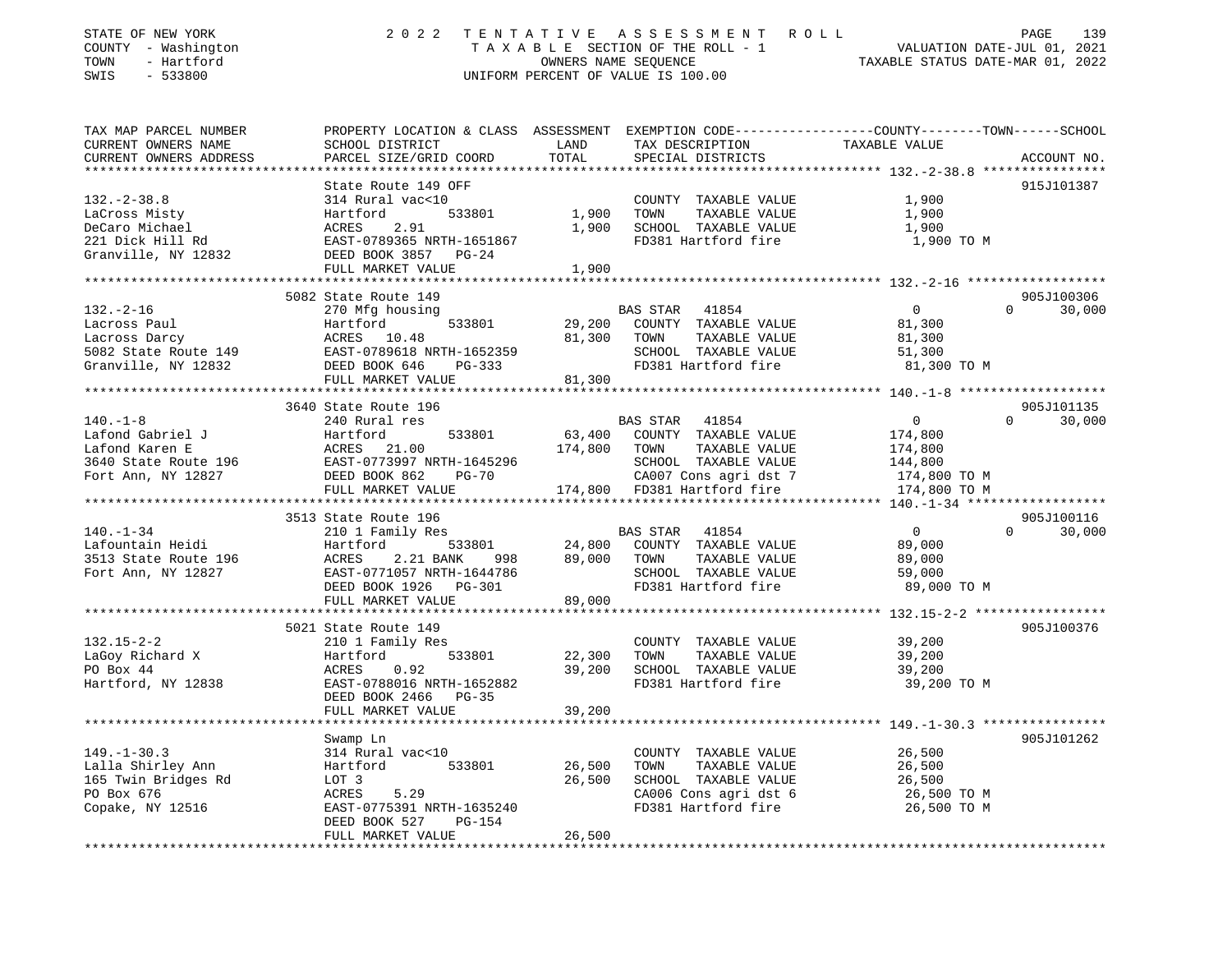| STATE OF NEW YORK<br>COUNTY - Washington<br>TOWN<br>- Hartford<br>SWIS<br>$-533800$                               | 2 0 2 2<br>TENTATIVE                                                                                                                                            | A S S E S S M E N T<br>R O L L<br>TAXABLE SECTION OF THE ROLL - 1<br>OWNERS NAME SEQUENCE<br>UNIFORM PERCENT OF VALUE IS 100.00                                                                            | 140<br>PAGE<br>VALUATION DATE-JUL 01, 2021<br>TAXABLE STATUS DATE-MAR 01, 2022                                                                                  |
|-------------------------------------------------------------------------------------------------------------------|-----------------------------------------------------------------------------------------------------------------------------------------------------------------|------------------------------------------------------------------------------------------------------------------------------------------------------------------------------------------------------------|-----------------------------------------------------------------------------------------------------------------------------------------------------------------|
| TAX MAP PARCEL NUMBER                                                                                             |                                                                                                                                                                 |                                                                                                                                                                                                            | PROPERTY LOCATION & CLASS ASSESSMENT EXEMPTION CODE---------------COUNTY-------TOWN------SCHOOL                                                                 |
| CURRENT OWNERS NAME                                                                                               | SCHOOL DISTRICT                                                                                                                                                 | LAND<br>TAX DESCRIPTION                                                                                                                                                                                    | TAXABLE VALUE                                                                                                                                                   |
| CURRENT OWNERS ADDRESS<br>***********************                                                                 | PARCEL SIZE/GRID COORD                                                                                                                                          | TOTAL<br>SPECIAL DISTRICTS                                                                                                                                                                                 | ACCOUNT NO.                                                                                                                                                     |
|                                                                                                                   |                                                                                                                                                                 |                                                                                                                                                                                                            |                                                                                                                                                                 |
| $149. - 1 - 30.4$<br>Lalla Shirley Ann<br>Lalla Joseph C<br>165 Twin Bridges Rd<br>PO Box 676<br>Copake, NY 12516 | Swamp Ln<br>314 Rural vac<10<br>Hartford<br>533801<br>LOT 4<br>ACRES<br>6.99<br>EAST-0775487 NRTH-1634986<br>DEED BOOK 527<br>PG-157<br>FULL MARKET VALUE       | COUNTY TAXABLE VALUE<br>28,500<br>TOWN<br>TAXABLE VALUE<br>SCHOOL TAXABLE VALUE<br>28,500<br>SCHOOL TAXABLE VALUE 28,500<br>CA006 Cons agri dst 6 28,500 TO M<br>FD381 Hartford fire 28,500 TO M<br>28,500 | 905J101263<br>28,500<br>28,500<br>28,500                                                                                                                        |
|                                                                                                                   |                                                                                                                                                                 |                                                                                                                                                                                                            |                                                                                                                                                                 |
|                                                                                                                   | 68 Hartford Main St                                                                                                                                             |                                                                                                                                                                                                            | 905J100487                                                                                                                                                      |
| $132.15 - 2 - 33$<br>Lamoureux Raymond L<br>Lamoureux Florence<br>68 Hartford Main St<br>Hartford, NY 12838       | 210 1 Family Res<br>Hartford<br>FRNT 47.00 DPTH 233.00<br>EAST-0786704 NRTH-1653106<br>DEED BOOK 465<br><b>PG-288</b><br>FULL MARKET VALUE                      | ENH STAR<br>41834<br>533801 9,700<br>COUNTY TAXABLE VALUE<br>49,500<br>TOWN<br>TAXABLE VALUE<br>SCHOOL TAXABLE VALUE<br>CA007 Cons agri dst 7 49,500 TO M<br>49,500 FD381 Hartford fire                    | 49,500<br>$\cap$<br>$\Omega$<br>49,500<br>49,500<br>$\overline{0}$<br>49,500 TO M                                                                               |
|                                                                                                                   | 1230 Baldwin Corners Rd                                                                                                                                         |                                                                                                                                                                                                            | 905J101252                                                                                                                                                      |
| $121. -4 - 5.5$<br>Lancette Carol Lee<br>1230 Baldwin Corners Rd<br>Fort Ann, NY 12827                            | 210 1 Family Res<br>Fort Ann<br>532802<br>$121. - 1 - 5.5$<br>ACRES 1.50 BANK<br>998<br>EAST-0765114 NRTH-1661376<br>DEED BOOK 3269 PG-345<br>FULL MARKET VALUE | BAS STAR 41854<br>24,500 COUNTY TAXABLE VALUE<br>123,000 TOWN<br>TAXABLE VALUE<br>SCHOOL TAXABLE VALUE 93,000<br>CA007 Cons agri dst 7 123,000 TO M<br>FD381 Hartford fire<br>123,000                      | $\overline{0}$<br>30,000<br>$\Omega$<br>123,000<br>123,000<br>123,000 TO M                                                                                      |
|                                                                                                                   | 3511 State Route 196                                                                                                                                            |                                                                                                                                                                                                            | 905J100465                                                                                                                                                      |
| $140. - 1 - 35$<br>Lancette Sharron L<br>3511 State Route 196<br>Fort Ann, NY 12827                               | 210 1 Family Res<br>Hartford<br>ACRES<br>3.68 BANK<br>999<br>EAST-0770874 NRTH-1644782<br>DEED BOOK 3210 PG-273<br>FULL MARKET VALUE                            | VET COM CT 41131<br>533801 27,000 VET DIS CT 41141<br>150,600 BAS STAR<br>41854<br>COUNTY TAXABLE VALUE<br>TOWN<br>TAXABLE VALUE<br>150,600 SCHOOL TAXABLE VALUE<br>FD381 Hartford fire                    | 37,650<br>37,650<br>$\overline{0}$<br>$\overline{0}$<br>60,240<br>60,240<br>$\overline{0}$<br>$\Omega$<br>30,000<br>52,710<br>52,710<br>120,600<br>150,600 TO M |

\*\*\*\*\*\*\*\*\*\*\*\*\*\*\*\*\*\*\*\*\*\*\*\*\*\*\*\*\*\*\*\*\*\*\*\*\*\*\*\*\*\*\*\*\*\*\*\*\*\*\*\*\*\*\*\*\*\*\*\*\*\*\*\*\*\*\*\*\*\*\*\*\*\*\*\*\*\*\*\*\*\*\*\*\*\*\*\*\*\*\*\*\*\*\*\*\*\*\*\*\*\*\* 141.-1-38 \*\*\*\*\*\*\*\*\*\*\*\*\*\*\*\*\*\* 57 Rowe Hill Rd 905J100378 $0 \t 74,900$ 141.-1-38 210 1 Family Res ENH STAR 41834 0 0 74,900 Landon Mark Hartford 533801 25,100 COUNTY TAXABLE VALUE 157,800 Landon Donna ACRES 1.30 157,800 TOWN TAXABLE VALUE 157,800 57 Rowe Hill Rd EAST-0785881 NRTH-1649444 SCHOOL TAXABLE VALUE 82,900 Hartford, NY 12838 DEED BOOK 760 PG-348 CA007 Cons agri dst 7 157,800 TO M FULL MARKET VALUE 157,800 FD381 Hartford fire 157,800 TO M \*\*\*\*\*\*\*\*\*\*\*\*\*\*\*\*\*\*\*\*\*\*\*\*\*\*\*\*\*\*\*\*\*\*\*\*\*\*\*\*\*\*\*\*\*\*\*\*\*\*\*\*\*\*\*\*\*\*\*\*\*\*\*\*\*\*\*\*\*\*\*\*\*\*\*\*\*\*\*\*\*\*\*\*\*\*\*\*\*\*\*\*\*\*\*\*\*\*\*\*\*\*\*\*\*\*\*\*\*\*\*\*\*\*\*\*\*\*\*\*\*\*\*\*\*\*\*\*\*\*\*\*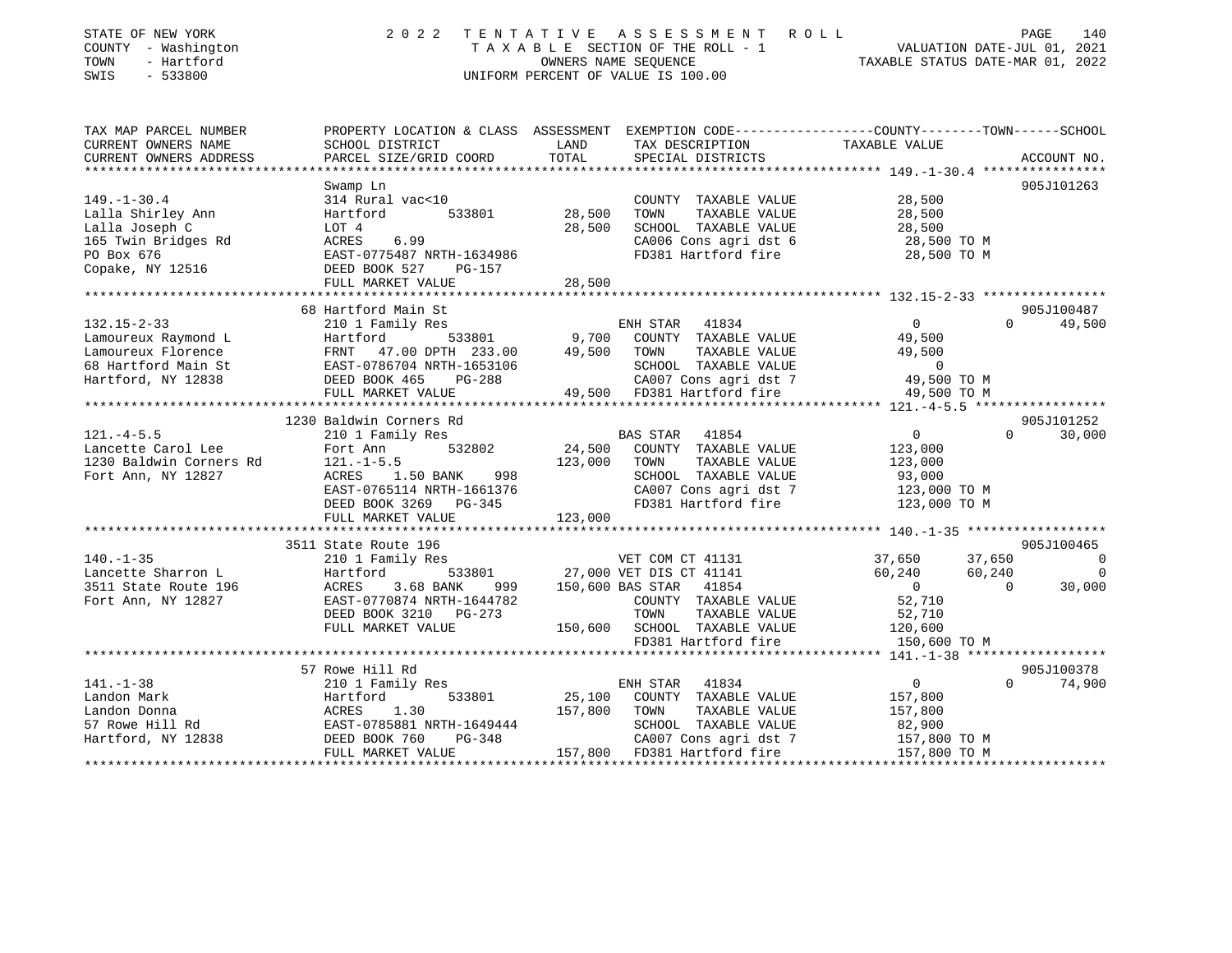| STATE OF NEW YORK<br>COUNTY - Washington<br>- Hartford<br>TOWN<br>$-533800$<br>SWIS | 2022 TENTATIVE ASSESSMENT ROLL                                                                                                              | OWNERS NAME SEOUENCE | TAXABLE SECTION OF THE ROLL - 1<br>UNIFORM PERCENT OF VALUE IS 100.00 |                                             | VALUATION DATE-JUL 01, 2021 VALUATION DATE-MAR 01, 2022 |          | 141<br>PAGE              |
|-------------------------------------------------------------------------------------|---------------------------------------------------------------------------------------------------------------------------------------------|----------------------|-----------------------------------------------------------------------|---------------------------------------------|---------------------------------------------------------|----------|--------------------------|
| TAX MAP PARCEL NUMBER<br>CURRENT OWNERS NAME<br>CURRENT OWNERS ADDRESS              | PROPERTY LOCATION & CLASS ASSESSMENT EXEMPTION CODE---------------COUNTY-------TOWN-----SCHOOL<br>SCHOOL DISTRICT<br>PARCEL SIZE/GRID COORD | LAND<br>TOTAL        | SPECIAL DISTRICTS                                                     | TAX DESCRIPTION                             | TAXABLE VALUE                                           |          | ACCOUNT NO.              |
|                                                                                     |                                                                                                                                             |                      |                                                                       |                                             |                                                         |          |                          |
|                                                                                     | 5682 County Route 30                                                                                                                        |                      |                                                                       |                                             |                                                         |          |                          |
| $141. - 3 - 28.2$                                                                   | 210 1 Family Res                                                                                                                            |                      | 3<br>533801 1954 1854 1854<br>533801 26,500 BAS STAR 41854            |                                             | 2,306                                                   | 2,306    | 2,306                    |
| Lane Amy                                                                            | Hartford                                                                                                                                    |                      |                                                                       |                                             | $\overline{0}$                                          | $\cap$   | 30,000                   |
| 5682 County Route 30                                                                | 999<br>ACRES<br>4.00 BANK                                                                                                                   |                      | 126,200 COUNTY TAXABLE VALUE                                          |                                             | 123,894                                                 |          |                          |
| Granville, NY 12832                                                                 | ACRES 7.00 2000.<br>EAST-0787915 NRTH-1645527<br>---- -00% 2002 DG-76                                                                       |                      | TOWN                                                                  | TAXABLE VALUE                               | 123,894                                                 |          |                          |
|                                                                                     |                                                                                                                                             |                      | SCHOOL TAXABLE VALUE                                                  |                                             | 93,894                                                  |          |                          |
| MAY BE SUBJECT TO PAYMENT FULL MARKET VALUE<br>UNDER AGDIST LAW TIL 2029            |                                                                                                                                             |                      | 126,200 FD381 Hartford fire                                           |                                             | 126,200 TO M                                            |          |                          |
|                                                                                     |                                                                                                                                             |                      |                                                                       |                                             |                                                         |          |                          |
|                                                                                     | 3433 State Route 196                                                                                                                        |                      |                                                                       | 97 PCT OF VALUE USED FOR EXEMPTION PURPOSES |                                                         |          | 905J100089               |
| $140. - 1 - 47$                                                                     | 240 Rural res                                                                                                                               |                      | AG BUILD                                                              | 41700                                       | 60,000                                                  | 60,000   | 60,000                   |
| Lane Daryl B                                                                        | 533801<br>Hartford                                                                                                                          |                      | 42,600 AGRI-D IND 41730                                               |                                             | 13,426                                                  | 13,426   | 13,426                   |
| Lane Nancy B                                                                        |                                                                                                                                             |                      | 412,500 AGED-CO/TN 41801                                              |                                             | 200,063                                                 | 200,063  | $\sim$ 0                 |
| 3433 State Route 196                                                                |                                                                                                                                             |                      | AGED-SCH                                                              | 41804                                       | $\sim$ 0<br>$\overline{0}$                              | $\Omega$ | $0 \t 100,031$<br>74,900 |
| Fort Ann, NY 12827                                                                  | DEED BOOK 3416 PG-110<br>FULL MARKET VALUE                                                                                                  |                      | ENH STAR                                                              | 41834<br>412,500 COUNTY TAXABLE VALUE       | 139,011                                                 |          |                          |
| MAY BE SUBJECT TO PAYMENT                                                           |                                                                                                                                             |                      | TOWN                                                                  | TAXABLE VALUE                               | 139,011                                                 |          |                          |
| UNDER AGDIST LAW TIL 2029                                                           |                                                                                                                                             |                      | SCHOOL TAXABLE VALUE                                                  |                                             | 164,143                                                 |          |                          |
|                                                                                     |                                                                                                                                             |                      | FD381 Hartford fire                                                   |                                             | 412,500 TO M                                            |          |                          |
|                                                                                     |                                                                                                                                             |                      |                                                                       |                                             |                                                         |          |                          |
|                                                                                     | 70 Camp A Way                                                                                                                               |                      |                                                                       |                                             |                                                         |          | 905J100029               |
| $142. - 1 - 47$                                                                     | 260 Seasonal res                                                                                                                            |                      | COUNTY TAXABLE VALUE                                                  |                                             | 69,000                                                  |          |                          |
| Lanphere Steven                                                                     | 533801<br>Hartford                                                                                                                          | 13,800               | TOWN                                                                  | TAXABLE VALUE                               | 69,000                                                  |          |                          |
| 8 Williams St                                                                       | ACRES 10.17<br>EAST-0791643 NRTH-1647315                                                                                                    | 69,000               | SCHOOL TAXABLE VALUE                                                  |                                             | 69,000                                                  |          |                          |
| Proctor, VT 05765                                                                   | DEED BOOK 20191 PG-28689                                                                                                                    |                      | FD381 Hartford fire                                                   |                                             | 69,000 TO M                                             |          |                          |
|                                                                                     | FULL MARKET VALUE                                                                                                                           | 69,000               |                                                                       |                                             |                                                         |          |                          |
|                                                                                     |                                                                                                                                             |                      |                                                                       |                                             |                                                         |          |                          |
|                                                                                     | 105 Camp A Way                                                                                                                              |                      |                                                                       |                                             |                                                         |          | 905J100614               |
| $142. - 1 - 39$                                                                     | 322 Rural vac>10                                                                                                                            | 13,500               |                                                                       | COUNTY TAXABLE VALUE                        | 13,500                                                  |          |                          |
| Lapan Wade<br>8 Cherry St                                                           | Hartford<br>ACRES 10.18<br>533801                                                                                                           | 13,500               | TOWN<br>SCHOOL TAXABLE VALUE                                          | TAXABLE VALUE                               | 13,500<br>13,500                                        |          |                          |
| Hudson Falls, NY 12839                                                              | EAST-0789912 NRTH-1645688                                                                                                                   |                      | FD381 Hartford fire                                                   |                                             | 13,500 TO M                                             |          |                          |
|                                                                                     | DEED BOOK 855<br>PG-131                                                                                                                     |                      |                                                                       |                                             |                                                         |          |                          |
|                                                                                     | FULL MARKET VALUE                                                                                                                           | 13,500               |                                                                       |                                             |                                                         |          |                          |
|                                                                                     |                                                                                                                                             |                      |                                                                       |                                             |                                                         |          |                          |
|                                                                                     | Camp A Way                                                                                                                                  |                      |                                                                       |                                             |                                                         |          | 905J100047               |
| $142. - 1 - 45$                                                                     | 322 Rural vac>10                                                                                                                            |                      | COUNTY TAXABLE VALUE                                                  |                                             | 14,000                                                  |          |                          |
| Lapan Wade                                                                          | 533801<br>Hartford                                                                                                                          | 14,000               | TOWN                                                                  | TAXABLE VALUE                               | 14,000                                                  |          |                          |
| 8 Cherry St                                                                         | LOT Q                                                                                                                                       | 14,000               | SCHOOL TAXABLE VALUE                                                  |                                             | 14,000                                                  |          |                          |
| Hudson Falls, NY 12839                                                              | ACRES 11.06                                                                                                                                 |                      |                                                                       | FD381 Hartford fire                         | 14,000 TO M                                             |          |                          |
|                                                                                     | EAST-0790712 NRTH-1646737                                                                                                                   |                      |                                                                       |                                             |                                                         |          |                          |
|                                                                                     | DEED BOOK 785<br>PG-231                                                                                                                     |                      |                                                                       |                                             |                                                         |          |                          |
|                                                                                     | FULL MARKET VALUE                                                                                                                           | 14,000               |                                                                       |                                             |                                                         |          |                          |
|                                                                                     |                                                                                                                                             |                      |                                                                       |                                             |                                                         |          |                          |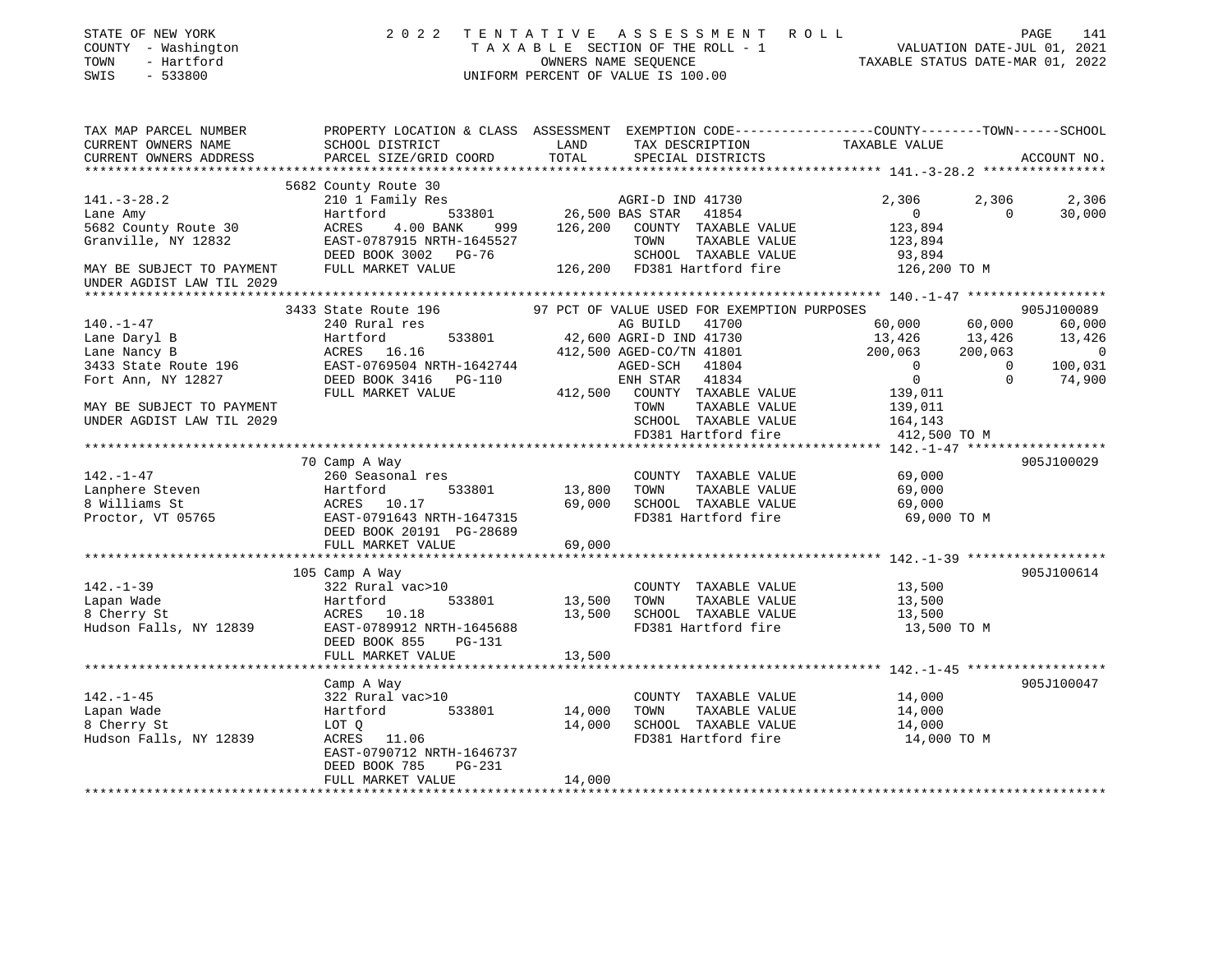| STATE OF NEW YORK<br>COUNTY - Washington<br>TOWN<br>- Hartford<br>SWIS<br>$-533800$ | 2 0 2 2                                                                                         | TENTATIVE | A S S E S S M E N T A O L L<br>TAXABLE SECTION OF THE ROLL - 1<br>OWNERS NAME SEOUENCE<br>UNIFORM PERCENT OF VALUE IS 100.00 | VALUATION DATE-JUL 01, 2021<br>TAXABLE STATUS DATE-MAR 01, 2022 | PAGE<br>142    |
|-------------------------------------------------------------------------------------|-------------------------------------------------------------------------------------------------|-----------|------------------------------------------------------------------------------------------------------------------------------|-----------------------------------------------------------------|----------------|
|                                                                                     |                                                                                                 |           |                                                                                                                              |                                                                 |                |
| TAX MAP PARCEL NUMBER                                                               | PROPERTY LOCATION & CLASS ASSESSMENT EXEMPTION CODE---------------COUNTY-------TOWN------SCHOOL |           |                                                                                                                              |                                                                 |                |
| CURRENT OWNERS NAME                                                                 | SCHOOL DISTRICT                                                                                 | LAND      | TAX DESCRIPTION                                                                                                              | TAXABLE VALUE                                                   |                |
| CURRENT OWNERS ADDRESS                                                              | PARCEL SIZE/GRID COORD                                                                          | TOTAL     | SPECIAL DISTRICTS                                                                                                            |                                                                 | ACCOUNT NO.    |
| **********************                                                              |                                                                                                 |           |                                                                                                                              |                                                                 |                |
|                                                                                     | 3519 State Route 196                                                                            |           |                                                                                                                              |                                                                 | 905J101076     |
| $140. - 1 - 33$                                                                     | 210 1 Family Res                                                                                |           | COUNTY TAXABLE VALUE                                                                                                         | 103,500                                                         |                |
| LaPier David S                                                                      | 533801<br>Hartford                                                                              | 24,200    | TOWN<br>TAXABLE VALUE                                                                                                        | 103,500                                                         |                |
| 3519 State Route 196                                                                | ACRES<br>1.80                                                                                   | 103,500   | SCHOOL TAXABLE VALUE                                                                                                         | 103,500                                                         |                |
| Fort Ann, NY 12827                                                                  | EAST-0771204 NRTH-1644680                                                                       |           | FD381 Hartford fire                                                                                                          | 103,500 TO M                                                    |                |
|                                                                                     | DEED BOOK 20191 PG-28779                                                                        |           |                                                                                                                              |                                                                 |                |
|                                                                                     | FULL MARKET VALUE                                                                               | 103,500   |                                                                                                                              |                                                                 |                |
|                                                                                     |                                                                                                 |           |                                                                                                                              |                                                                 |                |
|                                                                                     | 216+218 County Route 19                                                                         |           |                                                                                                                              |                                                                 | 905J101396     |
| $149. - 1 - 53.2$                                                                   | 280 Res Multiple                                                                                |           | COUNTY TAXABLE VALUE                                                                                                         | 322,400                                                         |                |
| LaPoint Jeffrey S                                                                   | 533801<br>Hartford                                                                              | 71,000    | TOWN<br>TAXABLE VALUE                                                                                                        | 322,400                                                         |                |
| 218 County Route 19                                                                 | ACRES 25.16                                                                                     | 322,400   | SCHOOL TAXABLE VALUE                                                                                                         | 322,400                                                         |                |
| Fort Ann, NY 12827                                                                  | EAST-0771976 NRTH-1638325                                                                       |           | CA006 Cons agri dst 6                                                                                                        | 322,400 TO M                                                    |                |
|                                                                                     | DEED BOOK 3258 PG-286                                                                           |           | FD381 Hartford fire                                                                                                          | 322,400 TO M                                                    |                |
|                                                                                     | FULL MARKET VALUE                                                                               | 322,400   |                                                                                                                              |                                                                 |                |
|                                                                                     | ***************************                                                                     |           |                                                                                                                              |                                                                 |                |
|                                                                                     | 3395 State Route 196                                                                            |           |                                                                                                                              |                                                                 |                |
| $139. -4 - 4.5$                                                                     | 433 Auto body                                                                                   |           | COUNTY TAXABLE VALUE                                                                                                         | 115,800                                                         |                |
| Lapointe Robert                                                                     | 533801<br>Hartford                                                                              | 50,000    | TAXABLE VALUE<br>TOWN                                                                                                        | 115,800                                                         |                |
| 3395 State Route 196                                                                | $139. - 1 - 4.5$                                                                                | 115,800   | SCHOOL TAXABLE VALUE                                                                                                         | 115,800                                                         |                |
| Fort Ann, NY 12827                                                                  | ACRES<br>2.10                                                                                   |           | FD381 Hartford fire                                                                                                          | 115,800 TO M                                                    |                |
|                                                                                     | EAST-0769756 NRTH-1642261                                                                       |           |                                                                                                                              |                                                                 |                |
|                                                                                     | DEED BOOK 2590 PG-258                                                                           |           |                                                                                                                              |                                                                 |                |
|                                                                                     | FULL MARKET VALUE                                                                               | 115,800   |                                                                                                                              |                                                                 |                |
|                                                                                     |                                                                                                 |           |                                                                                                                              |                                                                 |                |
|                                                                                     | 20 Deer Run Way                                                                                 |           |                                                                                                                              |                                                                 | 905J101345     |
| $141. - 3 - 53$                                                                     | 210 1 Family Res                                                                                |           | VET WAR CT 41121                                                                                                             | 27,000<br>33,000                                                | $\overline{0}$ |
| Larson Thomas                                                                       | 533801<br>Hartford                                                                              |           | 34,200 ENH STAR 41834                                                                                                        | $\overline{0}$<br>$\Omega$                                      | 74,900         |
| Larson Deborah                                                                      | Lots B C D                                                                                      | 225,000   | COUNTY TAXABLE VALUE                                                                                                         | 192,000                                                         |                |
| 20 Deer Run Way                                                                     | ACRES 4.74                                                                                      |           | TAXABLE VALUE<br>TOWN                                                                                                        | 198,000                                                         |                |
| Hartford, NY 12838                                                                  | EAST-0783525 NRTH-1643053                                                                       |           | SCHOOL TAXABLE VALUE                                                                                                         | 150,100                                                         |                |
|                                                                                     | DEED BOOK 948<br>PG-240                                                                         |           | FD381 Hartford fire                                                                                                          | 225,000 TO M                                                    |                |
|                                                                                     | FULL MARKET VALUE                                                                               | 225,000   |                                                                                                                              |                                                                 |                |
|                                                                                     |                                                                                                 |           |                                                                                                                              |                                                                 |                |
|                                                                                     | 3583 State Route 196                                                                            |           |                                                                                                                              |                                                                 | 905J100203     |
| $140. - 1 - 29$                                                                     | 210 1 Family Res                                                                                |           | COUNTY TAXABLE VALUE                                                                                                         | 322,100                                                         |                |
| Lasaivia Generoso III                                                               | Hartford<br>533801                                                                              | 29,100    | TOWN<br>TAXABLE VALUE                                                                                                        | 322,100                                                         |                |
| Osborn Colleen C                                                                    | LOT 1                                                                                           | 322,100   | SCHOOL TAXABLE VALUE                                                                                                         | 322,100                                                         |                |
| 3583 State Route 196                                                                | SubvAband3475/191                                                                               |           | FD381 Hartford fire                                                                                                          | 322,100 TO M                                                    |                |
| Fort Ann, NY 12827                                                                  | ACRES<br>9.28                                                                                   |           |                                                                                                                              |                                                                 |                |
|                                                                                     | EAST-0772264 NRTH-1645346                                                                       |           |                                                                                                                              |                                                                 |                |
|                                                                                     | DEED BOOK 20210 PG-7112                                                                         |           |                                                                                                                              |                                                                 |                |
|                                                                                     | FULL MARKET VALUE                                                                               | 322,100   |                                                                                                                              |                                                                 |                |
|                                                                                     |                                                                                                 |           |                                                                                                                              |                                                                 |                |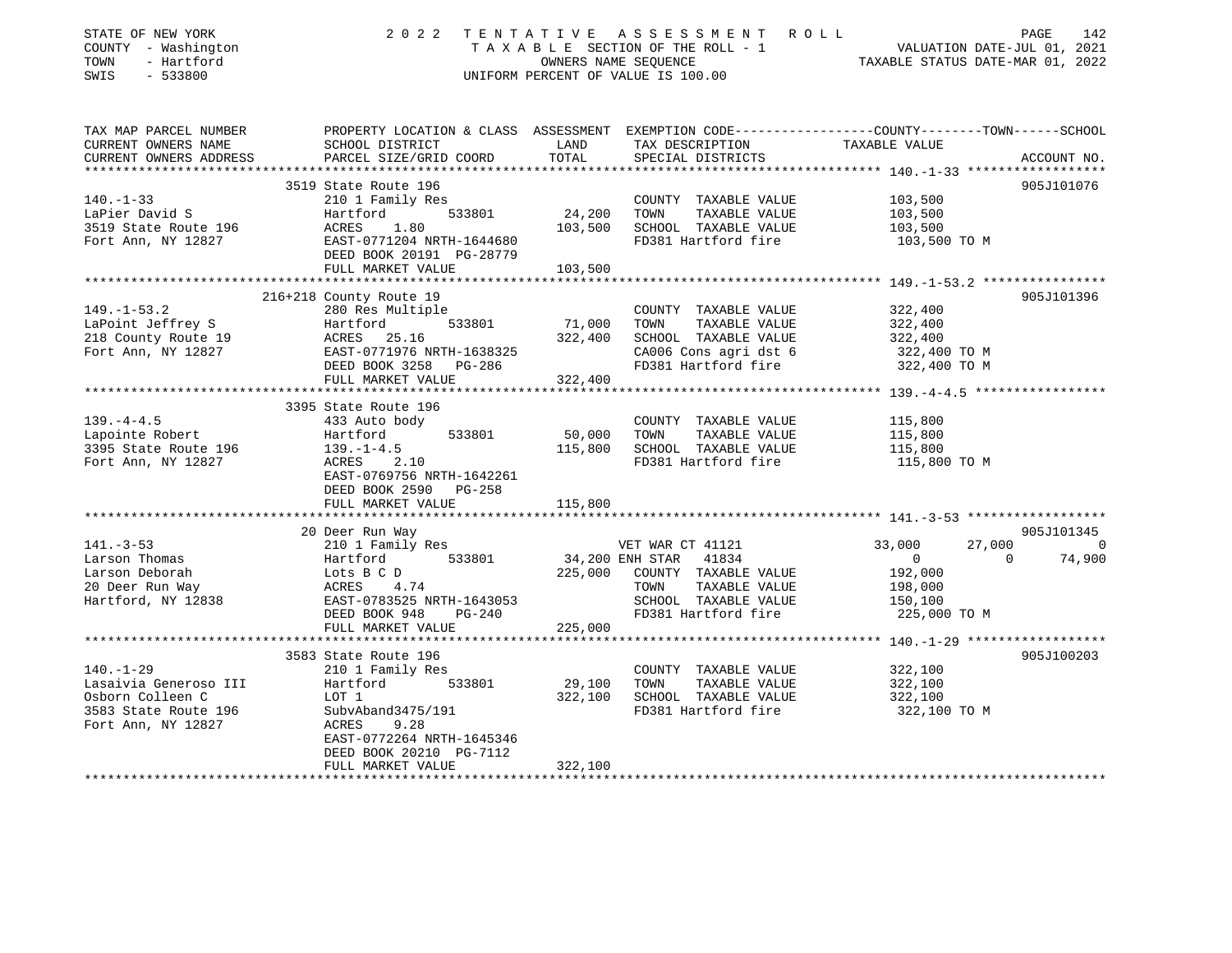| STATE OF NEW YORK<br>COUNTY - Washington<br>- Hartford<br>TOWN<br>$-533800$<br>SWIS | 2 0 2 2                                                                                                                                                            | OWNERS NAME SEQUENCE<br>UNIFORM PERCENT OF VALUE IS 100.00 | TENTATIVE ASSESSMENT ROLL<br>T A X A B L E SECTION OF THE ROLL - 1                           |                                                                                                 | 143<br>PAGE<br>VALUATION DATE-JUL 01, 2021<br>TAXABLE STATUS DATE-MAR 01, 2022 |
|-------------------------------------------------------------------------------------|--------------------------------------------------------------------------------------------------------------------------------------------------------------------|------------------------------------------------------------|----------------------------------------------------------------------------------------------|-------------------------------------------------------------------------------------------------|--------------------------------------------------------------------------------|
| TAX MAP PARCEL NUMBER                                                               |                                                                                                                                                                    |                                                            |                                                                                              | PROPERTY LOCATION & CLASS ASSESSMENT EXEMPTION CODE---------------COUNTY-------TOWN------SCHOOL |                                                                                |
| CURRENT OWNERS NAME<br>CURRENT OWNERS ADDRESS<br>***********************            | SCHOOL DISTRICT<br>PARCEL SIZE/GRID COORD                                                                                                                          | LAND<br>TOTAL                                              | TAX DESCRIPTION<br>SPECIAL DISTRICTS                                                         | TAXABLE VALUE                                                                                   | ACCOUNT NO.                                                                    |
|                                                                                     | 42 Mcdougal Rd                                                                                                                                                     |                                                            |                                                                                              |                                                                                                 |                                                                                |
| $148. - 1 - 25.5$<br>Latour John                                                    | 210 1 Family Res<br>Hartford<br>533801                                                                                                                             | 29,100                                                     | <b>BAS STAR</b><br>41854<br>COUNTY TAXABLE VALUE                                             | $\overline{0}$<br>129,000                                                                       | 30,000<br>$\Omega$                                                             |
| Therrien Melissa<br>42 Mcdougal Rd                                                  | LOT 7<br>ACRES<br>2.64 BANK                                                                                                                                        | 129,000<br>999                                             | TAXABLE VALUE<br>TOWN<br>SCHOOL TAXABLE VALUE                                                | 129,000<br>99,000                                                                               |                                                                                |
| Fort Ann, NY 12827                                                                  | EAST-0766237 NRTH-1636046<br>DEED BOOK 2762 PG-229                                                                                                                 |                                                            | CA006 Cons agri dst 6<br>FD381 Hartford fire                                                 | 129,000 TO M<br>129,000 TO M                                                                    |                                                                                |
|                                                                                     | FULL MARKET VALUE<br>*************************                                                                                                                     | 129,000                                                    |                                                                                              |                                                                                                 |                                                                                |
| $158. - 2 - 6.1$                                                                    | Lundy Rd<br>692 Road/str/hwy                                                                                                                                       |                                                            | COUNTY TAXABLE VALUE                                                                         | 800                                                                                             |                                                                                |
| Lauzon David<br>4037 Coolidge Highway                                               | Hartford<br>533801<br>3917/52                                                                                                                                      | 800<br>800                                                 | TAXABLE VALUE<br>TOWN<br>SCHOOL TAXABLE VALUE                                                | 800<br>800                                                                                      |                                                                                |
| Guilford, VT 05301                                                                  | 3917/55<br>FRNT<br>50.00 DPTH<br>ACRES<br>1.60<br>EAST-0786972 NRTH-1632657<br>DEED BOOK 4020<br><b>PG-52</b><br>FULL MARKET VALUE                                 | 800                                                        | FD381 Hartford fire                                                                          | 800 TO M                                                                                        |                                                                                |
|                                                                                     |                                                                                                                                                                    |                                                            |                                                                                              |                                                                                                 |                                                                                |
| $158. - 2 - 6.3$<br>Lauzon David<br>4037 Coolidge Highway<br>Guilford, VT 05301     | 66 Shadow Mtr Way<br>312 Vac w/imprv<br>533801<br>Hartford<br>3206/57<br>$158. - 1 - 6.3$<br>ACRES<br>9.94<br>EAST-0788191 NRTH-1632351<br>DEED BOOK 4020<br>PG-52 | 18,800<br>70,000                                           | COUNTY TAXABLE VALUE<br>TOWN<br>TAXABLE VALUE<br>SCHOOL TAXABLE VALUE<br>FD381 Hartford fire | 70,000<br>70,000<br>70,000<br>70,000 TO M                                                       | 905J100154                                                                     |
|                                                                                     | FULL MARKET VALUE                                                                                                                                                  | 70,000                                                     |                                                                                              |                                                                                                 |                                                                                |
|                                                                                     |                                                                                                                                                                    |                                                            |                                                                                              |                                                                                                 |                                                                                |
| $158. - 2 - 6.7$<br>Lauzon David<br>4037 Coolidge Highway<br>Guilford, VT 05301     | Shadow Mt Way<br>322 Rural vac>10<br>533801<br>Hartford<br>$158. - 1 - 6.7$<br>ACRES 23.31<br>EAST-0787996 NRTH-1632966<br>DEED BOOK 4020<br>$PG-52$               | 20,000<br>20,000                                           | COUNTY TAXABLE VALUE<br>TOWN<br>TAXABLE VALUE<br>SCHOOL TAXABLE VALUE<br>FD381 Hartford fire | 20,000<br>20,000<br>20,000<br>20,000 TO M                                                       | 905J101118                                                                     |
|                                                                                     | FULL MARKET VALUE                                                                                                                                                  | 20,000                                                     |                                                                                              |                                                                                                 |                                                                                |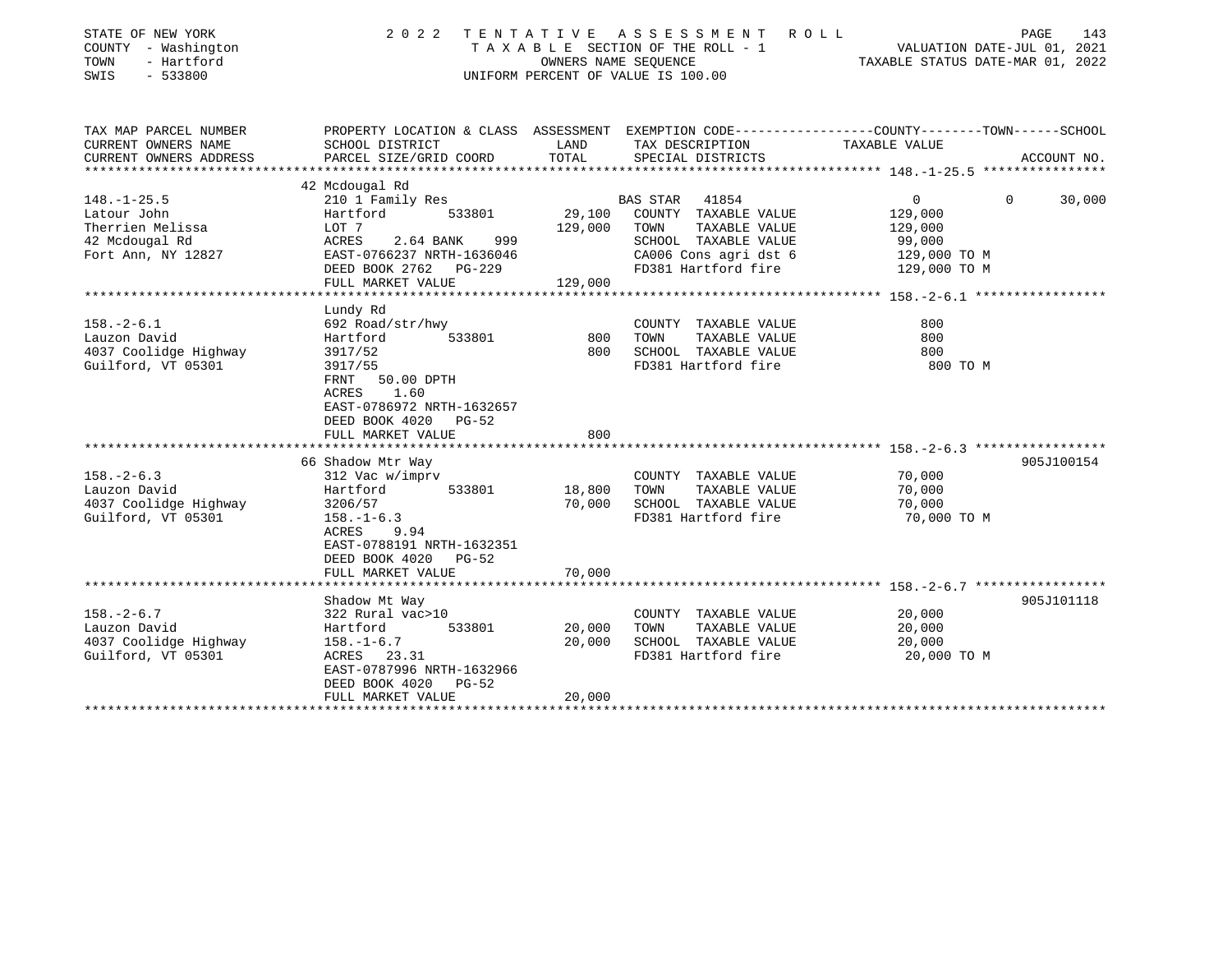| STATE OF NEW YORK |                |            |
|-------------------|----------------|------------|
| COUNTY            | $\sim$ 10 $\,$ | Washington |
| TOWN              |                | - Hartford |

## STATE OF NEW YORK 2 0 2 2 T E N T A T I V E A S S E S S M E N T R O L L PAGE 144 COUNTY - Washington T A X A B L E SECTION OF THE ROLL - 1 VALUATION DATE-JUL 01, 2021 TOWN - Hartford OWNERS NAME SEQUENCE TAXABLE STATUS DATE-MAR 01, 2022 SWIS - 533800 UNIFORM PERCENT OF VALUE IS 100.00

| TAX MAP PARCEL NUMBER<br>CURRENT OWNERS NAME<br>CURRENT OWNERS ADDRESS                                                                                                                                                                                                                                                                                                                        | PROPERTY LOCATION & CLASS ASSESSMENT EXEMPTION CODE----------------COUNTY-------TOWN------SCHOOL |                                                                                                                                                                           |          | ACCOUNT NO.    |
|-----------------------------------------------------------------------------------------------------------------------------------------------------------------------------------------------------------------------------------------------------------------------------------------------------------------------------------------------------------------------------------------------|--------------------------------------------------------------------------------------------------|---------------------------------------------------------------------------------------------------------------------------------------------------------------------------|----------|----------------|
|                                                                                                                                                                                                                                                                                                                                                                                               | 206 North Rd                                                                                     |                                                                                                                                                                           |          |                |
|                                                                                                                                                                                                                                                                                                                                                                                               |                                                                                                  |                                                                                                                                                                           |          |                |
|                                                                                                                                                                                                                                                                                                                                                                                               |                                                                                                  |                                                                                                                                                                           |          |                |
|                                                                                                                                                                                                                                                                                                                                                                                               |                                                                                                  |                                                                                                                                                                           |          |                |
|                                                                                                                                                                                                                                                                                                                                                                                               |                                                                                                  |                                                                                                                                                                           |          |                |
|                                                                                                                                                                                                                                                                                                                                                                                               |                                                                                                  |                                                                                                                                                                           |          |                |
|                                                                                                                                                                                                                                                                                                                                                                                               |                                                                                                  |                                                                                                                                                                           |          |                |
|                                                                                                                                                                                                                                                                                                                                                                                               |                                                                                                  |                                                                                                                                                                           |          |                |
|                                                                                                                                                                                                                                                                                                                                                                                               |                                                                                                  |                                                                                                                                                                           |          |                |
|                                                                                                                                                                                                                                                                                                                                                                                               |                                                                                                  |                                                                                                                                                                           |          |                |
|                                                                                                                                                                                                                                                                                                                                                                                               | 233 North Rd                                                                                     |                                                                                                                                                                           |          |                |
| $\begin{array}{cccccccc} 140.-1-22.2 & 233&\text{NOT} & \text{RA} & \text{BAS STAR} & 41854 & 0 & 0 & 30,000\\ \text{Lavin George M} & 270&\text{Mg housing} & 533801 & 26,000&\text{COUNTY} & \text{TAXABLE VALUE} & 37,900\\ 233&\text{North Rd} & \text{ACRES} & 2.00 & 30.000& \text{TCUNITY} & \text{TAXABLE VALUE} & 37,900\\ \text{Fort Ann, NY 12827} & \text{EAST-0771980 NRTH-1644$ |                                                                                                  |                                                                                                                                                                           |          |                |
|                                                                                                                                                                                                                                                                                                                                                                                               |                                                                                                  |                                                                                                                                                                           |          |                |
|                                                                                                                                                                                                                                                                                                                                                                                               |                                                                                                  |                                                                                                                                                                           |          |                |
|                                                                                                                                                                                                                                                                                                                                                                                               |                                                                                                  |                                                                                                                                                                           |          |                |
|                                                                                                                                                                                                                                                                                                                                                                                               |                                                                                                  |                                                                                                                                                                           |          |                |
|                                                                                                                                                                                                                                                                                                                                                                                               |                                                                                                  |                                                                                                                                                                           |          |                |
|                                                                                                                                                                                                                                                                                                                                                                                               |                                                                                                  |                                                                                                                                                                           |          |                |
|                                                                                                                                                                                                                                                                                                                                                                                               | 3484 State Route 196                                                                             |                                                                                                                                                                           |          |                |
|                                                                                                                                                                                                                                                                                                                                                                                               |                                                                                                  |                                                                                                                                                                           |          | $\circ$        |
|                                                                                                                                                                                                                                                                                                                                                                                               |                                                                                                  |                                                                                                                                                                           |          | $\overline{0}$ |
|                                                                                                                                                                                                                                                                                                                                                                                               |                                                                                                  |                                                                                                                                                                           |          | 30,000         |
|                                                                                                                                                                                                                                                                                                                                                                                               |                                                                                                  |                                                                                                                                                                           |          |                |
|                                                                                                                                                                                                                                                                                                                                                                                               |                                                                                                  |                                                                                                                                                                           |          |                |
|                                                                                                                                                                                                                                                                                                                                                                                               |                                                                                                  |                                                                                                                                                                           |          |                |
| 3484 State Route 196<br>Lavin James J<br>21 1 Family Res<br>21,100 VET DIS CT 41121<br>39,420<br>39,420<br>39,420<br>39,420<br>72,270<br>FOTt Ann, NY 12827<br>EAST-0770452 NRTH-1644092<br>EAST-0770452 NRTH-1644092<br>DEED BOOK 20191 PG-25638<br>FO                                                                                                                                       |                                                                                                  |                                                                                                                                                                           |          |                |
|                                                                                                                                                                                                                                                                                                                                                                                               |                                                                                                  |                                                                                                                                                                           |          |                |
|                                                                                                                                                                                                                                                                                                                                                                                               | 234 North Rd                                                                                     |                                                                                                                                                                           |          |                |
|                                                                                                                                                                                                                                                                                                                                                                                               |                                                                                                  |                                                                                                                                                                           | $\Omega$ | 30,000         |
|                                                                                                                                                                                                                                                                                                                                                                                               |                                                                                                  |                                                                                                                                                                           |          |                |
|                                                                                                                                                                                                                                                                                                                                                                                               |                                                                                                  |                                                                                                                                                                           |          |                |
|                                                                                                                                                                                                                                                                                                                                                                                               |                                                                                                  |                                                                                                                                                                           |          |                |
|                                                                                                                                                                                                                                                                                                                                                                                               |                                                                                                  |                                                                                                                                                                           |          |                |
| 140.-1-28.3<br>Lavin Kalub 210 169,200 Hartford 533801 23,000 COUNTY TAXABLE VALUE 169,200<br>234 North Rd ACRES 1.00 169,200 TOWN TAXABLE VALUE 169,200<br>Fort Ann, NY 12827 EAST-0772185 NRTH-1644219 28,000 COUNTY TAXABLE VALU                                                                                                                                                           |                                                                                                  |                                                                                                                                                                           |          |                |
|                                                                                                                                                                                                                                                                                                                                                                                               |                                                                                                  |                                                                                                                                                                           |          |                |
|                                                                                                                                                                                                                                                                                                                                                                                               | North Rd                                                                                         |                                                                                                                                                                           |          |                |
|                                                                                                                                                                                                                                                                                                                                                                                               |                                                                                                  |                                                                                                                                                                           |          |                |
|                                                                                                                                                                                                                                                                                                                                                                                               |                                                                                                  |                                                                                                                                                                           |          |                |
|                                                                                                                                                                                                                                                                                                                                                                                               |                                                                                                  |                                                                                                                                                                           |          |                |
|                                                                                                                                                                                                                                                                                                                                                                                               |                                                                                                  |                                                                                                                                                                           |          |                |
|                                                                                                                                                                                                                                                                                                                                                                                               |                                                                                                  | COUNTY TAXABLE VALUE $80,500$<br>TOWN TAXABLE VALUE $80,500$<br>SCHOOL TAXABLE VALUE $80,500$<br>CA007 Cons agri dst 7 $80,500$ TO M<br>FD381 Hartford fire $80,500$ TO M |          |                |
|                                                                                                                                                                                                                                                                                                                                                                                               |                                                                                                  |                                                                                                                                                                           |          |                |
|                                                                                                                                                                                                                                                                                                                                                                                               |                                                                                                  |                                                                                                                                                                           |          |                |
|                                                                                                                                                                                                                                                                                                                                                                                               |                                                                                                  |                                                                                                                                                                           |          |                |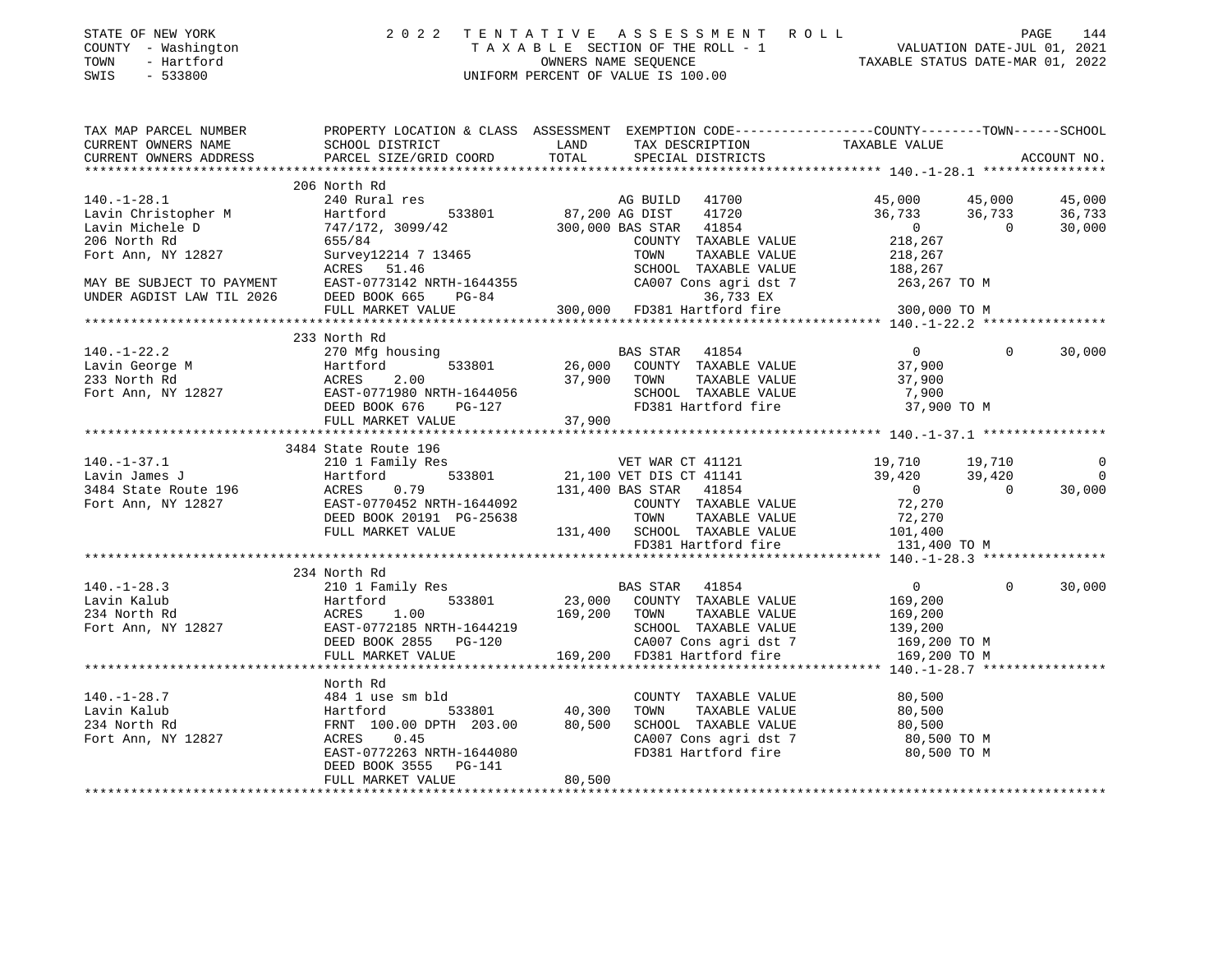| STATE OF NEW YORK<br>COUNTY - Washington<br>- Hartford<br>TOWN<br>SWIS<br>$-533800$ | 2 0 2 2                                   | TENTATIVE        | ASSESSMENT<br>TAXABLE SECTION OF THE ROLL - 1<br>OWNERS NAME SEQUENCE<br>UNIFORM PERCENT OF VALUE IS 100.00 | R O L L<br>VALUATION DATE-JUL 01, 2021<br>TAXABLE STATUS DATE-MAR 01, 2022                                       | PAGE<br>145    |
|-------------------------------------------------------------------------------------|-------------------------------------------|------------------|-------------------------------------------------------------------------------------------------------------|------------------------------------------------------------------------------------------------------------------|----------------|
| TAX MAP PARCEL NUMBER<br>CURRENT OWNERS NAME<br>CURRENT OWNERS ADDRESS              | SCHOOL DISTRICT<br>PARCEL SIZE/GRID COORD | LAND<br>TOTAL    | TAX DESCRIPTION<br>SPECIAL DISTRICTS                                                                        | PROPERTY LOCATION & CLASS ASSESSMENT EXEMPTION CODE---------------COUNTY-------TOWN------SCHOOL<br>TAXABLE VALUE | ACCOUNT NO.    |
|                                                                                     |                                           |                  |                                                                                                             |                                                                                                                  |                |
|                                                                                     | 447 Gilchrist Hill Rd                     |                  |                                                                                                             |                                                                                                                  | 905J100069     |
| $150. - 1 - 42$                                                                     | 270 Mfg housing                           |                  | BAS STAR<br>41854                                                                                           | 0<br>$\mathbf{0}$                                                                                                | 30,000         |
| Lavin Kayla                                                                         | Hartford<br>533801                        |                  | 25,400 DISAB-C/T 41931                                                                                      | 39,500<br>39,500                                                                                                 | $\overline{0}$ |
| 447 Gilchrist Hill Rd                                                               | 1.80<br>ACRES                             | 79,000           | COUNTY TAXABLE VALUE                                                                                        | 39,500                                                                                                           |                |
| Hartford, NY 12838                                                                  | EAST-0782378 NRTH-1638966                 |                  | TAXABLE VALUE<br>TOWN                                                                                       | 39,500                                                                                                           |                |
|                                                                                     | DEED BOOK 3392 PG-181                     |                  | SCHOOL TAXABLE VALUE                                                                                        | 49,000                                                                                                           |                |
|                                                                                     | FULL MARKET VALUE                         | 79,000           | FD381 Hartford fire                                                                                         | 79,000 TO M                                                                                                      |                |
|                                                                                     | 237 North Rd                              |                  |                                                                                                             |                                                                                                                  | 905J100584     |
| $140. - 1 - 23$                                                                     | 210 1 Family Res                          |                  | ENH STAR<br>41834                                                                                           | $\overline{0}$<br>$\Omega$                                                                                       | 74,900         |
| Lavin Linda                                                                         | Hartford<br>533801                        | 21,000           | COUNTY TAXABLE VALUE                                                                                        | 76,500                                                                                                           |                |
| 237 North Rd                                                                        | 0.78 BANK<br>ACRES<br>999                 | 76,500           | TAXABLE VALUE<br>TOWN                                                                                       | 76,500                                                                                                           |                |
| Fort Ann, NY 12827                                                                  | EAST-0771895 NRTH-1644383                 |                  | SCHOOL TAXABLE VALUE                                                                                        | 1,600                                                                                                            |                |
|                                                                                     | DEED BOOK 479<br>PG-359                   |                  | FD381 Hartford fire                                                                                         | 76,500 TO M                                                                                                      |                |
|                                                                                     | FULL MARKET VALUE                         | 76,500           |                                                                                                             |                                                                                                                  |                |
|                                                                                     | ***********************                   | **********       |                                                                                                             | ************ 140.-1-22 *******************                                                                       |                |
|                                                                                     | 3512 State Route 196                      |                  |                                                                                                             |                                                                                                                  | 905J100581     |
| $140. - 1 - 22$                                                                     | 312 Vac w/imprv                           |                  | COUNTY TAXABLE VALUE                                                                                        | 164,400                                                                                                          |                |
| Lavin Matthew S                                                                     | Hartford<br>533801                        | 148,700          | TOWN<br>TAXABLE VALUE                                                                                       | 164,400                                                                                                          |                |
| Lavin Linda L                                                                       | 652/293                                   | 164,400          | SCHOOL TAXABLE VALUE                                                                                        | 164,400                                                                                                          |                |
| 237 North Rd                                                                        | ACRES 104.20                              |                  | CA007 Cons agri dst 7                                                                                       | 164,400 TO M                                                                                                     |                |
| Fort Ann, NY 12827                                                                  | EAST-0772053 NRTH-1643131                 |                  | FD381 Hartford fire                                                                                         | 164,400 TO M                                                                                                     |                |
|                                                                                     | PG-166<br>DEED BOOK 739                   |                  |                                                                                                             |                                                                                                                  |                |
|                                                                                     | FULL MARKET VALUE                         | 164,400          |                                                                                                             |                                                                                                                  |                |
|                                                                                     |                                           |                  |                                                                                                             |                                                                                                                  |                |
|                                                                                     | 3496 State Route 196                      |                  |                                                                                                             |                                                                                                                  | 905J101036     |
| $140. - 1 - 37$                                                                     | 270 Mfg housing                           |                  | 41854<br>BAS STAR                                                                                           | $\overline{0}$<br>$\Omega$                                                                                       | 30,000         |
| Lavin Sandra L                                                                      | 533801<br>Hartford<br>1.00                | 23,000<br>55,000 | COUNTY TAXABLE VALUE<br>TAXABLE VALUE                                                                       | 55,000                                                                                                           |                |
| 3496 State Route 196                                                                | ACRES<br>EAST-0770573 NRTH-1644170        |                  | TOWN<br>SCHOOL TAXABLE VALUE                                                                                | 55,000                                                                                                           |                |
| Fort Ann, NY 12827                                                                  | DEED BOOK 2087 PG-341                     |                  | FD381 Hartford fire                                                                                         | 25,000<br>55,000 TO M                                                                                            |                |
|                                                                                     | FULL MARKET VALUE                         | 55,000           |                                                                                                             |                                                                                                                  |                |
|                                                                                     |                                           |                  |                                                                                                             |                                                                                                                  |                |
|                                                                                     | State Route 149                           |                  |                                                                                                             |                                                                                                                  | 905J101385     |
| $131. - 1 - 8.4$                                                                    | 314 Rural vac<10                          |                  | COUNTY TAXABLE VALUE                                                                                        | 13,500                                                                                                           |                |
| Law Jason                                                                           | Hartford<br>533801                        | 13,500           | TAXABLE VALUE<br>TOWN                                                                                       | 13,500                                                                                                           |                |
| 2809 Bath Rd                                                                        | ACRES<br>3.14                             | 13,500           | SCHOOL TAXABLE VALUE                                                                                        | 13,500                                                                                                           |                |
| Bristol, PA 19007                                                                   | EAST-0776026 NRTH-1653034                 |                  | CA007 Cons agri dst 7                                                                                       | 13,500 TO M                                                                                                      |                |
|                                                                                     | DEED BOOK 3378 PG-40                      |                  | FD381 Hartford fire                                                                                         | 13,500 TO M                                                                                                      |                |
|                                                                                     | FULL MARKET VALUE                         | 13,500           |                                                                                                             |                                                                                                                  |                |
| *********************************                                                   |                                           |                  |                                                                                                             |                                                                                                                  |                |
|                                                                                     | 15 Baker Rd                               |                  |                                                                                                             |                                                                                                                  | 905J101171     |
| $132 - 2 - 10.2$                                                                    | 210 1 Family Res                          |                  | COUNTY TAXABLE VALUE                                                                                        | 286,000                                                                                                          |                |
| Lawrence Jeffrey G                                                                  | Hartford<br>533801                        | 27,100           | TOWN<br>TAXABLE VALUE                                                                                       | 286,000                                                                                                          |                |
| Lawrence Jennifer M                                                                 | ACRES<br>2.37 BANK<br>999                 | 286,000          | SCHOOL TAXABLE VALUE                                                                                        | 286,000                                                                                                          |                |
| 15 Baker Rd                                                                         | EAST-0790951 NRTH-1653401                 |                  | FD381 Hartford fire                                                                                         | 286,000 TO M                                                                                                     |                |
| Granville, NY 12832                                                                 | DEED BOOK 2752 PG-136                     |                  |                                                                                                             |                                                                                                                  |                |
|                                                                                     | FULL MARKET VALUE                         | 286,000          |                                                                                                             |                                                                                                                  |                |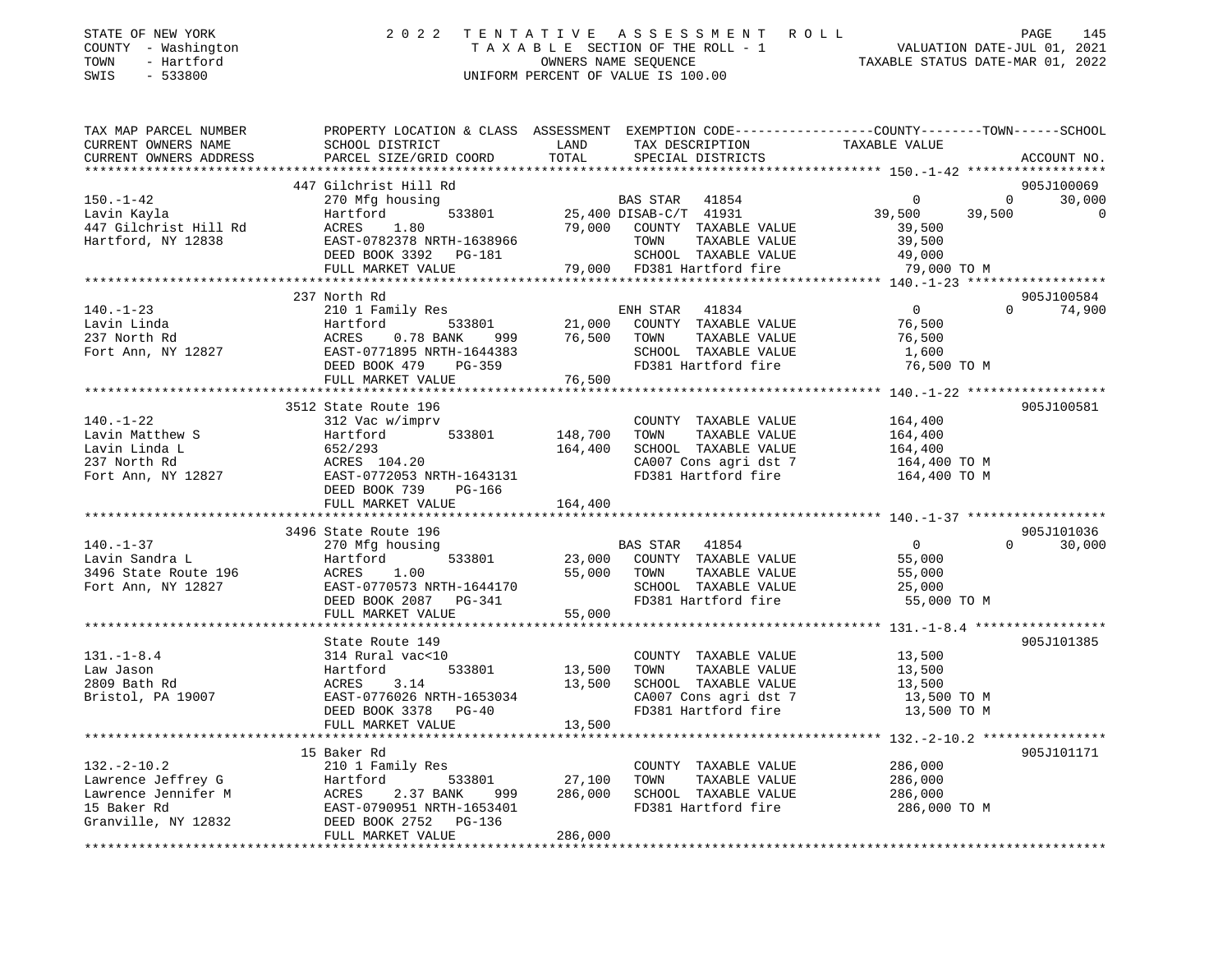| STATE OF NEW YORK<br>COUNTY - Washington<br>TOWN<br>- Hartford<br>SWIS<br>$-533800$ | 2 0 2 2                                                                                                           | TENTATIVE         | A S S E S S M E N T R O L L<br>T A X A B L E SECTION OF THE ROLL - 1<br>OWNERS NAME SEQUENCE TAXABLE STATUS DATE-MAR 01, 2022<br>UNIFORM PERCENT OF VALUE IS 100.00 |                         | PAGE<br>146                 |
|-------------------------------------------------------------------------------------|-------------------------------------------------------------------------------------------------------------------|-------------------|---------------------------------------------------------------------------------------------------------------------------------------------------------------------|-------------------------|-----------------------------|
| TAX MAP PARCEL NUMBER<br>CURRENT OWNERS NAME                                        | PROPERTY LOCATION & CLASS ASSESSMENT EXEMPTION CODE---------------COUNTY-------TOWN-----SCHOOL<br>SCHOOL DISTRICT | LAND              | TAX DESCRIPTION                                                                                                                                                     | TAXABLE VALUE           |                             |
| CURRENT OWNERS ADDRESS                                                              | PARCEL SIZE/GRID COORD                                                                                            | TOTAL             | SPECIAL DISTRICTS                                                                                                                                                   |                         | ACCOUNT NO.                 |
|                                                                                     |                                                                                                                   |                   |                                                                                                                                                                     |                         |                             |
|                                                                                     | 7765 State Route 40                                                                                               |                   |                                                                                                                                                                     |                         | 905J100152                  |
| $140. - 2 - 28$                                                                     | 210 1 Family Res                                                                                                  |                   | COUNTY TAXABLE VALUE                                                                                                                                                | 178,200                 |                             |
| Lawrence John W Jr<br>7765 State Route 40                                           | Hartford<br>533801<br>ACRES<br>0.53                                                                               | 17,700<br>178,200 | TOWN<br>TAXABLE VALUE<br>SCHOOL TAXABLE VALUE                                                                                                                       | 178,200<br>178,200      |                             |
| Hartford, NY 12838                                                                  | EAST-0782241 NRTH-1645625                                                                                         |                   | FD381 Hartford fire                                                                                                                                                 | 178,200 TO M            |                             |
|                                                                                     | DEED BOOK 20210 PG-366                                                                                            |                   |                                                                                                                                                                     |                         |                             |
|                                                                                     | FULL MARKET VALUE                                                                                                 | 178,200           |                                                                                                                                                                     |                         |                             |
|                                                                                     |                                                                                                                   |                   |                                                                                                                                                                     |                         |                             |
|                                                                                     | 4215 State Route 149                                                                                              |                   |                                                                                                                                                                     |                         | 905J101363                  |
| $131. - 1 - 8.3$                                                                    | 210 1 Family Res                                                                                                  |                   | BAS STAR 41854                                                                                                                                                      | $\overline{0}$          | $\Omega$<br>30,000          |
| Lawrence Robert L                                                                   |                                                                                                                   | 27,800            | COUNTY TAXABLE VALUE                                                                                                                                                | 353,000                 |                             |
| Lawrence Jennifer M                                                                 | 999                                                                                                               | 353,000           | TOWN<br>TAXABLE VALUE                                                                                                                                               | 353,000                 |                             |
| 4215 State Route 149<br>Fort Ann, NY 12827                                          |                                                                                                                   |                   | SCHOOL TAXABLE VALUE<br>CA007 Cons agri dst 7                                                                                                                       | 323,000<br>353,000 TO M |                             |
|                                                                                     |                                                                                                                   |                   | 353,000 FD381 Hartford fire                                                                                                                                         | 353,000 TO M            |                             |
|                                                                                     | Hartion.<br>ACRES 4.81 BANK<br>EAST-0776131 NRTH-1653938<br>DEED BOOK 898 PG-218<br>TILE MARKET VALUE             |                   |                                                                                                                                                                     |                         |                             |
|                                                                                     | 304 Warren Rd                                                                                                     |                   |                                                                                                                                                                     |                         | 905J101384                  |
| $123. - 1 - 18.1$                                                                   | 210 1 Family Res                                                                                                  |                   | BAS STAR 41854                                                                                                                                                      | $\overline{0}$          | $0 \qquad \qquad$<br>30,000 |
| Lebarron Lori                                                                       | 533801<br>Hartford                                                                                                | 23,500            | COUNTY TAXABLE VALUE                                                                                                                                                | 145,000                 |                             |
| 304 Warren Rd                                                                       | ACRES<br>1.15                                                                                                     | 145,000           | TAXABLE VALUE<br>TOWN                                                                                                                                               | 145,000                 |                             |
| Fort Ann, NY 12827                                                                  | -------<br>EAST-0785432 NRTH-1661967<br>DEED BOOK 599 PG-232                                                      |                   | SCHOOL TAXABLE VALUE                                                                                                                                                | 115,000                 |                             |
|                                                                                     |                                                                                                                   |                   | CA007 Cons agri dst 7                                                                                                                                               | 145,000 TO M            |                             |
|                                                                                     | FULL MARKET VALUE                                                                                                 |                   | 145,000 FD381 Hartford fire                                                                                                                                         | 145,000 TO M            |                             |
|                                                                                     |                                                                                                                   |                   |                                                                                                                                                                     |                         |                             |
|                                                                                     | 544 Halls Pond Rd                                                                                                 |                   |                                                                                                                                                                     |                         | $\Omega$                    |
| $150. - 1 - 17.3$                                                                   | 240 Rural res<br>533801                                                                                           | 62,900            | BAS STAR 41854<br>COUNTY TAXABLE VALUE                                                                                                                              | $\overline{0}$          | 30,000                      |
| Leblanc Stephen D<br>Abbott Kate M                                                  | Hartford<br>ACRES 45.25                                                                                           | 212,000           | TOWN<br>TAXABLE VALUE                                                                                                                                               | 212,000<br>212,000      |                             |
|                                                                                     | 544 Halls Pond Rd EAST-0791390 NRTH-1633354                                                                       |                   | SCHOOL TAXABLE VALUE                                                                                                                                                | 182,000                 |                             |
| Granville, NY 12832                                                                 | DEED BOOK 2083 PG-180                                                                                             |                   | CA008 Cons agri dst 8                                                                                                                                               | 212,000 TO M            |                             |
|                                                                                     | FULL MARKET VALUE                                                                                                 |                   | 212,000 FD381 Hartford fire                                                                                                                                         | 212,000 TO M            |                             |
|                                                                                     |                                                                                                                   |                   |                                                                                                                                                                     |                         |                             |
|                                                                                     | 7400 State Route 40                                                                                               |                   |                                                                                                                                                                     |                         | 905J100671                  |
| $149. - 1 - 22.1$                                                                   | 240 Rural res                                                                                                     |                   | 41720<br>AG DIST                                                                                                                                                    | 35,037                  | 35,037<br>35,037            |
| Leech Marc                                                                          | 533801<br>Hartford                                                                                                | 93,000            | COUNTY TAXABLE VALUE                                                                                                                                                | 293,563                 |                             |
| Leech JoyLynn                                                                       | ACRES 72.11                                                                                                       | 328,600           | TOWN<br>TAXABLE VALUE                                                                                                                                               | 293,563                 |                             |
| 7400 State Route 40                                                                 | EAST-0777204 NRTH-1638329                                                                                         |                   | SCHOOL TAXABLE VALUE                                                                                                                                                | 293,563                 |                             |
| Fort Ann, NY 12827                                                                  | DEED BOOK 20210 PG-3055<br>FULL MARKET VALUE                                                                      | 328,600           | FD381 Hartford fire                                                                                                                                                 | 328,600 TO M            |                             |
| MAY BE SUBJECT TO PAYMENT                                                           |                                                                                                                   |                   |                                                                                                                                                                     |                         |                             |
| 2006 זדים שוגז הסדרת/ג ססתותו                                                       |                                                                                                                   |                   |                                                                                                                                                                     |                         |                             |

UNDER AGDIST LAW TIL 2026 \*\*\*\*\*\*\*\*\*\*\*\*\*\*\*\*\*\*\*\*\*\*\*\*\*\*\*\*\*\*\*\*\*\*\*\*\*\*\*\*\*\*\*\*\*\*\*\*\*\*\*\*\*\*\*\*\*\*\*\*\*\*\*\*\*\*\*\*\*\*\*\*\*\*\*\*\*\*\*\*\*\*\*\*\*\*\*\*\*\*\*\*\*\*\*\*\*\*\*\*\*\*\*\*\*\*\*\*\*\*\*\*\*\*\*\*\*\*\*\*\*\*\*\*\*\*\*\*\*\*\*\*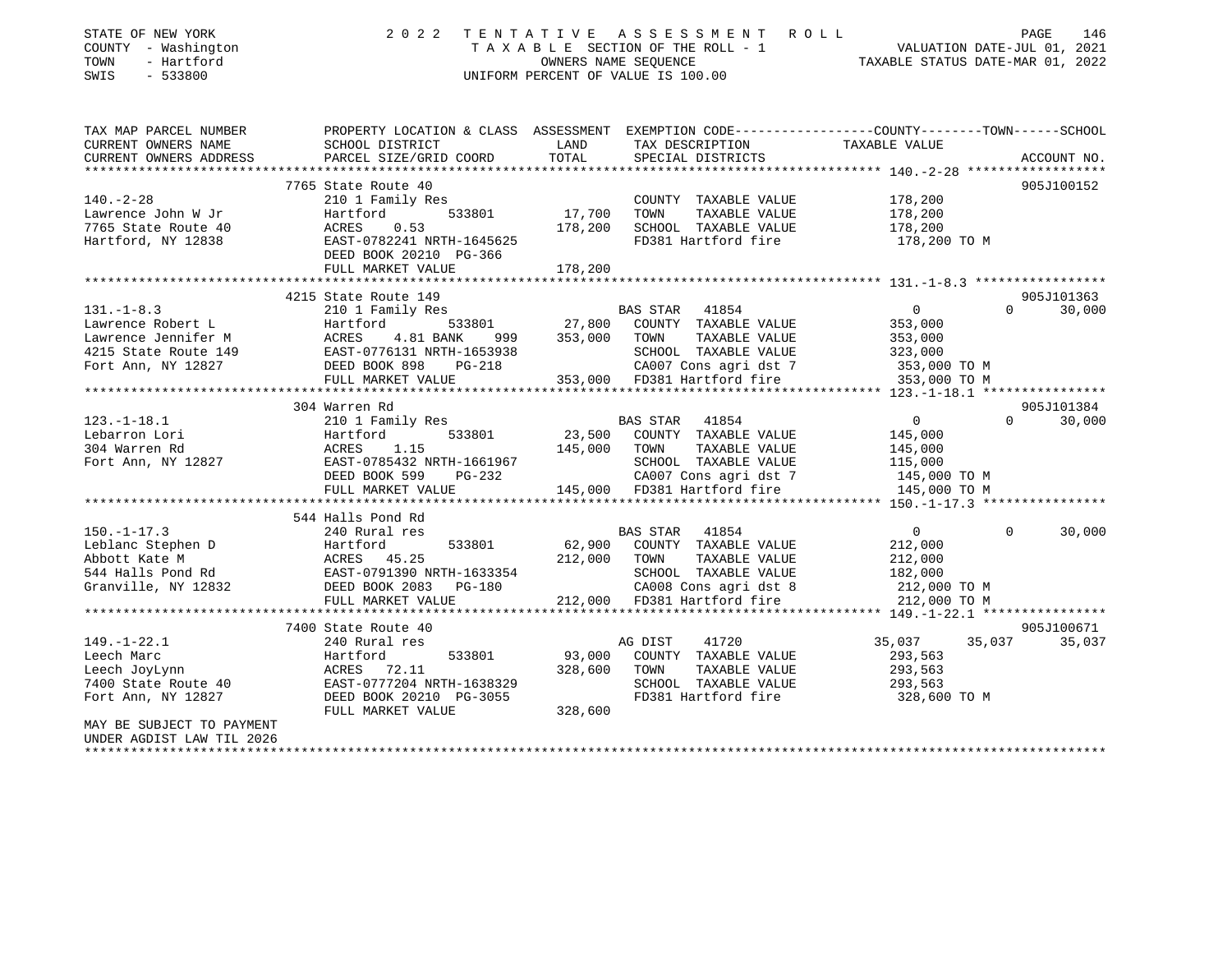| STATE OF NEW YORK<br>COUNTY - Washington<br>- Hartford<br>TOWN<br>SWIS<br>$-533800$ | 2 0 2 2                                                                    | TENTATIVE    | A S S E S S M E N T<br>TAXABLE SECTION OF THE ROLL - 1<br>OWNERS NAME SEQUENCE<br>UNIFORM PERCENT OF VALUE IS 100.00 | ROLL<br>VALUATION DATE-JUL 01, 2021<br>TAXABLE STATUS DATE-MAR 01, 2022                                         | PAGE<br>147    |
|-------------------------------------------------------------------------------------|----------------------------------------------------------------------------|--------------|----------------------------------------------------------------------------------------------------------------------|-----------------------------------------------------------------------------------------------------------------|----------------|
| TAX MAP PARCEL NUMBER<br>CURRENT OWNERS NAME                                        | SCHOOL DISTRICT                                                            | LAND         | TAX DESCRIPTION                                                                                                      | PROPERTY LOCATION & CLASS ASSESSMENT EXEMPTION CODE---------------COUNTY-------TOWN-----SCHOOL<br>TAXABLE VALUE |                |
| CURRENT OWNERS ADDRESS                                                              | PARCEL SIZE/GRID COORD                                                     | TOTAL        | SPECIAL DISTRICTS                                                                                                    |                                                                                                                 | ACCOUNT NO.    |
|                                                                                     | 427 Gilchrist Hill Rd                                                      |              |                                                                                                                      |                                                                                                                 | 905J101374     |
| $150. - 1 - 45.1$                                                                   | 210 1 Family Res                                                           |              | COUNTY TAXABLE VALUE                                                                                                 | 197,300                                                                                                         |                |
| LeGere Derek M                                                                      | 533801<br>Hartford                                                         | 36,700       | TOWN<br>TAXABLE VALUE                                                                                                | 197,300                                                                                                         |                |
| 427 Gilchrist Hill Rd                                                               | ROW 2622/73                                                                | 197,300      | SCHOOL TAXABLE VALUE                                                                                                 | 197,300                                                                                                         |                |
| Hartford, NY 12838                                                                  | ACRES 5.56<br>EAST-0782524 NRTH-1638685<br>DEED BOOK 20210 PG-3568         |              | FD381 Hartford fire                                                                                                  | 197,300 TO M                                                                                                    |                |
|                                                                                     | FULL MARKET VALUE                                                          | 197,300      |                                                                                                                      |                                                                                                                 |                |
|                                                                                     |                                                                            |              |                                                                                                                      |                                                                                                                 |                |
| $150. - 1 - 29.1$                                                                   | Pope Hill Rd<br>323 Vacant rural                                           |              | COUNTY TAXABLE VALUE                                                                                                 | 44,100                                                                                                          | 905J100538     |
| Lemieux Robert D                                                                    | Argyle<br>532001                                                           | 44,100       | TOWN<br>TAXABLE VALUE                                                                                                | 44,100                                                                                                          |                |
| Lemieux Linda                                                                       | LOT 1                                                                      | 44,100       | SCHOOL TAXABLE VALUE                                                                                                 | 44,100                                                                                                          |                |
| 219 Pope Hill Rd                                                                    | ACRES 37.18                                                                |              | CA006 Cons agri dst 6                                                                                                | 44,100 TO M                                                                                                     |                |
| Argyle, NY 12809                                                                    | EAST-0780908 NRTH-1634532                                                  |              | FD381 Hartford fire                                                                                                  | 44,100 TO M                                                                                                     |                |
|                                                                                     | DEED BOOK 958<br>PG-84                                                     |              |                                                                                                                      |                                                                                                                 |                |
|                                                                                     | FULL MARKET VALUE                                                          | 44,100       |                                                                                                                      |                                                                                                                 |                |
|                                                                                     | 219 Pope Hill Rd                                                           |              |                                                                                                                      |                                                                                                                 |                |
| $150. - 1 - 29.22$                                                                  | 240 Rural res                                                              |              | BAS STAR<br>41854                                                                                                    | $\Omega$<br>$\overline{0}$                                                                                      | 30,000         |
| Lemieux Robert D                                                                    | 532001<br>Argyle                                                           | 50,800       | COUNTY TAXABLE VALUE                                                                                                 | 275,000                                                                                                         |                |
| Lemieux Linda                                                                       | LOT 2                                                                      | 275,000      | TAXABLE VALUE<br>TOWN                                                                                                | 275,000                                                                                                         |                |
| 219 Pope Hill Rd                                                                    | ACRES<br>30.00                                                             |              | SCHOOL TAXABLE VALUE                                                                                                 | 245,000                                                                                                         |                |
| Argyle, NY 12809                                                                    | EAST-0781526 NRTH-1635173                                                  |              | CA006 Cons agri dst 6                                                                                                | 275,000 TO M                                                                                                    |                |
|                                                                                     | DEED BOOK 1962 PG-222                                                      |              | FD381 Hartford fire                                                                                                  | 275,000 TO M                                                                                                    |                |
| MAY BE SUBJECT TO PAYMENT<br>UNDER AGDIST LAW TIL 2024                              | FULL MARKET VALUE                                                          | 275,000      |                                                                                                                      |                                                                                                                 |                |
|                                                                                     |                                                                            |              |                                                                                                                      |                                                                                                                 |                |
|                                                                                     | 47 Wright Rd                                                               |              | 70 PCT OF VALUE USED FOR EXEMPTION PURPOSES                                                                          |                                                                                                                 | 905J100131     |
| $132. - 1 - 3$                                                                      | 113 Cattle farm                                                            |              | VET COM CT 41131                                                                                                     | 38,168<br>38,168                                                                                                | $\overline{0}$ |
| Lennox Byron C                                                                      | 533801<br>Hartford                                                         |              | 105,700 AG DIST<br>41720                                                                                             | 51,450<br>51,450                                                                                                | 51,450         |
| Lennox Margaret M                                                                   | ACRES 67.30                                                                | 218,100      | COUNTY TAXABLE VALUE                                                                                                 | 128,482                                                                                                         |                |
| 47 Wright Rd                                                                        | EAST-0785146 NRTH-1654150                                                  |              | TOWN<br>TAXABLE VALUE                                                                                                | 128,482                                                                                                         |                |
| Granville, NY 12832                                                                 | DEED BOOK 3661 PG-345<br>FULL MARKET VALUE                                 |              | SCHOOL TAXABLE VALUE<br>CA007 Cons agri dst 7                                                                        | 166,650                                                                                                         |                |
| MAY BE SUBJECT TO PAYMENT                                                           |                                                                            | 218,100      | 51,450 EX                                                                                                            | 166,650 TO M                                                                                                    |                |
| UNDER AGDIST LAW TIL 2026                                                           |                                                                            |              | FD381 Hartford fire                                                                                                  | 218,100 TO M                                                                                                    |                |
|                                                                                     |                                                                            |              |                                                                                                                      | ********* 149.-1-6.1 *****                                                                                      |                |
|                                                                                     | 197&199 County Route 19                                                    |              |                                                                                                                      |                                                                                                                 | 905J100085     |
| $149. - 1 - 6.1$                                                                    | 270 Mfg housing                                                            |              | COUNTY TAXABLE VALUE                                                                                                 | 46,200                                                                                                          |                |
| Leonbruno Peter                                                                     | Hartford<br>533801                                                         | 31,000       | TOWN<br>TAXABLE VALUE                                                                                                | 46,200                                                                                                          |                |
| 29 Smith St                                                                         | 6.00<br>ACRES                                                              | 46,200       | SCHOOL TAXABLE VALUE                                                                                                 | 46,200                                                                                                          |                |
| Fort Edward, NY 12828                                                               | EAST-0771620 NRTH-1639798<br>DEED BOOK 3808<br>PG-203<br>FULL MARKET VALUE | 46,200       | FD381 Hartford fire                                                                                                  | 46,200 TO M                                                                                                     |                |
| ****************************                                                        |                                                                            | ************ |                                                                                                                      |                                                                                                                 |                |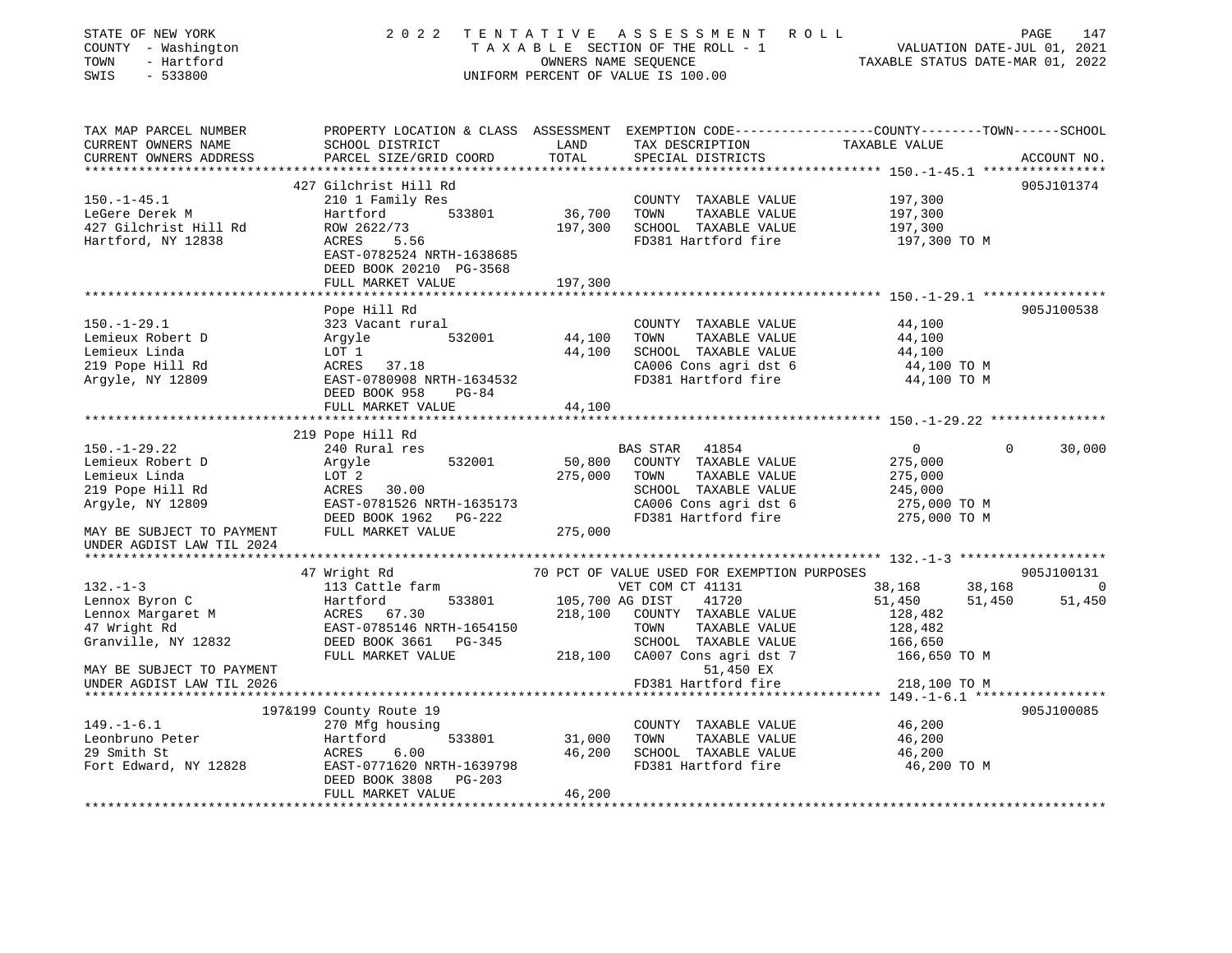| STATE OF NEW YORK<br>COUNTY - Washington<br>TOWN<br>- Hartford<br>SWIS<br>$-533800$ | 2 0 2 2                                                                 |               | TENTATIVE ASSESSMENT ROLL<br>UNIFORM PERCENT OF VALUE IS 100.00 | 148<br>PAGE<br>T A X A B L E SECTION OF THE ROLL - 1 VALUATION DATE-JUL 01, 2021<br>OWNERS NAME SEQUENCE TAXABLE STATUS DATE-MAR 01. 2022 |
|-------------------------------------------------------------------------------------|-------------------------------------------------------------------------|---------------|-----------------------------------------------------------------|-------------------------------------------------------------------------------------------------------------------------------------------|
| TAX MAP PARCEL NUMBER<br>CURRENT OWNERS NAME<br>CURRENT OWNERS ADDRESS              | SCHOOL DISTRICT<br>PARCEL SIZE/GRID COORD                               | LAND<br>TOTAL | TAX DESCRIPTION<br>SPECIAL DISTRICTS                            | PROPERTY LOCATION & CLASS ASSESSMENT EXEMPTION CODE----------------COUNTY-------TOWN------SCHOOL<br>TAXABLE VALUE<br>ACCOUNT NO.          |
|                                                                                     |                                                                         |               |                                                                 |                                                                                                                                           |
|                                                                                     | 17 Swamp Ln                                                             |               |                                                                 |                                                                                                                                           |
| $149. - 1 - 32.13$                                                                  | 210 1 Family Res                                                        |               | BAS STAR 41854                                                  | $\mathbf{0}$<br>$\Omega$<br>30,000                                                                                                        |
| LeRoux David E                                                                      | Hartford<br>533801                                                      |               | 28,300 COUNTY TAXABLE VALUE                                     | 114,000                                                                                                                                   |
| 17 Swamp Ln                                                                         | ACRES<br>2.77 BANK<br>997                                               | 114,000       | TAXABLE VALUE<br>TOWN                                           | 114,000                                                                                                                                   |
| Argyle, NY 12809                                                                    | EAST-0774827 NRTH-1636508<br>DEED BOOK 954<br>PG-311                    |               | SCHOOL TAXABLE VALUE<br>CA006 Cons agri dst 6                   | 84,000<br>114,000 TO M                                                                                                                    |
|                                                                                     | FULL MARKET VALUE                                                       |               | 114,000 FD381 Hartford fire                                     | 114,000 TO M                                                                                                                              |
|                                                                                     |                                                                         |               |                                                                 |                                                                                                                                           |
|                                                                                     | 158 Washburn Hill Rd                                                    |               |                                                                 |                                                                                                                                           |
| $151. - 2 - 13.2$                                                                   | 220 2 Family Res                                                        |               | COUNTY TAXABLE VALUE                                            | 60,300                                                                                                                                    |
| LeRoy Kimberly A                                                                    | 533801<br>Hartford                                                      | 15,000        | TOWN<br>TAXABLE VALUE                                           | 60,300                                                                                                                                    |
| PO Box 163                                                                          | $151. - 1 - 13.2$                                                       | 60,300        | SCHOOL TAXABLE VALUE                                            | 60,300                                                                                                                                    |
| Hartford, NY 12838                                                                  | FRNT 125.00 DPTH 140.00                                                 |               | CA008 Cons agri dst 8                                           | 60,300 TO M                                                                                                                               |
|                                                                                     | EAST-0792914 NRTH-1637348<br>DEED BOOK 3775 PG-179<br>FULL MARKET VALUE | 60,300        | FD381 Hartford fire                                             | 60,300 TO M                                                                                                                               |
|                                                                                     |                                                                         |               |                                                                 |                                                                                                                                           |
|                                                                                     | 158 Washburn Hill Rd                                                    |               |                                                                 |                                                                                                                                           |
| $151. - 2 - 13.3$                                                                   | 210 1 Family Res                                                        |               | COUNTY TAXABLE VALUE                                            | 265,500                                                                                                                                   |
| LeRoy Kimberly A                                                                    | 533801<br>Hartford                                                      | 24,900        | TOWN<br>TAXABLE VALUE                                           | 265,500                                                                                                                                   |
| PO Box 163                                                                          | Survey12892                                                             | 265,500       | SCHOOL TAXABLE VALUE                                            | 265,500                                                                                                                                   |
| Hartford, NY 12838                                                                  | ACRES 1.62                                                              |               | CA008 Cons agri dst 8                                           | 265,500 TO M                                                                                                                              |
|                                                                                     | EAST-0793024 NRTH-1637198                                               |               | FD381 Hartford fire                                             | 265,500 TO M                                                                                                                              |
|                                                                                     | DEED BOOK 3775 PG-179                                                   |               |                                                                 |                                                                                                                                           |
|                                                                                     | FULL MARKET VALUE                                                       | 265,500       |                                                                 |                                                                                                                                           |
|                                                                                     | Washburn Hill Rd                                                        |               |                                                                 |                                                                                                                                           |
| $151. - 2 - 13.4$                                                                   | 311 Res vac land                                                        |               | COUNTY TAXABLE VALUE                                            | 200                                                                                                                                       |
| LeRoy Kimberly A                                                                    | 533801<br>Hartford                                                      | 200           | TAXABLE VALUE<br>TOWN                                           | 200                                                                                                                                       |
| PO Box 163                                                                          | Survey13260                                                             | 200           | SCHOOL TAXABLE VALUE                                            | 200                                                                                                                                       |
| Hartford, NY 12838                                                                  | ACRES<br>0.05                                                           |               | CA008 Cons agri dst 8                                           | 200 TO M                                                                                                                                  |
|                                                                                     | DEED BOOK 20191 PG-26942                                                |               | FD381 Hartford fire                                             | 200 TO M                                                                                                                                  |
|                                                                                     | FULL MARKET VALUE                                                       | 200           |                                                                 |                                                                                                                                           |
|                                                                                     |                                                                         |               |                                                                 |                                                                                                                                           |
|                                                                                     | 5622 County Route 30                                                    |               |                                                                 |                                                                                                                                           |
| $141. - 3 - 29.1$                                                                   | 210 1 Family Res                                                        |               | COUNTY TAXABLE VALUE                                            | 262,000                                                                                                                                   |
| Letts Jean C                                                                        | Hartford<br>533801                                                      | 28,700        | TOWN<br>TAXABLE VALUE                                           | 262,000                                                                                                                                   |
| 5622 County Route 30                                                                | 4.00<br>ACRES                                                           | 262,000       | SCHOOL TAXABLE VALUE                                            | 262,000                                                                                                                                   |
| Granville, NY 12832                                                                 | EAST-0788271 NRTH-1643859                                               |               | CA008 Cons agri dst 8                                           | 262,000 TO M                                                                                                                              |
|                                                                                     | DEED BOOK 3852<br>PG-343                                                |               | FD381 Hartford fire                                             | 262,000 TO M                                                                                                                              |
|                                                                                     | FULL MARKET VALUE                                                       | 262,000       |                                                                 | * * * * * * * * * * * * * * * * * *                                                                                                       |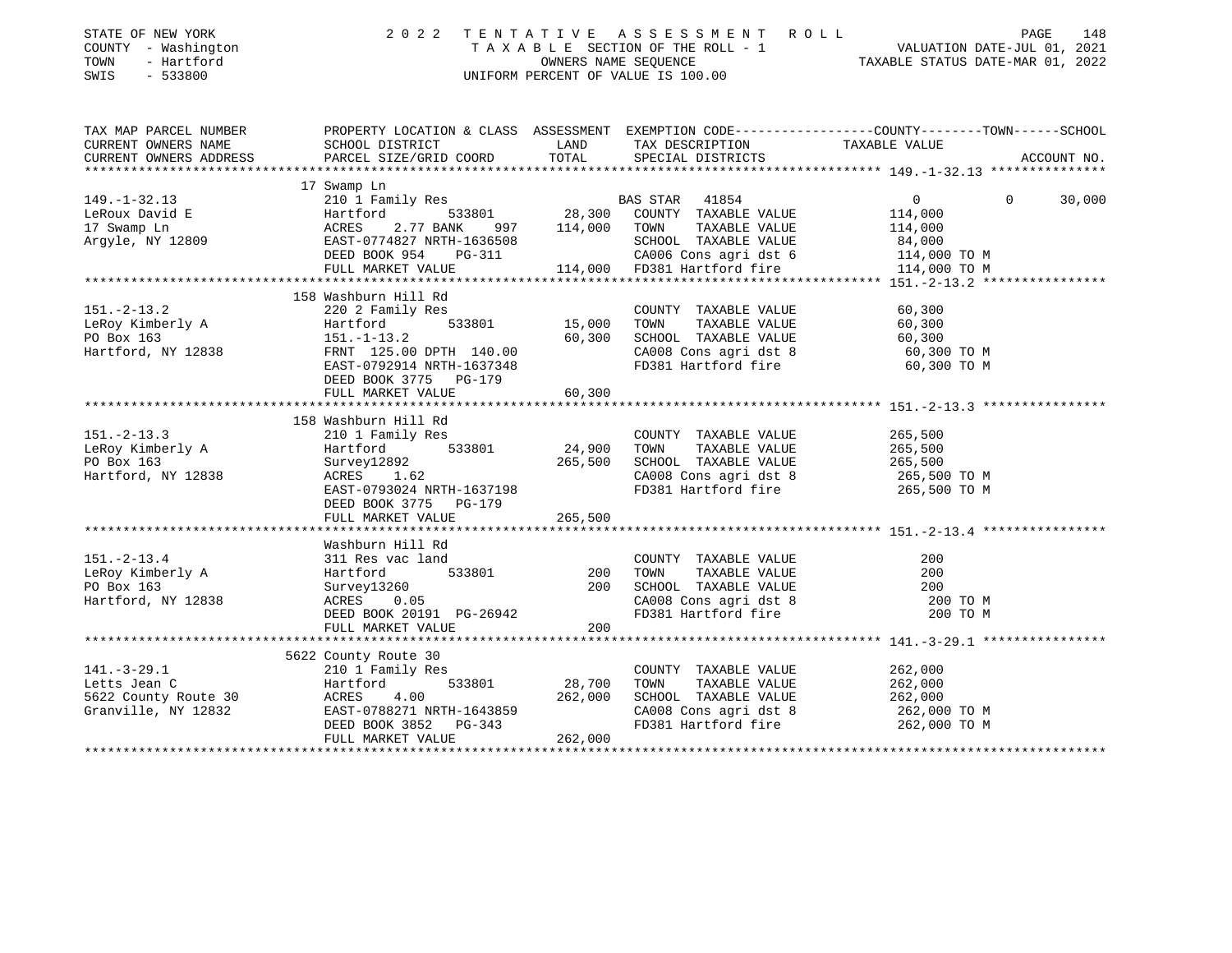| STATE OF NEW YORK<br>COUNTY - Washington<br>TOWN<br>- Hartford<br>SWIS<br>$-533800$ | 2 0 2 2                                                                                          | TENTATIVE             | A S S E S S M E N T<br>ROLL<br>TAXABLE SECTION OF THE ROLL - 1<br>OWNERS NAME SEQUENCE<br>UNIFORM PERCENT OF VALUE IS 100.00 | PAGE 149<br>VALUATION DATE-JUL 01, 2021<br>TAXABLE STATIIS DATE WALL 201 |             |
|-------------------------------------------------------------------------------------|--------------------------------------------------------------------------------------------------|-----------------------|------------------------------------------------------------------------------------------------------------------------------|--------------------------------------------------------------------------|-------------|
| TAX MAP PARCEL NUMBER                                                               | PROPERTY LOCATION & CLASS ASSESSMENT EXEMPTION CODE----------------COUNTY-------TOWN------SCHOOL |                       |                                                                                                                              |                                                                          |             |
| CURRENT OWNERS NAME                                                                 | SCHOOL DISTRICT                                                                                  | LAND                  | TAX DESCRIPTION                                                                                                              | TAXABLE VALUE                                                            |             |
| CURRENT OWNERS ADDRESS                                                              | PARCEL SIZE/GRID COORD                                                                           | TOTAL                 | SPECIAL DISTRICTS                                                                                                            |                                                                          | ACCOUNT NO. |
|                                                                                     |                                                                                                  |                       |                                                                                                                              |                                                                          |             |
| $131. - 1 - 2.2$                                                                    | 57 Strainer Ln                                                                                   |                       | COUNTY TAXABLE VALUE                                                                                                         |                                                                          |             |
| Lewis John J                                                                        | 210 1 Family Res<br>Hartford<br>533801                                                           | 27,400                | TAXABLE VALUE<br>TOWN                                                                                                        | 190,200<br>190,200                                                       |             |
| Fioretti Catherine                                                                  | 2.47<br>ACRES                                                                                    | 190,200               | SCHOOL TAXABLE VALUE                                                                                                         | 190,200                                                                  |             |
| 56 Strainer Ln                                                                      | EAST-0771215 NRTH-1653995                                                                        |                       | CA007 Cons agri dst 7                                                                                                        | 190,200 TO M                                                             |             |
| Fort Ann, NY 12827                                                                  | DEED BOOK 3544 PG-84                                                                             |                       | FD381 Hartford fire                                                                                                          | 190,200 TO M                                                             |             |
|                                                                                     | FULL MARKET VALUE                                                                                | 190,200               |                                                                                                                              |                                                                          |             |
|                                                                                     |                                                                                                  |                       |                                                                                                                              |                                                                          |             |
|                                                                                     | State Route 196                                                                                  |                       |                                                                                                                              |                                                                          | 905J101006  |
| $140. - 1 - 41$                                                                     | 311 Res vac land                                                                                 |                       | COUNTY TAXABLE VALUE                                                                                                         | 2,000                                                                    |             |
| Lewis Michael                                                                       | Hartford<br>533801                                                                               | 2,000                 | TOWN<br>TAXABLE VALUE                                                                                                        | 2,000                                                                    |             |
| Lewis Carol Anne                                                                    | FRNT 123.00 DPTH 119.00                                                                          | 2,000                 | SCHOOL TAXABLE VALUE                                                                                                         | 2,000                                                                    |             |
| PO Box 113<br>Katskill Bay, NY 12844                                                | EAST-0770195 NRTH-1642539<br>DEED BOOK 2647 PG-188                                               |                       | FD381 Hartford fire                                                                                                          | 2,000 TO M                                                               |             |
|                                                                                     | FULL MARKET VALUE                                                                                | 2,000                 |                                                                                                                              |                                                                          |             |
|                                                                                     | *****************************                                                                    | * * * * * * * * * * * |                                                                                                                              |                                                                          |             |
|                                                                                     | 3414 State Route 196                                                                             |                       |                                                                                                                              |                                                                          | 905J100059  |
| $140. - 1 - 46$                                                                     | 210 1 Family Res                                                                                 |                       | COUNTY TAXABLE VALUE                                                                                                         | 59,500                                                                   |             |
| Lewis Michael                                                                       | Hartford<br>533801                                                                               | 10,600                | TOWN<br>TAXABLE VALUE                                                                                                        | 59,500                                                                   |             |
| Lewis Carol Anne                                                                    | FRNT 102.00 DPTH 99.00                                                                           | 59,500                | SCHOOL TAXABLE VALUE                                                                                                         | 59,500                                                                   |             |
| PO Box 113                                                                          | EAST-0770087 NRTH-1642520                                                                        |                       | FD381 Hartford fire                                                                                                          | 59,500 TO M                                                              |             |
| Katskill Bay, NY 12844                                                              | DEED BOOK 2771 PG-106                                                                            |                       |                                                                                                                              |                                                                          |             |
|                                                                                     | FULL MARKET VALUE                                                                                | 59,500                |                                                                                                                              |                                                                          |             |
|                                                                                     | 71 Christian Hill Rd                                                                             |                       |                                                                                                                              |                                                                          | 905J100079  |
| $132.15 - 1 - 28$                                                                   | 220 2 Family Res                                                                                 |                       | COUNTY TAXABLE VALUE                                                                                                         | 50,900                                                                   |             |
| Lewis Michael K                                                                     | 533801<br>Hartford                                                                               | 22,300                | TAXABLE VALUE<br>TOWN                                                                                                        | 50,900                                                                   |             |
| 290 R North St                                                                      | ACRES<br>0.92                                                                                    | 50,900                | SCHOOL TAXABLE VALUE                                                                                                         | 50,900                                                                   |             |
| Newburgh, NY 12550                                                                  | EAST-0785871 NRTH-1652509                                                                        |                       | CA007 Cons agri dst 7                                                                                                        | 50,900 TO M                                                              |             |
|                                                                                     | DEED BOOK 3867 PG-8                                                                              |                       | FD381 Hartford fire                                                                                                          | 50,900 TO M                                                              |             |
|                                                                                     | FULL MARKET VALUE                                                                                | 50,900                |                                                                                                                              |                                                                          |             |
|                                                                                     |                                                                                                  |                       |                                                                                                                              |                                                                          |             |
|                                                                                     | 40 Strainer Ln                                                                                   |                       |                                                                                                                              |                                                                          |             |
| $131. - 1 - 1.4$<br>Lewis Neal                                                      | 210 1 Family Res<br>Hartford<br>533801                                                           | 39,500                | BAS STAR<br>41854<br>COUNTY TAXABLE VALUE                                                                                    | $\Omega$<br>$\overline{0}$<br>273,800                                    | 30,000      |
| Lewis Jennifer                                                                      | 6.11 BANK<br>ACRES<br>999                                                                        | 273,800               | TAXABLE VALUE<br>TOWN                                                                                                        | 273,800                                                                  |             |
| 40 Strainer Ln                                                                      | EAST-0770153 NRTH-1653532                                                                        |                       | SCHOOL TAXABLE VALUE                                                                                                         | 243,800                                                                  |             |
| Fort Ann, NY 12827                                                                  | DEED BOOK 663<br>PG-318                                                                          |                       | CA007 Cons agri dst 7                                                                                                        | 273,800 TO M                                                             |             |
|                                                                                     | FULL MARKET VALUE                                                                                | 273,800               | FD381 Hartford fire                                                                                                          | 273,800 TO M                                                             |             |
|                                                                                     |                                                                                                  |                       |                                                                                                                              |                                                                          |             |
|                                                                                     | 5551 County Route 30                                                                             |                       |                                                                                                                              |                                                                          | 905J100217  |
| $141. - 3 - 36$                                                                     | 210 1 Family Res                                                                                 |                       | VET COM CT 41131                                                                                                             | 35,800<br>35,800                                                         | 0           |
| Liebig Frederick W                                                                  | Hartford<br>533801                                                                               |                       | 29,300 VET DIS CT 41141                                                                                                      | 71,600<br>71,600                                                         | 0           |
| Liebig Deborah A                                                                    | Bdy Line Agmt 897/17                                                                             |                       | 143,200 BAS STAR<br>41854                                                                                                    | 0<br>$\mathbf{0}$                                                        | 30,000      |
| 18379 SE 55th Pl                                                                    | 5.00 BANK<br>ACRES<br>997                                                                        |                       | COUNTY<br>TAXABLE VALUE                                                                                                      | 35,800                                                                   |             |
| Ocklawaha, FL 32179                                                                 | EAST-0788358 NRTH-1642405<br><b>PG-116</b>                                                       |                       | TOWN<br>TAXABLE VALUE                                                                                                        | 35,800                                                                   |             |
|                                                                                     | DEED BOOK 1668<br>FULL MARKET VALUE                                                              | 143,200               | SCHOOL TAXABLE VALUE<br>FD381 Hartford fire                                                                                  | 113,200<br>143,200 TO M                                                  |             |
|                                                                                     |                                                                                                  |                       |                                                                                                                              |                                                                          |             |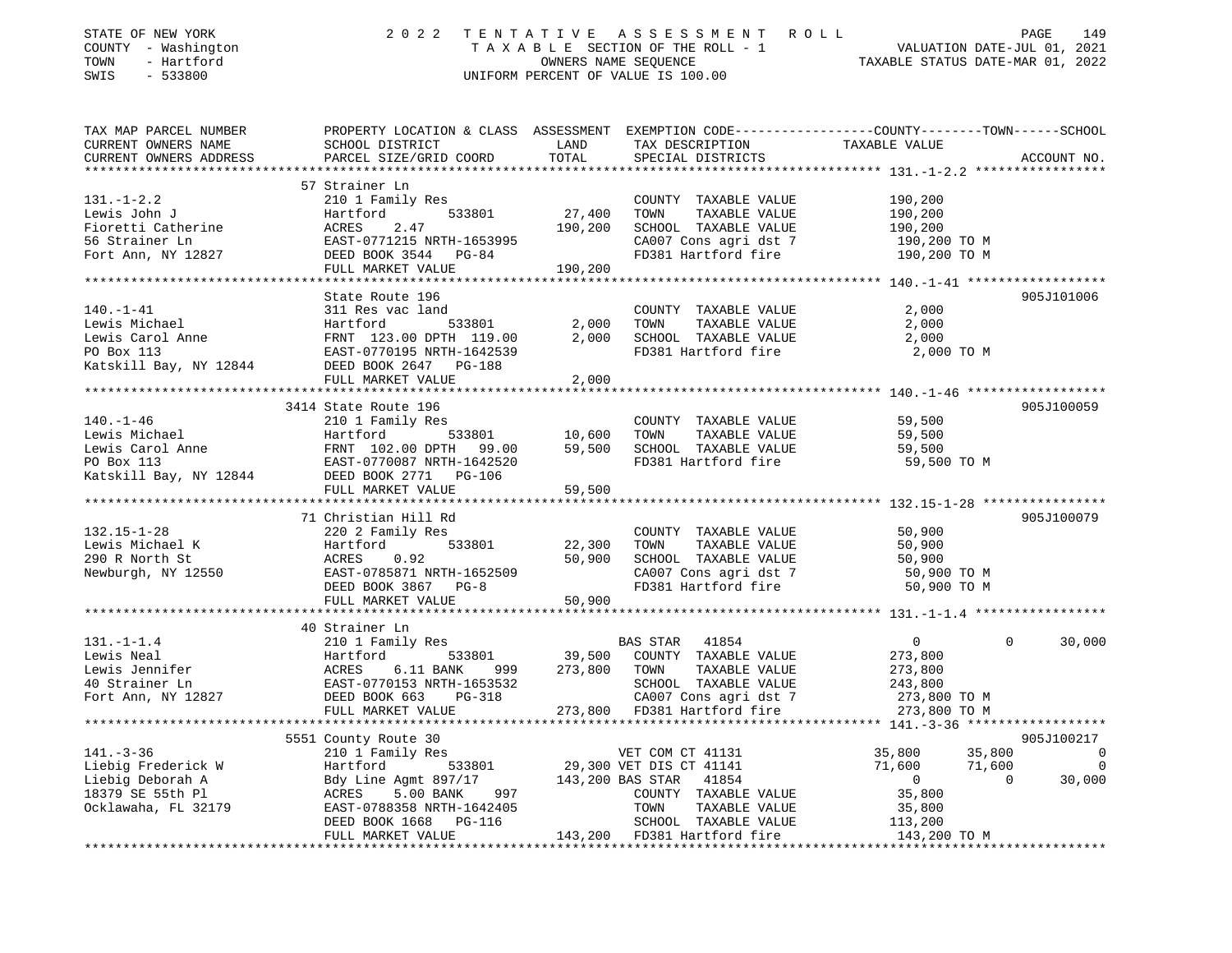| 2 0 2 2                                       |                                                                                                                                                                                                                                                                                                                                                                                                                                                                                                                                                                                                                                                                                                                                 | ASSESSMENT ROLL                                                                              | TAXABLE STATUS DATE-MAR 01, 2022                                                                                                                                                                                            | PAGE<br>150                                                                                                                                                                    |
|-----------------------------------------------|---------------------------------------------------------------------------------------------------------------------------------------------------------------------------------------------------------------------------------------------------------------------------------------------------------------------------------------------------------------------------------------------------------------------------------------------------------------------------------------------------------------------------------------------------------------------------------------------------------------------------------------------------------------------------------------------------------------------------------|----------------------------------------------------------------------------------------------|-----------------------------------------------------------------------------------------------------------------------------------------------------------------------------------------------------------------------------|--------------------------------------------------------------------------------------------------------------------------------------------------------------------------------|
|                                               | LAND<br>TOTAL                                                                                                                                                                                                                                                                                                                                                                                                                                                                                                                                                                                                                                                                                                                   | TAX DESCRIPTION<br>SPECIAL DISTRICTS                                                         |                                                                                                                                                                                                                             | ACCOUNT NO.                                                                                                                                                                    |
|                                               |                                                                                                                                                                                                                                                                                                                                                                                                                                                                                                                                                                                                                                                                                                                                 |                                                                                              |                                                                                                                                                                                                                             |                                                                                                                                                                                |
|                                               |                                                                                                                                                                                                                                                                                                                                                                                                                                                                                                                                                                                                                                                                                                                                 |                                                                                              |                                                                                                                                                                                                                             | 905J100387<br>$\Omega$                                                                                                                                                         |
| 533801<br>3.73<br>PG-259                      | 32,300<br>140,000                                                                                                                                                                                                                                                                                                                                                                                                                                                                                                                                                                                                                                                                                                               | TOWN<br>TAXABLE VALUE<br>SCHOOL TAXABLE VALUE<br>FD381 Hartford fire                         | 140,000<br>140,000<br>65,100<br>140,000 TO M                                                                                                                                                                                | 74,900                                                                                                                                                                         |
|                                               |                                                                                                                                                                                                                                                                                                                                                                                                                                                                                                                                                                                                                                                                                                                                 |                                                                                              |                                                                                                                                                                                                                             |                                                                                                                                                                                |
|                                               |                                                                                                                                                                                                                                                                                                                                                                                                                                                                                                                                                                                                                                                                                                                                 |                                                                                              |                                                                                                                                                                                                                             |                                                                                                                                                                                |
| 533801                                        |                                                                                                                                                                                                                                                                                                                                                                                                                                                                                                                                                                                                                                                                                                                                 | COUNTY TAXABLE VALUE                                                                         | $\Omega$<br>160,000                                                                                                                                                                                                         | 905J101438<br>$\Omega$<br>30,000                                                                                                                                               |
| 3.42                                          |                                                                                                                                                                                                                                                                                                                                                                                                                                                                                                                                                                                                                                                                                                                                 | SCHOOL TAXABLE VALUE<br>CA006 Cons agri dst 6                                                | 130,000<br>160,000 TO M                                                                                                                                                                                                     |                                                                                                                                                                                |
|                                               |                                                                                                                                                                                                                                                                                                                                                                                                                                                                                                                                                                                                                                                                                                                                 |                                                                                              |                                                                                                                                                                                                                             |                                                                                                                                                                                |
| 533801<br>999<br>BANK                         | 8,700<br>101,700                                                                                                                                                                                                                                                                                                                                                                                                                                                                                                                                                                                                                                                                                                                | COUNTY TAXABLE VALUE<br>TAXABLE VALUE<br>TOWN<br>SCHOOL TAXABLE VALUE                        | $\overline{0}$<br>101,700<br>101,700<br>71,700                                                                                                                                                                              | 905J100384<br>$\Omega$<br>30,000                                                                                                                                               |
| $PG-90$                                       |                                                                                                                                                                                                                                                                                                                                                                                                                                                                                                                                                                                                                                                                                                                                 | FD381 Hartford fire                                                                          | 101,700 TO M                                                                                                                                                                                                                |                                                                                                                                                                                |
| FULL MARKET VALUE                             | 101,700                                                                                                                                                                                                                                                                                                                                                                                                                                                                                                                                                                                                                                                                                                                         |                                                                                              |                                                                                                                                                                                                                             |                                                                                                                                                                                |
|                                               |                                                                                                                                                                                                                                                                                                                                                                                                                                                                                                                                                                                                                                                                                                                                 |                                                                                              |                                                                                                                                                                                                                             |                                                                                                                                                                                |
| 533801<br>0.32<br>$PG-213$                    | 13,100<br>165,000                                                                                                                                                                                                                                                                                                                                                                                                                                                                                                                                                                                                                                                                                                               | COUNTY TAXABLE VALUE<br>TAXABLE VALUE<br>TOWN<br>SCHOOL TAXABLE VALUE<br>FD381 Hartford fire | 165,000<br>165,000<br>165,000<br>165,000 TO M                                                                                                                                                                               | 905J100101                                                                                                                                                                     |
|                                               |                                                                                                                                                                                                                                                                                                                                                                                                                                                                                                                                                                                                                                                                                                                                 |                                                                                              |                                                                                                                                                                                                                             |                                                                                                                                                                                |
|                                               |                                                                                                                                                                                                                                                                                                                                                                                                                                                                                                                                                                                                                                                                                                                                 |                                                                                              |                                                                                                                                                                                                                             |                                                                                                                                                                                |
| 220 2 Family Res<br>533801<br>0.17<br>$PG-78$ | 7,800<br>112,100<br>112,100                                                                                                                                                                                                                                                                                                                                                                                                                                                                                                                                                                                                                                                                                                     | COUNTY TAXABLE VALUE<br>TOWN<br>TAXABLE VALUE<br>SCHOOL TAXABLE VALUE<br>FD381 Hartford fire | 112,100<br>112,100<br>112,100<br>112,100 TO M                                                                                                                                                                               | 905J101326                                                                                                                                                                     |
|                                               | SCHOOL DISTRICT<br>PARCEL SIZE/GRID COORD<br>25 Marlboro Country Rd<br>210 1 Family Res<br>Hartford<br>ACRES<br>DEED BOOK 674<br>FULL MARKET VALUE<br>7331 State Route 40<br>210 1 Family Res<br>Hartford<br>LOT 5<br><b>ACRES</b><br>EAST-0774941 NRTH-1637691<br>DEED BOOK 1792    PG-230<br>FULL MARKET VALUE<br>**************************<br>43 Hartford Main St<br>210 1 Family Res<br>Hartford<br>FRNT 48.00 DPTH 170.00<br>EAST-0786232 NRTH-1652534<br>DEED BOOK 728<br>7769 State Route 40<br>210 1 Family Res<br>Hartford<br>ACRES<br>EAST-0782371 NRTH-1645692<br>DEED BOOK 719<br>FULL MARKET VALUE<br>7767 State Route 40<br>Hartford<br>ACRES<br>EAST-0782320 NRTH-1645628<br>DEED BOOK 767<br>FULL MARKET VALUE | TENTATIVE<br>EAST-0785918 NRTH-1642252<br>140,000<br>160,000<br>160,000<br>165,000           | OWNERS NAME SEQUENCE<br>UNIFORM PERCENT OF VALUE IS 100.00<br>ENH STAR 41834<br>COUNTY TAXABLE VALUE<br>BAS STAR 41854<br>30,300<br>TOWN<br>TAXABLE VALUE<br>FD381 Hartford fire<br>BAS STAR 41854<br>CA007 Cons agri dst 7 | PROPERTY LOCATION & CLASS ASSESSMENT EXEMPTION CODE----------------COUNTY-------TOWN------SCHOOL<br>TAXABLE VALUE<br>$\overline{0}$<br>160,000<br>160,000 TO M<br>101,700 TO M |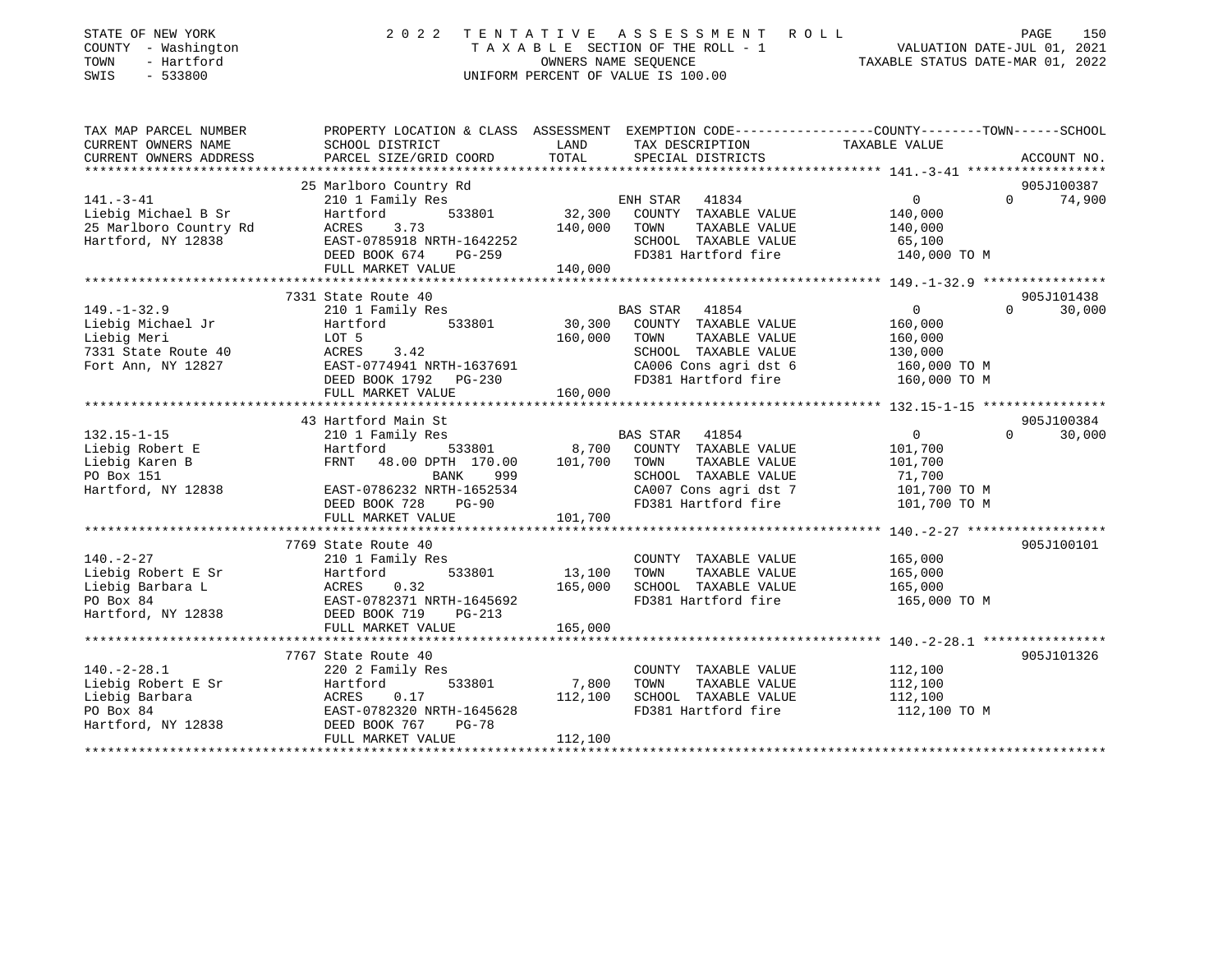| STATE OF NEW YORK |              |
|-------------------|--------------|
| COUNTY            | - Washington |
| TOWN              | - Hartford   |

## STATE OF NEW YORK 2 0 2 2 T E N T A T I V E A S S E S S M E N T R O L L PAGE 151 COUNTY - Washington T A X A B L E SECTION OF THE ROLL - 1 VALUATION DATE-JUL 01, 2021 TOWN - Hartford OWNERS NAME SEQUENCE TAXABLE STATUS DATE-MAR 01, 2022 SWIS - 533800 UNIFORM PERCENT OF VALUE IS 100.00

| TAX MAP PARCEL NUMBER<br>CURRENT OWNERS NAME | SCHOOL DISTRICT           | TAX DESCRIPTION TAXABLE VALUE<br>LAND                                                                            | PROPERTY LOCATION & CLASS ASSESSMENT EXEMPTION CODE---------------COUNTY-------TOWN-----SCHOOL |
|----------------------------------------------|---------------------------|------------------------------------------------------------------------------------------------------------------|------------------------------------------------------------------------------------------------|
| CURRENT OWNERS ADDRESS                       | PARCEL SIZE/GRID COORD    | TOTAL<br>SPECIAL DISTRICTS                                                                                       | ACCOUNT NO.                                                                                    |
|                                              |                           |                                                                                                                  |                                                                                                |
|                                              | 5860 County Route 30      |                                                                                                                  | 905J100415                                                                                     |
| $141. - 1 - 30$                              | 240 Rural res             |                                                                                                                  | 34,860<br>34,860<br>34,860                                                                     |
| Liebig Robert E Sr                           | 533801<br>Hartford        |                                                                                                                  | 74,900<br>$\overline{0}$<br>$\overline{0}$                                                     |
| Liebig Barbara L                             | 766/347                   | 298,700 COUNTY TAXABLE VALUE                                                                                     | 263,840                                                                                        |
| PO Box 84                                    | ACRES 35.80               | TOWN<br>TAXABLE VALUE                                                                                            | 263,840                                                                                        |
| Hartford, NY 12838                           | EAST-0785003 NRTH-1648366 | SCHOOL TAXABLE VALUE                                                                                             | 188,940                                                                                        |
|                                              | DEED BOOK 20200 PG-2056   | CA007 Cons agri dst 7                                                                                            | 263,840 TO M                                                                                   |
| MAY BE SUBJECT TO PAYMENT                    | FULL MARKET VALUE         | 298,700<br>34,860 EX                                                                                             |                                                                                                |
| UNDER AGDIST LAW TIL 2026                    |                           | FD381 Hartford fire                                                                                              | 298,700 TO M                                                                                   |
|                                              |                           |                                                                                                                  |                                                                                                |
|                                              | Burch Rd                  |                                                                                                                  |                                                                                                |
| $151. - 2 - 4.6$                             | 323 Vacant rural          | 1<br>F33801 39,700 COUNTY TAXABLE VALUE<br>NNK 997 39,700 TOWN TAXABLE VALUE<br>THE 1637719 COUOOI TAXABLE VALUE | 17,349 17,349<br>17,349                                                                        |
| Lindgren Mark A                              | Hartford                  |                                                                                                                  | 22,351                                                                                         |
| 1420 Big Burch Rd                            | ACRES 41.50 BANK          | TAXABLE VALUE                                                                                                    | 22,351                                                                                         |
| Granville, NY 12832                          | EAST-0795266 NRTH-1637719 | SCHOOL TAXABLE VALUE                                                                                             | 22,351                                                                                         |
|                                              | DEED BOOK 3848 PG-270     |                                                                                                                  | 22,351 TO M                                                                                    |
|                                              | FULL MARKET VALUE         | SCHOOL<br>CA008 C<br>39,700<br>CA008 Cons agri dst 8<br>17,349 EX                                                |                                                                                                |
| MAY BE SUBJECT TO PAYMENT                    |                           |                                                                                                                  |                                                                                                |
| UNDER AGDIST LAW TIL 2026                    |                           | FD381 Hartford fire                                                                                              | 39,700 TO M                                                                                    |
|                                              |                           |                                                                                                                  |                                                                                                |
|                                              | Washburn Hill Rd          |                                                                                                                  |                                                                                                |
| $151. - 2 - 4.14$                            | 311 Res vac land          | COUNTY TAXABLE VALUE                                                                                             | 13,000                                                                                         |
| Lindgren Mark A                              | 533801 13,000<br>Hartford | TOWN<br>TAXABLE VALUE                                                                                            | 13,000                                                                                         |
| 1420 Big Birch Hill Rd                       | Survey 13270              | 13,000                                                                                                           |                                                                                                |
| Granville, NY 12832                          | ACRES 1.01                | SCHOOL TAXABLE VALUE $13,000$<br>CA008 Cons agri dst 8 $13,000$ TO M<br>FD381 Hartford fire $13,000$ TO M        |                                                                                                |
|                                              | DEED BOOK 3848 PG-270     |                                                                                                                  |                                                                                                |
|                                              | FULL MARKET VALUE         | 13,000                                                                                                           |                                                                                                |
|                                              |                           |                                                                                                                  |                                                                                                |
|                                              | 60 Country Ln             |                                                                                                                  | 905J101153                                                                                     |
| $122. - 1 - 38$                              | 210 1 Family Res          |                                                                                                                  | $\overline{0}$<br>$\Omega$<br>30,000                                                           |
|                                              |                           |                                                                                                                  | 137,000                                                                                        |
|                                              |                           | 137,000 TOWN<br>TAXABLE VALUE                                                                                    | 137,000                                                                                        |
|                                              |                           |                                                                                                                  |                                                                                                |
|                                              |                           | SCHOOL TAXABLE VALUE 107,000<br>CA007 Cons agri dst 7 137,000 TO M                                               |                                                                                                |
|                                              |                           |                                                                                                                  |                                                                                                |
|                                              |                           |                                                                                                                  |                                                                                                |
|                                              | 5263 County Route 30      |                                                                                                                  | 905J101175                                                                                     |
|                                              |                           |                                                                                                                  | $\Omega$                                                                                       |
| $150. - 1 - 37.2$                            | 210 1 Family Res          | BAS STAR<br>41854<br>533801 22,800                                                                               | $\overline{0}$<br>30,000                                                                       |
| Logan John W Jr.                             | Hartford                  | COUNTY TAXABLE VALUE                                                                                             | 166,000                                                                                        |
| Logan Shari L                                | FRNT 315.00 DPTH 225.00   | 166,000<br>TOWN<br>TAXABLE VALUE                                                                                 | 166,000                                                                                        |
| 5263 County Route 30                         | <b>BANK</b><br>997        | SCHOOL TAXABLE VALUE                                                                                             | 136,000                                                                                        |
| Granville, NY 12832                          | EAST-0788319 NRTH-1635674 | CA008 Cons agri dst 8                                                                                            | $166,000$ TO M                                                                                 |
|                                              | DEED BOOK 1871 PG-182     | FD381 Hartford fire                                                                                              | 166,000 TO M                                                                                   |
|                                              | FULL MARKET VALUE         | 166,000                                                                                                          |                                                                                                |
|                                              |                           |                                                                                                                  |                                                                                                |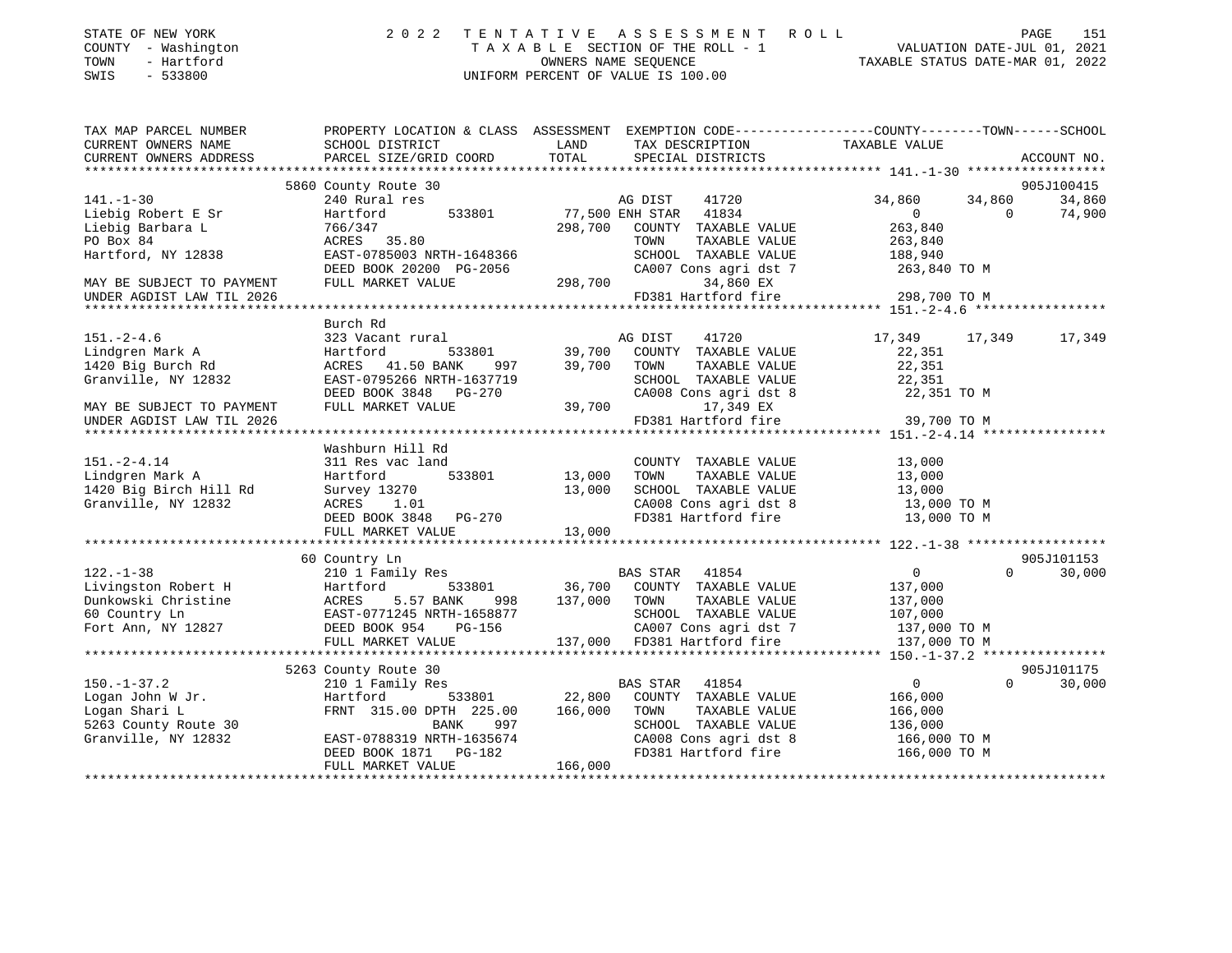| STATE OF NEW YORK<br>COUNTY - Washington<br>TOWN<br>- Hartford<br>SWIS<br>$-533800$ | 2 0 2 2                                                                |                                          | TENTATIVE ASSESSMENT ROLL<br>TAXABLE SECTION OF THE ROLL - 1<br>OWNERS NAME SEQUENCE<br>UNIFORM PERCENT OF VALUE IS 100.00 | PAGE<br>152<br>VALUATION DATE-JUL 01, 2021<br>TAXABLE STATUS DATE-MAR 01, 2022                                                                                                                          |
|-------------------------------------------------------------------------------------|------------------------------------------------------------------------|------------------------------------------|----------------------------------------------------------------------------------------------------------------------------|---------------------------------------------------------------------------------------------------------------------------------------------------------------------------------------------------------|
| TAX MAP PARCEL NUMBER<br>CURRENT OWNERS NAME<br>CURRENT OWNERS ADDRESS              | SCHOOL DISTRICT<br>PARCEL SIZE/GRID COORD                              | LAND<br>TOTAL<br>* * * * * * * * * * * * | TAX DESCRIPTION<br>SPECIAL DISTRICTS                                                                                       | PROPERTY LOCATION & CLASS ASSESSMENT EXEMPTION CODE---------------COUNTY-------TOWN------SCHOOL<br>TAXABLE VALUE<br>ACCOUNT NO.<br>************************************** 132.15-2-19 ***************** |
|                                                                                     | 20 Hartford Main St                                                    |                                          |                                                                                                                            | 9079900736                                                                                                                                                                                              |
| $132.15 - 2 - 19$<br>Lollis Michael                                                 | 210 1 Family Res<br>533801<br>Hartford                                 | 16,100                                   | COUNTY TAXABLE VALUE<br>TOWN<br>TAXABLE VALUE                                                                              | 74,800<br>74,800                                                                                                                                                                                        |
| 7 Satterlee Ln<br>Fort Edward, NY 12828                                             | 0.77<br>ACRES<br>EAST-0786308 NRTH-1651940<br>DEED BOOK 20210 PG-5035  | 74,800                                   | SCHOOL TAXABLE VALUE<br>CA007 Cons agri dst 7<br>FD381 Hartford fire                                                       | 74,800<br>74,800 TO M<br>74,800 TO M                                                                                                                                                                    |
|                                                                                     | FULL MARKET VALUE<br>****************                                  | 74,800                                   |                                                                                                                            |                                                                                                                                                                                                         |
|                                                                                     | Mcdougal Rd OFF                                                        |                                          |                                                                                                                            | 905J100005                                                                                                                                                                                              |
| $148. - 1 - 19$<br>Lomax Drew R                                                     | 314 Rural vac<10<br>533801<br>Hartford                                 | 3,800                                    | COUNTY TAXABLE VALUE<br>TOWN<br>TAXABLE VALUE                                                                              | 3,800<br>3,800                                                                                                                                                                                          |
| Lomax Nancy                                                                         | ACRES<br>5.90                                                          | 3,800                                    | SCHOOL TAXABLE VALUE                                                                                                       | 3,800                                                                                                                                                                                                   |
| 1896 County Route 43 8G                                                             | EAST-0766352 NRTH-1631946                                              |                                          | CA006 Cons agri dst 6                                                                                                      | 3,800 TO M                                                                                                                                                                                              |
| Fort Edward, NY 12828                                                               | DEED BOOK 20200 PG-86<br>FULL MARKET VALUE                             | 3,800                                    | FD381 Hartford fire                                                                                                        | 3,800 TO M                                                                                                                                                                                              |
|                                                                                     |                                                                        |                                          |                                                                                                                            |                                                                                                                                                                                                         |
|                                                                                     | 3124 Coach Rd                                                          |                                          |                                                                                                                            | 905J101188                                                                                                                                                                                              |
| $149. - 1 - 26.11$                                                                  | 210 1 Family Res                                                       |                                          | COUNTY TAXABLE VALUE                                                                                                       | 220,000                                                                                                                                                                                                 |
| Lorenzo James F                                                                     | 533801<br>Hartford                                                     | 35,000                                   | TOWN<br>TAXABLE VALUE                                                                                                      | 220,000                                                                                                                                                                                                 |
| 3124 Coach Rd<br>Argyle, NY 12809                                                   | ACRES<br>5.01<br>EAST-0779614 NRTH-1636992<br>DEED BOOK 20191 PG-29900 | 220,000                                  | SCHOOL TAXABLE VALUE<br>FD381 Hartford fire                                                                                | 220,000<br>220,000 TO M                                                                                                                                                                                 |
|                                                                                     | FULL MARKET VALUE<br>*************************                         | 220,000                                  |                                                                                                                            |                                                                                                                                                                                                         |
|                                                                                     |                                                                        |                                          |                                                                                                                            | 905J101163                                                                                                                                                                                              |
| $123. - 1 - 16.2$                                                                   | 231 Gibbs Rd<br>210 1 Family Res                                       |                                          | BAS STAR 41854                                                                                                             | $\overline{0}$<br>$\Omega$<br>30,000                                                                                                                                                                    |
| Loscalzo Sarah<br>231 Gibbs Rd                                                      | 533801<br>Hartford<br>ACRES<br>2.04                                    | 26,100<br>91,800                         | COUNTY TAXABLE VALUE<br>TAXABLE VALUE<br>TOWN                                                                              | 91,800<br>91,800                                                                                                                                                                                        |
| Fort Ann, NY 12827                                                                  | EAST-0786587 NRTH-1660590                                              |                                          | SCHOOL TAXABLE VALUE                                                                                                       | 61,800                                                                                                                                                                                                  |
|                                                                                     | DEED BOOK 931<br>PG-55                                                 |                                          | CA007 Cons agri dst 7                                                                                                      | 91,800 TO M                                                                                                                                                                                             |
|                                                                                     | FULL MARKET VALUE                                                      | 91,800                                   | FD381 Hartford fire                                                                                                        | 91,800 TO M                                                                                                                                                                                             |
|                                                                                     | **********************<br>Gibbs Rd                                     |                                          |                                                                                                                            | **************************** 123.-1-16.3 ****************<br>905J101427                                                                                                                                 |
| $123. - 1 - 16.3$                                                                   | 323 Vacant rural                                                       |                                          | COUNTY TAXABLE VALUE                                                                                                       | 45,900                                                                                                                                                                                                  |
| Loscalzo Sarah                                                                      | Hartford<br>533801                                                     | 45,900                                   | TOWN<br>TAXABLE VALUE                                                                                                      | 45,900                                                                                                                                                                                                  |
| 231 Gibbs Rd                                                                        | ACRES<br>33.60                                                         | 45,900                                   | SCHOOL TAXABLE VALUE                                                                                                       | 45,900                                                                                                                                                                                                  |
| Fort Ann, NY 12827                                                                  | EAST-0785872 NRTH-1660505<br>DEED BOOK 931<br>$PG-55$                  |                                          | CA007 Cons agri dst 7<br>FD381 Hartford fire                                                                               | 45,900 TO M<br>45,900 TO M                                                                                                                                                                              |
|                                                                                     | FULL MARKET VALUE                                                      | 45,900                                   |                                                                                                                            |                                                                                                                                                                                                         |
|                                                                                     |                                                                        |                                          |                                                                                                                            |                                                                                                                                                                                                         |
| $149. - 1 - 3.1$                                                                    | 105 County Route 19<br>280 Res Multiple                                |                                          | BAS STAR<br>41854                                                                                                          | $\mathbf 0$<br>$\Omega$<br>30,000                                                                                                                                                                       |
| Louie Leanna                                                                        | Hartford<br>533801                                                     | 57,800                                   | COUNTY TAXABLE VALUE                                                                                                       | 124,400                                                                                                                                                                                                 |
| Waters Mark                                                                         | ACRES<br>5.10                                                          | 124,400                                  | TOWN<br>TAXABLE VALUE                                                                                                      | 124,400                                                                                                                                                                                                 |
| 105 County Route 19                                                                 | EAST-0769932 NRTH-1638489                                              |                                          | SCHOOL TAXABLE VALUE                                                                                                       | 94,400                                                                                                                                                                                                  |
| Fort Ann, NY 12827                                                                  | DEED BOOK 2785 PG-37<br>FULL MARKET VALUE                              | 124,400                                  | FD381 Hartford fire                                                                                                        | 124,400 TO M                                                                                                                                                                                            |
|                                                                                     |                                                                        |                                          |                                                                                                                            |                                                                                                                                                                                                         |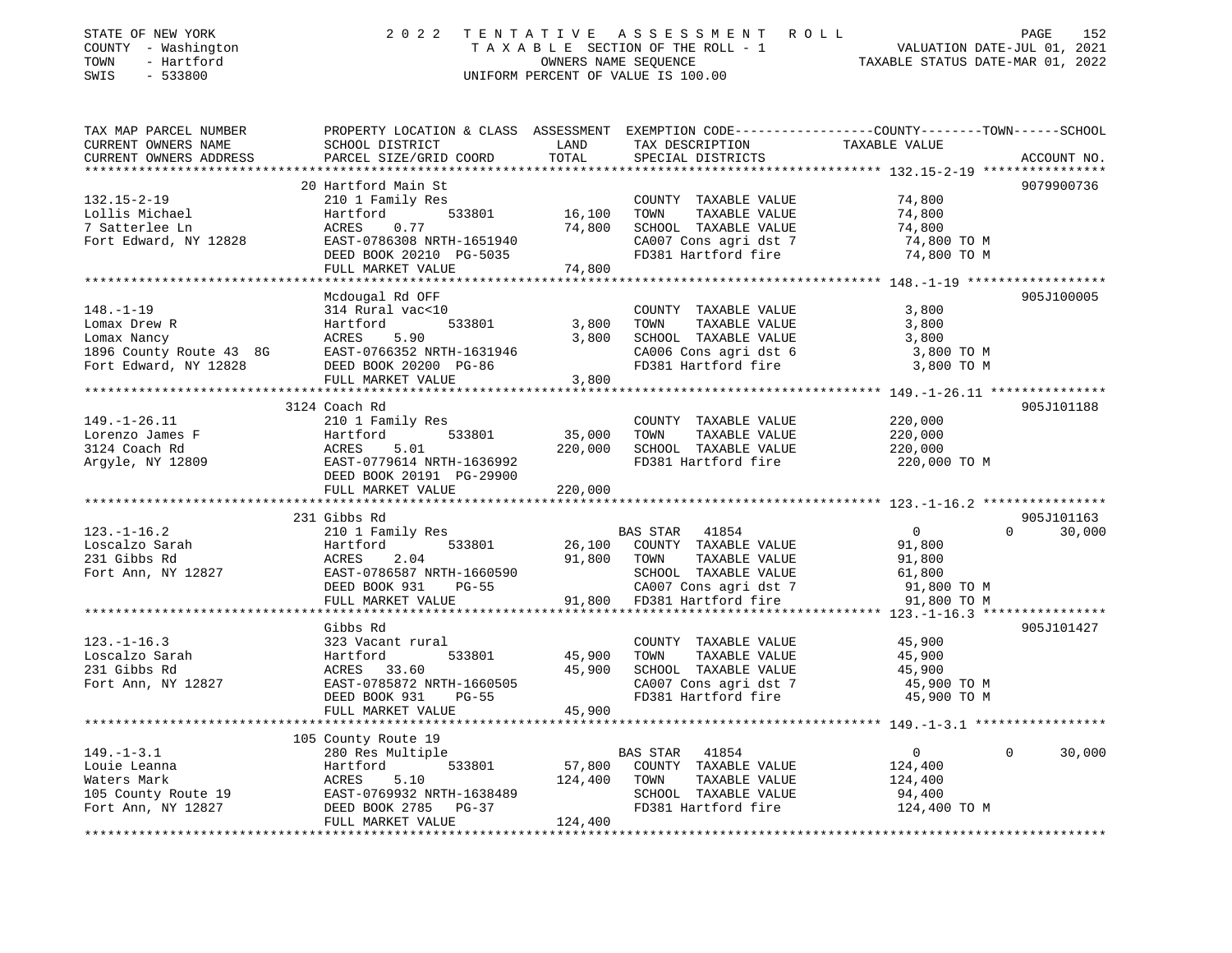| STATE OF NEW YORK<br>COUNTY - Washington<br>- Hartford<br>TOWN<br>SWIS<br>$-533800$ | 2 0 2 2                                                                                                            | TENTATIVE        | A S S E S S M E N T R O L L<br>TAXABLE SECTION OF THE ROLL - 1<br>OWNERS NAME SEOUENCE<br>UNIFORM PERCENT OF VALUE IS 100.00 | TAXABLE STATUS DATE-MAR 01, 2022             |                | PAGE<br>153<br>VALUATION DATE-JUL 01, 2021 |
|-------------------------------------------------------------------------------------|--------------------------------------------------------------------------------------------------------------------|------------------|------------------------------------------------------------------------------------------------------------------------------|----------------------------------------------|----------------|--------------------------------------------|
| TAX MAP PARCEL NUMBER<br>CURRENT OWNERS NAME                                        | PROPERTY LOCATION & CLASS ASSESSMENT EXEMPTION CODE---------------COUNTY-------TOWN------SCHOOL<br>SCHOOL DISTRICT | LAND             | TAX DESCRIPTION                                                                                                              | TAXABLE VALUE                                |                |                                            |
| CURRENT OWNERS ADDRESS                                                              | PARCEL SIZE/GRID COORD                                                                                             | TOTAL            | SPECIAL DISTRICTS                                                                                                            |                                              |                | ACCOUNT NO.                                |
|                                                                                     | 7741 State Route 40                                                                                                |                  |                                                                                                                              |                                              |                |                                            |
| $140. - 2 - 31$                                                                     | 312 Vac w/imprv                                                                                                    |                  | COUNTY TAXABLE VALUE                                                                                                         | 13,500                                       |                | 905J100641                                 |
| Lovett Lorri A                                                                      | 533801<br>Hartford                                                                                                 | 10,000           | TOWN<br>TAXABLE VALUE                                                                                                        | 13,500                                       |                |                                            |
| Lovett Howard T Jr                                                                  | 830/24:1731/46                                                                                                     | 13,500           | SCHOOL TAXABLE VALUE                                                                                                         | 13,500                                       |                |                                            |
| 7737 State Route 40                                                                 | FRNT 42.00 DPTH 340.00                                                                                             |                  | FD381 Hartford fire                                                                                                          | 13,500 TO M                                  |                |                                            |
| Hartford, NY 12838                                                                  | EAST-0781869 NRTH-1645209<br>DEED BOOK 3953<br>PG-51                                                               |                  |                                                                                                                              |                                              |                |                                            |
|                                                                                     | FULL MARKET VALUE                                                                                                  | 13,500           |                                                                                                                              |                                              |                |                                            |
|                                                                                     |                                                                                                                    |                  |                                                                                                                              |                                              |                |                                            |
|                                                                                     | 7737 State Route 40                                                                                                |                  |                                                                                                                              |                                              |                | 905J100076                                 |
| $140. - 2 - 32$                                                                     | 210 1 Family Res                                                                                                   |                  | <b>BAS STAR</b><br>41854                                                                                                     | $\overline{0}$                               | $\Omega$       | 30,000                                     |
| Lovett Lorri A                                                                      | 533801<br>Hartford                                                                                                 | 16,100           | COUNTY TAXABLE VALUE                                                                                                         | 76,800                                       |                |                                            |
| Lovett Howard T Jr                                                                  | ACRES<br>$0.45$ BANK<br>997                                                                                        | 76,800           | TOWN<br>TAXABLE VALUE                                                                                                        | 76,800                                       |                |                                            |
| 7737 State Route 40                                                                 | EAST-0781834 NRTH-1645172<br>DEED BOOK 3953<br>$PG-51$                                                             |                  | SCHOOL TAXABLE VALUE<br>FD381 Hartford fire                                                                                  | 46,800<br>76,800 TO M                        |                |                                            |
| Hartford, NY 12838                                                                  | FULL MARKET VALUE                                                                                                  | 76,800           |                                                                                                                              |                                              |                |                                            |
|                                                                                     | ********************                                                                                               |                  |                                                                                                                              |                                              |                |                                            |
|                                                                                     | 8393 State Route 40                                                                                                |                  |                                                                                                                              |                                              |                | 905J100393                                 |
| $123. - 1 - 13.1$                                                                   | 210 1 Family Res                                                                                                   |                  | 41800<br>AGED-ALL                                                                                                            | 40,000                                       | 40,000         | 40,000                                     |
| Luedders Gertrude                                                                   | 533801<br>Hartford                                                                                                 |                  | 41834<br>22,500 ENH STAR                                                                                                     | $\mathbf{0}$                                 | $\Omega$       | 40,000                                     |
| Luedders Robert H                                                                   | ACRES<br>0.95                                                                                                      | 80,000           | COUNTY TAXABLE VALUE                                                                                                         | 40,000                                       |                |                                            |
| 8393 State Route 40                                                                 | EAST-0791298 NRTH-1658661                                                                                          |                  | TOWN<br>TAXABLE VALUE                                                                                                        | 40,000                                       |                |                                            |
| Granville, NY 12832                                                                 | DEED BOOK 532<br>PG-281                                                                                            |                  | SCHOOL TAXABLE VALUE                                                                                                         | 0                                            |                |                                            |
|                                                                                     | FULL MARKET VALUE                                                                                                  |                  | 80,000 CA007 Cons agri dst 7                                                                                                 | 80,000 TO M                                  |                |                                            |
|                                                                                     |                                                                                                                    |                  | FD381 Hartford fire                                                                                                          | 80,000 TO M                                  |                |                                            |
|                                                                                     |                                                                                                                    |                  | **********************************                                                                                           | ********** 158. - 2 - 3 ******************** |                |                                            |
|                                                                                     | 1040 Lundy Rd                                                                                                      |                  |                                                                                                                              |                                              |                | 905J100394                                 |
| $158. - 2 - 3$                                                                      | 112 Dairy farm                                                                                                     |                  | 41720<br>AG DIST                                                                                                             | 60,908                                       | 60,908         | 60,908                                     |
| Lundy William Reid                                                                  | 533801<br>Hartford                                                                                                 | 127,500 BAS STAR | 41854                                                                                                                        | $\overline{0}$                               | $\overline{0}$ | 30,000                                     |
| Lundy Regina C                                                                      | $158. - 1 - 3$                                                                                                     | 305,300          | COUNTY TAXABLE VALUE                                                                                                         | 244,392                                      |                |                                            |
| 1040 Lundy Rd                                                                       | ACRES 82.10                                                                                                        |                  | TAXABLE VALUE<br>TOWN                                                                                                        | 244,392                                      |                |                                            |
| Granville, NY 12832                                                                 | EAST-0786312 NRTH-1631595<br>DEED BOOK 721<br>PG-239                                                               |                  | SCHOOL TAXABLE VALUE<br>CA008 Cons agri dst 8                                                                                | 214,392<br>244,392 TO M                      |                |                                            |
| MAY BE SUBJECT TO PAYMENT                                                           | FULL MARKET VALUE                                                                                                  | 305,300          | 60,908 EX                                                                                                                    |                                              |                |                                            |
| UNDER AGDIST LAW TIL 2026                                                           |                                                                                                                    |                  | FD381 Hartford fire                                                                                                          | 305,300 TO M                                 |                |                                            |
|                                                                                     |                                                                                                                    |                  |                                                                                                                              |                                              |                |                                            |
|                                                                                     | 8210 State Route 40                                                                                                |                  |                                                                                                                              |                                              |                | 905J101364                                 |
| $132 - 2 - 1.1$                                                                     | 210 1 Family Res                                                                                                   |                  | COUNTY TAXABLE VALUE                                                                                                         | 137,200                                      |                |                                            |
| Lunt Keith R II                                                                     | Hartford<br>533801                                                                                                 | 20,400           | TOWN<br>TAXABLE VALUE                                                                                                        | 137,200                                      |                |                                            |
| PO Box 52                                                                           | 4.00<br>ACRES                                                                                                      | 137,200          | SCHOOL TAXABLE VALUE                                                                                                         | 137,200                                      |                |                                            |
| Hartford, NY 12838                                                                  | EAST-0789488 NRTH-1654667                                                                                          |                  | FD381 Hartford fire                                                                                                          | 137,200 TO M                                 |                |                                            |
|                                                                                     | DEED BOOK 20191 PG-28511                                                                                           |                  |                                                                                                                              |                                              |                |                                            |
|                                                                                     | FULL MARKET VALUE                                                                                                  | 137,200          |                                                                                                                              |                                              |                |                                            |
|                                                                                     |                                                                                                                    |                  |                                                                                                                              |                                              |                |                                            |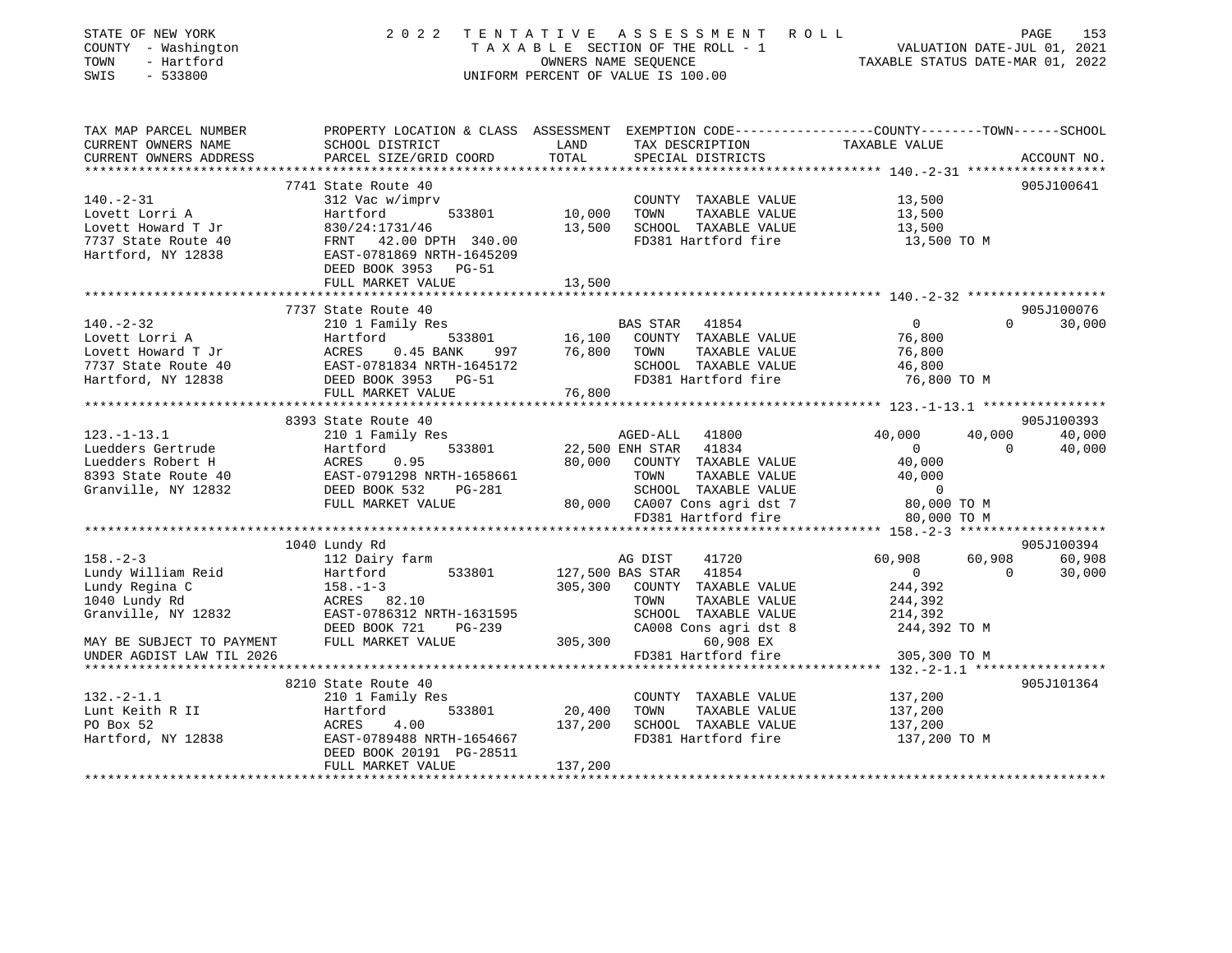## STATE OF NEW YORK 2 0 2 2 T E N T A T I V E A S S E S S M E N T R O L L PAGE 154 COUNTY - Washington T A X A B L E SECTION OF THE ROLL - 1 VALUATION DATE-JUL 01, 2021 TOWN - Hartford CONSULTER THE CONSULTER OWNERS NAME SEQUENCE TAXABLE STATUS DATE-MAR 01, 2022<br>
TOWN - Hartford CONSULTER ON TAXABLE STATUS DATE-MAR 01, 2022 SWIS - 533800 UNIFORM PERCENT OF VALUE IS 100.00

| SCHOOL DISTRICT                                                                                                                                           | LAND                                                                                                                                                                    | TAX DESCRIPTION                                                                                                                                                                                                                       | PROPERTY LOCATION & CLASS ASSESSMENT EXEMPTION CODE---------------COUNTY-------TOWN------SCHOOL<br>TAXABLE VALUE                                                                                                                                                                                                                                                                                                 | ACCOUNT NO.                                                                                                                                                                                                                                                                                                                                                                                                                                                                                                                                                                                                                                                                                                                                                    |
|-----------------------------------------------------------------------------------------------------------------------------------------------------------|-------------------------------------------------------------------------------------------------------------------------------------------------------------------------|---------------------------------------------------------------------------------------------------------------------------------------------------------------------------------------------------------------------------------------|------------------------------------------------------------------------------------------------------------------------------------------------------------------------------------------------------------------------------------------------------------------------------------------------------------------------------------------------------------------------------------------------------------------|----------------------------------------------------------------------------------------------------------------------------------------------------------------------------------------------------------------------------------------------------------------------------------------------------------------------------------------------------------------------------------------------------------------------------------------------------------------------------------------------------------------------------------------------------------------------------------------------------------------------------------------------------------------------------------------------------------------------------------------------------------------|
|                                                                                                                                                           |                                                                                                                                                                         |                                                                                                                                                                                                                                       |                                                                                                                                                                                                                                                                                                                                                                                                                  |                                                                                                                                                                                                                                                                                                                                                                                                                                                                                                                                                                                                                                                                                                                                                                |
| East Starbuck Ln                                                                                                                                          |                                                                                                                                                                         |                                                                                                                                                                                                                                       | 53,800<br>52,387                                                                                                                                                                                                                                                                                                                                                                                                 | 905J100223<br>35,213<br>53,800                                                                                                                                                                                                                                                                                                                                                                                                                                                                                                                                                                                                                                                                                                                                 |
| ACRES 149.71<br>DEED BOOK 2527 PG-144                                                                                                                     |                                                                                                                                                                         | 35,213 EX                                                                                                                                                                                                                             |                                                                                                                                                                                                                                                                                                                                                                                                                  |                                                                                                                                                                                                                                                                                                                                                                                                                                                                                                                                                                                                                                                                                                                                                                |
|                                                                                                                                                           |                                                                                                                                                                         |                                                                                                                                                                                                                                       |                                                                                                                                                                                                                                                                                                                                                                                                                  |                                                                                                                                                                                                                                                                                                                                                                                                                                                                                                                                                                                                                                                                                                                                                                |
|                                                                                                                                                           |                                                                                                                                                                         |                                                                                                                                                                                                                                       |                                                                                                                                                                                                                                                                                                                                                                                                                  | 905J101056                                                                                                                                                                                                                                                                                                                                                                                                                                                                                                                                                                                                                                                                                                                                                     |
|                                                                                                                                                           |                                                                                                                                                                         |                                                                                                                                                                                                                                       | 30,018<br>30,018                                                                                                                                                                                                                                                                                                                                                                                                 | 37,882                                                                                                                                                                                                                                                                                                                                                                                                                                                                                                                                                                                                                                                                                                                                                         |
|                                                                                                                                                           |                                                                                                                                                                         | 37,882 EX                                                                                                                                                                                                                             |                                                                                                                                                                                                                                                                                                                                                                                                                  |                                                                                                                                                                                                                                                                                                                                                                                                                                                                                                                                                                                                                                                                                                                                                                |
|                                                                                                                                                           |                                                                                                                                                                         |                                                                                                                                                                                                                                       |                                                                                                                                                                                                                                                                                                                                                                                                                  |                                                                                                                                                                                                                                                                                                                                                                                                                                                                                                                                                                                                                                                                                                                                                                |
|                                                                                                                                                           |                                                                                                                                                                         |                                                                                                                                                                                                                                       |                                                                                                                                                                                                                                                                                                                                                                                                                  | 905J101047<br>136,683                                                                                                                                                                                                                                                                                                                                                                                                                                                                                                                                                                                                                                                                                                                                          |
| Forest Tax 3624/129<br>Rocky Point, NY 11778 112.-1-5<br>ACRES 548.10                                                                                     |                                                                                                                                                                         | TOWN                                                                                                                                                                                                                                  | 135,600<br>317,517<br>317,517<br>317,517                                                                                                                                                                                                                                                                                                                                                                         | 135,600 135,600                                                                                                                                                                                                                                                                                                                                                                                                                                                                                                                                                                                                                                                                                                                                                |
|                                                                                                                                                           |                                                                                                                                                                         |                                                                                                                                                                                                                                       |                                                                                                                                                                                                                                                                                                                                                                                                                  |                                                                                                                                                                                                                                                                                                                                                                                                                                                                                                                                                                                                                                                                                                                                                                |
|                                                                                                                                                           |                                                                                                                                                                         |                                                                                                                                                                                                                                       |                                                                                                                                                                                                                                                                                                                                                                                                                  |                                                                                                                                                                                                                                                                                                                                                                                                                                                                                                                                                                                                                                                                                                                                                                |
| 697 East Starbuck Ln<br>312 Vac w/imprv<br>Fort Ann 532802<br>$113.-1-1.3$<br>EAST-0772963 NRTH-1669202<br>DEED BOOK 560<br>$PG-223$<br>FULL MARKET VALUE | 13,000                                                                                                                                                                  | COUNTY TAXABLE VALUE<br>TOWN                                                                                                                                                                                                          | 13,000                                                                                                                                                                                                                                                                                                                                                                                                           | 905J101193                                                                                                                                                                                                                                                                                                                                                                                                                                                                                                                                                                                                                                                                                                                                                     |
|                                                                                                                                                           |                                                                                                                                                                         |                                                                                                                                                                                                                                       |                                                                                                                                                                                                                                                                                                                                                                                                                  |                                                                                                                                                                                                                                                                                                                                                                                                                                                                                                                                                                                                                                                                                                                                                                |
| 322 Rural vac>10<br>Hartford<br>$113. - 1 - 2$<br>ACRES 15.50<br>DEED BOOK 20200 PG-1241<br>FULL MARKET VALUE                                             | 8,600                                                                                                                                                                   | TOWN                                                                                                                                                                                                                                  | 8,600<br>8,600<br>8,600 TO M                                                                                                                                                                                                                                                                                                                                                                                     | 905J100629                                                                                                                                                                                                                                                                                                                                                                                                                                                                                                                                                                                                                                                                                                                                                     |
|                                                                                                                                                           | PARCEL SIZE/GRID COORD<br>$113. -1 - 1.1$<br>FULL MARKET VALUE<br>East Starbuck Ln<br>98 West Starbuck Ln<br>240 Rural res<br>FULL MARKET VALUE<br>East Starbuck Ln OFF | TOTAL<br>MAY BE SUBJECT TO PAYMENT EAST-0768099 NRTH-1666541<br>UNDER RPTL480A UNTIL 2031 DEED BOOK 3545 PG-62<br>589,800<br>FRNT 314.00 DPTH 130.00<br>1 OFF<br>0<br>533801                       8,600<br>EAST-0775031 NRTH-1669271 | SPECIAL DISTRICTS<br>323 Vacant rural and AG DIST 41720<br>Fort Ann 532802 141,400 FOR 480A 47460<br>Forest Tax 3624/129 141,400 COUNTY TAXABLE VALUE<br>TOWN<br>EAST-0772209 NRTH-1667106<br>DEED BOOK 2527 DC 144<br>Forest iax 302.<br>113.-1-1.2<br>ACRES 41.54<br>EAST-0773407 NRTH-1668409<br>DEED BOOK 2527 PG-144<br>------ MADKET VALUE 67,900<br>AG DIST<br>41720<br>4,500<br>13,000<br>8,600<br>8,600 | 35, 213 35, 213<br>53,800<br>52,387<br>TAXABLE VALUE<br>SCHOOL TAXABLE VALUE 52,387<br>CA007 Cons agri dst 7 106,187 TO M<br>141,400 FD381 Hartford fire<br>141,400 TO M<br>37,882 37,882<br>SCHOOL TAXABLE VALUE 30,018<br>CA007 Cons agri dst 7 30,018 TO M<br>FD381 Hartford fire 67,900 TO M<br>136,683<br>135,600<br>136,683<br>Fort Ann 532802 464,900 FOR 480A 47460<br>589,800 COUNTY TAXABLE VALUE<br>TAXABLE VALUE<br>SCHOOL TAXABLE VALUE<br>FD381 Hartford fire 589,800 TO M<br>13,000<br>TAXABLE VALUE<br>SCHOOL TAXABLE VALUE 13,000<br>CA007 Cons agri dst 7 13,000 TO M<br>FD381 Hartford fire 13,000 TO M<br>COUNTY TAXABLE VALUE<br>TAXABLE VALUE<br>SCHOOL TAXABLE VALUE $8,600$<br>CA007 Cons agri dst 7 8,600 TO M<br>FD381 Hartford fire |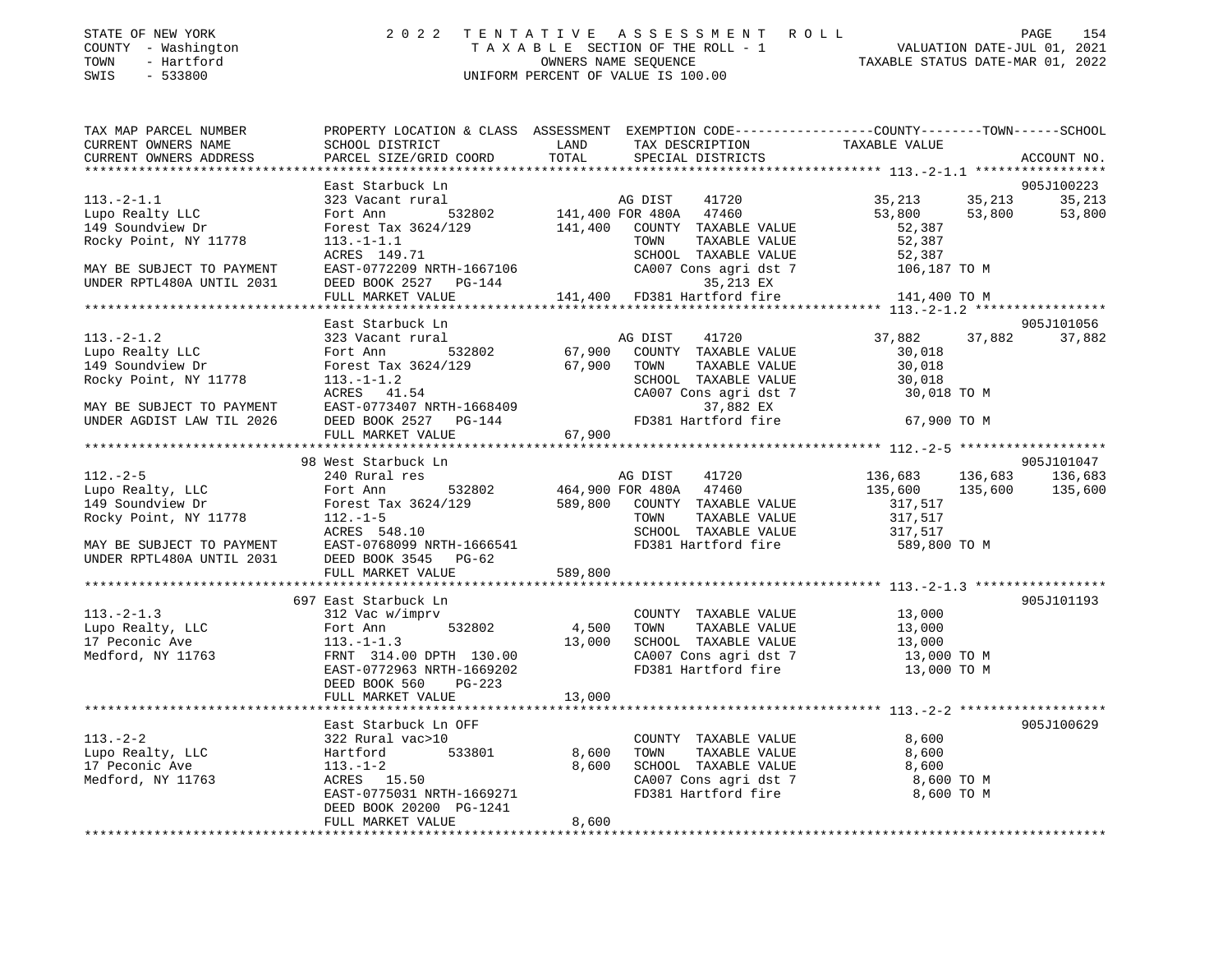| STATE OF NEW YORK<br>COUNTY - Washington<br>TOWN<br>- Hartford<br>SWIS<br>$-533800$   |                                            |                                                                                                                                                                                                                                                          |                                                                                                                                                                                                                                                                          |
|---------------------------------------------------------------------------------------|--------------------------------------------|----------------------------------------------------------------------------------------------------------------------------------------------------------------------------------------------------------------------------------------------------------|--------------------------------------------------------------------------------------------------------------------------------------------------------------------------------------------------------------------------------------------------------------------------|
| TAX MAP PARCEL NUMBER                                                                 |                                            | CURRENT OWNERS NAME SCHOOL DISTRICT LAND TAX DESCRIPTION TAXABLE VALUE<br>CURRENT OWNERS NAME SCHOOL DISTRICT LAND TAX DESCRIPTION TAXABLE VALUE<br>CURRENT OWNERS ADDRESS PARCEL SIZE/GRID COORD TOTAL SPECIAL DISTRICTS                                | PROPERTY LOCATION & CLASS ASSESSMENT EXEMPTION CODE---------------COUNTY-------TOWN-----SCHOOL<br>ACCOUNT NO.                                                                                                                                                            |
|                                                                                       |                                            |                                                                                                                                                                                                                                                          |                                                                                                                                                                                                                                                                          |
|                                                                                       | 24 Lily Pond Rd                            | % CONTY TAXABLE VALUE 100,300 TOM DEED BOOK 2582 PG-129<br>TAXABLE VALUE 100,300 TOM TAXABLE VALUE 100,300 TOM TAXABLE VALUE 100,300 TOM TAXABLE VALUE 100,300 TOM ACRES<br>EAST-0792071 NRTH-1641377 CA008 Cons agri dst 8 100,3                        | 905J100355                                                                                                                                                                                                                                                               |
| $150. - 1 - 9$                                                                        |                                            |                                                                                                                                                                                                                                                          | $0 \t 30,000$                                                                                                                                                                                                                                                            |
|                                                                                       |                                            |                                                                                                                                                                                                                                                          |                                                                                                                                                                                                                                                                          |
| Lyman Tobey<br>Martford<br>PO Box 193<br>Hartford, NY 12838<br>ACRES<br>ACRES<br>PORT |                                            |                                                                                                                                                                                                                                                          |                                                                                                                                                                                                                                                                          |
|                                                                                       |                                            |                                                                                                                                                                                                                                                          |                                                                                                                                                                                                                                                                          |
|                                                                                       |                                            |                                                                                                                                                                                                                                                          |                                                                                                                                                                                                                                                                          |
|                                                                                       |                                            |                                                                                                                                                                                                                                                          |                                                                                                                                                                                                                                                                          |
|                                                                                       |                                            |                                                                                                                                                                                                                                                          |                                                                                                                                                                                                                                                                          |
|                                                                                       |                                            |                                                                                                                                                                                                                                                          |                                                                                                                                                                                                                                                                          |
|                                                                                       |                                            |                                                                                                                                                                                                                                                          |                                                                                                                                                                                                                                                                          |
|                                                                                       |                                            |                                                                                                                                                                                                                                                          |                                                                                                                                                                                                                                                                          |
|                                                                                       |                                            |                                                                                                                                                                                                                                                          |                                                                                                                                                                                                                                                                          |
|                                                                                       |                                            |                                                                                                                                                                                                                                                          |                                                                                                                                                                                                                                                                          |
|                                                                                       |                                            |                                                                                                                                                                                                                                                          |                                                                                                                                                                                                                                                                          |
|                                                                                       |                                            |                                                                                                                                                                                                                                                          | $[142.-1-25$ 104 Blood St<br>240 Rural res<br>Lynch Mark<br>240 Rural res<br>Lynch Mark<br>240 Rural res<br>22,294<br>22,294<br>22,294<br>22,294<br>22,294<br>22,294<br>22,294<br>22,294<br>22,294<br>22,294<br>22,294<br>22,294<br>22,294<br>22,294<br>22,294<br>22,294 |
| UNDER AGDIST LAW TIL 2026                                                             |                                            | 53,275 EX<br>FD381 Hartford fire 362,500 TO M                                                                                                                                                                                                            |                                                                                                                                                                                                                                                                          |
|                                                                                       |                                            |                                                                                                                                                                                                                                                          |                                                                                                                                                                                                                                                                          |
|                                                                                       | 208 Gulf Ln                                |                                                                                                                                                                                                                                                          |                                                                                                                                                                                                                                                                          |
|                                                                                       |                                            |                                                                                                                                                                                                                                                          | $0 \t 30,000$                                                                                                                                                                                                                                                            |
|                                                                                       |                                            |                                                                                                                                                                                                                                                          |                                                                                                                                                                                                                                                                          |
|                                                                                       |                                            |                                                                                                                                                                                                                                                          |                                                                                                                                                                                                                                                                          |
|                                                                                       |                                            |                                                                                                                                                                                                                                                          |                                                                                                                                                                                                                                                                          |
|                                                                                       |                                            |                                                                                                                                                                                                                                                          |                                                                                                                                                                                                                                                                          |
|                                                                                       |                                            |                                                                                                                                                                                                                                                          |                                                                                                                                                                                                                                                                          |
|                                                                                       | DEED BOOK 2369 PG-158                      |                                                                                                                                                                                                                                                          |                                                                                                                                                                                                                                                                          |
|                                                                                       | FULL MARKET VALUE                          | 111,900                                                                                                                                                                                                                                                  |                                                                                                                                                                                                                                                                          |
|                                                                                       |                                            | 112.-2-5.3<br>Macedo John R<br>Macedo Cindy L<br>Macedo Cindy L<br>Macedo Cindy L<br>Macedo Cindy L<br>Macedo Cindy L<br>Macedo Cindy L<br>LOT 3<br>170 West Starbuck Ln<br>Fort Ann, NY 12827<br>EAST-0767122 NETTICOLOL<br>EAST-0767122 NETTICOLOL<br> |                                                                                                                                                                                                                                                                          |
|                                                                                       |                                            |                                                                                                                                                                                                                                                          |                                                                                                                                                                                                                                                                          |
|                                                                                       |                                            |                                                                                                                                                                                                                                                          |                                                                                                                                                                                                                                                                          |
|                                                                                       |                                            |                                                                                                                                                                                                                                                          | TAXABLE VALUE $160,000$<br>TAXABLE VALUE $160,000$<br>TAXABLE VALUE $160,000$<br>artford fire $160,000$ TO M                                                                                                                                                             |
|                                                                                       |                                            | FD381 Hartford fire                                                                                                                                                                                                                                      |                                                                                                                                                                                                                                                                          |
|                                                                                       |                                            |                                                                                                                                                                                                                                                          |                                                                                                                                                                                                                                                                          |
|                                                                                       |                                            |                                                                                                                                                                                                                                                          |                                                                                                                                                                                                                                                                          |
|                                                                                       | DEED BOOK 3560 PG-113<br>FULL MARKET VALUE | 160,000                                                                                                                                                                                                                                                  |                                                                                                                                                                                                                                                                          |
|                                                                                       |                                            |                                                                                                                                                                                                                                                          |                                                                                                                                                                                                                                                                          |
|                                                                                       |                                            |                                                                                                                                                                                                                                                          | 141.-3-4<br>Macura Joseph M<br>Macura Emily J<br>Macura Emily J<br>Macura Emily J<br>Macura Emily J<br>Macura Emily J<br>Macura Emily J<br>Macura Emily J<br>Macura Emily J<br>Macura Emily J<br>Macura Emily J<br>Macura Emily J<br>Macura Emily J<br>Mac               |
|                                                                                       |                                            |                                                                                                                                                                                                                                                          |                                                                                                                                                                                                                                                                          |
|                                                                                       |                                            |                                                                                                                                                                                                                                                          |                                                                                                                                                                                                                                                                          |
|                                                                                       |                                            |                                                                                                                                                                                                                                                          |                                                                                                                                                                                                                                                                          |
|                                                                                       |                                            |                                                                                                                                                                                                                                                          |                                                                                                                                                                                                                                                                          |
|                                                                                       |                                            |                                                                                                                                                                                                                                                          |                                                                                                                                                                                                                                                                          |

\*\*\*\*\*\*\*\*\*\*\*\*\*\*\*\*\*\*\*\*\*\*\*\*\*\*\*\*\*\*\*\*\*\*\*\*\*\*\*\*\*\*\*\*\*\*\*\*\*\*\*\*\*\*\*\*\*\*\*\*\*\*\*\*\*\*\*\*\*\*\*\*\*\*\*\*\*\*\*\*\*\*\*\*\*\*\*\*\*\*\*\*\*\*\*\*\*\*\*\*\*\*\*\*\*\*\*\*\*\*\*\*\*\*\*\*\*\*\*\*\*\*\*\*\*\*\*\*\*\*\*\*

FULL MARKET VALUE 182,300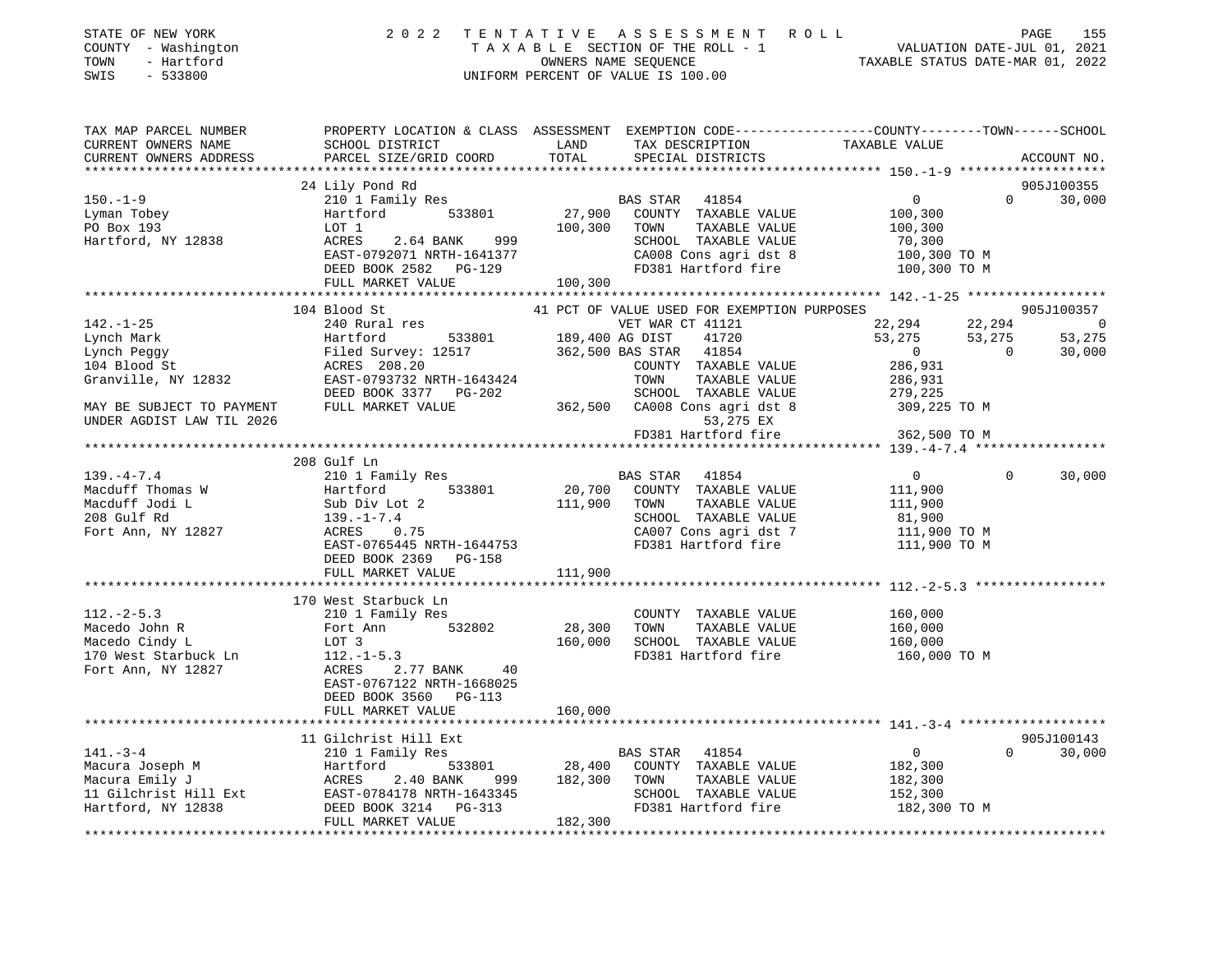| STATE OF NEW YORK<br>COUNTY - Washington<br>TOWN<br>- Hartford<br>SWIS<br>$-533800$ | 2 0 2 2                                                                                          | TENTATIVE     | ASSESSMENT ROLL<br>TAXABLE SECTION OF THE ROLL - 1<br>OWNERS NAME SEQUENCE<br>UNIFORM PERCENT OF VALUE IS 100.00 | TAXABLE STATUS DATE-MAR 01, 2022 | PAGE<br>156<br>VALUATION DATE-JUL 01, 2021 |
|-------------------------------------------------------------------------------------|--------------------------------------------------------------------------------------------------|---------------|------------------------------------------------------------------------------------------------------------------|----------------------------------|--------------------------------------------|
| TAX MAP PARCEL NUMBER                                                               | PROPERTY LOCATION & CLASS ASSESSMENT EXEMPTION CODE----------------COUNTY-------TOWN------SCHOOL |               |                                                                                                                  |                                  |                                            |
| CURRENT OWNERS NAME<br>CURRENT OWNERS ADDRESS                                       | SCHOOL DISTRICT<br>PARCEL SIZE/GRID COORD                                                        | LAND<br>TOTAL | TAX DESCRIPTION<br>SPECIAL DISTRICTS                                                                             | TAXABLE VALUE                    | ACCOUNT NO.                                |
|                                                                                     |                                                                                                  |               |                                                                                                                  |                                  |                                            |
|                                                                                     | 1 Deer Run Way                                                                                   |               |                                                                                                                  |                                  | 905J101344                                 |
| $141. - 3 - 52$                                                                     | 210 1 Family Res<br>533801                                                                       |               | COUNTY TAXABLE VALUE<br>TAXABLE VALUE                                                                            | 194,000                          |                                            |
| Mahoney Jason T                                                                     | Hartford                                                                                         | 25,600        | TOWN                                                                                                             | 194,000                          |                                            |
| 1 Deer Run Way<br>Hartford, NY 12838                                                | LOT 3<br>ACRES<br>5.00                                                                           | 194,000       | SCHOOL TAXABLE VALUE<br>FD381 Hartford fire                                                                      | 194,000<br>194,000 TO M          |                                            |
|                                                                                     | EAST-0783866 NRTH-1642809<br>DEED BOOK 20191 PG-29301                                            |               |                                                                                                                  |                                  |                                            |
|                                                                                     | FULL MARKET VALUE                                                                                | 194,000       |                                                                                                                  |                                  |                                            |
|                                                                                     | ************************                                                                         |               |                                                                                                                  |                                  |                                            |
|                                                                                     | 7774 State Route 40                                                                              |               |                                                                                                                  |                                  | 905J100051                                 |
| $140. - 2 - 20$                                                                     | 210 1 Family Res                                                                                 |               | COUNTY TAXABLE VALUE                                                                                             | 73,700                           |                                            |
| Mallison Karen M LE                                                                 | 533801<br>Hartford                                                                               | 12,000        | TOWN<br>TAXABLE VALUE                                                                                            | 73,700                           |                                            |
| Mallison Victor<br>7774 State Route 40                                              | ACRES<br>0.27                                                                                    | 73,700        | SCHOOL TAXABLE VALUE<br>FD381 Hartford fire                                                                      | 73,700<br>73,700 TO M            |                                            |
| Hartford, NY 12838                                                                  | EAST-0782617 NRTH-1645638<br>DEED BOOK 3968<br>PG-152                                            |               |                                                                                                                  |                                  |                                            |
|                                                                                     | FULL MARKET VALUE                                                                                | 73,700        |                                                                                                                  |                                  |                                            |
|                                                                                     | **************************                                                                       | ************* |                                                                                                                  |                                  |                                            |
|                                                                                     | 5601 County Route 30                                                                             |               |                                                                                                                  |                                  | 905J100548                                 |
| $141. - 3 - 30$                                                                     | 240 Rural res                                                                                    |               | COUNTY TAXABLE VALUE                                                                                             | 260,000                          |                                            |
| Mallory Jeremy G                                                                    | Hartford<br>533801                                                                               | 35,000        | TOWN<br>TAXABLE VALUE                                                                                            | 260,000                          |                                            |
| Mallory Karissa L                                                                   | $870 - 64$                                                                                       | 260,000       | SCHOOL TAXABLE VALUE                                                                                             | 260,000                          |                                            |
| 5601 County Route 30                                                                | ACRES 12.44                                                                                      |               | CA008 Cons agri dst 8                                                                                            | 260,000 TO M                     |                                            |
| Granville, NY 12832                                                                 | EAST-0787677 NRTH-1643032                                                                        |               | FD381 Hartford fire                                                                                              | 260,000 TO M                     |                                            |
|                                                                                     | DEED BOOK 3935 PG-267                                                                            |               |                                                                                                                  |                                  |                                            |
|                                                                                     | FULL MARKET VALUE                                                                                | 260,000       |                                                                                                                  |                                  |                                            |
|                                                                                     |                                                                                                  |               |                                                                                                                  |                                  |                                            |
|                                                                                     | 1624 Baldwin Corners Rd                                                                          |               |                                                                                                                  |                                  | 905J100403                                 |
| $122. - 1 - 7$                                                                      | 210 1 Family Res                                                                                 |               | BAS STAR 41854                                                                                                   | $\overline{0}$                   | $\Omega$<br>30,000                         |
| Mallory Samuel S Jr                                                                 | 533801<br>Hartford                                                                               | 10,100        | COUNTY TAXABLE VALUE                                                                                             | 69,000                           |                                            |
| 1624 Baldwin Corners Rd                                                             | 0.22<br>ACRES                                                                                    | 69,000        | TOWN<br>TAXABLE VALUE                                                                                            | 69,000                           |                                            |
| Fort Ann, NY 12827                                                                  | EAST-0774065 NRTH-1664333                                                                        |               | SCHOOL TAXABLE VALUE                                                                                             | 39,000                           |                                            |
|                                                                                     | DEED BOOK 2418 PG-313                                                                            |               | CA007 Cons agri dst 7                                                                                            | 69,000 TO M                      |                                            |
|                                                                                     | FULL MARKET VALUE                                                                                |               | 69,000 FD381 Hartford fire                                                                                       | 69,000 TO M                      |                                            |
|                                                                                     |                                                                                                  |               |                                                                                                                  |                                  |                                            |
|                                                                                     | 76 Christian Hill Rd                                                                             |               |                                                                                                                  |                                  | 905J100678                                 |
| $132.15 - 1 - 27$                                                                   | 220 2 Family Res                                                                                 |               | AGED-CO/TN 41801                                                                                                 | 26,700<br>26,700                 | $\overline{\phantom{0}}$                   |
| Mangan-Lagoy Paula E                                                                | Hartford<br>533801                                                                               |               | 12,400 AGED-SCH<br>41804                                                                                         | $\overline{0}$<br>$\overline{0}$ | 24,030<br>$\overline{0}$<br>$\Omega$       |
| Lagoy Richard X<br>PO Box 138                                                       | 0.29<br>ACRES<br>EAST-0785930 NRTH-1652331                                                       |               | 53,400 ENH STAR<br>41834<br>COUNTY TAXABLE VALUE                                                                 |                                  | 29,370                                     |
|                                                                                     |                                                                                                  |               | TOWN<br>TAXABLE VALUE                                                                                            | 26,700<br>26,700                 |                                            |
| Hartford, NY 12838                                                                  | DEED BOOK 720<br>$PG-273$                                                                        | 53,400        | SCHOOL TAXABLE VALUE                                                                                             | $\mathbf{0}$                     |                                            |
|                                                                                     | FULL MARKET VALUE                                                                                |               | CA007 Cons agri dst 7                                                                                            | 53,400 TO M                      |                                            |
|                                                                                     |                                                                                                  |               | FD381 Hartford fire                                                                                              | 53,400 TO M                      |                                            |
|                                                                                     |                                                                                                  |               |                                                                                                                  |                                  |                                            |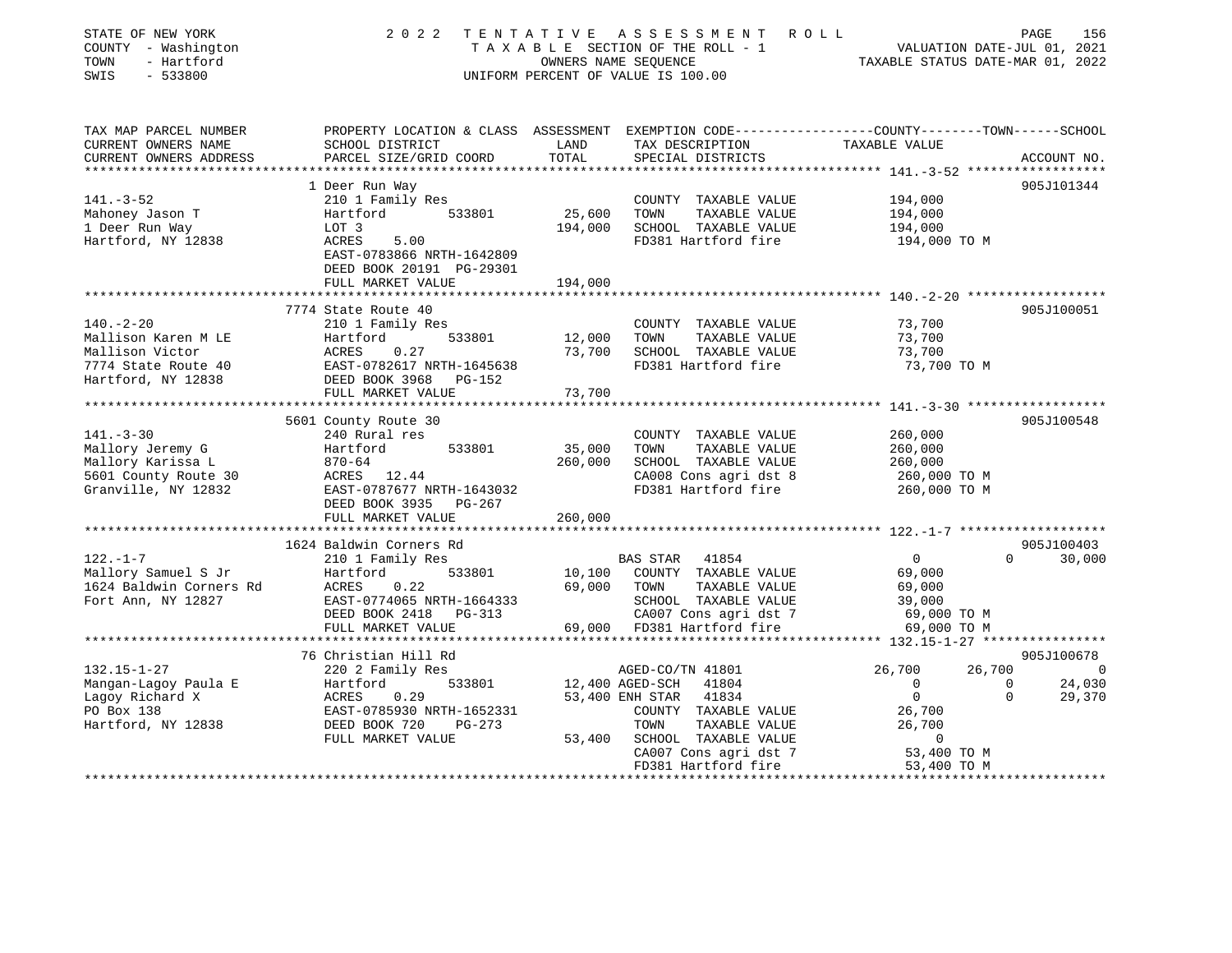| STATE OF NEW YORK<br>COUNTY - Washington<br>- Hartford<br>TOWN<br>SWIS<br>$-533800$ | 2 0 2 2                                              | TENTATIVE<br>OWNERS NAME SEQUENCE | A S S E S S M E N T<br>R O L L<br>TAXABLE SECTION OF THE ROLL - 1<br>UNIFORM PERCENT OF VALUE IS 100.00 | PAGE<br>157<br>VALUATION DATE-JUL 01, 2021<br>TAXABLE STATUS DATE-MAR 01, 2022                                  |
|-------------------------------------------------------------------------------------|------------------------------------------------------|-----------------------------------|---------------------------------------------------------------------------------------------------------|-----------------------------------------------------------------------------------------------------------------|
| TAX MAP PARCEL NUMBER<br>CURRENT OWNERS NAME                                        | SCHOOL DISTRICT                                      | LAND                              | TAX DESCRIPTION                                                                                         | PROPERTY LOCATION & CLASS ASSESSMENT EXEMPTION CODE---------------COUNTY-------TOWN-----SCHOOL<br>TAXABLE VALUE |
| CURRENT OWNERS ADDRESS                                                              | PARCEL SIZE/GRID COORD                               | TOTAL                             | SPECIAL DISTRICTS                                                                                       | ACCOUNT NO.                                                                                                     |
|                                                                                     |                                                      |                                   |                                                                                                         |                                                                                                                 |
|                                                                                     | 101 North Rd                                         |                                   |                                                                                                         | 905J100404                                                                                                      |
| $140. - 1 - 14$                                                                     | 210 1 Family Res                                     |                                   | COUNTY TAXABLE VALUE                                                                                    | 146,100                                                                                                         |
| Manning Michael                                                                     | Hartford<br>533801                                   | 23,000                            | TAXABLE VALUE<br>TOWN                                                                                   | 146,100                                                                                                         |
| 11 Factory St                                                                       | ACRES<br>1.00                                        | 146,100                           | SCHOOL TAXABLE VALUE                                                                                    | 146,100                                                                                                         |
| Fort Edward, NY 12828                                                               | EAST-0773147 NRTH-1641208<br>DEED BOOK 443<br>PG-941 |                                   | FD381 Hartford fire                                                                                     | 146,100 TO M                                                                                                    |
|                                                                                     | FULL MARKET VALUE                                    | 146,100                           |                                                                                                         |                                                                                                                 |
|                                                                                     |                                                      |                                   |                                                                                                         |                                                                                                                 |
|                                                                                     | 137 Marlboro Country Rd                              |                                   |                                                                                                         | 905J101049                                                                                                      |
| $141. - 3 - 24.3$                                                                   | 210 1 Family Res                                     |                                   | <b>BAS STAR</b><br>41854                                                                                | $\circ$<br>30,000<br>$\Omega$                                                                                   |
| Martin Randy A                                                                      | Hartford<br>533801                                   | 28,500                            | COUNTY TAXABLE VALUE                                                                                    | 107,100                                                                                                         |
| Martin Alisa L                                                                      | 2.45<br>ACRES                                        | 107,100                           | TOWN<br>TAXABLE VALUE                                                                                   | 107,100                                                                                                         |
| PO Box 207                                                                          | EAST-0786217 NRTH-1643775                            |                                   | SCHOOL TAXABLE VALUE                                                                                    | 77,100                                                                                                          |
| Hartford, NY 12838                                                                  | DEED BOOK 539<br>$PG-257$<br>FULL MARKET VALUE       | 107,100                           | FD381 Hartford fire                                                                                     | 107,100 TO M                                                                                                    |
|                                                                                     | *********************                                |                                   |                                                                                                         |                                                                                                                 |
|                                                                                     | Swamp Ln OFF                                         |                                   |                                                                                                         | 905J101283                                                                                                      |
| $149. - 1 - 30.25$                                                                  | 322 Rural vac>10                                     |                                   | COUNTY TAXABLE VALUE                                                                                    | 6,300                                                                                                           |
| Martindale Raymond                                                                  | 533801<br>Hartford                                   | 6,300                             | TOWN<br>TAXABLE VALUE                                                                                   | 6,300                                                                                                           |
| Martindale Michelle                                                                 | LOT 25                                               | 6,300                             | SCHOOL TAXABLE VALUE                                                                                    | 6,300                                                                                                           |
| 139 Swamp Ln                                                                        | ACRES<br>12.65                                       |                                   | CA006 Cons agri dst 6                                                                                   | 6,300 TO M                                                                                                      |
| Argyle, NY 12809                                                                    | EAST-0777607 NRTH-1634851                            |                                   | FD381 Hartford fire                                                                                     | 6,300 TO M                                                                                                      |
|                                                                                     | DEED BOOK 804<br><b>PG-150</b>                       |                                   |                                                                                                         |                                                                                                                 |
|                                                                                     | FULL MARKET VALUE                                    | 6,300                             |                                                                                                         |                                                                                                                 |
|                                                                                     | 139 Swamp Ln                                         |                                   |                                                                                                         | 905J101284                                                                                                      |
| $149. - 1 - 30.26$                                                                  | 210 1 Family Res                                     |                                   | 41834<br>ENH STAR                                                                                       | 74,900<br>$\mathbf 0$<br>$\Omega$                                                                               |
| Martindale Raymond                                                                  | 533801<br>Hartford                                   | 26,700                            | COUNTY TAXABLE VALUE                                                                                    | 145,000                                                                                                         |
| Martindale Michelle                                                                 | LOT 26                                               | 145,000                           | TOWN<br>TAXABLE VALUE                                                                                   | 145,000                                                                                                         |
| 139 Swamp Ln                                                                        | ACRES<br>7.64                                        |                                   | SCHOOL TAXABLE VALUE                                                                                    | 70,100                                                                                                          |
| Argyle, NY 12809                                                                    | EAST-0777397 NRTH-1634510                            |                                   | CA006 Cons agri dst 6                                                                                   | 145,000 TO M                                                                                                    |
|                                                                                     | DEED BOOK 699<br>$PG-216$                            |                                   | FD381 Hartford fire                                                                                     | 145,000 TO M                                                                                                    |
|                                                                                     | FULL MARKET VALUE<br>*********************           | 145,000                           |                                                                                                         |                                                                                                                 |
|                                                                                     | 5 Northrup Ln                                        |                                   |                                                                                                         | 905J100445                                                                                                      |
| $131. - 1 - 7$                                                                      | 210 1 Family Res                                     |                                   | COUNTY TAXABLE VALUE                                                                                    | 71,400                                                                                                          |
| Martindale Raymond L                                                                | Hartford<br>533801                                   | 22,300                            | TOWN<br>TAXABLE VALUE                                                                                   | 71,400                                                                                                          |
| Martindale Judith                                                                   | FRNT 200.00 DPTH 200.00                              | 71,400                            | SCHOOL TAXABLE VALUE                                                                                    | 71,400                                                                                                          |
| 92 Martindale Way                                                                   | EAST-0776403 NRTH-1651823                            |                                   | CA007 Cons agri dst 7                                                                                   | 71,400 TO M                                                                                                     |
| Salem, NY 12865                                                                     | DEED BOOK 454<br>PG-968                              |                                   | FD381 Hartford fire                                                                                     | 71,400 TO M                                                                                                     |
|                                                                                     | FULL MARKET VALUE                                    | 71,400                            |                                                                                                         |                                                                                                                 |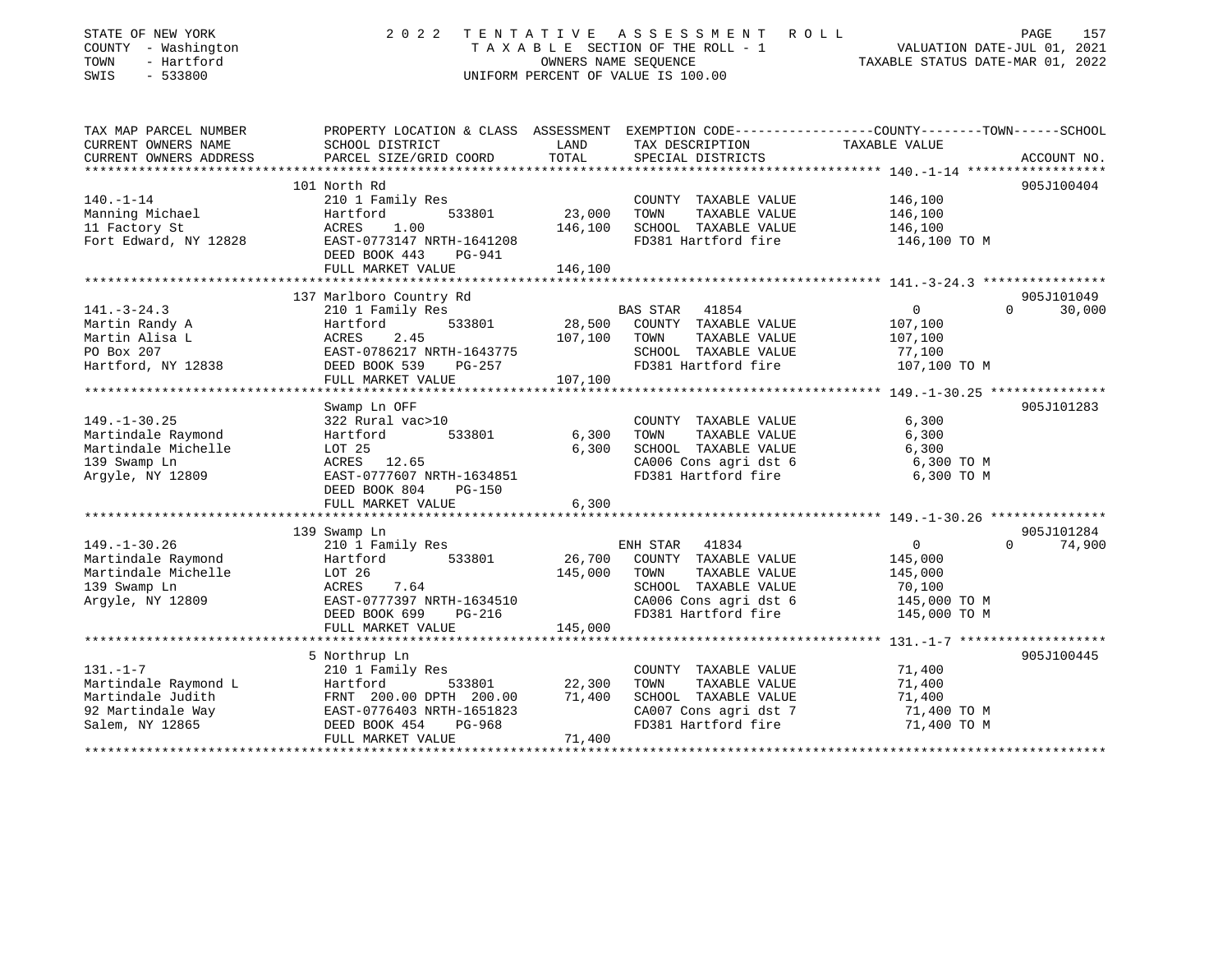| STATE OF NEW YORK<br>COUNTY - Washington<br>- Hartford<br>TOWN<br>SWIS<br>$-533800$ | 2 0 2 2                                                                                        | OWNERS NAME SEOUENCE | TENTATIVE ASSESSMENT ROLL<br>TAXABLE SECTION OF THE ROLL - 1<br>UNIFORM PERCENT OF VALUE IS 100.00 | TAXABLE STATUS DATE-MAR 01, 2022 | PAGE<br>158<br>VALUATION DATE-JUL 01, 2021 |
|-------------------------------------------------------------------------------------|------------------------------------------------------------------------------------------------|----------------------|----------------------------------------------------------------------------------------------------|----------------------------------|--------------------------------------------|
| TAX MAP PARCEL NUMBER                                                               | PROPERTY LOCATION & CLASS ASSESSMENT EXEMPTION CODE---------------COUNTY-------TOWN-----SCHOOL |                      |                                                                                                    |                                  |                                            |
| CURRENT OWNERS NAME<br>CURRENT OWNERS ADDRESS                                       | SCHOOL DISTRICT<br>PARCEL SIZE/GRID COORD                                                      | LAND<br>TOTAL        | TAX DESCRIPTION<br>SPECIAL DISTRICTS                                                               | TAXABLE VALUE                    | ACCOUNT NO.                                |
|                                                                                     |                                                                                                |                      |                                                                                                    |                                  | 905J100135                                 |
| $150. - 1 - 37.1$                                                                   | 5235 County Route 30                                                                           |                      |                                                                                                    | 85,000                           |                                            |
| Martindale Raymond L                                                                | 240 Rural res<br>Hartford<br>533801                                                            | 40,400               | COUNTY TAXABLE VALUE<br>TOWN<br>TAXABLE VALUE                                                      | 85,000                           |                                            |
| Martindale Judith                                                                   | ACRES 13.20                                                                                    | 85,000               | SCHOOL TAXABLE VALUE                                                                               | 85,000                           |                                            |
| 92 Martindale Way                                                                   | EAST-0787822 NRTH-1635483                                                                      |                      | CA008 Cons agri dst 8                                                                              | 85,000 TO M                      |                                            |
| Salem, NY 12865                                                                     | DEED BOOK 20191 PG-27738                                                                       |                      | FD381 Hartford fire                                                                                | 85,000 TO M                      |                                            |
|                                                                                     | FULL MARKET VALUE                                                                              | 85,000               |                                                                                                    |                                  |                                            |
| MAY BE SUBJECT TO PAYMENT<br>UNDER AGDIST LAW TIL 2024                              |                                                                                                |                      |                                                                                                    |                                  |                                            |
|                                                                                     |                                                                                                |                      |                                                                                                    |                                  |                                            |
|                                                                                     | 32 Hartford Main St                                                                            |                      |                                                                                                    |                                  | 905J100407                                 |
| $132.15 - 2 - 23$                                                                   | 632 Benevolent                                                                                 |                      | COUNTY TAXABLE VALUE                                                                               | 56,600                           |                                            |
| Masonic Hall                                                                        | Hartford<br>533801                                                                             | 4,000                | TOWN<br>TAXABLE VALUE                                                                              | 56,600                           |                                            |
| ATT: David Townsend                                                                 | ACRES 0.09<br>EAST-0786322 NRTH-1652216                                                        | 56,600               | SCHOOL TAXABLE VALUE                                                                               | 56,600                           |                                            |
| 11 Spring St<br>Hudson Falls, NY 12839                                              | DEED BOOK 144 PG-378                                                                           |                      | CA007 Cons agri dst 7<br>FD381 Hartford fire                                                       | 56,600 TO M<br>56,600 TO M       |                                            |
|                                                                                     | FULL MARKET VALUE                                                                              | 56,600               |                                                                                                    |                                  |                                            |
|                                                                                     |                                                                                                |                      |                                                                                                    |                                  |                                            |
|                                                                                     | 70 Hartford Main St                                                                            |                      |                                                                                                    |                                  | 905J100276                                 |
| $132.15 - 2 - 34$                                                                   | 210 1 Family Res                                                                               |                      | VET COM CT 41131                                                                                   | 18,125<br>18,125                 | $\sim$ 0                                   |
| Matte Joel N                                                                        | 533801<br>Hartford                                                                             |                      | 11,500 ENH STAR 41834                                                                              | $\overline{0}$                   | $\Omega$<br>72,500                         |
| Matte Linda C                                                                       | ACRES 0.25 BANK<br>999                                                                         |                      | 72,500 COUNTY TAXABLE VALUE                                                                        | 54,375                           |                                            |
| 70 Hartford Main St                                                                 | EAST-0786728 NRTH-1653145<br>DEED BOOK 3521 PG-280                                             |                      | TOWN<br>TAXABLE VALUE                                                                              | 54,375                           |                                            |
| Hartford, NY 12838                                                                  |                                                                                                |                      | SCHOOL TAXABLE VALUE                                                                               | $\overline{0}$                   |                                            |
|                                                                                     | FULL MARKET VALUE                                                                              |                      | 72,500 CA007 Cons agri dst 7                                                                       | 72,500 TO M                      |                                            |
|                                                                                     |                                                                                                |                      | FD381 Hartford fire                                                                                | 72,500 TO M                      |                                            |
|                                                                                     |                                                                                                |                      |                                                                                                    |                                  |                                            |
|                                                                                     | Camp A Way<br>322 Rural vac>10                                                                 |                      |                                                                                                    |                                  | 905J100568                                 |
| $142. - 1 - 5$<br>Mattes David                                                      | 533801<br>Hartford                                                                             | 13,500               | COUNTY TAXABLE VALUE<br>TOWN<br>TAXABLE VALUE                                                      | 13,500<br>13,500                 |                                            |
| Mattes Justin                                                                       | $142. - 1 - 5. - 1$                                                                            | 13,500               | SCHOOL TAXABLE VALUE                                                                               | 13,500                           |                                            |
| 43 Margaret St Ext                                                                  | ACRES 10.34                                                                                    |                      | FD381 Hartford fire                                                                                | 13,500 TO M                      |                                            |
| Hudson Falls, NY 12839                                                              | EAST-0792551 NRTH-1648452                                                                      |                      |                                                                                                    |                                  |                                            |
|                                                                                     | DEED BOOK 3594 PG-108                                                                          |                      |                                                                                                    |                                  |                                            |
|                                                                                     | FULL MARKET VALUE                                                                              | 13,500               |                                                                                                    |                                  |                                            |
|                                                                                     |                                                                                                |                      |                                                                                                    |                                  |                                            |
|                                                                                     | State Route 149                                                                                |                      |                                                                                                    |                                  | 905J101377                                 |
| $132. - 2 - 10.3$                                                                   | 322 Rural vac>10                                                                               |                      | COUNTY TAXABLE VALUE                                                                               | 9,100                            |                                            |
| Mattia Ronald T                                                                     | Hartford<br>533801                                                                             | 9,100                | TOWN<br>TAXABLE VALUE                                                                              | 9,100                            |                                            |
| 2 Kensington Rd                                                                     | FRNT 580.00 DPTH                                                                               | 9,100                | SCHOOL TAXABLE VALUE                                                                               | 9,100                            |                                            |
| Glens Falls, NY 12801                                                               | ACRES 14.00                                                                                    |                      | FD381 Hartford fire                                                                                | 9,100 TO M                       |                                            |
|                                                                                     | EAST-0790143 NRTH-1652561                                                                      |                      |                                                                                                    |                                  |                                            |
|                                                                                     | PG-274<br>DEED BOOK 3842<br>FULL MARKET VALUE                                                  | 9,100                |                                                                                                    |                                  |                                            |
|                                                                                     |                                                                                                |                      |                                                                                                    |                                  |                                            |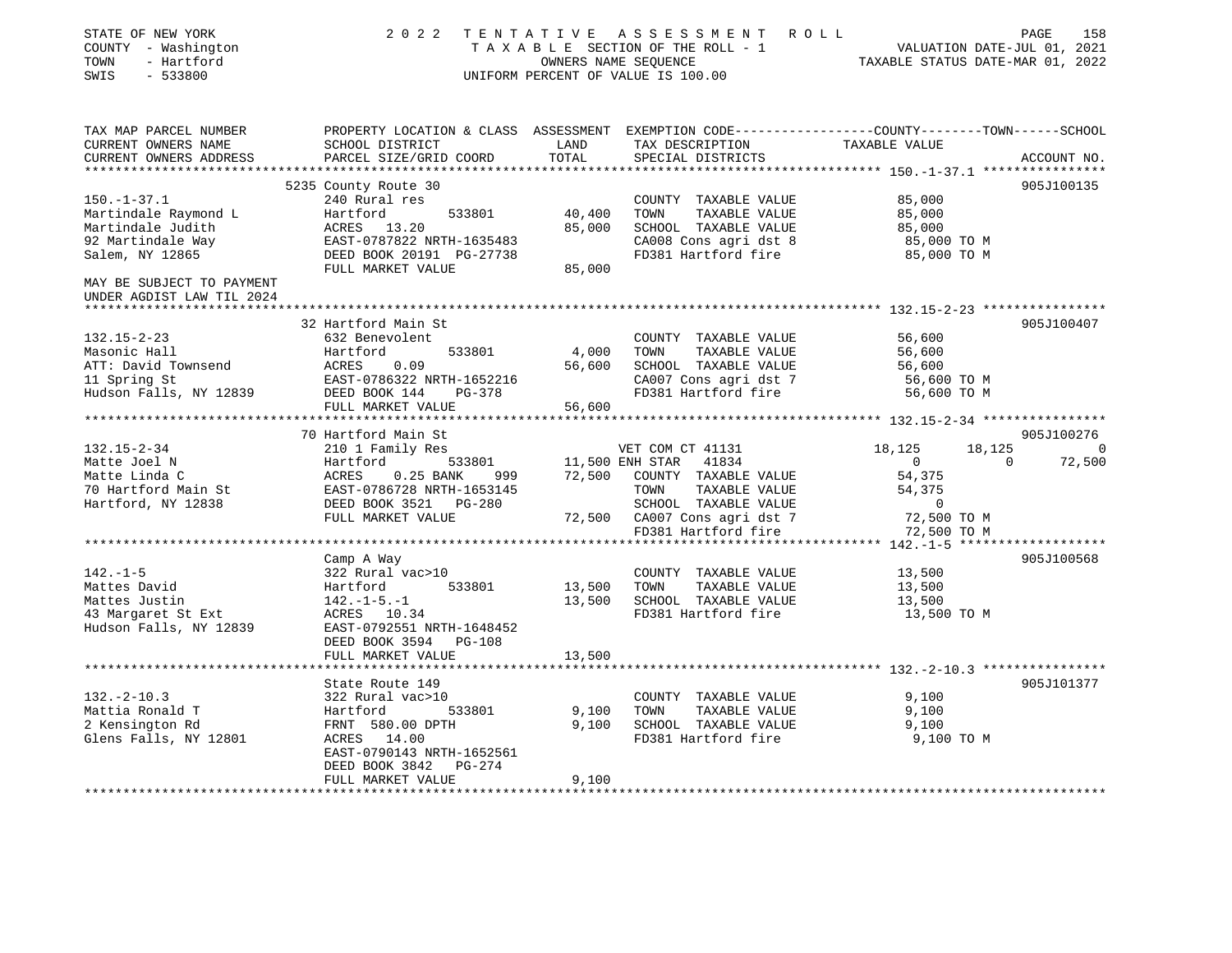| STATE OF NEW YORK<br>COUNTY - Washington<br>- Hartford<br>TOWN | 2 0 2 2<br>TENTATIVE                                                                            |         | A S S E S S M E N T<br>R O L L<br>TAXABLE SECTION OF THE ROLL - 1<br>OWNERS NAME SEQUENCE | VALUATION DATE-JUL 01, 2021<br>TAXABLE STATUS DATE-MAR 01, 2022 |          | PAGE<br>159 |
|----------------------------------------------------------------|-------------------------------------------------------------------------------------------------|---------|-------------------------------------------------------------------------------------------|-----------------------------------------------------------------|----------|-------------|
| $-533800$<br>SWIS                                              |                                                                                                 |         | UNIFORM PERCENT OF VALUE IS 100.00                                                        |                                                                 |          |             |
| TAX MAP PARCEL NUMBER                                          | PROPERTY LOCATION & CLASS ASSESSMENT EXEMPTION CODE---------------COUNTY-------TOWN------SCHOOL |         |                                                                                           |                                                                 |          |             |
| CURRENT OWNERS NAME                                            | SCHOOL DISTRICT                                                                                 | LAND    | TAX DESCRIPTION                                                                           | TAXABLE VALUE                                                   |          |             |
| CURRENT OWNERS ADDRESS                                         | PARCEL SIZE/GRID COORD                                                                          | TOTAL   | SPECIAL DISTRICTS                                                                         |                                                                 |          | ACCOUNT NO. |
|                                                                | 5106 State Route 149                                                                            |         |                                                                                           |                                                                 |          | 905J100389  |
| $132 - 2 - 37$                                                 | 312 Vac w/imprv                                                                                 |         | COUNTY TAXABLE VALUE                                                                      | 39,500                                                          |          |             |
| Mattia Ronald T                                                | Hartford<br>533801                                                                              | 32,400  | TOWN<br>TAXABLE VALUE                                                                     | 39,500                                                          |          |             |
| 2 Kensington Rd                                                | 4.14<br>ACRES                                                                                   | 39,500  | SCHOOL TAXABLE VALUE                                                                      | 39,500                                                          |          |             |
| Glens Falls, NY 12801                                          | EAST-0790498 NRTH-1652890                                                                       |         | FD381 Hartford fire                                                                       | 39,500 TO M                                                     |          |             |
|                                                                | DEED BOOK 3842<br>PG-274                                                                        |         |                                                                                           |                                                                 |          |             |
|                                                                | FULL MARKET VALUE                                                                               | 39,500  |                                                                                           |                                                                 |          |             |
|                                                                | 326 Pope Hill Rd                                                                                |         |                                                                                           |                                                                 |          |             |
| $150. - 1 - 23.1$                                              | 270 Mfg housing                                                                                 |         | BAS STAR<br>41854                                                                         | $\overline{0}$                                                  | $\Omega$ | 30,000      |
| Mattison Brian S                                               | Hartford<br>533801                                                                              | 32,800  | COUNTY TAXABLE VALUE                                                                      | 54,200                                                          |          |             |
| Mattison Kellie J                                              | LOT 1                                                                                           | 54,200  | TAXABLE VALUE<br>TOWN                                                                     | 54,200                                                          |          |             |
| 326 Pope Hill Rd                                               | ACRES<br>8.84 BANK<br>999                                                                       |         | SCHOOL TAXABLE VALUE                                                                      | 24,200                                                          |          |             |
| Argyle, NY 12809                                               | EAST-0783747 NRTH-1632202                                                                       |         | FD381 Hartford fire                                                                       | 54,200 TO M                                                     |          |             |
|                                                                | DEED BOOK 1739<br>PG-138                                                                        |         |                                                                                           |                                                                 |          |             |
|                                                                | FULL MARKET VALUE                                                                               | 54,200  |                                                                                           |                                                                 |          |             |
|                                                                |                                                                                                 |         |                                                                                           |                                                                 |          |             |
|                                                                | Pope Hill Rd                                                                                    |         |                                                                                           |                                                                 |          |             |
| $150. - 1 - 23.2$                                              | 314 Rural vac<10                                                                                |         | COUNTY TAXABLE VALUE                                                                      | 21,400                                                          |          |             |
| Mattison Brian S                                               | Hartford<br>533801                                                                              | 21,400  | TAXABLE VALUE<br>TOWN                                                                     | 21,400                                                          |          |             |
| Mattison Kellie J                                              | LOT 2A                                                                                          | 21,400  | SCHOOL TAXABLE VALUE                                                                      | 21,400                                                          |          |             |
| 326 Pope Hill Rd                                               | 3.79 BANK<br>999<br>ACRES<br>EAST-0783999 NRTH-1632086                                          |         | FD381 Hartford fire                                                                       | 21,400 TO M                                                     |          |             |
| Argyle, NY 12809                                               | DEED BOOK 1739<br><b>PG-138</b>                                                                 |         |                                                                                           |                                                                 |          |             |
|                                                                | FULL MARKET VALUE                                                                               | 21,400  |                                                                                           |                                                                 |          |             |
|                                                                |                                                                                                 |         |                                                                                           |                                                                 |          |             |
|                                                                | 1550 Baldwin Corners Rd                                                                         |         |                                                                                           |                                                                 |          |             |
| $122. - 1 - 28.6$                                              | 210 1 Family Res                                                                                |         | 41854<br>BAS STAR                                                                         | $\overline{0}$                                                  | $\Omega$ | 30,000      |
| Maynard George A Jr                                            | 533801<br>Hartford                                                                              | 29,200  | COUNTY TAXABLE VALUE                                                                      | 157,000                                                         |          |             |
| Palmer Kimberly M                                              | ACRES 10.47                                                                                     | 157,000 | TOWN<br>TAXABLE VALUE                                                                     | 157,000                                                         |          |             |
| 1550 Baldwin Corners Rd                                        | EAST-0772325 NRTH-1663377                                                                       |         | SCHOOL TAXABLE VALUE                                                                      | 127,000                                                         |          |             |
| Fort Ann, NY 12927                                             | DEED BOOK 2975<br>PG-231                                                                        |         | CA007 Cons agri dst 7                                                                     | 157,000 TO M                                                    |          |             |
|                                                                | FULL MARKET VALUE<br>*********************                                                      | 157,000 | FD381 Hartford fire                                                                       | 157,000 TO M                                                    |          |             |
|                                                                | 88 Blood St                                                                                     |         |                                                                                           | ********* 142.-1-31 *******************                         |          | 905J100305  |
| $142. - 1 - 31$                                                | 210 1 Family Res                                                                                |         | 41854<br>BAS STAR                                                                         | $\overline{0}$                                                  | $\Omega$ | 30,000      |
| Maynard Thomas E                                               | 533801<br>Hartford                                                                              | 25,400  | COUNTY TAXABLE VALUE                                                                      | 132,800                                                         |          |             |
| 88 Blood St                                                    | 1.62<br>ACRES                                                                                   | 132,800 | TOWN<br>TAXABLE VALUE                                                                     | 132,800                                                         |          |             |
| Granville, NY 12832                                            | EAST-0791297 NRTH-1642910                                                                       |         | SCHOOL TAXABLE VALUE                                                                      | 102,800                                                         |          |             |
|                                                                | DEED BOOK 20200 PG-1441                                                                         |         | CA008 Cons agri dst 8                                                                     | 132,800 TO M                                                    |          |             |
|                                                                | FULL MARKET VALUE                                                                               |         | 132,800 FD381 Hartford fire                                                               | 132,800 TO M                                                    |          |             |
|                                                                |                                                                                                 |         |                                                                                           |                                                                 |          |             |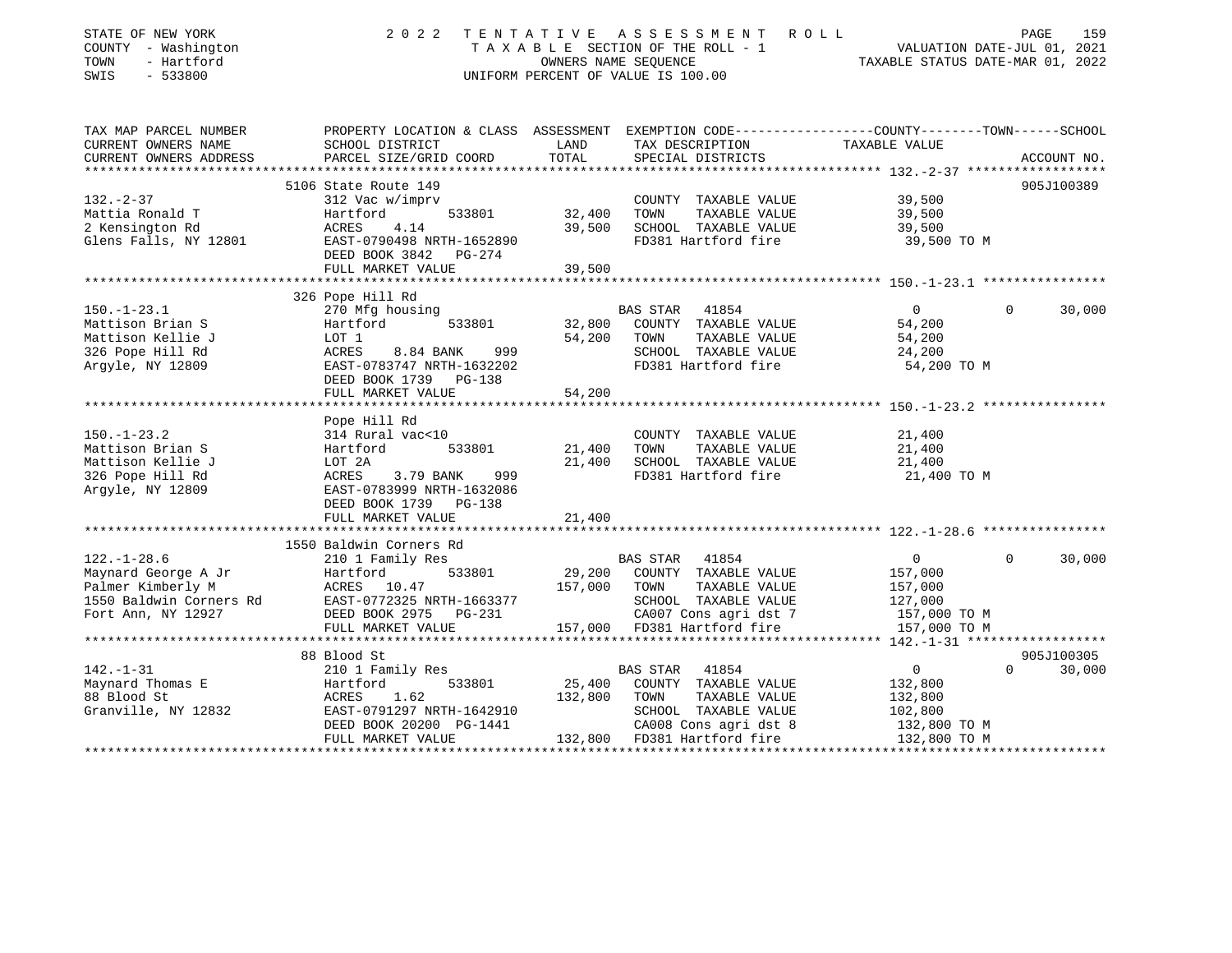| STATE OF NEW YORK<br>COUNTY - Washington<br>- Hartford<br>TOWN<br>SWIS<br>$-533800$ | 2 0 2 2                                                                                                                                                                                                                                                              |                        | TENTATIVE ASSESSMENT ROLL<br>T A X A B L E SECTION OF THE ROLL - 1 VALUATION DATE-JUL 01, 2021<br>OWNERS NAME SEQUENCE TAXABLE STATUS DATE-MAR 01, 2022<br>UNIFORM PERCENT OF VALUE IS 100.00 |                          | PAGE<br>160        |
|-------------------------------------------------------------------------------------|----------------------------------------------------------------------------------------------------------------------------------------------------------------------------------------------------------------------------------------------------------------------|------------------------|-----------------------------------------------------------------------------------------------------------------------------------------------------------------------------------------------|--------------------------|--------------------|
| TAX MAP PARCEL NUMBER                                                               | PROPERTY LOCATION & CLASS ASSESSMENT EXEMPTION CODE---------------COUNTY-------TOWN------SCHOOL                                                                                                                                                                      |                        |                                                                                                                                                                                               |                          |                    |
| CURRENT OWNERS NAME                                                                 | SCHOOL DISTRICT                                                                                                                                                                                                                                                      | LAND                   | TAX DESCRIPTION                                                                                                                                                                               | TAXABLE VALUE            |                    |
| CURRENT OWNERS ADDRESS<br>***********************                                   | PARCEL SIZE/GRID COORD                                                                                                                                                                                                                                               | TOTAL                  | SPECIAL DISTRICTS                                                                                                                                                                             |                          | ACCOUNT NO.        |
|                                                                                     | 33 Gilchrist Hill Ext                                                                                                                                                                                                                                                |                        |                                                                                                                                                                                               |                          | 905J100270         |
| $141. -3 - 7$                                                                       |                                                                                                                                                                                                                                                                      |                        | VET WAR CT 41121                                                                                                                                                                              | 20,955                   | 20,955<br>0        |
| McAvoy Robert H<br>PO Box 11                                                        |                                                                                                                                                                                                                                                                      |                        | COUNTY TAXABLE VALUE                                                                                                                                                                          | 118,745                  |                    |
|                                                                                     |                                                                                                                                                                                                                                                                      |                        | TOWN<br>TAXABLE VALUE                                                                                                                                                                         |                          |                    |
| Glens Falls, NY 12801                                                               |                                                                                                                                                                                                                                                                      |                        | SCHOOL TAXABLE VALUE                                                                                                                                                                          | 118,745<br>139,700       |                    |
|                                                                                     |                                                                                                                                                                                                                                                                      |                        | FD381 Hartford fire                                                                                                                                                                           | 139,700 TO M             |                    |
|                                                                                     | FULL MARKET VALUE                                                                                                                                                                                                                                                    | 139,700                |                                                                                                                                                                                               |                          |                    |
|                                                                                     |                                                                                                                                                                                                                                                                      |                        |                                                                                                                                                                                               |                          |                    |
|                                                                                     | 210 1 Family Res<br>Hartford 533801 31,900 VET DIS CT 41141<br>LOT B 216,700 AGED-CO/TN 41801<br>ACRES 6.09 COLLECT CONTRIBUTE                                                                                                                                       |                        |                                                                                                                                                                                               |                          |                    |
| $141. - 3 - 34.2$                                                                   |                                                                                                                                                                                                                                                                      |                        |                                                                                                                                                                                               | 54,175                   | 45,000<br>0        |
| McBride Wayne                                                                       |                                                                                                                                                                                                                                                                      |                        |                                                                                                                                                                                               | 108,350<br>27,088        | 90,000<br>$\Omega$ |
| 5545 County Route 30                                                                |                                                                                                                                                                                                                                                                      |                        |                                                                                                                                                                                               |                          | 40,850<br>$\Omega$ |
| Granville, NY 12832                                                                 |                                                                                                                                                                                                                                                                      | COUNT<br>TOWN<br>SCHOC | COUNTY TAXABLE VALUE                                                                                                                                                                          | 27,087                   |                    |
|                                                                                     | EAST-0788465 NRTH-1641797<br>DEED BOOK 20200 PG-841                                                                                                                                                                                                                  |                        | TAXABLE VALUE<br>SCHOOL TAXABLE VALUE                                                                                                                                                         | 40,850<br>216,700        |                    |
|                                                                                     | FULL MARKET VALUE                                                                                                                                                                                                                                                    |                        | 216,700 FD381 Hartford fire 216,700 TO M                                                                                                                                                      |                          |                    |
|                                                                                     |                                                                                                                                                                                                                                                                      |                        |                                                                                                                                                                                               |                          |                    |
|                                                                                     | 5537 County Route 30                                                                                                                                                                                                                                                 |                        |                                                                                                                                                                                               |                          | 905J100173         |
|                                                                                     |                                                                                                                                                                                                                                                                      |                        | COUNTY TAXABLE VALUE 1,500                                                                                                                                                                    |                          |                    |
|                                                                                     |                                                                                                                                                                                                                                                                      |                        |                                                                                                                                                                                               | 1,500                    |                    |
|                                                                                     |                                                                                                                                                                                                                                                                      |                        |                                                                                                                                                                                               | 1,500                    |                    |
|                                                                                     |                                                                                                                                                                                                                                                                      |                        | FD381 Hartford fire                                                                                                                                                                           | 1,500 TO M               |                    |
|                                                                                     |                                                                                                                                                                                                                                                                      |                        |                                                                                                                                                                                               |                          |                    |
|                                                                                     | 141.-3-35<br>McBride Wayne<br>5545 County Route 30<br>Granville, NY 12832<br>ERST-078839 NRTH-1642034<br>ERST-078839 NRTH-1642034<br>ERST-078839 NRTH-1642034<br>ERST-078839 NRTH-1642034<br>DEED BOOK 20200 PG-841<br>1,500<br>1,500<br>1,500<br>1,50               |                        |                                                                                                                                                                                               |                          |                    |
|                                                                                     |                                                                                                                                                                                                                                                                      |                        |                                                                                                                                                                                               |                          |                    |
|                                                                                     | 8796 State Route 40<br>114.-1-9.3<br>McCabe Brenda J<br>McCabe Exercic 270 Mfg housing<br>McCabe Exercic 270 Mfg housing<br>McCabe Exercic 270 Mfg housing<br>McCabe Exercic 270 Mfg housing<br>McCabe Exercic 27,100 COUNTY TAXABLE VALUE<br>Fort Ann, NY 12827<br> |                        |                                                                                                                                                                                               |                          | 905J101405         |
|                                                                                     |                                                                                                                                                                                                                                                                      |                        |                                                                                                                                                                                               | $\overline{0}$           | $\Omega$<br>47,100 |
|                                                                                     |                                                                                                                                                                                                                                                                      |                        |                                                                                                                                                                                               | 47,100                   |                    |
|                                                                                     |                                                                                                                                                                                                                                                                      |                        |                                                                                                                                                                                               | 47,100<br>$\overline{0}$ |                    |
|                                                                                     |                                                                                                                                                                                                                                                                      |                        |                                                                                                                                                                                               | 47,100 TO M              |                    |
|                                                                                     |                                                                                                                                                                                                                                                                      |                        |                                                                                                                                                                                               | 47,100 TO M              |                    |
|                                                                                     |                                                                                                                                                                                                                                                                      |                        |                                                                                                                                                                                               |                          |                    |
|                                                                                     | Country Ln                                                                                                                                                                                                                                                           |                        |                                                                                                                                                                                               |                          | 905J101152         |
| $122. - 1 - 36$                                                                     | 322 Rural vac>10                                                                                                                                                                                                                                                     |                        | COUNTY TAXABLE VALUE 31,500                                                                                                                                                                   |                          |                    |
| McCane Daniel                                                                       | 533801                                                                                                                                                                                                                                                               | 31,500                 | TAXABLE VALUE<br>TOWN                                                                                                                                                                         | 31,500                   |                    |
| McCane Darleen                                                                      | 997                                                                                                                                                                                                                                                                  | 31,500                 | SCHOOL TAXABLE VALUE                                                                                                                                                                          | 31,500                   |                    |
| 76 Country Ln                                                                       |                                                                                                                                                                                                                                                                      |                        |                                                                                                                                                                                               |                          |                    |
|                                                                                     | 322 Rurai vac.<br>Hartford 533801<br>ACRES 10.11 BANK 997<br>EAST-0770882 NRTH-1659381<br>Fort Ann, NY 12827 DEED BOOK 2300 PG-261                                                                                                                                   |                        | CA007 Cons agri dst 7 31,500 TO M<br>FD381 Hartford fire 31,500 TO M                                                                                                                          |                          |                    |
|                                                                                     | FULL MARKET VALUE                                                                                                                                                                                                                                                    | 31,500                 |                                                                                                                                                                                               |                          |                    |
|                                                                                     |                                                                                                                                                                                                                                                                      |                        |                                                                                                                                                                                               |                          |                    |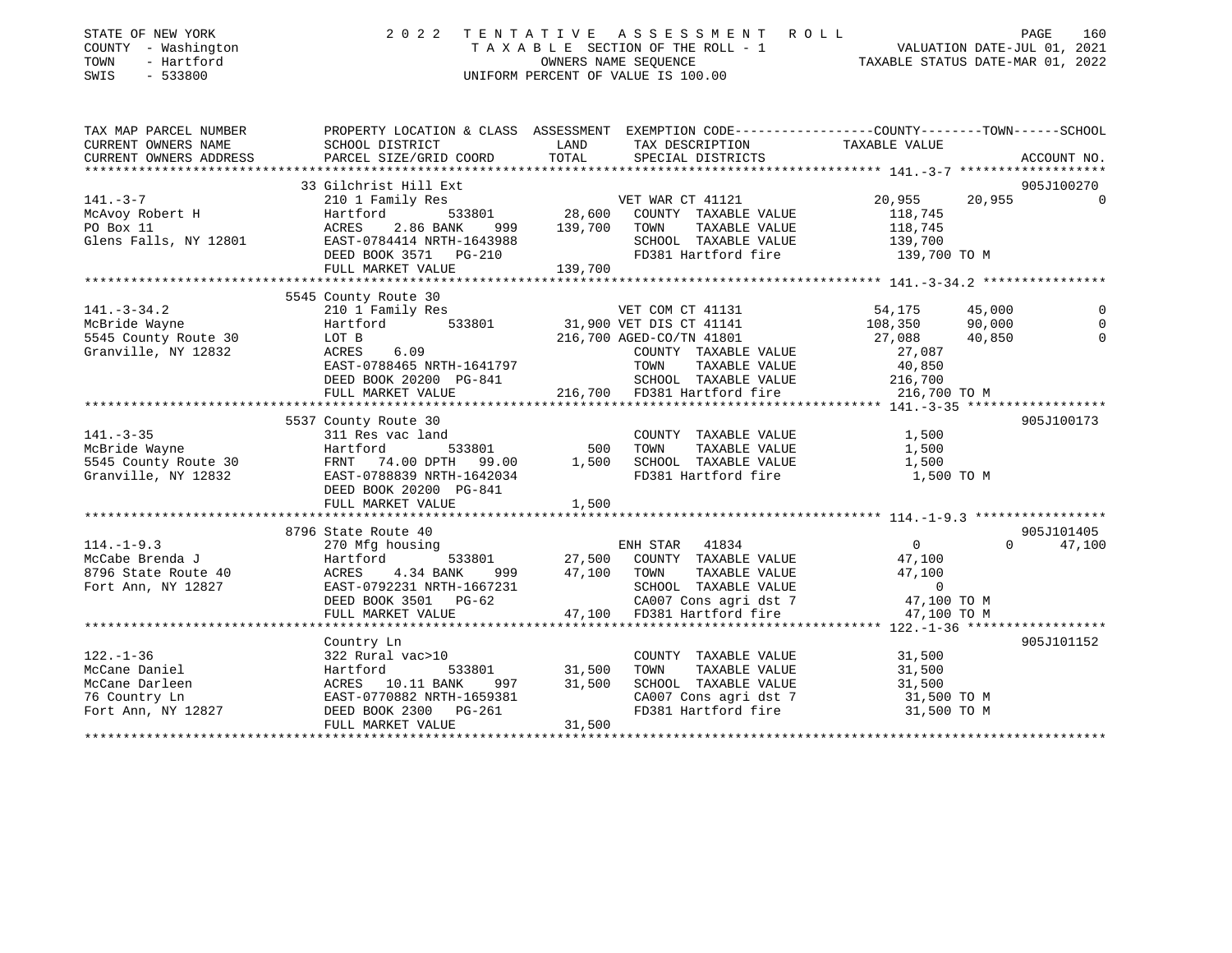| STATE OF NEW YORK<br>COUNTY - Washington<br>- Hartford<br>TOWN<br>SWIS<br>- 533800 |  | 2022 TENTATIVE ASSESSMENT ROLL<br>TAXABLE SECTION OF THE ROLL - 1<br>OWNERS NAME SEOUENCE<br>UNIFORM PERCENT OF VALUE IS 100.00 | 161<br>PAGE<br>VALUATION DATE-JUL 01, 2021<br>TAXABLE STATUS DATE-MAR 01, 2022                 |
|------------------------------------------------------------------------------------|--|---------------------------------------------------------------------------------------------------------------------------------|------------------------------------------------------------------------------------------------|
| TAX MAP PARCEL NUMBER                                                              |  |                                                                                                                                 | PROPERTY LOCATION & CLASS ASSESSMENT EXEMPTION CODE---------------COUNTY-------TOWN-----SCHOOL |

| CURRENT OWNERS NAME<br>CURRENT OWNERS ADDRESS                                                | SCHOOL DISTRICT<br>PARCEL SIZE/GRID COORD                                                                                                                       | LAND<br>TOTAL                                                                                                                                                                                                                                                     | TAX DESCRIPTION<br>SPECIAL DISTRICTS                                                                                                                   | TAXABLE VALUE                                                                           | ACCOUNT NO.          |
|----------------------------------------------------------------------------------------------|-----------------------------------------------------------------------------------------------------------------------------------------------------------------|-------------------------------------------------------------------------------------------------------------------------------------------------------------------------------------------------------------------------------------------------------------------|--------------------------------------------------------------------------------------------------------------------------------------------------------|-----------------------------------------------------------------------------------------|----------------------|
|                                                                                              |                                                                                                                                                                 |                                                                                                                                                                                                                                                                   |                                                                                                                                                        |                                                                                         |                      |
| $122. - 1 - 37$<br>McCane Darleen<br>McCane Daniel<br>76 Country Ln<br>Fort Ann, NY 12827    | 76 Country Ln<br>210 1 Family Res<br>533801<br>Hartford<br>5.48 BANK<br>997<br>ACRES<br>EAST-0771044 NRTH-1659114<br>DEED BOOK 2300 PG-261<br>FULL MARKET VALUE | 180,000                                                                                                                                                                                                                                                           | BAS STAR 41854<br>36,400 COUNTY TAXABLE VALUE<br>TAXABLE VALUE<br>TOWN<br>SCHOOL TAXABLE VALUE<br>CA007 Cons agri dst 7<br>180,000 FD381 Hartford fire | $\Omega$<br>$\Omega$<br>180,000<br>180,000<br>150,000<br>180,000 TO M<br>180,000 TO M   | 905J101165<br>30,000 |
|                                                                                              |                                                                                                                                                                 |                                                                                                                                                                                                                                                                   |                                                                                                                                                        |                                                                                         |                      |
| $140. - 2 - 24$<br>McCarthy Charles E<br>7754 State Route 40<br>Hartford, NY 12838           | 7754 State Route 40<br>210 1 Family Res<br>Hartford<br>533801<br><b>ACRES</b><br>0.49<br>EAST-0782325 NRTH-1645317<br>DEED BOOK 3127 PG-93<br>FULL MARKET VALUE | 62,300<br>62,300                                                                                                                                                                                                                                                  | <b>BAS STAR</b><br>41854<br>17,000 COUNTY TAXABLE VALUE<br>TAXABLE VALUE<br>TOWN<br>SCHOOL TAXABLE VALUE<br>FD381 Hartford fire                        | 0<br>$\Omega$<br>62,300<br>62,300<br>32,300<br>62,300 TO M                              | 905J100414<br>30,000 |
|                                                                                              | 48 Winch Way                                                                                                                                                    |                                                                                                                                                                                                                                                                   |                                                                                                                                                        |                                                                                         | 905J101194           |
| $149. - 1 - 26.3$<br>McCarthy Dale<br>41 Winch Way<br>Argyle, NY 12809                       | 240 Rural res<br>533801<br>Hartford<br>ACRES 13.11<br>EAST-0780171 NRTH-1636134<br>DEED BOOK 1951<br>PG-223<br>FULL MARKET VALUE                                | 28,600<br>140,800<br>ing and the second state of the second state of the second state of the second state of the second state of the<br>The second state of the second state of the second state of the second state of the second state of the second<br>140,800 | <b>BAS STAR</b><br>41854<br>COUNTY TAXABLE VALUE<br>TOWN<br>TAXABLE VALUE<br>SCHOOL TAXABLE VALUE<br>FD381 Hartford fire                               | $\Omega$<br>$\Omega$<br>140,800<br>140,800<br>110,800<br>140,800 TO M                   | 30,000               |
|                                                                                              | 15 Brodie Way                                                                                                                                                   |                                                                                                                                                                                                                                                                   |                                                                                                                                                        |                                                                                         |                      |
| $132. - 2 - 35.5$<br>McCarthy Duane F<br>McCarthy Holly J<br>PO Box 82<br>Hartford, NY 12838 | 210 1 Family Res<br>533801<br>Hartford<br>ACRES<br>2.00<br>EAST-0791394 NRTH-1652130<br>DEED BOOK 3896 PG-89<br>FULL MARKET VALUE                               | 26,000 ENH STAR<br>223,500<br>223,500                                                                                                                                                                                                                             | CW_10_VET/ 41151<br>41834<br>COUNTY TAXABLE VALUE<br>TOWN<br>TAXABLE VALUE<br>SCHOOL TAXABLE VALUE<br>FD381 Hartford fire                              | 8,000<br>8,000<br>$\Omega$<br>$\Omega$<br>215,500<br>215,500<br>148,600<br>223,500 TO M | $\Omega$<br>74,900   |
|                                                                                              | **********************                                                                                                                                          |                                                                                                                                                                                                                                                                   | ***********************************                                                                                                                    | ****** $132. -2 -35.3$ ****************                                                 |                      |
| $132. - 2 - 35.3$<br>McCarthy Holly J<br>McCarthy Duane F<br>PO Box 82<br>Hartford, NY 12838 | 18 Brodie Way<br>312 Vac w/imprv<br>Hartford<br>533801<br>ACRES<br>0.68<br>EAST-0791440 NRTH-1652338<br>DEED BOOK 860<br>$PG-10$                                | 19,700<br>26,300                                                                                                                                                                                                                                                  | COUNTY TAXABLE VALUE<br>TOWN<br>TAXABLE VALUE<br>SCHOOL TAXABLE VALUE<br>FD381 Hartford fire                                                           | 26,300<br>26,300<br>26,300<br>26,300 TO M                                               | 905J101084           |
|                                                                                              | FULL MARKET VALUE                                                                                                                                               | 26,300                                                                                                                                                                                                                                                            |                                                                                                                                                        |                                                                                         |                      |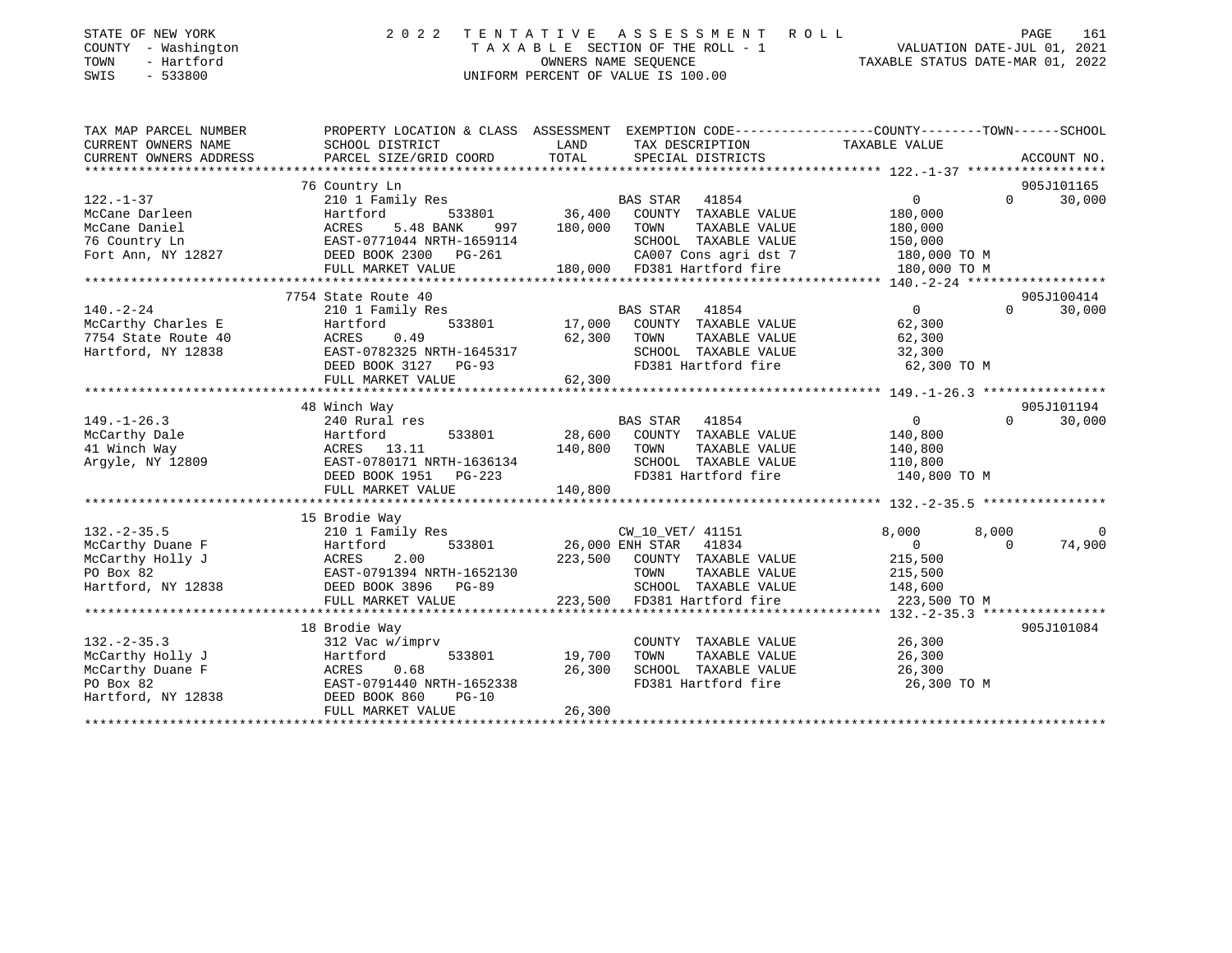| COUNTY - Washington<br>TOWN<br>- Hartford<br>SWIS<br>$-533800$         | TAXABLE SECTION OF THE ROLL - 1<br>OWNERS NAME SEQUENCE<br>UNIFORM PERCENT OF VALUE IS 100.00                                                |               | VALUATION DATE-JUL 01, 2021<br>TAXABLE STATUS DATE-MAR 01, 2022 |                            |                    |
|------------------------------------------------------------------------|----------------------------------------------------------------------------------------------------------------------------------------------|---------------|-----------------------------------------------------------------|----------------------------|--------------------|
| TAX MAP PARCEL NUMBER<br>CURRENT OWNERS NAME<br>CURRENT OWNERS ADDRESS | PROPERTY LOCATION & CLASS ASSESSMENT EXEMPTION CODE---------------COUNTY-------TOWN------SCHOOL<br>SCHOOL DISTRICT<br>PARCEL SIZE/GRID COORD | LAND<br>TOTAL | TAX DESCRIPTION<br>SPECIAL DISTRICTS                            | TAXABLE VALUE              | ACCOUNT NO.        |
|                                                                        | 286 Hall Rd                                                                                                                                  |               |                                                                 |                            | 905J101357         |
| $122. - 1 - 27.1$                                                      | 210 1 Family Res                                                                                                                             |               | 41854<br>BAS STAR                                               | $\overline{0}$             | $\Omega$<br>30,000 |
| McCarthy Jeffrey J                                                     | 533801<br>Hartford                                                                                                                           |               | 41,800 COUNTY TAXABLE VALUE                                     | 289,900                    |                    |
| 286 Hall Rd                                                            | ACRES<br>8.84                                                                                                                                | 289,900       | TOWN<br>TAXABLE VALUE                                           | 289,900                    |                    |
| Fort Ann, NY 12827                                                     | EAST-0774048 NRTH-1661996                                                                                                                    |               | SCHOOL TAXABLE VALUE                                            | 259,900                    |                    |
|                                                                        | DEED BOOK 571<br>PG-222                                                                                                                      |               | CA007 Cons agri dst 7                                           | 289,900 TO M               |                    |
|                                                                        | FULL MARKET VALUE<br>***********************                                                                                                 |               | 289,900 FD381 Hartford fire                                     | 289,900 TO M               |                    |
|                                                                        | 48 Mcdougal Rd                                                                                                                               |               |                                                                 |                            |                    |
| $148. - 1 - 25.3$                                                      | 210 1 Family Res                                                                                                                             |               | BAS STAR<br>41854                                               | $\Omega$                   | $\Omega$<br>30,000 |
| McClellan Heather A                                                    | 533801<br>Hartford                                                                                                                           | 26,800        | COUNTY TAXABLE VALUE                                            | 107,400                    |                    |
| 48 McDougal Rd                                                         | LOT 8                                                                                                                                        | 107,400       | TAXABLE VALUE<br>TOWN                                           | 107,400                    |                    |
| Fort Ann, NY 12827                                                     | 2.26 BANK<br>999<br>ACRES                                                                                                                    |               | SCHOOL TAXABLE VALUE                                            | 77,400                     |                    |
|                                                                        | EAST-0766533 NRTH-1636129                                                                                                                    |               | CA006 Cons agri dst 6                                           | 107,400 TO M               |                    |
|                                                                        | DEED BOOK 821<br>PG-163                                                                                                                      |               | FD381 Hartford fire                                             | 107,400 TO M               |                    |
|                                                                        | FULL MARKET VALUE                                                                                                                            | 107,400       |                                                                 |                            |                    |
|                                                                        | Mcdougal Rd                                                                                                                                  |               |                                                                 |                            |                    |
| $148. - 1 - 25.4$                                                      | 314 Rural vac<10                                                                                                                             |               | COUNTY TAXABLE VALUE                                            | 18,000                     |                    |
| McClellan Heather A                                                    | 533801<br>Hartford                                                                                                                           | 18,000        | TAXABLE VALUE<br>TOWN                                           | 18,000                     |                    |
| 48 McDougal Rd                                                         | LOT 9                                                                                                                                        | 18,000        | SCHOOL TAXABLE VALUE                                            | 18,000                     |                    |
| Fort Ann, NY 12827                                                     | 2.57<br>ACRES                                                                                                                                |               | CA006 Cons agri dst 6                                           | 18,000 TO M                |                    |
|                                                                        | EAST-0766548 NRTH-1635861                                                                                                                    |               | FD381 Hartford fire                                             | 18,000 TO M                |                    |
|                                                                        | DEED BOOK 2282 PG-196                                                                                                                        |               |                                                                 |                            |                    |
|                                                                        | FULL MARKET VALUE                                                                                                                            | 18,000        |                                                                 |                            |                    |
|                                                                        |                                                                                                                                              |               |                                                                 |                            |                    |
|                                                                        | 194 Hartford Main St                                                                                                                         |               |                                                                 |                            | 905J100227         |
| $132. - 1 - 23.1$                                                      | 210 1 Family Res<br>Hartford<br>533801                                                                                                       | 15,900        | COUNTY TAXABLE VALUE<br>TAXABLE VALUE<br>TOWN                   | 67,000                     |                    |
| McClenning Richard R<br>McClenning Cindy B                             | mapping corr 5/18                                                                                                                            | 67,000        | SCHOOL TAXABLE VALUE                                            | 67,000<br>67,000           |                    |
| 155 County Route 44                                                    | ACRES<br>0.44                                                                                                                                |               | CA007 Cons agri dst 7                                           | 67,000 TO M                |                    |
| Argyle, NY 12809                                                       | EAST-0788452 NRTH-1655582                                                                                                                    |               | FD381 Hartford fire                                             | 67,000 TO M                |                    |
|                                                                        | DEED BOOK 3913 PG-96                                                                                                                         |               |                                                                 |                            |                    |
|                                                                        | FULL MARKET VALUE                                                                                                                            | 67,000        |                                                                 |                            |                    |
|                                                                        |                                                                                                                                              |               |                                                                 |                            |                    |
|                                                                        | State Route 40                                                                                                                               |               |                                                                 |                            | 905J100417         |
| $114. - 1 - 12$                                                        | 314 Rural vac<10                                                                                                                             |               | COUNTY TAXABLE VALUE                                            | 17,000                     |                    |
| McClenning Robert L                                                    | 533801<br>Hartford                                                                                                                           | 17,000        | TOWN<br>TAXABLE VALUE                                           | 17,000                     |                    |
| 2629 County Route 17                                                   | 7.20<br>ACRES                                                                                                                                | 17,000        | SCHOOL TAXABLE VALUE                                            | 17,000                     |                    |
| Granville, NY 12832                                                    | EAST-0792537 NRTH-1666537<br>DEED BOOK 470<br>$PG-68$                                                                                        |               | CA007 Cons agri dst 7<br>FD381 Hartford fire                    | 17,000 TO M<br>17,000 TO M |                    |
|                                                                        | FULL MARKET VALUE                                                                                                                            | 17,000        |                                                                 |                            |                    |

\*\*\*\*\*\*\*\*\*\*\*\*\*\*\*\*\*\*\*\*\*\*\*\*\*\*\*\*\*\*\*\*\*\*\*\*\*\*\*\*\*\*\*\*\*\*\*\*\*\*\*\*\*\*\*\*\*\*\*\*\*\*\*\*\*\*\*\*\*\*\*\*\*\*\*\*\*\*\*\*\*\*\*\*\*\*\*\*\*\*\*\*\*\*\*\*\*\*\*\*\*\*\*\*\*\*\*\*\*\*\*\*\*\*\*\*\*\*\*\*\*\*\*\*\*\*\*\*\*\*\*\*

STATE OF NEW YORK 2022 TENTATIVE ASSESSMENT ROLL

PAGE 162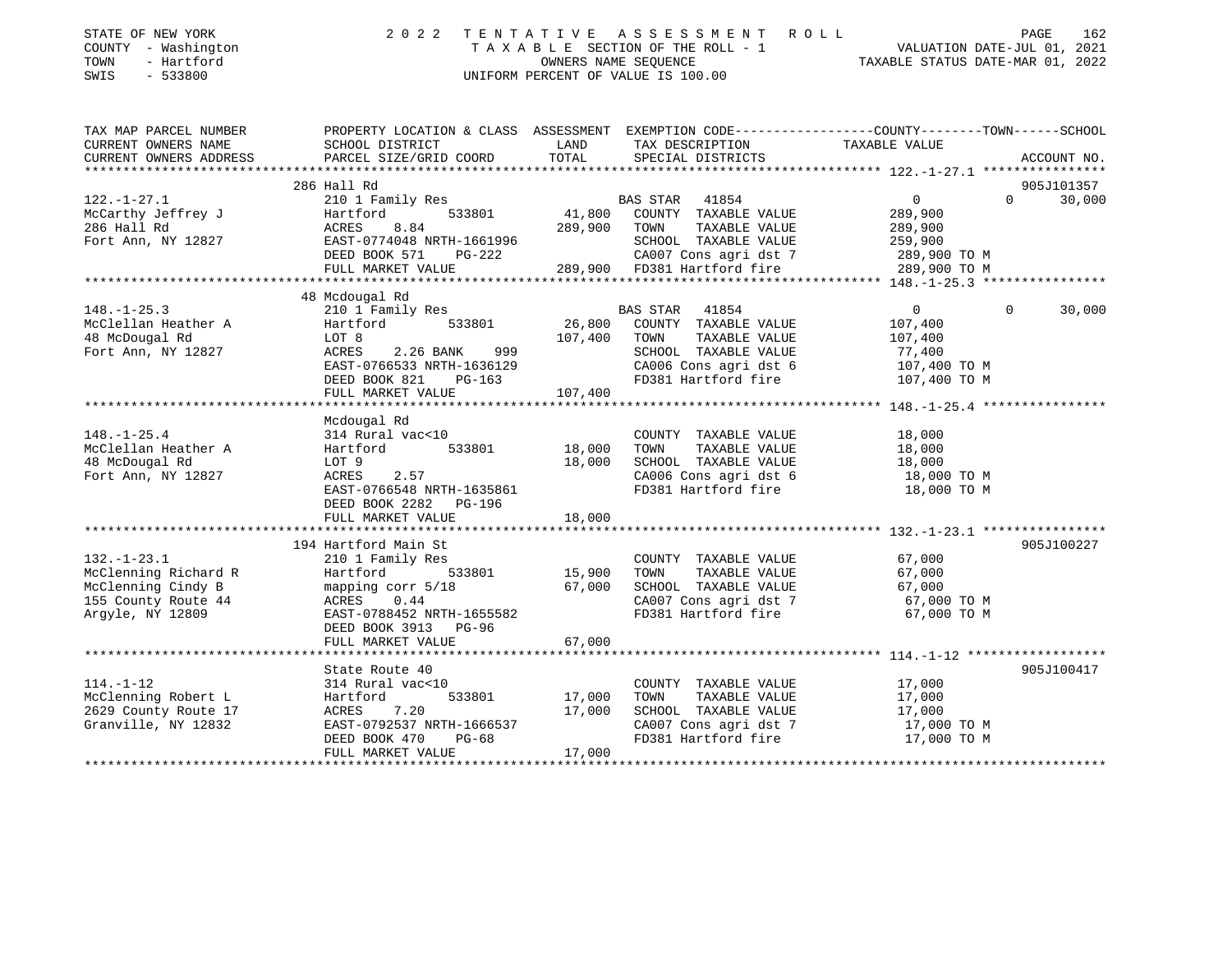| STATE OF NEW YORK<br>COUNTY - Washington<br>TOWN<br>- Hartford<br>SWIS<br>$-533800$ | 2022                                                                                            | TENTATIVE         | ASSESSMENT<br>R O L L<br>T A X A B L E SECTION OF THE ROLL - 1<br>OWNERS NAME SEQUENCE<br>UNIFORM PERCENT OF VALUE IS 100.00 | VALUATION DATE-JUL 01, 2021<br>TAXABLE STATUS DATE-MAR 01, 2022 |          | PAGE<br>163 |
|-------------------------------------------------------------------------------------|-------------------------------------------------------------------------------------------------|-------------------|------------------------------------------------------------------------------------------------------------------------------|-----------------------------------------------------------------|----------|-------------|
| TAX MAP PARCEL NUMBER                                                               | PROPERTY LOCATION & CLASS ASSESSMENT EXEMPTION CODE----------------COUNTY-------TOWN-----SCHOOL |                   |                                                                                                                              |                                                                 |          |             |
| CURRENT OWNERS NAME                                                                 | SCHOOL DISTRICT                                                                                 | LAND              | TAX DESCRIPTION                                                                                                              | TAXABLE VALUE                                                   |          |             |
| CURRENT OWNERS ADDRESS                                                              | PARCEL SIZE/GRID COORD                                                                          | TOTAL             | SPECIAL DISTRICTS                                                                                                            |                                                                 |          | ACCOUNT NO. |
|                                                                                     | State Route 40                                                                                  |                   |                                                                                                                              |                                                                 |          | 905J101034  |
| $114. - 1 - 14$                                                                     | 314 Rural vac<10                                                                                |                   | COUNTY TAXABLE VALUE                                                                                                         | 2,000                                                           |          |             |
| McClenning Robert L                                                                 | Hartford<br>533801                                                                              | 2,000             | TOWN<br>TAXABLE VALUE                                                                                                        | 2,000                                                           |          |             |
| 2629 County Route 17                                                                | 4.10<br>ACRES                                                                                   | 2,000             | SCHOOL TAXABLE VALUE                                                                                                         | 2,000                                                           |          |             |
| Granville, NY 12832                                                                 | EAST-0792894 NRTH-1665464                                                                       |                   | CA007 Cons agri dst 7                                                                                                        | 2,000 TO M                                                      |          |             |
|                                                                                     | DEED BOOK 470<br>$PG-68$                                                                        | 2,000             | FD381 Hartford fire                                                                                                          | 2,000 TO M                                                      |          |             |
|                                                                                     | FULL MARKET VALUE<br>*******************************                                            |                   |                                                                                                                              |                                                                 |          |             |
|                                                                                     | 83 Hartford Main St                                                                             |                   |                                                                                                                              |                                                                 |          | 905J100655  |
| $132.15 - 1 - 4$                                                                    | 210 1 Family Res                                                                                |                   | 41834<br>ENH STAR                                                                                                            | $\overline{0}$                                                  | $\Omega$ | 74,900      |
| McCotter John A                                                                     | Hartford<br>533801                                                                              | 24,200            | COUNTY TAXABLE VALUE                                                                                                         | 110,200                                                         |          |             |
| McCotter Gladys Est                                                                 | FRNT 125.00 DPTH 492.00                                                                         | 110,200           | TAXABLE VALUE<br>TOWN                                                                                                        | 110,200                                                         |          |             |
| 83 Hartford Main St                                                                 | BANK<br>999                                                                                     |                   | SCHOOL TAXABLE VALUE                                                                                                         | 35,300                                                          |          |             |
| Hartford, NY 12838                                                                  | EAST-0786492 NRTH-1653581<br>DEED BOOK 3168 PG-38                                               |                   | CA007 Cons agri dst 7<br>FD381 Hartford fire                                                                                 | 110,200 TO M<br>110,200 TO M                                    |          |             |
|                                                                                     | FULL MARKET VALUE                                                                               | 110,200           |                                                                                                                              |                                                                 |          |             |
|                                                                                     | **************************                                                                      |                   |                                                                                                                              |                                                                 |          |             |
|                                                                                     | 38 Hinck Ln                                                                                     |                   |                                                                                                                              |                                                                 |          | 905J101313  |
| $149. - 1 - 24.4$                                                                   | 240 Rural res                                                                                   |                   | BAS STAR 41854                                                                                                               | $\overline{0}$                                                  | $\Omega$ | 30,000      |
| McCullen Larry M<br>McCullen Georgia W                                              | 533801<br>Hartford                                                                              | 34,500<br>161,000 | COUNTY TAXABLE VALUE                                                                                                         | 161,000                                                         |          |             |
| PO Box 76                                                                           |                                                                                                 |                   | TOWN<br>TAXABLE VALUE<br>SCHOOL TAXABLE VALUE                                                                                | 161,000<br>131,000                                              |          |             |
| Hartford, NY 12838                                                                  | ACRES 15.00<br>EAST-0780478 NRTH-1640340<br>FL 539 DG-347<br>DEED BOOK 539<br>PG-347            |                   | FD381 Hartford fire                                                                                                          | 161,000 TO M                                                    |          |             |
|                                                                                     | FULL MARKET VALUE                                                                               | 161,000           |                                                                                                                              |                                                                 |          |             |
|                                                                                     |                                                                                                 |                   |                                                                                                                              |                                                                 |          |             |
|                                                                                     | 5526 County Route 30                                                                            |                   |                                                                                                                              |                                                                 |          |             |
| $150.-1-5.1$                                                                        | 210 1 Family Res                                                                                |                   | COUNTY TAXABLE VALUE                                                                                                         | 202,600                                                         |          |             |
| McDermott Kelly<br>5526 County Route 30                                             | 533801<br>Hartford<br>ACRES<br>0.61                                                             | 18,800<br>202,600 | TOWN<br>TAXABLE VALUE<br>SCHOOL TAXABLE VALUE                                                                                | 202,600<br>202,600                                              |          |             |
| Granville, NY 12832                                                                 | EAST-0789136 NRTH-1641960                                                                       |                   | CA008 Cons agri dst 8                                                                                                        | 202,600 TO M                                                    |          |             |
|                                                                                     | DEED BOOK 20200 PG-6260                                                                         |                   | FD381 Hartford fire                                                                                                          | 202,600 TO M                                                    |          |             |
|                                                                                     | FULL MARKET VALUE                                                                               | 202,600           |                                                                                                                              |                                                                 |          |             |
|                                                                                     |                                                                                                 |                   |                                                                                                                              |                                                                 |          |             |
| $141. - 3 - 28.1$                                                                   | 5698 County Route 30                                                                            |                   |                                                                                                                              |                                                                 |          | 905J101240  |
| McFarlane Kathleen A                                                                | 210 1 Family Res<br>533801<br>Hartford                                                          | 25,800            | AGRI-D IND 41730<br>COUNTY TAXABLE VALUE                                                                                     | 2,167<br>287,833                                                | 2,167    | 2,167       |
| 5698 County Route 30                                                                | Sub Div Lot                                                                                     | 290,000           | TOWN<br>TAXABLE VALUE                                                                                                        | 287,833                                                         |          |             |
| Granville, NY 12832                                                                 | comb28.1 & 28.6                                                                                 |                   | SCHOOL TAXABLE VALUE                                                                                                         | 287,833                                                         |          |             |
|                                                                                     | ACRES<br>3.00                                                                                   |                   | FD381 Hartford fire                                                                                                          | 290,000 TO M                                                    |          |             |
| MAY BE SUBJECT TO PAYMENT                                                           | EAST-0787670 NRTH-1645812                                                                       |                   |                                                                                                                              |                                                                 |          |             |
| UNDER AGDIST LAW TIL 2029                                                           | DEED BOOK 3691 PG-144                                                                           |                   |                                                                                                                              |                                                                 |          |             |
|                                                                                     | FULL MARKET VALUE                                                                               | 290,000           |                                                                                                                              |                                                                 |          |             |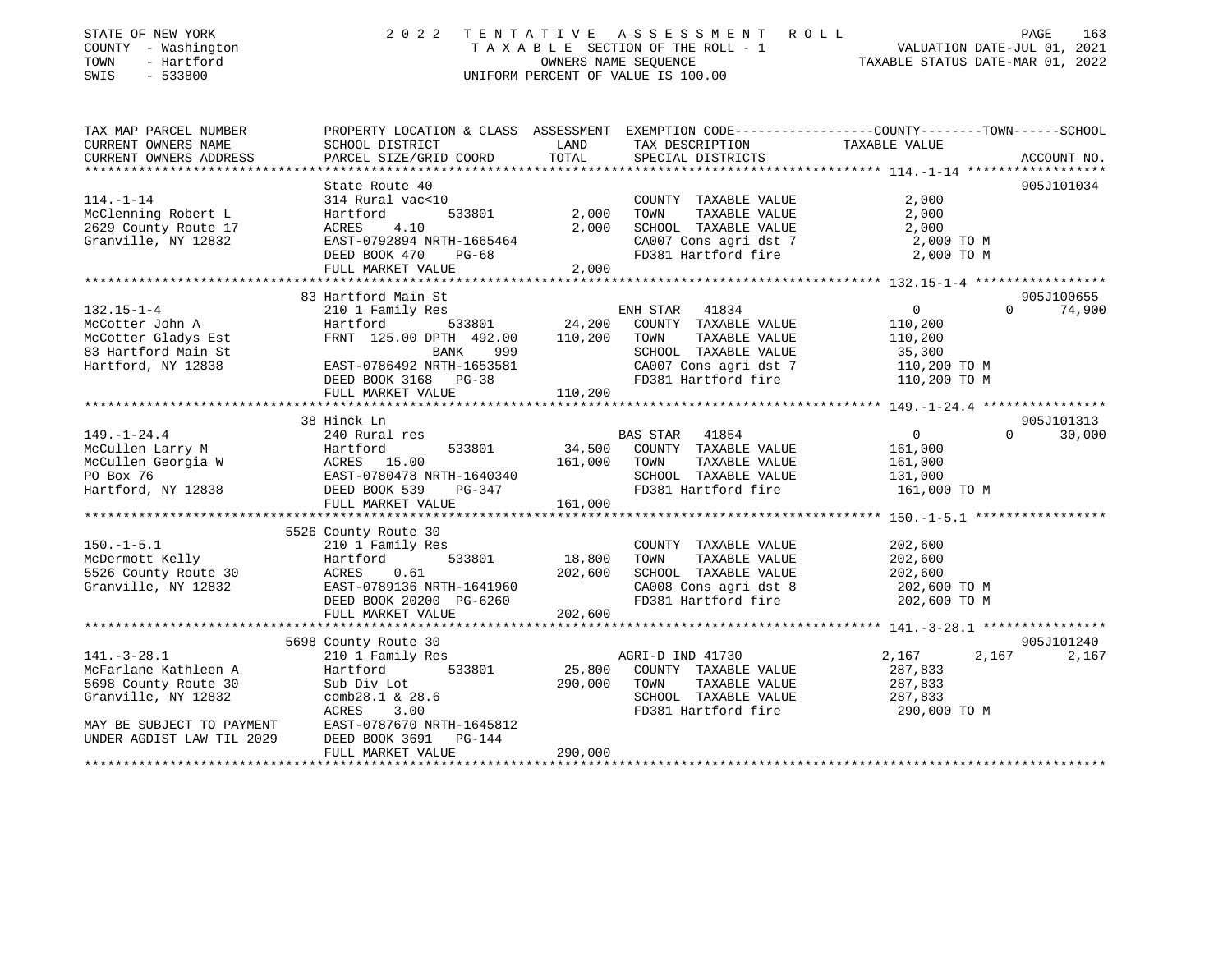| STATE OF NEW YORK<br>COUNTY - Washington<br>TOWN<br>- Hartford<br>SWIS<br>$-533800$ | 2 0 2 2                                                                                                                                      |               | TENTATIVE ASSESSMENT ROLL<br>T A X A B L E SECTION OF THE ROLL - 1 VALUATION DATE-JUL 01, 2021<br>OWNERS NAME SEQUENCE TAXABLE STATUS DATE-MAR 01, 2022<br>UNIFORM PERCENT OF VALUE IS 100.00 |                                                    |          | PAGE<br>164 |
|-------------------------------------------------------------------------------------|----------------------------------------------------------------------------------------------------------------------------------------------|---------------|-----------------------------------------------------------------------------------------------------------------------------------------------------------------------------------------------|----------------------------------------------------|----------|-------------|
| TAX MAP PARCEL NUMBER<br>CURRENT OWNERS NAME<br>CURRENT OWNERS ADDRESS              | PROPERTY LOCATION & CLASS ASSESSMENT EXEMPTION CODE---------------COUNTY-------TOWN------SCHOOL<br>SCHOOL DISTRICT<br>PARCEL SIZE/GRID COORD | LAND<br>TOTAL | TAX DESCRIPTION<br>SPECIAL DISTRICTS                                                                                                                                                          | TAXABLE VALUE                                      |          | ACCOUNT NO. |
|                                                                                     |                                                                                                                                              |               |                                                                                                                                                                                               |                                                    |          |             |
| $141. - 3 - 28.3$                                                                   | County Route 30<br>323 Vacant rural                                                                                                          |               | AGRI-D IND 41730                                                                                                                                                                              | 10,685                                             | 10,685   | 10,685      |
| McFarlane Kathleen A                                                                | 533801<br>Hartford                                                                                                                           |               | 45,400 COUNTY TAXABLE VALUE                                                                                                                                                                   | 34,715                                             |          |             |
| 5698 County Route 30                                                                | Sub Div Lot 2                                                                                                                                | 45,400 TOWN   | TAXABLE VALUE                                                                                                                                                                                 | 34,715                                             |          |             |
| Granville, NY 12832                                                                 | comb28.3728.47&28.5<br>ACRES 57.11                                                                                                           |               | SCHOOL TAXABLE VALUE<br>FD381 Hartford fire                                                                                                                                                   | 34,715<br>45,400 TO M                              |          |             |
| MAY BE SUBJECT TO PAYMENT                                                           | EAST-0788798 NRTH-1645732                                                                                                                    |               |                                                                                                                                                                                               |                                                    |          |             |
| UNDER AGDIST LAW TIL 2029                                                           | DEED BOOK 3691 PG-144                                                                                                                        |               |                                                                                                                                                                                               |                                                    |          |             |
|                                                                                     | FULL MARKET VALUE                                                                                                                            | 45,400        |                                                                                                                                                                                               |                                                    |          |             |
|                                                                                     |                                                                                                                                              |               |                                                                                                                                                                                               | ********************* 122.-1-27 ****************** |          |             |
|                                                                                     | 300 Hall Rd                                                                                                                                  |               |                                                                                                                                                                                               |                                                    |          | 905J100142  |
| $122. - 1 - 27$<br>McFarren Renee                                                   | 210 1 Family Res<br>Hartford 533801                                                                                                          | 36,700        | BAS STAR 41854<br>COUNTY TAXABLE VALUE                                                                                                                                                        | $\overline{0}$<br>176,700                          | $\Omega$ | 30,000      |
| 300 Hall Rd                                                                         | LOT 4                                                                                                                                        | 176,700       | TOWN<br>TAXABLE VALUE                                                                                                                                                                         | 176,700                                            |          |             |
| Fort Ann, NY 12827                                                                  | ACRES<br>5.58 BANK<br>999                                                                                                                    |               | SCHOOL TAXABLE VALUE                                                                                                                                                                          | 146,700                                            |          |             |
|                                                                                     | EAST-0773606 NRTH-1662060                                                                                                                    |               | CA007 Cons agri dst 7                                                                                                                                                                         | 176,700 TO M                                       |          |             |
|                                                                                     | DEED BOOK 2592 PG-61                                                                                                                         |               | FD381 Hartford fire                                                                                                                                                                           | 176,700 TO M                                       |          |             |
|                                                                                     | FULL MARKET VALUE                                                                                                                            | 176,700       |                                                                                                                                                                                               |                                                    |          |             |
|                                                                                     |                                                                                                                                              |               |                                                                                                                                                                                               |                                                    |          |             |
|                                                                                     | 332 Hall Rd                                                                                                                                  |               |                                                                                                                                                                                               |                                                    |          |             |
| $122. - 1 - 27.5$<br>McFarren Renee                                                 | 314 Rural vac<10<br>533801<br>Hartford                                                                                                       | 25,000        | COUNTY TAXABLE VALUE<br>TOWN<br>TAXABLE VALUE                                                                                                                                                 | 25,000<br>25,000                                   |          |             |
| 300 Hall Rd                                                                         | LOT 5                                                                                                                                        | 25,000        | SCHOOL TAXABLE VALUE                                                                                                                                                                          | 25,000                                             |          |             |
| Fort Ann, NY 12827                                                                  | ACRES<br>8.34                                                                                                                                |               | CA007 Cons agri dst 7                                                                                                                                                                         | 25,000 TO M                                        |          |             |
|                                                                                     | EAST-0773922 NRTH-1662533                                                                                                                    |               | FD381 Hartford fire                                                                                                                                                                           | 25,000 TO M                                        |          |             |
|                                                                                     | DEED BOOK 3478 PG-302                                                                                                                        |               |                                                                                                                                                                                               |                                                    |          |             |
|                                                                                     | FULL MARKET VALUE                                                                                                                            | 25,000        |                                                                                                                                                                                               |                                                    |          |             |
|                                                                                     | 31 Miller Rdg                                                                                                                                |               |                                                                                                                                                                                               |                                                    |          | 905J101164  |
| $141. - 3 - 39.5$                                                                   | 240 Rural res                                                                                                                                |               | ENH STAR<br>41834                                                                                                                                                                             | $\overline{0}$                                     | $\Omega$ | 74,900      |
| Mcgee Martha                                                                        | 533801<br>Hartford                                                                                                                           |               | 37,900 COUNTY TAXABLE VALUE                                                                                                                                                                   | 174,800                                            |          |             |
| 31 Miller Rdg                                                                       | ACRES 13.80 BANK 999<br>EAST-0786514 NRTH-1641529                                                                                            | 174,800       | TOWN<br>TAXABLE VALUE                                                                                                                                                                         | 174,800                                            |          |             |
| Hartford, NY 12838                                                                  |                                                                                                                                              |               | SCHOOL TAXABLE VALUE                                                                                                                                                                          | 99,900                                             |          |             |
|                                                                                     | DEED BOOK 2049 PG-224                                                                                                                        |               | FD381 Hartford fire                                                                                                                                                                           | 174,800 TO M                                       |          |             |
|                                                                                     | FULL MARKET VALUE                                                                                                                            | 174,800       |                                                                                                                                                                                               |                                                    |          |             |
|                                                                                     | 1377 Burch Rd                                                                                                                                |               |                                                                                                                                                                                               |                                                    |          | 905J101338  |
| $151 - 2 - 8.1$                                                                     | 323 Vacant rural                                                                                                                             |               | COUNTY TAXABLE VALUE                                                                                                                                                                          | 39,800                                             |          |             |
| McIlwaine Thomas                                                                    | 533801<br>Hartford                                                                                                                           | 39,800        | TOWN<br>TAXABLE VALUE                                                                                                                                                                         | 39,800                                             |          |             |
| 26 Hillside Ter Apt D                                                               | ease 2688/227                                                                                                                                | 39,800        | SCHOOL TAXABLE VALUE                                                                                                                                                                          | 39,800                                             |          |             |
| White Plains, NY 10601                                                              | $151.-1-8.1$                                                                                                                                 |               | CA008 Cons agri dst 8                                                                                                                                                                         | 39,800 TO M                                        |          |             |
|                                                                                     | ACRES 45.20                                                                                                                                  |               | FD381 Hartford fire                                                                                                                                                                           | 39,800 TO M                                        |          |             |
|                                                                                     | EAST-0796491 NRTH-1633104                                                                                                                    |               |                                                                                                                                                                                               |                                                    |          |             |
|                                                                                     | DEED BOOK 20191 PG-28484                                                                                                                     |               |                                                                                                                                                                                               |                                                    |          |             |
|                                                                                     | FULL MARKET VALUE                                                                                                                            | 39,800<br>.   |                                                                                                                                                                                               |                                                    |          |             |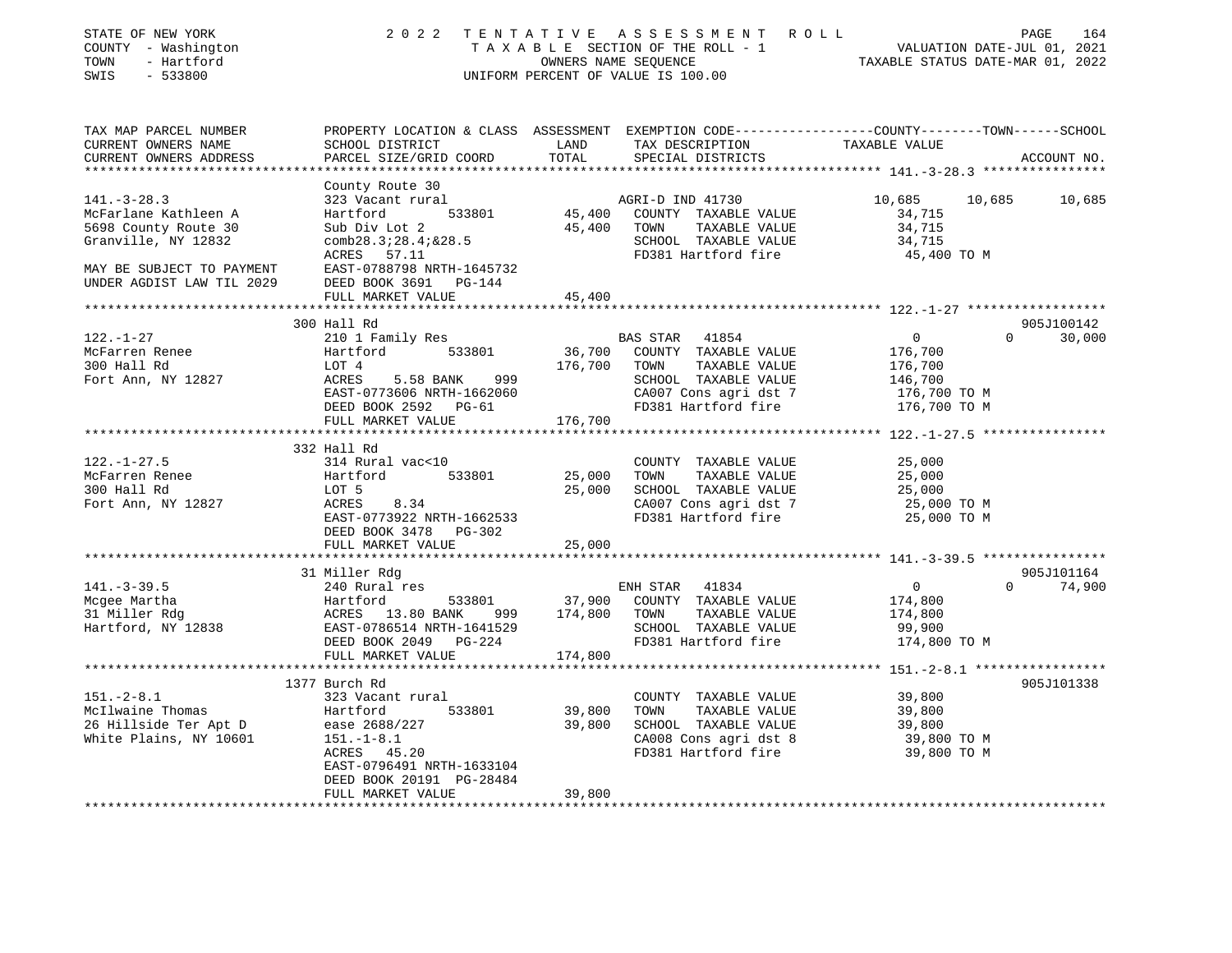| STATE OF NEW YORK                           | 2022                                                                                                                                                        |             | TENTATIVE ASSESSMENT ROLL                                                                                                                                                                                                                                                                                                                                                      |                      | PAGE<br>165   |
|---------------------------------------------|-------------------------------------------------------------------------------------------------------------------------------------------------------------|-------------|--------------------------------------------------------------------------------------------------------------------------------------------------------------------------------------------------------------------------------------------------------------------------------------------------------------------------------------------------------------------------------|----------------------|---------------|
| COUNTY - Washington                         |                                                                                                                                                             |             |                                                                                                                                                                                                                                                                                                                                                                                |                      |               |
| TOWN<br>- Hartford                          |                                                                                                                                                             |             |                                                                                                                                                                                                                                                                                                                                                                                |                      |               |
| SWIS<br>$-533800$                           |                                                                                                                                                             |             |                                                                                                                                                                                                                                                                                                                                                                                |                      |               |
| TAX MAP PARCEL NUMBER                       |                                                                                                                                                             |             |                                                                                                                                                                                                                                                                                                                                                                                |                      |               |
| CURRENT OWNERS NAME                         |                                                                                                                                                             |             | TAX DESCRIPTION TAXABLE VALUE                                                                                                                                                                                                                                                                                                                                                  |                      |               |
| CURRENT OWNERS ADDRESS                      | PARCEL SIZE/GRID COORD                                                                                                                                      | TOTAL       | SPECIAL DISTRICTS                                                                                                                                                                                                                                                                                                                                                              |                      | ACCOUNT NO.   |
| ***********************                     |                                                                                                                                                             |             |                                                                                                                                                                                                                                                                                                                                                                                |                      |               |
|                                             | 117 North Rd                                                                                                                                                |             |                                                                                                                                                                                                                                                                                                                                                                                |                      | 905J101075    |
| $140. - 1 - 16$                             | 240 Rural res                                                                                                                                               |             | $\begin{array}{llll}\n\text{COUNTY} & \text{TAXABLE VALUE} & \text{0.100}\\ \n\text{1.10} & \text{1.11} & \text{1.12} & \text{1.13} \\ \n\text{1.11} & \text{1.13} & \text{1.14} & \text{1.15} \\ \n\text{1.12} & \text{1.15} & \text{1.16} & \text{1.17} \\ \n\text{1.13} & \text{1.17} & \text{1.18} & \text{1.17} \\ \n\text{1.14} & \text{1.18} & \text{1.19} & \text{1.1$ |                      |               |
|                                             | 533801                                                                                                                                                      | 42,100 TOWN |                                                                                                                                                                                                                                                                                                                                                                                |                      |               |
|                                             |                                                                                                                                                             |             | 62,100 SCHOOL TAXABLE VALUE                                                                                                                                                                                                                                                                                                                                                    | 62,100               |               |
|                                             |                                                                                                                                                             |             | FD381 Hartford fire                                                                                                                                                                                                                                                                                                                                                            | 62,100 TO M          |               |
|                                             |                                                                                                                                                             |             |                                                                                                                                                                                                                                                                                                                                                                                |                      |               |
|                                             | FULL MARKET VALUE                                                                                                                                           | 62,100      |                                                                                                                                                                                                                                                                                                                                                                                |                      |               |
|                                             |                                                                                                                                                             |             |                                                                                                                                                                                                                                                                                                                                                                                |                      |               |
|                                             | 109 North Rd                                                                                                                                                |             |                                                                                                                                                                                                                                                                                                                                                                                |                      |               |
| $140.-1-16.2$                               | 240 Rural res                                                                                                                                               |             | COUNTY TAXABLE VALUE 255,200                                                                                                                                                                                                                                                                                                                                                   |                      |               |
|                                             |                                                                                                                                                             | 38,300 TOWN | TAXABLE VALUE                                                                                                                                                                                                                                                                                                                                                                  | 255,200              |               |
|                                             |                                                                                                                                                             |             | 255,200 SCHOOL TAXABLE VALUE                                                                                                                                                                                                                                                                                                                                                   | 255,200              |               |
|                                             | McKittrick John W Hartford 533801<br>McKittrick Theresa M ACRES 10.00<br>109 North Rd EAST-0772573 NRTH-1641323<br>Fort Ann, NY 12827 DEED BOOK 3994 PG-147 |             | FD381 Hartford fire                                                                                                                                                                                                                                                                                                                                                            | 255,200 TO M         |               |
|                                             |                                                                                                                                                             |             |                                                                                                                                                                                                                                                                                                                                                                                |                      |               |
|                                             | FULL MARKET VALUE                                                                                                                                           | 255,200     |                                                                                                                                                                                                                                                                                                                                                                                |                      |               |
|                                             |                                                                                                                                                             |             |                                                                                                                                                                                                                                                                                                                                                                                |                      |               |
|                                             | State Route 196                                                                                                                                             |             |                                                                                                                                                                                                                                                                                                                                                                                |                      | 905J100176    |
| $149. - 1 - 1$                              | 323 Vacant rural                                                                                                                                            |             | AGRI-D IND 41730                                                                                                                                                                                                                                                                                                                                                               | 17,522               | 17,522 17,522 |
| McNall Teri                                 | 533801<br>Hartford                                                                                                                                          |             | 56,100 COUNTY TAXABLE VALUE                                                                                                                                                                                                                                                                                                                                                    | 38,578               |               |
|                                             |                                                                                                                                                             |             | 56,100 TOWN<br>TAXABLE VALUE                                                                                                                                                                                                                                                                                                                                                   | 38,578               |               |
|                                             |                                                                                                                                                             |             | SCHOOL TAXABLE VALUE                                                                                                                                                                                                                                                                                                                                                           | 38,578               |               |
|                                             | EAST-0770478 NRTH-1640154                                                                                                                                   |             | FD381 Hartford fire                                                                                                                                                                                                                                                                                                                                                            | 56,100 TO M          |               |
|                                             | MAY BE SUBJECT TO PAYMENT DEED BOOK 20210 PG-2239                                                                                                           |             |                                                                                                                                                                                                                                                                                                                                                                                |                      |               |
| UNDER AGDIST LAW TIL 2029                   | FULL MARKET VALUE                                                                                                                                           | 56,100      |                                                                                                                                                                                                                                                                                                                                                                                |                      |               |
|                                             |                                                                                                                                                             |             |                                                                                                                                                                                                                                                                                                                                                                                |                      |               |
|                                             | 3360 State Route 196                                                                                                                                        |             |                                                                                                                                                                                                                                                                                                                                                                                |                      |               |
| $149. - 1 - 1.2$                            |                                                                                                                                                             |             | AGRI-D IND 41730                                                                                                                                                                                                                                                                                                                                                               | 13,049 13,049 13,049 |               |
| McNall Teri                                 |                                                                                                                                                             |             |                                                                                                                                                                                                                                                                                                                                                                                | 225,451              |               |
| 3360 State Route 196<br>Fort Ann, NY 12827  |                                                                                                                                                             |             | TAXABLE VALUE                                                                                                                                                                                                                                                                                                                                                                  | 225,451<br>225,451   |               |
|                                             | ACRES<br>5.30                                                                                                                                               |             | SCHOOL TAXABLE VALUE<br>FD381 Hartford fire                                                                                                                                                                                                                                                                                                                                    |                      |               |
|                                             | EAST-0769769 NRTH-1641284                                                                                                                                   |             |                                                                                                                                                                                                                                                                                                                                                                                | 238,500 TO M         |               |
| UNDER AGDIST LAW TIL 2029                   | MAY BE SUBJECT TO PAYMENT DEED BOOK 20191 PG-28198<br>DEED BOOK 20191 PG-28198<br>FULL MARKET VALUE 238,500                                                 |             |                                                                                                                                                                                                                                                                                                                                                                                |                      |               |
|                                             |                                                                                                                                                             |             |                                                                                                                                                                                                                                                                                                                                                                                |                      |               |
|                                             | State Route 196                                                                                                                                             |             |                                                                                                                                                                                                                                                                                                                                                                                |                      |               |
| $149. - 1 - 1.3$                            | 323 Vacant rural                                                                                                                                            |             | AGRI-D IND 41730                                                                                                                                                                                                                                                                                                                                                               | 13,808               | 13,808 13,808 |
| McNall Teri                                 |                                                                                                                                                             |             | 533801 25,900 COUNTY TAXABLE VALUE                                                                                                                                                                                                                                                                                                                                             | 12,092               |               |
|                                             |                                                                                                                                                             |             | 25,900 TOWN<br>TAXABLE VALUE                                                                                                                                                                                                                                                                                                                                                   | 12,092               |               |
|                                             |                                                                                                                                                             |             | SCHOOL TAXABLE VALUE                                                                                                                                                                                                                                                                                                                                                           | 12,092               |               |
|                                             |                                                                                                                                                             |             | FD381 Hartford fire                                                                                                                                                                                                                                                                                                                                                            | 25,900 TO M          |               |
| MAY BE SUBJECT TO PAYMENT FULL MARKET VALUE | McNail Ierr<br>3360 State Route 196 (ACRES 22.82)<br>Fort Ann, NY 12827 (BAST-0770641 NRTH-1641206<br>DEED BOOK 20191 PG-28198                              | 25,900      |                                                                                                                                                                                                                                                                                                                                                                                |                      |               |
| UNDER AGDIST LAW TIL 2029                   |                                                                                                                                                             |             |                                                                                                                                                                                                                                                                                                                                                                                |                      |               |
|                                             |                                                                                                                                                             |             |                                                                                                                                                                                                                                                                                                                                                                                |                      |               |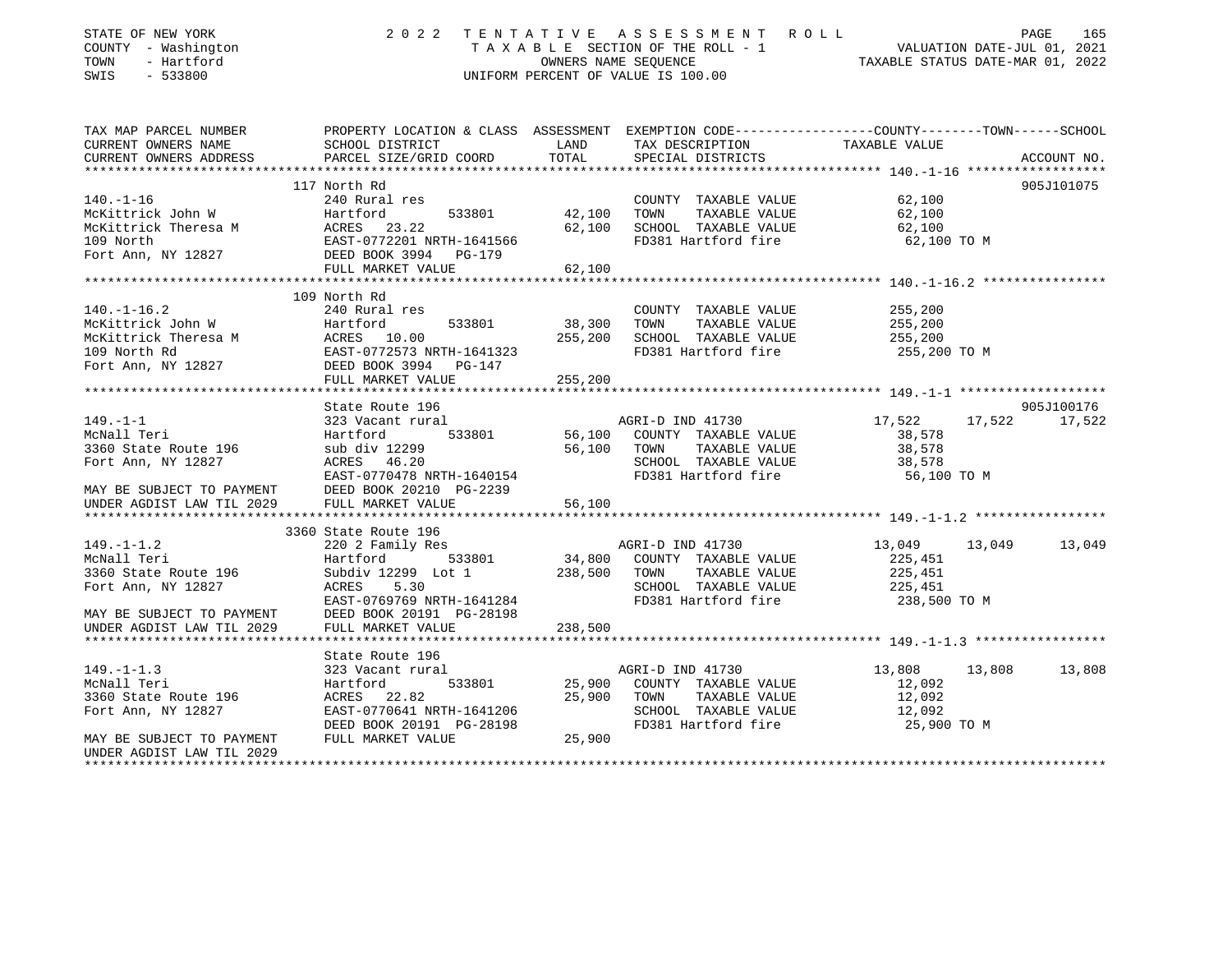| STATE OF NEW YORK<br>COUNTY - Washington<br>- Hartford<br>TOWN<br>$-533800$<br>SWIS | 2 0 2 2                                                                                                                                     |               | TENTATIVE ASSESSMENT ROLL<br>TAXABLE SECTION OF THE ROLL - 1<br>OWNERS NAME SEQUENCE<br>UNIFORM PERCENT OF VALUE IS 100.00 | VALUATION DATE-JUL 01, 2021<br>TAXABLE STATUS DATE-MAR 01, 2022 | PAGE<br>166 |
|-------------------------------------------------------------------------------------|---------------------------------------------------------------------------------------------------------------------------------------------|---------------|----------------------------------------------------------------------------------------------------------------------------|-----------------------------------------------------------------|-------------|
| TAX MAP PARCEL NUMBER<br>CURRENT OWNERS NAME<br>CURRENT OWNERS ADDRESS              | PROPERTY LOCATION & CLASS ASSESSMENT EXEMPTION CODE---------------COUNTY-------TOWN-----SCHOOL<br>SCHOOL DISTRICT<br>PARCEL SIZE/GRID COORD | LAND<br>TOTAL | TAX DESCRIPTION<br>SPECIAL DISTRICTS                                                                                       | TAXABLE VALUE                                                   | ACCOUNT NO. |
|                                                                                     | 15 Marlboro Country Rd                                                                                                                      |               |                                                                                                                            |                                                                 | 905J100351  |
| $141. - 3 - 42$                                                                     | 210 1 Family Res                                                                                                                            |               | COUNTY TAXABLE VALUE                                                                                                       | 135,000                                                         |             |
| Meager Alice M                                                                      | 533801<br>Hartford                                                                                                                          | 25,700        | TOWN<br>TAXABLE VALUE                                                                                                      | 135,000                                                         |             |
| 28 Collins Ter                                                                      | 1.52<br>ACRES                                                                                                                               | 135,000       | SCHOOL TAXABLE VALUE                                                                                                       | 135,000                                                         |             |
| Saratoga Springs, NY 12866                                                          | EAST-0785656 NRTH-1641858<br>DEED BOOK 554<br>PG-127                                                                                        |               | FD381 Hartford fire                                                                                                        | 135,000 TO M                                                    |             |
|                                                                                     | FULL MARKET VALUE                                                                                                                           | 135,000       |                                                                                                                            |                                                                 |             |
|                                                                                     |                                                                                                                                             |               |                                                                                                                            |                                                                 |             |
|                                                                                     | County Route 30                                                                                                                             |               |                                                                                                                            |                                                                 | 905J100214  |
| $150. - 1 - 19$<br>Mercure Brian R                                                  | 323 Vacant rural<br>Hartford<br>533801                                                                                                      | 40,800        | AG DIST<br>41720<br>COUNTY TAXABLE VALUE                                                                                   | 29,296<br>29,296<br>11,504                                      | 29,296      |
| Mercure Matthew B                                                                   | LOT 1                                                                                                                                       | 40,800        | TAXABLE VALUE<br>TOWN                                                                                                      | 11,504                                                          |             |
| 5319 County Route 30                                                                | ACRES<br>29.91                                                                                                                              |               | SCHOOL TAXABLE VALUE                                                                                                       | 11,504                                                          |             |
| Granville, NY 12832                                                                 | EAST-0789605 NRTH-1635530                                                                                                                   |               | CA008 Cons agri dst 8                                                                                                      | 11,504 TO M                                                     |             |
|                                                                                     | DEED BOOK 2020 PG-305                                                                                                                       |               | 29,296 EX                                                                                                                  |                                                                 |             |
| MAY BE SUBJECT TO PAYMENT                                                           | FULL MARKET VALUE                                                                                                                           |               | 40,800 FD381 Hartford fire                                                                                                 | 40,800 TO M                                                     |             |
| UNDER AGDIST LAW TIL 2026                                                           |                                                                                                                                             |               |                                                                                                                            |                                                                 |             |
|                                                                                     |                                                                                                                                             |               |                                                                                                                            |                                                                 |             |
| $150. - 1 - 19.1$                                                                   | County Route 30                                                                                                                             |               |                                                                                                                            |                                                                 |             |
| Mercure Brian R                                                                     | 323 Vacant rural<br>Hartford<br>533801                                                                                                      | 33,900        | AG DIST<br>41720<br>COUNTY TAXABLE VALUE                                                                                   | 19,274<br>19,274<br>14,626                                      | 19,274      |
| Mercure Matthew B                                                                   | LOT 2                                                                                                                                       | 33,900        | TOWN<br>TAXABLE VALUE                                                                                                      | 14,626                                                          |             |
| 5319 County Route 30                                                                | ACRES 33.09                                                                                                                                 |               | SCHOOL TAXABLE VALUE                                                                                                       | 14,626                                                          |             |
| Granville, NY 12832                                                                 | EAST-0789369 NRTH-1634787                                                                                                                   |               | CA008 Cons agri dst 8                                                                                                      | 14,626 TO M                                                     |             |
|                                                                                     | DEED BOOK 2020 PG-305                                                                                                                       |               | 19,274 EX                                                                                                                  |                                                                 |             |
| MAY BE SUBJECT TO PAYMENT                                                           | FULL MARKET VALUE                                                                                                                           |               | 33,900 FD381 Hartford fire                                                                                                 | 33,900 TO M                                                     |             |
| UNDER AGDIST LAW TIL 2026                                                           |                                                                                                                                             |               |                                                                                                                            |                                                                 |             |
|                                                                                     |                                                                                                                                             |               |                                                                                                                            |                                                                 |             |
|                                                                                     | County Route 30                                                                                                                             |               |                                                                                                                            |                                                                 |             |
| $150. - 1 - 19.2$                                                                   | 323 Vacant rural                                                                                                                            |               | 41720<br>AG DIST                                                                                                           | 19,791<br>19,791                                                | 19,791      |
| Mercure Brian R                                                                     | Hartford<br>533801                                                                                                                          | 35,500        | COUNTY TAXABLE VALUE                                                                                                       | 15,709                                                          |             |
| Mercure Matthew B                                                                   | LOT 3                                                                                                                                       | 35,500        | TAXABLE VALUE<br>TOWN                                                                                                      | 15,709                                                          |             |
| 5319 County Route 30                                                                | 35.54<br>ACRES                                                                                                                              |               | SCHOOL TAXABLE VALUE                                                                                                       | 15,709                                                          |             |
| Granville, NY 12832                                                                 | EAST-0788879 NRTH-1634073<br>DEED BOOK 2020<br>PG-305                                                                                       |               | CA008 Cons agri dst 8<br>19,791 EX                                                                                         | 15,709 TO M                                                     |             |
| MAY BE SUBJECT TO PAYMENT                                                           | FULL MARKET VALUE                                                                                                                           |               | 35,500 FD381 Hartford fire                                                                                                 | 35,500 TO M                                                     |             |
| UNDER AGDIST LAW TIL 2026                                                           |                                                                                                                                             |               |                                                                                                                            |                                                                 |             |
|                                                                                     |                                                                                                                                             |               |                                                                                                                            |                                                                 |             |
|                                                                                     | 5195 County Route 30                                                                                                                        |               |                                                                                                                            |                                                                 | 905J100433  |
| $150. - 1 - 36$                                                                     | 240 Rural res                                                                                                                               |               | 41720<br>AG DIST                                                                                                           | 21,833<br>21,833                                                | 21,833      |
| Mercure Brian R                                                                     | Hartford<br>533801                                                                                                                          | 56,700        | COUNTY TAXABLE VALUE                                                                                                       | 118,767                                                         |             |
| Mercure Matthew B                                                                   | ACRES 32.00                                                                                                                                 | 140,600       | TOWN<br>TAXABLE VALUE                                                                                                      | 118,767                                                         |             |
| 5319 County Route 30                                                                | EAST-0787217 NRTH-1636038                                                                                                                   |               | SCHOOL TAXABLE VALUE                                                                                                       | 118,767                                                         |             |
| Granville, NY 12832                                                                 | DEED BOOK 2020<br>PG-306                                                                                                                    |               | CA008 Cons agri dst 8                                                                                                      | 118,767 TO M                                                    |             |
|                                                                                     | FULL MARKET VALUE                                                                                                                           | 140,600       | 21,833 EX                                                                                                                  |                                                                 |             |
| MAY BE SUBJECT TO PAYMENT                                                           |                                                                                                                                             |               | FD381 Hartford fire                                                                                                        | 140,600 TO M                                                    |             |
| UNDER AGDIST LAW TIL 2026                                                           |                                                                                                                                             |               |                                                                                                                            |                                                                 |             |
|                                                                                     |                                                                                                                                             |               |                                                                                                                            |                                                                 |             |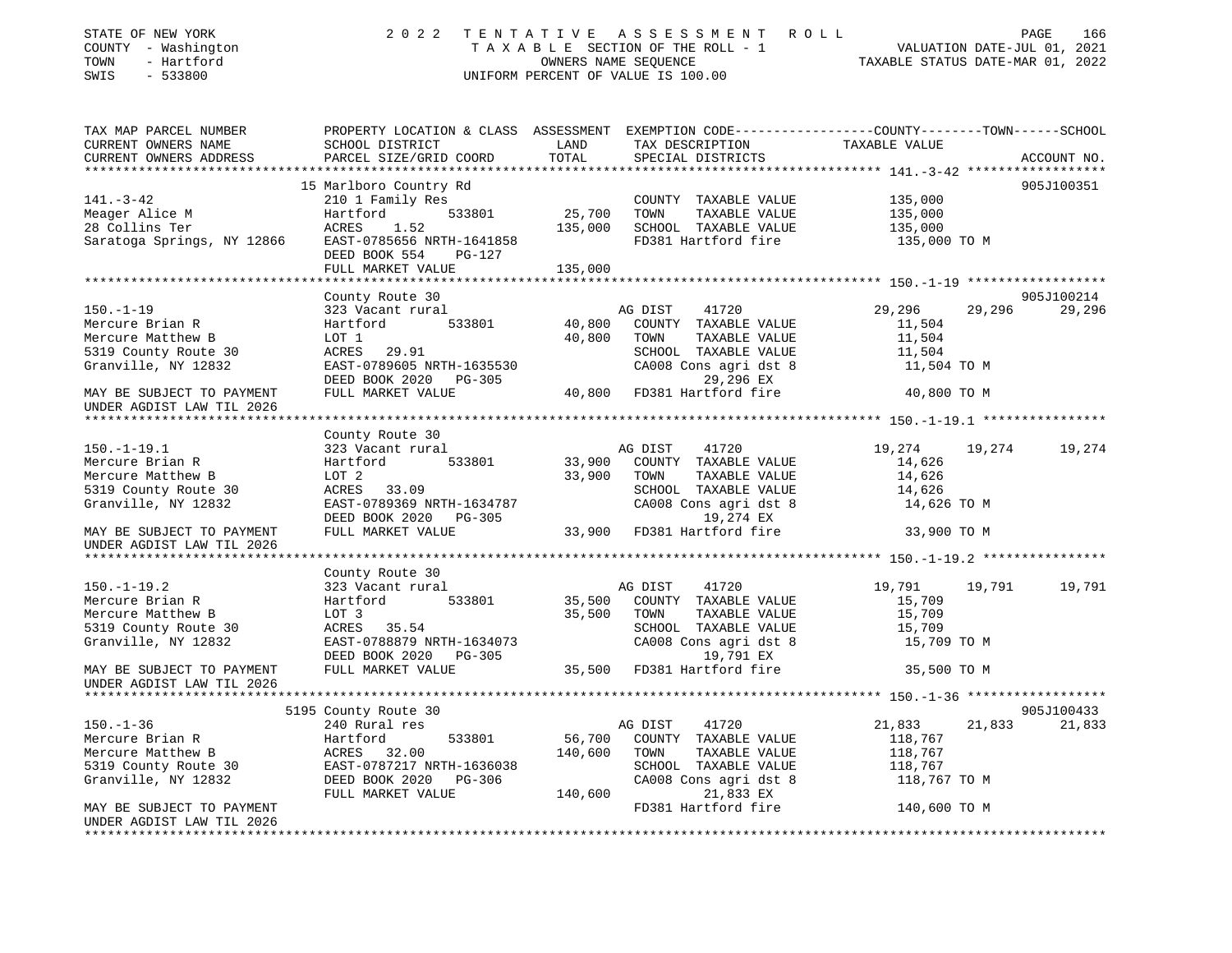| STATE OF NEW YORK   | 2022 TENTATIVE ASSESSMENT ROLL     |                                  | PAGE                        | 167 |
|---------------------|------------------------------------|----------------------------------|-----------------------------|-----|
| COUNTY - Washington | TAXABLE SECTION OF THE ROLL - 1    |                                  | VALUATION DATE-JUL 01, 2021 |     |
| TOWN<br>- Hartford  | OWNERS NAME SEOUENCE               | TAXABLE STATUS DATE-MAR 01, 2022 |                             |     |
| SWIS<br>- 533800    | UNIFORM PERCENT OF VALUE IS 100.00 |                                  |                             |     |

| TAX MAP PARCEL NUMBER                                         | PROPERTY LOCATION & CLASS ASSESSMENT EXEMPTION CODE---------------COUNTY-------TOWN-----SCHOOL |             |                                                                        |                       |                          |
|---------------------------------------------------------------|------------------------------------------------------------------------------------------------|-------------|------------------------------------------------------------------------|-----------------------|--------------------------|
| CURRENT OWNERS NAME                                           | SCHOOL DISTRICT                                                                                | LAND        | TAX DESCRIPTION                                                        | TAXABLE VALUE         |                          |
| CURRENT OWNERS ADDRESS                                        | PARCEL SIZE/GRID COORD                                                                         | TOTAL       | SPECIAL DISTRICTS                                                      |                       | ACCOUNT NO.              |
|                                                               |                                                                                                |             |                                                                        |                       |                          |
|                                                               | 47 Washburn Hill Rd                                                                            |             |                                                                        |                       | 905J100431               |
| $150. - 1 - 38$                                               | 112 Dairy farm                                                                                 |             | arm   AG DIST   41720<br>533801   354,800 BAS STAR   41854             | 166,796               | 166,796 166,796          |
| Mercure Brian R                                               | Hartford                                                                                       |             |                                                                        | $\overline{0}$        | 30,000<br>$\overline{0}$ |
| Mercure Matthew B                                             | 2 STAR Exemptions                                                                              |             | 742,300 COUNTY TAXABLE VALUE                                           | 575,504               |                          |
| 5319 County Route 30                                          | ACRES 330.20                                                                                   |             | TOWN<br>TAXABLE VALUE                                                  | 575,504               |                          |
| Granville, NY 12832                                           | EAST-0789276 NRTH-1638361                                                                      |             | SCHOOL TAXABLE VALUE                                                   | 545,504               |                          |
|                                                               | DEED BOOK 2020 PG-306                                                                          |             | CA008 Cons agri dst 8                                                  | 575,504 TO M          |                          |
| MAY BE SUBJECT TO PAYMENT                                     | FULL MARKET VALUE                                                                              | 742,300     | 166,796 EX                                                             |                       |                          |
| UNDER AGDIST LAW TIL 2026                                     |                                                                                                |             | FD381 Hartford fire                                                    | 742,300 TO M          |                          |
|                                                               |                                                                                                |             |                                                                        |                       |                          |
|                                                               | 59 Hartford Main St                                                                            |             |                                                                        |                       | 905J100031               |
| $132.15 - 1 - 9$                                              | 210 1 Family Res                                                                               |             | COUNTY TAXABLE VALUE                                                   | 86,100                |                          |
| Mercure Ronald LE                                             | 210 1 Family Res<br>Hartford 533801 22,600 TOWN<br>FRNT 99.00 DPTH 422.00 86,100 SCHOO         |             | TAXABLE VALUE                                                          | 86,100                |                          |
| Mercure Diane LE<br>59 Hartford Main St<br>Hartford, NY 12838 |                                                                                                |             | SCHOOL TAXABLE VALUE                                                   | 86,100                |                          |
|                                                               | EAST-0786274 NRTH-1652999<br>DEED BOOK 2020 PG-503                                             |             | CA007 Cons agri dst 7 (86,100 TO M<br>FD381 Hartford fire (86,100 TO M |                       |                          |
|                                                               |                                                                                                |             |                                                                        |                       |                          |
|                                                               | FULL MARKET VALUE                                                                              | 86,100      |                                                                        |                       |                          |
|                                                               |                                                                                                |             |                                                                        |                       |                          |
|                                                               | County Route 19                                                                                |             |                                                                        |                       | 905J100438               |
| $149. - 1 - 5$                                                | 322 Rural vac>10                                                                               |             | COUNTY TAXABLE VALUE                                                   | 38,300                |                          |
| Middleton Daniel A                                            | 533801<br>Hartford                                                                             | 38,300      | TAXABLE VALUE<br>TOWN                                                  | 38,300                |                          |
| 1450 Patten Mills Rd                                          | ACRES 12.46                                                                                    | 38,300      | SCHOOL TAXABLE VALUE                                                   | 38,300                |                          |
| Fort Ann, NY 12827                                            | EAST-0770964 NRTH-1638709                                                                      |             | FD381 Hartford fire                                                    | 38,300 TO M           |                          |
|                                                               | DEED BOOK 463<br>PG-773                                                                        |             |                                                                        |                       |                          |
|                                                               |                                                                                                |             |                                                                        |                       |                          |
|                                                               |                                                                                                |             |                                                                        |                       |                          |
|                                                               | Hastings Rd                                                                                    |             |                                                                        |                       | 905J100439               |
| $132. - 1 - 6$                                                | 323 Vacant rural                                                                               |             | AG DIST<br>41720                                                       | 48,010                | 48,010<br>48,010         |
| Mihaly Matthew Etal                                           | 533801<br>Hartford                                                                             |             | 98,900 COUNTY TAXABLE VALUE                                            | 50,890                |                          |
| Mihaly John V Etal                                            | 718/343                                                                                        | 98,900 TOWN | TAXABLE VALUE                                                          | 50,890                |                          |
| 111 Booth Hill Rd                                             | ACRES 72.00                                                                                    |             |                                                                        | 50,890                |                          |
| Trumbull, CT 06611                                            | EAST-0786682 NRTH-1655725                                                                      |             | SCHOOL TAXABLE VALUE<br>CA007 Cons agri dst 7                          | 50,890 TO M           |                          |
|                                                               | DEED BOOK 906<br><b>PG-200</b>                                                                 |             | 48,010 EX<br>48,010 EX 48,010<br>98,900 FD381 Hartford fire            |                       |                          |
| MAY BE SUBJECT TO PAYMENT                                     | FULL MARKET VALUE                                                                              |             |                                                                        | 98,900 TO M           |                          |
| UNDER AGDIST LAW TIL 2026                                     |                                                                                                |             |                                                                        |                       |                          |
|                                                               |                                                                                                |             |                                                                        |                       |                          |
|                                                               | Gilchrist Hill Rd                                                                              |             |                                                                        |                       | 905J100441               |
| $141. - 1 - 21$                                               | 323 Vacant rural                                                                               |             | AG DIST<br>41720                                                       | 15,650 15,650         | 15,650                   |
| Mihaly Matthew G Etal                                         | Hartford 533801                                                                                |             | 67,800 COUNTY TAXABLE VALUE                                            | 52,150                |                          |
| Mihaly Orestes J Jr-Etal                                      | 718/347                                                                                        | 67,800 TOWN | TAXABLE VALUE                                                          | 52,150                |                          |
| 111 Booth Hill Rd                                             | ACRES 64.00                                                                                    |             | SCHOOL TAXABLE VALUE<br>FD381 Hartford fire                            | 52,150<br>67,800 TO M |                          |
| Trumbull, CT 06611                                            | EAST-0784448 NRTH-1645612                                                                      |             |                                                                        |                       |                          |
|                                                               | DEED BOOK 906<br>$PG-204$                                                                      |             |                                                                        |                       |                          |
| MAY BE SUBJECT TO PAYMENT                                     | FULL MARKET VALUE                                                                              | 67,800      |                                                                        |                       |                          |
| UNDER AGDIST LAW TIL 2026                                     |                                                                                                |             |                                                                        |                       |                          |
| *****************************                                 |                                                                                                |             |                                                                        |                       |                          |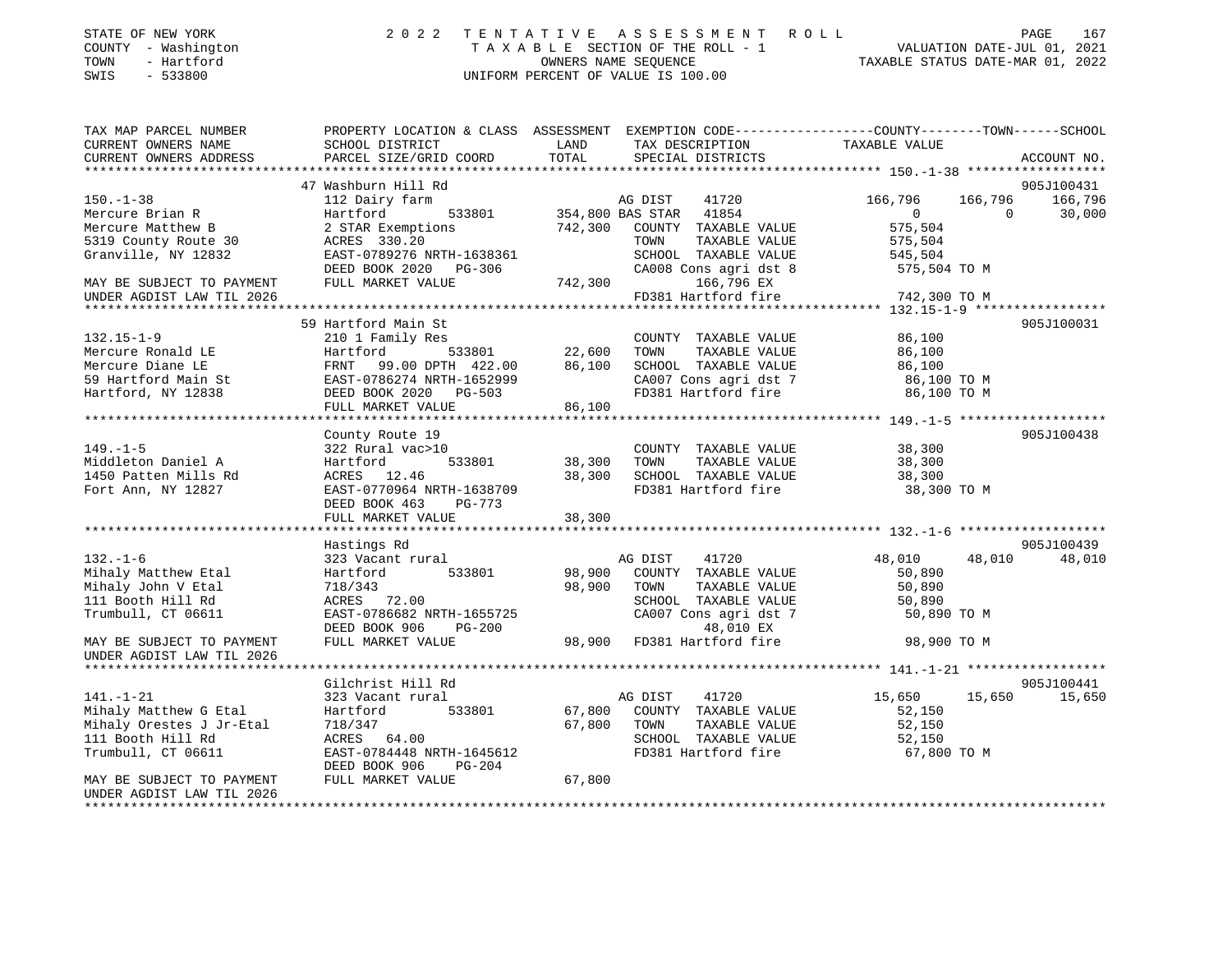| STATE OF NEW YORK<br>COUNTY - Washington<br>TOWN<br>- Hartford<br>SWIS - 533800 | 2022 TENTATIVE ASSESSMENT ROLL<br>TAXABLE SECTION OF THE ROLL - 1<br>OWNERS NAME SEOUENCE<br>UNIFORM PERCENT OF VALUE IS 100.00 | PAGE<br>VALUATION DATE-JUL 01, 2021<br>TAXABLE STATUS DATE-MAR 01, 2022 | 168 |
|---------------------------------------------------------------------------------|---------------------------------------------------------------------------------------------------------------------------------|-------------------------------------------------------------------------|-----|
|                                                                                 |                                                                                                                                 |                                                                         |     |

| TAX MAP PARCEL NUMBER                                                                                                    |                                                                        |                                                                                                                                                                                                                        | PROPERTY LOCATION & CLASS ASSESSMENT EXEMPTION CODE---------------COUNTY-------TOWN------SCHOOL |
|--------------------------------------------------------------------------------------------------------------------------|------------------------------------------------------------------------|------------------------------------------------------------------------------------------------------------------------------------------------------------------------------------------------------------------------|-------------------------------------------------------------------------------------------------|
|                                                                                                                          |                                                                        |                                                                                                                                                                                                                        |                                                                                                 |
|                                                                                                                          |                                                                        |                                                                                                                                                                                                                        |                                                                                                 |
|                                                                                                                          |                                                                        |                                                                                                                                                                                                                        |                                                                                                 |
|                                                                                                                          | 3906 State Route 149                                                   |                                                                                                                                                                                                                        | 905J101132                                                                                      |
| $131. - 1 - 13.2$                                                                                                        | 210 1 Family Res                                                       | 3<br>533801 30,100 ENH STAR 41834                                                                                                                                                                                      | 30, 275<br>30,275 0                                                                             |
|                                                                                                                          |                                                                        |                                                                                                                                                                                                                        | 74,900<br>$\Omega$<br>$\overline{0}$                                                            |
|                                                                                                                          |                                                                        | 121,100 COUNTY TAXABLE VALUE                                                                                                                                                                                           | 90,825                                                                                          |
|                                                                                                                          |                                                                        | TOWN<br>TAXABLE VALUE                                                                                                                                                                                                  | 90,825                                                                                          |
|                                                                                                                          |                                                                        | SCHOOL TAXABLE VALUE                                                                                                                                                                                                   | 46,200                                                                                          |
|                                                                                                                          | FULL MARKET VALUE                                                      |                                                                                                                                                                                                                        |                                                                                                 |
|                                                                                                                          |                                                                        | $-107$ $-107$ $-121,100$ $-10007$ $-121,100$ $-10007$ $-121,100$ $-10007$ $-121,100$ $-10007$ $-121,100$ $-10007$ $-121,100$ $-10007$ $-121,1000$ $-10007$ $-100007$ $-100007$ $-100007$ $-100007$ $-100007$ $-100007$ |                                                                                                 |
|                                                                                                                          |                                                                        |                                                                                                                                                                                                                        |                                                                                                 |
|                                                                                                                          | 5582 County Route 30                                                   |                                                                                                                                                                                                                        | 905J100423                                                                                      |
| $141. - 3 - 32$                                                                                                          | 210 1 Family Res                                                       | EXECUTE SAN STAR 41854<br>533801 34,700 COUNTY TAXABLE VALUE                                                                                                                                                           | $\overline{0}$<br>$\Omega$<br>30,000                                                            |
| Miller George                                                                                                            | Hartford                                                               | $230,100$ TOWN<br>998<br>230,100 TOWN                                                                                                                                                                                  | 230,100                                                                                         |
| Miller Suann                                                                                                             | ROW 1992-323                                                           | TAXABLE VALUE                                                                                                                                                                                                          | 230,100                                                                                         |
| 5582 County Route 30                                                                                                     | 4.90 BANK<br>ACRES                                                     | SCHOOL TAXABLE VALUE 200,100                                                                                                                                                                                           |                                                                                                 |
| Granville, NY 12832                                                                                                      | EAST-0788801 NRTH-1642780                                              | CA008 Cons agri dst 8 230,100 TO M<br>FD381 Hartford fire 230,100 TO M                                                                                                                                                 |                                                                                                 |
|                                                                                                                          | DEED BOOK 3032 PG-174                                                  |                                                                                                                                                                                                                        |                                                                                                 |
|                                                                                                                          | FULL MARKET VALUE                                                      | 230,100                                                                                                                                                                                                                |                                                                                                 |
|                                                                                                                          |                                                                        |                                                                                                                                                                                                                        |                                                                                                 |
|                                                                                                                          | County Route 30                                                        |                                                                                                                                                                                                                        |                                                                                                 |
| $141. - 3 - 33.1$                                                                                                        | 311 Res vac land                                                       | COUNTY TAXABLE VALUE 18,500                                                                                                                                                                                            |                                                                                                 |
| Miller George                                                                                                            | Hartford                                                               | 533801 18,500<br>TOWN TAXABLE VALUE 18,500<br>SCHOOL TAXABLE VALUE 18,500<br>CA008 Cons agri dst 8 18,500 TO M                                                                                                         |                                                                                                 |
| Miller Suann                                                                                                             | 3032/170                                                               |                                                                                                                                                                                                                        |                                                                                                 |
| miiler suann<br>5582 County Route 30                                                                                     | ACRES 2.79 BANK                                                        | $18,500$<br>998                                                                                                                                                                                                        |                                                                                                 |
| Granville, NY 12832                                                                                                      | EAST-0788898 NRTH-1642451                                              | FD381 Hartford fire 18,500 TO M                                                                                                                                                                                        |                                                                                                 |
|                                                                                                                          | DEED BOOK 3754 PG-128                                                  |                                                                                                                                                                                                                        |                                                                                                 |
|                                                                                                                          |                                                                        |                                                                                                                                                                                                                        |                                                                                                 |
|                                                                                                                          |                                                                        |                                                                                                                                                                                                                        |                                                                                                 |
|                                                                                                                          | 57 Wright Rd                                                           |                                                                                                                                                                                                                        |                                                                                                 |
| $132. - 1 - 3.3$                                                                                                         | 210 1 Family Res                                                       | COUNTY TAXABLE VALUE                                                                                                                                                                                                   |                                                                                                 |
| Miller Mark A                                                                                                            | $533801$ 23,500<br>Hartford                                            | TAXABLE VALUE<br>TOWN                                                                                                                                                                                                  | 128,200<br>128,200                                                                              |
| LaPoint Dale T                                                                                                           |                                                                        | SCHOOL TAXABLE VALUE 128,200                                                                                                                                                                                           |                                                                                                 |
| PO Box 184                                                                                                               |                                                                        |                                                                                                                                                                                                                        |                                                                                                 |
| Hartford, NY 12838                                                                                                       | Surbey 12420 Lot 1 128, 200<br>ACRES 1.15<br>EAST-0785590 NRTH-1654862 | CA007 Cons agri dst 7 128,200 TO M<br>FD381 Hartford fire 128,200 TO M                                                                                                                                                 |                                                                                                 |
|                                                                                                                          | DEED BOOK 3547 PG-311                                                  |                                                                                                                                                                                                                        |                                                                                                 |
|                                                                                                                          | FULL MARKET VALUE                                                      | 128,200                                                                                                                                                                                                                |                                                                                                 |
|                                                                                                                          |                                                                        |                                                                                                                                                                                                                        |                                                                                                 |
|                                                                                                                          | 77 Skyview Meadows Ln                                                  |                                                                                                                                                                                                                        | 905J100147                                                                                      |
| $141. - 1 - 50$                                                                                                          | 210 1 Family Res                                                       | ENH STAR 41834                                                                                                                                                                                                         | $\overline{0}$<br>$\Omega$<br>74,900                                                            |
| 141.-1-50<br>Miller Robert R<br>Miller Susan H<br>PO Box 50<br>Hartford, NY 12838<br>Hartford, NY 12838<br>DEED BOOK 646 |                                                                        | 533801 25,900 COUNTY TAXABLE VALUE                                                                                                                                                                                     | 220,700                                                                                         |
|                                                                                                                          |                                                                        | 220,700 TOWN<br>TAXABLE VALUE                                                                                                                                                                                          | 220,700                                                                                         |
|                                                                                                                          | EAST-0787825 NRTH-1649325                                              |                                                                                                                                                                                                                        |                                                                                                 |
|                                                                                                                          | $PG-136$<br>$PG-136$                                                   | SCHOOL TAXABLE VALUE 145,800<br>CA007 Cons agri dst 7 1220,700 TO M                                                                                                                                                    |                                                                                                 |
|                                                                                                                          | FULL MARKET VALUE                                                      | 220,700 FD381 Hartford fire 220,700 TO M                                                                                                                                                                               |                                                                                                 |
|                                                                                                                          |                                                                        |                                                                                                                                                                                                                        |                                                                                                 |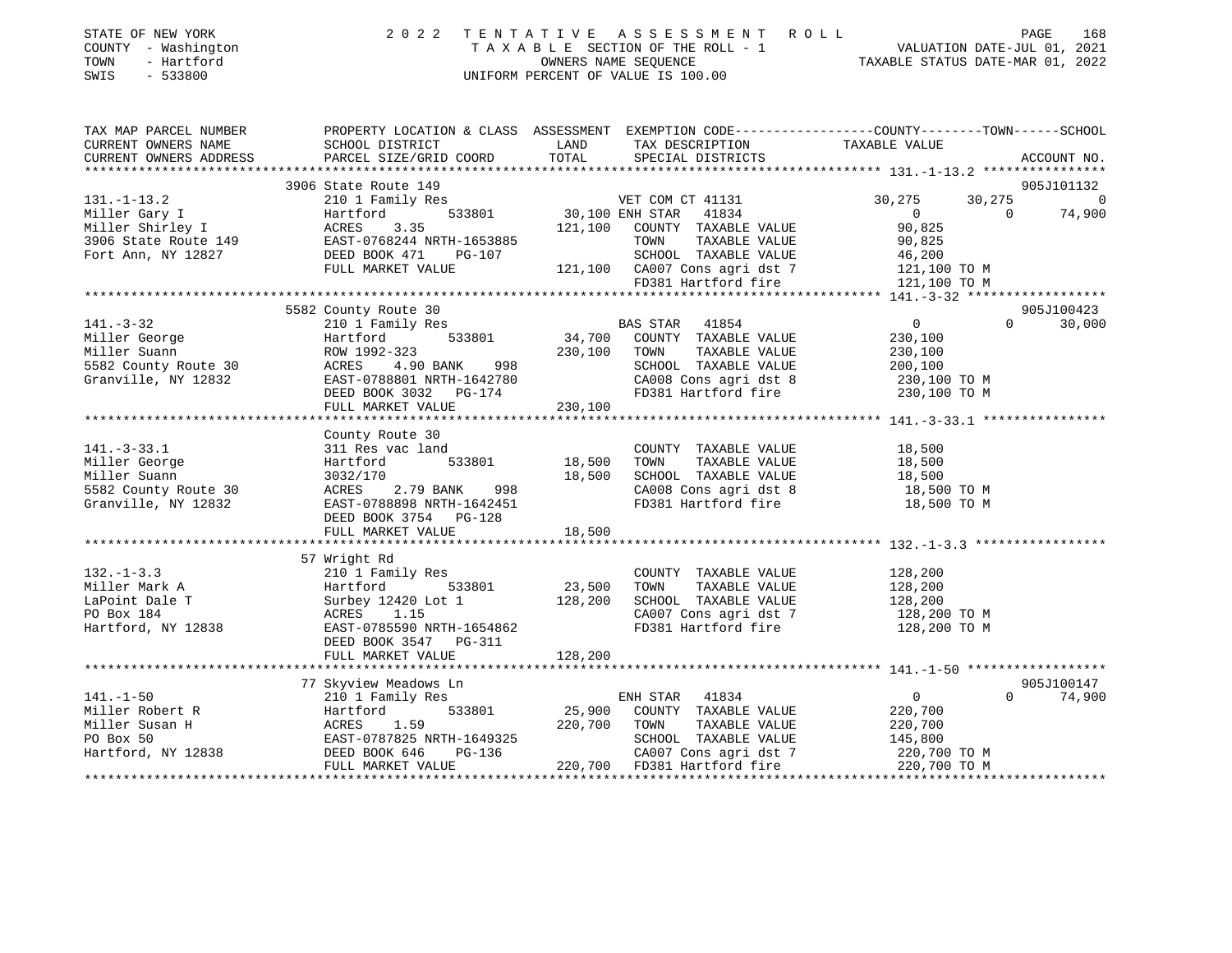| STATE OF NEW YORK<br>COUNTY - Washington<br>- Hartford<br>TOWN<br>SWIS<br>$-533800$ | 2 0 2 2                                                                          | TENTATIVE<br>OWNERS NAME SEQUENCE | A S S E S S M E N T<br>TAXABLE SECTION OF THE ROLL - 1<br>UNIFORM PERCENT OF VALUE IS 100.00 | PAGE 169<br>VALUATION DATE-JUL 01, 2021<br>TAXABLE STATIIS DATE 115 115 11                        |
|-------------------------------------------------------------------------------------|----------------------------------------------------------------------------------|-----------------------------------|----------------------------------------------------------------------------------------------|---------------------------------------------------------------------------------------------------|
| TAX MAP PARCEL NUMBER                                                               |                                                                                  |                                   |                                                                                              | PROPERTY LOCATION & CLASS ASSESSMENT EXEMPTION CODE----------------COUNTY--------TOWN------SCHOOL |
| CURRENT OWNERS NAME                                                                 | SCHOOL DISTRICT                                                                  | LAND                              | TAX DESCRIPTION                                                                              | TAXABLE VALUE                                                                                     |
| CURRENT OWNERS ADDRESS                                                              | PARCEL SIZE/GRID COORD                                                           | TOTAL                             | SPECIAL DISTRICTS                                                                            | ACCOUNT NO.                                                                                       |
|                                                                                     |                                                                                  |                                   |                                                                                              |                                                                                                   |
|                                                                                     | 2092 County Route 43                                                             |                                   |                                                                                              | 905J100021                                                                                        |
| $148. - 1 - 26$                                                                     | 411 Apartment                                                                    |                                   | COUNTY TAXABLE VALUE                                                                         | 199,600                                                                                           |
| Miller Robert R                                                                     | Hartford<br>533801                                                               | 29,200                            | TOWN<br>TAXABLE VALUE                                                                        | 199,600                                                                                           |
| Miller Susan H                                                                      | 2.90<br>ACRES                                                                    | 199,600                           | SCHOOL TAXABLE VALUE                                                                         | 199,600                                                                                           |
| PO Box 50<br>Hartford, NY 12838                                                     | EAST-0765638 NRTH-1636286<br>DEED BOOK 563<br><b>PG-198</b><br>FULL MARKET VALUE | 199,600                           | FD381 Hartford fire                                                                          | 199,600 TO M                                                                                      |
|                                                                                     |                                                                                  |                                   |                                                                                              |                                                                                                   |
|                                                                                     | 1620 Baldwin Corners Rd                                                          |                                   |                                                                                              | 905J100056                                                                                        |
| $122. - 1 - 6$                                                                      | 210 1 Family Res                                                                 |                                   | BAS STAR<br>41854                                                                            | 0<br>$\Omega$<br>30,000                                                                           |
| Mills Michael H Jr                                                                  | Hartford<br>533801                                                               | 23,600                            | COUNTY TAXABLE VALUE                                                                         | 85,700                                                                                            |
| 1620 Baldwin Corners Rd                                                             | 1.20 BANK<br>ACRES<br>998                                                        | 85,700                            | TAXABLE VALUE<br>TOWN                                                                        | 85,700                                                                                            |
| Fort Ann, NY 12827                                                                  | EAST-0774003 NRTH-1664202                                                        |                                   | SCHOOL TAXABLE VALUE                                                                         | 55,700                                                                                            |
|                                                                                     | DEED BOOK 1763 PG-217                                                            |                                   | CA007 Cons agri dst 7                                                                        | 85,700 TO M                                                                                       |
|                                                                                     | FULL MARKET VALUE                                                                |                                   | 85,700 FD381 Hartford fire                                                                   | 85,700 TO M                                                                                       |
|                                                                                     |                                                                                  |                                   |                                                                                              |                                                                                                   |
|                                                                                     | 7 Kittie Mae Way                                                                 |                                   |                                                                                              |                                                                                                   |
| $132. - 1 - 21.3$                                                                   | 311 Res vac land                                                                 |                                   | COUNTY TAXABLE VALUE                                                                         | 1,500                                                                                             |
| Milne Lisa King                                                                     | 533801<br>Hartford                                                               | 1,500                             | TOWN<br>TAXABLE VALUE                                                                        | 1,500                                                                                             |
| 5 Kittie Mae Way                                                                    | FRNT 102.00 DPTH 215.00                                                          | 1,500                             | SCHOOL TAXABLE VALUE                                                                         | 1,500<br>1,500 TO M                                                                               |
| Granville, NY 12832                                                                 | EAST-0788331 NRTH-1655068<br>DEED BOOK 3276 PG-270                               |                                   | CA007 Cons agri dst 7<br>FD381 Hartford fire                                                 | 1,500 TO M                                                                                        |
|                                                                                     | FULL MARKET VALUE                                                                | 1,500                             |                                                                                              |                                                                                                   |
|                                                                                     |                                                                                  |                                   |                                                                                              |                                                                                                   |
|                                                                                     | State Route 40                                                                   |                                   |                                                                                              |                                                                                                   |
| $132. - 1 - 21.8$                                                                   | 314 Rural vac<10                                                                 |                                   | COUNTY TAXABLE VALUE                                                                         | 13,000                                                                                            |
| Milne Robert J                                                                      | Hartford<br>533801                                                               | 13,000                            | TOWN<br>TAXABLE VALUE                                                                        | 13,000                                                                                            |
| Milne Lisa E                                                                        | 1.07<br>ACRES                                                                    | 13,000                            | SCHOOL TAXABLE VALUE                                                                         | 13,000                                                                                            |
| 5 Kittie Mae Way                                                                    | EAST-0788583 NRTH-1654906                                                        |                                   | CA007 Cons agri dst 7                                                                        | 13,000 TO M                                                                                       |
| Granville, NY 12832                                                                 | DEED BOOK 3120 PG-202                                                            |                                   | FD381 Hartford fire                                                                          | 13,000 TO M                                                                                       |
|                                                                                     | FULL MARKET VALUE                                                                | 13,000                            |                                                                                              |                                                                                                   |
|                                                                                     |                                                                                  |                                   |                                                                                              |                                                                                                   |
|                                                                                     | 287 Blood St                                                                     |                                   |                                                                                              | $\overline{0}$<br>$\Omega$                                                                        |
| $142. - 1 - 13.2$<br>Mitchell Christopher P                                         | 240 Rural res<br>Hartford<br>533801                                              | 32,300                            | BAS STAR<br>41854<br>COUNTY TAXABLE VALUE                                                    | 30,000<br>147,300                                                                                 |
| Mitchell Cynthia-Mary N                                                             | ACRES 15.02 BANK<br>6                                                            | 147,300                           | TAXABLE VALUE<br>TOWN                                                                        | 147,300                                                                                           |
| 287 Blood St                                                                        | EAST-0793351 NRTH-1647209                                                        |                                   | SCHOOL TAXABLE VALUE                                                                         | 117,300                                                                                           |
| Granville, NY 12832                                                                 | DEED BOOK 2026<br>PG-279                                                         |                                   | FD381 Hartford fire                                                                          | 147,300 TO M                                                                                      |
|                                                                                     | FULL MARKET VALUE                                                                | 147,300                           |                                                                                              |                                                                                                   |
|                                                                                     |                                                                                  |                                   |                                                                                              |                                                                                                   |
|                                                                                     | Camp A Way                                                                       |                                   |                                                                                              | 905J100534                                                                                        |
| $142. - 1 - 35$                                                                     | 322 Rural vac>10                                                                 |                                   | COUNTY TAXABLE VALUE                                                                         | 13,400                                                                                            |
| Mohegan Real Estate LLC                                                             | Hartford<br>533801                                                               | 13,400                            | TOWN<br>TAXABLE VALUE                                                                        | 13,400                                                                                            |
| 116 Warren Ave                                                                      | ACRES<br>10.12                                                                   | 13,400                            | SCHOOL TAXABLE VALUE                                                                         | 13,400                                                                                            |
| Milton, MA 02186                                                                    | EAST-0792218 NRTH-1646821                                                        |                                   | FD381 Hartford fire                                                                          | 13,400 TO M                                                                                       |
|                                                                                     | DEED BOOK 20220 PG-1145                                                          |                                   |                                                                                              |                                                                                                   |
| PRIOR OWNER ON 3/01/2022                                                            | FULL MARKET VALUE                                                                | 13,400                            |                                                                                              |                                                                                                   |
| Mohegan Real Estate LLC                                                             |                                                                                  |                                   |                                                                                              |                                                                                                   |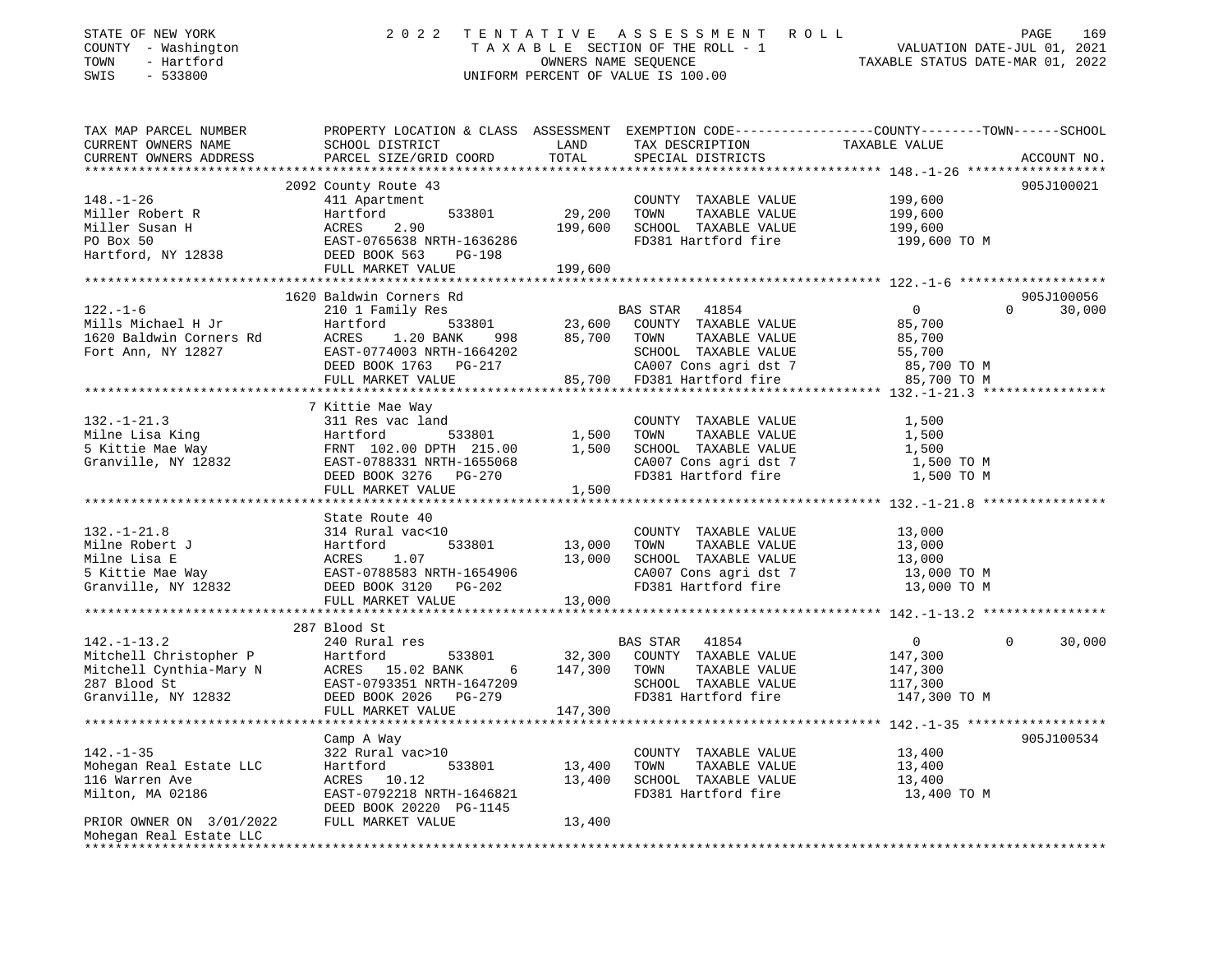| STATE OF NEW YORK<br>COUNTY - Washington<br>- Hartford<br>TOWN<br>SWIS<br>$-533800$              |                                                                                                                                                                             |                              | 2022 TENTATIVE ASSESSMENT ROLL<br>TAXABLE SECTION OF THE ROLL - 1<br>TAXABLE SECTION OF THE ROLL - 1<br>OWNERS NAME SEQUENCE TAXABLE STATUS DATE-MAR 01, 2022<br>UNIFORM PERCENT OF VALUE IS 100.00 |                                                                                 | PAGE<br>170           |
|--------------------------------------------------------------------------------------------------|-----------------------------------------------------------------------------------------------------------------------------------------------------------------------------|------------------------------|-----------------------------------------------------------------------------------------------------------------------------------------------------------------------------------------------------|---------------------------------------------------------------------------------|-----------------------|
| TAX MAP PARCEL NUMBER<br>CURRENT OWNERS NAME<br>CURRENT OWNERS ADDRESS                           | PROPERTY LOCATION & CLASS ASSESSMENT EXEMPTION CODE---------------COUNTY-------TOWN------SCHOOL<br>SCHOOL DISTRICT<br>PARCEL SIZE/GRID COORD                                | LAND<br>TOTAL                | TAX DESCRIPTION<br>SPECIAL DISTRICTS                                                                                                                                                                | TAXABLE VALUE                                                                   | ACCOUNT NO.           |
|                                                                                                  |                                                                                                                                                                             |                              |                                                                                                                                                                                                     |                                                                                 |                       |
| $112. - 2 - 2$<br>Moni Charles<br>124 Parkside Dr<br>Princeton, NJ 08540                         | West Starbuck Ln<br>322 Rural vac>10<br>532802<br>Fort Ann<br>939/107<br>$112. - 1 - 2$<br>ACRES 10.24<br>EAST-0765668 NRTH-1667689<br>DEED BOOK 939<br><b>PG-109</b>       | 31,500<br>31,500             | COUNTY TAXABLE VALUE<br>TOWN<br>TAXABLE VALUE<br>SCHOOL TAXABLE VALUE<br>FD381 Hartford fire                                                                                                        | 31,500<br>31,500<br>31,500<br>31,500 TO M                                       | 905J100452            |
|                                                                                                  | FULL MARKET VALUE                                                                                                                                                           | 31,500                       |                                                                                                                                                                                                     |                                                                                 |                       |
|                                                                                                  |                                                                                                                                                                             |                              |                                                                                                                                                                                                     |                                                                                 |                       |
| $123. - 1 - 12.2$<br>Monikowski Frank T<br>Monikowski Linda O<br>PO Box 33<br>Hartford, NY 12838 | 8421 State Route 40<br>240 Rural res<br>Hartford<br>533801<br>LOT 1, 3618/227<br>sub aband 3624/219<br>ACRES    39.23<br>EAST-0791461 NRTH-1659819<br>DEED BOOK 3098 PG-58  | 250,000 TOWN                 | BAS STAR 41854<br>49,100 COUNTY TAXABLE VALUE<br>TAXABLE VALUE<br>SCHOOL TAXABLE VALUE<br>CA007 Cons agri dst 7<br>FD381 Hartford fire                                                              | $\overline{0}$<br>250,000<br>250,000<br>220,000<br>250,000 TO M<br>250,000 TO M | $\mathbf 0$<br>30,000 |
|                                                                                                  | FULL MARKET VALUE                                                                                                                                                           | 250,000                      |                                                                                                                                                                                                     |                                                                                 |                       |
| $114. - 1 - 16$<br>Monrian Eric E<br>Hall Paige E<br>560 Lower Oak St<br>Hudson Falls, NY 12839  | 549 Warren Rd<br>210 1 Family Res<br>Hartford 533801<br>ACRES 4.00<br>EAST-0790411 NRTH-1664489<br>DEED BOOK 20191 PG-28601<br>FULL MARKET VALUE                            | 32,000<br>130,000<br>130,000 | COUNTY TAXABLE VALUE<br>TAXABLE VALUE<br>TOWN<br>SCHOOL TAXABLE VALUE<br>CA007 Cons agri dst 7<br>FD381 Hartford fire                                                                               | 130,000<br>130,000<br>130,000<br>130,000 ТО М<br>130,000 TO M                   | 905J100118            |
| $139. -4 - 7.5$<br>Monroe Jonathan S<br>Monroe Krystal M<br>166 Gulf Ln<br>Fort Ann, NY 12827    | 166 Gulf Ln<br>314 Rural vac<10<br>Hartford<br>533801<br><b>ACRES</b><br>2.11<br>EAST-0766082 NRTH-1643879<br>DEED BOOK 2835 PG-317<br>FULL MARKET VALUE                    | 16,300<br>16,300<br>16,300   | COUNTY TAXABLE VALUE<br>TOWN<br>TAXABLE VALUE<br>SCHOOL TAXABLE VALUE<br>CA007 Cons agri dst 7<br>FD381 Hartford fire                                                                               | 16,300<br>16,300<br>16,300<br>16,300 TO M<br>16,300 TO M                        |                       |
|                                                                                                  |                                                                                                                                                                             |                              |                                                                                                                                                                                                     |                                                                                 |                       |
| $139. -4 - 7.1$<br>Monroe Kermit O<br>Monroe Dianna<br>182 Gulf Ln<br>Fort Ann, NY 12827         | 182 Gulf Ln<br>210 1 Family Res<br>533801<br>Hartford<br>$139. -1 - 7.1$<br>ACRES 1.00 BANK 997<br>EAST-0765264 NRTH-1644051<br>DEED BOOK 659<br>PG-57<br>FULL MARKET VALUE | 23,000<br>114,800<br>114,800 | BAS STAR 41854<br>COUNTY TAXABLE VALUE<br>TOWN<br>TAXABLE VALUE<br>SCHOOL TAXABLE VALUE<br>CA007 Cons agri dst 7<br>FD381 Hartford fire                                                             | 0<br>114,800<br>114,800<br>84,800<br>114,800 TO M<br>114,800 TO M               | $\Omega$<br>30,000    |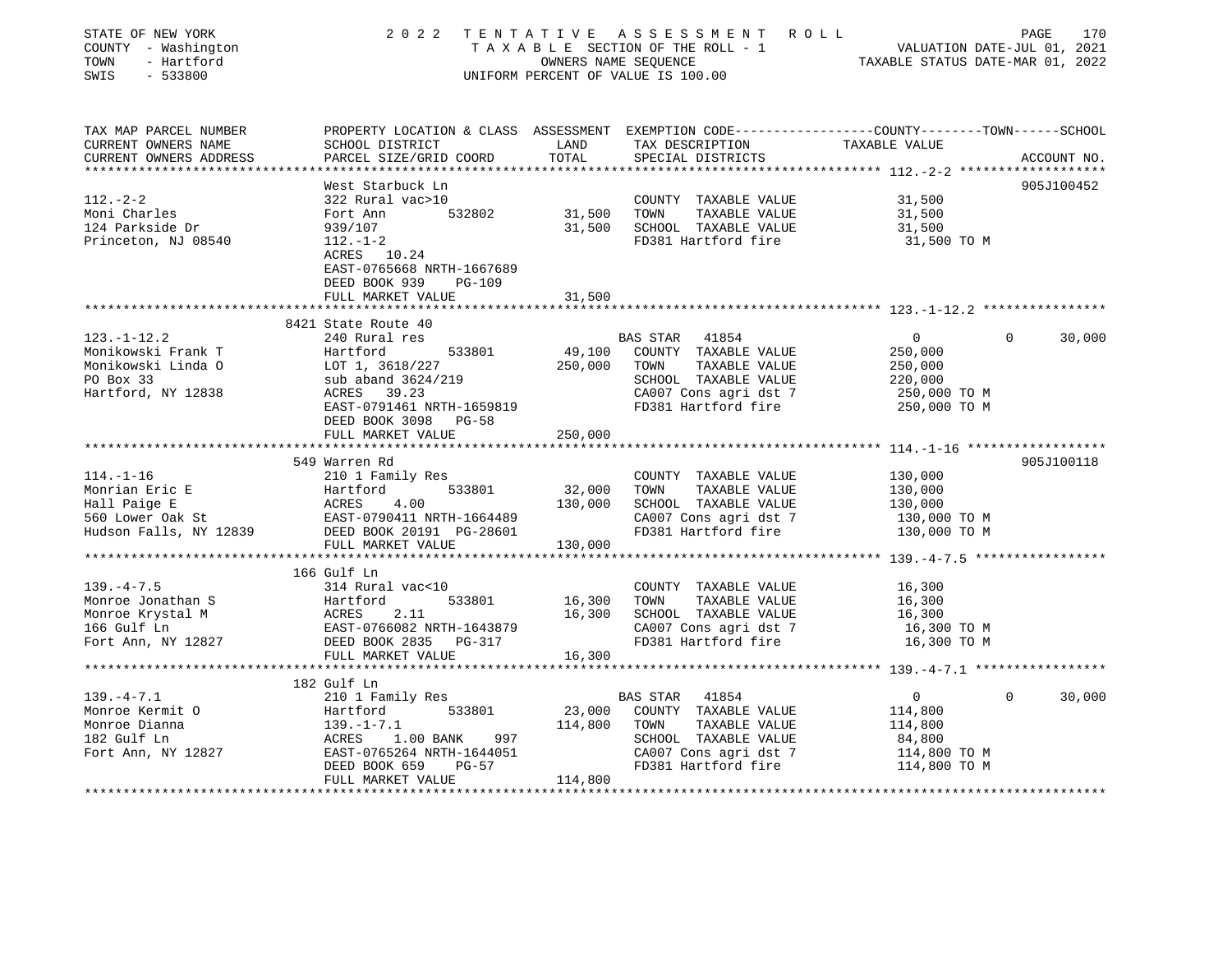| STATE OF NEW YORK         | 2 0 2 2                               | TENTATIVE | A S S E S S M E N T A O L L                 |                                                                                                 | PAGE<br>171              |
|---------------------------|---------------------------------------|-----------|---------------------------------------------|-------------------------------------------------------------------------------------------------|--------------------------|
| COUNTY - Washington       |                                       |           | TAXABLE SECTION OF THE ROLL - 1             | VALUATION DATE-JUL 01, 2021                                                                     |                          |
| TOWN<br>- Hartford        |                                       |           | OWNERS NAME SEQUENCE                        | TAXABLE STATUS DATE-MAR 01, 2022                                                                |                          |
| SWIS<br>$-533800$         |                                       |           | UNIFORM PERCENT OF VALUE IS 100.00          |                                                                                                 |                          |
|                           |                                       |           |                                             |                                                                                                 |                          |
| TAX MAP PARCEL NUMBER     |                                       |           |                                             | PROPERTY LOCATION & CLASS ASSESSMENT EXEMPTION CODE---------------COUNTY-------TOWN------SCHOOL |                          |
| CURRENT OWNERS NAME       | SCHOOL DISTRICT                       | LAND      | TAX DESCRIPTION                             | TAXABLE VALUE                                                                                   |                          |
| CURRENT OWNERS ADDRESS    | PARCEL SIZE/GRID COORD                | TOTAL     | SPECIAL DISTRICTS                           |                                                                                                 | ACCOUNT NO.              |
|                           |                                       |           |                                             |                                                                                                 |                          |
|                           | 172 Gulf Ln                           |           |                                             |                                                                                                 |                          |
| $139. -4 - 7.2$           | 312 Vac w/imprv                       |           | COUNTY TAXABLE VALUE                        | 4,500                                                                                           |                          |
| Monroe Kermit O           | Hartford<br>533801                    | 1,000     | TOWN<br>TAXABLE VALUE                       | 4,500                                                                                           |                          |
| Monroe Dianna L           | $139. - 1 - 7.2$                      | 4,500     | SCHOOL TAXABLE VALUE                        | 4,500                                                                                           |                          |
| 182 Gulf Ln               | FRNT 130.00 DPTH 147.00               |           | CA007 Cons agri dst 7                       | 4,500 TO M                                                                                      |                          |
| Fort Ann, NY 12827        | EAST-0765233 NRTH-1643839             |           | FD381 Hartford fire                         | 4,500 TO M                                                                                      |                          |
|                           | DEED BOOK 836<br>PG-272               |           |                                             |                                                                                                 |                          |
|                           | FULL MARKET VALUE                     | 4,500     |                                             |                                                                                                 |                          |
|                           |                                       |           |                                             |                                                                                                 |                          |
|                           | Gulf Ln                               |           |                                             |                                                                                                 |                          |
| $139. -4 - 7.3$           | 323 Vacant rural                      |           | COUNTY TAXABLE VALUE                        | 45,600                                                                                          |                          |
| Monroe Kermit O           | Hartford<br>533801                    | 45,600    | TAXABLE VALUE<br>TOWN                       | 45,600                                                                                          |                          |
| Monroe Dianna L           | LOT 2                                 | 45,600    | SCHOOL TAXABLE VALUE                        | 45,600                                                                                          |                          |
| 182 Gulf Ln               | $139. - 1 - 7.3$                      |           | CA007 Cons agri dst 7                       | 45,600 TO M                                                                                     |                          |
| Fort Ann, NY 12827        | ACRES<br>28.05                        |           | FD381 Hartford fire                         | 45,600 TO M                                                                                     |                          |
|                           | EAST-0765885 NRTH-1644350             |           |                                             |                                                                                                 |                          |
|                           | DEED BOOK 2586 PG-134                 |           |                                             |                                                                                                 |                          |
|                           | FULL MARKET VALUE                     | 45,600    |                                             |                                                                                                 |                          |
|                           |                                       |           |                                             |                                                                                                 |                          |
|                           | 4 Outatha Way                         |           |                                             |                                                                                                 | 905J101093               |
| $131. - 1 - 9.2$          | 240 Rural res                         |           | COUNTY TAXABLE VALUE                        | 227,500                                                                                         |                          |
| Montgomery Levi           | Hartford<br>533801                    | 41,400    | TOWN<br>TAXABLE VALUE                       | 227,500                                                                                         |                          |
| 4 Outatha Way             | ACRES 11.05 BANK<br>997               | 227,500   | SCHOOL TAXABLE VALUE                        | 227,500                                                                                         |                          |
| Fort Ann, NY 12827        | EAST-0775939 NRTH-1651535             |           | CA007 Cons agri dst 7                       | 227,500 TO M                                                                                    |                          |
|                           | DEED BOOK 3841<br>$PG-1$              |           | FD381 Hartford fire                         | 227,500 TO M                                                                                    |                          |
|                           | FULL MARKET VALUE                     | 227,500   |                                             |                                                                                                 |                          |
|                           |                                       |           |                                             |                                                                                                 |                          |
|                           | 3491 State Route 196                  |           | 38 PCT OF VALUE USED FOR EXEMPTION PURPOSES |                                                                                                 | 905J100454               |
| $139. - 4 - 3$            | 240 Rural res                         |           | AG DIST<br>41720                            | 145,768<br>145,768                                                                              | 145,768                  |
| Moore Leonard F           | 533801<br>Hartford                    |           | 298,100 AGED-CO/TN 41801                    | 79,618<br>79,618                                                                                | $\overline{\phantom{0}}$ |
| Moore Dawn                | $139. - 1 - 3$                        |           | 465,600 ENH STAR<br>41834                   | $\overline{0}$<br>$\Omega$                                                                      | 74,900                   |
| 3491 State Route 196      | ACRES 263.75                          |           | COUNTY TAXABLE VALUE                        | 240,214                                                                                         |                          |
| Fort Ann, NY 12827        | EAST-0768067 NRTH-1643490             |           | TOWN<br>TAXABLE VALUE                       | 240,214                                                                                         |                          |
|                           | DEED BOOK 3599 PG-188                 |           | SCHOOL TAXABLE VALUE                        | 244,932                                                                                         |                          |
| MAY BE SUBJECT TO PAYMENT | FULL MARKET VALUE                     | 465,600   | CA007 Cons agri dst 7                       | 319,832 TO M                                                                                    |                          |
| UNDER AGDIST LAW TIL 2026 |                                       |           | 145,768 EX                                  |                                                                                                 |                          |
|                           |                                       |           | FD381 Hartford fire                         | 465,600 TO M                                                                                    |                          |
|                           | ************************************* |           |                                             | ********* 150.-1-45 ******************                                                          |                          |
|                           | Gilchrist Hill Rd                     |           |                                             |                                                                                                 | 905J100015               |
| $150. - 1 - 45$           | 323 Vacant rural                      |           | FOR 480A<br>47460                           | 70,000<br>70,000                                                                                | 70,000                   |
| Moore Marlene Trustee     | 533801<br>Hartford                    | 102,600   | COUNTY TAXABLE VALUE                        | 32,600                                                                                          |                          |
| Pike Mary Ellen Trustee   | 823/75                                | 102,600   | TOWN<br>TAXABLE VALUE                       | 32,600                                                                                          |                          |
| 456 Gilchrist Hill Rd     | Forest Tax 2324/32                    |           | SCHOOL TAXABLE VALUE                        | 32,600                                                                                          |                          |
| Hartford, NY 12838        | ACRES 155.60                          |           | FD381 Hartford fire                         | 102,600 TO M                                                                                    |                          |
|                           | EAST-0782172 NRTH-1637342             |           |                                             |                                                                                                 |                          |
| MAY BE SUBJECT TO PAYMENT | DEED BOOK 3378<br>$PG-49$             |           |                                             |                                                                                                 |                          |
| UNDER RPTL480A UNTIL 2031 | FULL MARKET VALUE                     | 102,600   |                                             |                                                                                                 |                          |
|                           |                                       |           |                                             |                                                                                                 |                          |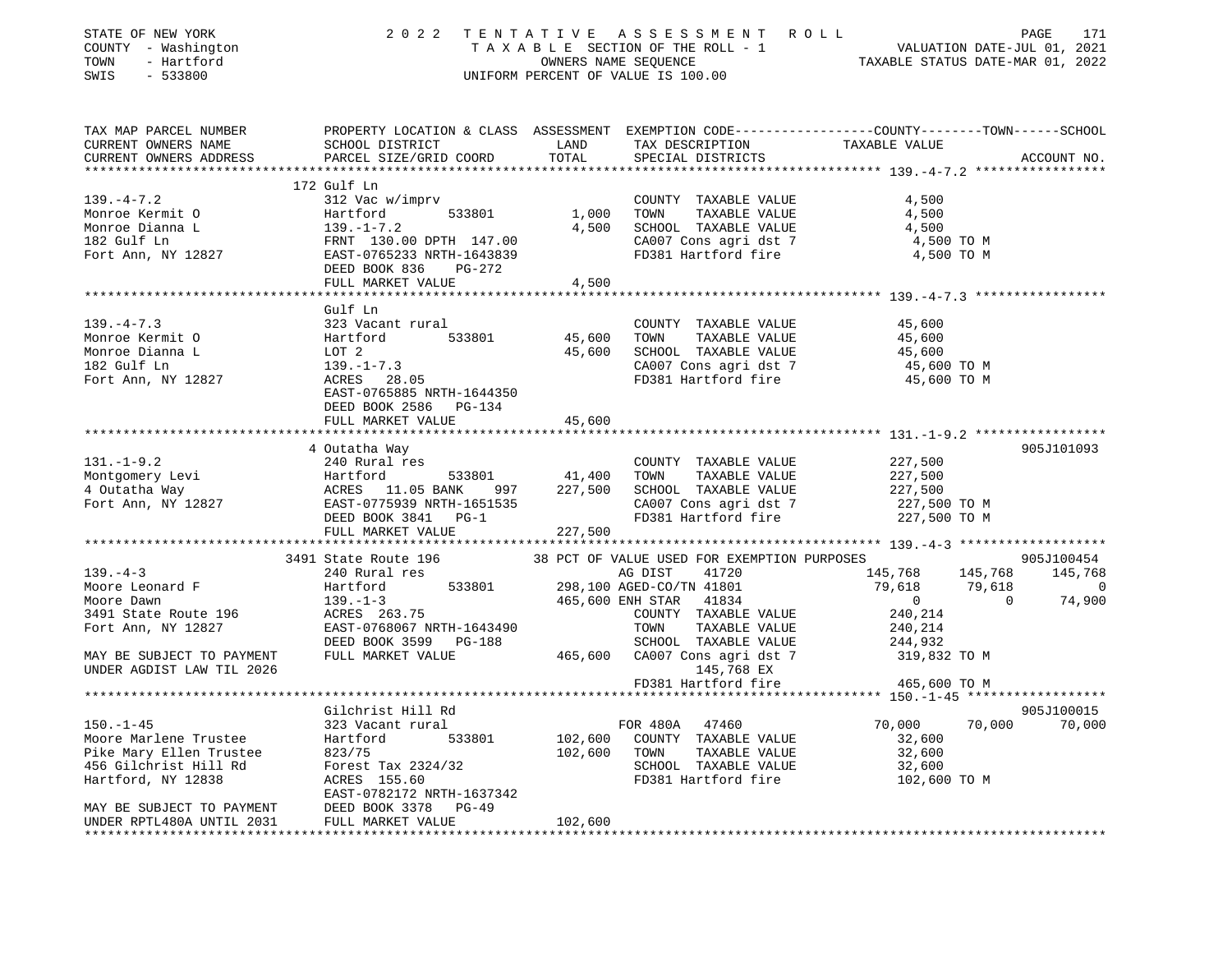| STATE OF NEW YORK<br>COUNTY - Washington<br>TOWN<br>- Hartford<br>SWIS<br>$-533800$ | 2 0 2 2<br>TENTATIVE                                                                                                | OWNERS NAME SEQUENCE | A S S E S S M E N T<br>R O L L<br>TAXABLE SECTION OF THE ROLL - 1<br>UNIFORM PERCENT OF VALUE IS 100.00 | VALUATION DATE-JUL 01, 2021<br>TAXABLE STATUS DATE-MAR 01, 2022 | PAGE<br>172 |
|-------------------------------------------------------------------------------------|---------------------------------------------------------------------------------------------------------------------|----------------------|---------------------------------------------------------------------------------------------------------|-----------------------------------------------------------------|-------------|
| TAX MAP PARCEL NUMBER<br>CURRENT OWNERS NAME                                        | PROPERTY LOCATION & CLASS ASSESSMENT EXEMPTION CODE----------------COUNTY-------TOWN------SCHOOL<br>SCHOOL DISTRICT | LAND                 | TAX DESCRIPTION                                                                                         | TAXABLE VALUE                                                   |             |
| CURRENT OWNERS ADDRESS                                                              | PARCEL SIZE/GRID COORD                                                                                              | TOTAL                | SPECIAL DISTRICTS                                                                                       |                                                                 | ACCOUNT NO. |
|                                                                                     |                                                                                                                     |                      |                                                                                                         |                                                                 |             |
|                                                                                     | 326 Warren Rd                                                                                                       |                      |                                                                                                         |                                                                 | 905J100634  |
| $123. - 1 - 18$                                                                     | 210 1 Family Res                                                                                                    |                      | COUNTY TAXABLE VALUE                                                                                    | 120,000                                                         |             |
| Morehouse Eric D                                                                    | 533801<br>Hartford                                                                                                  | 37,400               | TOWN<br>TAXABLE VALUE                                                                                   | 120,000                                                         |             |
| Morehouse Ashley L                                                                  | 5.80                                                                                                                | 120,000              | SCHOOL TAXABLE VALUE                                                                                    | 120,000                                                         |             |
| 326 Warren Rd<br>Fort Ann, NY 12827                                                 | EAST-0785708 NRTH-1662411<br>DEED BOOK 20210 PG-4851                                                                |                      | CA007 Cons agri dst 7<br>FD381 Hartford fire                                                            | 120,000 TO M<br>120,000 TO M                                    |             |
|                                                                                     | FULL MARKET VALUE                                                                                                   | 120,000              |                                                                                                         |                                                                 |             |
|                                                                                     |                                                                                                                     |                      |                                                                                                         |                                                                 |             |
|                                                                                     | 418 Blood St                                                                                                        |                      |                                                                                                         |                                                                 | 905J101378  |
| $132. -4 - 8.2$                                                                     | 312 Vac w/imprv                                                                                                     |                      | COUNTY TAXABLE VALUE                                                                                    | 18,600                                                          |             |
| Morehouse Jason                                                                     | Hartford<br>533801                                                                                                  | 13,700               | TAXABLE VALUE<br>TOWN                                                                                   | 18,600                                                          |             |
| 418 Blood St                                                                        | 2.00<br>ACRES                                                                                                       | 18,600               | SCHOOL TAXABLE VALUE                                                                                    | 18,600                                                          |             |
| Granville, NY 12832                                                                 | EAST-0795038 NRTH-1649835                                                                                           |                      | FD381 Hartford fire                                                                                     | 18,600 TO M                                                     |             |
|                                                                                     | DEED BOOK 3665 PG-19                                                                                                |                      |                                                                                                         |                                                                 |             |
|                                                                                     | FULL MARKET VALUE                                                                                                   | 18,600               |                                                                                                         |                                                                 |             |
|                                                                                     |                                                                                                                     |                      |                                                                                                         |                                                                 |             |
| $132. -4 - 8.7$                                                                     | Blood St OFF<br>311 Res vac land                                                                                    |                      | COUNTY TAXABLE VALUE                                                                                    | 2,900                                                           |             |
| Morehouse Jason                                                                     | Hartford<br>533801                                                                                                  | 2,900                | TAXABLE VALUE<br>TOWN                                                                                   | 2,900                                                           |             |
| 418 Blood St                                                                        |                                                                                                                     | 2,900                | SCHOOL TAXABLE VALUE                                                                                    | 2,900                                                           |             |
| Granville, NY 12832                                                                 | EAST-0795244 NRTH-1649877                                                                                           |                      | FD381 Hartford fire                                                                                     | 2,900 TO M                                                      |             |
|                                                                                     | DEED BOOK 3665 PG-19                                                                                                |                      |                                                                                                         |                                                                 |             |
|                                                                                     | FULL MARKET VALUE                                                                                                   | 2,900                |                                                                                                         |                                                                 |             |
|                                                                                     |                                                                                                                     |                      |                                                                                                         |                                                                 |             |
|                                                                                     | 7381 State Route 40                                                                                                 |                      |                                                                                                         |                                                                 | 905J100324  |
| $149. - 1 - 18$                                                                     | 210 1 Family Res                                                                                                    |                      | VET COM CT 41131                                                                                        | 45,000<br>55,000                                                | $\Omega$    |
| Morgan Raymond P                                                                    | 533801<br>Hartford                                                                                                  | 25,100               | COUNTY TAXABLE VALUE                                                                                    | 339,800                                                         |             |
| Morgan Michelle                                                                     | 1.70<br>ACRES                                                                                                       | 394,800              | TOWN<br>TAXABLE VALUE                                                                                   | 349,800                                                         |             |
| 7381 State Route 40                                                                 | EAST-0775738 NRTH-1638931                                                                                           |                      | SCHOOL TAXABLE VALUE                                                                                    | 394,800                                                         |             |
| Fort Ann, NY 12827                                                                  | DEED BOOK 20210 PG-826                                                                                              |                      | CA007 Cons agri dst 7                                                                                   | 394,800 TO M                                                    |             |
|                                                                                     | FULL MARKET VALUE                                                                                                   | 394,800              | FD381 Hartford fire                                                                                     | 394,800 TO M                                                    |             |
| MAY BE SUBJECT TO PAYMENT<br>UNDER RPTL483 UNTIL 2024                               |                                                                                                                     |                      |                                                                                                         |                                                                 |             |
|                                                                                     |                                                                                                                     |                      |                                                                                                         |                                                                 |             |
|                                                                                     | State Route 40 OFF                                                                                                  |                      |                                                                                                         |                                                                 | 905J101303  |
| $149. - 1 - 18.1$                                                                   | 312 Vac w/imprv                                                                                                     |                      | COUNTY TAXABLE VALUE                                                                                    | 47,600                                                          |             |
| Morgan Raymond P                                                                    | 533801<br>Hartford                                                                                                  | 17,700               | TOWN<br>TAXABLE VALUE                                                                                   | 47,600                                                          |             |
| Morgan Michelle                                                                     | ACRES 15.30                                                                                                         | 47,600               | SCHOOL TAXABLE VALUE                                                                                    | 47,600                                                          |             |
| 7381 State Route 40                                                                 | EAST-0775273 NRTH-1639283                                                                                           |                      | CA007 Cons agri dst 7                                                                                   | 47,600 TO M                                                     |             |
| Fort Ann, NY 12827                                                                  | DEED BOOK 20210 PG-826                                                                                              |                      | FD381 Hartford fire                                                                                     | 47,600 TO M                                                     |             |
|                                                                                     | FULL MARKET VALUE                                                                                                   | 47,600               |                                                                                                         |                                                                 |             |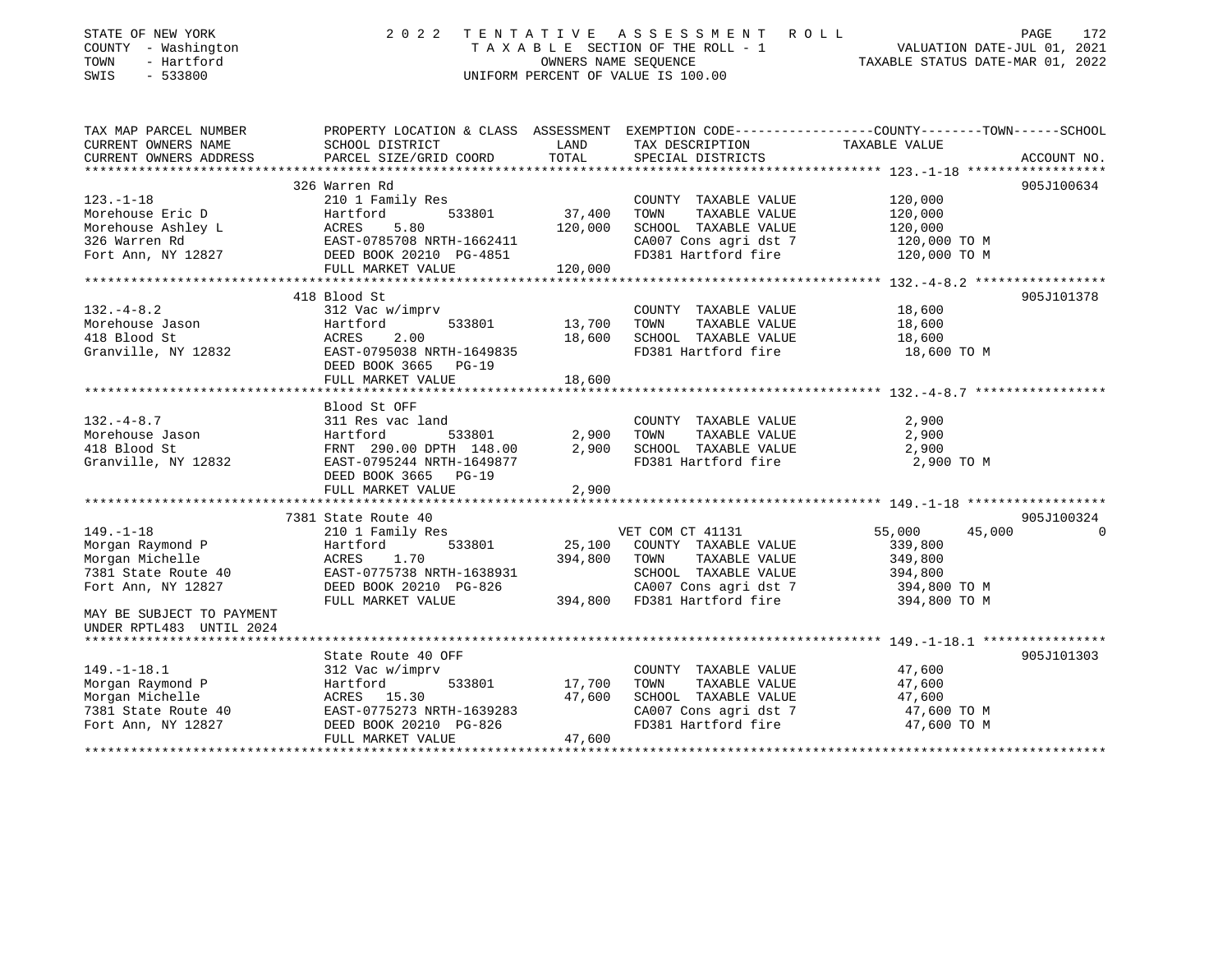| STATE OF NEW YORK<br>COUNTY - Washington<br>- Hartford<br>TOWN<br>SWIS<br>$-533800$ | 2 0 2 2                                              | ASSESSMENT ROLL<br>TENTATIVE<br>TAXABLE SECTION OF THE ROLL - 1<br>OWNERS NAME SEOUENCE<br>UNIFORM PERCENT OF VALUE IS 100.00 | PAGE 173<br>VALUATION DATE-JUL 01, 2021<br>TAXABLE STATIIS DATE 115 115 116                                      |
|-------------------------------------------------------------------------------------|------------------------------------------------------|-------------------------------------------------------------------------------------------------------------------------------|------------------------------------------------------------------------------------------------------------------|
| TAX MAP PARCEL NUMBER<br>CURRENT OWNERS NAME                                        | SCHOOL DISTRICT                                      | LAND<br>TAX DESCRIPTION                                                                                                       | PROPERTY LOCATION & CLASS ASSESSMENT EXEMPTION CODE---------------COUNTY-------TOWN------SCHOOL<br>TAXABLE VALUE |
| CURRENT OWNERS ADDRESS                                                              | PARCEL SIZE/GRID COORD                               | TOTAL<br>SPECIAL DISTRICTS                                                                                                    | ACCOUNT NO.                                                                                                      |
|                                                                                     |                                                      |                                                                                                                               |                                                                                                                  |
|                                                                                     | 146 Mcdougal Rd                                      |                                                                                                                               | 905J100607                                                                                                       |
| $148. - 1 - 23$                                                                     | 240 Rural res                                        | BAS STAR 41854                                                                                                                | $\overline{0}$<br>$\Omega$<br>30,000                                                                             |
| Morris Deborah A<br>146 McDougal Rd                                                 | Hartford<br>533801<br>ACRES 13.30                    | 48,400<br>COUNTY TAXABLE VALUE<br>264,000<br>TAXABLE VALUE<br>TOWN                                                            | 264,000<br>264,000                                                                                               |
| Argyle, NY 12809                                                                    | EAST-0767583 NRTH-1634431                            | SCHOOL TAXABLE VALUE                                                                                                          | 234,000                                                                                                          |
|                                                                                     | DEED BOOK 561<br>$PG-58$                             | CA006 Cons agri dst 6                                                                                                         | 264,000 TO M                                                                                                     |
|                                                                                     | FULL MARKET VALUE                                    | 264,000<br>FD381 Hartford fire                                                                                                | 264,000 TO M                                                                                                     |
|                                                                                     |                                                      |                                                                                                                               |                                                                                                                  |
|                                                                                     | 7936 State Route 40                                  |                                                                                                                               | 905J100179                                                                                                       |
| $141. - 1 - 33$                                                                     | 312 Vac w/imprv                                      | COUNTY TAXABLE VALUE                                                                                                          | 22,000                                                                                                           |
| Morris Robert B                                                                     | 533801<br>Hartford                                   | 22,000<br>TOWN<br>TAXABLE VALUE                                                                                               | 22,000                                                                                                           |
| 207 Potters Dr                                                                      | ACRES<br>1.97                                        | 22,000<br>SCHOOL TAXABLE VALUE                                                                                                | 22,000                                                                                                           |
| Bayville, NY 08721                                                                  | EAST-0784707 NRTH-1648903<br>DEED BOOK 20200 PG-5168 | CA007 Cons agri dst 7<br>FD381 Hartford fire                                                                                  | 22,000 TO M<br>22,000 TO M                                                                                       |
|                                                                                     | FULL MARKET VALUE                                    | 22,000                                                                                                                        |                                                                                                                  |
|                                                                                     |                                                      |                                                                                                                               |                                                                                                                  |
|                                                                                     | 61 Blood St                                          |                                                                                                                               |                                                                                                                  |
| $142. - 1 - 30.2$                                                                   | 210 1 Family Res                                     | COUNTY TAXABLE VALUE                                                                                                          | 221,000                                                                                                          |
| Morrison Michele                                                                    | Hartford<br>533801                                   | 26,000<br>TAXABLE VALUE<br>TOWN                                                                                               | 221,000                                                                                                          |
| 61 Blood St                                                                         | LOT 2                                                | 221,000<br>SCHOOL TAXABLE VALUE                                                                                               | 221,000                                                                                                          |
| Granville, NY 12832                                                                 | ACRES<br>$2.00$ BANK<br>997                          | CA008 Cons agri dst 8                                                                                                         | 221,000 TO M                                                                                                     |
|                                                                                     | EAST-0790650 NRTH-1642977                            | FD381 Hartford fire                                                                                                           | 221,000 TO M                                                                                                     |
|                                                                                     | DEED BOOK 20210 PG-4785<br>FULL MARKET VALUE         | 221,000                                                                                                                       |                                                                                                                  |
|                                                                                     |                                                      |                                                                                                                               |                                                                                                                  |
|                                                                                     | 354 County Route 19                                  |                                                                                                                               | 905J101380                                                                                                       |
| $149. - 1 - 32.7$                                                                   | 210 1 Family Res                                     | BAS STAR 41854                                                                                                                | $\Omega$<br>30,000<br>$\overline{0}$                                                                             |
| Morrison Patricia S                                                                 | 533801<br>Hartford                                   | 30,300<br>COUNTY TAXABLE VALUE                                                                                                | 148,800                                                                                                          |
| 354 County Route 19                                                                 | LOT 4                                                | 148,800<br>TAXABLE VALUE<br>TOWN                                                                                              | 148,800                                                                                                          |
| Fort Ann, NY 12827                                                                  | 3.42 BANK<br>ACRES<br>999                            | SCHOOL TAXABLE VALUE                                                                                                          | 118,800                                                                                                          |
|                                                                                     | EAST-0775183 NRTH-1638024                            | CA006 Cons agri dst 6                                                                                                         | 148,800 TO M                                                                                                     |
|                                                                                     | DEED BOOK 2608 PG-183                                | FD381 Hartford fire                                                                                                           | 148,800 TO M                                                                                                     |
|                                                                                     | FULL MARKET VALUE<br>***********************         | 148,800                                                                                                                       |                                                                                                                  |
|                                                                                     | 8488 State Route 40                                  |                                                                                                                               | 905J101323                                                                                                       |
| $123. - 1 - 11.3$                                                                   | 270 Mfg housing                                      | AGED-CO/TN 41801                                                                                                              | 11,400<br>11,400<br>$\overline{0}$                                                                               |
| Morrow Paula J                                                                      | Hartford<br>533801                                   | 23,000 ENH STAR<br>41834                                                                                                      | $\overline{0}$<br>$\Omega$<br>38,000                                                                             |
| 8518 State Route 40                                                                 | ACRES<br>1.00                                        | 38,000<br>COUNTY TAXABLE VALUE                                                                                                | 26,600                                                                                                           |
| Granville, NY 12832                                                                 | EAST-0792782 NRTH-1660044                            | TAXABLE VALUE<br>TOWN                                                                                                         | 26,600                                                                                                           |
|                                                                                     | DEED BOOK 561<br>$PG-67$                             | SCHOOL TAXABLE VALUE                                                                                                          | $\mathbf 0$                                                                                                      |
|                                                                                     | FULL MARKET VALUE                                    | 38,000 CA007 Cons agri dst 7                                                                                                  | 38,000 TO M                                                                                                      |
|                                                                                     |                                                      | FD381 Hartford fire                                                                                                           | 38,000 TO M                                                                                                      |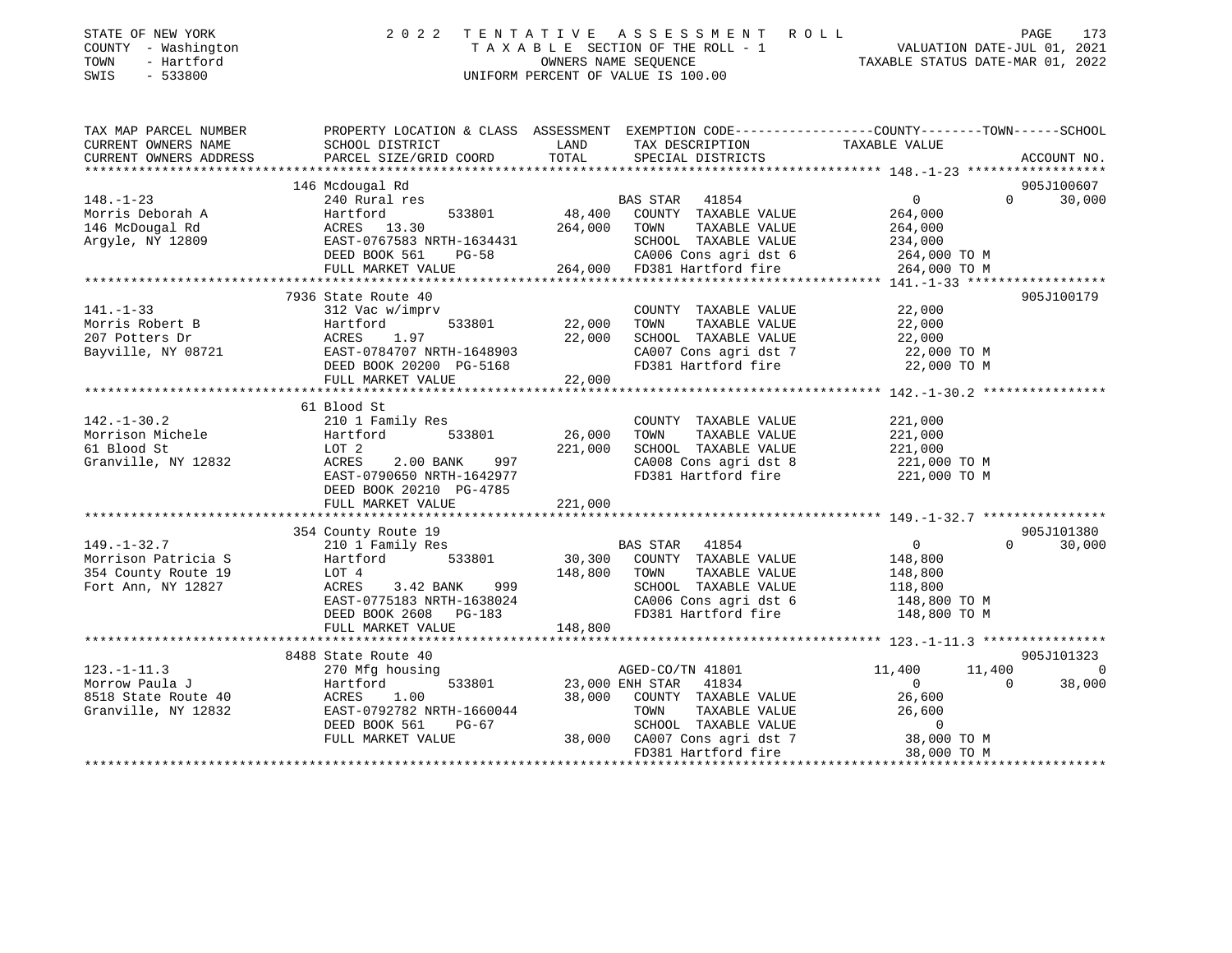| STATE OF NEW YORK<br>COUNTY - Washington<br>- Hartford<br>TOWN<br>SWIS<br>$-533800$                                                                                                                                                                      | 2 0 2 2                                                                       |         | TENTATIVE ASSESSMENT ROLL<br>TAXABLE SECTION OF THE ROLL - 1 VALUATION DATE-JUL 01, 2021<br>ONNERS NAME SEQUENCE  TAXABLE STATUS DATE-MAR 01, 2022<br>UNIFORM PERCENT OF VALUE IS 100.00 |                   |                |                      |
|----------------------------------------------------------------------------------------------------------------------------------------------------------------------------------------------------------------------------------------------------------|-------------------------------------------------------------------------------|---------|------------------------------------------------------------------------------------------------------------------------------------------------------------------------------------------|-------------------|----------------|----------------------|
| TAX MAP PARCEL NUMBER THE PROPERTY LOCATION & CLASS ASSESSMENT EXEMPTION CODE--------------COUNTY-------TOWN-----SCHOOL<br>CURRENT OWNERS NAME                                                                                                           | SCHOOL DISTRICT                                                               | LAND    | TAX DESCRIPTION                                                                                                                                                                          | TAXABLE VALUE     |                |                      |
| CURRENT OWNERS ADDRESS                                                                                                                                                                                                                                   | PARCEL SIZE/GRID COORD                                                        | TOTAL   | SPECIAL DISTRICTS                                                                                                                                                                        |                   |                | ACCOUNT NO.          |
|                                                                                                                                                                                                                                                          | 8518 State Route 40                                                           |         |                                                                                                                                                                                          |                   |                | 905J101321           |
| $123.-1-11.1$                                                                                                                                                                                                                                            | 210 1 Family Res                                                              |         | BAS STAR 41854                                                                                                                                                                           | $0 \qquad \qquad$ | $\Omega$       | 30,000               |
|                                                                                                                                                                                                                                                          |                                                                               |         | 533801 27,800 COUNTY TAXABLE VALUE                                                                                                                                                       | 98,400            |                |                      |
| Morrow Thomas E<br>Morrow William E<br>8518 State Route 40<br>Granville, NY 12832<br>DEED BOOK 831                                                                                                                                                       |                                                                               |         | 98,400 TOWN<br>TAXABLE VALUE                                                                                                                                                             | 98,400            |                |                      |
|                                                                                                                                                                                                                                                          | EAST-0793113 NRTH-1661043                                                     |         | SCHOOL TAXABLE VALUE                                                                                                                                                                     | 68,400            |                |                      |
|                                                                                                                                                                                                                                                          | PG-319                                                                        |         | CA007 Cons agri dst 7                                                                                                                                                                    | 98,400 TO M       |                |                      |
|                                                                                                                                                                                                                                                          | FULL MARKET VALUE                                                             |         | 98,400 FD381 Hartford fire                                                                                                                                                               | 98,400 TO M       |                |                      |
|                                                                                                                                                                                                                                                          |                                                                               |         |                                                                                                                                                                                          |                   |                |                      |
|                                                                                                                                                                                                                                                          | 8492 State Route 40                                                           |         |                                                                                                                                                                                          |                   |                |                      |
| $123. - 1 - 11.12$                                                                                                                                                                                                                                       | 314 Rural vac<10                                                              |         | COUNTY TAXABLE VALUE                                                                                                                                                                     | 14,000            |                |                      |
| Morrow William E                                                                                                                                                                                                                                         | Hartford<br>533801                                                            | 14,000  | TAXABLE VALUE<br>TOWN                                                                                                                                                                    | 14,000            |                |                      |
| 8518 State Route 40                                                                                                                                                                                                                                      | ACRES 1.34                                                                    | 14,000  | SCHOOL TAXABLE VALUE                                                                                                                                                                     | 14,000            |                |                      |
| Granville, NY 12832                                                                                                                                                                                                                                      | EAST-0792865 NRTH-1660298                                                     |         | CA007 Cons agri dst 7                                                                                                                                                                    | 14,000 TO M       |                |                      |
|                                                                                                                                                                                                                                                          | DEED BOOK 20200 PG-6546                                                       |         | FD381 Hartford fire                                                                                                                                                                      | 14,000 TO M       |                |                      |
|                                                                                                                                                                                                                                                          | FULL MARKET VALUE                                                             | 14,000  |                                                                                                                                                                                          |                   |                |                      |
|                                                                                                                                                                                                                                                          | 72 Hartford Main St                                                           |         |                                                                                                                                                                                          |                   |                | 905J100161           |
| $132.15 - 2 - 35$                                                                                                                                                                                                                                        | 210 1 Family Res                                                              |         | AGED-ALL 41800                                                                                                                                                                           | 40,500            | 40,500         | 40,500               |
|                                                                                                                                                                                                                                                          | 533801<br>Hartford                                                            |         | 17,000 ENH STAR 41834                                                                                                                                                                    | $\overline{0}$    | $\overline{0}$ | 40,500               |
|                                                                                                                                                                                                                                                          | ACRES<br>0.49                                                                 |         | 81,000 COUNTY TAXABLE VALUE                                                                                                                                                              | 40,500            |                |                      |
| 72 Hartford Main St<br>Hartford, NY 12838                                                                                                                                                                                                                | EAST-0786860 NRTH-1653161                                                     |         | TAXABLE VALUE<br>TOWN                                                                                                                                                                    | 40,500            |                |                      |
|                                                                                                                                                                                                                                                          | DEED BOOK 2917 PG-285                                                         |         | SCHOOL TAXABLE VALUE                                                                                                                                                                     | $\overline{0}$    |                |                      |
|                                                                                                                                                                                                                                                          | FULL MARKET VALUE                                                             |         | 81,000 CA007 Cons agri dst 7                                                                                                                                                             | 81,000 TO M       |                |                      |
|                                                                                                                                                                                                                                                          |                                                                               |         | FD381 Hartford fire                                                                                                                                                                      | 81,000 TO M       |                |                      |
|                                                                                                                                                                                                                                                          |                                                                               |         |                                                                                                                                                                                          |                   |                |                      |
|                                                                                                                                                                                                                                                          | 3216 Coach Rd                                                                 |         |                                                                                                                                                                                          |                   |                | 905J101157           |
|                                                                                                                                                                                                                                                          |                                                                               |         | BAS STAR 41854                                                                                                                                                                           | $\overline{0}$    | $\Omega$       | 30,000               |
|                                                                                                                                                                                                                                                          |                                                                               |         | 36,500 COUNTY TAXABLE VALUE                                                                                                                                                              | 218,700           |                |                      |
|                                                                                                                                                                                                                                                          | 150                                                                           |         | 218,700 TOWN<br>TAXABLE VALUE                                                                                                                                                            | 218,700           |                |                      |
|                                                                                                                                                                                                                                                          |                                                                               |         | SCHOOL TAXABLE VALUE                                                                                                                                                                     | 188,700           |                |                      |
|                                                                                                                                                                                                                                                          |                                                                               |         | FD381 Hartford fire                                                                                                                                                                      | 218,700 TO M      |                |                      |
| Morse Donald<br>Morse Carol (1990)<br>Morse Carol (1990)<br>210 1 Family Res<br>150 Hartford (193801)<br>2216 Coach Rd<br>2216 Coach Rd<br>2216 Coach Rd<br>2216 Coach Rd<br>2216 Coach Rd<br>2216 Coach Rd<br>2216 Coach Rd<br>2216 Coach Rd<br>2216 Co |                                                                               | 218,700 |                                                                                                                                                                                          |                   |                |                      |
|                                                                                                                                                                                                                                                          |                                                                               |         |                                                                                                                                                                                          |                   |                |                      |
| $132.-1-18.1$                                                                                                                                                                                                                                            | 8284 State Route 40<br>240 Rural res                                          |         | AGRI-D IND 41730                                                                                                                                                                         | 14,170            | 14,170         | 905J100686<br>14,170 |
| Moselle Bruce                                                                                                                                                                                                                                            | 533801                                                                        |         |                                                                                                                                                                                          | $\overline{0}$    | $\overline{0}$ | 30,000               |
| Moselle Darlene                                                                                                                                                                                                                                          | Hartford<br>ACRES 36.65<br>EAST-0790036 N<br>DEED BOOK 926<br>----- MADKET VI |         | 57,100 BAS STAR 41854<br>338,400 COUNTY TAXABLE VALUE                                                                                                                                    | 324,230           |                |                      |
| 8284 State Route 40                                                                                                                                                                                                                                      | EAST-0790036 NRTH-1655545                                                     |         | TAXABLE VALUE<br>TOWN                                                                                                                                                                    | 324,230           |                |                      |
| Granville, NY 12832                                                                                                                                                                                                                                      | PG-89                                                                         |         | SCHOOL TAXABLE VALUE                                                                                                                                                                     | 294,230           |                |                      |
|                                                                                                                                                                                                                                                          | FULL MARKET VALUE                                                             |         | 338,400 FD381 Hartford fire                                                                                                                                                              | 338,400 TO M      |                |                      |
| MAY BE SUBJECT TO PAYMENT<br>2020 . דדיד שגי דיפדרומית פתחותו                                                                                                                                                                                            |                                                                               |         |                                                                                                                                                                                          |                   |                |                      |

UNDER AGDIST LAW TIL 2029 \*\*\*\*\*\*\*\*\*\*\*\*\*\*\*\*\*\*\*\*\*\*\*\*\*\*\*\*\*\*\*\*\*\*\*\*\*\*\*\*\*\*\*\*\*\*\*\*\*\*\*\*\*\*\*\*\*\*\*\*\*\*\*\*\*\*\*\*\*\*\*\*\*\*\*\*\*\*\*\*\*\*\*\*\*\*\*\*\*\*\*\*\*\*\*\*\*\*\*\*\*\*\*\*\*\*\*\*\*\*\*\*\*\*\*\*\*\*\*\*\*\*\*\*\*\*\*\*\*\*\*\*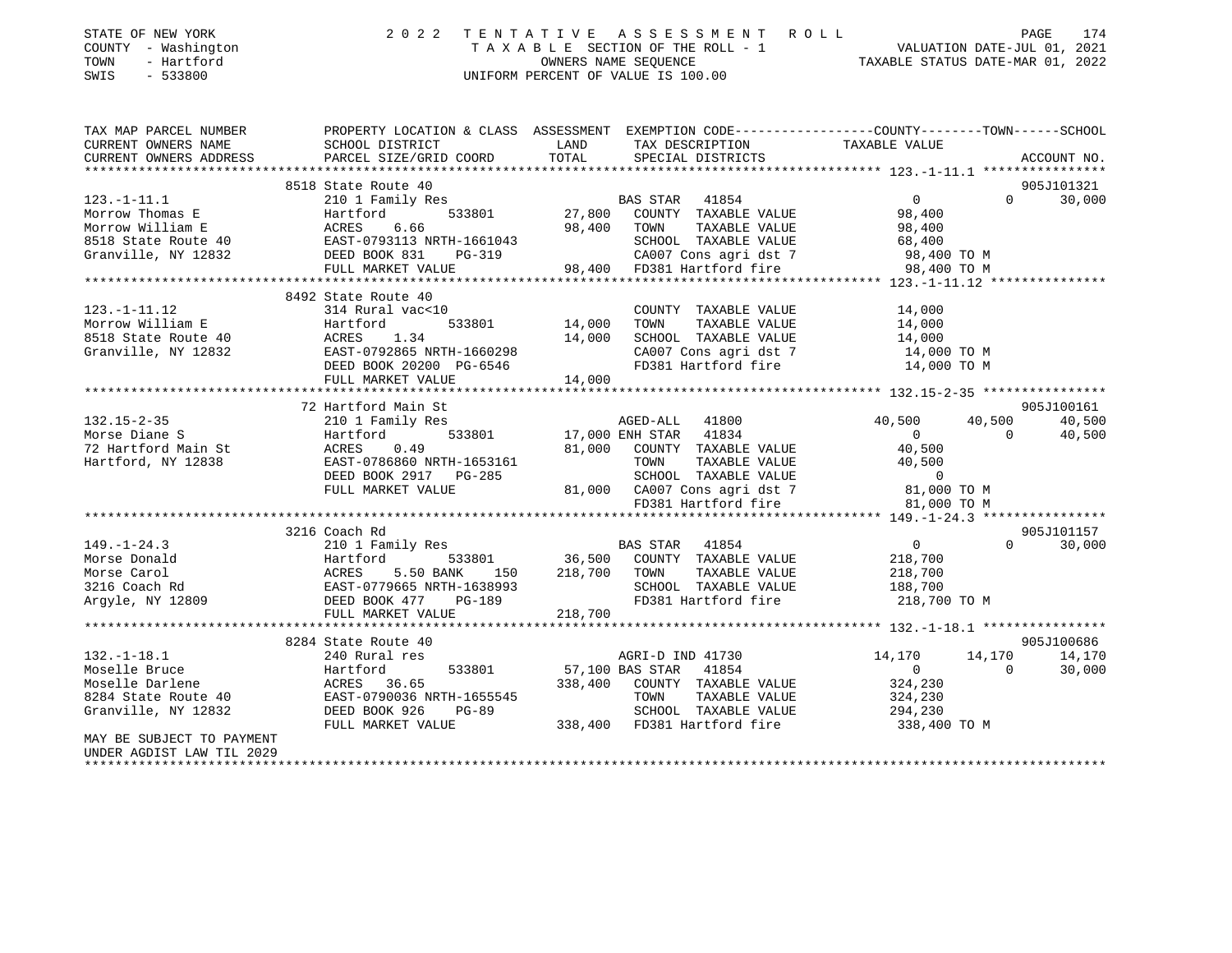| STATE OF NEW YORK<br>COUNTY - Washington<br>TOWN<br>- Hartford<br>SWIS<br>$-533800$                                                                                                                                                                             | 2022 TENTATIVE            |                  | TENTATIVE ASSESSMENT ROLL PAGE 175<br>TAXABLE SECTION OF THE ROLL - 1 VALUATION DATE-JUL 01, 2021<br>OWNERS NAME SECURICE TRAXABLE STATUS DATE-MAR 01, 2022<br>UNIFORM PERCENT OF VALUE IS 100.00 |                         |                                                                                                                                                                                                                                                                                                                                              |
|-----------------------------------------------------------------------------------------------------------------------------------------------------------------------------------------------------------------------------------------------------------------|---------------------------|------------------|---------------------------------------------------------------------------------------------------------------------------------------------------------------------------------------------------|-------------------------|----------------------------------------------------------------------------------------------------------------------------------------------------------------------------------------------------------------------------------------------------------------------------------------------------------------------------------------------|
| TAX MAP PARCEL NUMBER<br>CURRENT OWNERS NAME                                                                                                                                                                                                                    | SCHOOL DISTRICT           | LAND             | PROPERTY LOCATION & CLASS ASSESSMENT EXEMPTION CODE---------------COUNTY-------TOWN-----SCHOOL<br>TAX DESCRIPTION                                                                                 | TAXABLE VALUE           |                                                                                                                                                                                                                                                                                                                                              |
| CURRENT OWNERS ADDRESS                                                                                                                                                                                                                                          | PARCEL SIZE/GRID COORD    | TOTAL            | SPECIAL DISTRICTS                                                                                                                                                                                 |                         | ACCOUNT NO.                                                                                                                                                                                                                                                                                                                                  |
|                                                                                                                                                                                                                                                                 |                           |                  |                                                                                                                                                                                                   |                         |                                                                                                                                                                                                                                                                                                                                              |
| 240 Rural res<br>240 Rural res<br>232 Eldridge Ln<br>232 Eldridge Ln<br>Fort Ann, NY 12827<br>232 External Ress<br>232 Eldridge Ln<br>232 Eldridge Ln<br>232 Eldridge Ln<br>232 DEED BOOK 783<br>232 PC-44<br>2020 DEED BOOK 783<br>20214                       | 232 Eldridge Ln           |                  |                                                                                                                                                                                                   | $\overline{0}$          | 905J100204<br>30,000<br>$\mathbf 0$                                                                                                                                                                                                                                                                                                          |
|                                                                                                                                                                                                                                                                 |                           |                  | BAS STAR 41854<br>59,800 COUNTY TAXABLE VALUE                                                                                                                                                     | 183,600                 |                                                                                                                                                                                                                                                                                                                                              |
|                                                                                                                                                                                                                                                                 |                           |                  | 183,600 TOWN<br>TAXABLE VALUE                                                                                                                                                                     |                         |                                                                                                                                                                                                                                                                                                                                              |
|                                                                                                                                                                                                                                                                 |                           |                  | SCHOOL TAXABLE VALUE                                                                                                                                                                              | 183,600<br>153,600      |                                                                                                                                                                                                                                                                                                                                              |
|                                                                                                                                                                                                                                                                 |                           |                  | FD381 Hartford fire                                                                                                                                                                               | 183,600 TO M            |                                                                                                                                                                                                                                                                                                                                              |
|                                                                                                                                                                                                                                                                 |                           | 183,600          |                                                                                                                                                                                                   |                         |                                                                                                                                                                                                                                                                                                                                              |
|                                                                                                                                                                                                                                                                 |                           |                  |                                                                                                                                                                                                   |                         |                                                                                                                                                                                                                                                                                                                                              |
|                                                                                                                                                                                                                                                                 | 187 North Rd              |                  |                                                                                                                                                                                                   |                         | 905J100645                                                                                                                                                                                                                                                                                                                                   |
| $140. - 1 - 21$<br>140.-1-21<br>140.-1-21<br>Mulhall Claudia J LE Hartford 533801<br>158,300<br>158,300<br>167 North Rd EAST-0772456 NRTH-1643067<br>158,300<br>158,300<br>158,300<br>158,300<br>158,300<br>158,300<br>158,300<br>158,300<br>158,300<br>158,300 |                           |                  | VET COM CT 41131                                                                                                                                                                                  | 39,575                  | 39,575<br>$\overline{a}$ and $\overline{a}$ and $\overline{a}$ and $\overline{a}$ and $\overline{a}$ and $\overline{a}$ and $\overline{a}$ and $\overline{a}$ and $\overline{a}$ and $\overline{a}$ and $\overline{a}$ and $\overline{a}$ and $\overline{a}$ and $\overline{a}$ and $\overline{a}$ and $\overline{a}$ and $\overline{a}$ and |
|                                                                                                                                                                                                                                                                 |                           |                  | 533801 29,900 ENH STAR 41834                                                                                                                                                                      | $\overline{0}$          | $\overline{0}$<br>74,900                                                                                                                                                                                                                                                                                                                     |
|                                                                                                                                                                                                                                                                 |                           |                  | 158,300 COUNTY TAXABLE VALUE                                                                                                                                                                      | 118,725                 |                                                                                                                                                                                                                                                                                                                                              |
|                                                                                                                                                                                                                                                                 |                           |                  | TOWN<br>TAXABLE VALUE                                                                                                                                                                             | 118,725<br>83,400       |                                                                                                                                                                                                                                                                                                                                              |
|                                                                                                                                                                                                                                                                 |                           |                  | SCHOOL TAXABLE VALUE                                                                                                                                                                              |                         |                                                                                                                                                                                                                                                                                                                                              |
|                                                                                                                                                                                                                                                                 |                           |                  | 158,300 FD381 Hartford fire                                                                                                                                                                       | 158,300 TO M            |                                                                                                                                                                                                                                                                                                                                              |
|                                                                                                                                                                                                                                                                 | 99 County Route 19        |                  |                                                                                                                                                                                                   |                         | 905J100184                                                                                                                                                                                                                                                                                                                                   |
| $149. - 1 - 3$                                                                                                                                                                                                                                                  | 210 1 Family Res          |                  |                                                                                                                                                                                                   | $\overline{0}$          | $\Omega$<br>30,000                                                                                                                                                                                                                                                                                                                           |
|                                                                                                                                                                                                                                                                 |                           |                  |                                                                                                                                                                                                   | 187,000                 |                                                                                                                                                                                                                                                                                                                                              |
|                                                                                                                                                                                                                                                                 |                           | 997 187,000 TOWN | TAXABLE VALUE                                                                                                                                                                                     |                         |                                                                                                                                                                                                                                                                                                                                              |
|                                                                                                                                                                                                                                                                 |                           |                  | SCHOOL TAXABLE VALUE                                                                                                                                                                              | 187,000<br>157,000      |                                                                                                                                                                                                                                                                                                                                              |
|                                                                                                                                                                                                                                                                 |                           |                  | FD381 Hartford fire 187,000 TO M                                                                                                                                                                  |                         |                                                                                                                                                                                                                                                                                                                                              |
|                                                                                                                                                                                                                                                                 | FULL MARKET VALUE         | 187,000          |                                                                                                                                                                                                   |                         |                                                                                                                                                                                                                                                                                                                                              |
|                                                                                                                                                                                                                                                                 |                           |                  |                                                                                                                                                                                                   |                         |                                                                                                                                                                                                                                                                                                                                              |
|                                                                                                                                                                                                                                                                 | 1806 Burch Rd             |                  |                                                                                                                                                                                                   |                         |                                                                                                                                                                                                                                                                                                                                              |
| $150.-1-9.1$                                                                                                                                                                                                                                                    | 210 1 Family Res          |                  | BAS STAR 41854                                                                                                                                                                                    | $0 \qquad \qquad$       | $\Omega$<br>30,000                                                                                                                                                                                                                                                                                                                           |
| Mullen Jay                                                                                                                                                                                                                                                      | Hartford<br>533801        |                  | 29,200 COUNTY TAXABLE VALUE                                                                                                                                                                       | 188,200                 |                                                                                                                                                                                                                                                                                                                                              |
| 1806 Burch Rd                                                                                                                                                                                                                                                   | LOT 2                     |                  | 188,200 TOWN<br>TAXABLE VALUE                                                                                                                                                                     | 188,200                 |                                                                                                                                                                                                                                                                                                                                              |
| Granville, NY 12832                                                                                                                                                                                                                                             | ACRES<br>3.07             |                  | SCHOOL TAXABLE VALUE                                                                                                                                                                              | $\frac{158}{188}$ , 200 |                                                                                                                                                                                                                                                                                                                                              |
|                                                                                                                                                                                                                                                                 | EAST-0792444 NRTH-1641561 |                  | CA008 Cons agri dst 8                                                                                                                                                                             | 188,200 TO M            |                                                                                                                                                                                                                                                                                                                                              |
|                                                                                                                                                                                                                                                                 | DEED BOOK 1745    PG-111  |                  | FD381 Hartford fire 188,200 TO M                                                                                                                                                                  |                         |                                                                                                                                                                                                                                                                                                                                              |
|                                                                                                                                                                                                                                                                 | FULL MARKET VALUE         | 188,200          |                                                                                                                                                                                                   |                         |                                                                                                                                                                                                                                                                                                                                              |
|                                                                                                                                                                                                                                                                 | Hall Rd                   |                  |                                                                                                                                                                                                   |                         | 905J101306                                                                                                                                                                                                                                                                                                                                   |
| $122. - 1 - 28.1$                                                                                                                                                                                                                                               | 314 Rural vac<10          |                  | COUNTY TAXABLE VALUE                                                                                                                                                                              | 30,300                  |                                                                                                                                                                                                                                                                                                                                              |
| Mullins Denis L                                                                                                                                                                                                                                                 | Hartford                  | 533801 30,300    | TAXABLE VALUE<br>TOWN                                                                                                                                                                             | 30,300                  |                                                                                                                                                                                                                                                                                                                                              |
| Mullins Maria                                                                                                                                                                                                                                                   | ACRES<br>6.76             | 30,300           | SCHOOL TAXABLE VALUE                                                                                                                                                                              | 30,300                  |                                                                                                                                                                                                                                                                                                                                              |
| 349 Hall Rd                                                                                                                                                                                                                                                     | EAST-0772994 NRTH-1663280 |                  | SCHOOL TAXABLE VALUE<br>CA007 Cons agri dst 7                                                                                                                                                     | 30,300 TO M             |                                                                                                                                                                                                                                                                                                                                              |
| Fort Ann, NY 12827                                                                                                                                                                                                                                              | DEED BOOK 742<br>PG-243   |                  | FD381 Hartford fire                                                                                                                                                                               | 30,300 TO M             |                                                                                                                                                                                                                                                                                                                                              |
|                                                                                                                                                                                                                                                                 | FULL MARKET VALUE         | 30,300           |                                                                                                                                                                                                   |                         |                                                                                                                                                                                                                                                                                                                                              |
|                                                                                                                                                                                                                                                                 |                           |                  |                                                                                                                                                                                                   |                         |                                                                                                                                                                                                                                                                                                                                              |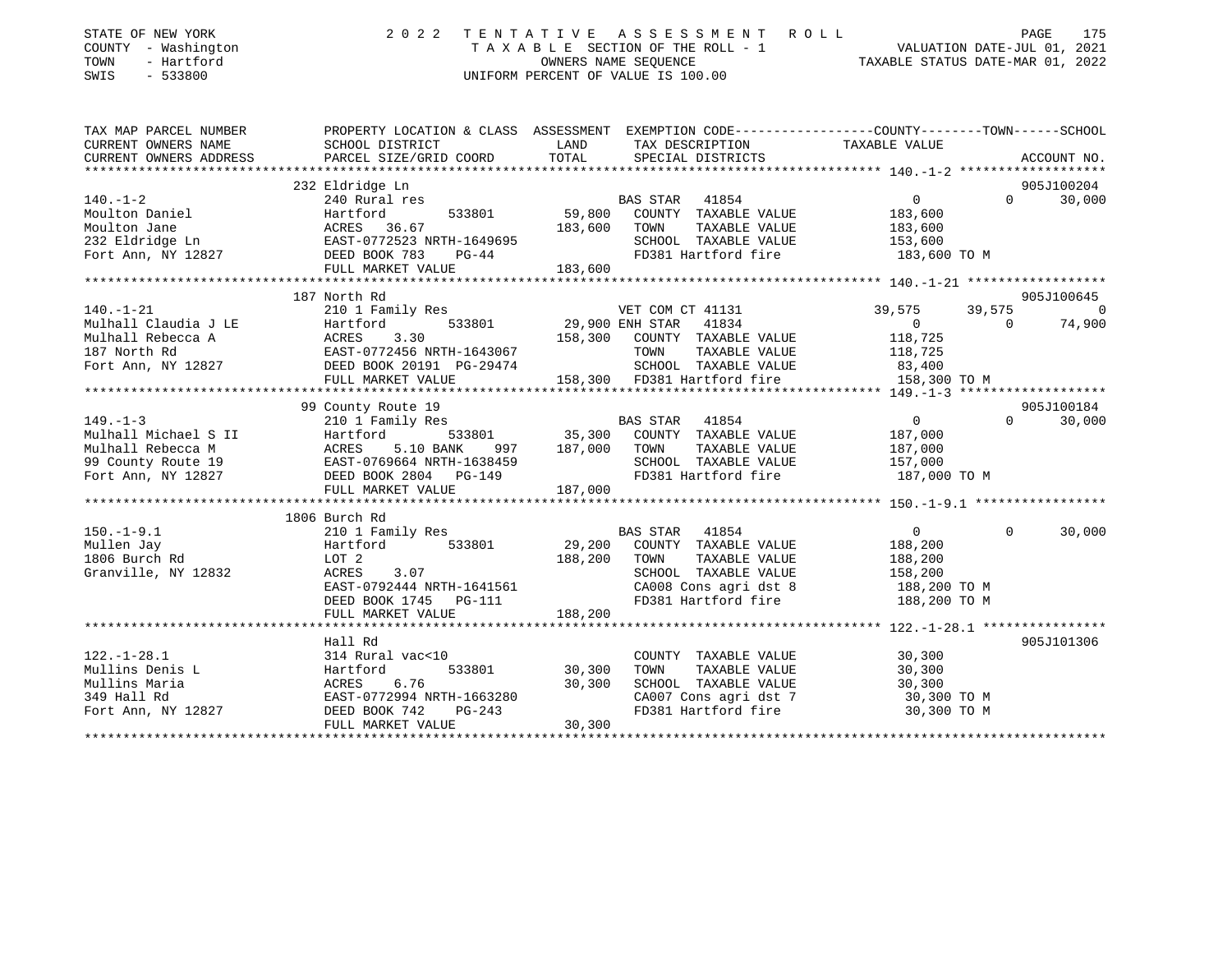| STATE OF NEW YORK<br>COUNTY - Washington<br>TOWN<br>- Hartford<br>SWIS<br>$-533800$                                                                                                             |                                                                     |               | 2022 TENTATIVE ASSESSMENT ROLL<br>UNIFORM PERCENT OF VALUE IS 100.00 | FENTATIVE ASSESSMENT ROLL PAGE 176<br>TAXABLE SECTION OF THE ROLL - 1 VALUATION DATE-JUL 01, 2021<br>OWNERS NAME SEQUENCE TAXABLE STATUS DATE-MAR 01, 2022 |                             |
|-------------------------------------------------------------------------------------------------------------------------------------------------------------------------------------------------|---------------------------------------------------------------------|---------------|----------------------------------------------------------------------|------------------------------------------------------------------------------------------------------------------------------------------------------------|-----------------------------|
| TAX MAP PARCEL NUMBER<br>CURRENT OWNERS NAME                                                                                                                                                    | SCHOOL DISTRICT                                                     | LAND          | TAX DESCRIPTION TAXABLE VALUE                                        | PROPERTY LOCATION & CLASS ASSESSMENT EXEMPTION CODE---------------COUNTY-------TOWN-----SCHOOL                                                             |                             |
| CURRENT OWNERS ADDRESS                                                                                                                                                                          | PARCEL SIZE/GRID COORD                                              | TOTAL         | SPECIAL DISTRICTS                                                    |                                                                                                                                                            | ACCOUNT NO.                 |
| *********************                                                                                                                                                                           | 349 Hall Rd                                                         |               |                                                                      |                                                                                                                                                            |                             |
| $122. - 1 - 28.3$                                                                                                                                                                               | 210 1 Family Res                                                    |               | BAS STAR 41854                                                       | $0 \qquad \qquad$<br>$\Omega$                                                                                                                              | 30,000                      |
| Mullins Denis L                                                                                                                                                                                 | 533801<br>Hartford                                                  |               | 26,000 COUNTY TAXABLE VALUE                                          | 187,200                                                                                                                                                    |                             |
|                                                                                                                                                                                                 |                                                                     | 187,200       | TOWN<br>TAXABLE VALUE                                                | 187,200                                                                                                                                                    |                             |
|                                                                                                                                                                                                 |                                                                     |               | SCHOOL TAXABLE VALUE                                                 | 157,200                                                                                                                                                    |                             |
| Mullins Maria<br>349 Hall Rd<br>Fort Ann, NY 12827<br>Fort Ann, NY 12827<br>$\begin{array}{r} \text{EAST}-0773382 \text{ NRTH}-1663198 \\ \text{EAST}-0773382 \text{ NRTH}-1663198 \end{array}$ |                                                                     |               | CA007 Cons agri dst 7                                                | 187,200 TO M                                                                                                                                               |                             |
|                                                                                                                                                                                                 | DEED BOOK 742 PG-243                                                |               | FD381 Hartford fire                                                  | 187,200 TO M                                                                                                                                               |                             |
|                                                                                                                                                                                                 | FULL MARKET VALUE                                                   | 187,200       |                                                                      |                                                                                                                                                            |                             |
|                                                                                                                                                                                                 | 60 Hartford Main St                                                 |               |                                                                      |                                                                                                                                                            |                             |
| $132.15 - 2 - 31$                                                                                                                                                                               | 210 1 Family Res                                                    |               | COUNTY TAXABLE VALUE                                                 | 107,300                                                                                                                                                    |                             |
| Munchbach Benjamin G                                                                                                                                                                            | Hartford                                                            | 533801 14,700 | TOWN<br>TAXABLE VALUE                                                | 107,300                                                                                                                                                    |                             |
| Munchbach Sheryl M                                                                                                                                                                              | FRNT 106.00 DPTH 161.00 107,300                                     |               | SCHOOL TAXABLE VALUE                                                 | 107,300                                                                                                                                                    |                             |
| 60 County Route 23                                                                                                                                                                              | BANK<br>999                                                         |               | CA007 Cons agri dst 7                                                | 107,300 TO M<br>107,300 TO M                                                                                                                               |                             |
| Hartford, NY 12838                                                                                                                                                                              | EAST-0786632 NRTH-1652983                                           |               | FD381 Hartford fire                                                  |                                                                                                                                                            |                             |
|                                                                                                                                                                                                 | DEED BOOK 3611 PG-318<br>FULL MARKET VALUE                          | 107,300       |                                                                      |                                                                                                                                                            |                             |
|                                                                                                                                                                                                 |                                                                     |               |                                                                      |                                                                                                                                                            |                             |
|                                                                                                                                                                                                 | Mcdougal Rd OFF                                                     |               |                                                                      |                                                                                                                                                            | 905J100467                  |
| $148. - 1 - 17$                                                                                                                                                                                 | 323 Vacant rural                                                    |               | COUNTY TAXABLE VALUE                                                 | 47,400<br>47,400                                                                                                                                           |                             |
| Munson-Franchini Lori J                                                                                                                                                                         | 533801<br>Hartford                                                  | 47,400        | TAXABLE VALUE<br>TOWN                                                |                                                                                                                                                            |                             |
| Munson-Farley Jenifer H                                                                                                                                                                         | ACRES 52.10                                                         | 47,400        | SCHOOL TAXABLE VALUE                                                 | 47,400                                                                                                                                                     |                             |
| 3 Isaac Foss Rd                                                                                                                                                                                 | EAST-0769587 NRTH-1633077                                           |               | CA006 Cons agri dst 6<br>FD381 Hartford fire                         | 47,400 TO M                                                                                                                                                |                             |
| Chester, NH 03036                                                                                                                                                                               | DEED BOOK 572<br>PG-316<br>FULL MARKET VALUE                        | 47,400        |                                                                      | 47,400 TO M                                                                                                                                                |                             |
|                                                                                                                                                                                                 |                                                                     |               |                                                                      |                                                                                                                                                            |                             |
|                                                                                                                                                                                                 | Pope Hill Rd                                                        |               |                                                                      |                                                                                                                                                            |                             |
| $150. - 1 - 29.17$                                                                                                                                                                              | 314 Rural vac<10                                                    |               | AG DIST<br>41720                                                     | 20,152<br>20,152                                                                                                                                           | 20,152                      |
| Murphy Brian                                                                                                                                                                                    | 532001<br>Argyle                                                    | 23,600        | COUNTY TAXABLE VALUE                                                 | 3,448                                                                                                                                                      |                             |
| Murphy Kathy L                                                                                                                                                                                  | 756/116                                                             | 23,600        | TOWN<br>TAXABLE VALUE                                                | 3,448                                                                                                                                                      |                             |
| 823 Bay Rd                                                                                                                                                                                      | ACRES<br>8.10                                                       |               | SCHOOL TAXABLE VALUE                                                 | 3,448                                                                                                                                                      |                             |
| Queensbury, NY 12804                                                                                                                                                                            | EAST-0780093 NRTH-1633765<br>DEED BOOK 707 PG-222                   |               | CA006 Cons agri dst 6<br>20,152 EX                                   | 3,448 TO M                                                                                                                                                 |                             |
| MAY BE SUBJECT TO PAYMENT<br>UNDER AGDIST LAW TIL 2026                                                                                                                                          | FULL MARKET VALUE                                                   |               | 23,600 FD381 Hartford fire                                           | 23,600 TO M                                                                                                                                                |                             |
| **********************                                                                                                                                                                          |                                                                     |               |                                                                      |                                                                                                                                                            |                             |
|                                                                                                                                                                                                 | 40 Christian Hill Rd                                                |               |                                                                      |                                                                                                                                                            | 905J100369                  |
| $132. - 1 - 28$                                                                                                                                                                                 | 210 1 Family Res                                                    |               | BAS STAR 41854                                                       | $\overline{0}$                                                                                                                                             | $0 \qquad \qquad$<br>30,000 |
| Murphy Elise M<br>PO Box 218<br>Hartford, NY 12838                                                                                                                                              | Hartford 533801<br>ACRES 1.40 BANK 999<br>EAST-0785093 NRTH-1652136 |               | 533801 25,400 SOL/WINDSY 49500                                       | 7,800<br>7,800                                                                                                                                             | 7,800                       |
|                                                                                                                                                                                                 |                                                                     |               | 999 195,200 COUNTY TAXABLE VALUE                                     | 187,400                                                                                                                                                    |                             |
|                                                                                                                                                                                                 | DEED BOOK 700<br>PG-190                                             |               | TOWN<br>TAXABLE VALUE<br>SCHOOL TAXABLE VALUE                        | 187,400<br>157,400                                                                                                                                         |                             |
|                                                                                                                                                                                                 | FULL MARKET VALUE                                                   |               | 195,200 CA007 Cons agri dst 7                                        |                                                                                                                                                            |                             |
|                                                                                                                                                                                                 |                                                                     |               |                                                                      | CA007 Cons agri dst 7 195,200 TO M<br>FD381 Hartford fire 195,200 TO M                                                                                     |                             |
|                                                                                                                                                                                                 |                                                                     |               |                                                                      |                                                                                                                                                            |                             |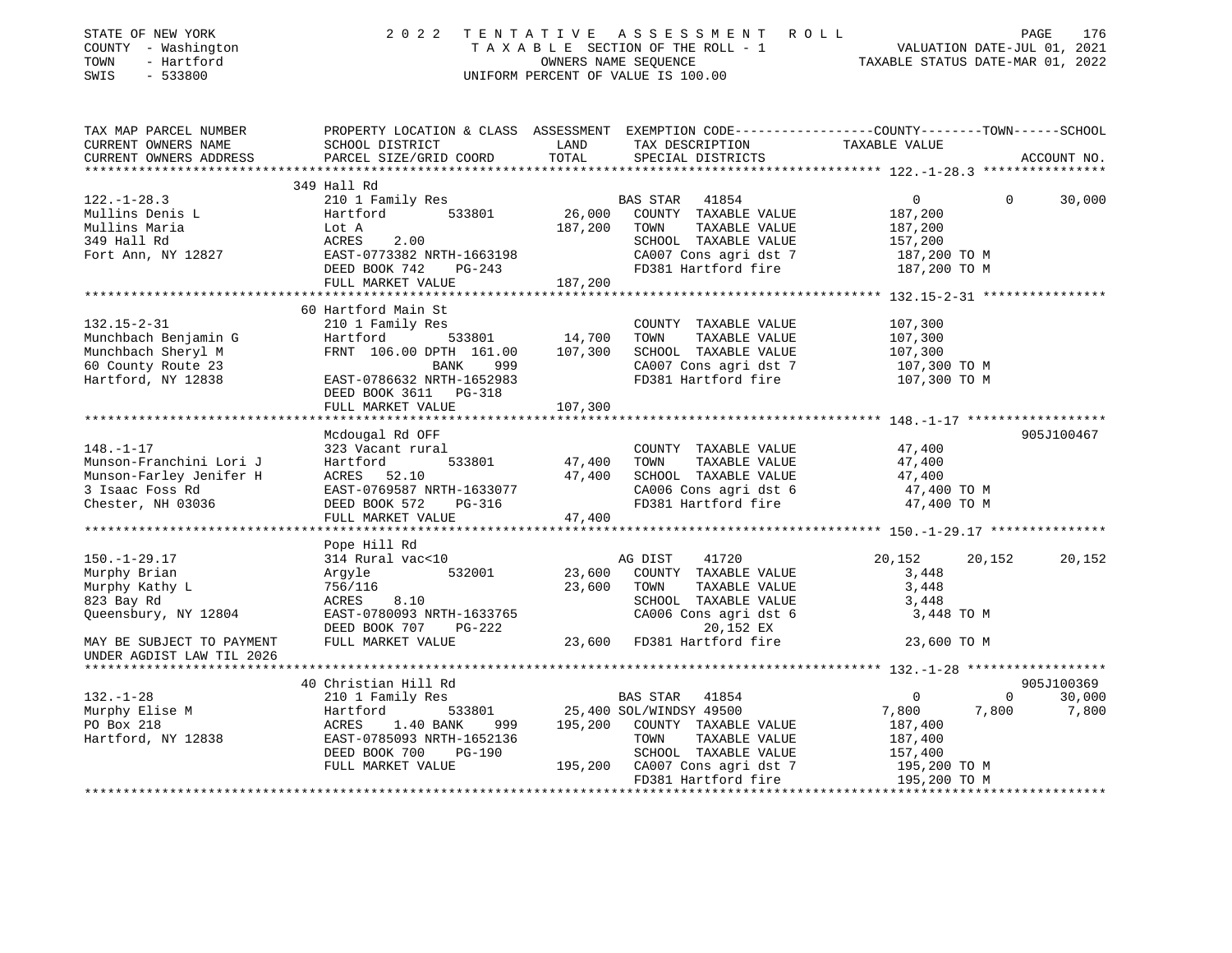| STATE OF NEW YORK               | 2 0 2 2<br>TENTATIVE                                                                                            |         | A S S E S S M E N T A O L L        |                                  | PAGE<br>177        |
|---------------------------------|-----------------------------------------------------------------------------------------------------------------|---------|------------------------------------|----------------------------------|--------------------|
| COUNTY - Washington<br>TOWN     | TAXABLE SECTION OF THE ROLL - 1<br>VALUATION DATE-JUL 01, 2021<br>OWNERS NAME SEOUENCE                          |         |                                    |                                  |                    |
| - Hartford<br>SWIS<br>$-533800$ |                                                                                                                 |         | UNIFORM PERCENT OF VALUE IS 100.00 | TAXABLE STATUS DATE-MAR 01, 2022 |                    |
|                                 |                                                                                                                 |         |                                    |                                  |                    |
| TAX MAP PARCEL NUMBER           | PROPERTY LOCATION & CLASS ASSESSMENT EXEMPTION CODE----------------COUNTY--------TOWN------SCHOOL               |         |                                    |                                  |                    |
| CURRENT OWNERS NAME             | SCHOOL DISTRICT                                                                                                 | LAND    | TAX DESCRIPTION                    | TAXABLE VALUE                    |                    |
| CURRENT OWNERS ADDRESS          | PARCEL SIZE/GRID COORD                                                                                          | TOTAL   | SPECIAL DISTRICTS                  |                                  | ACCOUNT NO.        |
|                                 |                                                                                                                 |         |                                    |                                  |                    |
|                                 | 35 Skyview Meadows Ln                                                                                           |         |                                    |                                  | 905J100368         |
| $141. - 1 - 57$                 | 210 1 Family Res                                                                                                |         | COUNTY TAXABLE VALUE               | 161,700                          |                    |
| Murphy Erin B                   | 533801<br>Hartford                                                                                              | 31,400  | TOWN<br>TAXABLE VALUE              | 161,700                          |                    |
| 44 Skyview Meadows Ln           | ACRES 3.40 BANK 999<br>EAST-0786911 NRTH-1648501<br>999                                                         | 161,700 | SCHOOL TAXABLE VALUE               | 161,700                          |                    |
| Granville, NY 12832             |                                                                                                                 |         | CA007 Cons agri dst 7              | 161,700 TO M                     |                    |
|                                 | DEED BOOK 3586 PG-293                                                                                           |         | FD381 Hartford fire                | 161,700 TO M                     |                    |
|                                 | FULL MARKET VALUE                                                                                               | 161,700 |                                    |                                  |                    |
|                                 |                                                                                                                 |         |                                    |                                  |                    |
|                                 | 5245 County Route 30                                                                                            |         |                                    |                                  | 905J101337         |
| $150. - 1 - 37.3$               | 210 1 Family Res                                                                                                |         | COUNTY TAXABLE VALUE               | 115,000                          |                    |
| Murphy Philip E                 | 533801<br>Hartford                                                                                              | 23,200  | TOWN<br>TAXABLE VALUE              | 115,000                          |                    |
|                                 | Murphy Elizabeth                   ACRES     1.06<br>5245 County Route 30             EAST-0788170 NRTH-1635456 | 115,000 | SCHOOL TAXABLE VALUE               | 115,000                          |                    |
|                                 |                                                                                                                 |         | CA008 Cons agri dst 8              | 115,000 TO M                     |                    |
| Granville, NY 12832             | DEED BOOK 20200 PG-3763                                                                                         |         | FD381 Hartford fire                | 115,000 TO M                     |                    |
|                                 | FULL MARKET VALUE                                                                                               | 115,000 |                                    |                                  |                    |
|                                 | Skyview Meadows Ln                                                                                              |         |                                    |                                  | 905J101021         |
| $141. - 1 - 59$                 | 311 Res vac land                                                                                                |         | COUNTY TAXABLE VALUE               | 1,500                            |                    |
| Murphy Steven D                 | Hartford<br>533801                                                                                              | 1,500   | TAXABLE VALUE<br>TOWN              | 1,500                            |                    |
| 44 Skyview Meadows Ln           |                                                                                                                 | 1,500   | SCHOOL TAXABLE VALUE               | 1,500                            |                    |
| Granville, NY 12832             | FRNT 150.00 DPTH 532.00<br>EAST-0787592 NRTH-1648694                                                            |         | CA007 Cons agri dst 7              | 1,500 TO M                       |                    |
|                                 | DEED BOOK 2536 PG-1                                                                                             |         | FD381 Hartford fire                | 1,500 TO M                       |                    |
|                                 | FULL MARKET VALUE                                                                                               | 1,500   |                                    |                                  |                    |
|                                 |                                                                                                                 |         |                                    |                                  |                    |
|                                 | 44 Skyview Meadows Ln                                                                                           |         |                                    |                                  | 905J101026         |
| $141. - 1 - 65$                 | 210 1 Family Res                                                                                                |         | BAS STAR 41854                     | $\overline{0}$<br>$\Omega$       | 30,000             |
| Murphy Steven D                 | Hartford<br>ACRES<br>533801                                                                                     | 31,300  | COUNTY TAXABLE VALUE               | 220,000                          |                    |
| Murphy Salenda                  | 9.24                                                                                                            | 220,000 | TOWN<br>TAXABLE VALUE              | 220,000                          |                    |
|                                 | 44 Skyview Meadows Ln EAST-0788343 NRTH-1648774                                                                 |         | SCHOOL TAXABLE VALUE               | 190,000                          |                    |
| Granville, NY 12832             | DEED BOOK 558<br>$PG-75$                                                                                        |         | CA007 Cons agri dst 7              | 220,000 TO M                     |                    |
|                                 | FULL MARKET VALUE                                                                                               |         | 220,000 FD381 Hartford fire        | 220,000 TO M                     |                    |
|                                 |                                                                                                                 |         |                                    |                                  |                    |
|                                 | 5255 State Route 149                                                                                            |         |                                    |                                  | 905J100332         |
| $132. -2 - 21.1$                | 210 1 Family Res                                                                                                |         | 41854<br><b>BAS STAR</b>           | $\overline{0}$                   | $\Omega$<br>30,000 |
| Murray David                    | 533801<br>Hartford                                                                                              | 38,200  | COUNTY TAXABLE VALUE               | 118,500                          |                    |
| Murray Shari                    | ACRES<br>5.00 BANK<br>999                                                                                       | 118,500 | TOWN<br>TAXABLE VALUE              | 118,500                          |                    |
| 5255 State Route 149            | EAST-0794015 NRTH-1653862                                                                                       |         | SCHOOL TAXABLE VALUE               | 88,500                           |                    |
| Granville, NY 12832             | DEED BOOK 2466 PG-161                                                                                           |         | FD381 Hartford fire                | 118,500 TO M                     |                    |
|                                 | FULL MARKET VALUE                                                                                               | 118,500 |                                    |                                  |                    |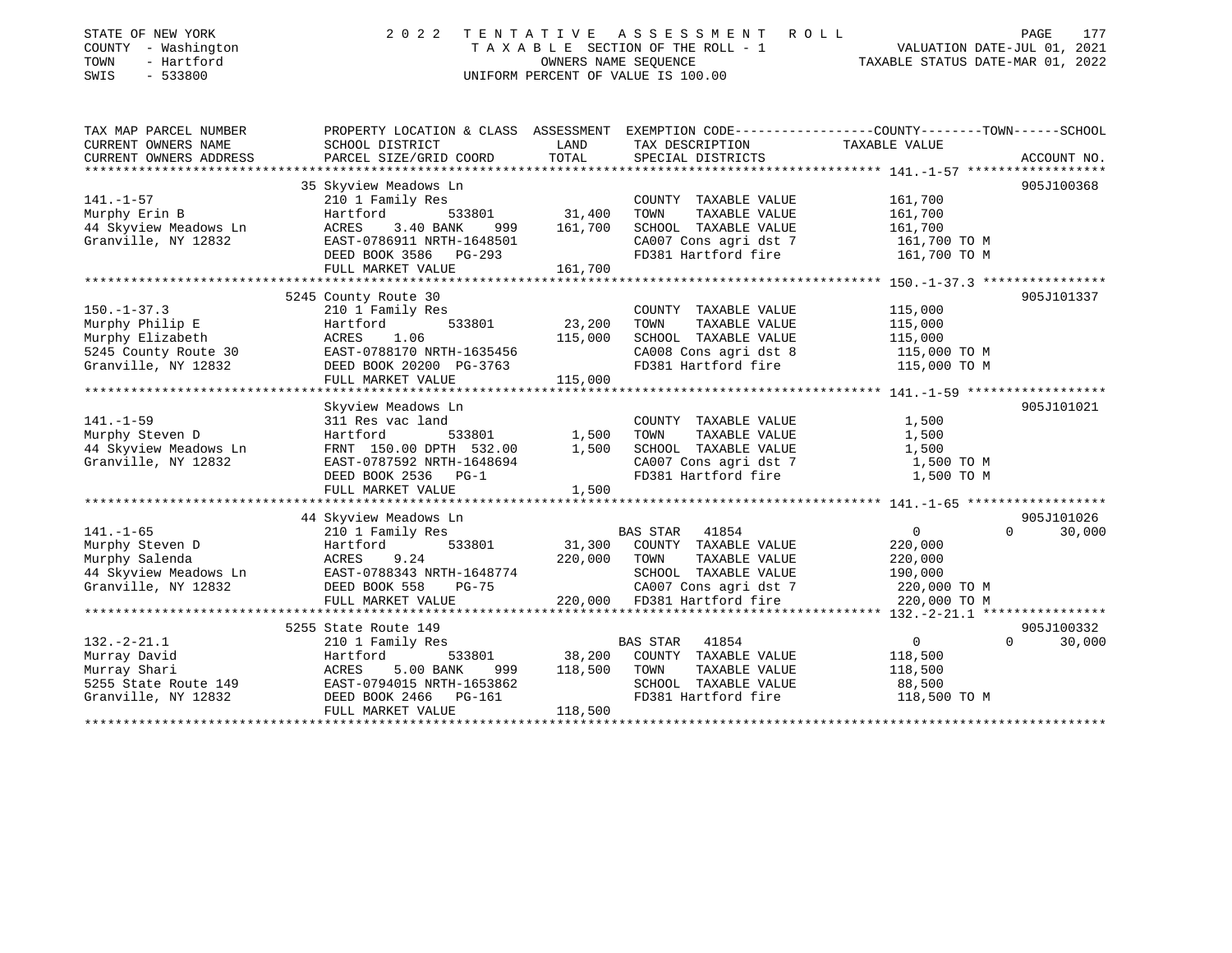| STATE OF NEW YORK<br>COUNTY - Washington<br>- Hartford<br>TOWN<br>SWIS<br>$-533800$                                 | 2 0 2 2<br>TENTATIVE<br>TAXABLE SECTION OF THE ROLL - 1<br>UNIFORM PERCENT OF VALUE IS 100.00                                                                  | R O L L<br>VALUATION DATE-JUL 01, 2021<br>TAXABLE STATUS DATE-MAR 01, 2022 | PAGE<br>178                                                                                                                                |                                                                                        |                                  |
|---------------------------------------------------------------------------------------------------------------------|----------------------------------------------------------------------------------------------------------------------------------------------------------------|----------------------------------------------------------------------------|--------------------------------------------------------------------------------------------------------------------------------------------|----------------------------------------------------------------------------------------|----------------------------------|
| TAX MAP PARCEL NUMBER<br>CURRENT OWNERS NAME<br>CURRENT OWNERS ADDRESS                                              | PROPERTY LOCATION & CLASS ASSESSMENT EXEMPTION CODE---------------COUNTY-------TOWN-----SCHOOL<br>SCHOOL DISTRICT<br>PARCEL SIZE/GRID COORD                    | LAND<br>TOTAL                                                              | TAX DESCRIPTION<br>SPECIAL DISTRICTS                                                                                                       | TAXABLE VALUE                                                                          | ACCOUNT NO.                      |
|                                                                                                                     |                                                                                                                                                                |                                                                            |                                                                                                                                            |                                                                                        |                                  |
|                                                                                                                     | 52 Cedar Ridge Way                                                                                                                                             |                                                                            |                                                                                                                                            |                                                                                        | 905J101128                       |
| $122. - 1 - 50$<br>Murray Kristy<br>52 Cedar Ridge Way<br>Fort Ann, NY 12827                                        | 210 1 Family Res<br>533801<br>Hartford<br>ACRES<br>7.37 BANK<br>999<br>EAST-0768702 NRTH-1659403<br>DEED BOOK 3428 PG-200<br>FULL MARKET VALUE                 | 27,100<br>92,200<br>92,200                                                 | BAS STAR<br>41854<br>COUNTY TAXABLE VALUE<br>TOWN<br>TAXABLE VALUE<br>SCHOOL TAXABLE VALUE<br>CA007 Cons agri dst 7<br>FD381 Hartford fire | $\overline{0}$<br>$\Omega$<br>92,200<br>92,200<br>62,200<br>92,200 TO M<br>92,200 TO M | 30,000                           |
|                                                                                                                     |                                                                                                                                                                |                                                                            |                                                                                                                                            |                                                                                        |                                  |
| $142. - 1 - 17$<br>Myer Roy I Jr<br>Myer Douglas A<br>C/O Myer Apiaries<br>148 Honey Hill Ln<br>Granville, NY 12832 | 229 Blood St<br>312 Vac w/imprv<br>Hartford<br>533801<br>2329/156<br>ACRES 11.70<br>EAST-0793036 NRTH-1646160<br>DEED BOOK 3137<br>PG-149<br>FULL MARKET VALUE | 20,000<br>21,200<br>21,200                                                 | COUNTY TAXABLE VALUE<br>TAXABLE VALUE<br>TOWN<br>SCHOOL TAXABLE VALUE<br>FD381 Hartford fire                                               | 21,200<br>21,200<br>21,200<br>21,200 TO M                                              | 905J100469                       |
|                                                                                                                     | ************************                                                                                                                                       | *************                                                              |                                                                                                                                            |                                                                                        |                                  |
| $122. - 1 - 34$<br>Myhrberg Gustaf H<br>88 Everts Ave<br>Queensbury, NY 12804                                       | Country Ln Ext<br>323 Vacant rural<br>Hartford<br>533801<br>ACRES<br>30.46<br>EAST-0770941 NRTH-1660606<br>DEED BOOK 2677 PG-76                                | 56,000<br>56,000                                                           | COUNTY TAXABLE VALUE<br>TAXABLE VALUE<br>TOWN<br>SCHOOL TAXABLE VALUE<br>CA007 Cons agri dst 7<br>FD381 Hartford fire                      | 56,000<br>56,000<br>56,000<br>56,000 TO M<br>56,000 TO M                               | 905J101139                       |
|                                                                                                                     | FULL MARKET VALUE                                                                                                                                              | 56,000                                                                     |                                                                                                                                            |                                                                                        |                                  |
| $122. - 1 - 34.1$<br>Myhrberg Gustaf H<br>88 Everts Ave<br>Queensbury, NY 12804                                     | Country Ln Ext<br>314 Rural vac<10<br>533801<br>Hartford<br>ACRES<br>4.04<br>EAST-0770686 NRTH-1660111<br>DEED BOOK 785<br><b>PG-145</b><br>FULL MARKET VALUE  | 24,600<br>24,600<br>24,600                                                 | COUNTY TAXABLE VALUE<br>TAXABLE VALUE<br>TOWN<br>SCHOOL TAXABLE VALUE<br>CA007 Cons agri dst 7<br>FD381 Hartford fire                      | 24,600<br>24,600<br>24,600<br>24,600 TO M<br>24,600 TO M                               |                                  |
|                                                                                                                     |                                                                                                                                                                |                                                                            |                                                                                                                                            |                                                                                        |                                  |
| $114. - 1 - 1.1$<br>Myott David T<br>Myott Audrey J<br>32 Brayton Rd<br>Fort Ann, NY 12827                          | 32 Brayton Rd<br>210 1 Family Res<br>Hartford<br>533801<br>Unrecord Tax Sale<br>ACRES<br>0.69<br>EAST-0780014 NRTH-1668060                                     | 80,000                                                                     | VET COM CT 41131<br>19,900 ENH STAR<br>41834<br>COUNTY TAXABLE VALUE<br>TOWN<br>TAXABLE VALUE<br>SCHOOL TAXABLE VALUE                      | 20,000<br>20,000<br>$\circ$<br>$\Omega$<br>60,000<br>60,000<br>5,100                   | 905J101339<br>$\Omega$<br>74,900 |
|                                                                                                                     | DEED BOOK 825<br>PG-257<br>FULL MARKET VALUE                                                                                                                   |                                                                            | CA007 Cons agri dst 7<br>80,000 FD381 Hartford fire                                                                                        | 80,000 TO M<br>80,000 TO M                                                             |                                  |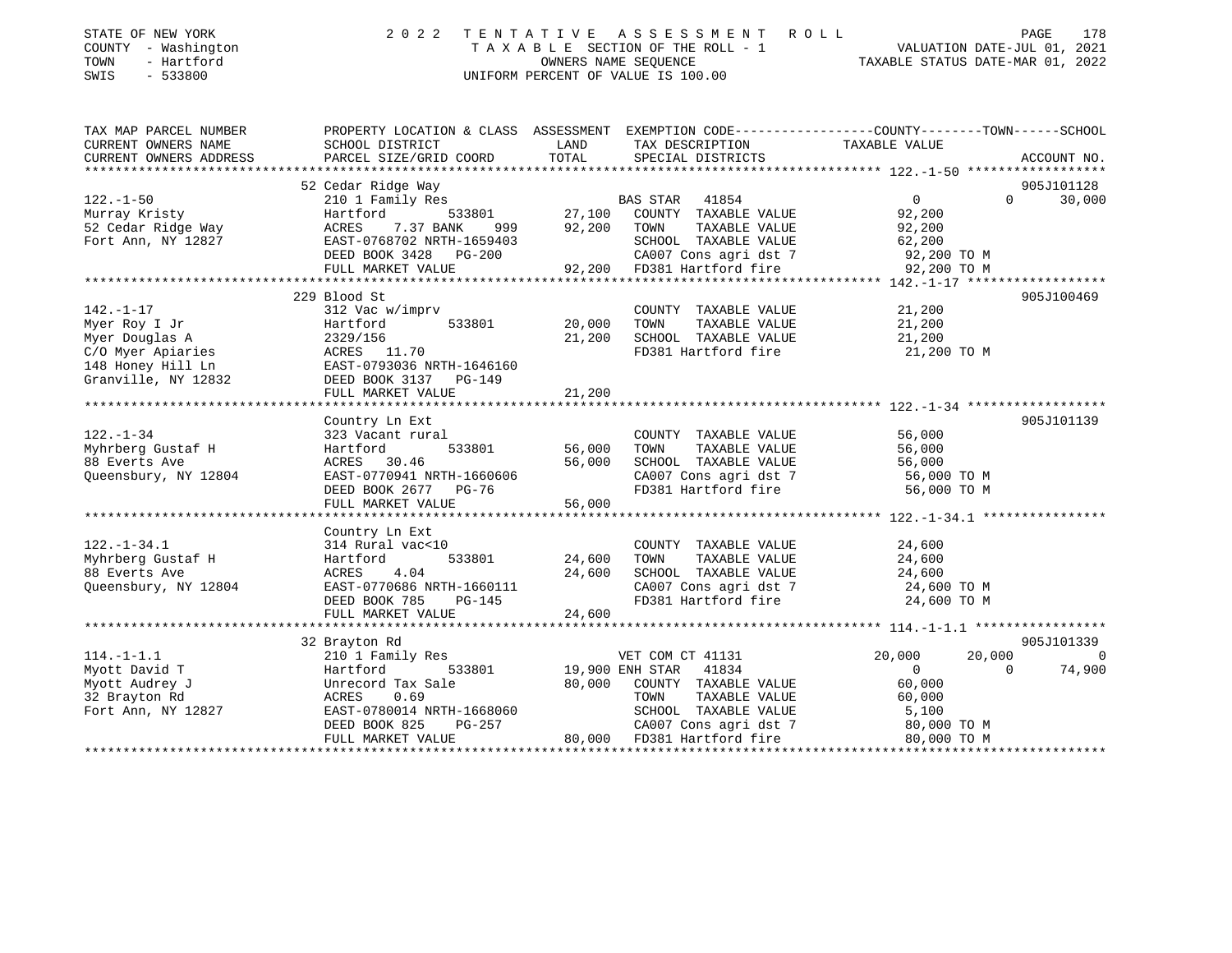| COUNTY - Washington<br>- Hartford<br>TOWN<br>SWIS<br>$-533800$                                                                                                                                                                                                                                                                                                                                                                                                                                 | TAXABLE SECTION OF THE ROLL - 1<br>OWNERS NAME SEQUENCE<br>UNIFORM PERCENT OF VALUE IS 100.00<br>TAXABLE STATUS DATE-MAR 01, 2022 |         |                                  |  |               |  |
|------------------------------------------------------------------------------------------------------------------------------------------------------------------------------------------------------------------------------------------------------------------------------------------------------------------------------------------------------------------------------------------------------------------------------------------------------------------------------------------------|-----------------------------------------------------------------------------------------------------------------------------------|---------|----------------------------------|--|---------------|--|
| TAX MAP PARCEL NUMBER PROPERTY LOCATION & CLASS ASSESSMENT EXEMPTION CODE---------------COUNTY-------TOWN-----SCHOOL                                                                                                                                                                                                                                                                                                                                                                           |                                                                                                                                   |         |                                  |  | ACCOUNT NO.   |  |
|                                                                                                                                                                                                                                                                                                                                                                                                                                                                                                |                                                                                                                                   |         |                                  |  |               |  |
| $\begin{tabular}{lllllllllllllllllll} \end{tabular} \begin{tabular}{lllllllllll} \multicolumn{3}{c}{{\small 132.15-1-6}} & \multicolumn{3}{c}{{\small 65\text{ Hartford Main St}} } \\ \multicolumn{3}{c}{{\small 65\text{ Hartford Main St}} } \\ \multicolumn{3}{c}{{\small 65\text{ Hartford Nain N}} } \\ \multicolumn{3}{c}{{\small 65\text{ Hartford Nain N}} } \\ \multicolumn{3}{c}{{\small 65\text{ Hartford Nain N}} } \\ \multicolumn{3}{c}{{\small 66\text{ Nort Many Rearet Nait$ |                                                                                                                                   |         |                                  |  | 905J100011    |  |
|                                                                                                                                                                                                                                                                                                                                                                                                                                                                                                |                                                                                                                                   |         |                                  |  | $0 \t 74,900$ |  |
|                                                                                                                                                                                                                                                                                                                                                                                                                                                                                                |                                                                                                                                   |         |                                  |  |               |  |
|                                                                                                                                                                                                                                                                                                                                                                                                                                                                                                |                                                                                                                                   |         |                                  |  |               |  |
|                                                                                                                                                                                                                                                                                                                                                                                                                                                                                                |                                                                                                                                   |         |                                  |  |               |  |
|                                                                                                                                                                                                                                                                                                                                                                                                                                                                                                |                                                                                                                                   |         |                                  |  |               |  |
|                                                                                                                                                                                                                                                                                                                                                                                                                                                                                                |                                                                                                                                   |         |                                  |  |               |  |
|                                                                                                                                                                                                                                                                                                                                                                                                                                                                                                | 7848 State Route 40                                                                                                               |         |                                  |  | 905J100301    |  |
|                                                                                                                                                                                                                                                                                                                                                                                                                                                                                                |                                                                                                                                   |         |                                  |  |               |  |
|                                                                                                                                                                                                                                                                                                                                                                                                                                                                                                |                                                                                                                                   |         |                                  |  |               |  |
|                                                                                                                                                                                                                                                                                                                                                                                                                                                                                                |                                                                                                                                   |         |                                  |  |               |  |
|                                                                                                                                                                                                                                                                                                                                                                                                                                                                                                |                                                                                                                                   |         |                                  |  |               |  |
|                                                                                                                                                                                                                                                                                                                                                                                                                                                                                                |                                                                                                                                   |         |                                  |  |               |  |
|                                                                                                                                                                                                                                                                                                                                                                                                                                                                                                |                                                                                                                                   |         |                                  |  |               |  |
| $[141. -1-27$ 141.-1-27<br>Narkiewicz Peter – 210 1 Family Res<br>Narkiewicz Sarah – FRNT 225.00 DPTH 78,000 SCHOOL TAXABLE VALUE<br>56 Deer Run Way – ACRES 0.79<br>Hartford, NY 12838 – EAST-0783591 NRTH-1647034<br>FULL MARKET VALUE                                                                                                                                                                                                                                                       |                                                                                                                                   |         |                                  |  |               |  |
|                                                                                                                                                                                                                                                                                                                                                                                                                                                                                                |                                                                                                                                   |         |                                  |  | 905J101348    |  |
|                                                                                                                                                                                                                                                                                                                                                                                                                                                                                                |                                                                                                                                   |         |                                  |  | $0 \t 30,000$ |  |
|                                                                                                                                                                                                                                                                                                                                                                                                                                                                                                |                                                                                                                                   |         |                                  |  |               |  |
|                                                                                                                                                                                                                                                                                                                                                                                                                                                                                                |                                                                                                                                   |         |                                  |  |               |  |
|                                                                                                                                                                                                                                                                                                                                                                                                                                                                                                |                                                                                                                                   |         |                                  |  |               |  |
|                                                                                                                                                                                                                                                                                                                                                                                                                                                                                                |                                                                                                                                   |         |                                  |  |               |  |
|                                                                                                                                                                                                                                                                                                                                                                                                                                                                                                |                                                                                                                                   |         |                                  |  |               |  |
|                                                                                                                                                                                                                                                                                                                                                                                                                                                                                                |                                                                                                                                   | 227,000 |                                  |  |               |  |
|                                                                                                                                                                                                                                                                                                                                                                                                                                                                                                |                                                                                                                                   |         |                                  |  |               |  |
|                                                                                                                                                                                                                                                                                                                                                                                                                                                                                                |                                                                                                                                   |         |                                  |  |               |  |
|                                                                                                                                                                                                                                                                                                                                                                                                                                                                                                |                                                                                                                                   |         |                                  |  |               |  |
|                                                                                                                                                                                                                                                                                                                                                                                                                                                                                                |                                                                                                                                   |         |                                  |  |               |  |
|                                                                                                                                                                                                                                                                                                                                                                                                                                                                                                |                                                                                                                                   |         |                                  |  |               |  |
|                                                                                                                                                                                                                                                                                                                                                                                                                                                                                                |                                                                                                                                   |         |                                  |  |               |  |
| $121. -4-9$ 1292 Baldwin Corners Rd<br>1292 Baldwin Corners Rd<br>240 Rural res<br>Nedo Soft E Fort Ann<br>240 Rural res<br>Nedo Soft E Fort Ann<br>211.-1-9<br>Nedo Soft E Reddo<br>211.-1-9<br>240 Rural res<br>240 Rural res<br>240 Rural res<br>24                                                                                                                                                                                                                                         |                                                                                                                                   |         |                                  |  |               |  |
|                                                                                                                                                                                                                                                                                                                                                                                                                                                                                                |                                                                                                                                   |         |                                  |  |               |  |
|                                                                                                                                                                                                                                                                                                                                                                                                                                                                                                |                                                                                                                                   |         |                                  |  |               |  |
|                                                                                                                                                                                                                                                                                                                                                                                                                                                                                                | 152 West Starbuck Ln<br>2 West Starbuck Ln<br>210 1 Family Res                                                                    |         |                                  |  |               |  |
|                                                                                                                                                                                                                                                                                                                                                                                                                                                                                                |                                                                                                                                   |         |                                  |  |               |  |
|                                                                                                                                                                                                                                                                                                                                                                                                                                                                                                |                                                                                                                                   |         |                                  |  |               |  |
|                                                                                                                                                                                                                                                                                                                                                                                                                                                                                                |                                                                                                                                   |         |                                  |  |               |  |
| 210 1 Family Res<br>Neron Bryan Joseph<br>Neron Heather Lynn LOT 1<br>179,000<br>179,000<br>179,000<br>179,000<br>179,000<br>179,000<br>179,000<br>179,000<br>179,000<br>179,000<br>179,000<br>179,000<br>179,000<br>179,000<br>179,000<br>179,000<br>179,000<br>179,0                                                                                                                                                                                                                         | DEED BOOK 20191 PG-27977                                                                                                          |         | FD381 Hartford fire 179,000 TO M |  |               |  |

179,000 FULL MARKET VALUE \*\*\*\*\*\*\*\*\*\*\*\*\*\*\*\*\*\*\*\*\*\*\*\*\*\*\*\*\*\*\*\*\*\*\*\*\*\*\*\*\*\*\*\*\*\*\*\*\*\*\*\*\*\*\*\*\*\*\*\*\*\*\*\*\*\*\*\*\*\*\*\*\*\*\*\*\*\*\*\*\*\*\*\*\*\*\*\*\*\*\*\*\*\*\*\*\*\*\*\*\*\*\*\*\*\*\*\*\*\*\*\*\*\*\*\*\*\*\*\*\*\*\*\*\*\*\*\*\*\*\*\*

179

STATE OF NEW YORK 2022 TENTATIVE ASSESSMENT ROLL.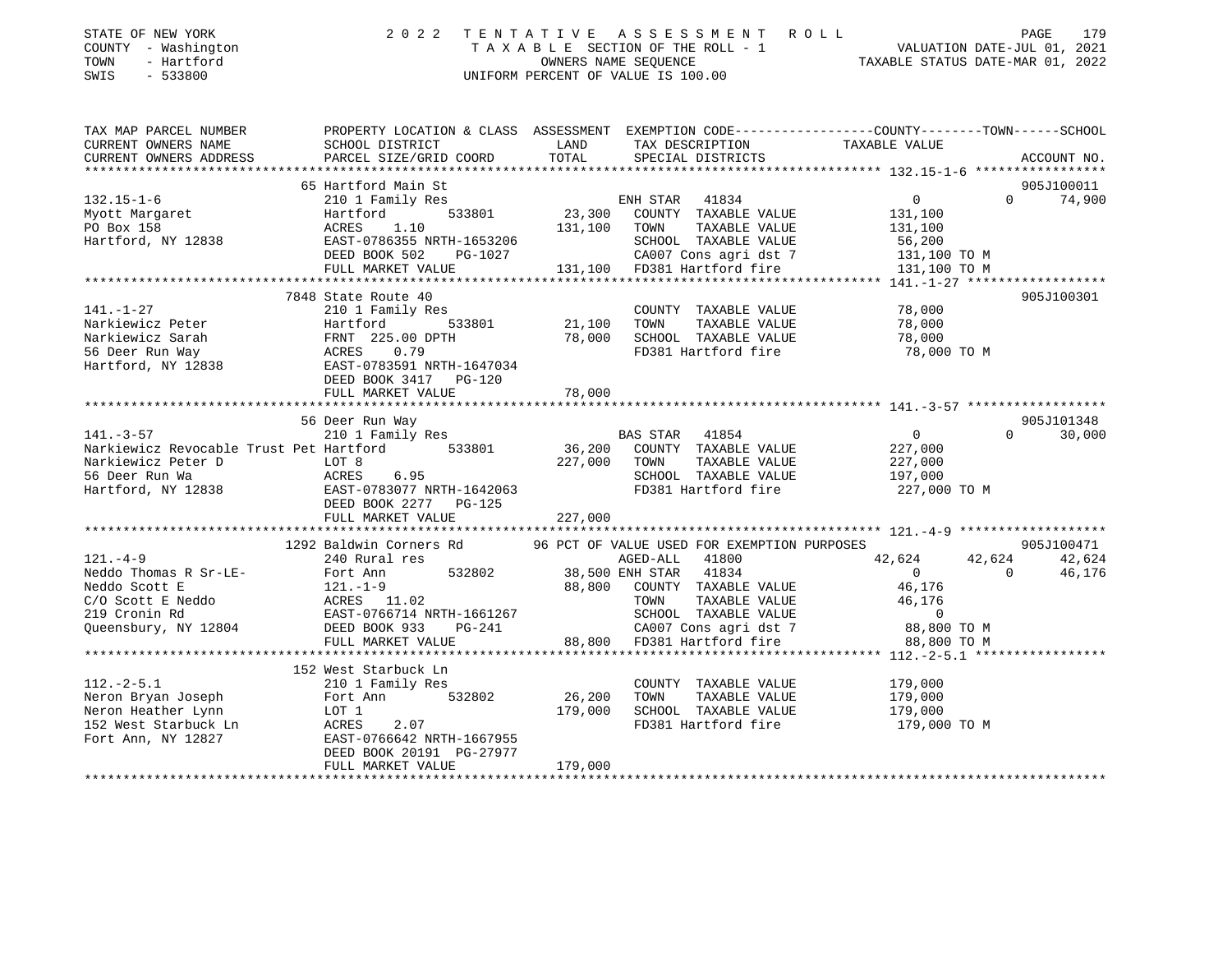| STATE OF NEW YORK<br>COUNTY - Washington<br>TOWN<br>- Hartford<br>SWIS<br>$-533800$                                                                 | 2 0 2 2                                                                                                                                       |               | TENTATIVE ASSESSMENT ROLL<br>UNIFORM PERCENT OF VALUE IS 100.00 | T A X A B L E SECTION OF THE ROLL - 1<br>OWNERS NAME SEQUENCE THE ROLL - 1<br>OWNERS NAME SEQUENCE TAXABLE STATUS DATE-MAR 01, 2022 | 180<br>PAGE |
|-----------------------------------------------------------------------------------------------------------------------------------------------------|-----------------------------------------------------------------------------------------------------------------------------------------------|---------------|-----------------------------------------------------------------|-------------------------------------------------------------------------------------------------------------------------------------|-------------|
| TAX MAP PARCEL NUMBER<br>CURRENT OWNERS NAME<br>CURRENT OWNERS ADDRESS                                                                              | PROPERTY LOCATION & CLASS ASSESSMENT EXEMPTION CODE----------------COUNTY-------TOWN------SCHOOL<br>SCHOOL DISTRICT<br>PARCEL SIZE/GRID COORD | LAND<br>TOTAL | TAX DESCRIPTION<br>SPECIAL DISTRICTS                            | TAXABLE VALUE                                                                                                                       | ACCOUNT NO. |
|                                                                                                                                                     |                                                                                                                                               |               |                                                                 |                                                                                                                                     |             |
|                                                                                                                                                     | 24 Gibson Rd                                                                                                                                  |               |                                                                 |                                                                                                                                     | 905J100575  |
| $141. - 1 - 22$                                                                                                                                     | 240 Rural res                                                                                                                                 |               | BAS STAR 41854                                                  | $\Omega$<br>$\overline{0}$                                                                                                          | 30,000      |
| Nestle Chrys P                                                                                                                                      | Hartford<br>533801                                                                                                                            |               | 39,700 COUNTY TAXABLE VALUE                                     | 185,000                                                                                                                             |             |
|                                                                                                                                                     |                                                                                                                                               | 185,000       | TAXABLE VALUE<br>TOWN                                           | 185,000                                                                                                                             |             |
|                                                                                                                                                     |                                                                                                                                               |               | SCHOOL TAXABLE VALUE                                            | 155,000                                                                                                                             |             |
| Nestle Chrys P<br>Nestle Frank D<br>24 Gibson Rd<br>Hartford, NY 12838<br>Hartford, NY 12838<br>Nest DEED BOOK 506 PG-437<br>THE MONTH MATHEM CHAIR |                                                                                                                                               |               | FD381 Hartford fire                                             | 185,000 TO M                                                                                                                        |             |
|                                                                                                                                                     | FULL MARKET VALUE                                                                                                                             | 185,000       |                                                                 |                                                                                                                                     |             |
|                                                                                                                                                     |                                                                                                                                               |               |                                                                 |                                                                                                                                     |             |
|                                                                                                                                                     | 5535 County Route 30                                                                                                                          |               |                                                                 |                                                                                                                                     |             |
| $150. - 1 - 3.2$                                                                                                                                    | 312 Vac w/imprv                                                                                                                               | 533801 13,800 | COUNTY TAXABLE VALUE                                            | 46,900                                                                                                                              |             |
| Niemynski James                                                                                                                                     | Hartford                                                                                                                                      | 46,900        | TAXABLE VALUE<br>TOWN<br>SCHOOL TAXABLE VALUE                   | 46,900                                                                                                                              |             |
| McManus Susan<br>92 Sheridan St                                                                                                                     | 2011 to be combined $w/34$ .<br>ACRES<br>2.28                                                                                                 |               | CA008 Cons agri dst 8                                           | 46,900<br>46,900 TO M                                                                                                               |             |
| Glens Falls, NY 12801                                                                                                                               | EAST-0788807 NRTH-1641803                                                                                                                     |               | FD381 Hartford fire                                             | 46,900 TO M                                                                                                                         |             |
|                                                                                                                                                     | DEED BOOK 20191 PG-30580                                                                                                                      |               |                                                                 |                                                                                                                                     |             |
|                                                                                                                                                     | FULL MARKET VALUE                                                                                                                             | 46,900        |                                                                 |                                                                                                                                     |             |
|                                                                                                                                                     |                                                                                                                                               |               |                                                                 |                                                                                                                                     |             |
|                                                                                                                                                     | 7948 State Route 40                                                                                                                           |               |                                                                 |                                                                                                                                     | 905J100558  |
| $141. - 1 - 34$                                                                                                                                     | 210 1 Family Res                                                                                                                              |               | BAS STAR 41854                                                  | $\overline{0}$<br>$\Omega$                                                                                                          | 30,000      |
| Nims Adam                                                                                                                                           |                                                                                                                                               | 29,000        | COUNTY TAXABLE VALUE                                            | 150,000                                                                                                                             |             |
| Nims Jennifer<br>PO Box 145<br>Hartford, NY 12838                                                                                                   |                                                                                                                                               | 999 150,000   | TOWN<br>TAXABLE VALUE                                           | 150,000                                                                                                                             |             |
|                                                                                                                                                     |                                                                                                                                               |               | SCHOOL TAXABLE VALUE                                            | 120,000<br>150,000 TO M                                                                                                             |             |
|                                                                                                                                                     |                                                                                                                                               |               | CA007 Cons agri dst 7                                           |                                                                                                                                     |             |
|                                                                                                                                                     |                                                                                                                                               |               | 150,000 FD381 Hartford fire                                     | 150,000 TO M                                                                                                                        |             |
|                                                                                                                                                     |                                                                                                                                               |               |                                                                 |                                                                                                                                     |             |
|                                                                                                                                                     | 3376 State Route 196                                                                                                                          |               |                                                                 |                                                                                                                                     | 905J100690  |
| $140. - 1 - 42$                                                                                                                                     | 210 1 Family Res                                                                                                                              |               | COUNTY TAXABLE VALUE                                            | 161,900                                                                                                                             |             |
| Nims Chad                                                                                                                                           | Hartford<br>533801                                                                                                                            | 24,200        | TOWN<br>TAXABLE VALUE                                           | 161,900                                                                                                                             |             |
| 1546 State Route 196                                                                                                                                | ACRES<br>1.40 BANK<br>999                                                                                                                     | 161,900       | SCHOOL TAXABLE VALUE                                            | 161,900                                                                                                                             |             |
| Fort Edward, NY 12828                                                                                                                               | EAST-0769942 NRTH-1641612<br>DEED BOOK 2293 PG-345                                                                                            |               | FD381 Hartford fire                                             | 161,900 TO M                                                                                                                        |             |
|                                                                                                                                                     | FULL MARKET VALUE                                                                                                                             | 161,900       |                                                                 |                                                                                                                                     |             |
|                                                                                                                                                     |                                                                                                                                               |               |                                                                 |                                                                                                                                     |             |
|                                                                                                                                                     | 3134 Coach Rd                                                                                                                                 |               |                                                                 |                                                                                                                                     | 905J101249  |
| $149. - 1 - 26.16$                                                                                                                                  | 240 Rural res                                                                                                                                 |               | <b>BAS STAR</b><br>41854                                        | $\overline{0}$<br>$\Omega$                                                                                                          | 30,000      |
| Nims Chad E                                                                                                                                         | 533801<br>Hartford                                                                                                                            | 53,900        | COUNTY TAXABLE VALUE                                            | 342,100                                                                                                                             |             |
| 1546 State Route 196                                                                                                                                | ACRES 46.79                                                                                                                                   | 342,100       | TAXABLE VALUE<br>TOWN                                           | 342,100                                                                                                                             |             |
| Fort Edward, NY 12828                                                                                                                               | EAST-0780600 NRTH-1637782                                                                                                                     |               | SCHOOL TAXABLE VALUE                                            | 312,100                                                                                                                             |             |
|                                                                                                                                                     | DEED BOOK 3357<br>PG-185                                                                                                                      |               | FD381 Hartford fire                                             | 342,100 TO M                                                                                                                        |             |
|                                                                                                                                                     | FULL MARKET VALUE                                                                                                                             | 342,100       |                                                                 |                                                                                                                                     |             |
|                                                                                                                                                     |                                                                                                                                               |               |                                                                 |                                                                                                                                     |             |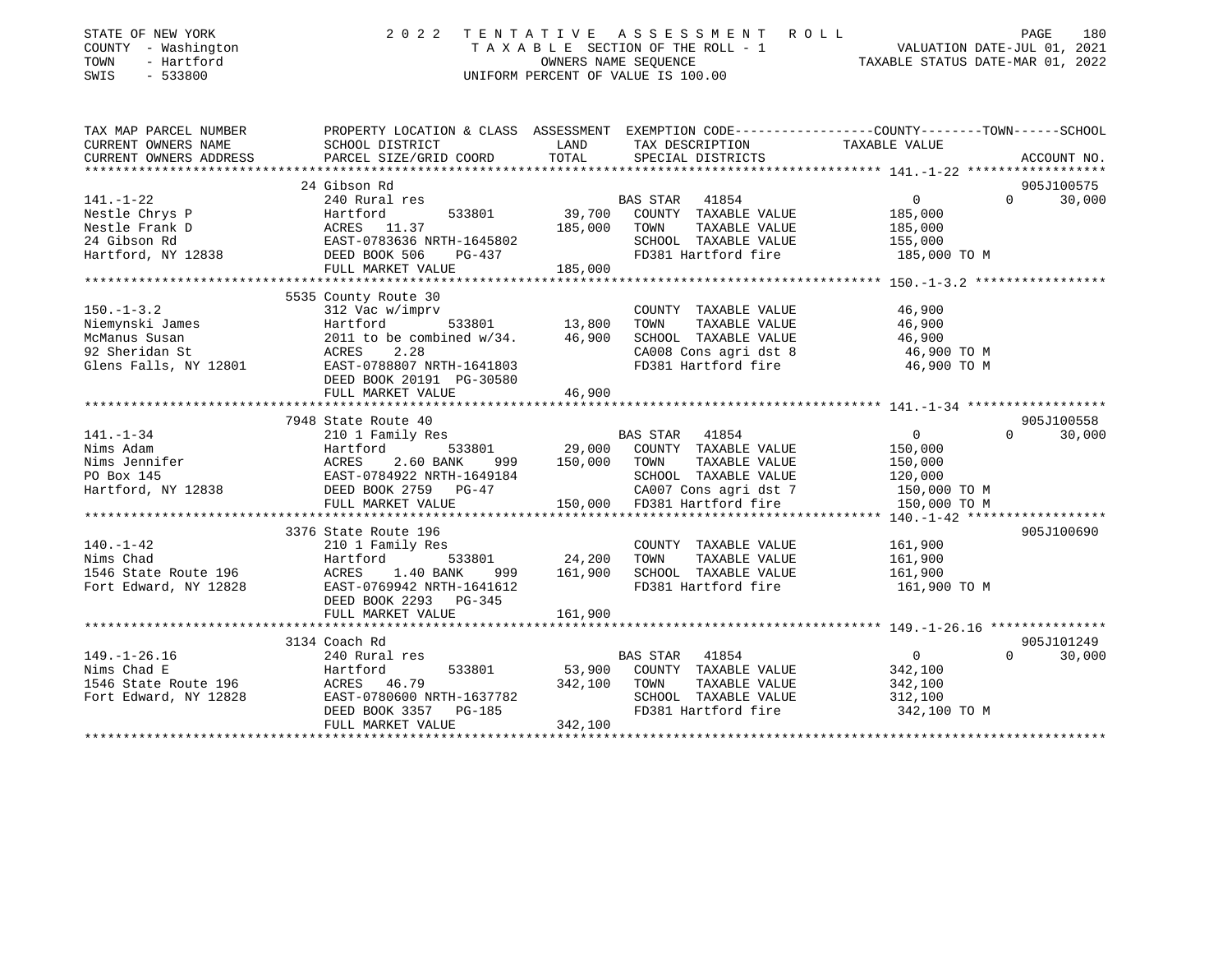| STATE OF NEW YORK<br>COUNTY - Washington<br>TOWN<br>- Hartford<br>SWIS<br>$-533800$ | 2 0 2 2                                                                                                                                                    | TENTATIVE         | ASSESSMENT ROLL<br>UNIFORM PERCENT OF VALUE IS 100.00 | T A X A B L E SECTION OF THE ROLL - 1<br>OWNERS NAME SEQUENCE<br>OWNERS NAME SEQUENCE<br>TAXABLE STATUS DATE-MAR 01, 2022 | PAGE<br>181 |
|-------------------------------------------------------------------------------------|------------------------------------------------------------------------------------------------------------------------------------------------------------|-------------------|-------------------------------------------------------|---------------------------------------------------------------------------------------------------------------------------|-------------|
| TAX MAP PARCEL NUMBER<br>CURRENT OWNERS NAME                                        | PROPERTY LOCATION & CLASS ASSESSMENT EXEMPTION CODE-----------------COUNTY-------TOWN------SCHOOL<br>SCHOOL DISTRICT                                       | LAND              | TAX DESCRIPTION                                       | TAXABLE VALUE                                                                                                             |             |
| CURRENT OWNERS ADDRESS                                                              | PARCEL SIZE/GRID COORD                                                                                                                                     | TOTAL             | SPECIAL DISTRICTS                                     |                                                                                                                           | ACCOUNT NO. |
|                                                                                     | 7684 State Route 40                                                                                                                                        |                   |                                                       |                                                                                                                           | 905J100168  |
| $140. - 2 - 37$                                                                     | 240 Rural res                                                                                                                                              |                   | COUNTY TAXABLE VALUE                                  | 158,200                                                                                                                   |             |
| Nims Outdoor Services Inc                                                           | Hartford<br>533801                                                                                                                                         | 44,900            | TAXABLE VALUE<br>TOWN                                 | 158,200                                                                                                                   |             |
| 1546 State Route 196                                                                | ACRES 39.00                                                                                                                                                | 158,200           | SCHOOL TAXABLE VALUE                                  | 158,200                                                                                                                   |             |
| Fort Edward, NY 12828                                                               | EAST-0781074 NRTH-1643311                                                                                                                                  |                   | CA007 Cons agri dst 7                                 | 158,200 TO M<br>158,200 TO M                                                                                              |             |
|                                                                                     | DEED BOOK 3480 PG-124                                                                                                                                      |                   | FD381 Hartford fire                                   |                                                                                                                           |             |
|                                                                                     | FULL MARKET VALUE                                                                                                                                          | 158,200           |                                                       |                                                                                                                           |             |
|                                                                                     | 14 Hillcrest Way                                                                                                                                           |                   |                                                       |                                                                                                                           | 905J101110  |
|                                                                                     | Example of the Moble Jean<br>Noble Jean<br>14 Hillcrest Way<br>Granville, NY 12832<br>1.0<br>14 Hillcrest Way<br>Granville, NY 12832<br>2008 DEED BOOK 494 |                   | VET WAR CT 41121                                      | 20,010<br>20,010                                                                                                          | $\bigcirc$  |
|                                                                                     |                                                                                                                                                            |                   | 23,500 ENH STAR 41834                                 | $\overline{0}$<br>$\Omega$                                                                                                | 74,900      |
|                                                                                     |                                                                                                                                                            |                   | 133,400 COUNTY TAXABLE VALUE                          | 113,390                                                                                                                   |             |
|                                                                                     |                                                                                                                                                            |                   | TOWN<br>TAXABLE VALUE                                 | 113,390                                                                                                                   |             |
|                                                                                     |                                                                                                                                                            |                   | SCHOOL TAXABLE VALUE                                  | 58,500                                                                                                                    |             |
|                                                                                     |                                                                                                                                                            | 133,400           | FD381 Hartford fire                                   | 133,400 TO M                                                                                                              |             |
|                                                                                     | 192 Marlboro Country Rd                                                                                                                                    |                   |                                                       |                                                                                                                           | 905J100545  |
| $141. - 3 - 16$                                                                     | 210 1 Family Res                                                                                                                                           |                   | COUNTY TAXABLE VALUE                                  | 189,900                                                                                                                   |             |
| Nolan Dana                                                                          | 533801<br>Hartford                                                                                                                                         | 23,200            | TAXABLE VALUE<br>TOWN                                 | 189,900                                                                                                                   |             |
| 192 Marlboro Country Rd                                                             | 1.06<br>ACRES                                                                                                                                              | 189,900           | SCHOOL TAXABLE VALUE                                  | 189,900                                                                                                                   |             |
| Hartford, NY 12838                                                                  | EAST-0784907 NRTH-1643750<br>DEED BOOK 20210 PG-4034                                                                                                       |                   | FD381 Hartford fire                                   | 189,900 TO M                                                                                                              |             |
|                                                                                     | FULL MARKET VALUE                                                                                                                                          | 189,900           |                                                       |                                                                                                                           |             |
|                                                                                     |                                                                                                                                                            |                   |                                                       |                                                                                                                           | 905J100380  |
| $140. - 1 - 28$                                                                     | 3603 State Route 196<br>240 Rural res                                                                                                                      |                   | COUNTY TAXABLE VALUE                                  | 169,900                                                                                                                   |             |
| Nolan Samuel J                                                                      | Hartford<br>533801                                                                                                                                         | 85,000            | TOWN<br>TAXABLE VALUE                                 | 169,900                                                                                                                   |             |
| Matuszak Abigail A                                                                  | ACRES 45.50                                                                                                                                                | 169,900           | SCHOOL TAXABLE VALUE                                  | 169,900                                                                                                                   |             |
| 7 Stevens St                                                                        | EAST-0772856 NRTH-1646141                                                                                                                                  |                   | CA007 Cons agri dst 7                                 | 169,900 TO M                                                                                                              |             |
| Glens Falls, NY 12801                                                               | DEED BOOK 20210 PG-2424<br>FULL MARKET VALUE                                                                                                               | 169,900           | FD381 Hartford fire                                   | 169,900 TO M                                                                                                              |             |
| MAY BE SUBJECT TO PAYMENT<br>UNDER AGDIST LAW TIL 2025                              |                                                                                                                                                            |                   |                                                       |                                                                                                                           |             |
|                                                                                     |                                                                                                                                                            |                   |                                                       |                                                                                                                           |             |
|                                                                                     | 166 Baker Rd                                                                                                                                               |                   |                                                       |                                                                                                                           | 9079900745  |
| $132 - 4 - 4$                                                                       | 210 1 Family Res                                                                                                                                           |                   | BAS STAR<br>41854                                     | $0 \qquad \qquad$<br>$\Omega$                                                                                             | 30,000      |
| Norman James A<br>166 Baker Rd                                                      | Hartford<br>533801<br>ACRES<br>1.44 BANK<br>997                                                                                                            | 24,300<br>131,200 | COUNTY TAXABLE VALUE<br>TOWN<br>TAXABLE VALUE         | 131,200<br>131,200                                                                                                        |             |
| Granville, NY 12832                                                                 | EAST-0794313 NRTH-1654245                                                                                                                                  |                   | SCHOOL TAXABLE VALUE                                  | 101,200                                                                                                                   |             |
|                                                                                     | DEED BOOK 1683<br>PG-216                                                                                                                                   |                   | FD381 Hartford fire                                   | 131,200 TO M                                                                                                              |             |
|                                                                                     | FULL MARKET VALUE                                                                                                                                          | 131,200           |                                                       |                                                                                                                           |             |
|                                                                                     |                                                                                                                                                            |                   |                                                       |                                                                                                                           |             |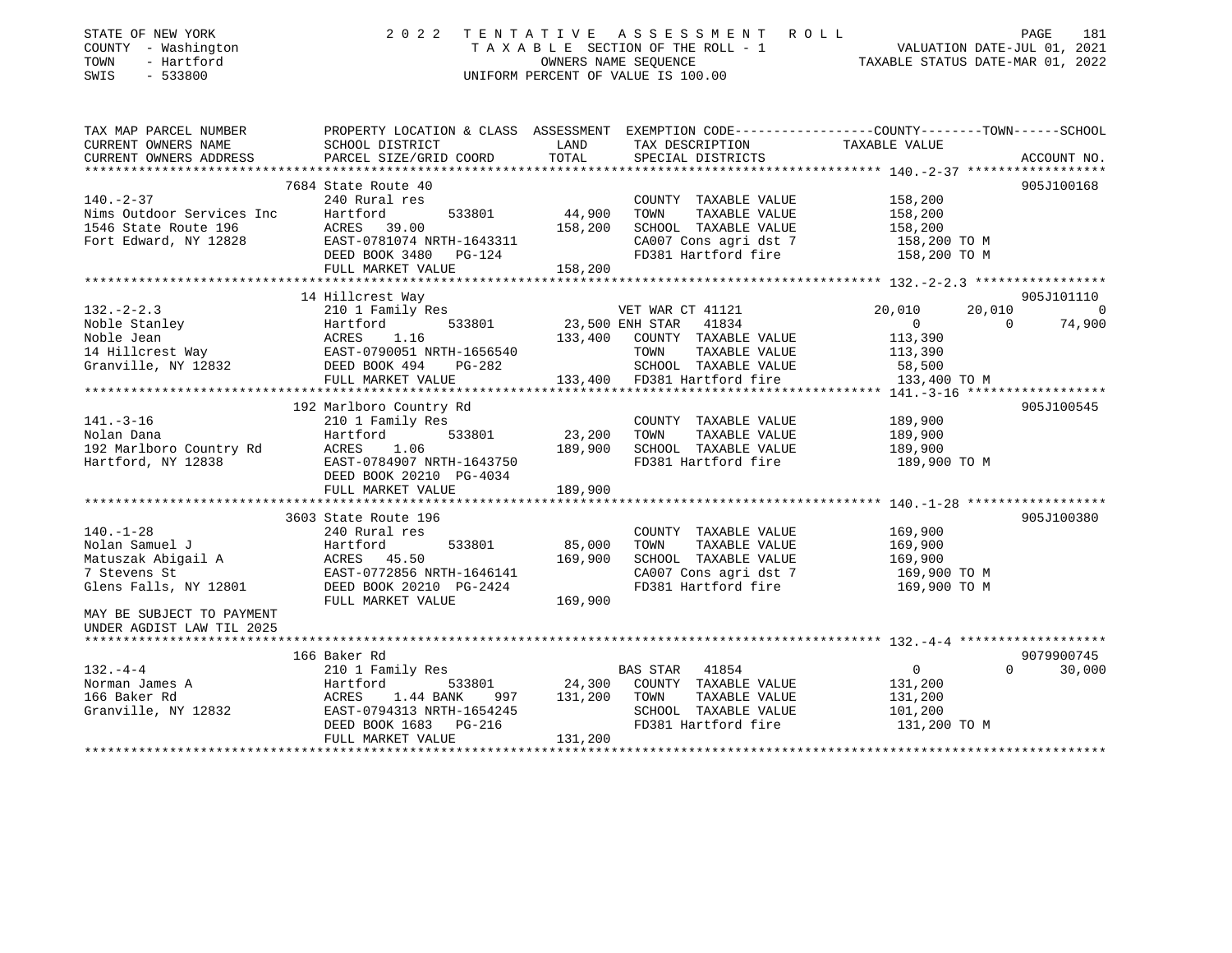| STATE OF NEW YORK<br>COUNTY - Washington<br>TOWN<br>- Hartford<br>$-533800$<br>SWIS    |                                                                                                                                                             | OWNERS NAME SEQUENCE               | 2022 TENTATIVE ASSESSMENT ROLL<br>TAXABLE SECTION OF THE ROLL - 1<br>UNIFORM PERCENT OF VALUE IS 100.00               | VALUATION DATE-JUL 01, 2021<br>TAXABLE STATUS DATE-MAR 01, 2022 |          | 182<br>PAGE |
|----------------------------------------------------------------------------------------|-------------------------------------------------------------------------------------------------------------------------------------------------------------|------------------------------------|-----------------------------------------------------------------------------------------------------------------------|-----------------------------------------------------------------|----------|-------------|
| TAX MAP PARCEL NUMBER<br>CURRENT OWNERS NAME<br>CURRENT OWNERS ADDRESS                 | PROPERTY LOCATION & CLASS ASSESSMENT EXEMPTION CODE---------------COUNTY-------TOWN------SCHOOL<br>SCHOOL DISTRICT<br>PARCEL SIZE/GRID COORD                | LAND<br>TOTAL                      | TAX DESCRIPTION<br>SPECIAL DISTRICTS                                                                                  | TAXABLE VALUE                                                   |          | ACCOUNT NO. |
|                                                                                        |                                                                                                                                                             |                                    |                                                                                                                       |                                                                 |          |             |
| $151. - 2 - 4.13$<br>Norsemen Farms, LLC<br>10 Duncan Dr<br>Troy, NY 12182             | Washburn Hill Rd<br>314 Rural vac<10<br>533801<br>Hartford<br>Survey 13192<br>Lot 1<br>ACRES 15.20<br>EAST-0795364 NRTH-1639190<br>DEED BOOK 20191 PG-25728 | 32,100<br>32,100                   | COUNTY TAXABLE VALUE<br>TOWN<br>TAXABLE VALUE<br>SCHOOL TAXABLE VALUE<br>CA008 Cons agri dst 8<br>FD381 Hartford fire | 32,100<br>32,100<br>32,100<br>32,100 TO M<br>32,100 TO M        |          |             |
|                                                                                        | FULL MARKET VALUE                                                                                                                                           | 32,100                             |                                                                                                                       |                                                                 |          |             |
| $141. - 1 - 20.3$<br>North Country Storage Svc<br>290-R North St<br>Newburgh, NY 12550 | 30 Gibson Rd<br>280 Res Multiple<br>533801<br>Hartford<br>ACRES<br>1.40<br>EAST-0783171 NRTH-1646377                                                        | *************<br>38,000<br>135,000 | COUNTY TAXABLE VALUE<br>TOWN<br>TAXABLE VALUE<br>SCHOOL TAXABLE VALUE<br>FD381 Hartford fire                          | 135,000<br>135,000<br>135,000<br>135,000 TO M                   |          | 905J101391  |
|                                                                                        | DEED BOOK 3512 PG-188                                                                                                                                       |                                    |                                                                                                                       |                                                                 |          |             |
|                                                                                        | FULL MARKET VALUE                                                                                                                                           | 135,000                            |                                                                                                                       |                                                                 |          |             |
|                                                                                        | 7021 State Route 40                                                                                                                                         |                                    |                                                                                                                       |                                                                 |          | 905J100680  |
| $149. - 1 - 40$                                                                        | 240 Rural res                                                                                                                                               |                                    | AG DIST<br>41720                                                                                                      | 38,517                                                          | 38,517   | 38,517      |
| North Marion G LE                                                                      | Hartford<br>533801                                                                                                                                          |                                    | 41834<br>95,500 ENH STAR                                                                                              | $\overline{0}$                                                  | $\Omega$ | 74,900      |
| North Kevin W                                                                          | ACRES 68.30                                                                                                                                                 |                                    | 200,000 COUNTY TAXABLE VALUE                                                                                          | 161,483                                                         |          |             |
| 7021 State Route 40                                                                    | EAST-0770973 NRTH-1631805                                                                                                                                   |                                    | TOWN<br>TAXABLE VALUE                                                                                                 | 161,483                                                         |          |             |
| Argyle, NY 12809                                                                       | DEED BOOK 3546 PG-168                                                                                                                                       |                                    | SCHOOL TAXABLE VALUE                                                                                                  | 86,583                                                          |          |             |
| MAY BE SUBJECT TO PAYMENT                                                              | FULL MARKET VALUE                                                                                                                                           |                                    | 200,000 CA006 Cons agri dst 6<br>38,517 EX                                                                            | 161,483 TO M                                                    |          |             |
| UNDER AGDIST LAW TIL 2026                                                              |                                                                                                                                                             |                                    | FD381 Hartford fire                                                                                                   | 200,000 TO M                                                    |          |             |
|                                                                                        |                                                                                                                                                             |                                    |                                                                                                                       | ******* 122.-1-39 ******************                            |          |             |
|                                                                                        | 34 Country Ln                                                                                                                                               |                                    |                                                                                                                       |                                                                 |          | 905J101102  |
| $122. - 1 - 39$                                                                        | 210 1 Family Res                                                                                                                                            |                                    | <b>BAS STAR</b><br>41854                                                                                              | $\overline{0}$                                                  | $\Omega$ | 30,000      |
| Norton Dale                                                                            | Hartford<br>533801                                                                                                                                          |                                    | 35,200 COUNTY TAXABLE VALUE                                                                                           | 199,500                                                         |          |             |
| Norton Suzanne                                                                         | 5.07<br>ACRES                                                                                                                                               | 199,500 TOWN                       | TAXABLE VALUE                                                                                                         | 199,500                                                         |          |             |
| 34 Country Ln                                                                          | EAST-0771419 NRTH-1658478                                                                                                                                   |                                    | SCHOOL TAXABLE VALUE                                                                                                  | 169,500                                                         |          |             |
| Fort Ann, NY 12827                                                                     | DEED BOOK 564<br>$PG-277$                                                                                                                                   |                                    | CA007 Cons agri dst 7                                                                                                 | 199,500 TO M                                                    |          |             |
|                                                                                        | FULL MARKET VALUE                                                                                                                                           | 199,500                            | FD381 Hartford fire                                                                                                   | 199,500 TO M                                                    |          |             |
|                                                                                        | *******************                                                                                                                                         |                                    |                                                                                                                       | **** $151 - 2 - 4.5$ *****************                          |          |             |
|                                                                                        | 28 Big Burch Hill Rd                                                                                                                                        |                                    |                                                                                                                       |                                                                 |          |             |
| $151 - 2 - 4.5$                                                                        | 210 1 Family Res                                                                                                                                            |                                    | COUNTY TAXABLE VALUE                                                                                                  | 124,000                                                         |          |             |
| O'Connor Harold H Jr                                                                   | 533801<br>Hartford                                                                                                                                          | 24,200                             | TOWN<br>TAXABLE VALUE                                                                                                 | 124,000                                                         |          |             |
| 28 Big Burch Hill Rd                                                                   | map corr 13258                                                                                                                                              | 124,000                            | SCHOOL TAXABLE VALUE                                                                                                  | 124,000                                                         |          |             |
| Granville, NY 12832                                                                    | $151. - 1 - 4.5$                                                                                                                                            |                                    | CA008 Cons agri dst 8                                                                                                 | 124,000 TO M                                                    |          |             |
|                                                                                        | 1.40<br>ACRES                                                                                                                                               |                                    | FD381 Hartford fire                                                                                                   | 124,000 TO M                                                    |          |             |
|                                                                                        | EAST-0796557 NRTH-1638635<br>DEED BOOK 20191 PG-26810                                                                                                       |                                    |                                                                                                                       |                                                                 |          |             |
|                                                                                        | FULL MARKET VALUE                                                                                                                                           | 124,000                            |                                                                                                                       |                                                                 |          |             |
|                                                                                        |                                                                                                                                                             |                                    |                                                                                                                       |                                                                 |          |             |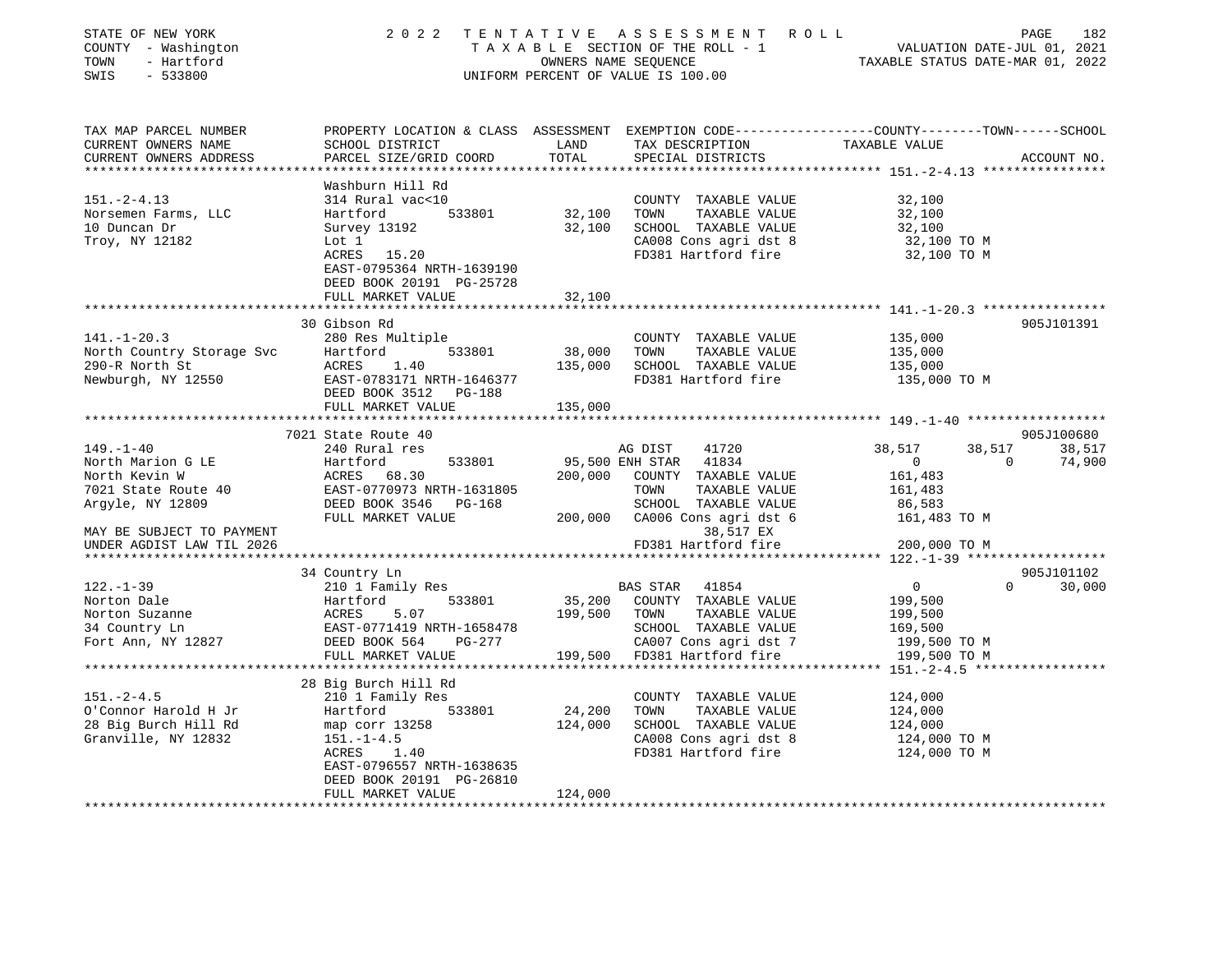| STATE OF NEW YORK<br>COUNTY - Washington<br>- Hartford<br>TOWN<br>SWIS<br>$-533800$ |                                          |                 | 2022 TENTATIVE ASSESSMENT ROLL<br>TAXABLE SECTION OF THE ROLL - 1<br>OWNERS NAME SEQUENCE<br>UNIFORM PERCENT OF VALUE IS 100.00 | VALUATION DATE-JUL 01, 2021<br>TAXABLE STATUS DATE-MAR 01, 2022                                                  | PAGE<br>183            |
|-------------------------------------------------------------------------------------|------------------------------------------|-----------------|---------------------------------------------------------------------------------------------------------------------------------|------------------------------------------------------------------------------------------------------------------|------------------------|
| TAX MAP PARCEL NUMBER<br>CURRENT OWNERS NAME                                        | SCHOOL DISTRICT                          | LAND            | TAX DESCRIPTION                                                                                                                 | PROPERTY LOCATION & CLASS ASSESSMENT EXEMPTION CODE----------------COUNTY-------TOWN-----SCHOOL<br>TAXABLE VALUE |                        |
| CURRENT OWNERS ADDRESS                                                              | PARCEL SIZE/GRID COORD                   | TOTAL           | SPECIAL DISTRICTS                                                                                                               |                                                                                                                  | ACCOUNT NO.            |
|                                                                                     |                                          |                 |                                                                                                                                 | ***************** 151.-2-8.4 *******                                                                             |                        |
| $151 - 2 - 8.4$                                                                     | Burch Rd<br>322 Rural vac>10             |                 | COUNTY TAXABLE VALUE                                                                                                            | 27,300                                                                                                           |                        |
| O'Hara Brian P                                                                      | 533801<br>Hartford                       | 27,300          | TOWN<br>TAXABLE VALUE                                                                                                           | 27,300                                                                                                           |                        |
| O'Hara Rachel                                                                       | Subdiv 12272; Lot 3                      | 27,300          | SCHOOL TAXABLE VALUE                                                                                                            | 27,300                                                                                                           |                        |
| 1366 Burch Rd                                                                       | 895/240                                  |                 | CA008 Cons agri dst 8                                                                                                           | 27,300 TO M                                                                                                      |                        |
| Granville, NY 12832                                                                 | ACRES 17.87                              |                 | FD381 Hartford fire                                                                                                             | 27,300 TO M                                                                                                      |                        |
|                                                                                     | EAST-0797524 NRTH-1633446                |                 |                                                                                                                                 |                                                                                                                  |                        |
|                                                                                     | DEED BOOK 3640 PG-296                    |                 |                                                                                                                                 |                                                                                                                  |                        |
|                                                                                     | FULL MARKET VALUE                        | 27,300          |                                                                                                                                 |                                                                                                                  |                        |
|                                                                                     | 206 Hartford Main St                     |                 |                                                                                                                                 |                                                                                                                  | 905J100367             |
| $132. - 1 - 22$                                                                     | 210 1 Family Res                         |                 | COUNTY TAXABLE VALUE                                                                                                            | 151,200                                                                                                          |                        |
| O'Hara John                                                                         | 533801<br>Hartford                       | 20,600          | TOWN<br>TAXABLE VALUE                                                                                                           | 151,200                                                                                                          |                        |
| O'Hara Jennifer M                                                                   | ACRES<br>0.74                            | 151,200         | SCHOOL TAXABLE VALUE                                                                                                            | 151,200                                                                                                          |                        |
| 206 Hartford Main St                                                                | EAST-0788653 NRTH-1655591                |                 | CA007 Cons agri dst 7                                                                                                           | 151,200 TO M                                                                                                     |                        |
| Granville, NY 12832                                                                 | DEED BOOK 20210 PG-1240                  |                 | FD381 Hartford fire                                                                                                             | 151,200 TO M                                                                                                     |                        |
|                                                                                     | FULL MARKET VALUE                        | 151,200         |                                                                                                                                 |                                                                                                                  |                        |
|                                                                                     | Blood St                                 |                 |                                                                                                                                 |                                                                                                                  | 905J100481             |
| $142. - 1 - 8$                                                                      | 323 Vacant rural                         |                 | COUNTY TAXABLE VALUE                                                                                                            | 41,200                                                                                                           |                        |
| Oatman Thomas Elliott                                                               | Hartford<br>533801                       | 41,200          | TOWN<br>TAXABLE VALUE                                                                                                           | 41,200                                                                                                           |                        |
| 3182 Golansky Blvd Ste 102                                                          | ACRES 54.40                              | 41,200          | SCHOOL TAXABLE VALUE                                                                                                            | 41,200                                                                                                           |                        |
| Woodbridge, VA 22192                                                                | EAST-0794661 NRTH-1648830                |                 | FD381 Hartford fire                                                                                                             | 41,200 TO M                                                                                                      |                        |
|                                                                                     | DEED BOOK 840<br>PG-199                  |                 |                                                                                                                                 |                                                                                                                  |                        |
|                                                                                     | FULL MARKET VALUE                        | 41,200          |                                                                                                                                 |                                                                                                                  |                        |
|                                                                                     |                                          |                 |                                                                                                                                 |                                                                                                                  |                        |
| $131. - 1 - 13.3$                                                                   | 3984 State Route 149<br>210 1 Family Res |                 | AGED-CO/TN 41801                                                                                                                | 59,200<br>59,200                                                                                                 | 905J101234<br>$\sim$ 0 |
| OConnor Diane E                                                                     | 533801<br>Hartford                       | 23,400 AGED-SCH | 41804                                                                                                                           | $\overline{0}$<br>$\overline{0}$                                                                                 | 47,360                 |
| Petteys Donna Lea                                                                   | ACRES<br>1.10                            |                 | 118,400 ENH STAR<br>41834                                                                                                       | $\overline{0}$<br>$\overline{0}$                                                                                 | 71,040                 |
| 3984 State Route 149                                                                | EAST-0770272 NRTH-1654557                |                 | COUNTY TAXABLE VALUE                                                                                                            | 59,200                                                                                                           |                        |
| Fort Ann, NY 12827                                                                  | DEED BOOK 743<br>PG-192                  |                 | TAXABLE VALUE<br>TOWN                                                                                                           | 59,200                                                                                                           |                        |
|                                                                                     | FULL MARKET VALUE                        | 118,400         | SCHOOL TAXABLE VALUE                                                                                                            | $\overline{0}$                                                                                                   |                        |
|                                                                                     |                                          |                 | CA007 Cons agri dst 7                                                                                                           | 118,400 TO M                                                                                                     |                        |
|                                                                                     | ******************************           |                 | FD381 Hartford fire                                                                                                             | 118,400 TO M                                                                                                     |                        |
|                                                                                     | Pope Hill Rd                             |                 |                                                                                                                                 | ******* 150.-1-30 *******************                                                                            |                        |
| $150. - 1 - 30$                                                                     | 314 Rural vac<10                         |                 | COUNTY TAXABLE VALUE                                                                                                            | 13,800                                                                                                           | 905J100050             |
| Ogden Ryan                                                                          | 533801<br>Hartford                       | 13,800          | TAXABLE VALUE<br>TOWN                                                                                                           | 13,800                                                                                                           |                        |
| 240 Little Burch Hill Rd                                                            | LOT 5                                    | 13,800          | SCHOOL TAXABLE VALUE                                                                                                            | 13,800                                                                                                           |                        |
| Granville, NY 12832                                                                 | ACRES<br>1.20                            |                 | FD381 Hartford fire                                                                                                             | 13,800 TO M                                                                                                      |                        |
|                                                                                     | EAST-0782928 NRTH-1633454                |                 |                                                                                                                                 |                                                                                                                  |                        |
|                                                                                     | DEED BOOK 3542<br><b>PG-210</b>          |                 |                                                                                                                                 |                                                                                                                  |                        |
|                                                                                     | FULL MARKET VALUE                        | 13,800          |                                                                                                                                 |                                                                                                                  |                        |
|                                                                                     |                                          |                 |                                                                                                                                 |                                                                                                                  |                        |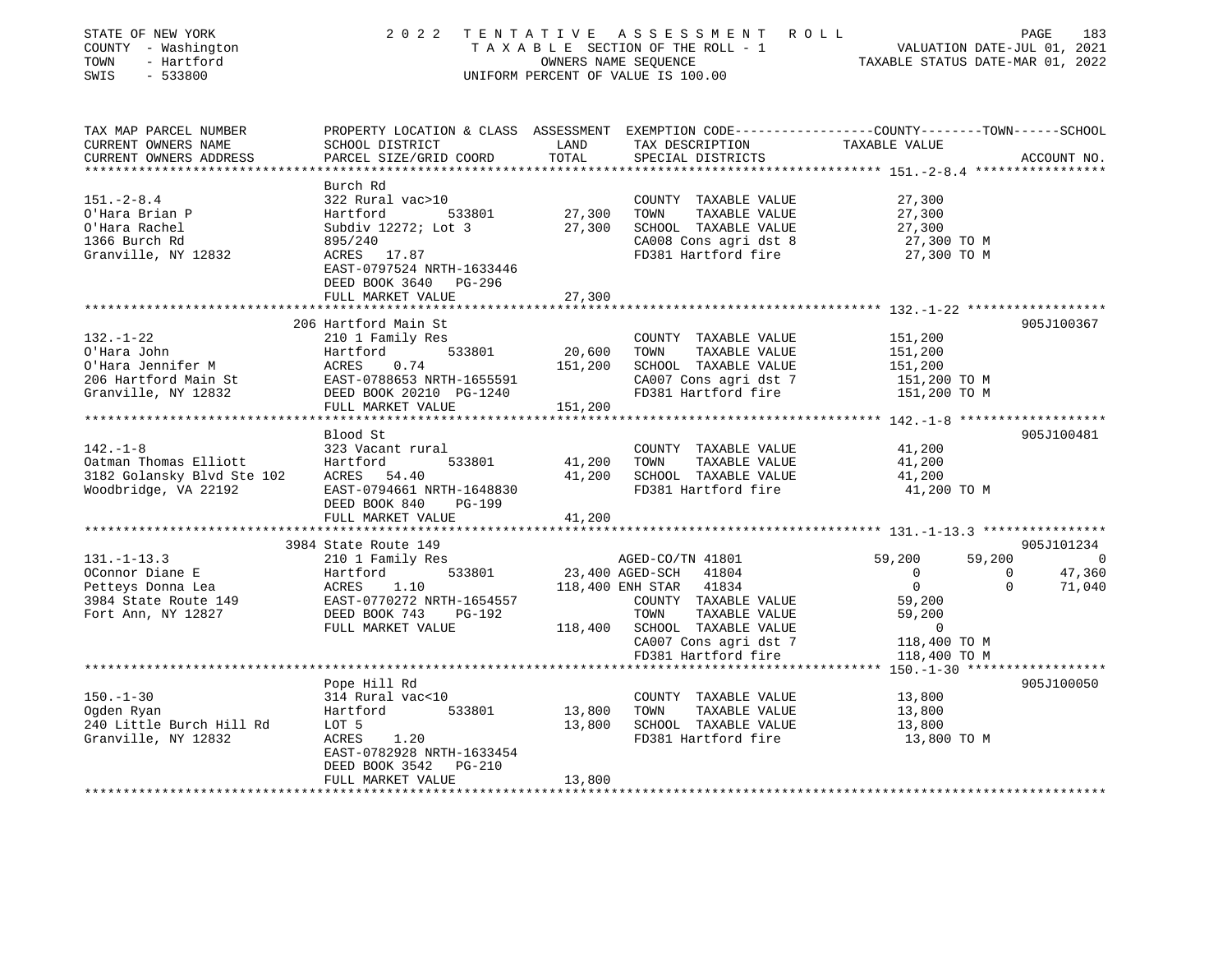| STATE OF NEW YORK<br>COUNTY - Washington<br>TOWN<br>- Hartford<br>SWIS<br>$-533800$                   | 2 0 2 2                                                                                                                                                       | TENTATIVE<br>OWNERS NAME SEQUENCE | ASSESSMENT ROLL<br>TAXABLE SECTION OF THE ROLL - 1<br>UNIFORM PERCENT OF VALUE IS 100.00                              | VALUATION DATE-JUL 01, 2021<br>TAXABLE STATUS DATE-MAR 01, 2022                                                   | PAGE<br>184              |
|-------------------------------------------------------------------------------------------------------|---------------------------------------------------------------------------------------------------------------------------------------------------------------|-----------------------------------|-----------------------------------------------------------------------------------------------------------------------|-------------------------------------------------------------------------------------------------------------------|--------------------------|
| TAX MAP PARCEL NUMBER<br>CURRENT OWNERS NAME<br>CURRENT OWNERS ADDRESS                                | SCHOOL DISTRICT<br>PARCEL SIZE/GRID COORD                                                                                                                     | LAND<br>TOTAL                     | TAX DESCRIPTION<br>SPECIAL DISTRICTS                                                                                  | PROPERTY LOCATION & CLASS ASSESSMENT EXEMPTION CODE----------------COUNTY-------TOWN------SCHOOL<br>TAXABLE VALUE | ACCOUNT NO.              |
| *********************                                                                                 |                                                                                                                                                               |                                   |                                                                                                                       |                                                                                                                   |                          |
| $114. - 1 - 20.2$<br>Ogden Travis R<br>Ogden Cassandra L<br>14 Hartford Main St<br>Hartford, NY 12838 | 57 Durkee Ln<br>323 Vacant rural<br>Hartford<br>533801<br>ACRES 25.85<br>EAST-0785306 NRTH-1663880<br>DEED BOOK 20210 PG-3751<br>FULL MARKET VALUE            | 38,200<br>38,200<br>38,200        | COUNTY TAXABLE VALUE<br>TOWN<br>TAXABLE VALUE<br>SCHOOL TAXABLE VALUE<br>CA007 Cons agri dst 7<br>FD381 Hartford fire | 38,200<br>38,200<br>38,200<br>38,200 TO M<br>38,200 TO M                                                          |                          |
| *******************                                                                                   | *************************                                                                                                                                     |                                   |                                                                                                                       | ************************************** 132.15-2-17 *****************                                              |                          |
| $132.15 - 2 - 17$<br>Ogden Travis R<br>14 Hartford Main St<br>Hartford, NY 12838                      | 14 Hartford Main St<br>210 1 Family Res<br>Hartford<br>533801<br>FRNT 128.00 DPTH 165.00<br>BANK<br>998<br>EAST-0786145 NRTH-1651776<br>DEED BOOK 3580 PG-343 | 16,800<br>73,700                  | COUNTY TAXABLE VALUE<br>TOWN<br>TAXABLE VALUE<br>SCHOOL TAXABLE VALUE<br>CA007 Cons agri dst 7<br>FD381 Hartford fire | 73,700<br>73,700<br>73,700<br>73,700 TO M<br>73,700 TO M                                                          | 905J100418               |
|                                                                                                       | FULL MARKET VALUE                                                                                                                                             | 73,700                            |                                                                                                                       |                                                                                                                   |                          |
|                                                                                                       | 30 Baker Rd                                                                                                                                                   |                                   |                                                                                                                       |                                                                                                                   | 905J100571               |
| $132 - 2 - 18$                                                                                        | 210 1 Family Res                                                                                                                                              |                                   | CW_10_VET/ 41151                                                                                                      | 8,000<br>8,000                                                                                                    | $\overline{0}$           |
| Olsen George Jr<br>Olsen Celine                                                                       | Hartford<br>533801<br>two veteran owners                                                                                                                      |                                   | 27,200 CW_10_VET/ 41151<br>152,100 BAS STAR<br>41854                                                                  | 8,000<br>8,000<br>$\overline{0}$<br>$\Omega$                                                                      | $\overline{0}$<br>30,000 |
| 30 Baker Rd                                                                                           | 2.40 BANK<br>997<br>ACRES                                                                                                                                     |                                   | COUNTY TAXABLE VALUE                                                                                                  | 136,100                                                                                                           |                          |
| Granville, NY 12832                                                                                   | EAST-0791349 NRTH-1653209                                                                                                                                     |                                   | TOWN<br>TAXABLE VALUE                                                                                                 | 136,100                                                                                                           |                          |
|                                                                                                       | DEED BOOK 2634 PG-224                                                                                                                                         |                                   | SCHOOL TAXABLE VALUE                                                                                                  | 122,100                                                                                                           |                          |
|                                                                                                       | FULL MARKET VALUE                                                                                                                                             | 152,100                           | FD381 Hartford fire                                                                                                   | 152,100 TO M                                                                                                      |                          |
|                                                                                                       | ***********************                                                                                                                                       |                                   |                                                                                                                       | **** 141.-1-70.11 ****************                                                                                |                          |
| $141. - 1 - 70.11$                                                                                    | County Route 30<br>323 Vacant rural                                                                                                                           |                                   | COUNTY TAXABLE VALUE                                                                                                  | 58,600                                                                                                            |                          |
| Osborne G Keith                                                                                       | 533801<br>Hartford                                                                                                                                            | 58,600                            | TOWN<br>TAXABLE VALUE                                                                                                 | 58,600                                                                                                            |                          |
| Osborne Brenda Lee                                                                                    | Survey 12873                                                                                                                                                  | 58,600                            | SCHOOL TAXABLE VALUE                                                                                                  | 58,600                                                                                                            |                          |
| 25 Toad Ln                                                                                            | 1B, 433/1098                                                                                                                                                  |                                   | CA007 Cons agri dst 7                                                                                                 | 58,600 TO M                                                                                                       |                          |
| Hartford, NY 12838                                                                                    | ACRES 50.00<br>EAST-0785959 NRTH-1646299<br>DEED BOOK 3773<br>$PG-5$<br>FULL MARKET VALUE                                                                     | 58,600                            | FD381 Hartford fire                                                                                                   | 58,600 TO M                                                                                                       |                          |
|                                                                                                       |                                                                                                                                                               |                                   |                                                                                                                       |                                                                                                                   |                          |
|                                                                                                       | Gilchrist Hill Ext                                                                                                                                            |                                   |                                                                                                                       |                                                                                                                   | 905J100688               |
| $141. - 3 - 15$                                                                                       | 314 Rural vac<10                                                                                                                                              |                                   | COUNTY TAXABLE VALUE                                                                                                  | 14,500                                                                                                            |                          |
| Osborne G Keith                                                                                       | Hartford<br>533801                                                                                                                                            | 14,500                            | TOWN<br>TAXABLE VALUE                                                                                                 | 14,500                                                                                                            |                          |
| Osborne Brenda                                                                                        | 1.52<br>ACRES                                                                                                                                                 | 14,500                            | SCHOOL TAXABLE VALUE                                                                                                  | 14,500                                                                                                            |                          |
| 25 Toad Ln<br>Hartford, NY 12838                                                                      | EAST-0785024 NRTH-1644047<br>DEED BOOK 872<br>PG-120<br>FULL MARKET VALUE                                                                                     | 14,500                            | FD381 Hartford fire                                                                                                   | 14,500 TO M                                                                                                       |                          |
|                                                                                                       |                                                                                                                                                               |                                   |                                                                                                                       |                                                                                                                   |                          |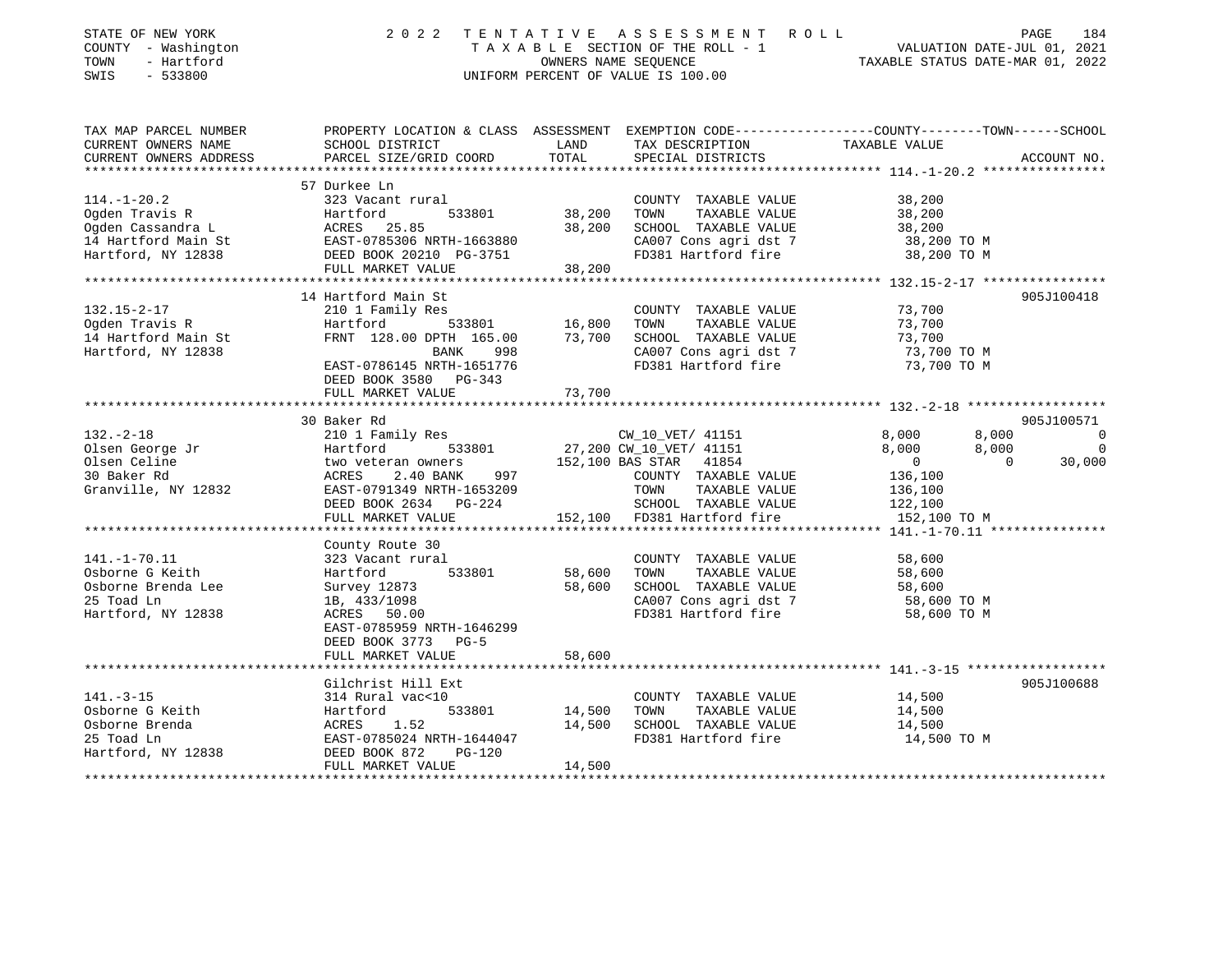| DIAIE OF NEW IONN<br>COUNTY - Washington<br>TOWN<br>- Hartford<br>$-533800$<br>SWIS              |                                                                                                                                                                                                                                      |        |                                                                                                                                          | TAXABLE SECTION OF THE ROLL - 1<br>OWNERS NAME SEQUENCE<br>OWNERS NAME SEQUENCE<br>TAXABLE STATUS DATE-MAR 01, 2022<br>UNIFORM PERCENT OF VALUE IS 100.00                                                                                                                                                                                                                                                                 |               |
|--------------------------------------------------------------------------------------------------|--------------------------------------------------------------------------------------------------------------------------------------------------------------------------------------------------------------------------------------|--------|------------------------------------------------------------------------------------------------------------------------------------------|---------------------------------------------------------------------------------------------------------------------------------------------------------------------------------------------------------------------------------------------------------------------------------------------------------------------------------------------------------------------------------------------------------------------------|---------------|
| TAX MAP PARCEL NUMBER<br>CURRENT OWNERS NAME<br>CURRENT OWNERS ADDRESS                           | SCHOOL DISTRICT LAND<br>PARCEL SIZE/GRID COORD                                                                                                                                                                                       | TOTAL  | TAX DESCRIPTION TAXABLE VALUE SPECIAL DISTRICTS                                                                                          | PROPERTY LOCATION & CLASS ASSESSMENT EXEMPTION CODE----------------COUNTY-------TOWN-----SCHOOL                                                                                                                                                                                                                                                                                                                           | ACCOUNT NO.   |
|                                                                                                  | 25 Toad Ln                                                                                                                                                                                                                           |        |                                                                                                                                          |                                                                                                                                                                                                                                                                                                                                                                                                                           | 905J101420    |
|                                                                                                  | 141.-3-15.1 23100 Hamily Res<br>08borne G Keith Hartford 533801 28,400 COUNTY TAXABLE VALUE 189,300<br>25 Toad Ln EAST-0785246 NRTH-1644351 28,400 COUNTY TAXABLE VALUE 189,300<br>25 Toad Ln EAST-0785246 NRTH-1644351 28,400 SCHOO |        |                                                                                                                                          | $0 \qquad \qquad$                                                                                                                                                                                                                                                                                                                                                                                                         | 30,000        |
|                                                                                                  |                                                                                                                                                                                                                                      |        |                                                                                                                                          |                                                                                                                                                                                                                                                                                                                                                                                                                           |               |
|                                                                                                  |                                                                                                                                                                                                                                      |        |                                                                                                                                          |                                                                                                                                                                                                                                                                                                                                                                                                                           |               |
|                                                                                                  |                                                                                                                                                                                                                                      |        |                                                                                                                                          |                                                                                                                                                                                                                                                                                                                                                                                                                           |               |
|                                                                                                  |                                                                                                                                                                                                                                      |        |                                                                                                                                          |                                                                                                                                                                                                                                                                                                                                                                                                                           |               |
|                                                                                                  |                                                                                                                                                                                                                                      |        |                                                                                                                                          |                                                                                                                                                                                                                                                                                                                                                                                                                           |               |
|                                                                                                  |                                                                                                                                                                                                                                      |        |                                                                                                                                          |                                                                                                                                                                                                                                                                                                                                                                                                                           |               |
| $141. - 1 - 70.1$                                                                                | 5732 County Route 30                                                                                                                                                                                                                 |        | 41720                                                                                                                                    | 39,442                                                                                                                                                                                                                                                                                                                                                                                                                    | 905J100488    |
|                                                                                                  | 240 Rural res                                                                                                                                                                                                                        |        | AG DIST<br>COUNTY TAXABLE VALUE                                                                                                          | 39,442 39,442<br>119,058                                                                                                                                                                                                                                                                                                                                                                                                  |               |
|                                                                                                  |                                                                                                                                                                                                                                      |        | TAXABLE VALUE                                                                                                                            | 119,058                                                                                                                                                                                                                                                                                                                                                                                                                   |               |
|                                                                                                  |                                                                                                                                                                                                                                      |        | SCHOOL TAXABLE VALUE                                                                                                                     |                                                                                                                                                                                                                                                                                                                                                                                                                           |               |
|                                                                                                  |                                                                                                                                                                                                                                      |        | CA007 Cons agri dst 7                                                                                                                    | 119,058<br>119,058 TO M                                                                                                                                                                                                                                                                                                                                                                                                   |               |
|                                                                                                  |                                                                                                                                                                                                                                      |        | 39,442 EX                                                                                                                                |                                                                                                                                                                                                                                                                                                                                                                                                                           |               |
|                                                                                                  |                                                                                                                                                                                                                                      |        | FD381 Hartford fire 158,500 TO M                                                                                                         |                                                                                                                                                                                                                                                                                                                                                                                                                           |               |
|                                                                                                  |                                                                                                                                                                                                                                      |        |                                                                                                                                          |                                                                                                                                                                                                                                                                                                                                                                                                                           |               |
|                                                                                                  |                                                                                                                                                                                                                                      |        |                                                                                                                                          |                                                                                                                                                                                                                                                                                                                                                                                                                           |               |
|                                                                                                  | 5836 County Route 30                                                                                                                                                                                                                 |        |                                                                                                                                          |                                                                                                                                                                                                                                                                                                                                                                                                                           |               |
| 141.-1-70.8 210 1<br>Osborne Georgia Hartfo:<br>5836 County Route 30 LOT 1<br>Granville NV 12922 | 210 1 Family Res                                                                                                                                                                                                                     |        | ENH STAR 41834                                                                                                                           | $\overline{0}$                                                                                                                                                                                                                                                                                                                                                                                                            | $0 \t 74,900$ |
|                                                                                                  |                                                                                                                                                                                                                                      |        |                                                                                                                                          |                                                                                                                                                                                                                                                                                                                                                                                                                           |               |
|                                                                                                  |                                                                                                                                                                                                                                      |        |                                                                                                                                          |                                                                                                                                                                                                                                                                                                                                                                                                                           |               |
|                                                                                                  |                                                                                                                                                                                                                                      |        |                                                                                                                                          |                                                                                                                                                                                                                                                                                                                                                                                                                           |               |
|                                                                                                  |                                                                                                                                                                                                                                      |        |                                                                                                                                          |                                                                                                                                                                                                                                                                                                                                                                                                                           |               |
|                                                                                                  |                                                                                                                                                                                                                                      |        |                                                                                                                                          |                                                                                                                                                                                                                                                                                                                                                                                                                           |               |
|                                                                                                  |                                                                                                                                                                                                                                      |        |                                                                                                                                          |                                                                                                                                                                                                                                                                                                                                                                                                                           |               |
|                                                                                                  |                                                                                                                                                                                                                                      |        |                                                                                                                                          | $\begin{tabular}{lllllllllllllllllllllll} \textbf{141.}-1--70.8 & \textbf{210 I family } \textbf{168.} & \textbf{210 I family } \textbf{176.} & \textbf{210 I family } \textbf{18.} & \textbf{210 I } & \textbf{210 I } & \textbf{210 I } & \textbf{210 I } & \textbf{210 I } & \textbf{210 I } & \textbf{210 I } & \textbf{210 I } & \textbf{210 I } & \textbf{210 I } & \textbf{210 I } & \textbf{210 I } & \textbf{21$ |               |
|                                                                                                  | 11.-1-70.9<br>Osborne Georgia<br>Osborne Franklin D<br>DuoT 2<br>533801 26,500<br>5336 Conty ROute 30 Rd<br>Granville, NY 12832<br>FAST-0785834 NRTH-1648100                                                                         |        |                                                                                                                                          |                                                                                                                                                                                                                                                                                                                                                                                                                           |               |
|                                                                                                  |                                                                                                                                                                                                                                      |        | COUNTY TAXABLE VALUE                                                                                                                     | 40,200                                                                                                                                                                                                                                                                                                                                                                                                                    |               |
|                                                                                                  |                                                                                                                                                                                                                                      |        | CONT TAXABLE VALUE<br>TOWN TAXABLE VALUE<br>SCHOOL TAXABLE VALUE<br>CA007 Cons agri dst 7 40,200 TO M<br>FD381 Hartford fire 40,200 TO M |                                                                                                                                                                                                                                                                                                                                                                                                                           |               |
|                                                                                                  |                                                                                                                                                                                                                                      |        |                                                                                                                                          |                                                                                                                                                                                                                                                                                                                                                                                                                           |               |
|                                                                                                  |                                                                                                                                                                                                                                      |        |                                                                                                                                          |                                                                                                                                                                                                                                                                                                                                                                                                                           |               |
|                                                                                                  |                                                                                                                                                                                                                                      |        |                                                                                                                                          |                                                                                                                                                                                                                                                                                                                                                                                                                           |               |
|                                                                                                  | FULL MARKET VALUE                                                                                                                                                                                                                    | 40,200 |                                                                                                                                          |                                                                                                                                                                                                                                                                                                                                                                                                                           |               |
|                                                                                                  |                                                                                                                                                                                                                                      |        |                                                                                                                                          |                                                                                                                                                                                                                                                                                                                                                                                                                           |               |
|                                                                                                  |                                                                                                                                                                                                                                      |        |                                                                                                                                          |                                                                                                                                                                                                                                                                                                                                                                                                                           |               |
|                                                                                                  | 5711 County Route 30                                                                                                                                                                                                                 |        |                                                                                                                                          |                                                                                                                                                                                                                                                                                                                                                                                                                           |               |
|                                                                                                  |                                                                                                                                                                                                                                      |        |                                                                                                                                          |                                                                                                                                                                                                                                                                                                                                                                                                                           |               |
|                                                                                                  |                                                                                                                                                                                                                                      |        |                                                                                                                                          |                                                                                                                                                                                                                                                                                                                                                                                                                           |               |
|                                                                                                  |                                                                                                                                                                                                                                      |        |                                                                                                                                          |                                                                                                                                                                                                                                                                                                                                                                                                                           |               |
|                                                                                                  |                                                                                                                                                                                                                                      |        | FD381 Hartford fire                                                                                                                      | 85,200 TO M                                                                                                                                                                                                                                                                                                                                                                                                               |               |
|                                                                                                  | 141.-1-70.7<br>0sborne Georgia I artiford 533801 23,900<br>0sborne Franklin D LOT 4 85,200<br>5836 County Route 30 ACRES 1.57<br>Hartford, NY 12832 EAST-0787097 NRTH-1645912<br>DEED BOOK 2966 PG-268                               |        |                                                                                                                                          |                                                                                                                                                                                                                                                                                                                                                                                                                           |               |
|                                                                                                  | FULL MARKET VALUE                                                                                                                                                                                                                    | 85,200 |                                                                                                                                          |                                                                                                                                                                                                                                                                                                                                                                                                                           |               |
|                                                                                                  |                                                                                                                                                                                                                                      |        |                                                                                                                                          |                                                                                                                                                                                                                                                                                                                                                                                                                           |               |

STATE OF NEW YORK 2 0 2 2 2 2 2 2 T E N T A T I V E A S S S S S S AF N T R O L L PAGE 1990 DACE

185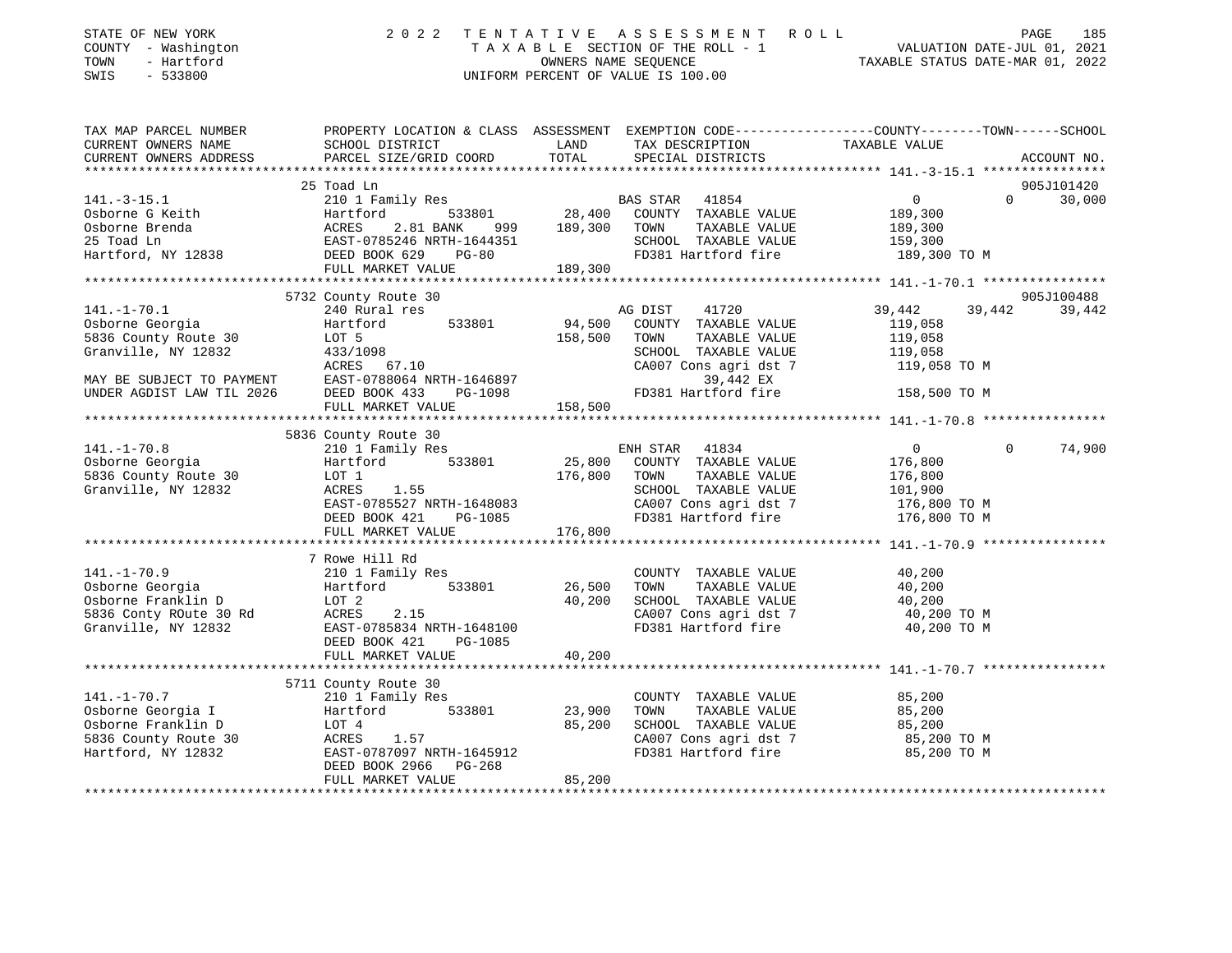| STATE OF NEW YORK<br>COUNTY - Washington<br>- Hartford<br>TOWN<br>SWIS<br>$-533800$ | 2 0 2 2                                        |                                | TENTATIVE ASSESSMENT ROLL<br>OWNERS NAME SEQUENCE<br>UNIFORM PERCENT OF VALUE IS 100.00 | PAGE<br>T A X A B L E SECTION OF THE ROLL - 1 VALUATION DATE-JUL 01, 2021<br>TAXABLE STATUS DATE-MAR 01, 2022     | 186         |
|-------------------------------------------------------------------------------------|------------------------------------------------|--------------------------------|-----------------------------------------------------------------------------------------|-------------------------------------------------------------------------------------------------------------------|-------------|
| TAX MAP PARCEL NUMBER<br>CURRENT OWNERS NAME                                        | SCHOOL DISTRICT                                | LAND                           | TAX DESCRIPTION                                                                         | PROPERTY LOCATION & CLASS ASSESSMENT EXEMPTION CODE----------------COUNTY-------TOWN------SCHOOL<br>TAXABLE VALUE |             |
| CURRENT OWNERS ADDRESS                                                              | PARCEL SIZE/GRID COORD                         | TOTAL                          | SPECIAL DISTRICTS                                                                       |                                                                                                                   | ACCOUNT NO. |
|                                                                                     |                                                |                                |                                                                                         |                                                                                                                   |             |
|                                                                                     | County Route 30                                |                                |                                                                                         |                                                                                                                   |             |
| $141. - 1 - 70.10$                                                                  | 312 Vac w/imprv                                |                                | 41720<br>AG DIST                                                                        | 13,663<br>13,663                                                                                                  | 13,663      |
| Osborne Georgia J                                                                   | Hartford<br>533801                             | 28,100                         | COUNTY TAXABLE VALUE                                                                    | 24,637                                                                                                            |             |
| Osborne Franklin D                                                                  | field survey 12873                             | 38,300                         | TOWN<br>TAXABLE VALUE                                                                   | 24,637                                                                                                            |             |
| 5836 County Route 30                                                                | 1A, 433/1098                                   |                                | SCHOOL TAXABLE VALUE                                                                    | 24,637                                                                                                            |             |
| Granville, NY 12832                                                                 | ACRES 23.66                                    |                                | CA007 Cons agri dst 7                                                                   | 24,637 TO M                                                                                                       |             |
|                                                                                     | EAST-0786251 NRTH-1647177                      |                                | 13,663 EX                                                                               |                                                                                                                   |             |
| MAY BE SUBJECT TO PAYMENT                                                           | DEED BOOK 421<br>PG-1085                       |                                | FD381 Hartford fire                                                                     | 38,300 TO M                                                                                                       |             |
| UNDER AGDIST LAW TIL 2026                                                           | FULL MARKET VALUE                              | 38,300                         |                                                                                         |                                                                                                                   |             |
|                                                                                     |                                                | **********                     |                                                                                         |                                                                                                                   |             |
|                                                                                     | 24 Toad Ln                                     |                                |                                                                                         |                                                                                                                   | 905J100687  |
| $141. - 3 - 22$                                                                     | 210 1 Family Res                               |                                | COUNTY TAXABLE VALUE                                                                    | 144,000                                                                                                           |             |
| Osborne Patrick                                                                     | 533801<br>Hartford                             | 26,200                         | TAXABLE VALUE<br>TOWN                                                                   | 144,000                                                                                                           |             |
| Keeley Jasmine                                                                      | ACRES<br>1.84                                  | 144,000                        | SCHOOL TAXABLE VALUE                                                                    | 144,000                                                                                                           |             |
| 25 Toad Ln                                                                          | EAST-0785294 NRTH-1643923                      |                                | FD381 Hartford fire                                                                     | 144,000 TO M                                                                                                      |             |
| Hartford, NY 12838                                                                  | DEED BOOK 3951 PG-150                          |                                |                                                                                         |                                                                                                                   |             |
|                                                                                     | FULL MARKET VALUE<br>************************* | 144,000<br>* * * * * * * * * * |                                                                                         | ***************** 132.-2-35.1 *****************                                                                   |             |
|                                                                                     | 282 Dick Hill Rd                               |                                |                                                                                         |                                                                                                                   | 905J101051  |
|                                                                                     |                                                |                                |                                                                                         | $\Omega$<br>$\overline{0}$                                                                                        |             |
| $132 - 2 - 35.1$<br>Ouellette Barry                                                 | 210 1 Family Res<br>533801                     | 26,500                         | BAS STAR 41854<br>COUNTY TAXABLE VALUE                                                  | 88,200                                                                                                            | 30,000      |
| PO Box 42                                                                           | Hartford<br>6.40<br>ACRES                      | 88,200                         | TOWN<br>TAXABLE VALUE                                                                   |                                                                                                                   |             |
|                                                                                     | EAST-0791735 NRTH-1652251                      |                                | SCHOOL TAXABLE VALUE                                                                    | 88,200<br>58,200                                                                                                  |             |
| Hartford, NY 12838                                                                  |                                                |                                | FD381 Hartford fire                                                                     |                                                                                                                   |             |
|                                                                                     | DEED BOOK 2729 PG-53<br>FULL MARKET VALUE      | 88,200                         |                                                                                         | 88,200 TO M                                                                                                       |             |
|                                                                                     |                                                |                                |                                                                                         |                                                                                                                   |             |
|                                                                                     | Kelly Way                                      |                                |                                                                                         |                                                                                                                   |             |
| $121. - 4 - 18.1$                                                                   | 322 Rural vac>10                               |                                | COUNTY TAXABLE VALUE                                                                    | 28,400                                                                                                            |             |
| Paige Sherry                                                                        | 533801<br>Hartford                             | 28,400                         | TOWN<br>TAXABLE VALUE                                                                   | 28,400                                                                                                            |             |
| 784 County Route 46                                                                 | $121.-1-18.1$                                  | 28,400                         | SCHOOL TAXABLE VALUE                                                                    | 28,400                                                                                                            |             |
| Fort Edward, NY 12828-3202                                                          | ACRES 24.68                                    |                                | CA007 Cons agri dst 7                                                                   | 28,400 TO M                                                                                                       |             |
|                                                                                     | EAST-0767706 NRTH-1659434                      |                                | FD381 Hartford fire                                                                     | 28,400 TO M                                                                                                       |             |
|                                                                                     | DEED BOOK 939<br>PG-175                        |                                |                                                                                         |                                                                                                                   |             |
|                                                                                     | FULL MARKET VALUE                              | 28,400                         |                                                                                         |                                                                                                                   |             |
|                                                                                     |                                                |                                |                                                                                         |                                                                                                                   |             |
|                                                                                     | 1443 Baldwin Corners Rd                        |                                |                                                                                         |                                                                                                                   | 905J100347  |
| $122. - 1 - 33$                                                                     | 210 1 Family Res                               |                                | COUNTY TAXABLE VALUE                                                                    | 34,300                                                                                                            |             |
| Palmer Barbara J                                                                    | 533801<br>Hartford                             | 24,300                         | TOWN<br>TAXABLE VALUE                                                                   | 34,300                                                                                                            |             |
| 24 Chestnut Rdg Apt 2                                                               | Survey13073                                    | 34,300                         | SCHOOL TAXABLE VALUE                                                                    | 34,300                                                                                                            |             |
| Queensbury, NY 12804                                                                | ACRES 1.42                                     |                                | FD381 Hartford fire                                                                     | 34,300 TO M                                                                                                       |             |
|                                                                                     | EAST-0769912 NRTH-1663501                      |                                |                                                                                         |                                                                                                                   |             |
|                                                                                     | DEED BOOK 20191 PG-29995                       |                                |                                                                                         |                                                                                                                   |             |
|                                                                                     | FULL MARKET VALUE                              | 34,300                         |                                                                                         |                                                                                                                   |             |
|                                                                                     |                                                |                                |                                                                                         |                                                                                                                   |             |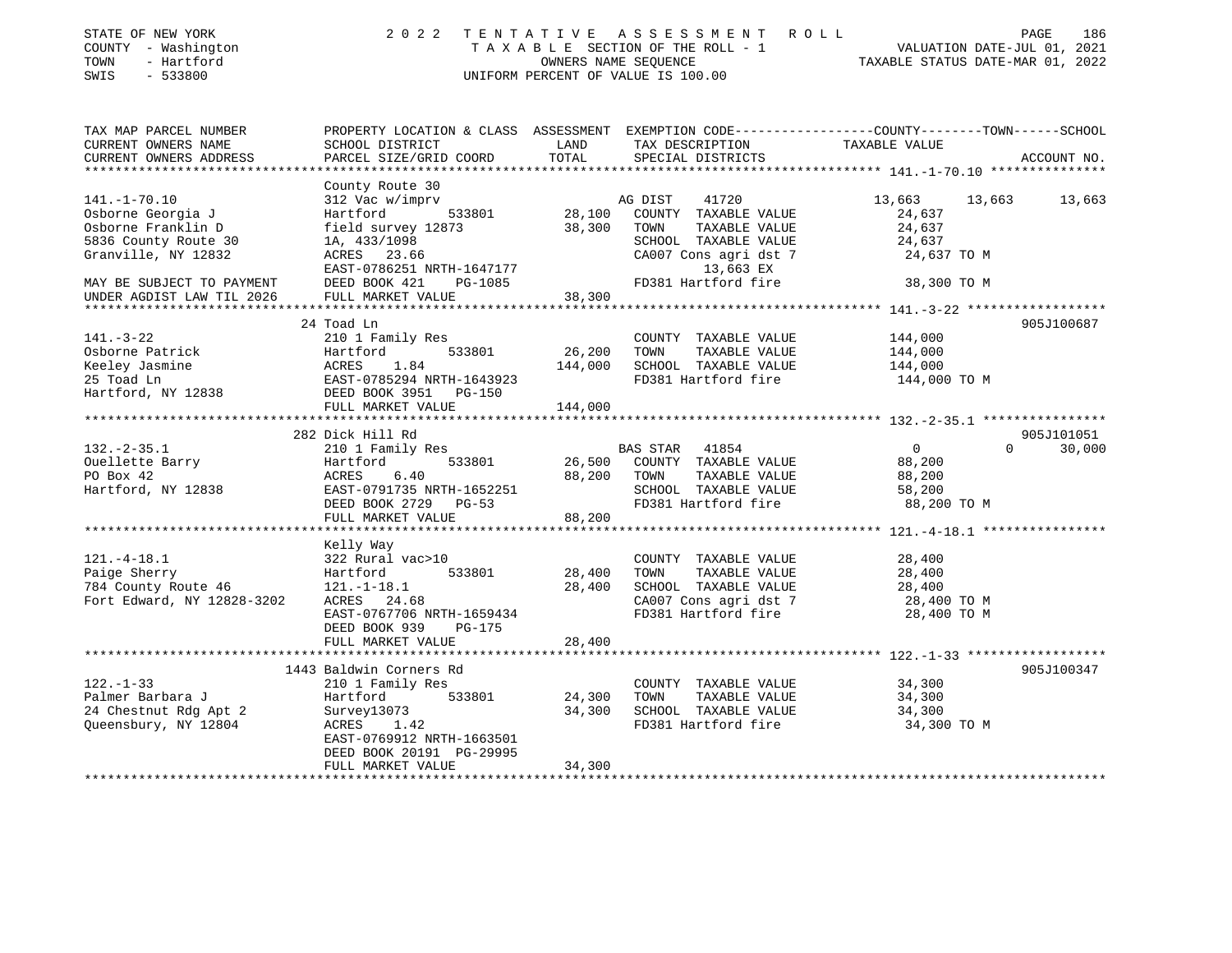| STATE OF NEW YORK<br>COUNTY - Washington<br>TOWN<br>- Hartford<br>SWIS<br>- 533800                                                              |                                                    |                 | 2022 TENTATIVE ASSESSMENT ROLL<br>TAXABLE SECTION OF THE ROLL - 1<br>OWNERS NAME SEQUENCE TAXABLE STATUS DATE-JUL 01, 2021<br>UNIFORM PERCENT OF VALUE IS 100.00 |                         |                | 187<br>PAGE |
|-------------------------------------------------------------------------------------------------------------------------------------------------|----------------------------------------------------|-----------------|------------------------------------------------------------------------------------------------------------------------------------------------------------------|-------------------------|----------------|-------------|
| TAX MAP PARCEL NUMBER THE PROPERTY LOCATION & CLASS ASSESSMENT EXEMPTION CODE--------------COUNTY-------TOWN------SCHOOL<br>CURRENT OWNERS NAME | SCHOOL DISTRICT                                    | LAND            | TAX DESCRIPTION                                                                                                                                                  | TAXABLE VALUE           |                |             |
| CURRENT OWNERS ADDRESS                                                                                                                          | PARCEL SIZE/GRID COORD                             | TOTAL           | SPECIAL DISTRICTS                                                                                                                                                |                         |                | ACCOUNT NO. |
|                                                                                                                                                 |                                                    |                 |                                                                                                                                                                  |                         |                |             |
|                                                                                                                                                 | 1434 Baldwin Corners Rd                            |                 |                                                                                                                                                                  |                         |                |             |
| $122. - 1 - 33.4$                                                                                                                               | 210 1 Family Res                                   |                 | VET COM CT 41131                                                                                                                                                 | 45,375                  | 45,000         | 0           |
| Palmer Billy Joe                                                                                                                                | Hartford                                           |                 | $533801$ $26,300$ VET DIS CT 41141<br>2.10 $181,500$ BAS STAR 41854                                                                                              | 63,525                  | 63,525         | 0           |
| 1434 Baldwin Corners Rd                                                                                                                         | ACRES                                              |                 | 41854                                                                                                                                                            | 25 <i>د , د</i> ه<br>0  | $\overline{0}$ | 30,000      |
| Fort Ann, NY 12827                                                                                                                              | EAST-0769606 NRTH-1663113                          |                 | COUNTY TAXABLE VALUE                                                                                                                                             | 72,600                  |                |             |
|                                                                                                                                                 | DEED BOOK 897 PG-186                               |                 | TOWN<br>TAXABLE VALUE                                                                                                                                            | 72,975                  |                |             |
|                                                                                                                                                 | FULL MARKET VALUE                                  | 181,500         | SCHOOL TAXABLE VALUE                                                                                                                                             | 151,500<br>181,500 TO M |                |             |
|                                                                                                                                                 |                                                    |                 | CA007 Cons agri dst 7                                                                                                                                            |                         |                |             |
|                                                                                                                                                 |                                                    |                 | FD381 Hartford fire                                                                                                                                              | 181,500 TO M            |                |             |
|                                                                                                                                                 | 31 Slate Way                                       |                 |                                                                                                                                                                  |                         |                |             |
| $140. - 1 - 41.6$                                                                                                                               | 210 1 Family Res                                   |                 | COUNTY TAXABLE VALUE                                                                                                                                             | 154,000                 |                |             |
| Palmer Cody John                                                                                                                                | Hartford                                           | 533801 38,000   | TOWN<br>TAXABLE VALUE                                                                                                                                            | 154,000                 |                |             |
| 31 Slate Way                                                                                                                                    | LOT 2                                              | 154,000         | SCHOOL TAXABLE VALUE                                                                                                                                             | 154,000                 |                |             |
| Fort Ann, NY 12827                                                                                                                              | 6.25<br><b>ACRES</b>                               |                 | FD381 Hartford fire                                                                                                                                              | 154,000 TO M            |                |             |
|                                                                                                                                                 | EAST-0770543 NRTH-1642043<br>DEED BOOK 2020 PG-178 |                 |                                                                                                                                                                  |                         |                |             |
|                                                                                                                                                 | FULL MARKET VALUE                                  | 154,000         |                                                                                                                                                                  |                         |                |             |
|                                                                                                                                                 |                                                    |                 |                                                                                                                                                                  |                         |                |             |
|                                                                                                                                                 | 3434 State Route 196                               |                 |                                                                                                                                                                  |                         |                |             |
| $140. - 1 - 41.3$                                                                                                                               | 210 1 Family Res                                   |                 | AGED-CO/TN 41801<br>ENH STAR 41834                                                                                                                               | 4,965                   | 4,965          | $\Omega$    |
| Palmer John                                                                                                                                     | 533801<br>Hartford<br>ACRES                        | 35,000 ENH STAR |                                                                                                                                                                  | $\overline{0}$          | $\Omega$       | 74,900      |
| Palmer Mildred                                                                                                                                  | 5.00                                               |                 | 99,300 COUNTY TAXABLE VALUE                                                                                                                                      | 94,335                  |                |             |
|                                                                                                                                                 | PG-140                                             |                 | TOWN<br>TAXABLE VALUE<br>SCHOOL TAXABLE VALUE                                                                                                                    | 94,335<br>24,400        |                |             |
|                                                                                                                                                 | FULL MARKET VALUE                                  |                 | 99,300 FD381 Hartford fire                                                                                                                                       | 99,300 TO M             |                |             |
|                                                                                                                                                 |                                                    |                 |                                                                                                                                                                  |                         |                |             |
|                                                                                                                                                 | 5087 State Route 149                               |                 |                                                                                                                                                                  |                         |                | 905J100362  |
| $132. - 2 - 10.1$                                                                                                                               | 240 Rural res                                      |                 | AG DIST<br>41720                                                                                                                                                 | 15,267                  | 15,267         | 15,267      |
| Palmer Lydia R                                                                                                                                  | Hartford                                           |                 | 533801 81,100 BAS STAR 41854                                                                                                                                     | $\overline{0}$          | $\bigcap$      | 30,000      |
| 5087 State Route 149                                                                                                                            | ACRES 70.80 BANK 998                               |                 | 265,600 COUNTY TAXABLE VALUE                                                                                                                                     | 250,333                 |                |             |
| Granville, NY 12832                                                                                                                             | EAST-0790164 NRTH-1653984                          |                 | TOWN<br>TAXABLE VALUE                                                                                                                                            | 250,333                 |                |             |
|                                                                                                                                                 | DEED BOOK 3058 PG-231                              |                 | SCHOOL TAXABLE VALUE                                                                                                                                             | 220,333                 |                |             |
| MAY BE SUBJECT TO PAYMENT<br>UNDER AGDIST LAW TIL 2026                                                                                          | FULL MARKET VALUE                                  |                 | 265,600 FD381 Hartford fire                                                                                                                                      | 265,600 TO M            |                |             |
|                                                                                                                                                 |                                                    |                 |                                                                                                                                                                  |                         |                |             |
|                                                                                                                                                 | 91 Hartford Main St                                |                 |                                                                                                                                                                  |                         |                | 905J100633  |
| $132.15 - 1 - 3$                                                                                                                                | 210 1 Family Res                                   |                 | COUNTY TAXABLE VALUE                                                                                                                                             | 164,500                 |                |             |
| Palmer Todd G                                                                                                                                   | Hartford                                           | 533801 27,100   | TOWN<br>TAXABLE VALUE                                                                                                                                            | 164,500                 |                |             |
| 91 Hartford Main St<br>Hartford, NY 12838                                                                                                       | ACRES 2.35 BANK                                    | 999 164,500     | SCHOOL TAXABLE VALUE                                                                                                                                             | 164,500                 |                |             |
|                                                                                                                                                 | EAST-0786479 NRTH-1653729                          |                 | CA007 Cons agri dst 7                                                                                                                                            | 164,500 TO M            |                |             |
|                                                                                                                                                 | DEED BOOK 3850<br>PG-319                           |                 | FD381 Hartford fire                                                                                                                                              | 164,500 TO M            |                |             |
|                                                                                                                                                 | FULL MARKET VALUE                                  | 164,500         |                                                                                                                                                                  |                         |                |             |
|                                                                                                                                                 |                                                    |                 |                                                                                                                                                                  |                         |                |             |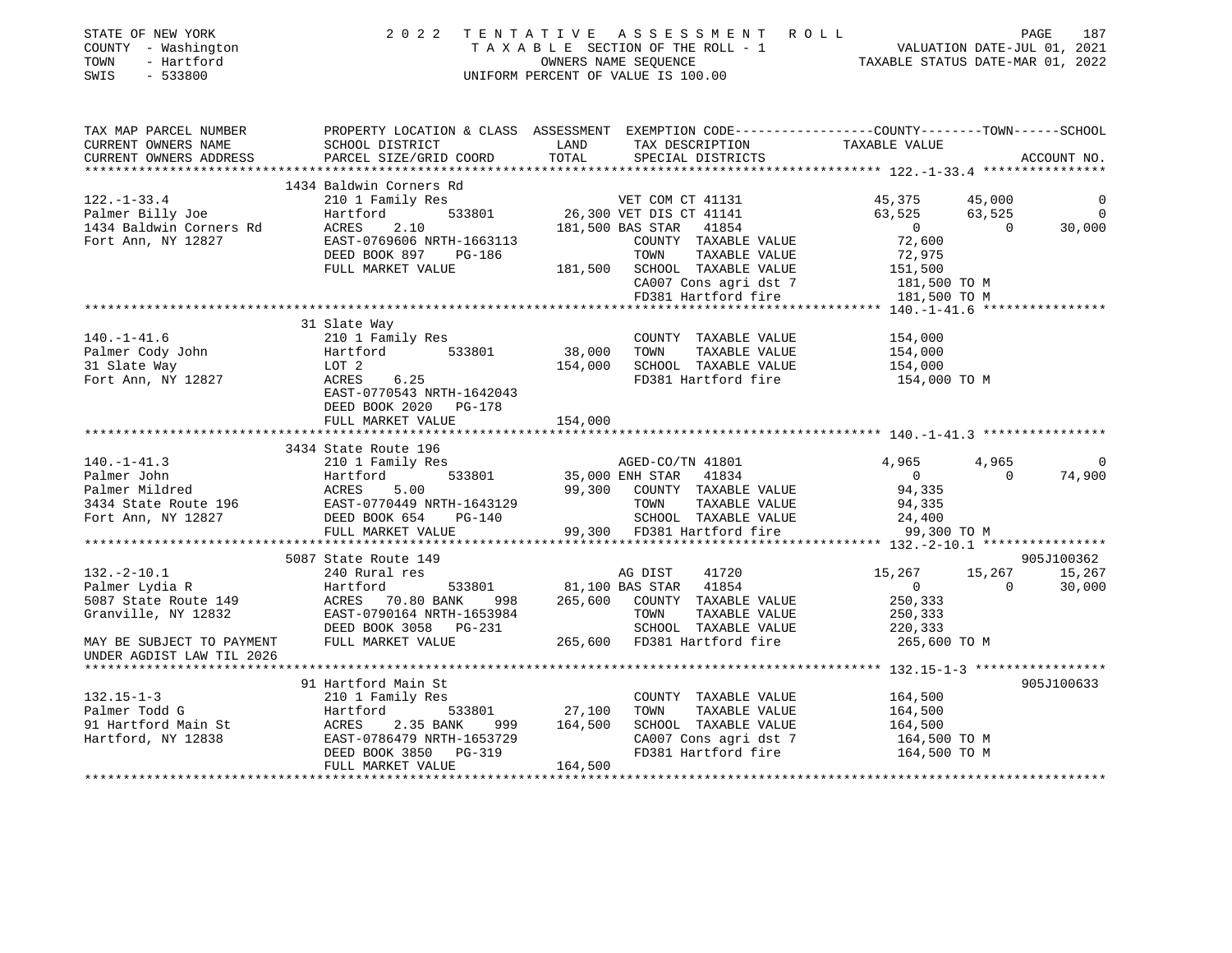| STATE OF NEW YORK<br>COUNTY - Washington<br>TOWN - Hartford<br>SWIS - 533800 |                                                                                                                                                                                                                                                        |         | UNIFORM PERCENT OF VALUE IS 100.00 | 2022 TENTATIVE ASSESSMENT ROLL PAGE 188<br>TAXABLE SECTION OF THE ROLL - 1 VALUATION DATE-JUL 01, 2021<br>OWNERS NAME SEQUENCE TAXABLE STATUS DATE-MAR 01, 2022                                                                               |
|------------------------------------------------------------------------------|--------------------------------------------------------------------------------------------------------------------------------------------------------------------------------------------------------------------------------------------------------|---------|------------------------------------|-----------------------------------------------------------------------------------------------------------------------------------------------------------------------------------------------------------------------------------------------|
| TAX MAP PARCEL NUMBER<br>CURRENT OWNERS NAME                                 | SCHOOL DISTRICT LAND TAX DESCRIPTION TAXABLE VALUE                                                                                                                                                                                                     |         |                                    | PROPERTY LOCATION & CLASS ASSESSMENT EXEMPTION CODE---------------COUNTY-------TOWN-----SCHOOL                                                                                                                                                |
| CURRENT OWNERS ADDRESS                                                       | PARCEL SIZE/GRID COORD                                                                                                                                                                                                                                 | TOTAL   | SPECIAL DISTRICTS                  | ACCOUNT NO.                                                                                                                                                                                                                                   |
|                                                                              |                                                                                                                                                                                                                                                        |         |                                    |                                                                                                                                                                                                                                               |
|                                                                              | 142.-1-37<br>Palmer William (16,800 Hartford 533801 16,800 TOWNTY TAXABLE VALUE 16,800<br>Wolfe Ronald ACRES 15.25<br>3 Hall Rd EAST-0791433 NRTH-1645697 16,800 SCHOOL TAXABLE VALUE 16,800<br>Queensbury, NY 12804 DEED BOOK 20210 P                 |         |                                    | 905J100613                                                                                                                                                                                                                                    |
|                                                                              |                                                                                                                                                                                                                                                        |         |                                    |                                                                                                                                                                                                                                               |
|                                                                              |                                                                                                                                                                                                                                                        |         |                                    |                                                                                                                                                                                                                                               |
|                                                                              |                                                                                                                                                                                                                                                        |         |                                    |                                                                                                                                                                                                                                               |
|                                                                              |                                                                                                                                                                                                                                                        |         |                                    |                                                                                                                                                                                                                                               |
|                                                                              | FULL MARKET VALUE                                                                                                                                                                                                                                      | 16,800  |                                    |                                                                                                                                                                                                                                               |
|                                                                              |                                                                                                                                                                                                                                                        |         |                                    |                                                                                                                                                                                                                                               |
|                                                                              | 122 Hartford Main St                                                                                                                                                                                                                                   |         |                                    | 905J100348                                                                                                                                                                                                                                    |
| $132.11 - 3 - 2$                                                             |                                                                                                                                                                                                                                                        |         | BAS STAR 41854                     | $\begin{array}{c} 0 \\ 175,500 \\ 175,500 \\ 145,500 \end{array}$<br>$0 \t 30,000$                                                                                                                                                            |
| Parrott-Fuller Linda W                                                       |                                                                                                                                                                                                                                                        |         |                                    |                                                                                                                                                                                                                                               |
| 122 Hartford Main St                                                         |                                                                                                                                                                                                                                                        |         |                                    |                                                                                                                                                                                                                                               |
| Granville, NY 12832                                                          |                                                                                                                                                                                                                                                        |         |                                    |                                                                                                                                                                                                                                               |
|                                                                              |                                                                                                                                                                                                                                                        |         |                                    |                                                                                                                                                                                                                                               |
|                                                                              |                                                                                                                                                                                                                                                        |         |                                    |                                                                                                                                                                                                                                               |
|                                                                              | 210 1 Family Res<br>210 1 Family Res<br>333801 17,000 COUNTY TAXABLE VALUE<br>32.-3-2 175,500 TOWN TAXABLE VALUE<br>2175,500 SCHOOL TAXABLE VALUE<br>2175,500 SCHOOL TAXABLE VALUE<br>2175,500 SCHOOL TAXABLE VALUE<br>2175,500 CA007 Cons a           |         |                                    |                                                                                                                                                                                                                                               |
|                                                                              |                                                                                                                                                                                                                                                        |         |                                    | $[13. -2-3. 2$ 16 Brayton Rd<br>113.-2-3.2 16 Brayton Rd<br>114 Sheep farm<br>200.000 G3,200 AGBD-CO/TN 41801<br>Paulsen Paul H<br>Paulsen Cynthia Survey 13169<br>200,000 AGBD-CO/TN 41801<br>200,000 AGBD-CO/TN 41801<br>200,000 AGBD-CO/TN |
|                                                                              |                                                                                                                                                                                                                                                        |         |                                    |                                                                                                                                                                                                                                               |
|                                                                              |                                                                                                                                                                                                                                                        |         |                                    |                                                                                                                                                                                                                                               |
| 113.-2-3.∠<br>Paulsen Paul H<br>Paulsen Cynthia<br>I Trevton Rd              |                                                                                                                                                                                                                                                        |         |                                    |                                                                                                                                                                                                                                               |
|                                                                              |                                                                                                                                                                                                                                                        |         |                                    |                                                                                                                                                                                                                                               |
|                                                                              |                                                                                                                                                                                                                                                        |         |                                    |                                                                                                                                                                                                                                               |
|                                                                              |                                                                                                                                                                                                                                                        |         |                                    |                                                                                                                                                                                                                                               |
|                                                                              |                                                                                                                                                                                                                                                        |         |                                    |                                                                                                                                                                                                                                               |
|                                                                              |                                                                                                                                                                                                                                                        |         | 25,207 EX                          |                                                                                                                                                                                                                                               |
|                                                                              |                                                                                                                                                                                                                                                        |         | FD381 Hartford fire                | 200,000 TO M                                                                                                                                                                                                                                  |
|                                                                              |                                                                                                                                                                                                                                                        |         |                                    |                                                                                                                                                                                                                                               |
|                                                                              | 3446 State Route 196                                                                                                                                                                                                                                   |         |                                    |                                                                                                                                                                                                                                               |
|                                                                              |                                                                                                                                                                                                                                                        |         |                                    |                                                                                                                                                                                                                                               |
|                                                                              |                                                                                                                                                                                                                                                        |         |                                    |                                                                                                                                                                                                                                               |
|                                                                              |                                                                                                                                                                                                                                                        |         |                                    |                                                                                                                                                                                                                                               |
|                                                                              | 140.-1-41.2<br>Pearson Jane 182,700<br>210 1 Family Res<br>Hartford 533801 35,000 TOWN TAXABLE VALUE 182,700<br>3446 State Route 196 ACRES 5.00 182,700 SCHOOL TAXABLE VALUE 182,700<br>Fort Ann, NY 12827 EAST-0770423 NRTH-1643413<br>DE             |         |                                    | 182,700 TO M                                                                                                                                                                                                                                  |
|                                                                              |                                                                                                                                                                                                                                                        |         |                                    |                                                                                                                                                                                                                                               |
|                                                                              | FULL MARKET VALUE                                                                                                                                                                                                                                      | 182,700 |                                    |                                                                                                                                                                                                                                               |
|                                                                              | 461 Blood St                                                                                                                                                                                                                                           |         |                                    | 905J101059                                                                                                                                                                                                                                    |
| $132. -4 - 11.2$                                                             | 312 Vac w/imprv                                                                                                                                                                                                                                        |         | COUNTY TAXABLE VALUE 17,700        |                                                                                                                                                                                                                                               |
|                                                                              |                                                                                                                                                                                                                                                        |         |                                    |                                                                                                                                                                                                                                               |
|                                                                              |                                                                                                                                                                                                                                                        |         |                                    |                                                                                                                                                                                                                                               |
|                                                                              |                                                                                                                                                                                                                                                        |         |                                    |                                                                                                                                                                                                                                               |
|                                                                              | Pesha Ronna LE<br>Pesha Ronna LE<br>Pesha Noah T<br>Pesha Noah T<br>22 Fourth St<br>22 Fourth St<br>EAST-0794508 NRTH-1651023<br>Fair Haven, VT 05743<br>DEED SOK 4016<br>DEED SCHOOL TAXABLE VALUE<br>FD381 Hartford fire<br>FD381 Hartford fire<br>T |         |                                    |                                                                                                                                                                                                                                               |
|                                                                              | FULL MARKET VALUE                                                                                                                                                                                                                                      | 17,700  |                                    |                                                                                                                                                                                                                                               |
|                                                                              |                                                                                                                                                                                                                                                        |         |                                    |                                                                                                                                                                                                                                               |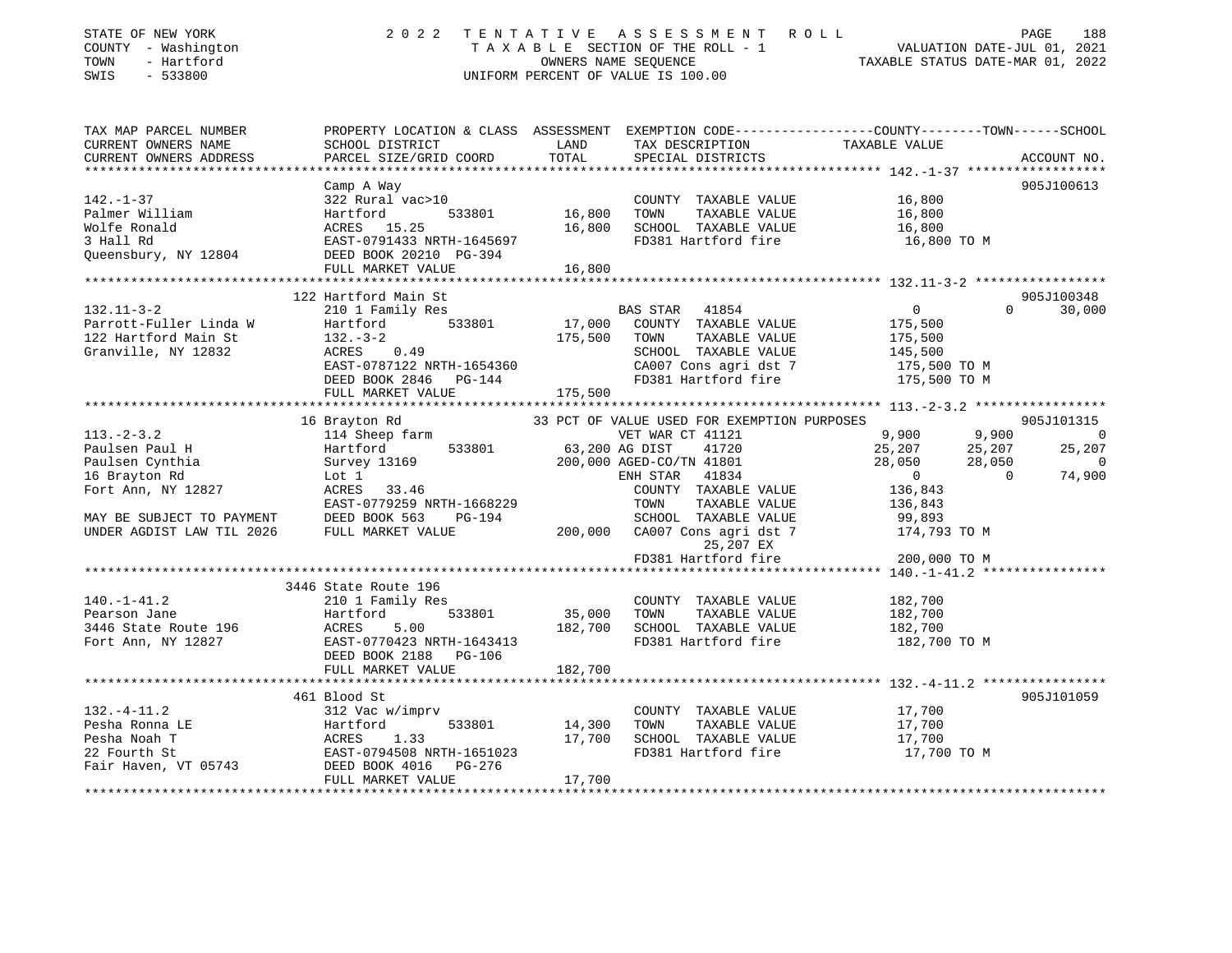| STATE OF NEW YORK   | 2022 TENTATIVE ASSESSMENT ROLL     | 189<br>PAGE                      |
|---------------------|------------------------------------|----------------------------------|
| COUNTY - Washington | TAXABLE SECTION OF THE ROLL - 1    | VALUATION DATE-JUL 01, 2021      |
| TOWN<br>- Hartford  | OWNERS NAME SEOUENCE               | TAXABLE STATUS DATE-MAR 01, 2022 |
| - 533800<br>SWIS    | UNIFORM PERCENT OF VALUE IS 100.00 |                                  |

| TAX MAP PARCEL NUMBER<br>CURRENT OWNERS NAME | PROPERTY LOCATION & CLASS ASSESSMENT EXEMPTION CODE---------------COUNTY-------TOWN------SCHOOL<br>SCHOOL DISTRICT | LAND                      |                                               | TAXABLE VALUE    |             |
|----------------------------------------------|--------------------------------------------------------------------------------------------------------------------|---------------------------|-----------------------------------------------|------------------|-------------|
| CURRENT OWNERS ADDRESS                       | PARCEL SIZE/GRID COORD                                                                                             | TOTAL                     | TAX DESCRIPTION<br>SPECIAL DISTRICTS          |                  | ACCOUNT NO. |
| ***********************                      | *****************************                                                                                      |                           |                                               |                  |             |
|                                              | 8171 State Route 40                                                                                                |                           |                                               |                  | 905J101341  |
| $132. - 2 - 12.4$                            | 210 1 Family Res                                                                                                   |                           |                                               | 40,850<br>40,850 | 0           |
| Peterson Michael J                           | ;<br>533801<br>Hartford                                                                                            |                           | VET COM CT 41131<br>29,000 VET COM CT 41131   | 40,850<br>40,850 | $\mathbf 0$ |
| Peterson Eve A                               | ACRES<br>3.00                                                                                                      |                           | 163,400 VET DIS CT 41141                      | 49,020<br>49,020 |             |
| 8171 State Route 40                          | EAST-0787851 NRTH-1653903                                                                                          |                           | VET DIS CT 41141                              | 32,680<br>32,680 | $\Omega$    |
| Granville, NY 12832                          | DEED BOOK 3553 PG-69                                                                                               |                           | COUNTY TAXABLE VALUE                          | $\Omega$         |             |
|                                              | FULL MARKET VALUE                                                                                                  | 163,400 TOWN              | TAXABLE VALUE                                 | $\mathbf 0$      |             |
|                                              |                                                                                                                    |                           | SCHOOL TAXABLE VALUE                          | 163,400          |             |
|                                              |                                                                                                                    |                           | CA007 Cons agri dst 7                         | 163,400 TO M     |             |
|                                              |                                                                                                                    |                           | FD381 Hartford fire                           | 163,400 TO M     |             |
|                                              |                                                                                                                    |                           |                                               |                  |             |
|                                              | 47 Marlboro Country Rd                                                                                             |                           |                                               |                  | 905J101031  |
| $141. - 3 - 38.2$                            | 210 1 Family Res                                                                                                   |                           | COUNTY TAXABLE VALUE                          | 176,900          |             |
| Petit Chas R                                 | 533801<br>Hartford                                                                                                 | 27,400 TOWN               | TAXABLE VALUE                                 | 176,900          |             |
| Petit Kim M                                  | 465/197-200                                                                                                        | 176,900                   | SCHOOL TAXABLE VALUE                          | 176,900          |             |
|                                              | Petit Kim M<br>465/197-200<br>47 Marlboro County Ln<br>Hartford, NY 12838<br>EAST-0786211 NRTH-1642614             |                           | FD381 Hartford fire                           | 176,900 TO M     |             |
|                                              |                                                                                                                    |                           |                                               |                  |             |
|                                              | FULL MARKET VALUE                                                                                                  | 176,900                   |                                               |                  |             |
|                                              |                                                                                                                    | * * * * * * * * * * * * * |                                               |                  |             |
|                                              | 1156 Lundy Rd                                                                                                      |                           |                                               |                  | 905J100014  |
| $158. - 2 - 4$                               | 240 Rural res                                                                                                      |                           | COUNTY TAXABLE VALUE                          | 104,000          |             |
| Petit Robert                                 | Hartford<br>533801                                                                                                 | 38,300                    | TAXABLE VALUE<br>TOWN                         | 104,000          |             |
| 47 Marlboro Ln                               | Trans exempt repay 2022                                                                                            | 104,000                   | SCHOOL TAXABLE VALUE                          | 104,000          |             |
| Hartford, NY 12838                           | ACRES 10.01                                                                                                        |                           | FD381 Hartford fire                           | 104,000 TO M     |             |
|                                              | EAST-0787008 NRTH-1633456                                                                                          |                           | TE533 Trans exempt flg                        | $.00$ MT         |             |
|                                              | PRIOR OWNER ON 3/01/2022 DEED BOOK 20220 PG-426<br>Arnado Edward P Est FULL MARKET VALUE                           |                           |                                               |                  |             |
|                                              | FULL MARKET VALUE                                                                                                  | 104,000                   |                                               |                  |             |
|                                              |                                                                                                                    |                           |                                               |                  |             |
|                                              | 50 Harper Hill Rd                                                                                                  |                           |                                               |                  | 905J100504  |
| $123. - 1 - 20$                              | 312 Vac w/imprv                                                                                                    |                           | 41720<br>AG DIST                              | 25,672<br>25,672 | 25,672      |
| Petrie Carol C ETAL                          | Hartford<br>533801                                                                                                 | 106,700                   | COUNTY TAXABLE VALUE                          | 95,328           |             |
| Cal Janice M ETAL                            | ACRES 100.08                                                                                                       | 121,000                   | TOWN<br>TAXABLE VALUE                         | 95,328           |             |
| ATT:Elizabeth Miller                         | EAST-0784546 NRTH-1659982                                                                                          |                           | SCHOOL TAXABLE VALUE                          | 95,328           |             |
| 7 Mount Locust Ave                           | DEED BOOK 666<br>PG-216                                                                                            |                           | CA007 Cons agri dst 7                         | 95,328 TO M      |             |
| Rockport, MA 01966                           | FULL MARKET VALUE                                                                                                  | 121,000                   | 25,672 EX                                     |                  |             |
|                                              |                                                                                                                    |                           | FD381 Hartford fire                           | 121,000 TO M     |             |
| MAY BE SUBJECT TO PAYMENT                    |                                                                                                                    |                           |                                               |                  |             |
| UNDER AGDIST LAW TIL 2026                    |                                                                                                                    |                           |                                               |                  |             |
|                                              |                                                                                                                    |                           |                                               |                  |             |
|                                              | Mcdougal Rd                                                                                                        |                           |                                               |                  | 905J101244  |
| $148. - 1 - 23.1$                            | 314 Rural vac<10                                                                                                   |                           | COUNTY TAXABLE VALUE                          | 17,100           |             |
| Petteys Glenn C Jr LE<br>Petteys Brenda L LE | 533801<br>Hartford<br>5.65                                                                                         | 17,100<br>17,100          | TAXABLE VALUE<br>TOWN<br>SCHOOL TAXABLE VALUE | 17,100<br>17,100 |             |
| 94 Mcdougal Rd                               | ACRES<br>EAST-0767165 NRTH-1634518                                                                                 |                           | CA006 Cons agri dst 6                         | 17,100 TO M      |             |
| Fort Ann, NY 12827                           | DEED BOOK 3818 PG-98                                                                                               |                           | FD381 Hartford fire                           | 17,100 TO M      |             |
|                                              | FULL MARKET VALUE                                                                                                  | 17,100                    |                                               |                  |             |
|                                              |                                                                                                                    |                           |                                               |                  |             |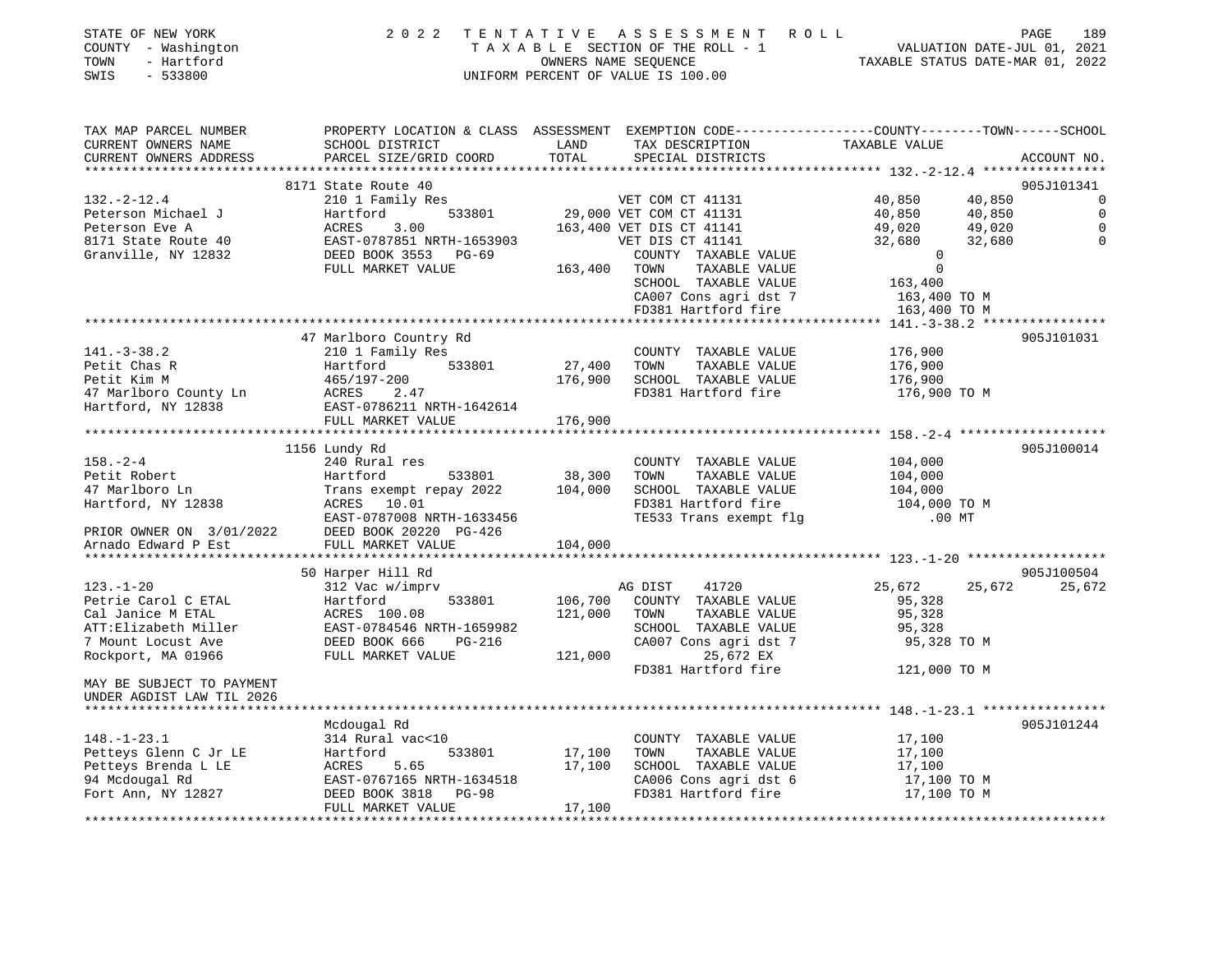| STATE OF NEW YORK<br>- Washington<br>COUNTY<br>- Hartford<br>TOWN<br>$-533800$<br>SWIS | 2 0 2 2<br>TAXABLE        | TENTATIVE  | ASSESSMENT ROLL<br>SECTION OF THE ROLL - 1<br>OWNERS NAME SEOUENCE<br>UNIFORM PERCENT OF VALUE IS 100.00 | VALUATION DATE-JUL 01,<br>TAXABLE STATUS DATE-MAR 01, 2022   | 190<br>PAGE<br>2021 |
|----------------------------------------------------------------------------------------|---------------------------|------------|----------------------------------------------------------------------------------------------------------|--------------------------------------------------------------|---------------------|
| TAX MAP PARCEL NUMBER                                                                  | PROPERTY LOCATION & CLASS | ASSESSMENT |                                                                                                          | EXEMPTION CODE-----------------COUNTY-------TOWN------SCHOOL |                     |
| CURRENT OWNERS NAME                                                                    | SCHOOL DISTRICT           | LAND       | TAX DESCRIPTION                                                                                          | TAXABLE VALUE                                                |                     |
| CURRENT OWNERS ADDRESS                                                                 | PARCEL SIZE/GRID COORD    | TOTAL      | SPECIAL DISTRICTS                                                                                        |                                                              | ACCOUNT NO.         |
|                                                                                        |                           |            |                                                                                                          |                                                              |                     |
|                                                                                        | 94 Mcdougal Rd            |            |                                                                                                          |                                                              | 905J100350          |
| 148.-1-24                                                                              | 210 1 Family Res          |            | 41834<br>ENH STAR                                                                                        | $\overline{0}$<br>$\Omega$                                   | 74,900              |
| Petteys Glenn C Jr LE                                                                  | Hartford<br>533801        | 23,700     | COUNTY<br>TAXABLE VALUE                                                                                  | 142,000                                                      |                     |
| ACRES<br>Petteys Brenda L LE                                                           | 2.42                      | 142,000    | TOWN<br>TAXABLE VALUE                                                                                    | 142,000                                                      |                     |
| 94 Mcdougal Rd                                                                         | EAST-0767026 NRTH-1634701 |            | SCHOOL<br>TAXABLE VALUE                                                                                  | 67,100                                                       |                     |
| Fort Ann, NY 12827                                                                     | DEED BOOK 3818<br>PG-95   |            | CA006 Cons agri dst 6 142,000 TO M                                                                       |                                                              |                     |
|                                                                                        | FULL MARKET VALUE         | 142,000    | FD381 Hartford fire                                                                                      | 142,000 TO M                                                 |                     |
|                                                                                        |                           |            |                                                                                                          |                                                              |                     |

|                      |                                                 | $C_{11000}$ comp $C_{111}$ and $C_{120}$                                                                                                                                                                                       |                                         |
|----------------------|-------------------------------------------------|--------------------------------------------------------------------------------------------------------------------------------------------------------------------------------------------------------------------------------|-----------------------------------------|
|                      |                                                 |                                                                                                                                                                                                                                |                                         |
|                      |                                                 |                                                                                                                                                                                                                                | 905J101376                              |
|                      | 8549 State Route 40                             |                                                                                                                                                                                                                                |                                         |
| $123. - 1 - 11.5$    | 210 1 Family Res                                | BAS STAR 41854                                                                                                                                                                                                                 | 30,000<br>$\overline{0}$<br>$\Omega$    |
| Petteys Phillip E    | Hartford                                        | 533801 26,700 COUNTY TAXABLE VALUE                                                                                                                                                                                             | 213,200                                 |
|                      |                                                 | 213,200 TOWN<br>TAXABLE VALUE                                                                                                                                                                                                  | 213,200                                 |
|                      |                                                 | SCHOOL TAXABLE VALUE                                                                                                                                                                                                           | 183,200                                 |
|                      |                                                 | CA007 Cons agri dst 7 213,200 TO M                                                                                                                                                                                             |                                         |
|                      |                                                 | 013,200 FD381 Hartford fire 213,200 TO M 213,200 FD381 Hartford fire 213,200 TO M 213,200 TO M 213,200 TO M 213,200 TO M 213,200 TO M 213,200 TO M 213,200 TO M 213,200 TO M 213,200 TO M 213,200 TO M 215-1-14 ************** |                                         |
|                      |                                                 |                                                                                                                                                                                                                                |                                         |
|                      | 45 Hartford Main St                             |                                                                                                                                                                                                                                | 905J100412                              |
| $132.15 - 1 - 14$    | 210 1 Family Res                                | COUNTY TAXABLE VALUE                                                                                                                                                                                                           | 172,700                                 |
| Pettiford Holly M    | 533801<br>Hartford                              | 25,100<br>TOWN<br>TAXABLE VALUE                                                                                                                                                                                                | 172,700                                 |
|                      |                                                 | 172,700                                                                                                                                                                                                                        |                                         |
|                      |                                                 | SCHOOL TAXABLE VALUE<br>CA007 Cons agri dst 7                                                                                                                                                                                  | 172,700<br>172,700 TO M                 |
| Hartford, NY 12838   | EAST-0786114 NRTH-1652678                       | FD381 Hartford fire 172,700 TO M                                                                                                                                                                                               |                                         |
|                      | DEED BOOK 20191 PG-30152                        |                                                                                                                                                                                                                                |                                         |
|                      |                                                 |                                                                                                                                                                                                                                |                                         |
|                      |                                                 |                                                                                                                                                                                                                                |                                         |
|                      |                                                 |                                                                                                                                                                                                                                |                                         |
|                      | 21 Camp A Way                                   |                                                                                                                                                                                                                                | 905J100608                              |
| $142. - 1 - 6$       | 260 Seasonal res                                | COUNTY TAXABLE VALUE                                                                                                                                                                                                           | 16,600                                  |
| Pfiitze Justin       | Hartford<br>533801                              | 16,600<br>TOWN<br>TAXABLE VALUE                                                                                                                                                                                                | 16,600                                  |
| PO Box 25            | ACRES 15.05                                     | SCHOOL TAXABLE VALUE 16,600<br>16,600                                                                                                                                                                                          |                                         |
| Hartford, NY 12838   | EAST-0792878 NRTH-1647717                       | FD381 Hartford fire                                                                                                                                                                                                            | 16,600 TO M                             |
|                      | DEED BOOK 20191 PG-25591                        |                                                                                                                                                                                                                                |                                         |
|                      |                                                 |                                                                                                                                                                                                                                |                                         |
|                      |                                                 |                                                                                                                                                                                                                                |                                         |
|                      | 7386 State Route 40                             |                                                                                                                                                                                                                                | 905J101071                              |
| $149. - 1 - 22.3$    | 210 1 Family Res                                | ENH STAR 41834                                                                                                                                                                                                                 | $0 \qquad \qquad$<br>$\Omega$<br>74,900 |
| Phillips John W      | 533801<br>Hartford                              | 23,600 COUNTY TAXABLE VALUE                                                                                                                                                                                                    | 142,000                                 |
| Phillips Sharon      | 1.20<br>ACRES                                   | 142,000<br>TOWN<br>TAXABLE VALUE                                                                                                                                                                                               | 142,000                                 |
|                      | 7386 State Route 40 EAST-0776190 NRTH-1638822   | SCHOOL TAXABLE VALUE                                                                                                                                                                                                           | 67,100                                  |
| Fort Ann, NY 12827   | $PG-14$                                         | FD381 Hartford fire                                                                                                                                                                                                            | 142,000 TO M                            |
|                      | DEED BOOK 463<br>FULL MARKET VALUE              | 142,000                                                                                                                                                                                                                        |                                         |
|                      |                                                 |                                                                                                                                                                                                                                |                                         |
|                      |                                                 |                                                                                                                                                                                                                                |                                         |
|                      | Hinck Ln                                        |                                                                                                                                                                                                                                |                                         |
| $149. - 1 - 24.7$    | 323 Vacant rural                                | COUNTY TAXABLE VALUE                                                                                                                                                                                                           | 18,100                                  |
| Pike William F Jr LE | 533801<br>Hartford                              | 18,100<br>TOWN<br>TAXABLE VALUE                                                                                                                                                                                                | 18,100                                  |
| Pike Mary Ellen LE   | ACRES 27.80                                     | 18,100<br>SCHOOL TAXABLE VALUE                                                                                                                                                                                                 | 18,100                                  |
|                      | 456 Gilchrist Hill Rd EAST-0780387 NRTH-1639274 | FD381 Hartford fire                                                                                                                                                                                                            | 18,100 TO M                             |
| Hartford, NY 12838   | DEED BOOK 3844 PG-49                            |                                                                                                                                                                                                                                |                                         |
|                      | FULL MARKET VALUE                               | 18,100                                                                                                                                                                                                                         |                                         |
|                      |                                                 |                                                                                                                                                                                                                                |                                         |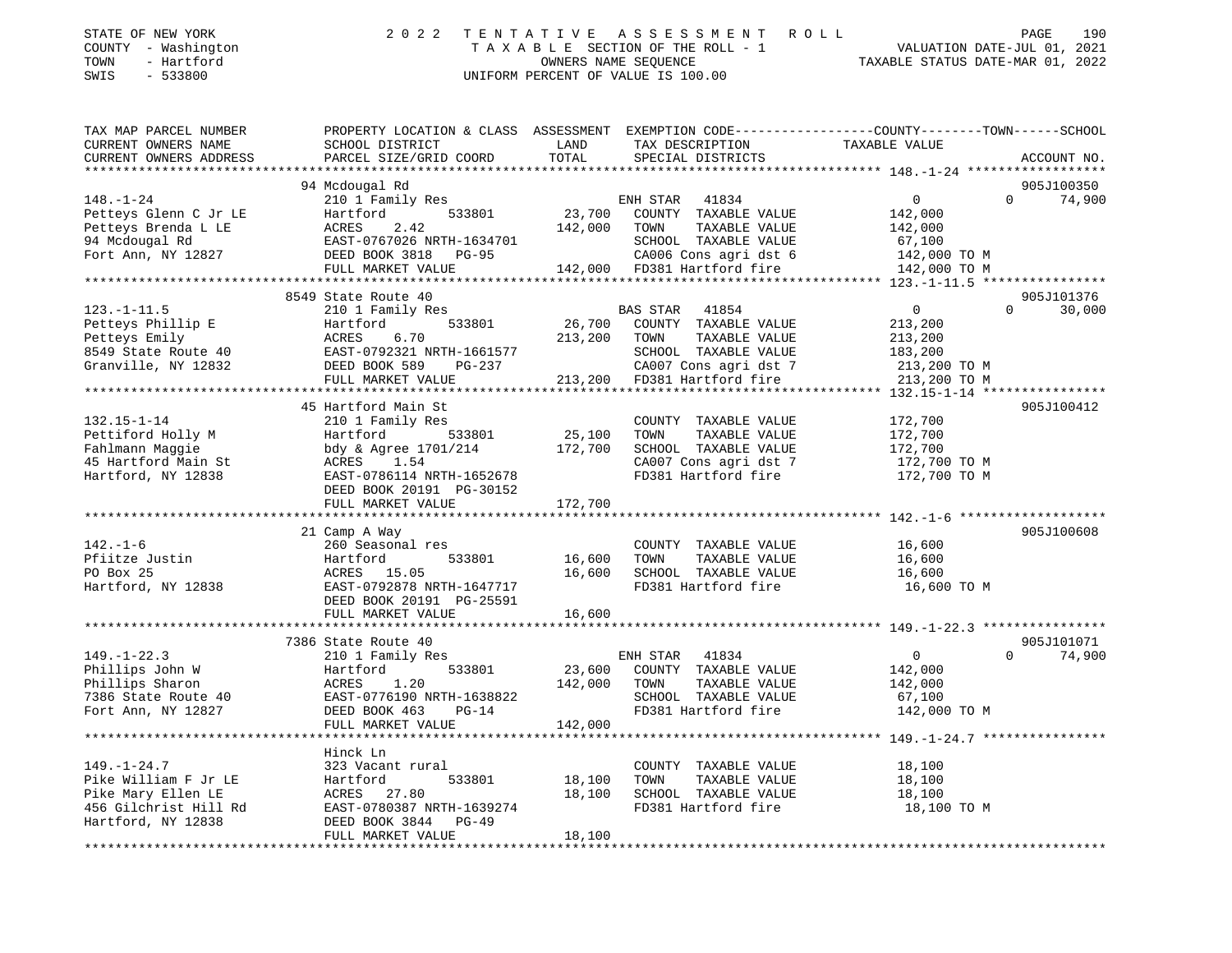| TOWN<br>SWIS | STATE OF NEW YORK<br>COUNTY - Washington<br>- Hartford<br>$-533800$ |                                              |                    | 2022 TENTATIVE ASSESSMENT ROLL<br>TAXABLE SECTION OF THE ROLL - 1<br>OWNERS NAME SEOUENCE<br>UNIFORM PERCENT OF VALUE IS 100.00 | VALUATION DATE-JUL 01, 2021<br>TAXABLE STATUS DATE-MAR 01, 2022 | PAGE | 191 |
|--------------|---------------------------------------------------------------------|----------------------------------------------|--------------------|---------------------------------------------------------------------------------------------------------------------------------|-----------------------------------------------------------------|------|-----|
|              | TAX MAP PARCEL NUMBER<br>CURRENT OWNERS NAME                        | PROPERTY LOCATION & CLASS<br>SCHOOL DISTRICT | ASSESSMENT<br>LAND | EXEMPTION CODE-----------------COUNTY-------TOWN------SCHOOL<br>TAX DESCRIPTION                                                 | TAXABLE VALUE                                                   |      |     |

| CURRENT OWNERS ADDRESS                                                                                       | PARCEL SIZE/GRID COORD                                                                                                                                                                                                                                                                                                                  | TOTAL<br>SPECIAL DISTRICTS                                                                                                                                                                                                  | ACCOUNT NO.                                                                                                         |
|--------------------------------------------------------------------------------------------------------------|-----------------------------------------------------------------------------------------------------------------------------------------------------------------------------------------------------------------------------------------------------------------------------------------------------------------------------------------|-----------------------------------------------------------------------------------------------------------------------------------------------------------------------------------------------------------------------------|---------------------------------------------------------------------------------------------------------------------|
|                                                                                                              | 456 Gilchrist Hill Rd                                                                                                                                                                                                                                                                                                                   |                                                                                                                                                                                                                             | 905J100510                                                                                                          |
| $150. - 1 - 44$<br>Pike William F Jr LE<br>Pike Mary Ellen LE<br>456 Gilchrist Hill Rd<br>Hartford, NY 12838 | 210 1 Family Res<br>Hartford<br>ACRES 1.40<br>EAST-0782050 NRTH-1639291<br>DEED BOOK 3844 PG-44<br>FULL MARKET VALUE                                                                                                                                                                                                                    | VET WAR CT 41121<br>533801 24,200 ENH STAR 41834<br>121,900 COUNTY TAXABLE VALUE<br>TOWN<br>TAXABLE VALUE<br>SCHOOL TAXABLE VALUE<br>121,900 FD381 Hartford fire                                                            | 18,285<br>18,285<br>0<br>$\overline{0}$<br>74,900<br>$\overline{0}$<br>103,615<br>103,615<br>47,000<br>121,900 TO M |
|                                                                                                              | Gilchrist Hill Rd                                                                                                                                                                                                                                                                                                                       |                                                                                                                                                                                                                             |                                                                                                                     |
| $150. - 1 - 45.2$<br>Hartford, NY 12838                                                                      | 323 Vacant rural<br>533801 36,400<br>Pike William F Jr LE<br>Pike Mary Ellen LE<br>456 Gilchrist Hill Rd<br>456 Gilchrist Hill Rd<br>476 EAST-0781602 NRTH-1639851<br>476 Hartford. NY 12838<br>5880 DEED BOOK 3844<br>DEED BOOK 3844 PG-44<br>FULL MARKET VALUE                                                                        | COUNTY TAXABLE VALUE<br>TOWN<br>TAXABLE VALUE<br>36,400 SCHOOL TAXABLE VALUE<br>FD381 Hartford fire 36,400 TO M<br>36,400                                                                                                   | 36,400<br>36,400<br>36,400                                                                                          |
|                                                                                                              |                                                                                                                                                                                                                                                                                                                                         |                                                                                                                                                                                                                             |                                                                                                                     |
| $132.15 - 1 - 8$<br>Meriden, CT 06450                                                                        | 61 Hartford Main St<br>210 1 Family Res<br>Planet Home Lending, LLC<br>321 Research Pkwy<br>Meriden, CT 06450<br>Meriden, CT 06450<br>EAST-0786314 NRTH-1653094<br>DEED BOOK 20210 PG-1569<br>FULL MARKET VALUE                                                                                                                         | COUNTY TAXABLE VALUE<br>$19,400$ TOWN<br>TAXABLE VALUE<br>192,500 SCHOOL TAXABLE VALUE<br>CA007 Cons agri dst 7<br>FD381 Hartford fire 192,500 TO M<br>192,500                                                              | 905J100257<br>192,500<br>192,500<br>192,500<br>192,500 TO M                                                         |
|                                                                                                              |                                                                                                                                                                                                                                                                                                                                         |                                                                                                                                                                                                                             |                                                                                                                     |
| $122. - 1 - 28.2$<br>Fort Ann, NY 12827                                                                      | Baldwin Corners Rd<br>311 Res vac land<br>122.-1-28.2<br>Plude Theodore C<br>Plude Alma L<br>FRNT 79.00 DPTH 317.00 7,400<br>1558 Baldwin Corners Rd<br>EAST-0772649 NRTH-1663555<br>REAST-0772649 NRTH-1663555<br>PRNT 79.00 DPTH 317.00 7,400<br>1558 Baldwin Corners Rd<br>REAST-077264<br>DEED BOOK 569 PG-224<br>FULL MARKET VALUE | COUNTY TAXABLE VALUE<br>7,400<br>TAXABLE VALUE<br>TOWN<br>7,400<br>SCHOOL TAXABLE VALUE<br>CA007 Cons agri dst 7 7,400 TO M<br>FD381 Hartford fire<br>7,400                                                                 | 905J101358<br>7,400<br>7,400<br>7,400<br>7,400 TO M                                                                 |
|                                                                                                              | 1558 Baldwin Corners Rd                                                                                                                                                                                                                                                                                                                 |                                                                                                                                                                                                                             | 905J100511                                                                                                          |
| $122. - 1 - 30$<br>Plude Theodore C<br>1558 Baldwin Corners Rd<br>Fort Ann, NY 12827                         | 210 1 Family Res<br>Hartford<br>533801<br>FRNT 200.00 DPTH 200.00<br>EAST-0772681 NRTH-1663654<br>DEED BOOK 444 PG-504<br>FULL MARKET VALUE                                                                                                                                                                                             | ENH STAR 41834<br>22,300 COUNTY TAXABLE VALUE<br>87,300 TOWN<br>TAXABLE VALUE<br>SCHOOL TAXABLE VALUE<br>SCHOOL TAXABLE VALUE 12,400<br>CA007 Cons agri dst 7                     87,300 TO M<br>87,300 FD381 Hartford fire | $\overline{0}$<br>$\Omega$<br>74,900<br>87,300<br>87,300<br>12,400<br>87,300 TO M                                   |
|                                                                                                              |                                                                                                                                                                                                                                                                                                                                         |                                                                                                                                                                                                                             |                                                                                                                     |
| $150. - 1 - 30.3$<br>Plude Thomas M<br>Mattison Katie E<br>243 Pope Hill Rd<br>Argyle, NY 12809              | 243 Pope Hill Rd<br>240 Rural res<br>533801<br>Hartford<br>LOT 3<br>3650/340<br>ACRES 13.69<br>EAST-0782689 NRTH-1634825<br>DEED BOOK 3349 PG-265                                                                                                                                                                                       | BAS STAR 41854<br>42,300 COUNTY TAXABLE VALUE<br>149,600 TOWN TAXABLE VALUE<br>SCHOOL TAXABLE VALUE<br>FD381 Hartford fire                                                                                                  | 905J101335<br>$\overline{0}$<br>$\Omega$<br>30,000<br>149,600<br>149,600<br>$\frac{1}{119}$ , 600<br>149,600 TO M   |
|                                                                                                              | FULL MARKET VALUE                                                                                                                                                                                                                                                                                                                       | 149,600                                                                                                                                                                                                                     |                                                                                                                     |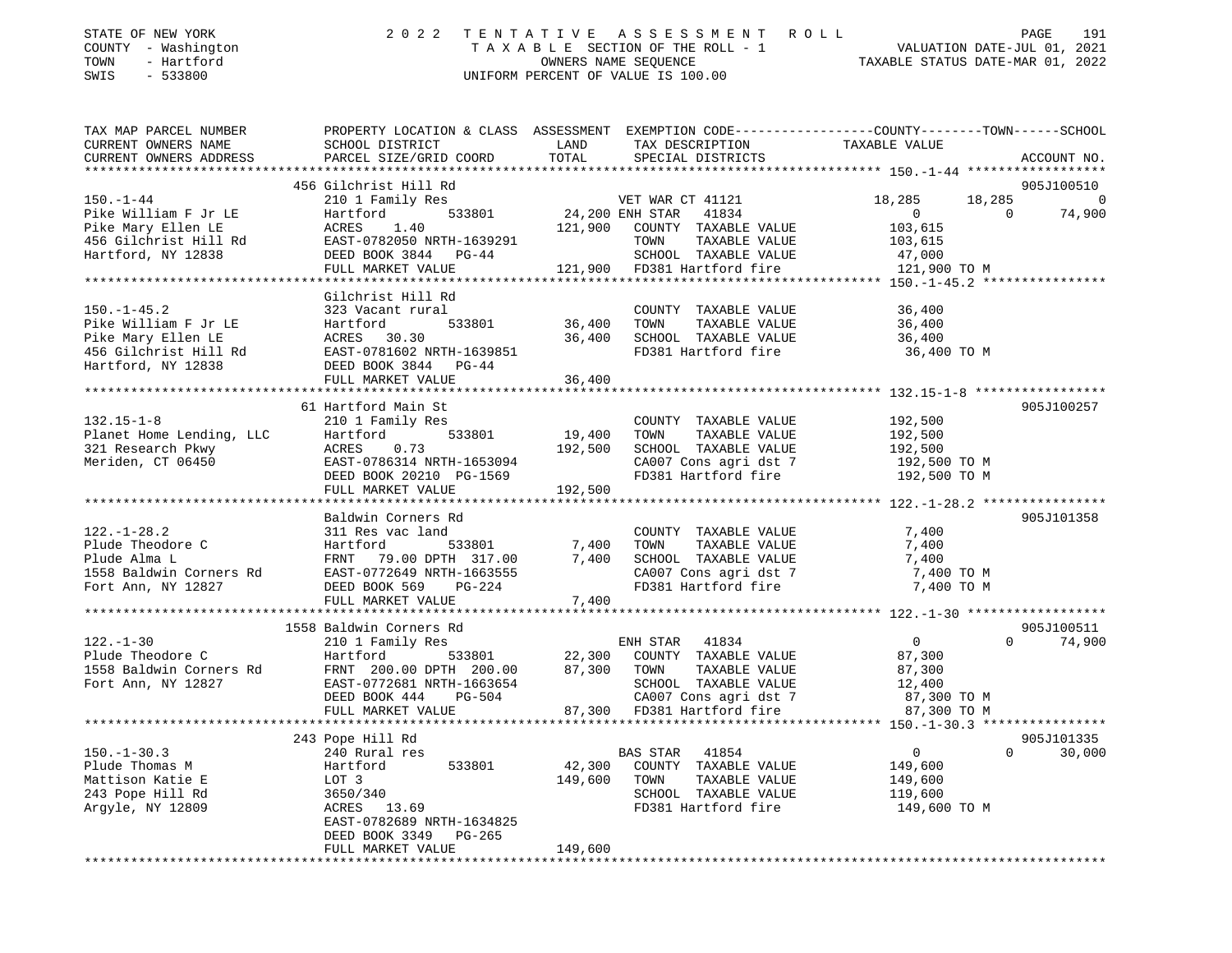| DIAID OF NOW FORK<br>COUNTY - Washington<br>TOWN<br>- Hartford<br>$-533800$<br>SWIS |                                                                                                                                                                                                                                             |        | TAXABLE SECTION OF THE ROLL - 1<br>OWNERS NAME SEQUENCE<br>UNIFORM PERCENT OF VALUE IS 100.00<br>TAXABLE STATUS DATE-MAR 01, 2022                                                                                                     |
|-------------------------------------------------------------------------------------|---------------------------------------------------------------------------------------------------------------------------------------------------------------------------------------------------------------------------------------------|--------|---------------------------------------------------------------------------------------------------------------------------------------------------------------------------------------------------------------------------------------|
|                                                                                     |                                                                                                                                                                                                                                             |        | TAX MAP PARCEL NUMBER THE PROPERTY LOCATION & CLASS ASSESSMENT EXEMPTION CODE--------------COUNTY-------TOWN------SCHOOL                                                                                                              |
|                                                                                     |                                                                                                                                                                                                                                             |        | ACCOUNT NO.                                                                                                                                                                                                                           |
|                                                                                     |                                                                                                                                                                                                                                             |        |                                                                                                                                                                                                                                       |
|                                                                                     | 3898 State Route 196                                                                                                                                                                                                                        |        |                                                                                                                                                                                                                                       |
|                                                                                     | 3898 State Route 196 Sopo State Route 196 State Route 196 State Route 196 Bas STAR 41854 O<br>2011 Family Res BAS STAR 41854 O<br>2011 Family Res 8.13 33801 35,400 COUNTY TAXABLE VALUE 233,200<br>3898 State Route 196 EAST-077990        |        | $\overline{0}$<br>30,000<br>$\overline{0}$                                                                                                                                                                                            |
|                                                                                     |                                                                                                                                                                                                                                             |        |                                                                                                                                                                                                                                       |
|                                                                                     |                                                                                                                                                                                                                                             |        |                                                                                                                                                                                                                                       |
|                                                                                     |                                                                                                                                                                                                                                             |        |                                                                                                                                                                                                                                       |
|                                                                                     |                                                                                                                                                                                                                                             |        |                                                                                                                                                                                                                                       |
|                                                                                     |                                                                                                                                                                                                                                             |        |                                                                                                                                                                                                                                       |
|                                                                                     | Russell Ln                                                                                                                                                                                                                                  |        |                                                                                                                                                                                                                                       |
|                                                                                     |                                                                                                                                                                                                                                             |        |                                                                                                                                                                                                                                       |
|                                                                                     |                                                                                                                                                                                                                                             |        |                                                                                                                                                                                                                                       |
|                                                                                     |                                                                                                                                                                                                                                             |        |                                                                                                                                                                                                                                       |
|                                                                                     |                                                                                                                                                                                                                                             |        |                                                                                                                                                                                                                                       |
|                                                                                     |                                                                                                                                                                                                                                             |        |                                                                                                                                                                                                                                       |
|                                                                                     |                                                                                                                                                                                                                                             |        |                                                                                                                                                                                                                                       |
|                                                                                     | FULL MARKET VALUE                                                                                                                                                                                                                           | 39,700 |                                                                                                                                                                                                                                       |
|                                                                                     | 149.-1-51.1<br>149.-1-51.1<br>2149.-1-51.1<br>2149.-1-51.1<br>2148.400 Follack Thomas W<br>2148.400 FaxaBLE VALUE 18,400<br>2166 Russell Ln<br>216,400 SCHOOL TAXABLE VALUE 18,400<br>218,400 SCHOOL TAXABLE VALUE 18,400<br>218,400 SCHOOL |        |                                                                                                                                                                                                                                       |
|                                                                                     |                                                                                                                                                                                                                                             |        | 905J100514                                                                                                                                                                                                                            |
|                                                                                     |                                                                                                                                                                                                                                             |        |                                                                                                                                                                                                                                       |
|                                                                                     |                                                                                                                                                                                                                                             |        |                                                                                                                                                                                                                                       |
|                                                                                     |                                                                                                                                                                                                                                             |        |                                                                                                                                                                                                                                       |
|                                                                                     |                                                                                                                                                                                                                                             |        |                                                                                                                                                                                                                                       |
|                                                                                     |                                                                                                                                                                                                                                             |        |                                                                                                                                                                                                                                       |
|                                                                                     |                                                                                                                                                                                                                                             |        |                                                                                                                                                                                                                                       |
|                                                                                     | 66 Russell Ln                                                                                                                                                                                                                               |        | 905J100513                                                                                                                                                                                                                            |
|                                                                                     |                                                                                                                                                                                                                                             |        | $0 \t 74,900$                                                                                                                                                                                                                         |
|                                                                                     |                                                                                                                                                                                                                                             |        |                                                                                                                                                                                                                                       |
|                                                                                     |                                                                                                                                                                                                                                             |        |                                                                                                                                                                                                                                       |
|                                                                                     |                                                                                                                                                                                                                                             |        |                                                                                                                                                                                                                                       |
|                                                                                     |                                                                                                                                                                                                                                             |        |                                                                                                                                                                                                                                       |
|                                                                                     | 149.-1-51.2 $\text{101}$ oo Russell Lii<br>210 149.-1-51.2 2 20 200 ROMPH STAR 41834 0<br>28,600 COUNTY TAXABLE VALUE 165,000<br>66 Russell Ln ACRES 2.48 165,000 TOWN TAXABLE VALUE 165,000<br>Argyle, NY 12809 EAST-0771897 NRTH-16357    |        |                                                                                                                                                                                                                                       |
|                                                                                     | 355 Wright Rd                                                                                                                                                                                                                               |        | 905J101318                                                                                                                                                                                                                            |
|                                                                                     |                                                                                                                                                                                                                                             |        |                                                                                                                                                                                                                                       |
|                                                                                     |                                                                                                                                                                                                                                             |        | 122.-1-15.2<br>Pollock Faylene I artford Barright Rd FRNT 160.00 DPTH 245.00 120,300 ENH STAR 41834<br>Fort Ann, NY 12827 EAST PO2064 22,100 VET DIS CT 41141 36,090 36,090 0<br>Fort Ann, NY 12827 EAST PO2064700 PTH 1658977<br>PER |
|                                                                                     |                                                                                                                                                                                                                                             |        |                                                                                                                                                                                                                                       |
|                                                                                     | EAST-0780847 NRTH-1658977 COUNTY TAXABLE VALUE 54,135<br>DEED BOOK 792 PG-190 TOWN TAXABLE VALUE 54,135<br>FULL MARKET VALUE 120,300 SCHOOL TAXABLE VALUE 45,400<br>CA007 Cons agri dst 7 120,300                                           |        |                                                                                                                                                                                                                                       |
|                                                                                     |                                                                                                                                                                                                                                             |        |                                                                                                                                                                                                                                       |
|                                                                                     |                                                                                                                                                                                                                                             |        |                                                                                                                                                                                                                                       |
|                                                                                     |                                                                                                                                                                                                                                             |        | 120,300 TO M                                                                                                                                                                                                                          |

\*\*\*\*\*\*\*\*\*\*\*\*\*\*\*\*\*\*\*\*\*\*\*\*\*\*\*\*\*\*\*\*\*\*\*\*\*\*\*\*\*\*\*\*\*\*\*\*\*\*\*\*\*\*\*\*\*\*\*\*\*\*\*\*\*\*\*\*\*\*\*\*\*\*\*\*\*\*\*\*\*\*\*\*\*\*\*\*\*\*\*\*\*\*\*\*\*\*\*\*\*\*\*\*\*\*\*\*\*\*\*\*\*\*\*\*\*\*\*\*\*\*\*\*\*\*\*\*\*\*\*\*

FD381 Hartford fire 120,300 TO M

STATE OF NEW YORK 2022 TENTATIVE ASSESSMENT ROLL PAGE

192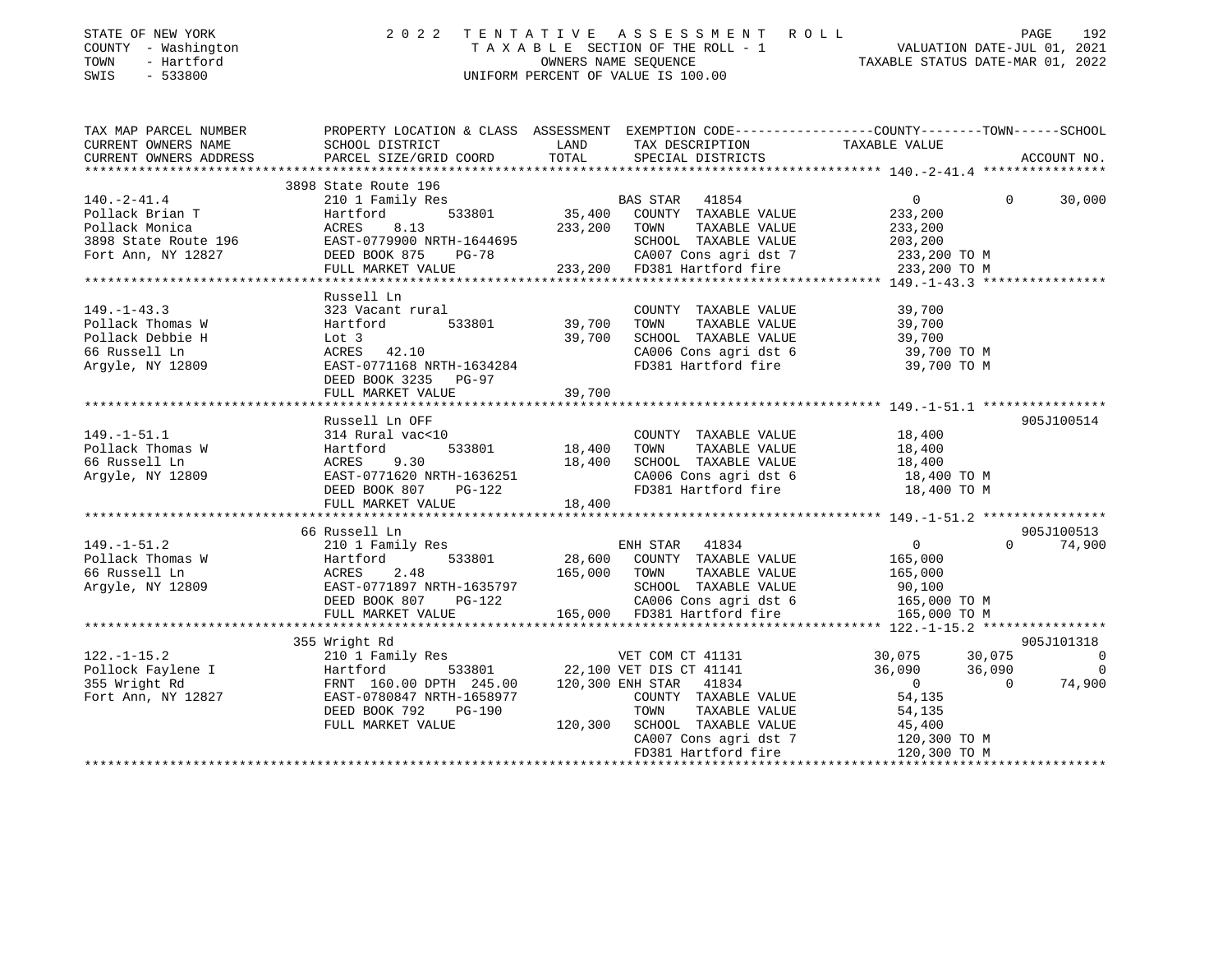| STATE OF NEW YORK<br>COUNTY - Washington<br>TIM - Hartford                                                                                                                                                                                         |                                                                                                                                                                                                                                      |         | 2022 TENTATIVE ASSESSMENT ROLL<br>TAXABLE SECTION OF THE ROLL - 1<br>TAXABLE SECTION OF THE ROLL - 1<br>OWNERS NAME SEQUENCE<br>TAXABLE STATUS DATE-MAR 01, 2022<br>UNIFORM PERCENT OF VALUE IS 100.00 |                                                                | PAGE     | 193         |
|----------------------------------------------------------------------------------------------------------------------------------------------------------------------------------------------------------------------------------------------------|--------------------------------------------------------------------------------------------------------------------------------------------------------------------------------------------------------------------------------------|---------|--------------------------------------------------------------------------------------------------------------------------------------------------------------------------------------------------------|----------------------------------------------------------------|----------|-------------|
| TAX MAP PARCEL NUMBER<br>CURRENT OWNERS NAME                                                                                                                                                                                                       | PROPERTY LOCATION & CLASS ASSESSMENT EXEMPTION CODE----------------COUNTY-------TOWN------SCHOOL<br>SCHOOL DISTRICT                                                                                                                  | LAND    | TAX DESCRIPTION<br>TAXABLE VALUE<br>CRECIAI DISTUTS                                                                                                                                                    |                                                                |          |             |
| CURRENT OWNERS ADDRESS<br>******************                                                                                                                                                                                                       | PARCEL SIZE/GRID COORD                                                                                                                                                                                                               | TOTAL   | SPECIAL DISTRICTS                                                                                                                                                                                      |                                                                |          | ACCOUNT NO. |
|                                                                                                                                                                                                                                                    | 123 County Route 19                                                                                                                                                                                                                  |         |                                                                                                                                                                                                        |                                                                |          |             |
| $149. - 1 - 4.3$                                                                                                                                                                                                                                   | 210 1 Family Res                                                                                                                                                                                                                     |         | <b>BAS STAR 41854</b>                                                                                                                                                                                  | $\overline{0}$                                                 | $\Omega$ | 30,000      |
| Pomainville Leonard                                                                                                                                                                                                                                |                                                                                                                                                                                                                                      |         |                                                                                                                                                                                                        |                                                                |          |             |
| Pomainville Julie A                                                                                                                                                                                                                                |                                                                                                                                                                                                                                      |         |                                                                                                                                                                                                        |                                                                |          |             |
| 123 County Route 19                                                                                                                                                                                                                                |                                                                                                                                                                                                                                      |         |                                                                                                                                                                                                        |                                                                |          |             |
| Fort Ann, NY 12827                                                                                                                                                                                                                                 | 210 1 Family Res 533801 25,400 COUNTY TAXABLE VALUE 178,800<br>ACRES 1.80 BANK 999 178,800 TOWN TAXABLE VALUE 178,800<br>EAST-0770182 NRTH-1638305 SCHOOL TAXABLE VALUE 148,800<br>DEED BOOK 2224 PG-164 FD381 Hartford fire 178,800 |         |                                                                                                                                                                                                        |                                                                |          |             |
|                                                                                                                                                                                                                                                    | FULL MARKET VALUE                                                                                                                                                                                                                    | 178,800 |                                                                                                                                                                                                        |                                                                |          |             |
|                                                                                                                                                                                                                                                    |                                                                                                                                                                                                                                      |         |                                                                                                                                                                                                        |                                                                |          |             |
|                                                                                                                                                                                                                                                    | 7729 State Route 40                                                                                                                                                                                                                  |         |                                                                                                                                                                                                        |                                                                |          | 905J100279  |
| $140. - 2 - 34$                                                                                                                                                                                                                                    | 210 1 Family Res                                                                                                                                                                                                                     |         | COUNTY TAXABLE VALUE                                                                                                                                                                                   | 116,000                                                        |          |             |
|                                                                                                                                                                                                                                                    |                                                                                                                                                                                                                                      |         |                                                                                                                                                                                                        | 116,000                                                        |          |             |
|                                                                                                                                                                                                                                                    |                                                                                                                                                                                                                                      |         |                                                                                                                                                                                                        | 116,000<br>116,000 TO M                                        |          |             |
| Poquette Tyler M<br>Poquette Ashley R<br>Hartford Book 2021 00.00 116,000 TOWN TAXABLE VALUE<br>Poquette Ashley R<br>TAXABLE VALUE<br>TAXABLE VALUE<br>TELE MARIS WALLER<br>TELE TAXABLE VALUE<br>TELE TAXABLE VALUE<br>TELE TAXABLE VALUE<br>TELE | DEED BOOK 20210 PG-1105                                                                                                                                                                                                              |         |                                                                                                                                                                                                        |                                                                |          |             |
|                                                                                                                                                                                                                                                    | FULL MARKET VALUE                                                                                                                                                                                                                    | 116,000 |                                                                                                                                                                                                        |                                                                |          |             |
|                                                                                                                                                                                                                                                    |                                                                                                                                                                                                                                      |         |                                                                                                                                                                                                        |                                                                |          |             |
|                                                                                                                                                                                                                                                    | Baldwin Corners Rd OFF                                                                                                                                                                                                               |         |                                                                                                                                                                                                        |                                                                |          | 905J101316  |
| $121. -4 - 14$                                                                                                                                                                                                                                     | 314 Rural vac<10                                                                                                                                                                                                                     |         | COUNTY TAXABLE VALUE                                                                                                                                                                                   | 1,800                                                          |          |             |
| Potter Charles W                                                                                                                                                                                                                                   |                                                                                                                                                                                                                                      |         | TAXABLE VALUE<br>1,800 TOWN                                                                                                                                                                            | 1,800                                                          |          |             |
| 77 Northrup Ln                                                                                                                                                                                                                                     | Fort Ann 532802<br>121.-1-14<br>ACRES 3.67                                                                                                                                                                                           |         | 1,800 SCHOOL TAXABLE VALUE                                                                                                                                                                             | 1,800                                                          |          |             |
| Fort Ann, NY 12827                                                                                                                                                                                                                                 | EAST-0766692 NRTH-1659601                                                                                                                                                                                                            |         | CA007 Cons agri dst 7<br>FD381 Hartford fire                                                                                                                                                           | 1,800 TO M<br>1,800 TO M                                       |          |             |
|                                                                                                                                                                                                                                                    | DEED BOOK 464 PG-819                                                                                                                                                                                                                 |         |                                                                                                                                                                                                        |                                                                |          |             |
|                                                                                                                                                                                                                                                    | FULL MARKET VALUE                                                                                                                                                                                                                    | 1,800   |                                                                                                                                                                                                        |                                                                |          |             |
|                                                                                                                                                                                                                                                    |                                                                                                                                                                                                                                      |         |                                                                                                                                                                                                        |                                                                |          |             |
|                                                                                                                                                                                                                                                    | 77 Northrup Ln                                                                                                                                                                                                                       |         | 32 PCT OF VALUE USED FOR EXEMPTION PURPOSES                                                                                                                                                            |                                                                |          | 905J100149  |
| $131. - 1 - 4$                                                                                                                                                                                                                                     | 112 Dairy farm                                                                                                                                                                                                                       |         | AG DIST 41720 151,246 151,246 151,246                                                                                                                                                                  |                                                                |          |             |
|                                                                                                                                                                                                                                                    |                                                                                                                                                                                                                                      |         |                                                                                                                                                                                                        | 70,656 70,656                                                  |          | 70,656      |
|                                                                                                                                                                                                                                                    |                                                                                                                                                                                                                                      |         |                                                                                                                                                                                                        | $0 \qquad \qquad 0 \qquad \qquad 0 \qquad \qquad 0$<br>219,698 |          | 74,900      |
| 77 Northrup Ln                                                                                                                                                                                                                                     |                                                                                                                                                                                                                                      |         |                                                                                                                                                                                                        |                                                                |          |             |
| Fort Ann, NY 12827                                                                                                                                                                                                                                 | DEED BOOK 464 PG-819                                                                                                                                                                                                                 |         | TOWN<br>TAXABLE VALUE                                                                                                                                                                                  | 219,698                                                        |          |             |
|                                                                                                                                                                                                                                                    | FULL MARKET VALUE                                                                                                                                                                                                                    |         | 441,600 SCHOOL TAXABLE VALUE 144,798                                                                                                                                                                   |                                                                |          |             |
| MAY BE SUBJECT TO PAYMENT<br>UNDER AGDIST LAW TIL 2026                                                                                                                                                                                             |                                                                                                                                                                                                                                      |         | CA007 Cons agri dst 7<br>151,246 EX                                                                                                                                                                    | 290,354 TO M                                                   |          |             |
|                                                                                                                                                                                                                                                    |                                                                                                                                                                                                                                      |         | FD381 Hartford fire 441,600 TO M                                                                                                                                                                       |                                                                |          |             |
|                                                                                                                                                                                                                                                    |                                                                                                                                                                                                                                      |         |                                                                                                                                                                                                        |                                                                |          |             |
|                                                                                                                                                                                                                                                    | 29 Country Ln Ext                                                                                                                                                                                                                    |         |                                                                                                                                                                                                        |                                                                |          | 905J101141  |
|                                                                                                                                                                                                                                                    |                                                                                                                                                                                                                                      |         |                                                                                                                                                                                                        | $\begin{array}{c} 0 \\ 105,900 \end{array}$<br>$\overline{0}$  | $\Omega$ | 30,000      |
|                                                                                                                                                                                                                                                    |                                                                                                                                                                                                                                      |         |                                                                                                                                                                                                        |                                                                |          |             |
|                                                                                                                                                                                                                                                    |                                                                                                                                                                                                                                      |         |                                                                                                                                                                                                        | 105,900                                                        |          |             |
| 23.1-48<br>210 1 Family Res<br>29 Country Lane Ext.<br>29 Country Lane Ext.<br>29 Country Lane Ext.<br>29 Country Lane Ext.<br>29 Country Lane Ext.<br>29 Country Lane Ext.<br>29 Country Lane Ext.<br>29 Country Lane Ext.<br>29 Country Lane Ext |                                                                                                                                                                                                                                      |         | SCHOOL TAXABLE VALUE<br>CA007 Cons agri dst 7                                                                                                                                                          | 75,900                                                         |          |             |
|                                                                                                                                                                                                                                                    | DEED BOOK 100<br>PG-101                                                                                                                                                                                                              |         |                                                                                                                                                                                                        | טטפ, 15,900<br>105,900 TO M<br>105,900 TO M                    |          |             |
|                                                                                                                                                                                                                                                    | FULL MARKET VALUE                                                                                                                                                                                                                    |         | 105,900 FD381 Hartford fire                                                                                                                                                                            |                                                                |          |             |
|                                                                                                                                                                                                                                                    |                                                                                                                                                                                                                                      |         |                                                                                                                                                                                                        |                                                                |          |             |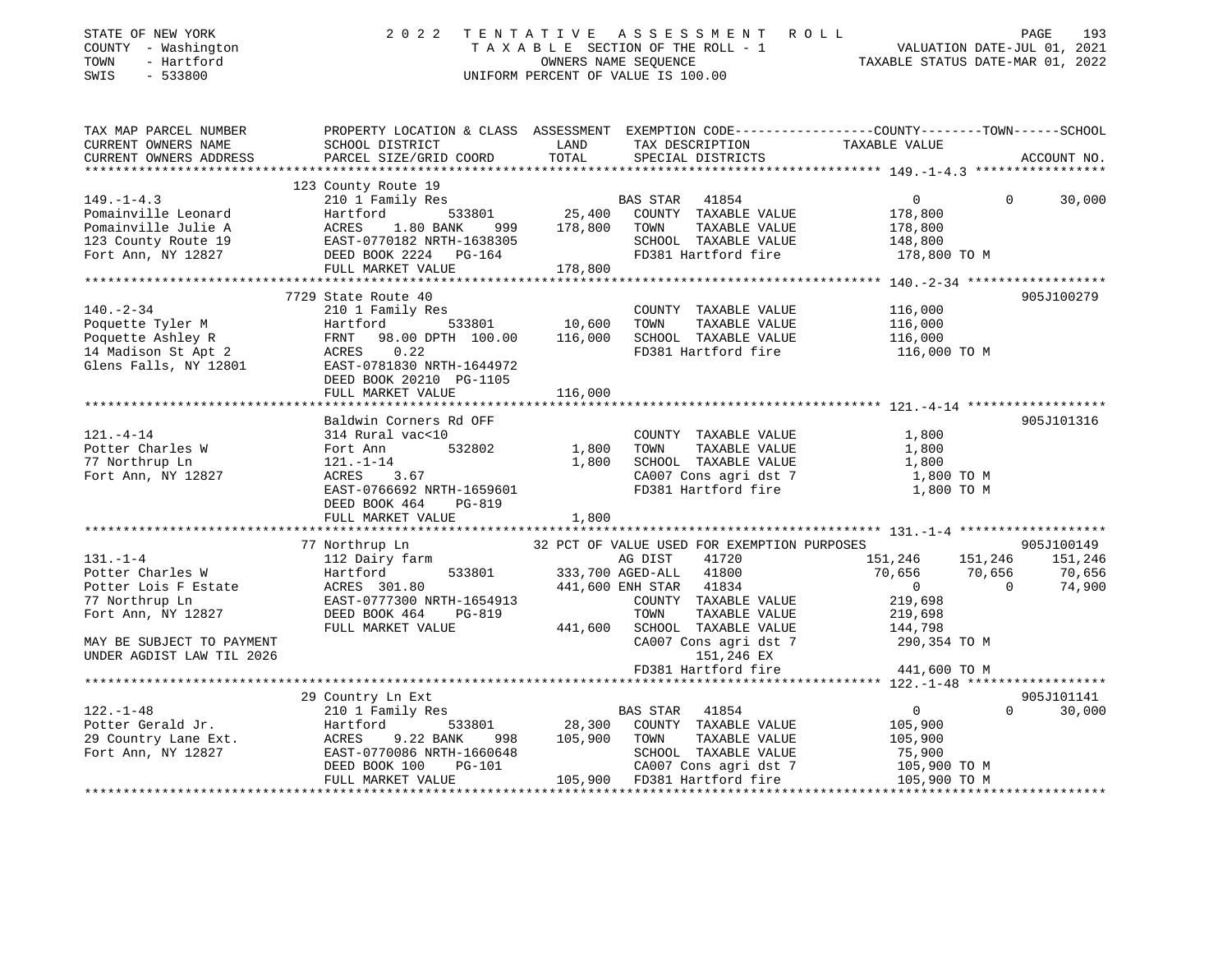|                           |                                                                                                                                                                                                                                                                                                                                                                                                                                                                                                                                                                                                                                                                                                                 | T A X A B L E SECTION OF THE ROLL - 1                                         | TAXABLE STATUS DATE-MAR 01, 2022                                                                                                                                                                                                                                                                                                                                                                                                                                                                                                                     | VALUATION DATE-JUL 01, 2021                                                                                                                                                                                                                                                                                                       |
|---------------------------|-----------------------------------------------------------------------------------------------------------------------------------------------------------------------------------------------------------------------------------------------------------------------------------------------------------------------------------------------------------------------------------------------------------------------------------------------------------------------------------------------------------------------------------------------------------------------------------------------------------------------------------------------------------------------------------------------------------------|-------------------------------------------------------------------------------|------------------------------------------------------------------------------------------------------------------------------------------------------------------------------------------------------------------------------------------------------------------------------------------------------------------------------------------------------------------------------------------------------------------------------------------------------------------------------------------------------------------------------------------------------|-----------------------------------------------------------------------------------------------------------------------------------------------------------------------------------------------------------------------------------------------------------------------------------------------------------------------------------|
|                           |                                                                                                                                                                                                                                                                                                                                                                                                                                                                                                                                                                                                                                                                                                                 |                                                                               |                                                                                                                                                                                                                                                                                                                                                                                                                                                                                                                                                      |                                                                                                                                                                                                                                                                                                                                   |
| SCHOOL DISTRICT           | LAND                                                                                                                                                                                                                                                                                                                                                                                                                                                                                                                                                                                                                                                                                                            | TAX DESCRIPTION                                                               | TAXABLE VALUE                                                                                                                                                                                                                                                                                                                                                                                                                                                                                                                                        |                                                                                                                                                                                                                                                                                                                                   |
| PARCEL SIZE/GRID COORD    | TOTAL                                                                                                                                                                                                                                                                                                                                                                                                                                                                                                                                                                                                                                                                                                           | SPECIAL DISTRICTS                                                             |                                                                                                                                                                                                                                                                                                                                                                                                                                                                                                                                                      | ACCOUNT NO.                                                                                                                                                                                                                                                                                                                       |
|                           |                                                                                                                                                                                                                                                                                                                                                                                                                                                                                                                                                                                                                                                                                                                 |                                                                               |                                                                                                                                                                                                                                                                                                                                                                                                                                                                                                                                                      |                                                                                                                                                                                                                                                                                                                                   |
|                           |                                                                                                                                                                                                                                                                                                                                                                                                                                                                                                                                                                                                                                                                                                                 |                                                                               |                                                                                                                                                                                                                                                                                                                                                                                                                                                                                                                                                      |                                                                                                                                                                                                                                                                                                                                   |
|                           |                                                                                                                                                                                                                                                                                                                                                                                                                                                                                                                                                                                                                                                                                                                 |                                                                               |                                                                                                                                                                                                                                                                                                                                                                                                                                                                                                                                                      |                                                                                                                                                                                                                                                                                                                                   |
|                           |                                                                                                                                                                                                                                                                                                                                                                                                                                                                                                                                                                                                                                                                                                                 |                                                                               |                                                                                                                                                                                                                                                                                                                                                                                                                                                                                                                                                      |                                                                                                                                                                                                                                                                                                                                   |
|                           |                                                                                                                                                                                                                                                                                                                                                                                                                                                                                                                                                                                                                                                                                                                 |                                                                               |                                                                                                                                                                                                                                                                                                                                                                                                                                                                                                                                                      |                                                                                                                                                                                                                                                                                                                                   |
| DEED BOOK 1780 PG-325     |                                                                                                                                                                                                                                                                                                                                                                                                                                                                                                                                                                                                                                                                                                                 | FD381 Hartford fire                                                           | 12,500 TO M                                                                                                                                                                                                                                                                                                                                                                                                                                                                                                                                          |                                                                                                                                                                                                                                                                                                                                   |
| FULL MARKET VALUE         | 12,500                                                                                                                                                                                                                                                                                                                                                                                                                                                                                                                                                                                                                                                                                                          |                                                                               |                                                                                                                                                                                                                                                                                                                                                                                                                                                                                                                                                      |                                                                                                                                                                                                                                                                                                                                   |
|                           |                                                                                                                                                                                                                                                                                                                                                                                                                                                                                                                                                                                                                                                                                                                 |                                                                               |                                                                                                                                                                                                                                                                                                                                                                                                                                                                                                                                                      |                                                                                                                                                                                                                                                                                                                                   |
|                           |                                                                                                                                                                                                                                                                                                                                                                                                                                                                                                                                                                                                                                                                                                                 |                                                                               |                                                                                                                                                                                                                                                                                                                                                                                                                                                                                                                                                      | 905J100136                                                                                                                                                                                                                                                                                                                        |
|                           |                                                                                                                                                                                                                                                                                                                                                                                                                                                                                                                                                                                                                                                                                                                 |                                                                               |                                                                                                                                                                                                                                                                                                                                                                                                                                                                                                                                                      |                                                                                                                                                                                                                                                                                                                                   |
|                           |                                                                                                                                                                                                                                                                                                                                                                                                                                                                                                                                                                                                                                                                                                                 |                                                                               |                                                                                                                                                                                                                                                                                                                                                                                                                                                                                                                                                      |                                                                                                                                                                                                                                                                                                                                   |
|                           |                                                                                                                                                                                                                                                                                                                                                                                                                                                                                                                                                                                                                                                                                                                 |                                                                               |                                                                                                                                                                                                                                                                                                                                                                                                                                                                                                                                                      |                                                                                                                                                                                                                                                                                                                                   |
|                           |                                                                                                                                                                                                                                                                                                                                                                                                                                                                                                                                                                                                                                                                                                                 |                                                                               |                                                                                                                                                                                                                                                                                                                                                                                                                                                                                                                                                      |                                                                                                                                                                                                                                                                                                                                   |
|                           |                                                                                                                                                                                                                                                                                                                                                                                                                                                                                                                                                                                                                                                                                                                 |                                                                               |                                                                                                                                                                                                                                                                                                                                                                                                                                                                                                                                                      |                                                                                                                                                                                                                                                                                                                                   |
|                           |                                                                                                                                                                                                                                                                                                                                                                                                                                                                                                                                                                                                                                                                                                                 |                                                                               |                                                                                                                                                                                                                                                                                                                                                                                                                                                                                                                                                      |                                                                                                                                                                                                                                                                                                                                   |
|                           |                                                                                                                                                                                                                                                                                                                                                                                                                                                                                                                                                                                                                                                                                                                 |                                                                               |                                                                                                                                                                                                                                                                                                                                                                                                                                                                                                                                                      | 905J100274                                                                                                                                                                                                                                                                                                                        |
| 210 1 Family Res          |                                                                                                                                                                                                                                                                                                                                                                                                                                                                                                                                                                                                                                                                                                                 | 41854                                                                         | $\overline{0}$<br>$\Omega$                                                                                                                                                                                                                                                                                                                                                                                                                                                                                                                           | 30,000                                                                                                                                                                                                                                                                                                                            |
| Hartford<br>533801        | 27,900                                                                                                                                                                                                                                                                                                                                                                                                                                                                                                                                                                                                                                                                                                          | COUNTY TAXABLE VALUE                                                          | 223,900                                                                                                                                                                                                                                                                                                                                                                                                                                                                                                                                              |                                                                                                                                                                                                                                                                                                                                   |
| ACRES<br>2.25             | 223,900                                                                                                                                                                                                                                                                                                                                                                                                                                                                                                                                                                                                                                                                                                         | TOWN<br>TAXABLE VALUE                                                         | 223,900                                                                                                                                                                                                                                                                                                                                                                                                                                                                                                                                              |                                                                                                                                                                                                                                                                                                                                   |
|                           |                                                                                                                                                                                                                                                                                                                                                                                                                                                                                                                                                                                                                                                                                                                 |                                                                               |                                                                                                                                                                                                                                                                                                                                                                                                                                                                                                                                                      |                                                                                                                                                                                                                                                                                                                                   |
|                           |                                                                                                                                                                                                                                                                                                                                                                                                                                                                                                                                                                                                                                                                                                                 |                                                                               |                                                                                                                                                                                                                                                                                                                                                                                                                                                                                                                                                      |                                                                                                                                                                                                                                                                                                                                   |
|                           |                                                                                                                                                                                                                                                                                                                                                                                                                                                                                                                                                                                                                                                                                                                 |                                                                               |                                                                                                                                                                                                                                                                                                                                                                                                                                                                                                                                                      |                                                                                                                                                                                                                                                                                                                                   |
|                           |                                                                                                                                                                                                                                                                                                                                                                                                                                                                                                                                                                                                                                                                                                                 |                                                                               |                                                                                                                                                                                                                                                                                                                                                                                                                                                                                                                                                      |                                                                                                                                                                                                                                                                                                                                   |
|                           |                                                                                                                                                                                                                                                                                                                                                                                                                                                                                                                                                                                                                                                                                                                 |                                                                               |                                                                                                                                                                                                                                                                                                                                                                                                                                                                                                                                                      |                                                                                                                                                                                                                                                                                                                                   |
|                           |                                                                                                                                                                                                                                                                                                                                                                                                                                                                                                                                                                                                                                                                                                                 |                                                                               |                                                                                                                                                                                                                                                                                                                                                                                                                                                                                                                                                      |                                                                                                                                                                                                                                                                                                                                   |
| 732/8                     |                                                                                                                                                                                                                                                                                                                                                                                                                                                                                                                                                                                                                                                                                                                 |                                                                               |                                                                                                                                                                                                                                                                                                                                                                                                                                                                                                                                                      |                                                                                                                                                                                                                                                                                                                                   |
| ACRES<br>1.80             |                                                                                                                                                                                                                                                                                                                                                                                                                                                                                                                                                                                                                                                                                                                 | FD381 Hartford fire                                                           |                                                                                                                                                                                                                                                                                                                                                                                                                                                                                                                                                      |                                                                                                                                                                                                                                                                                                                                   |
| EAST-0794443 NRTH-1653862 |                                                                                                                                                                                                                                                                                                                                                                                                                                                                                                                                                                                                                                                                                                                 |                                                                               |                                                                                                                                                                                                                                                                                                                                                                                                                                                                                                                                                      |                                                                                                                                                                                                                                                                                                                                   |
| DEED BOOK 3297<br>$PG-25$ |                                                                                                                                                                                                                                                                                                                                                                                                                                                                                                                                                                                                                                                                                                                 |                                                                               |                                                                                                                                                                                                                                                                                                                                                                                                                                                                                                                                                      |                                                                                                                                                                                                                                                                                                                                   |
| FULL MARKET VALUE         | 230,300                                                                                                                                                                                                                                                                                                                                                                                                                                                                                                                                                                                                                                                                                                         |                                                                               |                                                                                                                                                                                                                                                                                                                                                                                                                                                                                                                                                      |                                                                                                                                                                                                                                                                                                                                   |
|                           |                                                                                                                                                                                                                                                                                                                                                                                                                                                                                                                                                                                                                                                                                                                 |                                                                               |                                                                                                                                                                                                                                                                                                                                                                                                                                                                                                                                                      |                                                                                                                                                                                                                                                                                                                                   |
|                           |                                                                                                                                                                                                                                                                                                                                                                                                                                                                                                                                                                                                                                                                                                                 |                                                                               |                                                                                                                                                                                                                                                                                                                                                                                                                                                                                                                                                      | 905J100013                                                                                                                                                                                                                                                                                                                        |
|                           |                                                                                                                                                                                                                                                                                                                                                                                                                                                                                                                                                                                                                                                                                                                 |                                                                               |                                                                                                                                                                                                                                                                                                                                                                                                                                                                                                                                                      |                                                                                                                                                                                                                                                                                                                                   |
|                           |                                                                                                                                                                                                                                                                                                                                                                                                                                                                                                                                                                                                                                                                                                                 |                                                                               |                                                                                                                                                                                                                                                                                                                                                                                                                                                                                                                                                      |                                                                                                                                                                                                                                                                                                                                   |
|                           |                                                                                                                                                                                                                                                                                                                                                                                                                                                                                                                                                                                                                                                                                                                 |                                                                               |                                                                                                                                                                                                                                                                                                                                                                                                                                                                                                                                                      |                                                                                                                                                                                                                                                                                                                                   |
|                           |                                                                                                                                                                                                                                                                                                                                                                                                                                                                                                                                                                                                                                                                                                                 |                                                                               |                                                                                                                                                                                                                                                                                                                                                                                                                                                                                                                                                      |                                                                                                                                                                                                                                                                                                                                   |
|                           |                                                                                                                                                                                                                                                                                                                                                                                                                                                                                                                                                                                                                                                                                                                 |                                                                               |                                                                                                                                                                                                                                                                                                                                                                                                                                                                                                                                                      |                                                                                                                                                                                                                                                                                                                                   |
|                           | 27 Country Ln Ext<br>314 Rural vac<10<br>Hartford<br>533801<br>1.00 BANK<br>ACRES<br>998<br>EAST-0770028 NRTH-1660191<br>***********************<br>13 Camp A Way<br>314 Rural vac<10<br>Hartford<br>533801<br>ACRES<br>3.42<br>EAST-0793797 NRTH-1647664<br>DEED BOOK 2939<br>PG-341<br>FULL MARKET VALUE<br>21 Gilchrist Hill Ext<br>EAST-0784248 NRTH-1643596<br>DEED BOOK 530<br>PG-46<br>FULL MARKET VALUE<br>***************************<br>5291 State Route 149<br>440 Warehouse<br>Properties of Hartford NY LLC Hartford<br>533801<br>149 Wright Rd<br>210 1 Family Res<br>533801<br>Hartford<br>Attn: Richard & Nancy Armstron ACRES<br>1.00<br>EAST-0783631 NRTH-1655693<br>DEED BOOK 3132<br>PG-342 | 12,500<br>12,500<br>9,400<br>9,400<br>223,900<br>230,300<br>24,200<br>128,500 | OWNERS NAME SEQUENCE<br>UNIFORM PERCENT OF VALUE IS 100.00<br>COUNTY TAXABLE VALUE<br>TOWN<br>TAXABLE VALUE<br>SCHOOL TAXABLE VALUE<br>CA007 Cons agri dst 7<br>COUNTY TAXABLE VALUE<br>TAXABLE VALUE<br>TOWN<br>SCHOOL TAXABLE VALUE<br>9,400<br>FD381 Hartford fire<br><b>BAS STAR</b><br>SCHOOL TAXABLE VALUE<br>FD381 Hartford fire<br>COUNTY TAXABLE VALUE<br>125,000<br>TOWN<br>TAXABLE VALUE<br>SCHOOL TAXABLE VALUE<br>COUNTY TAXABLE VALUE<br>TOWN<br>TAXABLE VALUE<br>SCHOOL TAXABLE VALUE<br>CA007 Cons agri dst 7<br>FD381 Hartford fire | PROPERTY LOCATION & CLASS ASSESSMENT EXEMPTION CODE---------------COUNTY-------TOWN-----SCHOOL<br>12,500<br>12,500<br>12,500<br>12,500 TO M<br>9,400<br>9,400<br>9,400<br>9,400 TO M<br>193,900<br>223,900 TO M<br>230,300<br>230,300<br>230,300<br>230,300 TO M<br>128,500<br>128,500<br>128,500<br>128,500 TO M<br>128,500 TO M |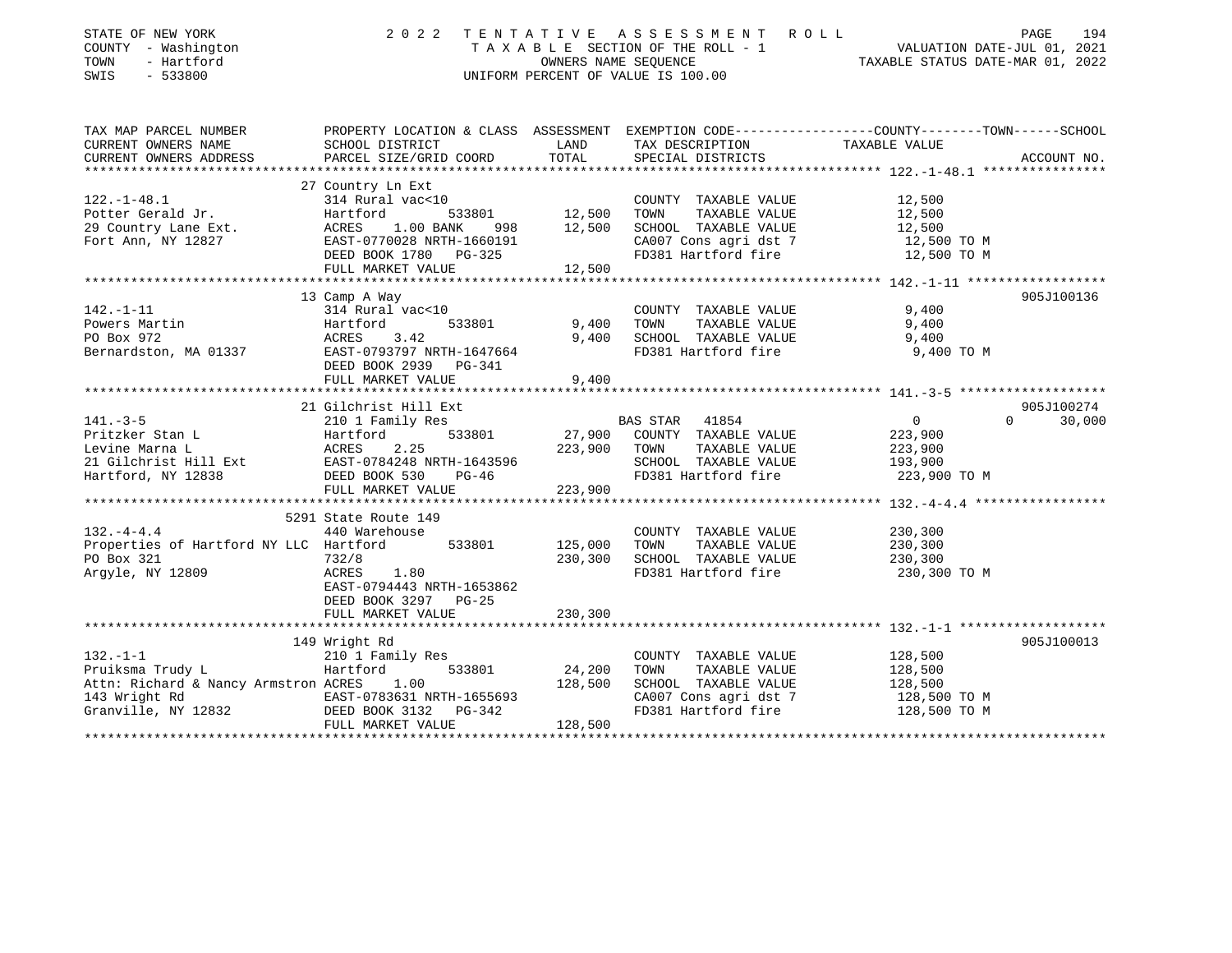| STATE OF NEW YORK<br>COUNTY - Washington<br>- Hartford<br>TOWN<br>SWIS<br>$-533800$ | 2022 TENTATIVE ASSESSMENT<br>TAXABLE SECTION OF THE ROLL - 1<br>UNIFORM PERCENT OF VALUE IS 100.00                | R O L L<br>VALUATION DATE-JUL 01, 2021<br>TAXABLE STATUS DATE-MAR 01, 2022 |                                               | 195<br>PAGE      |           |                |
|-------------------------------------------------------------------------------------|-------------------------------------------------------------------------------------------------------------------|----------------------------------------------------------------------------|-----------------------------------------------|------------------|-----------|----------------|
| TAX MAP PARCEL NUMBER<br>CURRENT OWNERS NAME                                        | PROPERTY LOCATION & CLASS ASSESSMENT EXEMPTION CODE---------------COUNTY-------TOWN-----SCHOOL<br>SCHOOL DISTRICT | LAND                                                                       | TAX DESCRIPTION TAXABLE VALUE                 |                  |           |                |
| CURRENT OWNERS ADDRESS                                                              | PARCEL SIZE/GRID COORD                                                                                            |                                                                            | TOTAL SPECIAL DISTRICTS                       |                  |           | ACCOUNT NO.    |
|                                                                                     |                                                                                                                   |                                                                            |                                               |                  |           |                |
|                                                                                     | 118 Townsend Rd                                                                                                   |                                                                            |                                               |                  |           | 905J100643     |
| $141. - 1 - 73$                                                                     | 210 1 Family Res                                                                                                  |                                                                            | VET WAR CT 41121                              | 17,250 17,250    |           | $\overline{0}$ |
| Pugh Carol                                                                          | 533801<br>Hartford                                                                                                |                                                                            | 26,700 VET COM CT 41131                       | 28,750           | 28,750    | $\overline{0}$ |
| Pugh Kenneth                                                                        | 2.22<br>ACRES                                                                                                     |                                                                            | 115,000 ENH STAR 41834                        | $\overline{0}$   | $\bigcap$ | 74,900         |
| PO Box 83                                                                           | EAST-0781560 NRTH-1649329                                                                                         |                                                                            | COUNTY TAXABLE VALUE<br>TOWN                  | 69,000           |           |                |
| Hartford, NY 12838                                                                  | DEED BOOK 3019 PG-182<br>FULL MARKET VALUE                                                                        |                                                                            | TAXABLE VALUE<br>115,000 SCHOOL TAXABLE VALUE | 69,000<br>40,100 |           |                |
|                                                                                     |                                                                                                                   |                                                                            | CA007 Cons agri dst 7                         | 115,000 TO M     |           |                |
|                                                                                     |                                                                                                                   |                                                                            | FD381 Hartford fire                           | 115,000 TO M     |           |                |
|                                                                                     |                                                                                                                   |                                                                            |                                               |                  |           |                |
|                                                                                     | 3943 State Route 149                                                                                              |                                                                            |                                               |                  |           |                |
| $131. - 1 - 13.8$                                                                   | 240 Rural res                                                                                                     |                                                                            | COUNTY TAXABLE VALUE                          | 305,300          |           |                |
| Pugliano Margaret                                                                   | 533801<br>Hartford                                                                                                | 36,100                                                                     | TOWN<br>TAXABLE VALUE                         | 305,300          |           |                |
| 3943 State Route 149                                                                | 2608/317                                                                                                          | 305,300                                                                    | SCHOOL TAXABLE VALUE                          | 305,300          |           |                |
| Fort Ann, NY 12827                                                                  | ACRES 10.31                                                                                                       |                                                                            | CA007 Cons agri dst 7                         | 305,300 TO M     |           |                |
|                                                                                     | EAST-0769076 NRTH-1654864                                                                                         |                                                                            | FD381 Hartford fire                           | 305,300 TO M     |           |                |
| PRIOR OWNER ON 3/01/2022                                                            | DEED BOOK 20220 PG-797                                                                                            |                                                                            |                                               |                  |           |                |
| Pugliano Margaret                                                                   | FULL MARKET VALUE                                                                                                 | 305,300                                                                    |                                               |                  |           |                |
|                                                                                     |                                                                                                                   |                                                                            |                                               |                  |           |                |
|                                                                                     | 219 County Route 19                                                                                               |                                                                            |                                               |                  |           | 905J100522     |
| $149. - 1 - 7.1$                                                                    | 210 1 Family Res                                                                                                  |                                                                            | COUNTY TAXABLE VALUE                          | 125,500          |           |                |
| Purdy Gregory                                                                       | Hartford                                                                                                          | 533801 29,600                                                              | TOWN<br>TAXABLE VALUE                         | 125,500          |           |                |
| 219 County Route 19                                                                 | 7.49<br>ACRES                                                                                                     | 125,500                                                                    | SCHOOL TAXABLE VALUE                          | 125,500          |           |                |
| Fort Ann, NY 12827                                                                  | EAST-0772043 NRTH-1639499                                                                                         |                                                                            | FD381 Hartford fire                           | 125,500 TO M     |           |                |
|                                                                                     | DEED BOOK 20191 PG-27168                                                                                          |                                                                            |                                               |                  |           |                |
|                                                                                     | FULL MARKET VALUE                                                                                                 | 125,500                                                                    |                                               |                  |           |                |
|                                                                                     |                                                                                                                   |                                                                            |                                               |                  |           |                |
| $122 - 1 - 10$                                                                      | 508 County Route 17<br>$270$ Mfa houging                                                                          |                                                                            | 11951 CTND 11954                              |                  |           |                |
|                                                                                     |                                                                                                                   |                                                                            |                                               |                  |           |                |

| $122. - 1 - 10.5$   | 270 Mfg housing           | 41854<br><b>BAS STAR</b>           | 30,000                         |
|---------------------|---------------------------|------------------------------------|--------------------------------|
| Purdy Kelsey        | Hartford<br>533801        | 24,600<br>COUNTY<br>TAXABLE VALUE  | 57,000                         |
| 508 County Route 17 | 2.05<br>ACRES             | 57,000<br>TAXABLE VALUE<br>TOWN    | 57,000                         |
| Fort Ann, NY 12827  | EAST-0778722 NRTH-1663372 | SCHOOL<br>TAXABLE VALUE            | 27,000                         |
|                     | DEED BOOK 2914 PG-182     | CA007 Cons agri dst 7              | 57,000 TO M                    |
|                     | FULL MARKET VALUE         | 57,000<br>FD381 Hartford fire      | 57,000 TO M                    |
|                     |                           |                                    |                                |
|                     | 83 North Rd               |                                    | 905J101030                     |
| $149. - 1 - 7.2$    | 210 1 Family Res          | VET COM CT 41131                   | 41,500<br>41,500<br>$\bigcirc$ |
| Purdy Kenneth R     | 533801<br>Hartford        | 29,100 ENH STAR 41834              | 74,900                         |
| Purdy Marie P       | 3.04<br>ACRES             | 166,000<br>COUNTY<br>TAXABLE VALUE | 124,500                        |
| 83 North Rd         | EAST-0773303 NRTH-1640662 | TOWN<br>TAXABLE VALUE              | 124,500                        |
| Fort Ann, NY 12827  | DEED BOOK 3094<br>PG-214  | SCHOOL<br>TAXABLE VALUE            | 91,100                         |
|                     | FULL MARKET VALUE         | 166,000<br>FD381 Hartford fire     | 166,000 TO M                   |
|                     |                           |                                    |                                |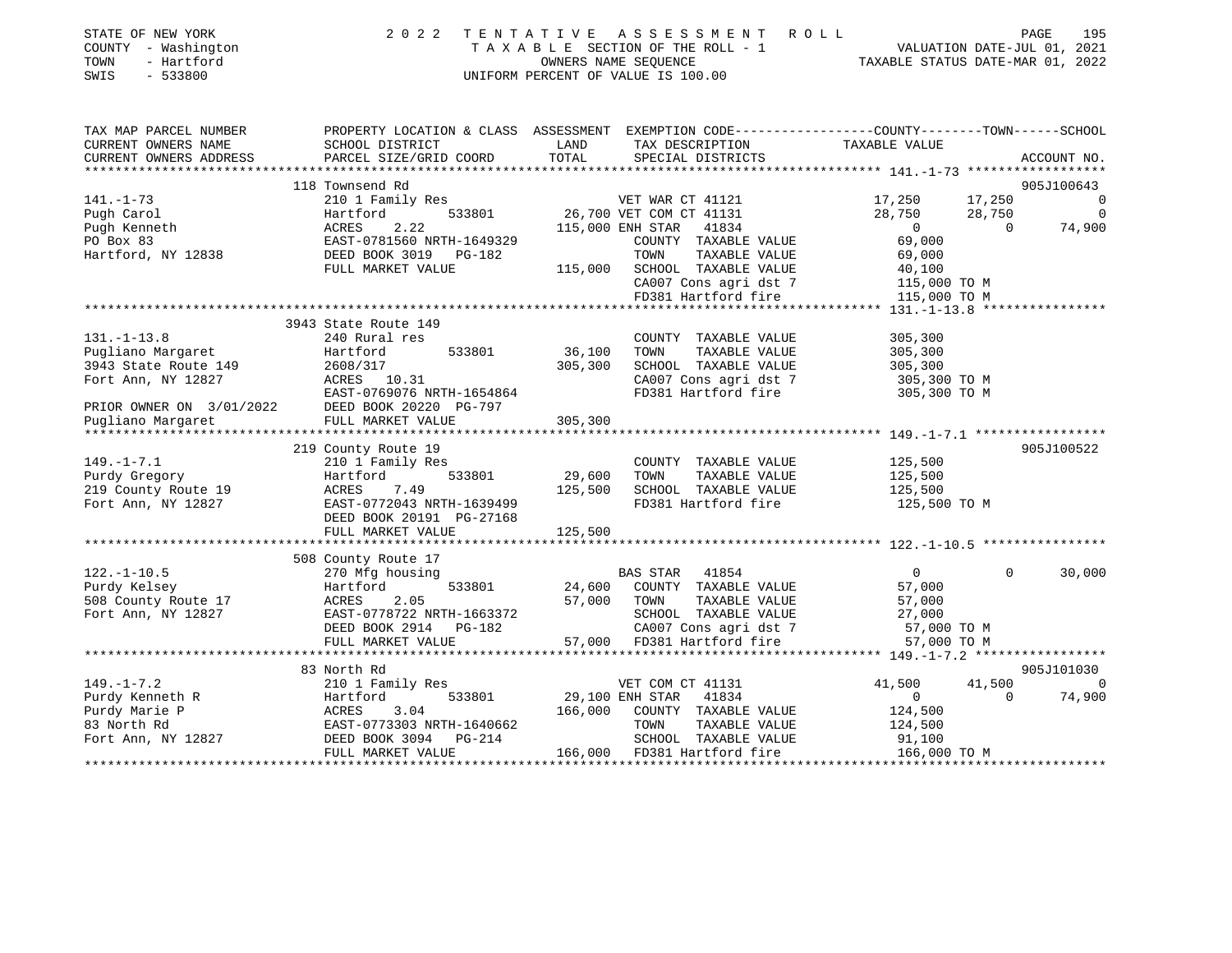| STATE OF NEW YORK<br>COUNTY - Washington<br>TOWN<br>- Hartford<br>$-533800$<br>SWIS                                                                                                                        | 2022                                                                                                                                                             | OWNERS NAME SEQUENCE                | TENTATIVE ASSESSMENT ROLL<br>T A X A B L E SECTION OF THE ROLL - 1 VALUATION DATE-JUL 01, 2021<br>OWNERS NAME SEQUENCE TAXABLE STATUS DATE-MAR 01, 2022<br>UNIFORM PERCENT OF VALUE IS 100.00 | TAXABLE STATUS DATE-MAR 01, 2022                                          | PAGE                     | 196                                    |
|------------------------------------------------------------------------------------------------------------------------------------------------------------------------------------------------------------|------------------------------------------------------------------------------------------------------------------------------------------------------------------|-------------------------------------|-----------------------------------------------------------------------------------------------------------------------------------------------------------------------------------------------|---------------------------------------------------------------------------|--------------------------|----------------------------------------|
| TAX MAP PARCEL NUMBER<br>CURRENT OWNERS NAME<br>CURRENT OWNERS ADDRESS<br>********************                                                                                                             | PROPERTY LOCATION & CLASS ASSESSMENT EXEMPTION CODE---------------COUNTY-------TOWN------SCHOOL<br>SCHOOL DISTRICT<br>PARCEL SIZE/GRID COORD                     | LAND<br>TOTAL                       | TAX DESCRIPTION<br>SPECIAL DISTRICTS                                                                                                                                                          | TAXABLE VALUE                                                             |                          | ACCOUNT NO.                            |
| $149. - 1 - 7.3$<br>Purdy Kenneth R<br>83 North Rd<br>Fort Ann, NY 12827                                                                                                                                   | County Route 19<br>323 Vacant rural<br>533801<br>Hartford<br>ACRES 43.72<br>EAST-0772462 NRTH-1640349<br>DEED BOOK 20191 PG-27170<br>FULL MARKET VALUE           | 40,800<br>40,800<br>40,800          | COUNTY TAXABLE VALUE<br>TOWN<br>TAXABLE VALUE<br>SCHOOL TAXABLE VALUE<br>FD381 Hartford fire                                                                                                  | 40,800<br>40,800<br>40,800<br>40,800 TO M                                 |                          |                                        |
|                                                                                                                                                                                                            |                                                                                                                                                                  |                                     |                                                                                                                                                                                               |                                                                           |                          |                                        |
| $149. - 1 - 9.1$<br>Purdy Lester M<br>Purdy Lester M<br>Fort Ann, NY 12827                                                                                                                                 | 58 North Rd<br>210 1 Family Res<br>Hartford<br>ACRES<br>2.80 BANK<br>EAST-0773744 NRTH-1640521<br>DEED BOOK 850<br>$PG-10$<br>FULL MARKET VALUE                  | 28,400<br>114,000<br>114,000        | BAS STAR 41854<br>COUNTY TAXABLE VALUE<br>TOWN<br>TAXABLE VALUE<br>SCHOOL TAXABLE VALUE<br>FD381 Hartford fire                                                                                | $\overline{0}$<br>114,000<br>114,000<br>84,000<br>114,000 TO M            | $\mathbf{0}$             | 30,000                                 |
|                                                                                                                                                                                                            |                                                                                                                                                                  |                                     |                                                                                                                                                                                               |                                                                           |                          |                                        |
| $149. - 1 - 9$<br>Purdy Lester T<br>Purdy Mary L<br>Burdy Mary L<br>S7 North Rd<br>Fort Ann, NY 12827<br>Purdy Mary L<br>EAST-0774129 NRTH-1640137<br>DEED BOOK 3934<br>PG-111<br>PURD BOOK 3934<br>PG-111 | 57 North Rd<br>240 Rural res<br>533801<br>999<br>FULL MARKET VALUE                                                                                               | 47,400 ENH STAR<br>206,300          | 83 PCT OF VALUE USED FOR EXEMPTION PURPOSES<br>VET WAR CT 41121<br>41834<br>COUNTY TAXABLE VALUE<br>TOWN<br>TAXABLE VALUE<br>SCHOOL TAXABLE VALUE<br>206,300 FD381 Hartford fire              | 25,684<br>$\overline{0}$<br>180,616<br>180,616<br>131,400<br>206,300 TO M | 25,684<br>$\overline{0}$ | 905J100523<br>$\overline{0}$<br>74,900 |
|                                                                                                                                                                                                            |                                                                                                                                                                  |                                     |                                                                                                                                                                                               |                                                                           |                          |                                        |
| $149. - 1 - 47.2$<br>Radloff Mark<br>Radloff Mary<br>120 Smith Ln<br>Argyle, NY 12809                                                                                                                      | 120 Smith Ln<br>210 1 Family Res<br>533801<br>Hartford<br>LOT C<br>ACRES<br>8.94<br>EAST-0770748 NRTH-1635396<br>DEED BOOK 20191 PG-26628                        | 46,800<br>180,000                   | COUNTY TAXABLE VALUE<br>TOWN<br>TAXABLE VALUE<br>SCHOOL TAXABLE VALUE<br>CA006 Cons agri dst 6<br>FD381 Hartford fire                                                                         | 180,000<br>180,000<br>180,000<br>180,000 TO M<br>180,000 TO M             |                          |                                        |
|                                                                                                                                                                                                            | FULL MARKET VALUE                                                                                                                                                | 180,000                             |                                                                                                                                                                                               |                                                                           |                          |                                        |
| $132.11 - 3 - 4$<br>Rafferty Patrick M<br>Rafferty Joyce<br>108 Hartford Main St<br>Granville, NY 12832                                                                                                    | *********************<br>108 Hartford Main St<br>210 1 Family Res<br>533801<br>Hartford<br>$132 - 3 - 4$<br>FRNT 146.00 DPTH 168.00<br>ACRES<br>0.56 BANK<br>999 | **************<br>22,600<br>179,900 | COUNTY TAXABLE VALUE<br>TOWN<br>TAXABLE VALUE<br>SCHOOL TAXABLE VALUE<br>CA007 Cons agri dst 7<br>FD381 Hartford fire                                                                         | 179,900<br>179,900<br>179,900<br>179,900 TO M<br>179,900 TO M             |                          | 905J100192                             |
|                                                                                                                                                                                                            | EAST-0787006 NRTH-1654107<br>DEED BOOK 3999 PG-311<br>FULL MARKET VALUE                                                                                          | 179,900                             |                                                                                                                                                                                               |                                                                           |                          |                                        |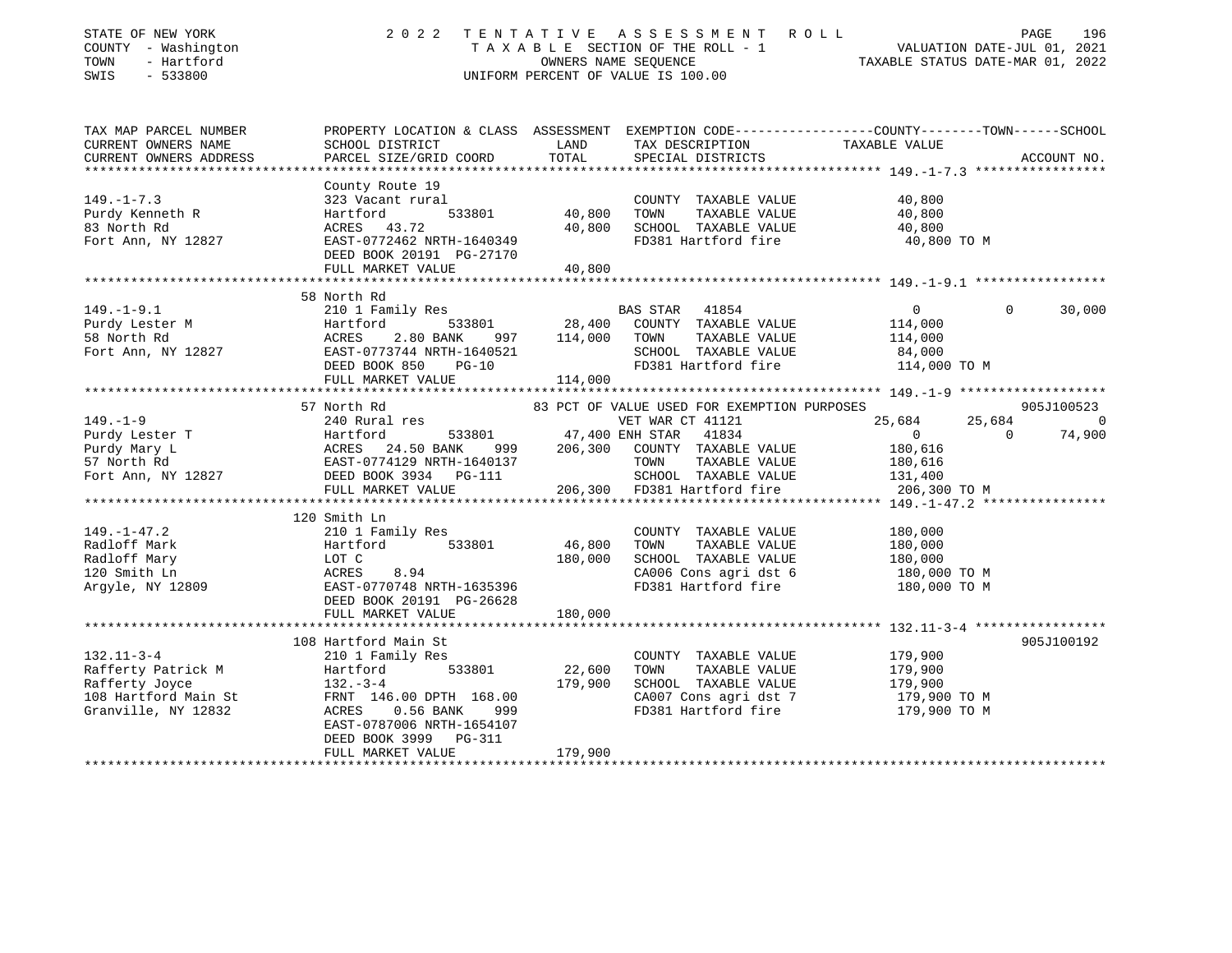| STATE OF NEW YORK<br>COUNTY - Washington<br>- Hartford<br>TOWN<br>SWIS<br>$-533800$ | 2 0 2 2                                                                                          | TENTATIVE     | ASSESSMENT ROLL<br>T A X A B L E SECTION OF THE ROLL - 1<br>OWNERS NAME SEOUENCE<br>UNIFORM PERCENT OF VALUE IS 100.00 |                    | PAGE<br>197<br>VALUATION DATE-JUL 01, 2021<br>TAXABLE STATUS DATE-MAR 01, 2022 |
|-------------------------------------------------------------------------------------|--------------------------------------------------------------------------------------------------|---------------|------------------------------------------------------------------------------------------------------------------------|--------------------|--------------------------------------------------------------------------------|
| TAX MAP PARCEL NUMBER                                                               | PROPERTY LOCATION & CLASS ASSESSMENT EXEMPTION CODE----------------COUNTY-------TOWN------SCHOOL |               |                                                                                                                        |                    |                                                                                |
| CURRENT OWNERS NAME                                                                 | SCHOOL DISTRICT                                                                                  | LAND<br>TOTAL | TAX DESCRIPTION                                                                                                        | TAXABLE VALUE      |                                                                                |
| CURRENT OWNERS ADDRESS                                                              | PARCEL SIZE/GRID COORD                                                                           |               | SPECIAL DISTRICTS                                                                                                      |                    | ACCOUNT NO.                                                                    |
|                                                                                     | State Route 40                                                                                   |               |                                                                                                                        |                    | 905J100199                                                                     |
| $141. - 1 - 35$                                                                     | 400 Commercial                                                                                   |               | COUNTY TAXABLE VALUE                                                                                                   | 36,100             |                                                                                |
| Raifer Enterprises LLC                                                              | 533801<br>Hartford                                                                               | 20,000        | TAXABLE VALUE<br>TOWN                                                                                                  | 36,100             |                                                                                |
| C/O Dr Mark Raifman                                                                 | 0.54<br>ACRES                                                                                    | 36,100        | SCHOOL TAXABLE VALUE                                                                                                   | 36,100             |                                                                                |
| 146 E Rockaway Rd                                                                   | EAST-0786315 NRTH-1651016                                                                        |               | CA007 Cons agri dst 7                                                                                                  | 36,100 TO M        |                                                                                |
| Hewlett, NY 11557                                                                   | DEED BOOK 20210 PG-4244                                                                          |               | FD381 Hartford fire                                                                                                    | 36,100 TO M        |                                                                                |
|                                                                                     | FULL MARKET VALUE                                                                                | 36,100        |                                                                                                                        |                    |                                                                                |
|                                                                                     | 123 Rowe Hill Rd                                                                                 |               |                                                                                                                        |                    | 905J100201                                                                     |
| $141. - 1 - 36$                                                                     | 457 Small Retail                                                                                 |               | COUNTY TAXABLE VALUE                                                                                                   | 1107,300           |                                                                                |
| Raifer Enterprises LLC                                                              | Hartford<br>533801                                                                               | 157,000       | TAXABLE VALUE<br>TOWN                                                                                                  | 1107,300           |                                                                                |
| C/O Dr Mark Raifman                                                                 | ACRES<br>2.26                                                                                    | 1107,300      | SCHOOL TAXABLE VALUE                                                                                                   | 1107,300           |                                                                                |
| 146 E Rockaway Rd                                                                   |                                                                                                  |               | CA007 Cons agri dst 7                                                                                                  | 1107,300 TO M      |                                                                                |
| Hewlett, NY 11557                                                                   | EAST-0786304 NRTH-1650773<br>DEED BOOK 20210 PG-4244                                             |               | FD381 Hartford fire                                                                                                    | 1107,300 TO M      |                                                                                |
|                                                                                     | FULL MARKET VALUE                                                                                | 1107,300      |                                                                                                                        |                    |                                                                                |
|                                                                                     |                                                                                                  |               |                                                                                                                        |                    |                                                                                |
|                                                                                     | 104 Durkee Ln                                                                                    |               |                                                                                                                        |                    |                                                                                |
| $114. - 1 - 20.1$                                                                   | 240 Rural res                                                                                    |               | 41720<br>AG DIST                                                                                                       | 74,949             | 74,949<br>74,949                                                               |
| Ranney Thomas K                                                                     | Hartford<br>533801                                                                               |               | 186,400 ENH STAR 41834                                                                                                 | $\circ$            | 74,900<br>$\Omega$                                                             |
| Ranney Debra                                                                        | ACRES 156.77                                                                                     | 403,000       | COUNTY TAXABLE VALUE                                                                                                   | 328,051            |                                                                                |
| 104 Durkee Ln                                                                       | EAST-0783420 NRTH-1664858<br>DEED BOOK 2628 PG-188                                               |               | TOWN<br>TAXABLE VALUE                                                                                                  | 328,051<br>253,151 |                                                                                |
| Fort Ann, NY 12827                                                                  | FULL MARKET VALUE                                                                                | 403,000       | SCHOOL TAXABLE VALUE<br>CA007 Cons agri dst 7                                                                          | 328,051 TO M       |                                                                                |
| MAY BE SUBJECT TO PAYMENT                                                           |                                                                                                  |               | 74,949 EX                                                                                                              |                    |                                                                                |
| UNDER AGDIST LAW TIL 2026                                                           |                                                                                                  |               | FD381 Hartford fire                                                                                                    | 403,000 TO M       |                                                                                |
|                                                                                     |                                                                                                  |               |                                                                                                                        |                    |                                                                                |
|                                                                                     | LOT 14 Provincial Pat                                                                            |               |                                                                                                                        |                    | 905J101215                                                                     |
| $122. - 1 - 10.4$                                                                   | 314 Rural vac<10                                                                                 |               | AG DIST<br>41720                                                                                                       | 6,148              | 6,148<br>6,148                                                                 |
| Ranney Thomas K                                                                     | Hartford<br>533801                                                                               | 10,500        | COUNTY TAXABLE VALUE                                                                                                   | 4,352              |                                                                                |
| Ranney Debra P                                                                      | ACRES<br>8.00                                                                                    | 10,500        | TOWN<br>TAXABLE VALUE                                                                                                  | 4,352              |                                                                                |
| 104 Durkee Ln                                                                       | EAST-0782551 NRTH-1664305                                                                        |               | SCHOOL TAXABLE VALUE                                                                                                   | 4,352              |                                                                                |
| Fort Ann, NY 12827                                                                  | DEED BOOK 2307 PG-172                                                                            |               | CA007 Cons agri dst 7                                                                                                  | 4,352 TO M         |                                                                                |
|                                                                                     | FULL MARKET VALUE                                                                                | 10,500        | 6,148 EX                                                                                                               |                    |                                                                                |
| MAY BE SUBJECT TO PAYMENT<br>UNDER AGDIST LAW TIL 2026                              |                                                                                                  |               | FD381 Hartford fire                                                                                                    | 10,500 TO M        |                                                                                |
|                                                                                     |                                                                                                  |               |                                                                                                                        |                    |                                                                                |
|                                                                                     | Townsend Rd OFF                                                                                  |               |                                                                                                                        |                    | 905J101117                                                                     |
| $131. - 1 - 17$                                                                     | 314 Rural vac<10                                                                                 |               | COUNTY TAXABLE VALUE                                                                                                   | 12,500             |                                                                                |
| Ratcliff Elizabeth H                                                                | Hartford<br>533801                                                                               | 12,500        | TOWN<br>TAXABLE VALUE                                                                                                  | 12,500             |                                                                                |
| PO Box 45                                                                           | ACRES<br>2.80                                                                                    | 12,500        | SCHOOL TAXABLE VALUE                                                                                                   | 12,500             |                                                                                |
| Hartford, NY 12838                                                                  | EAST-0778389 NRTH-1650751                                                                        |               | CA007 Cons agri dst 7                                                                                                  | 12,500 TO M        |                                                                                |
|                                                                                     | DEED BOOK 475<br>PG-242                                                                          |               | FD381 Hartford fire                                                                                                    | 12,500 TO M        |                                                                                |
|                                                                                     | FULL MARKET VALUE                                                                                | 12,500        |                                                                                                                        |                    |                                                                                |
|                                                                                     |                                                                                                  |               |                                                                                                                        |                    |                                                                                |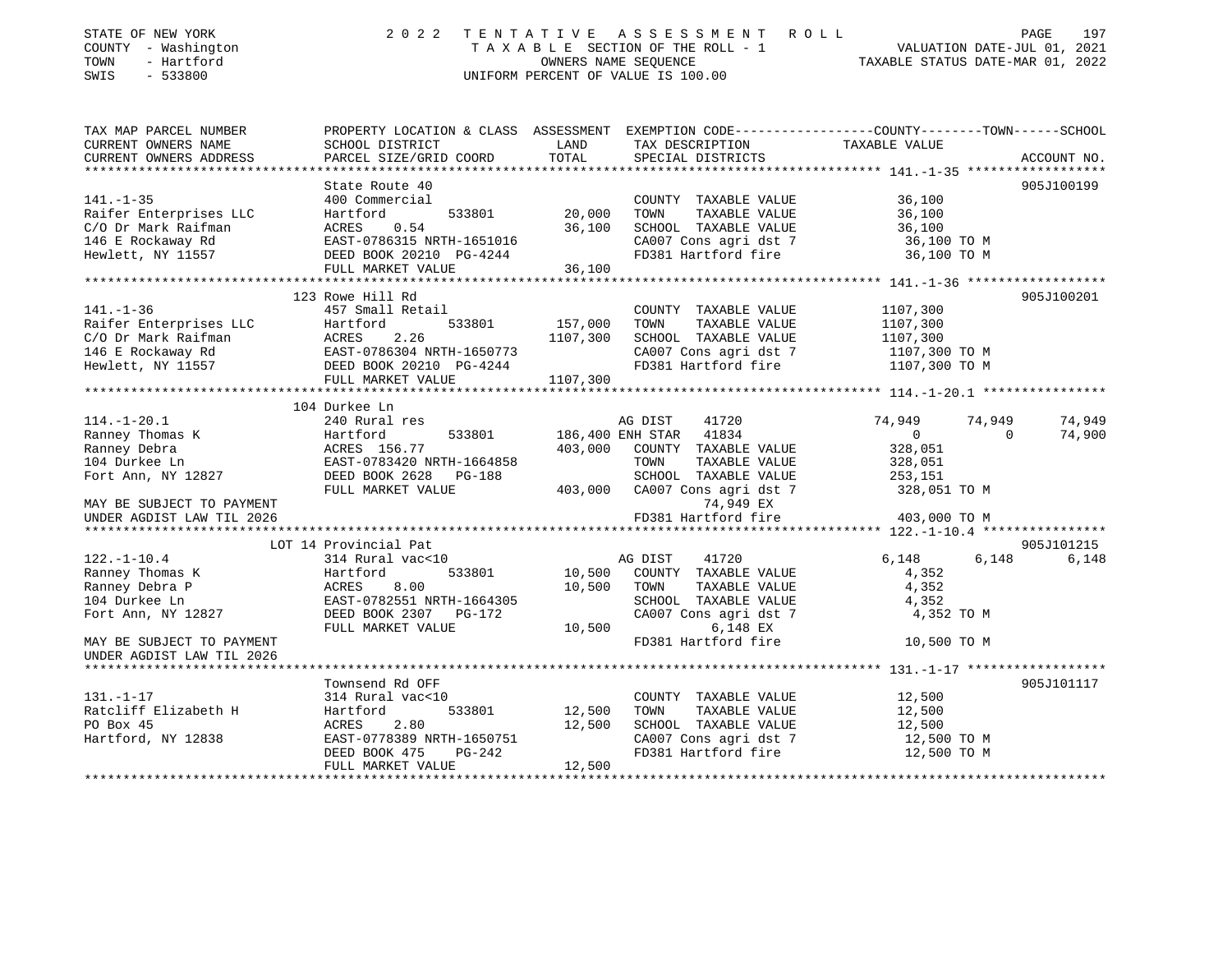| STATE OF NEW YORK<br>COUNTY - Washington<br>TOWN<br>- Hartford<br>$-533800$<br>SWIS | 2 U 2 2                                                                                                            |                  | TENTATIVE ASSESSMENT ROLL                            | PAGE 198<br>VALUATION DATE-JUL 01, 2021 |                    |
|-------------------------------------------------------------------------------------|--------------------------------------------------------------------------------------------------------------------|------------------|------------------------------------------------------|-----------------------------------------|--------------------|
| TAX MAP PARCEL NUMBER<br>CURRENT OWNERS NAME                                        | PROPERTY LOCATION & CLASS ASSESSMENT EXEMPTION CODE---------------COUNTY-------TOWN------SCHOOL<br>SCHOOL DISTRICT | LAND             | TAX DESCRIPTION                                      | TAXABLE VALUE                           |                    |
| CURRENT OWNERS ADDRESS                                                              | PARCEL SIZE/GRID COORD                                                                                             | TOTAL            | SPECIAL DISTRICTS                                    |                                         | ACCOUNT NO.        |
|                                                                                     | 257 Townsend Rd                                                                                                    |                  |                                                      |                                         | 905J100271         |
| $131. - 1 - 18$                                                                     | 210 1 Family Res                                                                                                   |                  | BAS STAR 41854                                       | $\overline{0}$                          | $\Omega$<br>30,000 |
| Ratcliff Elizabeth H                                                                | 533801<br>Hartford                                                                                                 |                  | $26,000$ COUNTY TAXABLE VALUE                        | 159,900                                 |                    |
| PO Box 45                                                                           | ACRES<br>2.00 BANK                                                                                                 | 997 159,900 TOWN | TAXABLE VALUE                                        |                                         |                    |
| Hartford, NY 12838                                                                  | EAST-0778691 NRTH-1650808                                                                                          |                  | SCHOOL TAXABLE VALUE                                 | 159,900<br>129,900                      |                    |
|                                                                                     | DEED BOOK 475 PG-240                                                                                               |                  | CA007 Cons agri dst 7 159,900 TO M                   |                                         |                    |
|                                                                                     | FULL MARKET VALUE                                                                                                  |                  | 159,900 FD381 Hartford fire                          | 159,900 TO M                            |                    |
|                                                                                     | *****************************                                                                                      |                  |                                                      |                                         |                    |
|                                                                                     | 191 Hartford Main St                                                                                               |                  |                                                      |                                         | 905J100530         |
| $132. - 1 - 16$                                                                     | 210 1 Family Res                                                                                                   |                  | AGED-ALL<br>41800                                    | 90,500<br>90,500                        | 90,500             |
| Rathbun Dorothy                                                                     | Hartford<br>533801                                                                                                 |                  | 27,900 ENH STAR 41834                                | $\overline{0}$                          | 74,900<br>$\Omega$ |
| 191 Hartford Main St                                                                | ACRES<br>8.10                                                                                                      |                  | 181,000 COUNTY TAXABLE VALUE                         | 90,500                                  |                    |
| Granville, NY 12832                                                                 | EAST-0788028 NRTH-1656060                                                                                          |                  | TAXABLE VALUE<br>TOWN                                | 90,500                                  |                    |
|                                                                                     | DEED BOOK 443 PG-181                                                                                               |                  | SCHOOL TAXABLE VALUE                                 | 15,600                                  |                    |
|                                                                                     | FULL MARKET VALUE                                                                                                  |                  | 181,000 CA007 Cons agri dst 7<br>FD381 Hartford fire | 181,000 TO M                            |                    |
|                                                                                     |                                                                                                                    |                  |                                                      | 181,000 TO M                            |                    |
|                                                                                     |                                                                                                                    |                  |                                                      |                                         |                    |
|                                                                                     | 419 Blood St                                                                                                       |                  |                                                      |                                         | 905J101064         |
| $132. -4 - 9.2$                                                                     | 323 Vacant rural<br>533801                                                                                         |                  | COUNTY TAXABLE VALUE                                 | 29,400                                  |                    |
| Ratti David B<br>3308 Route 22                                                      | Hartford                                                                                                           | 29,400           | TOWN<br>TAXABLE VALUE                                | 29,400                                  |                    |
| Dover Plains, NY 12522                                                              | ACRES 27.30<br>EAST-0793845 NRTH-1649787                                                                           | 29,400           | SCHOOL TAXABLE VALUE<br>FD381 Hartford fire          | 29,400<br>29,400 TO M                   |                    |
|                                                                                     | DEED BOOK 875<br>PG-226                                                                                            |                  |                                                      |                                         |                    |
|                                                                                     | FULL MARKET VALUE                                                                                                  | 29,400           |                                                      |                                         |                    |
|                                                                                     |                                                                                                                    |                  |                                                      |                                         |                    |
|                                                                                     | Swamp Ln OFF                                                                                                       |                  |                                                      |                                         | 905J101267         |
| $149. - 1 - 30.8$                                                                   | 314 Rural vac<10                                                                                                   |                  | COUNTY TAXABLE VALUE                                 | 9.000                                   |                    |
| Rattlesnake Hill LLC                                                                | Hartford<br>533801                                                                                                 | 9,000            | TAXABLE VALUE<br>TOWN                                | 9,000                                   |                    |
| PO Box 536                                                                          | LOT 8                                                                                                              | 9.000            | SCHOOL TAXABLE VALUE                                 | 9,000                                   |                    |
| Manchester, ME 04351                                                                | <b>ACRES</b><br>8.03                                                                                               |                  | CA006 Cons agri dst 6                                | 9,000 TO M                              |                    |
|                                                                                     | EAST-0775386 NRTH-1633798                                                                                          |                  | FD381 Hartford fire                                  | 9,000 TO M                              |                    |
|                                                                                     | DEED BOOK 2595 PG-213                                                                                              |                  |                                                      |                                         |                    |
|                                                                                     | FULL MARKET VALUE                                                                                                  | 9,000            |                                                      |                                         |                    |
|                                                                                     |                                                                                                                    |                  |                                                      |                                         |                    |
|                                                                                     | Swamp Ln OFF                                                                                                       |                  |                                                      |                                         | 905J101304         |
| $149. - 1 - 30.9$                                                                   | 314 Rural vac<10                                                                                                   |                  | COUNTY TAXABLE VALUE                                 | 7,500                                   |                    |
| Rattlesnake Hill LLC                                                                | Hartford<br>533801                                                                                                 | 7,500            | TOWN<br>TAXABLE VALUE                                | 7,500                                   |                    |
| PO Box 536                                                                          | LOT 9                                                                                                              | 7,500            | SCHOOL TAXABLE VALUE                                 | 7,500                                   |                    |
| Manchester, ME 04351                                                                | ACRES<br>5.24                                                                                                      |                  | CA006 Cons agri dst 6                                | 7,500 TO M                              |                    |

EAST-0775707 NRTH-1634016 FD381 Hartford fire 7,500 TO M

\*\*\*\*\*\*\*\*\*\*\*\*\*\*\*\*\*\*\*\*\*\*\*\*\*\*\*\*\*\*\*\*\*\*\*\*\*\*\*\*\*\*\*\*\*\*\*\*\*\*\*\*\*\*\*\*\*\*\*\*\*\*\*\*\*\*\*\*\*\*\*\*\*\*\*\*\*\*\*\*\*\*\*\*\*\*\*\*\*\*\*\*\*\*\*\*\*\*\*\*\*\*\*\*\*\*\*\*\*\*\*\*\*\*\*\*\*\*\*\*\*\*\*\*\*\*\*\*\*\*\*\*

 $7,500$ 

DEED BOOK 2595 PG-213

FULL MARKET VALUE

STATE OF NEW YORK 2 0 2 2 T E N T A T I V E A S S E S S M E N T R O L L PAGE 198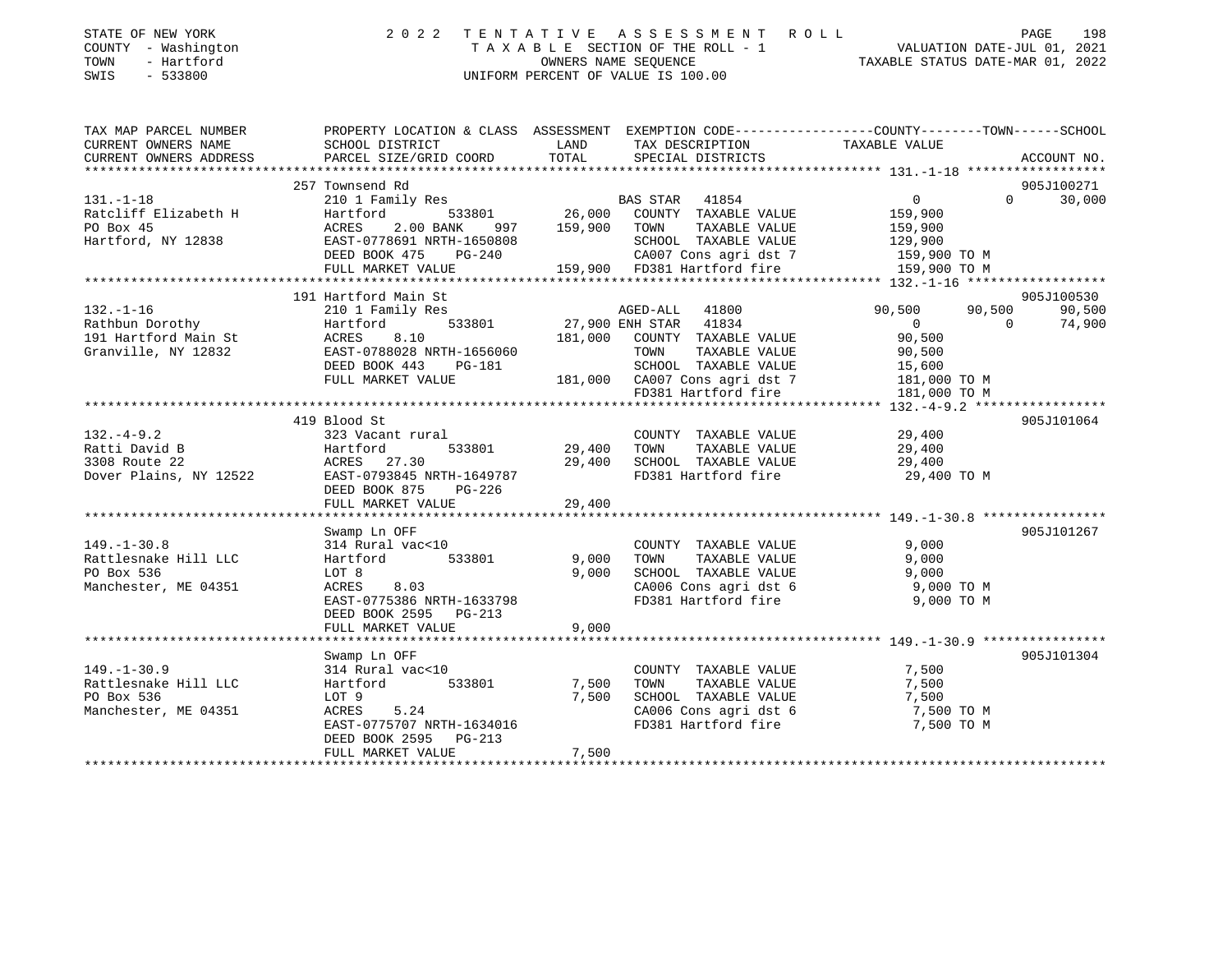| STATE OF NEW YORK<br>COUNTY - Washington<br>- Hartford<br>TOWN<br>$-533800$<br>SWIS | 2 0 2 2                                                                                                                                                      | OWNERS NAME SEQUENCE    | TENTATIVE ASSESSMENT ROLL<br>TAXABLE SECTION OF THE ROLL - 1<br>UNIFORM PERCENT OF VALUE IS 100.00                    | PAGE<br>199<br>VALUATION DATE-JUL 01, 2021<br>TAXABLE STATUS DATE-MAR 01, 2022                                                 |
|-------------------------------------------------------------------------------------|--------------------------------------------------------------------------------------------------------------------------------------------------------------|-------------------------|-----------------------------------------------------------------------------------------------------------------------|--------------------------------------------------------------------------------------------------------------------------------|
| TAX MAP PARCEL NUMBER<br>CURRENT OWNERS NAME<br>CURRENT OWNERS ADDRESS              | SCHOOL DISTRICT<br>PARCEL SIZE/GRID COORD                                                                                                                    | LAND<br>TOTAL           | TAX DESCRIPTION<br>SPECIAL DISTRICTS                                                                                  | PROPERTY LOCATION & CLASS ASSESSMENT EXEMPTION CODE---------------COUNTY-------TOWN-----SCHOOL<br>TAXABLE VALUE<br>ACCOUNT NO. |
| $149. - 1 - 30.10$<br>Rattlesnake Hill LLC<br>PO Box 536<br>Manchester, ME 04351    | Swamp Ln OFF<br>314 Rural vac<10<br>533801<br>Hartford<br>LOT 10<br>2.82<br>ACRES<br>EAST-0776015 NRTH-1634163<br>DEED BOOK 2595 PG-213<br>FULL MARKET VALUE | 5,000<br>5,000<br>5,000 | COUNTY TAXABLE VALUE<br>TOWN<br>TAXABLE VALUE<br>SCHOOL TAXABLE VALUE<br>CA006 Cons agri dst 6<br>FD381 Hartford fire | 905J101268<br>5,000<br>5,000<br>5,000<br>5,000 TO M<br>5,000 TO M                                                              |
|                                                                                     | *********************                                                                                                                                        |                         |                                                                                                                       |                                                                                                                                |
| $149. - 1 - 30.11$<br>Rattlesnake Hill LLC<br>PO Box 536<br>Manchester, ME 04351    | Swamp Ln OFF<br>322 Rural vac>10<br>533801<br>Hartford<br>LOT 11<br>ACRES 18.78<br>EAST-0775582 NRTH-1632718<br>DEED BOOK 2595 PG-213                        | 14,500<br>14,500        | COUNTY TAXABLE VALUE<br>TAXABLE VALUE<br>TOWN<br>SCHOOL TAXABLE VALUE<br>CA006 Cons agri dst 6<br>FD381 Hartford fire | 905J101269<br>14,500<br>14,500<br>14,500<br>14,500 TO M<br>14,500 TO M                                                         |
|                                                                                     | FULL MARKET VALUE                                                                                                                                            | 14,500                  |                                                                                                                       |                                                                                                                                |
|                                                                                     | *******************                                                                                                                                          |                         |                                                                                                                       |                                                                                                                                |
|                                                                                     | Swamp Ln OFF                                                                                                                                                 |                         |                                                                                                                       | 905J101270                                                                                                                     |
| $149. - 1 - 30.12$<br>Rattlesnake Hill LLC<br>PO Box 536<br>Manchester, ME 04351    | 314 Rural vac<10<br>Hartford<br>533801<br>LOT 12<br>ACRES<br>8.61<br>EAST-0775979 NRTH-1632828<br>DEED BOOK 2595 PG-213                                      | 9,000<br>9,000          | COUNTY TAXABLE VALUE<br>TOWN<br>TAXABLE VALUE<br>SCHOOL TAXABLE VALUE<br>CA006 Cons agri dst 6<br>FD381 Hartford fire | 9,000<br>9,000<br>9,000<br>9,000 TO M<br>9,000 TO M                                                                            |
|                                                                                     | FULL MARKET VALUE                                                                                                                                            | 9,000                   |                                                                                                                       |                                                                                                                                |
|                                                                                     | Swamp Ln OFF                                                                                                                                                 |                         |                                                                                                                       | 905J101271                                                                                                                     |
| $149. - 1 - 30.13$<br>Rattlesnake Hill LLC<br>PO Box 536<br>Manhester, ME 04351     | 314 Rural vac<10<br>533801<br>Hartford<br>LOT 13<br>9.13<br>ACRES<br>EAST-0776170 NRTH-1633074<br>DEED BOOK 2595 PG-213                                      | 9,500<br>9,500          | COUNTY TAXABLE VALUE<br>TAXABLE VALUE<br>TOWN<br>SCHOOL TAXABLE VALUE<br>CA006 Cons agri dst 6<br>FD381 Hartford fire | 9,500<br>9,500<br>9,500<br>9,500 TO M<br>9,500 TO M                                                                            |
|                                                                                     | FULL MARKET VALUE                                                                                                                                            | 9,500                   |                                                                                                                       |                                                                                                                                |
|                                                                                     |                                                                                                                                                              |                         |                                                                                                                       |                                                                                                                                |
|                                                                                     | Swamp Ln OFF                                                                                                                                                 |                         |                                                                                                                       | 905J101272                                                                                                                     |
| $149. - 1 - 30.14$<br>Rattlesnake Hill LLC                                          | 314 Rural vac<10<br>533801<br>Hartford                                                                                                                       | 10,000                  | COUNTY TAXABLE VALUE<br>TAXABLE VALUE<br>TOWN                                                                         | 10,000<br>10,000                                                                                                               |
| PO Box 536                                                                          | LOT 14                                                                                                                                                       | 10,000                  | SCHOOL TAXABLE VALUE                                                                                                  | 10,000                                                                                                                         |
| Manchester, ME 04351                                                                | ACRES<br>9.64<br>EAST-0776364 NRTH-1633385<br>DEED BOOK 2595<br>PG-213                                                                                       |                         | CA006 Cons agri dst 6<br>FD381 Hartford fire                                                                          | 10,000 TO M<br>10,000 TO M                                                                                                     |
|                                                                                     | FULL MARKET VALUE                                                                                                                                            | 10,000                  |                                                                                                                       |                                                                                                                                |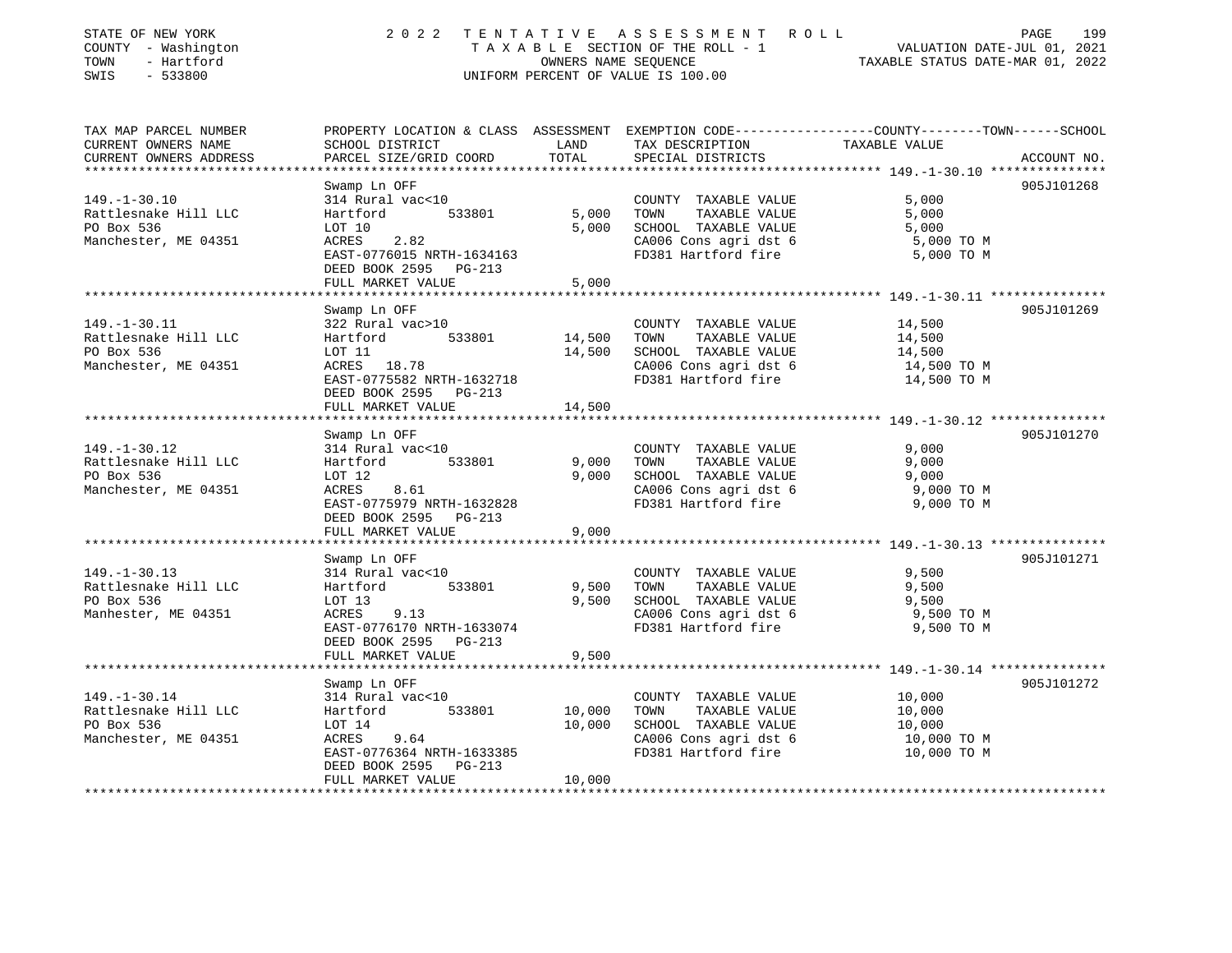| STATE OF NEW YORK<br>COUNTY - Washington<br>TOWN<br>- Hartford<br>$-533800$ | 2022<br>TENTATIVE ASSESSMENT ROLL<br>T A X A B L E SECTION OF THE ROLL - 1<br>VALUATION DATE-JUL 01, 2021<br>OWNERS NAME SEOUENCE<br>TAXABLE STATUS DATE-MAR 01, 2022<br>UNIFORM PERCENT OF VALUE IS 100.00 |        |                                               |                                                                                                 |  |
|-----------------------------------------------------------------------------|-------------------------------------------------------------------------------------------------------------------------------------------------------------------------------------------------------------|--------|-----------------------------------------------|-------------------------------------------------------------------------------------------------|--|
| SWIS                                                                        |                                                                                                                                                                                                             |        |                                               |                                                                                                 |  |
| TAX MAP PARCEL NUMBER                                                       |                                                                                                                                                                                                             |        |                                               | PROPERTY LOCATION & CLASS ASSESSMENT EXEMPTION CODE----------------COUNTY-------TOWN-----SCHOOL |  |
| CURRENT OWNERS NAME                                                         | SCHOOL DISTRICT                                                                                                                                                                                             | LAND   | TAX DESCRIPTION                               | TAXABLE VALUE                                                                                   |  |
| CURRENT OWNERS ADDRESS<br>****************                                  | PARCEL SIZE/GRID COORD                                                                                                                                                                                      | TOTAL  | SPECIAL DISTRICTS                             | ACCOUNT NO.                                                                                     |  |
|                                                                             | Swamp Ln OFF                                                                                                                                                                                                |        |                                               | 905J101273                                                                                      |  |
| $149. - 1 - 30.15$                                                          | 314 Rural vac<10                                                                                                                                                                                            |        | COUNTY TAXABLE VALUE                          | 10,000                                                                                          |  |
| Rattlesnake Hill LLC                                                        | Hartford<br>533801                                                                                                                                                                                          | 10,000 | TOWN<br>TAXABLE VALUE                         | 10,000                                                                                          |  |
| PO Box 536                                                                  | LOT 15                                                                                                                                                                                                      | 10,000 | SCHOOL TAXABLE VALUE                          | 10,000                                                                                          |  |
| Manchester, ME 04351                                                        | ACRES<br>9.94                                                                                                                                                                                               |        | CA006 Cons agri dst 6                         | 10,000 TO M                                                                                     |  |
|                                                                             | EAST-0776530 NRTH-1633771                                                                                                                                                                                   |        | FD381 Hartford fire                           | 10,000 TO M                                                                                     |  |
|                                                                             | DEED BOOK 2595 PG-213                                                                                                                                                                                       |        |                                               |                                                                                                 |  |
|                                                                             | FULL MARKET VALUE                                                                                                                                                                                           | 10,000 |                                               |                                                                                                 |  |
|                                                                             | Swamp Ln OFF                                                                                                                                                                                                |        |                                               | 905J101274                                                                                      |  |
| $149. - 1 - 30.16$                                                          | 314 Rural vac<10                                                                                                                                                                                            |        | COUNTY TAXABLE VALUE                          | 9,000                                                                                           |  |
| Rattlesnake Hill LLC                                                        | 533801<br>Hartford                                                                                                                                                                                          | 9,000  | TAXABLE VALUE<br>TOWN                         | 9,000                                                                                           |  |
| PO Box 536                                                                  | LOT 16                                                                                                                                                                                                      | 9,000  | SCHOOL TAXABLE VALUE                          | 9,000                                                                                           |  |
| Manchester, ME 04351                                                        | 8.49<br>ACRES                                                                                                                                                                                               |        | CA006 Cons agri dst 6                         | 9,000 TO M                                                                                      |  |
|                                                                             | EAST-0776790 NRTH-1633956                                                                                                                                                                                   |        | FD381 Hartford fire                           | 9,000 TO M                                                                                      |  |
|                                                                             | DEED BOOK 2595 PG-213                                                                                                                                                                                       |        |                                               |                                                                                                 |  |
|                                                                             | FULL MARKET VALUE                                                                                                                                                                                           | 9,000  |                                               |                                                                                                 |  |
|                                                                             | ****************************                                                                                                                                                                                |        |                                               |                                                                                                 |  |
|                                                                             | Coach Rd                                                                                                                                                                                                    |        |                                               | 905J101285                                                                                      |  |
| $149. - 1 - 30.27$<br>Rattlesnake Hill LLC                                  | 323 Vacant rural<br>533801<br>Hartford                                                                                                                                                                      | 28,000 | COUNTY TAXABLE VALUE<br>TAXABLE VALUE<br>TOWN | 28,000<br>28,000                                                                                |  |
| PO Box 536                                                                  | LOT 27                                                                                                                                                                                                      | 28,000 | SCHOOL TAXABLE VALUE                          | 28,000                                                                                          |  |
| Manchester, ME 04351                                                        | ACRES 40.60                                                                                                                                                                                                 |        | CA006 Cons agri dst 6                         | 28,000 TO M                                                                                     |  |
|                                                                             | EAST-0777259 NRTH-1633150                                                                                                                                                                                   |        | FD381 Hartford fire                           | 28,000 TO M                                                                                     |  |
|                                                                             | DEED BOOK 2595 PG-213                                                                                                                                                                                       |        |                                               |                                                                                                 |  |
|                                                                             | FULL MARKET VALUE                                                                                                                                                                                           | 28,000 |                                               |                                                                                                 |  |
|                                                                             | *******************                                                                                                                                                                                         |        |                                               | ********************************* 149.-1-37.5 *********                                         |  |
|                                                                             | State Route 40                                                                                                                                                                                              |        |                                               |                                                                                                 |  |
| $149. - 1 - 37.5$                                                           | 311 Res vac land                                                                                                                                                                                            |        | COUNTY TAXABLE VALUE                          | 12,000                                                                                          |  |
| Rattlesnake Hill LLC                                                        | Hartford<br>533801                                                                                                                                                                                          | 12,000 | TOWN<br>TAXABLE VALUE                         | 12,000                                                                                          |  |
| PO Box 536                                                                  | FRNT 100.00 DPTH 380.00                                                                                                                                                                                     | 12,000 | SCHOOL TAXABLE VALUE                          | 12,000                                                                                          |  |
| Manchester, ME 04351                                                        | EAST-0772984 NRTH-1634866                                                                                                                                                                                   |        | CA006 Cons agri dst 6<br>FD381 Hartford fire  | 12,000 TO M<br>12,000 TO M                                                                      |  |
|                                                                             | DEED BOOK 2839 PG-18<br>FULL MARKET VALUE                                                                                                                                                                   | 12,000 |                                               |                                                                                                 |  |
|                                                                             |                                                                                                                                                                                                             |        |                                               |                                                                                                 |  |
|                                                                             | State Route 40 OFF                                                                                                                                                                                          |        |                                               |                                                                                                 |  |
| $149. - 1 - 37.6$                                                           | 311 Res vac land                                                                                                                                                                                            |        | COUNTY TAXABLE VALUE                          | 600                                                                                             |  |
| Rattlesnake Hill LLC                                                        | 533801<br>Hartford                                                                                                                                                                                          | 600    | TOWN<br>TAXABLE VALUE                         | 600                                                                                             |  |
| PO Box 536                                                                  | FRNT 98.00 DPTH 106.00                                                                                                                                                                                      | 600    | SCHOOL TAXABLE VALUE                          | 600                                                                                             |  |
| Manchester, ME 04351                                                        | EAST-0773983 NRTH-1634219                                                                                                                                                                                   |        | CA006 Cons agri dst 6                         | 600 TO M                                                                                        |  |
|                                                                             | DEED BOOK 2348 PG-149                                                                                                                                                                                       |        | FD381 Hartford fire                           | 600 TO M                                                                                        |  |
|                                                                             | FULL MARKET VALUE                                                                                                                                                                                           | 600    |                                               |                                                                                                 |  |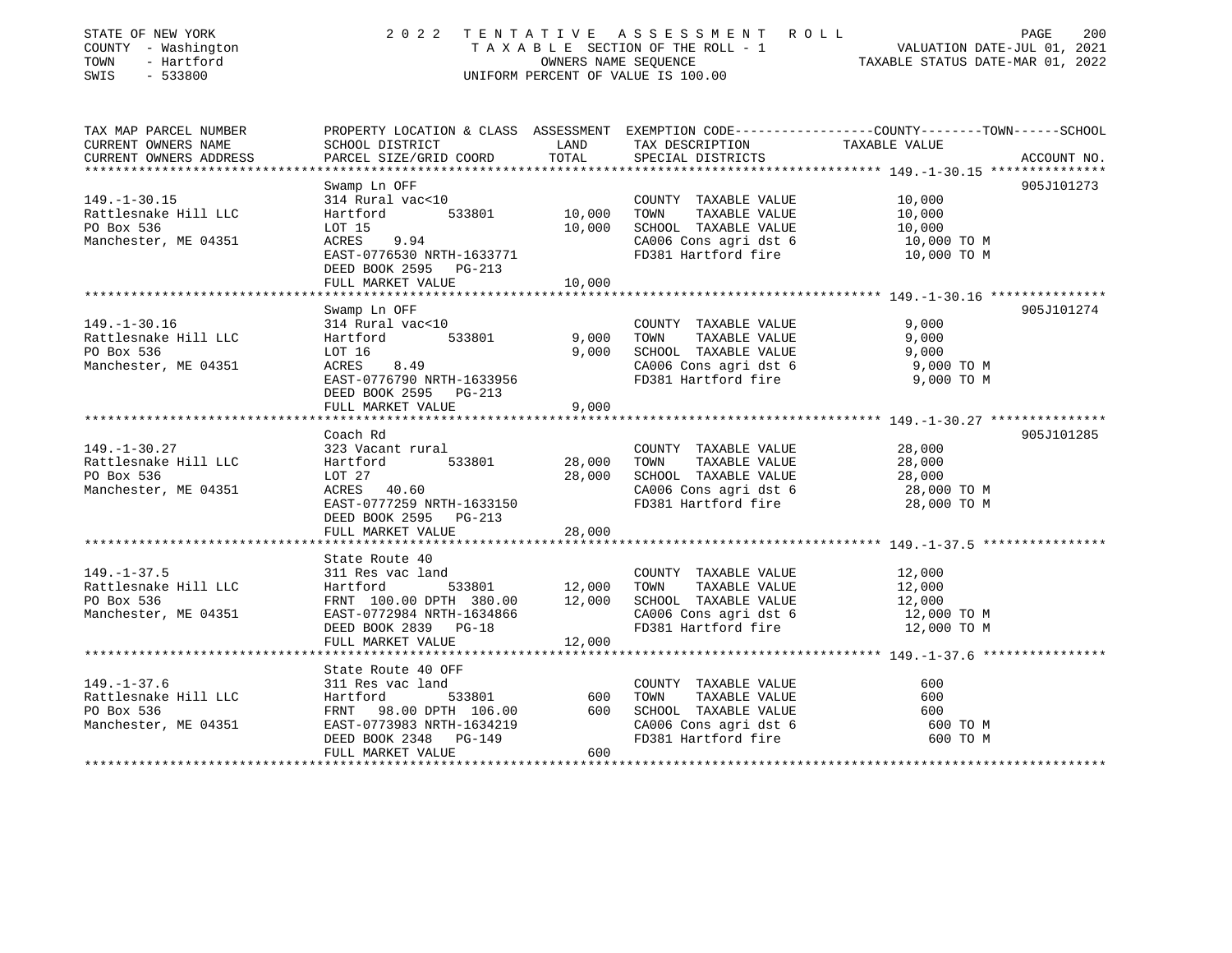| STATE OF NEW YORK<br>COUNTY - Washington<br>TOWN<br>- Hartford<br>SWIS<br>$-533800$                                                                                                                                                               |                                                              |       | 2022 TENTATIVE ASSESSMENT ROLL<br>TAXABLE SECTION OF THE ROLL - 1 VALUATION DATE-JUL 01, 2021<br>OWNERS NAME SEQUENCE TAXABLE STATUS DATE-MAR 01, 2022<br>UNIFORM PERCENT OF VALUE IS 100.00 |              | PAGE<br>201   |
|---------------------------------------------------------------------------------------------------------------------------------------------------------------------------------------------------------------------------------------------------|--------------------------------------------------------------|-------|----------------------------------------------------------------------------------------------------------------------------------------------------------------------------------------------|--------------|---------------|
| TAX MAP PARCEL NUMBER PROPERTY LOCATION & CLASS ASSESSMENT EXEMPTION CODE--------------COUNTY-------TOWN-----SCHOOL                                                                                                                               |                                                              |       |                                                                                                                                                                                              |              |               |
| CURRENT OWNERS NAME<br>CURRENT OWNERS ADDRESS<br>PARCEL SIZE/GRID COORD                                                                                                                                                                           |                                                              |       | LAND TAX DESCRIPTION TAXABLE VALUE                                                                                                                                                           |              |               |
|                                                                                                                                                                                                                                                   |                                                              |       |                                                                                                                                                                                              |              |               |
|                                                                                                                                                                                                                                                   | 7186 State Route 40                                          |       |                                                                                                                                                                                              |              | 905J100604    |
| 149.-1-39.1<br>Rattlesnake Hill LLC<br>PO Box 536<br>Manchester, ME 04351<br>Manchester, ME 04351<br>Manchester (ME 04351<br>Manchester (ME 04351<br>DEED BOOK 2839<br>PG-18<br>PO BOX 2839<br>PG-18<br>PG-18<br>PG-18<br>PG-18<br>PG-18<br>PG-18 |                                                              |       |                                                                                                                                                                                              |              |               |
|                                                                                                                                                                                                                                                   |                                                              |       |                                                                                                                                                                                              |              |               |
|                                                                                                                                                                                                                                                   |                                                              |       | COUNTY TAXABLE VALUE 389,800<br>88,700 TOWN TAXABLE VALUE 389,800<br>389,800 SCHOOL TAXABLE VALUE 389,800<br>CA006 Cons agri dst 6 389,800 TO M<br>FR0381 Unit is 389,800 TO M               |              |               |
|                                                                                                                                                                                                                                                   |                                                              |       |                                                                                                                                                                                              |              |               |
|                                                                                                                                                                                                                                                   |                                                              |       | FD381 Hartford fire                                                                                                                                                                          | 389,800 TO M |               |
|                                                                                                                                                                                                                                                   | FULL MARKET VALUE 389,800                                    |       |                                                                                                                                                                                              |              |               |
|                                                                                                                                                                                                                                                   |                                                              |       |                                                                                                                                                                                              |              |               |
|                                                                                                                                                                                                                                                   | 7162 State Route 40                                          |       |                                                                                                                                                                                              |              | 905J101167    |
|                                                                                                                                                                                                                                                   |                                                              |       |                                                                                                                                                                                              |              |               |
|                                                                                                                                                                                                                                                   |                                                              |       |                                                                                                                                                                                              |              |               |
|                                                                                                                                                                                                                                                   |                                                              |       |                                                                                                                                                                                              |              |               |
|                                                                                                                                                                                                                                                   |                                                              |       |                                                                                                                                                                                              |              |               |
|                                                                                                                                                                                                                                                   |                                                              |       |                                                                                                                                                                                              |              |               |
| 149.-1-39.2<br>Rattlesnake Hill LLC Hartford 533801 13,000 1000 1000 1000 1200 13,000 1200 13,000 13,000 1200 13,000 13,000 13,000 13,000 13,000 13,000 13,000 13,000 13,000 13,000 13,000 13,000 13,000 13,000 13,000 13,000                     |                                                              |       |                                                                                                                                                                                              |              |               |
|                                                                                                                                                                                                                                                   | State Route 40                                               |       |                                                                                                                                                                                              |              | 905J101168    |
|                                                                                                                                                                                                                                                   |                                                              |       |                                                                                                                                                                                              |              |               |
|                                                                                                                                                                                                                                                   |                                                              |       |                                                                                                                                                                                              |              |               |
|                                                                                                                                                                                                                                                   |                                                              |       |                                                                                                                                                                                              |              |               |
|                                                                                                                                                                                                                                                   |                                                              |       |                                                                                                                                                                                              |              |               |
|                                                                                                                                                                                                                                                   |                                                              |       |                                                                                                                                                                                              |              |               |
| 149.-1-39.3<br>Rattlesnake Hill LLC 311 Res vac land<br>PO Box 536<br>Manchester, ME 04351<br>Manchester, ME 04351<br>PO Box 536<br>Manchester, ME 04351<br>PULL MARKET VALUE 2,500<br>PULL MARKET VALUE 2,500<br>PULL MARKET VALUE 2,500<br>PULL |                                                              |       |                                                                                                                                                                                              |              |               |
|                                                                                                                                                                                                                                                   |                                                              |       |                                                                                                                                                                                              |              |               |
|                                                                                                                                                                                                                                                   | 7190 State Route 40<br>90 State Route 40<br>331 Com vac w/im |       |                                                                                                                                                                                              |              |               |
| $149. - 1 - 39.4$                                                                                                                                                                                                                                 |                                                              |       | AG DIST<br>41720                                                                                                                                                                             | 32,291       | 32,291 32,291 |
| Rattlesnake Hill LLC Hartford                                                                                                                                                                                                                     |                                                              |       |                                                                                                                                                                                              |              |               |
| EXECUTION ACTES 132.30<br>RATLE VALUE RATLE VALUE 232,009<br>Manchester, ME 04351 EAST-0773894 NRTH-1632955 SCHOOL TAXABLE VALUE 232,009<br>DEED BOOK 2348 PG-149 CA006 Cons agri dst 6 232,009 TO M<br>THILL MARKET VALUE 264,300 PG-            |                                                              |       |                                                                                                                                                                                              |              |               |
|                                                                                                                                                                                                                                                   |                                                              |       |                                                                                                                                                                                              |              |               |
|                                                                                                                                                                                                                                                   |                                                              |       |                                                                                                                                                                                              |              |               |
|                                                                                                                                                                                                                                                   |                                                              |       |                                                                                                                                                                                              |              |               |
|                                                                                                                                                                                                                                                   |                                                              |       |                                                                                                                                                                                              |              |               |
|                                                                                                                                                                                                                                                   | Pope Hill Rd                                                 |       |                                                                                                                                                                                              |              |               |
|                                                                                                                                                                                                                                                   |                                                              |       |                                                                                                                                                                                              |              |               |
|                                                                                                                                                                                                                                                   |                                                              |       |                                                                                                                                                                                              |              |               |
|                                                                                                                                                                                                                                                   |                                                              |       |                                                                                                                                                                                              |              |               |
|                                                                                                                                                                                                                                                   |                                                              |       |                                                                                                                                                                                              |              |               |
|                                                                                                                                                                                                                                                   |                                                              |       |                                                                                                                                                                                              |              |               |
|                                                                                                                                                                                                                                                   | FULL MARKET VALUE                                            | 1,000 |                                                                                                                                                                                              |              |               |
|                                                                                                                                                                                                                                                   |                                                              |       |                                                                                                                                                                                              |              |               |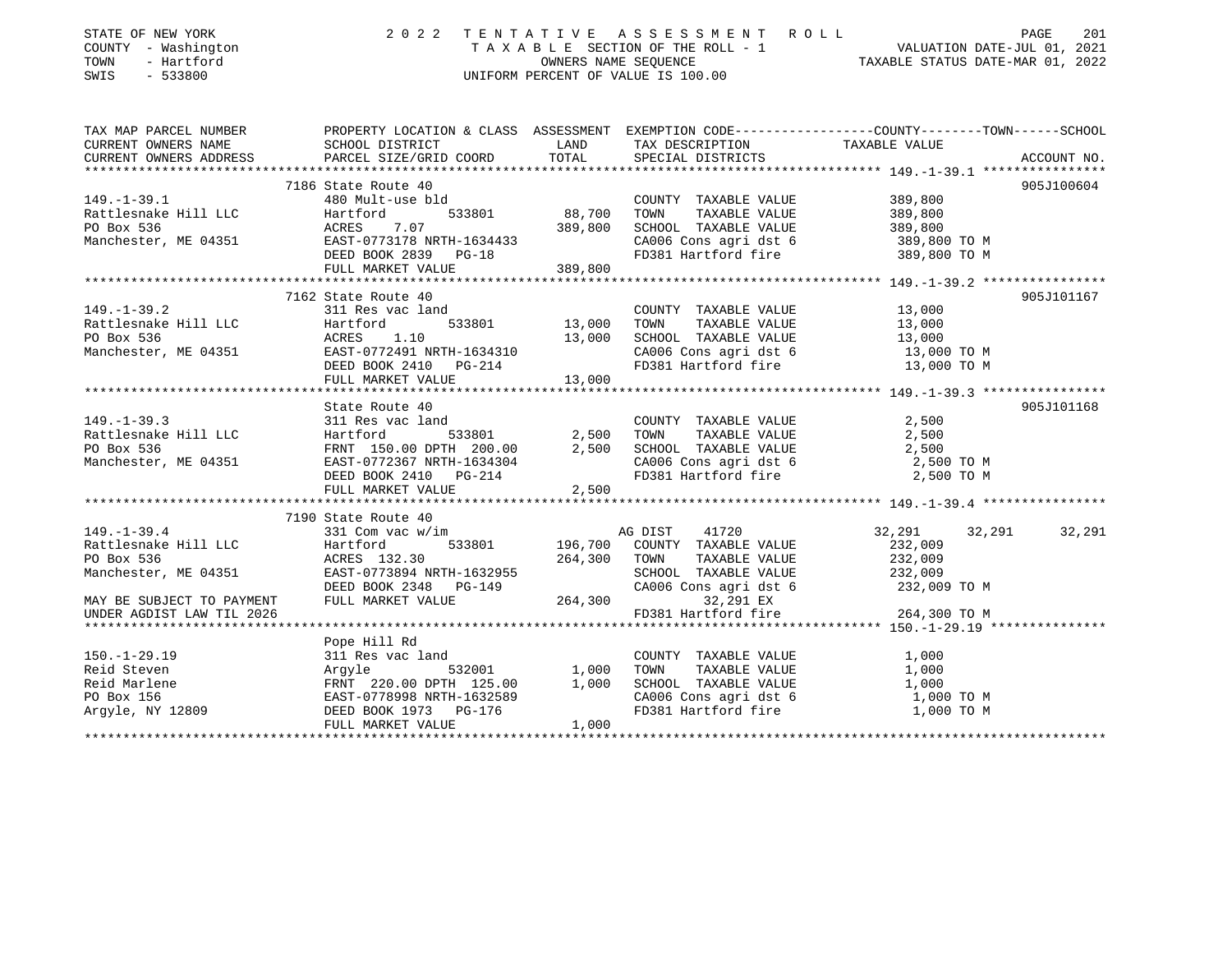| STATE OF NEW YORK   | 2022 TENTATIVE ASSESSMENT ROLL     | 202<br>PAGE                      |
|---------------------|------------------------------------|----------------------------------|
| COUNTY - Washington | TAXABLE SECTION OF THE ROLL - 1    | VALUATION DATE-JUL 01, 2021      |
| TOWN<br>- Hartford  | OWNERS NAME SEOUENCE               | TAXABLE STATUS DATE-MAR 01, 2022 |
| - 533800<br>SWIS    | UNIFORM PERCENT OF VALUE IS 100.00 |                                  |
|                     |                                    |                                  |

| TAX MAP PARCEL NUMBER<br>CURRENT OWNERS NAME                                                                              | SCHOOL DISTRICT                                                                                                                                                                          | LAND<br>TAX DESCRIPTION                                                                                                                                                                        | PROPERTY LOCATION & CLASS ASSESSMENT EXEMPTION CODE----------------COUNTY-------TOWN------SCHOOL<br>TAXABLE VALUE                                                                                                                                                                                                                            |
|---------------------------------------------------------------------------------------------------------------------------|------------------------------------------------------------------------------------------------------------------------------------------------------------------------------------------|------------------------------------------------------------------------------------------------------------------------------------------------------------------------------------------------|----------------------------------------------------------------------------------------------------------------------------------------------------------------------------------------------------------------------------------------------------------------------------------------------------------------------------------------------|
| CURRENT OWNERS ADDRESS                                                                                                    | PARCEL SIZE/GRID COORD                                                                                                                                                                   | SPECIAL DISTRICTS<br>TOTAL                                                                                                                                                                     | ACCOUNT NO.                                                                                                                                                                                                                                                                                                                                  |
| $150. - 1 - 29.18$                                                                                                        | 111 Pope Hill Rd                                                                                                                                                                         |                                                                                                                                                                                                | 14,590 14,590<br>14,590                                                                                                                                                                                                                                                                                                                      |
| Reynolds Daniel J<br>Reynolds Melissa A<br>111 Pope Hill Rd<br>Argyle, NY 12809                                           | $\frac{0.75763 + 85}{20000000}$<br>EAST-0779419 NRTH-1633480<br>DEED BOOK 707 PG-219                                                                                                     | 190,000 COUNTY TAXABLE VALUE<br>TOWN<br>TAXABLE VALUE<br>SCHOOL TAXABLE VALUE 145,410<br>CA006 Cons agri dst 6 175,410 TO M                                                                    | $\overline{0}$<br>$\Omega$<br>30,000<br>175,410<br>175,410                                                                                                                                                                                                                                                                                   |
| MAY BE SUBJECT TO PAYMENT<br>UNDER AGDIST LAW TIL 2026                                                                    | FULL MARKET VALUE                                                                                                                                                                        | 190,000<br>14,590 EX<br>FD381 Hartford fire                                                                                                                                                    | 190,000 TO M                                                                                                                                                                                                                                                                                                                                 |
|                                                                                                                           | 107 Pope Hill Rd                                                                                                                                                                         |                                                                                                                                                                                                |                                                                                                                                                                                                                                                                                                                                              |
| $150. - 1 - 29.23$<br>Reynolds Daniel J<br>Reynolds Melissa A<br>111 Pope Hill Rd<br>Argyle, NY 12809                     | 312 Vac w/imprv<br>Argyle<br><b>ACRES</b><br>2.10<br>EAST-0779591 NRTH-1632906<br>DEED BOOK 3178 PG-174<br>FULL MARKET VALUE                                                             | COUNTY TAXABLE VALUE 38,100<br>532001 16,300 TOWN TAXABLE VALUE 38,100<br>38,100 SCHOOL TAXABLE VALUE 38,100<br>CA006 Cons agri dst 6 38,100 TO M<br>FD381 Hartford fire 38,100 TO M<br>38,100 |                                                                                                                                                                                                                                                                                                                                              |
| $150. - 1 - 29.7$<br>Reynolds Elizabeth L LE<br>Reynolds Daniel J<br>276 Safford Rd<br>276 Safford Rd<br>Argyle, NY 12809 | Pope Hill Rd<br>311 Res vac land<br>311 Kes v. 532001<br>ACRES 0.80 1,000 -<br>EAST-0779776 NRTH-1632718 7<br>THE ROOK 3926 PG-278 1,000 J                                               | COUNTY TAXABLE VALUE<br>TAXABLE VALUE<br>TOWN<br>SCHOOL TAXABLE VALUE 1,000<br>CA006 Cons agri dst 6 1,000 TO M<br>FD381 Hartford fire 1,000 TO M                                              | 1,000<br>1,000                                                                                                                                                                                                                                                                                                                               |
|                                                                                                                           | 85 Pope Hill Rd                                                                                                                                                                          |                                                                                                                                                                                                | 905J100536                                                                                                                                                                                                                                                                                                                                   |
| $150. - 1 - 26$<br>Reynolds Naomi<br>85 Pope Hill Rd<br>Argyle, NY 12809                                                  | 210 1 Family Res<br>875/80                                                                                                                                                               | AGED-ALL 41800<br>41800 RNH STAR 41834<br>175.000 RNH STAR 41834<br>175,000 COUNTY TAXABLE VALUE                                                                                               | 87,500<br>87,500<br>87,500<br>$\begin{array}{c} 0 \\ 87,500 \end{array}$<br>$\overline{0}$<br>74,900<br>Argyle, NY 12809<br>EAST-0779176 NRTH-1632863<br>DEED BOOK 707 PG-210 175,000 FD381 Hartford fire 175,000 TO M<br>FULL MARKET VALUE 175,000 FD381 Hartford fire 175,000 TO M<br>FULL MARKET VALUE 175,000 FD381 Hartford fire 175,00 |
|                                                                                                                           | 3669 State Route 196                                                                                                                                                                     |                                                                                                                                                                                                | 905J101403                                                                                                                                                                                                                                                                                                                                   |
| $140. - 1 - 6.2$<br>Reynolds Rebecca<br>3669 State Route 196<br>Fort Ann, NY 12827                                        | 210 1 Family Res<br>Hartford<br>533801<br>861/27 + 722/281<br>$2.70$ BANK 999<br>$2.70$ NDTH-1646488<br>ACRES<br>EAST-0774539 NRTH-1646488<br>DEED BOOK 3469 PG-142<br>FULL MARKET VALUE | COUNTY TAXABLE VALUE<br>22,500<br>174,700<br>TAXABLE VALUE<br>TOWN TAXABLE VALUE<br>SCHOOL TAXABLE VALUE<br>CA007 Cons agri dst 7 174,700 TO M<br>FD381 Hartford fire 174,700 TO M<br>174,700  | 174,700<br>174,700<br>174,700                                                                                                                                                                                                                                                                                                                |
|                                                                                                                           |                                                                                                                                                                                          |                                                                                                                                                                                                |                                                                                                                                                                                                                                                                                                                                              |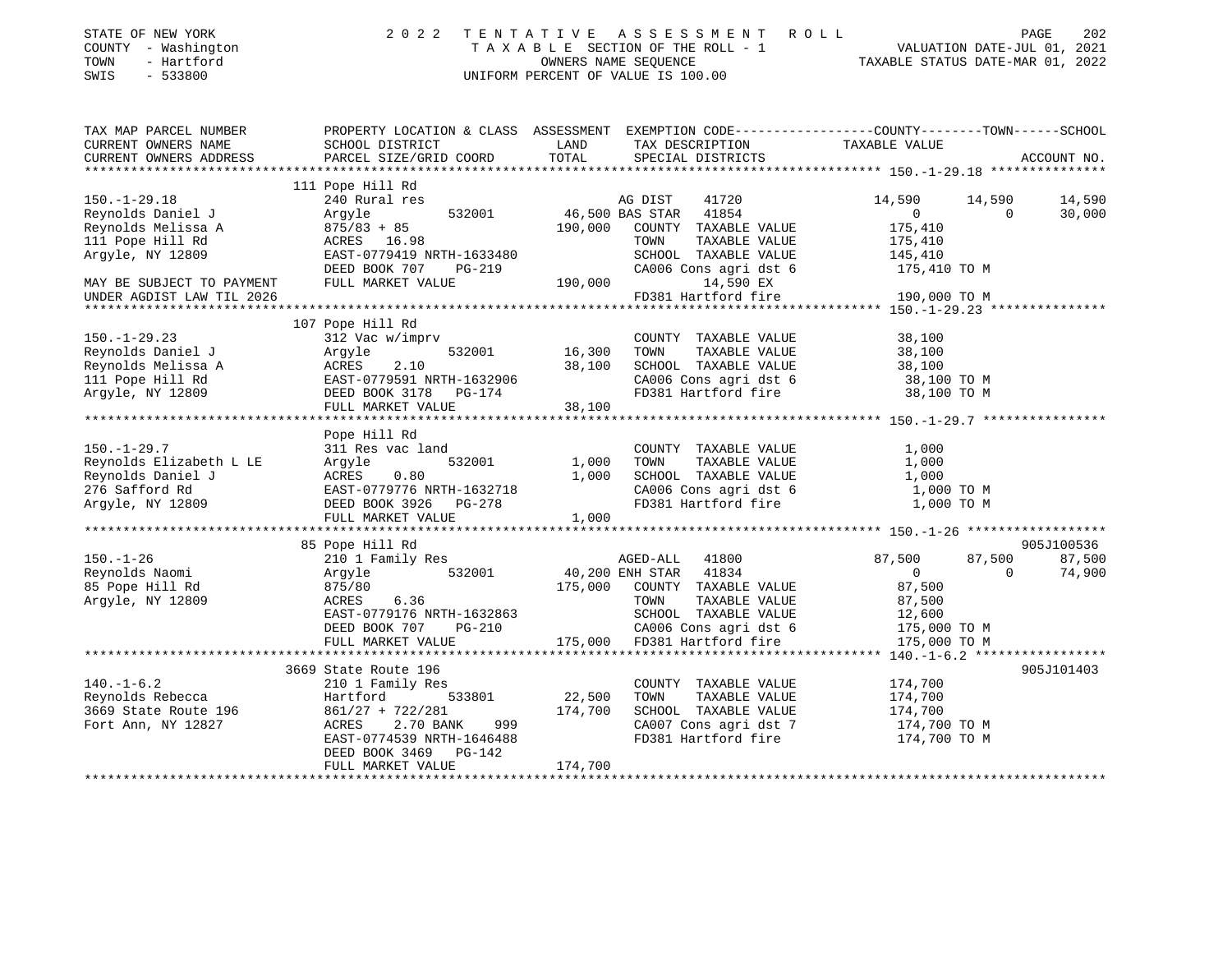| STATE OF NEW YORK<br>COUNTY - Washington<br>- Hartford<br>TOWN<br>SWIS<br>$-533800$                                                                                                                                                                                         |                                                                                                                                                                                        |                                   | 2022 TENTATIVE ASSESSMENT ROLL<br>TAXABLE SECTION OF THE ROLL - 1<br>OWNERS NAME SEQUENCE<br>TAXABLE STATUS DATE-JUL 01, 2022<br>UNIFORM PERCENT OF VALUE IS 100.00 |                                                                                 | PAGE<br>203              |
|-----------------------------------------------------------------------------------------------------------------------------------------------------------------------------------------------------------------------------------------------------------------------------|----------------------------------------------------------------------------------------------------------------------------------------------------------------------------------------|-----------------------------------|---------------------------------------------------------------------------------------------------------------------------------------------------------------------|---------------------------------------------------------------------------------|--------------------------|
| TAX MAP PARCEL NUMBER<br>CURRENT OWNERS NAME<br>CURRENT OWNERS ADDRESS                                                                                                                                                                                                      | SCHOOL DISTRICT<br>PARCEL SIZE/GRID COORD                                                                                                                                              | LAND<br>TOTAL                     | PROPERTY LOCATION & CLASS ASSESSMENT EXEMPTION CODE----------------COUNTY-------TOWN-----SCHOOL<br>TAX DESCRIPTION TAXABLE VALUE<br>SPECIAL DISTRICTS               |                                                                                 | ACCOUNT NO.              |
|                                                                                                                                                                                                                                                                             |                                                                                                                                                                                        |                                   |                                                                                                                                                                     | ****************** 140.-1-28.4 *****************                                |                          |
| $140. - 1 - 28.4$<br>Rezzonico Perry<br>140 Mayhill St 301<br>Saddle Brook, NJ 07663                                                                                                                                                                                        | Eldridge Ln<br>314 Rural vac<10<br>Hartford<br>Lot 2<br>Lot 2<br>ACRES 15.00<br>EAST-0772934 NRTH-1647641<br>DEED BOOK 20210 PG-3615<br>FULL MARKET VALUE                              | 533801 32,600<br>32,600<br>32,600 | COUNTY TAXABLE VALUE<br>TOWN<br>TAXABLE VALUE<br>SCHOOL TAXABLE VALUE<br>CA007 Cons agri dst 7<br>FD381 Hartford fire                                               | 32,600<br>32,600<br>32,600<br>32,600 TO M<br>32,600 TO M                        |                          |
|                                                                                                                                                                                                                                                                             | ******************                                                                                                                                                                     |                                   |                                                                                                                                                                     |                                                                                 |                          |
| $140. - 1 - 28.5$<br>Rezzonico Perry<br>140 Mayhill St 301<br>Saddle Brook, NJ 07663                                                                                                                                                                                        | Eldridge Ln<br>311 Res vac land<br>Hartford 533801 18,600<br>Lot 1 68,600<br>ACRES 5.00 68,600<br>EAST-0772761 NRTH-1647692<br>DEED BOOK 20210 PG-3615                                 |                                   | COUNTY TAXABLE VALUE<br>TOWN<br>TAXABLE VALUE<br>SCHOOL TAXABLE VALUE<br>CA007 Cons agri dst 7<br>FD381 Hartford fire                                               | 68,600<br>68,600<br>68,600<br>68,600 TO M<br>68,600 TO M                        |                          |
|                                                                                                                                                                                                                                                                             | FULL MARKET VALUE                                                                                                                                                                      | 68,600                            |                                                                                                                                                                     |                                                                                 |                          |
|                                                                                                                                                                                                                                                                             |                                                                                                                                                                                        | * * * * * * * * * * * * * * *     |                                                                                                                                                                     |                                                                                 |                          |
| $150.-1-21.1$<br>Example 128.100<br>Richards Gretchen<br>Richards Jeffrey W<br>BLA 1963-180<br>S126 County Route 30<br>Granville, NY 12832<br>CACRES 4.28 BANK 999<br>EAST-0785910 NRTH-1633464<br>DEED BOOK 919<br>PG-54<br>245,000<br>245,000<br>245,000<br>245,000<br>24 | 5126 County Route 30<br>210 1 Family Res<br>FULL MARKET VALUE                                                                                                                          | 533801 28,100<br>245,000          | BAS STAR 41854<br>COUNTY TAXABLE VALUE<br>245,000 TOWN TAXABLE VALUE<br>SCHOOL TAXABLE VALUE<br>CA008 Cons agri dst 8<br>FD381 Hartford fire                        | $\overline{0}$<br>245,000<br>245,000<br>215,000<br>245,000 TO M<br>245,000 TO M | $\Omega$<br>30,000       |
|                                                                                                                                                                                                                                                                             |                                                                                                                                                                                        |                                   |                                                                                                                                                                     |                                                                                 |                          |
| $158. - 2 - 6.4$<br>Richter Johannes<br>10 Taylor Dr<br>Cos Cob, CT 06807                                                                                                                                                                                                   | 1108 Lundy Rd<br>312 Vac w/imprv<br>Hartford<br>1683-292<br>$158. - 1 - 6.4$<br>3.89<br>ACRES<br>EAST-0786511 NRTH-1632652<br>DEED BOOK 3716 PG-334                                    |                                   | COUNTY TAXABLE VALUE<br>533801 14,900 TOWN TAXABLE VALUE<br>15,900 SCHOOL TAXABLE VALUE<br>FD381 Hartford fire<br>TAXABLE VALUE<br>FD381 Hartford fire              | 15,900<br>15,900<br>15,900<br>15,900 TO M                                       | 905J100529               |
|                                                                                                                                                                                                                                                                             | FULL MARKET VALUE                                                                                                                                                                      | 15,900                            |                                                                                                                                                                     |                                                                                 |                          |
| $142. - 1 - 18.1$<br>Ricketts Harold W<br>Ricketts Penny<br>230 Blood St<br>Granville, NY 12832                                                                                                                                                                             | 230 Blood St<br>210 1 Family Res<br>210 1 Family ACC<br>Hartford 533801<br>ACRES 1.00<br>EAST-0793372 NRTH-1645888<br>DEED BOOK 669 PG-199<br>THE MOOK 669 PG-199<br>FULL MARKET VALUE | 112,200<br>112,200                | BAS STAR 41854<br>23,000 COUNTY TAXABLE VALUE<br>TOWN<br>TAXABLE VALUE<br>SCHOOL TAXABLE VALUE<br>FD381 Hartford fire                                               | $\overline{0}$<br>112,200<br>112,200<br>82,200<br>112,200 TO M                  | $\overline{0}$<br>30,000 |
|                                                                                                                                                                                                                                                                             |                                                                                                                                                                                        |                                   |                                                                                                                                                                     |                                                                                 |                          |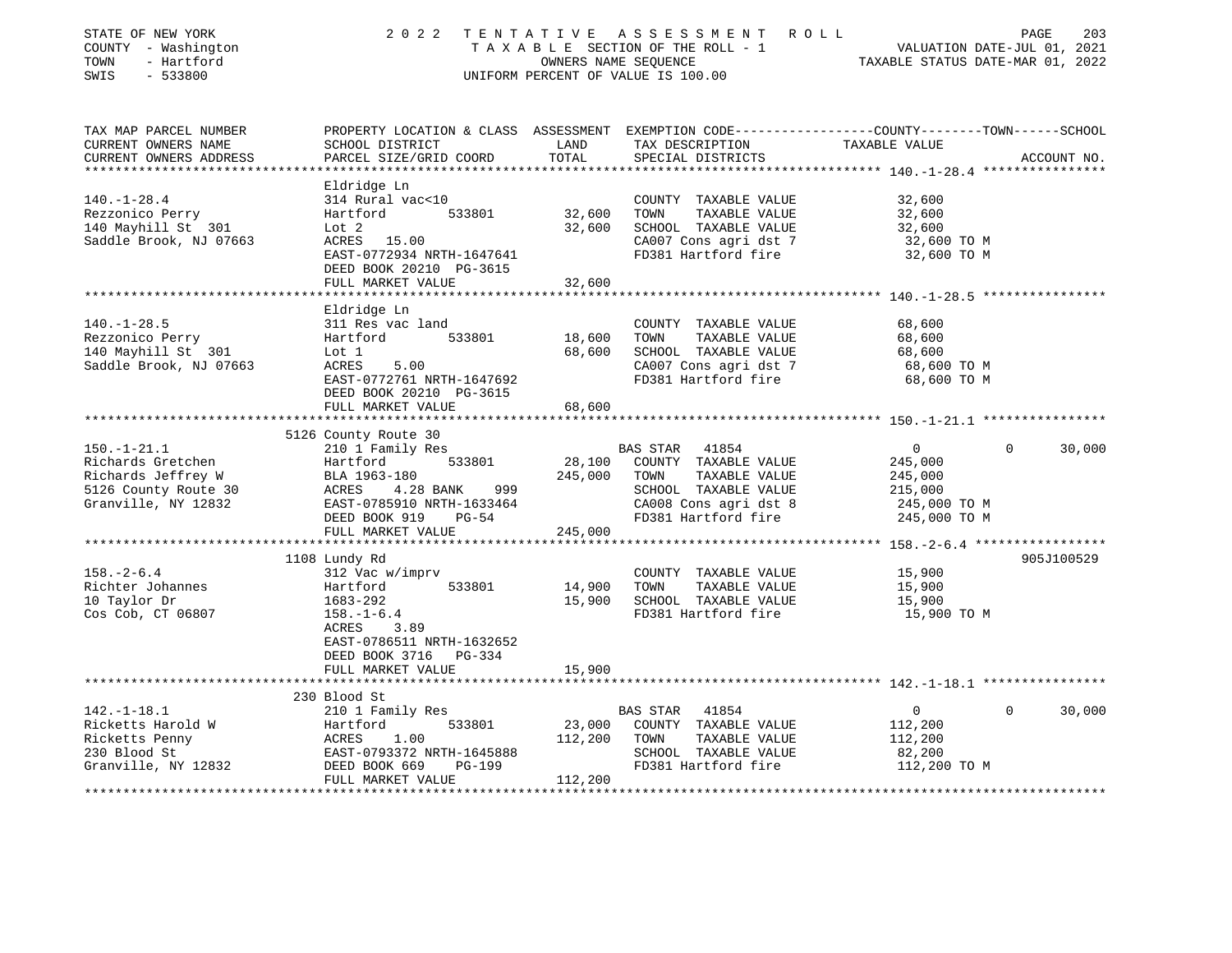| COUNTY - Washington<br>TOWN<br>- Hartford<br>SWIS<br>$-533800$                                      | TAXABLE SECTION OF THE ROLL - 1<br>OWNERS NAME SEOUENCE<br>UNIFORM PERCENT OF VALUE IS 100.00                                                                         |                              |                                                                                                                       | VALUATION DATE-JUL 01, 2021<br>TAXABLE STATUS DATE-MAR 01, 2022                                                                  |        |
|-----------------------------------------------------------------------------------------------------|-----------------------------------------------------------------------------------------------------------------------------------------------------------------------|------------------------------|-----------------------------------------------------------------------------------------------------------------------|----------------------------------------------------------------------------------------------------------------------------------|--------|
| TAX MAP PARCEL NUMBER<br>CURRENT OWNERS NAME<br>CURRENT OWNERS ADDRESS                              | SCHOOL DISTRICT<br>PARCEL SIZE/GRID COORD                                                                                                                             | LAND<br>TOTAL                | TAX DESCRIPTION<br>SPECIAL DISTRICTS                                                                                  | PROPERTY LOCATION & CLASS ASSESSMENT EXEMPTION CODE----------------COUNTY-------TOWN------SCHOOL<br>TAXABLE VALUE<br>ACCOUNT NO. |        |
| $142. - 1 - 18$<br>Ricketts Robert J<br>220 Blood St<br>Granville, NY 12832                         | 220 Blood St<br>210 1 Family Res<br>Hartford<br>533801<br>ACRES<br>2.60<br>EAST-0793349 NRTH-1645731<br>DEED BOOK 3703 PG-23<br>FULL MARKET VALUE                     | 27,800<br>33,000<br>33,000   | COUNTY TAXABLE VALUE<br>TOWN<br>TAXABLE VALUE<br>SCHOOL TAXABLE VALUE<br>FD381 Hartford fire                          | 905J100542<br>33,000<br>33,000<br>33,000<br>33,000 TO M                                                                          |        |
|                                                                                                     |                                                                                                                                                                       |                              |                                                                                                                       |                                                                                                                                  |        |
| $141. - 1 - 71$<br>Riley Alyssa A<br>Riley Cullen P<br>31 Skyview Meadows Ln<br>Granville, NY 12832 | 31 Skyview Meadows Ln<br>210 1 Family Res<br>533801<br>Hartford<br>ACRES<br>1.90<br>EAST-0786970 NRTH-1648327<br>DEED BOOK 2020 PG-416<br>FULL MARKET VALUE           | 26,900<br>162,200<br>162,200 | COUNTY TAXABLE VALUE<br>TAXABLE VALUE<br>TOWN<br>SCHOOL TAXABLE VALUE<br>CA007 Cons agri dst 7<br>FD381 Hartford fire | 905J100193<br>162,200<br>162,200<br>162,200<br>162,200 TO M<br>162,200 TO M                                                      |        |
|                                                                                                     |                                                                                                                                                                       |                              |                                                                                                                       |                                                                                                                                  |        |
| $140. - 1 - 1.3$<br>Riley Donna J<br>3 Eldridge Ln<br>Fort Ann, NY 12827                            | 210 1 Family Res<br>Hartford<br>533801<br>ACRES<br>5.75 BANK<br>999<br>EAST-0771753 NRTH-1644848<br>DEED BOOK 1939 PG-304                                             | 37,300<br>155,000            | BAS STAR 41854<br>COUNTY TAXABLE VALUE<br>TOWN<br>TAXABLE VALUE<br>SCHOOL TAXABLE VALUE<br>FD381 Hartford fire        | $\Omega$<br>$\Omega$<br>155,000<br>155,000<br>125,000<br>155,000 TO M                                                            | 30,000 |
|                                                                                                     |                                                                                                                                                                       |                              |                                                                                                                       |                                                                                                                                  |        |
| $132. - 4 - 13$<br>Ritchie William Jr<br>Box 50<br>Middle Granville, NY 12849                       | Blood St<br>322 Rural vac>10<br>Hartford<br>533801<br>Survey 12474<br>ACRES 13.43<br>EAST-0794011 NRTH-1652636<br>DEED BOOK 423<br>PG-337<br>FULL MARKET VALUE        | 15,600<br>15,600<br>15,600   | COUNTY TAXABLE VALUE<br>TOWN<br>TAXABLE VALUE<br>SCHOOL TAXABLE VALUE<br>FD381 Hartford fire                          | 905J100543<br>15,600<br>15,600<br>15,600<br>15,600 TO M                                                                          |        |
|                                                                                                     |                                                                                                                                                                       |                              |                                                                                                                       |                                                                                                                                  |        |
| $123. - 1 - 11.13$<br>RJ Young Construction LLC<br>16 Crowley Rd<br>Hudson Falls, NY 12839          | 444 Lumber yd/ml<br>Hartford<br>533801<br>Survey 12923<br>Subdyd Lot 1<br>1.69<br>ACRES<br>EAST-0793591 NRTH-1660053<br>DEED BOOK 20191 PG-27548<br>FULL MARKET VALUE | 52,100<br>114,400<br>114,400 | COUNTY TAXABLE VALUE<br>TOWN<br>TAXABLE VALUE<br>SCHOOL TAXABLE VALUE<br>CA007 Cons agri dst 7<br>FD381 Hartford fire | 114,400<br>114,400<br>114,400<br>114,400 TO M<br>114,400 TO M                                                                    |        |
|                                                                                                     | 3 Eldridge Ln<br>FULL MARKET VALUE<br>43 Guilder Hollow Rd                                                                                                            | 155,000                      |                                                                                                                       |                                                                                                                                  |        |

STATE OF NEW YORK 2022 TENTATIVE ASSESSMENT ROLL PAGE

204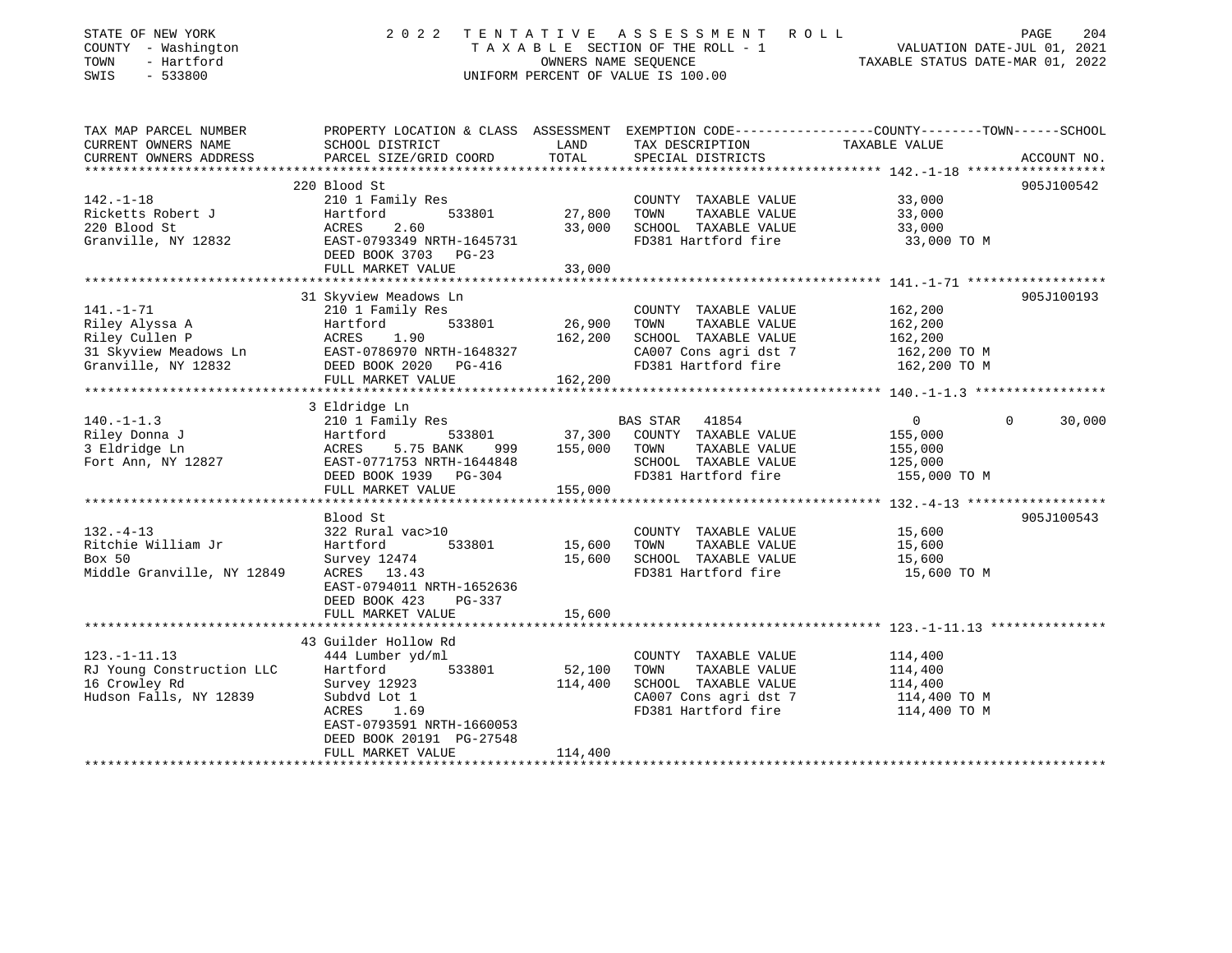| STATE OF NEW YORK<br>COUNTY - Washington<br>- Hartford<br>TOWN<br>SWIS<br>$-533800$                                                                                                     | 2022                                      |               | TENTATIVE ASSESSMENT ROLL<br>TAXABLE SECTION OF THE ROLL - 1<br>OWNERS NAME SEQUENCE<br>UNIFORM PERCENT OF VALUE IS 100.00 | VALUATION DATE-JUL 01, 2021<br>TAXABLE STATUS DATE-MAR 01, 2022                                                          | PAGE<br>205 |
|-----------------------------------------------------------------------------------------------------------------------------------------------------------------------------------------|-------------------------------------------|---------------|----------------------------------------------------------------------------------------------------------------------------|--------------------------------------------------------------------------------------------------------------------------|-------------|
| CURRENT OWNERS NAME                                                                                                                                                                     |                                           |               |                                                                                                                            | TAX MAP PARCEL NUMBER THE PROPERTY LOCATION & CLASS ASSESSMENT EXEMPTION CODE--------------COUNTY-------TOWN------SCHOOL |             |
| CURRENT OWNERS ADDRESS                                                                                                                                                                  | SCHOOL DISTRICT<br>PARCEL SIZE/GRID COORD | LAND<br>TOTAL | TAX DESCRIPTION<br>SPECIAL DISTRICTS                                                                                       | TAXABLE VALUE                                                                                                            | ACCOUNT NO. |
|                                                                                                                                                                                         |                                           |               |                                                                                                                            |                                                                                                                          |             |
|                                                                                                                                                                                         | 5256 State Route 149                      |               |                                                                                                                            |                                                                                                                          | 905J100018  |
| $132. - 2 - 28.1$                                                                                                                                                                       | 322 Rural vac>10                          |               | COUNTY TAXABLE VALUE 40,800                                                                                                |                                                                                                                          |             |
|                                                                                                                                                                                         |                                           | 36,300 TOWN   | TAXABLE VALUE                                                                                                              | 40,800                                                                                                                   |             |
|                                                                                                                                                                                         |                                           |               | 40,800 SCHOOL TAXABLE VALUE 40,800                                                                                         |                                                                                                                          |             |
| RJ Young Construction LLC<br>For Blood St<br>Granville, NY 12832<br>The Construction CLC RACRES<br>BACRES 18.75<br>EAST-0793743 NRTH-1653070<br>The Case of Tensor 2013743 NRTH-1653070 | DEED BOOK 3623 PG-75                      |               | FD381 Hartford fire                                                                                                        | 40,800 TO M                                                                                                              |             |
|                                                                                                                                                                                         | FULL MARKET VALUE                         | 40,800        |                                                                                                                            |                                                                                                                          |             |
|                                                                                                                                                                                         |                                           |               |                                                                                                                            |                                                                                                                          |             |
|                                                                                                                                                                                         | 5234 State Route 149                      |               |                                                                                                                            |                                                                                                                          | 905J101181  |
| $132 - 2 - 28.2$                                                                                                                                                                        | 311 Res vac land                          |               | COUNTY TAXABLE VALUE                                                                                                       | 12,500                                                                                                                   |             |
|                                                                                                                                                                                         |                                           | 12,500 TOWN   | TAXABLE VALUE<br>12,500 SCHOOL TAXABLE VALUE                                                                               | 12,500                                                                                                                   |             |
|                                                                                                                                                                                         |                                           |               | FD381 Hartford fire                                                                                                        | 12,500<br>12,500 TO M                                                                                                    |             |
|                                                                                                                                                                                         |                                           |               |                                                                                                                            |                                                                                                                          |             |
| RJ Young Construction LLC<br>RJ Young Construction LLC<br>57 Blood St<br>Granville, NY 12832<br>EAST-0793318 NRTH-1653253<br>DEED BOOK 20210 PG-5521<br>PEED BOOK 20210 PG-5521         | FULL MARKET VALUE                         | 12,500        |                                                                                                                            |                                                                                                                          |             |
|                                                                                                                                                                                         |                                           |               |                                                                                                                            |                                                                                                                          |             |
|                                                                                                                                                                                         | 3251 Coach Rd                             |               |                                                                                                                            |                                                                                                                          |             |
| $149. - 1 - 24.9$                                                                                                                                                                       | 210 1 Family Res                          |               | BAS STAR 41854                                                                                                             | $\overline{0}$<br>$\Omega$                                                                                               | 30,000      |
|                                                                                                                                                                                         |                                           |               | $533801$ 30,500 COUNTY TAXABLE VALUE 180,000                                                                               |                                                                                                                          |             |
|                                                                                                                                                                                         |                                           |               | TAXABLE VALUE                                                                                                              | 180,000                                                                                                                  |             |
|                                                                                                                                                                                         |                                           |               |                                                                                                                            | 150,000                                                                                                                  |             |
|                                                                                                                                                                                         |                                           |               |                                                                                                                            | 180,000 TO M                                                                                                             |             |
|                                                                                                                                                                                         | FULL MARKET VALUE                         | 180,000       |                                                                                                                            |                                                                                                                          |             |
|                                                                                                                                                                                         | Coach Rd                                  |               |                                                                                                                            |                                                                                                                          | 905J100252  |
| $149. - 1 - 24.1$                                                                                                                                                                       | 323 Vacant rural                          |               | COUNTY TAXABLE VALUE 118,500                                                                                               |                                                                                                                          |             |
| Robbins Virginia                                                                                                                                                                        | 533801                                    | 118,500 TOWN  | TAXABLE VALUE                                                                                                              | 118,500                                                                                                                  |             |
| 119 Gilchrist Hill Rd                                                                                                                                                                   |                                           |               | 118,500 SCHOOL TAXABLE VALUE                                                                                               | $\frac{1}{118},\frac{500}{500}$                                                                                          |             |
| Hartford, NY 12838                                                                                                                                                                      | EAST-0778714 NRTH-1639318                 |               | FD381 Hartford fire                                                                                                        | 118,500 TO M                                                                                                             |             |
|                                                                                                                                                                                         | DEED BOOK 841<br>PG-167                   |               |                                                                                                                            |                                                                                                                          |             |
|                                                                                                                                                                                         |                                           |               |                                                                                                                            |                                                                                                                          |             |
|                                                                                                                                                                                         |                                           |               |                                                                                                                            |                                                                                                                          |             |
|                                                                                                                                                                                         | 119 Gilchrist Hill Rd                     |               |                                                                                                                            |                                                                                                                          | 905J100544  |
| $141. - 3 - 3$                                                                                                                                                                          |                                           |               | COUNTY TAXABLE VALUE 74,300                                                                                                |                                                                                                                          |             |
|                                                                                                                                                                                         |                                           | 29,600 TOWN   | TAXABLE VALUE                                                                                                              | 74,300                                                                                                                   |             |
|                                                                                                                                                                                         |                                           |               | 74,300 SCHOOL TAXABLE VALUE                                                                                                | 74,300                                                                                                                   |             |
|                                                                                                                                                                                         | DEED BOOK 437<br>PG-560                   |               | FD381 Hartford fire                                                                                                        | 74,300 TO M                                                                                                              |             |
|                                                                                                                                                                                         | FULL MARKET VALUE                         | 74,300        |                                                                                                                            |                                                                                                                          |             |
|                                                                                                                                                                                         |                                           |               |                                                                                                                            |                                                                                                                          |             |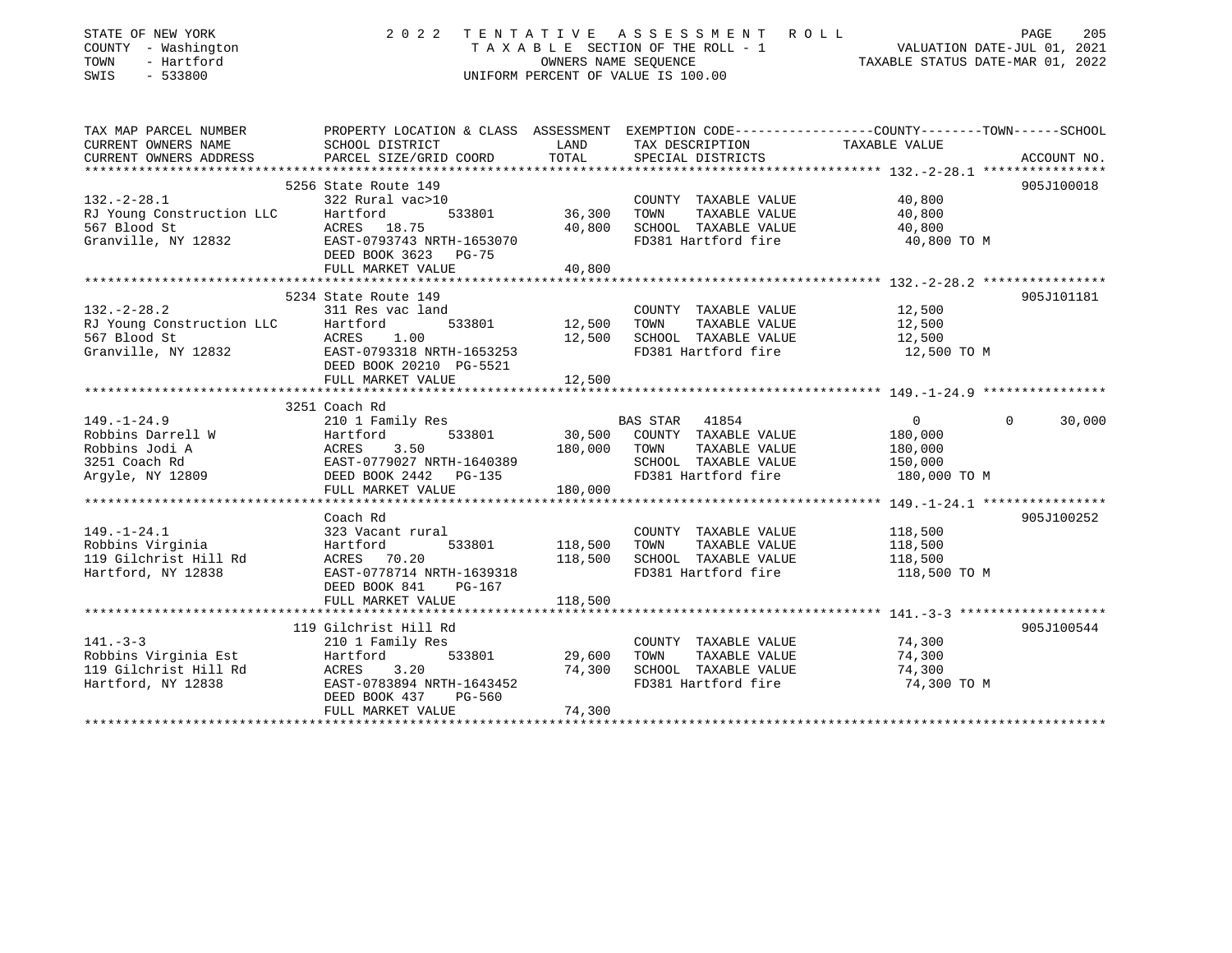| STATE OF NEW YORK<br>COUNTY - Washington<br>TOWN<br>- Hartford<br>$-533800$<br>SWIS | 2 0 2 2                                                                                         | OWNERS NAME SEQUENCE      | TENTATIVE ASSESSMENT ROLL<br>TAXABLE SECTION OF THE ROLL - 1<br>UNIFORM PERCENT OF VALUE IS 100.00 | VALUATION DATE-JUL 01, 2021<br>TAXABLE STATUS DATE-MAR 01, 2022 | PAGE     | 206         |
|-------------------------------------------------------------------------------------|-------------------------------------------------------------------------------------------------|---------------------------|----------------------------------------------------------------------------------------------------|-----------------------------------------------------------------|----------|-------------|
| TAX MAP PARCEL NUMBER                                                               | PROPERTY LOCATION & CLASS ASSESSMENT EXEMPTION CODE---------------COUNTY-------TOWN------SCHOOL |                           |                                                                                                    |                                                                 |          |             |
| CURRENT OWNERS NAME                                                                 | SCHOOL DISTRICT                                                                                 | LAND<br>TOTAL             | TAX DESCRIPTION                                                                                    | TAXABLE VALUE                                                   |          |             |
| CURRENT OWNERS ADDRESS                                                              | PARCEL SIZE/GRID COORD                                                                          |                           | SPECIAL DISTRICTS                                                                                  | ************* 150.-1-17.1 *****************                     |          | ACCOUNT NO. |
|                                                                                     | 659 Halls Pond Rd                                                                               |                           |                                                                                                    |                                                                 |          | 905J100255  |
| $150. - 1 - 17.1$                                                                   | 240 Rural res                                                                                   |                           | AG DIST<br>41720                                                                                   | 77,717                                                          | 77,717   | 77,717      |
| Rock Rev Trust Estate Stanley Hartford                                              | 533801                                                                                          | 147,300                   | COUNTY TAXABLE VALUE                                                                               | 250,283                                                         |          |             |
| Rock Rev Trust Estate Janet ACRES 105.50                                            |                                                                                                 | 328,000                   | TOWN<br>TAXABLE VALUE                                                                              | 250,283                                                         |          |             |
| 659 Halls Pond Rd                                                                   | EAST-0790896 NRTH-1634324                                                                       |                           | SCHOOL TAXABLE VALUE                                                                               | 250,283                                                         |          |             |
| Granville, NY 12832                                                                 | DEED BOOK 3978 PG-274                                                                           |                           | CA008 Cons agri dst 8                                                                              | 250,283 TO M                                                    |          |             |
|                                                                                     | FULL MARKET VALUE                                                                               | 328,000                   | 77,717 EX                                                                                          |                                                                 |          |             |
| MAY BE SUBJECT TO PAYMENT<br>UNDER AGDIST LAW TIL 2026                              |                                                                                                 |                           | FD381 Hartford fire                                                                                | 328,000 TO M                                                    |          |             |
|                                                                                     |                                                                                                 |                           |                                                                                                    |                                                                 |          |             |
| $141. - 1 - 58$                                                                     | 40 Skyview Meadows Ln                                                                           |                           |                                                                                                    | $\overline{0}$                                                  | $\Omega$ | 905J101020  |
| Rogers Joshua L                                                                     | 210 1 Family Res<br>Hartford<br>533801                                                          | 23,800                    | BAS STAR<br>41854<br>COUNTY TAXABLE VALUE                                                          | 184,000                                                         |          | 30,000      |
| 40 Skyview Meadows Ln                                                               | ACRES<br>1.25                                                                                   | 184,000                   | TAXABLE VALUE<br>TOWN                                                                              | 184,000                                                         |          |             |
| Granville, NY 12832                                                                 | EAST-0787514 NRTH-1648544                                                                       |                           | SCHOOL TAXABLE VALUE                                                                               | 154,000                                                         |          |             |
|                                                                                     | DEED BOOK 2535 PG-349                                                                           |                           | CA007 Cons agri dst 7                                                                              | 184,000 TO M                                                    |          |             |
|                                                                                     | FULL MARKET VALUE                                                                               |                           | 184,000 FD381 Hartford fire                                                                        | 184,000 TO M                                                    |          |             |
|                                                                                     |                                                                                                 |                           |                                                                                                    |                                                                 |          |             |
|                                                                                     | 11 East St                                                                                      |                           |                                                                                                    |                                                                 |          | 905J100580  |
| $132.15 - 2 - 9$                                                                    | 210 1 Family Res                                                                                |                           | BAS STAR<br>41854                                                                                  | $\overline{0}$                                                  | $\Omega$ | 30,000      |
| Rogers Matthew A                                                                    | Hartford<br>533801                                                                              | 24,100                    | COUNTY TAXABLE VALUE                                                                               | 113,400                                                         |          |             |
| 11 East St                                                                          | ACRES<br>1.35                                                                                   | 113,400                   | TAXABLE VALUE<br>TOWN                                                                              | 113,400                                                         |          |             |
| Hartford, NY 12838                                                                  | EAST-0786732 NRTH-1652513<br>DEED BOOK 554<br>$PG-205$                                          |                           | SCHOOL TAXABLE VALUE<br>CA007 Cons agri dst 7                                                      | 83,400<br>113,400 TO M                                          |          |             |
|                                                                                     | FULL MARKET VALUE                                                                               | 113,400                   | FD381 Hartford fire                                                                                | 113,400 TO M                                                    |          |             |
|                                                                                     | *********************                                                                           | * * * * * * * * * * * * * |                                                                                                    | **** $123, -1-13, 4$ ****************                           |          |             |
|                                                                                     | 8360 State Route 40                                                                             |                           |                                                                                                    |                                                                 |          | 905J101230  |
| $123. - 1 - 13.4$                                                                   | 210 1 Family Res                                                                                |                           | COUNTY TAXABLE VALUE                                                                               | 160,000                                                         |          |             |
| Rogers Nathaniel P                                                                  | Hartford<br>533801                                                                              | 23,000                    | TAXABLE VALUE<br>TOWN                                                                              | 160,000                                                         |          |             |
| McFarren Olivia L                                                                   | ACRES<br>1.00                                                                                   | 160,000                   | SCHOOL TAXABLE VALUE                                                                               | 160,000                                                         |          |             |
| 8360 State Route 40                                                                 | EAST-0790567 NRTH-1657743                                                                       |                           | FD381 Hartford fire                                                                                | 160,000 TO M                                                    |          |             |
| Granville, NY 12832                                                                 | DEED BOOK 20191 PG-25715                                                                        |                           |                                                                                                    |                                                                 |          |             |
|                                                                                     | FULL MARKET VALUE<br>******************                                                         | 160,000                   |                                                                                                    |                                                                 |          |             |
|                                                                                     | 419 Gilchrist Hill Rd                                                                           |                           |                                                                                                    | ********* 150.-1-64.1 *****************                         |          | 905J101402  |
| $150. - 1 - 64.1$                                                                   | 210 1 Family Res                                                                                |                           | BAS STAR<br>41854                                                                                  | $\mathbf{0}$                                                    | $\Omega$ | 30,000      |
| Rogers Paul W                                                                       | Hartford<br>533801                                                                              | 31,300                    | COUNTY TAXABLE VALUE                                                                               | 221,000                                                         |          |             |
| Rogers Wendy C                                                                      | $P/O$ 11                                                                                        | 221,000                   | TOWN<br>TAXABLE VALUE                                                                              | 221,000                                                         |          |             |
| 419 Gilchrist Hill Rd                                                               | ACRES<br>6.50                                                                                   |                           | SCHOOL TAXABLE VALUE                                                                               | 191,000                                                         |          |             |
| Hartford, NY 12838                                                                  | EAST-0783036 NRTH-1638582                                                                       |                           | FD381 Hartford fire                                                                                | 221,000 TO M                                                    |          |             |
|                                                                                     | DEED BOOK 692<br>$PG-292$                                                                       |                           |                                                                                                    |                                                                 |          |             |
|                                                                                     | FULL MARKET VALUE                                                                               | 221,000                   |                                                                                                    |                                                                 |          |             |
|                                                                                     |                                                                                                 |                           |                                                                                                    |                                                                 |          |             |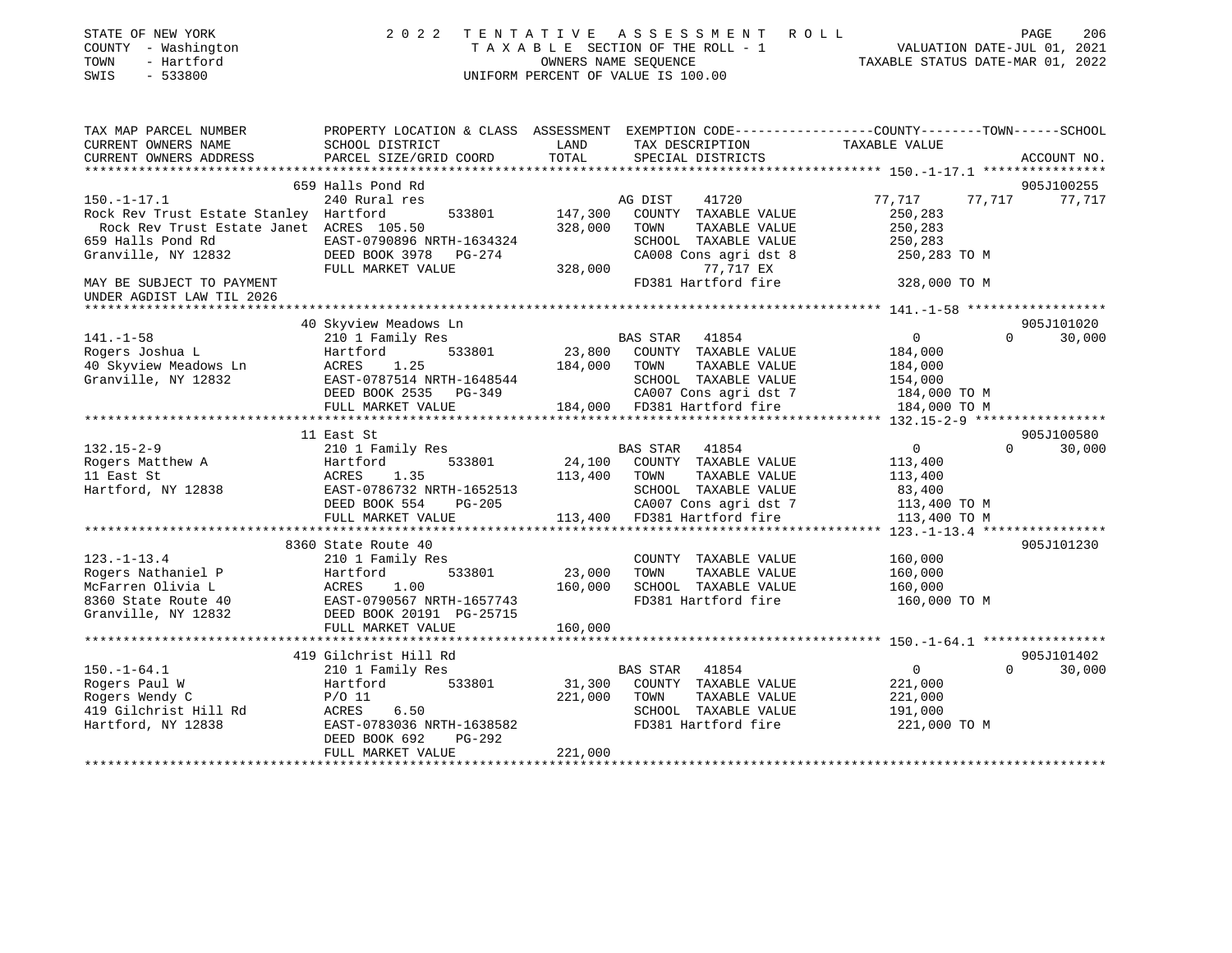| STATE OF NEW YORK<br>COUNTY - Washington<br>- Hartford<br>TOWN<br>SWIS<br>$-533800$ | 2 0 2 2                                                                 | TENTATIVE             | ASSESSMENT<br>TAXABLE SECTION OF THE ROLL - 1<br>OWNERS NAME SEQUENCE<br>UNIFORM PERCENT OF VALUE IS 100.00 | ROLL<br>VALUATION DATE-JUL 01, 2021<br>TAXABLE STATUS DATE-MAR 01, 2022                                          | PAGE<br>207     |
|-------------------------------------------------------------------------------------|-------------------------------------------------------------------------|-----------------------|-------------------------------------------------------------------------------------------------------------|------------------------------------------------------------------------------------------------------------------|-----------------|
| TAX MAP PARCEL NUMBER<br>CURRENT OWNERS NAME<br>CURRENT OWNERS ADDRESS              | SCHOOL DISTRICT<br>PARCEL SIZE/GRID COORD                               | LAND<br>TOTAL         | TAX DESCRIPTION<br>SPECIAL DISTRICTS                                                                        | PROPERTY LOCATION & CLASS ASSESSMENT EXEMPTION CODE---------------COUNTY-------TOWN------SCHOOL<br>TAXABLE VALUE | ACCOUNT NO.     |
|                                                                                     |                                                                         |                       |                                                                                                             |                                                                                                                  |                 |
| $142. - 1 - 15$                                                                     | Blood St                                                                |                       | COUNTY TAXABLE VALUE                                                                                        |                                                                                                                  | 905J100574      |
| Rogers Richard C Major                                                              | 323 Vacant rural<br>Hartford<br>533801                                  | 50,100                | TOWN<br>TAXABLE VALUE                                                                                       | 50,100<br>50,100                                                                                                 |                 |
| PO Box 1091                                                                         | ACRES<br>58.02                                                          | 50,100                | SCHOOL TAXABLE VALUE                                                                                        | 50,100                                                                                                           |                 |
| Cordova, AK 99574                                                                   | EAST-0794851 NRTH-1646437<br>DEED BOOK 2338 PG-161<br>FULL MARKET VALUE | 50,100                | FD381 Hartford fire                                                                                         | 50,100 TO M                                                                                                      |                 |
|                                                                                     |                                                                         |                       |                                                                                                             |                                                                                                                  |                 |
|                                                                                     | Coach Rd                                                                |                       |                                                                                                             |                                                                                                                  | 905J101186      |
| $149. - 1 - 26.9$                                                                   | 314 Rural vac<10                                                        |                       | COUNTY TAXABLE VALUE                                                                                        | 26,000                                                                                                           |                 |
| Ross Family Irr Inc Only Trust Hartford                                             | 533801                                                                  | 26,000                | TOWN<br>TAXABLE VALUE                                                                                       | 26,000                                                                                                           |                 |
| Ross Gerald F LE                                                                    | ACRES<br>5.00                                                           | 26,000                | SCHOOL TAXABLE VALUE                                                                                        | 26,000                                                                                                           |                 |
| 3144 Coach Rd                                                                       | EAST-0779593 NRTH-1637825                                               |                       | FD381 Hartford fire                                                                                         | 26,000 TO M                                                                                                      |                 |
| Argyle, NY 12809                                                                    | DEED BOOK 20210 PG-1963                                                 |                       |                                                                                                             |                                                                                                                  |                 |
|                                                                                     | FULL MARKET VALUE<br>*******************************                    | 26,000                |                                                                                                             |                                                                                                                  |                 |
|                                                                                     |                                                                         | * * * * * * * * * * * |                                                                                                             |                                                                                                                  |                 |
| $149. - 1 - 26.10$                                                                  | 3144 Coach Rd                                                           |                       | VET WAR CT 41121                                                                                            | 28,500<br>27,000                                                                                                 | 905J101187<br>0 |
| Ross Family Irr Inc Only Trust Hartford                                             | 210 1 Family Res<br>533801                                              |                       | 42,100 ENH STAR 41834                                                                                       | $\overline{0}$<br>$\Omega$                                                                                       | 74,900          |
| Ross Gerald F LE                                                                    | 594/257                                                                 | 190,000               | COUNTY TAXABLE VALUE                                                                                        | 161,500                                                                                                          |                 |
| 3144 Coach Rd                                                                       | 7.36<br>ACRES                                                           |                       | TAXABLE VALUE<br>TOWN                                                                                       | 163,000                                                                                                          |                 |
| Argyle, NY 12809                                                                    | EAST-0779653 NRTH-1637475                                               |                       | SCHOOL TAXABLE VALUE                                                                                        | 115,100                                                                                                          |                 |
|                                                                                     | DEED BOOK 20210 PG-1962<br>FULL MARKET VALUE                            | 190,000               | FD381 Hartford fire                                                                                         | 190,000 TO M                                                                                                     |                 |
|                                                                                     |                                                                         |                       |                                                                                                             |                                                                                                                  |                 |
|                                                                                     | 5538 County Route 30                                                    |                       |                                                                                                             |                                                                                                                  | 905J100424      |
| $141. - 3 - 33$                                                                     | 240 Rural res                                                           |                       | BAS STAR 41854                                                                                              | $\overline{0}$<br>$\Omega$                                                                                       | 30,000          |
| Roy Diane                                                                           | Hartford<br>533801                                                      | 27,700                | COUNTY TAXABLE VALUE                                                                                        | 118,000                                                                                                          |                 |
| 5538 County Route 30                                                                | ACRES 10.43                                                             | 118,000               | TAXABLE VALUE<br>TOWN                                                                                       | 118,000                                                                                                          |                 |
| Granville, NY 12832                                                                 | EAST-0789502 NRTH-1642340                                               |                       | SCHOOL TAXABLE VALUE                                                                                        | 88,000                                                                                                           |                 |
|                                                                                     | DEED BOOK 918<br><b>PG-116</b>                                          |                       | CA008 Cons agri dst 8                                                                                       | 118,000 TO M                                                                                                     |                 |
|                                                                                     | FULL MARKET VALUE                                                       | 118,000               | FD381 Hartford fire                                                                                         | 118,000 TO M                                                                                                     |                 |
|                                                                                     | County Route 30 OFF                                                     |                       |                                                                                                             |                                                                                                                  |                 |
| $141. - 3 - 33.2$                                                                   | 323 Vacant rural                                                        |                       | COUNTY TAXABLE VALUE                                                                                        | 48,300                                                                                                           |                 |
| Roy Diane                                                                           | 533801<br>Hartford                                                      | 48,300                | TAXABLE VALUE<br>TOWN                                                                                       | 48,300                                                                                                           |                 |
| 5538 County Route 30                                                                | 58.57<br>ACRES                                                          | 48,300                | SCHOOL TAXABLE VALUE                                                                                        | 48,300                                                                                                           |                 |
| Granville, NY 12832                                                                 | EAST-0790028 NRTH-1643944                                               |                       | CA008 Cons agri dst 8                                                                                       | 48,300 TO M                                                                                                      |                 |
|                                                                                     | DEED BOOK 918<br><b>PG-116</b>                                          |                       | FD381 Hartford fire                                                                                         | 48,300 TO M                                                                                                      |                 |
|                                                                                     | FULL MARKET VALUE                                                       | 48,300                |                                                                                                             |                                                                                                                  |                 |
|                                                                                     |                                                                         |                       |                                                                                                             |                                                                                                                  |                 |
|                                                                                     | County Route 19 OFF                                                     |                       |                                                                                                             |                                                                                                                  | 905J101184      |
| $149. - 1 - 6.2$<br>Roycewicz Clifford L                                            | 314 Rural vac<10<br>Hartford<br>533801                                  |                       | COUNTY TAXABLE VALUE<br>TOWN                                                                                | 2,700                                                                                                            |                 |
| 128 North Rd                                                                        | $149. - 1 - 6.2 - 1$                                                    | 2,700<br>2,700        | TAXABLE VALUE<br>SCHOOL TAXABLE VALUE                                                                       | 2,700<br>2,700                                                                                                   |                 |
| Fort Ann, NY 12827                                                                  | ACRES<br>4.12                                                           |                       | FD381 Hartford fire                                                                                         | 2,700 TO M                                                                                                       |                 |
|                                                                                     | EAST-0771494 NRTH-1640594                                               |                       |                                                                                                             |                                                                                                                  |                 |
|                                                                                     | DEED BOOK 504<br>PG-135                                                 |                       |                                                                                                             |                                                                                                                  |                 |
|                                                                                     | FULL MARKET VALUE                                                       | 2,700                 |                                                                                                             |                                                                                                                  |                 |
|                                                                                     |                                                                         |                       |                                                                                                             |                                                                                                                  |                 |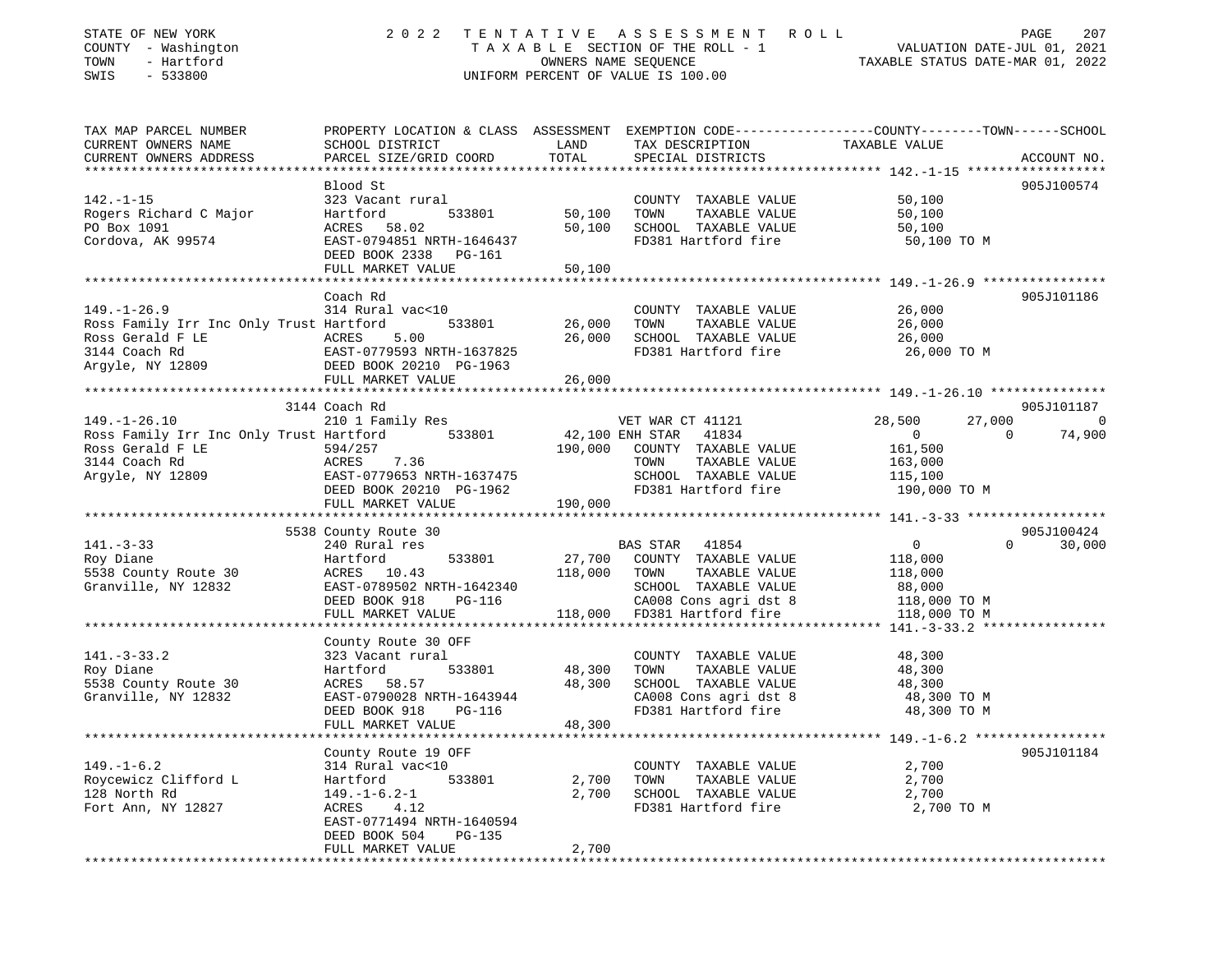| STATE OF NEW YORK<br>COUNTY - Washington<br>- Hartford<br>TOWN<br>SWIS<br>$-533800$ | 2 0 2 2                                                                                                                                     |               | TENTATIVE ASSESSMENT ROLL<br>$T A X A B L E$ SECTION OF THE ROLL - 1<br>OWNERS NAME SEQUENCE<br>UNIFORM PERCENT OF VALUE IS 100.00 |                | PAGE<br>208<br>VALUATION DATE-JUL 01, 2021<br>TAXABLE STATUS DATE-MAR 01, 2022 |
|-------------------------------------------------------------------------------------|---------------------------------------------------------------------------------------------------------------------------------------------|---------------|------------------------------------------------------------------------------------------------------------------------------------|----------------|--------------------------------------------------------------------------------|
| TAX MAP PARCEL NUMBER<br>CURRENT OWNERS NAME<br>CURRENT OWNERS ADDRESS              | PROPERTY LOCATION & CLASS ASSESSMENT EXEMPTION CODE---------------COUNTY-------TOWN-----SCHOOL<br>SCHOOL DISTRICT<br>PARCEL SIZE/GRID COORD | LAND<br>TOTAL | TAX DESCRIPTION<br>SPECIAL DISTRICTS                                                                                               | TAXABLE VALUE  | ACCOUNT NO.                                                                    |
| *************************                                                           |                                                                                                                                             |               |                                                                                                                                    |                |                                                                                |
|                                                                                     | 128 North Rd                                                                                                                                |               |                                                                                                                                    |                | 905J100170                                                                     |
| $140. - 1 - 13$                                                                     | 240 Rural res                                                                                                                               |               | 41834<br>ENH STAR                                                                                                                  | $\overline{0}$ | $\mathbf 0$<br>74,900                                                          |
| Roycewicz Clifford L Jr                                                             | Hartford 533801<br>ACRES 47.00<br>EAST-0773792 NRTH-1641729<br>DEED BOOK 845 PG-40                                                          | 78,100        | COUNTY TAXABLE VALUE                                                                                                               | 170,000        |                                                                                |
| Roycewicz Denise A                                                                  |                                                                                                                                             | 170,000       | TAXABLE VALUE<br>TOWN                                                                                                              | 170,000        |                                                                                |
| 128 North Rd                                                                        |                                                                                                                                             |               | SCHOOL TAXABLE VALUE                                                                                                               | 95,100         |                                                                                |
| Fort Ann, NY 12827                                                                  | DEED BOOK 845<br>$PG-40$                                                                                                                    |               | FD381 Hartford fire                                                                                                                | 170,000 TO M   |                                                                                |
|                                                                                     | FULL MARKET VALUE                                                                                                                           | 170,000       |                                                                                                                                    |                |                                                                                |
|                                                                                     |                                                                                                                                             |               |                                                                                                                                    |                |                                                                                |
|                                                                                     | North Rd                                                                                                                                    |               |                                                                                                                                    |                | 905J100549                                                                     |
| $140. - 1 - 15$                                                                     | 314 Rural vac<10                                                                                                                            |               | COUNTY TAXABLE VALUE                                                                                                               | 15,000         |                                                                                |
| Roycewicz Clifford L Jr                                                             | 533801<br>Hartford                                                                                                                          | 15,000        | TAXABLE VALUE<br>TOWN                                                                                                              | 15,000         |                                                                                |
| 128 North Rd                                                                        | <b>ACRES</b><br>2.40                                                                                                                        | 15,000        | SCHOOL TAXABLE VALUE                                                                                                               | 15,000         |                                                                                |
| Fort Ann, NY 12827                                                                  | EAST-0772899 NRTH-1641227                                                                                                                   |               | FD381 Hartford fire                                                                                                                | 15,000 TO M    |                                                                                |
|                                                                                     | DEED BOOK 504<br>PG-135                                                                                                                     |               |                                                                                                                                    |                |                                                                                |
|                                                                                     | FULL MARKET VALUE                                                                                                                           | 15,000        |                                                                                                                                    |                |                                                                                |
|                                                                                     | 5630 County Route 30                                                                                                                        |               |                                                                                                                                    |                |                                                                                |
| $141. - 3 - 29.2$                                                                   | 240 Rural res                                                                                                                               |               | BAS STAR 41854                                                                                                                     | $\overline{0}$ | $\Omega$<br>30,000                                                             |
| Rozell Matthew A                                                                    | Hartford<br>533801                                                                                                                          | 75,800        | COUNTY TAXABLE VALUE                                                                                                               | 316,000        |                                                                                |
| Rozell Laura L                                                                      | ACRES 64.08                                                                                                                                 | 316,000       | TOWN<br>TAXABLE VALUE                                                                                                              | 316,000        |                                                                                |
|                                                                                     |                                                                                                                                             |               | SCHOOL TAXABLE VALUE                                                                                                               | 286,000        |                                                                                |
| Granville, NY 12832                                                                 | DEED BOOK 760<br>PG-309                                                                                                                     |               | CA008 Cons agri dst 8                                                                                                              | 316,000 TO M   |                                                                                |
|                                                                                     | FULL MARKET VALUE                                                                                                                           | 316,000       | FD381 Hartford fire                                                                                                                | 316,000 TO M   |                                                                                |
|                                                                                     |                                                                                                                                             |               |                                                                                                                                    |                |                                                                                |
|                                                                                     | 1579 Baldwin Corners Rd                                                                                                                     |               |                                                                                                                                    |                | 905J100563                                                                     |
| $122. - 1 - 4$                                                                      | 312 Vac w/imprv                                                                                                                             |               | COUNTY TAXABLE VALUE                                                                                                               | 162,900        |                                                                                |
| Rozell Michael J                                                                    | 533801<br>Hartford                                                                                                                          | 62,900        | TAXABLE VALUE<br>TOWN                                                                                                              | 162,900        |                                                                                |
| 79 Warren St Apt 202                                                                | ACRES<br>59.70                                                                                                                              | 162,900       | SCHOOL TAXABLE VALUE                                                                                                               | 162,900        |                                                                                |
| Glens Falls, NY 12801                                                               | EAST-0773157 NRTH-1664730                                                                                                                   |               | CA007 Cons agri dst 7                                                                                                              | 162,900 TO M   |                                                                                |
|                                                                                     | DEED BOOK 20210 PG-6716                                                                                                                     |               | FD381 Hartford fire                                                                                                                | 162,900 TO M   |                                                                                |
| PRIOR OWNER ON 3/01/2022<br>Rozell Michael J                                        | FULL MARKET VALUE                                                                                                                           | 162,900       |                                                                                                                                    |                |                                                                                |
|                                                                                     |                                                                                                                                             |               |                                                                                                                                    |                |                                                                                |
|                                                                                     | 672 County Route 17                                                                                                                         |               |                                                                                                                                    |                | 905J100662                                                                     |
| $113. - 2 - 5$                                                                      | 113 Cattle farm                                                                                                                             |               | AG DIST<br>41720                                                                                                                   | 98,284         | 98,284<br>98,284                                                               |
| Rudenko Denise                                                                      | 533801<br>Hartford                                                                                                                          |               | 41854<br>236,300 BAS STAR                                                                                                          | $\overline{0}$ | $\Omega$<br>30,000                                                             |
| Arno John M                                                                         | $113. - 1 - 5$                                                                                                                              | 352,200       | COUNTY TAXABLE VALUE                                                                                                               | 253,916        |                                                                                |
| PO Box 130                                                                          | ACRES 254.10                                                                                                                                |               | TOWN<br>TAXABLE VALUE                                                                                                              | 253,916        |                                                                                |
| Fort Ann, NY 12827                                                                  | EAST-0776187 NRTH-1667474                                                                                                                   |               | SCHOOL<br>TAXABLE VALUE                                                                                                            | 223,916        |                                                                                |
|                                                                                     | DEED BOOK 3370 PG-57                                                                                                                        |               | CA007 Cons agri dst 7                                                                                                              | 253,916 TO M   |                                                                                |
| MAY BE SUBJECT TO PAYMENT                                                           | FULL MARKET VALUE                                                                                                                           | 352,200       | 98,284 EX                                                                                                                          |                |                                                                                |

UNDER AGDIST LAW TIL 2026 **FD381** Hartford fire 352,200 TO M

\*\*\*\*\*\*\*\*\*\*\*\*\*\*\*\*\*\*\*\*\*\*\*\*\*\*\*\*\*\*\*\*\*\*\*\*\*\*\*\*\*\*\*\*\*\*\*\*\*\*\*\*\*\*\*\*\*\*\*\*\*\*\*\*\*\*\*\*\*\*\*\*\*\*\*\*\*\*\*\*\*\*\*\*\*\*\*\*\*\*\*\*\*\*\*\*\*\*\*\*\*\*\*\*\*\*\*\*\*\*\*\*\*\*\*\*\*\*\*\*\*\*\*\*\*\*\*\*\*\*\*\*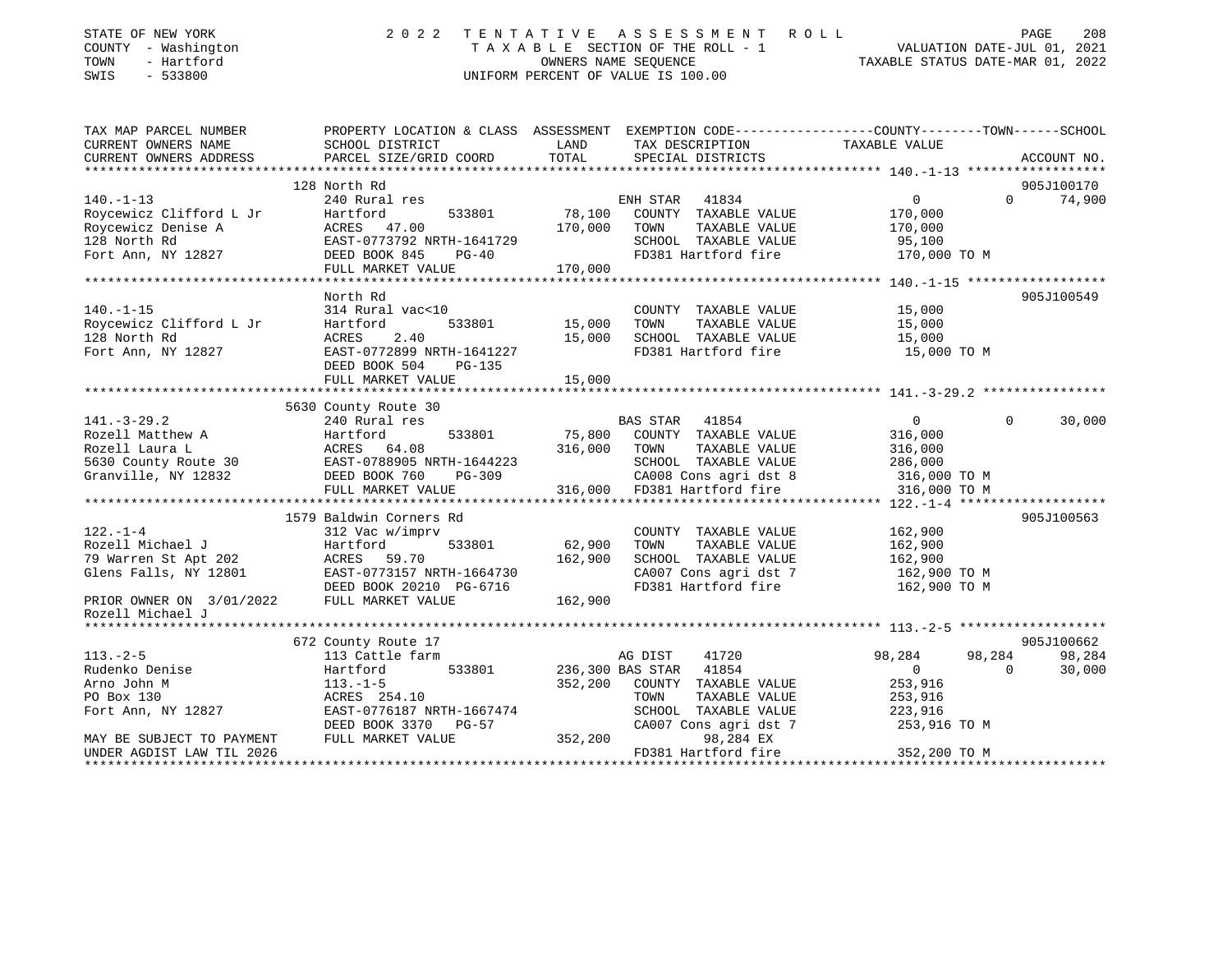| STATE OF NEW YORK<br>COUNTY - Washington<br>- Hartford<br>TOWN<br>$-533800$<br>SWIS | 2 0 2 2                                          | ASSESSMENT ROLL<br>TENTATIVE<br>UNIFORM PERCENT OF VALUE IS 100.00 | PAGE<br>209<br>T A X A B L E SECTION OF THE ROLL - 1 VALUATION DATE-JUL 01, 2021<br>OWNERS NAME SEQUENCE TAXABLE STATUS DATE-MAR 01, 2022 |
|-------------------------------------------------------------------------------------|--------------------------------------------------|--------------------------------------------------------------------|-------------------------------------------------------------------------------------------------------------------------------------------|
| TAX MAP PARCEL NUMBER<br>CURRENT OWNERS NAME                                        | SCHOOL DISTRICT                                  | LAND<br>TAX DESCRIPTION                                            | PROPERTY LOCATION & CLASS ASSESSMENT EXEMPTION CODE---------------COUNTY-------TOWN------SCHOOL<br>TAXABLE VALUE                          |
| CURRENT OWNERS ADDRESS                                                              | PARCEL SIZE/GRID COORD                           | TOTAL<br>SPECIAL DISTRICTS                                         | ACCOUNT NO.                                                                                                                               |
|                                                                                     |                                                  |                                                                    |                                                                                                                                           |
|                                                                                     | 5125 County Route 30                             |                                                                    | 905J100557                                                                                                                                |
| $150. - 1 - 33$<br>Russell James S II                                               | 240 Rural res<br>Hartford<br>533801              | COUNTY TAXABLE VALUE<br>32,900<br>TOWN<br>TAXABLE VALUE            | 86,400<br>86,400                                                                                                                          |
| 59 Rocky Hill Rd                                                                    | ACRES 10.00                                      | 86,400<br>SCHOOL TAXABLE VALUE                                     | 86,400                                                                                                                                    |
| New Fairfield, CT 06812                                                             | EAST-0785321 NRTH-1633321                        | FD381 Hartford fire                                                | 86,400 TO M                                                                                                                               |
|                                                                                     | DEED BOOK 3401<br>PG-85                          |                                                                    |                                                                                                                                           |
|                                                                                     | FULL MARKET VALUE                                | 86,400                                                             |                                                                                                                                           |
|                                                                                     |                                                  |                                                                    |                                                                                                                                           |
|                                                                                     | 350 Gilchrist Hill Rd                            | 83 PCT OF VALUE USED FOR EXEMPTION PURPOSES                        | 905J101290                                                                                                                                |
| $150. - 1 - 53$                                                                     | 210 1 Family Res                                 | VET COM CT 41131                                                   | 14,816<br>14,816<br>$\overline{0}$<br>$\Omega$                                                                                            |
| Russell Robert H LE                                                                 | 533801<br>Hartford<br>ACRES<br>9.10              | 43,700 ENH STAR<br>41834<br>71,400<br>COUNTY TAXABLE VALUE         | $\overline{0}$<br>71,400<br>56,584                                                                                                        |
| Clark Ryan<br>352 Gilchrist Hill Rd                                                 | EAST-0784221 NRTH-1640468                        | TOWN<br>TAXABLE VALUE                                              | 56,584                                                                                                                                    |
| Hartford, NY 12838                                                                  | DEED BOOK 3385 PG-202                            | SCHOOL TAXABLE VALUE                                               | 0                                                                                                                                         |
|                                                                                     | FULL MARKET VALUE                                | 71,400 FD381 Hartford fire                                         | 71,400 TO M                                                                                                                               |
|                                                                                     |                                                  |                                                                    |                                                                                                                                           |
|                                                                                     | 1121 Lundy Rd                                    |                                                                    | 905J101000                                                                                                                                |
| $158. - 2 - 6.2$                                                                    | 240 Rural res                                    | AGED-CO/TN 41801                                                   | 66,500<br>66,500<br>$\sim$ 0                                                                                                              |
| Rutter Joel                                                                         | Hartford<br>533801                               | 33,700 ENH STAR<br>41834                                           | 74,900<br>$\overline{0}$<br>$\Omega$                                                                                                      |
| Rutter Claudia                                                                      | $158. - 1 - 6.2$<br>ACRES 10.06                  | 133,000<br>COUNTY TAXABLE VALUE<br>TOWN<br>TAXABLE VALUE           | 66,500                                                                                                                                    |
| 1121 Lundy Rd<br>Granville, NY 12832                                                | EAST-0786365 NRTH-1633355                        | SCHOOL TAXABLE VALUE                                               | 66,500<br>58,100                                                                                                                          |
|                                                                                     | DEED BOOK 819<br>$PG-218$                        | FD381 Hartford fire                                                | 133,000 TO M                                                                                                                              |
|                                                                                     | FULL MARKET VALUE                                | 133,000                                                            |                                                                                                                                           |
|                                                                                     |                                                  |                                                                    |                                                                                                                                           |
|                                                                                     | 7 Baker Rd                                       |                                                                    | 905J100587                                                                                                                                |
| $132. - 2 - 17$                                                                     | 210 1 Family Res                                 | ENH STAR<br>41834                                                  | 0<br>$\Omega$<br>74,900                                                                                                                   |
| Saboski Albert                                                                      | Hartford<br>533801                               | 22,100<br>COUNTY TAXABLE VALUE                                     | 135,200                                                                                                                                   |
| Saboski Kellie<br>PO Box 695                                                        | ACRES 0.90 BANK 999<br>EAST-0790619 NRTH-1653231 | 135,200<br>TOWN<br>TAXABLE VALUE<br>SCHOOL TAXABLE VALUE           | 135,200                                                                                                                                   |
| Hudson Falls, NY 12839                                                              | DEED BOOK 2431<br>$PG-274$                       | FD381 Hartford fire                                                | 60,300<br>135,200 TO M                                                                                                                    |
|                                                                                     | FULL MARKET VALUE                                | 135,200                                                            |                                                                                                                                           |
|                                                                                     |                                                  |                                                                    |                                                                                                                                           |
|                                                                                     | 66 Hastings Rd                                   | 94 PCT OF VALUE USED FOR EXEMPTION PURPOSES                        | 905J100148                                                                                                                                |
| $132. - 1 - 10$                                                                     | 240 Rural res                                    | VET COM CT 41131                                                   | 35,180<br>35,180<br>$\overline{0}$                                                                                                        |
| Sage Marsha                                                                         | 533801<br>Hartford                               | 43,000 AG DIST<br>41720                                            | 9,504<br>9,504<br>9,504                                                                                                                   |
| 66 Hastings Rd                                                                      | BLA 764/233                                      | 149,700<br>COUNTY TAXABLE VALUE                                    | 105,016                                                                                                                                   |
| Granville, NY 12832                                                                 | ACRES 23.00<br>EAST-0787218 NRTH-1657557         | TOWN<br>TAXABLE VALUE<br>SCHOOL TAXABLE VALUE                      | 105,016                                                                                                                                   |
| MAY BE SUBJECT TO PAYMENT                                                           | DEED BOOK 2020<br>$PG-273$                       | CA007 Cons agri dst 7                                              | 140,196<br>140,196 TO M                                                                                                                   |
| UNDER AGDIST LAW TIL 2026                                                           | FULL MARKET VALUE                                | 149,700<br>9,504 EX                                                |                                                                                                                                           |
|                                                                                     |                                                  | FD381 Hartford fire                                                | 149,700 TO M                                                                                                                              |
|                                                                                     |                                                  |                                                                    |                                                                                                                                           |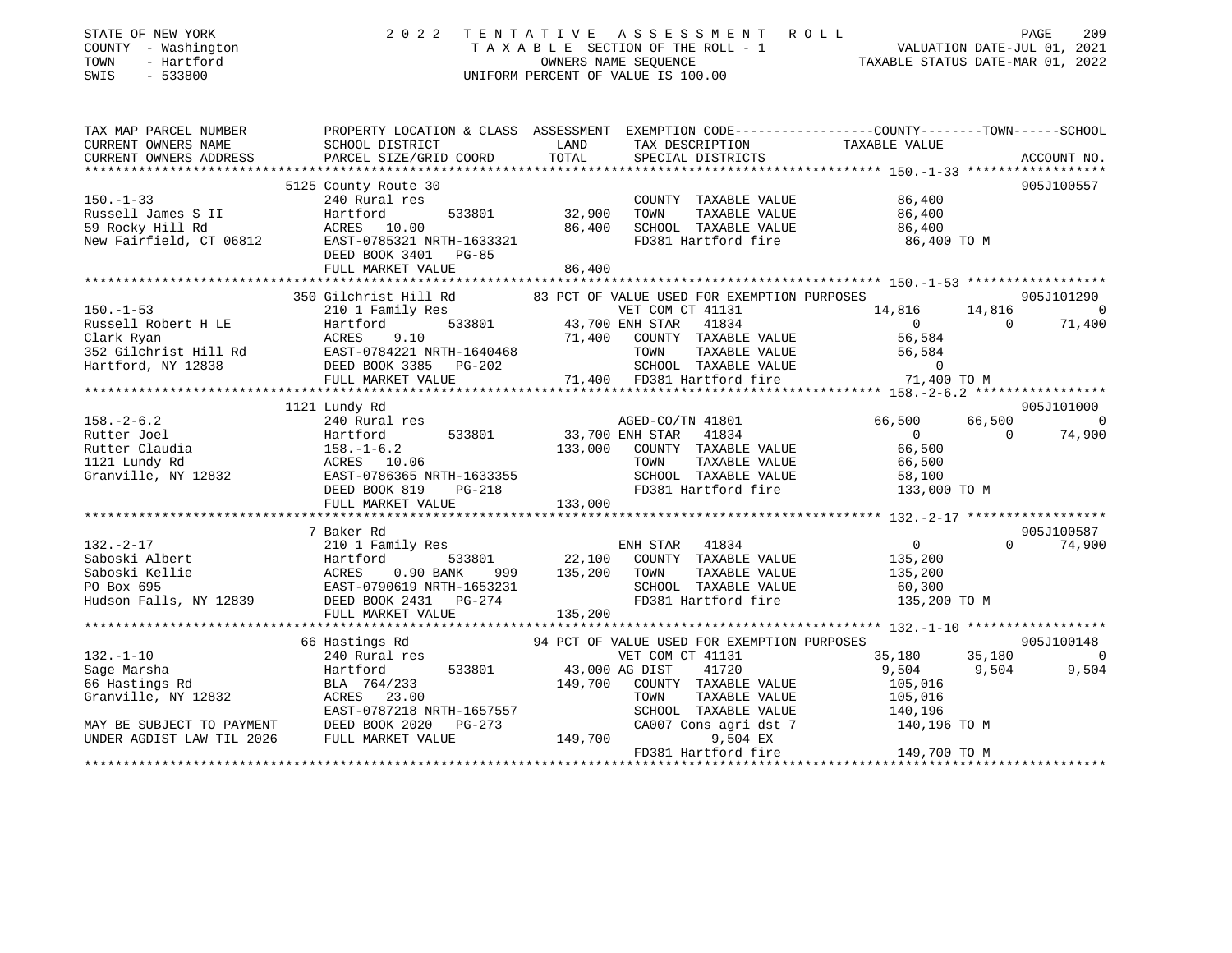| STATE OF NEW YORK<br>COUNTY - Washington<br>- Hartford<br>TOWN<br>SWIS<br>$-533800$ | 2 0 2 2                                                                               | TENTATIVE ASSESSMENT<br>TAXABLE SECTION OF THE ROLL - 1<br>OWNERS NAME SEOUENCE<br>UNIFORM PERCENT OF VALUE IS 100.00 | PAGE 210<br>VALUATION DATE-JUL 01, 2021<br>TAXABLE STATUS DATE MARIC 201 |
|-------------------------------------------------------------------------------------|---------------------------------------------------------------------------------------|-----------------------------------------------------------------------------------------------------------------------|--------------------------------------------------------------------------|
| TAX MAP PARCEL NUMBER                                                               |                                                                                       | PROPERTY LOCATION & CLASS ASSESSMENT EXEMPTION CODE----------------COUNTY--------TOWN------SCHOOL                     |                                                                          |
| CURRENT OWNERS NAME                                                                 | SCHOOL DISTRICT                                                                       | LAND<br>TAX DESCRIPTION                                                                                               | TAXABLE VALUE                                                            |
| CURRENT OWNERS ADDRESS                                                              | PARCEL SIZE/GRID COORD                                                                | TOTAL<br>SPECIAL DISTRICTS                                                                                            | ACCOUNT NO.                                                              |
|                                                                                     |                                                                                       |                                                                                                                       |                                                                          |
|                                                                                     | 176 Pope Hill Rd                                                                      |                                                                                                                       |                                                                          |
| $150. - 1 - 29.14$                                                                  | 314 Rural vac<10                                                                      | COUNTY TAXABLE VALUE                                                                                                  | 15,600                                                                   |
| Sands Family Irrv Trust George Argyle                                               | 532001                                                                                | 15,600<br>TOWN<br>TAXABLE VALUE                                                                                       | 15,600                                                                   |
| Sands Sandra K Trustee                                                              | EAST-0781179 NRTH-1633244                                                             | 15,600<br>SCHOOL TAXABLE VALUE                                                                                        | 15,600<br>$15,600$ TO M<br>$15,600$ TO M                                 |
| 176 Pope Hill Rd<br>Argyle, NY 12809                                                |                                                                                       | CA006 Cons agri dst 6<br>FD381 Hartford fire                                                                          | 15,600 TO M                                                              |
|                                                                                     | ACRES 6.50<br>EAST-0781179 NRTH-1633244<br>DEED BOOK 3893 PG-252<br>FULL MARKET VALUE | 15,600                                                                                                                |                                                                          |
|                                                                                     |                                                                                       |                                                                                                                       |                                                                          |
|                                                                                     | 502 Blood St                                                                          |                                                                                                                       | 905J100693                                                               |
| $132. -4-6$                                                                         | 270 Mfg housing                                                                       | AGED-CO/TN 41801                                                                                                      | 22,700<br>22,700<br>$\overline{0}$                                       |
| Sargent Marie M LE                                                                  | 533801                                                                                | 19,700 AGED-SCH<br>41804                                                                                              | $\Omega$<br>20,430<br>$\Omega$                                           |
| Sargent Robert Jr                                                                   |                                                                                       | 45,400 ENH STAR<br>41834                                                                                              | $\overline{0}$<br>$\Omega$<br>24,970                                     |
| 502 Blood St                                                                        |                                                                                       | COUNTY TAXABLE VALUE                                                                                                  | 22,700                                                                   |
| Granville, NY 12832                                                                 | Hartford 533801<br>ACRES 0.68<br>EAST-0794448 NRTH-1652147<br>DEED BOOK 20200 PG-1952 | TOWN<br>TAXABLE VALUE                                                                                                 | 22,700                                                                   |
|                                                                                     | FULL MARKET VALUE                                                                     | 45,400<br>SCHOOL TAXABLE VALUE                                                                                        | $\mathbf 0$                                                              |
|                                                                                     |                                                                                       | FD381 Hartford fire                                                                                                   | 45,400 TO M                                                              |
|                                                                                     |                                                                                       |                                                                                                                       |                                                                          |
|                                                                                     | 176 Marlboro Country Rd                                                               |                                                                                                                       | 905J101039                                                               |
| $141. - 3 - 24.2$                                                                   | 210 1 Family Res                                                                      | COUNTY TAXABLE VALUE                                                                                                  | 95,100                                                                   |
| Sargent Matthew                                                                     | 533801<br>Hartford                                                                    | 30,600<br>TOWN<br>TAXABLE VALUE                                                                                       | 95,100                                                                   |
|                                                                                     |                                                                                       | 95,100<br>SCHOOL TAXABLE VALUE                                                                                        | 95,100                                                                   |
|                                                                                     |                                                                                       | FD381 Hartford fire                                                                                                   | 95,100 TO M                                                              |
|                                                                                     |                                                                                       |                                                                                                                       |                                                                          |
|                                                                                     | FULL MARKET VALUE                                                                     | 95,100                                                                                                                |                                                                          |
|                                                                                     |                                                                                       |                                                                                                                       | 905J101255                                                               |
|                                                                                     | 250 Hartford Main St                                                                  | 41854                                                                                                                 | $\overline{0}$<br>30,000<br>$\Omega$                                     |
| $132. - 1 - 18.4$<br>Sargent Robert                                                 | 270 Mfg housing<br>533801<br>Hartford                                                 | <b>BAS STAR</b><br>26,400 COUNTY TAXABLE VALUE                                                                        | 55,000                                                                   |
| Mesick Wanda                                                                        | ACRES<br>1.90 BANK<br>998                                                             | 55,000<br>TOWN<br>TAXABLE VALUE                                                                                       | 55,000                                                                   |
| 250 Hartford Main St                                                                | EAST-0789200 NRTH-1656094                                                             | SCHOOL TAXABLE VALUE                                                                                                  | 25,000                                                                   |
| Granville, NY 12832                                                                 | DEED BOOK 3379 PG-133                                                                 | CA007 Cons agri dst 7                                                                                                 | 55,000 TO M                                                              |
|                                                                                     | FULL MARKET VALUE                                                                     | 55,000 FD381 Hartford fire                                                                                            | 55,000 TO M                                                              |
|                                                                                     |                                                                                       |                                                                                                                       |                                                                          |
|                                                                                     | 16 Hastings Rd                                                                        |                                                                                                                       | 905J100458                                                               |
| $132. - 1 - 14$                                                                     | 210 1 Family Res                                                                      | <b>BAS STAR</b><br>41854                                                                                              | $\mathbf{0}$<br>$\Omega$<br>30,000                                       |
| Sasselman Karl W                                                                    | Hartford<br>533801                                                                    | COUNTY TAXABLE VALUE<br>23,000                                                                                        | 129,900                                                                  |
| 16 Hastings Rd                                                                      | ACRES<br>$1.00$ BANK<br>999                                                           | 129,900<br>TOWN<br>TAXABLE VALUE                                                                                      | 129,900                                                                  |
|                                                                                     | Granville, NY 12832 EAST-0787796 NRTH-1655628                                         | SCHOOL TAXABLE VALUE                                                                                                  | 99,900                                                                   |
|                                                                                     | DEED BOOK 932<br>PG-245                                                               | CA007 Cons agri dst 7                                                                                                 | 129,900 TO M                                                             |
|                                                                                     | FULL MARKET VALUE                                                                     | 129,900 FD381 Hartford fire                                                                                           | 129,900 TO M                                                             |
|                                                                                     |                                                                                       |                                                                                                                       |                                                                          |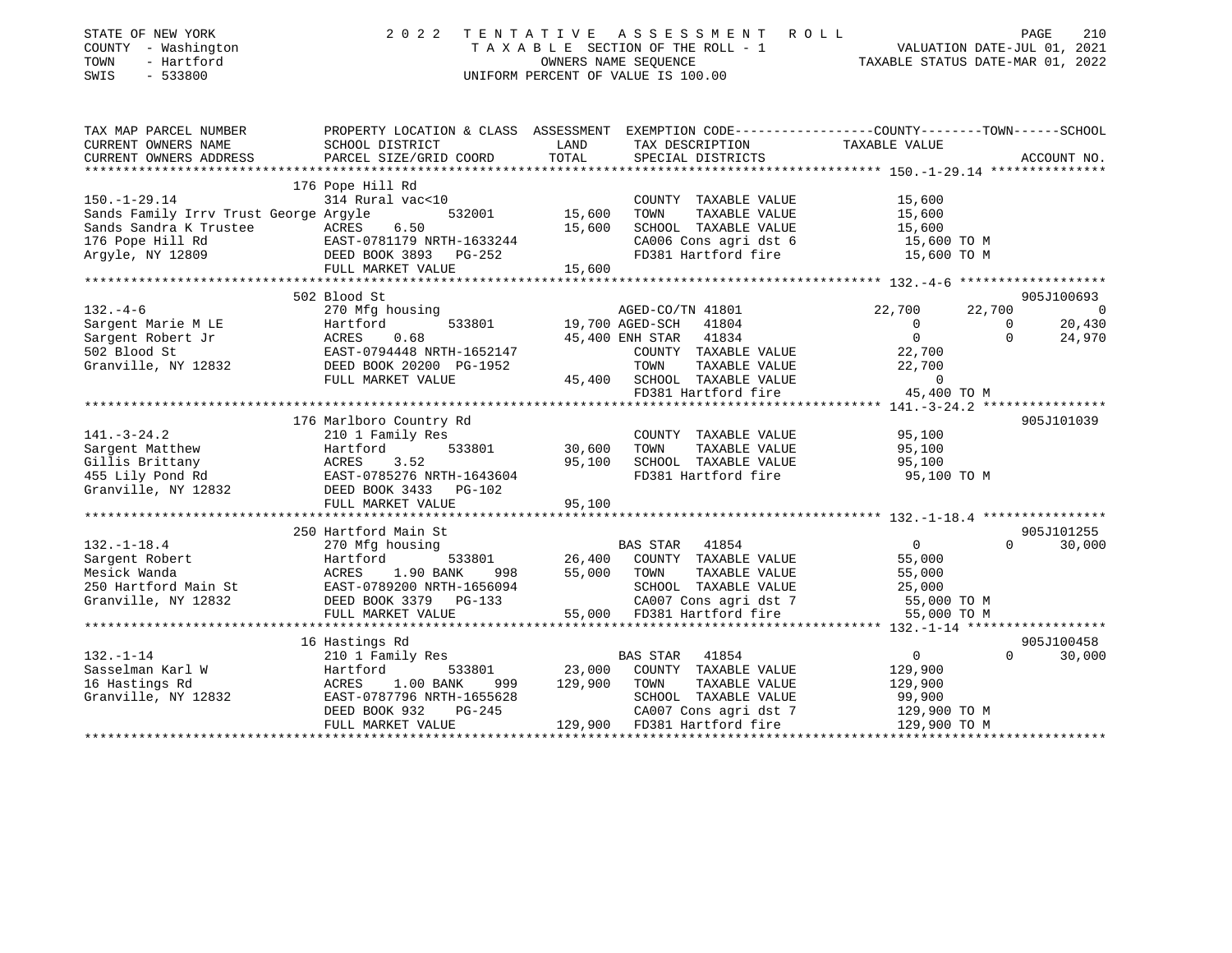| STATE OF NEW YORK<br>COUNTY - Washington<br>- Hartford<br>TOWN<br>$-533800$<br>SWIS                                 |                                                                                                                                                                                                                                                                                                                                                                                                                                                                                                                                                                                    |                                                                                         | 2022 TENTATIVE ASSESSMENT ROLL<br>UNIFORM PERCENT OF VALUE IS 100.00                                                                                                         | PAGE<br>211                                                                                                             |
|---------------------------------------------------------------------------------------------------------------------|------------------------------------------------------------------------------------------------------------------------------------------------------------------------------------------------------------------------------------------------------------------------------------------------------------------------------------------------------------------------------------------------------------------------------------------------------------------------------------------------------------------------------------------------------------------------------------|-----------------------------------------------------------------------------------------|------------------------------------------------------------------------------------------------------------------------------------------------------------------------------|-------------------------------------------------------------------------------------------------------------------------|
| CURRENT OWNERS NAME                                                                                                 | SCHOOL DISTRICT                                                                                                                                                                                                                                                                                                                                                                                                                                                                                                                                                                    | <b>EXAMPLE THE STATE OF STATE OF STATE OF STATE OF STATE OF STATE OF STATE OF STATE</b> | TAX DESCRIPTION TAXABLE VALUE                                                                                                                                                | TAX MAP PARCEL NUMBER THE PROPERTY LOCATION & CLASS ASSESSMENT EXEMPTION CODE--------------COUNTY-------TOWN-----SCHOOL |
|                                                                                                                     |                                                                                                                                                                                                                                                                                                                                                                                                                                                                                                                                                                                    |                                                                                         |                                                                                                                                                                              |                                                                                                                         |
| $132. -1 - 27.3$<br>$132. - 1 - 27.4$<br>Saunders Steven L<br>4683 State Route 149 ACRES 1.00<br>Hartford, NY 12838 | 4683 State Route 149<br>210 1 Family Res<br>Saunders Steven L 6. 149,500 ED 6.13801 6. 24,200 COUNTY TAXABLE VALUE 6.149,500<br>Saunders Karen 1.00 199,500<br>ACRES 1.00 149,500 TOWN TAXABLE VALUE 149,500<br>4683 State Route 149 EAST-0785307 NRTH-1651856 SCHOOL TAXABLE VALUE 74.600<br>Hartford, NY 12838 500 DEED BOOK 641 PG-153 500 CA007 Cons agri dst 7 149,500 TO M<br>FULL MARKET VALUE 149,500 FD381 Hartford fire 149,500 TO M<br>State Route 149<br>314 Rural vac<10<br>Hartford<br>ACRES 1.00 12,500<br>EAST-0785467 NRTH-1651869 12,500<br>DEED BOOK 682 PG-131 | 533801 12,500 TOWN                                                                      | ENH STAR 41834<br>COUNTY TAXABLE VALUE 12,500<br>TAXABLE VALUE 12,500<br>SCHOOL TAXABLE VALUE 12,500<br>CA007 Cons agri dst 7 12,500 TO M<br>FD381 Hartford fire 12,500 TO M | 905J101416<br>$\overline{0}$<br>$0 \t 74,900$<br>905J101417                                                             |
|                                                                                                                     |                                                                                                                                                                                                                                                                                                                                                                                                                                                                                                                                                                                    |                                                                                         |                                                                                                                                                                              |                                                                                                                         |
| $140. - 2 - 25$<br>Saunders Tonya B<br>7752 State Route 40 ACRES<br>Hartford, NY 12838                              | 7752 State Route 40<br>210 1 Family Res<br>Hartford<br>$0.24$ BANK<br>999<br>EAST-0782226 NRTH-1645208<br>DEED BOOK 3598 PG-255                                                                                                                                                                                                                                                                                                                                                                                                                                                    | 533801 11,000<br>118,600                                                                | COUNTY TAXABLE VALUE<br>TOWN<br>TAXABLE VALUE<br>SCHOOL TAXABLE VALUE<br>FD381 Hartford fire 118,600 TO M                                                                    | 905J100446<br>118,600<br>118,600<br>118,600                                                                             |

|                     | FULL MARKET VALUE         | 118,600 |                         |              |            |
|---------------------|---------------------------|---------|-------------------------|--------------|------------|
|                     |                           |         |                         |              |            |
|                     | 151 Pope Hill Rd          |         |                         |              | 905J100158 |
| 150.-1-27           | 210 1 Family Res          |         | COUNTY<br>TAXABLE VALUE | 150,400      |            |
| Savage Rose Ann     | Argyle<br>532001          | 32,500  | TAXABLE VALUE<br>TOWN   | 150,400      |            |
| 1019 Cardinal Rd    | BLA 707/207               | 150,400 | SCHOOL TAXABLE VALUE    | 150,400      |            |
| Wauchula, FL 33873  | ACRES 2.26                |         | CA006 Cons agri dst 6   | 150,400 TO M |            |
|                     | EAST-0780453 NRTH-1633798 |         | FD381 Hartford fire     | 150,400 TO M |            |
|                     | DEED BOOK 919<br>PG-87    |         |                         |              |            |
|                     | FULL MARKET VALUE         | 150,400 |                         |              |            |
|                     |                           |         |                         |              |            |
|                     | County Route 30           |         |                         |              | 905J100447 |
| $150. - 1 - 20$     | 323 Vacant rural          |         | COUNTY<br>TAXABLE VALUE | 38,500       |            |
| Saville Jay         | 533801<br>Hartford        | 38,500  | TOWN<br>TAXABLE VALUE   | 38,500       |            |
| 130 Rabbit Rd       | 916/47                    | 38,500  | SCHOOL TAXABLE VALUE    | 38,500       |            |
| Greenwich, NY 12834 | ACRES 29.90               |         | CA008 Cons agri dst 8   | 38,500 TO M  |            |
|                     | EAST-0788091 NRTH-1634260 |         | FD381 Hartford fire     | 38,500 TO M  |            |
|                     | DEED BOOK 913<br>PG-305   |         |                         |              |            |
|                     | FULL MARKET VALUE         | 38,500  |                         |              |            |
|                     |                           |         |                         |              |            |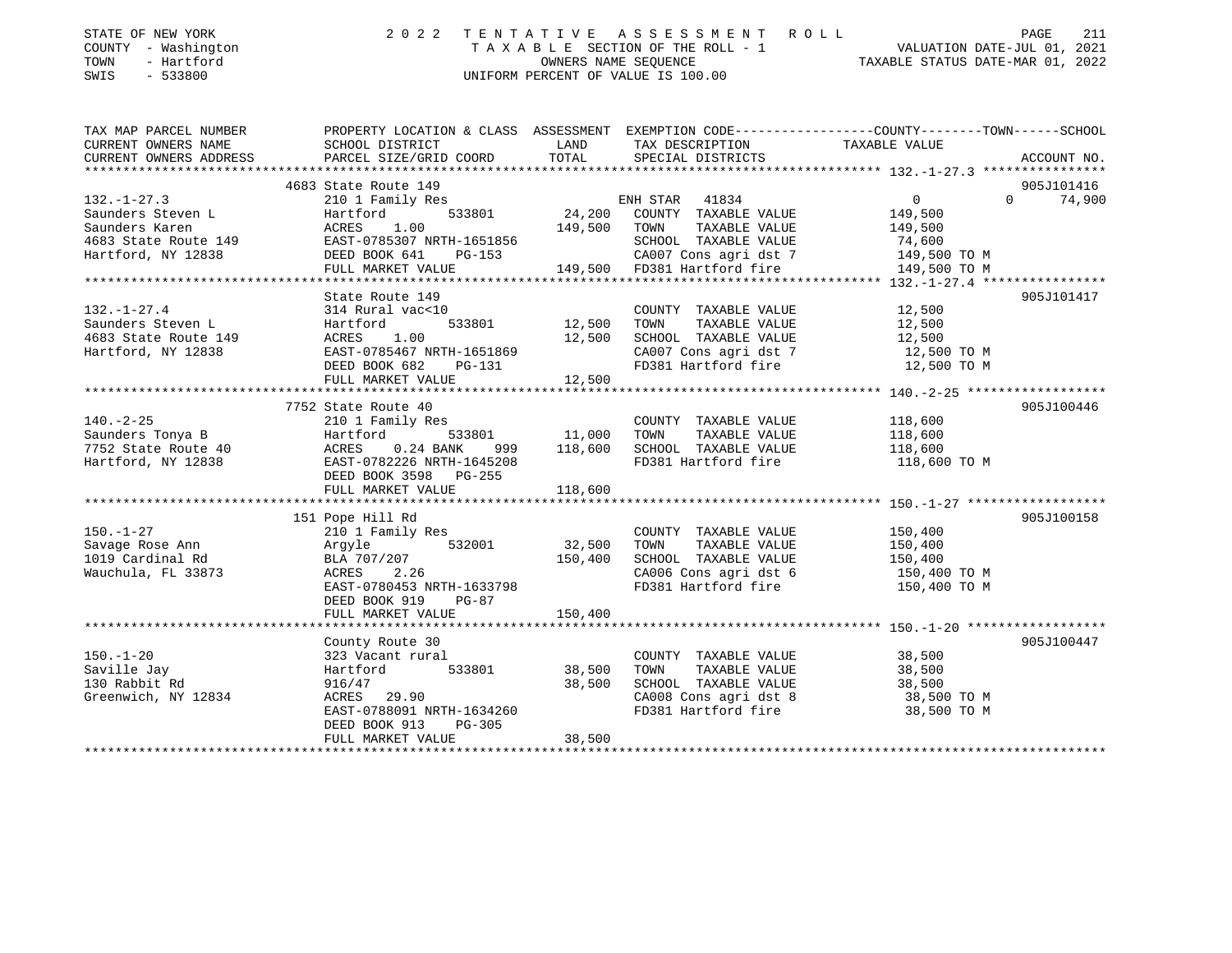| STATE OF NEW YORK<br>COUNTY - Washington<br>- Hartford<br>TOWN<br>SWIS<br>$-533800$ | 2 0 2 2<br>TENTATIVE                               | ASSESSMENT ROLL<br>UNIFORM PERCENT OF VALUE IS 100.00 | TAXABLE SECTION OF THE ROLL - 1<br>OWNERS NAME SEQUENCE<br>TAXABLE STATUS DATE-JUL 01, 2021<br>TAXABLE STATUS DATE-MAR 01, 2022<br>TAXABLE STATUS DATE-MAR 01, 2022 | PAGE<br>212                          |
|-------------------------------------------------------------------------------------|----------------------------------------------------|-------------------------------------------------------|---------------------------------------------------------------------------------------------------------------------------------------------------------------------|--------------------------------------|
| TAX MAP PARCEL NUMBER<br>CURRENT OWNERS NAME                                        | SCHOOL DISTRICT                                    | LAND<br>TAX DESCRIPTION                               | PROPERTY LOCATION & CLASS ASSESSMENT EXEMPTION CODE---------------COUNTY-------TOWN-----SCHOOL<br>TAXABLE VALUE                                                     |                                      |
| CURRENT OWNERS ADDRESS                                                              | PARCEL SIZE/GRID COORD                             | TOTAL<br>SPECIAL DISTRICTS                            |                                                                                                                                                                     | ACCOUNT NO.                          |
|                                                                                     |                                                    |                                                       |                                                                                                                                                                     |                                      |
|                                                                                     | 29 Hartford Main St                                |                                                       |                                                                                                                                                                     | 905J100399                           |
| $132.15 - 1 - 19$                                                                   | 210 1 Family Res                                   | ENH STAR 41834                                        | $\overline{0}$                                                                                                                                                      | $\Omega$<br>74,900                   |
| Sawn Sandra R                                                                       | 533801<br>Hartford                                 | 23,500<br>COUNTY TAXABLE VALUE                        | 236,900                                                                                                                                                             |                                      |
| PO Box 195                                                                          | FRNT 178.00 DPTH 282.00                            | 236,900<br>TOWN<br>TAXABLE VALUE                      | 236,900                                                                                                                                                             |                                      |
| Hartford, NY 12838                                                                  | 999<br>BANK                                        | SCHOOL TAXABLE VALUE                                  | 162,000                                                                                                                                                             |                                      |
|                                                                                     | EAST-0786145 NRTH-1652336                          | CA007 Cons agri dst 7                                 | 236,900 ТО М                                                                                                                                                        |                                      |
|                                                                                     | DEED BOOK 1803 PG-26                               | FD381 Hartford fire                                   | 236,900 TO M                                                                                                                                                        |                                      |
|                                                                                     | FULL MARKET VALUE                                  | 236,900                                               |                                                                                                                                                                     |                                      |
|                                                                                     |                                                    |                                                       |                                                                                                                                                                     |                                      |
|                                                                                     | 7382 State Route 40                                |                                                       |                                                                                                                                                                     | 905J100527                           |
| $149. - 1 - 19$                                                                     | 210 1 Family Res                                   | VET COM CT 41131                                      | 26,600                                                                                                                                                              | 26,600<br>$\overline{0}$             |
| Sawtell Paul E LE                                                                   | 533801<br>Hartford                                 | 19,500 VET DIS CT 41141                               | 47,880<br>$\overline{0}$                                                                                                                                            | 47,880<br>$\overline{0}$<br>$\Omega$ |
| Sawtell Gary C                                                                      | ACRES<br>0.66                                      | 106,400 ENH STAR 41834                                | 31,920                                                                                                                                                              | 74,900                               |
| 7382 State Route 40                                                                 | EAST-0776049 NRTH-1638736<br>DEED BOOK 3211 PG-330 | COUNTY TAXABLE VALUE<br>TOWN<br>TAXABLE VALUE         |                                                                                                                                                                     |                                      |
| Fort Ann, NY 12827                                                                  | FULL MARKET VALUE                                  | 106,400 SCHOOL TAXABLE VALUE                          | 31,920<br>31,500                                                                                                                                                    |                                      |
|                                                                                     |                                                    | FD381 Hartford fire                                   | 106,400 TO M                                                                                                                                                        |                                      |
|                                                                                     |                                                    |                                                       |                                                                                                                                                                     |                                      |
|                                                                                     | 8309 State Route 40                                |                                                       |                                                                                                                                                                     |                                      |
| $123. - 1 - 15.1$                                                                   | 210 1 Family Res                                   | COUNTY TAXABLE VALUE                                  | 100,000                                                                                                                                                             |                                      |
| Sayers Gerald H Jr                                                                  | Hartford<br>533801                                 | 23,500<br>TOWN<br>TAXABLE VALUE                       | 100,000                                                                                                                                                             |                                      |
| PO Box 3417                                                                         | 1.15<br>ACRES                                      | 100,000<br>SCHOOL TAXABLE VALUE                       | 100,000                                                                                                                                                             |                                      |
| Concord, NH 03302                                                                   | EAST-0789706 NRTH-1656892                          | CA007 Cons agri dst 7                                 | 100,000 TO M                                                                                                                                                        |                                      |
|                                                                                     | DEED BOOK 20210 PG-405                             | FD381 Hartford fire                                   | 100,000 TO M                                                                                                                                                        |                                      |
|                                                                                     | FULL MARKET VALUE                                  | 100,000                                               |                                                                                                                                                                     |                                      |
|                                                                                     |                                                    |                                                       |                                                                                                                                                                     |                                      |
|                                                                                     | 8321 State Route 40                                |                                                       |                                                                                                                                                                     | 905J100185                           |
| $123. - 1 - 15$                                                                     | 323 Vacant rural                                   | 41720<br>AG DIST                                      | 64,056                                                                                                                                                              | 64,056<br>64,056                     |
| Schneider William A                                                                 | 533801<br>Hartford                                 | 146,800<br>COUNTY TAXABLE VALUE                       | 86,544                                                                                                                                                              |                                      |
| Schneider Joanne K                                                                  | 3185/82                                            | TAXABLE VALUE<br>150,600<br>TOWN                      | 86,544                                                                                                                                                              |                                      |
| 60 Country Club Rd                                                                  | ACRES 120.60                                       | SCHOOL TAXABLE VALUE                                  | 86,544                                                                                                                                                              |                                      |
| Middletown, CT 06457                                                                | EAST-0789242 NRTH-1659368                          | CA007 Cons agri dst 7                                 | 86,544 TO M                                                                                                                                                         |                                      |
|                                                                                     | DEED BOOK 2611 PG-25                               | 64,056 EX                                             |                                                                                                                                                                     |                                      |
| MAY BE SUBJECT TO PAYMENT<br>UNDER AGDIST LAW TIL 2026                              | FULL MARKET VALUE                                  | 150,600 FD381 Hartford fire                           | 150,600 TO M                                                                                                                                                        |                                      |
|                                                                                     |                                                    |                                                       |                                                                                                                                                                     |                                      |
|                                                                                     | 7735 State Route 40                                |                                                       |                                                                                                                                                                     | 905J100642                           |
| $140. - 2 - 33$                                                                     | 210 1 Family Res                                   | BAS STAR 41854                                        | $\overline{0}$                                                                                                                                                      | $\Omega$<br>30,000                   |
| Schofield Peter H                                                                   | 533801<br>Hartford                                 | 20,300<br>COUNTY TAXABLE VALUE                        | 152,500                                                                                                                                                             |                                      |
| Schofield Sharon                                                                    | 0.72<br>ACRES                                      | 152,500<br>TOWN<br>TAXABLE VALUE                      | 152,500                                                                                                                                                             |                                      |
| 7735 State Route 40<br>Hartford, NY 12838                                           | EAST-0781777 NRTH-1645124<br>DEED BOOK 937 PG-250  | SCHOOL TAXABLE VALUE<br>FD381 Hartford fire           | 122,500<br>152.500 TO M                                                                                                                                             |                                      |
|                                                                                     |                                                    |                                                       |                                                                                                                                                                     |                                      |

\*\*\*\*\*\*\*\*\*\*\*\*\*\*\*\*\*\*\*\*\*\*\*\*\*\*\*\*\*\*\*\*\*\*\*\*\*\*\*\*\*\*\*\*\*\*\*\*\*\*\*\*\*\*\*\*\*\*\*\*\*\*\*\*\*\*\*\*\*\*\*\*\*\*\*\*\*\*\*\*\*\*\*\*\*\*\*\*\*\*\*\*\*\*\*\*\*\*\*\*\*\*\*\*\*\*\*\*\*\*\*\*\*\*\*\*\*\*\*\*\*\*\*\*\*\*\*\*\*\*\*\*

FULL MARKET VALUE 152,500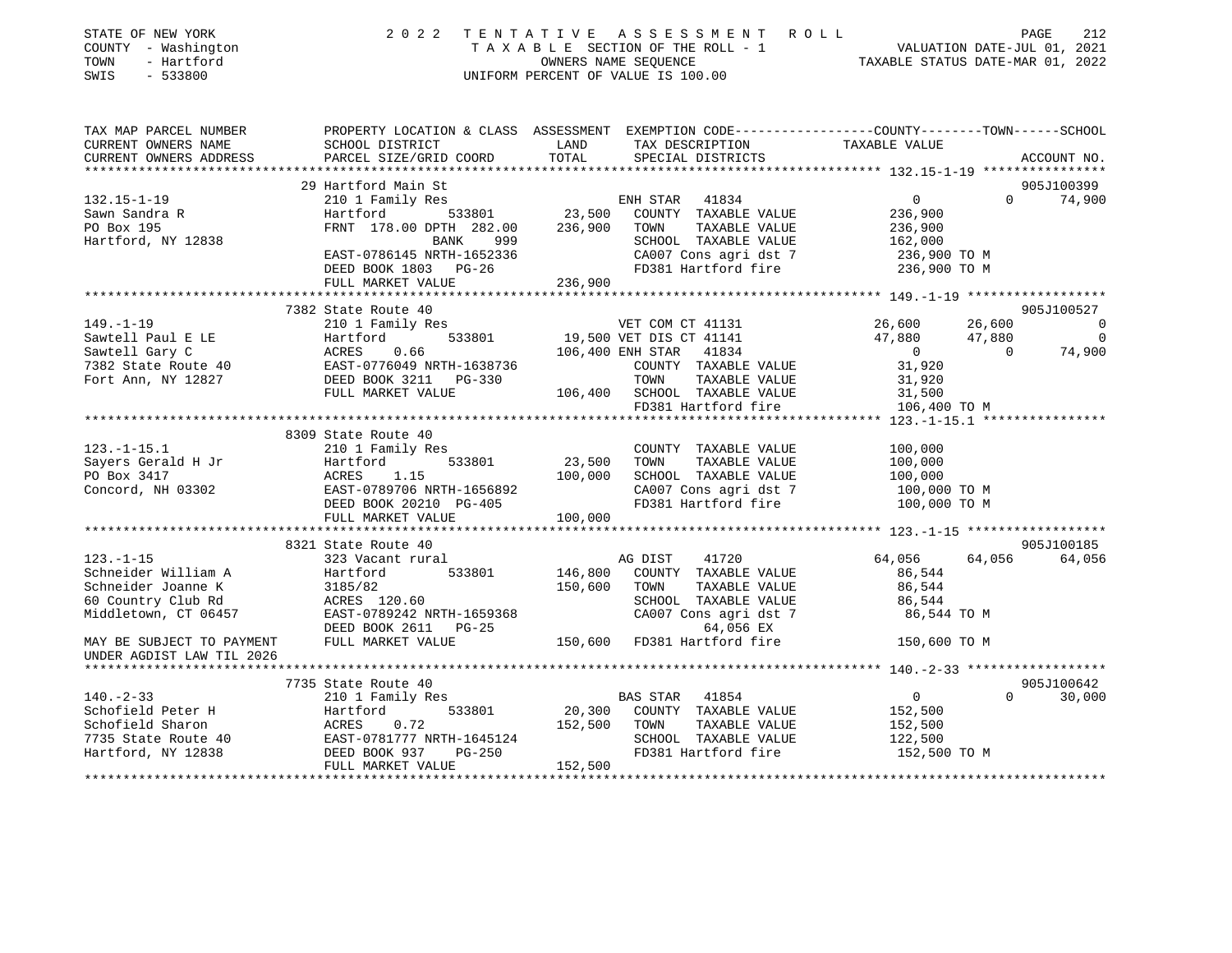| STATE OF NEW YORK<br>COUNTY - Washington<br>TOWN<br>- Hartford<br>SWIS<br>$-533800$                                                                                                                                                                            |                                                                                                                                               |                                 | 2022 TENTATIVE ASSESSMENT ROLL<br>UNIFORM PERCENT OF VALUE IS 100.00                                          | TENTATIVE ASSESSMENT ROLL<br>TAXABLE SECTION OF THE ROLL - 1 VALUATION DATE-JUL 01, 2021<br>CONNERS NAME SEQUENCE TAXABLE STATUS DATE-MAR 01, 2022 |             |
|----------------------------------------------------------------------------------------------------------------------------------------------------------------------------------------------------------------------------------------------------------------|-----------------------------------------------------------------------------------------------------------------------------------------------|---------------------------------|---------------------------------------------------------------------------------------------------------------|----------------------------------------------------------------------------------------------------------------------------------------------------|-------------|
| TAX MAP PARCEL NUMBER<br>CURRENT OWNERS NAME<br>CURRENT OWNERS ADDRESS                                                                                                                                                                                         | PROPERTY LOCATION & CLASS ASSESSMENT EXEMPTION CODE----------------COUNTY-------TOWN------SCHOOL<br>SCHOOL DISTRICT<br>PARCEL SIZE/GRID COORD | LAND<br>TOTAL                   | TAX DESCRIPTION<br>SPECIAL DISTRICTS                                                                          | TAXABLE VALUE                                                                                                                                      | ACCOUNT NO. |
|                                                                                                                                                                                                                                                                | 8852 State Route 40                                                                                                                           |                                 |                                                                                                               |                                                                                                                                                    | 905J100318  |
| $114. - 1 - 8$<br>Schroeder Gerald J<br>8852 State Route 40<br>Fort Ann, NY 12827<br>PRIOR OWNER ON 3/01/2022                                                                                                                                                  | 210 1 Family Res<br>Hartford<br>533801<br>ROW 710/277<br>ACRES<br>6.31<br>EAST-0791729 NRTH-1668566<br>DEED BOOK 20220 PG-467                 | 26,500 TOWN<br>254,000          | COUNTY TAXABLE VALUE<br>TAXABLE VALUE<br>SCHOOL TAXABLE VALUE<br>CA007 Cons agri dst 7<br>FD381 Hartford fire | 254,000<br>254,000<br>254,000<br>254,000 TO M<br>254,000 TO M                                                                                      |             |
| Schroeder Gerald J                                                                                                                                                                                                                                             | FULL MARKET VALUE                                                                                                                             | 254,000                         |                                                                                                               |                                                                                                                                                    |             |
| MAY BE SUBJECT TO PAYMENT<br>UNDER RPTL483 UNTIL 2028<br>*************************                                                                                                                                                                             |                                                                                                                                               |                                 |                                                                                                               |                                                                                                                                                    |             |
|                                                                                                                                                                                                                                                                | State Route 40                                                                                                                                |                                 |                                                                                                               |                                                                                                                                                    | 905J101149  |
| $132 - 2 - 2.4$                                                                                                                                                                                                                                                | 312 Vac w/imprv                                                                                                                               |                                 | COUNTY TAXABLE VALUE                                                                                          | 16,000                                                                                                                                             |             |
| Schult Eric S                                                                                                                                                                                                                                                  | Hartford<br>533801                                                                                                                            | $11,000$ TOWN                   | TAXABLE VALUE                                                                                                 | 16,000                                                                                                                                             |             |
| Bentley Schult Lucille N LE ACRES                                                                                                                                                                                                                              | 1.20                                                                                                                                          |                                 | 16,000 SCHOOL TAXABLE VALUE                                                                                   | 16,000                                                                                                                                             |             |
| 6 Hillcrest Way<br>Granville, NY 12832                                                                                                                                                                                                                         | EAST-0790057 NRTH-1656892<br>DEED BOOK 3472 PG-196                                                                                            |                                 | FD381 Hartford fire                                                                                           | 16,000 TO M                                                                                                                                        |             |
|                                                                                                                                                                                                                                                                | FULL MARKET VALUE                                                                                                                             | 16,000                          |                                                                                                               |                                                                                                                                                    |             |
|                                                                                                                                                                                                                                                                |                                                                                                                                               |                                 |                                                                                                               |                                                                                                                                                    |             |
|                                                                                                                                                                                                                                                                | 30 Hillcrest Way                                                                                                                              |                                 |                                                                                                               |                                                                                                                                                    | 905J100566  |
| $132. - 2 - 2.1$                                                                                                                                                                                                                                               | 240 Rural res                                                                                                                                 |                                 | ENH STAR<br>41834                                                                                             | $\Omega$<br>$\overline{0}$                                                                                                                         | 74,900      |
|                                                                                                                                                                                                                                                                |                                                                                                                                               | $533801$ 63,000<br>191,500 TOWN | COUNTY TAXABLE VALUE<br>TAXABLE VALUE                                                                         | 191,500<br>191,500                                                                                                                                 |             |
|                                                                                                                                                                                                                                                                |                                                                                                                                               |                                 | SCHOOL TAXABLE VALUE                                                                                          | 116,600                                                                                                                                            |             |
| Schult Roy A<br>Schult Lucille N<br>30 Hillcrest Way<br>Granville, NY 12832<br>Schult Power & Martford<br>533801<br>533801<br>26 Hartford<br>26 Hartford<br>26 Hartford<br>2533801<br>26 Hartford<br>2533801<br>26 Hartford<br>26 Hartford<br>26 Hartford<br>2 | EAST-0790726 NRTH-1656231<br>DEED BOOK 2355 PG-144                                                                                            |                                 | FD381 Hartford fire 191,500 TO M                                                                              |                                                                                                                                                    |             |
|                                                                                                                                                                                                                                                                | FULL MARKET VALUE                                                                                                                             | 191,500                         |                                                                                                               |                                                                                                                                                    |             |
|                                                                                                                                                                                                                                                                |                                                                                                                                               |                                 |                                                                                                               |                                                                                                                                                    |             |
|                                                                                                                                                                                                                                                                | 8322 State Route 40                                                                                                                           |                                 |                                                                                                               |                                                                                                                                                    |             |
| $123. - 1 - 13.7$<br>Schult Roy A -LE-                                                                                                                                                                                                                         | 210 1 Family Res<br>Hartford 533801                                                                                                           | 24,800 TOWN                     | COUNTY TAXABLE VALUE<br>TAXABLE VALUE                                                                         | 193,000<br>193,000                                                                                                                                 |             |
| Schult Lucille -LE-                                                                                                                                                                                                                                            | LOT B                                                                                                                                         |                                 | 193,000 SCHOOL TAXABLE VALUE                                                                                  | 193,000                                                                                                                                            |             |
| 8322 State Route 40<br>Granville, NY 12832                                                                                                                                                                                                                     | ACRES<br>4.56<br>EAST-0790326 NRTH-1657055<br>DEED BOOK 2140 PG-194                                                                           |                                 | FD381 Hartford fire                                                                                           | 193,000 TO M                                                                                                                                       |             |
|                                                                                                                                                                                                                                                                | FULL MARKET VALUE                                                                                                                             | 193,000                         |                                                                                                               |                                                                                                                                                    |             |
|                                                                                                                                                                                                                                                                | 6 Hillcrest Way                                                                                                                               |                                 |                                                                                                               |                                                                                                                                                    |             |
| $132 - 2 - 2.6$                                                                                                                                                                                                                                                | 210 1 Family Res                                                                                                                              |                                 | COUNTY TAXABLE VALUE                                                                                          | 191,900                                                                                                                                            |             |
| Schult Roy A -LE-                                                                                                                                                                                                                                              | Hartford<br>533801                                                                                                                            | 23,400                          | TOWN<br>TAXABLE VALUE                                                                                         | 191,900                                                                                                                                            |             |
| Schult Eric S                                                                                                                                                                                                                                                  | 2140/190                                                                                                                                      |                                 | 191,900 SCHOOL TAXABLE VALUE                                                                                  | 191,900                                                                                                                                            |             |
| 6 Hillcrest Way<br>Granville, NY 12832                                                                                                                                                                                                                         | Sub Lot A<br>ACRES<br>1.13<br>EAST-0789925 NRTH-1656652<br>DEED BOOK 2174 PG-227                                                              |                                 | FD381 Hartford fire                                                                                           | 191,900 TO M                                                                                                                                       |             |
|                                                                                                                                                                                                                                                                | FULL MARKET VALUE                                                                                                                             | 191,900                         |                                                                                                               |                                                                                                                                                    |             |
|                                                                                                                                                                                                                                                                |                                                                                                                                               |                                 |                                                                                                               |                                                                                                                                                    |             |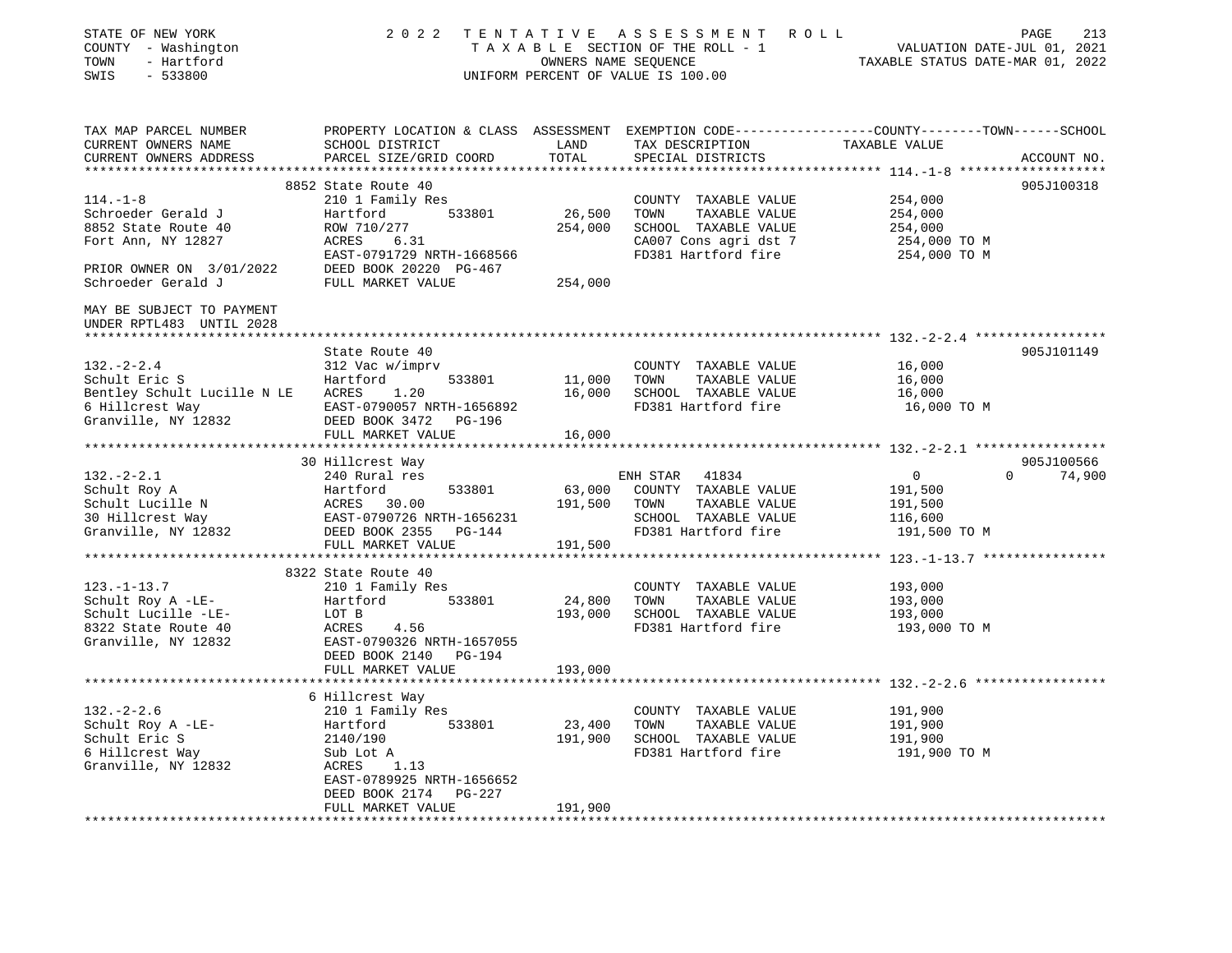| STATE OF NEW YORK<br>COUNTY - Washington<br>TOWN<br>- Hartford<br>$-533800$<br>SWIS | 2 0 2 2<br>TENTATIVE ASSESSMENT<br>R O L L<br>TAXABLE SECTION OF THE ROLL - 1<br>OWNERS NAME SEQUENCE<br>UNIFORM PERCENT OF VALUE IS 100.00 |         |                                                              | PAGE<br>214<br>VALUATION DATE-JUL 01, 2021<br>TAXABLE STATUS DATE-MAR 01, 2022 |                                    |             |
|-------------------------------------------------------------------------------------|---------------------------------------------------------------------------------------------------------------------------------------------|---------|--------------------------------------------------------------|--------------------------------------------------------------------------------|------------------------------------|-------------|
| TAX MAP PARCEL NUMBER                                                               | PROPERTY LOCATION & CLASS ASSESSMENT EXEMPTION CODE----------------COUNTY-------TOWN------SCHOOL                                            |         |                                                              |                                                                                |                                    |             |
| CURRENT OWNERS NAME                                                                 | SCHOOL DISTRICT                                                                                                                             | LAND    | TAX DESCRIPTION                                              | TAXABLE VALUE                                                                  |                                    |             |
| CURRENT OWNERS ADDRESS                                                              | PARCEL SIZE/GRID COORD                                                                                                                      | TOTAL   | SPECIAL DISTRICTS                                            |                                                                                |                                    | ACCOUNT NO. |
|                                                                                     |                                                                                                                                             |         |                                                              |                                                                                |                                    |             |
|                                                                                     | State Route 40                                                                                                                              |         |                                                              |                                                                                |                                    | 905J101040  |
| $123. - 1 - 13.2$                                                                   | 322 Rural vac>10<br>Hartford<br>533801                                                                                                      | 11,500  | COUNTY TAXABLE VALUE<br>TOWN<br>TAXABLE VALUE                | 11,500<br>11,500                                                               |                                    |             |
| Schult Roy A LE<br>Schult Lucille N LE                                              | ACRES<br>24.40                                                                                                                              | 11,500  | SCHOOL TAXABLE VALUE                                         | 11,500                                                                         |                                    |             |
| 8322 State Route 40                                                                 | EAST-0790901 NRTH-1657654                                                                                                                   |         | FD381 Hartford fire                                          | 11,500 TO M                                                                    |                                    |             |
| Granville, NY 12832                                                                 | DEED BOOK 3472<br>PG-193                                                                                                                    |         |                                                              |                                                                                |                                    |             |
|                                                                                     | FULL MARKET VALUE                                                                                                                           | 11,500  |                                                              |                                                                                |                                    |             |
|                                                                                     |                                                                                                                                             |         | ******************************* 132.15-2-7 ***************** |                                                                                |                                    |             |
|                                                                                     | 23 East St                                                                                                                                  |         |                                                              |                                                                                |                                    | 905J100413  |
| $132.15 - 2 - 7$<br>Scott Eleanor Colleen                                           | 220 2 Family Res<br>Hartford<br>533801                                                                                                      |         | VET WAR CT 41121                                             | 13,410<br>30,396                                                               | 13,410                             | 0<br>0      |
| 23 East St                                                                          | FRNT 100.00 DPTH 183.00                                                                                                                     |         | 15,400 AGED-CO/TN 41801<br>89,400 ENH STAR<br>41834          | $\Omega$                                                                       | 30,396<br>$\Omega$                 | 74,900      |
| Hartford, NY 12838                                                                  | <b>BANK</b><br>999                                                                                                                          |         | COUNTY TAXABLE VALUE                                         | 45,594                                                                         |                                    |             |
|                                                                                     | EAST-0786881 NRTH-1652376                                                                                                                   |         | TAXABLE VALUE<br>TOWN                                        | 45,594                                                                         |                                    |             |
|                                                                                     | DEED BOOK 2012<br>PG-316                                                                                                                    |         | SCHOOL TAXABLE VALUE                                         | 14,500                                                                         |                                    |             |
|                                                                                     | FULL MARKET VALUE                                                                                                                           | 89,400  | CA007 Cons agri dst 7                                        | 89,400 TO M                                                                    |                                    |             |
|                                                                                     |                                                                                                                                             |         | FD381 Hartford fire                                          | 89,400 TO M                                                                    |                                    |             |
|                                                                                     |                                                                                                                                             |         |                                                              |                                                                                |                                    |             |
|                                                                                     | State Route 40                                                                                                                              |         |                                                              |                                                                                |                                    | 905J100316  |
| $149. - 1 - 15$                                                                     | 311 Res vac land                                                                                                                            |         | COUNTY TAXABLE VALUE                                         | 9,500                                                                          |                                    |             |
| Scripture Martha A                                                                  | Hartford<br>533801                                                                                                                          | 9,500   | TAXABLE VALUE<br>TOWN                                        | 9,500                                                                          |                                    |             |
| Scripture Victor M                                                                  | FRNT 150.00 DPTH 150.00                                                                                                                     | 9.500   | SCHOOL TAXABLE VALUE                                         | 9,500                                                                          |                                    |             |
| 7364 State Route 40                                                                 | EAST-0775648 NRTH-1638130                                                                                                                   |         | FD381 Hartford fire                                          | 9,500 TO M                                                                     |                                    |             |
| Fort Ann, NY 12827                                                                  | DEED BOOK 1843<br>$PG-275$                                                                                                                  |         |                                                              |                                                                                |                                    |             |
|                                                                                     | FULL MARKET VALUE                                                                                                                           | 9,500   |                                                              |                                                                                |                                    |             |
|                                                                                     |                                                                                                                                             |         |                                                              |                                                                                |                                    |             |
|                                                                                     | 7364 State Route 40                                                                                                                         |         |                                                              |                                                                                |                                    | 905J101312  |
| $149. - 1 - 22.4$                                                                   | 210 1 Family Res                                                                                                                            |         | 41854<br>BAS STAR                                            | $\mathbf{0}$                                                                   | $\Omega$                           | 30,000      |
| Scripture Martha A                                                                  | 533801<br>Hartford                                                                                                                          | 33,900  | COUNTY TAXABLE VALUE                                         | 109,100                                                                        |                                    |             |
| Scripture Victor M                                                                  | <b>ACRES</b><br>4.63                                                                                                                        | 109,100 | TOWN<br>TAXABLE VALUE                                        | 109,100                                                                        |                                    |             |
| 7364 State Route 40                                                                 | EAST-0775961 NRTH-1638140                                                                                                                   |         | SCHOOL TAXABLE VALUE                                         | 79,100                                                                         |                                    |             |
| Fort Ann, NY 12827                                                                  | DEED BOOK 1817<br><b>PG-120</b><br>FULL MARKET VALUE                                                                                        | 109,100 | FD381 Hartford fire                                          | 109,100 TO M                                                                   |                                    |             |
|                                                                                     | * * * * * * * * * * * * * * * * * * * *                                                                                                     |         |                                                              |                                                                                | $132. -2 - 21.4$ ***************** |             |
|                                                                                     | 5245 State Route 149                                                                                                                        |         |                                                              |                                                                                |                                    | 905J101104  |
| $132. - 2 - 21.4$                                                                   | 210 1 Family Res                                                                                                                            |         | 41854<br><b>BAS STAR</b>                                     | $\mathbf{0}$                                                                   | $\Omega$                           | 30,000      |
| Sears Robert J                                                                      | Hartford<br>533801                                                                                                                          | 28,300  | COUNTY TAXABLE VALUE                                         | 131,300                                                                        |                                    |             |
| Sears Debra A                                                                       | ACRES<br>2.76 BANK<br>999                                                                                                                   | 131,300 | TAXABLE VALUE<br>TOWN                                        | 131,300                                                                        |                                    |             |
| 5245 State Route 149                                                                | EAST-0793327 NRTH-1653670                                                                                                                   |         | SCHOOL TAXABLE VALUE                                         | 101,300                                                                        |                                    |             |
| Granville, NY 12832                                                                 | DEED BOOK 887<br>$PG-317$                                                                                                                   |         | FD381 Hartford fire                                          | 131,300 TO M                                                                   |                                    |             |
|                                                                                     | FULL MARKET VALUE                                                                                                                           | 131,300 |                                                              |                                                                                |                                    |             |
|                                                                                     |                                                                                                                                             |         |                                                              |                                                                                |                                    |             |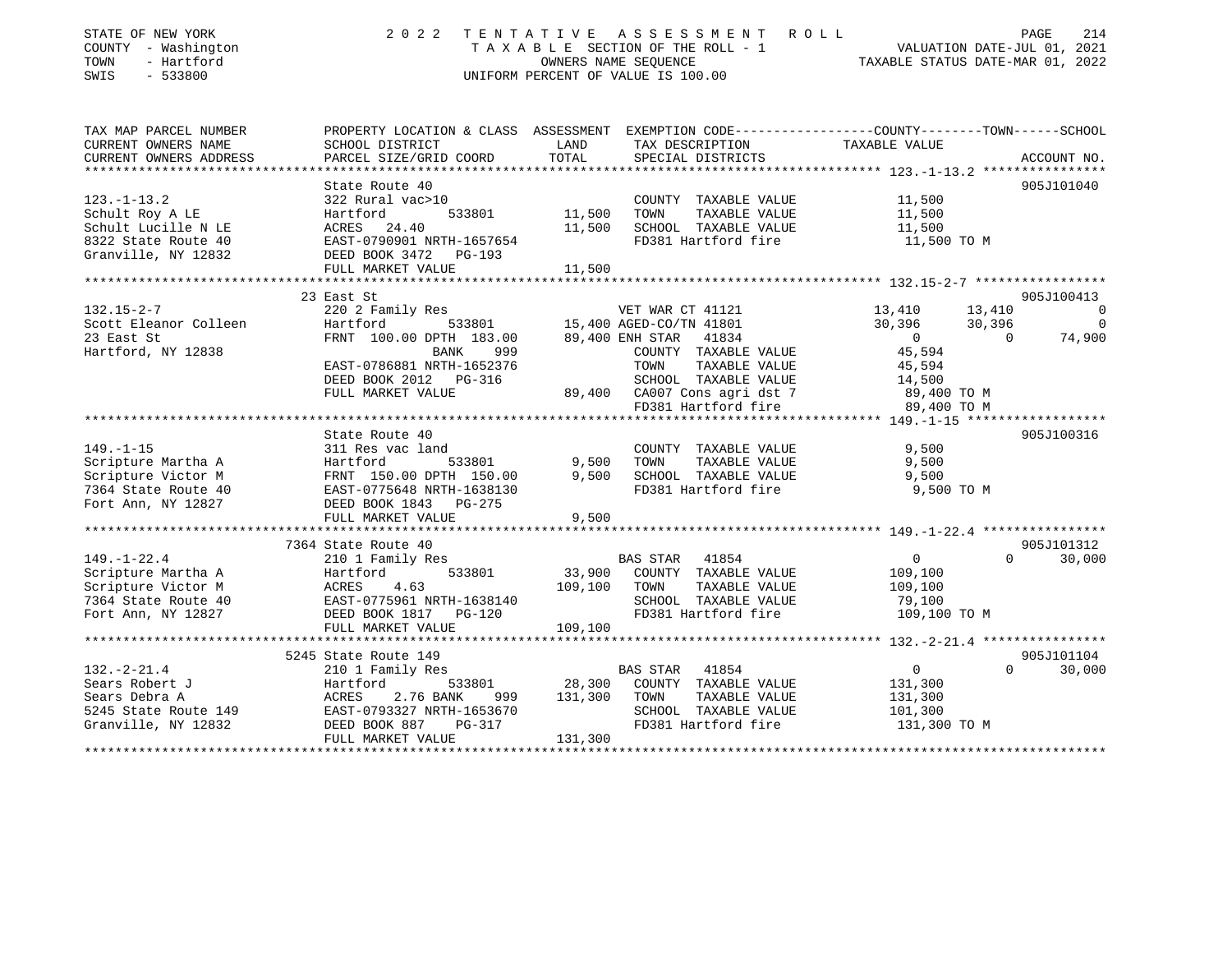| STATE OF NEW YORK<br>COUNTY - Washington<br>- Hartford<br>TOWN<br>SWIS<br>$-533800$ | 2 0 2 2                                                                                                             | TENTATIVE | ASSESSMENT<br>TAXABLE SECTION OF THE ROLL - 1<br>OWNERS NAME SEQUENCE<br>UNIFORM PERCENT OF VALUE IS 100.00 | ROLL<br>TAXABLE STATUS DATE-MAR 01, 2022 | PAGE<br>215<br>VALUATION DATE-JUL 01, 2021 |
|-------------------------------------------------------------------------------------|---------------------------------------------------------------------------------------------------------------------|-----------|-------------------------------------------------------------------------------------------------------------|------------------------------------------|--------------------------------------------|
| TAX MAP PARCEL NUMBER<br>CURRENT OWNERS NAME                                        | PROPERTY LOCATION & CLASS ASSESSMENT EXEMPTION CODE----------------COUNTY-------TOWN------SCHOOL<br>SCHOOL DISTRICT | LAND      | TAX DESCRIPTION                                                                                             | TAXABLE VALUE                            |                                            |
| CURRENT OWNERS ADDRESS                                                              | PARCEL SIZE/GRID COORD                                                                                              | TOTAL     | SPECIAL DISTRICTS                                                                                           |                                          | ACCOUNT NO.                                |
|                                                                                     | 5253 State Route 149                                                                                                |           |                                                                                                             |                                          | 905J101169                                 |
| $132. - 2 - 21.5$                                                                   | 210 1 Family Res                                                                                                    |           | 41854<br>BAS STAR                                                                                           | $\overline{0}$                           | $\Omega$<br>30,000                         |
| Seitz Linda A                                                                       | Hartford<br>533801                                                                                                  | 28,300    | COUNTY TAXABLE VALUE                                                                                        | 133,800                                  |                                            |
| 5253 State Route 149                                                                | ACRES<br>2.77                                                                                                       | 133,800   | TAXABLE VALUE<br>TOWN                                                                                       | 133,800                                  |                                            |
| Granville, NY 12832                                                                 | EAST-0793521 NRTH-1653797                                                                                           |           | SCHOOL TAXABLE VALUE                                                                                        | 103,800                                  |                                            |
|                                                                                     | DEED BOOK 925<br>PG-66                                                                                              |           | FD381 Hartford fire                                                                                         | 133,800 TO M                             |                                            |
|                                                                                     | FULL MARKET VALUE                                                                                                   | 133,800   |                                                                                                             |                                          |                                            |
|                                                                                     |                                                                                                                     |           |                                                                                                             |                                          |                                            |
|                                                                                     | 71 Old Town Way                                                                                                     |           | 84 PCT OF VALUE USED FOR EXEMPTION PURPOSES                                                                 |                                          | 905J100519                                 |
| $150. - 1 - 34.1$                                                                   | 240 Rural res                                                                                                       |           | VET COM CT 41131                                                                                            | 41,727                                   | 41,727<br>$\Omega$                         |
| Semanscin Michael J                                                                 | 533801<br>Hartford                                                                                                  |           | 56,500 BAS STAR 41854                                                                                       | $\mathbf{0}$                             | $\Omega$<br>30,000                         |
| Semanscin Margaret A Estate<br>71 Old Town Way                                      | ACRES 36.10<br>EAST-0784661 NRTH-1635254                                                                            | 198,700   | COUNTY TAXABLE VALUE<br>TOWN                                                                                | 156,973                                  |                                            |
| Granville, NY 12832                                                                 | DEED BOOK 3753<br>$PG-148$                                                                                          |           | TAXABLE VALUE<br>SCHOOL TAXABLE VALUE                                                                       | 156,973<br>168,700                       |                                            |
|                                                                                     | FULL MARKET VALUE                                                                                                   |           | 198,700 FD381 Hartford fire                                                                                 | 198,700 TO M                             |                                            |
|                                                                                     | *****************************                                                                                       |           |                                                                                                             | ********* 140.-1-41.5 *****************  |                                            |
|                                                                                     | 19 Slate Way                                                                                                        |           |                                                                                                             |                                          |                                            |
| $140. - 1 - 41.5$                                                                   | 270 Mfg housing                                                                                                     |           | COUNTY TAXABLE VALUE                                                                                        | 83,700                                   |                                            |
| Severance Joseph C                                                                  | Hartford<br>533801                                                                                                  | 38,600    | TOWN<br>TAXABLE VALUE                                                                                       | 83,700                                   |                                            |
| Severance Angie J                                                                   | LOT 3                                                                                                               | 83,700    | SCHOOL TAXABLE VALUE                                                                                        | 83,700                                   |                                            |
| 19 Slate Way                                                                        | 6.19<br>ACRES                                                                                                       |           | FD381 Hartford fire                                                                                         | 83,700 TO M                              |                                            |
| Fort Ann, NY 12827                                                                  | EAST-0770598 NRTH-1642354                                                                                           |           |                                                                                                             |                                          |                                            |
|                                                                                     | DEED BOOK 756<br>PG-286                                                                                             |           |                                                                                                             |                                          |                                            |
|                                                                                     | FULL MARKET VALUE                                                                                                   | 83,700    |                                                                                                             |                                          |                                            |
|                                                                                     | 69 Townsend Rd                                                                                                      |           |                                                                                                             |                                          | 905J101212                                 |
| $140. -2 - 2.1$                                                                     | 210 1 Family Res                                                                                                    |           | BAS STAR<br>41854                                                                                           | $\circ$                                  | 30,000<br>$\Omega$                         |
| Sharp Matthew S                                                                     | Hartford<br>533801                                                                                                  | 32,000    | COUNTY TAXABLE VALUE                                                                                        | 137,400                                  |                                            |
| Sharp Jennifer M                                                                    | ACRES<br>4.00 BANK<br>999                                                                                           | 137,400   | TAXABLE VALUE<br>TOWN                                                                                       | 137,400                                  |                                            |
| 69 Townsend Rd                                                                      | EAST-0781557 NRTH-1647491                                                                                           |           | SCHOOL TAXABLE VALUE                                                                                        | 107,400                                  |                                            |
| Hartford, NY 12838                                                                  | DEED BOOK 932<br>$PG-206$                                                                                           |           | CA007 Cons agri dst 7                                                                                       | 137,400 TO M                             |                                            |
|                                                                                     | FULL MARKET VALUE                                                                                                   |           | 137,400 FD381 Hartford fire                                                                                 | 137,400 TO M                             |                                            |
|                                                                                     |                                                                                                                     |           |                                                                                                             |                                          |                                            |
|                                                                                     | 59 Blood St                                                                                                         |           |                                                                                                             |                                          | 905J101183                                 |
| $142. - 1 - 30$                                                                     | 210 1 Family Res                                                                                                    |           | ENH STAR<br>41834                                                                                           | $\overline{0}$                           | $\Omega$<br>74,900                         |
| Shattuck Christine                                                                  | 533801<br>Hartford                                                                                                  | 34,300    | COUNTY TAXABLE VALUE                                                                                        | 112,400                                  |                                            |
| 59 Blood St<br>Granville, NY 12832                                                  | 8.07<br>ACRES<br>EAST-0790288 NRTH-1642828                                                                          | 112,400   | TOWN<br>TAXABLE VALUE<br>SCHOOL TAXABLE VALUE                                                               | 112,400<br>37,500                        |                                            |
|                                                                                     | DEED BOOK 782<br>$PG-288$                                                                                           |           | CA008 Cons agri dst 8                                                                                       | 112,400 TO M                             |                                            |
|                                                                                     | FULL MARKET VALUE                                                                                                   |           | 112,400 FD381 Hartford fire                                                                                 | 112,400 TO M                             |                                            |
|                                                                                     |                                                                                                                     |           |                                                                                                             |                                          |                                            |
|                                                                                     | Blood St                                                                                                            |           |                                                                                                             |                                          | 905J100498                                 |
| $132. - 4 - 9.1$                                                                    | 312 Vac w/imprv                                                                                                     |           | COUNTY TAXABLE VALUE                                                                                        | 8,000                                    |                                            |
| Shaw David E                                                                        | Hartford<br>533801                                                                                                  | 1,000     | TOWN<br>TAXABLE VALUE                                                                                       | 8,000                                    |                                            |
| Shaw Nina                                                                           | FRNT 150.00 DPTH 150.00                                                                                             | 8,000     | SCHOOL TAXABLE VALUE                                                                                        | 8,000                                    |                                            |
| 423 Blood St                                                                        | EAST-0794620 NRTH-1650111                                                                                           |           | FD381 Hartford fire                                                                                         | 8,000 TO M                               |                                            |
| Granville, NY 12832                                                                 | DEED BOOK 604<br>$PG-27$                                                                                            |           |                                                                                                             |                                          |                                            |
|                                                                                     | FULL MARKET VALUE                                                                                                   | 8,000     |                                                                                                             |                                          |                                            |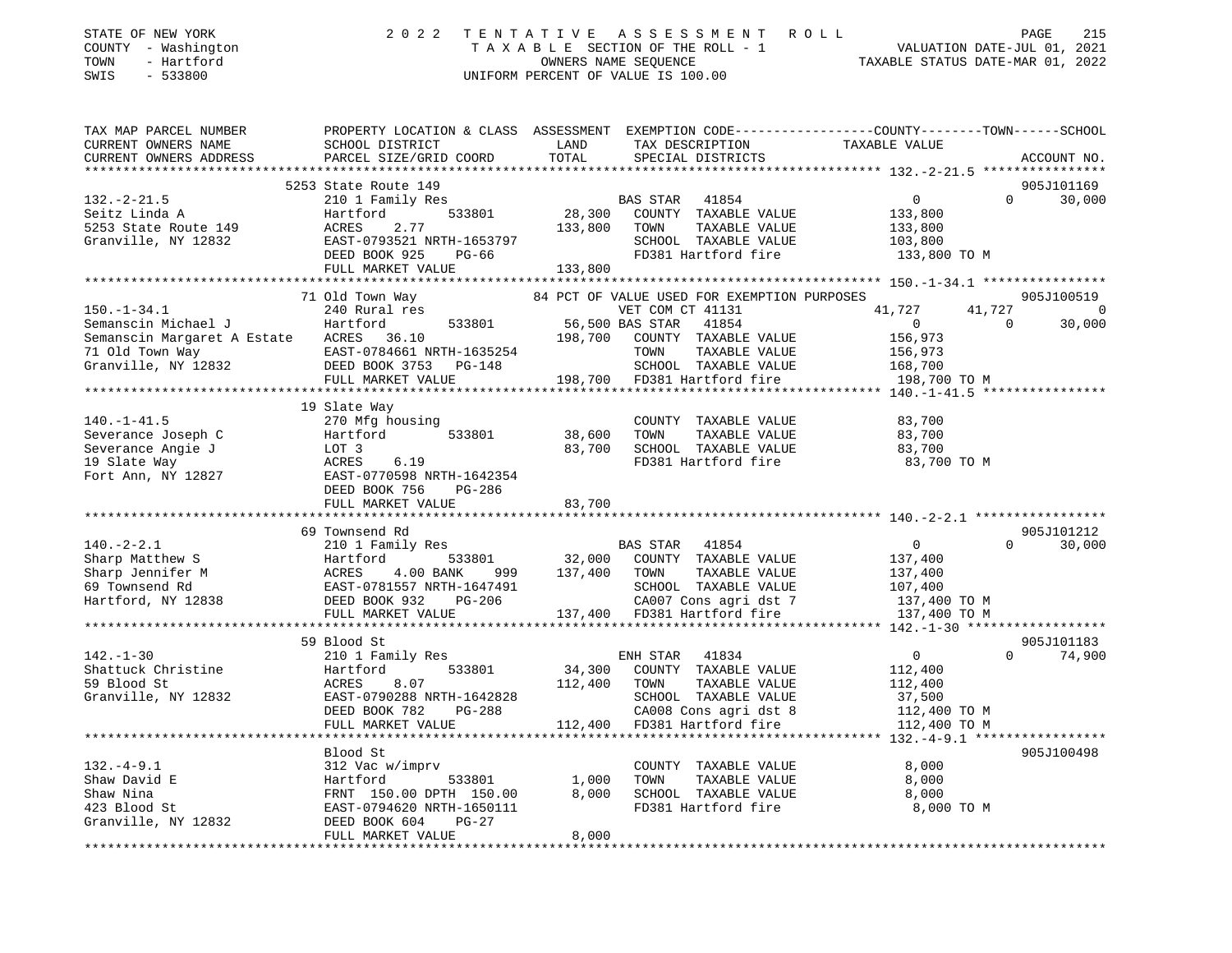| STATE OF NEW YORK<br>COUNTY - Washington<br>TOWN<br>- Hartford<br>SWIS<br>$-533800$ | 2 0 2 2                                    |         | TENTATIVE ASSESSMENT ROLL<br>UNIFORM PERCENT OF VALUE IS 100.00 | PAGE<br>216<br>T A X A B L E SECTION OF THE ROLL - 1<br>OWNERS NAME SEQUENCE TAXABLE STATUS DATE-MAR 01, 2022<br>TAXABLE STATUS DATE-MAR 01, 2022 |
|-------------------------------------------------------------------------------------|--------------------------------------------|---------|-----------------------------------------------------------------|---------------------------------------------------------------------------------------------------------------------------------------------------|
| TAX MAP PARCEL NUMBER<br>CURRENT OWNERS NAME                                        | SCHOOL DISTRICT                            | LAND    | TAX DESCRIPTION                                                 | PROPERTY LOCATION & CLASS ASSESSMENT EXEMPTION CODE----------------COUNTY-------TOWN------SCHOOL<br>TAXABLE VALUE                                 |
| CURRENT OWNERS ADDRESS                                                              | PARCEL SIZE/GRID COORD                     | TOTAL   | SPECIAL DISTRICTS                                               | ACCOUNT NO.                                                                                                                                       |
|                                                                                     |                                            |         |                                                                 |                                                                                                                                                   |
|                                                                                     | 423 Blood St                               |         |                                                                 | 905J100117<br>$\overline{0}$<br>$\Omega$                                                                                                          |
| $132. - 4 - 10$<br>Shaw David E                                                     | 210 1 Family Res<br>Hartford<br>533801     | 25,700  | ENH STAR 41834<br>COUNTY TAXABLE VALUE                          | 74,900<br>159,400                                                                                                                                 |
| Shaw Nina L                                                                         |                                            | 159,400 | TOWN<br>TAXABLE VALUE                                           | 159,400                                                                                                                                           |
| 423 Blood St                                                                        | ACRES 1.90<br>EAST-0794487 NRTH-1650323    |         | SCHOOL TAXABLE VALUE                                            | 84,500                                                                                                                                            |
| Granville, NY 12832                                                                 | PG-876<br>DEED BOOK 477                    |         | FD381 Hartford fire                                             | 159,400 TO M                                                                                                                                      |
|                                                                                     | FULL MARKET VALUE                          | 159,400 |                                                                 |                                                                                                                                                   |
|                                                                                     |                                            |         |                                                                 |                                                                                                                                                   |
|                                                                                     | 3142 County Route 43                       |         |                                                                 | 905J100093                                                                                                                                        |
| $148. - 1 - 9$                                                                      | 210 1 Family Res                           |         | COUNTY TAXABLE VALUE                                            | 77,200                                                                                                                                            |
| Shaw John                                                                           | 533801<br>Hartford                         | 14,000  | TAXABLE VALUE<br>TOWN                                           | 77,200                                                                                                                                            |
| 180 Waite Rd                                                                        | ACRES<br>0.36                              | 77,200  | SCHOOL TAXABLE VALUE                                            | 77,200                                                                                                                                            |
| Hudson Falls, NY 12839                                                              | EAST-0765356 NRTH-1637442                  |         | FD381 Hartford fire                                             | 77,200 TO M                                                                                                                                       |
|                                                                                     | DEED BOOK 20191 PG-29537                   |         |                                                                 |                                                                                                                                                   |
|                                                                                     | FULL MARKET VALUE                          | 77,200  |                                                                 |                                                                                                                                                   |
|                                                                                     |                                            |         |                                                                 |                                                                                                                                                   |
|                                                                                     | 1485 Baldwin Corners Rd                    |         |                                                                 | 905J100573                                                                                                                                        |
| $122. - 1 - 2$                                                                      | 270 Mfg housing                            |         | COUNTY TAXABLE VALUE                                            | 48,800                                                                                                                                            |
| Shaw Phyllis Estate                                                                 | 533801<br>Hartford                         | 27,500  | TAXABLE VALUE<br>TOWN                                           | 48,800                                                                                                                                            |
| Shaw Walter Estate                                                                  | Survey13107                                | 48,800  | SCHOOL TAXABLE VALUE                                            | 48,800                                                                                                                                            |
| 1485 Baldwin Corners Rd                                                             | ACRES<br>2.50                              |         | FD381 Hartford fire                                             | 48,800 TO M                                                                                                                                       |
| Fort Ann, NY 12827                                                                  | EAST-0770697 NRTH-1663748<br>DEED BOOK 422 |         |                                                                 |                                                                                                                                                   |
|                                                                                     | PG-822<br>FULL MARKET VALUE                | 48,800  |                                                                 |                                                                                                                                                   |
|                                                                                     |                                            |         |                                                                 |                                                                                                                                                   |
|                                                                                     | 41 Skyview Meadows Ln                      |         |                                                                 | 905J101018                                                                                                                                        |
| $141. - 1 - 55$                                                                     | 210 1 Family Res                           |         | BAS STAR 41854                                                  | 30,000<br>$\overline{0}$<br>$\Omega$                                                                                                              |
| Sherman Randolph Edward                                                             | 533801<br>Hartford                         |         | 29,300 COUNTY TAXABLE VALUE                                     | 187,000                                                                                                                                           |
| Sherman Kathleen Ann                                                                | ACRES<br>2.70                              | 187,000 | TAXABLE VALUE<br>TOWN                                           | 187,000                                                                                                                                           |
| 41 Skyview Meadows Ln                                                               | EAST-0787085 NRTH-1648719                  |         | SCHOOL TAXABLE VALUE                                            | 157,000                                                                                                                                           |
| Granville, NY 12832                                                                 | DEED BOOK 3633 PG-194                      |         | CA007 Cons agri dst 7                                           | 187,000 TO M                                                                                                                                      |
|                                                                                     | FULL MARKET VALUE                          |         | 187,000 FD381 Hartford fire                                     | 187,000 TO M                                                                                                                                      |
|                                                                                     |                                            |         |                                                                 |                                                                                                                                                   |
|                                                                                     | 31 Townsend Rd                             |         |                                                                 | 905J100338                                                                                                                                        |
| $140. - 2 - 6$                                                                      | 210 1 Family Res                           |         | BAS STAR<br>41854                                               | $\overline{0}$<br>$\Omega$<br>30,000                                                                                                              |
| Sherwin Jack L Jr                                                                   | Hartford<br>533801                         | 23,200  | COUNTY TAXABLE VALUE                                            | 127,100                                                                                                                                           |
| 31 Townsend Rd                                                                      | 1.06 BANK<br>ACRES<br>999                  | 127,100 | TAXABLE VALUE<br>TOWN                                           | 127,100                                                                                                                                           |
| Hartford, NY 12838                                                                  | EAST-0782335 NRTH-1646842                  |         | SCHOOL TAXABLE VALUE                                            | 97,100                                                                                                                                            |
|                                                                                     | DEED BOOK 3847 PG-140                      |         | CA007 Cons agri dst 7                                           | 127,100 TO M                                                                                                                                      |
|                                                                                     | FULL MARKET VALUE                          |         | 127,100 FD381 Hartford fire                                     | 127,100 TO M                                                                                                                                      |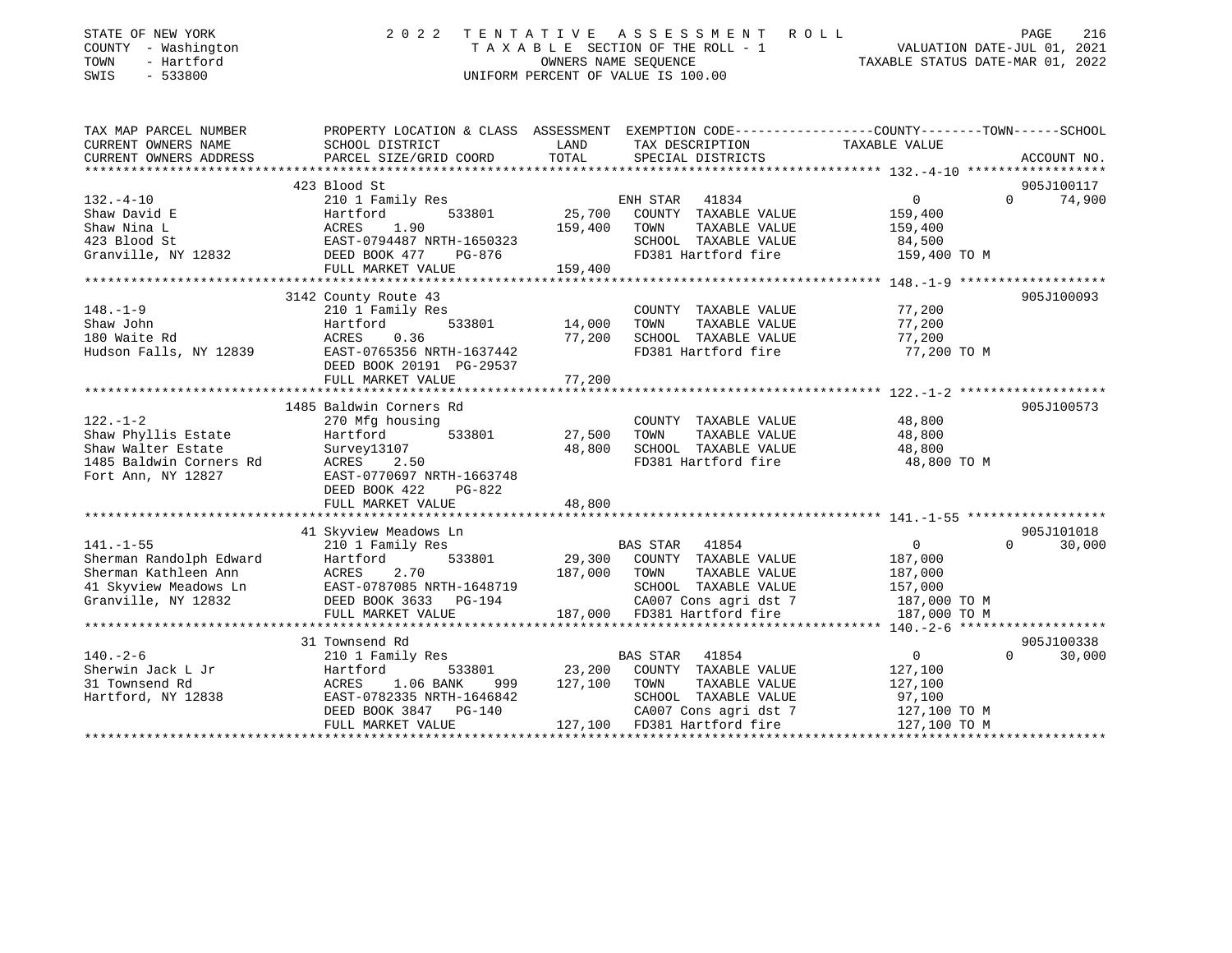| STATE OF NEW YORK<br>COUNTY - Washington<br>- Hartford<br>TOWN<br>SWIS<br>$-533800$ | 2 0 2 2                                                                                                   | TENTATIVE | ASSESSMENT ROLL<br>UNIFORM PERCENT OF VALUE IS 100.00 | PAGE<br>TAXABLE SECTION OF THE ROLL - 1<br>TAXABLE SECTION OF THE ROLL - 1<br>OWNERS NAME SEQUENCE<br>TAXABLE STATUS DATE-MAR 01, 2022 | 217         |
|-------------------------------------------------------------------------------------|-----------------------------------------------------------------------------------------------------------|-----------|-------------------------------------------------------|----------------------------------------------------------------------------------------------------------------------------------------|-------------|
| TAX MAP PARCEL NUMBER                                                               |                                                                                                           |           |                                                       | PROPERTY LOCATION & CLASS ASSESSMENT EXEMPTION CODE-----------------COUNTY--------TOWN------SCHOOL                                     |             |
| CURRENT OWNERS NAME                                                                 | SCHOOL DISTRICT                                                                                           | LAND      | TAX DESCRIPTION                                       | TAXABLE VALUE                                                                                                                          |             |
| CURRENT OWNERS ADDRESS                                                              | PARCEL SIZE/GRID COORD                                                                                    | TOTAL     | SPECIAL DISTRICTS                                     |                                                                                                                                        | ACCOUNT NO. |
|                                                                                     | 620 Warren Rd                                                                                             |           |                                                       |                                                                                                                                        |             |
| $123. -1 - 11.11$                                                                   | 270 Mfg housing                                                                                           |           | BAS STAR 41854                                        | $\overline{0}$<br>$\Omega$                                                                                                             | 30,000      |
| Shields Timothy J                                                                   | 533801<br>Hartford                                                                                        | 25,600    | COUNTY TAXABLE VALUE                                  | 44,300                                                                                                                                 |             |
| PO Box 37                                                                           | ACRES<br>5.01 BANK 999 44,300                                                                             |           | TAXABLE VALUE<br>TOWN                                 | 44,300                                                                                                                                 |             |
| Hartford, NY 12838 EAST-0792084 NRTH-1663969                                        |                                                                                                           |           | SCHOOL TAXABLE VALUE                                  | 14,300                                                                                                                                 |             |
|                                                                                     | DEED BOOK 788<br>PG-187                                                                                   |           | CA007 Cons agri dst 7                                 | 44,300 TO M                                                                                                                            |             |
|                                                                                     | FULL MARKET VALUE                                                                                         |           | 44,300 FD381 Hartford fire 44,300 TO M                |                                                                                                                                        |             |
|                                                                                     |                                                                                                           |           |                                                       |                                                                                                                                        |             |
|                                                                                     | 44 Russell Ln                                                                                             |           |                                                       |                                                                                                                                        | 905J100512  |
| $149. - 1 - 45$                                                                     | 210 1 Family Res                                                                                          |           | COUNTY TAXABLE VALUE                                  | 159,000                                                                                                                                |             |
|                                                                                     |                                                                                                           | 30,200    | TAXABLE VALUE<br>TOWN                                 | 159,000                                                                                                                                |             |
| Shine Ryan R<br>44 Russell Ln<br>Argyle, NY 12809                                   | 999 — 1                                                                                                   | 159,000   | SCHOOL TAXABLE VALUE                                  | 159,000                                                                                                                                |             |
|                                                                                     |                                                                                                           |           | CA006 Cons agri dst 6                                 | 159,000 TO M                                                                                                                           |             |
|                                                                                     | Hartford 533801<br>ACRES 2.90 BANK 999<br>EAST-0771743 NRTH-1635425<br>DEED BOOK 3718 PG-36               |           | FD381 Hartford fire                                   | 159,000 TO M                                                                                                                           |             |
|                                                                                     | FULL MARKET VALUE                                                                                         | 159,000   |                                                       |                                                                                                                                        |             |
|                                                                                     |                                                                                                           |           |                                                       |                                                                                                                                        | 905J101355  |
| $114. - 1 - 1.2$                                                                    | 747 County Route 17<br>210 1 Family Res                                                                   |           | BAS STAR 41854                                        | 0<br>$\Omega$                                                                                                                          | 30,000      |
| Sill Brenda                                                                         | 533801<br>Hartford                                                                                        | 32,000    | COUNTY TAXABLE VALUE                                  | 180,400                                                                                                                                |             |
| 747 County Route 17                                                                 | 573/103                                                                                                   | 180,400   | TOWN<br>TAXABLE VALUE                                 | 180,400                                                                                                                                |             |
| Fort Ann, NY 12827                                                                  | ACRES<br>4.00                                                                                             |           | SCHOOL TAXABLE VALUE                                  | 150,400                                                                                                                                |             |
|                                                                                     | EAST-0780477 NRTH-1668611                                                                                 |           | CA007 Cons agri dst 7                                 | 180,400 TO M                                                                                                                           |             |
|                                                                                     | DEED BOOK 929<br>$PG-23$                                                                                  |           | FD381 Hartford fire                                   | 180,400 TO M                                                                                                                           |             |
|                                                                                     | FULL MARKET VALUE                                                                                         | 180,400   |                                                       |                                                                                                                                        |             |
|                                                                                     |                                                                                                           |           |                                                       |                                                                                                                                        |             |
|                                                                                     | 8095 State Route 40                                                                                       |           |                                                       |                                                                                                                                        | 905J100044  |
| $132.15 - 2 - 5$                                                                    | 210 1 Family Res                                                                                          |           | COUNTY TAXABLE VALUE                                  | 82,300                                                                                                                                 |             |
| Sipowicz James                                                                      | Hartford<br>ACRES<br>533801                                                                               | 12,700    | TOWN<br>TAXABLE VALUE                                 | 82,300                                                                                                                                 |             |
| PO Box 169                                                                          | $0.30$ BANK<br>999                                                                                        | 82,300    | SCHOOL TAXABLE VALUE                                  | 82,300                                                                                                                                 |             |
| Hartford, NY 12838                                                                  | EAST-0787161 NRTH-1652295                                                                                 |           | CA007 Cons agri dst 7                                 | 82,300 TO M                                                                                                                            |             |
|                                                                                     | DEED BOOK 920<br>PG-147                                                                                   |           | FD381 Hartford fire                                   | 82,300 TO M                                                                                                                            |             |
|                                                                                     | FULL MARKET VALUE                                                                                         | 82,300    |                                                       |                                                                                                                                        |             |
|                                                                                     |                                                                                                           |           |                                                       |                                                                                                                                        |             |
|                                                                                     | 20 Skyview Meadows Ln                                                                                     |           |                                                       |                                                                                                                                        | 905J101370  |
| $141. - 1 - 66.3$                                                                   | 210 1 Family Res                                                                                          |           | BAS STAR 41854                                        | $\overline{0}$<br>$\Omega$                                                                                                             | 30,000      |
| Sipowicz James                                                                      |                                                                                                           | 37,400    | COUNTY TAXABLE VALUE                                  | 253,000                                                                                                                                |             |
| Sipowicz Melody<br>PO Box 169                                                       |                                                                                                           | 253,000   | TOWN<br>TAXABLE VALUE<br>SCHOOL TAXABLE VALUE         | 253,000                                                                                                                                |             |
| Hartford, NY 12838                                                                  |                                                                                                           |           | CA007 Cons agri dst 7                                 | 223,000<br>253,000 TO M                                                                                                                |             |
|                                                                                     | Hartford<br>ACRES 1.95 BANK 555<br>EAST-0787416 NRTH-1647959<br>DEED BOOK 764 PG-136<br>FILL MARKET VALUE |           | 253,000 FD381 Hartford fire                           | 253,000 TO M                                                                                                                           |             |
|                                                                                     |                                                                                                           |           |                                                       | **************************************<br>******************                                                                           |             |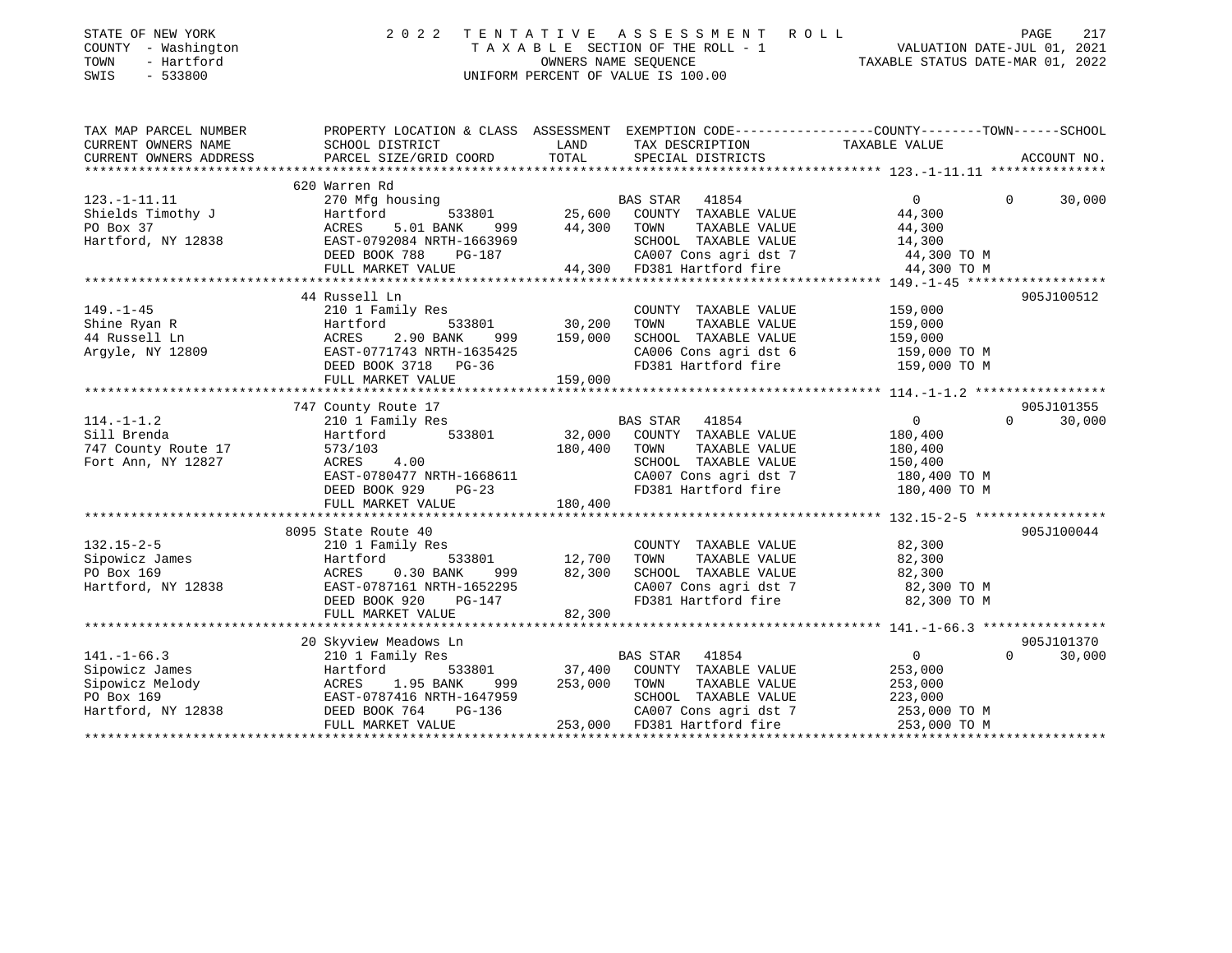| STATE OF NEW YORK<br>COUNTY - Washington<br>TOWN<br>- Hartford<br>SWIS<br>$-533800$              |                                                                                                                                                                                        |                                      | 2022 TENTATIVE ASSESSMENT ROLL<br>T A X A B L E SECTION OF THE ROLL - 1 WALUATION DATE-JUL 01, 2021<br>OWNERS NAME SECUENCE<br>OWNERS NAME SEQUENCE<br>UNIFORM PERCENT OF VALUE IS 100.00 | TAXABLE STATUS DATE-MAR 01, 2022                                | PAGE<br>218                 |
|--------------------------------------------------------------------------------------------------|----------------------------------------------------------------------------------------------------------------------------------------------------------------------------------------|--------------------------------------|-------------------------------------------------------------------------------------------------------------------------------------------------------------------------------------------|-----------------------------------------------------------------|-----------------------------|
| TAX MAP PARCEL NUMBER<br>CURRENT OWNERS NAME<br>CURRENT OWNERS ADDRESS<br>********************** | SCHOOL DISTRICT<br>PARCEL SIZE/GRID COORD                                                                                                                                              | LAND<br>TOTAL                        | PROPERTY LOCATION & CLASS ASSESSMENT EXEMPTION CODE---------------COUNTY-------TOWN-----SCHOOL<br>TAX DESCRIPTION<br>SPECIAL DISTRICTS                                                    | TAXABLE VALUE                                                   | ACCOUNT NO.                 |
| $141. - 1 - 66.4$<br>Sipowicz James<br>Sipowicz Melody<br>PO Box 169<br>Hartford, NY 12838       | Dick Hill Rd<br>314 Rural vac<10<br>533801<br>Hartford<br>ACRES 1.44 BANK 999 14,000 SCHOOL TAXABLE VALUE<br>EAST-0787210 NRTH-1647915<br>DEED BOOK 764<br>PG-136<br>FULL MARKET VALUE | COUNTY<br>14,000      TOWN<br>14,000 | COUNTY TAXABLE VALUE<br>TAXABLE VALUE<br>CA007 Cons agri dst 7<br>FD381 Hartford fire                                                                                                     | 14,000<br>14,000<br>14,000<br>14,000 TO M<br>14,000 TO M        |                             |
|                                                                                                  |                                                                                                                                                                                        |                                      |                                                                                                                                                                                           |                                                                 |                             |
| $140. - 1 - 22.3$<br>Sisco Craig<br>3498 State Route 196<br>Fort Ann, NY 12827                   | 3498 State Route 196<br>270 Mfg housing<br>533801<br>Hartford<br>Hartfo<br>ACRES<br>1.10<br>EAST-0770761 NRTH-1644223<br>DEED BOOK 1778 PG-41<br>FULL MARKET VALUE                     | 37,800<br>37,800                     | BAS STAR 41854<br>23,300 COUNTY TAXABLE VALUE<br>TAXABLE VALUE<br>TOWN<br>SCHOOL TAXABLE VALUE<br>FD381 Hartford fire                                                                     | $\overline{0}$<br>37,800<br>37,800<br>7,800<br>37,800 TO M      | 30,000<br>$\Omega$          |
|                                                                                                  |                                                                                                                                                                                        |                                      |                                                                                                                                                                                           | *********************** 140.-1-32 *******************           |                             |
| $140. - 1 - 32$<br>Sisco Kenneth W<br>3531 State Route 196<br>Fort Ann, NY 12827                 | State Route 196<br>312 Vac w/imprv<br>Hartford<br>533801<br>FRNT 100.00 DPTH 167.00 16,700 SCHOOL TAXABLE VALUE<br>0.39<br>ACRES<br>EAST-0771350 NRTH-1644564                          | 1,500                                | COUNTY TAXABLE VALUE<br>TAXABLE VALUE<br>TOWN<br>FD381 Hartford fire                                                                                                                      | 16,700<br>16,700<br>16,700<br>16,700 TO M                       | 905J100381                  |
|                                                                                                  | DEED BOOK 824<br>$PG-284$                                                                                                                                                              |                                      |                                                                                                                                                                                           |                                                                 |                             |
|                                                                                                  | FULL MARKET VALUE                                                                                                                                                                      | 16,700                               |                                                                                                                                                                                           |                                                                 |                             |
| $140. - 1 - 31$<br>Sisco Kenneth W Est<br>3531 State Route 196<br>Fort Ann, NY 12827             | 3531 State Route 196<br>210 1 Family Res<br>533801<br>Hartford<br>ACRES 1.40<br>EAST-0771416 NRTH-1644689<br>DEED BOOK 824<br>PG-284<br>FULL MARKET VALUE                              | 24,200<br>100,100<br>100,100         | COUNTY TAXABLE VALUE<br>TOWN<br>TAXABLE VALUE<br>SCHOOL TAXABLE VALUE<br>FD381 Hartford fire                                                                                              | 100,100<br>100,100<br>100,100<br>100,100 TO M                   | 905J100585                  |
|                                                                                                  | ************************                                                                                                                                                               |                                      |                                                                                                                                                                                           |                                                                 |                             |
| $140. - 1 - 22.1$<br>Sisco Roberta A<br>190 North Rd<br>Fort Ann, NY 12827                       | 190 North Rd<br>210 1 Family Res<br>Hartford<br>533801<br>1.09<br>ACRES<br>EAST-0772670 NRTH-1643379<br>DEED BOOK 936<br>$PG-11$<br>FULL MARKET VALUE                                  | 157,300<br>157,300                   | BAS STAR 41854<br>23,300 COUNTY TAXABLE VALUE<br>TOWN<br>TAXABLE VALUE<br>SCHOOL TAXABLE VALUE<br>FD381 Hartford fire                                                                     | $\overline{0}$<br>157,300<br>157,300<br>127,300<br>157,300 TO M | 905J101257<br>$0 \t 30,000$ |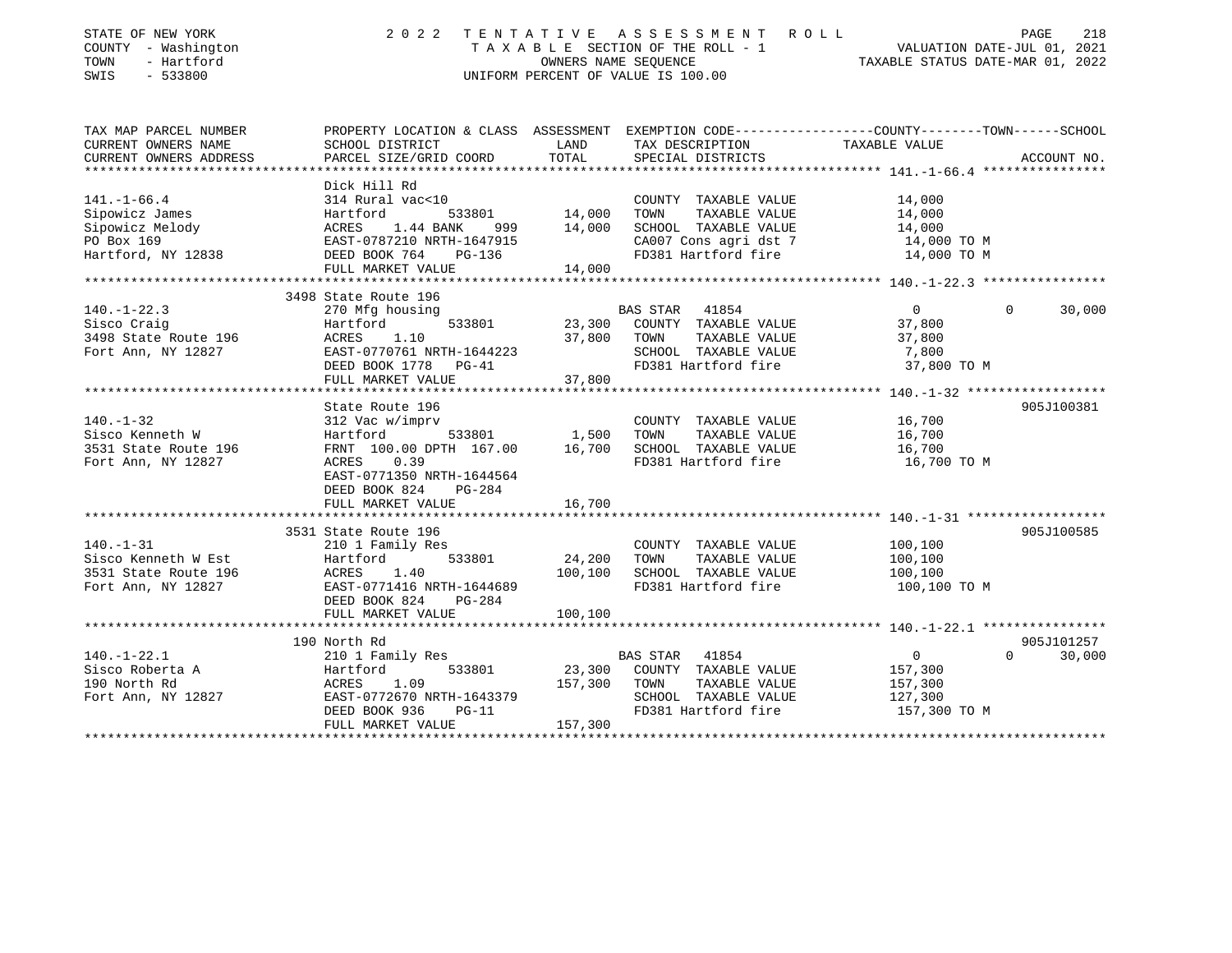| STATE OF NEW YORK<br>COUNTY - Washington<br>- Hartford<br>TOWN<br>SWIS<br>$-533800$ | 2 0 2 2                                                                                                            | TENTATIVE | A S S E S S M E N T<br>R O L L<br>TAXABLE SECTION OF THE ROLL - 1<br>OWNERS NAME SEOUENCE<br>UNIFORM PERCENT OF VALUE IS 100.00 | TAXABLE STATUS DATE-MAR 01, 2022 | VALUATION DATE-JUL 01, 2021 | PAGE<br>219    |
|-------------------------------------------------------------------------------------|--------------------------------------------------------------------------------------------------------------------|-----------|---------------------------------------------------------------------------------------------------------------------------------|----------------------------------|-----------------------------|----------------|
| TAX MAP PARCEL NUMBER<br>CURRENT OWNERS NAME                                        | PROPERTY LOCATION & CLASS ASSESSMENT EXEMPTION CODE---------------COUNTY-------TOWN------SCHOOL<br>SCHOOL DISTRICT | LAND      | TAX DESCRIPTION                                                                                                                 | TAXABLE VALUE                    |                             |                |
| CURRENT OWNERS ADDRESS                                                              | PARCEL SIZE/GRID COORD                                                                                             | TOTAL     | SPECIAL DISTRICTS                                                                                                               |                                  |                             | ACCOUNT NO.    |
|                                                                                     |                                                                                                                    |           |                                                                                                                                 |                                  |                             |                |
|                                                                                     | 3518 State Route 196                                                                                               |           |                                                                                                                                 |                                  |                             |                |
| $140. - 1 - 22.4$                                                                   | 210 1 Family Res                                                                                                   |           | BAS STAR 41854                                                                                                                  | $\overline{0}$                   | $\Omega$                    | 30,000         |
| Sisco Sue                                                                           | 533801<br>Hartford                                                                                                 | 23,500    | COUNTY TAXABLE VALUE                                                                                                            | 179,300                          |                             |                |
| Paradis James III                                                                   | ACRES<br>1.18                                                                                                      | 179,300   | TAXABLE VALUE<br>TOWN                                                                                                           | 179,300                          |                             |                |
| 3518 State Route 196                                                                | EAST-0771239 NRTH-1644285                                                                                          |           | SCHOOL TAXABLE VALUE                                                                                                            | 149,300                          |                             |                |
| Fort Ann, NY 12827                                                                  | DEED BOOK 826<br>PG-310                                                                                            |           | CA007 Cons agri dst 7                                                                                                           | 179,300 TO M                     |                             |                |
|                                                                                     | FULL MARKET VALUE                                                                                                  |           | 179,300 FD381 Hartford fire                                                                                                     | 179,300 TO M                     |                             |                |
|                                                                                     | 208 Pope Hill Rd                                                                                                   |           |                                                                                                                                 |                                  |                             |                |
| $150. - 1 - 29.8$                                                                   | 240 Rural res                                                                                                      |           | AG DIST<br>41720                                                                                                                | 7,202                            | 7,202                       | 7,202          |
| Skirkanich Ronald P                                                                 | Argyle<br>532001                                                                                                   | 36,600    | COUNTY TAXABLE VALUE                                                                                                            | 209,598                          |                             |                |
| Skirkanich Ronald P<br>Skirkanich Nancy E Lasell<br>208 Pope Hill Rd                | ACRES 12.01                                                                                                        | 216,800   | TOWN<br>TAXABLE VALUE                                                                                                           | 209,598                          |                             |                |
| 208 Pope Hill Rd                                                                    | EAST-0781791 NRTH-1633539                                                                                          |           | SCHOOL TAXABLE VALUE                                                                                                            | 209,598                          |                             |                |
| Argyle, CT 12809                                                                    | DEED BOOK 3828 PG-319                                                                                              |           | CA006 Cons agri dst 6                                                                                                           | 209,598 TO M                     |                             |                |
|                                                                                     | FULL MARKET VALUE                                                                                                  | 216,800   | 7,202 EX                                                                                                                        |                                  |                             |                |
| MAY BE SUBJECT TO PAYMENT                                                           |                                                                                                                    |           | FD381 Hartford fire                                                                                                             | 216,800 TO M                     |                             |                |
| UNDER AGDIST LAW TIL 2026                                                           |                                                                                                                    |           |                                                                                                                                 |                                  |                             |                |
|                                                                                     |                                                                                                                    |           |                                                                                                                                 |                                  |                             |                |
|                                                                                     | 1484 Baldwin Corners Rd                                                                                            |           |                                                                                                                                 |                                  |                             | 905J100391     |
| $122. - 1 - 32$                                                                     | 270 Mfg housing                                                                                                    |           | COUNTY TAXABLE VALUE                                                                                                            | 69,300                           |                             |                |
| Slingerland Margaret                                                                | 533801<br>Hartford                                                                                                 | 23,500    | TOWN<br>TAXABLE VALUE                                                                                                           | 69,300                           |                             |                |
| Millington Nolen                                                                    | ACRES<br>1.90                                                                                                      | 69,300    | SCHOOL TAXABLE VALUE                                                                                                            | 69,300                           |                             |                |
| 1484 Baldwin Corners Rd                                                             | EAST-0770790 NRTH-1663313                                                                                          |           | CA007 Cons agri dst 7<br>FD381 Hartford fire                                                                                    | 69,300 TO M<br>69,300 TO M       |                             |                |
| Fort Ann, NY 12827                                                                  | DEED BOOK 20191 PG-28838<br>FULL MARKET VALUE                                                                      | 69,300    |                                                                                                                                 |                                  |                             |                |
|                                                                                     |                                                                                                                    |           |                                                                                                                                 |                                  |                             |                |
|                                                                                     | 24 Blood St                                                                                                        |           |                                                                                                                                 |                                  |                             |                |
| $142. - 1 - 28.1$                                                                   | 210 1 Family Res                                                                                                   |           | VET WAR CT 41121                                                                                                                | 18,600                           | 18,600                      | $\overline{0}$ |
| Smelik Ricky                                                                        | 533801<br>Hartford                                                                                                 |           | 23,500 ENH STAR 41834                                                                                                           | $\mathbf{0}$                     | $\Omega$                    | 74,900         |
| Smelik Nancy                                                                        | 1.16<br>ACRES                                                                                                      | 124,000   | COUNTY TAXABLE VALUE                                                                                                            | 105,400                          |                             |                |
| 24 Blood St                                                                         | EAST-0790227 NRTH-1641906                                                                                          |           | TOWN<br>TAXABLE VALUE                                                                                                           | 105,400                          |                             |                |
| Granville, NY 12832                                                                 | DEED BOOK 687<br>$PG-11$                                                                                           |           | SCHOOL TAXABLE VALUE                                                                                                            | 49,100                           |                             |                |
|                                                                                     | FULL MARKET VALUE                                                                                                  |           | 124,000 CA008 Cons agri dst 8                                                                                                   | 124,000 TO M                     |                             |                |
|                                                                                     |                                                                                                                    |           | FD381 Hartford fire                                                                                                             | 124,000 TO M                     |                             |                |
|                                                                                     |                                                                                                                    |           |                                                                                                                                 |                                  |                             |                |
|                                                                                     | Old Town Way                                                                                                       |           |                                                                                                                                 |                                  |                             | 905J101400     |
| $150. - 1 - 34.4$                                                                   | 322 Rural vac>10                                                                                                   |           | COUNTY TAXABLE VALUE                                                                                                            | 28,600                           |                             |                |
| Smelik Ricky                                                                        | Hartford<br>533801                                                                                                 | 28,600    | TOWN<br>TAXABLE VALUE                                                                                                           | 28,600                           |                             |                |
| Smelik Nancy                                                                        | ACRES<br>24.10                                                                                                     | 28,600    | SCHOOL TAXABLE VALUE                                                                                                            | 28,600                           |                             |                |
| 24 Blood St                                                                         | EAST-0784380 NRTH-1636012                                                                                          |           | FD381 Hartford fire                                                                                                             | 28,600 TO M                      |                             |                |
| Granville, NY 12832                                                                 | DEED BOOK 841<br>PG-335                                                                                            |           |                                                                                                                                 |                                  |                             |                |
|                                                                                     | FULL MARKET VALUE                                                                                                  | 28,600    |                                                                                                                                 |                                  |                             |                |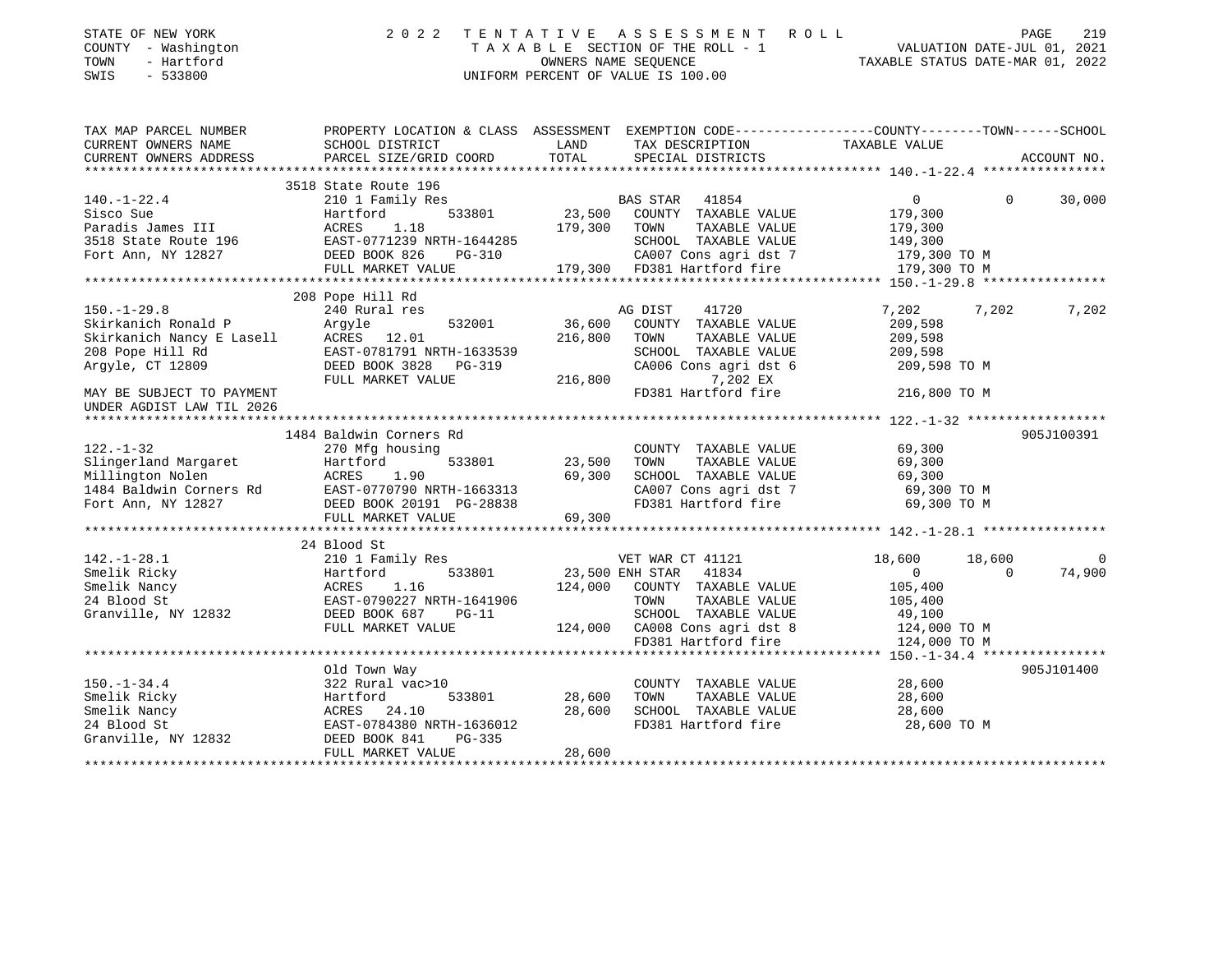| STATE OF NEW YORK<br>COUNTY - Washington<br>- Hartford<br>TOWN<br>SWIS<br>$-533800$ | 2 0 2 2                                                                                                                                     | TENTATIVE<br>OWNERS NAME SEQUENCE | A S S E S S M E N T<br>ROLL<br>TAXABLE SECTION OF THE ROLL - 1<br>UNIFORM PERCENT OF VALUE IS 100.00 | TAXABLE STATUS DATE-MAR 01, 2022 | PAGE<br>220<br>VALUATION DATE-JUL 01, 2021 |
|-------------------------------------------------------------------------------------|---------------------------------------------------------------------------------------------------------------------------------------------|-----------------------------------|------------------------------------------------------------------------------------------------------|----------------------------------|--------------------------------------------|
| TAX MAP PARCEL NUMBER<br>CURRENT OWNERS NAME<br>CURRENT OWNERS ADDRESS              | PROPERTY LOCATION & CLASS ASSESSMENT EXEMPTION CODE---------------COUNTY-------TOWN-----SCHOOL<br>SCHOOL DISTRICT<br>PARCEL SIZE/GRID COORD | LAND<br>TOTAL                     | TAX DESCRIPTION<br>SPECIAL DISTRICTS                                                                 | TAXABLE VALUE                    | ACCOUNT NO.                                |
|                                                                                     |                                                                                                                                             |                                   |                                                                                                      |                                  |                                            |
|                                                                                     | 43 Swamp Ln                                                                                                                                 |                                   |                                                                                                      |                                  | 905J100157                                 |
| $149. - 1 - 31$                                                                     | 240 Rural res                                                                                                                               |                                   | COUNTY TAXABLE VALUE                                                                                 | 175,000                          |                                            |
| Smith Austin                                                                        | Hartford<br>533801                                                                                                                          | 46,600                            | TOWN<br>TAXABLE VALUE                                                                                | 175,000                          |                                            |
| 43 Swamp Ln                                                                         | ACRES 10.98                                                                                                                                 | 175,000                           | SCHOOL TAXABLE VALUE                                                                                 | 175,000                          |                                            |
| Argyle, NY 12809                                                                    | EAST-0775747 NRTH-1636314<br>DEED BOOK 20210 PG-5949                                                                                        |                                   | CA006 Cons agri dst 6<br>FD381 Hartford fire                                                         | 175,000 TO M<br>175,000 TO M     |                                            |
|                                                                                     | FULL MARKET VALUE                                                                                                                           | 175,000                           |                                                                                                      |                                  |                                            |
|                                                                                     |                                                                                                                                             |                                   |                                                                                                      |                                  |                                            |
|                                                                                     | 85 Baker Rd                                                                                                                                 |                                   |                                                                                                      |                                  | 905J100588                                 |
| $132 - 2 - 6$                                                                       | 240 Rural res                                                                                                                               |                                   | <b>BAS STAR</b><br>41854                                                                             | $\overline{0}$                   | $\Omega$<br>30,000                         |
| Smith Bonnie L                                                                      | Hartford<br>533801                                                                                                                          | 38,600                            | COUNTY TAXABLE VALUE                                                                                 | 170,100                          |                                            |
| Walls Larry A                                                                       | ACRES 10.50                                                                                                                                 | 170,100                           | TOWN<br>TAXABLE VALUE                                                                                | 170,100                          |                                            |
| 85 Baker Rd                                                                         | EAST-0792559 NRTH-1654457                                                                                                                   |                                   | SCHOOL TAXABLE VALUE                                                                                 | 140,100                          |                                            |
| Granville, NY 12832                                                                 | DEED BOOK 922<br>PG-229                                                                                                                     |                                   | FD381 Hartford fire                                                                                  | 170,100 TO M                     |                                            |
|                                                                                     | FULL MARKET VALUE                                                                                                                           | 170,100                           |                                                                                                      |                                  |                                            |
|                                                                                     | ******************************                                                                                                              |                                   |                                                                                                      |                                  |                                            |
|                                                                                     | Baker Rd                                                                                                                                    |                                   |                                                                                                      |                                  | 905J100589                                 |
| $132 - 2 - 7$                                                                       | 322 Rural vac>10                                                                                                                            |                                   | COUNTY TAXABLE VALUE                                                                                 | 32,000                           |                                            |
| Smith Bonnie L                                                                      | Hartford<br>533801                                                                                                                          | 32,000                            | TAXABLE VALUE<br>TOWN                                                                                | 32,000                           |                                            |
| Walls Larry A                                                                       | ACRES 10.70                                                                                                                                 | 32,000                            | SCHOOL TAXABLE VALUE                                                                                 | 32,000                           |                                            |
| 85 Baker Rd                                                                         | EAST-0792120 NRTH-1654306<br>DEED BOOK 922                                                                                                  |                                   | FD381 Hartford fire                                                                                  | 32,000 TO M                      |                                            |
| Granville, NY 12832                                                                 | PG-229<br>FULL MARKET VALUE                                                                                                                 | 32,000                            |                                                                                                      |                                  |                                            |
|                                                                                     |                                                                                                                                             |                                   |                                                                                                      |                                  |                                            |
|                                                                                     | 179 Washburn Hill Rd                                                                                                                        |                                   |                                                                                                      |                                  | 905J101375                                 |
| $151. - 2 - 13.1$                                                                   | 210 1 Family Res                                                                                                                            |                                   | <b>BAS STAR</b><br>41854                                                                             | $\overline{0}$                   | $\Omega$<br>30,000                         |
| Smith Daniel J                                                                      | 533801<br>Hartford                                                                                                                          | 27,400                            | COUNTY TAXABLE VALUE                                                                                 | 188,900                          |                                            |
| PO Box 3                                                                            | $151. - 1 - 13.1$                                                                                                                           | 188,900                           | TOWN<br>TAXABLE VALUE                                                                                | 188,900                          |                                            |
| Hartford, NY 12838                                                                  | ACRES<br>2.45                                                                                                                               |                                   | SCHOOL TAXABLE VALUE                                                                                 | 158,900                          |                                            |
|                                                                                     | EAST-0793350 NRTH-1637947                                                                                                                   |                                   | CA008 Cons agri dst 8                                                                                | 188,900 TO M                     |                                            |
|                                                                                     | DEED BOOK 2348<br>$PG-241$                                                                                                                  |                                   | FD381 Hartford fire                                                                                  | 188,900 TO M                     |                                            |
|                                                                                     | FULL MARKET VALUE                                                                                                                           | 188,900                           |                                                                                                      |                                  |                                            |
|                                                                                     |                                                                                                                                             |                                   |                                                                                                      |                                  |                                            |
|                                                                                     | 72 Skyview Meadows Ln                                                                                                                       |                                   |                                                                                                      |                                  | 905J101024                                 |
| $141. - 1 - 62$                                                                     | 210 1 Family Res                                                                                                                            |                                   | BAS STAR 41854                                                                                       | $\overline{0}$                   | $\Omega$<br>30,000                         |
| Smith David W                                                                       | Hartford<br>533801                                                                                                                          | 29,300                            | COUNTY TAXABLE VALUE                                                                                 | 235,000                          |                                            |
| Smith Bonny A                                                                       | 495/34                                                                                                                                      | 235,000                           | TOWN<br>TAXABLE VALUE                                                                                | 235,000                          |                                            |
| 72 Skyview Meadows Ln                                                               | ACRES<br>3.10                                                                                                                               |                                   | SCHOOL TAXABLE VALUE                                                                                 | 205,000                          |                                            |
| Granville, NY 12832                                                                 | EAST-0788017 NRTH-1649035                                                                                                                   |                                   | CA007 Cons agri dst 7                                                                                | 235,000 TO M                     |                                            |
|                                                                                     | DEED BOOK 470<br>PG-153                                                                                                                     |                                   | FD381 Hartford fire                                                                                  | 235,000 TO M                     |                                            |
|                                                                                     | FULL MARKET VALUE                                                                                                                           | 235,000                           |                                                                                                      |                                  |                                            |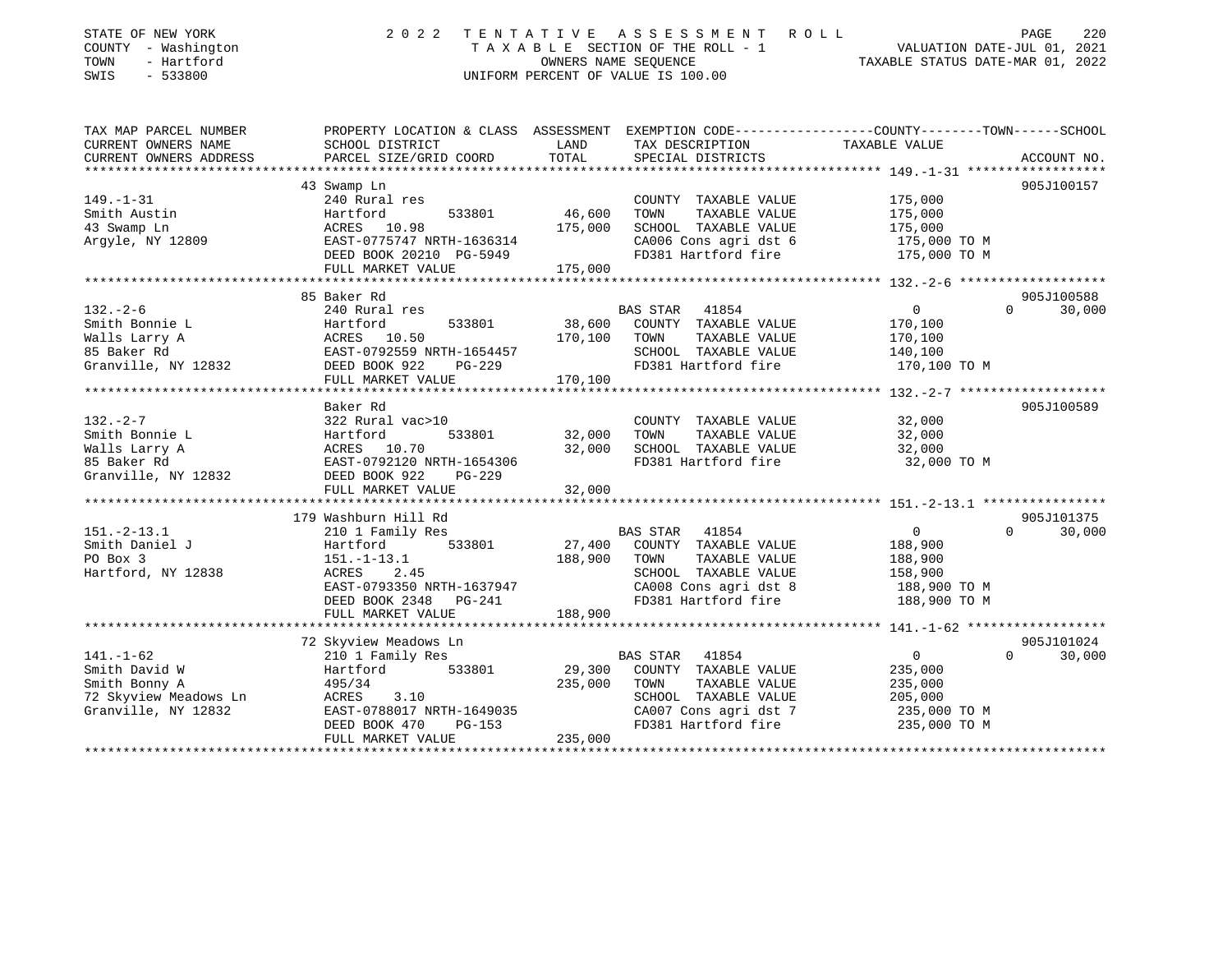| STATE OF NEW YORK<br>COUNTY - Washington<br>- Hartford<br>TOWN<br>SWIS<br>$-533800$               |                                                                                                                                               |                  | 2022 TENTATIVE ASSESSMENT ROLL<br>TAXABLE SECTION OF THE ROLL - 1<br>TAXABLE SECTION OF THE ROLL - 1<br>OWNERS NAME SEQUENCE TAXABLE STATUS DATE-MAR 01, 2022<br>UNIFORM PERCENT OF VALUE IS 100.00 |                                                                                   | 221<br>PAGE        |
|---------------------------------------------------------------------------------------------------|-----------------------------------------------------------------------------------------------------------------------------------------------|------------------|-----------------------------------------------------------------------------------------------------------------------------------------------------------------------------------------------------|-----------------------------------------------------------------------------------|--------------------|
| TAX MAP PARCEL NUMBER<br>CURRENT OWNERS NAME<br>CURRENT OWNERS ADDRESS<br>*********************** | PROPERTY LOCATION & CLASS ASSESSMENT EXEMPTION CODE----------------COUNTY-------TOWN------SCHOOL<br>SCHOOL DISTRICT<br>PARCEL SIZE/GRID COORD | LAND<br>TOTAL    | TAX DESCRIPTION<br>SPECIAL DISTRICTS                                                                                                                                                                | TAXABLE VALUE                                                                     | ACCOUNT NO.        |
| $132 - 2 - 5$<br>Smith Douglas L<br>Smith Tracy A<br>395 Corinth Rd<br>Queensbury, NY 12804       | Baker Rd<br>311 Res vac land<br>533801<br>Hartford<br>ACRES 1.70<br>EAST-0792812 NRTH-1654191<br>DEED BOOK 3660 PG-335                        | 15,000<br>15,000 | COUNTY TAXABLE VALUE<br>TOWN<br>TAXABLE VALUE<br>SCHOOL TAXABLE VALUE<br>FD381 Hartford fire                                                                                                        | 15,000<br>15,000<br>15,000<br>15,000 TO M                                         | 905J100596         |
|                                                                                                   | FULL MARKET VALUE                                                                                                                             | 15,000           |                                                                                                                                                                                                     |                                                                                   |                    |
|                                                                                                   | 488 Blood St                                                                                                                                  |                  |                                                                                                                                                                                                     |                                                                                   | 905J100590         |
| $132. -4 -7$<br>Smith Garry<br>Smith Marsha<br>488 Blood St<br>Granville, NY 12832                | 210 1 Family Res<br>533801<br>Hartford<br>Hartford<br>445/298<br>ACRES 1.30<br>EAST-0794524 NRTH-1651776                                      | 23,900<br>54,800 | ENH STAR 41834<br>COUNTY TAXABLE VALUE<br>TOWN<br>TAXABLE VALUE<br>SCHOOL TAXABLE VALUE<br>FD381 Hartford fire                                                                                      | $\overline{0}$<br>54,800<br>54,800<br>$\sim$ 0<br>54,800 TO M                     | 54,800<br>$\Omega$ |
|                                                                                                   | DEED BOOK 427 PG-342<br>FULL MARKET VALUE                                                                                                     | 54,800           |                                                                                                                                                                                                     |                                                                                   |                    |
|                                                                                                   |                                                                                                                                               |                  |                                                                                                                                                                                                     |                                                                                   |                    |
|                                                                                                   | 171 Marlboro Country Rd                                                                                                                       |                  |                                                                                                                                                                                                     |                                                                                   |                    |
| $141. - 3 - 24.8$                                                                                 | 210 1 Family Res                                                                                                                              |                  | BAS STAR 41854                                                                                                                                                                                      | $\overline{0}$                                                                    | $\Omega$<br>30,000 |
| Smith James A<br>Canale Tammy<br>171 Marlboro Country Rd<br>Hartford, NY 12838                    | 533801<br>Hartford                                                                                                                            |                  | $24,800$ COUNTY TAXABLE VALUE                                                                                                                                                                       |                                                                                   |                    |
|                                                                                                   | ACRES<br>1.61                                                                                                                                 | 70,000 TOWN      | TAXABLE VALUE                                                                                                                                                                                       | 70,000<br>70.000<br>70,000                                                        |                    |
|                                                                                                   | EAST-0785390 NRTH-1643433                                                                                                                     |                  | SCHOOL TAXABLE VALUE                                                                                                                                                                                | 40,000                                                                            |                    |
|                                                                                                   | DEED BOOK 3501 PG-227                                                                                                                         |                  | FD381 Hartford fire                                                                                                                                                                                 | 70,000 TO M                                                                       |                    |
|                                                                                                   | FULL MARKET VALUE                                                                                                                             | 70,000           |                                                                                                                                                                                                     |                                                                                   |                    |
| **********************                                                                            | ********************************                                                                                                              |                  |                                                                                                                                                                                                     |                                                                                   |                    |
|                                                                                                   |                                                                                                                                               |                  |                                                                                                                                                                                                     |                                                                                   |                    |
|                                                                                                   | 1330 Baldwin Corners Rd                                                                                                                       |                  |                                                                                                                                                                                                     |                                                                                   | 905J101162         |
| $121. -4 - 5.3$                                                                                   | 240 Rural res                                                                                                                                 |                  | ENH STAR<br>41834                                                                                                                                                                                   | $\overline{0}$                                                                    | 74,900<br>$\Omega$ |
| Smith Kenneth                                                                                     | 532802<br>Fort Ann                                                                                                                            | 60,200           | COUNTY TAXABLE VALUE                                                                                                                                                                                | 229,500                                                                           |                    |
| Smith Cathy                                                                                       | $121. - 1 - 5.3$                                                                                                                              | 229,500          | TAXABLE VALUE<br>TOWN                                                                                                                                                                               | 229,500<br>154,600                                                                |                    |
| 1330 Baldwin Corners Rd                                                                           | ACRES 43.67<br>ACRES 43.67<br>EAST-0767568 NRTH-1661615                                                                                       |                  | SCHOOL TAXABLE VALUE                                                                                                                                                                                |                                                                                   |                    |
| Fort Ann, NY 12827                                                                                |                                                                                                                                               |                  |                                                                                                                                                                                                     | CA007 Cons agri dst 7 <a><br/>FD381 Hartford fire <a><a></a> 229,500 TO M</a></a> |                    |
|                                                                                                   | DEED BOOK 497 PG-409                                                                                                                          |                  |                                                                                                                                                                                                     |                                                                                   |                    |
|                                                                                                   | FULL MARKET VALUE                                                                                                                             | 229,500          |                                                                                                                                                                                                     |                                                                                   |                    |
|                                                                                                   |                                                                                                                                               |                  |                                                                                                                                                                                                     |                                                                                   |                    |
|                                                                                                   | 152 Baker Rd                                                                                                                                  |                  |                                                                                                                                                                                                     |                                                                                   | 905J101038         |
| $132. - 2 - 21.2$                                                                                 | 210 1 Family Res                                                                                                                              |                  | VET COM CT 41131                                                                                                                                                                                    | 35,025<br>35,025                                                                  | $\overline{0}$     |
| Smith Michael S                                                                                   | Hartford                                                                                                                                      |                  | 533801 30,600 BAS STAR 41854                                                                                                                                                                        | $\overline{0}$                                                                    | $\Omega$<br>30,000 |
| Smith Christina                                                                                   | ACRES<br>3.00 BANK                                                                                                                            |                  | 997 140,100 COUNTY TAXABLE VALUE                                                                                                                                                                    | 105,075                                                                           |                    |
| 152 Baker Rd                                                                                      | EAST-0794018 NRTH-1654266                                                                                                                     |                  | TOWN<br>TAXABLE VALUE                                                                                                                                                                               | 105,075                                                                           |                    |
| Granville, NY 12832                                                                               | DEED BOOK 2708 PG-226                                                                                                                         |                  | SCHOOL TAXABLE VALUE                                                                                                                                                                                | 110,100                                                                           |                    |
|                                                                                                   | FULL MARKET VALUE                                                                                                                             |                  | 140,100 FD381 Hartford fire                                                                                                                                                                         | 140,100 TO M                                                                      |                    |

\*\*\*\*\*\*\*\*\*\*\*\*\*\*\*\*\*\*\*\*\*\*\*\*\*\*\*\*\*\*\*\*\*\*\*\*\*\*\*\*\*\*\*\*\*\*\*\*\*\*\*\*\*\*\*\*\*\*\*\*\*\*\*\*\*\*\*\*\*\*\*\*\*\*\*\*\*\*\*\*\*\*\*\*\*\*\*\*\*\*\*\*\*\*\*\*\*\*\*\*\*\*\*\*\*\*\*\*\*\*\*\*\*\*\*\*\*\*\*\*\*\*\*\*\*\*\*\*\*\*\*\*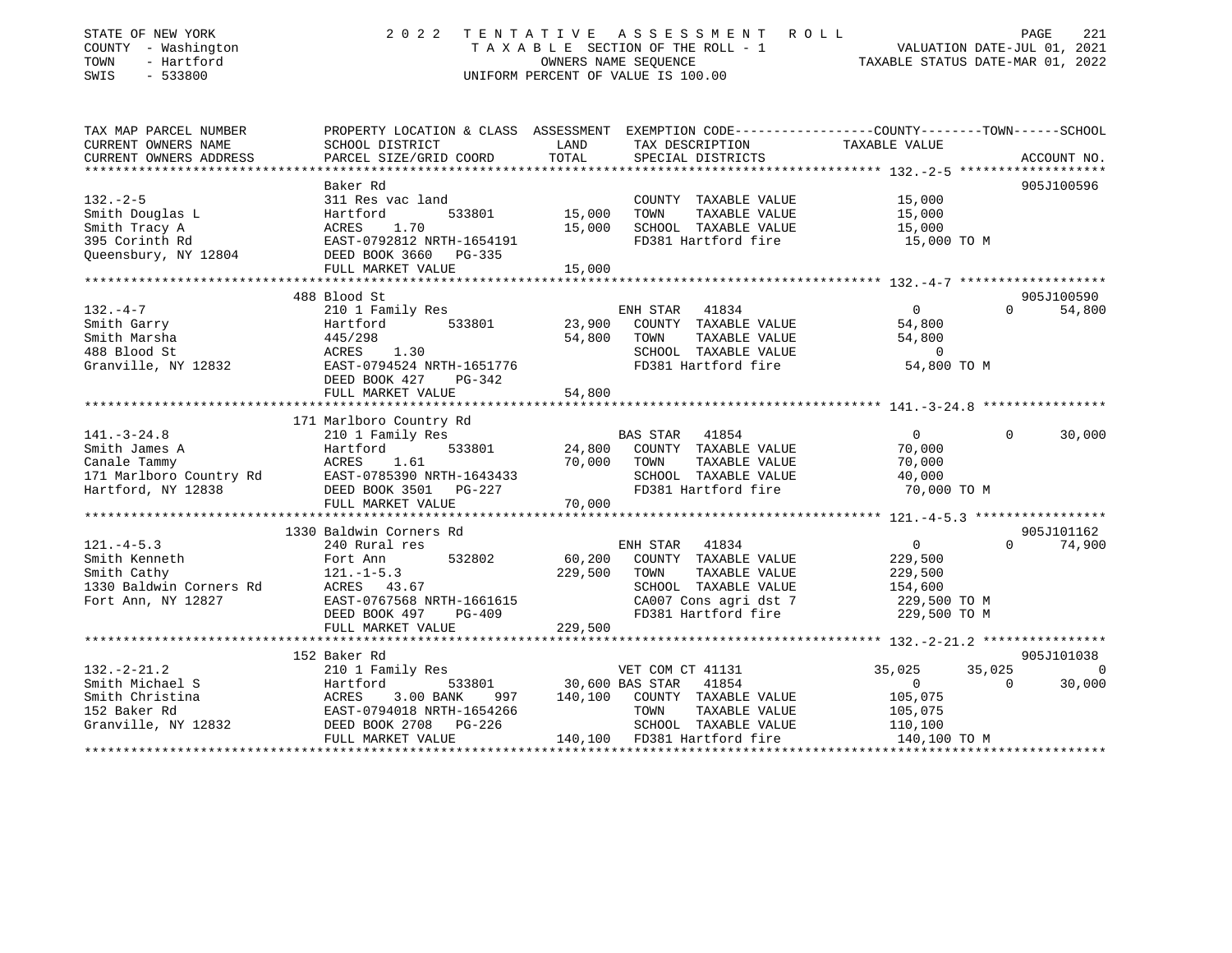| COUNTY - Washington<br>TOWN<br>- Hartford<br>SWIS<br>$-533800$                                          | T A X A B L E SECTION OF THE ROLL - 1<br>OWNERS NAME SEQUENCE<br>UNIFORM PERCENT OF VALUE IS 100.00                                                                              |                              |                                                                                                                          | VALUATION DATE-JUL 01, 2021<br>TAXABLE STATUS DATE-MAR 01, 2022                                                                |
|---------------------------------------------------------------------------------------------------------|----------------------------------------------------------------------------------------------------------------------------------------------------------------------------------|------------------------------|--------------------------------------------------------------------------------------------------------------------------|--------------------------------------------------------------------------------------------------------------------------------|
| TAX MAP PARCEL NUMBER<br>CURRENT OWNERS NAME<br>CURRENT OWNERS ADDRESS                                  | SCHOOL DISTRICT<br>PARCEL SIZE/GRID COORD                                                                                                                                        | LAND<br>TOTAL                | TAX DESCRIPTION<br>SPECIAL DISTRICTS                                                                                     | PROPERTY LOCATION & CLASS ASSESSMENT EXEMPTION CODE---------------COUNTY-------TOWN-----SCHOOL<br>TAXABLE VALUE<br>ACCOUNT NO. |
| $132 - 4 - 8.3$<br>Smith Patrick G<br>Smith Lori M<br>478 Blood St<br>Granville, NY 12832               | 478 Blood St<br>210 1 Family Res<br>Hartford<br>533801<br>1.00<br>ACRES<br>EAST-0794656 NRTH-1651711<br>DEED BOOK 823<br>PG-115<br>FULL MARKET VALUE                             | 152,700<br>152,700           | BAS STAR<br>41854<br>23,000 COUNTY TAXABLE VALUE<br>TOWN<br>TAXABLE VALUE<br>SCHOOL TAXABLE VALUE<br>FD381 Hartford fire | 905J101418<br>$\overline{0}$<br>$\Omega$<br>30,000<br>152,700<br>152,700<br>122,700<br>152,700 TO M                            |
|                                                                                                         |                                                                                                                                                                                  |                              |                                                                                                                          |                                                                                                                                |
| $132. -4 - 8.6$<br>Smith Patrick G<br>Smith Lori M<br>478 Blood St<br>Granville, NY 12832               | Blood St OFF<br>314 Rural vac<10<br>Hartford<br>533801<br>1.09<br>ACRES<br>EAST-0794665 NRTH-1651980<br>DEED BOOK 1997 PG-270<br>FULL MARKET VALUE<br>************************** | 3,500<br>3,500<br>3,500      | COUNTY TAXABLE VALUE<br>TAXABLE VALUE<br>TOWN<br>SCHOOL TAXABLE VALUE<br>FD381 Hartford fire                             | 3,500<br>3,500<br>3,500<br>3,500 TO M                                                                                          |
| $149. - 1 - 48.1$<br>Smith Randy G Trustee<br>Smith Diane G Trustee<br>125 Smith Ln<br>Argyle, NY 12809 | 125 Smith Ln<br>240 Rural res<br>Hartford<br>533801<br>ACRES 10.55<br>EAST-0770799 NRTH-1636127<br>DEED BOOK 2900 PG-35<br>FULL MARKET VALUE                                     | 36,400<br>239,000<br>239,000 | ENH STAR 41834<br>COUNTY TAXABLE VALUE<br>TOWN<br>TAXABLE VALUE<br>SCHOOL TAXABLE VALUE<br>FD381 Hartford fire           | $\Omega$<br>$\Omega$<br>74,900<br>239,000<br>239,000<br>164,100<br>239,000 TO M                                                |
|                                                                                                         |                                                                                                                                                                                  |                              |                                                                                                                          |                                                                                                                                |
| $149. - 1 - 47$<br>Smith Roger G<br>94 Smith Ln<br>Argyle, NY 12809                                     | 94 Smith Ln<br>240 Rural res<br>Hartford<br>533801<br>LOT A<br>BLA 925-259<br>ACRES 10.59<br>EAST-0770097 NRTH-1634649<br>DEED BOOK 3760 PG-279<br>FULL MARKET VALUE             | 29,200<br>129,200<br>129,200 | COUNTY TAXABLE VALUE<br>TAXABLE VALUE<br>TOWN<br>SCHOOL TAXABLE VALUE<br>CA006 Cons agri dst 6<br>FD381 Hartford fire    | 905J100593<br>129,200<br>129,200<br>129,200<br>129,200 TO M<br>129,200 TO M                                                    |
|                                                                                                         |                                                                                                                                                                                  |                              |                                                                                                                          |                                                                                                                                |
| $148. - 1 - 18.1$<br>Smith Ronald G<br>102 Smith Ln<br>Fort Ann, NY 12827                               | 143 Mcdougal Rd<br>322 Rural vac>10<br>533801<br>Hartford<br>2807/21<br>ACRES 23.97<br>EAST-0768344 NRTH-1634256<br>DEED BOOK 2950 PG-103<br>FULL MARKET VALUE                   | 40,700<br>40,700<br>40,700   | COUNTY TAXABLE VALUE<br>TOWN<br>TAXABLE VALUE<br>SCHOOL TAXABLE VALUE<br>CA006 Cons agri dst 6<br>FD381 Hartford fire    | 905J101241<br>40,700<br>40,700<br>40,700<br>40,700 TO M<br>40,700 TO M                                                         |
|                                                                                                         |                                                                                                                                                                                  |                              |                                                                                                                          |                                                                                                                                |

STATE OF NEW YORK 2022 TENTATIVE ASSESSMENT ROLL PAGE

222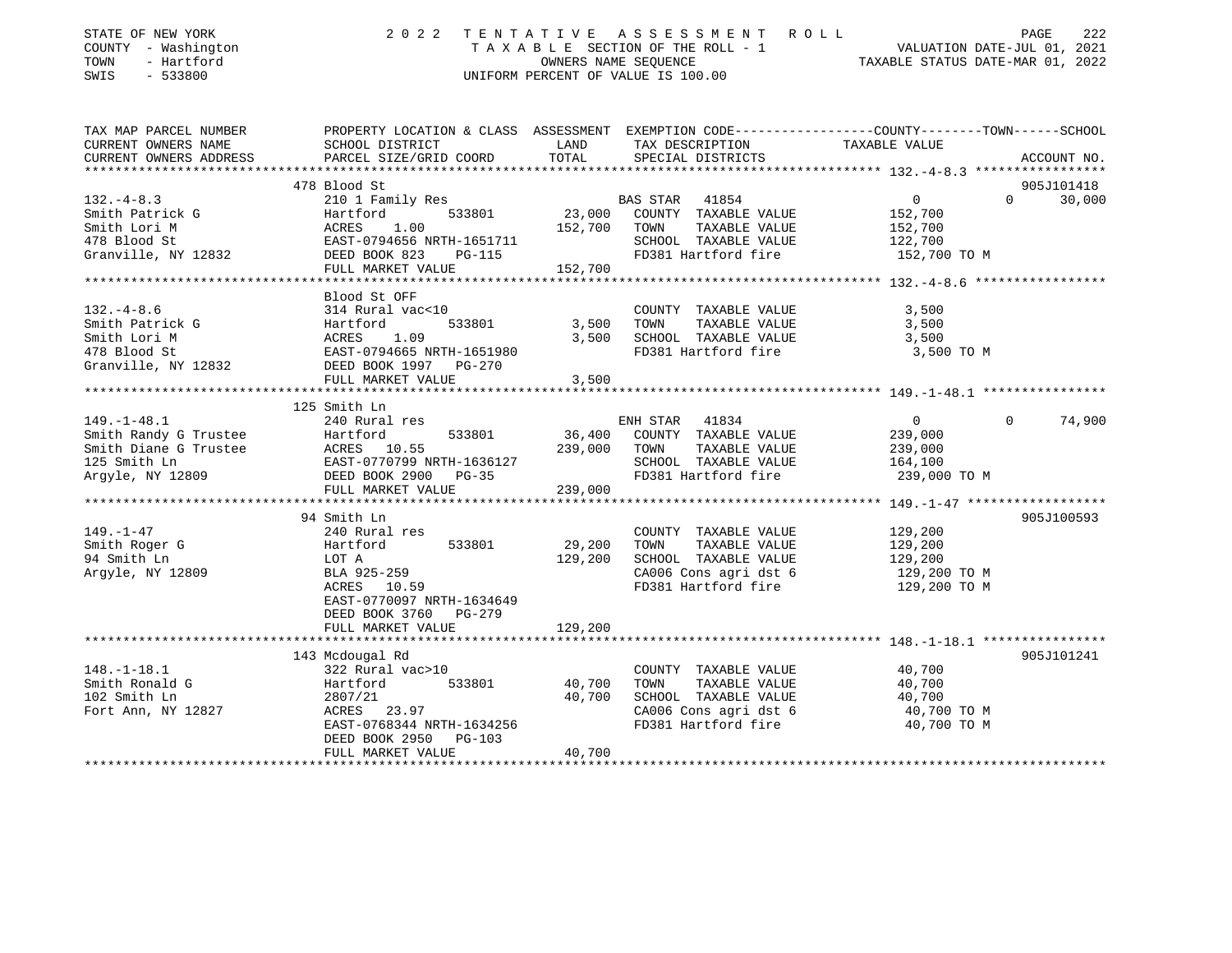| STATE OF NEW YORK<br>COUNTY - Washington<br>TOWN<br>- Hartford<br>SWIS<br>$-533800$ | 2 0 2 2                                                                                                                                      | TENTATIVE     | ASSESSMENT ROLL<br>UNIFORM PERCENT OF VALUE IS 100.00 |                                        |                | PAGE<br>223 |
|-------------------------------------------------------------------------------------|----------------------------------------------------------------------------------------------------------------------------------------------|---------------|-------------------------------------------------------|----------------------------------------|----------------|-------------|
| TAX MAP PARCEL NUMBER<br>CURRENT OWNERS NAME<br>CURRENT OWNERS ADDRESS              | PROPERTY LOCATION & CLASS ASSESSMENT EXEMPTION CODE---------------COUNTY-------TOWN------SCHOOL<br>SCHOOL DISTRICT<br>PARCEL SIZE/GRID COORD | LAND<br>TOTAL | TAX DESCRIPTION<br>SPECIAL DISTRICTS                  | TAXABLE VALUE                          |                | ACCOUNT NO. |
| ************************                                                            | 102 Smith Ln                                                                                                                                 |               |                                                       |                                        |                |             |
| $149. - 1 - 47.1$                                                                   | 240 Rural res                                                                                                                                |               | BAS STAR 41854                                        | $\overline{0}$                         | $\overline{0}$ | 30,000      |
| Smith Ronald G                                                                      | Hartford<br>533801                                                                                                                           | 40,500        | COUNTY TAXABLE VALUE                                  | 231,800                                |                |             |
| 102 Smith Ln                                                                        | LOT B                                                                                                                                        | 231,800       | TAXABLE VALUE<br>TOWN                                 | 231,800                                |                |             |
| Fort Ann, NY 12827                                                                  | BLA 925/259                                                                                                                                  |               | SCHOOL TAXABLE VALUE                                  | 201,800                                |                |             |
|                                                                                     | ACRES 17.43                                                                                                                                  |               | CA006 Cons agri dst 6                                 | 231,800 TO M                           |                |             |
|                                                                                     | EAST-0770541 NRTH-1634625                                                                                                                    |               | FD381 Hartford fire                                   | 231,800 TO M                           |                |             |
|                                                                                     | DEED BOOK 359<br>PG-188                                                                                                                      |               |                                                       |                                        |                |             |
|                                                                                     | FULL MARKET VALUE                                                                                                                            | 231,800       |                                                       | *********** 149.-1-48.2 ************** |                |             |
|                                                                                     | Smith Ln                                                                                                                                     |               |                                                       |                                        |                |             |
| $149. - 1 - 48.2$                                                                   | 323 Vacant rural                                                                                                                             |               | COUNTY TAXABLE VALUE                                  | 67,100                                 |                |             |
| Smith Ronald G                                                                      | Hartford<br>533801                                                                                                                           | 67,100        | TAXABLE VALUE<br>TOWN                                 | 67,100                                 |                |             |
| 102 Smith Ln                                                                        | 2483/249, 2757/63                                                                                                                            | 67,100        | SCHOOL TAXABLE VALUE                                  | 67,100                                 |                |             |
| Fort Ann, NY 12827                                                                  | ACRES 50.34                                                                                                                                  |               | FD381 Hartford fire                                   | 67,100 TO M                            |                |             |
|                                                                                     | EAST-0769606 NRTH-1636153                                                                                                                    |               |                                                       |                                        |                |             |
|                                                                                     | DEED BOOK 2483 PG-249<br>FULL MARKET VALUE                                                                                                   | 67,100        |                                                       |                                        |                |             |
|                                                                                     |                                                                                                                                              |               |                                                       |                                        |                |             |
|                                                                                     | Smith Ln                                                                                                                                     |               |                                                       |                                        |                |             |
| $148. - 1 - 18.2$                                                                   | 314 Rural vac<10                                                                                                                             |               | COUNTY TAXABLE VALUE                                  | 15,500                                 |                |             |
| Smith Ruth A LE                                                                     | 533801<br>Hartford                                                                                                                           | 15,500        | TOWN<br>TAXABLE VALUE                                 | 15,500                                 |                |             |
| Smith, Dec'd Roger G                                                                | ACRES<br>6.03                                                                                                                                | 15,500        | SCHOOL TAXABLE VALUE                                  | 15,500                                 |                |             |
| 97 Smith Ln                                                                         | EAST-0768505 NRTH-1634839                                                                                                                    |               | CA006 Cons agri dst 6                                 | 15,500 TO M                            |                |             |
| Fort Ann, NY 12827                                                                  | DEED BOOK 3622 PG-134                                                                                                                        |               | FD381 Hartford fire                                   | 15,500 TO M                            |                |             |
|                                                                                     | FULL MARKET VALUE<br>**********************                                                                                                  | 15,500        |                                                       |                                        |                |             |
|                                                                                     | 97 Smith Ln                                                                                                                                  |               |                                                       |                                        |                | 905J100592  |
| $149. - 1 - 48$                                                                     | 210 1 Family Res                                                                                                                             |               | AGED-CO/TN 41801                                      | 61,150                                 | 61,150         | $\sim$ 0    |
| Smith Ruth A LE                                                                     | 533801<br>Hartford                                                                                                                           |               | 32,000 AGED-SCH 41804                                 | $\overline{0}$                         | 0              | 42,805      |
| Fuller Eric                                                                         | 674/49                                                                                                                                       |               | 122,300 ENH STAR<br>41834                             | $\overline{0}$                         | $\Omega$       | 74,900      |
| 97 Smith Ln                                                                         | ACRES<br>9.83                                                                                                                                |               | COUNTY TAXABLE VALUE                                  | 61,150                                 |                |             |
| Fort Ann, NY 12827                                                                  | EAST-0770028 NRTH-1635621                                                                                                                    |               | TOWN<br>TAXABLE VALUE                                 | 61,150                                 |                |             |
|                                                                                     | DEED BOOK 20200 PG-2479                                                                                                                      | 122,300       | SCHOOL TAXABLE VALUE<br>FD381 Hartford fire           | 4,595                                  |                |             |
|                                                                                     | FULL MARKET VALUE                                                                                                                            |               |                                                       | 122,300 TO M                           |                |             |
|                                                                                     | 7860&7864 State Route 40                                                                                                                     |               |                                                       |                                        |                | 905J100415  |
| $141. - 1 - 30.3$                                                                   | 240 Rural res                                                                                                                                |               | COUNTY TAXABLE VALUE                                  | 140,000                                |                |             |
| Smith Todd M                                                                        | Hartford<br>533801                                                                                                                           | 65,400        | TAXABLE VALUE<br>TOWN                                 | 140,000                                |                |             |
| Smith Leonie K                                                                      | 959/197+199+201                                                                                                                              | 140,000       | SCHOOL TAXABLE VALUE                                  | 140,000                                |                |             |
| 1638 County Route 28                                                                | 960/116+118+120                                                                                                                              |               | CA007 Cons agri dst 7                                 | 140,000 TO M                           |                |             |
| Granville, NY 12832                                                                 | ACRES 37.46                                                                                                                                  |               | FD381 Hartford fire                                   | 140,000 TO M                           |                |             |
|                                                                                     | EAST-0784482 NRTH-1647215                                                                                                                    |               |                                                       |                                        |                |             |
| MAY BE SUBJECT TO PAYMENT<br>UNDER AGDIST LAW TIL 2023                              | DEED BOOK 4011<br>PG-184<br>FULL MARKET VALUE                                                                                                | 140,000       |                                                       |                                        |                |             |
| *************************                                                           | ********************                                                                                                                         | ***********   |                                                       |                                        |                |             |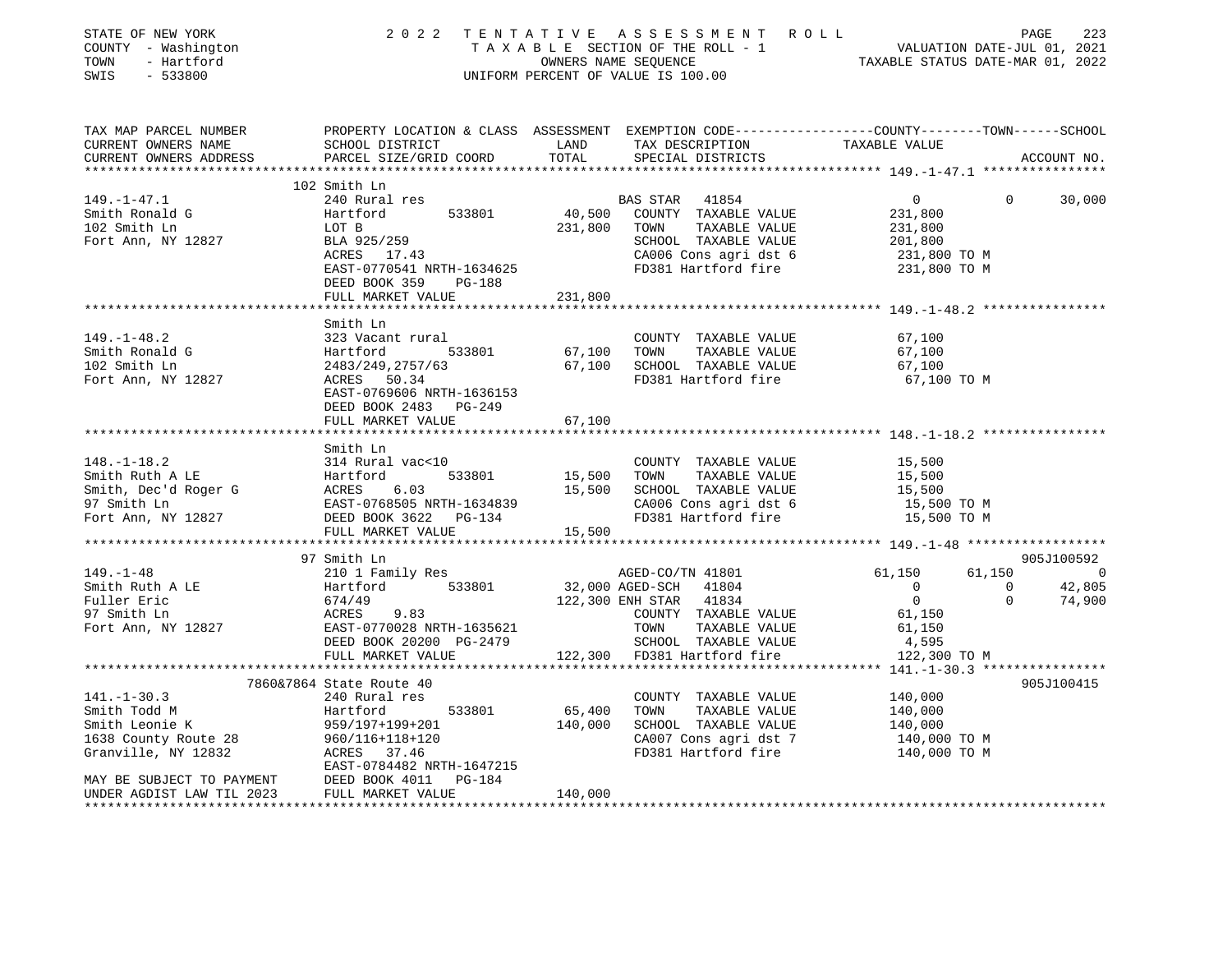| STATE OF NEW YORK<br>COUNTY - Washington<br>- Hartford<br>TOWN<br>SWIS<br>$-533800$                                                           | 2 0 2 2                                                                                          |                  | TENTATIVE ASSESSMENT ROLL<br>TAXABLE SECTION OF THE ROLL - 1<br>OWNERS NAME SEQUENCE<br>OWNERS NAME SEQUENCE<br>TAXABLE STATUS DATE-MAR 01, 2022<br>UNIFORM PERCENT OF VALUE IS 100.00 |                  | PAGE<br>224            |
|-----------------------------------------------------------------------------------------------------------------------------------------------|--------------------------------------------------------------------------------------------------|------------------|----------------------------------------------------------------------------------------------------------------------------------------------------------------------------------------|------------------|------------------------|
| TAX MAP PARCEL NUMBER                                                                                                                         | PROPERTY LOCATION & CLASS ASSESSMENT EXEMPTION CODE----------------COUNTY-------TOWN------SCHOOL |                  |                                                                                                                                                                                        |                  |                        |
| CURRENT OWNERS NAME<br>CURRENT OWNERS ADDRESS                                                                                                 | SCHOOL DISTRICT<br>PARCEL SIZE/GRID COORD                                                        | LAND<br>TOTAL    | TAX DESCRIPTION<br>SPECIAL DISTRICTS                                                                                                                                                   | TAXABLE VALUE    | ACCOUNT NO.            |
|                                                                                                                                               |                                                                                                  |                  |                                                                                                                                                                                        |                  |                        |
|                                                                                                                                               | 212 Blood St                                                                                     |                  |                                                                                                                                                                                        |                  | 905J101032             |
| $142. - 1 - 19$                                                                                                                               | 210 1 Family Res                                                                                 |                  | COUNTY TAXABLE VALUE                                                                                                                                                                   | 71,300           |                        |
| Smith Walter F Jr                                                                                                                             | Hartford<br>533801                                                                               | 25,100 TOWN      | TAXABLE VALUE                                                                                                                                                                          | 71,300           |                        |
| 212 Blood St                                                                                                                                  | ACRES 1.70<br>EAST-0793138 NRTH-1645500                                                          |                  | 71,300 SCHOOL TAXABLE VALUE                                                                                                                                                            | 71,300           |                        |
| Granville, NY 12832                                                                                                                           |                                                                                                  |                  | FD381 Hartford fire                                                                                                                                                                    | 71,300 TO M      |                        |
|                                                                                                                                               | DEED BOOK 20191 PG-28062                                                                         |                  |                                                                                                                                                                                        |                  |                        |
|                                                                                                                                               | FULL MARKET VALUE                                                                                | 71,300           |                                                                                                                                                                                        |                  |                        |
|                                                                                                                                               | 7804 State Route 40                                                                              |                  |                                                                                                                                                                                        |                  | 905J100681             |
| $141. - 1 - 13$                                                                                                                               | 210 1 Family Res                                                                                 |                  | COUNTY TAXABLE VALUE                                                                                                                                                                   | 249,500          |                        |
|                                                                                                                                               | Hartford                                                                                         | 533801 21,800    | TOWN TAXABLE VALUE                                                                                                                                                                     | 249,500          |                        |
| SNR Propery LLC<br>3 Traver St<br>3 Traver St                                                                                                 | FRNT 192.00 DPTH 198.00                                                                          | 249,500          | SCHOOL TAXABLE VALUE                                                                                                                                                                   | 249,500          |                        |
|                                                                                                                                               |                                                                                                  |                  | FD381 Hartford fire                                                                                                                                                                    | 249,500 TO M     |                        |
|                                                                                                                                               |                                                                                                  |                  |                                                                                                                                                                                        |                  |                        |
| Glens Falls, NY 12801 EAST-0782986 NRTH-1646219<br>DEED BOOK 20220 PG-528<br>PRIOR OWNER ON $3/01/2022$ FULL MARKET VALUE<br>SNR Property LLC |                                                                                                  | 249,500          |                                                                                                                                                                                        |                  |                        |
|                                                                                                                                               |                                                                                                  |                  |                                                                                                                                                                                        |                  |                        |
|                                                                                                                                               | 3568 State Route 196                                                                             |                  |                                                                                                                                                                                        |                  | 905J100063             |
| $140. - 1 - 26$                                                                                                                               | 210 1 Family Res                                                                                 |                  | COUNTY TAXABLE VALUE                                                                                                                                                                   | 169,000          |                        |
| Sokol George E                                                                                                                                |                                                                                                  | 21,700 TOWN      | TAXABLE VALUE                                                                                                                                                                          | 169,000          |                        |
| Sokol Paul G                                                                                                                                  | Hartford 533801<br>ACRES 0.86<br>EAST-0772351 NRTH-1644731<br>0.86                               | 169,000          | SCHOOL TAXABLE VALUE                                                                                                                                                                   | 169,000          |                        |
| Paul G Sokol                                                                                                                                  |                                                                                                  |                  | FD381 Hartford fire                                                                                                                                                                    | 169,000 TO M     |                        |
| 80 Webber Ln<br>Salem, NY 12865                                                                                                               | DEED BOOK 20191 PG-26911<br>FULL MARKET VALUE                                                    | 169,000          |                                                                                                                                                                                        |                  |                        |
|                                                                                                                                               |                                                                                                  |                  |                                                                                                                                                                                        |                  |                        |
|                                                                                                                                               | 7090 State Route 40                                                                              |                  | 71 PCT OF VALUE USED FOR EXEMPTION PURPOSES                                                                                                                                            |                  | 905J100601             |
| 149.–1–41                                                                                                                                     | 240 Rural res                                                                                    |                  | VET COM CT 41131                                                                                                                                                                       | 37,098           | 37,098<br>$\Omega$     |
| Sollosy Frank J                                                                                                                               | Hartford<br>533801                                                                               |                  | 111,600 BAS STAR 41854                                                                                                                                                                 | $\overline{0}$   | $\mathbf{0}$<br>30,000 |
| 7090 State Route 40                                                                                                                           | ACRES 75.00                                                                                      |                  | 209,000 COUNTY TAXABLE VALUE                                                                                                                                                           | 171,902          |                        |
| Argyle, NY 12809                                                                                                                              | EAST-0771555 NRTH-1632971                                                                        |                  | TAXABLE VALUE<br>TOWN                                                                                                                                                                  | 171,902          |                        |
|                                                                                                                                               | DEED BOOK 420<br>PG-947                                                                          |                  | SCHOOL TAXABLE VALUE                                                                                                                                                                   | 179,000          |                        |
|                                                                                                                                               | FULL MARKET VALUE                                                                                |                  | 209,000 CA006 Cons agri dst 6                                                                                                                                                          | 209,000 TO M     |                        |
|                                                                                                                                               |                                                                                                  |                  | FD381 Hartford fire                                                                                                                                                                    | 209,000 TO M     |                        |
|                                                                                                                                               |                                                                                                  |                  |                                                                                                                                                                                        |                  |                        |
|                                                                                                                                               | Gilchrist Hill Rd                                                                                |                  |                                                                                                                                                                                        |                  | 905J101346             |
| $141. - 3 - 54$                                                                                                                               | 314 Rural vac<10                                                                                 |                  | COUNTY TAXABLE VALUE                                                                                                                                                                   | 15,800           |                        |
| Spraque Samantha<br>DeMarsh Rachael                                                                                                           | Hartford<br>533801<br>LOT 5                                                                      | 15,800<br>15,800 | TAXABLE VALUE<br>TOWN<br>SCHOOL TAXABLE VALUE                                                                                                                                          | 15,800<br>15,800 |                        |
|                                                                                                                                               | ACRES 5.31                                                                                       |                  | FD381 Hartford fire                                                                                                                                                                    | 15,800 TO M      |                        |
| 455 State Route 418<br>Warrensburg, NY 12885<br>Warrensburg, NY 12885                                                                         | EAST-0783439 NRTH-1643589                                                                        |                  |                                                                                                                                                                                        |                  |                        |
|                                                                                                                                               | DEED BOOK 2020<br>PG-221                                                                         |                  |                                                                                                                                                                                        |                  |                        |
|                                                                                                                                               | FULL MARKET VALUE                                                                                | 15,800           |                                                                                                                                                                                        |                  |                        |
|                                                                                                                                               |                                                                                                  |                  |                                                                                                                                                                                        |                  |                        |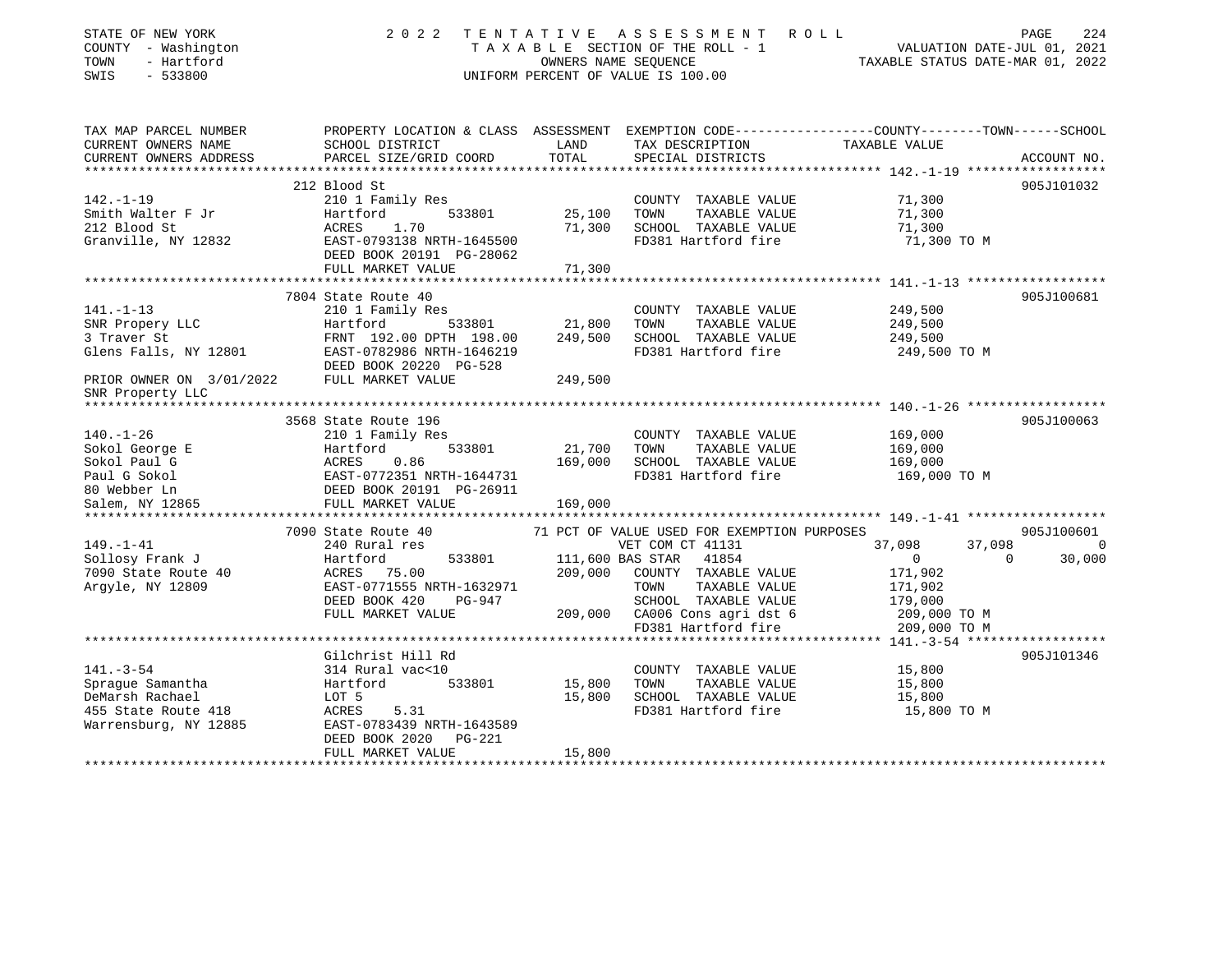| STATE OF NEW YORK<br>COUNTY - Washington<br>- Hartford<br>TOWN<br>SWIS<br>$-533800$ | 2 0 2 2                                           | TENTATIVE<br>OWNERS NAME SEQUENCE | ASSESSMENT<br>R O L L<br>TAXABLE SECTION OF THE ROLL - 1<br>UNIFORM PERCENT OF VALUE IS 100.00                     | VALUATION DATE-JUL 01, 2021<br>TAXABLE STATUS DATE-MAR 01, 2022 | PAGE<br>225 |
|-------------------------------------------------------------------------------------|---------------------------------------------------|-----------------------------------|--------------------------------------------------------------------------------------------------------------------|-----------------------------------------------------------------|-------------|
| TAX MAP PARCEL NUMBER<br>CURRENT OWNERS NAME                                        | SCHOOL DISTRICT                                   | LAND                              | PROPERTY LOCATION & CLASS ASSESSMENT EXEMPTION CODE---------------COUNTY-------TOWN------SCHOOL<br>TAX DESCRIPTION | TAXABLE VALUE                                                   |             |
| CURRENT OWNERS ADDRESS                                                              | PARCEL SIZE/GRID COORD                            | TOTAL                             | SPECIAL DISTRICTS                                                                                                  |                                                                 | ACCOUNT NO. |
|                                                                                     | 7939 State Route 40                               |                                   |                                                                                                                    |                                                                 |             |
| $141. - 1 - 8.3$                                                                    | 210 1 Family Res                                  |                                   | BAS STAR<br>41854                                                                                                  | $\mathbf{0}$<br>$\Omega$                                        | 30,000      |
| St Louis Robert                                                                     | Hartford<br>533801                                | 24,400                            | COUNTY TAXABLE VALUE                                                                                               | 203,200                                                         |             |
| St Louis Brenda                                                                     | 781/195;2826/99                                   | 203,200                           | TOWN<br>TAXABLE VALUE                                                                                              | 203,200                                                         |             |
| PO Box 124                                                                          | 1.08<br>ACRES                                     |                                   | SCHOOL TAXABLE VALUE                                                                                               | 173,200                                                         |             |
| Hartford, NY 12838                                                                  | EAST-0784463 NRTH-1649161<br>DEED BOOK 2826 PG-99 |                                   | CA007 Cons agri dst 7<br>FD381 Hartford fire                                                                       | 203,200 TO M<br>203,200 TO M                                    |             |
|                                                                                     | FULL MARKET VALUE                                 | 203,200                           |                                                                                                                    |                                                                 |             |
|                                                                                     |                                                   |                                   |                                                                                                                    |                                                                 |             |
|                                                                                     | Hall Rd                                           |                                   |                                                                                                                    |                                                                 | 905J100113  |
| $122. - 1 - 28$                                                                     | 323 Vacant rural                                  |                                   | COUNTY TAXABLE VALUE                                                                                               | 91,500                                                          |             |
| Star Creek Holdings LLC                                                             | Hartford<br>533801                                | 91,500                            | TOWN<br>TAXABLE VALUE                                                                                              | 91,500                                                          |             |
| 1405 State Route 196                                                                | ACRES 73.30                                       | 91,500                            | SCHOOL TAXABLE VALUE                                                                                               | 91,500                                                          |             |
| Fort Edward, NY 12828                                                               | EAST-0772186 NRTH-1662410                         |                                   | CA007 Cons agri dst 7                                                                                              | 91,500 TO M                                                     |             |
|                                                                                     | DEED BOOK 20200 PG-5294                           |                                   | FD381 Hartford fire                                                                                                | 91,500 TO M                                                     |             |
|                                                                                     | FULL MARKET VALUE<br>*********************        | 91,500                            |                                                                                                                    |                                                                 |             |
|                                                                                     | 51 Hartford Main St                               |                                   |                                                                                                                    |                                                                 | 905J100182  |
| $132.15 - 1 - 10.1$                                                                 | 210 1 Family Res                                  |                                   | COUNTY TAXABLE VALUE                                                                                               | 182,900                                                         |             |
| Stark Michele                                                                       | Hartford<br>533801                                | 24,200                            | TAXABLE VALUE<br>TOWN                                                                                              | 182,900                                                         |             |
| 51 Hartford Main St                                                                 | 1.40<br>ACRES                                     | 182,900                           | SCHOOL TAXABLE VALUE                                                                                               | 182,900                                                         |             |
| Hartford, NY 12838                                                                  | EAST-0786190 NRTH-1652881                         |                                   | CA007 Cons agri dst 7                                                                                              | 182,900 TO M                                                    |             |
|                                                                                     | DEED BOOK 2020 PG-108                             |                                   | FD381 Hartford fire                                                                                                | 182,900 TO M                                                    |             |
|                                                                                     | FULL MARKET VALUE                                 | 182,900                           |                                                                                                                    |                                                                 |             |
|                                                                                     |                                                   |                                   |                                                                                                                    |                                                                 |             |
|                                                                                     | Swamp Ln                                          |                                   |                                                                                                                    |                                                                 | 905J101276  |
| $149. - 1 - 30.18$                                                                  | 314 Rural vac<10                                  |                                   | COUNTY TAXABLE VALUE                                                                                               | 27,000                                                          |             |
| Starks Marlena N                                                                    | 533801<br>Hartford                                | 27,000                            | TOWN<br>TAXABLE VALUE                                                                                              | 27,000                                                          |             |
| Elliott David A Jr<br>74 Jenkensville Rd                                            | LOT 18<br>ACRES<br>5.56                           | 27,000                            | SCHOOL TAXABLE VALUE<br>CA006 Cons agri dst 6                                                                      | 27,000<br>27,000 TO M                                           |             |
| Queensbury, NY 12804                                                                | EAST-0776033 NRTH-1635970                         |                                   | FD381 Hartford fire                                                                                                | 27,000 TO M                                                     |             |
|                                                                                     | DEED BOOK 3843<br><b>PG-185</b>                   |                                   |                                                                                                                    |                                                                 |             |
|                                                                                     | FULL MARKET VALUE                                 | 27,000                            |                                                                                                                    |                                                                 |             |
|                                                                                     |                                                   |                                   |                                                                                                                    |                                                                 |             |
|                                                                                     | 41 Guilder Hollow Rd                              |                                   | 75 PCT OF VALUE USED FOR EXEMPTION PURPOSES                                                                        |                                                                 | 905J101361  |
| $123. - 1 - 11.4$                                                                   | 240 Rural res                                     |                                   | VET WAR CT 41121                                                                                                   | 30,150<br>27,000                                                | $\Omega$    |
| Starteri Joshua                                                                     | Hartford<br>533801                                | 43,900                            | COUNTY TAXABLE VALUE                                                                                               | 237,850                                                         |             |
| 41 Guilder Hollow Rd                                                                | ACRES 17.17                                       | 268,000                           | TOWN<br>TAXABLE VALUE                                                                                              | 241,000                                                         |             |
| Granville, NY 12832                                                                 | EAST-0793370 NRTH-1660533                         |                                   | SCHOOL TAXABLE VALUE                                                                                               | 268,000                                                         |             |
|                                                                                     | DEED BOOK 20191 PG-27026                          |                                   | CA007 Cons agri dst 7                                                                                              | 268,000 TO M                                                    |             |
|                                                                                     | FULL MARKET VALUE                                 | 268,000                           | FD381 Hartford fire                                                                                                | 268,000 TO M                                                    |             |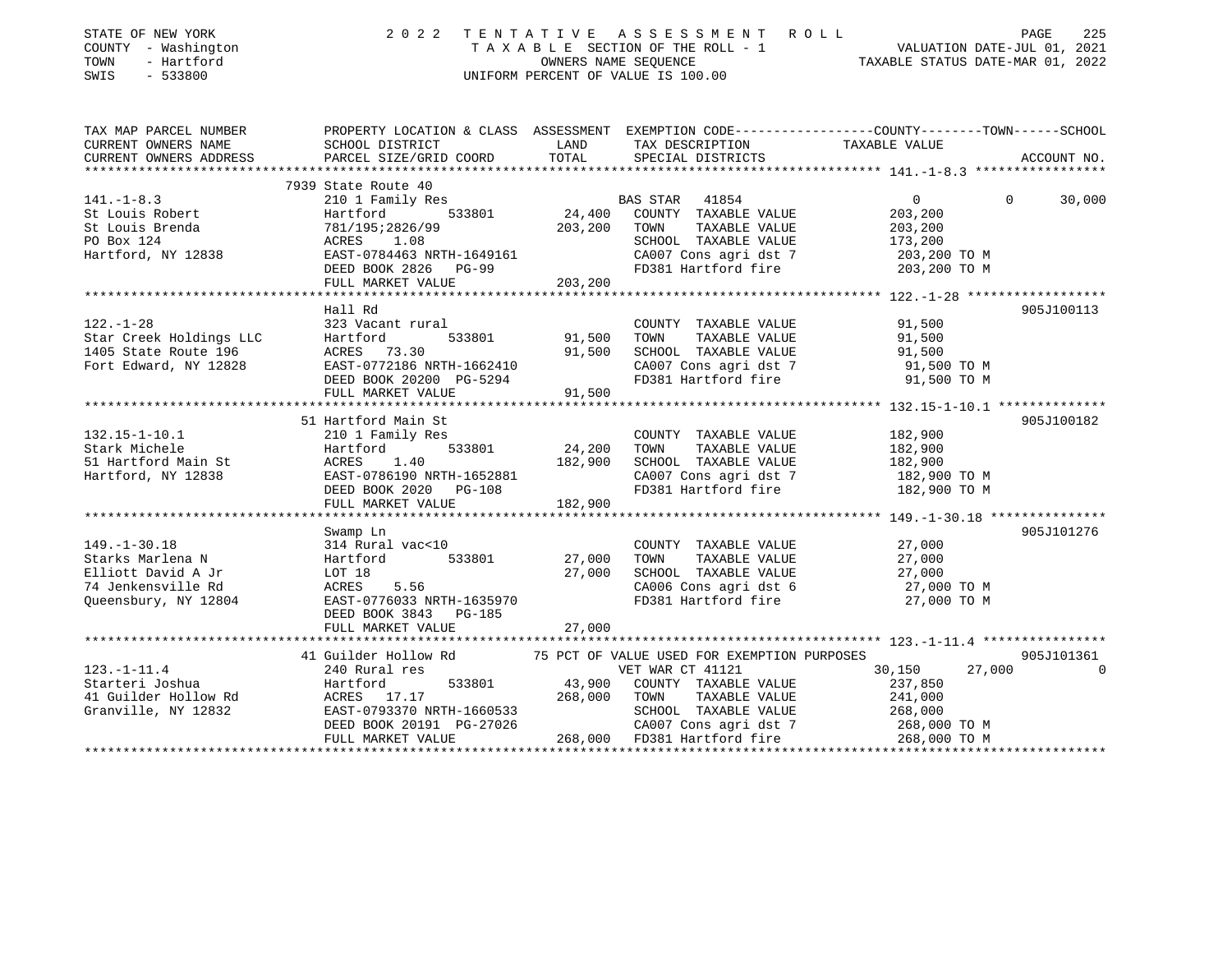| STATE OF NEW YORK<br>COUNTY - Washington<br>TOWN<br>- Hartford<br>SWIS<br>$-533800$ | 2 0 2 2                                                                                                              | TENTATIVE | ASSESSMENT ROLL<br>UNIFORM PERCENT OF VALUE IS 100.00 | TAXABLE SECTION OF THE ROLL - 1<br>OWNERS NAME SEQUENCE<br>OWNERS NAME SEQUENCE<br>TAXABLE STATUS DATE-MAR 01, 2022 | PAGE<br>226          |
|-------------------------------------------------------------------------------------|----------------------------------------------------------------------------------------------------------------------|-----------|-------------------------------------------------------|---------------------------------------------------------------------------------------------------------------------|----------------------|
| TAX MAP PARCEL NUMBER<br>CURRENT OWNERS NAME                                        | PROPERTY LOCATION & CLASS ASSESSMENT EXEMPTION CODE-----------------COUNTY-------TOWN------SCHOOL<br>SCHOOL DISTRICT | LAND      | TAX DESCRIPTION                                       | TAXABLE VALUE                                                                                                       |                      |
| CURRENT OWNERS ADDRESS                                                              | PARCEL SIZE/GRID COORD                                                                                               | TOTAL     | SPECIAL DISTRICTS                                     |                                                                                                                     | ACCOUNT NO.          |
|                                                                                     | 8876 State Route 40                                                                                                  |           |                                                       |                                                                                                                     | 905J100667           |
| $114. - 1 - 7$                                                                      | 210 1 Family Res                                                                                                     |           | ENH STAR 41834                                        | 0                                                                                                                   | $\Omega$<br>74,900   |
| Stautner Monica E                                                                   | 533801<br>Hartford                                                                                                   | 31,100    | COUNTY TAXABLE VALUE                                  | 141,700                                                                                                             |                      |
| 8876 State Route 40                                                                 | 1.79<br>ACRES                                                                                                        | 141,700   | TOWN<br>TAXABLE VALUE                                 | 141,700                                                                                                             |                      |
| Fort Ann, NY 12827                                                                  | EAST-0791757 NRTH-1668837                                                                                            |           | SCHOOL TAXABLE VALUE                                  | 66,800                                                                                                              |                      |
|                                                                                     | DEED BOOK 1977 PG-109                                                                                                |           | CA007 Cons agri dst 7                                 | 141,700 TO M                                                                                                        |                      |
|                                                                                     | FULL MARKET VALUE                                                                                                    |           | 141,700 FD381 Hartford fire                           | 141,700 TO M                                                                                                        |                      |
|                                                                                     | 324 Wright Rd                                                                                                        |           |                                                       |                                                                                                                     |                      |
| $122. - 1 - 15.5$                                                                   | 323 Vacant rural                                                                                                     |           | COUNTY TAXABLE VALUE                                  | 54,700                                                                                                              |                      |
| Steele John E                                                                       | Hartford<br>533801                                                                                                   | 54,700    | TOWN<br>TAXABLE VALUE                                 | 54,700                                                                                                              |                      |
| Brown Kelly A                                                                       | Survey 12587                                                                                                         | 54,700    | SCHOOL TAXABLE VALUE                                  | 54,700                                                                                                              |                      |
| 304 Wright Rd                                                                       | ACRES 45.44                                                                                                          |           | CA007 Cons agri dst 7                                 | 54,700 TO M                                                                                                         |                      |
| Granville, NY 12832                                                                 | EAST-0781937 NRTH-1658560<br>DEED BOOK 3410 PG-153                                                                   |           | FD381 Hartford fire                                   | 54,700 TO M                                                                                                         |                      |
|                                                                                     | FULL MARKET VALUE                                                                                                    | 54,700    |                                                       |                                                                                                                     |                      |
|                                                                                     | 304 Wright Rd                                                                                                        |           |                                                       |                                                                                                                     |                      |
| $122. - 1 - 15.3$                                                                   | 270 Mfg housing                                                                                                      |           | COUNTY TAXABLE VALUE                                  | 33,000                                                                                                              |                      |
| Steele Kelly A                                                                      | 533801<br>Hartford                                                                                                   | 13,000    | TAXABLE VALUE<br>TOWN                                 | 33,000                                                                                                              |                      |
| Steele John E                                                                       | LOT 2                                                                                                                | 33,000    | SCHOOL TAXABLE VALUE                                  | 33,000                                                                                                              |                      |
| 304 Wright Rd                                                                       | ACRES<br>1.78                                                                                                        |           | CA007 Cons agri dst 7                                 | 33,000 TO M                                                                                                         |                      |
| Granville, NY 12832                                                                 | EAST-0781625 NRTH-1657959<br>DEED BOOK 20191 PG-30777                                                                |           | FD381 Hartford fire                                   | 33,000 TO M                                                                                                         |                      |
|                                                                                     | FULL MARKET VALUE                                                                                                    | 33,000    |                                                       |                                                                                                                     |                      |
|                                                                                     |                                                                                                                      |           |                                                       |                                                                                                                     |                      |
| $132 - 2 - 36$                                                                      | 309 Dick Hill Rd<br>240 Rural res                                                                                    |           | ENH STAR 41834                                        | $\overline{0}$<br>$\Omega$                                                                                          | 905J100476<br>74,900 |
|                                                                                     |                                                                                                                      | 40,400    | COUNTY TAXABLE VALUE                                  | 155,100                                                                                                             |                      |
|                                                                                     | 998                                                                                                                  | 155,100   | TOWN<br>TAXABLE VALUE                                 | 155,100                                                                                                             |                      |
|                                                                                     |                                                                                                                      |           | SCHOOL TAXABLE VALUE                                  | 80,200                                                                                                              |                      |
|                                                                                     |                                                                                                                      |           | FD381 Hartford fire                                   | 155,100 TO M                                                                                                        |                      |
|                                                                                     | FULL MARKET VALUE                                                                                                    | 155,100   |                                                       |                                                                                                                     |                      |
|                                                                                     |                                                                                                                      |           |                                                       |                                                                                                                     |                      |
|                                                                                     | 1472 Baldwin Corners Rd                                                                                              |           |                                                       |                                                                                                                     |                      |
| $122. - 1 - 32.1$                                                                   | 210 1 Family Res                                                                                                     |           | BAS STAR<br>41854                                     | $\overline{0}$<br>$\Omega$                                                                                          | 30,000               |
| Stemp David                                                                         | Hartford<br>533801                                                                                                   | 26,400    | COUNTY TAXABLE VALUE                                  | 165,200                                                                                                             |                      |
| Stemp Debra                                                                         | 1.90 BANK<br>ACRES<br>997 — 19                                                                                       | 165,200   | TAXABLE VALUE<br>TOWN                                 | 165,200                                                                                                             |                      |
| 1472 Baldwin Corners Rd                                                             | EAST-0770600 NRTH-1663254                                                                                            |           | SCHOOL TAXABLE VALUE                                  | 135,200                                                                                                             |                      |
| Fort Ann, NY 12827                                                                  | DEED BOOK 2637 PG-99                                                                                                 |           | CA007 Cons agri dst 7                                 | 165,200 TO M                                                                                                        |                      |
|                                                                                     | FULL MARKET VALUE                                                                                                    |           | 165,200 FD381 Hartford fire                           | 165,200 TO M                                                                                                        |                      |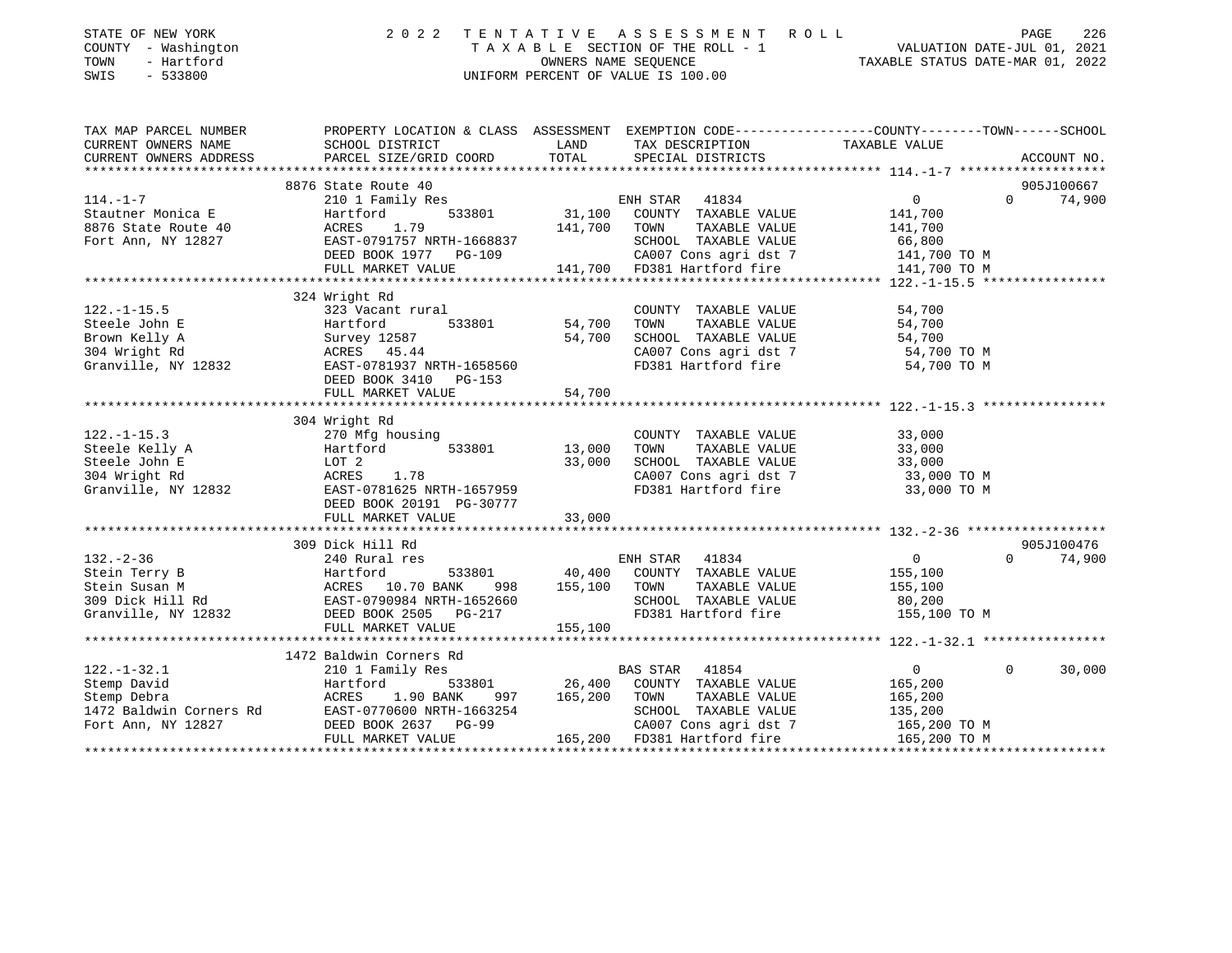| STATE OF NEW YORK<br>COUNTY - Washington<br>TOWN<br>- Hartford<br>SWIS<br>$-533800$ | 2 0 2 2                                                                                                            | OWNERS NAME SEQUENCE | TENTATIVE ASSESSMENT<br>ROLL<br>TAXABLE SECTION OF THE ROLL - 1<br>UNIFORM PERCENT OF VALUE IS 100.00 | VALUATION DATE-JUL 01, 2021<br>TAXABLE STATUS DATE-MAR 01, 2022 | 227<br>PAGE            |
|-------------------------------------------------------------------------------------|--------------------------------------------------------------------------------------------------------------------|----------------------|-------------------------------------------------------------------------------------------------------|-----------------------------------------------------------------|------------------------|
| TAX MAP PARCEL NUMBER<br>CURRENT OWNERS NAME                                        | PROPERTY LOCATION & CLASS ASSESSMENT EXEMPTION CODE----------------COUNTY-------TOWN-----SCHOOL<br>SCHOOL DISTRICT | LAND                 | TAX DESCRIPTION                                                                                       | TAXABLE VALUE                                                   |                        |
| CURRENT OWNERS ADDRESS                                                              | PARCEL SIZE/GRID COORD                                                                                             | TOTAL                | SPECIAL DISTRICTS                                                                                     |                                                                 | ACCOUNT NO.            |
|                                                                                     |                                                                                                                    |                      |                                                                                                       |                                                                 | 905J101238             |
| $132. - 2 - 38.5$                                                                   | 28 Hayes Way<br>210 1 Family Res                                                                                   |                      | COUNTY TAXABLE VALUE                                                                                  | 89,100                                                          |                        |
| Stevens Jesse Andrew                                                                | 533801<br>Hartford                                                                                                 | 34,400               | TOWN<br>TAXABLE VALUE                                                                                 | 89,100                                                          |                        |
| 28 Hayes Way                                                                        | 4.00<br>ACRES                                                                                                      | 89,100               | SCHOOL TAXABLE VALUE                                                                                  | 89,100                                                          |                        |
| Granville, NY 12832                                                                 | EAST-0789021 NRTH-1652067                                                                                          |                      | FD381 Hartford fire                                                                                   | 89,100 TO M                                                     |                        |
|                                                                                     | DEED BOOK 20210 PG-1872                                                                                            |                      |                                                                                                       |                                                                 |                        |
|                                                                                     | FULL MARKET VALUE                                                                                                  | 89,100               |                                                                                                       |                                                                 |                        |
|                                                                                     |                                                                                                                    |                      |                                                                                                       |                                                                 |                        |
|                                                                                     | State Route 149 OFF                                                                                                |                      |                                                                                                       |                                                                 | 905J101386             |
| $132 - 2 - 38.7$                                                                    | 314 Rural vac<10                                                                                                   |                      | COUNTY TAXABLE VALUE                                                                                  | 10,500                                                          |                        |
| Stevens Jesse Andrew                                                                | 533801<br>Hartford                                                                                                 | 10,500               | TOWN<br>TAXABLE VALUE                                                                                 | 10,500                                                          |                        |
| 28 Hayes Way                                                                        | Ease 611/238                                                                                                       | 10,500               | SCHOOL TAXABLE VALUE                                                                                  | 10,500                                                          |                        |
| Granville, NY 12832                                                                 | ACRES<br>3.15                                                                                                      |                      | FD381 Hartford fire                                                                                   | 10,500 TO M                                                     |                        |
|                                                                                     | EAST-0788993 NRTH-1651690                                                                                          |                      |                                                                                                       |                                                                 |                        |
|                                                                                     | DEED BOOK 20210 PG-7670                                                                                            |                      |                                                                                                       |                                                                 |                        |
|                                                                                     | FULL MARKET VALUE                                                                                                  | 10,500               |                                                                                                       |                                                                 |                        |
|                                                                                     |                                                                                                                    |                      |                                                                                                       |                                                                 |                        |
|                                                                                     | 1524 Baldwin Corners Rd                                                                                            |                      |                                                                                                       |                                                                 | 905J101406             |
| $122. - 1 - 31.5$                                                                   | 210 1 Family Res                                                                                                   |                      | <b>BAS STAR</b><br>41854                                                                              | $\overline{0}$                                                  | $\Omega$<br>30,000     |
| Stevens Thomas G                                                                    | Hartford<br>533801                                                                                                 | 27,900               | COUNTY TAXABLE VALUE                                                                                  | 79,000                                                          |                        |
| Stevens Sally L                                                                     | <b>ACRES</b><br>2.62                                                                                               | 79,000               | TAXABLE VALUE<br>TOWN                                                                                 | 79,000                                                          |                        |
| 1524 Baldwin Corners Rd                                                             | EAST-0771613 NRTH-1663721                                                                                          |                      | SCHOOL TAXABLE VALUE                                                                                  | 49,000                                                          |                        |
| Fort Ann, NY 12827                                                                  | DEED BOOK 3324 PG-338                                                                                              |                      | CA007 Cons agri dst 7                                                                                 | 79,000 TO M                                                     |                        |
|                                                                                     | FULL MARKET VALUE                                                                                                  | 79,000               | FD381 Hartford fire                                                                                   | 79,000 TO M                                                     |                        |
|                                                                                     | ********************                                                                                               |                      |                                                                                                       | **** $141. - 1 - 61$ ******                                     |                        |
|                                                                                     | 60 Skyview Meadows Ln                                                                                              |                      |                                                                                                       |                                                                 | 905J101023             |
| $141. - 1 - 61$                                                                     | 210 1 Family Res                                                                                                   |                      | COUNTY TAXABLE VALUE                                                                                  | 177,400                                                         |                        |
| Steves Beth A                                                                       | Hartford<br>533801                                                                                                 | 23,000               | TAXABLE VALUE<br>TOWN                                                                                 | 177,400                                                         |                        |
| Steves Robert F                                                                     | <b>ACRES</b><br>1.00                                                                                               | 177,400              | SCHOOL TAXABLE VALUE                                                                                  | 177,400                                                         |                        |
| 60 Skyview Meadows Ln                                                               | EAST-0787815 NRTH-1648837                                                                                          |                      | CA007 Cons agri dst 7                                                                                 | 177,400 TO M                                                    |                        |
| Granville, NY 12832                                                                 | DEED BOOK 20200 PG-4667                                                                                            |                      | FD381 Hartford fire                                                                                   | 177,400 TO M                                                    |                        |
|                                                                                     | FULL MARKET VALUE<br>***********************                                                                       | 177,400              |                                                                                                       |                                                                 |                        |
|                                                                                     |                                                                                                                    |                      |                                                                                                       | **************** 131.-1-5.3 ******************                  |                        |
|                                                                                     | 283 Townsend Rd                                                                                                    |                      |                                                                                                       |                                                                 | 905J101428<br>$\Omega$ |
| $131. -1 - 5.3$<br>Stewart Edward N                                                 | 210 1 Family Res<br>Hartford<br>533801                                                                             | 26,800               | BAS STAR<br>41854<br>COUNTY TAXABLE VALUE                                                             | $\overline{0}$                                                  | 30,000                 |
| PO Box 18                                                                           | <b>ACRES</b><br>2.26                                                                                               | 163,800              | TOWN                                                                                                  | 163,800                                                         |                        |
|                                                                                     | EAST-0778668 NRTH-1651245                                                                                          |                      | TAXABLE VALUE<br>SCHOOL TAXABLE VALUE                                                                 | 163,800<br>133,800                                              |                        |
| Hartford, NY 12838                                                                  | DEED BOOK 1663<br>PG-307                                                                                           |                      | CA007 Cons agri dst 7                                                                                 | 163,800 TO M                                                    |                        |
|                                                                                     |                                                                                                                    |                      |                                                                                                       |                                                                 |                        |

FULL MARKET VALUE 163,800 FD381 Hartford fire 163,800 TO M

\*\*\*\*\*\*\*\*\*\*\*\*\*\*\*\*\*\*\*\*\*\*\*\*\*\*\*\*\*\*\*\*\*\*\*\*\*\*\*\*\*\*\*\*\*\*\*\*\*\*\*\*\*\*\*\*\*\*\*\*\*\*\*\*\*\*\*\*\*\*\*\*\*\*\*\*\*\*\*\*\*\*\*\*\*\*\*\*\*\*\*\*\*\*\*\*\*\*\*\*\*\*\*\*\*\*\*\*\*\*\*\*\*\*\*\*\*\*\*\*\*\*\*\*\*\*\*\*\*\*\*\*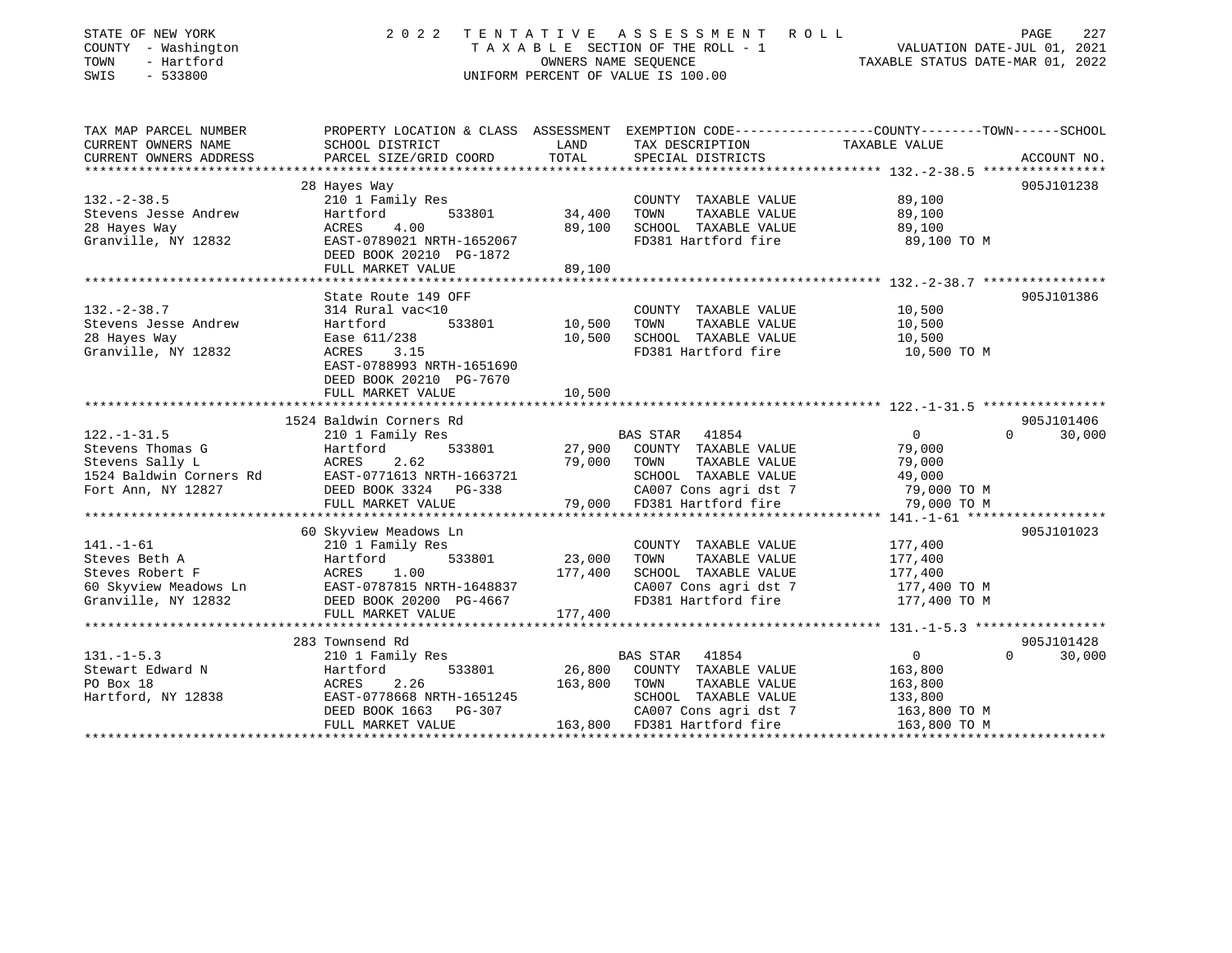| COUNTY - Washington<br>TOWN<br>- Hartford<br>SWIS<br>$-533800$                                                                                                                                                                       | UNIFORM PERCENT OF VALUE IS 100.00                                                                                                                                                                    |            |                                                      |                         |               |
|--------------------------------------------------------------------------------------------------------------------------------------------------------------------------------------------------------------------------------------|-------------------------------------------------------------------------------------------------------------------------------------------------------------------------------------------------------|------------|------------------------------------------------------|-------------------------|---------------|
| TAX MAP PARCEL NUMBER THE PROPERTY LOCATION & CLASS ASSESSMENT EXEMPTION CODE--------------COUNTY-------TOWN------SCHOOL                                                                                                             |                                                                                                                                                                                                       |            |                                                      |                         |               |
| CURRENT OWNERS NAME                                                                                                                                                                                                                  | SCHOOL DISTRICT<br><b>Example 12</b>                                                                                                                                                                  |            | TAX DESCRIPTION TAXABLE VALUE                        |                         |               |
| CURRENT OWNERS ADDRESS                                                                                                                                                                                                               | PARCEL SIZE/GRID COORD                                                                                                                                                                                | TOTAL      | SPECIAL DISTRICTS                                    |                         | ACCOUNT NO.   |
|                                                                                                                                                                                                                                      |                                                                                                                                                                                                       |            |                                                      |                         |               |
| $131. - 1 - 5$                                                                                                                                                                                                                       | State Route 149                                                                                                                                                                                       |            |                                                      |                         | 905J100443    |
|                                                                                                                                                                                                                                      | 120 Field crops<br>533801                                                                                                                                                                             |            | AG DIST 41720<br>58,000 COUNTY TAXABLE VALUE         | 21,541<br>40,459        | 21,541 21,541 |
|                                                                                                                                                                                                                                      | ACRES 55.60                                                                                                                                                                                           |            | 62,000 TOWN TAXABLE VALUE                            | 40,459                  |               |
|                                                                                                                                                                                                                                      |                                                                                                                                                                                                       |            |                                                      | 40,459                  |               |
|                                                                                                                                                                                                                                      | ACRES 55.60<br>EAST-0779517 NRTH-1653198 SCHOOL TAXABLE VALUE<br>DEED BOOK 626 PG-63 CA007 Cons agri dst 7<br>FIILL MARKET VALUE 62,000 21,541 EX                                                     |            |                                                      | 40,459 TO M             |               |
| MAY BE SUBJECT TO PAYMENT                                                                                                                                                                                                            |                                                                                                                                                                                                       |            |                                                      |                         |               |
| UNDER AGDIST LAW TIL 2026                                                                                                                                                                                                            |                                                                                                                                                                                                       | an Salaman | FD381 Hartford fire 62,000 TO M                      |                         |               |
|                                                                                                                                                                                                                                      |                                                                                                                                                                                                       |            |                                                      |                         |               |
|                                                                                                                                                                                                                                      | 4495 State Route 149                                                                                                                                                                                  |            |                                                      |                         | 905J100409    |
| $132. - 1 - 29$                                                                                                                                                                                                                      | 112 Dairy farm                                                                                                                                                                                        |            | AG DIST 41720                                        | 152,088 152,088 152,088 |               |
|                                                                                                                                                                                                                                      |                                                                                                                                                                                                       |            |                                                      | $\overline{0}$          | 74,900        |
|                                                                                                                                                                                                                                      |                                                                                                                                                                                                       |            |                                                      |                         |               |
|                                                                                                                                                                                                                                      |                                                                                                                                                                                                       |            |                                                      |                         |               |
| Stewart Mary Hartford, Hartford, MY 12838 ACRES 309.23 801 331,100 ENH STAR 41834 0<br>PO Box 18 ACRES 309.23 804,600 COUNTY TAXABLE VALUE 652,512<br>Hartford, NY 12838 EAST-0781742 NRTH-1652328 TOWN TAXABLE VALUE 652,512<br>MAY |                                                                                                                                                                                                       |            |                                                      |                         |               |
| UNDER AGDIST LAW TIL 2026                                                                                                                                                                                                            |                                                                                                                                                                                                       |            | 152,088 EX                                           |                         |               |
|                                                                                                                                                                                                                                      |                                                                                                                                                                                                       |            | FD381 Hartford fire 804,600 TO M                     |                         |               |
|                                                                                                                                                                                                                                      |                                                                                                                                                                                                       |            |                                                      |                         |               |
|                                                                                                                                                                                                                                      |                                                                                                                                                                                                       |            |                                                      |                         |               |
| $132. - 1 - 29.3$                                                                                                                                                                                                                    |                                                                                                                                                                                                       |            |                                                      | 700                     |               |
| Stewart Mary                                                                                                                                                                                                                         |                                                                                                                                                                                                       |            |                                                      | 700                     |               |
| PO Box 18                                                                                                                                                                                                                            |                                                                                                                                                                                                       |            |                                                      | 700<br>700 TO M         |               |
| Hartford, NY 12838                                                                                                                                                                                                                   |                                                                                                                                                                                                       |            | CA007 Cons agri dst 7<br>FD381 Hartford fire         | 700 TO M                |               |
|                                                                                                                                                                                                                                      |                                                                                                                                                                                                       |            |                                                      |                         |               |
|                                                                                                                                                                                                                                      | DEED BOOK 592 PG-312                                                                                                                                                                                  |            |                                                      |                         |               |
|                                                                                                                                                                                                                                      | FULL MARKET VALUE                                                                                                                                                                                     | 700        |                                                      |                         |               |
|                                                                                                                                                                                                                                      |                                                                                                                                                                                                       |            |                                                      |                         |               |
|                                                                                                                                                                                                                                      | Christian Hill Rd<br>311 Res vac land<br>Hartford 533801 200 TOWN TAXABLE VALUE<br>Survey 12722 200 SCHOOL TAXABLE VALUE<br>FRNT 26.00 DPTH CA007 Cons agri dst 7<br>TOPE 0 05<br>FD381 Hartford fire |            |                                                      |                         |               |
| $132. - 1 - 29.4$                                                                                                                                                                                                                    |                                                                                                                                                                                                       |            |                                                      | 200                     |               |
| Stewart Mary                                                                                                                                                                                                                         | 311 Res va<br>Hartford<br>Survey 127                                                                                                                                                                  |            |                                                      | 200                     |               |
| PO Box 18<br>Hartford, NY 12838                                                                                                                                                                                                      |                                                                                                                                                                                                       |            |                                                      | 200<br>200 TO M         |               |
|                                                                                                                                                                                                                                      |                                                                                                                                                                                                       |            |                                                      | 200 TO M                |               |
|                                                                                                                                                                                                                                      | EAST-0784986 NRTH-1652342                                                                                                                                                                             |            |                                                      |                         |               |
|                                                                                                                                                                                                                                      | DEED BOOK 592 PG-312                                                                                                                                                                                  |            |                                                      |                         |               |
|                                                                                                                                                                                                                                      | FULL MARKET VALUE                                                                                                                                                                                     | 200        |                                                      |                         |               |
|                                                                                                                                                                                                                                      |                                                                                                                                                                                                       |            |                                                      |                         |               |
|                                                                                                                                                                                                                                      | State Route 40                                                                                                                                                                                        |            |                                                      |                         |               |
| 132.-2-39.2<br>Stewart's Shops Corp                                                                                                                                                                                                  | 330 Vacant comm                                                                                                                                                                                       |            | COUNTY TAXABLE VALUE 20,000                          |                         |               |
|                                                                                                                                                                                                                                      | Hartford 533801                                                                                                                                                                                       | 20,000     | TAXABLE VALUE<br>TOWN                                | 20,000                  |               |
|                                                                                                                                                                                                                                      | ACRES 0.50                                                                                                                                                                                            |            | 20,000 SCHOOL TAXABLE VALUE<br>CA007 Cons agri dst 7 | 20,000<br>20,000 TO M   |               |
| Saratoga Springs, NY 12866                                                                                                                                                                                                           | EAST-0786845 NRTH-1651574<br>DEED BOOK 2198 PG-315                                                                                                                                                    |            | FD381 Hartford fire                                  | 20,000 TO M             |               |
|                                                                                                                                                                                                                                      | FULL MARKET VALUE                                                                                                                                                                                     | 20,000     |                                                      |                         |               |

\*\*\*\*\*\*\*\*\*\*\*\*\*\*\*\*\*\*\*\*\*\*\*\*\*\*\*\*\*\*\*\*\*\*\*\*\*\*\*\*\*\*\*\*\*\*\*\*\*\*\*\*\*\*\*\*\*\*\*\*\*\*\*\*\*\*\*\*\*\*\*\*\*\*\*\*\*\*\*\*\*\*\*\*\*\*\*\*\*\*\*\*\*\*\*\*\*\*\*\*\*\*\*\*\*\*\*\*\*\*\*\*\*\*\*\*\*\*\*\*\*\*\*\*\*\*\*\*\*\*\*\*

228

STATE OF NEW YORK 2022 TENTATIVE ASSESSMENT ROLL PAGE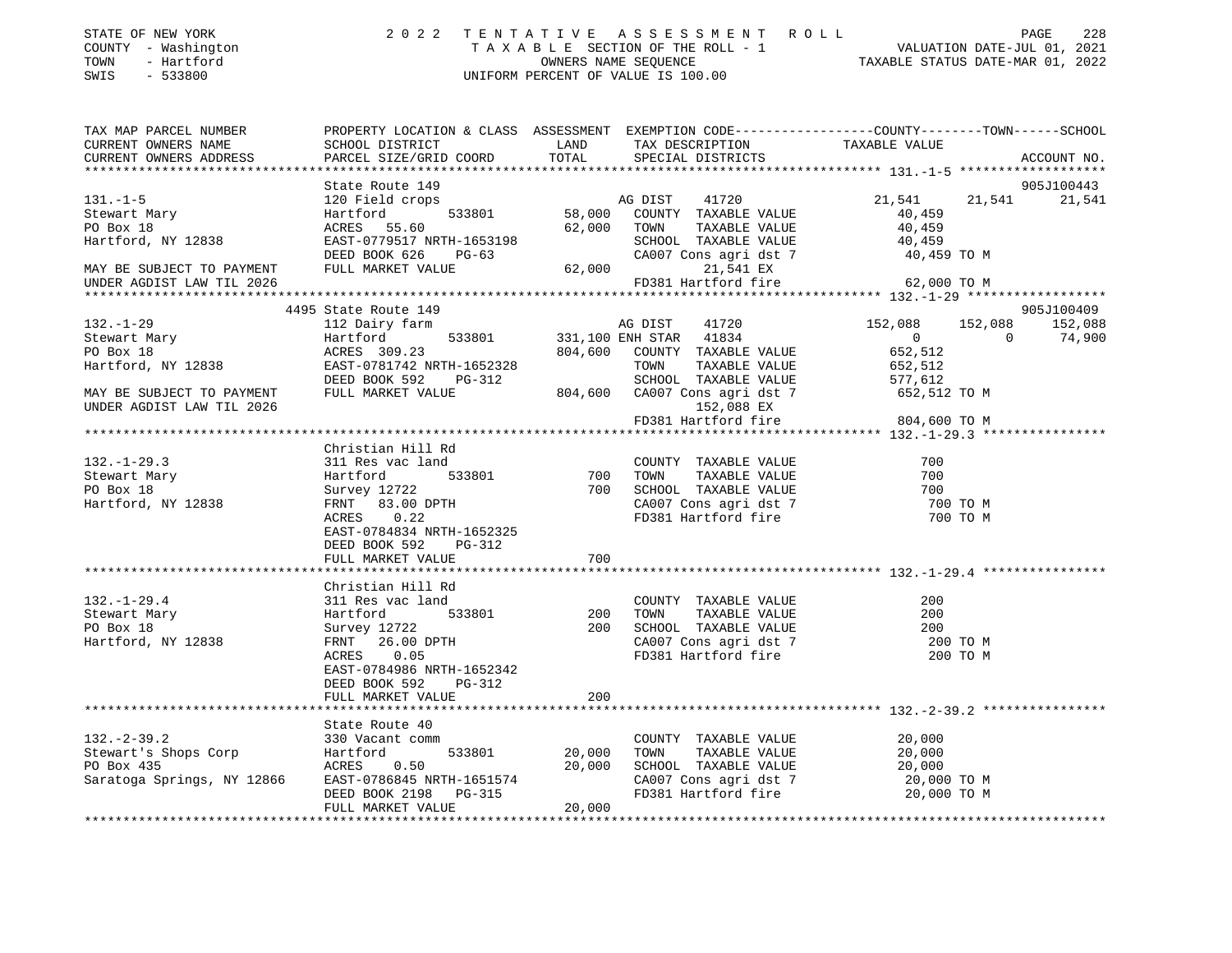| 229<br>PAGE                                                                                                                |
|----------------------------------------------------------------------------------------------------------------------------|
| T A X A B L E SECTION OF THE ROLL - 1 VALUATION DATE-JUL 01, 2021 OWNERS NAME SEQUENCE TAXABLE STATUS DATE-MAR 01, 2022    |
|                                                                                                                            |
|                                                                                                                            |
|                                                                                                                            |
| TAX MAP PARCEL NUMBER THE PROPERTY LOCATION & CLASS ASSESSMENT EXEMPTION CODE---------------COUNTY--------TOWN------SCHOOL |
|                                                                                                                            |
| ACCOUNT NO.                                                                                                                |
| 905J100259                                                                                                                 |
|                                                                                                                            |
|                                                                                                                            |
|                                                                                                                            |
|                                                                                                                            |
|                                                                                                                            |
|                                                                                                                            |
|                                                                                                                            |
|                                                                                                                            |
|                                                                                                                            |
|                                                                                                                            |
|                                                                                                                            |
|                                                                                                                            |
|                                                                                                                            |
|                                                                                                                            |
| 905J101170                                                                                                                 |
|                                                                                                                            |
|                                                                                                                            |
|                                                                                                                            |
|                                                                                                                            |
|                                                                                                                            |
|                                                                                                                            |
|                                                                                                                            |
|                                                                                                                            |
| 905J101209                                                                                                                 |
|                                                                                                                            |
|                                                                                                                            |
|                                                                                                                            |
|                                                                                                                            |
|                                                                                                                            |
|                                                                                                                            |
|                                                                                                                            |
| 905J101182                                                                                                                 |
| 30,000                                                                                                                     |
|                                                                                                                            |
|                                                                                                                            |
|                                                                                                                            |
|                                                                                                                            |
|                                                                                                                            |
|                                                                                                                            |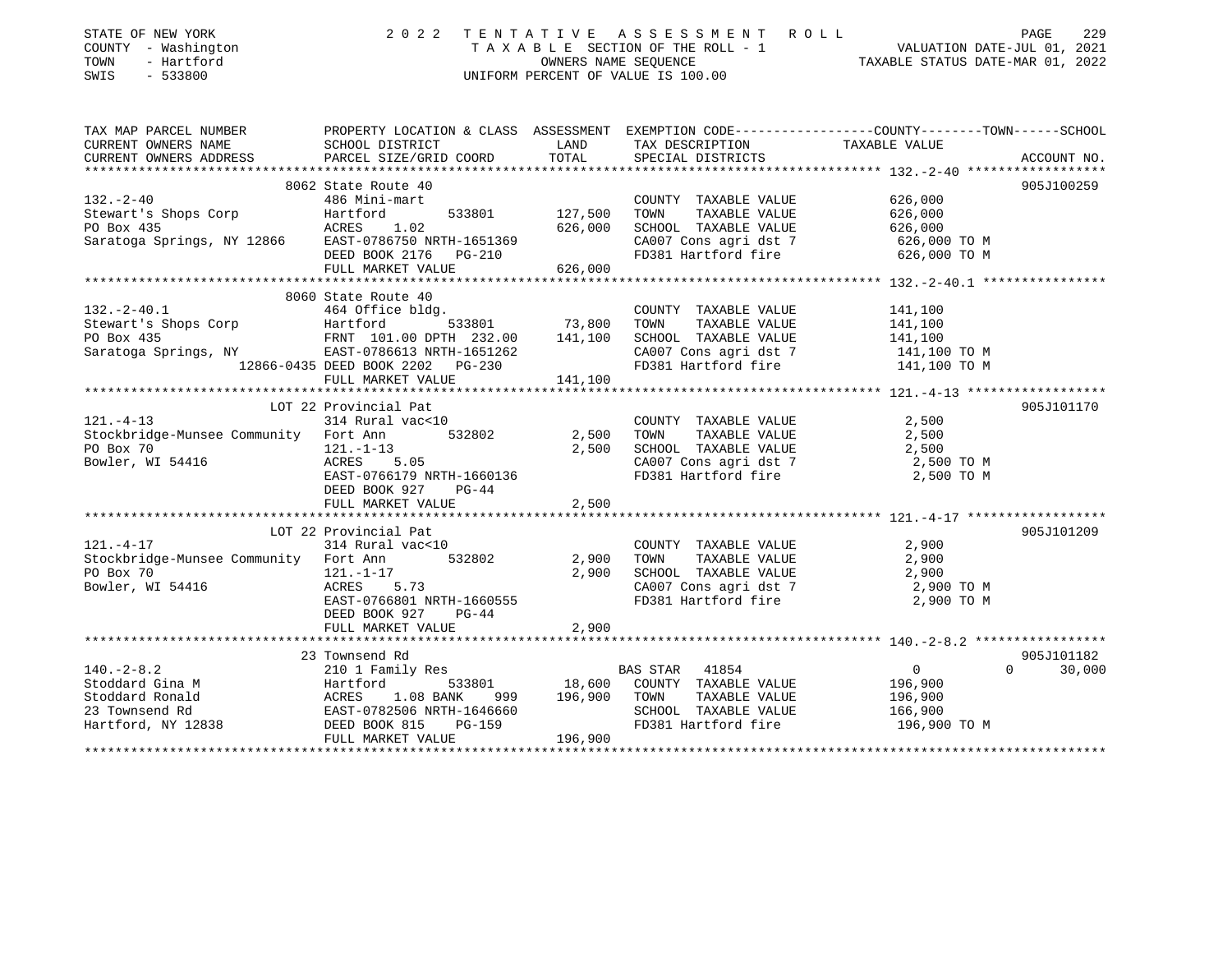| STATE OF NEW YORK<br>COUNTY - Washington<br>TOWN<br>- Hartford<br>SWIS<br>$-533800$                    | 2022                                                                                                                                            | OWNERS NAME SEQUENCE         | TENTATIVE ASSESSMENT ROLL<br>TAXABLE SECTION OF THE ROLL - 1<br>UNIFORM PERCENT OF VALUE IS 100.00                       | VALUATION DATE-JUL 01, 2021<br>TAXABLE STATUS DATE-MAR 01, 2022 | PAGE<br>230                      |
|--------------------------------------------------------------------------------------------------------|-------------------------------------------------------------------------------------------------------------------------------------------------|------------------------------|--------------------------------------------------------------------------------------------------------------------------|-----------------------------------------------------------------|----------------------------------|
| TAX MAP PARCEL NUMBER<br>CURRENT OWNERS NAME<br>CURRENT OWNERS ADDRESS                                 | PROPERTY LOCATION & CLASS ASSESSMENT EXEMPTION CODE---------------COUNTY-------TOWN-----SCHOOL<br>SCHOOL DISTRICT<br>PARCEL SIZE/GRID COORD     | LAND<br>TOTAL                | TAX DESCRIPTION<br>SPECIAL DISTRICTS                                                                                     | TAXABLE VALUE                                                   | ACCOUNT NO.                      |
|                                                                                                        | 327 Blood St                                                                                                                                    |                              |                                                                                                                          |                                                                 | 905J100401                       |
| $142. - 1 - 10$<br>Stoddard William<br>Stoddard Kristina<br>327 Blood St<br>Granville, NY 12832        | 210 1 Family Res<br>533801<br>Hartford<br>$142. - 1 - 10. - 1$<br>ACRES<br>3.50 BANK<br>40<br>EAST-0794270 NRTH-1647774<br>DEED BOOK 3933 PG-63 | 30,500<br>100,000            | COUNTY TAXABLE VALUE<br>TOWN<br>TAXABLE VALUE<br>SCHOOL TAXABLE VALUE<br>FD381 Hartford fire                             | 100,000<br>100,000<br>100,000<br>100,000 TO M                   |                                  |
|                                                                                                        | FULL MARKET VALUE                                                                                                                               | 100,000                      |                                                                                                                          |                                                                 |                                  |
| $142. - 1 - 32$                                                                                        | 107 Blood St<br>240 Rural res                                                                                                                   |                              | BAS STAR 41854                                                                                                           | $\overline{0}$                                                  | 905J100374<br>30,000<br>$\Omega$ |
| Stokowski John T 111<br>Vargas Olga M<br>107 Blood St<br>Granville, NY 12832                           | Hartford<br>533801<br>ACRES 10.50<br>EAST-0792150 NRTH-1644808<br>DEED BOOK 2051 PG-258                                                         | 30,400 FOR 480A<br>222,500   | 47460<br>COUNTY TAXABLE VALUE<br>TOWN<br>TAXABLE VALUE<br>SCHOOL TAXABLE VALUE                                           | 4,700<br>4,700<br>217,800<br>217,800<br>187,800                 | 4,700                            |
| MAY BE SUBJECT TO PAYMENT<br>UNDER RPTL480A UNTIL 2031                                                 | FULL MARKET VALUE                                                                                                                               |                              | 222,500 FD381 Hartford fire                                                                                              | 222,500 TO M                                                    |                                  |
| $142. - 1 - 32.1$<br>Stokowski John T 111<br>Vargas Olga M<br>107 Blood St<br>Granville, NY 12832      | Blood St<br>323 Vacant rural<br>Hartford<br>533801<br>ACRES 48.00<br>EAST-0791378 NRTH-1644561<br>DEED BOOK 2051 PG-258<br>FULL MARKET VALUE    | 43,600<br>43,600             | FOR 480A<br>47460<br>43,600 COUNTY TAXABLE VALUE<br>TOWN<br>TAXABLE VALUE<br>SCHOOL TAXABLE VALUE<br>FD381 Hartford fire | 24,400<br>24,400<br>19,200<br>19,200<br>19,200<br>43,600 TO M   | 24,400                           |
| MAY BE SUBJECT TO PAYMENT<br>UNDER RPTL480A UNTIL 2031                                                 |                                                                                                                                                 |                              |                                                                                                                          |                                                                 |                                  |
|                                                                                                        | 280 Dick Hill Rd                                                                                                                                |                              |                                                                                                                          |                                                                 | 905J100518                       |
| $132 - 2 - 30$<br>Stone Joshua A<br>Stone Kneesaa L<br>280 Dick Hill Rd                                | 240 Rural res<br>Hartford<br>533801<br>ACRES 13.70 BANK<br>999<br>EAST-0791768 NRTH-1651799                                                     | 33,600<br>175,000            | COUNTY TAXABLE VALUE<br>TOWN<br>TAXABLE VALUE<br>SCHOOL TAXABLE VALUE<br>FD381 Hartford fire                             | 175,000<br>175,000<br>175,000<br>175,000 TO M                   |                                  |
| Granville, NY 12832                                                                                    | DEED BOOK 3746 PG-138                                                                                                                           |                              |                                                                                                                          |                                                                 |                                  |
|                                                                                                        | FULL MARKET VALUE<br>3290 County Route 43                                                                                                       | 175,000                      |                                                                                                                          |                                                                 | 905J100618                       |
| $148. - 1 - 3$<br>Story Albert H<br>Story M Alexander II<br>3290 County Route 43<br>Fort Ann, NY 12827 | 210 1 Family Res<br>533801<br>Hartford<br>3.70<br>ACRES<br>EAST-0765016 NRTH-1641273<br>DEED BOOK 2330 PG-153<br>FULL MARKET VALUE              | 31,100<br>126,000<br>126,000 | COUNTY TAXABLE VALUE<br>TAXABLE VALUE<br>TOWN<br>SCHOOL TAXABLE VALUE<br>CA007 Cons agri dst 7<br>FD381 Hartford fire    | 126,000<br>126,000<br>126,000<br>126,000 TO M<br>126,000 TO M   |                                  |
| *************************                                                                              |                                                                                                                                                 |                              |                                                                                                                          |                                                                 |                                  |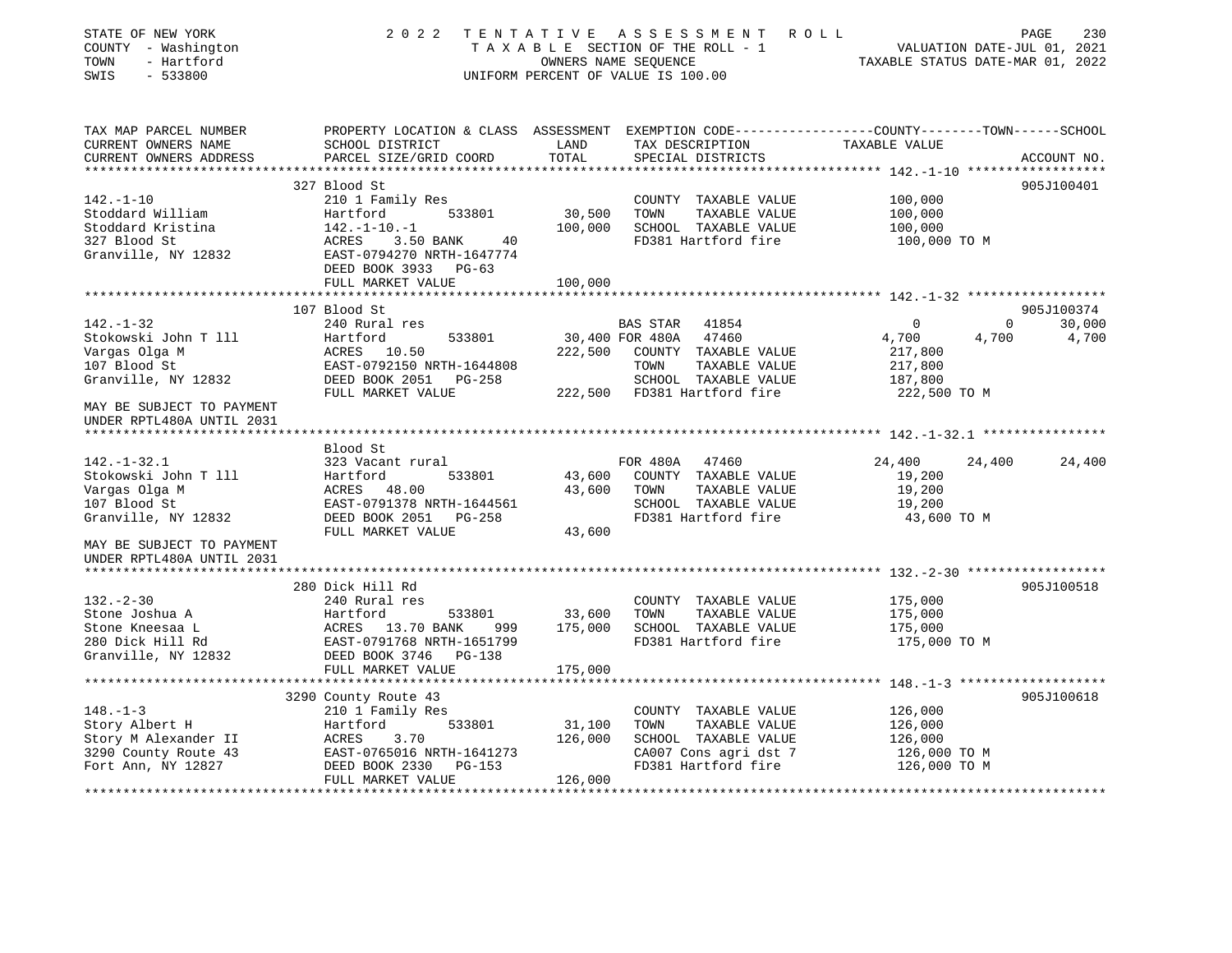| STATE OF NEW YORK<br>COUNTY - Washington<br>TOWN<br>- Hartford<br>SWIS<br>$-533800$                                                                                                                                                                             | 2 0 2 2                     |                   | TENTATIVE ASSESSMENT ROLL<br>UNIFORM PERCENT OF VALUE IS 100.00                                        | T E N T A T I V E A S S E S S M E N T R O L L<br>T A X A B L E SECTION OF THE ROLL - 1 VALUATION DATE-JUL 01, 2021<br>OWNERS NAME SEQUENCE<br>INIFORM PEPCENT OF VALUE TO 100 00 |               |
|-----------------------------------------------------------------------------------------------------------------------------------------------------------------------------------------------------------------------------------------------------------------|-----------------------------|-------------------|--------------------------------------------------------------------------------------------------------|----------------------------------------------------------------------------------------------------------------------------------------------------------------------------------|---------------|
| TAX MAP PARCEL NUMBER<br>CURRENT OWNERS NAME<br>CURRENT OWNERS ADDRESS                                                                                                                                                                                          |                             |                   |                                                                                                        | PROPERTY LOCATION & CLASS ASSESSMENT EXEMPTION CODE---------------COUNTY-------TOWN------SCHOOL                                                                                  | ACCOUNT NO.   |
|                                                                                                                                                                                                                                                                 | 3294 County Route 43        |                   |                                                                                                        |                                                                                                                                                                                  | 905J100639    |
| $148. - 1 - 1.1$                                                                                                                                                                                                                                                |                             |                   |                                                                                                        | $\overline{0}$<br>$\Omega$                                                                                                                                                       | 30,000        |
|                                                                                                                                                                                                                                                                 |                             |                   |                                                                                                        | 139,000                                                                                                                                                                          |               |
| Example 29 Alexander II Fractional Hartford 533801 29,600 COUNTY TAXABLE VALUE<br>Story Morothy M ACRES 3.20 BANK 999 139,000 TOWN TAXABLE VALUE<br>3294 County Route 43 EAST-0764869 NRTH-1641478 SCHOOL TAXABLE VALUE<br>Fort Ann,                            |                             |                   |                                                                                                        |                                                                                                                                                                                  |               |
|                                                                                                                                                                                                                                                                 |                             |                   |                                                                                                        | 139,000<br>109,000<br>139,000                                                                                                                                                    |               |
|                                                                                                                                                                                                                                                                 |                             |                   | CA007 Cons agri dst 7                                                                                  | 139,000 ТО М                                                                                                                                                                     |               |
|                                                                                                                                                                                                                                                                 | FULL MARKET VALUE           |                   | $139,000$ FD381 Hartford fire                                                                          | 139,000 TO M                                                                                                                                                                     |               |
|                                                                                                                                                                                                                                                                 |                             |                   |                                                                                                        |                                                                                                                                                                                  |               |
|                                                                                                                                                                                                                                                                 | 3292 County Route 43        |                   |                                                                                                        |                                                                                                                                                                                  | 905J101192    |
| 148.-1-1.2<br>Story M Alexander II Hartford 533801 1,200<br>3294 County Route 43 unrecorded t/s deed 2,200<br>Fort Ann, NY 12827 FRNT 50.00 DPTH 165.00<br>EAST-0764799 NRTH-1641229<br>FRNT 50.00 DPTH 165.00                                                  |                             |                   | COUNTY TAXABLE VALUE                                                                                   | 2,200<br>2,200                                                                                                                                                                   |               |
|                                                                                                                                                                                                                                                                 |                             | 1,200             | TAXABLE VALUE<br>TOWN                                                                                  |                                                                                                                                                                                  |               |
|                                                                                                                                                                                                                                                                 |                             |                   | 2,200 SCHOOL TAXABLE VALUE 2,200<br>CA007 Cons agri dst 7 2,200 TO M<br>FD381 Hartford fire 2,200 TO M |                                                                                                                                                                                  |               |
|                                                                                                                                                                                                                                                                 |                             |                   |                                                                                                        |                                                                                                                                                                                  |               |
|                                                                                                                                                                                                                                                                 |                             |                   |                                                                                                        |                                                                                                                                                                                  |               |
|                                                                                                                                                                                                                                                                 | FULL MARKET VALUE           | 2, 200            |                                                                                                        |                                                                                                                                                                                  |               |
|                                                                                                                                                                                                                                                                 |                             |                   |                                                                                                        |                                                                                                                                                                                  |               |
|                                                                                                                                                                                                                                                                 | 1296 Baldwin Corners Rd     |                   |                                                                                                        |                                                                                                                                                                                  |               |
| $121. -4 - 5.12$                                                                                                                                                                                                                                                | 210 1 Family Res            |                   | VET WAR CT 41121                                                                                       | 28,485<br>27,000                                                                                                                                                                 | $\Omega$      |
|                                                                                                                                                                                                                                                                 |                             |                   |                                                                                                        | $\Omega$                                                                                                                                                                         | 30,000        |
|                                                                                                                                                                                                                                                                 |                             |                   |                                                                                                        |                                                                                                                                                                                  |               |
|                                                                                                                                                                                                                                                                 |                             |                   |                                                                                                        |                                                                                                                                                                                  |               |
|                                                                                                                                                                                                                                                                 |                             |                   |                                                                                                        |                                                                                                                                                                                  |               |
|                                                                                                                                                                                                                                                                 |                             |                   |                                                                                                        |                                                                                                                                                                                  |               |
|                                                                                                                                                                                                                                                                 |                             |                   |                                                                                                        |                                                                                                                                                                                  |               |
|                                                                                                                                                                                                                                                                 | 56+61+69 Strainer Ln        |                   |                                                                                                        |                                                                                                                                                                                  | 905J100621    |
|                                                                                                                                                                                                                                                                 |                             |                   | 41720                                                                                                  | 75,001                                                                                                                                                                           | 75,001 75,001 |
|                                                                                                                                                                                                                                                                 |                             |                   | 533801 241,500 COUNTY TAXABLE VALUE                                                                    | 358,599                                                                                                                                                                          |               |
|                                                                                                                                                                                                                                                                 |                             |                   | TAXABLE VALUE                                                                                          | 358,599                                                                                                                                                                          |               |
|                                                                                                                                                                                                                                                                 |                             |                   | SCHOOL TAXABLE VALUE                                                                                   | 358,599                                                                                                                                                                          |               |
| 131.-1-1.1<br>Strainer Farm LLC<br>Barbara J Harsha<br>3344 County Route 43<br>Fort Ann, NY 12827<br>2011 12827<br>241, 300<br>241, 300<br>241, 300<br>241, 300<br>241, 300<br>241, 300<br>241, 300<br>241, 300<br>241, 300<br>241, 300<br>241, 300<br>241, 300 |                             |                   | CA007 Cons agri dst 7 358,599 TO M                                                                     |                                                                                                                                                                                  |               |
|                                                                                                                                                                                                                                                                 |                             |                   | 75,001 EX                                                                                              |                                                                                                                                                                                  |               |
| MAY BE SUBJECT TO PAYMENT                                                                                                                                                                                                                                       |                             |                   | FD381 Hartford fire                                                                                    | 433,600 TO M                                                                                                                                                                     |               |
| UNDER AGDIST LAW TIL 2026                                                                                                                                                                                                                                       |                             |                   |                                                                                                        |                                                                                                                                                                                  |               |
|                                                                                                                                                                                                                                                                 |                             |                   |                                                                                                        |                                                                                                                                                                                  |               |
|                                                                                                                                                                                                                                                                 | 347 Pope Hill Rd            |                   |                                                                                                        |                                                                                                                                                                                  |               |
| $150.-1-32.1$                                                                                                                                                                                                                                                   | 210 1 Family Res            |                   | COUNTY TAXABLE VALUE                                                                                   | 151,000<br>151,000                                                                                                                                                               |               |
| Strainer Jeffrey                                                                                                                                                                                                                                                | Hartford 533801             | 31,500<br>151,000 | TOWN<br>TAXABLE VALUE                                                                                  |                                                                                                                                                                                  |               |
| 347 Pope Hill Rd<br>Granville, NY 12832                                                                                                                                                                                                                         | Lot 2<br>Filed Survey 12398 |                   | SCHOOL TAXABLE VALUE<br>FD381 Hartford fire 151,000 TO M                                               | 151,000                                                                                                                                                                          |               |
|                                                                                                                                                                                                                                                                 | ACRES<br>3.84 BANK<br>999   |                   |                                                                                                        |                                                                                                                                                                                  |               |
|                                                                                                                                                                                                                                                                 | EAST-0784859 NRTH-1632619   |                   |                                                                                                        |                                                                                                                                                                                  |               |
|                                                                                                                                                                                                                                                                 | DEED BOOK 3306 PG-74        |                   |                                                                                                        |                                                                                                                                                                                  |               |
|                                                                                                                                                                                                                                                                 | FULL MARKET VALUE           | 151,000           |                                                                                                        |                                                                                                                                                                                  |               |
|                                                                                                                                                                                                                                                                 |                             |                   |                                                                                                        |                                                                                                                                                                                  |               |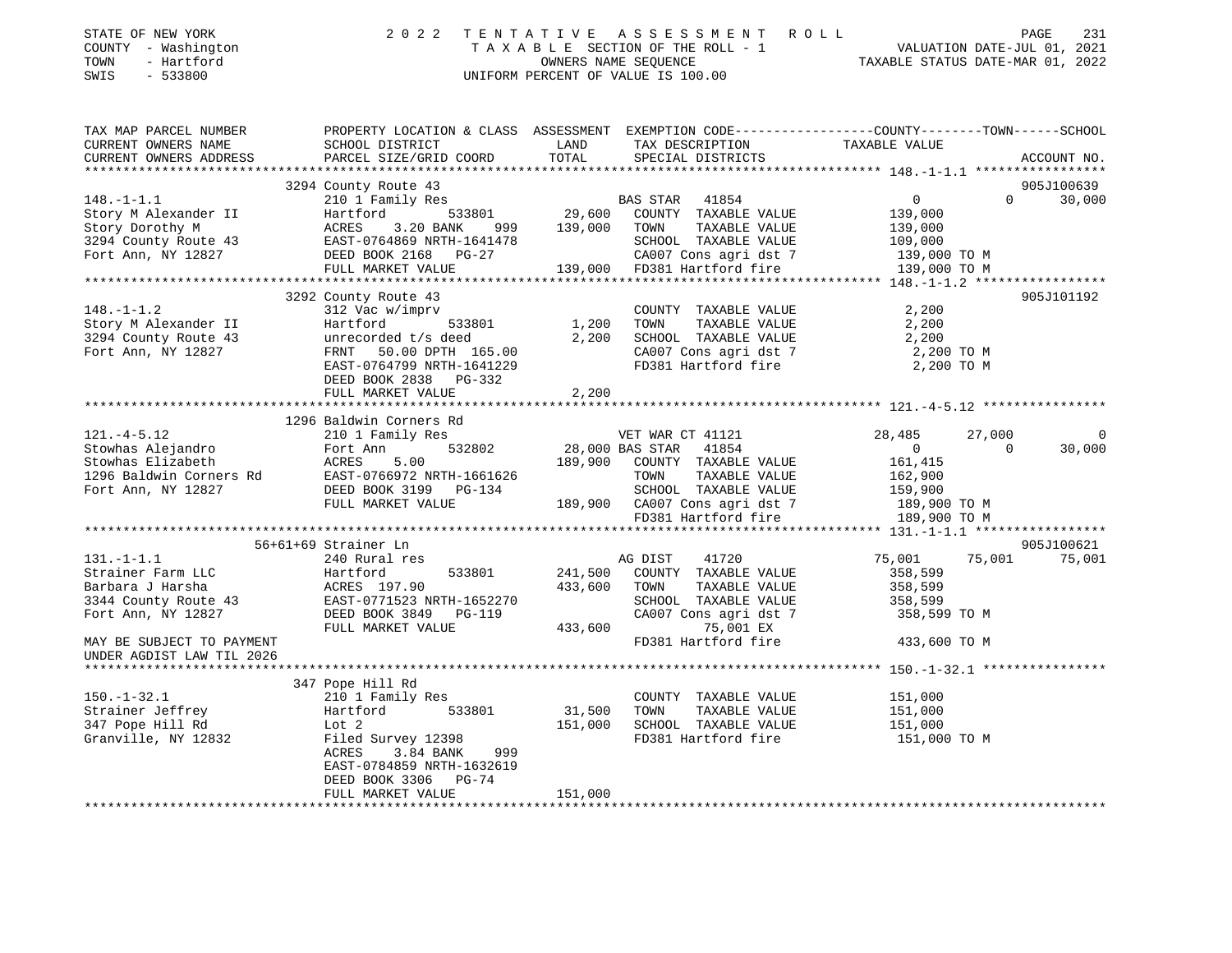| PROPERTY LOCATION & CLASS ASSESSMENT EXEMPTION CODE---------------COUNTY-------TOWN-----SCHOOL<br>TAX MAP PARCEL NUMBER<br>TAX DESCRIPTION TAXABLE VALUE<br>CURRENT OWNERS NAME<br>SCHOOL DISTRICT<br>LAND<br>TOTAL<br>PARCEL SIZE/GRID COORD<br>SPECIAL DISTRICTS<br>CURRENT OWNERS ADDRESS<br>ACCOUNT NO.<br>168 Eldridge Ln<br>905J100382<br>7,607 7,607<br>$140. - 1 - 3$<br>240 Rural res<br>AGRI-D IND 41730<br>39,600 BAS STAR 41854<br>7,607<br>$\overline{0}$<br>30,000<br>$\overline{0}$<br>Strainer Stanley Martford 533801<br>Strainer Kelly (ACRES 15.00<br>168 Eldridge Ln (EAST-0772824 NRTH-1648593<br>Fort Ann, NY 12839 (DEED BOOK 703 PG-86<br>192,500 COUNTY TAXABLE VALUE<br>184,893<br>TAXABLE VALUE<br>TOWN<br>184,893<br>SCHOOL TAXABLE VALUE<br>154,893<br>FULL MARKET VALUE<br>MAY BE SUBJECT TO PAYMENT<br>UNDER AGDIST LAW TIL 2029<br>905J101436<br>131 Pope Hill Rd<br>33,975<br>33,975<br>10,000<br>$150.-1-29.4$<br>210 1 Family Res<br>VETCOM CTS 41130<br>532001 36,200 VETDIS CTS 41140<br>6,795<br>6,795<br>6,795<br>Argyle 532001<br>ACRES 5.00<br>EAST-0779967 NRTH-1633159<br>PEED 2007 634<br>135,900 ENH STAR 41834<br>74,900<br>$\overline{0}$<br>$\Omega$<br>131 Pope Hill Rd<br>Argyle, NY 12809<br>95,130<br>COUNTY TAXABLE VALUE<br>DEED BOOK 684<br>TOWN<br>TAXABLE VALUE<br>95,130<br>PG-267<br>135,900 SCHOOL TAXABLE VALUE<br>44,205<br>FULL MARKET VALUE<br>CA006 Cons agri dst 6<br>CA006 Cons agri dst 6<br>135,900 TO M<br>FD381 Hartford fire<br>135,900 TO M<br>905J100597<br>171,600<br>COUNTY TAXABLE VALUE<br>132.-2-22<br>Strong Thomas Richard III Hartford<br>5235 State Route 149 ACRES 4.93<br>Tenwille, NY 12832 EAST-0792987 NRTH-1653570<br>DEED BOOK 20200 PG-5796<br>THI, MARKET VALUE<br>37,900<br>533801<br>TOWN<br>171,600<br>TAXABLE VALUE<br>171,600<br>SCHOOL TAXABLE VALUE<br>171,600<br>FD381 Hartford fire<br>EAST-0792987 NRTH-1653570<br>171,600 TO M<br>171,600<br>905J100022<br>Mcdougal Rd<br>23,700<br>$148. - 1 - 25$<br>314 Rural vac<10<br>COUNTY TAXABLE VALUE<br>Sullivan Richard E<br>533801<br>23,700<br>TOWN<br>TAXABLE VALUE<br>23,700<br>Hartford<br>Sullivan Elizabeth<br>LOT 6<br>23,700<br>SCHOOL TAXABLE VALUE<br>23,700<br>64 Mcdougal Rd<br>CA006 Cons agri dst 6<br>23,700 TO M<br>ACRES<br>3.81<br>Fort Ann, NY 12827<br>FD381 Hartford fire<br>23,700 TO M<br>EAST-0766141 NRTH-1635685<br>DEED BOOK 2224 PG-313<br>FULL MARKET VALUE<br>23,700<br>64 Mcdougal Rd<br>55,000<br>45,000<br>210 1 Family Res<br>VET COM CT 41131<br>$\Omega$<br>Hartford 533801<br>35,100 ENH STAR 41834<br>74,900<br>$\overline{0}$<br>$\overline{0}$<br>257,000 COUNTY TAXABLE VALUE<br>202,000<br>LOT 5<br>212,000<br>ACRES<br>7.53<br>TOWN<br>TAXABLE VALUE<br>EAST-0766384 NRTH-1635443<br>SCHOOL TAXABLE VALUE<br>182,100<br>DEED BOOK 2177 PG-1<br>CA006 Cons agri dst 6<br>257,000 TO M<br>257,000 FD381 Hartford fire 257,000 TO M<br>FULL MARKET VALUE | STATE OF NEW YORK<br>COUNTY - Washington<br>TOWN<br>- Hartford<br>SWIS<br>$-533800$ | 2022 TENTATIVE ASSESSMENT ROLL<br>T A X A B L E SECTION OF THE ROLL - 1 VALUATION DATE-JUL 01, 2021 OWNERS NAME SEQUENCE<br>UNIFORM PERCENT OF VALUE IS 100.00 | PAGE<br>232 |
|------------------------------------------------------------------------------------------------------------------------------------------------------------------------------------------------------------------------------------------------------------------------------------------------------------------------------------------------------------------------------------------------------------------------------------------------------------------------------------------------------------------------------------------------------------------------------------------------------------------------------------------------------------------------------------------------------------------------------------------------------------------------------------------------------------------------------------------------------------------------------------------------------------------------------------------------------------------------------------------------------------------------------------------------------------------------------------------------------------------------------------------------------------------------------------------------------------------------------------------------------------------------------------------------------------------------------------------------------------------------------------------------------------------------------------------------------------------------------------------------------------------------------------------------------------------------------------------------------------------------------------------------------------------------------------------------------------------------------------------------------------------------------------------------------------------------------------------------------------------------------------------------------------------------------------------------------------------------------------------------------------------------------------------------------------------------------------------------------------------------------------------------------------------------------------------------------------------------------------------------------------------------------------------------------------------------------------------------------------------------------------------------------------------------------------------------------------------------------------------------------------------------------------------------------------------------------------------------------------------------------------------------------------------------------------------------------------------------------------------------------------------------------------------------------------------------------------------------------------------------------------------------------------------------------------------------------|-------------------------------------------------------------------------------------|----------------------------------------------------------------------------------------------------------------------------------------------------------------|-------------|
|                                                                                                                                                                                                                                                                                                                                                                                                                                                                                                                                                                                                                                                                                                                                                                                                                                                                                                                                                                                                                                                                                                                                                                                                                                                                                                                                                                                                                                                                                                                                                                                                                                                                                                                                                                                                                                                                                                                                                                                                                                                                                                                                                                                                                                                                                                                                                                                                                                                                                                                                                                                                                                                                                                                                                                                                                                                                                                                                                      |                                                                                     |                                                                                                                                                                |             |
|                                                                                                                                                                                                                                                                                                                                                                                                                                                                                                                                                                                                                                                                                                                                                                                                                                                                                                                                                                                                                                                                                                                                                                                                                                                                                                                                                                                                                                                                                                                                                                                                                                                                                                                                                                                                                                                                                                                                                                                                                                                                                                                                                                                                                                                                                                                                                                                                                                                                                                                                                                                                                                                                                                                                                                                                                                                                                                                                                      |                                                                                     |                                                                                                                                                                |             |
|                                                                                                                                                                                                                                                                                                                                                                                                                                                                                                                                                                                                                                                                                                                                                                                                                                                                                                                                                                                                                                                                                                                                                                                                                                                                                                                                                                                                                                                                                                                                                                                                                                                                                                                                                                                                                                                                                                                                                                                                                                                                                                                                                                                                                                                                                                                                                                                                                                                                                                                                                                                                                                                                                                                                                                                                                                                                                                                                                      |                                                                                     |                                                                                                                                                                |             |
|                                                                                                                                                                                                                                                                                                                                                                                                                                                                                                                                                                                                                                                                                                                                                                                                                                                                                                                                                                                                                                                                                                                                                                                                                                                                                                                                                                                                                                                                                                                                                                                                                                                                                                                                                                                                                                                                                                                                                                                                                                                                                                                                                                                                                                                                                                                                                                                                                                                                                                                                                                                                                                                                                                                                                                                                                                                                                                                                                      |                                                                                     |                                                                                                                                                                |             |
|                                                                                                                                                                                                                                                                                                                                                                                                                                                                                                                                                                                                                                                                                                                                                                                                                                                                                                                                                                                                                                                                                                                                                                                                                                                                                                                                                                                                                                                                                                                                                                                                                                                                                                                                                                                                                                                                                                                                                                                                                                                                                                                                                                                                                                                                                                                                                                                                                                                                                                                                                                                                                                                                                                                                                                                                                                                                                                                                                      |                                                                                     |                                                                                                                                                                |             |
|                                                                                                                                                                                                                                                                                                                                                                                                                                                                                                                                                                                                                                                                                                                                                                                                                                                                                                                                                                                                                                                                                                                                                                                                                                                                                                                                                                                                                                                                                                                                                                                                                                                                                                                                                                                                                                                                                                                                                                                                                                                                                                                                                                                                                                                                                                                                                                                                                                                                                                                                                                                                                                                                                                                                                                                                                                                                                                                                                      |                                                                                     |                                                                                                                                                                |             |
|                                                                                                                                                                                                                                                                                                                                                                                                                                                                                                                                                                                                                                                                                                                                                                                                                                                                                                                                                                                                                                                                                                                                                                                                                                                                                                                                                                                                                                                                                                                                                                                                                                                                                                                                                                                                                                                                                                                                                                                                                                                                                                                                                                                                                                                                                                                                                                                                                                                                                                                                                                                                                                                                                                                                                                                                                                                                                                                                                      |                                                                                     |                                                                                                                                                                |             |
|                                                                                                                                                                                                                                                                                                                                                                                                                                                                                                                                                                                                                                                                                                                                                                                                                                                                                                                                                                                                                                                                                                                                                                                                                                                                                                                                                                                                                                                                                                                                                                                                                                                                                                                                                                                                                                                                                                                                                                                                                                                                                                                                                                                                                                                                                                                                                                                                                                                                                                                                                                                                                                                                                                                                                                                                                                                                                                                                                      |                                                                                     |                                                                                                                                                                |             |
|                                                                                                                                                                                                                                                                                                                                                                                                                                                                                                                                                                                                                                                                                                                                                                                                                                                                                                                                                                                                                                                                                                                                                                                                                                                                                                                                                                                                                                                                                                                                                                                                                                                                                                                                                                                                                                                                                                                                                                                                                                                                                                                                                                                                                                                                                                                                                                                                                                                                                                                                                                                                                                                                                                                                                                                                                                                                                                                                                      |                                                                                     |                                                                                                                                                                |             |
|                                                                                                                                                                                                                                                                                                                                                                                                                                                                                                                                                                                                                                                                                                                                                                                                                                                                                                                                                                                                                                                                                                                                                                                                                                                                                                                                                                                                                                                                                                                                                                                                                                                                                                                                                                                                                                                                                                                                                                                                                                                                                                                                                                                                                                                                                                                                                                                                                                                                                                                                                                                                                                                                                                                                                                                                                                                                                                                                                      |                                                                                     |                                                                                                                                                                |             |
|                                                                                                                                                                                                                                                                                                                                                                                                                                                                                                                                                                                                                                                                                                                                                                                                                                                                                                                                                                                                                                                                                                                                                                                                                                                                                                                                                                                                                                                                                                                                                                                                                                                                                                                                                                                                                                                                                                                                                                                                                                                                                                                                                                                                                                                                                                                                                                                                                                                                                                                                                                                                                                                                                                                                                                                                                                                                                                                                                      |                                                                                     |                                                                                                                                                                |             |
|                                                                                                                                                                                                                                                                                                                                                                                                                                                                                                                                                                                                                                                                                                                                                                                                                                                                                                                                                                                                                                                                                                                                                                                                                                                                                                                                                                                                                                                                                                                                                                                                                                                                                                                                                                                                                                                                                                                                                                                                                                                                                                                                                                                                                                                                                                                                                                                                                                                                                                                                                                                                                                                                                                                                                                                                                                                                                                                                                      |                                                                                     |                                                                                                                                                                |             |
|                                                                                                                                                                                                                                                                                                                                                                                                                                                                                                                                                                                                                                                                                                                                                                                                                                                                                                                                                                                                                                                                                                                                                                                                                                                                                                                                                                                                                                                                                                                                                                                                                                                                                                                                                                                                                                                                                                                                                                                                                                                                                                                                                                                                                                                                                                                                                                                                                                                                                                                                                                                                                                                                                                                                                                                                                                                                                                                                                      | Streit Theresa                                                                      |                                                                                                                                                                |             |
|                                                                                                                                                                                                                                                                                                                                                                                                                                                                                                                                                                                                                                                                                                                                                                                                                                                                                                                                                                                                                                                                                                                                                                                                                                                                                                                                                                                                                                                                                                                                                                                                                                                                                                                                                                                                                                                                                                                                                                                                                                                                                                                                                                                                                                                                                                                                                                                                                                                                                                                                                                                                                                                                                                                                                                                                                                                                                                                                                      |                                                                                     |                                                                                                                                                                |             |
|                                                                                                                                                                                                                                                                                                                                                                                                                                                                                                                                                                                                                                                                                                                                                                                                                                                                                                                                                                                                                                                                                                                                                                                                                                                                                                                                                                                                                                                                                                                                                                                                                                                                                                                                                                                                                                                                                                                                                                                                                                                                                                                                                                                                                                                                                                                                                                                                                                                                                                                                                                                                                                                                                                                                                                                                                                                                                                                                                      |                                                                                     |                                                                                                                                                                |             |
|                                                                                                                                                                                                                                                                                                                                                                                                                                                                                                                                                                                                                                                                                                                                                                                                                                                                                                                                                                                                                                                                                                                                                                                                                                                                                                                                                                                                                                                                                                                                                                                                                                                                                                                                                                                                                                                                                                                                                                                                                                                                                                                                                                                                                                                                                                                                                                                                                                                                                                                                                                                                                                                                                                                                                                                                                                                                                                                                                      |                                                                                     |                                                                                                                                                                |             |
|                                                                                                                                                                                                                                                                                                                                                                                                                                                                                                                                                                                                                                                                                                                                                                                                                                                                                                                                                                                                                                                                                                                                                                                                                                                                                                                                                                                                                                                                                                                                                                                                                                                                                                                                                                                                                                                                                                                                                                                                                                                                                                                                                                                                                                                                                                                                                                                                                                                                                                                                                                                                                                                                                                                                                                                                                                                                                                                                                      |                                                                                     |                                                                                                                                                                |             |
|                                                                                                                                                                                                                                                                                                                                                                                                                                                                                                                                                                                                                                                                                                                                                                                                                                                                                                                                                                                                                                                                                                                                                                                                                                                                                                                                                                                                                                                                                                                                                                                                                                                                                                                                                                                                                                                                                                                                                                                                                                                                                                                                                                                                                                                                                                                                                                                                                                                                                                                                                                                                                                                                                                                                                                                                                                                                                                                                                      |                                                                                     |                                                                                                                                                                |             |
|                                                                                                                                                                                                                                                                                                                                                                                                                                                                                                                                                                                                                                                                                                                                                                                                                                                                                                                                                                                                                                                                                                                                                                                                                                                                                                                                                                                                                                                                                                                                                                                                                                                                                                                                                                                                                                                                                                                                                                                                                                                                                                                                                                                                                                                                                                                                                                                                                                                                                                                                                                                                                                                                                                                                                                                                                                                                                                                                                      |                                                                                     |                                                                                                                                                                |             |
|                                                                                                                                                                                                                                                                                                                                                                                                                                                                                                                                                                                                                                                                                                                                                                                                                                                                                                                                                                                                                                                                                                                                                                                                                                                                                                                                                                                                                                                                                                                                                                                                                                                                                                                                                                                                                                                                                                                                                                                                                                                                                                                                                                                                                                                                                                                                                                                                                                                                                                                                                                                                                                                                                                                                                                                                                                                                                                                                                      |                                                                                     |                                                                                                                                                                |             |
|                                                                                                                                                                                                                                                                                                                                                                                                                                                                                                                                                                                                                                                                                                                                                                                                                                                                                                                                                                                                                                                                                                                                                                                                                                                                                                                                                                                                                                                                                                                                                                                                                                                                                                                                                                                                                                                                                                                                                                                                                                                                                                                                                                                                                                                                                                                                                                                                                                                                                                                                                                                                                                                                                                                                                                                                                                                                                                                                                      |                                                                                     |                                                                                                                                                                |             |
|                                                                                                                                                                                                                                                                                                                                                                                                                                                                                                                                                                                                                                                                                                                                                                                                                                                                                                                                                                                                                                                                                                                                                                                                                                                                                                                                                                                                                                                                                                                                                                                                                                                                                                                                                                                                                                                                                                                                                                                                                                                                                                                                                                                                                                                                                                                                                                                                                                                                                                                                                                                                                                                                                                                                                                                                                                                                                                                                                      |                                                                                     |                                                                                                                                                                |             |
|                                                                                                                                                                                                                                                                                                                                                                                                                                                                                                                                                                                                                                                                                                                                                                                                                                                                                                                                                                                                                                                                                                                                                                                                                                                                                                                                                                                                                                                                                                                                                                                                                                                                                                                                                                                                                                                                                                                                                                                                                                                                                                                                                                                                                                                                                                                                                                                                                                                                                                                                                                                                                                                                                                                                                                                                                                                                                                                                                      |                                                                                     |                                                                                                                                                                |             |
|                                                                                                                                                                                                                                                                                                                                                                                                                                                                                                                                                                                                                                                                                                                                                                                                                                                                                                                                                                                                                                                                                                                                                                                                                                                                                                                                                                                                                                                                                                                                                                                                                                                                                                                                                                                                                                                                                                                                                                                                                                                                                                                                                                                                                                                                                                                                                                                                                                                                                                                                                                                                                                                                                                                                                                                                                                                                                                                                                      |                                                                                     |                                                                                                                                                                |             |
|                                                                                                                                                                                                                                                                                                                                                                                                                                                                                                                                                                                                                                                                                                                                                                                                                                                                                                                                                                                                                                                                                                                                                                                                                                                                                                                                                                                                                                                                                                                                                                                                                                                                                                                                                                                                                                                                                                                                                                                                                                                                                                                                                                                                                                                                                                                                                                                                                                                                                                                                                                                                                                                                                                                                                                                                                                                                                                                                                      |                                                                                     |                                                                                                                                                                |             |
|                                                                                                                                                                                                                                                                                                                                                                                                                                                                                                                                                                                                                                                                                                                                                                                                                                                                                                                                                                                                                                                                                                                                                                                                                                                                                                                                                                                                                                                                                                                                                                                                                                                                                                                                                                                                                                                                                                                                                                                                                                                                                                                                                                                                                                                                                                                                                                                                                                                                                                                                                                                                                                                                                                                                                                                                                                                                                                                                                      |                                                                                     |                                                                                                                                                                |             |
|                                                                                                                                                                                                                                                                                                                                                                                                                                                                                                                                                                                                                                                                                                                                                                                                                                                                                                                                                                                                                                                                                                                                                                                                                                                                                                                                                                                                                                                                                                                                                                                                                                                                                                                                                                                                                                                                                                                                                                                                                                                                                                                                                                                                                                                                                                                                                                                                                                                                                                                                                                                                                                                                                                                                                                                                                                                                                                                                                      |                                                                                     |                                                                                                                                                                |             |
|                                                                                                                                                                                                                                                                                                                                                                                                                                                                                                                                                                                                                                                                                                                                                                                                                                                                                                                                                                                                                                                                                                                                                                                                                                                                                                                                                                                                                                                                                                                                                                                                                                                                                                                                                                                                                                                                                                                                                                                                                                                                                                                                                                                                                                                                                                                                                                                                                                                                                                                                                                                                                                                                                                                                                                                                                                                                                                                                                      |                                                                                     |                                                                                                                                                                |             |
|                                                                                                                                                                                                                                                                                                                                                                                                                                                                                                                                                                                                                                                                                                                                                                                                                                                                                                                                                                                                                                                                                                                                                                                                                                                                                                                                                                                                                                                                                                                                                                                                                                                                                                                                                                                                                                                                                                                                                                                                                                                                                                                                                                                                                                                                                                                                                                                                                                                                                                                                                                                                                                                                                                                                                                                                                                                                                                                                                      |                                                                                     |                                                                                                                                                                |             |
|                                                                                                                                                                                                                                                                                                                                                                                                                                                                                                                                                                                                                                                                                                                                                                                                                                                                                                                                                                                                                                                                                                                                                                                                                                                                                                                                                                                                                                                                                                                                                                                                                                                                                                                                                                                                                                                                                                                                                                                                                                                                                                                                                                                                                                                                                                                                                                                                                                                                                                                                                                                                                                                                                                                                                                                                                                                                                                                                                      |                                                                                     |                                                                                                                                                                |             |
|                                                                                                                                                                                                                                                                                                                                                                                                                                                                                                                                                                                                                                                                                                                                                                                                                                                                                                                                                                                                                                                                                                                                                                                                                                                                                                                                                                                                                                                                                                                                                                                                                                                                                                                                                                                                                                                                                                                                                                                                                                                                                                                                                                                                                                                                                                                                                                                                                                                                                                                                                                                                                                                                                                                                                                                                                                                                                                                                                      |                                                                                     |                                                                                                                                                                |             |
|                                                                                                                                                                                                                                                                                                                                                                                                                                                                                                                                                                                                                                                                                                                                                                                                                                                                                                                                                                                                                                                                                                                                                                                                                                                                                                                                                                                                                                                                                                                                                                                                                                                                                                                                                                                                                                                                                                                                                                                                                                                                                                                                                                                                                                                                                                                                                                                                                                                                                                                                                                                                                                                                                                                                                                                                                                                                                                                                                      |                                                                                     |                                                                                                                                                                |             |
|                                                                                                                                                                                                                                                                                                                                                                                                                                                                                                                                                                                                                                                                                                                                                                                                                                                                                                                                                                                                                                                                                                                                                                                                                                                                                                                                                                                                                                                                                                                                                                                                                                                                                                                                                                                                                                                                                                                                                                                                                                                                                                                                                                                                                                                                                                                                                                                                                                                                                                                                                                                                                                                                                                                                                                                                                                                                                                                                                      |                                                                                     |                                                                                                                                                                |             |
|                                                                                                                                                                                                                                                                                                                                                                                                                                                                                                                                                                                                                                                                                                                                                                                                                                                                                                                                                                                                                                                                                                                                                                                                                                                                                                                                                                                                                                                                                                                                                                                                                                                                                                                                                                                                                                                                                                                                                                                                                                                                                                                                                                                                                                                                                                                                                                                                                                                                                                                                                                                                                                                                                                                                                                                                                                                                                                                                                      |                                                                                     |                                                                                                                                                                |             |
|                                                                                                                                                                                                                                                                                                                                                                                                                                                                                                                                                                                                                                                                                                                                                                                                                                                                                                                                                                                                                                                                                                                                                                                                                                                                                                                                                                                                                                                                                                                                                                                                                                                                                                                                                                                                                                                                                                                                                                                                                                                                                                                                                                                                                                                                                                                                                                                                                                                                                                                                                                                                                                                                                                                                                                                                                                                                                                                                                      |                                                                                     |                                                                                                                                                                |             |
|                                                                                                                                                                                                                                                                                                                                                                                                                                                                                                                                                                                                                                                                                                                                                                                                                                                                                                                                                                                                                                                                                                                                                                                                                                                                                                                                                                                                                                                                                                                                                                                                                                                                                                                                                                                                                                                                                                                                                                                                                                                                                                                                                                                                                                                                                                                                                                                                                                                                                                                                                                                                                                                                                                                                                                                                                                                                                                                                                      |                                                                                     |                                                                                                                                                                |             |
|                                                                                                                                                                                                                                                                                                                                                                                                                                                                                                                                                                                                                                                                                                                                                                                                                                                                                                                                                                                                                                                                                                                                                                                                                                                                                                                                                                                                                                                                                                                                                                                                                                                                                                                                                                                                                                                                                                                                                                                                                                                                                                                                                                                                                                                                                                                                                                                                                                                                                                                                                                                                                                                                                                                                                                                                                                                                                                                                                      |                                                                                     |                                                                                                                                                                |             |
|                                                                                                                                                                                                                                                                                                                                                                                                                                                                                                                                                                                                                                                                                                                                                                                                                                                                                                                                                                                                                                                                                                                                                                                                                                                                                                                                                                                                                                                                                                                                                                                                                                                                                                                                                                                                                                                                                                                                                                                                                                                                                                                                                                                                                                                                                                                                                                                                                                                                                                                                                                                                                                                                                                                                                                                                                                                                                                                                                      | $148. - 1 - 25.7$                                                                   |                                                                                                                                                                |             |
|                                                                                                                                                                                                                                                                                                                                                                                                                                                                                                                                                                                                                                                                                                                                                                                                                                                                                                                                                                                                                                                                                                                                                                                                                                                                                                                                                                                                                                                                                                                                                                                                                                                                                                                                                                                                                                                                                                                                                                                                                                                                                                                                                                                                                                                                                                                                                                                                                                                                                                                                                                                                                                                                                                                                                                                                                                                                                                                                                      | Sullivan Richard E                                                                  |                                                                                                                                                                |             |
|                                                                                                                                                                                                                                                                                                                                                                                                                                                                                                                                                                                                                                                                                                                                                                                                                                                                                                                                                                                                                                                                                                                                                                                                                                                                                                                                                                                                                                                                                                                                                                                                                                                                                                                                                                                                                                                                                                                                                                                                                                                                                                                                                                                                                                                                                                                                                                                                                                                                                                                                                                                                                                                                                                                                                                                                                                                                                                                                                      | Sullivan Elizabeth                                                                  |                                                                                                                                                                |             |
|                                                                                                                                                                                                                                                                                                                                                                                                                                                                                                                                                                                                                                                                                                                                                                                                                                                                                                                                                                                                                                                                                                                                                                                                                                                                                                                                                                                                                                                                                                                                                                                                                                                                                                                                                                                                                                                                                                                                                                                                                                                                                                                                                                                                                                                                                                                                                                                                                                                                                                                                                                                                                                                                                                                                                                                                                                                                                                                                                      | 64 Mcdougal Rd                                                                      |                                                                                                                                                                |             |
|                                                                                                                                                                                                                                                                                                                                                                                                                                                                                                                                                                                                                                                                                                                                                                                                                                                                                                                                                                                                                                                                                                                                                                                                                                                                                                                                                                                                                                                                                                                                                                                                                                                                                                                                                                                                                                                                                                                                                                                                                                                                                                                                                                                                                                                                                                                                                                                                                                                                                                                                                                                                                                                                                                                                                                                                                                                                                                                                                      | Fort Ann, NY 12827                                                                  |                                                                                                                                                                |             |
|                                                                                                                                                                                                                                                                                                                                                                                                                                                                                                                                                                                                                                                                                                                                                                                                                                                                                                                                                                                                                                                                                                                                                                                                                                                                                                                                                                                                                                                                                                                                                                                                                                                                                                                                                                                                                                                                                                                                                                                                                                                                                                                                                                                                                                                                                                                                                                                                                                                                                                                                                                                                                                                                                                                                                                                                                                                                                                                                                      |                                                                                     |                                                                                                                                                                |             |
|                                                                                                                                                                                                                                                                                                                                                                                                                                                                                                                                                                                                                                                                                                                                                                                                                                                                                                                                                                                                                                                                                                                                                                                                                                                                                                                                                                                                                                                                                                                                                                                                                                                                                                                                                                                                                                                                                                                                                                                                                                                                                                                                                                                                                                                                                                                                                                                                                                                                                                                                                                                                                                                                                                                                                                                                                                                                                                                                                      |                                                                                     |                                                                                                                                                                |             |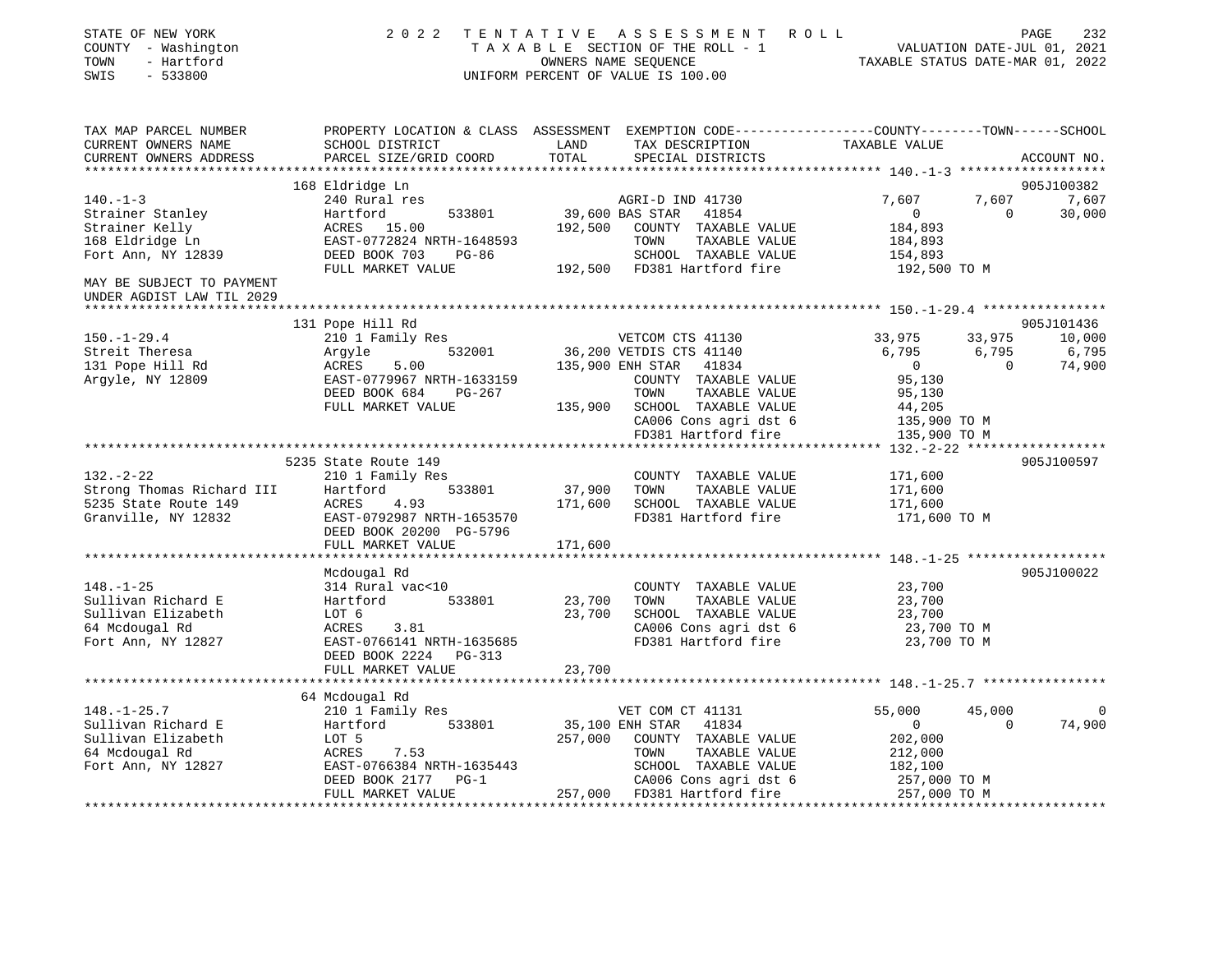| STATE OF NEW YORK<br>COUNTY - Washington<br>TOWN<br>- Hartford<br>SWIS<br>$-533800$ | 2 0 2 2                                                                                         | TENTATIVE<br>OWNERS NAME SEOUENCE | A S S E S S M E N T<br>R O L L<br>TAXABLE SECTION OF THE ROLL - 1<br>UNIFORM PERCENT OF VALUE IS 100.00 | VALUATION DATE-JUL 01, 2021<br>TAXABLE STATUS DATE-MAR 01, 2022 |                   | PAGE<br>233   |
|-------------------------------------------------------------------------------------|-------------------------------------------------------------------------------------------------|-----------------------------------|---------------------------------------------------------------------------------------------------------|-----------------------------------------------------------------|-------------------|---------------|
| TAX MAP PARCEL NUMBER                                                               | PROPERTY LOCATION & CLASS ASSESSMENT EXEMPTION CODE---------------COUNTY-------TOWN------SCHOOL |                                   |                                                                                                         |                                                                 |                   |               |
| CURRENT OWNERS NAME<br>CURRENT OWNERS ADDRESS                                       | SCHOOL DISTRICT<br>PARCEL SIZE/GRID COORD                                                       | LAND<br>TOTAL                     | TAX DESCRIPTION<br>SPECIAL DISTRICTS                                                                    | TAXABLE VALUE                                                   |                   | ACCOUNT NO.   |
|                                                                                     | 93 Rojcewicz Ln                                                                                 |                                   |                                                                                                         |                                                                 |                   |               |
| $140. - 1 - 11.1$                                                                   | 210 1 Family Res                                                                                |                                   | BAS STAR 41854                                                                                          | $\overline{0}$                                                  | $\Omega$          | 30,000        |
| Sullivan Roberta                                                                    | Hartford                                                                                        | 533801 23,000                     | COUNTY TAXABLE VALUE                                                                                    | 73,800                                                          |                   |               |
| 93 Rojcewicz Ln                                                                     | ACRES 1.00                                                                                      | 73,800 TOWN                       | TAXABLE VALUE                                                                                           | 73,800                                                          |                   |               |
| Fort Ann, NY 12827                                                                  | EAST-0775492 NRTH-1643990                                                                       |                                   | SCHOOL TAXABLE VALUE                                                                                    | 43,800                                                          |                   |               |
|                                                                                     | DEED BOOK 744<br>PG-309                                                                         |                                   | CA007 Cons agri dst 7 $\qquad$ 73,800 TO M                                                              |                                                                 |                   |               |
|                                                                                     | FULL MARKET VALUE                                                                               |                                   | 73,800 FD381 Hartford fire                                                                              | 73,800 TO M                                                     |                   |               |
|                                                                                     |                                                                                                 |                                   |                                                                                                         |                                                                 |                   |               |
|                                                                                     | 1532 Baldwin Corners Rd                                                                         |                                   |                                                                                                         |                                                                 |                   | 905J101179    |
| $122. - 1 - 31.2$                                                                   | 210 1 Family Res                                                                                |                                   | ENH STAR 41834                                                                                          | $\overline{0}$                                                  |                   | $0 \t 74,900$ |
| Sullivan Steven T                                                                   | 533801<br>Hartford                                                                              |                                   | 35,100 COUNTY TAXABLE VALUE                                                                             | 186,100                                                         |                   |               |
| Sullivan Ann                                                                        | ACRES<br>7.39                                                                                   | 186,100 TOWN                      | TAXABLE VALUE                                                                                           | 186,100                                                         |                   |               |
| 1532 Baldwin Corners Rd                                                             | EAST-0771818 NRTH-1663499                                                                       |                                   | SCHOOL TAXABLE VALUE                                                                                    | 111,200                                                         |                   |               |
| Fort Ann, NY 12827                                                                  | DEED BOOK 672<br>PG-258                                                                         |                                   | CA007 Cons agri dst 7<br>186,100 FD381 Hartford fire                                                    | 186,100 TO M<br>186,100 TO M                                    |                   |               |
|                                                                                     | FULL MARKET VALUE                                                                               |                                   |                                                                                                         |                                                                 |                   |               |
|                                                                                     |                                                                                                 |                                   |                                                                                                         |                                                                 |                   |               |
|                                                                                     | 164 Hartford Main St                                                                            |                                   |                                                                                                         |                                                                 |                   | 905J100622    |
| $132. - 1 - 25.2$                                                                   | 210 1 Family Res                                                                                |                                   | COUNTY TAXABLE VALUE                                                                                    | 47,800                                                          |                   |               |
| Sullivan Steven T<br>Sullivan Ann M                                                 | 533801<br>Hartford                                                                              | 28,400                            | TAXABLE VALUE<br>TOWN                                                                                   | 47,800                                                          |                   |               |
|                                                                                     | ACRES<br>2.80                                                                                   | 47,800                            | SCHOOL TAXABLE VALUE                                                                                    | 47,800                                                          |                   |               |
| 1532 Baldwin Corners Rd                                                             | EAST-0787813 NRTH-1654991<br>DEED BOOK 2684 PG-244                                              |                                   | CA007 Cons agri dst 7                                                                                   | 47,800 TO M                                                     |                   |               |
| Fort Ann, NY 12827                                                                  |                                                                                                 |                                   | FD381 Hartford fire                                                                                     | 47,800 TO M                                                     |                   |               |
|                                                                                     | FULL MARKET VALUE                                                                               | 47,800                            |                                                                                                         |                                                                 |                   |               |
|                                                                                     | 227 Gilchrist Hill Rd                                                                           |                                   |                                                                                                         |                                                                 |                   | 905J100623    |
| $141. - 3 - 47$                                                                     | 210 1 Family Res                                                                                |                                   | ENH STAR<br>41834                                                                                       | $0 \qquad \qquad$                                               | $\Omega$          | 74,900        |
| Sulzer Simon 0                                                                      | Hartford<br>533801                                                                              | 25,800                            | COUNTY TAXABLE VALUE                                                                                    | 150,000                                                         |                   |               |
| Sulzer Theresa                                                                      | 3368/259,3368/242                                                                               | 150,000                           | TOWN<br>TAXABLE VALUE                                                                                   | 150,000                                                         |                   |               |
| Attn: Simon Sulzer                                                                  | ACRES<br>5.37                                                                                   |                                   | SCHOOL TAXABLE VALUE                                                                                    | 75,100                                                          |                   |               |
| PO Box 1                                                                            | EAST-0785250 NRTH-1642045                                                                       |                                   | FD381 Hartford fire                                                                                     | 150,000 TO M                                                    |                   |               |
| Hartford, NY 12838                                                                  | DEED BOOK 2785<br>PG-207                                                                        |                                   |                                                                                                         |                                                                 |                   |               |
|                                                                                     | FULL MARKET VALUE                                                                               | 150,000                           |                                                                                                         |                                                                 |                   |               |
|                                                                                     |                                                                                                 |                                   |                                                                                                         |                                                                 |                   |               |
|                                                                                     | 1139 Baldwin Corners Rd                                                                         |                                   |                                                                                                         |                                                                 |                   | 905J100261    |
| $121. - 4 - 2$                                                                      | 240 Rural res                                                                                   |                                   | AGRI-D IND 41730                                                                                        | 45,600                                                          | 45,600            | 45,600        |
| Sutherland Peter W                                                                  | 532802<br>Fort Ann                                                                              |                                   | 115,800 ENH STAR 41834                                                                                  | $\Omega$                                                        | $0 \qquad \qquad$ | 74,900        |

EAST-0762744 NRTH-1662452 FD381 Hartford fire 349,500 TO M

\*\*\*\*\*\*\*\*\*\*\*\*\*\*\*\*\*\*\*\*\*\*\*\*\*\*\*\*\*\*\*\*\*\*\*\*\*\*\*\*\*\*\*\*\*\*\*\*\*\*\*\*\*\*\*\*\*\*\*\*\*\*\*\*\*\*\*\*\*\*\*\*\*\*\*\*\*\*\*\*\*\*\*\*\*\*\*\*\*\*\*\*\*\*\*\*\*\*\*\*\*\*\*\*\*\*\*\*\*\*\*\*\*\*\*\*\*\*\*\*\*\*\*\*\*\*\*\*\*\*\*\*

Sutherland Nancy L 557/244 349,500 COUNTY TAXABLE VALUE 303,900 1139 Baldwin Corners Rd 121.-1-2 TOWN TAXABLE VALUE 303,900 Fort Ann, NY 12827 ACRES 81.50 SCHOOL TAXABLE VALUE 229,000

MAY BE SUBJECT TO PAYMENT DEED BOOK 557 PG-241 UNDER AGDIST LAW TIL 2029 FULL MARKET VALUE 349,500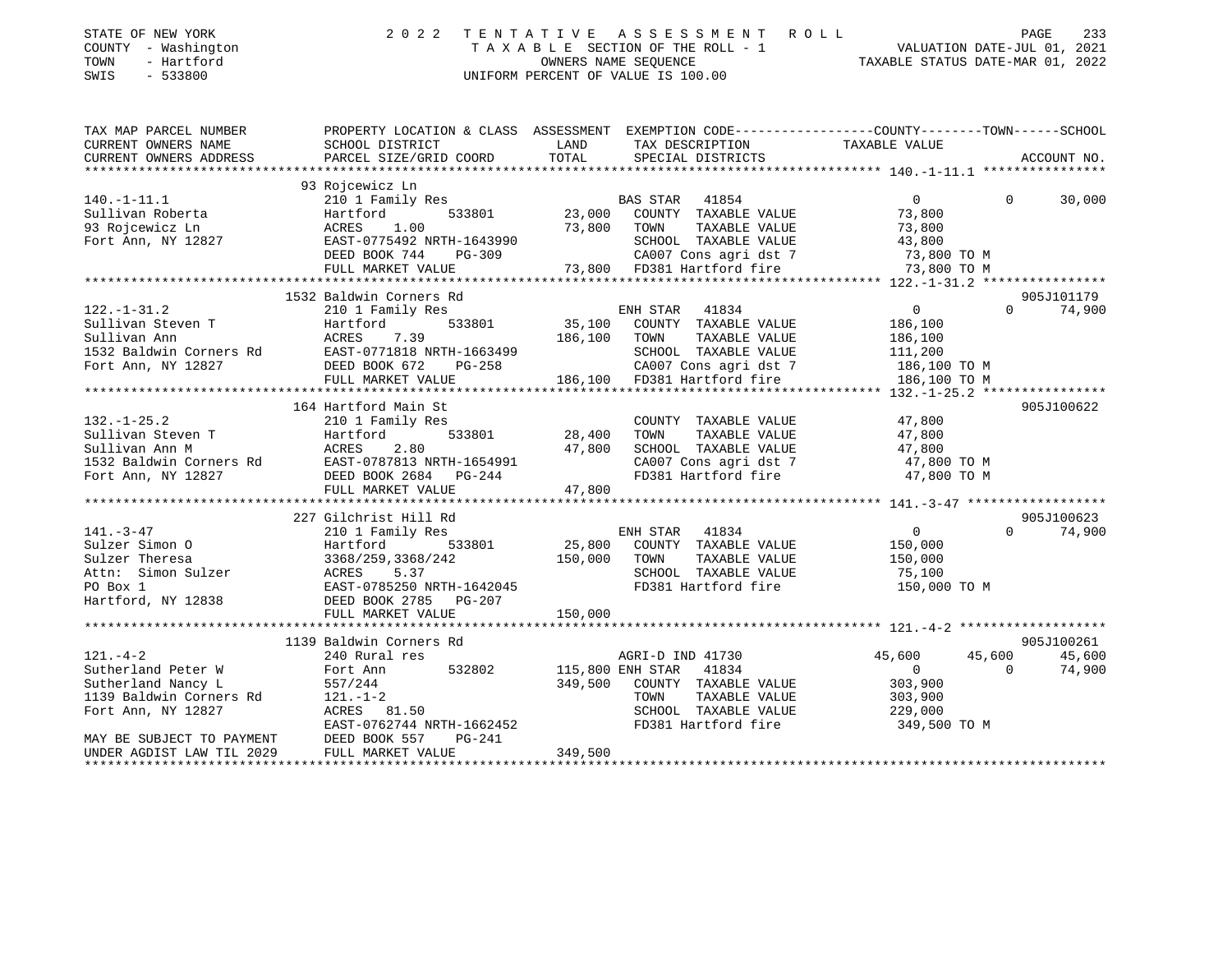| STATE OF NEW YORK<br>COUNTY - Washington<br>TOWN<br>- Hartford<br>$-533800$<br>SWIS | 2022                                                                                            |                  | TENTATIVE ASSESSMENT ROLL<br>TAXABLE SECTION OF THE ROLL - 1<br>OWNERS NAME SEQUENCE<br>OWNERS NAME SEQUENCE<br>TAXABLE STATUS DATE-MAR 01, 2022<br>UNIFORM PERCENT OF VALUE IS 100.00 |                     | PAGE<br>234      |
|-------------------------------------------------------------------------------------|-------------------------------------------------------------------------------------------------|------------------|----------------------------------------------------------------------------------------------------------------------------------------------------------------------------------------|---------------------|------------------|
| TAX MAP PARCEL NUMBER                                                               | PROPERTY LOCATION & CLASS ASSESSMENT EXEMPTION CODE---------------COUNTY-------TOWN------SCHOOL | LAND             |                                                                                                                                                                                        |                     |                  |
| CURRENT OWNERS NAME<br>CURRENT OWNERS ADDRESS                                       | SCHOOL DISTRICT<br>PARCEL SIZE/GRID COORD                                                       | TOTAL            | TAX DESCRIPTION<br>SPECIAL DISTRICTS                                                                                                                                                   | TAXABLE VALUE       | ACCOUNT NO.      |
|                                                                                     |                                                                                                 |                  |                                                                                                                                                                                        |                     |                  |
|                                                                                     | State Route 149                                                                                 |                  |                                                                                                                                                                                        |                     |                  |
| $131. - 1 - 5.6$                                                                    | 322 Rural vac>10                                                                                |                  | AG DIST<br>41720                                                                                                                                                                       | 5,213               | 5,213<br>5,213   |
| Sweeney Donald P                                                                    | 533801<br>Hartford                                                                              | 13,400           | COUNTY TAXABLE VALUE                                                                                                                                                                   | 8,187               |                  |
| Sweeney Margaret A                                                                  | LOT 1                                                                                           | 13,400           | TAXABLE VALUE<br>TOWN                                                                                                                                                                  | 8,187               |                  |
| 38 Outatha Way                                                                      | ACRES 12.55                                                                                     |                  | SCHOOL TAXABLE VALUE                                                                                                                                                                   | 8,187               |                  |
| Fort Ann, NY 12827                                                                  | EAST-0776422 NRTH-1650824                                                                       |                  | CA007 Cons agri dst 7                                                                                                                                                                  | 8,187 TO M          |                  |
|                                                                                     | DEED BOOK 1779 PG-167                                                                           |                  | 5,213 EX                                                                                                                                                                               |                     |                  |
| MAY BE SUBJECT TO PAYMENT                                                           | FULL MARKET VALUE                                                                               | 13,400           | FD381 Hartford fire                                                                                                                                                                    | 13,400 TO M         |                  |
| UNDER AGDIST LAW TIL 2026                                                           |                                                                                                 |                  |                                                                                                                                                                                        |                     |                  |
|                                                                                     |                                                                                                 |                  |                                                                                                                                                                                        |                     |                  |
|                                                                                     | State Route 149                                                                                 |                  |                                                                                                                                                                                        |                     |                  |
| $131. - 1 - 5.7$                                                                    | 322 Rural vac>10<br>533801                                                                      |                  | AG DIST<br>41720<br>COUNTY TAXABLE VALUE                                                                                                                                               | 4,454               | 4,454<br>4,454   |
| Sweeney Donald P                                                                    | Hartford<br>LOT <sub>2</sub>                                                                    | 10,300<br>10,300 | TOWN                                                                                                                                                                                   | 5,846<br>5,846      |                  |
| Sweeney Margaret A                                                                  |                                                                                                 |                  | TAXABLE VALUE<br>SCHOOL TAXABLE VALUE                                                                                                                                                  |                     |                  |
| 38 Outatha Way<br>Fort Ann, NY 12827                                                | ACRES 10.00<br>EAST-0776706 NRTH-1650766                                                        |                  | CA007 Cons agri dst 7                                                                                                                                                                  | 5,846<br>5,846 TO M |                  |
|                                                                                     | DEED BOOK 1885 PG-77                                                                            |                  | 4,454 EX                                                                                                                                                                               |                     |                  |
| MAY BE SUBJECT TO PAYMENT                                                           | FULL MARKET VALUE                                                                               | 10,300           | FD381 Hartford fire                                                                                                                                                                    | 10,300 TO M         |                  |
| UNDER AGDIST LAW TIL 2026                                                           |                                                                                                 |                  |                                                                                                                                                                                        |                     |                  |
|                                                                                     |                                                                                                 |                  |                                                                                                                                                                                        |                     |                  |
|                                                                                     | State Route 149                                                                                 |                  |                                                                                                                                                                                        |                     |                  |
| $131. -1 - 5.8$                                                                     | 322 Rural vac>10                                                                                |                  | AG DIST<br>41720                                                                                                                                                                       | 3,595               | 3,595<br>3,595   |
| Sweeney Donald P                                                                    | Hartford<br>533801                                                                              | 9,700            | COUNTY TAXABLE VALUE                                                                                                                                                                   | 6,105               |                  |
| Sweeney Margaret A                                                                  | LOT 3                                                                                           | 9,700            | TOWN<br>TAXABLE VALUE                                                                                                                                                                  | 6,105               |                  |
| 38 Outatha Way                                                                      | ACRES 10.00                                                                                     |                  | SCHOOL TAXABLE VALUE                                                                                                                                                                   | 6,105               |                  |
| Fort Ann, NY 12827                                                                  | EAST-0776989 NRTH-1650835                                                                       |                  | CA007 Cons agri dst 7                                                                                                                                                                  | 6,105 TO M          |                  |
|                                                                                     | DEED BOOK 1885 PG-77                                                                            |                  | 3,595 EX                                                                                                                                                                               |                     |                  |
| MAY BE SUBJECT TO PAYMENT<br>UNDER AGDIST LAW TIL 2026                              | FULL MARKET VALUE                                                                               |                  | 9,700 FD381 Hartford fire                                                                                                                                                              | 9,700 TO M          |                  |
|                                                                                     |                                                                                                 |                  |                                                                                                                                                                                        |                     |                  |
|                                                                                     | State Route 149                                                                                 |                  |                                                                                                                                                                                        |                     | 905J100551       |
| $131. - 1 - 9.1$                                                                    | 323 Vacant rural                                                                                |                  | 41720<br>AG DIST                                                                                                                                                                       | 43,577              | 43,577<br>43,577 |
| Sweeney Donald P                                                                    | 533801<br>Hartford                                                                              | 134,100          | COUNTY TAXABLE VALUE                                                                                                                                                                   | 90,523              |                  |
| Sweeney Margaret A                                                                  | ACRES 148.68                                                                                    | 134,100          | TOWN<br>TAXABLE VALUE                                                                                                                                                                  | 90,523              |                  |
| 38 Outatha Way                                                                      | EAST-0774520 NRTH-1651306                                                                       |                  | SCHOOL TAXABLE VALUE                                                                                                                                                                   | 90,523              |                  |
| Fort Ann, NY 12827                                                                  | DEED BOOK 2416 PG-140                                                                           |                  | CA007 Cons agri dst 7                                                                                                                                                                  | 90,523 TO M         |                  |
|                                                                                     | FULL MARKET VALUE                                                                               | 134,100          | 43,577 EX                                                                                                                                                                              |                     |                  |
| MAY BE SUBJECT TO PAYMENT                                                           |                                                                                                 |                  | FD381 Hartford fire                                                                                                                                                                    | 134,100 TO M        |                  |
| UNDER AGDIST LAW TIL 2026                                                           |                                                                                                 |                  |                                                                                                                                                                                        |                     |                  |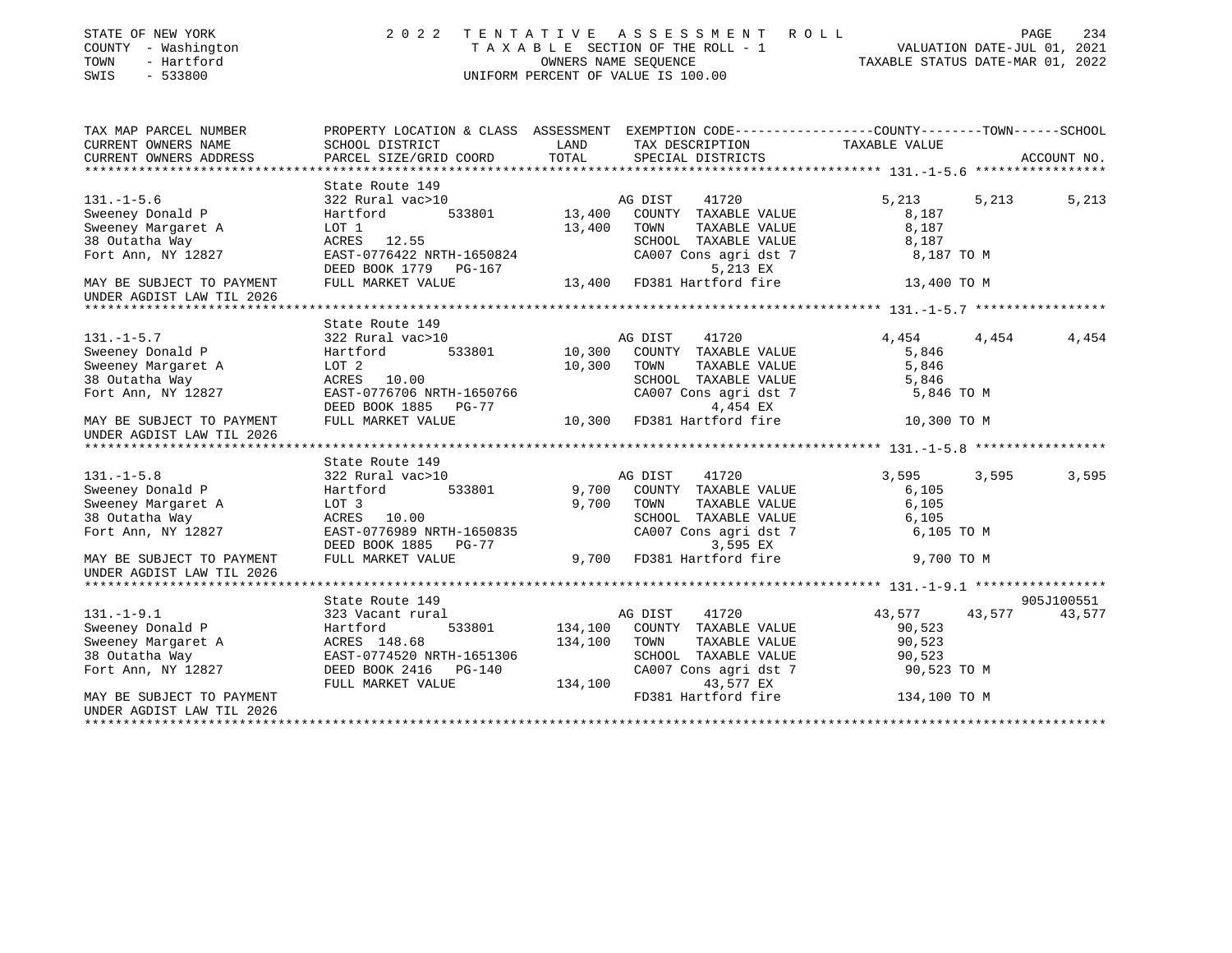|              |  | TATE OF NEW YORK |  |
|--------------|--|------------------|--|
| OUNTY        |  | - Washington     |  |
| <b>-----</b> |  | .                |  |

## STATE OF NEW YORK 2 0 2 2 T E N T A T I V E A S S E S S M E N T R O L L PAGE 235 COUNTY - Washington T A X A B L E SECTION OF THE ROLL - 1 VALUATION DATE-JUL 01, 2021 TOWN - Hartford OWNERS NAME SEQUENCE TAXABLE STATUS DATE-MAR 01, 2022 SWIS - 533800 UNIFORM PERCENT OF VALUE IS 100.00

| TAX MAP PARCEL NUMBER<br>CURRENT OWNERS NAME<br>CURRENT OWNERS ADDRESS                                                                             | PROPERTY LOCATION & CLASS ASSESSMENT EXEMPTION CODE---------------COUNTY-------TOWN-----SCHOOL<br>SCHOOL DISTRICT<br>PARCEL SIZE/GRID COORD                                                        | LAND<br>TOTAL                | TAX DESCRIPTION TAXABLE VALUE<br>SPECIAL DISTRICTS                                                                                                                                         |                                                                                                               |                     | ACCOUNT NO.                                |
|----------------------------------------------------------------------------------------------------------------------------------------------------|----------------------------------------------------------------------------------------------------------------------------------------------------------------------------------------------------|------------------------------|--------------------------------------------------------------------------------------------------------------------------------------------------------------------------------------------|---------------------------------------------------------------------------------------------------------------|---------------------|--------------------------------------------|
| $131. - 1 - 9.3$<br>Sweeney Donald P<br>Sweeney Margaret A<br>38 Outatha Way<br>Fort Ann, NY 12827                                                 | 38 Outatha Way<br>240 Rural res<br>533801<br>Hartford<br>1702/242<br>ACRES 30.02<br>EAST-0775267 NRTH-1650482<br>DEED BOOK 1702 PG-242                                                             | 197,500                      | AG DIST<br>41720<br>50,100 BAS STAR 41854<br>COUNTY TAXABLE VALUE<br>TAXABLE VALUE<br>TOWN<br>SCHOOL TAXABLE VALUE<br>CA007 Cons agri dst 7                                                | 10,655<br>$\Omega$<br>186,845<br>186,845<br>156,845<br>186,845 TO M                                           | 10,655<br>$\Omega$  | 10,655<br>30,000                           |
| MAY BE SUBJECT TO PAYMENT<br>UNDER AGDIST LAW TIL 2026                                                                                             | FULL MARKET VALUE                                                                                                                                                                                  | 197,500                      | 10,655 EX<br>FD381 Hartford fire                                                                                                                                                           | 197,500 TO M                                                                                                  |                     |                                            |
| $141. - 3 - 51$<br>Sweeney Family Nominee Trust Hartford<br>Sweeney Brian J Trustee<br>105 Lenox Ave<br>Pittsfield, MA 01201                       | 164 Gilchrist Hill Rd<br>210 1 Family Res<br>533801<br>LOT 2<br>ACRES<br>2.51<br>EAST-0784242 NRTH-1642818<br>DEED BOOK 2357 PG-178<br>FULL MARKET VALUE                                           | 27,500<br>132,000<br>132,000 | COUNTY TAXABLE VALUE<br>TOWN<br>TAXABLE VALUE<br>SCHOOL TAXABLE VALUE<br>FD381 Hartford fire                                                                                               | 132,000<br>132,000<br>132,000<br>132,000 TO M                                                                 |                     | 905J101343                                 |
| $123. - 1 - 9$<br>Swezey David J<br>301 Gibbs Rd<br>Fort Ann, NY 12827<br>MAY BE SUBJECT TO PAYMENT<br>UNDER AGDIST LAW TIL 2026                   | 301 Gibbs Rd<br>112 Dairy farm<br>533801 224,000 AG DIST<br>Hartford<br>ACRES 170.00 BANK<br>997<br>EAST-0789486 NRTH-1661479<br>DEED BOOK 3389 PG-156<br>FULL MARKET VALUE                        | 485,900                      | AG BUILD 41700<br>41720<br>485,900 B STAR ADD 41864<br>COUNTY TAXABLE VALUE<br>TAXABLE VALUE<br>TOWN<br>SCHOOL TAXABLE VALUE<br>CA007 Cons agri dst 7<br>121,746 EX<br>FD381 Hartford fire | 130,000<br>121,746 121,746<br>$\overline{0}$<br>234,154<br>234,154<br>204,154<br>364,154 TO M<br>485,900 TO M | 130,000<br>$\Omega$ | 905J100239<br>130,000<br>121,746<br>30,000 |
| $123. - 1 - 16.1$<br>Swezey Michael<br>Swezey Rita<br>327 Gibbs Rd<br>Fort Ann, NY 12827<br>MAY BE SUBJECT TO PAYMENT<br>UNDER AGDIST LAW TIL 2026 | 327 Gibbs Rd<br>112 Dairy farm<br>Hartford<br>533801 210,000 ENH STAR<br>ConsEas 3019/260<br>997<br>ACRES 169.80 BANK<br>EAST-0787115 NRTH-1660378<br>DEED BOOK 494<br>PG-801<br>FULL MARKET VALUE | 294,000                      | AG DIST<br>41720<br>41834<br>294,000 COUNTY TAXABLE VALUE<br>TOWN<br>TAXABLE VALUE<br>SCHOOL TAXABLE VALUE<br>CA007 Cons agri dst 7<br>103,735 EX<br>FD381 Hartford fire                   | 103,735<br>$\overline{0}$<br>190,265<br>190,265<br>115,365<br>190,265 TO M<br>294,000 TO M                    | 103,735<br>$\Omega$ | 905J100240<br>103,735<br>74,900            |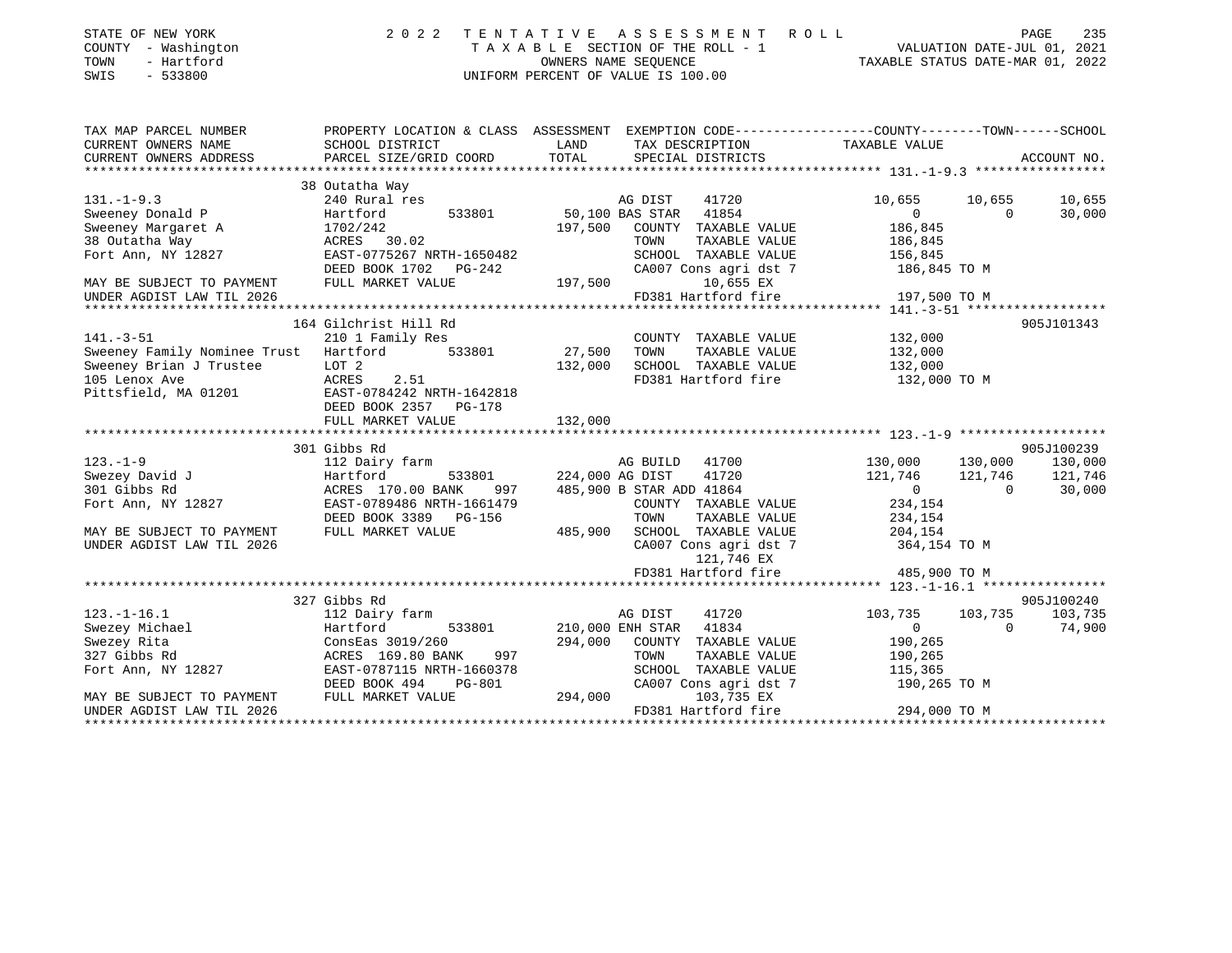| STATE OF NEW YORK<br>COUNTY - Washington<br>TOWN<br>- Hartford<br>SWIS<br>$-533800$                                                                                                                                                                             | 2 0 2 2                                                                                                                                     |                     | TENTATIVE ASSESSMENT ROLL<br>T A X A B L E SECTION OF THE ROLL - 1 VALUATION DATE-JUL 01, 2021<br>OWNERS NAME SEQUENCE TAXABLE STATUS DATE-MAR 01, 2022<br>UNIFORM PERCENT OF VALUE IS 100.00 |                                                     | PAGE<br>236                              |
|-----------------------------------------------------------------------------------------------------------------------------------------------------------------------------------------------------------------------------------------------------------------|---------------------------------------------------------------------------------------------------------------------------------------------|---------------------|-----------------------------------------------------------------------------------------------------------------------------------------------------------------------------------------------|-----------------------------------------------------|------------------------------------------|
| TAX MAP PARCEL NUMBER<br>CURRENT OWNERS NAME<br>CURRENT OWNERS ADDRESS                                                                                                                                                                                          | PROPERTY LOCATION & CLASS ASSESSMENT EXEMPTION CODE---------------COUNTY-------TOWN-----SCHOOL<br>SCHOOL DISTRICT<br>PARCEL SIZE/GRID COORD | LAND<br>TOTAL       | TAX DESCRIPTION TAXABLE VALUE<br>SPECIAL DISTRICTS                                                                                                                                            |                                                     | ACCOUNT NO.                              |
|                                                                                                                                                                                                                                                                 |                                                                                                                                             |                     |                                                                                                                                                                                               |                                                     |                                          |
|                                                                                                                                                                                                                                                                 | 5499 County Route 30                                                                                                                        |                     |                                                                                                                                                                                               |                                                     | 905J100310<br>$\Omega$<br>$\overline{0}$ |
| $150. - 1 - 3$<br>Sykes Andrew P                                                                                                                                                                                                                                | 582 Camping park<br>533801<br>Hartford                                                                                                      | 204,400             | 41720<br>AG DIST<br>COUNTY TAXABLE VALUE                                                                                                                                                      | $\overline{0}$<br>506,000                           |                                          |
| Sykes Allyn A                                                                                                                                                                                                                                                   | 3189/42                                                                                                                                     | 506,000             | TOWN<br>TAXABLE VALUE                                                                                                                                                                         | 506,000                                             |                                          |
| 5499 County Route 30                                                                                                                                                                                                                                            | Survey 12845                                                                                                                                |                     | SCHOOL TAXABLE VALUE                                                                                                                                                                          | 506,000                                             |                                          |
| Granville, NY 12832                                                                                                                                                                                                                                             | ACRES 109.80                                                                                                                                |                     |                                                                                                                                                                                               | 506,000 TO M                                        |                                          |
|                                                                                                                                                                                                                                                                 | EAST-0788601 NRTH-1640761                                                                                                                   |                     | CA008 Cons agri dst 8<br>FD381 Hartford fire                                                                                                                                                  | 506,000 TO M                                        |                                          |
| MAY BE SUBJECT TO PAYMENT                                                                                                                                                                                                                                       | DEED BOOK 20200 PG-5041                                                                                                                     |                     |                                                                                                                                                                                               |                                                     |                                          |
| UNDER AGDIST LAW TIL 2026                                                                                                                                                                                                                                       | FULL MARKET VALUE                                                                                                                           | 506,000             |                                                                                                                                                                                               |                                                     |                                          |
|                                                                                                                                                                                                                                                                 |                                                                                                                                             | * * * * * * * * * * |                                                                                                                                                                                               | ********************* 158. -2-8.2 ***************** |                                          |
|                                                                                                                                                                                                                                                                 | Halls Pond Rd OFF                                                                                                                           |                     |                                                                                                                                                                                               |                                                     | 905J101208                               |
| $158. - 2 - 8.2$                                                                                                                                                                                                                                                | 311 Res vac land                                                                                                                            |                     | COUNTY TAXABLE VALUE                                                                                                                                                                          | 500                                                 |                                          |
| Taylor John                                                                                                                                                                                                                                                     | 533801<br>Hartford                                                                                                                          | 500                 | TAXABLE VALUE<br>TOWN                                                                                                                                                                         | 500                                                 |                                          |
| Taylor Marjorie Johnson                                                                                                                                                                                                                                         | Ex & Res 488/977<br>158 -1-8 2                                                                                                              | 500                 | SCHOOL TAXABLE VALUE                                                                                                                                                                          | 500                                                 |                                          |
| 301 Shine Hill Rd                                                                                                                                                                                                                                               | $158. - 1 - 8.2$                                                                                                                            |                     | CA008 Cons agri dst 8<br>FD381 Hartford fire                                                                                                                                                  | 500 TO M                                            |                                          |
| Fort Ann, NY 12827                                                                                                                                                                                                                                              | FRNT 111.00 DPTH 194.00<br>EAST-0789481 NRTH-1631486<br>DEED BOOK 2331 PG-284                                                               |                     |                                                                                                                                                                                               | 500 TO M                                            |                                          |
|                                                                                                                                                                                                                                                                 | FULL MARKET VALUE                                                                                                                           | 500                 |                                                                                                                                                                                               |                                                     |                                          |
|                                                                                                                                                                                                                                                                 |                                                                                                                                             |                     |                                                                                                                                                                                               |                                                     | 905J101434                               |
| $149. - 1 - 13.1$                                                                                                                                                                                                                                               | 301 County Route 19<br>210 1 Family Res                                                                                                     |                     | COUNTY TAXABLE VALUE                                                                                                                                                                          | 172,000                                             |                                          |
|                                                                                                                                                                                                                                                                 |                                                                                                                                             | 30,700              | TOWN<br>TAXABLE VALUE                                                                                                                                                                         | 172,000                                             |                                          |
| Taylor Joseph Trust<br>Taylor Betty Trust<br>29 Hills Rd<br>29 Hills Rd<br>29 Hills Rd<br>29 Hills Rd<br>29 Hills Rd<br>29 Hills Rd<br>29 Hills Rd<br>29 Hills Rd<br>29 Hills Rd<br>29 Hills Rd<br>29 Hills Rd<br>29 Hills Rd<br>29 Hills Rd<br>29 Hills Rd<br> |                                                                                                                                             | 172,000             | SCHOOL TAXABLE VALUE                                                                                                                                                                          | 172,000                                             |                                          |
|                                                                                                                                                                                                                                                                 |                                                                                                                                             |                     | CA007 Cons agri dst 7                                                                                                                                                                         |                                                     |                                          |
|                                                                                                                                                                                                                                                                 |                                                                                                                                             |                     | FD381 Hartford fire                                                                                                                                                                           | 172,000 TO M<br>172,000 TO M                        |                                          |
|                                                                                                                                                                                                                                                                 | FULL MARKET VALUE                                                                                                                           | 172,000             |                                                                                                                                                                                               |                                                     |                                          |
|                                                                                                                                                                                                                                                                 |                                                                                                                                             |                     |                                                                                                                                                                                               |                                                     |                                          |
|                                                                                                                                                                                                                                                                 | 3359 State Route 196                                                                                                                        |                     | 59 PCT OF VALUE USED FOR EXEMPTION PURPOSES                                                                                                                                                   |                                                     | 905J100308                               |
| $148. - 1 - 6$                                                                                                                                                                                                                                                  | 240 Rural res                                                                                                                               |                     | VET WAR CT 41121                                                                                                                                                                              | 18,939                                              | 18,939<br>$\overline{0}$                 |
| Taylor Michael M                                                                                                                                                                                                                                                | 533801<br>Hartford                                                                                                                          |                     | 90,800 AG DIST<br>41720                                                                                                                                                                       | 37,914                                              | 37,914<br>37,914                         |
| Taylor Ida M                                                                                                                                                                                                                                                    | ACRES 63.40                                                                                                                                 |                     | 214,000 ENH STAR 41834                                                                                                                                                                        | $\overline{0}$                                      | 74,900<br>$\overline{0}$                 |
| 3359 State Route 196                                                                                                                                                                                                                                            | EAST-0767736 NRTH-1641090                                                                                                                   |                     | COUNTY TAXABLE VALUE                                                                                                                                                                          | 157,147                                             |                                          |
| Fort Ann, NY 12827                                                                                                                                                                                                                                              | DEED BOOK 860<br>$PG-7$                                                                                                                     |                     | TOWN<br>TAXABLE VALUE                                                                                                                                                                         | 157,147                                             |                                          |
|                                                                                                                                                                                                                                                                 | FULL MARKET VALUE                                                                                                                           |                     | 214,000 SCHOOL TAXABLE VALUE                                                                                                                                                                  | 101,186                                             |                                          |
| MAY BE SUBJECT TO PAYMENT<br>UNDER AGDIST LAW TIL 2026                                                                                                                                                                                                          |                                                                                                                                             |                     | FD381 Hartford fire                                                                                                                                                                           | 214,000 TO M                                        |                                          |
| ********************                                                                                                                                                                                                                                            |                                                                                                                                             |                     |                                                                                                                                                                                               |                                                     |                                          |
|                                                                                                                                                                                                                                                                 | 626 Halls Pond Rd                                                                                                                           |                     |                                                                                                                                                                                               |                                                     | 905J100392                               |
| $150. - 1 - 16$                                                                                                                                                                                                                                                 | 210 1 Family Res                                                                                                                            |                     | ENH STAR 41834                                                                                                                                                                                | $\overline{0}$                                      | 74,900<br>$\Omega$                       |
| Taylor Nancy J<br>626 Halls Pond Rd                                                                                                                                                                                                                             | 533801<br>Hartford                                                                                                                          | 35,300              | COUNTY TAXABLE VALUE                                                                                                                                                                          | 176,000                                             |                                          |
|                                                                                                                                                                                                                                                                 | 4.70<br>ACRES                                                                                                                               | 176,000             | TOWN<br>TAXABLE VALUE                                                                                                                                                                         | 176,000                                             |                                          |
| Granville, NY 12832                                                                                                                                                                                                                                             | EAST-0791450 NRTH-1634257<br>DEED BOOK 723<br>$PG-24$                                                                                       |                     | SCHOOL TAXABLE VALUE                                                                                                                                                                          | 101,100                                             |                                          |
|                                                                                                                                                                                                                                                                 | FULL MARKET VALUE                                                                                                                           |                     | CA008 Cons agri dst 8 176,000 TO M<br>176,000 FD381 Hartford fire 176,000 TO M                                                                                                                |                                                     |                                          |
|                                                                                                                                                                                                                                                                 |                                                                                                                                             |                     |                                                                                                                                                                                               |                                                     |                                          |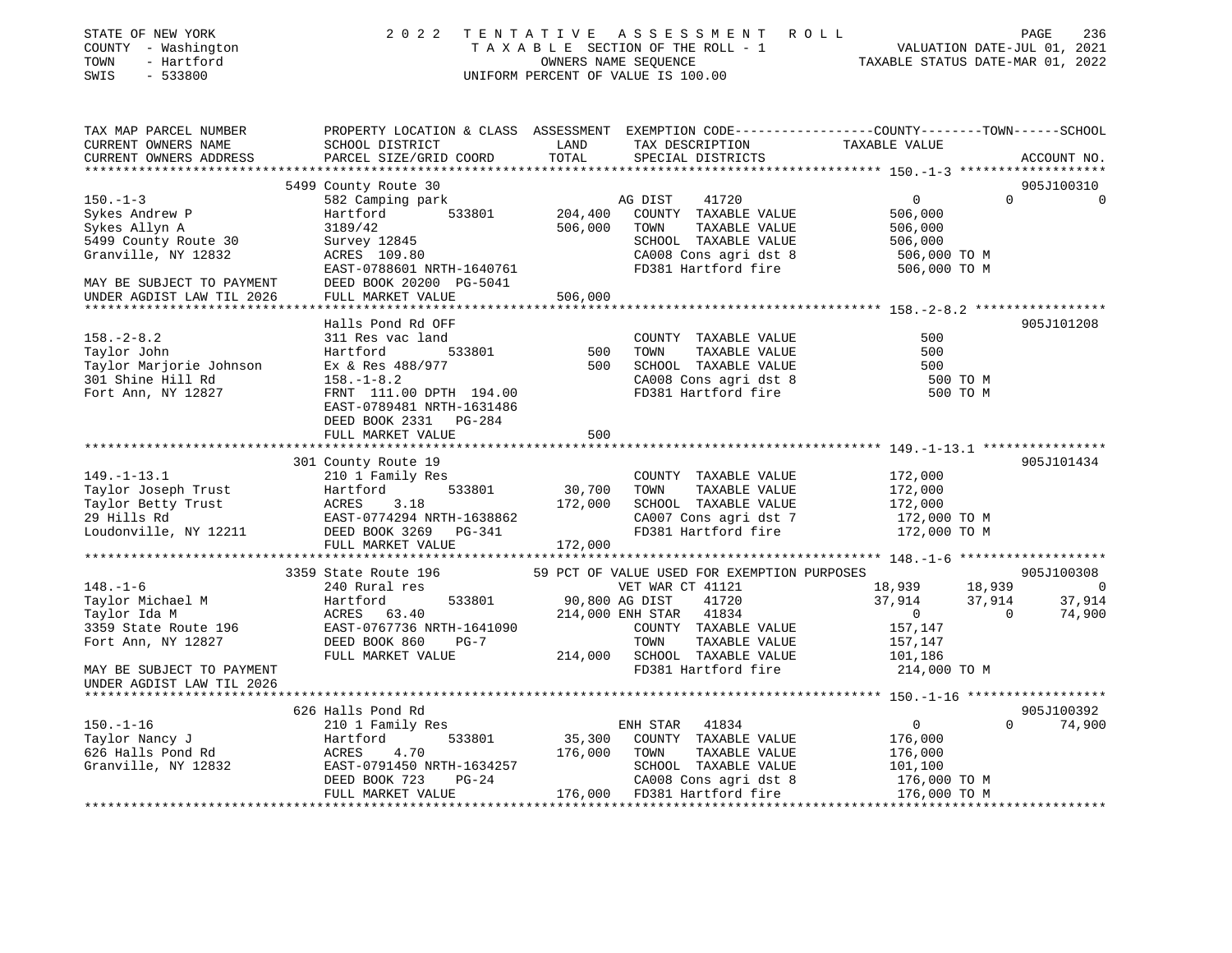| STATE OF NEW YORK<br>COUNTY - Washington<br>TOWN<br>- Hartford<br>SWIS<br>$-533800$ | 2 0 2 2                                       |                  | TENTATIVE ASSESSMENT ROLL<br>UNIFORM PERCENT OF VALUE IS 100.00 | PAGE 237<br>TAXABLE SECTION OF THE ROLL - 1 VALUATION DATE-JUL 01, 2021<br>OWNERS NAME SEQUENCE TAXABLE STATUS DATE-MAR 01 2022<br>TAXABLE STATUS DATE-MAR 01, 2022 |          | PAGE<br>237 |
|-------------------------------------------------------------------------------------|-----------------------------------------------|------------------|-----------------------------------------------------------------|---------------------------------------------------------------------------------------------------------------------------------------------------------------------|----------|-------------|
| TAX MAP PARCEL NUMBER<br>CURRENT OWNERS NAME                                        | SCHOOL DISTRICT                               | LAND             | TAX DESCRIPTION                                                 | PROPERTY LOCATION & CLASS ASSESSMENT EXEMPTION CODE----------------COUNTY-------TOWN------SCHOOL<br>TAXABLE VALUE                                                   |          |             |
| CURRENT OWNERS ADDRESS                                                              | PARCEL SIZE/GRID COORD                        | TOTAL            | SPECIAL DISTRICTS                                               |                                                                                                                                                                     |          | ACCOUNT NO. |
|                                                                                     |                                               |                  |                                                                 |                                                                                                                                                                     |          |             |
|                                                                                     | 7300 State Route 40                           |                  |                                                                 |                                                                                                                                                                     |          |             |
| $149. - 1 - 33.1$                                                                   | 210 1 Family Res                              |                  | COUNTY TAXABLE VALUE                                            | 180,000                                                                                                                                                             |          |             |
| Telgen Carie M                                                                      | 533801<br>Hartford                            | 46,500           | TOWN<br>TAXABLE VALUE                                           | 180,000                                                                                                                                                             |          |             |
| ACRES<br>7300 State Route 40                                                        | 5.00                                          | 180,000          | SCHOOL TAXABLE VALUE                                            | 180,000                                                                                                                                                             |          |             |
| Fort Ann, NY 12827                                                                  | EAST-0774969 NRTH-1636920                     |                  | CA006 Cons agri dst 6                                           | 180,000 TO M                                                                                                                                                        |          |             |
|                                                                                     | DEED BOOK 3643 PG-63<br>FULL MARKET VALUE     | 180,000          | FD381 Hartford fire                                             | 180,000 TO M                                                                                                                                                        |          |             |
|                                                                                     |                                               |                  |                                                                 |                                                                                                                                                                     |          |             |
| 363 Hall Rd                                                                         |                                               |                  |                                                                 |                                                                                                                                                                     |          | 905J100233  |
| $122. - 1 - 29$                                                                     | 270 Mfg housing                               |                  | BAS STAR 41854                                                  | $\overline{0}$                                                                                                                                                      | $\Omega$ | 30,000      |
| Theusch Patricia A                                                                  | Hartford<br>533801                            | 22,300           | COUNTY TAXABLE VALUE                                            | 90,100                                                                                                                                                              |          |             |
| 363 Hall Rd                                                                         | FRNT 200.00 DPTH 200.00                       | 90,100 TOWN      | TAXABLE VALUE                                                   | 90,100                                                                                                                                                              |          |             |
| Fort Ann, NY 12827                                                                  | EAST-0773342 NRTH-1663504                     |                  | SCHOOL TAXABLE VALUE                                            | 60,100                                                                                                                                                              |          |             |
|                                                                                     | DEED BOOK 2563 PG-320                         |                  | CA007 Cons agri dst 7                                           | 90,100 TO M                                                                                                                                                         |          |             |
|                                                                                     | FULL MARKET VALUE                             |                  | 90,100 FD381 Hartford fire                                      | 90,100 TO M                                                                                                                                                         |          |             |
|                                                                                     |                                               |                  |                                                                 |                                                                                                                                                                     |          |             |
|                                                                                     | Hall Rd                                       |                  |                                                                 |                                                                                                                                                                     |          |             |
| $122. - 1 - 16.4$<br>Thomas Bruce A                                                 | 311 Res vac land<br>533801<br>Hartford        | 26,200           | COUNTY TAXABLE VALUE<br>TOWN<br>TAXABLE VALUE                   | 26,200<br>26,200                                                                                                                                                    |          |             |
| Thomas Janine T                                                                     | Survey3121                                    | 26,200           | SCHOOL TAXABLE VALUE                                            | 26,200                                                                                                                                                              |          |             |
| PO Box 29<br>Lot B                                                                  |                                               |                  | CA007 Cons agri dst 7                                           | 26,200 TO M                                                                                                                                                         |          |             |
| Hartford, NY 12838                                                                  | FRNT 474.00 DPTH                              |                  | FD381 Hartford fire                                             | 26,200 TO M                                                                                                                                                         |          |             |
| ACRES                                                                               | 5.41                                          |                  |                                                                 |                                                                                                                                                                     |          |             |
|                                                                                     | FULL MARKET VALUE                             | 26,200           |                                                                 |                                                                                                                                                                     |          |             |
|                                                                                     |                                               |                  |                                                                 |                                                                                                                                                                     |          |             |
| 240 Hall Rd                                                                         |                                               |                  |                                                                 |                                                                                                                                                                     |          | 905J101253  |
| $122. - 1 - 16.1$                                                                   | 210 1 Family Res                              |                  | <b>BAS STAR</b><br>41854                                        | $\overline{0}$                                                                                                                                                      | $\Omega$ | 30,000      |
| Thomas Family Trust Bruce A Tr Hartford                                             | 533801                                        | 38,500           | COUNTY TAXABLE VALUE                                            | 240,300                                                                                                                                                             |          |             |
| Thomas Family Trust Janine T T ACRES 6.18                                           |                                               | 240,300          | TOWN<br>TAXABLE VALUE                                           | 240,300                                                                                                                                                             |          |             |
| PO Box 29                                                                           | EAST-0773397 NRTH-1660718                     |                  | SCHOOL TAXABLE VALUE                                            | 210,300                                                                                                                                                             |          |             |
| Hartford, NY 12838                                                                  | DEED BOOK 20191 PG-25886<br>FULL MARKET VALUE |                  | CA007 Cons agri dst 7<br>240,300 FD381 Hartford fire            | 240,300 TO M<br>240,300 TO M                                                                                                                                        |          |             |
|                                                                                     | **************************                    |                  |                                                                 |                                                                                                                                                                     |          |             |
|                                                                                     | 43 Rowe Hill Rd                               |                  |                                                                 |                                                                                                                                                                     |          | 905J100606  |
| $141. - 1 - 41$                                                                     | 210 1 Family Res                              |                  | VET COM CT 41131                                                | 55,000                                                                                                                                                              | 45,000   | $\Omega$    |
| Thomas John W                                                                       | 533801<br>Hartford                            |                  | 26,900 VET DIS CT 41141                                         | 110,000                                                                                                                                                             | 90,000   | 0           |
| <b>ACRES</b><br>Thomas Christine E                                                  | 2.30                                          | 245,300 ENH STAR | 41834                                                           | $\overline{0}$                                                                                                                                                      | $\Omega$ | 74,900      |
| 43 Rowe Hill Rd                                                                     | EAST-0785552 NRTH-1648912                     |                  | COUNTY TAXABLE VALUE                                            | 80,300                                                                                                                                                              |          |             |
| Hartford, NY 12838                                                                  | DEED BOOK 1716 PG-303                         |                  | TOWN<br>TAXABLE VALUE                                           | 110,300                                                                                                                                                             |          |             |
|                                                                                     | FULL MARKET VALUE                             | 245,300          | SCHOOL TAXABLE VALUE                                            | 170,400                                                                                                                                                             |          |             |
|                                                                                     |                                               |                  | CA007 Cons agri dst 7                                           | 245,300 TO M                                                                                                                                                        |          |             |
|                                                                                     |                                               |                  | FD381 Hartford fire                                             | 245,300 TO M                                                                                                                                                        |          |             |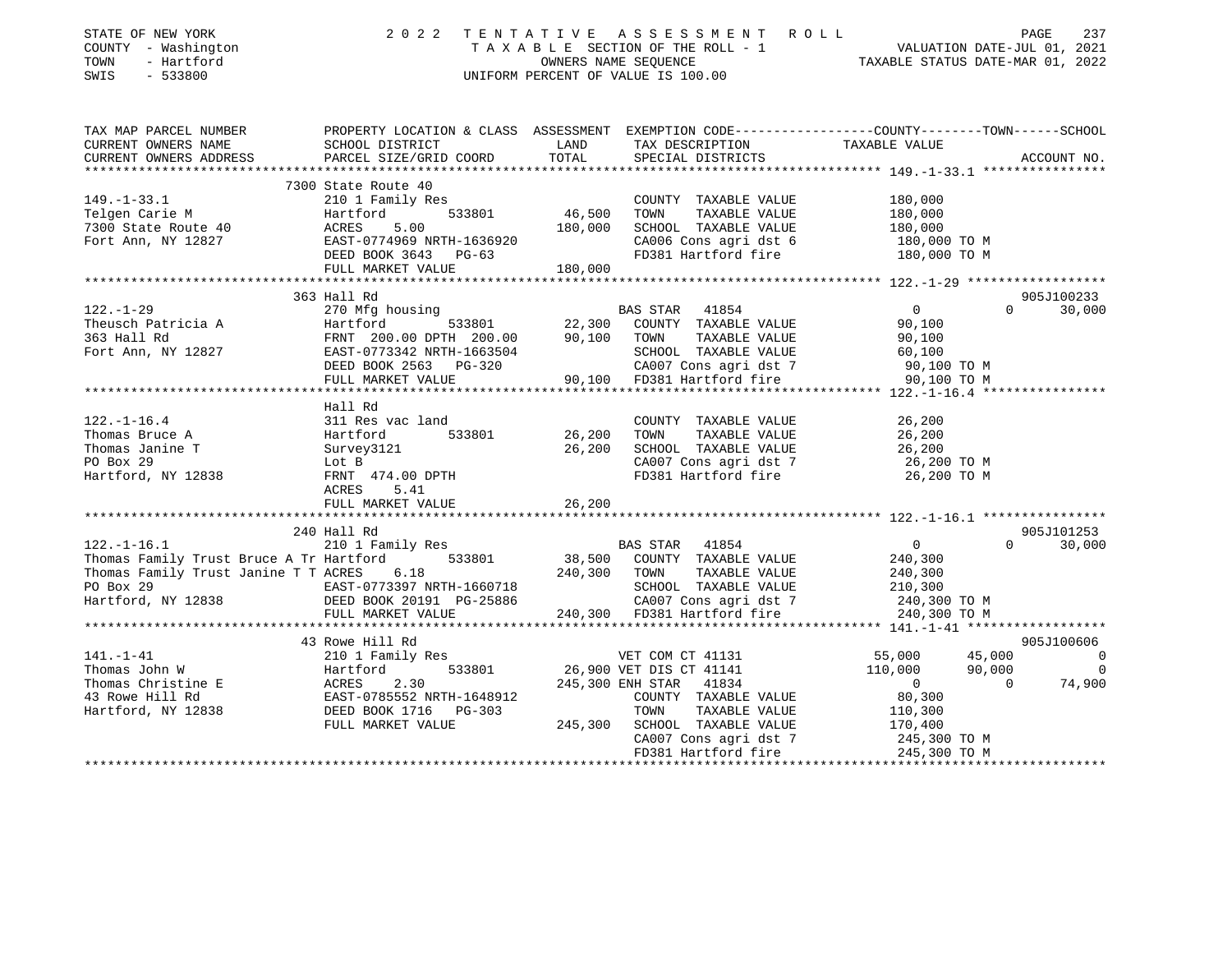| STATE OF NEW YORK<br>COUNTY - Washington<br>TOWN<br>- Hartford<br>SWIS<br>$-533800$ | 2 0 2 2                                                                                                                                      | TENTATIVE     | A S S E S S M E N T<br>R O L L<br>TAXABLE SECTION OF THE ROLL - 1<br>OWNERS NAME SEOUENCE<br>UNIFORM PERCENT OF VALUE IS 100.00 | VALUATION DATE-JUL 01, 2021<br>TAXABLE STATUS DATE-MAR 01, 2022 | PAGE<br>238        |
|-------------------------------------------------------------------------------------|----------------------------------------------------------------------------------------------------------------------------------------------|---------------|---------------------------------------------------------------------------------------------------------------------------------|-----------------------------------------------------------------|--------------------|
| TAX MAP PARCEL NUMBER<br>CURRENT OWNERS NAME<br>CURRENT OWNERS ADDRESS              | PROPERTY LOCATION & CLASS ASSESSMENT EXEMPTION CODE---------------COUNTY-------TOWN------SCHOOL<br>SCHOOL DISTRICT<br>PARCEL SIZE/GRID COORD | LAND<br>TOTAL | TAX DESCRIPTION<br>SPECIAL DISTRICTS                                                                                            | TAXABLE VALUE                                                   | ACCOUNT NO.        |
|                                                                                     |                                                                                                                                              |               |                                                                                                                                 |                                                                 |                    |
|                                                                                     | 93 Hartford Main St                                                                                                                          |               |                                                                                                                                 |                                                                 | 905J100654         |
| $132.15 - 1 - 2$                                                                    | 210 1 Family Res                                                                                                                             |               | BAS STAR<br>41854                                                                                                               | $\overline{0}$                                                  | $\Omega$<br>30,000 |
| Thornton Dawn                                                                       | 533801<br>Hartford                                                                                                                           |               | 11,700 COUNTY TAXABLE VALUE                                                                                                     | 73,100                                                          |                    |
| 93 Hartford Main St                                                                 | FRNT<br>97.00 DPTH 118.00                                                                                                                    | 73,100        | TAXABLE VALUE<br>TOWN                                                                                                           | 73,100                                                          |                    |
| Hartford, NY 12838                                                                  | EAST-0786703 NRTH-1653788                                                                                                                    |               | SCHOOL TAXABLE VALUE                                                                                                            | 43,100                                                          |                    |
|                                                                                     | DEED BOOK 3434 PG-3                                                                                                                          |               | CA007 Cons agri dst 7                                                                                                           | 73,100 TO M                                                     |                    |
|                                                                                     | FULL MARKET VALUE                                                                                                                            | 73,100        | FD381 Hartford fire                                                                                                             | 73,100 TO M                                                     |                    |
|                                                                                     |                                                                                                                                              |               |                                                                                                                                 |                                                                 |                    |
|                                                                                     | 96 Hartford Main St                                                                                                                          |               |                                                                                                                                 |                                                                 | 905J100299         |
| $132.15 - 2 - 40$                                                                   | 210 1 Family Res                                                                                                                             |               | COUNTY TAXABLE VALUE                                                                                                            | 110,100                                                         |                    |
| Thornton Dawn                                                                       | 533801<br>Hartford                                                                                                                           | 12,200        | TAXABLE VALUE<br>TOWN                                                                                                           | 110,100                                                         |                    |
| 93 Hartford Main St                                                                 | 55.00 DPTH 226.00<br>FRNT<br>ACRES<br>0.28                                                                                                   | 110,100       | SCHOOL TAXABLE VALUE<br>CA007 Cons agri dst 7                                                                                   | 110,100                                                         |                    |
| Hartford, NY 12838                                                                  | EAST-0786942 NRTH-1653794                                                                                                                    |               | FD381 Hartford fire                                                                                                             | 110,100 TO M<br>110,100 TO M                                    |                    |
|                                                                                     | DEED BOOK 20210 PG-3973                                                                                                                      |               |                                                                                                                                 |                                                                 |                    |
|                                                                                     | FULL MARKET VALUE                                                                                                                            | 110,100       |                                                                                                                                 |                                                                 |                    |
|                                                                                     |                                                                                                                                              |               |                                                                                                                                 |                                                                 |                    |
|                                                                                     | 109 Dick Hill Rd                                                                                                                             |               |                                                                                                                                 |                                                                 | 905J100591         |
| $141. - 1 - 68$                                                                     | 210 1 Family Res                                                                                                                             |               | COUNTY TAXABLE VALUE                                                                                                            | 56,700                                                          |                    |
| Thorpe Christopher S -LE-&1/                                                        | 533801<br>Hartford                                                                                                                           | 23,900        | TAXABLE VALUE<br>TOWN                                                                                                           | 56,700                                                          |                    |
| Allen Barbara Decease                                                               | ACRES<br>1.29                                                                                                                                | 56,700        | SCHOOL TAXABLE VALUE                                                                                                            | 56,700                                                          |                    |
| 109 Dick Hill Rd                                                                    | EAST-0788905 NRTH-1648487                                                                                                                    |               | CA007 Cons agri dst 7                                                                                                           | 56,700 TO M                                                     |                    |
| Granville, NY 12832                                                                 | DEED BOOK 928<br>PG-56                                                                                                                       |               | FD381 Hartford fire                                                                                                             | 56,700 TO M                                                     |                    |
|                                                                                     | FULL MARKET VALUE                                                                                                                            | 56,700        |                                                                                                                                 |                                                                 |                    |
|                                                                                     |                                                                                                                                              |               |                                                                                                                                 |                                                                 |                    |
|                                                                                     | 124 Pope Hill Rd                                                                                                                             |               |                                                                                                                                 |                                                                 | 905J101424         |
| $150. - 1 - 29.3$                                                                   | 312 Vac w/imprv                                                                                                                              |               | COUNTY TAXABLE VALUE                                                                                                            | 70,300                                                          |                    |
| Townsend Glen S Jr                                                                  | 532001<br>Argyle                                                                                                                             | 26,300        | TOWN<br>TAXABLE VALUE                                                                                                           | 70,300                                                          |                    |
| 146 Academy St                                                                      | ACRES<br>1.70                                                                                                                                | 70,300        | SCHOOL TAXABLE VALUE                                                                                                            | 70,300                                                          |                    |
| Greenwich, NY 12834                                                                 | EAST-0780083 NRTH-1632811                                                                                                                    |               | CA006 Cons agri dst 6                                                                                                           | 70,300 TO M                                                     |                    |
|                                                                                     | DEED BOOK 2901 PG-33                                                                                                                         |               | FD381 Hartford fire                                                                                                             | 70,300 TO M                                                     |                    |
|                                                                                     | FULL MARKET VALUE                                                                                                                            | 70,300        |                                                                                                                                 |                                                                 |                    |
|                                                                                     |                                                                                                                                              |               |                                                                                                                                 |                                                                 |                    |
| $150. - 1 - 29.20$                                                                  | 132 Pope Hill Rd                                                                                                                             |               | BAS STAR 41854                                                                                                                  | $\overline{0}$                                                  | $\Omega$<br>30,000 |
| Townsend Jessica D                                                                  | 210 1 Family Res<br>532001                                                                                                                   | 27,200        | COUNTY TAXABLE VALUE                                                                                                            | 139,400                                                         |                    |
| 132 Pope Hill Rd                                                                    | Argyle<br>ACRES<br>2.40                                                                                                                      | 139,400       | TOWN<br>TAXABLE VALUE                                                                                                           | 139,400                                                         |                    |
| Argyle, NY 12809                                                                    | EAST-0780381 NRTH-1633023                                                                                                                    |               | SCHOOL TAXABLE VALUE                                                                                                            | 109,400                                                         |                    |
|                                                                                     | DEED BOOK 2901 PG-29                                                                                                                         |               | CA006 Cons agri dst 6                                                                                                           | 139,400 TO M                                                    |                    |
|                                                                                     | FULL MARKET VALUE                                                                                                                            | 139,400       | FD381 Hartford fire                                                                                                             | 139,400 TO M                                                    |                    |

\*\*\*\*\*\*\*\*\*\*\*\*\*\*\*\*\*\*\*\*\*\*\*\*\*\*\*\*\*\*\*\*\*\*\*\*\*\*\*\*\*\*\*\*\*\*\*\*\*\*\*\*\*\*\*\*\*\*\*\*\*\*\*\*\*\*\*\*\*\*\*\*\*\*\*\*\*\*\*\*\*\*\*\*\*\*\*\*\*\*\*\*\*\*\*\*\*\*\*\*\*\*\*\*\*\*\*\*\*\*\*\*\*\*\*\*\*\*\*\*\*\*\*\*\*\*\*\*\*\*\*\*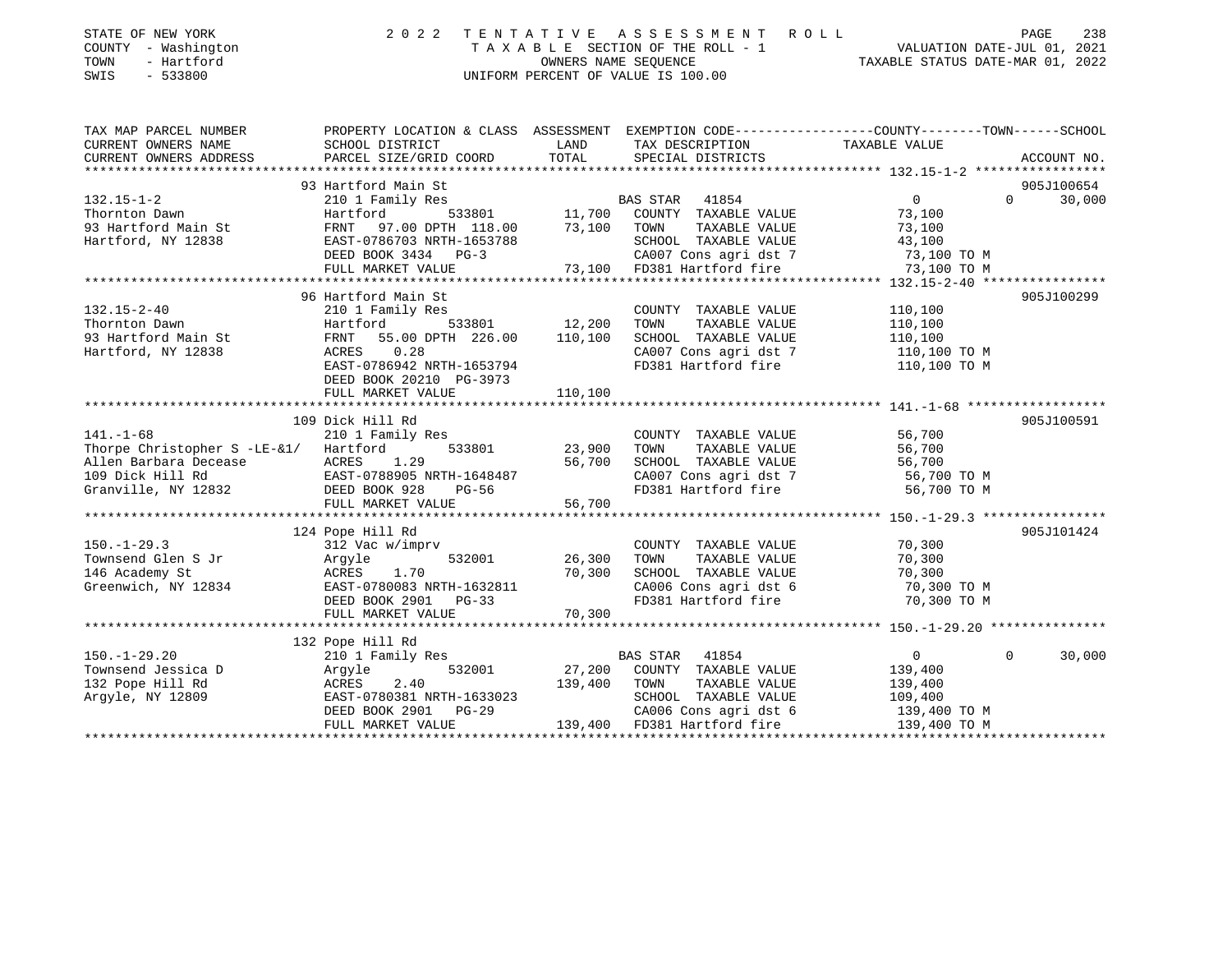| STATE OF NEW YORK<br>COUNTY - Washington<br>- Hartford<br>TOWN<br>SWIS<br>$-533800$                                                                                                                                                                                                                                                                                                                                   |                                                                                                                                                                                                                                           |               | 2022 TENTATIVE ASSESSMENT ROLL PAGE 239<br>TAXABLE SECTION OF THE ROLL - 1 VALUATION DATE-JUL 01, 2021<br>OWNERS NAME SEQUENCE TAXABLE STATUS DATE-MAR 01, 2022<br>UNIFORM PERCENT OF VALUE IS 100.00 |                                                     |                                                      |
|-----------------------------------------------------------------------------------------------------------------------------------------------------------------------------------------------------------------------------------------------------------------------------------------------------------------------------------------------------------------------------------------------------------------------|-------------------------------------------------------------------------------------------------------------------------------------------------------------------------------------------------------------------------------------------|---------------|-------------------------------------------------------------------------------------------------------------------------------------------------------------------------------------------------------|-----------------------------------------------------|------------------------------------------------------|
| TAX MAP PARCEL NUMBER<br>CURRENT OWNERS NAME<br>CURRENT OWNERS ADDRESS                                                                                                                                                                                                                                                                                                                                                | PROPERTY LOCATION & CLASS ASSESSMENT EXEMPTION CODE---------------COUNTY-------TOWN------SCHOOL<br>SCHOOL DISTRICT<br>PARCEL SIZE/GRID COORD                                                                                              | LAND<br>TOTAL | TAX DESCRIPTION                        TAXABLE VALUE<br>SPECIAL DISTRICTS<br>SPECIAL DISTRICTS                                                                                                        |                                                     | ACCOUNT NO.                                          |
|                                                                                                                                                                                                                                                                                                                                                                                                                       | 128 Townsend Rd                                                                                                                                                                                                                           |               |                                                                                                                                                                                                       |                                                     |                                                      |
| $[141. -1-1.3$ Townsend Peter C ( $\begin{array}{l} 210 \text{ I} \text{ S33801} \\ 128 \text{ Townsend Red} \\ 128 \text{ Townsend Red} \\ 129 \text{ Tour send Red} \\ 129 \text{ Tour send Red} \\ 12000 \text{ Tour send} \\ 12000 \text{ Tour send} \\ 12000 \text{ Tour send} \\ 12000 \text{ Tour send} \\ 12000 \text{ Tour send} \\ 12000 \text{ Tour send} \\ 12000 \text{ Tour send} \\ 12000 \text{ Tour$ |                                                                                                                                                                                                                                           |               |                                                                                                                                                                                                       |                                                     | $\Omega$<br>30,000                                   |
|                                                                                                                                                                                                                                                                                                                                                                                                                       |                                                                                                                                                                                                                                           |               |                                                                                                                                                                                                       |                                                     |                                                      |
|                                                                                                                                                                                                                                                                                                                                                                                                                       |                                                                                                                                                                                                                                           |               |                                                                                                                                                                                                       |                                                     |                                                      |
| $141. - 1 - 72$                                                                                                                                                                                                                                                                                                                                                                                                       | 78 Townsend Rd<br>240 Rural res                                                                                                                                                                                                           |               | AG DIST<br>41720<br>92,100 ENH STAR 41834<br>281,900 SOL/WINDSY 49500                                                                                                                                 | 44,004<br>$\overline{0}$                            | 905J101052<br>44,004<br>44,004<br>$\sim$ 0<br>74,900 |
| Townsend William M<br>Townsend Colleen M<br>78 Townsend Rd<br>78 Townsend Rd<br>Hartford, NY 12838<br>Hartford, NY 12838<br>FAST-0782262 NRTH-1648818<br>FAST-0782262 NRTH-1648818<br>FAST-0782262 NRTH-1648818                                                                                                                                                                                                       |                                                                                                                                                                                                                                           |               | COUNTY TAXABLE VALUE<br>FG-551 TOWN TAXABLE VALUE<br>FG-551 281,900 CA007 Cons agri dst 7<br>44.004 EX                                                                                                | 7,800<br>230,096<br>230,096                         | $7,800$ $7,800$                                      |
| MAY BE SUBJECT TO PAYMENT FULL MARKET VALUE<br>UNDER AGDIST LAW TIL 2026                                                                                                                                                                                                                                                                                                                                              |                                                                                                                                                                                                                                           |               | 44,004 EX<br>FD381 Hartford fire                                                                                                                                                                      | 155,196<br>155,196<br>237,896 TO M<br>281,900 TO M  |                                                      |
|                                                                                                                                                                                                                                                                                                                                                                                                                       |                                                                                                                                                                                                                                           |               |                                                                                                                                                                                                       |                                                     |                                                      |
|                                                                                                                                                                                                                                                                                                                                                                                                                       | 3918 State Route 149                                                                                                                                                                                                                      |               |                                                                                                                                                                                                       |                                                     | 905J101411                                           |
| $131. -1 - 13.6$<br>Trapasso Nicholas J<br>Trapasso Nicholas J<br>39,200 TOWN TAXABLE VALUE 206,700<br>3918 State Route 149 ACRES 14.24 BANK 998 206,700 SCHOOL TAXABLE VALUE 206,700<br>Fort Ann, NY 12827 EAST-0768681 NRTH-1653816 CA007 Cons agri dst                                                                                                                                                             | 240 Rural res                                                                                                                                                                                                                             |               | $\begin{array}{cccc}\texttt{COUNTY} & \texttt{TAXABLE} & \texttt{VALUE}\\ \texttt{533801} & 39,200 & \texttt{TOWN} & \texttt{TAXABLE} & \texttt{VALUE} \end{array}$<br>COUNTY TAXABLE VALUE 206,700   |                                                     |                                                      |
|                                                                                                                                                                                                                                                                                                                                                                                                                       | FULL MARKET VALUE                                                                                                                                                                                                                         | 206,700       |                                                                                                                                                                                                       |                                                     |                                                      |
|                                                                                                                                                                                                                                                                                                                                                                                                                       |                                                                                                                                                                                                                                           |               |                                                                                                                                                                                                       |                                                     |                                                      |
| $131. - 1 - 13.9$<br>Trapasso Nicholas J<br>3918 State Route 149<br>Fort Ann, NY 12827                                                                                                                                                                                                                                                                                                                                | State Route 149<br>311 Res vac land<br>$311$ Kes vac $1$ and<br>$4$ Hartford 533801 2,700 TOWN TAXABLE VALUE<br>FRNT 160.00 DPTH 192.00 2,700 SCHOOL TAXABLE VALUE<br>ACRES<br>0.68<br>EAST-0768509 NRTH-1654141<br>DEED BOOK 3548 PG-228 |               | COUNTY TAXABLE VALUE<br>CA007 Cons agri dst 7<br>FD381 Hartford fire                                                                                                                                  | 2,700<br>2,700<br>2,700<br>2,700 TO M<br>2,700 TO M |                                                      |
|                                                                                                                                                                                                                                                                                                                                                                                                                       | FULL MARKET VALUE                                                                                                                                                                                                                         | 2,700         |                                                                                                                                                                                                       |                                                     |                                                      |
|                                                                                                                                                                                                                                                                                                                                                                                                                       |                                                                                                                                                                                                                                           |               |                                                                                                                                                                                                       |                                                     |                                                      |
|                                                                                                                                                                                                                                                                                                                                                                                                                       | Mcdougal Rd                                                                                                                                                                                                                               |               |                                                                                                                                                                                                       |                                                     | 905J100474                                           |
| $148. - 1 - 15$                                                                                                                                                                                                                                                                                                                                                                                                       | 323 Vacant rural                                                                                                                                                                                                                          |               | AG DIST<br>41720                                                                                                                                                                                      | 44,458                                              | 44,458<br>44,458                                     |
| Tripp Helene B                                                                                                                                                                                                                                                                                                                                                                                                        | Hartford 533801                                                                                                                                                                                                                           |               | 60,500 COUNTY TAXABLE VALUE                                                                                                                                                                           | 16,042                                              |                                                      |
| 248 McDougal Rd<br>Argyle, NY 12809                                                                                                                                                                                                                                                                                                                                                                                   | ACRES 34.62<br>EAST-0767324 NRTH-1635809<br>DEED BOOK W 477 PG-911                                                                                                                                                                        |               | 60,500 TOWN<br>TAXABLE VALUE<br>SCHOOL TAXABLE VALUE<br>CA006 Cons agri dst 6                                                                                                                         | 16,042<br>$16,042$<br>$16,042$<br>16,042 TO M       |                                                      |
| MAY BE SUBJECT TO PAYMENT<br>UNDER AGDIST LAW TIL 2026                                                                                                                                                                                                                                                                                                                                                                | FULL MARKET VALUE                                                                                                                                                                                                                         |               | 60,500<br>44,458 EX<br>FD381 Hartford fire                                                                                                                                                            | 60,500 TO M                                         |                                                      |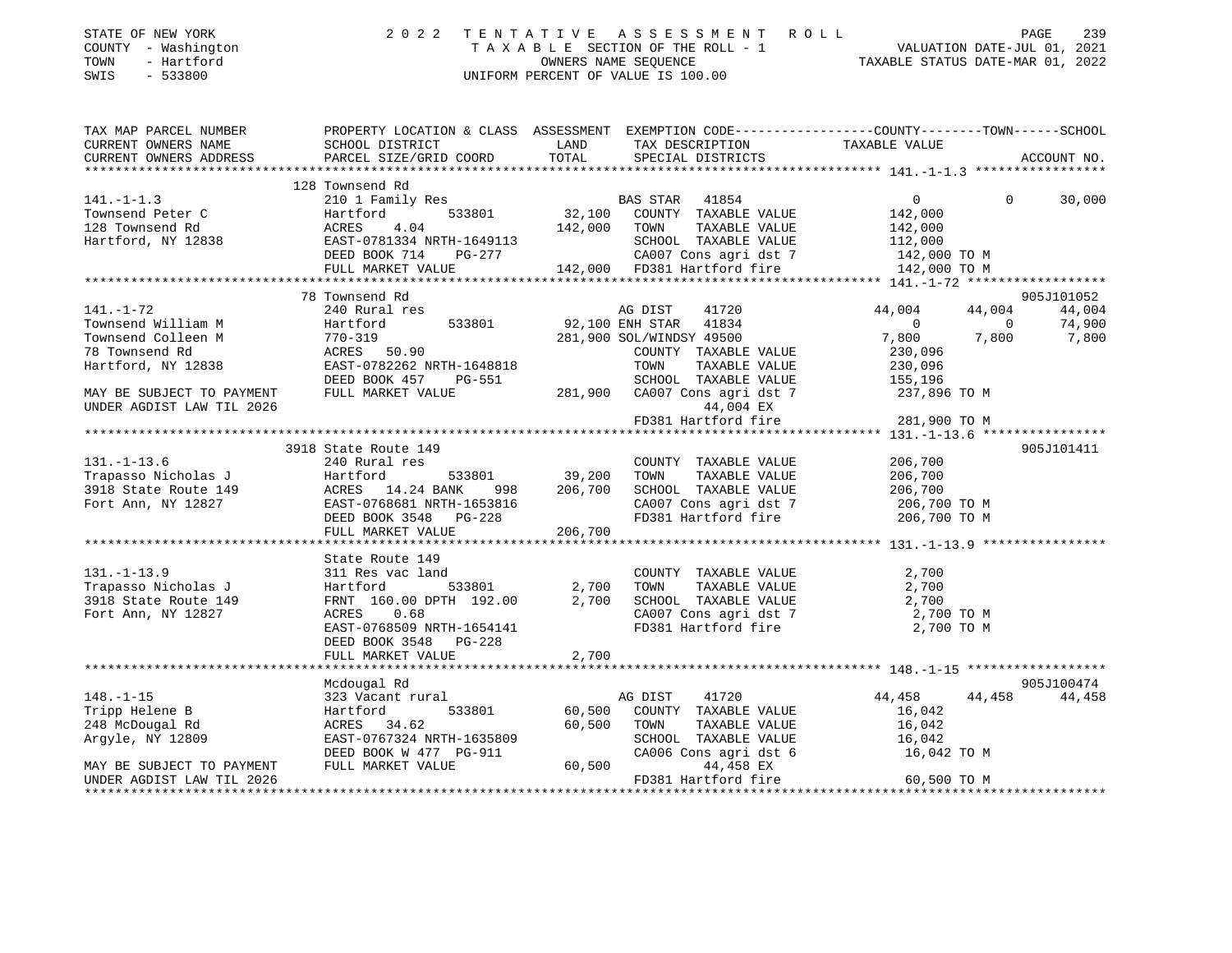| COUNTY - Washington<br>TOWN<br>- Hartford<br>SWIS<br>$-533800$ |                                                                                                                     |         | TAXABLE SECTION OF THE ROLL - 1<br>OWNERS NAME SEQUENCE<br>UNIFORM PERCENT OF VALUE IS 100.00 | VALUATION DATE-JUL 01, 2021<br>TAXABLE STATUS DATE-MAR 01, 2022 |                    |
|----------------------------------------------------------------|---------------------------------------------------------------------------------------------------------------------|---------|-----------------------------------------------------------------------------------------------|-----------------------------------------------------------------|--------------------|
| TAX MAP PARCEL NUMBER<br>CURRENT OWNERS NAME                   | PROPERTY LOCATION & CLASS ASSESSMENT EXEMPTION CODE----------------COUNTY-------TOWN------SCHOOL<br>SCHOOL DISTRICT | LAND    | TAX DESCRIPTION                                                                               | TAXABLE VALUE                                                   |                    |
| CURRENT OWNERS ADDRESS                                         | PARCEL SIZE/GRID COORD                                                                                              | TOTAL   | SPECIAL DISTRICTS                                                                             |                                                                 | ACCOUNT NO.        |
|                                                                |                                                                                                                     |         |                                                                                               |                                                                 |                    |
|                                                                | 248 Mcdougal Rd                                                                                                     |         |                                                                                               |                                                                 | 905J100472         |
| $148. - 1 - 18$                                                | 240 Rural res                                                                                                       |         | AG DIST<br>41720                                                                              | 91,805<br>91,805                                                | 91,805             |
| Tripp Helene B                                                 | 533801<br>Hartford                                                                                                  |         | 156,800 ENH STAR 41834                                                                        | $\overline{0}$<br>$\overline{0}$                                | 74,900             |
| 248 Mcdougal Rd                                                | W 477/911 Ref 249/502                                                                                               | 269,600 | COUNTY TAXABLE VALUE                                                                          | 177,795                                                         |                    |
| Argyle, NY 12809                                               | ACRES 92.00<br>EAST-0767963 NRTH-1631869                                                                            |         | TOWN<br>TAXABLE VALUE<br>SCHOOL TAXABLE VALUE                                                 | 177,795<br>102,895                                              |                    |
| MAY BE SUBJECT TO PAYMENT<br>UNDER AGDIST LAW TIL 2026         | FULL MARKET VALUE                                                                                                   |         | 269,600 CA006 Cons agri dst 6<br>91,805 EX                                                    | 177,795 TO M                                                    |                    |
|                                                                |                                                                                                                     |         | FD381 Hartford fire                                                                           | 269,600 TO M                                                    |                    |
|                                                                |                                                                                                                     |         |                                                                                               |                                                                 |                    |
|                                                                | 3174 County Route 43                                                                                                |         |                                                                                               |                                                                 | 905J101433         |
| $148. - 1 - 8.4$                                               | 210 1 Family Res                                                                                                    |         | BAS STAR 41854                                                                                | $\overline{0}$                                                  | 30,000<br>$\Omega$ |
| Tripp Philip L                                                 | 533801<br>Hartford                                                                                                  | 30,600  | COUNTY TAXABLE VALUE                                                                          | 208,500                                                         |                    |
| Tripp Elizabeth A                                              | ACRES<br>3.14 BANK<br>999                                                                                           | 208,500 | TOWN<br>TAXABLE VALUE                                                                         | 208,500                                                         |                    |
| 3174 County Route 43<br>Fort Ann. NY 12827                     | EAST-0765475 NRTH-1638247                                                                                           |         | SCHOOL TAXABLE VALUE                                                                          | 178,500                                                         |                    |
|                                                                | DEED BOOK 635<br>PG-170<br>FULL MARKET VALUE                                                                        | 208,500 | FD381 Hartford fire                                                                           | 208,500 TO M                                                    |                    |
|                                                                |                                                                                                                     |         |                                                                                               |                                                                 |                    |
|                                                                | 143 Marlboro Country Rd                                                                                             |         |                                                                                               |                                                                 | 905J101225         |
| $141. - 3 - 24.7$                                              | 210 1 Family Res                                                                                                    |         | COUNTY TAXABLE VALUE                                                                          | 120,600                                                         |                    |
| Troumbley Raymond                                              | 533801<br>Hartford                                                                                                  | 24,000  | TOWN<br>TAXABLE VALUE                                                                         | 120,600                                                         |                    |
| 143 Marlboro Country Rd                                        | Survey 12636                                                                                                        | 120,600 | SCHOOL TAXABLE VALUE                                                                          | 120,600                                                         |                    |
| Hartford, NY 12838                                             | 3466/219                                                                                                            |         | FD381 Hartford fire                                                                           | 120,600 TO M                                                    |                    |
|                                                                | 2.57 BANK<br>ACRES<br>999                                                                                           |         |                                                                                               |                                                                 |                    |
|                                                                | EAST-0785751 NRTH-1643719<br>DEED BOOK 3693 PG-248                                                                  |         |                                                                                               |                                                                 |                    |
|                                                                | FULL MARKET VALUE                                                                                                   | 120,600 |                                                                                               |                                                                 |                    |
|                                                                |                                                                                                                     |         |                                                                                               |                                                                 |                    |
|                                                                | 3402 State Route 196                                                                                                |         |                                                                                               |                                                                 | 905J100379         |
| $140. - 1 - 45$                                                | 210 1 Family Res                                                                                                    |         | COUNTY TAXABLE VALUE                                                                          | 191,900                                                         |                    |
| Trudeau Brentin J                                              | Hartford<br>533801                                                                                                  | 25,400  | TOWN<br>TAXABLE VALUE                                                                         | 191,900                                                         |                    |
| Trudeau Michaela L                                             | ACRES<br>1.80 BANK<br>998                                                                                           | 191,900 | SCHOOL TAXABLE VALUE                                                                          | 191,900                                                         |                    |
| 58 Fenway Dr                                                   | EAST-0770107 NRTH-1642297                                                                                           |         | FD381 Hartford fire                                                                           | 191,900 TO M                                                    |                    |
| Lake Luzerne, NY 12346                                         | DEED BOOK 3949 PG-130                                                                                               |         |                                                                                               |                                                                 |                    |
|                                                                | FULL MARKET VALUE                                                                                                   | 191,900 |                                                                                               |                                                                 |                    |
|                                                                | 51 Harper Hill Rd                                                                                                   |         |                                                                                               |                                                                 |                    |
| $123. - 1 - 25.1$                                              | 210 1 Family Res                                                                                                    |         | AGED-CO/TN 41801                                                                              | 47,000<br>47,000                                                | $\overline{0}$     |
| Truehart Anthony C                                             | Hartford<br>533801                                                                                                  |         | 24,500 ENH STAR 41834                                                                         | $\Omega$<br>$\Omega$                                            | 74,900             |
| Truehart Patricia R                                            | ACRES<br>1.12                                                                                                       | 94,000  | COUNTY TAXABLE VALUE                                                                          | 47,000                                                          |                    |
| 51 Harper Hill Rd                                              | EAST-0783926 NRTH-1658641                                                                                           |         | TOWN<br>TAXABLE VALUE                                                                         | 47,000                                                          |                    |
| Granville, NY 12832                                            | DEED BOOK 952<br>PG-87                                                                                              |         | SCHOOL TAXABLE VALUE                                                                          | 19,100                                                          |                    |
|                                                                | FULL MARKET VALUE                                                                                                   |         | 94,000 CA007 Cons agri dst 7                                                                  | 94,000 TO M                                                     |                    |
|                                                                |                                                                                                                     |         | FD381 Hartford fire                                                                           | 94,000 TO M                                                     |                    |

STATE OF NEW YORK 2022 TENTATIVE ASSESSMENT ROLL PAGE

240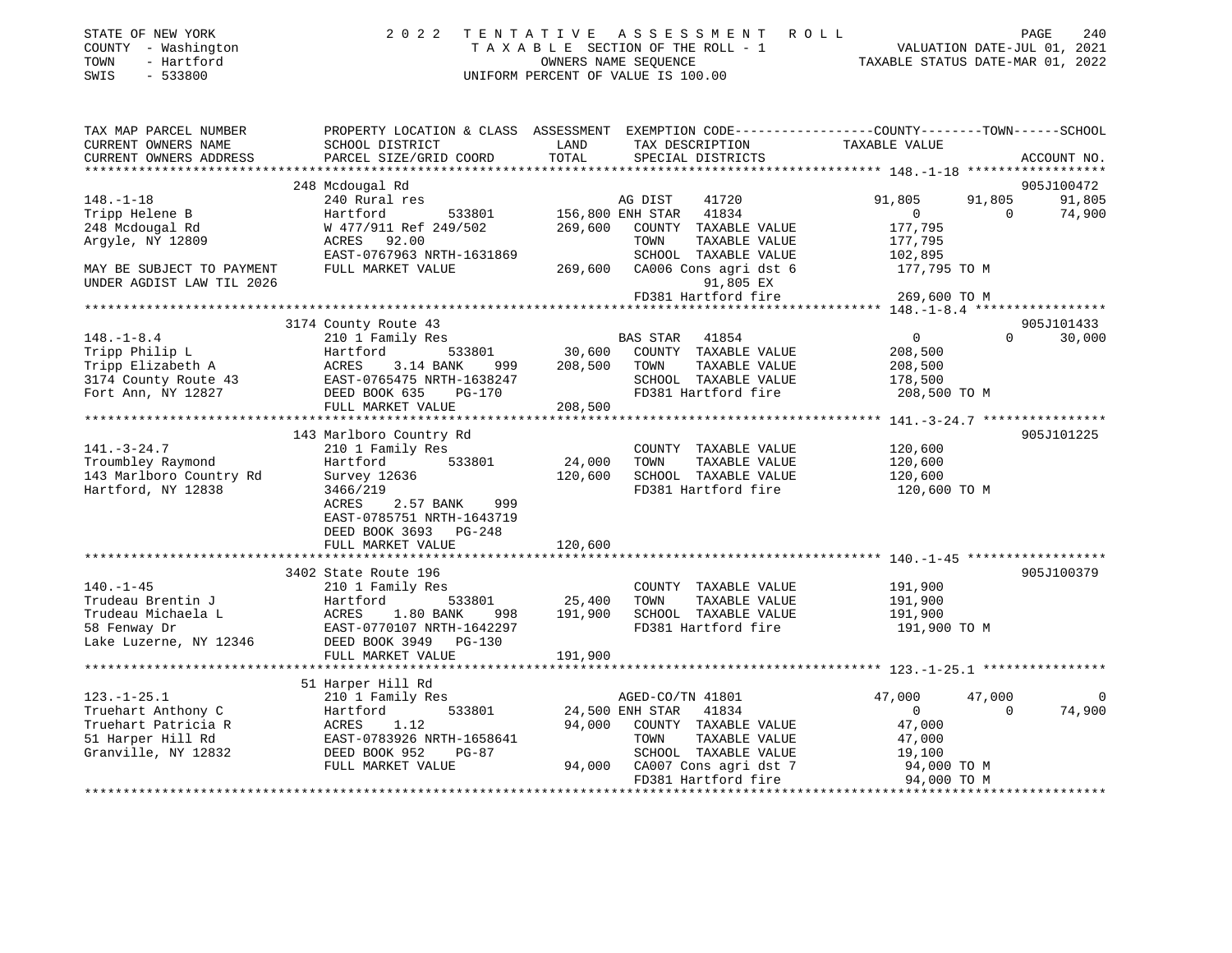| TAX MAP PARCEL NUMBER THE PROPERTY LOCATION & CLASS ASSESSMENT EXEMPTION CODE--------------COUNTY-------TOWN------SCHOOL<br>TAXABLE VALUE<br>CURRENT OWNERS NAME<br>SCHOOL DISTRICT<br>LAND TAX DESCRIPTION<br>PARCEL SIZE/GRID COORD<br>TOTAL<br>CURRENT OWNERS ADDRESS<br>SPECIAL DISTRICTS<br>75 Harper Hill Rd<br>$123. - 1 - 25.2$<br>210 1 Family Res<br>BAS STAR 41854<br>$\overline{0}$<br>$\Omega$<br>301,400<br>TAXABLE VALUE 301,400<br>TAXABLE VALUE 301,400<br>271,400<br>FULL MARKET VALUE<br>301,400<br>187 Marlboro Country Rd<br>905J100426<br>141.-3-20<br>Truehart Julia Hartford 210 1 Family Res<br>187 Marlboro Country Rd<br>187 Marlboro Country Rd<br>187 Marlboro Country Rd<br>187 Marlboro Country Rd<br>187 Marlboro Country Rd<br>187 Marlboro Country Rd<br>187 Marlboro Countr<br>$\begin{tabular}{lllllllllll} \multicolumn{2}{c}{\textbf{COUNTY}} & \textbf{TAXABLE VALUE} & & & 136,200 \\ \multicolumn{2}{c}{\textbf{TOWN}} & \textbf{TAXABLE VALUE} & & 136,200 \\ \multicolumn{2}{c}{\textbf{SCHOOD}} & \textbf{TAXABLE VALUE} & & 136,200 \\ \multicolumn{2}{c}{\textbf{SCHOOL}} & \textbf{TAXABLE VALUE} & & 136,200 \\ \end{tabular}$<br>FD381 Hartford fire 136,200 TO M | ACCOUNT NO.<br>30,000 |
|--------------------------------------------------------------------------------------------------------------------------------------------------------------------------------------------------------------------------------------------------------------------------------------------------------------------------------------------------------------------------------------------------------------------------------------------------------------------------------------------------------------------------------------------------------------------------------------------------------------------------------------------------------------------------------------------------------------------------------------------------------------------------------------------------------------------------------------------------------------------------------------------------------------------------------------------------------------------------------------------------------------------------------------------------------------------------------------------------------------------------------------------------------------------------------------------------------------------|-----------------------|
|                                                                                                                                                                                                                                                                                                                                                                                                                                                                                                                                                                                                                                                                                                                                                                                                                                                                                                                                                                                                                                                                                                                                                                                                                    |                       |
|                                                                                                                                                                                                                                                                                                                                                                                                                                                                                                                                                                                                                                                                                                                                                                                                                                                                                                                                                                                                                                                                                                                                                                                                                    |                       |
|                                                                                                                                                                                                                                                                                                                                                                                                                                                                                                                                                                                                                                                                                                                                                                                                                                                                                                                                                                                                                                                                                                                                                                                                                    |                       |
|                                                                                                                                                                                                                                                                                                                                                                                                                                                                                                                                                                                                                                                                                                                                                                                                                                                                                                                                                                                                                                                                                                                                                                                                                    |                       |
|                                                                                                                                                                                                                                                                                                                                                                                                                                                                                                                                                                                                                                                                                                                                                                                                                                                                                                                                                                                                                                                                                                                                                                                                                    |                       |
|                                                                                                                                                                                                                                                                                                                                                                                                                                                                                                                                                                                                                                                                                                                                                                                                                                                                                                                                                                                                                                                                                                                                                                                                                    |                       |
|                                                                                                                                                                                                                                                                                                                                                                                                                                                                                                                                                                                                                                                                                                                                                                                                                                                                                                                                                                                                                                                                                                                                                                                                                    |                       |
|                                                                                                                                                                                                                                                                                                                                                                                                                                                                                                                                                                                                                                                                                                                                                                                                                                                                                                                                                                                                                                                                                                                                                                                                                    |                       |
|                                                                                                                                                                                                                                                                                                                                                                                                                                                                                                                                                                                                                                                                                                                                                                                                                                                                                                                                                                                                                                                                                                                                                                                                                    |                       |
|                                                                                                                                                                                                                                                                                                                                                                                                                                                                                                                                                                                                                                                                                                                                                                                                                                                                                                                                                                                                                                                                                                                                                                                                                    |                       |
|                                                                                                                                                                                                                                                                                                                                                                                                                                                                                                                                                                                                                                                                                                                                                                                                                                                                                                                                                                                                                                                                                                                                                                                                                    |                       |
|                                                                                                                                                                                                                                                                                                                                                                                                                                                                                                                                                                                                                                                                                                                                                                                                                                                                                                                                                                                                                                                                                                                                                                                                                    |                       |
|                                                                                                                                                                                                                                                                                                                                                                                                                                                                                                                                                                                                                                                                                                                                                                                                                                                                                                                                                                                                                                                                                                                                                                                                                    |                       |
|                                                                                                                                                                                                                                                                                                                                                                                                                                                                                                                                                                                                                                                                                                                                                                                                                                                                                                                                                                                                                                                                                                                                                                                                                    |                       |
|                                                                                                                                                                                                                                                                                                                                                                                                                                                                                                                                                                                                                                                                                                                                                                                                                                                                                                                                                                                                                                                                                                                                                                                                                    |                       |
|                                                                                                                                                                                                                                                                                                                                                                                                                                                                                                                                                                                                                                                                                                                                                                                                                                                                                                                                                                                                                                                                                                                                                                                                                    |                       |
|                                                                                                                                                                                                                                                                                                                                                                                                                                                                                                                                                                                                                                                                                                                                                                                                                                                                                                                                                                                                                                                                                                                                                                                                                    |                       |
|                                                                                                                                                                                                                                                                                                                                                                                                                                                                                                                                                                                                                                                                                                                                                                                                                                                                                                                                                                                                                                                                                                                                                                                                                    |                       |
| FULL MARKET VALUE 136,200                                                                                                                                                                                                                                                                                                                                                                                                                                                                                                                                                                                                                                                                                                                                                                                                                                                                                                                                                                                                                                                                                                                                                                                          |                       |
|                                                                                                                                                                                                                                                                                                                                                                                                                                                                                                                                                                                                                                                                                                                                                                                                                                                                                                                                                                                                                                                                                                                                                                                                                    |                       |
| 173 North Rd                                                                                                                                                                                                                                                                                                                                                                                                                                                                                                                                                                                                                                                                                                                                                                                                                                                                                                                                                                                                                                                                                                                                                                                                       | 905J100463            |
| $\begin{array}{c} 0 \\ 158,200 \end{array}$<br>$0 \t 74,900$                                                                                                                                                                                                                                                                                                                                                                                                                                                                                                                                                                                                                                                                                                                                                                                                                                                                                                                                                                                                                                                                                                                                                       |                       |
|                                                                                                                                                                                                                                                                                                                                                                                                                                                                                                                                                                                                                                                                                                                                                                                                                                                                                                                                                                                                                                                                                                                                                                                                                    |                       |
| 158,200<br>83,300                                                                                                                                                                                                                                                                                                                                                                                                                                                                                                                                                                                                                                                                                                                                                                                                                                                                                                                                                                                                                                                                                                                                                                                                  |                       |
|                                                                                                                                                                                                                                                                                                                                                                                                                                                                                                                                                                                                                                                                                                                                                                                                                                                                                                                                                                                                                                                                                                                                                                                                                    |                       |
| 140.-1-20<br>Tucker James P<br>Tucker Darlene K<br>Tucker Darlene K<br>173 North Rd<br>27,200 COUNTY TAXABLE VALUE<br>Tucker Darlene K<br>27,200 COUNTY TAXABLE VALUE<br>158,200 TOWN TAXABLE VALUE<br>27,200 COUNTY TAXABLE VALUE<br>158,200 TOW<br>158,200 TO M                                                                                                                                                                                                                                                                                                                                                                                                                                                                                                                                                                                                                                                                                                                                                                                                                                                                                                                                                  |                       |
| FULL MARKET VALUE<br>158,200                                                                                                                                                                                                                                                                                                                                                                                                                                                                                                                                                                                                                                                                                                                                                                                                                                                                                                                                                                                                                                                                                                                                                                                       |                       |
|                                                                                                                                                                                                                                                                                                                                                                                                                                                                                                                                                                                                                                                                                                                                                                                                                                                                                                                                                                                                                                                                                                                                                                                                                    |                       |
| 139 Pope Hill Rd                                                                                                                                                                                                                                                                                                                                                                                                                                                                                                                                                                                                                                                                                                                                                                                                                                                                                                                                                                                                                                                                                                                                                                                                   |                       |
|                                                                                                                                                                                                                                                                                                                                                                                                                                                                                                                                                                                                                                                                                                                                                                                                                                                                                                                                                                                                                                                                                                                                                                                                                    |                       |
|                                                                                                                                                                                                                                                                                                                                                                                                                                                                                                                                                                                                                                                                                                                                                                                                                                                                                                                                                                                                                                                                                                                                                                                                                    |                       |
|                                                                                                                                                                                                                                                                                                                                                                                                                                                                                                                                                                                                                                                                                                                                                                                                                                                                                                                                                                                                                                                                                                                                                                                                                    |                       |
|                                                                                                                                                                                                                                                                                                                                                                                                                                                                                                                                                                                                                                                                                                                                                                                                                                                                                                                                                                                                                                                                                                                                                                                                                    |                       |
|                                                                                                                                                                                                                                                                                                                                                                                                                                                                                                                                                                                                                                                                                                                                                                                                                                                                                                                                                                                                                                                                                                                                                                                                                    |                       |
| 130.-1-29.10<br>Tuttle Jordan 200 200 201 Fmily Res<br>Tuttle Gordan Argyle Frans exempt repay 2022<br>Tuttle Kelsey Ruth Trans exempt repay 2022<br>200,800 SCHOOL TAXABLE VALUE 200,800<br>139 Pope Hill Rd RCRES 2.30<br>Argyle, NY 12                                                                                                                                                                                                                                                                                                                                                                                                                                                                                                                                                                                                                                                                                                                                                                                                                                                                                                                                                                          |                       |
|                                                                                                                                                                                                                                                                                                                                                                                                                                                                                                                                                                                                                                                                                                                                                                                                                                                                                                                                                                                                                                                                                                                                                                                                                    |                       |
| Christian Hill Rd                                                                                                                                                                                                                                                                                                                                                                                                                                                                                                                                                                                                                                                                                                                                                                                                                                                                                                                                                                                                                                                                                                                                                                                                  | 905J100046            |
| $132. - 1 - 26.1$<br>20,322<br>20,322 20,322<br>105 Vac farmland<br>AG DIST<br>41720                                                                                                                                                                                                                                                                                                                                                                                                                                                                                                                                                                                                                                                                                                                                                                                                                                                                                                                                                                                                                                                                                                                               |                       |
| 533801<br>Twin Brooks Farm of Hartford Hartford<br>28,000 COUNTY TAXABLE VALUE<br>7,678                                                                                                                                                                                                                                                                                                                                                                                                                                                                                                                                                                                                                                                                                                                                                                                                                                                                                                                                                                                                                                                                                                                            |                       |
| 28,000 TOWN<br>PO Box 113<br>ACRES 20.00<br>TAXABLE VALUE<br>7,678                                                                                                                                                                                                                                                                                                                                                                                                                                                                                                                                                                                                                                                                                                                                                                                                                                                                                                                                                                                                                                                                                                                                                 |                       |
| EAST-0785747 NRTH-1653121<br>Hartford, NY 12838                                                                                                                                                                                                                                                                                                                                                                                                                                                                                                                                                                                                                                                                                                                                                                                                                                                                                                                                                                                                                                                                                                                                                                    |                       |
| SCHOOL TAXABLE VALUE 7,678<br>CA007 Cons agri dst 7 7,677<br>DEED BOOK 20191 PG-27162<br>7,678 TO M                                                                                                                                                                                                                                                                                                                                                                                                                                                                                                                                                                                                                                                                                                                                                                                                                                                                                                                                                                                                                                                                                                                |                       |
| 28,000<br>FULL MARKET VALUE<br>20,322 EX<br>MAY BE SUBJECT TO PAYMENT                                                                                                                                                                                                                                                                                                                                                                                                                                                                                                                                                                                                                                                                                                                                                                                                                                                                                                                                                                                                                                                                                                                                              |                       |
| FD381 Hartford fire<br>28,000 TO M<br>UNDER AGDIST LAW TIL 2026                                                                                                                                                                                                                                                                                                                                                                                                                                                                                                                                                                                                                                                                                                                                                                                                                                                                                                                                                                                                                                                                                                                                                    |                       |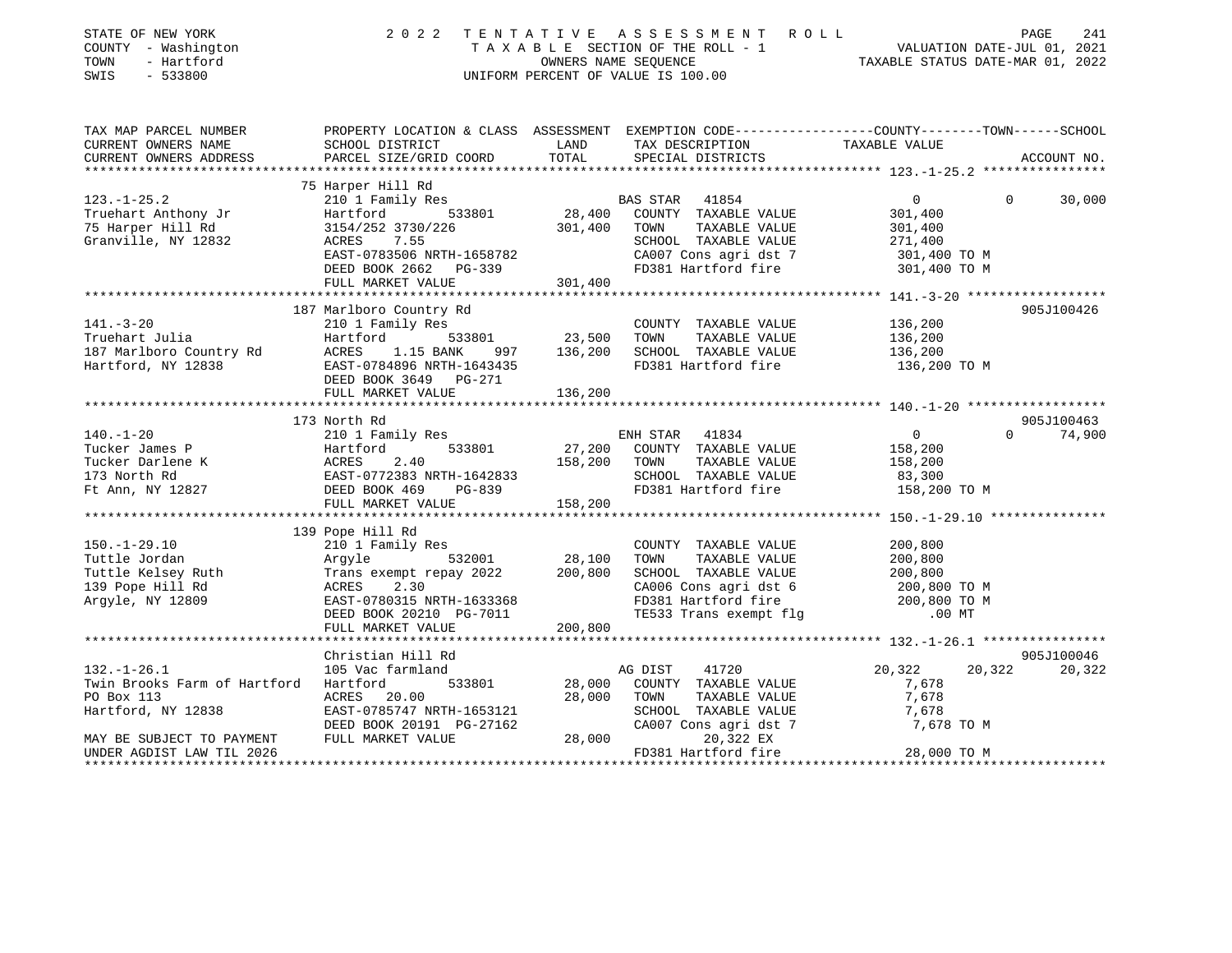| STATE OF NEW YORK<br>COUNTY - Washington<br>TOWN<br>- Hartford<br>SWIS<br>$-533800$                                                                                                                                                                                    | 2 0 2 2                                                                                                      |                                      | TENTATIVE ASSESSMENT ROLL<br>TAXABLE SECTION OF THE ROLL - 1<br>OWNERS NAME SEQUENCE TO A CONNERT CONNERT OF THE ROLL - 1<br>TAXABLE STATUS DATE-MAR 01, 2022<br>UNIFORM PERCENT OF VALUE IS 100.00 |                                                                        | PAGE<br>242                      |
|------------------------------------------------------------------------------------------------------------------------------------------------------------------------------------------------------------------------------------------------------------------------|--------------------------------------------------------------------------------------------------------------|--------------------------------------|-----------------------------------------------------------------------------------------------------------------------------------------------------------------------------------------------------|------------------------------------------------------------------------|----------------------------------|
| TAX MAP PARCEL NUMBER                                                                                                                                                                                                                                                  | PROPERTY LOCATION & CLASS ASSESSMENT EXEMPTION CODE----------------COUNTY-------TOWN-----SCHOOL              |                                      |                                                                                                                                                                                                     |                                                                        |                                  |
| CURRENT OWNERS NAME<br>CURRENT OWNERS ADDRESS                                                                                                                                                                                                                          | SCHOOL DISTRICT<br>PARCEL SIZE/GRID COORD                                                                    | LAND<br>TOTAL                        | TAX DESCRIPTION TAXABLE VALUE<br>SPECIAL DISTRICTS<br>SPECIAL DISTRICTS                                                                                                                             |                                                                        | ACCOUNT NO.                      |
|                                                                                                                                                                                                                                                                        | 1494 Baldwin Corners Rd                                                                                      |                                      |                                                                                                                                                                                                     |                                                                        | 905J101381                       |
| $122. - 1 - 31.4$                                                                                                                                                                                                                                                      | 210 1 Family Res                                                                                             |                                      | COUNTY TAXABLE VALUE                                                                                                                                                                                | 154,600                                                                |                                  |
|                                                                                                                                                                                                                                                                        |                                                                                                              | 25,400                               | TOWN<br>TAXABLE VALUE                                                                                                                                                                               | 154,600                                                                |                                  |
|                                                                                                                                                                                                                                                                        |                                                                                                              | 154,600                              | SCHOOL TAXABLE VALUE                                                                                                                                                                                | 154,600                                                                |                                  |
|                                                                                                                                                                                                                                                                        |                                                                                                              |                                      |                                                                                                                                                                                                     | 154,600 TO M                                                           |                                  |
|                                                                                                                                                                                                                                                                        |                                                                                                              |                                      | CA007 Cons agri dst 7<br>FD381 Hartford fire                                                                                                                                                        | 154,600 TO M                                                           |                                  |
|                                                                                                                                                                                                                                                                        | FULL MARKET VALUE                                                                                            | 154,600                              |                                                                                                                                                                                                     |                                                                        |                                  |
|                                                                                                                                                                                                                                                                        |                                                                                                              |                                      |                                                                                                                                                                                                     |                                                                        |                                  |
|                                                                                                                                                                                                                                                                        | 8341&8343 State Route 40                                                                                     |                                      |                                                                                                                                                                                                     |                                                                        | 905J101158                       |
| $123. - 1 - 13.3$                                                                                                                                                                                                                                                      | 280 Res Multiple                                                                                             |                                      | COUNTY TAXABLE VALUE                                                                                                                                                                                | 138,000                                                                |                                  |
| Tyler Darren H                                                                                                                                                                                                                                                         | Accord 533801 38,000<br>ACRES 1.40 138,000<br>EAST-0790107 NRTH-1657831 138,000                              | 533801 38,000                        | TOWN<br>TAXABLE VALUE                                                                                                                                                                               | 138,000                                                                |                                  |
| 331 Warren Rd                                                                                                                                                                                                                                                          |                                                                                                              | 138,000                              | SCHOOL TAXABLE VALUE                                                                                                                                                                                | 138,000                                                                |                                  |
| Fort Ann, NY 12827                                                                                                                                                                                                                                                     |                                                                                                              |                                      | CA007 Cons agri dst 7                                                                                                                                                                               | CA007 Cons agri dst 7 138,000 TO M<br>FD381 Hartford fire 138,000 TO M |                                  |
|                                                                                                                                                                                                                                                                        |                                                                                                              |                                      |                                                                                                                                                                                                     |                                                                        |                                  |
|                                                                                                                                                                                                                                                                        | FULL MARKET VALUE                                                                                            | 138,000                              |                                                                                                                                                                                                     |                                                                        |                                  |
|                                                                                                                                                                                                                                                                        |                                                                                                              |                                      |                                                                                                                                                                                                     |                                                                        |                                  |
|                                                                                                                                                                                                                                                                        | 104 Rowe Hill Rd                                                                                             |                                      |                                                                                                                                                                                                     |                                                                        | 905J100444                       |
| $141. - 1 - 46$                                                                                                                                                                                                                                                        | 210 1 Family Res                                                                                             |                                      | BAS STAR 41854<br>$24,800$ COUNTY TAXABLE VALUE                                                                                                                                                     | $\overline{0}$<br>146,400                                              | $\Omega$<br>30,000               |
|                                                                                                                                                                                                                                                                        | 1.60 BANK 999 146,400 TOWN                                                                                   |                                      | TAXABLE VALUE                                                                                                                                                                                       | 146,400                                                                |                                  |
| Tyler Jared M<br>Tyler Stacey L<br>104 Rowe Hill Rd<br>Hartford, NY 12838<br>24,800<br>24,800<br>24,800<br>24,800<br>24,800<br>24,800<br>24,800<br>24,800<br>24,800<br>24,800<br>24,800<br>24,800<br>24,800<br>24,400<br>24,400<br>25D BGBD BGBD BGBD BGBD PG-194<br>P |                                                                                                              |                                      | SCHOOL TAXABLE VALUE                                                                                                                                                                                |                                                                        |                                  |
|                                                                                                                                                                                                                                                                        |                                                                                                              |                                      | CA007 Cons agri dst 7                                                                                                                                                                               | 116,400<br>146,400 TO M                                                |                                  |
|                                                                                                                                                                                                                                                                        | FULL MARKET VALUE                                                                                            |                                      | 146,400 FD381 Hartford fire                                                                                                                                                                         | 146,400 TO M                                                           |                                  |
|                                                                                                                                                                                                                                                                        |                                                                                                              |                                      |                                                                                                                                                                                                     |                                                                        |                                  |
|                                                                                                                                                                                                                                                                        | 3840 State Route 196                                                                                         |                                      |                                                                                                                                                                                                     |                                                                        |                                  |
| $140. -2 - 41.3$                                                                                                                                                                                                                                                       | 710 Manufacture                                                                                              |                                      | COUNTY TAXABLE VALUE                                                                                                                                                                                | 375,900                                                                |                                  |
| Utopia Enterprises of Hartford Hartford                                                                                                                                                                                                                                |                                                                                                              |                                      | TOWN<br>TAXABLE VALUE                                                                                                                                                                               | 375,900                                                                |                                  |
| PO Box 84                                                                                                                                                                                                                                                              | ACRES<br>5.50                                                                                                | 533801 125,000<br>375,900<br>375,900 | SCHOOL TAXABLE VALUE                                                                                                                                                                                | 375,900                                                                |                                  |
| FO BOA 0.<br>Hartford, NY 12838 EAST-0778609 NRTH-1645234                                                                                                                                                                                                              |                                                                                                              |                                      | CA007 Cons agri dst 7                                                                                                                                                                               | 375,900 TO M                                                           |                                  |
|                                                                                                                                                                                                                                                                        | DEED BOOK 811<br><b>PG-59</b>                                                                                |                                      | FD381 Hartford fire                                                                                                                                                                                 | 375,900 TO M                                                           |                                  |
|                                                                                                                                                                                                                                                                        | FULL MARKET VALUE                                                                                            | 375,900                              |                                                                                                                                                                                                     |                                                                        |                                  |
|                                                                                                                                                                                                                                                                        |                                                                                                              |                                      |                                                                                                                                                                                                     |                                                                        |                                  |
|                                                                                                                                                                                                                                                                        | 331 County Route 19                                                                                          |                                      |                                                                                                                                                                                                     |                                                                        | 905J100336                       |
| $149. - 1 - 13$                                                                                                                                                                                                                                                        | 240 Rural res                                                                                                |                                      | COUNTY TAXABLE VALUE                                                                                                                                                                                | 358,300                                                                |                                  |
| Valente Michael Joseph                                                                                                                                                                                                                                                 | 533801<br>Hartford                                                                                           | 39,500                               | TOWN<br>TAXABLE VALUE                                                                                                                                                                               | 358,300                                                                |                                  |
| Grasmeder Danielle Redington ACRES 11.98                                                                                                                                                                                                                               |                                                                                                              | 358,300                              | SCHOOL TAXABLE VALUE                                                                                                                                                                                | 358,300                                                                |                                  |
| 331 County Route 19                                                                                                                                                                                                                                                    | EAST-0774614 NRTH-1638980<br>DEED BOOK 20200 PG-1906<br>EAST-0774614 NRTH-1638988<br>DEED BOOK 20200 PG-1906 |                                      | CA007 Cons agri dst 7                                                                                                                                                                               | 358,300 TO M                                                           |                                  |
| Fort Ann, NY 12827                                                                                                                                                                                                                                                     |                                                                                                              |                                      | FD381 Hartford fire                                                                                                                                                                                 | 358,300 TO M                                                           |                                  |
|                                                                                                                                                                                                                                                                        | FULL MARKET VALUE                                                                                            | 358,300                              |                                                                                                                                                                                                     |                                                                        |                                  |
|                                                                                                                                                                                                                                                                        |                                                                                                              |                                      |                                                                                                                                                                                                     |                                                                        |                                  |
| $140. - 1 - 38$                                                                                                                                                                                                                                                        | 3474 State Route 196<br>210 1 Family Res                                                                     |                                      |                                                                                                                                                                                                     | $\overline{0}$                                                         | 905J100096<br>$\Omega$<br>30,000 |
|                                                                                                                                                                                                                                                                        | Hartford                                                                                                     |                                      | BAS STAR 41854<br>COUNTY TAXABLE VALUE                                                                                                                                                              |                                                                        |                                  |
| Vanderwarker Jacqueline<br>3474 State Route 196                                                                                                                                                                                                                        | ACRES<br>0.69 BANK                                                                                           |                                      | TOWN<br>TAXABLE VALUE                                                                                                                                                                               | 89,500<br>89,500                                                       |                                  |
| Fort Ann, NY 12827                                                                                                                                                                                                                                                     | EAST-0770313 NRTH-1644029                                                                                    |                                      | SCHOOL TAXABLE VALUE                                                                                                                                                                                | 59,500                                                                 |                                  |
|                                                                                                                                                                                                                                                                        | DEED BOOK 2482<br>PG-141                                                                                     |                                      | FD381 Hartford fire                                                                                                                                                                                 | 89,500 TO M                                                            |                                  |
|                                                                                                                                                                                                                                                                        | FULL MARKET VALUE                                                                                            | 89,500                               |                                                                                                                                                                                                     |                                                                        |                                  |
|                                                                                                                                                                                                                                                                        |                                                                                                              |                                      |                                                                                                                                                                                                     |                                                                        |                                  |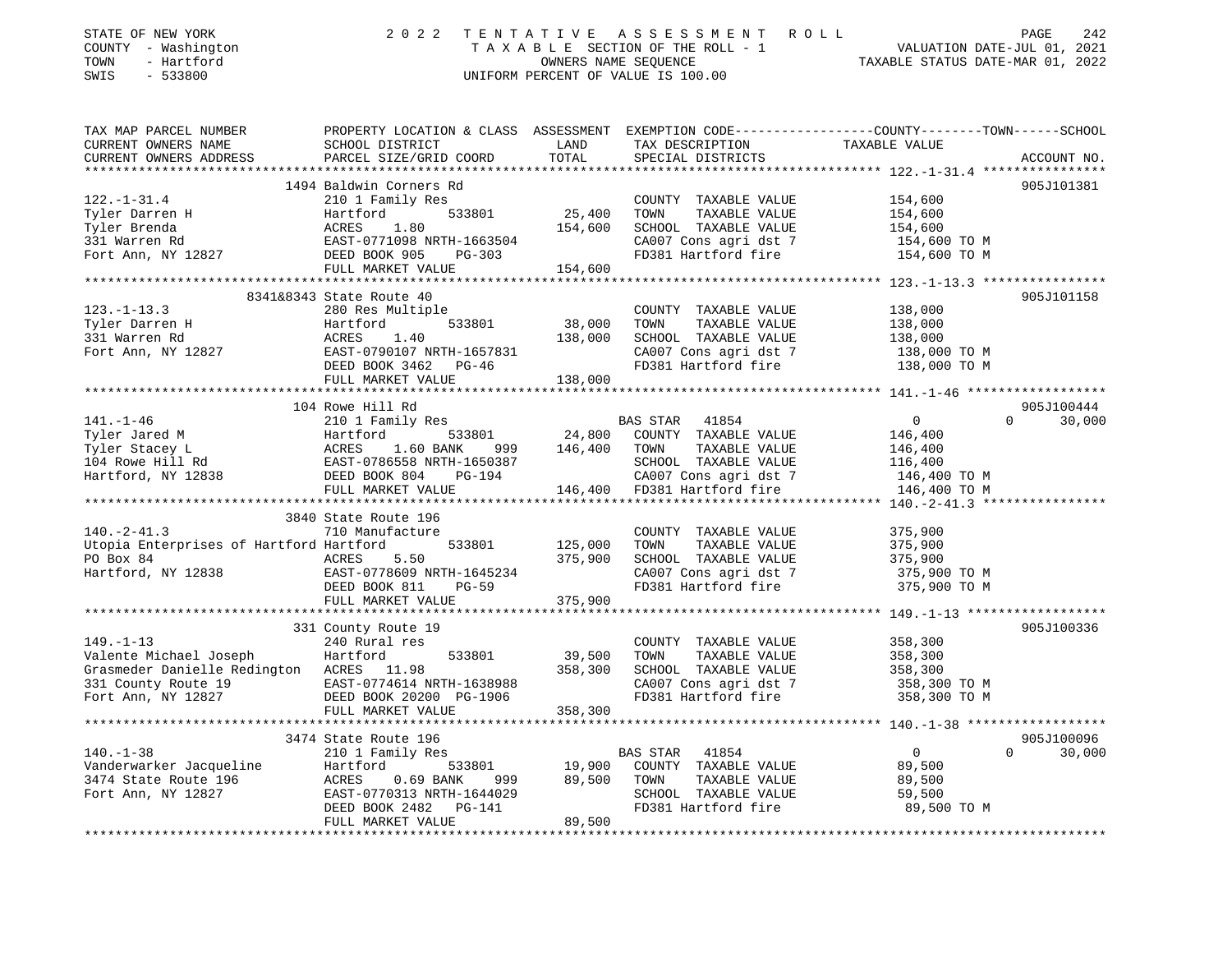| STATE OF NEW YORK   | 2022 TENTATIVE ASSESSMENT ROLL     | 243<br>PAGE                      |
|---------------------|------------------------------------|----------------------------------|
| COUNTY - Washington | TAXABLE SECTION OF THE ROLL - 1    | VALUATION DATE-JUL 01, 2021      |
| TOWN<br>- Hartford  | OWNERS NAME SEOUENCE               | TAXABLE STATUS DATE-MAR 01, 2022 |
| $-533800$<br>SWIS   | UNIFORM PERCENT OF VALUE IS 100.00 |                                  |

| TAX MAP PARCEL NUMBER<br>CURRENT OWNERS NAME                                                                                                                                                                                           | PROPERTY LOCATION & CLASS ASSESSMENT EXEMPTION CODE---------------COUNTY-------TOWN-----SCHOOL<br>SCHOOL DISTRICT                                                                                                                        | LAND         | TAX DESCRIPTION                                                                                                              | TAXABLE VALUE               |                          |
|----------------------------------------------------------------------------------------------------------------------------------------------------------------------------------------------------------------------------------------|------------------------------------------------------------------------------------------------------------------------------------------------------------------------------------------------------------------------------------------|--------------|------------------------------------------------------------------------------------------------------------------------------|-----------------------------|--------------------------|
| CURRENT OWNERS ADDRESS                                                                                                                                                                                                                 | PARCEL SIZE/GRID COORD                                                                                                                                                                                                                   | TOTAL        | SPECIAL DISTRICTS                                                                                                            |                             | ACCOUNT NO.              |
|                                                                                                                                                                                                                                        |                                                                                                                                                                                                                                          |              |                                                                                                                              |                             |                          |
|                                                                                                                                                                                                                                        | 5659 County Route 30                                                                                                                                                                                                                     |              |                                                                                                                              |                             | 905J100635               |
| $141. - 3 - 26$                                                                                                                                                                                                                        |                                                                                                                                                                                                                                          |              |                                                                                                                              | 12,020<br>12,020            | $\overline{0}$           |
| Vanek Frederick F                                                                                                                                                                                                                      | $\begin{tabular}{lllllllll} \bf 210 & I\ \bf Family\ Res & \tt AGED-CO/TN & 41801 \\ \tt Hartford & \tt 533801 & \tt 30,200 \ ENH \ STAR & \tt 41834 \\ \end{tabular}$                                                                   |              |                                                                                                                              | $\overline{0}$<br>$\bigcap$ | 74,900                   |
| Vanek Pamela A                                                                                                                                                                                                                         | 8.11<br>ACRES                                                                                                                                                                                                                            |              | 120,200 COUNTY TAXABLE VALUE                                                                                                 | 108,180                     |                          |
|                                                                                                                                                                                                                                        |                                                                                                                                                                                                                                          |              | TOWN<br>TAXABLE VALUE                                                                                                        | 108,180                     |                          |
|                                                                                                                                                                                                                                        |                                                                                                                                                                                                                                          |              |                                                                                                                              |                             |                          |
|                                                                                                                                                                                                                                        | FULL MARKET VALUE                                                                                                                                                                                                                        |              | 3-409 SCHOOL TAXABLE VALUE 45,300<br>120,200 FD381 Hartford fire 120,200 TO M                                                |                             |                          |
|                                                                                                                                                                                                                                        |                                                                                                                                                                                                                                          |              |                                                                                                                              |                             |                          |
|                                                                                                                                                                                                                                        | 7764 State Route 40                                                                                                                                                                                                                      |              |                                                                                                                              |                             | 905J100475               |
| $140. - 2 - 23$                                                                                                                                                                                                                        | 210 1 Family Res                                                                                                                                                                                                                         |              | BAS STAR 41854                                                                                                               | $\overline{0}$              | $\Omega$<br>30,000       |
|                                                                                                                                                                                                                                        |                                                                                                                                                                                                                                          |              | -<br>533801               14,500    COUNTY    TAXABLE VALUE<br>NNK         999         160,000      TOWN       TAXABLE VALUE | 160,000                     |                          |
|                                                                                                                                                                                                                                        |                                                                                                                                                                                                                                          |              |                                                                                                                              | 160,000                     |                          |
|                                                                                                                                                                                                                                        |                                                                                                                                                                                                                                          |              |                                                                                                                              |                             |                          |
|                                                                                                                                                                                                                                        |                                                                                                                                                                                                                                          |              |                                                                                                                              |                             |                          |
| Vanness Arthur W (140.-2-2.)<br>Vanness Arthur W (14,500)<br>Vanness Diana (160.000)<br>7764 State Route 40 (169.511 1645443)<br>Hartford, NY 12838 (160.000 FULL MARKET VALUE (160.000 160.000 160.000 160.000 160.000 160.000 160.00 |                                                                                                                                                                                                                                          |              |                                                                                                                              |                             |                          |
|                                                                                                                                                                                                                                        |                                                                                                                                                                                                                                          |              |                                                                                                                              |                             |                          |
|                                                                                                                                                                                                                                        | 3 Dick Hill Rd                                                                                                                                                                                                                           |              |                                                                                                                              |                             |                          |
| $141. - 1 - 70.4$                                                                                                                                                                                                                      |                                                                                                                                                                                                                                          |              |                                                                                                                              | $\overline{0}$              | 65,100<br>$\overline{0}$ |
|                                                                                                                                                                                                                                        |                                                                                                                                                                                                                                          |              |                                                                                                                              | 65,100                      |                          |
|                                                                                                                                                                                                                                        |                                                                                                                                                                                                                                          |              |                                                                                                                              | 65,100                      |                          |
| 141.-1-70.4<br>Vaughn Linda A<br>3 Dick Hill Rd<br>Granville, NY 12832                                                                                                                                                                 |                                                                                                                                                                                                                                          |              |                                                                                                                              | $\overline{0}$              |                          |
|                                                                                                                                                                                                                                        |                                                                                                                                                                                                                                          |              |                                                                                                                              | 65,100 TO M                 |                          |
|                                                                                                                                                                                                                                        | 270 Mfg housing<br>Hartford 533801 24,200 COUNTY TAXABLE VALUE<br>ACRES 1.40 BANK 998 65,100 TOWN TAXABLE VALUE<br>EAST-0786474 NRTH-1647703 SCHOOL TAXABLE VALUE<br>DEED BOOK 2314 PG-345 65,100 FD381 Hartford fire<br>FULL MARKET VAL |              |                                                                                                                              | 65,100 TO M                 |                          |
|                                                                                                                                                                                                                                        |                                                                                                                                                                                                                                          |              |                                                                                                                              |                             |                          |
|                                                                                                                                                                                                                                        | 68 Baker Rd                                                                                                                                                                                                                              |              |                                                                                                                              |                             | 905J101044               |
| $132. -2 - 19.2$                                                                                                                                                                                                                       | 210 1 Family Res                                                                                                                                                                                                                         |              | BAS STAR 41854                                                                                                               | $\overline{0}$              | $\Omega$<br>30,000       |
|                                                                                                                                                                                                                                        |                                                                                                                                                                                                                                          |              | 533801 29,300 COUNTY TAXABLE VALUE                                                                                           | 157,500                     |                          |
|                                                                                                                                                                                                                                        |                                                                                                                                                                                                                                          | 157,500 TOWN | TAXABLE VALUE                                                                                                                | 157,500                     |                          |
|                                                                                                                                                                                                                                        |                                                                                                                                                                                                                                          |              |                                                                                                                              |                             |                          |
| Venner William H<br>Venner Shirley P<br>68 Baker Rd<br>Granville, NY 12832<br>CEED BOOK 607 PG-74                                                                                                                                      |                                                                                                                                                                                                                                          |              | SCHOOL TAXABLE VALUE 127,500<br>FD381 Hartford fire 157,500 TO M                                                             |                             |                          |
|                                                                                                                                                                                                                                        | FULL MARKET VALUE                                                                                                                                                                                                                        | 157,500      |                                                                                                                              |                             |                          |
|                                                                                                                                                                                                                                        |                                                                                                                                                                                                                                          |              |                                                                                                                              |                             |                          |
|                                                                                                                                                                                                                                        | Northrup Ln                                                                                                                                                                                                                              |              |                                                                                                                              |                             | 905J101409               |
| $131. - 1 - 5.1$                                                                                                                                                                                                                       | 312 Vac w/imprv                                                                                                                                                                                                                          |              | COUNTY TAXABLE VALUE 68,600                                                                                                  |                             |                          |
| Verdi John G                                                                                                                                                                                                                           | 533801<br>Hartford                                                                                                                                                                                                                       | 40,800       | TOWN<br>TAXABLE VALUE                                                                                                        | 68,600                      |                          |
| Verdi Ellen M                                                                                                                                                                                                                          | 5.00<br>ACRES                                                                                                                                                                                                                            | 68,600       | SCHOOL TAXABLE VALUE 68,600                                                                                                  |                             |                          |
| 50 Taber Knolls Dr                                                                                                                                                                                                                     | EAST-0776729 NRTH-1652088                                                                                                                                                                                                                |              | CA007 Cons agri dst 7<br>FD381 Hartford fire                                                                                 | 68,600 TO M                 |                          |
| Pawling, NY 12504                                                                                                                                                                                                                      | DEED BOOK 2513 PG-142                                                                                                                                                                                                                    |              |                                                                                                                              | 68,600 TO M                 |                          |
|                                                                                                                                                                                                                                        | FULL MARKET VALUE                                                                                                                                                                                                                        | 68,600       |                                                                                                                              |                             |                          |
|                                                                                                                                                                                                                                        |                                                                                                                                                                                                                                          |              |                                                                                                                              |                             |                          |
|                                                                                                                                                                                                                                        | 18 Northrup Ln                                                                                                                                                                                                                           |              |                                                                                                                              |                             |                          |
| $131. - 1 - 5.4$                                                                                                                                                                                                                       | 314 Rural vac<10                                                                                                                                                                                                                         |              | COUNTY TAXABLE VALUE                                                                                                         | 24,700                      |                          |
| Verdi John G<br>Verdi Ellen M<br>Son Taber Knolls Dr<br>Son Taber Knolls Dr<br>EAST-0776983 NRTH-1652117                                                                                                                               |                                                                                                                                                                                                                                          | 24,700       | TAXABLE VALUE<br>TOWN                                                                                                        | 24,700                      |                          |
|                                                                                                                                                                                                                                        |                                                                                                                                                                                                                                          | 24,700       | SCHOOL TAXABLE VALUE $24,700$<br>CA007 Cons agri dst 7 24,700 TO M                                                           |                             |                          |
|                                                                                                                                                                                                                                        |                                                                                                                                                                                                                                          |              |                                                                                                                              |                             |                          |
| Pawling, NY 12504                                                                                                                                                                                                                      | DEED BOOK 2513 PG-142                                                                                                                                                                                                                    |              | FD381 Hartford fire                                                                                                          | 24,700 TO M                 |                          |
|                                                                                                                                                                                                                                        | FULL MARKET VALUE                                                                                                                                                                                                                        | 24,700       |                                                                                                                              |                             |                          |
|                                                                                                                                                                                                                                        |                                                                                                                                                                                                                                          |              |                                                                                                                              |                             |                          |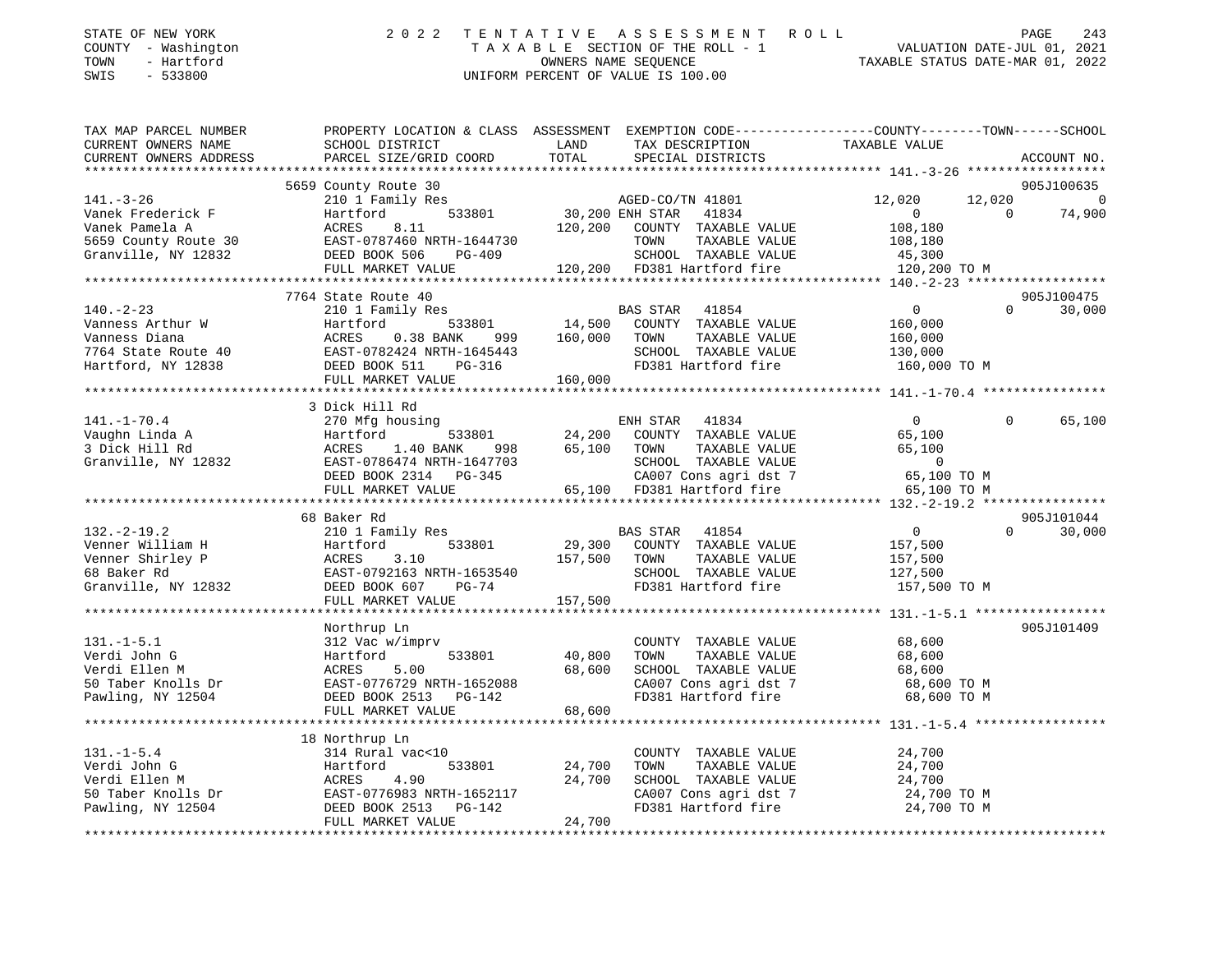| STATE OF NEW YORK<br>COUNTY - Washington<br>- Hartford<br>TOWN<br>SWIS<br>$-533800$ |                                                                                                                    |                  | 2022 TENTATIVE ASSESSMENT ROLL<br>TAXABLE SECTION OF THE ROLL - 1<br>OWNERS NAME SEOUENCE<br>UNIFORM PERCENT OF VALUE IS 100.00 | VALUATION DATE-JUL 01, 2021<br>TAXABLE STATUS DATE-MAR 01, 2022 |             | PAGE<br>244 |
|-------------------------------------------------------------------------------------|--------------------------------------------------------------------------------------------------------------------|------------------|---------------------------------------------------------------------------------------------------------------------------------|-----------------------------------------------------------------|-------------|-------------|
| TAX MAP PARCEL NUMBER<br>CURRENT OWNERS NAME                                        | PROPERTY LOCATION & CLASS ASSESSMENT EXEMPTION CODE---------------COUNTY-------TOWN------SCHOOL<br>SCHOOL DISTRICT | LAND             | TAX DESCRIPTION                                                                                                                 | TAXABLE VALUE                                                   |             |             |
| CURRENT OWNERS ADDRESS                                                              | PARCEL SIZE/GRID COORD                                                                                             | TOTAL            | SPECIAL DISTRICTS                                                                                                               |                                                                 |             | ACCOUNT NO. |
|                                                                                     |                                                                                                                    |                  |                                                                                                                                 |                                                                 |             |             |
| $150. - 1 - 35$                                                                     | 5173 County Route 30<br>240 Rural res                                                                              |                  | COUNTY TAXABLE VALUE                                                                                                            | 460,400                                                         |             | 905J100211  |
| Vikramasila Foundation Inc                                                          | Hartford<br>533801                                                                                                 | 206,700          | TAXABLE VALUE<br>TOWN                                                                                                           | 460,400                                                         |             |             |
| Eastern Dr                                                                          | ACRES 223.10                                                                                                       | 460,400          | SCHOOL TAXABLE VALUE                                                                                                            | 460,400                                                         |             |             |
| PO Box 127                                                                          | EAST-0786041 NRTH-1636341                                                                                          |                  | CA008 Cons agri dst 8                                                                                                           | 460,400 TO M                                                    |             |             |
| Philmont, NY 12565                                                                  | DEED BOOK 20210 PG-6912                                                                                            |                  | FD381 Hartford fire                                                                                                             | 460,400 TO M                                                    |             |             |
|                                                                                     | FULL MARKET VALUE                                                                                                  | 460,400          |                                                                                                                                 |                                                                 |             |             |
| MAY BE SUBJECT TO PAYMENT<br>UNDER AGDIST LAW TIL 2023                              |                                                                                                                    |                  |                                                                                                                                 |                                                                 |             |             |
|                                                                                     | 9 Brodie Way                                                                                                       |                  |                                                                                                                                 |                                                                 |             | 905J101085  |
| $132. - 2 - 35.2$                                                                   | 210 1 Family Res                                                                                                   |                  | AGED-CO/TN 41801                                                                                                                | 58,850                                                          | 58,850      | 0           |
| Wade Diane R                                                                        | 533801<br>Hartford                                                                                                 |                  | 23,500 AGED-SCH<br>41804                                                                                                        | $\overline{0}$                                                  | $\mathbf 0$ | 29,425      |
| 288 Dick Hill Rd                                                                    | ACRES<br>1.70                                                                                                      |                  | 117,700 ENH STAR 41834                                                                                                          | $\overline{0}$                                                  | $\Omega$    | 74,900      |
| Granville, NY 12832                                                                 | EAST-0791211 NRTH-1652405                                                                                          |                  | COUNTY TAXABLE VALUE                                                                                                            | 58,850                                                          |             |             |
|                                                                                     | DEED BOOK 460<br>PG-945                                                                                            |                  | TOWN<br>TAXABLE VALUE                                                                                                           | 58,850                                                          |             |             |
|                                                                                     | FULL MARKET VALUE                                                                                                  |                  | 117,700 SCHOOL TAXABLE VALUE                                                                                                    | 13,375                                                          |             |             |
|                                                                                     |                                                                                                                    |                  | FD381 Hartford fire                                                                                                             | 117,700 TO M                                                    |             |             |
|                                                                                     |                                                                                                                    |                  |                                                                                                                                 | ****** 132.-2-35.6 *****************                            |             |             |
|                                                                                     | 4 Brodie Way                                                                                                       |                  |                                                                                                                                 |                                                                 |             |             |
| $132 - 2 - 35.6$                                                                    | 210 1 Family Res                                                                                                   |                  | COUNTY TAXABLE VALUE                                                                                                            | 66,000                                                          |             |             |
| Wade Diane R<br>Wade Roy M                                                          | Hartford<br>533801<br>1.00<br>ACRES                                                                                | 23,000<br>66,000 | TAXABLE VALUE<br>TOWN<br>SCHOOL TAXABLE VALUE                                                                                   | 66,000<br>66,000                                                |             |             |
| 288 Dick Hill Rd                                                                    | EAST-0791058 NRTH-1652078                                                                                          |                  | FD381 Hartford fire                                                                                                             | 66,000 TO M                                                     |             |             |
| Granville, NY 12832                                                                 | DEED BOOK 3026 PG-55                                                                                               |                  |                                                                                                                                 |                                                                 |             |             |
|                                                                                     | FULL MARKET VALUE                                                                                                  | 66,000           |                                                                                                                                 |                                                                 |             |             |
|                                                                                     |                                                                                                                    |                  |                                                                                                                                 |                                                                 |             |             |
|                                                                                     | 194 County Route 19                                                                                                |                  |                                                                                                                                 |                                                                 |             | 905J100146  |
| $149. - 1 - 54$                                                                     | 210 1 Family Res                                                                                                   |                  | BAS STAR 41854                                                                                                                  | $\overline{0}$                                                  | $\Omega$    | 30,000      |
| Wade Rocky E Jr                                                                     | 533801<br>Hartford                                                                                                 |                  | 25,500 COUNTY TAXABLE VALUE                                                                                                     | 63,800                                                          |             |             |
| Wade Desiree                                                                        | 5.00 BANK<br>ACRES<br>999                                                                                          | 63,800           | TOWN<br>TAXABLE VALUE                                                                                                           | 63,800                                                          |             |             |
| 194 County Route 19                                                                 | EAST-0771422 NRTH-1638561                                                                                          |                  | SCHOOL TAXABLE VALUE                                                                                                            | 33,800                                                          |             |             |
| Fort Ann, NY 12827                                                                  | DEED BOOK 1875 PG-106                                                                                              |                  | FD381 Hartford fire                                                                                                             | 63,800 TO M                                                     |             |             |
|                                                                                     | FULL MARKET VALUE                                                                                                  | 63,800           |                                                                                                                                 |                                                                 |             |             |
|                                                                                     | County Route 19                                                                                                    |                  |                                                                                                                                 |                                                                 |             |             |
| $149. - 1 - 54.1$                                                                   | 322 Rural vac>10                                                                                                   |                  | COUNTY TAXABLE VALUE                                                                                                            | 23,300                                                          |             |             |
| Wade Rocky E Jr                                                                     | 533801<br>Hartford                                                                                                 | 23,300           | TAXABLE VALUE<br>TOWN                                                                                                           | 23,300                                                          |             |             |
| Wade Desiree C                                                                      | ACRES 20.00                                                                                                        | 23,300           | SCHOOL TAXABLE VALUE                                                                                                            | 23,300                                                          |             |             |
| 194 County Route 19                                                                 | EAST-0771322 NRTH-1637808                                                                                          |                  | FD381 Hartford fire                                                                                                             | 23,300 TO M                                                     |             |             |
| Fort Ann, NY 12827                                                                  | DEED BOOK 1875<br>$PG-69$                                                                                          |                  |                                                                                                                                 |                                                                 |             |             |
|                                                                                     | FULL MARKET VALUE                                                                                                  | 23,300           |                                                                                                                                 |                                                                 |             |             |
| ******************                                                                  |                                                                                                                    |                  |                                                                                                                                 |                                                                 |             |             |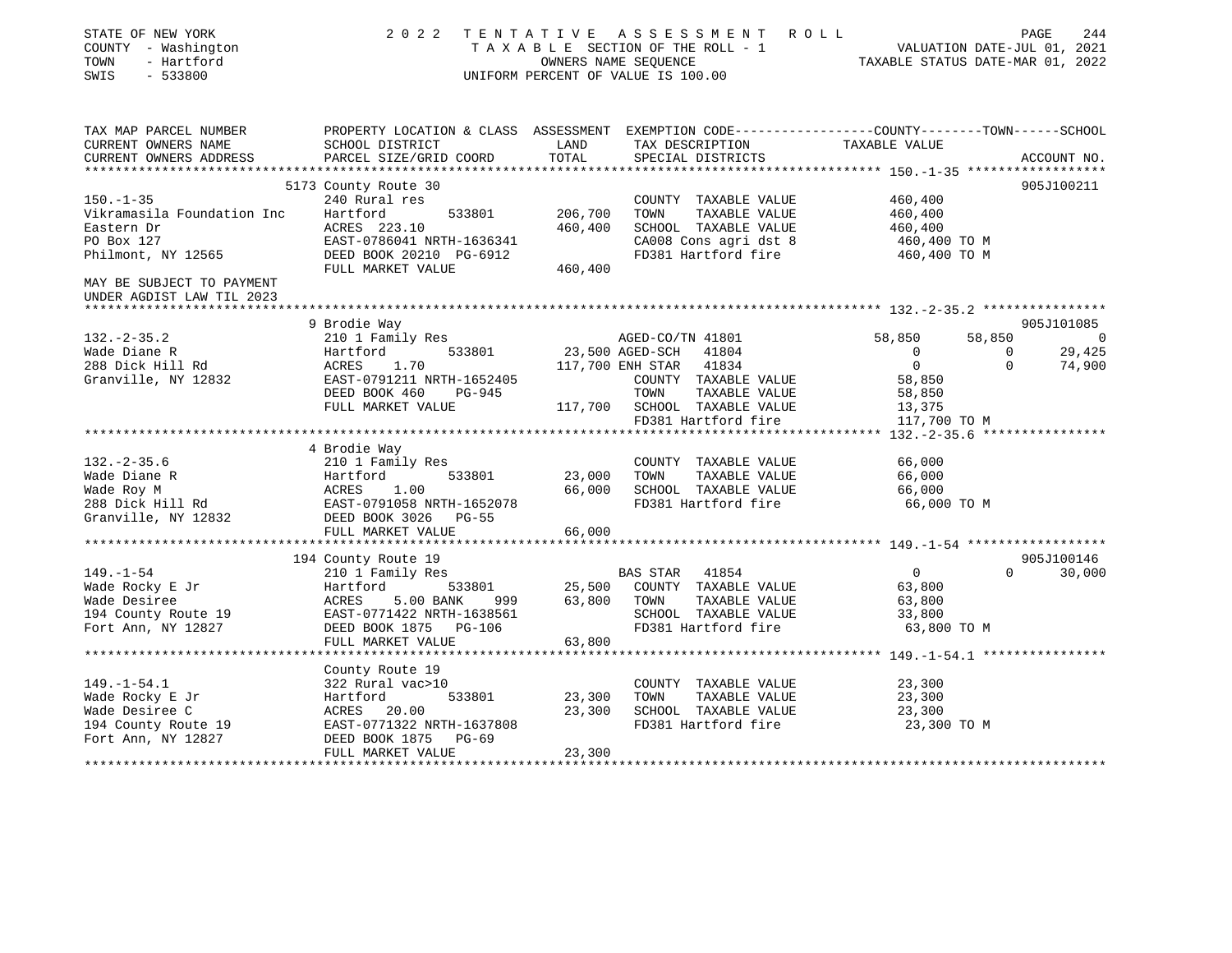| STATE OF NEW YORK<br>COUNTY - Washington<br>TOWN<br>- Hartford<br>SWIS<br>$-533800$ | 2 0 2 2                                                                                                                                                                                                |         | TENTATIVE ASSESSMENT ROLL<br>T A X A B L E SECTION OF THE ROLL - 1 VALUATION DATE-JUL 01, 2021<br>OWNERS NAME SEQUENCE TAXABLE STATUS DATE-MAR 01. 2022<br>UNIFORM PERCENT OF VALUE IS 100.00 |                    |          | PAGE<br>245   |
|-------------------------------------------------------------------------------------|--------------------------------------------------------------------------------------------------------------------------------------------------------------------------------------------------------|---------|-----------------------------------------------------------------------------------------------------------------------------------------------------------------------------------------------|--------------------|----------|---------------|
| TAX MAP PARCEL NUMBER                                                               | PROPERTY LOCATION & CLASS ASSESSMENT EXEMPTION CODE---------------COUNTY-------TOWN-----SCHOOL                                                                                                         |         |                                                                                                                                                                                               |                    |          |               |
| CURRENT OWNERS NAME                                                                 | SCHOOL DISTRICT                                                                                                                                                                                        | LAND    | TAX DESCRIPTION                                                                                                                                                                               | TAXABLE VALUE      |          |               |
| CURRENT OWNERS ADDRESS                                                              | PARCEL SIZE/GRID COORD                                                                                                                                                                                 | TOTAL   | SPECIAL DISTRICTS                                                                                                                                                                             |                    |          | ACCOUNT NO.   |
|                                                                                     | Dick Hill Rd                                                                                                                                                                                           |         |                                                                                                                                                                                               |                    |          |               |
|                                                                                     |                                                                                                                                                                                                        |         |                                                                                                                                                                                               | 1,500              |          |               |
|                                                                                     |                                                                                                                                                                                                        |         |                                                                                                                                                                                               | 1,500              |          |               |
|                                                                                     |                                                                                                                                                                                                        |         |                                                                                                                                                                                               | 1,500              |          |               |
|                                                                                     |                                                                                                                                                                                                        |         | FD381 Hartford fire                                                                                                                                                                           | 1,500 TO M         |          |               |
|                                                                                     | Wade Roy M (Martford Martford 1,500 TOWN'T TAXABLE VALUE Wade Diane FRNT 385.00 DPTH 145.00 1,500 TOWN TAXABLE VALUE 288 Dick Hill Rd EAST-0791395 NRTH-1652719 FD381 Hartford fire Canville, NY 12832 |         |                                                                                                                                                                                               |                    |          |               |
|                                                                                     | FULL MARKET VALUE                                                                                                                                                                                      | 1,500   |                                                                                                                                                                                               |                    |          |               |
|                                                                                     |                                                                                                                                                                                                        |         |                                                                                                                                                                                               |                    |          |               |
| $149. - 1 - 53.3$                                                                   | 4 North Rd<br>210 1 Family Res                                                                                                                                                                         |         | BAS STAR 41854                                                                                                                                                                                | $\overline{0}$     | $\Omega$ | 30,000        |
| Wade Russell M                                                                      | Hartford 533801                                                                                                                                                                                        | 28,300  | COUNTY TAXABLE VALUE                                                                                                                                                                          | 217,000            |          |               |
| Wade Andrea L                                                                       |                                                                                                                                                                                                        | 217,000 | TOWN<br>TAXABLE VALUE                                                                                                                                                                         | 217,000            |          |               |
| 4 North Rd                                                                          | LOT 2<br>697/20<br>697/205 2327/233                                                                                                                                                                    |         | SCHOOL TAXABLE VALUE                                                                                                                                                                          | 187,000            |          |               |
| Fort Ann, NY 12827                                                                  | <b>ACRES</b><br>5.39                                                                                                                                                                                   |         | CA007 Cons agri dst 7                                                                                                                                                                         | 217,000 TO M       |          |               |
|                                                                                     | EAST-0773799 NRTH-1639147                                                                                                                                                                              |         | FD381 Hartford fire                                                                                                                                                                           | 217,000 TO M       |          |               |
|                                                                                     | DEED BOOK 950<br>PG-35                                                                                                                                                                                 |         |                                                                                                                                                                                               |                    |          |               |
|                                                                                     | FULL MARKET VALUE                                                                                                                                                                                      | 217,000 |                                                                                                                                                                                               |                    |          |               |
|                                                                                     | LOT 1 Provincial Pat                                                                                                                                                                                   |         |                                                                                                                                                                                               |                    |          | 905J101151    |
| $112. - 2 - 9$                                                                      | 105 Vac farmland                                                                                                                                                                                       |         | AG DIST<br>41720                                                                                                                                                                              | 11,746             |          | 11,746 11,746 |
| Walker Farms LLC                                                                    | 532802<br>Fort Ann                                                                                                                                                                                     | 19,600  | COUNTY TAXABLE VALUE                                                                                                                                                                          | 7,854              |          |               |
| 5565 State Route 4                                                                  | $112.-1-9$                                                                                                                                                                                             |         | 19,600 TOWN<br>TAXABLE VALUE                                                                                                                                                                  | 7,854              |          |               |
| Fort Ann, NY 12827                                                                  | ACRES 14.00                                                                                                                                                                                            |         | SCHOOL TAXABLE VALUE                                                                                                                                                                          | 7,854              |          |               |
|                                                                                     | EAST-0761574 NRTH-1665779                                                                                                                                                                              |         | CA007 Cons agri dst 7                                                                                                                                                                         | 7,854 TO M         |          |               |
| MAY BE SUBJECT TO PAYMENT                                                           | DEED BOOK 822 PG-104                                                                                                                                                                                   |         | 11,746 EX                                                                                                                                                                                     |                    |          |               |
| UNDER AGDIST LAW TIL 2026                                                           | FULL MARKET VALUE                                                                                                                                                                                      |         | 19,600 FD381 Hartford fire                                                                                                                                                                    | 19,600 TO M        |          |               |
|                                                                                     |                                                                                                                                                                                                        |         |                                                                                                                                                                                               |                    |          |               |
|                                                                                     | Rojcewicz Ln                                                                                                                                                                                           |         |                                                                                                                                                                                               |                    |          | 905J101098    |
| $140. - 1 - 12$<br>Walker Farms LLC                                                 | 120 Field crops<br>Hartford<br>533801                                                                                                                                                                  | 202,000 | AG DIST<br>41720<br>COUNTY TAXABLE VALUE                                                                                                                                                      | 87,525<br>116,475  |          | 87,525 87,525 |
| 5565 State Route 4                                                                  | ACRES 146.90                                                                                                                                                                                           | 204,000 | TOWN<br>TAXABLE VALUE                                                                                                                                                                         | 116,475            |          |               |
| Fort Ann, NY 12827                                                                  | EAST-0775369 NRTH-1643329                                                                                                                                                                              |         | SCHOOL TAXABLE VALUE                                                                                                                                                                          | 116,475            |          |               |
|                                                                                     | DEED BOOK 822 PG-104                                                                                                                                                                                   |         | CA007 Cons agri dst 7                                                                                                                                                                         | 116,475 TO M       |          |               |
| MAY BE SUBJECT TO PAYMENT                                                           | FULL MARKET VALUE                                                                                                                                                                                      |         | 204,000<br>87,525 EX                                                                                                                                                                          |                    |          |               |
| UNDER AGDIST LAW TIL 2026                                                           |                                                                                                                                                                                                        |         | FD381 Hartford fire                                                                                                                                                                           | 204,000 TO M       |          |               |
|                                                                                     | *********************************                                                                                                                                                                      |         |                                                                                                                                                                                               |                    |          |               |
|                                                                                     | 9 Mcdougal Rd                                                                                                                                                                                          |         |                                                                                                                                                                                               |                    |          | 905J100269    |
| $148. - 1 - 14$                                                                     | 105 Vac farmland                                                                                                                                                                                       |         | AGRI-D IND 41730                                                                                                                                                                              | 79,474             |          | 79,474 79,474 |
| Walker Farms LLC<br>5555 C<br>Walker Farms<br>5565 State Route 4<br>NY 12827        | Hartford<br>533801                                                                                                                                                                                     |         | 183,100 COUNTY TAXABLE VALUE                                                                                                                                                                  | 103,626            |          |               |
|                                                                                     |                                                                                                                                                                                                        | 183,100 | TOWN<br>TAXABLE VALUE<br>SCHOOL TAXABLE VALUE                                                                                                                                                 | 103,626<br>103,626 |          |               |
|                                                                                     | ACRES 114.90<br>EAST-0768905 NRTH-1637263<br>DEED BOOK 876 PG-322                                                                                                                                      |         | FD381 Hartford fire                                                                                                                                                                           | 183,100 TO M       |          |               |
| MAY BE SUBJECT TO PAYMENT                                                           | FULL MARKET VALUE                                                                                                                                                                                      | 183,100 |                                                                                                                                                                                               |                    |          |               |
| UNDER AGDIST LAW TIL 2029                                                           |                                                                                                                                                                                                        |         |                                                                                                                                                                                               |                    |          |               |
|                                                                                     |                                                                                                                                                                                                        |         |                                                                                                                                                                                               |                    |          |               |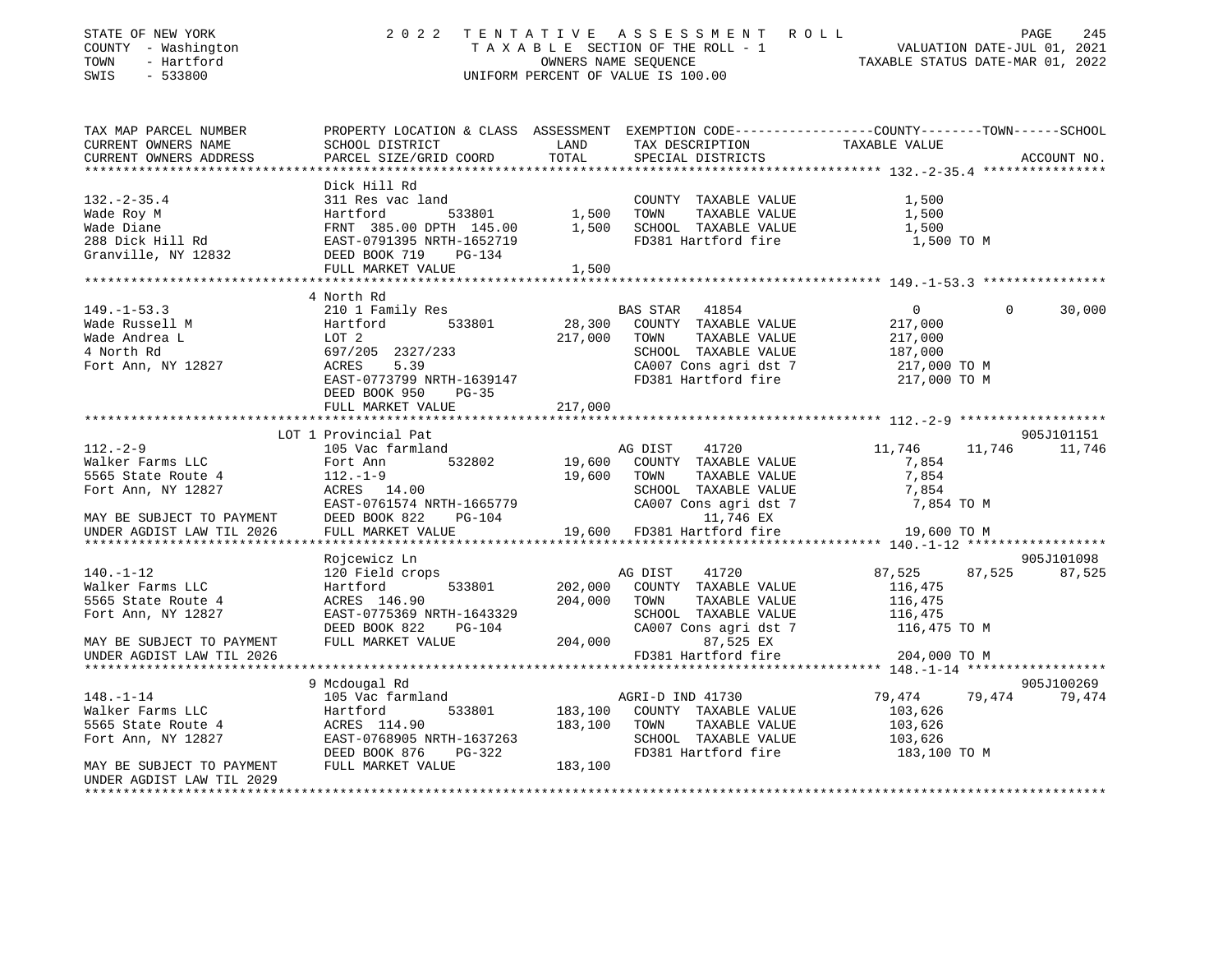| STATE OF NEW YORK<br>COUNTY - Washington<br>TOWN<br>- Hartford<br>SWIS<br>$-533800$                                                       |                                                                                                                                                     |                    | 2022 TENTATIVE ASSESSMENT ROLL<br>UNIFORM PERCENT OF VALUE IS 100.00                                                                                   | T A X A B L E SECTION OF THE ROLL - 1 VALUATION DATE-JUL 01, 2021<br>OWNERS NAME SEQUENCE TAXABLE STATUS DATE-MAR 01, 2022<br>TAXABLE STATUS DATE-MAR 01, 2022 | PAGE<br>246                  |
|-------------------------------------------------------------------------------------------------------------------------------------------|-----------------------------------------------------------------------------------------------------------------------------------------------------|--------------------|--------------------------------------------------------------------------------------------------------------------------------------------------------|----------------------------------------------------------------------------------------------------------------------------------------------------------------|------------------------------|
| TAX MAP PARCEL NUMBER<br>CURRENT OWNERS NAME<br>CURRENT OWNERS ADDRESS                                                                    | PROPERTY LOCATION & CLASS ASSESSMENT EXEMPTION CODE---------------COUNTY-------TOWN------SCHOOL<br>SCHOOL DISTRICT<br>PARCEL SIZE/GRID COORD        | LAND<br>TOTAL      | TAX DESCRIPTION<br>SPECIAL DISTRICTS                                                                                                                   | TAXABLE VALUE                                                                                                                                                  | ACCOUNT NO.                  |
|                                                                                                                                           |                                                                                                                                                     |                    |                                                                                                                                                        | ********************** 149.-1-50 *******************                                                                                                           |                              |
| $149. - 1 - 50$<br>Walker Farms LLC<br>5565 State Route 4<br>Fort Ann, NY 12827<br>MAY BE SUBJECT TO PAYMENT<br>UNDER AGDIST LAW TIL 2029 | Russell Ln OFF<br>322 Rural vac>10<br>533801<br>Hartford<br>ACRES 12.18<br>EAST-0771363 NRTH-1636928<br>DEED BOOK 876 PG-322<br>FULL MARKET VALUE   | 7,900              | AGRI-D IND 41730<br>7,900 COUNTY TAXABLE VALUE<br>7,900 TOWN<br>TAXABLE VALUE<br>SCHOOL TAXABLE VALUE<br>FD381 Hartford fire                           | 2,516<br>5,384<br>5,384<br>5,384<br>7,900 TO M                                                                                                                 | 905J100617<br>2,516<br>2,516 |
|                                                                                                                                           |                                                                                                                                                     |                    |                                                                                                                                                        |                                                                                                                                                                |                              |
| $150. - 1 - 31.1$<br>Walker James S<br>Walker Elaine A<br>320 Pope Hill Rd<br>Granville, NY 12832                                         | 320 Pope Hill Rd<br>240 Rural res<br>Hartford<br>533801<br>LOT 2<br>ACRES 10.01 BANK<br>999<br>EAST-0783700 NRTH-1633534<br>DEED BOOK 771<br>PG-102 |                    | BAS STAR 41854<br>28,900 COUNTY TAXABLE VALUE<br>151,200 TOWN<br>TAXABLE VALUE<br>SCHOOL TAXABLE VALUE<br>CA006 Cons agri dst 6<br>FD381 Hartford fire | $\mathbf 0$<br>151,200<br>151,200<br>121,200<br>151,200 TO M<br>151,200 TO M                                                                                   | 30,000<br>$\Omega$           |
|                                                                                                                                           | FULL MARKET VALUE                                                                                                                                   | 151,200            |                                                                                                                                                        |                                                                                                                                                                |                              |
|                                                                                                                                           | 45 Baker Rd                                                                                                                                         |                    |                                                                                                                                                        |                                                                                                                                                                | 905J100140                   |
| $132 - 2 - 9$<br>Wall Walter J<br>Wall Melissa D<br>45 Baker Rd<br>Granville, NY 12832                                                    | 240 Rural res<br>Hartford<br>533801<br>Survey12758<br>ACRES 11.16<br>EAST-0791312 NRTH-1654079<br>DEED BOOK 3756 PG-270                             | 30,000<br>142,600  | COUNTY TAXABLE VALUE<br>TOWN<br>TAXABLE VALUE<br>SCHOOL TAXABLE VALUE<br>FD381 Hartford fire                                                           | 142,600<br>142,600<br>142,600<br>142,600 TO M                                                                                                                  |                              |
|                                                                                                                                           | FULL MARKET VALUE                                                                                                                                   | 142,600            |                                                                                                                                                        |                                                                                                                                                                |                              |
|                                                                                                                                           | 70 Gilchrist Hill Rd                                                                                                                                |                    |                                                                                                                                                        |                                                                                                                                                                | 905J100461                   |
| $141. - 3 - 1$<br>Walldorff Andrew<br>70 Gilchrist Hill Rd<br>Hartford, NY 12838                                                          | 240 Rural res<br>Hartford<br>533801<br>ACRES 15.23<br>EAST-0783326 NRTH-1644194<br>DEED BOOK 804 PG-199<br>FULL MARKET VALUE                        | 157,500<br>157,500 | BAS STAR<br>41854<br>42,200 COUNTY TAXABLE VALUE<br>TAXABLE VALUE<br>TOWN<br>SCHOOL TAXABLE VALUE<br>FD381 Hartford fire                               | $\overline{0}$<br>157,500<br>157,500<br>127,500<br>157,500 TO M                                                                                                | $\Omega$<br>30,000           |
|                                                                                                                                           |                                                                                                                                                     |                    |                                                                                                                                                        |                                                                                                                                                                |                              |
| $132. - 2 - 18.1$<br>Walls Larry A<br>Smith Bonnie L<br>85 Baker Rd<br>Granville, NY 12832                                                | Baker Rd<br>311 Res vac land<br>Hartford<br>533801<br>FRNT 360.00 DPTH 53.00<br>ACRES<br>0.30<br>EAST-0790916 NRTH-1653165<br>DEED BOOK 2625 PG-253 | 3,900              | COUNTY TAXABLE VALUE<br>TAXABLE VALUE<br>TOWN<br>3,900 SCHOOL TAXABLE VALUE<br>FD381 Hartford fire                                                     | 3,900<br>3,900<br>3,900<br>3,900 TO M                                                                                                                          | 905J101202                   |
|                                                                                                                                           | FULL MARKET VALUE                                                                                                                                   | 3,900              |                                                                                                                                                        |                                                                                                                                                                |                              |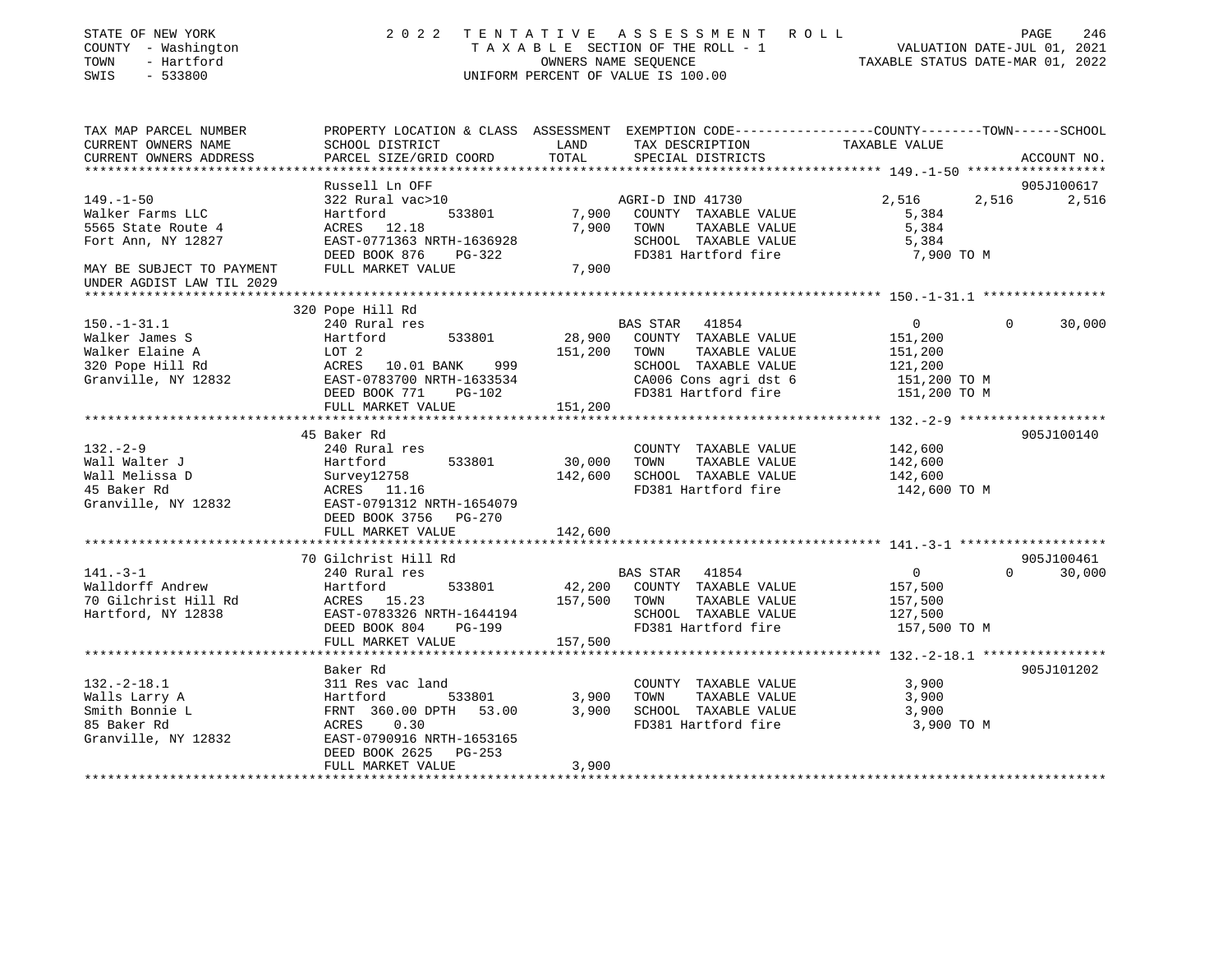| STATE OF NEW YORK                                                  | 2 0 2 2                                                                                                                                                                                                                                             |                               |                                                                                                 |                                                                                                                                                                                                                      |
|--------------------------------------------------------------------|-----------------------------------------------------------------------------------------------------------------------------------------------------------------------------------------------------------------------------------------------------|-------------------------------|-------------------------------------------------------------------------------------------------|----------------------------------------------------------------------------------------------------------------------------------------------------------------------------------------------------------------------|
| COUNTY - Washington                                                |                                                                                                                                                                                                                                                     |                               |                                                                                                 |                                                                                                                                                                                                                      |
| TOWN<br>- Hartford                                                 |                                                                                                                                                                                                                                                     |                               |                                                                                                 |                                                                                                                                                                                                                      |
| SWIS<br>$-533800$                                                  |                                                                                                                                                                                                                                                     |                               |                                                                                                 | TENTATIVE ASSESSMENT ROLL<br>TAXABLE SECTION OF THE ROLL - 1 VALUATION DATE-JUL 01, 2021<br>OWNERS NAME SEQUENCE TAXABLE STATUS DATE-MAR 01, 2022<br>UNIFORM PERCENT OF VALUE IS 100.00                              |
|                                                                    |                                                                                                                                                                                                                                                     |                               |                                                                                                 |                                                                                                                                                                                                                      |
| TAX MAP PARCEL NUMBER                                              |                                                                                                                                                                                                                                                     |                               |                                                                                                 | PROPERTY LOCATION & CLASS ASSESSMENT EXEMPTION CODE----------------COUNTY-------TOWN------SCHOOL<br>SCHOOL DISTRICT LAND TAX DESCRIPTION TAXABLE VALUE<br>PARCEL SIZE/GRID COORD TOTAL SPECIAL DISTRICTS ACCOUNT NO. |
| CURRENT OWNERS NAME                                                |                                                                                                                                                                                                                                                     |                               |                                                                                                 |                                                                                                                                                                                                                      |
| CURRENT OWNERS ADDRESS                                             | PARCEL SIZE/GRID COORD                                                                                                                                                                                                                              |                               |                                                                                                 |                                                                                                                                                                                                                      |
|                                                                    |                                                                                                                                                                                                                                                     |                               |                                                                                                 |                                                                                                                                                                                                                      |
|                                                                    | State Route 40                                                                                                                                                                                                                                      |                               |                                                                                                 | 905J100610                                                                                                                                                                                                           |
| $149. - 1 - 34$                                                    | 314 Rural vac<10                                                                                                                                                                                                                                    |                               | COUNTY TAXABLE VALUE 14,300                                                                     |                                                                                                                                                                                                                      |
|                                                                    |                                                                                                                                                                                                                                                     |                               | TOWN TAXABLE VALUE                                                                              | 14,300                                                                                                                                                                                                               |
|                                                                    |                                                                                                                                                                                                                                                     |                               | SCHOOL TAXABLE VALUE 14,300<br>CA006 Cons agri dst 6 14,300 TO M                                |                                                                                                                                                                                                                      |
|                                                                    | Walsh Charles F<br>Walsh Vickie D<br>7280 State Route 40<br>Fort Ann, NY 12827<br>The Charles P<br>Fort Ann, NY 12827<br>The Charles Past-0774674 NRTH-1636782<br>DEED BOOK 843<br>The CHARTH-1636782<br>The CHARTH-1636782<br>DEED BOOK 843<br>The |                               | CA006 Cons agri dst 6<br>FD381 Hartford fire                                                    |                                                                                                                                                                                                                      |
|                                                                    |                                                                                                                                                                                                                                                     |                               |                                                                                                 | 14,300 TO M                                                                                                                                                                                                          |
|                                                                    |                                                                                                                                                                                                                                                     |                               |                                                                                                 |                                                                                                                                                                                                                      |
|                                                                    | FULL MARKET VALUE                                                                                                                                                                                                                                   | 14,300                        |                                                                                                 |                                                                                                                                                                                                                      |
|                                                                    |                                                                                                                                                                                                                                                     |                               |                                                                                                 |                                                                                                                                                                                                                      |
|                                                                    | 7280 State Route 40                                                                                                                                                                                                                                 |                               |                                                                                                 | 905J100610                                                                                                                                                                                                           |
| $149. - 1 - 34.1$                                                  | State Route 40<br>210 1 Family Res                                                                                                                                                                                                                  |                               | ENH STAR 41834                                                                                  | $0 \t 74,900$<br>$\overline{0}$                                                                                                                                                                                      |
|                                                                    |                                                                                                                                                                                                                                                     |                               | COUNTY TAXABLE VALUE                                                                            | 133,200<br>133,200                                                                                                                                                                                                   |
|                                                                    |                                                                                                                                                                                                                                                     |                               | TOWN<br>TAXABLE VALUE                                                                           |                                                                                                                                                                                                                      |
|                                                                    |                                                                                                                                                                                                                                                     |                               | SCHOOL TAXABLE VALUE                                                                            | 58,300                                                                                                                                                                                                               |
|                                                                    |                                                                                                                                                                                                                                                     |                               | CA006 Cons agri dst 6 133,200 TO M<br>FD381 Hartford fire 133,200 TO M                          |                                                                                                                                                                                                                      |
|                                                                    |                                                                                                                                                                                                                                                     |                               |                                                                                                 |                                                                                                                                                                                                                      |
|                                                                    | 149.1-19.1.1<br>Walsh Charles F (1991) 2007 1280<br>Malsh Vickie D (1998) 2008<br>The Martford S33801 26,600<br>T280 State Route 40 (1998) 22.21 BANK 999<br>Fort Ann, NY 12827 EAST-0774492 NRTH-1636585<br>DEED BOOK 2723 PG-48<br>FILL MA        |                               |                                                                                                 |                                                                                                                                                                                                                      |
|                                                                    |                                                                                                                                                                                                                                                     |                               |                                                                                                 |                                                                                                                                                                                                                      |
|                                                                    | 671 County Route 17                                                                                                                                                                                                                                 |                               |                                                                                                 | 905J100661                                                                                                                                                                                                           |
|                                                                    | 210 1 Family Res                                                                                                                                                                                                                                    |                               | ENH STAR 41834                                                                                  | $\overline{0}$<br>$0 \t 74,900$                                                                                                                                                                                      |
|                                                                    |                                                                                                                                                                                                                                                     | 19,900                        | COUNTY TAXABLE VALUE                                                                            | 128,700                                                                                                                                                                                                              |
| 113.-2-4<br>Ward Charles S<br>671 County Route 17<br>Arms NY 12827 | Hartford 533801<br>113.-1-4<br>ACRES 0.69                                                                                                                                                                                                           | 128,700                       | TOWN TAXABLE VALUE                                                                              | 128,700                                                                                                                                                                                                              |
|                                                                    |                                                                                                                                                                                                                                                     |                               | CHOOL TAXABLE VALUE<br>CA007 Cons agri dst 7 128,700 TO M<br>----- "-----ford fire 128,700 TO M |                                                                                                                                                                                                                      |
|                                                                    |                                                                                                                                                                                                                                                     |                               |                                                                                                 |                                                                                                                                                                                                                      |
|                                                                    |                                                                                                                                                                                                                                                     |                               |                                                                                                 |                                                                                                                                                                                                                      |
|                                                                    |                                                                                                                                                                                                                                                     |                               |                                                                                                 |                                                                                                                                                                                                                      |
|                                                                    |                                                                                                                                                                                                                                                     |                               |                                                                                                 |                                                                                                                                                                                                                      |
|                                                                    | 80 Rowe Hill Rd                                                                                                                                                                                                                                     |                               |                                                                                                 | 905J100626                                                                                                                                                                                                           |
|                                                                    |                                                                                                                                                                                                                                                     |                               | BAS STAR 41854                                                                                  | $\Omega$<br>30,000<br>$\overline{0}$                                                                                                                                                                                 |
|                                                                    |                                                                                                                                                                                                                                                     |                               | 31,800 COUNTY TAXABLE VALUE                                                                     | 317,100                                                                                                                                                                                                              |
|                                                                    |                                                                                                                                                                                                                                                     | 317,100 TOWN                  | TAXABLE VALUE                                                                                   | 317,100                                                                                                                                                                                                              |
|                                                                    | 141.-1-44 280 Res Multiple Ward Edward S<br>Ward Beth G (ACRES 2.80 317,100 ACRES 2.80 317,100 EAST-0786408 NRTH-1649808 Hartford, NY 12838 DEED BOOK 725 PG-141 FULL MARKET VALUE 317,100 2011                                                     |                               | SCHOOL TAXABLE VALUE                                                                            | 287,100<br>317,100 TO M                                                                                                                                                                                              |
|                                                                    |                                                                                                                                                                                                                                                     |                               | CA007 Cons agri dst 7                                                                           |                                                                                                                                                                                                                      |
|                                                                    |                                                                                                                                                                                                                                                     |                               | 317,100 FD381 Hartford fire                                                                     | 317,100 TO M                                                                                                                                                                                                         |
|                                                                    |                                                                                                                                                                                                                                                     |                               |                                                                                                 | ********* 122.-1-13.1 *****************                                                                                                                                                                              |
|                                                                    | 392 Wright Rd                                                                                                                                                                                                                                       |                               |                                                                                                 | 905J100704                                                                                                                                                                                                           |
| $122. - 1 - 13.1$                                                  | 240 Rural res                                                                                                                                                                                                                                       |                               | AG DIST<br>41720                                                                                | 154,837 154,837 154,837                                                                                                                                                                                              |
|                                                                    |                                                                                                                                                                                                                                                     |                               | COUNTY TAXABLE VALUE                                                                            | 185,563                                                                                                                                                                                                              |
|                                                                    | 122.-1-13.1<br>Ward Hiram Estate Hartford 533801 304,800<br>C/O John P Ward ACRES 257.00 340,400<br>2154 State Route 40 EAST-0779404 NRTH-1660377<br>Greenwich, NY 12834 DEED BOOK 499 PG-1061<br>FULL MARKET VALUE 340,400                         |                               | TOWN<br>TAXABLE VALUE                                                                           | 185,563                                                                                                                                                                                                              |
|                                                                    |                                                                                                                                                                                                                                                     | SCHOOL<br>CA007 Co<br>340,400 | SCHOOL TAXABLE VALUE                                                                            | 185,563<br>185,563 TO M                                                                                                                                                                                              |
|                                                                    |                                                                                                                                                                                                                                                     |                               | CA007 Cons agri dst 7                                                                           |                                                                                                                                                                                                                      |
|                                                                    |                                                                                                                                                                                                                                                     |                               | 154,837 EX                                                                                      |                                                                                                                                                                                                                      |
| MAY BE SUBJECT TO PAYMENT                                          |                                                                                                                                                                                                                                                     |                               | FD381 Hartford fire                                                                             | 340,400 TO M                                                                                                                                                                                                         |
| UNDER AGDIST LAW TIL 2026<br>***************************           |                                                                                                                                                                                                                                                     |                               |                                                                                                 |                                                                                                                                                                                                                      |
|                                                                    |                                                                                                                                                                                                                                                     |                               |                                                                                                 |                                                                                                                                                                                                                      |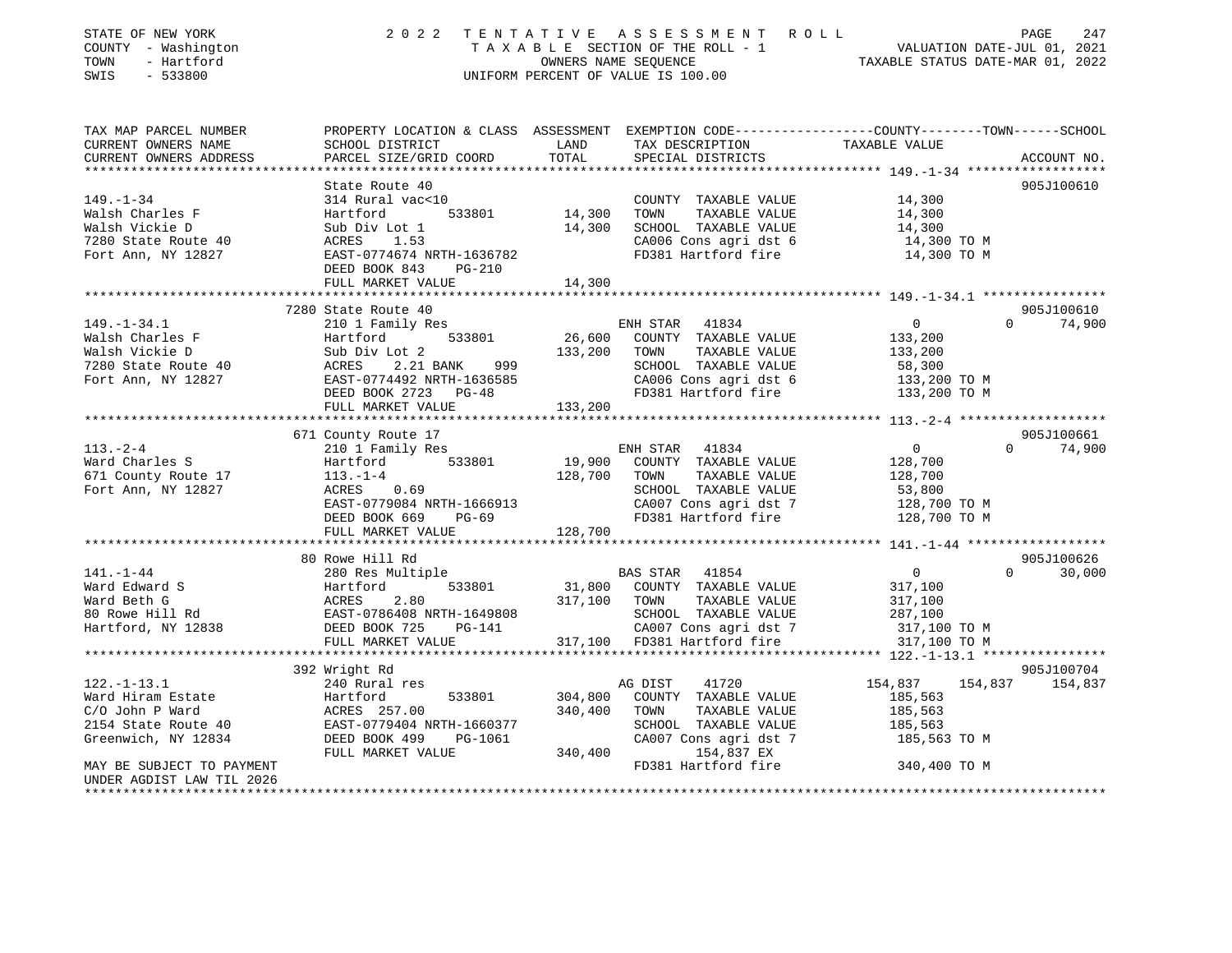| STATE OF NEW YORK<br>COUNTY - Washington<br>TOWN<br>- Hartford<br>SWIS<br>$-533800$                                                   | 2022                                                                                                               | TENTATIVE | A S S E S S M E N T A O L L<br>TAXABLE SECTION OF THE ROLL - 1<br>OWNERS NAME SEQUENCE<br>UNIFORM PERCENT OF VALUE IS 100.00 | VALUATION DATE-JUL 01, 2021<br>TAXABLE STATUS DATE-MAR 01, 2022 | PAGE<br>248              |
|---------------------------------------------------------------------------------------------------------------------------------------|--------------------------------------------------------------------------------------------------------------------|-----------|------------------------------------------------------------------------------------------------------------------------------|-----------------------------------------------------------------|--------------------------|
| TAX MAP PARCEL NUMBER<br>CURRENT OWNERS NAME                                                                                          | PROPERTY LOCATION & CLASS ASSESSMENT EXEMPTION CODE---------------COUNTY-------TOWN------SCHOOL<br>SCHOOL DISTRICT | LAND      | TAX DESCRIPTION                                                                                                              | TAXABLE VALUE                                                   |                          |
| CURRENT OWNERS ADDRESS                                                                                                                | PARCEL SIZE/GRID COORD                                                                                             | TOTAL     | SPECIAL DISTRICTS                                                                                                            |                                                                 | ACCOUNT NO.              |
|                                                                                                                                       |                                                                                                                    |           |                                                                                                                              |                                                                 |                          |
|                                                                                                                                       | Wright Rd                                                                                                          |           |                                                                                                                              |                                                                 | 905J101314               |
| $122. - 1 - 13.3$                                                                                                                     | 322 Rural vac>10                                                                                                   |           | COUNTY TAXABLE VALUE                                                                                                         | 21,500                                                          |                          |
|                                                                                                                                       | 533801                                                                                                             | 21,500    | TOWN<br>TAXABLE VALUE                                                                                                        | 21,500                                                          |                          |
|                                                                                                                                       |                                                                                                                    | 21,500    | SCHOOL TAXABLE VALUE                                                                                                         | 21,500                                                          |                          |
| Ward Hiram Estate Hartford<br>Ward Judith Estate ACRES 11.75<br>C/O John P Ward EAST-0782151 1<br>254 State Route 40 Rd DEED BOOK 499 | EAST-0782151 NRTH-1657670                                                                                          |           | CA007 Cons agri dst 7                                                                                                        | 21,500 TO M                                                     |                          |
|                                                                                                                                       | PG-1060                                                                                                            |           | FD381 Hartford fire                                                                                                          | 21,500 TO M                                                     |                          |
| Greenwich, NY 12834                                                                                                                   | FULL MARKET VALUE                                                                                                  | 21,500    |                                                                                                                              |                                                                 |                          |
|                                                                                                                                       | 50 Christian Hill Rd                                                                                               |           |                                                                                                                              |                                                                 | 905J101414               |
| $132. - 1 - 27.1$                                                                                                                     | 210 1 Family Res                                                                                                   |           | ENH STAR 41834                                                                                                               | $\overline{0}$                                                  | $\Omega$<br>74,900       |
| Ward Irrevoc Trust Richard K Hartford                                                                                                 | 533801                                                                                                             | 27,900    | COUNTY TAXABLE VALUE                                                                                                         | 151,200                                                         |                          |
| PO Box 107                                                                                                                            | 2.24<br>ACRES                                                                                                      | 151,200   | TOWN<br>TAXABLE VALUE                                                                                                        | 151,200                                                         |                          |
| Hartford, NY 12838                                                                                                                    | EAST-0785409 NRTH-1652137                                                                                          |           | SCHOOL TAXABLE VALUE                                                                                                         | 76,300                                                          |                          |
|                                                                                                                                       | DEED BOOK 3663 PG-112                                                                                              |           | CA007 Cons agri dst 7                                                                                                        | 151,200 TO M                                                    |                          |
|                                                                                                                                       | FULL MARKET VALUE                                                                                                  |           | 151,200 FD381 Hartford fire                                                                                                  | 151,200 TO M                                                    |                          |
|                                                                                                                                       |                                                                                                                    |           |                                                                                                                              |                                                                 |                          |
|                                                                                                                                       | 1397 Baldwin Corners Rd                                                                                            |           | 58 PCT OF VALUE USED FOR EXEMPTION PURPOSES                                                                                  |                                                                 | 905J100665               |
| $121. - 4 - 7$<br>Ward Marilyn                                                                                                        | 240 Rural res<br>533801<br>Hartford                                                                                |           | AG DIST<br>41720<br>91,800 AGED-ALL 41800                                                                                    | 30,536<br>30,536<br>65,540<br>65,540                            | 30,536<br>65,540         |
| 1397 Baldwin Corners Rd                                                                                                               | $121. - 1 - 7$                                                                                                     |           | 226,000 ENH STAR 41834                                                                                                       | $\overline{0}$                                                  | $\overline{0}$<br>74,900 |
| Fort Ann, NY 12827                                                                                                                    | ACRES 63.00                                                                                                        |           | COUNTY TAXABLE VALUE                                                                                                         | 129,924                                                         |                          |
|                                                                                                                                       | EAST-0768522 NRTH-1663947                                                                                          |           | TOWN<br>TAXABLE VALUE                                                                                                        | 129,924                                                         |                          |
| MAY BE SUBJECT TO PAYMENT                                                                                                             | DEED BOOK 406<br>PG-575                                                                                            |           | SCHOOL TAXABLE VALUE                                                                                                         | 55,024                                                          |                          |
| UNDER AGDIST LAW TIL 2026                                                                                                             | FULL MARKET VALUE                                                                                                  | 226,000   | CA007 Cons agri dst 7                                                                                                        | 195,464 TO M                                                    |                          |
|                                                                                                                                       |                                                                                                                    |           | 30,536 EX                                                                                                                    |                                                                 |                          |
|                                                                                                                                       |                                                                                                                    |           | FD381 Hartford fire                                                                                                          | 226,000 TO M                                                    |                          |
|                                                                                                                                       |                                                                                                                    |           |                                                                                                                              |                                                                 |                          |
| $141. - 3 - 21$                                                                                                                       | 186 Marlboro Country Rd<br>210 1 Family Res                                                                        |           | COUNTY TAXABLE VALUE                                                                                                         | 188,000                                                         | 905J100181               |
| Warner Ida M                                                                                                                          | Hartford<br>533801                                                                                                 | 24,400    | TOWN<br>TAXABLE VALUE                                                                                                        | 188,000                                                         |                          |
| Warner Anthony J Sr                                                                                                                   | ACRES<br>1.48 BANK<br>999                                                                                          | 188,000   | SCHOOL TAXABLE VALUE                                                                                                         | 188,000                                                         |                          |
| 186 Marlboro Country Rd                                                                                                               | EAST-0785108 NRTH-1643643                                                                                          |           | FD381 Hartford fire                                                                                                          | 188,000 TO M                                                    |                          |
| Hartford, NY 12838                                                                                                                    | DEED BOOK 3663 PG-240                                                                                              |           |                                                                                                                              |                                                                 |                          |
|                                                                                                                                       | FULL MARKET VALUE                                                                                                  | 188,000   |                                                                                                                              |                                                                 |                          |
|                                                                                                                                       |                                                                                                                    |           |                                                                                                                              |                                                                 |                          |
|                                                                                                                                       | 23 Deer Run Way                                                                                                    |           |                                                                                                                              |                                                                 | 905J101349               |
| $141. - 3 - 58$                                                                                                                       | 240 Rural res                                                                                                      |           | COUNTY TAXABLE VALUE                                                                                                         | 134,000                                                         |                          |
| Warner Seth D                                                                                                                         | Hartford<br>533801                                                                                                 | 31,000    | TOWN<br>TAXABLE VALUE                                                                                                        | 134,000                                                         |                          |
| 23 Deer Run Way<br>Hartford, NY 12838                                                                                                 | LOT 9<br>999                                                                                                       | 134,000   | SCHOOL TAXABLE VALUE<br>FD381 Hartford fire                                                                                  | 134,000                                                         |                          |
|                                                                                                                                       | ACRES 10.15 BANK<br>EAST-0783648 NRTH-1642047                                                                      |           |                                                                                                                              | 134,000 TO M                                                    |                          |
|                                                                                                                                       | DEED BOOK 3753<br><b>PG-90</b>                                                                                     |           |                                                                                                                              |                                                                 |                          |
|                                                                                                                                       | FULL MARKET VALUE                                                                                                  | 134,000   |                                                                                                                              |                                                                 |                          |
|                                                                                                                                       |                                                                                                                    |           |                                                                                                                              |                                                                 |                          |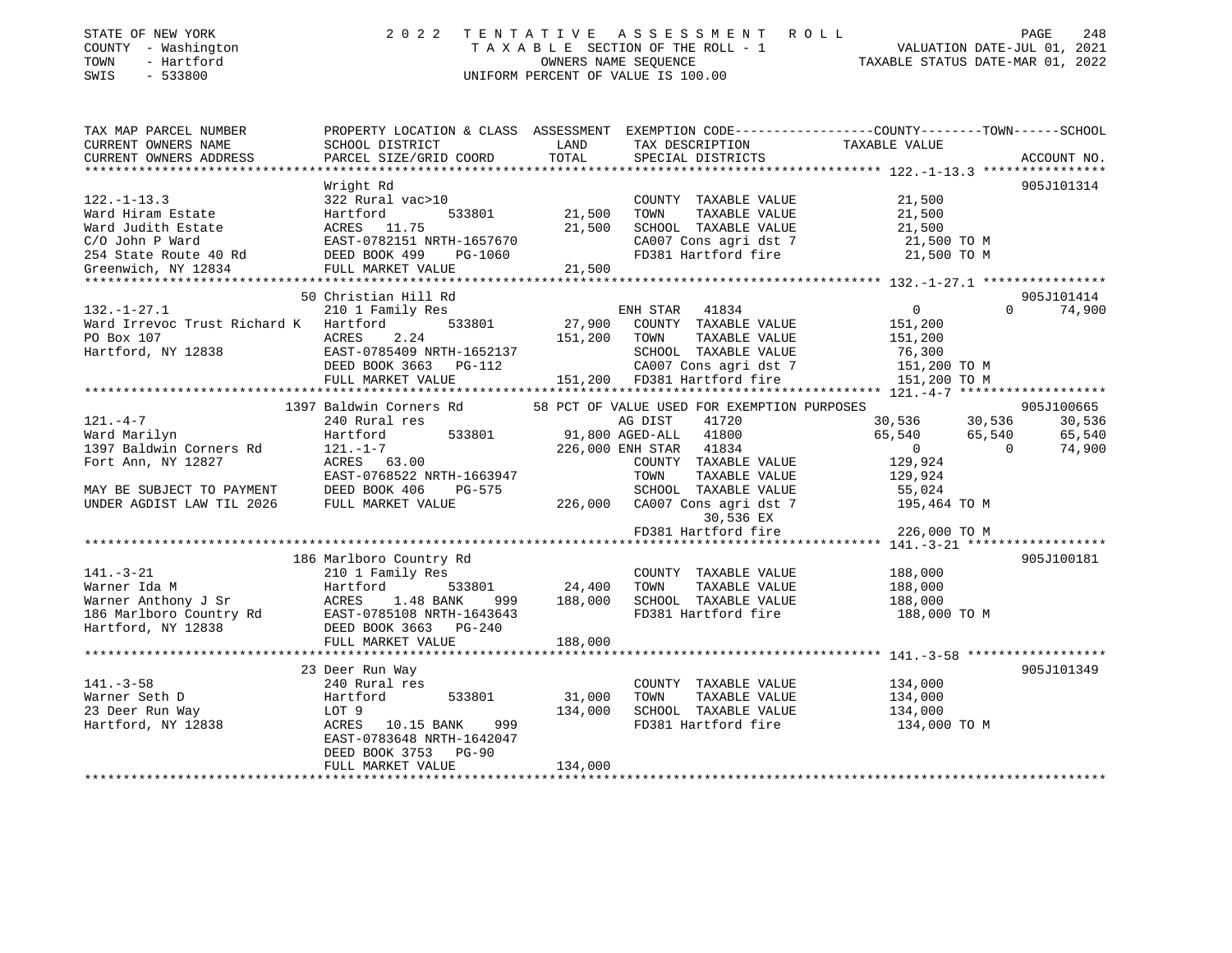| STATE OF NEW YORK<br>COUNTY - Washington<br>TOWN<br>- Hartford<br>SWIS<br>$-533800$ | 2022<br>T E N T A T I V E                                                                                                                    | OWNERS NAME SEQUENCE | A S S E S S M E N T R O L L<br>TAXABLE SECTION OF THE ROLL - 1<br>UNIFORM PERCENT OF VALUE IS 100.00 | 49<br>VALUATION DATE-JUL 01, 2021<br>TAXABLE STATUS DATE-MAR 01. 2022 | PAGE                    | 249            |
|-------------------------------------------------------------------------------------|----------------------------------------------------------------------------------------------------------------------------------------------|----------------------|------------------------------------------------------------------------------------------------------|-----------------------------------------------------------------------|-------------------------|----------------|
| TAX MAP PARCEL NUMBER<br>CURRENT OWNERS NAME<br>CURRENT OWNERS ADDRESS              | PROPERTY LOCATION & CLASS ASSESSMENT EXEMPTION CODE----------------COUNTY-------TOWN-----SCHOOL<br>SCHOOL DISTRICT<br>PARCEL SIZE/GRID COORD | LAND<br>TOTAL        | TAX DESCRIPTION<br>SPECIAL DISTRICTS                                                                 | TAXABLE VALUE                                                         |                         | ACCOUNT NO.    |
|                                                                                     |                                                                                                                                              |                      |                                                                                                      |                                                                       |                         |                |
|                                                                                     | 365 Gilchrist Hill Rd                                                                                                                        |                      |                                                                                                      |                                                                       |                         |                |
| $150.-1-57.3$                                                                       | 311 Res vac land                                                                                                                             |                      | COUNTY TAXABLE VALUE                                                                                 | 39,700                                                                |                         |                |
| Warren Randall<br>921 Thrush Circle                                                 | Hartford<br>533801<br>LOT 3                                                                                                                  | 39,700<br>39,700     | TAXABLE VALUE<br>TOWN<br>SCHOOL TAXABLE VALUE                                                        | 39,700<br>39,700                                                      |                         |                |
| Barefoot Bay, FL 32976                                                              | ACRES<br>6.58<br>EAST-0784009 NRTH-1639487<br>DEED BOOK 20191 PG-27231                                                                       |                      | FD381 Hartford fire                                                                                  | 39,700 TO M                                                           |                         |                |
|                                                                                     | FULL MARKET VALUE                                                                                                                            | 39,700               |                                                                                                      |                                                                       |                         |                |
|                                                                                     |                                                                                                                                              | ********             |                                                                                                      | ********************** 140.-1-36 ******************                   |                         |                |
|                                                                                     | 3499 State Route 196                                                                                                                         |                      |                                                                                                      |                                                                       |                         | 905J100001     |
| $140. - 1 - 36$                                                                     | 270 Mfg housing                                                                                                                              |                      | CW_10_VET/ 41151                                                                                     | 7,640                                                                 | 7,640                   | $\overline{0}$ |
| Washburn Gerald W Sr                                                                | 533801<br>Hartford                                                                                                                           |                      | 26,000 CW_DISBLD_ 41171                                                                              | 3,820                                                                 | 3,820                   | $\mathbf 0$    |
| Washburn Marilla                                                                    | ACRES<br>3.00                                                                                                                                |                      | 76,400 AGED-CO/TN 41801                                                                              | 9,741                                                                 | 9,741<br>$\overline{0}$ | $\overline{0}$ |
| 3499 State Route 196<br>Fort Ann, NY 12827                                          | EAST-0770665 NRTH-1644717<br>DEED BOOK 683<br>$PG-90$                                                                                        |                      | ENH STAR 41834<br>COUNTY TAXABLE VALUE                                                               | $\overline{0}$<br>55,199                                              |                         | 74,900         |
|                                                                                     | FULL MARKET VALUE                                                                                                                            | 76,400 TOWN          | TAXABLE VALUE                                                                                        | 55,199                                                                |                         |                |
|                                                                                     |                                                                                                                                              |                      | SCHOOL TAXABLE VALUE                                                                                 | 1,500                                                                 |                         |                |
|                                                                                     |                                                                                                                                              |                      | FD381 Hartford fire                                                                                  | 76,400 TO M                                                           |                         |                |
|                                                                                     |                                                                                                                                              |                      |                                                                                                      |                                                                       |                         |                |
|                                                                                     | 7401 State Route 40                                                                                                                          |                      |                                                                                                      |                                                                       |                         | 905J100111     |
| $149. - 1 - 21$                                                                     | 210 1 Family Res                                                                                                                             |                      | 41854<br>BAS STAR                                                                                    | $\overline{0}$                                                        | $\Omega$                | 30,000         |
| Washburn Michael                                                                    | 533801<br>Hartford                                                                                                                           | 19,900               | COUNTY TAXABLE VALUE                                                                                 | 144,000                                                               |                         |                |
| 7401 State Route 40                                                                 | 744/286 556/183                                                                                                                              | 144,000              | TOWN<br>TAXABLE VALUE                                                                                | 144,000                                                               |                         |                |
| Fort Ann, NY 12827                                                                  | ACRES<br>$0.69$ BANK<br>999<br>EAST-0776131 NRTH-1639313                                                                                     |                      | SCHOOL TAXABLE VALUE<br>FD381 Hartford fire                                                          | 114,000<br>144,000 TO M                                               |                         |                |
|                                                                                     | DEED BOOK 721<br>$PG-80$                                                                                                                     |                      |                                                                                                      |                                                                       |                         |                |
|                                                                                     | FULL MARKET VALUE                                                                                                                            | 144,000              |                                                                                                      |                                                                       |                         |                |
|                                                                                     |                                                                                                                                              |                      |                                                                                                      |                                                                       |                         |                |
|                                                                                     | 232 Mcdougal Rd                                                                                                                              |                      | 56 PCT OF VALUE USED FOR EXEMPTION PURPOSES                                                          |                                                                       |                         | 905J100466     |
| $148. - 1 - 21$                                                                     | 240 Rural res                                                                                                                                |                      | VET WAR CT 41121                                                                                     | 21,748                                                                | 21,748                  | $\overline{0}$ |
| Watrous Kevin R                                                                     | Hartford<br>533801<br>ACRES 80.20                                                                                                            | 258,900 AG DIST      | 102,400 VET DIS CT 41141<br>41720                                                                    | 72,492                                                                | 72,492<br>26,517        | $\Omega$       |
| 232 Mcdougal Rd<br>Argyle, NY 12809                                                 | EAST-0767235 NRTH-1632873                                                                                                                    |                      | COUNTY TAXABLE VALUE                                                                                 | 26,517<br>138,143                                                     |                         | 26,517         |
|                                                                                     | DEED BOOK 20191 PG-29206                                                                                                                     |                      | TOWN<br>TAXABLE VALUE                                                                                | 138,143                                                               |                         |                |
| MAY BE SUBJECT TO PAYMENT                                                           | FULL MARKET VALUE                                                                                                                            | 258,900              | SCHOOL TAXABLE VALUE                                                                                 | 232,383                                                               |                         |                |
| UNDER AGDIST LAW TIL 2026                                                           |                                                                                                                                              |                      | CA006 Cons agri dst 6                                                                                | 232,383 TO M                                                          |                         |                |
|                                                                                     |                                                                                                                                              |                      | 26,517 EX                                                                                            |                                                                       |                         |                |
|                                                                                     |                                                                                                                                              |                      | FD381 Hartford fire                                                                                  | 258,900 TO M                                                          |                         |                |
|                                                                                     |                                                                                                                                              |                      | *********************                                                                                | ******* 149.-1-32.1 *****************                                 |                         |                |
| $149. - 1 - 32.1$                                                                   | Swamp Ln<br>323 Vacant rural                                                                                                                 |                      | COUNTY TAXABLE VALUE                                                                                 | 45,500                                                                |                         | 905J100335     |
| Weatherwax Tyler J                                                                  | 533801<br>Hartford                                                                                                                           | 45,500               | TOWN<br>TAXABLE VALUE                                                                                | 45,500                                                                |                         |                |
| 847 West River Rd                                                                   | ACRES 61.70                                                                                                                                  | 45,500               | SCHOOL TAXABLE VALUE                                                                                 | 45,500                                                                |                         |                |
| Gansevoort, NY 12831                                                                | EAST-0776921 NRTH-1636828                                                                                                                    |                      | CA006 Cons agri dst 6                                                                                | 45,500 TO M                                                           |                         |                |
|                                                                                     | DEED BOOK 3491<br>PG-118                                                                                                                     |                      | FD381 Hartford fire                                                                                  | 45,500 TO M                                                           |                         |                |
|                                                                                     | FULL MARKET VALUE                                                                                                                            | 45,500               |                                                                                                      |                                                                       |                         |                |
|                                                                                     |                                                                                                                                              |                      |                                                                                                      |                                                                       |                         |                |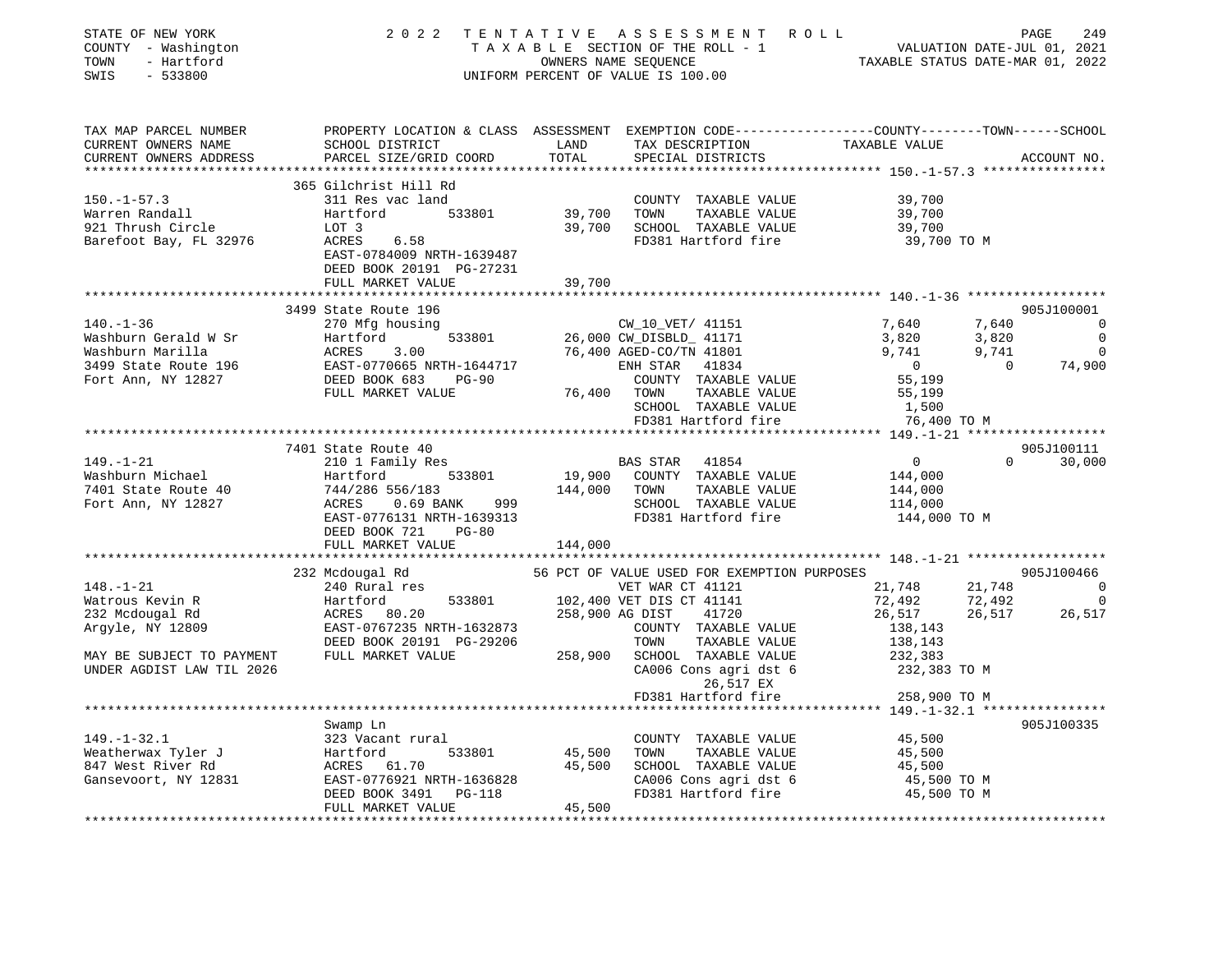| STATE OF NEW YORK<br>COUNTY - Washington<br>- Hartford<br>TOWN<br>$-533800$<br>SWIS             | 2 0 2 2                                                                                                                                                                                                    | TENTATIVE                    | A S S E S S M E N T<br>R O L L<br>TAXABLE SECTION OF THE ROLL - 1<br>OWNERS NAME SEQUENCE<br>UNIFORM PERCENT OF VALUE IS 100.00                                    | VALUATION DATE-JUL 01, 2021<br>TAXABLE STATUS DATE-MAR 01, 2022                   | PAGE               | 250         |
|-------------------------------------------------------------------------------------------------|------------------------------------------------------------------------------------------------------------------------------------------------------------------------------------------------------------|------------------------------|--------------------------------------------------------------------------------------------------------------------------------------------------------------------|-----------------------------------------------------------------------------------|--------------------|-------------|
| TAX MAP PARCEL NUMBER<br>CURRENT OWNERS NAME                                                    | PROPERTY LOCATION & CLASS ASSESSMENT EXEMPTION CODE----------------COUNTY-------TOWN-----SCHOOL<br>SCHOOL DISTRICT                                                                                         | LAND                         | TAX DESCRIPTION                                                                                                                                                    | TAXABLE VALUE                                                                     |                    |             |
| CURRENT OWNERS ADDRESS<br>**********************                                                | PARCEL SIZE/GRID COORD                                                                                                                                                                                     | TOTAL                        | SPECIAL DISTRICTS                                                                                                                                                  |                                                                                   |                    | ACCOUNT NO. |
|                                                                                                 | 7679 State Route 40                                                                                                                                                                                        |                              |                                                                                                                                                                    |                                                                                   |                    | 905J101368  |
| $140. - 2 - 37.3$<br>Webster Christopher J<br>20 Jerome Ave<br>Queensbury, NY 12804             | 210 1 Family Res<br>Hartford<br>533801<br>1.03<br>ACRES<br>EAST-0780970 NRTH-1643987<br>DEED BOOK 20210 PG-7326<br>FULL MARKET VALUE                                                                       | 24,200<br>205,000<br>205,000 | COUNTY TAXABLE VALUE<br>TOWN<br>TAXABLE VALUE<br>SCHOOL TAXABLE VALUE<br>CA007 Cons agri dst 7<br>FD381 Hartford fire                                              | 205,000<br>205,000<br>205,000<br>205,000 TO M<br>205,000 TO M                     |                    |             |
|                                                                                                 |                                                                                                                                                                                                            |                              |                                                                                                                                                                    |                                                                                   |                    |             |
| $140. -2 - 41.1$<br>Weils Theresa D<br>3876 State Route 196<br>Fort Ann, NY 12827               | 3876 State Route 196<br>210 1 Family Res<br>533801<br>Hartford<br>785/207<br>1.20 BANK<br>999<br>ACRES<br>EAST-0779465 NRTH-1645430<br>DEED BOOK 2372 PG-310<br>FULL MARKET VALUE                          | 121,300 TOWN                 | <b>BAS STAR</b><br>41854<br>23,800 COUNTY TAXABLE VALUE<br>TAXABLE VALUE<br>SCHOOL IAANSSEL<br>CAOO7 Cons agri dst 7<br>FD381 Hartford fire<br>FD381 Hartford fire | $0 \qquad \qquad$<br>121,300<br>121,300<br>91,300<br>121,300 TO M<br>121,300 TO M | $\mathbf 0$        | 30,000      |
|                                                                                                 |                                                                                                                                                                                                            |                              |                                                                                                                                                                    |                                                                                   |                    |             |
| $150. - 1 - 29.15$<br>Weller Neil B<br>Weller Nicole L<br>164 Pope Hill Rd<br>Argyle, NY 12809  | 164 Pope Hill Rd<br>210 1 Family Res<br>532001<br>Argyle<br>843-327<br>ACRES<br>ACRES 7.60 BANK 999<br>EAST-0780762 NRTH-1633145<br>7.60 BANK 999<br>DEED BOOK 3580 PG-274                                 | 44,000<br>281,900            | COUNTY TAXABLE VALUE<br>TOWN<br>TAXABLE VALUE<br>SCHOOL TAXABLE VALUE<br>CA006 Cons agri dst 6<br>FD381 Hartford fire                                              | 281,900<br>281,900<br>281,900<br>281,900 TO M<br>281,900 TO M                     |                    |             |
|                                                                                                 | FULL MARKET VALUE                                                                                                                                                                                          | 281,900                      |                                                                                                                                                                    |                                                                                   |                    |             |
| $140. - 2 - 2.3$<br>Wells Joseph R Jr<br>41 Townsend Rd<br>41 Townsend Rd<br>Hartford, NY 12838 | 41 Townsend Rd<br>210 1 Family Res<br>Hartford<br>533801<br>ACRES 1.00<br>EAST-0782139 NRTH-1647136<br>DEED BOOK 3794 PG-24<br>FULL MARKET VALUE                                                           | 23,000<br>142,100<br>142,100 | COUNTY TAXABLE VALUE<br>TAXABLE VALUE<br>TOWN<br>SCHOOL TAXABLE VALUE<br>CA007 Cons agri dst 7<br>FD381 Hartford fire                                              | 142,100<br>142,100<br>142,100<br>142,100 TO M<br>142,100 TO M                     |                    |             |
|                                                                                                 | ***********************                                                                                                                                                                                    |                              |                                                                                                                                                                    |                                                                                   |                    |             |
| $132. - 2 - 39.1$<br>Wensley Thomas E<br>78 Skyview Meadows Ln<br>Granville, NY 12832           | 78 Skyview Meadows Ln<br>240 Rural res<br>Hartford<br>533801<br>SUBJ TO EASEMENT 2417/211<br>ACRES 11.23 BANK<br>$\frac{40}{40}$<br>EAST-0788674 NRTH-1649364<br>DEED BOOK 3377 PG-20<br>FULL MARKET VALUE | 35,400 BAS STAR<br>281,000   | VET WAR CT 41121<br>41854<br>281,000 COUNTY TAXABLE VALUE<br>TOWN<br>TAXABLE VALUE<br>SCHOOL TAXABLE VALUE<br>FD381 Hartford fire                                  | 33,000<br>$\overline{0}$<br>248,000<br>254,000<br>251,000<br>281,000 TO M         | 27,000<br>$\Omega$ | 0<br>30,000 |
|                                                                                                 |                                                                                                                                                                                                            |                              |                                                                                                                                                                    |                                                                                   |                    |             |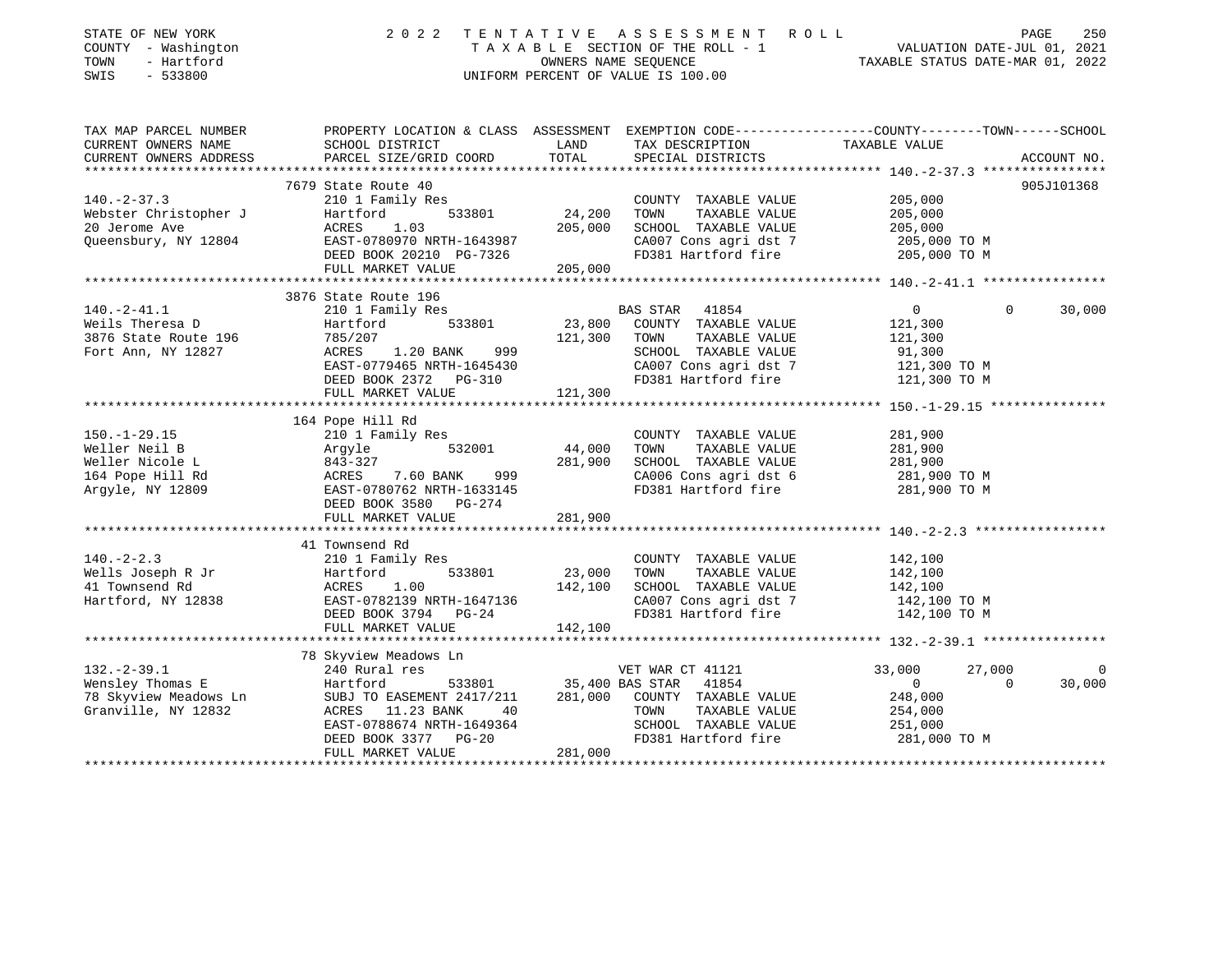| TAX MAP PARCEL NUMBER<br>PROPERTY LOCATION & CLASS ASSESSMENT EXEMPTION CODE----------------COUNTY-------TOWN------SCHOOL<br>TAXABLE VALUE<br>LAND<br>CURRENT OWNERS NAME<br>SCHOOL DISTRICT<br>TAX DESCRIPTION<br>TOTAL<br>CURRENT OWNERS ADDRESS<br>PARCEL SIZE/GRID COORD<br>SPECIAL DISTRICTS<br>ACCOUNT NO.<br>************<br>8192 State Route 40<br>905J101429<br>$132 - 2 - 1.2$<br>165,100<br>210 1 Family Res<br>COUNTY TAXABLE VALUE<br>Hartford 533801 26,000<br>Wescoat Jason K<br>TOWN<br>TAXABLE VALUE<br>165,100<br>Wescoat Kristen<br>ACRES 1.78 BANK<br>165,100<br>SCHOOL TAXABLE VALUE<br>999<br>165,100<br>8192 State Route 40<br>FD381 Hartford fire<br>EAST-0788737 NRTH-1654370<br>165,100 TO M<br>DEED BOOK 3552 PG-35<br>Granville, NY 12832<br>FULL MARKET VALUE<br>165,100<br>************************<br>8808 State Route 40<br>905J100372<br>$\overline{0}$<br>30,000<br>$114. - 1 - 10$<br>210 1 Family Res<br>BAS STAR 41854<br>$\Omega$<br>533801 21,300<br>West Paul D Jr<br>COUNTY TAXABLE VALUE<br>179,400<br>Hartford<br>FRNT 196.00 DPTH 180.00 179,400<br>8808 State Route 40<br>TOWN<br>TAXABLE VALUE<br>179,400<br>Fort Ann, NY 12827<br>BANK<br>998<br>SCHOOL TAXABLE VALUE<br>149,400<br>CA007 Cons agri dst 7<br>EAST-0791525 NRTH-1667561<br>179,400 TO M<br>FD381 Hartford fire<br>179,400 TO M<br>DEED BOOK 2526 PG-285<br>FULL MARKET VALUE<br>179,400<br>172 Hartford Main St<br>$132. - 1 - 15.3$<br>VET COM CT 41131<br>51,250<br>210 1 Family Res<br>45,000<br>$\Omega$<br>Hartford<br>West Paul D Sr, LE<br>533801<br>24,800<br>COUNTY TAXABLE VALUE<br>153,750<br>West Jacklyn K LE<br>ACRES<br>3.76<br>205,000 TOWN<br>TAXABLE VALUE<br>160,000<br>172 Hartford Main St<br>SCHOOL TAXABLE VALUE<br>205,000<br>EAST-0788108 NRTH-1654835<br>Granville, NY 12832<br>DEED BOOK 20210 PG-6493<br>CA007 Cons agri dst 7<br>205,000 TO M<br>FULL MARKET VALUE<br>205,000 FD381 Hartford fire<br>205,000 TO M<br>*** 122.-1-35.3 ****************<br>20 Country Ln Ext<br>210 1 Family Res<br>$122. - 1 - 35.3$<br>41854<br>$\overline{0}$<br>BAS STAR<br>$\Omega$<br>30,000<br>Hartford<br>Hartford 533801 26,000<br>ACRES 2.00 BANK 997 170,000<br>EAST-0770315 NRTH-1659839<br>West Ronald<br>COUNTY TAXABLE VALUE<br>170,000<br>West Karin<br>997 170,000 TOWN<br>TAXABLE VALUE<br>170,000<br>20 Country Ln Ext<br>Fort Ann, NY 12827<br>SCHOOL TAXABLE VALUE<br>140,000<br>Fort Ann, NY 12827<br>DEED BOOK 1886 PG-349<br>CA007 Cons agri dst 7<br>170,000 TO M<br>170,000<br>FD381 Hartford fire<br>170,000 TO M<br>FULL MARKET VALUE<br>***************************<br>3985 State Route 196<br>905J100100<br>$140. -2 - 2$<br>COUNTY TAXABLE VALUE<br>173,400<br>210 1 Family Res<br>37,200<br>Westover Aaron<br>Hartford<br>533801<br>TOWN<br>TAXABLE VALUE<br>173,400<br>173,400<br>371/767 455/817 732/242<br>1644 State Route 196<br>SCHOOL TAXABLE VALUE<br>173,400<br>Fort Edward, NY 12828<br>CA007 Cons agri dst 7<br>173,400 TO M<br>Survey13403<br>FD381 Hartford fire<br>ACRES<br>5.73<br>173,400 TO M<br>EAST-0781952 NRTH-1645847<br>DEED BOOK 20200 PG-4132<br>FULL MARKET VALUE<br>173,400 | STATE OF NEW YORK<br>2022 TENTATIVE ASSESSMENT ROLL<br>TAXABLE SECTION OF THE ROLL - 1<br>OWNERS NAME SEQUENCE TP<br>251<br>PAGE<br>TENIAIIVE ASSESSMENT AVOID<br>TAXABLE SECTION OF THE ROLL - 1 VALUATION DATE-JUL 01, 2021<br>OWNERS NAME SEQUENCE TAXABLE STATUS DATE-MAR 01, 2022<br>COUNTY - Washington<br>TOWN<br>- Hartford<br>SWIS<br>$-533800$<br>UNIFORM PERCENT OF VALUE IS 100.00 |  |  |  |  |  |  |  |  |  |  |
|-----------------------------------------------------------------------------------------------------------------------------------------------------------------------------------------------------------------------------------------------------------------------------------------------------------------------------------------------------------------------------------------------------------------------------------------------------------------------------------------------------------------------------------------------------------------------------------------------------------------------------------------------------------------------------------------------------------------------------------------------------------------------------------------------------------------------------------------------------------------------------------------------------------------------------------------------------------------------------------------------------------------------------------------------------------------------------------------------------------------------------------------------------------------------------------------------------------------------------------------------------------------------------------------------------------------------------------------------------------------------------------------------------------------------------------------------------------------------------------------------------------------------------------------------------------------------------------------------------------------------------------------------------------------------------------------------------------------------------------------------------------------------------------------------------------------------------------------------------------------------------------------------------------------------------------------------------------------------------------------------------------------------------------------------------------------------------------------------------------------------------------------------------------------------------------------------------------------------------------------------------------------------------------------------------------------------------------------------------------------------------------------------------------------------------------------------------------------------------------------------------------------------------------------------------------------------------------------------------------------------------------------------------------------------------------------------------------------------------------------------------------------------------------------------------------------------------------------------------------------------------------------------------------------------------------------------------------------------------------------------------------------------------------------------------------------------------------------------------------------------------------------------------------------|------------------------------------------------------------------------------------------------------------------------------------------------------------------------------------------------------------------------------------------------------------------------------------------------------------------------------------------------------------------------------------------------|--|--|--|--|--|--|--|--|--|--|
|                                                                                                                                                                                                                                                                                                                                                                                                                                                                                                                                                                                                                                                                                                                                                                                                                                                                                                                                                                                                                                                                                                                                                                                                                                                                                                                                                                                                                                                                                                                                                                                                                                                                                                                                                                                                                                                                                                                                                                                                                                                                                                                                                                                                                                                                                                                                                                                                                                                                                                                                                                                                                                                                                                                                                                                                                                                                                                                                                                                                                                                                                                                                                                 |                                                                                                                                                                                                                                                                                                                                                                                                |  |  |  |  |  |  |  |  |  |  |
|                                                                                                                                                                                                                                                                                                                                                                                                                                                                                                                                                                                                                                                                                                                                                                                                                                                                                                                                                                                                                                                                                                                                                                                                                                                                                                                                                                                                                                                                                                                                                                                                                                                                                                                                                                                                                                                                                                                                                                                                                                                                                                                                                                                                                                                                                                                                                                                                                                                                                                                                                                                                                                                                                                                                                                                                                                                                                                                                                                                                                                                                                                                                                                 |                                                                                                                                                                                                                                                                                                                                                                                                |  |  |  |  |  |  |  |  |  |  |
|                                                                                                                                                                                                                                                                                                                                                                                                                                                                                                                                                                                                                                                                                                                                                                                                                                                                                                                                                                                                                                                                                                                                                                                                                                                                                                                                                                                                                                                                                                                                                                                                                                                                                                                                                                                                                                                                                                                                                                                                                                                                                                                                                                                                                                                                                                                                                                                                                                                                                                                                                                                                                                                                                                                                                                                                                                                                                                                                                                                                                                                                                                                                                                 |                                                                                                                                                                                                                                                                                                                                                                                                |  |  |  |  |  |  |  |  |  |  |
|                                                                                                                                                                                                                                                                                                                                                                                                                                                                                                                                                                                                                                                                                                                                                                                                                                                                                                                                                                                                                                                                                                                                                                                                                                                                                                                                                                                                                                                                                                                                                                                                                                                                                                                                                                                                                                                                                                                                                                                                                                                                                                                                                                                                                                                                                                                                                                                                                                                                                                                                                                                                                                                                                                                                                                                                                                                                                                                                                                                                                                                                                                                                                                 |                                                                                                                                                                                                                                                                                                                                                                                                |  |  |  |  |  |  |  |  |  |  |
|                                                                                                                                                                                                                                                                                                                                                                                                                                                                                                                                                                                                                                                                                                                                                                                                                                                                                                                                                                                                                                                                                                                                                                                                                                                                                                                                                                                                                                                                                                                                                                                                                                                                                                                                                                                                                                                                                                                                                                                                                                                                                                                                                                                                                                                                                                                                                                                                                                                                                                                                                                                                                                                                                                                                                                                                                                                                                                                                                                                                                                                                                                                                                                 |                                                                                                                                                                                                                                                                                                                                                                                                |  |  |  |  |  |  |  |  |  |  |
|                                                                                                                                                                                                                                                                                                                                                                                                                                                                                                                                                                                                                                                                                                                                                                                                                                                                                                                                                                                                                                                                                                                                                                                                                                                                                                                                                                                                                                                                                                                                                                                                                                                                                                                                                                                                                                                                                                                                                                                                                                                                                                                                                                                                                                                                                                                                                                                                                                                                                                                                                                                                                                                                                                                                                                                                                                                                                                                                                                                                                                                                                                                                                                 |                                                                                                                                                                                                                                                                                                                                                                                                |  |  |  |  |  |  |  |  |  |  |
|                                                                                                                                                                                                                                                                                                                                                                                                                                                                                                                                                                                                                                                                                                                                                                                                                                                                                                                                                                                                                                                                                                                                                                                                                                                                                                                                                                                                                                                                                                                                                                                                                                                                                                                                                                                                                                                                                                                                                                                                                                                                                                                                                                                                                                                                                                                                                                                                                                                                                                                                                                                                                                                                                                                                                                                                                                                                                                                                                                                                                                                                                                                                                                 |                                                                                                                                                                                                                                                                                                                                                                                                |  |  |  |  |  |  |  |  |  |  |
|                                                                                                                                                                                                                                                                                                                                                                                                                                                                                                                                                                                                                                                                                                                                                                                                                                                                                                                                                                                                                                                                                                                                                                                                                                                                                                                                                                                                                                                                                                                                                                                                                                                                                                                                                                                                                                                                                                                                                                                                                                                                                                                                                                                                                                                                                                                                                                                                                                                                                                                                                                                                                                                                                                                                                                                                                                                                                                                                                                                                                                                                                                                                                                 |                                                                                                                                                                                                                                                                                                                                                                                                |  |  |  |  |  |  |  |  |  |  |
|                                                                                                                                                                                                                                                                                                                                                                                                                                                                                                                                                                                                                                                                                                                                                                                                                                                                                                                                                                                                                                                                                                                                                                                                                                                                                                                                                                                                                                                                                                                                                                                                                                                                                                                                                                                                                                                                                                                                                                                                                                                                                                                                                                                                                                                                                                                                                                                                                                                                                                                                                                                                                                                                                                                                                                                                                                                                                                                                                                                                                                                                                                                                                                 |                                                                                                                                                                                                                                                                                                                                                                                                |  |  |  |  |  |  |  |  |  |  |
|                                                                                                                                                                                                                                                                                                                                                                                                                                                                                                                                                                                                                                                                                                                                                                                                                                                                                                                                                                                                                                                                                                                                                                                                                                                                                                                                                                                                                                                                                                                                                                                                                                                                                                                                                                                                                                                                                                                                                                                                                                                                                                                                                                                                                                                                                                                                                                                                                                                                                                                                                                                                                                                                                                                                                                                                                                                                                                                                                                                                                                                                                                                                                                 |                                                                                                                                                                                                                                                                                                                                                                                                |  |  |  |  |  |  |  |  |  |  |
|                                                                                                                                                                                                                                                                                                                                                                                                                                                                                                                                                                                                                                                                                                                                                                                                                                                                                                                                                                                                                                                                                                                                                                                                                                                                                                                                                                                                                                                                                                                                                                                                                                                                                                                                                                                                                                                                                                                                                                                                                                                                                                                                                                                                                                                                                                                                                                                                                                                                                                                                                                                                                                                                                                                                                                                                                                                                                                                                                                                                                                                                                                                                                                 |                                                                                                                                                                                                                                                                                                                                                                                                |  |  |  |  |  |  |  |  |  |  |
|                                                                                                                                                                                                                                                                                                                                                                                                                                                                                                                                                                                                                                                                                                                                                                                                                                                                                                                                                                                                                                                                                                                                                                                                                                                                                                                                                                                                                                                                                                                                                                                                                                                                                                                                                                                                                                                                                                                                                                                                                                                                                                                                                                                                                                                                                                                                                                                                                                                                                                                                                                                                                                                                                                                                                                                                                                                                                                                                                                                                                                                                                                                                                                 |                                                                                                                                                                                                                                                                                                                                                                                                |  |  |  |  |  |  |  |  |  |  |
|                                                                                                                                                                                                                                                                                                                                                                                                                                                                                                                                                                                                                                                                                                                                                                                                                                                                                                                                                                                                                                                                                                                                                                                                                                                                                                                                                                                                                                                                                                                                                                                                                                                                                                                                                                                                                                                                                                                                                                                                                                                                                                                                                                                                                                                                                                                                                                                                                                                                                                                                                                                                                                                                                                                                                                                                                                                                                                                                                                                                                                                                                                                                                                 |                                                                                                                                                                                                                                                                                                                                                                                                |  |  |  |  |  |  |  |  |  |  |
|                                                                                                                                                                                                                                                                                                                                                                                                                                                                                                                                                                                                                                                                                                                                                                                                                                                                                                                                                                                                                                                                                                                                                                                                                                                                                                                                                                                                                                                                                                                                                                                                                                                                                                                                                                                                                                                                                                                                                                                                                                                                                                                                                                                                                                                                                                                                                                                                                                                                                                                                                                                                                                                                                                                                                                                                                                                                                                                                                                                                                                                                                                                                                                 |                                                                                                                                                                                                                                                                                                                                                                                                |  |  |  |  |  |  |  |  |  |  |
|                                                                                                                                                                                                                                                                                                                                                                                                                                                                                                                                                                                                                                                                                                                                                                                                                                                                                                                                                                                                                                                                                                                                                                                                                                                                                                                                                                                                                                                                                                                                                                                                                                                                                                                                                                                                                                                                                                                                                                                                                                                                                                                                                                                                                                                                                                                                                                                                                                                                                                                                                                                                                                                                                                                                                                                                                                                                                                                                                                                                                                                                                                                                                                 |                                                                                                                                                                                                                                                                                                                                                                                                |  |  |  |  |  |  |  |  |  |  |
|                                                                                                                                                                                                                                                                                                                                                                                                                                                                                                                                                                                                                                                                                                                                                                                                                                                                                                                                                                                                                                                                                                                                                                                                                                                                                                                                                                                                                                                                                                                                                                                                                                                                                                                                                                                                                                                                                                                                                                                                                                                                                                                                                                                                                                                                                                                                                                                                                                                                                                                                                                                                                                                                                                                                                                                                                                                                                                                                                                                                                                                                                                                                                                 |                                                                                                                                                                                                                                                                                                                                                                                                |  |  |  |  |  |  |  |  |  |  |
|                                                                                                                                                                                                                                                                                                                                                                                                                                                                                                                                                                                                                                                                                                                                                                                                                                                                                                                                                                                                                                                                                                                                                                                                                                                                                                                                                                                                                                                                                                                                                                                                                                                                                                                                                                                                                                                                                                                                                                                                                                                                                                                                                                                                                                                                                                                                                                                                                                                                                                                                                                                                                                                                                                                                                                                                                                                                                                                                                                                                                                                                                                                                                                 |                                                                                                                                                                                                                                                                                                                                                                                                |  |  |  |  |  |  |  |  |  |  |
|                                                                                                                                                                                                                                                                                                                                                                                                                                                                                                                                                                                                                                                                                                                                                                                                                                                                                                                                                                                                                                                                                                                                                                                                                                                                                                                                                                                                                                                                                                                                                                                                                                                                                                                                                                                                                                                                                                                                                                                                                                                                                                                                                                                                                                                                                                                                                                                                                                                                                                                                                                                                                                                                                                                                                                                                                                                                                                                                                                                                                                                                                                                                                                 |                                                                                                                                                                                                                                                                                                                                                                                                |  |  |  |  |  |  |  |  |  |  |
|                                                                                                                                                                                                                                                                                                                                                                                                                                                                                                                                                                                                                                                                                                                                                                                                                                                                                                                                                                                                                                                                                                                                                                                                                                                                                                                                                                                                                                                                                                                                                                                                                                                                                                                                                                                                                                                                                                                                                                                                                                                                                                                                                                                                                                                                                                                                                                                                                                                                                                                                                                                                                                                                                                                                                                                                                                                                                                                                                                                                                                                                                                                                                                 |                                                                                                                                                                                                                                                                                                                                                                                                |  |  |  |  |  |  |  |  |  |  |
|                                                                                                                                                                                                                                                                                                                                                                                                                                                                                                                                                                                                                                                                                                                                                                                                                                                                                                                                                                                                                                                                                                                                                                                                                                                                                                                                                                                                                                                                                                                                                                                                                                                                                                                                                                                                                                                                                                                                                                                                                                                                                                                                                                                                                                                                                                                                                                                                                                                                                                                                                                                                                                                                                                                                                                                                                                                                                                                                                                                                                                                                                                                                                                 |                                                                                                                                                                                                                                                                                                                                                                                                |  |  |  |  |  |  |  |  |  |  |
|                                                                                                                                                                                                                                                                                                                                                                                                                                                                                                                                                                                                                                                                                                                                                                                                                                                                                                                                                                                                                                                                                                                                                                                                                                                                                                                                                                                                                                                                                                                                                                                                                                                                                                                                                                                                                                                                                                                                                                                                                                                                                                                                                                                                                                                                                                                                                                                                                                                                                                                                                                                                                                                                                                                                                                                                                                                                                                                                                                                                                                                                                                                                                                 |                                                                                                                                                                                                                                                                                                                                                                                                |  |  |  |  |  |  |  |  |  |  |
|                                                                                                                                                                                                                                                                                                                                                                                                                                                                                                                                                                                                                                                                                                                                                                                                                                                                                                                                                                                                                                                                                                                                                                                                                                                                                                                                                                                                                                                                                                                                                                                                                                                                                                                                                                                                                                                                                                                                                                                                                                                                                                                                                                                                                                                                                                                                                                                                                                                                                                                                                                                                                                                                                                                                                                                                                                                                                                                                                                                                                                                                                                                                                                 |                                                                                                                                                                                                                                                                                                                                                                                                |  |  |  |  |  |  |  |  |  |  |
|                                                                                                                                                                                                                                                                                                                                                                                                                                                                                                                                                                                                                                                                                                                                                                                                                                                                                                                                                                                                                                                                                                                                                                                                                                                                                                                                                                                                                                                                                                                                                                                                                                                                                                                                                                                                                                                                                                                                                                                                                                                                                                                                                                                                                                                                                                                                                                                                                                                                                                                                                                                                                                                                                                                                                                                                                                                                                                                                                                                                                                                                                                                                                                 |                                                                                                                                                                                                                                                                                                                                                                                                |  |  |  |  |  |  |  |  |  |  |
|                                                                                                                                                                                                                                                                                                                                                                                                                                                                                                                                                                                                                                                                                                                                                                                                                                                                                                                                                                                                                                                                                                                                                                                                                                                                                                                                                                                                                                                                                                                                                                                                                                                                                                                                                                                                                                                                                                                                                                                                                                                                                                                                                                                                                                                                                                                                                                                                                                                                                                                                                                                                                                                                                                                                                                                                                                                                                                                                                                                                                                                                                                                                                                 |                                                                                                                                                                                                                                                                                                                                                                                                |  |  |  |  |  |  |  |  |  |  |
|                                                                                                                                                                                                                                                                                                                                                                                                                                                                                                                                                                                                                                                                                                                                                                                                                                                                                                                                                                                                                                                                                                                                                                                                                                                                                                                                                                                                                                                                                                                                                                                                                                                                                                                                                                                                                                                                                                                                                                                                                                                                                                                                                                                                                                                                                                                                                                                                                                                                                                                                                                                                                                                                                                                                                                                                                                                                                                                                                                                                                                                                                                                                                                 |                                                                                                                                                                                                                                                                                                                                                                                                |  |  |  |  |  |  |  |  |  |  |
|                                                                                                                                                                                                                                                                                                                                                                                                                                                                                                                                                                                                                                                                                                                                                                                                                                                                                                                                                                                                                                                                                                                                                                                                                                                                                                                                                                                                                                                                                                                                                                                                                                                                                                                                                                                                                                                                                                                                                                                                                                                                                                                                                                                                                                                                                                                                                                                                                                                                                                                                                                                                                                                                                                                                                                                                                                                                                                                                                                                                                                                                                                                                                                 |                                                                                                                                                                                                                                                                                                                                                                                                |  |  |  |  |  |  |  |  |  |  |
|                                                                                                                                                                                                                                                                                                                                                                                                                                                                                                                                                                                                                                                                                                                                                                                                                                                                                                                                                                                                                                                                                                                                                                                                                                                                                                                                                                                                                                                                                                                                                                                                                                                                                                                                                                                                                                                                                                                                                                                                                                                                                                                                                                                                                                                                                                                                                                                                                                                                                                                                                                                                                                                                                                                                                                                                                                                                                                                                                                                                                                                                                                                                                                 |                                                                                                                                                                                                                                                                                                                                                                                                |  |  |  |  |  |  |  |  |  |  |
|                                                                                                                                                                                                                                                                                                                                                                                                                                                                                                                                                                                                                                                                                                                                                                                                                                                                                                                                                                                                                                                                                                                                                                                                                                                                                                                                                                                                                                                                                                                                                                                                                                                                                                                                                                                                                                                                                                                                                                                                                                                                                                                                                                                                                                                                                                                                                                                                                                                                                                                                                                                                                                                                                                                                                                                                                                                                                                                                                                                                                                                                                                                                                                 |                                                                                                                                                                                                                                                                                                                                                                                                |  |  |  |  |  |  |  |  |  |  |
|                                                                                                                                                                                                                                                                                                                                                                                                                                                                                                                                                                                                                                                                                                                                                                                                                                                                                                                                                                                                                                                                                                                                                                                                                                                                                                                                                                                                                                                                                                                                                                                                                                                                                                                                                                                                                                                                                                                                                                                                                                                                                                                                                                                                                                                                                                                                                                                                                                                                                                                                                                                                                                                                                                                                                                                                                                                                                                                                                                                                                                                                                                                                                                 |                                                                                                                                                                                                                                                                                                                                                                                                |  |  |  |  |  |  |  |  |  |  |
|                                                                                                                                                                                                                                                                                                                                                                                                                                                                                                                                                                                                                                                                                                                                                                                                                                                                                                                                                                                                                                                                                                                                                                                                                                                                                                                                                                                                                                                                                                                                                                                                                                                                                                                                                                                                                                                                                                                                                                                                                                                                                                                                                                                                                                                                                                                                                                                                                                                                                                                                                                                                                                                                                                                                                                                                                                                                                                                                                                                                                                                                                                                                                                 |                                                                                                                                                                                                                                                                                                                                                                                                |  |  |  |  |  |  |  |  |  |  |
|                                                                                                                                                                                                                                                                                                                                                                                                                                                                                                                                                                                                                                                                                                                                                                                                                                                                                                                                                                                                                                                                                                                                                                                                                                                                                                                                                                                                                                                                                                                                                                                                                                                                                                                                                                                                                                                                                                                                                                                                                                                                                                                                                                                                                                                                                                                                                                                                                                                                                                                                                                                                                                                                                                                                                                                                                                                                                                                                                                                                                                                                                                                                                                 |                                                                                                                                                                                                                                                                                                                                                                                                |  |  |  |  |  |  |  |  |  |  |
|                                                                                                                                                                                                                                                                                                                                                                                                                                                                                                                                                                                                                                                                                                                                                                                                                                                                                                                                                                                                                                                                                                                                                                                                                                                                                                                                                                                                                                                                                                                                                                                                                                                                                                                                                                                                                                                                                                                                                                                                                                                                                                                                                                                                                                                                                                                                                                                                                                                                                                                                                                                                                                                                                                                                                                                                                                                                                                                                                                                                                                                                                                                                                                 |                                                                                                                                                                                                                                                                                                                                                                                                |  |  |  |  |  |  |  |  |  |  |
|                                                                                                                                                                                                                                                                                                                                                                                                                                                                                                                                                                                                                                                                                                                                                                                                                                                                                                                                                                                                                                                                                                                                                                                                                                                                                                                                                                                                                                                                                                                                                                                                                                                                                                                                                                                                                                                                                                                                                                                                                                                                                                                                                                                                                                                                                                                                                                                                                                                                                                                                                                                                                                                                                                                                                                                                                                                                                                                                                                                                                                                                                                                                                                 |                                                                                                                                                                                                                                                                                                                                                                                                |  |  |  |  |  |  |  |  |  |  |
|                                                                                                                                                                                                                                                                                                                                                                                                                                                                                                                                                                                                                                                                                                                                                                                                                                                                                                                                                                                                                                                                                                                                                                                                                                                                                                                                                                                                                                                                                                                                                                                                                                                                                                                                                                                                                                                                                                                                                                                                                                                                                                                                                                                                                                                                                                                                                                                                                                                                                                                                                                                                                                                                                                                                                                                                                                                                                                                                                                                                                                                                                                                                                                 |                                                                                                                                                                                                                                                                                                                                                                                                |  |  |  |  |  |  |  |  |  |  |
|                                                                                                                                                                                                                                                                                                                                                                                                                                                                                                                                                                                                                                                                                                                                                                                                                                                                                                                                                                                                                                                                                                                                                                                                                                                                                                                                                                                                                                                                                                                                                                                                                                                                                                                                                                                                                                                                                                                                                                                                                                                                                                                                                                                                                                                                                                                                                                                                                                                                                                                                                                                                                                                                                                                                                                                                                                                                                                                                                                                                                                                                                                                                                                 |                                                                                                                                                                                                                                                                                                                                                                                                |  |  |  |  |  |  |  |  |  |  |
|                                                                                                                                                                                                                                                                                                                                                                                                                                                                                                                                                                                                                                                                                                                                                                                                                                                                                                                                                                                                                                                                                                                                                                                                                                                                                                                                                                                                                                                                                                                                                                                                                                                                                                                                                                                                                                                                                                                                                                                                                                                                                                                                                                                                                                                                                                                                                                                                                                                                                                                                                                                                                                                                                                                                                                                                                                                                                                                                                                                                                                                                                                                                                                 |                                                                                                                                                                                                                                                                                                                                                                                                |  |  |  |  |  |  |  |  |  |  |
|                                                                                                                                                                                                                                                                                                                                                                                                                                                                                                                                                                                                                                                                                                                                                                                                                                                                                                                                                                                                                                                                                                                                                                                                                                                                                                                                                                                                                                                                                                                                                                                                                                                                                                                                                                                                                                                                                                                                                                                                                                                                                                                                                                                                                                                                                                                                                                                                                                                                                                                                                                                                                                                                                                                                                                                                                                                                                                                                                                                                                                                                                                                                                                 |                                                                                                                                                                                                                                                                                                                                                                                                |  |  |  |  |  |  |  |  |  |  |
|                                                                                                                                                                                                                                                                                                                                                                                                                                                                                                                                                                                                                                                                                                                                                                                                                                                                                                                                                                                                                                                                                                                                                                                                                                                                                                                                                                                                                                                                                                                                                                                                                                                                                                                                                                                                                                                                                                                                                                                                                                                                                                                                                                                                                                                                                                                                                                                                                                                                                                                                                                                                                                                                                                                                                                                                                                                                                                                                                                                                                                                                                                                                                                 |                                                                                                                                                                                                                                                                                                                                                                                                |  |  |  |  |  |  |  |  |  |  |
|                                                                                                                                                                                                                                                                                                                                                                                                                                                                                                                                                                                                                                                                                                                                                                                                                                                                                                                                                                                                                                                                                                                                                                                                                                                                                                                                                                                                                                                                                                                                                                                                                                                                                                                                                                                                                                                                                                                                                                                                                                                                                                                                                                                                                                                                                                                                                                                                                                                                                                                                                                                                                                                                                                                                                                                                                                                                                                                                                                                                                                                                                                                                                                 |                                                                                                                                                                                                                                                                                                                                                                                                |  |  |  |  |  |  |  |  |  |  |
|                                                                                                                                                                                                                                                                                                                                                                                                                                                                                                                                                                                                                                                                                                                                                                                                                                                                                                                                                                                                                                                                                                                                                                                                                                                                                                                                                                                                                                                                                                                                                                                                                                                                                                                                                                                                                                                                                                                                                                                                                                                                                                                                                                                                                                                                                                                                                                                                                                                                                                                                                                                                                                                                                                                                                                                                                                                                                                                                                                                                                                                                                                                                                                 |                                                                                                                                                                                                                                                                                                                                                                                                |  |  |  |  |  |  |  |  |  |  |
|                                                                                                                                                                                                                                                                                                                                                                                                                                                                                                                                                                                                                                                                                                                                                                                                                                                                                                                                                                                                                                                                                                                                                                                                                                                                                                                                                                                                                                                                                                                                                                                                                                                                                                                                                                                                                                                                                                                                                                                                                                                                                                                                                                                                                                                                                                                                                                                                                                                                                                                                                                                                                                                                                                                                                                                                                                                                                                                                                                                                                                                                                                                                                                 |                                                                                                                                                                                                                                                                                                                                                                                                |  |  |  |  |  |  |  |  |  |  |
|                                                                                                                                                                                                                                                                                                                                                                                                                                                                                                                                                                                                                                                                                                                                                                                                                                                                                                                                                                                                                                                                                                                                                                                                                                                                                                                                                                                                                                                                                                                                                                                                                                                                                                                                                                                                                                                                                                                                                                                                                                                                                                                                                                                                                                                                                                                                                                                                                                                                                                                                                                                                                                                                                                                                                                                                                                                                                                                                                                                                                                                                                                                                                                 |                                                                                                                                                                                                                                                                                                                                                                                                |  |  |  |  |  |  |  |  |  |  |
|                                                                                                                                                                                                                                                                                                                                                                                                                                                                                                                                                                                                                                                                                                                                                                                                                                                                                                                                                                                                                                                                                                                                                                                                                                                                                                                                                                                                                                                                                                                                                                                                                                                                                                                                                                                                                                                                                                                                                                                                                                                                                                                                                                                                                                                                                                                                                                                                                                                                                                                                                                                                                                                                                                                                                                                                                                                                                                                                                                                                                                                                                                                                                                 |                                                                                                                                                                                                                                                                                                                                                                                                |  |  |  |  |  |  |  |  |  |  |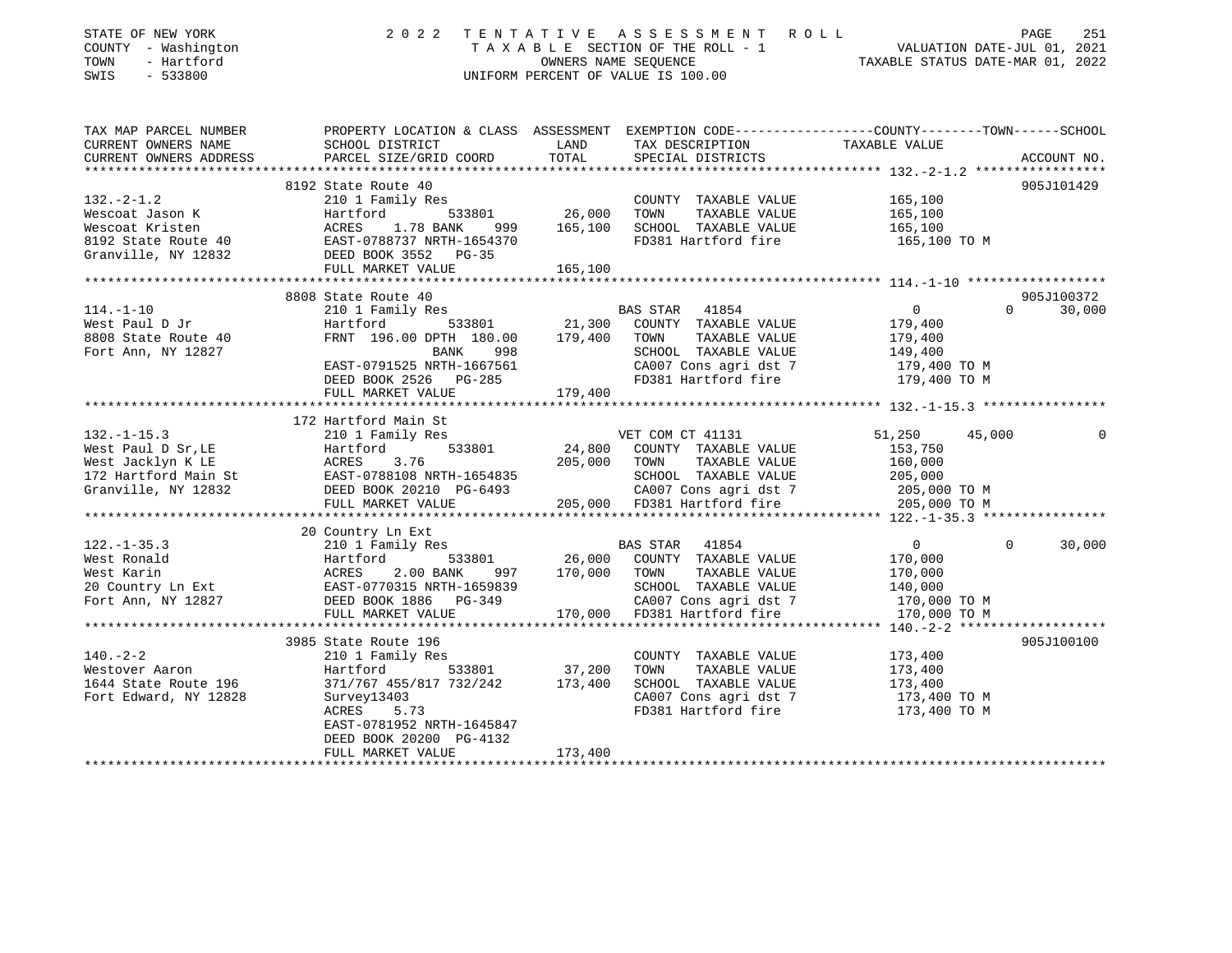| STATE OF NEW YORK<br>COUNTY - Washington<br>TOWN<br>- Hartford<br>SWIS<br>$-533800$                                                                                                                                                                                                                                                                                                                                       | 2022 TENTATIVE ASSESSMENT ROLL<br>UNIFORM PERCENT OF VALUE IS 100.00                                                                        | TENTATIVE ASSESSMENT ROLL<br>TAXABLE SECTION OF THE ROLL - 1 VALUATION DATE-JUL 01, 2021<br>OWNERS NAME SEQUENCE TAXABLE STATUS DATE-MAR 01, 2022 |                                                      |                               |             |
|---------------------------------------------------------------------------------------------------------------------------------------------------------------------------------------------------------------------------------------------------------------------------------------------------------------------------------------------------------------------------------------------------------------------------|---------------------------------------------------------------------------------------------------------------------------------------------|---------------------------------------------------------------------------------------------------------------------------------------------------|------------------------------------------------------|-------------------------------|-------------|
|                                                                                                                                                                                                                                                                                                                                                                                                                           |                                                                                                                                             |                                                                                                                                                   |                                                      |                               |             |
| CURRENT OWNERS NAME                                                                                                                                                                                                                                                                                                                                                                                                       | TAX MAP PARCEL NUMBER THE PROPERTY LOCATION & CLASS ASSESSMENT EXEMPTION CODE--------------COUNTY-------TOWN------SCHOOL<br>SCHOOL DISTRICT | LAND                                                                                                                                              | TAX DESCRIPTION                                      | TAXABLE VALUE                 |             |
| CURRENT OWNERS ADDRESS                                                                                                                                                                                                                                                                                                                                                                                                    | PARCEL SIZE/GRID COORD                                                                                                                      | TOTAL                                                                                                                                             | SPECIAL DISTRICTS                                    |                               | ACCOUNT NO. |
|                                                                                                                                                                                                                                                                                                                                                                                                                           |                                                                                                                                             |                                                                                                                                                   |                                                      |                               |             |
| $140. -2 - 2.7$                                                                                                                                                                                                                                                                                                                                                                                                           | 3976-3982 State Route 196                                                                                                                   |                                                                                                                                                   |                                                      |                               |             |
| Westover Aaron                                                                                                                                                                                                                                                                                                                                                                                                            | 420 Dining est.<br>533801<br>Hartford                                                                                                       |                                                                                                                                                   | COUNTY TAXABLE VALUE<br>TAXABLE VALUE<br>TOWN        | 98,600<br>98,600              |             |
| 1644 State Route 196                                                                                                                                                                                                                                                                                                                                                                                                      | Survey13403                                                                                                                                 | 55,500<br>98,600<br>98,600                                                                                                                        | SCHOOL TAXABLE VALUE                                 | 98,600                        |             |
| Fort Edward, NY 12828                                                                                                                                                                                                                                                                                                                                                                                                     | ACRES 2.83                                                                                                                                  |                                                                                                                                                   | FD381 Hartford fire                                  | 98,600 TO M                   |             |
|                                                                                                                                                                                                                                                                                                                                                                                                                           | DEED BOOK 20200 PG-4133                                                                                                                     |                                                                                                                                                   |                                                      |                               |             |
|                                                                                                                                                                                                                                                                                                                                                                                                                           | FULL MARKET VALUE                                                                                                                           | 98,600                                                                                                                                            |                                                      |                               |             |
|                                                                                                                                                                                                                                                                                                                                                                                                                           |                                                                                                                                             |                                                                                                                                                   |                                                      |                               |             |
|                                                                                                                                                                                                                                                                                                                                                                                                                           | 85 North Rd                                                                                                                                 |                                                                                                                                                   |                                                      | $\Omega$                      | 905J100526  |
| $149. - 1 - 8$                                                                                                                                                                                                                                                                                                                                                                                                            | 210 1 Family Res                                                                                                                            |                                                                                                                                                   | BAS STAR 41854<br>533801 23,300 COUNTY TAXABLE VALUE | $\overline{0}$<br>128,800     | 30,000      |
|                                                                                                                                                                                                                                                                                                                                                                                                                           |                                                                                                                                             |                                                                                                                                                   | TAXABLE VALUE                                        | 128,800                       |             |
|                                                                                                                                                                                                                                                                                                                                                                                                                           |                                                                                                                                             |                                                                                                                                                   | SCHOOL TAXABLE VALUE                                 |                               |             |
| Vietler Randy Land Meeter Barbara A and Hartford 533801 23,300 COUNTY<br>Wheeler Barbara A ACRES 1.10 BANK 999 128,800 TOWN<br>85 North Rd EAST-0773279 NRTH-1640994 SCHOOL<br>Fort Ann, NY 12827 DEED BOOK 929 PG-42 FD381 Hz                                                                                                                                                                                            |                                                                                                                                             |                                                                                                                                                   | FD381 Hartford fire                                  | 98,800<br>128,800 TO M        |             |
|                                                                                                                                                                                                                                                                                                                                                                                                                           | FULL MARKET VALUE                                                                                                                           | 128,800                                                                                                                                           |                                                      |                               |             |
|                                                                                                                                                                                                                                                                                                                                                                                                                           |                                                                                                                                             |                                                                                                                                                   |                                                      |                               |             |
|                                                                                                                                                                                                                                                                                                                                                                                                                           | North Rd                                                                                                                                    |                                                                                                                                                   |                                                      |                               |             |
| $149. - 1 - 9.3$                                                                                                                                                                                                                                                                                                                                                                                                          | 311 Res vac land                                                                                                                            |                                                                                                                                                   | COUNTY TAXABLE VALUE 13,700                          |                               |             |
| Wheeler Randy L                                                                                                                                                                                                                                                                                                                                                                                                           | Hartford 533801                                                                                                                             | 13,700 TOWN                                                                                                                                       | TAXABLE VALUE                                        | 13,700                        |             |
| 85 North Rd<br>Fort Ann, NY 12827                                                                                                                                                                                                                                                                                                                                                                                         | Survey 12506<br>ACRES 2.03                                                                                                                  |                                                                                                                                                   | 13,700 SCHOOL TAXABLE VALUE<br>FD381 Hartford fire   | 13,700<br>13,700 TO M         |             |
|                                                                                                                                                                                                                                                                                                                                                                                                                           | EAST-0773743 NRTH-1639791                                                                                                                   |                                                                                                                                                   |                                                      |                               |             |
|                                                                                                                                                                                                                                                                                                                                                                                                                           | DEED BOOK 3417 PG-79                                                                                                                        |                                                                                                                                                   |                                                      |                               |             |
|                                                                                                                                                                                                                                                                                                                                                                                                                           | FULL MARKET VALUE                                                                                                                           | 13,700                                                                                                                                            |                                                      |                               |             |
|                                                                                                                                                                                                                                                                                                                                                                                                                           |                                                                                                                                             |                                                                                                                                                   |                                                      |                               |             |
|                                                                                                                                                                                                                                                                                                                                                                                                                           | 205 Townsend Rd                                                                                                                             |                                                                                                                                                   |                                                      |                               |             |
|                                                                                                                                                                                                                                                                                                                                                                                                                           |                                                                                                                                             |                                                                                                                                                   |                                                      | $\overline{0}$<br>$\mathbf 0$ | 30,000      |
|                                                                                                                                                                                                                                                                                                                                                                                                                           |                                                                                                                                             |                                                                                                                                                   |                                                      | 236,700                       |             |
|                                                                                                                                                                                                                                                                                                                                                                                                                           |                                                                                                                                             |                                                                                                                                                   |                                                      | 236,700<br>206,700            |             |
|                                                                                                                                                                                                                                                                                                                                                                                                                           |                                                                                                                                             |                                                                                                                                                   |                                                      |                               |             |
| 140.-2-2.5<br>White Charles D Jr $\begin{array}{l} 210 \text{ 1} \text{ Family} \text{kes} \\ \text{White Deborah B} \\ 205 \text{ Townsend} \text{ Rd} \\ \end{array}$ $\begin{array}{l} 210 \text{ 1} \text{ Family} \text{kes} \\ \text{Hartford} \\ \text{ACRES} \\ \text{EAST}-0779346 \text{ NRTH}-1649099 \\ \text{NRTH} \\ \text{NRTH} \\ \end{array}$ $\begin{array}{l} 23801 \text{ 24,300} \text{ COUNTY} \\ $ | FULL MARKET VALUE                                                                                                                           |                                                                                                                                                   | CA007 Cons agri dst 7<br>236,700 FD381 Hartford fire | 236,700 TO M<br>236,700 TO M  |             |
|                                                                                                                                                                                                                                                                                                                                                                                                                           |                                                                                                                                             |                                                                                                                                                   |                                                      |                               |             |
|                                                                                                                                                                                                                                                                                                                                                                                                                           | 212 Warren Rd                                                                                                                               |                                                                                                                                                   |                                                      |                               | 905J100675  |
| $123. - 1 - 25$                                                                                                                                                                                                                                                                                                                                                                                                           | 240 Rural res                                                                                                                               |                                                                                                                                                   | AG DIST<br>41720                                     | 10,619 10,619                 | 10,619      |
|                                                                                                                                                                                                                                                                                                                                                                                                                           |                                                                                                                                             |                                                                                                                                                   | 47,700 COUNTY TAXABLE VALUE                          | 86,181                        |             |
| White Charles L<br>212 Warren Rd<br>212 Warren Rd<br>212 Warren Rd<br>213 Went Ann, NY 12827<br>2020 EAST-0783182 NRTH-1659517<br>2020 BOOK 3203<br>203-96-316                                                                                                                                                                                                                                                            |                                                                                                                                             | 96,800 TOWN                                                                                                                                       | TAXABLE VALUE                                        | 86,181                        |             |
|                                                                                                                                                                                                                                                                                                                                                                                                                           |                                                                                                                                             |                                                                                                                                                   | SCHOOL TAXABLE VALUE                                 | 86,181<br>86,181 TO M         |             |
|                                                                                                                                                                                                                                                                                                                                                                                                                           |                                                                                                                                             |                                                                                                                                                   | CA007 Cons agri dst 7                                |                               |             |
| MAY BE SUBJECT TO PAYMENT FULL MARKET VALUE                                                                                                                                                                                                                                                                                                                                                                               |                                                                                                                                             | 96,800                                                                                                                                            | 10,619 EX                                            | 96,800 TO M                   |             |
| UNDER AGDIST LAW TIL 2026                                                                                                                                                                                                                                                                                                                                                                                                 |                                                                                                                                             |                                                                                                                                                   | FD381 Hartford fire                                  |                               |             |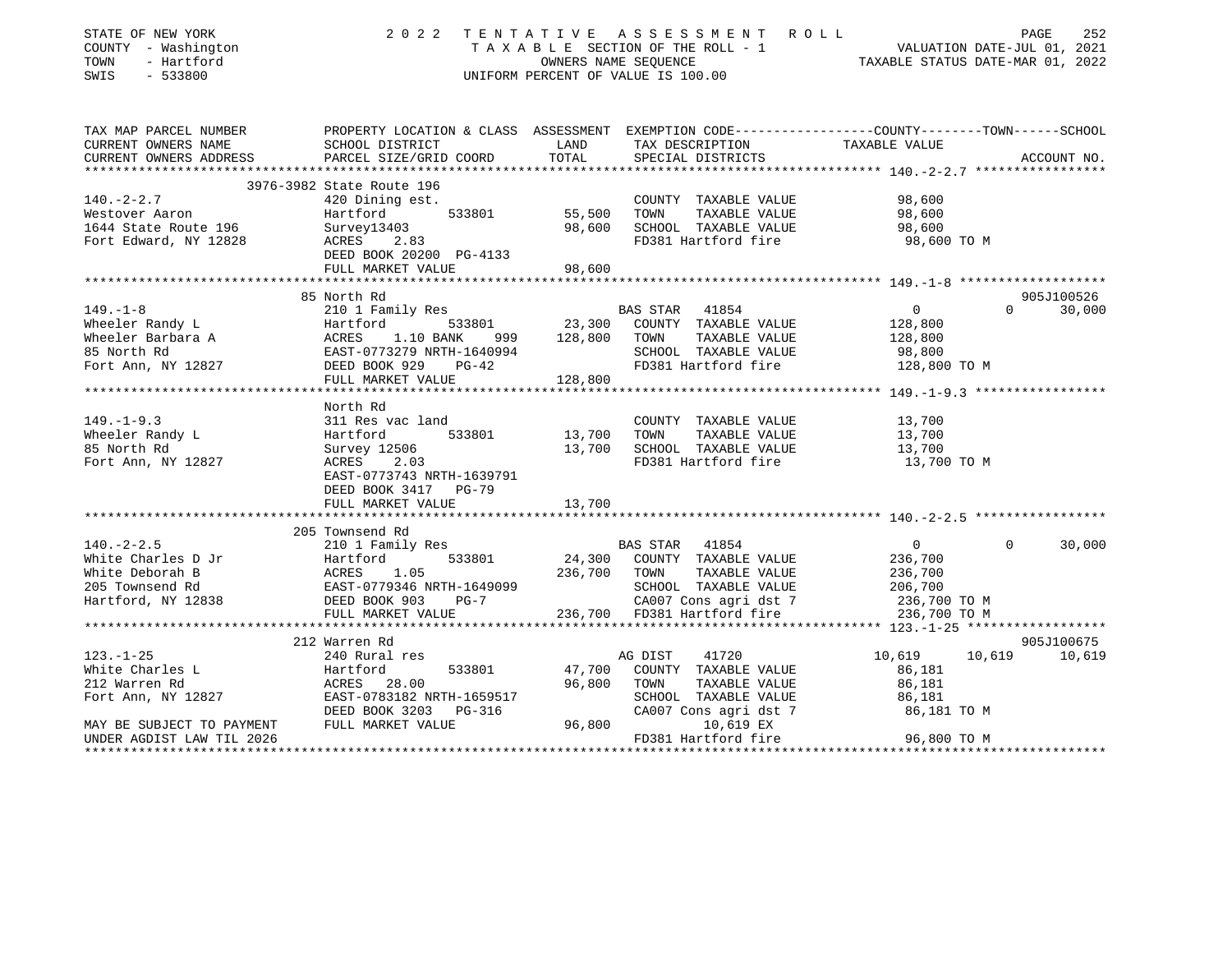| STATE OF NEW YORK<br>STATE OF NEW YORK 2022<br>COUNTY - Washington<br>TOWN - Hartford<br>SWIS - 533800 |                                                                                                                                                                                                                                                            |                         | TENTATIVE ASSESSMENT ROLL<br>TAXABLE SECTION OF THE ROLL - 1 VALUATION DATE-JUL 01, 2021<br>OWNERS NAME SEQUENCE TAXABLE STATUS DATE-MAR 01, 2022<br>2022 TENTATIVE ASSESSMENT ROLL<br>UNIFORM PERCENT OF VALUE IS 100.00 |                              |        |                |
|--------------------------------------------------------------------------------------------------------|------------------------------------------------------------------------------------------------------------------------------------------------------------------------------------------------------------------------------------------------------------|-------------------------|---------------------------------------------------------------------------------------------------------------------------------------------------------------------------------------------------------------------------|------------------------------|--------|----------------|
| CURRENT OWNERS NAME                                                                                    | TAX MAP PARCEL NUMBER PROPERTY LOCATION & CLASS ASSESSMENT EXEMPTION CODE--------------COUNTY-------TOWN------SCHOOL<br>SCHOOL DISTRICT                                                                                                                    | LAND                    | TAX DESCRIPTION                                                                                                                                                                                                           | TAXABLE VALUE                |        |                |
| CURRENT OWNERS ADDRESS                                                                                 | PARCEL SIZE/GRID COORD                                                                                                                                                                                                                                     | TOTAL                   | SPECIAL DISTRICTS                                                                                                                                                                                                         |                              |        | ACCOUNT NO.    |
|                                                                                                        |                                                                                                                                                                                                                                                            |                         |                                                                                                                                                                                                                           |                              |        |                |
|                                                                                                        | 5173 State Route 149                                                                                                                                                                                                                                       |                         |                                                                                                                                                                                                                           |                              |        | 905J100383     |
| $132 - 2 - 24$                                                                                         | 210 1 Family Res                                                                                                                                                                                                                                           |                         | COUNTY TAXABLE VALUE                                                                                                                                                                                                      | 166,400                      |        |                |
|                                                                                                        |                                                                                                                                                                                                                                                            |                         | 25,100 TOWN TAXABLE VALUE                                                                                                                                                                                                 | 166,400                      |        |                |
|                                                                                                        |                                                                                                                                                                                                                                                            |                         | 166,400 SCHOOL TAXABLE VALUE                                                                                                                                                                                              | 166,400                      |        |                |
|                                                                                                        | White Clifford<br>White Jeffifer Kelly<br>568-295 568-297<br>5173 State Route 149 St<br>67.071886 NRTH-1653227<br>67.071111112.071112832<br>67.071112.071112832<br>67.071112.07112832<br>67.07112832<br>67.07112832                                        |                         | FD381 Hartford fire                                                                                                                                                                                                       | 166,400 TO M                 |        |                |
|                                                                                                        |                                                                                                                                                                                                                                                            |                         |                                                                                                                                                                                                                           |                              |        |                |
|                                                                                                        | DEED BOOK 20200 PG-2688                                                                                                                                                                                                                                    |                         |                                                                                                                                                                                                                           |                              |        |                |
|                                                                                                        | FULL MARKET VALUE                                                                                                                                                                                                                                          | 166,400                 |                                                                                                                                                                                                                           |                              |        |                |
|                                                                                                        | 7952 State Route 40                                                                                                                                                                                                                                        |                         |                                                                                                                                                                                                                           |                              |        | 905J101239     |
| $141. - 1 - 34.1$                                                                                      | 484 1 use sm bld                                                                                                                                                                                                                                           |                         | COUNTY TAXABLE VALUE                                                                                                                                                                                                      | 125,000                      |        |                |
| White Debora B                                                                                         |                                                                                                                                                                                                                                                            | 24,800 TOWN             | TAXABLE VALUE                                                                                                                                                                                                             | 125,000                      |        |                |
| 205 Townsend Rd                                                                                        |                                                                                                                                                                                                                                                            |                         | 125,000 SCHOOL TAXABLE VALUE                                                                                                                                                                                              | 125,000                      |        |                |
| Hartford, NY 12838                                                                                     | Hartford 533801<br>Ease 937/305<br>ACRES 0.77                                                                                                                                                                                                              |                         |                                                                                                                                                                                                                           | 125,000 TO M                 |        |                |
|                                                                                                        | EAST-0785033 NRTH-1649453                                                                                                                                                                                                                                  |                         | CA007 Cons agri dst 7<br>FD381 Hartford fire                                                                                                                                                                              | 125,000 TO M                 |        |                |
|                                                                                                        | DEED BOOK 775<br>$PG-13$                                                                                                                                                                                                                                   |                         |                                                                                                                                                                                                                           |                              |        |                |
|                                                                                                        | FULL MARKET VALUE                                                                                                                                                                                                                                          | 125,000                 |                                                                                                                                                                                                                           |                              |        |                |
|                                                                                                        |                                                                                                                                                                                                                                                            | * * * * * * * * * * * * |                                                                                                                                                                                                                           |                              |        |                |
|                                                                                                        | 62 Cedar Ridge Way<br>122.-1-50.1 b2 Cedar Ridge Way<br>White Ethan R Martford 533801 29,000 TOWN TAXABLE VALUE<br>Fort Ann, NY 12827 EAST-0768364 NRTH-1659305 DEED BOOK 3696 PG-136 CHOOL TAXABLE VALUE<br>Fort Ann, NY 12827 DEED BOOK 3696 PG-136 CA00 |                         |                                                                                                                                                                                                                           |                              |        |                |
|                                                                                                        |                                                                                                                                                                                                                                                            |                         | COUNTY TAXABLE VALUE                                                                                                                                                                                                      | 142,100                      |        |                |
|                                                                                                        |                                                                                                                                                                                                                                                            |                         |                                                                                                                                                                                                                           | 142,100                      |        |                |
|                                                                                                        |                                                                                                                                                                                                                                                            |                         |                                                                                                                                                                                                                           | 142,100                      |        |                |
|                                                                                                        |                                                                                                                                                                                                                                                            |                         | CA007 Cons agri dst 7                                                                                                                                                                                                     | 142,100 TO M<br>142,100 TO M |        |                |
|                                                                                                        |                                                                                                                                                                                                                                                            |                         | FD381 Hartford fire                                                                                                                                                                                                       |                              |        |                |
|                                                                                                        | FULL MARKET VALUE                                                                                                                                                                                                                                          | 142,100                 |                                                                                                                                                                                                                           |                              |        |                |
|                                                                                                        | State Route 40                                                                                                                                                                                                                                             |                         |                                                                                                                                                                                                                           |                              |        | 905J100366     |
|                                                                                                        |                                                                                                                                                                                                                                                            |                         | COUNTY TAXABLE VALUE                                                                                                                                                                                                      | 41,200                       |        |                |
|                                                                                                        | 132.-2-1<br>White Orin Jr 322 Rural vac>10<br>8642 State Route 40<br>Granville NY 12922<br>Transformation Cranville NY 12922<br>Transformation Creation Contract State Contract State State State State State State State State State St                   |                         | 533801 41,200 TOWN TAXABLE VALUE                                                                                                                                                                                          | 41,200                       |        |                |
|                                                                                                        |                                                                                                                                                                                                                                                            |                         | 41,200 SCHOOL TAXABLE VALUE                                                                                                                                                                                               | 41,200                       |        |                |
| Granville, NY 12832                                                                                    | EAST-0789258 NRTH-1654910                                                                                                                                                                                                                                  |                         | FD381 Hartford fire                                                                                                                                                                                                       | 41,200 TO M                  |        |                |
|                                                                                                        | DEED BOOK 651 PG-178                                                                                                                                                                                                                                       |                         |                                                                                                                                                                                                                           |                              |        |                |
|                                                                                                        | FULL MARKET VALUE                                                                                                                                                                                                                                          | 41,200                  |                                                                                                                                                                                                                           |                              |        |                |
|                                                                                                        |                                                                                                                                                                                                                                                            |                         |                                                                                                                                                                                                                           |                              |        |                |
|                                                                                                        |                                                                                                                                                                                                                                                            |                         |                                                                                                                                                                                                                           |                              |        | 905J100494     |
|                                                                                                        |                                                                                                                                                                                                                                                            |                         |                                                                                                                                                                                                                           | 42,700                       | 42,700 | $\overline{0}$ |
|                                                                                                        | 30 Nowe Hill Rd<br>210 1 Family Res<br>210 1 Family Res<br>25,600 VET DIS CT 41131<br>25,600 VET DIS CT 41141<br>25,600 VET DIS CT 41141<br>25,600 VET DIS CT 41141<br>25,600 VET DIS CT 41141<br>25,600 VET DIS CT 41141<br>25,600 VET DIS CT 4           |                         |                                                                                                                                                                                                                           | 59,780<br>59,780<br>0        | 59,780 |                |
|                                                                                                        |                                                                                                                                                                                                                                                            |                         |                                                                                                                                                                                                                           |                              |        |                |
|                                                                                                        |                                                                                                                                                                                                                                                            |                         | COUNTY TAXABLE VALUE                                                                                                                                                                                                      | 68,320                       |        |                |
|                                                                                                        |                                                                                                                                                                                                                                                            |                         |                                                                                                                                                                                                                           | 68,320                       |        |                |
|                                                                                                        | FULL MARKET VALUE                                                                                                                                                                                                                                          |                         | 170,800 SCHOOL TAXABLE VALUE                                                                                                                                                                                              | 140,800                      |        |                |
|                                                                                                        |                                                                                                                                                                                                                                                            |                         |                                                                                                                                                                                                                           |                              |        |                |
|                                                                                                        |                                                                                                                                                                                                                                                            |                         | CA007 Cons agri dst 7 170,800 TO M<br>FD381 Hartford fire 170,800 TO M                                                                                                                                                    |                              |        |                |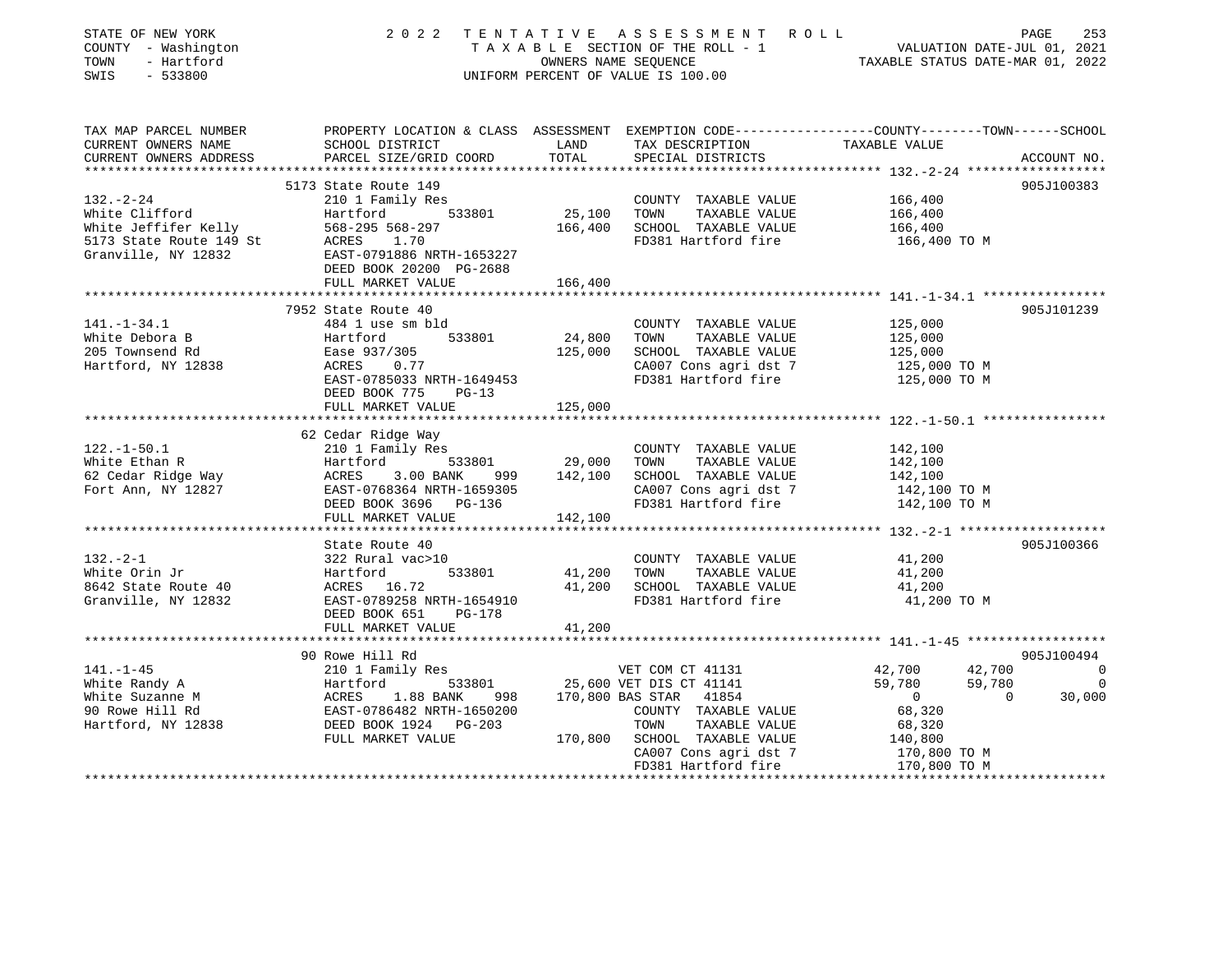| STATE OF NEW YORK<br>COUNTY - Washington<br>TOWN<br>- Hartford<br>SWIS<br>$-533800$ | 2 0 2 2                                                                                        | TENTATIVE | A S S E S S M E N T<br>R O L L<br>TAXABLE SECTION OF THE ROLL - 1<br>OWNERS NAME SEOUENCE<br>UNIFORM PERCENT OF VALUE IS 100.00 | PAGE 254<br>VALUATION DATE-JUL 01, 2021<br>TAXABLE STATIIS DATE MAR 01 010 |                   | PAGE<br>254    |
|-------------------------------------------------------------------------------------|------------------------------------------------------------------------------------------------|-----------|---------------------------------------------------------------------------------------------------------------------------------|----------------------------------------------------------------------------|-------------------|----------------|
| TAX MAP PARCEL NUMBER                                                               | PROPERTY LOCATION & CLASS ASSESSMENT EXEMPTION CODE---------------COUNTY-------TOWN-----SCHOOL |           |                                                                                                                                 |                                                                            |                   |                |
| CURRENT OWNERS NAME                                                                 | SCHOOL DISTRICT                                                                                | LAND      | TAX DESCRIPTION                                                                                                                 | TAXABLE VALUE                                                              |                   |                |
| CURRENT OWNERS ADDRESS                                                              | PARCEL SIZE/GRID COORD                                                                         | TOTAL     | SPECIAL DISTRICTS                                                                                                               |                                                                            |                   | ACCOUNT NO.    |
|                                                                                     | 27 Swamp Ln                                                                                    |           |                                                                                                                                 |                                                                            |                   |                |
| $149. - 1 - 32.11$                                                                  | 240 Rural res                                                                                  |           | BAS STAR 41854                                                                                                                  | $\overline{0}$                                                             | $\Omega$          | 30,000         |
| White Scott A                                                                       | Hartford<br>533801                                                                             | 61,400    | COUNTY TAXABLE VALUE                                                                                                            | 235,000                                                                    |                   |                |
| White Billie Jo                                                                     | ACRES 18.00                                                                                    | 235,000   | TAXABLE VALUE<br>TOWN                                                                                                           | 235,000                                                                    |                   |                |
| 27 Swamp Ln                                                                         | EAST-0775699 NRTH-1637181                                                                      |           | SCHOOL TAXABLE VALUE                                                                                                            | 205,000                                                                    |                   |                |
| Argyle, NY 12809                                                                    | DEED BOOK 840<br>PG-345                                                                        |           | CA006 Cons agri dst 6                                                                                                           | 235,000 TO M                                                               |                   |                |
|                                                                                     | FULL MARKET VALUE                                                                              |           | 235,000 FD381 Hartford fire                                                                                                     | 235,000 TO M                                                               |                   |                |
|                                                                                     |                                                                                                |           |                                                                                                                                 |                                                                            |                   |                |
|                                                                                     | 278 Eldridge Ln                                                                                |           |                                                                                                                                 |                                                                            |                   |                |
| $140. - 1 - 1.5$                                                                    | 210 1 Family Res                                                                               |           | CW_10_VET/ 41151                                                                                                                | 8,000                                                                      | 8,000<br>$\Omega$ | $\overline{0}$ |
| Whitney Keith Allen<br>White Cheryl                                                 | 533801<br>Hartford<br>ACRES<br>1.00                                                            |           | 24,200 BAS STAR 41854<br>208,800 COUNTY TAXABLE VALUE                                                                           | $\mathbf 0$<br>200,800                                                     |                   | 30,000         |
| 278 Eldridge Ln                                                                     | EAST-0770139 NRTH-1649993                                                                      |           | TOWN<br>TAXABLE VALUE                                                                                                           | 200,800                                                                    |                   |                |
| Fort Ann, NY 12827                                                                  | DEED BOOK 830<br>$PG-82$                                                                       |           | SCHOOL TAXABLE VALUE                                                                                                            | 178,800                                                                    |                   |                |
|                                                                                     | FULL MARKET VALUE                                                                              |           | 208,800 FD381 Hartford fire                                                                                                     | 208,800 TO M                                                               |                   |                |
|                                                                                     |                                                                                                |           |                                                                                                                                 |                                                                            |                   |                |
|                                                                                     | 1264 Baldwin Corners Rd                                                                        |           |                                                                                                                                 |                                                                            |                   | 905J101223     |
| $121. -4 - 5.4$                                                                     | 240 Rural res                                                                                  |           | COUNTY TAXABLE VALUE                                                                                                            | 225,700                                                                    |                   |                |
| Whitney Kenneth C                                                                   | 532802<br>Fort Ann                                                                             | 41,700    | TOWN<br>TAXABLE VALUE                                                                                                           | 225,700                                                                    |                   |                |
| Whitney Dawn A                                                                      | BLA 867-285                                                                                    | 225,700   | SCHOOL TAXABLE VALUE                                                                                                            | 225,700                                                                    |                   |                |
| 1264 Baldwin Corners Rd                                                             | $121. - 1 - 5.4$                                                                               |           | CA007 Cons agri dst 7                                                                                                           | 225,700 TO M                                                               |                   |                |
| Fort Ann, NY 12827                                                                  | ACRES 22.80 BANK<br>999                                                                        |           | FD381 Hartford fire                                                                                                             | 225,700 TO M                                                               |                   |                |
|                                                                                     | EAST-0765750 NRTH-1661126                                                                      |           |                                                                                                                                 |                                                                            |                   |                |
|                                                                                     | DEED BOOK 3665 PG-85<br>FULL MARKET VALUE                                                      | 225,700   |                                                                                                                                 |                                                                            |                   |                |
|                                                                                     |                                                                                                |           |                                                                                                                                 |                                                                            |                   |                |
|                                                                                     | State Route 40                                                                                 |           |                                                                                                                                 |                                                                            |                   | 905J100238     |
| $114. - 1 - 13$                                                                     | 314 Rural vac<10                                                                               |           | COUNTY TAXABLE VALUE                                                                                                            | 15,200                                                                     |                   |                |
| Whitney Richard                                                                     | 533801<br>Hartford                                                                             | 15,200    | TAXABLE VALUE<br>TOWN                                                                                                           | 15,200                                                                     |                   |                |
| Whitney Shirley                                                                     | ACRES<br>4.38                                                                                  | 15,200    | SCHOOL TAXABLE VALUE                                                                                                            | 15,200                                                                     |                   |                |
| Box 140                                                                             | EAST-0792720 NRTH-1666044                                                                      |           | CA007 Cons agri dst 7                                                                                                           | 15,200 TO M                                                                |                   |                |
| North Granville, NY 12854 DEED BOOK 765                                             | $PG-67$                                                                                        |           | FD381 Hartford fire                                                                                                             | 15,200 TO M                                                                |                   |                |
|                                                                                     | FULL MARKET VALUE                                                                              | 15,200    |                                                                                                                                 |                                                                            |                   |                |
|                                                                                     |                                                                                                |           |                                                                                                                                 |                                                                            |                   |                |
|                                                                                     | 8909 State Route 40                                                                            |           |                                                                                                                                 |                                                                            |                   | 905J100295     |
| $114. - 1 - 6$                                                                      | 113 Cattle farm<br>533801<br>Hartford                                                          | 71,400    | AG DIST<br>41720<br>COUNTY TAXABLE VALUE                                                                                        | 28,136<br>208,964                                                          | 28,136            | 28,136         |
| Whitney Robert F<br>Reynolds Vicki                                                  | ACRES 44.80                                                                                    | 237,100   | TOWN<br>TAXABLE VALUE                                                                                                           | 208,964                                                                    |                   |                |
| 8007 State Route 40                                                                 | EAST-0790404 NRTH-1669819                                                                      |           | SCHOOL TAXABLE VALUE                                                                                                            | 208,964                                                                    |                   |                |
| Hartford, NY 12838                                                                  | DEED BOOK 3742 PG-132                                                                          |           | CA007 Cons agri dst 7                                                                                                           | 208,964 TO M                                                               |                   |                |
|                                                                                     | FULL MARKET VALUE                                                                              | 237,100   | 28,136 EX                                                                                                                       |                                                                            |                   |                |
| MAY BE SUBJECT TO PAYMENT                                                           |                                                                                                |           | FD381 Hartford fire                                                                                                             | 237,100 TO M                                                               |                   |                |

\*\*\*\*\*\*\*\*\*\*\*\*\*\*\*\*\*\*\*\*\*\*\*\*\*\*\*\*\*\*\*\*\*\*\*\*\*\*\*\*\*\*\*\*\*\*\*\*\*\*\*\*\*\*\*\*\*\*\*\*\*\*\*\*\*\*\*\*\*\*\*\*\*\*\*\*\*\*\*\*\*\*\*\*\*\*\*\*\*\*\*\*\*\*\*\*\*\*\*\*\*\*\*\*\*\*\*\*\*\*\*\*\*\*\*\*\*\*\*\*\*\*\*\*\*\*\*\*\*\*\*\*

UNDER AGDIST LAW TIL 2026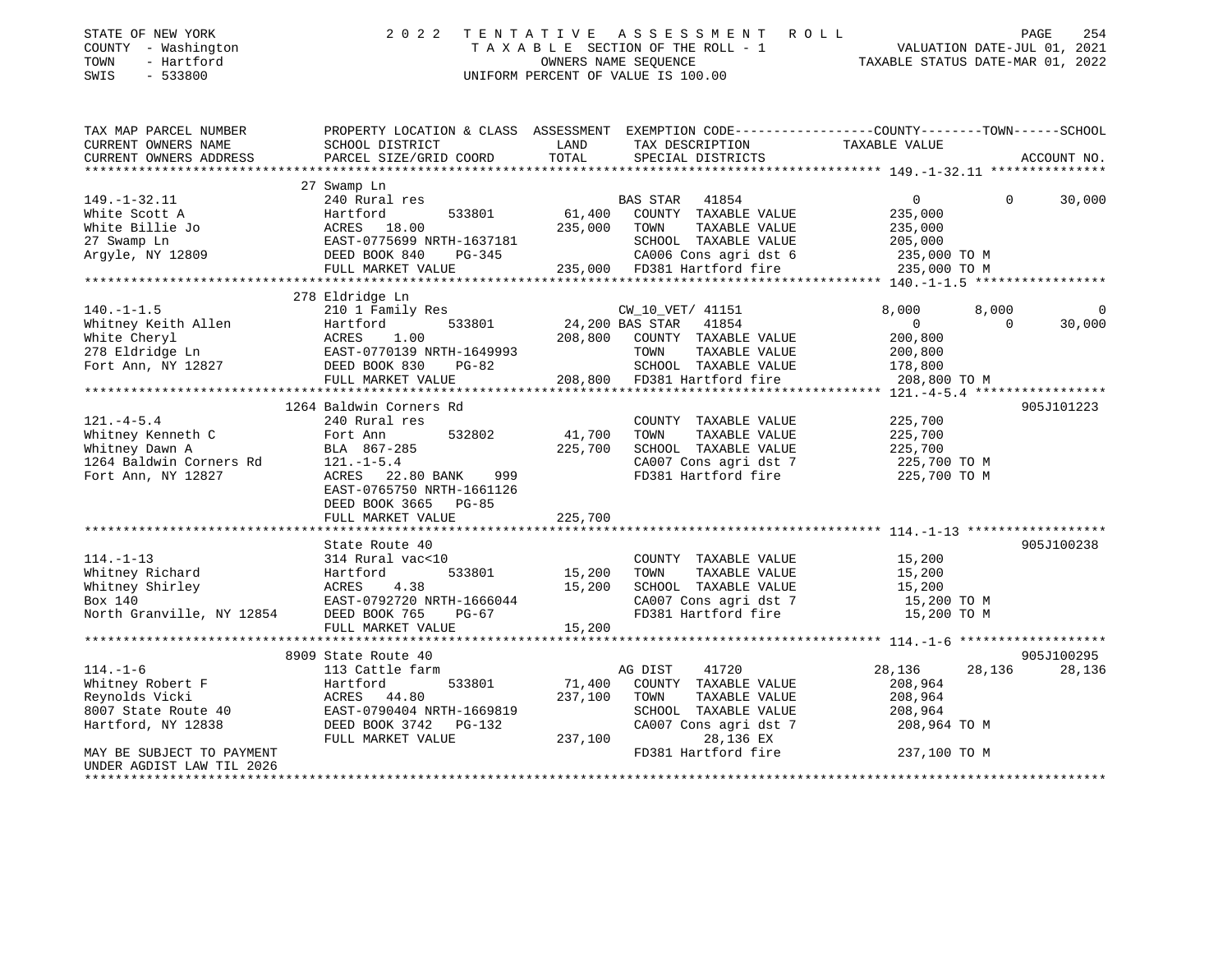| STATE OF NEW YORK<br>COUNTY - Washington<br>TOWN<br>- Hartford<br>SWIS<br>$-533800$                                                            |                                                                                                                                                                         |                                | 2022 TENTATIVE ASSESSMENT ROLL<br>T A X A B L E SECTION OF THE ROLL - 1 VALUATION DATE-JUL 01, 2021<br>OWNERS NAME SEQUENCE TAXABLE STATUS DATE-MAR 01, 2022<br>UNIFORM PERCENT OF VALUE IS 100.00 |                                                                                 | PAGE     | 255                  |
|------------------------------------------------------------------------------------------------------------------------------------------------|-------------------------------------------------------------------------------------------------------------------------------------------------------------------------|--------------------------------|----------------------------------------------------------------------------------------------------------------------------------------------------------------------------------------------------|---------------------------------------------------------------------------------|----------|----------------------|
| TAX MAP PARCEL NUMBER THE PROPERTY LOCATION & CLASS ASSESSMENT EXEMPTION CODE--------------COUNTY-------TOWN-----SCHOOL<br>CURRENT OWNERS NAME | SCHOOL DISTRICT                                                                                                                                                         | LAND                           | TAX DESCRIPTION TAXABLE VALUE                                                                                                                                                                      |                                                                                 |          |                      |
| CURRENT OWNERS ADDRESS<br>**********************                                                                                               | PARCEL SIZE/GRID COORD                                                                                                                                                  | TOTAL                          | SPECIAL DISTRICTS                                                                                                                                                                                  |                                                                                 |          | ACCOUNT NO.          |
|                                                                                                                                                | 73 Christian Hill Rd                                                                                                                                                    |                                |                                                                                                                                                                                                    |                                                                                 |          | 905J100080           |
| $132.15 - 1 - 29$<br>Whitney Robert F<br>8007 State Route 40<br>Hartford, NY 12838                                                             | 210 1 Family Res<br>Hartford<br>ACRES 0.44<br>EAST-0785948 NRTH-1652509<br>DEED BOOK 827 PG-181<br>FULL MARKET VALUE                                                    | $533801$ 15,900 TOWN<br>39,100 | COUNTY TAXABLE VALUE<br>TAXABLE VALUE<br>39,100 SCHOOL TAXABLE VALUE<br>CA007 Cons agri dst 7<br>CA007 Cons agri dst 7<br>FD381 Hartford fire                                                      | 39,100<br>39,100<br>39,100<br>39,100 TO M<br>39,100 TO M                        |          |                      |
|                                                                                                                                                | **********************                                                                                                                                                  |                                |                                                                                                                                                                                                    |                                                                                 |          |                      |
| $141. - 1 - 4.1$<br>Whitney Robert F<br>8007 State Route 40<br>Hartford, NY 12838                                                              | State Route 40<br>314 Rural vac<10<br>Hartford<br>ACRES 6.23<br>EAST-0786013 NRTH-1650475<br>DEED BOOK 1727 PG-332                                                      | 7,500 TOWN                     | AG DIST<br>41720<br>533801 7,500 COUNTY TAXABLE VALUE<br>TAXABLE VALUE<br>SCHOOL TAXABLE VALUE<br>CA007 Cons agri dst 7                                                                            | 4,243<br>3,257<br>3,257<br>3,257<br>3,257 TO M                                  | 4,243    | 4,243                |
| MAY BE SUBJECT TO PAYMENT FULL MARKET VALUE<br>UNDER AGDIST LAW TIL 2026                                                                       |                                                                                                                                                                         |                                | 7,500<br>4,243 EX<br>FD381 Hartford fire                                                                                                                                                           | 7,500 TO M                                                                      |          |                      |
|                                                                                                                                                |                                                                                                                                                                         |                                |                                                                                                                                                                                                    |                                                                                 |          |                      |
| $141. - 1 - 6$<br>Whitney Robert F<br>8007 State Route 40<br>Hartford, NY 12838                                                                | 8009 State Route 40<br>411 Apartment<br>Hartford<br>533801<br>10 Apts<br>385/47 470/361<br>ACRES 1.50<br>EAST-0785620 NRTH-1650487                                      | 351,000 TOWN                   | BAS STAR<br>41854<br>39,300 COUNTY TAXABLE VALUE<br>TAXABLE VALUE<br>SCHOOL TAXABLE VALUE<br>CA007 Cons agri dst 7 351,000 TO M<br>FD381 Hartford fire 351,000 TO M                                | $\overline{0}$<br>351,000<br>351,000<br>321,000                                 | $\Omega$ | 905J100653<br>30,000 |
|                                                                                                                                                | DEED BOOK 506<br>PG-122                                                                                                                                                 |                                |                                                                                                                                                                                                    |                                                                                 |          |                      |
|                                                                                                                                                | FULL MARKET VALUE<br>******************************                                                                                                                     | 351,000                        |                                                                                                                                                                                                    |                                                                                 |          | 905J101055           |
| $149. - 1 - 29.2$<br>Wicks Leslie<br>Wicks Nicole<br>wicks Nicole<br>18 Pope Hill Rd<br>Argyle, NY 12809<br>Argyle, NY 12809                   | 18 Pope Hill Rd<br>210 1 Family Res<br>Hartford 533801 28,100<br>ACRES 2.70 BANK 999 175,000<br>EAST-0778087 NRTH-1633534<br>DEED BOOK 1971 PG-109<br>FULL MARKET VALUE |                                | BAS STAR 41854<br>533801 28,100 COUNTY TAXABLE VALUE 2.70 BANK 999 175,000 TOWN TAXABLE VALUE<br>SCHOOL TAXABLE VALUE<br>CA006 Cons agri dst 6<br>175,000 FD381 Hartford fire                      | $\overline{0}$<br>175,000<br>175,000<br>145,000<br>175,000 TO M<br>175,000 TO M | $\Omega$ | 30,000               |
|                                                                                                                                                | Blood St Ext                                                                                                                                                            |                                |                                                                                                                                                                                                    |                                                                                 |          |                      |
| $132. - 4 - 4.6$<br>Willard Richard G Jr<br>11 Blood Street Ext<br>Granville, NY 12832                                                         | 311 Res vac land<br>Hartford<br>ACRES 0.90<br>EAST-0794486 NRTH-1654126<br>DEED BOOK 20191 PG-28982                                                                     |                                | COUNTY TAXABLE VALUE<br>FD381 Hartford fire                                                                                                                                                        | 9,600<br>9,600<br>9,600<br>9,600 TO M                                           |          |                      |
|                                                                                                                                                | FULL MARKET VALUE                                                                                                                                                       | 9,600                          |                                                                                                                                                                                                    |                                                                                 |          |                      |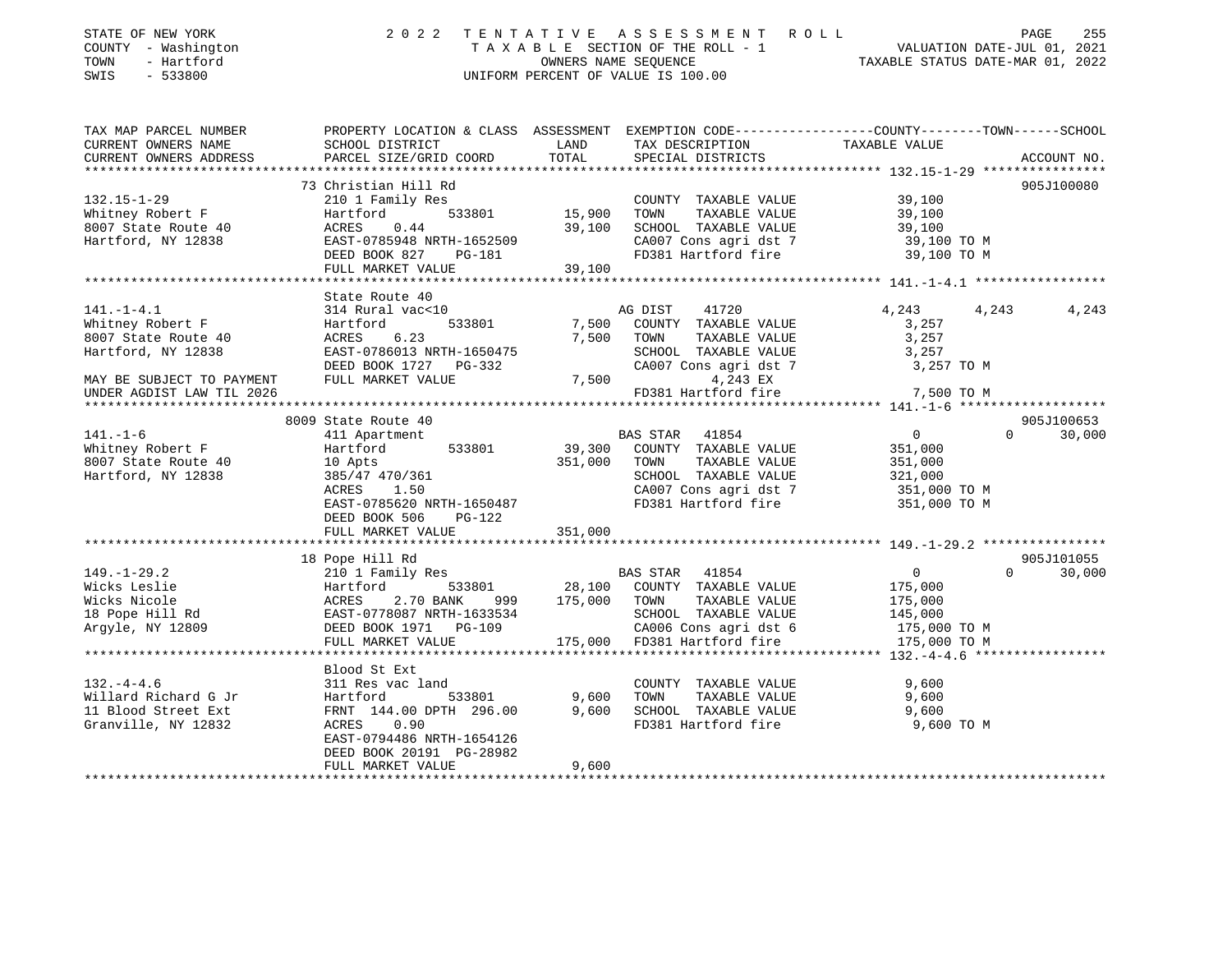| STATE OF NEW YORK<br>COUNTY - Washington<br>TOWN<br>- Hartford<br>SWIS<br>$-533800$                                                           |                                                                                                                                                                               |                                            | 2022 TENTATIVE ASSESSMENT<br>R O L L<br>UNIFORM PERCENT OF VALUE IS 100.00                                                                            | T A X A B L E SECTION OF THE ROLL - 1 VALUATION DATE-JUL 01, 2021<br>OWNERS NAME SEQUENCE TAXABLE STATUS DATE-MAR 01, 2022 | PAGE<br>256 |
|-----------------------------------------------------------------------------------------------------------------------------------------------|-------------------------------------------------------------------------------------------------------------------------------------------------------------------------------|--------------------------------------------|-------------------------------------------------------------------------------------------------------------------------------------------------------|----------------------------------------------------------------------------------------------------------------------------|-------------|
| TAX MAP PARCEL NUMBER<br>CURRENT OWNERS NAME<br>CURRENT OWNERS ADDRESS                                                                        | PROPERTY LOCATION & CLASS ASSESSMENT EXEMPTION CODE----------------COUNTY-------TOWN------SCHOOL<br>SCHOOL DISTRICT<br>PARCEL SIZE/GRID COORD                                 | LAND<br>TOTAL                              | TAX DESCRIPTION TAXABLE VALUE<br>SPECIAL DISTRICTS                                                                                                    |                                                                                                                            | ACCOUNT NO. |
|                                                                                                                                               |                                                                                                                                                                               |                                            |                                                                                                                                                       |                                                                                                                            |             |
| $141. - 1 - 1.4$<br>Willary Enterprises, LLC<br>78 Townsend Rd<br>Hartford, NY 12838                                                          | 177 Townsend Rd<br>210 1 Family Res<br>533801<br>Hartford<br>756/177<br>ACRES 1.40<br>EAST-0779958 NRTH-1649125<br>DEED BOOK 3518 PG-124                                      | 25,400<br>125,000                          | COUNTY TAXABLE VALUE<br>TOWN<br>TAXABLE VALUE<br>SCHOOL TAXABLE VALUE<br>CA007 Cons agri dst 7<br>FD381 Hartford fire                                 | 125,000<br>125,000<br>125,000<br>125,000 TO M<br>125,000 TO M                                                              |             |
|                                                                                                                                               | FULL MARKET VALUE                                                                                                                                                             | 125,000                                    |                                                                                                                                                       |                                                                                                                            |             |
| $142. - 1 - 12$<br>Willary Enterprises, LLC<br>78 Townsend Rd<br>Hartford, NY 12838                                                           | 291 Blood St<br>270 Mfg housing<br>533801<br>Hartford<br>495/541<br>142.-1-12.-1<br>ACRES<br>3.90                                                                             | 31,700                                     | COUNTY TAXABLE VALUE<br>TAXABLE VALUE<br>TOWN<br>40,400 SCHOOL TAXABLE VALUE<br>FD381 Hartford fire                                                   | 40,400<br>40,400<br>40,400<br>40,400 TO M                                                                                  | 905J100500  |
|                                                                                                                                               | EAST-0794162 NRTH-1647379<br>DEED BOOK 3451 PG-147<br>FULL MARKET VALUE<br>69 Washburn Hill Rd                                                                                | 40,400                                     |                                                                                                                                                       |                                                                                                                            | 905J100356  |
| $150. - 1 - 18$<br>Willary Enterprises, LLC<br>78 Townsend Rd<br>Hartford, NY 12838<br>MAY BE SUBJECT TO PAYMENT<br>UNDER AGDIST LAW TIL 2026 | 240 Rural res<br>533801<br>Hartford<br>ACRES 21.13<br>EAST-0791008 NRTH-1637647<br>DEED BOOK 3451 PG-143<br>FULL MARKET VALUE                                                 | 121,000 TOWN<br>SCHOOL<br>CA008<br>121,000 | 41720<br>AG DIST<br>46,000 COUNTY TAXABLE VALUE<br>TAXABLE VALUE<br>SCHOOL TAXABLE VALUE<br>CA008 Cons agri dst 8<br>15,000 EX<br>FD381 Hartford fire | 15,000<br>15,000<br>106,000<br>106,000<br>106,000<br>106,000 TO M<br>121,000 TO M                                          | 15,000      |
|                                                                                                                                               | 90 Camp A Way                                                                                                                                                                 |                                            |                                                                                                                                                       |                                                                                                                            | 905J100026  |
| $142. - 1 - 44$                                                                                                                               | 260 Seasonal res<br>DEED BOOK 752<br>PG-204                                                                                                                                   | 8,700 TOWN                                 | COUNTY TAXABLE VALUE<br>TAXABLE VALUE<br>8,700 SCHOOL TAXABLE VALUE<br>FD381 Hartford fire                                                            | 8,700<br>8,700<br>8,700<br>8,700 TO M                                                                                      |             |
|                                                                                                                                               | FULL MARKET VALUE                                                                                                                                                             | 8,700                                      |                                                                                                                                                       |                                                                                                                            |             |
|                                                                                                                                               |                                                                                                                                                                               |                                            |                                                                                                                                                       |                                                                                                                            |             |
| $123. - 1 - 23.1$<br>Williams Michael P<br>Williams Tina L<br>28 Harper Rd<br>Granville, NY 12832                                             | 28 Harper Hill Rd<br>240 Rural res<br>Hartford 533801<br>Survey 12626, Lot 1<br>ACRES 31.55 BANK 40<br>EAST-0785514 NRTH-1658979<br>DEED BOOK 3462 PG-65<br>FULL MARKET VALUE | 243,600 TOWN<br>243,600                    | <b>BAS STAR</b><br>41854<br>60,500 COUNTY TAXABLE VALUE<br>TAXABLE VALUE<br>SCHOOL TAXABLE VALUE<br>CA007 Cons agri dst 7<br>FD381 Hartford fire      | $0 \qquad \qquad$<br>$\Omega$<br>243,600<br>243,600<br>213,600<br>243,600 TO M<br>243,600 TO M                             | 30,000      |
|                                                                                                                                               |                                                                                                                                                                               |                                            |                                                                                                                                                       |                                                                                                                            |             |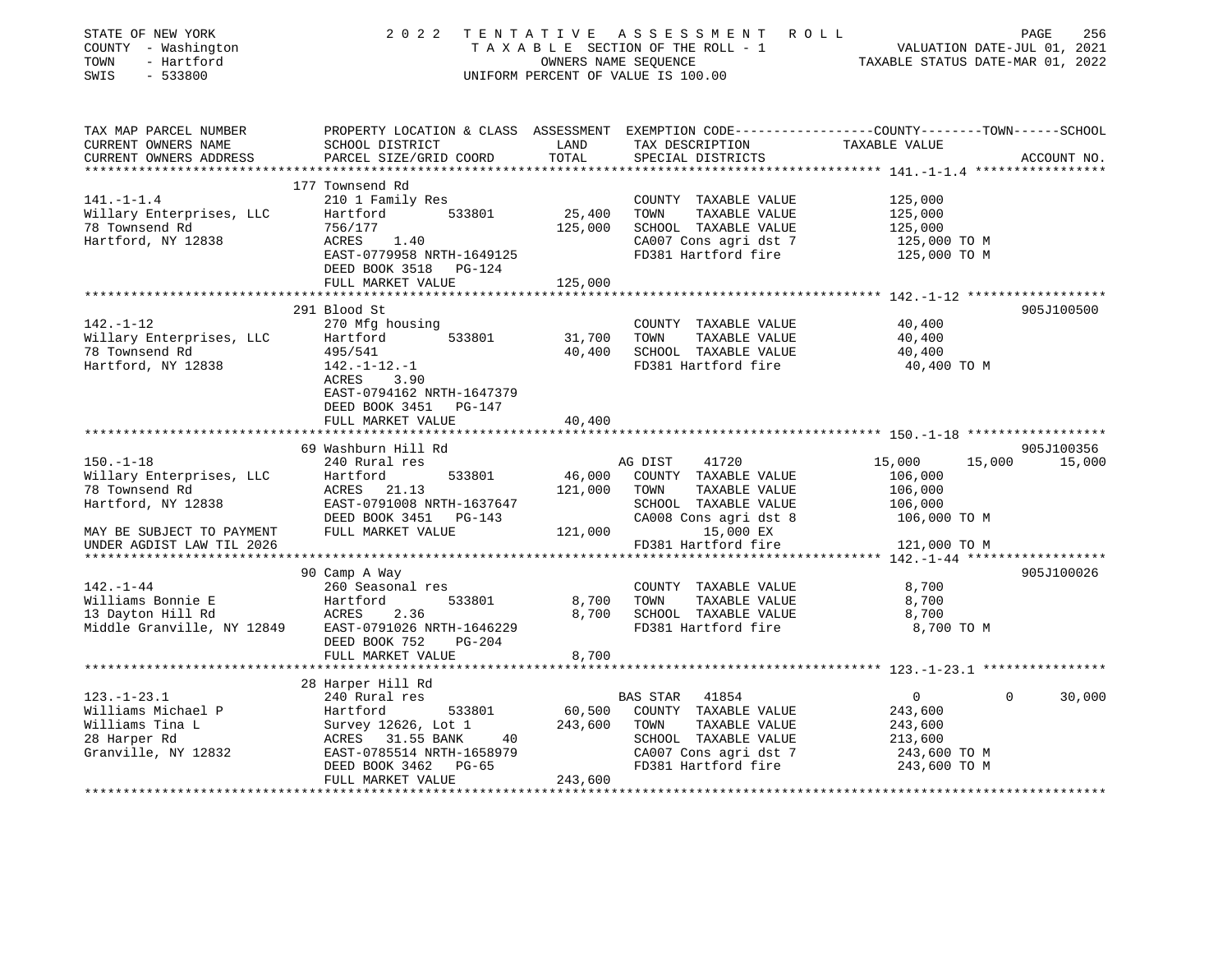| STATE OF NEW YORK<br>COUNTY - Washington<br>- Hartford<br>TOWN<br>SWIS<br>$-533800$                                                                                                                                                                                                        |                                                                                                                                                                                                                                  |                   | 2022 TENTATIVE ASSESSMENT ROLL<br>TAXABLE SECTION OF THE ROLL - 1 VALUATION DATE-JUL 01, 2021<br>CONNER SIMME SEQUENCE CARRECTED AND TRAXABLE STATUS DATE-MAR 01, 2022<br>UNIFORM PERCENT OF VALUE IS 100.00                                      |                                                                 |                 |                                          |
|--------------------------------------------------------------------------------------------------------------------------------------------------------------------------------------------------------------------------------------------------------------------------------------------|----------------------------------------------------------------------------------------------------------------------------------------------------------------------------------------------------------------------------------|-------------------|---------------------------------------------------------------------------------------------------------------------------------------------------------------------------------------------------------------------------------------------------|-----------------------------------------------------------------|-----------------|------------------------------------------|
| TAX MAP PARCEL NUMBER<br>CURRENT OWNERS NAME<br>CURRENT OWNERS ADDRESS                                                                                                                                                                                                                     | PROPERTY LOCATION & CLASS ASSESSMENT EXEMPTION CODE----------------COUNTY-------TOWN------SCHOOL<br>SCHOOL DISTRICT                        LAND         TAX DESCRIPTION                  TAXABLE VALUE<br>PARCEL SIZE/GRID COORD | TOTAL             | SPECIAL DISTRICTS                                                                                                                                                                                                                                 |                                                                 |                 | ACCOUNT NO.                              |
|                                                                                                                                                                                                                                                                                            |                                                                                                                                                                                                                                  |                   |                                                                                                                                                                                                                                                   |                                                                 |                 |                                          |
| $141. - 3 - 18.1$<br>141.-3-18.1<br>Williams Ruth<br>141.-3-18.1<br>Williams Ruth Hartford 533801 21,200 CW_DISBLD_ 411/1<br>16 Gilchrist Hill Ext ACRES 0.80 BANK 999 182,700 COUNTY TAXABLE VALUE<br>Hartford, NY 12838 EAST-0784484 NRTH-1643289 TOWN TAXABLE VALUE<br>DEED BOOK 3586 P | 16 Gilchrist Hill Ext<br>210 1 Family Res                                                                                                                                                                                        |                   | CW_10_VET/ 41151                                                                                                                                                                                                                                  | 8,000 —<br>40,000<br>134,700<br>182,700 TO M                    | 8,000<br>40,000 | 0<br>$\circ$                             |
|                                                                                                                                                                                                                                                                                            |                                                                                                                                                                                                                                  |                   |                                                                                                                                                                                                                                                   |                                                                 |                 |                                          |
| $123. - 1 - 17$<br>Williams Tami L LE                                                                                                                                                                                                                                                      | 379 Gibbs Rd<br>240 Rural res<br>Hartford 533801 37,600 VET DIS CT 41141<br>1054 1054                                                                                                                                            |                   | 85 PCT OF VALUE USED FOR EXEMPTION PURPOSES<br>VET COM CT 41131                                                                                                                                                                                   | 43,354<br>26,013 26,013                                         |                 | 905J100630<br>$\sim$ 0<br>$\overline{0}$ |
| Williams Michael P<br>379 Gibbs Rd<br>Fort Ann, NY 12827                                                                                                                                                                                                                                   | Expanding the 533801 37,600<br>ACRES 11.19 217,700<br>EAST-0788068 NRTH-1663389<br>DEED BOOK 20191 PG-29381<br>FULL MARKET VALUE<br>217,700 TOWN TAXABLE VALUE                                                                   |                   | 217,700 BAS STAR 41854<br>SOL-CO/TWN 49501<br>COUNTY TAXABLE VALUE<br>TOWN TAXABLE VALUE 134,653<br>SCHOOL TAXABLE VALUE 187,700<br>CA007 Cons agri dst 7 1217,700 TO M<br>CA007 Cons agri dst 7 217,700 TO M<br>FD381 Hartford fire 217,700 TO M | $\begin{matrix}0&&&&0\\ 13,680&&&13,680\end{matrix}$<br>134,653 |                 | 30,000<br>$\Omega$                       |
|                                                                                                                                                                                                                                                                                            |                                                                                                                                                                                                                                  |                   |                                                                                                                                                                                                                                                   |                                                                 |                 |                                          |
|                                                                                                                                                                                                                                                                                            | 23 Hartford Main St                                                                                                                                                                                                              |                   |                                                                                                                                                                                                                                                   |                                                                 |                 | 905J100486                               |
| $132.15 - 1 - 22$                                                                                                                                                                                                                                                                          | 210 1 Family Res                                                                                                                                                                                                                 |                   | VET WAR CT 41121                                                                                                                                                                                                                                  | 22,110                                                          |                 | 22,110 0                                 |
|                                                                                                                                                                                                                                                                                            |                                                                                                                                                                                                                                  |                   |                                                                                                                                                                                                                                                   | $\sim$ 0                                                        | $\sim$ 0        | 74,900                                   |
| 132.15-1-22<br>Williamson Bonnie L Hartford 533801 18,500 ENH STAR 41034<br>23 Hartford Main St ACRES 0.59 BANK 999 147,400 COUNTY TAXABLE VALUE<br>Hartford, NY 12838 EAST-0786006 NRTH-1652185 TOWN TAXABLE VALUE<br>DEED BOOK 746 P                                                     | FULL MARKET VALUE                                                                                                                                                                                                                |                   | TOWN TAXABLE VALUE<br>147,400 CA007 Cons agri dst 7 147,400 TO M<br>FD381 Hartford fire 147,400 TO M                                                                                                                                              | 125,290<br>125,290<br>72,500<br>147,400 TO M                    |                 |                                          |
|                                                                                                                                                                                                                                                                                            |                                                                                                                                                                                                                                  |                   |                                                                                                                                                                                                                                                   |                                                                 |                 |                                          |
| 151.-2-4.7<br>Willis Richard 240 Rural res<br>PO Box 164 ACRES 60.60 273,300<br>Hartford, NY 12838 EAST-0794458 NRTH-1640233<br>RERD BOOK 3073 PG-96                                                                                                                                       | 1661 Burch Rd<br>FULL MARKET VALUE                                                                                                                                                                                               | 90,100<br>273,300 | COUNTY TAXABLE VALUE<br>TOWN<br>TAXABLE VALUE<br>SCHOOL TAXABLE VALUE<br>CA008 Cons agri dst 8<br>FD381 Hartford fire                                                                                                                             | 273,300<br>273,300<br>273,300<br>273,300 TO M<br>273,300 TO M   |                 |                                          |
|                                                                                                                                                                                                                                                                                            |                                                                                                                                                                                                                                  |                   |                                                                                                                                                                                                                                                   |                                                                 |                 |                                          |
| Wilson Guy R<br>Wilson Shaun M<br>Mison Shaun M<br>533801 3,30<br>54 County Route 27<br>Granville, NY 12832<br>54 County Route 27<br>54 County Route 27<br>54 County Route 27<br>54 County Route 27<br>54 County Route 27<br>54 County Route 27<br>55                                      | Russell Ln OFF                                                                                                                                                                                                                   | 3,300             | COUNTY TAXABLE VALUE<br>TOWN TAXABLE VALUE<br>3,300 SCHOOL TAXABLE VALUE<br>FD381 Hartford fire                                                                                                                                                   | 3,300<br>3,300<br>3,300<br>3,300 TO M                           |                 | 905J100682                               |
|                                                                                                                                                                                                                                                                                            | FULL MARKET VALUE                                                                                                                                                                                                                | 3,300             |                                                                                                                                                                                                                                                   |                                                                 |                 |                                          |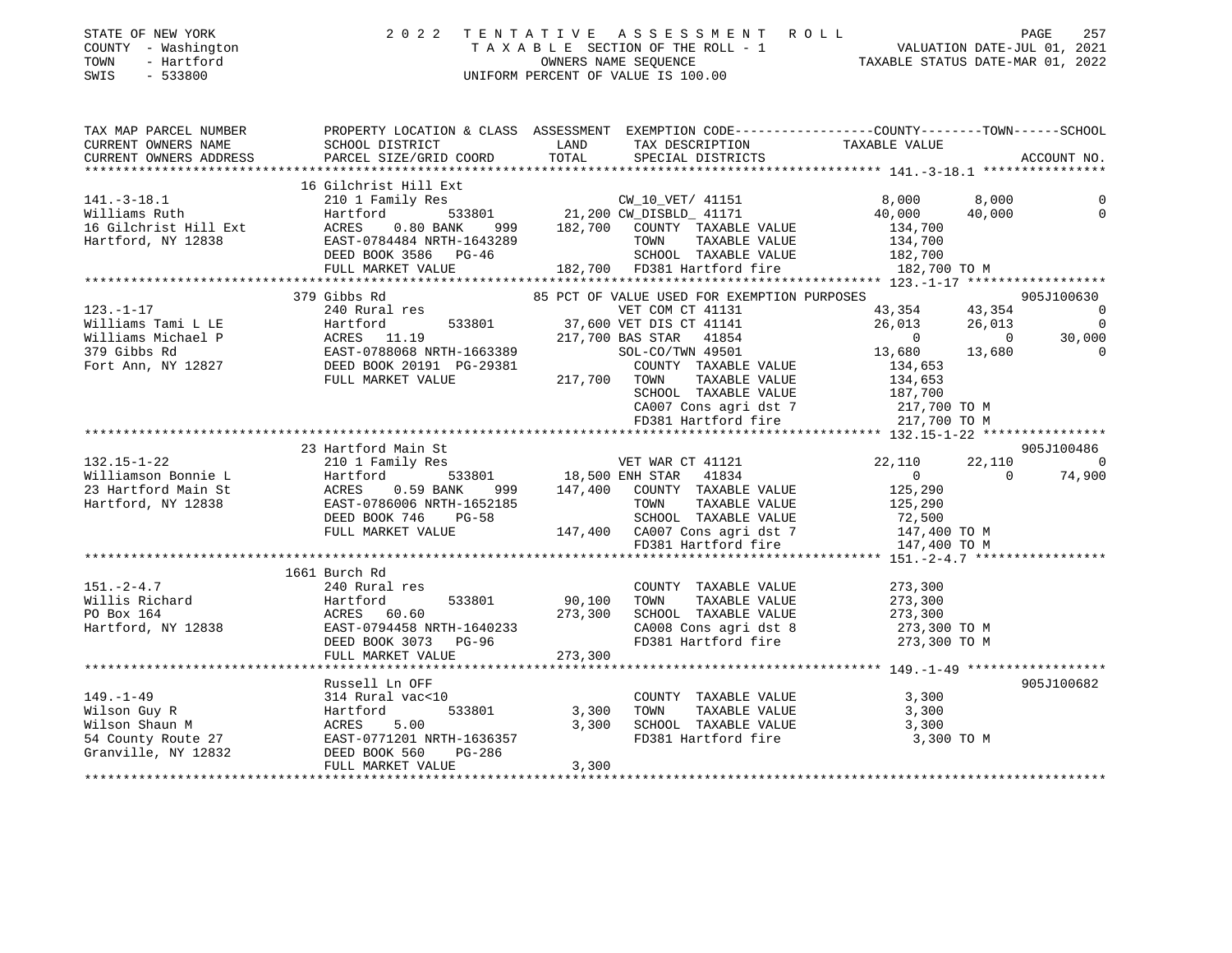| STATE OF NEW YORK                             | 2 0 2 2                                                                                         | TENTATIVE | A S S E S S M E N T<br>R O L L     |                                  | PAGE           | 258         |
|-----------------------------------------------|-------------------------------------------------------------------------------------------------|-----------|------------------------------------|----------------------------------|----------------|-------------|
| COUNTY - Washington                           |                                                                                                 |           | TAXABLE SECTION OF THE ROLL - 1    | VALUATION DATE-JUL 01, 2021      |                |             |
| - Hartford<br>TOWN                            |                                                                                                 |           | OWNERS NAME SEQUENCE               | TAXABLE STATUS DATE-MAR 01, 2022 |                |             |
| SWIS<br>$-533800$                             |                                                                                                 |           | UNIFORM PERCENT OF VALUE IS 100.00 |                                  |                |             |
| TAX MAP PARCEL NUMBER                         |                                                                                                 |           |                                    |                                  |                |             |
|                                               | PROPERTY LOCATION & CLASS ASSESSMENT EXEMPTION CODE---------------COUNTY-------TOWN------SCHOOL | LAND      |                                    | TAXABLE VALUE                    |                |             |
| CURRENT OWNERS NAME<br>CURRENT OWNERS ADDRESS | SCHOOL DISTRICT<br>PARCEL SIZE/GRID COORD                                                       | TOTAL     | TAX DESCRIPTION                    |                                  |                |             |
|                                               |                                                                                                 |           | SPECIAL DISTRICTS                  |                                  |                | ACCOUNT NO. |
|                                               | 8311 State Route 40                                                                             |           |                                    |                                  |                | 905J100625  |
| $123. - 1 - 14$                               | 210 1 Family Res                                                                                |           | BAS STAR<br>41854                  | $\mathbf 0$                      | $\Omega$       | 30,000      |
| Wilson Kristi L                               | 533801<br>Hartford                                                                              | 24,000    | COUNTY TAXABLE VALUE               | 176,600                          |                |             |
| 8311 State Route 40                           | Sub Div Lot 3                                                                                   | 176,600   | TOWN<br>TAXABLE VALUE              | 176,600                          |                |             |
| Granville, NY 12832                           | 3133/293                                                                                        |           | SCHOOL TAXABLE VALUE               | 146,600                          |                |             |
|                                               | ACRES<br>1.33 BANK<br>999                                                                       |           | CA007 Cons agri dst 7              | 176,600 ТО М                     |                |             |
|                                               | EAST-0789652 NRTH-1657075                                                                       |           | FD381 Hartford fire                | 176,600 TO M                     |                |             |
|                                               | DEED BOOK 3425 PG-278                                                                           |           |                                    |                                  |                |             |
|                                               | FULL MARKET VALUE                                                                               | 176,600   |                                    |                                  |                |             |
|                                               |                                                                                                 |           |                                    |                                  |                |             |
|                                               | 587 Warren Rd                                                                                   |           |                                    |                                  |                | 905J100480  |
| $114. - 1 - 15$                               | 112 Dairy farm                                                                                  |           | AG DIST<br>41720                   | 129,831                          | 129,831        | 129,831     |
| Wilson Lee M Trustee                          | 533801<br>Hartford                                                                              |           | 41834<br>262,700 ENH STAR          | 0                                | $\overline{0}$ | 74,900      |
| Wilson Kitty Trustee                          | ACRES 213.40                                                                                    | 391,900   | COUNTY TAXABLE VALUE               | 262,069                          |                |             |
| 587 Warren Rd                                 | EAST-0790945 NRTH-1666109                                                                       |           | TAXABLE VALUE<br>TOWN              | 262,069                          |                |             |
| Fort Ann, NY 12827                            | DEED BOOK 20200 PG-6520                                                                         |           | SCHOOL TAXABLE VALUE               | 187,169                          |                |             |
|                                               | FULL MARKET VALUE                                                                               | 391,900   | CA007 Cons agri dst 7              | 262,069 TO M                     |                |             |
| MAY BE SUBJECT TO PAYMENT                     |                                                                                                 |           | 129,831 EX                         |                                  |                |             |
| UNDER AGDIST LAW TIL 2026                     |                                                                                                 |           | FD381 Hartford fire                | 391,900 TO M                     |                |             |
|                                               |                                                                                                 |           |                                    |                                  |                |             |
|                                               | 78 Winch Way                                                                                    |           |                                    |                                  |                | 905J100077  |
| $149. - 1 - 26.1$                             | 210 1 Family Res                                                                                |           | COUNTY TAXABLE VALUE               | 38,100                           |                |             |
| Winch Charles Estate                          | 533801<br>Hartford                                                                              | 27,000    | TOWN<br>TAXABLE VALUE              | 38,100                           |                |             |
| Boucher Brian D                               | ACRES<br>7.80                                                                                   | 38,100    | SCHOOL TAXABLE VALUE               | 38,100                           |                |             |
| C/O Brian Boucher                             | EAST-0780490 NRTH-1636463                                                                       |           | FD381 Hartford fire                | 38,100 TO M                      |                |             |
| 7785 State Route 40                           | DEED BOOK 931<br>PG-238                                                                         |           |                                    |                                  |                |             |
| Hartford, NY 12838                            | FULL MARKET VALUE                                                                               | 38,100    |                                    |                                  |                |             |
|                                               |                                                                                                 |           |                                    |                                  |                |             |
|                                               | Gilchrist Hill Ext                                                                              |           |                                    |                                  |                | 905J100195  |
| $141. - 3 - 18$                               | 311 Res vac land                                                                                |           | COUNTY TAXABLE VALUE               | 1,000                            |                |             |
| Winchell George                               | Hartford<br>533801                                                                              | 1,000     | TAXABLE VALUE<br>TOWN              | 1,000                            |                |             |
| 1335 County Route 23                          | FRNT 167.00 DPTH 138.00                                                                         | 1,000     | SCHOOL TAXABLE VALUE               | 1,000                            |                |             |
| Granville, NY 12832                           | EAST-0784628 NRTH-1643513                                                                       |           | FD381 Hartford fire                | 1,000 TO M                       |                |             |
|                                               | DEED BOOK 749<br><b>PG-292</b>                                                                  |           |                                    |                                  |                |             |
|                                               | FULL MARKET VALUE                                                                               | 1,000     |                                    |                                  |                |             |
|                                               | ************************                                                                        |           |                                    |                                  |                |             |
|                                               | 319 County Route 19                                                                             |           |                                    |                                  |                | 905J100683  |
| $149. - 1 - 14$                               | 210 1 Family Res                                                                                |           | ENH STAR<br>41834                  | $\overline{0}$                   | $\Omega$       | 74,900      |
| Winchell Harold L                             | 533801<br>Hartford                                                                              | 24,000    | COUNTY TAXABLE VALUE               | 128,800                          |                |             |
| Winchell Beatrice E                           | 463/216 480/459                                                                                 | 128,800   | TOWN<br>TAXABLE VALUE              | 128,800                          |                |             |
| 319 County Route 19                           | 0.98<br>ACRES                                                                                   |           | SCHOOL TAXABLE VALUE               | 53,900                           |                |             |
| Fort Ann, NY 12827                            | EAST-0774616 NRTH-1638618                                                                       |           | CA007 Cons agri dst 7              | 128,800 TO M                     |                |             |
|                                               | FULL MARKET VALUE                                                                               |           | 128,800 FD381 Hartford fire        | 128,800 TO M                     |                |             |
|                                               |                                                                                                 |           |                                    |                                  |                |             |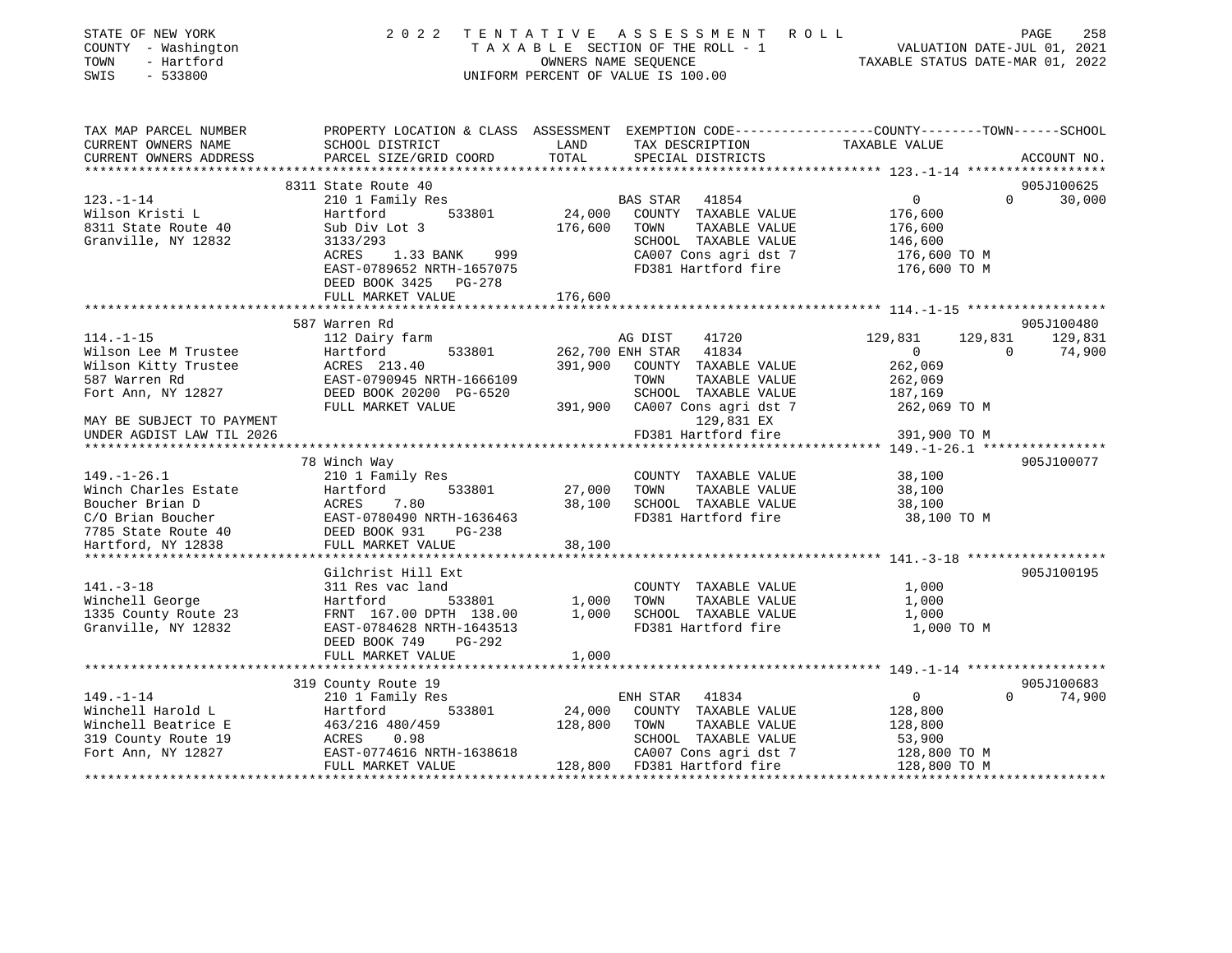| STATE OF NEW YORK<br>COUNTY - Washington<br>- Hartford<br>TOWN<br>SWIS<br>$-533800$ | 2022                                                                                                                        |                | TENTATIVE ASSESSMENT ROLL<br>UNIFORM PERCENT OF VALUE IS 100.00 |                  | PAGE                               | 259    |
|-------------------------------------------------------------------------------------|-----------------------------------------------------------------------------------------------------------------------------|----------------|-----------------------------------------------------------------|------------------|------------------------------------|--------|
| TAX MAP PARCEL NUMBER                                                               | PROPERTY LOCATION & CLASS ASSESSMENT EXEMPTION CODE-----------------COUNTY-------TOWN------SCHOOL                           |                |                                                                 |                  |                                    |        |
| CURRENT OWNERS NAME<br>CURRENT OWNERS ADDRESS                                       | SCHOOL DISTRICT<br>PARCEL SIZE/GRID COORD                                                                                   | LAND<br>TOTAL  | TAX DESCRIPTION TAXABLE VALUE<br>SPECIAL DISTRICTS              |                  | ACCOUNT NO.                        |        |
|                                                                                     |                                                                                                                             |                |                                                                 |                  |                                    |        |
|                                                                                     | 89 Warren Rd                                                                                                                |                |                                                                 |                  | 905J100515                         |        |
| $122. - 1 - 12$                                                                     | 113 Cattle farm                                                                                                             |                | 41720<br>AG DIST                                                | 72,458           | 72,458                             | 72,458 |
| Windy Lea Properties, LLC                                                           | Hartford                                                                                                                    | 533801 135,200 | COUNTY TAXABLE VALUE                                            | 161,242          |                                    |        |
| 89 Warren Rd                                                                        | ACRES 88.80                                                                                                                 | 233,700 TOWN   | TAXABLE VALUE                                                   | 161,242          |                                    |        |
| Fort Ann, NY 12827                                                                  | EAST-0780394 NRTH-1663219<br>EAST-0780394 NRTH-1663219 SCHOOL<br>DEED BOOK 3904 PG-158 CA007 C<br>FULL MARKET VALUE 233,700 |                | SCHOOL TAXABLE VALUE                                            | 161,242          |                                    |        |
|                                                                                     |                                                                                                                             |                | CA007 Cons agri dst 7 161,242 TO M<br>72,458 EX                 |                  |                                    |        |
| MAY BE SUBJECT TO PAYMENT<br>UNDER AGDIST LAW TIL 2026                              |                                                                                                                             |                | FD381 Hartford fire                                             | 233,700 TO M     |                                    |        |
|                                                                                     |                                                                                                                             |                |                                                                 |                  |                                    |        |
|                                                                                     | 299 + 322 County Route 17                                                                                                   |                |                                                                 |                  | 905J100506                         |        |
| $122. - 1 - 16$                                                                     | 112 Dairy farm                                                                                                              |                | 41720<br>AG DIST                                                | 130,478          | 130,478<br>130,478                 |        |
| Windy Lea Properties, LLC                                                           | Hartford<br>533801                                                                                                          | 304,500        | COUNTY TAXABLE VALUE                                            | 560,122          |                                    |        |
|                                                                                     | ACRES 272.20                                                                                                                |                | 690,600 TOWN<br>TAXABLE VALUE                                   | 560,122          |                                    |        |
| 89 Warren Rd<br>Fort Ann, NY 12827                                                  | EAST-0776083 NRTH-1660345                                                                                                   |                | SCHOOL TAXABLE VALUE                                            | 560,122          |                                    |        |
|                                                                                     | DEED BOOK 3904 PG-154                                                                                                       |                | CA007 Cons agri dst 7                                           | 560,122 TO M     |                                    |        |
| MAY BE SUBJECT TO PAYMENT                                                           | FULL MARKET VALUE                                                                                                           |                | 130,478 EX                                                      |                  |                                    |        |
| UNDER AGDIST LAW TIL 2026                                                           |                                                                                                                             |                | FD381 Hartford fire                                             | 690,600 TO M     |                                    |        |
|                                                                                     |                                                                                                                             |                |                                                                 |                  |                                    |        |
|                                                                                     | 336 Hall Rd                                                                                                                 |                |                                                                 |                  |                                    |        |
| $122. - 1 - 28.5$                                                                   | 120 Field crops<br>Hartford<br>533801                                                                                       | 96,500         | 41720<br>AG DIST<br>COUNTY TAXABLE VALUE                        | 55,571<br>55,529 | 55,571 55,571                      |        |
| Windy Lea Properties, LLC                                                           | ACRES 83.50                                                                                                                 |                | 111,100 TOWN<br>TAXABLE VALUE                                   | 55,529           |                                    |        |
| 89 Warren Rd<br>Fort Ann, NY 12827                                                  | EAST-0774858 NRTH-1662961                                                                                                   |                | SCHOOL TAXABLE VALUE 55,529                                     |                  |                                    |        |
|                                                                                     | DEED BOOK 3904 PG-170                                                                                                       |                | CA007 Cons agri dst 7                                           | 55,529 TO M      |                                    |        |
| MAY BE SUBJECT TO PAYMENT                                                           | FULL MARKET VALUE                                                                                                           |                | 111,100<br>55,571 EX                                            |                  |                                    |        |
| UNDER AGDIST LAW TIL 2026                                                           |                                                                                                                             |                | FD381 Hartford fire                                             | 111,100 TO M     |                                    |        |
|                                                                                     |                                                                                                                             |                |                                                                 |                  |                                    |        |
|                                                                                     | State Route 149                                                                                                             |                |                                                                 |                  | 905J202523                         |        |
| $131. - 1 - 13.7$                                                                   | 105 Vac farmland                                                                                                            |                | 41720<br>AG DIST                                                | 60,837           | 60,837 60,837                      |        |
| Windy Lea Properties, LLC                                                           | Hartford<br>533801                                                                                                          |                | 98,500 COUNTY TAXABLE VALUE                                     | 37,663           |                                    |        |
| 89 Warren Rd                                                                        | ACRES 88.10                                                                                                                 | 98,500         | TOWN<br>TAXABLE VALUE                                           | 37,663           |                                    |        |
| Fort Ann, NY 12827                                                                  | EAST-0769709 NRTH-1653245                                                                                                   |                | SCHOOL TAXABLE VALUE 37,663                                     |                  |                                    |        |
|                                                                                     | DEED BOOK 3904 PG-162                                                                                                       |                | CA007 Cons agri dst 7                                           | 37,663 TO M      |                                    |        |
| MAY BE SUBJECT TO PAYMENT                                                           | FULL MARKET VALUE                                                                                                           | 98,500         | 60,837 EX<br>FD381 Hartford fire                                | 98,500 TO M      |                                    |        |
| UNDER AGDIST LAW TIL 2026                                                           |                                                                                                                             |                |                                                                 |                  |                                    |        |
|                                                                                     | 241 County Route 19                                                                                                         |                |                                                                 |                  |                                    |        |
| $149 - 1 - 101$                                                                     | 240 Rural res                                                                                                               |                | RAS STAR 41854                                                  |                  | $\Omega$ and $\Omega$ and $\Omega$ |        |

|                     | 241 County Route 19       |                                   |              |
|---------------------|---------------------------|-----------------------------------|--------------|
| 149. - 1 - 10. 1    | 240 Rural res             | 41854<br>BAS STAR                 | 30,000       |
| Winn Stephen C      | 533801<br>Hartford        | 48,600<br>TAXABLE VALUE<br>COUNTY | 174,600      |
| Winn Sandra A       | 850/10                    | 174,600<br>TOWN<br>TAXABLE VALUE  | 174,600      |
| 241 County Route 19 | 19.70<br>ACRES            | TAXABLE VALUE<br>SCHOOL           | 144,600      |
| Fort Ann, NY 12827  | EAST-0773134 NRTH-1639448 | FD381 Hartford fire               | 174,600 TO M |
|                     | DEED BOOK 902<br>$PG-36$  |                                   |              |
|                     | FULL MARKET VALUE         | 174,600                           |              |

FULL MARKET VALUE 174,600 \*\*\*\*\*\*\*\*\*\*\*\*\*\*\*\*\*\*\*\*\*\*\*\*\*\*\*\*\*\*\*\*\*\*\*\*\*\*\*\*\*\*\*\*\*\*\*\*\*\*\*\*\*\*\*\*\*\*\*\*\*\*\*\*\*\*\*\*\*\*\*\*\*\*\*\*\*\*\*\*\*\*\*\*\*\*\*\*\*\*\*\*\*\*\*\*\*\*\*\*\*\*\*\*\*\*\*\*\*\*\*\*\*\*\*\*\*\*\*\*\*\*\*\*\*\*\*\*\*\*\*\*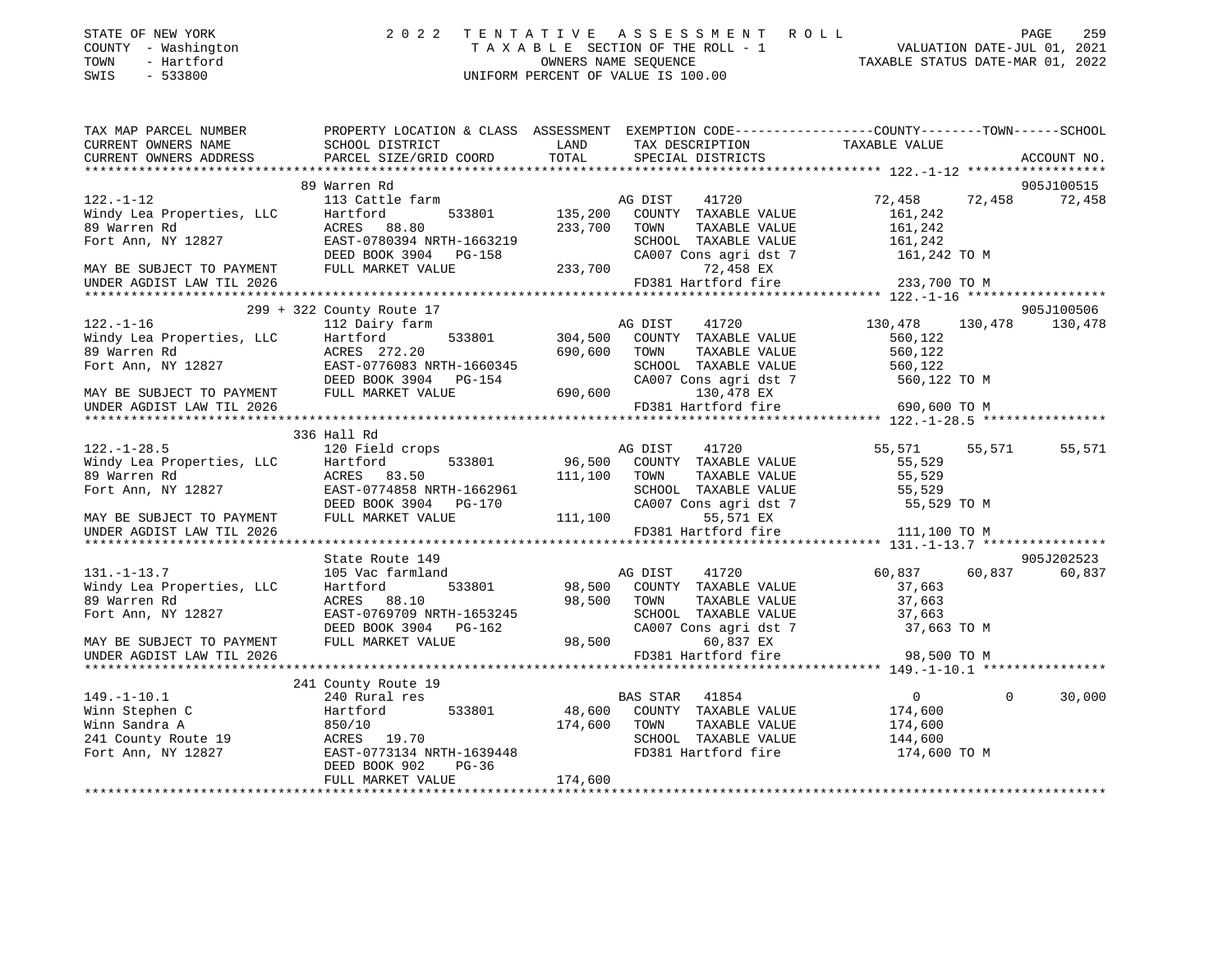| STATE OF NEW YORK<br>COUNTY - Washington<br>TOWN - Hartford<br>SWIS - 533800                                                                                |                                                                                                                                                                                                                                                                        | 2022 TENTATIVE ASSESSMENT ROLL<br>T A X A B L E SECTION OF THE ROLL - 1<br>OWNERS NAME SEQUENCE TAXABLE STATUS DATE-MAR 01, 2022<br>UNIFORM PERCENT OF VALUE IS 100.00 |                                                                                              | 260<br>PAGE                     |
|-------------------------------------------------------------------------------------------------------------------------------------------------------------|------------------------------------------------------------------------------------------------------------------------------------------------------------------------------------------------------------------------------------------------------------------------|------------------------------------------------------------------------------------------------------------------------------------------------------------------------|----------------------------------------------------------------------------------------------|---------------------------------|
| TAX MAP PARCEL NUMBER<br>CURRENT OWNERS NAME<br>CURRENT OWNERS ADDRESS                                                                                      | PROPERTY LOCATION & CLASS ASSESSMENT EXEMPTION CODE----------------COUNTY-------TOWN-----SCHOOL<br>SCHOOL DISTRICT<br>PARCEL SIZE/GRID COORD                                                                                                                           | LAND TAX DESCRIPTION TAXABLE VALUE COORD TOTAL SPECIAL DISTRICTS                                                                                                       |                                                                                              | ACCOUNT NO.                     |
|                                                                                                                                                             | 3572 State Route 196                                                                                                                                                                                                                                                   |                                                                                                                                                                        |                                                                                              |                                 |
|                                                                                                                                                             |                                                                                                                                                                                                                                                                        |                                                                                                                                                                        | $\overline{0}$<br>$\Omega$                                                                   | 74,900                          |
|                                                                                                                                                             | 140.-1-27.1<br>Woodcock James E 196 Hartford<br>3572 State Route 196 FRNT 150.00 DPTH 250.00 139,600 TOWN TAXABLE VALUE<br>Fort Ann, NY 12827 EAST-0772440 NRTH-1644852 SCHOOL TAXABLE VALUE<br>DEED BOOK 826 PG-273 FD381 Hartford fi<br>FULL MARKET VALUE 139,600    | TAXABLE VALUE                                                                                                                                                          | 139,600<br>139,600<br>64,700<br>139,600 TO M                                                 |                                 |
|                                                                                                                                                             |                                                                                                                                                                                                                                                                        |                                                                                                                                                                        |                                                                                              |                                 |
|                                                                                                                                                             | State Route 196<br>140.-1-27.2<br>Woodcock James E Hartford 533801 18,000 TOWN TAXABLE VALUE<br>3572 State Route 196 ACRES 2.32<br>Fort Ann, NY 12827 EAST-0772579 NRTH-1644844 FD381 Hartford fire<br>DEED BOOK 826 PG-270<br>THE MANUST VALUE<br>THE MANUS           | FD381 Hartford fire                                                                                                                                                    | 42,700<br>42,700<br>42,700<br>42,700 TO M                                                    |                                 |
|                                                                                                                                                             |                                                                                                                                                                                                                                                                        |                                                                                                                                                                        |                                                                                              |                                 |
| $114. -1 -17$<br>Wooddell Michael D<br>Wooddell Louise<br>406 Warren Rd<br>Fort Ann, NY 12827<br>MAY BE SUBJECT TO PAYMENT<br>UNDER AGDIST LAW TIL 2026     | 5 Durkee Ln<br>112 Dairy farm<br>Hartford 533801 218,100 COUNTY TAXABLE VALUE<br>ACRES 165.90 370,000 TOWN TAXABLE VALUE<br>EAST-0786731 NRTH-1665359 SCHOOL TAXABLE VALUE<br>DEED BOOK 829 PG-123 CA007 Cons agri dst 7<br>FULL MARKET VALUE 370,000 19991 134,221 EX | 41720<br>AG DIST<br>TAXABLE VALUE<br>SCHOOL TAXABLE VALUE<br>CA007 Cons agri dst 7<br>FD381 Hartford fire                                                              | 134,221<br>235,779<br>$235, 779$<br>$235, 779$<br>$235, 779$<br>235,779 TO M<br>370,000 TO M | 905J100696<br>134, 221 134, 221 |
|                                                                                                                                                             |                                                                                                                                                                                                                                                                        |                                                                                                                                                                        |                                                                                              |                                 |
| $114. - 1 - 17.1$<br>Wooddell Michael D<br>Wooddell Louise<br>406 Warren Rd<br>Fort Ann, NY 12827<br>MAY BE SUBJECT TO PAYMENT<br>UNDER AGDIST LAW TIL 2026 | Warren Rd<br>105 Vac farmland<br>Hartford 533801 197,200 COUNTY TAXABLE VALUE<br>1800/67 199,200 TOWN TAXABLE VALUE<br>ACRES 145.20 SCHOOL TAXABLE VALUE<br>EAST-0788887 NRTH-1665699 CA007 Cons agri dst 7<br>DEED BOOK 1800 PG-81 130,94                             | TAXABLE VALUE<br>SCHOOL TAXABLE VALUE<br>CA007 Cons agri dst 7                                                                                                         | 130,940 130,940 130,940<br>68,260<br>68,260<br>68,260<br>68,260 TO M<br>199,200 TO M         |                                 |
|                                                                                                                                                             |                                                                                                                                                                                                                                                                        |                                                                                                                                                                        |                                                                                              |                                 |
| $123. - 1 - 16.4$                                                                                                                                           | 368 Warren Rd<br>120 Field crops                                                                                                                                                                                                                                       | 41720<br>AG DIST<br>TAXABLE VALUE<br>SCHOOL TAXABLE VALUE<br>CA007 Cons agri dst 7                                                                                     | 17,975<br>60,125<br>60,125<br>60,125<br>60,125 TO M                                          | 17,975 17,975                   |
| MAY BE SUBJECT TO PAYMENT<br>UNDER AGDIST LAW TIL 2026                                                                                                      |                                                                                                                                                                                                                                                                        | FD381 Hartford fire                                                                                                                                                    | 78,100 TO M                                                                                  |                                 |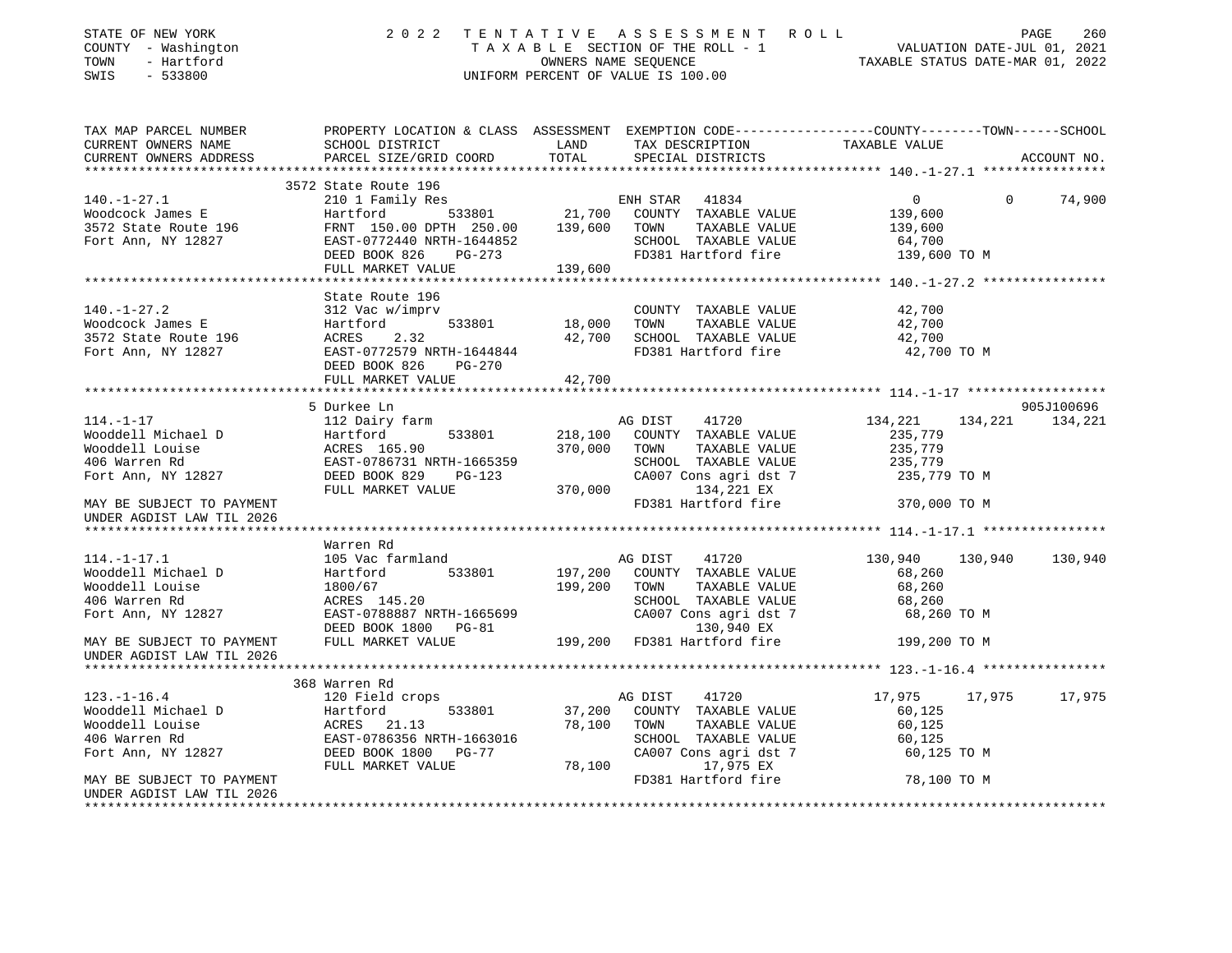| STATE OF NEW YORK<br>COUNTY - Washington<br>- Hartford<br>TOWN<br>$-533800$<br>SWIS |                                                     | OWNERS NAME SEOUENCE | 2022 TENTATIVE ASSESSMENT ROLL<br>TAXABLE SECTION OF THE ROLL - 1<br>UNIFORM PERCENT OF VALUE IS 100.00            | PAGE 261<br>VALUATION DATE-JUL 01, 2021<br>TAXABLE STATUS DATE-MAR 01 00000 | PAGE<br>261        |
|-------------------------------------------------------------------------------------|-----------------------------------------------------|----------------------|--------------------------------------------------------------------------------------------------------------------|-----------------------------------------------------------------------------|--------------------|
| TAX MAP PARCEL NUMBER<br>CURRENT OWNERS NAME                                        | SCHOOL DISTRICT                                     | LAND                 | PROPERTY LOCATION & CLASS ASSESSMENT EXEMPTION CODE----------------COUNTY-------TOWN-----SCHOOL<br>TAX DESCRIPTION | TAXABLE VALUE                                                               |                    |
| CURRENT OWNERS ADDRESS                                                              | PARCEL SIZE/GRID COORD                              | TOTAL                | SPECIAL DISTRICTS                                                                                                  |                                                                             | ACCOUNT NO.        |
|                                                                                     | 406 Warren Rd                                       |                      |                                                                                                                    |                                                                             |                    |
| $123. - 1 - 16.5$                                                                   | 210 1 Family Res                                    |                      | AGED-CO/TN 41801                                                                                                   | 113,450<br>113,450                                                          | 0                  |
| Wooddell Michael D                                                                  | 533801<br>Hartford                                  | 24,500 ENH STAR      | 41834                                                                                                              | $\overline{0}$                                                              | $\Omega$<br>74,900 |
| Wooddell Louise                                                                     | ACRES<br>1.50                                       | 226,900              | COUNTY TAXABLE VALUE                                                                                               | 113,450                                                                     |                    |
| 406 Warren Rd                                                                       | EAST-0786755 NRTH-1663437                           |                      | TAXABLE VALUE<br>TOWN                                                                                              | 113,450                                                                     |                    |
| Fort Ann, NY 12827                                                                  | DEED BOOK 651<br>PG-87                              |                      | SCHOOL TAXABLE VALUE                                                                                               | 152,000                                                                     |                    |
|                                                                                     | FULL MARKET VALUE                                   |                      | 226,900 CA007 Cons agri dst 7                                                                                      | 226,900 ТО М                                                                |                    |
|                                                                                     |                                                     |                      | FD381 Hartford fire                                                                                                | 226,900 TO M                                                                |                    |
|                                                                                     | 360 Warren Rd                                       |                      |                                                                                                                    |                                                                             |                    |
| $123. - 1 - 16.6$                                                                   | 210 1 Family Res                                    |                      | COUNTY TAXABLE VALUE                                                                                               | 125,000                                                                     |                    |
| Wooddell Paul E                                                                     | 533801<br>Hartford                                  | 23,100               | TOWN<br>TAXABLE VALUE                                                                                              | 125,000                                                                     |                    |
| 5 Durkee Ln                                                                         | LOT B                                               | 125,000              | SCHOOL TAXABLE VALUE                                                                                               | 125,000                                                                     |                    |
| Fort Ann, NY 12827                                                                  | ACRES 1.02                                          |                      | CA007 Cons agri dst 7                                                                                              | 125,000 TO M                                                                |                    |
|                                                                                     | EAST-0785950 NRTH-1662976                           |                      | FD381 Hartford fire                                                                                                | 125,000 TO M                                                                |                    |
|                                                                                     | DEED BOOK 1941 PG-232                               |                      |                                                                                                                    |                                                                             |                    |
|                                                                                     | FULL MARKET VALUE                                   | 125,000              |                                                                                                                    |                                                                             |                    |
|                                                                                     |                                                     |                      |                                                                                                                    |                                                                             |                    |
|                                                                                     | 104 Hartford Main St                                |                      |                                                                                                                    |                                                                             | 905J100457         |
| $132.11 - 3 - 5$                                                                    | 210 1 Family Res                                    |                      | COUNTY TAXABLE VALUE                                                                                               | 63,600                                                                      |                    |
| Woods Bonnie L                                                                      | 533801<br>Hartford                                  | 17,500               | TOWN<br>TAXABLE VALUE                                                                                              | 63,600                                                                      |                    |
| 104 Hartford Main St                                                                | BLA 876/186                                         | 63,600               | SCHOOL TAXABLE VALUE                                                                                               | 63,600                                                                      |                    |
| Granville, NY 12832                                                                 | FRNT 66.00 DPTH 238.00<br>EAST-0787037 NRTH-1653988 |                      | CA007 Cons agri dst 7<br>FD381 Hartford fire                                                                       | 63,600 TO M<br>63,600 TO M                                                  |                    |
|                                                                                     | DEED BOOK 20200 PG-6024                             |                      |                                                                                                                    |                                                                             |                    |
|                                                                                     | FULL MARKET VALUE                                   | 63,600               |                                                                                                                    |                                                                             |                    |
|                                                                                     |                                                     |                      |                                                                                                                    |                                                                             |                    |
|                                                                                     | 1461 Baldwin Corners Rd                             |                      |                                                                                                                    |                                                                             | 905J100492         |
| $122. - 1 - 1$                                                                      | 283 Res w/Comuse                                    |                      | BAS STAR<br>41854                                                                                                  | $\overline{0}$                                                              | 30,000<br>$\Omega$ |
| Woodward Randy S                                                                    | Hartford<br>533801                                  |                      | 21,700 COUNTY TAXABLE VALUE                                                                                        | 146,900                                                                     |                    |
| 1461 Baldwin Corners Rd                                                             | FRNT 192.00 DPTH 195.00                             | 146,900              | TOWN<br>TAXABLE VALUE                                                                                              | 146,900                                                                     |                    |
| Fort Ann, NY 12827                                                                  | EAST-0770275 NRTH-1663530                           |                      | SCHOOL TAXABLE VALUE                                                                                               | 116,900                                                                     |                    |
|                                                                                     | DEED BOOK 825 PG-206                                |                      | FD381 Hartford fire                                                                                                | 146,900 TO M                                                                |                    |
|                                                                                     | FULL MARKET VALUE                                   | 146,900              |                                                                                                                    |                                                                             |                    |
|                                                                                     |                                                     |                      |                                                                                                                    |                                                                             |                    |
|                                                                                     | 1460 Baldwin Corners Rd                             |                      |                                                                                                                    |                                                                             |                    |
| $122. - 1 - 33.5$                                                                   | 314 Rural vac<10                                    |                      | COUNTY TAXABLE VALUE                                                                                               | 15,000                                                                      |                    |
| Woodward Randy S<br>Bassett Lisa M                                                  | Hartford<br>533801<br>4.00<br>ACRES                 | 15,000<br>15,000     | TOWN<br>TAXABLE VALUE<br>SCHOOL TAXABLE VALUE                                                                      | 15,000<br>15,000                                                            |                    |
| 1461 Baldwin Corners Rd                                                             | EAST-0770270 NRTH-1663203                           |                      | FD381 Hartford fire                                                                                                | 15,000 TO M                                                                 |                    |
| Fort Ann, NY 12827                                                                  | DEED BOOK 1849 PG-224                               |                      |                                                                                                                    |                                                                             |                    |
|                                                                                     | FULL MARKET VALUE                                   | 15,000               |                                                                                                                    |                                                                             |                    |
|                                                                                     |                                                     |                      |                                                                                                                    |                                                                             |                    |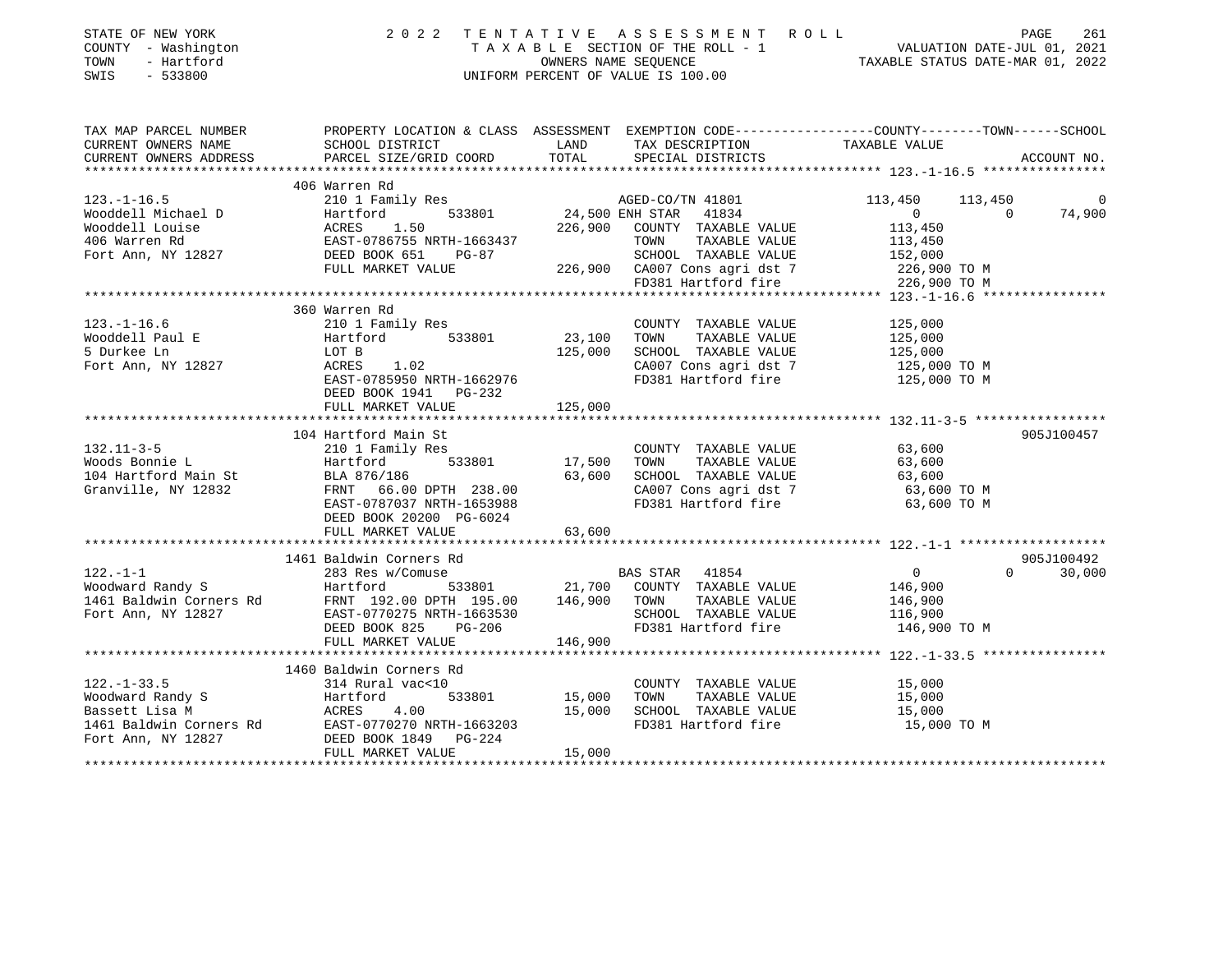| STATE OF NEW YORK<br>COUNTY - Washington<br>TOWN<br>- Hartford<br>SWIS<br>$-533800$ |                                                                                                                    | OWNERS NAME SEQUENCE | 2022 TENTATIVE ASSESSMENT ROLL<br>TAXABLE SECTION OF THE ROLL - 1<br>UNIFORM PERCENT OF VALUE IS 100.00 | VALUATION DATE-JUL 01, 2021<br>TAXABLE STATUS DATE-MAR 01, 2022 | PAGE<br>262        |
|-------------------------------------------------------------------------------------|--------------------------------------------------------------------------------------------------------------------|----------------------|---------------------------------------------------------------------------------------------------------|-----------------------------------------------------------------|--------------------|
| TAX MAP PARCEL NUMBER<br>CURRENT OWNERS NAME                                        | PROPERTY LOCATION & CLASS ASSESSMENT EXEMPTION CODE----------------COUNTY-------TOWN-----SCHOOL<br>SCHOOL DISTRICT | LAND                 | TAX DESCRIPTION                                                                                         | TAXABLE VALUE                                                   |                    |
| CURRENT OWNERS ADDRESS<br>**********************                                    | PARCEL SIZE/GRID COORD                                                                                             | TOTAL                | SPECIAL DISTRICTS                                                                                       |                                                                 | ACCOUNT NO.        |
|                                                                                     | Baldwin Corners Rd                                                                                                 |                      |                                                                                                         |                                                                 |                    |
| $122. - 1 - 33.8$                                                                   | 314 Rural vac<10                                                                                                   |                      | COUNTY TAXABLE VALUE                                                                                    | 15,600                                                          |                    |
| Woodward Randy S                                                                    | Hartford<br>533801                                                                                                 | 15,600               | TOWN<br>TAXABLE VALUE                                                                                   | 15,600                                                          |                    |
| Bassett Lisa M                                                                      | ACRES<br>5.00                                                                                                      | 15,600               | SCHOOL TAXABLE VALUE                                                                                    | 15,600                                                          |                    |
| 1461 Baldwin Corners Rd                                                             | EAST-0770213 NRTH-1663943                                                                                          |                      | FD381 Hartford fire                                                                                     | 15,600 TO M                                                     |                    |
| Fort Ann, NY 12827                                                                  | DEED BOOK 2463 PG-257                                                                                              |                      |                                                                                                         |                                                                 |                    |
| ************************                                                            | FULL MARKET VALUE                                                                                                  | 15,600               |                                                                                                         |                                                                 |                    |
|                                                                                     | Baldwin Corners Rd                                                                                                 |                      |                                                                                                         |                                                                 |                    |
| $122. - 1 - 33.9$                                                                   | 311 Res vac land                                                                                                   |                      | COUNTY TAXABLE VALUE                                                                                    | 14,200                                                          |                    |
| Woodward Randy S                                                                    | Hartford<br>533801                                                                                                 | 14,200               | TOWN<br>TAXABLE VALUE                                                                                   | 14,200                                                          |                    |
| Bassett Lisa M                                                                      | Subdivision: Lot 2                                                                                                 | 14,200               | SCHOOL TAXABLE VALUE                                                                                    | 14,200                                                          |                    |
| 1461 Baldwin Corners Rd                                                             | ACRES<br>2.90                                                                                                      |                      | FD381 Hartford fire                                                                                     | 14,200 TO M                                                     |                    |
| Fort Ann, NY 12827                                                                  | EAST-0769870 NRTH-1663120                                                                                          |                      |                                                                                                         |                                                                 |                    |
|                                                                                     | DEED BOOK 3394 PG-259                                                                                              |                      |                                                                                                         |                                                                 |                    |
|                                                                                     | FULL MARKET VALUE                                                                                                  | 14,200               |                                                                                                         |                                                                 |                    |
|                                                                                     | 3456 State Route 196                                                                                               |                      |                                                                                                         |                                                                 | 905J100180         |
| $140. - 1 - 40$                                                                     | 210 1 Family Res                                                                                                   |                      | COUNTY TAXABLE VALUE                                                                                    | 125,000                                                         |                    |
| Wright Asa                                                                          | 533801<br>Hartford                                                                                                 | 12,900               | TOWN<br>TAXABLE VALUE                                                                                   | 125,000                                                         |                    |
| 3456 State Route 196                                                                | FRNT 142.00 DPTH 112.00                                                                                            | 125,000              | SCHOOL TAXABLE VALUE                                                                                    | 125,000                                                         |                    |
| Fort Ann, NY 12827                                                                  | $0.31$ BANK<br>999<br>ACRES                                                                                        |                      | FD381 Hartford fire                                                                                     | 125,000 TO M                                                    |                    |
|                                                                                     | EAST-0770117 NRTH-1643591                                                                                          |                      |                                                                                                         |                                                                 |                    |
|                                                                                     | DEED BOOK 3944 PG-3                                                                                                |                      |                                                                                                         |                                                                 |                    |
|                                                                                     | FULL MARKET VALUE                                                                                                  | 125,000              |                                                                                                         |                                                                 |                    |
|                                                                                     | 109 Gilchrist Hill Ext                                                                                             |                      |                                                                                                         |                                                                 | 905J100701         |
| $141. - 3 - 13$                                                                     | 210 1 Family Res                                                                                                   |                      | BAS STAR 41854                                                                                          | $\overline{0}$                                                  | 30,000<br>$\Omega$ |
| Wright Bruce Trustee                                                                | Hartford 533801                                                                                                    | 26,900               | COUNTY TAXABLE VALUE                                                                                    | 209,800                                                         |                    |
| Wright Barbara Trustee                                                              | 513/206                                                                                                            | 209,800              | TAXABLE VALUE<br>TOWN                                                                                   | 209,800                                                         |                    |
| 109 Gilchrist Hill Ext                                                              | ACRES 1.92                                                                                                         |                      | SCHOOL TAXABLE VALUE                                                                                    | 179,800                                                         |                    |
| Hartford, NY 12838                                                                  | EAST-0785488 NRTH-1645476                                                                                          |                      | FD381 Hartford fire                                                                                     | 209,800 TO M                                                    |                    |
|                                                                                     | DEED BOOK 20200 PG-757                                                                                             |                      |                                                                                                         |                                                                 |                    |
|                                                                                     | FULL MARKET VALUE                                                                                                  | 209,800              |                                                                                                         |                                                                 |                    |
|                                                                                     | 326 County Route 19                                                                                                |                      |                                                                                                         |                                                                 |                    |
| $149. - 1 - 32.14$                                                                  | 210 1 Family Res                                                                                                   |                      | BAS STAR 41854                                                                                          | $\overline{0}$<br>$\Omega$                                      | 30,000             |
| Yattaw Jeffrey A                                                                    | 533801<br>Hartford                                                                                                 | 23,000               | COUNTY TAXABLE VALUE                                                                                    | 165,300                                                         |                    |
| Yattaw Vickie L                                                                     | $P/O$ LOT $2B$                                                                                                     | 165,300              | TOWN<br>TAXABLE VALUE                                                                                   | 165,300                                                         |                    |
| 326 County Route 19                                                                 | ACRES<br>$1.00$ BANK<br>999                                                                                        |                      | SCHOOL TAXABLE VALUE                                                                                    | 135,300                                                         |                    |
| Fort Ann, NY 12827                                                                  | EAST-0774654 NRTH-1638334                                                                                          |                      | CA006 Cons agri dst 6                                                                                   | 165,300 TO M                                                    |                    |
|                                                                                     | DEED BOOK 831<br>PG-62                                                                                             |                      | FD381 Hartford fire                                                                                     | 165,300 TO M                                                    |                    |
|                                                                                     | FULL MARKET VALUE                                                                                                  | 165,300              |                                                                                                         |                                                                 |                    |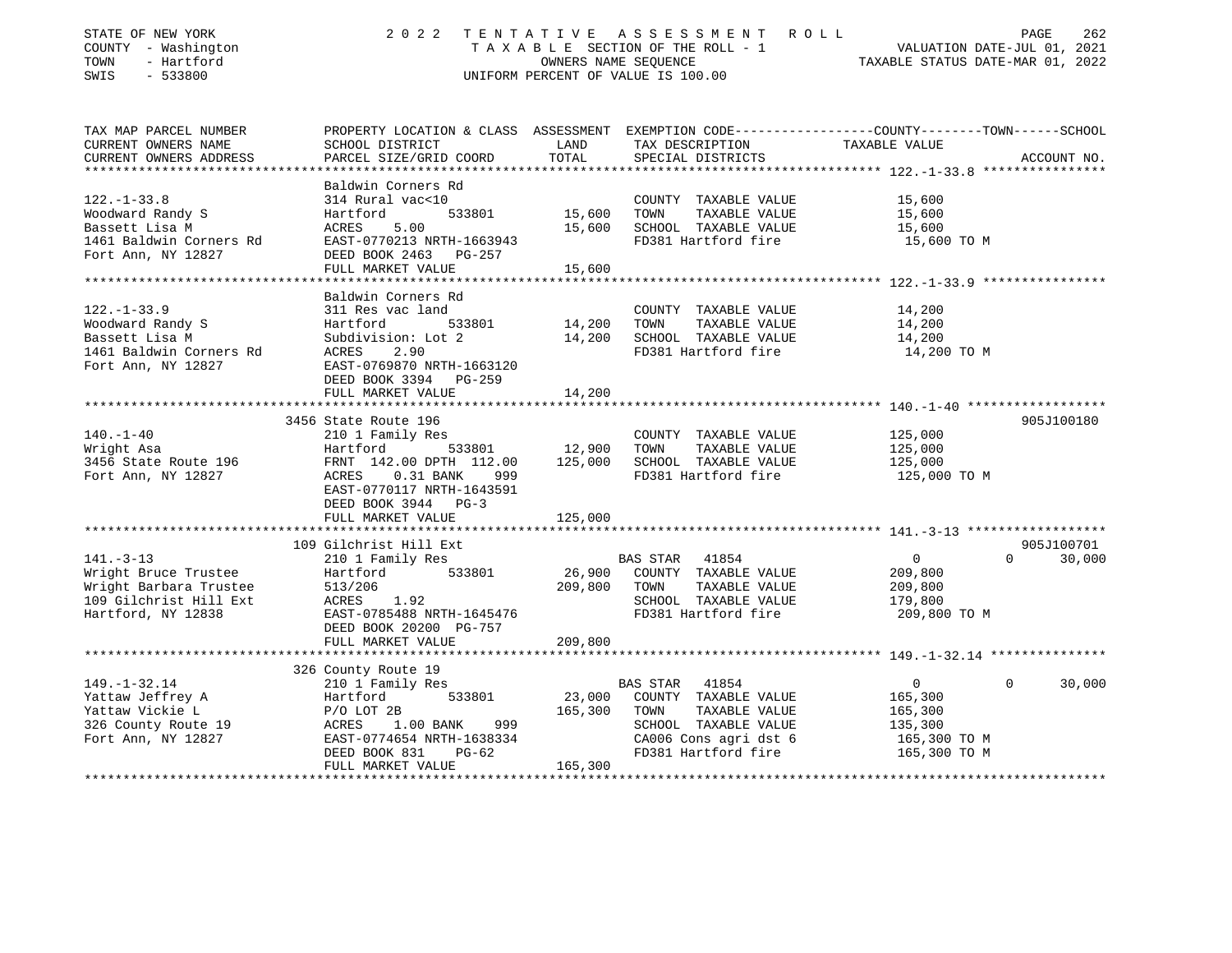| STATE OF NEW YORK<br>COUNTY - Washington<br>TOWN<br>- Hartford<br>SWIS<br>$-533800$                                                                                                                                                             | 2022 TENTATIVE                                                                                                                                                        |        | UNIFORM PERCENT OF VALUE IS 100.00                                                 | TENTATIVE ASSESSMENT ROLL<br>TAXABLE SECTION OF THE ROLL - 1 VALUATION DATE-JUL 01, 2021<br>OWNERS NAME SEQUENCE<br>TAXABLE STATUS DATE-MAR 01, 2022 |             |
|-------------------------------------------------------------------------------------------------------------------------------------------------------------------------------------------------------------------------------------------------|-----------------------------------------------------------------------------------------------------------------------------------------------------------------------|--------|------------------------------------------------------------------------------------|------------------------------------------------------------------------------------------------------------------------------------------------------|-------------|
|                                                                                                                                                                                                                                                 |                                                                                                                                                                       |        |                                                                                    |                                                                                                                                                      |             |
| CURRENT OWNERS ADDRESS PARCEL SIZE/GRID COORD                                                                                                                                                                                                   |                                                                                                                                                                       | TOTAL  | SPECIAL DISTRICTS                                                                  |                                                                                                                                                      | ACCOUNT NO. |
|                                                                                                                                                                                                                                                 |                                                                                                                                                                       |        |                                                                                    |                                                                                                                                                      |             |
|                                                                                                                                                                                                                                                 | 1610 Baldwin Corners Rd                                                                                                                                               |        |                                                                                    |                                                                                                                                                      | 905J100385  |
| $122. - 1 - 5$                                                                                                                                                                                                                                  | 270 Mfg housing                                                                                                                                                       |        | COUNTY TAXABLE VALUE                                                               | 69,700                                                                                                                                               |             |
| Yole James S II<br>1610 Pri                                                                                                                                                                                                                     | 533801<br>270 Mig 110<br>Hartford                                                                                                                                     |        | TAXABLE VALUE                                                                      | 69,700                                                                                                                                               |             |
| 1610 Baldwin Corners Rd<br>Fort Ann, NY 12827<br>Fort Ann, NY 12827<br>CA007 Cons agri dst 7<br>DEED BOOK 20200 PG-3739<br>FULL MARKET VALUE<br>FULL MARKET VALUE<br>FULL MARKET VALUE<br>FULL MARKET VALUE<br>FULL MARKET VALUE<br>FULL MARKET |                                                                                                                                                                       |        |                                                                                    |                                                                                                                                                      |             |
|                                                                                                                                                                                                                                                 |                                                                                                                                                                       |        |                                                                                    |                                                                                                                                                      |             |
|                                                                                                                                                                                                                                                 |                                                                                                                                                                       |        |                                                                                    |                                                                                                                                                      |             |
|                                                                                                                                                                                                                                                 |                                                                                                                                                                       |        |                                                                                    |                                                                                                                                                      |             |
|                                                                                                                                                                                                                                                 |                                                                                                                                                                       |        |                                                                                    |                                                                                                                                                      |             |
|                                                                                                                                                                                                                                                 | 1604 Baldwin Corners Rd                                                                                                                                               |        |                                                                                    |                                                                                                                                                      |             |
| $122. - 1 - 5.1$                                                                                                                                                                                                                                | 210 1 Family Res                                                                                                                                                      |        | BAS STAR 41854<br>533801 26,000 COUNTY TAXABLE VALUE<br>168.000 TOWN TAYARLE VILLE | $\overline{0}$<br>$\Omega$                                                                                                                           | 30,000      |
|                                                                                                                                                                                                                                                 |                                                                                                                                                                       |        |                                                                                    |                                                                                                                                                      |             |
|                                                                                                                                                                                                                                                 |                                                                                                                                                                       |        |                                                                                    |                                                                                                                                                      |             |
|                                                                                                                                                                                                                                                 |                                                                                                                                                                       |        |                                                                                    |                                                                                                                                                      |             |
| Vole Sandra (1997)<br>Total Hartford 533801 26,000 COUNTY TAXABLE VALUE 168,000<br>Fort Ann, NY 12827 EAST-077373 NRTH-1663869 5CHOOL TAXABLE VALUE 168,000 5CHO TAXABLE VALUE 168,000 FORT ANN<br>FULL MARKET VALUE 168,000 FD381 H            |                                                                                                                                                                       |        |                                                                                    |                                                                                                                                                      |             |
|                                                                                                                                                                                                                                                 |                                                                                                                                                                       |        |                                                                                    |                                                                                                                                                      |             |
|                                                                                                                                                                                                                                                 | 1939 Burch Rd<br>210 1 Family Res<br>Hartford 533801 20,300<br>ACRES 0.72 74,000<br>EAST-0789329 NRTH-1641591<br>DEED BOOK 20210 PG-7030<br>FIILL MARKET VALUE 74,000 |        |                                                                                    |                                                                                                                                                      | 905J100698  |
|                                                                                                                                                                                                                                                 |                                                                                                                                                                       |        | COUNTY TAXABLE VALUE                                                               | 74,000                                                                                                                                               |             |
|                                                                                                                                                                                                                                                 |                                                                                                                                                                       |        | TAXABLE VALUE                                                                      | 74,000                                                                                                                                               |             |
| 150.-1-7<br>Young Richard R<br>198 Channel Dr<br>Wells, VT 05774                                                                                                                                                                                |                                                                                                                                                                       |        | SCHOOL TAXABLE VALUE                                                               | 74,000                                                                                                                                               |             |
|                                                                                                                                                                                                                                                 |                                                                                                                                                                       |        | CA008 Cons agri dst 8<br>FD381 Hartford fire                                       | 74,000 TO M                                                                                                                                          |             |
|                                                                                                                                                                                                                                                 |                                                                                                                                                                       |        |                                                                                    | 74,000 TO M                                                                                                                                          |             |
|                                                                                                                                                                                                                                                 |                                                                                                                                                                       |        |                                                                                    |                                                                                                                                                      |             |
|                                                                                                                                                                                                                                                 |                                                                                                                                                                       |        |                                                                                    |                                                                                                                                                      |             |
|                                                                                                                                                                                                                                                 | 567 Blood St                                                                                                                                                          |        |                                                                                    |                                                                                                                                                      | 905J100658  |
| $132. -4 - 15$                                                                                                                                                                                                                                  | 210 1 Family Res                                                                                                                                                      |        | COUNTY TAXABLE VALUE                                                               | 64,400                                                                                                                                               |             |
|                                                                                                                                                                                                                                                 | 533801                                                                                                                                                                | 23,000 | TOWN                                                                               | TAXABLE VALUE 64,400                                                                                                                                 |             |
|                                                                                                                                                                                                                                                 |                                                                                                                                                                       |        | 64,400 SCHOOL TAXABLE VALUE                                                        | 64,400                                                                                                                                               |             |
| Granville, NY 12832 EAST-0794502 NRTH-1653643<br>DEED BOOK 20191 PG-29275                                                                                                                                                                       |                                                                                                                                                                       |        | FD381 Hartford fire 64,400 TO M                                                    |                                                                                                                                                      |             |
|                                                                                                                                                                                                                                                 | FULL MARKET VALUE                                                                                                                                                     | 64,400 |                                                                                    |                                                                                                                                                      |             |
|                                                                                                                                                                                                                                                 |                                                                                                                                                                       |        |                                                                                    |                                                                                                                                                      |             |
|                                                                                                                                                                                                                                                 | Mcdougal Rd<br>323 Vacant rural                                                                                                                                       |        |                                                                                    |                                                                                                                                                      | 905J100615  |
| $148. - 1 - 22$<br>Z&M Farm, LLC                                                                                                                                                                                                                | 533801                                                                                                                                                                | 30,900 | 41720<br>AG DIST<br>COUNTY TAXABLE VALUE                                           | 7,379<br>23,521                                                                                                                                      | 7,379 7,379 |
| 323 vacant run<br>Hartford<br>ACRES 42.50                                                                                                                                                                                                       |                                                                                                                                                                       |        | TAXABLE VALUE                                                                      |                                                                                                                                                      |             |
|                                                                                                                                                                                                                                                 |                                                                                                                                                                       |        | SCHOOL TAXABLE VALUE                                                               | 23,521<br>23,521                                                                                                                                     |             |
|                                                                                                                                                                                                                                                 |                                                                                                                                                                       |        | CA006 Cons agri dst 6 23,521 TO M                                                  |                                                                                                                                                      |             |
| PO Box 1432<br>South Glens Falls, NY 12804<br>MAY BE SUBJECT TO PAYMENT FULL MARKET VALUE 70.900<br>PEED BOOK 910 PG-1<br>MAY BE SUBJECT TO PAYMENT FULL MARKET VALUE 30,900                                                                    |                                                                                                                                                                       |        | 7,379 EX                                                                           |                                                                                                                                                      |             |
| UNDER AGDIST LAW TIL 2026                                                                                                                                                                                                                       |                                                                                                                                                                       |        | FD381 Hartford fire                                                                | 30,900 TO M                                                                                                                                          |             |
| ********************                                                                                                                                                                                                                            |                                                                                                                                                                       |        |                                                                                    |                                                                                                                                                      |             |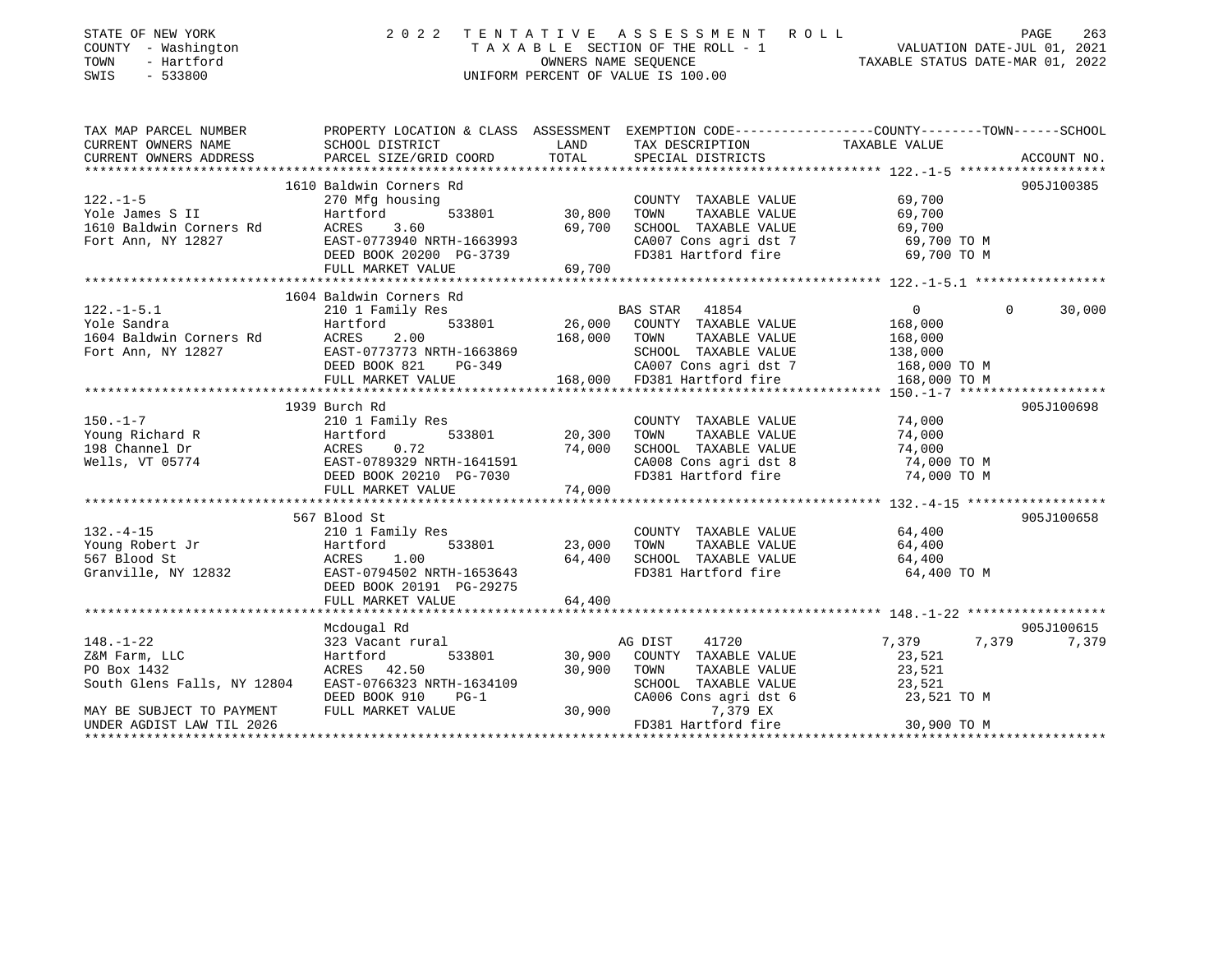| STATE OF NEW YORK<br>COUNTY - Washington<br>TOWN<br>- Hartford<br>SWIS<br>$-533800$ | 2 0 2 2                                                                                                             | TENTATIVE  | ASSESSMENT ROLL<br>TAXABLE SECTION OF THE ROLL - 1<br>OWNERS NAME SEOUENCE<br>UNIFORM PERCENT OF VALUE IS 100.00 | TAXABLE STATUS DATE-MAR 01, 2022              | PAGE<br>264<br>VALUATION DATE-JUL 01, 2021 |
|-------------------------------------------------------------------------------------|---------------------------------------------------------------------------------------------------------------------|------------|------------------------------------------------------------------------------------------------------------------|-----------------------------------------------|--------------------------------------------|
| TAX MAP PARCEL NUMBER<br>CURRENT OWNERS NAME                                        | PROPERTY LOCATION & CLASS ASSESSMENT EXEMPTION CODE----------------COUNTY-------TOWN------SCHOOL<br>SCHOOL DISTRICT | LAND       | TAX DESCRIPTION                                                                                                  | TAXABLE VALUE                                 |                                            |
| CURRENT OWNERS ADDRESS                                                              | PARCEL SIZE/GRID COORD                                                                                              | TOTAL      | SPECIAL DISTRICTS                                                                                                |                                               | ACCOUNT NO.                                |
|                                                                                     | 19 Hartford Main St                                                                                                 |            |                                                                                                                  |                                               | 905J100632                                 |
| $132.15 - 1 - 23$                                                                   | 210 1 Family Res                                                                                                    |            | COUNTY TAXABLE VALUE                                                                                             | 122,800                                       |                                            |
| Zaffo Barbara J                                                                     | 533801<br>Hartford                                                                                                  | 14,300     | TOWN<br>TAXABLE VALUE                                                                                            | 122,800                                       |                                            |
| PO Box 154                                                                          | ACRES<br>0.37 BANK<br>998                                                                                           | 122,800    | SCHOOL TAXABLE VALUE                                                                                             | 122,800                                       |                                            |
| Hartford, NY 12838                                                                  | EAST-0785977 NRTH-1652119                                                                                           |            | CA007 Cons agri dst 7                                                                                            | 122,800 TO M                                  |                                            |
|                                                                                     | DEED BOOK 3544 PG-210                                                                                               |            | FD381 Hartford fire                                                                                              | 122,800 TO M                                  |                                            |
|                                                                                     | FULL MARKET VALUE                                                                                                   | 122,800    |                                                                                                                  |                                               |                                            |
|                                                                                     |                                                                                                                     |            |                                                                                                                  |                                               |                                            |
| $150. - 1 - 21$                                                                     | 5106 County Route 30<br>314 Rural vac<10                                                                            |            | COUNTY TAXABLE VALUE                                                                                             | 17,900                                        | 905J100586                                 |
| Zayachek Peter M                                                                    | Hartford<br>533801                                                                                                  | 17,900     | TAXABLE VALUE<br>TOWN                                                                                            | 17,900                                        |                                            |
| PO Box 252                                                                          | BLA 1963-180                                                                                                        | 17,900     | SCHOOL TAXABLE VALUE                                                                                             | 17,900                                        |                                            |
| Argyle, NY 12809                                                                    | 8.54<br>ACRES                                                                                                       |            | CA008 Cons agri dst 8                                                                                            | 17,900 TO M                                   |                                            |
|                                                                                     | EAST-0785608 NRTH-1632931                                                                                           |            | FD381 Hartford fire                                                                                              | 17,900 TO M                                   |                                            |
|                                                                                     | DEED BOOK 1782<br>PG-282                                                                                            |            |                                                                                                                  |                                               |                                            |
|                                                                                     | FULL MARKET VALUE                                                                                                   | 17,900     |                                                                                                                  |                                               |                                            |
|                                                                                     | **********************                                                                                              | ********** |                                                                                                                  | *************** 140.-2-14 ******************* |                                            |
|                                                                                     | 7781 State Route 40                                                                                                 |            |                                                                                                                  |                                               | 905J100226                                 |
| $140. - 2 - 14$                                                                     | 210 1 Family Res<br>533801                                                                                          |            | BAS STAR<br>41854                                                                                                | $\Omega$                                      | $\Omega$<br>30,000<br>$\Omega$             |
| Zeller April<br>Keyser Sandra K                                                     | Hartford<br>ACRES<br>0.31                                                                                           | 60,100     | 12,900 DISAB-C/T 41931<br>COUNTY TAXABLE VALUE                                                                   | 30,050<br>30,050<br>30,050                    |                                            |
| 7781 State Route 40                                                                 | EAST-0782546 NRTH-1645975                                                                                           |            | TOWN<br>TAXABLE VALUE                                                                                            | 30,050                                        |                                            |
| Hartford, NY 12838                                                                  | DEED BOOK 2120 PG-297                                                                                               |            | SCHOOL TAXABLE VALUE                                                                                             | 30,100                                        |                                            |
|                                                                                     | FULL MARKET VALUE                                                                                                   | 60,100     | FD381 Hartford fire                                                                                              | 60,100 TO M                                   |                                            |
|                                                                                     |                                                                                                                     |            |                                                                                                                  |                                               |                                            |
|                                                                                     | State Route 196                                                                                                     |            |                                                                                                                  |                                               | 905J100104                                 |
| $140. -2 - 15$                                                                      | 311 Res vac land                                                                                                    |            | COUNTY TAXABLE VALUE                                                                                             | 3,000                                         |                                            |
| Zeller April                                                                        | 533801<br>Hartford                                                                                                  | 3,000      | TOWN<br>TAXABLE VALUE                                                                                            | 3,000                                         |                                            |
| 7781 State Route 40                                                                 | 65.00 DPTH 307.00<br>FRNT                                                                                           | 3,000      | SCHOOL TAXABLE VALUE                                                                                             | 3,000                                         |                                            |
| Hartford, NY 12838                                                                  | EAST-0782353 NRTH-1645943                                                                                           |            | FD381 Hartford fire                                                                                              | 3,000 TO M                                    |                                            |
|                                                                                     | DEED BOOK 20210 PG-5489<br>FULL MARKET VALUE                                                                        | 3,000      |                                                                                                                  |                                               |                                            |
|                                                                                     |                                                                                                                     |            |                                                                                                                  |                                               |                                            |
|                                                                                     | 65 Skyview Meadows Ln                                                                                               |            |                                                                                                                  |                                               | 905J100709                                 |
| $141. - 1 - 51$                                                                     | 210 1 Family Res                                                                                                    |            | VET COM CT 41131                                                                                                 | 24,975<br>24,975                              | $\Omega$                                   |
| Zmitrovitch Charles                                                                 | 533801<br>Hartford                                                                                                  |            | 24,600 ENH STAR<br>41834                                                                                         | $\overline{0}$                                | $\Omega$<br>74,900                         |
| Zmitrovitch Mary Estate                                                             | 423/477                                                                                                             | 99,900     | COUNTY TAXABLE VALUE                                                                                             | 74,925                                        |                                            |
| C/O Kiera Zmitrovitch                                                               | ACRES<br>1.53                                                                                                       |            | TAXABLE VALUE<br>TOWN                                                                                            | 74,925                                        |                                            |
| 447 Ridge Rd                                                                        | EAST-0787654 NRTH-1649143                                                                                           |            | SCHOOL TAXABLE VALUE                                                                                             | 25,000                                        |                                            |
| Queensbury, NY 12804                                                                | DEED BOOK 417<br>PG-585                                                                                             |            | CA007 Cons agri dst 7                                                                                            | 99,900 TO M                                   |                                            |
|                                                                                     | FULL MARKET VALUE                                                                                                   | 99,900     | FD381 Hartford fire                                                                                              | 99,900 TO M                                   |                                            |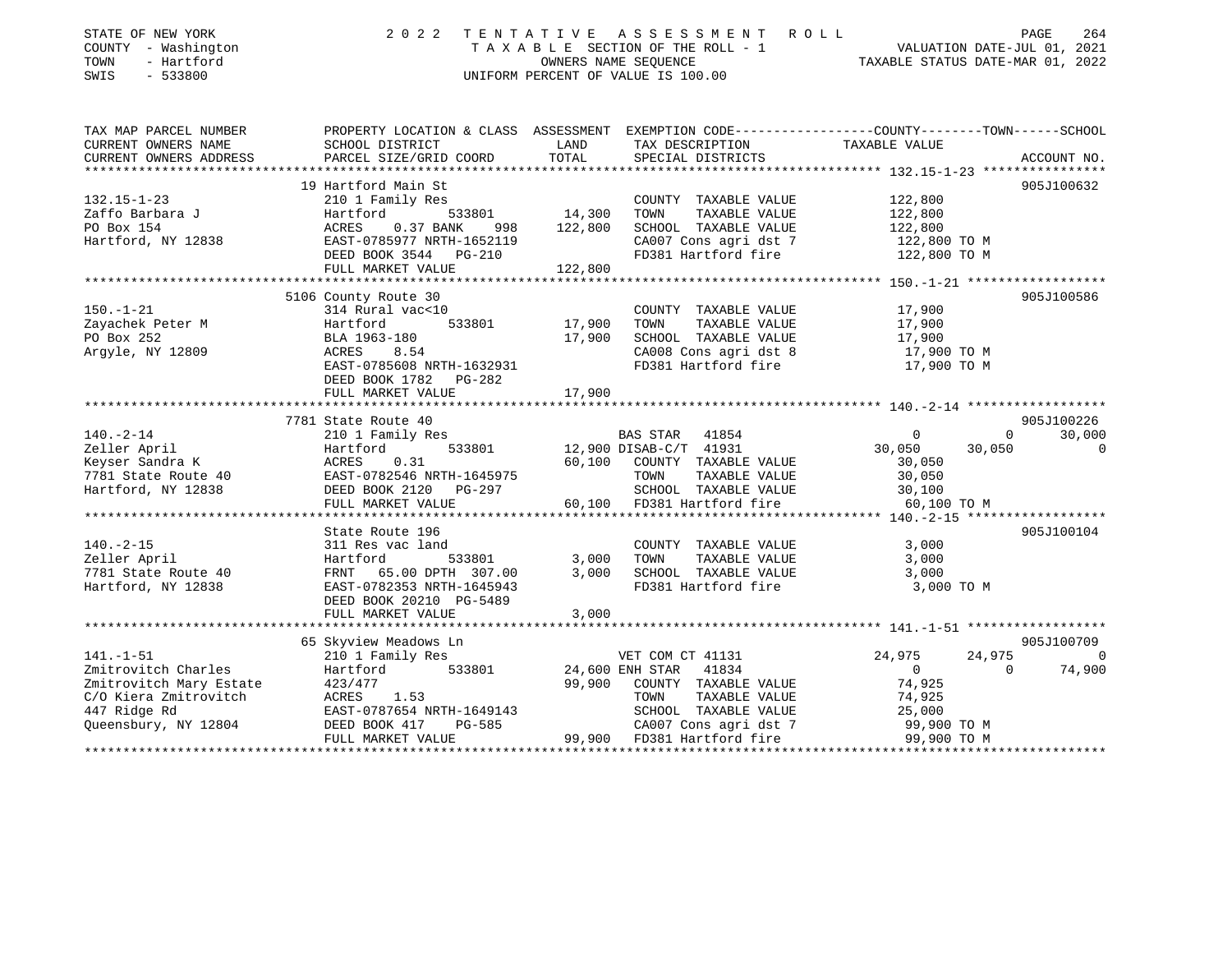| STATE OF NEW YORK      | 2 0 2 2                      |            | TENTATIVE ASSESSMENT ROLL          | 265<br>PAGE                                                  |
|------------------------|------------------------------|------------|------------------------------------|--------------------------------------------------------------|
| - Washington<br>COUNTY |                              |            | TAXABLE SECTION OF THE ROLL - 1    | VALUATION DATE-JUL 01, 2021                                  |
| - Hartford<br>TOWN     |                              |            | OWNERS NAME SEOUENCE               | TAXABLE STATUS DATE-MAR 01, 2022                             |
| $-533800$<br>SWIS      |                              |            | UNIFORM PERCENT OF VALUE IS 100.00 |                                                              |
|                        |                              |            |                                    |                                                              |
|                        |                              |            |                                    |                                                              |
| TAX MAP PARCEL NUMBER  | PROPERTY LOCATION & CLASS    | ASSESSMENT |                                    | EXEMPTION CODE-----------------COUNTY-------TOWN------SCHOOL |
| CURRENT OWNERS NAME    | SCHOOL DISTRICT              | LAND       | TAX DESCRIPTION                    | TAXABLE VALUE                                                |
| CURRENT OWNERS ADDRESS | PARCEL SIZE/GRID COORD TOTAL |            | SPECIAL DISTRICTS                  | ACCOUNT NO.                                                  |
|                        |                              |            |                                    |                                                              |
|                        | 92 Baker Rd                  |            |                                    | 905J100594                                                   |
| $132 - 2 - 20$         | 210 1 Family Res             |            | TAXABLE VALUE<br>COUNTY            | 138,400                                                      |
| Zorn Joseph A          | Hartford<br>533801           | 30,500     | TOWN<br>TAXABLE VALUE              | 138,400                                                      |
| 92 Baker Rd            | 3.50<br>ACRES                | 138,400    | SCHOOL<br>TAXABLE VALUE            | 138,400                                                      |
| Granville, NY 12832    | EAST-0792761 NRTH-1653830    |            | FD381 Hartford fire                | 138,400 TO M                                                 |
|                        | DEED BOOK 20200 PG-4768      |            |                                    |                                                              |
|                        | FULL MARKET VALUE            | 138,400    |                                    |                                                              |
|                        |                              |            |                                    |                                                              |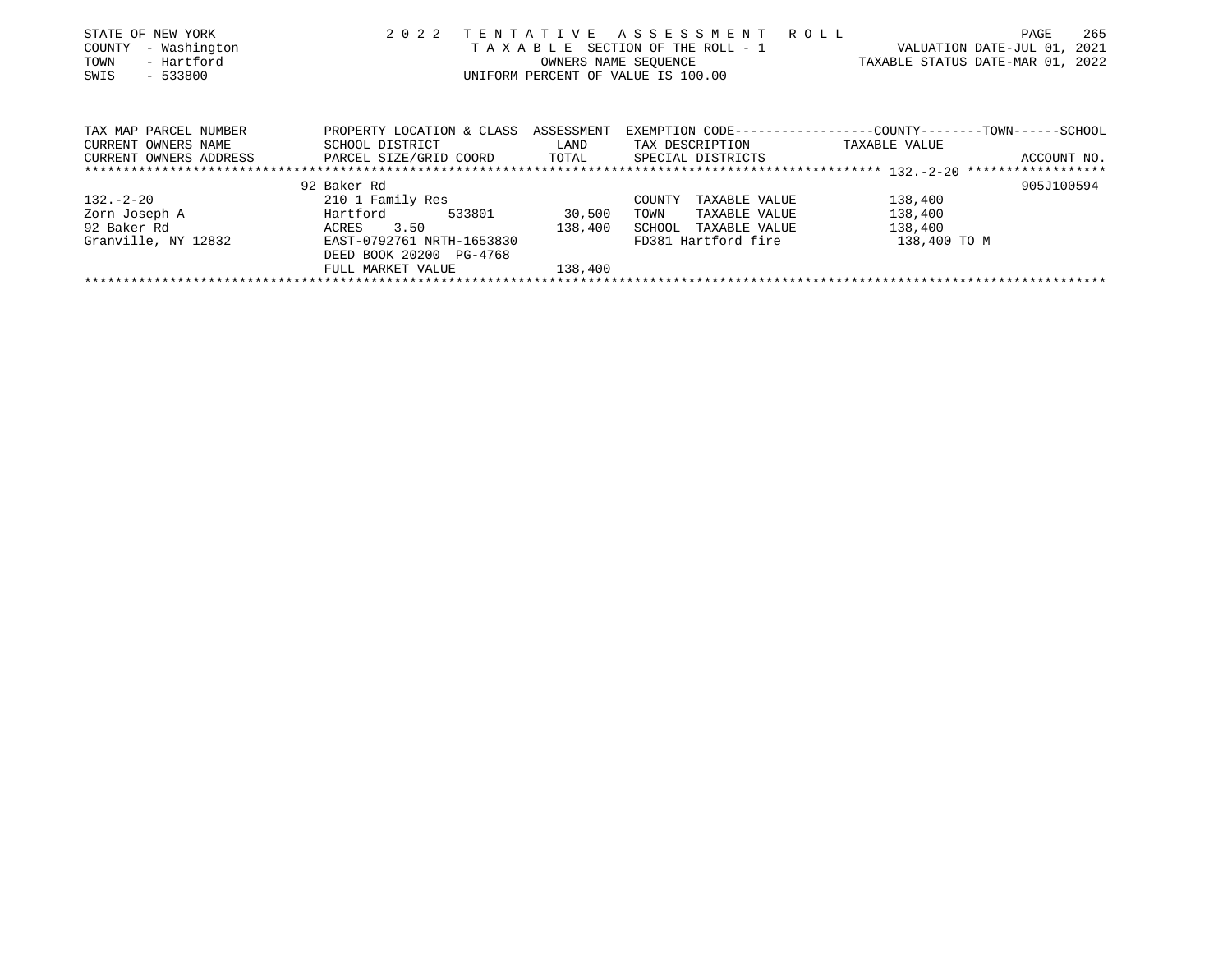| STATE OF NEW YORK   | 2022 TENTATIVE ASSESSMENT ROLL                                       | PAGE            | 266 |
|---------------------|----------------------------------------------------------------------|-----------------|-----|
| COUNTY - Washington | VALUATION DATE-JUL 01, 2021<br>T A X A B L E SECTION OF THE ROLL - 1 |                 |     |
| TOWN<br>- Hartford  | TAXABLE STATUS DATE-MAR 01, 2022                                     |                 |     |
| SWIS<br>- 533800    |                                                                      | RPS150/V04/L015 |     |
|                     | UNIFORM PERCENT OF VALUE IS 100.00<br>CURRENT DATE $4/29/2022$       |                 |     |

# \*\*\* S P E C I A L D I S T R I C T S U M M A R Y \*\*\*

| CODE | DISTRICT NAME        | TOTAL<br>PARCELS | EXTENSION<br>TYPE |   | EXTENSION<br>VALUE | AD VALOREM<br>VALUE | <b>EXEMPT</b><br>AMOUNT | TAXABLE<br>VALUE |
|------|----------------------|------------------|-------------------|---|--------------------|---------------------|-------------------------|------------------|
|      | TE533 Trans exempt f |                  | 6 MOVTAX          |   |                    |                     |                         |                  |
|      | EZ014 Empire Zone-Si |                  | 1 TOTAL           |   |                    | 582,500             |                         | 582,500          |
|      | CA006 Cons agri dst  |                  | 134 TOTAL M       |   |                    | 15064,700           | 366,407                 | 14698,293        |
|      | CA007 Cons agri dst  |                  | 580 TOTAL M       |   |                    | 85431,589           | 6270,668                | 79160,921        |
|      | CA008 Cons agri dst  |                  | 101 TOTAL         | M |                    | 13266,600           | 1010,943                | 12255,657        |
|      | FD381 Hartford fire  |                  | 1,330 TOTAL M     |   |                    | 173417,989          | 168,201                 | 173249,788       |

### \*\*\* S C H O O L D I S T R I C T S U M M A R Y \*\*\*

| CODE                                 | DISTRICT NAME                                  | TOTAL<br>PARCELS        | ASSESSED<br>LAND                             | ASSESSED<br>TOTAL                              | EXEMPT<br>AMOUNT                           | TOTAL<br>TAXABLE                               | STAR<br>AMOUNT                             | STAR<br>TAXABLE                                |
|--------------------------------------|------------------------------------------------|-------------------------|----------------------------------------------|------------------------------------------------|--------------------------------------------|------------------------------------------------|--------------------------------------------|------------------------------------------------|
| 532001<br>532802<br>533801<br>534401 | Arqyle<br>Fort Ann<br>Hartford<br>Hudson Falls | 22<br>36<br>1,264<br>10 | 653,500<br>2534,300<br>49673,600<br>1209,100 | 3074,600<br>5261,789<br>162750,900<br>2359,100 | 154,139<br>716,826<br>10553,535<br>166,852 | 2920,461<br>4544,963<br>152197,365<br>2192,248 | 329,800<br>465,776<br>23519,717<br>164,900 | 2590,661<br>4079,187<br>128677,648<br>2027,348 |
|                                      | SUB-TOTAL                                      | 1,332                   | 54070,500                                    | 173446,389                                     | 11591,352                                  | 161855,037                                     | 24480,193                                  | 137374,844                                     |
|                                      | TOTAL                                          | 1,332                   | 54070,500                                    | 173446,389                                     | 11591,352                                  | 161855,037                                     | 24480,193                                  | 137374,844                                     |

# \*\*\* S Y S T E M C O D E S S U M M A R Y \*\*\*

### NO SYSTEM EXEMPTIONS AT THIS LEVEL

# \*\*\* E X E M P T I O N S U M M A R Y \*\*\*

| CODE           | DESCRIPTION              | TOTAL<br>PARCELS | COUNTY             | TOWN               | SCHOOL |
|----------------|--------------------------|------------------|--------------------|--------------------|--------|
| 29700<br>41003 | RPTL1138<br>EFVET CL/T   |                  | 3,200              | 3,200<br>75,900    | 3,200  |
| 41102          | ELG FVT/CO               |                  | 5,000              |                    |        |
| 41121          | VET WAR CT               | 47               | 972,818            | 946,064            |        |
| 41130<br>41131 | VETCOM CTS<br>VET COM CT | 44               | 33,975<br>1751,220 | 33,975<br>1652,102 | 10,000 |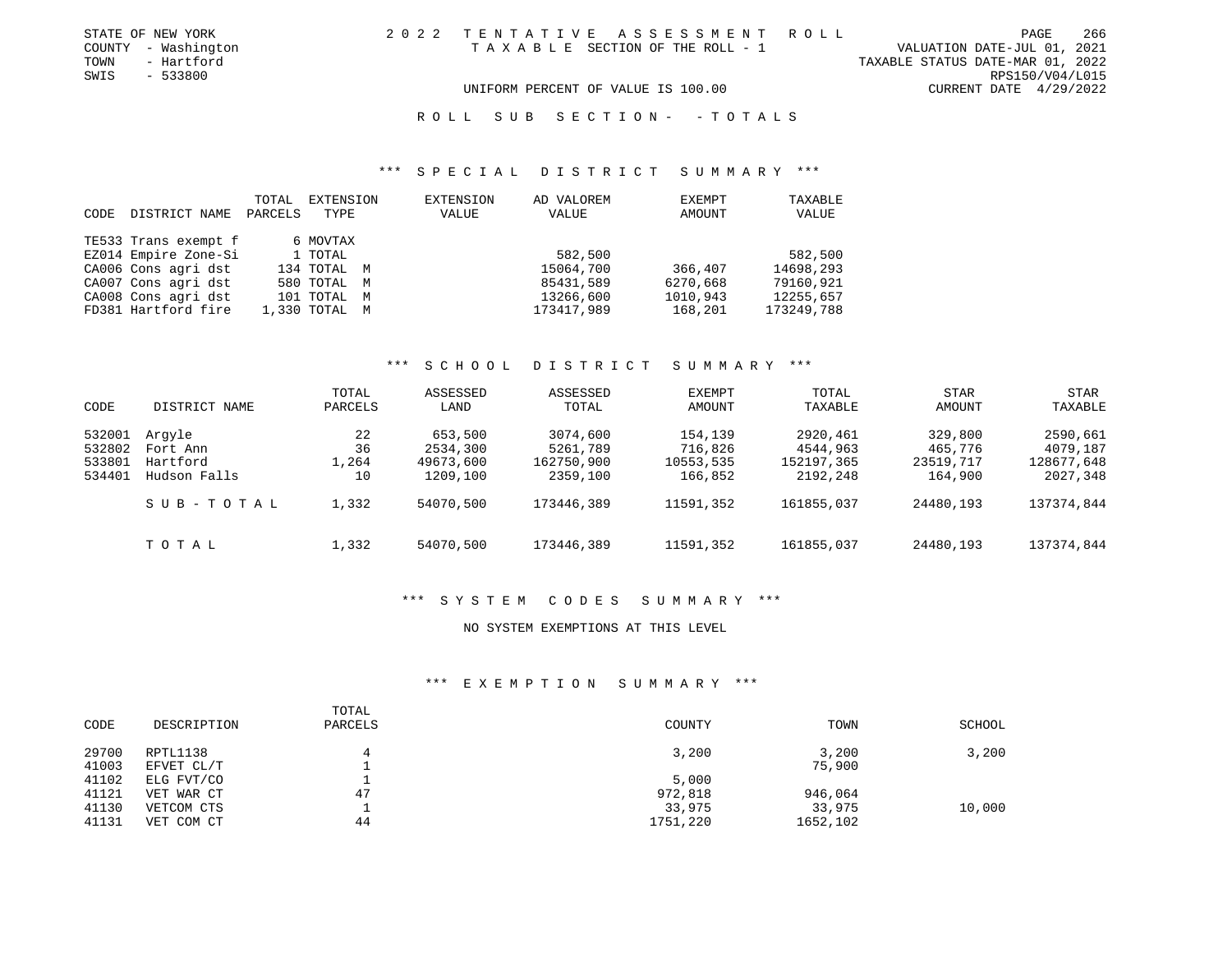| STATE OF NEW YORK   |                                    |  | 2022 TENTATIVE ASSESSMENT ROLL  |                                  | PAGE            | 267 |
|---------------------|------------------------------------|--|---------------------------------|----------------------------------|-----------------|-----|
| COUNTY - Washington |                                    |  | TAXABLE SECTION OF THE ROLL - 1 | VALUATION DATE-JUL 01, 2021      |                 |     |
| - Hartford<br>TOWN  |                                    |  |                                 | TAXABLE STATUS DATE-MAR 01, 2022 |                 |     |
| SWIS<br>- 533800    |                                    |  |                                 |                                  | RPS150/V04/L015 |     |
|                     | UNIFORM PERCENT OF VALUE IS 100.00 |  |                                 | CURRENT DATE 4/29/2022           |                 |     |
|                     |                                    |  |                                 |                                  |                 |     |
|                     |                                    |  | ROLL SUB SECTION- -TOTALS       |                                  |                 |     |

### \*\*\* E X E M P T I O N S U M M A R Y \*\*\*

|       |                   | TOTAL          |           |           |               |
|-------|-------------------|----------------|-----------|-----------|---------------|
| CODE  | DESCRIPTION       | PARCELS        | COUNTY    | TOWN      | <b>SCHOOL</b> |
| 41140 | VETDIS CTS        |                | 6,795     | 6,795     | 6,795         |
| 41141 | VET DIS CT        | 26             | 1531,054  | 1454,869  |               |
| 41151 | $CW_10_VET/$      | 10             | 87,640    | 87,640    |               |
| 41171 | CW DISBLD         | 3              | 83,820    | 83,820    |               |
| 41700 | AG BUILD          | 11             | 575,800   | 575,800   | 575,800       |
| 41720 | AG DIST           | 138            | 7859,970  | 7859,970  | 7859,970      |
| 41730 | AGRI-D IND        | 19             | 598,238   | 598,238   | 598,238       |
| 41800 | AGED-ALL          | 17             | 990,326   | 990,326   | 990,326       |
| 41801 | AGED-CO/TN        | 42             | 1936,206  | 1925, 153 |               |
| 41802 | AGED-CO           | 2              | 37,975    |           |               |
| 41804 | AGED-SCH          | 13             |           |           | 622,122       |
| 41834 | ENH STAR          | 206            |           |           | 14794,193     |
| 41854 | <b>BAS STAR</b>   | 321            |           |           | 9628,000      |
| 41864 | <b>B STAR ADD</b> | 2              |           |           | 58,000        |
| 41931 | DISAB-C/T         | $\overline{2}$ | 69,550    | 69,550    |               |
| 42120 | TEMP GRHSE        | 4              | 165,001   | 165,001   | 165,001       |
| 47460 | FOR 480A          | 16             | 698,260   | 698,260   | 698,260       |
| 49500 | SOL/WINDSY        | 6              | 61,640    | 61,640    | 61,640        |
| 49501 | SOL-CO/TWN        | 2              | 24,780    | 24,780    |               |
|       | TOTAL             | 939            | 17493,268 | 17313,083 | 36071,545     |

| ROLL | DESCRIPTION | TOTAL   | ASSESSED  | ASSESSED   | TAXABLE    | TAXABLE    | TAXABLE       | <b>STAR</b> |
|------|-------------|---------|-----------|------------|------------|------------|---------------|-------------|
| SEC  |             | PARCELS | LAND      | TOTAL      | COUNTY     | TOWN       | <b>SCHOOL</b> | TAXABLE     |
|      | TAXABLE     | , 332   | 54070,500 | 173446,389 | 155953,121 | 156133,306 | 161855,037    | 137374,844  |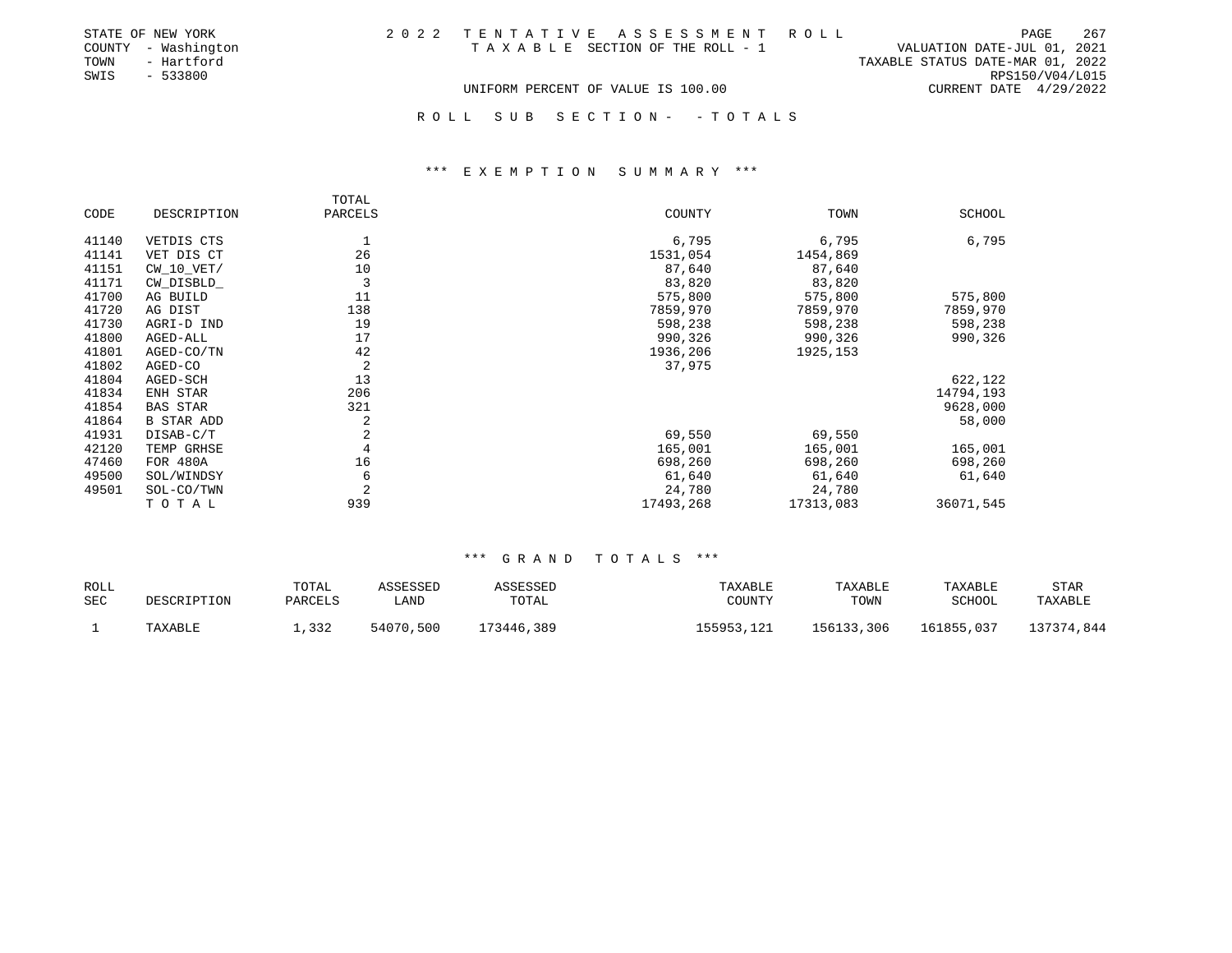|      | STATE OF NEW YORK   | 2022 TENTATIVE ASSESSMENT ROLL     |                                  | PAGE            | 268 |
|------|---------------------|------------------------------------|----------------------------------|-----------------|-----|
|      | COUNTY - Washington | TAXABLE SECTION OF THE ROLL - 1    | VALUATION DATE-JUL 01, 2021      |                 |     |
| TOWN | - Hartford          |                                    | TAXABLE STATUS DATE-MAR 01, 2022 |                 |     |
| SWIS | - 533800            | UNIFORM PERCENT OF VALUE IS 100.00 |                                  | RPS150/V04/L015 |     |
|      |                     |                                    | CURRENT DATE 4/29/2022           |                 |     |
|      |                     |                                    |                                  |                 |     |

#### \*\*\* S P E C I A L D I S T R I C T S U M M A R Y \*\*\*

|      |                      | TOTAL   | EXTENSION     |   | EXTENSION | AD VALOREM | <b>EXEMPT</b> | TAXABLE    |
|------|----------------------|---------|---------------|---|-----------|------------|---------------|------------|
| CODE | DISTRICT NAME        | PARCELS | TYPE          |   | VALUE     | VALUE      | AMOUNT        | VALUE      |
|      |                      |         |               |   |           |            |               |            |
|      | TE533 Trans exempt f |         | 6 MOVTAX      |   |           |            |               |            |
|      | EZ014 Empire Zone-Si |         | 1 TOTAL       |   |           | 582,500    |               | 582,500    |
|      | CA006 Cons agri dst  |         | 134 TOTAL M   |   |           | 15064,700  | 366,407       | 14698,293  |
|      | CA007 Cons agri dst  |         | 580 TOTAL M   |   |           | 85431,589  | 6270,668      | 79160,921  |
|      | CA008 Cons agri dst  |         | 101 TOTAL     | M |           | 13266,600  | 1010,943      | 12255,657  |
|      | FD381 Hartford fire  |         | 1,330 TOTAL M |   |           | 173417,989 | 168,201       | 173249,788 |

### \*\*\* S C H O O L D I S T R I C T S U M M A R Y \*\*\*

| CODE                                 | DISTRICT NAME                                  | TOTAL<br>PARCELS        | ASSESSED<br>LAND                             | ASSESSED<br>TOTAL                              | EXEMPT<br>AMOUNT                           | TOTAL<br>TAXABLE                               | STAR<br>AMOUNT                             | STAR<br>TAXABLE                                |
|--------------------------------------|------------------------------------------------|-------------------------|----------------------------------------------|------------------------------------------------|--------------------------------------------|------------------------------------------------|--------------------------------------------|------------------------------------------------|
| 532001<br>532802<br>533801<br>534401 | Arqyle<br>Fort Ann<br>Hartford<br>Hudson Falls | 22<br>36<br>1,264<br>10 | 653,500<br>2534,300<br>49673,600<br>1209,100 | 3074,600<br>5261,789<br>162750,900<br>2359,100 | 154,139<br>716,826<br>10553,535<br>166,852 | 2920,461<br>4544,963<br>152197,365<br>2192,248 | 329,800<br>465,776<br>23519,717<br>164,900 | 2590,661<br>4079,187<br>128677,648<br>2027,348 |
|                                      | SUB-TOTAL                                      | 1,332                   | 54070,500                                    | 173446,389                                     | 11591,352                                  | 161855,037                                     | 24480,193                                  | 137374,844                                     |
|                                      | TOTAL                                          | 1,332                   | 54070,500                                    | 173446,389                                     | 11591,352                                  | 161855,037                                     | 24480,193                                  | 137374,844                                     |

# \*\*\* S Y S T E M C O D E S S U M M A R Y \*\*\*

### NO SYSTEM EXEMPTIONS AT THIS LEVEL

# \*\*\* E X E M P T I O N S U M M A R Y \*\*\*

| CODE  | DESCRIPTION | TOTAL<br>PARCELS | COUNTY   | TOWN     | SCHOOL |
|-------|-------------|------------------|----------|----------|--------|
| 29700 | RPTL1138    |                  | 3,200    | 3,200    | 3,200  |
| 41003 | EFVET CL/T  |                  |          | 75,900   |        |
| 41102 | ELG FVT/CO  |                  | 5,000    |          |        |
| 41121 | VET WAR CT  | 47               | 972,818  | 946,064  |        |
| 41130 | VETCOM CTS  |                  | 33,975   | 33,975   | 10,000 |
| 41131 | VET COM CT  | 44               | 1751,220 | 1652,102 |        |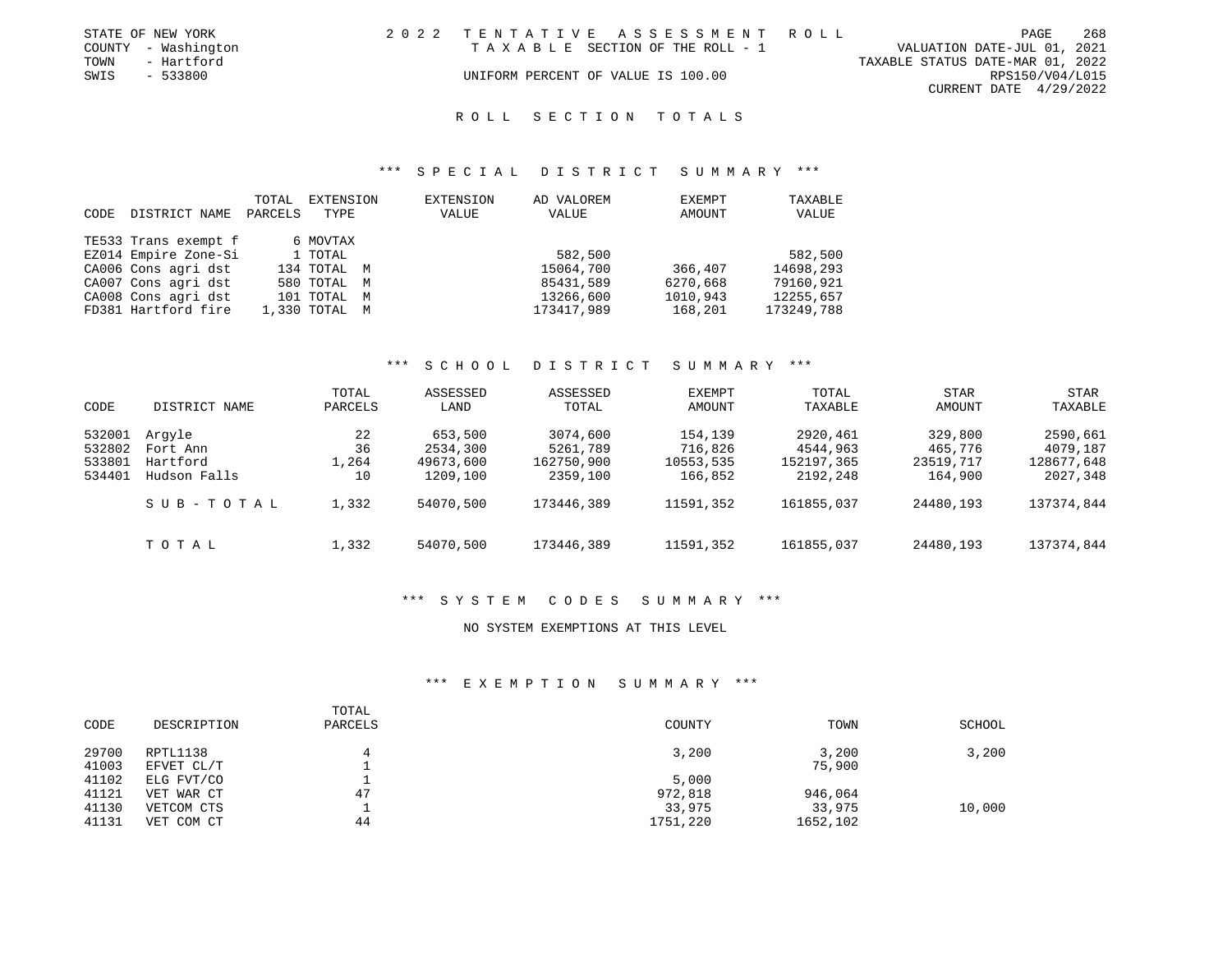|      | STATE OF NEW YORK   | 2022 TENTATIVE ASSESSMENT ROLL     |  |                                  |                          | PAGE | 269 |
|------|---------------------|------------------------------------|--|----------------------------------|--------------------------|------|-----|
|      | COUNTY - Washington | TAXABLE SECTION OF THE ROLL - 1    |  | VALUATION DATE-JUL 01, 2021      |                          |      |     |
| TOWN | - Hartford          |                                    |  | TAXABLE STATUS DATE-MAR 01, 2022 |                          |      |     |
| SWIS | - 533800            | UNIFORM PERCENT OF VALUE IS 100.00 |  |                                  | RPS150/V04/L015          |      |     |
|      |                     |                                    |  |                                  | CURRENT DATE $4/29/2022$ |      |     |
|      |                     |                                    |  |                                  |                          |      |     |

#### \*\*\* E X E M P T I O N S U M M A R Y \*\*\*

|       |                   | TOTAL          |           |           |           |
|-------|-------------------|----------------|-----------|-----------|-----------|
| CODE  | DESCRIPTION       | PARCELS        | COUNTY    | TOWN      | SCHOOL    |
| 41140 | VETDIS CTS        |                | 6,795     | 6,795     | 6,795     |
| 41141 | VET DIS CT        | 26             | 1531,054  | 1454,869  |           |
| 41151 | $CW_10_VET/$      | 10             | 87,640    | 87,640    |           |
| 41171 | CW_DISBLD_        | 3              | 83,820    | 83,820    |           |
| 41700 | AG BUILD          | 11             | 575,800   | 575,800   | 575,800   |
| 41720 | AG DIST           | 138            | 7859,970  | 7859,970  | 7859,970  |
| 41730 | AGRI-D IND        | 19             | 598,238   | 598,238   | 598,238   |
| 41800 | AGED-ALL          | 17             | 990,326   | 990,326   | 990,326   |
| 41801 | AGED-CO/TN        | 42             | 1936,206  | 1925, 153 |           |
| 41802 | AGED-CO           | 2              | 37,975    |           |           |
| 41804 | AGED-SCH          | 13             |           |           | 622,122   |
| 41834 | ENH STAR          | 206            |           |           | 14794,193 |
| 41854 | <b>BAS STAR</b>   | 321            |           |           | 9628,000  |
| 41864 | <b>B STAR ADD</b> | 2              |           |           | 58,000    |
| 41931 | DISAB-C/T         | $\overline{c}$ | 69,550    | 69,550    |           |
| 42120 | TEMP GRHSE        |                | 165,001   | 165,001   | 165,001   |
| 47460 | <b>FOR 480A</b>   | 16             | 698,260   | 698,260   | 698,260   |
| 49500 | SOL/WINDSY        | 6              | 61,640    | 61,640    | 61,640    |
| 49501 | SOL-CO/TWN        | $\overline{2}$ | 24,780    | 24,780    |           |
|       | TOTAL             | 939            | 17493,268 | 17313,083 | 36071,545 |

| ROLL | DESCRIPTION | TOTAL   | ASSESSED  | ASSESSED   | TAXABLE    | TAXABLE    | TAXABLE    | STAR       |
|------|-------------|---------|-----------|------------|------------|------------|------------|------------|
| SEC  |             | PARCELS | ∟AND      | TOTAL      | COUNTY     | TOWN       | SCHOOL     | TAXABLE    |
|      | TAXABLE     | 1,332   | 54070,500 | 173446,389 | 155953,121 | 156133,306 | 161855,037 | 137374,844 |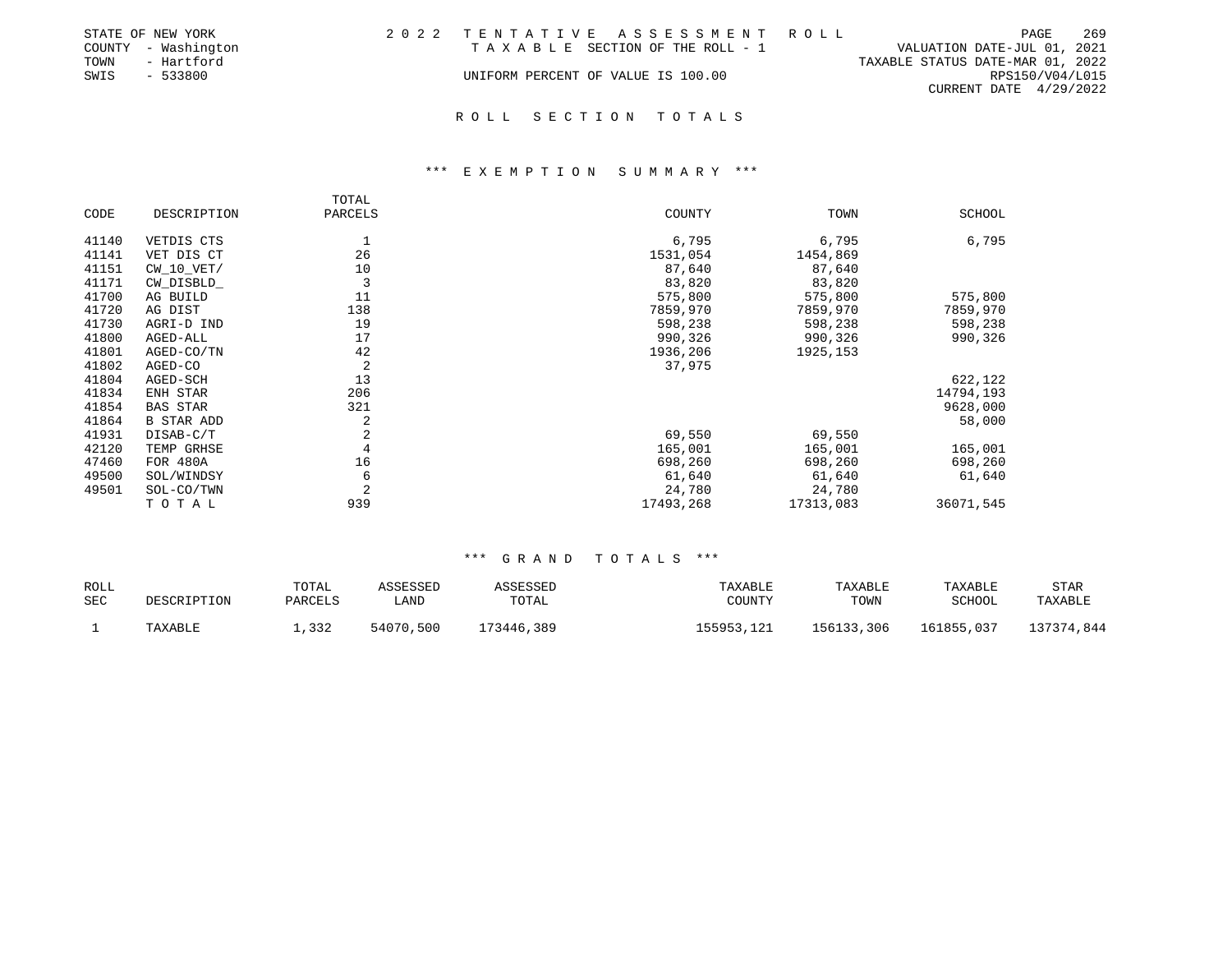| STATE OF NEW YORK<br>- Washington<br>COUNTY<br>TOWN<br>- Hartford<br>$-533800$<br>SWIS | 2 0 2 2                                      | TENTATIVE<br>STATE OWNED LAND SECTION OF THE ROLL - 3<br>OWNERS NAME SEOUENCE<br>UNIFORM PERCENT OF VALUE IS 100.00 |          | A S S E S S M E N T | R O L L | TAXABLE STATUS DATE-MAR 01, 2022                                              | PAGE<br>VALUATION DATE-JUL 01, | 270<br>2021 |
|----------------------------------------------------------------------------------------|----------------------------------------------|---------------------------------------------------------------------------------------------------------------------|----------|---------------------|---------|-------------------------------------------------------------------------------|--------------------------------|-------------|
| TAX MAP PARCEL NUMBER<br>CURRENT OWNERS NAME                                           | PROPERTY LOCATION & CLASS<br>SCHOOL DISTRICT | ASSESSMENT<br>LAND                                                                                                  |          | TAX DESCRIPTION     |         | EXEMPTION CODE-----------------COUNTY-------TOWN------SCHOOL<br>TAXABLE VALUE |                                |             |
| CURRENT OWNERS ADDRESS                                                                 | PARCEL SIZE/GRID COORD TOTAL                 |                                                                                                                     |          | SPECIAL DISTRICTS   |         |                                                                               |                                | ACCOUNT NO. |
|                                                                                        |                                              |                                                                                                                     |          |                     |         |                                                                               |                                |             |
|                                                                                        | Parcel 429, 425, 427, 423, 42                |                                                                                                                     |          |                     |         |                                                                               |                                | 0150001     |
| $112. - 2 - 8$                                                                         | 972 Underwater                               |                                                                                                                     | NY STATE | 32301               |         | 122,000                                                                       | 122,000                        | $\Omega$    |
| New York State                                                                         | 532802<br>Fort Ann                           | 105,000                                                                                                             | COUNTY   | TAXABLE VALUE       |         |                                                                               |                                |             |
| Bailey Franklin Estate Canal Lands                                                     |                                              | 122,000                                                                                                             | TOWN     | TAXABLE VALUE       |         |                                                                               |                                |             |
| Attn: Washington County Treas                                                          | $112.-1-8.-8801$                             |                                                                                                                     | SCHOOL   | TAXABLE VALUE       |         | 122,000                                                                       |                                |             |
| 383 Broadway                                                                           | ACRES 71.95                                  |                                                                                                                     |          |                     |         |                                                                               |                                |             |
| Fort Edward, NY 12828                                                                  | EAST-0762011 NRTH-1664689                    |                                                                                                                     |          |                     |         |                                                                               |                                |             |
|                                                                                        | FULL MARKET VALUE                            | 122,000                                                                                                             |          |                     |         |                                                                               |                                |             |
|                                                                                        |                                              |                                                                                                                     |          |                     |         |                                                                               |                                |             |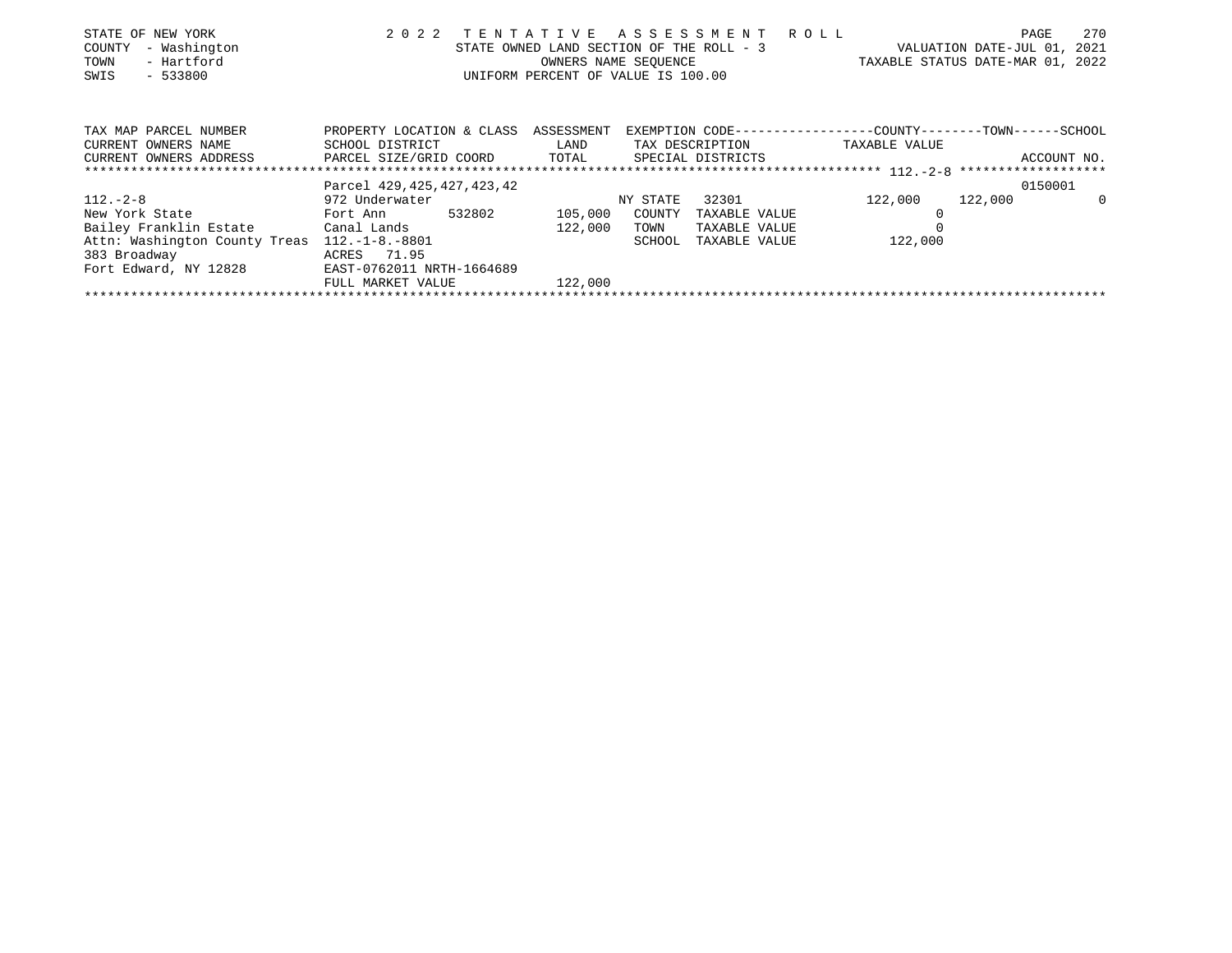| STATE OF NEW YORK   | 2022 TENTATIVE ASSESSMENT ROLL           | 271<br>PAGE                      |
|---------------------|------------------------------------------|----------------------------------|
| COUNTY - Washington | STATE OWNED LAND SECTION OF THE ROLL - 3 | VALUATION DATE-JUL 01, 2021      |
| - Hartford<br>TOWN  |                                          | TAXABLE STATUS DATE-MAR 01, 2022 |
| SWIS<br>- 533800    |                                          | RPS150/V04/L015                  |
|                     | UNIFORM PERCENT OF VALUE IS 100.00       | CURRENT DATE 4/29/2022           |
|                     |                                          |                                  |
|                     | ROLL SUB SECTION- -TOTALS                |                                  |

### \*\*\* S P E C I A L D I S T R I C T S U M M A R Y \*\*\*

|             |            | $m \wedge m \wedge r$<br>- - - - <del>- - -</del> | .ON<br>''≒u'hi | ON<br>41 N S             | Al<br>')REM                       | コマナナ<br>. FIN P | υп.                       |
|-------------|------------|---------------------------------------------------|----------------|--------------------------|-----------------------------------|-----------------|---------------------------|
| CODE<br>___ | NAME<br>J. | $\cup$ ARCET $\sim$<br>$-$                        | <b>TYPE</b>    | $- - -$<br>VД<br>_______ | - ---<br>$\prime$<br>-<br>_______ | ΔM<br>$  -$     | .<br>7Δ<br>ALUL<br>______ |

# NO SPECIAL DISTRICTS AT THIS LEVEL

#### \*\*\* S C H O O L D I S T R I C T S U M M A R Y \*\*\*

| CODE   | DISTRICT NAME | TOTAL<br>PARCELS | ASSESSED<br>LAND | ASSESSED<br>TOTAL | <b>EXEMPT</b><br>AMOUNT | TOTAL<br>TAXABLE | <b>STAR</b><br>AMOUNT | <b>STAR</b><br>TAXABLE |
|--------|---------------|------------------|------------------|-------------------|-------------------------|------------------|-----------------------|------------------------|
| 532802 | Fort Ann      |                  | 105,000          | 122,000           |                         | 122,000          |                       | 122,000                |
|        | SUB-TOTAL     |                  | 105,000          | 122,000           |                         | 122,000          |                       | 122,000                |
|        | TOTAL         |                  | 105,000          | 122,000           |                         | 122,000          |                       | 122,000                |

# \*\*\* S Y S T E M C O D E S S U M M A R Y \*\*\*

### NO SYSTEM EXEMPTIONS AT THIS LEVEL

# \*\*\* E X E M P T I O N S U M M A R Y \*\*\*

| CODE  | DESCRIPTION       | TOTAL<br>PARCELS | COUNTY             | TOWN               | SCHOOL |
|-------|-------------------|------------------|--------------------|--------------------|--------|
| 32301 | NY STATE<br>TOTAL |                  | 122,000<br>122,000 | 122,000<br>122,000 |        |

| <b>ROLL</b> |                  | TOTAL   | ASSESSED | ASSESSED | TAXABLE | TAXABLE | TAXABLE | <b>STAR</b> |
|-------------|------------------|---------|----------|----------|---------|---------|---------|-------------|
| <b>SEC</b>  | DESCRIPTION      | PARCELS | LAND     | TOTAL    | COUNTY  | TOWN    | SCHOOL  | TAXABLE     |
|             | STATE OWNED LAND |         | 105,000  | 122,000  |         |         | 122,000 | 122,000     |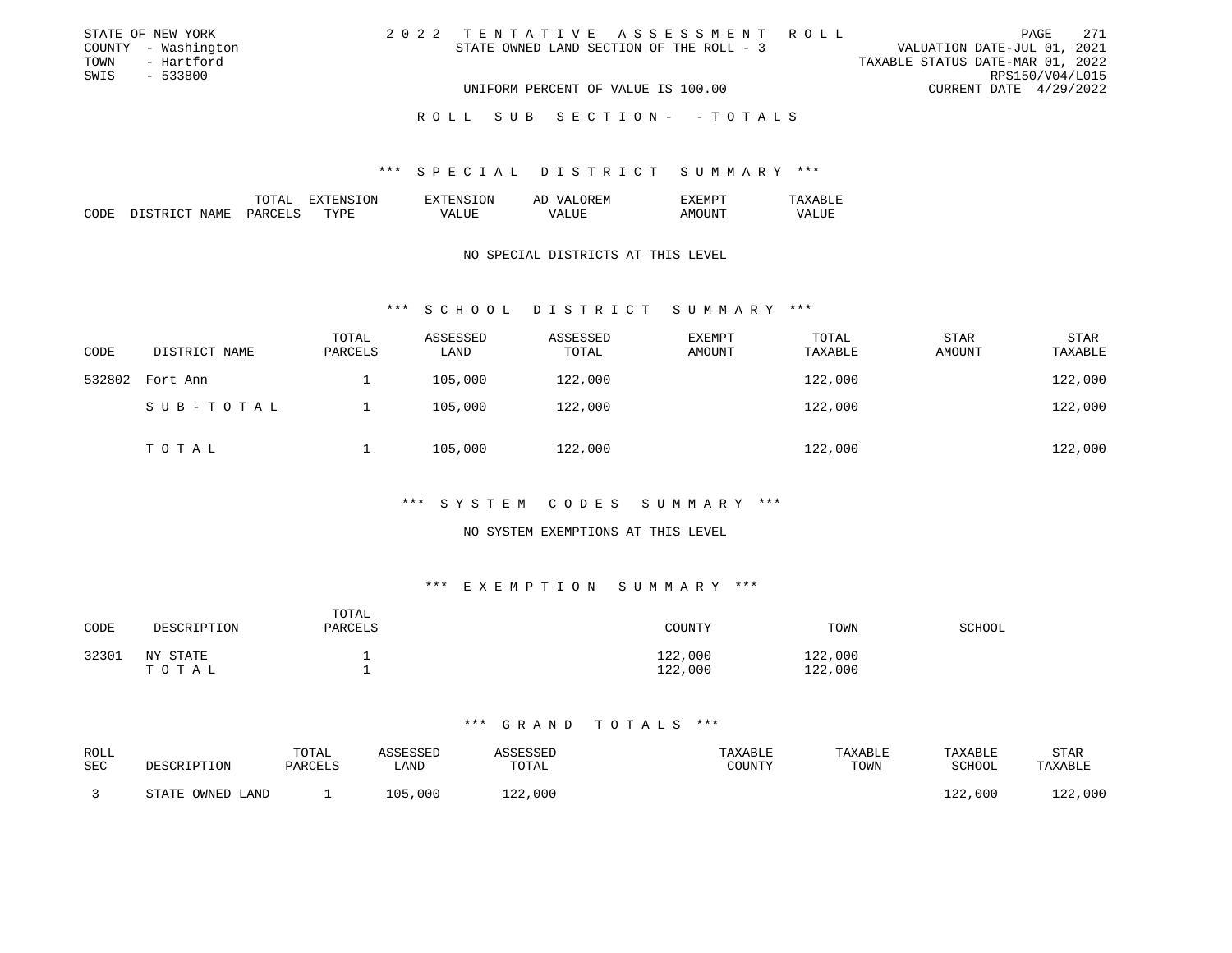|      | STATE OF NEW YORK   | 2022 TENTATIVE ASSESSMENT ROLL           |  |                                  |                        | PAGE | - 272 |
|------|---------------------|------------------------------------------|--|----------------------------------|------------------------|------|-------|
|      | COUNTY - Washington | STATE OWNED LAND SECTION OF THE ROLL - 3 |  | VALUATION DATE-JUL 01, 2021      |                        |      |       |
| TOWN | - Hartford          |                                          |  | TAXABLE STATUS DATE-MAR 01, 2022 |                        |      |       |
| SWIS | - 533800            | UNIFORM PERCENT OF VALUE IS 100.00       |  |                                  | RPS150/V04/L015        |      |       |
|      |                     |                                          |  |                                  | CURRENT DATE 4/29/2022 |      |       |
|      |                     |                                          |  |                                  |                        |      |       |

### \*\*\* S P E C I A L D I S T R I C T S U M M A R Y \*\*\*

|             |                              | $m \wedge m \wedge r$<br>$^{\prime}$<br>TATAT | <b>TON</b><br>'H'NN | LON.<br>$T^{\mathrm{v}}$ TENS | OREM<br>77 7.<br>AF.  | EXEMPT      | `RT.F.                        |
|-------------|------------------------------|-----------------------------------------------|---------------------|-------------------------------|-----------------------|-------------|-------------------------------|
| CODE<br>___ | NAME<br>- CTR 1.<br>דר<br>__ | DARCELS<br>$\sim$                             | TYPE                | $- - - -$<br>VA.<br>∸ש        | 'ALUE<br>vд<br>______ | AM<br>$  -$ | $- - - -$<br>VALUE.<br>______ |

### NO SPECIAL DISTRICTS AT THIS LEVEL

#### \*\*\* S C H O O L D I S T R I C T S U M M A R Y \*\*\*

| CODE   | DISTRICT NAME | TOTAL<br>PARCELS | ASSESSED<br>LAND | ASSESSED<br>TOTAL | <b>EXEMPT</b><br>AMOUNT | TOTAL<br>TAXABLE | <b>STAR</b><br>AMOUNT | <b>STAR</b><br>TAXABLE |
|--------|---------------|------------------|------------------|-------------------|-------------------------|------------------|-----------------------|------------------------|
| 532802 | Fort Ann      |                  | 105,000          | 122,000           |                         | 122,000          |                       | 122,000                |
|        | SUB-TOTAL     |                  | 105,000          | 122,000           |                         | 122,000          |                       | 122,000                |
|        | TOTAL         |                  | 105,000          | 122,000           |                         | 122,000          |                       | 122,000                |

# \*\*\* S Y S T E M C O D E S S U M M A R Y \*\*\*

### NO SYSTEM EXEMPTIONS AT THIS LEVEL

# \*\*\* E X E M P T I O N S U M M A R Y \*\*\*

| CODE  | DESCRIPTION       | TOTAL<br>PARCELS | COUNTY             | TOWN               | SCHOOL |
|-------|-------------------|------------------|--------------------|--------------------|--------|
| 32301 | NY STATE<br>TOTAL |                  | 122,000<br>122,000 | 122,000<br>122,000 |        |

| <b>ROLL</b> |                  | TOTAL   | ASSESSED | ASSESSED | TAXABLE | TAXABLE | TAXABLE | <b>STAR</b> |
|-------------|------------------|---------|----------|----------|---------|---------|---------|-------------|
| <b>SEC</b>  | DESCRIPTION      | PARCELS | LAND     | TOTAL    | COUNTY  | TOWN    | SCHOOL  | TAXABLE     |
|             | STATE OWNED LAND |         | 105,000  | 122,000  |         |         | 122,000 | 122,000     |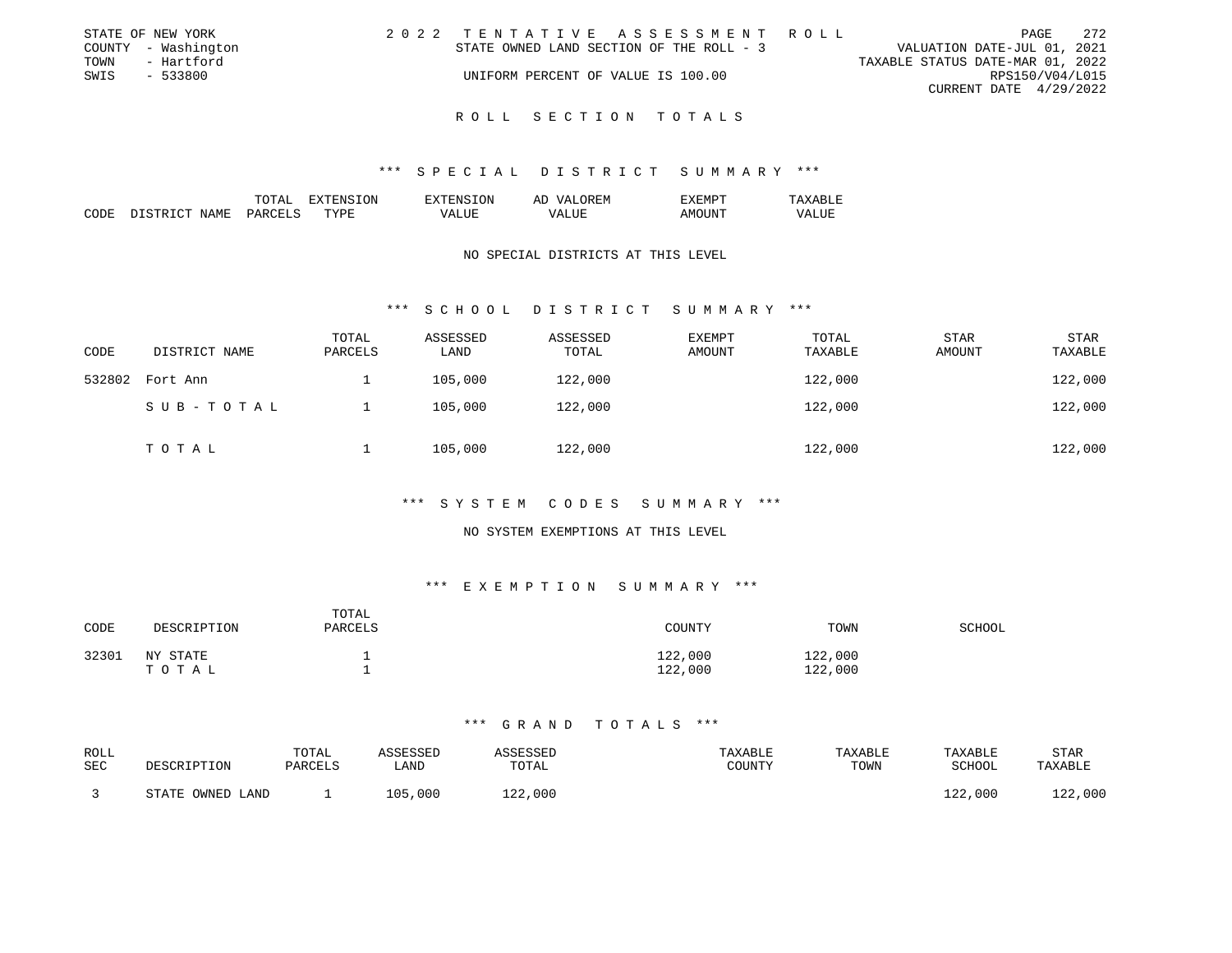| STATE OF NEW YORK<br>COUNTY - Washington | 2 0 2 2                                                                                        | OWNERS NAME SEOUENCE             | TENTATIVE ASSESSMENT<br>ROLL<br>SPECIAL FRANCHISE SECTION OF THE ROLL - 5 | VALUATION DATE-JUL 01, 2021 | 273<br>PAGE |
|------------------------------------------|------------------------------------------------------------------------------------------------|----------------------------------|---------------------------------------------------------------------------|-----------------------------|-------------|
| - Hartford<br>TOWN<br>SWIS<br>$-533800$  | UNIFORM PERCENT OF VALUE IS 100.00                                                             | TAXABLE STATUS DATE-MAR 01, 2022 |                                                                           |                             |             |
|                                          |                                                                                                |                                  |                                                                           |                             |             |
| TAX MAP PARCEL NUMBER                    | PROPERTY LOCATION & CLASS ASSESSMENT EXEMPTION CODE---------------COUNTY-------TOWN-----SCHOOL |                                  |                                                                           |                             |             |
| CURRENT OWNERS NAME                      | SCHOOL DISTRICT                                                                                | LAND                             | TAX DESCRIPTION                                                           | TAXABLE VALUE               |             |
| CURRENT OWNERS ADDRESS                   | PARCEL SIZE/GRID COORD                                                                         | TOTAL                            | SPECIAL DISTRICTS                                                         |                             | ACCOUNT NO. |
|                                          |                                                                                                |                                  |                                                                           |                             |             |
|                                          | Special Franchise Propert                                                                      |                                  |                                                                           |                             | 9050300718  |
| $500.-15-2.-1$                           | 861 Elec & gas                                                                                 |                                  | COUNTY TAXABLE VALUE                                                      | 2427,522                    |             |
| National Grid                            | Hartford<br>533801                                                                             | $\Omega$                         | TOWN<br>TAXABLE VALUE                                                     | 2427,522                    |             |
| Real Estate Tax Dept                     | Apport For Sch 96.3%                                                                           | 2427,522                         | SCHOOL TAXABLE VALUE                                                      | 2427,522                    |             |
| 300 Erie Boulevard West                  | Parcel 1 Of 3                                                                                  |                                  | FD381 Hartford fire                                                       | 2427,522 TO M               |             |
| Syracuse, NY 13202                       | FULL MARKET VALUE                                                                              | 2427,522                         |                                                                           |                             |             |
|                                          | Special Franchise Propert                                                                      |                                  |                                                                           |                             | 9076300765  |
| $500. -15 - 2. -2$                       | 861 Elec & gas                                                                                 |                                  | COUNTY TAXABLE VALUE                                                      | 78,094                      |             |
| National Grid                            | 532802<br>Fort Ann                                                                             | $\overline{0}$                   | TOWN<br>TAXABLE VALUE                                                     | 78,094                      |             |
| Real Estate Tax Dept                     | Apport For Sch 3.098%                                                                          | 78,094                           | SCHOOL TAXABLE VALUE                                                      | 78,094                      |             |
| 300 Erie Boulevard West                  | Parcel 2 Of 3                                                                                  |                                  | FD381 Hartford fire                                                       | 78,094 TO M                 |             |
| Syracuse, NY 13202                       | FULL MARKET VALUE                                                                              | 78,094                           |                                                                           |                             |             |
|                                          |                                                                                                |                                  |                                                                           |                             |             |
|                                          | Special Franchise Propert                                                                      |                                  |                                                                           |                             | 9076300766  |
| $500. -15 - 2. -3$                       | 861 Elec & gas                                                                                 |                                  | COUNTY TAXABLE VALUE                                                      | 15,175                      |             |
| National Grid                            | Hudson Falls<br>534401                                                                         | $\mathbf{0}$                     | TAXABLE VALUE<br>TOWN                                                     | 15,175                      |             |
| Real Estate Tax Dept                     | Apport For Sch .602%                                                                           |                                  | 15,175 SCHOOL TAXABLE VALUE                                               | 15,175                      |             |
| 300 Erie Boulevard West                  | Parcel 3 Of 3                                                                                  |                                  | FD381 Hartford fire                                                       | 15,175 TO M                 |             |
| Syracuse, NY 13202                       | FULL MARKET VALUE                                                                              | 15,175                           |                                                                           |                             |             |
|                                          |                                                                                                |                                  |                                                                           |                             |             |
|                                          | Special Franchise Prop                                                                         |                                  |                                                                           |                             |             |
| $500.-51-1$                              | 869 Television                                                                                 |                                  | COUNTY TAXABLE VALUE                                                      | 369,890                     |             |
| Time Warner                              | Hartford<br>533801                                                                             | 47,675                           | TOWN<br>TAXABLE VALUE                                                     | 369,890                     |             |
| Adirondack 994                           |                                                                                                | 369,890                          | SCHOOL TAXABLE VALUE                                                      | 369,890                     |             |
| PO Box 7467                              | FULL MARKET VALUE                                                                              |                                  | 369,890 FD381 Hartford fire                                               | 369,890 TO M                |             |
| Charlotte, NC 28241-7467                 |                                                                                                |                                  |                                                                           |                             |             |
|                                          |                                                                                                |                                  |                                                                           |                             |             |
|                                          | Special Franchise Propert                                                                      |                                  |                                                                           |                             | 9050300717  |
| $500. -60 - 5. -1$                       | 866 Telephone                                                                                  |                                  | COUNTY TAXABLE VALUE                                                      | 260,446                     |             |
| Verizon New York Inc                     | Hartford<br>533801                                                                             | $\Omega$                         | TOWN<br>TAXABLE VALUE                                                     | 260,446                     |             |
| PO Box 2749                              | Apport For Sch 97.002%                                                                         | 260,446                          | SCHOOL TAXABLE VALUE                                                      | 260,446                     |             |

Addison, TX 75001 Parcel 1 Of 3 FD381 Hartford fire 260,446 TO M

Fort Ann 532802 0 TOWN TAXABLE VALUE Apport For Sch 2.6% 6,981 SCHOOL TAXABLE VALUE

500.-60-5.-2 866 Telephone COUNTY TAXABLE VALUE 6,981

PO Box 2749 **Apport For Sch 2.6%** 6,981 SCHOOL TAXABLE VALUE 6,981 6,981 Addison, TX 75001 Parcel 2 Of 3 FD381 Hartford fire 6,981 TO M

\*\*\*\*\*\*\*\*\*\*\*\*\*\*\*\*\*\*\*\*\*\*\*\*\*\*\*\*\*\*\*\*\*\*\*\*\*\*\*\*\*\*\*\*\*\*\*\*\*\*\*\*\*\*\*\*\*\*\*\*\*\*\*\*\*\*\*\*\*\*\*\*\*\*\*\*\*\*\*\*\*\*\*\*\*\*\*\*\*\*\*\*\*\*\*\*\*\*\*\*\*\*\* 500.-60-5.-2 \*\*\*\*\*\*\*\*\*\*\*\*\*\*\*

\*\*\*\*\*\*\*\*\*\*\*\*\*\*\*\*\*\*\*\*\*\*\*\*\*\*\*\*\*\*\*\*\*\*\*\*\*\*\*\*\*\*\*\*\*\*\*\*\*\*\*\*\*\*\*\*\*\*\*\*\*\*\*\*\*\*\*\*\*\*\*\*\*\*\*\*\*\*\*\*\*\*\*\*\*\*\*\*\*\*\*\*\*\*\*\*\*\*\*\*\*\*\*\*\*\*\*\*\*\*\*\*\*\*\*\*\*\*\*\*\*\*\*\*\*\*\*\*\*\*\*\*

Special Franchise Propert 9076300762

FULL MARKET VALUE 260,446

FULL MARKET VALUE 6,981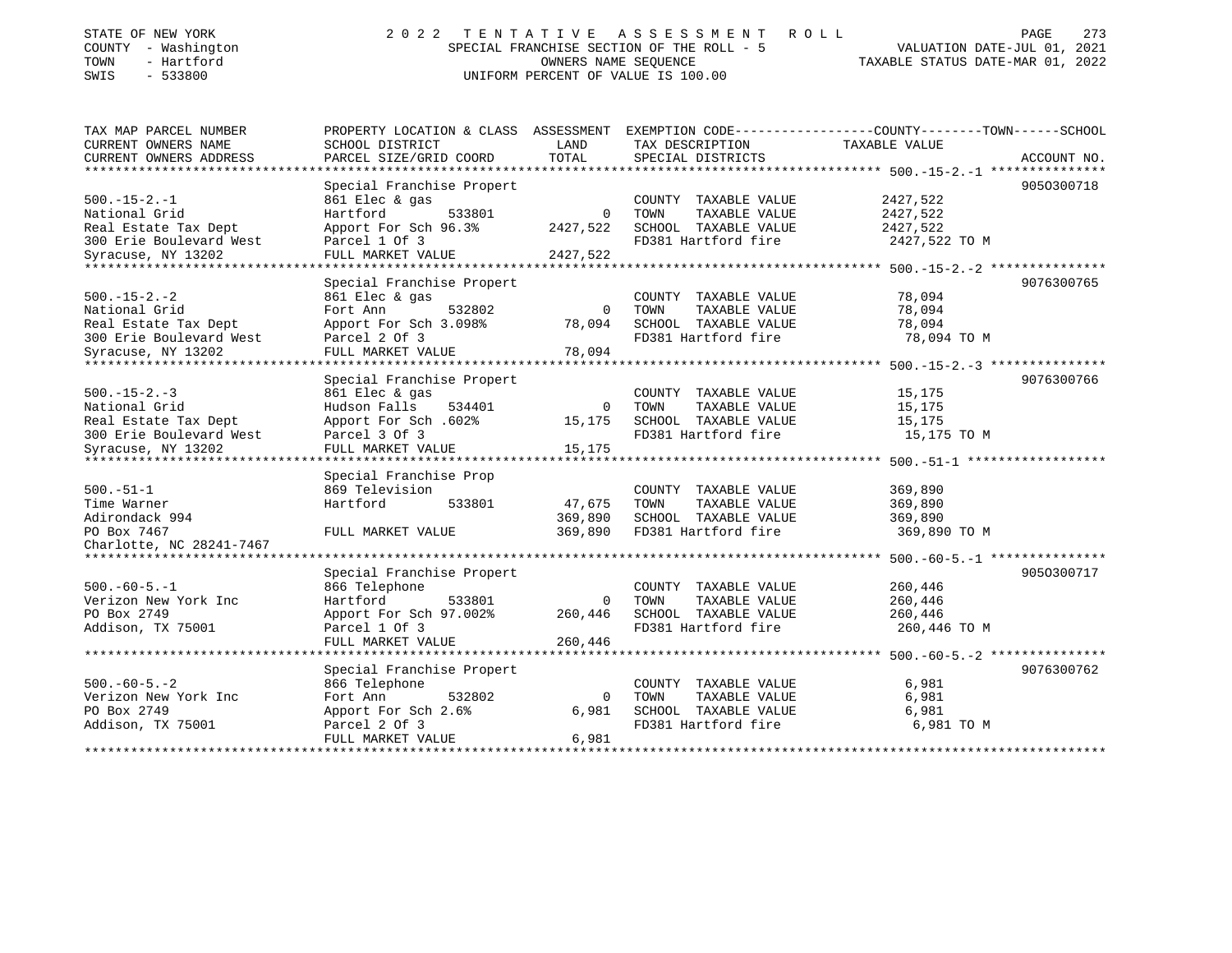| STATE OF NEW YORK      | 2 0 2 2                            | TENTATIVE            | A S S E S S M E N T                       | R O L L<br>PAGE                                              | 274  |
|------------------------|------------------------------------|----------------------|-------------------------------------------|--------------------------------------------------------------|------|
| - Washington<br>COUNTY |                                    |                      | SPECIAL FRANCHISE SECTION OF THE ROLL - 5 | VALUATION DATE-JUL 01,                                       | 2021 |
| - Hartford<br>TOWN     |                                    | OWNERS NAME SEQUENCE |                                           | TAXABLE STATUS DATE-MAR 01, 2022                             |      |
| SWIS<br>$-533800$      | UNIFORM PERCENT OF VALUE IS 100.00 |                      |                                           |                                                              |      |
|                        |                                    |                      |                                           |                                                              |      |
| TAX MAP PARCEL NUMBER  | PROPERTY LOCATION & CLASS          | ASSESSMENT           |                                           | EXEMPTION CODE-----------------COUNTY-------TOWN------SCHOOL |      |
| CURRENT OWNERS NAME    | SCHOOL DISTRICT                    | LAND                 | TAX DESCRIPTION                           | TAXABLE VALUE                                                |      |
| CURRENT OWNERS ADDRESS | PARCEL SIZE/GRID COORD             | TOTAL                | SPECIAL DISTRICTS                         | ACCOUNT NO.                                                  |      |
|                        |                                    |                      |                                           |                                                              |      |
|                        | Special Franchise Propert          |                      |                                           | 9076300763                                                   |      |
| $500. -60 - 5. -3$     | 866 Telephone                      |                      | TAXABLE VALUE<br>COUNTY                   | 1,069                                                        |      |
| Verizon New York Inc   | 534401<br>Hudson Falls             | $\mathbf{0}$         | TAXABLE VALUE<br>TOWN                     | 1,069                                                        |      |
| PO Box 2749            | Apport For Sch.398%                | 1,069                | SCHOOL<br>TAXABLE VALUE                   | 1,069                                                        |      |
| Addison, TX 75001      | Parcel 3 Of 3                      |                      | FD381 Hartford fire                       | 1,069 TO M                                                   |      |
|                        | FULL MARKET VALUE                  | 1,069                |                                           |                                                              |      |
|                        |                                    |                      |                                           |                                                              |      |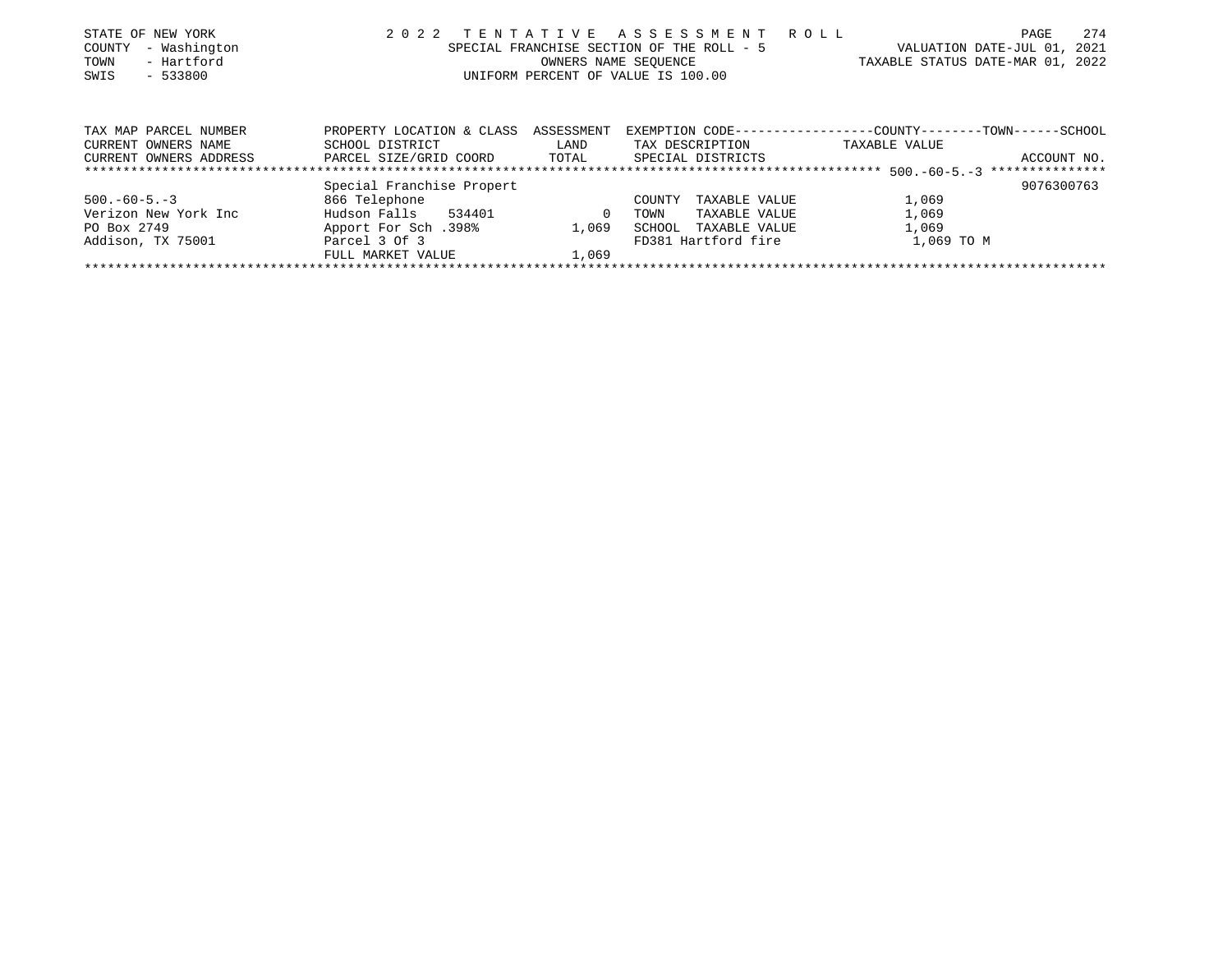| STATE OF NEW YORK   | 2022 TENTATIVE ASSESSMENT ROLL            | PAGE                             | 275 |
|---------------------|-------------------------------------------|----------------------------------|-----|
| COUNTY - Washington | SPECIAL FRANCHISE SECTION OF THE ROLL - 5 | VALUATION DATE-JUL 01, 2021      |     |
| - Hartford<br>TOWN  |                                           | TAXABLE STATUS DATE-MAR 01, 2022 |     |
| SWIS<br>- 533800    |                                           | RPS150/V04/L015                  |     |
|                     | UNIFORM PERCENT OF VALUE IS 100.00        | CURRENT DATE 4/29/2022           |     |
|                     |                                           |                                  |     |

### \*\*\* S P E C I A L D I S T R I C T S U M M A R Y \*\*\*

| CODE | DISTRICT NAME       | TOTAL<br>PARCELS | EXTENSION<br>TYPE. | EXTENSION<br>VALUE | AD VALOREM<br>VALUE | <b>EXEMPT</b><br>AMOUNT | TAXABLE<br>VALUE |
|------|---------------------|------------------|--------------------|--------------------|---------------------|-------------------------|------------------|
|      | FD381 Hartford fire |                  | 7 TOTAL M          |                    | 3159,177            |                         | 3159,177         |

#### \*\*\* S C H O O L D I S T R I C T S U M M A R Y \*\*\*

| CODE                       | DISTRICT NAME                        | TOTAL<br>PARCELS | ASSESSED<br>LAND | ASSESSED<br>TOTAL            | <b>EXEMPT</b><br>AMOUNT | TOTAL<br>TAXABLE             | <b>STAR</b><br><b>AMOUNT</b> | STAR<br>TAXABLE              |
|----------------------------|--------------------------------------|------------------|------------------|------------------------------|-------------------------|------------------------------|------------------------------|------------------------------|
| 532802<br>533801<br>534401 | Fort Ann<br>Hartford<br>Hudson Falls | 2<br>2           | 47.675           | 85,075<br>3057,858<br>16,244 |                         | 85,075<br>3057,858<br>16,244 |                              | 85,075<br>3057,858<br>16,244 |
|                            | SUB-TOTAL                            |                  | 47,675           | 3159,177                     |                         | 3159,177                     |                              | 3159,177                     |
|                            | TOTAL                                |                  | 47,675           | 3159,177                     |                         | 3159,177                     |                              | 3159,177                     |

# \*\*\* S Y S T E M C O D E S S U M M A R Y \*\*\*

### NO SYSTEM EXEMPTIONS AT THIS LEVEL

### \*\*\* E X E M P T I O N S U M M A R Y \*\*\*

### NO EXEMPTIONS AT THIS LEVEL

| ROLL | DESCRIPTION       | TOTAL   | ASSESSED | ASSESSED | TAXABLE  | TAXABLE  | TAXABLE  | <b>STAR</b> |
|------|-------------------|---------|----------|----------|----------|----------|----------|-------------|
| SEC  |                   | PARCELS | LAND     | TOTAL    | COUNTY   | TOWN     | SCHOOL   | TAXABLE     |
|      | SPECIAL FRANCHISE |         | 47,675   | 3159,177 | 3159,177 | 3159,177 | 3159,177 | 3159,177    |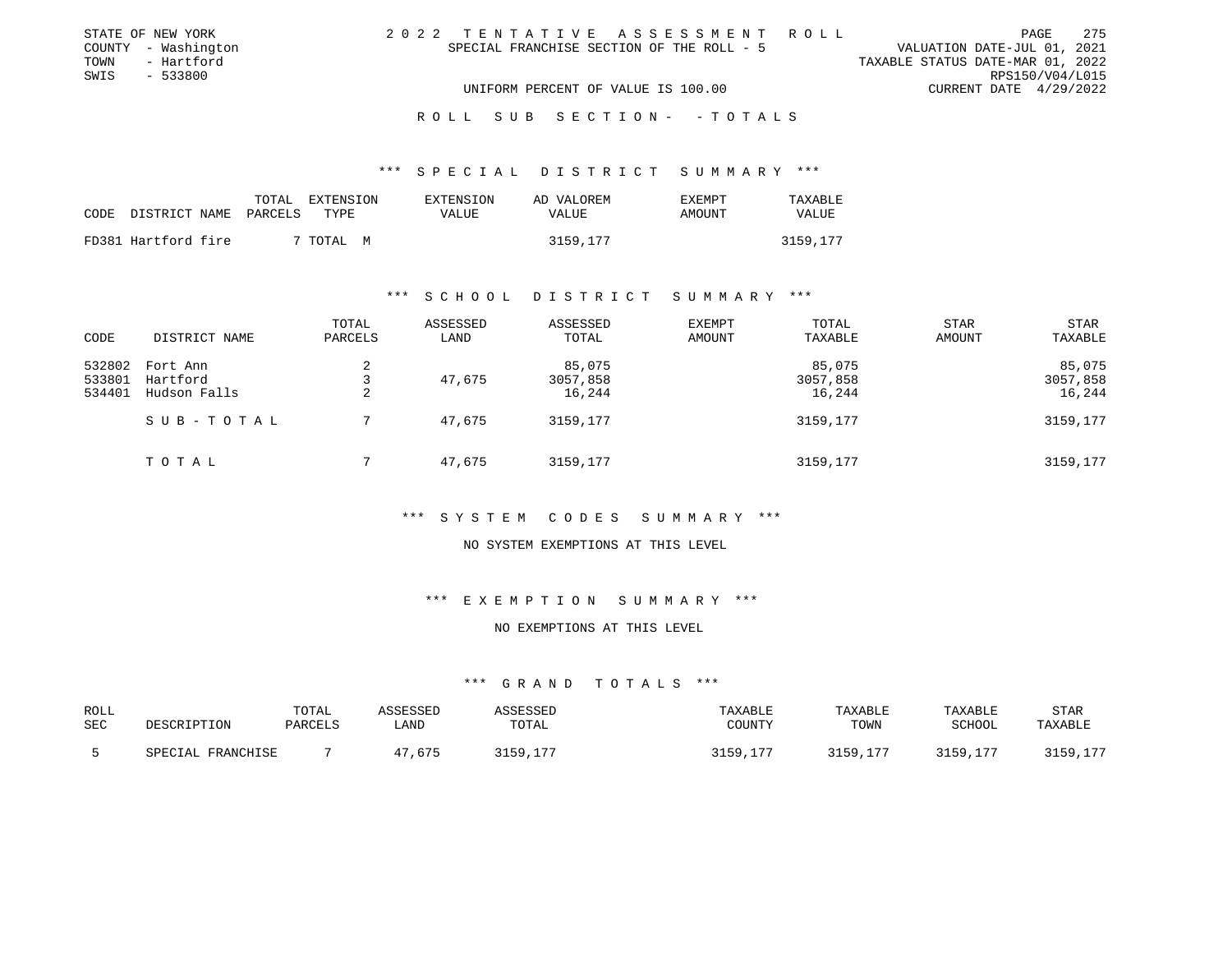|      | STATE OF NEW YORK   | 2022 TENTATIVE ASSESSMENT ROLL            |                                  | PAGE                   | - 276 |
|------|---------------------|-------------------------------------------|----------------------------------|------------------------|-------|
|      | COUNTY - Washington | SPECIAL FRANCHISE SECTION OF THE ROLL - 5 | VALUATION DATE-JUL 01, 2021      |                        |       |
| TOWN | - Hartford          |                                           | TAXABLE STATUS DATE-MAR 01, 2022 |                        |       |
| SWIS | $-533800$           | UNIFORM PERCENT OF VALUE IS 100.00        |                                  | RPS150/V04/L015        |       |
|      |                     |                                           |                                  | CURRENT DATE 4/29/2022 |       |
|      |                     |                                           |                                  |                        |       |

\*\*\* S P E C I A L D I S T R I C T S U M M A R Y \*\*\*

| CODE | DISTRICT NAME       | TOTAL<br>PARCELS | EXTENSION<br>TYPE. | EXTENSION<br>VALUE | AD VALOREM<br>VALUE | <b>EXEMPT</b><br>AMOUNT | TAXABLE<br>VALUE |
|------|---------------------|------------------|--------------------|--------------------|---------------------|-------------------------|------------------|
|      | FD381 Hartford fire |                  | TOTAL M            |                    | 3159,177            |                         | 3159,177         |

### \*\*\* S C H O O L D I S T R I C T S U M M A R Y \*\*\*

| CODE                       | DISTRICT NAME                        | TOTAL<br>PARCELS | ASSESSED<br>LAND | ASSESSED<br>TOTAL            | <b>EXEMPT</b><br>AMOUNT | TOTAL<br>TAXABLE             | STAR<br>AMOUNT | <b>STAR</b><br>TAXABLE       |
|----------------------------|--------------------------------------|------------------|------------------|------------------------------|-------------------------|------------------------------|----------------|------------------------------|
| 532802<br>533801<br>534401 | Fort Ann<br>Hartford<br>Hudson Falls | 2<br>2           | 47,675           | 85,075<br>3057,858<br>16,244 |                         | 85,075<br>3057,858<br>16,244 |                | 85,075<br>3057,858<br>16,244 |
|                            | SUB-TOTAL                            |                  | 47,675           | 3159,177                     |                         | 3159,177                     |                | 3159,177                     |
|                            | TOTAL                                |                  | 47,675           | 3159,177                     |                         | 3159,177                     |                | 3159,177                     |

# \*\*\* S Y S T E M C O D E S S U M M A R Y \*\*\*

### NO SYSTEM EXEMPTIONS AT THIS LEVEL

\*\*\* E X E M P T I O N S U M M A R Y \*\*\*

### NO EXEMPTIONS AT THIS LEVEL

| ROLL<br>SEC | DESCRIPTION       | TOTAL<br><b>PARCELS</b> | ASSESSED<br>_AND | ASSESSED<br>TOTAL | TAXABLE<br>COUNTY | TAXABLE<br>TOWN | TAXABLE<br>SCHOOL | <b>STAR</b><br>TAXABLE |
|-------------|-------------------|-------------------------|------------------|-------------------|-------------------|-----------------|-------------------|------------------------|
|             | SPECIAL FRANCHISE |                         | 47.675           | 3159              | 3159,177          | 3159,177        | 3159,177          | 3159,177               |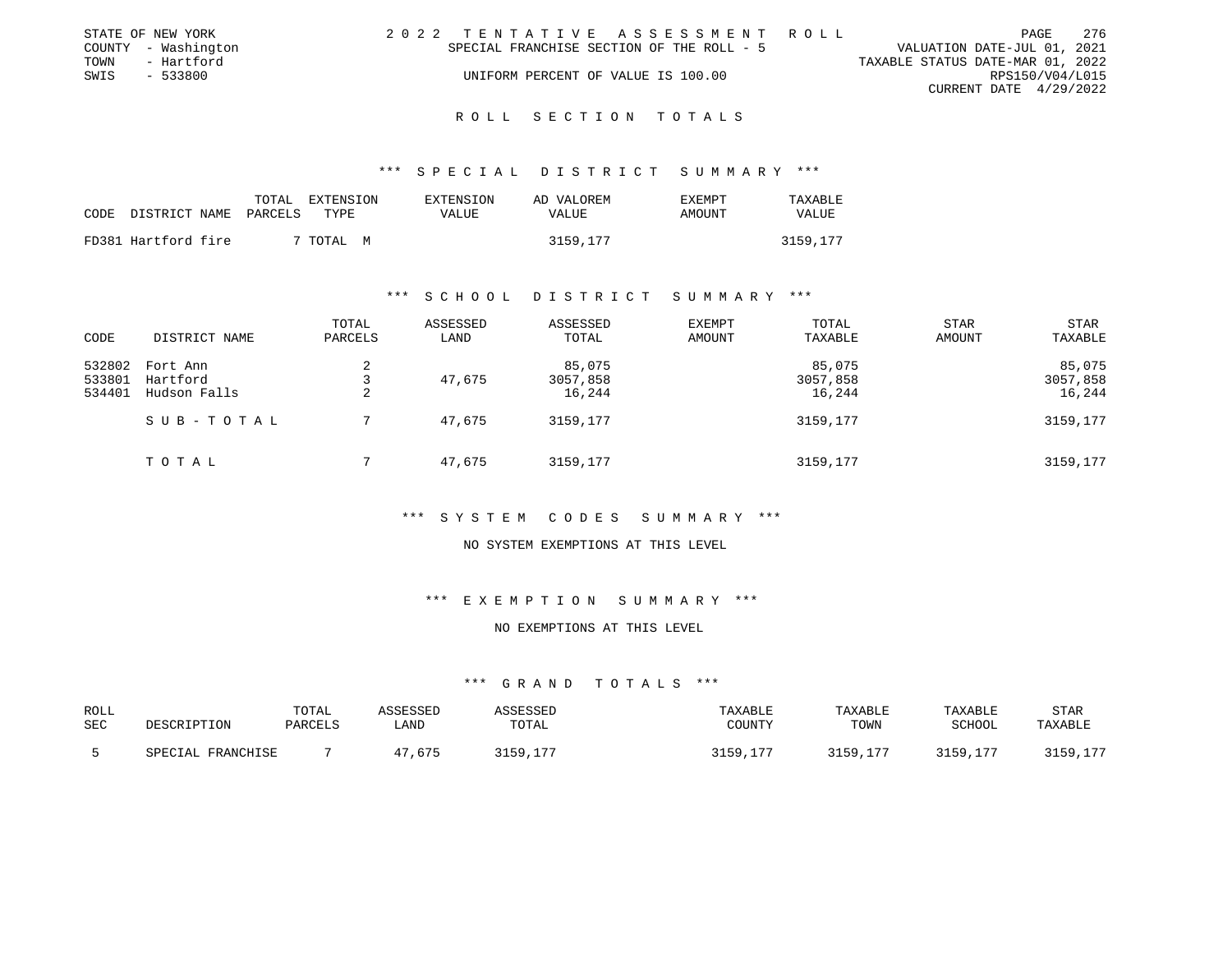| COUNTY - Washington<br>TOWN<br>- Hartford<br>SWIS<br>$-533800$                                     | UTILITY & R.R. SECTION OF THE ROLL - 6<br>UNIFORM PERCENT OF VALUE IS 100.00 | VALUATION DATE-JUL 01, 2021<br>TAXABLE STATUS DATE-MAR 01, 2022 |                                                                                              |                                                                                                                                 |
|----------------------------------------------------------------------------------------------------|------------------------------------------------------------------------------|-----------------------------------------------------------------|----------------------------------------------------------------------------------------------|---------------------------------------------------------------------------------------------------------------------------------|
| TAX MAP PARCEL NUMBER<br>CURRENT OWNERS NAME<br>CURRENT OWNERS ADDRESS                             | SCHOOL DISTRICT<br>PARCEL SIZE/GRID COORD                                    | LAND<br>TOTAL                                                   | TAX DESCRIPTION<br>SPECIAL DISTRICTS                                                         | PROPERTY LOCATION & CLASS ASSESSMENT EXEMPTION CODE---------------COUNTY-------TOWN------SCHOOL<br>TAXABLE VALUE<br>ACCOUNT NO. |
| 638.000-0000-601.700-1881<br>AT&T Communications Inc<br>1010 Pine St 9E-L-01<br>St Louis, NY 63101 | 1010 Pine St<br>831 Tele Comm<br>Argyle<br>FULL MARKET VALUE                 | 532001 0<br>$\overline{2}$                                      | COUNTY TAXABLE VALUE<br>TOWN<br>TAXABLE VALUE<br>2 SCHOOL TAXABLE VALUE                      | 2<br>2<br>$\overline{2}$                                                                                                        |
| 638.000-0000-601.700-1883<br>AT&T Communications Inc<br>1010 Pine St 9E-L-01<br>St Louis, NY 63101 | 1010 Pine St<br>831 Tele Comm<br>Hartford<br>533801<br>FULL MARKET VALUE     | $\overline{0}$<br>119<br>119                                    | COUNTY TAXABLE VALUE<br>TOWN<br>TAXABLE VALUE<br>SCHOOL TAXABLE VALUE                        | 119<br>119<br>119                                                                                                               |
| 638.000-0000-601.700-1884<br>AT&T Communications Inc<br>1010 Pine St 9E-L-01<br>St Louis, NY 63101 | 1010 Pine St<br>831 Tele Comm<br>Hudson Falls<br>534401<br>FULL MARKET VALUE | $\mathbf{1}$                                                    | COUNTY TAXABLE VALUE<br>0 TOWN<br>TAXABLE VALUE<br>1 SCHOOL TAXABLE VALUE                    | 1<br>1<br>$\mathbf 1$                                                                                                           |
| 638.000-0000-631.900-1882<br>AT&T Communications Inc<br>1010 Pine St 9E-L-01<br>St Louis, NY 63101 | 1010 Pine St<br>831 Tele Comm<br>Fort Ann<br>532802<br>FULL MARKET VALUE     | $\overline{0}$<br>$\mathbf{3}$                                  | COUNTY TAXABLE VALUE<br>TAXABLE VALUE<br>TOWN<br>3 SCHOOL TAXABLE VALUE                      | 3<br>3<br>3                                                                                                                     |
| 638.000-0000-713.000-1881<br>BCE Nexxia Corp<br>PO Box 80615<br>Indianapolis, IN 46280             | Outside Plant<br>836 Telecom. eq.<br>532001<br>Argyle<br>FULL MARKET VALUE   | 0 TOWN<br>72                                                    | COUNTY TAXABLE VALUE<br>TAXABLE VALUE<br>SCHOOL TAXABLE VALUE<br>72 FD381 Hartford fire      | 72<br>72<br>72<br>72 TO M                                                                                                       |
| 638.000-0000-713.00-1882<br>BCE Nexxia Corp<br>PO Box 80615<br>Indianapolis, IN 46280              | Outside Plant<br>836 Telecom. eq.<br>Fort Ann<br>532802<br>FULL MARKET VALUE | $\overline{0}$<br>135<br>135                                    | COUNTY TAXABLE VALUE<br>TOWN<br>TAXABLE VALUE<br>SCHOOL TAXABLE VALUE<br>FD381 Hartford fire | 135<br>135<br>135<br>135 TO M                                                                                                   |
| 638.000-0000-713.000-1883<br>BCE Nexxia Corp<br>PO Box 80615<br>Indianapolis, IN 46280             | Outside Plant<br>836 Telecom. eq.<br>533801<br>Hartford<br>FULL MARKET VALUE | $\overline{0}$<br>4,792<br>4,792                                | COUNTY TAXABLE VALUE<br>TAXABLE VALUE<br>TOWN<br>SCHOOL TAXABLE VALUE<br>FD381 Hartford fire | 4,792<br>4,792<br>4,792<br>4,792 TO M                                                                                           |

Indianapolis, IN 46280 FULL MARKET VALUE 4,792 FD381 Hartford fire 4,792 TO M \*\*\*\*\*\*\*\*\*\*\*\*\*\*\*\*\*\*\*\*\*\*\*\*\*\*\*\*\*\*\*\*\*\*\*\*\*\*\*\*\*\*\*\*\*\*\*\*\*\*\*\*\*\*\*\*\*\*\*\*\*\*\*\*\*\*\*\*\*\*\*\*\*\*\*\*\*\*\*\*\*\*\*\*\*\*\*\*\*\*\*\*\*\*\*\*\*\*\*\*\*\*\*\*\*\*\*\*\*\*\*\*\*\*\*\*\*\*\*\*\*\*\*\*\*\*\*\*\*\*\*\*

STATE OF NEW YORK 2022 TENTATIVE ASSESSMENT ROLL PAGE

277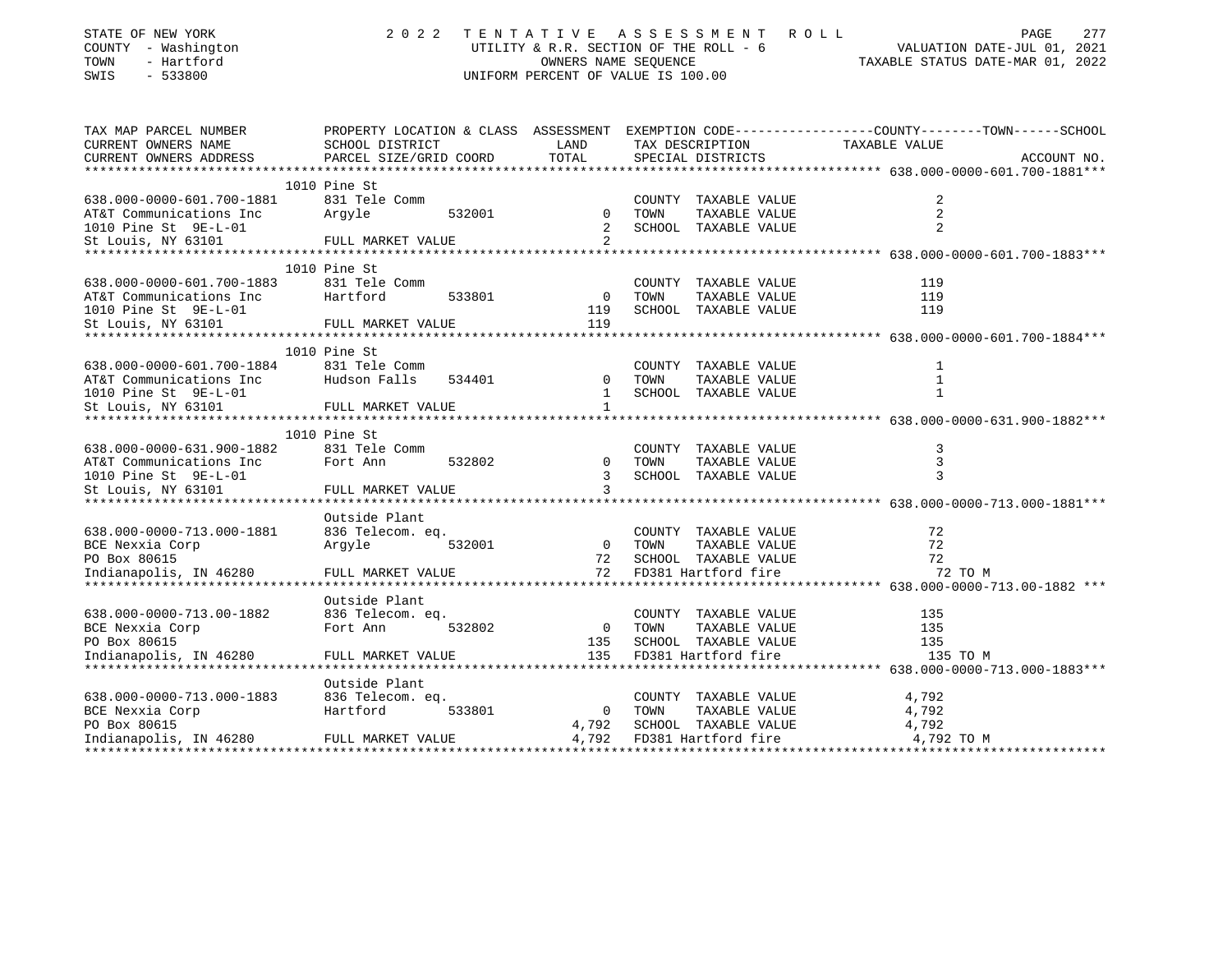| STATE OF NEW YORK   | 2022 TENTATIVE ASSESSMENT ROLL         | 278<br>PAGE                      |
|---------------------|----------------------------------------|----------------------------------|
| COUNTY - Washington | UTILITY & R.R. SECTION OF THE ROLL - 6 | VALUATION DATE-JUL 01, 2021      |
| TOWN<br>- Hartford  | OWNERS NAME SEOUENCE                   | TAXABLE STATUS DATE-MAR 01, 2022 |
| - 533800<br>SWIS    | UNIFORM PERCENT OF VALUE IS 100.00     |                                  |

| TAX MAP PARCEL NUMBER       |                        |                | PROPERTY LOCATION & CLASS ASSESSMENT EXEMPTION CODE----------------COUNTY-------TOWN-----SCHOOL |               |             |
|-----------------------------|------------------------|----------------|-------------------------------------------------------------------------------------------------|---------------|-------------|
| CURRENT OWNERS NAME         | SCHOOL DISTRICT        | LAND           | TAX DESCRIPTION                                                                                 | TAXABLE VALUE |             |
| CURRENT OWNERS ADDRESS      | PARCEL SIZE/GRID COORD | TOTAL          | SPECIAL DISTRICTS                                                                               |               | ACCOUNT NO. |
| ***********************     |                        |                |                                                                                                 |               |             |
|                             | Outside Plant          |                |                                                                                                 |               |             |
| 638.000-0000-713.000-1884   | 836 Telecom. eq.       |                | COUNTY TAXABLE VALUE                                                                            | 55            |             |
| BCE Nexxia Corp             | Hudson Falls<br>534401 | $\overline{0}$ | TAXABLE VALUE<br>TOWN                                                                           | 55            |             |
| PO Box 80615                |                        | 55             | SCHOOL TAXABLE VALUE                                                                            | 55            |             |
| Indianapolis, IN 46280      | FULL MARKET VALUE      | 55             | FD381 Hartford fire                                                                             | 55 TO M       |             |
|                             |                        |                |                                                                                                 |               |             |
|                             | Outside Plant          |                |                                                                                                 |               |             |
| 638.000-0000-745.000-1881   | 836 Telecom. eq.       |                | COUNTY TAXABLE VALUE                                                                            | 19            |             |
| Century Link                | Argyle<br>532001       | $\overline{0}$ | TAXABLE VALUE<br>TOWN                                                                           | 19            |             |
| Prop Tx Dept                |                        | 19             | SCHOOL TAXABLE VALUE                                                                            | 19            |             |
| 1025 El Dorado Blvd         | FULL MARKET VALUE      | 19             | FD381 Hartford fire                                                                             | 19 TO M       |             |
| Broomfield, CO 80021        |                        |                |                                                                                                 |               |             |
|                             |                        |                |                                                                                                 |               |             |
|                             | Outside Plant          |                |                                                                                                 |               |             |
| 638.000-0000-745.000-1882   | 836 Telecom. eq.       |                | COUNTY TAXABLE VALUE                                                                            | 36            |             |
| Century Link                | Fort Ann<br>532802     | $\overline{0}$ | TAXABLE VALUE<br>TOWN                                                                           | 36            |             |
| Prop Tx De[t                |                        | 36             | SCHOOL TAXABLE VALUE                                                                            | 36            |             |
| 1025 El Dorado Blvd         | FULL MARKET VALUE      | 36             | FD381 Hartford fire                                                                             | 36 TO M       |             |
| Broomfield, CO 80021        |                        |                |                                                                                                 |               |             |
|                             |                        |                |                                                                                                 |               |             |
|                             | Outside Plant          |                |                                                                                                 |               |             |
| 638.000-0000-745.000-1883   | 836 Telecom. eq.       |                | COUNTY TAXABLE VALUE                                                                            | 1,267         |             |
| Century Link                | Hartford<br>533801     | $\overline{0}$ | TOWN<br>TAXABLE VALUE                                                                           | 1,267         |             |
| Prop Tx Dept                |                        | 1,267          | SCHOOL TAXABLE VALUE                                                                            | 1,267         |             |
| 1025 El Dorado Blvd         | FULL MARKET VALUE      | 1,267          | FD381 Hartford fire                                                                             | 1,267 TO M    |             |
| Broomfield, CO 80021        |                        |                |                                                                                                 |               |             |
|                             |                        |                |                                                                                                 |               |             |
|                             | Outside Plant          |                |                                                                                                 |               |             |
| 638.000-0000-745.000-1884   | 836 Telecom. eq.       |                | COUNTY TAXABLE VALUE                                                                            | 14            |             |
|                             | Hudson Falls           | $\overline{0}$ | TOWN<br>TAXABLE VALUE                                                                           | 14            |             |
| Century Link                | 534401                 |                |                                                                                                 |               |             |
| Prop Tx Dept                |                        | 14             | SCHOOL TAXABLE VALUE                                                                            | 14            |             |
| 1025 El Dorado Blvd         | FULL MARKET VALUE      |                | 14 FD381 Hartford fire                                                                          | 14 TO M       |             |
| Broomfield, CO 80021        |                        |                |                                                                                                 |               |             |
|                             |                        |                |                                                                                                 |               |             |
|                             | 217 Dick Hill Rd       |                |                                                                                                 |               |             |
| $132. -2 - 38.6 - 8801$     | 837 Cell Tower         |                | COUNTY TAXABLE VALUE                                                                            | 150,000       |             |
| Horvath Communications, Inc | Hartford<br>533801     | $\overline{0}$ | TAXABLE VALUE<br>TOWN                                                                           | 150,000       |             |
| Attn: Jessica Geers         |                        | 150,000        | SCHOOL TAXABLE VALUE                                                                            | 150,000       |             |
| 312 W Colfax Ave            | FULL MARKET VALUE      | 150,000        |                                                                                                 |               |             |
| South Bend, IN 46601        |                        |                |                                                                                                 |               |             |
|                             |                        |                |                                                                                                 |               |             |
|                             | Outside Plant          |                |                                                                                                 |               |             |
| 638.000-0000-760.700-1881   | 836 Telecom. eq.       |                | COUNTY TAXABLE VALUE                                                                            | 506           |             |
| Level 3 Communications      | 532001<br>Argyle       | $\overline{0}$ | TOWN<br>TAXABLE VALUE                                                                           | 506           |             |
| Century Link Prop Tx Dept   |                        | 506            | SCHOOL TAXABLE VALUE                                                                            | 506           |             |
| Broomfield, CO 80021        | FULL MARKET VALUE      | 506            | FD381 Hartford fire                                                                             | 506 TO M      |             |
|                             |                        |                |                                                                                                 |               |             |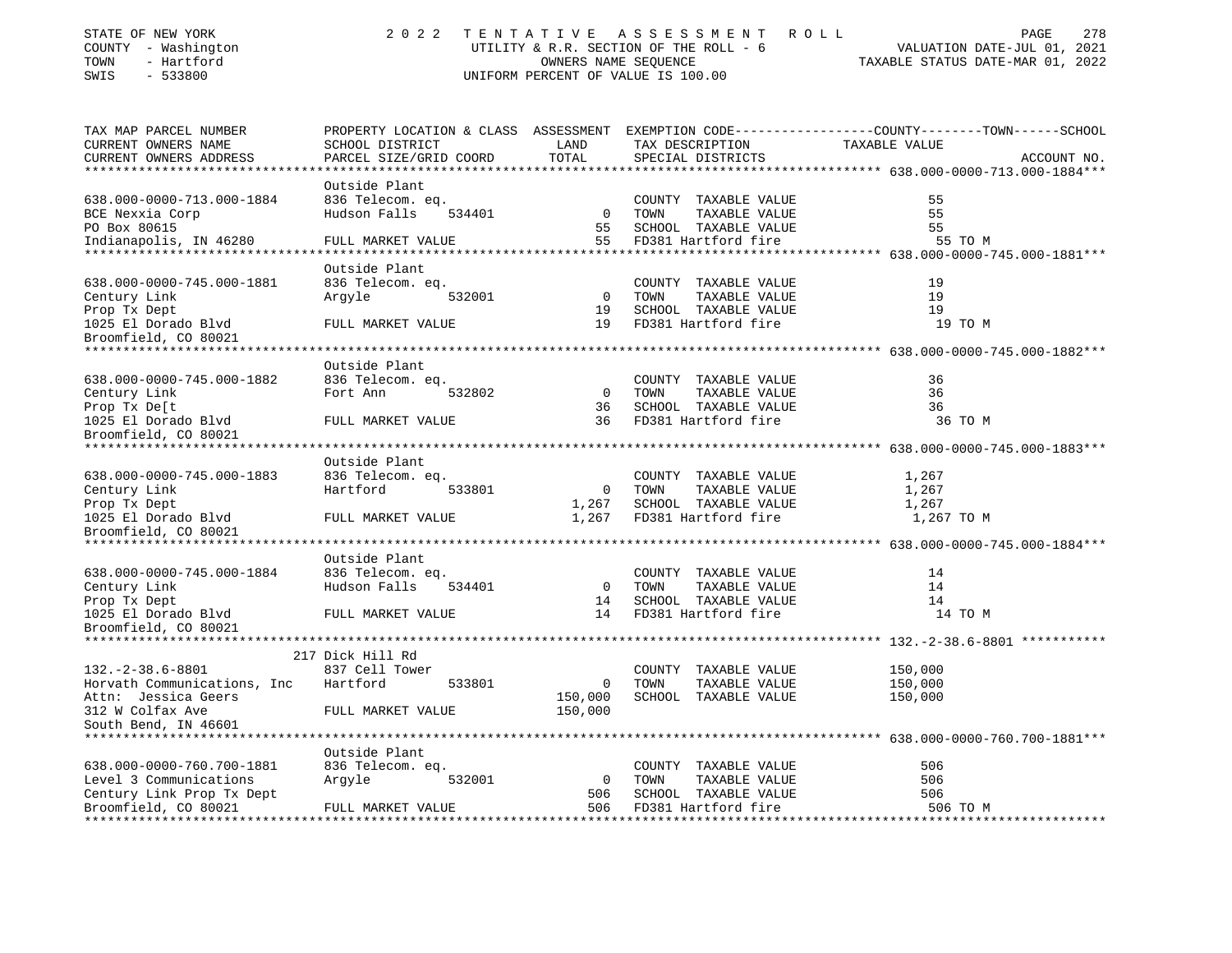| STATE OF NEW YORK                                      | 2022                                 | TENTATIVE      | A S S E S S M E N T<br>R O L L         | PAGE<br>279                                                                                      |
|--------------------------------------------------------|--------------------------------------|----------------|----------------------------------------|--------------------------------------------------------------------------------------------------|
| COUNTY - Washington                                    |                                      |                | UTILITY & R.R. SECTION OF THE ROLL - 6 | VALUATION DATE-JUL 01, 2021                                                                      |
| - Hartford<br>TOWN                                     |                                      |                | OWNERS NAME SEOUENCE                   | TAXABLE STATUS DATE-MAR 01, 2022                                                                 |
| $-533800$<br>SWIS                                      |                                      |                | UNIFORM PERCENT OF VALUE IS 100.00     |                                                                                                  |
|                                                        |                                      |                |                                        |                                                                                                  |
| TAX MAP PARCEL NUMBER                                  |                                      |                |                                        | PROPERTY LOCATION & CLASS ASSESSMENT EXEMPTION CODE----------------COUNTY-------TOWN------SCHOOL |
| CURRENT OWNERS NAME                                    | SCHOOL DISTRICT                      | LAND           | TAX DESCRIPTION                        | TAXABLE VALUE                                                                                    |
| CURRENT OWNERS ADDRESS                                 | PARCEL SIZE/GRID COORD               | TOTAL          | SPECIAL DISTRICTS                      | ACCOUNT NO.                                                                                      |
| *************************                              |                                      |                |                                        |                                                                                                  |
|                                                        | Outside Plant                        |                |                                        |                                                                                                  |
| 638.000-0000-760.700-1882                              | 836 Telecom. eq.                     |                | COUNTY TAXABLE VALUE                   | 949                                                                                              |
| Level 3 Communications                                 | Fort Ann<br>532802                   | $\mathbf 0$    | TAXABLE VALUE<br>TOWN                  | 949                                                                                              |
| Century Link Prop Tx Dept                              |                                      | 949            | SCHOOL TAXABLE VALUE                   | 949                                                                                              |
| 1025 El Dorado Blvd                                    | FULL MARKET VALUE                    | 949            | FD381 Hartford fire                    | 949 TO M                                                                                         |
| Broomfield, CO 80021<br>****************************** |                                      |                |                                        |                                                                                                  |
|                                                        | Outside Plant                        |                |                                        |                                                                                                  |
| 638.000-0000-760.700-1883                              | 836 Telecom. eq.                     |                | COUNTY TAXABLE VALUE                   | 33,557                                                                                           |
| Level 3 Communications                                 | Hartford<br>533801                   | $\mathbf 0$    | TAXABLE VALUE<br>TOWN                  | 33,557                                                                                           |
| Century Link Prop Tx Dept                              |                                      | 33,557         | SCHOOL TAXABLE VALUE                   | 33,557                                                                                           |
| 1025 El Dorado Blvd                                    | FULL MARKET VALUE                    | 33,557         | FD381 Hartford fire                    | 33,557 TO M                                                                                      |
| Broomfield, CO 80021                                   |                                      |                |                                        |                                                                                                  |
|                                                        | ************************************ |                |                                        | ************* 638.000-0000-760.700-1884***                                                       |
|                                                        | Outside Plant                        |                |                                        |                                                                                                  |
| 638.000-0000-760.700-1884                              | 836 Telecom. eq.                     |                | COUNTY TAXABLE VALUE                   | 382                                                                                              |
| Level 3 Communications                                 | Hudson Falls<br>534401               | $\circ$        | TAXABLE VALUE<br>TOWN                  | 382                                                                                              |
| Century Link Prop Tx Dept                              |                                      | 382            | SCHOOL TAXABLE VALUE                   | 382                                                                                              |
| 1025 El Dorado Blvd                                    | FULL MARKET VALUE                    | 382            | FD381 Hartford fire                    | 382 TO M                                                                                         |
| Broomfield, CO 80021                                   |                                      |                |                                        |                                                                                                  |
|                                                        |                                      |                |                                        | ********* 638.000-9999-132.350-1882***                                                           |
|                                                        | Outside Plant                        |                |                                        | 9075200759                                                                                       |
| 638.000-9999-132.350-1882                              | 884 Elec Dist Out                    |                | COUNTY TAXABLE VALUE                   | 37,603                                                                                           |
| National Grid                                          | Fort Ann<br>532802                   | 37,603         | TAXABLE VALUE<br>TOWN                  | 37,603                                                                                           |
| Real Estate Tax Dept                                   | Poles Wires Cables                   | 37,603         | SCHOOL TAXABLE VALUE                   | 37,603                                                                                           |
| 300 Erie Boulevard West                                | FULL MARKET VALUE                    | 37,603         | FD381 Hartford fire                    | 37,603 TO M                                                                                      |
| Syracuse, NY 13202                                     |                                      |                |                                        |                                                                                                  |
| ******************                                     |                                      |                |                                        | *************** 638.000-9999-132.350-1883***                                                     |
|                                                        | Outside Plant                        |                |                                        | 905N200716                                                                                       |
| 638.000-9999-132.350-1883                              | 884 Elec Dist Out                    |                | COUNTY TAXABLE VALUE                   | 1154,003                                                                                         |
| National Grid                                          | Hartford<br>533801                   | $\overline{0}$ | TOWN<br>TAXABLE VALUE                  | 1154,003                                                                                         |
| Real Estate Tax Dept                                   | Poles Wires Cables                   | 1154,003       | SCHOOL TAXABLE VALUE                   | 1154,003                                                                                         |
| 300 Erie Boulevard West                                | FULL MARKET VALUE                    | 1154,003       | FD381 Hartford fire                    | 1154,003 TO M                                                                                    |
| Syracuse, NY 13202                                     |                                      |                |                                        |                                                                                                  |
|                                                        |                                      |                |                                        | ******** 638.000-9999-132.350-1884***                                                            |
|                                                        | Outside Plant                        |                |                                        | 9075200760                                                                                       |
| 638.000-9999-132.350-1884                              | 884 Elec Dist Out                    |                | COUNTY TAXABLE VALUE                   | 13,619                                                                                           |
| National Grid                                          | Hudson Falls<br>534401               | $\mathbf 0$    | TAXABLE VALUE<br>TOWN                  | 13,619                                                                                           |
| Real Estate Tax Dept                                   | App For Sch 1.13%                    | 13,619         | SCHOOL TAXABLE VALUE                   | 13,619                                                                                           |
| 300 Erie Boulevard West                                | FULL MARKET VALUE                    | 13,619         | FD381 Hartford fire                    | 13,619 TO M                                                                                      |
| Syracuse, NY 13202<br>*******************              |                                      |                |                                        | .                                                                                                |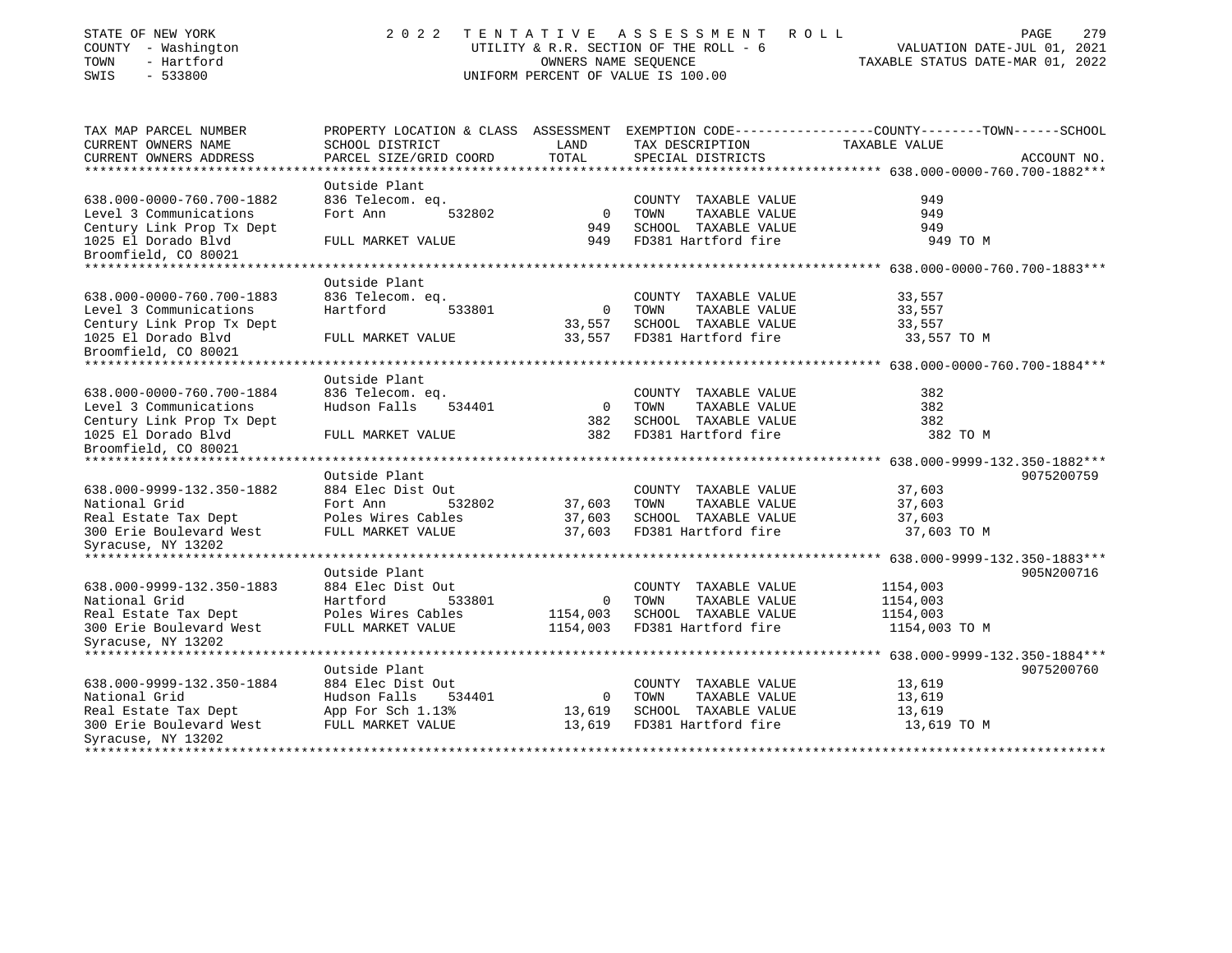| STATE OF NEW YORK<br>COUNTY - Washington<br>TOWN<br>- Hartford<br>$-533800$<br>SWIS | 2 0 2 2                 |                | TENTATIVE ASSESSMENT ROLL<br>UTILITY & R.R. SECTION OF THE ROLL - 6<br>OWNERS NAME SEOUENCE<br>UNIFORM PERCENT OF VALUE IS 100.00 | 280<br>PAGE<br>VALUATION DATE-JUL 01, 2021<br>TAXABLE STATUS DATE-MAR 01, 2022                                   |
|-------------------------------------------------------------------------------------|-------------------------|----------------|-----------------------------------------------------------------------------------------------------------------------------------|------------------------------------------------------------------------------------------------------------------|
| TAX MAP PARCEL NUMBER<br>CURRENT OWNERS NAME                                        | SCHOOL DISTRICT         | LAND           | TAX DESCRIPTION                                                                                                                   | PROPERTY LOCATION & CLASS ASSESSMENT EXEMPTION CODE---------------COUNTY-------TOWN------SCHOOL<br>TAXABLE VALUE |
| CURRENT OWNERS ADDRESS                                                              | PARCEL SIZE/GRID COORD  | TOTAL          | SPECIAL DISTRICTS                                                                                                                 | ACCOUNT NO.                                                                                                      |
|                                                                                     | 101 Warren Rd           |                |                                                                                                                                   |                                                                                                                  |
| $122. - 1 - 12. - 8801$                                                             | 831 Tele Comm           |                | COUNTY TAXABLE VALUE                                                                                                              | 7,100                                                                                                            |
| Slic LLC                                                                            | 533801<br>Hartford      | $\overline{0}$ | TAXABLE VALUE<br>TOWN                                                                                                             | 7,100                                                                                                            |
| Fabian Bourgeois                                                                    |                         | 7,100          | SCHOOL TAXABLE VALUE                                                                                                              | 7,100                                                                                                            |
| 1505 Hunt Rd                                                                        | FULL MARKET VALUE       | 7,100          | FD381 Hartford fire                                                                                                               | 7,100 TO M                                                                                                       |
| New Haven, VT 05472                                                                 |                         |                |                                                                                                                                   |                                                                                                                  |
|                                                                                     |                         |                |                                                                                                                                   |                                                                                                                  |
|                                                                                     | Box 521807              |                |                                                                                                                                   |                                                                                                                  |
| 638.00-0000-701.800-1881                                                            | 836 Telecom. eg.        |                | COUNTY TAXABLE VALUE                                                                                                              | 11                                                                                                               |
| Telus Communications, Inc.                                                          | Arqyle<br>532001        | $\overline{0}$ | TAXABLE VALUE<br>TOWN                                                                                                             | 11                                                                                                               |
| PO Box 1552                                                                         |                         | 11             | SCHOOL TAXABLE VALUE<br>11 FD381 Hartford fire                                                                                    | 11<br>11 TO M                                                                                                    |
| Edmondton, AB T5j2N7                                                                | FULL MARKET VALUE       |                |                                                                                                                                   |                                                                                                                  |
|                                                                                     | Outside Plant           |                |                                                                                                                                   |                                                                                                                  |
| 638.000-0000-701.800-1882                                                           | 836 Telecom. eq.        |                | COUNTY TAXABLE VALUE                                                                                                              | 21                                                                                                               |
| Telus Communications, Inc.                                                          | Fort Ann<br>532802      | $\overline{0}$ | TOWN<br>TAXABLE VALUE                                                                                                             | 21                                                                                                               |
| PO Box 1552                                                                         |                         | 21             | SCHOOL TAXABLE VALUE                                                                                                              | 21                                                                                                               |
| Edmonton, AB T5J2N7                                                                 | FULL MARKET VALUE       | 21             | FD381 Hartford fire                                                                                                               | 21 TO M                                                                                                          |
| ******************************                                                      | *********************** |                |                                                                                                                                   |                                                                                                                  |
|                                                                                     | Outside Plant           |                |                                                                                                                                   |                                                                                                                  |
| 638.000-0000-701.800-1883                                                           | 836 Telecom. eq.        |                | COUNTY TAXABLE VALUE                                                                                                              | 737                                                                                                              |
| Telus Communications, Inc.                                                          | Hartford<br>533801      | $\overline{0}$ | TAXABLE VALUE<br>TOWN                                                                                                             | 737                                                                                                              |
| PO Box 1552                                                                         |                         | 737            | SCHOOL TAXABLE VALUE                                                                                                              | 737                                                                                                              |
| Edmonton, T5J2N7                                                                    | FULL MARKET VALUE       | 737            | FD381 Hartford fire                                                                                                               | 737 TO M                                                                                                         |
|                                                                                     | Outside Plant           |                |                                                                                                                                   |                                                                                                                  |
| 638.000-0000-701.800-1884                                                           | 836 Telecom. eq.        |                | COUNTY TAXABLE VALUE                                                                                                              | 8                                                                                                                |
| Telus Communications, Inc                                                           | Hudson Falls<br>534401  | $\Omega$       | TOWN<br>TAXABLE VALUE                                                                                                             |                                                                                                                  |
| PO Box 1552                                                                         |                         | 8              | SCHOOL TAXABLE VALUE                                                                                                              |                                                                                                                  |
| Edmonton, AB T5J2N7                                                                 | FULL MARKET VALUE       | 8              | FD381 Hartford fire                                                                                                               | 8 TO M                                                                                                           |
|                                                                                     |                         |                |                                                                                                                                   |                                                                                                                  |

|                           | 5900 County Route 30      |        |              |        |                       |             | 905N200712 |
|---------------------------|---------------------------|--------|--------------|--------|-----------------------|-------------|------------|
| $141. - 1 - 31$           | 831 Tele Comm             |        |              | COUNTY | TAXABLE VALUE         | 98,500      |            |
| Verizon New York Inc      | Hartford                  | 533801 | 10,600       | TOWN   | TAXABLE VALUE         | 98,500      |            |
| PO Box 2749               | 456/69 221/422            |        | 98,500       | SCHOOL | TAXABLE VALUE         | 98,500      |            |
| Addison, TX 75001         | FRNT 100.00 DPTH 103.00   |        |              |        | CA007 Cons agri dst 7 | 98,500 TO M |            |
|                           | EAST-0783963 NRTH-1647888 |        |              |        | FD381 Hartford fire   | 98,500 TO M |            |
|                           | FULL MARKET VALUE         |        | 98,500       |        |                       |             |            |
|                           |                           |        |              |        |                       |             |            |
|                           | Tel Communications        |        |              |        |                       |             |            |
| 638.000-0000-631.900-1881 | 836 Telecom. eq.          |        |              | COUNTY | TAXABLE VALUE         | 1,396       |            |
| Verizon New York Inc      | Arqyle                    | 532001 | $\mathbf{0}$ | TOWN   | TAXABLE VALUE         | 1,396       |            |
| Property Tax Department   |                           |        | 1,396        | SCHOOL | TAXABLE VALUE         | 1,396       |            |
| PO Box 2749               | FULL MARKET VALUE         |        | 1,396        |        | FD381 Hartford fire   | 1,396 TO M  |            |
| Addison, TX 75001         |                           |        |              |        |                       |             |            |
|                           |                           |        |              |        |                       |             |            |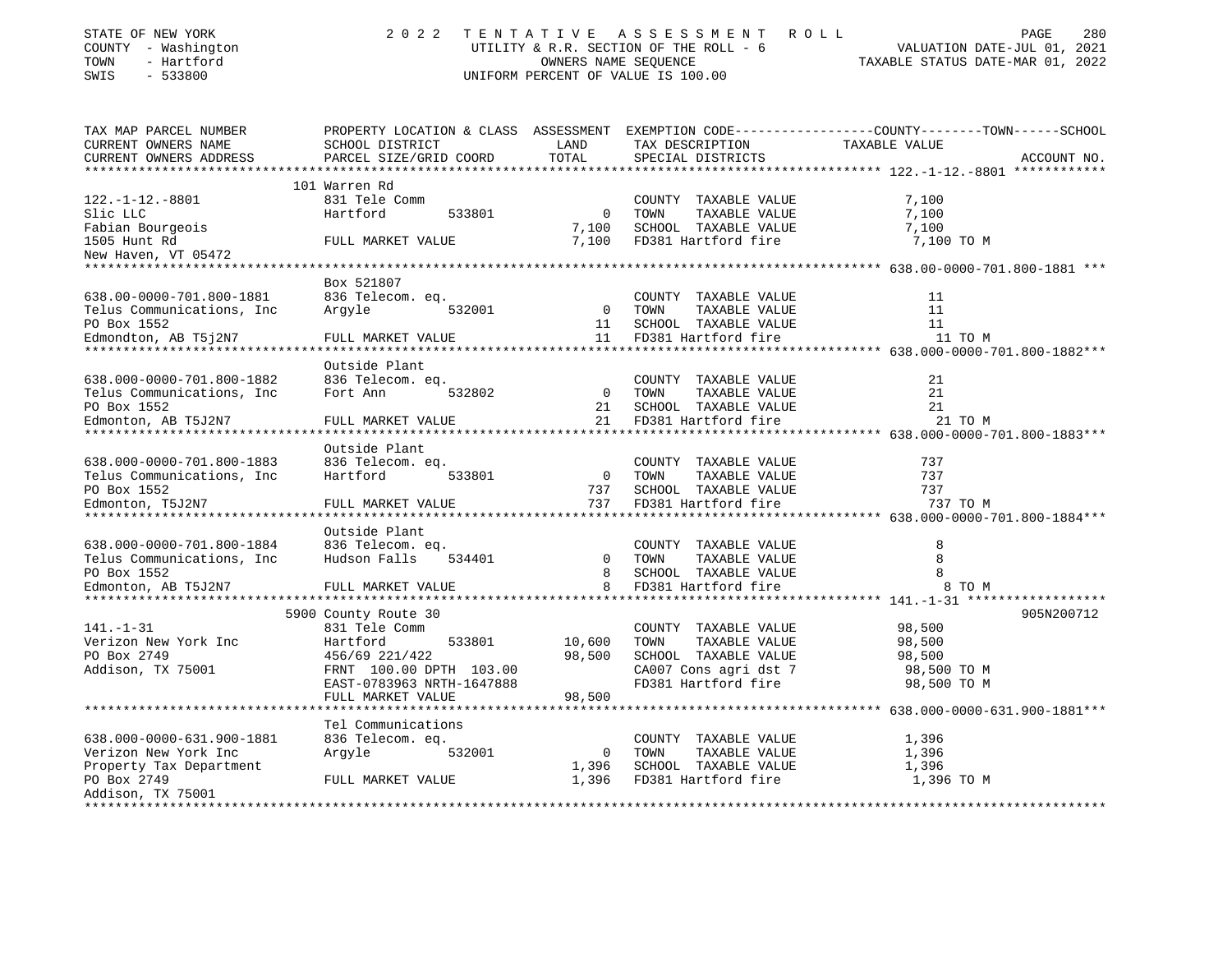| STATE OF NEW YORK<br>COUNTY<br>- Washington<br>TOWN<br>- Hartford<br>$-533800$<br>SWIS | 2 0 2 2                        | TENTATIVE      | ASSESSMENT ROLL<br>OWNERS NAME SEOUENCE<br>UNIFORM PERCENT OF VALUE IS 100.00 | 281<br>PAGE<br>UTILITY & R.R. SECTION OF THE ROLL - $6$ VALUATION DATE-JUL 01, 2021<br>TAXABLE STATUS DATE-MAR 01, 2022 |
|----------------------------------------------------------------------------------------|--------------------------------|----------------|-------------------------------------------------------------------------------|-------------------------------------------------------------------------------------------------------------------------|
| TAX MAP PARCEL NUMBER<br>CURRENT OWNERS NAME                                           | SCHOOL DISTRICT                | LAND           | TAX DESCRIPTION TAXABLE VALUE                                                 | PROPERTY LOCATION & CLASS ASSESSMENT EXEMPTION CODE---------------COUNTY-------TOWN------SCHOOL                         |
| CURRENT OWNERS ADDRESS PARCEL SIZE/GRID COORD TOTAL                                    |                                |                | SPECIAL DISTRICTS                                                             | ACCOUNT NO.                                                                                                             |
|                                                                                        |                                |                |                                                                               |                                                                                                                         |
|                                                                                        | Outside Plant                  |                |                                                                               | 9075200756                                                                                                              |
| 638.000-9999-631.900-1882                                                              | 836 Telecom. ea.               |                | COUNTY TAXABLE VALUE                                                          | 2,616                                                                                                                   |
| Verizon New York Inc                                                                   | 532802<br>Fort Ann             | $\overline{0}$ | TAXABLE VALUE<br>TOWN                                                         | 2,616                                                                                                                   |
| PO Box 2749                                                                            | Poles Wires Cables             |                | 2,616 SCHOOL TAXABLE VALUE                                                    | 2,616                                                                                                                   |
| Addison, TX 75001                                                                      | FULL MARKET VALUE              |                |                                                                               | 2,616 FD381 Hartford fire 2,616 TO M                                                                                    |
|                                                                                        |                                |                |                                                                               |                                                                                                                         |
|                                                                                        | Outside Plant                  |                |                                                                               | 905N200711                                                                                                              |
| 638.000-9999-631.900-1883                                                              | 836 Telecom. eq.               |                | COUNTY<br>TAXABLE VALUE                                                       | 92,545                                                                                                                  |
| Verizon New York Inc                                                                   | Hartford<br>Poles Wires Cables | 533801 0 TOWN  | TAXABLE VALUE                                                                 | 92,545                                                                                                                  |
| PO Box 2749<br>Addison, TX 75001                                                       | FULL MARKET VALUE              |                | 92,545 SCHOOL TAXABLE VALUE<br>92,545 FD381 Hartford fire                     | 92,545<br>92,545 TO M                                                                                                   |
|                                                                                        |                                |                |                                                                               |                                                                                                                         |
|                                                                                        | Outside Plant                  |                |                                                                               | 9075200757                                                                                                              |
| 638.000-9999-631.900-1884                                                              | 836 Telecom. eq.               |                | COUNTY<br>TAXABLE VALUE                                                       | 1,054                                                                                                                   |
| Verizon New York Inc                                                                   | Hudson Falls 534401            | $\overline{0}$ | TOWN<br>TAXABLE VALUE                                                         | 1,054                                                                                                                   |
| PO Box 2749                                                                            | Apport For Sch.399%            | 1,054          | SCHOOL TAXABLE VALUE                                                          | 1,054                                                                                                                   |
| Addison, TX 75001                                                                      | Poles Wires Cables             |                | FD381 Hartford fire                                                           | 1,054 TO M                                                                                                              |
|                                                                                        | FULL MARKET VALUE              | 1,054          |                                                                               |                                                                                                                         |
|                                                                                        |                                |                |                                                                               |                                                                                                                         |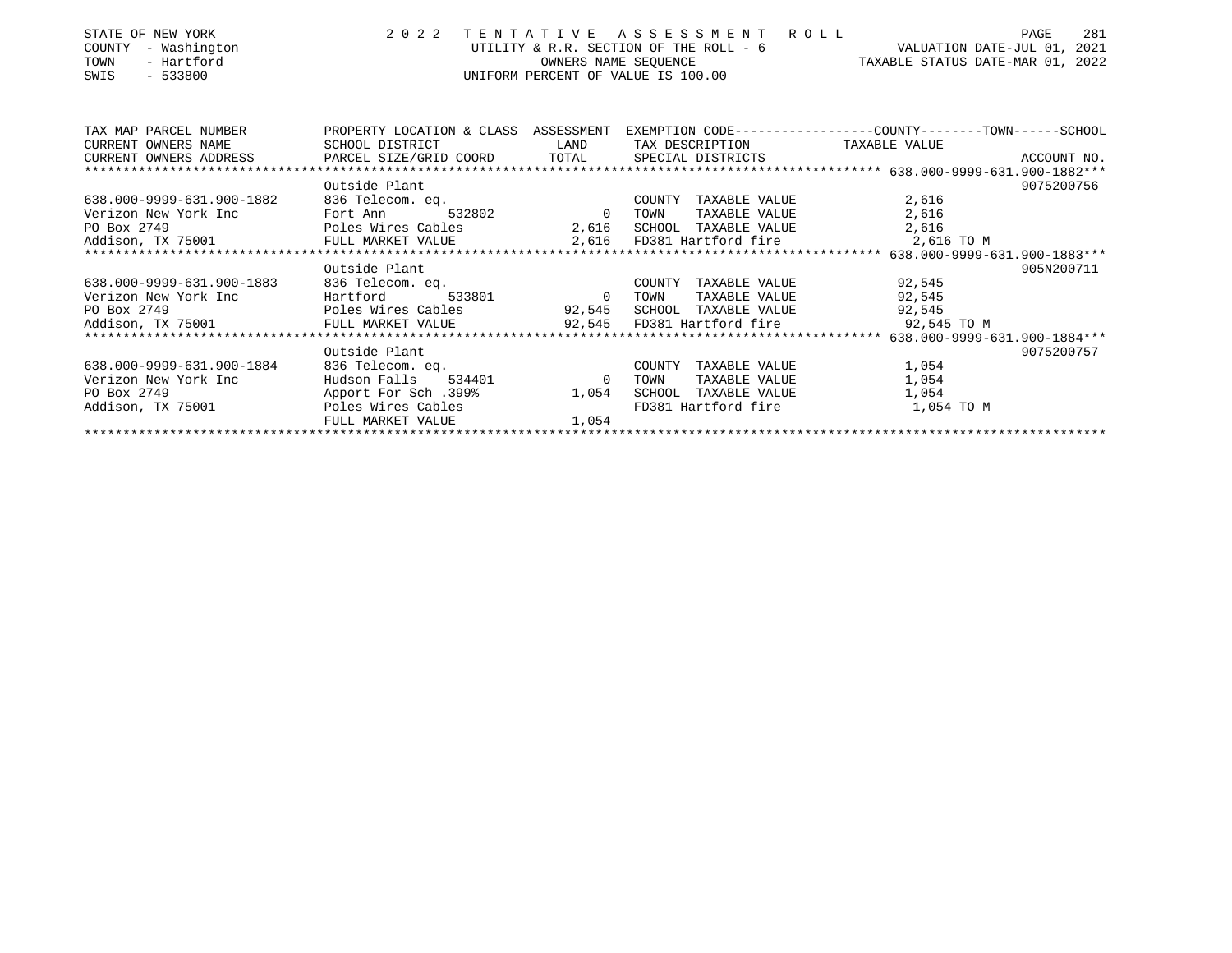| STATE OF NEW YORK   | 2022 TENTATIVE ASSESSMENT ROLL         |                                  | PAGE            | 282 |
|---------------------|----------------------------------------|----------------------------------|-----------------|-----|
| COUNTY - Washington | UTILITY & R.R. SECTION OF THE ROLL - 6 | VALUATION DATE-JUL 01, 2021      |                 |     |
| TOWN<br>- Hartford  |                                        | TAXABLE STATUS DATE-MAR 01, 2022 |                 |     |
| SWIS - 533800       |                                        |                                  | RPS150/V04/L015 |     |
|                     | UNIFORM PERCENT OF VALUE IS 100.00     | CURRENT DATE 4/29/2022           |                 |     |
|                     |                                        |                                  |                 |     |

#### \*\*\* S P E C I A L D I S T R I C T S U M M A R Y \*\*\*

| CODE | DISTRICT NAME                              | TOTAL<br>PARCELS | EXTENSION<br>TYPE       | EXTENSION<br><b>VALUE</b> | AD VALOREM<br>VALUE | <b>EXEMPT</b><br>AMOUNT | TAXABLE<br>VALUE   |
|------|--------------------------------------------|------------------|-------------------------|---------------------------|---------------------|-------------------------|--------------------|
|      | CA007 Cons agri dst<br>FD381 Hartford fire |                  | 1 TOTAL M<br>25 ТОТАЬ М |                           | 1450,997            | 98,500                  | 98,500<br>1450,997 |

### \*\*\* S C H O O L D I S T R I C T S U M M A R Y \*\*\*

| CODE                                 | DISTRICT NAME                                  | TOTAL<br>PARCELS | ASSESSED<br>LAND | ASSESSED<br>TOTAL                     | EXEMPT<br>AMOUNT | TOTAL<br>TAXABLE                      | STAR<br><b>AMOUNT</b> | STAR<br>TAXABLE                       |
|--------------------------------------|------------------------------------------------|------------------|------------------|---------------------------------------|------------------|---------------------------------------|-----------------------|---------------------------------------|
| 532001<br>532802<br>533801<br>534401 | Arqyle<br>Fort Ann<br>Hartford<br>Hudson Falls | 6<br>10          | 37,603<br>10,600 | 2,006<br>41,363<br>1542,620<br>15,133 |                  | 2,006<br>41,363<br>1542,620<br>15,133 |                       | 2,006<br>41,363<br>1542,620<br>15,133 |
|                                      | SUB-TOTAL                                      | 30               | 48,203           | 1601,122                              |                  | 1601,122                              |                       | 1601,122                              |
|                                      | TOTAL                                          | 30               | 48,203           | 1601,122                              |                  | 1601,122                              |                       | 1601,122                              |

#### \*\*\* S Y S T E M C O D E S S U M M A R Y \*\*\*

#### NO SYSTEM EXEMPTIONS AT THIS LEVEL

### \*\*\* E X E M P T I O N S U M M A R Y \*\*\*

#### NO EXEMPTIONS AT THIS LEVEL

| <b>ROLL</b> |                  | TOTAL   | ASSESSED | ASSESSED | TAXABLE  | TAXABLE  | TAXABLE  | <b>STAR</b> |
|-------------|------------------|---------|----------|----------|----------|----------|----------|-------------|
| <b>SEC</b>  | DESCRIPTION      | PARCELS | LAND     | TOTAL    | COUNTY   | TOWN     | SCHOOL   | TAXABLE     |
|             | UTILITIES & N.C. | 30      | 48,203   | 1601,122 | 1601,122 | 1601,122 | 1601,122 | 1601,122    |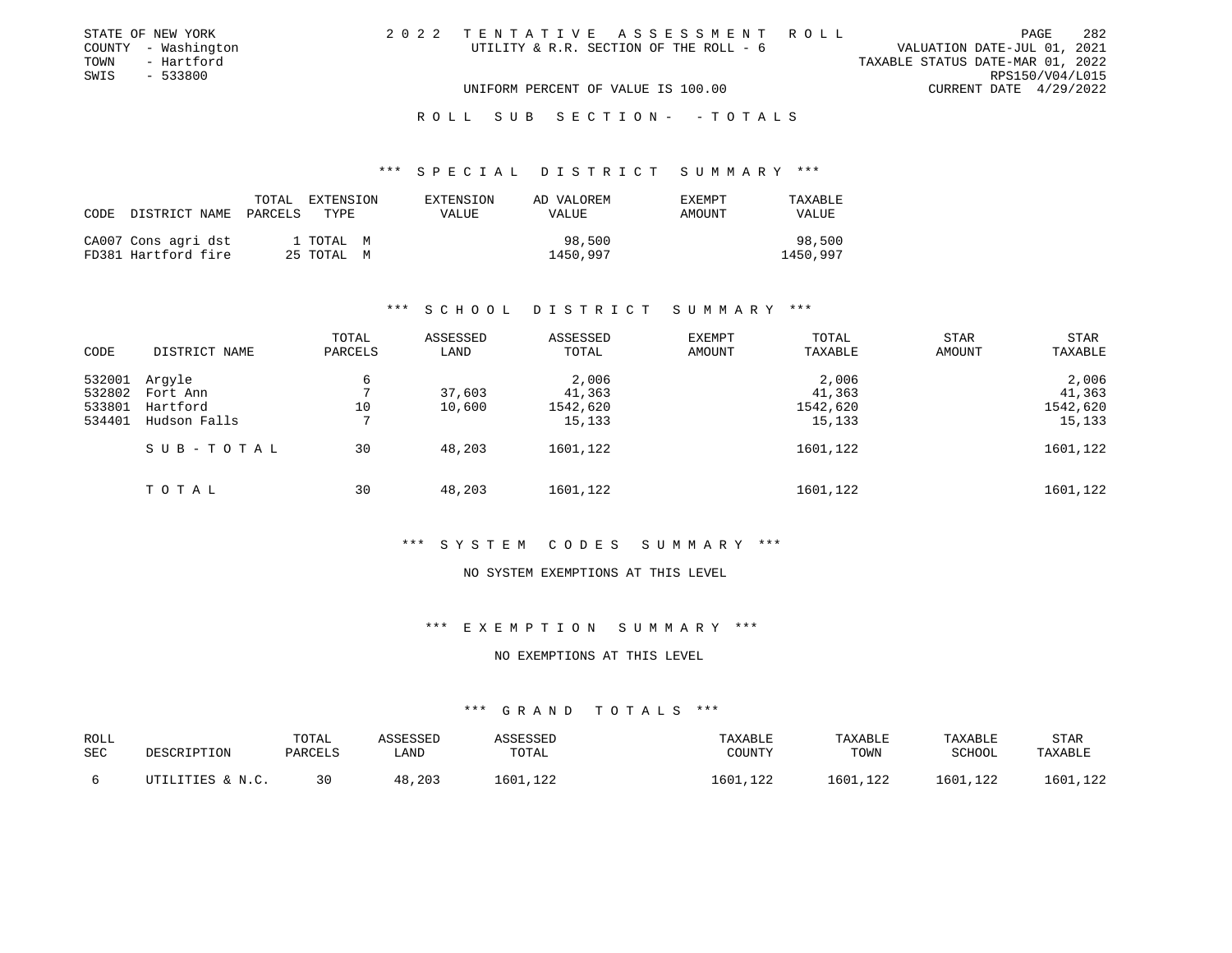|      | STATE OF NEW YORK   | 2022 TENTATIVE ASSESSMENT ROLL         |                                  | PAGE                   | -283 |
|------|---------------------|----------------------------------------|----------------------------------|------------------------|------|
|      | COUNTY - Washington | UTILITY & R.R. SECTION OF THE ROLL - 6 | VALUATION DATE-JUL 01, 2021      |                        |      |
| TOWN | - Hartford          |                                        | TAXABLE STATUS DATE-MAR 01, 2022 |                        |      |
| SWIS | - 533800            | UNIFORM PERCENT OF VALUE IS 100.00     |                                  | RPS150/V04/L015        |      |
|      |                     |                                        |                                  | CURRENT DATE 4/29/2022 |      |
|      |                     |                                        |                                  |                        |      |

#### \*\*\* S P E C I A L D I S T R I C T S U M M A R Y \*\*\*

| CODE | DISTRICT NAME PARCELS                      | TOTAL | EXTENSION<br>TYPE       | EXTENSION<br>VALUE | AD VALOREM<br>VALUE | <b>EXEMPT</b><br>AMOUNT | TAXABLE<br><b>VALUE</b> |
|------|--------------------------------------------|-------|-------------------------|--------------------|---------------------|-------------------------|-------------------------|
|      | CA007 Cons agri dst<br>FD381 Hartford fire |       | 1 TOTAL M<br>25 TOTAL M |                    | 98,500<br>1450,997  |                         | 98,500<br>1450,997      |

#### \*\*\* S C H O O L D I S T R I C T S U M M A R Y \*\*\*

| CODE                                 | DISTRICT NAME                                  | TOTAL<br>PARCELS | ASSESSED<br>LAND | ASSESSED<br>TOTAL                     | EXEMPT<br>AMOUNT | TOTAL<br>TAXABLE                      | <b>STAR</b><br>AMOUNT | STAR<br>TAXABLE                       |
|--------------------------------------|------------------------------------------------|------------------|------------------|---------------------------------------|------------------|---------------------------------------|-----------------------|---------------------------------------|
| 532001<br>532802<br>533801<br>534401 | Argyle<br>Fort Ann<br>Hartford<br>Hudson Falls | 6<br>10          | 37,603<br>10,600 | 2,006<br>41,363<br>1542,620<br>15,133 |                  | 2,006<br>41,363<br>1542,620<br>15,133 |                       | 2,006<br>41,363<br>1542,620<br>15,133 |
|                                      | SUB-TOTAL                                      | 30               | 48,203           | 1601,122                              |                  | 1601,122                              |                       | 1601,122                              |
|                                      | TOTAL                                          | 30               | 48,203           | 1601,122                              |                  | 1601,122                              |                       | 1601,122                              |

#### \*\*\* S Y S T E M C O D E S S U M M A R Y \*\*\*

#### NO SYSTEM EXEMPTIONS AT THIS LEVEL

### \*\*\* E X E M P T I O N S U M M A R Y \*\*\*

#### NO EXEMPTIONS AT THIS LEVEL

| <b>ROLL</b> |                  | TOTAL   | ASSESSED | ASSESSED | TAXABLE  | TAXABLE  | TAXABLE  | <b>STAR</b> |
|-------------|------------------|---------|----------|----------|----------|----------|----------|-------------|
| <b>SEC</b>  | DESCRIPTION      | PARCELS | LAND     | TOTAL    | COUNTY   | TOWN     | SCHOOL   | TAXABLE     |
|             | UTILITIES & N.C. | 30      | 48,203   | 1601,122 | 1601,122 | 1601,122 | 1601,122 | 1601,122    |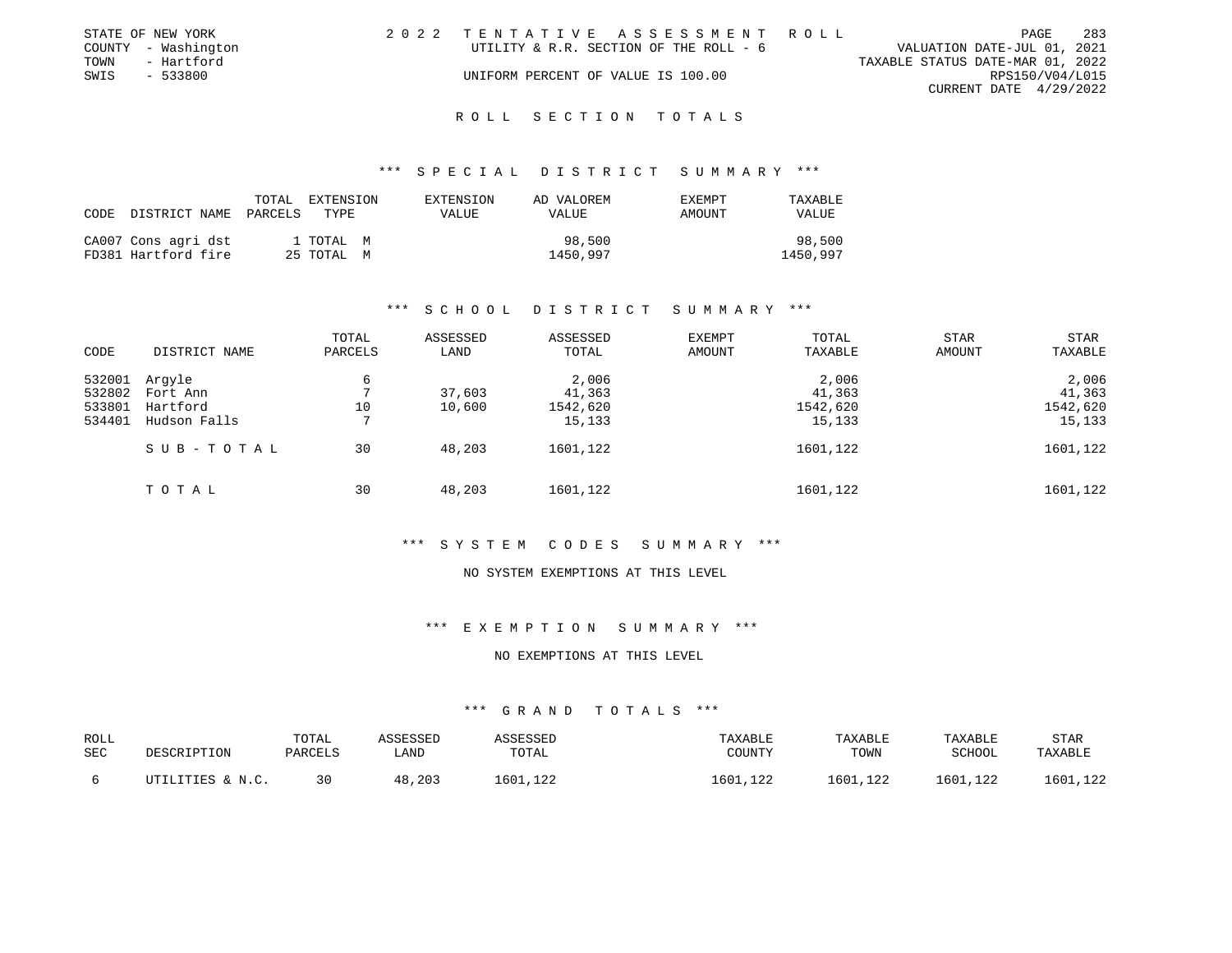| STATE OF NEW YORK                                   | 2 0 2 2                              |        | TENTATIVE ASSESSMENT ROLL                |                                                             | 284<br>PAGE |
|-----------------------------------------------------|--------------------------------------|--------|------------------------------------------|-------------------------------------------------------------|-------------|
| - Washington<br>COUNTY                              |                                      |        | CEILING RAILROAD SECTION OF THE ROLL - 7 | VALUATION DATE-JUL 01, 2021                                 |             |
| - Hartford<br>TOWN                                  |                                      |        | OWNERS NAME SEOUENCE                     | TAXABLE STATUS DATE-MAR 01, 2022                            |             |
| SWIS<br>$-533800$                                   |                                      |        | UNIFORM PERCENT OF VALUE IS 100.00       |                                                             |             |
|                                                     |                                      |        |                                          |                                                             |             |
|                                                     |                                      |        |                                          |                                                             |             |
| TAX MAP PARCEL NUMBER                               | PROPERTY LOCATION & CLASS ASSESSMENT |        |                                          | EXEMPTION CODE----------------COUNTY-------TOWN------SCHOOL |             |
| CURRENT OWNERS NAME                                 | SCHOOL DISTRICT                      | LAND   | TAX DESCRIPTION                          | TAXABLE VALUE                                               |             |
| CURRENT OWNERS ADDRESS FARCEL SIZE/GRID COORD TOTAL |                                      |        | SPECIAL DISTRICTS                        |                                                             | ACCOUNT NO. |
|                                                     |                                      |        |                                          |                                                             |             |
|                                                     | Fort Ann Town Line                   |        |                                          |                                                             | 905N201144  |
| 112.-2-10                                           | 842 Ceiling rr                       |        | TAXABLE VALUE<br>COUNTY                  | 47,060                                                      |             |
| Delaware & Hudson Railway Corp Fort Ann 532802      |                                      | 13,550 | TAXABLE VALUE<br>TOWN                    | 47,060                                                      |             |
| Tax Department                                      | Land/.22 Mi Main Tr                  | 47,060 | SCHOOL<br>TAXABLE VALUE                  | 47,060                                                      |             |
| 7th Floor<br>$112. -1 - 10$                         |                                      |        | CA007 Cons agri dst 7                    | 47,060 TO M                                                 |             |
| 120 S 6th St                                        | ACRES 4.50                           |        | FD381 Hartford fire                      | 47,060 TO M                                                 |             |
| Minneapolis, MN 55402-1201                          | EAST-0761440 NRTH-1666053            |        |                                          |                                                             |             |
|                                                     | DEED BOOK 639<br>PG-168              |        |                                          |                                                             |             |
|                                                     | FULL MARKET VALUE                    | 47,060 |                                          |                                                             |             |
|                                                     |                                      |        |                                          |                                                             |             |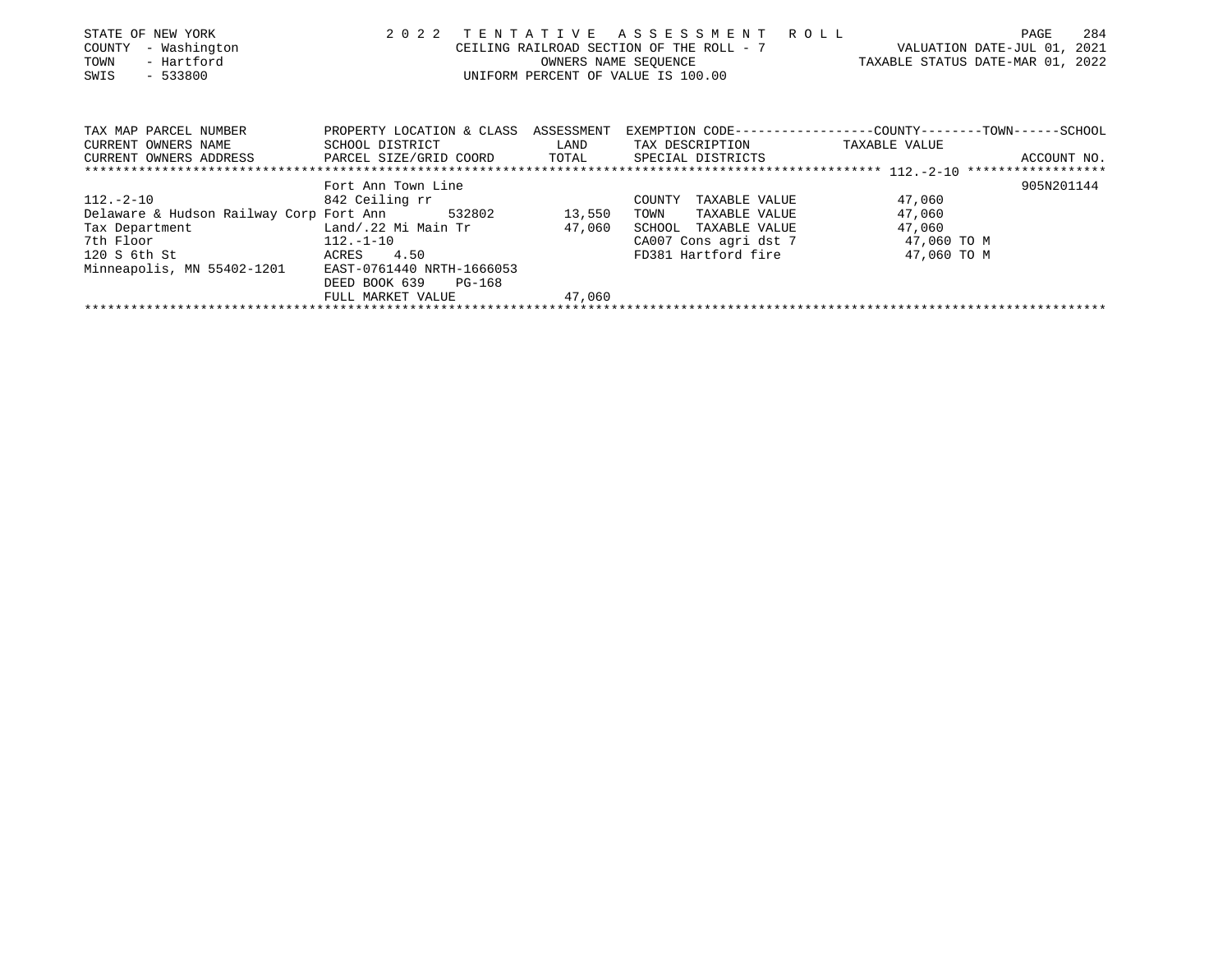| STATE OF NEW YORK   | 2022 TENTATIVE ASSESSMENT ROLL           | PAGE                             | 285 |
|---------------------|------------------------------------------|----------------------------------|-----|
| COUNTY - Washington | CEILING RAILROAD SECTION OF THE ROLL - 7 | VALUATION DATE-JUL 01, 2021      |     |
| - Hartford<br>TOWN  |                                          | TAXABLE STATUS DATE-MAR 01, 2022 |     |
| SWIS<br>- 533800    |                                          | RPS150/V04/L015                  |     |
|                     | UNIFORM PERCENT OF VALUE IS 100.00       | CURRENT DATE 4/29/2022           |     |
|                     |                                          |                                  |     |

#### \*\*\* S P E C I A L D I S T R I C T S U M M A R Y \*\*\*

| CODE | DISTRICT NAME                              | TOTAL<br>PARCELS | EXTENSION<br>TYPE.     | EXTENSION<br><b>VALUE</b> | AD VALOREM<br><b>VALUE</b> | <b>EXEMPT</b><br>AMOUNT | TAXABLE<br><b>VALUE</b> |
|------|--------------------------------------------|------------------|------------------------|---------------------------|----------------------------|-------------------------|-------------------------|
|      | CA007 Cons agri dst<br>FD381 Hartford fire |                  | 1 TOTAL M<br>1 ТОТАЬ М |                           | 47,060<br>47,060           |                         | 47,060<br>47,060        |

### \*\*\* S C H O O L D I S T R I C T S U M M A R Y \*\*\*

| CODE   | DISTRICT NAME | TOTAL<br>PARCELS | ASSESSED<br>LAND | ASSESSED<br>TOTAL | <b>EXEMPT</b><br>AMOUNT | TOTAL<br>TAXABLE | <b>STAR</b><br>AMOUNT | <b>STAR</b><br>TAXABLE |
|--------|---------------|------------------|------------------|-------------------|-------------------------|------------------|-----------------------|------------------------|
| 532802 | Fort Ann      |                  | 13,550           | 47,060            |                         | 47,060           |                       | 47,060                 |
|        | SUB-TOTAL     |                  | 13,550           | 47,060            |                         | 47,060           |                       | 47,060                 |
|        | TOTAL         |                  | 13,550           | 47,060            |                         | 47,060           |                       | 47,060                 |

# \*\*\* S Y S T E M C O D E S S U M M A R Y \*\*\*

### NO SYSTEM EXEMPTIONS AT THIS LEVEL

# \*\*\* E X E M P T I O N S U M M A R Y \*\*\*

# NO EXEMPTIONS AT THIS LEVEL

| ROLL<br>SEC | DESCRIPTION       | TOTAL<br>PARCELS | ASSESSED<br>_AND | ASSESSED<br>TOTAL | TAXABLE<br>COUNTY | <b>TAXABLE</b><br>TOWN | TAXABLE<br>SCHOOL | STAR<br>TAXABLE |
|-------------|-------------------|------------------|------------------|-------------------|-------------------|------------------------|-------------------|-----------------|
|             | CEILING RAILROADS |                  | 550              | ,060              | ,060              | 47,060                 | ,060              | ,060            |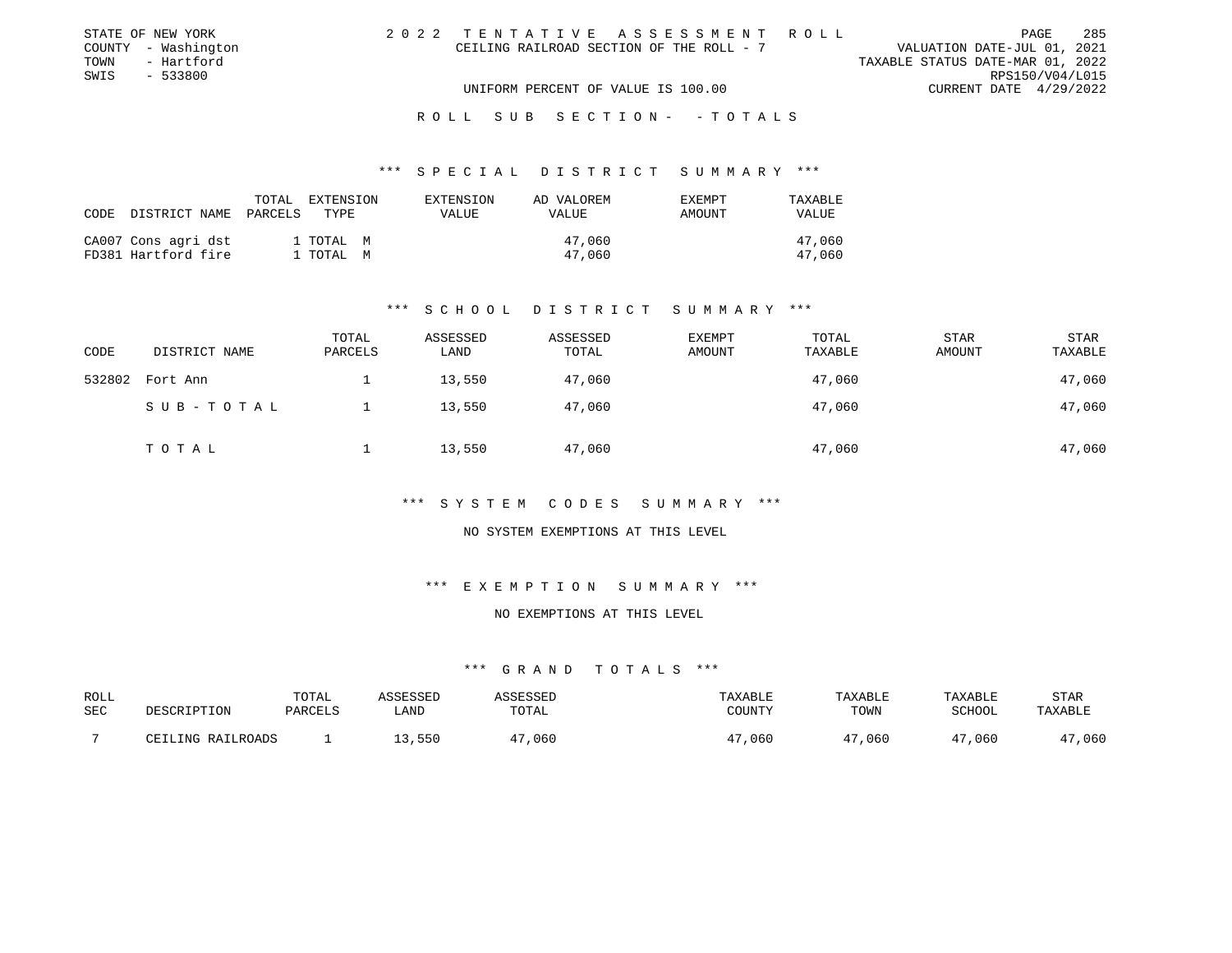|      | STATE OF NEW YORK   | 2022 TENTATIVE ASSESSMENT ROLL           |  |                                  |                        | PAGE | 286 |
|------|---------------------|------------------------------------------|--|----------------------------------|------------------------|------|-----|
|      | COUNTY - Washington | CEILING RAILROAD SECTION OF THE ROLL - 7 |  | VALUATION DATE-JUL 01, 2021      |                        |      |     |
| TOWN | - Hartford          |                                          |  | TAXABLE STATUS DATE-MAR 01, 2022 |                        |      |     |
| SWIS | - 533800            | UNIFORM PERCENT OF VALUE IS 100.00       |  |                                  | RPS150/V04/L015        |      |     |
|      |                     |                                          |  |                                  | CURRENT DATE 4/29/2022 |      |     |
|      |                     |                                          |  |                                  |                        |      |     |

#### \*\*\* S P E C I A L D I S T R I C T S U M M A R Y \*\*\*

| CODE | DISTRICT NAME                              | TOTAL<br>PARCELS | EXTENSION<br>TYPE      | EXTENSION<br>VALUE | AD VALOREM<br><b>VALUE</b> | <b>EXEMPT</b><br>AMOUNT | TAXABLE<br>VALUE |
|------|--------------------------------------------|------------------|------------------------|--------------------|----------------------------|-------------------------|------------------|
|      | CA007 Cons agri dst<br>FD381 Hartford fire |                  | 1 TOTAL M<br>1 TOTAL M |                    | 47,060<br>47,060           |                         | 47,060<br>47,060 |

### \*\*\* S C H O O L D I S T R I C T S U M M A R Y \*\*\*

| CODE   | DISTRICT NAME | TOTAL<br>PARCELS | ASSESSED<br>LAND | ASSESSED<br>TOTAL | <b>EXEMPT</b><br>AMOUNT | TOTAL<br>TAXABLE | <b>STAR</b><br>AMOUNT | <b>STAR</b><br>TAXABLE |
|--------|---------------|------------------|------------------|-------------------|-------------------------|------------------|-----------------------|------------------------|
| 532802 | Fort Ann      |                  | 13,550           | 47,060            |                         | 47,060           |                       | 47,060                 |
|        | SUB-TOTAL     |                  | 13,550           | 47,060            |                         | 47,060           |                       | 47,060                 |
|        | TOTAL         |                  | 13,550           | 47,060            |                         | 47,060           |                       | 47,060                 |

# \*\*\* S Y S T E M C O D E S S U M M A R Y \*\*\*

### NO SYSTEM EXEMPTIONS AT THIS LEVEL

# \*\*\* E X E M P T I O N S U M M A R Y \*\*\*

# NO EXEMPTIONS AT THIS LEVEL

| ROLL<br>SEC | DESCRIPTION       | TOTAL<br>PARCELS | ASSESSED<br>_AND | ASSESSED<br>TOTAL | TAXABLE<br>COUNTY | <b>TAXABLE</b><br>TOWN | TAXABLE<br>SCHOOL | STAR<br>TAXABLE |
|-------------|-------------------|------------------|------------------|-------------------|-------------------|------------------------|-------------------|-----------------|
|             | CEILING RAILROADS |                  | 550              | ,060              | ,060              | 47,060                 | ,060              | ,060            |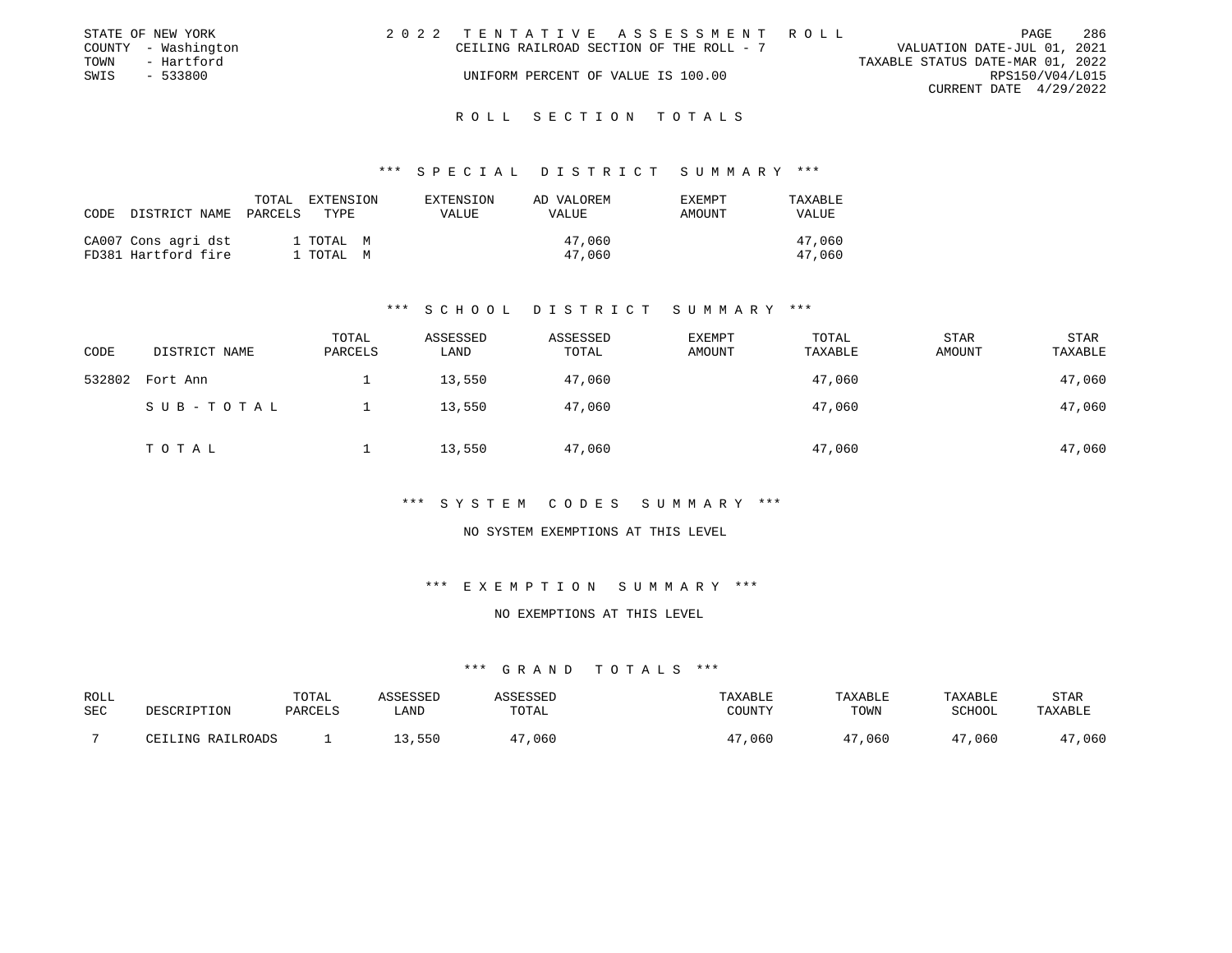| STATE OF NEW YORK<br>COUNTY - Washington<br>- Hartford<br>TOWN<br>$-533800$<br>SWIS |                                                                                                |                  | 2022 TENTATIVE ASSESSMENT ROLL<br>WHOLLY EXEMPT SECTION OF THE ROLL - 8<br>OWNERS NAME SEQUENCE<br>UNIFORM PERCENT OF VALUE IS 100.00 | VALUATION DATE-JUL 01, 2021<br>TAXABLE STATUS DATE-MAR 01, 2022 | PAGE<br>287 |
|-------------------------------------------------------------------------------------|------------------------------------------------------------------------------------------------|------------------|---------------------------------------------------------------------------------------------------------------------------------------|-----------------------------------------------------------------|-------------|
| TAX MAP PARCEL NUMBER                                                               | PROPERTY LOCATION & CLASS ASSESSMENT EXEMPTION CODE---------------COUNTY-------TOWN-----SCHOOL |                  |                                                                                                                                       |                                                                 |             |
| CURRENT OWNERS NAME<br>CURRENT OWNERS ADDRESS                                       | SCHOOL DISTRICT<br>PARCEL SIZE/GRID COORD                                                      | LAND<br>TOTAL    | TAX DESCRIPTION<br>SPECIAL DISTRICTS                                                                                                  | TAXABLE VALUE                                                   | ACCOUNT NO. |
| ************************                                                            |                                                                                                |                  |                                                                                                                                       |                                                                 |             |
|                                                                                     | 56 Hartford Main St                                                                            |                  |                                                                                                                                       |                                                                 | 9079900720  |
| $132.15 - 2 - 30$                                                                   | 620 Religious                                                                                  |                  | NON-PR REL 25110                                                                                                                      | 246,300<br>246,300                                              | 246,300     |
| Baptist Church                                                                      | 533801<br>Hartford                                                                             |                  | 18,900 COUNTY TAXABLE VALUE                                                                                                           | $\Omega$                                                        |             |
| Hartford, NY 12838                                                                  | FRNT 119.00 DPTH 248.00                                                                        | 246,300 TOWN     | TAXABLE VALUE                                                                                                                         | $\Omega$                                                        |             |
|                                                                                     | EAST-0786663 NRTH-1652879                                                                      |                  | SCHOOL TAXABLE VALUE                                                                                                                  | $\Omega$                                                        |             |
|                                                                                     | DEED BOOK DD<br>PG-544                                                                         |                  | CA007 Cons agri dst 7                                                                                                                 | 0 TO M                                                          |             |
|                                                                                     | FULL MARKET VALUE                                                                              |                  | 246,300<br>246,300 EX                                                                                                                 |                                                                 |             |
|                                                                                     |                                                                                                |                  | FD381 Hartford fire                                                                                                                   | 0 TO M                                                          |             |
|                                                                                     |                                                                                                |                  | 246,300 EX                                                                                                                            |                                                                 |             |
|                                                                                     | 7788 State Route 40                                                                            |                  |                                                                                                                                       |                                                                 | 9079900724  |
| $141. - 1 - 18$                                                                     | 620 Religious                                                                                  |                  | NON-PR REL 25110                                                                                                                      | 173,000<br>173,000                                              | 173,000     |
| Cong Church                                                                         | 533801<br>Hartford                                                                             |                  | 7,500 COUNTY TAXABLE VALUE                                                                                                            | $\mathbf{0}$                                                    |             |
| Hartford, NY 12838                                                                  | 108/192                                                                                        | 173,000 TOWN     | TAXABLE VALUE                                                                                                                         | $\Omega$                                                        |             |
|                                                                                     | FRNT<br>50.00 DPTH 105.00                                                                      |                  | SCHOOL TAXABLE VALUE                                                                                                                  | $\Omega$                                                        |             |
|                                                                                     | ACRES<br>0.12                                                                                  |                  | FD381 Hartford fire                                                                                                                   | 0 TO M                                                          |             |
|                                                                                     | EAST-0782782 NRTH-1645937                                                                      |                  | 173,000 EX                                                                                                                            |                                                                 |             |
|                                                                                     | DEED BOOK 107<br>PG-569                                                                        |                  |                                                                                                                                       |                                                                 |             |
|                                                                                     | FULL MARKET VALUE                                                                              | 173,000          |                                                                                                                                       |                                                                 |             |
|                                                                                     | Warren Rd                                                                                      |                  |                                                                                                                                       |                                                                 | 9079900725  |
| $114. - 1 - 19$                                                                     | 330 Vacant comm                                                                                |                  | SCH DIST 13800                                                                                                                        | 300<br>300                                                      | 300         |
| District No 9                                                                       | 533801<br>Hartford                                                                             |                  | 300 COUNTY TAXABLE VALUE                                                                                                              | $\mathbf 0$                                                     |             |
| Hartford, NY 12838                                                                  | FRNT 50.00 DPTH 80.00                                                                          |                  | TAXABLE VALUE<br>300 TOWN                                                                                                             | $\Omega$                                                        |             |
|                                                                                     | EAST-0787329 NRTH-1663815                                                                      |                  | SCHOOL TAXABLE VALUE                                                                                                                  | $\Omega$                                                        |             |
|                                                                                     | DEED BOOK 19<br>PG-287                                                                         |                  | CA007 Cons agri dst 7                                                                                                                 | 0 TO M                                                          |             |
|                                                                                     | FULL MARKET VALUE                                                                              | 300              | 300 EX                                                                                                                                |                                                                 |             |
|                                                                                     |                                                                                                |                  | FD381 Hartford fire                                                                                                                   | 0 TO M                                                          |             |
|                                                                                     |                                                                                                |                  | 300 EX                                                                                                                                |                                                                 |             |
|                                                                                     |                                                                                                |                  |                                                                                                                                       |                                                                 |             |
|                                                                                     | Blood St                                                                                       |                  |                                                                                                                                       |                                                                 | 9079900726  |
| $142. - 1 - 29$<br>East Hartford Cemetery                                           | 695 Cemetery<br>Hartford                                                                       |                  | TN CEM<br>13510<br>COUNTY TAXABLE VALUE                                                                                               | 10,700<br>10,700<br>0                                           | 10,700      |
| Hartford, NY 12838                                                                  | 533801<br>FRNT 115.00 DPTH 120.00                                                              | 10,700<br>10,700 | TAXABLE VALUE<br>TOWN                                                                                                                 | $\mathbf 0$                                                     |             |
|                                                                                     | EAST-0790547 NRTH-1642446                                                                      |                  | SCHOOL TAXABLE VALUE                                                                                                                  | $\Omega$                                                        |             |
|                                                                                     | DEED BOOK O<br>$PG-250$                                                                        |                  | CA008 Cons agri dst 8                                                                                                                 | 0 TO M                                                          |             |
|                                                                                     | FULL MARKET VALUE                                                                              | 10,700           | 10,700 EX                                                                                                                             |                                                                 |             |
|                                                                                     |                                                                                                |                  | FD381 Hartford fire                                                                                                                   | 0 TO M                                                          |             |
|                                                                                     |                                                                                                |                  | 10,700 EX                                                                                                                             |                                                                 |             |
|                                                                                     |                                                                                                |                  |                                                                                                                                       | *********************************                               |             |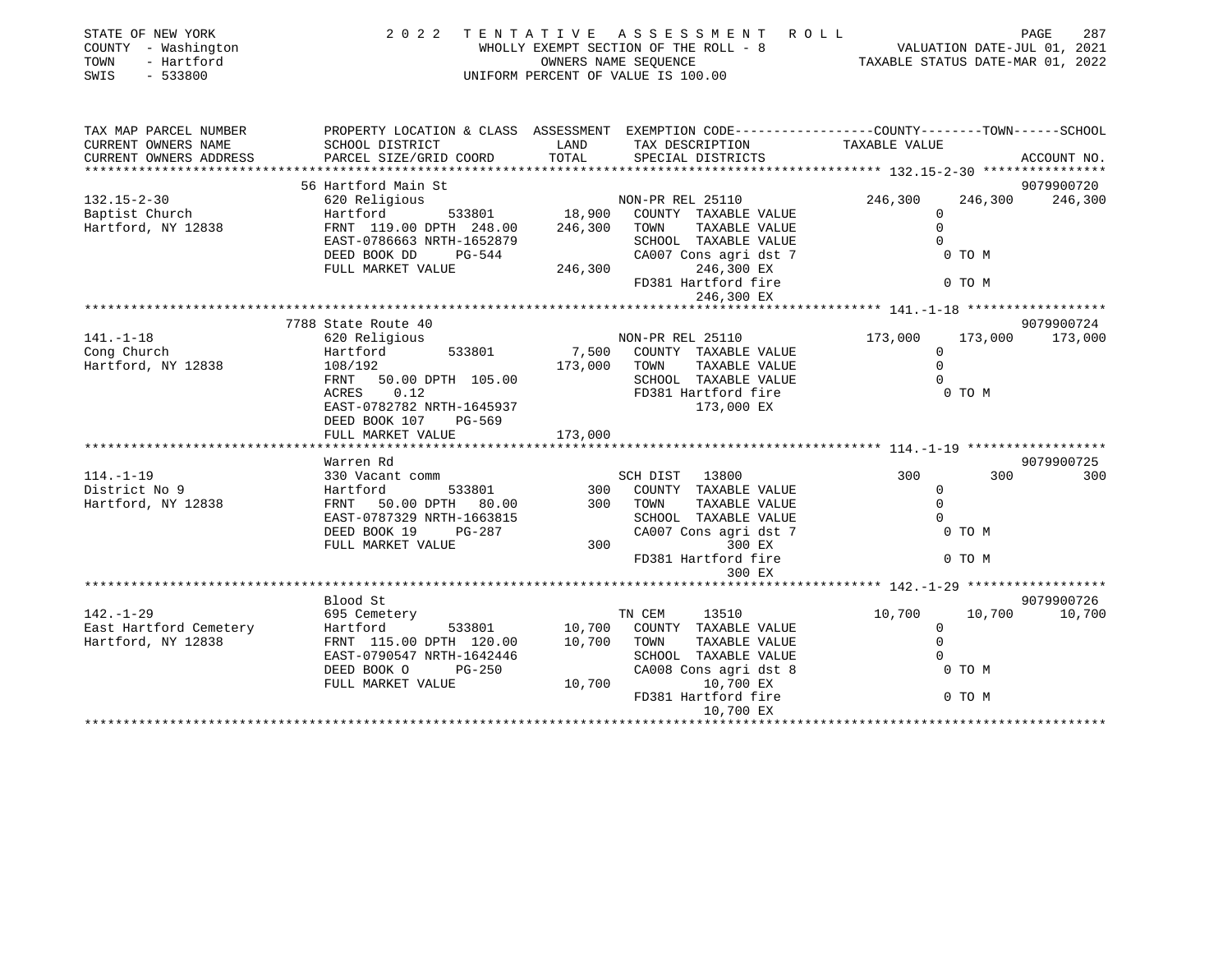| STATE OF NEW YORK<br>COUNTY - Washington<br>TOWN - Hartford<br>SWIS - 533800                             | 2022                                                                                                                                                                     |              | UNIFORM PERCENT OF VALUE IS 100.00                                                 | TENTATIVE ASSESSMENT ROLL<br>WHOLLY EXEMPT SECTION OF THE ROLL - 8<br>WALUATION DATE-JUL 01, 2021<br>OWNERS NAME SEQUENCE<br>TAXABLE STATUS DATE-MAR 01, 2022 | PAGE<br>288             |
|----------------------------------------------------------------------------------------------------------|--------------------------------------------------------------------------------------------------------------------------------------------------------------------------|--------------|------------------------------------------------------------------------------------|---------------------------------------------------------------------------------------------------------------------------------------------------------------|-------------------------|
| TAX MAP PARCEL NUMBER                                                                                    | PROPERTY LOCATION & CLASS ASSESSMENT EXEMPTION CODE-----------------COUNTY--------TOWN------SCHOOL                                                                       |              |                                                                                    |                                                                                                                                                               |                         |
| CURRENT OWNERS NAME                                                                                      | SCHOOL DISTRICT                                                                                                                                                          | LAND         | TAX DESCRIPTION                                                                    | TAXABLE VALUE                                                                                                                                                 |                         |
| CURRENT OWNERS ADDRESS                                                                                   | PARCEL SIZE/GRID COORD                                                                                                                                                   | TOTAL        | SPECIAL DISTRICTS                                                                  |                                                                                                                                                               | ACCOUNT NO.             |
|                                                                                                          | State Route 149                                                                                                                                                          |              |                                                                                    |                                                                                                                                                               | 905J100125              |
| $141. -1 - 3$                                                                                            | 149 <b>149</b><br>612 School                                                                                                                                             |              | SCH DIST 13800                                                                     |                                                                                                                                                               | 138,900 138,900 138,900 |
|                                                                                                          | SUB DIST 13800<br>Hartford 533801 138,900 COUNTY TAXABLE VALUE<br>ERST-0785026 NRTH-1651261 138,900 TOWN TAXABLE VALUE<br>ERST-0785026 NRTH-1651261 SCHOOL TAXABLE VALUE |              |                                                                                    | $\Omega$                                                                                                                                                      |                         |
| Hartford Central School Hartford<br>4704 State Route 149 ACRES 5.46                                      |                                                                                                                                                                          |              |                                                                                    | $\Omega$                                                                                                                                                      |                         |
| Hartford, NY 12838                                                                                       |                                                                                                                                                                          |              |                                                                                    | SCHOOL TAXABLE VALUE 0<br>CA007 Cons agri dst 7 0 TO M                                                                                                        |                         |
|                                                                                                          | DEED BOOK 2348 PG-19                                                                                                                                                     |              |                                                                                    |                                                                                                                                                               |                         |
|                                                                                                          | FULL MARKET VALUE                                                                                                                                                        |              | 138,900 138,900 EX                                                                 |                                                                                                                                                               |                         |
|                                                                                                          |                                                                                                                                                                          |              | FD381 Hartford fire                                                                |                                                                                                                                                               | 0 TO M                  |
|                                                                                                          |                                                                                                                                                                          |              | 138,900 EX                                                                         |                                                                                                                                                               |                         |
|                                                                                                          |                                                                                                                                                                          |              |                                                                                    |                                                                                                                                                               |                         |
|                                                                                                          | 4704 State Route 149                                                                                                                                                     |              |                                                                                    |                                                                                                                                                               | 9079900722              |
| $141. - 1 - 4$                                                                                           | 612 School                                                                                                                                                               |              | SCH DIST 13800                                                                     | 26833,100                                                                                                                                                     | 26833,100 26833,100     |
| Hartford Central School                                                                                  | Hartford 533801 91,300 COUNTY TAXABLE VALUE<br>213/57 411/121 413/411 26833,100 TOWN TAXABLE VALUE<br>Hartford                                                           |              |                                                                                    | $\Omega$                                                                                                                                                      |                         |
| Hartford, NY 12838                                                                                       |                                                                                                                                                                          |              |                                                                                    | $\Omega$                                                                                                                                                      |                         |
|                                                                                                          | ACRES 14.30<br>ACRES 14.30<br>EAST-0785582 NRTH-1651233<br>ACRES DO 164                                                                                                  |              | SCHOOL TAXABLE VALUE                                                               |                                                                                                                                                               |                         |
|                                                                                                          |                                                                                                                                                                          |              | CA007 Cons agri dst 7<br>26833,100 EX                                              | 0 TO M                                                                                                                                                        |                         |
|                                                                                                          | FULL MARKET VALUE                                                                                                                                                        |              | 26833,100 FD381 Hartford fire                                                      |                                                                                                                                                               | 0 TO M                  |
|                                                                                                          |                                                                                                                                                                          |              | 26833,100 EX                                                                       |                                                                                                                                                               |                         |
|                                                                                                          |                                                                                                                                                                          |              |                                                                                    |                                                                                                                                                               |                         |
|                                                                                                          | Hartford Main St                                                                                                                                                         |              |                                                                                    |                                                                                                                                                               | 905J100119              |
| $132. -1 - 27$                                                                                           | 612 School                                                                                                                                                               |              | SCH DIST 13800                                                                     | 34,000                                                                                                                                                        | 34,000 34,000           |
| Hartford Central School Distri Hartford                                                                  |                                                                                                                                                                          |              | 533801 34,000 COUNTY TAXABLE VALUE                                                 | $\Omega$                                                                                                                                                      |                         |
| 4704 State Route 149 ACRES 2.86                                                                          |                                                                                                                                                                          |              | TAXABLE VALUE<br>34,000 TOWN                                                       | $\Omega$                                                                                                                                                      |                         |
| Hartford, NY 12838                                                                                       | EAST-0785722 NRTH-1651870<br>DEED BOOK 3988 PG-234                                                                                                                       |              |                                                                                    | $\Omega$                                                                                                                                                      | 0 TO M                  |
|                                                                                                          | FULL MARKET VALUE                                                                                                                                                        |              |                                                                                    |                                                                                                                                                               |                         |
|                                                                                                          |                                                                                                                                                                          |              | 34, UUU -- SCHOOL TAXABLE VALULE<br>CAOOT Cons agri dst 7<br>24, 000 = 34, 000 EX  |                                                                                                                                                               | 0 TO M                  |
|                                                                                                          |                                                                                                                                                                          |              | 34,000 EX                                                                          |                                                                                                                                                               |                         |
|                                                                                                          |                                                                                                                                                                          |              |                                                                                    |                                                                                                                                                               |                         |
|                                                                                                          | 3867 State Route 196                                                                                                                                                     |              |                                                                                    |                                                                                                                                                               | 905J100600              |
| $140. -2-3$                                                                                              | 612 School                                                                                                                                                               |              | SCH DIST 13800                                                                     | 554,600                                                                                                                                                       | 554,600<br>554,600      |
| Hartford Central School Distri Hartford                                                                  |                                                                                                                                                                          |              | 533801 262,500 COUNTY TAXABLE VALUE                                                | $\Omega$                                                                                                                                                      |                         |
|                                                                                                          |                                                                                                                                                                          | 554,600 TOWN | TAXABLE VALUE                                                                      | $\Omega$                                                                                                                                                      |                         |
|                                                                                                          |                                                                                                                                                                          |              | SCHOOL TAXABLE VALUE                                                               | $\Omega$                                                                                                                                                      |                         |
| 4704 State Route 149 MCRES 3.57<br>Hartford, NY 12838 EAST-0779310 NRTH-1645797<br>DEED BOOK 2614 PG-142 |                                                                                                                                                                          |              |                                                                                    | 0 TO M                                                                                                                                                        |                         |
|                                                                                                          | FULL MARKET VALUE                                                                                                                                                        |              | 554,600                                                                            |                                                                                                                                                               |                         |
|                                                                                                          |                                                                                                                                                                          |              | SCHOOL TAXABLE VALUE<br>CA007 Cons agri dst 7<br>554,600 EX<br>FD381 Hartford fire |                                                                                                                                                               | 0 TO M                  |
|                                                                                                          |                                                                                                                                                                          |              | 554,600 EX                                                                         |                                                                                                                                                               |                         |
|                                                                                                          |                                                                                                                                                                          |              |                                                                                    |                                                                                                                                                               |                         |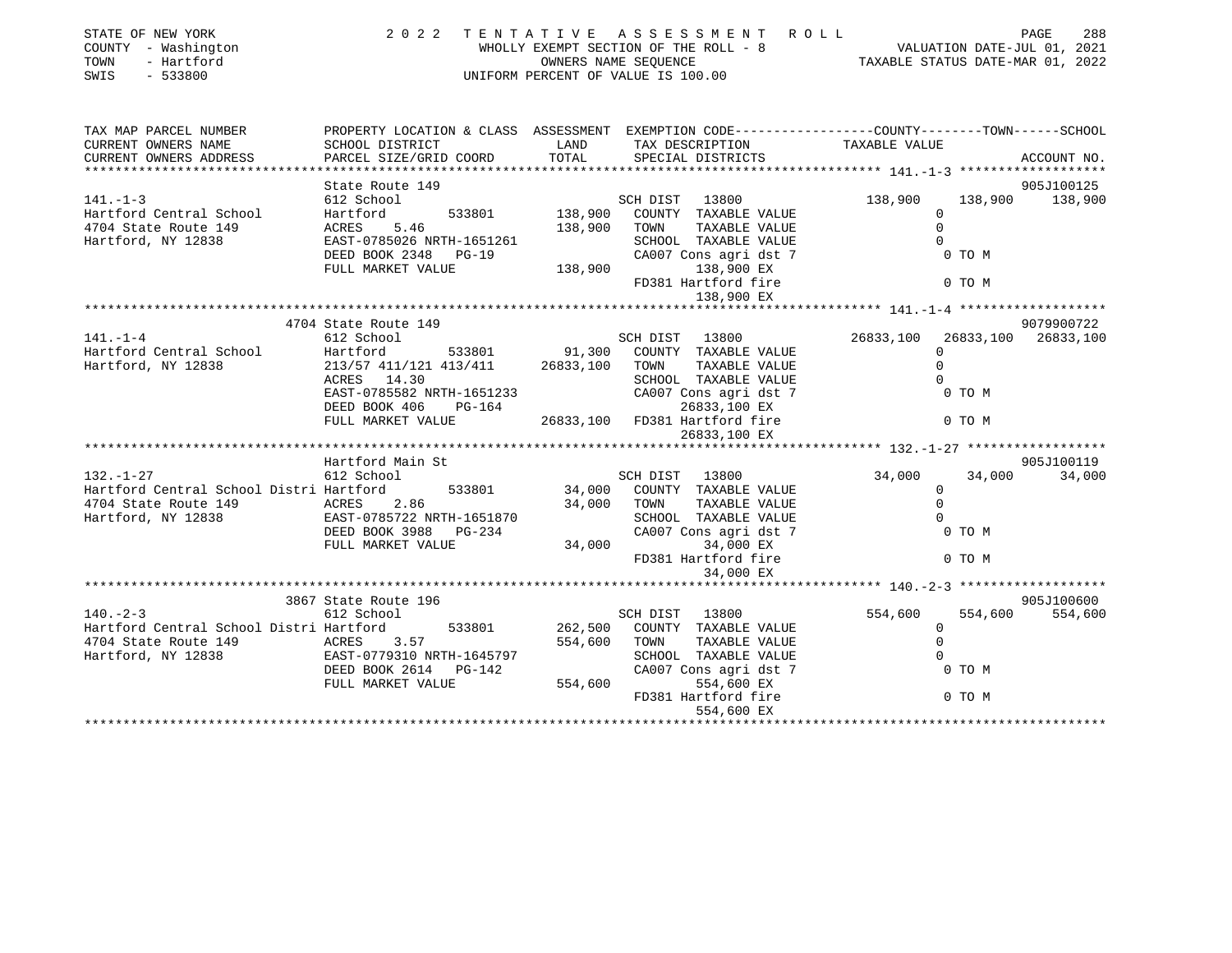| SIAIL UP NLW IURA<br>COUNTY - Washington<br>- Hartford<br>TOWN<br>SWIS<br>$-533800$                                                                                                         |                                                                                                                                                                                                                                                                                                                                                                                                                              |                       | WHOLLY EXEMPT SECTION OF THE ROLL - 8<br>WHOLLY EXEMPT SECTION OF THE ROLL - 8<br>OWNERS NAME SEQUENCE<br>TAXABLE STATUS DATE-MAR 01, 2022<br>UNIFORM PERCENT OF VALUE IS 100.00 |                                                          |                   |                             |
|---------------------------------------------------------------------------------------------------------------------------------------------------------------------------------------------|------------------------------------------------------------------------------------------------------------------------------------------------------------------------------------------------------------------------------------------------------------------------------------------------------------------------------------------------------------------------------------------------------------------------------|-----------------------|----------------------------------------------------------------------------------------------------------------------------------------------------------------------------------|----------------------------------------------------------|-------------------|-----------------------------|
| TAX MAP PARCEL NUMBER                                                                                                                                                                       | PROPERTY LOCATION & CLASS ASSESSMENT EXEMPTION CODE----------------COUNTY-------TOWN-----SCHOOL                                                                                                                                                                                                                                                                                                                              |                       |                                                                                                                                                                                  |                                                          |                   |                             |
| 140.-1-24<br>Fullowship Hartford S33801<br>Hartford Christian Fellowship Hartford 533801<br>Attn: Assemblies of God 677/199<br>PO Box 146<br>PO Box 146<br>PO Box 146<br>Hartford, NY 12838 | $\frac{0111199}{\text{ACRES}}$ 1.16<br>ACRES 1.16<br>EAST-0772111 NRTH-1644507<br>DEED BOOK 605<br>$PG-94$<br>FULL MARKET VALUE                                                                                                                                                                                                                                                                                              | 203,000               | SCHOOL TAXABLE VALUE<br>SCHOOL TAXABLE VALUE<br>FD381 Hartford fire<br>203,000 EX                                                                                                | $\circ$<br>$\Omega$<br>$\Omega$                          | 203,000<br>0 TO M | 905J100657<br>203,000       |
|                                                                                                                                                                                             |                                                                                                                                                                                                                                                                                                                                                                                                                              |                       |                                                                                                                                                                                  |                                                          |                   |                             |
| $132. - 1 - 5$<br>Hartford Town Highway Martford<br>PO Box 214 ACRES 1.86<br>Hartford, NY 12838 EAST-0787620 N                                                                              | 165 Hartford Main St<br>MICHAER TOWN 13500<br>651 Highway gar 6533801 125,000 COUNTY TAXABLE VALUE<br>ACRES 1.86 234,800 TOWN TAXABLE VALUE<br>EAST-0787620 NRTH-1655414 SCHOOL TAXABLE VALUE<br>ACRES 1.86<br>EAST-0787620 NRTH-1655414 SCHOOL TAXABLE VALUE 0<br>DEED BOOK 350 PG-371 CA007 Cons agri dst 7 0 TO M<br>FULL MARKET VALUE 234,800 PG-371 234,800 EX<br>FULL MARKET VALUE 234,800 PG-381 Hartford fire 0 TO M |                       | OTHER TOWN 13500 234,800<br>234,800 EX                                                                                                                                           | $\overline{0}$<br>$\Omega$                               | 234,800           | 9079900743<br>234,800       |
| 132.15-1-1<br>Hartford Town Highway (651 Highway gar (651 Mighway 133801 (651 Mighway 11,400 COUNTY TAXABLE VALUE<br>PO Box 214<br>Hartford, NY 12838 EAST-0786771 NRTH-1653894             | 97 Hartford Main St<br>FRNT 180.00 DPTH 65.00 16,400 TOWN TAXABLE VALUE<br>EAST-0786771 NRTH-1653894 SCHOOL TAXABLE VALUE<br>DEED BOOK 379 PG-580 CA007 Cons agridst 7<br>FULL MARKET VALUE 16,400 16,400 EX                                                                                                                                                                                                                 |                       | FD381 Hartford fire<br>16,400 EX                                                                                                                                                 | 16,400<br>$\Omega$<br>$\mathbf{0}$<br>$\overline{0}$     | 0 TO M<br>0 TO M  | 9079900741<br>16,400 16,400 |
|                                                                                                                                                                                             |                                                                                                                                                                                                                                                                                                                                                                                                                              |                       |                                                                                                                                                                                  |                                                          |                   |                             |
| $132.15 - 2 - 29$<br>Hartford Village Cemetery Hartford<br>Hartford, NY 12838 ACRES                                                                                                         | 52 Hartford Main St<br>695 Cemetery<br>3.14<br>EAST-0786765 NRTH-1652771<br>DEED BOOK 41<br>PG-576<br>FULL MARKET VALUE                                                                                                                                                                                                                                                                                                      | 41,400 TOWN<br>41,400 | TN CEM<br>13510<br>533801 41,400 COUNTY TAXABLE VALUE<br>TAXABLE VALUE<br>SCHOOL TAXABLE VALUE<br>CA007 Cons agri dst 7<br>41,400 EX<br>FD381 Hartford fire<br>41,400 EX         | 41,400<br>$\mathbf{0}$<br>$\Omega$<br>$\Omega$<br>0 TO M | 41,400<br>0 TO M  | 9079900731<br>41,400        |

\*\*\*\*\*\*\*\*\*\*\*\*\*\*\*\*\*\*\*\*\*\*\*\*\*\*\*\*\*\*\*\*\*\*\*\*\*\*\*\*\*\*\*\*\*\*\*\*\*\*\*\*\*\*\*\*\*\*\*\*\*\*\*\*\*\*\*\*\*\*\*\*\*\*\*\*\*\*\*\*\*\*\*\*\*\*\*\*\*\*\*\*\*\*\*\*\*\*\*\*\*\*\*\*\*\*\*\*\*\*\*\*\*\*\*\*\*\*\*\*\*\*\*\*\*\*\*\*\*\*\*\*

STATE OF NEW YORK 2 0 2 2 T E N T A T I V E A S S E S S M E N T R O L L PAGE 289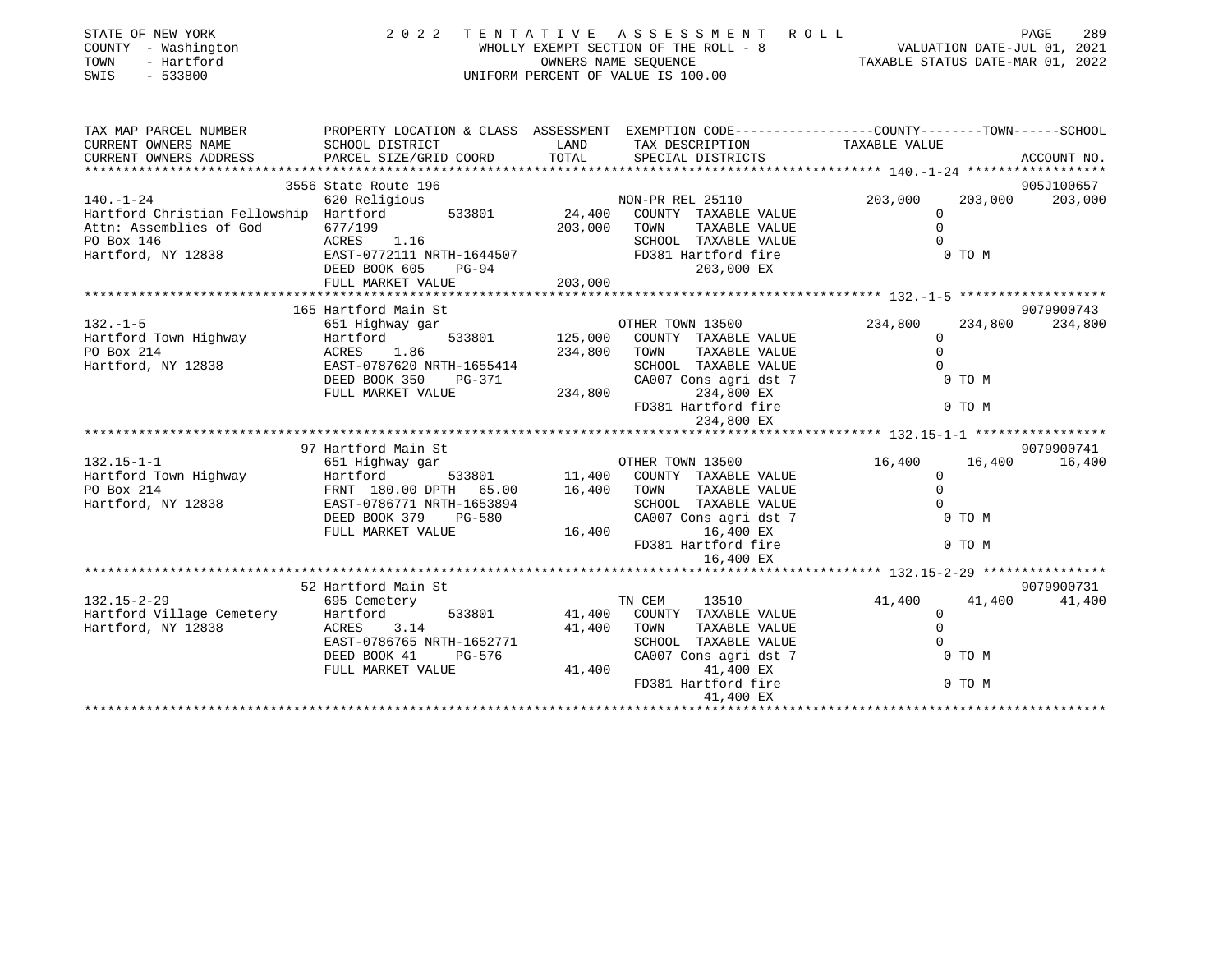| STATE OF NEW YORK<br>COUNTY - Washington<br>TOWN<br>- Hartford<br>$-533800$<br>SWIS | 2022<br>TENTATIVE                                       | OWNERS NAME SEOUENCE | ASSESSMENT<br>WHOLLY EXEMPT SECTION OF THE ROLL - 8<br>UNIFORM PERCENT OF VALUE IS 100.00 | ROLL<br>VALUATION DATE-JUL 01, 2021                                           | TAXABLE STATUS DATE-MAR 01, 2022 | PAGE<br>290 |
|-------------------------------------------------------------------------------------|---------------------------------------------------------|----------------------|-------------------------------------------------------------------------------------------|-------------------------------------------------------------------------------|----------------------------------|-------------|
| TAX MAP PARCEL NUMBER<br>CURRENT OWNERS NAME                                        | PROPERTY LOCATION & CLASS ASSESSMENT<br>SCHOOL DISTRICT | LAND                 | TAX DESCRIPTION                                                                           | EXEMPTION CODE-----------------COUNTY-------TOWN------SCHOOL<br>TAXABLE VALUE |                                  |             |
| CURRENT OWNERS ADDRESS                                                              | PARCEL SIZE/GRID COORD                                  | TOTAL                | SPECIAL DISTRICTS                                                                         |                                                                               |                                  | ACCOUNT NO. |
|                                                                                     |                                                         |                      |                                                                                           |                                                                               |                                  |             |
|                                                                                     | 8118 State Route 40                                     |                      |                                                                                           |                                                                               |                                  |             |
| $132.15 - 2 - 4.2$                                                                  | 662 Police/fire                                         |                      | VOL FIRE<br>26400                                                                         | 538,100                                                                       | 538,100                          | 538,100     |
| Hartford Vol Fire Co Inc                                                            | 533801<br>Hartford                                      |                      | 129,300 COUNTY TAXABLE VALUE                                                              |                                                                               | $\mathbf{0}$                     |             |
| PO Box 121                                                                          | 3230/40                                                 | 538,100              | TOWN<br>TAXABLE VALUE                                                                     |                                                                               | $\Omega$                         |             |
| Hartford, NY 12838                                                                  | ACRES 11.48                                             |                      | SCHOOL TAXABLE VALUE                                                                      |                                                                               | $\Omega$                         |             |
|                                                                                     | EAST-0788067 NRTH-1652426                               |                      | CA007 Cons agri dst 7                                                                     |                                                                               | 0 TO M                           |             |
|                                                                                     | DEED BOOK 871<br>PG-166                                 |                      | 538,100 EX                                                                                |                                                                               |                                  |             |
|                                                                                     | FULL MARKET VALUE                                       | 538,100              | FD381 Hartford fire                                                                       |                                                                               | $0$ TO M                         |             |
|                                                                                     |                                                         |                      | 538,100 EX                                                                                |                                                                               |                                  |             |
|                                                                                     | State Route 149                                         |                      |                                                                                           |                                                                               |                                  | 9079900732  |
| $141. - 1 - 5$                                                                      | 662 Police/fire                                         |                      | VOL FIRE<br>26400                                                                         | 3,000                                                                         | 3,000                            | 3,000       |
| Hartford Vol Fire Co Inc                                                            | Hartford<br>533801                                      | 3,000                | COUNTY TAXABLE VALUE                                                                      |                                                                               | $\circ$                          |             |
| PO Box 121                                                                          | 2.00<br>ACRES                                           | 3,000                | TOWN<br>TAXABLE VALUE                                                                     |                                                                               | $\Omega$                         |             |
| Hartford, NY 12838                                                                  | EAST-0786113 NRTH-1651268                               |                      | SCHOOL TAXABLE VALUE                                                                      |                                                                               | $\Omega$                         |             |
|                                                                                     | DEED BOOK 397<br>PG-901                                 |                      | CA007 Cons agri dst 7                                                                     |                                                                               | 0 TO M                           |             |
|                                                                                     | FULL MARKET VALUE                                       | 3,000                | 3,000 EX                                                                                  |                                                                               |                                  |             |
|                                                                                     |                                                         |                      | FD381 Hartford fire                                                                       |                                                                               | 0 TO M                           |             |
|                                                                                     |                                                         |                      | 3,000 EX                                                                                  |                                                                               |                                  |             |
|                                                                                     |                                                         |                      |                                                                                           |                                                                               |                                  |             |
|                                                                                     | 47 Hartford Main St                                     |                      |                                                                                           |                                                                               |                                  | 9079900735  |
| $132.15 - 1 - 13$                                                                   | 620 Religious                                           |                      | NON-PR REL 25110                                                                          | 209,800                                                                       | 209,800                          | 209,800     |
| M E Church                                                                          | Hartford<br>533801                                      | 14,500               | COUNTY TAXABLE VALUE                                                                      |                                                                               | $\mathbf 0$                      |             |
| Hartford, NY 12838                                                                  | BLA 589/69 1701/215                                     | 209,800              | TOWN<br>TAXABLE VALUE                                                                     |                                                                               | $\mathbf 0$<br>$\Omega$          |             |
|                                                                                     | FRNT 87.00 DPTH 206.00<br>EAST-0786282 NRTH-1652692     |                      | SCHOOL TAXABLE VALUE<br>CA007 Cons agri dst 7                                             |                                                                               | 0 TO M                           |             |
|                                                                                     | DEED BOOK 11<br>$PG-126$                                |                      | 209,800 EX                                                                                |                                                                               |                                  |             |
|                                                                                     | FULL MARKET VALUE                                       | 209,800              | FD381 Hartford fire                                                                       |                                                                               | 0 TO M                           |             |
|                                                                                     |                                                         |                      | 209,800 EX                                                                                |                                                                               |                                  |             |
|                                                                                     |                                                         |                      |                                                                                           |                                                                               |                                  |             |
|                                                                                     | 142 Hartford Main St                                    |                      |                                                                                           |                                                                               |                                  | 9079900737  |
| $132. - 1 - 25.3$                                                                   | 695 Cemetery                                            |                      | TN CEM<br>13510                                                                           | 91,300                                                                        | 91,300                           | 91,300      |
| Morning Side Cemetery                                                               | Hartford<br>533801                                      | 91,300               | COUNTY TAXABLE VALUE                                                                      |                                                                               | $\Omega$                         |             |
| Hartford, NY 12838                                                                  | 105/211                                                 | 91,300               | TAXABLE VALUE<br>TOWN                                                                     |                                                                               | $\mathbf 0$                      |             |
|                                                                                     | ACRES 14.29                                             |                      | SCHOOL TAXABLE VALUE                                                                      |                                                                               | $\Omega$                         |             |
|                                                                                     | EAST-0787454 NRTH-1654376                               |                      | CA007 Cons agri dst 7                                                                     |                                                                               | 0 TO M                           |             |
|                                                                                     | DEED BOOK 763<br>$PG-13$                                |                      | 91,300 EX                                                                                 |                                                                               |                                  |             |
|                                                                                     | FULL MARKET VALUE                                       | 91,300               | FD381 Hartford fire                                                                       |                                                                               | 0 TO M                           |             |
|                                                                                     |                                                         |                      | 91,300 EX                                                                                 |                                                                               |                                  |             |
|                                                                                     |                                                         |                      |                                                                                           |                                                                               |                                  |             |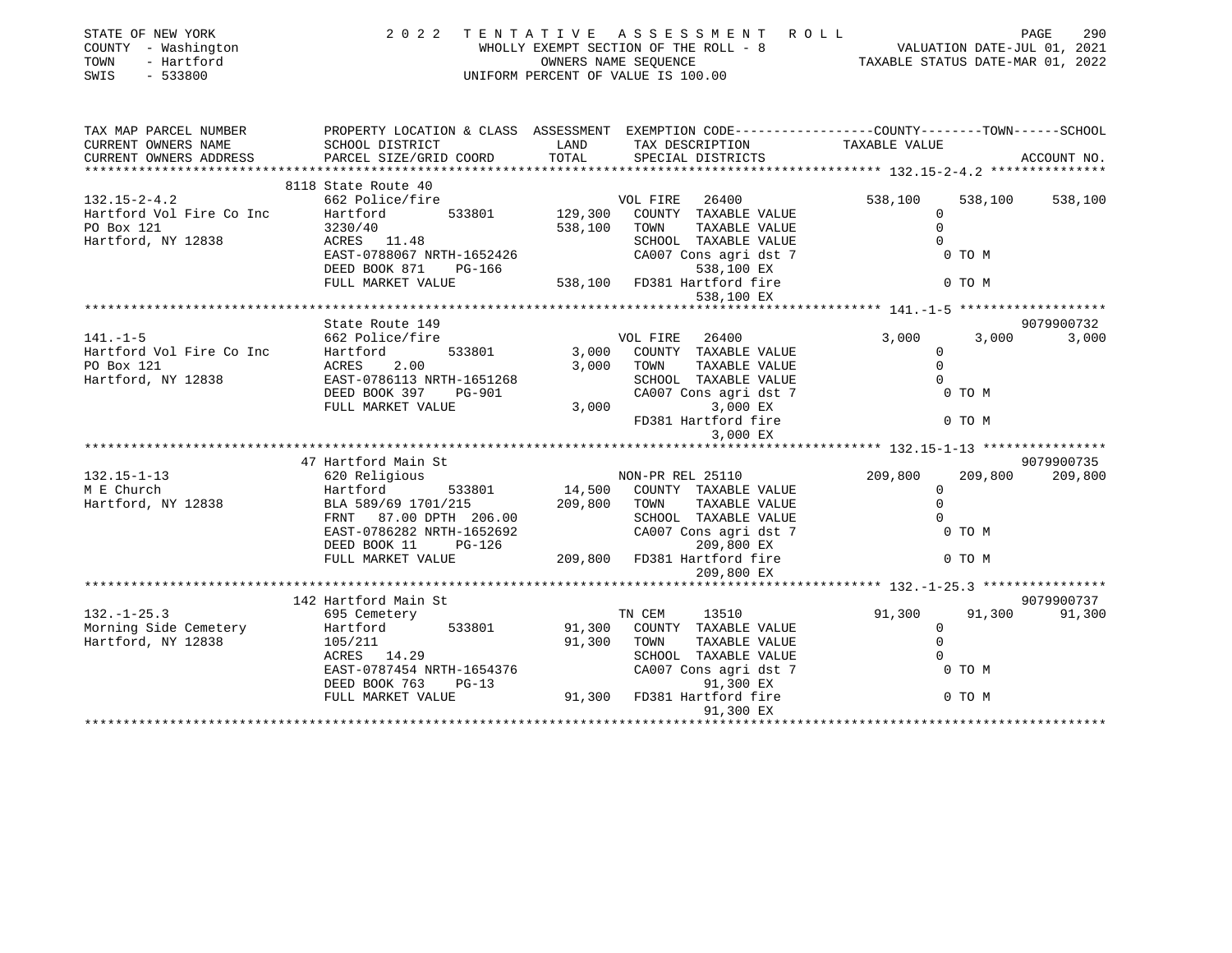| STATE OF NEW YORK<br>COUNTY - Washington<br>TOWN<br>- Hartford<br>$-533800$<br>SWIS                                                                                                                                                   |                                                                                                 |       | 2022 TENTATIVE ASSESSMENT ROLL<br>WHOLLY EXEMPT SECTION OF THE ROLL - 8<br>OWNERS NAME SEQUENCE TAXABLE STATUS DATE-JUL 01, 2021<br>TAXABLE STATUS DATE-MAR 01, 2022<br>UNIFORM PERCENT OF VALUE IS 100.00 |                                                 |        | PAGE<br>291   |
|---------------------------------------------------------------------------------------------------------------------------------------------------------------------------------------------------------------------------------------|-------------------------------------------------------------------------------------------------|-------|------------------------------------------------------------------------------------------------------------------------------------------------------------------------------------------------------------|-------------------------------------------------|--------|---------------|
| TAX MAP PARCEL NUMBER                                                                                                                                                                                                                 | PROPERTY LOCATION & CLASS ASSESSMENT EXEMPTION CODE----------------COUNTY-------TOWN-----SCHOOL |       |                                                                                                                                                                                                            |                                                 |        |               |
| CURRENT OWNERS NAME<br>CURRENT OWNERS ADDRESS                                                                                                                                                                                         | SCHOOL DISTRICT<br><b>Example 12</b> LAND<br>PARCEL SIZE/GRID COORD                             | TOTAL | TAX DESCRIPTION<br>SPECIAL DISTRICTS<br>SPECIAL DISTRICTS                                                                                                                                                  | TAXABLE VALUE                                   |        | ACCOUNT NO.   |
|                                                                                                                                                                                                                                       | 7790 State Route 40                                                                             |       |                                                                                                                                                                                                            |                                                 |        | 9079900738    |
| 141.-1-17 620 Religious<br>Phillips Memorial Church House Hartford 533801 7,500 COUNTY TAXABLE VALUE<br>Hartford, NY 12838 FRNT 48.00 DPTH 142.00 95,500 TOWN TAXABLE VALUE<br>EAST-0782823 NRTH-1645971 SCHOOL TAXABLE VALUE<br>FULL |                                                                                                 |       |                                                                                                                                                                                                            | 95,500                                          |        | 95,500 95,500 |
|                                                                                                                                                                                                                                       |                                                                                                 |       |                                                                                                                                                                                                            | $\circ$                                         |        |               |
|                                                                                                                                                                                                                                       |                                                                                                 |       |                                                                                                                                                                                                            | $\overline{0}$                                  |        |               |
|                                                                                                                                                                                                                                       |                                                                                                 |       |                                                                                                                                                                                                            | $\Omega$                                        |        |               |
|                                                                                                                                                                                                                                       |                                                                                                 |       |                                                                                                                                                                                                            |                                                 | 0 TO M |               |
|                                                                                                                                                                                                                                       |                                                                                                 |       | 95,500 EX                                                                                                                                                                                                  |                                                 |        |               |
|                                                                                                                                                                                                                                       |                                                                                                 |       |                                                                                                                                                                                                            |                                                 |        |               |
| $141. - 1 - 19$                                                                                                                                                                                                                       | State Route 40 OFF                                                                              |       |                                                                                                                                                                                                            |                                                 |        | 9079900739    |
|                                                                                                                                                                                                                                       | 695 Cemetery                                                                                    |       | TN CEM 13510                                                                                                                                                                                               | 11,400<br>$\Omega$                              |        | 11,400 11,400 |
|                                                                                                                                                                                                                                       |                                                                                                 |       |                                                                                                                                                                                                            | $\mathbf 0$                                     |        |               |
|                                                                                                                                                                                                                                       | EAST-0782910 NRTH-1645883                                                                       |       | SCHOOL TAXABLE VALUE                                                                                                                                                                                       | $\Omega$                                        |        |               |
|                                                                                                                                                                                                                                       | FULL MARKET VALUE                                                                               |       | 11,400 FD381 Hartford fire                                                                                                                                                                                 |                                                 | 0 TO M |               |
|                                                                                                                                                                                                                                       |                                                                                                 |       | 11,400 EX                                                                                                                                                                                                  |                                                 |        |               |
|                                                                                                                                                                                                                                       |                                                                                                 |       |                                                                                                                                                                                                            |                                                 |        |               |
|                                                                                                                                                                                                                                       | County Route 43 OFF                                                                             |       |                                                                                                                                                                                                            |                                                 |        | 9079900740    |
| $148. - 1 - 2$                                                                                                                                                                                                                        | 695 Cemetery                                                                                    |       | TN CEM<br>13510                                                                                                                                                                                            | 12,000                                          |        | 12,000 12,000 |
| Storey Cemetery                                                                                                                                                                                                                       | 533801<br>Hartford                                                                              |       | 12,000 COUNTY TAXABLE VALUE                                                                                                                                                                                | $\Omega$                                        |        |               |
| Attn: Town of Hartford Ref 374/706 Par 5 Except 12,000 TOWN                                                                                                                                                                           |                                                                                                 |       | TAXABLE VALUE                                                                                                                                                                                              | $\overline{0}$                                  |        |               |
| Hartford, NY 12838                                                                                                                                                                                                                    | FRNT 110.00 DPTH 150.00                                                                         |       | SCHOOL TAXABLE VALUE<br>CA007 Cons agri dst 7                                                                                                                                                              | $\Omega$                                        |        |               |
|                                                                                                                                                                                                                                       | EAST-0765090 NRTH-1640795                                                                       |       | CA007 Cons agri dst 7<br>CAUU7 Cons agri dst 7<br>12,000 12,000 EX                                                                                                                                         |                                                 | 0 TO M |               |
|                                                                                                                                                                                                                                       | FULL MARKET VALUE                                                                               |       |                                                                                                                                                                                                            |                                                 |        |               |
|                                                                                                                                                                                                                                       |                                                                                                 |       | FD381 Hartford fire                                                                                                                                                                                        |                                                 | 0 TO M |               |
|                                                                                                                                                                                                                                       |                                                                                                 |       | 12,000 EX                                                                                                                                                                                                  | ****************** 132.-1-12 ****************** |        |               |
|                                                                                                                                                                                                                                       | Hastings Rd                                                                                     |       |                                                                                                                                                                                                            |                                                 |        | 9079901028    |
| $132. - 1 - 12$                                                                                                                                                                                                                       | 852 Landfill                                                                                    |       | OTHER TOWN 13500                                                                                                                                                                                           | 18,900                                          |        | 18,900 18,900 |
| Town of Hartford                                                                                                                                                                                                                      | Hartford<br>533801                                                                              |       | 18,900 COUNTY TAXABLE VALUE                                                                                                                                                                                | $\overline{0}$                                  |        |               |
| Hartford, NY 12838                                                                                                                                                                                                                    | 780/334                                                                                         |       | 18,900 TOWN<br>TAXABLE VALUE                                                                                                                                                                               | $\Omega$                                        |        |               |
|                                                                                                                                                                                                                                       | ACRES 2.05                                                                                      |       | SCHOOL TAXABLE VALUE                                                                                                                                                                                       | $\Omega$                                        |        |               |
|                                                                                                                                                                                                                                       | EAST-0787817 NRTH-1656736                                                                       |       | CA007 Cons agri dst 7                                                                                                                                                                                      |                                                 | 0 TO M |               |
|                                                                                                                                                                                                                                       | DEED BOOK 291 PG-297                                                                            |       | 18,900 EX                                                                                                                                                                                                  |                                                 |        |               |
|                                                                                                                                                                                                                                       | FULL MARKET VALUE                                                                               |       | 18,900 FD381 Hartford fire                                                                                                                                                                                 |                                                 | 0 TO M |               |
|                                                                                                                                                                                                                                       |                                                                                                 |       | 18,900 EX                                                                                                                                                                                                  |                                                 |        |               |
|                                                                                                                                                                                                                                       |                                                                                                 |       |                                                                                                                                                                                                            |                                                 |        |               |
| $132.15 - 1 - 10.2$                                                                                                                                                                                                                   | 55 Hartford Main St<br>681 Culture bldg                                                         |       |                                                                                                                                                                                                            | 48,000                                          |        | 9079901108    |
| Town of Hartford                                                                                                                                                                                                                      |                                                                                                 |       | OTHER TOWN 13500                                                                                                                                                                                           | $\Omega$                                        | 48,000 | 48,000        |
| Hartford, NY 12838                                                                                                                                                                                                                    | Hartford 533801 6,900 COUNTY TAXABLE VALUE<br>FRNT 70.00 DPTH 92.00 48,000 TOWN TAXABLE VALUE   |       |                                                                                                                                                                                                            | $\mathbf 0$                                     |        |               |
|                                                                                                                                                                                                                                       | EAST-0786404 NRTH-1652873                                                                       |       | SCHOOL TAXABLE VALUE                                                                                                                                                                                       | $\Omega$                                        |        |               |
|                                                                                                                                                                                                                                       | DEED BOOK 470<br>$PG-18$                                                                        |       | CA007 Cons agri dst 7                                                                                                                                                                                      |                                                 | 0 TO M |               |
|                                                                                                                                                                                                                                       | FULL MARKET VALUE                                                                               |       | 48,000<br>48,000 EX                                                                                                                                                                                        |                                                 |        |               |
|                                                                                                                                                                                                                                       |                                                                                                 |       |                                                                                                                                                                                                            |                                                 |        |               |
|                                                                                                                                                                                                                                       |                                                                                                 |       | FD381 Hartford fire                                                                                                                                                                                        |                                                 | 0 TO M |               |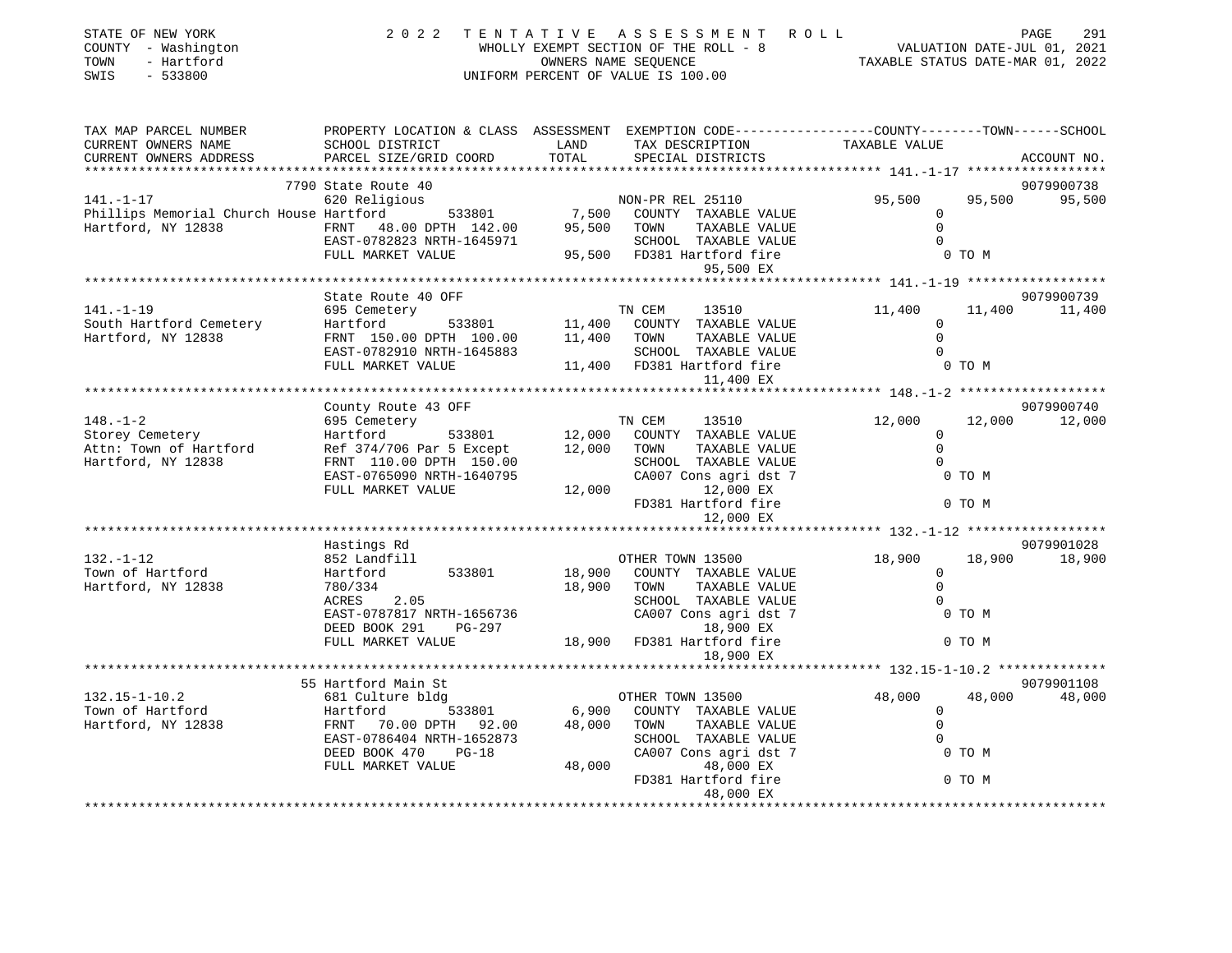| STATE OF NEW YORK<br>COUNTY<br>- Washington<br>- Hartford<br>TOWN<br>$-533800$<br>SWIS |                                                            |             | 2022 TENTATIVE ASSESSMENT ROLL<br>WHOLLY EXEMPT SECTION OF THE ROLL - 8 VALUATION DATE-JUL 01, 2021<br>OWNERS NAME SEOUENCE<br>UNIFORM PERCENT OF VALUE IS 100.00 | TAXABLE STATUS DATE-MAR 01, 2022 | 292<br>PAGE         |
|----------------------------------------------------------------------------------------|------------------------------------------------------------|-------------|-------------------------------------------------------------------------------------------------------------------------------------------------------------------|----------------------------------|---------------------|
| TAX MAP PARCEL NUMBER                                                                  |                                                            |             | PROPERTY LOCATION & CLASS ASSESSMENT EXEMPTION CODE---------------COUNTY-------TOWN-----SCHOOL                                                                    |                                  |                     |
| CURRENT OWNERS NAME<br>CURRENT OWNERS ADDRESS                                          | SCHOOL DISTRICT                                            | <b>LAND</b> | TAX DESCRIPTION TAXABLE VALUE                                                                                                                                     |                                  |                     |
|                                                                                        |                                                            |             |                                                                                                                                                                   |                                  | 9079900719          |
| $148. - 1 - 11$                                                                        |                                                            |             |                                                                                                                                                                   | 13,000                           | 13,000 13,000       |
| Town of Hartford                                                                       |                                                            |             |                                                                                                                                                                   | 0                                |                     |
| C/O Adamsville Cemetery<br>Hartford, NY 12838                                          | FRNT 100.00 DPTH 200.00 13,000 TOWN                        |             | TAXABLE VALUE                                                                                                                                                     | $\mathbf 0$                      |                     |
| Hartford, NY 12838                                                                     | EAST-0765764 NRTH-1636721                                  |             | SCHOOL TAXABLE VALUE                                                                                                                                              | $\Omega$                         |                     |
|                                                                                        | FULL MARKET VALUE                                          |             | 13,000 FD381 Hartford fire                                                                                                                                        | 0 TO M                           |                     |
|                                                                                        |                                                            |             | 13,000 EX                                                                                                                                                         |                                  |                     |
|                                                                                        |                                                            |             |                                                                                                                                                                   |                                  |                     |
| $140. -2 - 17$                                                                         | State Route 40                                             |             | TN CEM<br>13510                                                                                                                                                   | 9,500<br>9,500                   | 9079900744<br>9,500 |
| Townsend Cemetery                                                                      | 695 Cemetery<br>Hartford 533801 9,500 COUNTY TAXABLE VALUE |             |                                                                                                                                                                   | $\circ$                          |                     |
| Hartford, NY 12838                                                                     | FRNT 50.00 DPTH 150.00                                     |             | 9,500 TOWN<br>TAXABLE VALUE                                                                                                                                       | $\mathbf 0$                      |                     |
|                                                                                        | EAST-0782740 NRTH-1645801                                  |             | SCHOOL TAXABLE VALUE                                                                                                                                              | $\Omega$                         |                     |
|                                                                                        | FULL MARKET VALUE                                          |             | 9,500 FD381 Hartford fire                                                                                                                                         | 0 TO M                           |                     |
|                                                                                        |                                                            |             | 9,500 EX                                                                                                                                                          |                                  |                     |
|                                                                                        |                                                            |             |                                                                                                                                                                   |                                  |                     |
|                                                                                        | County Route 17                                            |             |                                                                                                                                                                   |                                  | 9079900746          |
| $122. - 1 - 20$                                                                        | 695 Cemetery                                               |             | TN CEM<br>13510                                                                                                                                                   | 21,000<br>21,000                 | 21,000              |
| West Hartford Cemetery                                                                 | Hartford 533801 21,000 COUNTY TAXABLE VALUE                |             |                                                                                                                                                                   | $\Omega$                         |                     |
| Hartford, NY 12838                                                                     | ACRES 1.10                                                 | 21,000 TOWN | TAXABLE VALUE                                                                                                                                                     | $\Omega$                         |                     |
|                                                                                        | EAST-0772257 NRTH-1657713                                  |             | SCHOOL TAXABLE VALUE                                                                                                                                              | $\Omega$                         |                     |
|                                                                                        | FULL MARKET VALUE                                          | 21,000      | CA007 Cons agri dst 7<br>21,000 EX                                                                                                                                | 0 TO M                           |                     |
|                                                                                        |                                                            |             | FD381 Hartford fire<br>21,000 EX                                                                                                                                  | 0 TO M                           |                     |
|                                                                                        |                                                            |             |                                                                                                                                                                   |                                  |                     |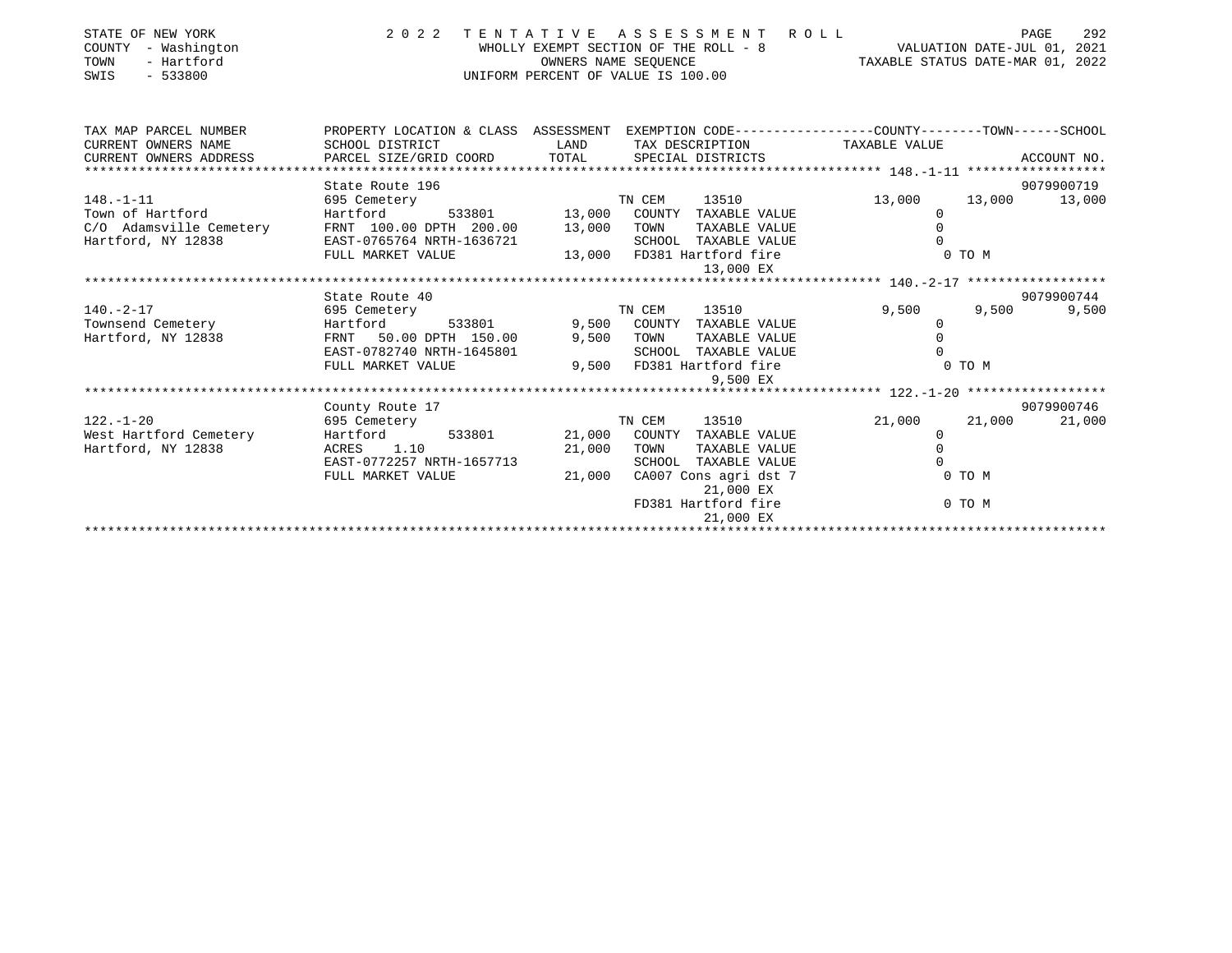| STATE OF NEW YORK   | 2022 TENTATIVE ASSESSMENT ROLL        | 293<br>PAGE                      |
|---------------------|---------------------------------------|----------------------------------|
| COUNTY - Washington | WHOLLY EXEMPT SECTION OF THE ROLL - 8 | VALUATION DATE-JUL 01, 2021      |
| TOWN<br>- Hartford  |                                       | TAXABLE STATUS DATE-MAR 01, 2022 |
| SWIS<br>- 533800    |                                       | RPS150/V04/L015                  |
|                     | UNIFORM PERCENT OF VALUE IS 100.00    | CURRENT DATE 4/29/2022           |
|                     |                                       |                                  |

#### R O L L S U B S E C T I O N - - T O T A L S

#### \*\*\* S P E C I A L D I S T R I C T S U M M A R Y \*\*\*

| CODE | DISTRICT NAME       | TOTAL<br>PARCELS | EXTENSION<br>TYPE | EXTENSION<br>VALUE | AD VALOREM<br><b>VALUE</b> | EXEMPT<br>AMOUNT | TAXABLE<br>VALUE |
|------|---------------------|------------------|-------------------|--------------------|----------------------------|------------------|------------------|
|      | CA007 Cons agri dst |                  | 17 TOTAL M        |                    | 29041,900                  | 29041,900        |                  |
|      | CA008 Cons agri dst |                  | 1 TOTAL M         |                    | 10,700                     | 10,700           |                  |
|      | FD381 Hartford fire |                  | 24 TOTAL M        |                    | 29558,000                  | 29558,000        |                  |

# \*\*\* S C H O O L D I S T R I C T S U M M A R Y \*\*\*

| CODE   | DISTRICT NAME | TOTAL<br>PARCELS | ASSESSED<br>LAND | ASSESSED<br>TOTAL | <b>EXEMPT</b><br>AMOUNT | TOTAL<br>TAXABLE | <b>STAR</b><br>AMOUNT | STAR<br>TAXABLE |
|--------|---------------|------------------|------------------|-------------------|-------------------------|------------------|-----------------------|-----------------|
| 533801 | Hartford      | 24               | 1104,600         | 29558,000         | 29558,000               |                  |                       |                 |
|        | SUB-TOTAL     | 24               | 1104,600         | 29558,000         | 29558,000               |                  |                       |                 |
|        | T O T A L     | 24               | 1104,600         | 29558,000         | 29558,000               |                  |                       |                 |

## \*\*\* S Y S T E M C O D E S S U M M A R Y \*\*\*

#### NO SYSTEM EXEMPTIONS AT THIS LEVEL

| CODE  | DESCRIPTION | TOTAL<br>PARCELS | COUNTY    | TOWN      | SCHOOL    |
|-------|-------------|------------------|-----------|-----------|-----------|
| 13500 | OTHER TOWN  |                  | 318,100   | 318,100   | 318,100   |
| 13510 | TN CEM      |                  | 210,300   | 210,300   | 210,300   |
| 13800 | SCH DIST    |                  | 27560,900 | 27560,900 | 27560,900 |
| 25110 | NON-PR REL  |                  | 927,600   | 927,600   | 927,600   |
| 26400 | VOL FIRE    |                  | 541,100   | 541,100   | 541,100   |
|       | тотаь       | 24               | 29558,000 | 29558,000 | 29558,000 |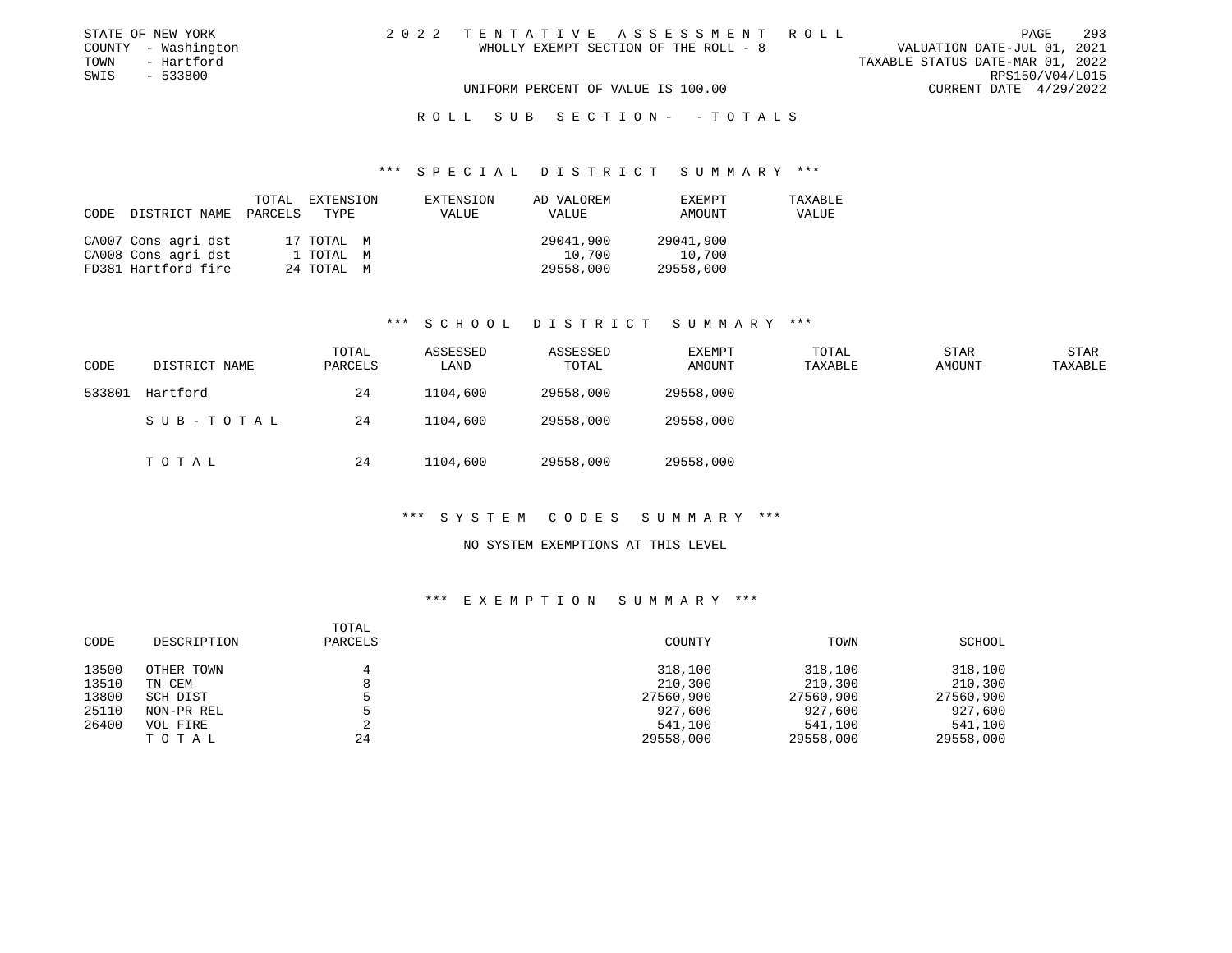|      | STATE OF NEW YORK   |                                    |  | 2022 TENTATIVE ASSESSMENT ROLL        |                                  |                        | PAGE | 294 |
|------|---------------------|------------------------------------|--|---------------------------------------|----------------------------------|------------------------|------|-----|
|      | COUNTY - Washington |                                    |  | WHOLLY EXEMPT SECTION OF THE ROLL - 8 | VALUATION DATE-JUL 01, 2021      |                        |      |     |
| TOWN | - Hartford          |                                    |  |                                       | TAXABLE STATUS DATE-MAR 01, 2022 |                        |      |     |
| SWIS | $-533800$           |                                    |  |                                       |                                  | RPS150/V04/L015        |      |     |
|      |                     | UNIFORM PERCENT OF VALUE IS 100.00 |  |                                       |                                  | CURRENT DATE 4/29/2022 |      |     |
|      |                     |                                    |  | ROLL SUB SECTION- - TOTALS            |                                  |                        |      |     |

| ROLL<br>SEC | <b>DESCRIPTION</b> | TOTAL<br>PARCELS | <i><b>SSESSED</b></i><br>LAND | ASSESSEI<br>TOTAL | TAXABLE<br>COUNTY | TAXABLE<br>TOWN | TAXABLE<br>SCHOOL | STAR<br>TAXABLE |
|-------------|--------------------|------------------|-------------------------------|-------------------|-------------------|-----------------|-------------------|-----------------|
|             | FYFMDT<br>Y.T.TOHW |                  | ,600<br>$1 \cap A$            | 29558,000         |                   |                 |                   |                 |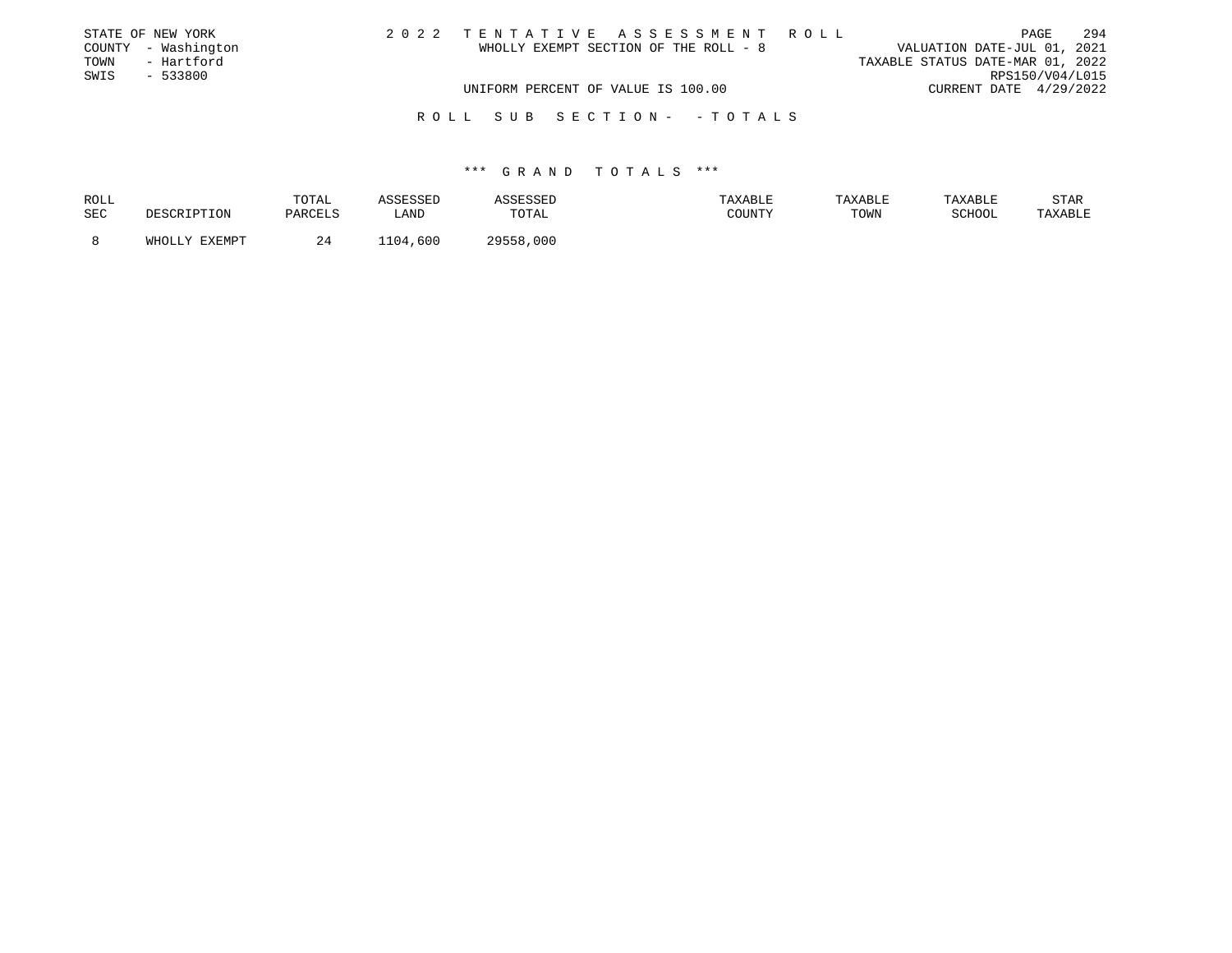|      | STATE OF NEW YORK   | 2022 TENTATIVE ASSESSMENT ROLL        |  |                                  |                        | PAGE | 295 |
|------|---------------------|---------------------------------------|--|----------------------------------|------------------------|------|-----|
|      | COUNTY - Washington | WHOLLY EXEMPT SECTION OF THE ROLL - 8 |  | VALUATION DATE-JUL 01, 2021      |                        |      |     |
| TOWN | - Hartford          |                                       |  | TAXABLE STATUS DATE-MAR 01, 2022 |                        |      |     |
| SWIS | - 533800            | UNIFORM PERCENT OF VALUE IS 100.00    |  |                                  | RPS150/V04/L015        |      |     |
|      |                     |                                       |  |                                  | CURRENT DATE 4/29/2022 |      |     |
|      |                     |                                       |  |                                  |                        |      |     |

#### R O L L S E C T I O N T O T A L S

#### \*\*\* S P E C I A L D I S T R I C T S U M M A R Y \*\*\*

| CODE | DISTRICT NAME       | TOTAL<br>PARCELS | EXTENSION<br>TYPE | EXTENSION<br>VALUE | AD VALOREM<br>VALUE | EXEMPT<br>AMOUNT | TAXABLE<br>VALUE |
|------|---------------------|------------------|-------------------|--------------------|---------------------|------------------|------------------|
|      | CA007 Cons agri dst |                  | 17 TOTAL M        |                    | 29041,900           | 29041,900        |                  |
|      | CA008 Cons agri dst |                  | 1 TOTAL M         |                    | 10,700              | 10,700           |                  |
|      | FD381 Hartford fire |                  | 24 TOTAL M        |                    | 29558,000           | 29558,000        |                  |

#### \*\*\* S C H O O L D I S T R I C T S U M M A R Y \*\*\*

| CODE   | DISTRICT NAME | TOTAL<br>PARCELS | ASSESSED<br>LAND | ASSESSED<br>TOTAL | <b>EXEMPT</b><br>AMOUNT | TOTAL<br>TAXABLE | STAR<br>AMOUNT | <b>STAR</b><br>TAXABLE |
|--------|---------------|------------------|------------------|-------------------|-------------------------|------------------|----------------|------------------------|
| 533801 | Hartford      | 24               | 1104,600         | 29558,000         | 29558,000               |                  |                |                        |
|        | SUB-TOTAL     | 24               | 1104,600         | 29558,000         | 29558,000               |                  |                |                        |
|        | TOTAL         | 24               | 1104,600         | 29558,000         | 29558,000               |                  |                |                        |

## \*\*\* S Y S T E M C O D E S S U M M A R Y \*\*\*

#### NO SYSTEM EXEMPTIONS AT THIS LEVEL

| CODE  | DESCRIPTION | TOTAL<br>PARCELS | COUNTY    | TOWN      | SCHOOL    |
|-------|-------------|------------------|-----------|-----------|-----------|
| 13500 | OTHER TOWN  |                  | 318,100   | 318,100   | 318,100   |
| 13510 | TN CEM      |                  | 210,300   | 210,300   | 210,300   |
| 13800 | SCH DIST    |                  | 27560,900 | 27560,900 | 27560,900 |
| 25110 | NON-PR REL  |                  | 927,600   | 927,600   | 927,600   |
| 26400 | VOL FIRE    |                  | 541,100   | 541,100   | 541,100   |
|       | тотаь       | 24               | 29558,000 | 29558,000 | 29558,000 |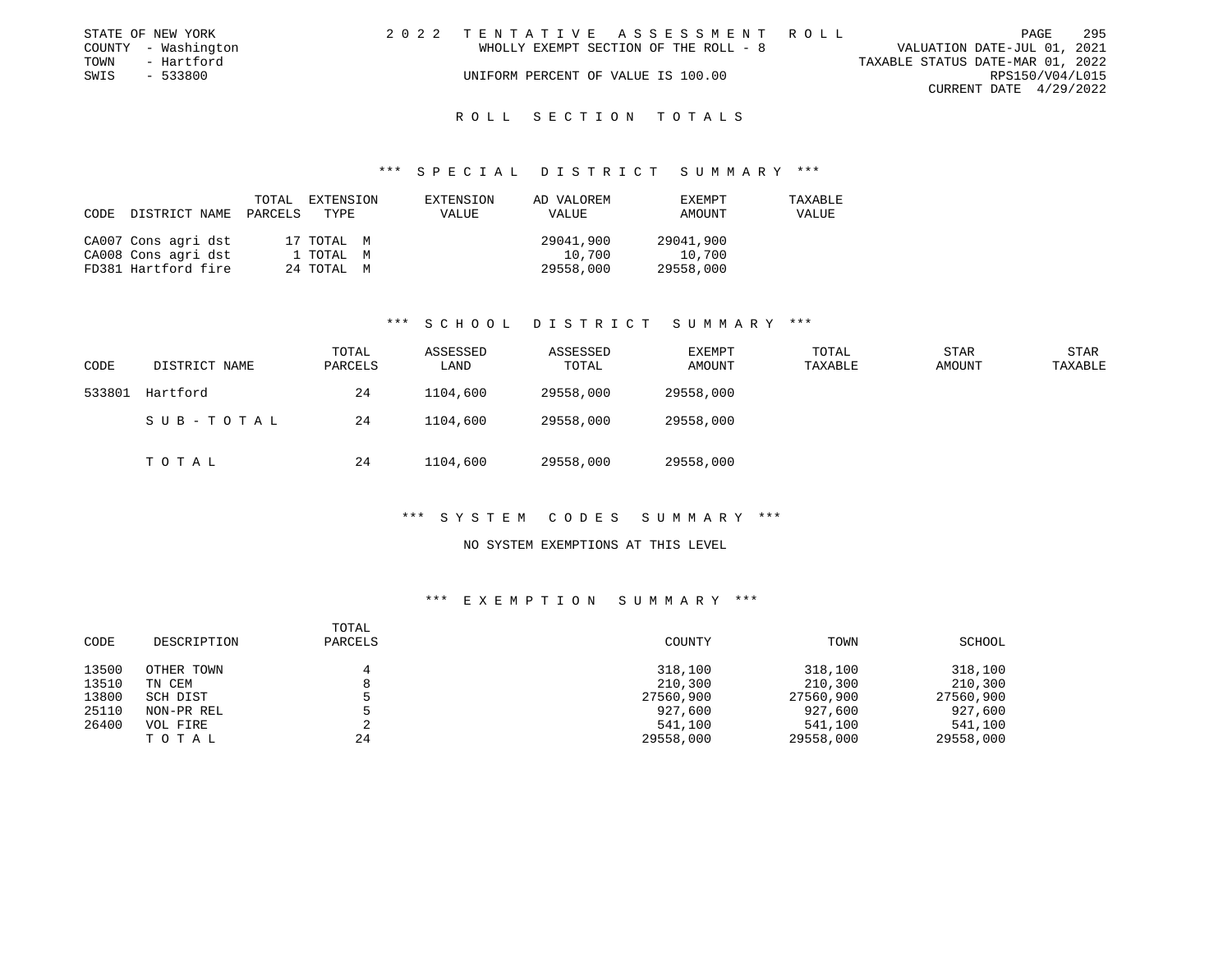|      | STATE OF NEW YORK   |                                    |  | 2022 TENTATIVE ASSESSMENT ROLL        |                                  |                        | PAGE | 296 |
|------|---------------------|------------------------------------|--|---------------------------------------|----------------------------------|------------------------|------|-----|
|      | COUNTY - Washington |                                    |  | WHOLLY EXEMPT SECTION OF THE ROLL - 8 | VALUATION DATE-JUL 01, 2021      |                        |      |     |
| TOWN | - Hartford          |                                    |  |                                       | TAXABLE STATUS DATE-MAR 01, 2022 |                        |      |     |
| SWIS | $-533800$           | UNIFORM PERCENT OF VALUE IS 100.00 |  |                                       |                                  | RPS150/V04/L015        |      |     |
|      |                     |                                    |  |                                       |                                  | CURRENT DATE 4/29/2022 |      |     |
|      |                     |                                    |  |                                       |                                  |                        |      |     |
|      |                     | ROLL SECTION TOTALS                |  |                                       |                                  |                        |      |     |

| ROLL |               | TOTAL   | ASSESSED | ASSESSED  | TAXABLE | TAXABLE | TAXABLE | <b>STAR</b> |
|------|---------------|---------|----------|-----------|---------|---------|---------|-------------|
| SEC  | DESCRIPTION   | PARCELS | LAND     | TOTAL     | COUNTY  | TOWN    | SCHOOL  | TAXABLE     |
|      |               |         |          |           |         |         |         |             |
|      | WHOLLY EXEMPT | 24      | 1104,600 | 29558,000 |         |         |         |             |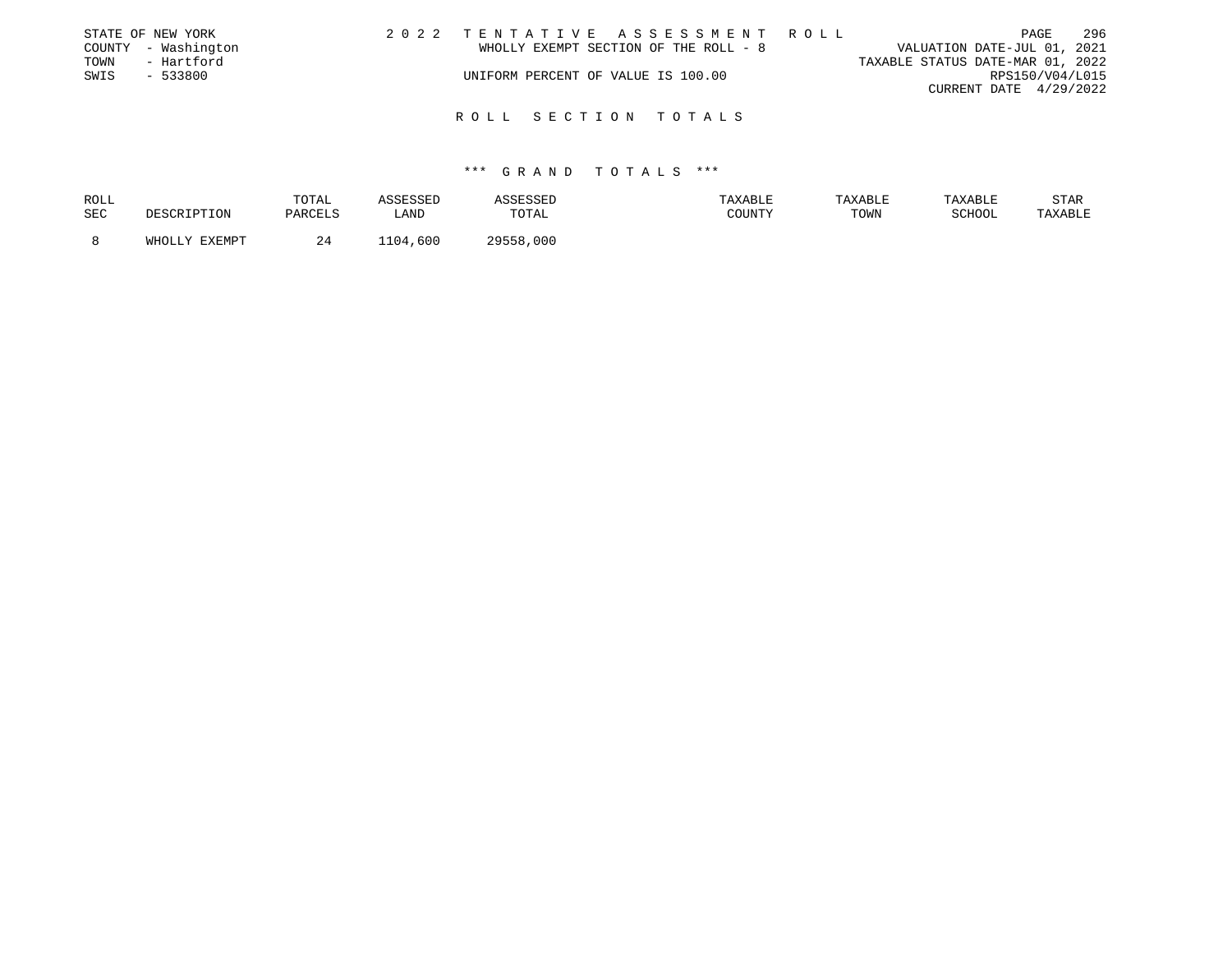| STATE OF NEW YORK   |            | 2022 TENTATIVE ASSESSMENT ROLL     |             |  |                                  | PAGE            | 297 |
|---------------------|------------|------------------------------------|-------------|--|----------------------------------|-----------------|-----|
| COUNTY - Washington |            |                                    |             |  | VALUATION DATE-JUL 01, 2021      |                 |     |
| TOWN                | - Hartford |                                    | SWIS TOTALS |  | TAXABLE STATUS DATE-MAR 01, 2022 |                 |     |
| SWIS                | - 533800   | UNIFORM PERCENT OF VALUE IS 100.00 |             |  |                                  | RPS150/V04/L015 |     |

CURRENT DATE 4/29/2022

## \*\*\* S P E C I A L D I S T R I C T S U M M A R Y \*\*\*

| CODE | DISTRICT NAME        | TOTAL<br>PARCELS | EXTENSION<br>TYPE | EXTENSION<br>VALUE | AD VALOREM<br>VALUE | EXEMPT<br>AMOUNT | TAXABLE<br>VALUE |
|------|----------------------|------------------|-------------------|--------------------|---------------------|------------------|------------------|
|      | TE533 Trans exempt f |                  | 6 MOVTAX          |                    |                     |                  |                  |
|      | EZ014 Empire Zone-Si |                  | 1 TOTAL           |                    | 582,500             |                  | 582,500          |
|      | CA006 Cons agri dst  |                  | 134 TOTAL M       |                    | 15064,700           | 366,407          | 14698,293        |
|      | CA007 Cons agri dst  |                  | 599 TOTAL M       |                    | 114619,049          | 35312,568        | 79306,481        |
|      | CA008 Cons agri dst  |                  | 102 TOTAL M       |                    | 13277,300           | 1021,643         | 12255,657        |
|      | FD381 Hartford fire  |                  | 1,387 TOTAL M     |                    | 207633,223          | 29726,201        | 177907,022       |

### \*\*\* S C H O O L D I S T R I C T S U M M A R Y \*\*\*

| CODE                                 | DISTRICT NAME                                  | TOTAL<br>PARCELS        | ASSESSED<br>LAND                             | ASSESSED<br>TOTAL                              | EXEMPT<br>AMOUNT                           | TOTAL<br>TAXABLE                               | STAR<br>AMOUNT                             | <b>STAR</b><br>TAXABLE                         |
|--------------------------------------|------------------------------------------------|-------------------------|----------------------------------------------|------------------------------------------------|--------------------------------------------|------------------------------------------------|--------------------------------------------|------------------------------------------------|
| 532001<br>532802<br>533801<br>534401 | Arqyle<br>Fort Ann<br>Hartford<br>Hudson Falls | 28<br>47<br>1,301<br>19 | 653,500<br>2690,453<br>50836,475<br>1209,100 | 3076,606<br>5557,287<br>196909,378<br>2390,477 | 154,139<br>716,826<br>40111,535<br>166,852 | 2922,467<br>4840,461<br>156797,843<br>2223,625 | 329,800<br>465,776<br>23519,717<br>164,900 | 2592,667<br>4374,685<br>133278,126<br>2058,725 |
|                                      | SUB-TOTAL                                      | 1,395                   | 55389,528                                    | 207933,748                                     | 41149,352                                  | 166784,396                                     | 24480,193                                  | 142304,203                                     |
|                                      | TOTAL                                          | 1,395                   | 55389,528                                    | 207933,748                                     | 41149,352                                  | 166784,396                                     | 24480,193                                  | 142304,203                                     |

# \*\*\* S Y S T E M C O D E S S U M M A R Y \*\*\*

# NO SYSTEM EXEMPTIONS AT THIS LEVEL

| CODE  | DESCRIPTION | TOTAL<br>PARCELS | COUNTY    | TOWN      | SCHOOL    |
|-------|-------------|------------------|-----------|-----------|-----------|
| 13500 | OTHER TOWN  | 4                | 318,100   | 318,100   | 318,100   |
| 13510 | TN CEM      | 8                | 210,300   | 210,300   | 210,300   |
| 13800 | SCH DIST    |                  | 27560,900 | 27560,900 | 27560,900 |
| 25110 | NON-PR REL  |                  | 927,600   | 927,600   | 927,600   |
| 26400 | VOL FIRE    |                  | 541,100   | 541,100   | 541,100   |
| 29700 | RPTL1138    |                  | 3,200     | 3,200     | 3,200     |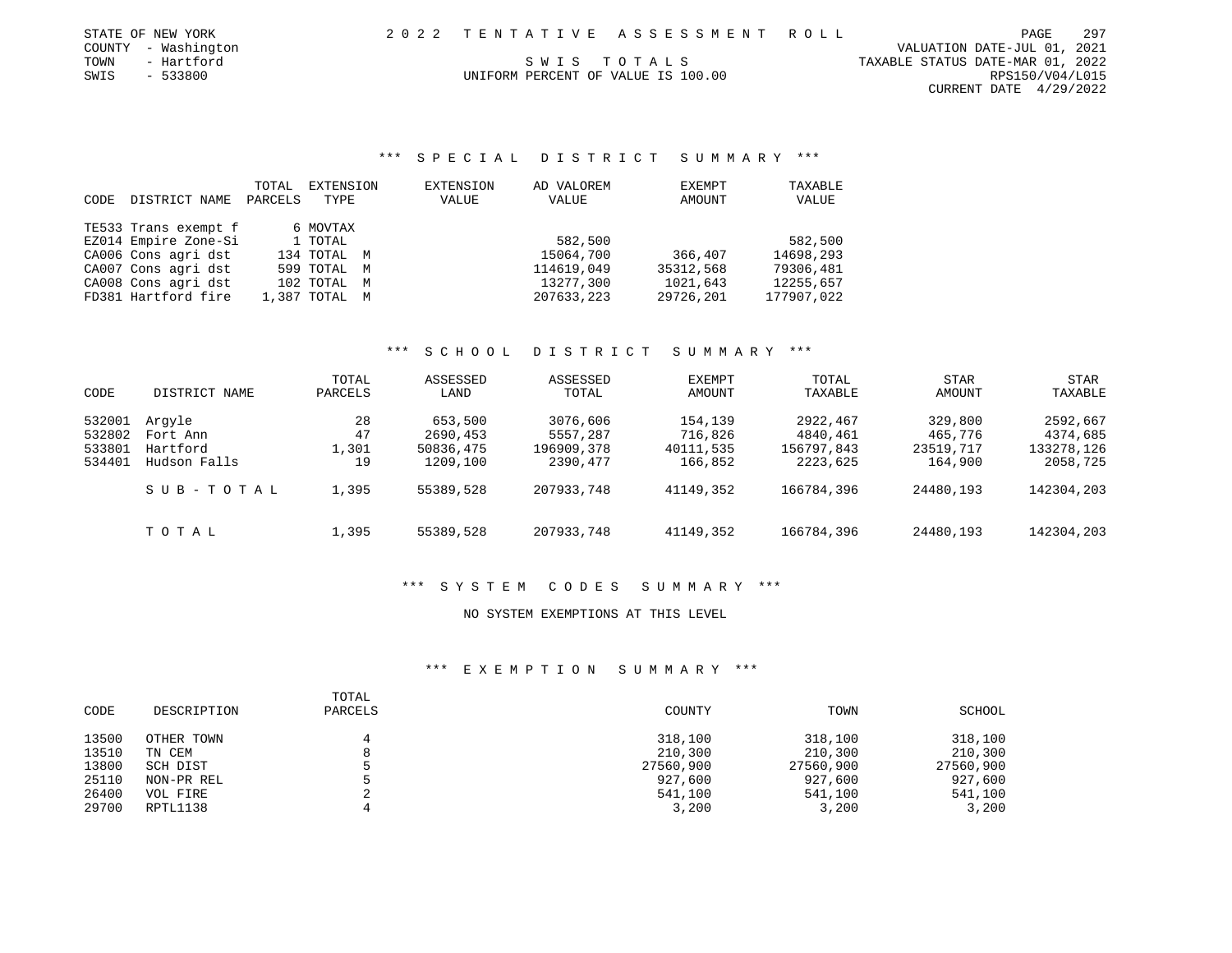| STATE OF NEW YORK   |                                    | 2022 TENTATIVE ASSESSMENT ROLL |                                  | PAGE                        | 298 |
|---------------------|------------------------------------|--------------------------------|----------------------------------|-----------------------------|-----|
| COUNTY - Washington |                                    |                                |                                  | VALUATION DATE-JUL 01, 2021 |     |
| TOWN<br>- Hartford  | SWIS TOTALS                        |                                | TAXABLE STATUS DATE-MAR 01, 2022 |                             |     |
| SWIS<br>- 533800    | UNIFORM PERCENT OF VALUE IS 100.00 |                                |                                  | RPS150/V04/L015             |     |
|                     |                                    |                                |                                  |                             |     |

CURRENT DATE 4/29/2022

|       |                 | TOTAL          |           |           |           |
|-------|-----------------|----------------|-----------|-----------|-----------|
| CODE  | DESCRIPTION     | PARCELS        | COUNTY    | TOWN      | SCHOOL    |
| 32301 | NY STATE        |                | 122,000   | 122,000   |           |
| 41003 | EFVET CL/T      |                |           | 75,900    |           |
| 41102 | ELG FVT/CO      |                | 5,000     |           |           |
| 41121 | VET WAR CT      | 47             | 972,818   | 946,064   |           |
| 41130 | VETCOM CTS      |                | 33,975    | 33,975    | 10,000    |
| 41131 | VET COM CT      | 44             | 1751,220  | 1652,102  |           |
| 41140 | VETDIS CTS      |                | 6,795     | 6,795     | 6,795     |
| 41141 | VET DIS CT      | 26             | 1531,054  | 1454,869  |           |
| 41151 | $CW_10_VET/$    | 10             | 87,640    | 87,640    |           |
| 41171 | CW_DISBLD_      | 3              | 83,820    | 83,820    |           |
| 41700 | AG BUILD        | 11             | 575,800   | 575,800   | 575,800   |
| 41720 | AG DIST         | 138            | 7859,970  | 7859,970  | 7859,970  |
| 41730 | AGRI-D IND      | 19             | 598,238   | 598,238   | 598,238   |
| 41800 | AGED-ALL        | 17             | 990,326   | 990,326   | 990,326   |
| 41801 | AGED-CO/TN      | 42             | 1936,206  | 1925,153  |           |
| 41802 | AGED-CO         | $\overline{2}$ | 37,975    |           |           |
| 41804 | AGED-SCH        | 13             |           |           | 622,122   |
| 41834 | ENH STAR        | 206            |           |           | 14794,193 |
| 41854 | BAS STAR        | 321            |           |           | 9628,000  |
| 41864 | B STAR ADD      | 2              |           |           | 58,000    |
| 41931 | DISAB-C/T       | 2              | 69,550    | 69,550    |           |
| 42120 | TEMP GRHSE      | 4              | 165,001   | 165,001   | 165,001   |
| 47460 | <b>FOR 480A</b> | 16             | 698,260   | 698,260   | 698,260   |
| 49500 | SOL/WINDSY      | 6              | 61,640    | 61,640    | 61,640    |
| 49501 | SOL-CO/TWN      | $\overline{2}$ | 24,780    | 24,780    |           |
|       | TOTAL           | 964            | 47173,268 | 46993,083 | 65629,545 |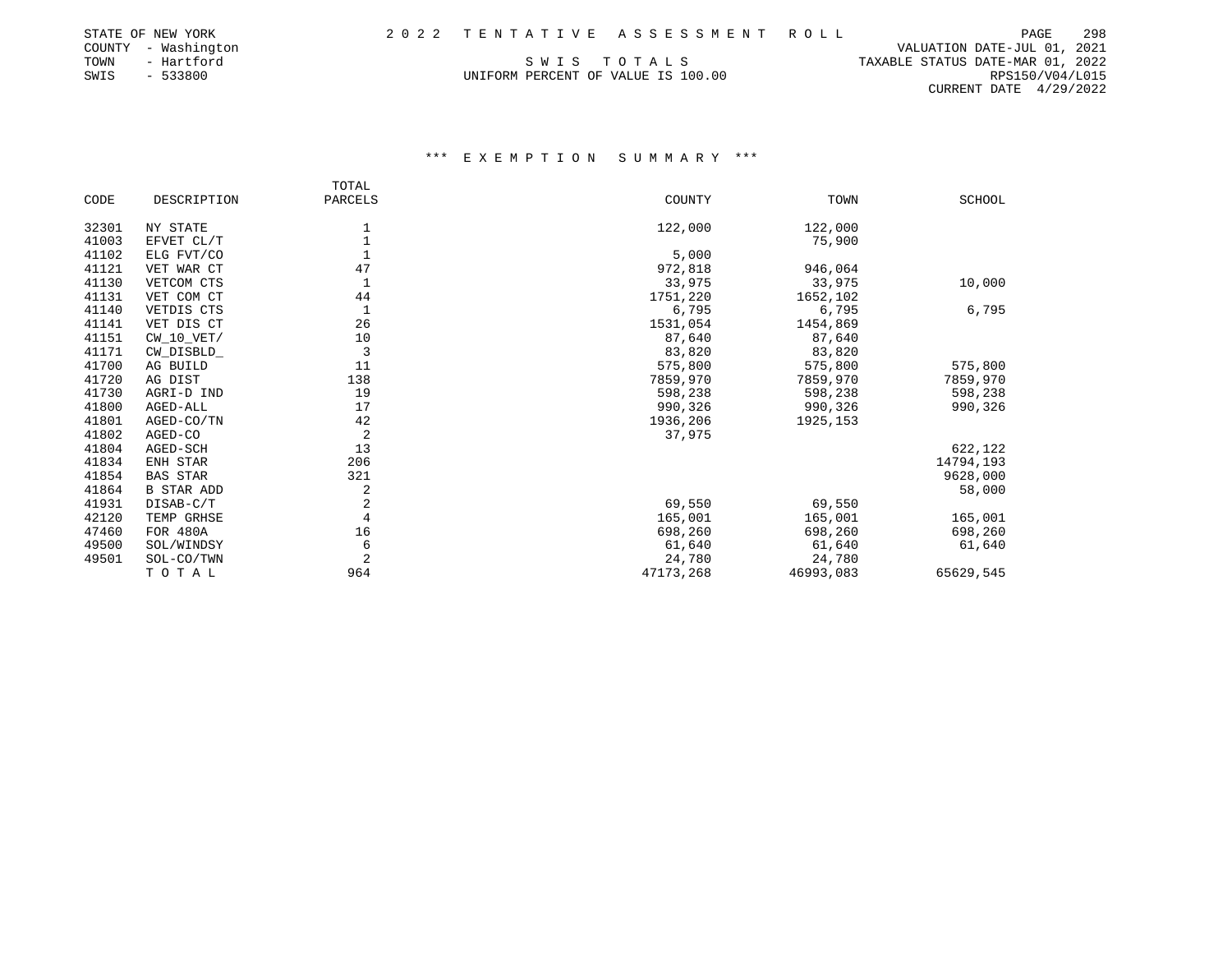| STATE OF NEW YORK   |                                    | 2022 TENTATIVE ASSESSMENT ROLL |                                  | PAGE                        | 299 |
|---------------------|------------------------------------|--------------------------------|----------------------------------|-----------------------------|-----|
| COUNTY - Washington |                                    |                                |                                  | VALUATION DATE-JUL 01, 2021 |     |
| TOWN<br>- Hartford  |                                    | SWIS TOTALS                    | TAXABLE STATUS DATE-MAR 01, 2022 |                             |     |
| SWIS<br>- 533800    | UNIFORM PERCENT OF VALUE IS 100.00 |                                |                                  | RPS150/V04/L015             |     |
|                     |                                    |                                |                                  | CURRENT DATE $4/29/2022$    |     |

| ROLL<br>SEC    | DESCRIPTION       | TOTAL<br>PARCELS | ASSESSED<br>LAND | ASSESSED<br>TOTAL | TAXABLE<br>COUNTY | TAXABLE<br>TOWN | TAXABLE<br>SCHOOL | <b>STAR</b><br>TAXABLE |
|----------------|-------------------|------------------|------------------|-------------------|-------------------|-----------------|-------------------|------------------------|
| 1              | TAXABLE           | 1,332            | 54070,500        | 173446,389        | 155953,121        | 156133,306      | 161855,037        | 137374,844             |
| $\overline{3}$ | STATE OWNED LAND  |                  | 105,000          | 122,000           |                   |                 | 122,000           | 122,000                |
| 5              | SPECIAL FRANCHISE | 7                | 47,675           | 3159,177          | 3159,177          | 3159,177        | 3159,177          | 3159,177               |
| 6              | UTILITIES & N.C.  | 30               | 48,203           | 1601,122          | 1601,122          | 1601,122        | 1601,122          | 1601,122               |
| $7^{\circ}$    | CEILING RAILROADS |                  | 13,550           | 47,060            | 47,060            | 47,060          | 47,060            | 47,060                 |
| 8              | WHOLLY EXEMPT     | 24               | 1104,600         | 29558,000         |                   |                 |                   |                        |
| $\star$        | SUB<br>TOTAL      | 1,395            | 55389,528        | 207933,748        | 160760,480        | 160940,665      | 166784,396        | 142304,203             |
| $* *$          | GRAND TOTAL       | 1,395            | 55389,528        | 207933,748        | 160760,480        | 160940,665      | 166784,396        | 142304,203             |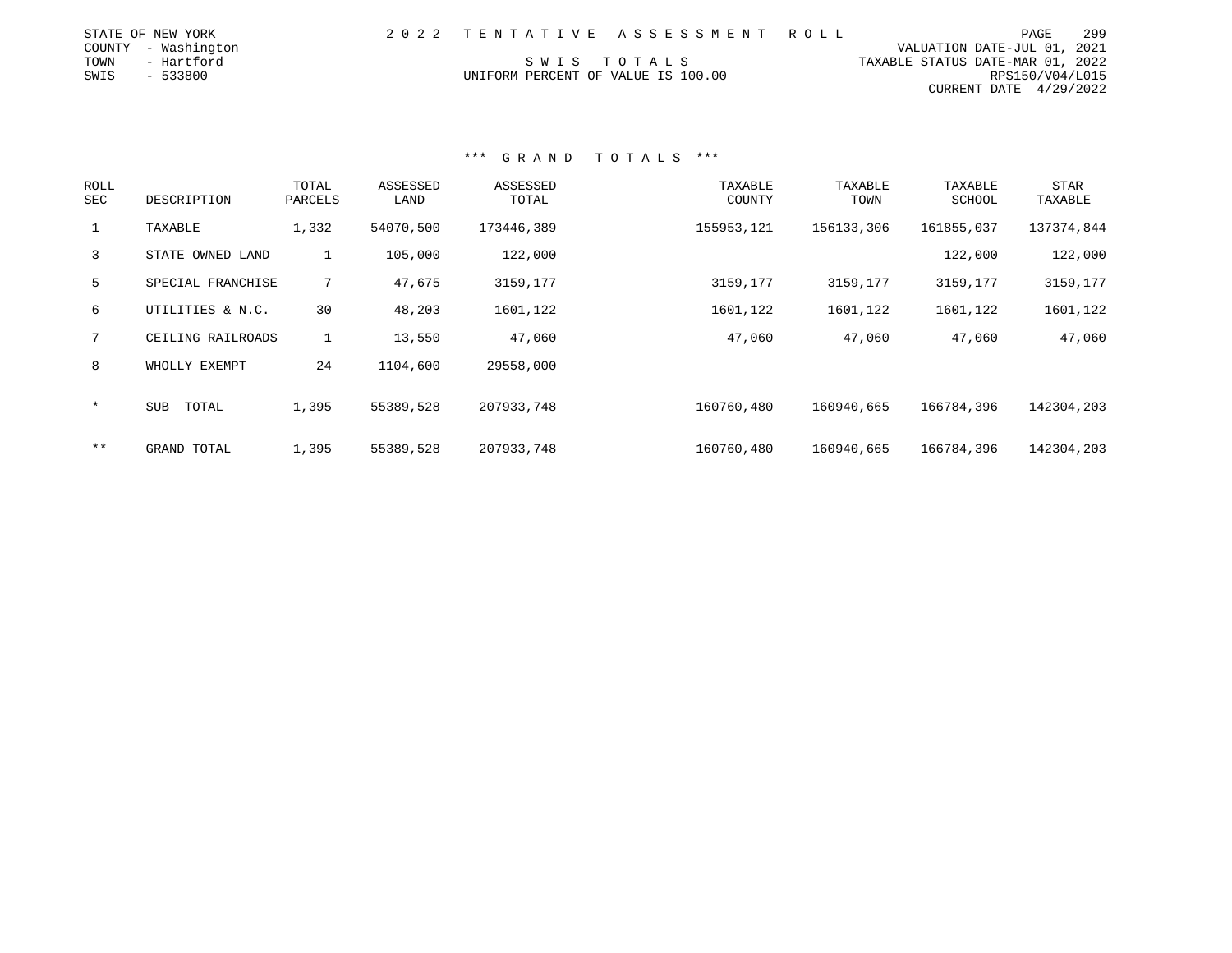|      | STATE OF NEW YORK   |                                    | 2022 TENTATIVE ASSESSMENT ROLL |                                  | PAGE                     | 300 |
|------|---------------------|------------------------------------|--------------------------------|----------------------------------|--------------------------|-----|
|      | COUNTY - Washington | TOWN TOTALS                        |                                | VALUATION DATE-JUL 01, 2021      |                          |     |
| TOWN | - Hartford          |                                    |                                | TAXABLE STATUS DATE-MAR 01, 2022 |                          |     |
| SWIS | $-5338$             | UNIFORM PERCENT OF VALUE IS 100.00 |                                |                                  | RPS150/V04/L015          |     |
|      |                     |                                    |                                |                                  | CURRENT DATE $4/29/2022$ |     |

# \*\*\* S P E C I A L D I S T R I C T S U M M A R Y \*\*\*

|      |                      | TOTAL   | EXTENSION     | EXTENSION | AD VALOREM | <b>EXEMPT</b> | TAXABLE    |
|------|----------------------|---------|---------------|-----------|------------|---------------|------------|
| CODE | DISTRICT NAME        | PARCELS | TYPE          | VALUE     | VALUE      | AMOUNT        | VALUE      |
|      | TE533 Trans exempt f |         | 6 MOVTAX      |           |            |               |            |
|      |                      |         |               |           |            |               |            |
|      | EZ014 Empire Zone-Si |         | 1 TOTAL       |           | 582,500    |               | 582,500    |
|      | CA006 Cons agri dst  |         | 134 TOTAL M   |           | 15064,700  | 366,407       | 14698,293  |
|      | CA007 Cons agri dst  |         | 599 TOTAL M   |           | 114619,049 | 35312,568     | 79306,481  |
|      | CA008 Cons agri dst  |         | 102 TOTAL M   |           | 13277,300  | 1021,643      | 12255,657  |
|      | FD381 Hartford fire  |         | 1,387 TOTAL M |           | 207633,223 | 29726,201     | 177907,022 |

#### \*\*\* S C H O O L D I S T R I C T S U M M A R Y \*\*\*

| CODE                                 | DISTRICT NAME                                  | TOTAL<br>PARCELS        | ASSESSED<br>LAND                             | ASSESSED<br>TOTAL                              | EXEMPT<br>AMOUNT                           | TOTAL<br>TAXABLE                               | <b>STAR</b><br>AMOUNT                      | <b>STAR</b><br>TAXABLE                         |
|--------------------------------------|------------------------------------------------|-------------------------|----------------------------------------------|------------------------------------------------|--------------------------------------------|------------------------------------------------|--------------------------------------------|------------------------------------------------|
| 532001<br>532802<br>533801<br>534401 | Arqyle<br>Fort Ann<br>Hartford<br>Hudson Falls | 28<br>47<br>1,301<br>19 | 653,500<br>2690,453<br>50836,475<br>1209,100 | 3076,606<br>5557,287<br>196909,378<br>2390,477 | 154,139<br>716,826<br>40111,535<br>166,852 | 2922,467<br>4840,461<br>156797,843<br>2223,625 | 329,800<br>465,776<br>23519,717<br>164,900 | 2592,667<br>4374,685<br>133278,126<br>2058,725 |
|                                      | SUB-TOTAL                                      | 1,395                   | 55389,528                                    | 207933,748                                     | 41149,352                                  | 166784,396                                     | 24480,193                                  | 142304,203                                     |
|                                      | TOTAL                                          | 1,395                   | 55389,528                                    | 207933,748                                     | 41149,352                                  | 166784,396                                     | 24480,193                                  | 142304,203                                     |

### \*\*\* S Y S T E M C O D E S S U M M A R Y \*\*\*

## NO SYSTEM EXEMPTIONS AT THIS LEVEL

| CODE  | DESCRIPTION | TOTAL<br>PARCELS | COUNTY    | TOWN      | SCHOOL    |
|-------|-------------|------------------|-----------|-----------|-----------|
| 13500 | OTHER TOWN  | 4                | 318,100   | 318,100   | 318,100   |
| 13510 | TN CEM      | 8                | 210,300   | 210,300   | 210,300   |
| 13800 | SCH DIST    |                  | 27560,900 | 27560,900 | 27560,900 |
| 25110 | NON-PR REL  |                  | 927,600   | 927,600   | 927,600   |
| 26400 | VOL FIRE    |                  | 541,100   | 541,100   | 541,100   |
| 29700 | RPTL1138    |                  | 3,200     | 3,200     | 3,200     |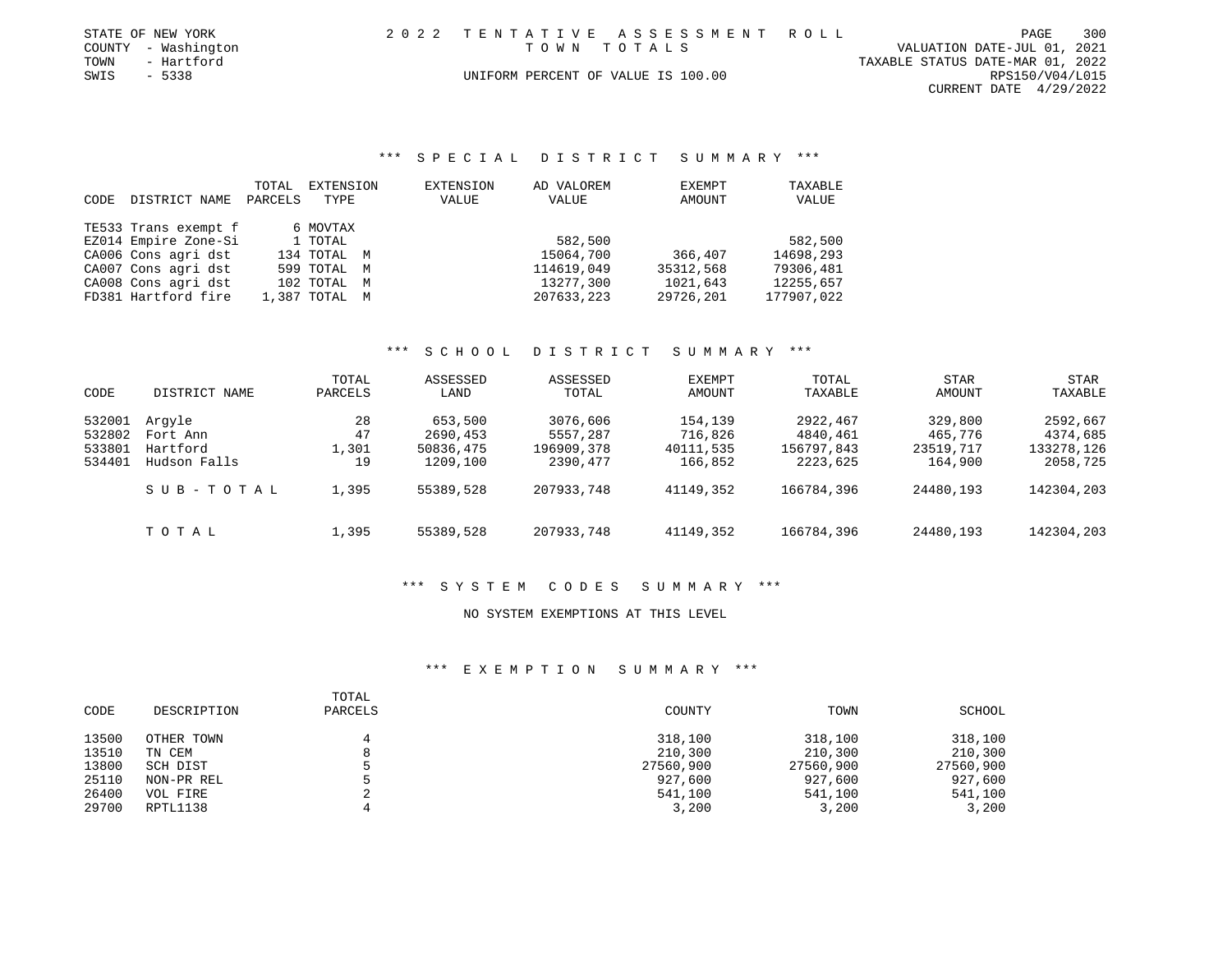|      | STATE OF NEW YORK   |                                    | 2022 TENTATIVE ASSESSMENT ROLL |                                  | PAGE                   | 301 |
|------|---------------------|------------------------------------|--------------------------------|----------------------------------|------------------------|-----|
|      | COUNTY - Washington | TOWN TOTALS                        |                                | VALUATION DATE-JUL 01, 2021      |                        |     |
| TOWN | - Hartford          |                                    |                                | TAXABLE STATUS DATE-MAR 01, 2022 |                        |     |
| SWIS | - 5338              | UNIFORM PERCENT OF VALUE IS 100.00 |                                |                                  | RPS150/V04/L015        |     |
|      |                     |                                    |                                |                                  | CURRENT DATE 4/29/2022 |     |

|       |                   | TOTAL          |           |           |               |
|-------|-------------------|----------------|-----------|-----------|---------------|
| CODE  | DESCRIPTION       | PARCELS        | COUNTY    | TOWN      | <b>SCHOOL</b> |
| 32301 | NY STATE          |                | 122,000   | 122,000   |               |
| 41003 | EFVET CL/T        |                |           | 75,900    |               |
| 41102 | ELG FVT/CO        |                | 5,000     |           |               |
| 41121 | VET WAR CT        | 47             | 972,818   | 946,064   |               |
| 41130 | VETCOM CTS        | $\mathbf{1}$   | 33,975    | 33,975    | 10,000        |
| 41131 | VET COM CT        | 44             | 1751,220  | 1652,102  |               |
| 41140 | VETDIS CTS        | $\mathbf{1}$   | 6,795     | 6,795     | 6,795         |
| 41141 | VET DIS CT        | 26             | 1531,054  | 1454,869  |               |
| 41151 | $CW_10_VET/$      | 10             | 87,640    | 87,640    |               |
| 41171 | CW_DISBLD_        | 3              | 83,820    | 83,820    |               |
| 41700 | AG BUILD          | 11             | 575,800   | 575,800   | 575,800       |
| 41720 | AG DIST           | 138            | 7859,970  | 7859,970  | 7859,970      |
| 41730 | AGRI-D IND        | 19             | 598,238   | 598,238   | 598,238       |
| 41800 | AGED-ALL          | 17             | 990,326   | 990,326   | 990,326       |
| 41801 | AGED-CO/TN        | 42             | 1936,206  | 1925, 153 |               |
| 41802 | AGED-CO           | $\overline{2}$ | 37,975    |           |               |
| 41804 | AGED-SCH          | 13             |           |           | 622,122       |
| 41834 | ENH STAR          | 206            |           |           | 14794,193     |
| 41854 | BAS STAR          | 321            |           |           | 9628,000      |
| 41864 | <b>B STAR ADD</b> | 2              |           |           | 58,000        |
| 41931 | DISAB-C/T         | 2              | 69,550    | 69,550    |               |
| 42120 | TEMP GRHSE        | $\overline{4}$ | 165,001   | 165,001   | 165,001       |
| 47460 | FOR 480A          | 16             | 698,260   | 698,260   | 698,260       |
| 49500 | SOL/WINDSY        | 6              | 61,640    | 61,640    | 61,640        |
| 49501 | SOL-CO/TWN        | $\overline{2}$ | 24,780    | 24,780    |               |
|       | TOTAL             | 964            | 47173,268 | 46993,083 | 65629,545     |